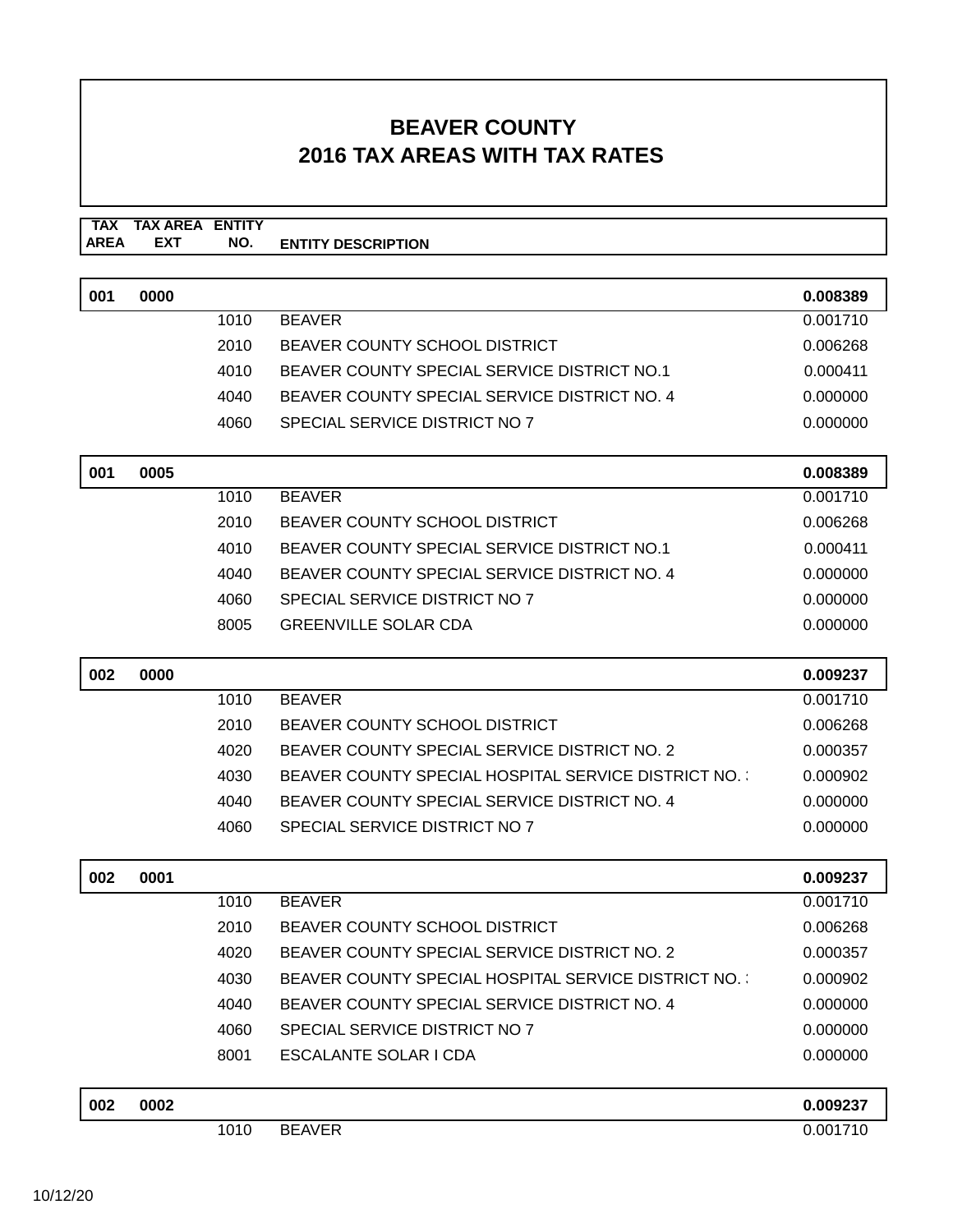| <b>TAX</b><br><b>AREA</b> | <b>TAX AREA ENTITY</b><br>EXT | NO.  | <b>ENTITY DESCRIPTION</b>                           |          |
|---------------------------|-------------------------------|------|-----------------------------------------------------|----------|
|                           |                               |      |                                                     |          |
|                           |                               | 2010 | BEAVER COUNTY SCHOOL DISTRICT                       | 0.006268 |
|                           |                               | 4020 | BEAVER COUNTY SPECIAL SERVICE DISTRICT NO. 2        | 0.000357 |
|                           |                               | 4030 | BEAVER COUNTY SPECIAL HOSPITAL SERVICE DISTRICT NO. | 0.000902 |
|                           |                               | 4040 | BEAVER COUNTY SPECIAL SERVICE DISTRICT NO. 4        | 0.000000 |
|                           |                               | 4060 | SPECIAL SERVICE DISTRICT NO 7                       | 0.000000 |
|                           |                               | 8002 | ESCALANTE SOLAR II CDA                              | 0.000000 |
|                           |                               |      |                                                     |          |
| 002                       | 0003                          |      |                                                     | 0.009237 |
|                           |                               | 1010 | <b>BEAVER</b>                                       | 0.001710 |
|                           |                               | 2010 | <b>BEAVER COUNTY SCHOOL DISTRICT</b>                | 0.006268 |
|                           |                               | 4020 | BEAVER COUNTY SPECIAL SERVICE DISTRICT NO. 2        | 0.000357 |
|                           |                               | 4030 | BEAVER COUNTY SPECIAL HOSPITAL SERVICE DISTRICT NO. | 0.000902 |
|                           |                               | 4040 | BEAVER COUNTY SPECIAL SERVICE DISTRICT NO. 4        | 0.000000 |
|                           |                               | 4060 | SPECIAL SERVICE DISTRICT NO 7                       | 0.000000 |
|                           |                               | 8003 | ESCALNATE SOLAR III CDA                             | 0.000000 |
| 002                       | 0004                          |      |                                                     | 0.009237 |
|                           |                               | 1010 | <b>BEAVER</b>                                       | 0.001710 |
|                           |                               | 2010 | <b>BEAVER COUNTY SCHOOL DISTRICT</b>                | 0.006268 |
|                           |                               | 4020 | BEAVER COUNTY SPECIAL SERVICE DISTRICT NO. 2        | 0.000357 |
|                           |                               | 4030 | BEAVER COUNTY SPECIAL HOSPITAL SERVICE DISTRICT NO. | 0.000902 |
|                           |                               | 4040 | BEAVER COUNTY SPECIAL SERVICE DISTRICT NO. 4        | 0.000000 |
|                           |                               | 4060 | SPECIAL SERVICE DISTRICT NO 7                       | 0.000000 |
|                           |                               | 8004 | <b>GRANITE PEAK SOLAR CDA</b>                       | 0.000000 |
| 002                       | 0006                          |      |                                                     | 0.009237 |
|                           |                               | 1010 | <b>BEAVER</b>                                       | 0.001710 |
|                           |                               | 2010 | BEAVER COUNTY SCHOOL DISTRICT                       | 0.006268 |
|                           |                               | 4020 | BEAVER COUNTY SPECIAL SERVICE DISTRICT NO. 2        | 0.000357 |
|                           |                               | 4030 | BEAVER COUNTY SPECIAL HOSPITAL SERVICE DISTRICT NO. | 0.000902 |
|                           |                               | 4040 | BEAVER COUNTY SPECIAL SERVICE DISTRICT NO. 4        | 0.000000 |
|                           |                               | 4060 | SPECIAL SERVICE DISTRICT NO 7                       | 0.000000 |
|                           |                               | 8006 | LAHO SOLAR CDA                                      | 0.000000 |
|                           |                               |      |                                                     |          |
| 002                       | 0007                          |      |                                                     | 0.009237 |
|                           |                               | 1010 | <b>BEAVER</b>                                       | 0.001710 |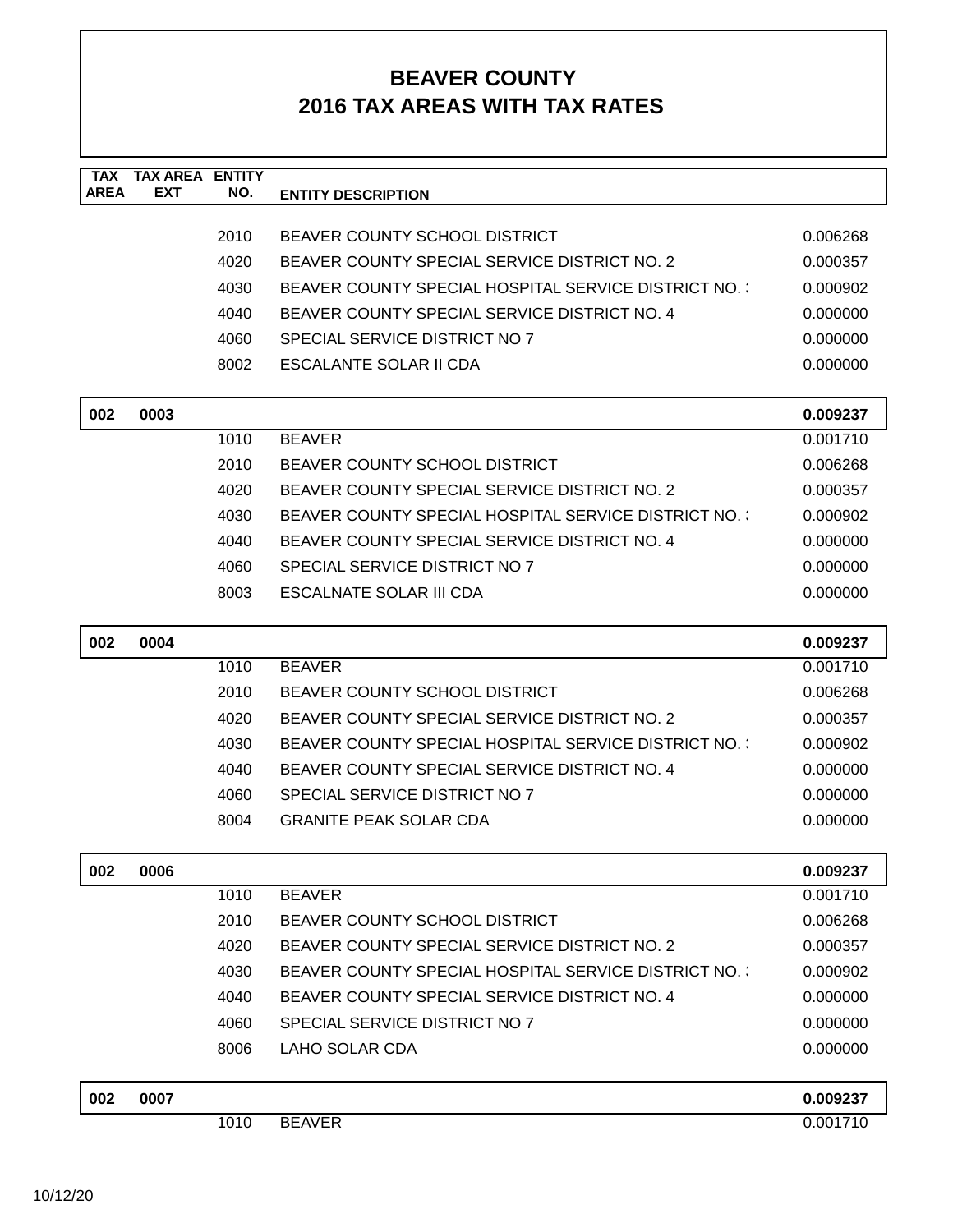| <b>TAX</b><br><b>AREA</b> | <b>TAX AREA ENTITY</b><br>EXT | NO.  | <b>ENTITY DESCRIPTION</b>                           |                      |
|---------------------------|-------------------------------|------|-----------------------------------------------------|----------------------|
|                           |                               |      |                                                     |                      |
|                           |                               | 2010 | <b>BEAVER COUNTY SCHOOL DISTRICT</b>                | 0.006268             |
|                           |                               | 4020 | BEAVER COUNTY SPECIAL SERVICE DISTRICT NO. 2        | 0.000357             |
|                           |                               | 4030 | BEAVER COUNTY SPECIAL HOSPITAL SERVICE DISTRICT NO. | 0.000902             |
|                           |                               | 4040 | BEAVER COUNTY SPECIAL SERVICE DISTRICT NO. 4        | 0.000000             |
|                           |                               | 4060 | SPECIAL SERVICE DISTRICT NO 7                       | 0.000000             |
|                           |                               | 8007 | MILFORD FLAT SOLAR CDA                              | 0.000000             |
|                           |                               |      |                                                     |                      |
| 002                       | 0008                          |      |                                                     | 0.009237             |
|                           |                               | 1010 | <b>BEAVER</b>                                       | 0.001710             |
|                           |                               | 2010 | <b>BEAVER COUNTY SCHOOL DISTRICT</b>                | 0.006268             |
|                           |                               | 4020 | BEAVER COUNTY SPECIAL SERVICE DISTRICT NO. 2        | 0.000357             |
|                           |                               | 4030 | BEAVER COUNTY SPECIAL HOSPITAL SERVICE DISTRICT NO. | 0.000902             |
|                           |                               | 4040 | BEAVER COUNTY SPECIAL SERVICE DISTRICT NO. 4        | 0.000000             |
|                           |                               | 4060 | SPECIAL SERVICE DISTRICT NO 7                       | 0.000000             |
|                           |                               | 8008 | MILFORD SOLAR II CDA                                | 0.000000             |
| 003                       | 0000                          |      |                                                     | 0.009122             |
|                           |                               | 1010 | <b>BEAVER</b>                                       | 0.001710             |
|                           |                               | 2010 | BEAVER COUNTY SCHOOL DISTRICT                       | 0.006268             |
|                           |                               | 3010 | <b>BEAVER</b>                                       | 0.000733             |
|                           |                               | 4010 | BEAVER COUNTY SPECIAL SERVICE DISTRICT NO.1         | 0.000411             |
|                           |                               | 4040 | BEAVER COUNTY SPECIAL SERVICE DISTRICT NO. 4        | 0.000000             |
| 004                       | 0000                          |      |                                                     | 0.010643             |
|                           |                               | 1010 | <b>BEAVER</b>                                       | 0.001710             |
|                           |                               | 2010 | BEAVER COUNTY SCHOOL DISTRICT                       | 0.006268             |
|                           |                               | 3030 | <b>MINERSVILLE</b>                                  | 0.001406             |
|                           |                               | 4020 | BEAVER COUNTY SPECIAL SERVICE DISTRICT NO. 2        | 0.000357             |
|                           |                               | 4030 | BEAVER COUNTY SPECIAL HOSPITAL SERVICE DISTRICT NO. | 0.000902             |
|                           |                               | 4040 | BEAVER COUNTY SPECIAL SERVICE DISTRICT NO. 4        | 0.000000             |
|                           |                               |      |                                                     |                      |
| 005                       | 0000                          | 1010 | <b>BEAVER</b>                                       | 0.011354<br>0.001710 |
|                           |                               | 2010 | BEAVER COUNTY SCHOOL DISTRICT                       | 0.006268             |
|                           |                               | 3020 | <b>MILFORD</b>                                      | 0.002117             |
|                           |                               | 4020 | BEAVER COUNTY SPECIAL SERVICE DISTRICT NO. 2        | 0.000357             |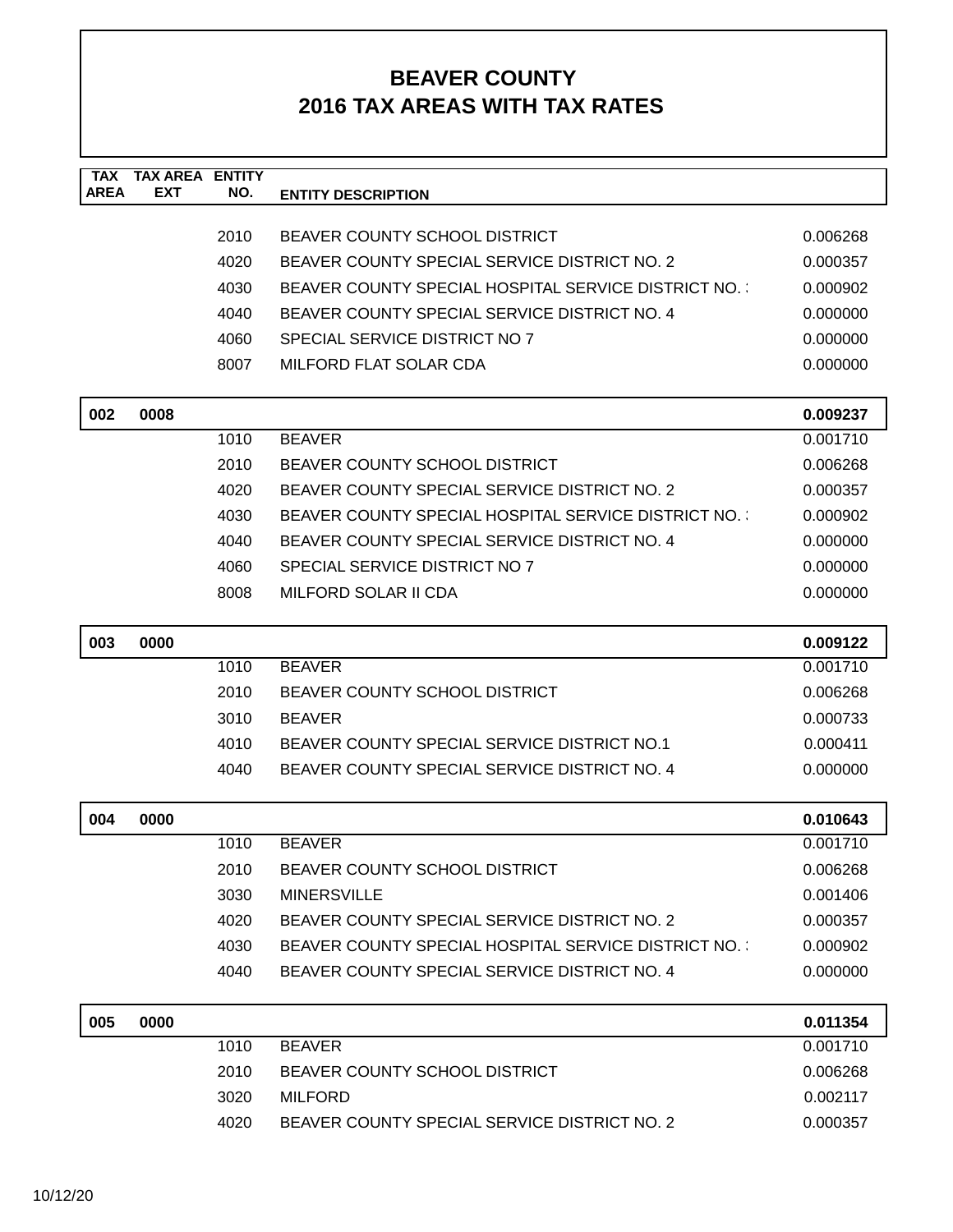| <b>TAX</b>  | TAX AREA   | <b>ENTITY</b> |                                                     |          |
|-------------|------------|---------------|-----------------------------------------------------|----------|
| <b>AREA</b> | <b>EXT</b> | NO.           | <b>ENTITY DESCRIPTION</b>                           |          |
|             |            |               |                                                     |          |
|             |            | 4030          | BEAVER COUNTY SPECIAL HOSPITAL SERVICE DISTRICT NO. | 0.000902 |
|             |            | 4040          | BEAVER COUNTY SPECIAL SERVICE DISTRICT NO. 4        | 0.000000 |
|             |            |               |                                                     |          |
| 006         | 0000       |               |                                                     | 0.008389 |
|             |            | 1010          | <b>BEAVER</b>                                       | 0.001710 |
|             |            | 2010          | BEAVER COUNTY SCHOOL DISTRICT                       | 0.006268 |
|             |            | 4010          | BEAVER COUNTY SPECIAL SERVICE DISTRICT NO.1         | 0.000411 |
|             |            | 4040          | BEAVER COUNTY SPECIAL SERVICE DISTRICT NO. 4        | 0.000000 |
|             |            | 4050          | BEAVER COUNTY MOSOUITO ABATEMENT DISTRICT NO. 1     | 0.000000 |
|             |            | 4060          | SPECIAL SERVICE DISTRICT NO 7                       | 0.000000 |
|             |            |               |                                                     |          |
| 007         | 0000       |               |                                                     | 0.008541 |
|             |            | 1010          | <b>BEAVER</b>                                       | 0.001710 |
|             |            | 2010          | BEAVER COUNTY SCHOOL DISTRICT                       | 0.006268 |
|             |            | 4040          | BEAVER COUNTY SPECIAL SERVICE DISTRICT NO. 4        | 0.000000 |
|             |            | 4055          | ELK MEADOWS SPECIAL SERVICE DISTRICT                | 0.000563 |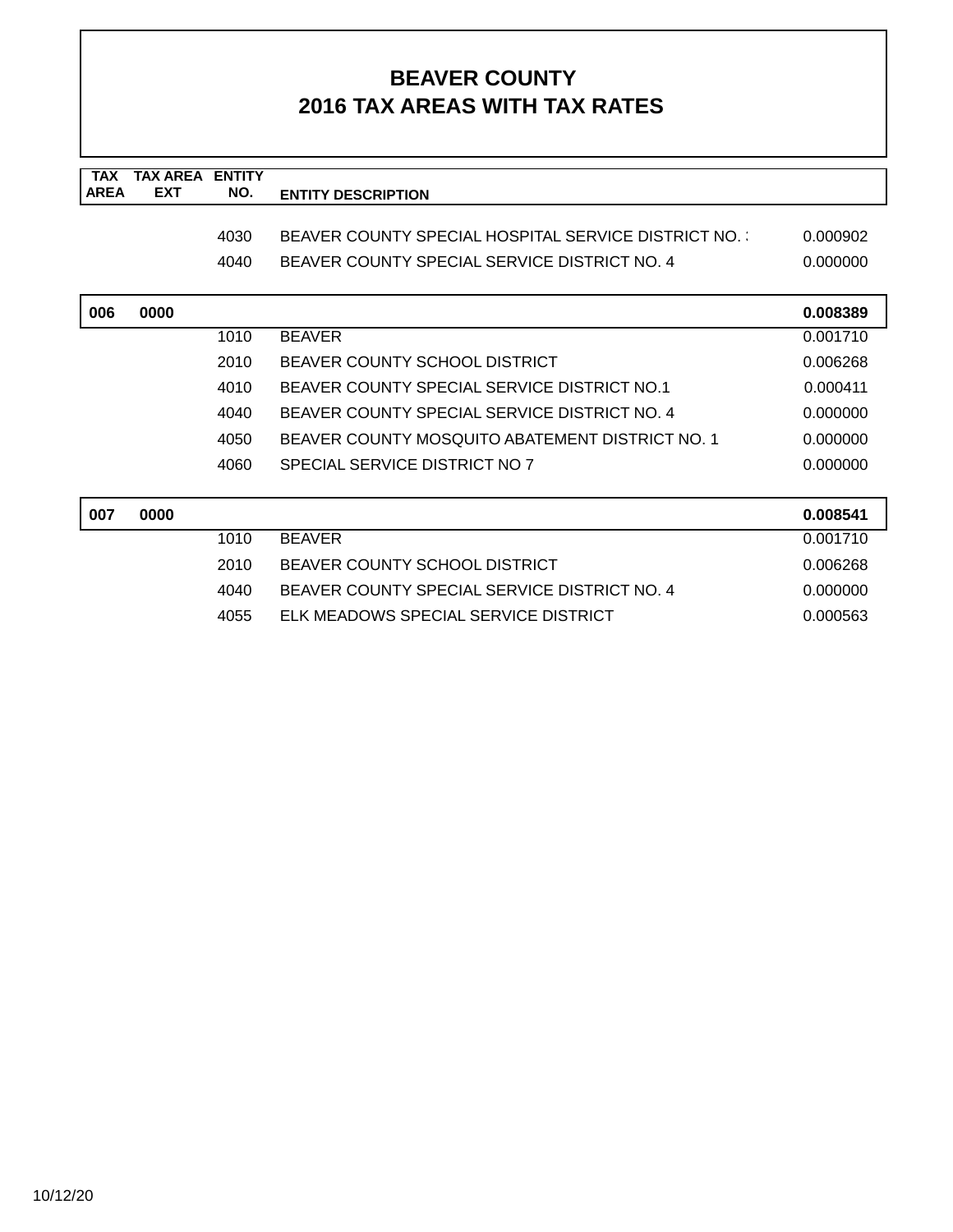#### **TAX TAX AREA ENTITY ENTITY DESCRIPTION EXT NO.**

| 101 | 0000 |      |                                                | 0.011340 |
|-----|------|------|------------------------------------------------|----------|
|     |      | 1010 | <b>BOX ELDER</b>                               | 0.002007 |
|     |      | 1015 | MULTICOUNTY ASSESSING & COLLECTING LEVY        | 0.000011 |
|     |      | 1020 | <b>COUNTY ASSESSING &amp; COLLECTING LEVY</b>  | 0.000357 |
|     |      | 2010 | <b>BOX ELDER SCHOOL DISTRICT</b>               | 0.008291 |
|     |      | 4010 | <b>BOX ELDER MOSQUITO ABATEMENT DISTRICT</b>   | 0.000239 |
|     |      | 4190 | BEAR RIVER WATER CONSERVANCY DISTRICT          | 0.000290 |
|     |      | 6010 | <b>BOX ELDER COUNTY LIBRARY</b>                | 0.000145 |
| 102 | 0000 |      |                                                | 0.012404 |
|     |      | 1010 | <b>BOX ELDER</b>                               | 0.002007 |
|     |      | 1015 | MULTICOUNTY ASSESSING & COLLECTING LEVY        | 0.000011 |
|     |      | 1020 | <b>COUNTY ASSESSING &amp; COLLECTING LEVY</b>  | 0.000357 |
|     |      | 2010 | <b>BOX ELDER SCHOOL DISTRICT</b>               | 0.008291 |
|     |      | 3010 | <b>BEAR RIVER CITY</b>                         | 0.001064 |
|     |      | 4010 | <b>BOX ELDER MOSQUITO ABATEMENT DISTRICT</b>   | 0.000239 |
|     |      | 4190 | BEAR RIVER WATER CONSERVANCY DISTRICT          | 0.000290 |
|     |      | 4240 | <b>BOX ELDER FIRE SPECIAL SERVICE DISTRICT</b> | 0.000000 |
|     |      | 6010 | <b>BOX ELDER COUNTY LIBRARY</b>                | 0.000145 |
| 103 | 0000 |      |                                                | 0.013288 |
|     |      | 1010 | <b>BOX ELDER</b>                               | 0.002007 |
|     |      | 1015 | MULTICOUNTY ASSESSING & COLLECTING LEVY        | 0.000011 |
|     |      | 1020 | COUNTY ASSESSING & COLLECTING LEVY             | 0.000357 |
|     |      | 2010 | <b>BOX ELDER SCHOOL DISTRICT</b>               | 0.008291 |
|     |      | 3020 | <b>BRIGHAM CITY</b>                            | 0.002093 |
|     |      | 4010 | <b>BOX ELDER MOSQUITO ABATEMENT DISTRICT</b>   | 0.000239 |
|     |      | 4190 | BEAR RIVER WATER CONSERVANCY DISTRICT          | 0.000290 |
| 104 | 0000 |      |                                                | 0.013764 |
|     |      | 1010 | <b>BOX ELDER</b>                               | 0.002007 |
|     |      | 1015 | MULTICOUNTY ASSESSING & COLLECTING LEVY        | 0.000011 |
|     |      | 1020 | <b>COUNTY ASSESSING &amp; COLLECTING LEVY</b>  | 0.000357 |
|     |      | 2010 | <b>BOX ELDER SCHOOL DISTRICT</b>               | 0.008291 |
|     |      | 3030 | <b>CORINNE CITY</b>                            | 0.002243 |
|     |      | 4010 | BOX ELDER MOSQUITO ABATEMENT DISTRICT          | 0.000239 |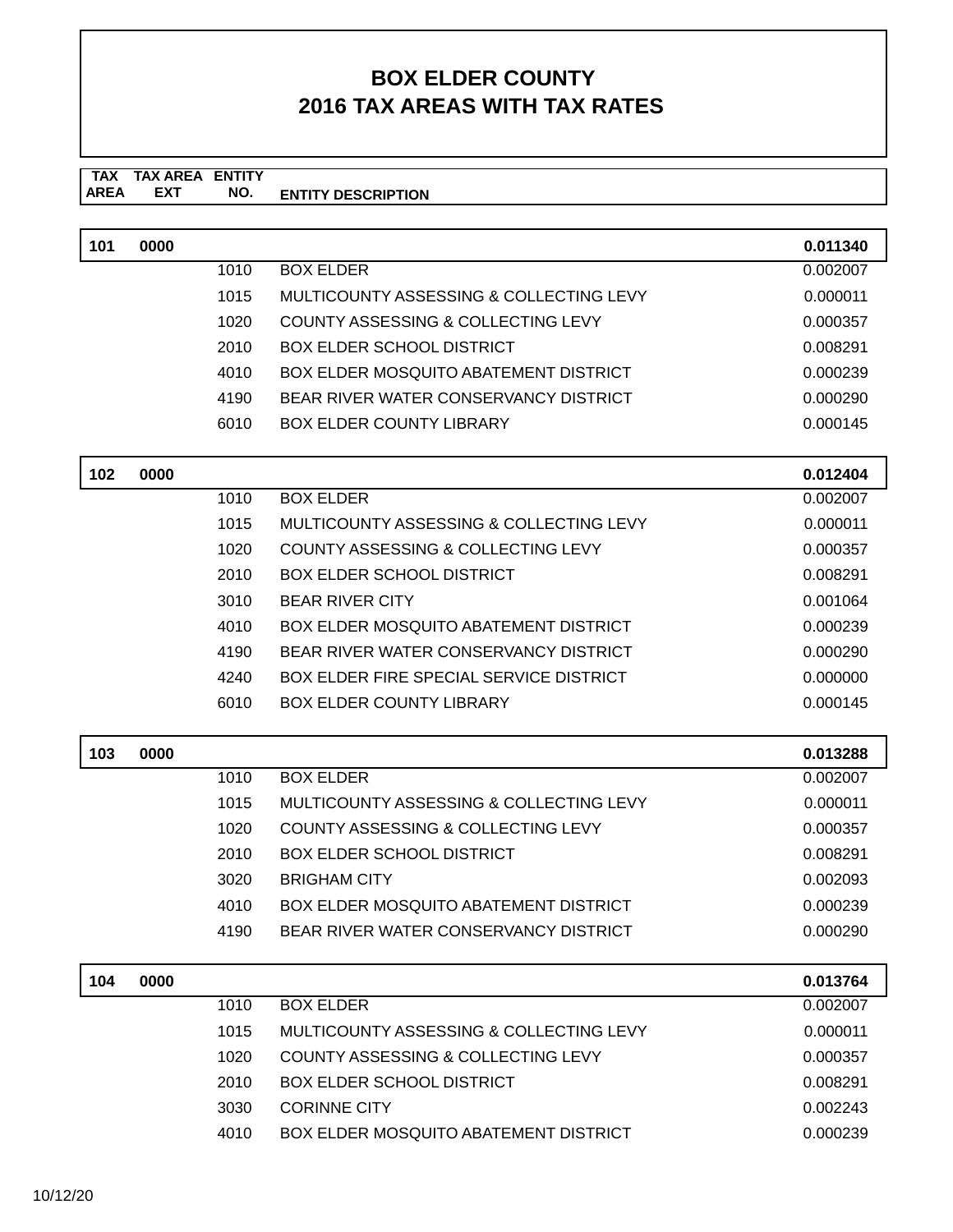| <b>TAX</b><br><b>AREA</b> | <b>TAX AREA ENTITY</b><br><b>EXT</b> | NO.  | <b>ENTITY DESCRIPTION</b>                    |          |
|---------------------------|--------------------------------------|------|----------------------------------------------|----------|
|                           |                                      |      |                                              |          |
|                           |                                      | 4100 | CORINNE CEMETERY MAINTENANCE DISTRICT        | 0.000181 |
|                           |                                      | 4190 | BEAR RIVER WATER CONSERVANCY DISTRICT        | 0.000290 |
|                           |                                      | 6010 | <b>BOX ELDER COUNTY LIBRARY</b>              | 0.000145 |
|                           |                                      |      |                                              |          |
| 105                       | 0000                                 |      |                                              | 0.011521 |
|                           |                                      | 1010 | <b>BOX ELDER</b>                             | 0.002007 |
|                           |                                      | 1015 | MULTICOUNTY ASSESSING & COLLECTING LEVY      | 0.000011 |
|                           |                                      | 1020 | COUNTY ASSESSING & COLLECTING LEVY           | 0.000357 |
|                           |                                      | 2010 | <b>BOX ELDER SCHOOL DISTRICT</b>             | 0.008291 |
|                           |                                      | 4010 | <b>BOX ELDER MOSQUITO ABATEMENT DISTRICT</b> | 0.000239 |
|                           |                                      | 4100 | CORINNE CEMETERY MAINTENANCE DISTRICT        | 0.000181 |
|                           |                                      | 4190 | BEAR RIVER WATER CONSERVANCY DISTRICT        | 0.000290 |
|                           |                                      | 6010 | <b>BOX ELDER COUNTY LIBRARY</b>              | 0.000145 |
|                           |                                      |      |                                              |          |
| 106                       | 0000                                 |      |                                              | 0.012032 |
|                           |                                      | 1010 | <b>BOX ELDER</b>                             | 0.002007 |
|                           |                                      | 1015 | MULTICOUNTY ASSESSING & COLLECTING LEVY      | 0.000011 |
|                           |                                      | 1020 | COUNTY ASSESSING & COLLECTING LEVY           | 0.000357 |
|                           |                                      | 2010 | <b>BOX ELDER SCHOOL DISTRICT</b>             | 0.008291 |
|                           |                                      | 3040 | <b>DEWEYVILLE</b>                            | 0.000692 |
|                           |                                      | 4010 | <b>BOX ELDER MOSQUITO ABATEMENT DISTRICT</b> | 0.000239 |
|                           |                                      | 4190 | BEAR RIVER WATER CONSERVANCY DISTRICT        | 0.000290 |
|                           |                                      | 6010 | <b>BOX ELDER COUNTY LIBRARY</b>              | 0.000145 |
|                           |                                      |      |                                              |          |
| 107                       | 0000                                 |      |                                              | 0.011510 |
|                           |                                      | 1010 | <b>BOX ELDER</b>                             | 0.002007 |
|                           |                                      | 1015 | MULTICOUNTY ASSESSING & COLLECTING LEVY      | 0.000011 |
|                           |                                      | 1020 | COUNTY ASSESSING & COLLECTING LEVY           | 0.000357 |
|                           |                                      | 2010 | <b>BOX ELDER SCHOOL DISTRICT</b>             | 0.008291 |
|                           |                                      | 4010 | <b>BOX ELDER MOSQUITO ABATEMENT DISTRICT</b> | 0.000239 |
|                           |                                      | 4130 | EAST GARLAND CEMETERY MAINTENANCE DISTRICT   | 0.000170 |
|                           |                                      | 4190 | BEAR RIVER WATER CONSERVANCY DISTRICT        | 0.000290 |
|                           |                                      | 6010 | <b>BOX ELDER COUNTY LIBRARY</b>              | 0.000145 |
| 108                       | 0000                                 |      |                                              | 0.012574 |
|                           |                                      | 1010 | <b>BOX ELDER</b>                             | 0.002007 |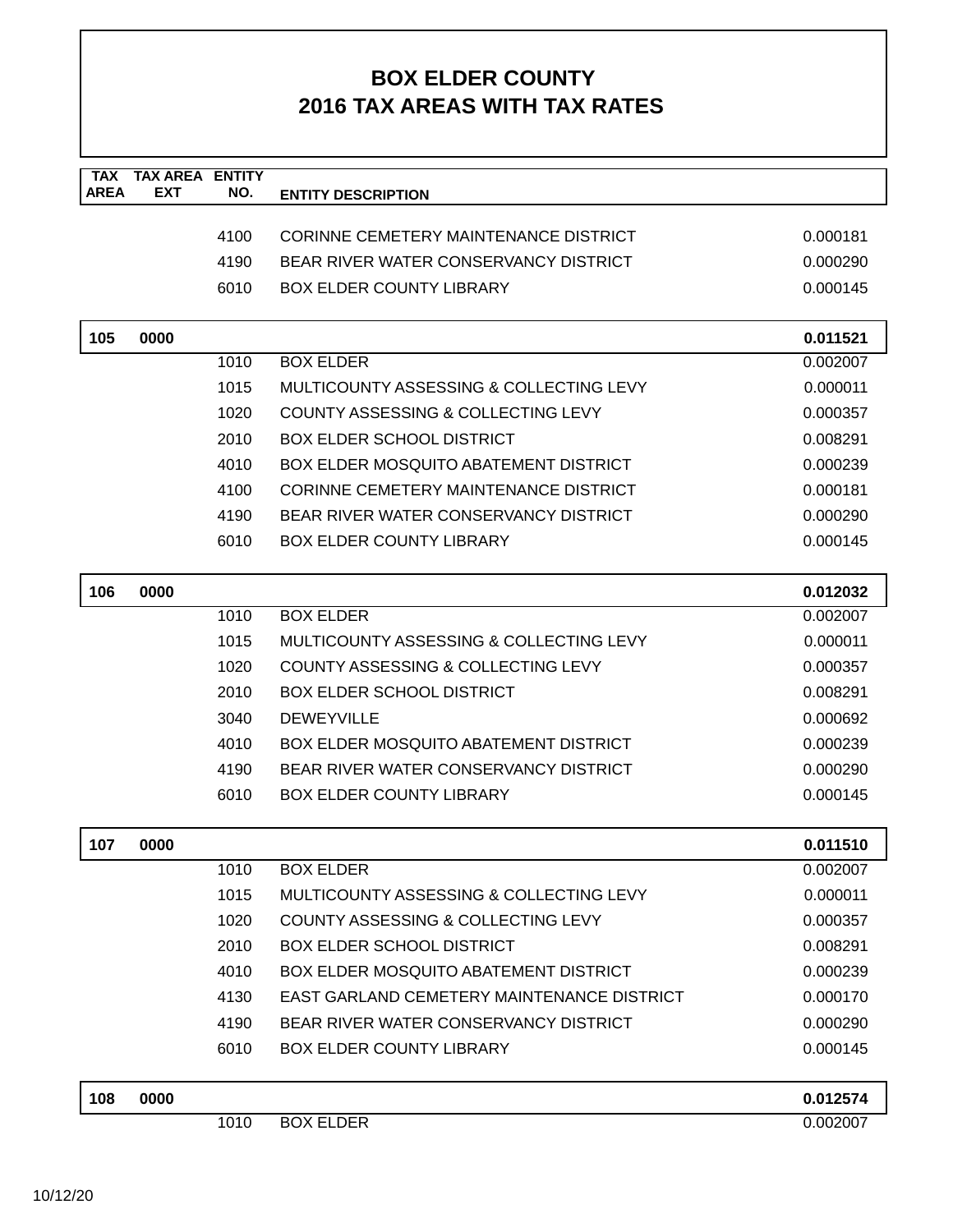| <b>TAX</b><br><b>AREA</b> | <b>TAX AREA ENTITY</b><br><b>EXT</b> | NO.  | <b>ENTITY DESCRIPTION</b>                     |          |
|---------------------------|--------------------------------------|------|-----------------------------------------------|----------|
|                           |                                      |      |                                               |          |
|                           |                                      | 1015 | MULTICOUNTY ASSESSING & COLLECTING LEVY       | 0.000011 |
|                           |                                      | 1020 | COUNTY ASSESSING & COLLECTING LEVY            | 0.000357 |
|                           |                                      | 2010 | <b>BOX ELDER SCHOOL DISTRICT</b>              | 0.008291 |
|                           |                                      | 3050 | <b>ELWOOD</b>                                 | 0.001234 |
|                           |                                      | 4010 | <b>BOX ELDER MOSQUITO ABATEMENT DISTRICT</b>  | 0.000239 |
|                           |                                      | 4190 | BEAR RIVER WATER CONSERVANCY DISTRICT         | 0.000290 |
|                           |                                      | 6010 | <b>BOX ELDER COUNTY LIBRARY</b>               | 0.000145 |
| 111                       | 0000                                 |      |                                               | 0.012464 |
|                           |                                      | 1010 | <b>BOX ELDER</b>                              | 0.002007 |
|                           |                                      | 1015 | MULTICOUNTY ASSESSING & COLLECTING LEVY       | 0.000011 |
|                           |                                      | 1020 | COUNTY ASSESSING & COLLECTING LEVY            | 0.000357 |
|                           |                                      | 2010 | <b>BOX ELDER SCHOOL DISTRICT</b>              | 0.008291 |
|                           |                                      | 3060 | <b>FIELDING</b>                               | 0.000779 |
|                           |                                      | 4010 | BOX ELDER MOSQUITO ABATEMENT DISTRICT         | 0.000239 |
|                           |                                      | 4030 | FIELDING CEMETERY MAINTENANCE DISTRICT        | 0.000345 |
|                           |                                      | 4190 | BEAR RIVER WATER CONSERVANCY DISTRICT         | 0.000290 |
|                           |                                      | 6010 | <b>BOX ELDER COUNTY LIBRARY</b>               | 0.000145 |
| 112                       | 0000                                 |      |                                               | 0.011685 |
|                           |                                      | 1010 | <b>BOX ELDER</b>                              | 0.002007 |
|                           |                                      | 1015 | MULTICOUNTY ASSESSING & COLLECTING LEVY       | 0.000011 |
|                           |                                      | 1020 | <b>COUNTY ASSESSING &amp; COLLECTING LEVY</b> | 0.000357 |
|                           |                                      | 2010 | <b>BOX ELDER SCHOOL DISTRICT</b>              | 0.008291 |
|                           |                                      | 4010 | <b>BOX ELDER MOSQUITO ABATEMENT DISTRICT</b>  | 0.000239 |
|                           |                                      | 4030 | FIELDING CEMETERY MAINTENANCE DISTRICT        | 0.000345 |
|                           |                                      | 4190 | BEAR RIVER WATER CONSERVANCY DISTRICT         | 0.000290 |
|                           |                                      | 6010 | <b>BOX ELDER COUNTY LIBRARY</b>               | 0.000145 |
| 113                       | 0000                                 |      |                                               | 0.014601 |
|                           |                                      | 1010 | <b>BOX ELDER</b>                              | 0.002007 |
|                           |                                      | 1015 | MULTICOUNTY ASSESSING & COLLECTING LEVY       | 0.000011 |
|                           |                                      | 1020 | COUNTY ASSESSING & COLLECTING LEVY            | 0.000357 |
|                           |                                      | 2010 | <b>BOX ELDER SCHOOL DISTRICT</b>              | 0.008291 |
|                           |                                      | 3070 | <b>GARLAND</b>                                | 0.003255 |
|                           |                                      | 4010 | <b>BOX ELDER MOSQUITO ABATEMENT DISTRICT</b>  | 0.000239 |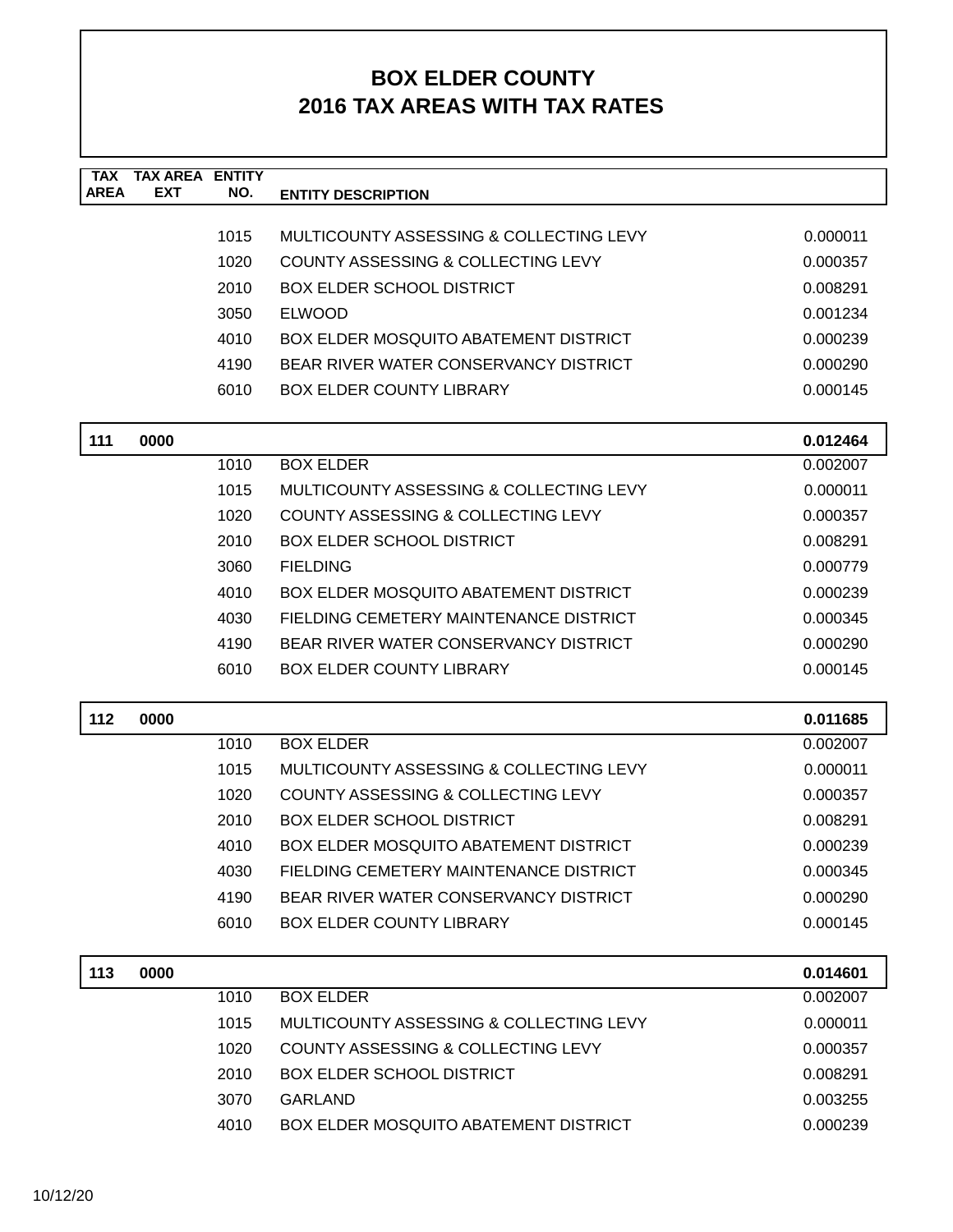| <b>TAX</b>  | <b>TAX AREA ENTITY</b> |      |                                                        |          |
|-------------|------------------------|------|--------------------------------------------------------|----------|
| <b>AREA</b> | <b>EXT</b>             | NO.  | <b>ENTITY DESCRIPTION</b>                              |          |
|             |                        | 4040 | <b>GARLAND CEMETERY MAINTENANCE DISTRICT</b>           | 0.000151 |
|             |                        | 4190 | BEAR RIVER WATER CONSERVANCY DISTRICT                  | 0.000290 |
|             |                        |      |                                                        |          |
| 114         | 0000                   |      |                                                        | 0.011491 |
|             |                        | 1010 | <b>BOX ELDER</b>                                       | 0.002007 |
|             |                        | 1015 | MULTICOUNTY ASSESSING & COLLECTING LEVY                | 0.000011 |
|             |                        | 1020 | COUNTY ASSESSING & COLLECTING LEVY                     | 0.000357 |
|             |                        | 2010 | <b>BOX ELDER SCHOOL DISTRICT</b>                       | 0.008291 |
|             |                        | 4010 | <b>BOX ELDER MOSQUITO ABATEMENT DISTRICT</b>           | 0.000239 |
|             |                        | 4040 | <b>GARLAND CEMETERY MAINTENANCE DISTRICT</b>           | 0.000151 |
|             |                        | 4190 | BEAR RIVER WATER CONSERVANCY DISTRICT                  | 0.000290 |
|             |                        | 6010 | <b>BOX ELDER COUNTY LIBRARY</b>                        | 0.000145 |
| 116         | 0000                   |      |                                                        | 0.011521 |
|             |                        | 1010 | <b>BOX ELDER</b>                                       | 0.002007 |
|             |                        | 1015 | MULTICOUNTY ASSESSING & COLLECTING LEVY                | 0.000011 |
|             |                        | 1020 | COUNTY ASSESSING & COLLECTING LEVY                     | 0.000357 |
|             |                        | 2010 | <b>BOX ELDER SCHOOL DISTRICT</b>                       | 0.008291 |
|             |                        | 4010 | BOX ELDER MOSQUITO ABATEMENT DISTRICT                  | 0.000239 |
|             |                        | 4120 | HANSEL VALLEY WATERSHED DISTRICT                       | 0.000181 |
|             |                        | 4190 | BEAR RIVER WATER CONSERVANCY DISTRICT                  | 0.000290 |
|             |                        | 6010 | <b>BOX ELDER COUNTY LIBRARY</b>                        | 0.000145 |
| 118         | 0000                   |      |                                                        | 0.011782 |
|             |                        | 1010 | <b>BOX ELDER</b>                                       | 0.002007 |
|             |                        | 1015 | MULTICOUNTY ASSESSING & COLLECTING LEVY                | 0.000011 |
|             |                        | 1020 | COUNTY ASSESSING & COLLECTING LEVY                     | 0.000357 |
|             |                        | 2010 | <b>BOX ELDER SCHOOL DISTRICT</b>                       | 0.008291 |
|             |                        | 3090 | <b>HOWELL CITY</b>                                     | 0.000442 |
|             |                        | 4010 | <b>BOX ELDER MOSQUITO ABATEMENT DISTRICT</b>           | 0.000239 |
|             |                        | 4020 | <b>BOX ELDER COUNTY SPECIAL SERVICE DISTRICT NO. 1</b> | 0.000000 |
|             |                        | 4190 | BEAR RIVER WATER CONSERVANCY DISTRICT                  | 0.000290 |
|             |                        | 6010 | <b>BOX ELDER COUNTY LIBRARY</b>                        | 0.000145 |
| 119         | 0000                   |      |                                                        | 0.014698 |
|             |                        | 1010 | <b>BOX ELDER</b>                                       | 0.002007 |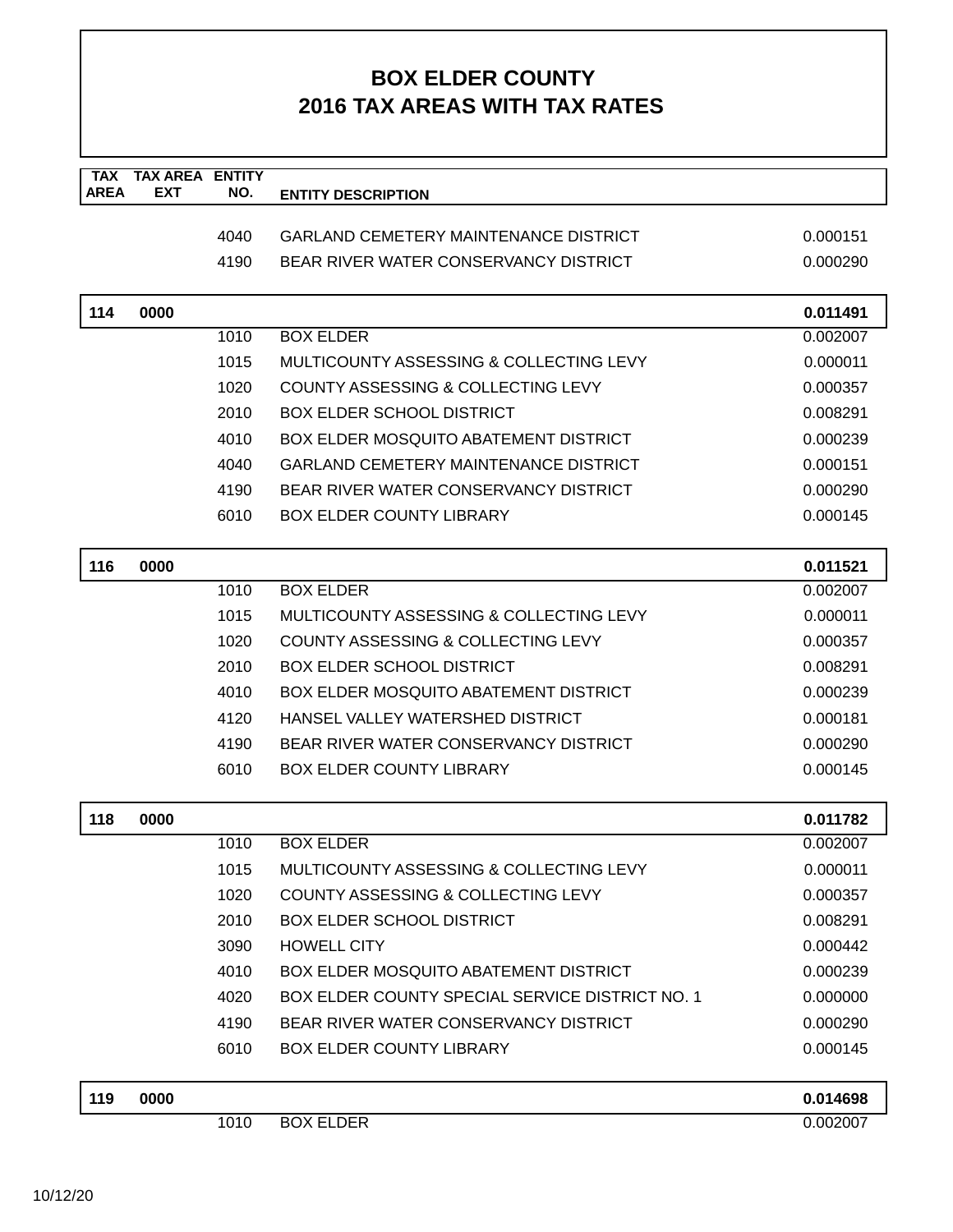| <b>TAX</b><br><b>AREA</b> | <b>TAX AREA ENTITY</b><br>EXT | NO.  | <b>ENTITY DESCRIPTION</b>                     |          |
|---------------------------|-------------------------------|------|-----------------------------------------------|----------|
|                           |                               |      |                                               |          |
|                           |                               | 1015 | MULTICOUNTY ASSESSING & COLLECTING LEVY       | 0.000011 |
|                           |                               | 1020 | COUNTY ASSESSING & COLLECTING LEVY            | 0.000357 |
|                           |                               | 2010 | <b>BOX ELDER SCHOOL DISTRICT</b>              | 0.008291 |
|                           |                               | 3100 | <b>MANTUA TOWN</b>                            | 0.003358 |
|                           |                               | 4010 | <b>BOX ELDER MOSQUITO ABATEMENT DISTRICT</b>  | 0.000239 |
|                           |                               | 4190 | BEAR RIVER WATER CONSERVANCY DISTRICT         | 0.000290 |
|                           |                               | 6010 | <b>BOX ELDER COUNTY LIBRARY</b>               | 0.000145 |
| 121                       | 0000                          |      |                                               | 0.011553 |
|                           |                               | 1010 | <b>BOX ELDER</b>                              | 0.002007 |
|                           |                               | 1015 | MULTICOUNTY ASSESSING & COLLECTING LEVY       | 0.000011 |
|                           |                               | 1020 | COUNTY ASSESSING & COLLECTING LEVY            | 0.000357 |
|                           |                               | 2010 | <b>BOX ELDER SCHOOL DISTRICT</b>              | 0.008291 |
|                           |                               | 4010 | <b>BOX ELDER MOSQUITO ABATEMENT DISTRICT</b>  | 0.000239 |
|                           |                               | 4050 | PENROSE CEMETERY MAINTENANCE DISTRICT         | 0.000213 |
|                           |                               | 4190 | BEAR RIVER WATER CONSERVANCY DISTRICT         | 0.000290 |
|                           |                               | 6010 | <b>BOX ELDER COUNTY LIBRARY</b>               | 0.000145 |
| 122                       | 0000                          |      |                                               | 0.013799 |
|                           |                               | 1010 | <b>BOX ELDER</b>                              | 0.002007 |
|                           |                               | 1015 | MULTICOUNTY ASSESSING & COLLECTING LEVY       | 0.000011 |
|                           |                               | 1020 | <b>COUNTY ASSESSING &amp; COLLECTING LEVY</b> | 0.000357 |
|                           |                               | 2010 | <b>BOX ELDER SCHOOL DISTRICT</b>              | 0.008291 |
|                           |                               | 3110 | PERRY CITY                                    | 0.002459 |
|                           |                               | 4010 | <b>BOX ELDER MOSQUITO ABATEMENT DISTRICT</b>  | 0.000239 |
|                           |                               | 4190 | BEAR RIVER WATER CONSERVANCY DISTRICT         | 0.000290 |
|                           |                               | 6010 | <b>BOX ELDER COUNTY LIBRARY</b>               | 0.000145 |
| 123                       | 0000                          |      |                                               | 0.011763 |
|                           |                               | 1010 | <b>BOX ELDER</b>                              | 0.002007 |
|                           |                               | 1015 | MULTICOUNTY ASSESSING & COLLECTING LEVY       | 0.000011 |
|                           |                               | 1020 | <b>COUNTY ASSESSING &amp; COLLECTING LEVY</b> | 0.000357 |
|                           |                               | 2010 | <b>BOX ELDER SCHOOL DISTRICT</b>              | 0.008291 |
|                           |                               | 3120 | <b>PLYMOUTH</b>                               | 0.000196 |
|                           |                               | 4010 | <b>BOX ELDER MOSQUITO ABATEMENT DISTRICT</b>  | 0.000239 |
|                           |                               | 4090 | PLYMOUTH CEMETERY MAINTENANCE DISTRICT        | 0.000227 |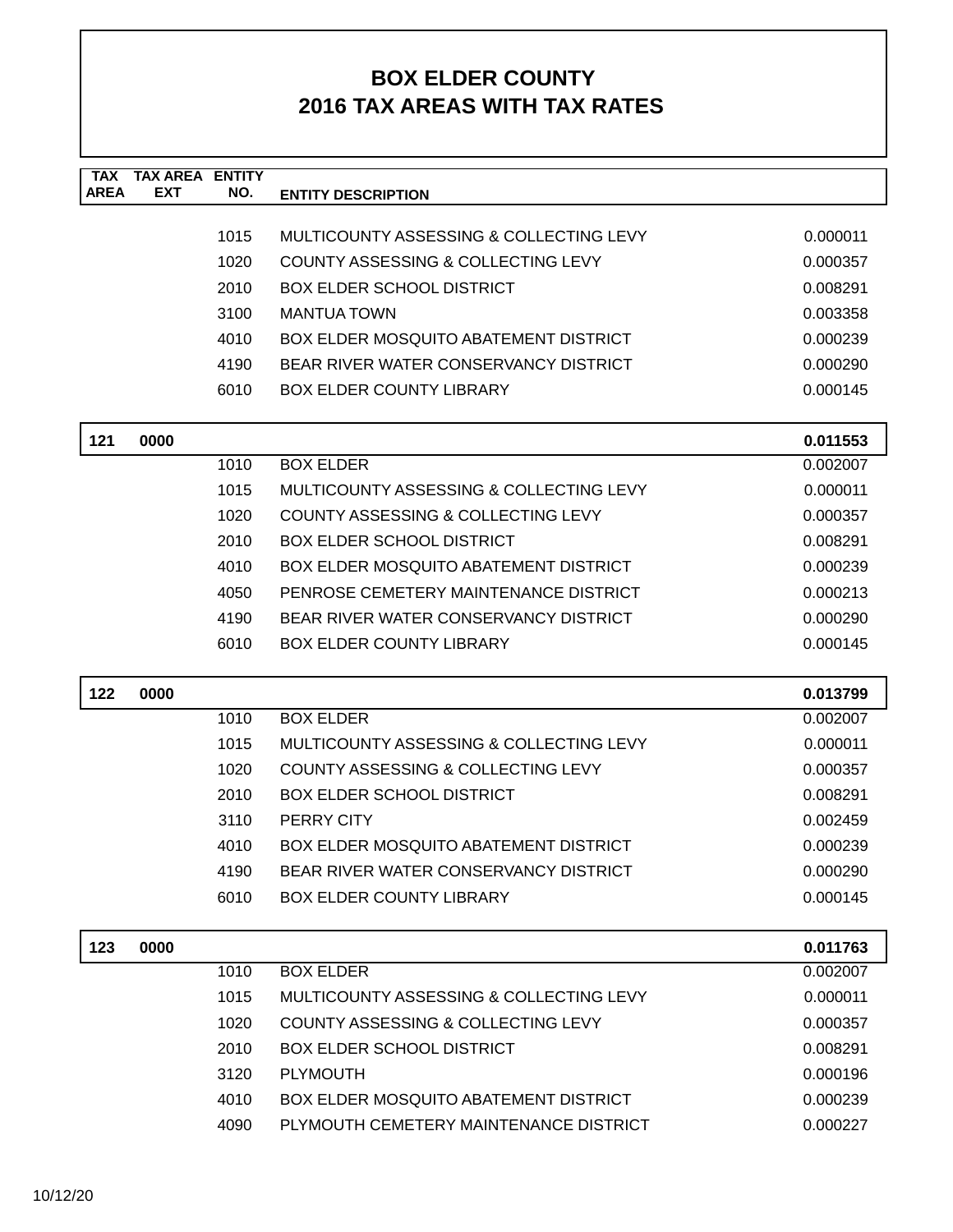| <b>TAX</b>  | <b>TAX AREA ENTITY</b> |      |                                                |          |
|-------------|------------------------|------|------------------------------------------------|----------|
| <b>AREA</b> | <b>EXT</b>             | NO.  | <b>ENTITY DESCRIPTION</b>                      |          |
|             |                        | 4190 | BEAR RIVER WATER CONSERVANCY DISTRICT          | 0.000290 |
|             |                        | 6010 | <b>BOX ELDER COUNTY LIBRARY</b>                | 0.000145 |
|             |                        |      |                                                |          |
| 124         | 0000                   |      |                                                | 0.011567 |
|             |                        | 1010 | <b>BOX ELDER</b>                               | 0.002007 |
|             |                        | 1015 | MULTICOUNTY ASSESSING & COLLECTING LEVY        | 0.000011 |
|             |                        | 1020 | COUNTY ASSESSING & COLLECTING LEVY             | 0.000357 |
|             |                        | 2010 | <b>BOX ELDER SCHOOL DISTRICT</b>               | 0.008291 |
|             |                        | 4010 | BOX ELDER MOSQUITO ABATEMENT DISTRICT          | 0.000239 |
|             |                        | 4090 | PLYMOUTH CEMETERY MAINTENANCE DISTRICT         | 0.000227 |
|             |                        | 4190 | BEAR RIVER WATER CONSERVANCY DISTRICT          | 0.000290 |
|             |                        | 6010 | <b>BOX ELDER COUNTY LIBRARY</b>                | 0.000145 |
| 125         | 0000                   |      |                                                | 0.012971 |
|             |                        | 1010 | <b>BOX ELDER</b>                               | 0.002007 |
|             |                        | 1015 | MULTICOUNTY ASSESSING & COLLECTING LEVY        | 0.000011 |
|             |                        | 1020 | COUNTY ASSESSING & COLLECTING LEVY             | 0.000357 |
|             |                        | 2010 | <b>BOX ELDER SCHOOL DISTRICT</b>               | 0.008291 |
|             |                        | 3130 | <b>PORTAGE</b>                                 | 0.001296 |
|             |                        | 4010 | <b>BOX ELDER MOSQUITO ABATEMENT DISTRICT</b>   | 0.000239 |
|             |                        | 4060 | PORTAGE PRECINCT CEMETERY MAINTENANCE DISTRICT | 0.000335 |
|             |                        | 4190 | BEAR RIVER WATER CONSERVANCY DISTRICT          | 0.000290 |
|             |                        | 6010 | <b>BOX ELDER COUNTY LIBRARY</b>                | 0.000145 |
|             |                        |      |                                                |          |
| 126         | 0000                   |      |                                                | 0.011675 |
|             |                        | 1010 | <b>BOX ELDER</b>                               | 0.002007 |
|             |                        | 1015 | MULTICOUNTY ASSESSING & COLLECTING LEVY        | 0.000011 |
|             |                        | 1020 | COUNTY ASSESSING & COLLECTING LEVY             | 0.000357 |
|             |                        | 2010 | <b>BOX ELDER SCHOOL DISTRICT</b>               | 0.008291 |
|             |                        | 4010 | <b>BOX ELDER MOSQUITO ABATEMENT DISTRICT</b>   | 0.000239 |
|             |                        | 4060 | PORTAGE PRECINCT CEMETERY MAINTENANCE DISTRICT | 0.000335 |
|             |                        | 4190 | BEAR RIVER WATER CONSERVANCY DISTRICT          | 0.000290 |
|             |                        | 6010 | <b>BOX ELDER COUNTY LIBRARY</b>                | 0.000145 |
| 127         | 0000                   |      |                                                | 0.011987 |
|             |                        | 1010 | <b>BOX ELDER</b>                               | 0.002007 |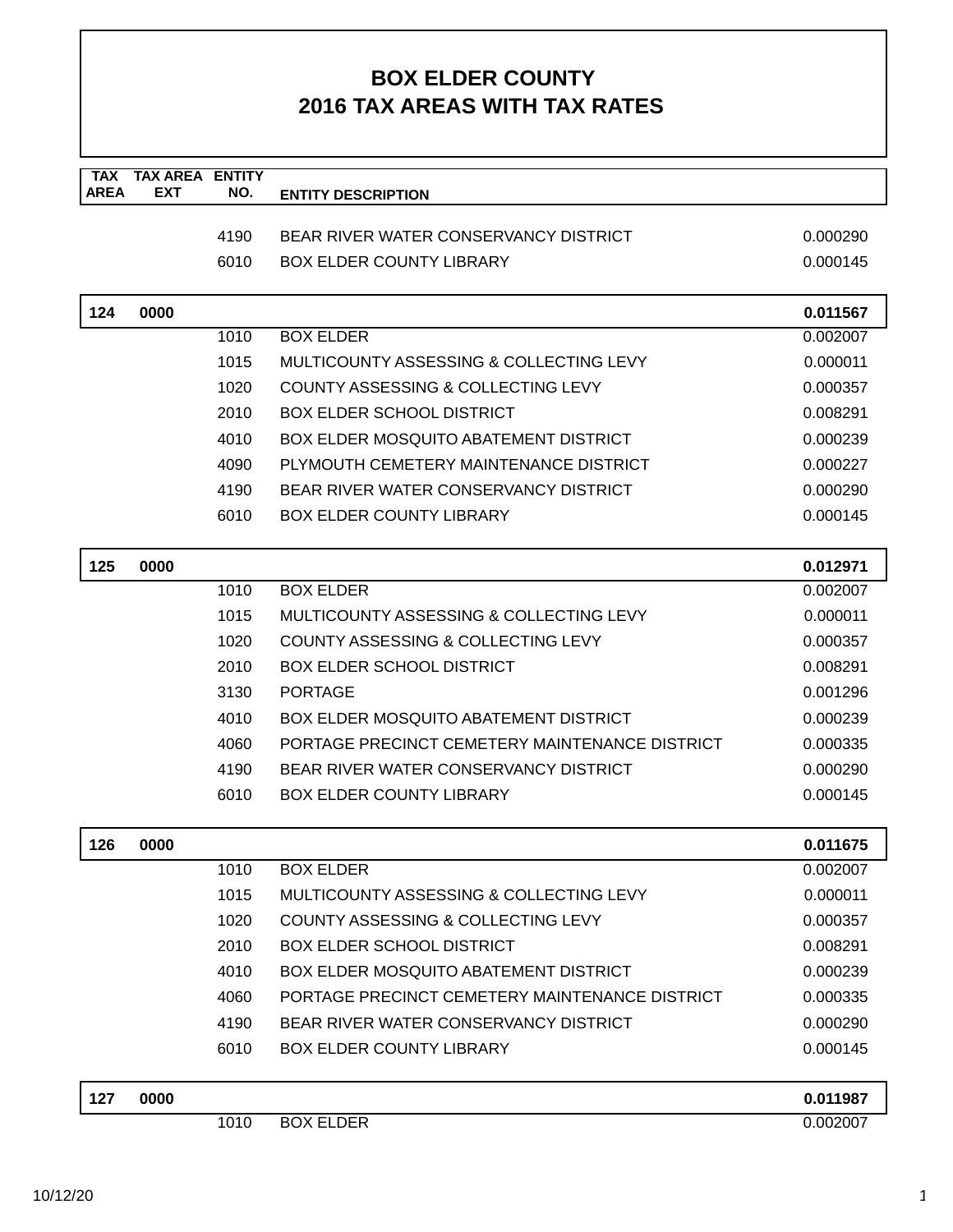| <b>TAX</b>  | <b>TAX AREA ENTITY</b> |      |                                                        |          |
|-------------|------------------------|------|--------------------------------------------------------|----------|
| <b>AREA</b> | <b>EXT</b>             | NO.  | <b>ENTITY DESCRIPTION</b>                              |          |
|             |                        | 1015 | MULTICOUNTY ASSESSING & COLLECTING LEVY                | 0.000011 |
|             |                        | 1020 | COUNTY ASSESSING & COLLECTING LEVY                     | 0.000357 |
|             |                        | 2010 | <b>BOX ELDER SCHOOL DISTRICT</b>                       | 0.008291 |
|             |                        | 4010 | <b>BOX ELDER MOSQUITO ABATEMENT DISTRICT</b>           | 0.000239 |
|             |                        | 4070 | RIVERSIDE CEMETERY MAINTENANCE DISTRICT                | 0.000647 |
|             |                        | 4190 | BEAR RIVER WATER CONSERVANCY DISTRICT                  | 0.000290 |
|             |                        | 6010 | <b>BOX ELDER COUNTY LIBRARY</b>                        | 0.000145 |
|             |                        |      |                                                        |          |
| 128         | 0000                   |      |                                                        | 0.011340 |
|             |                        | 1010 | <b>BOX ELDER</b>                                       | 0.002007 |
|             |                        | 1015 | MULTICOUNTY ASSESSING & COLLECTING LEVY                | 0.000011 |
|             |                        | 1020 | COUNTY ASSESSING & COLLECTING LEVY                     | 0.000357 |
|             |                        | 2010 | <b>BOX ELDER SCHOOL DISTRICT</b>                       | 0.008291 |
|             |                        | 4010 | <b>BOX ELDER MOSQUITO ABATEMENT DISTRICT</b>           | 0.000239 |
|             |                        | 4020 | <b>BOX ELDER COUNTY SPECIAL SERVICE DISTRICT NO. 1</b> | 0.000000 |
|             |                        | 4190 | BEAR RIVER WATER CONSERVANCY DISTRICT                  | 0.000290 |
|             |                        | 6010 | <b>BOX ELDER COUNTY LIBRARY</b>                        | 0.000145 |
|             |                        |      |                                                        |          |
| 129         | 0000                   |      |                                                        | 0.012843 |
|             |                        | 1010 | <b>BOX ELDER</b>                                       | 0.002007 |
|             |                        | 1015 | MULTICOUNTY ASSESSING & COLLECTING LEVY                | 0.000011 |
|             |                        | 1020 | <b>COUNTY ASSESSING &amp; COLLECTING LEVY</b>          | 0.000357 |
|             |                        | 2010 | <b>BOX ELDER SCHOOL DISTRICT</b>                       | 0.008291 |
|             |                        | 3140 | <b>SNOWVILLE TOWN</b>                                  | 0.001503 |
|             |                        | 4010 | <b>BOX ELDER MOSQUITO ABATEMENT DISTRICT</b>           | 0.000239 |
|             |                        | 4190 | BEAR RIVER WATER CONSERVANCY DISTRICT                  | 0.000290 |
|             |                        | 6010 | <b>BOX ELDER COUNTY LIBRARY</b>                        | 0.000145 |
|             |                        |      |                                                        |          |
| 130         | 0000                   |      |                                                        | 0.014097 |
|             |                        | 1010 | <b>BOX ELDER</b>                                       | 0.002007 |
|             |                        | 1015 | MULTICOUNTY ASSESSING & COLLECTING LEVY                | 0.000011 |
|             |                        | 1020 | COUNTY ASSESSING & COLLECTING LEVY                     | 0.000357 |
|             |                        | 2010 | <b>BOX ELDER SCHOOL DISTRICT</b>                       | 0.008291 |
|             |                        | 3150 | <b>TREMONTON</b>                                       | 0.002902 |
|             |                        | 4010 | <b>BOX ELDER MOSQUITO ABATEMENT DISTRICT</b>           | 0.000239 |
|             |                        | 4190 | BEAR RIVER WATER CONSERVANCY DISTRICT                  | 0.000290 |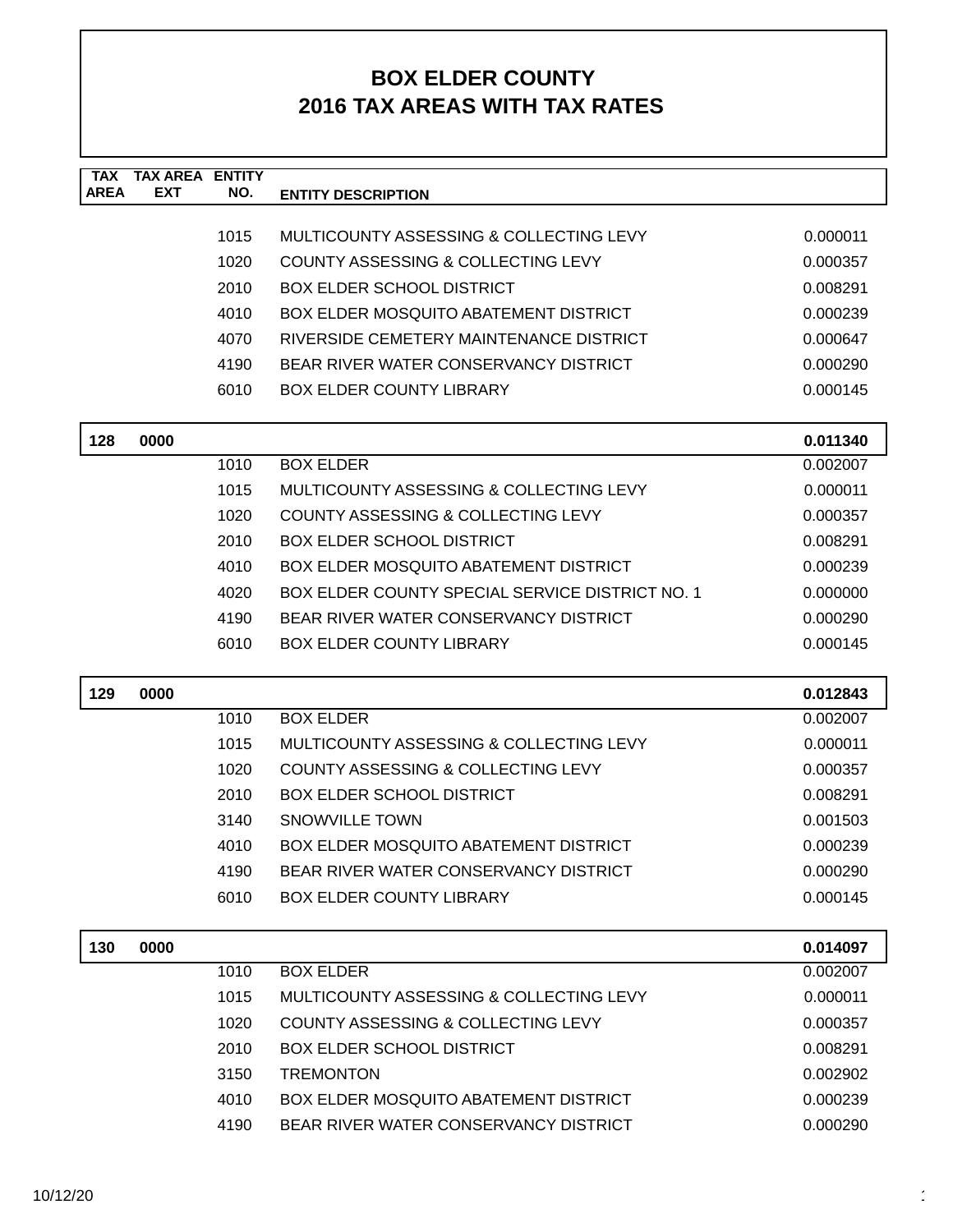#### **TAX TAX AREA ENTITY ENTITY DESCRIPTION EXT NO.**

| 131 | 0000 |      |                                                    | 0.011527             |
|-----|------|------|----------------------------------------------------|----------------------|
|     |      | 1010 | <b>BOX ELDER</b>                                   | 0.002007             |
|     |      | 1015 | MULTICOUNTY ASSESSING & COLLECTING LEVY            | 0.000011             |
|     |      | 1020 | COUNTY ASSESSING & COLLECTING LEVY                 | 0.000357             |
|     |      | 2010 | <b>BOX ELDER SCHOOL DISTRICT</b>                   | 0.008291             |
|     |      | 4010 | BOX ELDER MOSQUITO ABATEMENT DISTRICT              | 0.000239             |
|     |      | 4095 | WEBER BASIN WATER CONSERVANCY DISTRICT             | 0.000187             |
|     |      | 4190 | BEAR RIVER WATER CONSERVANCY DISTRICT              | 0.000290             |
|     |      | 6010 | <b>BOX ELDER COUNTY LIBRARY</b>                    | 0.000145             |
|     |      |      |                                                    |                      |
| 132 | 0000 | 1010 | <b>BOX ELDER</b>                                   | 0.013193<br>0.002007 |
|     |      | 1015 | MULTICOUNTY ASSESSING & COLLECTING LEVY            | 0.000011             |
|     |      | 1020 | <b>COUNTY ASSESSING &amp; COLLECTING LEVY</b>      | 0.000357             |
|     |      | 2010 | <b>BOX ELDER SCHOOL DISTRICT</b>                   | 0.008291             |
|     |      | 3160 | <b>WILLARD CITY</b>                                | 0.001445             |
|     |      | 4010 | <b>BOX ELDER MOSQUITO ABATEMENT DISTRICT</b>       | 0.000239             |
|     |      | 4080 | WILLARD PRECINCT CEMETERY MAINTENANCE DISTRICT     | 0.000155             |
|     |      | 4150 | BOX ELDER COUNTY AND WILLARD CITY FLOOD CONTROL AN | 0.000253             |
|     |      | 4190 | BEAR RIVER WATER CONSERVANCY DISTRICT              | 0.000290             |
|     |      | 6010 | <b>BOX ELDER COUNTY LIBRARY</b>                    | 0.000145             |
|     |      |      |                                                    |                      |
| 133 | 0000 |      |                                                    | 0.011495             |
|     |      | 1010 | <b>BOX ELDER</b>                                   | 0.002007             |
|     |      | 1015 | MULTICOUNTY ASSESSING & COLLECTING LEVY            | 0.000011             |
|     |      | 1020 | COUNTY ASSESSING & COLLECTING LEVY                 | 0.000357             |
|     |      | 2010 | <b>BOX ELDER SCHOOL DISTRICT</b>                   | 0.008291             |
|     |      | 4010 | <b>BOX ELDER MOSQUITO ABATEMENT DISTRICT</b>       | 0.000239             |
|     |      | 4080 | WILLARD PRECINCT CEMETERY MAINTENANCE DISTRICT     | 0.000155             |
|     |      | 4190 | BEAR RIVER WATER CONSERVANCY DISTRICT              | 0.000290             |
|     |      | 6010 | <b>BOX ELDER COUNTY LIBRARY</b>                    | 0.000145             |
| 134 | 0000 |      |                                                    | 0.013380             |
|     |      | 1010 | <b>BOX ELDER</b>                                   | 0.002007             |
|     |      | 1015 | MULTICOUNTY ASSESSING & COLLECTING LEVY            | 0.000011             |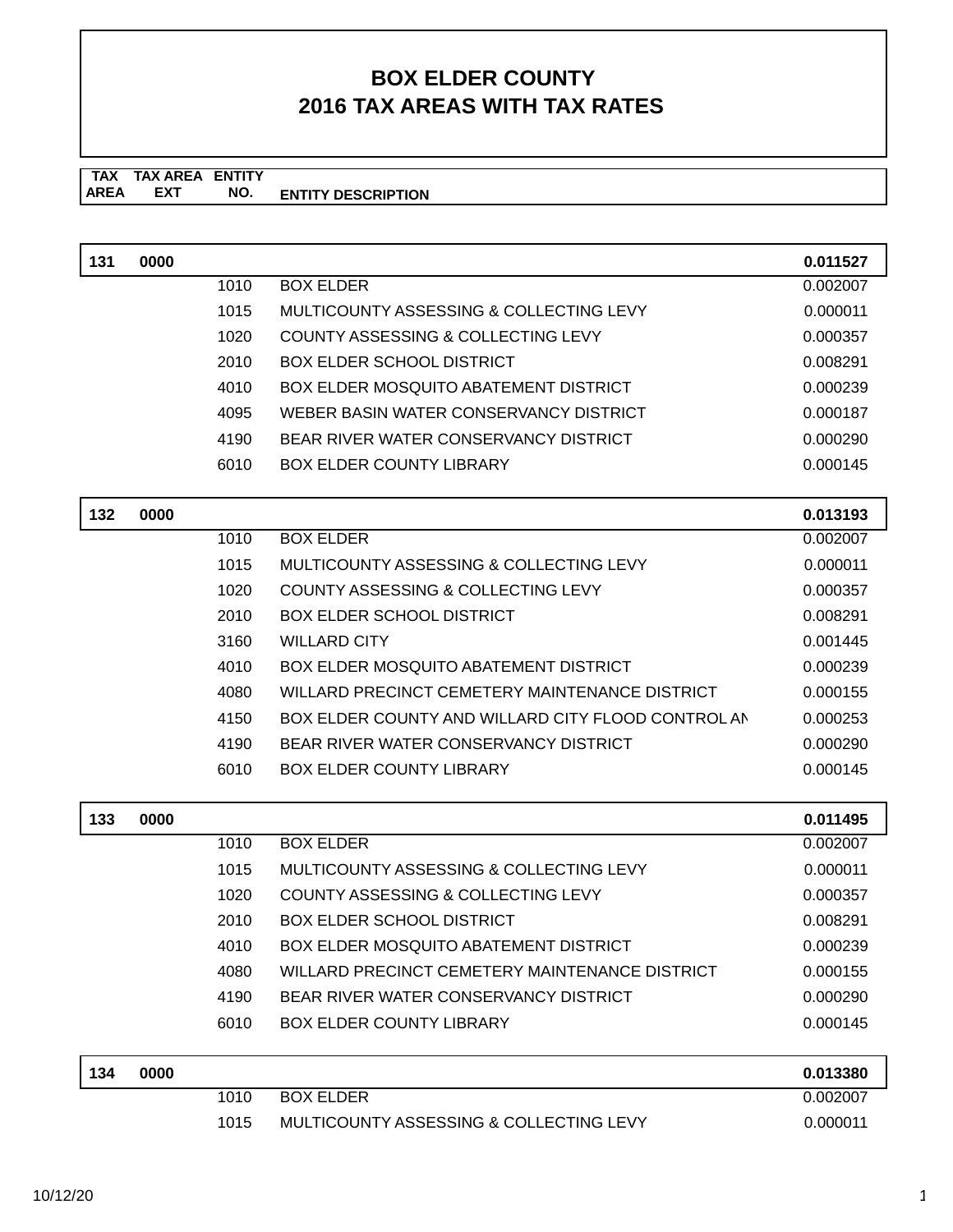| <b>TAX</b>  | <b>TAX AREA</b> | <b>ENTITY</b> |                                                    |          |
|-------------|-----------------|---------------|----------------------------------------------------|----------|
| <b>AREA</b> | <b>EXT</b>      | NO.           | <b>ENTITY DESCRIPTION</b>                          |          |
|             |                 | 1020          | COUNTY ASSESSING & COLLECTING LEVY                 | 0.000357 |
|             |                 | 2010          | BOX ELDER SCHOOL DISTRICT                          | 0.008291 |
|             |                 | 3160          | <b>WILLARD CITY</b>                                | 0.001445 |
|             |                 | 4010          | <b>BOX ELDER MOSQUITO ABATEMENT DISTRICT</b>       | 0.000239 |
|             |                 | 4080          | WILLARD PRECINCT CEMETERY MAINTENANCE DISTRICT     | 0.000155 |
|             |                 | 4095          | WEBER BASIN WATER CONSERVANCY DISTRICT             | 0.000187 |
|             |                 | 4150          | BOX ELDER COUNTY AND WILLARD CITY FLOOD CONTROL AN | 0.000253 |
|             |                 | 4190          | BEAR RIVER WATER CONSERVANCY DISTRICT              | 0.000290 |
|             |                 | 6010          | <b>BOX ELDER COUNTY LIBRARY</b>                    | 0.000145 |
| 135         | 0000            |               |                                                    | 0.011935 |
|             |                 | 1010          | <b>BOX ELDER</b>                                   | 0.002007 |
|             |                 | 1015          | MULTICOUNTY ASSESSING & COLLECTING LEVY            | 0.000011 |
|             |                 | 1020          | COUNTY ASSESSING & COLLECTING LEVY                 | 0.000357 |
|             |                 | 2010          | <b>BOX ELDER SCHOOL DISTRICT</b>                   | 0.008291 |
|             |                 | 4010          | <b>BOX ELDER MOSQUITO ABATEMENT DISTRICT</b>       | 0.000239 |
|             |                 | 4080          | WILLARD PRECINCT CEMETERY MAINTENANCE DISTRICT     | 0.000155 |
|             |                 | 4095          | WEBER BASIN WATER CONSERVANCY DISTRICT             | 0.000187 |
|             |                 | 4150          | BOX ELDER COUNTY AND WILLARD CITY FLOOD CONTROL AN | 0.000253 |
|             |                 | 4190          | BEAR RIVER WATER CONSERVANCY DISTRICT              | 0.000290 |
|             |                 | 6010          | <b>BOX ELDER COUNTY LIBRARY</b>                    | 0.000145 |
| 136         | 0000            |               |                                                    | 0.012205 |
|             |                 | 1010          | <b>BOX ELDER</b>                                   | 0.002007 |
|             |                 | 1015          | MULTICOUNTY ASSESSING & COLLECTING LEVY            | 0.000011 |
|             |                 | 1020          | COUNTY ASSESSING & COLLECTING LEVY                 | 0.000357 |
|             |                 | 2010          | <b>BOX ELDER SCHOOL DISTRICT</b>                   | 0.008291 |
|             |                 | 4010          | <b>BOX ELDER MOSQUITO ABATEMENT DISTRICT</b>       | 0.000239 |
|             |                 | 4080          | WILLARD PRECINCT CEMETERY MAINTENANCE DISTRICT     | 0.000155 |
|             |                 | 4095          | WEBER BASIN WATER CONSERVANCY DISTRICT             | 0.000187 |
|             |                 | 4150          | BOX ELDER COUNTY AND WILLARD CITY FLOOD CONTROL AN | 0.000253 |
|             |                 | 4190          | BEAR RIVER WATER CONSERVANCY DISTRICT              | 0.000290 |
|             |                 | 4200          | <b>BONA VISTA WATER IMPROVEMENT DISTRICT</b>       | 0.000270 |
|             |                 | 6010          | <b>BOX ELDER COUNTY LIBRARY</b>                    | 0.000145 |
| 139         | 0000            |               |                                                    | 0.012603 |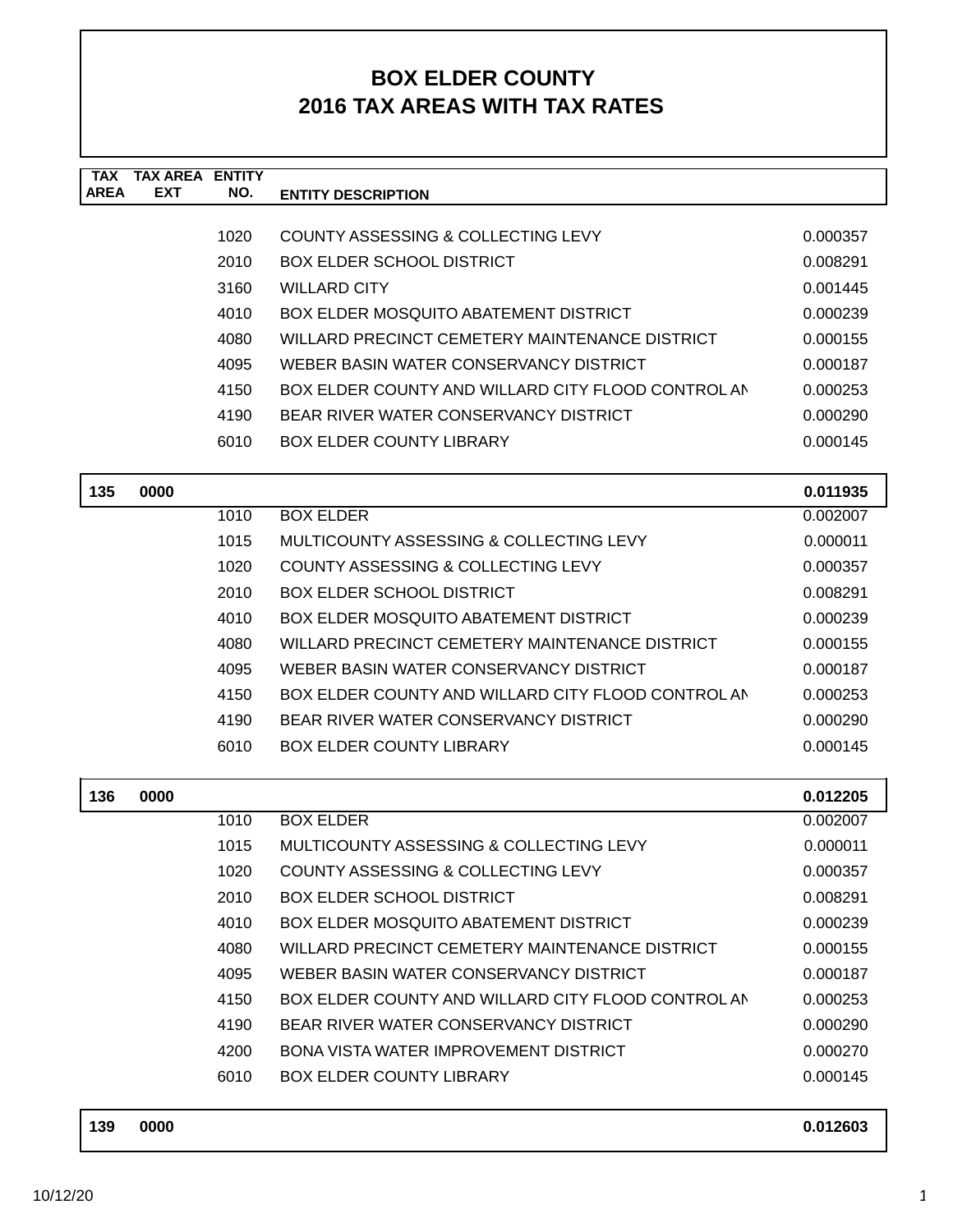| <b>TAX</b><br><b>AREA</b> | <b>TAX AREA ENTITY</b><br>EXT | NO.  | <b>ENTITY DESCRIPTION</b>                         |          |
|---------------------------|-------------------------------|------|---------------------------------------------------|----------|
|                           |                               |      |                                                   |          |
|                           |                               | 1010 | <b>BOX ELDER</b>                                  | 0.002007 |
|                           |                               | 1015 | MULTICOUNTY ASSESSING & COLLECTING LEVY           | 0.000011 |
|                           |                               | 1020 | COUNTY ASSESSING & COLLECTING LEVY                | 0.000357 |
|                           |                               | 2010 | <b>BOX ELDER SCHOOL DISTRICT</b>                  | 0.008291 |
|                           |                               | 4010 | <b>BOX ELDER MOSQUITO ABATEMENT DISTRICT</b>      | 0.000239 |
|                           |                               | 4160 | BOX ELDER COUNTY SERVICE AREA NO. 2               | 0.000066 |
|                           |                               | 4190 | BEAR RIVER WATER CONSERVANCY DISTRICT             | 0.000290 |
|                           |                               | 4220 | <b>GROUSE CREEK SPECIAL SERVICE DISTRICT</b>      | 0.001197 |
|                           |                               | 6010 | <b>BOX ELDER COUNTY LIBRARY</b>                   | 0.000145 |
| 140                       | 0000                          |      |                                                   | 0.012537 |
|                           |                               | 1010 | <b>BOX ELDER</b>                                  | 0.002007 |
|                           |                               | 1015 | MULTICOUNTY ASSESSING & COLLECTING LEVY           | 0.000011 |
|                           |                               | 1020 | COUNTY ASSESSING & COLLECTING LEVY                | 0.000357 |
|                           |                               | 2010 | <b>BOX ELDER SCHOOL DISTRICT</b>                  | 0.008291 |
|                           |                               | 4010 | BOX ELDER MOSQUITO ABATEMENT DISTRICT             | 0.000239 |
|                           |                               | 4190 | BEAR RIVER WATER CONSERVANCY DISTRICT             | 0.000290 |
|                           |                               | 4220 | <b>GROUSE CREEK SPECIAL SERVICE DISTRICT</b>      | 0.001197 |
|                           |                               | 6010 | <b>BOX ELDER COUNTY LIBRARY</b>                   | 0.000145 |
| 141                       | 0000                          |      |                                                   | 0.012537 |
|                           |                               | 1010 | <b>BOX ELDER</b>                                  | 0.002007 |
|                           |                               | 1015 | MULTICOUNTY ASSESSING & COLLECTING LEVY           | 0.000011 |
|                           |                               | 1020 | COUNTY ASSESSING & COLLECTING LEVY                | 0.000357 |
|                           |                               | 2010 | <b>BOX ELDER SCHOOL DISTRICT</b>                  | 0.008291 |
|                           |                               | 4010 | <b>BOX ELDER MOSQUITO ABATEMENT DISTRICT</b>      | 0.000239 |
|                           |                               | 4190 | BEAR RIVER WATER CONSERVANCY DISTRICT             | 0.000290 |
|                           |                               | 4210 | <b>GROUSE CREEK CEMETERY MAINTENANCE DISTRICT</b> | 0.000000 |
|                           |                               | 4220 | <b>GROUSE CREEK SPECIAL SERVICE DISTRICT</b>      | 0.001197 |
|                           |                               | 6010 | <b>BOX ELDER COUNTY LIBRARY</b>                   | 0.000145 |
| 143                       | 0000                          |      |                                                   | 0.012313 |
|                           |                               | 1010 | <b>BOX ELDER</b>                                  | 0.002007 |
|                           |                               | 1015 | MULTICOUNTY ASSESSING & COLLECTING LEVY           | 0.000011 |
|                           |                               | 1020 | COUNTY ASSESSING & COLLECTING LEVY                | 0.000357 |
|                           |                               | 2010 | <b>BOX ELDER SCHOOL DISTRICT</b>                  | 0.008291 |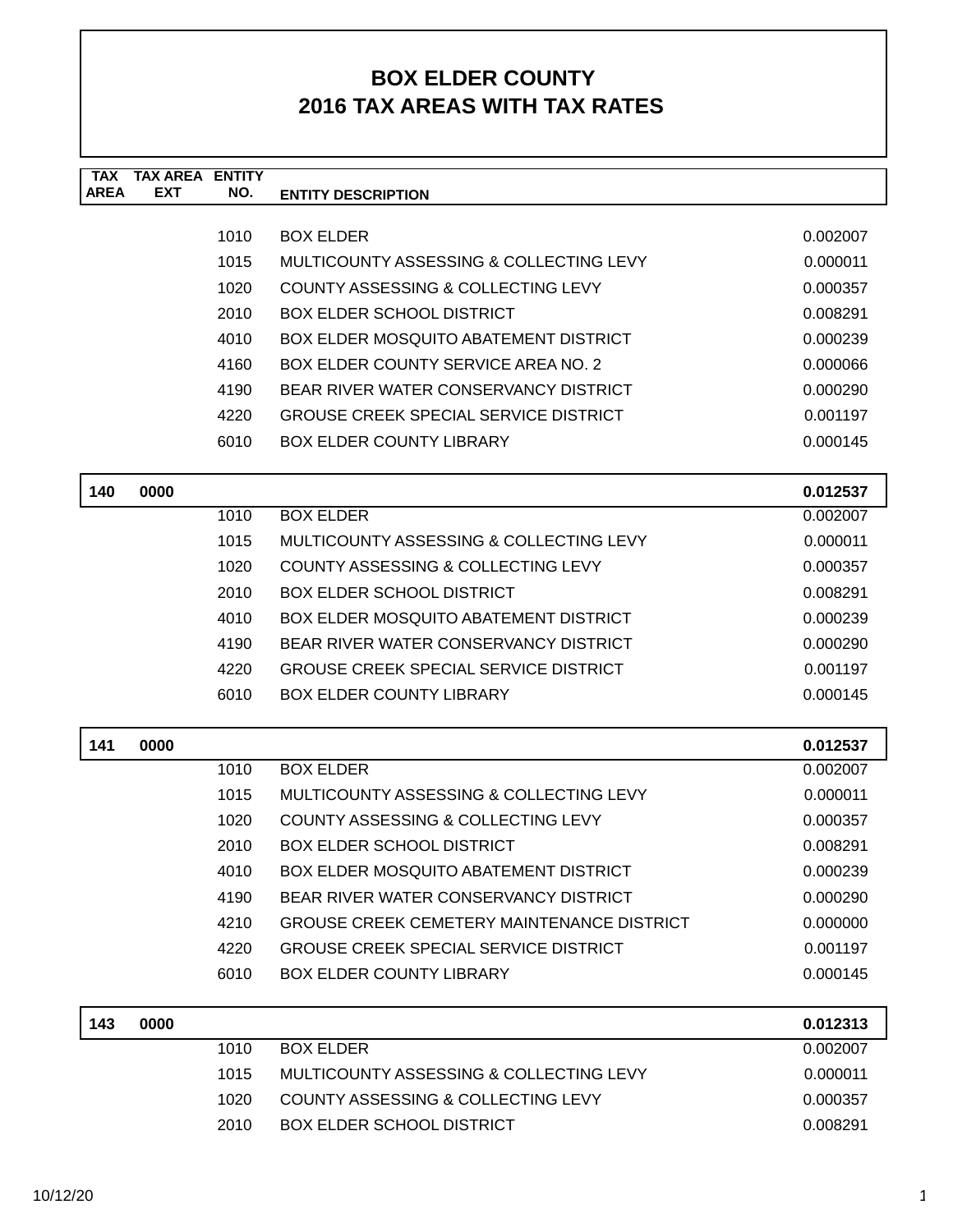| <b>TAX</b><br><b>AREA</b> | <b>TAX AREA ENTITY</b><br><b>EXT</b> | NO.  | <b>ENTITY DESCRIPTION</b>                          |          |
|---------------------------|--------------------------------------|------|----------------------------------------------------|----------|
|                           |                                      |      |                                                    |          |
|                           |                                      | 4010 | <b>BOX ELDER MOSQUITO ABATEMENT DISTRICT</b>       | 0.000239 |
|                           |                                      | 4070 | RIVERSIDE CEMETERY MAINTENANCE DISTRICT            | 0.000647 |
|                           |                                      | 4170 | RIVERSIDE COMMUNITY SPECIAL SERVICE DISTRICT       | 0.000326 |
|                           |                                      | 4190 | BEAR RIVER WATER CONSERVANCY DISTRICT              | 0.000290 |
|                           |                                      | 6010 | <b>BOX ELDER COUNTY LIBRARY</b>                    | 0.000145 |
| 146                       | 0000                                 |      |                                                    | 0.011406 |
|                           |                                      | 1010 | <b>BOX ELDER</b>                                   | 0.002007 |
|                           |                                      | 1015 | MULTICOUNTY ASSESSING & COLLECTING LEVY            | 0.000011 |
|                           |                                      | 1020 | COUNTY ASSESSING & COLLECTING LEVY                 | 0.000357 |
|                           |                                      | 2010 | <b>BOX ELDER SCHOOL DISTRICT</b>                   | 0.008291 |
|                           |                                      | 4010 | <b>BOX ELDER MOSQUITO ABATEMENT DISTRICT</b>       | 0.000239 |
|                           |                                      | 4160 | BOX ELDER COUNTY SERVICE AREA NO. 2                | 0.000066 |
|                           |                                      | 4190 | BEAR RIVER WATER CONSERVANCY DISTRICT              | 0.000290 |
|                           |                                      | 6010 | <b>BOX ELDER COUNTY LIBRARY</b>                    | 0.000145 |
|                           |                                      |      |                                                    |          |
| 147                       | 0000                                 |      |                                                    | 0.011748 |
|                           |                                      | 1010 | <b>BOX ELDER</b>                                   | 0.002007 |
|                           |                                      | 1015 | MULTICOUNTY ASSESSING & COLLECTING LEVY            | 0.000011 |
|                           |                                      | 1020 | COUNTY ASSESSING & COLLECTING LEVY                 | 0.000357 |
|                           |                                      | 2010 | <b>BOX ELDER SCHOOL DISTRICT</b>                   | 0.008291 |
|                           |                                      | 4010 | <b>BOX ELDER MOSQUITO ABATEMENT DISTRICT</b>       | 0.000239 |
|                           |                                      | 4080 | WILLARD PRECINCT CEMETERY MAINTENANCE DISTRICT     | 0.000155 |
|                           |                                      | 4150 | BOX ELDER COUNTY AND WILLARD CITY FLOOD CONTROL AN | 0.000253 |
|                           |                                      | 4190 | BEAR RIVER WATER CONSERVANCY DISTRICT              | 0.000290 |
|                           |                                      | 6010 | <b>BOX ELDER COUNTY LIBRARY</b>                    | 0.000145 |
| 148                       | 0000                                 |      |                                                    | 0.011748 |
|                           |                                      | 1010 | <b>BOX ELDER</b>                                   | 0.002007 |
|                           |                                      | 1015 | MULTICOUNTY ASSESSING & COLLECTING LEVY            | 0.000011 |
|                           |                                      | 1020 | COUNTY ASSESSING & COLLECTING LEVY                 | 0.000357 |
|                           |                                      | 2010 | <b>BOX ELDER SCHOOL DISTRICT</b>                   | 0.008291 |
|                           |                                      | 4010 | <b>BOX ELDER MOSQUITO ABATEMENT DISTRICT</b>       | 0.000239 |
|                           |                                      | 4080 | WILLARD PRECINCT CEMETERY MAINTENANCE DISTRICT     | 0.000155 |
|                           |                                      | 4140 | SOUTH WILLARD SPECIAL SERVICE SDISTRICT            | 0.000000 |
|                           |                                      | 4150 | BOX ELDER COUNTY AND WILLARD CITY FLOOD CONTROL AN | 0.000253 |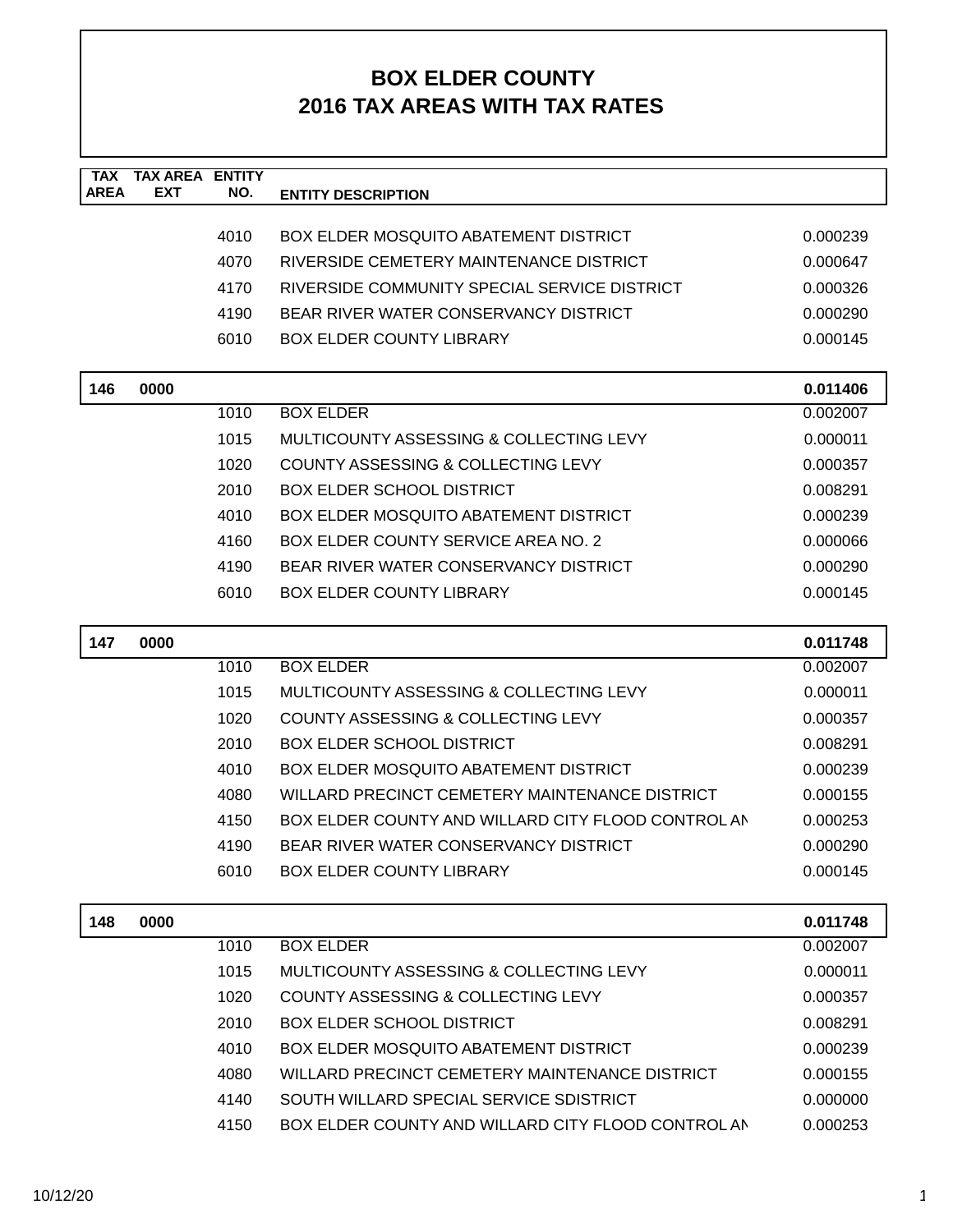| <b>TAX</b><br><b>AREA</b> | <b>TAX AREA ENTITY</b><br><b>EXT</b> | NO.  | <b>ENTITY DESCRIPTION</b>                            |          |
|---------------------------|--------------------------------------|------|------------------------------------------------------|----------|
|                           |                                      |      |                                                      |          |
|                           |                                      | 4190 | BEAR RIVER WATER CONSERVANCY DISTRICT                | 0.000290 |
|                           |                                      | 4230 | SPECIAL SERVICE DISTRICT OF SOUTH WILLARD BAY MUNICI | 0.000000 |
|                           |                                      | 6010 | <b>BOX ELDER COUNTY LIBRARY</b>                      | 0.000145 |
|                           |                                      |      |                                                      |          |
| 151                       | 0000                                 |      |                                                      | 0.014248 |
|                           |                                      | 1010 | <b>BOX ELDER</b>                                     | 0.002007 |
|                           |                                      | 1015 | MULTICOUNTY ASSESSING & COLLECTING LEVY              | 0.000011 |
|                           |                                      | 1020 | COUNTY ASSESSING & COLLECTING LEVY                   | 0.000357 |
|                           |                                      | 2010 | <b>BOX ELDER SCHOOL DISTRICT</b>                     | 0.008291 |
|                           |                                      | 3150 | <b>TREMONTON</b>                                     | 0.002902 |
|                           |                                      | 4010 | <b>BOX ELDER MOSQUITO ABATEMENT DISTRICT</b>         | 0.000239 |
|                           |                                      | 4040 | <b>GARLAND CEMETERY MAINTENANCE DISTRICT</b>         | 0.000151 |
|                           |                                      | 4190 | BEAR RIVER WATER CONSERVANCY DISTRICT                | 0.000290 |
|                           |                                      |      |                                                      |          |
| 152                       | 0000                                 |      |                                                      | 0.011682 |
|                           |                                      | 1010 | <b>BOX ELDER</b>                                     | 0.002007 |
|                           |                                      | 1015 | MULTICOUNTY ASSESSING & COLLECTING LEVY              | 0.000011 |
|                           |                                      | 1020 | COUNTY ASSESSING & COLLECTING LEVY                   | 0.000357 |
|                           |                                      | 2010 | <b>BOX ELDER SCHOOL DISTRICT</b>                     | 0.008291 |
|                           |                                      | 4010 | <b>BOX ELDER MOSQUITO ABATEMENT DISTRICT</b>         | 0.000239 |
|                           |                                      | 4080 | WILLARD PRECINCT CEMETERY MAINTENANCE DISTRICT       | 0.000155 |
|                           |                                      | 4095 | WEBER BASIN WATER CONSERVANCY DISTRICT               | 0.000187 |
|                           |                                      | 4190 | BEAR RIVER WATER CONSERVANCY DISTRICT                | 0.000290 |
|                           |                                      | 6010 | <b>BOX ELDER COUNTY LIBRARY</b>                      | 0.000145 |
|                           |                                      |      |                                                      |          |
| 156                       | 0000                                 |      |                                                      | 0.014450 |
|                           |                                      | 1010 | <b>BOX ELDER</b>                                     | 0.002007 |
|                           |                                      | 1015 | MULTICOUNTY ASSESSING & COLLECTING LEVY              | 0.000011 |
|                           |                                      | 1020 | <b>COUNTY ASSESSING &amp; COLLECTING LEVY</b>        | 0.000357 |
|                           |                                      | 2010 | <b>BOX ELDER SCHOOL DISTRICT</b>                     | 0.008291 |
|                           |                                      | 3070 | <b>GARLAND</b>                                       | 0.003255 |
|                           |                                      | 4010 | <b>BOX ELDER MOSQUITO ABATEMENT DISTRICT</b>         | 0.000239 |
|                           |                                      | 4190 | BEAR RIVER WATER CONSERVANCY DISTRICT                | 0.000290 |
| 157                       | 0000                                 |      |                                                      | 0.014079 |
|                           |                                      | 1010 | <b>BOX ELDER</b>                                     | 0.002007 |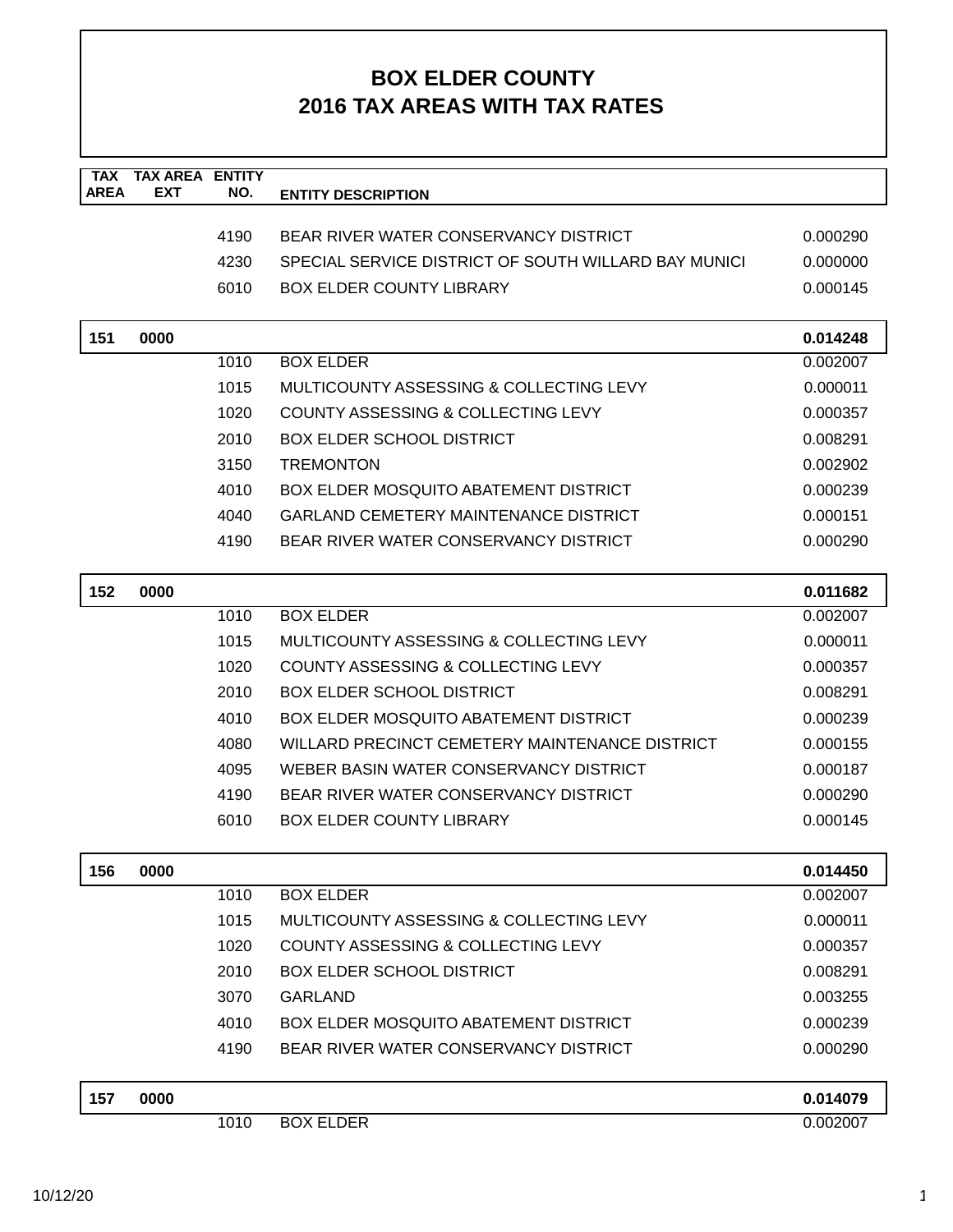| <b>TAX</b><br><b>AREA</b> | <b>TAX AREA ENTITY</b><br><b>EXT</b> | NO.  | <b>ENTITY DESCRIPTION</b>                      |          |
|---------------------------|--------------------------------------|------|------------------------------------------------|----------|
|                           |                                      |      |                                                |          |
|                           |                                      | 1015 | MULTICOUNTY ASSESSING & COLLECTING LEVY        | 0.000011 |
|                           |                                      | 1020 | COUNTY ASSESSING & COLLECTING LEVY             | 0.000357 |
|                           |                                      | 2010 | <b>BOX ELDER SCHOOL DISTRICT</b>               | 0.008291 |
|                           |                                      | 3110 | PERRY CITY                                     | 0.002459 |
|                           |                                      | 4010 | <b>BOX ELDER MOSQUITO ABATEMENT DISTRICT</b>   | 0.000239 |
|                           |                                      | 4180 | BOX ELDER COUNTY & PERRY CITY FLOOD CONTROL    | 0.000280 |
|                           |                                      | 4190 | BEAR RIVER WATER CONSERVANCY DISTRICT          | 0.000290 |
|                           |                                      | 6010 | <b>BOX ELDER COUNTY LIBRARY</b>                | 0.000145 |
| 158                       | 0000                                 |      |                                                | 0.011620 |
|                           |                                      | 1010 | <b>BOX ELDER</b>                               | 0.002007 |
|                           |                                      | 1015 | MULTICOUNTY ASSESSING & COLLECTING LEVY        | 0.000011 |
|                           |                                      | 1020 | COUNTY ASSESSING & COLLECTING LEVY             | 0.000357 |
|                           |                                      | 2010 | BOX ELDER SCHOOL DISTRICT                      | 0.008291 |
|                           |                                      | 4010 | <b>BOX ELDER MOSQUITO ABATEMENT DISTRICT</b>   | 0.000239 |
|                           |                                      | 4180 | BOX ELDER COUNTY & PERRY CITY FLOOD CONTROL    | 0.000280 |
|                           |                                      | 4190 | BEAR RIVER WATER CONSERVANCY DISTRICT          | 0.000290 |
|                           |                                      | 6010 | <b>BOX ELDER COUNTY LIBRARY</b>                | 0.000145 |
| 159                       | 0000                                 |      |                                                | 0.011775 |
|                           |                                      | 1010 | <b>BOX ELDER</b>                               | 0.002007 |
|                           |                                      | 1015 | MULTICOUNTY ASSESSING & COLLECTING LEVY        | 0.000011 |
|                           |                                      | 1020 | COUNTY ASSESSING & COLLECTING LEVY             | 0.000357 |
|                           |                                      | 2010 | <b>BOX ELDER SCHOOL DISTRICT</b>               | 0.008291 |
|                           |                                      | 4010 | <b>BOX ELDER MOSQUITO ABATEMENT DISTRICT</b>   | 0.000239 |
|                           |                                      | 4080 | WILLARD PRECINCT CEMETERY MAINTENANCE DISTRICT | 0.000155 |
|                           |                                      | 4180 | BOX ELDER COUNTY & PERRY CITY FLOOD CONTROL    | 0.000280 |
|                           |                                      | 4190 | BEAR RIVER WATER CONSERVANCY DISTRICT          | 0.000290 |
|                           |                                      | 6010 | <b>BOX ELDER COUNTY LIBRARY</b>                | 0.000145 |
| 162                       | 0000                                 |      |                                                | 0.014234 |
|                           |                                      | 1010 | <b>BOX ELDER</b>                               | 0.002007 |
|                           |                                      | 1015 | MULTICOUNTY ASSESSING & COLLECTING LEVY        | 0.000011 |
|                           |                                      | 1020 | COUNTY ASSESSING & COLLECTING LEVY             | 0.000357 |
|                           |                                      | 2010 | <b>BOX ELDER SCHOOL DISTRICT</b>               | 0.008291 |
|                           |                                      | 3110 | PERRY CITY                                     | 0.002459 |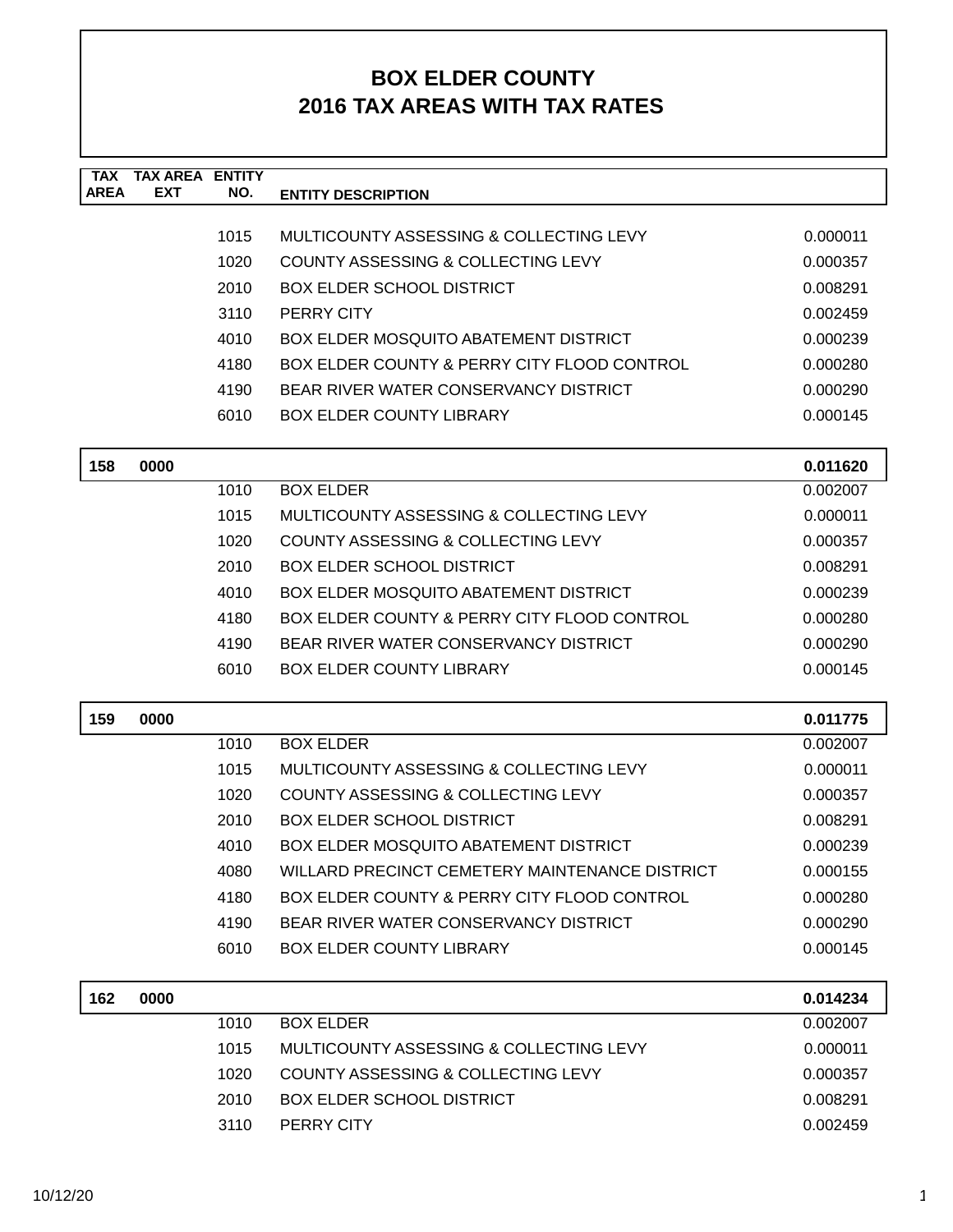| <b>TAX</b>  | <b>TAX AREA</b> | <b>ENTITY</b> |                                                |          |
|-------------|-----------------|---------------|------------------------------------------------|----------|
| <b>AREA</b> | <b>EXT</b>      | NO.           | <b>ENTITY DESCRIPTION</b>                      |          |
|             |                 | 4010          | <b>BOX ELDER MOSQUITO ABATEMENT DISTRICT</b>   | 0.000239 |
|             |                 | 4080          | WILLARD PRECINCT CEMETERY MAINTENANCE DISTRICT | 0.000155 |
|             |                 | 4180          | BOX ELDER COUNTY & PERRY CITY FLOOD CONTROL    | 0.000280 |
|             |                 | 4190          | BEAR RIVER WATER CONSERVANCY DISTRICT          | 0.000290 |
|             |                 | 6010          | <b>BOX ELDER COUNTY LIBRARY</b>                | 0.000145 |
|             |                 |               |                                                |          |
| 163         | 0000            |               |                                                | 0.013568 |
|             |                 | 1010          | <b>BOX ELDER</b>                               | 0.002007 |
|             |                 | 1015          | MULTICOUNTY ASSESSING & COLLECTING LEVY        | 0.000011 |
|             |                 | 1020          | <b>COUNTY ASSESSING &amp; COLLECTING LEVY</b>  | 0.000357 |
|             |                 | 2010          | <b>BOX ELDER SCHOOL DISTRICT</b>               | 0.008291 |
|             |                 | 3020          | <b>BRIGHAM CITY</b>                            | 0.002093 |
|             |                 | 4010          | <b>BOX ELDER MOSQUITO ABATEMENT DISTRICT</b>   | 0.000239 |
|             |                 | 4180          | BOX ELDER COUNTY & PERRY CITY FLOOD CONTROL    | 0.000280 |
|             |                 | 4190          | BEAR RIVER WATER CONSERVANCY DISTRICT          | 0.000290 |
|             |                 |               |                                                |          |
| 166         | 0000            |               |                                                | 0.014601 |
|             |                 | 1010          | <b>BOX ELDER</b>                               | 0.002007 |
|             |                 | 1015          | MULTICOUNTY ASSESSING & COLLECTING LEVY        | 0.000011 |
|             |                 | 1020          | COUNTY ASSESSING & COLLECTING LEVY             | 0.000357 |
|             |                 | 2010          | <b>BOX ELDER SCHOOL DISTRICT</b>               | 0.008291 |
|             |                 | 3070          | <b>GARLAND</b>                                 | 0.003255 |
|             |                 | 4010          | <b>BOX ELDER MOSQUITO ABATEMENT DISTRICT</b>   | 0.000239 |
|             |                 | 4040          | <b>GARLAND CEMETERY MAINTENANCE DISTRICT</b>   | 0.000151 |
|             |                 | 4190          | BEAR RIVER WATER CONSERVANCY DISTRICT          | 0.000290 |
|             |                 | 8040          | INDUSTRIAL AREA REDEVELOPMENT PLAN - GARLAND   | 0.000000 |
|             |                 |               |                                                |          |
| 167         | 0000            |               |                                                | 0.014601 |
|             |                 | 1010          | <b>BOX ELDER</b>                               | 0.002007 |
|             |                 | 1015          | MULTICOUNTY ASSESSING & COLLECTING LEVY        | 0.000011 |
|             |                 | 1020          | COUNTY ASSESSING & COLLECTING LEVY             | 0.000357 |
|             |                 | 2010          | <b>BOX ELDER SCHOOL DISTRICT</b>               | 0.008291 |
|             |                 | 3070          | <b>GARLAND</b>                                 | 0.003255 |
|             |                 | 4010          | <b>BOX ELDER MOSQUITO ABATEMENT DISTRICT</b>   | 0.000239 |
|             |                 | 4040          | <b>GARLAND CEMETERY MAINTENANCE DISTRICT</b>   | 0.000151 |
|             |                 | 4190          | BEAR RIVER WATER CONSERVANCY DISTRICT          | 0.000290 |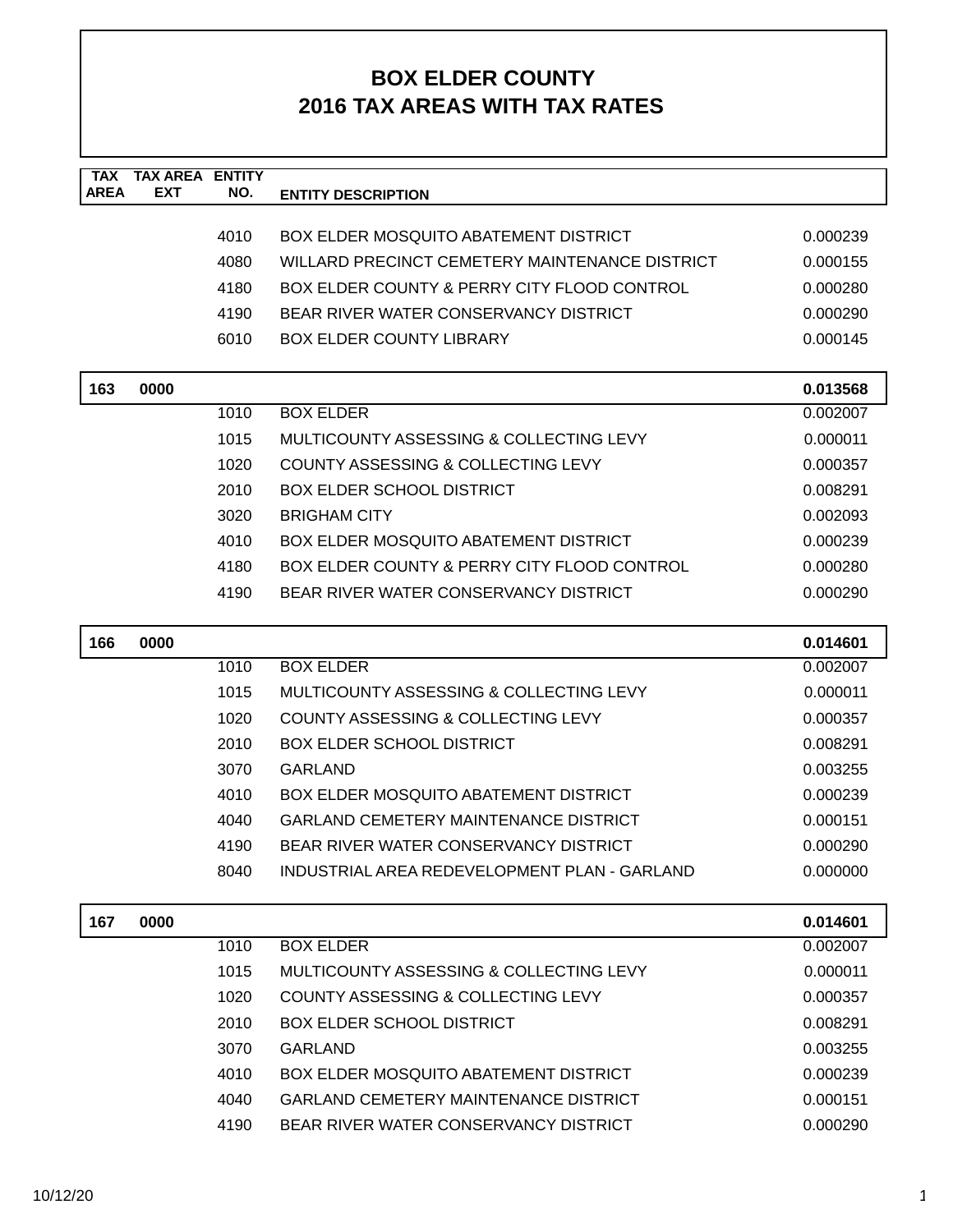#### **TAX TAX AREA ENTITY AREA ENTITY DESCRIPTION EXT NO.**

8041 DOWNTOWN GARLAND BUSINESS DEVELOPMENT - GARLANE 0.000000

| 169 | 0000 |      |                                                   | 0.013764 |
|-----|------|------|---------------------------------------------------|----------|
|     |      | 1010 | <b>BOX ELDER</b>                                  | 0.002007 |
|     |      | 1015 | MULTICOUNTY ASSESSING & COLLECTING LEVY           | 0.000011 |
|     |      | 1020 | COUNTY ASSESSING & COLLECTING LEVY                | 0.000357 |
|     |      | 2010 | BOX ELDER SCHOOL DISTRICT                         | 0.008291 |
|     |      | 3030 | <b>CORINNE CITY</b>                               | 0.002243 |
|     |      | 4010 | BOX ELDER MOSQUITO ABATEMENT DISTRICT             | 0.000239 |
|     |      | 4100 | CORINNE CEMETERY MAINTENANCE DISTRICT             | 0.000181 |
|     |      | 4190 | BEAR RIVER WATER CONSERVANCY DISTRICT             | 0.000290 |
|     |      | 6010 | BOX ELDER COUNTY LIBRARY                          | 0.000145 |
|     |      | 8055 | AGRI-BUSINESS ECONOMIC DEVELOPMENT PLAN - CORRINE | 0.000000 |
| 474 | 0000 |      |                                                   | a asagoo |

| 171 | 0000 |      |                                                 | 0.013288 |
|-----|------|------|-------------------------------------------------|----------|
|     |      | 1010 | <b>BOX ELDER</b>                                | 0.002007 |
|     |      | 1015 | MULTICOUNTY ASSESSING & COLLECTING LEVY         | 0.000011 |
|     |      | 1020 | COUNTY ASSESSING & COLLECTING LEVY              | 0.000357 |
|     |      | 2010 | <b>BOX ELDER SCHOOL DISTRICT</b>                | 0.008291 |
|     |      | 3020 | <b>BRIGHAM CITY</b>                             | 0.002093 |
|     |      | 4010 | <b>BOX ELDER MOSQUITO ABATEMENT DISTRICT</b>    | 0.000239 |
|     |      | 4190 | BEAR RIVER WATER CONSERVANCY DISTRICT           | 0.000290 |
|     |      | 8025 | NORTHWESTECONOMIC DEVELOPMENT PROJECT - BRIGHAN | 0.000000 |
|     |      |      |                                                 |          |

| 172 | 0000 |      |                                              | 0.014097 |
|-----|------|------|----------------------------------------------|----------|
|     |      | 1010 | <b>BOX ELDER</b>                             | 0.002007 |
|     |      | 1015 | MULTICOUNTY ASSESSING & COLLECTING LEVY      | 0.000011 |
|     |      | 1020 | COUNTY ASSESSING & COLLECTING LEVY           | 0.000357 |
|     |      | 2010 | <b>BOX ELDER SCHOOL DISTRICT</b>             | 0.008291 |
|     |      | 3150 | <b>TREMONTON</b>                             | 0.002902 |
|     |      | 4010 | <b>BOX ELDER MOSQUITO ABATEMENT DISTRICT</b> | 0.000239 |
|     |      | 4190 | BEAR RIVER WATER CONSERVANCY DISTRICT        | 0.000290 |
|     |      | 8034 | WEST LIBERTY FOODS PROJECT EDA - TREMONTON   | 0.000000 |
| 174 | 0000 |      |                                              | 0.013288 |

| 174 | 0000 |      |                                            | 0.013288<br>.U J |
|-----|------|------|--------------------------------------------|------------------|
|     |      | 1010 | DER<br><b>ROX</b><br>-<br><u>ь</u><br>---- | J.002007         |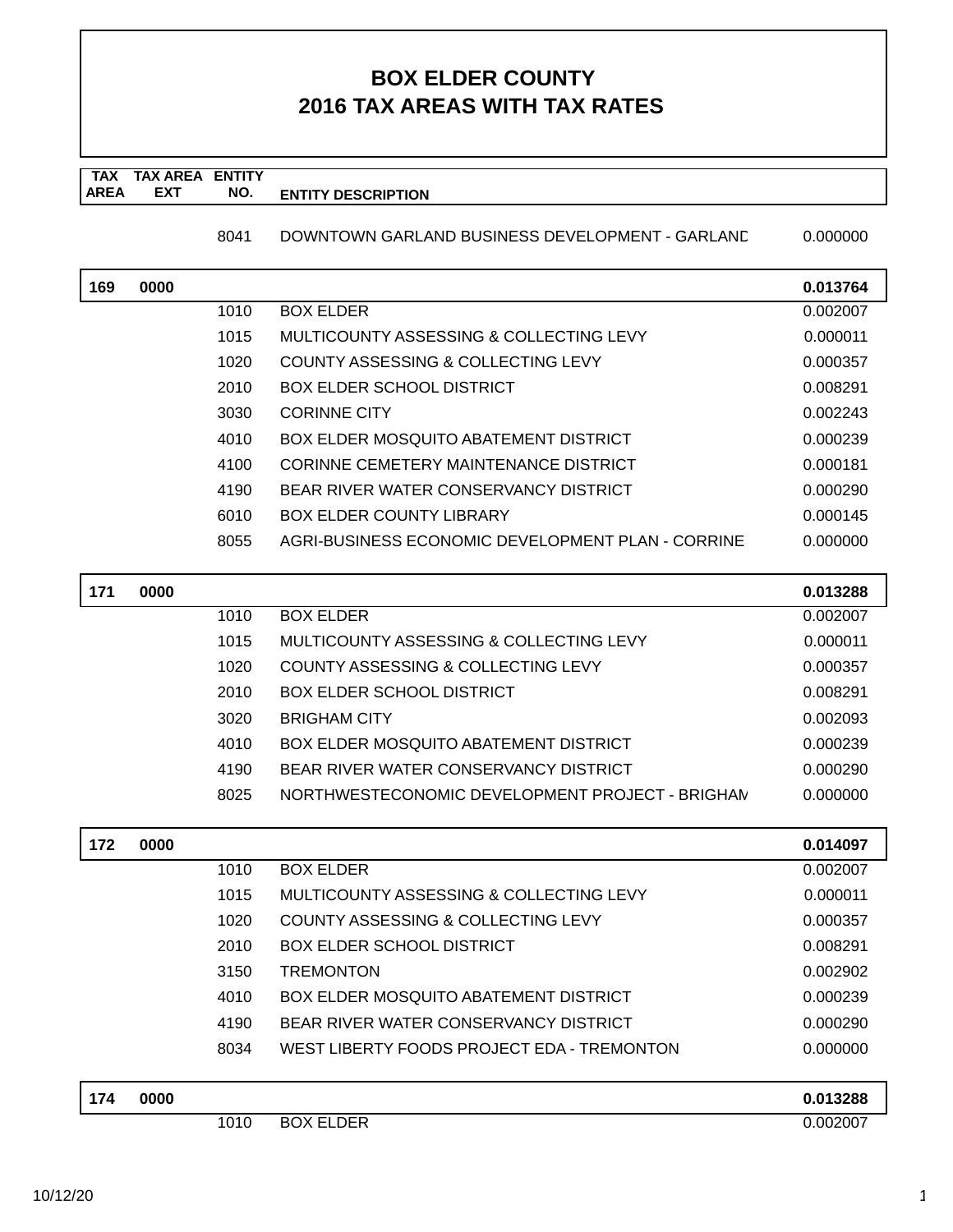| <b>TAX</b><br><b>AREA</b> | <b>TAX AREA ENTITY</b><br><b>EXT</b> | NO.  | <b>ENTITY DESCRIPTION</b>                            |          |
|---------------------------|--------------------------------------|------|------------------------------------------------------|----------|
|                           |                                      |      |                                                      |          |
|                           |                                      | 1015 | MULTICOUNTY ASSESSING & COLLECTING LEVY              | 0.000011 |
|                           |                                      | 1020 | <b>COUNTY ASSESSING &amp; COLLECTING LEVY</b>        | 0.000357 |
|                           |                                      | 2010 | <b>BOX ELDER SCHOOL DISTRICT</b>                     | 0.008291 |
|                           |                                      | 3020 | <b>BRIGHAM CITY</b>                                  | 0.002093 |
|                           |                                      | 4010 | <b>BOX ELDER MOSQUITO ABATEMENT DISTRICT</b>         | 0.000239 |
|                           |                                      | 4190 | BEAR RIVER WATER CONSERVANCY DISTRICT                | 0.000290 |
|                           |                                      | 8027 | X-20 EDA - BRIGHAM CITY                              | 0.000000 |
| 175                       | 0000                                 |      |                                                      | 0.013288 |
|                           |                                      | 1010 | <b>BOX ELDER</b>                                     | 0.002007 |
|                           |                                      | 1015 | MULTICOUNTY ASSESSING & COLLECTING LEVY              | 0.000011 |
|                           |                                      | 1020 | COUNTY ASSESSING & COLLECTING LEVY                   | 0.000357 |
|                           |                                      | 2010 | <b>BOX ELDER SCHOOL DISTRICT</b>                     | 0.008291 |
|                           |                                      | 3020 | <b>BRIGHAM CITY</b>                                  | 0.002093 |
|                           |                                      | 4010 | BOX ELDER MOSQUITO ABATEMENT DISTRICT                | 0.000239 |
|                           |                                      | 4190 | BEAR RIVER WATER CONSERVANCY DISTRICT                | 0.000290 |
|                           |                                      | 8028 | WEST FOREST RDA - BRIGHAM CITY                       | 0.000000 |
|                           |                                      |      |                                                      |          |
| 177                       | 0000                                 |      |                                                      | 0.011748 |
|                           |                                      | 1010 | <b>BOX ELDER</b>                                     | 0.002007 |
|                           |                                      | 1015 | MULTICOUNTY ASSESSING & COLLECTING LEVY              | 0.000011 |
|                           |                                      | 1020 | COUNTY ASSESSING & COLLECTING LEVY                   | 0.000357 |
|                           |                                      | 2010 | <b>BOX ELDER SCHOOL DISTRICT</b>                     | 0.008291 |
|                           |                                      | 4010 | <b>BOX ELDER MOSQUITO ABATEMENT DISTRICT</b>         | 0.000239 |
|                           |                                      | 4080 | WILLARD PRECINCT CEMETERY MAINTENANCE DISTRICT       | 0.000155 |
|                           |                                      | 4150 | BOX ELDER COUNTY AND WILLARD CITY FLOOD CONTROL AN   | 0.000253 |
|                           |                                      | 4190 | BEAR RIVER WATER CONSERVANCY DISTRICT                | 0.000290 |
|                           |                                      | 4230 | SPECIAL SERVICE DISTRICT OF SOUTH WILLARD BAY MUNICI | 0.000000 |
|                           |                                      | 6010 | <b>BOX ELDER COUNTY LIBRARY</b>                      | 0.000145 |
| 178                       | 0000                                 |      |                                                      | 0.013799 |
|                           |                                      | 1010 | <b>BOX ELDER</b>                                     | 0.002007 |
|                           |                                      | 1015 | MULTICOUNTY ASSESSING & COLLECTING LEVY              | 0.000011 |
|                           |                                      | 1020 | COUNTY ASSESSING & COLLECTING LEVY                   | 0.000357 |
|                           |                                      | 2010 | <b>BOX ELDER SCHOOL DISTRICT</b>                     | 0.008291 |
|                           |                                      | 3110 | PERRY CITY                                           | 0.002459 |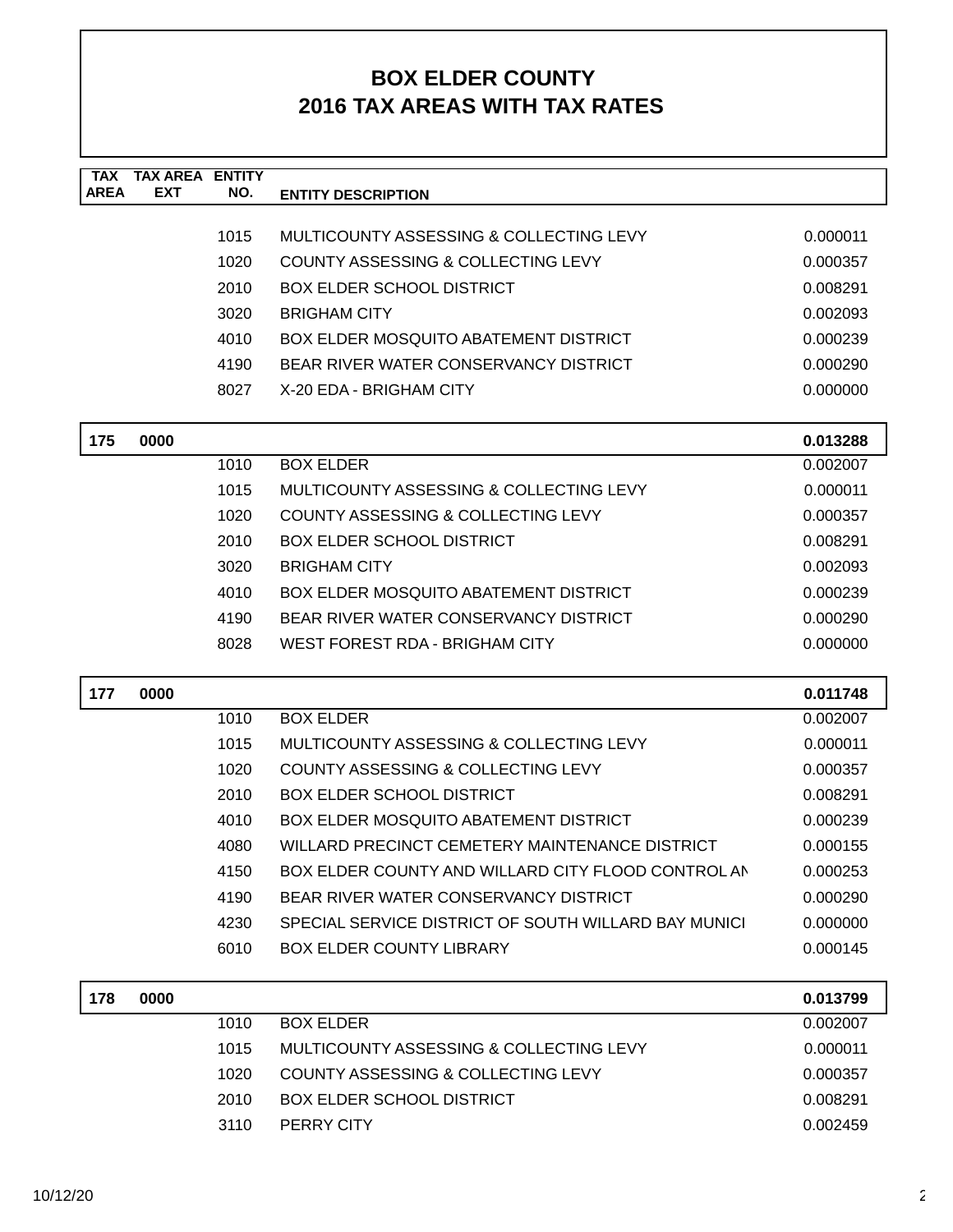| <b>TAX</b><br><b>AREA</b> | <b>TAX AREA ENTITY</b><br>EXT | NO.  | <b>ENTITY DESCRIPTION</b>                      |          |
|---------------------------|-------------------------------|------|------------------------------------------------|----------|
|                           |                               |      |                                                |          |
|                           |                               | 4010 | <b>BOX ELDER MOSQUITO ABATEMENT DISTRICT</b>   | 0.000239 |
|                           |                               | 4190 | BEAR RIVER WATER CONSERVANCY DISTRICT          | 0.000290 |
|                           |                               | 6010 | <b>BOX ELDER COUNTY LIBRARY</b>                | 0.000145 |
|                           |                               | 9070 | PERRY POINT CDA - PERRY                        | 0.000000 |
| 179                       | 0000                          |      |                                                | 0.011340 |
|                           |                               | 1010 | <b>BOX ELDER</b>                               | 0.002007 |
|                           |                               | 1015 | MULTICOUNTY ASSESSING & COLLECTING LEVY        | 0.000011 |
|                           |                               | 1020 | COUNTY ASSESSING & COLLECTING LEVY             | 0.000357 |
|                           |                               | 2010 | <b>BOX ELDER SCHOOL DISTRICT</b>               | 0.008291 |
|                           |                               | 4010 | <b>BOX ELDER MOSQUITO ABATEMENT DISTRICT</b>   | 0.000239 |
|                           |                               | 4190 | BEAR RIVER WATER CONSERVANCY DISTRICT          | 0.000290 |
|                           |                               | 4240 | <b>BOX ELDER FIRE SPECIAL SERVICE DISTRICT</b> | 0.000000 |
|                           |                               | 6010 | <b>BOX ELDER COUNTY LIBRARY</b>                | 0.000145 |
|                           |                               | 9000 | BOX ELDER CO EDA 2008-1 - PROCTOR & GAMBLE     | 0.000000 |
| 180                       | 0000                          |      |                                                | 0.012032 |
|                           |                               | 1010 | <b>BOX ELDER</b>                               | 0.002007 |
|                           |                               | 1015 | MULTICOUNTY ASSESSING & COLLECTING LEVY        | 0.000011 |
|                           |                               | 1020 | COUNTY ASSESSING & COLLECTING LEVY             | 0.000357 |
|                           |                               | 2010 | <b>BOX ELDER SCHOOL DISTRICT</b>               | 0.008291 |
|                           |                               | 3040 | <b>DEWEYVILLE</b>                              | 0.000692 |
|                           |                               | 4010 | <b>BOX ELDER MOSQUITO ABATEMENT DISTRICT</b>   | 0.000239 |
|                           |                               | 4190 | BEAR RIVER WATER CONSERVANCY DISTRICT          | 0.000290 |
|                           |                               | 4240 | BOX ELDER FIRE SPECIAL SERVICE DISTRICT        | 0.000000 |
|                           |                               | 6010 | <b>BOX ELDER COUNTY LIBRARY</b>                | 0.000145 |
| 182                       | 0000                          |      |                                                | 0.012101 |
|                           |                               | 1010 | <b>BOX ELDER</b>                               | 0.002007 |
|                           |                               | 1015 | MULTICOUNTY ASSESSING & COLLECTING LEVY        | 0.000011 |
|                           |                               | 1020 | COUNTY ASSESSING & COLLECTING LEVY             | 0.000357 |
|                           |                               | 2010 | <b>BOX ELDER SCHOOL DISTRICT</b>               | 0.008291 |
|                           |                               | 3080 | <b>HONEYVILLE CITY</b>                         | 0.000761 |
|                           |                               | 4010 | <b>BOX ELDER MOSQUITO ABATEMENT DISTRICT</b>   | 0.000239 |
|                           |                               | 4190 | BEAR RIVER WATER CONSERVANCY DISTRICT          | 0.000290 |
|                           |                               | 4240 | BOX ELDER FIRE SPECIAL SERVICE DISTRICT        | 0.000000 |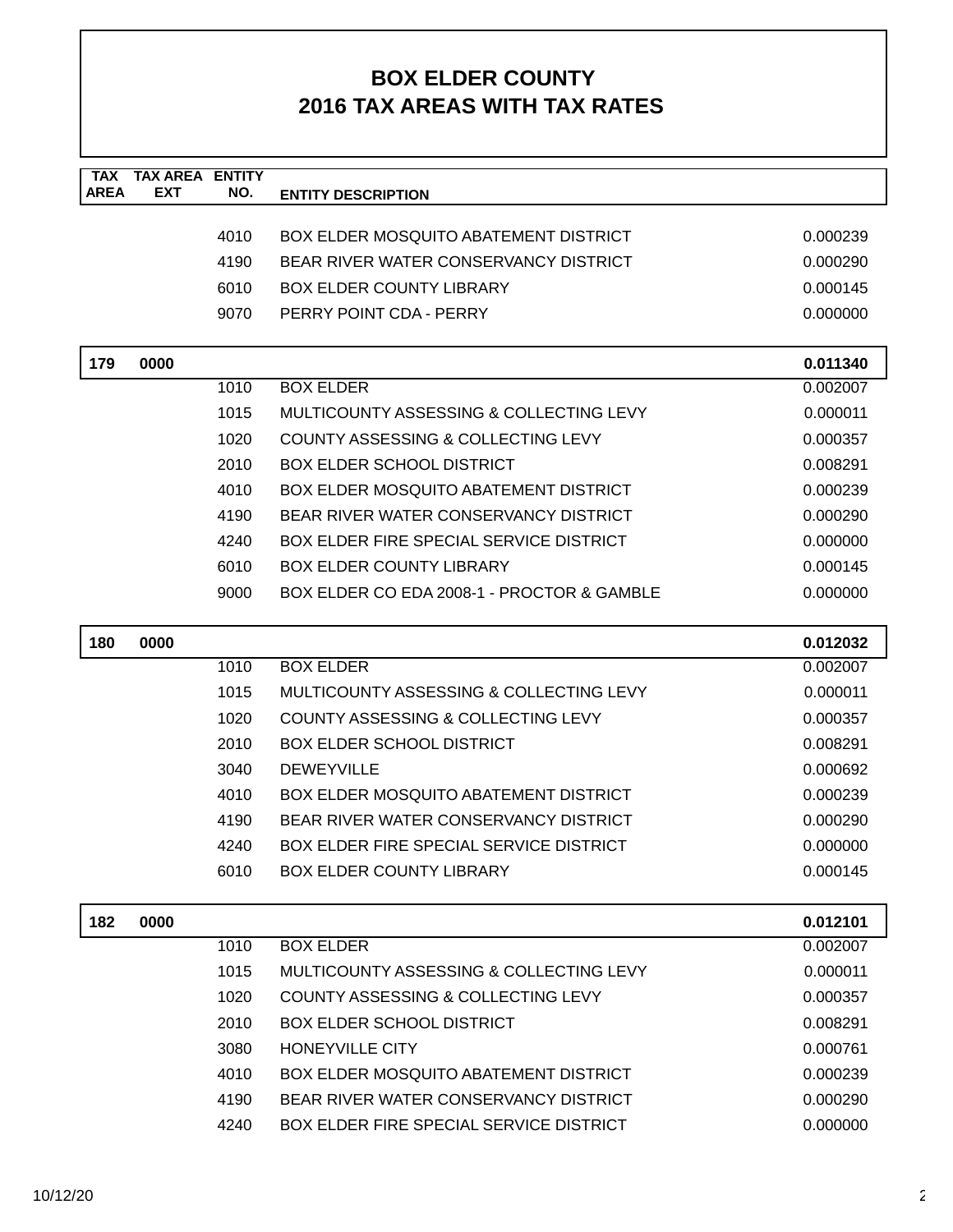**TAX TAX AREA ENTITY AREA ENTITY DESCRIPTION EXT NO.**

| 6010 | <b>BOX ELDER COUNTY LIBRARY</b> |  |
|------|---------------------------------|--|
|      |                                 |  |

| 184 | 0000 |      |                                              | 0.011340 |
|-----|------|------|----------------------------------------------|----------|
|     |      | 1010 | <b>BOX ELDER</b>                             | 0.002007 |
|     |      | 1015 | MULTICOUNTY ASSESSING & COLLECTING LEVY      | 0.000011 |
|     |      | 1020 | COUNTY ASSESSING & COLLECTING LEVY           | 0.000357 |
|     |      | 2010 | <b>BOX ELDER SCHOOL DISTRICT</b>             | 0.008291 |
|     |      | 4010 | BOX ELDER MOSQUITO ABATEMENT DISTRICT        | 0.000239 |
|     |      | 4190 | BEAR RIVER WATER CONSERVANCY DISTRICT        | 0.000290 |
|     |      | 4240 | BOX ELDER FIRE SPECIAL SERVICE DISTRICT      | 0.000000 |
|     |      | 6010 | <b>BOX ELDER COUNTY LIBRARY</b>              | 0.000145 |
|     |      |      |                                              |          |
| 186 | 0000 |      |                                              | 0.011521 |
|     |      | 1010 | <b>BOX ELDER</b>                             | 0.002007 |
|     |      | 1015 | MULTICOUNTY ASSESSING & COLLECTING LEVY      | 0.000011 |
|     |      | 1020 | COUNTY ASSESSING & COLLECTING LEVY           | 0.000357 |
|     |      | 2010 | <b>BOX ELDER SCHOOL DISTRICT</b>             | 0.008291 |
|     |      | 4010 | <b>BOX ELDER MOSQUITO ABATEMENT DISTRICT</b> | 0.000239 |
|     |      | 4100 | <b>CORINNE CEMETERY MAINTENANCE DISTRICT</b> | 0.000181 |
|     |      | 4190 | BEAR RIVER WATER CONSERVANCY DISTRICT        | 0.000290 |
|     |      | 6010 | <b>BOX ELDER COUNTY LIBRARY</b>              | 0.000145 |
|     |      | 8052 | BOX ELDER CO EDA 2008-1 - PROCTOR & GAMBLE   | 0.000000 |
|     |      |      |                                              |          |
| 187 | 0000 |      |                                              | 0.011340 |
|     |      | 1010 | <b>BOX ELDER</b>                             | 0.002007 |
|     |      | 1015 | MULTICOUNTY ASSESSING & COLLECTING LEVY      | 0.000011 |
|     |      | 1020 | COUNTY ASSESSING & COLLECTING LEVY           | 0.000357 |
|     |      | 2010 | <b>BOX ELDER SCHOOL DISTRICT</b>             | 0.008291 |
|     |      | 4010 | <b>BOX ELDER MOSQUITO ABATEMENT DISTRICT</b> | 0.000239 |
|     |      | 4190 | BEAR RIVER WATER CONSERVANCY DISTRICT        | 0.000290 |

| 188 | 0000 |      |                                         | 0.014079 |
|-----|------|------|-----------------------------------------|----------|
|     |      | 1010 | BOX ELDER                               | 0.002007 |
|     |      | 1015 | MULTICOUNTY ASSESSING & COLLECTING LEVY | 0.000011 |

6010 BOX ELDER COUNTY LIBRARY 6010 0.000145 9052 BOX ELDER CO EDA 2008-1 - PROCTOR & GAMBLE 0.0000000

 $0.000145$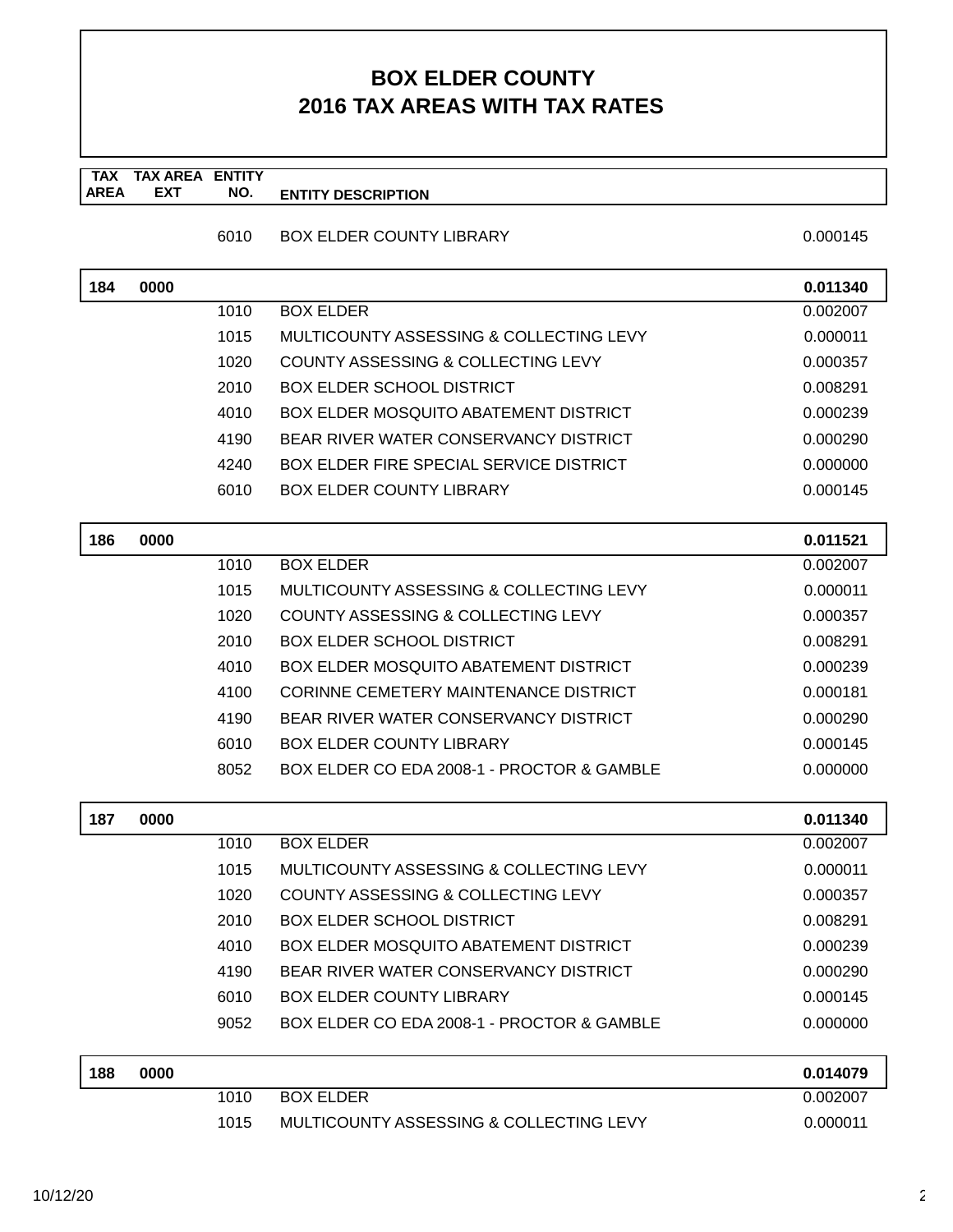| <b>TAX</b><br><b>AREA</b> | <b>TAX AREA ENTITY</b><br><b>EXT</b> | NO.  | <b>ENTITY DESCRIPTION</b>                             |          |
|---------------------------|--------------------------------------|------|-------------------------------------------------------|----------|
|                           |                                      |      |                                                       |          |
|                           |                                      | 1020 | COUNTY ASSESSING & COLLECTING LEVY                    | 0.000357 |
|                           |                                      | 2010 | <b>BOX ELDER SCHOOL DISTRICT</b>                      | 0.008291 |
|                           |                                      | 3110 | PERRY CITY                                            | 0.002459 |
|                           |                                      | 4010 | <b>BOX ELDER MOSQUITO ABATEMENT DISTRICT</b>          | 0.000239 |
|                           |                                      | 4180 | BOX ELDER COUNTY & PERRY CITY FLOOD CONTROL           | 0.000280 |
|                           |                                      | 4190 | BEAR RIVER WATER CONSERVANCY DISTRICT                 | 0.000290 |
|                           |                                      | 6010 | <b>BOX ELDER COUNTY LIBRARY</b>                       | 0.000145 |
|                           |                                      | 8070 | PERRY POINT CDA - PERRY                               | 0.000000 |
| 189                       | 0000                                 |      |                                                       | 0.013288 |
|                           |                                      | 1010 | <b>BOX ELDER</b>                                      | 0.002007 |
|                           |                                      | 1015 | MULTICOUNTY ASSESSING & COLLECTING LEVY               | 0.000011 |
|                           |                                      | 1020 | COUNTY ASSESSING & COLLECTING LEVY                    | 0.000357 |
|                           |                                      | 2010 | <b>BOX ELDER SCHOOL DISTRICT</b>                      | 0.008291 |
|                           |                                      | 3020 | <b>BRIGHAM CITY</b>                                   | 0.002093 |
|                           |                                      | 4010 | <b>BOX ELDER MOSQUITO ABATEMENT DISTRICT</b>          | 0.000239 |
|                           |                                      | 4190 | BEAR RIVER WATER CONSERVANCY DISTRICT                 | 0.000290 |
|                           |                                      | 8230 | <b>BRIGHAM CITY CAMPUS CDA</b>                        | 0.000000 |
| 190                       | 0000                                 |      |                                                       | 0.011567 |
|                           |                                      | 1010 | <b>BOX ELDER</b>                                      | 0.002007 |
|                           |                                      | 1015 | MULTICOUNTY ASSESSING & COLLECTING LEVY               | 0.000011 |
|                           |                                      | 1020 | COUNTY ASSESSING & COLLECTING LEVY                    | 0.000357 |
|                           |                                      | 2010 | <b>BOX ELDER SCHOOL DISTRICT</b>                      | 0.008291 |
|                           |                                      | 4010 | <b>BOX ELDER MOSQUITO ABATEMENT DISTRICT</b>          | 0.000239 |
|                           |                                      | 4090 | PLYMOUTH CEMETERY MAINTENANCE DISTRICT                | 0.000227 |
|                           |                                      | 4190 | BEAR RIVER WATER CONSERVANCY DISTRICT                 | 0.000290 |
|                           |                                      | 6010 | <b>BOX ELDER COUNTY LIBRARY</b>                       | 0.000145 |
|                           |                                      | 8053 | <b>BOX ELDER COUNTY PLYMOUTH ECONOMIC DEVELOPMENT</b> | 0.000000 |
| 191                       | 0000                                 |      |                                                       | 0.013288 |
|                           |                                      | 1010 | <b>BOX ELDER</b>                                      | 0.002007 |
|                           |                                      | 1015 | MULTICOUNTY ASSESSING & COLLECTING LEVY               | 0.000011 |
|                           |                                      | 1020 | COUNTY ASSESSING & COLLECTING LEVY                    | 0.000357 |
|                           |                                      | 2010 | <b>BOX ELDER SCHOOL DISTRICT</b>                      | 0.008291 |
|                           |                                      | 3020 | <b>BRIGHAM CITY</b>                                   | 0.002093 |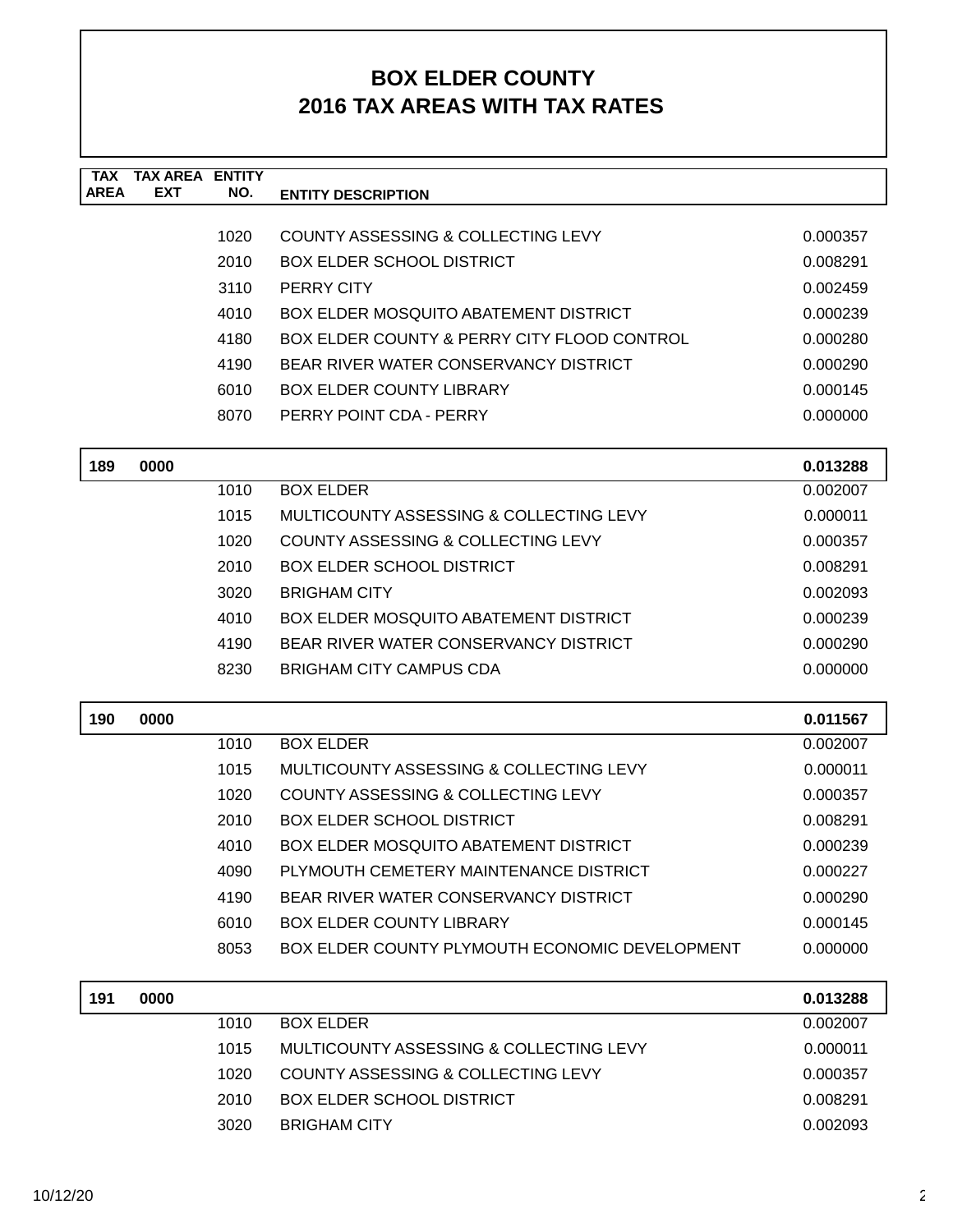| <b>TAX</b><br><b>AREA</b> | <b>TAX AREA ENTITY</b><br><b>EXT</b> | NO.  | <b>ENTITY DESCRIPTION</b>                          |          |
|---------------------------|--------------------------------------|------|----------------------------------------------------|----------|
|                           |                                      |      |                                                    |          |
|                           |                                      | 4010 | <b>BOX ELDER MOSQUITO ABATEMENT DISTRICT</b>       | 0.000239 |
|                           |                                      | 4190 | BEAR RIVER WATER CONSERVANCY DISTRICT              | 0.000290 |
|                           |                                      | 8020 | OFFICIAL REDEVELOPMENT PROJECT AREA PLAN AMENDED - | 0.000000 |
|                           |                                      |      |                                                    |          |
| 192                       | 0000                                 |      |                                                    | 0.011675 |
|                           |                                      | 1010 | <b>BOX ELDER</b>                                   | 0.002007 |
|                           |                                      | 1015 | MULTICOUNTY ASSESSING & COLLECTING LEVY            | 0.000011 |
|                           |                                      | 1020 | COUNTY ASSESSING & COLLECTING LEVY                 | 0.000357 |
|                           |                                      | 2010 | <b>BOX ELDER SCHOOL DISTRICT</b>                   | 0.008291 |
|                           |                                      | 4010 | <b>BOX ELDER MOSQUITO ABATEMENT DISTRICT</b>       | 0.000239 |
|                           |                                      | 4060 | PORTAGE PRECINCT CEMETERY MAINTENANCE DISTRICT     | 0.000335 |
|                           |                                      | 4190 | BEAR RIVER WATER CONSERVANCY DISTRICT              | 0.000290 |
|                           |                                      | 6010 | <b>BOX ELDER COUNTY LIBRARY</b>                    | 0.000145 |
|                           |                                      | 8054 | <b>WASHAKIE EDA</b>                                | 0.000000 |
|                           |                                      |      |                                                    |          |
| 193                       | 0000                                 |      |                                                    | 0.013288 |
|                           |                                      | 1010 | <b>BOX ELDER</b>                                   | 0.002007 |
|                           |                                      | 1015 | MULTICOUNTY ASSESSING & COLLECTING LEVY            | 0.000011 |
|                           |                                      | 1020 | COUNTY ASSESSING & COLLECTING LEVY                 | 0.000357 |
|                           |                                      | 2010 | <b>BOX ELDER SCHOOL DISTRICT</b>                   | 0.008291 |
|                           |                                      | 3020 | <b>BRIGHAM CITY</b>                                | 0.002093 |
|                           |                                      | 4010 | <b>BOX ELDER MOSQUITO ABATEMENT DISTRICT</b>       | 0.000239 |
|                           |                                      | 4190 | BEAR RIVER WATER CONSERVANCY DISTRICT              | 0.000290 |
|                           |                                      | 8010 | OFFICIAL REDEVELOPMENT PROJECT AREA PLAN - BRIGHAM | 0.000000 |
|                           |                                      |      |                                                    |          |
| 199                       | 0000                                 |      |                                                    | 0.011340 |
|                           |                                      | 1010 | <b>BOX ELDER</b>                                   | 0.002007 |
|                           |                                      | 1015 | MULTICOUNTY ASSESSING & COLLECTING LEVY            | 0.000011 |
|                           |                                      | 1020 | COUNTY ASSESSING & COLLECTING LEVY                 | 0.000357 |
|                           |                                      | 2010 | <b>BOX ELDER SCHOOL DISTRICT</b>                   | 0.008291 |
|                           |                                      | 4010 | BOX ELDER MOSQUITO ABATEMENT DISTRICT              | 0.000239 |
|                           |                                      | 4190 | BEAR RIVER WATER CONSERVANCY DISTRICT              | 0.000290 |
|                           |                                      | 6010 | <b>BOX ELDER COUNTY LIBRARY</b>                    | 0.000145 |
|                           |                                      | 8051 | <b>GREAT SALT LAKE MINERALS EDA</b>                | 0.000000 |
| 200                       | 0000                                 |      |                                                    | 0.014097 |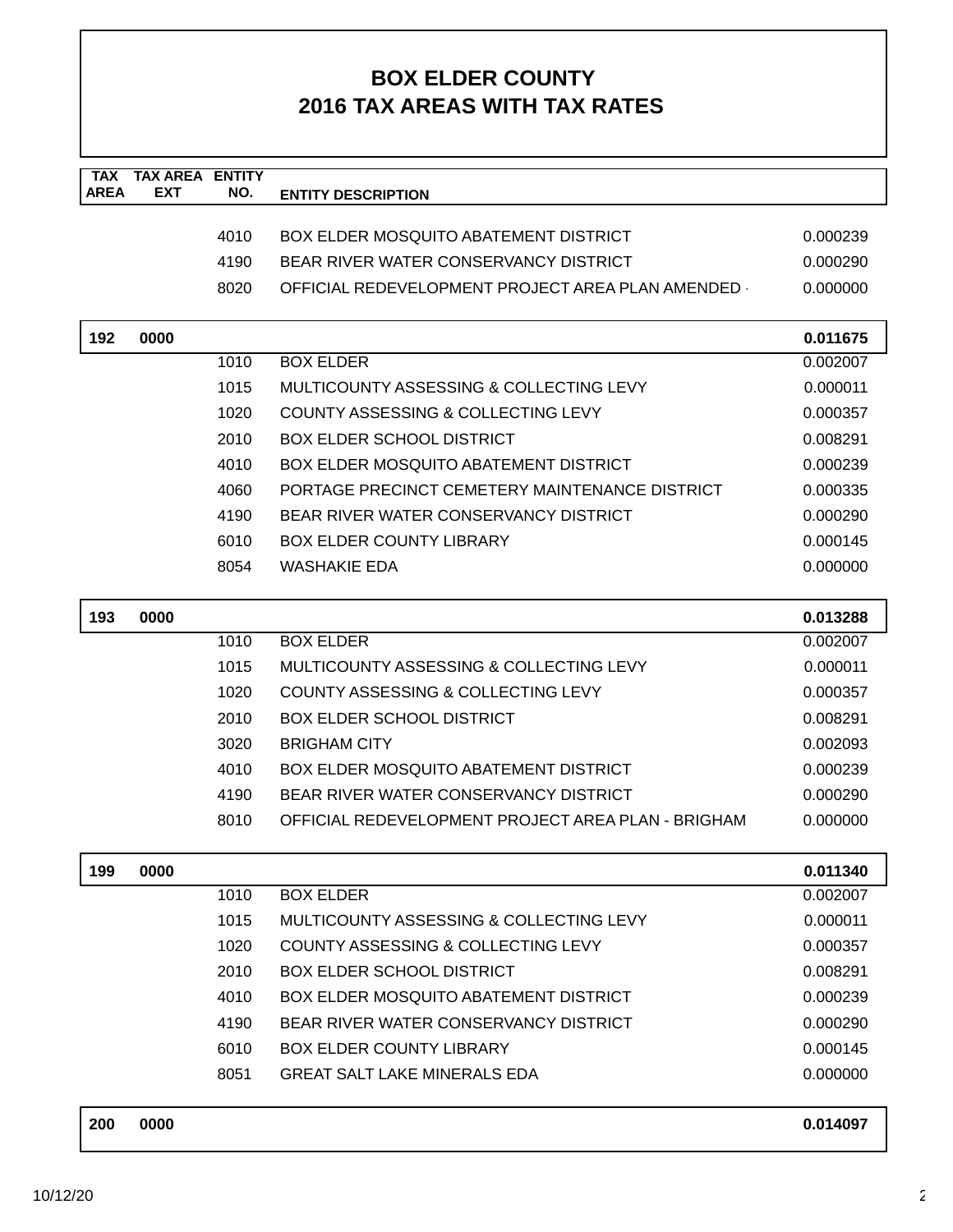| <b>TAX</b>  | <b>TAX AREA</b> | <b>ENTITY</b> |                                               |          |
|-------------|-----------------|---------------|-----------------------------------------------|----------|
| <b>AREA</b> | <b>EXT</b>      | NO.           | <b>ENTITY DESCRIPTION</b>                     |          |
|             |                 |               |                                               |          |
|             |                 | 1010          | <b>BOX ELDER</b>                              | 0.002007 |
|             |                 | 1015          | MULTICOUNTY ASSESSING & COLLECTING LEVY       | 0.000011 |
|             |                 | 1020          | <b>COUNTY ASSESSING &amp; COLLECTING LEVY</b> | 0.000357 |
|             |                 | 2010          | <b>BOX ELDER SCHOOL DISTRICT</b>              | 0.008291 |
|             |                 | 3150          | <b>TREMONTON</b>                              | 0.002902 |
|             |                 | 4010          | <b>BOX ELDER MOSQUITO ABATEMENT DISTRICT</b>  | 0.000239 |
|             |                 | 4190          | BEAR RIVER WATER CONSERVANCY DISTRICT         | 0.000290 |
|             |                 | 8033          | <b>TREMONTON CENTER CDA</b>                   | 0.000000 |
|             |                 |               |                                               |          |
| 201         | 0000            |               |                                               | 0.011340 |
|             |                 | 1010          | <b>BOX ELDER</b>                              | 0.002007 |
|             |                 | 1015          | MULTICOUNTY ASSESSING & COLLECTING LEVY       | 0.000011 |
|             |                 | 1020          | COUNTY ASSESSING & COLLECTING LEVY            | 0.000357 |
|             |                 | 2010          | BOX ELDER SCHOOL DISTRICT                     | 0.008291 |
|             |                 | 4010          | <b>BOX ELDER MOSQUITO ABATEMENT DISTRICT</b>  | 0.000239 |
|             |                 | 4190          | BEAR RIVER WATER CONSERVANCY DISTRICT         | 0.000290 |
|             |                 | 6010          | <b>BOX ELDER COUNTY LIBRARY</b>               | 0.000145 |
|             |                 | 8056          | EDA 2015-1                                    | 0.000000 |
|             |                 | 9052          | BOX ELDER CO EDA 2008-1 - PROCTOR & GAMBLE    | 0.000000 |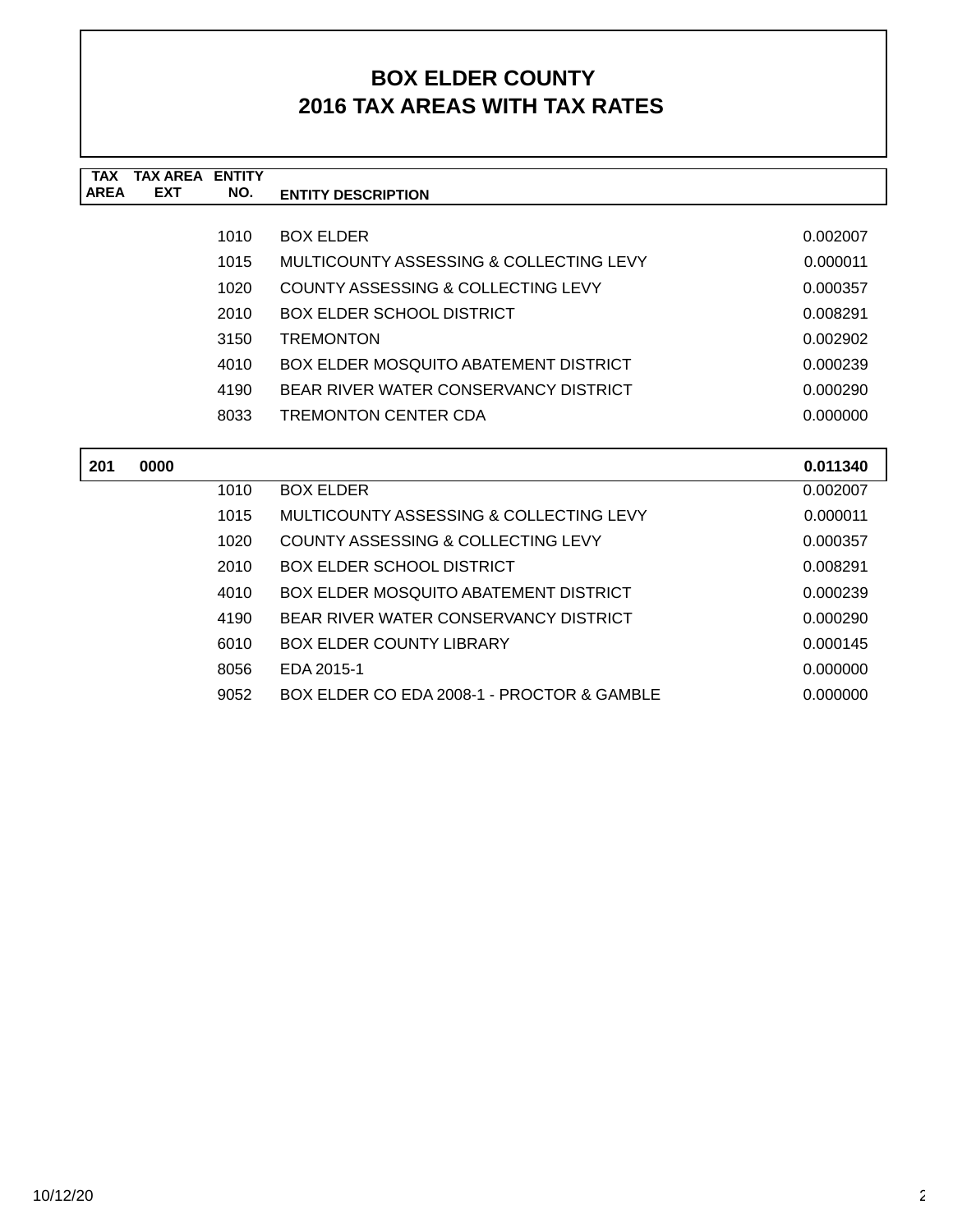#### **TAX TAX AREA ENTITY ENTITY DESCRIPTION EXT NO.**

| 001 | 0000 |      |                                               | 0.010720 |
|-----|------|------|-----------------------------------------------|----------|
|     |      | 1010 | <b>CACHE</b>                                  | 0.001920 |
|     |      | 1015 | MULTICOUNTY ASSESSING & COLLECTING LEVY       | 0.000011 |
|     |      | 1020 | COUNTY ASSESSING & COLLECTING LEVY            | 0.000425 |
|     |      | 2020 | CACHE COUNTY SCHOOL DISTRICT                  | 0.008191 |
|     |      | 4050 | PARADISE CEMETERY MAINTENANCE DISTRICT        | 0.000091 |
|     |      | 4090 | CACHE MOSQUITO ABATEMENT DISTRICT             | 0.000082 |
|     |      | 6011 | <b>MUNICPAL SERVICE FUND</b>                  | 0.000000 |
| 002 | 0000 |      |                                               | 0.011904 |
|     |      | 1010 | <b>CACHE</b>                                  | 0.001920 |
|     |      | 1015 | MULTICOUNTY ASSESSING & COLLECTING LEVY       | 0.000011 |
|     |      | 1020 | <b>COUNTY ASSESSING &amp; COLLECTING LEVY</b> | 0.000425 |
|     |      | 2020 | CACHE COUNTY SCHOOL DISTRICT                  | 0.008191 |
|     |      | 3130 | <b>PARADISE</b>                               | 0.001266 |
|     |      | 4050 | PARADISE CEMETERY MAINTENANCE DISTRICT        | 0.000091 |
| 003 | 0000 |      |                                               | 0.012201 |
|     |      | 1010 | <b>CACHE</b>                                  | 0.001920 |
|     |      | 1015 | MULTICOUNTY ASSESSING & COLLECTING LEVY       | 0.000011 |
|     |      | 1020 | COUNTY ASSESSING & COLLECTING LEVY            | 0.000425 |
|     |      | 2020 | CACHE COUNTY SCHOOL DISTRICT                  | 0.008191 |
|     |      | 3050 | <b>HYRUM</b>                                  | 0.001572 |
|     |      | 4090 | CACHE MOSQUITO ABATEMENT DISTRICT             | 0.000082 |
|     |      |      |                                               |          |
| 004 | 0000 |      |                                               | 0.011750 |
|     |      | 1010 | <b>CACHE</b>                                  | 0.001920 |
|     |      | 1015 | MULTICOUNTY ASSESSING & COLLECTING LEVY       | 0.000011 |
|     |      | 1020 | <b>COUNTY ASSESSING &amp; COLLECTING LEVY</b> | 0.000425 |
|     |      | 2020 | CACHE COUNTY SCHOOL DISTRICT                  | 0.008191 |
|     |      | 3190 | WELLSVILLE                                    | 0.001121 |
|     |      | 4090 | CACHE MOSQUITO ABATEMENT DISTRICT             | 0.000082 |
| 005 | 0000 |      |                                               | 0.012267 |
|     |      | 1010 | <b>CACHE</b>                                  | 0.001920 |
|     |      | 1015 | MULTICOUNTY ASSESSING & COLLECTING LEVY       | 0.000011 |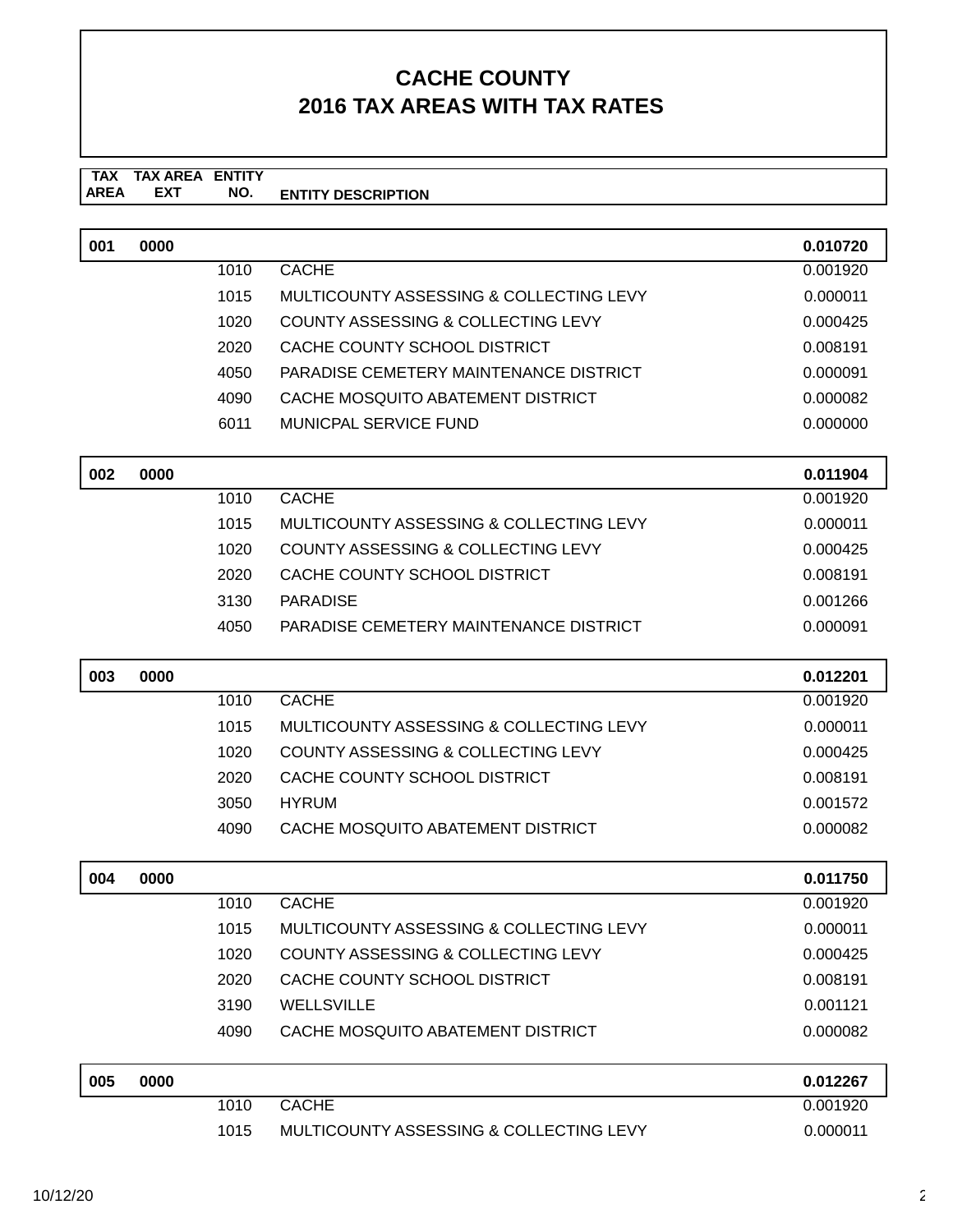| <b>TAX</b><br><b>AREA</b> | <b>TAX AREA ENTITY</b><br><b>EXT</b> | NO.  | <b>ENTITY DESCRIPTION</b>                      |          |
|---------------------------|--------------------------------------|------|------------------------------------------------|----------|
|                           |                                      |      |                                                |          |
|                           |                                      | 1020 | COUNTY ASSESSING & COLLECTING LEVY             | 0.000425 |
|                           |                                      | 2020 | CACHE COUNTY SCHOOL DISTRICT                   | 0.008191 |
|                           |                                      | 3080 | <b>MENDON</b>                                  | 0.001638 |
|                           |                                      | 4090 | CACHE MOSQUITO ABATEMENT DISTRICT              | 0.000082 |
| 006                       | 0000                                 |      |                                                | 0.010730 |
|                           |                                      | 1010 | <b>CACHE</b>                                   | 0.001920 |
|                           |                                      | 1015 | MULTICOUNTY ASSESSING & COLLECTING LEVY        | 0.000011 |
|                           |                                      | 1020 | COUNTY ASSESSING & COLLECTING LEVY             | 0.000425 |
|                           |                                      | 2020 | CACHE COUNTY SCHOOL DISTRICT                   | 0.008191 |
|                           |                                      | 4030 | MILLVILLE-NIBLEY CEMETERY MAINTENANCE DISTRICT | 0.000101 |
|                           |                                      | 4090 | CACHE MOSQUITO ABATEMENT DISTRICT              | 0.000082 |
|                           |                                      | 6011 | <b>MUNICPAL SERVICE FUND</b>                   | 0.000000 |
| 007                       | 0000                                 |      |                                                | 0.011358 |
|                           |                                      | 1010 | <b>CACHE</b>                                   | 0.001920 |
|                           |                                      | 1015 | MULTICOUNTY ASSESSING & COLLECTING LEVY        | 0.000011 |
|                           |                                      | 1020 | COUNTY ASSESSING & COLLECTING LEVY             | 0.000425 |
|                           |                                      | 2020 | CACHE COUNTY SCHOOL DISTRICT                   | 0.008191 |
|                           |                                      | 3090 | <b>MILLVILLE</b>                               | 0.000628 |
|                           |                                      | 4030 | MILLVILLE-NIBLEY CEMETERY MAINTENANCE DISTRICT | 0.000101 |
|                           |                                      | 4090 | CACHE MOSQUITO ABATEMENT DISTRICT              | 0.000082 |
| 008                       | 0000                                 |      |                                                | 0.012397 |
|                           |                                      | 1010 | <b>CACHE</b>                                   | 0.001920 |
|                           |                                      | 1015 | MULTICOUNTY ASSESSING & COLLECTING LEVY        | 0.000011 |
|                           |                                      | 1020 | <b>COUNTY ASSESSING &amp; COLLECTING LEVY</b>  | 0.000425 |
|                           |                                      | 2020 | CACHE COUNTY SCHOOL DISTRICT                   | 0.008191 |
|                           |                                      | 3110 | <b>NIBLEY</b>                                  | 0.001667 |
|                           |                                      | 4030 | MILLVILLE-NIBLEY CEMETERY MAINTENANCE DISTRICT | 0.000101 |
|                           |                                      | 4090 | CACHE MOSQUITO ABATEMENT DISTRICT              | 0.000082 |
| 009                       | 0000                                 |      |                                                | 0.011980 |
|                           |                                      | 1010 | <b>CACHE</b>                                   | 0.001920 |
|                           |                                      | 1015 | MULTICOUNTY ASSESSING & COLLECTING LEVY        | 0.000011 |
|                           |                                      | 1020 | COUNTY ASSESSING & COLLECTING LEVY             | 0.000425 |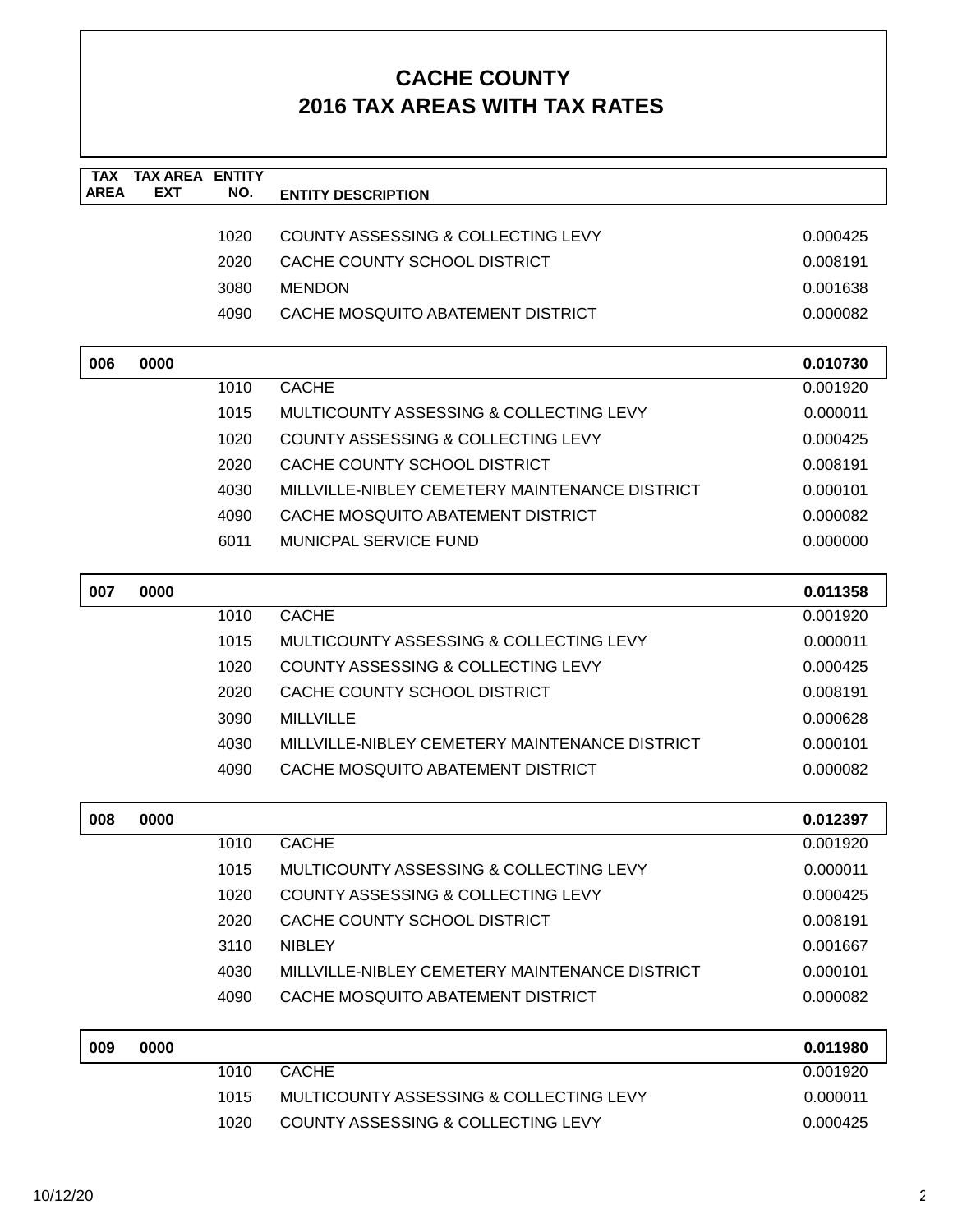| <b>TAX</b><br><b>AREA</b> | <b>TAX AREA ENTITY</b><br><b>EXT</b> | NO.  | <b>ENTITY DESCRIPTION</b>                      |          |
|---------------------------|--------------------------------------|------|------------------------------------------------|----------|
|                           |                                      |      |                                                |          |
|                           |                                      | 2020 | CACHE COUNTY SCHOOL DISTRICT                   | 0.008191 |
|                           |                                      | 3140 | <b>PROVIDENCE</b>                              | 0.001351 |
|                           |                                      | 4090 | CACHE MOSQUITO ABATEMENT DISTRICT              | 0.000082 |
| 010                       | 0000                                 |      |                                                | 0.011718 |
|                           |                                      | 1010 | <b>CACHE</b>                                   | 0.001920 |
|                           |                                      | 1015 | MULTICOUNTY ASSESSING & COLLECTING LEVY        | 0.000011 |
|                           |                                      | 1020 | COUNTY ASSESSING & COLLECTING LEVY             | 0.000425 |
|                           |                                      | 2020 | CACHE COUNTY SCHOOL DISTRICT                   | 0.008191 |
|                           |                                      | 3160 | <b>RIVER HEIGHTS</b>                           | 0.001171 |
| 011                       | 0000                                 |      |                                                | 0.013994 |
|                           |                                      | 1010 | <b>CACHE</b>                                   | 0.001920 |
|                           |                                      | 1015 | MULTICOUNTY ASSESSING & COLLECTING LEVY        | 0.000011 |
|                           |                                      | 1020 | COUNTY ASSESSING & COLLECTING LEVY             | 0.000425 |
|                           |                                      | 2010 | <b>LOGAN CITY SCHOOL DISTRICT</b>              | 0.009878 |
|                           |                                      | 3120 | <b>NORTH LOGAN</b>                             | 0.001678 |
|                           |                                      | 4090 | CACHE MOSQUITO ABATEMENT DISTRICT              | 0.000082 |
| 012                       | 0000                                 |      |                                                | 0.010822 |
|                           |                                      | 1010 | <b>CACHE</b>                                   | 0.001920 |
|                           |                                      | 1015 | MULTICOUNTY ASSESSING & COLLECTING LEVY        | 0.000011 |
|                           |                                      | 1020 | <b>COUNTY ASSESSING &amp; COLLECTING LEVY</b>  | 0.000425 |
|                           |                                      | 2020 | CACHE COUNTY SCHOOL DISTRICT                   | 0.008191 |
|                           |                                      | 4020 | <b>HYDE PARK CEMETERY MAINTENANCE DISTRICT</b> | 0.000193 |
|                           |                                      | 4090 | CACHE MOSQUITO ABATEMENT DISTRICT              | 0.000082 |
|                           |                                      | 6011 | <b>MUNICPAL SERVICE FUND</b>                   | 0.000000 |
| 013                       | 0000                                 |      |                                                | 0.012500 |
|                           |                                      | 1010 | <b>CACHE</b>                                   | 0.001920 |
|                           |                                      | 1015 | MULTICOUNTY ASSESSING & COLLECTING LEVY        | 0.000011 |
|                           |                                      | 1020 | COUNTY ASSESSING & COLLECTING LEVY             | 0.000425 |
|                           |                                      | 2020 | CACHE COUNTY SCHOOL DISTRICT                   | 0.008191 |
|                           |                                      | 3120 | <b>NORTH LOGAN</b>                             | 0.001678 |
|                           |                                      | 4020 | HYDE PARK CEMETERY MAINTENANCE DISTRICT        | 0.000193 |
|                           |                                      | 4090 | CACHE MOSQUITO ABATEMENT DISTRICT              | 0.000082 |
|                           |                                      |      |                                                |          |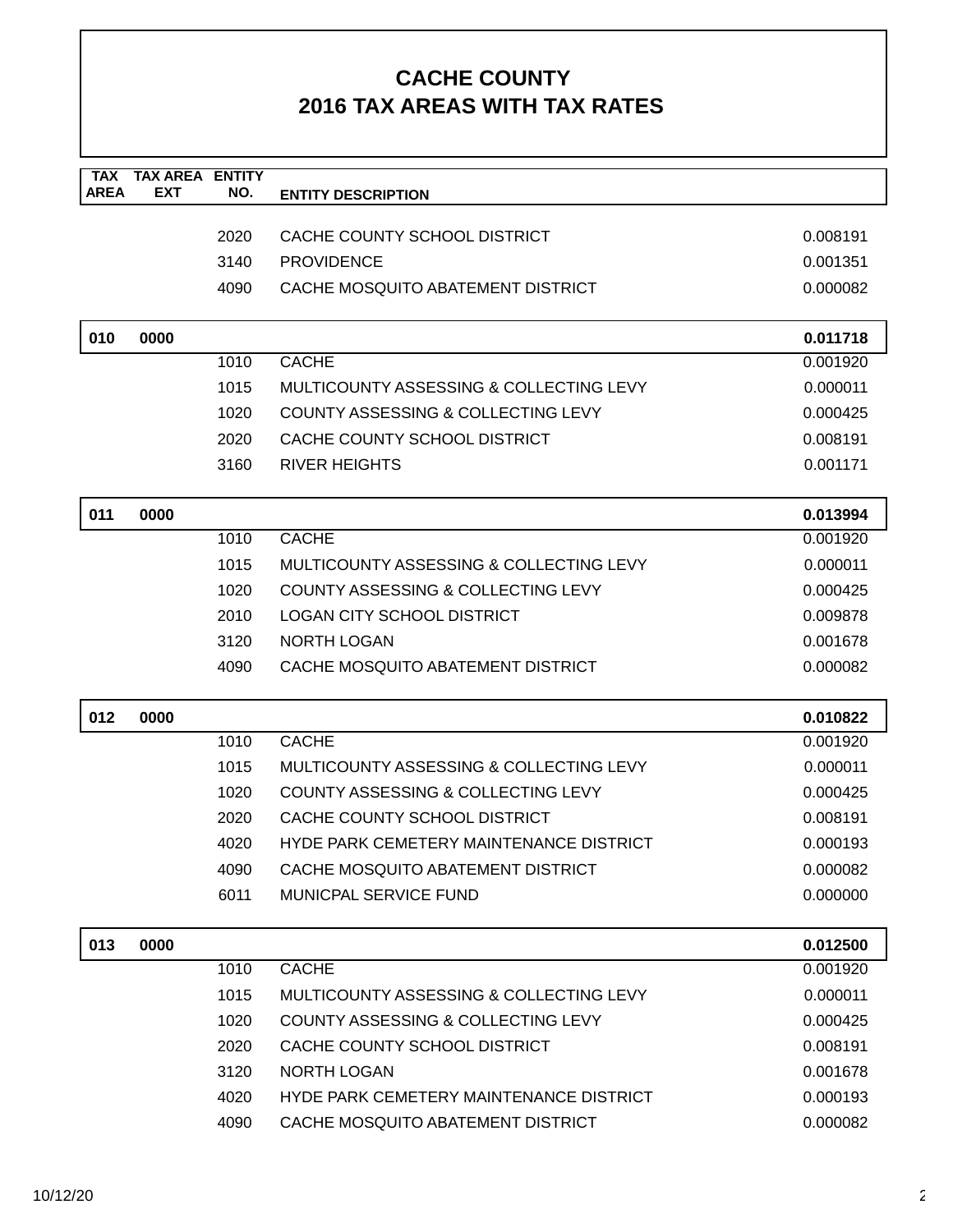**TAX TAX AREA ENTITY AREA ENTITY DESCRIPTION EXT NO.**

| 014 | 0000 |      |                                                | 0.011922 |
|-----|------|------|------------------------------------------------|----------|
|     |      | 1010 | <b>CACHE</b>                                   | 0.001920 |
|     |      | 1015 | MULTICOUNTY ASSESSING & COLLECTING LEVY        | 0.000011 |
|     |      | 1020 | COUNTY ASSESSING & COLLECTING LEVY             | 0.000425 |
|     |      | 2020 | CACHE COUNTY SCHOOL DISTRICT                   | 0.008191 |
|     |      | 3040 | <b>HYDE PARK CITY</b>                          | 0.001100 |
|     |      | 4020 | <b>HYDE PARK CEMETERY MAINTENANCE DISTRICT</b> | 0.000193 |
|     |      | 4090 | CACHE MOSQUITO ABATEMENT DISTRICT              | 0.000082 |
| 015 | 0000 |      |                                                | 0.012133 |
|     |      | 1010 | <b>CACHE</b>                                   | 0.001920 |
|     |      | 1015 | MULTICOUNTY ASSESSING & COLLECTING LEVY        | 0.000011 |
|     |      | 1020 | COUNTY ASSESSING & COLLECTING LEVY             | 0.000425 |
|     |      | 2020 | CACHE COUNTY SCHOOL DISTRICT                   | 0.008191 |
|     |      | 3170 | <b>SMITHFIELD</b>                              | 0.001504 |
|     |      | 4090 | CACHE MOSQUITO ABATEMENT DISTRICT              | 0.000082 |
| 016 | 0000 |      |                                                | 0.011344 |
|     |      | 1010 | <b>CACHE</b>                                   | 0.001920 |
|     |      | 1015 | MULTICOUNTY ASSESSING & COLLECTING LEVY        | 0.000011 |
|     |      | 1020 | COUNTY ASSESSING & COLLECTING LEVY             | 0.000425 |
|     |      | 2020 | CACHE COUNTY SCHOOL DISTRICT                   | 0.008191 |
|     |      | 3010 | AMALGA                                         | 0.000715 |
|     |      | 4090 | CACHE MOSQUITO ABATEMENT DISTRICT              | 0.000082 |
| 017 | 0000 |      |                                                | 0.010898 |
|     |      | 1010 | <b>CACHE</b>                                   | 0.001920 |
|     |      | 1015 | MULTICOUNTY ASSESSING & COLLECTING LEVY        | 0.000011 |
|     |      | 1020 | <b>COUNTY ASSESSING &amp; COLLECTING LEVY</b>  | 0.000425 |
|     |      | 2020 | CACHE COUNTY SCHOOL DISTRICT                   | 0.008191 |
|     |      | 4070 | RICHMOND CEMETERY MAINTENANCE DISTRICT         | 0.000269 |
|     |      | 4090 | CACHE MOSQUITO ABATEMENT DISTRICT              | 0.000082 |
|     |      | 6011 | MUNICPAL SERVICE FUND                          | 0.000000 |
| 018 | 0000 |      |                                                | 0.011913 |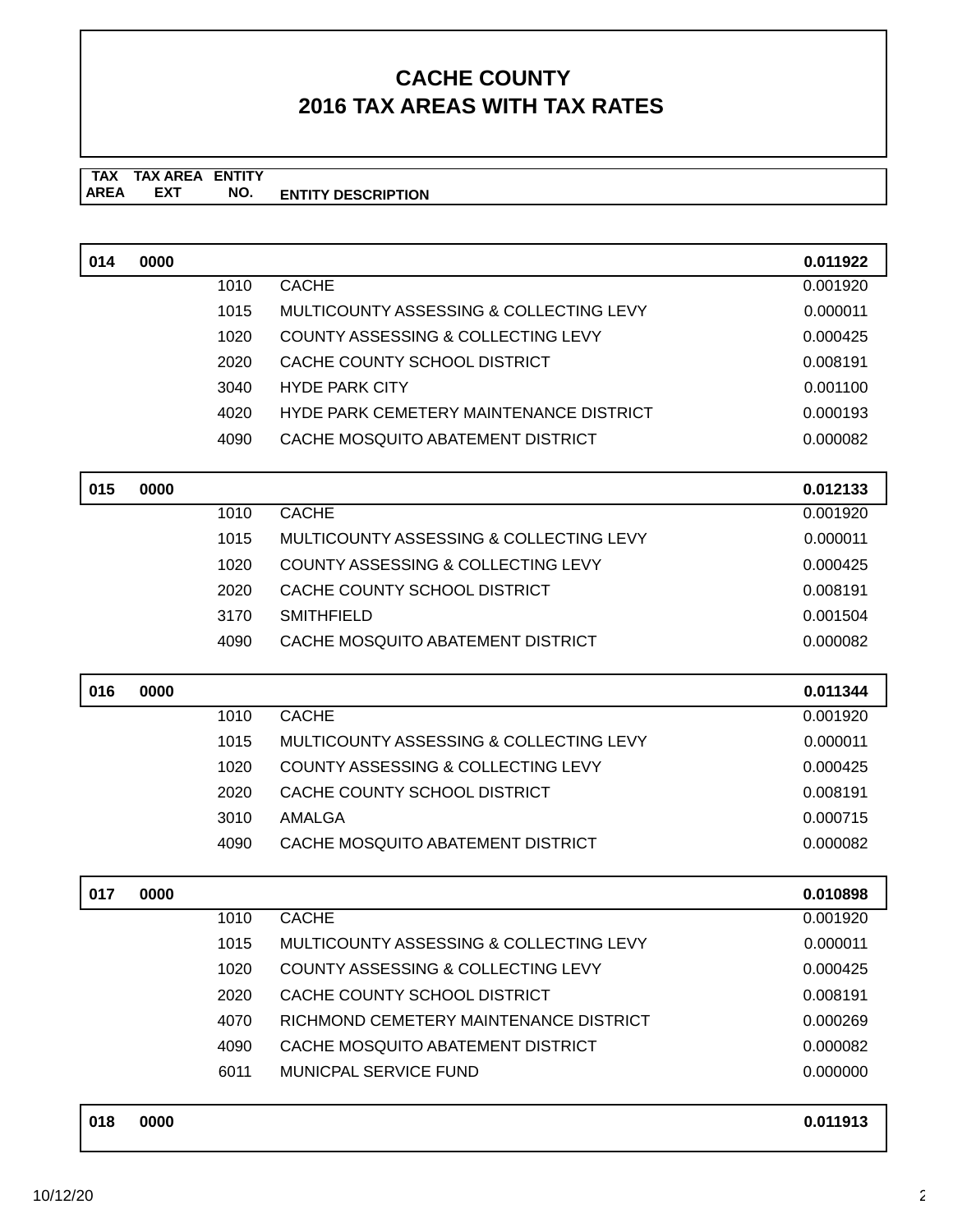| TAX<br><b>AREA</b> | TAX AREA<br><b>EXT</b> | <b>ENTITY</b><br>NO. | <b>ENTITY DESCRIPTION</b>                     |          |
|--------------------|------------------------|----------------------|-----------------------------------------------|----------|
|                    |                        |                      |                                               |          |
|                    |                        | 1010                 | <b>CACHE</b>                                  | 0.001920 |
|                    |                        | 1015                 | MULTICOUNTY ASSESSING & COLLECTING LEVY       | 0.000011 |
|                    |                        | 1020                 | COUNTY ASSESSING & COLLECTING LEVY            | 0.000425 |
|                    |                        | 2020                 | CACHE COUNTY SCHOOL DISTRICT                  | 0.008191 |
|                    |                        | 3150                 | <b>RICHMOND</b>                               | 0.001015 |
|                    |                        | 4070                 | RICHMOND CEMETERY MAINTENANCE DISTRICT        | 0.000269 |
|                    |                        | 4090                 | CACHE MOSQUITO ABATEMENT DISTRICT             | 0.000082 |
| 019                | 0000                   |                      |                                               | 0.012917 |
|                    |                        | 1010                 | <b>CACHE</b>                                  | 0.001920 |
|                    |                        | 1015                 | MULTICOUNTY ASSESSING & COLLECTING LEVY       | 0.000011 |
|                    |                        | 1020                 | <b>COUNTY ASSESSING &amp; COLLECTING LEVY</b> | 0.000425 |
|                    |                        | 2020                 | CACHE COUNTY SCHOOL DISTRICT                  | 0.008191 |
|                    |                        | 3060                 | <b>LEWISTON</b>                               | 0.002288 |
|                    |                        | 4090                 | CACHE MOSQUITO ABATEMENT DISTRICT             | 0.000082 |
| 020                | 0000                   |                      |                                               | 0.013186 |
|                    |                        | 1010                 | <b>CACHE</b>                                  | 0.001920 |
|                    |                        | 1015                 | MULTICOUNTY ASSESSING & COLLECTING LEVY       | 0.000011 |
|                    |                        | 1020                 | COUNTY ASSESSING & COLLECTING LEVY            | 0.000425 |
|                    |                        | 2020                 | CACHE COUNTY SCHOOL DISTRICT                  | 0.008191 |
|                    |                        | 3060                 | <b>LEWISTON</b>                               | 0.002288 |
|                    |                        | 4070                 | RICHMOND CEMETERY MAINTENANCE DISTRICT        | 0.000269 |
|                    |                        | 4090                 | CACHE MOSQUITO ABATEMENT DISTRICT             | 0.000082 |
| 021                | 0000                   |                      |                                               | 0.011049 |
|                    |                        | 1010                 | <b>CACHE</b>                                  | 0.001920 |
|                    |                        | 1015                 | MULTICOUNTY ASSESSING & COLLECTING LEVY       | 0.000011 |
|                    |                        | 1020                 | COUNTY ASSESSING & COLLECTING LEVY            | 0.000425 |
|                    |                        | 2020                 | CACHE COUNTY SCHOOL DISTRICT                  | 0.008191 |
|                    |                        | 4010                 | <b>CORNISH CEMETERY MAINTENANCE DISTRICT</b>  | 0.000420 |
|                    |                        | 4090                 | CACHE MOSQUITO ABATEMENT DISTRICT             | 0.000082 |
|                    |                        | 6011                 | MUNICPAL SERVICE FUND                         | 0.000000 |
| 022                | 0000                   |                      |                                               | 0.013189 |
|                    |                        | 1010                 | <b>CACHE</b>                                  | 0.001920 |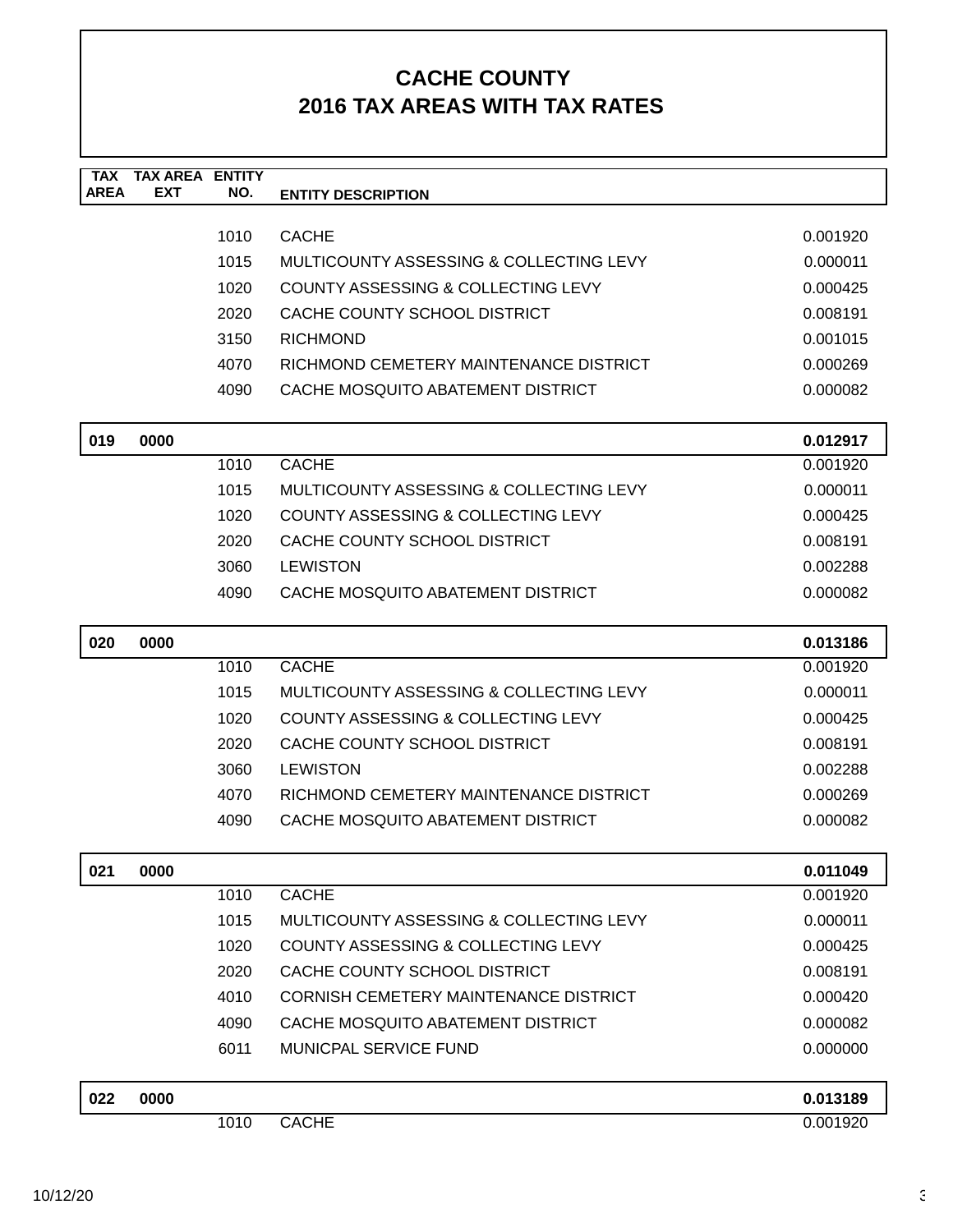| <b>TAX</b><br><b>AREA</b> | <b>TAX AREA</b><br><b>EXT</b> | <b>ENTITY</b><br>NO. | <b>ENTITY DESCRIPTION</b>                     |          |
|---------------------------|-------------------------------|----------------------|-----------------------------------------------|----------|
|                           |                               |                      |                                               |          |
|                           |                               | 1015                 | MULTICOUNTY ASSESSING & COLLECTING LEVY       | 0.000011 |
|                           |                               | 1020                 | <b>COUNTY ASSESSING &amp; COLLECTING LEVY</b> | 0.000425 |
|                           |                               | 2020                 | CACHE COUNTY SCHOOL DISTRICT                  | 0.008191 |
|                           |                               | 3030                 | <b>CORNISH</b>                                | 0.002140 |
|                           |                               | 4010                 | CORNISH CEMETERY MAINTENANCE DISTRICT         | 0.000420 |
|                           |                               | 4090                 | CACHE MOSQUITO ABATEMENT DISTRICT             | 0.000082 |
| 023                       | 0000                          |                      |                                               | 0.011396 |
|                           |                               | 1010                 | <b>CACHE</b>                                  | 0.001920 |
|                           |                               | 1015                 | MULTICOUNTY ASSESSING & COLLECTING LEVY       | 0.000011 |
|                           |                               | 1020                 | COUNTY ASSESSING & COLLECTING LEVY            | 0.000425 |
|                           |                               | 2020                 | CACHE COUNTY SCHOOL DISTRICT                  | 0.008191 |
|                           |                               | 3180                 | <b>TRENTON</b>                                | 0.000767 |
|                           |                               | 4090                 | CACHE MOSQUITO ABATEMENT DISTRICT             | 0.000082 |
|                           |                               |                      |                                               |          |
| 024                       | 0000                          |                      |                                               | 0.012256 |
|                           |                               | 1010                 | <b>CACHE</b>                                  | 0.001920 |
|                           |                               | 1015                 | MULTICOUNTY ASSESSING & COLLECTING LEVY       | 0.000011 |
|                           |                               | 1020                 | COUNTY ASSESSING & COLLECTING LEVY            | 0.000425 |
|                           |                               | 2020                 | CACHE COUNTY SCHOOL DISTRICT                  | 0.008191 |
|                           |                               | 3020                 | <b>CLARKSTON</b>                              | 0.001627 |
|                           |                               | 4090                 | CACHE MOSQUITO ABATEMENT DISTRICT             | 0.000082 |
| 025                       | 0000                          |                      |                                               | 0.010826 |
|                           |                               | 1010                 | <b>CACHE</b>                                  | 0.001920 |
|                           |                               | 1015                 | MULTICOUNTY ASSESSING & COLLECTING LEVY       | 0.000011 |
|                           |                               | 1020                 | COUNTY ASSESSING & COLLECTING LEVY            | 0.000425 |
|                           |                               | 2020                 | CACHE COUNTY SCHOOL DISTRICT                  | 0.008191 |
|                           |                               | 4040                 | NEWTON CEMETERY MAINTENANCE DISTRICT          | 0.000197 |
|                           |                               | 4090                 | CACHE MOSQUITO ABATEMENT DISTRICT             | 0.000082 |
|                           |                               | 6011                 | <b>MUNICPAL SERVICE FUND</b>                  | 0.000000 |
| 026                       | 0000                          |                      |                                               | 0.012028 |
|                           |                               | 1010                 | <b>CACHE</b>                                  | 0.001920 |
|                           |                               | 1015                 | MULTICOUNTY ASSESSING & COLLECTING LEVY       | 0.000011 |
|                           |                               | 1020                 | COUNTY ASSESSING & COLLECTING LEVY            | 0.000425 |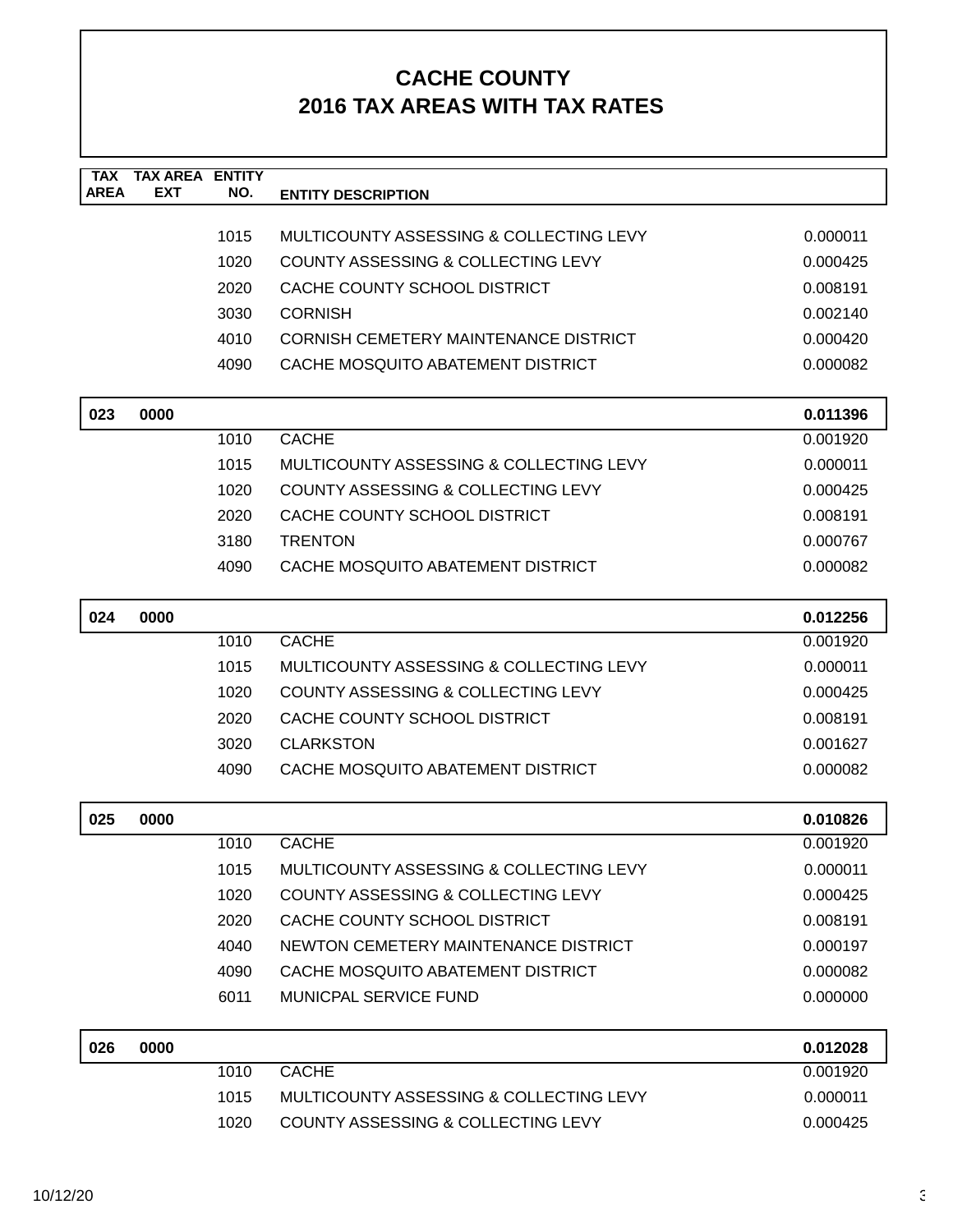| <b>TAX</b><br><b>AREA</b> | <b>TAX AREA ENTITY</b><br><b>EXT</b> | NO.  | <b>ENTITY DESCRIPTION</b>                        |          |
|---------------------------|--------------------------------------|------|--------------------------------------------------|----------|
|                           |                                      |      |                                                  |          |
|                           |                                      | 2020 | CACHE COUNTY SCHOOL DISTRICT                     | 0.008191 |
|                           |                                      | 3100 | <b>NEWTON</b>                                    | 0.001202 |
|                           |                                      | 4040 | NEWTON CEMETERY MAINTENANCE DISTRICT             | 0.000197 |
|                           |                                      | 4090 | CACHE MOSQUITO ABATEMENT DISTRICT                | 0.000082 |
| 027                       | 0000                                 |      |                                                  | 0.014480 |
|                           |                                      | 1010 | <b>CACHE</b>                                     | 0.001920 |
|                           |                                      | 1015 | MULTICOUNTY ASSESSING & COLLECTING LEVY          | 0.000011 |
|                           |                                      | 1020 | COUNTY ASSESSING & COLLECTING LEVY               | 0.000425 |
|                           |                                      | 2010 | <b>LOGAN CITY SCHOOL DISTRICT</b>                | 0.009878 |
|                           |                                      | 3070 | <b>LOGAN CITY</b>                                | 0.002246 |
| 028                       | 0000                                 |      |                                                  | 0.010629 |
|                           |                                      | 1010 | <b>CACHE</b>                                     | 0.001920 |
|                           |                                      | 1015 | MULTICOUNTY ASSESSING & COLLECTING LEVY          | 0.000011 |
|                           |                                      | 1020 | COUNTY ASSESSING & COLLECTING LEVY               | 0.000425 |
|                           |                                      | 2020 | CACHE COUNTY SCHOOL DISTRICT                     | 0.008191 |
|                           |                                      | 4090 | CACHE MOSQUITO ABATEMENT DISTRICT                | 0.000082 |
|                           |                                      | 6011 | MUNICPAL SERVICE FUND                            | 0.000000 |
| 031                       | 0000                                 |      |                                                  | 0.010766 |
|                           |                                      | 1010 | <b>CACHE</b>                                     | 0.001920 |
|                           |                                      | 1015 | MULTICOUNTY ASSESSING & COLLECTING LEVY          | 0.000011 |
|                           |                                      | 1020 | COUNTY ASSESSING & COLLECTING LEVY               | 0.000425 |
|                           |                                      | 2020 | CACHE COUNTY SCHOOL DISTRICT                     | 0.008191 |
|                           |                                      | 4060 | AVON CEMETERY MAINTENANCE DISTRICT               | 0.000137 |
|                           |                                      | 4090 | CACHE MOSQUITO ABATEMENT DISTRICT                | 0.000082 |
|                           |                                      | 6011 | <b>MUNICPAL SERVICE FUND</b>                     | 0.000000 |
| 032                       | 0000                                 |      |                                                  | 0.011122 |
|                           |                                      | 1010 | <b>CACHE</b>                                     | 0.001920 |
|                           |                                      | 1015 | MULTICOUNTY ASSESSING & COLLECTING LEVY          | 0.000011 |
|                           |                                      | 1020 | COUNTY ASSESSING & COLLECTING LEVY               | 0.000425 |
|                           |                                      | 2020 | CACHE COUNTY SCHOOL DISTRICT                     | 0.008191 |
|                           |                                      | 4060 | AVON CEMETERY MAINTENANCE DISTRICT               | 0.000137 |
|                           |                                      | 4080 | POWDER MOUNTAIN WATER AND SEWER IMPROVEMENT DIST | 0.000356 |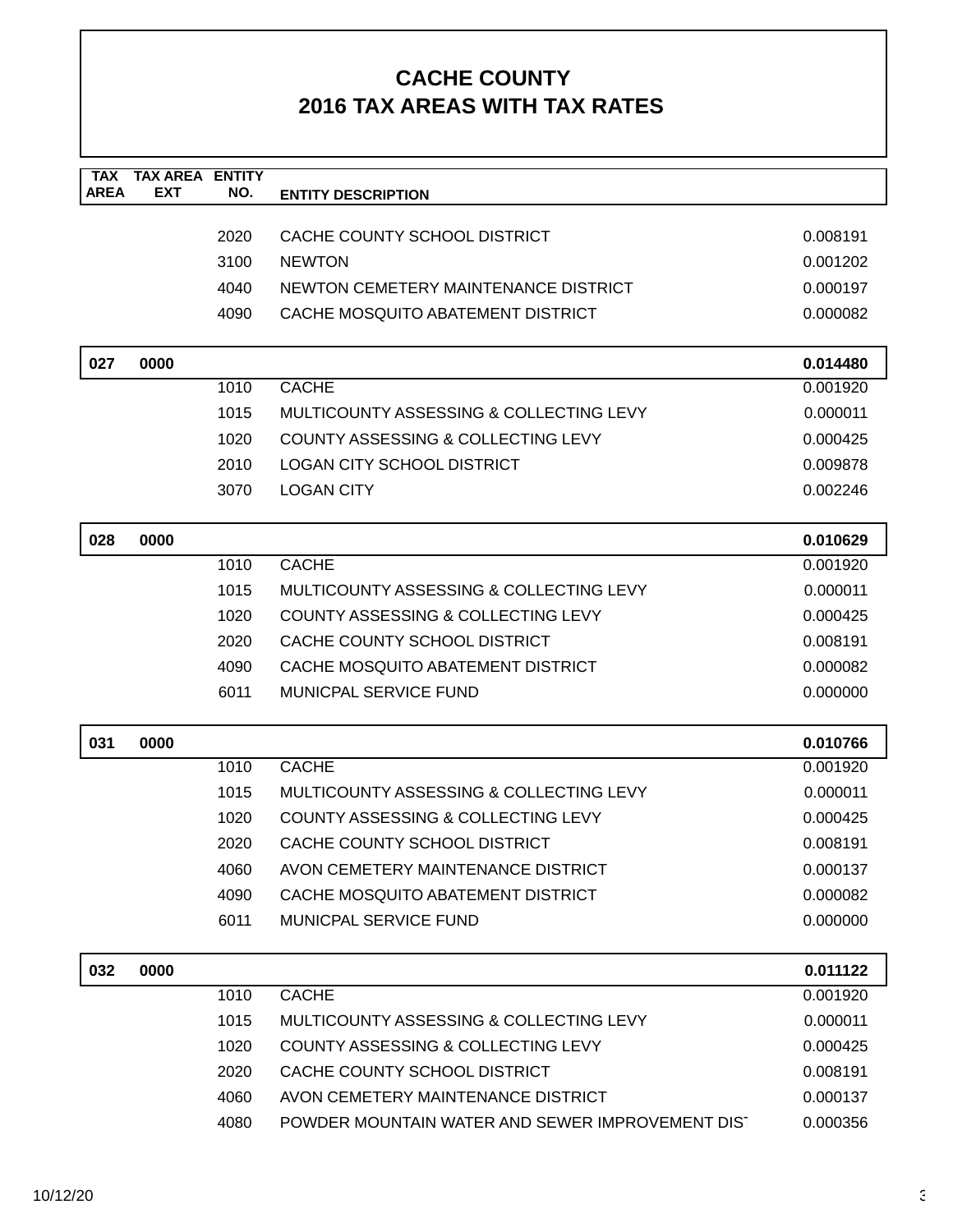| <b>TAX</b>  | <b>TAX AREA ENTITY</b> |      |                                                |          |
|-------------|------------------------|------|------------------------------------------------|----------|
| <b>AREA</b> | <b>EXT</b>             | NO.  | <b>ENTITY DESCRIPTION</b>                      |          |
|             |                        | 4090 | CACHE MOSQUITO ABATEMENT DISTRICT              | 0.000082 |
|             |                        | 6011 | <b>MUNICPAL SERVICE FUND</b>                   | 0.000000 |
|             |                        |      |                                                |          |
| 033         | 0000                   |      |                                                | 0.011257 |
|             |                        | 1010 | <b>CACHE</b>                                   | 0.001920 |
|             |                        | 1015 | MULTICOUNTY ASSESSING & COLLECTING LEVY        | 0.000011 |
|             |                        | 1020 | <b>COUNTY ASSESSING &amp; COLLECTING LEVY</b>  | 0.000425 |
|             |                        | 2020 | CACHE COUNTY SCHOOL DISTRICT                   | 0.008191 |
|             |                        | 3090 | <b>MILLVILLE</b>                               | 0.000628 |
|             |                        | 4090 | CACHE MOSQUITO ABATEMENT DISTRICT              | 0.000082 |
|             |                        |      |                                                |          |
| 034         | 0000                   |      |                                                | 0.012296 |
|             |                        | 1010 | <b>CACHE</b>                                   | 0.001920 |
|             |                        | 1015 | MULTICOUNTY ASSESSING & COLLECTING LEVY        | 0.000011 |
|             |                        | 1020 | <b>COUNTY ASSESSING &amp; COLLECTING LEVY</b>  | 0.000425 |
|             |                        | 2020 | CACHE COUNTY SCHOOL DISTRICT                   | 0.008191 |
|             |                        | 3110 | <b>NIBLEY</b>                                  | 0.001667 |
|             |                        | 4090 | CACHE MOSQUITO ABATEMENT DISTRICT              | 0.000082 |
| 036         | 0000                   |      |                                                | 0.011729 |
|             |                        | 1010 | <b>CACHE</b>                                   | 0.001920 |
|             |                        | 1015 | MULTICOUNTY ASSESSING & COLLECTING LEVY        | 0.000011 |
|             |                        | 1020 | COUNTY ASSESSING & COLLECTING LEVY             | 0.000425 |
|             |                        | 2020 | CACHE COUNTY SCHOOL DISTRICT                   | 0.008191 |
|             |                        | 3040 | <b>HYDE PARK CITY</b>                          | 0.001100 |
|             |                        | 4090 | CACHE MOSQUITO ABATEMENT DISTRICT              | 0.000082 |
| 037         | 0000                   |      |                                                | 0.012081 |
|             |                        | 1010 | <b>CACHE</b>                                   | 0.001920 |
|             |                        | 1015 | MULTICOUNTY ASSESSING & COLLECTING LEVY        | 0.000011 |
|             |                        | 1020 | <b>COUNTY ASSESSING &amp; COLLECTING LEVY</b>  | 0.000425 |
|             |                        | 2020 | CACHE COUNTY SCHOOL DISTRICT                   | 0.008191 |
|             |                        | 3140 | <b>PROVIDENCE</b>                              | 0.001351 |
|             |                        | 4030 | MILLVILLE-NIBLEY CEMETERY MAINTENANCE DISTRICT | 0.000101 |
|             |                        | 4090 | CACHE MOSQUITO ABATEMENT DISTRICT              | 0.000082 |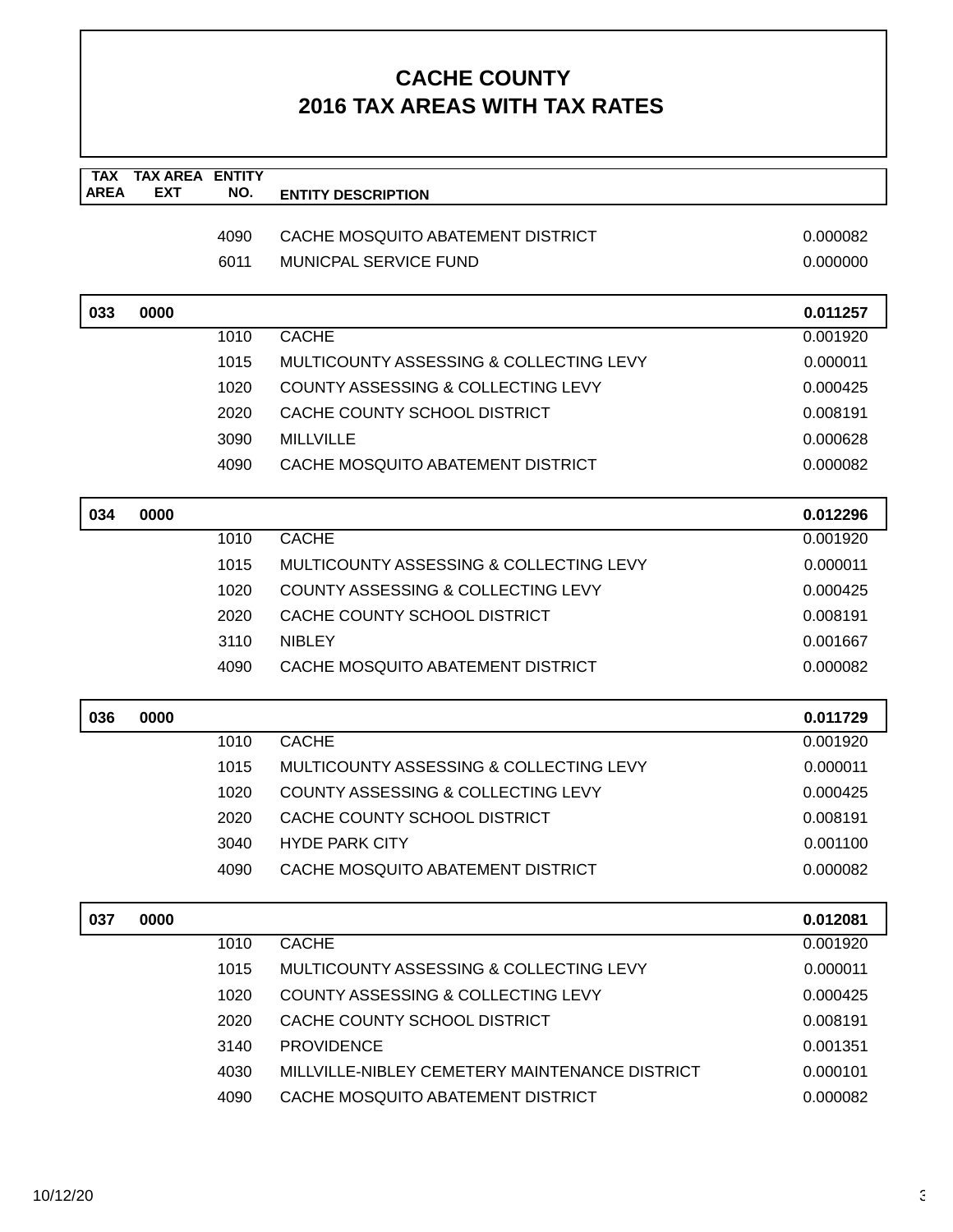#### **TAX TAX AREA ENTITY ENTITY DESCRIPTION** AREA EXT  **NO.**

| 106 | 0000 |      |                                                | 0.010889 |
|-----|------|------|------------------------------------------------|----------|
|     |      | 1010 | <b>CACHE</b>                                   | 0.001920 |
|     |      | 1015 | MULTICOUNTY ASSESSING & COLLECTING LEVY        | 0.000011 |
|     |      | 1020 | <b>COUNTY ASSESSING &amp; COLLECTING LEVY</b>  | 0.000425 |
|     |      | 2020 | CACHE COUNTY SCHOOL DISTRICT                   | 0.008191 |
|     |      | 4030 | MILLVILLE-NIBLEY CEMETERY MAINTENANCE DISTRICT | 0.000101 |
|     |      | 4075 | COLLEGE-YOUNG MOSAUITO ABATEMENT DISTRICT #1   | 0.000241 |
|     |      | 6011 | MUNICPAL SERVICE FUND                          | 0.000000 |
| 108 | 0000 |      |                                                | 0.012556 |
|     |      | 1010 | <b>CACHE</b>                                   | 0.001920 |
|     |      | 1015 | MULTICOUNTY ASSESSING & COLLECTING LEVY        | 0.000011 |
|     |      | 1020 | COUNTY ASSESSING & COLLECTING LEVY             | 0.000425 |
|     |      | 2020 | CACHE COUNTY SCHOOL DISTRICT                   | 0.008191 |
|     |      | 3110 | <b>NIBLEY</b>                                  | 0.001667 |
|     |      | 4030 | MILLVILLE-NIBLEY CEMETERY MAINTENANCE DISTRICT | 0.000101 |
|     |      | 4075 | COLLEGE-YOUNG MOSAUITO ABATEMENT DISTRICT #1   | 0.000241 |
|     |      |      |                                                |          |
| 115 | 0000 |      |                                                | 0.012133 |
|     |      | 1010 | <b>CACHE</b>                                   | 0.001920 |
|     |      | 1015 | MULTICOUNTY ASSESSING & COLLECTING LEVY        | 0.000011 |
|     |      | 1020 | COUNTY ASSESSING & COLLECTING LEVY             | 0.000425 |
|     |      | 2020 | CACHE COUNTY SCHOOL DISTRICT                   | 0.008191 |
|     |      | 3170 | <b>SMITHFIELD</b>                              | 0.001504 |
|     |      | 4090 | CACHE MOSQUITO ABATEMENT DISTRICT              | 0.000082 |
|     |      | 8110 | C B D REDEVELOPMENT PLAN - SMITHFIELD          | 0.000000 |
| 128 | 0000 |      |                                                | 0.010788 |
|     |      | 1010 | <b>CACHE</b>                                   | 0.001920 |
|     |      | 1015 | MULTICOUNTY ASSESSING & COLLECTING LEVY        | 0.000011 |
|     |      | 1020 | <b>COUNTY ASSESSING &amp; COLLECTING LEVY</b>  | 0.000425 |
|     |      | 2020 | CACHE COUNTY SCHOOL DISTRICT                   | 0.008191 |
|     |      | 4075 | COLLEGE-YOUNG MOSAUITO ABATEMENT DISTRICT #1   | 0.000241 |
|     |      | 6011 | <b>MUNICPAL SERVICE FUND</b>                   | 0.000000 |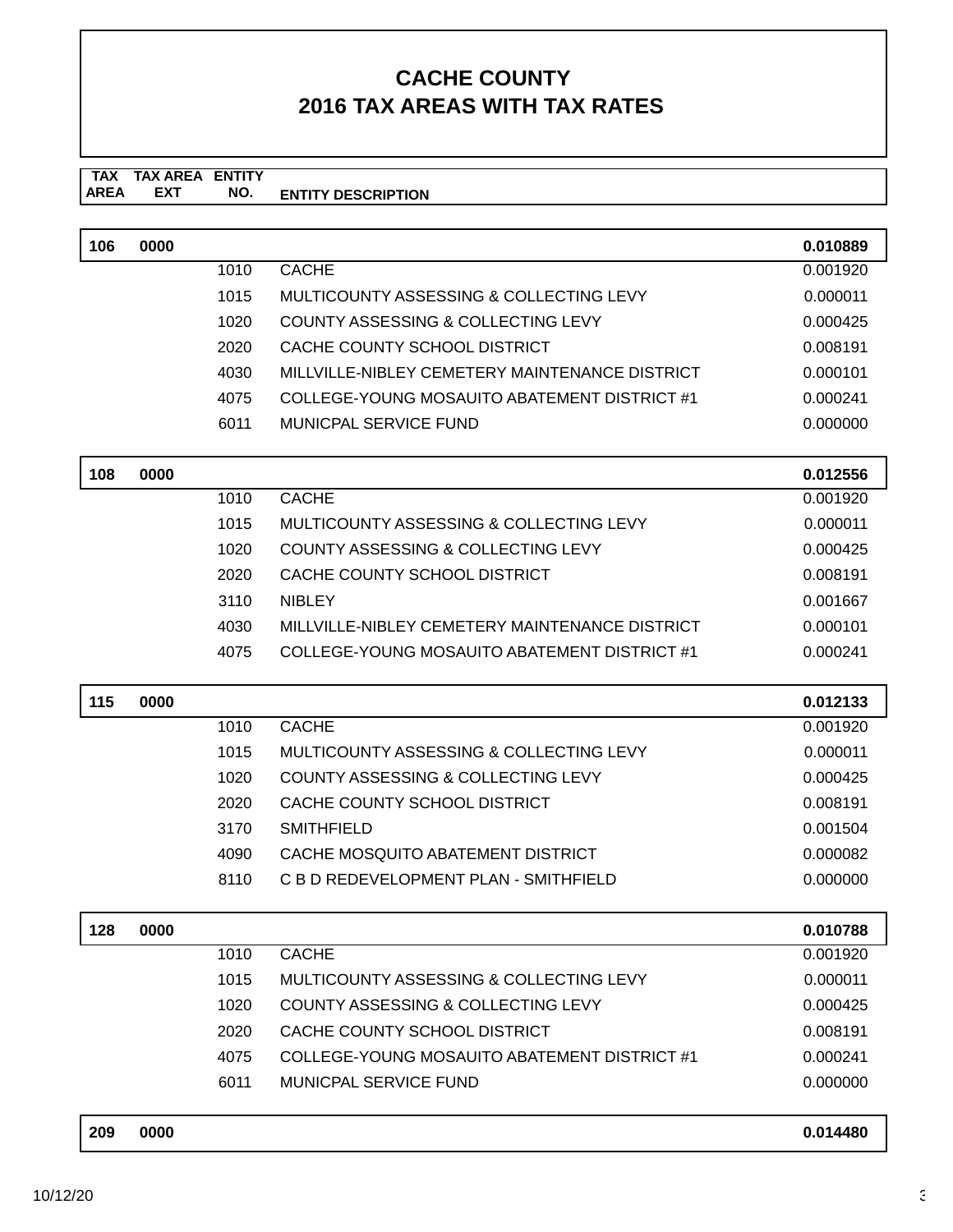| <b>TAX</b><br><b>AREA</b> | <b>TAX AREA</b><br><b>EXT</b> | <b>ENTITY</b><br>NO. | <b>ENTITY DESCRIPTION</b>                     |          |
|---------------------------|-------------------------------|----------------------|-----------------------------------------------|----------|
|                           |                               |                      |                                               |          |
|                           |                               | 1010                 | <b>CACHE</b>                                  | 0.001920 |
|                           |                               | 1015                 | MULTICOUNTY ASSESSING & COLLECTING LEVY       | 0.000011 |
|                           |                               | 1020                 | COUNTY ASSESSING & COLLECTING LEVY            | 0.000425 |
|                           |                               | 2010                 | <b>LOGAN CITY SCHOOL DISTRICT</b>             | 0.009878 |
|                           |                               | 3070                 | <b>LOGAN CITY</b>                             | 0.002246 |
|                           |                               | 6010                 | <b>LOGAN DOWNTOWN IMPROVEMENT DIST</b>        | 0.000000 |
|                           |                               | 9060                 | DOWNTOWN REDEVELOPMENT PROJECT AREA PLAN      | 0.000000 |
| 225                       | 0000                          |                      |                                               | 0.010826 |
|                           |                               | 1010                 | <b>CACHE</b>                                  | 0.001920 |
|                           |                               | 1015                 | MULTICOUNTY ASSESSING & COLLECTING LEVY       | 0.000011 |
|                           |                               | 1020                 | <b>COUNTY ASSESSING &amp; COLLECTING LEVY</b> | 0.000425 |
|                           |                               | 2020                 | CACHE COUNTY SCHOOL DISTRICT                  | 0.008191 |
|                           |                               | 4040                 | NEWTON CEMETERY MAINTENANCE DISTRICT          | 0.000197 |
|                           |                               | 4076                 | BENSON CULINARY WATER IMPROVEMENT DISTRICT    | 0.000000 |
|                           |                               | 4090                 | CACHE MOSQUITO ABATEMENT DISTRICT             | 0.000082 |
|                           |                               | 6011                 | <b>MUNICPAL SERVICE FUND</b>                  | 0.000000 |
| 227                       | 0000                          |                      |                                               | 0.014480 |
|                           |                               | 1010                 | <b>CACHE</b>                                  | 0.001920 |
|                           |                               | 1015                 | MULTICOUNTY ASSESSING & COLLECTING LEVY       | 0.000011 |
|                           |                               | 1020                 | COUNTY ASSESSING & COLLECTING LEVY            | 0.000425 |
|                           |                               | 2010                 | <b>LOGAN CITY SCHOOL DISTRICT</b>             | 0.009878 |
|                           |                               | 3070                 | <b>LOGAN CITY</b>                             | 0.002246 |
|                           |                               | 8020                 | LOGAN RIVER REDEVELOPMENT PLAN - LOGAN        | 0.000000 |
| 228                       | 0000                          |                      |                                               | 0.010629 |
|                           |                               | 1010                 | <b>CACHE</b>                                  | 0.001920 |
|                           |                               | 1015                 | MULTICOUNTY ASSESSING & COLLECTING LEVY       | 0.000011 |
|                           |                               | 1020                 | COUNTY ASSESSING & COLLECTING LEVY            | 0.000425 |
|                           |                               | 2020                 | CACHE COUNTY SCHOOL DISTRICT                  | 0.008191 |
|                           |                               | 4076                 | BENSON CULINARY WATER IMPROVEMENT DISTRICT    | 0.000000 |
|                           |                               | 4090                 | CACHE MOSQUITO ABATEMENT DISTRICT             | 0.000082 |
|                           |                               | 6011                 | <b>MUNICPAL SERVICE FUND</b>                  | 0.000000 |
| 279                       | 0000                          |                      |                                               | 0.014480 |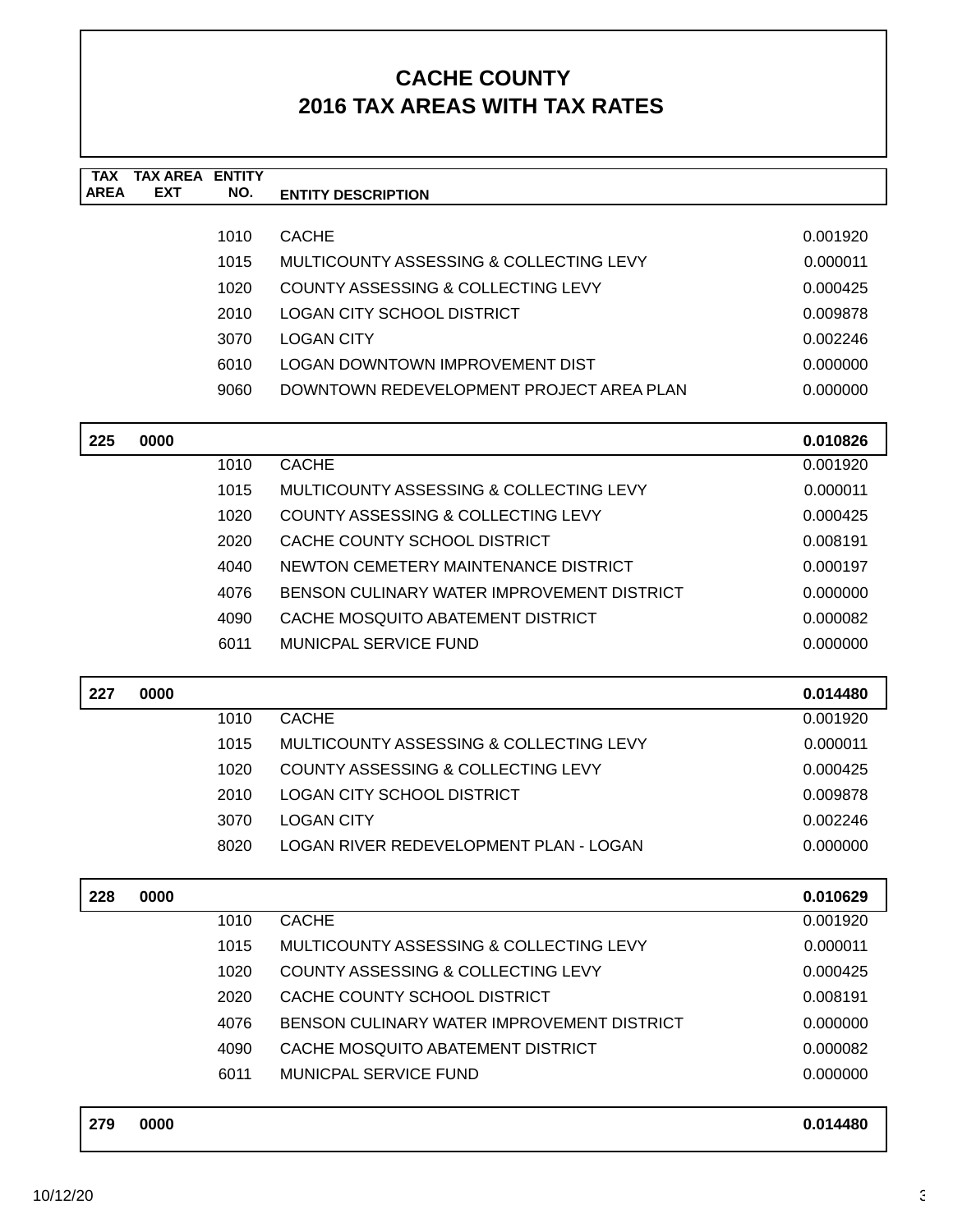| <b>TAX</b><br><b>AREA</b> | <b>TAX AREA ENTITY</b><br><b>EXT</b> | NO.  | <b>ENTITY DESCRIPTION</b>                        |          |
|---------------------------|--------------------------------------|------|--------------------------------------------------|----------|
|                           |                                      |      |                                                  |          |
|                           |                                      | 1010 | <b>CACHE</b>                                     | 0.001920 |
|                           |                                      | 1015 | MULTICOUNTY ASSESSING & COLLECTING LEVY          | 0.000011 |
|                           |                                      | 1020 | COUNTY ASSESSING & COLLECTING LEVY               | 0.000425 |
|                           |                                      | 2010 | <b>LOGAN CITY SCHOOL DISTRICT</b>                | 0.009878 |
|                           |                                      | 3070 | <b>LOGAN CITY</b>                                | 0.002246 |
|                           |                                      | 6010 | LOGAN DOWNTOWN IMPROVEMENT DIST                  | 0.000000 |
| 327                       | 0000                                 |      |                                                  | 0.014480 |
|                           |                                      | 1010 | <b>CACHE</b>                                     | 0.001920 |
|                           |                                      | 1015 | MULTICOUNTY ASSESSING & COLLECTING LEVY          | 0.000011 |
|                           |                                      | 1020 | COUNTY ASSESSING & COLLECTING LEVY               | 0.000425 |
|                           |                                      | 2010 | <b>LOGAN CITY SCHOOL DISTRICT</b>                | 0.009878 |
|                           |                                      | 3070 | <b>LOGAN CITY</b>                                | 0.002246 |
|                           |                                      | 9030 | LOGAN SOUTH MAIN REDEVELIOPMENT PROJECT          | 0.000000 |
| 328                       | 0000                                 |      |                                                  | 0.012793 |
|                           |                                      | 1010 | <b>CACHE</b>                                     | 0.001920 |
|                           |                                      | 1015 | MULTICOUNTY ASSESSING & COLLECTING LEVY          | 0.000011 |
|                           |                                      | 1020 | COUNTY ASSESSING & COLLECTING LEVY               | 0.000425 |
|                           |                                      | 2020 | CACHE COUNTY SCHOOL DISTRICT                     | 0.008191 |
|                           |                                      | 3070 | <b>LOGAN CITY</b>                                | 0.002246 |
|                           |                                      | 8030 | LOGAN SOUTH MAIN REDEVELOPMENT PROJECT - LOGAN C | 0.000000 |
| 427                       | 0000                                 |      |                                                  | 0.014480 |
|                           |                                      | 1010 | <b>CACHE</b>                                     | 0.001920 |
|                           |                                      | 1015 | MULTICOUNTY ASSESSING & COLLECTING LEVY          | 0.000011 |
|                           |                                      | 1020 | COUNTY ASSESSING & COLLECTING LEVY               | 0.000425 |
|                           |                                      | 2010 | <b>LOGAN CITY SCHOOL DISTRICT</b>                | 0.009878 |
|                           |                                      | 3070 | <b>LOGAN CITY</b>                                | 0.002246 |
|                           |                                      | 8040 | NORTHWEST REDEVELOPMENT PROJECT AREA - LOGAN     | 0.000000 |
| 428                       | 0000                                 |      |                                                  | 0.010898 |
|                           |                                      | 1010 | <b>CACHE</b>                                     | 0.001920 |
|                           |                                      | 1015 | MULTICOUNTY ASSESSING & COLLECTING LEVY          | 0.000011 |
|                           |                                      | 1020 | COUNTY ASSESSING & COLLECTING LEVY               | 0.000425 |
|                           |                                      | 2020 | CACHE COUNTY SCHOOL DISTRICT                     | 0.008191 |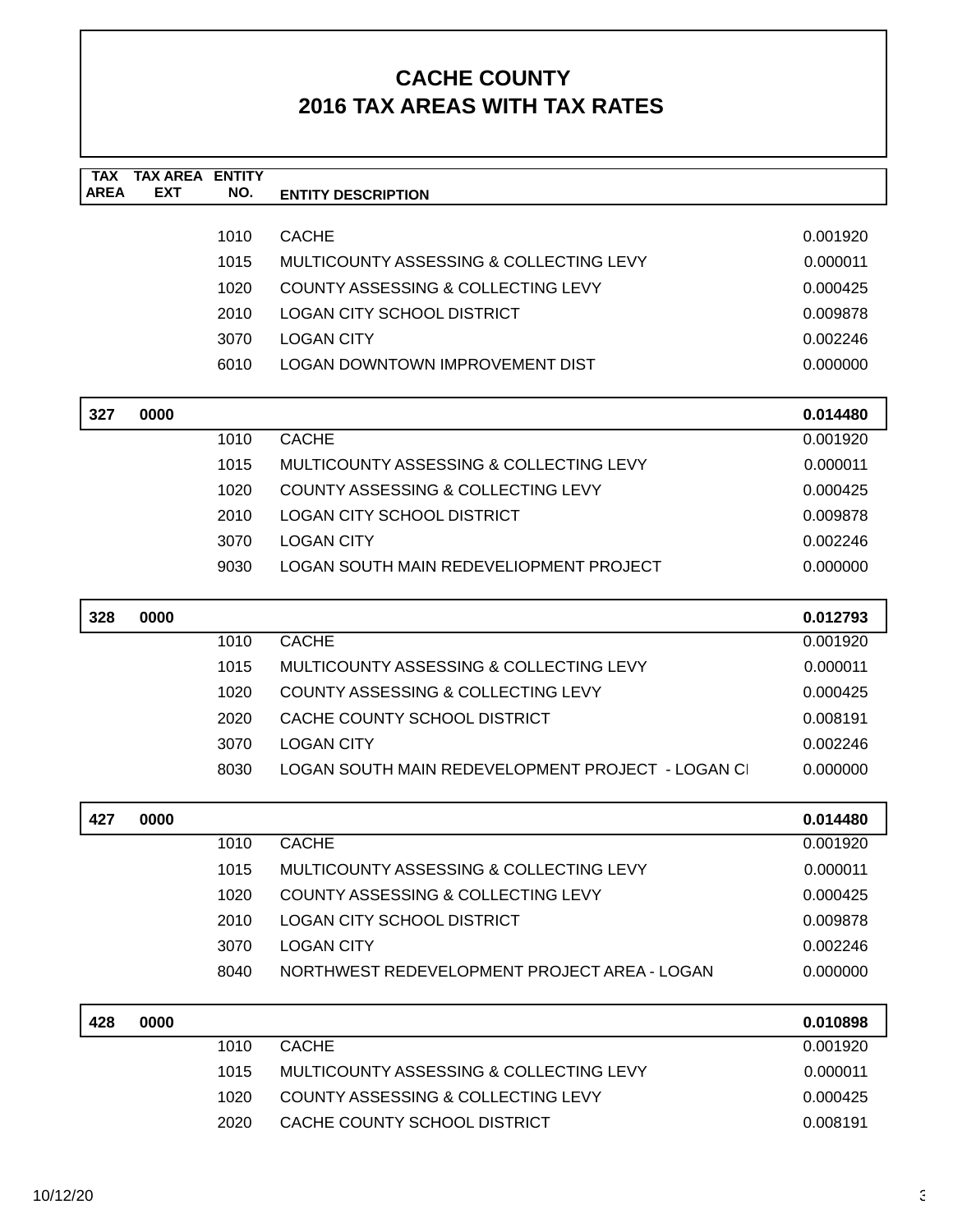| <b>TAX</b><br><b>AREA</b> | <b>TAX AREA</b><br><b>EXT</b> | <b>ENTITY</b><br>NO. | <b>ENTITY DESCRIPTION</b>                     |          |
|---------------------------|-------------------------------|----------------------|-----------------------------------------------|----------|
|                           |                               |                      |                                               |          |
|                           |                               | 4070                 | RICHMOND CEMETERY MAINTENANCE DISTRICT        | 0.000269 |
|                           |                               | 4090                 | CACHE MOSQUITO ABATEMENT DISTRICT             | 0.000082 |
|                           |                               | 6011                 | <b>MUNICPAL SERVICE FUND</b>                  | 0.000000 |
|                           |                               | 8250                 | PEPPERIDGE FARM                               | 0.000000 |
|                           |                               |                      |                                               |          |
| 527                       | 0000                          |                      |                                               | 0.014480 |
|                           |                               | 1010                 | <b>CACHE</b>                                  | 0.001920 |
|                           |                               | 1015                 | MULTICOUNTY ASSESSING & COLLECTING LEVY       | 0.000011 |
|                           |                               | 1020                 | <b>COUNTY ASSESSING &amp; COLLECTING LEVY</b> | 0.000425 |
|                           |                               | 2010                 | <b>LOGAN CITY SCHOOL DISTRICT</b>             | 0.009878 |
|                           |                               | 3070                 | <b>LOGAN CITY</b>                             | 0.002246 |
|                           |                               | 8045                 | NORTH MAIN STREET REDEVELOPMENT PLAN - LOGAN  | 0.000000 |
|                           |                               |                      |                                               |          |
| 627                       | 0000                          |                      |                                               | 0.014480 |
|                           |                               | 1010                 | <b>CACHE</b>                                  | 0.001920 |
|                           |                               | 1015                 | MULTICOUNTY ASSESSING & COLLECTING LEVY       | 0.000011 |
|                           |                               | 1020                 | COUNTY ASSESSING & COLLECTING LEVY            | 0.000425 |
|                           |                               | 2010                 | <b>LOGAN CITY SCHOOL DISTRICT</b>             | 0.009878 |
|                           |                               | 3070                 | <b>LOGAN CITY</b>                             | 0.002246 |
|                           |                               | 8050                 | NORTH LOGAN RETAIL REDEVELOPMENT PLAN LOGAN   | 0.000000 |
|                           |                               |                      |                                               |          |
| 727                       | 0000                          |                      |                                               | 0.014480 |
|                           |                               | 1010                 | <b>CACHE</b>                                  | 0.001920 |
|                           |                               | 1015                 | MULTICOUNTY ASSESSING & COLLECTING LEVY       | 0.000011 |
|                           |                               | 1020                 | <b>COUNTY ASSESSING &amp; COLLECTING LEVY</b> | 0.000425 |
|                           |                               | 2010                 | LOGAN CITY SCHOOL DISTRICT                    | 0.009878 |
|                           |                               | 3070                 | <b>LOGAN CITY</b>                             | 0.002246 |
|                           |                               | 8070                 | 600 WEST ECONOMIC DEVELOPMENT PLAN - LOGAN    | 0.000000 |
| 811                       | 0000                          |                      |                                               | 0.012307 |
|                           |                               | 1010                 | <b>CACHE</b>                                  | 0.001920 |
|                           |                               | 1015                 | MULTICOUNTY ASSESSING & COLLECTING LEVY       | 0.000011 |
|                           |                               | 1020                 | COUNTY ASSESSING & COLLECTING LEVY            | 0.000425 |
|                           |                               | 2020                 | CACHE COUNTY SCHOOL DISTRICT                  | 0.008191 |
|                           |                               | 3120                 | <b>NORTH LOGAN</b>                            | 0.001678 |
|                           |                               | 4090                 | CACHE MOSQUITO ABATEMENT DISTRICT             | 0.000082 |
|                           |                               |                      |                                               |          |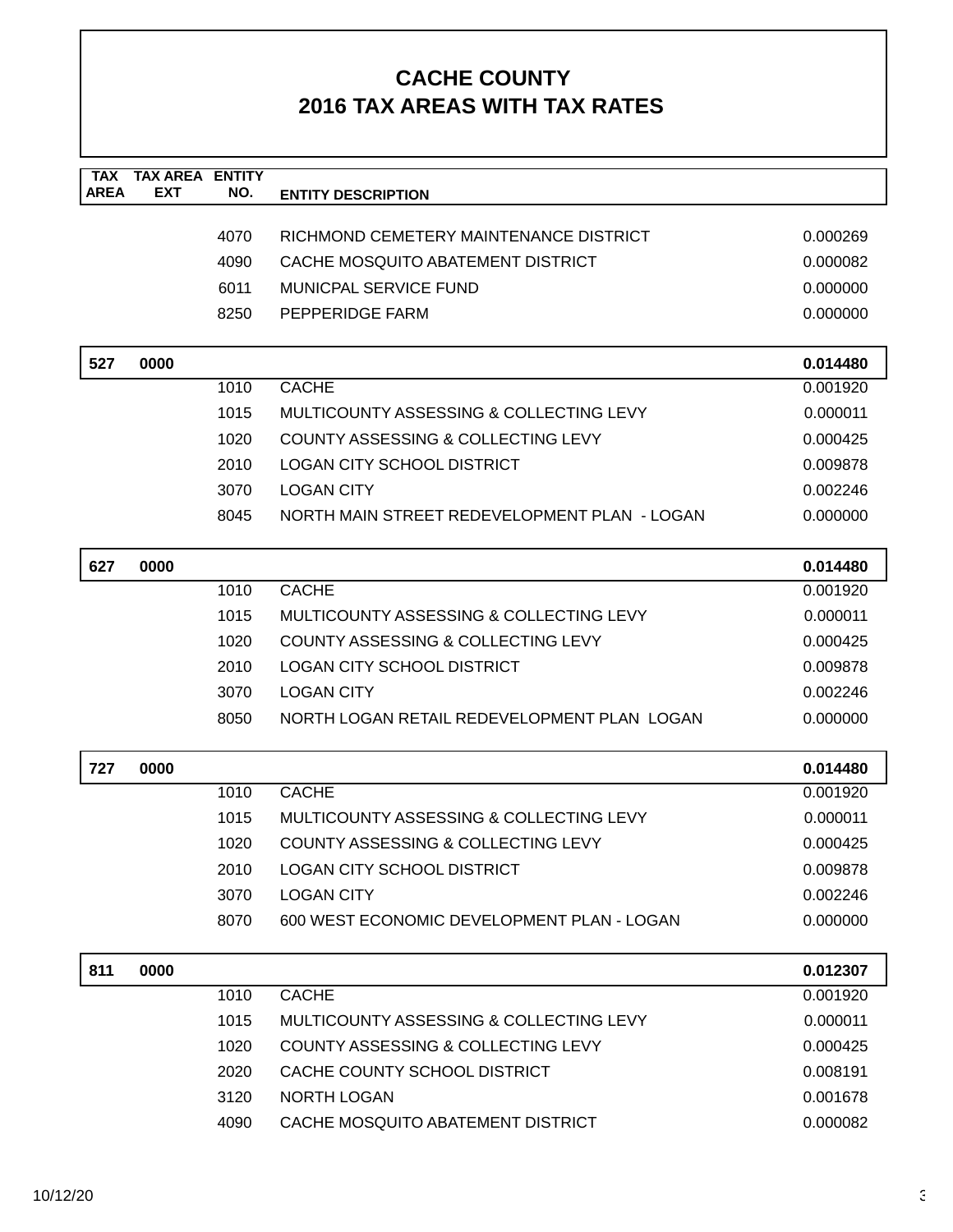#### **TAX TAX AREA ENTITY AREA ENTITY DESCRIPTION EXT NO.**

#### 8202 CITY CENTER COMMUNITY DEVELOPMENT AREA - NORTH LOG 0.000000

| 827 | 0000 |      |                                                  | 0.014480 |
|-----|------|------|--------------------------------------------------|----------|
|     |      | 1010 | <b>CACHE</b>                                     | 0.001920 |
|     |      | 1015 | MULTICOUNTY ASSESSING & COLLECTING LEVY          | 0.000011 |
|     |      | 1020 | COUNTY ASSESSING & COLLECTING LEVY               | 0.000425 |
|     |      | 2010 | <b>LOGAN CITY SCHOOL DISTRICT</b>                | 0.009878 |
|     |      | 3070 | <b>LOGAN CITY</b>                                | 0.002246 |
|     |      | 8060 | DOWNTOWN REDEVELOPMENT PROJECT AREA PLAN - LOGAI | 0.000000 |
|     |      |      |                                                  |          |
| 828 | 0000 |      |                                                  | 0.012793 |
|     |      | 1010 | <b>CACHE</b>                                     | 0.001920 |
|     |      | 1015 | MULTICOUNTY ASSESSING & COLLECTING LEVY          | 0.000011 |
|     |      | 1020 | COUNTY ASSESSING & COLLECTING LEVY               | 0.000425 |
|     |      | 2020 | CACHE COUNTY SCHOOL DISTRICT                     | 0.008191 |
|     |      | 3070 | <b>LOGAN CITY</b>                                | 0.002246 |
|     |      | 4076 | BENSON CULINARY WATER IMPROVEMENT DISTRICT       | 0.000000 |
| 911 | 0000 |      |                                                  | 0.012500 |
|     |      | 1010 | <b>CACHE</b>                                     | 0.001920 |
|     |      | 1015 | MULTICOUNTY ASSESSING & COLLECTING LEVY          | 0.000011 |
|     |      | 1020 | COUNTY ASSESSING & COLLECTING LEVY               | 0.000425 |
|     |      | 2020 | CACHE COUNTY SCHOOL DISTRICT                     | 0.008191 |
|     |      | 3120 | NORTH LOGAN                                      | 0.001678 |
|     |      | 4020 | HYDE PARK CEMETERY MAINTENANCE DISTRICT          | 0.000193 |
|     |      | 4090 | CACHE MOSQUITO ABATEMENT DISTRICT                | 0.000082 |
|     |      | 8200 | NORTH GATEWAY URBAN RENEWAL                      | 0.000000 |
|     |      |      |                                                  |          |
| 912 | 0000 |      |                                                  | 0.012307 |
|     |      | 1010 | <b>CACHE</b>                                     | 0.001920 |
|     |      | 1015 | MULTICOUNTY ASSESSING & COLLECTING LEVY          | 0.000011 |
|     |      | 1020 | COUNTY ASSESSING & COLLECTING LEVY               | 0.000425 |
|     |      | 2020 | CACHE COUNTY SCHOOL DISTRICT                     | 0.008191 |
|     |      | 3120 | <b>NORTH LOGAN</b>                               | 0.001678 |
|     |      | 4090 | CACHE MOSQUITO ABATEMENT DISTRICT                | 0.000082 |

8201 INNOVATION CAMPUS ECONOMIC DEVELOPMENT AREA - NOF 0.000000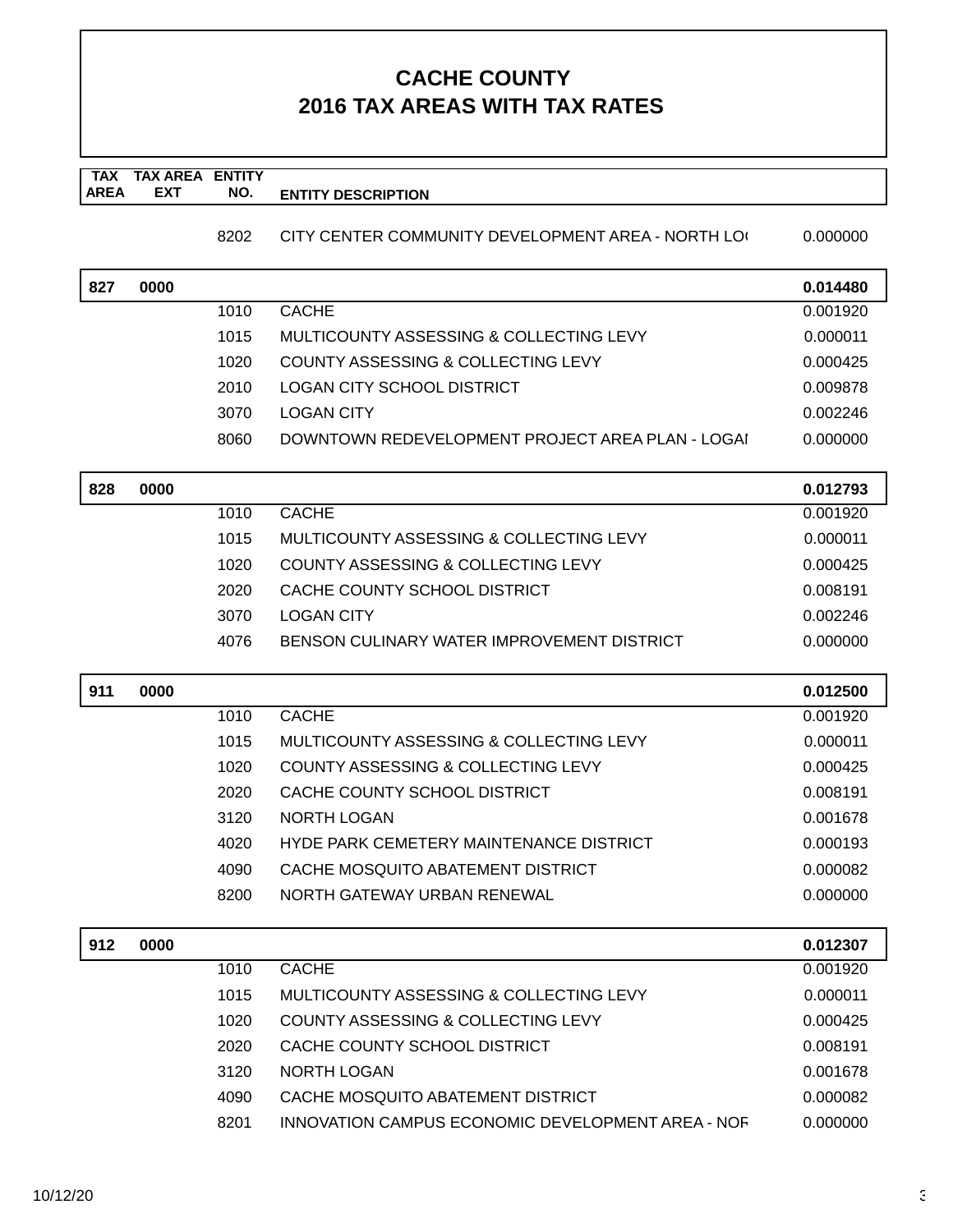#### **TAX TAX AREA ENTITY AREA ENTITY DESCRIPTION EXT NO.**

| 927 | 0000 |      |                                         | 0.012307 |
|-----|------|------|-----------------------------------------|----------|
|     |      | 1010 | <b>CACHE</b>                            | 0.001920 |
|     |      | 1015 | MULTICOUNTY ASSESSING & COLLECTING LEVY | 0.000011 |
|     |      | 1020 | COUNTY ASSESSING & COLLECTING LEVY      | 0.000425 |
|     |      | 2020 | CACHE COUNTY SCHOOL DISTRICT            | 0.008191 |
|     |      | 3120 | NORTH LOGAN                             | 0.001678 |
|     |      | 4090 | CACHE MOSQUITO ABATEMENT DISTRICT       | 0.000082 |
|     |      |      |                                         |          |
| 928 | 0000 |      |                                         | 0.012793 |
|     |      | 1010 | <b>CACHE</b>                            | 0.001920 |
|     |      | 1015 | MULTICOUNTY ASSESSING & COLLECTING LEVY | 0.000011 |
|     |      | 1020 | COUNTY ASSESSING & COLLECTING LEVY      | 0.000425 |

2020 CACHE COUNTY SCHOOL DISTRICT 0.008191 3070 LOGAN CITY 0.002246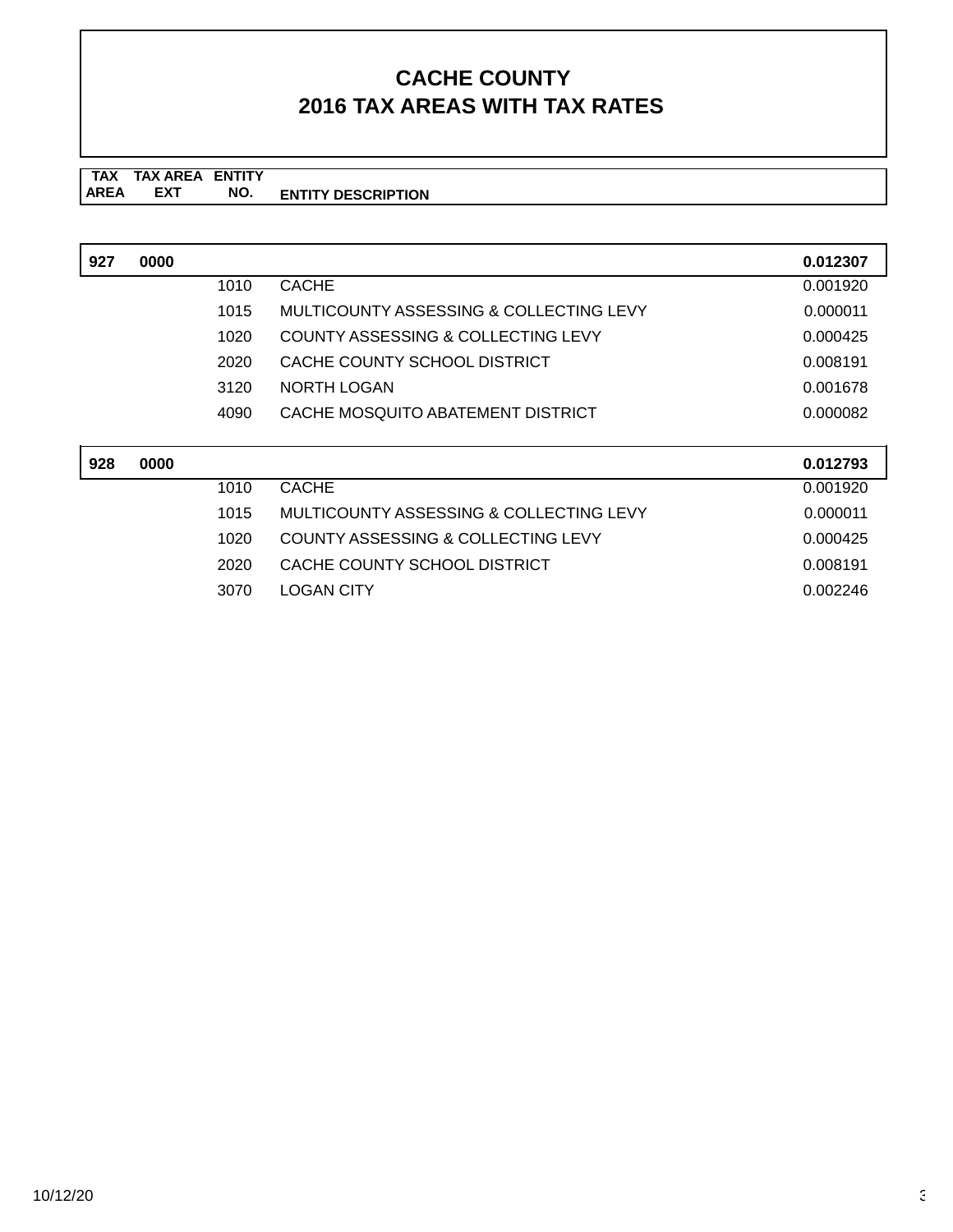| 001 | 0000 |      |                                                    | 0.014355 |
|-----|------|------|----------------------------------------------------|----------|
|     |      | 1010 | <b>CARBON</b>                                      | 0.002989 |
|     |      | 1015 | MULTICOUNTY ASSESSING & COLLECTING LEVY            | 0.000011 |
|     |      | 1020 | COUNTY ASSESSING & COLLECTING LEVY                 | 0.000528 |
|     |      | 2010 | <b>CARBON COUNTY SCHOOL DISTRICT</b>               | 0.007806 |
|     |      | 3030 | <b>PRICE</b>                                       | 0.002078 |
|     |      | 4010 | CARBON WATER CONSERVANCY DISTRICT                  | 0.000154 |
|     |      | 4020 | PRICE RIVER WATER IMPROVEMENT DISTRICT             | 0.000789 |
| 002 | 0000 |      |                                                    | 0.015369 |
|     |      | 1010 | <b>CARBON</b>                                      | 0.002989 |
|     |      | 1015 | MULTICOUNTY ASSESSING & COLLECTING LEVY            | 0.000011 |
|     |      | 1020 | COUNTY ASSESSING & COLLECTING LEVY                 | 0.000528 |
|     |      | 2010 | CARBON COUNTY SCHOOL DISTRICT                      | 0.007806 |
|     |      | 3020 | <b>HELPER CITY</b>                                 | 0.003092 |
|     |      | 4010 | CARBON WATER CONSERVANCY DISTRICT                  | 0.000154 |
|     |      | 4020 | PRICE RIVER WATER IMPROVEMENT DISTRICT             | 0.000789 |
|     |      |      |                                                    |          |
|     |      |      |                                                    |          |
| 002 | 0001 |      |                                                    | 0.015369 |
|     |      | 1010 | <b>CARBON</b>                                      | 0.002989 |
|     |      | 1015 | MULTICOUNTY ASSESSING & COLLECTING LEVY            | 0.000011 |
|     |      | 1020 | <b>COUNTY ASSESSING &amp; COLLECTING LEVY</b>      | 0.000528 |
|     |      | 2010 | CARBON COUNTY SCHOOL DISTRICT                      | 0.007806 |
|     |      | 3020 | <b>HELPER CITY</b>                                 | 0.003092 |
|     |      | 4010 | CARBON WATER CONSERVANCY DISTRICT                  | 0.000154 |
|     |      | 4020 | PRICE RIVER WATER IMPROVEMENT DISTRICT             | 0.000789 |
|     |      | 8030 | HELPER CITY REDEVELOPMENT PROJECT AREA PLAN - HELP | 0.000000 |
| 003 | 0000 |      |                                                    | 0.014176 |
|     |      | 1010 | <b>CARBON</b>                                      | 0.002989 |
|     |      | 1015 | MULTICOUNTY ASSESSING & COLLECTING LEVY            | 0.000011 |
|     |      | 1020 | COUNTY ASSESSING & COLLECTING LEVY                 | 0.000528 |
|     |      | 2010 | CARBON COUNTY SCHOOL DISTRICT                      | 0.007806 |
|     |      | 3060 | <b>WELLINGTON</b>                                  | 0.001899 |
|     |      | 4010 | CARBON WATER CONSERVANCY DISTRICT                  | 0.000154 |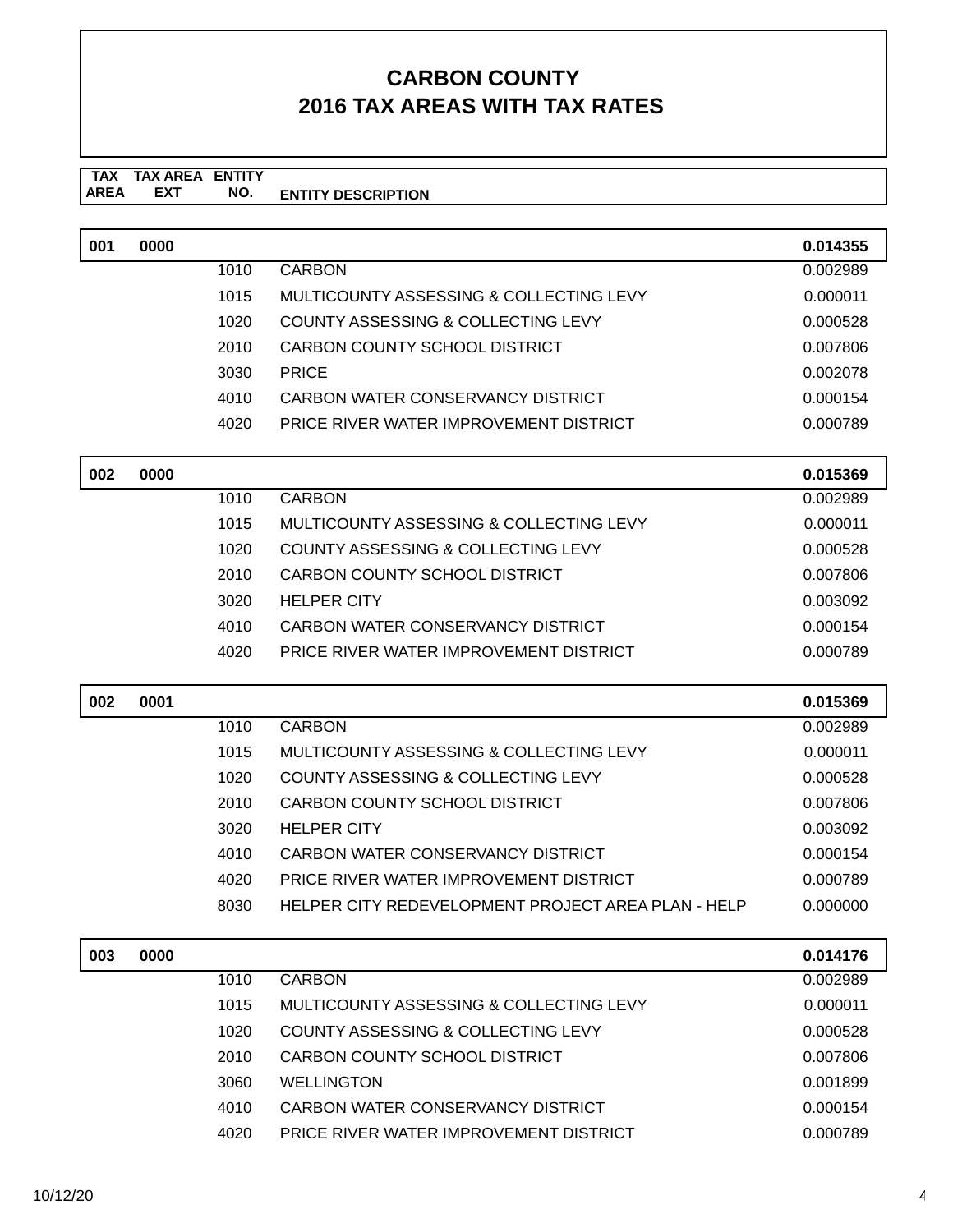| 006 | 0000 |      |                                         | 0.012367 |
|-----|------|------|-----------------------------------------|----------|
|     |      | 1010 | <b>CARBON</b>                           | 0.002989 |
|     |      | 1015 | MULTICOUNTY ASSESSING & COLLECTING LEVY | 0.000011 |
|     |      | 1020 | COUNTY ASSESSING & COLLECTING LEVY      | 0.000528 |
|     |      | 2010 | CARBON COUNTY SCHOOL DISTRICT           | 0.007806 |
|     |      | 3040 | <b>SCOFIELD</b>                         | 0.000879 |
|     |      | 4010 | CARBON WATER CONSERVANCY DISTRICT       | 0.000154 |
| 007 | 0000 |      |                                         | 0.019010 |
|     |      | 1010 | <b>CARBON</b>                           | 0.002989 |
|     |      | 1015 | MULTICOUNTY ASSESSING & COLLECTING LEVY | 0.000011 |
|     |      | 1020 | COUNTY ASSESSING & COLLECTING LEVY      | 0.000528 |
|     |      | 2010 | CARBON COUNTY SCHOOL DISTRICT           | 0.007806 |
|     |      | 3015 | <b>EAST CARBON - SUNNYSIDE</b>          | 0.007522 |
|     |      | 4010 | CARBON WATER CONSERVANCY DISTRICT       | 0.000154 |
| 008 | 0000 |      |                                         | 0.012545 |
|     |      | 1010 | <b>CARBON</b>                           | 0.002989 |
|     |      | 1015 | MULTICOUNTY ASSESSING & COLLECTING LEVY | 0.000011 |
|     |      | 1020 | COUNTY ASSESSING & COLLECTING LEVY      | 0.000528 |
|     |      | 2010 | <b>CARBON COUNTY SCHOOL DISTRICT</b>    | 0.007806 |
|     |      | 4010 | CARBON WATER CONSERVANCY DISTRICT       | 0.000154 |
|     |      | 4020 | PRICE RIVER WATER IMPROVEMENT DISTRICT  | 0.000789 |
|     |      | 6010 | <b>MUNICPAL SERVICES FUND</b>           | 0.000268 |
| 009 | 0000 |      |                                         | 0.011756 |
|     |      | 1010 | <b>CARBON</b>                           | 0.002989 |
|     |      | 1015 | MULTICOUNTY ASSESSING & COLLECTING LEVY | 0.000011 |
|     |      | 1020 | COUNTY ASSESSING & COLLECTING LEVY      | 0.000528 |
|     |      | 2010 | CARBON COUNTY SCHOOL DISTRICT           | 0.007806 |
|     |      | 4010 | CARBON WATER CONSERVANCY DISTRICT       | 0.000154 |
|     |      | 6010 | <b>MUNICPAL SERVICES FUND</b>           | 0.000268 |
| 011 | 0000 |      |                                         | 0.012545 |
|     |      | 1010 | <b>CARBON</b>                           | 0.002989 |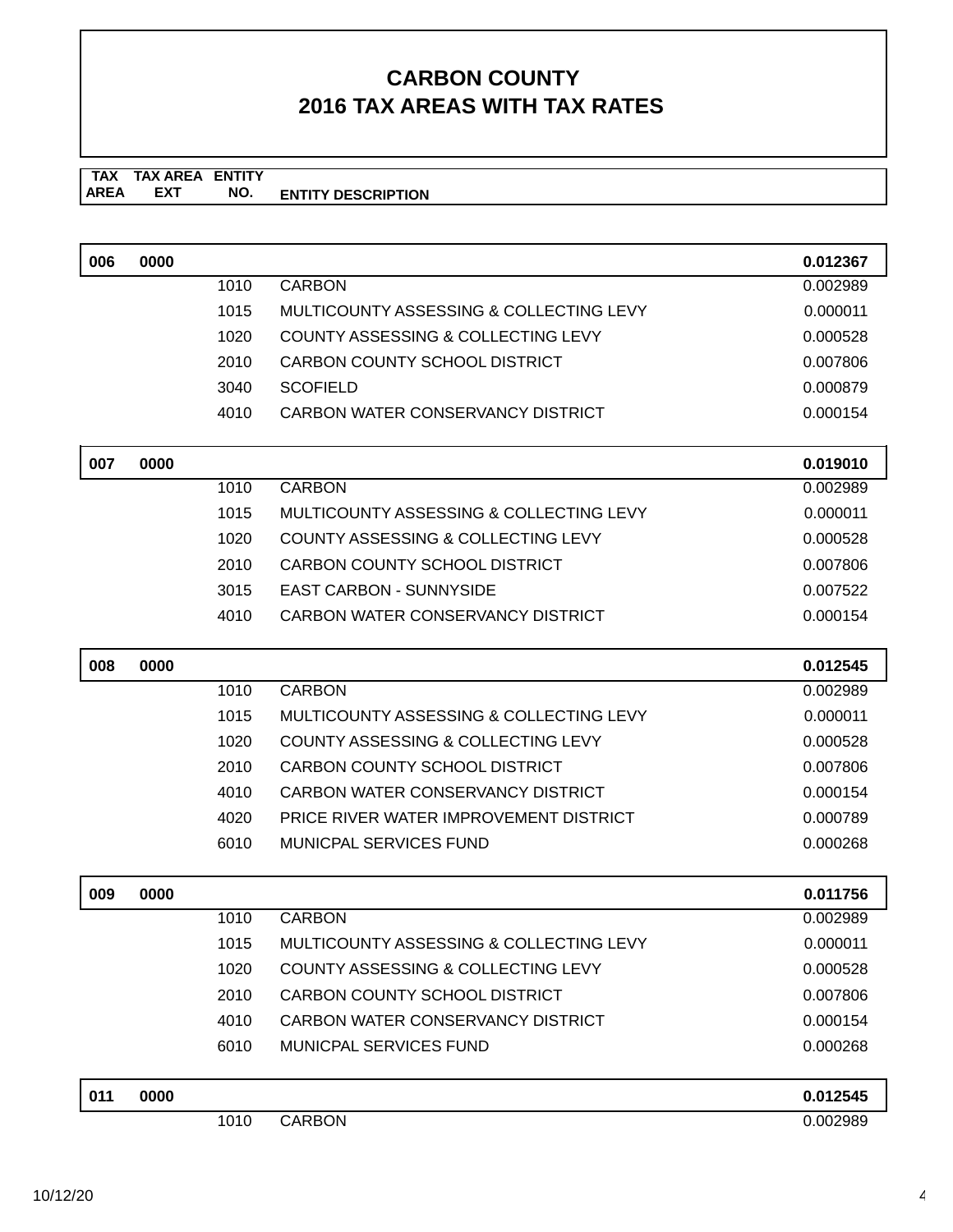| <b>TAX</b><br><b>AREA</b> | <b>TAX AREA ENTITY</b><br><b>EXT</b> | NO.  | <b>ENTITY DESCRIPTION</b>                       |                      |
|---------------------------|--------------------------------------|------|-------------------------------------------------|----------------------|
|                           |                                      |      |                                                 |                      |
|                           |                                      | 1015 | MULTICOUNTY ASSESSING & COLLECTING LEVY         | 0.000011             |
|                           |                                      | 1020 | COUNTY ASSESSING & COLLECTING LEVY              | 0.000528             |
|                           |                                      | 2010 | CARBON COUNTY SCHOOL DISTRICT                   | 0.007806             |
|                           |                                      | 4010 | CARBON WATER CONSERVANCY DISTRICT               | 0.000154             |
|                           |                                      | 4020 | PRICE RIVER WATER IMPROVEMENT DISTRICT          | 0.000789             |
|                           |                                      | 4030 | MILLER CREEK WATER SPECIAL SERVICE DISTRICT     | 0.000000             |
|                           |                                      | 6010 | <b>MUNICPAL SERVICES FUND</b>                   | 0.000268             |
| 012                       | 0000                                 |      |                                                 | 0.011756             |
|                           |                                      | 1010 | <b>CARBON</b>                                   | 0.002989             |
|                           |                                      | 1015 | MULTICOUNTY ASSESSING & COLLECTING LEVY         | 0.000011             |
|                           |                                      | 1020 | <b>COUNTY ASSESSING &amp; COLLECTING LEVY</b>   | 0.000528             |
|                           |                                      | 2010 | CARBON COUNTY SCHOOL DISTRICT                   | 0.007806             |
|                           |                                      | 4010 | CARBON WATER CONSERVANCY DISTRICT               | 0.000154             |
|                           |                                      | 4040 | SCOFIELD RESERVOIR SPECIAL SERVICE DISTRICT     | 0.000000             |
|                           |                                      | 6010 | MUNICPAL SERVICES FUND                          | 0.000268             |
|                           |                                      |      |                                                 |                      |
|                           |                                      |      |                                                 |                      |
| 091                       | 0000                                 |      |                                                 | 0.014355             |
|                           |                                      | 1010 | <b>CARBON</b>                                   | 0.002989             |
|                           |                                      | 1015 | MULTICOUNTY ASSESSING & COLLECTING LEVY         | 0.000011             |
|                           |                                      | 1020 | COUNTY ASSESSING & COLLECTING LEVY              | 0.000528             |
|                           |                                      | 2010 | CARBON COUNTY SCHOOL DISTRICT                   | 0.007806             |
|                           |                                      | 3030 | <b>PRICE</b>                                    | 0.002078             |
|                           |                                      | 4010 | CARBON WATER CONSERVANCY DISTRICT               | 0.000154             |
|                           |                                      | 4020 | PRICE RIVER WATER IMPROVEMENT DISTRICT          | 0.000789             |
|                           |                                      | 8022 | <b>EAST PRICE RDA PROJECT AREA PLAN - PRICE</b> | 0.000000             |
|                           |                                      |      |                                                 |                      |
| 092                       | 0000                                 | 1010 | <b>CARBON</b>                                   | 0.012545<br>0.002989 |
|                           |                                      | 1015 | MULTICOUNTY ASSESSING & COLLECTING LEVY         | 0.000011             |
|                           |                                      | 1020 | COUNTY ASSESSING & COLLECTING LEVY              | 0.000528             |
|                           |                                      | 2010 | CARBON COUNTY SCHOOL DISTRICT                   | 0.007806             |
|                           |                                      | 4010 | CARBON WATER CONSERVANCY DISTRICT               | 0.000154             |
|                           |                                      | 4020 | PRICE RIVER WATER IMPROVEMENT DISTRICT          | 0.000789             |
|                           |                                      | 6010 | <b>MUNICPAL SERVICES FUND</b>                   | 0.000268             |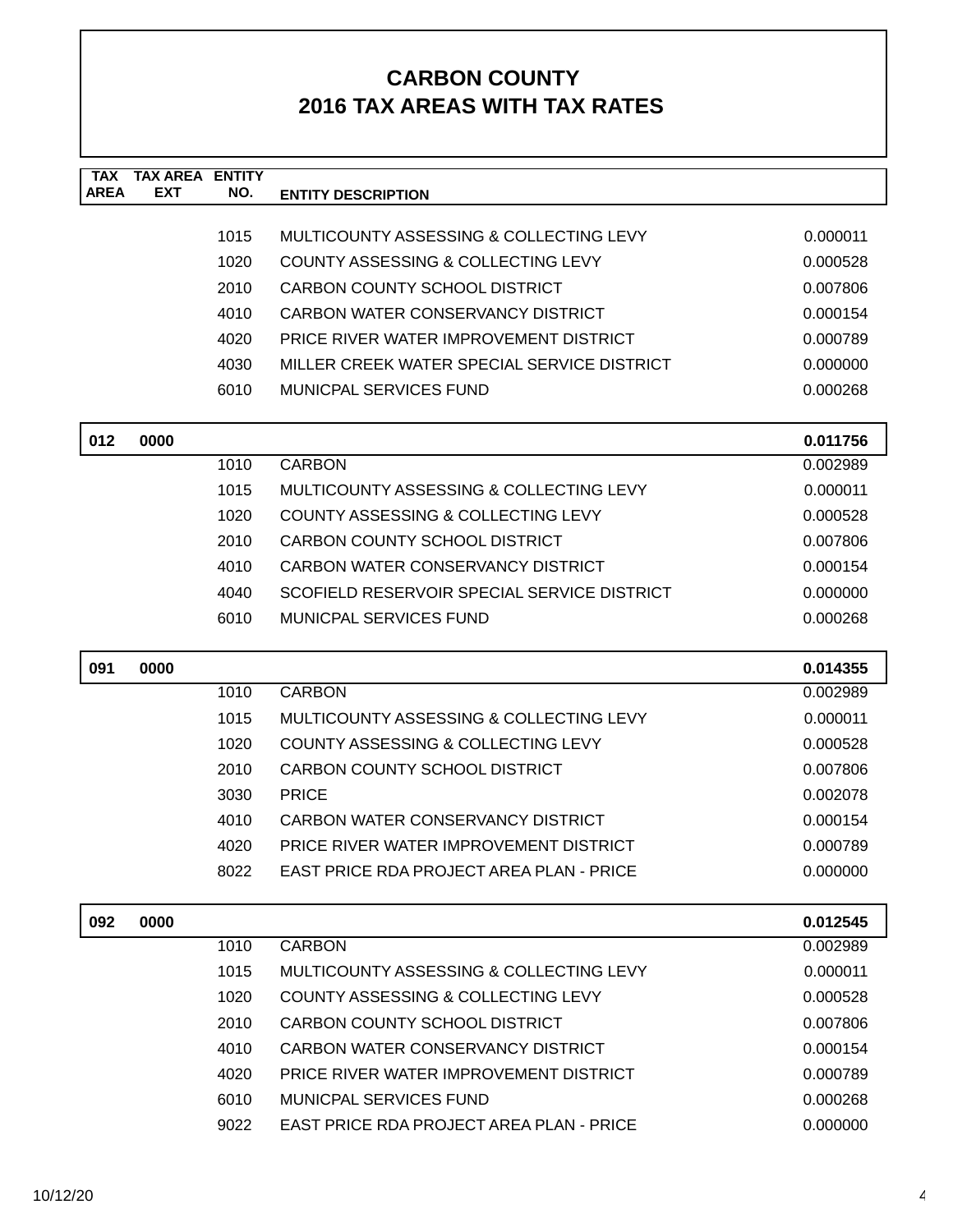| 093 | 0000 |      |                                                   | 0.014176 |
|-----|------|------|---------------------------------------------------|----------|
|     |      | 1010 | <b>CARBON</b>                                     | 0.002989 |
|     |      | 1015 | MULTICOUNTY ASSESSING & COLLECTING LEVY           | 0.000011 |
|     |      | 1020 | COUNTY ASSESSING & COLLECTING LEVY                | 0.000528 |
|     |      | 2010 | <b>CARBON COUNTY SCHOOL DISTRICT</b>              | 0.007806 |
|     |      | 3060 | <b>WELLINGTON</b>                                 | 0.001899 |
|     |      | 4010 | CARBON WATER CONSERVANCY DISTRICT                 | 0.000154 |
|     |      | 4020 | PRICE RIVER WATER IMPROVEMENT DISTRICT            | 0.000789 |
|     |      | 8040 | WELLINGTON CITY RIDGE ROAD ECONOMIC DEVELOPMENT A | 0.000000 |
| 095 | 0000 |      |                                                   | 0.012545 |
|     |      | 1010 | <b>CARBON</b>                                     | 0.002989 |
|     |      | 1015 | MULTICOUNTY ASSESSING & COLLECTING LEVY           | 0.000011 |
|     |      | 1020 | <b>COUNTY ASSESSING &amp; COLLECTING LEVY</b>     | 0.000528 |
|     |      | 2010 | <b>CARBON COUNTY SCHOOL DISTRICT</b>              | 0.007806 |
|     |      | 4010 | CARBON WATER CONSERVANCY DISTRICT                 | 0.000154 |
|     |      | 4020 | PRICE RIVER WATER IMPROVEMENT DISTRICT            | 0.000789 |
|     |      | 4030 | MILLER CREEK WATER SPECIAL SERVICE DISTRICT       | 0.000000 |
|     |      | 6010 | MUNICPAL SERVICES FUND                            | 0.000268 |
|     |      | 8050 | CARBON COUNTY RIDGE ROAD ECONOMIC DEVELOPMENT A   | 0.000000 |
| 096 | 0000 |      |                                                   | 0.011756 |
|     |      | 1010 | <b>CARBON</b>                                     | 0.002989 |
|     |      | 1015 | MULTICOUNTY ASSESSING & COLLECTING LEVY           | 0.000011 |
|     |      | 1020 | <b>COUNTY ASSESSING &amp; COLLECTING LEVY</b>     | 0.000528 |
|     |      | 2010 | CARBON COUNTY SCHOOL DISTRICT                     | 0.007806 |
|     |      | 4010 | CARBON WATER CONSERVANCY DISTRICT                 | 0.000154 |
|     |      | 6010 | <b>MUNICPAL SERVICES FUND</b>                     | 0.000268 |
|     |      | 8050 | CARBON COUNTY RIDGE ROAD ECONOMIC DEVELOPMENT A   | 0.000000 |
| 098 | 0000 |      |                                                   | 0.014355 |
|     |      | 1010 | <b>CARBON</b>                                     | 0.002989 |
|     |      | 1015 | MULTICOUNTY ASSESSING & COLLECTING LEVY           | 0.000011 |
|     |      | 1020 | <b>COUNTY ASSESSING &amp; COLLECTING LEVY</b>     | 0.000528 |
|     |      | 2010 | CARBON COUNTY SCHOOL DISTRICT                     | 0.007806 |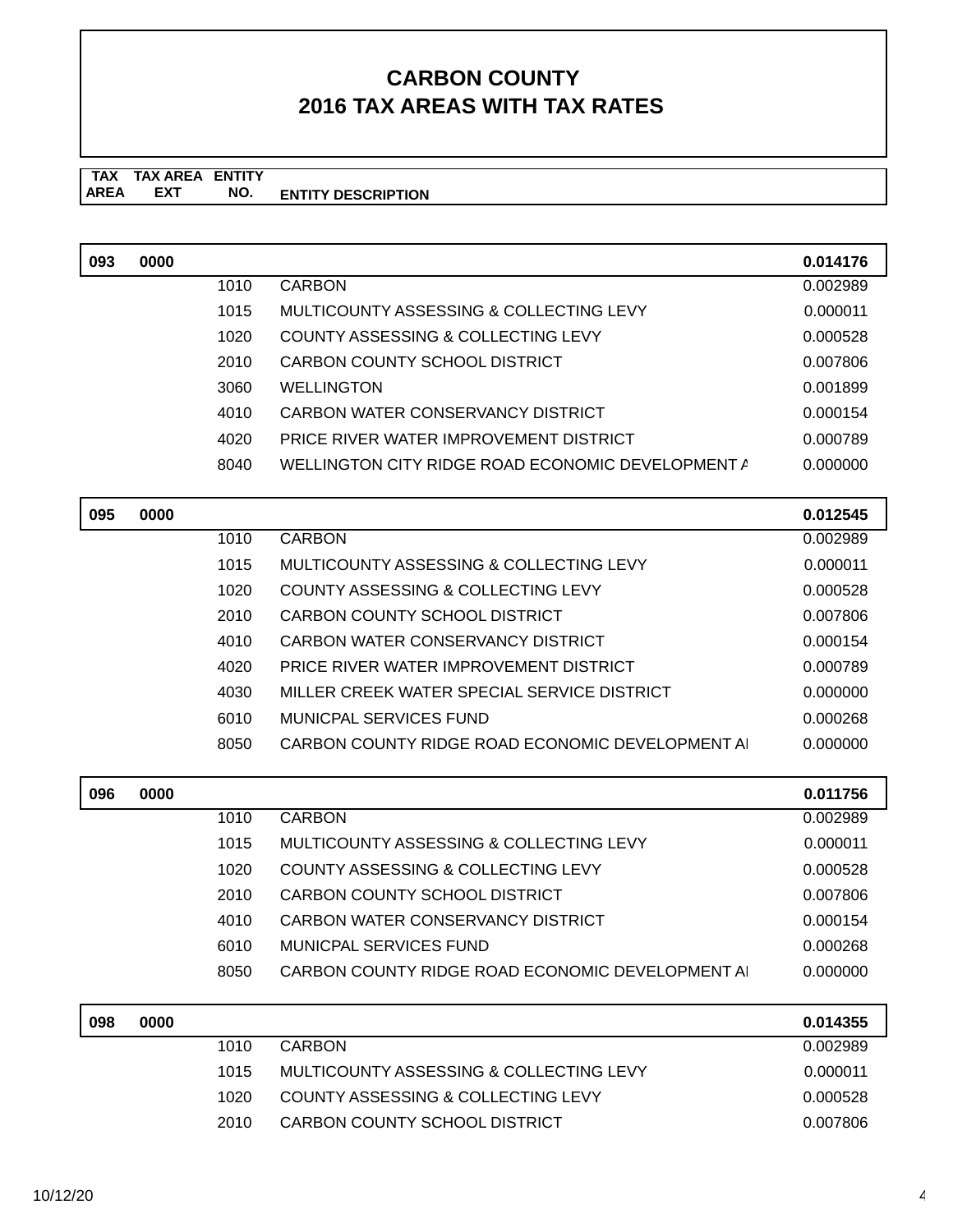| TAX<br><b>AREA</b> | <b>TAX AREA ENTITY</b><br><b>EXT</b> | NO.  | <b>ENTITY DESCRIPTION</b>                         |          |
|--------------------|--------------------------------------|------|---------------------------------------------------|----------|
|                    |                                      | 3030 | <b>PRICE</b>                                      | 0.002078 |
|                    |                                      | 4010 | CARBON WATER CONSERVANCY DISTRICT                 | 0.000154 |
|                    |                                      | 4020 | PRICE RIVER WATER IMPROVEMENT DISTRICT            | 0.000789 |
|                    |                                      | 8060 | WEST PRICE TRAVEL AND TOURISM COMMUNITY DEVELOPME | 0.000000 |
|                    |                                      |      |                                                   |          |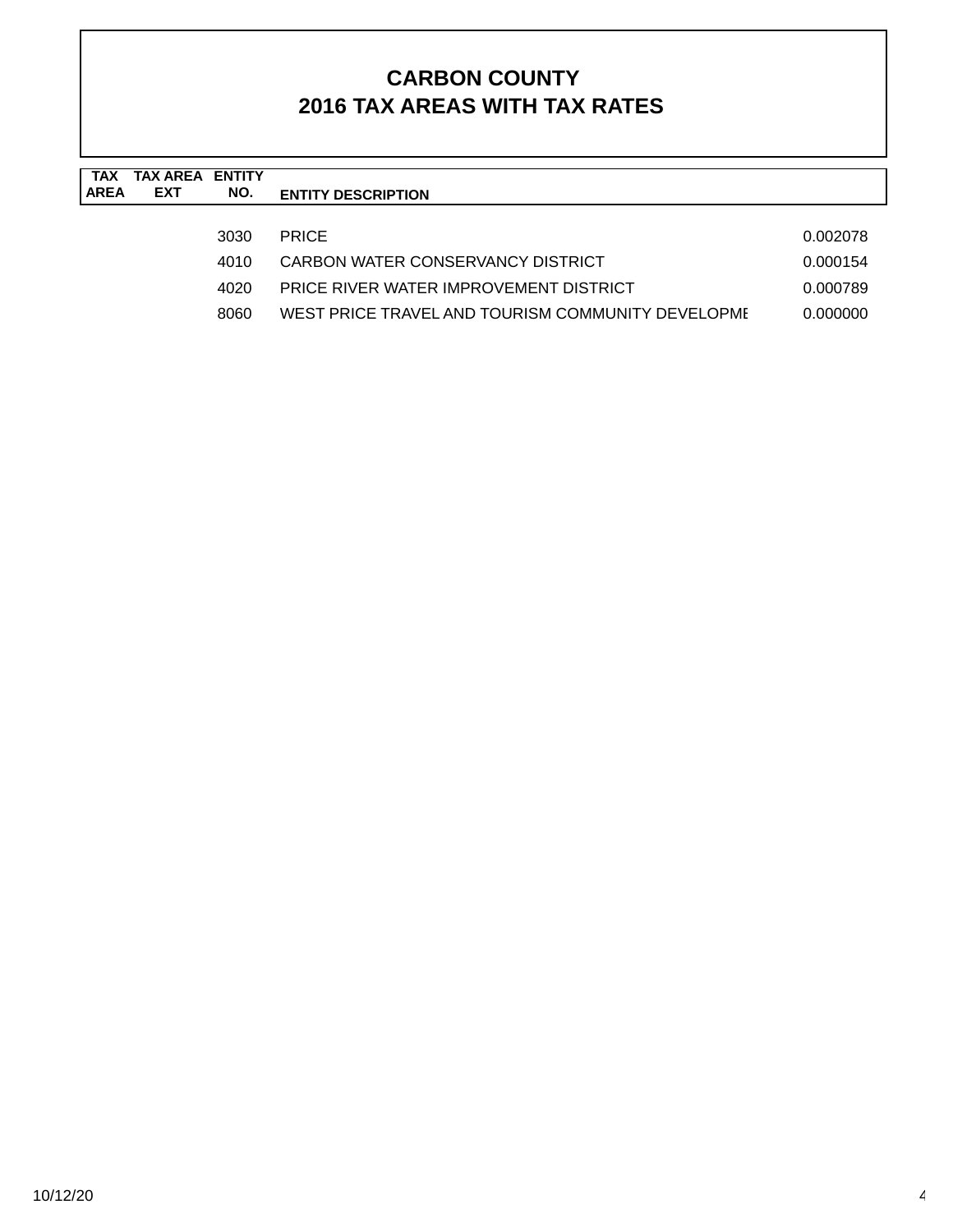| 001 | 0000 |      |                                                  | 0.009206 |
|-----|------|------|--------------------------------------------------|----------|
|     |      | 1010 | <b>DAGGETT</b>                                   | 0.004475 |
|     |      | 2010 | DAGGETT COUNTY SCHOOL DISTRICT                   | 0.004731 |
|     |      |      |                                                  |          |
| 002 | 0000 |      |                                                  | 0.010053 |
|     |      | 1010 | <b>DAGGETT</b>                                   | 0.004475 |
|     |      | 2010 | DAGGETT COUNTY SCHOOL DISTRICT                   | 0.004731 |
|     |      | 4010 | DAGGETT COUNTY WATER DISTRICT                    | 0.000447 |
|     |      | 4020 | DAGGETT COUNTY MOSQUITO ABATEMENT DISTRICT       | 0.000400 |
| 003 | 0000 |      |                                                  | 0.011235 |
|     |      | 1010 | <b>DAGGETT</b>                                   | 0.004475 |
|     |      | 2010 | DAGGETT COUNTY SCHOOL DISTRICT                   | 0.004731 |
|     |      | 3010 | <b>MANILA</b>                                    | 0.001629 |
|     |      | 4020 | DAGGETT COUNTY MOSQUITO ABATEMENT DISTRICT       | 0.000400 |
| 004 | 0000 |      |                                                  | 0.009606 |
|     |      | 1010 | <b>DAGGETT</b>                                   | 0.004475 |
|     |      | 2010 | DAGGETT COUNTY SCHOOL DISTRICT                   | 0.004731 |
|     |      | 4020 | DAGGETT COUNTY MOSQUITO ABATEMENT DISTRICT       | 0.000400 |
| 005 | 0000 |      |                                                  | 0.010779 |
|     |      | 1010 | <b>DAGGETT</b>                                   | 0.004475 |
|     |      | 2010 | DAGGETT COUNTY SCHOOL DISTRICT                   | 0.004731 |
|     |      | 4010 | DAGGETT COUNTY WATER DISTRICT                    | 0.000447 |
|     |      | 4020 | DAGGETT COUNTY MOSQUITO ABATEMENT DISTRICT       | 0.000400 |
|     |      | 4025 | DAGGETT COUNTY SERVICE AREA NO 1                 | 0.000726 |
| 006 | 0000 |      |                                                  | 0.011235 |
|     |      | 1010 | <b>DAGGETT</b>                                   | 0.004475 |
|     |      | 2010 | DAGGETT COUNTY SCHOOL DISTRICT                   | 0.004731 |
|     |      | 3010 | <b>MANILA</b>                                    | 0.001629 |
|     |      | 4020 | DAGGETT COUNTY MOSQUITO ABATEMENT DISTRICT       | 0.000400 |
|     |      | 6010 | AREA WITHDRAWN FROM DAGGETT CO WATER & SEWER BUT | 0.000000 |
| 007 | 0000 |      |                                                  | 0.009206 |
|     |      |      |                                                  |          |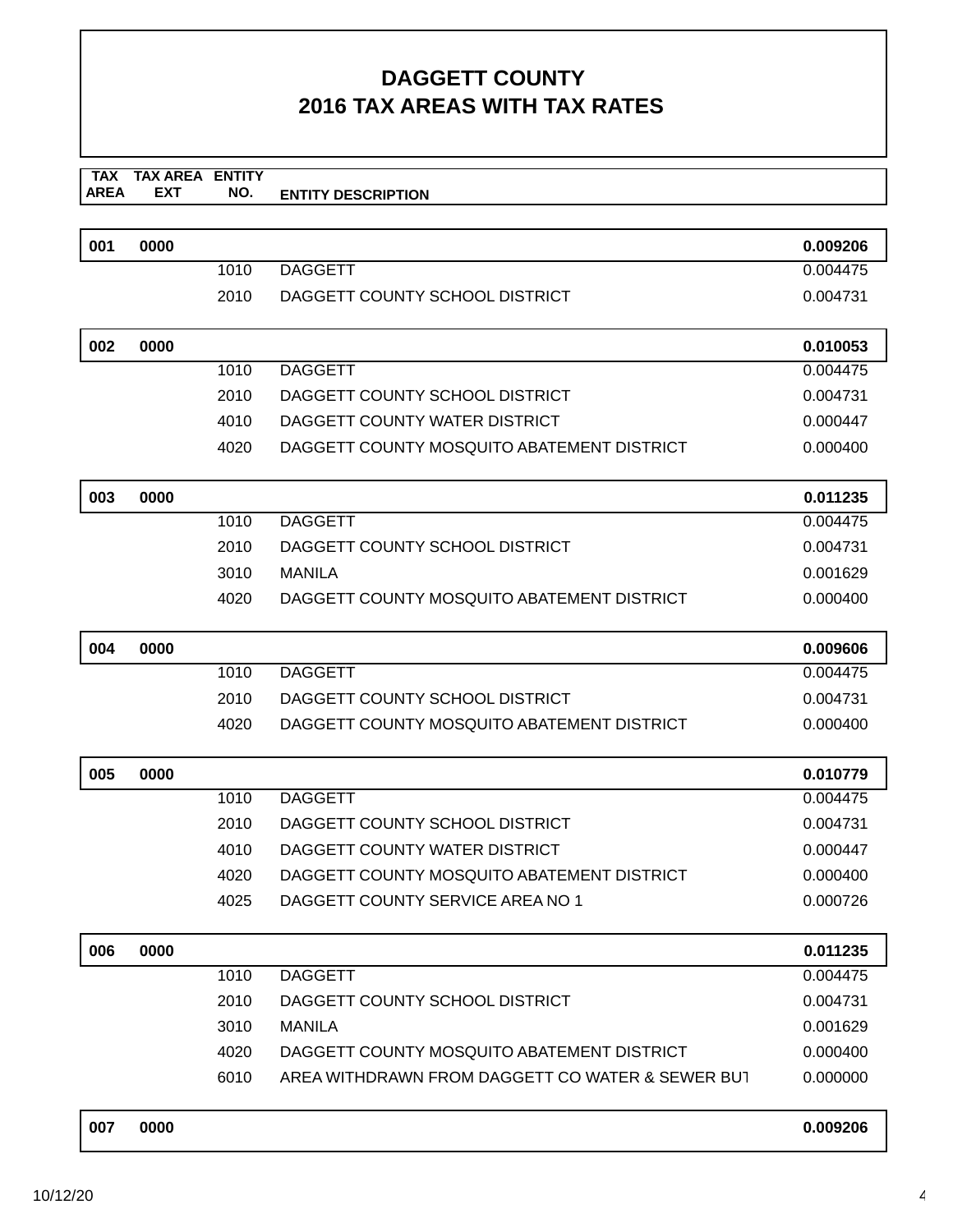| <b>TAX</b><br><b>AREA</b> | <b>TAX AREA ENTITY</b><br><b>EXT</b> | NO.  | <b>ENTITY DESCRIPTION</b>      |          |
|---------------------------|--------------------------------------|------|--------------------------------|----------|
|                           |                                      |      |                                |          |
|                           |                                      | 1010 | <b>DAGGETT</b>                 | 0.004475 |
|                           |                                      | 2010 | DAGGETT COUNTY SCHOOL DISTRICT | 0.004731 |
|                           |                                      | 3005 | <b>DUTCH JOHN</b>              | 0.000000 |
|                           |                                      |      |                                |          |
| 099                       | 0000                                 |      |                                | 0.009653 |
|                           |                                      | 1010 | <b>DAGGETT</b>                 | 0.004475 |
|                           |                                      | 2010 | DAGGETT COUNTY SCHOOL DISTRICT | 0.004731 |
|                           |                                      | 4010 | DAGGETT COUNTY WATER DISTRICT  | 0.000447 |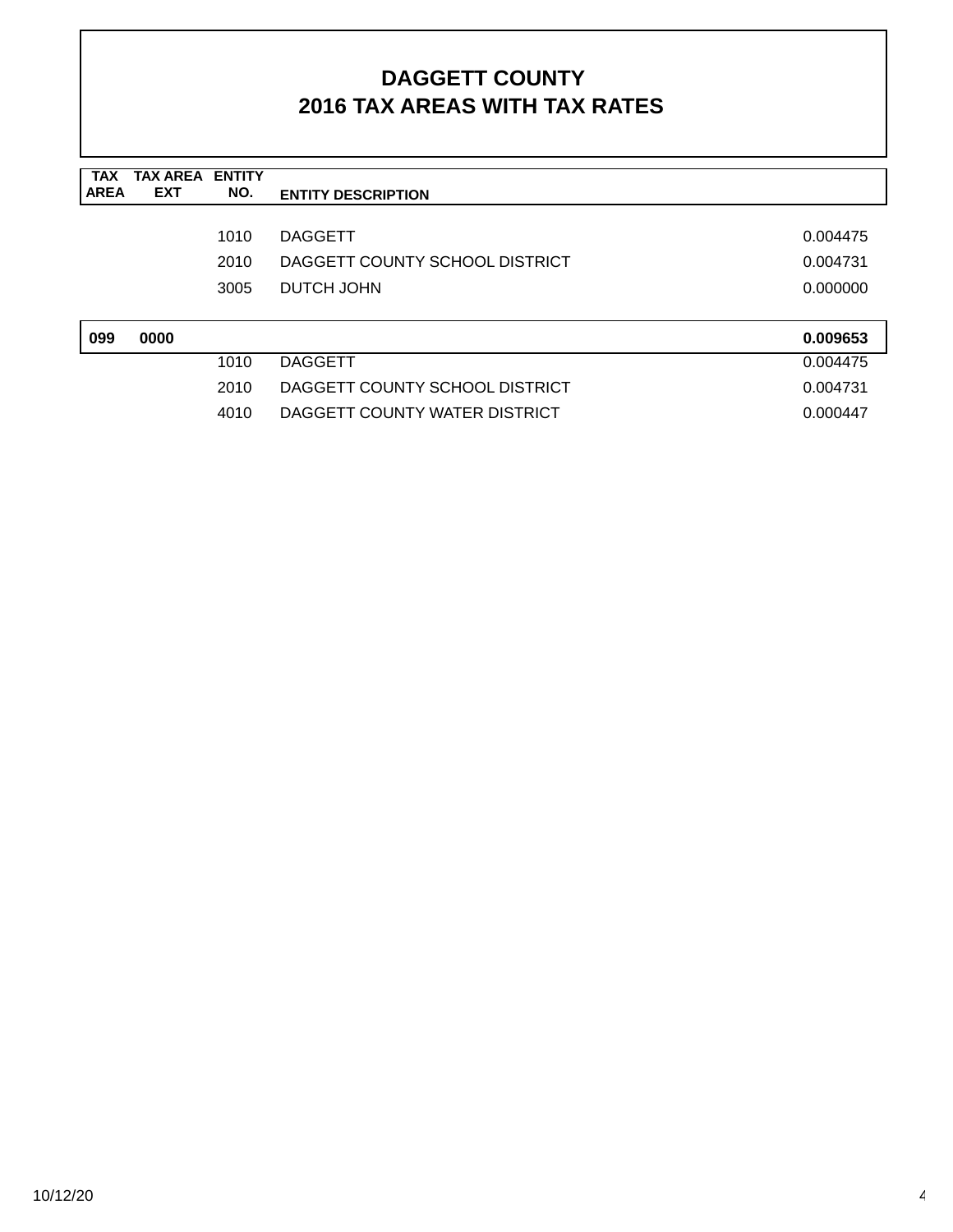| 001 | 0000 |      |                                               | 0.012277 |
|-----|------|------|-----------------------------------------------|----------|
|     |      | 1010 | <b>DAVIS</b>                                  | 0.001779 |
|     |      | 1015 | MULTICOUNTY ASSESSING & COLLECTING LEVY       | 0.000011 |
|     |      | 1020 | COUNTY ASSESSING & COLLECTING LEVY            | 0.000224 |
|     |      | 2010 | DAVIS COUNTY SCHOOL DISTRICT                  | 0.008125 |
|     |      | 3010 | <b>BOUNTIFUL</b>                              | 0.000890 |
|     |      | 4005 | WEBER BASIN WATER CONSERVANCY DISTRICT        | 0.000187 |
|     |      | 4010 | DAVIS COUNTY MOSQUITO ABATEMENT DISTRICT      | 0.000116 |
|     |      | 4055 | SOUTH DAVIS COUNTY SEWER IMPROVEMENT DISTRICT | 0.000287 |
|     |      | 4100 | SOUTH DAVIS RECREATION DISTRICT               | 0.000306 |
|     |      | 4120 | SOUTH DAVIS METRO FIRE SERVICE AREA           | 0.000010 |
|     |      | 6030 | <b>COUNTY LIBRARY</b>                         | 0.000342 |

| 003 | 0000 |      |                                               | 0.012387 |
|-----|------|------|-----------------------------------------------|----------|
|     |      | 1010 | <b>DAVIS</b>                                  | 0.001779 |
|     |      | 1015 | MULTICOUNTY ASSESSING & COLLECTING LEVY       | 0.000011 |
|     |      | 1020 | COUNTY ASSESSING & COLLECTING LEVY            | 0.000224 |
|     |      | 2010 | DAVIS COUNTY SCHOOL DISTRICT                  | 0.008125 |
|     |      | 3010 | <b>BOUNTIFUL</b>                              | 0.000890 |
|     |      | 4005 | WEBER BASIN WATER CONSERVANCY DISTRICT        | 0.000187 |
|     |      | 4010 | DAVIS COUNTY MOSQUITO ABATEMENT DISTRICT      | 0.000116 |
|     |      | 4020 | BOUNTIFUL IRRIGATION DISTRICT                 | 0.000110 |
|     |      | 4055 | SOUTH DAVIS COUNTY SEWER IMPROVEMENT DISTRICT | 0.000287 |
|     |      | 4100 | SOUTH DAVIS RECREATION DISTRICT               | 0.000306 |
|     |      | 4120 | SOUTH DAVIS METRO FIRE SERVICE AREA           | 0.000010 |
|     |      | 6030 | <b>COUNTY LIBRARY</b>                         | 0.000342 |
|     |      |      |                                               |          |

| 004 | 0000 |      |                                          | 0.012621 |
|-----|------|------|------------------------------------------|----------|
|     |      | 1010 | <b>DAVIS</b>                             | 0.001779 |
|     |      | 1015 | MULTICOUNTY ASSESSING & COLLECTING LEVY  | 0.000011 |
|     |      | 1020 | COUNTY ASSESSING & COLLECTING LEVY       | 0.000224 |
|     |      | 2010 | DAVIS COUNTY SCHOOL DISTRICT             | 0.008125 |
|     |      | 3010 | <b>BOUNTIFUL</b>                         | 0.000890 |
|     |      | 4005 | WEBER BASIN WATER CONSERVANCY DISTRICT   | 0.000187 |
|     |      | 4010 | DAVIS COUNTY MOSQUITO ABATEMENT DISTRICT | 0.000116 |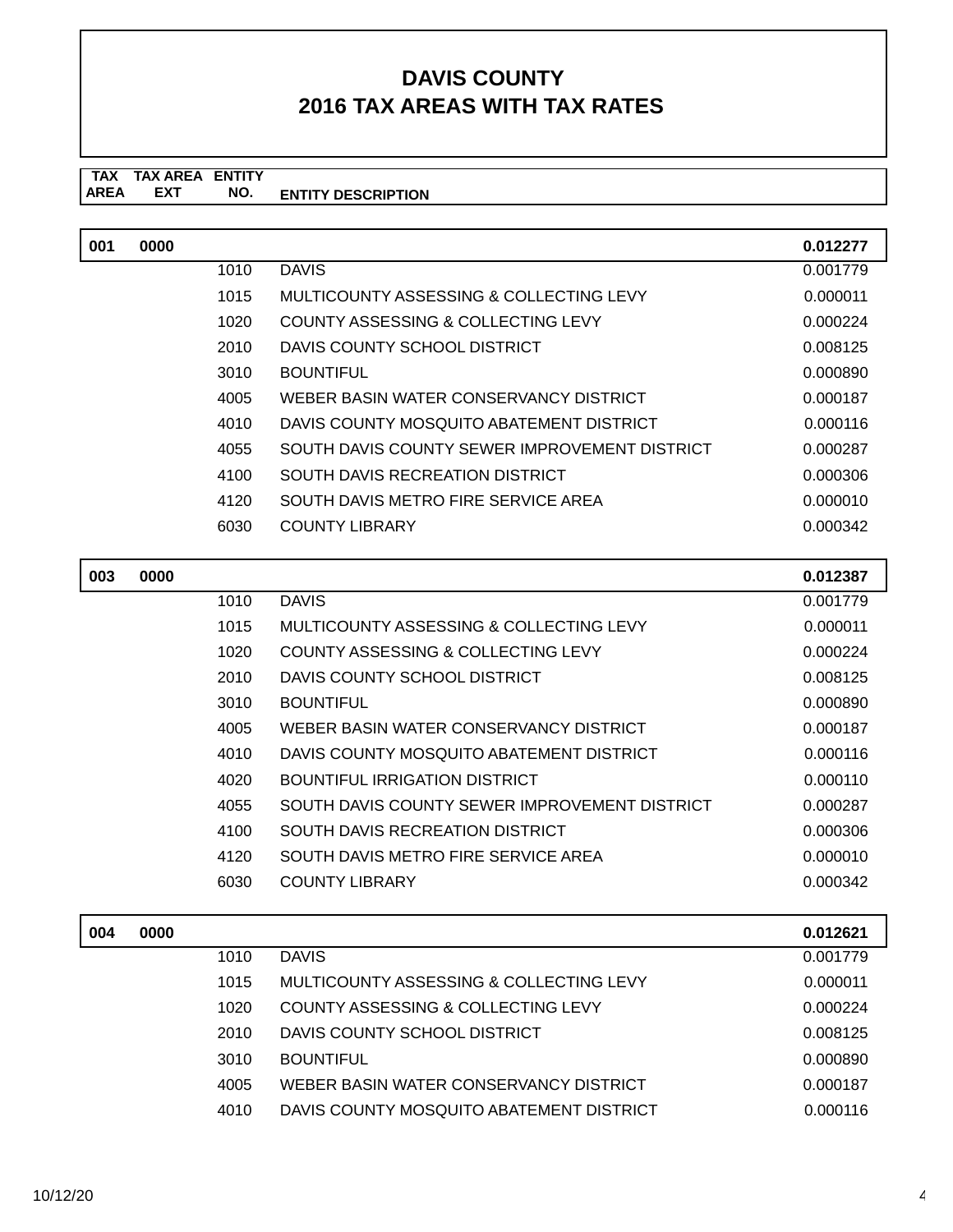| <b>TAX</b><br><b>AREA</b> | <b>TAX AREA</b><br><b>EXT</b> | <b>ENTITY</b><br>NO. |                                               |          |
|---------------------------|-------------------------------|----------------------|-----------------------------------------------|----------|
|                           |                               |                      | <b>ENTITY DESCRIPTION</b>                     |          |
|                           |                               | 4020                 | <b>BOUNTIFUL IRRIGATION DISTRICT</b>          | 0.000110 |
|                           |                               | 4030                 | SOUTH DAVIS COUNTY WATER IMPROVEMENT DISTRICT | 0.000234 |
|                           |                               | 4055                 | SOUTH DAVIS COUNTY SEWER IMPROVEMENT DISTRICT | 0.000287 |
|                           |                               | 4100                 | SOUTH DAVIS RECREATION DISTRICT               | 0.000306 |
|                           |                               | 4120                 | SOUTH DAVIS METRO FIRE SERVICE AREA           | 0.000010 |
|                           |                               | 6030                 | <b>COUNTY LIBRARY</b>                         | 0.000342 |
|                           |                               |                      |                                               |          |
| 005                       | 0000                          |                      |                                               | 0.012511 |
|                           |                               | 1010                 | <b>DAVIS</b>                                  | 0.001779 |
|                           |                               | 1015                 | MULTICOUNTY ASSESSING & COLLECTING LEVY       | 0.000011 |
|                           |                               | 1020                 | COUNTY ASSESSING & COLLECTING LEVY            | 0.000224 |
|                           |                               | 2010                 | DAVIS COUNTY SCHOOL DISTRICT                  | 0.008125 |
|                           |                               | 3010                 | <b>BOUNTIFUL</b>                              | 0.000890 |
|                           |                               | 4005                 | WEBER BASIN WATER CONSERVANCY DISTRICT        | 0.000187 |
|                           |                               | 4010                 | DAVIS COUNTY MOSQUITO ABATEMENT DISTRICT      | 0.000116 |
|                           |                               | 4030                 | SOUTH DAVIS COUNTY WATER IMPROVEMENT DISTRICT | 0.000234 |
|                           |                               | 4055                 | SOUTH DAVIS COUNTY SEWER IMPROVEMENT DISTRICT | 0.000287 |
|                           |                               | 4100                 | SOUTH DAVIS RECREATION DISTRICT               | 0.000306 |
|                           |                               | 4120                 | SOUTH DAVIS METRO FIRE SERVICE AREA           | 0.000010 |
|                           |                               | 6030                 | <b>COUNTY LIBRARY</b>                         | 0.000342 |
| 008                       | 0000                          |                      |                                               | 0.012370 |
|                           |                               | 1010                 | <b>DAVIS</b>                                  | 0.001779 |
|                           |                               | 1015                 | MULTICOUNTY ASSESSING & COLLECTING LEVY       | 0.000011 |
|                           |                               | 1020                 | COUNTY ASSESSING & COLLECTING LEVY            | 0.000224 |
|                           |                               | 2010                 | DAVIS COUNTY SCHOOL DISTRICT                  | 0.008125 |
|                           |                               | 3020                 | <b>CENTERVILLE</b>                            | 0.000983 |
|                           |                               | 4005                 | WEBER BASIN WATER CONSERVANCY DISTRICT        | 0.000187 |
|                           |                               | 4010                 | DAVIS COUNTY MOSQUITO ABATEMENT DISTRICT      | 0.000116 |
|                           |                               | 4055                 | SOUTH DAVIS COUNTY SEWER IMPROVEMENT DISTRICT | 0.000287 |
|                           |                               | 4100                 | SOUTH DAVIS RECREATION DISTRICT               | 0.000306 |
|                           |                               | 4120                 | SOUTH DAVIS METRO FIRE SERVICE AREA           | 0.000010 |
|                           |                               | 6030                 | <b>COUNTY LIBRARY</b>                         | 0.000342 |
| 009                       | 0000                          |                      |                                               | 0.012480 |
|                           |                               | 1010                 | <b>DAVIS</b>                                  | 0.001779 |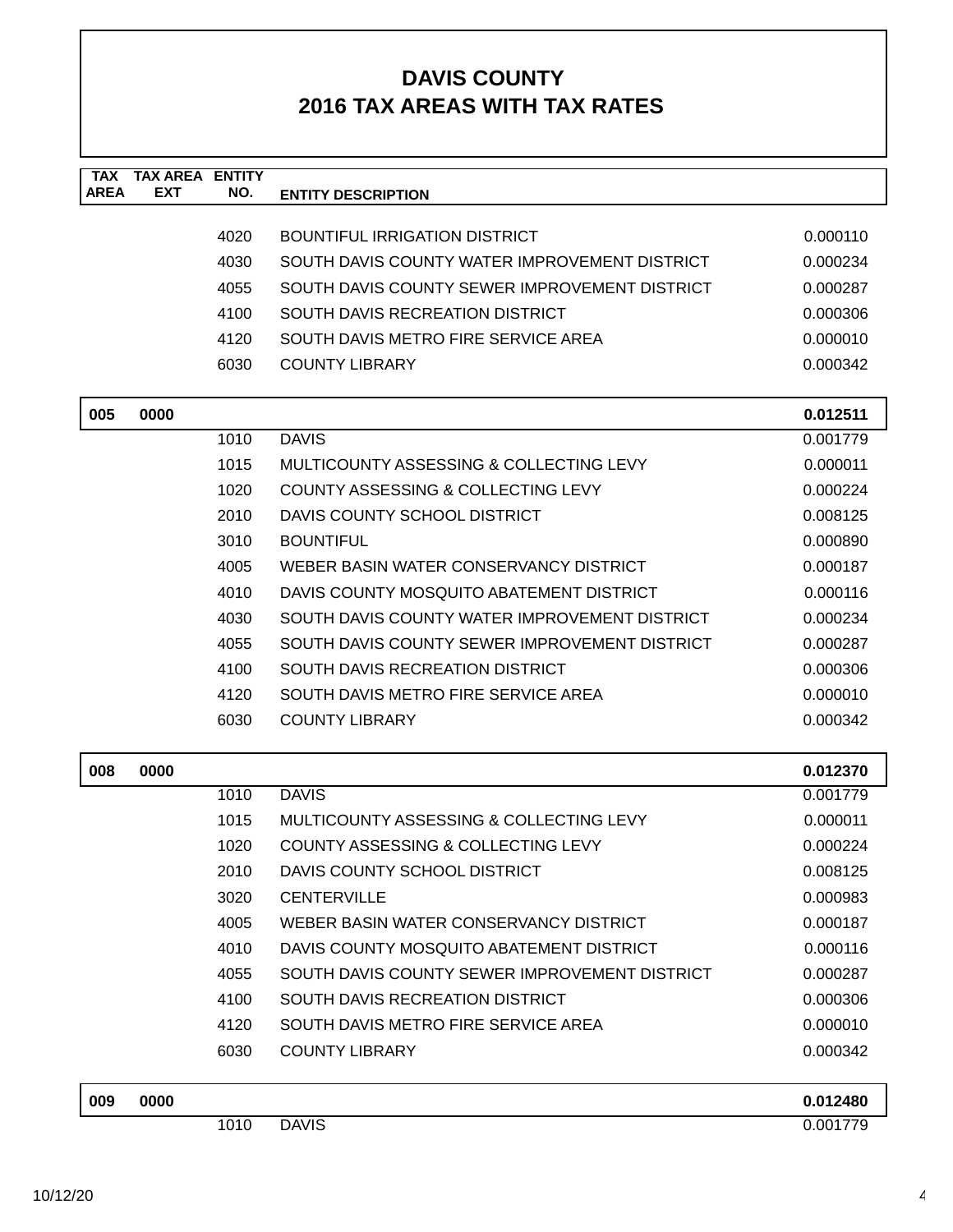| <b>TAX</b>  | TAX AREA   | <b>ENTITY</b> |                                               |          |
|-------------|------------|---------------|-----------------------------------------------|----------|
| <b>AREA</b> | <b>EXT</b> | NO.           | <b>ENTITY DESCRIPTION</b>                     |          |
|             |            |               |                                               |          |
|             |            | 1015          | MULTICOUNTY ASSESSING & COLLECTING LEVY       | 0.000011 |
|             |            | 1020          | COUNTY ASSESSING & COLLECTING LEVY            | 0.000224 |
|             |            | 2010          | DAVIS COUNTY SCHOOL DISTRICT                  | 0.008125 |
|             |            | 3020          | <b>CENTERVILLE</b>                            | 0.000983 |
|             |            | 4005          | WEBER BASIN WATER CONSERVANCY DISTRICT        | 0.000187 |
|             |            | 4010          | DAVIS COUNTY MOSQUITO ABATEMENT DISTRICT      | 0.000116 |
|             |            | 4020          | BOUNTIFUL IRRIGATION DISTRICT                 | 0.000110 |
|             |            | 4055          | SOUTH DAVIS COUNTY SEWER IMPROVEMENT DISTRICT | 0.000287 |
|             |            | 4100          | <b>SOUTH DAVIS RECREATION DISTRICT</b>        | 0.000306 |
|             |            | 4120          | SOUTH DAVIS METRO FIRE SERVICE AREA           | 0.000010 |
|             |            | 6030          | <b>COUNTY LIBRARY</b>                         | 0.000342 |
|             |            |               |                                               |          |

| 010 | 0000 |      |                                                      | 0.012370 |
|-----|------|------|------------------------------------------------------|----------|
|     |      | 1010 | <b>DAVIS</b>                                         | 0.001779 |
|     |      | 1015 | MULTICOUNTY ASSESSING & COLLECTING LEVY              | 0.000011 |
|     |      | 1020 | COUNTY ASSESSING & COLLECTING LEVY                   | 0.000224 |
|     |      | 2010 | DAVIS COUNTY SCHOOL DISTRICT                         | 0.008125 |
|     |      | 3020 | <b>CENTERVILLE</b>                                   | 0.000983 |
|     |      | 4005 | WEBER BASIN WATER CONSERVANCY DISTRICT               | 0.000187 |
|     |      | 4010 | DAVIS COUNTY MOSQUITO ABATEMENT DISTRICT             | 0.000116 |
|     |      | 4055 | SOUTH DAVIS COUNTY SEWER IMPROVEMENT DISTRICT        | 0.000287 |
|     |      | 4072 | CHASE LANE ESTATES/CASA LOMA SPECIAL SERVICE DISTRIC | 0.000000 |
|     |      | 4100 | SOUTH DAVIS RECREATION DISTRICT                      | 0.000306 |
|     |      | 4120 | SOUTH DAVIS METRO FIRE SERVICE AREA                  | 0.000010 |
|     |      | 6030 | COUNTY LIBRARY                                       | 0.000342 |
|     |      |      |                                                      |          |

| 011 | 0000 |      |                                          | 0.012291 |
|-----|------|------|------------------------------------------|----------|
|     |      | 1010 | <b>DAVIS</b>                             | 0.001779 |
|     |      | 1015 | MULTICOUNTY ASSESSING & COLLECTING LEVY  | 0.000011 |
|     |      | 1020 | COUNTY ASSESSING & COLLECTING LEVY       | 0.000224 |
|     |      | 2010 | DAVIS COUNTY SCHOOL DISTRICT             | 0.008125 |
|     |      | 3020 | <b>CENTERVILLE</b>                       | 0.000983 |
|     |      | 4005 | WEBER BASIN WATER CONSERVANCY DISTRICT   | 0.000187 |
|     |      | 4010 | DAVIS COUNTY MOSQUITO ABATEMENT DISTRICT | 0.000116 |
|     |      | 4050 | CENTRAL DAVIS COUNTY SEWER DISTRICT      | 0.000208 |
|     |      | 4100 | SOUTH DAVIS RECREATION DISTRICT          | 0.000306 |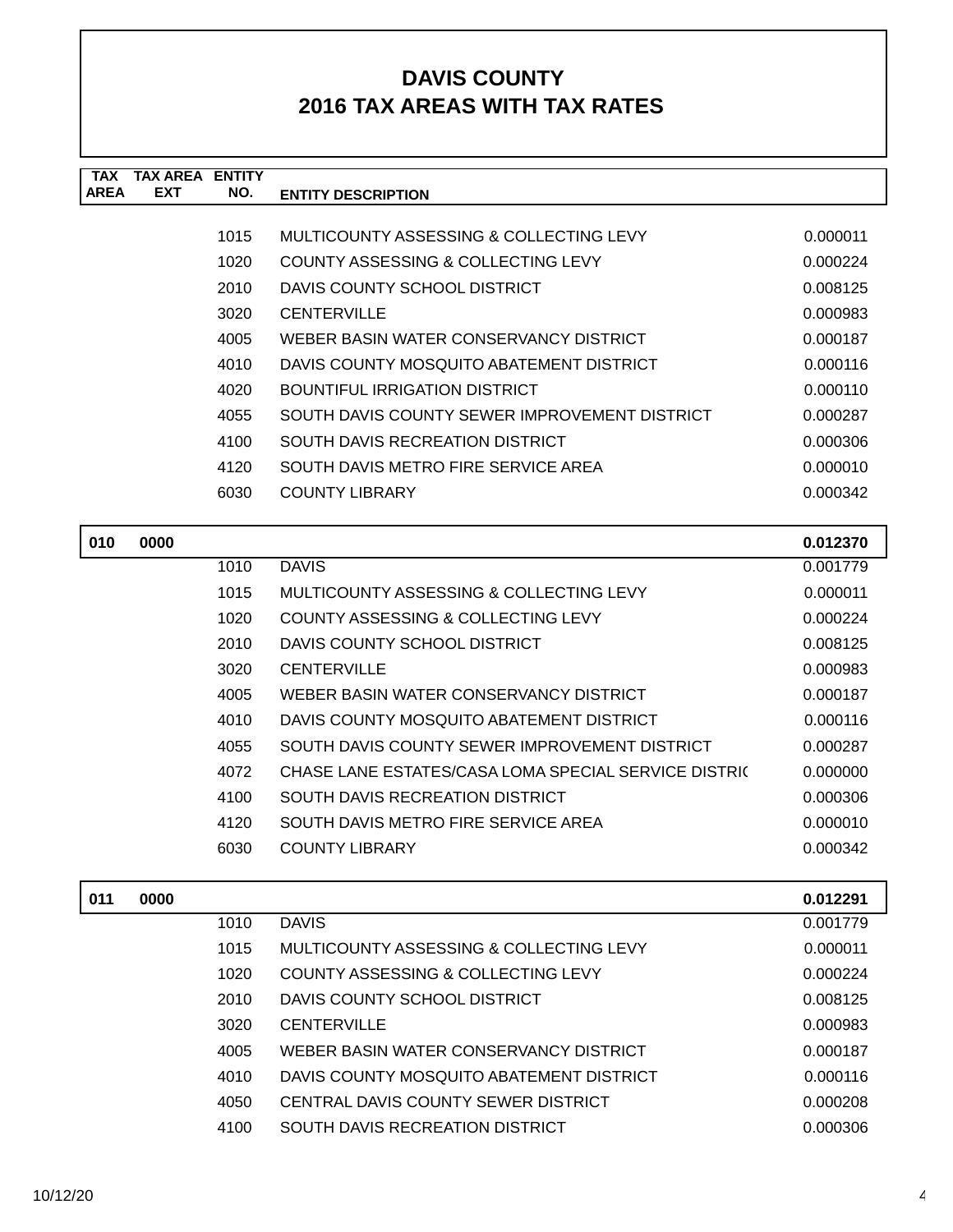| <b>TAX</b><br><b>AREA</b> | <b>TAX AREA</b><br><b>EXT</b> | <b>ENTITY</b><br>NO. | <b>ENTITY DESCRIPTION</b>                |          |
|---------------------------|-------------------------------|----------------------|------------------------------------------|----------|
|                           |                               |                      |                                          |          |
|                           |                               | 4120                 | SOUTH DAVIS METRO FIRE SERVICE AREA      | 0.000010 |
|                           |                               | 6030                 | <b>COUNTY LIBRARY</b>                    | 0.000342 |
| 013                       | 0000                          |                      |                                          | 0.014791 |
|                           |                               | 1010                 | <b>DAVIS</b>                             | 0.001779 |
|                           |                               | 1015                 | MULTICOUNTY ASSESSING & COLLECTING LEVY  | 0.000011 |
|                           |                               | 1020                 | COUNTY ASSESSING & COLLECTING LEVY       | 0.000224 |
|                           |                               | 2010                 | DAVIS COUNTY SCHOOL DISTRICT             | 0.008125 |
|                           |                               | 3030                 | <b>CLEARFIELD</b>                        | 0.001800 |
|                           |                               | 4005                 | WEBER BASIN WATER CONSERVANCY DISTRICT   | 0.000187 |
|                           |                               | 4010                 | DAVIS COUNTY MOSQUITO ABATEMENT DISTRICT | 0.000116 |
|                           |                               | 4015                 | NORTH DAVIS SEWER DISTRICT               | 0.001025 |
|                           |                               | 4110                 | NORTH DAVIS FIRE DISTRICT                | 0.001182 |
|                           |                               | 6030                 | <b>COUNTY LIBRARY</b>                    | 0.000342 |
| 014                       | 0000                          |                      |                                          | 0.014791 |
|                           |                               | 1010                 | <b>DAVIS</b>                             | 0.001779 |
|                           |                               | 1015                 | MULTICOUNTY ASSESSING & COLLECTING LEVY  | 0.000011 |
|                           |                               | 1020                 | COUNTY ASSESSING & COLLECTING LEVY       | 0.000224 |
|                           |                               | 2010                 | DAVIS COUNTY SCHOOL DISTRICT             | 0.008125 |
|                           |                               | 3030                 | <b>CLEARFIELD</b>                        | 0.001800 |
|                           |                               | 4005                 | WEBER BASIN WATER CONSERVANCY DISTRICT   | 0.000187 |
|                           |                               | 4010                 | DAVIS COUNTY MOSQUITO ABATEMENT DISTRICT | 0.000116 |
|                           |                               | 4015                 | NORTH DAVIS SEWER DISTRICT               | 0.001025 |
|                           |                               | 4110                 | <b>NORTH DAVIS FIRE DISTRICT</b>         | 0.001182 |
|                           |                               | 6030                 | <b>COUNTY LIBRARY</b>                    | 0.000342 |
|                           |                               | 9500                 | <b>MIDA - BLDG 1575</b>                  | 0.000000 |
| 016                       | 0000                          |                      |                                          | 0.012866 |
|                           |                               | 1010                 | <b>DAVIS</b>                             | 0.001779 |
|                           |                               | 1015                 | MULTICOUNTY ASSESSING & COLLECTING LEVY  | 0.000011 |
|                           |                               | 1020                 | COUNTY ASSESSING & COLLECTING LEVY       | 0.000224 |
|                           |                               | 2010                 | DAVIS COUNTY SCHOOL DISTRICT             | 0.008125 |
|                           |                               | 3040                 | <b>CLINTON</b>                           | 0.002082 |
|                           |                               | 4005                 | WEBER BASIN WATER CONSERVANCY DISTRICT   | 0.000187 |
|                           |                               | 4010                 | DAVIS COUNTY MOSQUITO ABATEMENT DISTRICT | 0.000116 |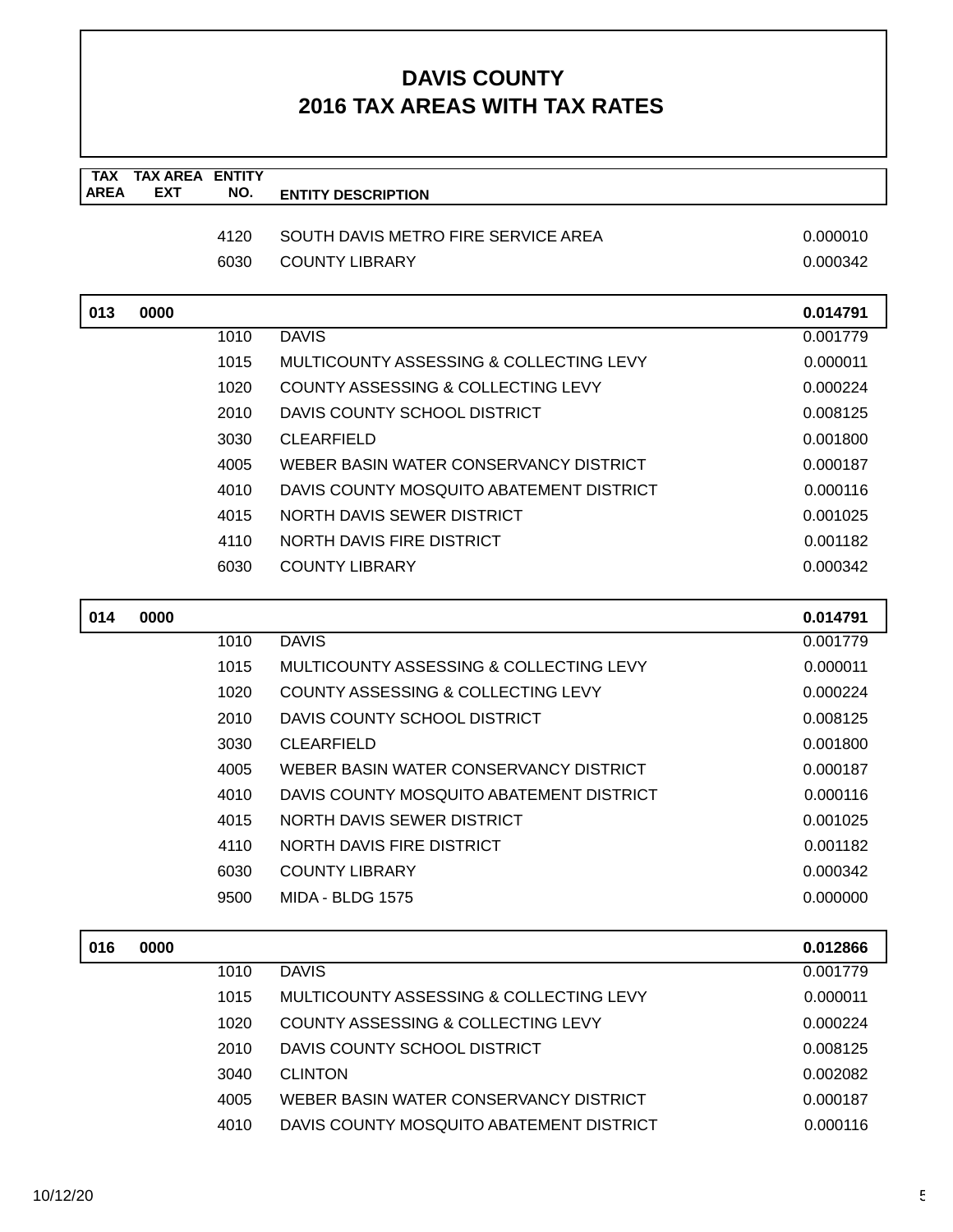#### **TAX TAX AREA ENTITY AREA ENTITY DESCRIPTION EXT NO.**

6030 COUNTY LIBRARY

| 0.000342 |  |
|----------|--|
|          |  |
|          |  |

| 017 | 0000 |      |                                          | 0.013891 |
|-----|------|------|------------------------------------------|----------|
|     |      | 1010 | <b>DAVIS</b>                             | 0.001779 |
|     |      | 1015 | MULTICOUNTY ASSESSING & COLLECTING LEVY  | 0.000011 |
|     |      | 1020 | COUNTY ASSESSING & COLLECTING LEVY       | 0.000224 |
|     |      | 2010 | DAVIS COUNTY SCHOOL DISTRICT             | 0.008125 |
|     |      | 3040 | <b>CLINTON</b>                           | 0.002082 |
|     |      | 4005 | WEBER BASIN WATER CONSERVANCY DISTRICT   | 0.000187 |
|     |      | 4010 | DAVIS COUNTY MOSQUITO ABATEMENT DISTRICT | 0.000116 |
|     |      | 4015 | NORTH DAVIS SEWER DISTRICT               | 0.001025 |
|     |      | 6030 | <b>COUNTY LIBRARY</b>                    | 0.000342 |
|     |      |      |                                          |          |
| 018 | 0000 |      |                                          | 0.014260 |
|     |      | 1010 | <b>DAVIS</b>                             | 0.001779 |
|     |      | 1015 | MULTICOUNTY ASSESSING & COLLECTING LEVY  | 0.000011 |
|     |      | 1020 | COUNTY ASSESSING & COLLECTING LEVY       | 0.000224 |
|     |      | 2010 | DAVIS COUNTY SCHOOL DISTRICT             | 0.008125 |
|     |      |      |                                          |          |

| 3040 | <b>CLINTON</b>                           | 0.002082 |
|------|------------------------------------------|----------|
| 4005 | WEBER BASIN WATER CONSERVANCY DISTRICT   | 0.000187 |
| 4010 | DAVIS COUNTY MOSQUITO ABATEMENT DISTRICT | 0.000116 |
| 4015 | NORTH DAVIS SEWER DISTRICT               | 0.001025 |
| 4075 | HOOPER WATER IMPROVEMENT DISTRICT        | 0.000369 |
| 6030 | COUNTY LIBRARY                           | 0.000342 |
|      |                                          |          |

| 023 | 0000 |      |                                          | 0.013124 |
|-----|------|------|------------------------------------------|----------|
|     |      | 1010 | <b>DAVIS</b>                             | 0.001779 |
|     |      | 1015 | MULTICOUNTY ASSESSING & COLLECTING LEVY  | 0.000011 |
|     |      | 1020 | COUNTY ASSESSING & COLLECTING LEVY       | 0.000224 |
|     |      | 2010 | DAVIS COUNTY SCHOOL DISTRICT             | 0.008125 |
|     |      | 3050 | <b>FARMINGTON</b>                        | 0.002132 |
|     |      | 4005 | WEBER BASIN WATER CONSERVANCY DISTRICT   | 0.000187 |
|     |      | 4010 | DAVIS COUNTY MOSQUITO ABATEMENT DISTRICT | 0.000116 |
|     |      | 4050 | CENTRAL DAVIS COUNTY SEWER DISTRICT      | 0.000208 |
|     |      | 6030 | COUNTY LIBRARY                           | 0.000342 |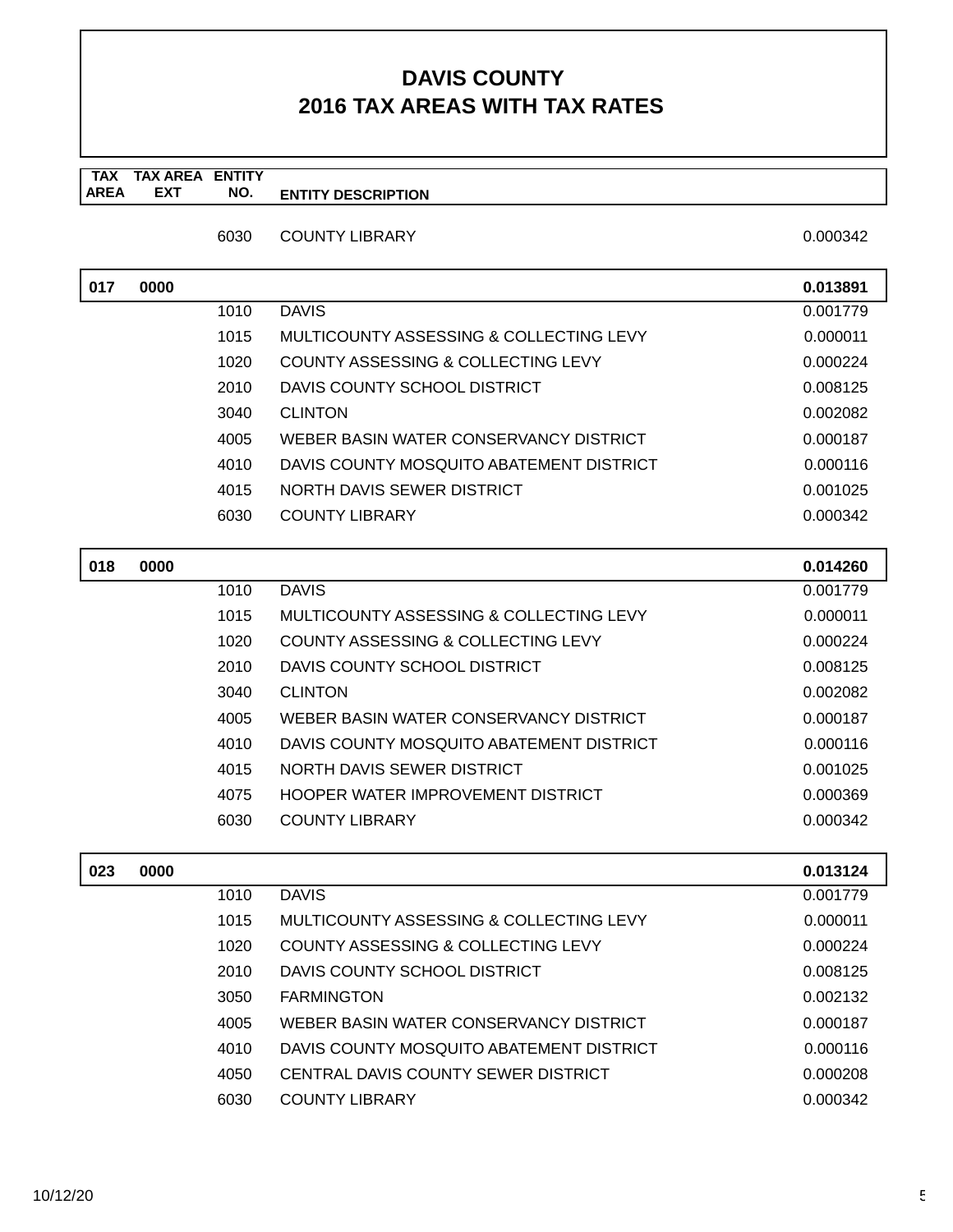| 024 | 0000 |      |                                               | 0.013535 |
|-----|------|------|-----------------------------------------------|----------|
|     |      | 1010 | <b>DAVIS</b>                                  | 0.001779 |
|     |      | 1015 | MULTICOUNTY ASSESSING & COLLECTING LEVY       | 0.000011 |
|     |      | 1020 | COUNTY ASSESSING & COLLECTING LEVY            | 0.000224 |
|     |      | 2010 | DAVIS COUNTY SCHOOL DISTRICT                  | 0.008125 |
|     |      | 3050 | <b>FARMINGTON</b>                             | 0.002132 |
|     |      | 4005 | WEBER BASIN WATER CONSERVANCY DISTRICT        | 0.000187 |
|     |      | 4010 | DAVIS COUNTY MOSQUITO ABATEMENT DISTRICT      | 0.000116 |
|     |      | 4050 | CENTRAL DAVIS COUNTY SEWER DISTRICT           | 0.000208 |
|     |      | 4070 | <b>BENCHLAND WATER DISTRICT</b>               | 0.000411 |
|     |      | 6030 | <b>COUNTY LIBRARY</b>                         | 0.000342 |
| 027 | 0000 |      |                                               | 0.014104 |
|     |      | 1010 | <b>DAVIS</b>                                  | 0.001779 |
|     |      | 1015 | MULTICOUNTY ASSESSING & COLLECTING LEVY       | 0.000011 |
|     |      | 1020 | COUNTY ASSESSING & COLLECTING LEVY            | 0.000224 |
|     |      | 2010 | DAVIS COUNTY SCHOOL DISTRICT                  | 0.008125 |
|     |      | 3060 | <b>FRUIT HEIGHTS</b>                          | 0.002295 |
|     |      | 4005 | WEBER BASIN WATER CONSERVANCY DISTRICT        | 0.000187 |
|     |      | 4010 | DAVIS COUNTY MOSQUITO ABATEMENT DISTRICT      | 0.000116 |
|     |      | 4015 | NORTH DAVIS SEWER DISTRICT                    | 0.001025 |
|     |      | 6030 | <b>COUNTY LIBRARY</b>                         | 0.000342 |
| 028 | 0000 |      |                                               | 0.013287 |
|     |      | 1010 | <b>DAVIS</b>                                  | 0.001779 |
|     |      | 1015 | MULTICOUNTY ASSESSING & COLLECTING LEVY       | 0.000011 |
|     |      | 1020 | <b>COUNTY ASSESSING &amp; COLLECTING LEVY</b> | 0.000224 |
|     |      | 2010 | DAVIS COUNTY SCHOOL DISTRICT                  | 0.008125 |
|     |      | 3060 | <b>FRUIT HEIGHTS</b>                          | 0.002295 |
|     |      | 4005 | WEBER BASIN WATER CONSERVANCY DISTRICT        | 0.000187 |
|     |      | 4010 | DAVIS COUNTY MOSQUITO ABATEMENT DISTRICT      | 0.000116 |
|     |      | 4050 | CENTRAL DAVIS COUNTY SEWER DISTRICT           | 0.000208 |
|     |      | 6030 | <b>COUNTY LIBRARY</b>                         | 0.000342 |
| 029 | 0000 |      |                                               | 0.013698 |
|     |      | 1010 | <b>DAVIS</b>                                  | 0.001779 |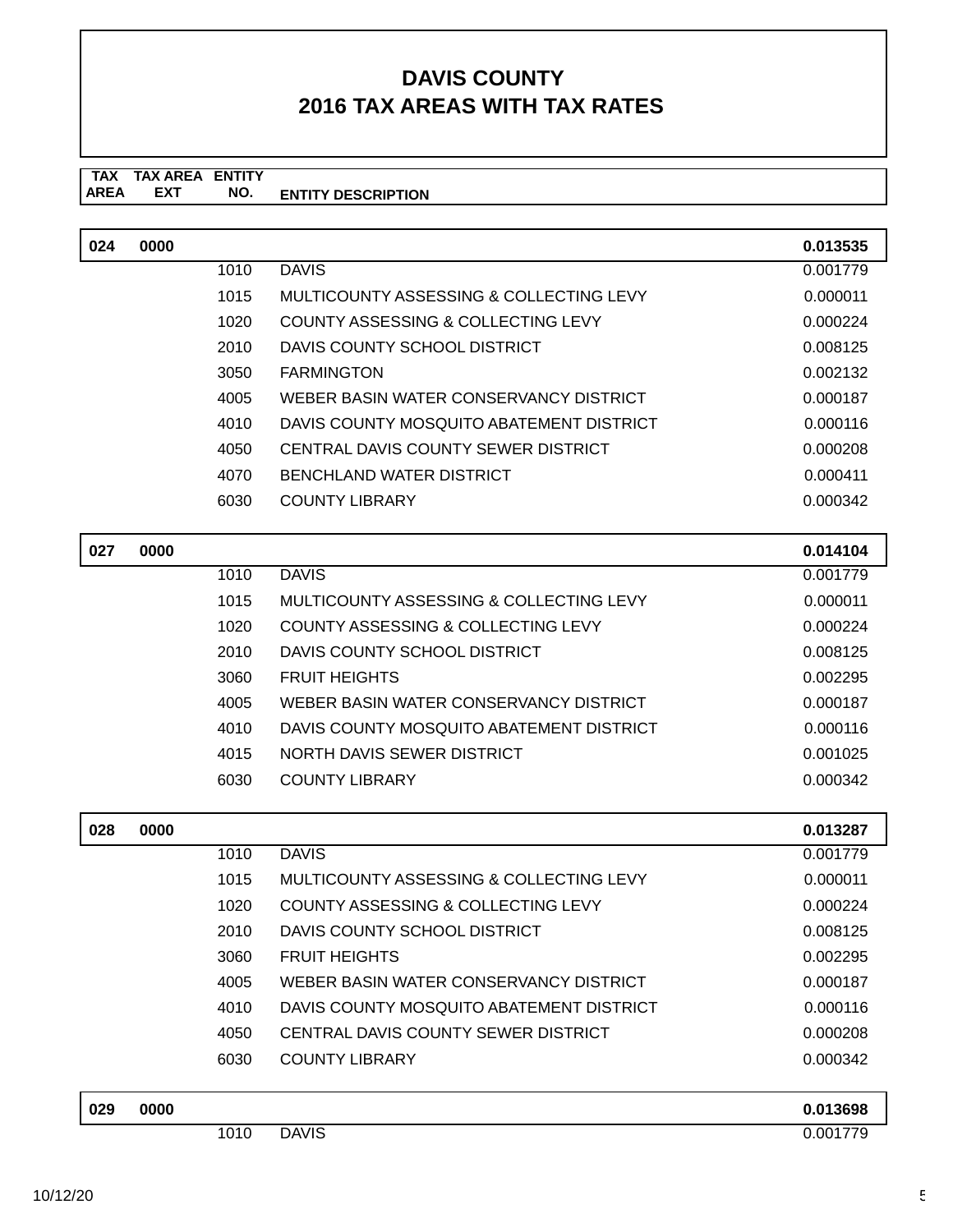| <b>TAX</b>  | <b>TAX AREA</b> | <b>ENTITY</b> |                                               |          |
|-------------|-----------------|---------------|-----------------------------------------------|----------|
| <b>AREA</b> | <b>EXT</b>      | NO.           | <b>ENTITY DESCRIPTION</b>                     |          |
|             |                 | 1015          | MULTICOUNTY ASSESSING & COLLECTING LEVY       | 0.000011 |
|             |                 | 1020          | COUNTY ASSESSING & COLLECTING LEVY            | 0.000224 |
|             |                 | 2010          | DAVIS COUNTY SCHOOL DISTRICT                  | 0.008125 |
|             |                 | 3060          | <b>FRUIT HEIGHTS</b>                          | 0.002295 |
|             |                 | 4005          | WEBER BASIN WATER CONSERVANCY DISTRICT        | 0.000187 |
|             |                 | 4010          | DAVIS COUNTY MOSQUITO ABATEMENT DISTRICT      | 0.000116 |
|             |                 | 4050          | CENTRAL DAVIS COUNTY SEWER DISTRICT           | 0.000208 |
|             |                 | 4070          | <b>BENCHLAND WATER DISTRICT</b>               | 0.000411 |
|             |                 | 6030          | <b>COUNTY LIBRARY</b>                         | 0.000342 |
| 033         | 0000            |               |                                               | 0.013526 |
|             |                 | 1010          | <b>DAVIS</b>                                  | 0.001779 |
|             |                 | 1015          | MULTICOUNTY ASSESSING & COLLECTING LEVY       | 0.000011 |
|             |                 | 1020          | <b>COUNTY ASSESSING &amp; COLLECTING LEVY</b> | 0.000224 |
|             |                 | 2010          | DAVIS COUNTY SCHOOL DISTRICT                  | 0.008125 |
|             |                 | 3070          | <b>KAYSVILLE</b>                              | 0.001717 |
|             |                 | 4005          | WEBER BASIN WATER CONSERVANCY DISTRICT        | 0.000187 |
|             |                 | 4010          | DAVIS COUNTY MOSQUITO ABATEMENT DISTRICT      | 0.000116 |
|             |                 | 4015          | NORTH DAVIS SEWER DISTRICT                    | 0.001025 |
|             |                 | 6030          | <b>COUNTY LIBRARY</b>                         | 0.000342 |
|             |                 |               |                                               |          |
| 034         | 0000            |               |                                               | 0.012709 |
|             |                 | 1010          | <b>DAVIS</b>                                  | 0.001779 |
|             |                 | 1015          | MULTICOUNTY ASSESSING & COLLECTING LEVY       | 0.000011 |
|             |                 | 1020          | COUNTY ASSESSING & COLLECTING LEVY            | 0.000224 |
|             |                 | 2010          | DAVIS COUNTY SCHOOL DISTRICT                  | 0.008125 |
|             |                 | 3070          | <b>KAYSVILLE</b>                              | 0.001717 |
|             |                 | 4005          | WEBER BASIN WATER CONSERVANCY DISTRICT        | 0.000187 |
|             |                 | 4010          | DAVIS COUNTY MOSQUITO ABATEMENT DISTRICT      | 0.000116 |
|             |                 | 4050          | CENTRAL DAVIS COUNTY SEWER DISTRICT           | 0.000208 |
|             |                 | 6030          | <b>COUNTY LIBRARY</b>                         | 0.000342 |
| 035         | 0000            |               |                                               | 0.013120 |
|             |                 | 1010          | <b>DAVIS</b>                                  | 0.001779 |
|             |                 | 1015          | MULTICOUNTY ASSESSING & COLLECTING LEVY       | 0.000011 |
|             |                 | 1020          | COUNTY ASSESSING & COLLECTING LEVY            | 0.000224 |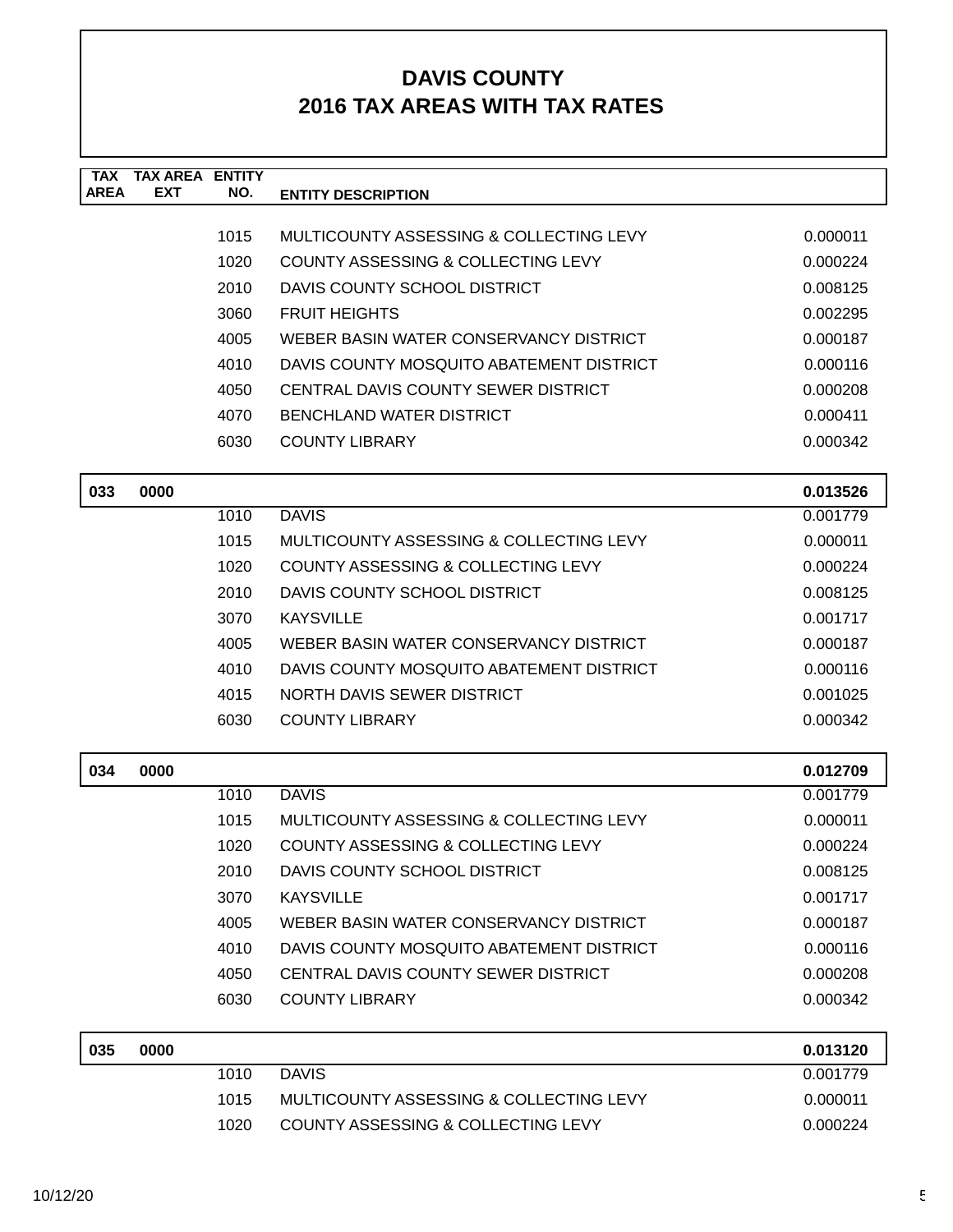| <b>TAX</b>  | <b>TAX AREA</b> | <b>ENTITY</b> |                                               |          |
|-------------|-----------------|---------------|-----------------------------------------------|----------|
| <b>AREA</b> | <b>EXT</b>      | NO.           | <b>ENTITY DESCRIPTION</b>                     |          |
|             |                 | 2010          | DAVIS COUNTY SCHOOL DISTRICT                  | 0.008125 |
|             |                 | 3070          | <b>KAYSVILLE</b>                              | 0.001717 |
|             |                 | 4005          | WEBER BASIN WATER CONSERVANCY DISTRICT        | 0.000187 |
|             |                 | 4010          | DAVIS COUNTY MOSQUITO ABATEMENT DISTRICT      | 0.000116 |
|             |                 | 4050          | CENTRAL DAVIS COUNTY SEWER DISTRICT           | 0.000208 |
|             |                 | 4070          | <b>BENCHLAND WATER DISTRICT</b>               | 0.000411 |
|             |                 | 6030          | <b>COUNTY LIBRARY</b>                         | 0.000342 |
|             |                 |               |                                               |          |
| 036         | 0000            |               |                                               | 0.013526 |
|             |                 | 1010          | <b>DAVIS</b>                                  | 0.001779 |
|             |                 | 1015          | MULTICOUNTY ASSESSING & COLLECTING LEVY       | 0.000011 |
|             |                 | 1020          | <b>COUNTY ASSESSING &amp; COLLECTING LEVY</b> | 0.000224 |
|             |                 | 2010          | DAVIS COUNTY SCHOOL DISTRICT                  | 0.008125 |
|             |                 | 3070          | <b>KAYSVILLE</b>                              | 0.001717 |
|             |                 | 4005          | WEBER BASIN WATER CONSERVANCY DISTRICT        | 0.000187 |
|             |                 | 4010          | DAVIS COUNTY MOSQUITO ABATEMENT DISTRICT      | 0.000116 |
|             |                 | 4015          | NORTH DAVIS SEWER DISTRICT                    | 0.001025 |
|             |                 | 4060          | MUTTON HOLLOW IMPROVEMENT DISTRICT            | 0.000000 |
|             |                 | 6030          | <b>COUNTY LIBRARY</b>                         | 0.000342 |
| 039         | 0000            |               |                                               | 0.013614 |
|             |                 | 1010          | <b>DAVIS</b>                                  | 0.001779 |
|             |                 | 1015          | MULTICOUNTY ASSESSING & COLLECTING LEVY       | 0.000011 |
|             |                 | 1020          | COUNTY ASSESSING & COLLECTING LEVY            | 0.000224 |
|             |                 | 2010          | DAVIS COUNTY SCHOOL DISTRICT                  | 0.008125 |
|             |                 | 3080          | <b>LAYTON</b>                                 | 0.001805 |
|             |                 | 4005          | WEBER BASIN WATER CONSERVANCY DISTRICT        | 0.000187 |
|             |                 | 4010          | DAVIS COUNTY MOSQUITO ABATEMENT DISTRICT      | 0.000116 |
|             |                 | 4015          | NORTH DAVIS SEWER DISTRICT                    | 0.001025 |
|             |                 | 6030          | <b>COUNTY LIBRARY</b>                         | 0.000342 |
| 040         | 0000            |               |                                               | 0.013614 |
|             |                 | 1010          | <b>DAVIS</b>                                  | 0.001779 |
|             |                 | 1015          | MULTICOUNTY ASSESSING & COLLECTING LEVY       | 0.000011 |
|             |                 | 1020          | COUNTY ASSESSING & COLLECTING LEVY            | 0.000224 |
|             |                 | 2010          | DAVIS COUNTY SCHOOL DISTRICT                  | 0.008125 |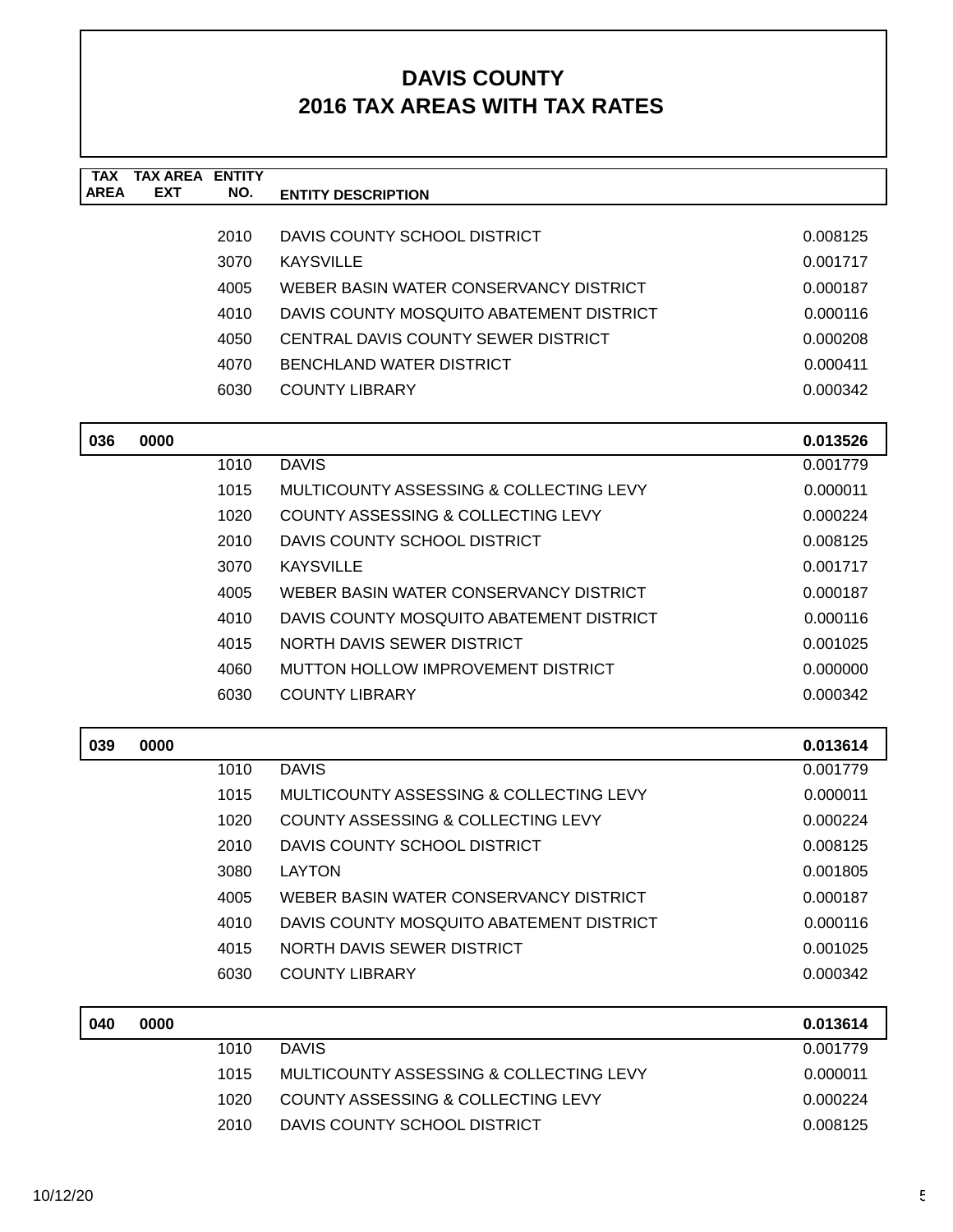| <b>TAX</b><br><b>AREA</b> | <b>TAX AREA</b><br><b>EXT</b> | <b>ENTITY</b><br>NO. | <b>ENTITY DESCRIPTION</b>                         |          |
|---------------------------|-------------------------------|----------------------|---------------------------------------------------|----------|
|                           |                               |                      |                                                   |          |
|                           |                               | 3080                 | <b>LAYTON</b>                                     | 0.001805 |
|                           |                               | 4005                 | WEBER BASIN WATER CONSERVANCY DISTRICT            | 0.000187 |
|                           |                               | 4010                 | DAVIS COUNTY MOSQUITO ABATEMENT DISTRICT          | 0.000116 |
|                           |                               | 4015                 | NORTH DAVIS SEWER DISTRICT                        | 0.001025 |
|                           |                               | 4060                 | MUTTON HOLLOW IMPROVEMENT DISTRICT                | 0.000000 |
|                           |                               | 6030                 | <b>COUNTY LIBRARY</b>                             | 0.000342 |
| 041                       | 0000                          |                      |                                                   | 0.012797 |
|                           |                               | 1010                 | <b>DAVIS</b>                                      | 0.001779 |
|                           |                               | 1015                 | MULTICOUNTY ASSESSING & COLLECTING LEVY           | 0.000011 |
|                           |                               | 1020                 | COUNTY ASSESSING & COLLECTING LEVY                | 0.000224 |
|                           |                               | 2010                 | DAVIS COUNTY SCHOOL DISTRICT                      | 0.008125 |
|                           |                               | 3080                 | <b>LAYTON</b>                                     | 0.001805 |
|                           |                               | 4005                 | WEBER BASIN WATER CONSERVANCY DISTRICT            | 0.000187 |
|                           |                               | 4010                 | DAVIS COUNTY MOSQUITO ABATEMENT DISTRICT          | 0.000116 |
|                           |                               | 4050                 | CENTRAL DAVIS COUNTY SEWER DISTRICT               | 0.000208 |
|                           |                               | 6030                 | <b>COUNTY LIBRARY</b>                             | 0.000342 |
| 044                       | 0000                          |                      |                                                   | 0.013009 |
|                           |                               | 1010                 | <b>DAVIS</b>                                      | 0.001779 |
|                           |                               | 1015                 | MULTICOUNTY ASSESSING & COLLECTING LEVY           | 0.000011 |
|                           |                               | 1020                 | COUNTY ASSESSING & COLLECTING LEVY                | 0.000224 |
|                           |                               | 2010                 | DAVIS COUNTY SCHOOL DISTRICT                      | 0.008125 |
|                           |                               | 3090                 | CITY OF NORTH SALT LAKE                           | 0.001622 |
|                           |                               | 4005                 | WEBER BASIN WATER CONSERVANCY DISTRICT            | 0.000187 |
|                           |                               | 4010                 | DAVIS COUNTY MOSQUITO ABATEMENT DISTRICT          | 0.000116 |
|                           |                               | 4055                 | SOUTH DAVIS COUNTY SEWER IMPROVEMENT DISTRICT     | 0.000287 |
|                           |                               | 4100                 | SOUTH DAVIS RECREATION DISTRICT                   | 0.000306 |
|                           |                               | 4120                 | SOUTH DAVIS METRO FIRE SERVICE AREA               | 0.000010 |
|                           |                               | 6021                 | WEBER BASIN WATER CONSERVANCY DISTRICT (NSL ONLY) | 0.000000 |
|                           |                               | 6030                 | <b>COUNTY LIBRARY</b>                             | 0.000342 |
| 045                       | 0000                          |                      |                                                   | 0.013243 |
|                           |                               | 1010                 | <b>DAVIS</b>                                      | 0.001779 |
|                           |                               | 1015                 | MULTICOUNTY ASSESSING & COLLECTING LEVY           | 0.000011 |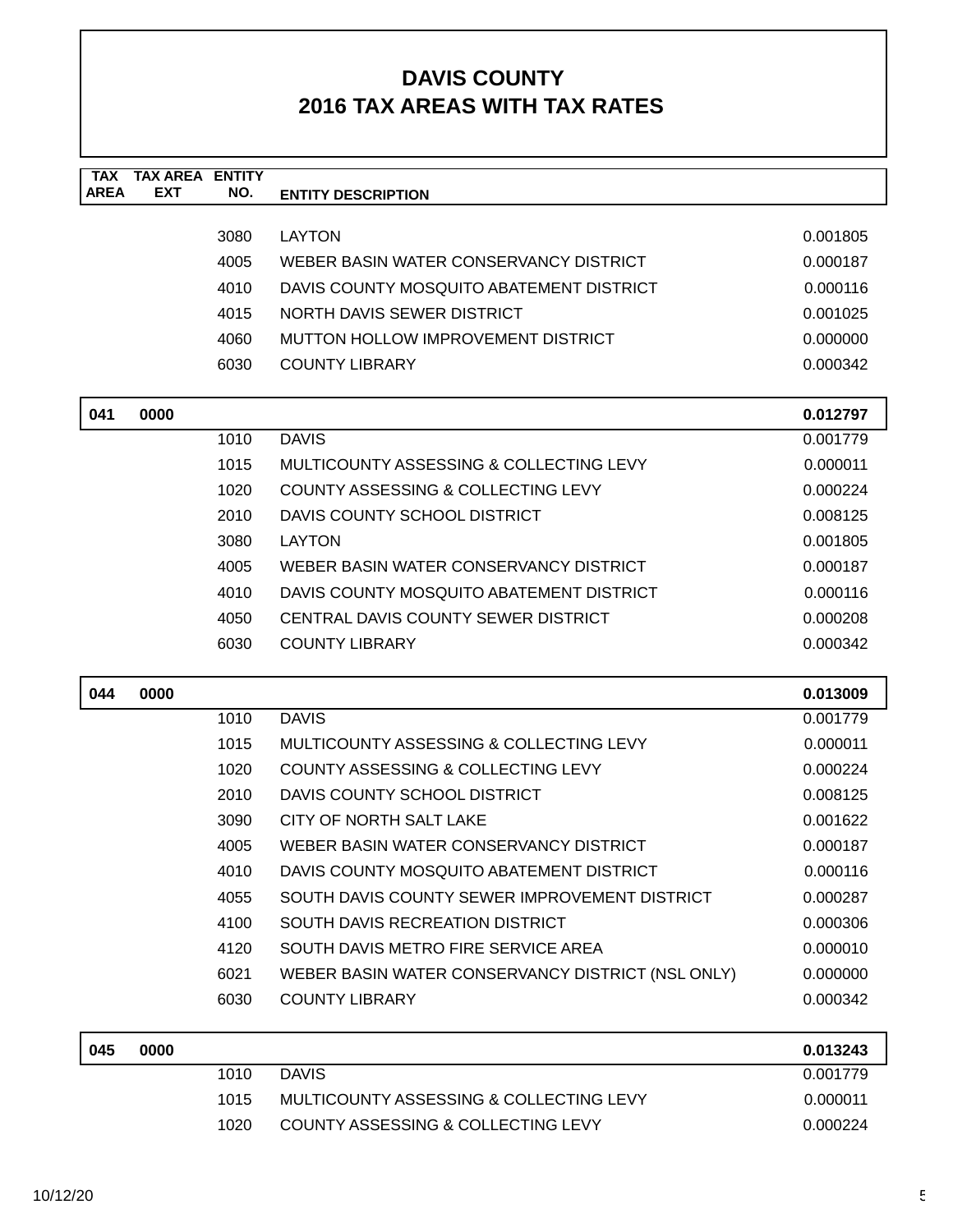| <b>TAX</b>  | <b>TAX AREA ENTITY</b> |      |                                                   |          |
|-------------|------------------------|------|---------------------------------------------------|----------|
| <b>AREA</b> | <b>EXT</b>             | NO.  | <b>ENTITY DESCRIPTION</b>                         |          |
|             |                        | 2010 | DAVIS COUNTY SCHOOL DISTRICT                      | 0.008125 |
|             |                        | 3090 | CITY OF NORTH SALT LAKE                           | 0.001622 |
|             |                        | 4005 | WEBER BASIN WATER CONSERVANCY DISTRICT            | 0.000187 |
|             |                        | 4010 | DAVIS COUNTY MOSQUITO ABATEMENT DISTRICT          | 0.000116 |
|             |                        | 4030 | SOUTH DAVIS COUNTY WATER IMPROVEMENT DISTRICT     | 0.000234 |
|             |                        | 4055 | SOUTH DAVIS COUNTY SEWER IMPROVEMENT DISTRICT     | 0.000287 |
|             |                        | 4100 | SOUTH DAVIS RECREATION DISTRICT                   | 0.000306 |
|             |                        | 4120 | SOUTH DAVIS METRO FIRE SERVICE AREA               | 0.000010 |
|             |                        | 6021 | WEBER BASIN WATER CONSERVANCY DISTRICT (NSL ONLY) | 0.000000 |
|             |                        | 6030 | <b>COUNTY LIBRARY</b>                             | 0.000342 |
|             |                        |      |                                                   |          |
| 046         | 0000                   |      |                                                   | 0.012423 |
|             |                        | 1010 | <b>DAVIS</b>                                      | 0.001779 |
|             |                        | 1015 | MULTICOUNTY ASSESSING & COLLECTING LEVY           | 0.000011 |
|             |                        | 1020 | COUNTY ASSESSING & COLLECTING LEVY                | 0.000224 |
|             |                        | 2010 | DAVIS COUNTY SCHOOL DISTRICT                      | 0.008125 |
|             |                        | 3100 | <b>SOUTH WEBER</b>                                | 0.000881 |
|             |                        | 4005 | WEBER BASIN WATER CONSERVANCY DISTRICT            | 0.000187 |
|             |                        | 4010 | DAVIS COUNTY MOSQUITO ABATEMENT DISTRICT          | 0.000116 |
|             |                        | 4073 | CENTRAL WEBER SEWER IMPROVEMENT DISTRICT          | 0.000758 |
|             |                        | 6030 | <b>COUNTY LIBRARY</b>                             | 0.000342 |
| 047         | 0000                   |      |                                                   | 0.012423 |
|             |                        | 1010 | <b>DAVIS</b>                                      | 0.001779 |
|             |                        | 1015 | MULTICOUNTY ASSESSING & COLLECTING LEVY           | 0.000011 |
|             |                        | 1020 | <b>COUNTY ASSESSING &amp; COLLECTING LEVY</b>     | 0.000224 |
|             |                        | 2010 | DAVIS COUNTY SCHOOL DISTRICT                      | 0.008125 |
|             |                        | 3100 | <b>SOUTH WEBER</b>                                | 0.000881 |
|             |                        | 4005 | WEBER BASIN WATER CONSERVANCY DISTRICT            | 0.000187 |
|             |                        | 4010 | DAVIS COUNTY MOSQUITO ABATEMENT DISTRICT          | 0.000116 |
|             |                        | 4073 | CENTRAL WEBER SEWER IMPROVEMENT DISTRICT          | 0.000758 |
|             |                        | 4080 | SOUTH WEBER WATER IMPROVEMENT DISTRICT            | 0.000000 |
|             |                        | 6030 | <b>COUNTY LIBRARY</b>                             | 0.000342 |
|             |                        |      |                                                   |          |
| 048         | 0000                   |      |                                                   | 0.011665 |
|             |                        | 1010 | <b>DAVIS</b>                                      | 0.001779 |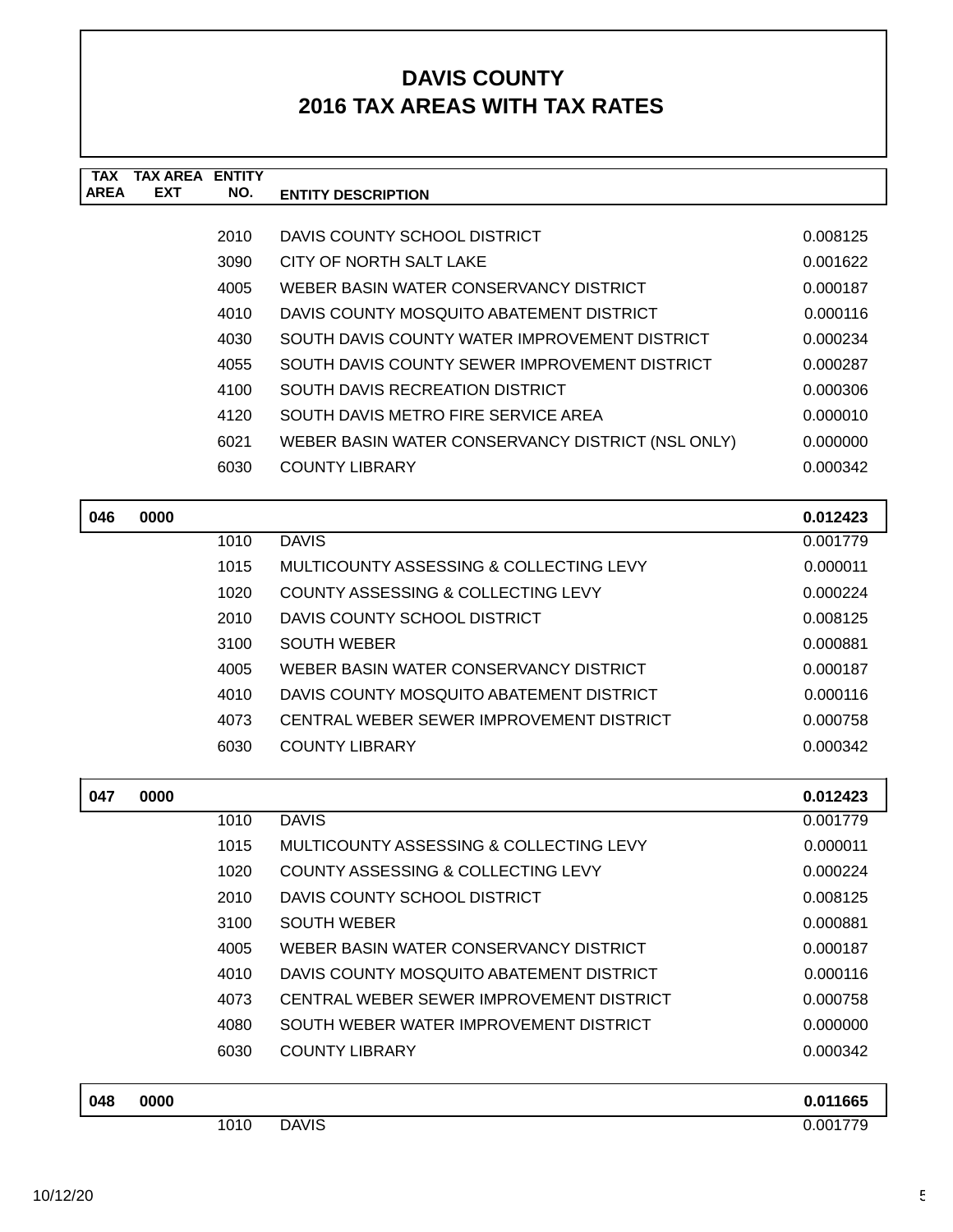| <b>TAX</b><br><b>AREA</b> | <b>TAX AREA ENTITY</b><br><b>EXT</b> | NO.  | <b>ENTITY DESCRIPTION</b>                         |          |
|---------------------------|--------------------------------------|------|---------------------------------------------------|----------|
|                           |                                      |      |                                                   |          |
|                           |                                      | 1015 | MULTICOUNTY ASSESSING & COLLECTING LEVY           | 0.000011 |
|                           |                                      | 1020 | <b>COUNTY ASSESSING &amp; COLLECTING LEVY</b>     | 0.000224 |
|                           |                                      | 2010 | DAVIS COUNTY SCHOOL DISTRICT                      | 0.008125 |
|                           |                                      | 3100 | <b>SOUTH WEBER</b>                                | 0.000881 |
|                           |                                      | 4005 | WEBER BASIN WATER CONSERVANCY DISTRICT            | 0.000187 |
|                           |                                      | 4010 | DAVIS COUNTY MOSQUITO ABATEMENT DISTRICT          | 0.000116 |
|                           |                                      | 6030 | <b>COUNTY LIBRARY</b>                             | 0.000342 |
| 050                       | 0000                                 |      |                                                   | 0.011665 |
|                           |                                      | 1010 | <b>DAVIS</b>                                      | 0.001779 |
|                           |                                      | 1015 | MULTICOUNTY ASSESSING & COLLECTING LEVY           | 0.000011 |
|                           |                                      | 1020 | <b>COUNTY ASSESSING &amp; COLLECTING LEVY</b>     | 0.000224 |
|                           |                                      | 2010 | DAVIS COUNTY SCHOOL DISTRICT                      | 0.008125 |
|                           |                                      | 3100 | <b>SOUTH WEBER</b>                                | 0.000881 |
|                           |                                      | 4005 | WEBER BASIN WATER CONSERVANCY DISTRICT            | 0.000187 |
|                           |                                      | 4010 | DAVIS COUNTY MOSQUITO ABATEMENT DISTRICT          | 0.000116 |
|                           |                                      | 4080 | SOUTH WEBER WATER IMPROVEMENT DISTRICT            | 0.000000 |
|                           |                                      | 6030 | <b>COUNTY LIBRARY</b>                             | 0.000342 |
| 051                       | 0000                                 |      |                                                   | 0.013930 |
|                           |                                      | 1010 | <b>DAVIS</b>                                      | 0.001779 |
|                           |                                      | 1015 | MULTICOUNTY ASSESSING & COLLECTING LEVY           | 0.000011 |
|                           |                                      | 1020 | COUNTY ASSESSING & COLLECTING LEVY                | 0.000224 |
|                           |                                      | 2010 | DAVIS COUNTY SCHOOL DISTRICT                      | 0.008125 |
|                           |                                      | 3110 | <b>SUNSET</b>                                     | 0.002121 |
|                           |                                      | 4005 | WEBER BASIN WATER CONSERVANCY DISTRICT            | 0.000187 |
|                           |                                      | 4010 | DAVIS COUNTY MOSQUITO ABATEMENT DISTRICT          | 0.000116 |
|                           |                                      | 4015 | NORTH DAVIS SEWER DISTRICT                        | 0.001025 |
|                           |                                      | 6020 | WEBER BASIN WATER CONSERVANCY DISTRICT (SUNSET ON | 0.000000 |
|                           |                                      | 6030 | <b>COUNTY LIBRARY</b>                             | 0.000342 |
| 053                       | 0000                                 |      |                                                   | 0.012357 |
|                           |                                      | 1010 | <b>DAVIS</b>                                      | 0.001779 |
|                           |                                      | 1015 | MULTICOUNTY ASSESSING & COLLECTING LEVY           | 0.000011 |
|                           |                                      | 1020 | COUNTY ASSESSING & COLLECTING LEVY                | 0.000224 |
|                           |                                      | 2010 | DAVIS COUNTY SCHOOL DISTRICT                      | 0.008125 |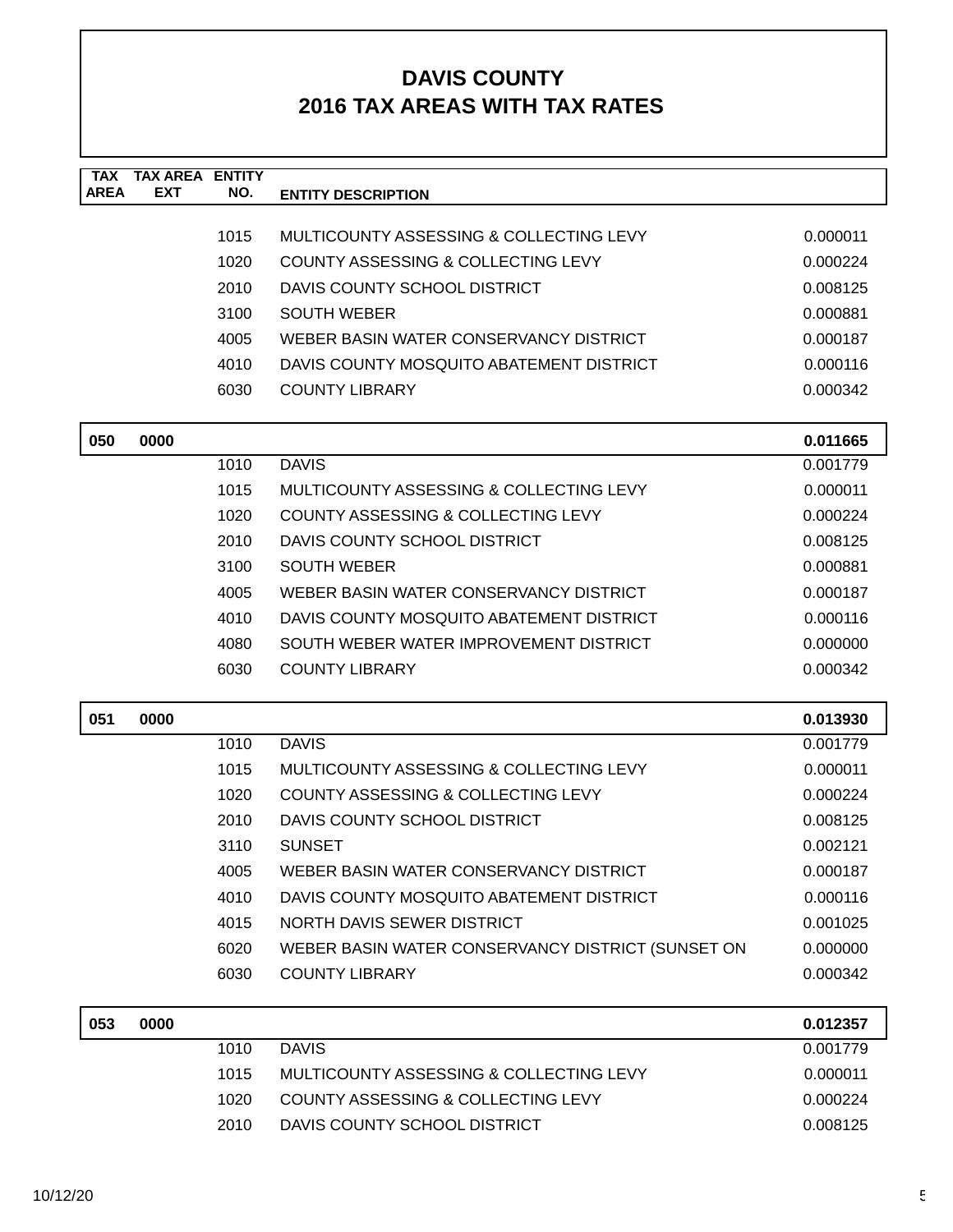| <b>TAX AREA ENTITY</b><br><b>TAX</b><br><b>AREA</b><br><b>EXT</b><br>NO.<br><b>ENTITY DESCRIPTION</b><br>3120<br><b>SYRACUSE</b><br>4005<br>WEBER BASIN WATER CONSERVANCY DISTRICT<br>4010<br>DAVIS COUNTY MOSQUITO ABATEMENT DISTRICT<br>6030<br><b>COUNTY LIBRARY</b><br>054<br>0000<br><b>DAVIS</b><br>1010<br>1015<br>MULTICOUNTY ASSESSING & COLLECTING LEVY<br>1020<br>COUNTY ASSESSING & COLLECTING LEVY<br>2010<br>DAVIS COUNTY SCHOOL DISTRICT<br>3120<br><b>SYRACUSE</b><br>4005<br>WEBER BASIN WATER CONSERVANCY DISTRICT<br>4010<br>DAVIS COUNTY MOSQUITO ABATEMENT DISTRICT<br>4015<br>NORTH DAVIS SEWER DISTRICT | 0.001573<br>0.000187<br>0.000116<br>0.000342<br>0.013382<br>0.001779<br>0.000011<br>0.000224<br>0.008125<br>0.001573<br>0.000187<br>0.000116<br>0.001025<br>0.000342<br>0.013071<br>0.001779<br>0.000011 |
|--------------------------------------------------------------------------------------------------------------------------------------------------------------------------------------------------------------------------------------------------------------------------------------------------------------------------------------------------------------------------------------------------------------------------------------------------------------------------------------------------------------------------------------------------------------------------------------------------------------------------------|----------------------------------------------------------------------------------------------------------------------------------------------------------------------------------------------------------|
|                                                                                                                                                                                                                                                                                                                                                                                                                                                                                                                                                                                                                                |                                                                                                                                                                                                          |
|                                                                                                                                                                                                                                                                                                                                                                                                                                                                                                                                                                                                                                |                                                                                                                                                                                                          |
|                                                                                                                                                                                                                                                                                                                                                                                                                                                                                                                                                                                                                                |                                                                                                                                                                                                          |
|                                                                                                                                                                                                                                                                                                                                                                                                                                                                                                                                                                                                                                |                                                                                                                                                                                                          |
|                                                                                                                                                                                                                                                                                                                                                                                                                                                                                                                                                                                                                                |                                                                                                                                                                                                          |
|                                                                                                                                                                                                                                                                                                                                                                                                                                                                                                                                                                                                                                |                                                                                                                                                                                                          |
|                                                                                                                                                                                                                                                                                                                                                                                                                                                                                                                                                                                                                                |                                                                                                                                                                                                          |
|                                                                                                                                                                                                                                                                                                                                                                                                                                                                                                                                                                                                                                |                                                                                                                                                                                                          |
|                                                                                                                                                                                                                                                                                                                                                                                                                                                                                                                                                                                                                                |                                                                                                                                                                                                          |
|                                                                                                                                                                                                                                                                                                                                                                                                                                                                                                                                                                                                                                |                                                                                                                                                                                                          |
|                                                                                                                                                                                                                                                                                                                                                                                                                                                                                                                                                                                                                                |                                                                                                                                                                                                          |
|                                                                                                                                                                                                                                                                                                                                                                                                                                                                                                                                                                                                                                |                                                                                                                                                                                                          |
|                                                                                                                                                                                                                                                                                                                                                                                                                                                                                                                                                                                                                                |                                                                                                                                                                                                          |
|                                                                                                                                                                                                                                                                                                                                                                                                                                                                                                                                                                                                                                |                                                                                                                                                                                                          |
|                                                                                                                                                                                                                                                                                                                                                                                                                                                                                                                                                                                                                                |                                                                                                                                                                                                          |
| 6030<br><b>COUNTY LIBRARY</b>                                                                                                                                                                                                                                                                                                                                                                                                                                                                                                                                                                                                  |                                                                                                                                                                                                          |
|                                                                                                                                                                                                                                                                                                                                                                                                                                                                                                                                                                                                                                |                                                                                                                                                                                                          |
| 057<br>0000                                                                                                                                                                                                                                                                                                                                                                                                                                                                                                                                                                                                                    |                                                                                                                                                                                                          |
| <b>DAVIS</b><br>1010                                                                                                                                                                                                                                                                                                                                                                                                                                                                                                                                                                                                           |                                                                                                                                                                                                          |
| 1015<br>MULTICOUNTY ASSESSING & COLLECTING LEVY                                                                                                                                                                                                                                                                                                                                                                                                                                                                                                                                                                                |                                                                                                                                                                                                          |
| 1020<br>COUNTY ASSESSING & COLLECTING LEVY                                                                                                                                                                                                                                                                                                                                                                                                                                                                                                                                                                                     | 0.000224                                                                                                                                                                                                 |
| 2010<br>DAVIS COUNTY SCHOOL DISTRICT                                                                                                                                                                                                                                                                                                                                                                                                                                                                                                                                                                                           | 0.008125                                                                                                                                                                                                 |
| 3130<br><b>WEST BOUNTIFUL</b>                                                                                                                                                                                                                                                                                                                                                                                                                                                                                                                                                                                                  | 0.001684                                                                                                                                                                                                 |
| WEBER BASIN WATER CONSERVANCY DISTRICT<br>4005                                                                                                                                                                                                                                                                                                                                                                                                                                                                                                                                                                                 |                                                                                                                                                                                                          |
| 4010<br>DAVIS COUNTY MOSQUITO ABATEMENT DISTRICT                                                                                                                                                                                                                                                                                                                                                                                                                                                                                                                                                                               | 0.000187                                                                                                                                                                                                 |
|                                                                                                                                                                                                                                                                                                                                                                                                                                                                                                                                                                                                                                | 0.000116                                                                                                                                                                                                 |
| SOUTH DAVIS COUNTY SEWER IMPROVEMENT DISTRICT<br>4055                                                                                                                                                                                                                                                                                                                                                                                                                                                                                                                                                                          | 0.000287                                                                                                                                                                                                 |
| SOUTH DAVIS RECREATION DISTRICT<br>4100                                                                                                                                                                                                                                                                                                                                                                                                                                                                                                                                                                                        | 0.000306                                                                                                                                                                                                 |
| 4120<br>SOUTH DAVIS METRO FIRE SERVICE AREA                                                                                                                                                                                                                                                                                                                                                                                                                                                                                                                                                                                    | 0.000010                                                                                                                                                                                                 |
| 6030<br><b>COUNTY LIBRARY</b>                                                                                                                                                                                                                                                                                                                                                                                                                                                                                                                                                                                                  | 0.000342                                                                                                                                                                                                 |
|                                                                                                                                                                                                                                                                                                                                                                                                                                                                                                                                                                                                                                |                                                                                                                                                                                                          |
| 058<br>0000                                                                                                                                                                                                                                                                                                                                                                                                                                                                                                                                                                                                                    | 0.013181                                                                                                                                                                                                 |
| 1010<br><b>DAVIS</b>                                                                                                                                                                                                                                                                                                                                                                                                                                                                                                                                                                                                           | 0.001779                                                                                                                                                                                                 |
| 1015<br>MULTICOUNTY ASSESSING & COLLECTING LEVY                                                                                                                                                                                                                                                                                                                                                                                                                                                                                                                                                                                | 0.000011                                                                                                                                                                                                 |
| 1020<br>COUNTY ASSESSING & COLLECTING LEVY<br>2010<br>DAVIS COUNTY SCHOOL DISTRICT                                                                                                                                                                                                                                                                                                                                                                                                                                                                                                                                             | 0.000224<br>0.008125                                                                                                                                                                                     |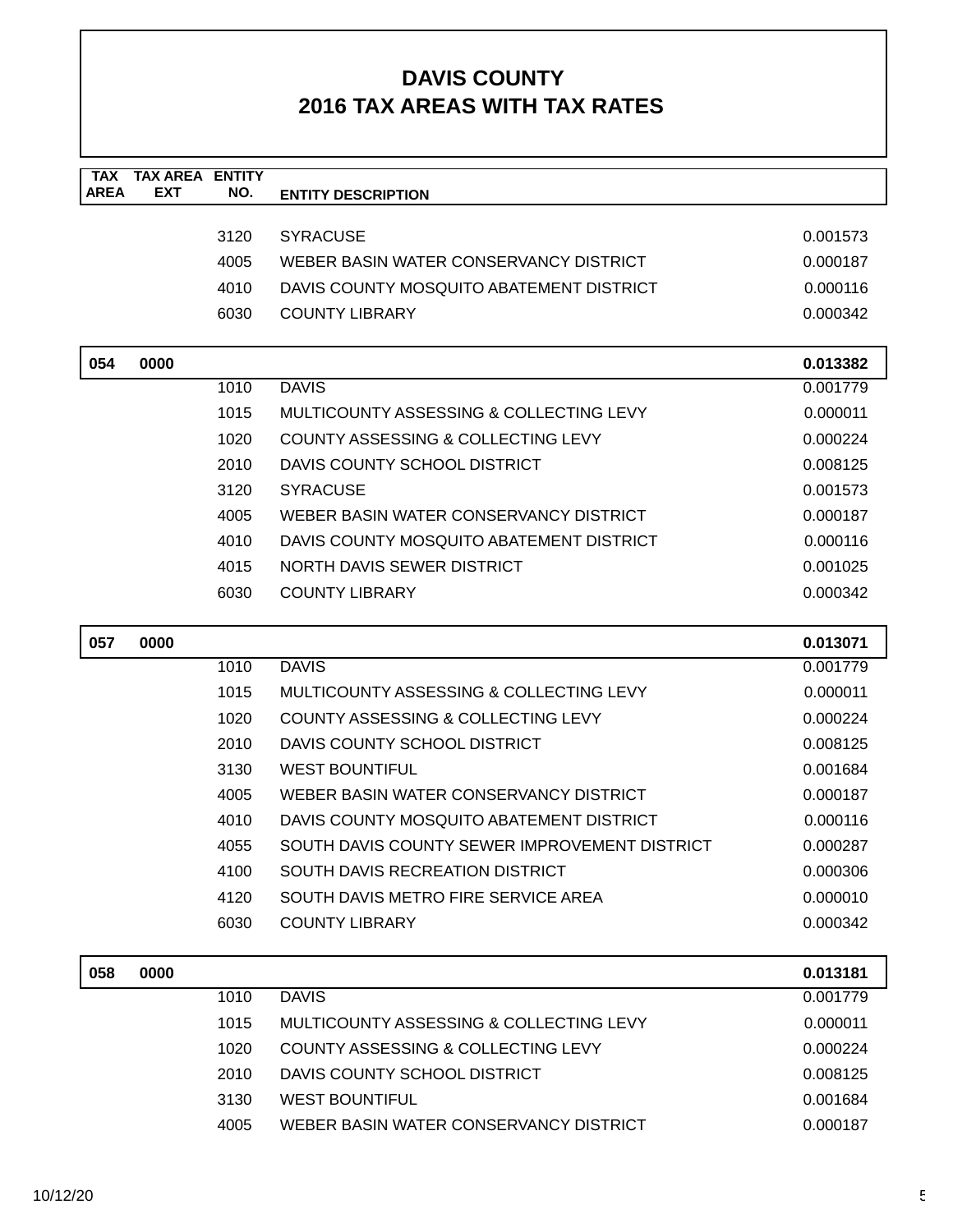| <b>TAX</b><br><b>AREA</b> | <b>TAX AREA ENTITY</b><br>EXT | NO.  | <b>ENTITY DESCRIPTION</b>                     |          |
|---------------------------|-------------------------------|------|-----------------------------------------------|----------|
|                           |                               |      |                                               |          |
|                           |                               | 4010 | DAVIS COUNTY MOSQUITO ABATEMENT DISTRICT      | 0.000116 |
|                           |                               | 4020 | <b>BOUNTIFUL IRRIGATION DISTRICT</b>          | 0.000110 |
|                           |                               | 4055 | SOUTH DAVIS COUNTY SEWER IMPROVEMENT DISTRICT | 0.000287 |
|                           |                               | 4100 | SOUTH DAVIS RECREATION DISTRICT               | 0.000306 |
|                           |                               | 4120 | SOUTH DAVIS METRO FIRE SERVICE AREA           | 0.000010 |
|                           |                               | 6030 | <b>COUNTY LIBRARY</b>                         | 0.000342 |
| 063                       | 0000                          |      |                                               | 0.013975 |
|                           |                               | 1010 | <b>DAVIS</b>                                  | 0.001779 |
|                           |                               | 1015 | MULTICOUNTY ASSESSING & COLLECTING LEVY       | 0.000011 |
|                           |                               | 1020 | COUNTY ASSESSING & COLLECTING LEVY            | 0.000224 |
|                           |                               | 2010 | DAVIS COUNTY SCHOOL DISTRICT                  | 0.008125 |
|                           |                               | 3140 | <b>WEST POINT</b>                             | 0.000984 |
|                           |                               | 4005 | WEBER BASIN WATER CONSERVANCY DISTRICT        | 0.000187 |
|                           |                               | 4010 | DAVIS COUNTY MOSQUITO ABATEMENT DISTRICT      | 0.000116 |
|                           |                               | 4015 | <b>NORTH DAVIS SEWER DISTRICT</b>             | 0.001025 |
|                           |                               | 4110 | NORTH DAVIS FIRE DISTRICT                     | 0.001182 |
|                           |                               | 6030 | <b>COUNTY LIBRARY</b>                         | 0.000342 |
| 064                       | 0000                          |      |                                               | 0.014344 |
|                           |                               | 1010 | <b>DAVIS</b>                                  | 0.001779 |
|                           |                               | 1015 | MULTICOUNTY ASSESSING & COLLECTING LEVY       | 0.000011 |
|                           |                               | 1020 | COUNTY ASSESSING & COLLECTING LEVY            | 0.000224 |
|                           |                               | 2010 | DAVIS COUNTY SCHOOL DISTRICT                  | 0.008125 |
|                           |                               | 3140 | <b>WEST POINT</b>                             | 0.000984 |
|                           |                               | 4005 | WEBER BASIN WATER CONSERVANCY DISTRICT        | 0.000187 |
|                           |                               | 4010 | DAVIS COUNTY MOSQUITO ABATEMENT DISTRICT      | 0.000116 |
|                           |                               | 4015 | NORTH DAVIS SEWER DISTRICT                    | 0.001025 |
|                           |                               | 4075 | <b>HOOPER WATER IMPROVEMENT DISTRICT</b>      | 0.000369 |
|                           |                               | 4110 | NORTH DAVIS FIRE DISTRICT                     | 0.001182 |
|                           |                               | 6030 | <b>COUNTY LIBRARY</b>                         | 0.000342 |
| 065                       | 0000                          |      |                                               | 0.012950 |
|                           |                               | 1010 | <b>DAVIS</b>                                  | 0.001779 |
|                           |                               | 1015 | MULTICOUNTY ASSESSING & COLLECTING LEVY       | 0.000011 |

1020 COUNTY ASSESSING & COLLECTING LEVY 0.000224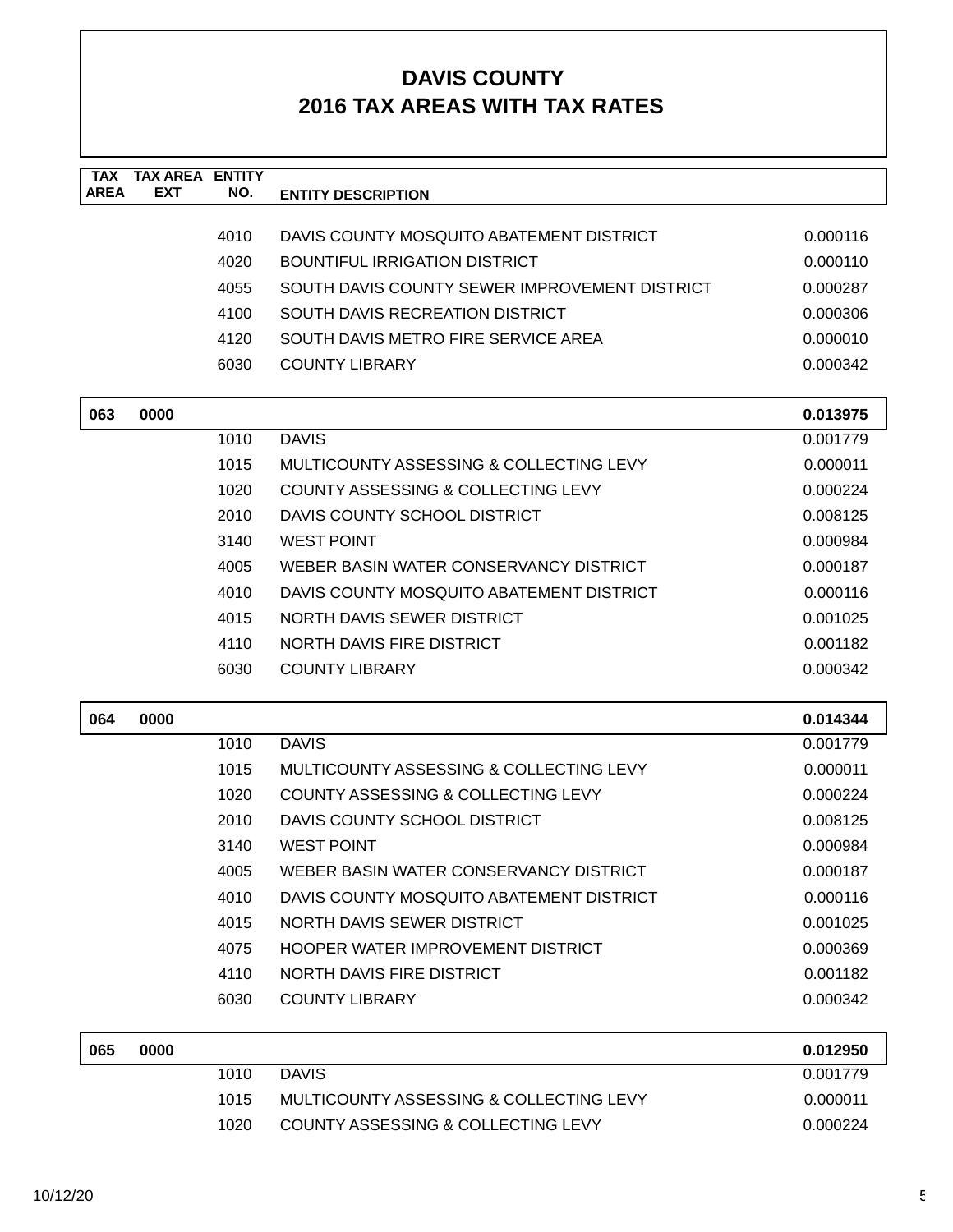| <b>TAX</b><br><b>AREA</b> | <b>TAX AREA ENTITY</b><br><b>EXT</b> | NO.  | <b>ENTITY DESCRIPTION</b>                     |          |
|---------------------------|--------------------------------------|------|-----------------------------------------------|----------|
|                           |                                      |      |                                               |          |
|                           |                                      | 2010 | DAVIS COUNTY SCHOOL DISTRICT                  | 0.008125 |
|                           |                                      | 3140 | <b>WEST POINT</b>                             | 0.000984 |
|                           |                                      | 4005 | WEBER BASIN WATER CONSERVANCY DISTRICT        | 0.000187 |
|                           |                                      | 4010 | DAVIS COUNTY MOSQUITO ABATEMENT DISTRICT      | 0.000116 |
|                           |                                      | 4110 | NORTH DAVIS FIRE DISTRICT                     | 0.001182 |
|                           |                                      | 6030 | <b>COUNTY LIBRARY</b>                         | 0.000342 |
| 066                       | 0000                                 |      |                                               | 0.013319 |
|                           |                                      | 1010 | <b>DAVIS</b>                                  | 0.001779 |
|                           |                                      | 1015 | MULTICOUNTY ASSESSING & COLLECTING LEVY       | 0.000011 |
|                           |                                      | 1020 | COUNTY ASSESSING & COLLECTING LEVY            | 0.000224 |
|                           |                                      | 2010 | DAVIS COUNTY SCHOOL DISTRICT                  | 0.008125 |
|                           |                                      | 3140 | <b>WEST POINT</b>                             | 0.000984 |
|                           |                                      | 4005 | WEBER BASIN WATER CONSERVANCY DISTRICT        | 0.000187 |
|                           |                                      | 4010 | DAVIS COUNTY MOSOUITO ABATEMENT DISTRICT      | 0.000116 |
|                           |                                      | 4075 | HOOPER WATER IMPROVEMENT DISTRICT             | 0.000369 |
|                           |                                      | 4110 | NORTH DAVIS FIRE DISTRICT                     | 0.001182 |
|                           |                                      | 6030 | <b>COUNTY LIBRARY</b>                         | 0.000342 |
| 070                       | 0000                                 |      |                                               | 0.012444 |
|                           |                                      | 1010 | <b>DAVIS</b>                                  | 0.001779 |
|                           |                                      | 1015 | MULTICOUNTY ASSESSING & COLLECTING LEVY       | 0.000011 |
|                           |                                      | 1020 | COUNTY ASSESSING & COLLECTING LEVY            | 0.000224 |
|                           |                                      | 2010 | DAVIS COUNTY SCHOOL DISTRICT                  | 0.008125 |
|                           |                                      | 3150 | <b>WOODS CROSS CITY</b>                       | 0.001057 |
|                           |                                      | 4005 | WEBER BASIN WATER CONSERVANCY DISTRICT        | 0.000187 |
|                           |                                      | 4010 | DAVIS COUNTY MOSQUITO ABATEMENT DISTRICT      | 0.000116 |
|                           |                                      | 4055 | SOUTH DAVIS COUNTY SEWER IMPROVEMENT DISTRICT | 0.000287 |
|                           |                                      | 4100 | SOUTH DAVIS RECREATION DISTRICT               | 0.000306 |
|                           |                                      | 4120 | SOUTH DAVIS METRO FIRE SERVICE AREA           | 0.000010 |
|                           |                                      | 6030 | <b>COUNTY LIBRARY</b>                         | 0.000342 |
| 071                       | 0000                                 |      |                                               | 0.012554 |
|                           |                                      | 1010 | <b>DAVIS</b>                                  | 0.001779 |
|                           |                                      | 1015 | MULTICOUNTY ASSESSING & COLLECTING LEVY       | 0.000011 |

1020 COUNTY ASSESSING & COLLECTING LEVY 0.000224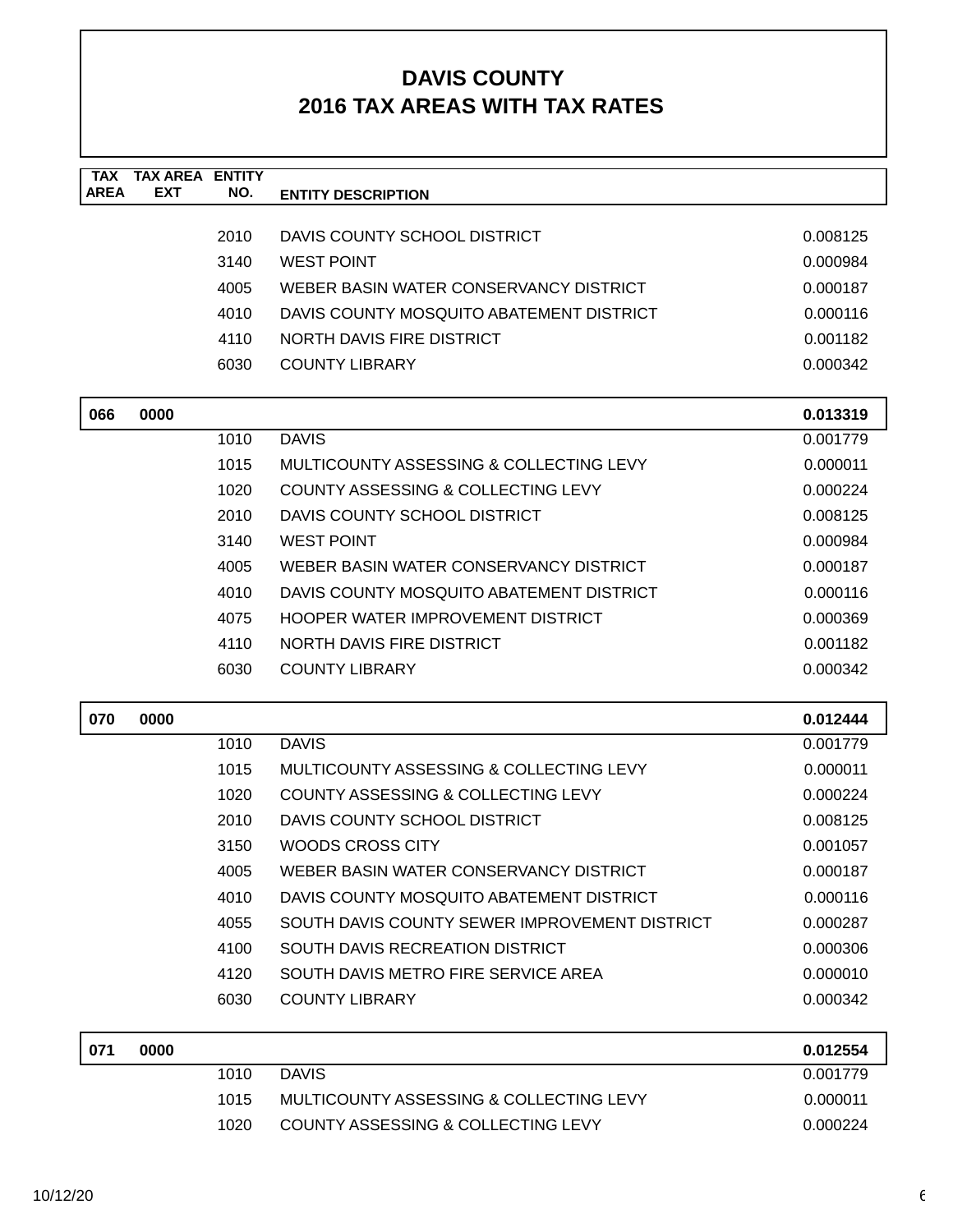| <b>TAX</b><br><b>AREA</b> | <b>TAX AREA ENTITY</b><br><b>EXT</b> | NO.  | <b>ENTITY DESCRIPTION</b>                     |          |
|---------------------------|--------------------------------------|------|-----------------------------------------------|----------|
|                           |                                      |      |                                               |          |
|                           |                                      | 2010 | DAVIS COUNTY SCHOOL DISTRICT                  | 0.008125 |
|                           |                                      | 3150 | WOODS CROSS CITY                              | 0.001057 |
|                           |                                      | 4005 | WEBER BASIN WATER CONSERVANCY DISTRICT        | 0.000187 |
|                           |                                      | 4010 | DAVIS COUNTY MOSQUITO ABATEMENT DISTRICT      | 0.000116 |
|                           |                                      | 4020 | <b>BOUNTIFUL IRRIGATION DISTRICT</b>          | 0.000110 |
|                           |                                      | 4055 | SOUTH DAVIS COUNTY SEWER IMPROVEMENT DISTRICT | 0.000287 |
|                           |                                      | 4100 | SOUTH DAVIS RECREATION DISTRICT               | 0.000306 |
|                           |                                      | 4120 | SOUTH DAVIS METRO FIRE SERVICE AREA           | 0.000010 |
|                           |                                      | 6030 | <b>COUNTY LIBRARY</b>                         | 0.000342 |
| 072                       | 0000                                 |      |                                               | 0.012788 |
|                           |                                      | 1010 | <b>DAVIS</b>                                  | 0.001779 |
|                           |                                      | 1015 | MULTICOUNTY ASSESSING & COLLECTING LEVY       | 0.000011 |
|                           |                                      | 1020 | COUNTY ASSESSING & COLLECTING LEVY            | 0.000224 |
|                           |                                      | 2010 | DAVIS COUNTY SCHOOL DISTRICT                  | 0.008125 |
|                           |                                      | 3150 | WOODS CROSS CITY                              | 0.001057 |
|                           |                                      | 4005 | WEBER BASIN WATER CONSERVANCY DISTRICT        | 0.000187 |
|                           |                                      | 4010 | DAVIS COUNTY MOSQUITO ABATEMENT DISTRICT      | 0.000116 |
|                           |                                      | 4020 | <b>BOUNTIFUL IRRIGATION DISTRICT</b>          | 0.000110 |
|                           |                                      | 4030 | SOUTH DAVIS COUNTY WATER IMPROVEMENT DISTRICT | 0.000234 |
|                           |                                      | 4055 | SOUTH DAVIS COUNTY SEWER IMPROVEMENT DISTRICT | 0.000287 |
|                           |                                      | 4100 | <b>SOUTH DAVIS RECREATION DISTRICT</b>        | 0.000306 |
|                           |                                      | 4120 | SOUTH DAVIS METRO FIRE SERVICE AREA           | 0.000010 |
|                           |                                      | 6030 | <b>COUNTY LIBRARY</b>                         | 0.000342 |
| 073                       | 0000                                 |      |                                               | 0.012678 |
|                           |                                      | 1010 | <b>DAVIS</b>                                  | 0.001779 |
|                           |                                      | 1015 | MULTICOUNTY ASSESSING & COLLECTING LEVY       | 0.000011 |
|                           |                                      | 1020 | COUNTY ASSESSING & COLLECTING LEVY            | 0.000224 |
|                           |                                      | 2010 | DAVIS COUNTY SCHOOL DISTRICT                  | 0.008125 |
|                           |                                      | 3150 | WOODS CROSS CITY                              | 0.001057 |
|                           |                                      | 4005 | WEBER BASIN WATER CONSERVANCY DISTRICT        | 0.000187 |
|                           |                                      | 4010 | DAVIS COUNTY MOSQUITO ABATEMENT DISTRICT      | 0.000116 |
|                           |                                      | 4030 | SOUTH DAVIS COUNTY WATER IMPROVEMENT DISTRICT | 0.000234 |
|                           |                                      | 4055 | SOUTH DAVIS COUNTY SEWER IMPROVEMENT DISTRICT | 0.000287 |
|                           |                                      | 4100 | SOUTH DAVIS RECREATION DISTRICT               | 0.000306 |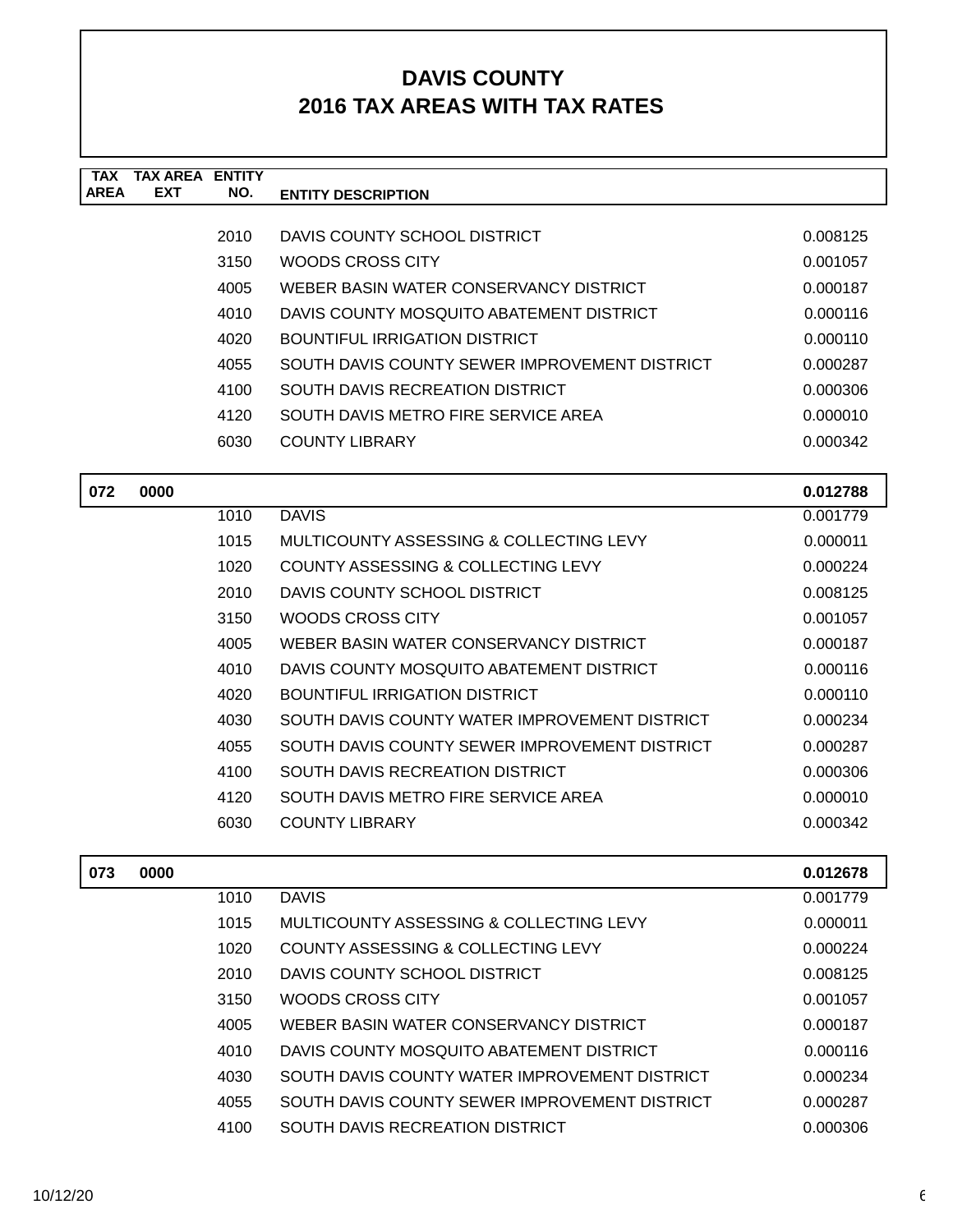| <b>TAX</b>  | <b>TAX AREA ENTITY</b> |      |                                                    |          |
|-------------|------------------------|------|----------------------------------------------------|----------|
| <b>AREA</b> | <b>EXT</b>             | NO.  | <b>ENTITY DESCRIPTION</b>                          |          |
|             |                        | 4120 | SOUTH DAVIS METRO FIRE SERVICE AREA                | 0.000010 |
|             |                        | 6030 | <b>COUNTY LIBRARY</b>                              | 0.000342 |
|             |                        |      |                                                    |          |
| 077         | 0000                   |      |                                                    | 0.011972 |
|             |                        | 1010 | <b>DAVIS</b>                                       | 0.001779 |
|             |                        | 1015 | MULTICOUNTY ASSESSING & COLLECTING LEVY            | 0.000011 |
|             |                        | 1020 | COUNTY ASSESSING & COLLECTING LEVY                 | 0.000224 |
|             |                        | 2010 | DAVIS COUNTY SCHOOL DISTRICT                       | 0.008125 |
|             |                        | 4005 | WEBER BASIN WATER CONSERVANCY DISTRICT             | 0.000187 |
|             |                        | 4010 | DAVIS COUNTY MOSQUITO ABATEMENT DISTRICT           | 0.000116 |
|             |                        | 4040 | DAVIS COUNTY SERVICE AREA #1                       | 0.000980 |
|             |                        | 4050 | CENTRAL DAVIS COUNTY SEWER DISTRICT                | 0.000208 |
|             |                        | 6030 | <b>COUNTY LIBRARY</b>                              | 0.000342 |
| 077         | 0001                   |      |                                                    | 0.011982 |
|             |                        | 1010 | <b>DAVIS</b>                                       | 0.001779 |
|             |                        | 1015 | <b>MULTICOUNTY ASSESSING &amp; COLLECTING LEVY</b> | 0.000011 |
|             |                        | 1020 | COUNTY ASSESSING & COLLECTING LEVY                 | 0.000224 |
|             |                        | 2010 | DAVIS COUNTY SCHOOL DISTRICT                       | 0.008125 |
|             |                        | 4005 | WEBER BASIN WATER CONSERVANCY DISTRICT             | 0.000187 |
|             |                        | 4010 | DAVIS COUNTY MOSQUITO ABATEMENT DISTRICT           | 0.000116 |
|             |                        | 4040 | DAVIS COUNTY SERVICE AREA #1                       | 0.000980 |
|             |                        | 4050 | CENTRAL DAVIS COUNTY SEWER DISTRICT                | 0.000208 |
|             |                        | 4120 | SOUTH DAVIS METRO FIRE SERVICE AREA                | 0.000010 |
|             |                        | 6030 | <b>COUNTY LIBRARY</b>                              | 0.000342 |
|             |                        |      |                                                    |          |
| 078         | 0000                   |      |                                                    | 0.012051 |
|             |                        | 1010 | <b>DAVIS</b>                                       | 0.001779 |
|             |                        | 1015 | MULTICOUNTY ASSESSING & COLLECTING LEVY            | 0.000011 |
|             |                        | 1020 | COUNTY ASSESSING & COLLECTING LEVY                 | 0.000224 |
|             |                        | 2010 | DAVIS COUNTY SCHOOL DISTRICT                       | 0.008125 |
|             |                        | 4005 | WEBER BASIN WATER CONSERVANCY DISTRICT             | 0.000187 |
|             |                        | 4010 | DAVIS COUNTY MOSQUITO ABATEMENT DISTRICT           | 0.000116 |
|             |                        | 4040 | DAVIS COUNTY SERVICE AREA #1                       | 0.000980 |
|             |                        | 4055 | SOUTH DAVIS COUNTY SEWER IMPROVEMENT DISTRICT      | 0.000287 |
|             |                        | 6030 | <b>COUNTY LIBRARY</b>                              | 0.000342 |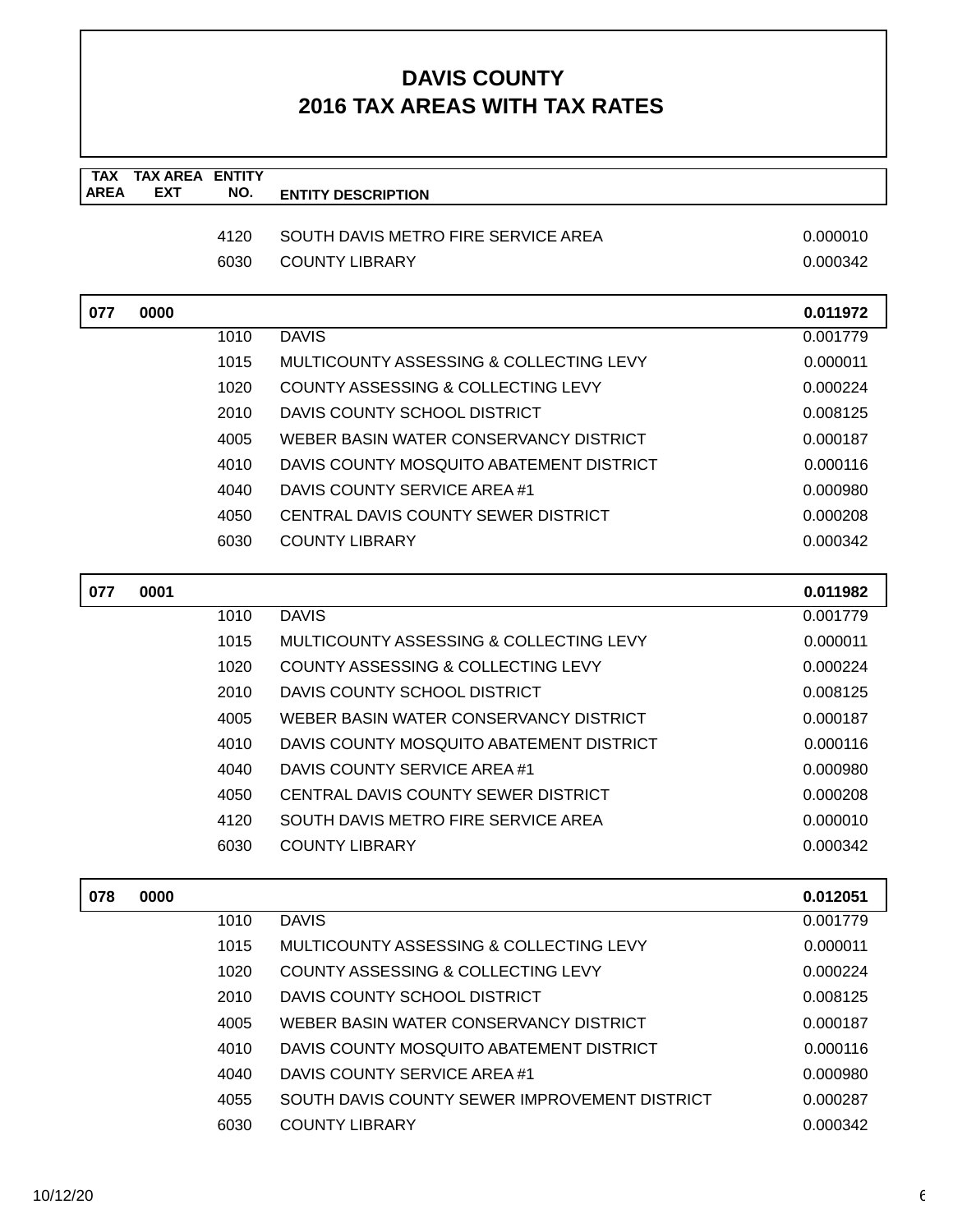| 078 | 0001 |      |                                               | 0.012061 |
|-----|------|------|-----------------------------------------------|----------|
|     |      | 1010 | <b>DAVIS</b>                                  | 0.001779 |
|     |      | 1015 | MULTICOUNTY ASSESSING & COLLECTING LEVY       | 0.000011 |
|     |      | 1020 | COUNTY ASSESSING & COLLECTING LEVY            | 0.000224 |
|     |      | 2010 | DAVIS COUNTY SCHOOL DISTRICT                  | 0.008125 |
|     |      | 4005 | WEBER BASIN WATER CONSERVANCY DISTRICT        | 0.000187 |
|     |      | 4010 | DAVIS COUNTY MOSQUITO ABATEMENT DISTRICT      | 0.000116 |
|     |      | 4040 | DAVIS COUNTY SERVICE AREA #1                  | 0.000980 |
|     |      | 4055 | SOUTH DAVIS COUNTY SEWER IMPROVEMENT DISTRICT | 0.000287 |
|     |      | 4120 | SOUTH DAVIS METRO FIRE SERVICE AREA           | 0.000010 |
|     |      | 6030 | <b>COUNTY LIBRARY</b>                         | 0.000342 |
|     |      |      |                                               |          |
| 079 | 0000 |      |                                               | 0.011377 |
|     |      | 1010 | <b>DAVIS</b>                                  | 0.001779 |
|     |      | 1015 | MULTICOUNTY ASSESSING & COLLECTING LEVY       | 0.000011 |
|     |      | 1020 | <b>COUNTY ASSESSING &amp; COLLECTING LEVY</b> | 0.000224 |
|     |      | 2010 | DAVIS COUNTY SCHOOL DISTRICT                  | 0.008125 |
|     |      | 4005 | WEBER BASIN WATER CONSERVANCY DISTRICT        | 0.000187 |
|     |      | 4010 | DAVIS COUNTY MOSQUITO ABATEMENT DISTRICT      | 0.000116 |
|     |      | 4055 | SOUTH DAVIS COUNTY SEWER IMPROVEMENT DISTRICT | 0.000287 |
|     |      | 4100 | SOUTH DAVIS RECREATION DISTRICT               | 0.000306 |
|     |      | 6030 | <b>COUNTY LIBRARY</b>                         | 0.000342 |
|     |      |      |                                               |          |

| 079 | 0001 |      |                                               | 0.011387 |
|-----|------|------|-----------------------------------------------|----------|
|     |      | 1010 | <b>DAVIS</b>                                  | 0.001779 |
|     |      | 1015 | MULTICOUNTY ASSESSING & COLLECTING LEVY       | 0.000011 |
|     |      | 1020 | COUNTY ASSESSING & COLLECTING LEVY            | 0.000224 |
|     |      | 2010 | DAVIS COUNTY SCHOOL DISTRICT                  | 0.008125 |
|     |      | 4005 | WEBER BASIN WATER CONSERVANCY DISTRICT        | 0.000187 |
|     |      | 4010 | DAVIS COUNTY MOSQUITO ABATEMENT DISTRICT      | 0.000116 |
|     |      | 4055 | SOUTH DAVIS COUNTY SEWER IMPROVEMENT DISTRICT | 0.000287 |
|     |      | 4100 | SOUTH DAVIS RECREATION DISTRICT               | 0.000306 |
|     |      | 4120 | SOUTH DAVIS METRO FIRE SERVICE AREA           | 0.000010 |
|     |      | 6030 | <b>COUNTY LIBRARY</b>                         | 0.000342 |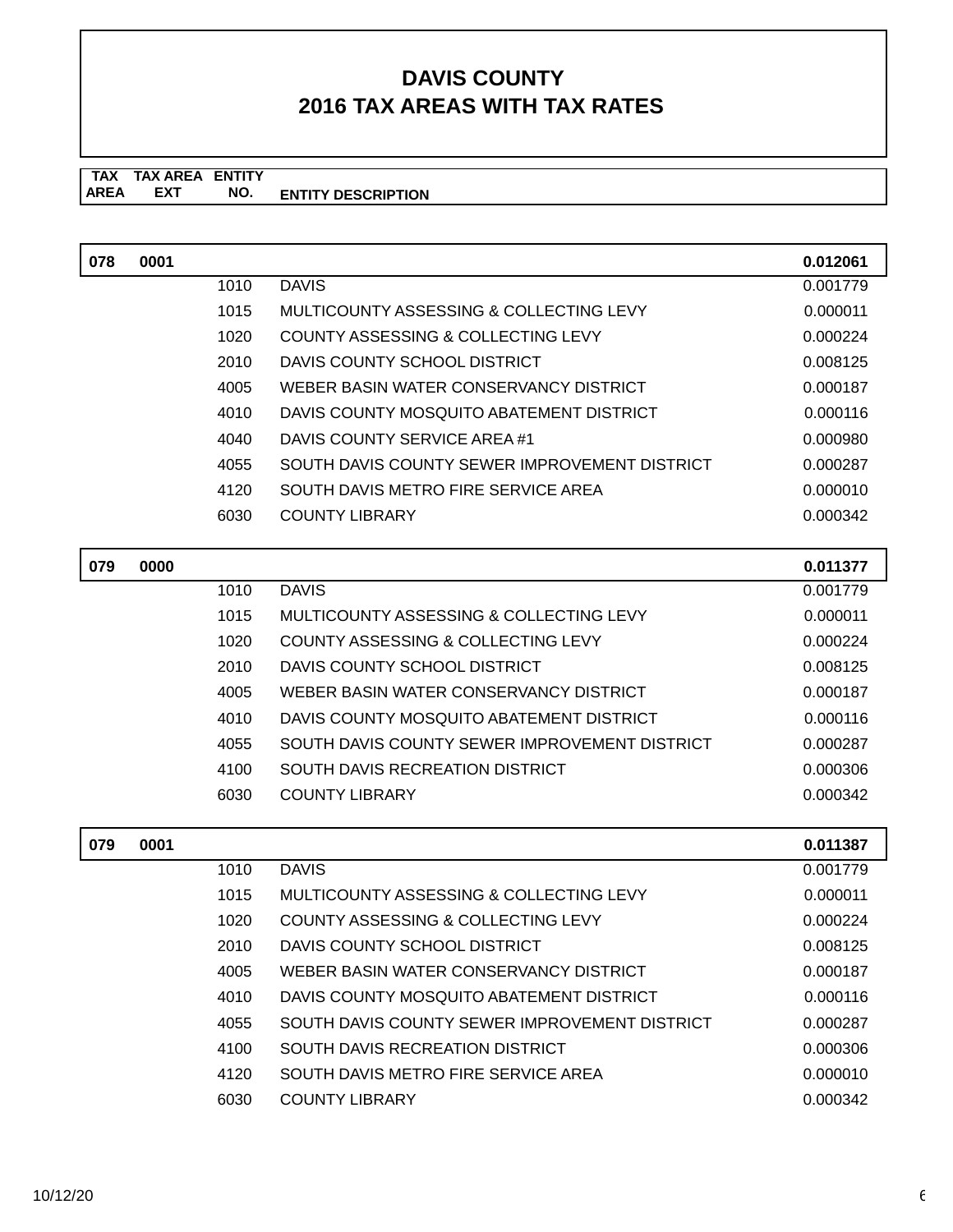| 080 | 0000 |      |                                               | 0.012133 |
|-----|------|------|-----------------------------------------------|----------|
|     |      | 1010 | <b>DAVIS</b>                                  | 0.001779 |
|     |      | 1015 | MULTICOUNTY ASSESSING & COLLECTING LEVY       | 0.000011 |
|     |      | 1020 | COUNTY ASSESSING & COLLECTING LEVY            | 0.000224 |
|     |      | 2010 | DAVIS COUNTY SCHOOL DISTRICT                  | 0.008125 |
|     |      | 4005 | WEBER BASIN WATER CONSERVANCY DISTRICT        | 0.000187 |
|     |      | 4010 | DAVIS COUNTY MOSQUITO ABATEMENT DISTRICT      | 0.000116 |
|     |      | 4040 | DAVIS COUNTY SERVICE AREA #1                  | 0.000980 |
|     |      | 4075 | HOOPER WATER IMPROVEMENT DISTRICT             | 0.000369 |
|     |      | 6030 | <b>COUNTY LIBRARY</b>                         | 0.000342 |
|     |      |      |                                               |          |
| 081 | 0000 |      |                                               | 0.012789 |
|     |      | 1010 | <b>DAVIS</b>                                  | 0.001779 |
|     |      | 1015 | MULTICOUNTY ASSESSING & COLLECTING LEVY       | 0.000011 |
|     |      | 1020 | <b>COUNTY ASSESSING &amp; COLLECTING LEVY</b> | 0.000224 |
|     |      | 2010 | DAVIS COUNTY SCHOOL DISTRICT                  | 0.008125 |
|     |      | 4005 | WEBER BASIN WATER CONSERVANCY DISTRICT        | 0.000187 |
|     |      | 4010 | DAVIS COUNTY MOSQUITO ABATEMENT DISTRICT      | 0.000116 |
|     |      | 4015 | NORTH DAVIS SEWER DISTRICT                    | 0.001025 |
|     |      | 4040 | DAVIS COUNTY SERVICE AREA #1                  | 0.000980 |
|     |      | 6030 | <b>COUNTY LIBRARY</b>                         | 0.000342 |
|     |      |      |                                               |          |
| 081 | 0001 |      |                                               | 0.012789 |
|     |      | 1010 | <b>DAVIS</b>                                  | 0.001779 |
|     |      | 1015 | MULTICOUNTY ASSESSING & COLLECTING LEVY       | 0.000011 |
|     |      | 1020 | <b>COUNTY ASSESSING &amp; COLLECTING LEVY</b> | 0.000224 |
|     |      | 2010 | DAVIS COUNTY SCHOOL DISTRICT                  | 0.008125 |
|     |      | 4005 | WEBER BASIN WATER CONSERVANCY DISTRICT        | 0.000187 |
|     |      | 4010 | DAVIS COUNTY MOSQUITO ABATEMENT DISTRICT      | 0.000116 |
|     |      | 4015 | NORTH DAVIS SEWER DISTRICT                    | 0.001025 |
|     |      | 4040 | DAVIS COUNTY SERVICE AREA #1                  | 0.000980 |
|     |      | 6030 | <b>COUNTY LIBRARY</b>                         | 0.000342 |
|     |      | 9501 | RUNWAY AT EAST GATE - MIDA                    | 0.000000 |

| 082 | 0000 |      |              | 0.012789 |
|-----|------|------|--------------|----------|
|     |      | 1010 | <b>DAVIS</b> | 0.001779 |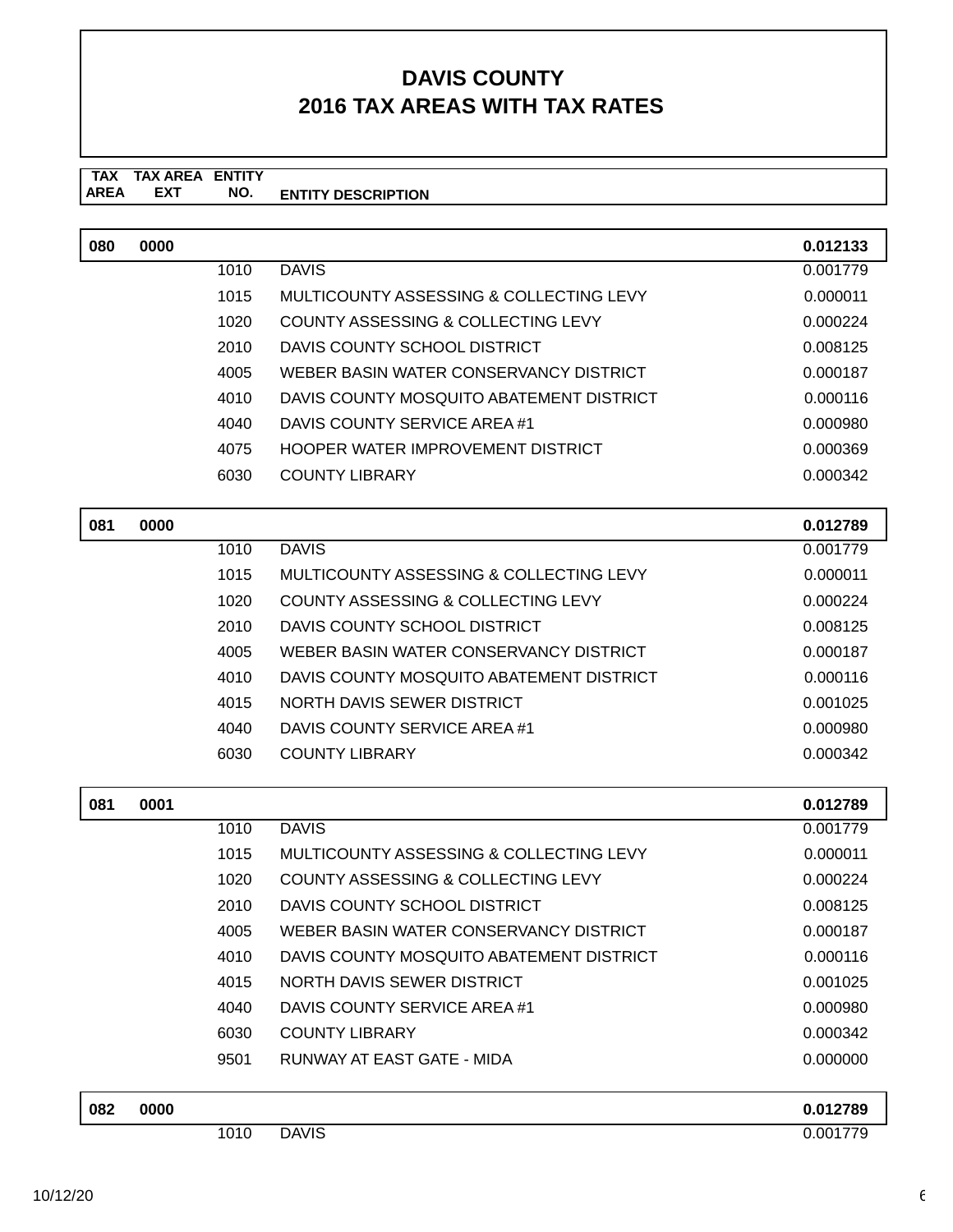| <b>TAX</b><br><b>AREA</b> | <b>TAX AREA</b><br><b>EXT</b> | <b>ENTITY</b><br>NO. |                                               |          |
|---------------------------|-------------------------------|----------------------|-----------------------------------------------|----------|
|                           |                               |                      | <b>ENTITY DESCRIPTION</b>                     |          |
|                           |                               | 1015                 | MULTICOUNTY ASSESSING & COLLECTING LEVY       | 0.000011 |
|                           |                               | 1020                 | COUNTY ASSESSING & COLLECTING LEVY            | 0.000224 |
|                           |                               | 2010                 | DAVIS COUNTY SCHOOL DISTRICT                  | 0.008125 |
|                           |                               | 4005                 | WEBER BASIN WATER CONSERVANCY DISTRICT        | 0.000187 |
|                           |                               | 4010                 | DAVIS COUNTY MOSQUITO ABATEMENT DISTRICT      | 0.000116 |
|                           |                               | 4015                 | NORTH DAVIS SEWER DISTRICT                    | 0.001025 |
|                           |                               | 4040                 | DAVIS COUNTY SERVICE AREA #1                  | 0.000980 |
|                           |                               | 4060                 | MUTTON HOLLOW IMPROVEMENT DISTRICT            | 0.000000 |
|                           |                               | 6030                 | <b>COUNTY LIBRARY</b>                         | 0.000342 |
| 084                       | 0000                          |                      |                                               | 0.012357 |
|                           |                               | 1010                 | <b>DAVIS</b>                                  | 0.001779 |
|                           |                               | 1015                 | MULTICOUNTY ASSESSING & COLLECTING LEVY       | 0.000011 |
|                           |                               | 1020                 | COUNTY ASSESSING & COLLECTING LEVY            | 0.000224 |
|                           |                               | 2010                 | DAVIS COUNTY SCHOOL DISTRICT                  | 0.008125 |
|                           |                               | 4005                 | WEBER BASIN WATER CONSERVANCY DISTRICT        | 0.000187 |
|                           |                               | 4010                 | DAVIS COUNTY MOSQUITO ABATEMENT DISTRICT      | 0.000116 |
|                           |                               | 4040                 | DAVIS COUNTY SERVICE AREA #1                  | 0.000980 |
|                           |                               | 4055                 | SOUTH DAVIS COUNTY SEWER IMPROVEMENT DISTRICT | 0.000287 |
|                           |                               | 4100                 | SOUTH DAVIS RECREATION DISTRICT               | 0.000306 |
|                           |                               | 6030                 | <b>COUNTY LIBRARY</b>                         | 0.000342 |
| 084                       | 0001                          |                      |                                               | 0.012367 |
|                           |                               | 1010                 | <b>DAVIS</b>                                  | 0.001779 |
|                           |                               | 1015                 | MULTICOUNTY ASSESSING & COLLECTING LEVY       | 0.000011 |
|                           |                               | 1020                 | <b>COUNTY ASSESSING &amp; COLLECTING LEVY</b> | 0.000224 |
|                           |                               | 2010                 | DAVIS COUNTY SCHOOL DISTRICT                  | 0.008125 |
|                           |                               | 4005                 | WEBER BASIN WATER CONSERVANCY DISTRICT        | 0.000187 |
|                           |                               | 4010                 | DAVIS COUNTY MOSQUITO ABATEMENT DISTRICT      | 0.000116 |
|                           |                               | 4040                 | DAVIS COUNTY SERVICE AREA #1                  | 0.000980 |
|                           |                               | 4055                 | SOUTH DAVIS COUNTY SEWER IMPROVEMENT DISTRICT | 0.000287 |
|                           |                               | 4100                 | SOUTH DAVIS RECREATION DISTRICT               | 0.000306 |
|                           |                               | 4120                 | SOUTH DAVIS METRO FIRE SERVICE AREA           | 0.000010 |
|                           |                               | 6030                 | <b>COUNTY LIBRARY</b>                         | 0.000342 |
| 085                       | 0000                          |                      |                                               | 0.020286 |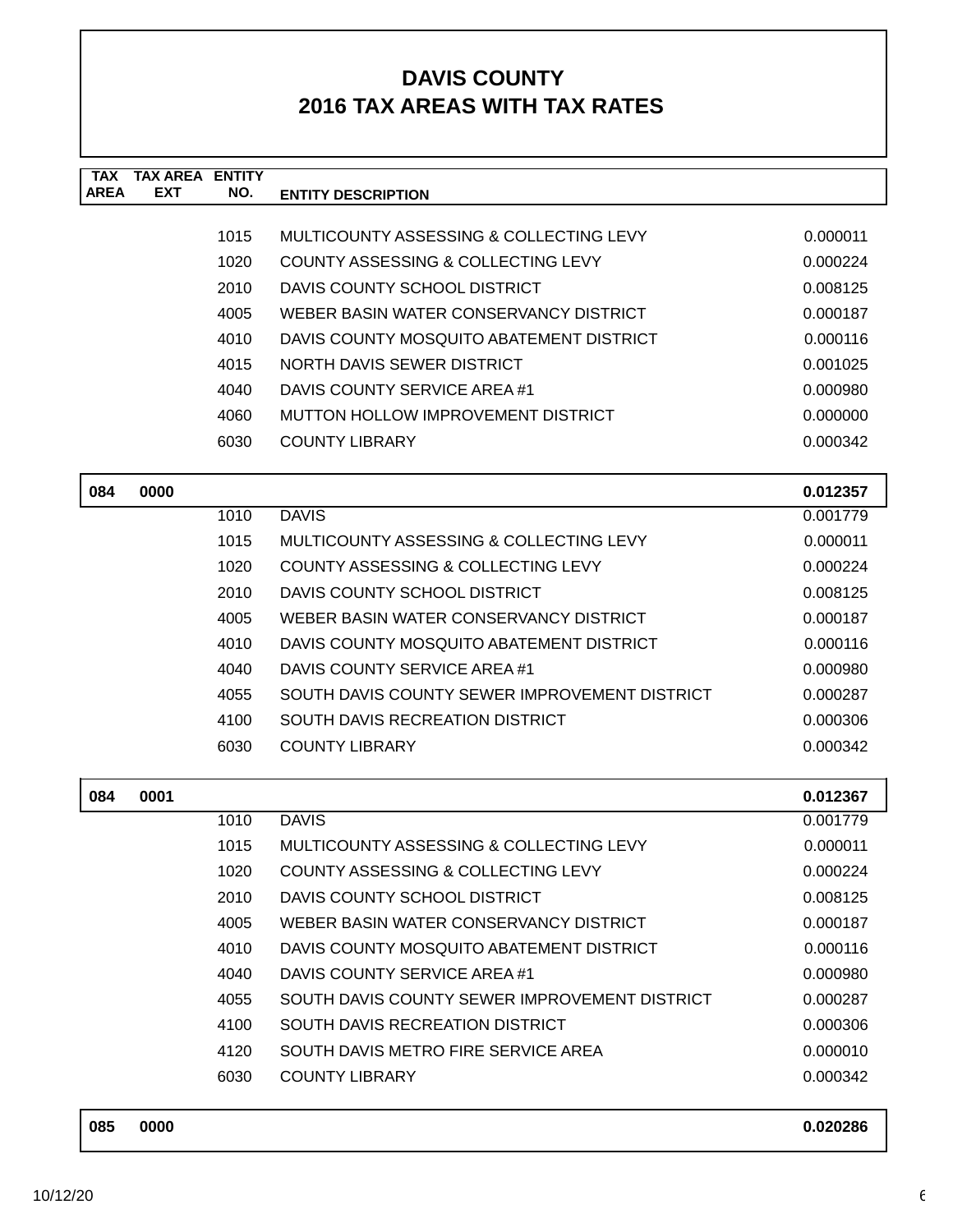| TAX         | TAX AREA   | <b>ENTITY</b> |                                               |          |
|-------------|------------|---------------|-----------------------------------------------|----------|
| <b>AREA</b> | <b>EXT</b> | NO.           | <b>ENTITY DESCRIPTION</b>                     |          |
|             |            |               |                                               |          |
|             |            | 1010          | <b>DAVIS</b>                                  | 0.001779 |
|             |            | 1015          | MULTICOUNTY ASSESSING & COLLECTING LEVY       | 0.000011 |
|             |            | 1020          | COUNTY ASSESSING & COLLECTING LEVY            | 0.000224 |
|             |            | 2010          | DAVIS COUNTY SCHOOL DISTRICT                  | 0.008125 |
|             |            | 2726          | DAVIS COUNTY SCHOOL DISTRICT                  | 0.008125 |
|             |            | 4005          | WEBER BASIN WATER CONSERVANCY DISTRICT        | 0.000187 |
|             |            | 4010          | DAVIS COUNTY MOSQUITO ABATEMENT DISTRICT      | 0.000116 |
|             |            | 4020          | <b>BOUNTIFUL IRRIGATION DISTRICT</b>          | 0.000110 |
|             |            | 4040          | DAVIS COUNTY SERVICE AREA #1                  | 0.000980 |
|             |            | 4055          | SOUTH DAVIS COUNTY SEWER IMPROVEMENT DISTRICT | 0.000287 |
|             |            | 6030          | COUNTY LIBRARY                                | 0.000342 |
|             |            |               |                                               |          |

| 086 | 0000 |      |                                               | 0.012477 |
|-----|------|------|-----------------------------------------------|----------|
|     |      | 1010 | <b>DAVIS</b>                                  | 0.001779 |
|     |      | 1015 | MULTICOUNTY ASSESSING & COLLECTING LEVY       | 0.000011 |
|     |      | 1020 | COUNTY ASSESSING & COLLECTING LEVY            | 0.000224 |
|     |      | 2010 | DAVIS COUNTY SCHOOL DISTRICT                  | 0.008125 |
|     |      | 4005 | WEBER BASIN WATER CONSERVANCY DISTRICT        | 0.000187 |
|     |      | 4010 | DAVIS COUNTY MOSQUITO ABATEMENT DISTRICT      | 0.000116 |
|     |      | 4020 | BOUNTIFUL IRRIGATION DISTRICT                 | 0.000110 |
|     |      | 4040 | DAVIS COUNTY SERVICE AREA #1                  | 0.000980 |
|     |      | 4055 | SOUTH DAVIS COUNTY SEWER IMPROVEMENT DISTRICT | 0.000287 |
|     |      | 4100 | SOUTH DAVIS RECREATION DISTRICT               | 0.000306 |
|     |      | 4120 | SOUTH DAVIS METRO FIRE SERVICE AREA           | 0.000010 |
|     |      | 6030 | COUNTY LIBRARY                                | 0.000342 |
|     |      |      |                                               |          |

| 087 | 0000 |      |                                               | 0.012601 |
|-----|------|------|-----------------------------------------------|----------|
|     |      | 1010 | <b>DAVIS</b>                                  | 0.001779 |
|     |      | 1015 | MULTICOUNTY ASSESSING & COLLECTING LEVY       | 0.000011 |
|     |      | 1020 | COUNTY ASSESSING & COLLECTING LEVY            | 0.000224 |
|     |      | 2010 | DAVIS COUNTY SCHOOL DISTRICT                  | 0.008125 |
|     |      | 4005 | WEBER BASIN WATER CONSERVANCY DISTRICT        | 0.000187 |
|     |      | 4010 | DAVIS COUNTY MOSQUITO ABATEMENT DISTRICT      | 0.000116 |
|     |      | 4030 | SOUTH DAVIS COUNTY WATER IMPROVEMENT DISTRICT | 0.000234 |
|     |      | 4040 | DAVIS COUNTY SERVICE AREA #1                  | 0.000980 |
|     |      | 4055 | SOUTH DAVIS COUNTY SEWER IMPROVEMENT DISTRICT | 0.000287 |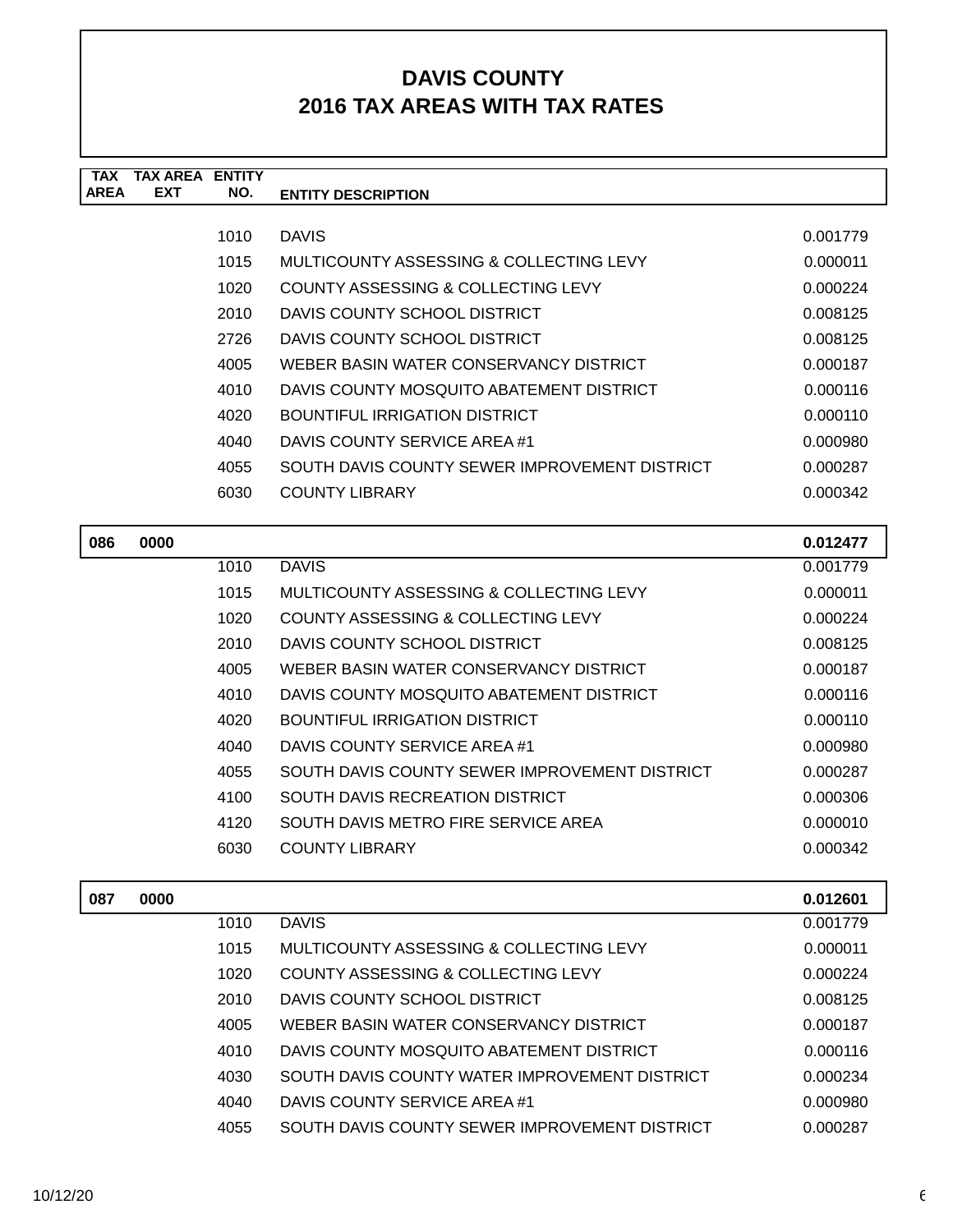| <b>TAX</b><br><b>AREA</b> | <b>TAX AREA ENTITY</b><br><b>EXT</b> | NO.  |                                               |          |
|---------------------------|--------------------------------------|------|-----------------------------------------------|----------|
|                           |                                      |      | <b>ENTITY DESCRIPTION</b>                     |          |
|                           |                                      | 4100 | SOUTH DAVIS RECREATION DISTRICT               | 0.000306 |
|                           |                                      | 4120 | SOUTH DAVIS METRO FIRE SERVICE AREA           | 0.000010 |
|                           |                                      | 6030 | <b>COUNTY LIBRARY</b>                         | 0.000342 |
|                           |                                      |      |                                               |          |
| 088                       | 0000                                 |      |                                               | 0.011764 |
|                           |                                      | 1010 | <b>DAVIS</b>                                  | 0.001779 |
|                           |                                      | 1015 | MULTICOUNTY ASSESSING & COLLECTING LEVY       | 0.000011 |
|                           |                                      | 1020 | <b>COUNTY ASSESSING &amp; COLLECTING LEVY</b> | 0.000224 |
|                           |                                      | 2010 | DAVIS COUNTY SCHOOL DISTRICT                  | 0.008125 |
|                           |                                      | 4005 | WEBER BASIN WATER CONSERVANCY DISTRICT        | 0.000187 |
|                           |                                      | 4010 | DAVIS COUNTY MOSQUITO ABATEMENT DISTRICT      | 0.000116 |
|                           |                                      | 4040 | DAVIS COUNTY SERVICE AREA #1                  | 0.000980 |
|                           |                                      | 6030 | <b>COUNTY LIBRARY</b>                         | 0.000342 |
|                           |                                      |      |                                               |          |
| 088                       | 0001                                 |      |                                               | 0.011774 |
|                           |                                      | 1010 | <b>DAVIS</b>                                  | 0.001779 |
|                           |                                      | 1015 | MULTICOUNTY ASSESSING & COLLECTING LEVY       | 0.000011 |
|                           |                                      | 1020 | COUNTY ASSESSING & COLLECTING LEVY            | 0.000224 |
|                           |                                      | 2010 | DAVIS COUNTY SCHOOL DISTRICT                  | 0.008125 |
|                           |                                      | 4005 | WEBER BASIN WATER CONSERVANCY DISTRICT        | 0.000187 |
|                           |                                      | 4010 | DAVIS COUNTY MOSQUITO ABATEMENT DISTRICT      | 0.000116 |
|                           |                                      | 4040 | DAVIS COUNTY SERVICE AREA #1                  | 0.000980 |
|                           |                                      | 4120 | SOUTH DAVIS METRO FIRE SERVICE AREA           | 0.000010 |
|                           |                                      | 6030 | <b>COUNTY LIBRARY</b>                         | 0.000342 |
|                           |                                      |      |                                               |          |
| 089                       | 0000                                 |      |                                               | 0.012070 |
|                           |                                      | 1010 | <b>DAVIS</b>                                  | 0.001779 |
|                           |                                      | 1015 | MULTICOUNTY ASSESSING & COLLECTING LEVY       | 0.000011 |
|                           |                                      | 1020 | <b>COUNTY ASSESSING &amp; COLLECTING LEVY</b> | 0.000224 |
|                           |                                      | 2010 | DAVIS COUNTY SCHOOL DISTRICT                  | 0.008125 |
|                           |                                      | 4005 | WEBER BASIN WATER CONSERVANCY DISTRICT        | 0.000187 |
|                           |                                      | 4010 | DAVIS COUNTY MOSQUITO ABATEMENT DISTRICT      | 0.000116 |
|                           |                                      | 4040 | DAVIS COUNTY SERVICE AREA #1                  | 0.000980 |
|                           |                                      | 4100 | SOUTH DAVIS RECREATION DISTRICT               | 0.000306 |
|                           |                                      | 6030 | <b>COUNTY LIBRARY</b>                         | 0.000342 |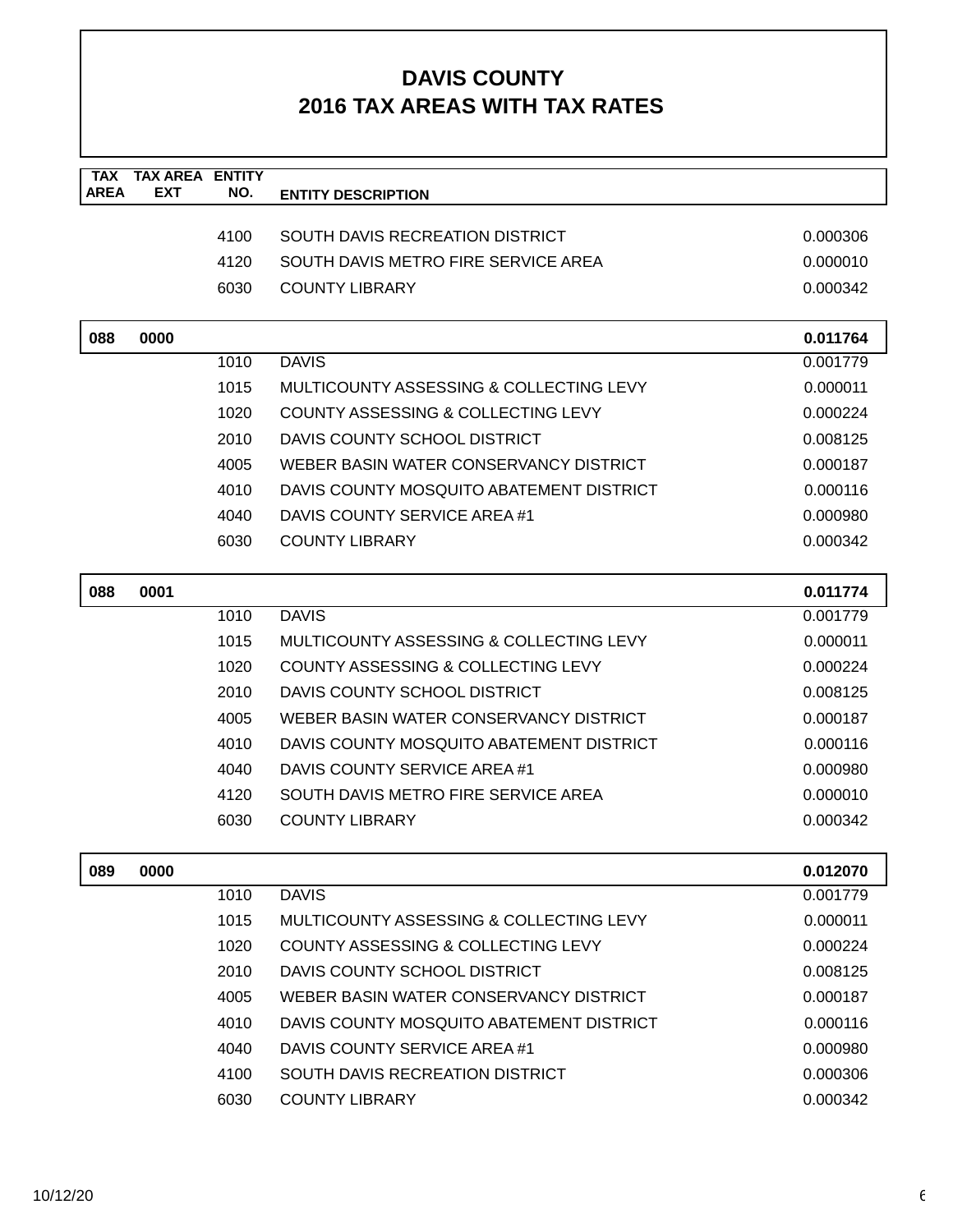| 090  | 0000 |      |                                                                          | 0.012383 |
|------|------|------|--------------------------------------------------------------------------|----------|
|      |      | 1010 | <b>DAVIS</b>                                                             | 0.001779 |
|      |      | 1015 | MULTICOUNTY ASSESSING & COLLECTING LEVY                                  | 0.000011 |
|      |      | 1020 | COUNTY ASSESSING & COLLECTING LEVY                                       | 0.000224 |
|      |      | 2010 | DAVIS COUNTY SCHOOL DISTRICT                                             | 0.008125 |
|      |      | 4005 | WEBER BASIN WATER CONSERVANCY DISTRICT                                   | 0.000187 |
|      |      | 4010 | DAVIS COUNTY MOSQUITO ABATEMENT DISTRICT                                 | 0.000116 |
|      |      | 4040 | DAVIS COUNTY SERVICE AREA #1                                             | 0.000980 |
|      |      | 4050 | CENTRAL DAVIS COUNTY SEWER DISTRICT                                      | 0.000208 |
|      |      | 4070 | BENCHLAND WATER DISTRICT                                                 | 0.000411 |
|      |      | 6030 | <b>COUNTY LIBRARY</b>                                                    | 0.000342 |
| 091  | 0000 |      |                                                                          | 0.010481 |
|      |      | 1010 | <b>DAVIS</b>                                                             | 0.001779 |
|      |      | 1015 | MULTICOUNTY ASSESSING & COLLECTING LEVY                                  | 0.000011 |
|      |      | 1020 | <b>COUNTY ASSESSING &amp; COLLECTING LEVY</b>                            | 0.000224 |
|      |      | 2010 | DAVIS COUNTY SCHOOL DISTRICT                                             | 0.008125 |
|      |      | 6030 | <b>COUNTY LIBRARY</b>                                                    | 0.000342 |
|      |      |      |                                                                          |          |
|      |      |      |                                                                          |          |
| 092  | 0000 |      |                                                                          | 0.012522 |
|      |      | 1010 | <b>DAVIS</b>                                                             | 0.001779 |
|      |      | 1015 | MULTICOUNTY ASSESSING & COLLECTING LEVY                                  | 0.000011 |
|      |      | 1020 | <b>COUNTY ASSESSING &amp; COLLECTING LEVY</b>                            | 0.000224 |
|      |      | 2010 | DAVIS COUNTY SCHOOL DISTRICT                                             | 0.008125 |
|      |      | 4005 | WEBER BASIN WATER CONSERVANCY DISTRICT                                   | 0.000187 |
|      |      | 4010 | DAVIS COUNTY MOSQUITO ABATEMENT DISTRICT                                 | 0.000116 |
|      |      | 4040 | DAVIS COUNTY SERVICE AREA #1<br>CENTRAL WEBER SEWER IMPROVEMENT DISTRICT | 0.000980 |
|      |      | 4073 |                                                                          | 0.000758 |
|      |      | 6030 | <b>COUNTY LIBRARY</b>                                                    | 0.000342 |
| 1013 | 0000 |      |                                                                          | 0.014791 |
|      |      | 1010 | <b>DAVIS</b>                                                             | 0.001779 |
|      |      | 1015 | MULTICOUNTY ASSESSING & COLLECTING LEVY                                  | 0.000011 |
|      |      | 1020 | <b>COUNTY ASSESSING &amp; COLLECTING LEVY</b>                            | 0.000224 |
|      |      | 2010 | DAVIS COUNTY SCHOOL DISTRICT                                             | 0.008125 |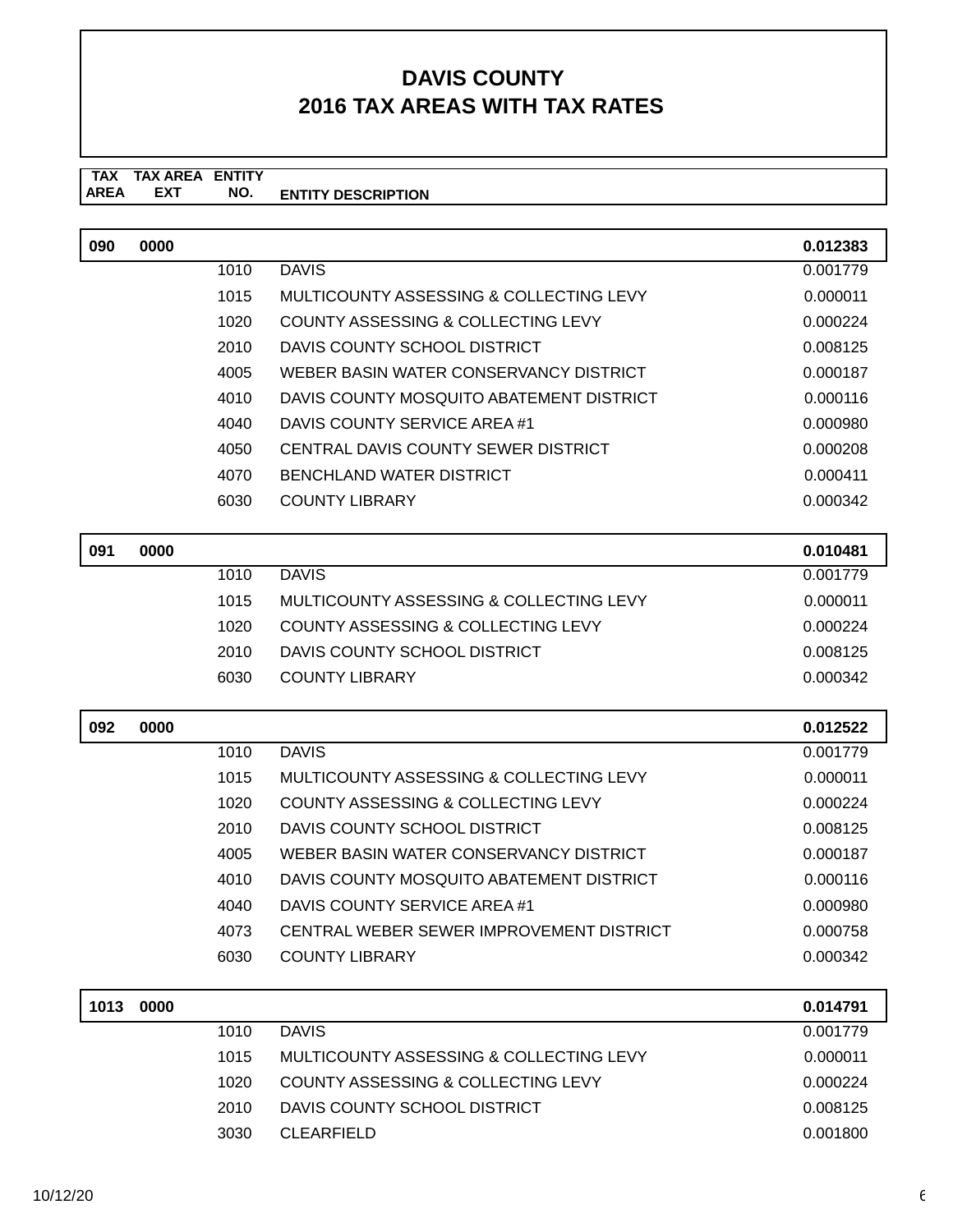| <b>TAX</b><br><b>AREA</b> | <b>TAX AREA ENTITY</b><br><b>EXT</b> | NO.  | <b>ENTITY DESCRIPTION</b>                       |          |
|---------------------------|--------------------------------------|------|-------------------------------------------------|----------|
|                           |                                      |      |                                                 |          |
|                           |                                      | 4005 | WEBER BASIN WATER CONSERVANCY DISTRICT          | 0.000187 |
|                           |                                      | 4010 | DAVIS COUNTY MOSQUITO ABATEMENT DISTRICT        | 0.000116 |
|                           |                                      | 4015 | NORTH DAVIS SEWER DISTRICT                      | 0.001025 |
|                           |                                      | 4110 | NORTH DAVIS FIRE DISTRICT                       | 0.001182 |
|                           |                                      | 6030 | <b>COUNTY LIBRARY</b>                           | 0.000342 |
|                           |                                      | 8079 | SOUTHWEST FREEPORT NEIGHBORHOOD DEVELOPMENT     | 0.000000 |
|                           |                                      |      |                                                 |          |
| 108                       | 0000                                 |      |                                                 | 0.012370 |
|                           |                                      | 1010 | <b>DAVIS</b>                                    | 0.001779 |
|                           |                                      | 1015 | MULTICOUNTY ASSESSING & COLLECTING LEVY         | 0.000011 |
|                           |                                      | 1020 | COUNTY ASSESSING & COLLECTING LEVY              | 0.000224 |
|                           |                                      | 2010 | DAVIS COUNTY SCHOOL DISTRICT                    | 0.008125 |
|                           |                                      | 3020 | <b>CENTERVILLE</b>                              | 0.000983 |
|                           |                                      | 4005 | WEBER BASIN WATER CONSERVANCY DISTRICT          | 0.000187 |
|                           |                                      | 4010 | DAVIS COUNTY MOSQUITO ABATEMENT DISTRICT        | 0.000116 |
|                           |                                      | 4055 | SOUTH DAVIS COUNTY SEWER IMPROVEMENT DISTRICT   | 0.000287 |
|                           |                                      | 4100 | SOUTH DAVIS RECREATION DISTRICT                 | 0.000306 |
|                           |                                      | 4120 | SOUTH DAVIS METRO FIRE SERVICE AREA             | 0.000010 |
|                           |                                      | 6030 | <b>COUNTY LIBRARY</b>                           | 0.000342 |
|                           |                                      | 8091 | CENTERVILLE PARIISH-LEGACY CROSSING CDA 2010-01 | 0.000000 |
| 113                       | 0000                                 |      |                                                 | 0.014791 |
|                           |                                      | 1010 | <b>DAVIS</b>                                    | 0.001779 |
|                           |                                      | 1015 | MULTICOUNTY ASSESSING & COLLECTING LEVY         | 0.000011 |
|                           |                                      | 1020 | COUNTY ASSESSING & COLLECTING LEVY              | 0.000224 |
|                           |                                      | 2010 | DAVIS COUNTY SCHOOL DISTRICT                    | 0.008125 |
|                           |                                      | 3030 | <b>CLEARFIELD</b>                               | 0.001800 |
|                           |                                      | 4005 | WEBER BASIN WATER CONSERVANCY DISTRICT          | 0.000187 |
|                           |                                      | 4010 | DAVIS COUNTY MOSQUITO ABATEMENT DISTRICT        | 0.000116 |
|                           |                                      | 4015 | NORTH DAVIS SEWER DISTRICT                      | 0.001025 |
|                           |                                      | 4110 | NORTH DAVIS FIRE DISTRICT                       | 0.001182 |
|                           |                                      | 6030 | <b>COUNTY LIBRARY</b>                           | 0.000342 |
|                           |                                      | 8074 | COWLEY/ADAMS ECONOMIC DEVELOPMENT AREA          | 0.000000 |
| 1213                      | 0000                                 |      |                                                 | 0.014791 |
|                           |                                      | 1010 | <b>DAVIS</b>                                    | 0.001779 |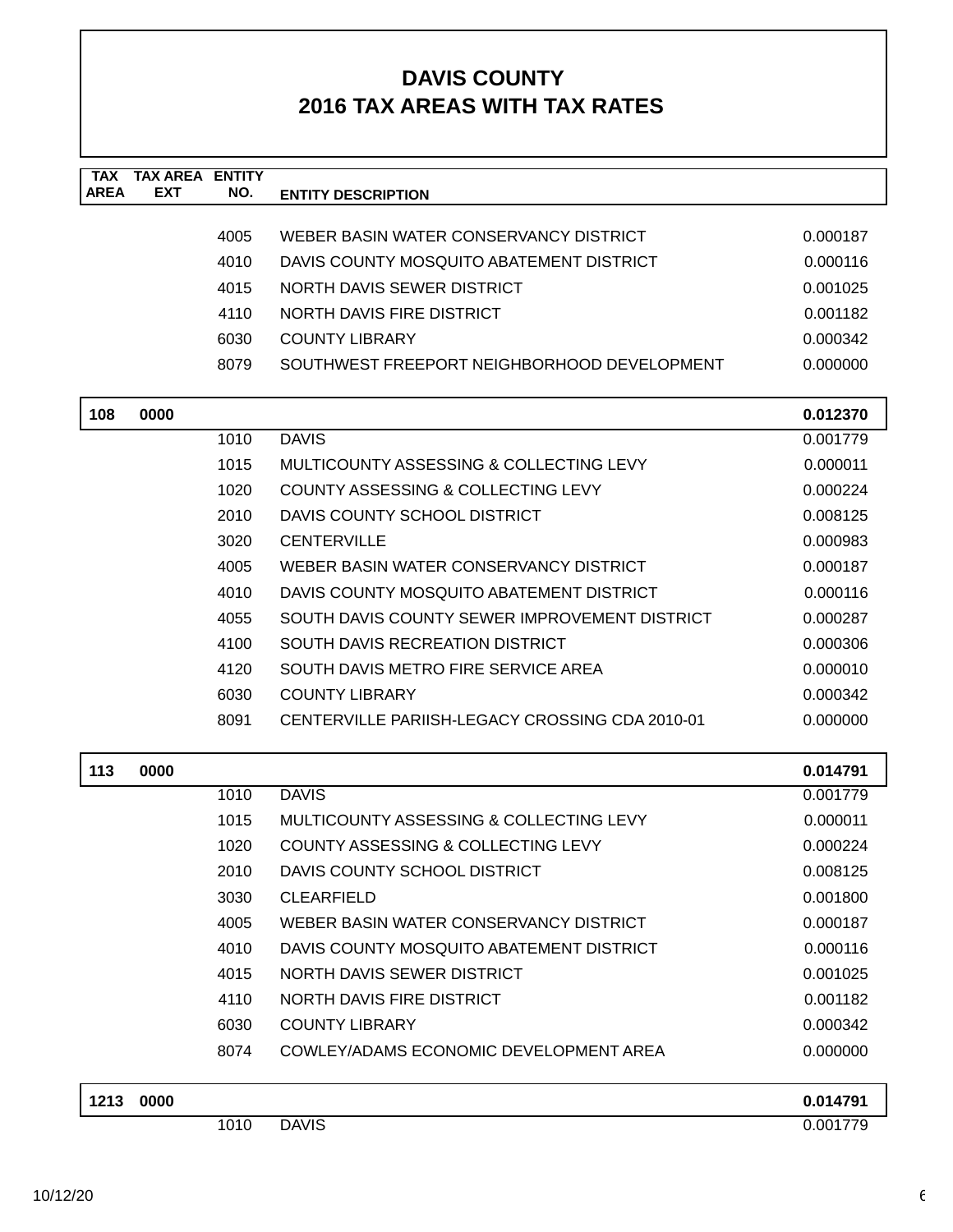| <b>TAX</b>  | <b>TAX AREA ENTITY</b> |      |                                          |          |
|-------------|------------------------|------|------------------------------------------|----------|
| <b>AREA</b> | <b>EXT</b>             | NO.  | <b>ENTITY DESCRIPTION</b>                |          |
|             |                        |      |                                          |          |
|             |                        | 1015 | MULTICOUNTY ASSESSING & COLLECTING LEVY  | 0.000011 |
|             |                        | 1020 | COUNTY ASSESSING & COLLECTING LEVY       | 0.000224 |
|             |                        | 2010 | DAVIS COUNTY SCHOOL DISTRICT             | 0.008125 |
|             |                        | 3030 | <b>CLEARFIELD</b>                        | 0.001800 |
|             |                        | 4005 | WEBER BASIN WATER CONSERVANCY DISTRICT   | 0.000187 |
|             |                        | 4010 | DAVIS COUNTY MOSQUITO ABATEMENT DISTRICT | 0.000116 |
|             |                        | 4015 | NORTH DAVIS SEWER DISTRICT               | 0.001025 |
|             |                        | 4110 | NORTH DAVIS FIRE DISTRICT                | 0.001182 |
|             |                        | 6030 | <b>COUNTY LIBRARY</b>                    | 0.000342 |
|             |                        | 8081 | <b>CLEARFIELD STATION CDA</b>            | 0.000000 |
|             |                        |      |                                          |          |
| 1313        | 0000                   |      |                                          | 0.014791 |
|             |                        | 1010 | <b>DAVIS</b>                             | 0.001779 |
|             |                        | 1015 | MULTICOUNTY ASSESSING & COLLECTING LEVY  | 0.000011 |
|             |                        | 1020 | COUNTY ASSESSING & COLLECTING LEVY       | 0.000224 |
|             |                        | 2010 | DAVIS COUNTY SCHOOL DISTRICT             | 0.008125 |
|             |                        | 3030 | <b>CLEARFIELD</b>                        | 0.001800 |
|             |                        | 4005 | WEBER BASIN WATER CONSERVANCY DISTRICT   | 0.000187 |
|             |                        | 4010 | DAVIS COUNTY MOSQUITO ABATEMENT DISTRICT | 0.000116 |

| 4010  | DAVIS COUNTY MOSQUITO ABATEMENT DISTRICT | 0.000116 |
|-------|------------------------------------------|----------|
| 4015  | NORTH DAVIS SEWER DISTRICT               | 0.001025 |
| 4110  | NORTH DAVIS FIRE DISTRICT                | 0.001182 |
| 6030. | COUNTY LIBRARY                           | 0.000342 |
| 8080  | ATK ECONOMIC DEVELOPMENT - CLEARFIELD    | 0.000000 |

| 134 | 0000 |      |                                          | 0.012709 |
|-----|------|------|------------------------------------------|----------|
|     |      | 1010 | <b>DAVIS</b>                             | 0.001779 |
|     |      | 1015 | MULTICOUNTY ASSESSING & COLLECTING LEVY  | 0.000011 |
|     |      | 1020 | COUNTY ASSESSING & COLLECTING LEVY       | 0.000224 |
|     |      | 2010 | DAVIS COUNTY SCHOOL DISTRICT             | 0.008125 |
|     |      | 3070 | <b>KAYSVILLE</b>                         | 0.001717 |
|     |      | 4005 | WEBER BASIN WATER CONSERVANCY DISTRICT   | 0.000187 |
|     |      | 4010 | DAVIS COUNTY MOSQUITO ABATEMENT DISTRICT | 0.000116 |
|     |      | 4050 | CENTRAL DAVIS COUNTY SEWER DISTRICT      | 0.000208 |
|     |      | 6030 | <b>COUNTY LIBRARY</b>                    | 0.000342 |
|     |      | 8220 | KAYSVILLE CITY MAIN STREET CDA           | 0.000000 |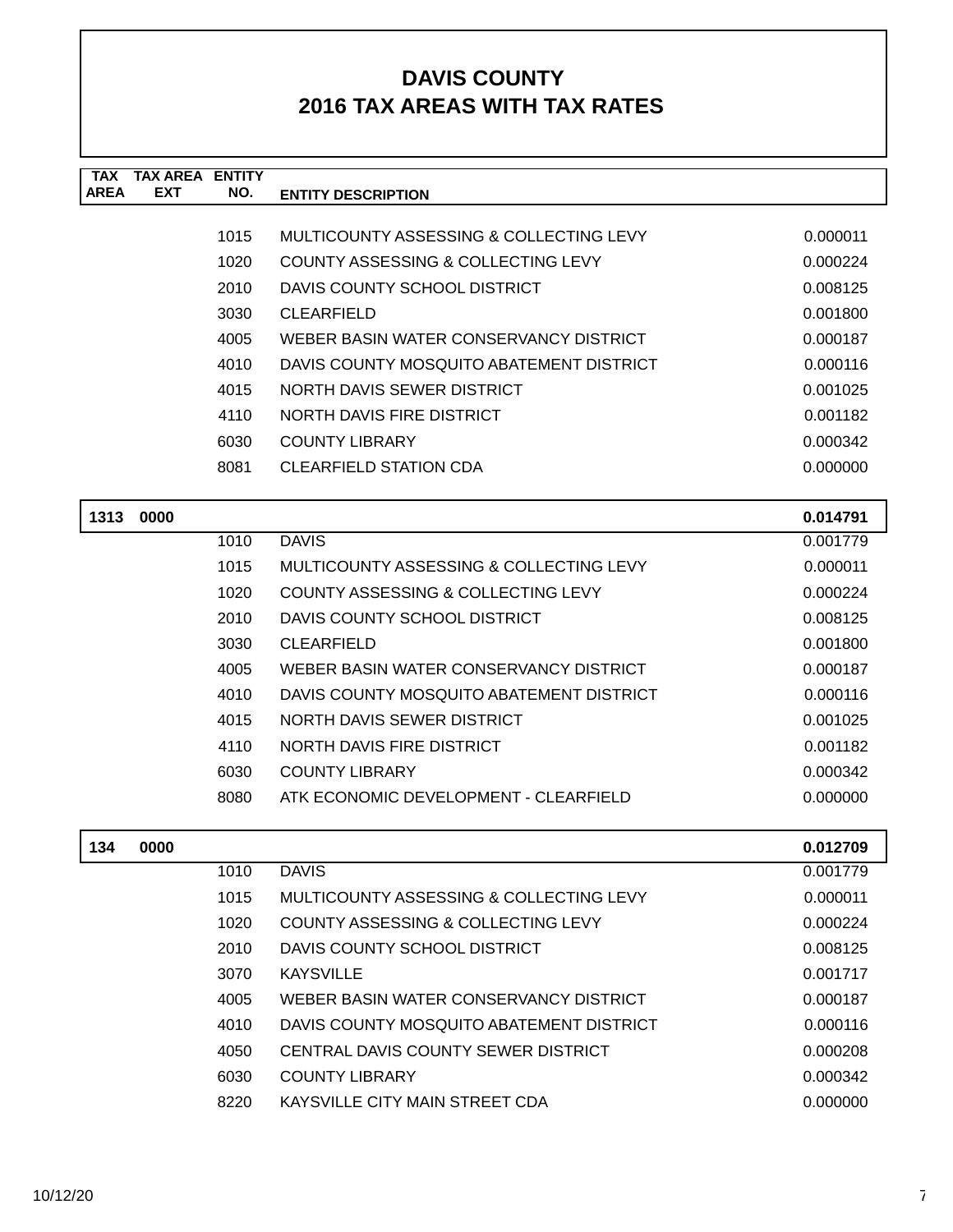| 144 | 0000 |      |                                                    | 0.013009 |
|-----|------|------|----------------------------------------------------|----------|
|     |      | 1010 | <b>DAVIS</b>                                       | 0.001779 |
|     |      | 1015 | MULTICOUNTY ASSESSING & COLLECTING LEVY            | 0.000011 |
|     |      | 1020 | COUNTY ASSESSING & COLLECTING LEVY                 | 0.000224 |
|     |      | 2010 | DAVIS COUNTY SCHOOL DISTRICT                       | 0.008125 |
|     |      | 3090 | CITY OF NORTH SALT LAKE                            | 0.001622 |
|     |      | 4005 | WEBER BASIN WATER CONSERVANCY DISTRICT             | 0.000187 |
|     |      | 4010 | DAVIS COUNTY MOSQUITO ABATEMENT DISTRICT           | 0.000116 |
|     |      | 4055 | SOUTH DAVIS COUNTY SEWER IMPROVEMENT DISTRICT      | 0.000287 |
|     |      | 4100 | SOUTH DAVIS RECREATION DISTRICT                    | 0.000306 |
|     |      | 4120 | SOUTH DAVIS METRO FIRE SERVICE AREA                | 0.000010 |
|     |      | 6021 | WEBER BASIN WATER CONSERVANCY DISTRICT (NSL ONLY)  | 0.000000 |
|     |      | 6030 | <b>COUNTY LIBRARY</b>                              | 0.000342 |
|     |      | 8041 | N.S.L. ECON DEVELOP PROJECT AREA #2                | 0.000000 |
|     |      | 8044 | ORBIT COMMUNITY DEVELOPMENT AREA - NORTH SALT LAKE | 0.000000 |

| 145 | 0000 |      |                                                    | 0.013009 |
|-----|------|------|----------------------------------------------------|----------|
|     |      | 1010 | <b>DAVIS</b>                                       | 0.001779 |
|     |      | 1015 | MULTICOUNTY ASSESSING & COLLECTING LEVY            | 0.000011 |
|     |      | 1020 | COUNTY ASSESSING & COLLECTING LEVY                 | 0.000224 |
|     |      | 2010 | DAVIS COUNTY SCHOOL DISTRICT                       | 0.008125 |
|     |      | 3090 | CITY OF NORTH SALT LAKE                            | 0.001622 |
|     |      | 4005 | WEBER BASIN WATER CONSERVANCY DISTRICT             | 0.000187 |
|     |      | 4010 | DAVIS COUNTY MOSQUITO ABATEMENT DISTRICT           | 0.000116 |
|     |      | 4055 | SOUTH DAVIS COUNTY SEWER IMPROVEMENT DISTRICT      | 0.000287 |
|     |      | 4100 | SOUTH DAVIS RECREATION DISTRICT                    | 0.000306 |
|     |      | 4120 | SOUTH DAVIS METRO FIRE SERVICE AREA                | 0.000010 |
|     |      | 6021 | WEBER BASIN WATER CONSERVANCY DISTRICT (NSL ONLY)  | 0.000000 |
|     |      | 6030 | <b>COUNTY LIBRARY</b>                              | 0.000342 |
|     |      | 8044 | ORBIT COMMUNITY DEVELOPMENT AREA - NORTH SALT LAKE | 0.000000 |
| 154 | 0000 |      |                                                    | 0.013382 |

| 154 | 0000 |       |                                         | 0.013382 |
|-----|------|-------|-----------------------------------------|----------|
|     |      | 1010  | <b>DAVIS</b>                            | 0.001779 |
|     |      | 1015  | MULTICOUNTY ASSESSING & COLLECTING LEVY | 0.000011 |
|     |      | 1020. | COUNTY ASSESSING & COLLECTING LEVY      | 0.000224 |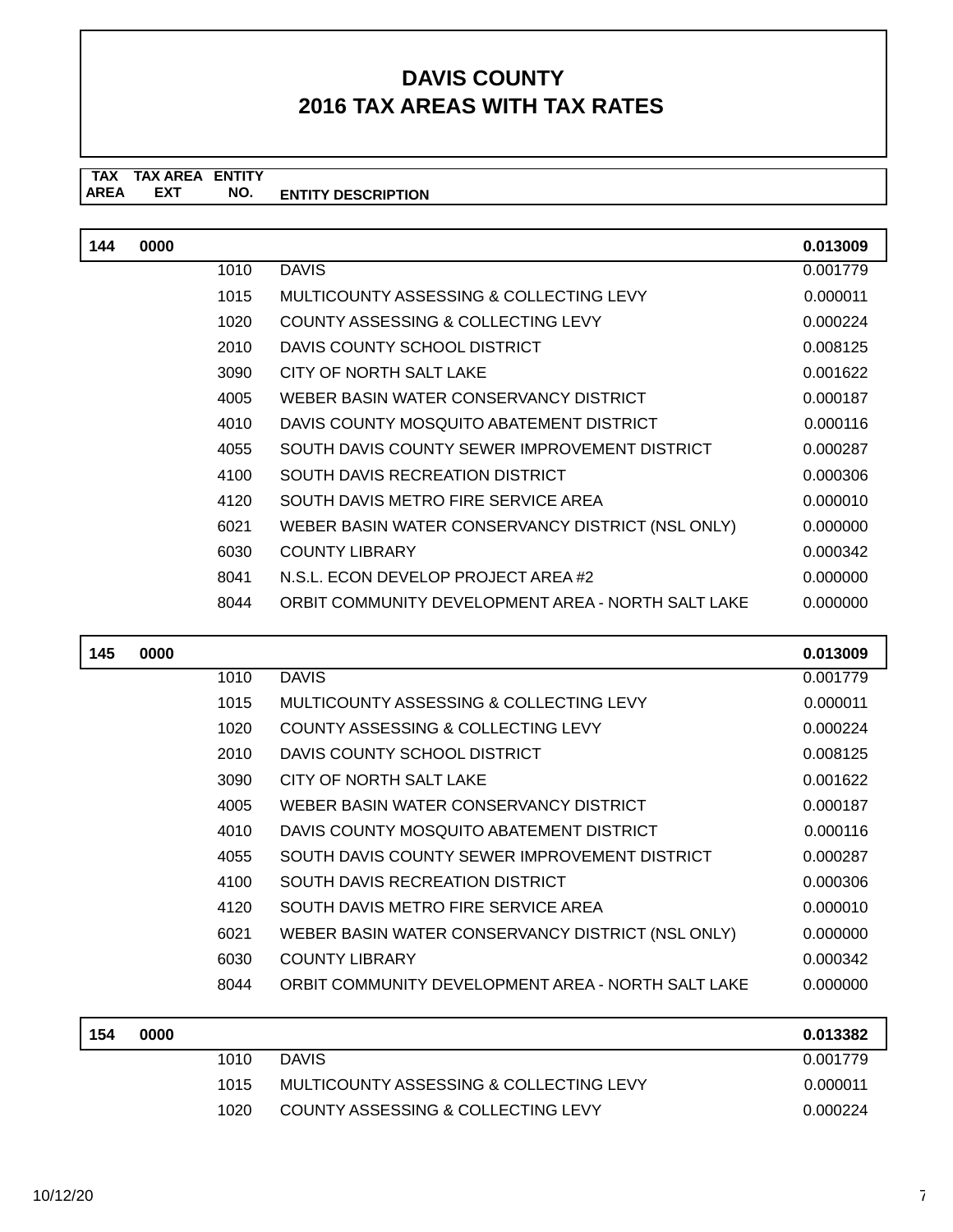| <b>TAX</b><br><b>AREA</b> | <b>TAX AREA ENTITY</b><br><b>EXT</b> | NO.  | <b>ENTITY DESCRIPTION</b>                          |          |
|---------------------------|--------------------------------------|------|----------------------------------------------------|----------|
|                           |                                      |      |                                                    |          |
|                           |                                      | 2010 | DAVIS COUNTY SCHOOL DISTRICT                       | 0.008125 |
|                           |                                      | 3120 | <b>SYRACUSE</b>                                    | 0.001573 |
|                           |                                      | 4005 | WEBER BASIN WATER CONSERVANCY DISTRICT             | 0.000187 |
|                           |                                      | 4010 | DAVIS COUNTY MOSQUITO ABATEMENT DISTRICT           | 0.000116 |
|                           |                                      | 4015 | <b>NORTH DAVIS SEWER DISTRICT</b>                  | 0.001025 |
|                           |                                      | 6030 | <b>COUNTY LIBRARY</b>                              | 0.000342 |
|                           |                                      | 8151 | 1700 SOUTH STREET REDEVELOPMENT PROJECT            | 0.000000 |
| 157                       | 0000                                 |      |                                                    | 0.013071 |
|                           |                                      | 1010 | <b>DAVIS</b>                                       | 0.001779 |
|                           |                                      | 1015 | MULTICOUNTY ASSESSING & COLLECTING LEVY            | 0.000011 |
|                           |                                      | 1020 | COUNTY ASSESSING & COLLECTING LEVY                 | 0.000224 |
|                           |                                      | 2010 | DAVIS COUNTY SCHOOL DISTRICT                       | 0.008125 |
|                           |                                      | 3130 | <b>WEST BOUNTIFUL</b>                              | 0.001684 |
|                           |                                      | 4005 | WEBER BASIN WATER CONSERVANCY DISTRICT             | 0.000187 |
|                           |                                      | 4010 | DAVIS COUNTY MOSQUITO ABATEMENT DISTRICT           | 0.000116 |
|                           |                                      | 4055 | SOUTH DAVIS COUNTY SEWER IMPROVEMENT DISTRICT      | 0.000287 |
|                           |                                      | 4100 | SOUTH DAVIS RECREATION DISTRICT                    | 0.000306 |
|                           |                                      | 4120 | SOUTH DAVIS METRO FIRE SERVICE AREA                | 0.000010 |
|                           |                                      | 6030 | <b>COUNTY LIBRARY</b>                              | 0.000342 |
|                           |                                      | 9103 | WEST BOUNTIFUL LEGACY CDA                          | 0.000000 |
| 163                       | 0000                                 |      |                                                    | 0.013975 |
|                           |                                      | 1010 | <b>DAVIS</b>                                       | 0.001779 |
|                           |                                      | 1015 | <b>MULTICOUNTY ASSESSING &amp; COLLECTING LEVY</b> | 0.000011 |
|                           |                                      | 1020 | COUNTY ASSESSING & COLLECTING LEVY                 | 0.000224 |
|                           |                                      | 2010 | DAVIS COUNTY SCHOOL DISTRICT                       | 0.008125 |
|                           |                                      | 3140 | <b>WEST POINT</b>                                  | 0.000984 |
|                           |                                      | 4005 | WEBER BASIN WATER CONSERVANCY DISTRICT             | 0.000187 |
|                           |                                      | 4010 | DAVIS COUNTY MOSQUITO ABATEMENT DISTRICT           | 0.000116 |
|                           |                                      | 4015 | NORTH DAVIS SEWER DISTRICT                         | 0.001025 |
|                           |                                      | 4110 | NORTH DAVIS FIRE DISTRICT                          | 0.001182 |
|                           |                                      | 6030 | <b>COUNTY LIBRARY</b>                              | 0.000342 |
|                           |                                      | 8300 | 300 NORTH CDA                                      | 0.000000 |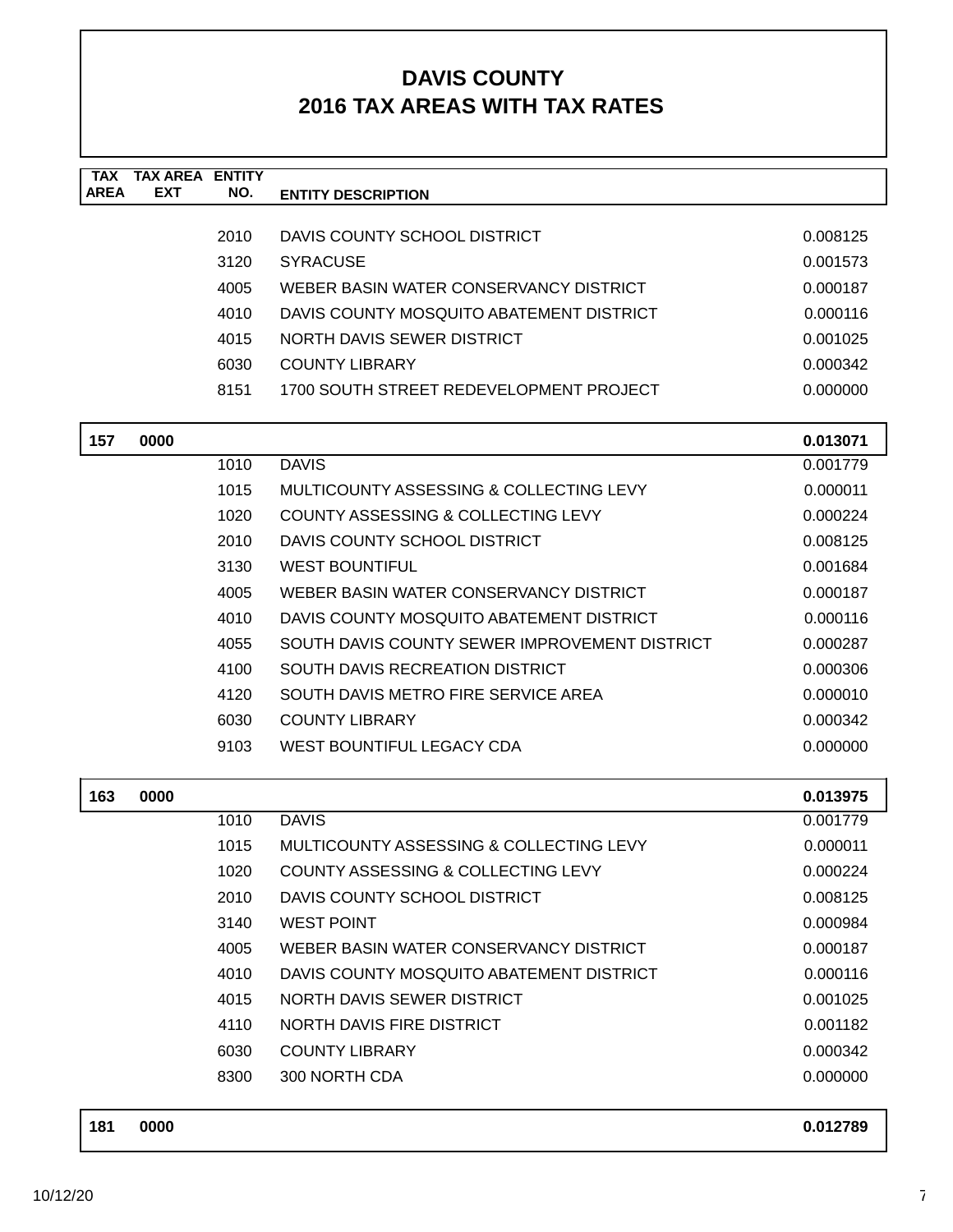| TAX         | <b>TAX AREA ENTITY</b> |      |                                             |          |
|-------------|------------------------|------|---------------------------------------------|----------|
| <b>AREA</b> | <b>EXT</b>             | NO.  | <b>ENTITY DESCRIPTION</b>                   |          |
|             |                        |      |                                             |          |
|             |                        | 1010 | <b>DAVIS</b>                                | 0.001779 |
|             |                        | 1015 | MULTICOUNTY ASSESSING & COLLECTING LEVY     | 0.000011 |
|             |                        | 1020 | COUNTY ASSESSING & COLLECTING LEVY          | 0.000224 |
|             |                        | 2010 | DAVIS COUNTY SCHOOL DISTRICT                | 0.008125 |
|             |                        | 4005 | WEBER BASIN WATER CONSERVANCY DISTRICT      | 0.000187 |
|             |                        | 4010 | DAVIS COUNTY MOSQUITO ABATEMENT DISTRICT    | 0.000116 |
|             |                        | 4015 | NORTH DAVIS SEWER DISTRICT                  | 0.001025 |
|             |                        | 4040 | DAVIS COUNTY SERVICE AREA #1                | 0.000980 |
|             |                        | 6030 | <b>COUNTY LIBRARY</b>                       | 0.000342 |
|             |                        | 9141 | EAST GATE ECONOMIC DEVELOPMENT PROJECT AREA | 0.000000 |
|             |                        |      |                                             |          |
|             |                        |      |                                             |          |

| 184 | 0000 |      |                                               | 0.012367 |
|-----|------|------|-----------------------------------------------|----------|
|     |      | 1010 | <b>DAVIS</b>                                  | 0.001779 |
|     |      | 1015 | MULTICOUNTY ASSESSING & COLLECTING LEVY       | 0.000011 |
|     |      | 1020 | COUNTY ASSESSING & COLLECTING LEVY            | 0.000224 |
|     |      | 2010 | DAVIS COUNTY SCHOOL DISTRICT                  | 0.008125 |
|     |      | 4005 | WEBER BASIN WATER CONSERVANCY DISTRICT        | 0.000187 |
|     |      | 4010 | DAVIS COUNTY MOSQUITO ABATEMENT DISTRICT      | 0.000116 |
|     |      | 4040 | DAVIS COUNTY SERVICE AREA #1                  | 0.000980 |
|     |      | 4055 | SOUTH DAVIS COUNTY SEWER IMPROVEMENT DISTRICT | 0.000287 |
|     |      | 4100 | SOUTH DAVIS RECREATION DISTRICT               | 0.000306 |
|     |      | 4120 | SOUTH DAVIS METRO FIRE SERVICE AREA           | 0.000010 |
|     |      | 6030 | <b>COUNTY LIBRARY</b>                         | 0.000342 |
|     |      | 8103 | WEST BOUNTIFUL LEGACY CDA                     | 0.000000 |
|     |      |      |                                               |          |

| 188 | 0000 |      |                                            | 0.011764 |
|-----|------|------|--------------------------------------------|----------|
|     |      | 1010 | <b>DAVIS</b>                               | 0.001779 |
|     |      | 1015 | MULTICOUNTY ASSESSING & COLLECTING LEVY    | 0.000011 |
|     |      | 1020 | COUNTY ASSESSING & COLLECTING LEVY         | 0.000224 |
|     |      | 2010 | DAVIS COUNTY SCHOOL DISTRICT               | 0.008125 |
|     |      | 4005 | WEBER BASIN WATER CONSERVANCY DISTRICT     | 0.000187 |
|     |      | 4010 | DAVIS COUNTY MOSQUITO ABATEMENT DISTRICT   | 0.000116 |
|     |      | 4040 | DAVIS COUNTY SERVICE AREA #1               | 0.000980 |
|     |      | 6030 | <b>COUNTY LIBRARY</b>                      | 0.000342 |
|     |      | 9000 | EAST GATE EONOMIC DEVELOPMENT PROJECT AREA | 0.000000 |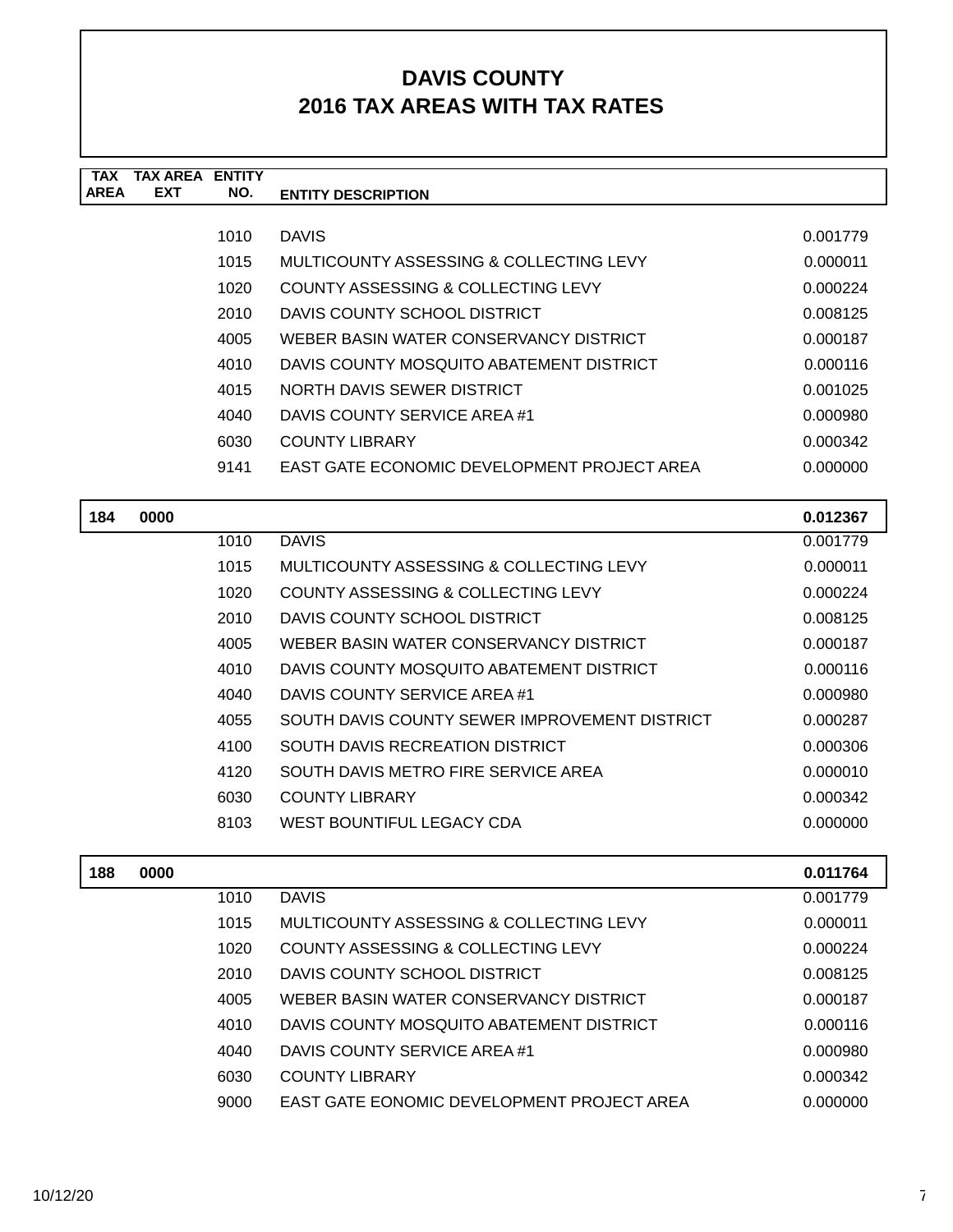#### **TAX TAX AREA ENTITY AREA ENTITY DESCRIPTION EXT NO.**

| 208 | 0000 |      |                                               | 0.012370 |
|-----|------|------|-----------------------------------------------|----------|
|     |      | 1010 | <b>DAVIS</b>                                  | 0.001779 |
|     |      | 1015 | MULTICOUNTY ASSESSING & COLLECTING LEVY       | 0.000011 |
|     |      | 1020 | COUNTY ASSESSING & COLLECTING LEVY            | 0.000224 |
|     |      | 2010 | DAVIS COUNTY SCHOOL DISTRICT                  | 0.008125 |
|     |      | 3020 | <b>CENTERVILLE</b>                            | 0.000983 |
|     |      | 4005 | WEBER BASIN WATER CONSERVANCY DISTRICT        | 0.000187 |
|     |      | 4010 | DAVIS COUNTY MOSQUITO ABATEMENT DISTRICT      | 0.000116 |
|     |      | 4055 | SOUTH DAVIS COUNTY SEWER IMPROVEMENT DISTRICT | 0.000287 |
|     |      | 4100 | SOUTH DAVIS RECREATION DISTRICT               | 0.000306 |
|     |      | 4120 | SOUTH DAVIS METRO FIRE SERVICE AREA           | 0.000010 |
|     |      | 6030 | <b>COUNTY LIBRARY</b>                         | 0.000342 |
|     |      | 8092 | BARNARD CREEK CDA - CENTERVILLE               | 0.000000 |

| 213 | 0000 |      |                                                    | 0.014791 |
|-----|------|------|----------------------------------------------------|----------|
|     |      | 1010 | <b>DAVIS</b>                                       | 0.001779 |
|     |      | 1015 | MULTICOUNTY ASSESSING & COLLECTING LEVY            | 0.000011 |
|     |      | 1020 | COUNTY ASSESSING & COLLECTING LEVY                 | 0.000224 |
|     |      | 2010 | DAVIS COUNTY SCHOOL DISTRICT                       | 0.008125 |
|     |      | 3030 | <b>CLEARFIELD</b>                                  | 0.001800 |
|     |      | 4005 | WEBER BASIN WATER CONSERVANCY DISTRICT             | 0.000187 |
|     |      | 4010 | DAVIS COUNTY MOSQUITO ABATEMENT DISTRICT           | 0.000116 |
|     |      | 4015 | NORTH DAVIS SEWER DISTRICT                         | 0.001025 |
|     |      | 4110 | NORTH DAVIS FIRE DISTRICT                          | 0.001182 |
|     |      | 6030 | <b>COUNTY LIBRARY</b>                              | 0.000342 |
|     |      | 8073 | 1700 SOUTH ECONOMIC DEVELOPMENT PROJECT - CLEARFIE | 0.000000 |

| 234 | 0000 |      |                                          | 0.012709 |
|-----|------|------|------------------------------------------|----------|
|     |      | 1010 | <b>DAVIS</b>                             | 0.001779 |
|     |      | 1015 | MULTICOUNTY ASSESSING & COLLECTING LEVY  | 0.000011 |
|     |      | 1020 | COUNTY ASSESSING & COLLECTING LEVY       | 0.000224 |
|     |      | 2010 | DAVIS COUNTY SCHOOL DISTRICT             | 0.008125 |
|     |      | 3070 | <b>KAYSVILLE</b>                         | 0.001717 |
|     |      | 4005 | WEBER BASIN WATER CONSERVANCY DISTRICT   | 0.000187 |
|     |      | 4010 | DAVIS COUNTY MOSQUITO ABATEMENT DISTRICT | 0.000116 |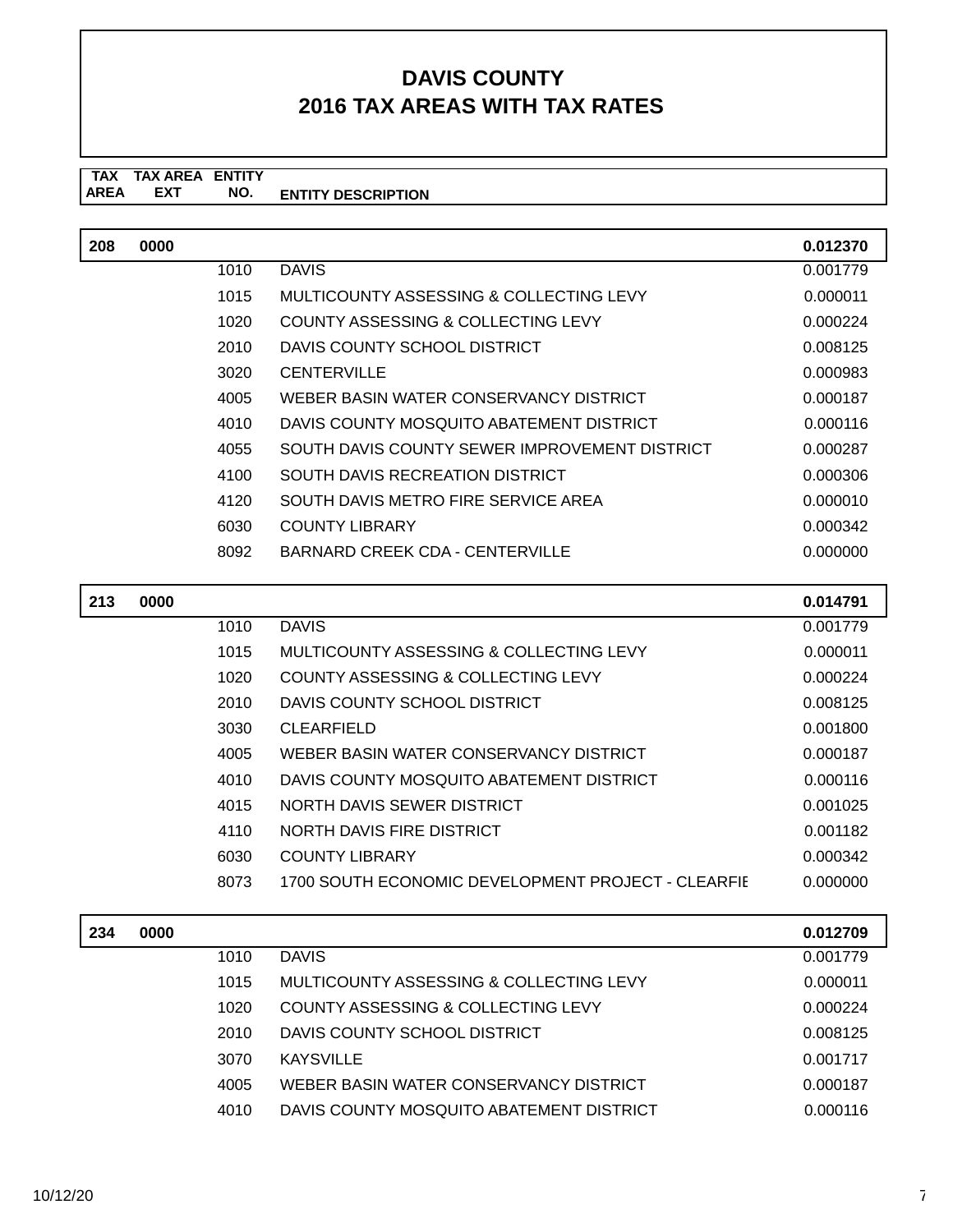| <b>TAX</b><br><b>AREA</b> | <b>TAX AREA ENTITY</b><br><b>EXT</b> | NO.  | <b>ENTITY DESCRIPTION</b>                         |          |
|---------------------------|--------------------------------------|------|---------------------------------------------------|----------|
|                           |                                      |      |                                                   |          |
|                           |                                      | 4050 | CENTRAL DAVIS COUNTY SEWER DISTRICT               | 0.000208 |
|                           |                                      | 6030 | <b>COUNTY LIBRARY</b>                             | 0.000342 |
|                           |                                      | 8221 | FLINT STREET CDA - KAYSVILLE                      | 0.000000 |
| 244                       | 0000                                 |      |                                                   | 0.013009 |
|                           |                                      | 1010 | <b>DAVIS</b>                                      | 0.001779 |
|                           |                                      | 1015 | MULTICOUNTY ASSESSING & COLLECTING LEVY           | 0.000011 |
|                           |                                      | 1020 | COUNTY ASSESSING & COLLECTING LEVY                | 0.000224 |
|                           |                                      | 2010 | DAVIS COUNTY SCHOOL DISTRICT                      | 0.008125 |
|                           |                                      | 3090 | CITY OF NORTH SALT LAKE                           | 0.001622 |
|                           |                                      | 4005 | WEBER BASIN WATER CONSERVANCY DISTRICT            | 0.000187 |
|                           |                                      | 4010 | DAVIS COUNTY MOSQUITO ABATEMENT DISTRICT          | 0.000116 |
|                           |                                      | 4055 | SOUTH DAVIS COUNTY SEWER IMPROVEMENT DISTRICT     | 0.000287 |
|                           |                                      | 4100 | SOUTH DAVIS RECREATION DISTRICT                   | 0.000306 |
|                           |                                      | 4120 | SOUTH DAVIS METRO FIRE SERVICE AREA               | 0.000010 |
|                           |                                      | 6021 | WEBER BASIN WATER CONSERVANCY DISTRICT (NSL ONLY) | 0.000000 |
|                           |                                      | 6030 | <b>COUNTY LIBRARY</b>                             | 0.000342 |
|                           |                                      | 8043 | REDWOOD ROAD CDA - NORTH SALT LAKE                | 0.000000 |
| 254                       | 0000                                 |      |                                                   | 0.013382 |
|                           |                                      | 1010 | <b>DAVIS</b>                                      | 0.001779 |
|                           |                                      | 1015 | MULTICOUNTY ASSESSING & COLLECTING LEVY           | 0.000011 |
|                           |                                      | 1020 | <b>COUNTY ASSESSING &amp; COLLECTING LEVY</b>     | 0.000224 |
|                           |                                      | 2010 | DAVIS COUNTY SCHOOL DISTRICT                      | 0.008125 |
|                           |                                      | 3120 | <b>SYRACUSE</b>                                   | 0.001573 |
|                           |                                      | 4005 | WEBER BASIN WATER CONSERVANCY DISTRICT            | 0.000187 |
|                           |                                      | 4010 | DAVIS COUNTY MOSQUITO ABATEMENT DISTRICT          | 0.000116 |
|                           |                                      | 4015 | NORTH DAVIS SEWER DISTRICT                        | 0.001025 |
|                           |                                      | 6030 | <b>COUNTY LIBRARY</b>                             | 0.000342 |
|                           |                                      | 8150 | SYRACUSE 750 REDEVELOPMENT PROJECT                | 0.000000 |
| 270                       | 0000                                 |      |                                                   | 0.012444 |
|                           |                                      | 1010 | <b>DAVIS</b>                                      | 0.001779 |
|                           |                                      | 1015 | MULTICOUNTY ASSESSING & COLLECTING LEVY           | 0.000011 |
|                           |                                      | 1020 | COUNTY ASSESSING & COLLECTING LEVY                | 0.000224 |
|                           |                                      | 2010 | DAVIS COUNTY SCHOOL DISTRICT                      | 0.008125 |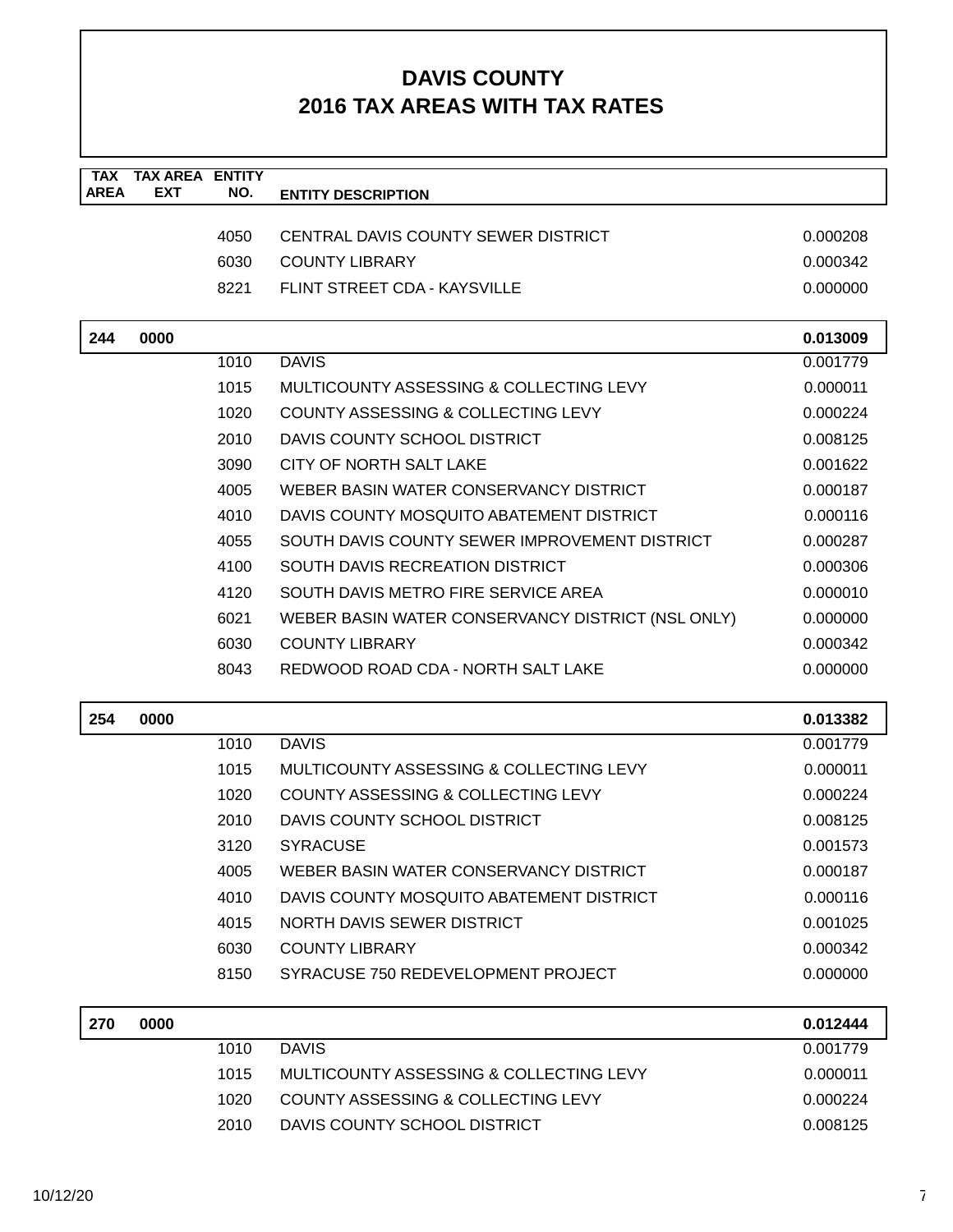| <b>TAX</b><br><b>AREA</b> | <b>TAX AREA ENTITY</b><br>EXT | NO.  | <b>ENTITY DESCRIPTION</b>                         |          |
|---------------------------|-------------------------------|------|---------------------------------------------------|----------|
|                           |                               |      |                                                   |          |
|                           |                               | 3150 | WOODS CROSS CITY                                  | 0.001057 |
|                           |                               | 4005 | WEBER BASIN WATER CONSERVANCY DISTRICT            | 0.000187 |
|                           |                               | 4010 | DAVIS COUNTY MOSQUITO ABATEMENT DISTRICT          | 0.000116 |
|                           |                               | 4055 | SOUTH DAVIS COUNTY SEWER IMPROVEMENT DISTRICT     | 0.000287 |
|                           |                               | 4100 | <b>SOUTH DAVIS RECREATION DISTRICT</b>            | 0.000306 |
|                           |                               | 4120 | SOUTH DAVIS METRO FIRE SERVICE AREA               | 0.000010 |
|                           |                               | 6030 | <b>COUNTY LIBRARY</b>                             | 0.000342 |
|                           |                               | 9051 | WOODS CROSS LEGACY GATWAY CDA                     | 0.000000 |
| 284                       | 0000                          |      |                                                   | 0.012367 |
|                           |                               | 1010 | <b>DAVIS</b>                                      | 0.001779 |
|                           |                               | 1015 | MULTICOUNTY ASSESSING & COLLECTING LEVY           | 0.000011 |
|                           |                               | 1020 | COUNTY ASSESSING & COLLECTING LEVY                | 0.000224 |
|                           |                               | 2010 | DAVIS COUNTY SCHOOL DISTRICT                      | 0.008125 |
|                           |                               | 4005 | WEBER BASIN WATER CONSERVANCY DISTRICT            | 0.000187 |
|                           |                               | 4010 | DAVIS COUNTY MOSQUITO ABATEMENT DISTRICT          | 0.000116 |
|                           |                               | 4040 | DAVIS COUNTY SERVICE AREA #1                      | 0.000980 |
|                           |                               | 4055 | SOUTH DAVIS COUNTY SEWER IMPROVEMENT DISTRICT     | 0.000287 |
|                           |                               | 4100 | SOUTH DAVIS RECREATION DISTRICT                   | 0.000306 |
|                           |                               | 4120 | SOUTH DAVIS METRO FIRE SERVICE AREA               | 0.000010 |
|                           |                               | 6030 | <b>COUNTY LIBRARY</b>                             | 0.000342 |
|                           |                               | 8051 | WOODS CROSS LEGACY GATEWAY CDA                    | 0.000000 |
| 344                       | 0000                          |      |                                                   | 0.013009 |
|                           |                               | 1010 | <b>DAVIS</b>                                      | 0.001779 |
|                           |                               | 1015 | MULTICOUNTY ASSESSING & COLLECTING LEVY           | 0.000011 |
|                           |                               | 1020 | COUNTY ASSESSING & COLLECTING LEVY                | 0.000224 |
|                           |                               | 2010 | DAVIS COUNTY SCHOOL DISTRICT                      | 0.008125 |
|                           |                               | 3090 | CITY OF NORTH SALT LAKE                           | 0.001622 |
|                           |                               | 4005 | WEBER BASIN WATER CONSERVANCY DISTRICT            | 0.000187 |
|                           |                               | 4010 | DAVIS COUNTY MOSQUITO ABATEMENT DISTRICT          | 0.000116 |
|                           |                               | 4055 | SOUTH DAVIS COUNTY SEWER IMPROVEMENT DISTRICT     | 0.000287 |
|                           |                               | 4100 | SOUTH DAVIS RECREATION DISTRICT                   | 0.000306 |
|                           |                               | 4120 | SOUTH DAVIS METRO FIRE SERVICE AREA               | 0.000010 |
|                           |                               | 6021 | WEBER BASIN WATER CONSERVANCY DISTRICT (NSL ONLY) | 0.000000 |
|                           |                               | 6030 | <b>COUNTY LIBRARY</b>                             | 0.000342 |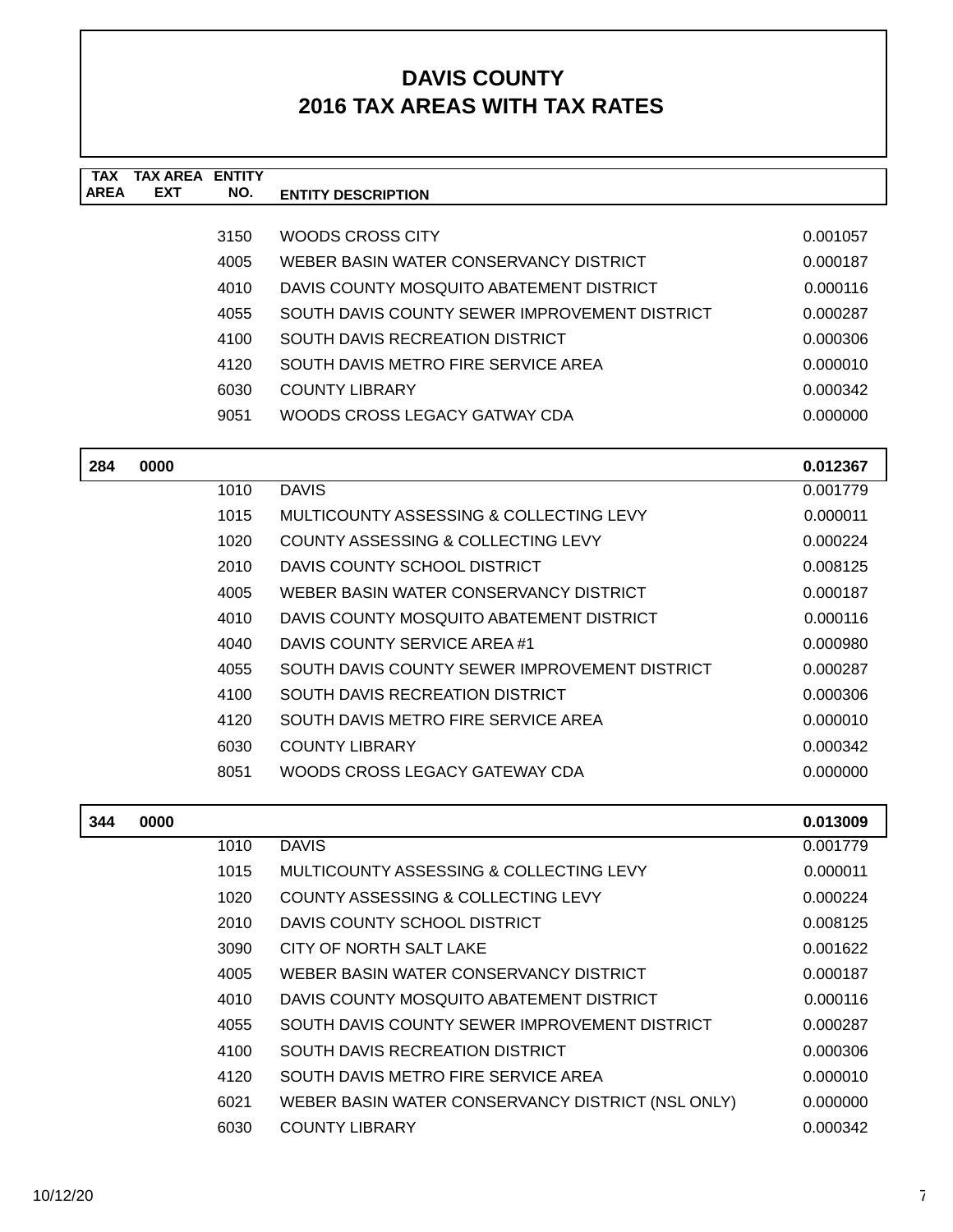**TAX TAX AREA ENTITY AREA ENTITY DESCRIPTION EXT NO.**

8045 HIGHWAY 89 CDA - NORTH SALT LAKE 0.0000000 0.0000000

| 345 | 0000 |      |                                                   | 0.013243 |
|-----|------|------|---------------------------------------------------|----------|
|     |      | 1010 | <b>DAVIS</b>                                      | 0.001779 |
|     |      | 1015 | MULTICOUNTY ASSESSING & COLLECTING LEVY           | 0.000011 |
|     |      | 1020 | COUNTY ASSESSING & COLLECTING LEVY                | 0.000224 |
|     |      | 2010 | DAVIS COUNTY SCHOOL DISTRICT                      | 0.008125 |
|     |      | 3090 | CITY OF NORTH SALT LAKE                           | 0.001622 |
|     |      | 4005 | WEBER BASIN WATER CONSERVANCY DISTRICT            | 0.000187 |
|     |      | 4010 | DAVIS COUNTY MOSQUITO ABATEMENT DISTRICT          | 0.000116 |
|     |      | 4030 | SOUTH DAVIS COUNTY WATER IMPROVEMENT DISTRICT     | 0.000234 |
|     |      | 4055 | SOUTH DAVIS COUNTY SEWER IMPROVEMENT DISTRICT     | 0.000287 |
|     |      | 4100 | <b>SOUTH DAVIS RECREATION DISTRICT</b>            | 0.000306 |
|     |      | 4120 | SOUTH DAVIS METRO FIRE SERVICE AREA               | 0.000010 |
|     |      | 6021 | WEBER BASIN WATER CONSERVANCY DISTRICT (NSL ONLY) | 0.000000 |
|     |      | 6030 | <b>COUNTY LIBRARY</b>                             | 0.000342 |
|     |      | 8045 | <b>HIGHWAY 89 CDA - NORTH SALT LAKE</b>           | 0.000000 |
|     |      |      |                                                   |          |
|     |      |      |                                                   |          |
| 354 | 0000 |      |                                                   | 0.013382 |
|     |      | 1010 | <b>DAVIS</b>                                      | 0.001779 |
|     |      | 1015 | MULTICOUNTY ASSESSING & COLLECTING LEVY           | 0.000011 |
|     |      | 1020 | COUNTY ASSESSING & COLLECTING LEVY                | 0.000224 |
|     |      | 2010 | DAVIS COUNTY SCHOOL DISTRICT                      | 0.008125 |
|     |      | 3120 | <b>SYRACUSE</b>                                   | 0.001573 |
|     |      | 4005 | WEBER BASIN WATER CONSERVANCY DISTRICT            | 0.000187 |
|     |      | 4010 | DAVIS COUNTY MOSQUITO ABATEMENT DISTRICT          | 0.000116 |
|     |      | 4015 | NORTH DAVIS SEWER DISTRICT                        | 0.001025 |
|     |      | 6030 | <b>COUNTY LIBRARY</b>                             | 0.000342 |
|     |      | 8152 | <b>SR-193 ECONOMIC DEVELOPMENT AREA</b>           | 0.000000 |
|     |      |      |                                                   |          |
| 370 | 0000 |      |                                                   | 0.012444 |
|     |      | 1010 | <b>DAVIS</b>                                      | 0.001779 |
|     |      | 1015 | MULTICOUNTY ASSESSING & COLLECTING LEVY           | 0.000011 |

2010 DAVIS COUNTY SCHOOL DISTRICT 0.008125 3150 WOODS CROSS CITY 0.001057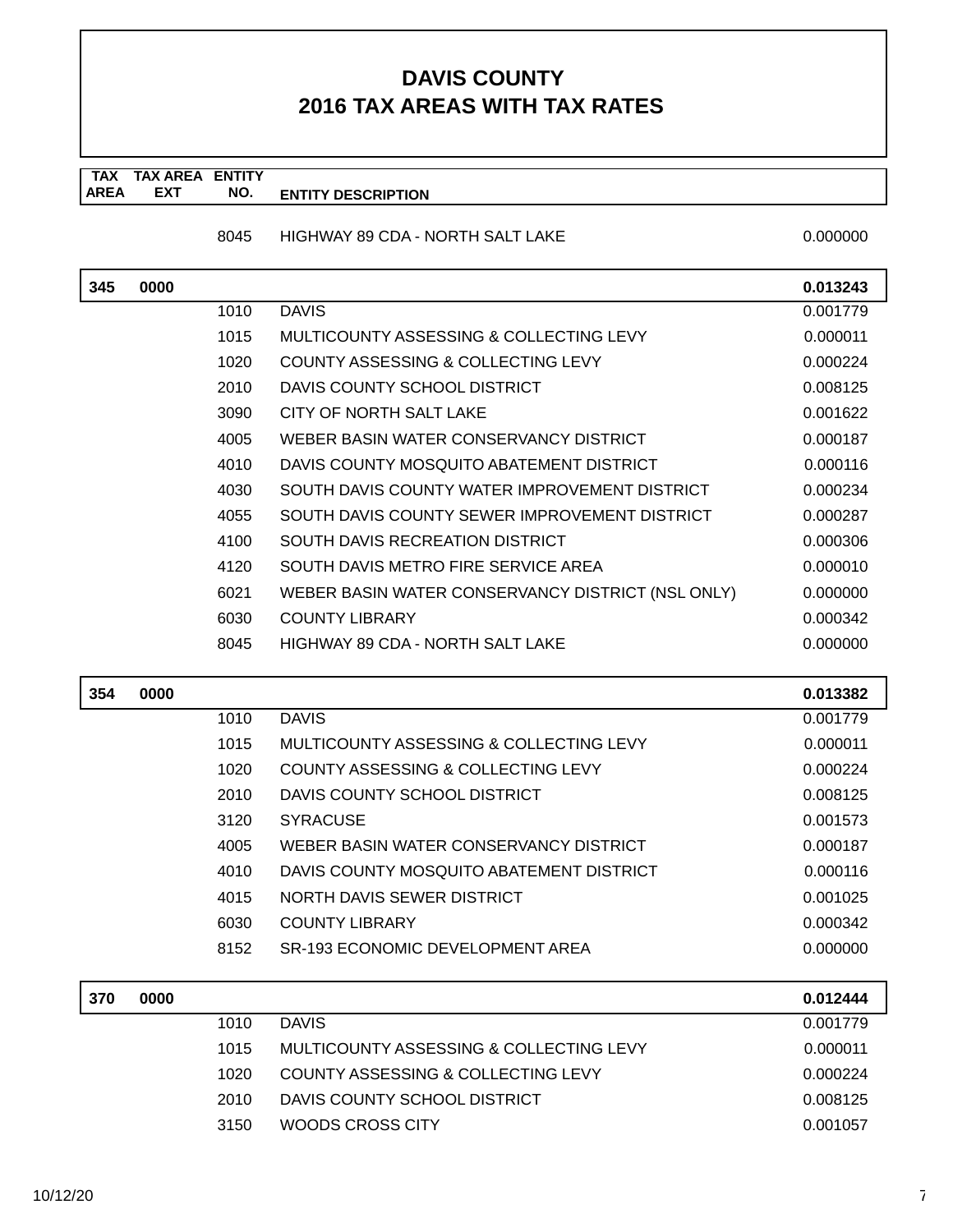| <b>TAX</b><br><b>AREA</b> | <b>TAX AREA ENTITY</b><br><b>EXT</b> |              |                                                                                    |                      |
|---------------------------|--------------------------------------|--------------|------------------------------------------------------------------------------------|----------------------|
|                           |                                      | NO.          | <b>ENTITY DESCRIPTION</b>                                                          |                      |
|                           |                                      | 4005         | WEBER BASIN WATER CONSERVANCY DISTRICT                                             | 0.000187             |
|                           |                                      | 4010         | DAVIS COUNTY MOSQUITO ABATEMENT DISTRICT                                           | 0.000116             |
|                           |                                      | 4055         | SOUTH DAVIS COUNTY SEWER IMPROVEMENT DISTRICT                                      | 0.000287             |
|                           |                                      | 4100         | SOUTH DAVIS RECREATION DISTRICT                                                    | 0.000306             |
|                           |                                      | 4120         | SOUTH DAVIS METRO FIRE SERVICE AREA                                                | 0.000010             |
|                           |                                      | 6030         | <b>COUNTY LIBRARY</b>                                                              | 0.000342             |
|                           |                                      | 8200         | WEST BOUNTIFUL/WOODS CROSS LEGACY CDA                                              | 0.000000             |
|                           |                                      |              |                                                                                    |                      |
| 387                       | 0000                                 |              |                                                                                    | 0.012366             |
|                           |                                      | 1010         | <b>DAVIS</b>                                                                       | 0.001779             |
|                           |                                      | 2010         | DAVIS COUNTY SCHOOL DISTRICT                                                       | 0.008125             |
|                           |                                      | 4005         | WEBER BASIN WATER CONSERVANCY DISTRICT                                             | 0.000187             |
|                           |                                      | 4010         | DAVIS COUNTY MOSQUITO ABATEMENT DISTRICT                                           | 0.000116             |
|                           |                                      | 4030         | SOUTH DAVIS COUNTY WATER IMPROVEMENT DISTRICT                                      | 0.000234             |
|                           |                                      | 4040         | DAVIS COUNTY SERVICE AREA #1                                                       | 0.000980             |
|                           |                                      | 4055         | SOUTH DAVIS COUNTY SEWER IMPROVEMENT DISTRICT                                      | 0.000287             |
|                           |                                      | 4100         | <b>SOUTH DAVIS RECREATION DISTRICT</b>                                             | 0.000306             |
|                           |                                      | 4120         | SOUTH DAVIS METRO FIRE SERVICE AREA                                                | 0.000010             |
|                           |                                      | 6030         | <b>COUNTY LIBRARY</b>                                                              | 0.000342             |
|                           |                                      | 8045         | HIGHWAY 89 CDA - NORTH SALT LAKE                                                   | 0.000000             |
| 470                       | 0000                                 |              |                                                                                    |                      |
|                           |                                      | 1010         | <b>DAVIS</b>                                                                       | 0.012444<br>0.001779 |
|                           |                                      | 1015         | MULTICOUNTY ASSESSING & COLLECTING LEVY                                            |                      |
|                           |                                      | 1020         | COUNTY ASSESSING & COLLECTING LEVY                                                 | 0.000011<br>0.000224 |
|                           |                                      | 2010         | DAVIS COUNTY SCHOOL DISTRICT                                                       | 0.008125             |
|                           |                                      | 3150         | <b>WOODS CROSS CITY</b>                                                            | 0.001057             |
|                           |                                      |              |                                                                                    |                      |
|                           |                                      | 4005<br>4010 | WEBER BASIN WATER CONSERVANCY DISTRICT<br>DAVIS COUNTY MOSQUITO ABATEMENT DISTRICT | 0.000187<br>0.000116 |
|                           |                                      | 4055         | SOUTH DAVIS COUNTY SEWER IMPROVEMENT DISTRICT                                      |                      |
|                           |                                      |              | SOUTH DAVIS RECREATION DISTRICT                                                    | 0.000287             |
|                           |                                      | 4100         | SOUTH DAVIS METRO FIRE SERVICE AREA                                                | 0.000306             |
|                           |                                      | 4120         |                                                                                    | 0.000010             |
|                           |                                      | 6030         | <b>COUNTY LIBRARY</b>                                                              | 0.000342             |
|                           |                                      | 8063         | 2600 SOUTH CDA - WOODS CROSS                                                       | 0.000000             |
|                           |                                      |              |                                                                                    |                      |

| 471 | 0000 | 0.012554 |
|-----|------|----------|
|     |      |          |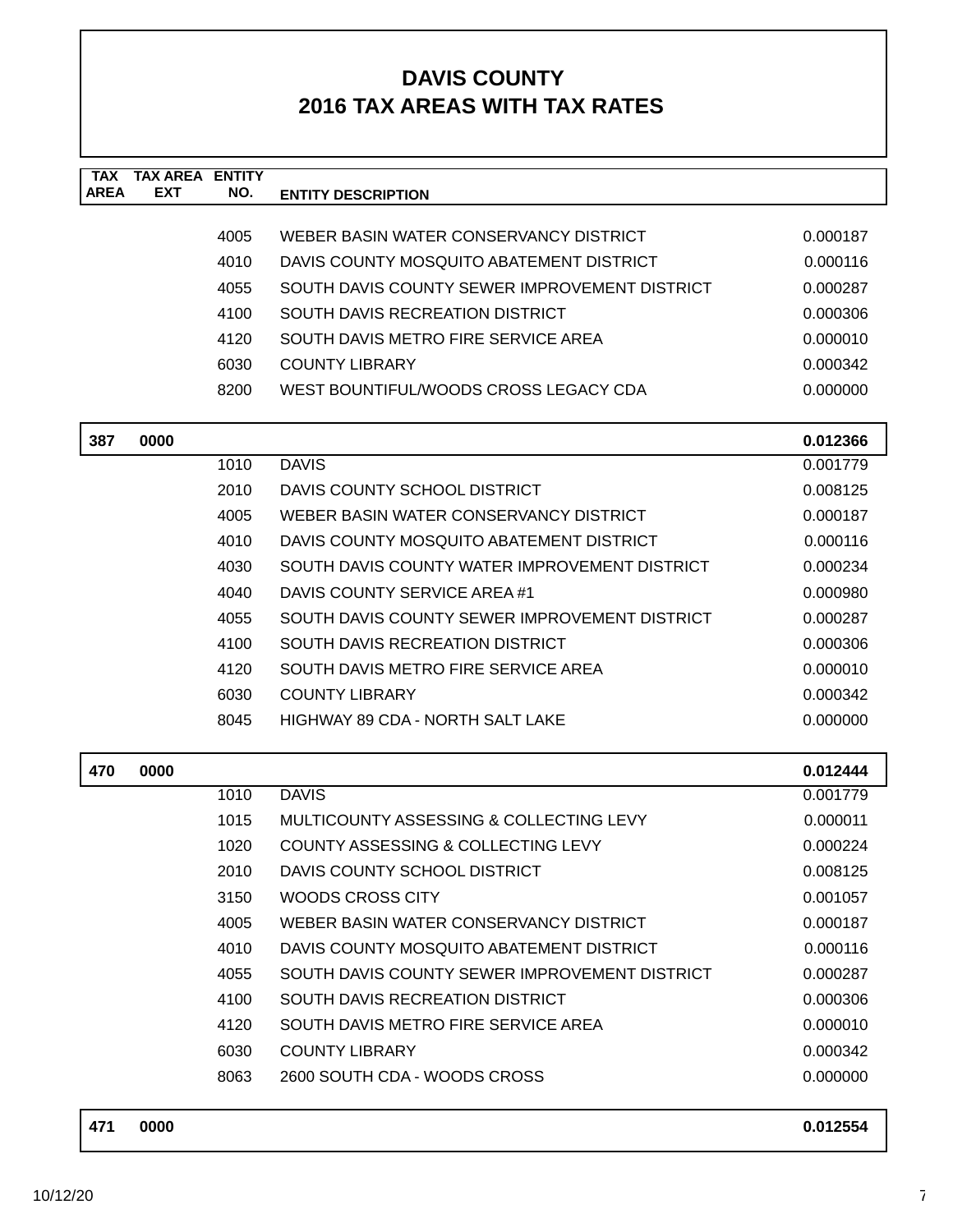| <b>TAX</b>  | <b>TAX AREA</b> | <b>ENTITY</b> |                                               |          |
|-------------|-----------------|---------------|-----------------------------------------------|----------|
| <b>AREA</b> | <b>EXT</b>      | NO.           | <b>ENTITY DESCRIPTION</b>                     |          |
|             |                 |               |                                               |          |
|             |                 | 1010          | <b>DAVIS</b>                                  | 0.001779 |
|             |                 | 1015          | MULTICOUNTY ASSESSING & COLLECTING LEVY       | 0.000011 |
|             |                 | 1020          | COUNTY ASSESSING & COLLECTING LEVY            | 0.000224 |
|             |                 | 2010          | DAVIS COUNTY SCHOOL DISTRICT                  | 0.008125 |
|             |                 | 3150          | WOODS CROSS CITY                              | 0.001057 |
|             |                 | 4005          | WEBER BASIN WATER CONSERVANCY DISTRICT        | 0.000187 |
|             |                 | 4010          | DAVIS COUNTY MOSQUITO ABATEMENT DISTRICT      | 0.000116 |
|             |                 | 4020          | <b>BOUNTIFUL IRRIGATION DISTRICT</b>          | 0.000110 |
|             |                 | 4055          | SOUTH DAVIS COUNTY SEWER IMPROVEMENT DISTRICT | 0.000287 |
|             |                 | 4100          | SOUTH DAVIS RECREATION DISTRICT               | 0.000306 |
|             |                 | 4120          | SOUTH DAVIS METRO FIRE SERVICE AREA           | 0.000010 |
|             |                 | 6030          | <b>COUNTY LIBRARY</b>                         | 0.000342 |
|             |                 | 8063          | 2600 SOUTH CDA - WOODS CROSS                  | 0.000000 |
|             |                 |               |                                               |          |
| 472         | 0000            |               |                                               | 0.012788 |
|             |                 | 1010          | <b>DAVIS</b>                                  | 0.001779 |
|             |                 | 1015          | MULTICOUNTY ASSESSING & COLLECTING LEVY       | 0.000011 |
|             |                 | 1020          | COUNTY ASSESSING & COLLECTING LEVY            | 0.000224 |

| 1020 | COUNTY ASSESSING & COLLECTING LEVY            | 0.000224 |
|------|-----------------------------------------------|----------|
| 2010 | DAVIS COUNTY SCHOOL DISTRICT                  | 0.008125 |
| 3150 | WOODS CROSS CITY                              | 0.001057 |
| 4005 | WEBER BASIN WATER CONSERVANCY DISTRICT        | 0.000187 |
| 4010 | DAVIS COUNTY MOSQUITO ABATEMENT DISTRICT      | 0.000116 |
| 4020 | BOUNTIFUL IRRIGATION DISTRICT                 | 0.000110 |
| 4030 | SOUTH DAVIS COUNTY WATER IMPROVEMENT DISTRICT | 0.000234 |
| 4055 | SOUTH DAVIS COUNTY SEWER IMPROVEMENT DISTRICT | 0.000287 |
| 4100 | SOUTH DAVIS RECREATION DISTRICT               | 0.000306 |
| 4120 | SOUTH DAVIS METRO FIRE SERVICE AREA           | 0.000010 |
| 6030 | <b>COUNTY LIBRARY</b>                         | 0.000342 |
| 8063 | 2600 SOUTH CDA - WOODS CROSS                  | 0.000000 |

| 473 | 0000 |      |                                         | 0.012678 |
|-----|------|------|-----------------------------------------|----------|
|     |      | 1010 | <b>DAVIS</b>                            | 0.001779 |
|     |      | 1015 | MULTICOUNTY ASSESSING & COLLECTING LEVY | 0.000011 |
|     |      | 1020 | COUNTY ASSESSING & COLLECTING LEVY      | 0.000224 |
|     |      | 2010 | DAVIS COUNTY SCHOOL DISTRICT            | 0.008125 |
|     |      | 3150 | WOODS CROSS CITY                        | 0.001057 |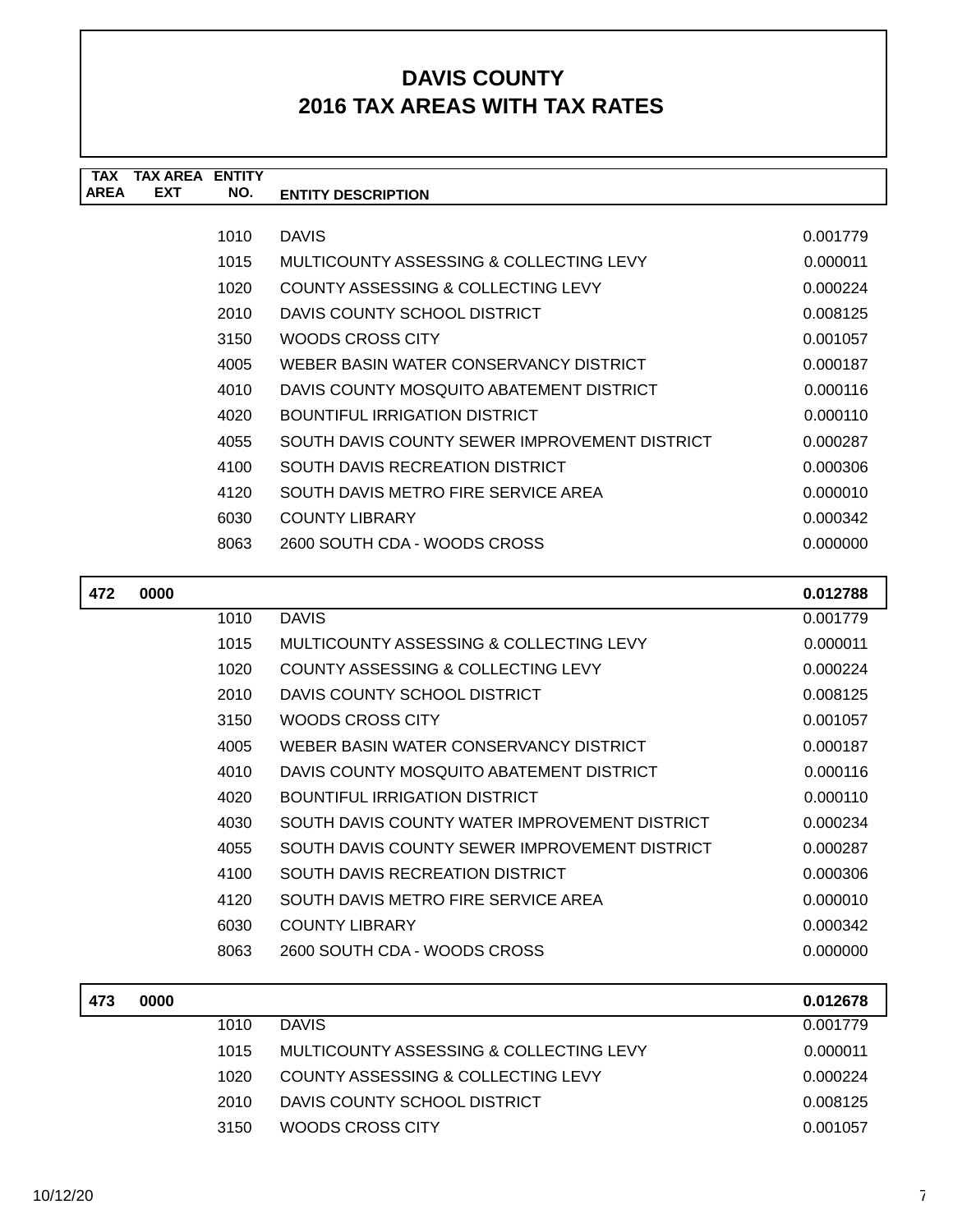| <b>TAX</b><br><b>AREA</b> | <b>TAX AREA ENTITY</b><br>EXT | NO.  | <b>ENTITY DESCRIPTION</b>                     |          |
|---------------------------|-------------------------------|------|-----------------------------------------------|----------|
|                           |                               |      |                                               |          |
|                           |                               | 4005 | WEBER BASIN WATER CONSERVANCY DISTRICT        | 0.000187 |
|                           |                               | 4010 | DAVIS COUNTY MOSQUITO ABATEMENT DISTRICT      | 0.000116 |
|                           |                               | 4030 | SOUTH DAVIS COUNTY WATER IMPROVEMENT DISTRICT | 0.000234 |
|                           |                               | 4055 | SOUTH DAVIS COUNTY SEWER IMPROVEMENT DISTRICT | 0.000287 |
|                           |                               | 4100 | SOUTH DAVIS RECREATION DISTRICT               | 0.000306 |
|                           |                               | 4120 | SOUTH DAVIS METRO FIRE SERVICE AREA           | 0.000010 |
|                           |                               | 6030 | <b>COUNTY LIBRARY</b>                         | 0.000342 |
|                           |                               | 8063 | 2600 SOUTH CDA - WOODS CROSS                  | 0.000000 |
| 503                       | 0000                          |      |                                               | 0.012387 |
|                           |                               | 1010 | <b>DAVIS</b>                                  | 0.001779 |
|                           |                               | 1015 | MULTICOUNTY ASSESSING & COLLECTING LEVY       | 0.000011 |
|                           |                               | 1020 | <b>COUNTY ASSESSING &amp; COLLECTING LEVY</b> | 0.000224 |
|                           |                               | 2010 | DAVIS COUNTY SCHOOL DISTRICT                  | 0.008125 |
|                           |                               | 3010 | <b>BOUNTIFUL</b>                              | 0.000890 |
|                           |                               | 4005 | WEBER BASIN WATER CONSERVANCY DISTRICT        | 0.000187 |
|                           |                               | 4010 | DAVIS COUNTY MOSQUITO ABATEMENT DISTRICT      | 0.000116 |
|                           |                               | 4020 | <b>BOUNTIFUL IRRIGATION DISTRICT</b>          | 0.000110 |
|                           |                               | 4055 | SOUTH DAVIS COUNTY SEWER IMPROVEMENT DISTRICT | 0.000287 |
|                           |                               | 4100 | SOUTH DAVIS RECREATION DISTRICT               | 0.000306 |
|                           |                               | 4120 | SOUTH DAVIS METRO FIRE SERVICE AREA           | 0.000010 |
|                           |                               | 6030 | <b>COUNTY LIBRARY</b>                         | 0.000342 |
|                           |                               | 8010 | C B D NEIGHBORHOOD REDEVELOPMENT PLAN         | 0.000000 |
| 505                       | 0000                          |      |                                               | 0.012511 |
|                           |                               | 1010 | <b>DAVIS</b>                                  | 0.001779 |
|                           |                               | 1015 | MULTICOUNTY ASSESSING & COLLECTING LEVY       | 0.000011 |
|                           |                               | 1020 | COUNTY ASSESSING & COLLECTING LEVY            | 0.000224 |
|                           |                               | 2010 | DAVIS COUNTY SCHOOL DISTRICT                  | 0.008125 |
|                           |                               | 3010 | <b>BOUNTIFUL</b>                              | 0.000890 |
|                           |                               | 4005 | WEBER BASIN WATER CONSERVANCY DISTRICT        | 0.000187 |
|                           |                               | 4010 | DAVIS COUNTY MOSOUITO ABATEMENT DISTRICT      | 0.000116 |
|                           |                               | 4030 | SOUTH DAVIS COUNTY WATER IMPROVEMENT DISTRICT | 0.000234 |
|                           |                               | 4055 | SOUTH DAVIS COUNTY SEWER IMPROVEMENT DISTRICT | 0.000287 |

4100 SOUTH DAVIS RECREATION DISTRICT 0.000306 4120 SOUTH DAVIS METRO FIRE SERVICE AREA 6.000010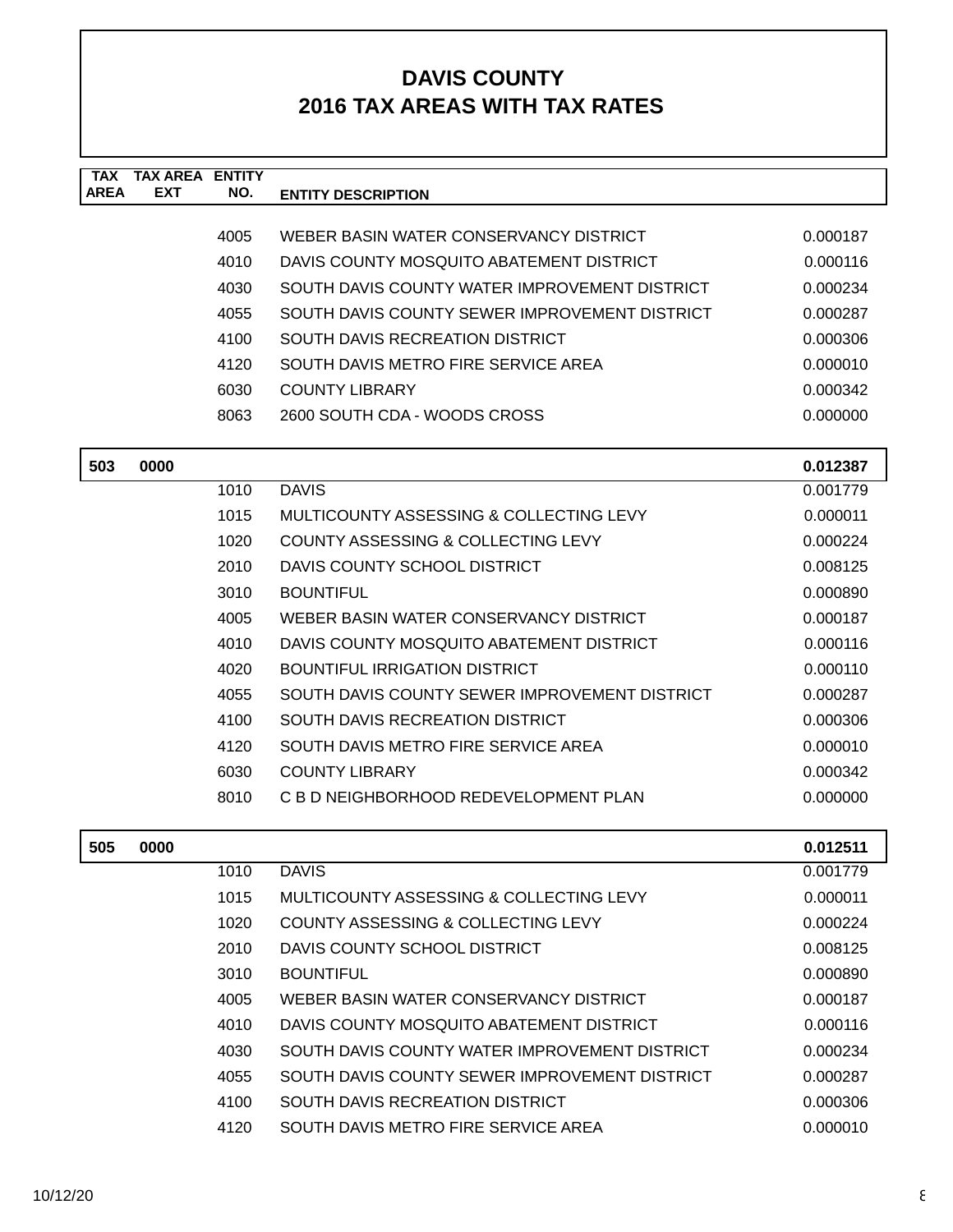| <b>TAX</b><br><b>AREA</b> | <b>TAX AREA ENTITY</b><br><b>EXT</b> | NO.  | <b>ENTITY DESCRIPTION</b>                         |          |
|---------------------------|--------------------------------------|------|---------------------------------------------------|----------|
|                           |                                      |      |                                                   |          |
|                           |                                      | 6030 | <b>COUNTY LIBRARY</b>                             | 0.000342 |
|                           |                                      | 9010 | C B D NEIGHBORHOOD REDEVELOPMENT PLAN             | 0.000000 |
| 508                       | 0000                                 |      |                                                   | 0.012370 |
|                           |                                      | 1010 | <b>DAVIS</b>                                      | 0.001779 |
|                           |                                      | 1015 | MULTICOUNTY ASSESSING & COLLECTING LEVY           | 0.000011 |
|                           |                                      | 1020 | COUNTY ASSESSING & COLLECTING LEVY                | 0.000224 |
|                           |                                      | 2010 | DAVIS COUNTY SCHOOL DISTRICT                      | 0.008125 |
|                           |                                      | 3020 | <b>CENTERVILLE</b>                                | 0.000983 |
|                           |                                      | 4005 | WEBER BASIN WATER CONSERVANCY DISTRICT            | 0.000187 |
|                           |                                      | 4010 | DAVIS COUNTY MOSOUITO ABATEMENT DISTRICT          | 0.000116 |
|                           |                                      | 4055 | SOUTH DAVIS COUNTY SEWER IMPROVEMENT DISTRICT     | 0.000287 |
|                           |                                      | 4100 | SOUTH DAVIS RECREATION DISTRICT                   | 0.000306 |
|                           |                                      | 4120 | SOUTH DAVIS METRO FIRE SERVICE AREA               | 0.000010 |
|                           |                                      | 6030 | <b>COUNTY LIBRARY</b>                             | 0.000342 |
|                           |                                      | 8090 | CENTERVILLE CITY PARRISH LANE GATEWAY DEVELOPMENT | 0.000000 |
|                           |                                      |      |                                                   |          |
| 517                       | 0000                                 |      |                                                   | 0.013891 |
|                           |                                      | 1010 | <b>DAVIS</b>                                      | 0.001779 |
|                           |                                      | 1015 | MULTICOUNTY ASSESSING & COLLECTING LEVY           | 0.000011 |
|                           |                                      | 1020 | COUNTY ASSESSING & COLLECTING LEVY                | 0.000224 |
|                           |                                      | 2010 | DAVIS COUNTY SCHOOL DISTRICT                      | 0.008125 |
|                           |                                      | 3040 | <b>CLINTON</b>                                    | 0.002082 |
|                           |                                      | 4005 | WEBER BASIN WATER CONSERVANCY DISTRICT            | 0.000187 |
|                           |                                      | 4010 | DAVIS COUNTY MOSQUITO ABATEMENT DISTRICT          | 0.000116 |
|                           |                                      | 4015 | NORTH DAVIS SEWER DISTRICT                        | 0.001025 |
|                           |                                      | 6030 | <b>COUNTY LIBRARY</b>                             | 0.000342 |
|                           |                                      | 8130 | C B D REDEVELOPMENT PLAN                          | 0.000000 |
| 523                       | 0000                                 |      |                                                   | 0.013124 |
|                           |                                      | 1010 | <b>DAVIS</b>                                      | 0.001779 |
|                           |                                      | 1015 | MULTICOUNTY ASSESSING & COLLECTING LEVY           | 0.000011 |
|                           |                                      | 1020 | COUNTY ASSESSING & COLLECTING LEVY                | 0.000224 |
|                           |                                      | 2010 | DAVIS COUNTY SCHOOL DISTRICT                      | 0.008125 |
|                           |                                      | 3050 | <b>FARMINGTON</b>                                 | 0.002132 |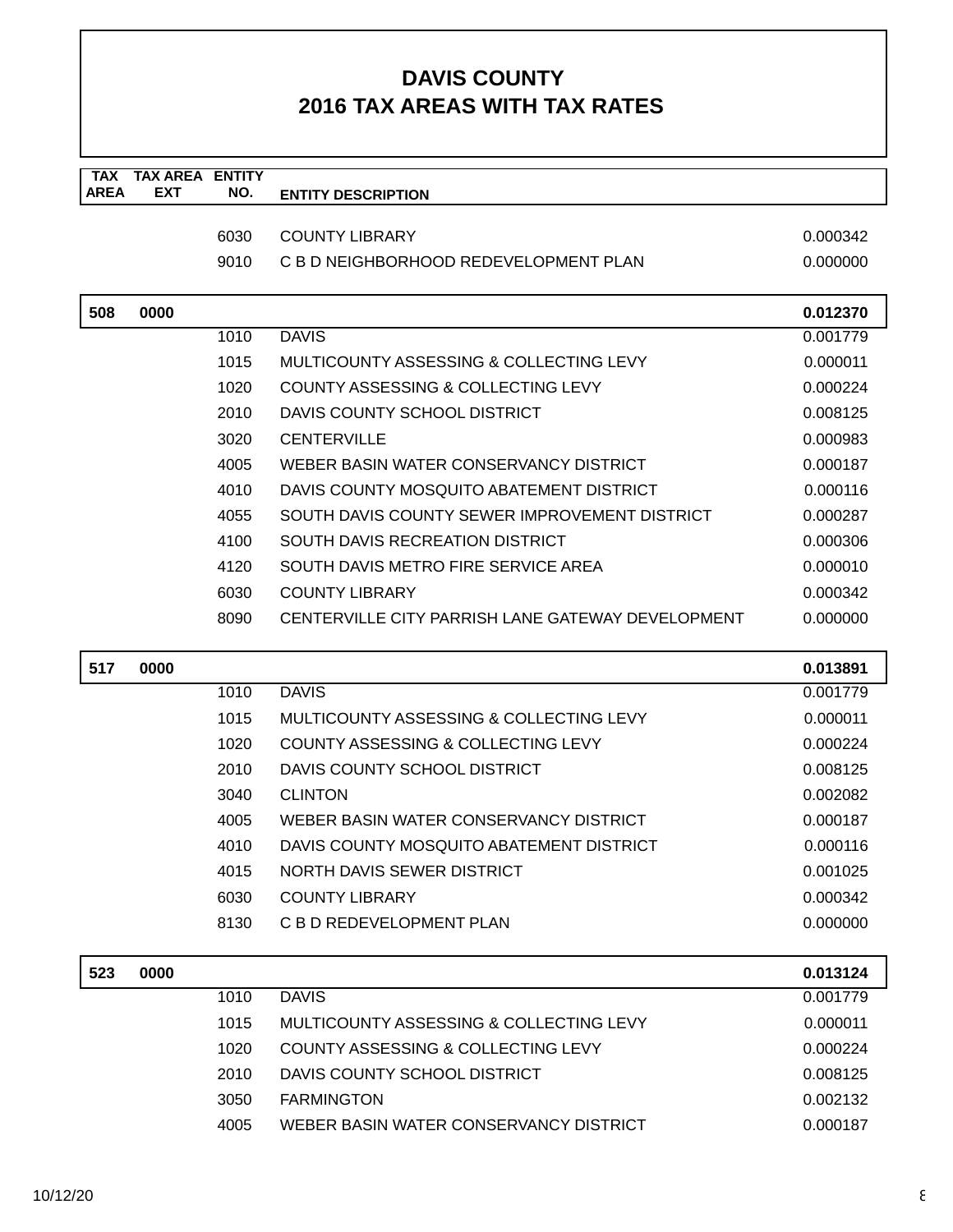| TAX         | <b>TAX AREA ENTITY</b> |      |                                          |          |
|-------------|------------------------|------|------------------------------------------|----------|
| <b>AREA</b> | <b>EXT</b>             | NO.  | <b>ENTITY DESCRIPTION</b>                |          |
|             |                        | 4010 | DAVIS COUNTY MOSQUITO ABATEMENT DISTRICT | 0.000116 |
|             |                        | 4050 | CENTRAL DAVIS COUNTY SEWER DISTRICT      | 0.000208 |
|             |                        |      |                                          |          |
|             |                        | 6030 | <b>COUNTY LIBRARY</b>                    | 0.000342 |
|             |                        | 8120 | U.S. 89 NEIGHBORHOOD DEVELOPMENT PLAN    | 0.000000 |
| 524         | 0000                   |      |                                          | 0.026835 |
|             |                        | 1010 | <b>DAVIS</b>                             | 0.001779 |
|             |                        | 1010 | <b>DAVIS</b>                             | 0.001779 |
|             |                        | 1015 | MULTICOUNTY ASSESSING & COLLECTING LEVY  | 0.000011 |
|             |                        | 1020 | COUNTY ASSESSING & COLLECTING LEVY       | 0.000224 |
|             |                        | 2010 | DAVIS COUNTY SCHOOL DISTRICT             | 0.008125 |
|             |                        | 2010 | DAVIS COUNTY SCHOOL DISTRICT             | 0.008125 |
|             |                        | 3050 | <b>FARMINGTON</b>                        | 0.002132 |
|             |                        | 3050 | <b>FARMINGTON</b>                        | 0.002132 |
|             |                        | 4005 | WEBER BASIN WATER CONSERVANCY DISTRICT   | 0.000187 |
|             |                        | 4005 | WEBER BASIN WATER CONSERVANCY DISTRICT   | 0.000187 |
|             |                        | 4010 | DAVIS COUNTY MOSQUITO ABATEMENT DISTRICT | 0.000116 |
|             |                        | 4010 | DAVIS COUNTY MOSQUITO ABATEMENT DISTRICT | 0.000116 |
|             |                        | 4050 | CENTRAL DAVIS COUNTY SEWER DISTRICT      | 0.000208 |
|             |                        | 4050 | CENTRAL DAVIS COUNTY SEWER DISTRICT      | 0.000208 |
|             |                        | 4070 | <b>BENCHLAND WATER DISTRICT</b>          | 0.000411 |
|             |                        | 4070 | BENCHLAND WATER DISTRICT                 | 0.000411 |
|             |                        | 6030 | <b>COUNTY LIBRARY</b>                    | 0.000342 |
|             |                        | 6030 | <b>COUNTY LIBRARY</b>                    | 0.000342 |
|             |                        | 8120 | U.S. 89 NEIGHBORHOOD DEVELOPMENT PLAN    | 0.000000 |
|             |                        | 9120 | U.S. 89 NEIGHBORHOOD DEVELOPMENT PLAN    | 0.000000 |
| 539         | 0000                   |      |                                          | 0.013614 |

| ວວອ | uuu |      |                                          | <b>U.UIJUI4</b> |
|-----|-----|------|------------------------------------------|-----------------|
|     |     | 1010 | <b>DAVIS</b>                             | 0.001779        |
|     |     | 1015 | MULTICOUNTY ASSESSING & COLLECTING LEVY  | 0.000011        |
|     |     | 1020 | COUNTY ASSESSING & COLLECTING LEVY       | 0.000224        |
|     |     | 2010 | DAVIS COUNTY SCHOOL DISTRICT             | 0.008125        |
|     |     | 3080 | <b>LAYTON</b>                            | 0.001805        |
|     |     | 4005 | WEBER BASIN WATER CONSERVANCY DISTRICT   | 0.000187        |
|     |     | 4010 | DAVIS COUNTY MOSQUITO ABATEMENT DISTRICT | 0.000116        |
|     |     | 4015 | NORTH DAVIS SEWER DISTRICT               | 0.001025        |
|     |     |      |                                          |                 |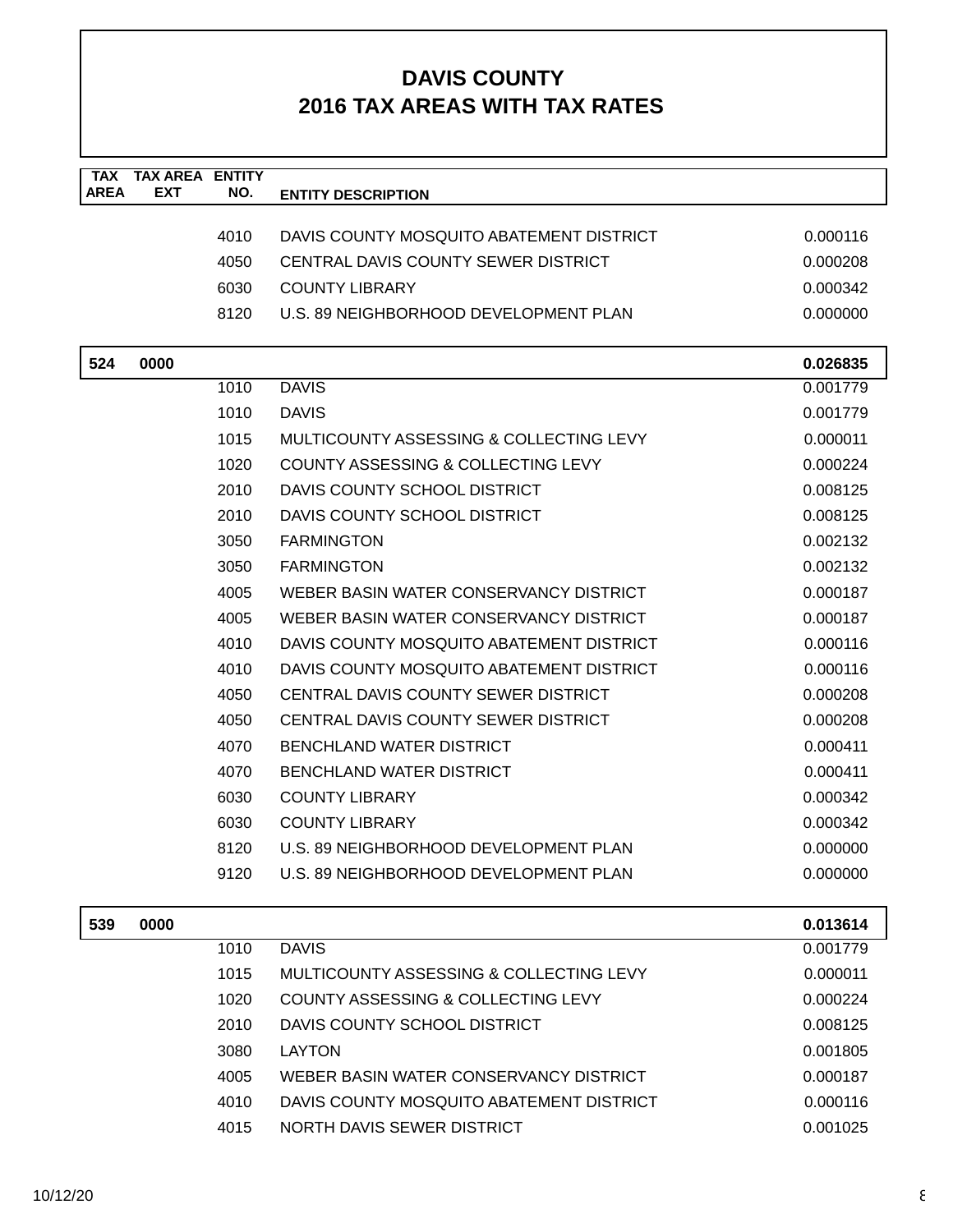| <b>TAX</b>  | <b>TAX AREA ENTITY</b> |      |                                                   |          |
|-------------|------------------------|------|---------------------------------------------------|----------|
| <b>AREA</b> | <b>EXT</b>             | NO.  | <b>ENTITY DESCRIPTION</b>                         |          |
|             |                        | 6030 | <b>COUNTY LIBRARY</b>                             | 0.000342 |
|             |                        | 8140 | SOUTH MAIN/SOUTH FORT LANE REDEVELOPMENT PROJECT  | 0.000000 |
|             |                        |      |                                                   |          |
| 544         | 0000                   |      |                                                   | 0.013009 |
|             |                        | 1010 | <b>DAVIS</b>                                      | 0.001779 |
|             |                        | 1015 | MULTICOUNTY ASSESSING & COLLECTING LEVY           | 0.000011 |
|             |                        | 1020 | COUNTY ASSESSING & COLLECTING LEVY                | 0.000224 |
|             |                        | 2010 | DAVIS COUNTY SCHOOL DISTRICT                      | 0.008125 |
|             |                        | 3090 | CITY OF NORTH SALT LAKE                           | 0.001622 |
|             |                        | 4005 | WEBER BASIN WATER CONSERVANCY DISTRICT            | 0.000187 |
|             |                        | 4010 | DAVIS COUNTY MOSQUITO ABATEMENT DISTRICT          | 0.000116 |
|             |                        | 4055 | SOUTH DAVIS COUNTY SEWER IMPROVEMENT DISTRICT     | 0.000287 |
|             |                        | 4100 | SOUTH DAVIS RECREATION DISTRICT                   | 0.000306 |
|             |                        | 4120 | SOUTH DAVIS METRO FIRE SERVICE AREA               | 0.000010 |
|             |                        | 6021 | WEBER BASIN WATER CONSERVANCY DISTRICT (NSL ONLY) | 0.000000 |
|             |                        | 6030 | <b>COUNTY LIBRARY</b>                             | 0.000342 |
|             |                        | 8040 | N.S.L. ECON DEVELOP PROJECT AREA                  | 0.000000 |
|             |                        |      |                                                   |          |
|             |                        |      |                                                   |          |
| 557         | 0000                   |      |                                                   | 0.013071 |
|             |                        | 1010 | <b>DAVIS</b>                                      | 0.001779 |
|             |                        | 1015 | MULTICOUNTY ASSESSING & COLLECTING LEVY           | 0.000011 |
|             |                        | 1020 | COUNTY ASSESSING & COLLECTING LEVY                | 0.000224 |
|             |                        | 2010 | DAVIS COUNTY SCHOOL DISTRICT                      | 0.008125 |
|             |                        | 3130 | <b>WEST BOUNTIFUL</b>                             | 0.001684 |
|             |                        | 4005 | WEBER BASIN WATER CONSERVANCY DISTRICT            | 0.000187 |
|             |                        | 4010 | DAVIS COUNTY MOSQUITO ABATEMENT DISTRICT          | 0.000116 |
|             |                        | 4055 | SOUTH DAVIS COUNTY SEWER IMPROVEMENT DISTRICT     | 0.000287 |
|             |                        | 4100 | SOUTH DAVIS RECREATION DISTRICT                   | 0.000306 |
|             |                        | 4120 | SOUTH DAVIS METRO FIRE SERVICE AREA               | 0.000010 |
|             |                        | 6030 | <b>COUNTY LIBRARY</b>                             | 0.000342 |
|             |                        | 8101 | 5TH SOUTH REDEVELOPMENT PLAN                      | 0.000000 |
| 558         | 0000                   |      |                                                   | 0.013181 |
|             |                        | 1010 | <b>DAVIS</b>                                      | 0.001779 |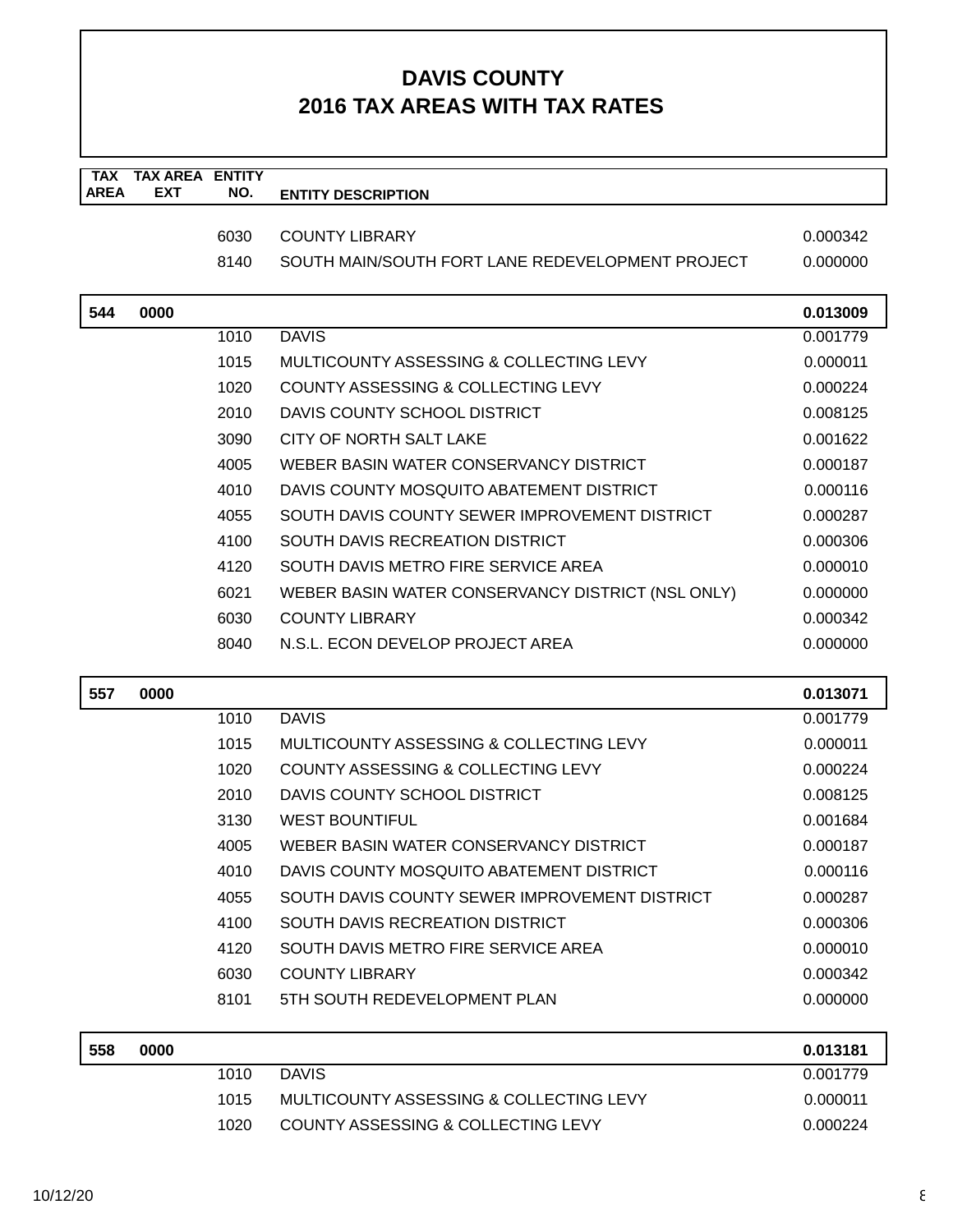| <b>TAX</b>  | <b>TAX AREA</b> | <b>ENTITY</b> |                                                 |          |
|-------------|-----------------|---------------|-------------------------------------------------|----------|
| <b>AREA</b> | <b>EXT</b>      | NO.           | <b>ENTITY DESCRIPTION</b>                       |          |
|             |                 |               |                                                 |          |
|             |                 | 2010          | DAVIS COUNTY SCHOOL DISTRICT                    | 0.008125 |
|             |                 | 3130          | <b>WEST BOUNTIFUL</b>                           | 0.001684 |
|             |                 | 4005          | WEBER BASIN WATER CONSERVANCY DISTRICT          | 0.000187 |
|             |                 | 4010          | DAVIS COUNTY MOSQUITO ABATEMENT DISTRICT        | 0.000116 |
|             |                 | 4020          | BOUNTIFUL IRRIGATION DISTRICT                   | 0.000110 |
|             |                 | 4055          | SOUTH DAVIS COUNTY SEWER IMPROVEMENT DISTRICT   | 0.000287 |
|             |                 | 4100          | SOUTH DAVIS RECREATION DISTRICT                 | 0.000306 |
|             |                 | 4120          | SOUTH DAVIS METRO FIRE SERVICE AREA             | 0.000010 |
|             |                 | 6030          | <b>COUNTY LIBRARY</b>                           | 0.000342 |
|             |                 | 8100          | WEST BOUNTIFUL GATEWAY NEIGHBORHOOD DEVELOPMENT | 0.000000 |
|             |                 |               |                                                 |          |
| 570         | 0000            |               |                                                 | 0.012444 |
|             |                 | 1010          | <b>DAVIS</b>                                    | 0.001779 |
|             |                 | 1015          | MULTICOUNTY ASSESSING & COLLECTING LEVY         | 0.000011 |
|             |                 | 1020          | COUNTY ASSESSING & COLLECTING LEVY              | 0.000224 |
|             |                 | 2010          | DAVIS COUNTY SCHOOL DISTRICT                    | 0.008125 |
|             |                 | 3150          | WOODS CROSS CITY                                | 0.001057 |
|             |                 | 4005          | WEBER BASIN WATER CONSERVANCY DISTRICT          | 0.000187 |
|             |                 |               |                                                 |          |

| 4005 | WEBER BASIN WATER CONSERVANCY DISTRICT        | 0.000187 |
|------|-----------------------------------------------|----------|
| 4010 | DAVIS COUNTY MOSQUITO ABATEMENT DISTRICT      | 0.000116 |
| 4055 | SOUTH DAVIS COUNTY SEWER IMPROVEMENT DISTRICT | 0.000287 |
| 4100 | SOUTH DAVIS RECREATION DISTRICT               | 0.000306 |
| 4120 | SOUTH DAVIS METRO FIRE SERVICE AREA           | 0.000010 |
| 6030 | <b>COUNTY LIBRARY</b>                         | 0.000342 |
| 8050 | WOODS CROSS NEIGHBORHOOD DEVELOPMENT PLAN     | 0.000000 |

| 571 | 0000 |      |                                               | 0.012554 |
|-----|------|------|-----------------------------------------------|----------|
|     |      | 1010 | <b>DAVIS</b>                                  | 0.001779 |
|     |      | 1015 | MULTICOUNTY ASSESSING & COLLECTING LEVY       | 0.000011 |
|     |      | 1020 | COUNTY ASSESSING & COLLECTING LEVY            | 0.000224 |
|     |      | 2010 | DAVIS COUNTY SCHOOL DISTRICT                  | 0.008125 |
|     |      | 3150 | WOODS CROSS CITY                              | 0.001057 |
|     |      | 4005 | WEBER BASIN WATER CONSERVANCY DISTRICT        | 0.000187 |
|     |      | 4010 | DAVIS COUNTY MOSQUITO ABATEMENT DISTRICT      | 0.000116 |
|     |      | 4020 | BOUNTIFUL IRRIGATION DISTRICT                 | 0.000110 |
|     |      | 4055 | SOUTH DAVIS COUNTY SEWER IMPROVEMENT DISTRICT | 0.000287 |
|     |      | 4100 | SOUTH DAVIS RECREATION DISTRICT               | 0.000306 |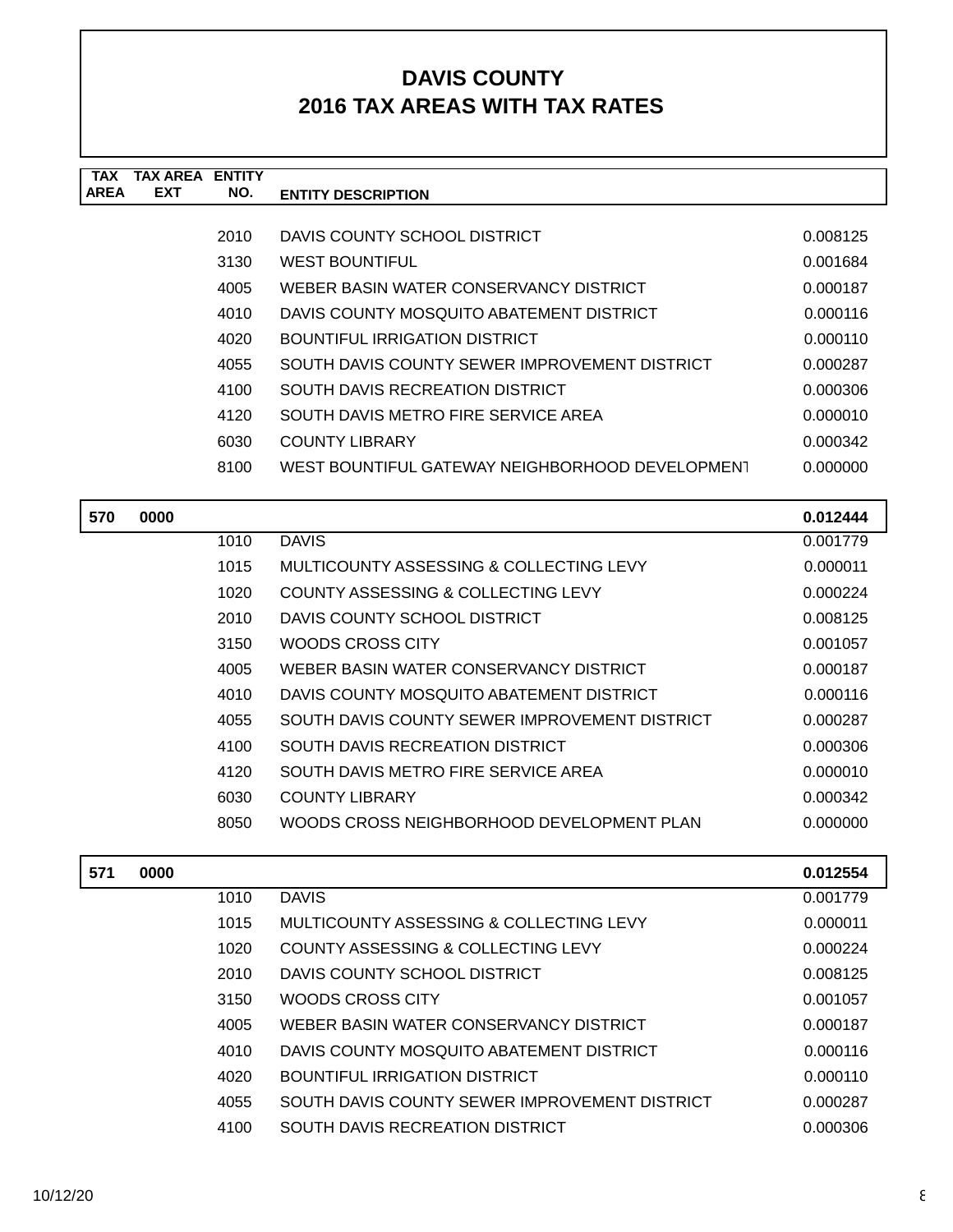| <b>TAX</b><br><b>AREA</b> | <b>TAX AREA</b><br><b>EXT</b> | <b>ENTITY</b><br>NO. | <b>ENTITY DESCRIPTION</b>                     |          |
|---------------------------|-------------------------------|----------------------|-----------------------------------------------|----------|
|                           |                               |                      |                                               |          |
|                           |                               | 4120                 | SOUTH DAVIS METRO FIRE SERVICE AREA           | 0.000010 |
|                           |                               | 6030                 | <b>COUNTY LIBRARY</b>                         | 0.000342 |
|                           |                               | 8050                 | WOODS CROSS NEIGHBORHOOD DEVELOPMENT PLAN     | 0.000000 |
| 573                       | 0000                          |                      |                                               | 0.012678 |
|                           |                               | 1010                 | <b>DAVIS</b>                                  | 0.001779 |
|                           |                               | 1015                 | MULTICOUNTY ASSESSING & COLLECTING LEVY       | 0.000011 |
|                           |                               | 1020                 | COUNTY ASSESSING & COLLECTING LEVY            | 0.000224 |
|                           |                               | 2010                 | DAVIS COUNTY SCHOOL DISTRICT                  | 0.008125 |
|                           |                               | 3150                 | <b>WOODS CROSS CITY</b>                       | 0.001057 |
|                           |                               | 4005                 | WEBER BASIN WATER CONSERVANCY DISTRICT        | 0.000187 |
|                           |                               | 4010                 | DAVIS COUNTY MOSQUITO ABATEMENT DISTRICT      | 0.000116 |
|                           |                               | 4030                 | SOUTH DAVIS COUNTY WATER IMPROVEMENT DISTRICT | 0.000234 |
|                           |                               | 4055                 | SOUTH DAVIS COUNTY SEWER IMPROVEMENT DISTRICT | 0.000287 |
|                           |                               | 4100                 | SOUTH DAVIS RECREATION DISTRICT               | 0.000306 |
|                           |                               | 4120                 | SOUTH DAVIS METRO FIRE SERVICE AREA           | 0.000010 |
|                           |                               | 6030                 | <b>COUNTY LIBRARY</b>                         | 0.000342 |
|                           |                               | 8061                 | 5TH SOUTH REDEVELOPMENT PLAN                  | 0.000000 |
| 584                       | 0000                          |                      |                                               | 0.012367 |
|                           |                               | 1010                 | <b>DAVIS</b>                                  | 0.001779 |
|                           |                               | 1015                 | MULTICOUNTY ASSESSING & COLLECTING LEVY       | 0.000011 |
|                           |                               | 1020                 | COUNTY ASSESSING & COLLECTING LEVY            | 0.000224 |
|                           |                               | 2010                 | DAVIS COUNTY SCHOOL DISTRICT                  | 0.008125 |
|                           |                               | 4005                 | WEBER BASIN WATER CONSERVANCY DISTRICT        | 0.000187 |
|                           |                               | 4010                 | DAVIS COUNTY MOSQUITO ABATEMENT DISTRICT      | 0.000116 |
|                           |                               | 4040                 | DAVIS COUNTY SERVICE AREA #1                  | 0.000980 |
|                           |                               | 4055                 | SOUTH DAVIS COUNTY SEWER IMPROVEMENT DISTRICT | 0.000287 |
|                           |                               | 4100                 | SOUTH DAVIS RECREATION DISTRICT               | 0.000306 |
|                           |                               | 4120                 | SOUTH DAVIS METRO FIRE SERVICE AREA           | 0.000010 |
|                           |                               | 6030                 | <b>COUNTY LIBRARY</b>                         | 0.000342 |
|                           |                               | 9200                 | WEST BOUNTIFUL/WOODS CROSS LEGASCY CDA        | 0.000000 |
| 603                       | 0000                          |                      |                                               | 0.012387 |
|                           |                               | 1010                 | <b>DAVIS</b>                                  | 0.001779 |
|                           |                               | 1015                 | MULTICOUNTY ASSESSING & COLLECTING LEVY       | 0.000011 |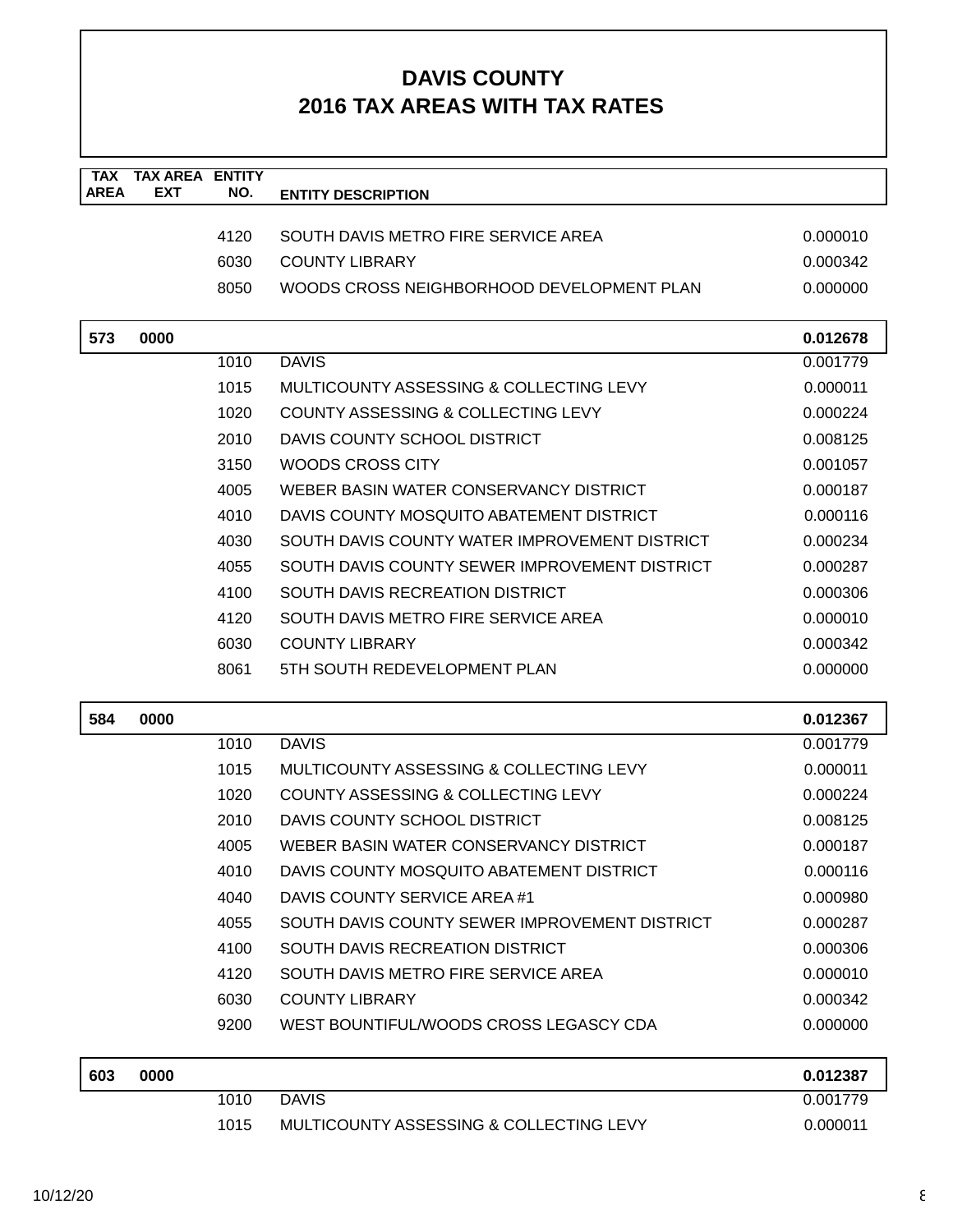| TAX         | TAX AREA   | <b>ENTITY</b> |                                                 |          |
|-------------|------------|---------------|-------------------------------------------------|----------|
| <b>AREA</b> | <b>EXT</b> | NO.           | <b>ENTITY DESCRIPTION</b>                       |          |
|             |            |               |                                                 |          |
|             |            | 1020          | COUNTY ASSESSING & COLLECTING LEVY              | 0.000224 |
|             |            | 2010          | DAVIS COUNTY SCHOOL DISTRICT                    | 0.008125 |
|             |            | 3010          | <b>BOUNTIFUL</b>                                | 0.000890 |
|             |            | 4005          | WEBER BASIN WATER CONSERVANCY DISTRICT          | 0.000187 |
|             |            | 4010          | DAVIS COUNTY MOSQUITO ABATEMENT DISTRICT        | 0.000116 |
|             |            | 4020          | BOUNTIFUL IRRIGATION DISTRICT                   | 0.000110 |
|             |            | 4055          | SOUTH DAVIS COUNTY SEWER IMPROVEMENT DISTRICT   | 0.000287 |
|             |            | 4100          | <b>SOUTH DAVIS RECREATION DISTRICT</b>          | 0.000306 |
|             |            | 4120          | SOUTH DAVIS METRO FIRE SERVICE AREA             | 0.000010 |
|             |            | 6030          | COUNTY LIBRARY                                  | 0.000342 |
|             |            | 8035          | BOUNTIFUL GATEWAY NEIGHBORHOOD DEVELOPMENT PLAN | 0.000000 |
|             |            |               |                                                 |          |
|             |            |               |                                                 |          |

| 613 | 0000 |      |                                                  | 0.014791 |
|-----|------|------|--------------------------------------------------|----------|
|     |      | 1010 | <b>DAVIS</b>                                     | 0.001779 |
|     |      | 1015 | MULTICOUNTY ASSESSING & COLLECTING LEVY          | 0.000011 |
|     |      | 1020 | COUNTY ASSESSING & COLLECTING LEVY               | 0.000224 |
|     |      | 2010 | DAVIS COUNTY SCHOOL DISTRICT                     | 0.008125 |
|     |      | 3030 | <b>CLEARFIELD</b>                                | 0.001800 |
|     |      | 4005 | WEBER BASIN WATER CONSERVANCY DISTRICT           | 0.000187 |
|     |      | 4010 | DAVIS COUNTY MOSQUITO ABATEMENT DISTRICT         | 0.000116 |
|     |      | 4015 | NORTH DAVIS SEWER DISTRICT                       | 0.001025 |
|     |      | 4110 | NORTH DAVIS FIRE DISTRICT                        | 0.001182 |
|     |      | 6030 | <b>COUNTY LIBRARY</b>                            | 0.000342 |
|     |      | 8075 | NORTH FREEPORT CENTER EXPANSION AREA NEIGHBORHOC | 0.000000 |
|     |      |      |                                                  |          |

| 623 | 0000 |      |                                                   | 0.013124 |
|-----|------|------|---------------------------------------------------|----------|
|     |      | 1010 | <b>DAVIS</b>                                      | 0.001779 |
|     |      | 1015 | MULTICOUNTY ASSESSING & COLLECTING LEVY           | 0.000011 |
|     |      | 1020 | COUNTY ASSESSING & COLLECTING LEVY                | 0.000224 |
|     |      | 2010 | DAVIS COUNTY SCHOOL DISTRICT                      | 0.008125 |
|     |      | 3050 | <b>FARMINGTON</b>                                 | 0.002132 |
|     |      | 4005 | WEBER BASIN WATER CONSERVANCY DISTRICT            | 0.000187 |
|     |      | 4010 | DAVIS COUNTY MOSQUITO ABATEMENT DISTRICT          | 0.000116 |
|     |      | 4050 | CENTRAL DAVIS COUNTY SEWER DISTRICT               | 0.000208 |
|     |      | 6030 | <b>COUNTY LIBRARY</b>                             | 0.000342 |
|     |      | 8122 | FARMINGTON STATION PARK REDEVELOPMENT PROJECT ARI | 0.000000 |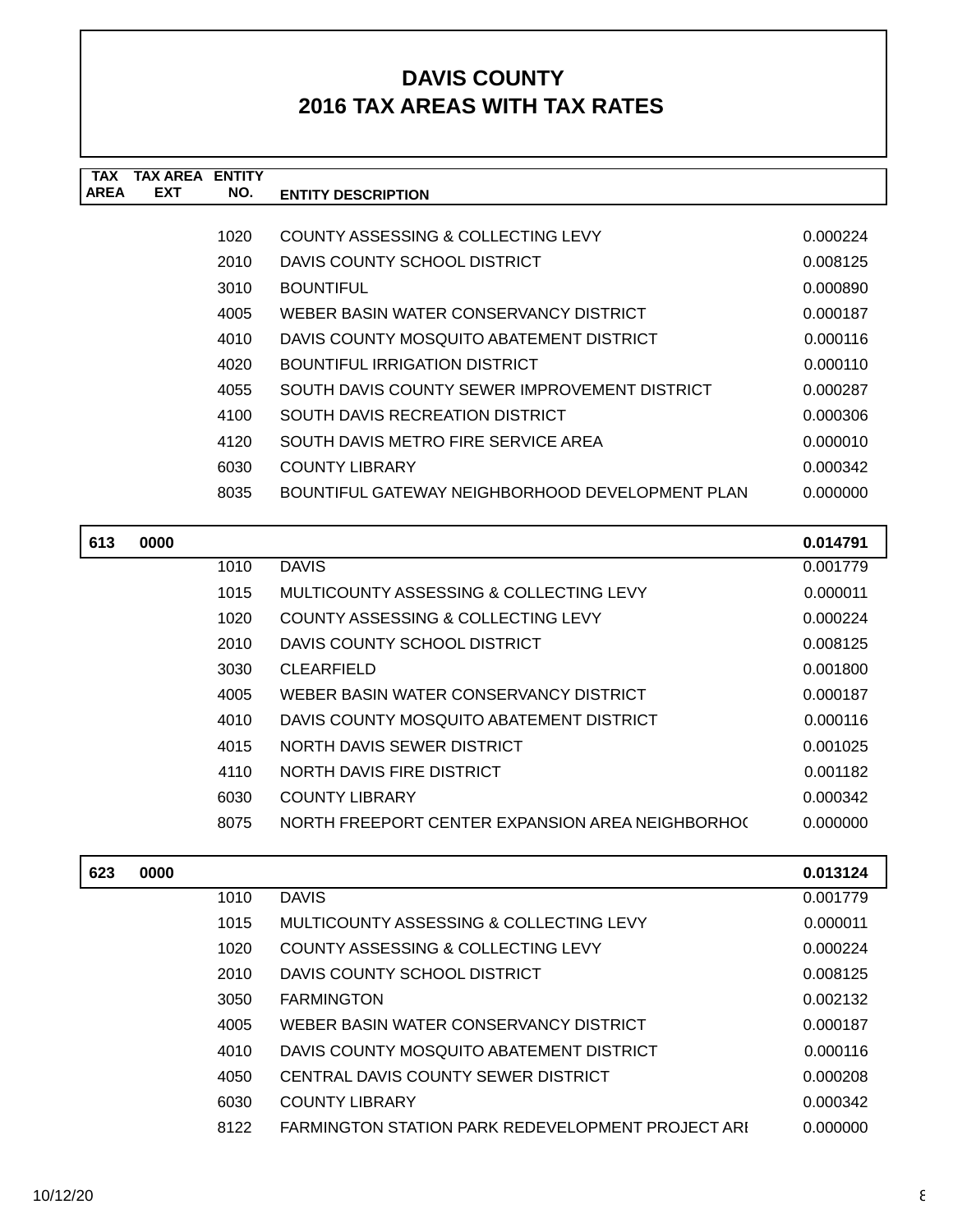**TAX TAX AREA ENTITY ENTITY DESCRIPTION EXT NO.**

| 624 | 0000 |      |                                                       | 0.013535 |
|-----|------|------|-------------------------------------------------------|----------|
|     |      | 1010 | <b>DAVIS</b>                                          | 0.001779 |
|     |      | 1015 | MULTICOUNTY ASSESSING & COLLECTING LEVY               | 0.000011 |
|     |      | 1020 | COUNTY ASSESSING & COLLECTING LEVY                    | 0.000224 |
|     |      | 2010 | DAVIS COUNTY SCHOOL DISTRICT                          | 0.008125 |
|     |      | 3050 | <b>FARMINGTON</b>                                     | 0.002132 |
|     |      | 4005 | WEBER BASIN WATER CONSERVANCY DISTRICT                | 0.000187 |
|     |      | 4010 | DAVIS COUNTY MOSQUITO ABATEMENT DISTRICT              | 0.000116 |
|     |      | 4050 | CENTRAL DAVIS COUNTY SEWER DISTRICT                   | 0.000208 |
|     |      | 4070 | BENCHLAND WATER DISTRICT                              | 0.000411 |
|     |      | 6030 | <b>COUNTY LIBRARY</b>                                 | 0.000342 |
|     |      | 8121 | <b>FARMINGTON DOWNTOWN REDEVELOPMENT PROJECT AREA</b> | 0.000000 |

| 639 | 0000 |      |                                                    | 0.013614 |
|-----|------|------|----------------------------------------------------|----------|
|     |      | 1010 | <b>DAVIS</b>                                       | 0.001779 |
|     |      | 1015 | MULTICOUNTY ASSESSING & COLLECTING LEVY            | 0.000011 |
|     |      | 1020 | COUNTY ASSESSING & COLLECTING LEVY                 | 0.000224 |
|     |      | 2010 | DAVIS COUNTY SCHOOL DISTRICT                       | 0.008125 |
|     |      | 3080 | LAYTON                                             | 0.001805 |
|     |      | 4005 | WEBER BASIN WATER CONSERVANCY DISTRICT             | 0.000187 |
|     |      | 4010 | DAVIS COUNTY MOSQUITO ABATEMENT DISTRICT           | 0.000116 |
|     |      | 4015 | NORTH DAVIS SEWER DISTRICT                         | 0.001025 |
|     |      | 6030 | <b>COUNTY LIBRARY</b>                              | 0.000342 |
|     |      | 8141 | <b>EAST GATE ECONOMIC DEVELOPMENT PROJECT AREA</b> | 0.000000 |

| 658 | 0000 |      |                                               | 0.013181 |
|-----|------|------|-----------------------------------------------|----------|
|     |      | 1010 | <b>DAVIS</b>                                  | 0.001779 |
|     |      | 1015 | MULTICOUNTY ASSESSING & COLLECTING LEVY       | 0.000011 |
|     |      | 1020 | COUNTY ASSESSING & COLLECTING LEVY            | 0.000224 |
|     |      | 2010 | DAVIS COUNTY SCHOOL DISTRICT                  | 0.008125 |
|     |      | 3130 | <b>WEST BOUNTIFUL</b>                         | 0.001684 |
|     |      | 4005 | WEBER BASIN WATER CONSERVANCY DISTRICT        | 0.000187 |
|     |      | 4010 | DAVIS COUNTY MOSQUITO ABATEMENT DISTRICT      | 0.000116 |
|     |      | 4020 | BOUNTIFUL IRRIGATION DISTRICT                 | 0.000110 |
|     |      | 4055 | SOUTH DAVIS COUNTY SEWER IMPROVEMENT DISTRICT | 0.000287 |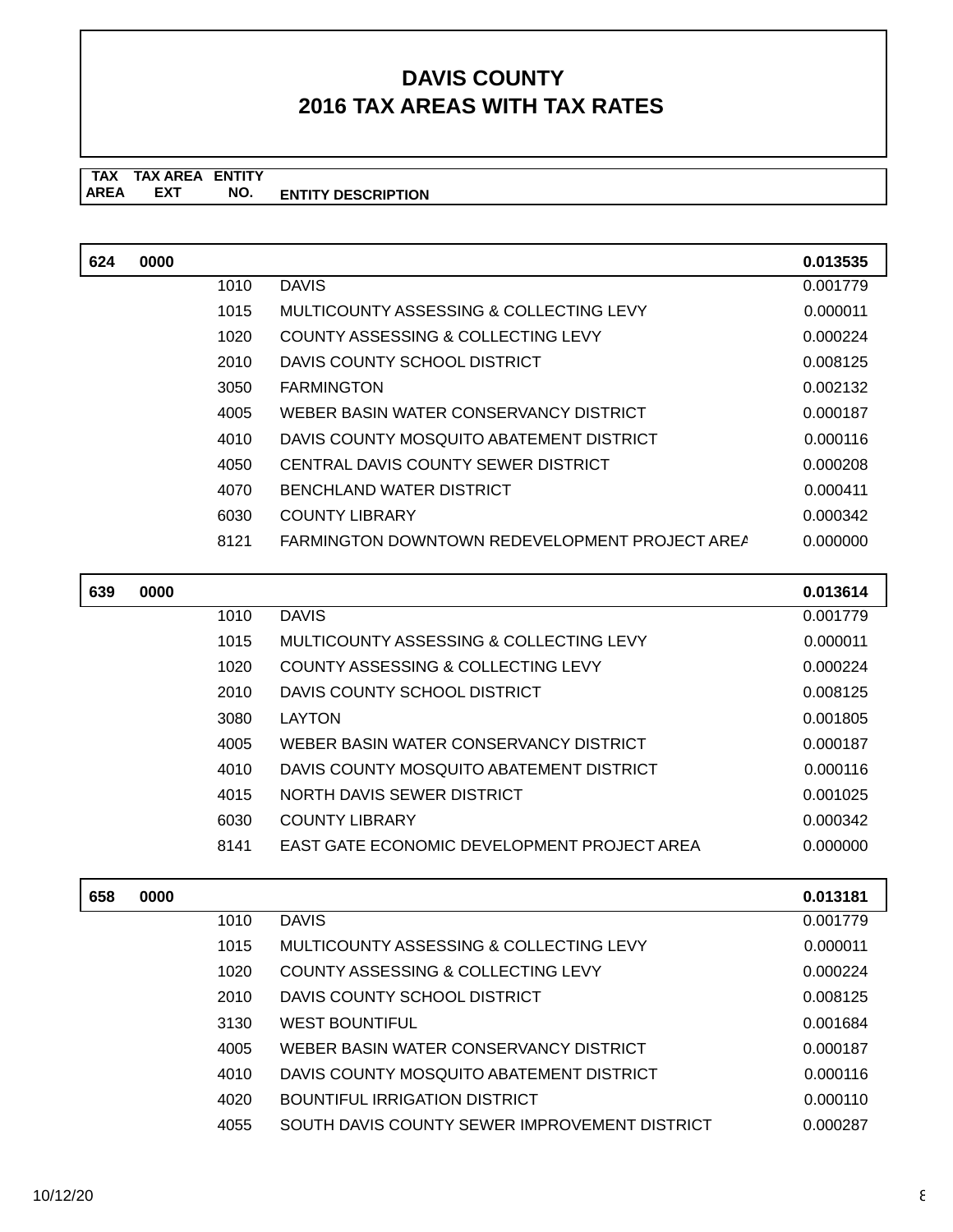| <b>TAX</b><br><b>AREA</b> | <b>TAX AREA</b><br><b>EXT</b> | <b>ENTITY</b><br>NO. | <b>ENTITY DESCRIPTION</b>                        |          |
|---------------------------|-------------------------------|----------------------|--------------------------------------------------|----------|
|                           |                               |                      |                                                  |          |
|                           |                               | 4100                 | SOUTH DAVIS RECREATION DISTRICT                  | 0.000306 |
|                           |                               | 4120                 | SOUTH DAVIS METRO FIRE SERVICE AREA              | 0.000010 |
|                           |                               | 6030                 | <b>COUNTY LIBRARY</b>                            | 0.000342 |
|                           |                               | 8102                 | THE WEST BOUNTIFUL CITY COMMONS REDEVELOPMENT PR | 0.000000 |
|                           |                               |                      |                                                  |          |
| 658                       | 0001                          |                      |                                                  | 0.012387 |
|                           |                               | 1010                 | <b>DAVIS</b>                                     | 0.001779 |
|                           |                               | 1015                 | MULTICOUNTY ASSESSING & COLLECTING LEVY          | 0.000011 |
|                           |                               | 1020                 | COUNTY ASSESSING & COLLECTING LEVY               | 0.000224 |
|                           |                               | 2010                 | DAVIS COUNTY SCHOOL DISTRICT                     | 0.008125 |
|                           |                               | 3010                 | <b>BOUNTIFUL</b>                                 | 0.000890 |
|                           |                               | 4005                 | WEBER BASIN WATER CONSERVANCY DISTRICT           | 0.000187 |
|                           |                               | 4010                 | DAVIS COUNTY MOSQUITO ABATEMENT DISTRICT         | 0.000116 |
|                           |                               | 4020                 | <b>BOUNTIFUL IRRIGATION DISTRICT</b>             | 0.000110 |
|                           |                               | 4055                 | SOUTH DAVIS COUNTY SEWER IMPROVEMENT DISTRICT    | 0.000287 |
|                           |                               | 4100                 | <b>SOUTH DAVIS RECREATION DISTRICT</b>           | 0.000306 |
|                           |                               | 4120                 | SOUTH DAVIS METRO FIRE SERVICE AREA              | 0.000010 |
|                           |                               | 6030                 | <b>COUNTY LIBRARY</b>                            | 0.000342 |
|                           |                               | 9102                 | THE WEST BOUNTIFUL CITY COMMONS REDEVELOPMENT PR | 0.000000 |
| 670                       | 0000                          |                      |                                                  | 0.012444 |
|                           |                               | 1010                 | <b>DAVIS</b>                                     | 0.001779 |
|                           |                               | 1015                 | MULTICOUNTY ASSESSING & COLLECTING LEVY          | 0.000011 |
|                           |                               | 1020                 | COUNTY ASSESSING & COLLECTING LEVY               | 0.000224 |
|                           |                               | 2010                 | DAVIS COUNTY SCHOOL DISTRICT                     | 0.008125 |
|                           |                               | 3150                 | WOODS CROSS CITY                                 | 0.001057 |
|                           |                               | 4005                 | WEBER BASIN WATER CONSERVANCY DISTRICT           | 0.000187 |
|                           |                               | 4010                 | DAVIS COUNTY MOSQUITO ABATEMENT DISTRICT         | 0.000116 |
|                           |                               | 4055                 | SOUTH DAVIS COUNTY SEWER IMPROVEMENT DISTRICT    | 0.000287 |
|                           |                               | 4100                 | SOUTH DAVIS RECREATION DISTRICT                  | 0.000306 |
|                           |                               | 4120                 | SOUTH DAVIS METRO FIRE SERVICE AREA              | 0.000010 |
|                           |                               | 6030                 | <b>COUNTY LIBRARY</b>                            | 0.000342 |
|                           |                               | 8060                 | 15TH SOUTH REDEVELOPMENT PROJECT AREA PLAN       | 0.000000 |
| 671                       | 0000                          |                      |                                                  | 0.012554 |

1010 DAVIS 0.001779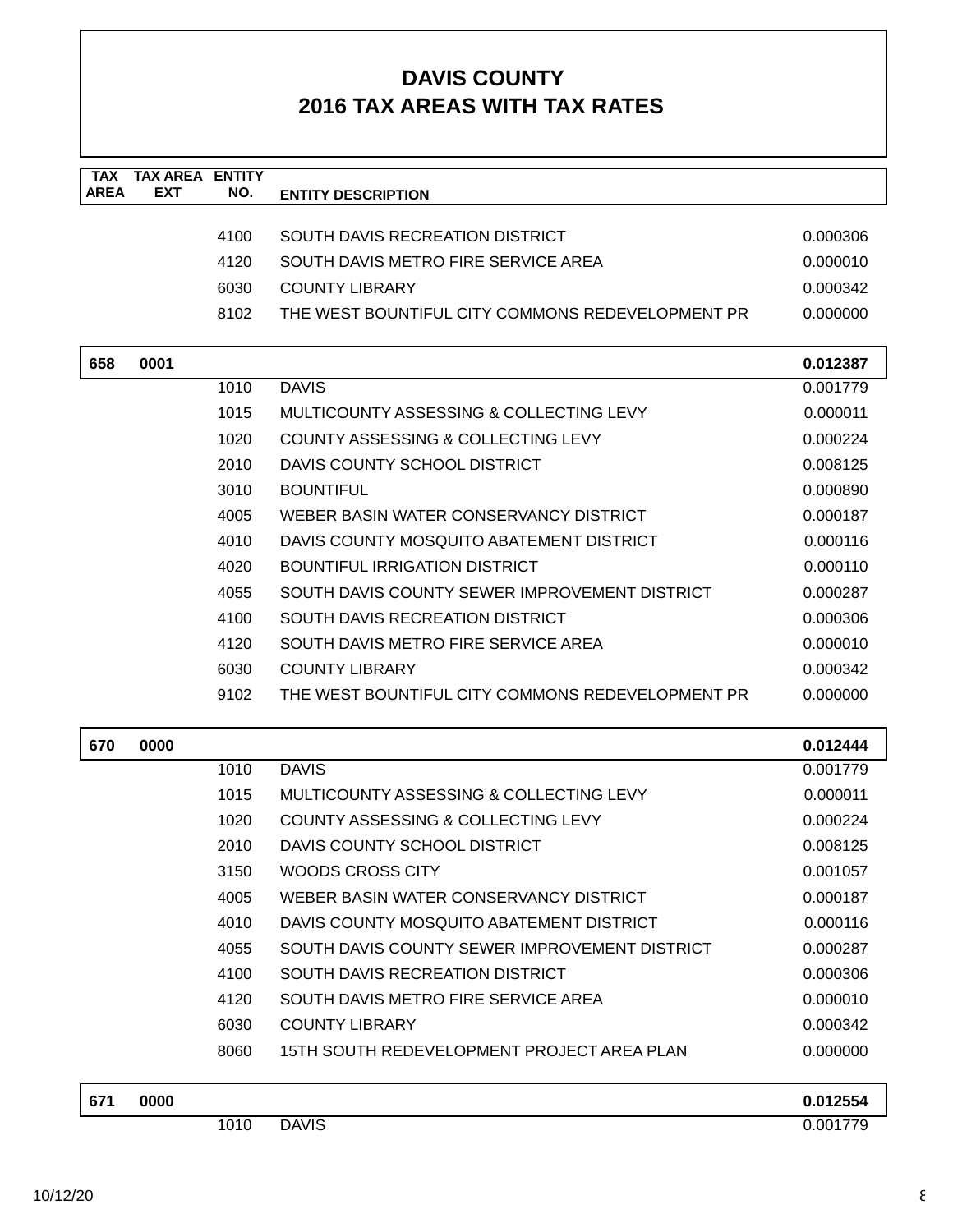| <b>TAX</b><br><b>AREA</b> | <b>TAX AREA ENTITY</b><br><b>EXT</b> | NO.  | <b>ENTITY DESCRIPTION</b>                     |          |
|---------------------------|--------------------------------------|------|-----------------------------------------------|----------|
|                           |                                      |      |                                               |          |
|                           |                                      | 1015 | MULTICOUNTY ASSESSING & COLLECTING LEVY       | 0.000011 |
|                           |                                      | 1020 | <b>COUNTY ASSESSING &amp; COLLECTING LEVY</b> | 0.000224 |
|                           |                                      | 2010 | DAVIS COUNTY SCHOOL DISTRICT                  | 0.008125 |
|                           |                                      | 3150 | WOODS CROSS CITY                              | 0.001057 |
|                           |                                      | 4005 | WEBER BASIN WATER CONSERVANCY DISTRICT        | 0.000187 |
|                           |                                      | 4010 | DAVIS COUNTY MOSQUITO ABATEMENT DISTRICT      | 0.000116 |
|                           |                                      | 4020 | <b>BOUNTIFUL IRRIGATION DISTRICT</b>          | 0.000110 |
|                           |                                      | 4055 | SOUTH DAVIS COUNTY SEWER IMPROVEMENT DISTRICT | 0.000287 |
|                           |                                      | 4100 | <b>SOUTH DAVIS RECREATION DISTRICT</b>        | 0.000306 |
|                           |                                      | 4120 | SOUTH DAVIS METRO FIRE SERVICE AREA           | 0.000010 |
|                           |                                      | 6030 | <b>COUNTY LIBRARY</b>                         | 0.000342 |
|                           |                                      | 9060 | 15TH SOUTH REDEVELOPMENT AREA PLAN            | 0.000000 |
| 703                       | 0000                                 |      |                                               | 0.012387 |
|                           |                                      | 1010 | <b>DAVIS</b>                                  | 0.001779 |
|                           |                                      | 1015 | MULTICOUNTY ASSESSING & COLLECTING LEVY       | 0.000011 |
|                           |                                      | 1020 | COUNTY ASSESSING & COLLECTING LEVY            | 0.000224 |
|                           |                                      | 2010 | DAVIS COUNTY SCHOOL DISTRICT                  | 0.008125 |
|                           |                                      | 3010 | <b>BOUNTIFUL</b>                              | 0.000890 |
|                           |                                      | 4005 | WEBER BASIN WATER CONSERVANCY DISTRICT        | 0.000187 |
|                           |                                      | 4010 | DAVIS COUNTY MOSQUITO ABATEMENT DISTRICT      | 0.000116 |
|                           |                                      | 4020 | <b>BOUNTIFUL IRRIGATION DISTRICT</b>          | 0.000110 |
|                           |                                      | 4055 | SOUTH DAVIS COUNTY SEWER IMPROVEMENT DISTRICT | 0.000287 |
|                           |                                      | 4100 | SOUTH DAVIS RECREATION DISTRICT               | 0.000306 |
|                           |                                      | 4120 | SOUTH DAVIS METRO FIRE SERVICE AREA           | 0.000010 |
|                           |                                      | 6030 | <b>COUNTY LIBRARY</b>                         | 0.000342 |
|                           |                                      | 8020 | C B D NEIGHBORHOOD REDEVELOPMENT PLAN         | 0.000000 |
| 713                       | 0000                                 |      |                                               | 0.014791 |
|                           |                                      | 1010 | <b>DAVIS</b>                                  | 0.001779 |

| 1015 | MULTICOUNTY ASSESSING & COLLECTING LEVY  | 0.000011 |
|------|------------------------------------------|----------|
| 1020 | COUNTY ASSESSING & COLLECTING LEVY       | 0.000224 |
| 2010 | DAVIS COUNTY SCHOOL DISTRICT             | 0.008125 |
| 3030 | CLEARFIELD                               | 0.001800 |
| 4005 | WEBER BASIN WATER CONSERVANCY DISTRICT   | 0.000187 |
| 4010 | DAVIS COUNTY MOSQUITO ABATEMENT DISTRICT | 0.000116 |
|      |                                          |          |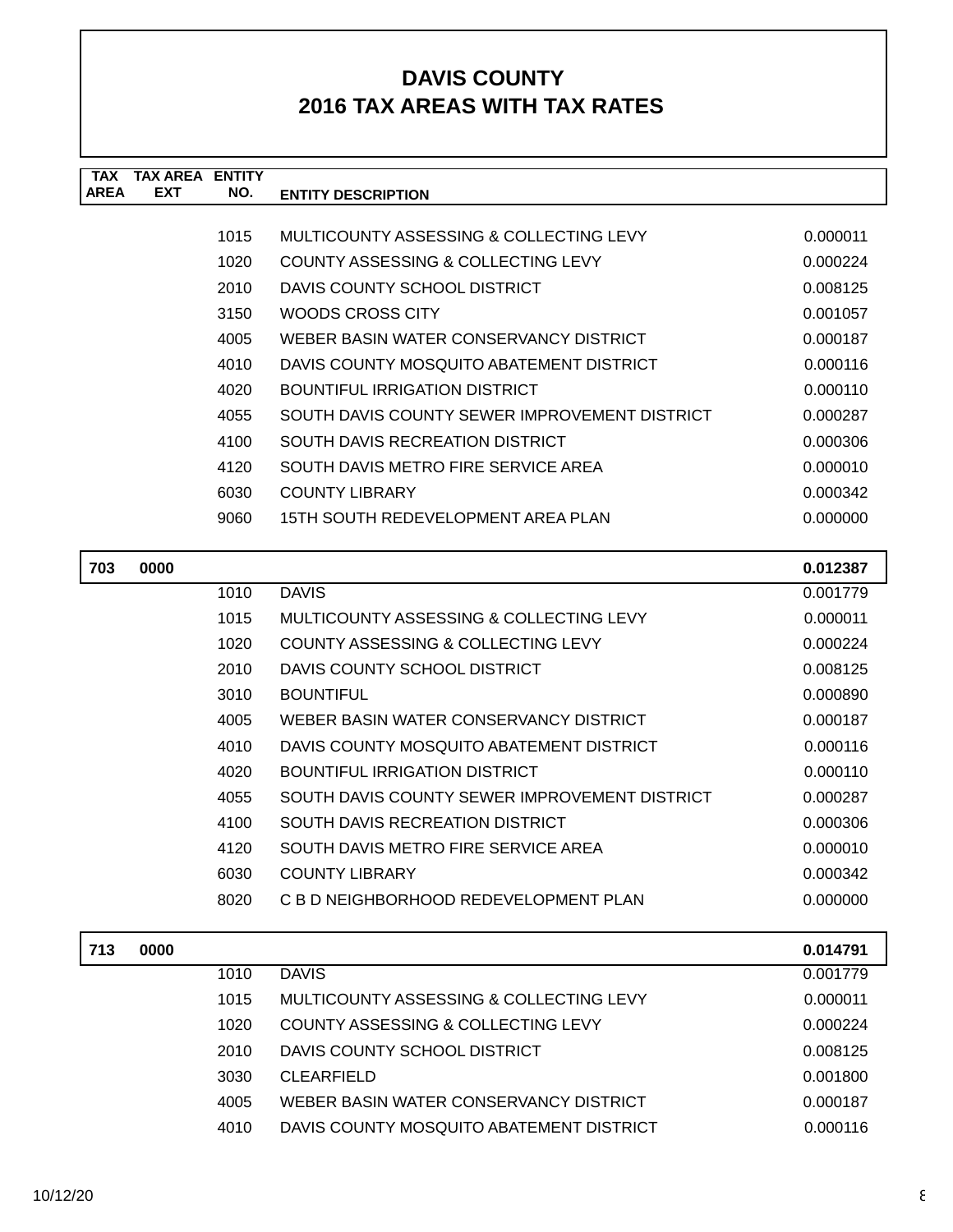| <b>TAX</b><br><b>AREA</b> | <b>TAX AREA ENTITY</b><br><b>EXT</b> | NO.  | <b>ENTITY DESCRIPTION</b>                         |          |
|---------------------------|--------------------------------------|------|---------------------------------------------------|----------|
|                           |                                      |      |                                                   |          |
|                           |                                      | 4015 | NORTH DAVIS SEWER DISTRICT                        | 0.001025 |
|                           |                                      | 4110 | NORTH DAVIS FIRE DISTRICT                         | 0.001182 |
|                           |                                      | 6030 | <b>COUNTY LIBRARY</b>                             | 0.000342 |
|                           |                                      | 8076 | WEST SIDE CENTRAL BUSINESS DISTRICT               | 0.000000 |
|                           |                                      |      |                                                   |          |
| 744                       | 0000                                 |      |                                                   | 0.013009 |
|                           |                                      | 1010 | <b>DAVIS</b>                                      | 0.001779 |
|                           |                                      | 1015 | MULTICOUNTY ASSESSING & COLLECTING LEVY           | 0.000011 |
|                           |                                      | 1020 | COUNTY ASSESSING & COLLECTING LEVY                | 0.000224 |
|                           |                                      | 2010 | DAVIS COUNTY SCHOOL DISTRICT                      | 0.008125 |
|                           |                                      | 3090 | CITY OF NORTH SALT LAKE                           | 0.001622 |
|                           |                                      | 4005 | WEBER BASIN WATER CONSERVANCY DISTRICT            | 0.000187 |
|                           |                                      | 4010 | DAVIS COUNTY MOSQUITO ABATEMENT DISTRICT          | 0.000116 |
|                           |                                      | 4055 | SOUTH DAVIS COUNTY SEWER IMPROVEMENT DISTRICT     | 0.000287 |
|                           |                                      | 4100 | SOUTH DAVIS RECREATION DISTRICT                   | 0.000306 |
|                           |                                      | 4120 | SOUTH DAVIS METRO FIRE SERVICE AREA               | 0.000010 |
|                           |                                      | 6021 | WEBER BASIN WATER CONSERVANCY DISTRICT (NSL ONLY) | 0.000000 |
|                           |                                      | 6030 | <b>COUNTY LIBRARY</b>                             | 0.000342 |
|                           |                                      | 8042 | EAGELWOOD VILLAGE CDA 2009-1                      | 0.000000 |
|                           |                                      |      |                                                   |          |
| 745                       | 0000                                 |      |                                                   | 0.013243 |
|                           |                                      | 1010 | <b>DAVIS</b>                                      | 0.001779 |
|                           |                                      | 1015 | MULTICOUNTY ASSESSING & COLLECTING LEVY           | 0.000011 |
|                           |                                      | 1020 | COUNTY ASSESSING & COLLECTING LEVY                | 0.000224 |
|                           |                                      | 2010 | DAVIS COUNTY SCHOOL DISTRICT                      | 0.008125 |
|                           |                                      | 3090 | CITY OF NORTH SALT LAKE                           | 0.001622 |
|                           |                                      | 4005 | WEBER BASIN WATER CONSERVANCY DISTRICT            | 0.000187 |
|                           |                                      | 4010 | DAVIS COUNTY MOSQUITO ABATEMENT DISTRICT          | 0.000116 |
|                           |                                      | 4030 | SOUTH DAVIS COUNTY WATER IMPROVEMENT DISTRICT     | 0.000234 |
|                           |                                      | 4055 | SOUTH DAVIS COUNTY SEWER IMPROVEMENT DISTRICT     | 0.000287 |
|                           |                                      | 4100 | SOUTH DAVIS RECREATION DISTRICT                   | 0.000306 |
|                           |                                      | 4120 | SOUTH DAVIS METRO FIRE SERVICE AREA               | 0.000010 |
|                           |                                      | 6021 | WEBER BASIN WATER CONSERVANCY DISTRICT (NSL ONLY) | 0.000000 |
|                           |                                      | 6030 | <b>COUNTY LIBRARY</b>                             | 0.000342 |
|                           |                                      | 9042 | EAGLEWOOD VILLAGE CDA 2009-1                      | 0.000000 |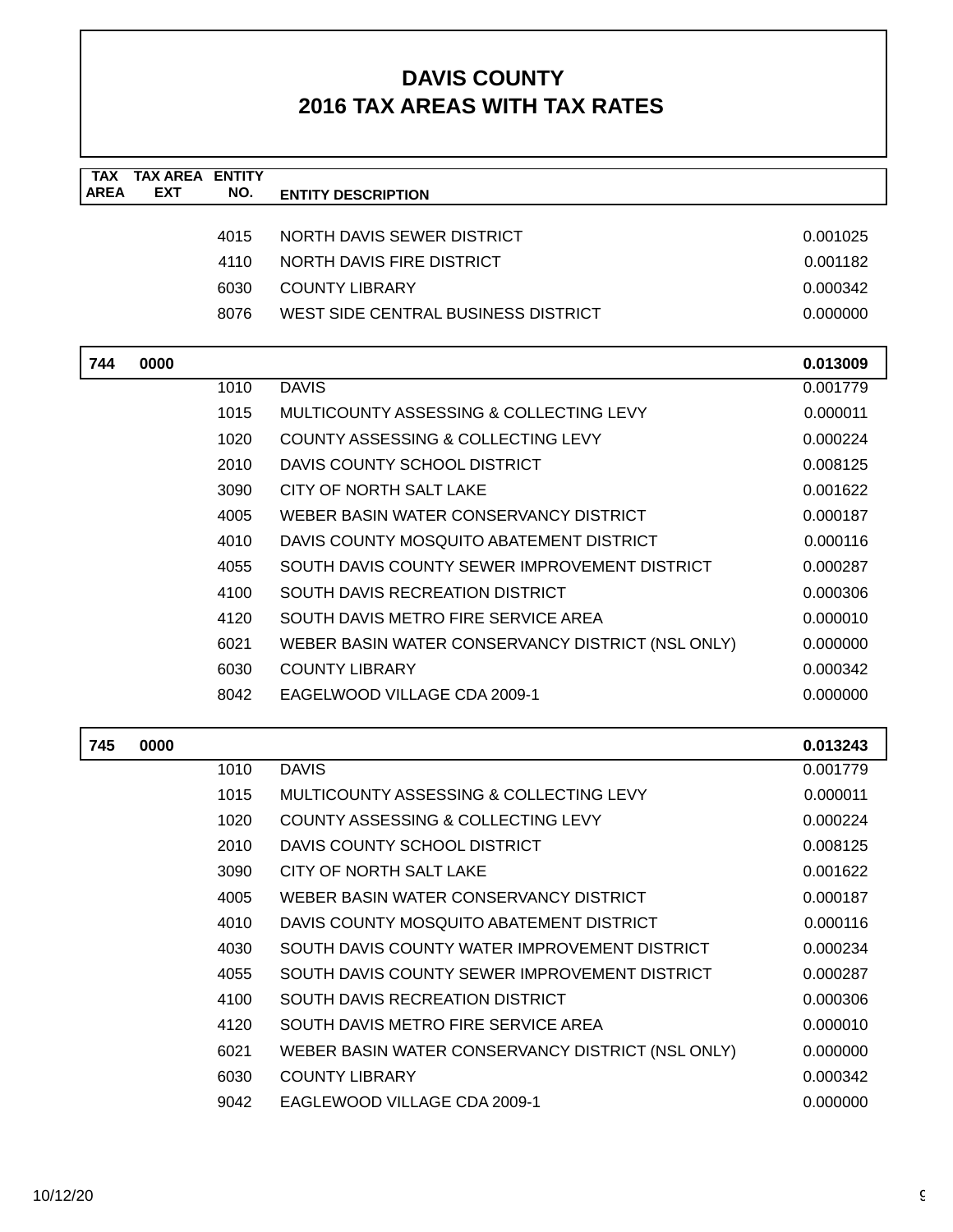#### **TAX TAX AREA ENTITY ENTITY DESCRIPTION EXT NO.**

| 770 | 0000 |      |                                               | 0.012444 |
|-----|------|------|-----------------------------------------------|----------|
|     |      | 1010 | <b>DAVIS</b>                                  | 0.001779 |
|     |      | 1015 | MULTICOUNTY ASSESSING & COLLECTING LEVY       | 0.000011 |
|     |      | 1020 | COUNTY ASSESSING & COLLECTING LEVY            | 0.000224 |
|     |      | 2010 | DAVIS COUNTY SCHOOL DISTRICT                  | 0.008125 |
|     |      | 3150 | WOODS CROSS CITY                              | 0.001057 |
|     |      | 4005 | WEBER BASIN WATER CONSERVANCY DISTRICT        | 0.000187 |
|     |      | 4010 | DAVIS COUNTY MOSQUITO ABATEMENT DISTRICT      | 0.000116 |
|     |      | 4055 | SOUTH DAVIS COUNTY SEWER IMPROVEMENT DISTRICT | 0.000287 |
|     |      | 4100 | SOUTH DAVIS RECREATION DISTRICT               | 0.000306 |
|     |      | 4120 | SOUTH DAVIS METRO FIRE SERVICE AREA           | 0.000010 |
|     |      | 6030 | <b>COUNTY LIBRARY</b>                         | 0.000342 |
|     |      | 9061 | 5TH SOUTH REDEVELOPMENT PLAN                  | 0.000000 |

| 771 | 0000 |      |                                               | 0.012554 |
|-----|------|------|-----------------------------------------------|----------|
|     |      | 1010 | <b>DAVIS</b>                                  | 0.001779 |
|     |      | 1015 | MULTICOUNTY ASSESSING & COLLECTING LEVY       | 0.000011 |
|     |      | 1020 | COUNTY ASSESSING & COLLECTING LEVY            | 0.000224 |
|     |      | 2010 | DAVIS COUNTY SCHOOL DISTRICT                  | 0.008125 |
|     |      | 3150 | WOODS CROSS CITY                              | 0.001057 |
|     |      | 4005 | WEBER BASIN WATER CONSERVANCY DISTRICT        | 0.000187 |
|     |      | 4010 | DAVIS COUNTY MOSQUITO ABATEMENT DISTRICT      | 0.000116 |
|     |      | 4020 | BOUNTIFUL IRRIGATION DISTRICT                 | 0.000110 |
|     |      | 4055 | SOUTH DAVIS COUNTY SEWER IMPROVEMENT DISTRICT | 0.000287 |
|     |      | 4100 | SOUTH DAVIS RECREATION DISTRICT               | 0.000306 |
|     |      | 4120 | SOUTH DAVIS METRO FIRE SERVICE AREA           | 0.000010 |
|     |      | 6030 | COUNTY LIBRARY                                | 0.000342 |
|     |      | 8062 | WOODS CROSS FIFTH WEST REDEVELOPMENT PROJECT  | 0.000000 |

| 813 | 0000 |      |                                         | 0.014791 |
|-----|------|------|-----------------------------------------|----------|
|     |      | 1010 | <b>DAVIS</b>                            | 0.001779 |
|     |      | 1015 | MULTICOUNTY ASSESSING & COLLECTING LEVY | 0.000011 |
|     |      | 1020 | COUNTY ASSESSING & COLLECTING LEVY      | 0.000224 |
|     |      | 2010 | DAVIS COUNTY SCHOOL DISTRICT            | 0.008125 |
|     |      | 3030 | <b>CLEARFIELD</b>                       | 0.001800 |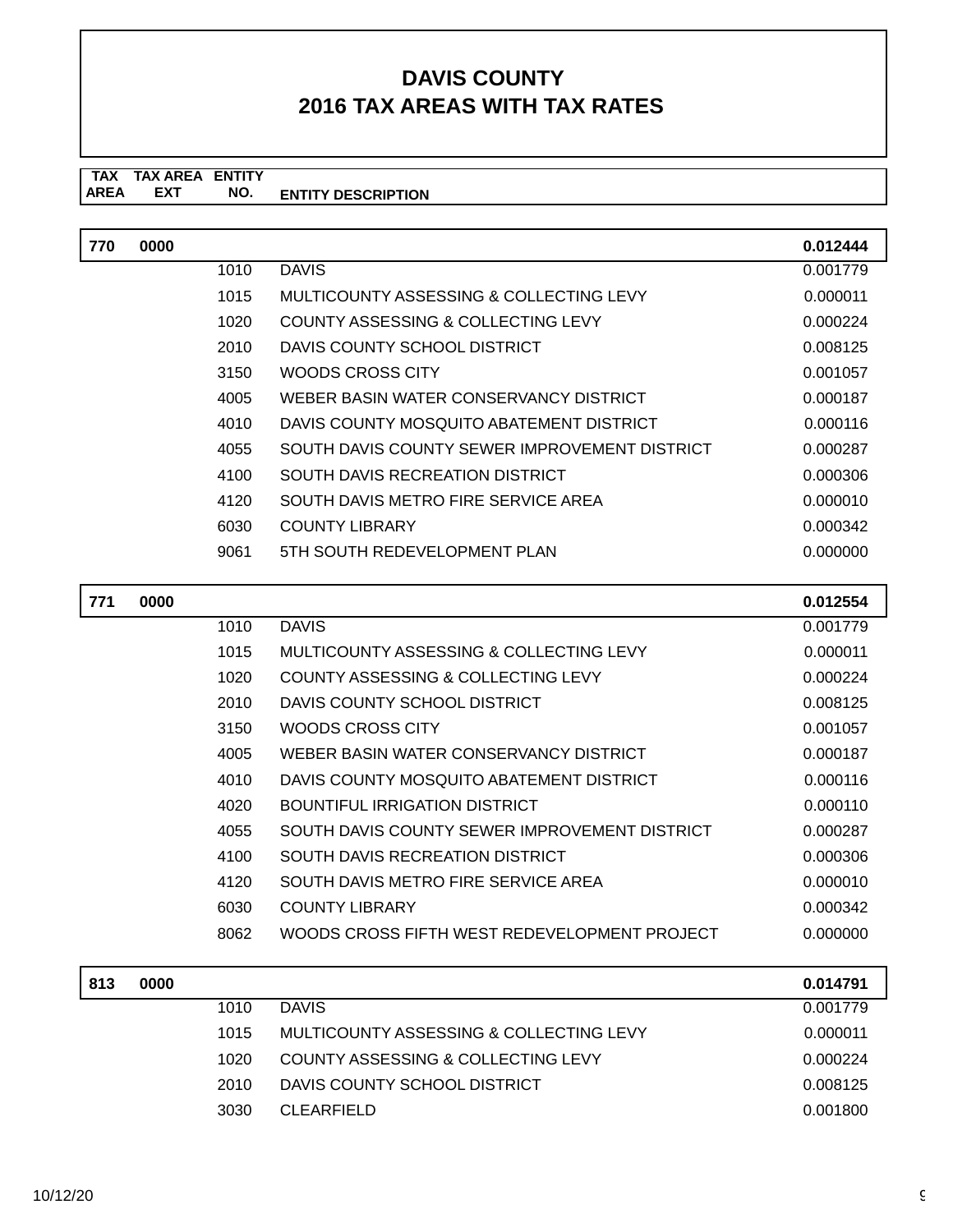| <b>TAX</b>  | <b>TAX AREA ENTITY</b> |      |                                                   |          |
|-------------|------------------------|------|---------------------------------------------------|----------|
| <b>AREA</b> | <b>EXT</b>             | NO.  | <b>ENTITY DESCRIPTION</b>                         |          |
|             |                        |      |                                                   |          |
|             |                        | 4005 | WEBER BASIN WATER CONSERVANCY DISTRICT            | 0.000187 |
|             |                        | 4010 | DAVIS COUNTY MOSQUITO ABATEMENT DISTRICT          | 0.000116 |
|             |                        | 4015 | NORTH DAVIS SEWER DISTRICT                        | 0.001025 |
|             |                        | 4110 | <b>NORTH DAVIS FIRE DISTRICT</b>                  | 0.001182 |
|             |                        | 6030 | <b>COUNTY LIBRARY</b>                             | 0.000342 |
|             |                        | 8077 | NORTHGATE/EASTSIDE CENTRAL BUSINESS DISTRICT      | 0.000000 |
|             |                        |      |                                                   |          |
| 913         | 0000                   |      |                                                   | 0.014791 |
|             |                        | 1010 | <b>DAVIS</b>                                      | 0.001779 |
|             |                        | 1015 | MULTICOUNTY ASSESSING & COLLECTING LEVY           | 0.000011 |
|             |                        | 1020 | COUNTY ASSESSING & COLLECTING LEVY                | 0.000224 |
|             |                        | 2010 | DAVIS COUNTY SCHOOL DISTRICT                      | 0.008125 |
|             |                        | 3030 | <b>CLEARFIELD</b>                                 | 0.001800 |
|             |                        | 4005 | WEBER BASIN WATER CONSERVANCY DISTRICT            | 0.000187 |
|             |                        | 4010 | DAVIS COUNTY MOSQUITO ABATEMENT DISTRICT          | 0.000116 |
|             |                        | 4015 | NORTH DAVIS SEWER DISTRICT                        | 0.001025 |
|             |                        | 4110 | NORTH DAVIS FIRE DISTRICT                         | 0.001182 |
|             |                        | 6030 | <b>COUNTY LIBRARY</b>                             | 0.000342 |
|             |                        | 8078 | 700 SOUTH NEIGHBORHOOD DEVELOPMENT PROJECT - CLE/ | 0.000000 |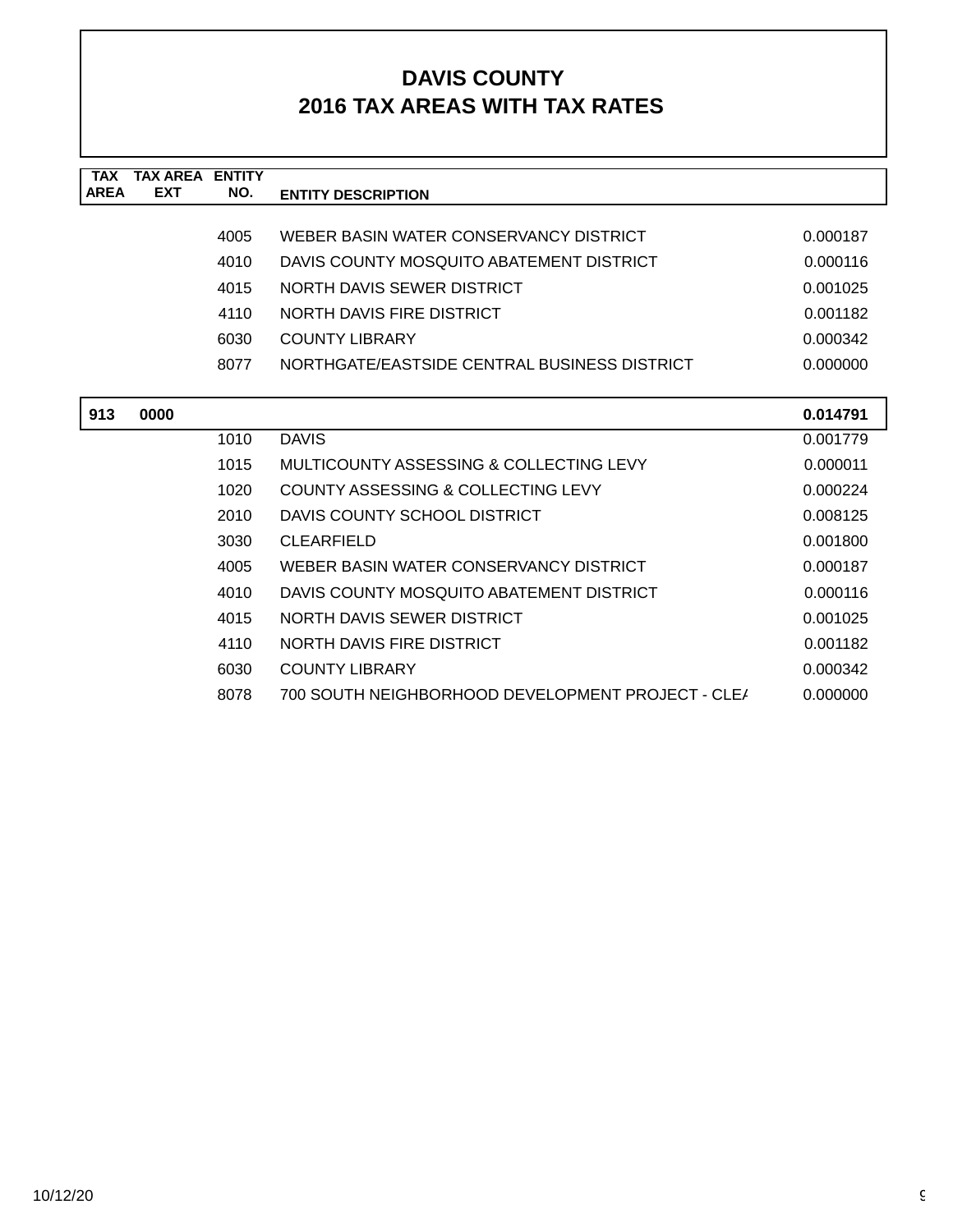#### **TAX TAX AREA ENTITY AREA ENTITY DESCRIPTION EXT NO.**

| 001 | 0000 |      |                                             | 0.014279 |
|-----|------|------|---------------------------------------------|----------|
|     |      | 1010 | <b>DUCHESNE</b>                             | 0.003389 |
|     |      | 2010 | DUCHESNE COUNTY SCHOOL DISTRICT             | 0.008208 |
|     |      | 3010 | <b>ALTAMONT</b>                             | 0.001535 |
|     |      | 4010 | DUCHESNE COUNTY MOSQUITO ABATEMENT DISTRICT | 0.000129 |
|     |      | 4060 | UPPER COUNTRY WATER IMPROVEMENT DISTRICT    | 0.000344 |
|     |      | 4080 | DUCHESNE COUNTY WATER CONSERVANCY DISTRICT  | 0.000274 |
|     |      | 4100 | DUCHESNE COUNTY SPECIAL SERVICE DISTRICT #3 | 0.000000 |
|     |      | 4103 | UPPER COMMUNITY RECREATION DISTRICT         | 0.000000 |
|     |      | 4220 | CENTRAL UTAH WATER CONSERVANCY DISTRICT     | 0.000400 |
| 002 | 0000 |      |                                             | 0.013935 |
|     |      | 1010 | <b>DUCHESNE</b>                             | 0.003389 |
|     |      | 2010 | DUCHESNE COUNTY SCHOOL DISTRICT             | 0.008208 |
|     |      | 3020 | <b>DUCHESNE</b>                             | 0.001535 |
|     |      | 4010 | DUCHESNE COUNTY MOSQUITO ABATEMENT DISTRICT | 0.000129 |
|     |      | 4080 | DUCHESNE COUNTY WATER CONSERVANCY DISTRICT  | 0.000274 |
|     |      | 4100 | DUCHESNE COUNTY SPECIAL SERVICE DISTRICT #3 | 0.000000 |
|     |      | 4220 | CENTRAL UTAH WATER CONSERVANCY DISTRICT     | 0.000400 |
| 003 | 0000 |      |                                             | 0.014101 |
|     |      | 1010 | <b>DUCHESNE</b>                             | 0.003389 |
|     |      | 2010 | DUCHESNE COUNTY SCHOOL DISTRICT             | 0.008208 |
|     |      | 3030 | <b>MYTON</b>                                | 0.001701 |
|     |      | 4010 | DUCHESNE COUNTY MOSQUITO ABATEMENT DISTRICT | 0.000129 |
|     |      | 4080 | DUCHESNE COUNTY WATER CONSERVANCY DISTRICT  | 0.000274 |
|     |      | 4100 | DUCHESNE COUNTY SPECIAL SERVICE DISTRICT #3 | 0.000000 |
|     |      | 4220 | CENTRAL UTAH WATER CONSERVANCY DISTRICT     | 0.000400 |
| 004 | 0000 |      |                                             | 0.014960 |
|     |      | 1010 | <b>DUCHESNE</b>                             | 0.003389 |
|     |      | 2010 | DUCHESNE COUNTY SCHOOL DISTRICT             | 0.008208 |
|     |      | 3040 | <b>ROOSEVELT</b>                            | 0.002560 |
|     |      | 4010 | DUCHESNE COUNTY MOSQUITO ABATEMENT DISTRICT | 0.000129 |
|     |      | 4080 | DUCHESNE COUNTY WATER CONSERVANCY DISTRICT  | 0.000274 |
|     |      | 4100 | DUCHESNE COUNTY SPECIAL SERVICE DISTRICT #3 | 0.000000 |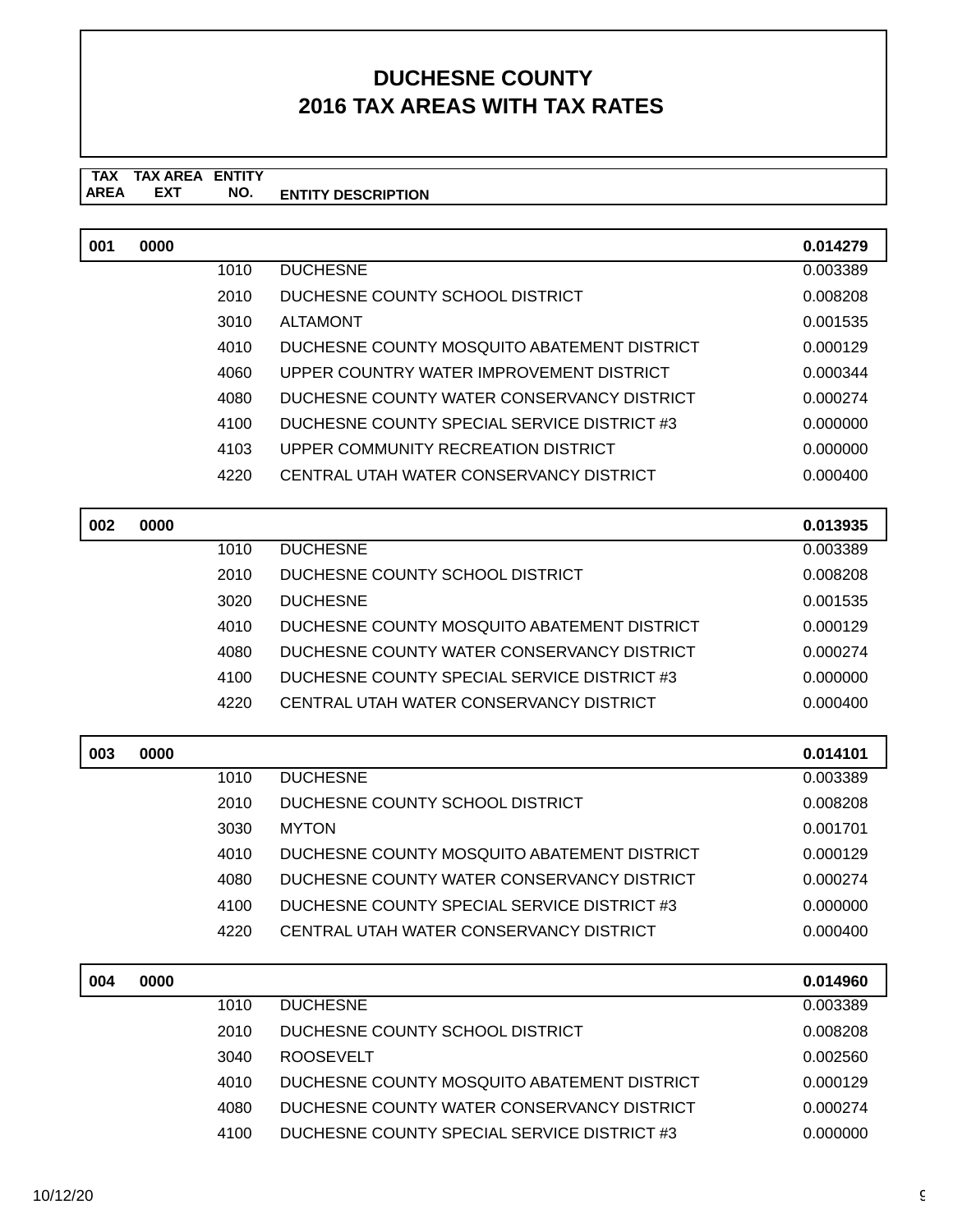#### **TAX TAX AREA ENTITY AREA ENTITY DESCRIPTION EXT NO.**

### 4220 CENTRAL UTAH WATER CONSERVANCY DISTRICT 0.000400

| 005 | 0000 |      |                                                      | 0.014484 |
|-----|------|------|------------------------------------------------------|----------|
|     |      | 1010 | <b>DUCHESNE</b>                                      | 0.003389 |
|     |      | 2010 | DUCHESNE COUNTY SCHOOL DISTRICT                      | 0.008208 |
|     |      | 3050 | <b>TABIONA</b>                                       | 0.001315 |
|     |      | 4010 | DUCHESNE COUNTY MOSQUITO ABATEMENT DISTRICT          | 0.000129 |
|     |      | 4080 | DUCHESNE COUNTY WATER CONSERVANCY DISTRICT           | 0.000274 |
|     |      | 4085 | TABBY VALLEY PARKS & RECREATION SPECIAL SERVICE DIST | 0.000769 |
|     |      | 4100 | DUCHESNE COUNTY SPECIAL SERVICE DISTRICT #3          | 0.000000 |
|     |      | 4220 | CENTRAL UTAH WATER CONSERVANCY DISTRICT              | 0.000400 |
| 006 | 0000 |      |                                                      | 0.013624 |
|     |      | 1010 | <b>DUCHESNE</b>                                      | 0.003389 |
|     |      | 2010 | DUCHESNE COUNTY SCHOOL DISTRICT                      | 0.008208 |
|     |      | 4010 | DUCHESNE COUNTY MOSQUITO ABATEMENT DISTRICT          | 0.000129 |
|     |      | 4020 | HANNA WATER AND SEWER DISTRICT                       | 0.000455 |
|     |      | 4080 | DUCHESNE COUNTY WATER CONSERVANCY DISTRICT           | 0.000274 |
|     |      | 4085 | TABBY VALLEY PARKS & RECREATION SPECIAL SERVICE DIST | 0.000769 |
|     |      | 4100 | DUCHESNE COUNTY SPECIAL SERVICE DISTRICT #3          | 0.000000 |
|     |      | 4220 | CENTRAL UTAH WATER CONSERVANCY DISTRICT              | 0.000400 |
|     |      |      |                                                      |          |
| 007 | 0000 |      |                                                      | 0.013169 |
|     |      | 1010 | <b>DUCHESNE</b>                                      | 0.003389 |
|     |      | 2010 | DUCHESNE COUNTY SCHOOL DISTRICT                      | 0.008208 |
|     |      | 4010 | DUCHESNE COUNTY MOSQUITO ABATEMENT DISTRICT          | 0.000129 |
|     |      | 4080 | DUCHESNE COUNTY WATER CONSERVANCY DISTRICT           | 0.000274 |
|     |      | 4085 | TABBY VALLEY PARKS & RECREATION SPECIAL SERVICE DIST | 0.000769 |
|     |      | 4100 | DUCHESNE COUNTY SPECIAL SERVICE DISTRICT #3          | 0.000000 |
|     |      | 4220 | CENTRAL UTAH WATER CONSERVANCY DISTRICT              | 0.000400 |
| 009 | 0000 |      |                                                      | 0.013169 |
|     |      | 1010 | <b>DUCHESNE</b>                                      | 0.003389 |
|     |      | 2010 | DUCHESNE COUNTY SCHOOL DISTRICT                      | 0.008208 |
|     |      | 4010 | DUCHESNE COUNTY MOSQUITO ABATEMENT DISTRICT          | 0.000129 |
|     |      | 4050 | FRUITLAND WATER IMPROVEMENT DISTRICT                 | 0.000000 |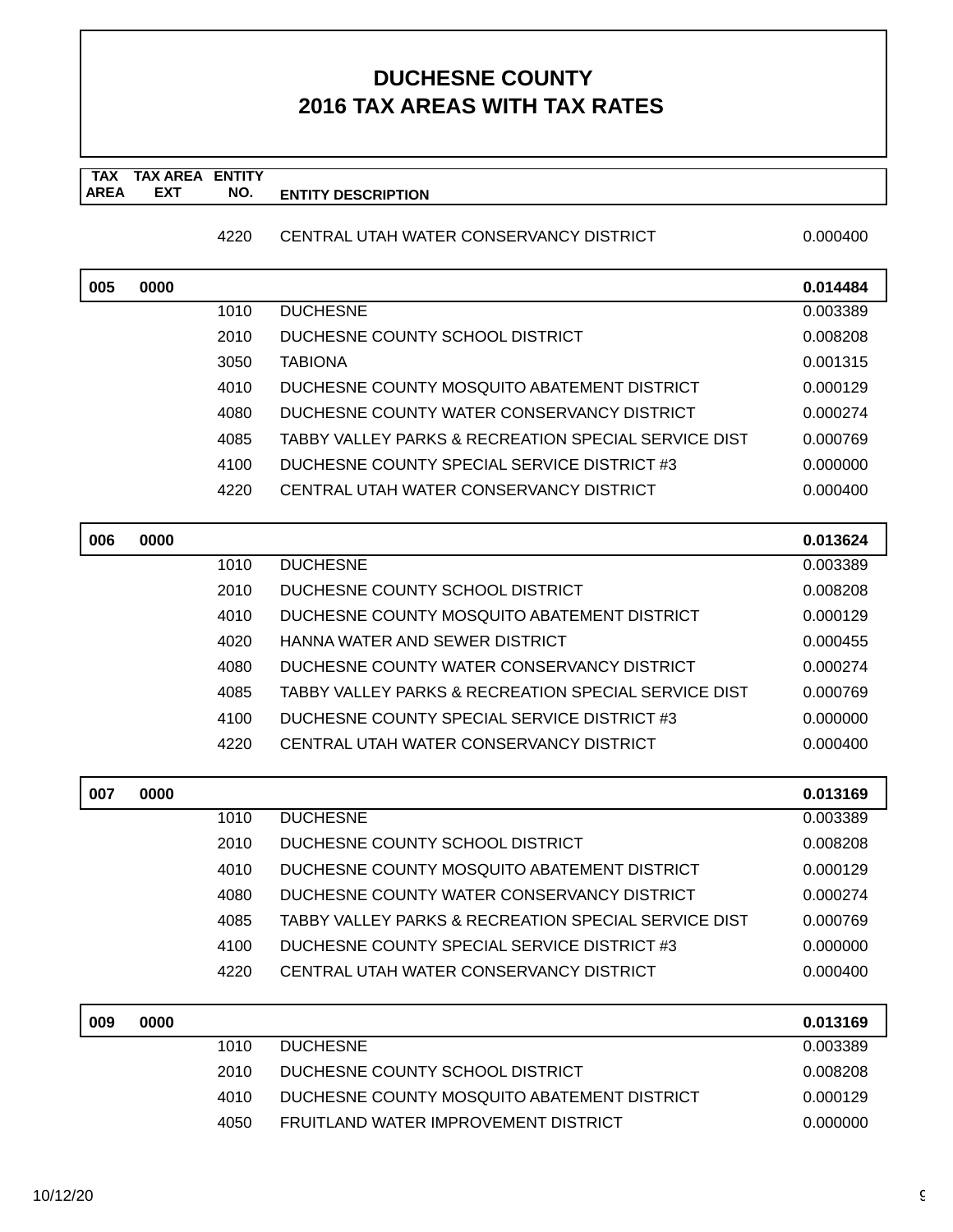| <b>TAX</b><br><b>AREA</b> | <b>TAX AREA</b><br><b>EXT</b> | <b>ENTITY</b> |                                                      |          |
|---------------------------|-------------------------------|---------------|------------------------------------------------------|----------|
|                           |                               | NO.           | <b>ENTITY DESCRIPTION</b>                            |          |
|                           |                               | 4080          | DUCHESNE COUNTY WATER CONSERVANCY DISTRICT           | 0.000274 |
|                           |                               | 4085          | TABBY VALLEY PARKS & RECREATION SPECIAL SERVICE DIST | 0.000769 |
|                           |                               | 4100          | DUCHESNE COUNTY SPECIAL SERVICE DISTRICT #3          | 0.000000 |
|                           |                               | 4220          | CENTRAL UTAH WATER CONSERVANCY DISTRICT              | 0.000400 |
|                           |                               |               |                                                      |          |
| 010                       | 0000                          |               |                                                      | 0.013466 |
|                           |                               | 1010          | <b>DUCHESNE</b>                                      | 0.003389 |
|                           |                               | 2010          | DUCHESNE COUNTY SCHOOL DISTRICT                      | 0.008208 |
|                           |                               | 4010          | DUCHESNE COUNTY MOSQUITO ABATEMENT DISTRICT          | 0.000129 |
|                           |                               | 4075          | I PINON FOREST SPECIAL SERVICE DISTRICT              | 0.000297 |
|                           |                               | 4080          | DUCHESNE COUNTY WATER CONSERVANCY DISTRICT           | 0.000274 |
|                           |                               | 4085          | TABBY VALLEY PARKS & RECREATION SPECIAL SERVICE DIST | 0.000769 |
|                           |                               | 4100          | DUCHESNE COUNTY SPECIAL SERVICE DISTRICT #3          | 0.000000 |
|                           |                               | 4220          | CENTRAL UTAH WATER CONSERVANCY DISTRICT              | 0.000400 |
|                           |                               |               |                                                      |          |
| 014                       | 0000                          |               |                                                      | 0.014960 |
|                           |                               | 1010          | <b>DUCHESNE</b>                                      | 0.003389 |
|                           |                               | 2010          | DUCHESNE COUNTY SCHOOL DISTRICT                      | 0.008208 |
|                           |                               | 3040          | <b>ROOSEVELT</b>                                     | 0.002560 |
|                           |                               | 4010          | DUCHESNE COUNTY MOSQUITO ABATEMENT DISTRICT          | 0.000129 |
|                           |                               | 4080          | DUCHESNE COUNTY WATER CONSERVANCY DISTRICT           | 0.000274 |
|                           |                               | 4100          | DUCHESNE COUNTY SPECIAL SERVICE DISTRICT #3          | 0.000000 |
|                           |                               | 4220          | CENTRAL UTAH WATER CONSERVANCY DISTRICT              | 0.000400 |
|                           |                               | 8010          | OFFICIAL REDEVELOPMENT PROJECT AREA PLAN             | 0.000000 |
| 014                       | 0001                          |               |                                                      | 0.014960 |
|                           |                               | 1010          | <b>DUCHESNE</b>                                      | 0.003389 |
|                           |                               | 2010          | DUCHESNE COUNTY SCHOOL DISTRICT                      | 0.008208 |
|                           |                               | 3040          | <b>ROOSEVELT</b>                                     | 0.002560 |
|                           |                               | 4010          | DUCHESNE COUNTY MOSQUITO ABATEMENT DISTRICT          | 0.000129 |
|                           |                               | 4080          | DUCHESNE COUNTY WATER CONSERVANCY DISTRICT           | 0.000274 |
|                           |                               | 4100          | DUCHESNE COUNTY SPECIAL SERVICE DISTRICT #3          | 0.000000 |
|                           |                               | 4220          | CENTRAL UTAH WATER CONSERVANCY DISTRICT              | 0.000400 |
|                           |                               | 8020          | OFFICIAL REDEVELOPMENT PROJECT AREA PLAN             | 0.000000 |
|                           |                               |               |                                                      |          |
| 015                       | 0000                          |               |                                                      | 0.014960 |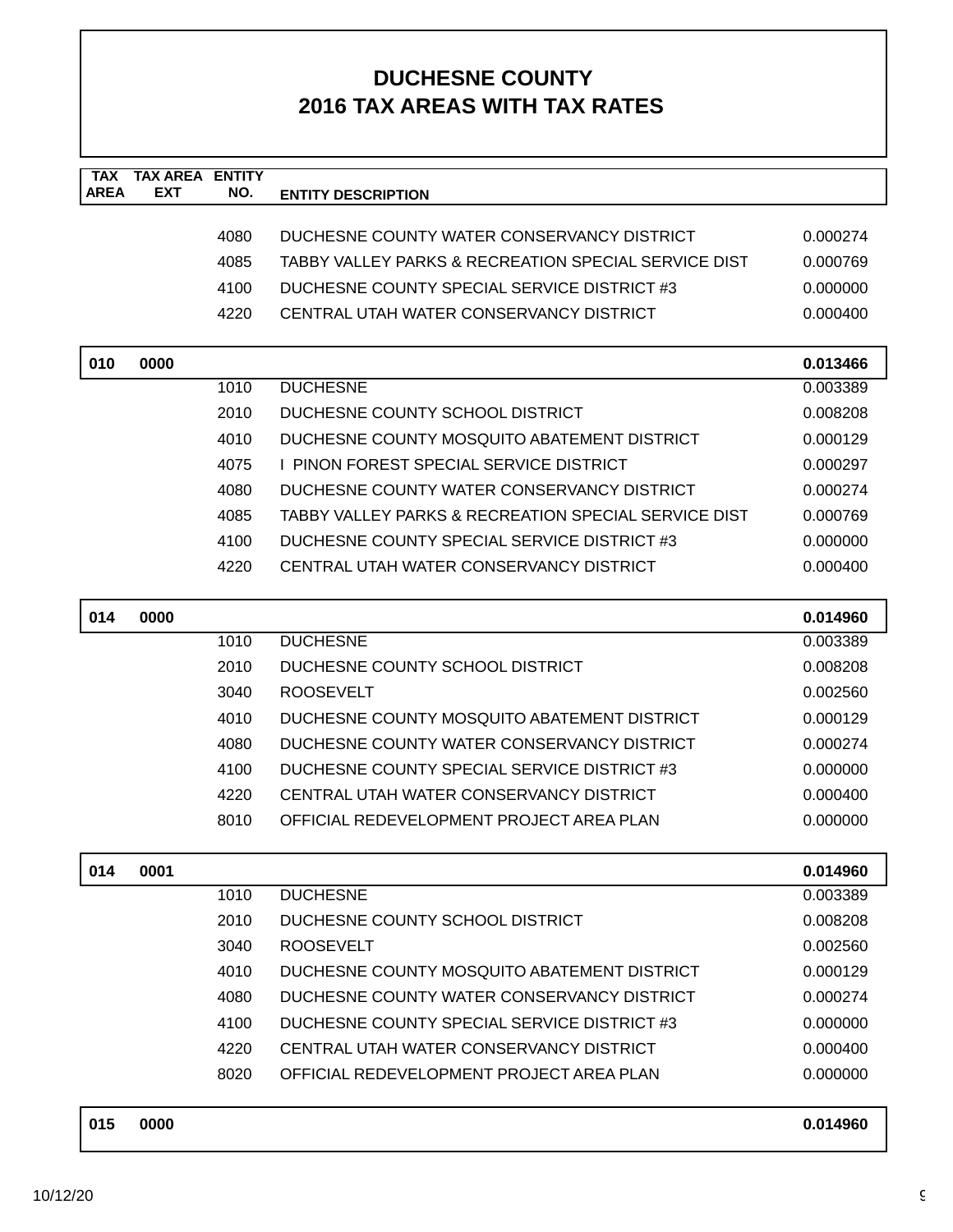| <b>TAX AREA</b> | <b>ENTITY</b>              |                                             |                                                                                 |
|-----------------|----------------------------|---------------------------------------------|---------------------------------------------------------------------------------|
|                 |                            |                                             |                                                                                 |
|                 | 1010                       | <b>DUCHESNE</b>                             | 0.003389                                                                        |
|                 | 2010                       | DUCHESNE COUNTY SCHOOL DISTRICT             | 0.008208                                                                        |
|                 | 3040                       | <b>ROOSEVELT</b>                            | 0.002560                                                                        |
|                 | 4010                       | DUCHESNE COUNTY MOSQUITO ABATEMENT DISTRICT | 0.000129                                                                        |
|                 | 4080                       | DUCHESNE COUNTY WATER CONSERVANCY DISTRICT  | 0.000274                                                                        |
|                 | 4100                       | DUCHESNE COUNTY SPECIAL SERVICE DISTRICT #3 | 0.000000                                                                        |
|                 | 4220                       | CENTRAL UTAH WATER CONSERVANCY DISTRICT     | 0.000400                                                                        |
|                 | 4240                       | JOHNSON WATER DISTRICT                      | 0.000000                                                                        |
|                 |                            |                                             | 0.012400                                                                        |
|                 | 1010                       | <b>DUCHESNE</b>                             | 0.003389                                                                        |
|                 | 2010                       | DUCHESNE COUNTY SCHOOL DISTRICT             | 0.008208                                                                        |
|                 | 4010                       | DUCHESNE COUNTY MOSQUITO ABATEMENT DISTRICT | 0.000129                                                                        |
|                 | 4080                       | DUCHESNE COUNTY WATER CONSERVANCY DISTRICT  | 0.000274                                                                        |
|                 | 4100                       | DUCHESNE COUNTY SPECIAL SERVICE DISTRICT #3 | 0.000000                                                                        |
|                 | 4220                       | CENTRAL UTAH WATER CONSERVANCY DISTRICT     | 0.000400                                                                        |
|                 | 4240                       | <b>JOHNSON WATER DISTRICT</b>               | 0.000000                                                                        |
| 0000            |                            |                                             | 0.014101                                                                        |
|                 | 1010                       | <b>DUCHESNE</b>                             | 0.003389                                                                        |
|                 | 2010                       | DUCHESNE COUNTY SCHOOL DISTRICT             | 0.008208                                                                        |
|                 | 3030                       | <b>MYTON</b>                                | 0.001701                                                                        |
|                 | 4010                       | DUCHESNE COUNTY MOSQUITO ABATEMENT DISTRICT | 0.000129                                                                        |
|                 | 4080                       | DUCHESNE COUNTY WATER CONSERVANCY DISTRICT  | 0.000274                                                                        |
|                 | 4100                       | DUCHESNE COUNTY SPECIAL SERVICE DISTRICT #3 | 0.000000                                                                        |
|                 | 4220                       | CENTRAL UTAH WATER CONSERVANCY DISTRICT     | 0.000400                                                                        |
|                 | 4240                       | <b>JOHNSON WATER DISTRICT</b>               | 0.000000                                                                        |
|                 |                            |                                             | 0.014065                                                                        |
|                 |                            |                                             | 0.003389                                                                        |
|                 |                            |                                             | 0.008208                                                                        |
|                 | 4010                       | DUCHESNE COUNTY MOSQUITO ABATEMENT DISTRICT | 0.000129                                                                        |
|                 | 4040                       | NEOLA WATER & SEWER IMPROVEMENT DISTRICT    | 0.001244                                                                        |
|                 | 4070                       | NEOLA COMMUNITY PARK DISTRICT               | 0.000421                                                                        |
|                 | 4080                       | DUCHESNE COUNTY WATER CONSERVANCY DISTRICT  | 0.000274                                                                        |
|                 | 4100                       | DUCHESNE COUNTY SPECIAL SERVICE DISTRICT #3 | 0.000000                                                                        |
|                 | <b>EXT</b><br>0000<br>0000 | NO.<br>1010<br>2010                         | <b>ENTITY DESCRIPTION</b><br><b>DUCHESNE</b><br>DUCHESNE COUNTY SCHOOL DISTRICT |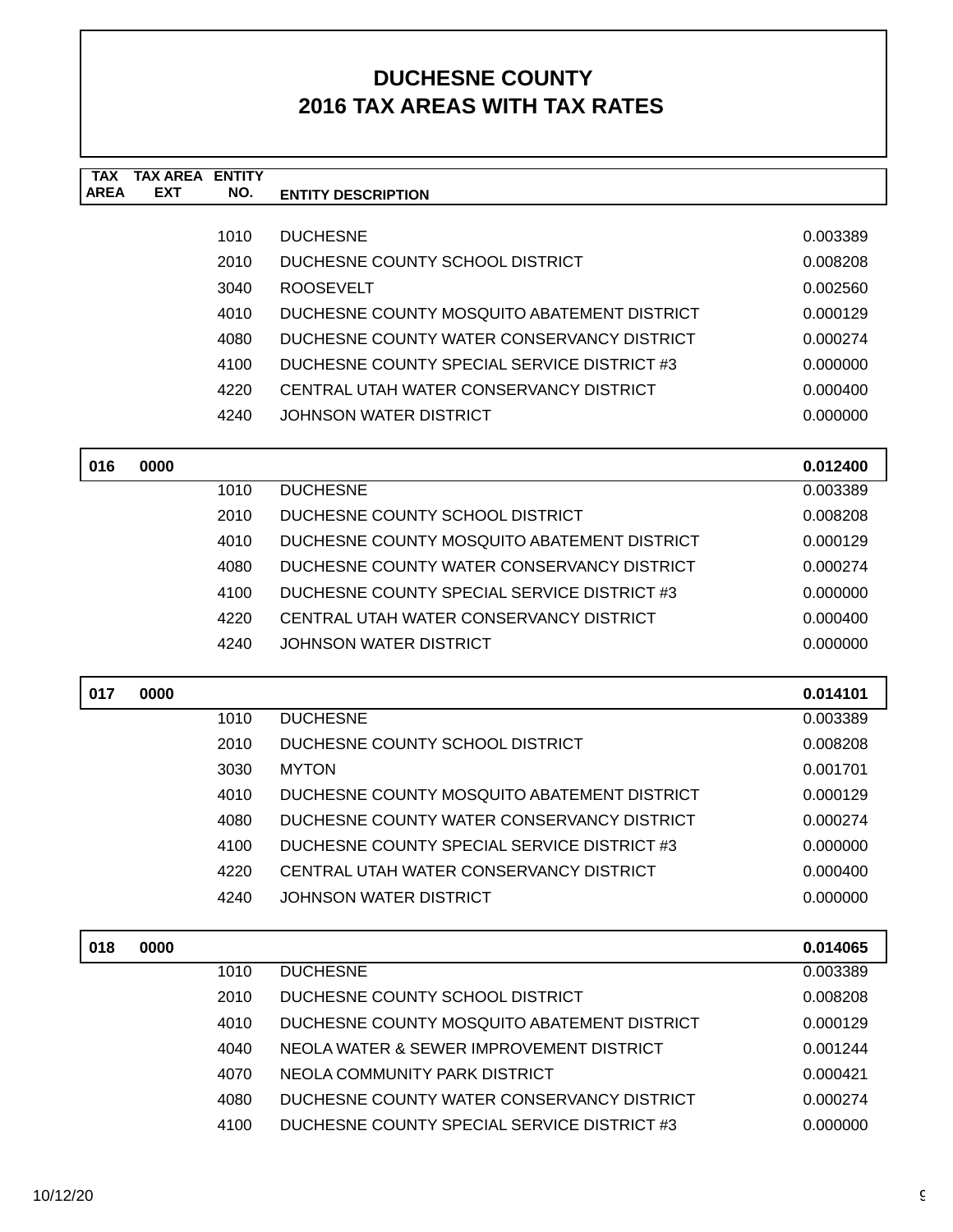#### **TAX TAX AREA ENTITY AREA ENTITY DESCRIPTION EXT NO.**

### 4220 CENTRAL UTAH WATER CONSERVANCY DISTRICT 0.000400

| 019 | 0000 |      |                                             | 0.012821 |
|-----|------|------|---------------------------------------------|----------|
|     |      | 1010 | <b>DUCHESNE</b>                             | 0.003389 |
|     |      | 2010 | DUCHESNE COUNTY SCHOOL DISTRICT             | 0.008208 |
|     |      | 4010 | DUCHESNE COUNTY MOSQUITO ABATEMENT DISTRICT | 0.000129 |
|     |      | 4070 | NEOLA COMMUNITY PARK DISTRICT               | 0.000421 |
|     |      | 4080 | DUCHESNE COUNTY WATER CONSERVANCY DISTRICT  | 0.000274 |
|     |      | 4100 | DUCHESNE COUNTY SPECIAL SERVICE DISTRICT #3 | 0.000000 |
|     |      | 4220 | CENTRAL UTAH WATER CONSERVANCY DISTRICT     | 0.000400 |
| 020 | 0000 |      |                                             | 0.012400 |
|     |      | 1010 | <b>DUCHESNE</b>                             | 0.003389 |
|     |      | 2010 | DUCHESNE COUNTY SCHOOL DISTRICT             | 0.008208 |
|     |      | 4010 | DUCHESNE COUNTY MOSQUITO ABATEMENT DISTRICT | 0.000129 |
|     |      | 4030 | EAST DUCHESNE WATER IMPROVEMENT DISTRICT    | 0.000000 |
|     |      | 4080 | DUCHESNE COUNTY WATER CONSERVANCY DISTRICT  | 0.000274 |
|     |      | 4100 | DUCHESNE COUNTY SPECIAL SERVICE DISTRICT #3 | 0.000000 |
|     |      | 4220 | CENTRAL UTAH WATER CONSERVANCY DISTRICT     | 0.000400 |
| 021 | 0000 |      |                                             | 0.012400 |
|     |      | 1010 | <b>DUCHESNE</b>                             | 0.003389 |
|     |      | 2010 | DUCHESNE COUNTY SCHOOL DISTRICT             | 0.008208 |
|     |      | 4010 | DUCHESNE COUNTY MOSQUITO ABATEMENT DISTRICT | 0.000129 |
|     |      | 4050 | FRUITLAND WATER IMPROVEMENT DISTRICT        | 0.000000 |
|     |      | 4080 | DUCHESNE COUNTY WATER CONSERVANCY DISTRICT  | 0.000274 |
|     |      | 4100 | DUCHESNE COUNTY SPECIAL SERVICE DISTRICT #3 | 0.000000 |
|     |      | 4220 | CENTRAL UTAH WATER CONSERVANCY DISTRICT     | 0.000400 |
| 022 | 0000 |      |                                             | 0.012744 |
|     |      | 1010 | <b>DUCHESNE</b>                             | 0.003389 |
|     |      | 2010 | DUCHESNE COUNTY SCHOOL DISTRICT             | 0.008208 |
|     |      | 4010 | DUCHESNE COUNTY MOSQUITO ABATEMENT DISTRICT | 0.000129 |
|     |      | 4060 | UPPER COUNTRY WATER IMPROVEMENT DISTRICT    | 0.000344 |
|     |      | 4080 | DUCHESNE COUNTY WATER CONSERVANCY DISTRICT  | 0.000274 |
|     |      | 4100 | DUCHESNE COUNTY SPECIAL SERVICE DISTRICT #3 | 0.000000 |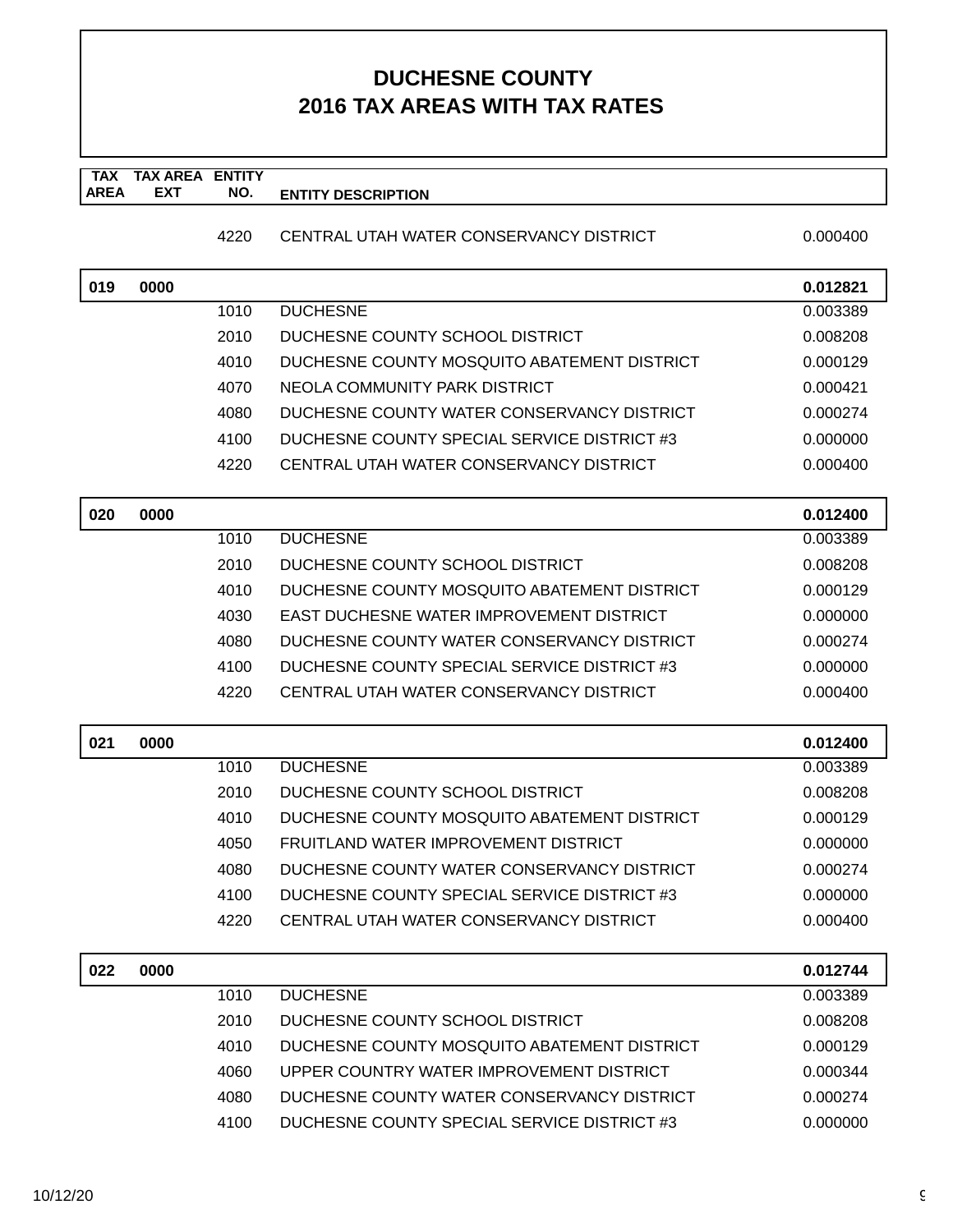| <b>TAX</b>  | <b>TAX AREA ENTITY</b> |      |                                             |          |
|-------------|------------------------|------|---------------------------------------------|----------|
| <b>AREA</b> | <b>EXT</b>             | NO.  | <b>ENTITY DESCRIPTION</b>                   |          |
|             |                        | 4103 | UPPER COMMUNITY RECREATION DISTRICT         | 0.000000 |
|             |                        | 4220 | CENTRAL UTAH WATER CONSERVANCY DISTRICT     | 0.000400 |
|             |                        |      |                                             |          |
| 023         | 0000                   |      |                                             | 0.012697 |
|             |                        | 1010 | <b>DUCHESNE</b>                             | 0.003389 |
|             |                        | 2010 | DUCHESNE COUNTY SCHOOL DISTRICT             | 0.008208 |
|             |                        | 4010 | DUCHESNE COUNTY MOSQUITO ABATEMENT DISTRICT | 0.000129 |
|             |                        | 4075 | I PINON FOREST SPECIAL SERVICE DISTRICT     | 0.000297 |
|             |                        | 4080 | DUCHESNE COUNTY WATER CONSERVANCY DISTRICT  | 0.000274 |
|             |                        | 4100 | DUCHESNE COUNTY SPECIAL SERVICE DISTRICT #3 | 0.000000 |
|             |                        | 4220 | CENTRAL UTAH WATER CONSERVANCY DISTRICT     | 0.000400 |
|             |                        |      |                                             |          |
| 024         | 0000                   |      |                                             | 0.013273 |
|             |                        | 1010 | <b>DUCHESNE</b>                             | 0.003389 |
|             |                        | 2010 | DUCHESNE COUNTY SCHOOL DISTRICT             | 0.008208 |
|             |                        | 4010 | DUCHESNE COUNTY MOSQUITO ABATEMENT DISTRICT | 0.000129 |
|             |                        | 4080 | DUCHESNE COUNTY WATER CONSERVANCY DISTRICT  | 0.000274 |
|             |                        | 4090 | CEDARVIEW-MONTWELL SPECIAL SERVICE DISTRICT | 0.000873 |
|             |                        | 4100 | DUCHESNE COUNTY SPECIAL SERVICE DISTRICT #3 | 0.000000 |
|             |                        | 4220 | CENTRAL UTAH WATER CONSERVANCY DISTRICT     | 0.000400 |
| 026         | 0000                   |      |                                             | 0.013694 |
|             |                        | 1010 | <b>DUCHESNE</b>                             | 0.003389 |
|             |                        | 2010 | DUCHESNE COUNTY SCHOOL DISTRICT             | 0.008208 |
|             |                        | 4010 | DUCHESNE COUNTY MOSQUITO ABATEMENT DISTRICT | 0.000129 |
|             |                        | 4070 | NEOLA COMMUNITY PARK DISTRICT               | 0.000421 |
|             |                        | 4080 | DUCHESNE COUNTY WATER CONSERVANCY DISTRICT  | 0.000274 |
|             |                        | 4090 | CEDARVIEW-MONTWELL SPECIAL SERVICE DISTRICT | 0.000873 |
|             |                        | 4100 | DUCHESNE COUNTY SPECIAL SERVICE DISTRICT #3 | 0.000000 |
|             |                        | 4220 | CENTRAL UTAH WATER CONSERVANCY DISTRICT     | 0.000400 |
| 091         | 0000                   |      |                                             | 0.012400 |
|             |                        | 1010 | <b>DUCHESNE</b>                             | 0.003389 |
|             |                        | 2010 | DUCHESNE COUNTY SCHOOL DISTRICT             | 0.008208 |
|             |                        | 4010 | DUCHESNE COUNTY MOSQUITO ABATEMENT DISTRICT | 0.000129 |
|             |                        | 4080 | DUCHESNE COUNTY WATER CONSERVANCY DISTRICT  | 0.000274 |
|             |                        |      |                                             |          |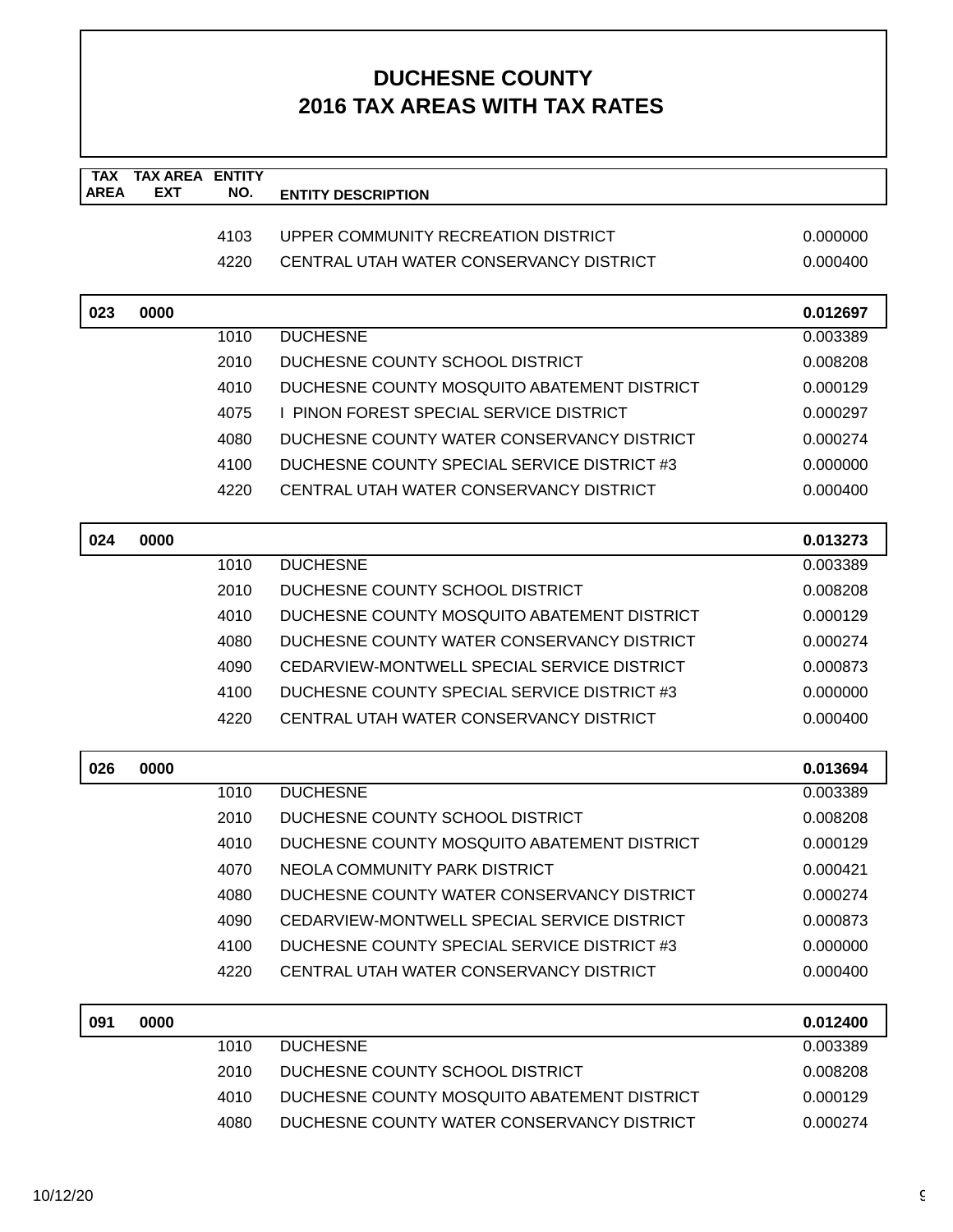| <b>TAX</b>  | <b>TAX AREA ENTITY</b> |      |                                             |          |
|-------------|------------------------|------|---------------------------------------------|----------|
| <b>AREA</b> | <b>EXT</b>             | NO.  | <b>ENTITY DESCRIPTION</b>                   |          |
|             |                        | 4100 | DUCHESNE COUNTY SPECIAL SERVICE DISTRICT #3 | 0.000000 |
|             |                        | 4220 | CENTRAL UTAH WATER CONSERVANCY DISTRICT     | 0.000400 |
|             |                        |      |                                             |          |
| 107         | 0000                   |      |                                             | 0.012855 |
|             |                        | 1010 | <b>DUCHESNE</b>                             | 0.003389 |
|             |                        | 2010 | DUCHESNE COUNTY SCHOOL DISTRICT             | 0.008208 |
|             |                        | 4010 | DUCHESNE COUNTY MOSQUITO ABATEMENT DISTRICT | 0.000129 |
|             |                        | 4020 | HANNA WATER AND SEWER DISTRICT              | 0.000455 |
|             |                        | 4080 | DUCHESNE COUNTY WATER CONSERVANCY DISTRICT  | 0.000274 |
|             |                        | 4100 | DUCHESNE COUNTY SPECIAL SERVICE DISTRICT #3 | 0.000000 |
|             |                        | 4220 | CENTRAL UTAH WATER CONSERVANCY DISTRICT     | 0.000400 |
|             |                        |      |                                             |          |
| 116         | 0000                   |      |                                             | 0.012400 |
|             |                        | 1010 | <b>DUCHESNE</b>                             | 0.003389 |
|             |                        | 2010 | DUCHESNE COUNTY SCHOOL DISTRICT             | 0.008208 |
|             |                        | 4010 | DUCHESNE COUNTY MOSQUITO ABATEMENT DISTRICT | 0.000129 |
|             |                        | 4080 | DUCHESNE COUNTY WATER CONSERVANCY DISTRICT  | 0.000274 |
|             |                        | 4100 | DUCHESNE COUNTY SPECIAL SERVICE DISTRICT #3 | 0.000000 |
|             |                        | 4103 | UPPER COMMUNITY RECREATION DISTRICT         | 0.000000 |
|             |                        | 4220 | CENTRAL UTAH WATER CONSERVANCY DISTRICT     | 0.000400 |
|             |                        | 4240 | <b>JOHNSON WATER DISTRICT</b>               | 0.000000 |
| 120         | 0000                   |      |                                             | 0.012400 |
|             |                        | 1010 | <b>DUCHESNE</b>                             | 0.003389 |
|             |                        | 2010 | DUCHESNE COUNTY SCHOOL DISTRICT             | 0.008208 |
|             |                        | 4010 | DUCHESNE COUNTY MOSQUITO ABATEMENT DISTRICT | 0.000129 |
|             |                        | 4030 | EAST DUCHESNE WATER IMPROVEMENT DISTRICT    | 0.000000 |
|             |                        | 4080 | DUCHESNE COUNTY WATER CONSERVANCY DISTRICT  | 0.000274 |
|             |                        | 4100 | DUCHESNE COUNTY SPECIAL SERVICE DISTRICT #3 | 0.000000 |
|             |                        | 4103 | UPPER COMMUNITY RECREATION DISTRICT         | 0.000000 |
|             |                        | 4220 | CENTRAL UTAH WATER CONSERVANCY DISTRICT     | 0.000400 |
| 122         | 0000                   |      |                                             | 0.012400 |
|             |                        | 1010 | <b>DUCHESNE</b>                             | 0.003389 |
|             |                        | 2010 | DUCHESNE COUNTY SCHOOL DISTRICT             | 0.008208 |
|             |                        | 4010 | DUCHESNE COUNTY MOSQUITO ABATEMENT DISTRICT | 0.000129 |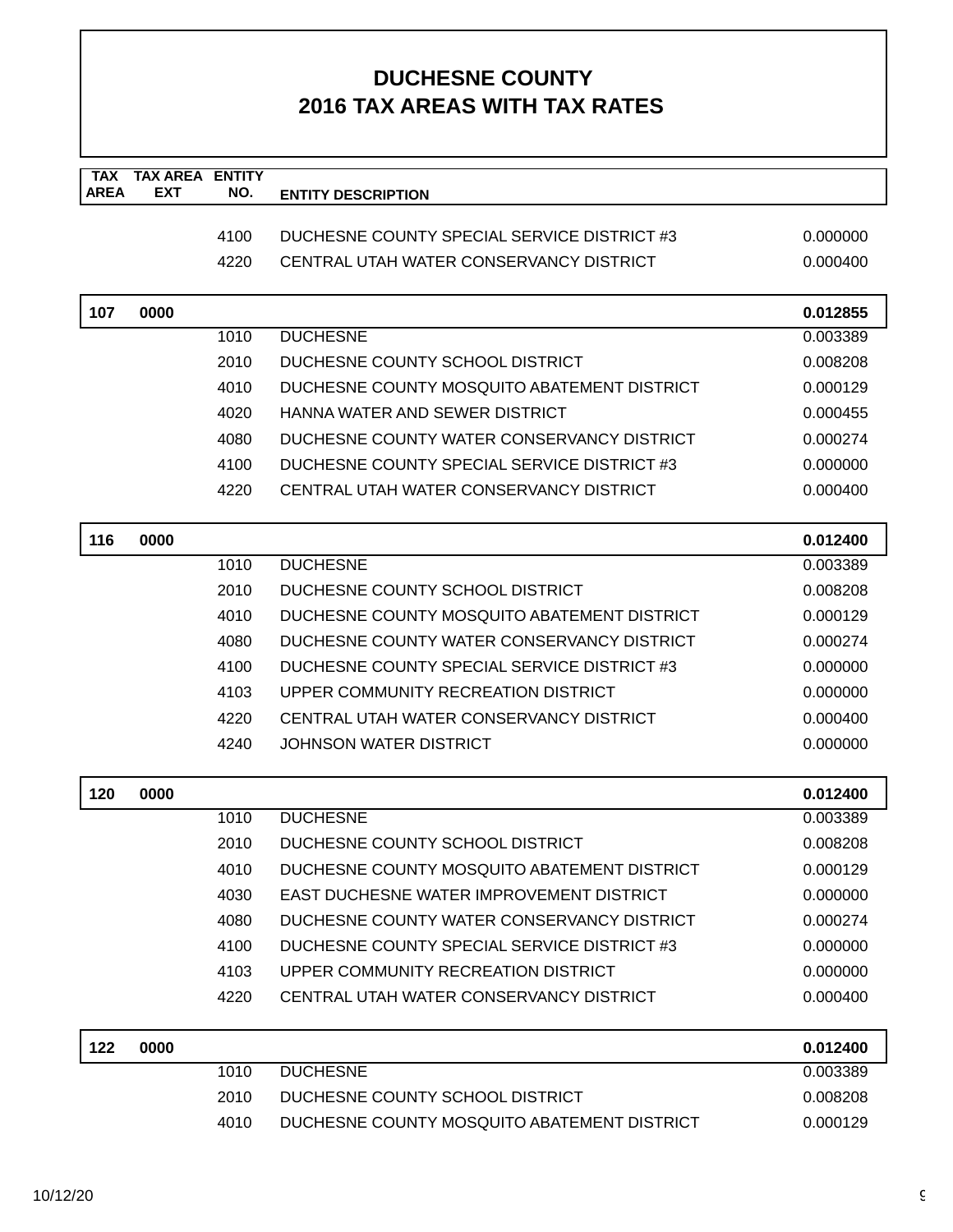| <b>TAX</b>  | TAX AREA   | <b>ENTITY</b> |                                             |          |
|-------------|------------|---------------|---------------------------------------------|----------|
| <b>AREA</b> | <b>EXT</b> | NO.           | <b>ENTITY DESCRIPTION</b>                   |          |
|             |            |               |                                             |          |
|             |            | 4080          | DUCHESNE COUNTY WATER CONSERVANCY DISTRICT  | 0.000274 |
|             |            | 4100          | DUCHESNE COUNTY SPECIAL SERVICE DISTRICT #3 | 0.000000 |
|             |            | 4103          | UPPER COMMUNITY RECREATION DISTRICT         | 0.000000 |
|             |            | 4220          | CENTRAL UTAH WATER CONSERVANCY DISTRICT     | 0.000400 |
|             |            |               |                                             |          |
| 124         | 0000       |               |                                             | 0.013273 |
|             |            | 1010          | <b>DUCHESNE</b>                             | 0.003389 |
|             |            | 2010          | DUCHESNE COUNTY SCHOOL DISTRICT             | 0.008208 |
|             |            | 4010          | DUCHESNE COUNTY MOSQUITO ABATEMENT DISTRICT | 0.000129 |
|             |            | 4080          | DUCHESNE COUNTY WATER CONSERVANCY DISTRICT  | 0.000274 |
|             |            | 4090          | CEDARVIEW-MONTWELL SPECIAL SERVICE DISTRICT | 0.000873 |
|             |            | 4100          | DUCHESNE COUNTY SPECIAL SERVICE DISTRICT #3 | 0.000000 |
|             |            | 4103          | UPPER COMMUNITY RECREATION DISTRICT         | 0.000000 |
|             |            | 4220          | CENTRAL UTAH WATER CONSERVANCY DISTRICT     | 0.000400 |
|             |            |               |                                             |          |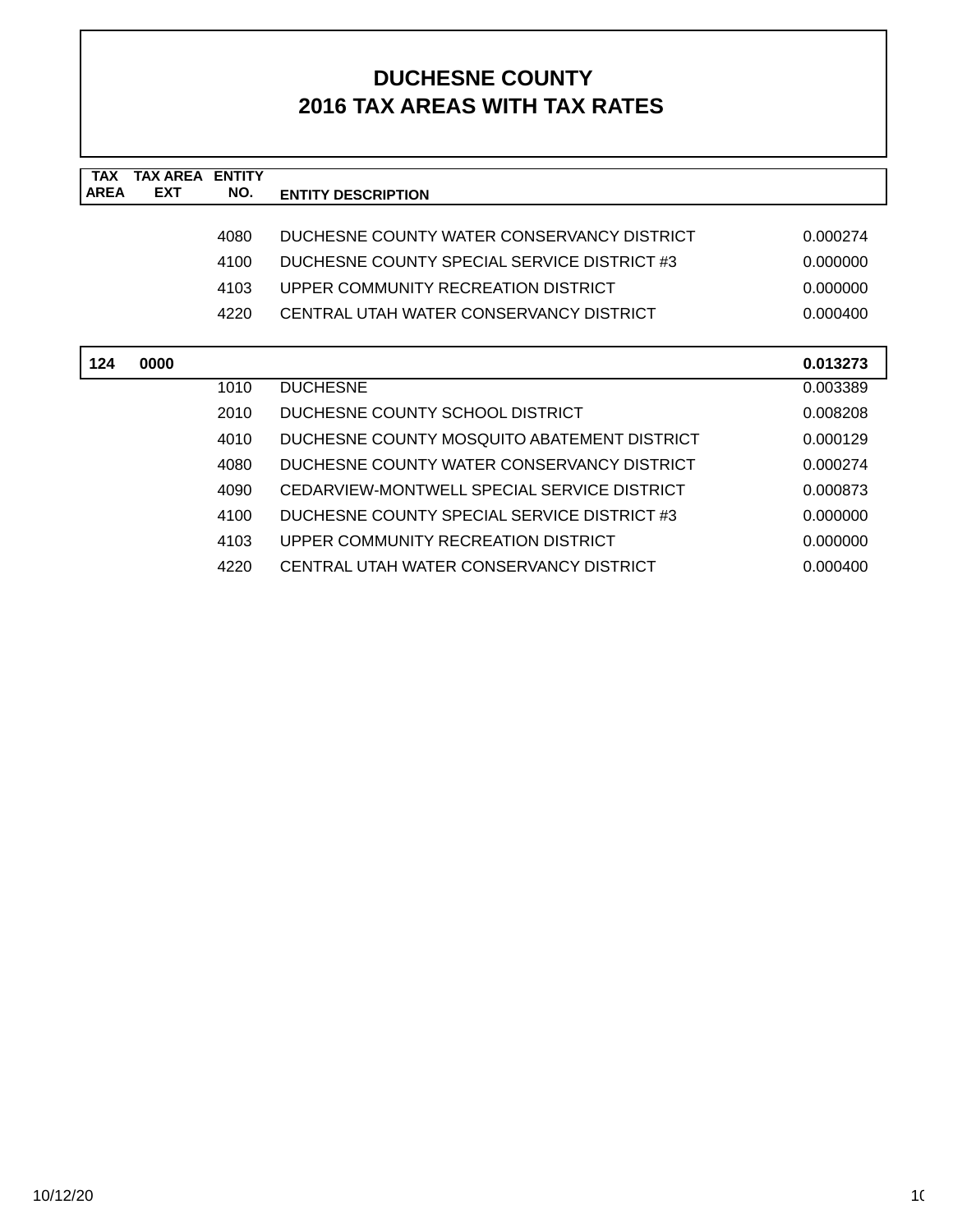#### **TAX TAX AREA ENTITY ENTITY DESCRIPTION** AREA EXT  **NO.**

| 001 | 0000 |      |                                                     | 0.014633 |
|-----|------|------|-----------------------------------------------------|----------|
|     |      | 1010 | <b>EMERY</b>                                        | 0.004813 |
|     |      | 2010 | <b>EMERY COUNTY SCHOOL DISTRICT</b>                 | 0.006037 |
|     |      | 3010 | CASTLE DALE                                         | 0.001467 |
|     |      | 4010 | EMERY WATER CONSERVANCY DISTRICT                    | 0.000400 |
|     |      | 4020 | CASTLE VALLEY SPECIAL SERVICE DISTRICT              | 0.001916 |
|     |      | 4050 | EMERY COUNTY RECREATION SPECIAL SERVICE DISTRICT    | 0.000000 |
|     |      | 4060 | EMERY COUNTY FIRE PROTECTION SPECIAL SERVICE DISTRI | 0.000000 |

| 002 | 0000 |      |                                                     | 0.014052 |
|-----|------|------|-----------------------------------------------------|----------|
|     |      | 1010 | <b>EMERY</b>                                        | 0.004813 |
|     |      | 2010 | EMERY COUNTY SCHOOL DISTRICT                        | 0.006037 |
|     |      | 3030 | <b>CLEVELAND</b>                                    | 0.000886 |
|     |      | 4010 | EMERY WATER CONSERVANCY DISTRICT                    | 0.000400 |
|     |      | 4020 | CASTLE VALLEY SPECIAL SERVICE DISTRICT              | 0.001916 |
|     |      | 4050 | EMERY COUNTY RECREATION SPECIAL SERVICE DISTRICT    | 0.000000 |
|     |      | 4060 | EMERY COUNTY FIRE PROTECTION SPECIAL SERVICE DISTRI | 0.000000 |

| 003 | 0000 |      |                                                     | 0.015323 |
|-----|------|------|-----------------------------------------------------|----------|
|     |      | 1010 | <b>EMERY</b>                                        | 0.004813 |
|     |      | 2010 | EMERY COUNTY SCHOOL DISTRICT                        | 0.006037 |
|     |      | 3040 | <b>ELMO</b>                                         | 0.002157 |
|     |      | 4010 | EMERY WATER CONSERVANCY DISTRICT                    | 0.000400 |
|     |      | 4020 | CASTLE VALLEY SPECIAL SERVICE DISTRICT              | 0.001916 |
|     |      | 4050 | EMERY COUNTY RECREATION SPECIAL SERVICE DISTRICT    | 0.000000 |
|     |      | 4060 | EMERY COUNTY FIRE PROTECTION SPECIAL SERVICE DISTRI | 0.000000 |

| 004 | 0000 |      |                                                     | 0.014853 |
|-----|------|------|-----------------------------------------------------|----------|
|     |      | 1010 | <b>EMERY</b>                                        | 0.004813 |
|     |      | 2010 | EMERY COUNTY SCHOOL DISTRICT                        | 0.006037 |
|     |      | 3050 | <b>EMERY</b>                                        | 0.001687 |
|     |      | 4010 | EMERY WATER CONSERVANCY DISTRICT                    | 0.000400 |
|     |      | 4020 | CASTLE VALLEY SPECIAL SERVICE DISTRICT              | 0.001916 |
|     |      | 4030 | SOUTH EMERY WATER CONSERVANCY DISTRICT              | 0.000000 |
|     |      | 4050 | EMERY COUNTY RECREATION SPECIAL SERVICE DISTRICT    | 0.000000 |
|     |      | 4060 | EMERY COUNTY FIRE PROTECTION SPECIAL SERVICE DISTRI | 0.000000 |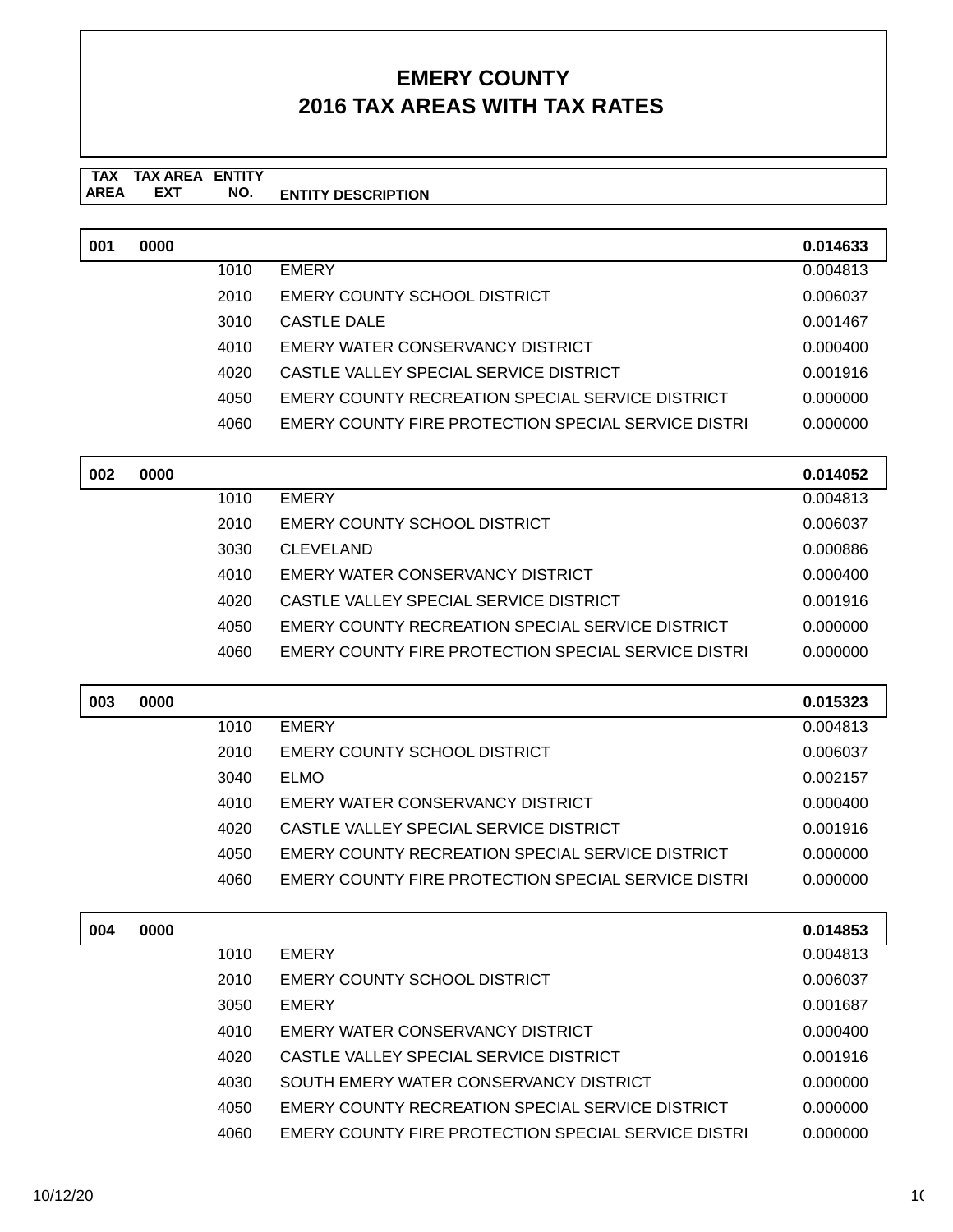**TAX TAX AREA ENTITY AREA ENTITY DESCRIPTION EXT NO.**

| 005 | 0000 |      |                                                            | 0.014712 |
|-----|------|------|------------------------------------------------------------|----------|
|     |      | 1010 | <b>EMERY</b>                                               | 0.004813 |
|     |      | 2010 | <b>EMERY COUNTY SCHOOL DISTRICT</b>                        | 0.006037 |
|     |      | 3060 | <b>FERRON</b>                                              | 0.001546 |
|     |      | 4010 | EMERY WATER CONSERVANCY DISTRICT                           | 0.000400 |
|     |      | 4020 | CASTLE VALLEY SPECIAL SERVICE DISTRICT                     | 0.001916 |
|     |      | 4050 | EMERY COUNTY RECREATION SPECIAL SERVICE DISTRICT           | 0.000000 |
|     |      | 4060 | EMERY COUNTY FIRE PROTECTION SPECIAL SERVICE DISTRI        | 0.000000 |
|     |      |      |                                                            |          |
| 006 | 0000 |      |                                                            | 0.015076 |
|     |      | 1010 | <b>EMERY</b>                                               | 0.004813 |
|     |      | 2010 | <b>EMERY COUNTY SCHOOL DISTRICT</b>                        | 0.006037 |
|     |      | 3062 | <b>GREEN RIVER</b>                                         | 0.004226 |
|     |      | 4050 | EMERY COUNTY RECREATION SPECIAL SERVICE DISTRICT           | 0.000000 |
|     |      | 4060 | <b>EMERY COUNTY FIRE PROTECTION SPECIAL SERVICE DISTRI</b> | 0.000000 |
| 007 | 0000 |      |                                                            | 0.014448 |
|     |      | 1010 | <b>EMERY</b>                                               | 0.004813 |
|     |      | 2010 | <b>EMERY COUNTY SCHOOL DISTRICT</b>                        | 0.006037 |
|     |      | 3070 | <b>HUNTINGTON</b>                                          | 0.001282 |
|     |      | 4010 | EMERY WATER CONSERVANCY DISTRICT                           | 0.000400 |
|     |      | 4020 | CASTLE VALLEY SPECIAL SERVICE DISTRICT                     | 0.001916 |
|     |      | 4050 | EMERY COUNTY RECREATION SPECIAL SERVICE DISTRICT           | 0.000000 |
|     |      | 4060 | <b>EMERY COUNTY FIRE PROTECTION SPECIAL SERVICE DISTRI</b> | 0.000000 |
| 008 | 0000 |      |                                                            | 0.014765 |
|     |      | 1010 | <b>EMERY</b>                                               | 0.004813 |
|     |      | 2010 | <b>EMERY COUNTY SCHOOL DISTRICT</b>                        | 0.006037 |
|     |      | 3080 | <b>ORANGEVILLE</b>                                         | 0.001599 |
|     |      | 4010 | EMERY WATER CONSERVANCY DISTRICT                           | 0.000400 |
|     |      | 4020 | CASTLE VALLEY SPECIAL SERVICE DISTRICT                     | 0.001916 |
|     |      | 4050 | EMERY COUNTY RECREATION SPECIAL SERVICE DISTRICT           | 0.000000 |
|     |      | 4060 | <b>EMERY COUNTY FIRE PROTECTION SPECIAL SERVICE DISTRI</b> | 0.000000 |
|     |      |      |                                                            |          |
| 009 | 0000 |      |                                                            | 0.011250 |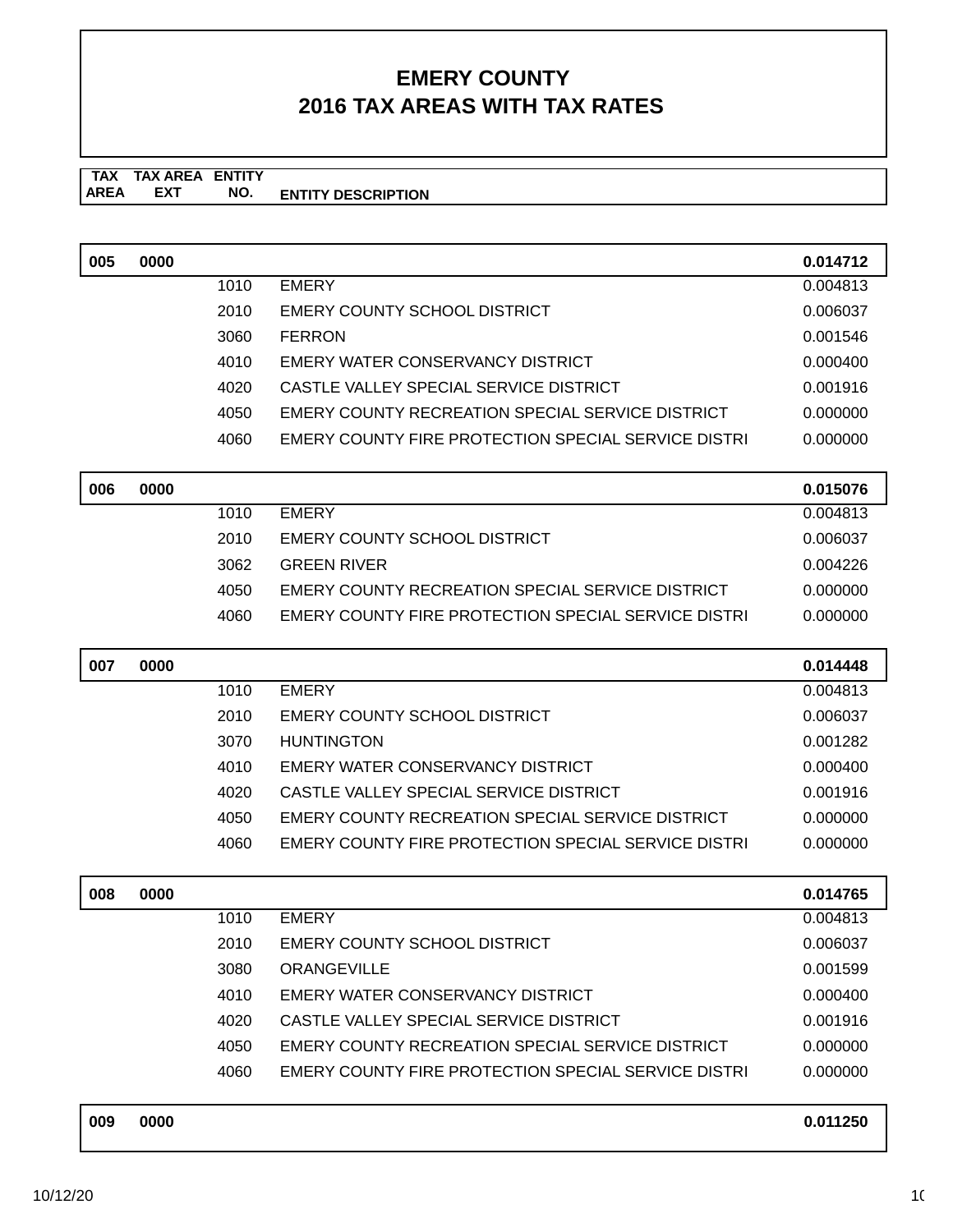| <b>TAX</b><br><b>AREA</b> | <b>TAX AREA ENTITY</b><br>EXT | NO.  | <b>ENTITY DESCRIPTION</b>                                  |          |
|---------------------------|-------------------------------|------|------------------------------------------------------------|----------|
|                           |                               | 1010 | <b>EMERY</b>                                               | 0.004813 |
|                           |                               | 2010 | <b>EMERY COUNTY SCHOOL DISTRICT</b>                        | 0.006037 |
|                           |                               | 4010 | EMERY WATER CONSERVANCY DISTRICT                           | 0.000400 |
|                           |                               | 4040 | EMERY COUNTY SPECIAL SERVICE DISTRICT NO. 1                | 0.000000 |
|                           |                               | 4050 | EMERY COUNTY RECREATION SPECIAL SERVICE DISTRICT           | 0.000000 |
|                           |                               | 4060 | EMERY COUNTY FIRE PROTECTION SPECIAL SERVICE DISTRI        | 0.000000 |
| 011                       | 0000                          |      |                                                            | 0.012717 |
|                           |                               | 1010 | <b>EMERY</b>                                               | 0.004813 |
|                           |                               | 2010 | <b>EMERY COUNTY SCHOOL DISTRICT</b>                        | 0.006037 |
|                           |                               | 3010 | <b>CASTLE DALE</b>                                         | 0.001467 |
|                           |                               | 4010 | EMERY WATER CONSERVANCY DISTRICT                           | 0.000400 |
|                           |                               | 4050 | EMERY COUNTY RECREATION SPECIAL SERVICE DISTRICT           | 0.000000 |
|                           |                               | 4060 | EMERY COUNTY FIRE PROTECTION SPECIAL SERVICE DISTRI        | 0.000000 |
| 013                       | 0000                          |      |                                                            | 0.013407 |
|                           |                               | 1010 | <b>EMERY</b>                                               | 0.004813 |
|                           |                               | 2010 | <b>EMERY COUNTY SCHOOL DISTRICT</b>                        | 0.006037 |
|                           |                               | 3040 | <b>ELMO</b>                                                | 0.002157 |
|                           |                               | 4010 | EMERY WATER CONSERVANCY DISTRICT                           | 0.000400 |
|                           |                               | 4040 | EMERY COUNTY SPECIAL SERVICE DISTRICT NO. 1                | 0.000000 |
|                           |                               | 4050 | EMERY COUNTY RECREATION SPECIAL SERVICE DISTRICT           | 0.000000 |
|                           |                               | 4060 | <b>EMERY COUNTY FIRE PROTECTION SPECIAL SERVICE DISTRI</b> | 0.000000 |
| 015                       | 0000                          |      |                                                            | 0.012796 |
|                           |                               | 1010 | <b>EMERY</b>                                               | 0.004813 |
|                           |                               | 2010 | <b>EMERY COUNTY SCHOOL DISTRICT</b>                        | 0.006037 |
|                           |                               | 3060 | <b>FERRON</b>                                              | 0.001546 |
|                           |                               | 4010 | EMERY WATER CONSERVANCY DISTRICT                           | 0.000400 |
|                           |                               | 4050 | EMERY COUNTY RECREATION SPECIAL SERVICE DISTRICT           | 0.000000 |
|                           |                               | 4060 | <b>EMERY COUNTY FIRE PROTECTION SPECIAL SERVICE DISTRI</b> | 0.000000 |
| 017                       | 0000                          |      |                                                            | 0.012532 |
|                           |                               | 1010 | <b>EMERY</b>                                               | 0.004813 |
|                           |                               | 2010 | <b>EMERY COUNTY SCHOOL DISTRICT</b>                        | 0.006037 |
|                           |                               | 3070 | <b>HUNTINGTON</b>                                          | 0.001282 |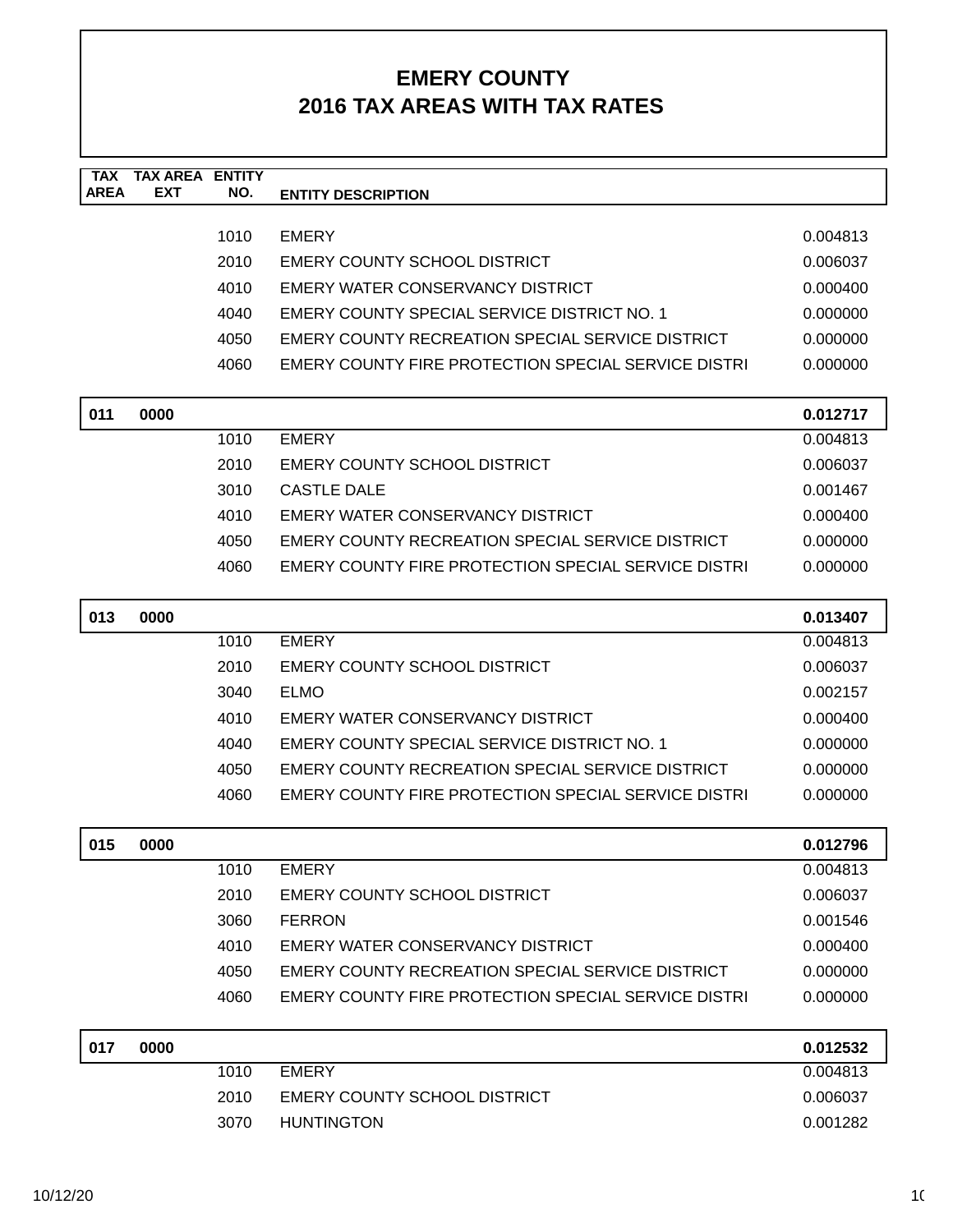| <b>TAX</b><br><b>AREA</b> | <b>TAX AREA</b><br><b>EXT</b> | <b>ENTITY</b><br>NO. | <b>ENTITY DESCRIPTION</b>                                  |          |
|---------------------------|-------------------------------|----------------------|------------------------------------------------------------|----------|
|                           |                               |                      |                                                            |          |
|                           |                               | 4010                 | EMERY WATER CONSERVANCY DISTRICT                           | 0.000400 |
|                           |                               | 4050                 | EMERY COUNTY RECREATION SPECIAL SERVICE DISTRICT           | 0.000000 |
|                           |                               | 4060                 | <b>EMERY COUNTY FIRE PROTECTION SPECIAL SERVICE DISTRI</b> | 0.000000 |
|                           |                               |                      |                                                            |          |
| 018                       | 0000                          |                      |                                                            | 0.012849 |
|                           |                               | 1010                 | <b>EMERY</b>                                               | 0.004813 |
|                           |                               | 2010                 | <b>EMERY COUNTY SCHOOL DISTRICT</b>                        | 0.006037 |
|                           |                               | 3080                 | <b>ORANGEVILLE</b>                                         | 0.001599 |
|                           |                               | 4010                 | EMERY WATER CONSERVANCY DISTRICT                           | 0.000400 |
|                           |                               | 4050                 | EMERY COUNTY RECREATION SPECIAL SERVICE DISTRICT           | 0.000000 |
|                           |                               | 4060                 | EMERY COUNTY FIRE PROTECTION SPECIAL SERVICE DISTRI        | 0.000000 |
| 019                       | 0000                          |                      |                                                            | 0.010850 |
|                           |                               | 1010                 | <b>EMERY</b>                                               | 0.004813 |
|                           |                               | 2010                 | <b>EMERY COUNTY SCHOOL DISTRICT</b>                        | 0.006037 |
|                           |                               | 4040                 | EMERY COUNTY SPECIAL SERVICE DISTRICT NO. 1                | 0.000000 |
|                           |                               | 4050                 | EMERY COUNTY RECREATION SPECIAL SERVICE DISTRICT           | 0.000000 |
|                           |                               | 4060                 | EMERY COUNTY FIRE PROTECTION SPECIAL SERVICE DISTRI        | 0.000000 |
| 020                       | 0000                          |                      |                                                            | 0.013166 |
|                           |                               | 1010                 | <b>EMERY</b>                                               | 0.004813 |
|                           |                               | 2010                 | <b>EMERY COUNTY SCHOOL DISTRICT</b>                        | 0.006037 |
|                           |                               | 4010                 | EMERY WATER CONSERVANCY DISTRICT                           | 0.000400 |
|                           |                               | 4020                 | CASTLE VALLEY SPECIAL SERVICE DISTRICT                     | 0.001916 |
|                           |                               | 4050                 | EMERY COUNTY RECREATION SPECIAL SERVICE DISTRICT           | 0.000000 |
|                           |                               | 4060                 | EMERY COUNTY FIRE PROTECTION SPECIAL SERVICE DISTRI        | 0.000000 |
| 030                       | 0000                          |                      |                                                            | 0.013639 |
|                           |                               | 1010                 | <b>EMERY</b>                                               | 0.004813 |
|                           |                               | 2010                 | <b>EMERY COUNTY SCHOOL DISTRICT</b>                        | 0.006037 |
|                           |                               | 3020                 | <b>CLAWSON</b>                                             | 0.000473 |
|                           |                               | 4010                 | EMERY WATER CONSERVANCY DISTRICT                           | 0.000400 |
|                           |                               | 4020                 | CASTLE VALLEY SPECIAL SERVICE DISTRICT                     | 0.001916 |
|                           |                               | 4050                 | EMERY COUNTY RECREATION SPECIAL SERVICE DISTRICT           | 0.000000 |
|                           |                               | 4060                 | EMERY COUNTY FIRE PROTECTION SPECIAL SERVICE DISTRI        | 0.000000 |
|                           |                               |                      |                                                            |          |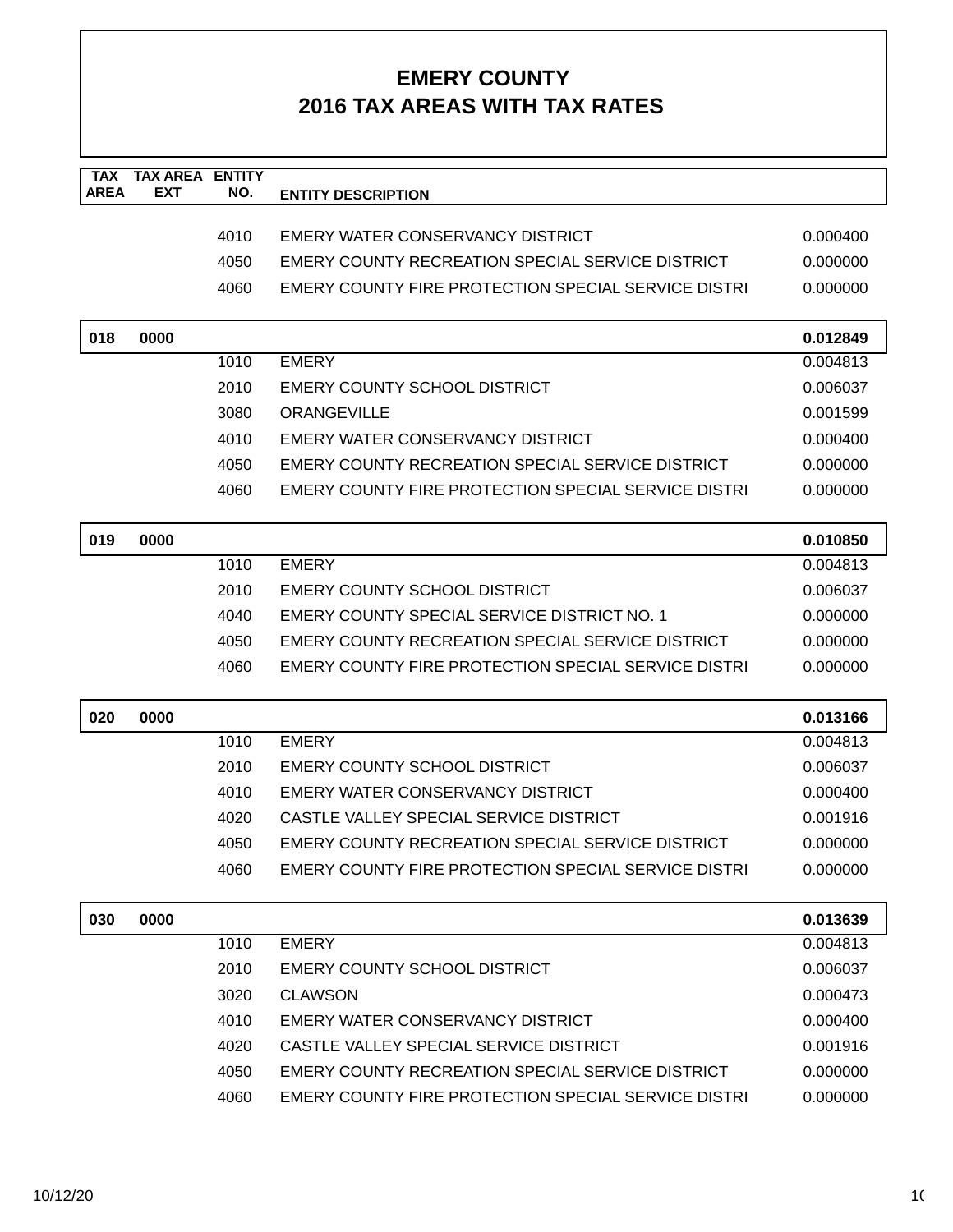#### **TAX TAX AREA ENTITY ENTITY DESCRIPTION EXT NO.**

| 031 | 0000 |      |                                                            | 0.011723 |
|-----|------|------|------------------------------------------------------------|----------|
|     |      | 1010 | <b>EMERY</b>                                               | 0.004813 |
|     |      | 2010 | EMERY COUNTY SCHOOL DISTRICT                               | 0.006037 |
|     |      | 3020 | CLAWSON                                                    | 0.000473 |
|     |      | 4010 | EMERY WATER CONSERVANCY DISTRICT                           | 0.000400 |
|     |      | 4050 | EMERY COUNTY RECREATION SPECIAL SERVICE DISTRICT           | 0.000000 |
|     |      | 4060 | <b>EMERY COUNTY FIRE PROTECTION SPECIAL SERVICE DISTRI</b> | 0.000000 |

| 049 | 0000 |      |                                                            | 0.011250 |
|-----|------|------|------------------------------------------------------------|----------|
|     |      | 1010 | <b>EMERY</b>                                               | 0.004813 |
|     |      | 2010 | EMERY COUNTY SCHOOL DISTRICT                               | 0.006037 |
|     |      | 4010 | EMERY WATER CONSERVANCY DISTRICT                           | 0.000400 |
|     |      | 4030 | SOUTH EMERY WATER CONSERVANCY DISTRICT                     | 0.000000 |
|     |      | 4040 | EMERY COUNTY SPECIAL SERVICE DISTRICT NO. 1                | 0.000000 |
|     |      | 4050 | EMERY COUNTY RECREATION SPECIAL SERVICE DISTRICT           | 0.000000 |
|     |      | 4060 | <b>EMERY COUNTY FIRE PROTECTION SPECIAL SERVICE DISTRI</b> | 0.000000 |

| 066 | 0000 |      |                                                            | 0.015355 |
|-----|------|------|------------------------------------------------------------|----------|
|     |      | 1010 | <b>EMERY</b>                                               | 0.004813 |
|     |      | 2010 | EMERY COUNTY SCHOOL DISTRICT                               | 0.006037 |
|     |      | 3062 | <b>GREEN RIVER</b>                                         | 0.004226 |
|     |      | 4050 | EMERY COUNTY RECREATION SPECIAL SERVICE DISTRICT           | 0.000000 |
|     |      | 4060 | <b>EMERY COUNTY FIRE PROTECTION SPECIAL SERVICE DISTRI</b> | 0.000000 |
|     |      | 6010 | BOND REPAY - GRAND COUNTY WATER CONSERVANCY DISTE          | 0.000149 |
|     |      | 6020 | BOND REPAY - GRAND COUNTY SPECIAL SERVICE WATER DIS        | 0.000000 |
|     |      | 6030 | BOND REPAY - GRAND COUNTY                                  | 0.000130 |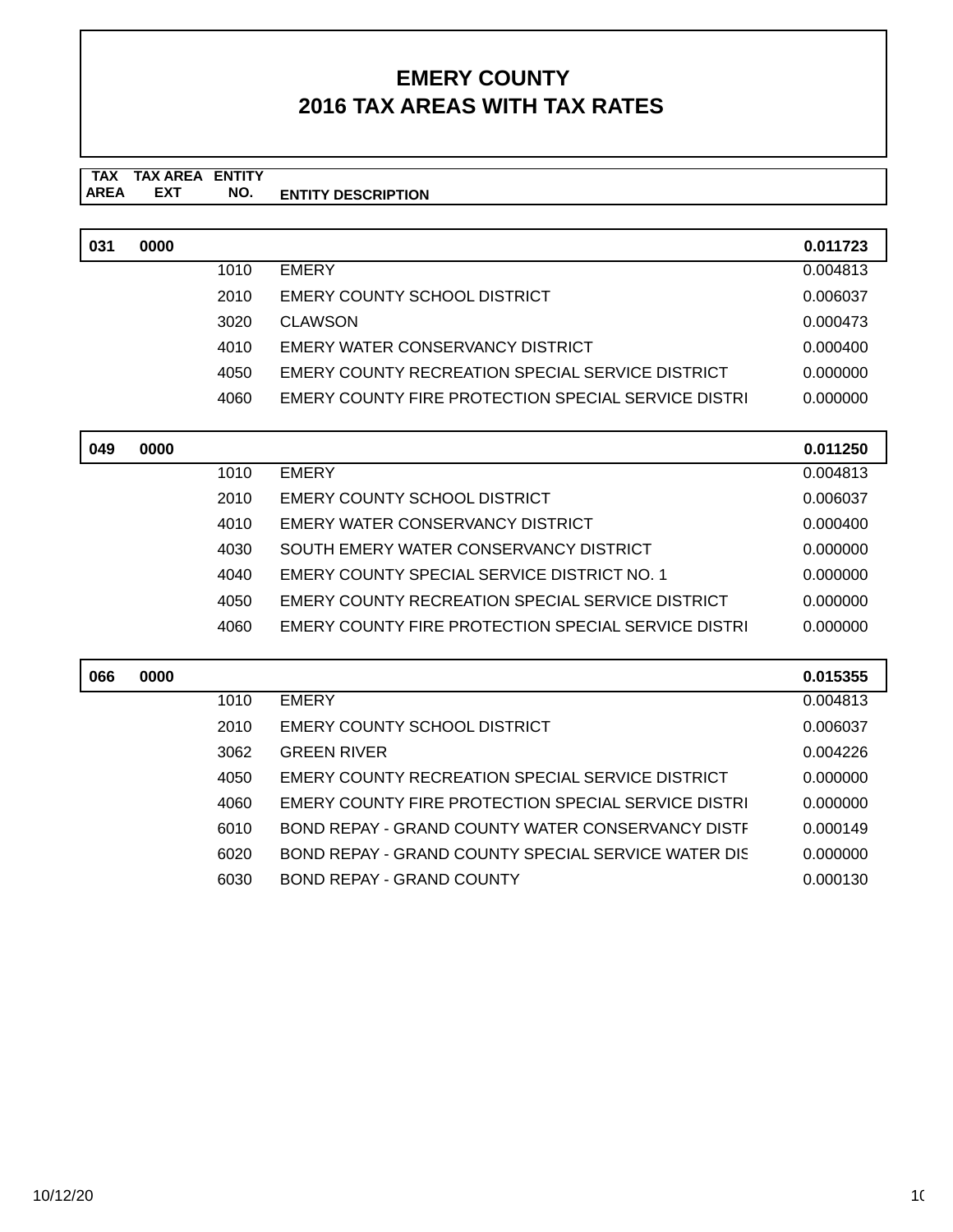# **GARFIELD COUNTY 2016 TAX AREAS WITH TAX RATES**

#### **TAX TAX AREA ENTITY ENTITY DESCRIPTION EXT NO.**

| 001 | 0000 |      |                                               | 0.008208             |
|-----|------|------|-----------------------------------------------|----------------------|
|     |      | 1010 | <b>GARFIELD</b>                               | 0.001521             |
|     |      | 2010 | <b>GARFIELD COUNTY SCHOOL DISTRICT</b>        | 0.005631             |
|     |      | 3010 | <b>ANTIMONY</b>                               | 0.000702             |
|     |      | 4010 | ANTIMONY CEMETERY IMPROVEMENT DISTRICT        | 0.000161             |
|     |      | 4100 | UPPER SEVIER RIVER WATER CONSERVANCY DISTRICT | 0.000193             |
|     |      |      |                                               |                      |
| 002 | 0000 |      |                                               | 0.007399             |
|     |      | 1010 | <b>GARFIELD</b>                               | 0.001521             |
|     |      | 2010 | <b>GARFIELD COUNTY SCHOOL DISTRICT</b>        | 0.005631             |
|     |      | 3020 | <b>BOULDER</b>                                | 0.000247             |
|     |      |      |                                               |                      |
| 003 | 0000 |      |                                               | 0.010049             |
|     |      | 1010 | <b>GARFIELD</b>                               | 0.001521             |
|     |      | 2010 | <b>GARFIELD COUNTY SCHOOL DISTRICT</b>        | 0.005631             |
|     |      | 3030 | CANNONVILLE                                   | 0.002589             |
|     |      | 4060 | CANNONVILLE CEMETERY MAINTENANCE DISTRICT     | 0.000308             |
|     |      |      |                                               |                      |
|     |      |      |                                               |                      |
| 004 | 0000 | 1010 | <b>GARFIELD</b>                               | 0.009455<br>0.001521 |
|     |      | 2010 | <b>GARFIELD COUNTY SCHOOL DISTRICT</b>        | 0.005631             |
|     |      | 3040 | <b>ESCALANTE</b>                              | 0.002096             |
|     |      | 4080 | ESCALANTE CEMETARY MAINTENANCE DISTRICT       | 0.000207             |
|     |      | 4090 | WIDE HOLLOW WATER CONSERVANCY DISTRICT        | 0.000000             |
|     |      |      |                                               |                      |
| 005 | 0000 |      |                                               | 0.009623             |
|     |      | 1010 | <b>GARFIELD</b>                               | 0.001521             |
|     |      |      | 2010 GARFIELD COUNTY SCHOOL DISTRICT          | 0.005631             |
|     |      | 3050 | <b>HATCH</b>                                  | 0.002140             |
|     |      | 4030 | HATCH TOWN CEMETERY MAINTENANCE DISTRICT      | 0.000138             |
|     |      | 4100 | UPPER SEVIER RIVER WATER CONSERVANCY DISTRICT | 0.000193             |
| 006 | 0000 |      |                                               | 0.007953             |
|     |      | 1010 | <b>GARFIELD</b>                               | 0.001521             |
|     |      | 2010 | <b>GARFIELD COUNTY SCHOOL DISTRICT</b>        | 0.005631             |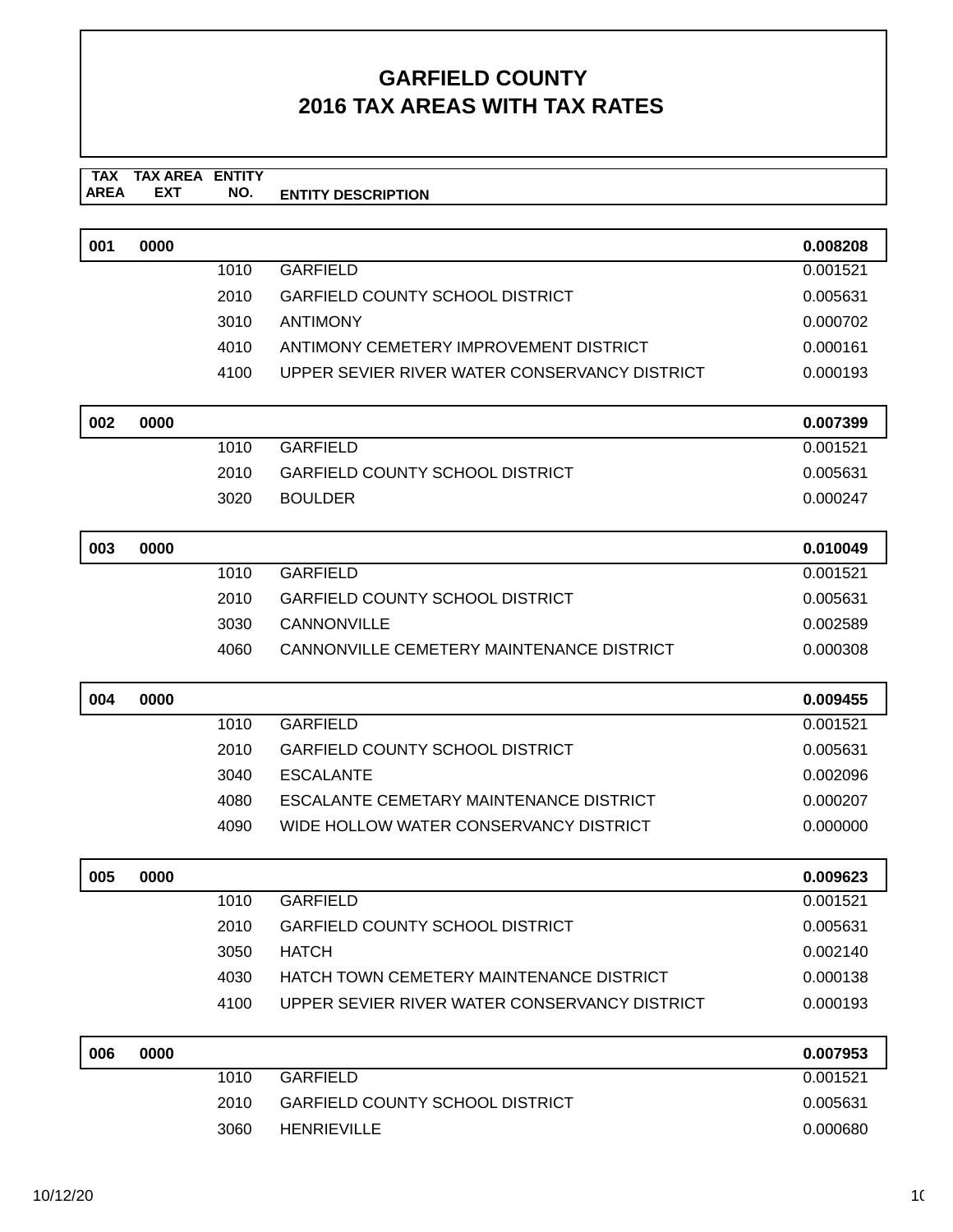# **GARFIELD 2016 TAX AREAS WITH TAX RATES**

| <b>AREA</b> | <b>EXT</b> | NO.  | <b>ENTITY DESCRIPTION</b>                     |          |
|-------------|------------|------|-----------------------------------------------|----------|
|             |            | 4070 | HENRIEVILLE CEMETARY MAINTENANCE DISTRICT     | 0.000121 |
| 007         | 0000       |      |                                               | 0.009174 |
|             |            | 1010 | <b>GARFIELD</b>                               | 0.001521 |
|             |            | 2010 | <b>GARFIELD COUNTY SCHOOL DISTRICT</b>        | 0.005631 |
|             |            | 3070 | <b>PANGUITCH</b>                              | 0.001680 |
|             |            | 4020 | PANGUITCH CEMETERY MAINTENANCE DISTRICT       | 0.000149 |
|             |            | 4100 | UPPER SEVIER RIVER WATER CONSERVANCY DISTRICT | 0.000193 |
| 008         | 0000       |      |                                               | 0.008012 |
|             |            | 1010 | <b>GARFIELD</b>                               | 0.001521 |
|             |            | 2010 | GARFIELD COUNTY SCHOOL DISTRICT               | 0.005631 |
|             |            | 3080 | <b>TROPIC</b>                                 | 0.000549 |
|             |            | 4050 | TROPIC CEMETERY MAINTENANCE DISTRICT          | 0.000118 |
|             |            | 4100 | UPPER SEVIER RIVER WATER CONSERVANCY DISTRICT | 0.000193 |
| 009         | 0000       |      |                                               | 0.007506 |
|             |            | 1010 | <b>GARFIELD</b>                               | 0.001521 |
|             |            | 2010 | <b>GARFIELD COUNTY SCHOOL DISTRICT</b>        | 0.005631 |
|             |            | 4010 | ANTIMONY CEMETERY IMPROVEMENT DISTRICT        | 0.000161 |
|             |            | 4100 | UPPER SEVIER RIVER WATER CONSERVANCY DISTRICT | 0.000193 |
| 010         | 0000       |      |                                               | 0.007460 |
|             |            | 1010 | <b>GARFIELD</b>                               | 0.001521 |
|             |            | 2010 | <b>GARFIELD COUNTY SCHOOL DISTRICT</b>        | 0.005631 |
|             |            | 4060 | CANNONVILLE CEMETERY MAINTENANCE DISTRICT     | 0.000308 |
| 011         | 0000       |      |                                               | 0.007359 |
|             |            | 1010 | <b>GARFIELD</b>                               | 0.001521 |
|             |            | 2010 | <b>GARFIELD COUNTY SCHOOL DISTRICT</b>        | 0.005631 |
|             |            | 4080 | ESCALANTE CEMETARY MAINTENANCE DISTRICT       | 0.000207 |
|             |            | 4090 | WIDE HOLLOW WATER CONSERVANCY DISTRICT        | 0.000000 |
| 012         | 0000       |      |                                               | 0.007483 |
|             |            | 1010 | <b>GARFIELD</b>                               | 0.001521 |

2010 GARFIELD COUNTY SCHOOL DISTRICT 0.005631

**TAX** 

**TAX AREA** 

**ENTITY**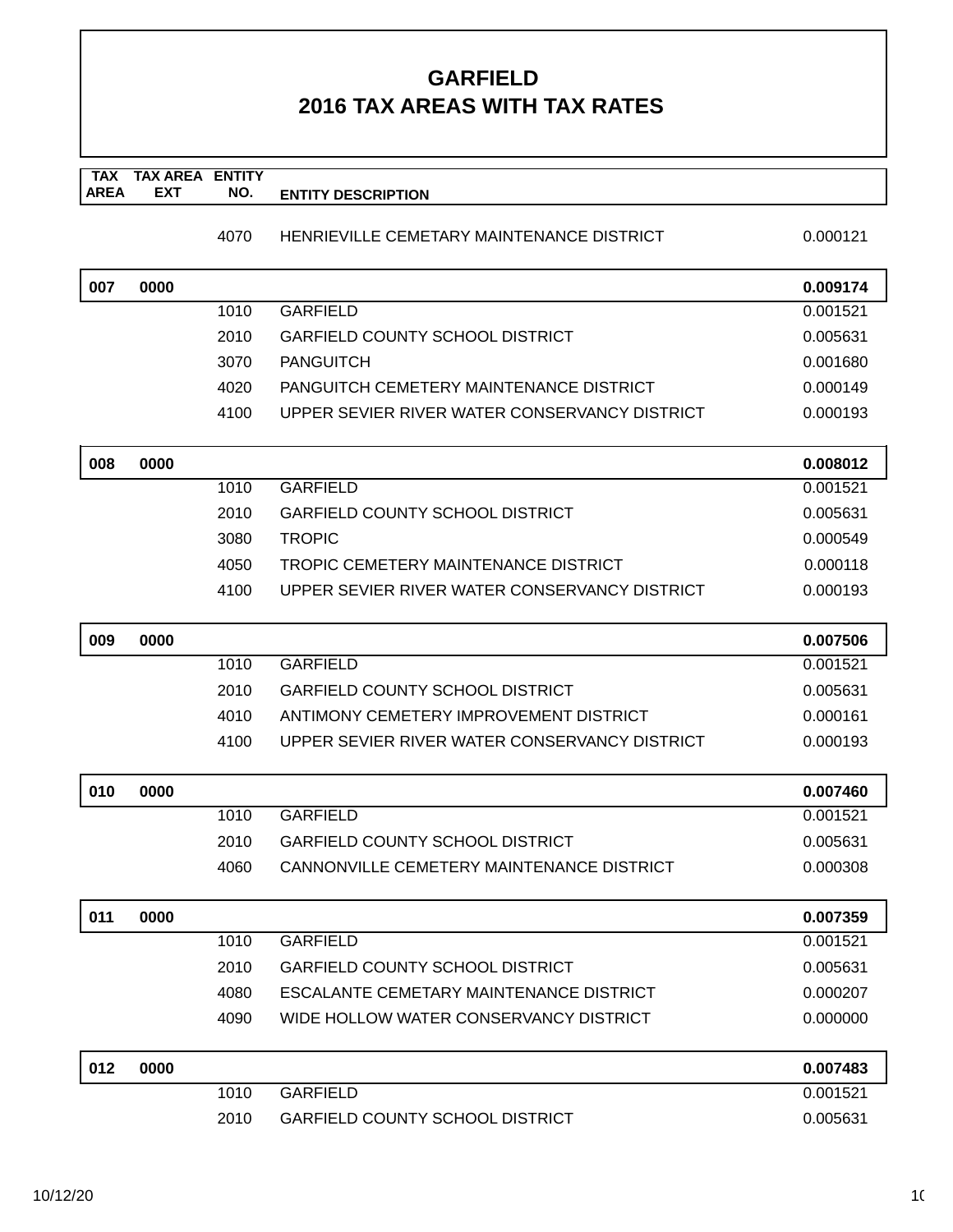# **GARFIELD 2016 TAX AREAS WITH TAX RATES**

| TAX<br><b>AREA</b> | <b>TAX AREA ENTITY</b><br><b>EXT</b> | NO.  |                                               |          |
|--------------------|--------------------------------------|------|-----------------------------------------------|----------|
|                    |                                      |      | <b>ENTITY DESCRIPTION</b>                     |          |
|                    |                                      | 4030 | HATCH TOWN CEMETERY MAINTENANCE DISTRICT      | 0.000138 |
|                    |                                      | 4100 | UPPER SEVIER RIVER WATER CONSERVANCY DISTRICT | 0.000193 |
|                    |                                      |      |                                               |          |
| 013                | 0000                                 |      |                                               | 0.007273 |
|                    |                                      | 1010 | <b>GARFIELD</b>                               | 0.001521 |
|                    |                                      | 2010 | <b>GARFIELD COUNTY SCHOOL DISTRICT</b>        | 0.005631 |
|                    |                                      | 4070 | HENRIEVILLE CEMETARY MAINTENANCE DISTRICT     | 0.000121 |
|                    |                                      |      |                                               |          |
| 014                | 0000                                 |      |                                               | 0.007494 |
|                    |                                      | 1010 | <b>GARFIELD</b>                               | 0.001521 |
|                    |                                      | 2010 | <b>GARFIELD COUNTY SCHOOL DISTRICT</b>        | 0.005631 |
|                    |                                      | 4020 | PANGUITCH CEMETERY MAINTENANCE DISTRICT       | 0.000149 |
|                    |                                      | 4100 | UPPER SEVIER RIVER WATER CONSERVANCY DISTRICT | 0.000193 |
|                    |                                      |      |                                               |          |
| 015                | 0000                                 |      |                                               | 0.007463 |
|                    |                                      | 1010 | <b>GARFIELD</b>                               | 0.001521 |
|                    |                                      | 2010 | <b>GARFIELD COUNTY SCHOOL DISTRICT</b>        | 0.005631 |
|                    |                                      | 4050 | TROPIC CEMETERY MAINTENANCE DISTRICT          | 0.000118 |
|                    |                                      | 4100 | UPPER SEVIER RIVER WATER CONSERVANCY DISTRICT | 0.000193 |
| 016                | 0000                                 |      |                                               | 0.007345 |
|                    |                                      | 1010 | <b>GARFIELD</b>                               | 0.001521 |
|                    |                                      | 2010 | <b>GARFIELD COUNTY SCHOOL DISTRICT</b>        | 0.005631 |
|                    |                                      | 4100 | UPPER SEVIER RIVER WATER CONSERVANCY DISTRICT | 0.000193 |
|                    |                                      |      |                                               |          |
| 017                | 0000                                 |      |                                               | 0.007152 |
|                    |                                      | 1010 | <b>GARFIELD</b>                               | 0.001521 |
|                    |                                      | 2010 | <b>GARFIELD COUNTY SCHOOL DISTRICT</b>        | 0.005631 |
| 018                | 0000                                 |      |                                               | 0.007152 |
|                    |                                      | 1010 | <b>GARFIELD</b>                               | 0.001521 |
|                    |                                      | 2010 | <b>GARFIELD COUNTY SCHOOL DISTRICT</b>        | 0.005631 |
|                    |                                      | 4090 | WIDE HOLLOW WATER CONSERVANCY DISTRICT        | 0.000000 |
|                    |                                      |      |                                               |          |
| 019                | 0000                                 |      |                                               | 0.007359 |
|                    |                                      | 1010 | <b>GARFIELD</b>                               | 0.001521 |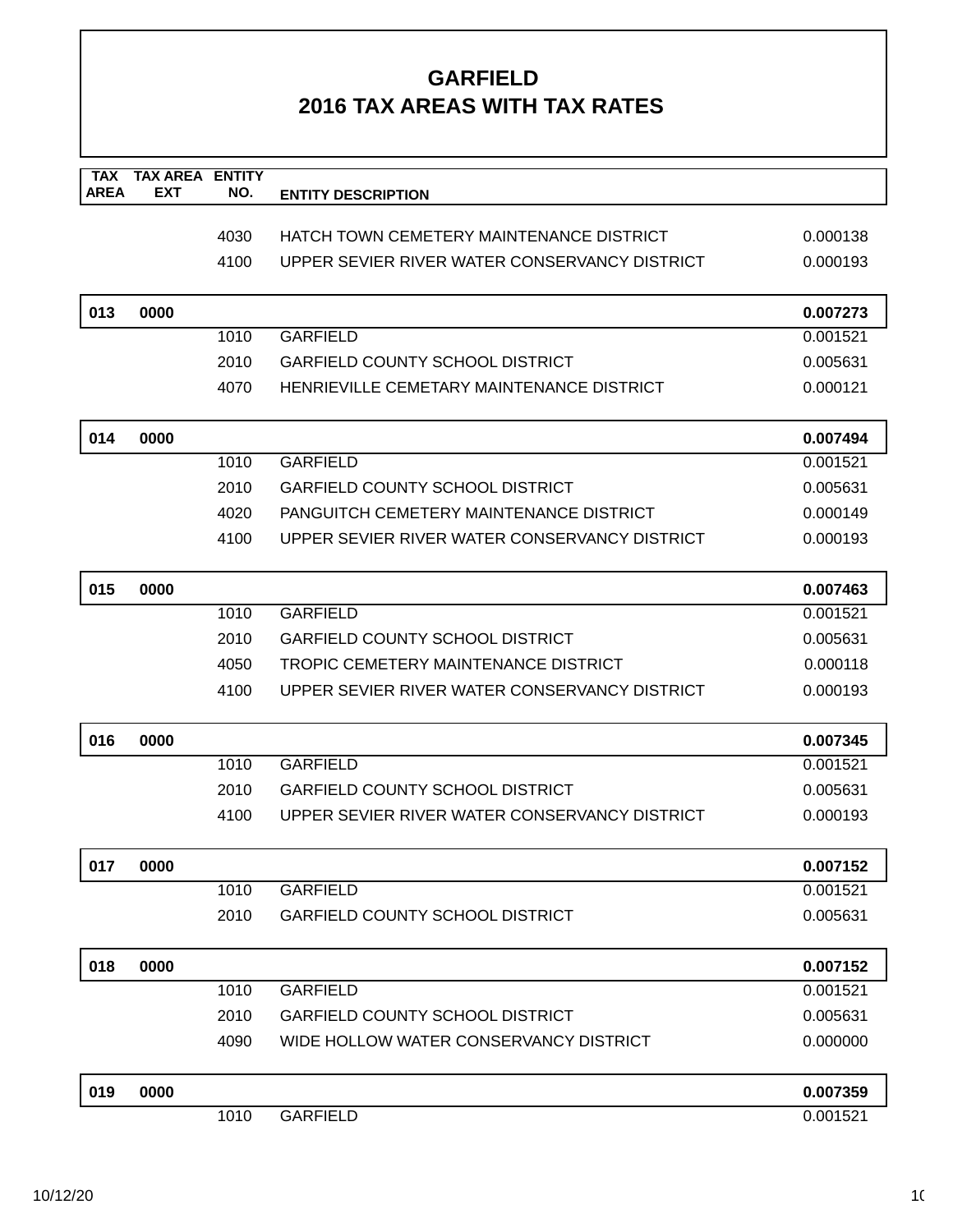### **GARFIELD 2016 TAX AREAS WITH TAX RATES**

| <b>TAX</b>  | <b>TAX AREA</b> | <b>ENTITY</b> |                                               |          |
|-------------|-----------------|---------------|-----------------------------------------------|----------|
| <b>AREA</b> | <b>EXT</b>      | NO.           | <b>ENTITY DESCRIPTION</b>                     |          |
|             |                 | 2010          | <b>GARFIELD COUNTY SCHOOL DISTRICT</b>        | 0.005631 |
|             |                 | 4080          | ESCALANTE CEMETARY MAINTENANCE DISTRICT       | 0.000207 |
|             |                 |               |                                               |          |
| 020         | 0000            |               |                                               | 0.007152 |
|             |                 | 1010          | <b>GARFIELD</b>                               | 0.001521 |
|             |                 | 2010          | <b>GARFIELD COUNTY SCHOOL DISTRICT</b>        | 0.005631 |
|             |                 | 4160          | TICABOO UTLIITY IMPROVEMENT DISTRICT          | 0.000000 |
| 021         | 0000            |               |                                               | 0.007270 |
|             |                 | 1010          | <b>GARFIELD</b>                               | 0.001521 |
|             |                 | 2010          | <b>GARFIELD COUNTY SCHOOL DISTRICT</b>        | 0.005631 |
|             |                 | 4050          | TROPIC CEMETERY MAINTENANCE DISTRICT          | 0.000118 |
|             |                 |               |                                               |          |
| 022         | 0000            |               |                                               | 0.007463 |
|             |                 | 1010          | <b>GARFIELD</b>                               | 0.001521 |
|             |                 | 2010          | <b>GARFIELD COUNTY SCHOOL DISTRICT</b>        | 0.005631 |
|             |                 | 4050          | TROPIC CEMETERY MAINTENANCE DISTRICT          | 0.000118 |
|             |                 | 4100          | UPPER SEVIER RIVER WATER CONSERVANCY DISTRICT | 0.000193 |
|             |                 | 4110          | BRISTLECONE WATER IMPROVEMENT DISTRICT        | 0.000000 |
| 023         | 0000            |               |                                               | 0.007962 |
|             |                 | 1010          | <b>GARFIELD</b>                               | 0.001521 |
|             |                 | 2010          | <b>GARFIELD COUNTY SCHOOL DISTRICT</b>        | 0.005631 |
|             |                 | 4100          | UPPER SEVIER RIVER WATER CONSERVANCY DISTRICT | 0.000193 |
|             |                 | 4120          | PANGUITCH LAKE FIRE PROTECTION DISTRICT       | 0.000617 |
|             |                 |               |                                               |          |
| 024         | 0000            |               |                                               | 0.010052 |
|             |                 | 1010          | <b>GARFIELD</b>                               | 0.001521 |
|             |                 | 2010          | <b>GARFIELD COUNTY SCHOOL DISTRICT</b>        | 0.005631 |
|             |                 | 3030          | CANNONVILLE                                   | 0.002589 |
|             |                 | 4050          | TROPIC CEMETERY MAINTENANCE DISTRICT          | 0.000118 |
|             |                 | 4100          | UPPER SEVIER RIVER WATER CONSERVANCY DISTRICT | 0.000193 |
| 025         | 0000            |               |                                               | 0.008090 |
|             |                 | 1010          | <b>GARFIELD</b>                               | 0.001521 |
|             |                 | 2010          | <b>GARFIELD COUNTY SCHOOL DISTRICT</b>        | 0.005631 |
|             |                 |               |                                               |          |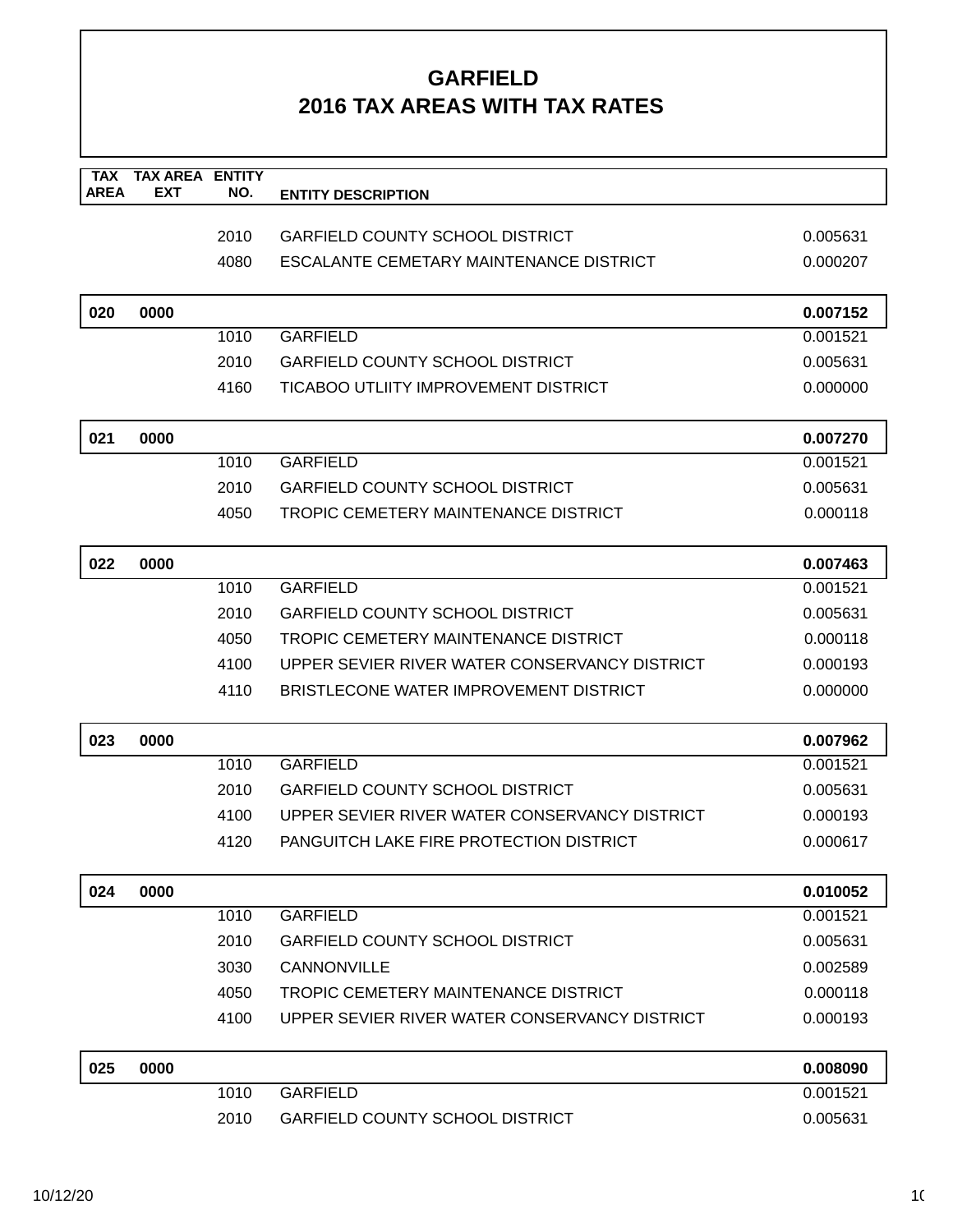### **GARFIELD 2016 TAX AREAS WITH TAX RATES**

| <b>TAX</b>  | <b>TAX AREA</b> | <b>ENTITY</b> |                                                     |          |
|-------------|-----------------|---------------|-----------------------------------------------------|----------|
| <b>AREA</b> | <b>EXT</b>      | NO.           | <b>ENTITY DESCRIPTION</b>                           |          |
|             |                 |               |                                                     |          |
|             |                 | 4100          | UPPER SEVIER RIVER WATER CONSERVANCY DISTRICT       | 0.000193 |
|             |                 | 4130          | MAMMOTH CREEK SPECIAL SERVICE DISTRICT FOR FIRE PRC | 0.000745 |
|             |                 |               |                                                     |          |
| 026         | 0000            |               |                                                     | 0.007962 |
|             |                 | 1010          | <b>GARFIELD</b>                                     | 0.001521 |
|             |                 | 2010          | <b>GARFIELD COUNTY SCHOOL DISTRICT</b>              | 0.005631 |
|             |                 | 4100          | UPPER SEVIER RIVER WATER CONSERVANCY DISTRICT       | 0.000193 |
|             |                 | 4120          | PANGUITCH LAKE FIRE PROTECTION DISTRICT             | 0.000617 |
|             |                 | 4140          | BEAVER DAM VILLAGE SPECIAL SERVICE DIST             | 0.000000 |
|             |                 |               |                                                     |          |
| 027         | 0000            |               |                                                     | 0.007463 |
|             |                 | 1010          | <b>GARFIELD</b>                                     | 0.001521 |
|             |                 | 2010          | <b>GARFIELD COUNTY SCHOOL DISTRICT</b>              | 0.005631 |
|             |                 | 3015          | <b>BRYCE CANYON CITY</b>                            | 0.000000 |
|             |                 | 4050          | <b>TROPIC CEMETERY MAINTENANCE DISTRICT</b>         | 0.000118 |
|             |                 | 4100          | UPPER SEVIER RIVER WATER CONSERVANCY DISTRICT       | 0.000193 |
|             |                 |               |                                                     |          |
|             | TP001 0000      |               |                                                     | 0.007962 |
|             |                 | 1010          | <b>GARFIELD</b>                                     | 0.001521 |
|             |                 | 2010          | <b>GARFIELD COUNTY SCHOOL DISTRICT</b>              | 0.005631 |
|             |                 | 4100          | UPPER SEVIER RIVER WATER CONSERVANCY DISTRICT       | 0.000193 |
|             |                 | 4120          | <b>PANGUITCH LAKE FIRE PROTECTION DISTRICT</b>      | 0.000617 |
|             |                 | 4150          | PANGUITCH LAKE LOCAL SPECIAL SERVICE DISTRICT       | 0.000000 |
|             |                 |               |                                                     |          |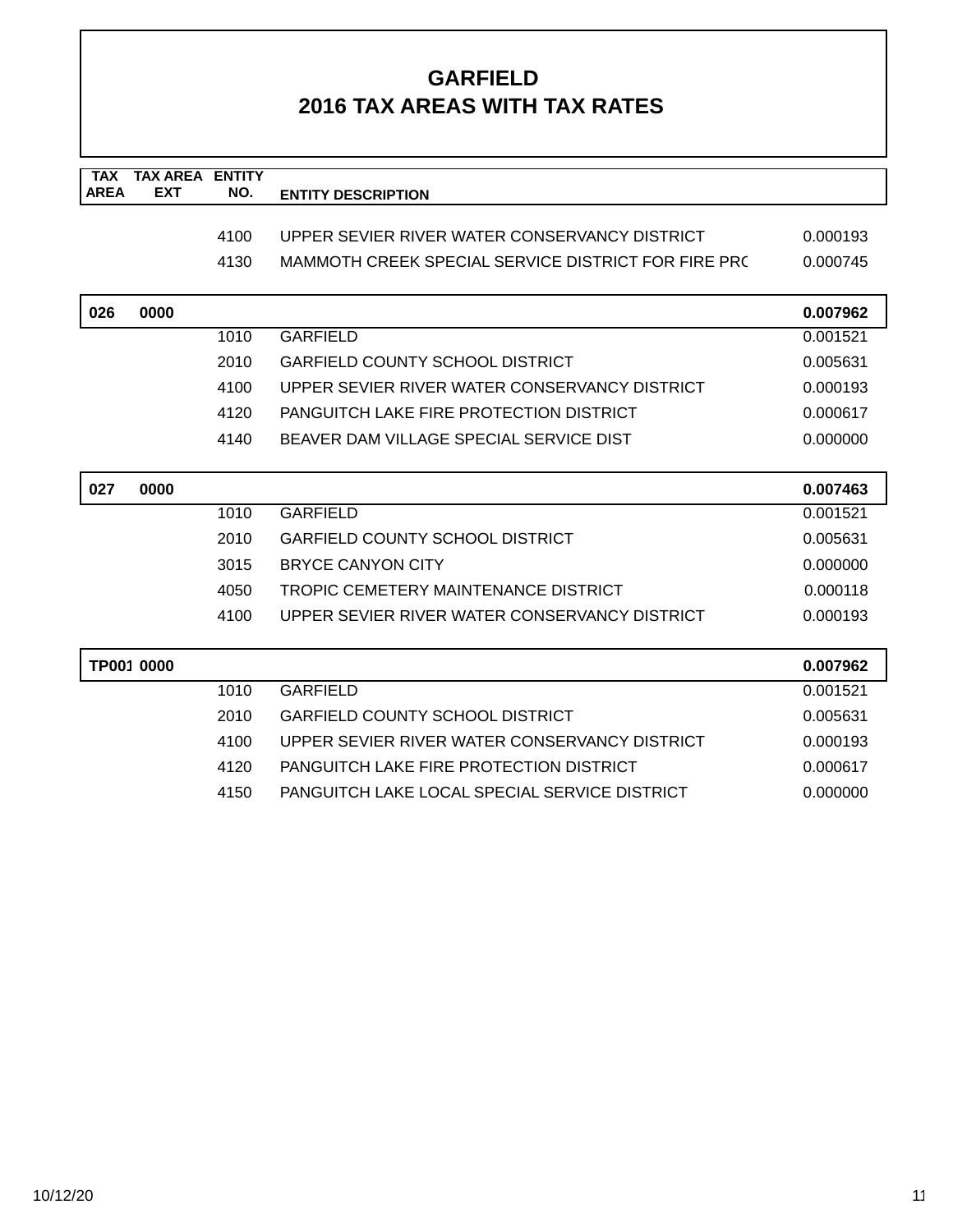| 001 | 0000 |      |                                                       | 0.010798 |
|-----|------|------|-------------------------------------------------------|----------|
|     |      | 1010 | GRAND                                                 | 0.002848 |
|     |      | 2010 | <b>GRAND COUNTY SCHOOL DISTRICT</b>                   | 0.006678 |
|     |      | 3020 | <b>MOAB CITY</b>                                      | 0.000000 |
|     |      | 4010 | MOAB MOSQUITO ABATEMENT DISTRICT                      | 0.000222 |
|     |      | 4030 | GRAND COUNTY CEMETARY MAINTENANCE DISTRICT            | 0.000224 |
|     |      | 4040 | MOAB VALLEY FIRE PROTECTION DISTRICT                  | 0.000547 |
|     |      | 4050 | GRAND COUNTY WATER CONSERVANCY DISTRICT               | 0.000149 |
|     |      | 4070 | GRAND COUNTY SPECIAL SERVICE WATER DISTRICT           | 0.000000 |
|     |      | 4100 | THE GRAND COUNTY HOSPITAL SERVICE DISTRICT            | 0.000000 |
|     |      | 4115 | <b>GRAND COUNTY RECREATION SERVICE DISTRICT NO. 1</b> | 0.000000 |
|     |      | 4120 | SOLID WASTE SPECIAL SERVICE DISTRICT #1               | 0.000000 |
|     |      | 4130 | <b>GRAND COUNTY MULTI-PURPOSE SSD #1</b>              | 0.000000 |
|     |      | 6030 | <b>GRAND COUNTY BOND</b>                              | 0.000130 |
|     |      |      |                                                       |          |

| 002 | 0000 |      |                                                           | 0.010798 |
|-----|------|------|-----------------------------------------------------------|----------|
|     |      | 1010 | <b>GRAND</b>                                              | 0.002848 |
|     |      | 2010 | <b>GRAND COUNTY SCHOOL DISTRICT</b>                       | 0.006678 |
|     |      | 4010 | MOAB MOSQUITO ABATEMENT DISTRICT                          | 0.000222 |
|     |      | 4030 | <b>GRAND COUNTY CEMETARY MAINTENANCE DISTRICT</b>         | 0.000224 |
|     |      | 4040 | MOAB VALLEY FIRE PROTECTION DISTRICT                      | 0.000547 |
|     |      | 4050 | GRAND COUNTY WATER CONSERVANCY DISTRICT                   | 0.000149 |
|     |      | 4060 | SPANISH VALLEY WATER AND SEWER IMPROVEMENT DISTRIC        | 0.000000 |
|     |      | 4070 | <b>GRAND COUNTY SPECIAL SERVICE WATER DISTRICT</b>        | 0.000000 |
|     |      | 4100 | THE GRAND COUNTY HOSPITAL SERVICE DISTRICT                | 0.000000 |
|     |      | 4115 | <b>GRAND COUNTY RECREATION SERVICE DISTRICT NO. 1</b>     | 0.000000 |
|     |      | 4120 | SOLID WASTE SPECIAL SERVICE DISTRICT #1                   | 0.000000 |
|     |      | 4130 | <b>GRAND COUNTY MULTI-PURPOSE SSD #1</b>                  | 0.000000 |
|     |      | 4150 | <b>GRAND COUNTY TRANSPORTATION SPECIAL SERVICE DISTRI</b> | 0.000000 |
|     |      | 6030 | <b>GRAND COUNTY BOND</b>                                  | 0.000130 |
|     |      |      |                                                           |          |

| 002 | 0001 |      |                                     | 0.010798 |
|-----|------|------|-------------------------------------|----------|
|     |      | 1010 | <b>GRAND</b>                        | 0.002848 |
|     |      | 2010 | <b>GRAND COUNTY SCHOOL DISTRICT</b> | 0.006678 |
|     |      | 4010 | MOAB MOSQUITO ABATEMENT DISTRICT    | 0.000222 |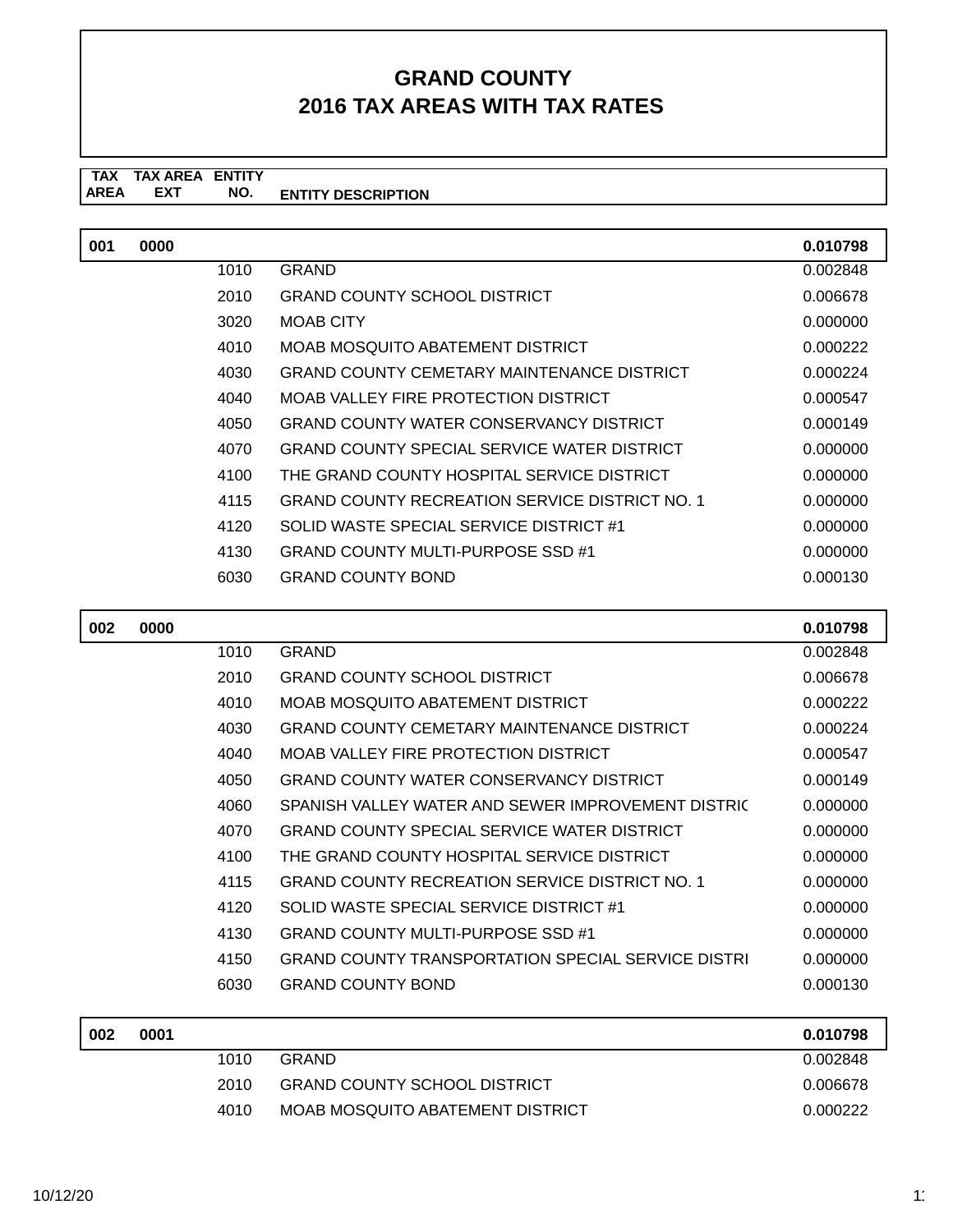| <b>TAX</b><br><b>AREA</b> | <b>TAX AREA ENTITY</b><br><b>EXT</b> | NO.  | <b>ENTITY DESCRIPTION</b>                                 |          |
|---------------------------|--------------------------------------|------|-----------------------------------------------------------|----------|
|                           |                                      |      |                                                           |          |
|                           |                                      | 4030 | <b>GRAND COUNTY CEMETARY MAINTENANCE DISTRICT</b>         | 0.000224 |
|                           |                                      | 4040 | <b>MOAB VALLEY FIRE PROTECTION DISTRICT</b>               | 0.000547 |
|                           |                                      | 4050 | <b>GRAND COUNTY WATER CONSERVANCY DISTRICT</b>            | 0.000149 |
|                           |                                      | 4060 | SPANISH VALLEY WATER AND SEWER IMPROVEMENT DISTRIC        | 0.000000 |
|                           |                                      | 4070 | <b>GRAND COUNTY SPECIAL SERVICE WATER DISTRICT</b>        | 0.000000 |
|                           |                                      | 4100 | THE GRAND COUNTY HOSPITAL SERVICE DISTRICT                | 0.000000 |
|                           |                                      | 4115 | <b>GRAND COUNTY RECREATION SERVICE DISTRICT NO. 1</b>     | 0.000000 |
|                           |                                      | 4120 | SOLID WASTE SPECIAL SERVICE DISTRICT #1                   | 0.000000 |
|                           |                                      | 4130 | <b>GRAND COUNTY MULTI-PURPOSE SSD #1</b>                  | 0.000000 |
|                           |                                      | 4150 | <b>GRAND COUNTY TRANSPORTATION SPECIAL SERVICE DISTRI</b> | 0.000000 |
|                           |                                      | 4160 | ARCHES SPECIAL SERVICE DISTRICT                           | 0.000000 |
|                           |                                      | 6030 | <b>GRAND COUNTY BOND</b>                                  | 0.000130 |
|                           |                                      |      |                                                           |          |
| 003                       | 0000                                 |      |                                                           | 0.010798 |
|                           |                                      | 1010 | <b>GRAND</b>                                              | 0.002848 |
|                           |                                      | 2010 | <b>GRAND COUNTY SCHOOL DISTRICT</b>                       | 0.006678 |
|                           |                                      | 4010 | MOAB MOSQUITO ABATEMENT DISTRICT                          | 0.000222 |
|                           |                                      | 4030 | <b>GRAND COUNTY CEMETARY MAINTENANCE DISTRICT</b>         | 0.000224 |
|                           |                                      | 4040 | MOAB VALLEY FIRE PROTECTION DISTRICT                      | 0.000547 |
|                           |                                      | 4050 | <b>GRAND COUNTY WATER CONSERVANCY DISTRICT</b>            | 0.000149 |
|                           |                                      | 4070 | <b>GRAND COUNTY SPECIAL SERVICE WATER DISTRICT</b>        | 0.000000 |
|                           |                                      | 4100 | THE GRAND COUNTY HOSPITAL SERVICE DISTRICT                | 0.000000 |
|                           |                                      | 4115 | <b>GRAND COUNTY RECREATION SERVICE DISTRICT NO. 1</b>     | 0.000000 |
|                           |                                      | 4120 | SOLID WASTE SPECIAL SERVICE DISTRICT #1                   | 0.000000 |
|                           |                                      | 4130 | GRAND COUNTY MULTI-PURPOSE SSD #1                         | 0.000000 |
|                           |                                      | 4150 | <b>GRAND COUNTY TRANSPORTATION SPECIAL SERVICE DISTRI</b> | 0.000000 |
|                           |                                      | 6030 | <b>GRAND COUNTY BOND</b>                                  | 0.000130 |
| 003                       | 0001                                 |      |                                                           | 0.010798 |
|                           |                                      | 1010 | <b>GRAND</b>                                              | 0.002848 |
|                           |                                      | 2010 | <b>GRAND COUNTY SCHOOL DISTRICT</b>                       | 0.006678 |

4010 MOAB MOSQUITO ABATEMENT DISTRICT 0.000222 4030 GRAND COUNTY CEMETARY MAINTENANCE DISTRICT 0.000224 4040 MOAB VALLEY FIRE PROTECTION DISTRICT 0.000547 4050 GRAND COUNTY WATER CONSERVANCY DISTRICT 0.000149 4070 GRAND COUNTY SPECIAL SERVICE WATER DISTRICT 0.000000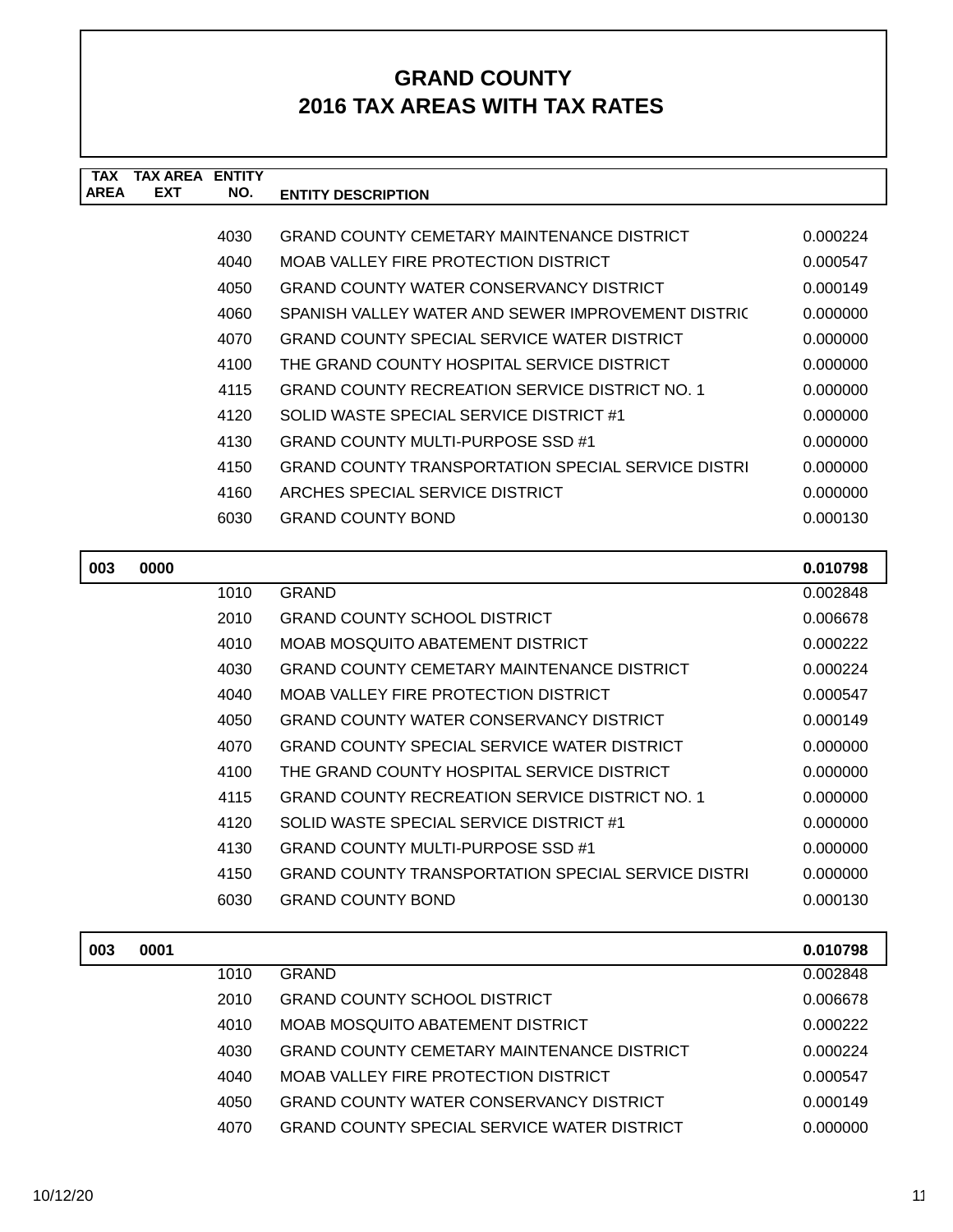| <b>TAX</b><br><b>AREA</b> | <b>TAX AREA ENTITY</b><br><b>EXT</b> | NO.  | <b>ENTITY DESCRIPTION</b>                                 |          |
|---------------------------|--------------------------------------|------|-----------------------------------------------------------|----------|
|                           |                                      |      |                                                           |          |
|                           |                                      | 4100 | THE GRAND COUNTY HOSPITAL SERVICE DISTRICT                | 0.000000 |
|                           |                                      | 4115 | <b>GRAND COUNTY RECREATION SERVICE DISTRICT NO. 1</b>     | 0.000000 |
|                           |                                      | 4120 | SOLID WASTE SPECIAL SERVICE DISTRICT #1                   | 0.000000 |
|                           |                                      | 4130 | <b>GRAND COUNTY MULTI-PURPOSE SSD #1</b>                  | 0.000000 |
|                           |                                      | 4150 | <b>GRAND COUNTY TRANSPORTATION SPECIAL SERVICE DISTRI</b> | 0.000000 |
|                           |                                      | 4160 | ARCHES SPECIAL SERVICE DISTRICT                           | 0.000000 |
|                           |                                      | 6030 | <b>GRAND COUNTY BOND</b>                                  | 0.000130 |
| 004                       | 0000                                 |      |                                                           | 0.010029 |
|                           |                                      | 1010 | <b>GRAND</b>                                              | 0.002848 |
|                           |                                      | 2010 | <b>GRAND COUNTY SCHOOL DISTRICT</b>                       | 0.006678 |
|                           |                                      | 4030 | <b>GRAND COUNTY CEMETARY MAINTENANCE DISTRICT</b>         | 0.000224 |
|                           |                                      | 4050 | <b>GRAND COUNTY WATER CONSERVANCY DISTRICT</b>            | 0.000149 |
|                           |                                      | 4070 | <b>GRAND COUNTY SPECIAL SERVICE WATER DISTRICT</b>        | 0.000000 |
|                           |                                      | 4100 | THE GRAND COUNTY HOSPITAL SERVICE DISTRICT                | 0.000000 |
|                           |                                      | 4115 | <b>GRAND COUNTY RECREATION SERVICE DISTRICT NO. 1</b>     | 0.000000 |
|                           |                                      | 4120 | SOLID WASTE SPECIAL SERVICE DISTRICT #1                   | 0.000000 |
|                           |                                      | 4130 | <b>GRAND COUNTY MULTI-PURPOSE SSD #1</b>                  | 0.000000 |
|                           |                                      | 4150 | <b>GRAND COUNTY TRANSPORTATION SPECIAL SERVICE DISTRI</b> | 0.000000 |
|                           |                                      | 6030 | <b>GRAND COUNTY BOND</b>                                  | 0.000130 |
| 004                       | 0001                                 |      |                                                           | 0.010029 |
|                           |                                      | 1010 | <b>GRAND</b>                                              | 0.002848 |
|                           |                                      | 2010 | <b>GRAND COUNTY SCHOOL DISTRICT</b>                       | 0.006678 |
|                           |                                      | 4030 | <b>GRAND COUNTY CEMETARY MAINTENANCE DISTRICT</b>         | 0.000224 |
|                           |                                      | 4050 | <b>GRAND COUNTY WATER CONSERVANCY DISTRICT</b>            | 0.000149 |
|                           |                                      | 4070 | <b>GRAND COUNTY SPECIAL SERVICE WATER DISTRICT</b>        | 0.000000 |
|                           |                                      | 4100 | THE GRAND COUNTY HOSPITAL SERVICE DISTRICT                | 0.000000 |
|                           |                                      | 4115 | <b>GRAND COUNTY RECREATION SERVICE DISTRICT NO. 1</b>     | 0.000000 |
|                           |                                      | 4120 | SOLID WASTE SPECIAL SERVICE DISTRICT #1                   | 0.000000 |
|                           |                                      | 4130 | <b>GRAND COUNTY MULTI-PURPOSE SSD #1</b>                  | 0.000000 |
|                           |                                      | 4150 | <b>GRAND COUNTY TRANSPORTATION SPECIAL SERVICE DISTRI</b> | 0.000000 |
|                           |                                      | 4160 | ARCHES SPECIAL SERVICE DISTRICT                           | 0.000000 |
|                           |                                      | 6030 | <b>GRAND COUNTY BOND</b>                                  | 0.000130 |
|                           |                                      |      |                                                           |          |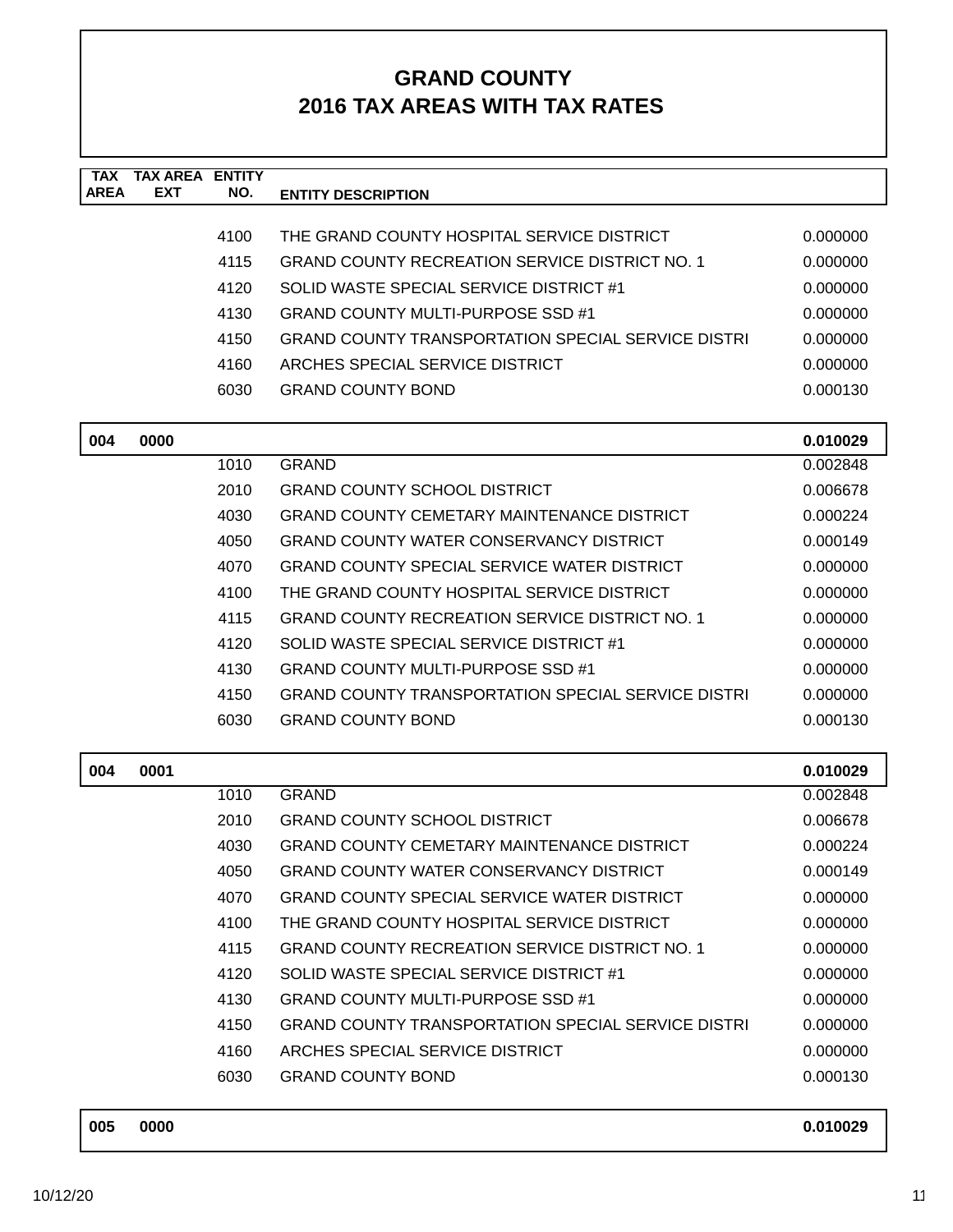| <b>TAX</b>  | <b>TAX AREA ENTITY</b> |       |                                                            |          |
|-------------|------------------------|-------|------------------------------------------------------------|----------|
| <b>AREA</b> | <b>EXT</b>             | NO.   | <b>ENTITY DESCRIPTION</b>                                  |          |
|             |                        |       |                                                            |          |
|             |                        | 1010  | <b>GRAND</b>                                               | 0.002848 |
|             |                        | 2010  | <b>GRAND COUNTY SCHOOL DISTRICT</b>                        | 0.006678 |
|             |                        | 4020  | ELGIN MOSQUITO ABATEMENT DISTRICT                          | 0.000000 |
|             |                        | 4030  | <b>GRAND COUNTY CEMETARY MAINTENANCE DISTRICT</b>          | 0.000224 |
|             |                        | 4050  | <b>GRAND COUNTY WATER CONSERVANCY DISTRICT</b>             | 0.000149 |
|             |                        | 4070  | <b>GRAND COUNTY SPECIAL SERVICE WATER DISTRICT</b>         | 0.000000 |
|             |                        | 4100  | THE GRAND COUNTY HOSPITAL SERVICE DISTRICT                 | 0.000000 |
|             |                        | 4115  | <b>GRAND COUNTY RECREATION SERVICE DISTRICT NO. 1</b>      | 0.000000 |
|             |                        | 4120  | SOLID WASTE SPECIAL SERVICE DISTRICT #1                    | 0.000000 |
|             |                        | 4130  | <b>GRAND COUNTY MULTI-PURPOSE SSD #1</b>                   | 0.000000 |
|             |                        | 4150  | <b>GRAND COUNTY TRANSPORTATION SPECIAL SERVICE DISTRI</b>  | 0.000000 |
|             |                        | 6030  | <b>GRAND COUNTY BOND</b>                                   | 0.000130 |
|             |                        |       |                                                            |          |
| 006         | 0000                   |       |                                                            | 0.010462 |
|             |                        | 1010  | <b>GRAND</b>                                               | 0.002848 |
|             |                        | 2010  | <b>GRAND COUNTY SCHOOL DISTRICT</b>                        | 0.006678 |
|             |                        | 4030  | <b>GRAND COUNTY CEMETARY MAINTENANCE DISTRICT</b>          | 0.000224 |
|             |                        | 4050  | <b>GRAND COUNTY WATER CONSERVANCY DISTRICT</b>             | 0.000149 |
|             |                        | 4070  | <b>GRAND COUNTY SPECIAL SERVICE WATER DISTRICT</b>         | 0.000000 |
|             |                        | 4090  | <b>GRAND COUNTY SERVICE AREA FOR THE CASTLE VALLEY FIF</b> | 0.000433 |
|             |                        | 4100  | THE GRAND COUNTY HOSPITAL SERVICE DISTRICT                 | 0.000000 |
|             |                        | 4115  | <b>GRAND COUNTY RECREATION SERVICE DISTRICT NO. 1</b>      | 0.000000 |
|             |                        | 41.20 | SOLID WASTE SPECIAL SERVICE DISTRICT #1                    | n nnnnnn |

| 4 LZU. | SULID WASTE SPECIAL SERVICE DISTRICT #T            | <u>u.uuuuu</u> |
|--------|----------------------------------------------------|----------------|
| 4130   | GRAND COUNTY MULTI-PURPOSE SSD #1                  | 0.000000       |
| 4150   | GRAND COUNTY TRANSPORTATION SPECIAL SERVICE DISTRI | 0.000000       |
| 6030   | <b>GRAND COUNTY BOND</b>                           | 0.000130       |

| 007 | 0000 |      |                                                       | 0.010029 |
|-----|------|------|-------------------------------------------------------|----------|
|     |      | 1010 | GRAND                                                 | 0.002848 |
|     |      | 2010 | <b>GRAND COUNTY SCHOOL DISTRICT</b>                   | 0.006678 |
|     |      | 4030 | GRAND COUNTY CEMETARY MAINTENANCE DISTRICT            | 0.000224 |
|     |      | 4050 | GRAND COUNTY WATER CONSERVANCY DISTRICT               | 0.000149 |
|     |      | 4080 | THOMPSON SPECIAL SERVICE DISTRICT                     | 0.000000 |
|     |      | 4100 | THE GRAND COUNTY HOSPITAL SERVICE DISTRICT            | 0.000000 |
|     |      | 4115 | <b>GRAND COUNTY RECREATION SERVICE DISTRICT NO. 1</b> | 0.000000 |
|     |      | 4120 | SOLID WASTE SPECIAL SERVICE DISTRICT #1               | 0.000000 |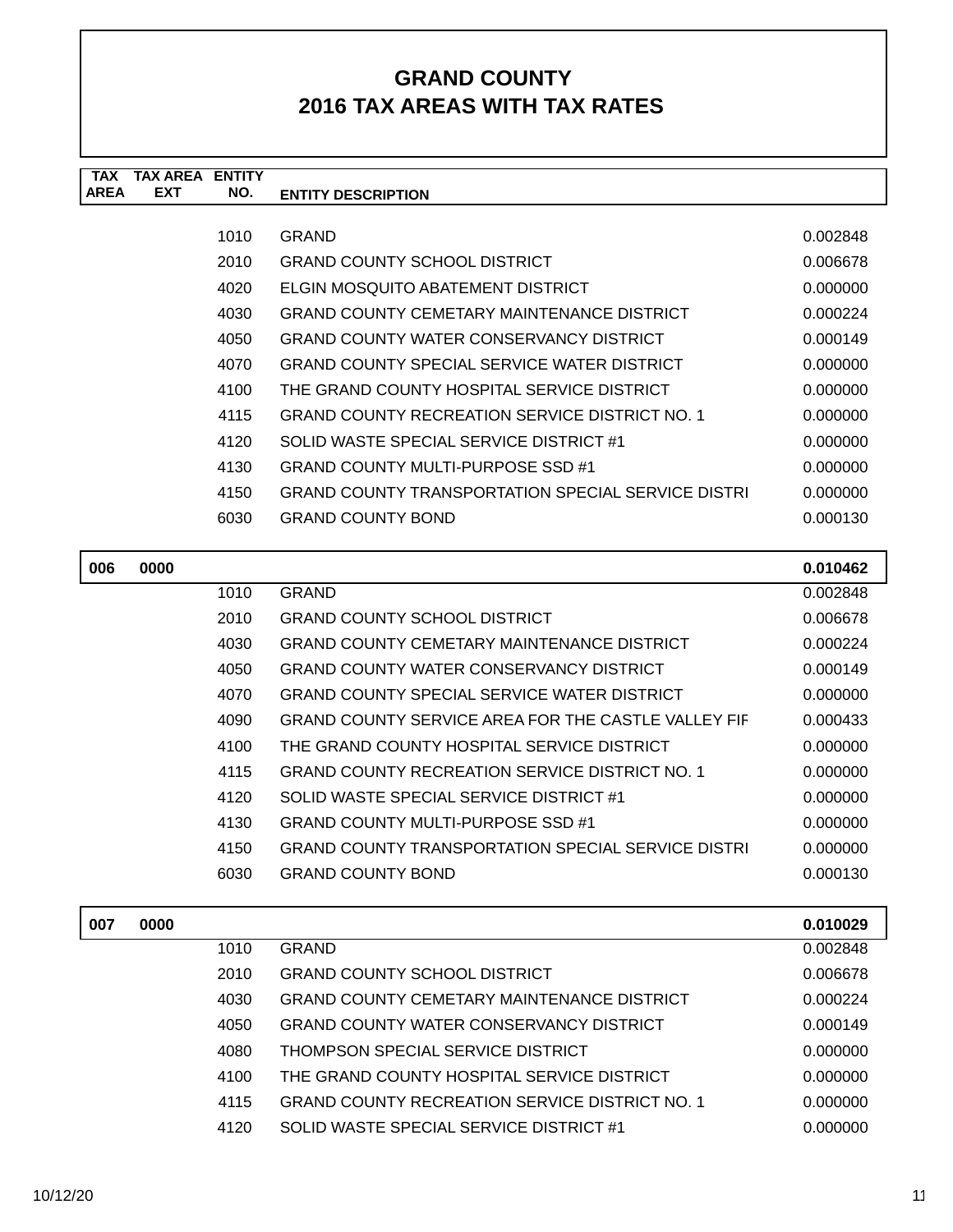| <b>TAX</b><br><b>AREA</b> | <b>TAX AREA ENTITY</b><br>EXT | NO.  | <b>ENTITY DESCRIPTION</b>                                  |          |
|---------------------------|-------------------------------|------|------------------------------------------------------------|----------|
|                           |                               |      |                                                            |          |
|                           |                               | 4130 | <b>GRAND COUNTY MULTI-PURPOSE SSD #1</b>                   | 0.000000 |
|                           |                               | 4140 | THOMPSON SPRINGS SPECIAL SERVICE FIRE DISTRICT             | 0.000000 |
|                           |                               | 4150 | <b>GRAND COUNTY TRANSPORTATION SPECIAL SERVICE DISTRI</b>  | 0.000000 |
|                           |                               | 6030 | <b>GRAND COUNTY BOND</b>                                   | 0.000130 |
| 009                       | 0000                          |      |                                                            | 0.012531 |
|                           |                               | 1010 | <b>GRAND</b>                                               | 0.002848 |
|                           |                               | 2010 | <b>GRAND COUNTY SCHOOL DISTRICT</b>                        | 0.006678 |
|                           |                               | 3010 | <b>CASTLE VALLEY</b>                                       | 0.002069 |
|                           |                               | 4030 | <b>GRAND COUNTY CEMETARY MAINTENANCE DISTRICT</b>          | 0.000224 |
|                           |                               | 4050 | <b>GRAND COUNTY WATER CONSERVANCY DISTRICT</b>             | 0.000149 |
|                           |                               | 4070 | <b>GRAND COUNTY SPECIAL SERVICE WATER DISTRICT</b>         | 0.000000 |
|                           |                               | 4090 | <b>GRAND COUNTY SERVICE AREA FOR THE CASTLE VALLEY FIF</b> | 0.000433 |
|                           |                               | 4100 | THE GRAND COUNTY HOSPITAL SERVICE DISTRICT                 | 0.000000 |
|                           |                               | 4115 | <b>GRAND COUNTY RECREATION SERVICE DISTRICT NO. 1</b>      | 0.000000 |
|                           |                               | 4120 | SOLID WASTE SPECIAL SERVICE DISTRICT #1                    | 0.000000 |
|                           |                               | 4130 | <b>GRAND COUNTY MULTI-PURPOSE SSD #1</b>                   | 0.000000 |
|                           |                               | 6030 | <b>GRAND COUNTY BOND</b>                                   | 0.000130 |
| 011                       | 0000                          |      |                                                            | 0.010798 |
|                           |                               | 1010 | <b>GRAND</b>                                               | 0.002848 |
|                           |                               | 2010 | <b>GRAND COUNTY SCHOOL DISTRICT</b>                        | 0.006678 |
|                           |                               | 3020 | <b>MOAB CITY</b>                                           | 0.000000 |
|                           |                               | 4010 | MOAB MOSQUITO ABATEMENT DISTRICT                           | 0.000222 |
|                           |                               | 4030 | <b>GRAND COUNTY CEMETARY MAINTENANCE DISTRICT</b>          | 0.000224 |
|                           |                               | 4040 | <b>MOAB VALLEY FIRE PROTECTION DISTRICT</b>                | 0.000547 |
|                           |                               | 4050 | <b>GRAND COUNTY WATER CONSERVANCY DISTRICT</b>             | 0.000149 |
|                           |                               | 4060 | SPANISH VALLEY WATER AND SEWER IMPROVEMENT DISTRIC         | 0.000000 |
|                           |                               | 4070 | <b>GRAND COUNTY SPECIAL SERVICE WATER DISTRICT</b>         | 0.000000 |
|                           |                               | 4100 | THE GRAND COUNTY HOSPITAL SERVICE DISTRICT                 | 0.000000 |
|                           |                               | 4115 | <b>GRAND COUNTY RECREATION SERVICE DISTRICT NO. 1</b>      | 0.000000 |
|                           |                               | 4120 | SOLID WASTE SPECIAL SERVICE DISTRICT #1                    | 0.000000 |
|                           |                               | 4130 | <b>GRAND COUNTY MULTI-PURPOSE SSD #1</b>                   | 0.000000 |
|                           |                               | 6030 | <b>GRAND COUNTY BOND</b>                                   | 0.000130 |
|                           |                               |      |                                                            |          |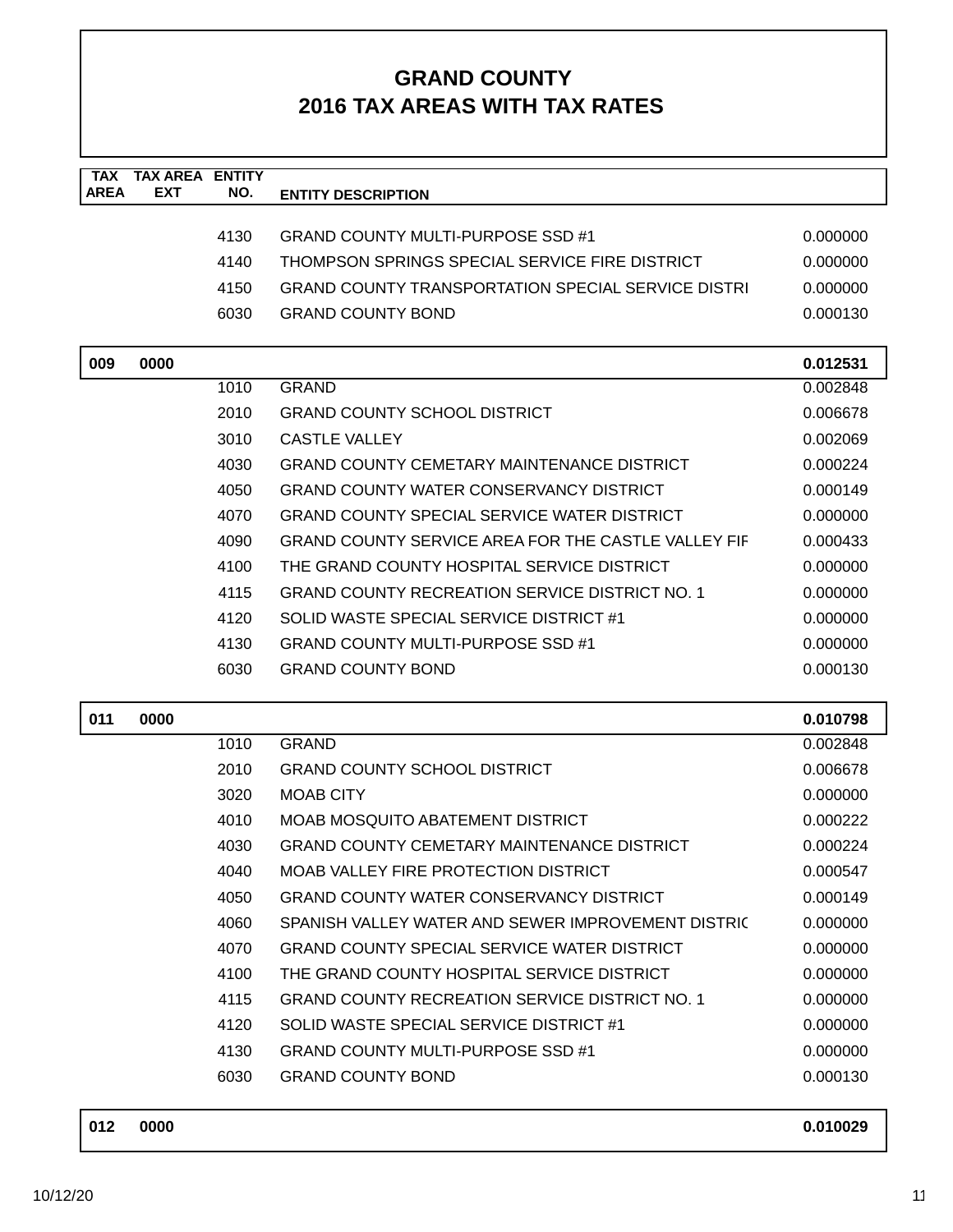| <b>TAX</b>  | TAX AREA ENTITY |      |                                                           |          |
|-------------|-----------------|------|-----------------------------------------------------------|----------|
| <b>AREA</b> | <b>EXT</b>      | NO.  | <b>ENTITY DESCRIPTION</b>                                 |          |
|             |                 |      |                                                           |          |
|             |                 | 1010 | <b>GRAND</b>                                              | 0.002848 |
|             |                 | 2010 | <b>GRAND COUNTY SCHOOL DISTRICT</b>                       | 0.006678 |
|             |                 | 4030 | GRAND COUNTY CEMETARY MAINTENANCE DISTRICT                | 0.000224 |
|             |                 | 4050 | <b>GRAND COUNTY WATER CONSERVANCY DISTRICT</b>            | 0.000149 |
|             |                 | 4060 | SPANISH VALLEY WATER AND SEWER IMPROVEMENT DISTRIC        | 0.000000 |
|             |                 | 4070 | <b>GRAND COUNTY SPECIAL SERVICE WATER DISTRICT</b>        | 0.000000 |
|             |                 | 4100 | THE GRAND COUNTY HOSPITAL SERVICE DISTRICT                | 0.000000 |
|             |                 | 4115 | <b>GRAND COUNTY RECREATION SERVICE DISTRICT NO. 1</b>     | 0.000000 |
|             |                 | 4120 | SOLID WASTE SPECIAL SERVICE DISTRICT #1                   | 0.000000 |
|             |                 | 4130 | GRAND COUNTY MULTI-PURPOSE SSD #1                         | 0.000000 |
|             |                 | 4150 | <b>GRAND COUNTY TRANSPORTATION SPECIAL SERVICE DISTRI</b> | 0.000000 |
|             |                 | 6030 | <b>GRAND COUNTY BOND</b>                                  | 0.000130 |
|             |                 |      |                                                           |          |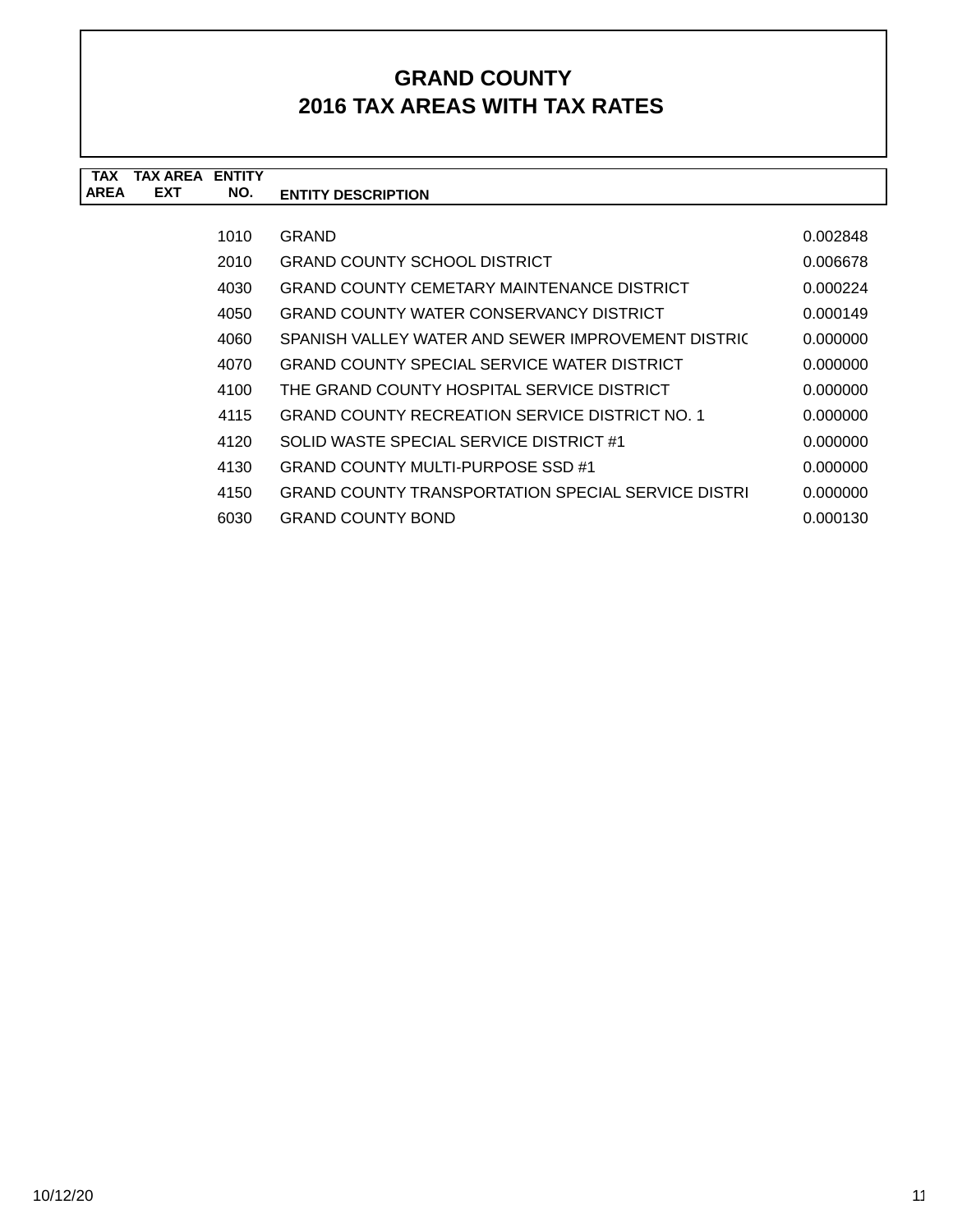| 0000 |      |                                                | 0.012561 |
|------|------|------------------------------------------------|----------|
|      | 1010 | <b>IRON</b>                                    | 0.001451 |
|      | 1015 | MULTICOUNTY ASSESSING & COLLECTING LEVY        | 0.000011 |
|      | 1020 | <b>COUNTY ASSESSING &amp; COLLECTING LEVY</b>  | 0.000528 |
|      | 2010 | <b>IRON COUNTY SCHOOL DISTRICT</b>             | 0.006488 |
|      | 3060 | <b>PAROWAN</b>                                 | 0.004083 |
|      |      |                                                |          |
| 0000 |      |                                                | 0.010275 |
|      | 1010 | <b>IRON</b>                                    | 0.001451 |
|      | 1015 | MULTICOUNTY ASSESSING & COLLECTING LEVY        | 0.000011 |
|      | 1020 | <b>COUNTY ASSESSING &amp; COLLECTING LEVY</b>  | 0.000528 |
|      | 2010 | <b>IRON COUNTY SCHOOL DISTRICT</b>             | 0.006488 |
|      | 3050 | PARAGONAH                                      | 0.001797 |
| 0000 |      |                                                | 0.011592 |
|      | 1010 | <b>IRON</b>                                    | 0.001451 |
|      | 1015 | MULTICOUNTY ASSESSING & COLLECTING LEVY        | 0.000011 |
|      | 1020 | <b>COUNTY ASSESSING &amp; COLLECTING LEVY</b>  | 0.000528 |
|      | 2010 | <b>IRON COUNTY SCHOOL DISTRICT</b>             | 0.006488 |
|      | 3040 | KANARRAVILLE                                   | 0.002471 |
|      | 4015 | CENTRAL IRON COUNTY WATER CONSERVANCY DISTRICT | 0.000643 |
|      |      |                                                |          |
| 0000 |      |                                                | 0.010805 |
|      | 1010 | <b>IRON</b>                                    | 0.001451 |
|      | 1015 | MULTICOUNTY ASSESSING & COLLECTING LEVY        | 0.000011 |
|      |      |                                                |          |

|      |                                                | <u></u>  |
|------|------------------------------------------------|----------|
| 1020 | COUNTY ASSESSING & COLLECTING LEVY             | 0.000528 |
| 2010 | IRON COUNTY SCHOOL DISTRICT                    | 0.006488 |
| 3030 | <b>ENOCH</b>                                   | 0.001684 |
| 4015 | CENTRAL IRON COUNTY WATER CONSERVANCY DISTRICT | 0.000643 |
|      |                                                |          |

| 005 | 0000 |      |                                         | 0.013011 |
|-----|------|------|-----------------------------------------|----------|
|     |      | 1010 | <b>IRON</b>                             | 0.001451 |
|     |      | 1015 | MULTICOUNTY ASSESSING & COLLECTING LEVY | 0.000011 |
|     |      | 1020 | COUNTY ASSESSING & COLLECTING LEVY      | 0.000528 |
|     |      | 2010 | <b>IRON COUNTY SCHOOL DISTRICT</b>      | 0.006488 |
|     |      | 3010 | <b>BRIAN HEAD CITY</b>                  | 0.004533 |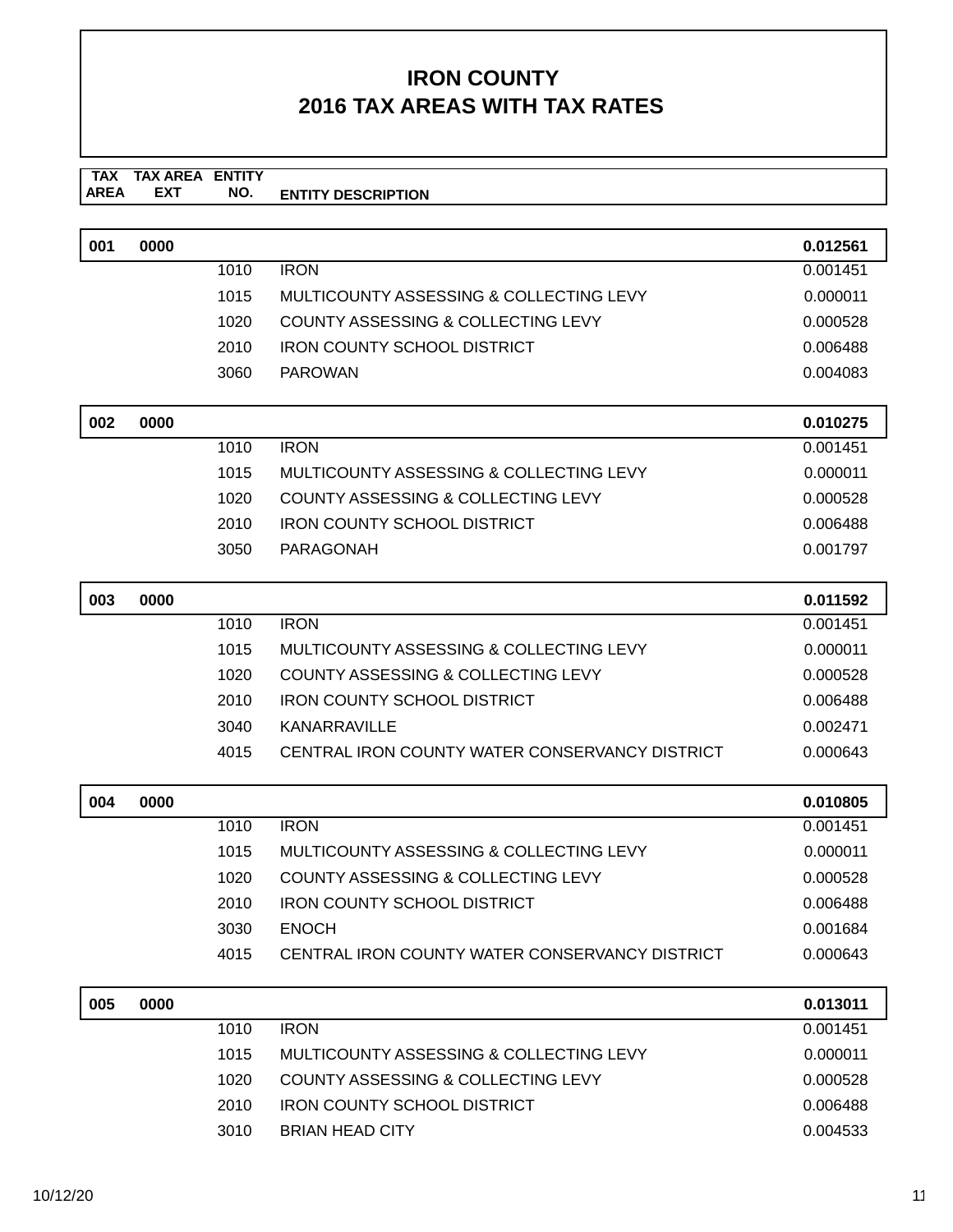| 005 | 0001 |      |                                                          | 0.013011 |
|-----|------|------|----------------------------------------------------------|----------|
|     |      | 1010 | <b>IRON</b>                                              | 0.001451 |
|     |      | 1015 | MULTICOUNTY ASSESSING & COLLECTING LEVY                  | 0.000011 |
|     |      | 1020 | COUNTY ASSESSING & COLLECTING LEVY                       | 0.000528 |
|     |      | 2010 | <b>IRON COUNTY SCHOOL DISTRICT</b>                       | 0.006488 |
|     |      | 3010 | <b>BRIAN HEAD CITY</b>                                   | 0.004533 |
|     |      | 8050 | <b>BRIAN HEAD VILLAGE CORE CDA</b>                       | 0.000000 |
| 006 | 0000 |      |                                                          | 0.012221 |
|     |      | 1010 | <b>IRON</b>                                              | 0.001451 |
|     |      | 1015 | MULTICOUNTY ASSESSING & COLLECTING LEVY                  | 0.000011 |
|     |      | 1020 | <b>COUNTY ASSESSING &amp; COLLECTING LEVY</b>            | 0.000528 |
|     |      | 2010 | <b>IRON COUNTY SCHOOL DISTRICT</b>                       | 0.006488 |
|     |      | 3020 | <b>CEDAR CITY</b>                                        | 0.003100 |
|     |      | 4015 | CENTRAL IRON COUNTY WATER CONSERVANCY DISTRICT           | 0.000643 |
| 007 | 0000 |      |                                                          | 0.011285 |
|     |      | 1010 | <b>IRON</b>                                              | 0.001451 |
|     |      | 1015 | MULTICOUNTY ASSESSING & COLLECTING LEVY                  | 0.000011 |
|     |      | 1020 | COUNTY ASSESSING & COLLECTING LEVY                       | 0.000528 |
|     |      | 2010 | <b>IRON COUNTY SCHOOL DISTRICT</b>                       | 0.006488 |
|     |      | 4020 | <b>IRON COUNTY UNINCORPORATED AREA SERVICES DISTRICT</b> | 0.002807 |
| 007 | 0001 |      |                                                          | 0.011285 |
|     |      | 1010 | <b>IRON</b>                                              | 0.001451 |
|     |      | 1015 | MULTICOUNTY ASSESSING & COLLECTING LEVY                  | 0.000011 |
|     |      | 1020 | <b>COUNTY ASSESSING &amp; COLLECTING LEVY</b>            | 0.000528 |
|     |      | 2010 | <b>IRON COUNTY SCHOOL DISTRICT</b>                       | 0.006488 |
|     |      | 4020 | <b>IRON COUNTY UNINCORPORATED AREA SERVICES DISTRICT</b> | 0.002807 |
|     |      | 8101 | BERYL SOLAR CDA                                          | 0.000000 |
| 007 | 0003 |      |                                                          | 0.011285 |
|     |      | 1010 | <b>IRON</b>                                              | 0.001451 |
|     |      | 1015 | MULTICOUNTY ASSESSING & COLLECTING LEVY                  | 0.000011 |
|     |      | 1020 | COUNTY ASSESSING & COLLECTING LEVY                       | 0.000528 |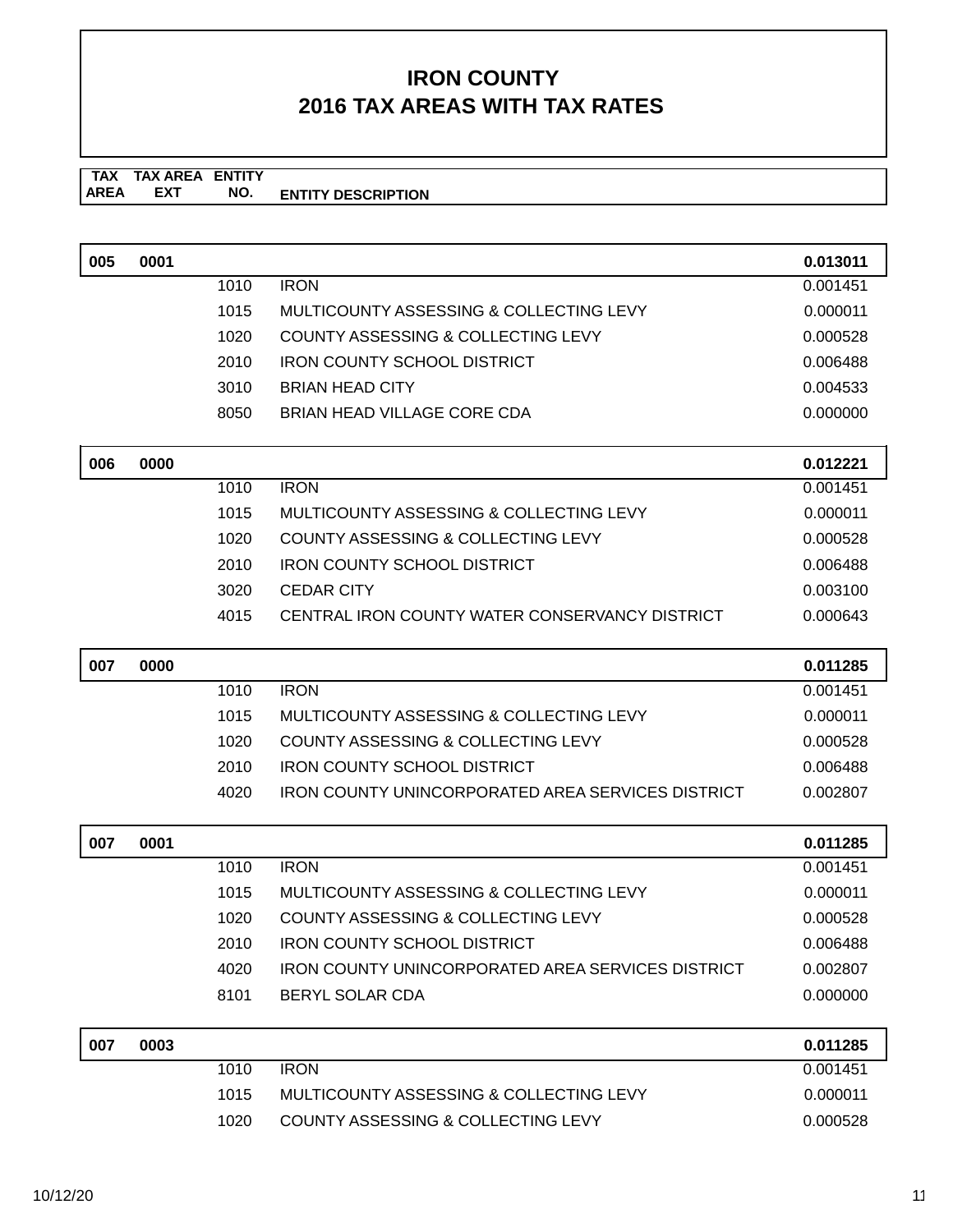| <b>TAX</b><br><b>AREA</b> | <b>TAX AREA</b><br><b>EXT</b> | <b>ENTITY</b><br>NO. |                                                          |          |
|---------------------------|-------------------------------|----------------------|----------------------------------------------------------|----------|
|                           |                               |                      | <b>ENTITY DESCRIPTION</b>                                |          |
|                           |                               | 2010                 | <b>IRON COUNTY SCHOOL DISTRICT</b>                       | 0.006488 |
|                           |                               | 4020                 | <b>IRON COUNTY UNINCORPORATED AREA SERVICES DISTRICT</b> | 0.002807 |
|                           |                               | 8102                 | <b>BUCKHORN SOLAR CDA</b>                                | 0.000000 |
|                           |                               |                      |                                                          |          |
| 007                       | 0005                          |                      |                                                          | 0.011285 |
|                           |                               | 1010                 | <b>IRON</b>                                              | 0.001451 |
|                           |                               | 1015                 | MULTICOUNTY ASSESSING & COLLECTING LEVY                  | 0.000011 |
|                           |                               | 1020                 | COUNTY ASSESSING & COLLECTING LEVY                       | 0.000528 |
|                           |                               | 2010                 | <b>IRON COUNTY SCHOOL DISTRICT</b>                       | 0.006488 |
|                           |                               | 4020                 | <b>IRON COUNTY UNINCORPORATED AREA SERVICES DISTRICT</b> | 0.002807 |
|                           |                               | 8104                 | <b>ENTERPRISE SOLAR CDA</b>                              | 0.000000 |
|                           |                               |                      |                                                          |          |
| 007                       | 0008                          |                      |                                                          | 0.011285 |
|                           |                               | 1010                 | <b>IRON</b>                                              | 0.001451 |
|                           |                               | 1015                 | MULTICOUNTY ASSESSING & COLLECTING LEVY                  | 0.000011 |
|                           |                               | 1020                 | COUNTY ASSESSING & COLLECTING LEVY                       | 0.000528 |
|                           |                               | 2010                 | <b>IRON COUNTY SCHOOL DISTRICT</b>                       | 0.006488 |
|                           |                               | 4020                 | <b>IRON COUNTY UNINCORPORATED AREA SERVICES DISTRICT</b> | 0.002807 |
|                           |                               | 8050                 | <b>BRIAN HEAD VILLAGE CORE CDA</b>                       | 0.000000 |
| 010                       | 0000                          |                      |                                                          | 0.011928 |
|                           |                               | 1010                 | <b>IRON</b>                                              | 0.001451 |
|                           |                               | 1015                 | MULTICOUNTY ASSESSING & COLLECTING LEVY                  | 0.000011 |
|                           |                               | 1020                 | <b>COUNTY ASSESSING &amp; COLLECTING LEVY</b>            | 0.000528 |
|                           |                               | 2010                 | IRON COUNTY SCHOOL DISTRICT                              | 0.006488 |
|                           |                               | 4010                 | <b>IRON COUNTY SERVICE AREA NO. 2</b>                    | 0.000000 |
|                           |                               | 4015                 | CENTRAL IRON COUNTY WATER CONSERVANCY DISTRICT           | 0.000643 |
|                           |                               | 4020                 | <b>IRON COUNTY UNINCORPORATED AREA SERVICES DISTRICT</b> | 0.002807 |
| 010                       | 0001                          |                      |                                                          | 0.011928 |
|                           |                               | 1010                 | <b>IRON</b>                                              | 0.001451 |
|                           |                               | 1015                 | MULTICOUNTY ASSESSING & COLLECTING LEVY                  | 0.000011 |
|                           |                               | 1020                 | <b>COUNTY ASSESSING &amp; COLLECTING LEVY</b>            | 0.000528 |
|                           |                               | 2010                 | <b>IRON COUNTY SCHOOL DISTRICT</b>                       | 0.006488 |
|                           |                               | 4015                 | CENTRAL IRON COUNTY WATER CONSERVANCY DISTRICT           | 0.000643 |
|                           |                               | 4020                 | <b>IRON COUNTY UNINCORPORATED AREA SERVICES DISTRICT</b> | 0.002807 |
|                           |                               |                      |                                                          |          |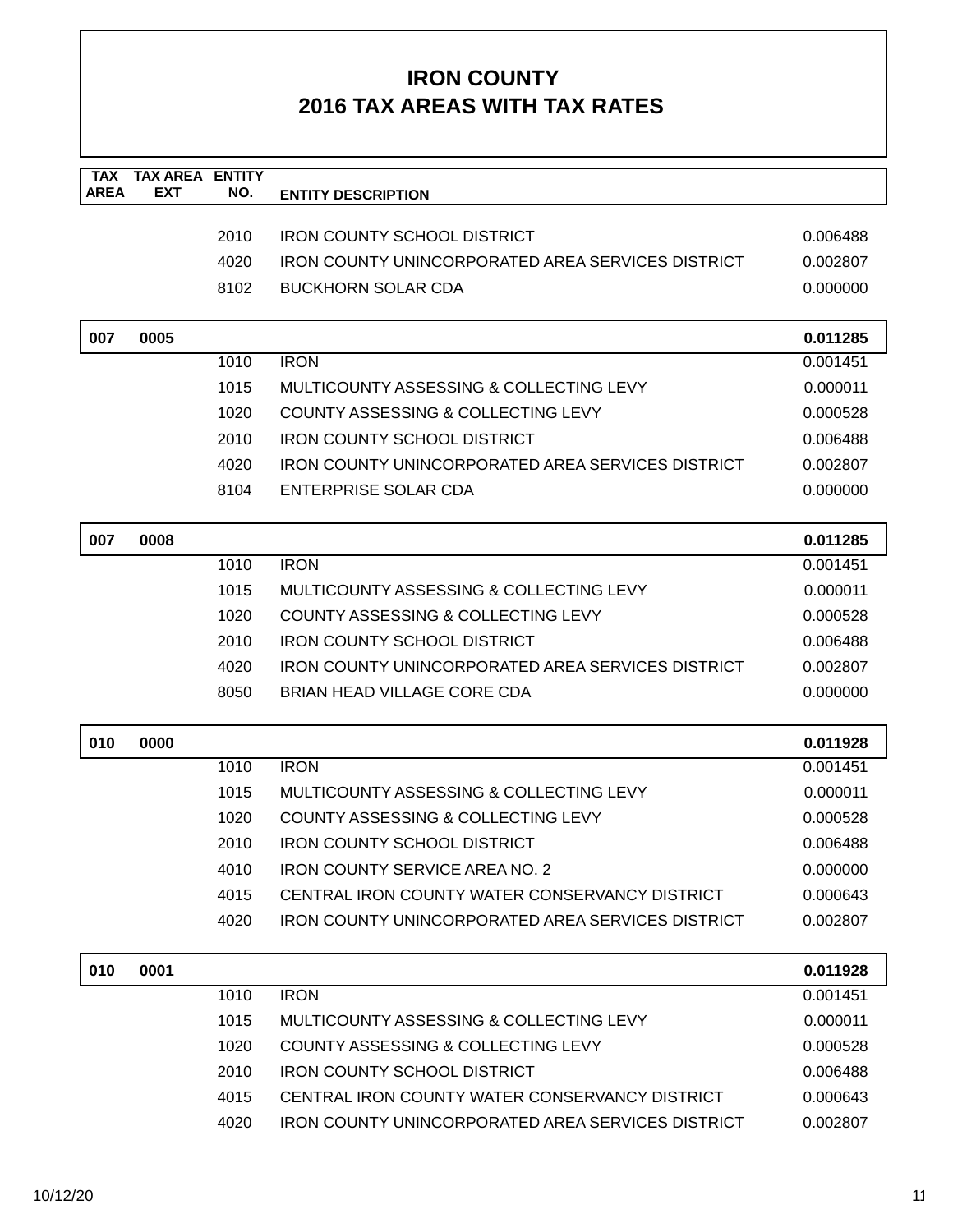| 010 | 0004 |              |                                                                          | 0.011928             |
|-----|------|--------------|--------------------------------------------------------------------------|----------------------|
|     |      | 1010         | <b>IRON</b>                                                              | 0.001451             |
|     |      | 1015         | MULTICOUNTY ASSESSING & COLLECTING LEVY                                  | 0.000011             |
|     |      | 1020         | COUNTY ASSESSING & COLLECTING LEVY                                       | 0.000528             |
|     |      | 2010         | <b>IRON COUNTY SCHOOL DISTRICT</b>                                       | 0.006488             |
|     |      | 4015         | CENTRAL IRON COUNTY WATER CONSERVANCY DISTRICT                           | 0.000643             |
|     |      | 4020         | <b>IRON COUNTY UNINCORPORATED AREA SERVICES DISTRICT</b>                 | 0.002807             |
|     |      | 8103         | <b>CEDAR VALLEY SOLAR CDA</b>                                            | 0.000000             |
| 010 | 0006 |              |                                                                          | 0.011928             |
|     |      | 1010         | <b>IRON</b>                                                              | 0.001451             |
|     |      | 1015         | MULTICOUNTY ASSESSING & COLLECTING LEVY                                  | 0.000011             |
|     |      | 1020         | COUNTY ASSESSING & COLLECTING LEVY                                       | 0.000528             |
|     |      | 2010         | <b>IRON COUNTY SCHOOL DISTRICT</b>                                       | 0.006488             |
|     |      | 4015         | CENTRAL IRON COUNTY WATER CONSERVANCY DISTRICT                           | 0.000643             |
|     |      | 4020         | <b>IRON COUNTY UNINCORPORATED AREA SERVICES DISTRICT</b>                 | 0.002807             |
|     |      | 8105         | <b>SUN EDISON PHASE I</b>                                                | 0.000000             |
|     |      |              |                                                                          |                      |
| 010 | 0007 |              | <b>IRON</b>                                                              | 0.011928             |
|     |      | 1010         |                                                                          | 0.001451             |
|     |      | 1015         | MULTICOUNTY ASSESSING & COLLECTING LEVY                                  | 0.000011             |
|     |      | 1020<br>2010 | COUNTY ASSESSING & COLLECTING LEVY<br><b>IRON COUNTY SCHOOL DISTRICT</b> | 0.000528             |
|     |      | 4015         | CENTRAL IRON COUNTY WATER CONSERVANCY DISTRICT                           | 0.006488<br>0.000643 |
|     |      | 4020         | <b>IRON COUNTY UNINCORPORATED AREA SERVICES DISTRICT</b>                 | 0.002807             |
|     |      | 8106         | <b>BLACK IRON CDA</b>                                                    | 0.000000             |
|     |      |              |                                                                          |                      |
| 010 | 0008 |              |                                                                          | 0.011928             |
|     |      | 1010         | <b>IRON</b>                                                              | 0.001451             |
|     |      | 1015         | MULTICOUNTY ASSESSING & COLLECTING LEVY                                  | 0.000011             |
|     |      | 1020         | <b>COUNTY ASSESSING &amp; COLLECTING LEVY</b>                            | 0.000528             |
|     |      | 2010         | <b>IRON COUNTY SCHOOL DISTRICT</b>                                       | 0.006488             |
|     |      |              |                                                                          |                      |
|     |      | 4015         | CENTRAL IRON COUNTY WATER CONSERVANCY DISTRICT                           | 0.000643             |
|     |      | 4020         | IRON COUNTY UNINCORPORATED AREA SERVICES DISTRICT                        | 0.002807             |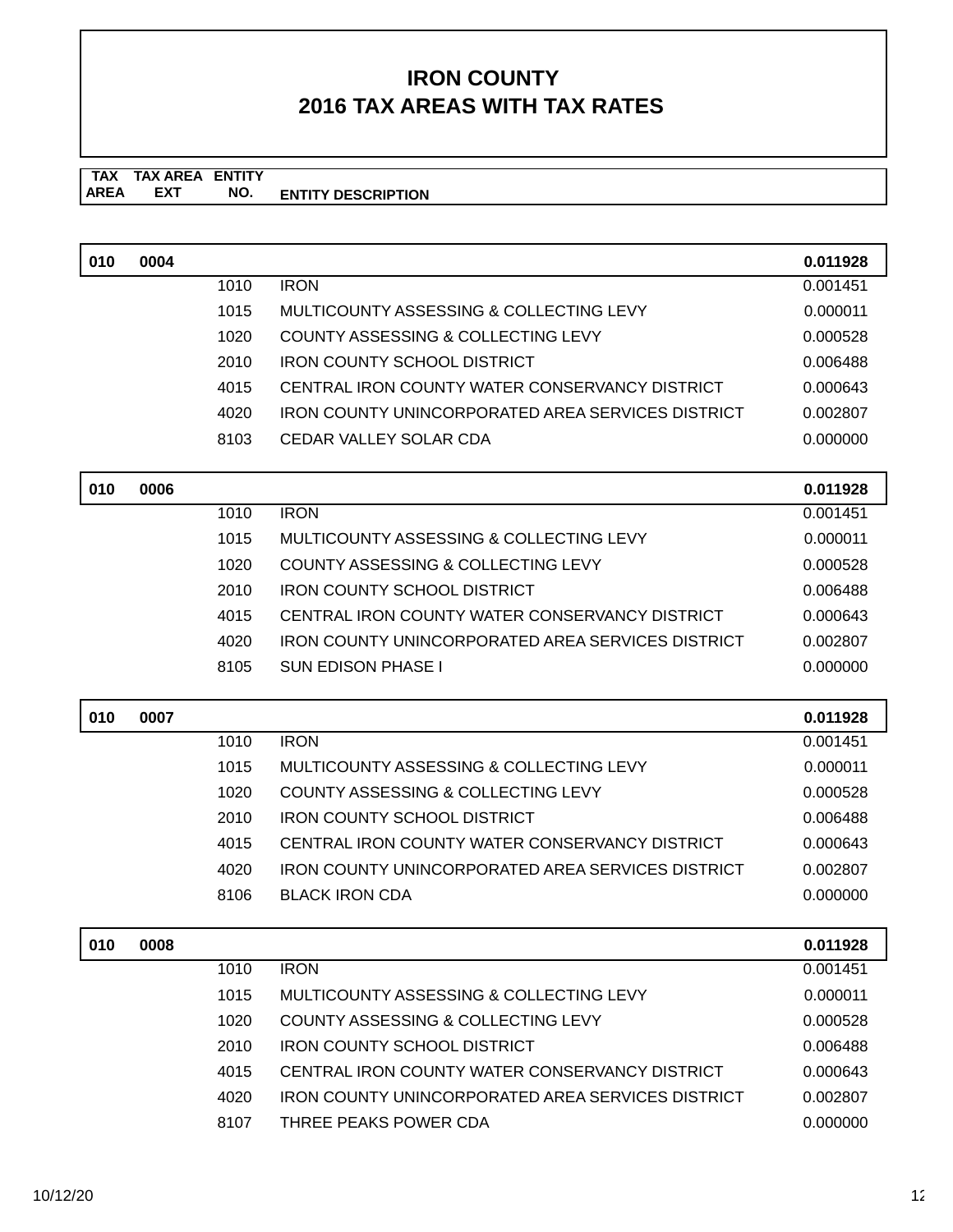| 010 | 0009 |      |                                                          | 0.011928 |
|-----|------|------|----------------------------------------------------------|----------|
|     |      | 1010 | <b>IRON</b>                                              | 0.001451 |
|     |      | 1015 | MULTICOUNTY ASSESSING & COLLECTING LEVY                  | 0.000011 |
|     |      | 1020 | COUNTY ASSESSING & COLLECTING LEVY                       | 0.000528 |
|     |      | 2010 | <b>IRON COUNTY SCHOOL DISTRICT</b>                       | 0.006488 |
|     |      | 4015 | CENTRAL IRON COUNTY WATER CONSERVANCY DISTRICT           | 0.000643 |
|     |      | 4020 | <b>IRON COUNTY UNINCORPORATED AREA SERVICES DISTRICT</b> | 0.002807 |
|     |      | 8108 | <b>IRON SPRINGS CDA</b>                                  | 0.000000 |
| 010 | 0010 |      |                                                          | 0.011928 |
|     |      | 1010 | <b>IRON</b>                                              | 0.001451 |
|     |      | 1015 | MULTICOUNTY ASSESSING & COLLECTING LEVY                  | 0.000011 |
|     |      | 1020 | COUNTY ASSESSING & COLLECTING LEVY                       | 0.000528 |
|     |      | 2010 | <b>IRON COUNTY SCHOOL DISTRICT</b>                       | 0.006488 |
|     |      | 4015 | CENTRAL IRON COUNTY WATER CONSERVANCY DISTRICT           | 0.000643 |
|     |      | 4020 | <b>IRON COUNTY UNINCORPORATED AREA SERVICES DISTRICT</b> | 0.002807 |
|     |      | 8107 | THREE PEAKS POWER CDA                                    | 0.000000 |
|     |      |      |                                                          |          |
| 010 | 0011 |      |                                                          | 0.011928 |
|     |      | 1010 | <b>IRON</b>                                              | 0.001451 |
|     |      | 1015 | MULTICOUNTY ASSESSING & COLLECTING LEVY                  | 0.000011 |
|     |      | 1020 | COUNTY ASSESSING & COLLECTING LEVY                       | 0.000528 |
|     |      | 2010 | <b>IRON COUNTY SCHOOL DISTRICT</b>                       | 0.006488 |
|     |      | 4015 | CENTRAL IRON COUNTY WATER CONSERVANCY DISTRICT           | 0.000643 |
|     |      | 4020 | <b>IRON COUNTY UNINCORPORATED AREA SERVICES DISTRICT</b> | 0.002807 |
|     |      | 8110 | <b>GRANITE MOUNTAIN SOLAR EAST</b>                       | 0.000000 |
| 010 | 0012 |      |                                                          | 0.011928 |
|     |      | 1010 | <b>IRON</b>                                              | 0.001451 |
|     |      | 1015 | MULTICOUNTY ASSESSING & COLLECTING LEVY                  | 0.000011 |
|     |      | 1020 | COUNTY ASSESSING & COLLECTING LEVY                       | 0.000528 |
|     |      | 2010 | <b>IRON COUNTY SCHOOL DISTRICT</b>                       | 0.006488 |
|     |      | 4015 | CENTRAL IRON COUNTY WATER CONSERVANCY DISTRICT           | 0.000643 |
|     |      | 4020 | <b>IRON COUNTY UNINCORPORATED AREA SERVICES DISTRICT</b> | 0.002807 |
|     |      | 8109 | <b>GRANITE MOUNTAIN SOLAR WEST</b>                       | 0.000000 |
|     |      |      |                                                          |          |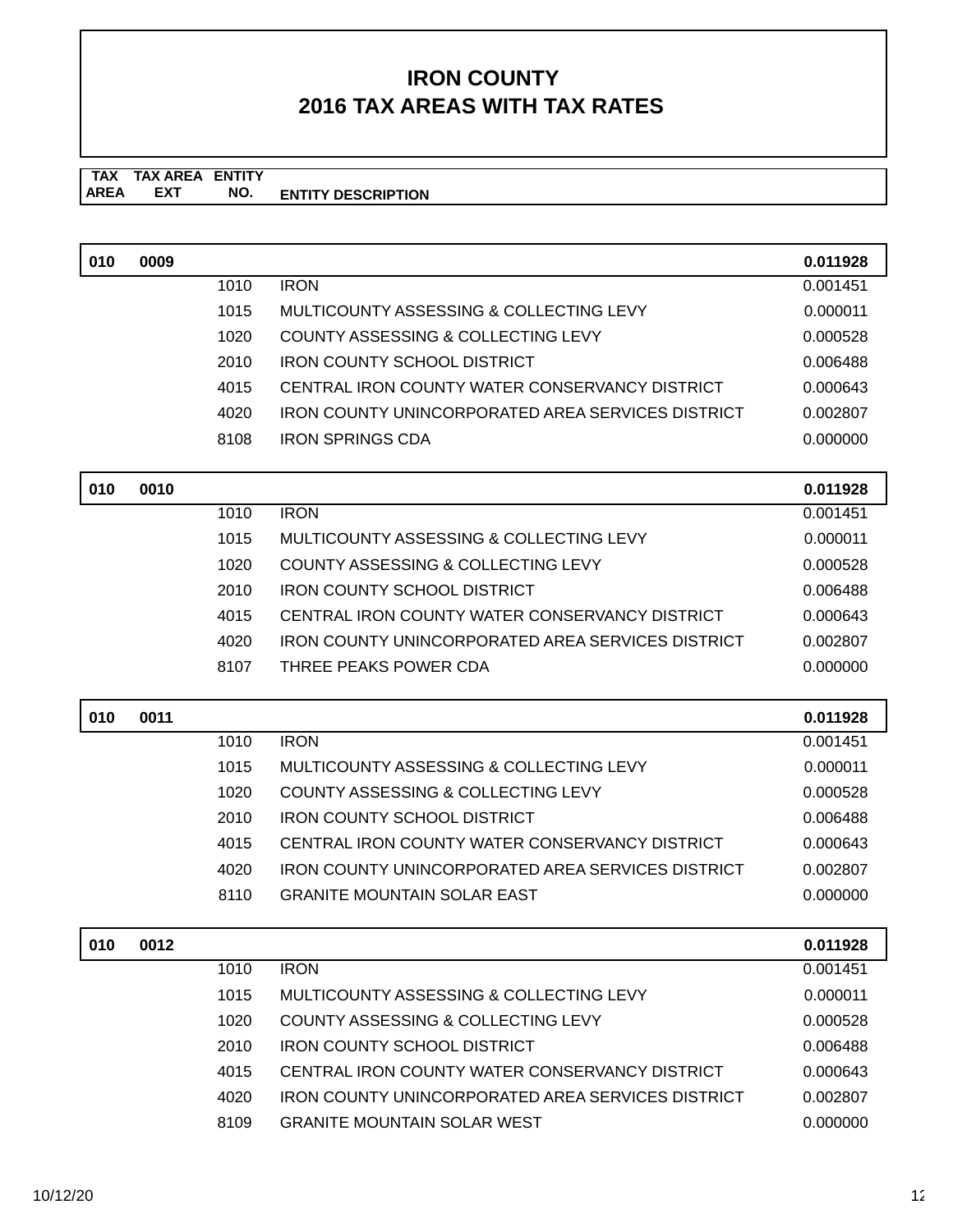| 011 | 0000 |      |                                                | 0.013011 |
|-----|------|------|------------------------------------------------|----------|
|     |      | 1010 | <b>IRON</b>                                    | 0.001451 |
|     |      | 1015 | MULTICOUNTY ASSESSING & COLLECTING LEVY        | 0.000011 |
|     |      | 1020 | <b>COUNTY ASSESSING &amp; COLLECTING LEVY</b>  | 0.000528 |
|     |      | 2010 | <b>IRON COUNTY SCHOOL DISTRICT</b>             | 0.006488 |
|     |      | 3010 | <b>BRIAN HEAD CITY</b>                         | 0.004533 |
|     |      | 4030 | BRIAN HEAD SPECAIL SERVICE DISTRICT            | 0.000000 |
|     |      | 8050 | <b>BRIAN HEAD VILLAGE CORE CDA</b>             | 0.000000 |
| 012 | 0000 |      |                                                | 0.013011 |
|     |      | 1010 | <b>IRON</b>                                    | 0.001451 |
|     |      | 1015 | MULTICOUNTY ASSESSING & COLLECTING LEVY        | 0.000011 |
|     |      | 1020 | <b>COUNTY ASSESSING &amp; COLLECTING LEVY</b>  | 0.000528 |
|     |      | 2010 | <b>IRON COUNTY SCHOOL DISTRICT</b>             | 0.006488 |
|     |      | 3010 | <b>BRIAN HEAD CITY</b>                         | 0.004533 |
|     |      | 4030 | BRIAN HEAD SPECAIL SERVICE DISTRICT            | 0.000000 |
|     |      |      |                                                |          |
|     |      |      |                                                |          |
| 013 | 0000 |      |                                                | 0.012221 |
|     |      | 1010 | <b>IRON</b>                                    | 0.001451 |
|     |      | 1015 | MULTICOUNTY ASSESSING & COLLECTING LEVY        | 0.000011 |
|     |      | 1020 | COUNTY ASSESSING & COLLECTING LEVY             | 0.000528 |
|     |      | 2010 | <b>IRON COUNTY SCHOOL DISTRICT</b>             | 0.006488 |
|     |      | 3020 | <b>CEDAR CITY</b>                              | 0.003100 |
|     |      | 4015 | CENTRAL IRON COUNTY WATER CONSERVANCY DISTRICT | 0.000643 |
|     |      | 8025 | PORT 15 EDA - CEDAR CITY                       | 0.000000 |
| 013 | 0001 |      |                                                | 0.012221 |
|     |      | 1010 | <b>IRON</b>                                    | 0.001451 |
|     |      | 1015 | MULTICOUNTY ASSESSING & COLLECTING LEVY        | 0.000011 |
|     |      | 1020 | COUNTY ASSESSING & COLLECTING LEVY             | 0.000528 |
|     |      | 2010 | <b>IRON COUNTY SCHOOL DISTRICT</b>             | 0.006488 |
|     |      | 3020 | <b>CEDAR CITY</b>                              | 0.003100 |
|     |      | 4015 | CENTRAL IRON COUNTY WATER CONSERVANCY DISTRICT | 0.000643 |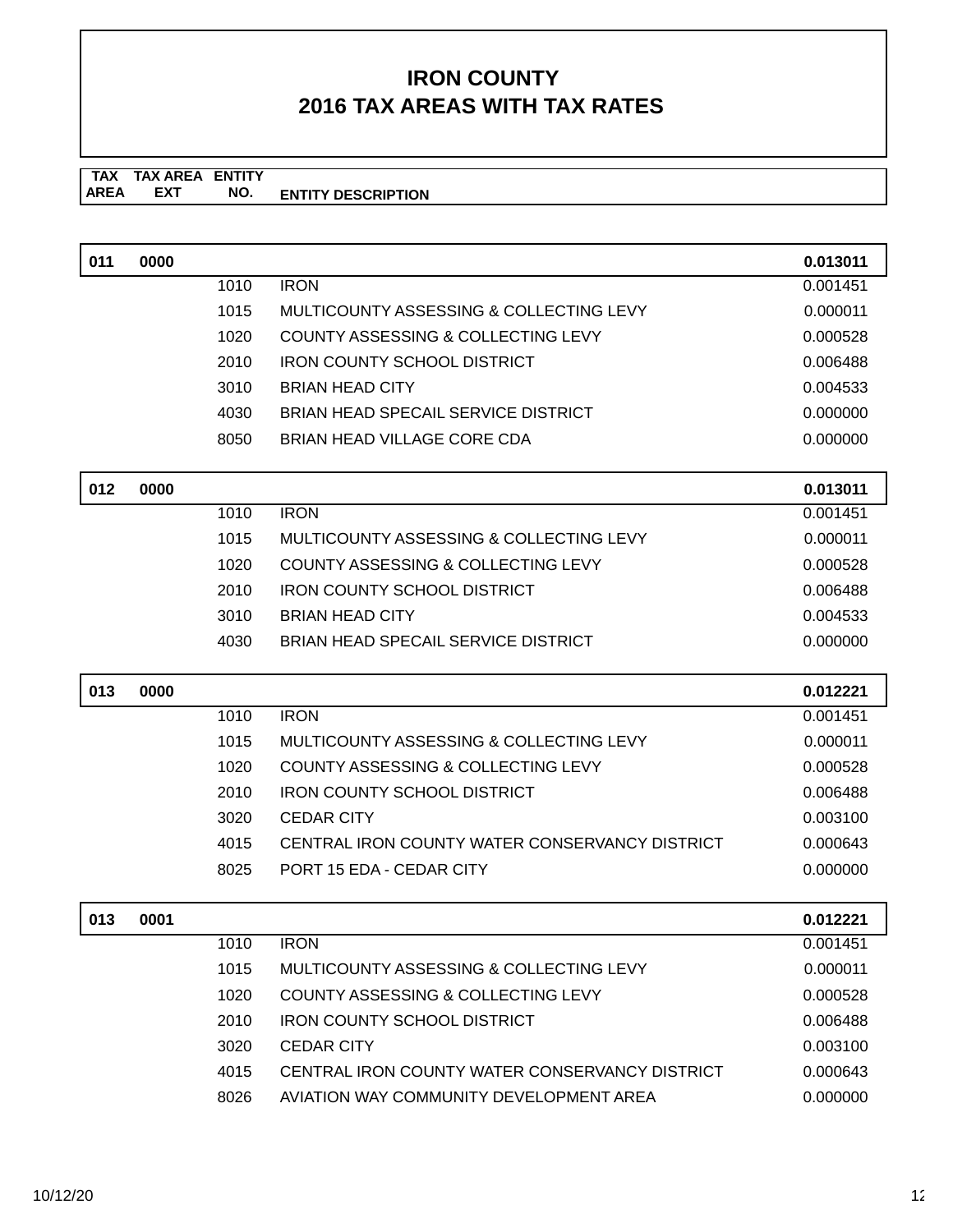| 014 | 0000 |      |                                                          | 0.011285 |
|-----|------|------|----------------------------------------------------------|----------|
|     |      | 1010 | <b>IRON</b>                                              | 0.001451 |
|     |      | 1015 | MULTICOUNTY ASSESSING & COLLECTING LEVY                  | 0.000011 |
|     |      | 1020 | COUNTY ASSESSING & COLLECTING LEVY                       | 0.000528 |
|     |      | 2010 | <b>IRON COUNTY SCHOOL DISTRICT</b>                       | 0.006488 |
|     |      | 4020 | <b>IRON COUNTY UNINCORPORATED AREA SERVICES DISTRICT</b> | 0.002807 |
|     |      | 8100 | RED HILLS RENEWABLE PARK CDA                             | 0.000000 |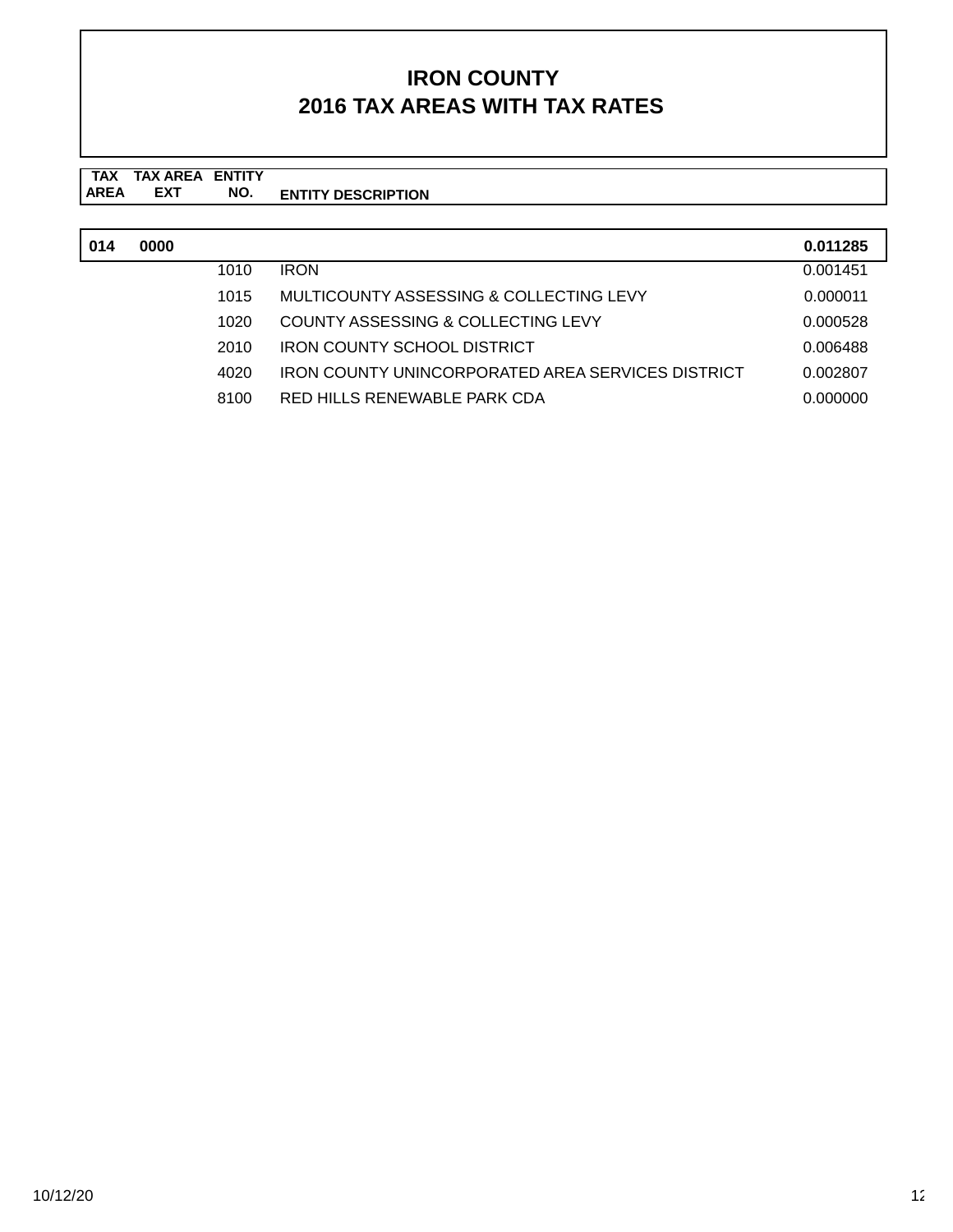#### **TAX TAX AREA ENTITY AREA ENTITY DESCRIPTION EXT NO.**

| 001 | 0000 |      |                                                      | 0.013843 |
|-----|------|------|------------------------------------------------------|----------|
|     |      | 1010 | <b>JUAB</b>                                          | 0.002854 |
|     |      | 2010 | <b>JUAB COUNTY SCHOOL DISTRICT</b>                   | 0.008219 |
|     |      | 3040 | <b>NEPHI CITY</b>                                    | 0.001368 |
|     |      | 4010 | EAST JUAB COUNTY WATER CONSERVANCY DISTRICT          | 0.000226 |
|     |      | 4015 | JUAB COUNTY FIRE PROTECTION SPECIAL SERVICE DISTRICT | 0.000776 |
|     |      | 4020 | <b>JUAB SPECIAL SERVICE RECREATION DISTRICT</b>      | 0.000000 |
|     |      | 4270 | CENTRAL UTAH WATER CONSERVANCY DISTRICT              | 0.000400 |
|     |      |      |                                                      |          |

| 002 | 0000 |      |                                                      | 0.013313 |
|-----|------|------|------------------------------------------------------|----------|
|     |      | 1010 | JUAB.                                                | 0.002854 |
|     |      | 2010 | JUAB COUNTY SCHOOL DISTRICT                          | 0.008219 |
|     |      | 3020 | LEVAN                                                | 0.001064 |
|     |      | 4015 | JUAB COUNTY FIRE PROTECTION SPECIAL SERVICE DISTRICT | 0.000776 |
|     |      | 4020 | JUAB SPECIAL SERVICE RECREATION DISTRICT             | 0.000000 |
|     |      | 4270 | CENTRAL UTAH WATER CONSERVANCY DISTRICT              | 0.000400 |

| 003 | 0000 |      |                                                      | 0.013478 |
|-----|------|------|------------------------------------------------------|----------|
|     |      | 1010 | JUAB.                                                | 0.002854 |
|     |      | 2010 | JUAB COUNTY SCHOOL DISTRICT                          | 0.008219 |
|     |      | 3030 | <b>MONA</b>                                          | 0.001003 |
|     |      | 4010 | EAST JUAB COUNTY WATER CONSERVANCY DISTRICT          | 0.000226 |
|     |      | 4015 | JUAB COUNTY FIRE PROTECTION SPECIAL SERVICE DISTRICT | 0.000776 |
|     |      | 4020 | JUAB SPECIAL SERVICE RECREATION DISTRICT             | 0.000000 |
|     |      | 4270 | CENTRAL UTAH WATER CONSERVANCY DISTRICT              | 0.000400 |

| 004 | 0000 |      |                                                      | 0.012475 |
|-----|------|------|------------------------------------------------------|----------|
|     |      | 1010 | <b>JUAB</b>                                          | 0.002854 |
|     |      | 2010 | <b>JUAB COUNTY SCHOOL DISTRICT</b>                   | 0.008219 |
|     |      | 4010 | EAST JUAB COUNTY WATER CONSERVANCY DISTRICT          | 0.000226 |
|     |      | 4015 | JUAB COUNTY FIRE PROTECTION SPECIAL SERVICE DISTRICT | 0.000776 |
|     |      | 4020 | JUAB SPECIAL SERVICE RECREATION DISTRICT             | 0.000000 |
|     |      | 4270 | CENTRAL UTAH WATER CONSERVANCY DISTRICT              | 0.000400 |
|     |      |      |                                                      |          |
| 005 | 0000 |      |                                                      | 0.012249 |
|     |      | 1010 | <b>JUAB</b>                                          | 0.002854 |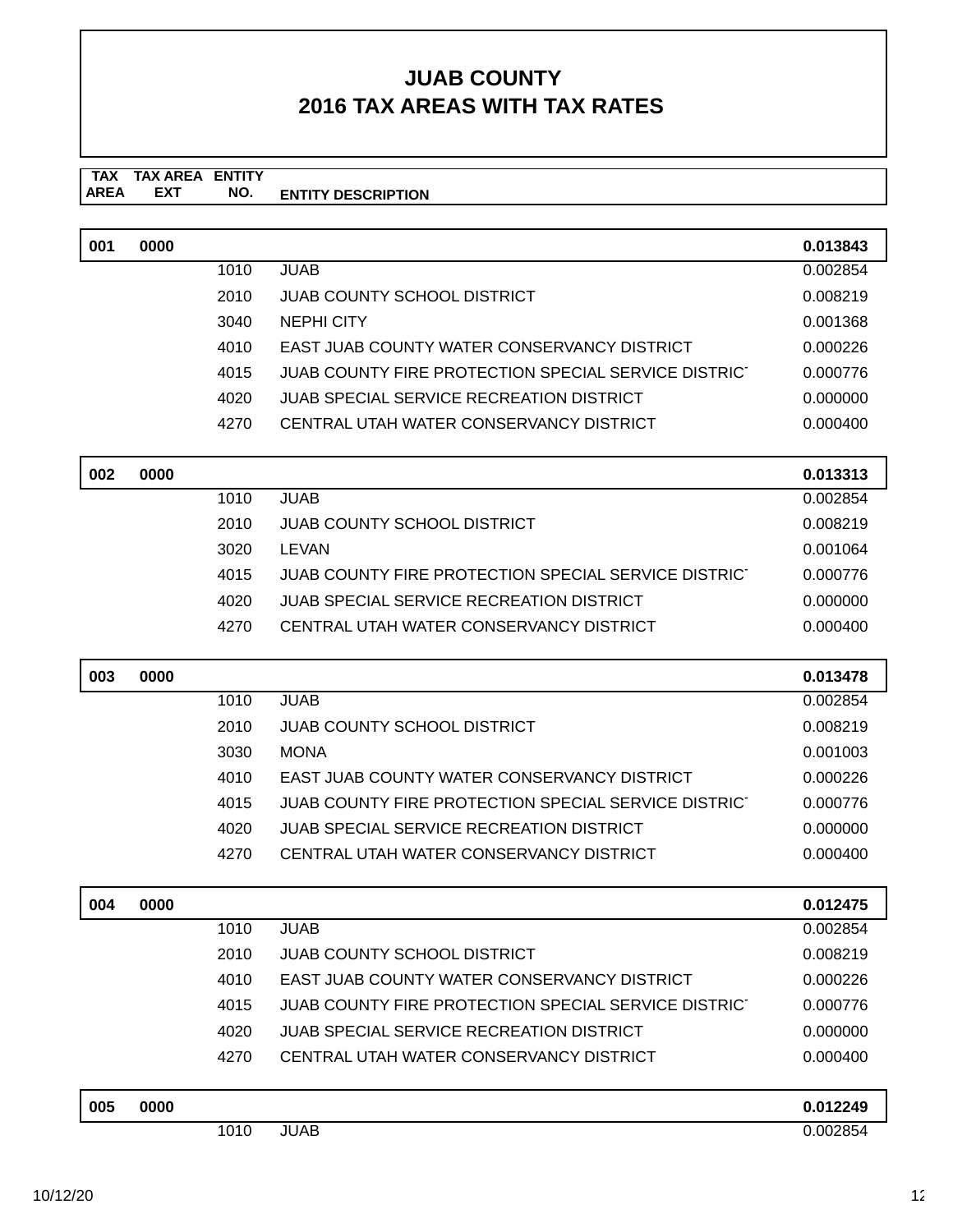| <b>TAX</b>  | <b>TAX AREA</b> | <b>ENTITY</b> |                                                      |          |
|-------------|-----------------|---------------|------------------------------------------------------|----------|
| <b>AREA</b> | <b>EXT</b>      | NO.           | <b>ENTITY DESCRIPTION</b>                            |          |
|             |                 | 2010          | <b>JUAB COUNTY SCHOOL DISTRICT</b>                   | 0.008219 |
|             |                 | 4015          | JUAB COUNTY FIRE PROTECTION SPECIAL SERVICE DISTRICT | 0.000776 |
|             |                 | 4020          | <b>JUAB SPECIAL SERVICE RECREATION DISTRICT</b>      | 0.000000 |
|             |                 | 4270          | CENTRAL UTAH WATER CONSERVANCY DISTRICT              | 0.000400 |
|             |                 |               |                                                      |          |
| 006         | 0000            |               |                                                      | 0.012249 |
|             |                 | 1010          | <b>JUAB</b>                                          | 0.002854 |
|             |                 | 2010          | <b>JUAB COUNTY SCHOOL DISTRICT</b>                   | 0.008219 |
|             |                 | 4015          | JUAB COUNTY FIRE PROTECTION SPECIAL SERVICE DISTRICT | 0.000776 |
|             |                 | 4020          | <b>JUAB SPECIAL SERVICE RECREATION DISTRICT</b>      | 0.000000 |
|             |                 | 4270          | CENTRAL UTAH WATER CONSERVANCY DISTRICT              | 0.000400 |
|             |                 |               |                                                      |          |
| 007         | 0000            |               |                                                      | 0.011849 |
|             |                 | 1010          | <b>JUAB</b>                                          | 0.002854 |
|             |                 | 2010          | JUAB COUNTY SCHOOL DISTRICT                          | 0.008219 |
|             |                 | 4015          | JUAB COUNTY FIRE PROTECTION SPECIAL SERVICE DISTRICT | 0.000776 |
|             |                 |               |                                                      |          |
|             |                 |               |                                                      |          |
| 008         | 0000            |               |                                                      | 0.014956 |
|             |                 | 1010          | <b>JUAB</b>                                          | 0.002854 |
|             |                 | 2020          | <b>TINTIC SCHOOL DISTRICT</b>                        | 0.008219 |
|             |                 | 3010          | <b>EUREKA</b>                                        | 0.002707 |
|             |                 | 4015          | JUAB COUNTY FIRE PROTECTION SPECIAL SERVICE DISTRICT | 0.000776 |
|             |                 | 4020          | <b>JUAB SPECIAL SERVICE RECREATION DISTRICT</b>      | 0.000000 |
|             |                 | 4270          | CENTRAL UTAH WATER CONSERVANCY DISTRICT              | 0.000400 |
|             |                 |               |                                                      |          |
| 009         | 0000            | 1010          | <b>JUAB</b>                                          | 0.012249 |
|             |                 |               |                                                      | 0.002854 |
|             |                 | 2020          | <b>TINTIC SCHOOL DISTRICT</b>                        | 0.008219 |
|             |                 | 4015          | JUAB COUNTY FIRE PROTECTION SPECIAL SERVICE DISTRICT | 0.000776 |
|             |                 | 4020          | <b>JUAB SPECIAL SERVICE RECREATION DISTRICT</b>      | 0.000000 |
|             |                 | 4270          | CENTRAL UTAH WATER CONSERVANCY DISTRICT              | 0.000400 |
| 010         | 0000            |               |                                                      | 0.011849 |
|             |                 | 1010          | <b>JUAB</b>                                          | 0.002854 |
|             |                 | 2020          | <b>TINTIC SCHOOL DISTRICT</b>                        | 0.008219 |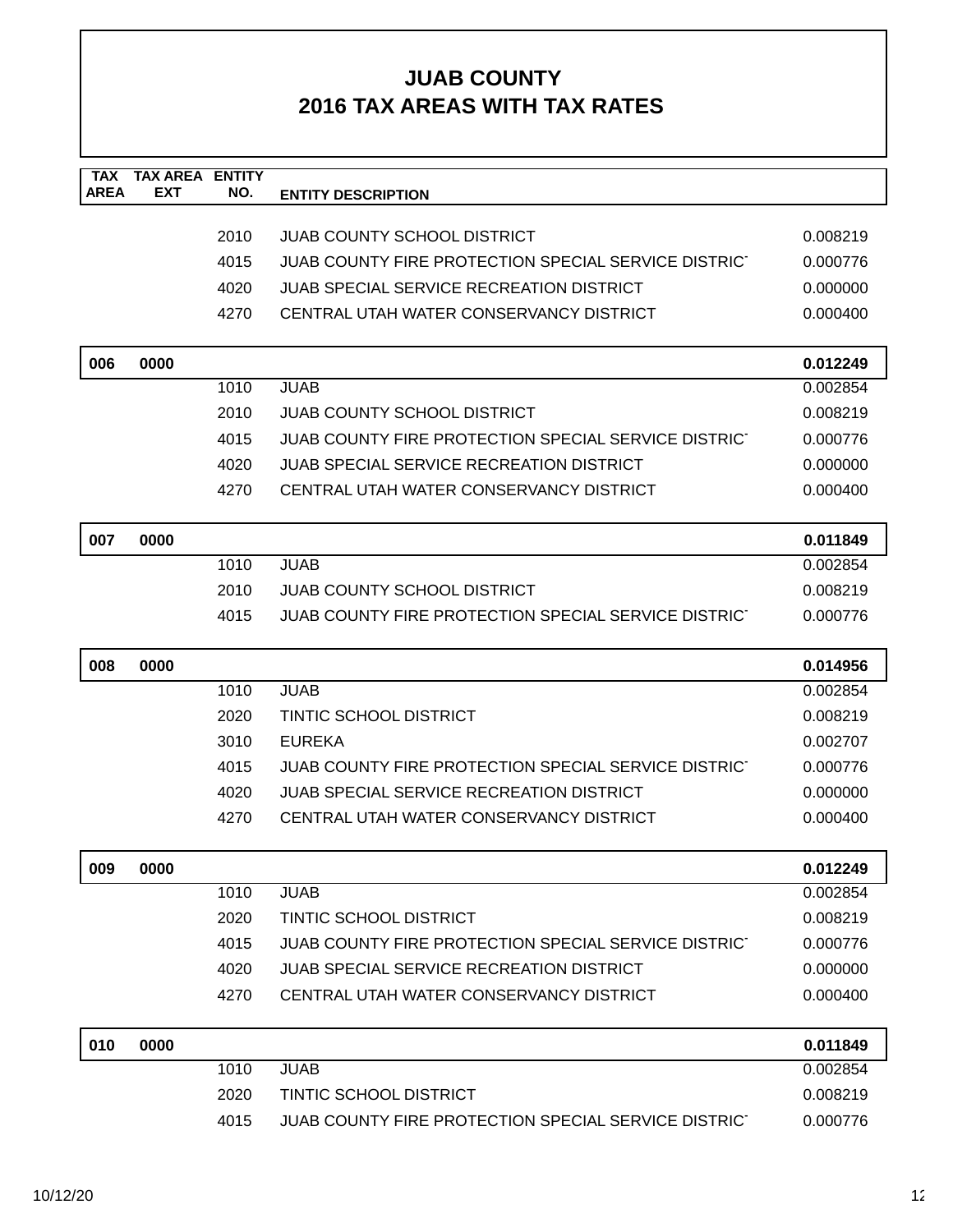#### **TAX TAX AREA ENTITY AREA ENTITY DESCRIPTION EXT NO.**

| 011 | 0000 |      |                                                      | 0.012249 |
|-----|------|------|------------------------------------------------------|----------|
|     |      | 1010 | <b>JUAB</b>                                          | 0.002854 |
|     |      | 2010 | <b>JUAB COUNTY SCHOOL DISTRICT</b>                   | 0.008219 |
|     |      | 4015 | JUAB COUNTY FIRE PROTECTION SPECIAL SERVICE DISTRICT | 0.000776 |
|     |      | 4020 | JUAB SPECIAL SERVICE RECREATION DISTRICT             | 0.000000 |
|     |      | 4270 | CENTRAL UTAH WATER CONSERVANCY DISTRICT              | 0.000400 |
|     |      |      |                                                      |          |
| 012 | 0000 |      |                                                      | 0.012475 |
|     |      | 1010 | <b>JUAB</b>                                          | 0.002854 |
|     |      | 2010 | <b>JUAB COUNTY SCHOOL DISTRICT</b>                   | 0.008219 |
|     |      | 4010 | <b>EAST JUAB COUNTY WATER CONSERVANCY DISTRICT</b>   | 0.000226 |
|     |      | 4015 | JUAB COUNTY FIRE PROTECTION SPECIAL SERVICE DISTRICT | 0.000776 |
|     |      | 4020 | JUAB SPECIAL SERVICE RECREATION DISTRICT             | 0.000000 |
|     |      | 4270 | CENTRAL UTAH WATER CONSERVANCY DISTRICT              | 0.000400 |
| 013 | 0000 |      |                                                      | 0.015154 |

| U13 | <b>UUUU</b> |      |                                                      | <b>0.015154</b> |
|-----|-------------|------|------------------------------------------------------|-----------------|
|     |             | 1010 | JUAB.                                                | 0.002854        |
|     |             | 2010 | JUAB COUNTY SCHOOL DISTRICT                          | 0.008219        |
|     |             | 3080 | ROCKY RIDGE TOWN                                     | 0.002679        |
|     |             | 4010 | EAST JUAB COUNTY WATER CONSERVANCY DISTRICT          | 0.000226        |
|     |             | 4015 | JUAB COUNTY FIRE PROTECTION SPECIAL SERVICE DISTRICT | 0.000776        |
|     |             | 4020 | JUAB SPECIAL SERVICE RECREATION DISTRICT             | 0.000000        |
|     |             | 4270 | CENTRAL UTAH WATER CONSERVANCY DISTRICT              | 0.000400        |
|     |             |      |                                                      |                 |

| 014 | 0000 |      |                                                      | 0.014384 |
|-----|------|------|------------------------------------------------------|----------|
|     |      | 1010 | JUAB.                                                | 0.002854 |
|     |      | 2010 | <b>JUAB COUNTY SCHOOL DISTRICT</b>                   | 0.008219 |
|     |      | 3090 | <b>SANTAQUIN CITY</b>                                | 0.001909 |
|     |      | 4010 | EAST JUAB COUNTY WATER CONSERVANCY DISTRICT          | 0.000226 |
|     |      | 4015 | JUAB COUNTY FIRE PROTECTION SPECIAL SERVICE DISTRICT | 0.000776 |
|     |      | 4020 | JUAB SPECIAL SERVICE RECREATION DISTRICT             | 0.000000 |
|     |      | 4025 | SANTAQUIN SPECIAL SERVICE DISTRICT                   | 0.000000 |
|     |      | 4270 | CENTRAL UTAH WATER CONSERVANCY DISTRICT              | 0.000400 |

 $\lceil$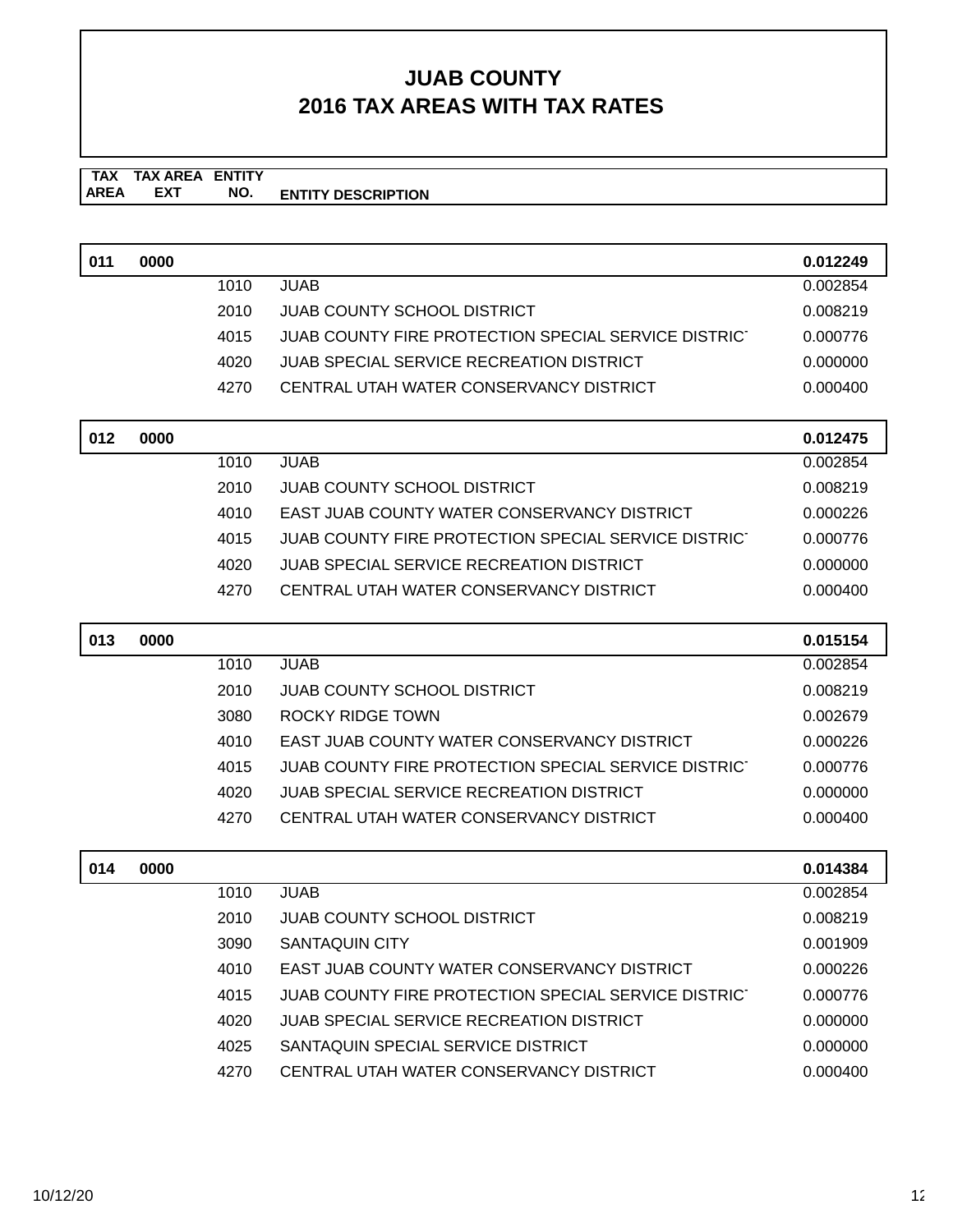#### **TAX TAX AREA ENTITY AREA ENTITY DESCRIPTION EXT NO.**

| 001 | 0000 |      |                                                   | 0.010317 |
|-----|------|------|---------------------------------------------------|----------|
|     |      | 1010 | KANE                                              | 0.004182 |
|     |      | 2010 | KANE COUNTY SCHOOL DISTRICT                       | 0.005489 |
|     |      | 4050 | KANE COUNTY WATER CONSERVANCY DISTRICT            | 0.000646 |
|     |      | 4060 | KANE COUNTY HUMAN RESOURCES SPECIAL SERVICE DISTR | 0.000000 |
|     |      | 4065 | KANE COUNTY RECREATION AND TRANSPORTATION SPECIAL | 0.000000 |

| 002 | 0000 |      |                                                   | 0.011824 |
|-----|------|------|---------------------------------------------------|----------|
|     |      | 1010 | KANE                                              | 0.004182 |
|     |      | 2010 | KANE COUNTY SCHOOL DISTRICT                       | 0.005489 |
|     |      | 3040 | <b>KANAB CITY</b>                                 | 0.001507 |
|     |      | 4030 | WESTERN KANE COUNTY SPECIAL SERVICE DISTRICT #1   | 0.000000 |
|     |      | 4050 | KANE COUNTY WATER CONSERVANCY DISTRICT            | 0.000646 |
|     |      | 4060 | KANE COUNTY HUMAN RESOURCES SPECIAL SERVICE DISTR | 0.000000 |
|     |      | 4065 | KANE COUNTY RECREATION AND TRANSPORTATION SPECIAL | 0.000000 |

| 003 | 0000 |      |                                                   | 0.012454 |
|-----|------|------|---------------------------------------------------|----------|
|     |      | 1010 | <b>KANE</b>                                       | 0.004182 |
|     |      | 2010 | KANE COUNTY SCHOOL DISTRICT                       | 0.005489 |
|     |      | 3050 | ORDERVILLE                                        | 0.002137 |
|     |      | 4020 | LONG VALLEY SEWER IMPROVEMENT DISTRICT            | 0.000000 |
|     |      | 4030 | WESTERN KANE COUNTY SPECIAL SERVICE DISTRICT #1   | 0.000000 |
|     |      | 4050 | KANE COUNTY WATER CONSERVANCY DISTRICT            | 0.000646 |
|     |      | 4060 | KANE COUNTY HUMAN RESOURCES SPECIAL SERVICE DISTR | 0.000000 |
|     |      | 4065 | KANE COUNTY RECREATION AND TRANSPORTATION SPECIAL | 0.000000 |

| 004 | 0000 |      |                                                   | 0.012101 |
|-----|------|------|---------------------------------------------------|----------|
|     |      | 1010 | <b>KANE</b>                                       | 0.004182 |
|     |      | 2010 | KANE COUNTY SCHOOL DISTRICT                       | 0.005489 |
|     |      | 3030 | <b>GLENDALE</b>                                   | 0.001784 |
|     |      | 4020 | LONG VALLEY SEWER IMPROVEMENT DISTRICT            | 0.000000 |
|     |      | 4030 | WESTERN KANE COUNTY SPECIAL SERVICE DISTRICT #1   | 0.000000 |
|     |      | 4050 | KANE COUNTY WATER CONSERVANCY DISTRICT            | 0.000646 |
|     |      | 4060 | KANE COUNTY HUMAN RESOURCES SPECIAL SERVICE DISTR | 0.000000 |
|     |      | 4065 | KANE COUNTY RECREATION AND TRANSPORTATION SPECIAL | 0.000000 |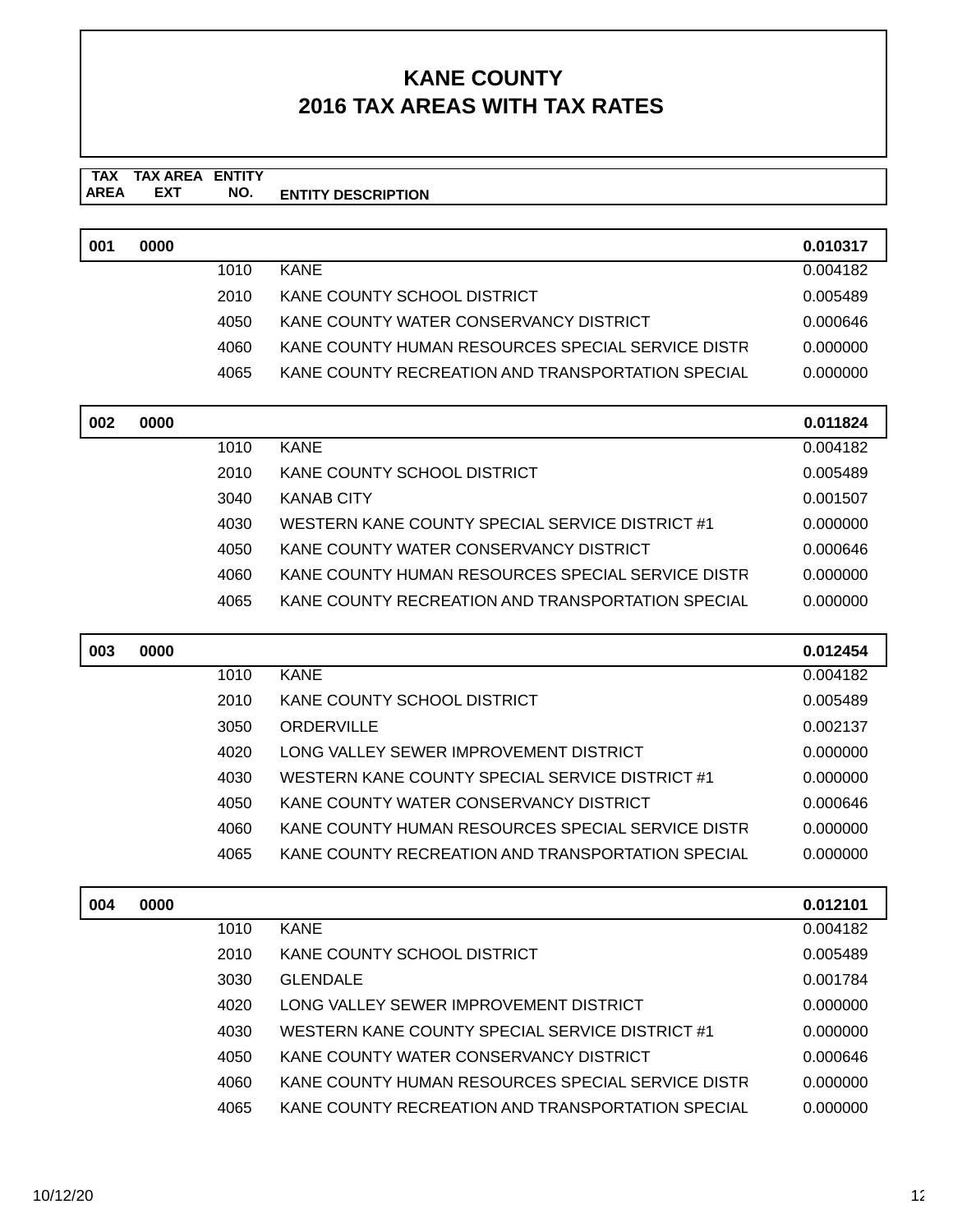#### **TAX AREA ENTITY DESCRIPTION TAX AREA EXT ENTITY NO.**

| 004 | 0001 |      |                                                   | 0.012101 |
|-----|------|------|---------------------------------------------------|----------|
|     |      | 1010 | <b>KANE</b>                                       | 0.004182 |
|     |      | 2010 | KANE COUNTY SCHOOL DISTRICT                       | 0.005489 |
|     |      | 3030 | <b>GLENDALE</b>                                   | 0.001784 |
|     |      | 4030 | WESTERN KANE COUNTY SPECIAL SERVICE DISTRICT #1   | 0.000000 |
|     |      | 4050 | KANE COUNTY WATER CONSERVANCY DISTRICT            | 0.000646 |
|     |      | 4060 | KANE COUNTY HUMAN RESOURCES SPECIAL SERVICE DISTR | 0.000000 |
|     |      | 4065 | KANE COUNTY RECREATION AND TRANSPORTATION SPECIAL | 0.000000 |
|     |      |      |                                                   |          |

| 005 | 0000 |      |                                                   | 0.013511 |
|-----|------|------|---------------------------------------------------|----------|
|     |      | 1010 | <b>KANE</b>                                       | 0.004182 |
|     |      | 2010 | KANE COUNTY SCHOOL DISTRICT                       | 0.005489 |
|     |      | 3010 | <b>ALTON</b>                                      | 0.003194 |
|     |      | 4030 | WESTERN KANE COUNTY SPECIAL SERVICE DISTRICT #1   | 0.000000 |
|     |      | 4050 | KANE COUNTY WATER CONSERVANCY DISTRICT            | 0.000646 |
|     |      | 4065 | KANE COUNTY RECREATION AND TRANSPORTATION SPECIAL | 0.000000 |

| 005 | 0001 |      |                                                   | 0.013511 |
|-----|------|------|---------------------------------------------------|----------|
|     |      | 1010 | <b>KANE</b>                                       | 0.004182 |
|     |      | 2010 | KANE COUNTY SCHOOL DISTRICT                       | 0.005489 |
|     |      | 3010 | <b>ALTON</b>                                      | 0.003194 |
|     |      | 4030 | WESTERN KANE COUNTY SPECIAL SERVICE DISTRICT #1   | 0.000000 |
|     |      | 4050 | KANE COUNTY WATER CONSERVANCY DISTRICT            | 0.000646 |
|     |      | 4060 | KANE COUNTY HUMAN RESOURCES SPECIAL SERVICE DISTR | 0.000000 |
|     |      | 4065 | KANE COUNTY RECREATION AND TRANSPORTATION SPECIAL | 0.000000 |

| 006 | 0000        |      |                                                   | 0.010317 |
|-----|-------------|------|---------------------------------------------------|----------|
|     |             | 1010 | <b>KANE</b>                                       | 0.004182 |
|     |             | 2010 | KANE COUNTY SCHOOL DISTRICT                       | 0.005489 |
|     |             | 4020 | LONG VALLEY SEWER IMPROVEMENT DISTRICT            | 0.000000 |
|     |             | 4030 | WESTERN KANE COUNTY SPECIAL SERVICE DISTRICT #1   | 0.000000 |
|     |             | 4050 | KANE COUNTY WATER CONSERVANCY DISTRICT            | 0.000646 |
|     |             | 4060 | KANE COUNTY HUMAN RESOURCES SPECIAL SERVICE DISTR | 0.000000 |
|     |             | 4065 | KANE COUNTY RECREATION AND TRANSPORTATION SPECIAL | 0.000000 |
|     |             |      |                                                   |          |
| ^^7 | <b>BARA</b> |      |                                                   | 0.01027  |

| 007 | 0000 | 0.010217<br>I VJ I 1 |  |
|-----|------|----------------------|--|
|     |      |                      |  |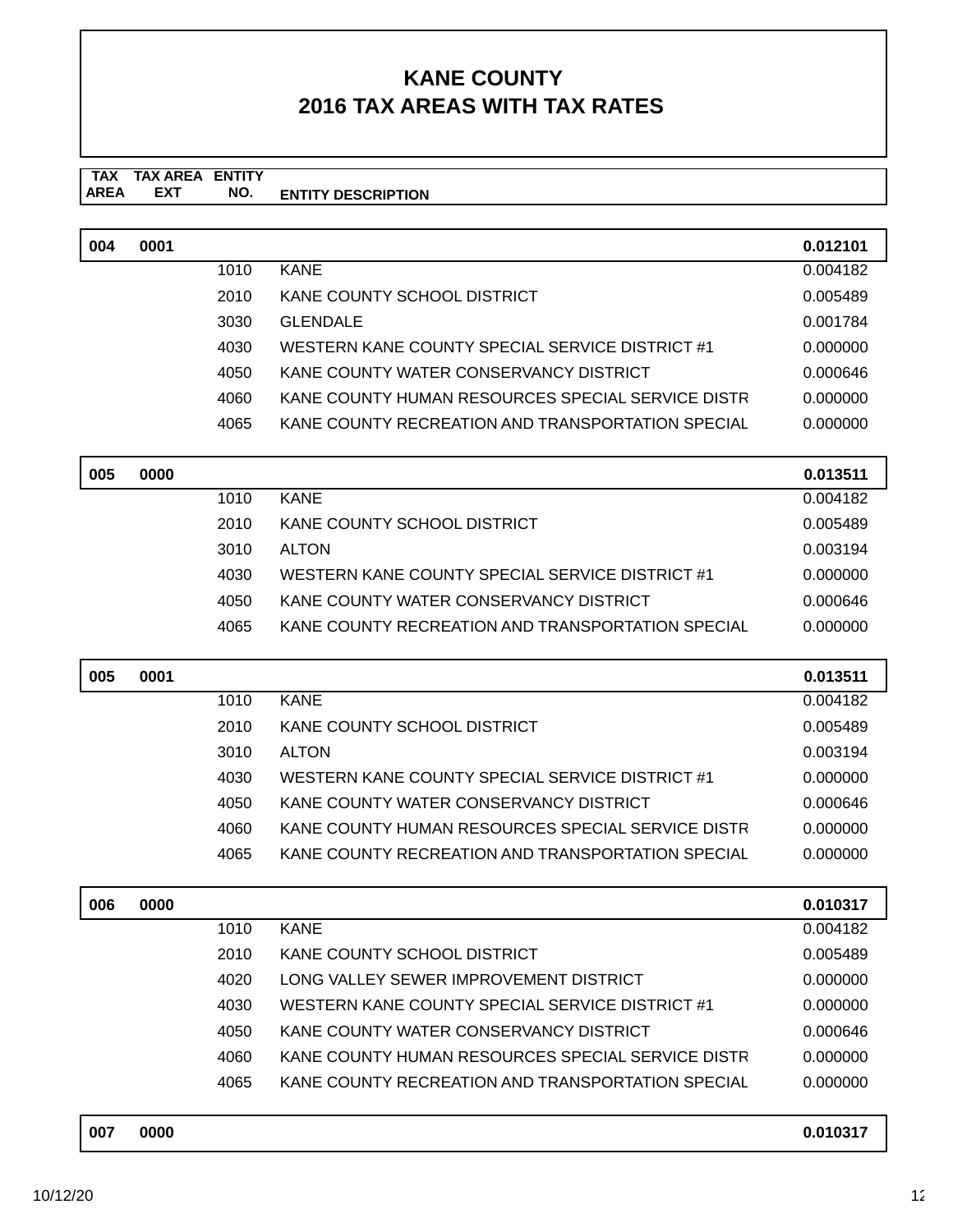| <b>TAX</b>  | <b>TAX AREA</b> | <b>ENTITY</b> |                                                        |          |
|-------------|-----------------|---------------|--------------------------------------------------------|----------|
| <b>AREA</b> | <b>EXT</b>      | NO.           | <b>ENTITY DESCRIPTION</b>                              |          |
|             |                 | 1010          | <b>KANE</b>                                            | 0.004182 |
|             |                 | 2010          | KANE COUNTY SCHOOL DISTRICT                            | 0.005489 |
|             |                 | 4030          | WESTERN KANE COUNTY SPECIAL SERVICE DISTRICT #1        | 0.000000 |
|             |                 | 4050          | KANE COUNTY WATER CONSERVANCY DISTRICT                 | 0.000646 |
|             |                 | 4060          | KANE COUNTY HUMAN RESOURCES SPECIAL SERVICE DISTR      | 0.000000 |
|             |                 | 4065          | KANE COUNTY RECREATION AND TRANSPORTATION SPECIAL      | 0.000000 |
|             |                 |               |                                                        |          |
| 007         | 0001            |               |                                                        | 0.010317 |
|             |                 | 1010          | <b>KANE</b>                                            | 0.004182 |
|             |                 | 2010          | KANE COUNTY SCHOOL DISTRICT                            | 0.005489 |
|             |                 | 4030          | WESTERN KANE COUNTY SPECIAL SERVICE DISTRICT #1        | 0.000000 |
|             |                 | 4050          | KANE COUNTY WATER CONSERVANCY DISTRICT                 | 0.000646 |
|             |                 | 4060          | KANE COUNTY HUMAN RESOURCES SPECIAL SERVICE DISTR      | 0.000000 |
|             |                 | 4065          | KANE COUNTY RECREATION AND TRANSPORTATION SPECIAL      | 0.000000 |
|             |                 | 4080          | CEDAR MOUNTAIN FIRE PROTECTION SPECIAL SERVICE DIST    | 0.000000 |
|             |                 |               |                                                        |          |
| 010         | 0000            |               |                                                        | 0.014039 |
|             |                 | 1010          | <b>KANE</b>                                            | 0.004182 |
|             |                 | 2010          | KANE COUNTY SCHOOL DISTRICT                            | 0.005489 |
|             |                 | 3020          | <b>BIG WATER</b>                                       | 0.003722 |
|             |                 | 4010          | <b>GLEN CANYON CITY SPECIAL SERVICE DISTRICT NO. 1</b> | 0.000000 |
|             |                 | 4050          | KANE COUNTY WATER CONSERVANCY DISTRICT                 | 0.000646 |
|             |                 | 4065          | KANE COUNTY RECREATION AND TRANSPORTATION SPECIAL      | 0.000000 |
| 011         | 0000            |               |                                                        | 0.010317 |
|             |                 | 1010          | <b>KANE</b>                                            | 0.004182 |
|             |                 | 2010          | KANE COUNTY SCHOOL DISTRICT                            | 0.005489 |
|             |                 | 4040          | CHURCH WELLS SPECIAL SERVICE DISTRICT                  | 0.000000 |
|             |                 | 4050          | KANE COUNTY WATER CONSERVANCY DISTRICT                 | 0.000646 |
|             |                 | 4060          | KANE COUNTY HUMAN RESOURCES SPECIAL SERVICE DISTR      | 0.000000 |
|             |                 | 4065          | KANE COUNTY RECREATION AND TRANSPORTATION SPECIAL      | 0.000000 |
| <b>012</b>  | nnnn            |               |                                                        | 0.010317 |

| 012 | 0000 |      |                                                 | 0.010317 |
|-----|------|------|-------------------------------------------------|----------|
|     |      | 1010 | KANE                                            | 0.004182 |
|     |      | 2010 | KANE COUNTY SCHOOL DISTRICT                     | 0.005489 |
|     |      | 4030 | WESTERN KANE COUNTY SPECIAL SERVICE DISTRICT #1 | 0.000000 |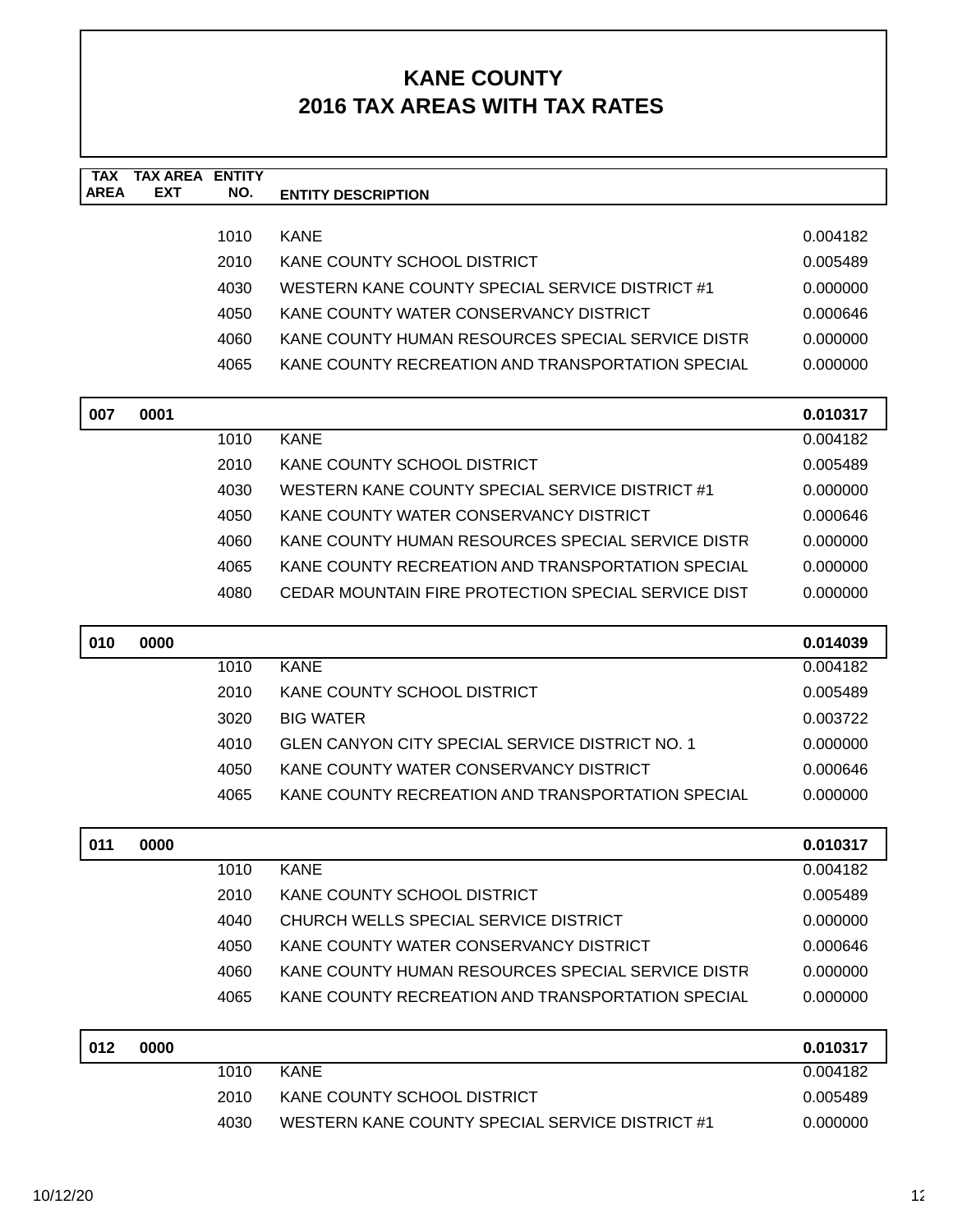| <b>TAX</b>  | <b>TAX AREA ENTITY</b> |      |                                                   |          |
|-------------|------------------------|------|---------------------------------------------------|----------|
| <b>AREA</b> | <b>EXT</b>             | NO.  | <b>ENTITY DESCRIPTION</b>                         |          |
|             |                        |      |                                                   |          |
|             |                        | 4050 | KANE COUNTY WATER CONSERVANCY DISTRICT            | 0.000646 |
|             |                        | 4060 | KANE COUNTY HUMAN RESOURCES SPECIAL SERVICE DISTR | 0.000000 |
|             |                        | 4065 | KANE COUNTY RECREATION AND TRANSPORTATION SPECIAL | 0.000000 |
|             |                        | 4070 | <b>EAST ZION SPECIAL SERVICE DISTRICT</b>         | 0.000000 |
|             |                        |      |                                                   |          |
| 013         | 0000                   |      |                                                   | 0.010317 |
|             |                        | 1010 | <b>KANE</b>                                       | 0.004182 |
|             |                        | 2010 | KANE COUNTY SCHOOL DISTRICT                       | 0.005489 |
|             |                        | 4050 | KANE COUNTY WATER CONSERVANCY DISTRICT            | 0.000646 |
|             |                        | 4060 | KANE COUNTY HUMAN RESOURCES SPECIAL SERVICE DISTR | 0.000000 |
|             |                        | 4065 | KANE COUNTY RECREATION AND TRANSPORTATION SPECIAL | 0.000000 |
|             |                        | 4090 | CANYON LAND COUNTY IMPROVEMENT DISTRICT           | 0.000000 |
|             |                        | 4100 | CANYON LAND SPECIAL SERVICE DISTRICT              | 0.000000 |
|             |                        |      |                                                   |          |
| 013         | 0001                   |      |                                                   | 0.010317 |
|             |                        | 1010 | <b>KANE</b>                                       | 0.004182 |
|             |                        | 2010 | KANE COUNTY SCHOOL DISTRICT                       | 0.005489 |
|             |                        | 4050 | KANE COUNTY WATER CONSERVANCY DISTRICT            | 0.000646 |
|             |                        | 4060 | KANE COUNTY HUMAN RESOURCES SPECIAL SERVICE DISTR | 0.000000 |
|             |                        | 4065 | KANE COUNTY RECREATION AND TRANSPORTATION SPECIAL | 0.000000 |
|             |                        | 4100 | CANYON LAND SPECIAL SERVICE DISTRICT              | 0.000000 |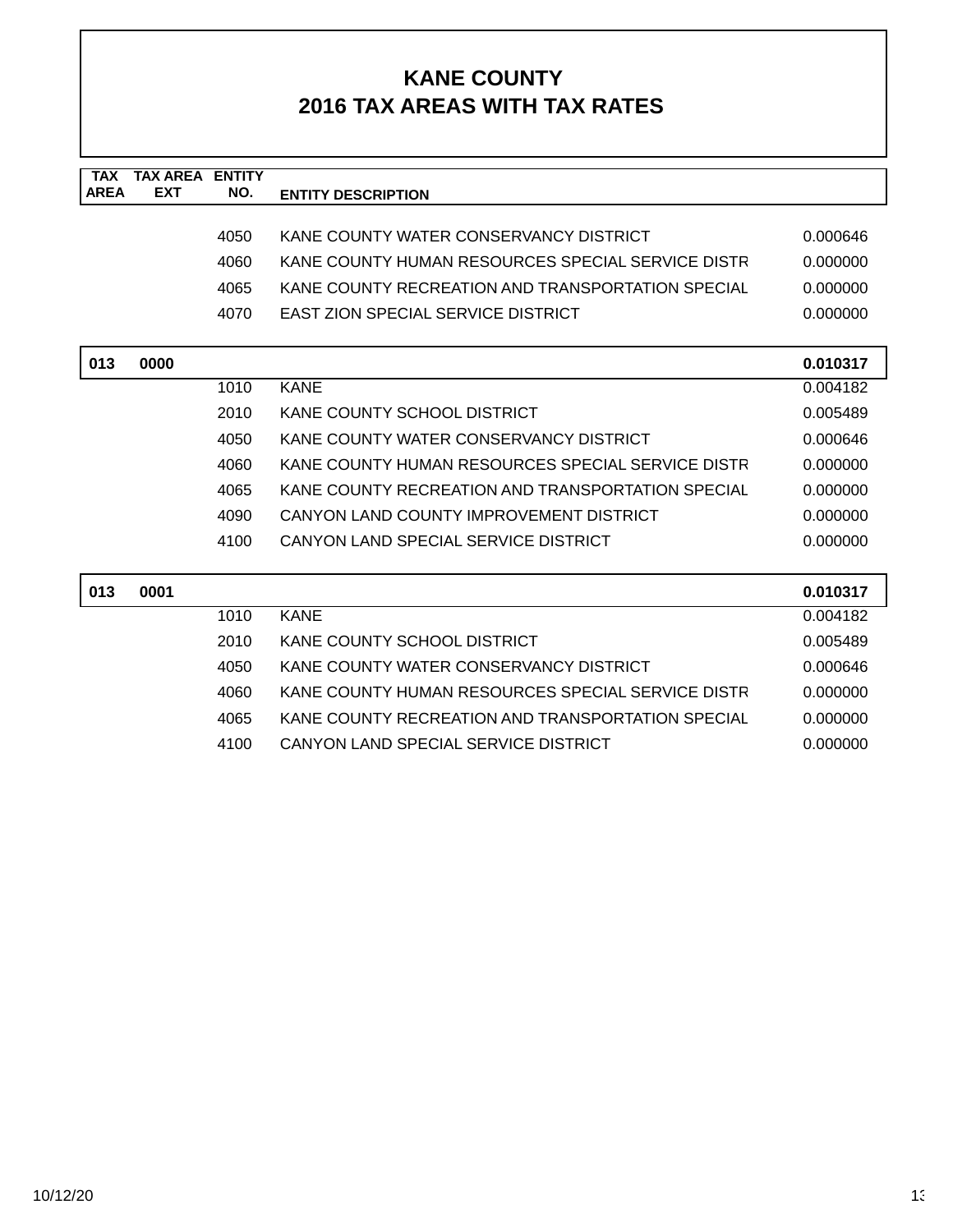#### **TAX AREA ENTITY DESCRIPTION TAX AREA EXT ENTITY NO.**

| 001 | 0000 |      |                                           | 0.011300 |
|-----|------|------|-------------------------------------------|----------|
|     |      | 1010 | <b>MILLARD</b>                            | 0.003696 |
|     |      | 2010 | MILLARD COUNTY SCHOOL DISTRICT            | 0.006290 |
|     |      | 3020 | <b>FILLMORE</b>                           | 0.000988 |
|     |      | 4050 | MILLARD COUNTY WATER CONSERVANCY DISTRICT | 0.000000 |
|     |      | 4090 | MILLARD COUNTY FIRE SERVICE DISTRICT      | 0.000326 |
|     |      |      |                                           |          |
| 002 | 0000 |      |                                           | 0.011048 |
|     |      | 1010 | <b>MILLARD</b>                            | 0.003696 |

| 2010  | MILLARD COUNTY SCHOOL DISTRICT            | 0.006290 |
|-------|-------------------------------------------|----------|
| 3040  | HOI DEN                                   | 0.000736 |
| 4050. | MILLARD COUNTY WATER CONSERVANCY DISTRICT | 0.000000 |
| 4090  | MILLARD COUNTY FIRE SERVICE DISTRICT      | 0.000326 |

| 003 | 0000 |      |                                           | 0.010633 |
|-----|------|------|-------------------------------------------|----------|
|     |      | 1010 | MILLARD                                   | 0.003696 |
|     |      | 2010 | MILLARD COUNTY SCHOOL DISTRICT            | 0.006290 |
|     |      | 3050 | KANOSH                                    | 0.000321 |
|     |      | 4050 | MILLARD COUNTY WATER CONSERVANCY DISTRICT | 0.000000 |
|     |      | 4090 | MILLARD COUNTY FIRE SERVICE DISTRICT      | 0.000326 |

| 004 | 0000 |      |                                           | 0.011068 |
|-----|------|------|-------------------------------------------|----------|
|     |      | 1010 | MILLARD                                   | 0.003696 |
|     |      | 2010 | MILLARD COUNTY SCHOOL DISTRICT            | 0.006290 |
|     |      | 3080 | MEADOW                                    | 0.000756 |
|     |      | 4050 | MILLARD COUNTY WATER CONSERVANCY DISTRICT | 0.000000 |
|     |      | 4090 | MILLARD COUNTY FIRE SERVICE DISTRICT      | 0.000326 |

| 005 | 0000 |      |                                           | 0.011040 |
|-----|------|------|-------------------------------------------|----------|
|     |      | 1010 | MILLARD                                   | 0.003696 |
|     |      | 2010 | MILLARD COUNTY SCHOOL DISTRICT            | 0.006290 |
|     |      | 3100 | <b>SCIPIO</b>                             | 0.000728 |
|     |      | 4050 | MILLARD COUNTY WATER CONSERVANCY DISTRICT | 0.000000 |
|     |      | 4090 | MILLARD COUNTY FIRE SERVICE DISTRICT      | 0.000326 |
|     |      |      |                                           |          |

|  | 006 | 0000 | 0.010312 |
|--|-----|------|----------|
|--|-----|------|----------|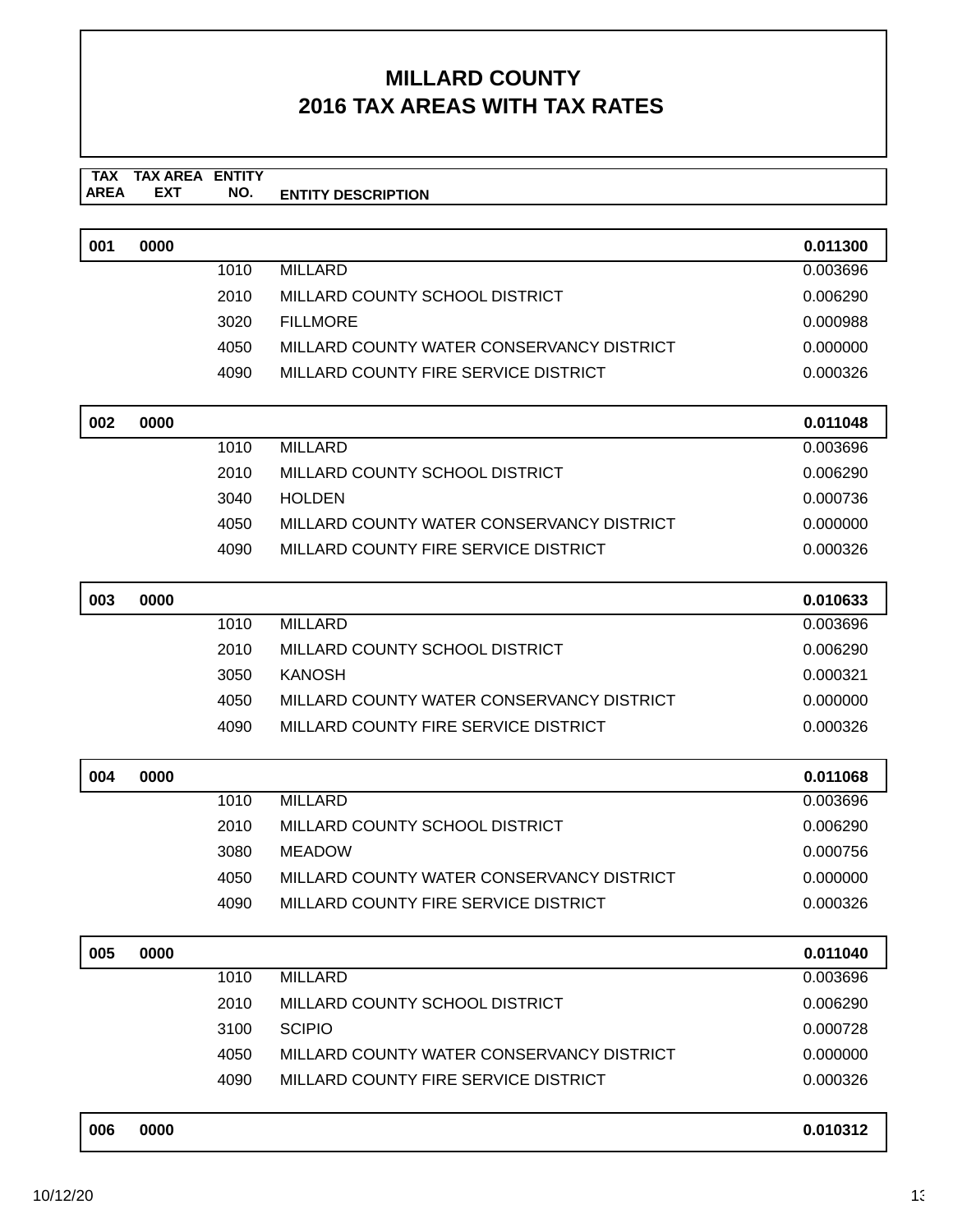| <b>TAX</b><br>AREA | <b>TAX AREA</b><br><b>EXT</b> | <b>ENTITY</b><br>NO. | <b>ENTITY DESCRIPTION</b>                           |                      |
|--------------------|-------------------------------|----------------------|-----------------------------------------------------|----------------------|
|                    |                               |                      |                                                     |                      |
|                    |                               | 1010                 | <b>MILLARD</b>                                      | 0.003696             |
|                    |                               | 2010                 | MILLARD COUNTY SCHOOL DISTRICT                      | 0.006290             |
|                    |                               | 4050                 | MILLARD COUNTY WATER CONSERVANCY DISTRICT           | 0.000000             |
|                    |                               | 4090                 | MILLARD COUNTY FIRE SERVICE DISTRICT                | 0.000326             |
| 007                | 0000                          |                      |                                                     | 0.013970             |
|                    |                               | 1010                 | <b>MILLARD</b>                                      | 0.003696             |
|                    |                               | 2010                 | MILLARD COUNTY SCHOOL DISTRICT                      | 0.006290             |
|                    |                               | 3010                 | <b>DELTA CITY</b>                                   | 0.002804             |
|                    |                               | 4010                 | DELTA, SUTHERLAND, OASIS CEMETARY MAINTINANCE DISTR | 0.000389             |
|                    |                               | 4040                 | WEST MILLARD MOSQUITO ABATEMENT DISTRICT            | 0.000465             |
|                    |                               | 4050                 | MILLARD COUNTY WATER CONSERVANCY DISTRICT           | 0.000000             |
|                    |                               | 4090                 | MILLARD COUNTY FIRE SERVICE DISTRICT                | 0.000326             |
| 008                | 0000                          |                      |                                                     | 0.011906             |
|                    |                               | 1010                 | <b>MILLARD</b>                                      | 0.003696             |
|                    |                               | 2010                 | MILLARD COUNTY SCHOOL DISTRICT                      | 0.006290             |
|                    |                               | 3030                 | <b>HINCKLEY</b>                                     | 0.000729             |
|                    |                               | 4020                 | HINKLEY-DESERET CEMETARY MAINTENANCE DISTRICT       | 0.000400             |
|                    |                               | 4040                 | WEST MILLARD MOSQUITO ABATEMENT DISTRICT            | 0.000465             |
|                    |                               | 4050                 | MILLARD COUNTY WATER CONSERVANCY DISTRICT           | 0.000000             |
|                    |                               | 4090                 | MILLARD COUNTY FIRE SERVICE DISTRICT                | 0.000326             |
| 009                |                               |                      |                                                     |                      |
|                    | 0000                          | 1010                 | <b>MILLARD</b>                                      | 0.011123<br>0.003696 |
|                    |                               | 2010                 | MILLARD COUNTY SCHOOL DISTRICT                      | 0.006290             |
|                    |                               | 3090                 | <b>OAK CITY</b>                                     | 0.000811             |
|                    |                               | 4050                 | MILLARD COUNTY WATER CONSERVANCY DISTRICT           | 0.000000             |
|                    |                               | 4090                 | MILLARD COUNTY FIRE SERVICE DISTRICT                | 0.000326             |
|                    |                               |                      |                                                     |                      |
| 010                | 0000                          |                      |                                                     | 0.012745             |
|                    |                               | 1010                 | <b>MILLARD</b>                                      | 0.003696             |
|                    |                               | 2010                 | MILLARD COUNTY SCHOOL DISTRICT                      | 0.006290             |
|                    |                               | 3070                 | LYNNDYL                                             | 0.001968             |
|                    |                               | 4040                 | WEST MILLARD MOSQUITO ABATEMENT DISTRICT            | 0.000465             |

4050 MILLARD COUNTY WATER CONSERVANCY DISTRICT 0.000000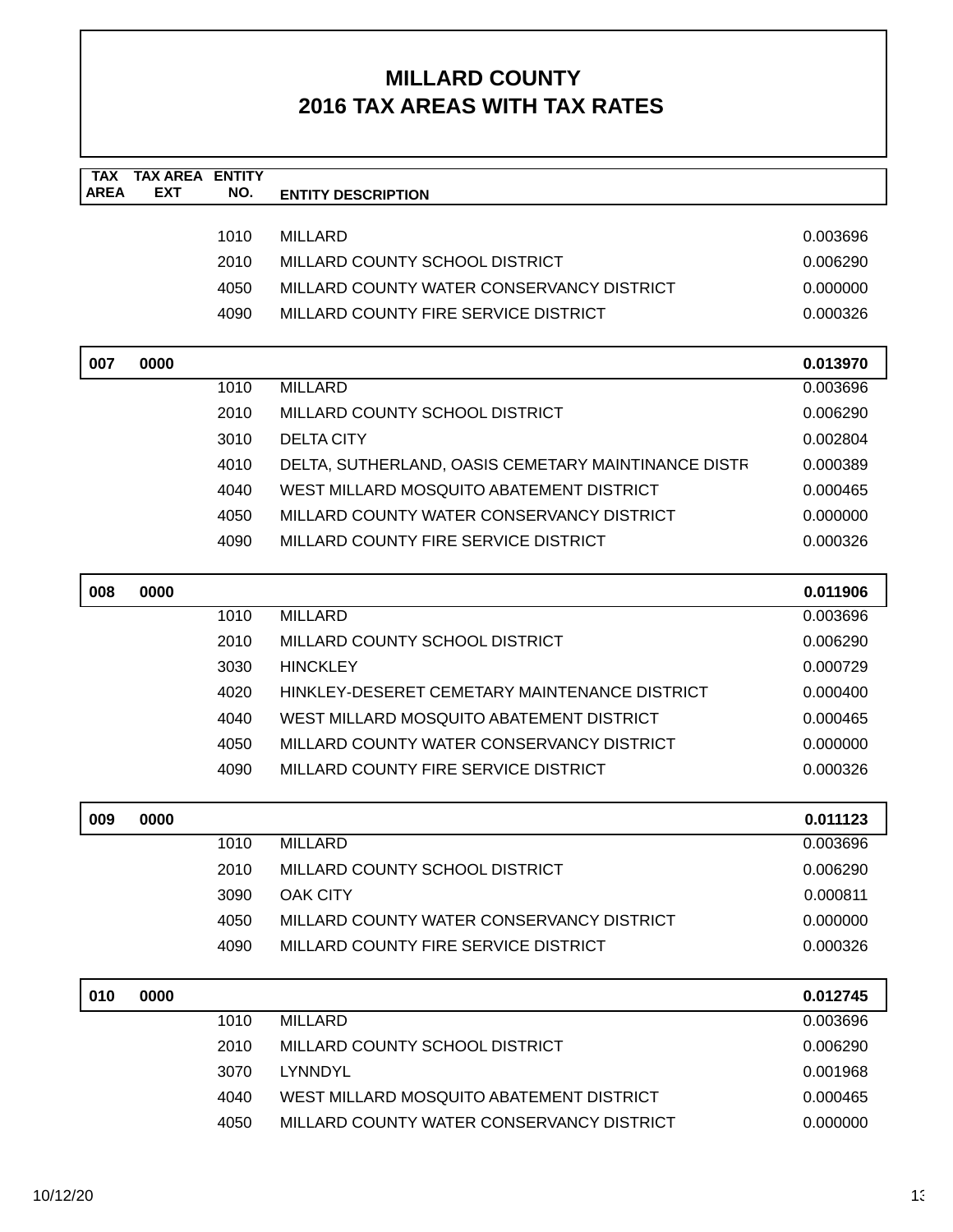**TAX TAX AREA ENTITY AREA ENTITY DESCRIPTION EXT NO.**

#### 4090 MILLARD COUNTY FIRE SERVICE DISTRICT 0.000326

| 011 | 0000 |              |                                                                                   | 0.011693             |
|-----|------|--------------|-----------------------------------------------------------------------------------|----------------------|
|     |      | 1010         | <b>MILLARD</b>                                                                    | 0.003696             |
|     |      | 2010         | MILLARD COUNTY SCHOOL DISTRICT                                                    | 0.006290             |
|     |      | 3060         | <b>LEAMINGTON TOWN</b>                                                            | 0.000916             |
|     |      | 4040         | WEST MILLARD MOSQUITO ABATEMENT DISTRICT                                          | 0.000465             |
|     |      | 4050         | MILLARD COUNTY WATER CONSERVANCY DISTRICT                                         | 0.000000             |
|     |      | 4090         | MILLARD COUNTY FIRE SERVICE DISTRICT                                              | 0.000326             |
| 012 | 0000 |              |                                                                                   | 0.011166             |
|     |      | 1010         | <b>MILLARD</b>                                                                    | 0.003696             |
|     |      | 2010         | MILLARD COUNTY SCHOOL DISTRICT                                                    | 0.006290             |
|     |      | 4010         | DELTA, SUTHERLAND, OASIS CEMETARY MAINTINANCE DISTR                               | 0.000389             |
|     |      | 4040         | WEST MILLARD MOSQUITO ABATEMENT DISTRICT                                          | 0.000465             |
|     |      | 4050         | MILLARD COUNTY WATER CONSERVANCY DISTRICT                                         | 0.000000             |
|     |      | 4090         | MILLARD COUNTY FIRE SERVICE DISTRICT                                              | 0.000326             |
|     |      |              |                                                                                   |                      |
| 013 | 0000 |              |                                                                                   | 0.011177             |
|     |      | 1010         | <b>MILLARD</b>                                                                    | 0.003696             |
|     |      |              | MILLARD COUNTY SCHOOL DISTRICT                                                    |                      |
|     |      | 2010         |                                                                                   | 0.006290             |
|     |      | 4020         | HINKLEY-DESERET CEMETARY MAINTENANCE DISTRICT                                     | 0.000400             |
|     |      | 4040         | WEST MILLARD MOSQUITO ABATEMENT DISTRICT                                          | 0.000465             |
|     |      | 4050         | MILLARD COUNTY WATER CONSERVANCY DISTRICT                                         | 0.000000             |
|     |      | 4090         | MILLARD COUNTY FIRE SERVICE DISTRICT                                              | 0.000326             |
|     |      |              |                                                                                   |                      |
| 015 | 0000 |              |                                                                                   | 0.010777             |
|     |      | 1010         | <b>MILLARD</b>                                                                    | 0.003696             |
|     |      | 2010         | MILLARD COUNTY SCHOOL DISTRICT                                                    | 0.006290             |
|     |      | 4040         | WEST MILLARD MOSQUITO ABATEMENT DISTRICT                                          | 0.000465             |
|     |      | 4050<br>4090 | MILLARD COUNTY WATER CONSERVANCY DISTRICT<br>MILLARD COUNTY FIRE SERVICE DISTRICT | 0.000000<br>0.000326 |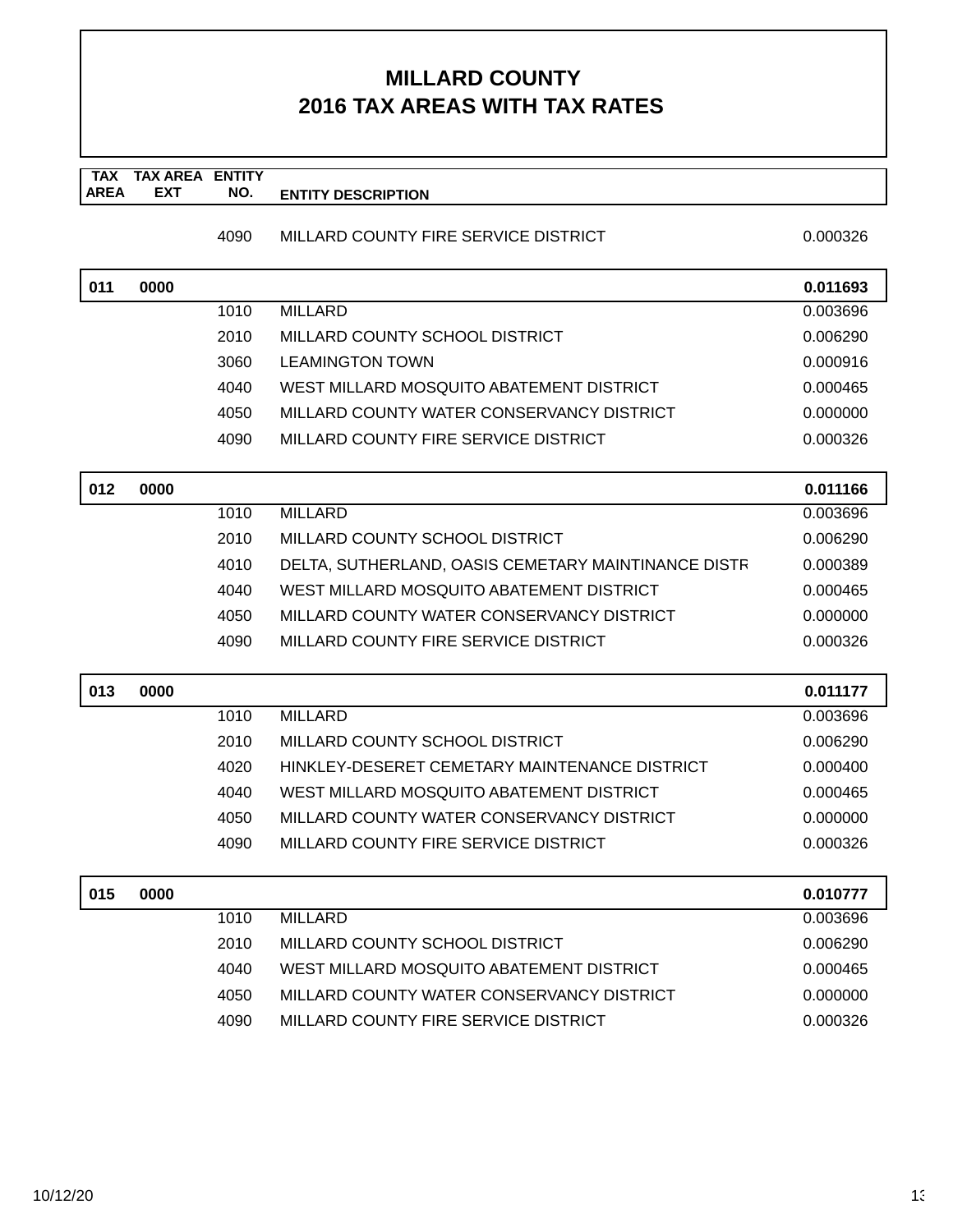#### **TAX TAX AREA ENTITY AREA ENTITY DESCRIPTION EXT NO.**

| 001 | 0000 |      |                                               | 0.010497 |
|-----|------|------|-----------------------------------------------|----------|
|     |      | 1010 | <b>MORGAN</b>                                 | 0.002248 |
|     |      | 1015 | MULTICOUNTY ASSESSING & COLLECTING LEVY       | 0.000011 |
|     |      | 1020 | COUNTY ASSESSING & COLLECTING LEVY            | 0.000455 |
|     |      | 2010 | MORGAN COUNTY SCHOOL DISTRICT                 | 0.007596 |
|     |      | 4005 | WEBER BASIN WATER CONSERVANCY DISTRICT        | 0.000187 |
| 002 | 0000 |      |                                               | 0.011002 |
|     |      | 1010 | <b>MORGAN</b>                                 | 0.002248 |
|     |      | 1015 | MULTICOUNTY ASSESSING & COLLECTING LEVY       | 0.000011 |
|     |      | 1020 | COUNTY ASSESSING & COLLECTING LEVY            | 0.000455 |
|     |      | 2010 | <b>MORGAN COUNTY SCHOOL DISTRICT</b>          | 0.007596 |
|     |      | 4005 | WEBER BASIN WATER CONSERVANCY DISTRICT        | 0.000187 |
|     |      | 4010 | MOUNTAIN GREEN FIRE PROTECTION DISTRICT       | 0.000505 |
| 003 | 0000 |      |                                               | 0.011195 |
|     |      |      |                                               |          |
|     |      | 1010 | <b>MORGAN</b>                                 | 0.002248 |
|     |      | 1015 | MULTICOUNTY ASSESSING & COLLECTING LEVY       | 0.000011 |
|     |      | 1020 | <b>COUNTY ASSESSING &amp; COLLECTING LEVY</b> | 0.000455 |
|     |      | 2010 | MORGAN COUNTY SCHOOL DISTRICT                 | 0.007596 |
|     |      | 4005 | WEBER BASIN WATER CONSERVANCY DISTRICT        | 0.000187 |
|     |      | 4010 | MOUNTAIN GREEN FIRE PROTECTION DISTRICT       | 0.000505 |
|     |      | 4020 | MOUNTAIN GREEN SEWER IMPROVEMENT DISTRICT     | 0.000193 |
| 004 | 0000 |      |                                               | 0.012409 |
|     |      | 1010 | <b>MORGAN</b>                                 | 0.002248 |
|     |      | 1015 | MULTICOUNTY ASSESSING & COLLECTING LEVY       | 0.000011 |
|     |      | 1020 | COUNTY ASSESSING & COLLECTING LEVY            | 0.000455 |
|     |      | 2010 | <b>MORGAN COUNTY SCHOOL DISTRICT</b>          | 0.007596 |
|     |      | 3010 | <b>MORGAN</b>                                 | 0.001912 |

| 005 | 0000 |      |                                         | 0.012409 |
|-----|------|------|-----------------------------------------|----------|
|     |      | 1010 | MORGAN                                  | 0.002248 |
|     |      | 1015 | MULTICOUNTY ASSESSING & COLLECTING LEVY | 0.000011 |
|     |      | 1020 | COUNTY ASSESSING & COLLECTING LEVY      | 0.000455 |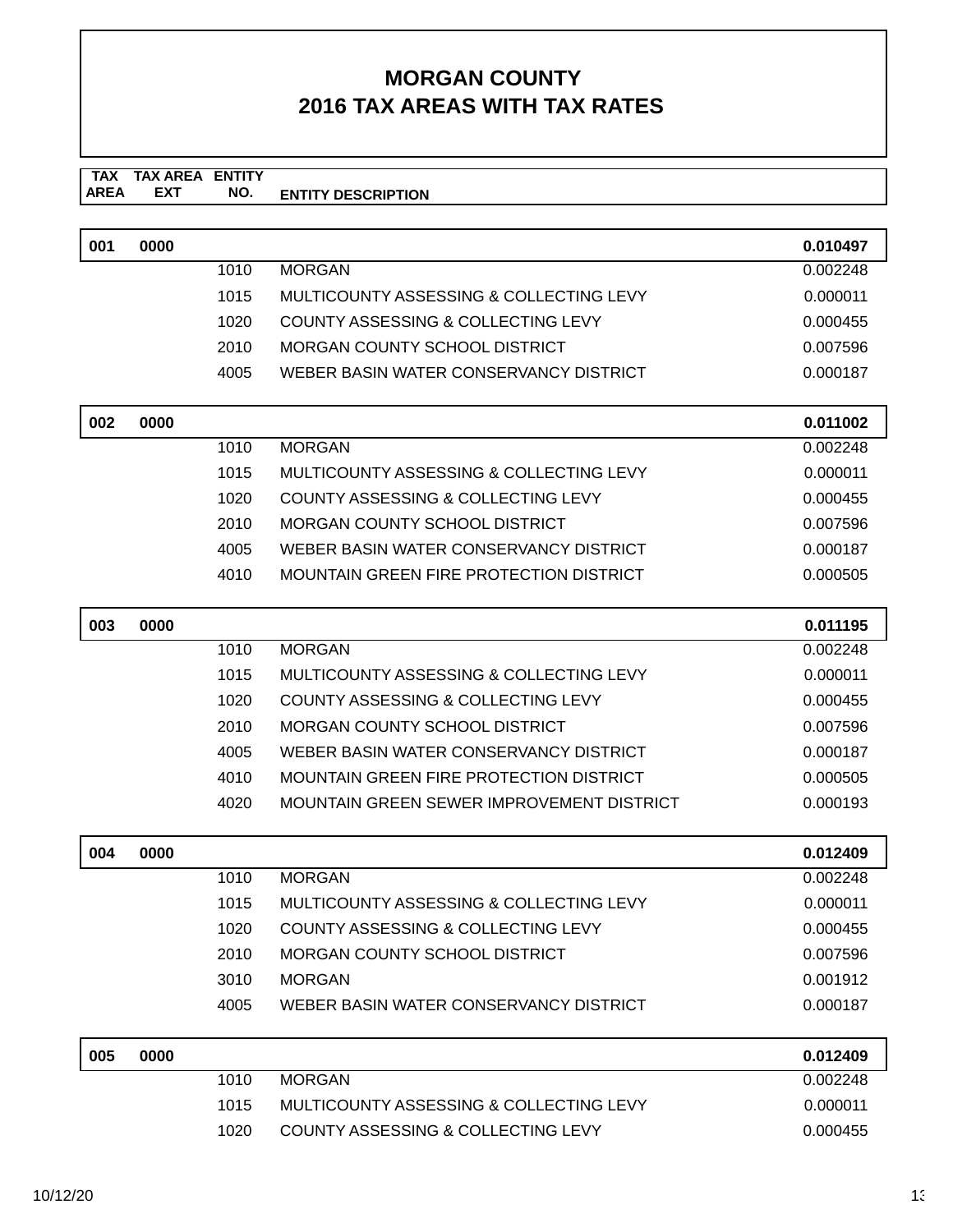| <b>TAX</b>  | <b>TAX AREA ENTITY</b> |      |                                                  |          |
|-------------|------------------------|------|--------------------------------------------------|----------|
| <b>AREA</b> | <b>EXT</b>             | NO.  | <b>ENTITY DESCRIPTION</b>                        |          |
|             |                        |      |                                                  |          |
|             |                        | 2010 | <b>MORGAN COUNTY SCHOOL DISTRICT</b>             | 0.007596 |
|             |                        | 3010 | <b>MORGAN</b>                                    | 0.001912 |
|             |                        | 4005 | WEBER BASIN WATER CONSERVANCY DISTRICT           | 0.000187 |
|             |                        | 8010 | COMMERCIAL STREET REDEVELOPMENT PROJECT          | 0.000000 |
|             |                        |      |                                                  |          |
| 007         | 0000                   |      |                                                  | 0.010690 |
|             |                        | 1010 | <b>MORGAN</b>                                    | 0.002248 |
|             |                        | 1015 | MULTICOUNTY ASSESSING & COLLECTING LEVY          | 0.000011 |
|             |                        | 1020 | COUNTY ASSESSING & COLLECTING LEVY               | 0.000455 |
|             |                        | 2010 | <b>MORGAN COUNTY SCHOOL DISTRICT</b>             | 0.007596 |
|             |                        | 4005 | WEBER BASIN WATER CONSERVANCY DISTRICT           | 0.000187 |
|             |                        | 4020 | <b>MOUNTAIN GREEN SEWER IMPROVEMENT DISTRICT</b> | 0.000193 |
|             |                        |      |                                                  |          |
| 008         | 0000                   |      |                                                  | 0.012409 |
|             |                        | 1010 | <b>MORGAN</b>                                    | 0.002248 |
|             |                        | 1015 | MULTICOUNTY ASSESSING & COLLECTING LEVY          | 0.000011 |
|             |                        | 1020 | COUNTY ASSESSING & COLLECTING LEVY               | 0.000455 |
|             |                        | 2010 | <b>MORGAN COUNTY SCHOOL DISTRICT</b>             | 0.007596 |
|             |                        | 3010 | <b>MORGAN</b>                                    | 0.001912 |
|             |                        | 4005 | WEBER BASIN WATER CONSERVANCY DISTRICT           | 0.000187 |
|             |                        | 8015 | YOUNG AUTOMOTIVE COMMUNITY DEVELOPMENT AREA      | 0.000000 |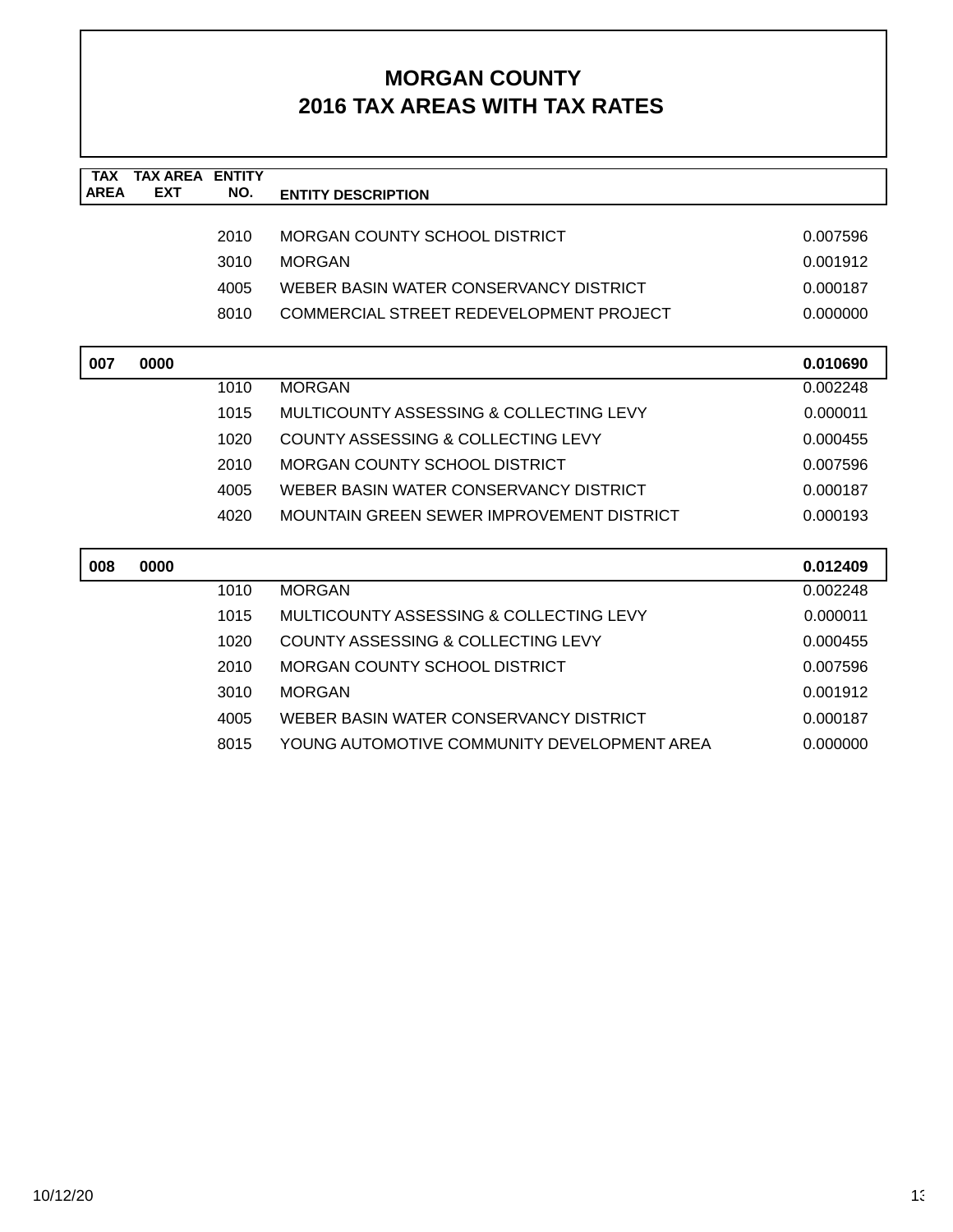| 001 | 0000 |      |                                               | 0.012650             |
|-----|------|------|-----------------------------------------------|----------------------|
|     |      | 1010 | <b>PIUTE</b>                                  | 0.003722             |
|     |      | 2010 | PIUTE COUNTY SCHOOL DISTRICT                  | 0.006303             |
|     |      | 3010 | <b>CIRCLEVILLE</b>                            | 0.002432             |
|     |      | 4010 | UPPER SEVIER RIVER WATER CONSERVANCY DISTRICT | 0.000193             |
|     |      |      |                                               |                      |
| 002 | 0000 |      |                                               | 0.012259             |
|     |      | 1010 | <b>PIUTE</b>                                  | 0.003722             |
|     |      | 2010 | PIUTE COUNTY SCHOOL DISTRICT                  | 0.006303             |
|     |      | 3020 | <b>JUNCTION</b>                               | 0.002041             |
|     |      | 4010 | UPPER SEVIER RIVER WATER CONSERVANCY DISTRICT | 0.000193             |
|     |      |      |                                               |                      |
| 003 | 0000 |      |                                               | 0.011587             |
|     |      | 1010 | <b>PIUTE</b>                                  | 0.003722             |
|     |      | 2010 | PIUTE COUNTY SCHOOL DISTRICT                  | 0.006303             |
|     |      | 3030 | <b>KINGSTON</b>                               | 0.001369             |
|     |      | 4010 | UPPER SEVIER RIVER WATER CONSERVANCY DISTRICT | 0.000193             |
|     |      |      |                                               |                      |
| 004 | 0000 |      |                                               | 0.012206             |
|     |      | 1010 | <b>PIUTE</b>                                  | 0.003722             |
|     |      | 2010 | PIUTE COUNTY SCHOOL DISTRICT                  | 0.006303             |
|     |      | 3040 | <b>MARYSVALE</b>                              | 0.001988             |
|     |      | 4010 | UPPER SEVIER RIVER WATER CONSERVANCY DISTRICT | 0.000193             |
| 005 |      |      |                                               |                      |
|     | 0000 | 1010 | <b>PIUTE</b>                                  | 0.010218<br>0.003722 |
|     |      | 2010 | PIUTE COUNTY SCHOOL DISTRICT                  |                      |
|     |      |      |                                               | 0.006303             |
|     |      | 4010 | UPPER SEVIER RIVER WATER CONSERVANCY DISTRICT | 0.000193             |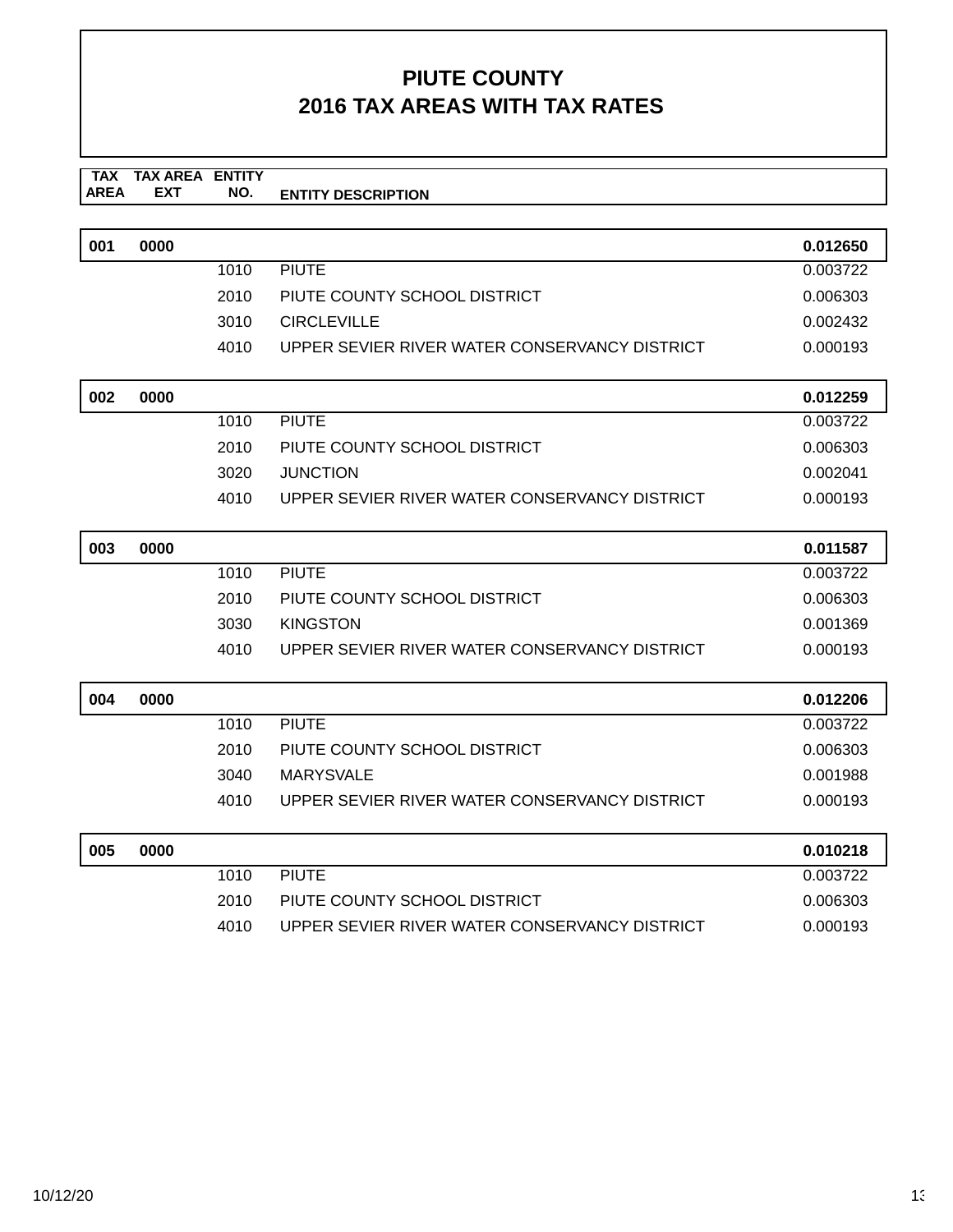| 011 | 0000 |      |                                                  | 0.008399 |
|-----|------|------|--------------------------------------------------|----------|
|     |      | 1010 | <b>RICH</b>                                      | 0.001276 |
|     |      | 1015 | MULTICOUNTY ASSESSING & COLLECTING LEVY          | 0.000011 |
|     |      | 1020 | <b>COUNTY ASSESSING &amp; COLLECTING LEVY</b>    | 0.000512 |
|     |      | 2010 | RICH COUNTY SCHOOL DISTRICT                      | 0.004842 |
|     |      | 3040 | <b>WOODRUFF</b>                                  | 0.000815 |
|     |      | 4040 | WOODRUFF CEMETARY MAINTENANCE DISTRICT           | 0.000335 |
|     |      | 4080 | WOODRUFF FIRE DISTRICT                           | 0.000608 |
| 012 | 0000 |      |                                                  | 0.008759 |
|     |      | 1010 | <b>RICH</b>                                      | 0.001276 |
|     |      | 1015 | MULTICOUNTY ASSESSING & COLLECTING LEVY          | 0.000011 |
|     |      | 1020 | <b>COUNTY ASSESSING &amp; COLLECTING LEVY</b>    | 0.000512 |
|     |      | 2010 | RICH COUNTY SCHOOL DISTRICT                      | 0.004842 |
|     |      | 3030 | <b>RANDOLPH</b>                                  | 0.001021 |
|     |      | 4020 | RANDOLPH CEMETARY MAINTENANCE DISTRICT           | 0.000329 |
|     |      | 4060 | RANDOLPH FIRE DISTRICT                           | 0.000768 |
|     |      |      |                                                  |          |
|     |      |      |                                                  |          |
| 013 | 0000 |      |                                                  | 0.007686 |
|     |      | 1010 | <b>RICH</b>                                      | 0.001276 |
|     |      | 1015 | MULTICOUNTY ASSESSING & COLLECTING LEVY          | 0.000011 |
|     |      | 1020 | COUNTY ASSESSING & COLLECTING LEVY               | 0.000512 |
|     |      | 2010 | RICH COUNTY SCHOOL DISTRICT                      | 0.004842 |
|     |      | 3020 | <b>LAKETOWN</b>                                  | 0.000509 |
|     |      | 4030 | LAKETOWN CEMETERY MAINTENANCE DISTRICT           | 0.000142 |
|     |      | 4070 | <b>LAKETOWN FIRE DISTRICT</b>                    | 0.000394 |
| 014 | 0000 |      |                                                  | 0.007674 |
|     |      | 1010 | <b>RICH</b>                                      | 0.001276 |
|     |      | 1015 | MULTICOUNTY ASSESSING & COLLECTING LEVY          | 0.000011 |
|     |      | 1020 | <b>COUNTY ASSESSING &amp; COLLECTING LEVY</b>    | 0.000512 |
|     |      | 2010 | RICH COUNTY SCHOOL DISTRICT                      | 0.004842 |
|     |      | 3010 | <b>GARDEN CITY</b>                               | 0.000577 |
|     |      | 4010 | <b>GARDEN CITY-PICKELVILLE CEMETERY DISTRICT</b> | 0.000069 |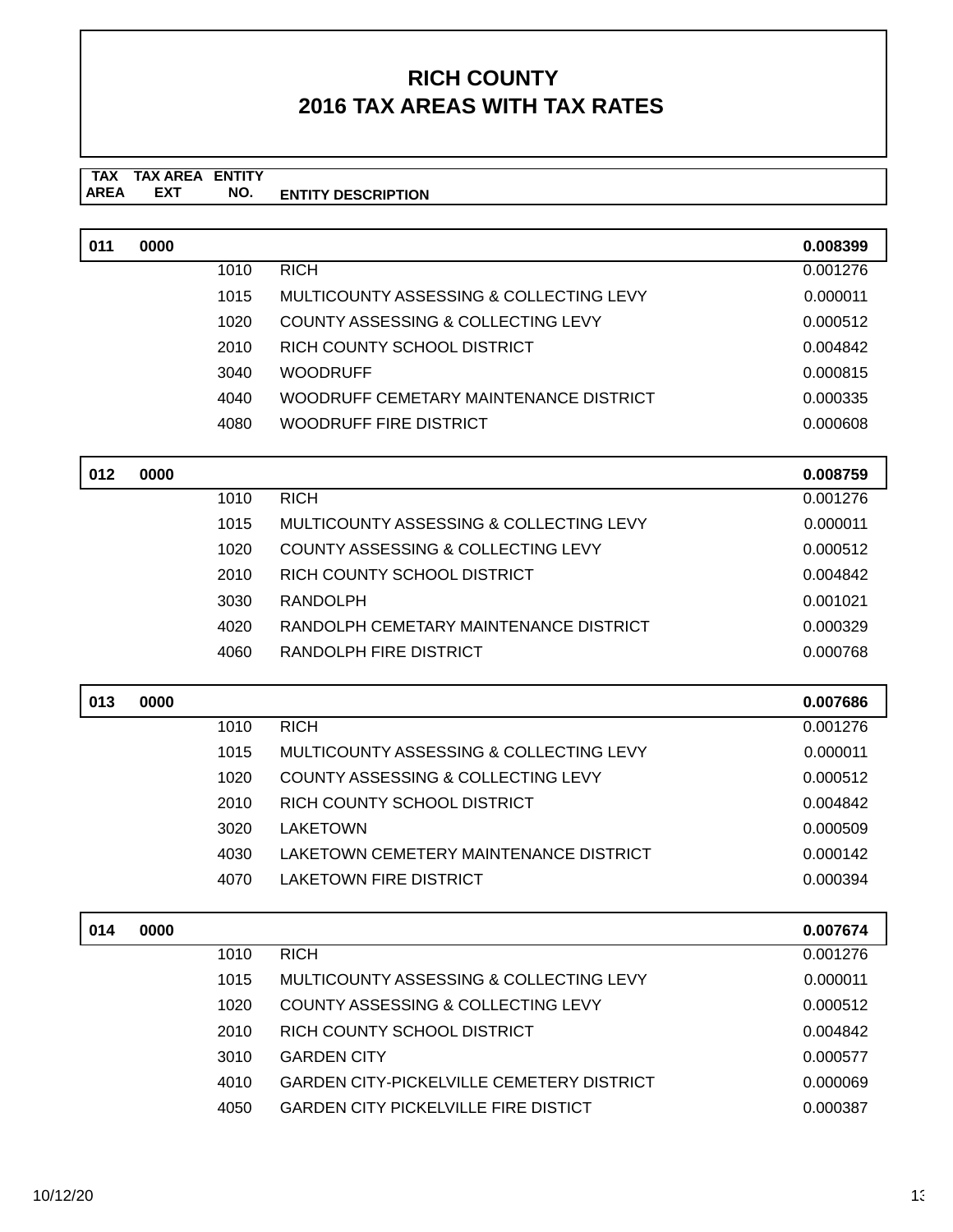| 015 | 0000 |      |                                                  | 0.007674 |
|-----|------|------|--------------------------------------------------|----------|
|     |      | 1010 | <b>RICH</b>                                      | 0.001276 |
|     |      | 1015 | MULTICOUNTY ASSESSING & COLLECTING LEVY          | 0.000011 |
|     |      | 1020 | COUNTY ASSESSING & COLLECTING LEVY               | 0.000512 |
|     |      | 2010 | RICH COUNTY SCHOOL DISTRICT                      | 0.004842 |
|     |      | 3010 | <b>GARDEN CITY</b>                               | 0.000577 |
|     |      | 4010 | <b>GARDEN CITY-PICKELVILLE CEMETERY DISTRICT</b> | 0.000069 |
|     |      | 4050 | <b>GARDEN CITY PICKELVILLE FIRE DISTICT</b>      | 0.000387 |
|     |      | 4100 | <b>BEAR LAKE SPECIAL DISTRICT</b>                | 0.000000 |
| 025 | 0000 |      |                                                  | 0.007674 |
|     |      | 1010 | <b>RICH</b>                                      | 0.001276 |
|     |      | 1015 | MULTICOUNTY ASSESSING & COLLECTING LEVY          | 0.000011 |
|     |      | 1020 | <b>COUNTY ASSESSING &amp; COLLECTING LEVY</b>    | 0.000512 |
|     |      | 2010 | RICH COUNTY SCHOOL DISTRICT                      | 0.004842 |
|     |      | 3010 | <b>GARDEN CITY</b>                               | 0.000577 |
|     |      | 4010 | <b>GARDEN CITY-PICKELVILLE CEMETERY DISTRICT</b> | 0.000069 |
|     |      |      | <b>GARDEN CITY PICKELVILLE FIRE DISTICT</b>      |          |
|     |      | 4050 |                                                  | 0.000387 |
|     |      | 4100 | <b>BEAR LAKE SPECIAL DISTRICT</b>                | 0.000000 |
|     |      | 8010 | BEAR LAKE BOULEVARD REDEVELOPMENT PROJECT AREA   | 0.000000 |
| 035 | 0000 |      |                                                  | 0.007674 |
|     |      | 1010 | <b>RICH</b>                                      | 0.001276 |
|     |      | 1015 | MULTICOUNTY ASSESSING & COLLECTING LEVY          | 0.000011 |
|     |      | 1020 | <b>COUNTY ASSESSING &amp; COLLECTING LEVY</b>    | 0.000512 |
|     |      | 2010 | RICH COUNTY SCHOOL DISTRICT                      | 0.004842 |
|     |      | 3010 | <b>GARDEN CITY</b>                               | 0.000577 |
|     |      | 4010 | <b>GARDEN CITY-PICKELVILLE CEMETERY DISTRICT</b> | 0.000069 |
|     |      | 4050 | <b>GARDEN CITY PICKELVILLE FIRE DISTICT</b>      | 0.000387 |
|     |      | 4100 | <b>BEAR LAKE SPECIAL DISTRICT</b>                | 0.000000 |
|     |      | 4130 | <b>BUTTERCUP SPECIAL IMPROVEMENT DISTRICT</b>    | 0.000000 |
| 111 | 0000 |      |                                                  | 0.007584 |
|     |      | 1010 | <b>RICH</b>                                      | 0.001276 |
|     |      | 1015 | MULTICOUNTY ASSESSING & COLLECTING LEVY          | 0.000011 |
|     |      | 1020 | COUNTY ASSESSING & COLLECTING LEVY               | 0.000512 |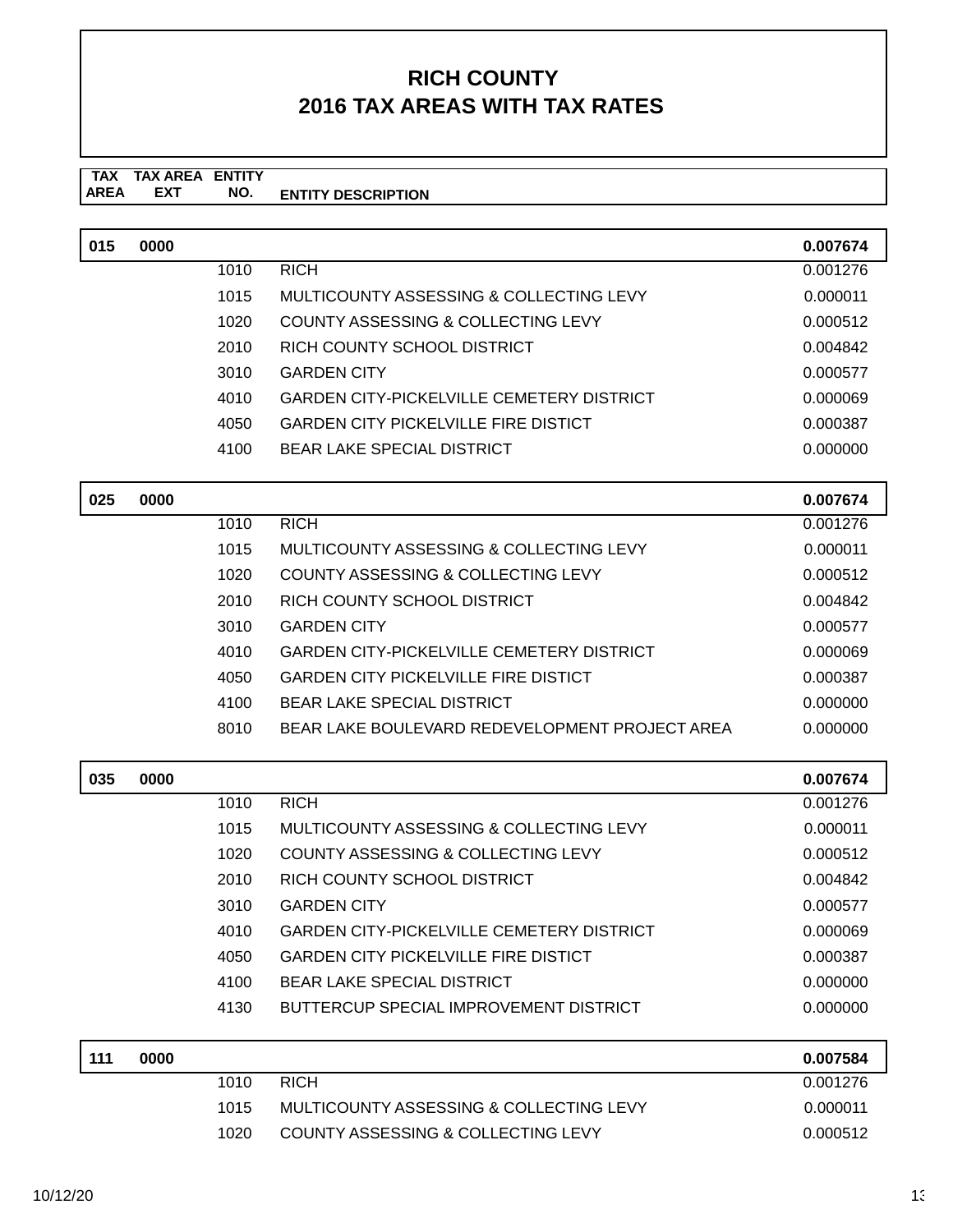| <b>TAX</b><br><b>AREA</b> | <b>TAX AREA</b><br><b>EXT</b> | <b>ENTITY</b><br>NO. | <b>ENTITY DESCRIPTION</b>                        |          |
|---------------------------|-------------------------------|----------------------|--------------------------------------------------|----------|
|                           |                               |                      |                                                  |          |
|                           |                               | 2010                 | RICH COUNTY SCHOOL DISTRICT                      | 0.004842 |
|                           |                               | 4040                 | WOODRUFF CEMETARY MAINTENANCE DISTRICT           | 0.000335 |
|                           |                               | 4080                 | <b>WOODRUFF FIRE DISTRICT</b>                    | 0.000608 |
|                           |                               |                      |                                                  |          |
| 112                       | 0000                          |                      |                                                  | 0.007738 |
|                           |                               | 1010                 | <b>RICH</b>                                      | 0.001276 |
|                           |                               | 1015                 | MULTICOUNTY ASSESSING & COLLECTING LEVY          | 0.000011 |
|                           |                               | 1020                 | <b>COUNTY ASSESSING &amp; COLLECTING LEVY</b>    | 0.000512 |
|                           |                               | 2010                 | RICH COUNTY SCHOOL DISTRICT                      | 0.004842 |
|                           |                               | 4020                 | RANDOLPH CEMETARY MAINTENANCE DISTRICT           | 0.000329 |
|                           |                               | 4060                 | RANDOLPH FIRE DISTRICT                           | 0.000768 |
|                           |                               |                      |                                                  |          |
| 113                       | 0000                          |                      | <b>RICH</b>                                      | 0.007177 |
|                           |                               | 1010                 |                                                  | 0.001276 |
|                           |                               | 1015                 | MULTICOUNTY ASSESSING & COLLECTING LEVY          | 0.000011 |
|                           |                               | 1020                 | COUNTY ASSESSING & COLLECTING LEVY               | 0.000512 |
|                           |                               | 2010                 | RICH COUNTY SCHOOL DISTRICT                      | 0.004842 |
|                           |                               | 4030                 | LAKETOWN CEMETERY MAINTENANCE DISTRICT           | 0.000142 |
|                           |                               | 4070                 | <b>LAKETOWN FIRE DISTRICT</b>                    | 0.000394 |
| 114                       | 0000                          |                      |                                                  | 0.007097 |
|                           |                               | 1010                 | <b>RICH</b>                                      | 0.001276 |
|                           |                               | 1015                 | MULTICOUNTY ASSESSING & COLLECTING LEVY          | 0.000011 |
|                           |                               | 1020                 | COUNTY ASSESSING & COLLECTING LEVY               | 0.000512 |
|                           |                               | 2010                 | RICH COUNTY SCHOOL DISTRICT                      | 0.004842 |
|                           |                               | 4010                 | <b>GARDEN CITY-PICKELVILLE CEMETERY DISTRICT</b> | 0.000069 |
|                           |                               | 4050                 | <b>GARDEN CITY PICKELVILLE FIRE DISTICT</b>      | 0.000387 |
| 115                       | 0000                          |                      |                                                  | 0.007097 |
|                           |                               | 1010                 | <b>RICH</b>                                      | 0.001276 |
|                           |                               | 1015                 | MULTICOUNTY ASSESSING & COLLECTING LEVY          | 0.000011 |
|                           |                               | 1020                 | COUNTY ASSESSING & COLLECTING LEVY               | 0.000512 |
|                           |                               | 2010                 | RICH COUNTY SCHOOL DISTRICT                      | 0.004842 |
|                           |                               | 4010                 | <b>GARDEN CITY-PICKELVILLE CEMETERY DISTRICT</b> | 0.000069 |
|                           |                               | 4050                 | <b>GARDEN CITY PICKELVILLE FIRE DISTICT</b>      | 0.000387 |
|                           |                               | 4100                 | BEAR LAKE SPECIAL DISTRICT                       | 0.000000 |
|                           |                               |                      |                                                  |          |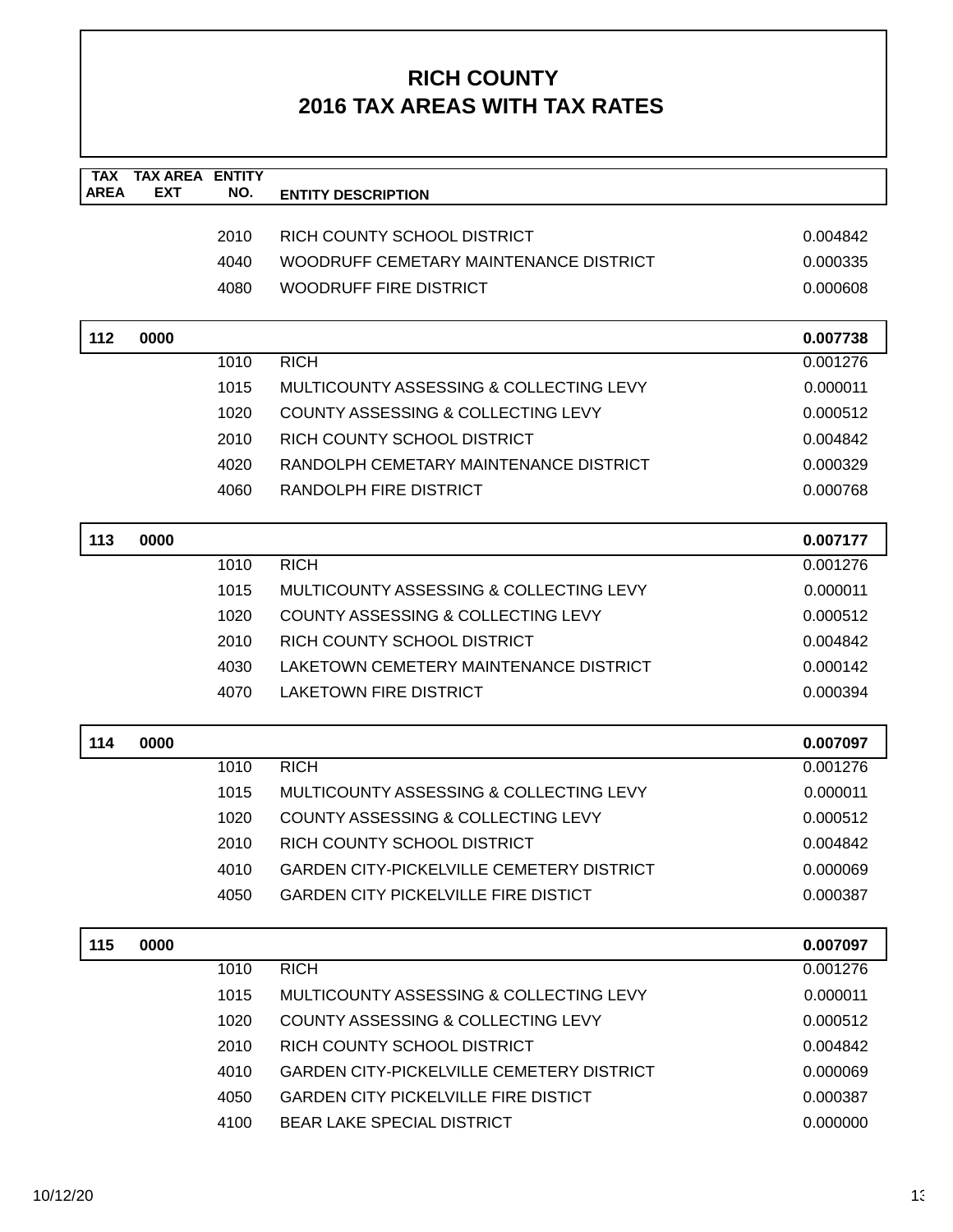| 117 | 0000 |      |                                             | 0.007177             |
|-----|------|------|---------------------------------------------|----------------------|
|     |      | 1010 | <b>RICH</b>                                 | 0.001276             |
|     |      | 1015 | MULTICOUNTY ASSESSING & COLLECTING LEVY     | 0.000011             |
|     |      | 1020 | COUNTY ASSESSING & COLLECTING LEVY          | 0.000512             |
|     |      | 2010 | RICH COUNTY SCHOOL DISTRICT                 | 0.004842             |
|     |      | 4030 | LAKETOWN CEMETERY MAINTENANCE DISTRICT      | 0.000142             |
|     |      | 4070 | <b>LAKETOWN FIRE DISTRICT</b>               | 0.000394             |
|     |      | 4120 | <b>MEADOWVILLE SPECIAL SERVICE DISTRICT</b> | 0.000000             |
| 118 | 0000 |      |                                             | 0.007584             |
|     |      | 1010 | <b>RICH</b>                                 | 0.001276             |
|     |      | 1015 | MULTICOUNTY ASSESSING & COLLECTING LEVY     | 0.000011             |
|     |      | 1020 | COUNTY ASSESSING & COLLECTING LEVY          | 0.000512             |
|     |      | 2010 | RICH COUNTY SCHOOL DISTRICT                 | 0.004842             |
|     |      | 4040 | WOODRUFF CEMETARY MAINTENANCE DISTRICT      | 0.000335             |
|     |      | 4080 | WOODRUFF FIRE DISTRICT                      | 0.000608             |
|     |      | 4090 | EAGLE SPRINGS SPECIAL SERVICE DISTRICT      | 0.000000             |
|     |      |      |                                             |                      |
|     |      |      |                                             |                      |
| 119 | 0000 | 1010 | <b>RICH</b>                                 | 0.007738<br>0.001276 |
|     |      | 1015 | MULTICOUNTY ASSESSING & COLLECTING LEVY     | 0.000011             |
|     |      | 1020 | COUNTY ASSESSING & COLLECTING LEVY          | 0.000512             |
|     |      | 2010 | RICH COUNTY SCHOOL DISTRICT                 | 0.004842             |
|     |      | 4020 | RANDOLPH CEMETARY MAINTENANCE DISTRICT      | 0.000329             |
|     |      | 4060 | <b>RANDOLPH FIRE DISTRICT</b>               | 0.000768             |
|     |      | 4110 | <b>MOUNTAIN MEADOW IMPROVEMENT DISRICT</b>  | 0.000000             |
| 123 | 0000 |      |                                             | 0.007177             |
|     |      | 1010 | <b>RICH</b>                                 | 0.001276             |
|     |      | 1015 | MULTICOUNTY ASSESSING & COLLECTING LEVY     | 0.000011             |
|     |      | 1020 | COUNTY ASSESSING & COLLECTING LEVY          | 0.000512             |
|     |      | 2010 | RICH COUNTY SCHOOL DISTRICT                 | 0.004842             |
|     |      | 4030 | LAKETOWN CEMETERY MAINTENANCE DISTRICT      | 0.000142             |
|     |      | 4070 | LAKETOWN FIRE DISTRICT                      | 0.000394             |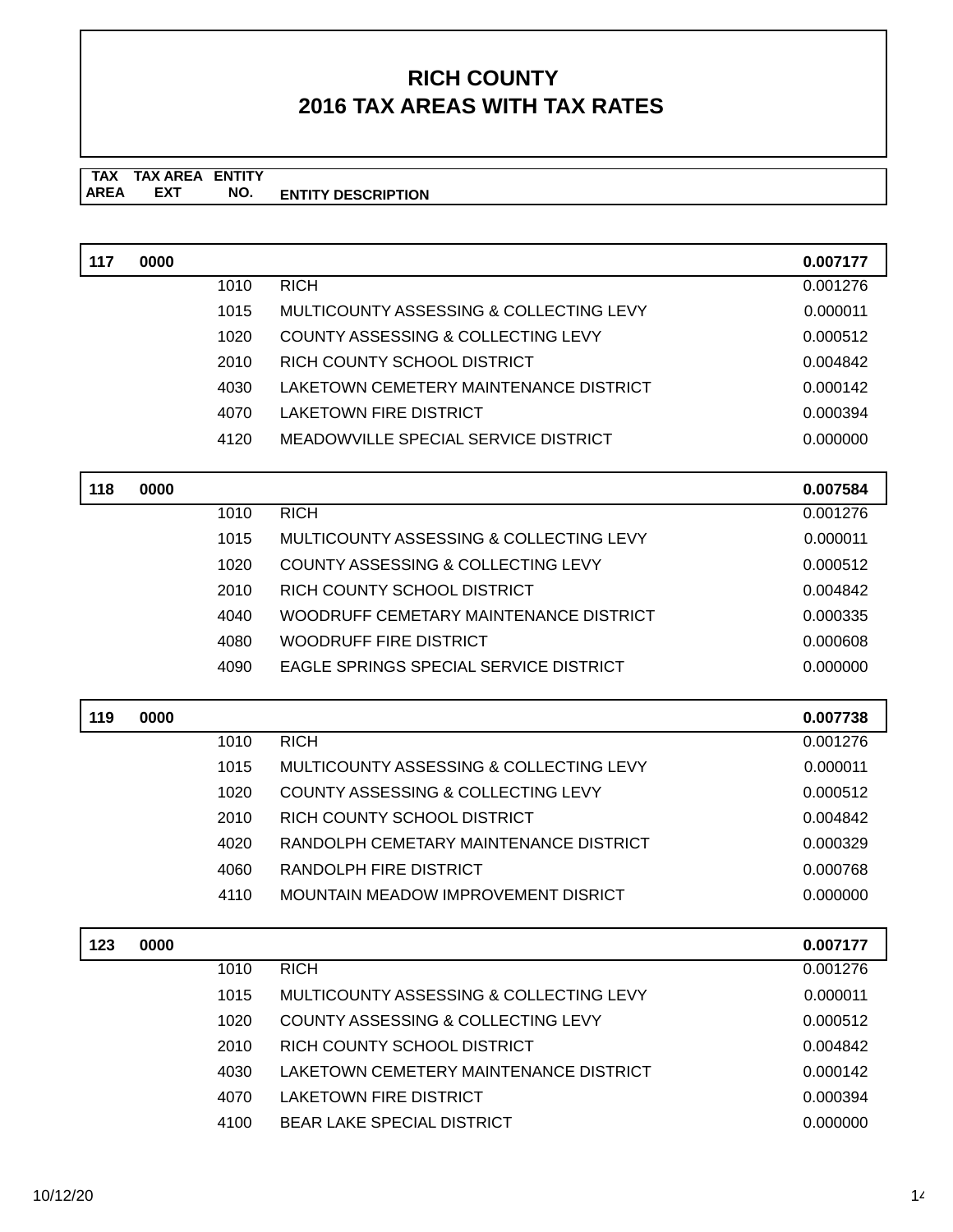| <b>LAKE 0000</b> |      |                                         | 0.006641 |
|------------------|------|-----------------------------------------|----------|
|                  | 1010 | <b>RICH</b>                             | 0.001276 |
|                  | 1015 | MULTICOUNTY ASSESSING & COLLECTING LEVY | 0.000011 |
|                  | 1020 | COUNTY ASSESSING & COLLECTING LEVY      | 0.000512 |
|                  | 2010 | RICH COUNTY SCHOOL DISTRICT             | 0.004842 |
|                  |      |                                         |          |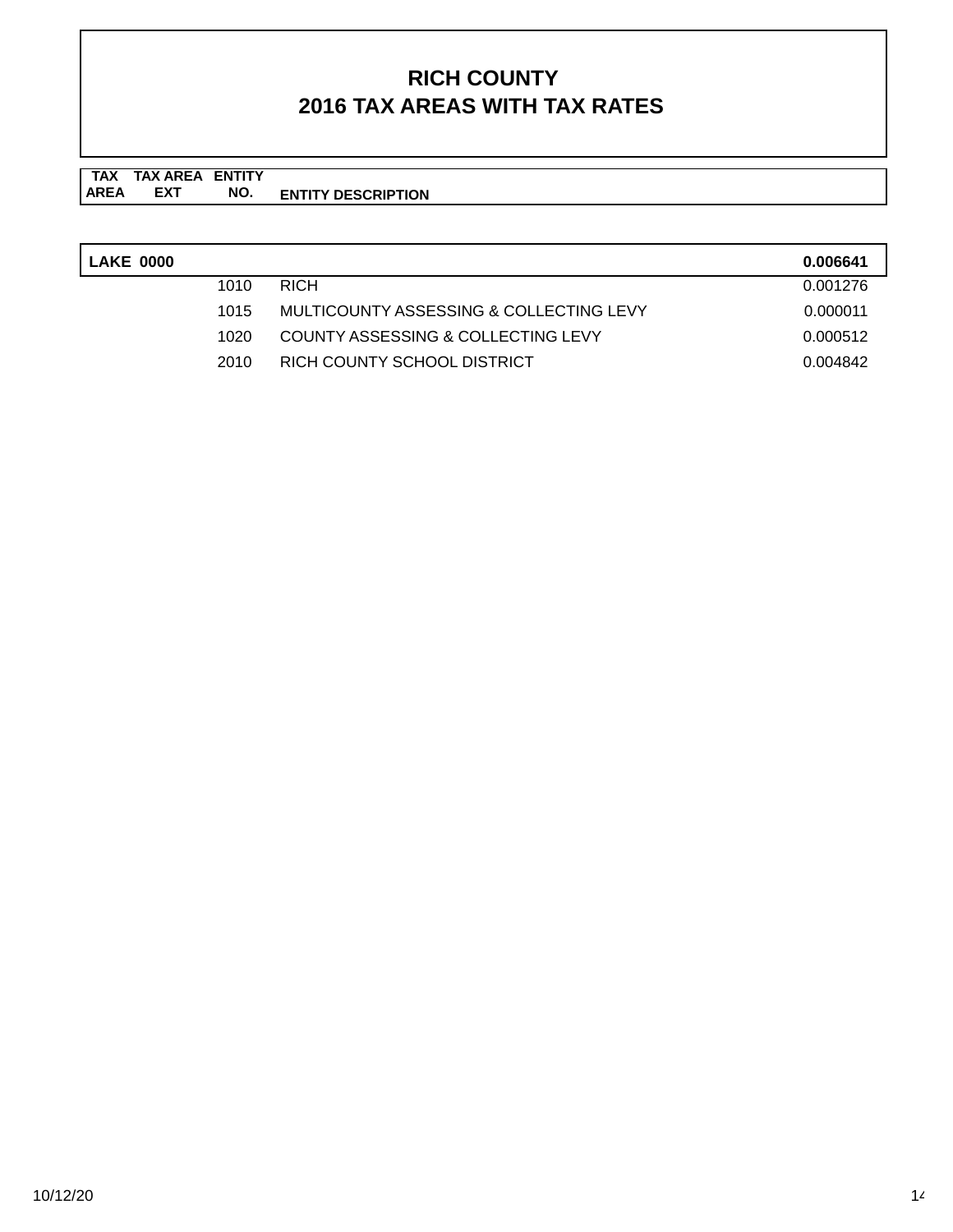#### **SALT LAKE COUNTY 2016 TAX AREAS WITH TAX RATES**

#### **TAX TAX AREA ENTITY AREA ENTITY DESCRIPTION EXT NO.**

| 013 | 0000 |            |                                                    | 0.015001 |
|-----|------|------------|----------------------------------------------------|----------|
|     |      | 1010       | <b>SALT LAKE</b>                                   | 0.002371 |
|     |      | 1015       | MULTICOUNTY ASSESSING & COLLECTING LEVY            | 0.000011 |
|     |      | 1020       | COUNTY ASSESSING & COLLECTING LEVY                 | 0.000257 |
|     |      | 2010       | SALT LAKE CITY SCHOOL DISTRICT                     | 0.006180 |
|     |      | 3070       | <b>SALT LAKE CITY</b>                              | 0.004557 |
|     |      | 3071       | <b>SALT LAKE LIBRARY</b>                           | 0.000705 |
|     |      | 4010       | SALT LAKE METROPOLITAN WATER DISTRICT              | 0.000349 |
|     |      | 4020       | SALT LAKE CITY MOSQUITO ABATEMENT DISTRICT         | 0.000171 |
|     |      | 4185       | CENTRAL UTAH WATER CONSERVANCY DISTRICT            | 0.000400 |
|     |      |            |                                                    |          |
| 014 | 0000 |            |                                                    | 0.012480 |
|     |      | 1010       | <b>SALT LAKE</b>                                   | 0.002371 |
|     |      | 1015       | MULTICOUNTY ASSESSING & COLLECTING LEVY            | 0.000011 |
|     |      | 1020       | COUNTY ASSESSING & COLLECTING LEVY                 | 0.000257 |
|     |      | 2030       | <b>GRANITE SCHOOL DISTRICT</b>                     | 0.006481 |
|     |      | 3100       | SOUTH SALT LAKE CITY                               | 0.002303 |
|     |      | 4040       | SOUTH SALT LAKE VALLEY MOSQUITO ABATEMENT DISTRICT | 0.000018 |
|     |      | 4185       | CENTRAL UTAH WATER CONSERVANCY DISTRICT            | 0.000400 |
|     |      | 6030       | SALT LAKE COUNTY LIBRARY                           | 0.000639 |
|     |      |            |                                                    |          |
| 016 | 0000 |            |                                                    | 0.014744 |
|     |      | 1010       | <b>SALT LAKE</b>                                   | 0.002371 |
|     |      | 1015       | MULTICOUNTY ASSESSING & COLLECTING LEVY            | 0.000011 |
|     |      | 1020       | COUNTY ASSESSING & COLLECTING LEVY                 | 0.000257 |
|     |      | 2030       | <b>GRANITE SCHOOL DISTRICT</b>                     | 0.006481 |
|     |      | 4040       | SOUTH SALT LAKE VALLEY MOSQUITO ABATEMENT DISTRICT | 0.000018 |
|     |      | 4045       | JORDAN VALLEY WATER CONSERVANCY DISTRICTXXX        | 0.000372 |
|     |      | 4060       | MT OLYMPUS IMPROVEMENT DISTRICT                    | 0.000314 |
|     |      | 4185       | CENTRAL UTAH WATER CONSERVANCY DISTRICT            | 0.000400 |
|     |      | $\sqrt{2}$ | WARATOLIWARTE AND DEOVOLING DICTDICT               | 0.00000  |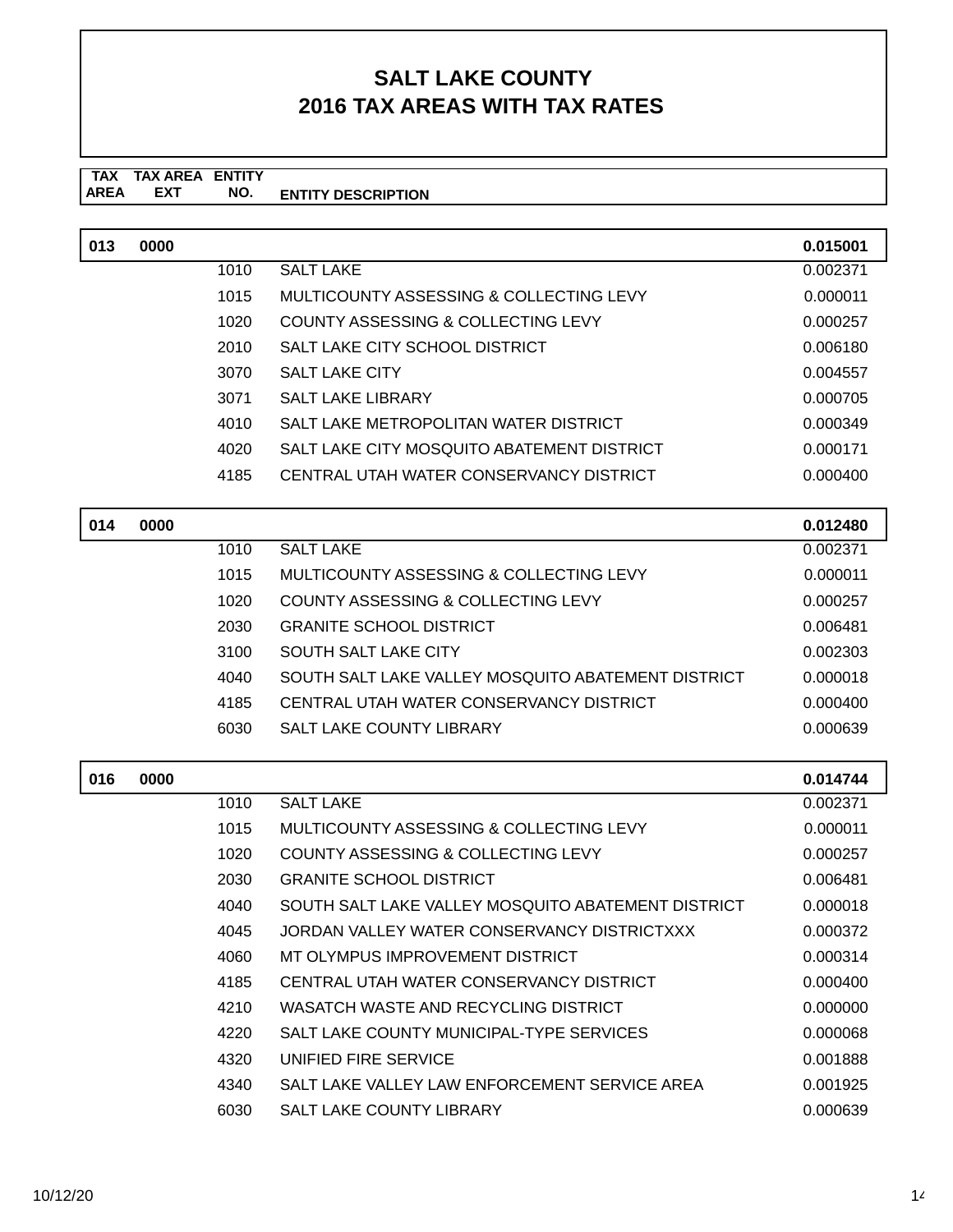# **SALT LAKE COUNTY 2016 TAX AREAS WITH TAX RATES**

#### **TAX AREA ENTITY DESCRIPTION TAX AREA EXT ENTITY NO.**

| 017 | 0000 |      |                                                    | 0.014372 |
|-----|------|------|----------------------------------------------------|----------|
|     |      | 1010 | <b>SALT LAKE</b>                                   | 0.002371 |
|     |      | 1015 | MULTICOUNTY ASSESSING & COLLECTING LEVY            | 0.000011 |
|     |      | 1020 | COUNTY ASSESSING & COLLECTING LEVY                 | 0.000257 |
|     |      | 2030 | <b>GRANITE SCHOOL DISTRICT</b>                     | 0.006481 |
|     |      | 4040 | SOUTH SALT LAKE VALLEY MOSQUITO ABATEMENT DISTRICT | 0.000018 |
|     |      | 4060 | MT OLYMPUS IMPROVEMENT DISTRICT                    | 0.000314 |
|     |      | 4185 | CENTRAL UTAH WATER CONSERVANCY DISTRICT            | 0.000400 |
|     |      | 4210 | WASATCH WASTE AND RECYCLING DISTRICT               | 0.000000 |
|     |      | 4220 | SALT LAKE COUNTY MUNICIPAL-TYPE SERVICES           | 0.000068 |
|     |      | 4320 | UNIFIED FIRE SERVICE                               | 0.001888 |
|     |      | 4340 | SALT LAKE VALLEY LAW ENFORCEMENT SERVICE AREA      | 0.001925 |
|     |      | 6020 | AREA EXCLUDED FROM SALT LAKE COUNTY WATER CONSER   | 0.000000 |
|     |      | 6030 | <b>SALT LAKE COUNTY LIBRARY</b>                    | 0.000639 |
|     |      |      |                                                    |          |

| 019 | 0000 |      |                                                    | 0.014372 |
|-----|------|------|----------------------------------------------------|----------|
|     |      | 1010 | <b>SALT LAKE</b>                                   | 0.002371 |
|     |      | 1015 | MULTICOUNTY ASSESSING & COLLECTING LEVY            | 0.000011 |
|     |      | 1020 | COUNTY ASSESSING & COLLECTING LEVY                 | 0.000257 |
|     |      | 2030 | <b>GRANITE SCHOOL DISTRICT</b>                     | 0.006481 |
|     |      | 4040 | SOUTH SALT LAKE VALLEY MOSQUITO ABATEMENT DISTRICT | 0.000018 |
|     |      | 4060 | MT OLYMPUS IMPROVEMENT DISTRICT                    | 0.000314 |
|     |      | 4185 | CENTRAL UTAH WATER CONSERVANCY DISTRICT            | 0.000400 |
|     |      | 4210 | WASATCH WASTE AND RECYCLING DISTRICT               | 0.000000 |
|     |      | 4220 | SALT LAKE COUNTY MUNICIPAL-TYPE SERVICES           | 0.000068 |
|     |      | 4320 | UNIFIED FIRE SERVICE                               | 0.001888 |
|     |      | 4340 | SALT LAKE VALLEY LAW ENFORCEMENT SERVICE AREA      | 0.001925 |
|     |      | 6030 | <b>SALT LAKE COUNTY LIBRARY</b>                    | 0.000639 |
|     |      |      |                                                    |          |

| 01A | 0000 |      |                                         | 0.015001 |
|-----|------|------|-----------------------------------------|----------|
|     |      | 1010 | <b>SALT LAKE</b>                        | 0.002371 |
|     |      | 1015 | MULTICOUNTY ASSESSING & COLLECTING LEVY | 0.000011 |
|     |      | 1020 | COUNTY ASSESSING & COLLECTING LEVY      | 0.000257 |
|     |      | 2010 | SALT LAKE CITY SCHOOL DISTRICT          | 0.006180 |
|     |      | 3070 | SALT LAKE CITY                          | 0.004557 |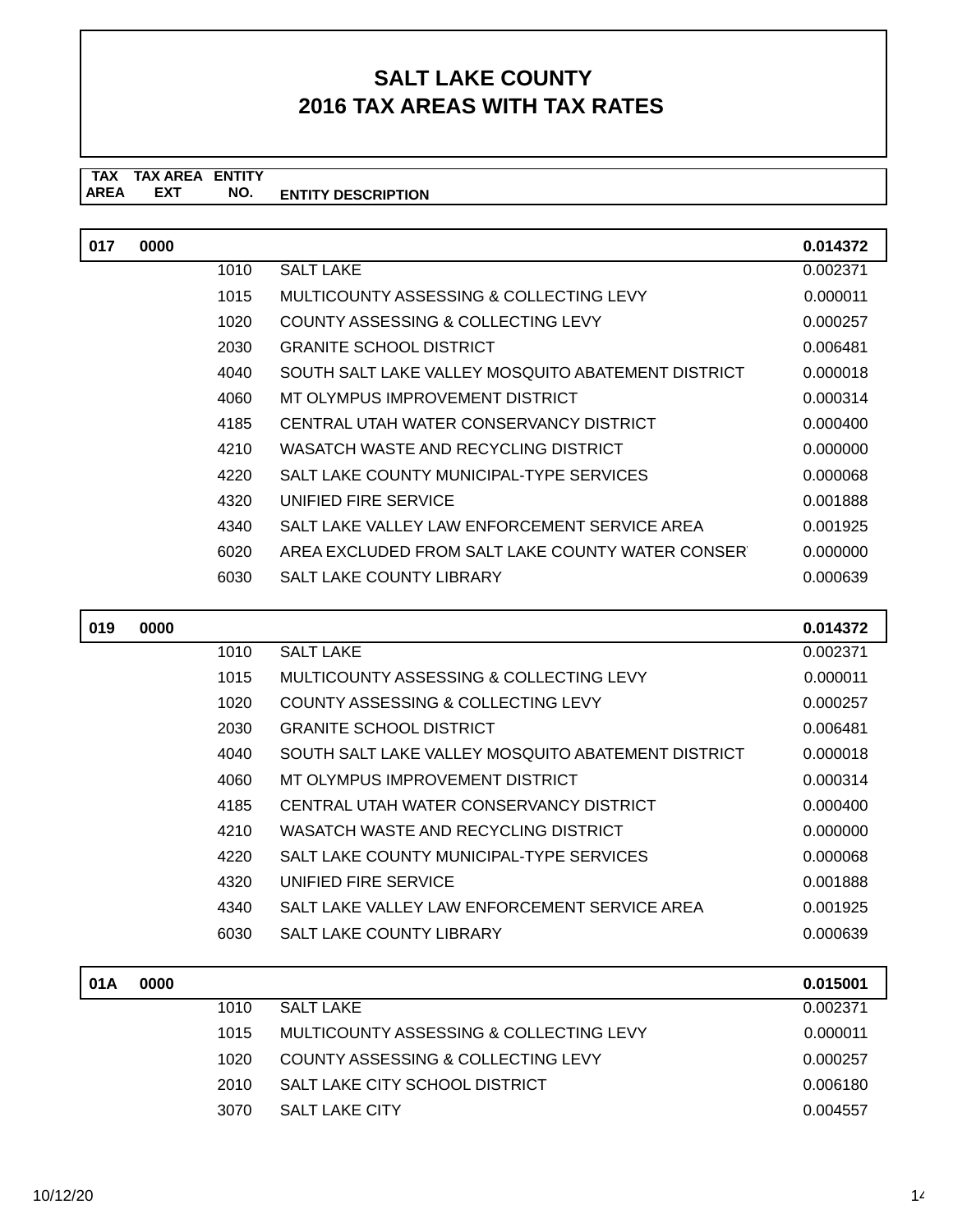### **SALT LAKE COUNTY 2016 TAX AREAS WITH TAX RATES**

| <b>TAX</b><br><b>AREA</b> | <b>TAX AREA ENTITY</b><br>EXT | NO.  | <b>ENTITY DESCRIPTION</b>                          |          |
|---------------------------|-------------------------------|------|----------------------------------------------------|----------|
|                           |                               |      |                                                    |          |
|                           |                               | 3071 | <b>SALT LAKE LIBRARY</b>                           | 0.000705 |
|                           |                               | 4010 | SALT LAKE METROPOLITAN WATER DISTRICT              | 0.000349 |
|                           |                               | 4020 | SALT LAKE CITY MOSQUITO ABATEMENT DISTRICT         | 0.000171 |
|                           |                               | 4185 | CENTRAL UTAH WATER CONSERVANCY DISTRICT            | 0.000400 |
|                           |                               | 8001 | CBD NEIGHBORHOOD DEVELOPMENT PLAN - SALT LAKE CITY | 0.000000 |
| 01B                       | 0000                          |      |                                                    | 0.015001 |
|                           |                               | 1010 | <b>SALT LAKE</b>                                   | 0.002371 |
|                           |                               | 1015 | MULTICOUNTY ASSESSING & COLLECTING LEVY            | 0.000011 |
|                           |                               | 1020 | COUNTY ASSESSING & COLLECTING LEVY                 | 0.000257 |
|                           |                               | 2010 | SALT LAKE CITY SCHOOL DISTRICT                     | 0.006180 |
|                           |                               | 3070 | <b>SALT LAKE CITY</b>                              | 0.004557 |
|                           |                               | 3071 | <b>SALT LAKE LIBRARY</b>                           | 0.000705 |
|                           |                               | 4010 | SALT LAKE METROPOLITAN WATER DISTRICT              | 0.000349 |
|                           |                               | 4020 | SALT LAKE CITY MOSQUITO ABATEMENT DISTRICT         | 0.000171 |
|                           |                               | 4185 | CENTRAL UTAH WATER CONSERVANCY DISTRICT            | 0.000400 |
|                           |                               | 8003 | CBD NEIGHBORHOOD DEVELOPMENT PLAN - SALT LAKE CITY | 0.000000 |
| 01C                       | 0000                          |      |                                                    | 0.015001 |
|                           |                               | 1010 | <b>SALT LAKE</b>                                   | 0.002371 |
|                           |                               | 1015 | MULTICOUNTY ASSESSING & COLLECTING LEVY            | 0.000011 |
|                           |                               | 1020 | COUNTY ASSESSING & COLLECTING LEVY                 | 0.000257 |
|                           |                               | 2010 | SALT LAKE CITY SCHOOL DISTRICT                     | 0.006180 |
|                           |                               | 3070 | <b>SALT LAKE CITY</b>                              | 0.004557 |
|                           |                               | 3071 | <b>SALT LAKE LIBRARY</b>                           | 0.000705 |
|                           |                               | 4010 | SALT LAKE METROPOLITAN WATER DISTRICT              | 0.000349 |
|                           |                               | 4020 | SALT LAKE CITY MOSQUITO ABATEMENT DISTRICT         | 0.000171 |
|                           |                               | 4185 | CENTRAL UTAH WATER CONSERVANCY DISTRICT            | 0.000400 |
|                           |                               | 8005 | CBD NEIGHBORHOOD DEVELOPMENT PLAN - SALT LAKE CITY | 0.000000 |
|                           |                               |      |                                                    |          |
| 01D                       | 0000                          |      |                                                    | 0.015001 |
|                           |                               | 1010 | <b>SALT LAKE</b>                                   | 0.002371 |
|                           |                               | 1015 | MULTICOUNTY ASSESSING & COLLECTING LEVY            | 0.000011 |
|                           |                               | 1020 | COUNTY ASSESSING & COLLECTING LEVY                 | 0.000257 |
|                           |                               | 2010 | SALT LAKE CITY SCHOOL DISTRICT                     | 0.006180 |
|                           |                               | 3070 | SALT LAKE CITY                                     | 0.004557 |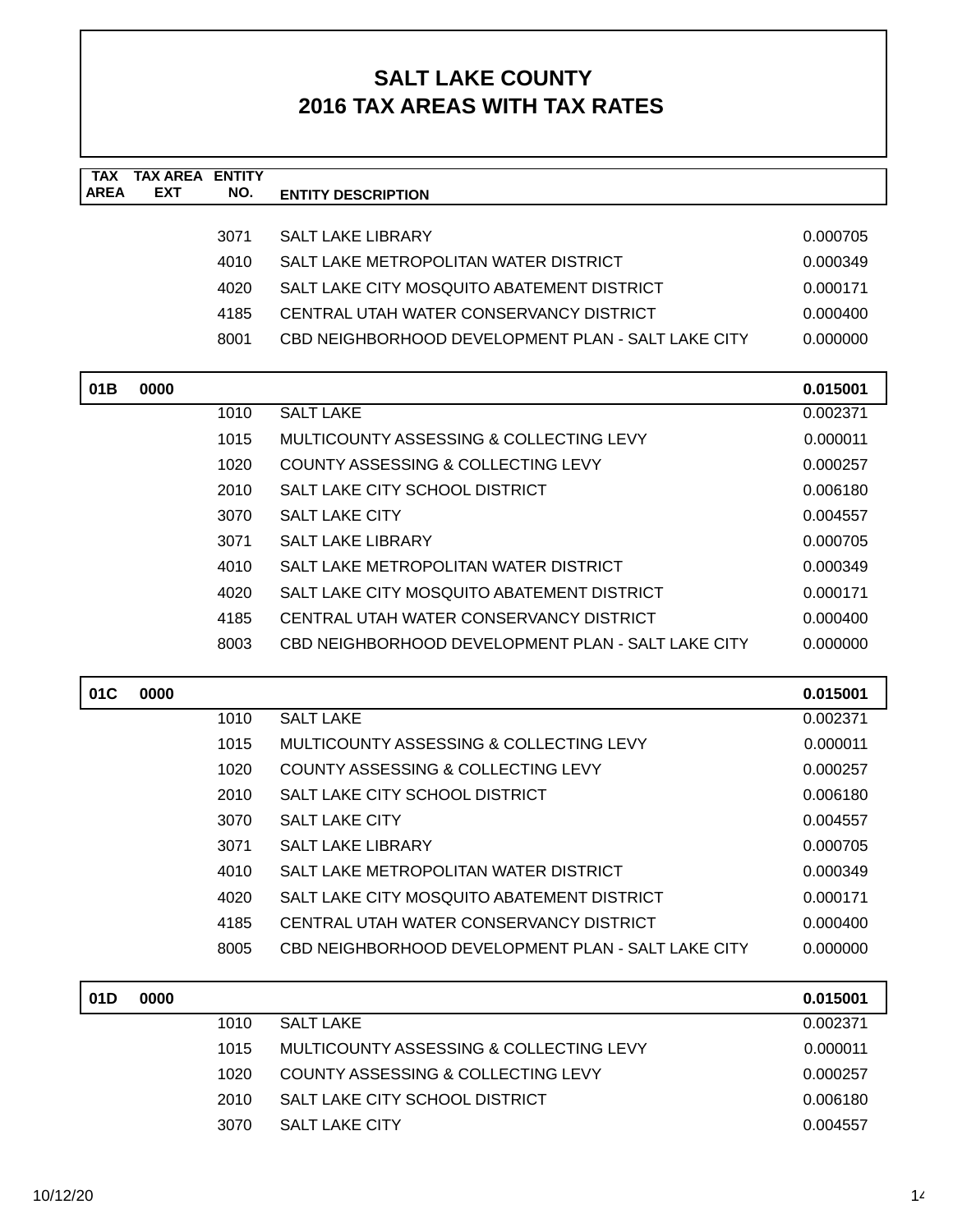| <b>TAX</b><br><b>AREA</b> | <b>TAX AREA ENTITY</b><br>EXT | NO.  | <b>ENTITY DESCRIPTION</b>                                  |          |
|---------------------------|-------------------------------|------|------------------------------------------------------------|----------|
|                           |                               |      |                                                            |          |
|                           |                               | 3071 | <b>SALT LAKE LIBRARY</b>                                   | 0.000705 |
|                           |                               | 4010 | SALT LAKE METROPOLITAN WATER DISTRICT                      | 0.000349 |
|                           |                               | 4020 | SALT LAKE CITY MOSQUITO ABATEMENT DISTRICT                 | 0.000171 |
|                           |                               | 4185 | CENTRAL UTAH WATER CONSERVANCY DISTRICT                    | 0.000400 |
|                           |                               | 8008 | CENTRAL CITY NEIGHBORHOOD REDEVELOPMENT PLAN - SA          | 0.000000 |
| 01E                       | 0000                          |      |                                                            | 0.015001 |
|                           |                               | 1010 | <b>SALT LAKE</b>                                           | 0.002371 |
|                           |                               | 1015 | MULTICOUNTY ASSESSING & COLLECTING LEVY                    | 0.000011 |
|                           |                               | 1020 | COUNTY ASSESSING & COLLECTING LEVY                         | 0.000257 |
|                           |                               | 2010 | SALT LAKE CITY SCHOOL DISTRICT                             | 0.006180 |
|                           |                               | 3070 | <b>SALT LAKE CITY</b>                                      | 0.004557 |
|                           |                               | 3071 | <b>SALT LAKE LIBRARY</b>                                   | 0.000705 |
|                           |                               | 4010 | SALT LAKE METROPOLITAN WATER DISTRICT                      | 0.000349 |
|                           |                               | 4020 | SALT LAKE CITY MOSQUITO ABATEMENT DISTRICT                 | 0.000171 |
|                           |                               | 4185 | CENTRAL UTAH WATER CONSERVANCY DISTRICT                    | 0.000400 |
|                           |                               | 8006 | CBD NEIGHBORHOOD DEVELOPMENT PLAN - SALT LAKE CITY         | 0.000000 |
| 01F                       | 0000                          |      |                                                            | 0.015001 |
|                           |                               | 1010 | <b>SALT LAKE</b>                                           | 0.002371 |
|                           |                               | 1015 | MULTICOUNTY ASSESSING & COLLECTING LEVY                    | 0.000011 |
|                           |                               | 1020 | COUNTY ASSESSING & COLLECTING LEVY                         | 0.000257 |
|                           |                               | 2010 | SALT LAKE CITY SCHOOL DISTRICT                             | 0.006180 |
|                           |                               | 3070 | <b>SALT LAKE CITY</b>                                      | 0.004557 |
|                           |                               | 3071 | <b>SALT LAKE LIBRARY</b>                                   | 0.000705 |
|                           |                               | 4010 | SALT LAKE METROPOLITAN WATER DISTRICT                      | 0.000349 |
|                           |                               | 4020 | SALT LAKE CITY MOSQUITO ABATEMENT DISTRICT                 | 0.000171 |
|                           |                               | 4185 | CENTRAL UTAH WATER CONSERVANCY DISTRICT                    | 0.000400 |
|                           |                               | 8002 | AREA IN (A-1) OUTSIDE 100 ACRE AREA - SALT LAKE CITY - (19 | 0.000000 |
| 01G                       | 0000                          |      |                                                            | 0.015001 |
|                           |                               | 1010 | <b>SALT LAKE</b>                                           | 0.002371 |
|                           |                               | 1015 | MULTICOUNTY ASSESSING & COLLECTING LEVY                    | 0.000011 |
|                           |                               | 1020 | COUNTY ASSESSING & COLLECTING LEVY                         | 0.000257 |
|                           |                               | 2010 | SALT LAKE CITY SCHOOL DISTRICT                             | 0.006180 |
|                           |                               | 3070 | SALT LAKE CITY                                             | 0.004557 |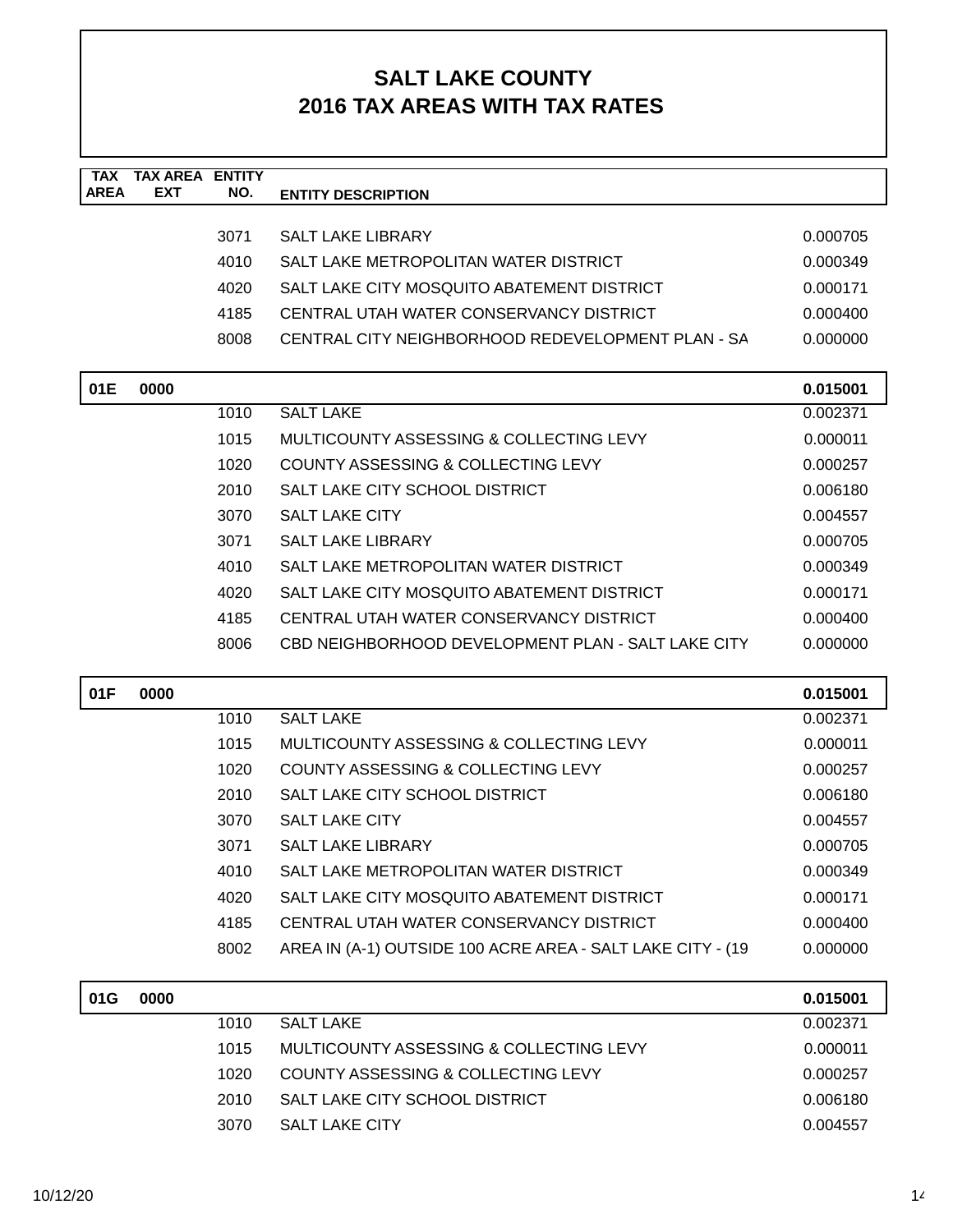| <b>TAX</b><br><b>AREA</b> | <b>TAX AREA ENTITY</b><br><b>EXT</b> | NO.  | <b>ENTITY DESCRIPTION</b>                                   |                      |
|---------------------------|--------------------------------------|------|-------------------------------------------------------------|----------------------|
|                           |                                      |      |                                                             |                      |
|                           |                                      | 3071 | <b>SALT LAKE LIBRARY</b>                                    | 0.000705             |
|                           |                                      | 4010 | SALT LAKE METROPOLITAN WATER DISTRICT                       | 0.000349             |
|                           |                                      | 4020 | SALT LAKE CITY MOSQUITO ABATEMENT DISTRICT                  | 0.000171             |
|                           |                                      | 4185 | CENTRAL UTAH WATER CONSERVANCY DISTRICT                     | 0.000400             |
|                           |                                      | 8004 | AREA IN (A-2) OUTSIDE 100 ACRE AREA - SALT LAKE CITY - (19) | 0.000000             |
| 01H                       | 0000                                 |      |                                                             | 0.015001             |
|                           |                                      | 1010 | <b>SALT LAKE</b>                                            | 0.002371             |
|                           |                                      | 1015 | MULTICOUNTY ASSESSING & COLLECTING LEVY                     | 0.000011             |
|                           |                                      | 1020 | COUNTY ASSESSING & COLLECTING LEVY                          | 0.000257             |
|                           |                                      | 2010 | SALT LAKE CITY SCHOOL DISTRICT                              | 0.006180             |
|                           |                                      | 3070 | <b>SALT LAKE CITY</b>                                       | 0.004557             |
|                           |                                      | 3071 | <b>SALT LAKE LIBRARY</b>                                    | 0.000705             |
|                           |                                      | 4010 | SALT LAKE METROPOLITAN WATER DISTRICT                       | 0.000349             |
|                           |                                      | 4020 | SALT LAKE CITY MOSQUITO ABATEMENT DISTRICT                  | 0.000171             |
|                           |                                      | 4185 | CENTRAL UTAH WATER CONSERVANCY DISTRICT                     | 0.000400             |
|                           |                                      | 8007 | AREA IN (A-4) OUTSIDE 100 ACRE AREA - SALT LAKE CITY - (19  | 0.000000             |
|                           |                                      |      |                                                             |                      |
| 01J                       | 0000                                 | 1010 | <b>SALT LAKE</b>                                            | 0.015001<br>0.002371 |
|                           |                                      | 1015 | MULTICOUNTY ASSESSING & COLLECTING LEVY                     | 0.000011             |
|                           |                                      | 1020 | <b>COUNTY ASSESSING &amp; COLLECTING LEVY</b>               | 0.000257             |
|                           |                                      | 2010 | SALT LAKE CITY SCHOOL DISTRICT                              | 0.006180             |
|                           |                                      | 3070 | <b>SALT LAKE CITY</b>                                       | 0.004557             |
|                           |                                      | 3071 | <b>SALT LAKE LIBRARY</b>                                    | 0.000705             |
|                           |                                      | 4010 | SALT LAKE METROPOLITAN WATER DISTRICT                       | 0.000349             |
|                           |                                      | 4020 | SALT LAKE CITY MOSQUITO ABATEMENT DISTRICT                  | 0.000171             |
|                           |                                      | 4185 | CENTRAL UTAH WATER CONSERVANCY DISTRICT                     | 0.000400             |
|                           |                                      | 8009 | SUGAR HOUSE NEIGHBORHOOD DEVELOPMENT PLAN - SALT            | 0.000000             |
|                           |                                      |      |                                                             |                      |
| 01K                       | 0000                                 |      |                                                             | 0.015001             |
|                           |                                      | 1010 | <b>SALT LAKE</b>                                            | 0.002371             |
|                           |                                      | 1015 | MULTICOUNTY ASSESSING & COLLECTING LEVY                     | 0.000011             |
|                           |                                      | 1020 | COUNTY ASSESSING & COLLECTING LEVY                          | 0.000257             |
|                           |                                      | 2010 | SALT LAKE CITY SCHOOL DISTRICT                              | 0.006180             |
|                           |                                      | 3070 | SALT LAKE CITY                                              | 0.004557             |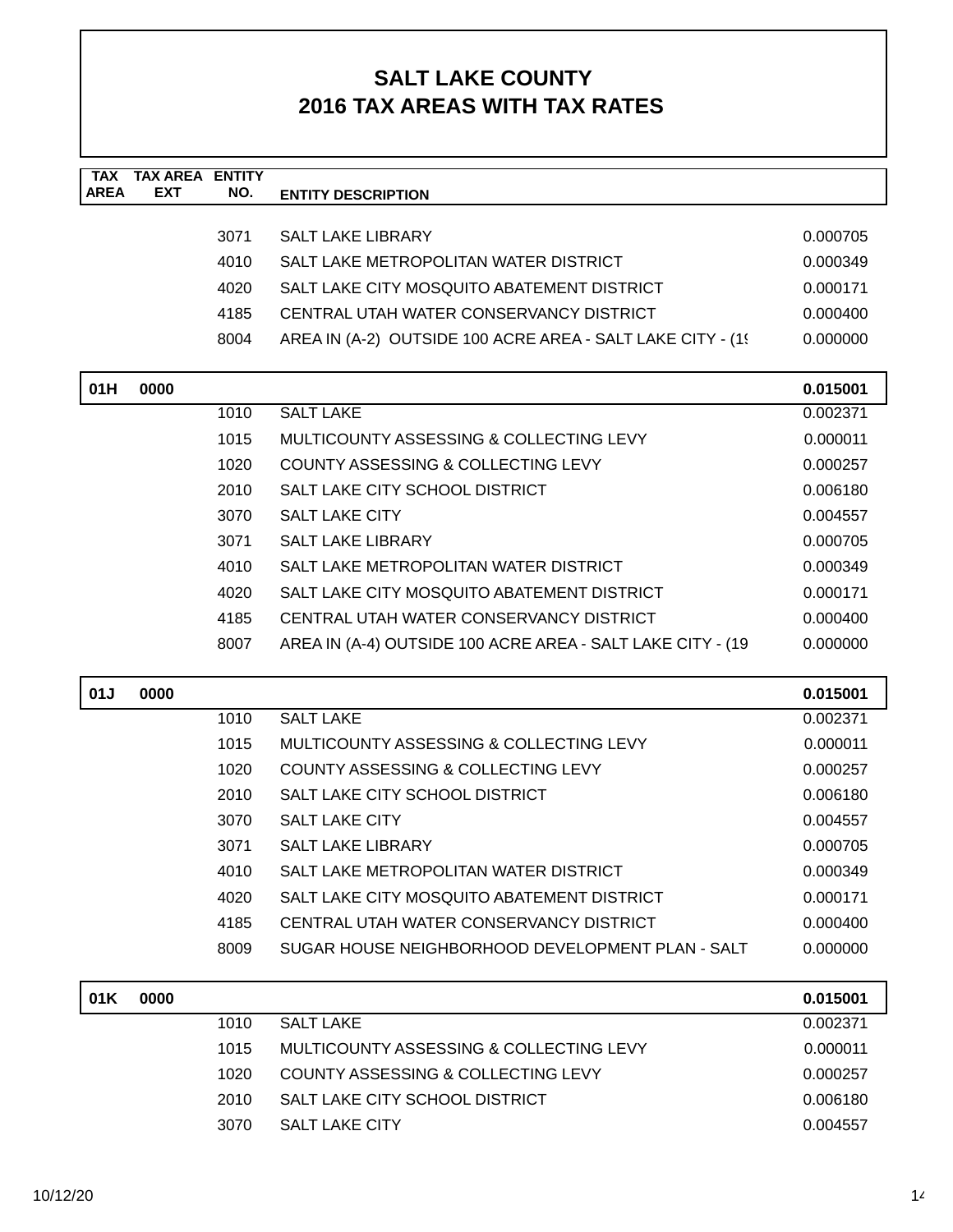| <b>TAX</b><br><b>AREA</b> | <b>TAX AREA ENTITY</b><br><b>EXT</b> | NO.  | <b>ENTITY DESCRIPTION</b>                            |          |
|---------------------------|--------------------------------------|------|------------------------------------------------------|----------|
|                           |                                      |      |                                                      |          |
|                           |                                      | 3071 | <b>SALT LAKE LIBRARY</b>                             | 0.000705 |
|                           |                                      | 4010 | SALT LAKE METROPOLITAN WATER DISTRICT                | 0.000349 |
|                           |                                      | 4020 | SALT LAKE CITY MOSQUITO ABATEMENT DISTRICT           | 0.000171 |
|                           |                                      | 4185 | CENTRAL UTAH WATER CONSERVANCY DISTRICT              | 0.000400 |
|                           |                                      | 8010 | WEST TEMPLE GATEWAY NEIGHBORHOOD DEVELOPMENT PL      | 0.000000 |
| 01M                       | 0000                                 |      |                                                      | 0.015001 |
|                           |                                      | 1010 | <b>SALT LAKE</b>                                     | 0.002371 |
|                           |                                      | 1015 | MULTICOUNTY ASSESSING & COLLECTING LEVY              | 0.000011 |
|                           |                                      | 1020 | <b>COUNTY ASSESSING &amp; COLLECTING LEVY</b>        | 0.000257 |
|                           |                                      | 2010 | SALT LAKE CITY SCHOOL DISTRICT                       | 0.006180 |
|                           |                                      | 3070 | <b>SALT LAKE CITY</b>                                | 0.004557 |
|                           |                                      | 3071 | <b>SALT LAKE LIBRARY</b>                             | 0.000705 |
|                           |                                      | 4010 | SALT LAKE METROPOLITAN WATER DISTRICT                | 0.000349 |
|                           |                                      | 4020 | SALT LAKE CITY MOSQUITO ABATEMENT DISTRICT           | 0.000171 |
|                           |                                      | 4185 | CENTRAL UTAH WATER CONSERVANCY DISTRICT              | 0.000400 |
|                           |                                      | 8012 | WEST CAPITOL HILL REDEVELOPMENT PROJECT AREA - SALT  | 0.000000 |
| 01N                       | 0000                                 |      |                                                      | 0.015001 |
|                           |                                      | 1010 | <b>SALT LAKE</b>                                     | 0.002371 |
|                           |                                      | 1015 | MULTICOUNTY ASSESSING & COLLECTING LEVY              | 0.000011 |
|                           |                                      | 1020 | COUNTY ASSESSING & COLLECTING LEVY                   | 0.000257 |
|                           |                                      | 2010 | SALT LAKE CITY SCHOOL DISTRICT                       | 0.006180 |
|                           |                                      | 3070 | <b>SALT LAKE CITY</b>                                | 0.004557 |
|                           |                                      | 3071 | <b>SALT LAKE LIBRARY</b>                             | 0.000705 |
|                           |                                      | 4010 | SALT LAKE METROPOLITAN WATER DISTRICT                | 0.000349 |
|                           |                                      | 4020 | SALT LAKE CITY MOSQUITO ABATEMENT DISTRICT           | 0.000171 |
|                           |                                      | 4185 | CENTRAL UTAH WATER CONSERVANCY DISTRICT              | 0.000400 |
|                           |                                      | 8013 | DEPOT DISTRICT REDEVELOPMENT PLAN - SALT LAKE CITY - | 0.000000 |
| 01P                       | 0000                                 |      |                                                      | 0.015001 |
|                           |                                      | 1010 | <b>SALT LAKE</b>                                     | 0.002371 |
|                           |                                      | 1015 | MULTICOUNTY ASSESSING & COLLECTING LEVY              | 0.000011 |
|                           |                                      | 1020 | COUNTY ASSESSING & COLLECTING LEVY                   | 0.000257 |
|                           |                                      | 2010 | SALT LAKE CITY SCHOOL DISTRICT                       | 0.006180 |
|                           |                                      | 3070 | SALT LAKE CITY                                       | 0.004557 |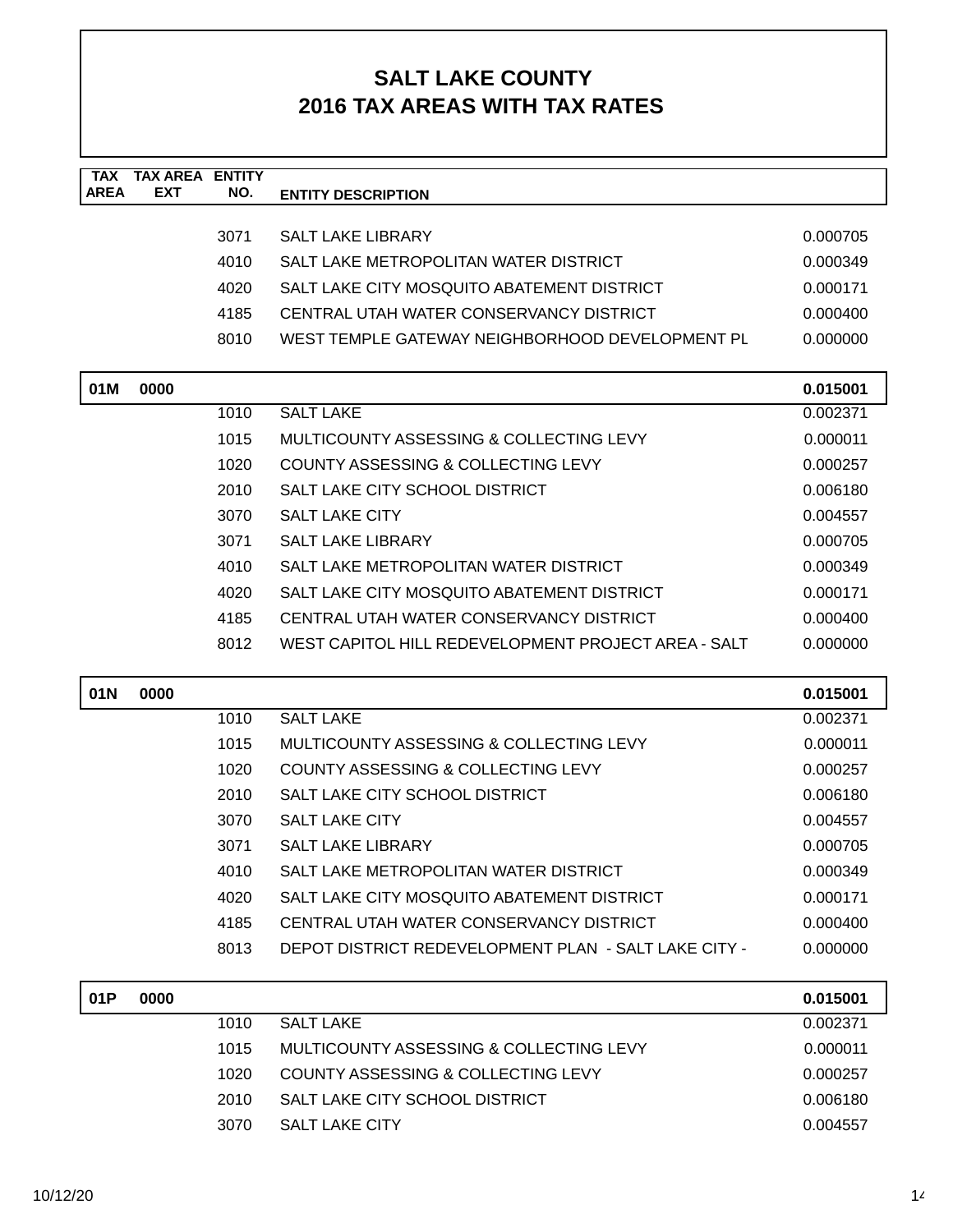| <b>TAX</b><br><b>AREA</b> | <b>TAX AREA ENTITY</b><br>EXT | NO.  | <b>ENTITY DESCRIPTION</b>                                  |          |
|---------------------------|-------------------------------|------|------------------------------------------------------------|----------|
|                           |                               |      |                                                            |          |
|                           |                               | 3071 | <b>SALT LAKE LIBRARY</b>                                   | 0.000705 |
|                           |                               | 4010 | SALT LAKE METROPOLITAN WATER DISTRICT                      | 0.000349 |
|                           |                               | 4020 | SALT LAKE CITY MOSQUITO ABATEMENT DISTRICT                 | 0.000171 |
|                           |                               | 4185 | CENTRAL UTAH WATER CONSERVANCY DISTRICT                    | 0.000400 |
|                           |                               | 8015 | AREA IN (A-10) OUTSIDE 100 ACRE AREA - SALT LAKE CITY - (1 | 0.000000 |
| 01Q                       | 0000                          |      |                                                            | 0.015001 |
|                           |                               | 1010 | <b>SALT LAKE</b>                                           | 0.002371 |
|                           |                               | 1015 | MULTICOUNTY ASSESSING & COLLECTING LEVY                    | 0.000011 |
|                           |                               | 1020 | COUNTY ASSESSING & COLLECTING LEVY                         | 0.000257 |
|                           |                               | 2010 | SALT LAKE CITY SCHOOL DISTRICT                             | 0.006180 |
|                           |                               | 3070 | <b>SALT LAKE CITY</b>                                      | 0.004557 |
|                           |                               | 3071 | <b>SALT LAKE LIBRARY</b>                                   | 0.000705 |
|                           |                               | 4010 | SALT LAKE METROPOLITAN WATER DISTRICT                      | 0.000349 |
|                           |                               | 4020 | SALT LAKE CITY MOSQUITO ABATEMENT DISTRICT                 | 0.000171 |
|                           |                               | 4185 | CENTRAL UTAH WATER CONSERVANCY DISTRICT                    | 0.000400 |
|                           |                               | 8017 | NORTH TEMPLE URBAN RENEWAL AREA PROJECT - SALT LAK         | 0.000000 |
| 01R                       | 0000                          |      |                                                            | 0.015001 |
|                           |                               | 1010 | <b>SALT LAKE</b>                                           | 0.002371 |
|                           |                               | 1015 | MULTICOUNTY ASSESSING & COLLECTING LEVY                    | 0.000011 |
|                           |                               | 1020 | <b>COUNTY ASSESSING &amp; COLLECTING LEVY</b>              | 0.000257 |
|                           |                               | 2010 | SALT LAKE CITY SCHOOL DISTRICT                             | 0.006180 |
|                           |                               | 3070 | <b>SALT LAKE CITY</b>                                      | 0.004557 |
|                           |                               | 3071 | <b>SALT LAKE LIBRARY</b>                                   | 0.000705 |
|                           |                               | 4010 | SALT LAKE METROPOLITAN WATER DISTRICT                      | 0.000349 |
|                           |                               | 4020 | SALT LAKE CITY MOSQUITO ABATEMENT DISTRICT                 | 0.000171 |
|                           |                               | 4185 | CENTRAL UTAH WATER CONSERVANCY DISTRICT                    | 0.000400 |
|                           |                               | 8001 | CBD NEIGHBORHOOD DEVELOPMENT PLAN - SALT LAKE CITY         | 0.000000 |
|                           |                               | 8018 | BLOCK 70 COMMUNITY DEVELOPMENT AREA - SALT LAKE CIT        | 0.000000 |
| 020                       | 0000                          |      |                                                            | 0.014040 |
|                           |                               | 1010 | <b>SALT LAKE</b>                                           | 0.002371 |
|                           |                               | 1015 | MULTICOUNTY ASSESSING & COLLECTING LEVY                    | 0.000011 |
|                           |                               | 1020 | COUNTY ASSESSING & COLLECTING LEVY                         | 0.000257 |
|                           |                               | 2030 | <b>GRANITE SCHOOL DISTRICT</b>                             | 0.006481 |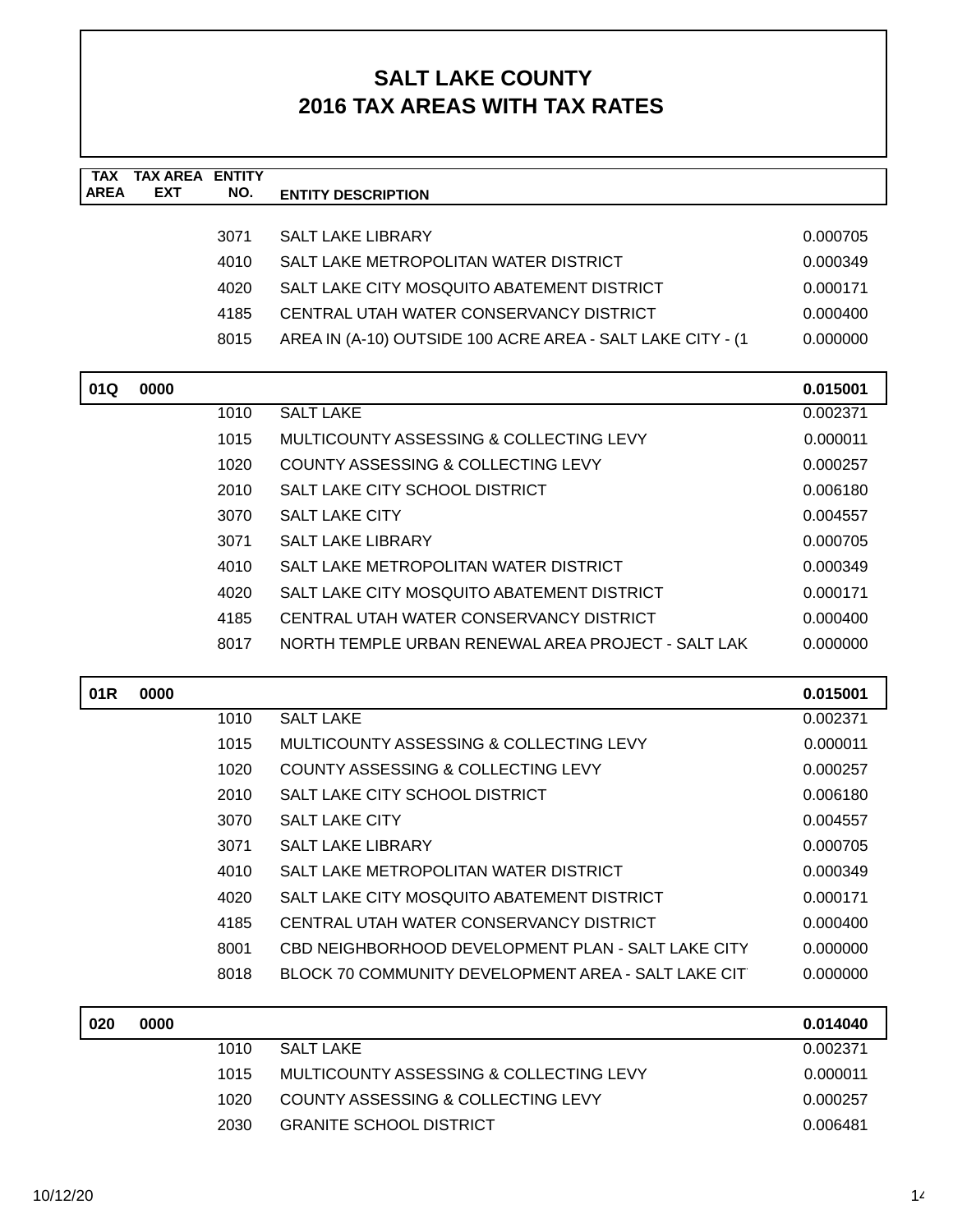| <b>TAX</b><br><b>AREA</b> | <b>TAX AREA ENTITY</b><br><b>EXT</b> | NO.  | <b>ENTITY DESCRIPTION</b>                          |          |
|---------------------------|--------------------------------------|------|----------------------------------------------------|----------|
|                           |                                      |      |                                                    |          |
|                           |                                      | 4185 | CENTRAL UTAH WATER CONSERVANCY DISTRICT            | 0.000400 |
|                           |                                      | 4210 | WASATCH WASTE AND RECYCLING DISTRICT               | 0.000000 |
|                           |                                      | 4220 | SALT LAKE COUNTY MUNICIPAL-TYPE SERVICES           | 0.000068 |
|                           |                                      | 4320 | UNIFIED FIRE SERVICE                               | 0.001888 |
|                           |                                      | 4340 | SALT LAKE VALLEY LAW ENFORCEMENT SERVICE AREA      | 0.001925 |
|                           |                                      | 6030 | SALT LAKE COUNTY LIBRARY                           | 0.000639 |
| 021                       | 0000                                 |      |                                                    | 0.011240 |
|                           |                                      | 1010 | <b>SALT LAKE</b>                                   | 0.002371 |
|                           |                                      | 1015 | MULTICOUNTY ASSESSING & COLLECTING LEVY            | 0.000011 |
|                           |                                      | 1020 | COUNTY ASSESSING & COLLECTING LEVY                 | 0.000257 |
|                           |                                      | 2020 | MURRAY CITY SCHOOL DISTRICT                        | 0.006291 |
|                           |                                      | 3050 | <b>MURRAY</b>                                      | 0.001892 |
|                           |                                      | 4040 | SOUTH SALT LAKE VALLEY MOSQUITO ABATEMENT DISTRICT | 0.000018 |
|                           |                                      | 4185 | CENTRAL UTAH WATER CONSERVANCY DISTRICT            | 0.000400 |
| 024                       | 0000                                 |      |                                                    | 0.015388 |
|                           |                                      | 1010 | <b>SALT LAKE</b>                                   | 0.002371 |
|                           |                                      | 1015 | MULTICOUNTY ASSESSING & COLLECTING LEVY            | 0.000011 |
|                           |                                      | 1020 | COUNTY ASSESSING & COLLECTING LEVY                 | 0.000257 |
|                           |                                      | 2030 | <b>GRANITE SCHOOL DISTRICT</b>                     | 0.006481 |
|                           |                                      | 3120 | <b>WEST VALLEY CITY</b>                            | 0.004233 |
|                           |                                      | 4040 | SOUTH SALT LAKE VALLEY MOSQUITO ABATEMENT DISTRICT | 0.000018 |
|                           |                                      | 4045 | JORDAN VALLEY WATER CONSERVANCY DISTRICTXXX        | 0.000372 |
|                           |                                      | 4050 | <b>GRANGER - HUNTER IMPROVEMENT DISTRICT</b>       | 0.000606 |
|                           |                                      | 4185 | CENTRAL UTAH WATER CONSERVANCY DISTRICT            | 0.000400 |
|                           |                                      | 6030 | SALT LAKE COUNTY LIBRARY                           | 0.000639 |
| 025                       | 0000                                 |      |                                                    | 0.016163 |
|                           |                                      | 1010 | <b>SALT LAKE</b>                                   | 0.002371 |
|                           |                                      | 1015 | MULTICOUNTY ASSESSING & COLLECTING LEVY            | 0.000011 |
|                           |                                      | 1020 | COUNTY ASSESSING & COLLECTING LEVY                 | 0.000257 |
|                           |                                      | 2030 | <b>GRANITE SCHOOL DISTRICT</b>                     | 0.006481 |
|                           |                                      | 4040 | SOUTH SALT LAKE VALLEY MOSQUITO ABATEMENT DISTRICT | 0.000018 |
|                           |                                      | 4045 | JORDAN VALLEY WATER CONSERVANCY DISTRICTXXX        | 0.000372 |
|                           |                                      | 4120 | <b>KEARNS IMPROVEMENT DISTRICT</b>                 | 0.000677 |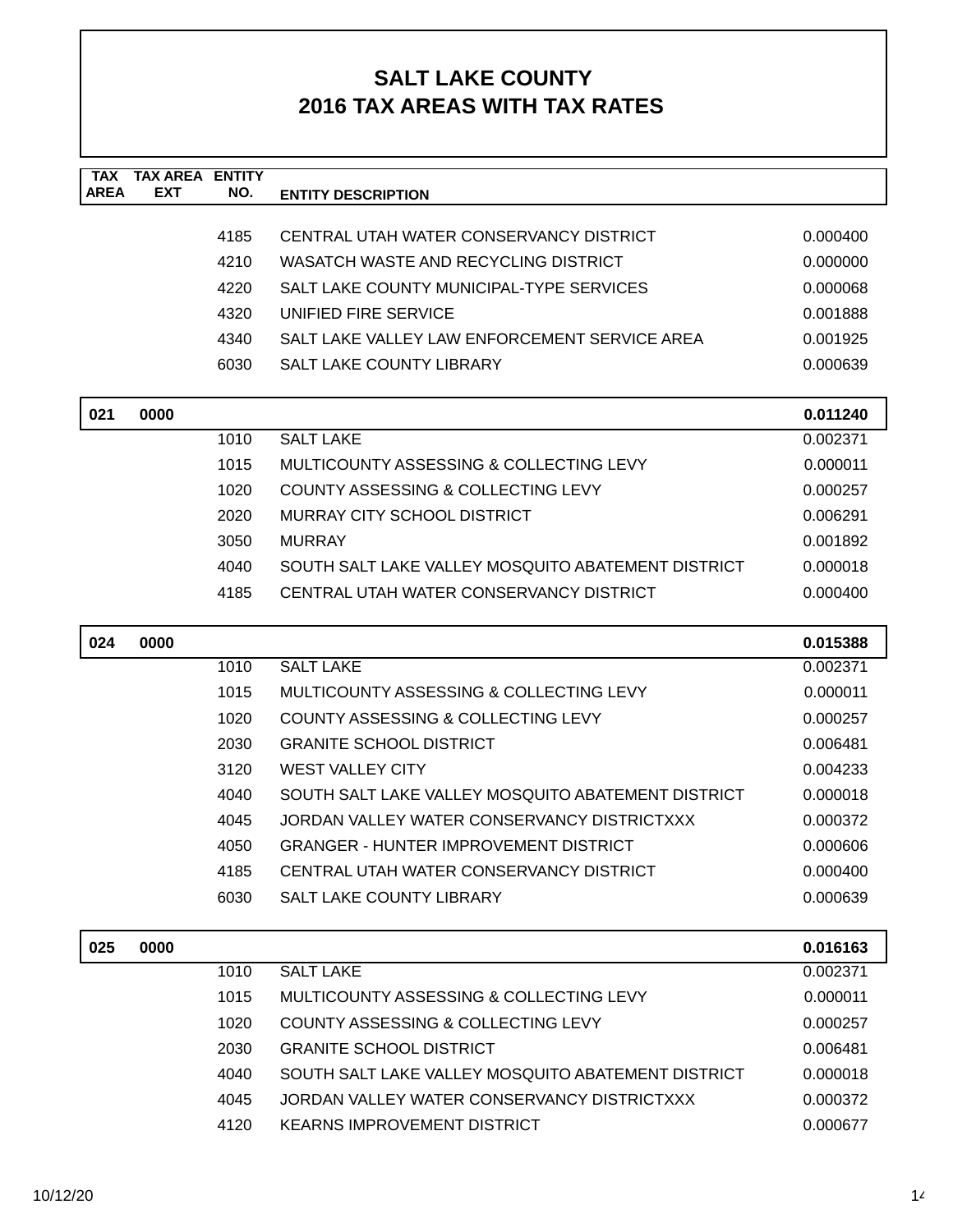| <b>TAX</b><br><b>AREA</b> | <b>TAX AREA ENTITY</b><br><b>EXT</b> | NO.  | <b>ENTITY DESCRIPTION</b>                     |          |
|---------------------------|--------------------------------------|------|-----------------------------------------------|----------|
|                           |                                      |      |                                               |          |
|                           |                                      | 4180 | OQUIRRH RECREATION AND PARKS DISTRICT         | 0.001056 |
|                           |                                      | 4185 | CENTRAL UTAH WATER CONSERVANCY DISTRICT       | 0.000400 |
|                           |                                      | 4210 | WASATCH WASTE AND RECYCLING DISTRICT          | 0.000000 |
|                           |                                      | 4220 | SALT LAKE COUNTY MUNICIPAL-TYPE SERVICES      | 0.000068 |
|                           |                                      | 4320 | UNIFIED FIRE SERVICE                          | 0.001888 |
|                           |                                      | 4340 | SALT LAKE VALLEY LAW ENFORCEMENT SERVICE AREA | 0.001925 |
|                           |                                      | 6030 | SALT LAKE COUNTY LIBRARY                      | 0.000639 |
| 026                       | 0000                                 |      |                                               | 0.016512 |
|                           |                                      | 1010 | <b>SALT LAKE</b>                              | 0.002371 |
|                           |                                      | 1015 | MULTICOUNTY ASSESSING & COLLECTING LEVY       | 0.000011 |
|                           |                                      | 1020 | COUNTY ASSESSING & COLLECTING LEVY            | 0.000257 |
|                           |                                      | 2030 | <b>GRANITE SCHOOL DISTRICT</b>                | 0.006481 |
|                           |                                      | 4030 | MAGNA MOSQUITO ABATEMENT DISTRICT             | 0.000048 |
|                           |                                      | 4045 | JORDAN VALLEY WATER CONSERVANCY DISTRICTXXX   | 0.000372 |
|                           |                                      | 4080 | <b>MAGNA WATER DISTRICT</b>                   | 0.002052 |
|                           |                                      | 4185 | CENTRAL UTAH WATER CONSERVANCY DISTRICT       | 0.000400 |
|                           |                                      | 4210 | WASATCH WASTE AND RECYCLING DISTRICT          | 0.000000 |
|                           |                                      | 4220 | SALT LAKE COUNTY MUNICIPAL-TYPE SERVICES      | 0.000068 |
|                           |                                      | 4320 | UNIFIED FIRE SERVICE                          | 0.001888 |
|                           |                                      | 4340 | SALT LAKE VALLEY LAW ENFORCEMENT SERVICE AREA | 0.001925 |
|                           |                                      | 6030 | <b>SALT LAKE COUNTY LIBRARY</b>               | 0.000639 |
| 027                       | 0000                                 |      |                                               | 0.014088 |
|                           |                                      | 1010 | <b>SALT LAKE</b>                              | 0.002371 |
|                           |                                      | 1015 | MULTICOUNTY ASSESSING & COLLECTING LEVY       | 0.000011 |
|                           |                                      | 1020 | COUNTY ASSESSING & COLLECTING LEVY            | 0.000257 |
|                           |                                      | 2030 | <b>GRANITE SCHOOL DISTRICT</b>                | 0.006481 |
|                           |                                      | 4030 | MAGNA MOSQUITO ABATEMENT DISTRICT             | 0.000048 |
|                           |                                      | 4185 | CENTRAL UTAH WATER CONSERVANCY DISTRICT       | 0.000400 |
|                           |                                      | 4210 | WASATCH WASTE AND RECYCLING DISTRICT          | 0.000000 |
|                           |                                      | 4220 | SALT LAKE COUNTY MUNICIPAL-TYPE SERVICES      | 0.000068 |
|                           |                                      | 4320 | UNIFIED FIRE SERVICE                          | 0.001888 |
|                           |                                      | 4340 | SALT LAKE VALLEY LAW ENFORCEMENT SERVICE AREA | 0.001925 |
|                           |                                      | 6030 | SALT LAKE COUNTY LIBRARY                      | 0.000639 |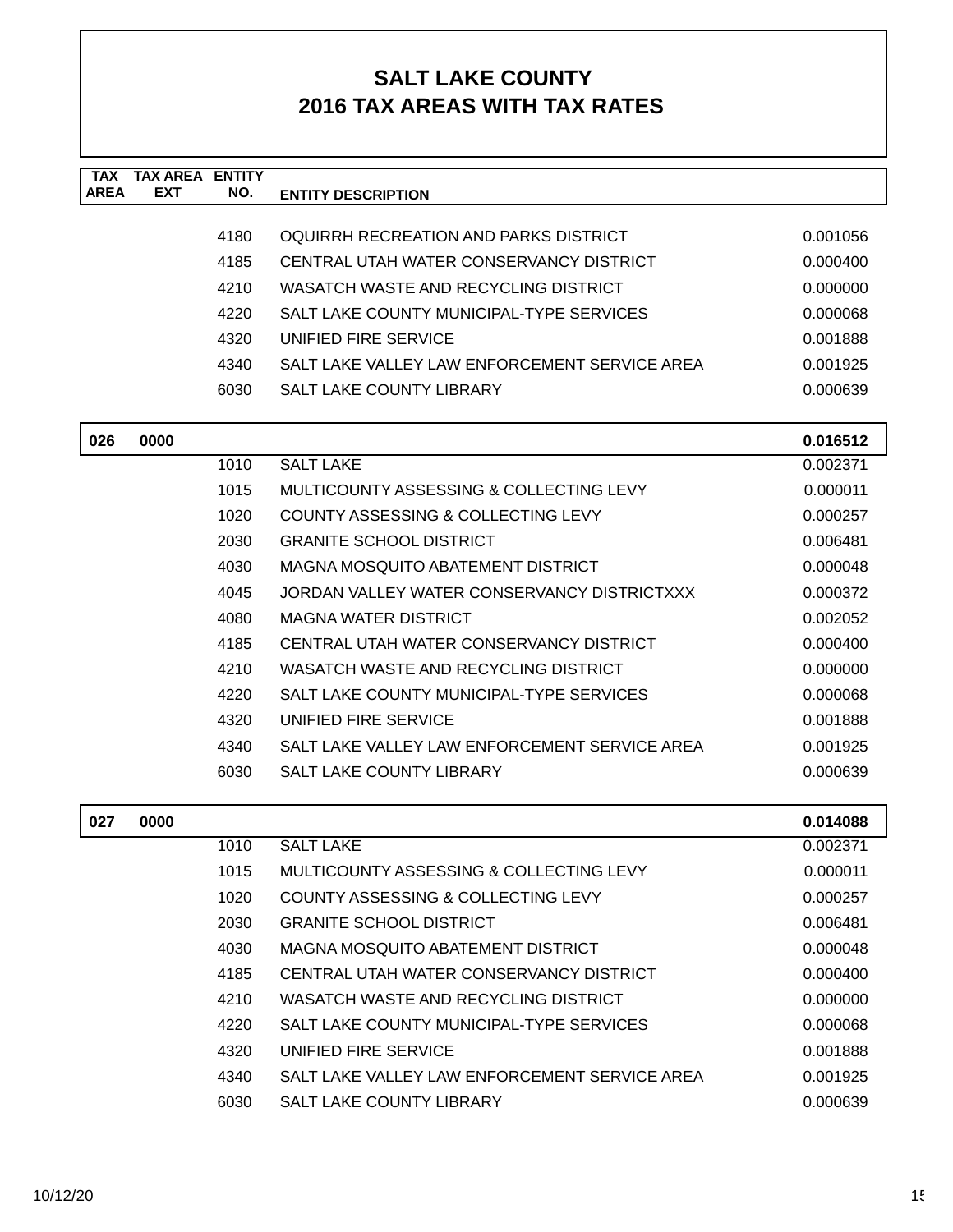#### **TAX TAX AREA ENTITY ENTITY DESCRIPTION EXT NO.**

| 028 | 0000 |      |                                               | 0.014460 |
|-----|------|------|-----------------------------------------------|----------|
|     |      | 1010 | <b>SALT LAKE</b>                              | 0.002371 |
|     |      | 1015 | MULTICOUNTY ASSESSING & COLLECTING LEVY       | 0.000011 |
|     |      | 1020 | COUNTY ASSESSING & COLLECTING LEVY            | 0.000257 |
|     |      | 2030 | <b>GRANITE SCHOOL DISTRICT</b>                | 0.006481 |
|     |      | 4030 | MAGNA MOSQUITO ABATEMENT DISTRICT             | 0.000048 |
|     |      | 4045 | JORDAN VALLEY WATER CONSERVANCY DISTRICTXXX   | 0.000372 |
|     |      | 4185 | CENTRAL UTAH WATER CONSERVANCY DISTRICT       | 0.000400 |
|     |      | 4210 | WASATCH WASTE AND RECYCLING DISTRICT          | 0.000000 |
|     |      | 4220 | SALT LAKE COUNTY MUNICIPAL-TYPE SERVICES      | 0.000068 |
|     |      | 4320 | UNIFIED FIRE SERVICE                          | 0.001888 |
|     |      | 4340 | SALT LAKE VALLEY LAW ENFORCEMENT SERVICE AREA | 0.001925 |
|     |      | 6030 | <b>SALT LAKE COUNTY LIBRARY</b>               | 0.000639 |

| 029 | 0000 |      |                                              | 0.015418 |
|-----|------|------|----------------------------------------------|----------|
|     |      | 1010 | <b>SALT LAKE</b>                             | 0.002371 |
|     |      | 1015 | MULTICOUNTY ASSESSING & COLLECTING LEVY      | 0.000011 |
|     |      | 1020 | COUNTY ASSESSING & COLLECTING LEVY           | 0.000257 |
|     |      | 2030 | <b>GRANITE SCHOOL DISTRICT</b>               | 0.006481 |
|     |      | 3120 | <b>WEST VALLEY CITY</b>                      | 0.004233 |
|     |      | 4030 | MAGNA MOSOUITO ABATEMENT DISTRICT            | 0.000048 |
|     |      | 4045 | JORDAN VALLEY WATER CONSERVANCY DISTRICTXXX  | 0.000372 |
|     |      | 4050 | <b>GRANGER - HUNTER IMPROVEMENT DISTRICT</b> | 0.000606 |
|     |      | 4185 | CENTRAL UTAH WATER CONSERVANCY DISTRICT      | 0.000400 |
|     |      | 6030 | <b>SALT LAKE COUNTY LIBRARY</b>              | 0.000639 |
|     |      |      |                                              |          |

| 02A | 0000 |      |                                            | 0.015001 |
|-----|------|------|--------------------------------------------|----------|
|     |      | 1010 | <b>SALT LAKE</b>                           | 0.002371 |
|     |      | 1015 | MULTICOUNTY ASSESSING & COLLECTING LEVY    | 0.000011 |
|     |      | 1020 | COUNTY ASSESSING & COLLECTING LEVY         | 0.000257 |
|     |      | 2010 | SALT LAKE CITY SCHOOL DISTRICT             | 0.006180 |
|     |      | 3070 | <b>SALT LAKE CITY</b>                      | 0.004557 |
|     |      | 3071 | <b>SALT LAKE LIBRARY</b>                   | 0.000705 |
|     |      | 4010 | SALT LAKE METROPOLITAN WATER DISTRICT      | 0.000349 |
|     |      | 4020 | SALT LAKE CITY MOSQUITO ABATEMENT DISTRICT | 0.000171 |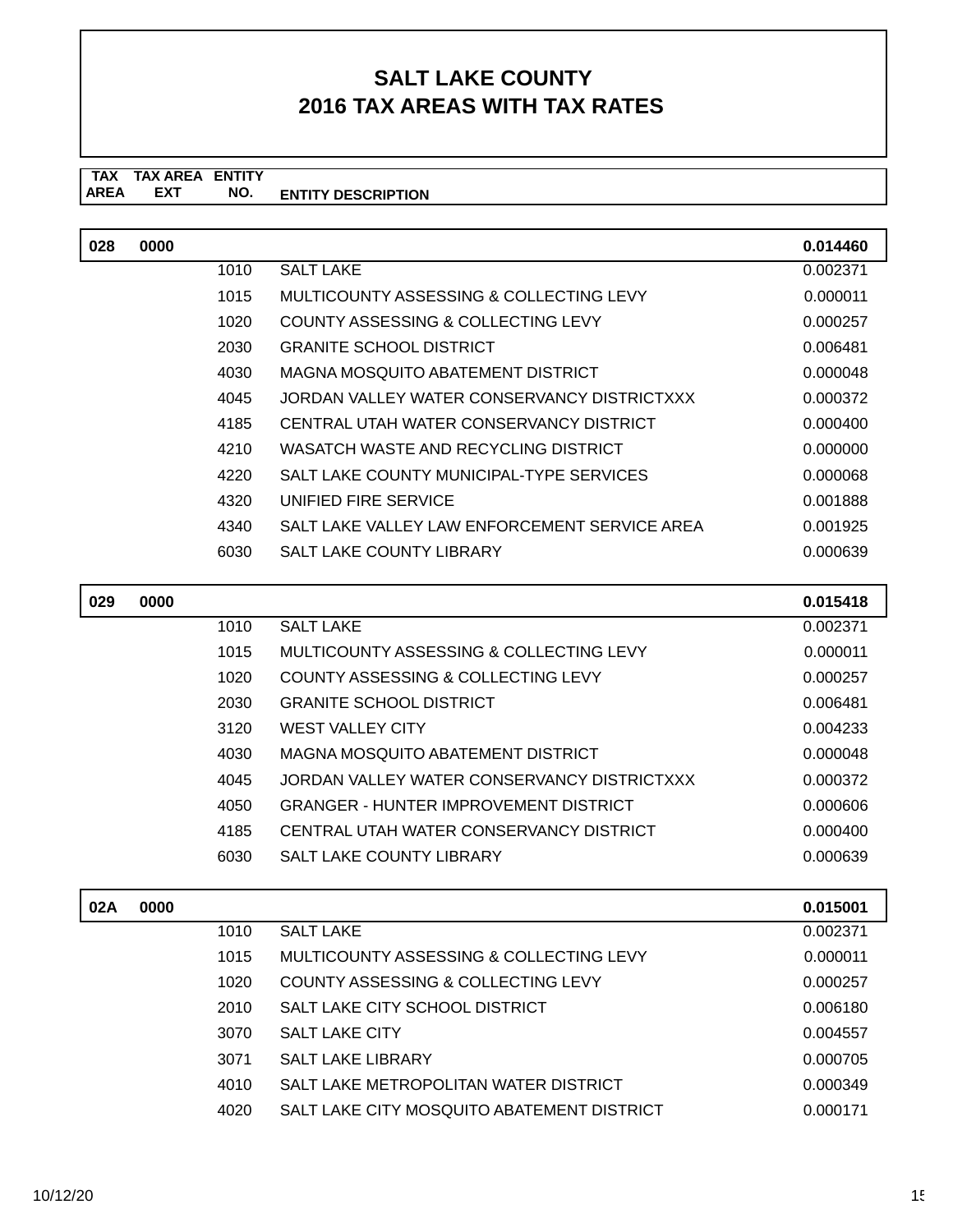| <b>TAX</b><br><b>AREA</b> | <b>TAX AREA ENTITY</b><br><b>EXT</b> | NO.  | <b>ENTITY DESCRIPTION</b>                               |          |
|---------------------------|--------------------------------------|------|---------------------------------------------------------|----------|
|                           |                                      |      |                                                         |          |
|                           |                                      | 4185 | CENTRAL UTAH WATER CONSERVANCY DISTRICT                 | 0.000400 |
|                           |                                      | 8014 | <b>GRANARY DISTRICT REDEVELOPMENT PROJECT AREA PLAN</b> | 0.000000 |
| 02B                       | 0000                                 |      |                                                         | 0.015001 |
|                           |                                      | 1010 | <b>SALT LAKE</b>                                        | 0.002371 |
|                           |                                      | 1015 | MULTICOUNTY ASSESSING & COLLECTING LEVY                 | 0.000011 |
|                           |                                      | 1020 | <b>COUNTY ASSESSING &amp; COLLECTING LEVY</b>           | 0.000257 |
|                           |                                      | 2010 | SALT LAKE CITY SCHOOL DISTRICT                          | 0.006180 |
|                           |                                      | 3070 | <b>SALT LAKE CITY</b>                                   | 0.004557 |
|                           |                                      | 3071 | <b>SALT LAKE LIBRARY</b>                                | 0.000705 |
|                           |                                      | 4010 | SALT LAKE METROPOLITAN WATER DISTRICT                   | 0.000349 |
|                           |                                      | 4020 | SALT LAKE CITY MOSQUITO ABATEMENT DISTRICT              | 0.000171 |
|                           |                                      | 4185 | CENTRAL UTAH WATER CONSERVANCY DISTRICT                 | 0.000400 |
|                           |                                      | 8016 | NORTH TEMPLE VIADUCT COMMUNITY DEVELOPMENT AREA         | 0.000000 |
| 030                       | 0000                                 |      |                                                         | 0.014581 |
|                           |                                      | 1010 | <b>SALT LAKE</b>                                        | 0.002371 |
|                           |                                      | 1015 | MULTICOUNTY ASSESSING & COLLECTING LEVY                 | 0.000011 |
|                           |                                      | 1020 | COUNTY ASSESSING & COLLECTING LEVY                      | 0.000257 |
|                           |                                      | 2045 | <b>CANYONS SCHOOL DISTRICT</b>                          | 0.006463 |
|                           |                                      | 3040 | <b>MIDVALE</b>                                          | 0.001398 |
|                           |                                      | 4040 | SOUTH SALT LAKE VALLEY MOSQUITO ABATEMENT DISTRICT      | 0.000018 |
|                           |                                      | 4045 | JORDAN VALLEY WATER CONSERVANCY DISTRICTXXX             | 0.000372 |
|                           |                                      | 4185 | CENTRAL UTAH WATER CONSERVANCY DISTRICT                 | 0.000400 |
|                           |                                      | 4320 | UNIFIED FIRE SERVICE                                    | 0.001888 |
|                           |                                      | 6030 | <b>SALT LAKE COUNTY LIBRARY</b>                         | 0.000639 |
|                           |                                      | 6060 | JORDAN/CANYON SCHOOL DISTRICT DEBT SERVICE AREA         | 0.000764 |
| 031                       | 0000                                 |      |                                                         | 0.016120 |
|                           |                                      | 1010 | <b>SALT LAKE</b>                                        | 0.002371 |
|                           |                                      | 1015 | MULTICOUNTY ASSESSING & COLLECTING LEVY                 | 0.000011 |
|                           |                                      | 1020 | <b>COUNTY ASSESSING &amp; COLLECTING LEVY</b>           | 0.000257 |
|                           |                                      | 2045 | <b>CANYONS SCHOOL DISTRICT</b>                          | 0.006463 |
|                           |                                      | 4040 | SOUTH SALT LAKE VALLEY MOSQUITO ABATEMENT DISTRICT      | 0.000018 |
|                           |                                      | 4090 | COTTONWOOD IMPROVEMENT DISTRICT                         | 0.000199 |
|                           |                                      | 4185 | CENTRAL UTAH WATER CONSERVANCY DISTRICT                 | 0.000400 |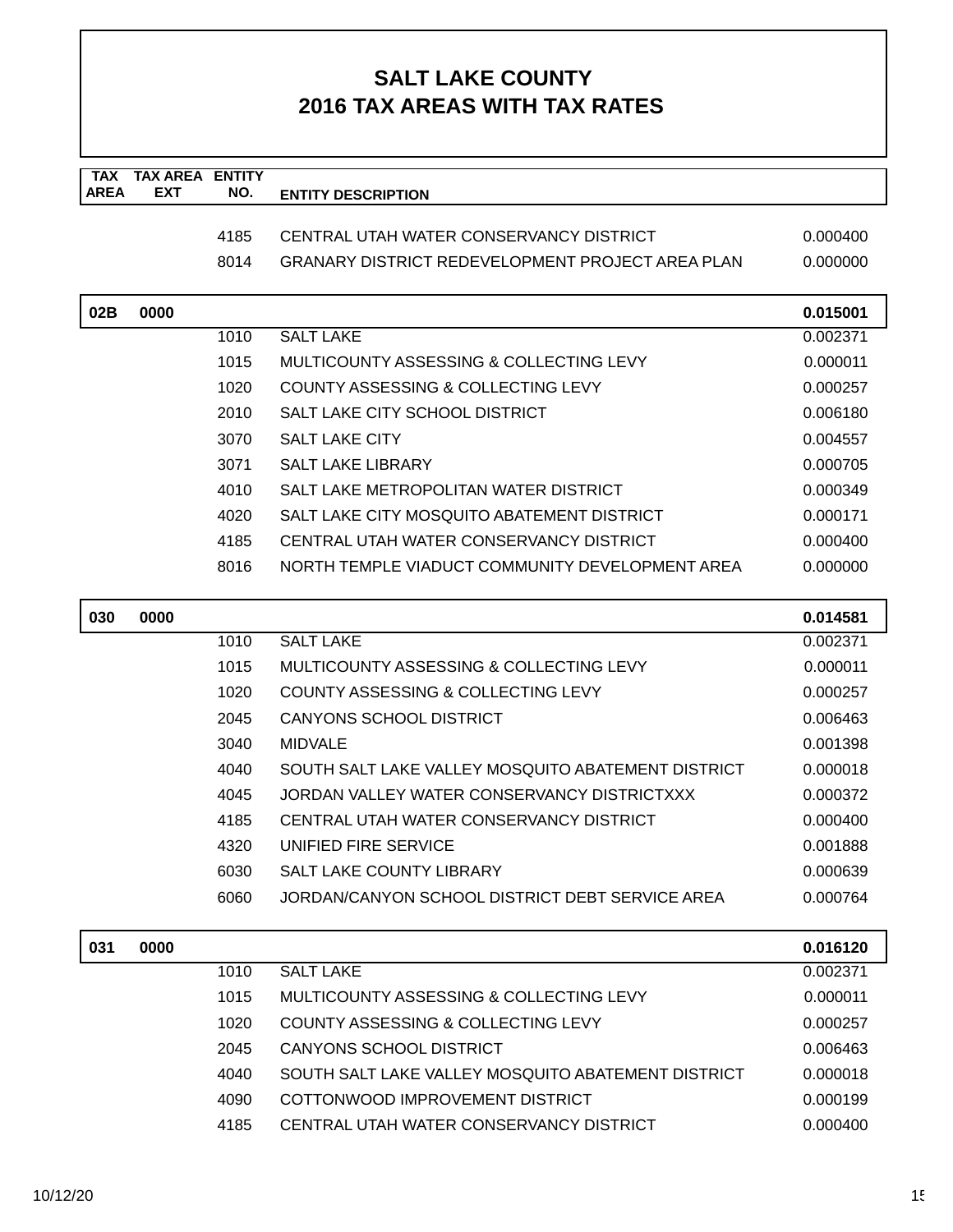| <b>TAX</b>  | <b>TAX AREA</b> | <b>ENTITY</b> |                                                    |          |
|-------------|-----------------|---------------|----------------------------------------------------|----------|
| <b>AREA</b> | <b>EXT</b>      | NO.           | <b>ENTITY DESCRIPTION</b>                          |          |
|             |                 | 4200          | COTTONWOOD HEIGHTS PARKS AND RECREATION SERVICE /  | 0.001117 |
|             |                 | 4210          | WASATCH WASTE AND RECYCLING DISTRICT               | 0.000000 |
|             |                 | 4220          | SALT LAKE COUNTY MUNICIPAL-TYPE SERVICES           | 0.000068 |
|             |                 | 4320          | UNIFIED FIRE SERVICE                               | 0.001888 |
|             |                 | 4340          | SALT LAKE VALLEY LAW ENFORCEMENT SERVICE AREA      | 0.001925 |
|             |                 | 6030          | <b>SALT LAKE COUNTY LIBRARY</b>                    | 0.000639 |
|             |                 | 6060          | JORDAN/CANYON SCHOOL DISTRICT DEBT SERVICE AREA    | 0.000764 |
| 032         | 0000            |               |                                                    | 0.015992 |
|             |                 | 1010          | <b>SALT LAKE</b>                                   | 0.002371 |
|             |                 | 1015          | MULTICOUNTY ASSESSING & COLLECTING LEVY            | 0.000011 |
|             |                 | 1020          | COUNTY ASSESSING & COLLECTING LEVY                 | 0.000257 |
|             |                 | 2045          | <b>CANYONS SCHOOL DISTRICT</b>                     | 0.006463 |
|             |                 | 4040          | SOUTH SALT LAKE VALLEY MOSQUITO ABATEMENT DISTRICT | 0.000018 |
|             |                 | 4045          | JORDAN VALLEY WATER CONSERVANCY DISTRICTXXX        | 0.000372 |
|             |                 | 4070          | MID VALLEY IMPROVEMENT DISTRICT                    | 0.000816 |
|             |                 | 4185          | CENTRAL UTAH WATER CONSERVANCY DISTRICT            | 0.000400 |
|             |                 | 4210          | WASATCH WASTE AND RECYCLING DISTRICT               | 0.000000 |
|             |                 | 4220          | SALT LAKE COUNTY MUNICIPAL-TYPE SERVICES           | 0.000068 |
|             |                 | 4320          | UNIFIED FIRE SERVICE                               | 0.001888 |
|             |                 | 4340          | SALT LAKE VALLEY LAW ENFORCEMENT SERVICE AREA      | 0.001925 |
|             |                 | 6030          | <b>SALT LAKE COUNTY LIBRARY</b>                    | 0.000639 |
|             |                 | 6060          | JORDAN/CANYON SCHOOL DISTRICT DEBT SERVICE AREA    | 0.000764 |
|             |                 |               |                                                    |          |
| 033         | 0000            |               |                                                    | 0.016492 |
|             |                 | 1010          | <b>SALT LAKE</b>                                   | 0.002371 |
|             |                 | 1015          | MULTICOUNTY ASSESSING & COLLECTING LEVY            | 0.000011 |
|             |                 | 1020          | <b>COUNTY ASSESSING &amp; COLLECTING LEVY</b>      | 0.000257 |
|             |                 | 2045          | CANYONS SCHOOL DISTRICT                            | 0.006463 |
|             |                 | 4040          | SOUTH SALT LAKE VALLEY MOSQUITO ABATEMENT DISTRICT | 0.000018 |
|             |                 | 4045          | JORDAN VALLEY WATER CONSERVANCY DISTRICTXXX        | 0.000372 |
|             |                 | 4090          | COTTONWOOD IMPROVEMENT DISTRICT                    | 0.000199 |
|             |                 | 4185          | CENTRAL UTAH WATER CONSERVANCY DISTRICT            | 0.000400 |
|             |                 | 4200          | COTTONWOOD HEIGHTS PARKS AND RECREATION SERVICE    | 0.001117 |
|             |                 | 4210          | WASATCH WASTE AND RECYCLING DISTRICT               | 0.000000 |
|             |                 | 4220          | SALT LAKE COUNTY MUNICIPAL-TYPE SERVICES           | 0.000068 |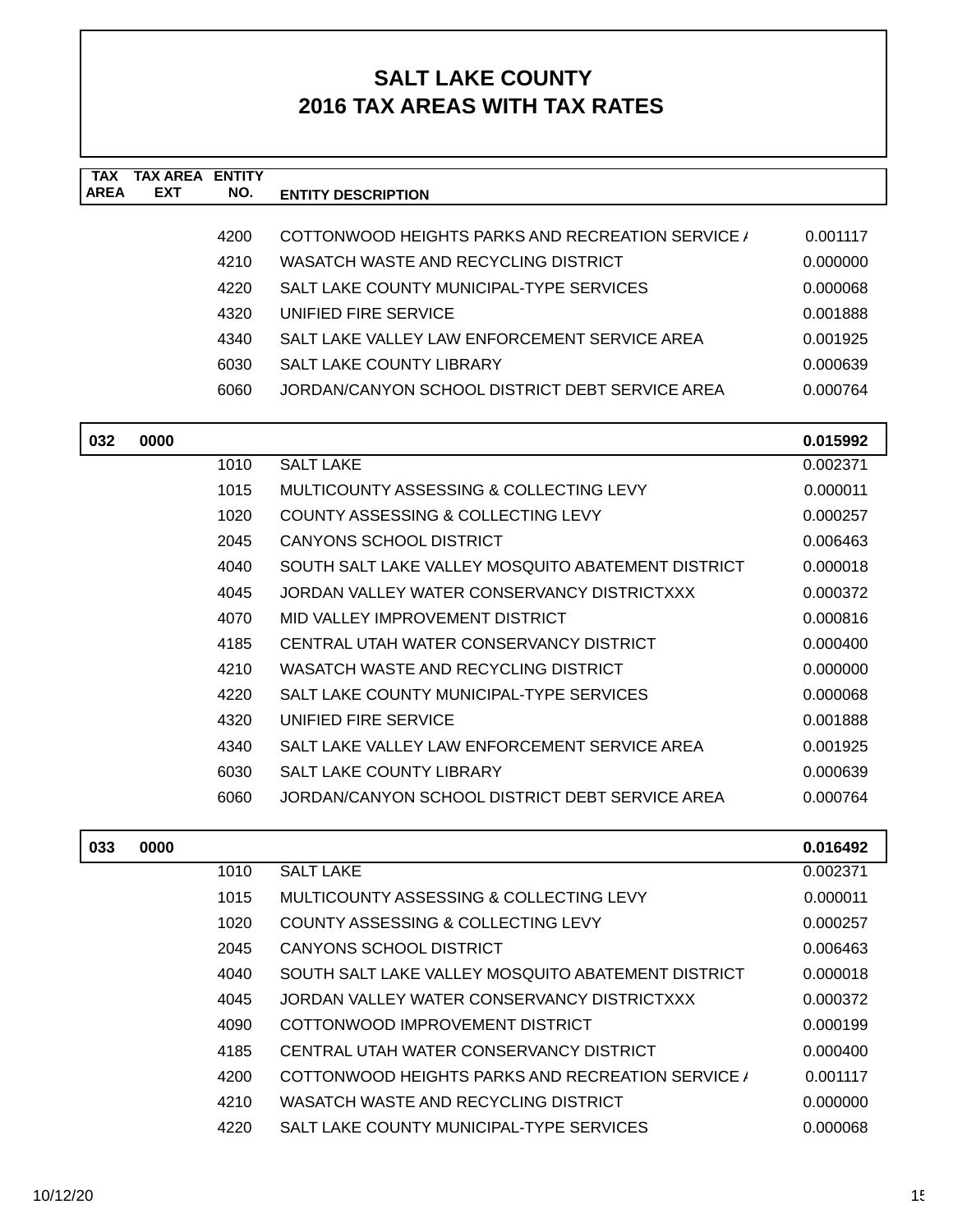| <b>TAX</b><br><b>AREA</b> | <b>TAX AREA</b><br><b>EXT</b> | <b>ENTITY</b> |                                                       |                      |
|---------------------------|-------------------------------|---------------|-------------------------------------------------------|----------------------|
|                           |                               | NO.           | <b>ENTITY DESCRIPTION</b>                             |                      |
|                           |                               | 4320          | UNIFIED FIRE SERVICE                                  | 0.001888             |
|                           |                               | 4340          | SALT LAKE VALLEY LAW ENFORCEMENT SERVICE AREA         | 0.001925             |
|                           |                               | 6030          | <b>SALT LAKE COUNTY LIBRARY</b>                       | 0.000639             |
|                           |                               | 6060          | JORDAN/CANYON SCHOOL DISTRICT DEBT SERVICE AREA       | 0.000764             |
|                           |                               |               |                                                       |                      |
| 034                       | 0000                          |               |                                                       | 0.015375             |
|                           |                               | 1010          | <b>SALT LAKE</b>                                      | 0.002371             |
|                           |                               | 1015          | MULTICOUNTY ASSESSING & COLLECTING LEVY               | 0.000011             |
|                           |                               | 1020          | COUNTY ASSESSING & COLLECTING LEVY                    | 0.000257             |
|                           |                               | 2045          | <b>CANYONS SCHOOL DISTRICT</b>                        | 0.006463             |
|                           |                               | 4040          | SOUTH SALT LAKE VALLEY MOSQUITO ABATEMENT DISTRICT    | 0.000018             |
|                           |                               | 4045          | JORDAN VALLEY WATER CONSERVANCY DISTRICTXXX           | 0.000372             |
|                           |                               | 4090          | COTTONWOOD IMPROVEMENT DISTRICT                       | 0.000199             |
|                           |                               | 4185          | CENTRAL UTAH WATER CONSERVANCY DISTRICT               | 0.000400             |
|                           |                               | 4210          | WASATCH WASTE AND RECYCLING DISTRICT                  | 0.000000             |
|                           |                               | 4220          | SALT LAKE COUNTY MUNICIPAL-TYPE SERVICES              | 0.000068             |
|                           |                               | 4320          | UNIFIED FIRE SERVICE                                  | 0.001888             |
|                           |                               | 4340          | SALT LAKE VALLEY LAW ENFORCEMENT SERVICE AREA         | 0.001925             |
|                           |                               | 6030          | <b>SALT LAKE COUNTY LIBRARY</b>                       | 0.000639             |
|                           |                               | 6060          | JORDAN/CANYON SCHOOL DISTRICT DEBT SERVICE AREA       | 0.000764             |
| 035                       | 0000                          |               |                                                       | 0.013420             |
|                           |                               | 1010          | <b>SALT LAKE</b>                                      | 0.002371             |
|                           |                               | 1015          | MULTICOUNTY ASSESSING & COLLECTING LEVY               | 0.000011             |
|                           |                               | 1020          | <b>COUNTY ASSESSING &amp; COLLECTING LEVY</b>         | 0.000257             |
|                           |                               | 2045          | <b>CANYONS SCHOOL DISTRICT</b>                        | 0.006463             |
|                           |                               | 3080          | <b>SANDY CITY</b>                                     | 0.001321             |
|                           |                               | 4040          | SOUTH SALT LAKE VALLEY MOSQUITO ABATEMENT DISTRICT    | 0.000018             |
|                           |                               | 4140          | SANDY SUBURBAN IMPROVEMENT DISTRICT                   | 0.000800             |
|                           |                               | 4185          | CENTRAL UTAH WATER CONSERVANCY DISTRICT               | 0.000400             |
|                           |                               | 4290          | SALT LAKE CITY METROPOLITAN WATER DISTRICT - SANDY CI | 0.000376             |
|                           |                               | 6030          | <b>SALT LAKE COUNTY LIBRARY</b>                       | 0.000639             |
|                           |                               | 6060          | JORDAN/CANYON SCHOOL DISTRICT DEBT SERVICE AREA       | 0.000764             |
| 036                       | 0000                          |               |                                                       |                      |
|                           |                               | 1010          | <b>SALT LAKE</b>                                      | 0.014855<br>0.002371 |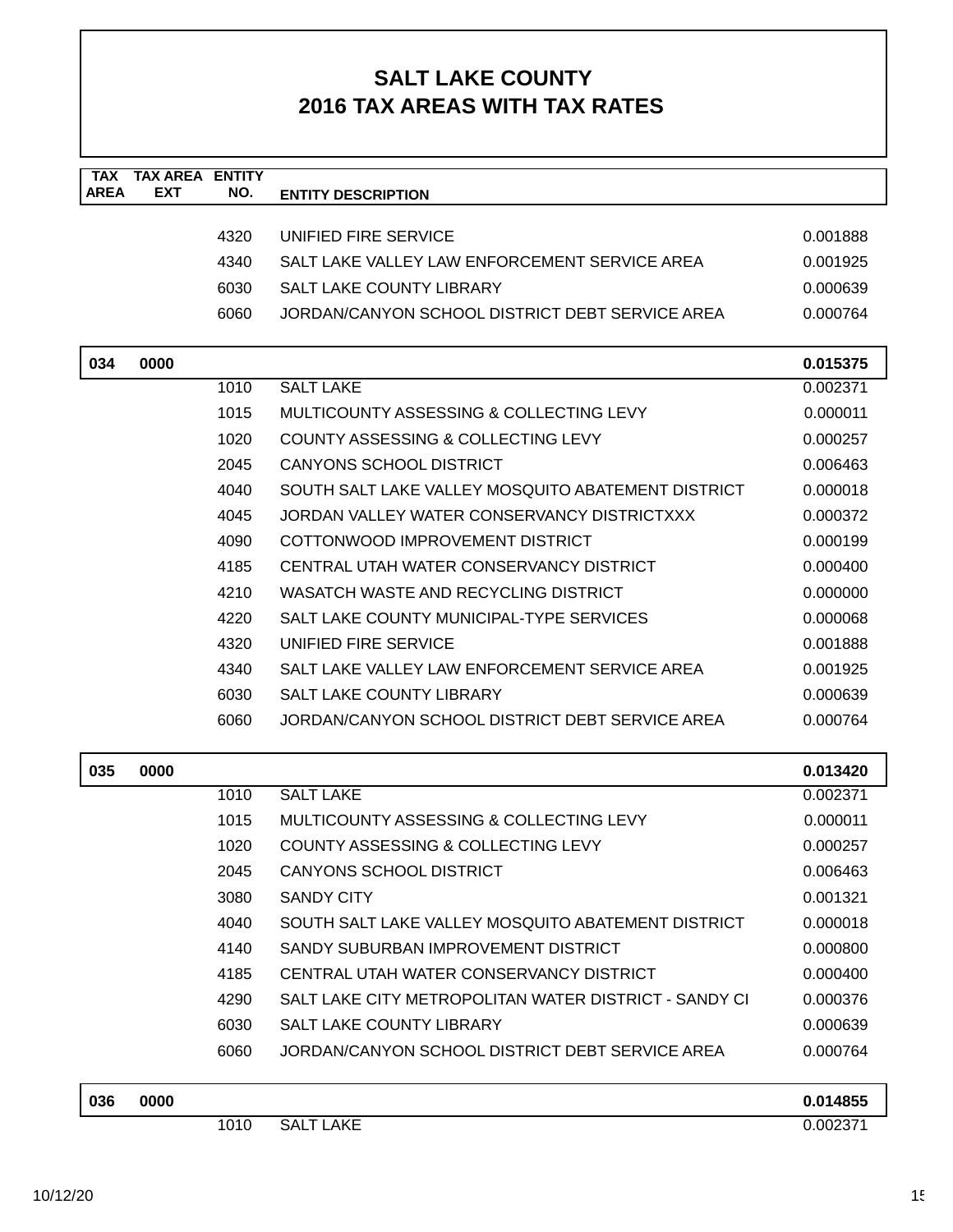| TAX<br><b>AREA</b> | <b>TAX AREA ENTITY</b><br><b>EXT</b> | NO.          |                                                                           |          |
|--------------------|--------------------------------------|--------------|---------------------------------------------------------------------------|----------|
|                    |                                      |              | <b>ENTITY DESCRIPTION</b>                                                 |          |
|                    |                                      | 1015         | MULTICOUNTY ASSESSING & COLLECTING LEVY                                   | 0.000011 |
|                    |                                      | 1020         | COUNTY ASSESSING & COLLECTING LEVY                                        | 0.000257 |
|                    |                                      | 2040         | <b>JORDAN SCHOOL DISTRICT</b>                                             | 0.006906 |
|                    |                                      | 4040         | SOUTH SALT LAKE VALLEY MOSQUITO ABATEMENT DISTRICT                        | 0.000018 |
|                    |                                      | 4045         | JORDAN VALLEY WATER CONSERVANCY DISTRICTXXX                               | 0.000372 |
|                    |                                      | 4185         | CENTRAL UTAH WATER CONSERVANCY DISTRICT                                   | 0.000400 |
|                    |                                      | 4210         | WASATCH WASTE AND RECYCLING DISTRICT                                      | 0.000000 |
|                    |                                      | 4220         | SALT LAKE COUNTY MUNICIPAL-TYPE SERVICES                                  | 0.000068 |
|                    |                                      | 4320         | UNIFIED FIRE SERVICE                                                      | 0.001888 |
|                    |                                      | 4340         | SALT LAKE VALLEY LAW ENFORCEMENT SERVICE AREA                             | 0.001925 |
|                    |                                      | 6030         | SALT LAKE COUNTY LIBRARY                                                  | 0.000639 |
|                    |                                      |              |                                                                           |          |
| 037                | 0000                                 |              |                                                                           | 0.013113 |
|                    |                                      | 1010         | <b>SALT LAKE</b>                                                          | 0.002371 |
|                    |                                      | 1015         | MULTICOUNTY ASSESSING & COLLECTING LEVY                                   | 0.000011 |
|                    |                                      | 1020         | COUNTY ASSESSING & COLLECTING LEVY                                        | 0.000257 |
|                    |                                      | 2040         | <b>JORDAN SCHOOL DISTRICT</b>                                             | 0.006906 |
|                    |                                      | 3110         | <b>WEST JORDAN CITY</b>                                                   | 0.002139 |
|                    |                                      | 4040         | SOUTH SALT LAKE VALLEY MOSQUITO ABATEMENT DISTRICT                        | 0.000018 |
|                    |                                      | 4045         | JORDAN VALLEY WATER CONSERVANCY DISTRICTXXX                               | 0.000372 |
|                    |                                      | 4185         | CENTRAL UTAH WATER CONSERVANCY DISTRICT                                   | 0.000400 |
|                    |                                      | 6030         | <b>SALT LAKE COUNTY LIBRARY</b>                                           | 0.000639 |
|                    |                                      |              |                                                                           |          |
| 038                | 0000                                 |              |                                                                           | 0.013256 |
|                    |                                      | 1010         | <b>SALT LAKE</b>                                                          | 0.002371 |
|                    |                                      | 1015         | MULTICOUNTY ASSESSING & COLLECTING LEVY                                   | 0.000011 |
|                    |                                      | 1020         | COUNTY ASSESSING & COLLECTING LEVY                                        | 0.000257 |
|                    |                                      | 2040         | <b>JORDAN SCHOOL DISTRICT</b>                                             | 0.006906 |
|                    |                                      | 3090<br>4040 | <b>SOUTH JORDAN</b><br>SOUTH SALT LAKE VALLEY MOSQUITO ABATEMENT DISTRICT | 0.001951 |
|                    |                                      |              | JORDAN VALLEY WATER CONSERVANCY DISTRICTXXX                               | 0.000018 |
|                    |                                      | 4045         | SOUTH VALLEY SEWER DISTRICT                                               | 0.000372 |
|                    |                                      | 4150         |                                                                           | 0.000331 |
|                    |                                      | 4185         | CENTRAL UTAH WATER CONSERVANCY DISTRICT                                   | 0.000400 |
|                    |                                      | 6030         | SALT LAKE COUNTY LIBRARY                                                  | 0.000639 |
| 039                | 0000                                 |              |                                                                           | 0.012884 |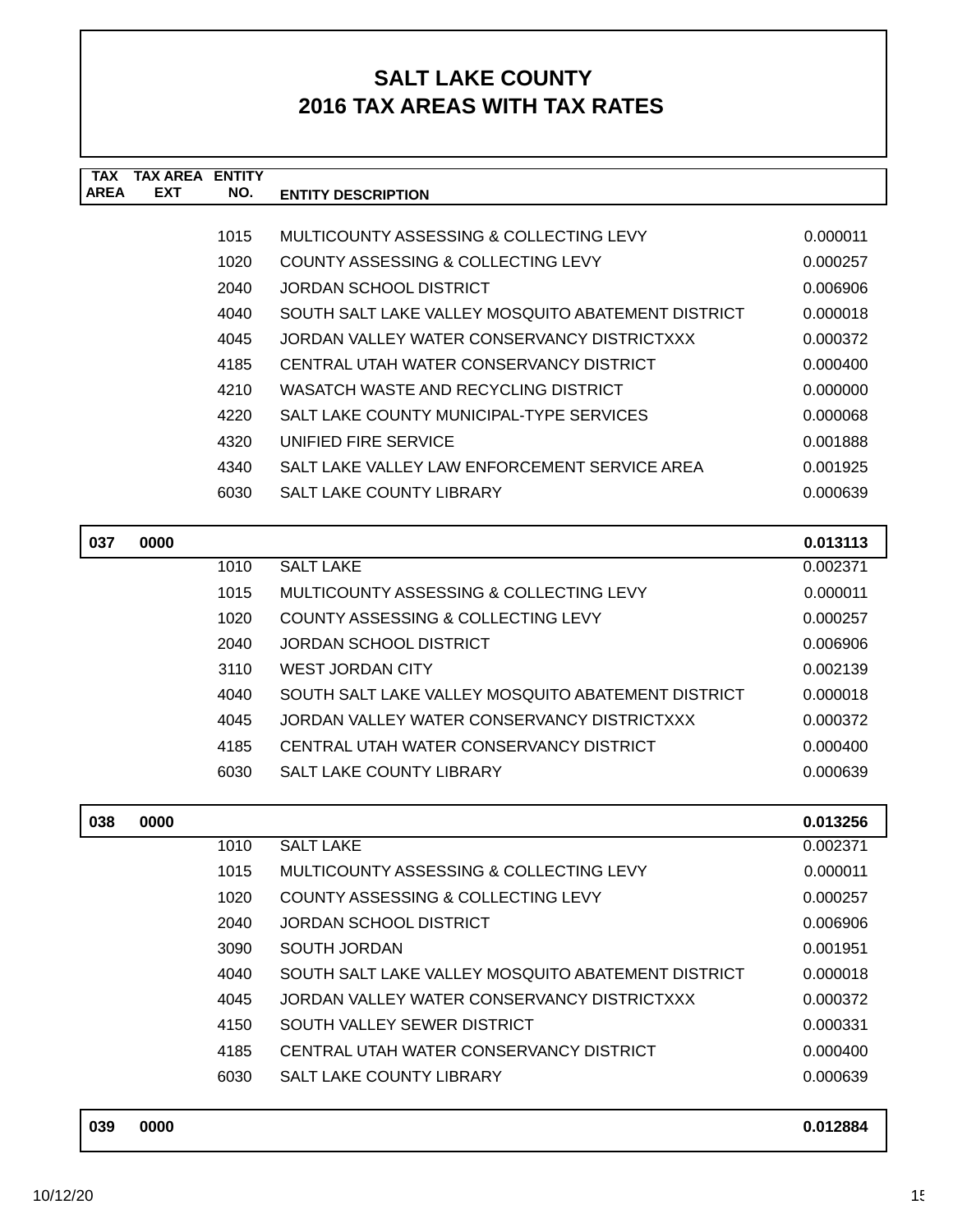| <b>TAX</b><br><b>AREA</b> | <b>TAX AREA ENTITY</b><br><b>EXT</b> | NO.  | <b>ENTITY DESCRIPTION</b>                                                        |          |
|---------------------------|--------------------------------------|------|----------------------------------------------------------------------------------|----------|
|                           |                                      | 1010 | <b>SALT LAKE</b>                                                                 | 0.002371 |
|                           |                                      | 1015 | MULTICOUNTY ASSESSING & COLLECTING LEVY                                          | 0.000011 |
|                           |                                      | 1020 | COUNTY ASSESSING & COLLECTING LEVY                                               | 0.000257 |
|                           |                                      | 2040 | <b>JORDAN SCHOOL DISTRICT</b>                                                    | 0.006906 |
|                           |                                      | 3090 | <b>SOUTH JORDAN</b>                                                              | 0.001951 |
|                           |                                      | 4040 | SOUTH SALT LAKE VALLEY MOSQUITO ABATEMENT DISTRICT                               | 0.000018 |
|                           |                                      | 4150 | SOUTH VALLEY SEWER DISTRICT                                                      | 0.000331 |
|                           |                                      | 4185 | CENTRAL UTAH WATER CONSERVANCY DISTRICT                                          | 0.000400 |
|                           |                                      | 6030 | SALT LAKE COUNTY LIBRARY                                                         | 0.000639 |
|                           |                                      |      |                                                                                  |          |
| 040                       | 0000                                 |      |                                                                                  | 0.014804 |
|                           |                                      | 1010 | <b>SALT LAKE</b>                                                                 | 0.002371 |
|                           |                                      | 1015 | MULTICOUNTY ASSESSING & COLLECTING LEVY                                          | 0.000011 |
|                           |                                      | 1020 | <b>COUNTY ASSESSING &amp; COLLECTING LEVY</b>                                    | 0.000257 |
|                           |                                      | 2045 | CANYONS SCHOOL DISTRICT                                                          | 0.006463 |
|                           |                                      | 4040 | SOUTH SALT LAKE VALLEY MOSQUITO ABATEMENT DISTRICT                               | 0.000018 |
|                           |                                      | 4185 | CENTRAL UTAH WATER CONSERVANCY DISTRICT                                          | 0.000400 |
|                           |                                      | 4210 | WASATCH WASTE AND RECYCLING DISTRICT                                             | 0.000000 |
|                           |                                      | 4220 | SALT LAKE COUNTY MUNICIPAL-TYPE SERVICES                                         | 0.000068 |
|                           |                                      | 4320 | UNIFIED FIRE SERVICE                                                             | 0.001888 |
|                           |                                      | 4340 | SALT LAKE VALLEY LAW ENFORCEMENT SERVICE AREA<br><b>SALT LAKE COUNTY LIBRARY</b> | 0.001925 |
|                           |                                      | 6030 | JORDAN/CANYON SCHOOL DISTRICT DEBT SERVICE AREA                                  | 0.000639 |
|                           |                                      | 6060 |                                                                                  | 0.000764 |
| 042                       | 0000                                 |      |                                                                                  | 0.019675 |
|                           |                                      | 1010 | <b>SALT LAKE</b>                                                                 | 0.002371 |
|                           |                                      | 1015 | MULTICOUNTY ASSESSING & COLLECTING LEVY                                          | 0.000011 |
|                           |                                      | 1020 | COUNTY ASSESSING & COLLECTING LEVY                                               | 0.000257 |
|                           |                                      | 2040 | <b>JORDAN SCHOOL DISTRICT</b>                                                    | 0.006906 |
|                           |                                      | 3060 | <b>RIVERTON</b>                                                                  | 0.004557 |
|                           |                                      | 4040 | SOUTH SALT LAKE VALLEY MOSQUITO ABATEMENT DISTRICT                               | 0.000018 |
|                           |                                      | 4045 | JORDAN VALLEY WATER CONSERVANCY DISTRICTXXX                                      | 0.000372 |
|                           |                                      | 4150 | SOUTH VALLEY SEWER DISTRICT                                                      | 0.000331 |
|                           |                                      | 4185 | CENTRAL UTAH WATER CONSERVANCY DISTRICT                                          | 0.000400 |
|                           |                                      |      |                                                                                  |          |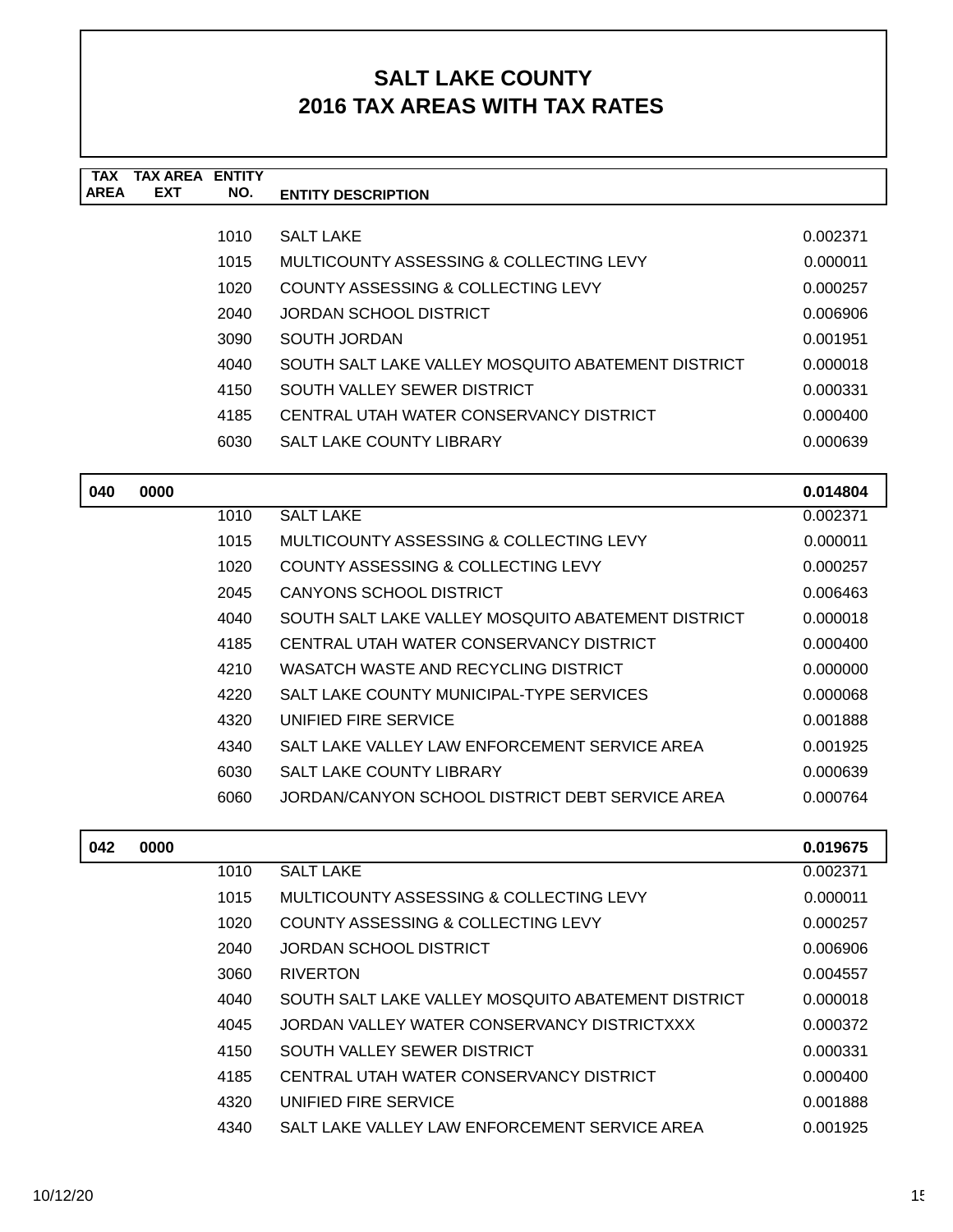**TAX TAX AREA ENTITY AREA ENTITY DESCRIPTION EXT NO.**

6030 SALT LAKE COUNTY LIBRARY

|  | 0.000639 |  |
|--|----------|--|
|  |          |  |

| 043 | 0000 |      |                                                    | 0.015604 |
|-----|------|------|----------------------------------------------------|----------|
|     |      | 1010 | <b>SALT LAKE</b>                                   | 0.002371 |
|     |      | 1015 | MULTICOUNTY ASSESSING & COLLECTING LEVY            | 0.000011 |
|     |      | 1020 | COUNTY ASSESSING & COLLECTING LEVY                 | 0.000257 |
|     |      | 2045 | <b>CANYONS SCHOOL DISTRICT</b>                     | 0.006463 |
|     |      | 4040 | SOUTH SALT LAKE VALLEY MOSQUITO ABATEMENT DISTRICT | 0.000018 |
|     |      | 4140 | SANDY SUBURBAN IMPROVEMENT DISTRICT                | 0.000800 |
|     |      | 4185 | CENTRAL UTAH WATER CONSERVANCY DISTRICT            | 0.000400 |
|     |      | 4210 | WASATCH WASTE AND RECYCLING DISTRICT               | 0.000000 |
|     |      | 4220 | SALT LAKE COUNTY MUNICIPAL-TYPE SERVICES           | 0.000068 |
|     |      | 4320 | UNIFIED FIRE SERVICE                               | 0.001888 |
|     |      | 4340 | SALT LAKE VALLEY LAW ENFORCEMENT SERVICE AREA      | 0.001925 |
|     |      | 6030 | SALT LAKE COUNTY LIBRARY                           | 0.000639 |
|     |      | 6060 | JORDAN/CANYON SCHOOL DISTRICT DEBT SERVICE AREA    | 0.000764 |
|     |      |      |                                                    |          |
| 044 | 0000 |      |                                                    | 0.014814 |
|     |      | 1010 | <b>SALT LAKE</b>                                   | 0.002371 |
|     |      | 1015 | MULTICOUNTY ASSESSING & COLLECTING LEVY            | 0.000011 |
|     |      | 1020 | COUNTY ASSESSING & COLLECTING LEVY                 | 0.000257 |
|     |      |      | <b>JORDAN SCHOOL DISTRICT</b>                      |          |
|     |      | 2040 |                                                    | 0.006906 |
|     |      | 4040 | SOUTH SALT LAKE VALLEY MOSQUITO ABATEMENT DISTRICT | 0.000018 |
|     |      | 4150 | SOUTH VALLEY SEWER DISTRICT                        | 0.000331 |
|     |      | 4185 | CENTRAL UTAH WATER CONSERVANCY DISTRICT            | 0.000400 |
|     |      | 4210 | WASATCH WASTE AND RECYCLING DISTRICT               | 0.000000 |
|     |      | 4220 | SALT LAKE COUNTY MUNICIPAL-TYPE SERVICES           | 0.000068 |
|     |      | 4320 | UNIFIED FIRE SERVICE                               | 0.001888 |
|     |      | 4340 | SALT LAKE VALLEY LAW ENFORCEMENT SERVICE AREA      | 0.001925 |
|     |      | 6030 | SALT LAKE COUNTY LIBRARY                           | 0.000639 |
|     |      |      |                                                    |          |
| 045 | 0000 |      |                                                    | 0.012523 |
|     |      | 1010 | <b>SALT LAKE</b>                                   | 0.002371 |
|     |      | 1015 | MULTICOUNTY ASSESSING & COLLECTING LEVY            | 0.000011 |
|     |      | 1020 | COUNTY ASSESSING & COLLECTING LEVY                 | 0.000257 |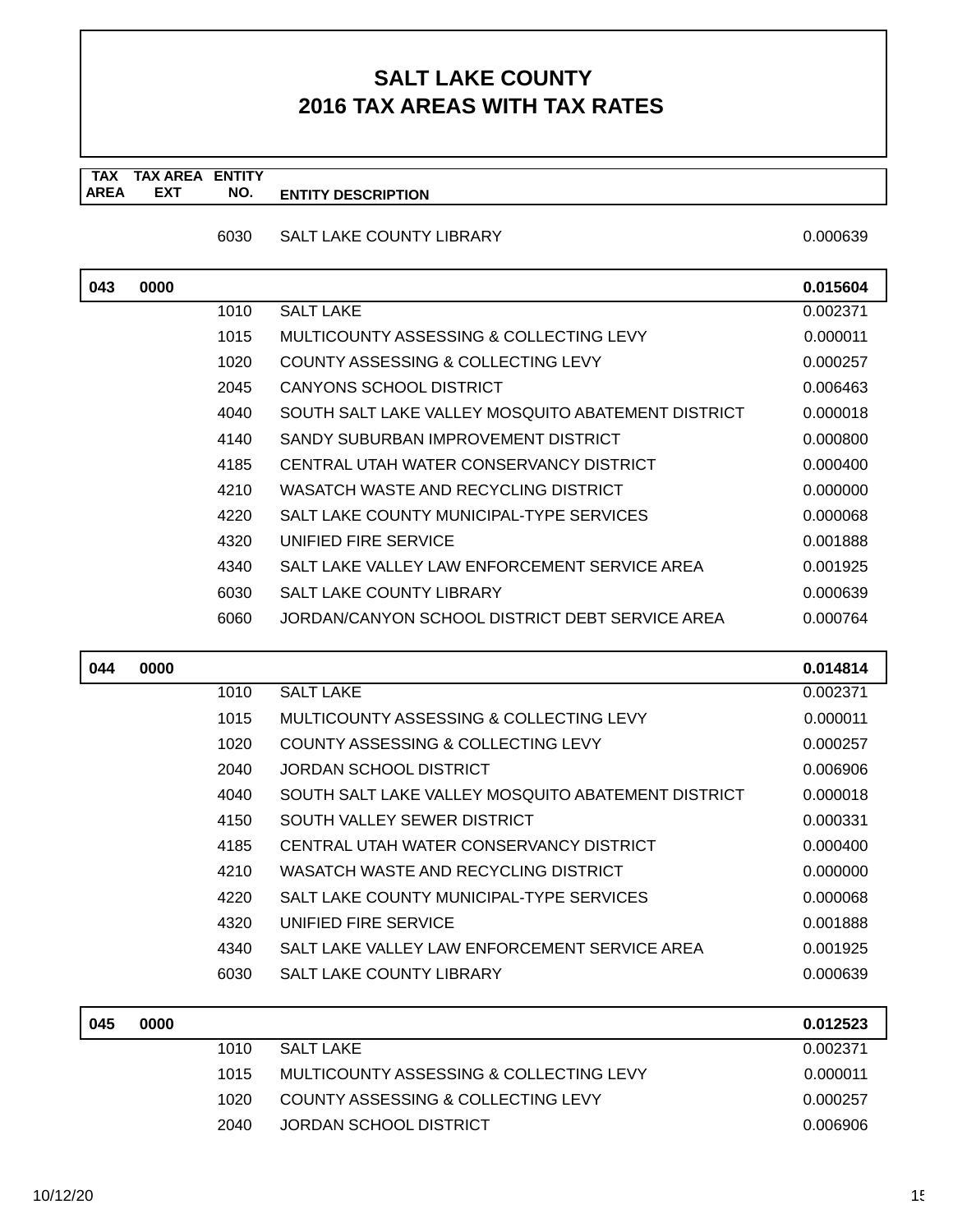| <b>TAX</b><br><b>AREA</b> | <b>TAX AREA ENTITY</b><br><b>EXT</b> | NO.  | <b>ENTITY DESCRIPTION</b>                          |          |
|---------------------------|--------------------------------------|------|----------------------------------------------------|----------|
|                           |                                      |      |                                                    |          |
|                           |                                      | 3020 | <b>BLUFFDALE</b>                                   | 0.001218 |
|                           |                                      | 4040 | SOUTH SALT LAKE VALLEY MOSQUITO ABATEMENT DISTRICT | 0.000018 |
|                           |                                      | 4045 | JORDAN VALLEY WATER CONSERVANCY DISTRICTXXX        | 0.000372 |
|                           |                                      | 4150 | SOUTH VALLEY SEWER DISTRICT                        | 0.000331 |
|                           |                                      | 4185 | CENTRAL UTAH WATER CONSERVANCY DISTRICT            | 0.000400 |
|                           |                                      | 6030 | SALT LAKE COUNTY LIBRARY                           | 0.000639 |
|                           |                                      |      |                                                    |          |
| 051                       | 0000                                 |      |                                                    | 0.013224 |
|                           |                                      | 1010 | <b>SALT LAKE</b>                                   | 0.002371 |
|                           |                                      | 1015 | MULTICOUNTY ASSESSING & COLLECTING LEVY            | 0.000011 |
|                           |                                      | 1020 | COUNTY ASSESSING & COLLECTING LEVY                 | 0.000257 |
|                           |                                      | 2045 | <b>CANYONS SCHOOL DISTRICT</b>                     | 0.006463 |
|                           |                                      | 3030 | <b>DRAPER CITY</b>                                 | 0.001560 |
|                           |                                      | 4040 | SOUTH SALT LAKE VALLEY MOSQUITO ABATEMENT DISTRICT | 0.000018 |
|                           |                                      | 4045 | JORDAN VALLEY WATER CONSERVANCY DISTRICTXXX        | 0.000372 |
|                           |                                      | 4150 | SOUTH VALLEY SEWER DISTRICT                        | 0.000331 |
|                           |                                      | 4160 | <b>CRESENT CEMETERY MAINTENANCE DISTRICT</b>       | 0.000038 |
|                           |                                      | 4185 | CENTRAL UTAH WATER CONSERVANCY DISTRICT            | 0.000400 |
|                           |                                      | 6030 | <b>SALT LAKE COUNTY LIBRARY</b>                    | 0.000639 |
|                           |                                      | 6060 | JORDAN/CANYON SCHOOL DISTRICT DEBT SERVICE AREA    | 0.000764 |
| 055                       | 0000                                 |      |                                                    | 0.013186 |
|                           |                                      | 1010 | <b>SALT LAKE</b>                                   | 0.002371 |
|                           |                                      | 1015 | MULTICOUNTY ASSESSING & COLLECTING LEVY            | 0.000011 |
|                           |                                      | 1020 | <b>COUNTY ASSESSING &amp; COLLECTING LEVY</b>      | 0.000257 |
|                           |                                      | 2045 | <b>CANYONS SCHOOL DISTRICT</b>                     | 0.006463 |
|                           |                                      | 3030 | DRAPER CITY                                        | 0.001560 |
|                           |                                      | 4040 | SOUTH SALT LAKE VALLEY MOSQUITO ABATEMENT DISTRICT | 0.000018 |
|                           |                                      | 4045 | JORDAN VALLEY WATER CONSERVANCY DISTRICTXXX        | 0.000372 |
|                           |                                      | 4150 | SOUTH VALLEY SEWER DISTRICT                        | 0.000331 |
|                           |                                      | 4185 | CENTRAL UTAH WATER CONSERVANCY DISTRICT            | 0.000400 |
|                           |                                      | 6030 | SALT LAKE COUNTY LIBRARY                           | 0.000639 |
|                           |                                      | 6060 | JORDAN/CANYON SCHOOL DISTRICT DEBT SERVICE AREA    | 0.000764 |
| 056                       | 0000                                 |      |                                                    | 0.012855 |
|                           |                                      | 1010 | <b>SALT LAKE</b>                                   | 0.002371 |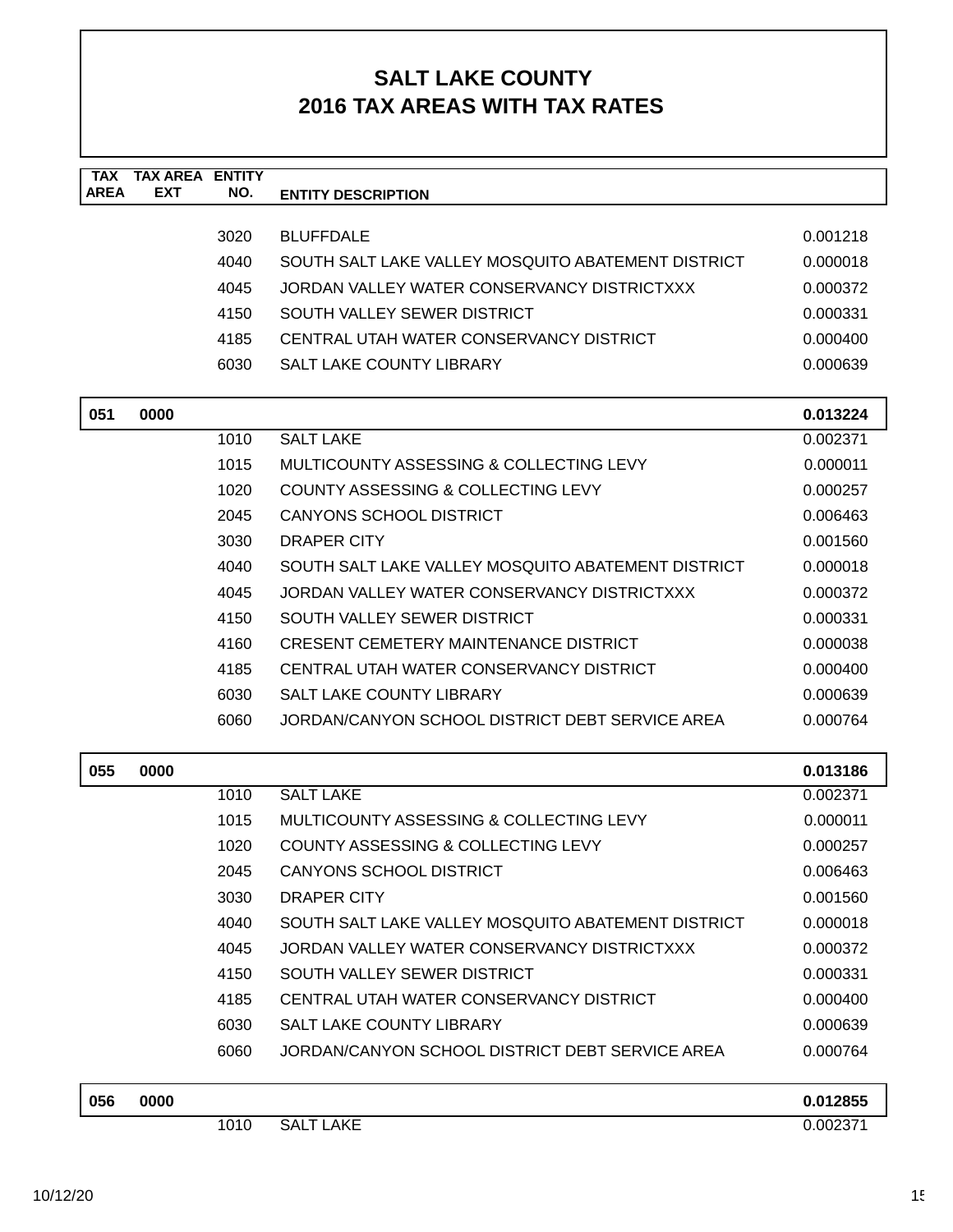| <b>TAX</b><br><b>AREA</b> | <b>TAX AREA ENTITY</b><br><b>EXT</b> | NO.  |                                                    |          |
|---------------------------|--------------------------------------|------|----------------------------------------------------|----------|
|                           |                                      |      | <b>ENTITY DESCRIPTION</b>                          |          |
|                           |                                      | 1015 | MULTICOUNTY ASSESSING & COLLECTING LEVY            | 0.000011 |
|                           |                                      | 1020 | <b>COUNTY ASSESSING &amp; COLLECTING LEVY</b>      | 0.000257 |
|                           |                                      | 2045 | <b>CANYONS SCHOOL DISTRICT</b>                     | 0.006463 |
|                           |                                      | 3030 | DRAPER CITY                                        | 0.001560 |
|                           |                                      | 4040 | SOUTH SALT LAKE VALLEY MOSQUITO ABATEMENT DISTRICT | 0.000018 |
|                           |                                      | 4045 | JORDAN VALLEY WATER CONSERVANCY DISTRICTXXX        | 0.000372 |
|                           |                                      | 4185 | CENTRAL UTAH WATER CONSERVANCY DISTRICT            | 0.000400 |
|                           |                                      | 6030 | <b>SALT LAKE COUNTY LIBRARY</b>                    | 0.000639 |
|                           |                                      | 6060 | JORDAN/CANYON SCHOOL DISTRICT DEBT SERVICE AREA    | 0.000764 |
|                           |                                      |      |                                                    |          |
| 061                       | 0000                                 |      |                                                    | 0.013748 |
|                           |                                      | 1010 | <b>SALT LAKE</b>                                   | 0.002371 |
|                           |                                      | 1015 | MULTICOUNTY ASSESSING & COLLECTING LEVY            | 0.000011 |
|                           |                                      | 1020 | COUNTY ASSESSING & COLLECTING LEVY                 | 0.000257 |
|                           |                                      | 2030 | <b>GRANITE SCHOOL DISTRICT</b>                     | 0.006481 |
|                           |                                      | 3105 | <b>TAYLORSVILLE CITY</b>                           | 0.001165 |
|                           |                                      | 4040 | SOUTH SALT LAKE VALLEY MOSQUITO ABATEMENT DISTRICT | 0.000018 |
|                           |                                      | 4045 | JORDAN VALLEY WATER CONSERVANCY DISTRICTXXX        | 0.000372 |
|                           |                                      | 4110 | TAYLORSVILLE-BENNION IMPROVEMENT DISTRICT          | 0.000146 |
|                           |                                      | 4185 | CENTRAL UTAH WATER CONSERVANCY DISTRICT            | 0.000400 |
|                           |                                      | 4320 | UNIFIED FIRE SERVICE                               | 0.001888 |
|                           |                                      | 6030 | <b>SALT LAKE COUNTY LIBRARY</b>                    | 0.000639 |
|                           |                                      |      |                                                    |          |
| 062                       | 0000                                 |      |                                                    | 0.014208 |
|                           |                                      | 1010 | <b>SALT LAKE</b>                                   | 0.002371 |
|                           |                                      | 1015 | MULTICOUNTY ASSESSING & COLLECTING LEVY            | 0.000011 |
|                           |                                      | 1020 | COUNTY ASSESSING & COLLECTING LEVY                 | 0.000257 |
|                           |                                      | 2030 | <b>GRANITE SCHOOL DISTRICT</b>                     | 0.006481 |
|                           |                                      | 3105 | <b>TAYLORSVILLE CITY</b>                           | 0.001165 |
|                           |                                      | 4040 | SOUTH SALT LAKE VALLEY MOSQUITO ABATEMENT DISTRICT | 0.000018 |
|                           |                                      | 4045 | JORDAN VALLEY WATER CONSERVANCY DISTRICTXXX        | 0.000372 |
|                           |                                      | 4050 | <b>GRANGER - HUNTER IMPROVEMENT DISTRICT</b>       | 0.000606 |
|                           |                                      | 4185 | CENTRAL UTAH WATER CONSERVANCY DISTRICT            | 0.000400 |
|                           |                                      | 4320 | UNIFIED FIRE SERVICE                               | 0.001888 |
|                           |                                      | 6030 | SALT LAKE COUNTY LIBRARY                           | 0.000639 |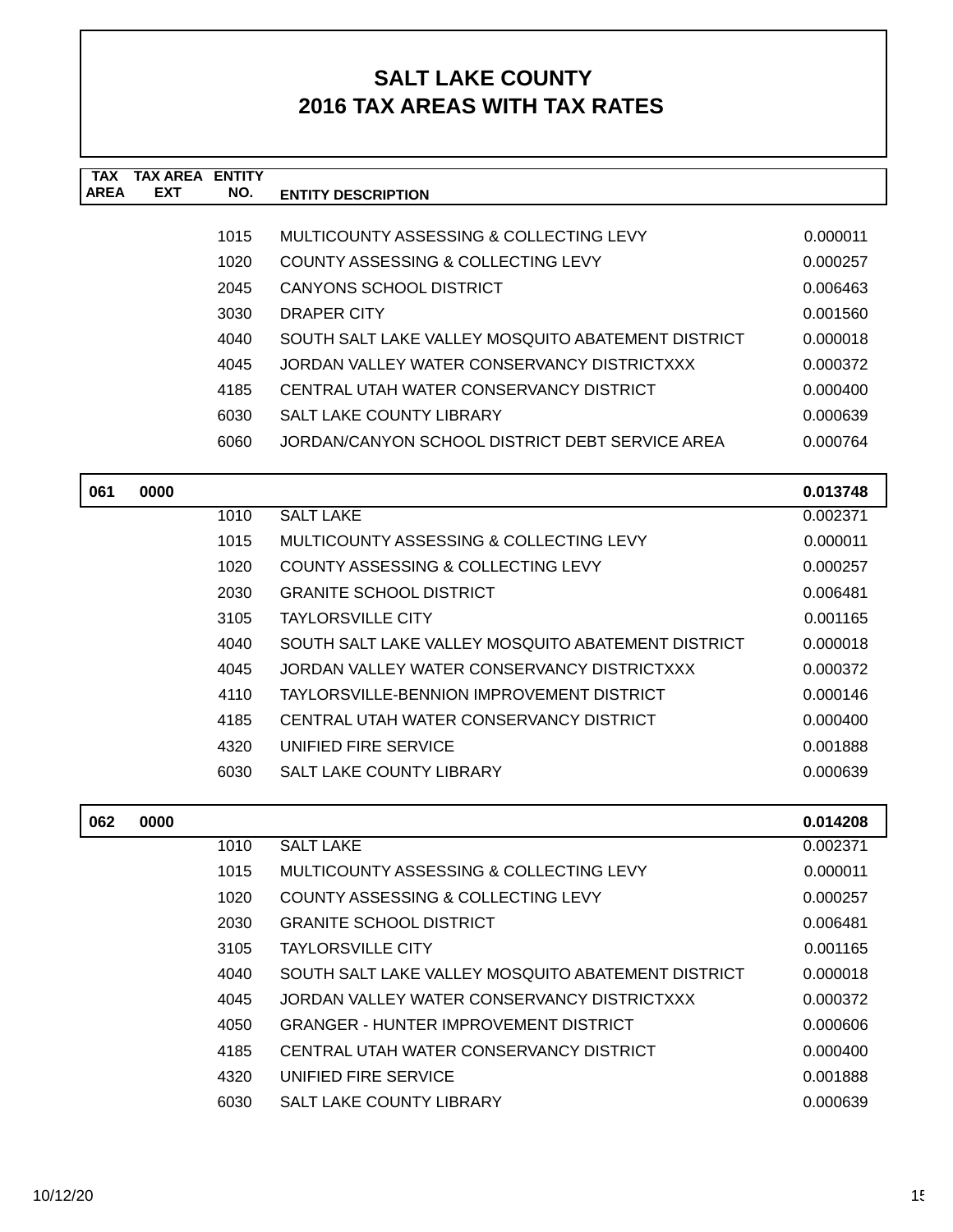#### **TAX TAX AREA ENTITY ENTITY DESCRIPTION EXT NO.**

| 063 | 0000 |      |                                                    | 0.014804 |
|-----|------|------|----------------------------------------------------|----------|
|     |      | 1010 | <b>SALT LAKE</b>                                   | 0.002371 |
|     |      | 1015 | MULTICOUNTY ASSESSING & COLLECTING LEVY            | 0.000011 |
|     |      | 1020 | COUNTY ASSESSING & COLLECTING LEVY                 | 0.000257 |
|     |      | 2030 | <b>GRANITE SCHOOL DISTRICT</b>                     | 0.006481 |
|     |      | 3105 | <b>TAYLORSVILLE CITY</b>                           | 0.001165 |
|     |      | 4040 | SOUTH SALT LAKE VALLEY MOSOUITO ABATEMENT DISTRICT | 0.000018 |
|     |      | 4045 | JORDAN VALLEY WATER CONSERVANCY DISTRICTXXX        | 0.000372 |
|     |      | 4110 | TAYLORSVILLE-BENNION IMPROVEMENT DISTRICT          | 0.000146 |
|     |      | 4180 | OQUIRRH RECREATION AND PARKS DISTRICT              | 0.001056 |
|     |      | 4185 | CENTRAL UTAH WATER CONSERVANCY DISTRICT            | 0.000400 |
|     |      | 4320 | UNIFIED FIRE SERVICE                               | 0.001888 |
|     |      | 6030 | <b>SALT LAKE COUNTY LIBRARY</b>                    | 0.000639 |

| 064 | 0000 |      |                                                    | 0.015335 |
|-----|------|------|----------------------------------------------------|----------|
|     |      | 1010 | <b>SALT LAKE</b>                                   | 0.002371 |
|     |      | 1015 | MULTICOUNTY ASSESSING & COLLECTING LEVY            | 0.000011 |
|     |      | 1020 | COUNTY ASSESSING & COLLECTING LEVY                 | 0.000257 |
|     |      | 2030 | <b>GRANITE SCHOOL DISTRICT</b>                     | 0.006481 |
|     |      | 3105 | <b>TAYLORSVILLE CITY</b>                           | 0.001165 |
|     |      | 4040 | SOUTH SALT LAKE VALLEY MOSQUITO ABATEMENT DISTRICT | 0.000018 |
|     |      | 4045 | JORDAN VALLEY WATER CONSERVANCY DISTRICTXXX        | 0.000372 |
|     |      | 4120 | <b>KEARNS IMPROVEMENT DISTRICT</b>                 | 0.000677 |
|     |      | 4180 | OQUIRRH RECREATION AND PARKS DISTRICT              | 0.001056 |
|     |      | 4185 | CENTRAL UTAH WATER CONSERVANCY DISTRICT            | 0.000400 |
|     |      | 4320 | UNIFIED FIRE SERVICE                               | 0.001888 |
|     |      | 6030 | <b>SALT LAKE COUNTY LIBRARY</b>                    | 0.000639 |
|     |      |      |                                                    |          |
| 065 | 0000 |      |                                                    | 0.014027 |
|     |      | 1010 | <b>SALT LAKE</b>                                   | 0.002371 |

| <br> |      |                                                    | V.V I TVL I |
|------|------|----------------------------------------------------|-------------|
|      | 1010 | SALT LAKE                                          | 0.002371    |
|      | 1015 | MULTICOUNTY ASSESSING & COLLECTING LEVY            | 0.000011    |
|      | 1020 | COUNTY ASSESSING & COLLECTING LEVY                 | 0.000257    |
|      | 2040 | JORDAN SCHOOL DISTRICT                             | 0.006906    |
|      | 3105 | <b>TAYLORSVILLE CITY</b>                           | 0.001165    |
|      | 4040 | SOUTH SALT LAKE VALLEY MOSQUITO ABATEMENT DISTRICT | 0.000018    |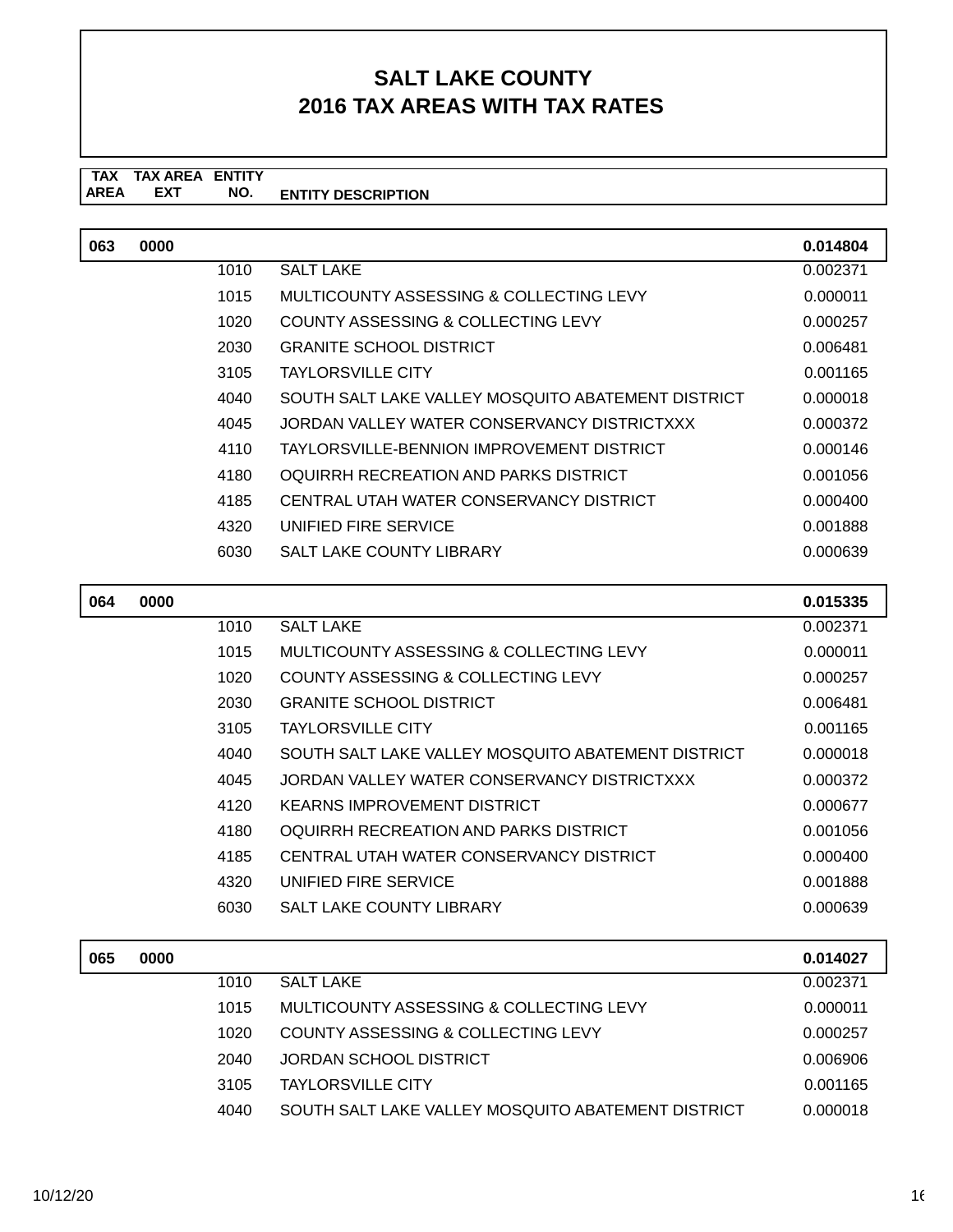| <b>TAX</b><br><b>AREA</b> | <b>TAX AREA ENTITY</b><br><b>EXT</b> | NO.  | <b>ENTITY DESCRIPTION</b>                          |          |
|---------------------------|--------------------------------------|------|----------------------------------------------------|----------|
|                           |                                      |      |                                                    |          |
|                           |                                      | 4045 | JORDAN VALLEY WATER CONSERVANCY DISTRICTXXX        | 0.000372 |
|                           |                                      | 4185 | CENTRAL UTAH WATER CONSERVANCY DISTRICT            | 0.000400 |
|                           |                                      | 4320 | UNIFIED FIRE SERVICE                               | 0.001888 |
|                           |                                      | 6030 | SALT LAKE COUNTY LIBRARY                           | 0.000639 |
| 066                       | 0000                                 |      |                                                    | 0.014173 |
|                           |                                      | 1010 | <b>SALT LAKE</b>                                   | 0.002371 |
|                           |                                      | 1015 | MULTICOUNTY ASSESSING & COLLECTING LEVY            | 0.000011 |
|                           |                                      | 1020 | COUNTY ASSESSING & COLLECTING LEVY                 | 0.000257 |
|                           |                                      | 2040 | <b>JORDAN SCHOOL DISTRICT</b>                      | 0.006906 |
|                           |                                      | 3105 | <b>TAYLORSVILLE CITY</b>                           | 0.001165 |
|                           |                                      | 4040 | SOUTH SALT LAKE VALLEY MOSQUITO ABATEMENT DISTRICT | 0.000018 |
|                           |                                      | 4045 | JORDAN VALLEY WATER CONSERVANCY DISTRICTXXX        | 0.000372 |
|                           |                                      | 4110 | TAYLORSVILLE-BENNION IMPROVEMENT DISTRICT          | 0.000146 |
|                           |                                      | 4185 | CENTRAL UTAH WATER CONSERVANCY DISTRICT            | 0.000400 |
|                           |                                      | 4320 | UNIFIED FIRE SERVICE                               | 0.001888 |
|                           |                                      | 6030 | SALT LAKE COUNTY LIBRARY                           | 0.000639 |
| 070                       | 0000                                 |      |                                                    | 0.015460 |
|                           |                                      | 1010 | <b>SALT LAKE</b>                                   | 0.002371 |
|                           |                                      | 1015 | MULTICOUNTY ASSESSING & COLLECTING LEVY            | 0.000011 |
|                           |                                      | 1020 | <b>COUNTY ASSESSING &amp; COLLECTING LEVY</b>      | 0.000257 |
|                           |                                      | 2040 | <b>JORDAN SCHOOL DISTRICT</b>                      | 0.006906 |
|                           |                                      | 3035 | <b>HERRIMAN TOWN</b>                               | 0.000342 |
|                           |                                      | 4040 | SOUTH SALT LAKE VALLEY MOSQUITO ABATEMENT DISTRICT | 0.000018 |
|                           |                                      | 4045 | JORDAN VALLEY WATER CONSERVANCY DISTRICTXXX        | 0.000372 |
|                           |                                      | 4150 | SOUTH VALLEY SEWER DISTRICT                        | 0.000331 |
|                           |                                      | 4185 | CENTRAL UTAH WATER CONSERVANCY DISTRICT            | 0.000400 |
|                           |                                      | 4320 | UNIFIED FIRE SERVICE                               | 0.001888 |
|                           |                                      | 4340 | SALT LAKE VALLEY LAW ENFORCEMENT SERVICE AREA      | 0.001925 |
|                           |                                      | 6030 | SALT LAKE COUNTY LIBRARY                           | 0.000639 |
| 080                       | 0000                                 |      |                                                    | 0.012283 |
|                           |                                      | 1010 | <b>SALT LAKE</b>                                   | 0.002371 |
|                           |                                      | 1015 | MULTICOUNTY ASSESSING & COLLECTING LEVY            | 0.000011 |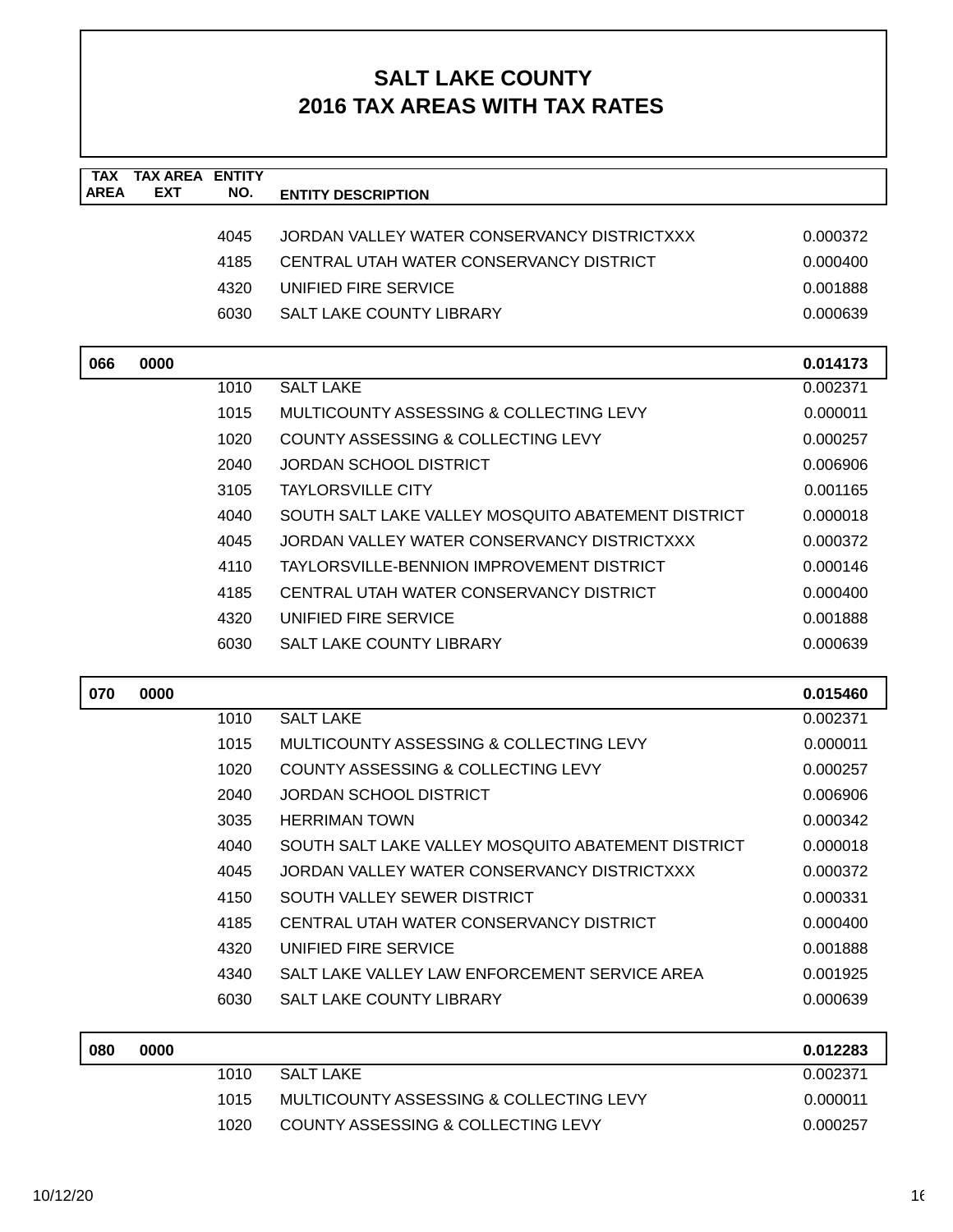| <b>TAX</b><br><b>AREA</b> | <b>TAX AREA ENTITY</b><br><b>EXT</b> | NO.  | <b>ENTITY DESCRIPTION</b>                          |          |
|---------------------------|--------------------------------------|------|----------------------------------------------------|----------|
|                           |                                      |      |                                                    |          |
|                           |                                      | 2030 | <b>GRANITE SCHOOL DISTRICT</b>                     | 0.006481 |
|                           |                                      | 3036 | <b>HOLLADAY CITY</b>                               | 0.001420 |
|                           |                                      | 4040 | SOUTH SALT LAKE VALLEY MOSQUITO ABATEMENT DISTRICT | 0.000018 |
|                           |                                      | 4045 | JORDAN VALLEY WATER CONSERVANCY DISTRICTXXX        | 0.000372 |
|                           |                                      | 4060 | MT OLYMPUS IMPROVEMENT DISTRICT                    | 0.000314 |
|                           |                                      | 4185 | CENTRAL UTAH WATER CONSERVANCY DISTRICT            | 0.000400 |
|                           |                                      | 6030 | SALT LAKE COUNTY LIBRARY                           | 0.000639 |
| 081                       | 0000                                 |      |                                                    | 0.011911 |
|                           |                                      | 1010 | <b>SALT LAKE</b>                                   | 0.002371 |
|                           |                                      | 1015 | MULTICOUNTY ASSESSING & COLLECTING LEVY            | 0.000011 |
|                           |                                      | 1020 | COUNTY ASSESSING & COLLECTING LEVY                 | 0.000257 |
|                           |                                      | 2030 | <b>GRANITE SCHOOL DISTRICT</b>                     | 0.006481 |
|                           |                                      | 3036 | <b>HOLLADAY CITY</b>                               | 0.001420 |
|                           |                                      | 4040 | SOUTH SALT LAKE VALLEY MOSQUITO ABATEMENT DISTRICT | 0.000018 |
|                           |                                      | 4060 | MT OLYMPUS IMPROVEMENT DISTRICT                    | 0.000314 |
|                           |                                      | 4185 | CENTRAL UTAH WATER CONSERVANCY DISTRICT            | 0.000400 |
|                           |                                      | 6020 | AREA EXCLUDED FROM SALT LAKE COUNTY WATER CONSER   | 0.000000 |
|                           |                                      | 6030 | <b>SALT LAKE COUNTY LIBRARY</b>                    | 0.000639 |
| 082                       | 0000                                 |      |                                                    | 0.011911 |
|                           |                                      | 1010 | <b>SALT LAKE</b>                                   | 0.002371 |
|                           |                                      | 1015 | MULTICOUNTY ASSESSING & COLLECTING LEVY            | 0.000011 |
|                           |                                      | 1020 | COUNTY ASSESSING & COLLECTING LEVY                 | 0.000257 |
|                           |                                      | 2030 | <b>GRANITE SCHOOL DISTRICT</b>                     | 0.006481 |
|                           |                                      | 3036 | <b>HOLLADAY CITY</b>                               | 0.001420 |
|                           |                                      | 4040 | SOUTH SALT LAKE VALLEY MOSQUITO ABATEMENT DISTRICT | 0.000018 |
|                           |                                      | 4060 | MT OLYMPUS IMPROVEMENT DISTRICT                    | 0.000314 |
|                           |                                      | 4185 | CENTRAL UTAH WATER CONSERVANCY DISTRICT            | 0.000400 |
|                           |                                      | 6030 | SALT LAKE COUNTY LIBRARY                           | 0.000639 |
| 083                       | 0000                                 |      |                                                    | 0.011796 |
|                           |                                      | 1010 | <b>SALT LAKE</b>                                   | 0.002371 |
|                           |                                      | 1015 | MULTICOUNTY ASSESSING & COLLECTING LEVY            | 0.000011 |
|                           |                                      | 1020 | COUNTY ASSESSING & COLLECTING LEVY                 | 0.000257 |
|                           |                                      | 2030 | <b>GRANITE SCHOOL DISTRICT</b>                     | 0.006481 |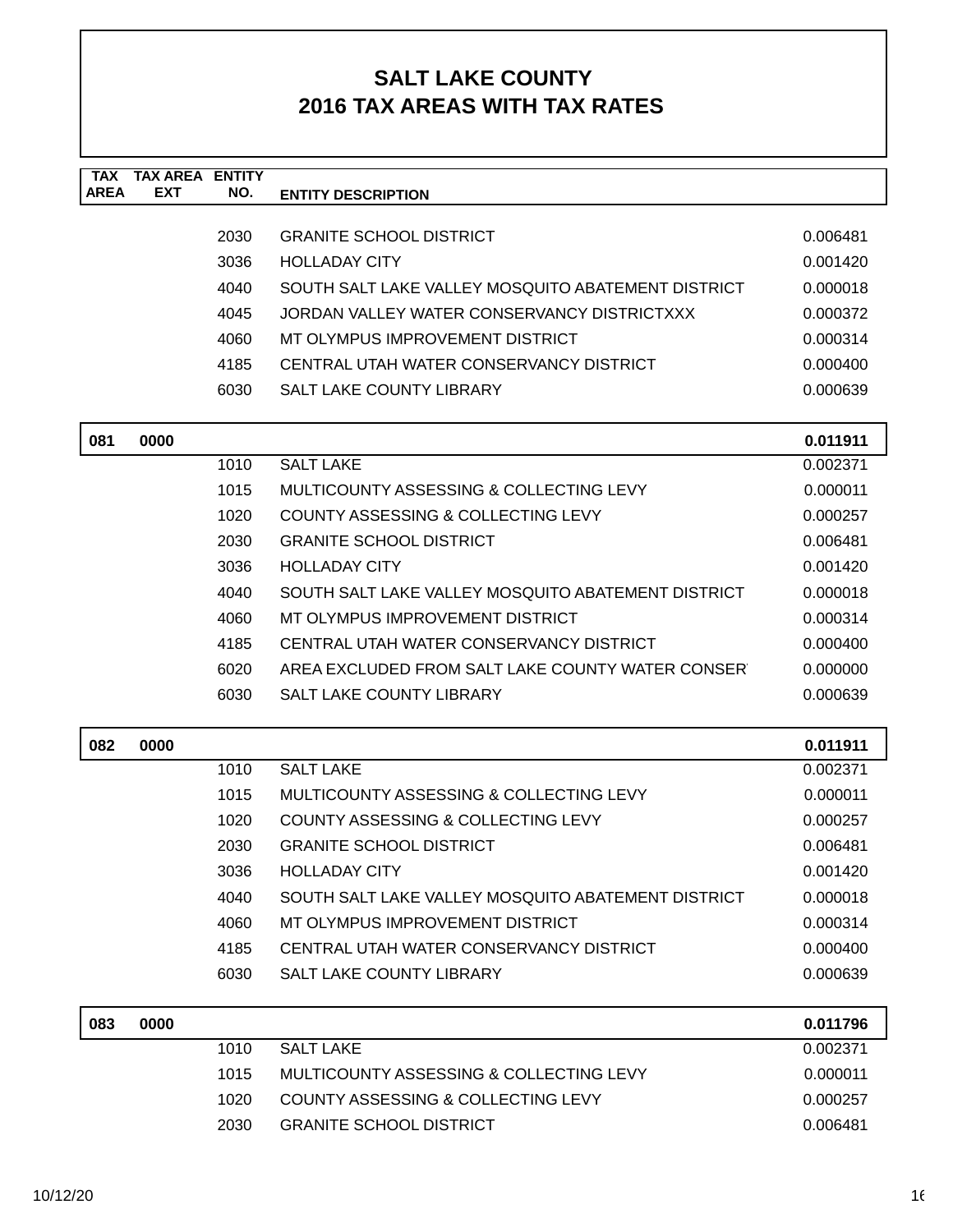| <b>TAX</b><br><b>AREA</b> | <b>TAX AREA</b><br><b>EXT</b> | <b>ENTITY</b><br>NO. | <b>ENTITY DESCRIPTION</b>                              |                      |
|---------------------------|-------------------------------|----------------------|--------------------------------------------------------|----------------------|
|                           |                               |                      |                                                        |                      |
|                           |                               | 3036                 | <b>HOLLADAY CITY</b>                                   | 0.001420             |
|                           |                               | 4040                 | SOUTH SALT LAKE VALLEY MOSQUITO ABATEMENT DISTRICT     | 0.000018             |
|                           |                               | 4090                 | COTTONWOOD IMPROVEMENT DISTRICT                        | 0.000199             |
|                           |                               | 4185                 | CENTRAL UTAH WATER CONSERVANCY DISTRICT                | 0.000400             |
|                           |                               | 6030                 | <b>SALT LAKE COUNTY LIBRARY</b>                        | 0.000639             |
|                           | 0000                          |                      |                                                        |                      |
| 084                       |                               | 1010                 | <b>SALT LAKE</b>                                       | 0.012913<br>0.002371 |
|                           |                               | 1015                 | MULTICOUNTY ASSESSING & COLLECTING LEVY                | 0.000011             |
|                           |                               | 1020                 | COUNTY ASSESSING & COLLECTING LEVY                     | 0.000257             |
|                           |                               | 2030                 | <b>GRANITE SCHOOL DISTRICT</b>                         | 0.006481             |
|                           |                               | 3036                 | <b>HOLLADAY CITY</b>                                   | 0.001420             |
|                           |                               | 4040                 | SOUTH SALT LAKE VALLEY MOSQUITO ABATEMENT DISTRICT     | 0.000018             |
|                           |                               | 4090                 | COTTONWOOD IMPROVEMENT DISTRICT                        | 0.000199             |
|                           |                               | 4185                 | CENTRAL UTAH WATER CONSERVANCY DISTRICT                | 0.000400             |
|                           |                               | 4200                 | <b>COTTONWOOD HEIGHTS PARKS AND RECREATION SERVICE</b> | 0.001117             |
|                           |                               | 6030                 | <b>SALT LAKE COUNTY LIBRARY</b>                        | 0.000639             |
|                           |                               |                      |                                                        |                      |
| 085                       | 0000                          |                      |                                                        | 0.012168             |
|                           |                               | 1010                 | <b>SALT LAKE</b>                                       | 0.002371             |
|                           |                               | 1015                 | MULTICOUNTY ASSESSING & COLLECTING LEVY                | 0.000011             |
|                           |                               | 1020                 | COUNTY ASSESSING & COLLECTING LEVY                     | 0.000257             |
|                           |                               | 2030                 | <b>GRANITE SCHOOL DISTRICT</b>                         | 0.006481             |
|                           |                               | 3036                 | <b>HOLLADAY CITY</b>                                   | 0.001420             |
|                           |                               | 4040                 | SOUTH SALT LAKE VALLEY MOSQUITO ABATEMENT DISTRICT     | 0.000018             |
|                           |                               | 4045                 | JORDAN VALLEY WATER CONSERVANCY DISTRICTXXX            | 0.000372             |
|                           |                               | 4090                 | COTTONWOOD IMPROVEMENT DISTRICT                        | 0.000199             |
|                           |                               |                      |                                                        |                      |
|                           |                               | 4185                 | CENTRAL UTAH WATER CONSERVANCY DISTRICT                | 0.000400             |
|                           |                               | 6030                 | SALT LAKE COUNTY LIBRARY                               | 0.000639             |
| 13A                       | 0000                          |                      |                                                        | 0.014848             |
|                           |                               | 1010                 | <b>SALT LAKE</b>                                       | 0.002371             |
|                           |                               | 1015                 | MULTICOUNTY ASSESSING & COLLECTING LEVY                | 0.000011             |
|                           |                               | 1020                 | COUNTY ASSESSING & COLLECTING LEVY                     | 0.000257             |
|                           |                               | 2010                 | SALT LAKE CITY SCHOOL DISTRICT                         | 0.006180             |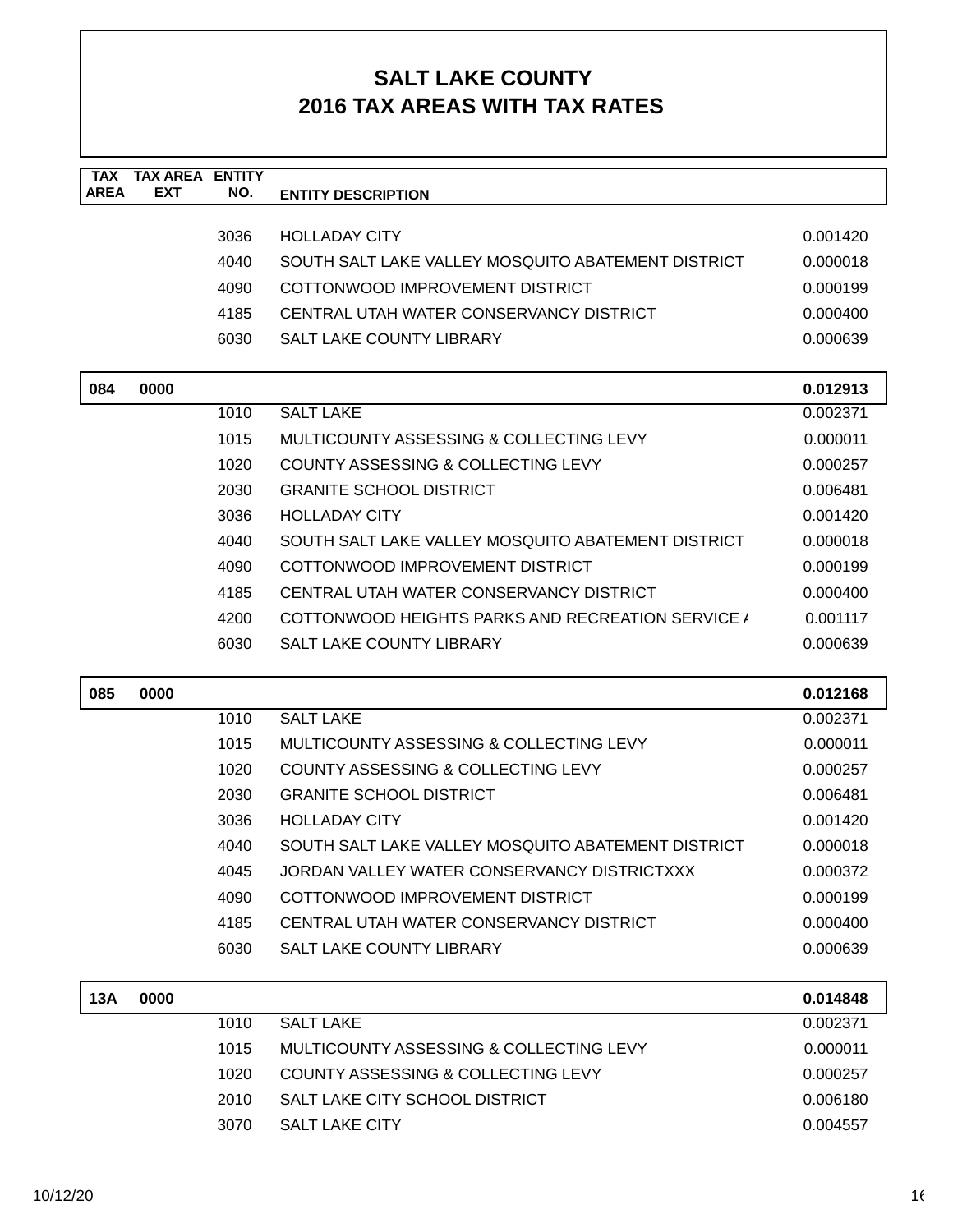| <b>TAX</b><br><b>AREA</b> | <b>TAX AREA ENTITY</b><br><b>EXT</b> | NO.  | <b>ENTITY DESCRIPTION</b>                          |          |
|---------------------------|--------------------------------------|------|----------------------------------------------------|----------|
|                           |                                      |      |                                                    |          |
|                           |                                      | 3071 | <b>SALT LAKE LIBRARY</b>                           | 0.000705 |
|                           |                                      | 4010 | SALT LAKE METROPOLITAN WATER DISTRICT              | 0.000349 |
|                           |                                      | 4040 | SOUTH SALT LAKE VALLEY MOSQUITO ABATEMENT DISTRICT | 0.000018 |
|                           |                                      | 4185 | CENTRAL UTAH WATER CONSERVANCY DISTRICT            | 0.000400 |
|                           |                                      | 6020 | AREA EXCLUDED FROM SALT LAKE COUNTY WATER CONSER   | 0.000000 |
| 13B                       | 0000                                 |      |                                                    | 0.015162 |
|                           |                                      | 1010 | <b>SALT LAKE</b>                                   | 0.002371 |
|                           |                                      | 1015 | MULTICOUNTY ASSESSING & COLLECTING LEVY            | 0.000011 |
|                           |                                      | 1020 | <b>COUNTY ASSESSING &amp; COLLECTING LEVY</b>      | 0.000257 |
|                           |                                      | 2010 | SALT LAKE CITY SCHOOL DISTRICT                     | 0.006180 |
|                           |                                      | 3070 | <b>SALT LAKE CITY</b>                              | 0.004557 |
|                           |                                      | 3071 | <b>SALT LAKE LIBRARY</b>                           | 0.000705 |
|                           |                                      | 4010 | SALT LAKE METROPOLITAN WATER DISTRICT              | 0.000349 |
|                           |                                      | 4040 | SOUTH SALT LAKE VALLEY MOSQUITO ABATEMENT DISTRICT | 0.000018 |
|                           |                                      | 4060 | MT OLYMPUS IMPROVEMENT DISTRICT                    | 0.000314 |
|                           |                                      | 4185 | CENTRAL UTAH WATER CONSERVANCY DISTRICT            | 0.000400 |
|                           |                                      | 6020 | AREA EXCLUDED FROM SALT LAKE COUNTY WATER CONSER   | 0.000000 |
| <b>13C</b>                | 0000                                 |      |                                                    | 0.015001 |
|                           |                                      | 1010 | <b>SALT LAKE</b>                                   | 0.002371 |
|                           |                                      | 1015 | MULTICOUNTY ASSESSING & COLLECTING LEVY            | 0.000011 |
|                           |                                      | 1020 | COUNTY ASSESSING & COLLECTING LEVY                 | 0.000257 |
|                           |                                      | 2010 | SALT LAKE CITY SCHOOL DISTRICT                     | 0.006180 |
|                           |                                      | 3070 | <b>SALT LAKE CITY</b>                              | 0.004557 |
|                           |                                      | 3071 | <b>SALT LAKE LIBRARY</b>                           | 0.000705 |
|                           |                                      | 4010 | SALT LAKE METROPOLITAN WATER DISTRICT              | 0.000349 |
|                           |                                      | 4020 | SALT LAKE CITY MOSQUITO ABATEMENT DISTRICT         | 0.000171 |
|                           |                                      | 4145 | SOUTH DAVIS COUNTY SEWER IMPROVEMENT DISTRICT      | 0.000000 |
|                           |                                      | 4185 | CENTRAL UTAH WATER CONSERVANCY DISTRICT            | 0.000400 |
|                           |                                      |      |                                                    |          |
| 13E                       | 0000                                 |      |                                                    | 0.014878 |
|                           |                                      | 1010 | <b>SALT LAKE</b>                                   | 0.002371 |
|                           |                                      | 1015 | MULTICOUNTY ASSESSING & COLLECTING LEVY            | 0.000011 |
|                           |                                      | 1020 | COUNTY ASSESSING & COLLECTING LEVY                 | 0.000257 |
|                           |                                      | 2010 | SALT LAKE CITY SCHOOL DISTRICT                     | 0.006180 |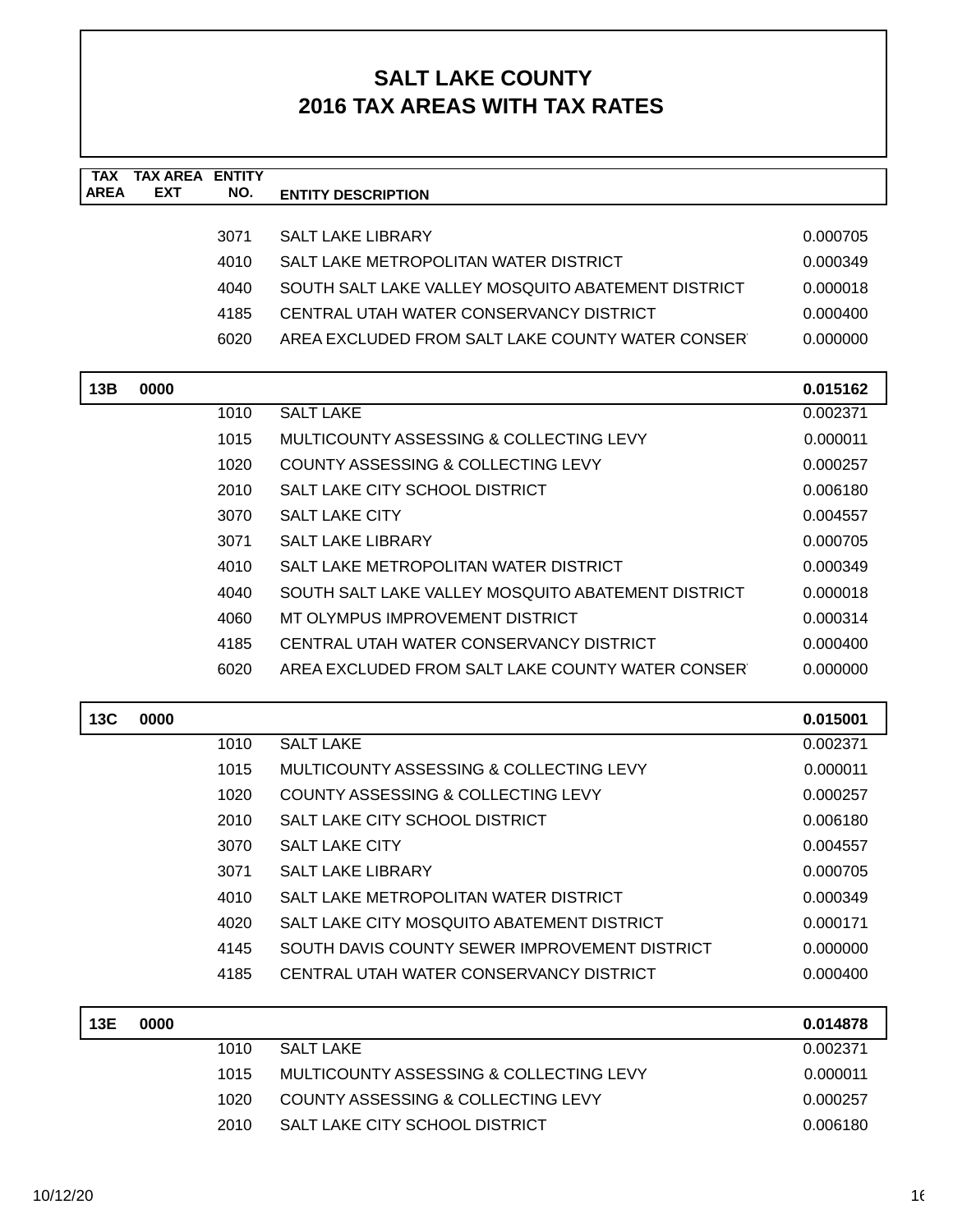| <b>TAX</b>  | <b>TAX AREA ENTITY</b> |      |                                               |          |
|-------------|------------------------|------|-----------------------------------------------|----------|
| <b>AREA</b> | <b>EXT</b>             | NO.  | <b>ENTITY DESCRIPTION</b>                     |          |
|             |                        | 3070 | <b>SALT LAKE CITY</b>                         | 0.004557 |
|             |                        | 3071 | <b>SALT LAKE LIBRARY</b>                      | 0.000705 |
|             |                        | 4010 | SALT LAKE METROPOLITAN WATER DISTRICT         | 0.000349 |
|             |                        | 4030 | MAGNA MOSQUITO ABATEMENT DISTRICT             | 0.000048 |
|             |                        | 4185 | CENTRAL UTAH WATER CONSERVANCY DISTRICT       | 0.000400 |
|             |                        |      |                                               |          |
| 13F         | 0000                   |      |                                               | 0.014830 |
|             |                        | 1010 | <b>SALT LAKE</b>                              | 0.002371 |
|             |                        | 1015 | MULTICOUNTY ASSESSING & COLLECTING LEVY       | 0.000011 |
|             |                        | 1020 | COUNTY ASSESSING & COLLECTING LEVY            | 0.000257 |
|             |                        | 2010 | SALT LAKE CITY SCHOOL DISTRICT                | 0.006180 |
|             |                        | 3070 | <b>SALT LAKE CITY</b>                         | 0.004557 |
|             |                        | 3071 | <b>SALT LAKE LIBRARY</b>                      | 0.000705 |
|             |                        | 4010 | SALT LAKE METROPOLITAN WATER DISTRICT         | 0.000349 |
|             |                        | 4185 | CENTRAL UTAH WATER CONSERVANCY DISTRICT       | 0.000400 |
|             |                        |      |                                               |          |
| 13G         | 0000                   |      |                                               | 0.016930 |
|             |                        | 1010 | <b>SALT LAKE</b>                              | 0.002371 |
|             |                        | 1015 | MULTICOUNTY ASSESSING & COLLECTING LEVY       | 0.000011 |
|             |                        | 1020 | COUNTY ASSESSING & COLLECTING LEVY            | 0.000257 |
|             |                        | 2010 | SALT LAKE CITY SCHOOL DISTRICT                | 0.006180 |
|             |                        | 3070 | <b>SALT LAKE CITY</b>                         | 0.004557 |
|             |                        | 3071 | <b>SALT LAKE LIBRARY</b>                      | 0.000705 |
|             |                        | 4010 | SALT LAKE METROPOLITAN WATER DISTRICT         | 0.000349 |
|             |                        | 4030 | MAGNA MOSQUITO ABATEMENT DISTRICT             | 0.000048 |
|             |                        | 4080 | <b>MAGNA WATER DISTRICT</b>                   | 0.002052 |
|             |                        | 4185 | CENTRAL UTAH WATER CONSERVANCY DISTRICT       | 0.000400 |
| 13H         | 0000                   |      |                                               | 0.015001 |
|             |                        | 1010 | <b>SALT LAKE</b>                              | 0.002371 |
|             |                        | 1015 | MULTICOUNTY ASSESSING & COLLECTING LEVY       | 0.000011 |
|             |                        | 1020 | <b>COUNTY ASSESSING &amp; COLLECTING LEVY</b> | 0.000257 |
|             |                        | 2010 | SALT LAKE CITY SCHOOL DISTRICT                | 0.006180 |
|             |                        | 3070 | <b>SALT LAKE CITY</b>                         | 0.004557 |
|             |                        | 3071 | <b>SALT LAKE LIBRARY</b>                      | 0.000705 |
|             |                        | 4010 | SALT LAKE METROPOLITAN WATER DISTRICT         | 0.000349 |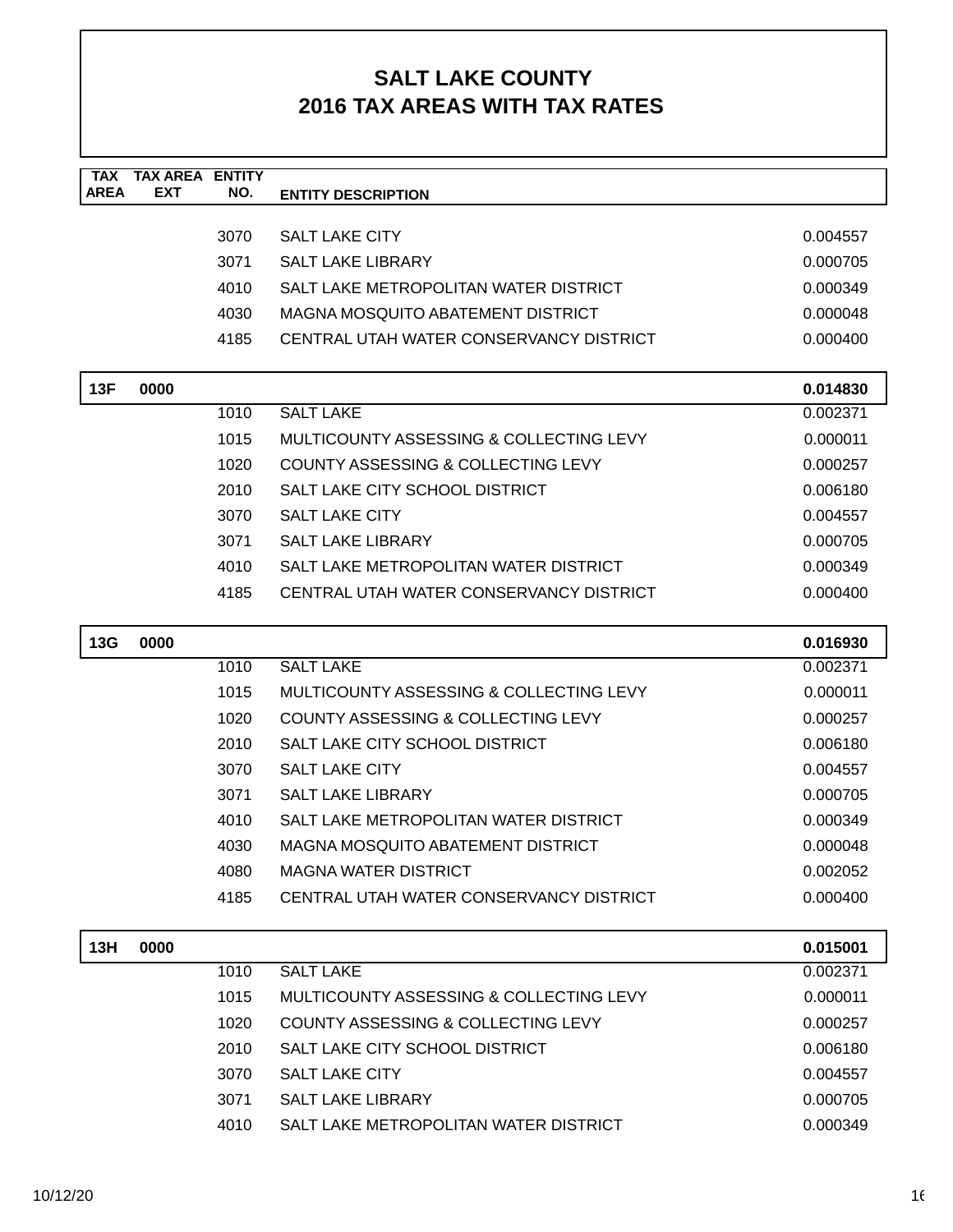| <b>TAX</b><br><b>AREA</b> | <b>TAX AREA</b><br><b>EXT</b> | <b>ENTITY</b><br>NO. |                                                         |          |
|---------------------------|-------------------------------|----------------------|---------------------------------------------------------|----------|
|                           |                               |                      | <b>ENTITY DESCRIPTION</b>                               |          |
|                           |                               | 4020                 | SALT LAKE CITY MOSQUITO ABATEMENT DISTRICT              | 0.000171 |
|                           |                               | 4185                 | CENTRAL UTAH WATER CONSERVANCY DISTRICT                 | 0.000400 |
|                           |                               | 8011                 | <b>BASEBALL STADIUM NEIGHBORHOOD DEVELOPMENT PROJE(</b> | 0.000000 |
|                           |                               |                      |                                                         |          |
| 13I                       | 0000                          |                      |                                                         | 0.015131 |
|                           |                               | 1010                 | <b>SALT LAKE</b>                                        | 0.002371 |
|                           |                               | 1015                 | MULTICOUNTY ASSESSING & COLLECTING LEVY                 | 0.000011 |
|                           |                               | 1020                 | <b>COUNTY ASSESSING &amp; COLLECTING LEVY</b>           | 0.000257 |
|                           |                               | 2030                 | <b>GRANITE SCHOOL DISTRICT</b>                          | 0.006481 |
|                           |                               | 3070                 | <b>SALT LAKE CITY</b>                                   | 0.004557 |
|                           |                               | 3071                 | <b>SALT LAKE LIBRARY</b>                                | 0.000705 |
|                           |                               | 4010                 | SALT LAKE METROPOLITAN WATER DISTRICT                   | 0.000349 |
|                           |                               | 4185                 | CENTRAL UTAH WATER CONSERVANCY DISTRICT                 | 0.000400 |
|                           |                               |                      |                                                         |          |
| 13J                       | 0000                          |                      |                                                         | 0.015607 |
|                           |                               | 1010                 | <b>SALT LAKE</b>                                        | 0.002371 |
|                           |                               | 1015                 | MULTICOUNTY ASSESSING & COLLECTING LEVY                 | 0.000011 |
|                           |                               | 1020                 | COUNTY ASSESSING & COLLECTING LEVY                      | 0.000257 |
|                           |                               | 2010                 | SALT LAKE CITY SCHOOL DISTRICT                          | 0.006180 |
|                           |                               | 3070                 | <b>SALT LAKE CITY</b>                                   | 0.004557 |
|                           |                               | 3071                 | <b>SALT LAKE LIBRARY</b>                                | 0.000705 |
|                           |                               | 4010                 | SALT LAKE METROPOLITAN WATER DISTRICT                   | 0.000349 |
|                           |                               | 4020                 | SALT LAKE CITY MOSQUITO ABATEMENT DISTRICT              | 0.000171 |
|                           |                               | 4050                 | <b>GRANGER - HUNTER IMPROVEMENT DISTRICT</b>            | 0.000606 |
|                           |                               | 4185                 | CENTRAL UTAH WATER CONSERVANCY DISTRICT                 | 0.000400 |
|                           |                               |                      |                                                         |          |
| 13K                       | 0000                          |                      |                                                         | 0.015463 |
|                           |                               | 1010                 | <b>SALT LAKE</b>                                        | 0.002371 |
|                           |                               | 1015                 | MULTICOUNTY ASSESSING & COLLECTING LEVY                 | 0.000011 |
|                           |                               | 1020                 | COUNTY ASSESSING & COLLECTING LEVY                      | 0.000257 |
|                           |                               | 2030                 | <b>GRANITE SCHOOL DISTRICT</b>                          | 0.006481 |
|                           |                               | 3070                 | <b>SALT LAKE CITY</b>                                   | 0.004557 |
|                           |                               | 3071                 | <b>SALT LAKE LIBRARY</b>                                | 0.000705 |
|                           |                               | 4010                 | SALT LAKE METROPOLITAN WATER DISTRICT                   | 0.000349 |
|                           |                               | 4040                 | SOUTH SALT LAKE VALLEY MOSQUITO ABATEMENT DISTRICT      | 0.000018 |
|                           |                               | 4060                 | MT OLYMPUS IMPROVEMENT DISTRICT                         | 0.000314 |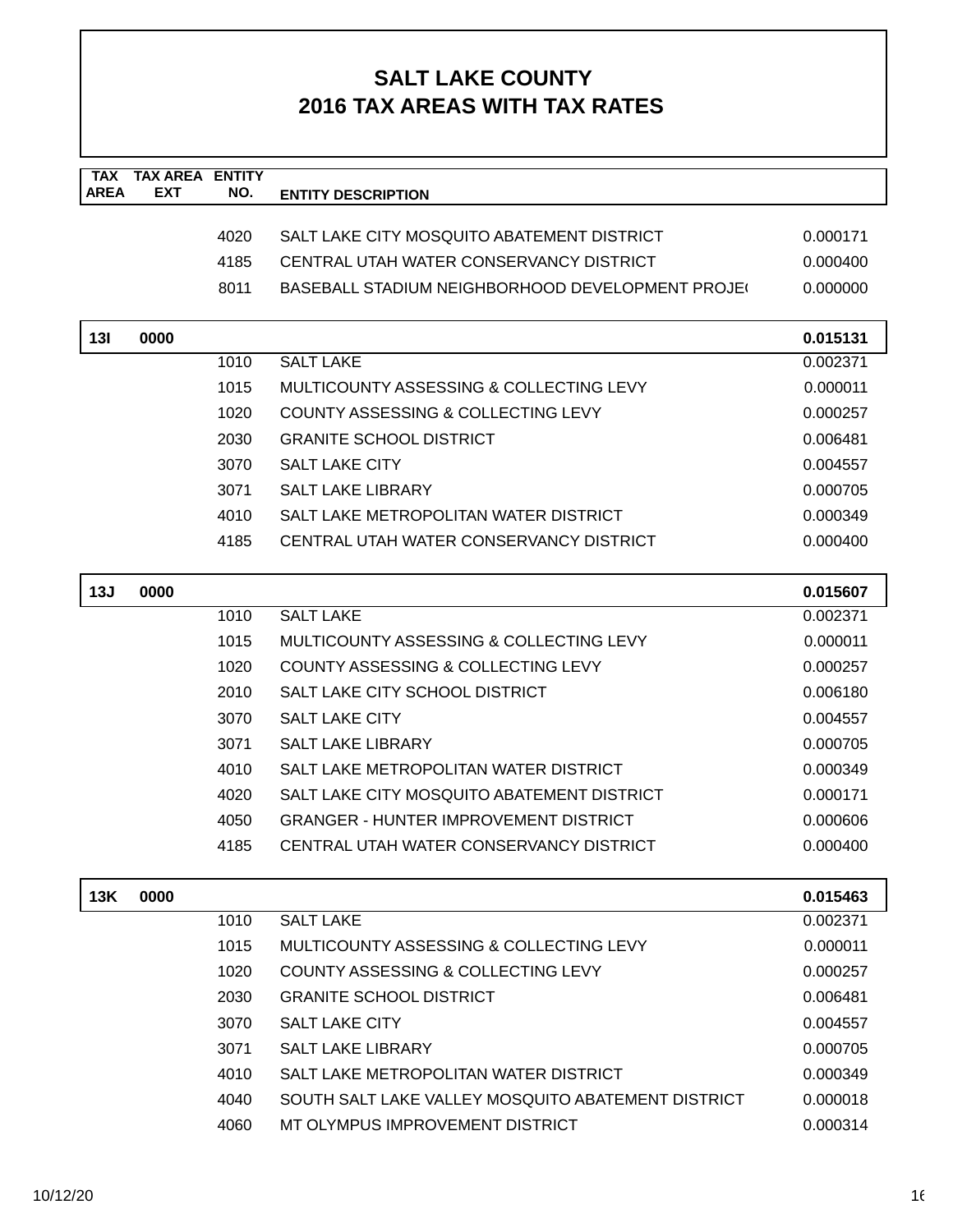#### **TAX TAX AREA ENTITY AREA ENTITY DESCRIPTION EXT NO.**

#### 4185 CENTRAL UTAH WATER CONSERVANCY DISTRICT 0.000400

| 13L | 0000 |      |                                                    | 0.015373 |
|-----|------|------|----------------------------------------------------|----------|
|     |      | 1010 | <b>SALT LAKE</b>                                   | 0.002371 |
|     |      | 1015 | MULTICOUNTY ASSESSING & COLLECTING LEVY            | 0.000011 |
|     |      | 1020 | COUNTY ASSESSING & COLLECTING LEVY                 | 0.000257 |
|     |      | 2010 | SALT LAKE CITY SCHOOL DISTRICT                     | 0.006180 |
|     |      | 3070 | <b>SALT LAKE CITY</b>                              | 0.004557 |
|     |      | 3071 | <b>SALT LAKE LIBRARY</b>                           | 0.000705 |
|     |      | 4010 | SALT LAKE METROPOLITAN WATER DISTRICT              | 0.000349 |
|     |      | 4020 | SALT LAKE CITY MOSQUITO ABATEMENT DISTRICT         | 0.000171 |
|     |      | 4045 | JORDAN VALLEY WATER CONSERVANCY DISTRICTXXX        | 0.000372 |
|     |      | 4185 | CENTRAL UTAH WATER CONSERVANCY DISTRICT            | 0.000400 |
|     |      |      |                                                    |          |
| 14A | 0000 |      |                                                    | 0.012852 |
|     |      | 1010 | <b>SALT LAKE</b>                                   | 0.002371 |
|     |      | 1015 | MULTICOUNTY ASSESSING & COLLECTING LEVY            | 0.000011 |
|     |      | 1020 | COUNTY ASSESSING & COLLECTING LEVY                 | 0.000257 |
|     |      | 2030 | <b>GRANITE SCHOOL DISTRICT</b>                     | 0.006481 |
|     |      | 3100 | <b>SOUTH SALT LAKE CITY</b>                        | 0.002303 |
|     |      | 4040 | SOUTH SALT LAKE VALLEY MOSQUITO ABATEMENT DISTRICT | 0.000018 |
|     |      | 4045 | JORDAN VALLEY WATER CONSERVANCY DISTRICTXXX        | 0.000372 |
|     |      | 4185 | CENTRAL UTAH WATER CONSERVANCY DISTRICT            | 0.000400 |
|     |      | 6030 | <b>SALT LAKE COUNTY LIBRARY</b>                    | 0.000639 |
|     |      |      |                                                    |          |
| 14B | 0000 |      |                                                    | 0.013166 |
|     |      | 1010 | <b>SALT LAKE</b>                                   | 0.002371 |
|     |      | 1015 | MULTICOUNTY ASSESSING & COLLECTING LEVY            | 0.000011 |
|     |      | 1020 | COUNTY ASSESSING & COLLECTING LEVY                 | 0.000257 |
|     |      | 2030 | <b>GRANITE SCHOOL DISTRICT</b>                     | 0.006481 |
|     |      | 3100 | SOUTH SALT LAKE CITY                               | 0.002303 |
|     |      | 4040 | SOUTH SALT LAKE VALLEY MOSQUITO ABATEMENT DISTRICT | 0.000018 |
|     |      | 4045 | JORDAN VALLEY WATER CONSERVANCY DISTRICTXXX        | 0.000372 |
|     |      | 4060 | MT OLYMPUS IMPROVEMENT DISTRICT                    | 0.000314 |
|     |      | 4185 | CENTRAL UTAH WATER CONSERVANCY DISTRICT            | 0.000400 |
|     |      | 6030 | SALT LAKE COUNTY LIBRARY                           | 0.000639 |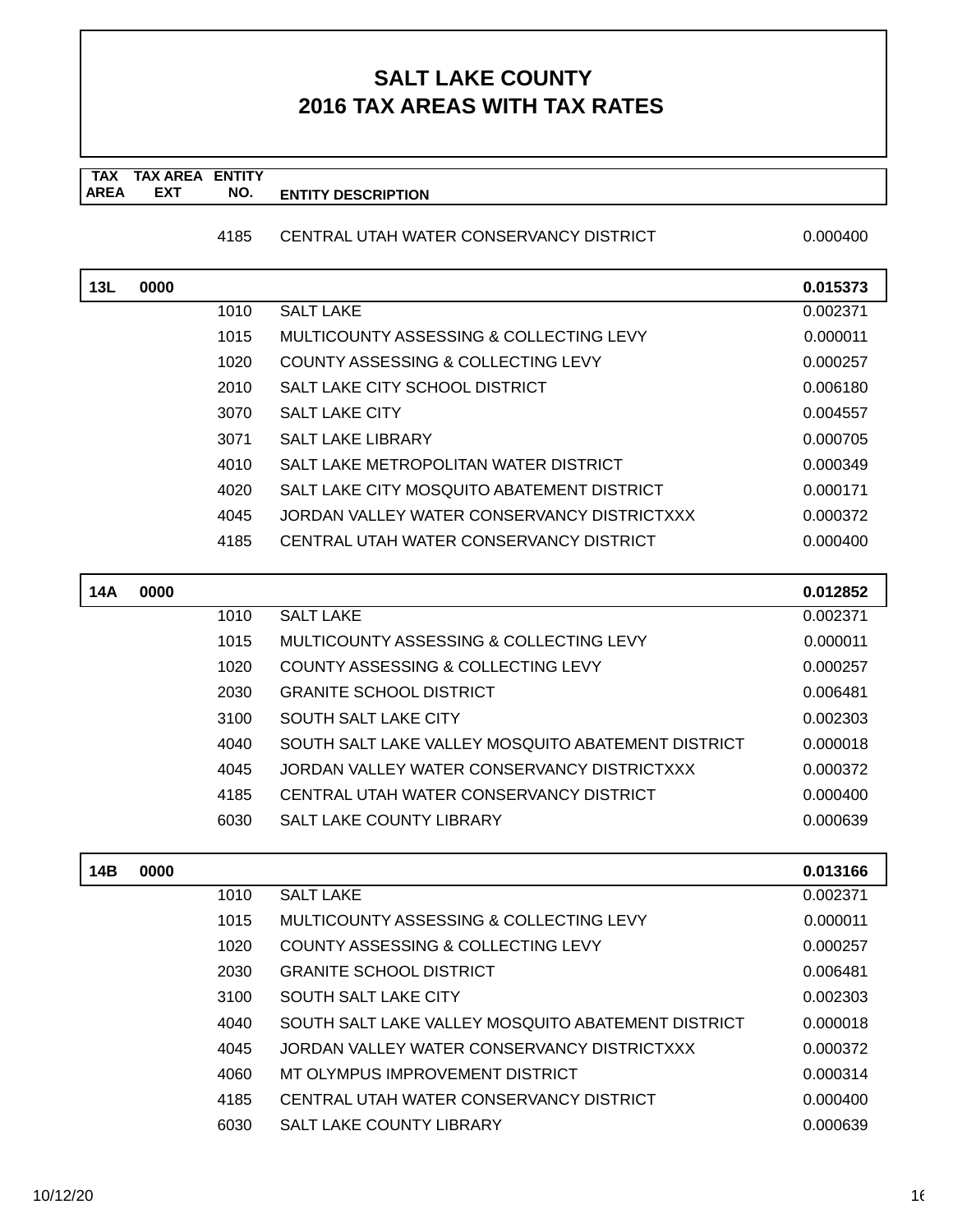#### **TAX TAX AREA ENTITY AREA ENTITY DESCRIPTION EXT NO.**

| 14D        | 0000 |      |                                                    | 0.012794 |
|------------|------|------|----------------------------------------------------|----------|
|            |      | 1010 | <b>SALT LAKE</b>                                   | 0.002371 |
|            |      | 1015 | MULTICOUNTY ASSESSING & COLLECTING LEVY            | 0.000011 |
|            |      | 1020 | <b>COUNTY ASSESSING &amp; COLLECTING LEVY</b>      | 0.000257 |
|            |      | 2030 | <b>GRANITE SCHOOL DISTRICT</b>                     | 0.006481 |
|            |      | 3100 | <b>SOUTH SALT LAKE CITY</b>                        | 0.002303 |
|            |      | 4040 | SOUTH SALT LAKE VALLEY MOSQUITO ABATEMENT DISTRICT | 0.000018 |
|            |      | 4060 | MT OLYMPUS IMPROVEMENT DISTRICT                    | 0.000314 |
|            |      | 4185 | CENTRAL UTAH WATER CONSERVANCY DISTRICT            | 0.000400 |
|            |      | 6020 | AREA EXCLUDED FROM SALT LAKE COUNTY WATER CONSER   | 0.000000 |
|            |      | 6030 | SALT LAKE COUNTY LIBRARY                           | 0.000639 |
|            |      |      |                                                    |          |
| <b>14E</b> | 0000 |      |                                                    | 0.012480 |
|            |      | 1010 | <b>SALT LAKE</b>                                   | 0.002371 |
|            |      | 1015 | MULTICOUNTY ASSESSING & COLLECTING LEVY            | 0.000011 |
|            |      | 1020 | COUNTY ASSESSING & COLLECTING LEVY                 | 0.000257 |
|            |      | 2030 | <b>GRANITE SCHOOL DISTRICT</b>                     | 0.006481 |
|            |      | 3100 | <b>SOUTH SALT LAKE CITY</b>                        | 0.002303 |
|            |      | 4040 | SOUTH SALT LAKE VALLEY MOSOUITO ABATEMENT DISTRICT | 0.000018 |
|            |      | 4185 | CENTRAL UTAH WATER CONSERVANCY DISTRICT            | 0.000400 |
|            |      | 6030 | <b>SALT LAKE COUNTY LIBRARY</b>                    | 0.000639 |

| 14F | 0000 |      |                                                    | 0.012480 |
|-----|------|------|----------------------------------------------------|----------|
|     |      | 1010 | <b>SALT LAKE</b>                                   | 0.002371 |
|     |      | 1015 | MULTICOUNTY ASSESSING & COLLECTING LEVY            | 0.000011 |
|     |      | 1020 | COUNTY ASSESSING & COLLECTING LEVY                 | 0.000257 |
|     |      | 2030 | <b>GRANITE SCHOOL DISTRICT</b>                     | 0.006481 |
|     |      | 3100 | SOUTH SALT LAKE CITY                               | 0.002303 |
|     |      | 4040 | SOUTH SALT LAKE VALLEY MOSQUITO ABATEMENT DISTRICT | 0.000018 |
|     |      | 4185 | CENTRAL UTAH WATER CONSERVANCY DISTRICT            | 0.000400 |
|     |      | 6030 | <b>SALT LAKE COUNTY LIBRARY</b>                    | 0.000639 |
|     |      | 8051 | EDISON STREET NEIGHBORHOOD DEVELOPMENT PLAN - SOL  | 0.000000 |
|     |      |      |                                                    |          |

8052 BURTON PLACE BUSINESS DISTRICT DEVELOPMENT PLAN - S 0.000000

| 14H | 0000 | 0.013166 |
|-----|------|----------|
|     |      |          |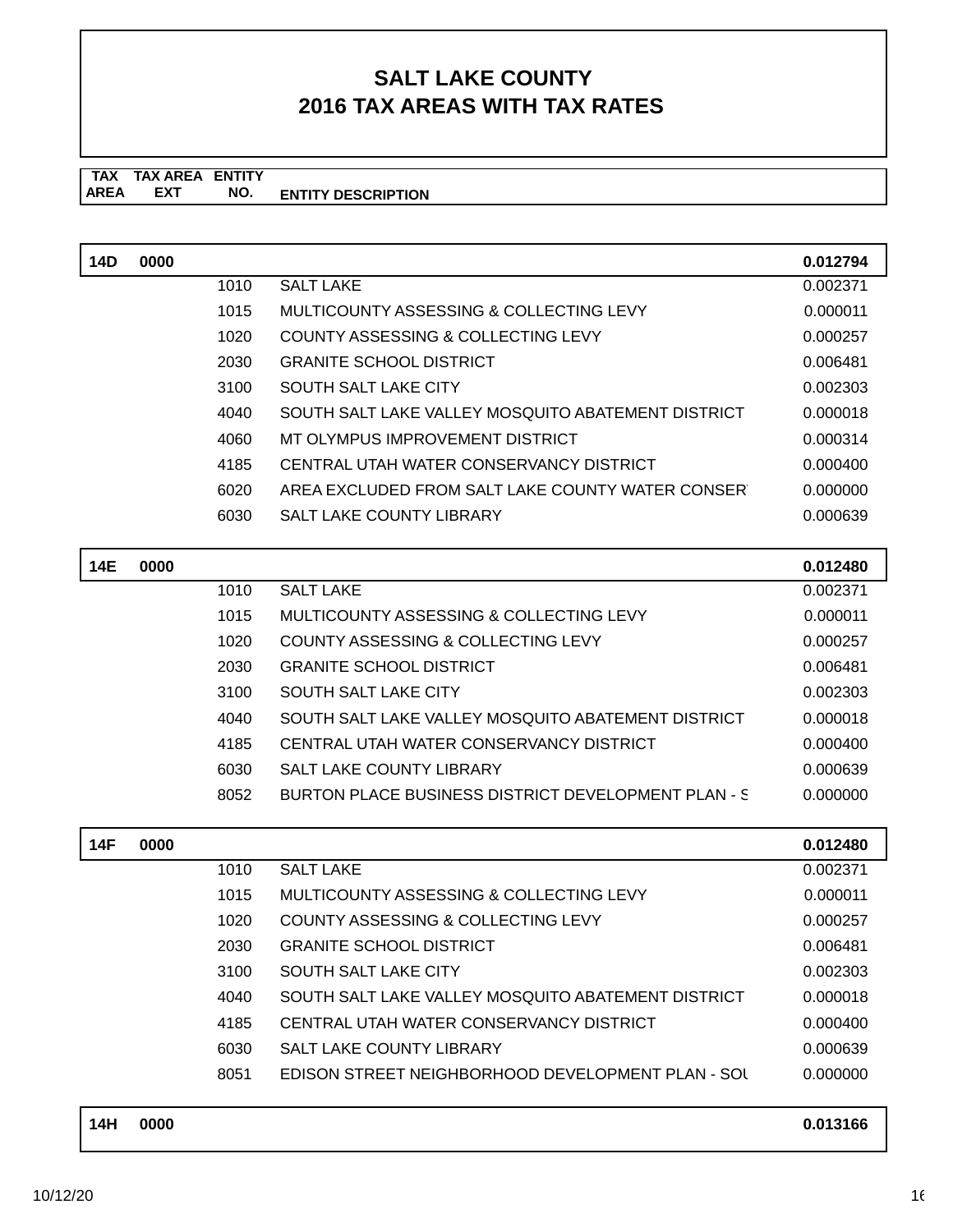| TAX         | TAX ARFA   | <b>FNTITY</b> |                                                    |          |
|-------------|------------|---------------|----------------------------------------------------|----------|
| <b>AREA</b> | <b>EXT</b> | NO.           | <b>ENTITY DESCRIPTION</b>                          |          |
|             |            |               |                                                    |          |
|             |            | 1010          | <b>SALT LAKE</b>                                   | 0.002371 |
|             |            | 1015          | MULTICOUNTY ASSESSING & COLLECTING LEVY            | 0.000011 |
|             |            | 1020          | COUNTY ASSESSING & COLLECTING LEVY                 | 0.000257 |
|             |            | 2030          | <b>GRANITE SCHOOL DISTRICT</b>                     | 0.006481 |
|             |            | 3100          | SOUTH SALT LAKE CITY                               | 0.002303 |
|             |            | 4040          | SOUTH SALT LAKE VALLEY MOSQUITO ABATEMENT DISTRICT | 0.000018 |
|             |            | 4045          | JORDAN VALLEY WATER CONSERVANCY DISTRICTXXX        | 0.000372 |
|             |            | 4060          | MT OLYMPUS IMPROVEMENT DISTRICT                    | 0.000314 |
|             |            | 4185          | CENTRAL UTAH WATER CONSERVANCY DISTRICT            | 0.000400 |
|             |            | 6030          | <b>SALT LAKE COUNTY LIBRARY</b>                    | 0.000639 |
|             |            | 8053          | POST OFFICE PLACE NEIGHBORHOOD DEVELOPMENT PLAN.   | 0.000000 |
|             |            |               |                                                    |          |

| 14I | 0000 |      |                                                    | 0.013166 |
|-----|------|------|----------------------------------------------------|----------|
|     |      | 1010 | <b>SALT LAKE</b>                                   | 0.002371 |
|     |      | 1015 | MULTICOUNTY ASSESSING & COLLECTING LEVY            | 0.000011 |
|     |      | 1020 | COUNTY ASSESSING & COLLECTING LEVY                 | 0.000257 |
|     |      | 2030 | <b>GRANITE SCHOOL DISTRICT</b>                     | 0.006481 |
|     |      | 3100 | SOUTH SALT LAKE CITY                               | 0.002303 |
|     |      | 4040 | SOUTH SALT LAKE VALLEY MOSQUITO ABATEMENT DISTRICT | 0.000018 |
|     |      | 4045 | JORDAN VALLEY WATER CONSERVANCY DISTRICTXXX        | 0.000372 |
|     |      | 4060 | MT OLYMPUS IMPROVEMENT DISTRICT                    | 0.000314 |
|     |      | 4185 | CENTRAL UTAH WATER CONSERVANCY DISTRICT            | 0.000400 |
|     |      | 6030 | <b>SALT LAKE COUNTY LIBRARY</b>                    | 0.000639 |
|     |      | 8054 | UPPER MILL CREEK NEIGHBORHOOD DEVELOPMENT PROJEC   | 0.000000 |

| 14J | 0000 |      |                                                    | 0.012794 |
|-----|------|------|----------------------------------------------------|----------|
|     |      | 1010 | <b>SALT LAKE</b>                                   | 0.002371 |
|     |      | 1015 | MULTICOUNTY ASSESSING & COLLECTING LEVY            | 0.000011 |
|     |      | 1020 | COUNTY ASSESSING & COLLECTING LEVY                 | 0.000257 |
|     |      | 2030 | <b>GRANITE SCHOOL DISTRICT</b>                     | 0.006481 |
|     |      | 3100 | SOUTH SALT LAKE CITY                               | 0.002303 |
|     |      | 4040 | SOUTH SALT LAKE VALLEY MOSQUITO ABATEMENT DISTRICT | 0.000018 |
|     |      | 4060 | MT OLYMPUS IMPROVEMENT DISTRICT                    | 0.000314 |
|     |      | 4185 | CENTRAL UTAH WATER CONSERVANCY DISTRICT            | 0.000400 |
|     |      | 6030 | <b>SALT LAKE COUNTY LIBRARY</b>                    | 0.000639 |
|     |      | 8054 | UPPER MILL CREEK NEIGHBORHOOD DEVELOPMENT PROJE(   | 0.000000 |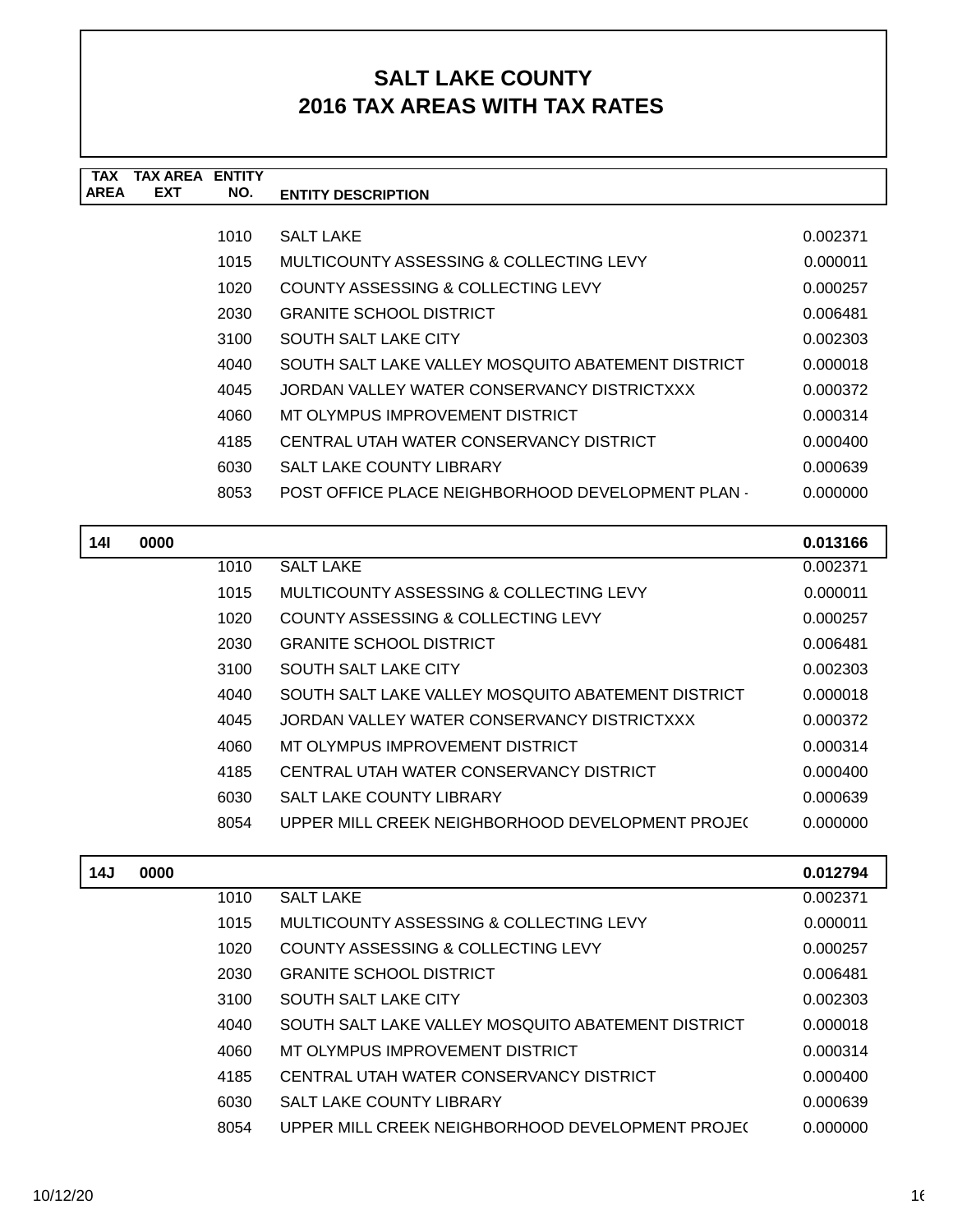#### **TAX TAX AREA ENTITY ENTITY DESCRIPTION** AREA EXT  **NO.**

| 14K | 0000 |      |                                                    | 0.012480 |
|-----|------|------|----------------------------------------------------|----------|
|     |      | 1010 | <b>SALT LAKE</b>                                   | 0.002371 |
|     |      | 1015 | MULTICOUNTY ASSESSING & COLLECTING LEVY            | 0.000011 |
|     |      | 1020 | COUNTY ASSESSING & COLLECTING LEVY                 | 0.000257 |
|     |      | 2030 | <b>GRANITE SCHOOL DISTRICT</b>                     | 0.006481 |
|     |      | 3100 | SOUTH SALT LAKE CITY                               | 0.002303 |
|     |      | 4040 | SOUTH SALT LAKE VALLEY MOSQUITO ABATEMENT DISTRICT | 0.000018 |
|     |      | 4185 | CENTRAL UTAH WATER CONSERVANCY DISTRICT            | 0.000400 |
|     |      | 6030 | SALT LAKE COUNTY LIBRARY                           | 0.000639 |
|     |      | 8055 | THIRD EAST NEIGHBORHOOD DEVELOPMENT PROJECT - SOL  | 0.000000 |
|     |      |      |                                                    |          |

| 14L | 0000 |      |                                                    | 0.013166 |
|-----|------|------|----------------------------------------------------|----------|
|     |      | 1010 | <b>SALT LAKE</b>                                   | 0.002371 |
|     |      | 1015 | MULTICOUNTY ASSESSING & COLLECTING LEVY            | 0.000011 |
|     |      | 1020 | COUNTY ASSESSING & COLLECTING LEVY                 | 0.000257 |
|     |      | 2030 | <b>GRANITE SCHOOL DISTRICT</b>                     | 0.006481 |
|     |      | 3100 | SOUTH SALT LAKE CITY                               | 0.002303 |
|     |      | 4040 | SOUTH SALT LAKE VALLEY MOSQUITO ABATEMENT DISTRICT | 0.000018 |
|     |      | 4045 | JORDAN VALLEY WATER CONSERVANCY DISTRICTXXX        | 0.000372 |
|     |      | 4060 | MT OLYMPUS IMPROVEMENT DISTRICT                    | 0.000314 |
|     |      | 4185 | CENTRAL UTAH WATER CONSERVANCY DISTRICT            | 0.000400 |
|     |      | 6030 | <b>SALT LAKE COUNTY LIBRARY</b>                    | 0.000639 |
|     |      | 9055 | THIRD EAST NEIGHBORHOOD DEVELOPMENT PROJECT - SOL  | 0.000000 |
|     |      |      |                                                    |          |

| 14M | 0000 |      |                                                    | 0.012480 |
|-----|------|------|----------------------------------------------------|----------|
|     |      | 1010 | <b>SALT LAKE</b>                                   | 0.002371 |
|     |      | 1015 | MULTICOUNTY ASSESSING & COLLECTING LEVY            | 0.000011 |
|     |      | 1020 | COUNTY ASSESSING & COLLECTING LEVY                 | 0.000257 |
|     |      | 2030 | <b>GRANITE SCHOOL DISTRICT</b>                     | 0.006481 |
|     |      | 3100 | SOUTH SALT LAKE CITY                               | 0.002303 |
|     |      | 4040 | SOUTH SALT LAKE VALLEY MOSQUITO ABATEMENT DISTRICT | 0.000018 |
|     |      | 4185 | CENTRAL UTAH WATER CONSERVANCY DISTRICT            | 0.000400 |
|     |      | 6030 | <b>SALT LAKE COUNTY LIBRARY</b>                    | 0.000639 |
|     |      | 8056 | METRO-CENTER NEIGHBORHOOD DEVELOPMENT PLAN - SOU   | 0.000000 |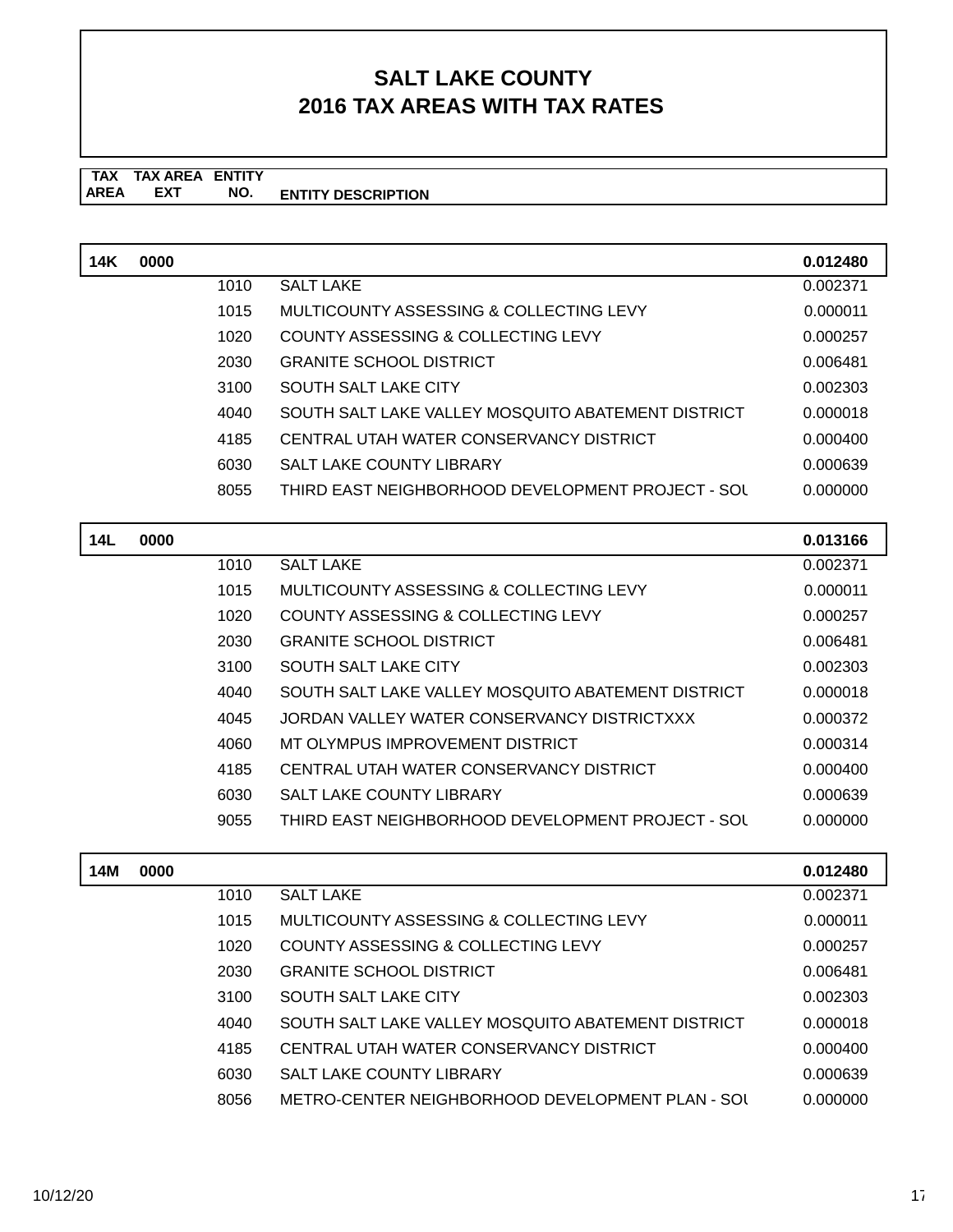#### **TAX TAX AREA ENTITY AREA ENTITY DESCRIPTION EXT NO.**

| <b>14N</b> | 0000 |      |                                                    | 0.012480 |
|------------|------|------|----------------------------------------------------|----------|
|            |      | 1010 | <b>SALT LAKE</b>                                   | 0.002371 |
|            |      | 1015 | MULTICOUNTY ASSESSING & COLLECTING LEVY            | 0.000011 |
|            |      | 1020 | COUNTY ASSESSING & COLLECTING LEVY                 | 0.000257 |
|            |      | 2030 | <b>GRANITE SCHOOL DISTRICT</b>                     | 0.006481 |
|            |      | 3100 | <b>SOUTH SALT LAKE CITY</b>                        | 0.002303 |
|            |      | 4040 | SOUTH SALT LAKE VALLEY MOSQUITO ABATEMENT DISTRICT | 0.000018 |
|            |      | 4185 | CENTRAL UTAH WATER CONSERVANCY DISTRICT            | 0.000400 |
|            |      | 6030 | <b>SALT LAKE COUNTY LIBRARY</b>                    | 0.000639 |
|            |      | 8057 | AMENDED SOUTH STATE STREET NEIGHBORHOOD DEV PLAN   | 0.000000 |
|            |      |      |                                                    |          |
| 14P        | 0000 |      |                                                    | 0.012480 |
|            |      | 1010 | <b>SALT LAKE</b>                                   | 0.002371 |
|            |      | 1015 | MULTICOUNTY ASSESSING & COLLECTING LEVY            | 0.000011 |
|            |      | 1020 | COUNTY ASSESSING & COLLECTING LEVY                 | 0.000257 |
|            |      | 2030 | <b>GRANITE SCHOOL DISTRICT</b>                     | 0.006481 |
|            |      | 3100 | <b>SOUTH SALT LAKE CITY</b>                        | 0.002303 |
|            |      | 4040 | SOUTH SALT LAKE VALLEY MOSQUITO ABATEMENT DISTRICT | 0.000018 |
|            |      | 4185 | CENTRAL UTAH WATER CONSERVANCY DISTRICT            | 0.000400 |
|            |      | 6030 | <b>SALT LAKE COUNTY LIBRARY</b>                    | 0.000639 |
|            |      |      |                                                    |          |
|            |      | 8058 | ADISON SCHOOL NEIGHBORHOOD DEVELOPMENT PLAN - SO   | 0.000000 |

| 14Q        | 0000 |      |                                                    | 0.012480 |
|------------|------|------|----------------------------------------------------|----------|
|            |      | 1010 | <b>SALT LAKE</b>                                   | 0.002371 |
|            |      | 1015 | MULTICOUNTY ASSESSING & COLLECTING LEVY            | 0.000011 |
|            |      | 1020 | COUNTY ASSESSING & COLLECTING LEVY                 | 0.000257 |
|            |      | 2030 | <b>GRANITE SCHOOL DISTRICT</b>                     | 0.006481 |
|            |      | 3100 | SOUTH SALT LAKE CITY                               | 0.002303 |
|            |      | 4040 | SOUTH SALT LAKE VALLEY MOSQUITO ABATEMENT DISTRICT | 0.000018 |
|            |      | 4185 | CENTRAL UTAH WATER CONSERVANCY DISTRICT            | 0.000400 |
|            |      | 6030 | <b>SALT LAKE COUNTY LIBRARY</b>                    | 0.000639 |
|            |      | 8059 | 300 WEST STREET DEVELOPMENT PLAN - SOUTH SALT LAKE | 0.000000 |
| <b>14R</b> | 0000 |      |                                                    | 0.012480 |
|            |      | 1010 | <b>SALT LAKE</b>                                   | 0.002371 |

1015 MULTICOUNTY ASSESSING & COLLECTING LEVY 0.000011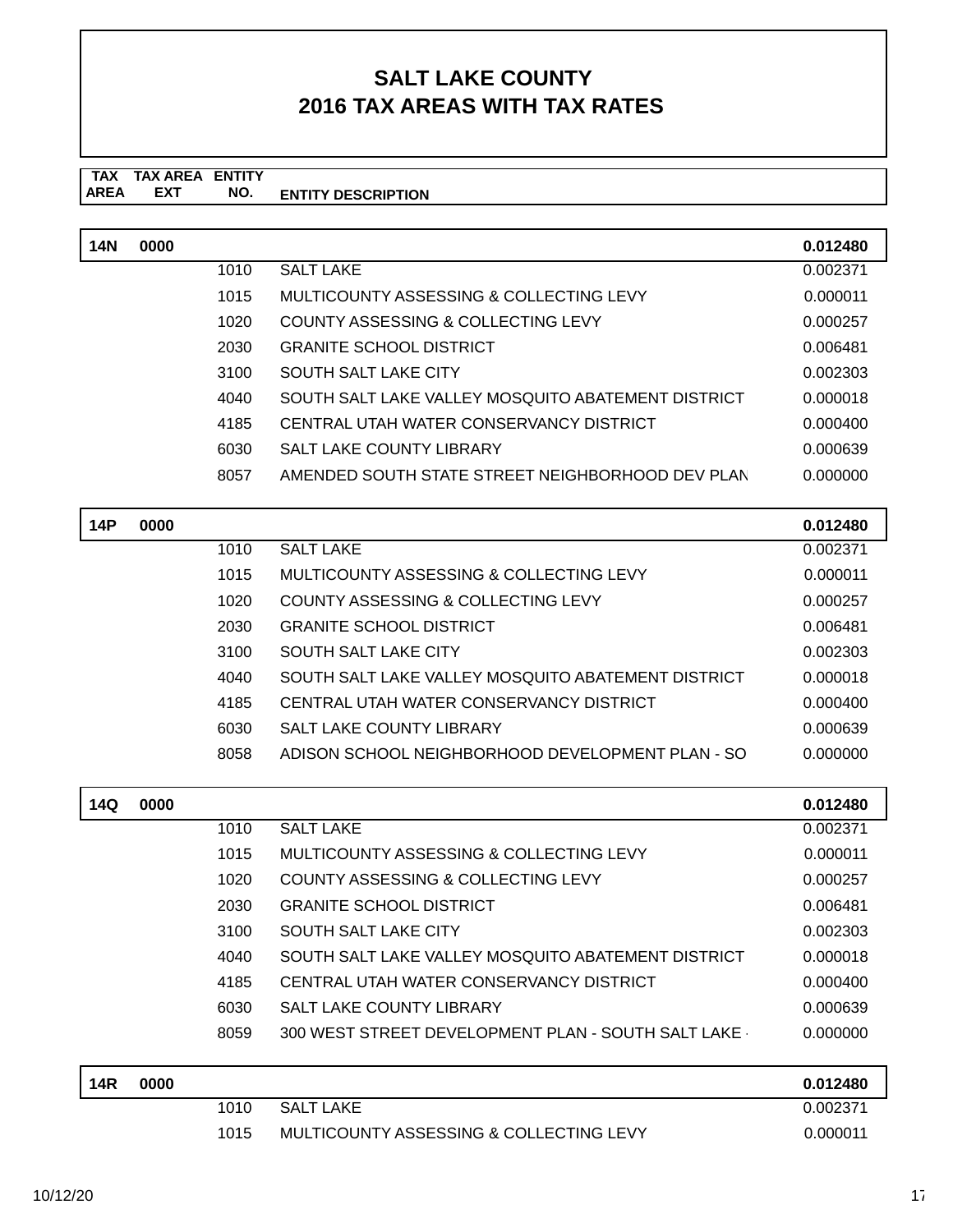| <b>TAX</b><br><b>AREA</b> | <b>TAX AREA ENTITY</b><br><b>EXT</b> | NO.  | <b>ENTITY DESCRIPTION</b>                          |          |
|---------------------------|--------------------------------------|------|----------------------------------------------------|----------|
|                           |                                      |      |                                                    |          |
|                           |                                      | 1020 | COUNTY ASSESSING & COLLECTING LEVY                 | 0.000257 |
|                           |                                      | 2030 | <b>GRANITE SCHOOL DISTRICT</b>                     | 0.006481 |
|                           |                                      | 3100 | <b>SOUTH SALT LAKE CITY</b>                        | 0.002303 |
|                           |                                      | 4040 | SOUTH SALT LAKE VALLEY MOSQUITO ABATEMENT DISTRICT | 0.000018 |
|                           |                                      | 4185 | CENTRAL UTAH WATER CONSERVANCY DISTRICT            | 0.000400 |
|                           |                                      | 6030 | SALT LAKE COUNTY LIBRARY                           | 0.000639 |
|                           |                                      | 8060 | 2100 SOUTH REDEVELOPMENT PROJECT AREA - SOUTH SALT | 0.000000 |
| <b>14S</b>                | 0000                                 |      |                                                    | 0.012480 |
|                           |                                      | 1010 | <b>SALT LAKE</b>                                   | 0.002371 |
|                           |                                      | 1015 | MULTICOUNTY ASSESSING & COLLECTING LEVY            | 0.000011 |
|                           |                                      | 1020 | COUNTY ASSESSING & COLLECTING LEVY                 | 0.000257 |
|                           |                                      | 2030 | <b>GRANITE SCHOOL DISTRICT</b>                     | 0.006481 |
|                           |                                      | 3100 | <b>SOUTH SALT LAKE CITY</b>                        | 0.002303 |
|                           |                                      | 4040 | SOUTH SALT LAKE VALLEY MOSQUITO ABATEMENT DISTRICT | 0.000018 |
|                           |                                      | 4185 | CENTRAL UTAH WATER CONSERVANCY DISTRICT            | 0.000400 |
|                           |                                      | 6030 | SALT LAKE COUNTY LIBRARY                           | 0.000639 |
|                           |                                      | 8061 | SOUTH SALT LAKE MARKET STATION URBAN RENEWAL PROJI | 0.000000 |
| <b>14T</b>                | 0000                                 |      |                                                    | 0.013166 |
|                           |                                      | 1010 | <b>SALT LAKE</b>                                   | 0.002371 |
|                           |                                      | 1015 | MULTICOUNTY ASSESSING & COLLECTING LEVY            | 0.000011 |
|                           |                                      | 1020 | COUNTY ASSESSING & COLLECTING LEVY                 | 0.000257 |
|                           |                                      | 2030 | <b>GRANITE SCHOOL DISTRICT</b>                     | 0.006481 |
|                           |                                      | 3100 | <b>SOUTH SALT LAKE CITY</b>                        | 0.002303 |
|                           |                                      | 4040 | SOUTH SALT LAKE VALLEY MOSQUITO ABATEMENT DISTRICT | 0.000018 |
|                           |                                      | 4045 | JORDAN VALLEY WATER CONSERVANCY DISTRICTXXX        | 0.000372 |
|                           |                                      | 4060 | MT OLYMPUS IMPROVEMENT DISTRICT                    | 0.000314 |
|                           |                                      | 4185 | CENTRAL UTAH WATER CONSERVANCY DISTRICT            | 0.000400 |
|                           |                                      | 6030 | SALT LAKE COUNTY LIBRARY                           | 0.000639 |
|                           |                                      | 8062 | WESTECH ENGINEERING ECONOMIC DEVELOPMENT PROJEC    | 0.000000 |
| <b>14U</b>                | 0000                                 |      |                                                    | 0.012480 |
|                           |                                      | 1010 | <b>SALT LAKE</b>                                   | 0.002371 |
|                           |                                      | 1015 | MULTICOUNTY ASSESSING & COLLECTING LEVY            | 0.000011 |
|                           |                                      | 1020 | COUNTY ASSESSING & COLLECTING LEVY                 | 0.000257 |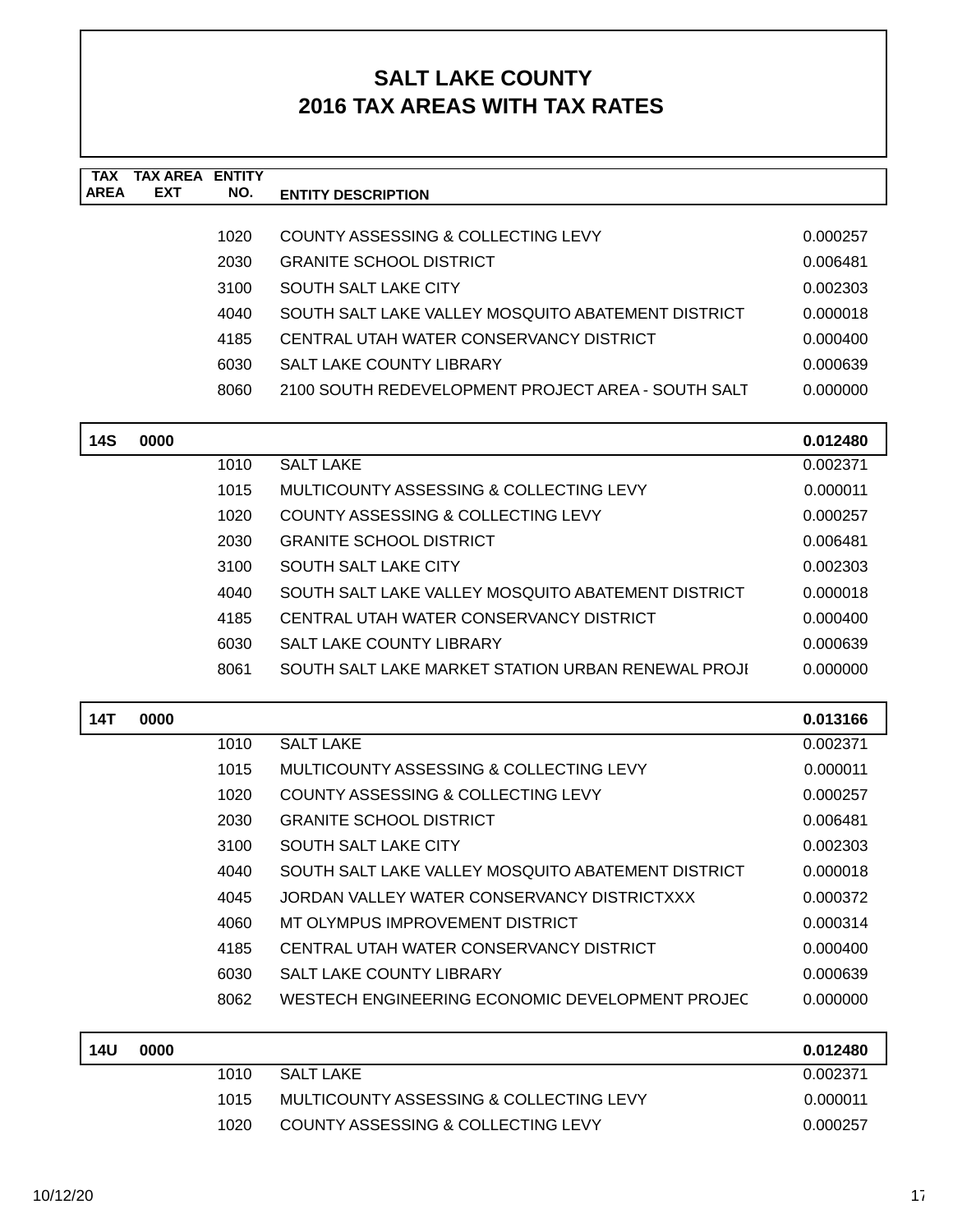| <b>TAX</b>  | <b>TAX AREA ENTITY</b> |      |                                                            |          |
|-------------|------------------------|------|------------------------------------------------------------|----------|
| <b>AREA</b> | <b>EXT</b>             | NO.  | <b>ENTITY DESCRIPTION</b>                                  |          |
|             |                        | 2030 | <b>GRANITE SCHOOL DISTRICT</b>                             | 0.006481 |
|             |                        | 3100 | <b>SOUTH SALT LAKE CITY</b>                                | 0.002303 |
|             |                        | 4040 | SOUTH SALT LAKE VALLEY MOSQUITO ABATEMENT DISTRICT         | 0.000018 |
|             |                        | 4185 | CENTRAL UTAH WATER CONSERVANCY DISTRICT                    | 0.000400 |
|             |                        | 6030 | SALT LAKE COUNTY LIBRARY                                   | 0.000639 |
|             |                        | 8063 | CENTRAL POINTE URBAN RENEWAL PROJECT - SOUTH SALT          | 0.000000 |
|             |                        |      |                                                            |          |
| <b>14W</b>  | 0000                   |      |                                                            | 0.013166 |
|             |                        | 1010 | <b>SALT LAKE</b>                                           | 0.002371 |
|             |                        | 1015 | MULTICOUNTY ASSESSING & COLLECTING LEVY                    | 0.000011 |
|             |                        | 1020 | COUNTY ASSESSING & COLLECTING LEVY                         | 0.000257 |
|             |                        | 2030 | <b>GRANITE SCHOOL DISTRICT</b>                             | 0.006481 |
|             |                        | 3100 | <b>SOUTH SALT LAKE CITY</b>                                | 0.002303 |
|             |                        | 4040 | SOUTH SALT LAKE VALLEY MOSQUITO ABATEMENT DISTRICT         | 0.000018 |
|             |                        | 4045 | JORDAN VALLEY WATER CONSERVANCY DISTRICTXXX                | 0.000372 |
|             |                        | 4060 | MT OLYMPUS IMPROVEMENT DISTRICT                            | 0.000314 |
|             |                        | 4185 | CENTRAL UTAH WATER CONSERVANCY DISTRICT                    | 0.000400 |
|             |                        | 6030 | <b>SALT LAKE COUNTY LIBRARY</b>                            | 0.000639 |
|             |                        | 8064 | <b>GRANIT HIGH COMMUNITY DEVELOPMENT AREA - SO SALT LA</b> | 0.000000 |
| 14X         | 0000                   |      |                                                            | 0.012794 |
|             |                        | 1010 | <b>SALT LAKE</b>                                           | 0.002371 |
|             |                        | 1015 | MULTICOUNTY ASSESSING & COLLECTING LEVY                    | 0.000011 |
|             |                        | 1020 | COUNTY ASSESSING & COLLECTING LEVY                         | 0.000257 |
|             |                        | 2030 | <b>GRANITE SCHOOL DISTRICT</b>                             | 0.006481 |
|             |                        | 3100 | <b>SOUTH SALT LAKE CITY</b>                                | 0.002303 |
|             |                        | 4040 | SOUTH SALT LAKE VALLEY MOSQUITO ABATEMENT DISTRICT         | 0.000018 |
|             |                        | 4060 | MT OLYMPUS IMPROVEMENT DISTRICT                            | 0.000314 |
|             |                        | 4185 | CENTRAL UTAH WATER CONSERVANCY DISTRICT                    | 0.000400 |
|             |                        | 6020 | AREA EXCLUDED FROM SALT LAKE COUNTY WATER CONSER           | 0.000000 |
|             |                        | 6030 | <b>SALT LAKE COUNTY LIBRARY</b>                            | 0.000639 |
|             |                        | 8064 | <b>GRANIT HIGH COMMUNITY DEVELOPMENT AREA - SO SALT LA</b> | 0.000000 |
| <b>14Y</b>  | 0000                   |      |                                                            | 0.013166 |
|             |                        | 1010 | <b>SALT LAKE</b>                                           | 0.002371 |
|             |                        | 1015 | MULTICOUNTY ASSESSING & COLLECTING LEVY                    | 0.000011 |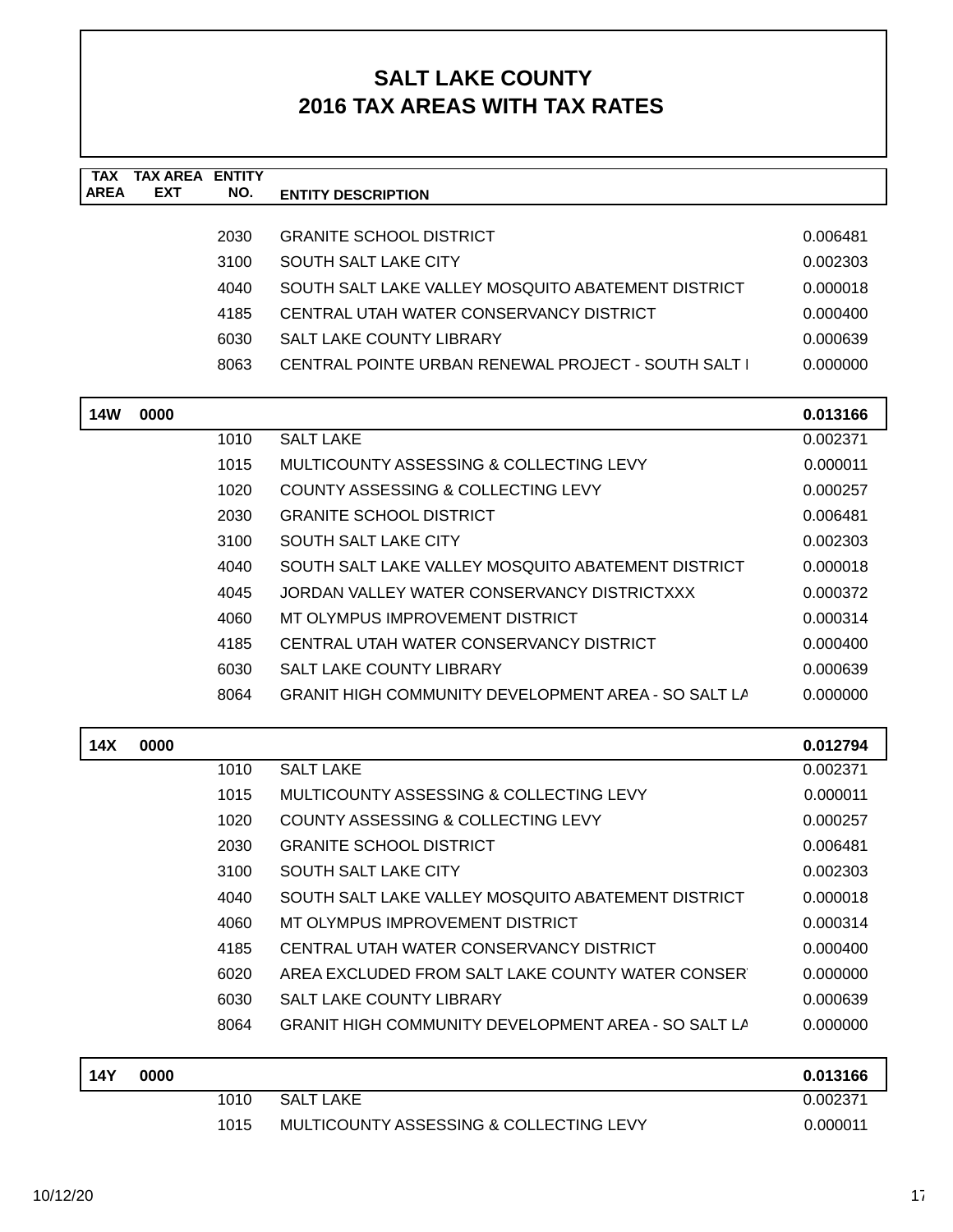| <b>TAX</b>  | <b>TAX AREA ENTITY</b> |      |                                                    |          |
|-------------|------------------------|------|----------------------------------------------------|----------|
| <b>AREA</b> | <b>EXT</b>             | NO.  | <b>ENTITY DESCRIPTION</b>                          |          |
|             |                        | 1020 | COUNTY ASSESSING & COLLECTING LEVY                 | 0.000257 |
|             |                        | 2030 | <b>GRANITE SCHOOL DISTRICT</b>                     | 0.006481 |
|             |                        | 3100 | <b>SOUTH SALT LAKE CITY</b>                        | 0.002303 |
|             |                        | 4040 | SOUTH SALT LAKE VALLEY MOSQUITO ABATEMENT DISTRICT | 0.000018 |
|             |                        | 4045 | JORDAN VALLEY WATER CONSERVANCY DISTRICTXXX        | 0.000372 |
|             |                        | 4060 | MT OLYMPUS IMPROVEMENT DISTRICT                    | 0.000314 |
|             |                        | 4185 | CENTRAL UTAH WATER CONSERVANCY DISTRICT            | 0.000400 |
|             |                        | 6030 | <b>SALT LAKE COUNTY LIBRARY</b>                    | 0.000639 |
|             |                        | 8065 | 3900 SOUTH CDA - SO SALT LAKE                      | 0.000000 |
|             |                        |      |                                                    |          |
| <b>15A</b>  | 0000                   |      |                                                    | 0.014629 |
|             |                        | 1010 | <b>SALT LAKE</b>                                   | 0.002371 |
|             |                        | 1015 | MULTICOUNTY ASSESSING & COLLECTING LEVY            | 0.000011 |
|             |                        | 1020 | COUNTY ASSESSING & COLLECTING LEVY                 | 0.000257 |
|             |                        | 2030 | <b>GRANITE SCHOOL DISTRICT</b>                     | 0.006481 |
|             |                        | 4040 | SOUTH SALT LAKE VALLEY MOSQUITO ABATEMENT DISTRICT | 0.000018 |
|             |                        | 4045 | JORDAN VALLEY WATER CONSERVANCY DISTRICTXXX        | 0.000372 |
|             |                        | 4090 | COTTONWOOD IMPROVEMENT DISTRICT                    | 0.000199 |
|             |                        | 4185 | CENTRAL UTAH WATER CONSERVANCY DISTRICT            | 0.000400 |
|             |                        | 4210 | WASATCH WASTE AND RECYCLING DISTRICT               | 0.000000 |
|             |                        | 4220 | SALT LAKE COUNTY MUNICIPAL-TYPE SERVICES           | 0.000068 |
|             |                        | 4320 | UNIFIED FIRE SERVICE                               | 0.001888 |
|             |                        | 4340 | SALT LAKE VALLEY LAW ENFORCEMENT SERVICE AREA      | 0.001925 |
|             |                        | 6030 | <b>SALT LAKE COUNTY LIBRARY</b>                    | 0.000639 |
|             |                        |      |                                                    |          |
| 15B         | 0000                   |      |                                                    | 0.014058 |
|             |                        | 1010 | <b>SALT LAKE</b>                                   | 0.002371 |
|             |                        | 1015 | MULTICOUNTY ASSESSING & COLLECTING LEVY            | 0.000011 |
|             |                        | 1020 | COUNTY ASSESSING & COLLECTING LEVY                 | 0.000257 |
|             |                        | 2030 | <b>GRANITE SCHOOL DISTRICT</b>                     | 0.006481 |
|             |                        | 4040 | SOUTH SALT LAKE VALLEY MOSQUITO ABATEMENT DISTRICT | 0.000018 |
|             |                        | 4185 | CENTRAL UTAH WATER CONSERVANCY DISTRICT            | 0.000400 |
|             |                        | 4210 | WASATCH WASTE AND RECYCLING DISTRICT               | 0.000000 |
|             |                        | 4220 | SALT LAKE COUNTY MUNICIPAL-TYPE SERVICES           | 0.000068 |
|             |                        | 4320 | UNIFIED FIRE SERVICE                               | 0.001888 |
|             |                        | 4340 | SALT LAKE VALLEY LAW ENFORCEMENT SERVICE AREA      | 0.001925 |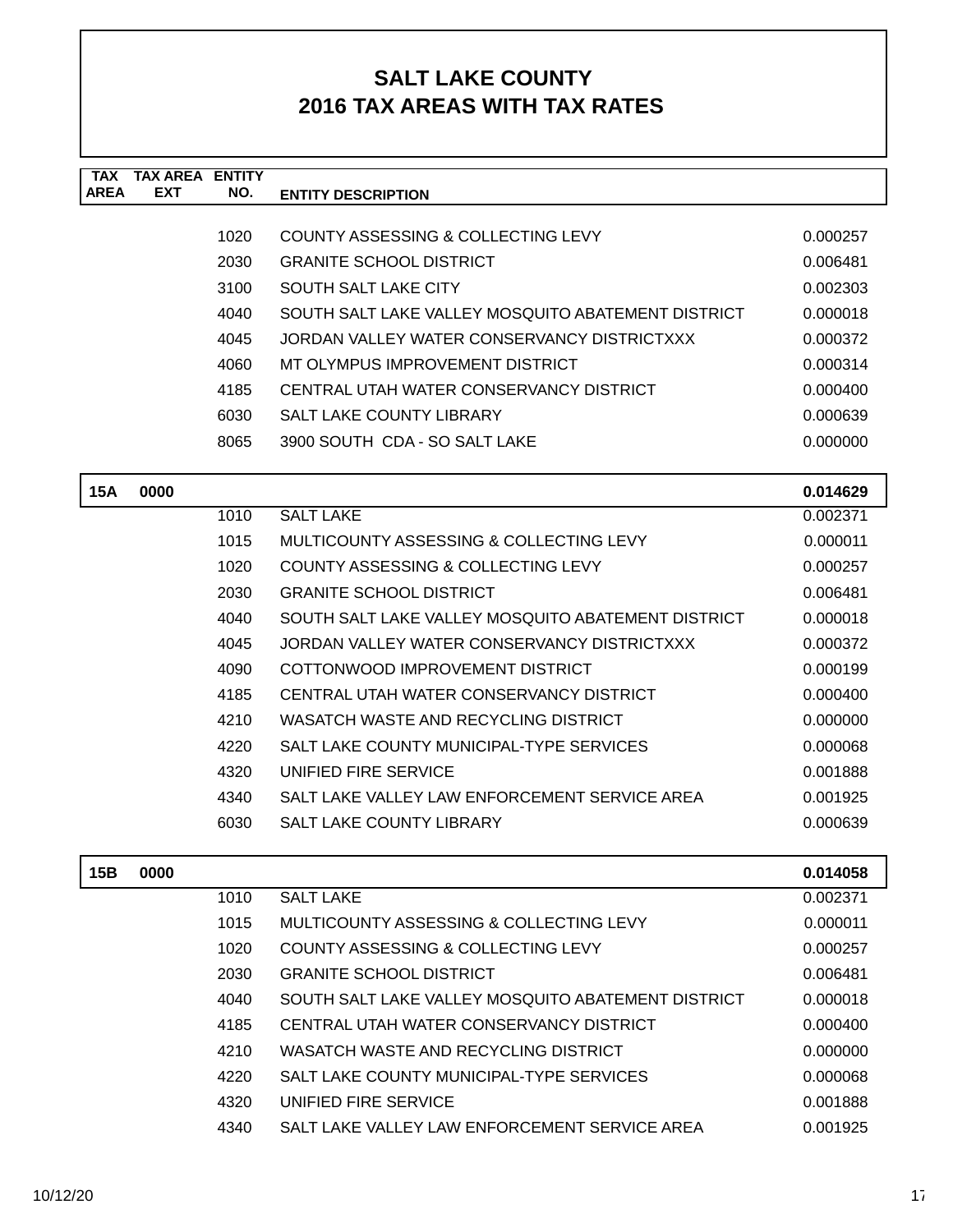| <b>TAX</b><br><b>AREA</b> | <b>TAX AREA ENTITY</b><br><b>EXT</b> | NO.  |                                                    |          |
|---------------------------|--------------------------------------|------|----------------------------------------------------|----------|
|                           |                                      |      | <b>ENTITY DESCRIPTION</b>                          |          |
|                           |                                      | 6020 | AREA EXCLUDED FROM SALT LAKE COUNTY WATER CONSER   | 0.000000 |
|                           |                                      | 6030 | <b>SALT LAKE COUNTY LIBRARY</b>                    | 0.000639 |
|                           |                                      |      |                                                    |          |
| <b>15C</b>                | 0000                                 |      |                                                    | 0.014257 |
|                           |                                      | 1010 | <b>SALT LAKE</b>                                   | 0.002371 |
|                           |                                      | 1015 | MULTICOUNTY ASSESSING & COLLECTING LEVY            | 0.000011 |
|                           |                                      | 1020 | COUNTY ASSESSING & COLLECTING LEVY                 | 0.000257 |
|                           |                                      | 2030 | <b>GRANITE SCHOOL DISTRICT</b>                     | 0.006481 |
|                           |                                      | 4040 | SOUTH SALT LAKE VALLEY MOSQUITO ABATEMENT DISTRICT | 0.000018 |
|                           |                                      | 4090 | COTTONWOOD IMPROVEMENT DISTRICT                    | 0.000199 |
|                           |                                      | 4185 | CENTRAL UTAH WATER CONSERVANCY DISTRICT            | 0.000400 |
|                           |                                      | 4210 | WASATCH WASTE AND RECYCLING DISTRICT               | 0.000000 |
|                           |                                      | 4220 | SALT LAKE COUNTY MUNICIPAL-TYPE SERVICES           | 0.000068 |
|                           |                                      | 4320 | UNIFIED FIRE SERVICE                               | 0.001888 |
|                           |                                      | 4340 | SALT LAKE VALLEY LAW ENFORCEMENT SERVICE AREA      | 0.001925 |
|                           |                                      | 6020 | AREA EXCLUDED FROM SALT LAKE COUNTY WATER CONSER   | 0.000000 |
|                           |                                      | 6030 | <b>SALT LAKE COUNTY LIBRARY</b>                    | 0.000639 |
|                           |                                      |      |                                                    |          |
| 15F                       | 0000                                 |      |                                                    | 0.014629 |
|                           |                                      | 1010 | <b>SALT LAKE</b>                                   | 0.002371 |
|                           |                                      | 1015 | MULTICOUNTY ASSESSING & COLLECTING LEVY            | 0.000011 |
|                           |                                      | 1020 | COUNTY ASSESSING & COLLECTING LEVY                 | 0.000257 |
|                           |                                      | 2030 | <b>GRANITE SCHOOL DISTRICT</b>                     | 0.006481 |
|                           |                                      | 4040 | SOUTH SALT LAKE VALLEY MOSQUITO ABATEMENT DISTRICT | 0.000018 |
|                           |                                      | 4045 | JORDAN VALLEY WATER CONSERVANCY DISTRICTXXX        | 0.000372 |
|                           |                                      | 4090 | COTTONWOOD IMPROVEMENT DISTRICT                    | 0.000199 |
|                           |                                      | 4185 | CENTRAL UTAH WATER CONSERVANCY DISTRICT            | 0.000400 |
|                           |                                      | 4210 | WASATCH WASTE AND RECYCLING DISTRICT               | 0.000000 |
|                           |                                      | 4220 | SALT LAKE COUNTY MUNICIPAL-TYPE SERVICES           | 0.000068 |
|                           |                                      | 4320 | UNIFIED FIRE SERVICE                               | 0.001888 |
|                           |                                      | 4340 | SALT LAKE VALLEY LAW ENFORCEMENT SERVICE AREA      | 0.001925 |
|                           |                                      | 6030 | <b>SALT LAKE COUNTY LIBRARY</b>                    | 0.000639 |
|                           |                                      | 9456 | WEST MILLCREEK URBAN RENEWAL PLAN                  | 0.000000 |
| 16B                       | 0000                                 |      |                                                    | 0.014744 |
|                           |                                      | 1010 | <b>SALT LAKE</b>                                   | 0.002371 |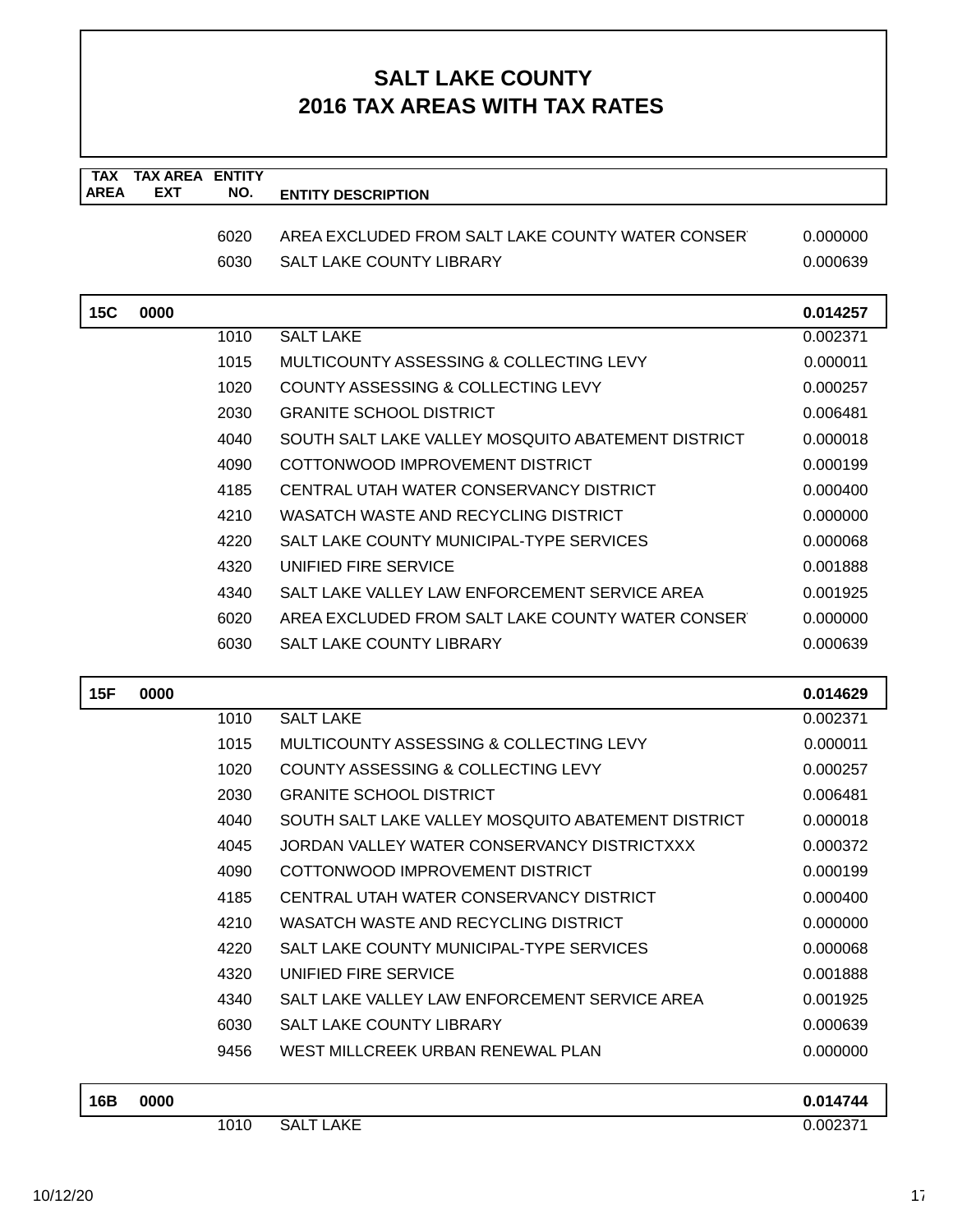| <b>TAX</b>  | <b>TAX AREA</b> | <b>ENTITY</b> |                                                    |          |
|-------------|-----------------|---------------|----------------------------------------------------|----------|
| <b>AREA</b> | <b>EXT</b>      | NO.           | <b>ENTITY DESCRIPTION</b>                          |          |
|             |                 |               |                                                    |          |
|             |                 | 1015          | MULTICOUNTY ASSESSING & COLLECTING LEVY            | 0.000011 |
|             |                 | 1020          | COUNTY ASSESSING & COLLECTING LEVY                 | 0.000257 |
|             |                 | 2030          | <b>GRANITE SCHOOL DISTRICT</b>                     | 0.006481 |
|             |                 | 4040          | SOUTH SALT LAKE VALLEY MOSQUITO ABATEMENT DISTRICT | 0.000018 |
|             |                 | 4045          | JORDAN VALLEY WATER CONSERVANCY DISTRICTXXX        | 0.000372 |
|             |                 | 4060          | MT OLYMPUS IMPROVEMENT DISTRICT                    | 0.000314 |
|             |                 | 4185          | CENTRAL UTAH WATER CONSERVANCY DISTRICT            | 0.000400 |
|             |                 | 4210          | WASATCH WASTE AND RECYCLING DISTRICT               | 0.000000 |
|             |                 | 4220          | SALT LAKE COUNTY MUNICIPAL-TYPE SERVICES           | 0.000068 |
|             |                 | 4320          | UNIFIED FIRE SERVICE                               | 0.001888 |
|             |                 | 4340          | SALT LAKE VALLEY LAW ENFORCEMENT SERVICE AREA      | 0.001925 |
|             |                 | 6030          | <b>SALT LAKE COUNTY LIBRARY</b>                    | 0.000639 |
|             |                 | 8456          | WEST MILLCREEK URBAN RENEWAL PLAN                  | 0.000000 |
|             |                 |               |                                                    |          |
| 19B         | 0000            |               |                                                    | 0.014906 |
|             |                 | 1010          | <b>SALT LAKE</b>                                   | 0.002371 |
|             |                 | 1015          | MULTICOUNTY ASSESSING & COLLECTING LEVY            | 0.000011 |
|             |                 | 1020          | COUNTY ASSESSING & COLLECTING LEVY                 | 0.000257 |
|             |                 | 2030          | <b>GRANITE SCHOOL DISTRICT</b>                     | 0.006481 |
|             |                 | 4170          | <b>EMIGRATION IMPROVEMENT DISTRICT</b>             | 0.000866 |
|             |                 | 4185          | CENTRAL UTAH WATER CONSERVANCY DISTRICT            | 0.000400 |

| 4170 | EMIGRATION IMPROVEMENT DISTRICT               | 0.000866 |
|------|-----------------------------------------------|----------|
| 4185 | CENTRAL UTAH WATER CONSERVANCY DISTRICT       | 0.000400 |
| 4210 | WASATCH WASTE AND RECYCLING DISTRICT          | 0.000000 |
| 4220 | SALT LAKE COUNTY MUNICIPAL-TYPE SERVICES      | 0.000068 |
| 4320 | UNIFIED FIRE SERVICE                          | 0.001888 |
| 4340 | SALT LAKE VALLEY LAW ENFORCEMENT SERVICE AREA | 0.001925 |
| 6030 | <b>SALT LAKE COUNTY LIBRARY</b>               | 0.000639 |

| 21A | 0000 |      |                                                    | 0.011811 |
|-----|------|------|----------------------------------------------------|----------|
|     |      | 1010 | <b>SALT LAKE</b>                                   | 0.002371 |
|     |      | 1015 | MULTICOUNTY ASSESSING & COLLECTING LEVY            | 0.000011 |
|     |      | 1020 | COUNTY ASSESSING & COLLECTING LEVY                 | 0.000257 |
|     |      | 2020 | MURRAY CITY SCHOOL DISTRICT                        | 0.006291 |
|     |      | 3050 | <b>MURRAY</b>                                      | 0.001892 |
|     |      | 4040 | SOUTH SALT LAKE VALLEY MOSQUITO ABATEMENT DISTRICT | 0.000018 |
|     |      | 4045 | JORDAN VALLEY WATER CONSERVANCY DISTRICTXXX        | 0.000372 |
|     |      | 4090 | COTTONWOOD IMPROVEMENT DISTRICT                    | 0.000199 |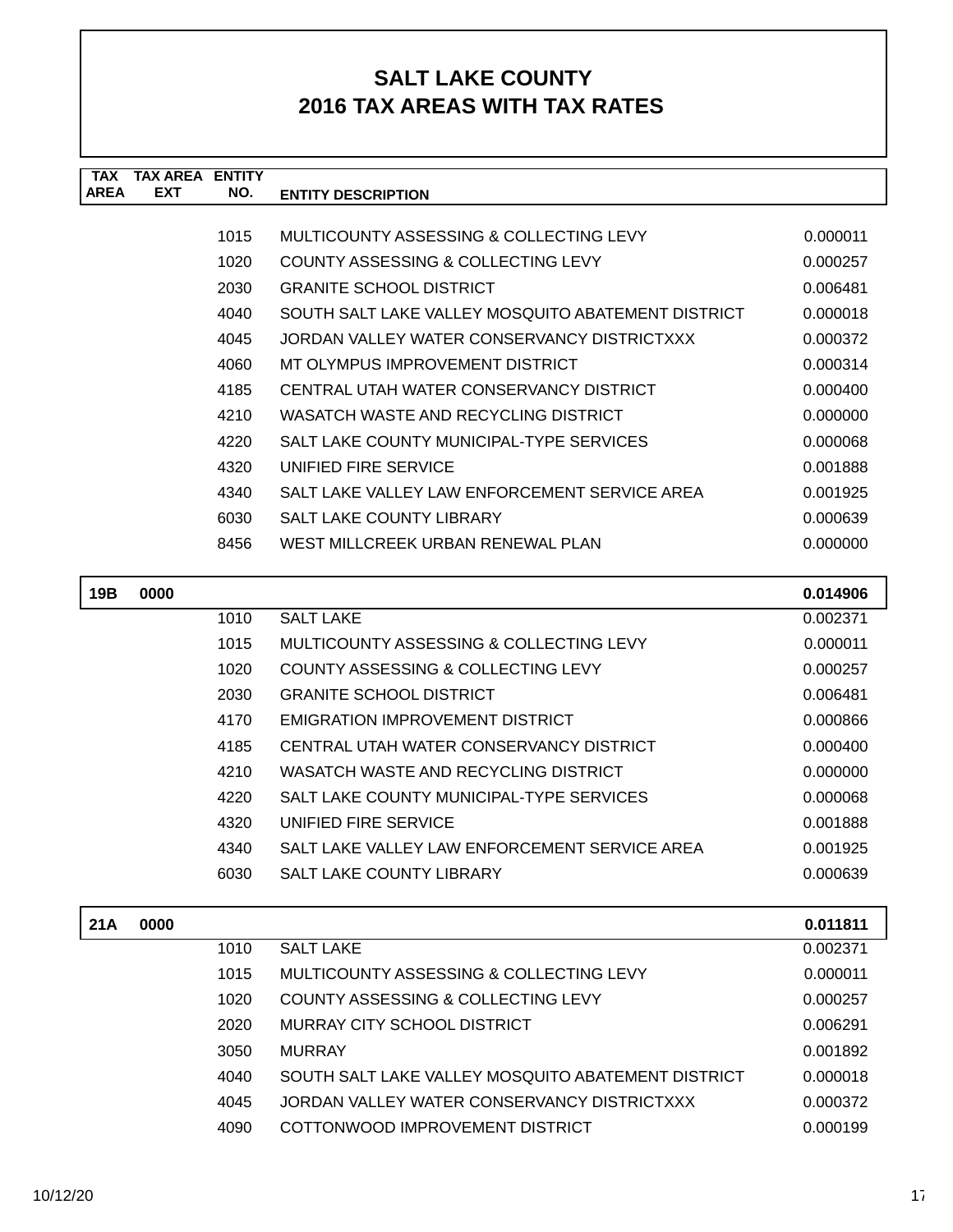#### **TAX TAX AREA ENTITY AREA ENTITY DESCRIPTION EXT NO.**

### 4185 CENTRAL UTAH WATER CONSERVANCY DISTRICT 0.000400

| 21C | 0000 |      |                                                    | 0.011612 |
|-----|------|------|----------------------------------------------------|----------|
|     |      | 1010 | <b>SALT LAKE</b>                                   | 0.002371 |
|     |      | 1015 | MULTICOUNTY ASSESSING & COLLECTING LEVY            | 0.000011 |
|     |      | 1020 | COUNTY ASSESSING & COLLECTING LEVY                 | 0.000257 |
|     |      | 2020 | <b>MURRAY CITY SCHOOL DISTRICT</b>                 | 0.006291 |
|     |      | 3050 | <b>MURRAY</b>                                      | 0.001892 |
|     |      | 4040 | SOUTH SALT LAKE VALLEY MOSQUITO ABATEMENT DISTRICT | 0.000018 |
|     |      | 4045 | JORDAN VALLEY WATER CONSERVANCY DISTRICTXXX        | 0.000372 |
|     |      | 4185 | CENTRAL UTAH WATER CONSERVANCY DISTRICT            | 0.000400 |
| 21D | 0000 |      |                                                    | 0.011926 |
|     |      | 1010 | <b>SALT LAKE</b>                                   | 0.002371 |
|     |      | 1015 | MULTICOUNTY ASSESSING & COLLECTING LEVY            | 0.000011 |
|     |      | 1020 | COUNTY ASSESSING & COLLECTING LEVY                 | 0.000257 |
|     |      | 2020 | <b>MURRAY CITY SCHOOL DISTRICT</b>                 | 0.006291 |
|     |      | 3050 | <b>MURRAY</b>                                      | 0.001892 |
|     |      | 4040 | SOUTH SALT LAKE VALLEY MOSQUITO ABATEMENT DISTRICT | 0.000018 |
|     |      | 4045 | JORDAN VALLEY WATER CONSERVANCY DISTRICTXXX        | 0.000372 |
|     |      | 4060 | MT OLYMPUS IMPROVEMENT DISTRICT                    | 0.000314 |
|     |      | 4185 | CENTRAL UTAH WATER CONSERVANCY DISTRICT            | 0.000400 |
| 21F | 0000 |      |                                                    | 0.011758 |
|     |      | 1010 | <b>SALT LAKE</b>                                   | 0.002371 |
|     |      | 1015 | MULTICOUNTY ASSESSING & COLLECTING LEVY            | 0.000011 |
|     |      | 1020 | COUNTY ASSESSING & COLLECTING LEVY                 | 0.000257 |
|     |      | 2020 | <b>MURRAY CITY SCHOOL DISTRICT</b>                 | 0.006291 |
|     |      | 3050 | <b>MURRAY</b>                                      | 0.001892 |
|     |      | 4040 | SOUTH SALT LAKE VALLEY MOSQUITO ABATEMENT DISTRICT | 0.000018 |
|     |      | 4045 | JORDAN VALLEY WATER CONSERVANCY DISTRICTXXX        | 0.000372 |
|     |      | 4110 | TAYLORSVILLE-BENNION IMPROVEMENT DISTRICT          | 0.000146 |
|     |      | 4185 | CENTRAL UTAH WATER CONSERVANCY DISTRICT            | 0.000400 |
| 21G | 0000 |      |                                                    | 0.011240 |
|     |      | 1010 | <b>SALT LAKE</b>                                   | 0.002371 |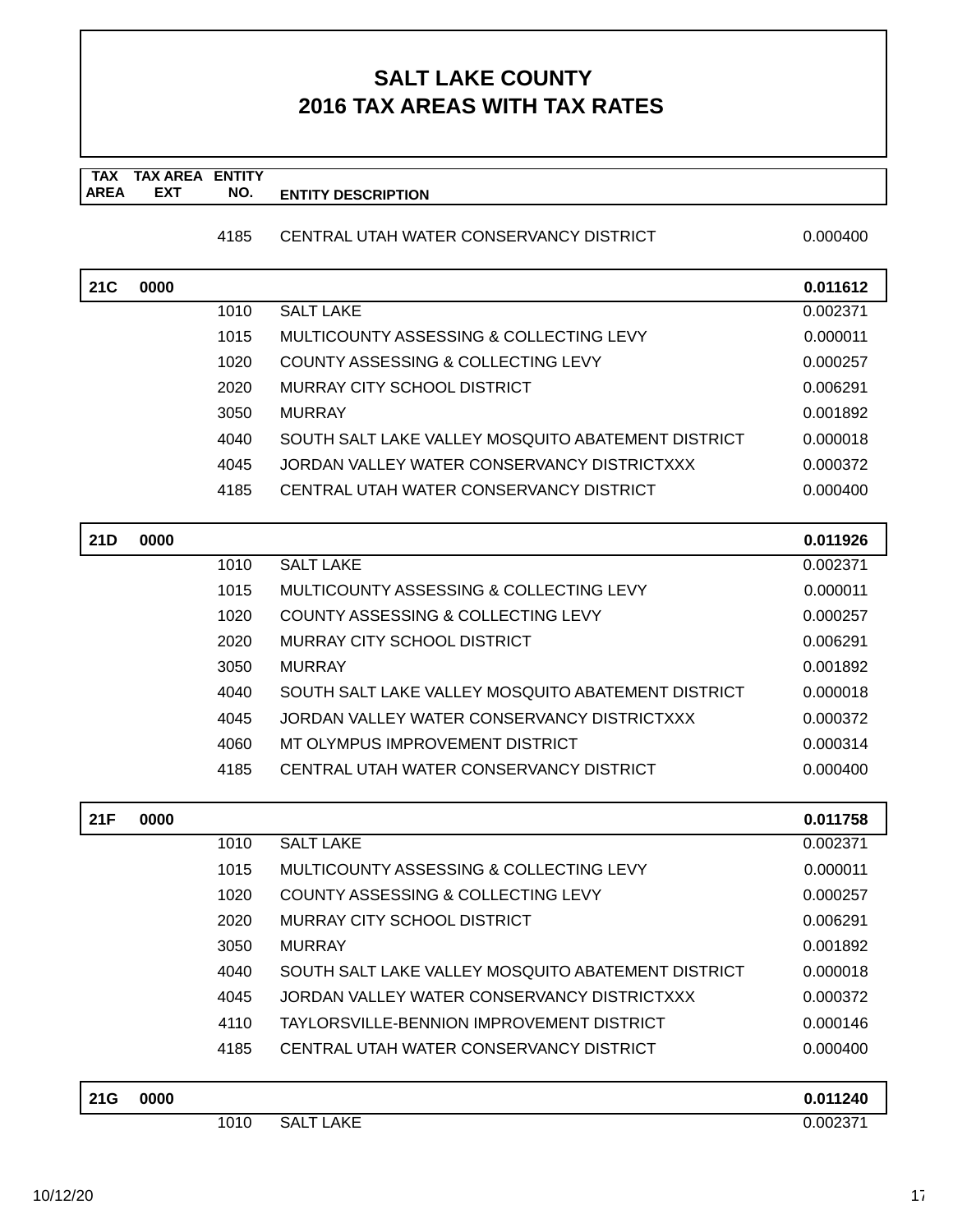| <b>TAX</b><br><b>AREA</b> | <b>TAX AREA ENTITY</b><br>EXT | NO.  | <b>ENTITY DESCRIPTION</b>                          |          |
|---------------------------|-------------------------------|------|----------------------------------------------------|----------|
|                           |                               |      |                                                    |          |
|                           |                               | 1015 | MULTICOUNTY ASSESSING & COLLECTING LEVY            | 0.000011 |
|                           |                               | 1020 | <b>COUNTY ASSESSING &amp; COLLECTING LEVY</b>      | 0.000257 |
|                           |                               | 2020 | <b>MURRAY CITY SCHOOL DISTRICT</b>                 | 0.006291 |
|                           |                               | 3050 | <b>MURRAY</b>                                      | 0.001892 |
|                           |                               | 4040 | SOUTH SALT LAKE VALLEY MOSQUITO ABATEMENT DISTRICT | 0.000018 |
|                           |                               | 4185 | CENTRAL UTAH WATER CONSERVANCY DISTRICT            | 0.000400 |
|                           |                               | 8101 | REDEVELOPMENT AGENCY OF MURRAY CITY - MURRAY CITY  | 0.000000 |
| 211                       | 0000                          |      |                                                    | 0.011240 |
|                           |                               | 1010 | <b>SALT LAKE</b>                                   | 0.002371 |
|                           |                               | 1015 | MULTICOUNTY ASSESSING & COLLECTING LEVY            | 0.000011 |
|                           |                               | 1020 | COUNTY ASSESSING & COLLECTING LEVY                 | 0.000257 |
|                           |                               | 2020 | MURRAY CITY SCHOOL DISTRICT                        | 0.006291 |
|                           |                               | 3050 | <b>MURRAY</b>                                      | 0.001892 |
|                           |                               | 4040 | SOUTH SALT LAKE VALLEY MOSQUITO ABATEMENT DISTRICT | 0.000018 |
|                           |                               | 4185 | CENTRAL UTAH WATER CONSERVANCY DISTRICT            | 0.000400 |
|                           |                               | 8102 | AREA IN (C-1) OUTSIDE 100 ACRE AREA - MURRAY CITY  | 0.000000 |
| 21J                       | 0000                          |      |                                                    | 0.011554 |
|                           |                               | 1010 | <b>SALT LAKE</b>                                   | 0.002371 |
|                           |                               | 1015 | MULTICOUNTY ASSESSING & COLLECTING LEVY            | 0.000011 |
|                           |                               | 1020 | COUNTY ASSESSING & COLLECTING LEVY                 | 0.000257 |
|                           |                               | 2020 | <b>MURRAY CITY SCHOOL DISTRICT</b>                 | 0.006291 |
|                           |                               | 3050 | <b>MURRAY</b>                                      | 0.001892 |
|                           |                               | 4040 | SOUTH SALT LAKE VALLEY MOSQUITO ABATEMENT DISTRICT | 0.000018 |
|                           |                               | 4060 | MT OLYMPUS IMPROVEMENT DISTRICT                    | 0.000314 |
|                           |                               | 4185 | CENTRAL UTAH WATER CONSERVANCY DISTRICT            | 0.000400 |
|                           |                               | 6020 | AREA EXCLUDED FROM SALT LAKE COUNTY WATER CONSER   | 0.000000 |
| 21K                       | 0000                          |      |                                                    | 0.011240 |
|                           |                               | 1010 | <b>SALT LAKE</b>                                   | 0.002371 |
|                           |                               | 1015 | MULTICOUNTY ASSESSING & COLLECTING LEVY            | 0.000011 |
|                           |                               | 1020 | COUNTY ASSESSING & COLLECTING LEVY                 | 0.000257 |
|                           |                               | 2020 | MURRAY CITY SCHOOL DISTRICT                        | 0.006291 |
|                           |                               | 3050 | <b>MURRAY</b>                                      | 0.001892 |
|                           |                               | 4040 | SOUTH SALT LAKE VALLEY MOSQUITO ABATEMENT DISTRICT | 0.000018 |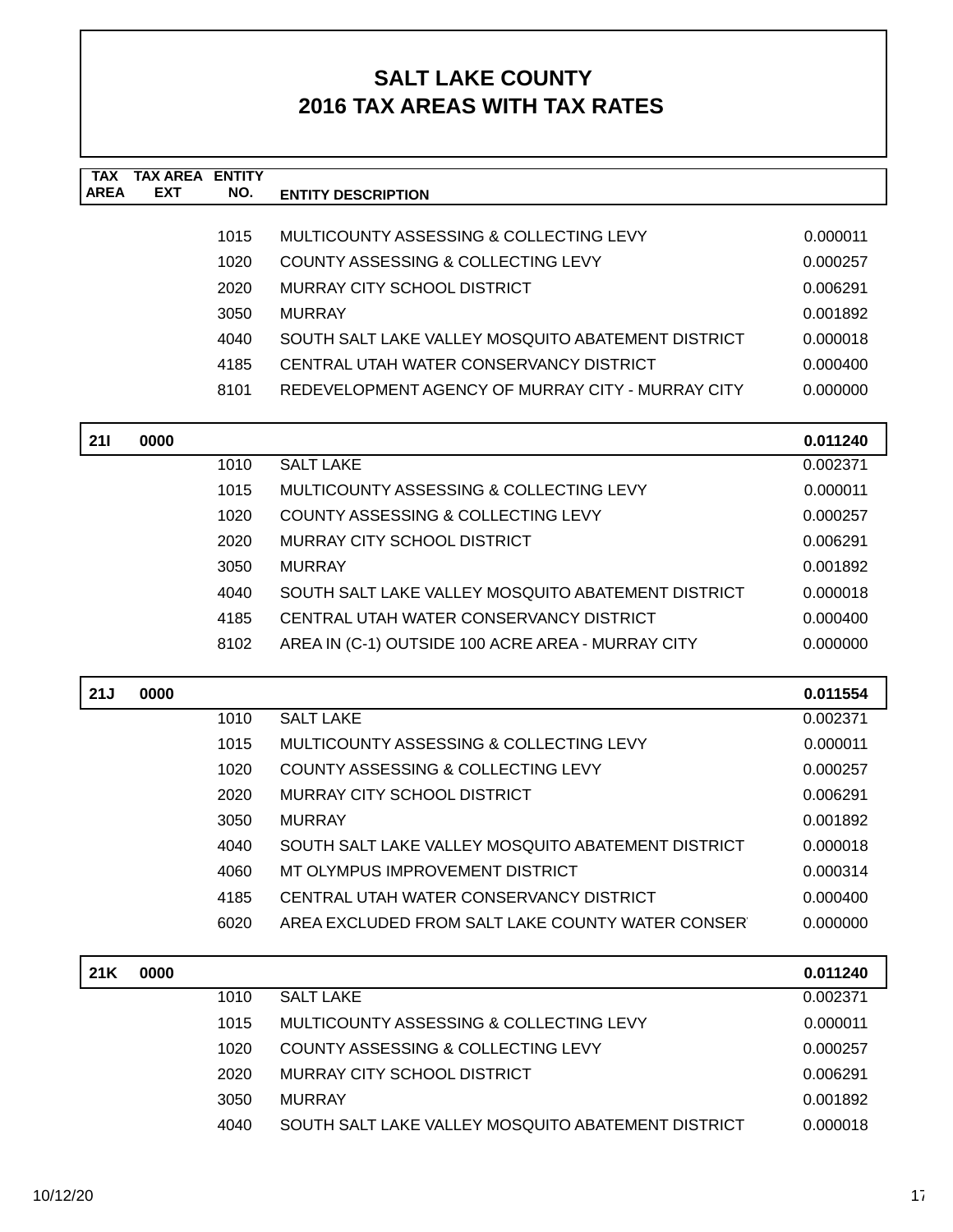| <b>TAX</b><br><b>AREA</b> | <b>TAX AREA</b><br><b>EXT</b> | <b>ENTITY</b><br>NO. |                                                    |          |
|---------------------------|-------------------------------|----------------------|----------------------------------------------------|----------|
|                           |                               |                      | <b>ENTITY DESCRIPTION</b>                          |          |
|                           |                               | 4185                 | CENTRAL UTAH WATER CONSERVANCY DISTRICT            | 0.000400 |
|                           |                               | 8103                 | CHERRY STREET NEIGHBORHOOD DEVELOPMENT PLAN - ML   | 0.000000 |
|                           |                               |                      |                                                    |          |
| 21L                       | 0000                          |                      |                                                    | 0.011240 |
|                           |                               | 1010                 | <b>SALT LAKE</b>                                   | 0.002371 |
|                           |                               | 1015                 | MULTICOUNTY ASSESSING & COLLECTING LEVY            | 0.000011 |
|                           |                               | 1020                 | <b>COUNTY ASSESSING &amp; COLLECTING LEVY</b>      | 0.000257 |
|                           |                               | 2020                 | <b>MURRAY CITY SCHOOL DISTRICT</b>                 | 0.006291 |
|                           |                               | 3050                 | <b>MURRAY</b>                                      | 0.001892 |
|                           |                               | 4040                 | SOUTH SALT LAKE VALLEY MOSQUITO ABATEMENT DISTRICT | 0.000018 |
|                           |                               | 4185                 | CENTRAL UTAH WATER CONSERVANCY DISTRICT            | 0.000400 |
|                           |                               | 8104                 | EAST VINE ST NEIGHBORHOOD DEVELOPMENT PLAN - MURR  | 0.000000 |
| <b>21N</b>                | 0000                          |                      |                                                    | 0.011240 |
|                           |                               | 1010                 | <b>SALT LAKE</b>                                   | 0.002371 |
|                           |                               | 1015                 | MULTICOUNTY ASSESSING & COLLECTING LEVY            | 0.000011 |
|                           |                               | 1020                 | COUNTY ASSESSING & COLLECTING LEVY                 | 0.000257 |
|                           |                               | 2020                 | MURRAY CITY SCHOOL DISTRICT                        | 0.006291 |
|                           |                               | 3050                 | <b>MURRAY</b>                                      | 0.001892 |
|                           |                               | 4040                 | SOUTH SALT LAKE VALLEY MOSQUITO ABATEMENT DISTRICT | 0.000018 |
|                           |                               | 4185                 | CENTRAL UTAH WATER CONSERVANCY DISTRICT            | 0.000400 |
|                           |                               | 8105                 | SMELTER SITE NEIGHBORHOOD DEVELOPMENT PLAN - MURF  | 0.000000 |
| 21P                       | 0000                          |                      |                                                    | 0.011439 |
|                           |                               | 1010                 | <b>SALT LAKE</b>                                   | 0.002371 |
|                           |                               | 1015                 | MULTICOUNTY ASSESSING & COLLECTING LEVY            | 0.000011 |
|                           |                               | 1020                 | <b>COUNTY ASSESSING &amp; COLLECTING LEVY</b>      | 0.000257 |
|                           |                               | 2020                 | <b>MURRAY CITY SCHOOL DISTRICT</b>                 | 0.006291 |
|                           |                               | 3050                 | <b>MURRAY</b>                                      | 0.001892 |
|                           |                               | 4040                 | SOUTH SALT LAKE VALLEY MOSQUITO ABATEMENT DISTRICT | 0.000018 |
|                           |                               | 4090                 | COTTONWOOD IMPROVEMENT DISTRICT                    | 0.000199 |
|                           |                               | 4185                 | CENTRAL UTAH WATER CONSERVANCY DISTRICT            | 0.000400 |
| <b>21R</b>                | 0000                          |                      |                                                    | 0.012056 |
|                           |                               | 1010                 | <b>SALT LAKE</b>                                   | 0.002371 |
|                           |                               | 1015                 | MULTICOUNTY ASSESSING & COLLECTING LEVY            | 0.000011 |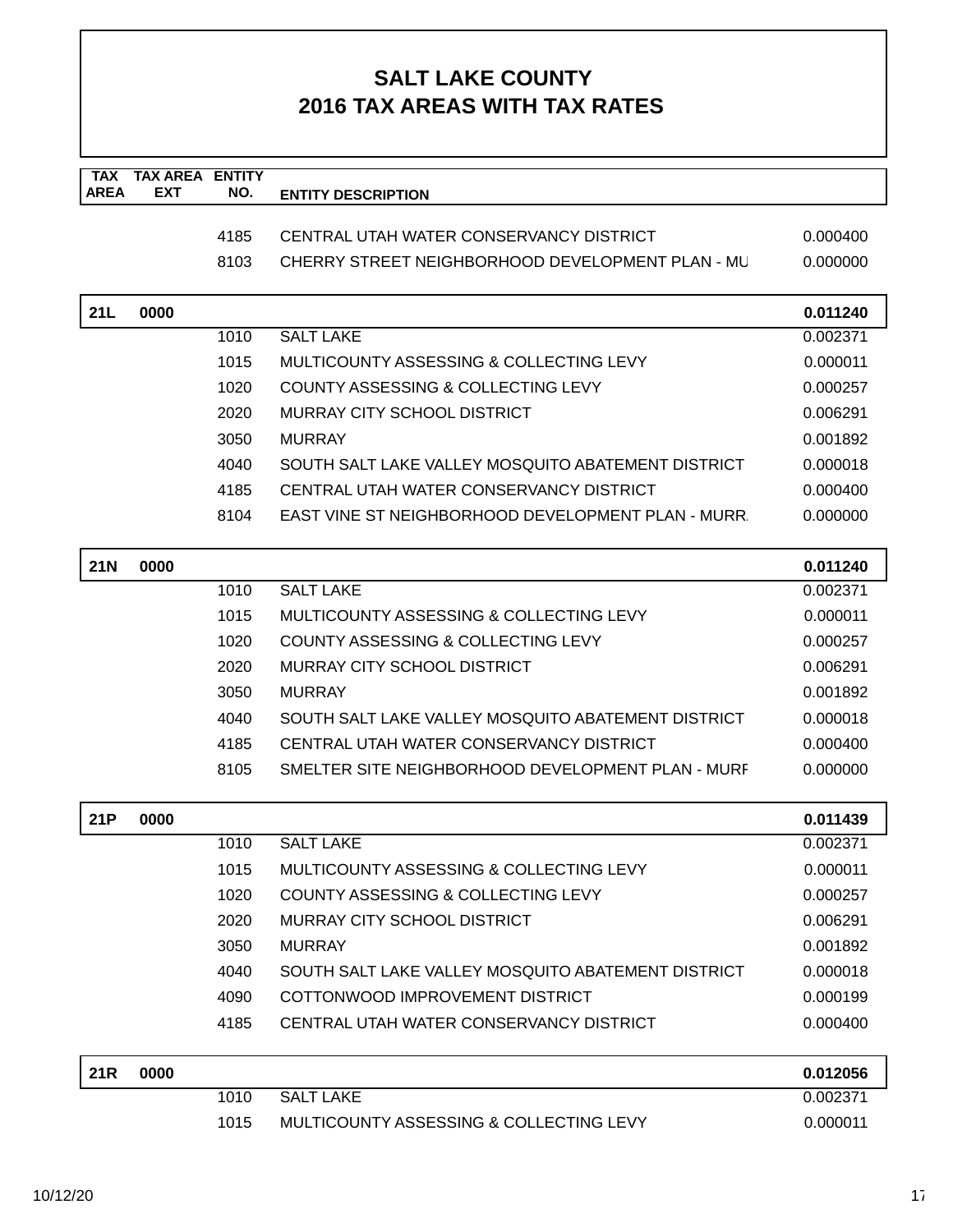| <b>TAX</b><br><b>AREA</b> | <b>TAX AREA ENTITY</b><br><b>EXT</b> | NO.  | <b>ENTITY DESCRIPTION</b>                          |          |
|---------------------------|--------------------------------------|------|----------------------------------------------------|----------|
|                           |                                      |      |                                                    |          |
|                           |                                      | 1020 | <b>COUNTY ASSESSING &amp; COLLECTING LEVY</b>      | 0.000257 |
|                           |                                      | 2020 | MURRAY CITY SCHOOL DISTRICT                        | 0.006291 |
|                           |                                      | 3050 | <b>MURRAY</b>                                      | 0.001892 |
|                           |                                      | 4040 | SOUTH SALT LAKE VALLEY MOSQUITO ABATEMENT DISTRICT | 0.000018 |
|                           |                                      | 4070 | MID VALLEY IMPROVEMENT DISTRICT                    | 0.000816 |
|                           |                                      | 4185 | CENTRAL UTAH WATER CONSERVANCY DISTRICT            | 0.000400 |
|                           |                                      |      |                                                    |          |
| 21T                       | 0000                                 |      |                                                    | 0.011439 |
|                           |                                      | 1010 | <b>SALT LAKE</b>                                   | 0.002371 |
|                           |                                      | 1015 | MULTICOUNTY ASSESSING & COLLECTING LEVY            | 0.000011 |
|                           |                                      | 1020 | COUNTY ASSESSING & COLLECTING LEVY                 | 0.000257 |
|                           |                                      | 2020 | MURRAY CITY SCHOOL DISTRICT                        | 0.006291 |
|                           |                                      | 3050 | <b>MURRAY</b>                                      | 0.001892 |
|                           |                                      | 4040 | SOUTH SALT LAKE VALLEY MOSQUITO ABATEMENT DISTRICT | 0.000018 |
|                           |                                      | 4090 | COTTONWOOD IMPROVEMENT DISTRICT                    | 0.000199 |
|                           |                                      | 4185 | CENTRAL UTAH WATER CONSERVANCY DISTRICT            | 0.000400 |
|                           |                                      | 8102 | AREA IN (C-1) OUTSIDE 100 ACRE AREA - MURRAY CITY  | 0.000000 |
| <b>21U</b>                | 0000                                 |      |                                                    | 0.011554 |
|                           |                                      | 1010 | <b>SALT LAKE</b>                                   | 0.002371 |
|                           |                                      | 1015 | MULTICOUNTY ASSESSING & COLLECTING LEVY            | 0.000011 |
|                           |                                      | 1020 | <b>COUNTY ASSESSING &amp; COLLECTING LEVY</b>      | 0.000257 |
|                           |                                      | 2020 | MURRAY CITY SCHOOL DISTRICT                        | 0.006291 |
|                           |                                      | 3050 | <b>MURRAY</b>                                      | 0.001892 |
|                           |                                      | 4040 | SOUTH SALT LAKE VALLEY MOSQUITO ABATEMENT DISTRICT | 0.000018 |
|                           |                                      | 4060 | MT OLYMPUS IMPROVEMENT DISTRICT                    | 0.000314 |
|                           |                                      | 4185 | CENTRAL UTAH WATER CONSERVANCY DISTRICT            | 0.000400 |
|                           |                                      |      |                                                    |          |
| <b>21V</b>                | 0000                                 |      |                                                    | 0.011802 |
|                           |                                      | 1010 | <b>SALT LAKE</b>                                   | 0.002371 |
|                           |                                      | 1015 | MULTICOUNTY ASSESSING & COLLECTING LEVY            | 0.000011 |
|                           |                                      | 1020 | <b>COUNTY ASSESSING &amp; COLLECTING LEVY</b>      | 0.000257 |
|                           |                                      | 2030 | <b>GRANITE SCHOOL DISTRICT</b>                     | 0.006481 |
|                           |                                      | 3050 | <b>MURRAY</b>                                      | 0.001892 |
|                           |                                      | 4040 | SOUTH SALT LAKE VALLEY MOSQUITO ABATEMENT DISTRICT | 0.000018 |
|                           |                                      | 4045 | JORDAN VALLEY WATER CONSERVANCY DISTRICTXXX        | 0.000372 |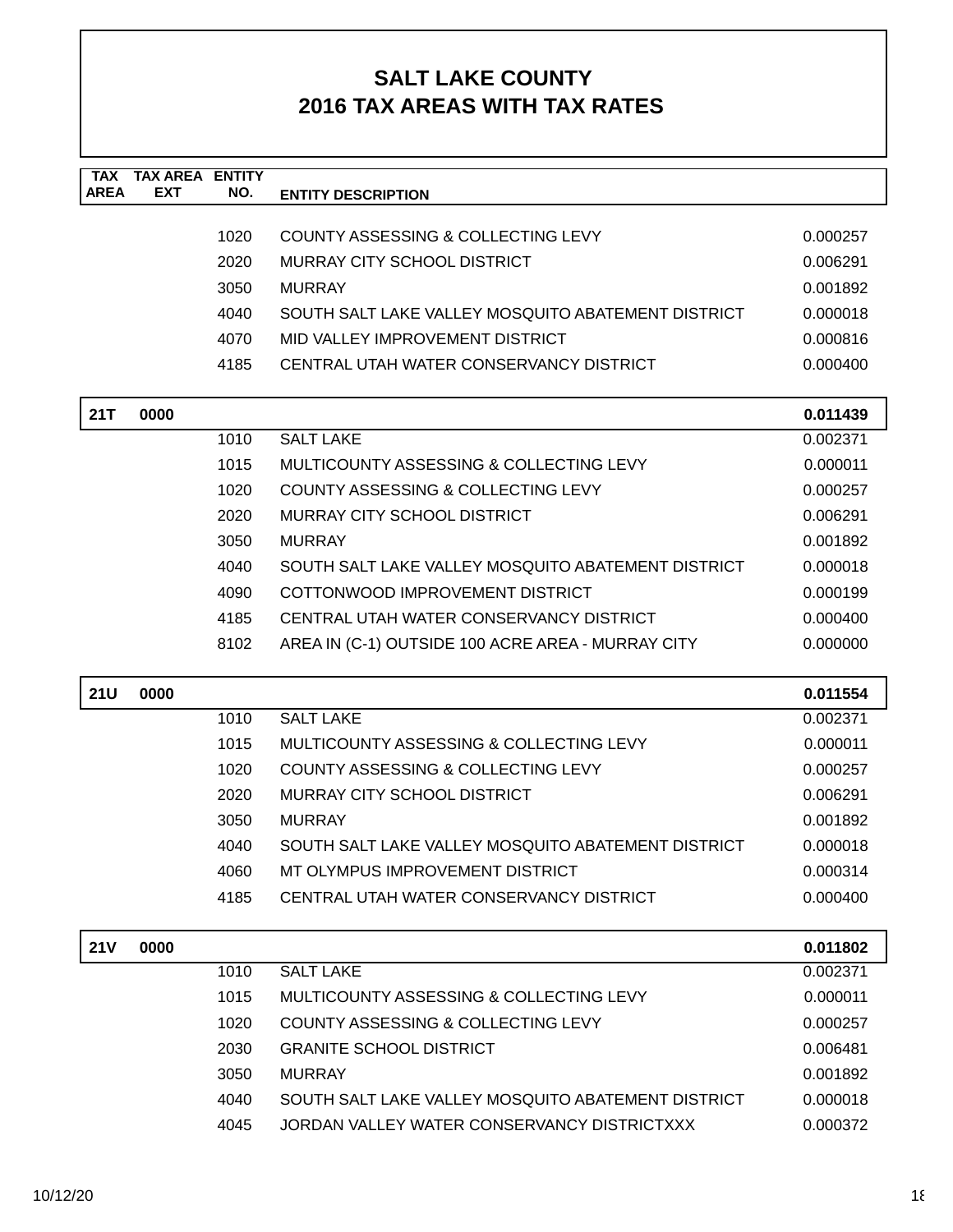#### **TAX TAX AREA ENTITY AREA ENTITY DESCRIPTION EXT NO.**

### 4185 CENTRAL UTAH WATER CONSERVANCY DISTRICT 0.000400

| <b>21W</b> | 0000 |      |                                                    |          |
|------------|------|------|----------------------------------------------------|----------|
|            |      | 1010 | <b>SALT LAKE</b>                                   | 0.012116 |
|            |      |      |                                                    | 0.002371 |
|            |      | 1015 | MULTICOUNTY ASSESSING & COLLECTING LEVY            | 0.000011 |
|            |      | 1020 | COUNTY ASSESSING & COLLECTING LEVY                 | 0.000257 |
|            |      | 2030 | <b>GRANITE SCHOOL DISTRICT</b>                     | 0.006481 |
|            |      | 3050 | <b>MURRAY</b>                                      | 0.001892 |
|            |      | 4040 | SOUTH SALT LAKE VALLEY MOSQUITO ABATEMENT DISTRICT | 0.000018 |
|            |      | 4045 | JORDAN VALLEY WATER CONSERVANCY DISTRICTXXX        | 0.000372 |
|            |      | 4060 | MT OLYMPUS IMPROVEMENT DISTRICT                    | 0.000314 |
|            |      | 4185 | CENTRAL UTAH WATER CONSERVANCY DISTRICT            | 0.000400 |
|            |      |      |                                                    |          |
| 21X        | 0000 |      |                                                    | 0.012227 |
|            |      | 1010 | <b>SALT LAKE</b>                                   | 0.002371 |
|            |      | 1015 | MULTICOUNTY ASSESSING & COLLECTING LEVY            | 0.000011 |
|            |      | 1020 | COUNTY ASSESSING & COLLECTING LEVY                 | 0.000257 |
|            |      | 2040 | <b>JORDAN SCHOOL DISTRICT</b>                      | 0.006906 |
|            |      | 3050 | <b>MURRAY</b>                                      | 0.001892 |
|            |      | 4040 | SOUTH SALT LAKE VALLEY MOSQUITO ABATEMENT DISTRICT | 0.000018 |
|            |      | 4045 | JORDAN VALLEY WATER CONSERVANCY DISTRICTXXX        | 0.000372 |
|            |      | 4185 | CENTRAL UTAH WATER CONSERVANCY DISTRICT            | 0.000400 |
| <b>21Y</b> | 0000 |      |                                                    | 0.012001 |
|            |      | 1010 | <b>SALT LAKE</b>                                   | 0.002371 |
|            |      | 1015 | MULTICOUNTY ASSESSING & COLLECTING LEVY            | 0.000011 |
|            |      |      | COUNTY ASSESSING & COLLECTING LEVY                 |          |
|            |      | 1020 |                                                    | 0.000257 |
|            |      | 2030 | <b>GRANITE SCHOOL DISTRICT</b>                     | 0.006481 |
|            |      | 3050 | <b>MURRAY</b>                                      | 0.001892 |
|            |      | 4040 | SOUTH SALT LAKE VALLEY MOSQUITO ABATEMENT DISTRICT | 0.000018 |
|            |      | 4045 | JORDAN VALLEY WATER CONSERVANCY DISTRICTXXX        | 0.000372 |
|            |      | 4090 | COTTONWOOD IMPROVEMENT DISTRICT                    | 0.000199 |
|            |      | 4185 | CENTRAL UTAH WATER CONSERVANCY DISTRICT            | 0.000400 |
| 21Z        | 0000 |      |                                                    | 0.011629 |
|            |      | 1010 | <b>SALT LAKE</b>                                   | 0.002371 |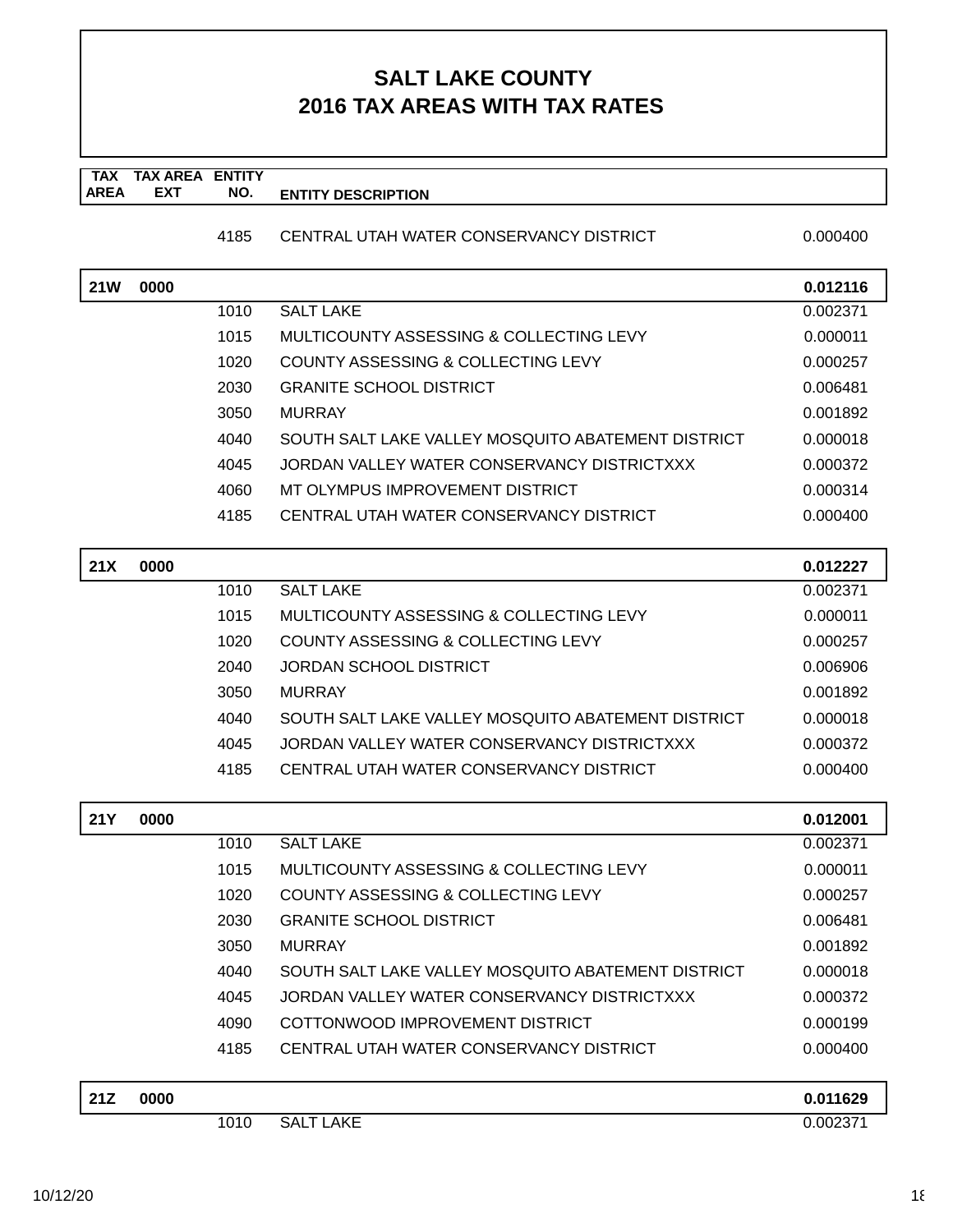| <b>TAX</b><br><b>AREA</b> | <b>TAX AREA ENTITY</b><br>EXT | NO.  | <b>ENTITY DESCRIPTION</b>                          |          |
|---------------------------|-------------------------------|------|----------------------------------------------------|----------|
|                           |                               |      |                                                    |          |
|                           |                               | 1015 | MULTICOUNTY ASSESSING & COLLECTING LEVY            | 0.000011 |
|                           |                               | 1020 | COUNTY ASSESSING & COLLECTING LEVY                 | 0.000257 |
|                           |                               | 2030 | <b>GRANITE SCHOOL DISTRICT</b>                     | 0.006481 |
|                           |                               | 3050 | <b>MURRAY</b>                                      | 0.001892 |
|                           |                               | 4040 | SOUTH SALT LAKE VALLEY MOSQUITO ABATEMENT DISTRICT | 0.000018 |
|                           |                               | 4090 | COTTONWOOD IMPROVEMENT DISTRICT                    | 0.000199 |
|                           |                               | 4185 | CENTRAL UTAH WATER CONSERVANCY DISTRICT            | 0.000400 |
| <b>22C</b>                | 0000                          |      |                                                    | 0.014058 |
|                           |                               | 1010 | <b>SALT LAKE</b>                                   | 0.002371 |
|                           |                               | 1015 | MULTICOUNTY ASSESSING & COLLECTING LEVY            | 0.000011 |
|                           |                               | 1020 | COUNTY ASSESSING & COLLECTING LEVY                 | 0.000257 |
|                           |                               | 2030 | <b>GRANITE SCHOOL DISTRICT</b>                     | 0.006481 |
|                           |                               | 4040 | SOUTH SALT LAKE VALLEY MOSOUITO ABATEMENT DISTRICT | 0.000018 |
|                           |                               | 4185 | CENTRAL UTAH WATER CONSERVANCY DISTRICT            | 0.000400 |
|                           |                               | 4210 | WASATCH WASTE AND RECYCLING DISTRICT               | 0.000000 |
|                           |                               | 4220 | SALT LAKE COUNTY MUNICIPAL-TYPE SERVICES           | 0.000068 |
|                           |                               | 4320 | UNIFIED FIRE SERVICE                               | 0.001888 |
|                           |                               | 4340 | SALT LAKE VALLEY LAW ENFORCEMENT SERVICE AREA      | 0.001925 |
|                           |                               | 6030 | <b>SALT LAKE COUNTY LIBRARY</b>                    | 0.000639 |
| 23A                       | 0000                          |      |                                                    | 0.015388 |
|                           |                               | 1010 | <b>SALT LAKE</b>                                   | 0.002371 |
|                           |                               | 1015 | MULTICOUNTY ASSESSING & COLLECTING LEVY            | 0.000011 |
|                           |                               | 1020 | <b>COUNTY ASSESSING &amp; COLLECTING LEVY</b>      | 0.000257 |
|                           |                               | 2030 | <b>GRANITE SCHOOL DISTRICT</b>                     | 0.006481 |
|                           |                               | 3120 | <b>WEST VALLEY CITY</b>                            | 0.004233 |
|                           |                               | 4040 | SOUTH SALT LAKE VALLEY MOSQUITO ABATEMENT DISTRICT | 0.000018 |
|                           |                               | 4045 | JORDAN VALLEY WATER CONSERVANCY DISTRICTXXX        | 0.000372 |
|                           |                               | 4050 | <b>GRANGER - HUNTER IMPROVEMENT DISTRICT</b>       | 0.000606 |
|                           |                               | 4185 | CENTRAL UTAH WATER CONSERVANCY DISTRICT            | 0.000400 |
|                           |                               | 6030 | SALT LAKE COUNTY LIBRARY                           | 0.000639 |
|                           |                               | 8154 | DECKER LAKE ECONOMIC DEVELOPMENT PLAN - WEST VALL  | 0.000000 |
| 23B                       | 0000                          |      |                                                    | 0.015388 |
|                           |                               | 1010 | <b>SALT LAKE</b>                                   | 0.002371 |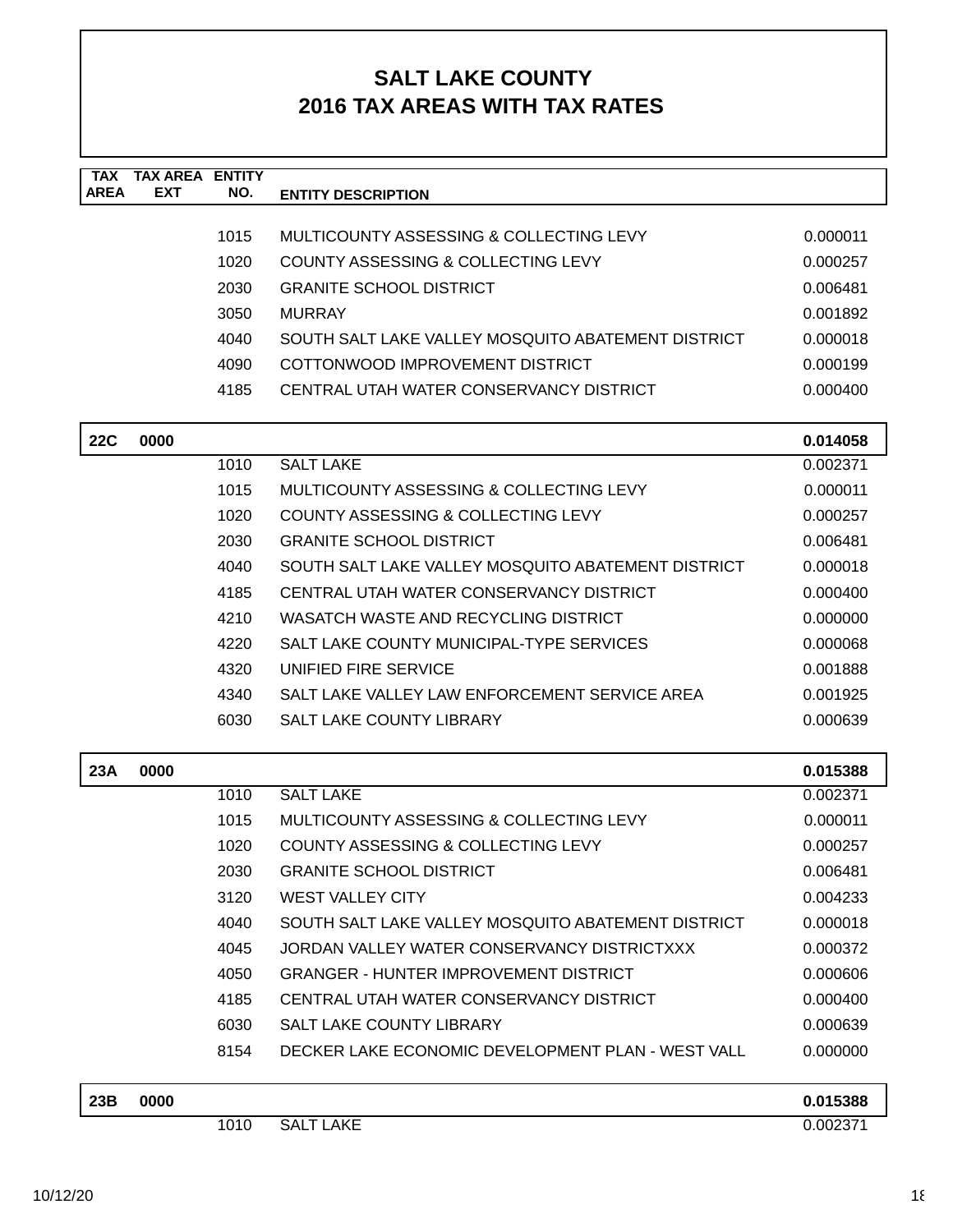| <b>TAX</b>  | TAX AREA   | <b>ENTITY</b> |                                                    |          |
|-------------|------------|---------------|----------------------------------------------------|----------|
| <b>AREA</b> | <b>EXT</b> | NO.           | <b>ENTITY DESCRIPTION</b>                          |          |
|             |            |               |                                                    |          |
|             |            | 1015          | MULTICOUNTY ASSESSING & COLLECTING LEVY            | 0.000011 |
|             |            | 1020          | COUNTY ASSESSING & COLLECTING LEVY                 | 0.000257 |
|             |            | 2030          | <b>GRANITE SCHOOL DISTRICT</b>                     | 0.006481 |
|             |            | 3120          | <b>WEST VALLEY CITY</b>                            | 0.004233 |
|             |            | 4040          | SOUTH SALT LAKE VALLEY MOSQUITO ABATEMENT DISTRICT | 0.000018 |
|             |            | 4045          | JORDAN VALLEY WATER CONSERVANCY DISTRICTXXX        | 0.000372 |
|             |            | 4050          | <b>GRANGER - HUNTER IMPROVEMENT DISTRICT</b>       | 0.000606 |
|             |            | 4185          | CENTRAL UTAH WATER CONSERVANCY DISTRICT            | 0.000400 |
|             |            | 6030          | <b>SALT LAKE COUNTY LIBRARY</b>                    | 0.000639 |
|             |            | 8157          | MULTIPURPOSE EVENT CENTER ECONOMIC DEVELOPMENT F   | 0.000000 |
|             |            |               |                                                    |          |
| 23C         | 0000       |               |                                                    | 0.015388 |

| w | vvvv |      |                                                    | <u> v.v i jjou</u> |
|---|------|------|----------------------------------------------------|--------------------|
|   |      | 1010 | <b>SALT LAKE</b>                                   | 0.002371           |
|   |      | 1015 | MULTICOUNTY ASSESSING & COLLECTING LEVY            | 0.000011           |
|   |      | 1020 | COUNTY ASSESSING & COLLECTING LEVY                 | 0.000257           |
|   |      | 2030 | <b>GRANITE SCHOOL DISTRICT</b>                     | 0.006481           |
|   |      | 3120 | <b>WEST VALLEY CITY</b>                            | 0.004233           |
|   |      | 4040 | SOUTH SALT LAKE VALLEY MOSQUITO ABATEMENT DISTRICT | 0.000018           |
|   |      | 4045 | JORDAN VALLEY WATER CONSERVANCY DISTRICTXXX        | 0.000372           |
|   |      | 4050 | GRANGER - HUNTER IMPROVEMENT DISTRICT              | 0.000606           |
|   |      | 4185 | CENTRAL UTAH WATER CONSERVANCY DISTRICT            | 0.000400           |
|   |      | 6030 | <b>SALT LAKE COUNTY LIBRARY</b>                    | 0.000639           |
|   |      | 8158 | EAST 3500 S NEIGHBORHOOD DEVELOPMENT PLAN - WEST V | 0.000000           |
|   |      |      |                                                    |                    |

| 23D | 0000 |      |                                                    | 0.015388 |
|-----|------|------|----------------------------------------------------|----------|
|     |      | 1010 | <b>SALT LAKE</b>                                   | 0.002371 |
|     |      | 1015 | MULTICOUNTY ASSESSING & COLLECTING LEVY            | 0.000011 |
|     |      | 1020 | <b>COUNTY ASSESSING &amp; COLLECTING LEVY</b>      | 0.000257 |
|     |      | 2030 | <b>GRANITE SCHOOL DISTRICT</b>                     | 0.006481 |
|     |      | 3120 | <b>WEST VALLEY CITY</b>                            | 0.004233 |
|     |      | 4040 | SOUTH SALT LAKE VALLEY MOSQUITO ABATEMENT DISTRICT | 0.000018 |
|     |      | 4045 | JORDAN VALLEY WATER CONSERVANCY DISTRICTXXX        | 0.000372 |
|     |      | 4050 | <b>GRANGER - HUNTER IMPROVEMENT DISTRICT</b>       | 0.000606 |
|     |      | 4185 | CENTRAL UTAH WATER CONSERVANCY DISTRICT            | 0.000400 |
|     |      | 6030 | <b>SALT LAKE COUNTY LIBRARY</b>                    | 0.000639 |
|     |      | 8159 | JORDAN RIVER NEIGHBORHOOD DEVELOPMENT PLAN - WES   | 0.000000 |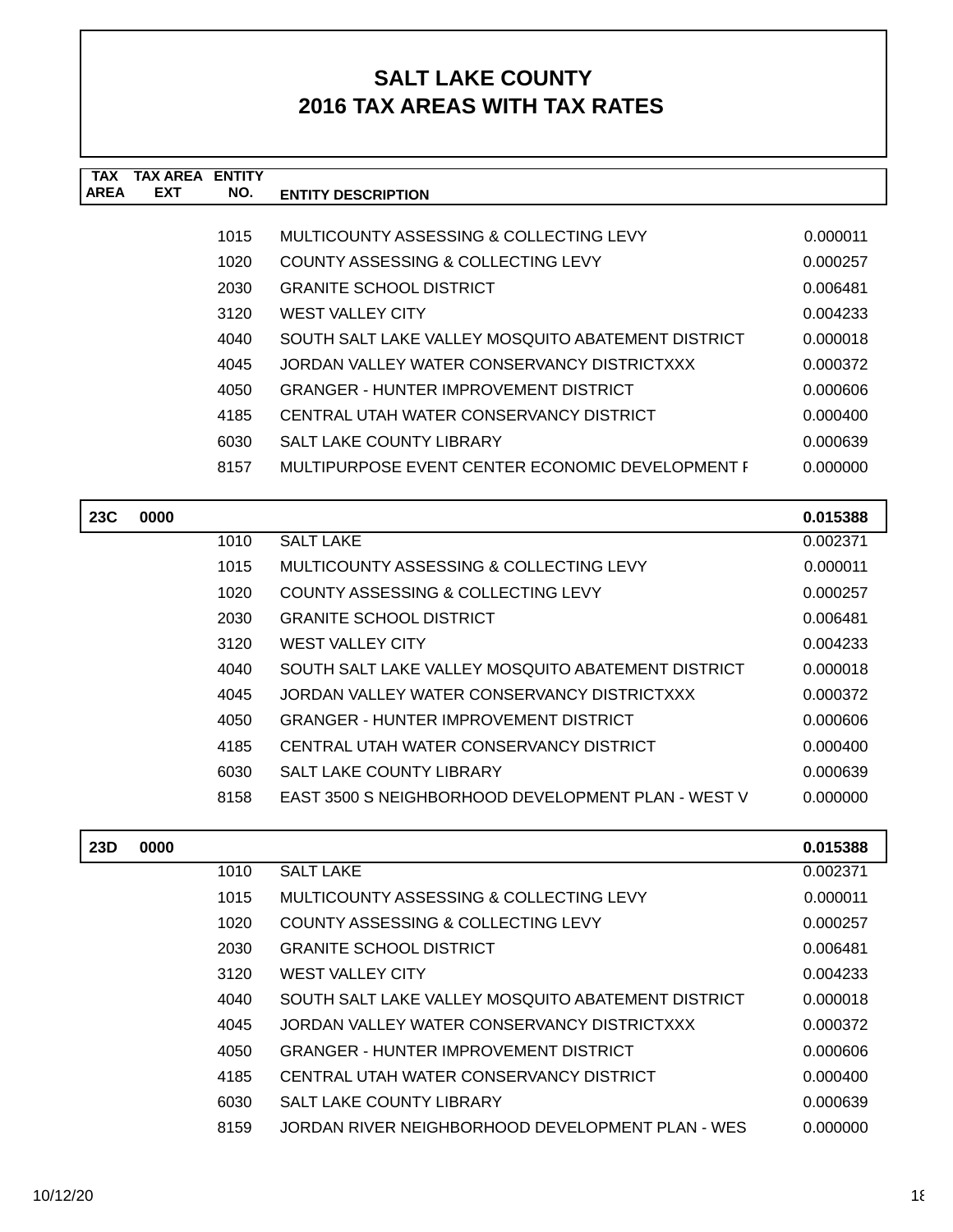#### **TAX TAX AREA ENTITY ENTITY DESCRIPTION** AREA EXT  **NO.**

| 23E | 0000 |      |                                                    | 0.015388 |
|-----|------|------|----------------------------------------------------|----------|
|     |      | 1010 | <b>SALT LAKE</b>                                   | 0.002371 |
|     |      | 1015 | MULTICOUNTY ASSESSING & COLLECTING LEVY            | 0.000011 |
|     |      | 1020 | COUNTY ASSESSING & COLLECTING LEVY                 | 0.000257 |
|     |      | 2030 | <b>GRANITE SCHOOL DISTRICT</b>                     | 0.006481 |
|     |      | 3120 | <b>WEST VALLEY CITY</b>                            | 0.004233 |
|     |      | 4040 | SOUTH SALT LAKE VALLEY MOSOUITO ABATEMENT DISTRICT | 0.000018 |
|     |      | 4045 | JORDAN VALLEY WATER CONSERVANCY DISTRICTXXX        | 0.000372 |
|     |      | 4050 | <b>GRANGER - HUNTER IMPROVEMENT DISTRICT</b>       | 0.000606 |
|     |      | 4185 | CENTRAL UTAH WATER CONSERVANCY DISTRICT            | 0.000400 |
|     |      | 6030 | <b>SALT LAKE COUNTY LIBRARY</b>                    | 0.000639 |
|     |      | 8170 | CITY CENTER REDEVELOPMENT PROJECT AREA - WEST VALL | 0.000000 |
|     |      | 9806 | CITY CENTER COMMUNITY DEVELOPMENT PROJECT AREA     | 0.000000 |
|     |      |      |                                                    |          |

| 24A | 0000 |      |                                                    | 0.012834 |
|-----|------|------|----------------------------------------------------|----------|
|     |      | 1010 | <b>SALT LAKE</b>                                   | 0.002371 |
|     |      | 1015 | MULTICOUNTY ASSESSING & COLLECTING LEVY            | 0.000011 |
|     |      | 1020 | COUNTY ASSESSING & COLLECTING LEVY                 | 0.000257 |
|     |      | 2030 | <b>GRANITE SCHOOL DISTRICT</b>                     | 0.006481 |
|     |      | 3110 | <b>WEST JORDAN CITY</b>                            | 0.002139 |
|     |      | 4040 | SOUTH SALT LAKE VALLEY MOSQUITO ABATEMENT DISTRICT | 0.000018 |
|     |      | 4045 | JORDAN VALLEY WATER CONSERVANCY DISTRICTXXX        | 0.000372 |
|     |      | 4110 | TAYLORSVILLE-BENNION IMPROVEMENT DISTRICT          | 0.000146 |
|     |      | 4185 | CENTRAL UTAH WATER CONSERVANCY DISTRICT            | 0.000400 |
|     |      | 6030 | <b>SALT LAKE COUNTY LIBRARY</b>                    | 0.000639 |
|     |      |      |                                                    |          |

| 24E | 0000 |      |                                                    | 0.014928 |
|-----|------|------|----------------------------------------------------|----------|
|     |      | 1010 | <b>SALT LAKE</b>                                   | 0.002371 |
|     |      | 1015 | MULTICOUNTY ASSESSING & COLLECTING LEVY            | 0.000011 |
|     |      | 1020 | COUNTY ASSESSING & COLLECTING LEVY                 | 0.000257 |
|     |      | 2030 | <b>GRANITE SCHOOL DISTRICT</b>                     | 0.006481 |
|     |      | 3120 | <b>WEST VALLEY CITY</b>                            | 0.004233 |
|     |      | 4040 | SOUTH SALT LAKE VALLEY MOSQUITO ABATEMENT DISTRICT | 0.000018 |
|     |      | 4045 | JORDAN VALLEY WATER CONSERVANCY DISTRICTXXX        | 0.000372 |
|     |      | 4110 | TAYLORSVILLE-BENNION IMPROVEMENT DISTRICT          | 0.000146 |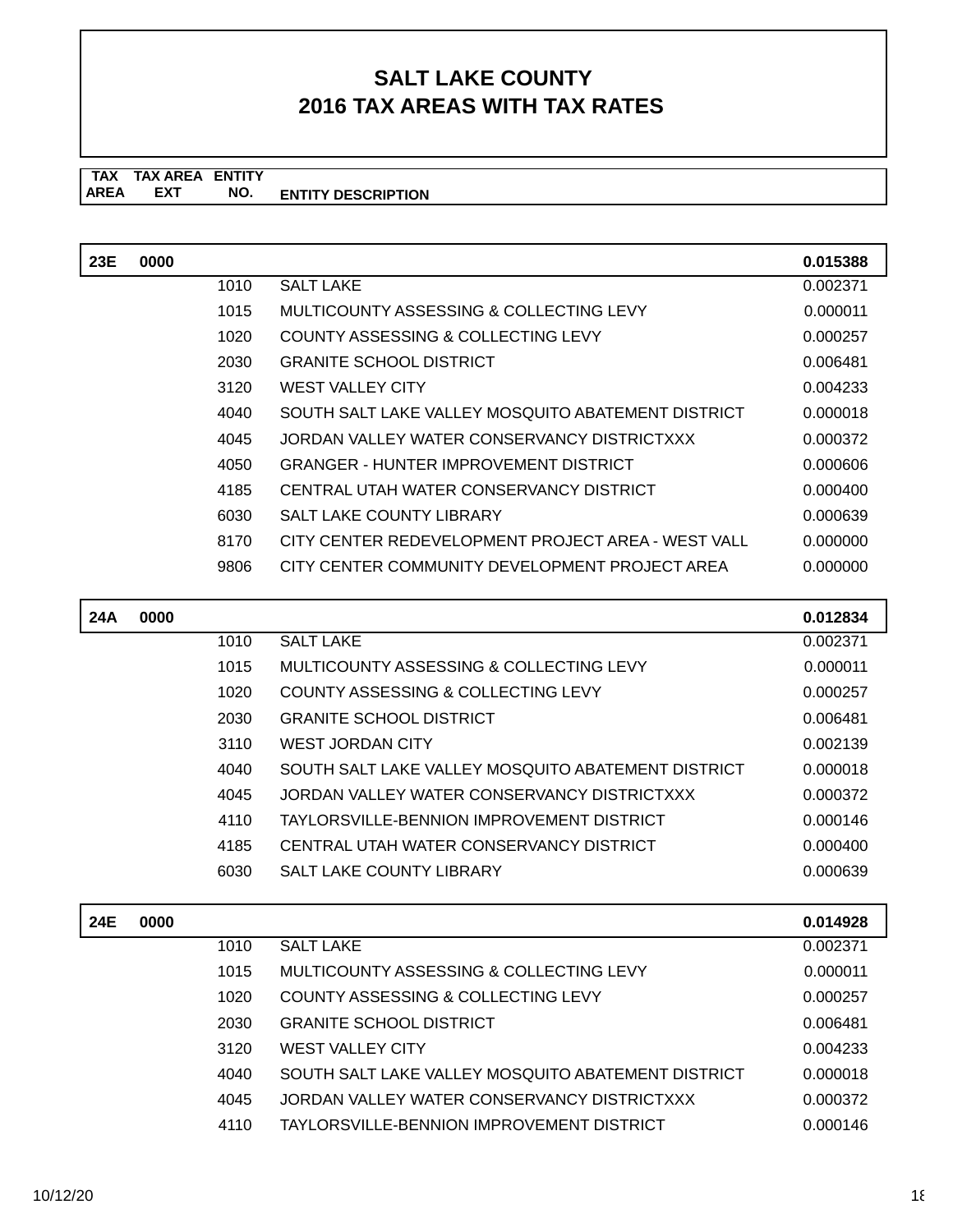| <b>TAX</b><br><b>AREA</b> | <b>TAX AREA ENTITY</b><br><b>EXT</b> | NO.  | <b>ENTITY DESCRIPTION</b>                          |          |
|---------------------------|--------------------------------------|------|----------------------------------------------------|----------|
|                           |                                      |      |                                                    |          |
|                           |                                      | 4185 | CENTRAL UTAH WATER CONSERVANCY DISTRICT            | 0.000400 |
|                           |                                      | 6030 | SALT LAKE COUNTY LIBRARY                           | 0.000639 |
|                           |                                      |      |                                                    |          |
| <b>241</b>                | 0000                                 |      |                                                    | 0.016515 |
|                           |                                      | 1010 | <b>SALT LAKE</b>                                   | 0.002371 |
|                           |                                      | 1015 | MULTICOUNTY ASSESSING & COLLECTING LEVY            | 0.000011 |
|                           |                                      | 1020 | COUNTY ASSESSING & COLLECTING LEVY                 | 0.000257 |
|                           |                                      | 2030 | <b>GRANITE SCHOOL DISTRICT</b>                     | 0.006481 |
|                           |                                      | 3120 | <b>WEST VALLEY CITY</b>                            | 0.004233 |
|                           |                                      | 4040 | SOUTH SALT LAKE VALLEY MOSQUITO ABATEMENT DISTRICT | 0.000018 |
|                           |                                      | 4045 | JORDAN VALLEY WATER CONSERVANCY DISTRICTXXX        | 0.000372 |
|                           |                                      | 4120 | <b>KEARNS IMPROVEMENT DISTRICT</b>                 | 0.000677 |
|                           |                                      | 4180 | OQUIRRH RECREATION AND PARKS DISTRICT              | 0.001056 |
|                           |                                      | 4185 | CENTRAL UTAH WATER CONSERVANCY DISTRICT            | 0.000400 |
|                           |                                      | 6030 | SALT LAKE COUNTY LIBRARY                           | 0.000639 |
|                           |                                      |      |                                                    |          |
| 24K                       | 0000                                 |      |                                                    | 0.015388 |
|                           |                                      | 1010 | <b>SALT LAKE</b>                                   | 0.002371 |
|                           |                                      | 1015 | MULTICOUNTY ASSESSING & COLLECTING LEVY            | 0.000011 |
|                           |                                      | 1020 | COUNTY ASSESSING & COLLECTING LEVY                 | 0.000257 |
|                           |                                      | 2030 | <b>GRANITE SCHOOL DISTRICT</b>                     | 0.006481 |
|                           |                                      | 3120 | <b>WEST VALLEY CITY</b>                            | 0.004233 |
|                           |                                      | 4040 | SOUTH SALT LAKE VALLEY MOSQUITO ABATEMENT DISTRICT | 0.000018 |
|                           |                                      | 4045 | JORDAN VALLEY WATER CONSERVANCY DISTRICTXXX        | 0.000372 |
|                           |                                      | 4050 | <b>GRANGER - HUNTER IMPROVEMENT DISTRICT</b>       | 0.000606 |
|                           |                                      | 4185 | CENTRAL UTAH WATER CONSERVANCY DISTRICT            | 0.000400 |
|                           |                                      | 6030 | <b>SALT LAKE COUNTY LIBRARY</b>                    | 0.000639 |
|                           |                                      | 8152 | MARKET STREET NEIGHBORHOOD DEVELOPMENT PLAN - WE   | 0.000000 |
|                           |                                      | 8175 | CITY CENTER COMMUNITY DEVELOPMENT PROJECT AREA     | 0.000000 |
| <b>24L</b>                | 0000                                 |      |                                                    | 0.015388 |

| <b>24L</b> | 0000 |      |                                         | 0.015388 |
|------------|------|------|-----------------------------------------|----------|
|            |      | 1010 | <b>SALT LAKE</b>                        | 0.002371 |
|            |      | 1015 | MULTICOUNTY ASSESSING & COLLECTING LEVY | 0.000011 |
|            |      | 1020 | COUNTY ASSESSING & COLLECTING LEVY      | 0.000257 |
|            |      | 2030 | <b>GRANITE SCHOOL DISTRICT</b>          | 0.006481 |
|            |      | 3120 | WEST VALLEY CITY                        | 0.004233 |
|            |      |      |                                         |          |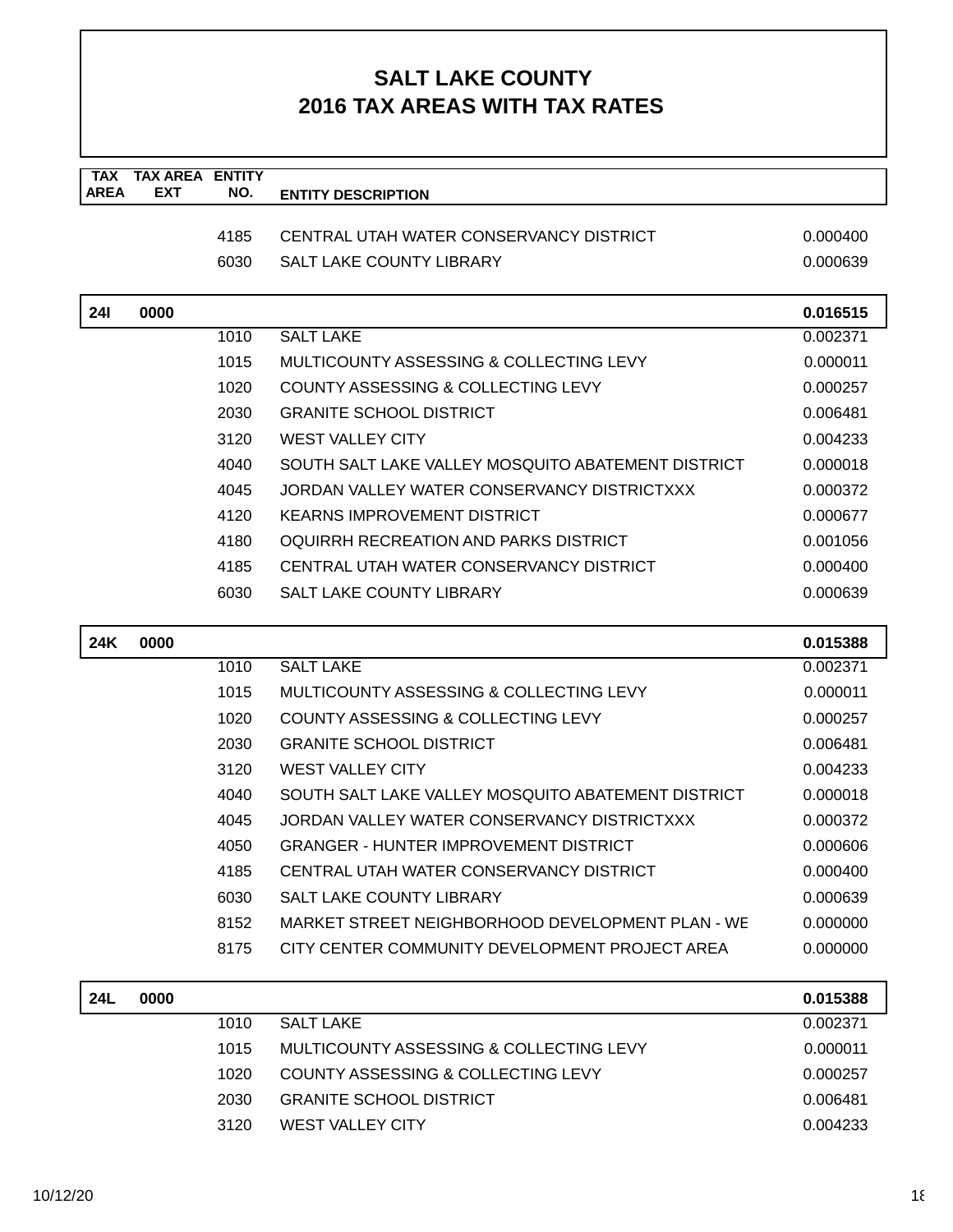| <b>TAX</b><br><b>AREA</b> | <b>TAX AREA ENTITY</b><br><b>EXT</b> | NO.  | <b>ENTITY DESCRIPTION</b>                          |          |
|---------------------------|--------------------------------------|------|----------------------------------------------------|----------|
|                           |                                      |      |                                                    |          |
|                           |                                      | 4040 | SOUTH SALT LAKE VALLEY MOSQUITO ABATEMENT DISTRICT | 0.000018 |
|                           |                                      | 4045 | JORDAN VALLEY WATER CONSERVANCY DISTRICTXXX        | 0.000372 |
|                           |                                      | 4050 | <b>GRANGER - HUNTER IMPROVEMENT DISTRICT</b>       | 0.000606 |
|                           |                                      | 4185 | CENTRAL UTAH WATER CONSERVANCY DISTRICT            | 0.000400 |
|                           |                                      | 6030 | SALT LAKE COUNTY LIBRARY                           | 0.000639 |
|                           |                                      | 9153 | WILLOW WOOD CENTER NEIGHBORHOOD DEVELOPMENT PL     | 0.000000 |
|                           |                                      |      |                                                    |          |
| <b>24M</b>                | 0000                                 |      |                                                    | 0.015632 |
|                           |                                      | 1010 | <b>SALT LAKE</b>                                   | 0.002371 |
|                           |                                      | 1015 | MULTICOUNTY ASSESSING & COLLECTING LEVY            | 0.000011 |
|                           |                                      | 1020 | <b>COUNTY ASSESSING &amp; COLLECTING LEVY</b>      | 0.000257 |
|                           |                                      | 2030 | <b>GRANITE SCHOOL DISTRICT</b>                     | 0.006481 |
|                           |                                      | 4040 | SOUTH SALT LAKE VALLEY MOSQUITO ABATEMENT DISTRICT | 0.000018 |
|                           |                                      | 4045 | JORDAN VALLEY WATER CONSERVANCY DISTRICTXXX        | 0.000372 |
|                           |                                      | 4110 | <b>TAYLORSVILLE-BENNION IMPROVEMENT DISTRICT</b>   | 0.000146 |
|                           |                                      | 4180 | OQUIRRH RECREATION AND PARKS DISTRICT              | 0.001056 |
|                           |                                      | 4185 | CENTRAL UTAH WATER CONSERVANCY DISTRICT            | 0.000400 |
|                           |                                      | 4210 | WASATCH WASTE AND RECYCLING DISTRICT               | 0.000000 |
|                           |                                      | 4220 | SALT LAKE COUNTY MUNICIPAL-TYPE SERVICES           | 0.000068 |
|                           |                                      | 4320 | UNIFIED FIRE SERVICE                               | 0.001888 |
|                           |                                      | 4340 | SALT LAKE VALLEY LAW ENFORCEMENT SERVICE AREA      | 0.001925 |
|                           |                                      | 6030 | <b>SALT LAKE COUNTY LIBRARY</b>                    | 0.000639 |
|                           |                                      |      |                                                    |          |
| <b>24N</b>                | 0000                                 |      |                                                    | 0.014421 |
|                           |                                      | 1010 | <b>SALT LAKE</b>                                   | 0.002371 |
|                           |                                      | 1015 | MULTICOUNTY ASSESSING & COLLECTING LEVY            | 0.000011 |
|                           |                                      | 1020 | COUNTY ASSESSING & COLLECTING LEVY                 | 0.000257 |
|                           |                                      | 2030 | <b>GRANITE SCHOOL DISTRICT</b>                     | 0.006481 |
|                           |                                      | 3110 | <b>WEST JORDAN CITY</b>                            | 0.002139 |
|                           |                                      | 4040 | SOUTH SALT LAKE VALLEY MOSQUITO ABATEMENT DISTRICT | 0.000018 |
|                           |                                      | 4045 | JORDAN VALLEY WATER CONSERVANCY DISTRICTXXX        | 0.000372 |
|                           |                                      | 4120 | <b>KEARNS IMPROVEMENT DISTRICT</b>                 | 0.000677 |
|                           |                                      | 4180 | OQUIRRH RECREATION AND PARKS DISTRICT              | 0.001056 |
|                           |                                      | 4185 | CENTRAL UTAH WATER CONSERVANCY DISTRICT            | 0.000400 |
|                           |                                      | 6030 | SALT LAKE COUNTY LIBRARY                           | 0.000639 |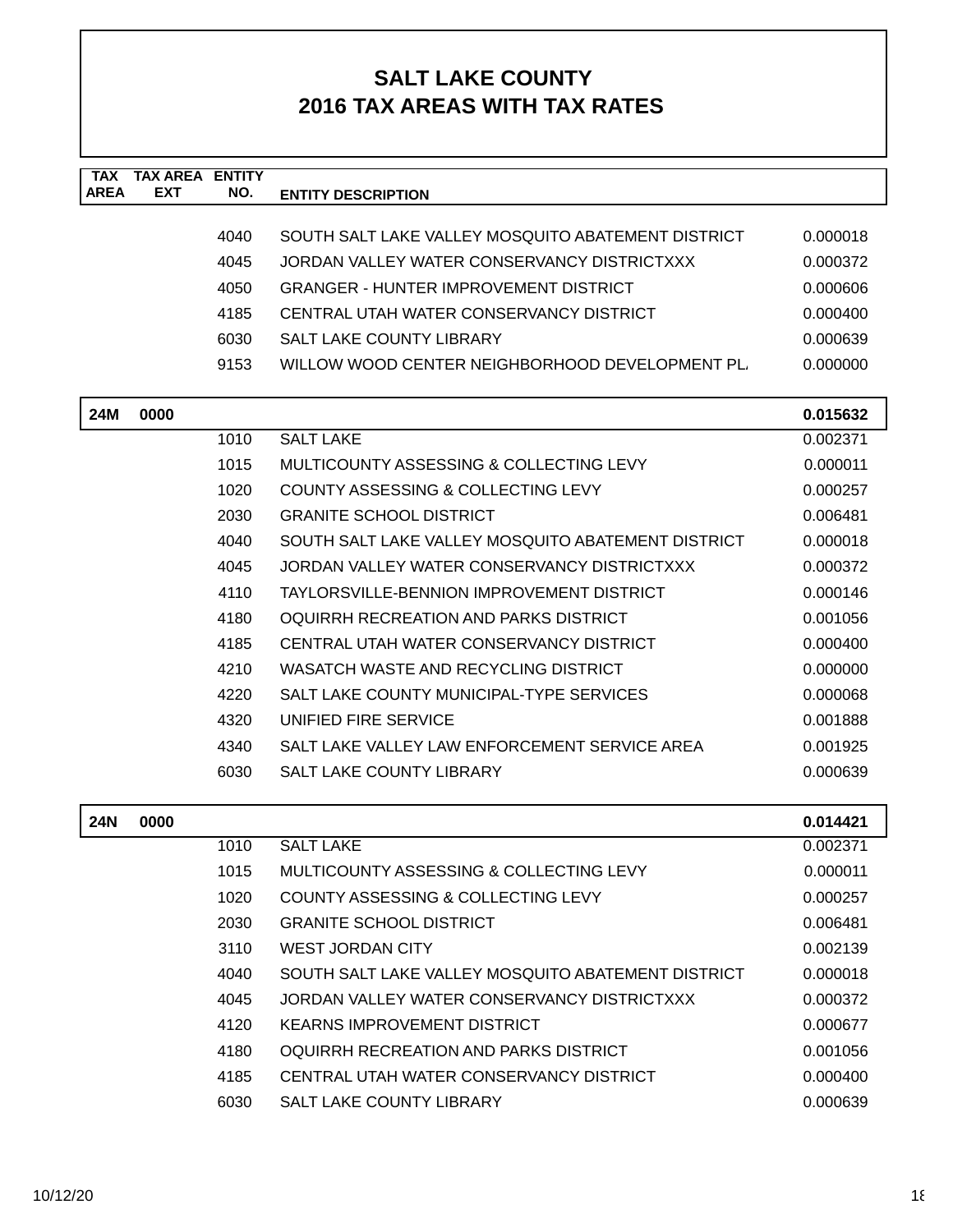#### **TAX TAX AREA ENTITY ENTITY DESCRIPTION EXT NO.**

| 24P | 0000 |      |                                                    | 0.013890 |
|-----|------|------|----------------------------------------------------|----------|
|     |      | 1010 | <b>SALT LAKE</b>                                   | 0.002371 |
|     |      | 1015 | MULTICOUNTY ASSESSING & COLLECTING LEVY            | 0.000011 |
|     |      | 1020 | COUNTY ASSESSING & COLLECTING LEVY                 | 0.000257 |
|     |      | 2030 | <b>GRANITE SCHOOL DISTRICT</b>                     | 0.006481 |
|     |      | 3110 | <b>WEST JORDAN CITY</b>                            | 0.002139 |
|     |      | 4040 | SOUTH SALT LAKE VALLEY MOSQUITO ABATEMENT DISTRICT | 0.000018 |
|     |      | 4045 | JORDAN VALLEY WATER CONSERVANCY DISTRICTXXX        | 0.000372 |
|     |      | 4110 | TAYLORSVILLE-BENNION IMPROVEMENT DISTRICT          | 0.000146 |
|     |      | 4180 | OQUIRRH RECREATION AND PARKS DISTRICT              | 0.001056 |
|     |      | 4185 | CENTRAL UTAH WATER CONSERVANCY DISTRICT            | 0.000400 |
|     |      | 6030 | <b>SALT LAKE COUNTY LIBRARY</b>                    | 0.000639 |

| 24Q | 0000 |      |                                             | 0.014451 |
|-----|------|------|---------------------------------------------|----------|
|     |      | 1010 | <b>SALT LAKE</b>                            | 0.002371 |
|     |      | 1015 | MULTICOUNTY ASSESSING & COLLECTING LEVY     | 0.000011 |
|     |      | 1020 | COUNTY ASSESSING & COLLECTING LEVY          | 0.000257 |
|     |      | 2030 | <b>GRANITE SCHOOL DISTRICT</b>              | 0.006481 |
|     |      | 3110 | WEST JORDAN CITY                            | 0.002139 |
|     |      | 4030 | MAGNA MOSQUITO ABATEMENT DISTRICT           | 0.000048 |
|     |      | 4045 | JORDAN VALLEY WATER CONSERVANCY DISTRICTXXX | 0.000372 |
|     |      | 4120 | KEARNS IMPROVEMENT DISTRICT                 | 0.000677 |
|     |      | 4180 | OQUIRRH RECREATION AND PARKS DISTRICT       | 0.001056 |
|     |      | 4185 | CENTRAL UTAH WATER CONSERVANCY DISTRICT     | 0.000400 |
|     |      | 6030 | SALT LAKE COUNTY LIBRARY                    | 0.000639 |
|     |      |      |                                             |          |

| 24R | 0000 |      |                                                    | 0.015388 |
|-----|------|------|----------------------------------------------------|----------|
|     |      | 1010 | <b>SALT LAKE</b>                                   | 0.002371 |
|     |      | 1015 | MULTICOUNTY ASSESSING & COLLECTING LEVY            | 0.000011 |
|     |      | 1020 | COUNTY ASSESSING & COLLECTING LEVY                 | 0.000257 |
|     |      | 2030 | <b>GRANITE SCHOOL DISTRICT</b>                     | 0.006481 |
|     |      | 3120 | <b>WEST VALLEY CITY</b>                            | 0.004233 |
|     |      | 4040 | SOUTH SALT LAKE VALLEY MOSQUITO ABATEMENT DISTRICT | 0.000018 |
|     |      | 4045 | JORDAN VALLEY WATER CONSERVANCY DISTRICTXXX        | 0.000372 |
|     |      | 4050 | <b>GRANGER - HUNTER IMPROVEMENT DISTRICT</b>       | 0.000606 |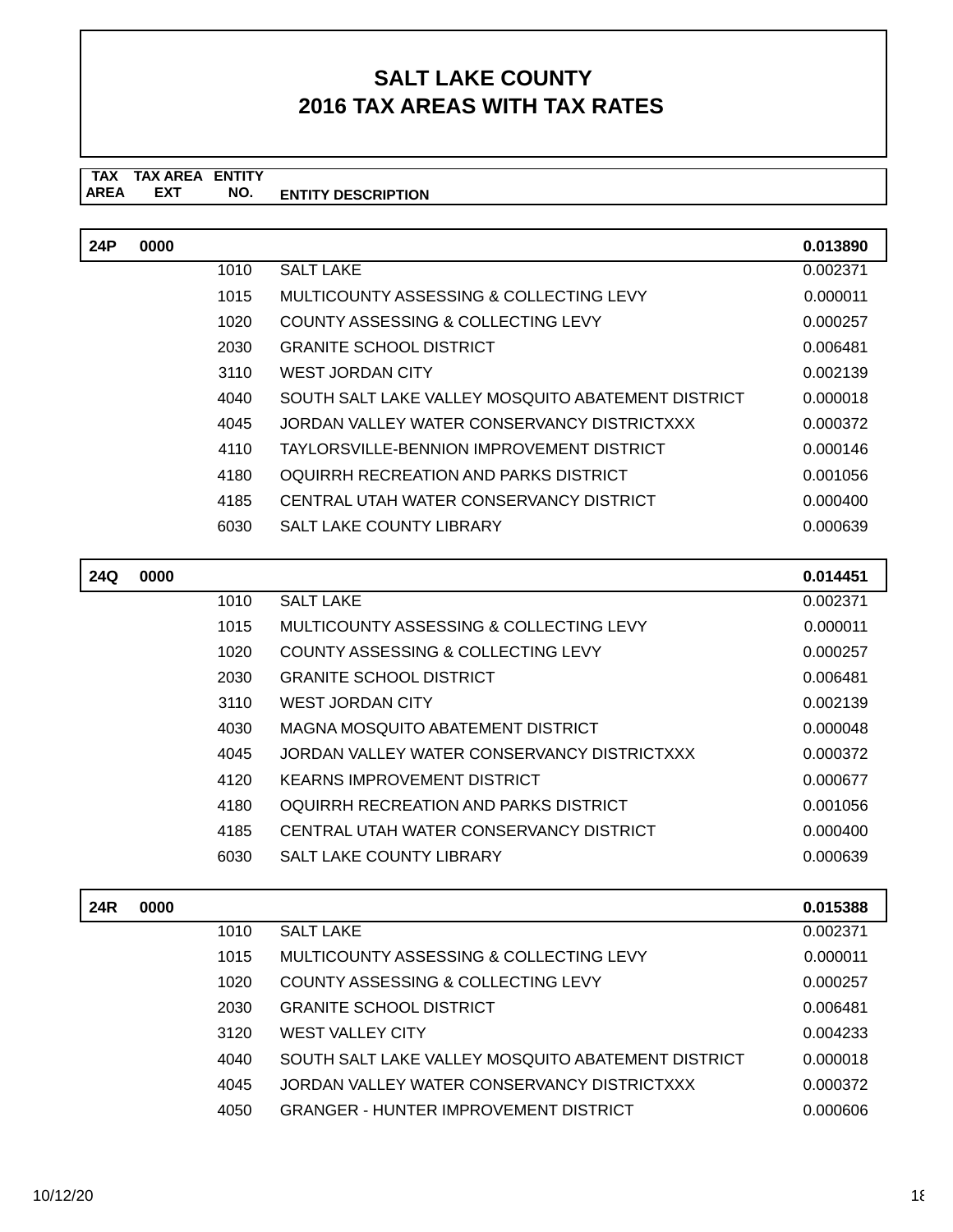| <b>TAX</b><br><b>AREA</b> | <b>TAX AREA ENTITY</b><br>EXT | NO.  | <b>ENTITY DESCRIPTION</b>                                |          |
|---------------------------|-------------------------------|------|----------------------------------------------------------|----------|
|                           |                               |      |                                                          |          |
|                           |                               | 4185 | CENTRAL UTAH WATER CONSERVANCY DISTRICT                  | 0.000400 |
|                           |                               | 6030 | SALT LAKE COUNTY LIBRARY                                 | 0.000639 |
|                           |                               | 8177 | NORTH CENTRAL ECONOMIC DEVELOPMENT PROJECT AREA          | 0.000000 |
|                           |                               |      |                                                          |          |
| <b>24S</b>                | 0000                          |      |                                                          | 0.012688 |
|                           |                               | 1010 | <b>SALT LAKE</b>                                         | 0.002371 |
|                           |                               | 1015 | MULTICOUNTY ASSESSING & COLLECTING LEVY                  | 0.000011 |
|                           |                               | 1020 | COUNTY ASSESSING & COLLECTING LEVY                       | 0.000257 |
|                           |                               | 2030 | <b>GRANITE SCHOOL DISTRICT</b>                           | 0.006481 |
|                           |                               | 3110 | <b>WEST JORDAN CITY</b>                                  | 0.002139 |
|                           |                               | 4040 | SOUTH SALT LAKE VALLEY MOSQUITO ABATEMENT DISTRICT       | 0.000018 |
|                           |                               | 4045 | JORDAN VALLEY WATER CONSERVANCY DISTRICTXXX              | 0.000372 |
|                           |                               | 4185 | CENTRAL UTAH WATER CONSERVANCY DISTRICT                  | 0.000400 |
|                           |                               | 6030 | <b>SALT LAKE COUNTY LIBRARY</b>                          | 0.000639 |
| <b>24T</b>                | 0000                          |      |                                                          | 0.015388 |
|                           |                               | 1010 | <b>SALT LAKE</b>                                         | 0.002371 |
|                           |                               | 1015 | MULTICOUNTY ASSESSING & COLLECTING LEVY                  | 0.000011 |
|                           |                               | 1020 | COUNTY ASSESSING & COLLECTING LEVY                       | 0.000257 |
|                           |                               | 2030 | <b>GRANITE SCHOOL DISTRICT</b>                           | 0.006481 |
|                           |                               | 3120 | <b>WEST VALLEY CITY</b>                                  | 0.004233 |
|                           |                               | 4040 | SOUTH SALT LAKE VALLEY MOSQUITO ABATEMENT DISTRICT       | 0.000018 |
|                           |                               | 4045 | JORDAN VALLEY WATER CONSERVANCY DISTRICTXXX              | 0.000372 |
|                           |                               | 4050 | <b>GRANGER - HUNTER IMPROVEMENT DISTRICT</b>             | 0.000606 |
|                           |                               | 4185 | CENTRAL UTAH WATER CONSERVANCY DISTRICT                  | 0.000400 |
|                           |                               | 6030 | SALT LAKE COUNTY LIBRARY                                 | 0.000639 |
|                           |                               | 8179 | <b>GRANGER CROSSINGS URBAN RENEWAL PROJECT - WEST V.</b> | 0.000000 |
| 25B                       | 0000                          |      |                                                          | 0.016193 |
|                           |                               | 1010 | <b>SALT LAKE</b>                                         | 0.002371 |
|                           |                               | 1015 | MULTICOUNTY ASSESSING & COLLECTING LEVY                  | 0.000011 |
|                           |                               | 1020 | COUNTY ASSESSING & COLLECTING LEVY                       | 0.000257 |
|                           |                               | 2030 | <b>GRANITE SCHOOL DISTRICT</b>                           | 0.006481 |
|                           |                               | 4030 | MAGNA MOSQUITO ABATEMENT DISTRICT                        | 0.000048 |
|                           |                               | 4045 | JORDAN VALLEY WATER CONSERVANCY DISTRICTXXX              | 0.000372 |
|                           |                               | 4120 | <b>KEARNS IMPROVEMENT DISTRICT</b>                       | 0.000677 |
|                           |                               |      |                                                          |          |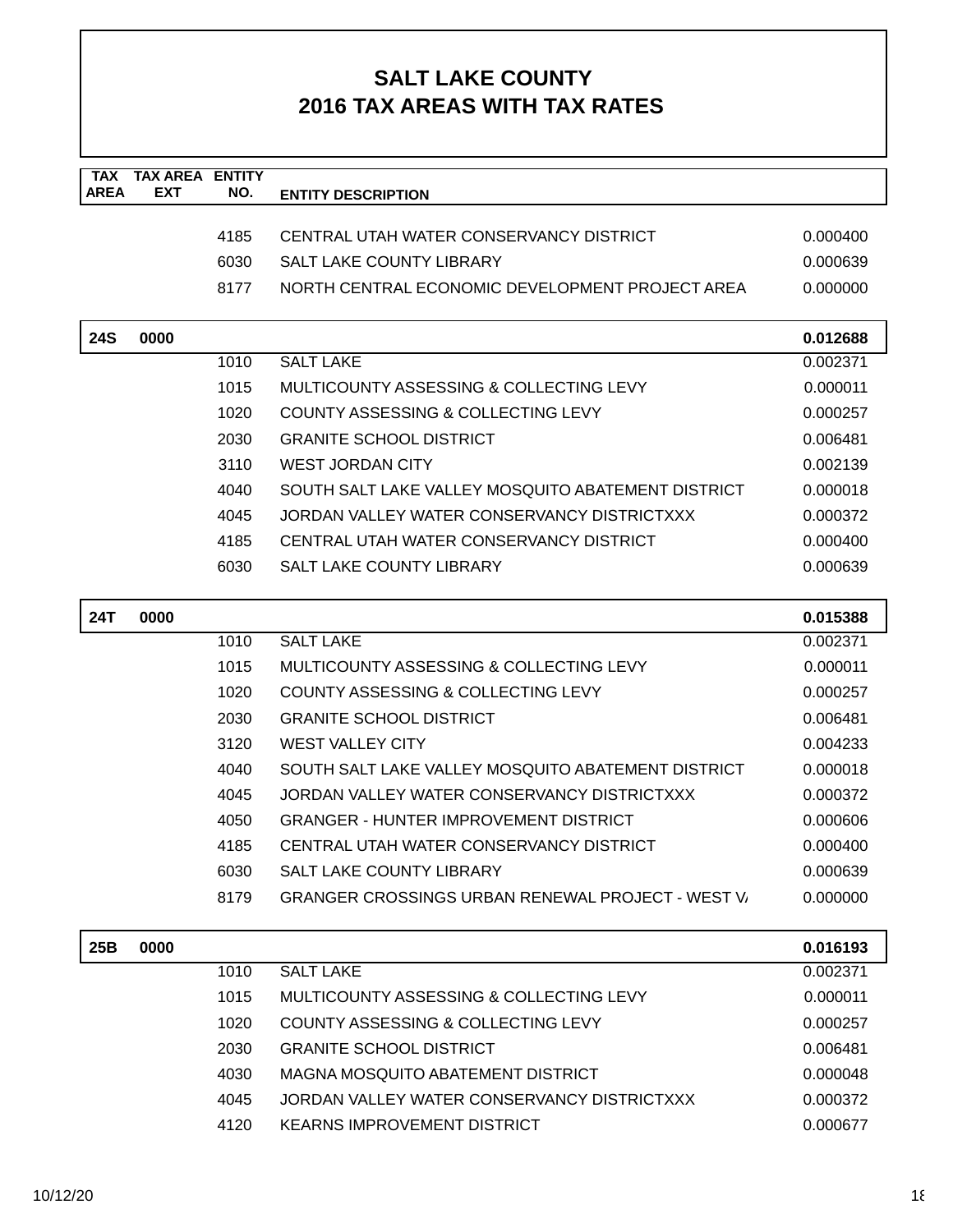| <b>TAX</b><br><b>AREA</b> | <b>TAX AREA ENTITY</b><br><b>EXT</b> | NO.  | <b>ENTITY DESCRIPTION</b>                     |          |
|---------------------------|--------------------------------------|------|-----------------------------------------------|----------|
|                           |                                      |      |                                               |          |
|                           |                                      | 4180 | OQUIRRH RECREATION AND PARKS DISTRICT         | 0.001056 |
|                           |                                      | 4185 | CENTRAL UTAH WATER CONSERVANCY DISTRICT       | 0.000400 |
|                           |                                      | 4210 | WASATCH WASTE AND RECYCLING DISTRICT          | 0.000000 |
|                           |                                      | 4220 | SALT LAKE COUNTY MUNICIPAL-TYPE SERVICES      | 0.000068 |
|                           |                                      | 4320 | UNIFIED FIRE SERVICE                          | 0.001888 |
|                           |                                      | 4340 | SALT LAKE VALLEY LAW ENFORCEMENT SERVICE AREA | 0.001925 |
|                           |                                      | 6030 | <b>SALT LAKE COUNTY LIBRARY</b>               | 0.000639 |
| <b>25C</b>                | 0000                                 |      |                                               | 0.015137 |
|                           |                                      | 1010 | <b>SALT LAKE</b>                              | 0.002371 |
|                           |                                      | 1015 | MULTICOUNTY ASSESSING & COLLECTING LEVY       | 0.000011 |
|                           |                                      | 1020 | COUNTY ASSESSING & COLLECTING LEVY            | 0.000257 |
|                           |                                      | 2030 | <b>GRANITE SCHOOL DISTRICT</b>                | 0.006481 |
|                           |                                      | 4030 | MAGNA MOSQUITO ABATEMENT DISTRICT             | 0.000048 |
|                           |                                      | 4045 | JORDAN VALLEY WATER CONSERVANCY DISTRICTXXX   | 0.000372 |
|                           |                                      | 4120 | <b>KEARNS IMPROVEMENT DISTRICT</b>            | 0.000677 |
|                           |                                      | 4185 | CENTRAL UTAH WATER CONSERVANCY DISTRICT       | 0.000400 |
|                           |                                      | 4210 | WASATCH WASTE AND RECYCLING DISTRICT          | 0.000000 |
|                           |                                      | 4220 | SALT LAKE COUNTY MUNICIPAL-TYPE SERVICES      | 0.000068 |
|                           |                                      | 4320 | UNIFIED FIRE SERVICE                          | 0.001888 |
|                           |                                      | 4340 | SALT LAKE VALLEY LAW ENFORCEMENT SERVICE AREA | 0.001925 |
|                           |                                      | 6030 | <b>SALT LAKE COUNTY LIBRARY</b>               | 0.000639 |
| <b>26A</b>                | 0000                                 |      |                                               | 0.016512 |
|                           |                                      | 1010 | <b>SALT LAKE</b>                              | 0.002371 |
|                           |                                      | 1015 | MULTICOUNTY ASSESSING & COLLECTING LEVY       | 0.000011 |
|                           |                                      | 1020 | COUNTY ASSESSING & COLLECTING LEVY            | 0.000257 |
|                           |                                      | 2030 | <b>GRANITE SCHOOL DISTRICT</b>                | 0.006481 |
|                           |                                      | 4030 | MAGNA MOSQUITO ABATEMENT DISTRICT             | 0.000048 |
|                           |                                      | 4045 | JORDAN VALLEY WATER CONSERVANCY DISTRICTXXX   | 0.000372 |
|                           |                                      | 4080 | <b>MAGNA WATER DISTRICT</b>                   | 0.002052 |
|                           |                                      | 4185 | CENTRAL UTAH WATER CONSERVANCY DISTRICT       | 0.000400 |
|                           |                                      | 4210 | WASATCH WASTE AND RECYCLING DISTRICT          | 0.000000 |
|                           |                                      | 4220 | SALT LAKE COUNTY MUNICIPAL-TYPE SERVICES      | 0.000068 |
|                           |                                      | 4320 | UNIFIED FIRE SERVICE                          | 0.001888 |
|                           |                                      | 4340 | SALT LAKE VALLEY LAW ENFORCEMENT SERVICE AREA | 0.001925 |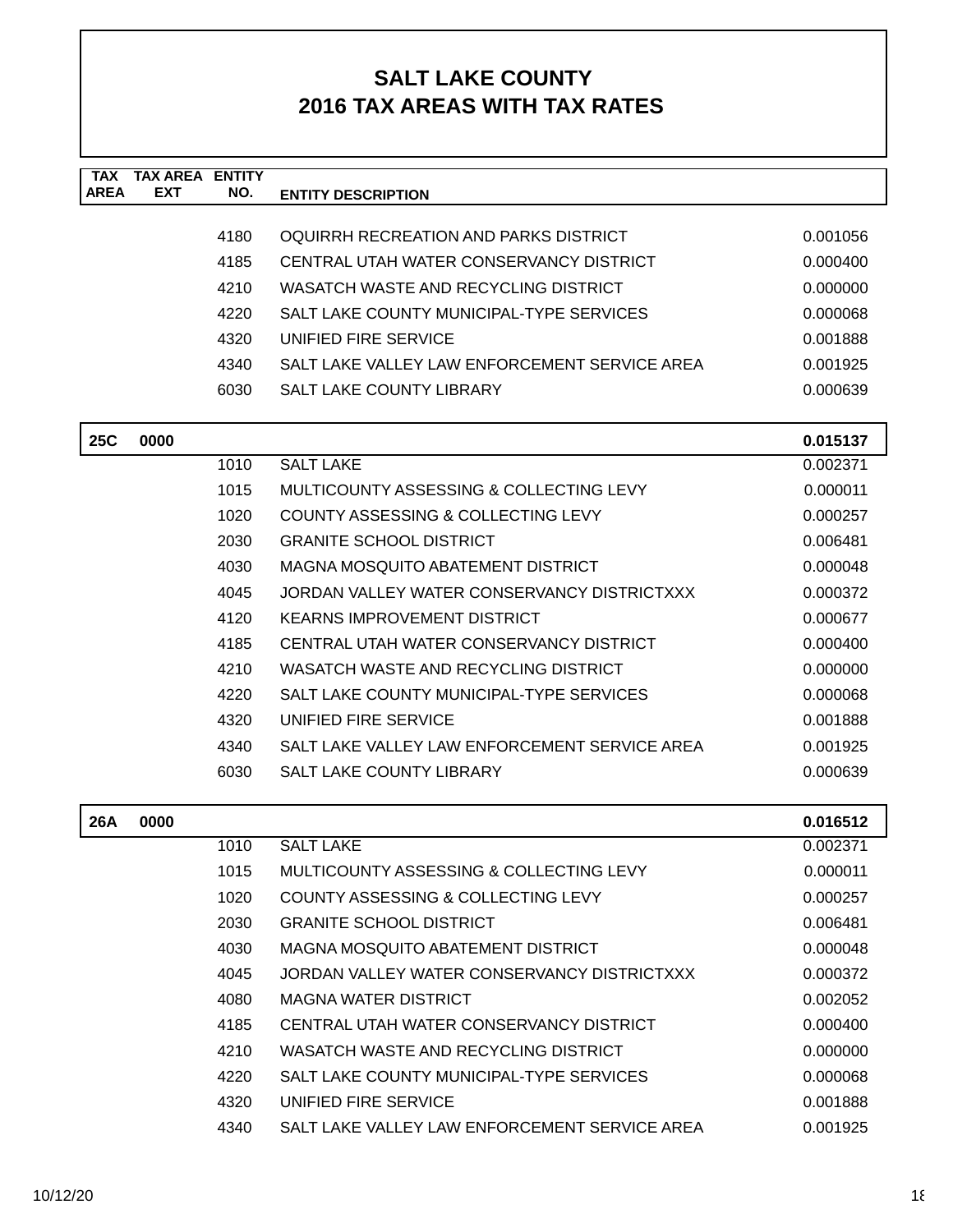| <b>TAX</b><br><b>AREA</b> | <b>TAX AREA ENTITY</b><br><b>EXT</b> | NO.  | <b>ENTITY DESCRIPTION</b>                       |          |
|---------------------------|--------------------------------------|------|-------------------------------------------------|----------|
|                           |                                      | 6030 | <b>SALT LAKE COUNTY LIBRARY</b>                 | 0.000639 |
|                           |                                      | 8301 | MAGNA WEST MAIN STREET NEIGHBORHOOD DEVELOPMENT | 0.000000 |
|                           |                                      |      |                                                 |          |
| <b>26C</b>                | 0000                                 |      |                                                 | 0.016512 |
|                           |                                      | 1010 | <b>SALT LAKE</b>                                | 0.002371 |
|                           |                                      | 1015 | MULTICOUNTY ASSESSING & COLLECTING LEVY         | 0.000011 |
|                           |                                      | 1020 | COUNTY ASSESSING & COLLECTING LEVY              | 0.000257 |
|                           |                                      | 2030 | <b>GRANITE SCHOOL DISTRICT</b>                  | 0.006481 |
|                           |                                      | 4030 | <b>MAGNA MOSQUITO ABATEMENT DISTRICT</b>        | 0.000048 |
|                           |                                      | 4045 | JORDAN VALLEY WATER CONSERVANCY DISTRICTXXX     | 0.000372 |
|                           |                                      | 4080 | <b>MAGNA WATER DISTRICT</b>                     | 0.002052 |
|                           |                                      | 4185 | CENTRAL UTAH WATER CONSERVANCY DISTRICT         | 0.000400 |
|                           |                                      | 4210 | WASATCH WASTE AND RECYCLING DISTRICT            | 0.000000 |
|                           |                                      | 4220 | SALT LAKE COUNTY MUNICIPAL-TYPE SERVICES        | 0.000068 |
|                           |                                      | 4320 | UNIFIED FIRE SERVICE                            | 0.001888 |
|                           |                                      | 4340 | SALT LAKE VALLEY LAW ENFORCEMENT SERVICE AREA   | 0.001925 |
|                           |                                      | 6030 | <b>SALT LAKE COUNTY LIBRARY</b>                 | 0.000639 |
|                           |                                      | 8455 | MAGNA/ARBOR PARK URBAN RENEWAL PLAN             | 0.000000 |
| <b>26D</b>                | 0000                                 |      |                                                 | 0.016512 |
|                           |                                      | 1010 | <b>SALT LAKE</b>                                | 0.002371 |
|                           |                                      | 1015 | MULTICOUNTY ASSESSING & COLLECTING LEVY         | 0.000011 |
|                           |                                      | 1020 | COUNTY ASSESSING & COLLECTING LEVY              | 0.000257 |
|                           |                                      | 2030 | <b>GRANITE SCHOOL DISTRICT</b>                  | 0.006481 |
|                           |                                      | 4030 | MAGNA MOSQUITO ABATEMENT DISTRICT               | 0.000048 |
|                           |                                      | 4045 | JORDAN VALLEY WATER CONSERVANCY DISTRICTXXX     | 0.000372 |
|                           |                                      | 4080 | <b>MAGNA WATER DISTRICT</b>                     | 0.002052 |
|                           |                                      | 4185 | CENTRAL UTAH WATER CONSERVANCY DISTRICT         | 0.000400 |
|                           |                                      | 4210 | WASATCH WASTE AND RECYCLING DISTRICT            | 0.000000 |
|                           |                                      | 4220 | SALT LAKE COUNTY MUNICIPAL-TYPE SERVICES        | 0.000068 |
|                           |                                      | 4320 | UNIFIED FIRE SERVICE                            | 0.001888 |
|                           |                                      | 4340 | SALT LAKE VALLEY LAW ENFORCEMENT SERVICE AREA   | 0.001925 |
|                           |                                      | 6030 | SALT LAKE COUNTY LIBRARY                        | 0.000639 |
|                           |                                      | 8302 | MAGNA MAIN STREET COMMUNITY DEVELOPMENT AREA    | 0.000000 |
| <b>27A</b>                | 0000                                 |      |                                                 | 0.014765 |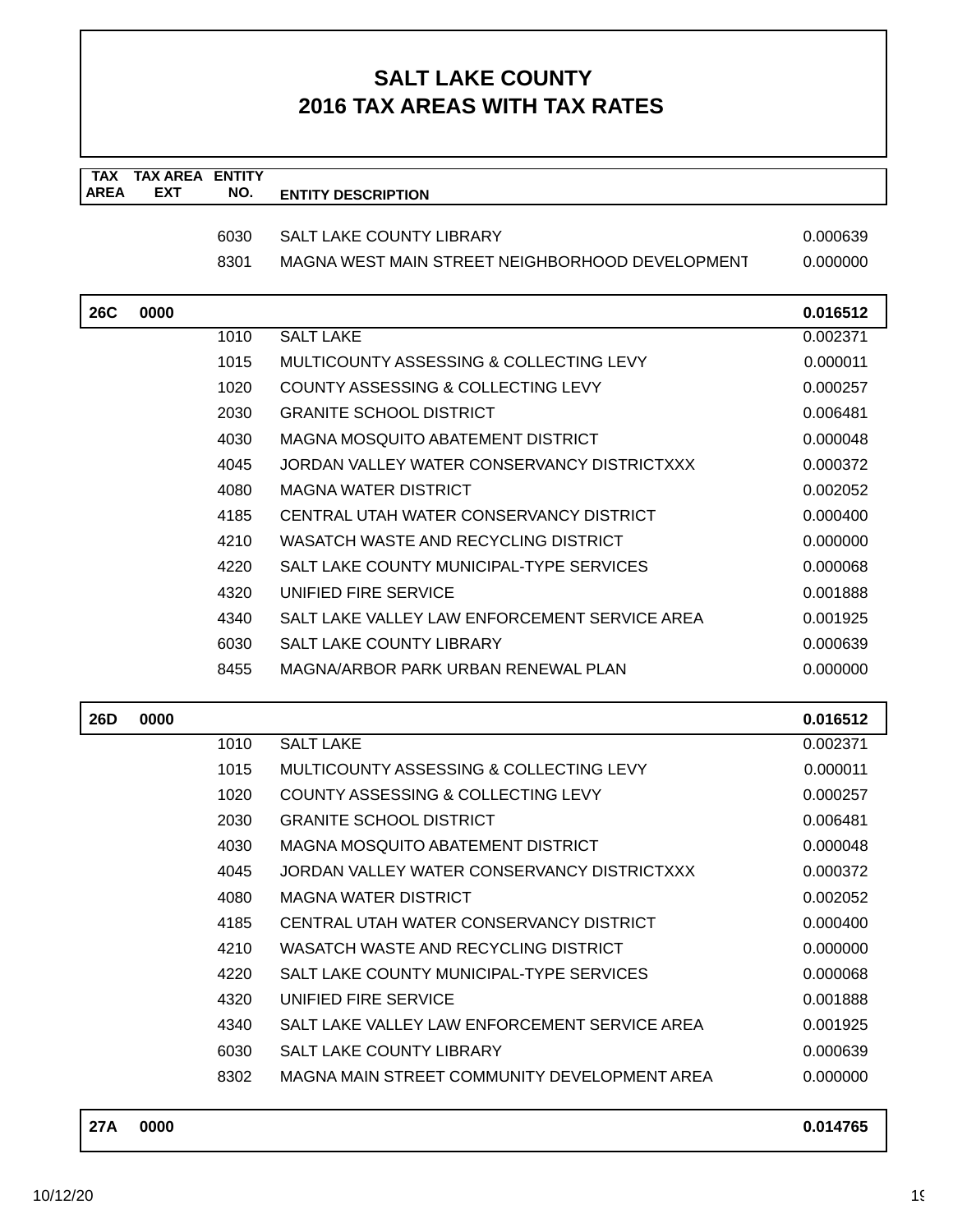| <b>TAX</b>  | <b>TAX AREA</b> | <b>ENTITY</b> |                                               |          |
|-------------|-----------------|---------------|-----------------------------------------------|----------|
| <b>AREA</b> | <b>EXT</b>      | NO.           | <b>ENTITY DESCRIPTION</b>                     |          |
|             |                 |               |                                               |          |
|             |                 | 1010          | <b>SALT LAKE</b>                              | 0.002371 |
|             |                 | 1015          | MULTICOUNTY ASSESSING & COLLECTING LEVY       | 0.000011 |
|             |                 | 1020          | COUNTY ASSESSING & COLLECTING LEVY            | 0.000257 |
|             |                 | 2030          | <b>GRANITE SCHOOL DISTRICT</b>                | 0.006481 |
|             |                 | 4030          | MAGNA MOSQUITO ABATEMENT DISTRICT             | 0.000048 |
|             |                 | 4120          | <b>KEARNS IMPROVEMENT DISTRICT</b>            | 0.000677 |
|             |                 | 4185          | CENTRAL UTAH WATER CONSERVANCY DISTRICT       | 0.000400 |
|             |                 | 4210          | WASATCH WASTE AND RECYCLING DISTRICT          | 0.000000 |
|             |                 | 4220          | SALT LAKE COUNTY MUNICIPAL-TYPE SERVICES      | 0.000068 |
|             |                 | 4320          | UNIFIED FIRE SERVICE                          | 0.001888 |
|             |                 | 4340          | SALT LAKE VALLEY LAW ENFORCEMENT SERVICE AREA | 0.001925 |
|             |                 | 6030          | <b>SALT LAKE COUNTY LIBRARY</b>               | 0.000639 |
|             |                 |               |                                               |          |
| 29A         | 0000            |               |                                               | 0.014812 |
|             |                 | 1010          | <b>SALT LAKE</b>                              | 0.002371 |
|             |                 | 1015          | MULTICOUNTY ASSESSING & COLLECTING LEVY       | 0.000011 |
|             |                 | 1020          | COUNTY ASSESSING & COLLECTING LEVY            | 0.000257 |

| 2030 | <b>GRANITE SCHOOL DISTRICT</b>              | 0.006481 |
|------|---------------------------------------------|----------|
| 3120 | <b>WEST VALLEY CITY</b>                     | 0.004233 |
| 4030 | MAGNA MOSQUITO ABATEMENT DISTRICT           | 0.000048 |
| 4045 | JORDAN VALLEY WATER CONSERVANCY DISTRICTXXX | 0.000372 |
| 4185 | CENTRAL UTAH WATER CONSERVANCY DISTRICT     | 0.000400 |
| 6030 | <b>SALT LAKE COUNTY LIBRARY</b>             | 0.000639 |

| 29B | 0000 |      |                                             | 0.016864 |
|-----|------|------|---------------------------------------------|----------|
|     |      | 1010 | <b>SALT LAKE</b>                            | 0.002371 |
|     |      | 1015 | MULTICOUNTY ASSESSING & COLLECTING LEVY     | 0.000011 |
|     |      | 1020 | COUNTY ASSESSING & COLLECTING LEVY          | 0.000257 |
|     |      | 2030 | <b>GRANITE SCHOOL DISTRICT</b>              | 0.006481 |
|     |      | 3120 | <b>WEST VALLEY CITY</b>                     | 0.004233 |
|     |      | 4030 | MAGNA MOSQUITO ABATEMENT DISTRICT           | 0.000048 |
|     |      | 4045 | JORDAN VALLEY WATER CONSERVANCY DISTRICTXXX | 0.000372 |
|     |      | 4080 | <b>MAGNA WATER DISTRICT</b>                 | 0.002052 |
|     |      | 4185 | CENTRAL UTAH WATER CONSERVANCY DISTRICT     | 0.000400 |
|     |      | 6030 | SALT LAKE COUNTY LIBRARY                    | 0.000639 |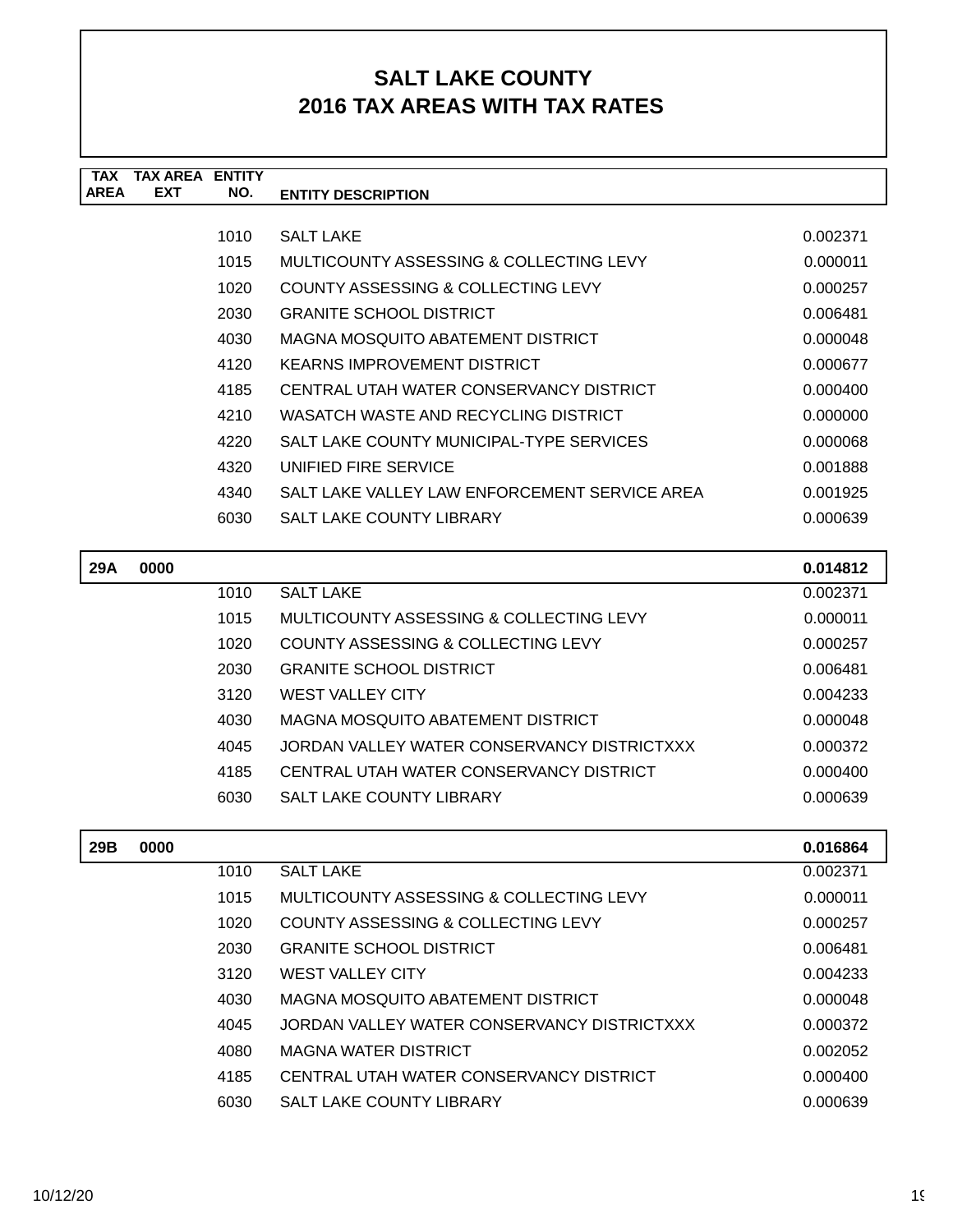#### **TAX TAX AREA ENTITY ENTITY DESCRIPTION EXT NO.**

| <b>29C</b> | 0000 |      |                                                    | 0.015388 |
|------------|------|------|----------------------------------------------------|----------|
|            |      | 1010 | <b>SALT LAKE</b>                                   | 0.002371 |
|            |      | 1015 | MULTICOUNTY ASSESSING & COLLECTING LEVY            | 0.000011 |
|            |      | 1020 | <b>COUNTY ASSESSING &amp; COLLECTING LEVY</b>      | 0.000257 |
|            |      | 2030 | <b>GRANITE SCHOOL DISTRICT</b>                     | 0.006481 |
|            |      | 3120 | <b>WEST VALLEY CITY</b>                            | 0.004233 |
|            |      | 4040 | SOUTH SALT LAKE VALLEY MOSQUITO ABATEMENT DISTRICT | 0.000018 |
|            |      | 4045 | JORDAN VALLEY WATER CONSERVANCY DISTRICTXXX        | 0.000372 |
|            |      | 4050 | <b>GRANGER - HUNTER IMPROVEMENT DISTRICT</b>       | 0.000606 |
|            |      | 4185 | CENTRAL UTAH WATER CONSERVANCY DISTRICT            | 0.000400 |
|            |      | 6030 | <b>SALT LAKE COUNTY LIBRARY</b>                    | 0.000639 |
|            |      | 8151 | REDWOOD NEIGHBORHOOD DEVELOP PLAN - WEST VALLEY (  | 0.000000 |
|            |      |      |                                                    |          |
| <b>29D</b> | 0000 |      |                                                    | 0.014440 |
|            |      | 1010 | <b>SALT LAKE</b>                                   | 0.002371 |
|            |      | 1015 | MULTICOUNTY ASSESSING & COLLECTING LEVY            | 0.000011 |
|            |      | 1020 | COUNTY ASSESSING & COLLECTING LEVY                 | 0.000257 |
|            |      | 2030 | <b>GRANITE SCHOOL DISTRICT</b>                     | 0.006481 |
|            |      | 3120 | <b>WEST VALLEY CITY</b>                            | 0.004233 |
|            |      | 4030 | <b>MAGNA MOSQUITO ABATEMENT DISTRICT</b>           | 0.000048 |
|            |      | 4185 | CENTRAL UTAH WATER CONSERVANCY DISTRICT            | 0.000400 |
|            |      | 6030 | <b>SALT LAKE COUNTY LIBRARY</b>                    | 0.000639 |
|            |      |      |                                                    |          |

| 29E | 0000 |      |                                             | 0.016545 |
|-----|------|------|---------------------------------------------|----------|
|     |      | 1010 | <b>SALT LAKE</b>                            | 0.002371 |
|     |      | 1015 | MULTICOUNTY ASSESSING & COLLECTING LEVY     | 0.000011 |
|     |      | 1020 | COUNTY ASSESSING & COLLECTING LEVY          | 0.000257 |
|     |      | 2030 | <b>GRANITE SCHOOL DISTRICT</b>              | 0.006481 |
|     |      | 3120 | <b>WEST VALLEY CITY</b>                     | 0.004233 |
|     |      | 4030 | MAGNA MOSQUITO ABATEMENT DISTRICT           | 0.000048 |
|     |      | 4045 | JORDAN VALLEY WATER CONSERVANCY DISTRICTXXX | 0.000372 |
|     |      | 4120 | <b>KEARNS IMPROVEMENT DISTRICT</b>          | 0.000677 |
|     |      | 4180 | OQUIRRH RECREATION AND PARKS DISTRICT       | 0.001056 |
|     |      | 4185 | CENTRAL UTAH WATER CONSERVANCY DISTRICT     | 0.000400 |
|     |      | 6030 | <b>SALT LAKE COUNTY LIBRARY</b>             | 0.000639 |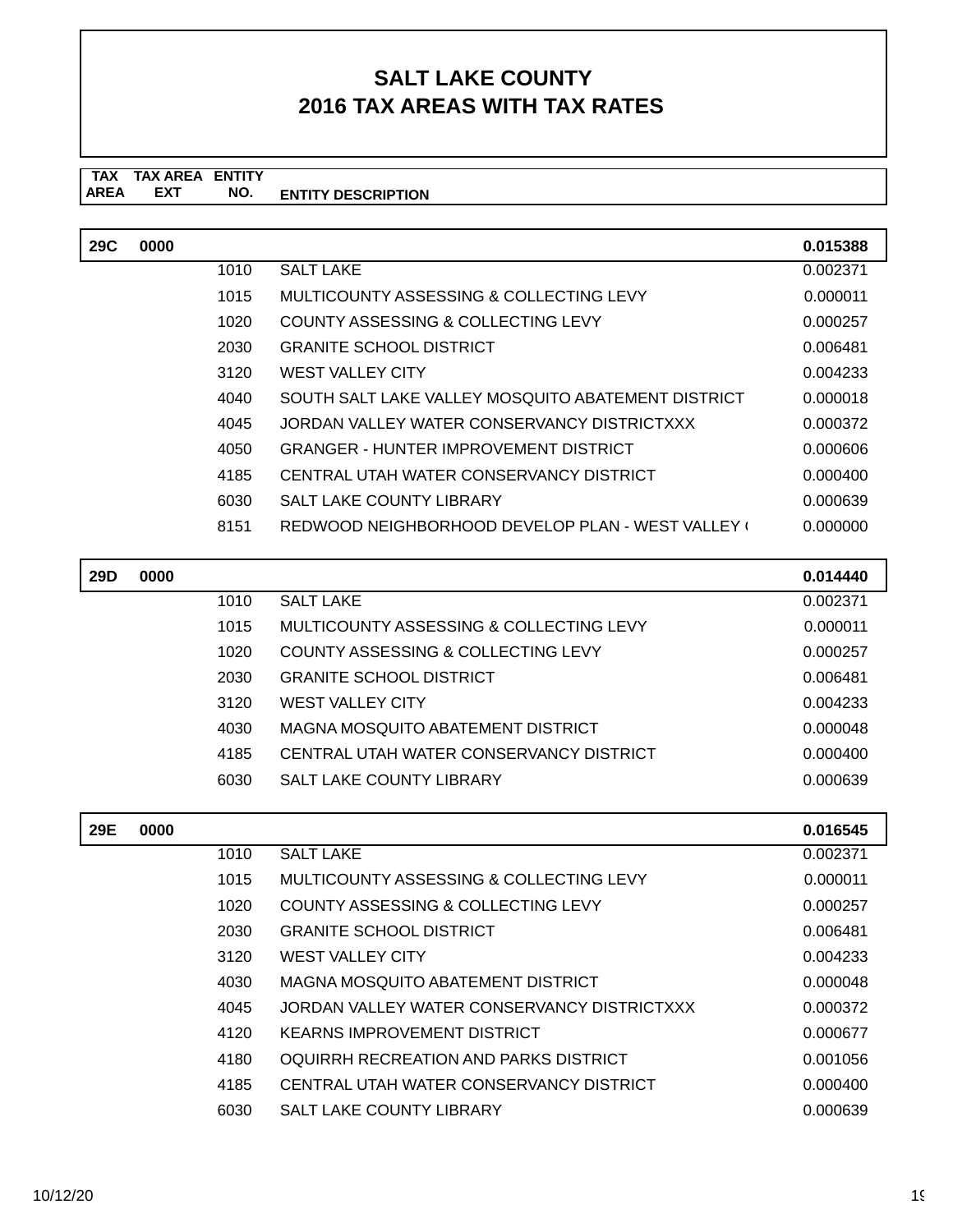#### **TAX TAX AREA ENTITY AREA ENTITY DESCRIPTION EXT NO.**

| 29F        | 0000 |      |                                                          | 0.016173 |
|------------|------|------|----------------------------------------------------------|----------|
|            |      | 1010 | <b>SALT LAKE</b>                                         | 0.002371 |
|            |      | 1015 | MULTICOUNTY ASSESSING & COLLECTING LEVY                  | 0.000011 |
|            |      | 1020 | COUNTY ASSESSING & COLLECTING LEVY                       | 0.000257 |
|            |      | 2030 | <b>GRANITE SCHOOL DISTRICT</b>                           | 0.006481 |
|            |      | 3120 | <b>WEST VALLEY CITY</b>                                  | 0.004233 |
|            |      | 4030 | <b>MAGNA MOSQUITO ABATEMENT DISTRICT</b>                 | 0.000048 |
|            |      | 4120 | <b>KEARNS IMPROVEMENT DISTRICT</b>                       | 0.000677 |
|            |      | 4180 | OQUIRRH RECREATION AND PARKS DISTRICT                    | 0.001056 |
|            |      | 4185 | CENTRAL UTAH WATER CONSERVANCY DISTRICT                  | 0.000400 |
|            |      | 6030 | <b>SALT LAKE COUNTY LIBRARY</b>                          | 0.000639 |
| <b>29G</b> | 0000 |      |                                                          | 0.016545 |
|            |      | 1010 | <b>SALT LAKE</b>                                         | 0.002371 |
|            |      | 1015 | MULTICOUNTY ASSESSING & COLLECTING LEVY                  | 0.000011 |
|            |      | 1020 | COUNTY ASSESSING & COLLECTING LEVY                       | 0.000257 |
|            |      | 2030 | <b>GRANITE SCHOOL DISTRICT</b>                           | 0.006481 |
|            |      | 3120 | <b>WEST VALLEY CITY</b>                                  | 0.004233 |
|            |      |      |                                                          |          |
|            |      | 4030 | <b>MAGNA MOSQUITO ABATEMENT DISTRICT</b>                 | 0.000048 |
|            |      | 4045 | JORDAN VALLEY WATER CONSERVANCY DISTRICTXXX              | 0.000372 |
|            |      | 4120 | <b>KEARNS IMPROVEMENT DISTRICT</b>                       | 0.000677 |
|            |      | 4180 | OQUIRRH RECREATION AND PARKS DISTRICT                    | 0.001056 |
|            |      | 4185 | CENTRAL UTAH WATER CONSERVANCY DISTRICT                  | 0.000400 |
|            |      | 6030 | <b>SALT LAKE COUNTY LIBRARY</b>                          | 0.000639 |
|            |      | 8155 | <b>HERCULES HILL PARCEL A NEIGHBORHOOD DEVELOPMENT  </b> | 0.000000 |
| 29H        | 0000 |      |                                                          | 0.016545 |
|            |      | 1010 | <b>SALT LAKE</b>                                         | 0.002371 |
|            |      | 1015 | MULTICOUNTY ASSESSING & COLLECTING LEVY                  | 0.000011 |
|            |      | 1020 | COUNTY ASSESSING & COLLECTING LEVY                       | 0.000257 |
|            |      | 2030 | <b>GRANITE SCHOOL DISTRICT</b>                           | 0.006481 |
|            |      | 3120 | <b>WEST VALLEY CITY</b>                                  | 0.004233 |
|            |      | 4030 | <b>MAGNA MOSQUITO ABATEMENT DISTRICT</b>                 | 0.000048 |
|            |      | 4045 | JORDAN VALLEY WATER CONSERVANCY DISTRICTXXX              | 0.000372 |

4120 KEARNS IMPROVEMENT DISTRICT 0.000677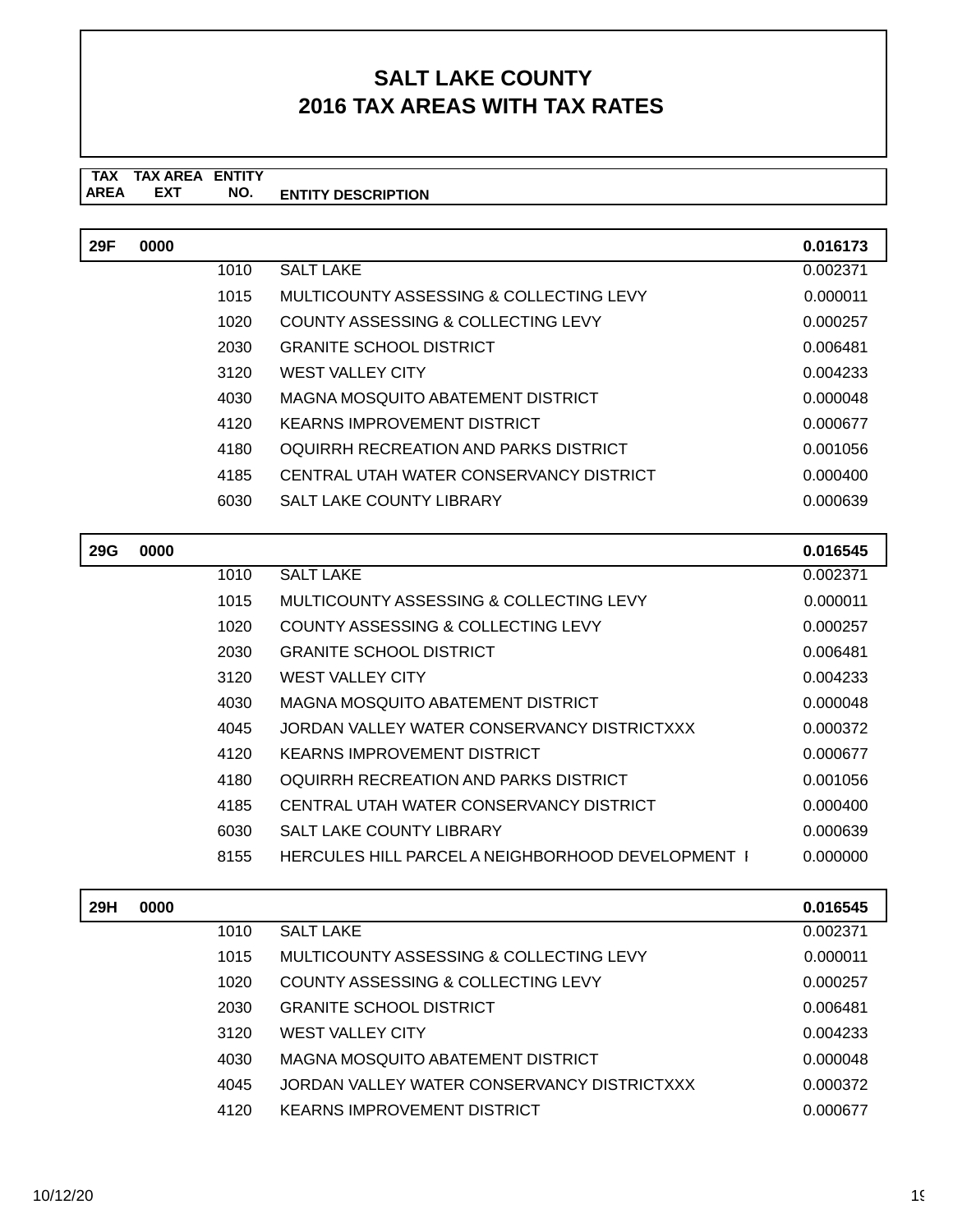| <b>TAX</b>  | <b>TAX AREA ENTITY</b> |      |                                                    |          |
|-------------|------------------------|------|----------------------------------------------------|----------|
| <b>AREA</b> | <b>EXT</b>             | NO.  | <b>ENTITY DESCRIPTION</b>                          |          |
|             |                        | 4180 | OQUIRRH RECREATION AND PARKS DISTRICT              | 0.001056 |
|             |                        | 4185 | CENTRAL UTAH WATER CONSERVANCY DISTRICT            | 0.000400 |
|             |                        | 6030 | <b>SALT LAKE COUNTY LIBRARY</b>                    | 0.000639 |
|             |                        | 8156 | HERCULES HILL PARCEL B NEIGHBORHOOD DEVELOPMENT    | 0.000000 |
| <b>29J</b>  | 0000                   |      |                                                    | 0.016864 |
|             |                        | 1010 | <b>SALT LAKE</b>                                   | 0.002371 |
|             |                        | 1015 | MULTICOUNTY ASSESSING & COLLECTING LEVY            | 0.000011 |
|             |                        | 1020 | COUNTY ASSESSING & COLLECTING LEVY                 | 0.000257 |
|             |                        | 2030 | <b>GRANITE SCHOOL DISTRICT</b>                     | 0.006481 |
|             |                        | 3120 | <b>WEST VALLEY CITY</b>                            | 0.004233 |
|             |                        | 4030 | MAGNA MOSQUITO ABATEMENT DISTRICT                  | 0.000048 |
|             |                        | 4045 | JORDAN VALLEY WATER CONSERVANCY DISTRICTXXX        | 0.000372 |
|             |                        | 4080 | <b>MAGNA WATER DISTRICT</b>                        | 0.002052 |
|             |                        | 4185 | CENTRAL UTAH WATER CONSERVANCY DISTRICT            | 0.000400 |
|             |                        | 6030 | SALT LAKE COUNTY LIBRARY                           | 0.000639 |
|             |                        | 8160 | 5600 WEST GATEWAY NEIGHBORHOOD DEVELOPMENT PLAN    | 0.000000 |
| <b>29K</b>  | 0000                   |      |                                                    | 0.015117 |
|             |                        | 1010 | <b>SALT LAKE</b>                                   | 0.002371 |
|             |                        | 1015 | MULTICOUNTY ASSESSING & COLLECTING LEVY            | 0.000011 |
|             |                        | 1020 | <b>COUNTY ASSESSING &amp; COLLECTING LEVY</b>      | 0.000257 |
|             |                        | 2030 | <b>GRANITE SCHOOL DISTRICT</b>                     | 0.006481 |
|             |                        | 3120 | <b>WEST VALLEY CITY</b>                            | 0.004233 |
|             |                        | 4030 | <b>MAGNA MOSQUITO ABATEMENT DISTRICT</b>           | 0.000048 |
|             |                        | 4120 | <b>KEARNS IMPROVEMENT DISTRICT</b>                 | 0.000677 |
|             |                        | 4185 | CENTRAL UTAH WATER CONSERVANCY DISTRICT            | 0.000400 |
|             |                        | 6030 | SALT LAKE COUNTY LIBRARY                           | 0.000639 |
| <b>29L</b>  | 0000                   |      |                                                    | 0.015388 |
|             |                        | 1010 | <b>SALT LAKE</b>                                   | 0.002371 |
|             |                        | 1015 | MULTICOUNTY ASSESSING & COLLECTING LEVY            | 0.000011 |
|             |                        | 1020 | COUNTY ASSESSING & COLLECTING LEVY                 | 0.000257 |
|             |                        | 2030 | <b>GRANITE SCHOOL DISTRICT</b>                     | 0.006481 |
|             |                        | 3120 | <b>WEST VALLEY CITY</b>                            | 0.004233 |
|             |                        | 4040 | SOUTH SALT LAKE VALLEY MOSQUITO ABATEMENT DISTRICT | 0.000018 |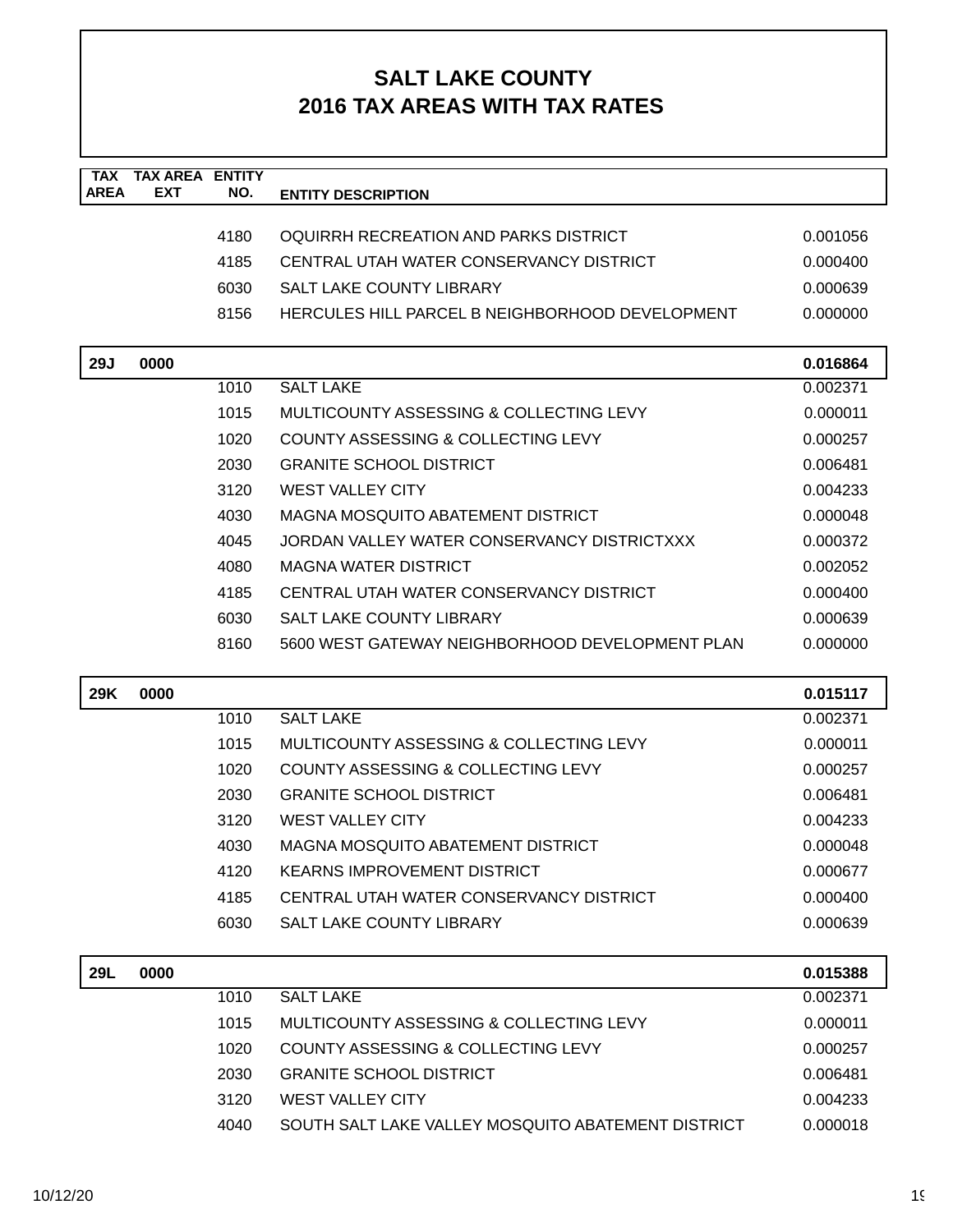| <b>TAX</b><br><b>AREA</b> | <b>TAX AREA ENTITY</b><br><b>EXT</b> | NO.  | <b>ENTITY DESCRIPTION</b>                              |          |
|---------------------------|--------------------------------------|------|--------------------------------------------------------|----------|
|                           |                                      |      |                                                        |          |
|                           |                                      | 4045 | JORDAN VALLEY WATER CONSERVANCY DISTRICTXXX            | 0.000372 |
|                           |                                      | 4050 | <b>GRANGER - HUNTER IMPROVEMENT DISTRICT</b>           | 0.000606 |
|                           |                                      | 4185 | CENTRAL UTAH WATER CONSERVANCY DISTRICT                | 0.000400 |
|                           |                                      | 6030 | <b>SALT LAKE COUNTY LIBRARY</b>                        | 0.000639 |
|                           |                                      | 8153 | WILLOW WOOD CENTER NEIGHBORHOOD DEVELOPMENT PL         | 0.000000 |
|                           |                                      | 9175 | CITY CENTER COMMUNITY DEVELOPMENT PROJECT AREA         | 0.000000 |
| <b>29M</b>                | 0000                                 |      |                                                        | 0.015388 |
|                           |                                      | 1010 | <b>SALT LAKE</b>                                       | 0.002371 |
|                           |                                      | 1015 | MULTICOUNTY ASSESSING & COLLECTING LEVY                | 0.000011 |
|                           |                                      | 1020 | COUNTY ASSESSING & COLLECTING LEVY                     | 0.000257 |
|                           |                                      | 2030 | <b>GRANITE SCHOOL DISTRICT</b>                         | 0.006481 |
|                           |                                      | 3120 | <b>WEST VALLEY CITY</b>                                | 0.004233 |
|                           |                                      | 4040 | SOUTH SALT LAKE VALLEY MOSQUITO ABATEMENT DISTRICT     | 0.000018 |
|                           |                                      | 4045 | JORDAN VALLEY WATER CONSERVANCY DISTRICTXXX            | 0.000372 |
|                           |                                      | 4050 | <b>GRANGER - HUNTER IMPROVEMENT DISTRICT</b>           | 0.000606 |
|                           |                                      | 4185 | CENTRAL UTAH WATER CONSERVANCY DISTRICT                | 0.000400 |
|                           |                                      | 6030 | <b>SALT LAKE COUNTY LIBRARY</b>                        | 0.000639 |
|                           |                                      | 9807 | CITY CENTER COMMUNITY DEVELOPMENT PROJECT AREA         | 0.000000 |
| <b>29N</b>                | 0000                                 |      |                                                        | 0.015388 |
|                           |                                      | 1010 | <b>SALT LAKE</b>                                       | 0.002371 |
|                           |                                      | 1015 | MULTICOUNTY ASSESSING & COLLECTING LEVY                | 0.000011 |
|                           |                                      | 1020 | COUNTY ASSESSING & COLLECTING LEVY                     | 0.000257 |
|                           |                                      | 2030 | <b>GRANITE SCHOOL DISTRICT</b>                         | 0.006481 |
|                           |                                      | 3120 | <b>WEST VALLEY CITY</b>                                | 0.004233 |
|                           |                                      | 4040 | SOUTH SALT LAKE VALLEY MOSQUITO ABATEMENT DISTRICT     | 0.000018 |
|                           |                                      | 4045 | JORDAN VALLEY WATER CONSERVANCY DISTRICTXXX            | 0.000372 |
|                           |                                      | 4050 | <b>GRANGER - HUNTER IMPROVEMENT DISTRICT</b>           | 0.000606 |
|                           |                                      | 4185 | CENTRAL UTAH WATER CONSERVANCY DISTRICT                | 0.000400 |
|                           |                                      | 6030 | SALT LAKE COUNTY LIBRARY                               | 0.000639 |
|                           |                                      | 8176 | <b>GRANGER CENTER COMMUNITY DEVELOPMENT PROJECT AF</b> | 0.000000 |
| 29P                       | 0000                                 |      |                                                        | 0.015489 |
|                           |                                      | 1010 | <b>SALT LAKE</b>                                       | 0.002371 |
|                           |                                      | 1015 | MULTICOUNTY ASSESSING & COLLECTING LEVY                | 0.000011 |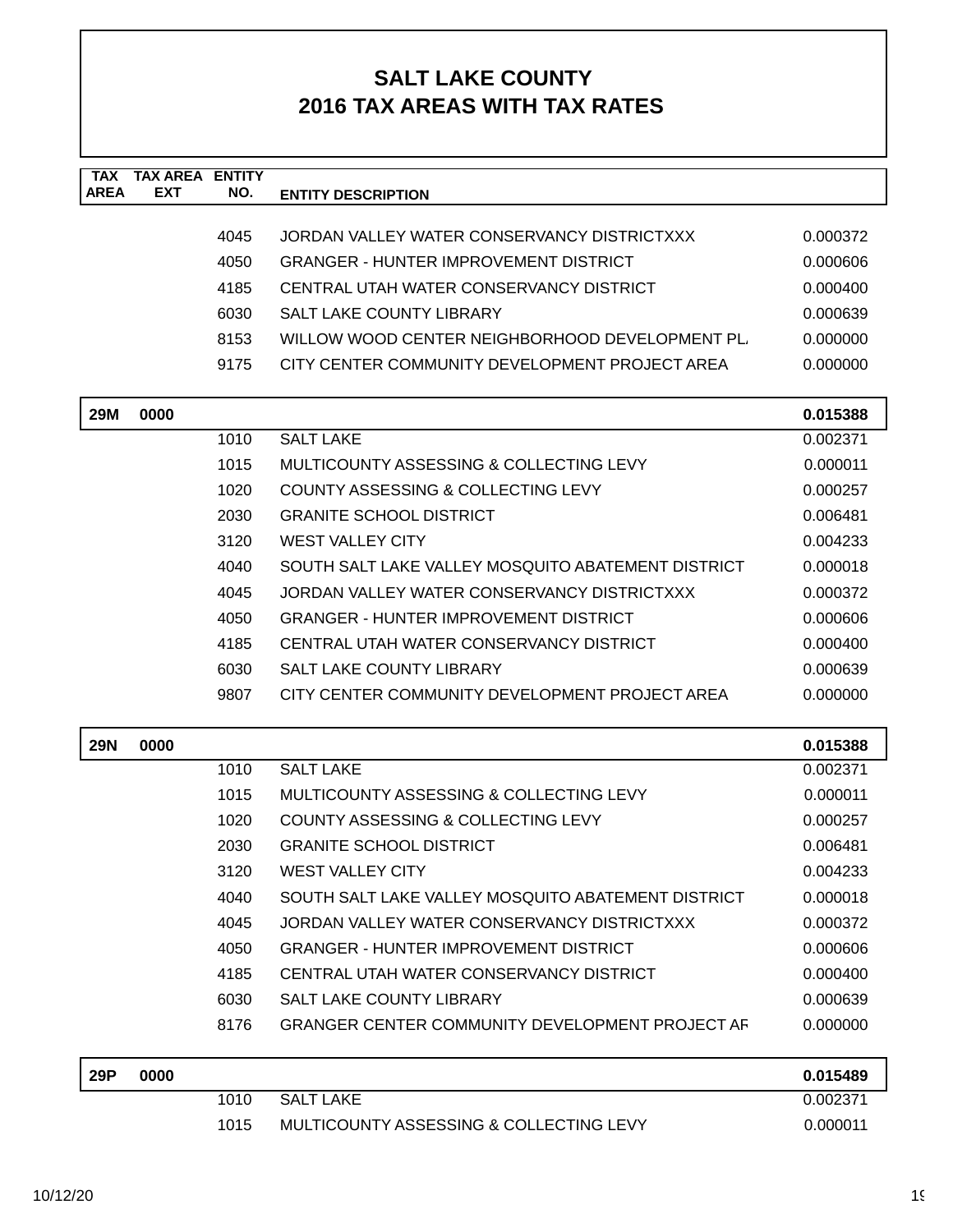| <b>TAX</b><br><b>AREA</b> | <b>TAX AREA ENTITY</b><br><b>EXT</b> | NO.  | <b>ENTITY DESCRIPTION</b>                       |          |
|---------------------------|--------------------------------------|------|-------------------------------------------------|----------|
|                           |                                      |      |                                                 |          |
|                           |                                      | 1020 | COUNTY ASSESSING & COLLECTING LEVY              | 0.000257 |
|                           |                                      | 2030 | <b>GRANITE SCHOOL DISTRICT</b>                  | 0.006481 |
|                           |                                      | 3120 | <b>WEST VALLEY CITY</b>                         | 0.004233 |
|                           |                                      | 4030 | <b>MAGNA MOSQUITO ABATEMENT DISTRICT</b>        | 0.000048 |
|                           |                                      | 4045 | JORDAN VALLEY WATER CONSERVANCY DISTRICTXXX     | 0.000372 |
|                           |                                      | 4120 | <b>KEARNS IMPROVEMENT DISTRICT</b>              | 0.000677 |
|                           |                                      | 4185 | CENTRAL UTAH WATER CONSERVANCY DISTRICT         | 0.000400 |
|                           |                                      | 6030 | <b>SALT LAKE COUNTY LIBRARY</b>                 | 0.000639 |
| 29Q                       | 0000                                 |      |                                                 | 0.014812 |
|                           |                                      | 1010 | <b>SALT LAKE</b>                                | 0.002371 |
|                           |                                      | 1015 | MULTICOUNTY ASSESSING & COLLECTING LEVY         | 0.000011 |
|                           |                                      | 1020 | COUNTY ASSESSING & COLLECTING LEVY              | 0.000257 |
|                           |                                      | 2030 | <b>GRANITE SCHOOL DISTRICT</b>                  | 0.006481 |
|                           |                                      | 3120 | <b>WEST VALLEY CITY</b>                         | 0.004233 |
|                           |                                      | 4030 | <b>MAGNA MOSQUITO ABATEMENT DISTRICT</b>        | 0.000048 |
|                           |                                      | 4045 | JORDAN VALLEY WATER CONSERVANCY DISTRICTXXX     | 0.000372 |
|                           |                                      | 4185 | CENTRAL UTAH WATER CONSERVANCY DISTRICT         | 0.000400 |
|                           |                                      | 6030 | <b>SALT LAKE COUNTY LIBRARY</b>                 | 0.000639 |
|                           |                                      | 9178 | SOUTHWEST ECONOMIC DEVELOPMENT PROJECT AREA PLA | 0.000000 |
| 29R                       | 0000                                 |      |                                                 | 0.016545 |
|                           |                                      | 1010 | <b>SALT LAKE</b>                                | 0.002371 |
|                           |                                      | 1015 | MULTICOUNTY ASSESSING & COLLECTING LEVY         | 0.000011 |
|                           |                                      | 1020 | COUNTY ASSESSING & COLLECTING LEVY              | 0.000257 |
|                           |                                      | 2030 | <b>GRANITE SCHOOL DISTRICT</b>                  | 0.006481 |
|                           |                                      | 3120 | <b>WEST VALLEY CITY</b>                         | 0.004233 |
|                           |                                      | 4030 | MAGNA MOSQUITO ABATEMENT DISTRICT               | 0.000048 |
|                           |                                      | 4045 | JORDAN VALLEY WATER CONSERVANCY DISTRICTXXX     | 0.000372 |
|                           |                                      | 4120 | <b>KEARNS IMPROVEMENT DISTRICT</b>              | 0.000677 |
|                           |                                      | 4180 | OQUIRRH RECREATION AND PARKS DISTRICT           | 0.001056 |
|                           |                                      | 4185 | CENTRAL UTAH WATER CONSERVANCY DISTRICT         | 0.000400 |
|                           |                                      | 6030 | <b>SALT LAKE COUNTY LIBRARY</b>                 | 0.000639 |
|                           |                                      | 8178 | SOUTHWEST ECONOMIC DEVELOPMENT PROJECT AREA PLA | 0.000000 |
| <b>29S</b>                | 0000                                 |      |                                                 | 0.015117 |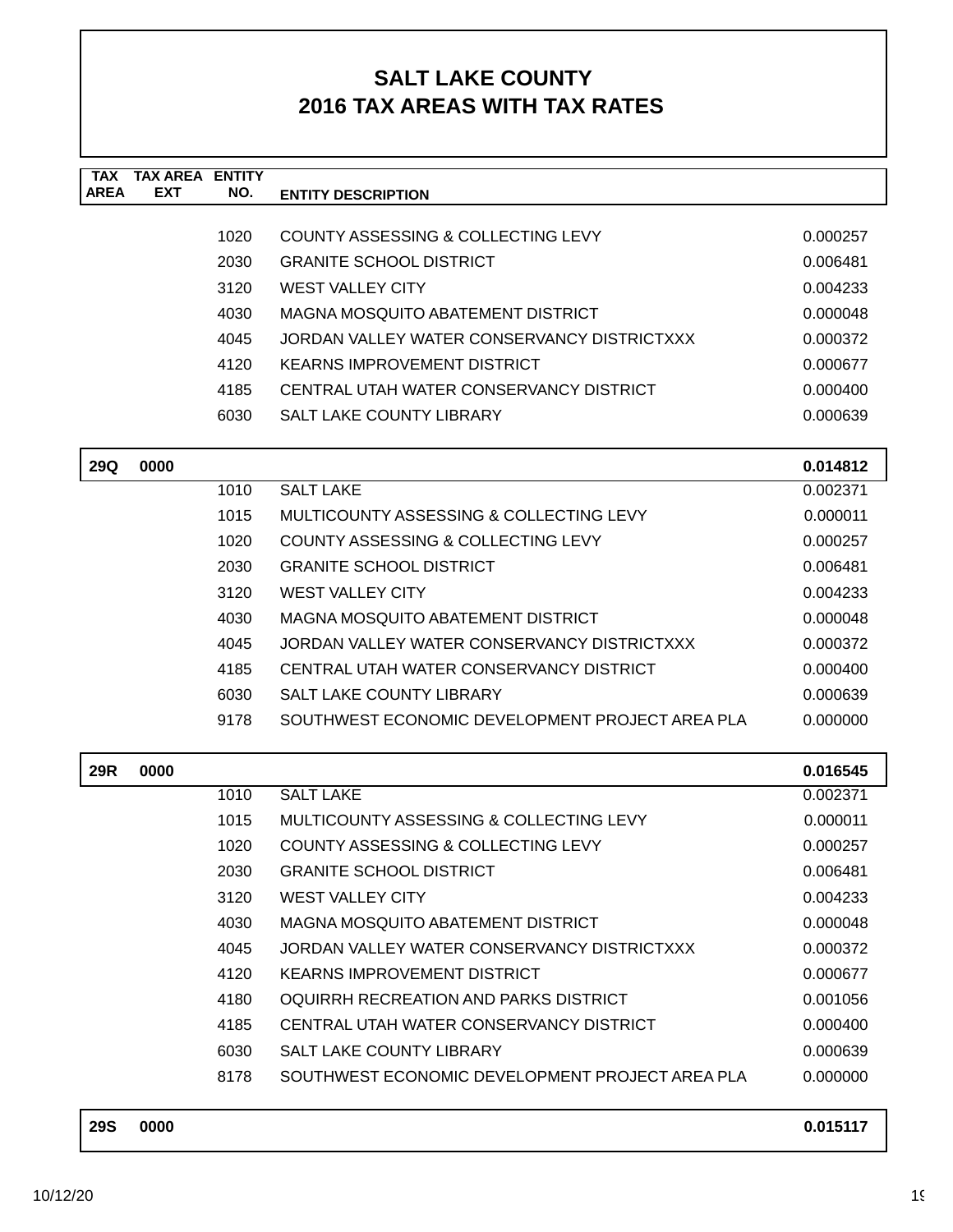| TAX         | TAX AREA   | <b>ENTITY</b> |                                                 |          |
|-------------|------------|---------------|-------------------------------------------------|----------|
| <b>AREA</b> | <b>EXT</b> | NO.           | <b>ENTITY DESCRIPTION</b>                       |          |
|             |            |               |                                                 |          |
|             |            | 1010          | <b>SALT LAKE</b>                                | 0.002371 |
|             |            | 1015          | MULTICOUNTY ASSESSING & COLLECTING LEVY         | 0.000011 |
|             |            | 1020          | COUNTY ASSESSING & COLLECTING LEVY              | 0.000257 |
|             |            | 2030          | <b>GRANITE SCHOOL DISTRICT</b>                  | 0.006481 |
|             |            | 3120          | <b>WEST VALLEY CITY</b>                         | 0.004233 |
|             |            | 4030          | MAGNA MOSQUITO ABATEMENT DISTRICT               | 0.000048 |
|             |            | 4120          | KEARNS IMPROVEMENT DISTRICT                     | 0.000677 |
|             |            | 4185          | CENTRAL UTAH WATER CONSERVANCY DISTRICT         | 0.000400 |
|             |            | 6030          | <b>SALT LAKE COUNTY LIBRARY</b>                 | 0.000639 |
|             |            | 9805          | SOUTHWEST ECONOMIC DEVELOPMENT PROJECT AREA PLA | 0.000000 |

| 29T | 0000 |      |                                             | 0.016864 |
|-----|------|------|---------------------------------------------|----------|
|     |      | 1010 | <b>SALT LAKE</b>                            | 0.002371 |
|     |      | 1015 | MULTICOUNTY ASSESSING & COLLECTING LEVY     | 0.000011 |
|     |      | 1020 | COUNTY ASSESSING & COLLECTING LEVY          | 0.000257 |
|     |      | 2030 | <b>GRANITE SCHOOL DISTRICT</b>              | 0.006481 |
|     |      | 3120 | <b>WEST VALLEY CITY</b>                     | 0.004233 |
|     |      | 4030 | MAGNA MOSQUITO ABATEMENT DISTRICT           | 0.000048 |
|     |      | 4045 | JORDAN VALLEY WATER CONSERVANCY DISTRICTXXX | 0.000372 |
|     |      | 4080 | MAGNA WATER DISTRICT                        | 0.002052 |
|     |      | 4185 | CENTRAL UTAH WATER CONSERVANCY DISTRICT     | 0.000400 |
|     |      | 6030 | SALT LAKE COUNTY LIBRARY                    | 0.000639 |
|     |      | 8180 | NORTHWEST EDA - WEST VALLEY                 | 0.000000 |

| <b>29U</b> | 0000 |      |                                              | 0.015418 |
|------------|------|------|----------------------------------------------|----------|
|            |      | 1010 | <b>SALT LAKE</b>                             | 0.002371 |
|            |      | 1015 | MULTICOUNTY ASSESSING & COLLECTING LEVY      | 0.000011 |
|            |      | 1020 | COUNTY ASSESSING & COLLECTING LEVY           | 0.000257 |
|            |      | 2030 | GRANITE SCHOOL DISTRICT                      | 0.006481 |
|            |      | 3120 | <b>WEST VALLEY CITY</b>                      | 0.004233 |
|            |      | 4030 | MAGNA MOSOUITO ABATEMENT DISTRICT            | 0.000048 |
|            |      | 4045 | JORDAN VALLEY WATER CONSERVANCY DISTRICTXXX  | 0.000372 |
|            |      | 4050 | <b>GRANGER - HUNTER IMPROVEMENT DISTRICT</b> | 0.000606 |
|            |      | 4185 | CENTRAL UTAH WATER CONSERVANCY DISTRICT      | 0.000400 |
|            |      | 6030 | <b>SALT LAKE COUNTY LIBRARY</b>              | 0.000639 |
|            |      | 8180 | NORTHWEST EDA - WEST VALLEY                  | 0.000000 |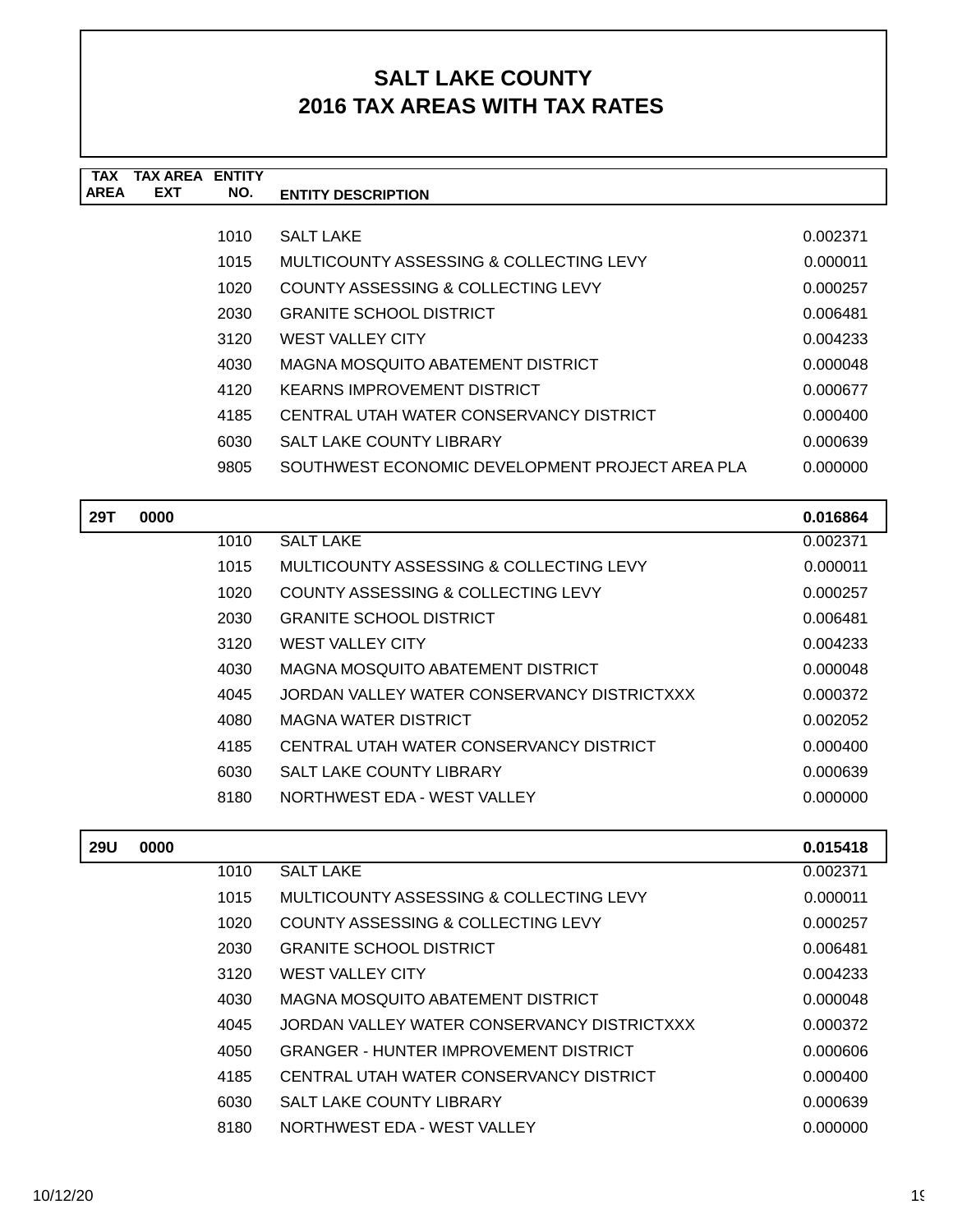#### **TAX TAX AREA ENTITY ENTITY DESCRIPTION** AREA EXT  **NO.**

| 30A | 0000 |      |                                                    | 0.015397 |
|-----|------|------|----------------------------------------------------|----------|
|     |      | 1010 | <b>SALT LAKE</b>                                   | 0.002371 |
|     |      | 1015 | MULTICOUNTY ASSESSING & COLLECTING LEVY            | 0.000011 |
|     |      | 1020 | <b>COUNTY ASSESSING &amp; COLLECTING LEVY</b>      | 0.000257 |
|     |      | 2045 | <b>CANYONS SCHOOL DISTRICT</b>                     | 0.006463 |
|     |      | 3040 | <b>MIDVALE</b>                                     | 0.001398 |
|     |      | 4040 | SOUTH SALT LAKE VALLEY MOSQUITO ABATEMENT DISTRICT | 0.000018 |
|     |      | 4045 | JORDAN VALLEY WATER CONSERVANCY DISTRICTXXX        | 0.000372 |
|     |      | 4070 | MID VALLEY IMPROVEMENT DISTRICT                    | 0.000816 |
|     |      | 4185 | CENTRAL UTAH WATER CONSERVANCY DISTRICT            | 0.000400 |
|     |      | 4320 | UNIFIED FIRE SERVICE                               | 0.001888 |
|     |      | 6030 | <b>SALT LAKE COUNTY LIBRARY</b>                    | 0.000639 |
|     |      | 6060 | JORDAN/CANYON SCHOOL DISTRICT DEBT SERVICE AREA    | 0.000764 |
|     |      |      |                                                    |          |
|     |      |      |                                                    |          |
| 30B | 0000 |      |                                                    | 0.015381 |
|     |      | 1010 | <b>SALT LAKE</b>                                   | 0.002371 |
|     |      | 1015 | MULTICOUNTY ASSESSING & COLLECTING LEVY            | 0.000011 |
|     |      | 1020 | <b>COUNTY ASSESSING &amp; COLLECTING LEVY</b>      | 0.000257 |
|     |      | 2045 | <b>CANYONS SCHOOL DISTRICT</b>                     | 0.006463 |
|     |      | 3040 | <b>MIDVALE</b>                                     | 0.001398 |
|     |      | 4040 | SOUTH SALT LAKE VALLEY MOSQUITO ABATEMENT DISTRICT | 0.000018 |
|     |      | 4045 | JORDAN VALLEY WATER CONSERVANCY DISTRICTXXX        | 0.000372 |
|     |      | 4140 | SANDY SUBURBAN IMPROVEMENT DISTRICT                | 0.000800 |
|     |      | 4185 | CENTRAL UTAH WATER CONSERVANCY DISTRICT            | 0.000400 |
|     |      | 4320 | UNIFIED FIRE SERVICE                               | 0.001888 |
|     |      | 6030 | <b>SALT LAKE COUNTY LIBRARY</b>                    | 0.000639 |
|     |      | 6060 | JORDAN/CANYON SCHOOL DISTRICT DEBT SERVICE AREA    | 0.000764 |

| 30D | 0000 |      |                                                    | 0.014209 |
|-----|------|------|----------------------------------------------------|----------|
|     |      | 1010 | <b>SALT LAKE</b>                                   | 0.002371 |
|     |      | 1015 | MULTICOUNTY ASSESSING & COLLECTING LEVY            | 0.000011 |
|     |      | 1020 | <b>COUNTY ASSESSING &amp; COLLECTING LEVY</b>      | 0.000257 |
|     |      | 2045 | CANYONS SCHOOL DISTRICT                            | 0.006463 |
|     |      | 3040 | MIDVALE                                            | 0.001398 |
|     |      | 4040 | SOUTH SALT LAKE VALLEY MOSQUITO ABATEMENT DISTRICT | 0.000018 |
|     |      |      |                                                    |          |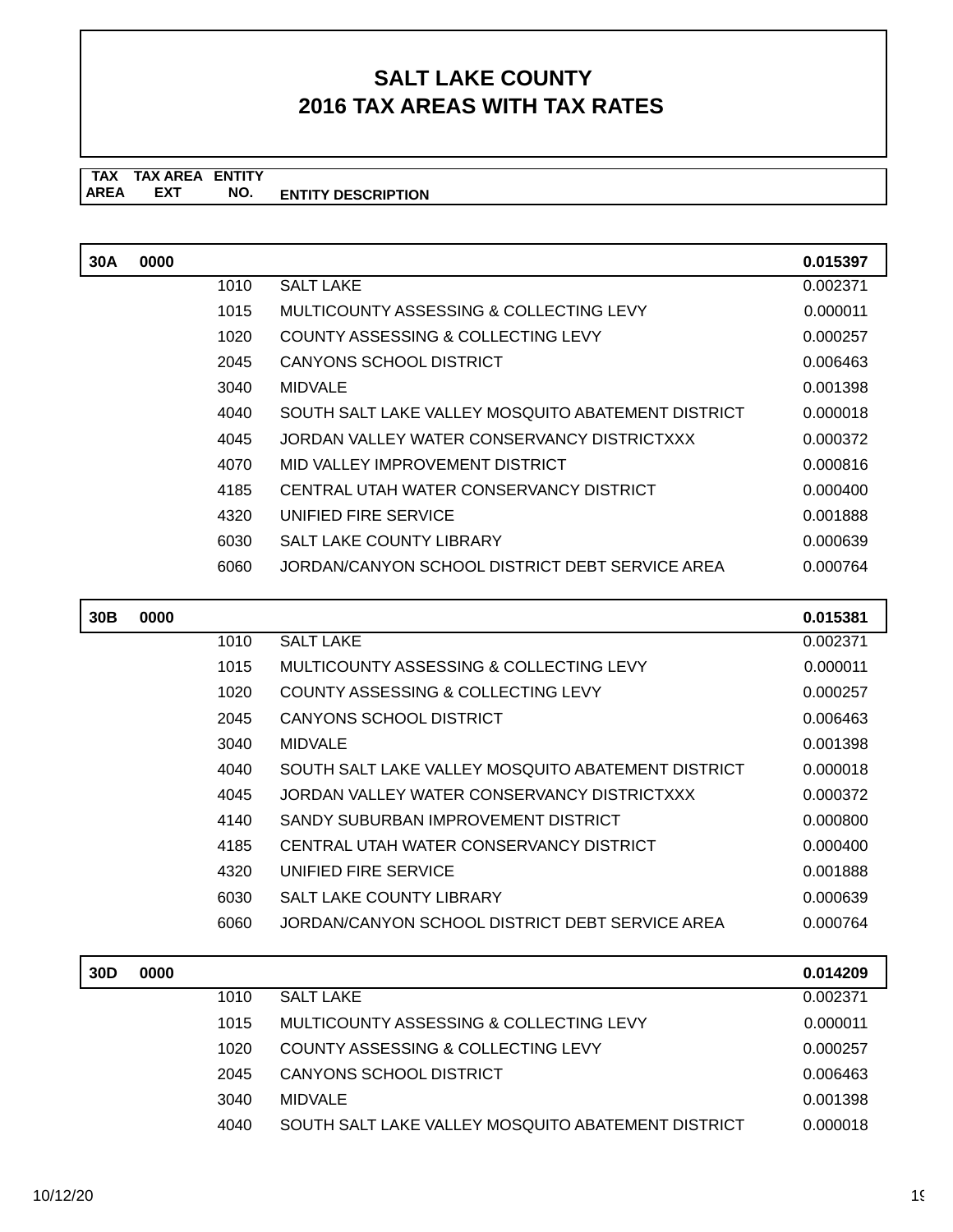| <b>TAX</b><br><b>AREA</b> | <b>TAX AREA ENTITY</b><br><b>EXT</b> | NO.  | <b>ENTITY DESCRIPTION</b>                          |          |
|---------------------------|--------------------------------------|------|----------------------------------------------------|----------|
|                           |                                      |      |                                                    |          |
|                           |                                      | 4185 | CENTRAL UTAH WATER CONSERVANCY DISTRICT            | 0.000400 |
|                           |                                      | 4320 | UNIFIED FIRE SERVICE                               | 0.001888 |
|                           |                                      | 6030 | <b>SALT LAKE COUNTY LIBRARY</b>                    | 0.000639 |
|                           |                                      | 6060 | JORDAN/CANYON SCHOOL DISTRICT DEBT SERVICE AREA    | 0.000764 |
| 30E                       | 0000                                 |      |                                                    | 0.014780 |
|                           |                                      | 1010 | <b>SALT LAKE</b>                                   | 0.002371 |
|                           |                                      | 1015 | MULTICOUNTY ASSESSING & COLLECTING LEVY            | 0.000011 |
|                           |                                      | 1020 | COUNTY ASSESSING & COLLECTING LEVY                 | 0.000257 |
|                           |                                      | 2045 | <b>CANYONS SCHOOL DISTRICT</b>                     | 0.006463 |
|                           |                                      | 3040 | <b>MIDVALE</b>                                     | 0.001398 |
|                           |                                      | 4040 | SOUTH SALT LAKE VALLEY MOSQUITO ABATEMENT DISTRICT | 0.000018 |
|                           |                                      | 4045 | JORDAN VALLEY WATER CONSERVANCY DISTRICTXXX        | 0.000372 |
|                           |                                      | 4090 | COTTONWOOD IMPROVEMENT DISTRICT                    | 0.000199 |
|                           |                                      | 4185 | CENTRAL UTAH WATER CONSERVANCY DISTRICT            | 0.000400 |
|                           |                                      | 4320 | UNIFIED FIRE SERVICE                               | 0.001888 |
|                           |                                      | 6030 | <b>SALT LAKE COUNTY LIBRARY</b>                    | 0.000639 |
|                           |                                      | 6060 | JORDAN/CANYON SCHOOL DISTRICT DEBT SERVICE AREA    | 0.000764 |
| 30H                       | 0000                                 |      |                                                    | 0.014581 |
|                           |                                      | 1010 | <b>SALT LAKE</b>                                   | 0.002371 |
|                           |                                      | 1015 | MULTICOUNTY ASSESSING & COLLECTING LEVY            | 0.000011 |
|                           |                                      | 1020 | COUNTY ASSESSING & COLLECTING LEVY                 | 0.000257 |
|                           |                                      | 2045 | <b>CANYONS SCHOOL DISTRICT</b>                     | 0.006463 |
|                           |                                      | 3040 | <b>MIDVALE</b>                                     | 0.001398 |
|                           |                                      | 4040 | SOUTH SALT LAKE VALLEY MOSQUITO ABATEMENT DISTRICT | 0.000018 |
|                           |                                      | 4045 | JORDAN VALLEY WATER CONSERVANCY DISTRICTXXX        | 0.000372 |
|                           |                                      | 4185 | CENTRAL UTAH WATER CONSERVANCY DISTRICT            | 0.000400 |
|                           |                                      | 4320 | UNIFIED FIRE SERVICE                               | 0.001888 |
|                           |                                      | 6030 | <b>SALT LAKE COUNTY LIBRARY</b>                    | 0.000639 |
|                           |                                      | 6060 | JORDAN/CANYON SCHOOL DISTRICT DEBT SERVICE AREA    | 0.000764 |
|                           |                                      | 9256 | JORDAN BLUFFS #1 REDEVELOPMENT - MIDVALE -         | 0.000000 |
| 30J                       | 0000                                 |      |                                                    | 0.014581 |
|                           |                                      | 1010 | <b>SALT LAKE</b>                                   | 0.002371 |
|                           |                                      | 1015 | MULTICOUNTY ASSESSING & COLLECTING LEVY            | 0.000011 |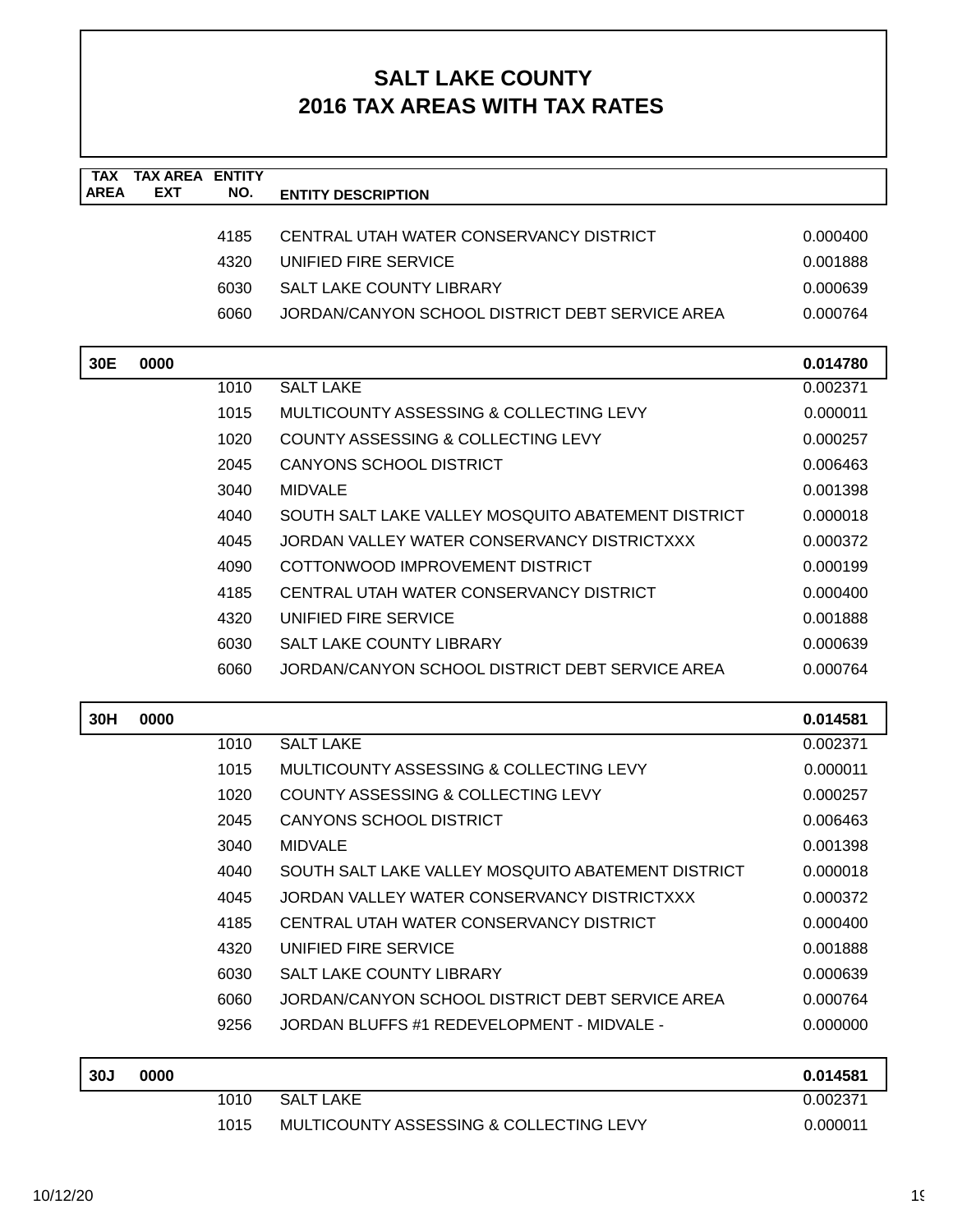| TAX         | <b>TAX AREA</b> | <b>FNTITY</b> |                                                      |          |
|-------------|-----------------|---------------|------------------------------------------------------|----------|
| <b>AREA</b> | <b>EXT</b>      | NO.           | <b>ENTITY DESCRIPTION</b>                            |          |
|             |                 |               |                                                      |          |
|             |                 | 1020          | COUNTY ASSESSING & COLLECTING LEVY                   | 0.000257 |
|             |                 | 2045          | CANYONS SCHOOL DISTRICT                              | 0.006463 |
|             |                 | 3040          | <b>MIDVALE</b>                                       | 0.001398 |
|             |                 | 4040          | SOUTH SALT LAKE VALLEY MOSQUITO ABATEMENT DISTRICT   | 0.000018 |
|             |                 | 4045          | JORDAN VALLEY WATER CONSERVANCY DISTRICTXXX          | 0.000372 |
|             |                 | 4185          | CENTRAL UTAH WATER CONSERVANCY DISTRICT              | 0.000400 |
|             |                 | 4320          | UNIFIED FIRE SERVICE                                 | 0.001888 |
|             |                 | 6030          | SALT LAKE COUNTY LIBRARY                             | 0.000639 |
|             |                 | 6060          | JORDAN/CANYON SCHOOL DISTRICT DEBT SERVICE AREA      | 0.000764 |
|             |                 | 8255          | JORDAN BLUFFS #2 REDEVELOPMENT AREA - MIDVALE CITY - | 0.000000 |
|             |                 |               |                                                      |          |
| <b>30K</b>  | 0000            |               |                                                      | 0.014581 |

| our | uuuu |      |                                                    | U.U I 430 I |
|-----|------|------|----------------------------------------------------|-------------|
|     |      | 1010 | <b>SALT LAKE</b>                                   | 0.002371    |
|     |      | 1015 | MULTICOUNTY ASSESSING & COLLECTING LEVY            | 0.000011    |
|     |      | 1020 | COUNTY ASSESSING & COLLECTING LEVY                 | 0.000257    |
|     |      | 2045 | CANYONS SCHOOL DISTRICT                            | 0.006463    |
|     |      | 3040 | <b>MIDVALE</b>                                     | 0.001398    |
|     |      | 4040 | SOUTH SALT LAKE VALLEY MOSQUITO ABATEMENT DISTRICT | 0.000018    |
|     |      | 4045 | JORDAN VALLEY WATER CONSERVANCY DISTRICTXXX        | 0.000372    |
|     |      | 4185 | CENTRAL UTAH WATER CONSERVANCY DISTRICT            | 0.000400    |
|     |      | 4320 | UNIFIED FIRE SERVICE                               | 0.001888    |
|     |      | 6030 | SALT LAKE COUNTY LIBRARY                           | 0.000639    |
|     |      | 6060 | JORDAN/CANYON SCHOOL DISTRICT DEBT SERVICE AREA    | 0.000764    |
|     |      | 8260 | BINGHAM JUNCTION REDEVELOPMENT AREA - MIDVALE -    | 0.000000    |
|     |      |      |                                                    |             |

| 30L | 0000 |      |                                                    | 0.015381 |
|-----|------|------|----------------------------------------------------|----------|
|     |      | 1010 | <b>SALT LAKE</b>                                   | 0.002371 |
|     |      | 1015 | MULTICOUNTY ASSESSING & COLLECTING LEVY            | 0.000011 |
|     |      | 1020 | COUNTY ASSESSING & COLLECTING LEVY                 | 0.000257 |
|     |      | 2045 | CANYONS SCHOOL DISTRICT                            | 0.006463 |
|     |      | 3040 | <b>MIDVALE</b>                                     | 0.001398 |
|     |      | 4040 | SOUTH SALT LAKE VALLEY MOSQUITO ABATEMENT DISTRICT | 0.000018 |
|     |      | 4045 | JORDAN VALLEY WATER CONSERVANCY DISTRICTXXX        | 0.000372 |
|     |      | 4140 | SANDY SUBURBAN IMPROVEMENT DISTRICT                | 0.000800 |
|     |      | 4185 | CENTRAL UTAH WATER CONSERVANCY DISTRICT            | 0.000400 |
|     |      | 4320 | UNIFIED FIRE SERVICE                               | 0.001888 |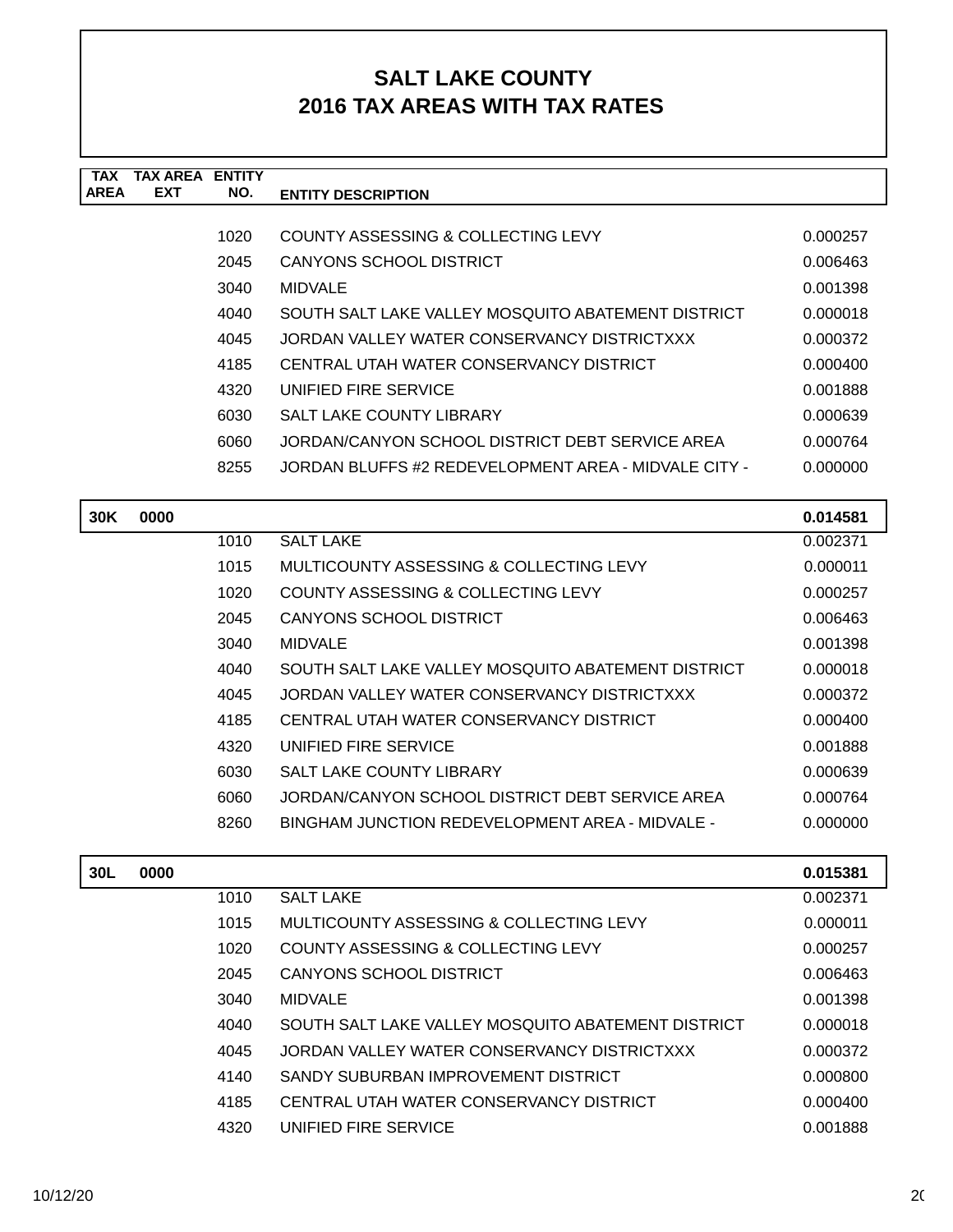| <b>TAX</b><br><b>AREA</b> | <b>TAX AREA</b><br><b>EXT</b> | <b>ENTITY</b><br>NO. | <b>ENTITY DESCRIPTION</b>                          |          |
|---------------------------|-------------------------------|----------------------|----------------------------------------------------|----------|
|                           |                               |                      |                                                    |          |
|                           |                               | 6030                 | <b>SALT LAKE COUNTY LIBRARY</b>                    | 0.000639 |
|                           |                               | 6060                 | JORDAN/CANYON SCHOOL DISTRICT DEBT SERVICE AREA    | 0.000764 |
|                           |                               | 8256                 | JORDAN BLUFFS #1 REDEVELOPMENT - MIDVALE -         | 0.000000 |
| 30M                       | 0000                          |                      |                                                    | 0.014581 |
|                           |                               | 1010                 | <b>SALT LAKE</b>                                   | 0.002371 |
|                           |                               | 1015                 | MULTICOUNTY ASSESSING & COLLECTING LEVY            | 0.000011 |
|                           |                               | 1020                 | COUNTY ASSESSING & COLLECTING LEVY                 | 0.000257 |
|                           |                               | 2045                 | <b>CANYONS SCHOOL DISTRICT</b>                     | 0.006463 |
|                           |                               | 3040                 | <b>MIDVALE</b>                                     | 0.001398 |
|                           |                               | 4040                 | SOUTH SALT LAKE VALLEY MOSQUITO ABATEMENT DISTRICT | 0.000018 |
|                           |                               | 4045                 | JORDAN VALLEY WATER CONSERVANCY DISTRICTXXX        | 0.000372 |
|                           |                               | 4185                 | CENTRAL UTAH WATER CONSERVANCY DISTRICT            | 0.000400 |
|                           |                               | 4320                 | UNIFIED FIRE SERVICE                               | 0.001888 |
|                           |                               | 6030                 | <b>SALT LAKE COUNTY LIBRARY</b>                    | 0.000639 |
|                           |                               | 6060                 | JORDAN/CANYON SCHOOL DISTRICT DEBT SERVICE AREA    | 0.000764 |
|                           |                               | 8261                 | MIDVALE MAIN STREET CDA                            | 0.000000 |
|                           |                               |                      |                                                    |          |
| 32B                       | 0000                          |                      |                                                    | 0.013113 |
|                           |                               | 1010                 | <b>SALT LAKE</b>                                   | 0.002371 |
|                           |                               | 1015                 | MULTICOUNTY ASSESSING & COLLECTING LEVY            | 0.000011 |
|                           |                               | 1020                 | COUNTY ASSESSING & COLLECTING LEVY                 | 0.000257 |
|                           |                               | 2040                 | <b>JORDAN SCHOOL DISTRICT</b>                      | 0.006906 |
|                           |                               | 3110                 | <b>WEST JORDAN CITY</b>                            | 0.002139 |
|                           |                               | 4040                 | SOUTH SALT LAKE VALLEY MOSQUITO ABATEMENT DISTRICT | 0.000018 |
|                           |                               | 4045                 | JORDAN VALLEY WATER CONSERVANCY DISTRICTXXX        | 0.000372 |
|                           |                               | 4185                 | CENTRAL UTAH WATER CONSERVANCY DISTRICT            | 0.000400 |
|                           |                               | 6030                 | SALT LAKE COUNTY LIBRARY                           | 0.000639 |
|                           |                               | 8357                 | BRIARWOOD REDEVELOPMENT PROJECT AREA - WEST JORD   | 0.000000 |
| 33C                       | 0000                          |                      |                                                    | 0.015003 |
|                           |                               | 1010                 | <b>SALT LAKE</b>                                   | 0.002371 |
|                           |                               | 1015                 | MULTICOUNTY ASSESSING & COLLECTING LEVY            | 0.000011 |
|                           |                               | 1020                 | COUNTY ASSESSING & COLLECTING LEVY                 | 0.000257 |
|                           |                               | 2045                 | <b>CANYONS SCHOOL DISTRICT</b>                     | 0.006463 |
|                           |                               | 4040                 | SOUTH SALT LAKE VALLEY MOSQUITO ABATEMENT DISTRICT | 0.000018 |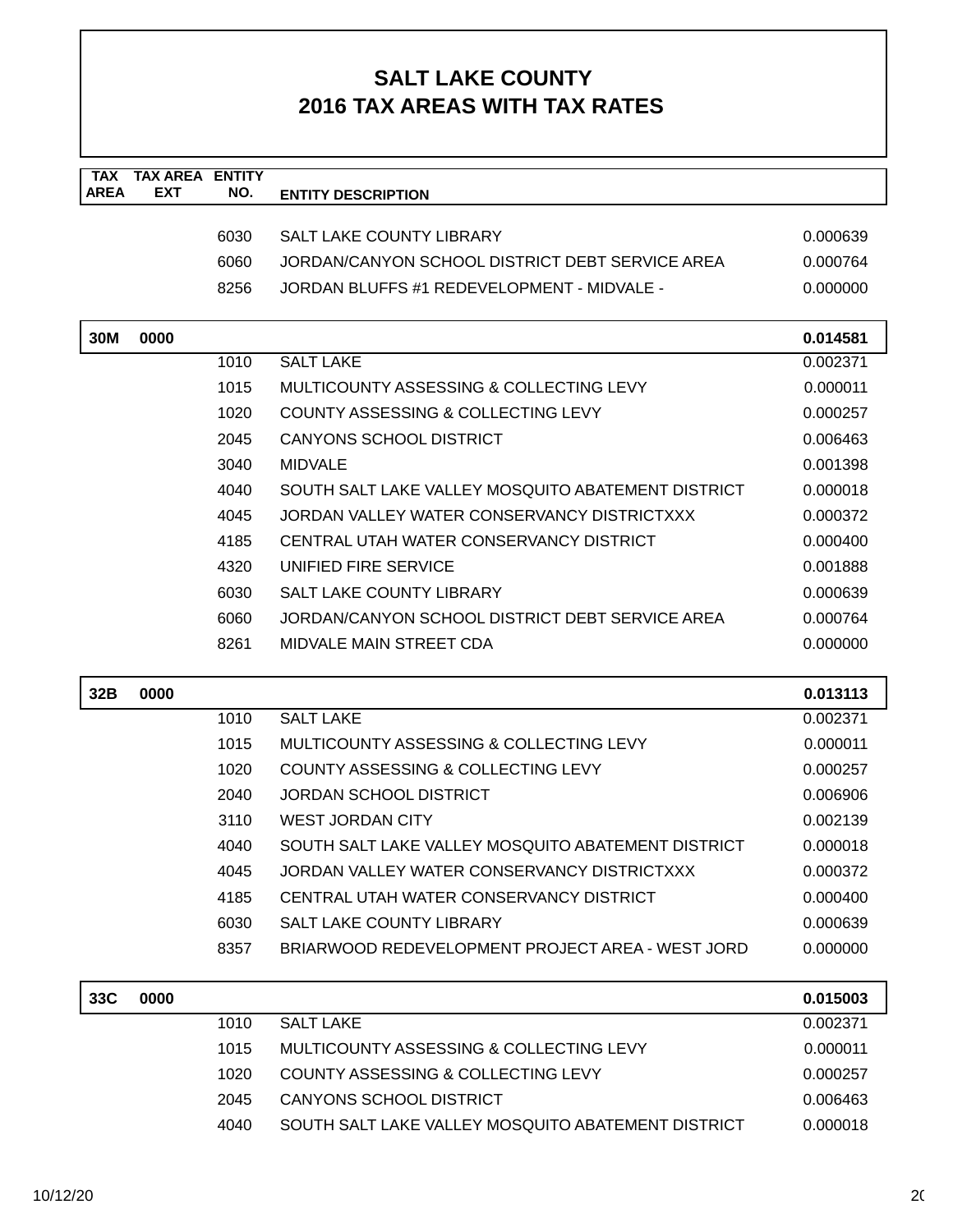| <b>TAX</b><br><b>AREA</b> | <b>TAX AREA ENTITY</b><br><b>EXT</b> | NO.  |                                                    |          |
|---------------------------|--------------------------------------|------|----------------------------------------------------|----------|
|                           |                                      |      | <b>ENTITY DESCRIPTION</b>                          |          |
|                           |                                      | 4090 | COTTONWOOD IMPROVEMENT DISTRICT                    | 0.000199 |
|                           |                                      | 4185 | CENTRAL UTAH WATER CONSERVANCY DISTRICT            | 0.000400 |
|                           |                                      | 4210 | WASATCH WASTE AND RECYCLING DISTRICT               | 0.000000 |
|                           |                                      | 4220 | SALT LAKE COUNTY MUNICIPAL-TYPE SERVICES           | 0.000068 |
|                           |                                      | 4320 | UNIFIED FIRE SERVICE                               | 0.001888 |
|                           |                                      | 4340 | SALT LAKE VALLEY LAW ENFORCEMENT SERVICE AREA      | 0.001925 |
|                           |                                      | 6030 | <b>SALT LAKE COUNTY LIBRARY</b>                    | 0.000639 |
|                           |                                      | 6060 | JORDAN/CANYON SCHOOL DISTRICT DEBT SERVICE AREA    | 0.000764 |
|                           |                                      |      |                                                    |          |
| 33G                       | 0000                                 |      |                                                    | 0.015003 |
|                           |                                      | 1010 | <b>SALT LAKE</b>                                   | 0.002371 |
|                           |                                      | 1015 | MULTICOUNTY ASSESSING & COLLECTING LEVY            | 0.000011 |
|                           |                                      | 1020 | <b>COUNTY ASSESSING &amp; COLLECTING LEVY</b>      | 0.000257 |
|                           |                                      | 2045 | CANYONS SCHOOL DISTRICT                            | 0.006463 |
|                           |                                      | 4040 | SOUTH SALT LAKE VALLEY MOSQUITO ABATEMENT DISTRICT | 0.000018 |
|                           |                                      | 4090 | COTTONWOOD IMPROVEMENT DISTRICT                    | 0.000199 |
|                           |                                      | 4185 | CENTRAL UTAH WATER CONSERVANCY DISTRICT            | 0.000400 |
|                           |                                      | 4210 | WASATCH WASTE AND RECYCLING DISTRICT               | 0.000000 |
|                           |                                      | 4220 | SALT LAKE COUNTY MUNICIPAL-TYPE SERVICES           | 0.000068 |
|                           |                                      | 4320 | UNIFIED FIRE SERVICE                               | 0.001888 |
|                           |                                      | 4340 | SALT LAKE VALLEY LAW ENFORCEMENT SERVICE AREA      | 0.001925 |
|                           |                                      | 6020 | AREA EXCLUDED FROM SALT LAKE COUNTY WATER CONSER   | 0.000000 |
|                           |                                      | 6030 | <b>SALT LAKE COUNTY LIBRARY</b>                    | 0.000639 |
|                           |                                      | 6060 | JORDAN/CANYON SCHOOL DISTRICT DEBT SERVICE AREA    | 0.000764 |
|                           |                                      |      |                                                    |          |
| 34E                       | 0000                                 |      |                                                    | 0.015375 |
|                           |                                      | 1010 | <b>SALT LAKE</b>                                   | 0.002371 |
|                           |                                      | 1015 | MULTICOUNTY ASSESSING & COLLECTING LEVY            | 0.000011 |
|                           |                                      | 1020 | COUNTY ASSESSING & COLLECTING LEVY                 | 0.000257 |
|                           |                                      | 2045 | <b>CANYONS SCHOOL DISTRICT</b>                     | 0.006463 |
|                           |                                      | 4040 | SOUTH SALT LAKE VALLEY MOSQUITO ABATEMENT DISTRICT | 0.000018 |
|                           |                                      | 4045 | JORDAN VALLEY WATER CONSERVANCY DISTRICTXXX        | 0.000372 |
|                           |                                      | 4090 | COTTONWOOD IMPROVEMENT DISTRICT                    | 0.000199 |
|                           |                                      | 4185 | CENTRAL UTAH WATER CONSERVANCY DISTRICT            | 0.000400 |
|                           |                                      | 4210 | WASATCH WASTE AND RECYCLING DISTRICT               | 0.000000 |
|                           |                                      | 4220 | SALT LAKE COUNTY MUNICIPAL-TYPE SERVICES           | 0.000068 |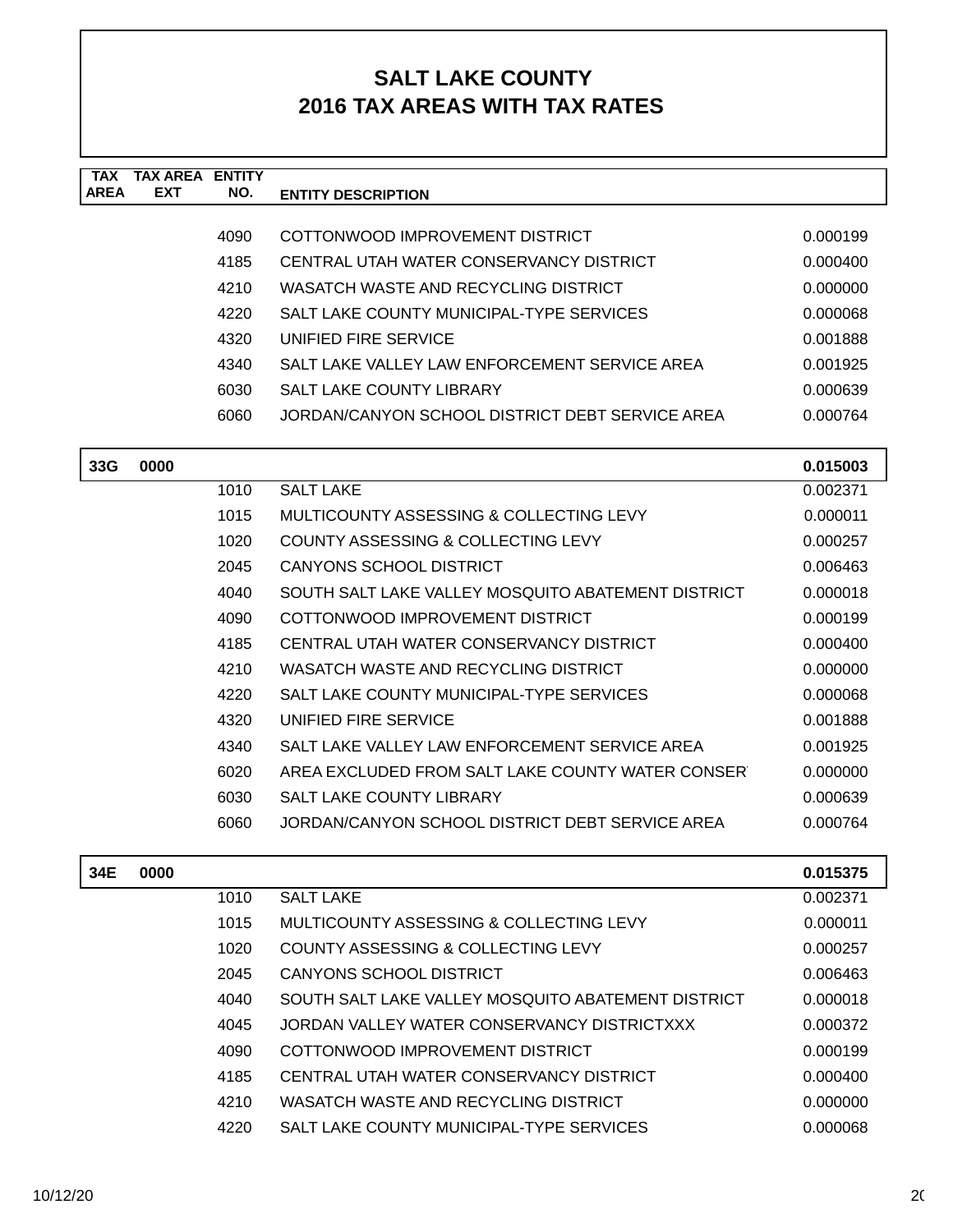| <b>TAX</b><br><b>AREA</b> | <b>TAX AREA ENTITY</b><br><b>EXT</b> | NO.  | <b>ENTITY DESCRIPTION</b>                             |          |
|---------------------------|--------------------------------------|------|-------------------------------------------------------|----------|
|                           |                                      |      |                                                       |          |
|                           |                                      | 4300 | WHITE CITY WATER IMPROVEMENT DISTRICT                 | 0.000000 |
|                           |                                      | 4320 | UNIFIED FIRE SERVICE                                  | 0.001888 |
|                           |                                      | 4340 | SALT LAKE VALLEY LAW ENFORCEMENT SERVICE AREA         | 0.001925 |
|                           |                                      | 6030 | SALT LAKE COUNTY LIBRARY                              | 0.000639 |
|                           |                                      | 6060 | JORDAN/CANYON SCHOOL DISTRICT DEBT SERVICE AREA       | 0.000764 |
| 35B                       | 0000                                 |      |                                                       | 0.013436 |
|                           |                                      | 1010 | <b>SALT LAKE</b>                                      | 0.002371 |
|                           |                                      | 1015 | MULTICOUNTY ASSESSING & COLLECTING LEVY               | 0.000011 |
|                           |                                      | 1020 | COUNTY ASSESSING & COLLECTING LEVY                    | 0.000257 |
|                           |                                      | 2045 | <b>CANYONS SCHOOL DISTRICT</b>                        | 0.006463 |
|                           |                                      | 3080 | <b>SANDY CITY</b>                                     | 0.001321 |
|                           |                                      | 4040 | SOUTH SALT LAKE VALLEY MOSQUITO ABATEMENT DISTRICT    | 0.000018 |
|                           |                                      | 4070 | MID VALLEY IMPROVEMENT DISTRICT                       | 0.000816 |
|                           |                                      | 4185 | CENTRAL UTAH WATER CONSERVANCY DISTRICT               | 0.000400 |
|                           |                                      | 4290 | SALT LAKE CITY METROPOLITAN WATER DISTRICT - SANDY CI | 0.000376 |
|                           |                                      | 6030 | <b>SALT LAKE COUNTY LIBRARY</b>                       | 0.000639 |
|                           |                                      | 6060 | JORDAN/CANYON SCHOOL DISTRICT DEBT SERVICE AREA       | 0.000764 |
| 35C                       | 0000                                 |      |                                                       | 0.016014 |
|                           |                                      | 1010 | <b>SALT LAKE</b>                                      | 0.002371 |
|                           |                                      | 1015 | MULTICOUNTY ASSESSING & COLLECTING LEVY               | 0.000011 |
|                           |                                      | 1020 | <b>COUNTY ASSESSING &amp; COLLECTING LEVY</b>         | 0.000257 |
|                           |                                      | 2045 | <b>CANYONS SCHOOL DISTRICT</b>                        | 0.006463 |
|                           |                                      | 4040 | SOUTH SALT LAKE VALLEY MOSQUITO ABATEMENT DISTRICT    | 0.000018 |
|                           |                                      | 4045 | JORDAN VALLEY WATER CONSERVANCY DISTRICTXXX           | 0.000372 |
|                           |                                      | 4140 | SANDY SUBURBAN IMPROVEMENT DISTRICT                   | 0.000800 |
|                           |                                      | 4160 | CRESENT CEMETERY MAINTENANCE DISTRICT                 | 0.000038 |
|                           |                                      | 4185 | CENTRAL UTAH WATER CONSERVANCY DISTRICT               | 0.000400 |
|                           |                                      | 4210 | WASATCH WASTE AND RECYCLING DISTRICT                  | 0.000000 |
|                           |                                      | 4220 | SALT LAKE COUNTY MUNICIPAL-TYPE SERVICES              | 0.000068 |
|                           |                                      | 4320 | UNIFIED FIRE SERVICE                                  | 0.001888 |
|                           |                                      | 4340 | SALT LAKE VALLEY LAW ENFORCEMENT SERVICE AREA         | 0.001925 |
|                           |                                      | 6030 | SALT LAKE COUNTY LIBRARY                              | 0.000639 |
|                           |                                      | 6060 | JORDAN/CANYON SCHOOL DISTRICT DEBT SERVICE AREA       | 0.000764 |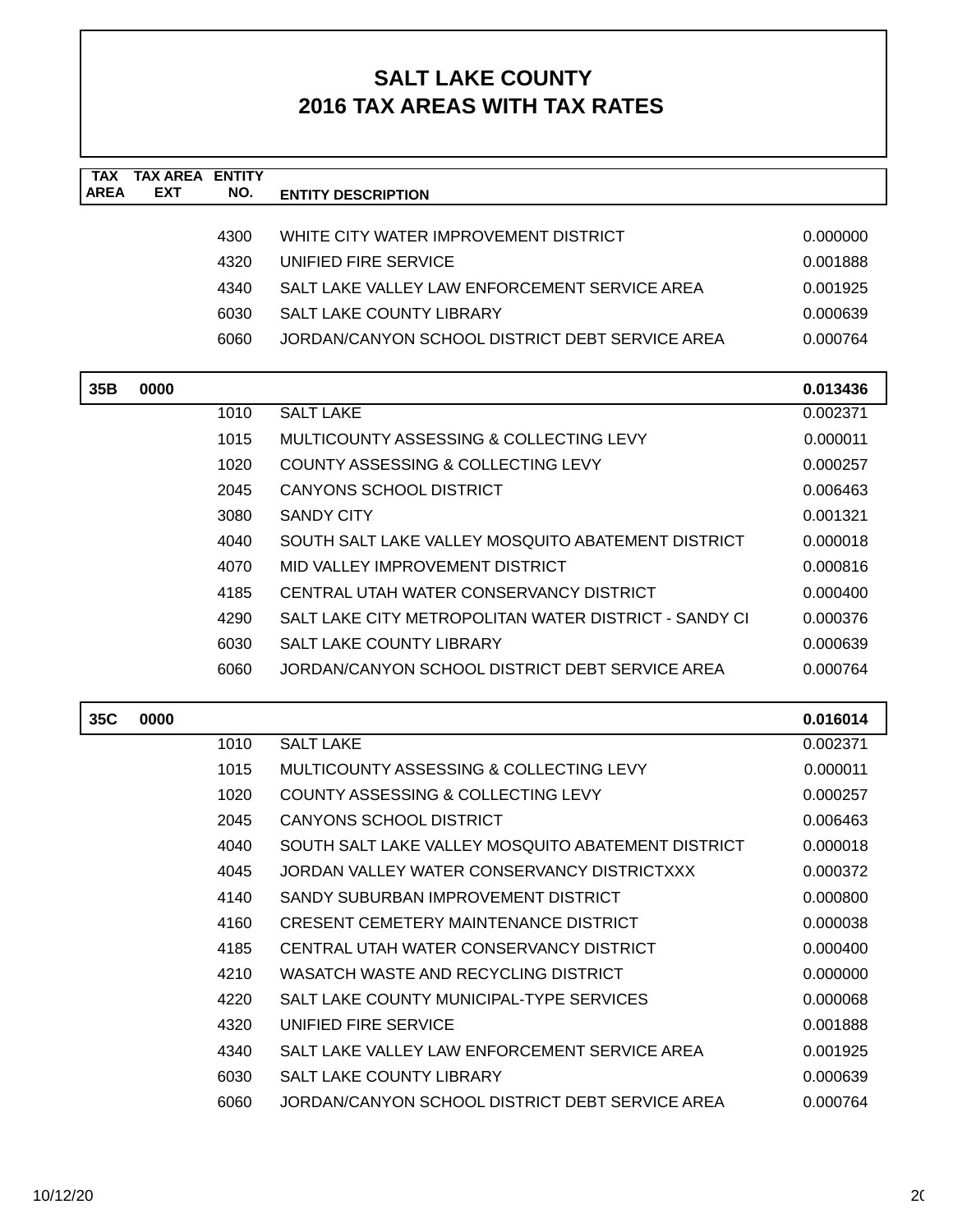#### **TAX TAX AREA ENTITY ENTITY DESCRIPTION EXT NO.**

| 35D | 0000 |      |                                                       | 0.012819 |
|-----|------|------|-------------------------------------------------------|----------|
|     |      | 1010 | <b>SALT LAKE</b>                                      | 0.002371 |
|     |      | 1015 | MULTICOUNTY ASSESSING & COLLECTING LEVY               | 0.000011 |
|     |      | 1020 | COUNTY ASSESSING & COLLECTING LEVY                    | 0.000257 |
|     |      | 2045 | CANYONS SCHOOL DISTRICT                               | 0.006463 |
|     |      | 3080 | <b>SANDY CITY</b>                                     | 0.001321 |
|     |      | 4040 | SOUTH SALT LAKE VALLEY MOSQUITO ABATEMENT DISTRICT    | 0.000018 |
|     |      | 4090 | COTTONWOOD IMPROVEMENT DISTRICT                       | 0.000199 |
|     |      | 4185 | CENTRAL UTAH WATER CONSERVANCY DISTRICT               | 0.000400 |
|     |      | 4290 | SALT LAKE CITY METROPOLITAN WATER DISTRICT - SANDY CI | 0.000376 |
|     |      | 6030 | <b>SALT LAKE COUNTY LIBRARY</b>                       | 0.000639 |
|     |      | 6060 | JORDAN/CANYON SCHOOL DISTRICT DEBT SERVICE AREA       | 0.000764 |

| 35E | 0000 |      |                                                       | 0.013031 |
|-----|------|------|-------------------------------------------------------|----------|
|     |      | 1010 | <b>SALT LAKE</b>                                      | 0.002371 |
|     |      | 1015 | MULTICOUNTY ASSESSING & COLLECTING LEVY               | 0.000011 |
|     |      | 1020 | COUNTY ASSESSING & COLLECTING LEVY                    | 0.000257 |
|     |      | 2045 | CANYONS SCHOOL DISTRICT                               | 0.006463 |
|     |      | 3080 | SANDY CITY                                            | 0.001321 |
|     |      | 4040 | SOUTH SALT LAKE VALLEY MOSQUITO ABATEMENT DISTRICT    | 0.000018 |
|     |      | 4090 | COTTONWOOD IMPROVEMENT DISTRICT                       | 0.000199 |
|     |      | 4185 | CENTRAL UTAH WATER CONSERVANCY DISTRICT               | 0.000400 |
|     |      | 4240 | ALTA CANYON RECREATION SPECIAL SERVICE DISTRICT       | 0.000212 |
|     |      | 4290 | SALT LAKE CITY METROPOLITAN WATER DISTRICT - SANDY CI | 0.000376 |
|     |      | 6030 | <b>SALT LAKE COUNTY LIBRARY</b>                       | 0.000639 |
|     |      | 6060 | JORDAN/CANYON SCHOOL DISTRICT DEBT SERVICE AREA       | 0.000764 |
| 35F | 0000 |      |                                                       | 0.013458 |

| 0000 |      |                                                    | 0.013458 |
|------|------|----------------------------------------------------|----------|
|      | 1010 | SALT LAKE                                          | 0.002371 |
|      | 1015 | MULTICOUNTY ASSESSING & COLLECTING LEVY            | 0.000011 |
|      | 1020 | COUNTY ASSESSING & COLLECTING LEVY                 | 0.000257 |
|      | 2045 | CANYONS SCHOOL DISTRICT                            | 0.006463 |
|      | 3080 | SANDY CITY                                         | 0.001321 |
|      | 4040 | SOUTH SALT LAKE VALLEY MOSQUITO ABATEMENT DISTRICT | 0.000018 |
|      | 4140 | SANDY SUBURBAN IMPROVEMENT DISTRICT                | 0.000800 |
|      |      |                                                    |          |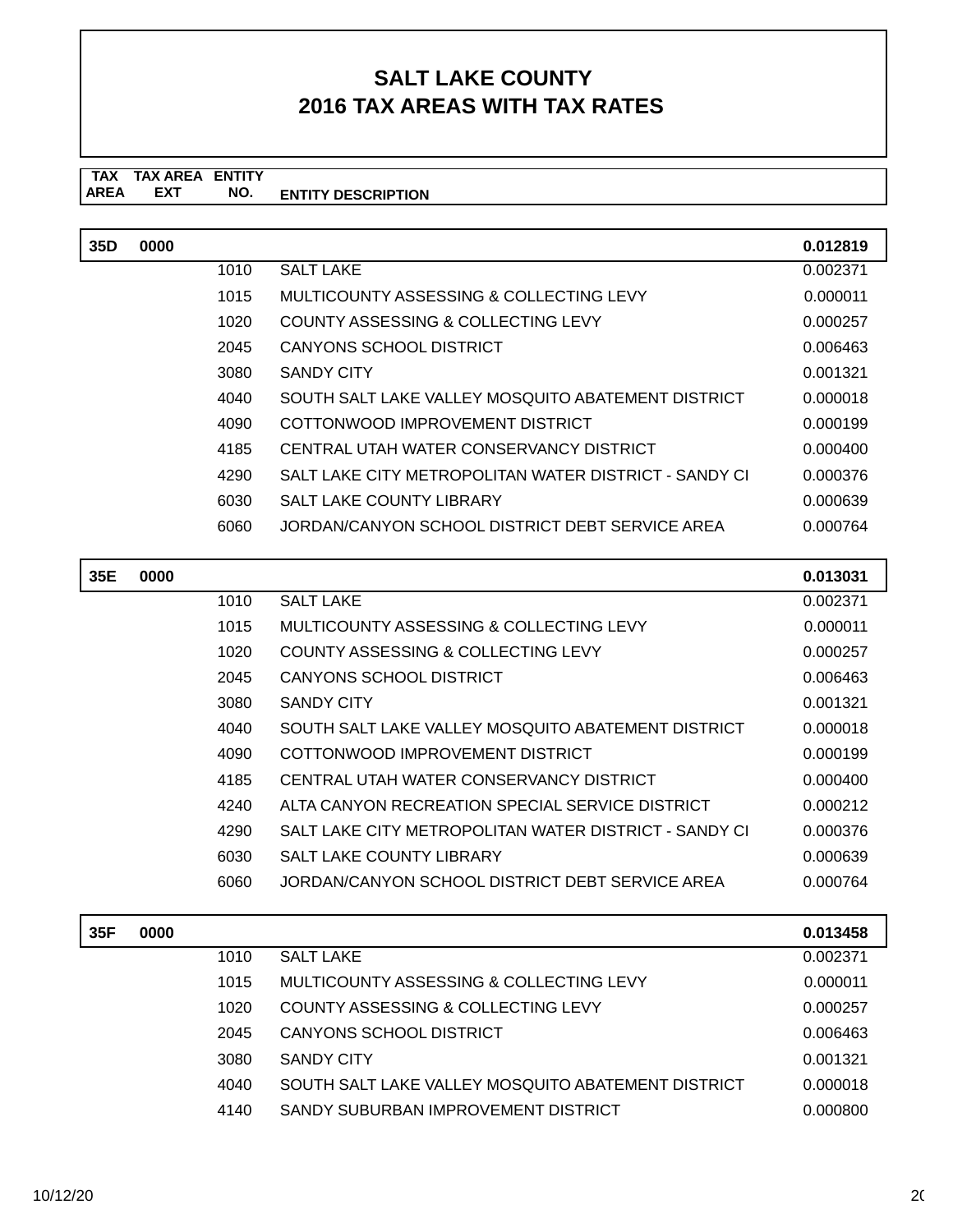| <b>TAX</b>  | <b>TAX AREA ENTITY</b> |      |                                                       |                      |
|-------------|------------------------|------|-------------------------------------------------------|----------------------|
| <b>AREA</b> | <b>EXT</b>             | NO.  | <b>ENTITY DESCRIPTION</b>                             |                      |
|             |                        | 4160 | <b>CRESENT CEMETERY MAINTENANCE DISTRICT</b>          | 0.000038             |
|             |                        | 4185 | CENTRAL UTAH WATER CONSERVANCY DISTRICT               | 0.000400             |
|             |                        | 4290 | SALT LAKE CITY METROPOLITAN WATER DISTRICT - SANDY CI | 0.000376             |
|             |                        | 6030 | SALT LAKE COUNTY LIBRARY                              | 0.000639             |
|             |                        | 6060 | JORDAN/CANYON SCHOOL DISTRICT DEBT SERVICE AREA       | 0.000764             |
|             |                        |      |                                                       |                      |
| 35G         | 0000                   |      |                                                       | 0.012620             |
|             |                        | 1010 | <b>SALT LAKE</b>                                      | 0.002371             |
|             |                        | 1015 | MULTICOUNTY ASSESSING & COLLECTING LEVY               | 0.000011             |
|             |                        | 1020 | COUNTY ASSESSING & COLLECTING LEVY                    | 0.000257             |
|             |                        | 2045 | <b>CANYONS SCHOOL DISTRICT</b>                        | 0.006463             |
|             |                        | 3080 | <b>SANDY CITY</b>                                     | 0.001321             |
|             |                        | 4040 | SOUTH SALT LAKE VALLEY MOSQUITO ABATEMENT DISTRICT    | 0.000018             |
|             |                        | 4185 | CENTRAL UTAH WATER CONSERVANCY DISTRICT               | 0.000400             |
|             |                        | 4290 | SALT LAKE CITY METROPOLITAN WATER DISTRICT - SANDY CI | 0.000376             |
|             |                        | 6030 | <b>SALT LAKE COUNTY LIBRARY</b>                       | 0.000639             |
|             |                        | 6060 | JORDAN/CANYON SCHOOL DISTRICT DEBT SERVICE AREA       | 0.000764             |
| 35K         | 0000                   |      |                                                       |                      |
|             |                        | 1010 | <b>SALT LAKE</b>                                      | 0.013458<br>0.002371 |
|             |                        | 1015 | MULTICOUNTY ASSESSING & COLLECTING LEVY               | 0.000011             |
|             |                        | 1020 | COUNTY ASSESSING & COLLECTING LEVY                    | 0.000257             |
|             |                        | 2045 | <b>CANYONS SCHOOL DISTRICT</b>                        | 0.006463             |
|             |                        | 3080 | <b>SANDY CITY</b>                                     | 0.001321             |
|             |                        | 4040 | SOUTH SALT LAKE VALLEY MOSQUITO ABATEMENT DISTRICT    | 0.000018             |
|             |                        | 4140 | SANDY SUBURBAN IMPROVEMENT DISTRICT                   | 0.000800             |
|             |                        | 4160 | <b>CRESENT CEMETERY MAINTENANCE DISTRICT</b>          | 0.000038             |
|             |                        | 4185 | CENTRAL UTAH WATER CONSERVANCY DISTRICT               | 0.000400             |
|             |                        | 4290 | SALT LAKE CITY METROPOLITAN WATER DISTRICT - SANDY CI | 0.000376             |
|             |                        | 6030 | SALT LAKE COUNTY LIBRARY                              | 0.000639             |
|             |                        |      | JORDAN/CANYON SCHOOL DISTRICT DEBT SERVICE AREA       | 0.000764             |
|             |                        | 6060 |                                                       |                      |
|             |                        | 8202 | CIVIC CENTER NORTH NEIGHBORHOOD DEVELOPMENT PLAN      | 0.000000             |
| 35L         | 0000                   |      |                                                       | 0.013031             |
|             |                        | 1010 | <b>SALT LAKE</b>                                      | 0.002371             |
|             |                        | 1015 | MULTICOUNTY ASSESSING & COLLECTING LEVY               | 0.000011             |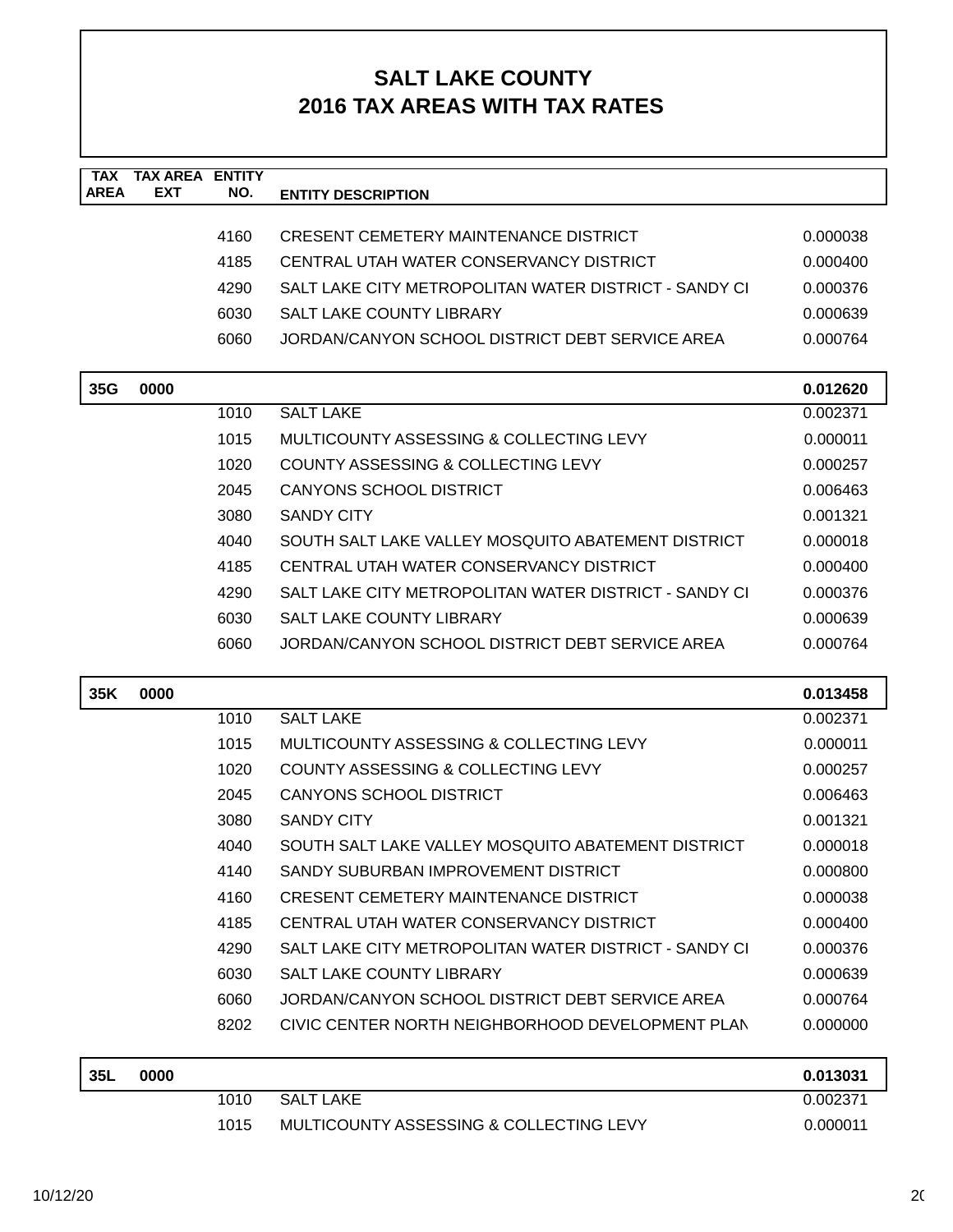| <b>TAX</b><br><b>AREA</b> | <b>TAX AREA ENTITY</b><br><b>EXT</b> | NO.          | <b>ENTITY DESCRIPTION</b>                                     |                      |
|---------------------------|--------------------------------------|--------------|---------------------------------------------------------------|----------------------|
|                           |                                      |              |                                                               |                      |
|                           |                                      | 1020         | COUNTY ASSESSING & COLLECTING LEVY                            | 0.000257             |
|                           |                                      | 2045         | <b>CANYONS SCHOOL DISTRICT</b>                                | 0.006463             |
|                           |                                      | 3080         | <b>SANDY CITY</b>                                             | 0.001321             |
|                           |                                      | 4040         | SOUTH SALT LAKE VALLEY MOSQUITO ABATEMENT DISTRICT            | 0.000018             |
|                           |                                      | 4090         | COTTONWOOD IMPROVEMENT DISTRICT                               | 0.000199             |
|                           |                                      | 4185         | CENTRAL UTAH WATER CONSERVANCY DISTRICT                       | 0.000400             |
|                           |                                      | 4240         | ALTA CANYON RECREATION SPECIAL SERVICE DISTRICT               | 0.000212             |
|                           |                                      | 4290         | SALT LAKE CITY METROPOLITAN WATER DISTRICT - SANDY CI         | 0.000376             |
|                           |                                      | 4300         | WHITE CITY WATER IMPROVEMENT DISTRICT                         | 0.000000             |
|                           |                                      | 6030         | SALT LAKE COUNTY LIBRARY                                      | 0.000639             |
|                           |                                      | 6060         | JORDAN/CANYON SCHOOL DISTRICT DEBT SERVICE AREA               | 0.000764             |
| 35M                       | 0000                                 |              |                                                               | 0.013458             |
|                           |                                      | 1010         | <b>SALT LAKE</b>                                              | 0.002371             |
|                           |                                      | 1015         | MULTICOUNTY ASSESSING & COLLECTING LEVY                       | 0.000011             |
|                           |                                      | 1020         | COUNTY ASSESSING & COLLECTING LEVY                            | 0.000257             |
|                           |                                      | 2045         | <b>CANYONS SCHOOL DISTRICT</b>                                | 0.006463             |
|                           |                                      | 3080         | <b>SANDY CITY</b>                                             | 0.001321             |
|                           |                                      | 4040         | SOUTH SALT LAKE VALLEY MOSQUITO ABATEMENT DISTRICT            | 0.000018             |
|                           |                                      | 4140         | SANDY SUBURBAN IMPROVEMENT DISTRICT                           | 0.000800             |
|                           |                                      | 4160         | <b>CRESENT CEMETERY MAINTENANCE DISTRICT</b>                  | 0.000038             |
|                           |                                      | 4185         | CENTRAL UTAH WATER CONSERVANCY DISTRICT                       | 0.000400             |
|                           |                                      | 4290         | SALT LAKE CITY METROPOLITAN WATER DISTRICT - SANDY CI         | 0.000376             |
|                           |                                      | 4300         | WHITE CITY WATER IMPROVEMENT DISTRICT                         | 0.000000             |
|                           |                                      | 6030         | SALT LAKE COUNTY LIBRARY                                      | 0.000639             |
|                           |                                      | 6060         | JORDAN/CANYON SCHOOL DISTRICT DEBT SERVICE AREA               | 0.000764             |
|                           |                                      |              |                                                               |                      |
| 35P                       | 0000                                 | 1010         | <b>SALT LAKE</b>                                              | 0.016014<br>0.002371 |
|                           |                                      |              |                                                               |                      |
|                           |                                      | 1015         | MULTICOUNTY ASSESSING & COLLECTING LEVY                       | 0.000011             |
|                           |                                      | 1020<br>2045 | COUNTY ASSESSING & COLLECTING LEVY<br>CANYONS SCHOOL DISTRICT | 0.000257<br>0.006463 |
|                           |                                      |              |                                                               |                      |

4040 SOUTH SALT LAKE VALLEY MOSQUITO ABATEMENT DISTRICT 0.000018 4045 JORDAN VALLEY WATER CONSERVANCY DISTRICTXXX 0.000372 4140 SANDY SUBURBAN IMPROVEMENT DISTRICT  $0.000800$ 4160 CRESENT CEMETERY MAINTENANCE DISTRICT 0.000038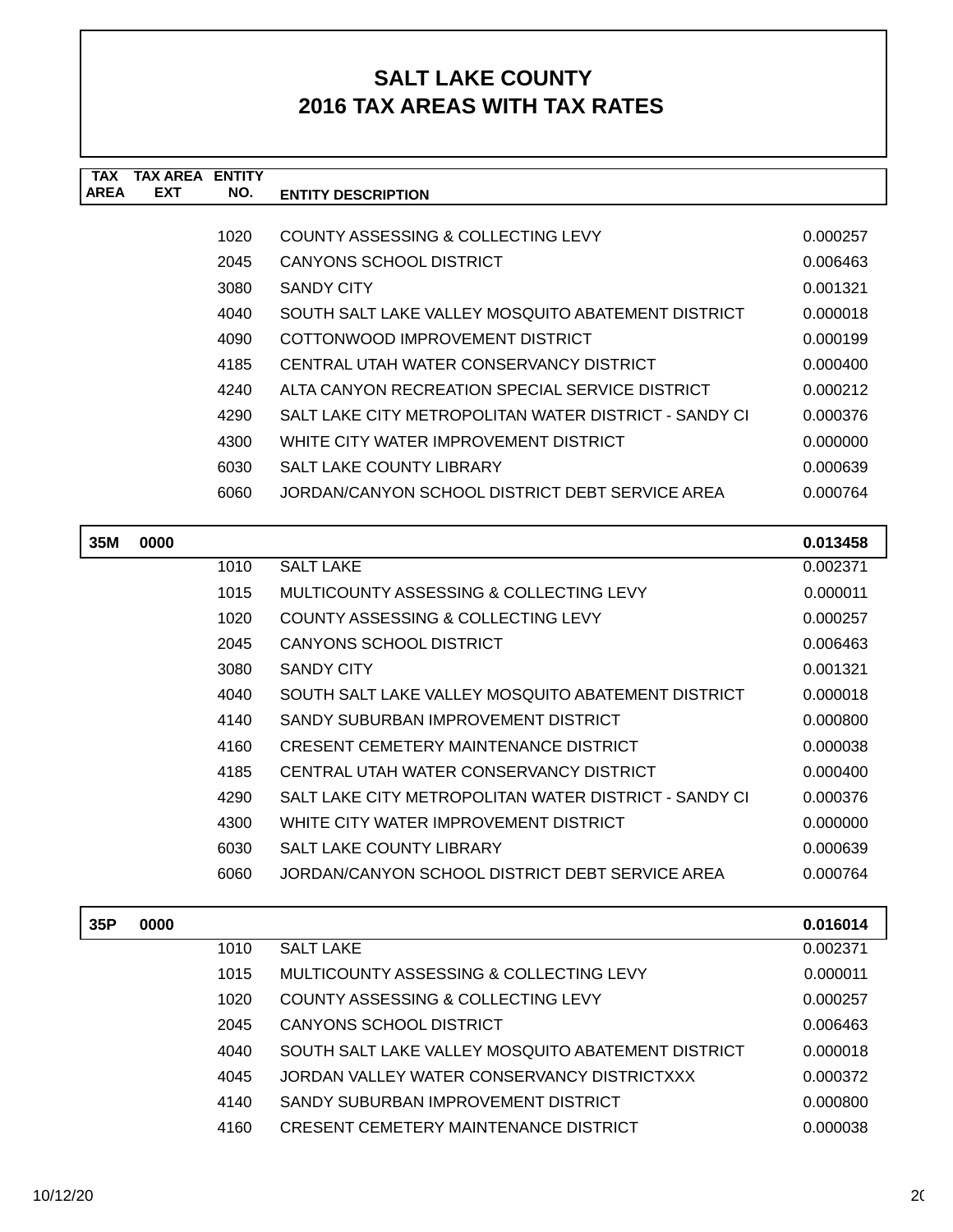| <b>TAX</b>  | <b>TAX AREA ENTITY</b> |      |                                                       |                      |
|-------------|------------------------|------|-------------------------------------------------------|----------------------|
| <b>AREA</b> | <b>EXT</b>             | NO.  | <b>ENTITY DESCRIPTION</b>                             |                      |
|             |                        | 4185 | CENTRAL UTAH WATER CONSERVANCY DISTRICT               | 0.000400             |
|             |                        | 4210 | WASATCH WASTE AND RECYCLING DISTRICT                  | 0.000000             |
|             |                        | 4220 | SALT LAKE COUNTY MUNICIPAL-TYPE SERVICES              | 0.000068             |
|             |                        | 4300 | WHITE CITY WATER IMPROVEMENT DISTRICT                 | 0.000000             |
|             |                        | 4320 | UNIFIED FIRE SERVICE                                  | 0.001888             |
|             |                        | 4340 | SALT LAKE VALLEY LAW ENFORCEMENT SERVICE AREA         | 0.001925             |
|             |                        | 6030 | <b>SALT LAKE COUNTY LIBRARY</b>                       | 0.000639             |
|             |                        | 6060 | JORDAN/CANYON SCHOOL DISTRICT DEBT SERVICE AREA       | 0.000764             |
|             |                        |      |                                                       |                      |
| 35R         | 0000                   |      |                                                       | 0.012992             |
|             |                        | 1010 | <b>SALT LAKE</b>                                      | 0.002371             |
|             |                        | 1015 | MULTICOUNTY ASSESSING & COLLECTING LEVY               | 0.000011             |
|             |                        | 1020 | COUNTY ASSESSING & COLLECTING LEVY                    | 0.000257             |
|             |                        | 2045 | <b>CANYONS SCHOOL DISTRICT</b>                        | 0.006463             |
|             |                        | 3080 | <b>SANDY CITY</b>                                     | 0.001321             |
|             |                        | 4040 | SOUTH SALT LAKE VALLEY MOSQUITO ABATEMENT DISTRICT    | 0.000018             |
|             |                        | 4045 | JORDAN VALLEY WATER CONSERVANCY DISTRICTXXX           | 0.000372             |
|             |                        | 4185 | CENTRAL UTAH WATER CONSERVANCY DISTRICT               | 0.000400             |
|             |                        | 4290 | SALT LAKE CITY METROPOLITAN WATER DISTRICT - SANDY CI | 0.000376             |
|             |                        | 6030 | <b>SALT LAKE COUNTY LIBRARY</b>                       | 0.000639             |
|             |                        | 6060 | JORDAN/CANYON SCHOOL DISTRICT DEBT SERVICE AREA       | 0.000764             |
|             |                        |      |                                                       |                      |
| <b>35S</b>  | 0000                   | 1010 | <b>SALT LAKE</b>                                      | 0.013420             |
|             |                        | 1015 | MULTICOUNTY ASSESSING & COLLECTING LEVY               | 0.002371<br>0.000011 |
|             |                        | 1020 | COUNTY ASSESSING & COLLECTING LEVY                    | 0.000257             |
|             |                        |      |                                                       |                      |
|             |                        | 2045 | <b>CANYONS SCHOOL DISTRICT</b>                        | 0.006463             |
|             |                        | 3080 | <b>SANDY CITY</b>                                     | 0.001321             |
|             |                        | 4040 | SOUTH SALT LAKE VALLEY MOSQUITO ABATEMENT DISTRICT    | 0.000018             |
|             |                        | 4140 | SANDY SUBURBAN IMPROVEMENT DISTRICT                   | 0.000800             |
|             |                        | 4185 | CENTRAL UTAH WATER CONSERVANCY DISTRICT               | 0.000400             |
|             |                        | 4290 | SALT LAKE CITY METROPOLITAN WATER DISTRICT - SANDY CI | 0.000376             |
|             |                        | 6030 | SALT LAKE COUNTY LIBRARY                              | 0.000639             |
|             |                        | 6060 | JORDAN/CANYON SCHOOL DISTRICT DEBT SERVICE AREA       | 0.000764             |
|             |                        | 8205 | 9400 SOUTH COMMUNITY DEVELOPMENT AREA - SANDY CITY    | 0.000000             |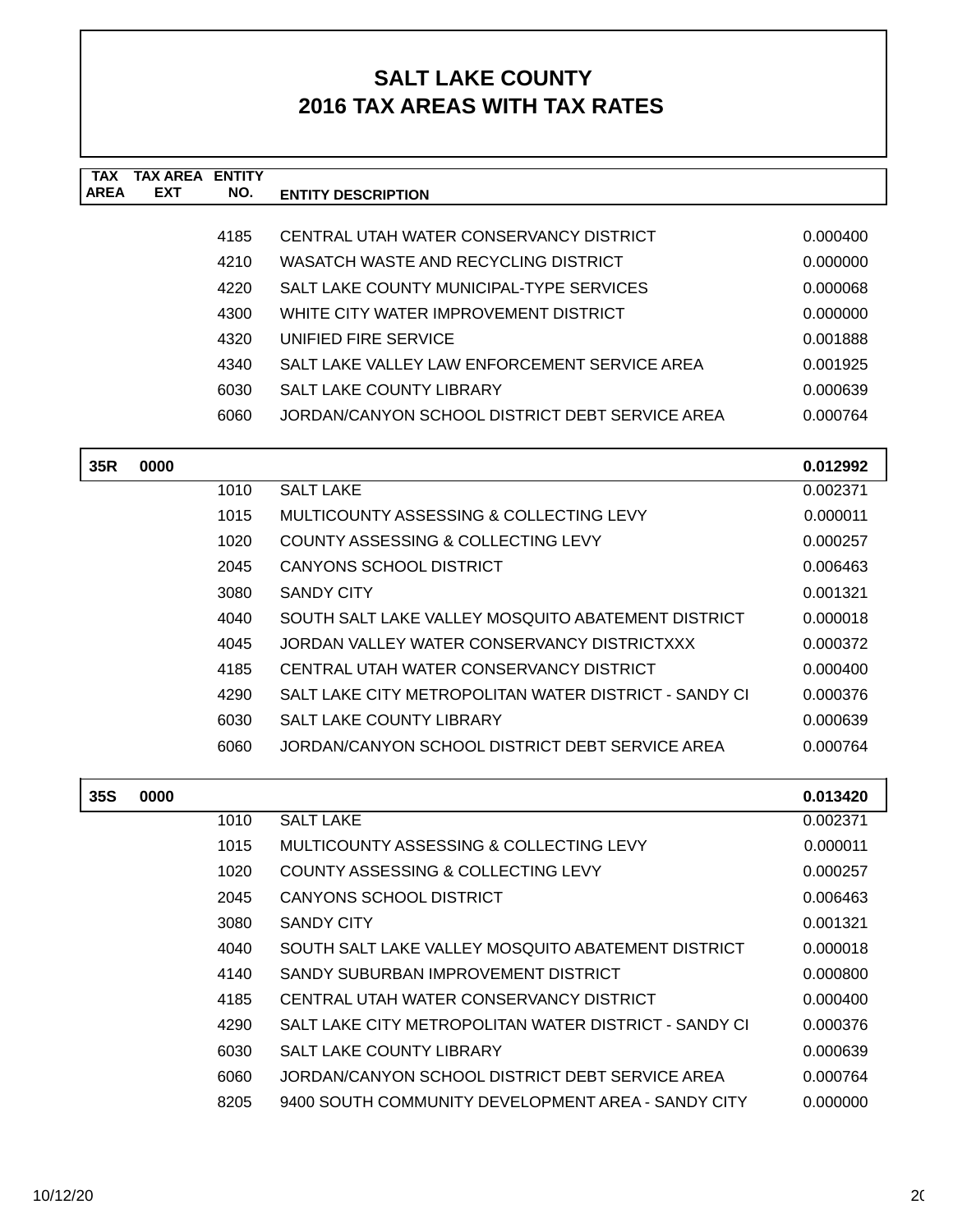#### **TAX TAX AREA ENTITY ENTITY DESCRIPTION EXT NO.**

| 35U | 0000 |      |                                                       | 0.012819 |
|-----|------|------|-------------------------------------------------------|----------|
|     |      | 1010 | <b>SALT LAKE</b>                                      | 0.002371 |
|     |      | 1015 | MULTICOUNTY ASSESSING & COLLECTING LEVY               | 0.000011 |
|     |      | 1020 | COUNTY ASSESSING & COLLECTING LEVY                    | 0.000257 |
|     |      | 2045 | CANYONS SCHOOL DISTRICT                               | 0.006463 |
|     |      | 3080 | SANDY CITY                                            | 0.001321 |
|     |      | 4040 | SOUTH SALT LAKE VALLEY MOSQUITO ABATEMENT DISTRICT    | 0.000018 |
|     |      | 4090 | COTTONWOOD IMPROVEMENT DISTRICT                       | 0.000199 |
|     |      | 4185 | CENTRAL UTAH WATER CONSERVANCY DISTRICT               | 0.000400 |
|     |      | 4290 | SALT LAKE CITY METROPOLITAN WATER DISTRICT - SANDY CI | 0.000376 |
|     |      | 6030 | SALT LAKE COUNTY LIBRARY                              | 0.000639 |
|     |      | 6060 | JORDAN/CANYON SCHOOL DISTRICT DEBT SERVICE AREA       | 0.000764 |
|     |      | 8207 | UNION HEIGHTS COMMUNITY DEVELOPMENT AREA - SANDY      | 0.000000 |

| <b>35V</b> | 0000 |      |                                                    | 0.012443 |
|------------|------|------|----------------------------------------------------|----------|
|            |      | 1010 | <b>SALT LAKE</b>                                   | 0.002371 |
|            |      | 1015 | MULTICOUNTY ASSESSING & COLLECTING LEVY            | 0.000011 |
|            |      | 1020 | COUNTY ASSESSING & COLLECTING LEVY                 | 0.000257 |
|            |      | 2045 | CANYONS SCHOOL DISTRICT                            | 0.006463 |
|            |      | 3080 | <b>SANDY CITY</b>                                  | 0.001321 |
|            |      | 4040 | SOUTH SALT LAKE VALLEY MOSQUITO ABATEMENT DISTRICT | 0.000018 |
|            |      | 4090 | COTTONWOOD IMPROVEMENT DISTRICT                    | 0.000199 |
|            |      | 4185 | CENTRAL UTAH WATER CONSERVANCY DISTRICT            | 0.000400 |
|            |      | 6030 | <b>SALT LAKE COUNTY LIBRARY</b>                    | 0.000639 |
|            |      | 6060 | JORDAN/CANYON SCHOOL DISTRICT DEBT SERVICE AREA    | 0.000764 |

| <b>35W</b> | 0000 |      |                                                    | 0.013044 |
|------------|------|------|----------------------------------------------------|----------|
|            |      | 1010 | <b>SALT LAKE</b>                                   | 0.002371 |
|            |      | 1015 | MULTICOUNTY ASSESSING & COLLECTING LEVY            | 0.000011 |
|            |      | 1020 | COUNTY ASSESSING & COLLECTING LEVY                 | 0.000257 |
|            |      | 2045 | <b>CANYONS SCHOOL DISTRICT</b>                     | 0.006463 |
|            |      | 3080 | <b>SANDY CITY</b>                                  | 0.001321 |
|            |      | 4040 | SOUTH SALT LAKE VALLEY MOSQUITO ABATEMENT DISTRICT | 0.000018 |
|            |      | 4140 | SANDY SUBURBAN IMPROVEMENT DISTRICT                | 0.000800 |
|            |      | 4185 | CENTRAL UTAH WATER CONSERVANCY DISTRICT            | 0.000400 |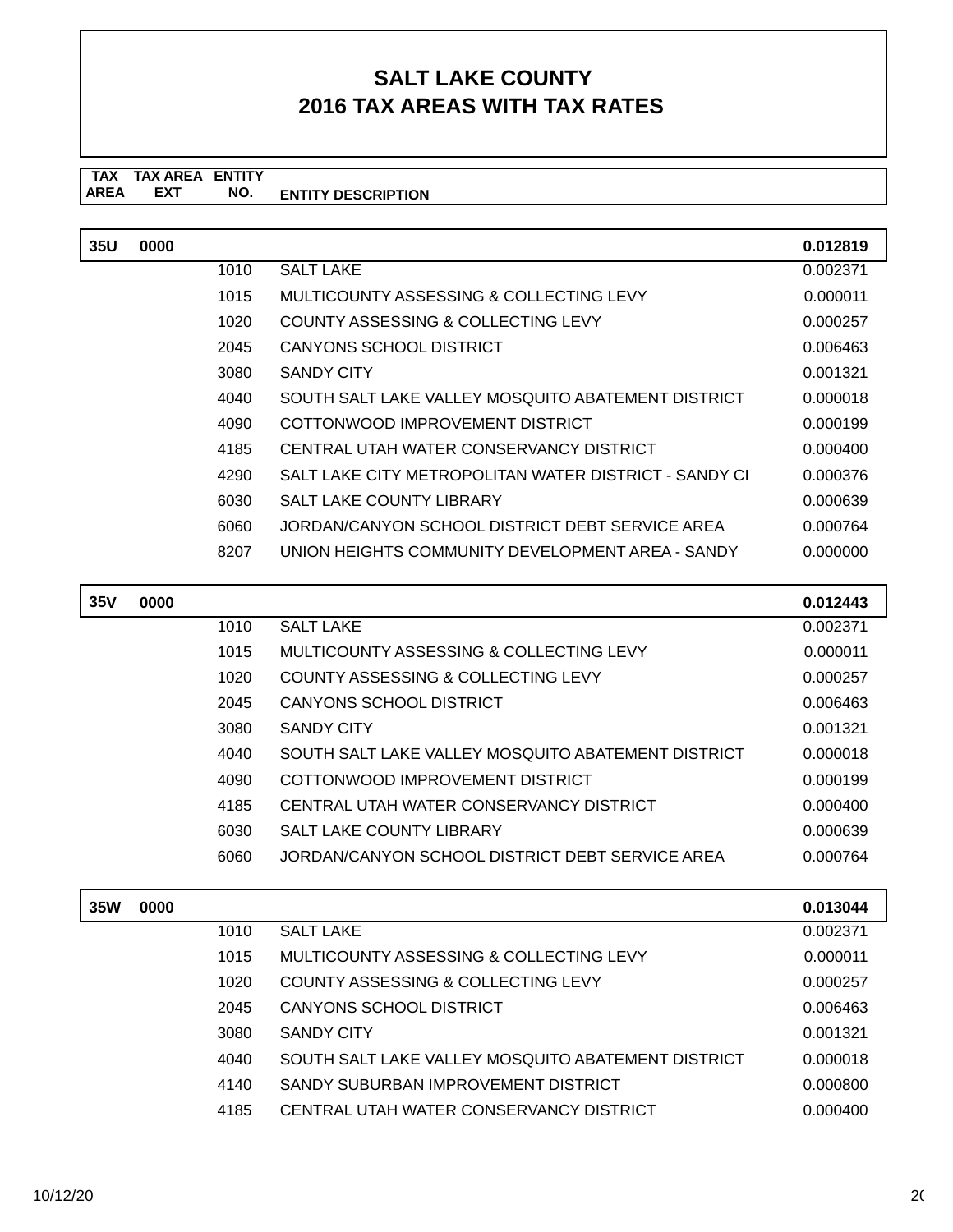| TAX<br><b>AREA</b> | <b>TAX AREA</b><br><b>EXT</b> | <b>ENTITY</b><br>NO. | <b>ENTITY DESCRIPTION</b>                             |                      |
|--------------------|-------------------------------|----------------------|-------------------------------------------------------|----------------------|
|                    |                               |                      |                                                       |                      |
|                    |                               | 6030                 | <b>SALT LAKE COUNTY LIBRARY</b>                       | 0.000639             |
|                    |                               | 6060                 | JORDAN/CANYON SCHOOL DISTRICT DEBT SERVICE AREA       | 0.000764             |
| 36B                | 0000                          |                      |                                                       | 0.015186             |
|                    |                               | 1010                 | <b>SALT LAKE</b>                                      | 0.002371             |
|                    |                               | 1015                 | MULTICOUNTY ASSESSING & COLLECTING LEVY               | 0.000011             |
|                    |                               | 1020                 | COUNTY ASSESSING & COLLECTING LEVY                    | 0.000257             |
|                    |                               | 2040                 | JORDAN SCHOOL DISTRICT                                | 0.006906             |
|                    |                               | 4040                 | SOUTH SALT LAKE VALLEY MOSQUITO ABATEMENT DISTRICT    | 0.000018             |
|                    |                               | 4045                 | JORDAN VALLEY WATER CONSERVANCY DISTRICTXXX           | 0.000372             |
|                    |                               | 4150                 | SOUTH VALLEY SEWER DISTRICT                           | 0.000331             |
|                    |                               | 4185                 | CENTRAL UTAH WATER CONSERVANCY DISTRICT               | 0.000400             |
|                    |                               | 4210                 | WASATCH WASTE AND RECYCLING DISTRICT                  | 0.000000             |
|                    |                               | 4220                 | SALT LAKE COUNTY MUNICIPAL-TYPE SERVICES              | 0.000068             |
|                    |                               | 4320                 | UNIFIED FIRE SERVICE                                  | 0.001888             |
|                    |                               | 4340                 | SALT LAKE VALLEY LAW ENFORCEMENT SERVICE AREA         | 0.001925             |
|                    |                               | 6030                 | <b>SALT LAKE COUNTY LIBRARY</b>                       | 0.000639             |
| 36D                | 0000                          |                      |                                                       | 0.012989             |
|                    |                               | 1010                 | <b>SALT LAKE</b>                                      | 0.002371             |
|                    |                               | 1015                 | MULTICOUNTY ASSESSING & COLLECTING LEVY               | 0.000011             |
|                    |                               | 1020                 | <b>COUNTY ASSESSING &amp; COLLECTING LEVY</b>         | 0.000257             |
|                    |                               | 2045                 | <b>CANYONS SCHOOL DISTRICT</b>                        | 0.006463             |
|                    |                               | 3080                 | <b>SANDY CITY</b>                                     | 0.001321             |
|                    |                               | 4040                 | SOUTH SALT LAKE VALLEY MOSQUITO ABATEMENT DISTRICT    | 0.000018             |
|                    |                               | 4150                 | SOUTH VALLEY SEWER DISTRICT                           | 0.000331             |
|                    |                               | 4160                 | <b>CRESENT CEMETERY MAINTENANCE DISTRICT</b>          | 0.000038             |
|                    |                               | 4185                 | CENTRAL UTAH WATER CONSERVANCY DISTRICT               | 0.000400             |
|                    |                               | 4290                 | SALT LAKE CITY METROPOLITAN WATER DISTRICT - SANDY CI | 0.000376             |
|                    |                               | 6030                 | SALT LAKE COUNTY LIBRARY                              | 0.000639             |
|                    |                               | 6060                 | JORDAN/CANYON SCHOOL DISTRICT DEBT SERVICE AREA       | 0.000764             |
|                    |                               |                      |                                                       |                      |
|                    |                               |                      |                                                       |                      |
| 36E                | 0000                          | 1010                 | <b>SALT LAKE</b>                                      | 0.012951<br>0.002371 |
|                    |                               | 1015                 | MULTICOUNTY ASSESSING & COLLECTING LEVY               | 0.000011             |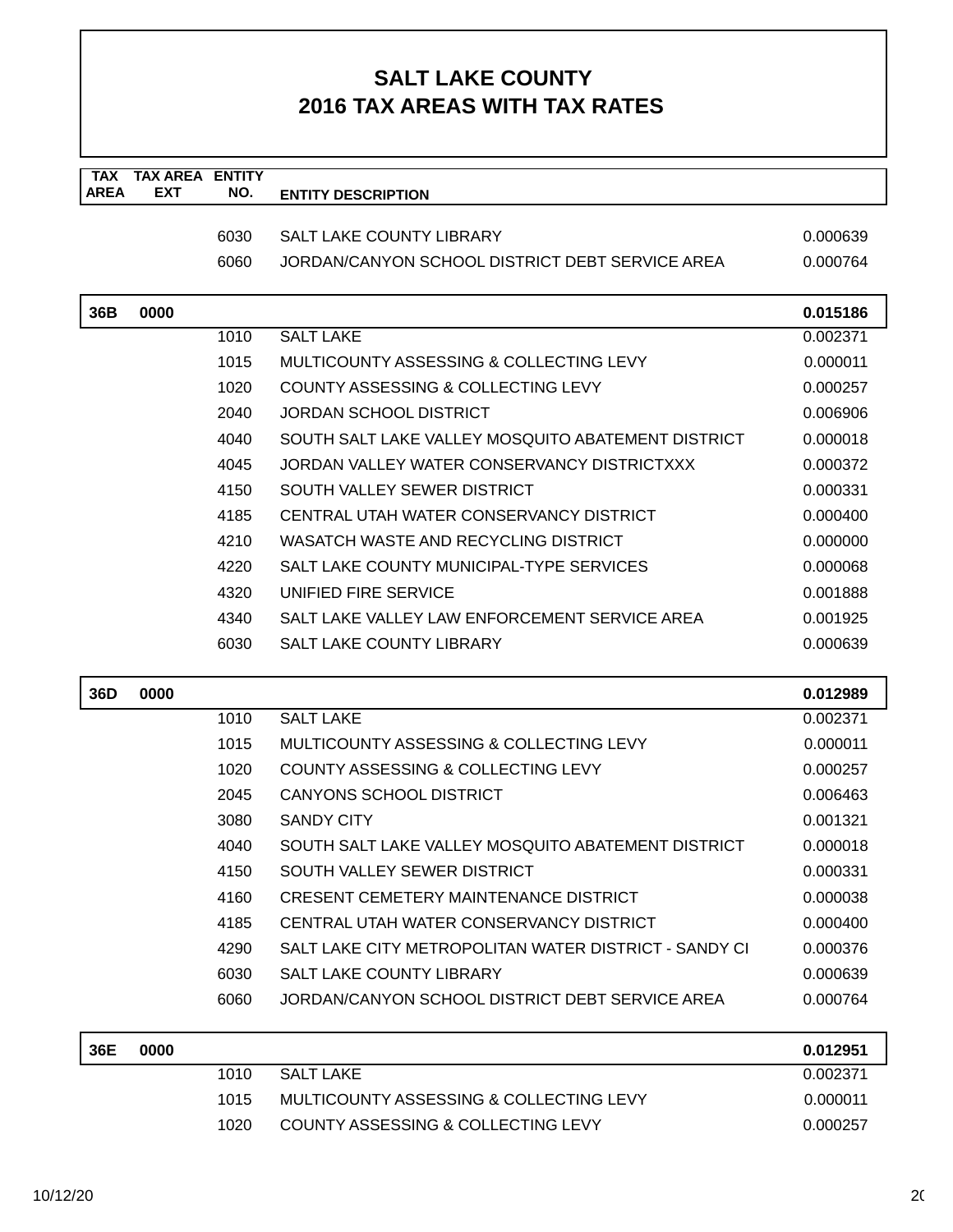| <b>TAX</b><br><b>AREA</b> | <b>TAX AREA ENTITY</b><br><b>EXT</b> | NO.  | <b>ENTITY DESCRIPTION</b>                             |          |
|---------------------------|--------------------------------------|------|-------------------------------------------------------|----------|
|                           |                                      |      |                                                       |          |
|                           |                                      | 2045 | CANYONS SCHOOL DISTRICT                               | 0.006463 |
|                           |                                      | 3080 | <b>SANDY CITY</b>                                     | 0.001321 |
|                           |                                      | 4040 | SOUTH SALT LAKE VALLEY MOSQUITO ABATEMENT DISTRICT    | 0.000018 |
|                           |                                      | 4150 | SOUTH VALLEY SEWER DISTRICT                           | 0.000331 |
|                           |                                      | 4185 | CENTRAL UTAH WATER CONSERVANCY DISTRICT               | 0.000400 |
|                           |                                      | 4290 | SALT LAKE CITY METROPOLITAN WATER DISTRICT - SANDY CI | 0.000376 |
|                           |                                      | 6030 | SALT LAKE COUNTY LIBRARY                              | 0.000639 |
|                           |                                      | 6060 | JORDAN/CANYON SCHOOL DISTRICT DEBT SERVICE AREA       | 0.000764 |
|                           |                                      |      |                                                       |          |
| 36F                       | 0000                                 |      |                                                       | 0.012989 |
|                           |                                      | 1010 | <b>SALT LAKE</b>                                      | 0.002371 |
|                           |                                      | 1015 | MULTICOUNTY ASSESSING & COLLECTING LEVY               | 0.000011 |
|                           |                                      | 1020 | COUNTY ASSESSING & COLLECTING LEVY                    | 0.000257 |
|                           |                                      | 2045 | CANYONS SCHOOL DISTRICT                               | 0.006463 |
|                           |                                      | 3080 | <b>SANDY CITY</b>                                     | 0.001321 |
|                           |                                      | 4040 | SOUTH SALT LAKE VALLEY MOSQUITO ABATEMENT DISTRICT    | 0.000018 |
|                           |                                      | 4150 | SOUTH VALLEY SEWER DISTRICT                           | 0.000331 |
|                           |                                      | 4160 | <b>CRESENT CEMETERY MAINTENANCE DISTRICT</b>          | 0.000038 |
|                           |                                      | 4185 | CENTRAL UTAH WATER CONSERVANCY DISTRICT               | 0.000400 |
|                           |                                      | 4290 | SALT LAKE CITY METROPOLITAN WATER DISTRICT - SANDY CI | 0.000376 |
|                           |                                      | 6030 | <b>SALT LAKE COUNTY LIBRARY</b>                       | 0.000639 |
|                           |                                      | 6060 | JORDAN/CANYON SCHOOL DISTRICT DEBT SERVICE AREA       | 0.000764 |
|                           |                                      | 8201 | CITY CENTER COMMUNITY REDEVELOPMENT PLAN - SANDY (    | 0.000000 |
| 36G                       | 0000                                 |      |                                                       | 0.012989 |
|                           |                                      | 1010 | <b>SALT LAKE</b>                                      | 0.002371 |
|                           |                                      | 1015 | MULTICOUNTY ASSESSING & COLLECTING LEVY               | 0.000011 |
|                           |                                      | 1020 | COUNTY ASSESSING & COLLECTING LEVY                    | 0.000257 |
|                           |                                      | 2045 | <b>CANYONS SCHOOL DISTRICT</b>                        | 0.006463 |

3080 SANDY CITY 0.001321 4040 SOUTH SALT LAKE VALLEY MOSQUITO ABATEMENT DISTRICT 0.000018 4150 SOUTH VALLEY SEWER DISTRICT 4150 0.000331 4160 CRESENT CEMETERY MAINTENANCE DISTRICT 0.000038 4185 CENTRAL UTAH WATER CONSERVANCY DISTRICT 0.000400 4290 SALT LAKE CITY METROPOLITAN WATER DISTRICT - SANDY CI 0.000376 6030 SALT LAKE COUNTY LIBRARY 0.000639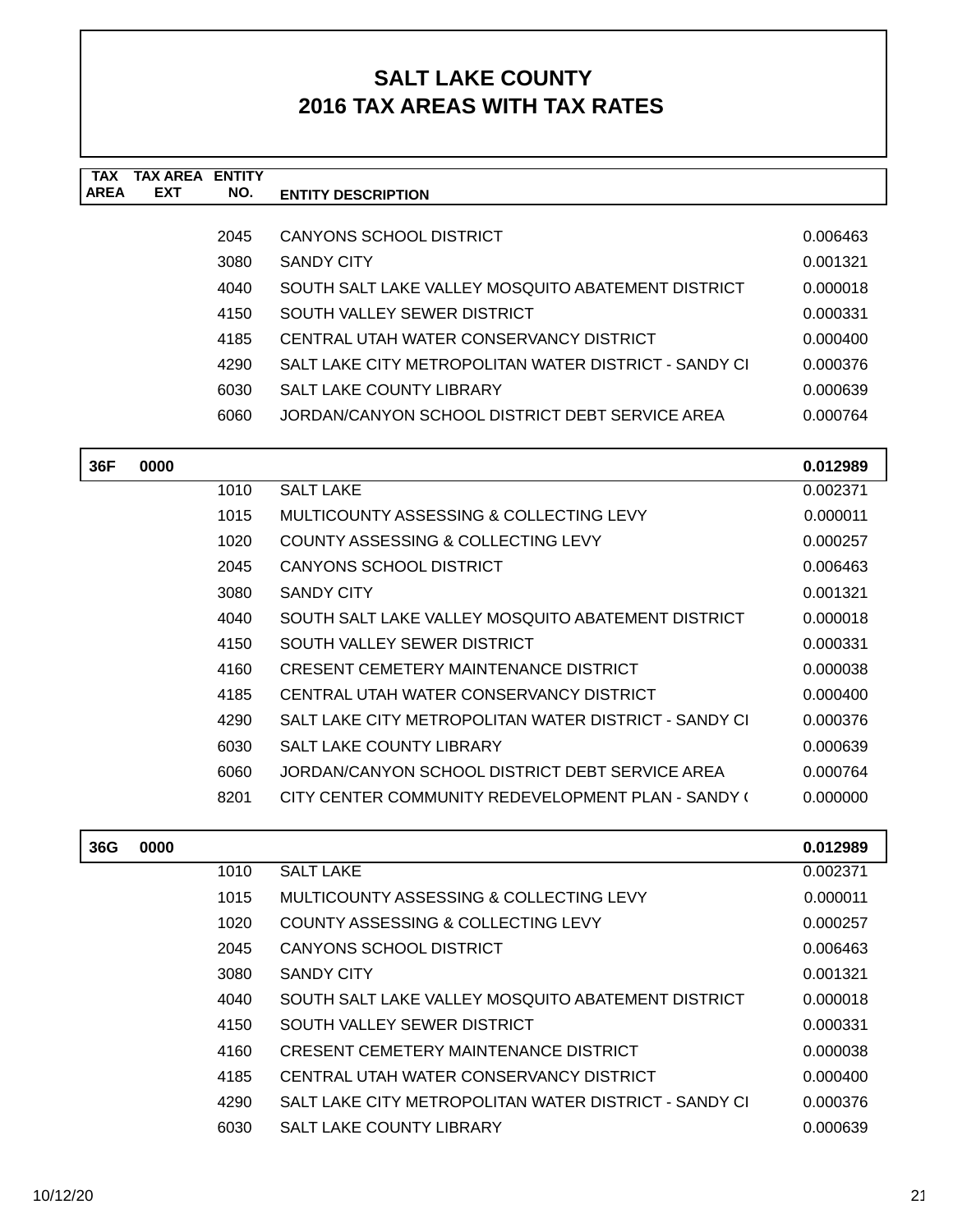| <b>TAX</b><br><b>AREA</b> | <b>TAX AREA ENTITY</b><br>EXT | NO.  | <b>ENTITY DESCRIPTION</b>                             |          |
|---------------------------|-------------------------------|------|-------------------------------------------------------|----------|
|                           |                               |      |                                                       |          |
|                           |                               | 6060 | JORDAN/CANYON SCHOOL DISTRICT DEBT SERVICE AREA       | 0.000764 |
|                           |                               | 8203 | CIVIC CENTER SOUTH NEIGHBORHOOD DEVELOPMENT PLAN      | 0.000000 |
| 36H                       | 0000                          |      |                                                       | 0.012989 |
|                           |                               | 1010 | <b>SALT LAKE</b>                                      | 0.002371 |
|                           |                               | 1015 | MULTICOUNTY ASSESSING & COLLECTING LEVY               | 0.000011 |
|                           |                               | 1020 | <b>COUNTY ASSESSING &amp; COLLECTING LEVY</b>         | 0.000257 |
|                           |                               | 2045 | <b>CANYONS SCHOOL DISTRICT</b>                        | 0.006463 |
|                           |                               | 3080 | <b>SANDY CITY</b>                                     | 0.001321 |
|                           |                               | 4040 | SOUTH SALT LAKE VALLEY MOSQUITO ABATEMENT DISTRICT    | 0.000018 |
|                           |                               | 4150 | SOUTH VALLEY SEWER DISTRICT                           | 0.000331 |
|                           |                               | 4160 | <b>CRESENT CEMETERY MAINTENANCE DISTRICT</b>          | 0.000038 |
|                           |                               | 4185 | CENTRAL UTAH WATER CONSERVANCY DISTRICT               | 0.000400 |
|                           |                               | 4290 | SALT LAKE CITY METROPOLITAN WATER DISTRICT - SANDY CI | 0.000376 |
|                           |                               | 6030 | <b>SALT LAKE COUNTY LIBRARY</b>                       | 0.000639 |
|                           |                               | 6060 | JORDAN/CANYON SCHOOL DISTRICT DEBT SERVICE AREA       | 0.000764 |
|                           |                               | 9202 | CIVIC CENTER NORTH NEIGHBORHOOD DEVELOPMENT PLAN      | 0.000000 |
| <b>361</b>                | 0000                          |      |                                                       | 0.013403 |
|                           |                               | 1010 | <b>SALT LAKE</b>                                      | 0.002371 |
|                           |                               | 1015 | MULTICOUNTY ASSESSING & COLLECTING LEVY               | 0.000011 |
|                           |                               | 1020 | <b>COUNTY ASSESSING &amp; COLLECTING LEVY</b>         | 0.000257 |
|                           |                               | 2045 | <b>CANYONS SCHOOL DISTRICT</b>                        | 0.006463 |
|                           |                               | 3080 | <b>SANDY CITY</b>                                     | 0.001321 |
|                           |                               | 4040 | SOUTH SALT LAKE VALLEY MOSQUITO ABATEMENT DISTRICT    | 0.000018 |
|                           |                               | 4045 | JORDAN VALLEY WATER CONSERVANCY DISTRICTXXX           | 0.000372 |
|                           |                               | 4090 | COTTONWOOD IMPROVEMENT DISTRICT                       | 0.000199 |
|                           |                               | 4185 | CENTRAL UTAH WATER CONSERVANCY DISTRICT               | 0.000400 |
|                           |                               | 4240 | ALTA CANYON RECREATION SPECIAL SERVICE DISTRICT       | 0.000212 |
|                           |                               | 4290 | SALT LAKE CITY METROPOLITAN WATER DISTRICT - SANDY CI | 0.000376 |
|                           |                               | 6030 | <b>SALT LAKE COUNTY LIBRARY</b>                       | 0.000639 |
|                           |                               | 6060 | JORDAN/CANYON SCHOOL DISTRICT DEBT SERVICE AREA       | 0.000764 |
| 36J                       | 0000                          |      |                                                       | 0.013808 |
|                           |                               | 1010 | <b>SALT LAKE</b>                                      | 0.002371 |
|                           |                               | 1015 | MULTICOUNTY ASSESSING & COLLECTING LEVY               | 0.000011 |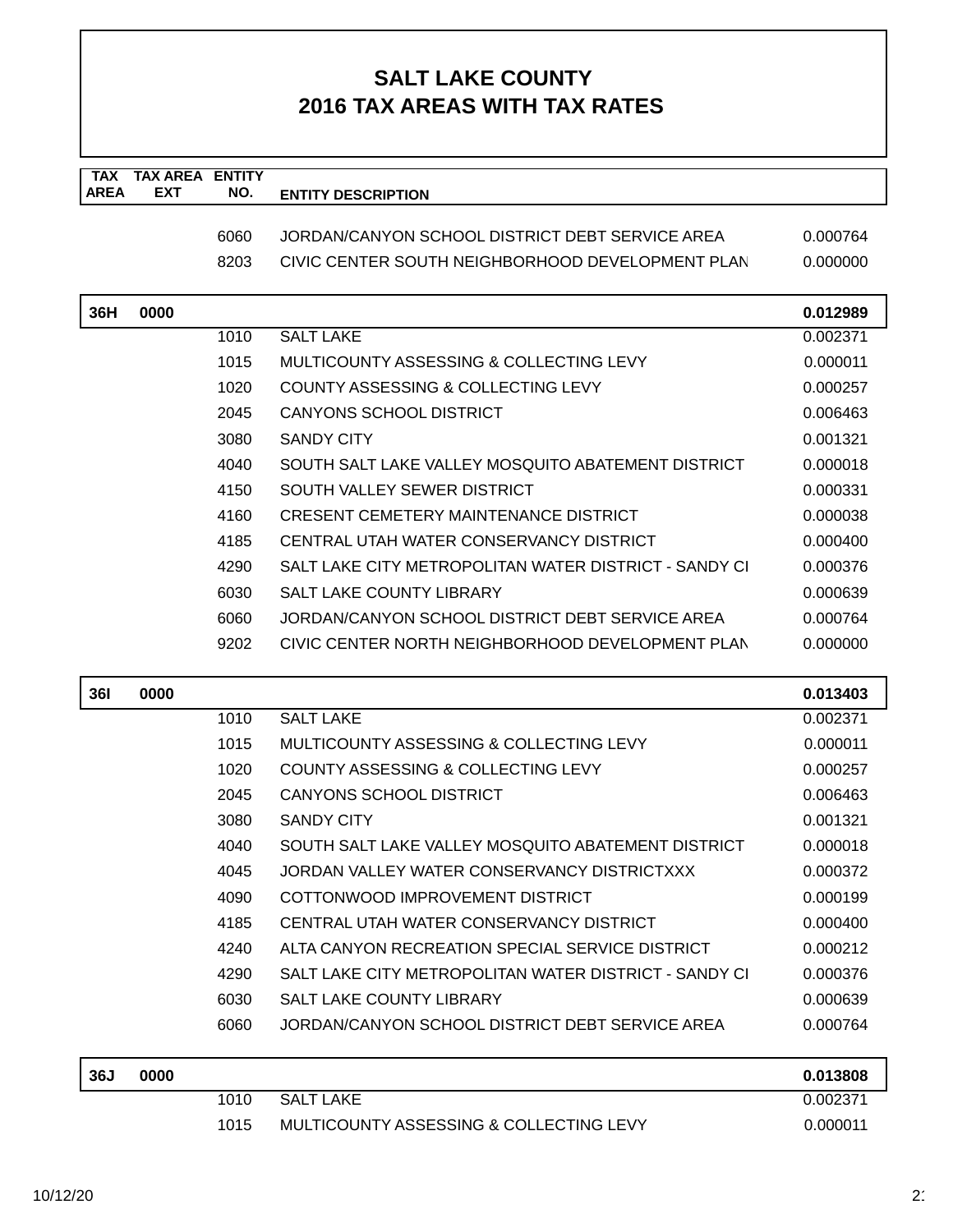| TAX<br><b>AREA</b> | TAX AREA<br><b>EXT</b> | <b>ENTITY</b><br>NO. | <b>ENTITY DESCRIPTION</b>                             |          |
|--------------------|------------------------|----------------------|-------------------------------------------------------|----------|
|                    |                        |                      |                                                       |          |
|                    |                        | 1020                 | COUNTY ASSESSING & COLLECTING LEVY                    | 0.000257 |
|                    |                        | 2045                 | <b>CANYONS SCHOOL DISTRICT</b>                        | 0.006463 |
|                    |                        | 3080                 | <b>SANDY CITY</b>                                     | 0.001321 |
|                    |                        | 4040                 | SOUTH SALT LAKE VALLEY MOSQUITO ABATEMENT DISTRICT    | 0.000018 |
|                    |                        | 4045                 | JORDAN VALLEY WATER CONSERVANCY DISTRICTXXX           | 0.000372 |
|                    |                        | 4070                 | MID VALLEY IMPROVEMENT DISTRICT                       | 0.000816 |
|                    |                        | 4185                 | CENTRAL UTAH WATER CONSERVANCY DISTRICT               | 0.000400 |
|                    |                        | 4290                 | SALT LAKE CITY METROPOLITAN WATER DISTRICT - SANDY CI | 0.000376 |
|                    |                        | 6030                 | <b>SALT LAKE COUNTY LIBRARY</b>                       | 0.000639 |
|                    |                        | 6060                 | JORDAN/CANYON SCHOOL DISTRICT DEBT SERVICE AREA       | 0.000764 |
|                    |                        |                      |                                                       |          |
| 36K                | 0000                   |                      |                                                       | 0.013323 |
|                    |                        | 1010                 | <b>SALT LAKE</b>                                      | 0.002371 |
|                    |                        | 1015                 | MULTICOUNTY ASSESSING & COLLECTING LEVY               | 0.000011 |
|                    |                        | 1020                 | COUNTY ASSESSING & COLLECTING LEVY                    | 0.000257 |
|                    |                        | 2045                 | <b>CANYONS SCHOOL DISTRICT</b>                        | 0.006463 |
|                    |                        | 3080                 | <b>SANDY CITY</b>                                     | 0.001321 |
|                    |                        | 4040                 | SOUTH SALT LAKE VALLEY MOSQUITO ABATEMENT DISTRICT    | 0.000018 |
|                    |                        | 4045                 | JORDAN VALLEY WATER CONSERVANCY DISTRICTXXX           | 0.000372 |
|                    |                        | 4150                 | SOUTH VALLEY SEWER DISTRICT                           | 0.000331 |
|                    |                        | 4185                 | CENTRAL UTAH WATER CONSERVANCY DISTRICT               | 0.000400 |
|                    |                        | 4290                 | SALT LAKE CITY METROPOLITAN WATER DISTRICT - SANDY CI | 0.000376 |
|                    |                        | 6030                 | <b>SALT LAKE COUNTY LIBRARY</b>                       | 0.000639 |
|                    |                        | 6060                 | JORDAN/CANYON SCHOOL DISTRICT DEBT SERVICE AREA       | 0.000764 |
|                    |                        |                      |                                                       |          |
| 36L                | 0000                   |                      |                                                       | 0.013830 |
|                    |                        | 1010                 | <b>SALT LAKE</b>                                      | 0.002371 |
|                    |                        | 1015                 | MULTICOUNTY ASSESSING & COLLECTING LEVY               | 0.000011 |
|                    |                        | 1020                 | COUNTY ASSESSING & COLLECTING LEVY                    | 0.000257 |

2045 CANYONS SCHOOL DISTRICT 0.006463 3080 SANDY CITY 0.001321 4040 SOUTH SALT LAKE VALLEY MOSQUITO ABATEMENT DISTRICT 0.000018 4045 JORDAN VALLEY WATER CONSERVANCY DISTRICTXXX 0.000372 4140 SANDY SUBURBAN IMPROVEMENT DISTRICT 0.000800 0.000800 4160 CRESENT CEMETERY MAINTENANCE DISTRICT 0.000038 4185 CENTRAL UTAH WATER CONSERVANCY DISTRICT 0.000400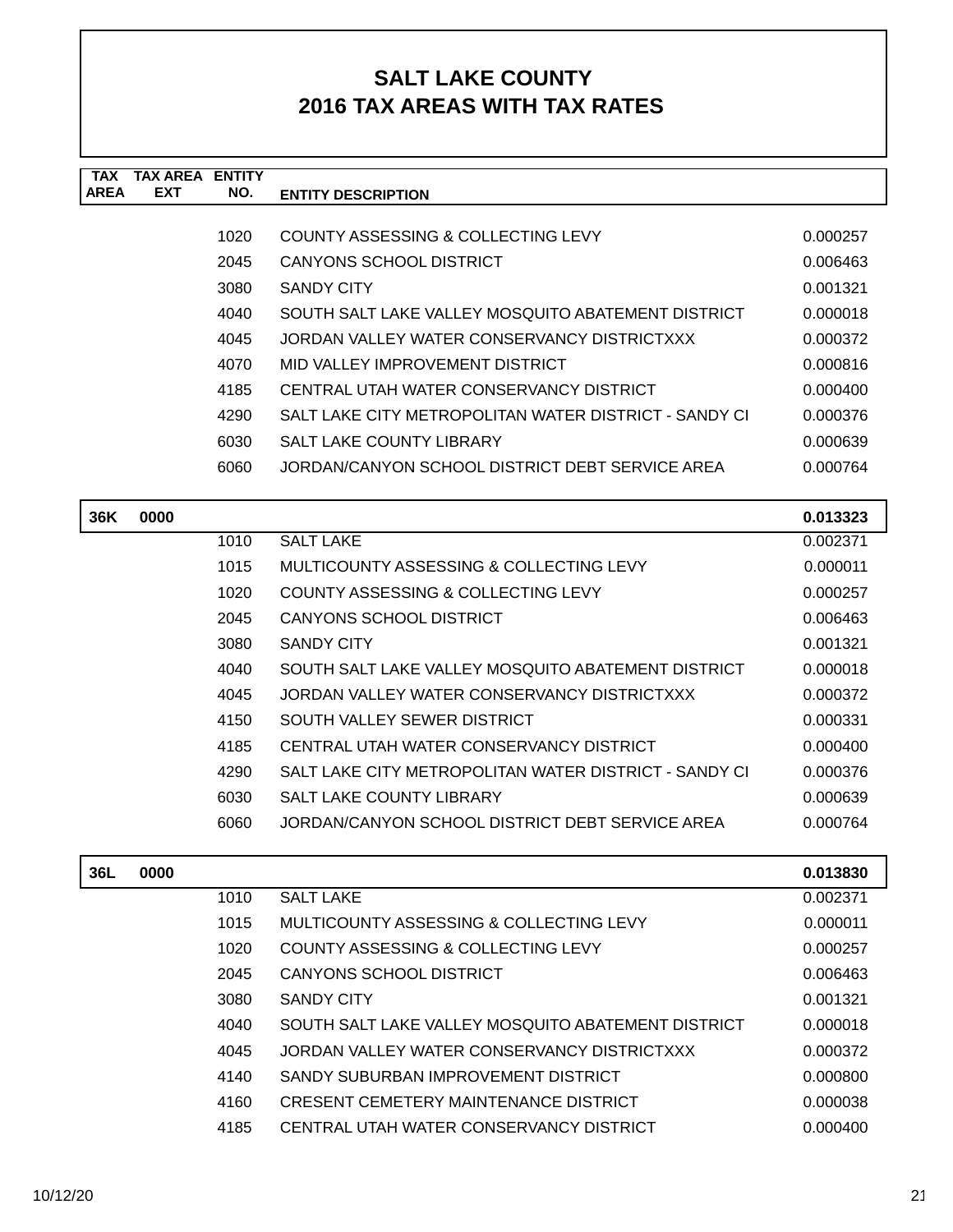| <b>TAX</b>  | <b>TAX AREA</b> | <b>ENTITY</b> |                                                       |          |
|-------------|-----------------|---------------|-------------------------------------------------------|----------|
| <b>AREA</b> | <b>EXT</b>      | NO.           | <b>ENTITY DESCRIPTION</b>                             |          |
|             |                 | 4290          | SALT LAKE CITY METROPOLITAN WATER DISTRICT - SANDY CI | 0.000376 |
|             |                 | 6030          | <b>SALT LAKE COUNTY LIBRARY</b>                       | 0.000639 |
|             |                 | 6060          | JORDAN/CANYON SCHOOL DISTRICT DEBT SERVICE AREA       | 0.000764 |
|             |                 |               |                                                       |          |
| 36M         | 0000            |               |                                                       | 0.013191 |
|             |                 | 1010          | <b>SALT LAKE</b>                                      | 0.002371 |
|             |                 | 1015          | MULTICOUNTY ASSESSING & COLLECTING LEVY               | 0.000011 |
|             |                 | 1020          | COUNTY ASSESSING & COLLECTING LEVY                    | 0.000257 |
|             |                 | 2045          | <b>CANYONS SCHOOL DISTRICT</b>                        | 0.006463 |
|             |                 | 3080          | <b>SANDY CITY</b>                                     | 0.001321 |
|             |                 | 4040          | SOUTH SALT LAKE VALLEY MOSQUITO ABATEMENT DISTRICT    | 0.000018 |
|             |                 | 4045          | JORDAN VALLEY WATER CONSERVANCY DISTRICTXXX           | 0.000372 |
|             |                 | 4090          | COTTONWOOD IMPROVEMENT DISTRICT                       | 0.000199 |
|             |                 | 4185          | CENTRAL UTAH WATER CONSERVANCY DISTRICT               | 0.000400 |
|             |                 | 4290          | SALT LAKE CITY METROPOLITAN WATER DISTRICT - SANDY CI | 0.000376 |
|             |                 | 6030          | <b>SALT LAKE COUNTY LIBRARY</b>                       | 0.000639 |
|             |                 | 6060          | JORDAN/CANYON SCHOOL DISTRICT DEBT SERVICE AREA       | 0.000764 |
|             |                 |               |                                                       |          |
| 36P         | 0000            |               |                                                       | 0.013792 |
|             |                 | 1010          | <b>SALT LAKE</b>                                      | 0.002371 |
|             |                 | 1015          | MULTICOUNTY ASSESSING & COLLECTING LEVY               | 0.000011 |
|             |                 | 1020          | COUNTY ASSESSING & COLLECTING LEVY                    | 0.000257 |
|             |                 | 2045          | <b>CANYONS SCHOOL DISTRICT</b>                        | 0.006463 |
|             |                 | 3080          | <b>SANDY CITY</b>                                     | 0.001321 |
|             |                 | 4040          | SOUTH SALT LAKE VALLEY MOSQUITO ABATEMENT DISTRICT    | 0.000018 |
|             |                 | 4045          | JORDAN VALLEY WATER CONSERVANCY DISTRICTXXX           | 0.000372 |
|             |                 | 4140          | SANDY SUBURBAN IMPROVEMENT DISTRICT                   | 0.000800 |
|             |                 | 4185          | CENTRAL UTAH WATER CONSERVANCY DISTRICT               | 0.000400 |
|             |                 | 4290          | SALT LAKE CITY METROPOLITAN WATER DISTRICT - SANDY CI | 0.000376 |
|             |                 | 6030          | SALT LAKE COUNTY LIBRARY                              | 0.000639 |
|             |                 | 6060          | JORDAN/CANYON SCHOOL DISTRICT DEBT SERVICE AREA       | 0.000764 |
| <b>36S</b>  | 0000            |               |                                                       | 0.014020 |
|             |                 | 1010          | <b>SALT LAKE</b>                                      | 0.002371 |
|             |                 | 1015          | MULTICOUNTY ASSESSING & COLLECTING LEVY               | 0.000011 |
|             |                 | 1020          | COUNTY ASSESSING & COLLECTING LEVY                    | 0.000257 |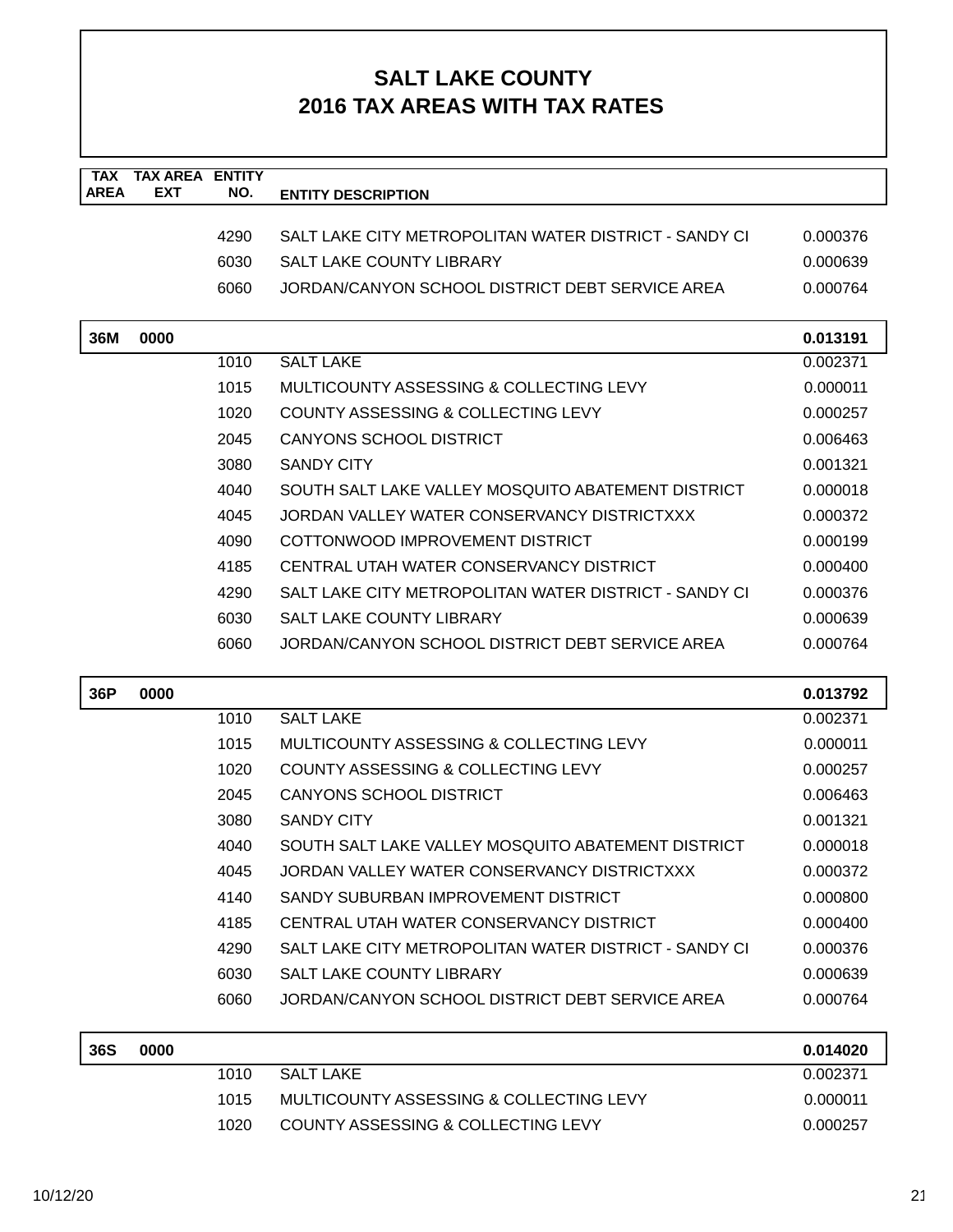| <b>TAX</b>  | <b>TAX AREA ENTITY</b> |      |                                                       |          |
|-------------|------------------------|------|-------------------------------------------------------|----------|
| <b>AREA</b> | <b>EXT</b>             | NO.  | <b>ENTITY DESCRIPTION</b>                             |          |
|             |                        | 2045 | <b>CANYONS SCHOOL DISTRICT</b>                        | 0.006463 |
|             |                        | 3080 | <b>SANDY CITY</b>                                     | 0.001321 |
|             |                        | 4040 | SOUTH SALT LAKE VALLEY MOSQUITO ABATEMENT DISTRICT    | 0.000018 |
|             |                        | 4045 | JORDAN VALLEY WATER CONSERVANCY DISTRICTXXX           | 0.000372 |
|             |                        | 4070 | MID VALLEY IMPROVEMENT DISTRICT                       | 0.000816 |
|             |                        | 4185 | CENTRAL UTAH WATER CONSERVANCY DISTRICT               | 0.000400 |
|             |                        | 4240 | ALTA CANYON RECREATION SPECIAL SERVICE DISTRICT       | 0.000212 |
|             |                        | 4290 | SALT LAKE CITY METROPOLITAN WATER DISTRICT - SANDY CI | 0.000376 |
|             |                        | 6030 | <b>SALT LAKE COUNTY LIBRARY</b>                       | 0.000639 |
|             |                        | 6060 | JORDAN/CANYON SCHOOL DISTRICT DEBT SERVICE AREA       | 0.000764 |
|             |                        |      |                                                       |          |
| 36T         | 0000                   |      |                                                       | 0.013789 |
|             |                        | 1010 | <b>SALT LAKE</b>                                      | 0.002371 |
|             |                        | 1015 | MULTICOUNTY ASSESSING & COLLECTING LEVY               | 0.000011 |
|             |                        | 1020 | COUNTY ASSESSING & COLLECTING LEVY                    | 0.000257 |
|             |                        | 2045 | <b>CANYONS SCHOOL DISTRICT</b>                        | 0.006463 |
|             |                        | 3080 | <b>SANDY CITY</b>                                     | 0.001321 |
|             |                        | 4040 | SOUTH SALT LAKE VALLEY MOSQUITO ABATEMENT DISTRICT    | 0.000018 |
|             |                        | 4140 | SANDY SUBURBAN IMPROVEMENT DISTRICT                   | 0.000800 |
|             |                        | 4150 | SOUTH VALLEY SEWER DISTRICT                           | 0.000331 |
|             |                        | 4160 | CRESENT CEMETERY MAINTENANCE DISTRICT                 | 0.000038 |
|             |                        | 4185 | CENTRAL UTAH WATER CONSERVANCY DISTRICT               | 0.000400 |
|             |                        | 4290 | SALT LAKE CITY METROPOLITAN WATER DISTRICT - SANDY CI | 0.000376 |
|             |                        | 6030 | SALT LAKE COUNTY LIBRARY                              | 0.000639 |
|             |                        | 6060 | JORDAN/CANYON SCHOOL DISTRICT DEBT SERVICE AREA       | 0.000764 |
|             |                        |      |                                                       |          |
| <b>36V</b>  | 0000                   |      |                                                       | 0.013027 |
|             |                        | 1010 | <b>SALT LAKE</b>                                      | 0.002371 |
|             |                        | 1015 | MULTICOUNTY ASSESSING & COLLECTING LEVY               | 0.000011 |
|             |                        | 1020 | COUNTY ASSESSING & COLLECTING LEVY                    | 0.000257 |
|             |                        | 2045 | CANYONS SCHOOL DISTRICT                               | 0.006463 |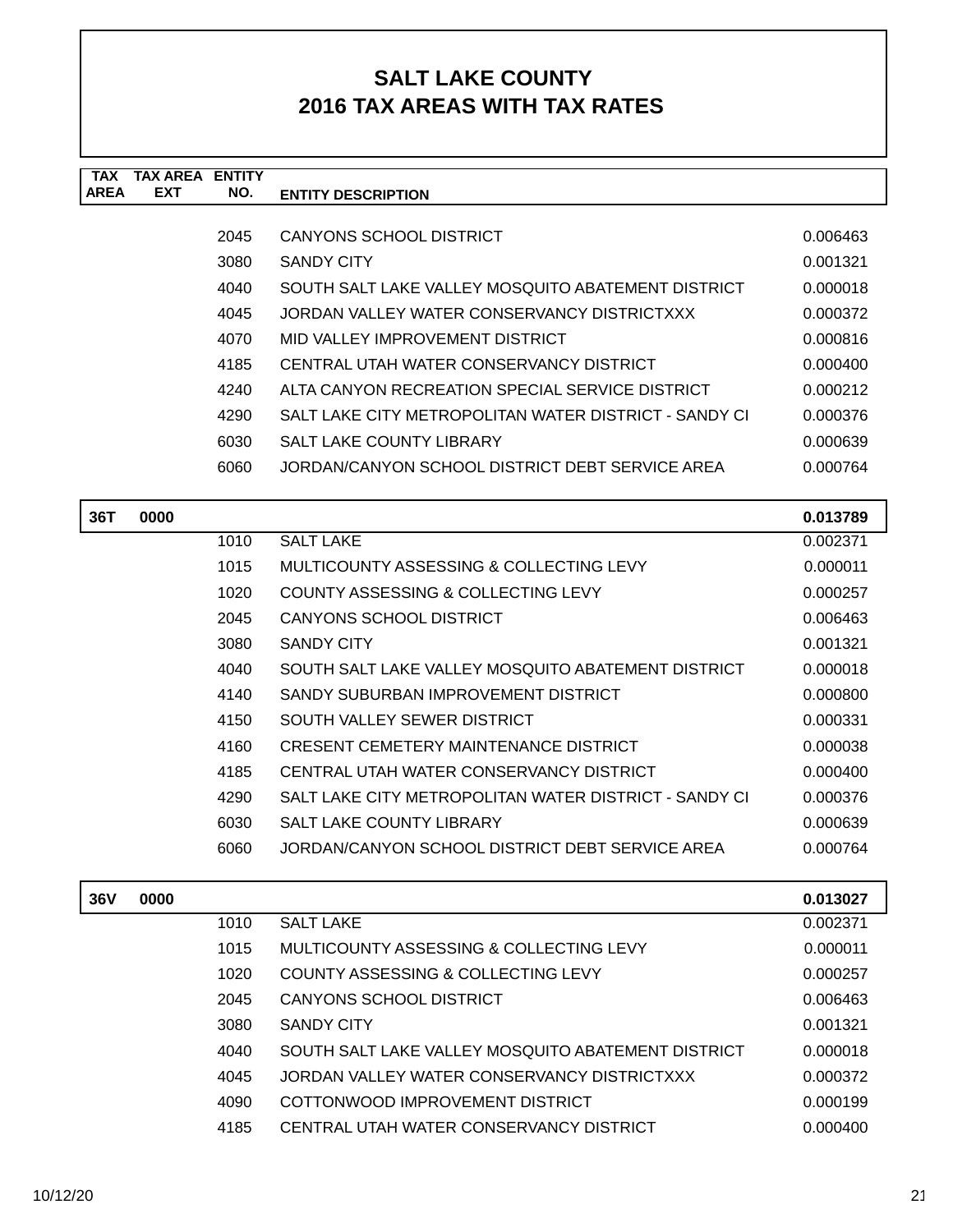| <b>TAX</b>  | <b>TAX AREA</b> | <b>ENTITY</b> |                                                       |          |
|-------------|-----------------|---------------|-------------------------------------------------------|----------|
| <b>AREA</b> | <b>EXT</b>      | NO.           | <b>ENTITY DESCRIPTION</b>                             |          |
|             |                 | 4240          | ALTA CANYON RECREATION SPECIAL SERVICE DISTRICT       | 0.000212 |
|             |                 | 6030          | <b>SALT LAKE COUNTY LIBRARY</b>                       | 0.000639 |
|             |                 | 6060          | JORDAN/CANYON SCHOOL DISTRICT DEBT SERVICE AREA       | 0.000764 |
|             |                 |               |                                                       |          |
| <b>36W</b>  | 0000            |               |                                                       | 0.012989 |
|             |                 | 1010          | <b>SALT LAKE</b>                                      | 0.002371 |
|             |                 | 1015          | MULTICOUNTY ASSESSING & COLLECTING LEVY               | 0.000011 |
|             |                 | 1020          | COUNTY ASSESSING & COLLECTING LEVY                    | 0.000257 |
|             |                 | 2045          | CANYONS SCHOOL DISTRICT                               | 0.006463 |
|             |                 | 3080          | <b>SANDY CITY</b>                                     | 0.001321 |
|             |                 | 4040          | SOUTH SALT LAKE VALLEY MOSQUITO ABATEMENT DISTRICT    | 0.000018 |
|             |                 | 4150          | SOUTH VALLEY SEWER DISTRICT                           | 0.000331 |
|             |                 | 4160          | <b>CRESENT CEMETERY MAINTENANCE DISTRICT</b>          | 0.000038 |
|             |                 | 4185          | CENTRAL UTAH WATER CONSERVANCY DISTRICT               | 0.000400 |
|             |                 | 4290          | SALT LAKE CITY METROPOLITAN WATER DISTRICT - SANDY CI | 0.000376 |
|             |                 | 6030          | <b>SALT LAKE COUNTY LIBRARY</b>                       | 0.000639 |
|             |                 | 6060          | JORDAN/CANYON SCHOOL DISTRICT DEBT SERVICE AREA       | 0.000764 |
|             |                 | 8206          | 114TH SOUTH CDA - SANDY                               | 0.000000 |
| 36X         | 0000            |               |                                                       | 0.012815 |
|             |                 | 1010          | <b>SALT LAKE</b>                                      | 0.002371 |
|             |                 | 1015          | MULTICOUNTY ASSESSING & COLLECTING LEVY               | 0.000011 |
|             |                 | 1020          | <b>COUNTY ASSESSING &amp; COLLECTING LEVY</b>         | 0.000257 |
|             |                 | 2045          | <b>CANYONS SCHOOL DISTRICT</b>                        | 0.006463 |
|             |                 | 3080          | <b>SANDY CITY</b>                                     | 0.001321 |
|             |                 | 4040          | SOUTH SALT LAKE VALLEY MOSQUITO ABATEMENT DISTRICT    | 0.000018 |
|             |                 | 4045          | JORDAN VALLEY WATER CONSERVANCY DISTRICTXXX           | 0.000372 |
|             |                 | 4090          | COTTONWOOD IMPROVEMENT DISTRICT                       | 0.000199 |
|             |                 | 4185          | CENTRAL UTAH WATER CONSERVANCY DISTRICT               | 0.000400 |
|             |                 | 6030          | SALT LAKE COUNTY LIBRARY                              | 0.000639 |
|             |                 | 6060          | JORDAN/CANYON SCHOOL DISTRICT DEBT SERVICE AREA       | 0.000764 |
| 36Y         | 0000            |               |                                                       | 0.012655 |
|             |                 | 1010          | <b>SALT LAKE</b>                                      | 0.002371 |
|             |                 | 1015          | MULTICOUNTY ASSESSING & COLLECTING LEVY               | 0.000011 |
|             |                 | 1020          | COUNTY ASSESSING & COLLECTING LEVY                    | 0.000257 |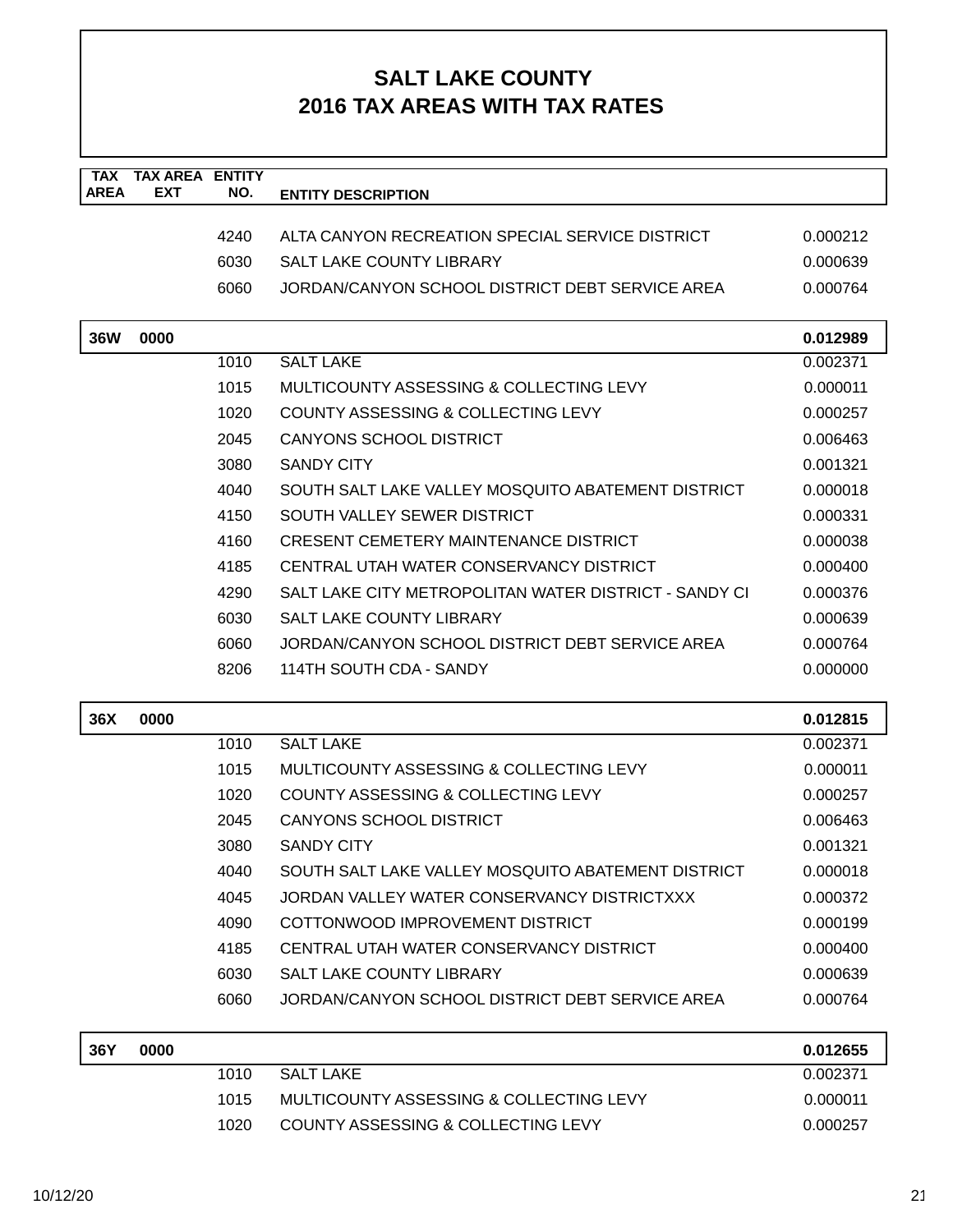| <b>TAX</b><br><b>AREA</b> | <b>TAX AREA ENTITY</b><br><b>EXT</b> | NO.  | <b>ENTITY DESCRIPTION</b>                           |          |
|---------------------------|--------------------------------------|------|-----------------------------------------------------|----------|
|                           |                                      |      |                                                     |          |
|                           |                                      | 2045 | <b>CANYONS SCHOOL DISTRICT</b>                      | 0.006463 |
|                           |                                      | 3080 | <b>SANDY CITY</b>                                   | 0.001321 |
|                           |                                      | 4040 | SOUTH SALT LAKE VALLEY MOSQUITO ABATEMENT DISTRICT  | 0.000018 |
|                           |                                      | 4090 | COTTONWOOD IMPROVEMENT DISTRICT                     | 0.000199 |
|                           |                                      | 4185 | CENTRAL UTAH WATER CONSERVANCY DISTRICT             | 0.000400 |
|                           |                                      | 4240 | ALTA CANYON RECREATION SPECIAL SERVICE DISTRICT     | 0.000212 |
|                           |                                      | 6030 | <b>SALT LAKE COUNTY LIBRARY</b>                     | 0.000639 |
|                           |                                      | 6060 | JORDAN/CANYON SCHOOL DISTRICT DEBT SERVICE AREA     | 0.000764 |
| 37G                       | 0000                                 |      |                                                     | 0.013444 |
|                           |                                      | 1010 | <b>SALT LAKE</b>                                    | 0.002371 |
|                           |                                      | 1015 | MULTICOUNTY ASSESSING & COLLECTING LEVY             | 0.000011 |
|                           |                                      | 1020 | COUNTY ASSESSING & COLLECTING LEVY                  | 0.000257 |
|                           |                                      | 2040 | JORDAN SCHOOL DISTRICT                              | 0.006906 |
|                           |                                      | 3110 | <b>WEST JORDAN CITY</b>                             | 0.002139 |
|                           |                                      | 4040 | SOUTH SALT LAKE VALLEY MOSQUITO ABATEMENT DISTRICT  | 0.000018 |
|                           |                                      | 4045 | JORDAN VALLEY WATER CONSERVANCY DISTRICTXXX         | 0.000372 |
|                           |                                      | 4150 | SOUTH VALLEY SEWER DISTRICT                         | 0.000331 |
|                           |                                      | 4185 | CENTRAL UTAH WATER CONSERVANCY DISTRICT             | 0.000400 |
|                           |                                      | 6030 | <b>SALT LAKE COUNTY LIBRARY</b>                     | 0.000639 |
| 37J                       | 0000                                 |      |                                                     | 0.014968 |
|                           |                                      | 1010 | <b>SALT LAKE</b>                                    | 0.002371 |
|                           |                                      | 1015 | MULTICOUNTY ASSESSING & COLLECTING LEVY             | 0.000011 |
|                           |                                      | 1015 | MULTICOUNTY ASSESSING & COLLECTING LEVY             | 0.000011 |
|                           |                                      | 1020 | <b>COUNTY ASSESSING &amp; COLLECTING LEVY</b>       | 0.000257 |
|                           |                                      | 1020 | COUNTY ASSESSING & COLLECTING LEVY                  | 0.000257 |
|                           |                                      | 2040 | <b>JORDAN SCHOOL DISTRICT</b>                       | 0.006906 |
|                           |                                      | 3110 | <b>WEST JORDAN CITY</b>                             | 0.002139 |
|                           |                                      | 4040 | SOUTH SALT LAKE VALLEY MOSQUITO ABATEMENT DISTRICT  | 0.000018 |
|                           |                                      | 4045 | JORDAN VALLEY WATER CONSERVANCY DISTRICTXXX         | 0.000372 |
|                           |                                      | 4185 | CENTRAL UTAH WATER CONSERVANCY DISTRICT             | 0.000400 |
|                           |                                      | 4280 | WEST JORDAN FAIRWAY ESTATES SPECIAL SERVICE DISTRIC | 0.001587 |
|                           |                                      | 6030 | SALT LAKE COUNTY LIBRARY                            | 0.000639 |
| 37K                       | 0000                                 |      |                                                     | 0.013113 |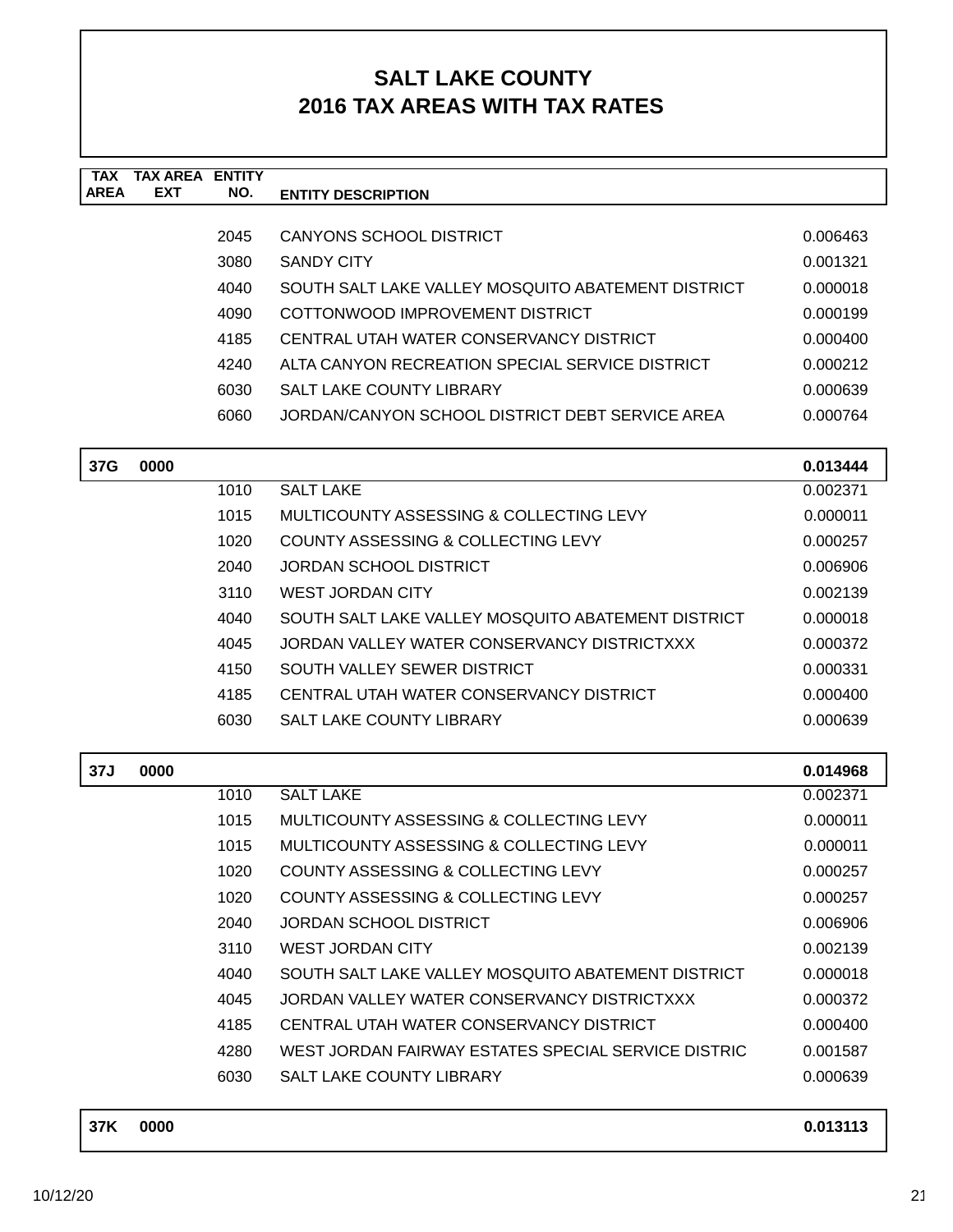| <b>TAX</b><br><b>AREA</b> | <b>TAX AREA ENTITY</b><br><b>EXT</b> | NO.  | <b>ENTITY DESCRIPTION</b>                          |                      |
|---------------------------|--------------------------------------|------|----------------------------------------------------|----------------------|
|                           |                                      |      |                                                    |                      |
|                           |                                      | 1010 | <b>SALT LAKE</b>                                   | 0.002371             |
|                           |                                      | 1015 | MULTICOUNTY ASSESSING & COLLECTING LEVY            | 0.000011             |
|                           |                                      | 1020 | COUNTY ASSESSING & COLLECTING LEVY                 | 0.000257             |
|                           |                                      | 2040 | <b>JORDAN SCHOOL DISTRICT</b>                      | 0.006906             |
|                           |                                      | 3110 | <b>WEST JORDAN CITY</b>                            | 0.002139             |
|                           |                                      | 4040 | SOUTH SALT LAKE VALLEY MOSQUITO ABATEMENT DISTRICT | 0.000018             |
|                           |                                      | 4045 | JORDAN VALLEY WATER CONSERVANCY DISTRICTXXX        | 0.000372             |
|                           |                                      | 4185 | CENTRAL UTAH WATER CONSERVANCY DISTRICT            | 0.000400             |
|                           |                                      | 6027 | AREA EXCLUDED FROM SALT LAKE COUNTY SEWERAGE IMPI  | 0.000000             |
|                           |                                      | 6030 | <b>SALT LAKE COUNTY LIBRARY</b>                    | 0.000639             |
|                           |                                      |      |                                                    |                      |
| 37L                       | 0000                                 |      |                                                    | 0.012741             |
|                           |                                      | 1010 | <b>SALT LAKE</b>                                   | 0.002371             |
|                           |                                      | 1015 | <b>MULTICOUNTY ASSESSING &amp; COLLECTING LEVY</b> | 0.000011             |
|                           |                                      | 1020 | COUNTY ASSESSING & COLLECTING LEVY                 | 0.000257             |
|                           |                                      | 2040 | <b>JORDAN SCHOOL DISTRICT</b>                      | 0.006906             |
|                           |                                      | 3110 | <b>WEST JORDAN CITY</b>                            | 0.002139             |
|                           |                                      | 4040 | SOUTH SALT LAKE VALLEY MOSQUITO ABATEMENT DISTRICT | 0.000018             |
|                           |                                      | 4185 | CENTRAL UTAH WATER CONSERVANCY DISTRICT            | 0.000400             |
|                           |                                      | 6027 | AREA EXCLUDED FROM SALT LAKE COUNTY SEWERAGE IMPI  | 0.000000             |
|                           |                                      | 6030 | SALT LAKE COUNTY LIBRARY                           | 0.000639             |
| 37M                       | 0000                                 |      |                                                    | 0.013113             |
|                           |                                      | 1010 | <b>SALT LAKE</b>                                   | 0.002371             |
|                           |                                      | 1015 | MULTICOUNTY ASSESSING & COLLECTING LEVY            | 0.000011             |
|                           |                                      | 1020 | COUNTY ASSESSING & COLLECTING LEVY                 | 0.000257             |
|                           |                                      | 2040 | <b>JORDAN SCHOOL DISTRICT</b>                      | 0.006906             |
|                           |                                      | 3110 | WEST JORDAN CITY                                   | 0.002139             |
|                           |                                      | 4040 | SOUTH SALT LAKE VALLEY MOSQUITO ABATEMENT DISTRICT | 0.000018             |
|                           |                                      | 4045 | JORDAN VALLEY WATER CONSERVANCY DISTRICTXXX        | 0.000372             |
|                           |                                      | 4185 | CENTRAL UTAH WATER CONSERVANCY DISTRICT            | 0.000400             |
|                           |                                      | 6030 | SALT LAKE COUNTY LIBRARY                           | 0.000639             |
|                           |                                      | 8352 | 1300W 1600W 7800S NEIGHBORHOOD DEVELOPMENT PLAN -  | 0.000000             |
|                           |                                      |      |                                                    |                      |
| <b>37N</b>                | 0000                                 | 1010 | <b>SALT LAKE</b>                                   | 0.013113<br>0.002371 |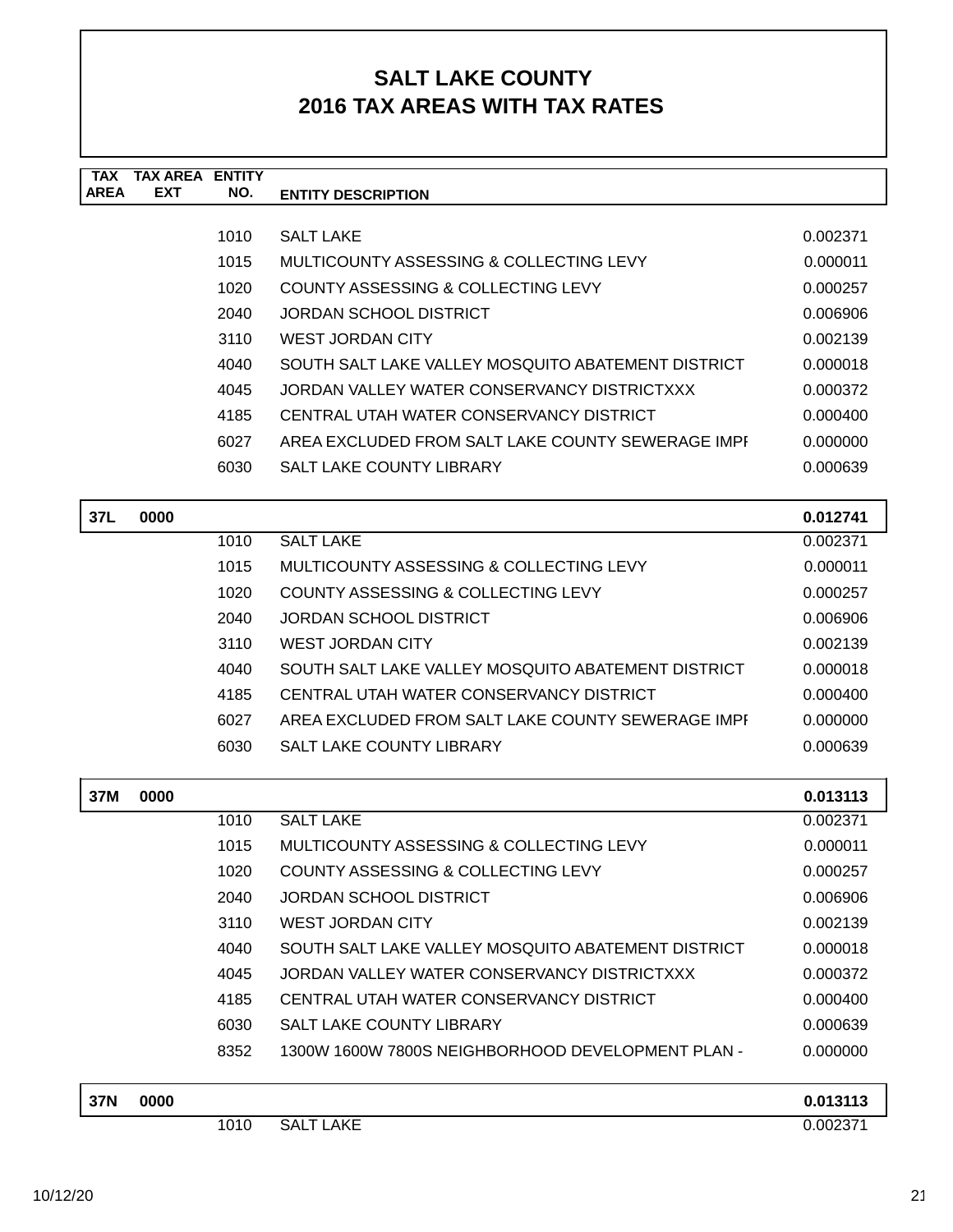| <b>TAX</b> | <b>TAX AREA ENTITY</b> |      |                                                                                                   |          |
|------------|------------------------|------|---------------------------------------------------------------------------------------------------|----------|
| AREA       | <b>EXT</b>             | NO.  | <b>ENTITY DESCRIPTION</b>                                                                         |          |
|            |                        | 1015 | MULTICOUNTY ASSESSING & COLLECTING LEVY                                                           | 0.000011 |
|            |                        | 1020 | COUNTY ASSESSING & COLLECTING LEVY                                                                | 0.000257 |
|            |                        | 2040 | JORDAN SCHOOL DISTRICT                                                                            | 0.006906 |
|            |                        | 3110 | <b>WEST JORDAN CITY</b>                                                                           | 0.002139 |
|            |                        | 4040 | SOUTH SALT LAKE VALLEY MOSQUITO ABATEMENT DISTRICT                                                | 0.000018 |
|            |                        | 4045 | JORDAN VALLEY WATER CONSERVANCY DISTRICTXXX                                                       | 0.000372 |
|            |                        | 4185 | CENTRAL UTAH WATER CONSERVANCY DISTRICT                                                           | 0.000400 |
|            |                        | 6030 | <b>SALT LAKE COUNTY LIBRARY</b>                                                                   | 0.000639 |
|            |                        | 8353 | 3200W-3600W 8600S NEIGHBORHOOD DEVELOPMENT PLAN -                                                 | 0.000000 |
|            |                        |      |                                                                                                   |          |
| 37P        | 0000                   |      |                                                                                                   | 0.012845 |
|            |                        | 1010 | <b>SALT LAKE</b>                                                                                  | 0.002371 |
|            |                        | 2040 | <b>JORDAN SCHOOL DISTRICT</b><br><b>WEST JORDAN CITY</b>                                          | 0.006906 |
|            |                        | 3110 |                                                                                                   | 0.002139 |
|            |                        | 4040 | SOUTH SALT LAKE VALLEY MOSQUITO ABATEMENT DISTRICT<br>JORDAN VALLEY WATER CONSERVANCY DISTRICTXXX | 0.000018 |
|            |                        | 4045 | CENTRAL UTAH WATER CONSERVANCY DISTRICT                                                           | 0.000372 |
|            |                        | 4185 |                                                                                                   | 0.000400 |
|            |                        | 6030 | <b>SALT LAKE COUNTY LIBRARY</b>                                                                   | 0.000639 |
|            |                        | 8351 | 6600 SOUTH 7000 SOUTH REDWOOD ROAD NEIGHBORHOOD                                                   | 0.000000 |
| 37Q        | 0000                   |      |                                                                                                   | 0.013113 |
|            |                        | 1010 | <b>SALT LAKE</b>                                                                                  | 0.002371 |
|            |                        | 1015 | MULTICOUNTY ASSESSING & COLLECTING LEVY                                                           | 0.000011 |
|            |                        | 1020 | COUNTY ASSESSING & COLLECTING LEVY                                                                | 0.000257 |
|            |                        | 2040 | <b>JORDAN SCHOOL DISTRICT</b>                                                                     | 0.006906 |
|            |                        | 3110 | <b>WEST JORDAN CITY</b>                                                                           | 0.002139 |
|            |                        | 4040 | SOUTH SALT LAKE VALLEY MOSQUITO ABATEMENT DISTRICT                                                | 0.000018 |
|            |                        | 4045 | JORDAN VALLEY WATER CONSERVANCY DISTRICTXXX                                                       | 0.000372 |
|            |                        | 4185 | CENTRAL UTAH WATER CONSERVANCY DISTRICT                                                           | 0.000400 |
|            |                        | 6030 | SALT LAKE COUNTY LIBRARY                                                                          | 0.000639 |
|            |                        | 8354 | 1300-1700 WEST 9000 SOUTH NEIGHBORHOOD DEVELOPMEN                                                 | 0.000000 |
| 37R        | 0000                   |      |                                                                                                   | 0.013113 |
|            |                        | 1010 | <b>SALT LAKE</b>                                                                                  | 0.002371 |
|            |                        | 1015 | MULTICOUNTY ASSESSING & COLLECTING LEVY                                                           | 0.000011 |
|            |                        | 1020 | COUNTY ASSESSING & COLLECTING LEVY                                                                | 0.000257 |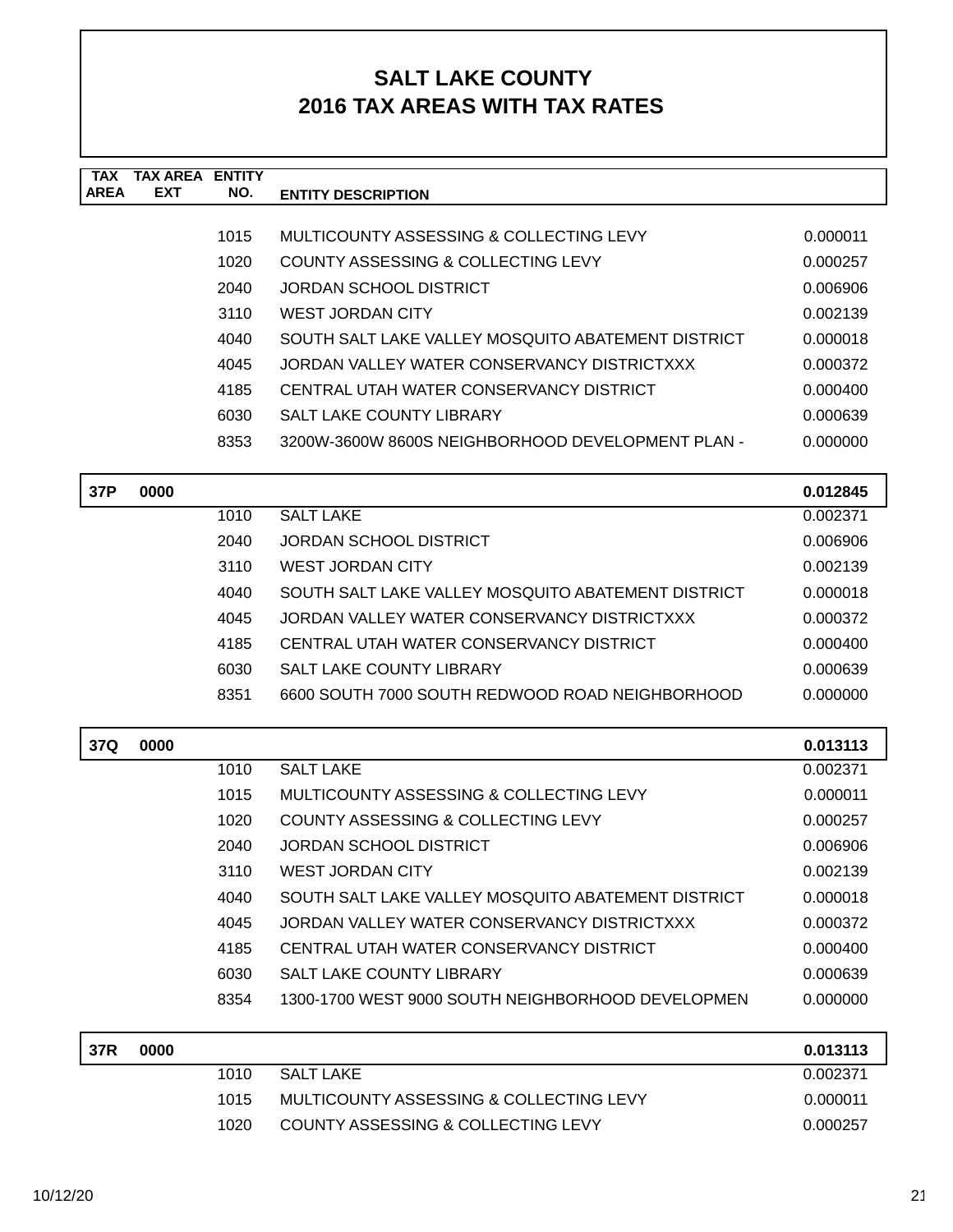| <b>TAX</b><br><b>AREA</b> | <b>TAX AREA ENTITY</b><br><b>EXT</b> | NO.  | <b>ENTITY DESCRIPTION</b>                            |          |
|---------------------------|--------------------------------------|------|------------------------------------------------------|----------|
|                           |                                      |      |                                                      |          |
|                           |                                      | 2040 | <b>JORDAN SCHOOL DISTRICT</b>                        | 0.006906 |
|                           |                                      | 3110 | <b>WEST JORDAN CITY</b>                              | 0.002139 |
|                           |                                      | 4040 | SOUTH SALT LAKE VALLEY MOSQUITO ABATEMENT DISTRICT   | 0.000018 |
|                           |                                      | 4045 | JORDAN VALLEY WATER CONSERVANCY DISTRICTXXX          | 0.000372 |
|                           |                                      | 4185 | CENTRAL UTAH WATER CONSERVANCY DISTRICT              | 0.000400 |
|                           |                                      | 6030 | SALT LAKE COUNTY LIBRARY                             | 0.000639 |
|                           |                                      | 8355 | 1700-1900 W 7600-7900 S NEIGHBORHOOD DEVELOPMENT PL  | 0.000000 |
| <b>37S</b>                | 0000                                 |      |                                                      | 0.013113 |
|                           |                                      | 1010 | <b>SALT LAKE</b>                                     | 0.002371 |
|                           |                                      | 1015 | MULTICOUNTY ASSESSING & COLLECTING LEVY              | 0.000011 |
|                           |                                      | 1020 | COUNTY ASSESSING & COLLECTING LEVY                   | 0.000257 |
|                           |                                      | 2040 | <b>JORDAN SCHOOL DISTRICT</b>                        | 0.006906 |
|                           |                                      | 3110 | <b>WEST JORDAN CITY</b>                              | 0.002139 |
|                           |                                      | 4040 | SOUTH SALT LAKE VALLEY MOSQUITO ABATEMENT DISTRICT   | 0.000018 |
|                           |                                      | 4045 | JORDAN VALLEY WATER CONSERVANCY DISTRICTXXX          | 0.000372 |
|                           |                                      | 4185 | CENTRAL UTAH WATER CONSERVANCY DISTRICT              | 0.000400 |
|                           |                                      | 6030 | SALT LAKE COUNTY LIBRARY                             | 0.000639 |
|                           |                                      | 8356 | 6200 WEST - 9280 SOUTH ECONOMIC DEVELOPMENT PLAN - \ | 0.000000 |
| 37T                       | 0000                                 |      |                                                      | 0.013113 |
|                           |                                      | 1010 | <b>SALT LAKE</b>                                     | 0.002371 |
|                           |                                      | 1015 | MULTICOUNTY ASSESSING & COLLECTING LEVY              | 0.000011 |
|                           |                                      | 1020 | COUNTY ASSESSING & COLLECTING LEVY                   | 0.000257 |
|                           |                                      | 2040 | <b>JORDAN SCHOOL DISTRICT</b>                        | 0.006906 |
|                           |                                      | 3110 | <b>WEST JORDAN CITY</b>                              | 0.002139 |
|                           |                                      | 4040 | SOUTH SALT LAKE VALLEY MOSQUITO ABATEMENT DISTRICT   | 0.000018 |
|                           |                                      | 4045 | JORDAN VALLEY WATER CONSERVANCY DISTRICTXXX          | 0.000372 |
|                           |                                      | 4185 | CENTRAL UTAH WATER CONSERVANCY DISTRICT              | 0.000400 |
|                           |                                      | 6027 | AREA EXCLUDED FROM SALT LAKE COUNTY SEWERAGE IMPI    | 0.000000 |
|                           |                                      | 6030 | SALT LAKE COUNTY LIBRARY                             | 0.000639 |
|                           |                                      | 9812 | 6200 WEST - 9280 SOUTH ECONOMIC DEVELOPMENT PLAN - \ | 0.000000 |
| <b>37V</b>                | 0000                                 |      |                                                      | 0.013113 |
|                           |                                      | 1010 | <b>SALT LAKE</b>                                     | 0.002371 |
|                           |                                      | 1015 | MULTICOUNTY ASSESSING & COLLECTING LEVY              | 0.000011 |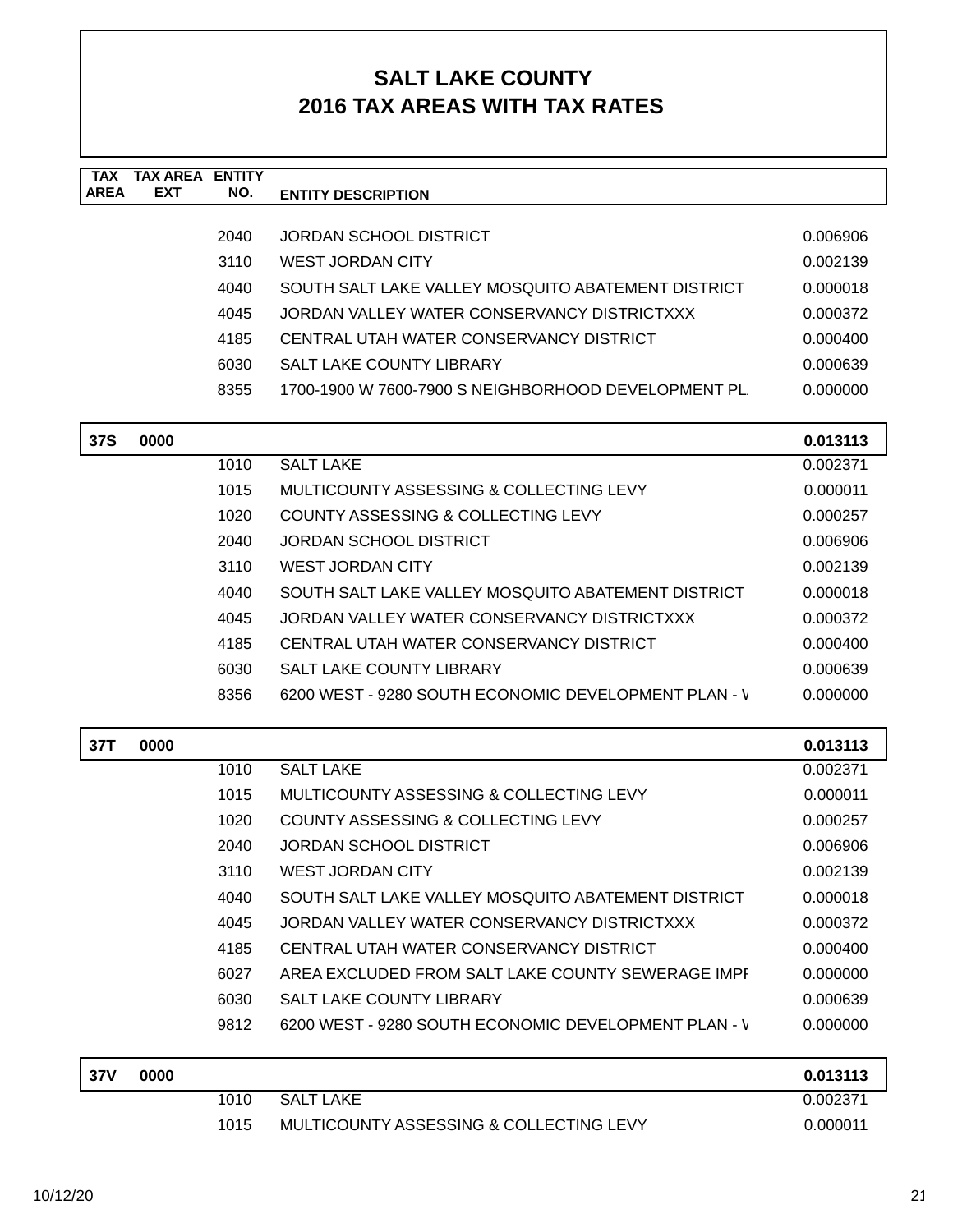| <b>TAX</b><br><b>AREA</b> | <b>TAX AREA ENTITY</b><br>EXT | NO.  | <b>ENTITY DESCRIPTION</b>                           |          |
|---------------------------|-------------------------------|------|-----------------------------------------------------|----------|
|                           |                               |      |                                                     |          |
|                           |                               | 1020 | COUNTY ASSESSING & COLLECTING LEVY                  | 0.000257 |
|                           |                               | 2040 | JORDAN SCHOOL DISTRICT                              | 0.006906 |
|                           |                               | 3110 | <b>WEST JORDAN CITY</b>                             | 0.002139 |
|                           |                               | 4040 | SOUTH SALT LAKE VALLEY MOSQUITO ABATEMENT DISTRICT  | 0.000018 |
|                           |                               | 4045 | JORDAN VALLEY WATER CONSERVANCY DISTRICTXXX         | 0.000372 |
|                           |                               | 4185 | CENTRAL UTAH WATER CONSERVANCY DISTRICT             | 0.000400 |
|                           |                               | 6030 | <b>SALT LAKE COUNTY LIBRARY</b>                     | 0.000639 |
|                           |                               | 8359 | THE ECONOMIC DEVELOPMENT PROJECT AREA #3 - DATA CEI | 0.000000 |
| 37Y                       | 0000                          |      |                                                     | 0.014169 |
|                           |                               | 1010 | <b>SALT LAKE</b>                                    | 0.002371 |
|                           |                               | 1015 | <b>MULTICOUNTY ASSESSING &amp; COLLECTING LEVY</b>  | 0.000011 |
|                           |                               | 1020 | <b>COUNTY ASSESSING &amp; COLLECTING LEVY</b>       | 0.000257 |
|                           |                               | 2040 | <b>JORDAN SCHOOL DISTRICT</b>                       | 0.006906 |
|                           |                               | 3110 | <b>WEST JORDAN CITY</b>                             | 0.002139 |
|                           |                               | 4040 | SOUTH SALT LAKE VALLEY MOSQUITO ABATEMENT DISTRICT  | 0.000018 |
|                           |                               | 4045 | JORDAN VALLEY WATER CONSERVANCY DISTRICTXXX         | 0.000372 |
|                           |                               | 4180 | OQUIRRH RECREATION AND PARKS DISTRICT               | 0.001056 |
|                           |                               | 4185 | CENTRAL UTAH WATER CONSERVANCY DISTRICT             | 0.000400 |
|                           |                               | 6030 | SALT LAKE COUNTY LIBRARY                            | 0.000639 |
| 37Z                       | 0000                          |      |                                                     | 0.014846 |
|                           |                               | 1010 | <b>SALT LAKE</b>                                    | 0.002371 |
|                           |                               | 1015 | MULTICOUNTY ASSESSING & COLLECTING LEVY             | 0.000011 |
|                           |                               | 1020 | <b>COUNTY ASSESSING &amp; COLLECTING LEVY</b>       | 0.000257 |
|                           |                               | 2040 | <b>JORDAN SCHOOL DISTRICT</b>                       | 0.006906 |
|                           |                               | 3110 | <b>WEST JORDAN CITY</b>                             | 0.002139 |
|                           |                               | 4040 | SOUTH SALT LAKE VALLEY MOSQUITO ABATEMENT DISTRICT  | 0.000018 |
|                           |                               | 4045 | JORDAN VALLEY WATER CONSERVANCY DISTRICTXXX         | 0.000372 |
|                           |                               | 4120 | <b>KEARNS IMPROVEMENT DISTRICT</b>                  | 0.000677 |
|                           |                               | 4180 | OQUIRRH RECREATION AND PARKS DISTRICT               | 0.001056 |
|                           |                               | 4185 | CENTRAL UTAH WATER CONSERVANCY DISTRICT             | 0.000400 |
|                           |                               | 6030 | <b>SALT LAKE COUNTY LIBRARY</b>                     | 0.000639 |
| 38B                       | 0000                          |      |                                                     | 0.013256 |
|                           |                               | 1010 | <b>SALT LAKE</b>                                    | 0.002371 |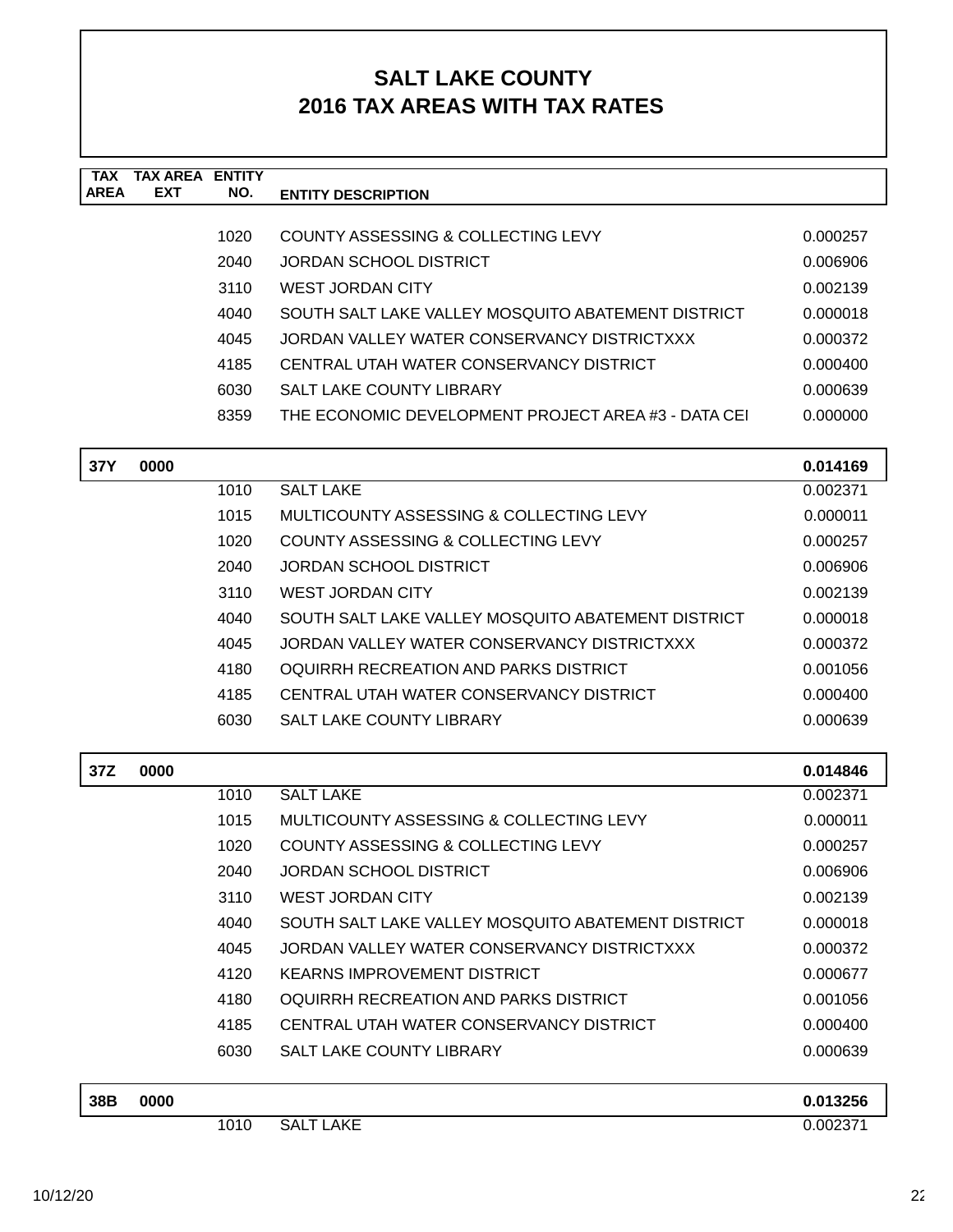| <b>TAX</b>  | TAX AREA   | <b>ENTITY</b> |                                                     |          |
|-------------|------------|---------------|-----------------------------------------------------|----------|
| <b>AREA</b> | <b>EXT</b> | NO.           | <b>ENTITY DESCRIPTION</b>                           |          |
|             |            |               |                                                     |          |
|             |            | 1015          | MULTICOUNTY ASSESSING & COLLECTING LEVY             | 0.000011 |
|             |            | 1020          | COUNTY ASSESSING & COLLECTING LEVY                  | 0.000257 |
|             |            | 2040          | <b>JORDAN SCHOOL DISTRICT</b>                       | 0.006906 |
|             |            | 3090          | SOUTH JORDAN                                        | 0.001951 |
|             |            | 4040          | SOUTH SALT LAKE VALLEY MOSQUITO ABATEMENT DISTRICT  | 0.000018 |
|             |            | 4045          | JORDAN VALLEY WATER CONSERVANCY DISTRICTXXX         | 0.000372 |
|             |            | 4150          | SOUTH VALLEY SEWER DISTRICT                         | 0.000331 |
|             |            | 4185          | CENTRAL UTAH WATER CONSERVANCY DISTRICT             | 0.000400 |
|             |            | 6030          | <b>SALT LAKE COUNTY LIBRARY</b>                     | 0.000639 |
|             |            | 8510          | 1600-1700 WEST 10300-10600 SOUTH NEIGHBORHOOD DEVEL | 0.000000 |
|             |            |               |                                                     |          |
| 38C         | 0000       |               |                                                     | 0.013294 |
|             |            | 1010          | <b>SALT LAKE</b>                                    | 0.002371 |
|             |            | 1015          | MULTICOUNTY ASSESSING & COLLECTING LEVY             | 0.000011 |
|             |            | 1020          | COUNTY ASSESSING & COLLECTING LEVY                  | 0.000257 |

| 4040 | SOUTH SALT LAKE VALLEY MOSQUITO ABATEMENT DISTRICT | 0.000018 |
|------|----------------------------------------------------|----------|
| 4045 | JORDAN VALLEY WATER CONSERVANCY DISTRICTXXX        | 0.000372 |
| 4150 | SOUTH VALLEY SEWER DISTRICT                        | 0.000331 |
| 4160 | <b>CRESENT CEMETERY MAINTENANCE DISTRICT</b>       | 0.000038 |
| 4185 | CENTRAL UTAH WATER CONSERVANCY DISTRICT            | 0.000400 |
| 6030 | <b>SALT LAKE COUNTY LIBRARY</b>                    | 0.000639 |
| 8512 | SOUTH I-15 FRONTAGE NEIGHBORHOOD DEVELOPMENT PLAI  | 0.000000 |

2040 JORDAN SCHOOL DISTRICT 0.006906 3090 SOUTH JORDAN 0.001951

| 38D | 0000 |      |                                                    | 0.013294 |
|-----|------|------|----------------------------------------------------|----------|
|     |      | 1010 | <b>SALT LAKE</b>                                   | 0.002371 |
|     |      | 1015 | MULTICOUNTY ASSESSING & COLLECTING LEVY            | 0.000011 |
|     |      | 1020 | COUNTY ASSESSING & COLLECTING LEVY                 | 0.000257 |
|     |      | 2040 | JORDAN SCHOOL DISTRICT                             | 0.006906 |
|     |      | 3090 | SOUTH JORDAN                                       | 0.001951 |
|     |      | 4040 | SOUTH SALT LAKE VALLEY MOSQUITO ABATEMENT DISTRICT | 0.000018 |
|     |      | 4045 | JORDAN VALLEY WATER CONSERVANCY DISTRICTXXX        | 0.000372 |
|     |      | 4150 | SOUTH VALLEY SEWER DISTRICT                        | 0.000331 |
|     |      | 4160 | <b>CRESENT CEMETERY MAINTENANCE DISTRICT</b>       | 0.000038 |
|     |      | 4185 | CENTRAL UTAH WATER CONSERVANCY DISTRICT            | 0.000400 |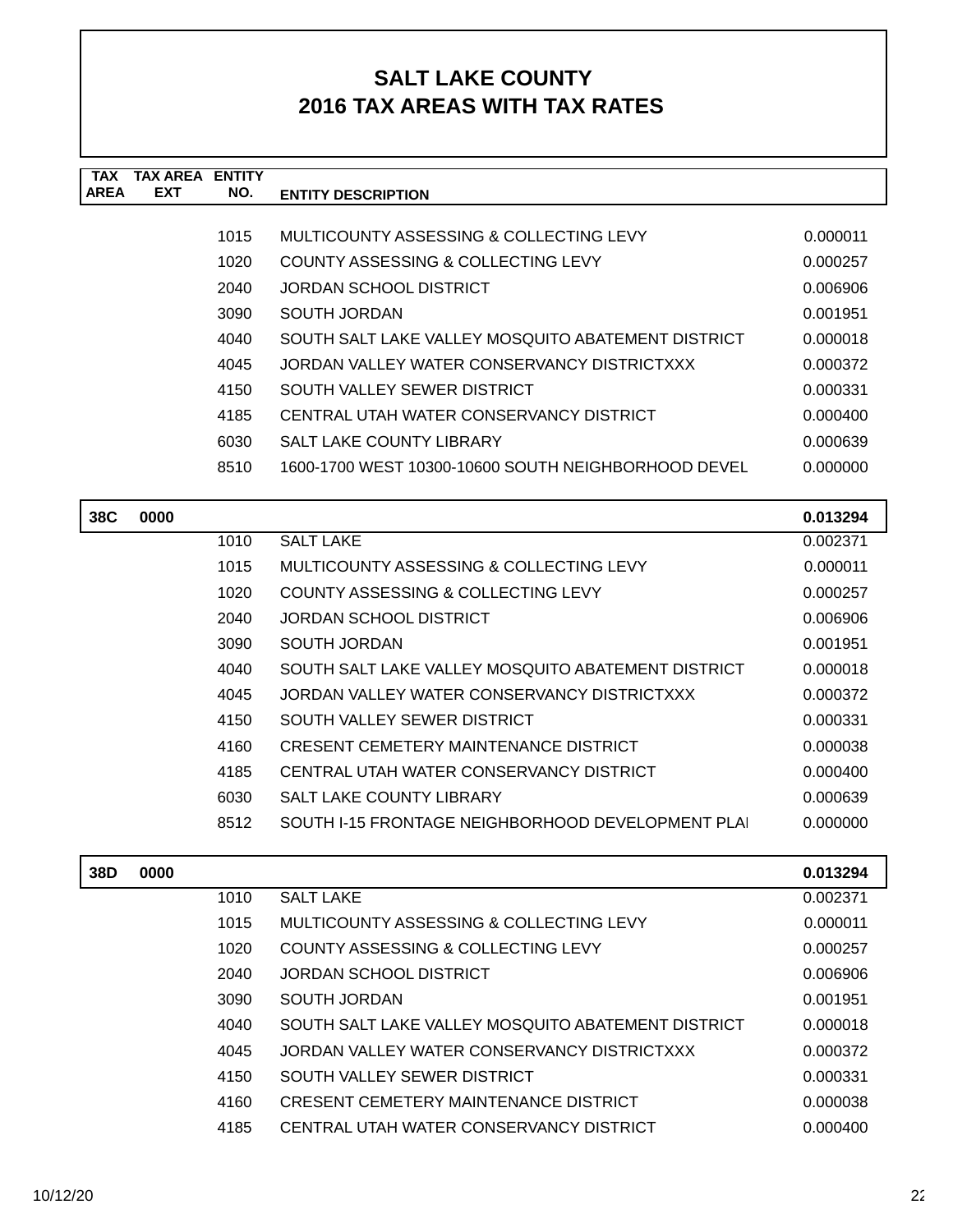| <b>TAX</b>  | <b>TAX AREA ENTITY</b> |      |                                                    |          |
|-------------|------------------------|------|----------------------------------------------------|----------|
| <b>AREA</b> | <b>EXT</b>             | NO.  | <b>ENTITY DESCRIPTION</b>                          |          |
|             |                        | 6030 | SALT LAKE COUNTY LIBRARY                           | 0.000639 |
|             |                        | 8520 | 10200 SOUTH JORDAN GATEWAY ECONOMIC DEVELOPMENT    | 0.000000 |
|             |                        |      |                                                    |          |
| 38E         | 0000                   |      |                                                    | 0.013256 |
|             |                        | 1010 | <b>SALT LAKE</b>                                   | 0.002371 |
|             |                        | 1015 | MULTICOUNTY ASSESSING & COLLECTING LEVY            | 0.000011 |
|             |                        | 1020 | COUNTY ASSESSING & COLLECTING LEVY                 | 0.000257 |
|             |                        | 2040 | <b>JORDAN SCHOOL DISTRICT</b>                      | 0.006906 |
|             |                        | 3090 | <b>SOUTH JORDAN</b>                                | 0.001951 |
|             |                        | 4040 | SOUTH SALT LAKE VALLEY MOSQUITO ABATEMENT DISTRICT | 0.000018 |
|             |                        | 4045 | JORDAN VALLEY WATER CONSERVANCY DISTRICTXXX        | 0.000372 |
|             |                        | 4150 | SOUTH VALLEY SEWER DISTRICT                        | 0.000331 |
|             |                        | 4185 | CENTRAL UTAH WATER CONSERVANCY DISTRICT            | 0.000400 |
|             |                        | 6030 | SALT LAKE COUNTY LIBRARY                           | 0.000639 |
|             |                        | 8515 | SOUTH JORDAN PARKWAY NEIGHBORHOOD DEVELOPMENT I    | 0.000000 |
|             |                        |      |                                                    |          |
| 38F         | 0000                   |      |                                                    | 0.013256 |
|             |                        | 1010 | <b>SALT LAKE</b>                                   | 0.002371 |
|             |                        | 1015 | MULTICOUNTY ASSESSING & COLLECTING LEVY            | 0.000011 |
|             |                        | 1020 | COUNTY ASSESSING & COLLECTING LEVY                 | 0.000257 |
|             |                        | 2040 | <b>JORDAN SCHOOL DISTRICT</b>                      | 0.006906 |
|             |                        | 3090 | <b>SOUTH JORDAN</b>                                | 0.001951 |
|             |                        | 4040 | SOUTH SALT LAKE VALLEY MOSQUITO ABATEMENT DISTRICT | 0.000018 |
|             |                        | 4045 | JORDAN VALLEY WATER CONSERVANCY DISTRICTXXX        | 0.000372 |
|             |                        | 4150 | SOUTH VALLEY SEWER DISTRICT                        | 0.000331 |
|             |                        | 4185 | CENTRAL UTAH WATER CONSERVANCY DISTRICT            | 0.000400 |
|             |                        | 6030 | SALT LAKE COUNTY LIBRARY                           | 0.000639 |
|             |                        | 8540 | TOWNE CENTER REDEVELOPMENT PROJECT AREA - SOUTH,   | 0.000000 |
|             |                        |      |                                                    |          |
| 38G         | 0000                   |      |                                                    | 0.013256 |
|             |                        | 1010 | <b>SALT LAKE</b>                                   | 0.002371 |
|             |                        | 1015 | MULTICOUNTY ASSESSING & COLLECTING LEVY            | 0.000011 |
|             |                        | 1020 | <b>COUNTY ASSESSING &amp; COLLECTING LEVY</b>      | 0.000257 |
|             |                        | 2040 | <b>JORDAN SCHOOL DISTRICT</b>                      | 0.006906 |
|             |                        | 3090 | <b>SOUTH JORDAN</b>                                | 0.001951 |
|             |                        | 4040 | SOUTH SALT LAKE VALLEY MOSQUITO ABATEMENT DISTRICT | 0.000018 |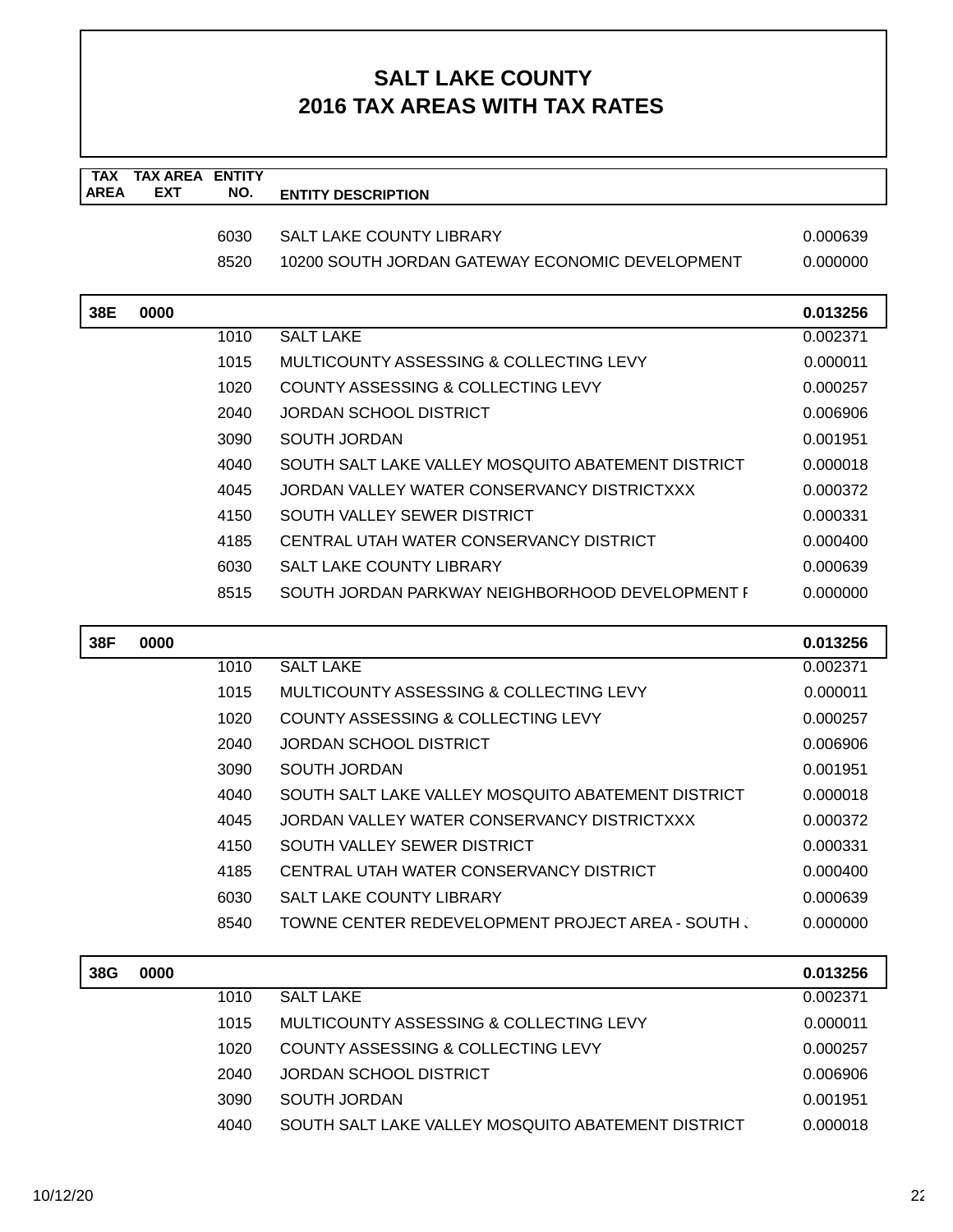| <b>TAX</b><br><b>AREA</b> | <b>TAX AREA</b><br><b>EXT</b> | <b>ENTITY</b><br>NO. | <b>ENTITY DESCRIPTION</b>                          |          |
|---------------------------|-------------------------------|----------------------|----------------------------------------------------|----------|
|                           |                               |                      |                                                    |          |
|                           |                               | 4045                 | JORDAN VALLEY WATER CONSERVANCY DISTRICTXXX        | 0.000372 |
|                           |                               | 4150                 | SOUTH VALLEY SEWER DISTRICT                        | 0.000331 |
|                           |                               | 4185                 | CENTRAL UTAH WATER CONSERVANCY DISTRICT            | 0.000400 |
|                           |                               | 6030                 | <b>SALT LAKE COUNTY LIBRARY</b>                    | 0.000639 |
|                           |                               | 8535                 | SOUTH BANGERTER REDEVELOPMENT PROJECT              | 0.000000 |
|                           |                               |                      |                                                    |          |
| 38H                       | 0000                          |                      | <b>SALT LAKE</b>                                   | 0.013256 |
|                           |                               | 1010                 |                                                    | 0.002371 |
|                           |                               | 1015                 | MULTICOUNTY ASSESSING & COLLECTING LEVY            | 0.000011 |
|                           |                               | 1020                 | COUNTY ASSESSING & COLLECTING LEVY                 | 0.000257 |
|                           |                               | 2040                 | <b>JORDAN SCHOOL DISTRICT</b>                      | 0.006906 |
|                           |                               | 3090                 | <b>SOUTH JORDAN</b>                                | 0.001951 |
|                           |                               | 4040                 | SOUTH SALT LAKE VALLEY MOSQUITO ABATEMENT DISTRICT | 0.000018 |
|                           |                               | 4045                 | JORDAN VALLEY WATER CONSERVANCY DISTRICTXXX        | 0.000372 |
|                           |                               | 4150                 | SOUTH VALLEY SEWER DISTRICT                        | 0.000331 |
|                           |                               | 4185                 | CENTRAL UTAH WATER CONSERVANCY DISTRICT            | 0.000400 |
|                           |                               | 6030                 | SALT LAKE COUNTY LIBRARY                           | 0.000639 |
|                           |                               | 8545                 | MERIT MEDICAL ECONOMIC DEVELOPMENT AREA - SOUTH JC | 0.000000 |
| <b>381</b>                | 0000                          |                      |                                                    | 0.013256 |
|                           |                               | 1010                 | <b>SALT LAKE</b>                                   | 0.002371 |
|                           |                               | 1015                 | MULTICOUNTY ASSESSING & COLLECTING LEVY            | 0.000011 |
|                           |                               | 1020                 | COUNTY ASSESSING & COLLECTING LEVY                 | 0.000257 |
|                           |                               | 2040                 | <b>JORDAN SCHOOL DISTRICT</b>                      | 0.006906 |
|                           |                               | 3090                 | <b>SOUTH JORDAN</b>                                | 0.001951 |
|                           |                               | 4040                 | SOUTH SALT LAKE VALLEY MOSQUITO ABATEMENT DISTRICT | 0.000018 |
|                           |                               | 4045                 | JORDAN VALLEY WATER CONSERVANCY DISTRICTXXX        | 0.000372 |
|                           |                               | 4150                 | SOUTH VALLEY SEWER DISTRICT                        | 0.000331 |
|                           |                               | 4185                 | CENTRAL UTAH WATER CONSERVANCY DISTRICT            | 0.000400 |
|                           |                               | 6030                 | <b>SALT LAKE COUNTY LIBRARY</b>                    | 0.000639 |
|                           |                               | 8547                 | DAYBREAK COMMERCE PARK COMMUNITY DEVELOPMENT PI    | 0.000000 |
| 38J                       | 0000                          |                      |                                                    | 0.013256 |
|                           |                               | 1010                 | <b>SALT LAKE</b>                                   | 0.002371 |
|                           |                               | 1015                 | MULTICOUNTY ASSESSING & COLLECTING LEVY            | 0.000011 |
|                           |                               | 1020                 | COUNTY ASSESSING & COLLECTING LEVY                 | 0.000257 |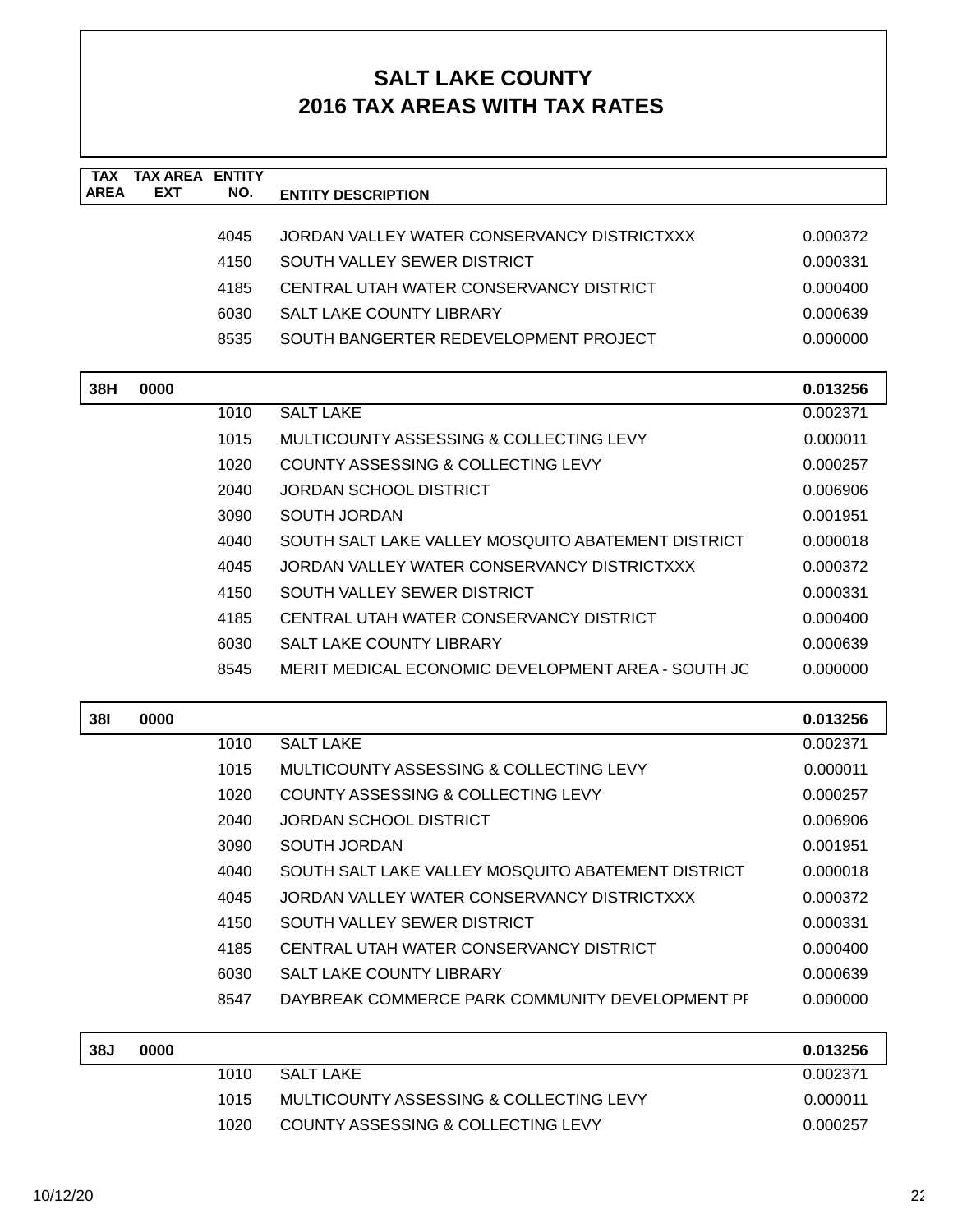| <b>TAX</b><br><b>AREA</b> | <b>TAX AREA ENTITY</b><br><b>EXT</b> | NO.  | <b>ENTITY DESCRIPTION</b>                           |          |
|---------------------------|--------------------------------------|------|-----------------------------------------------------|----------|
|                           |                                      |      |                                                     |          |
|                           |                                      | 2040 | <b>JORDAN SCHOOL DISTRICT</b>                       | 0.006906 |
|                           |                                      | 3090 | <b>SOUTH JORDAN</b>                                 | 0.001951 |
|                           |                                      | 4040 | SOUTH SALT LAKE VALLEY MOSQUITO ABATEMENT DISTRICT  | 0.000018 |
|                           |                                      | 4045 | JORDAN VALLEY WATER CONSERVANCY DISTRICTXXX         | 0.000372 |
|                           |                                      | 4150 | SOUTH VALLEY SEWER DISTRICT                         | 0.000331 |
|                           |                                      | 4185 | CENTRAL UTAH WATER CONSERVANCY DISTRICT             | 0.000400 |
|                           |                                      | 6030 | SALT LAKE COUNTY LIBRARY                            | 0.000639 |
|                           |                                      | 8548 | SOUTH STATION COMMUNITY DEVELOPMENT PROJECT AREA    | 0.000000 |
| 38K                       | 0000                                 |      |                                                     | 0.013256 |
|                           |                                      | 1010 | <b>SALT LAKE</b>                                    | 0.002371 |
|                           |                                      | 1015 | <b>MULTICOUNTY ASSESSING &amp; COLLECTING LEVY</b>  | 0.000011 |
|                           |                                      | 1020 | <b>COUNTY ASSESSING &amp; COLLECTING LEVY</b>       | 0.000257 |
|                           |                                      | 2040 | <b>JORDAN SCHOOL DISTRICT</b>                       | 0.006906 |
|                           |                                      | 3090 | SOUTH JORDAN                                        | 0.001951 |
|                           |                                      | 4040 | SOUTH SALT LAKE VALLEY MOSQUITO ABATEMENT DISTRICT  | 0.000018 |
|                           |                                      | 4045 | JORDAN VALLEY WATER CONSERVANCY DISTRICTXXX         | 0.000372 |
|                           |                                      | 4150 | SOUTH VALLEY SEWER DISTRICT                         | 0.000331 |
|                           |                                      | 4185 | CENTRAL UTAH WATER CONSERVANCY DISTRICT             | 0.000400 |
|                           |                                      | 4350 | KING BENJAMIN AND HOLLAND PARK GATE SPECIAL SERVICE | 0.000000 |
|                           |                                      | 6030 | SALT LAKE COUNTY LIBRARY                            | 0.000639 |
| 38L                       | 0000                                 |      |                                                     | 0.013294 |
|                           |                                      | 1010 | <b>SALT LAKE</b>                                    | 0.002371 |
|                           |                                      | 1015 | <b>MULTICOUNTY ASSESSING &amp; COLLECTING LEVY</b>  | 0.000011 |
|                           |                                      | 1020 | <b>COUNTY ASSESSING &amp; COLLECTING LEVY</b>       | 0.000257 |
|                           |                                      | 2040 | <b>JORDAN SCHOOL DISTRICT</b>                       | 0.006906 |
|                           |                                      | 3090 | <b>SOUTH JORDAN</b>                                 | 0.001951 |
|                           |                                      | 4040 | SOUTH SALT LAKE VALLEY MOSQUITO ABATEMENT DISTRICT  | 0.000018 |
|                           |                                      | 4045 | JORDAN VALLEY WATER CONSERVANCY DISTRICTXXX         | 0.000372 |
|                           |                                      | 4150 | SOUTH VALLEY SEWER DISTRICT                         | 0.000331 |
|                           |                                      | 4160 | CRESENT CEMETERY MAINTENANCE DISTRICT               | 0.000038 |
|                           |                                      | 4185 | CENTRAL UTAH WATER CONSERVANCY DISTRICT             | 0.000400 |
|                           |                                      | 6030 | <b>SALT LAKE COUNTY LIBRARY</b>                     | 0.000639 |
|                           |                                      | 8512 | SOUTH I-15 FRONTAGE NEIGHBORHOOD DEVELOPMENT PLAI   | 0.000000 |
|                           |                                      | 8550 | TIM DAHLE CDA - SO JORDAN                           | 0.000000 |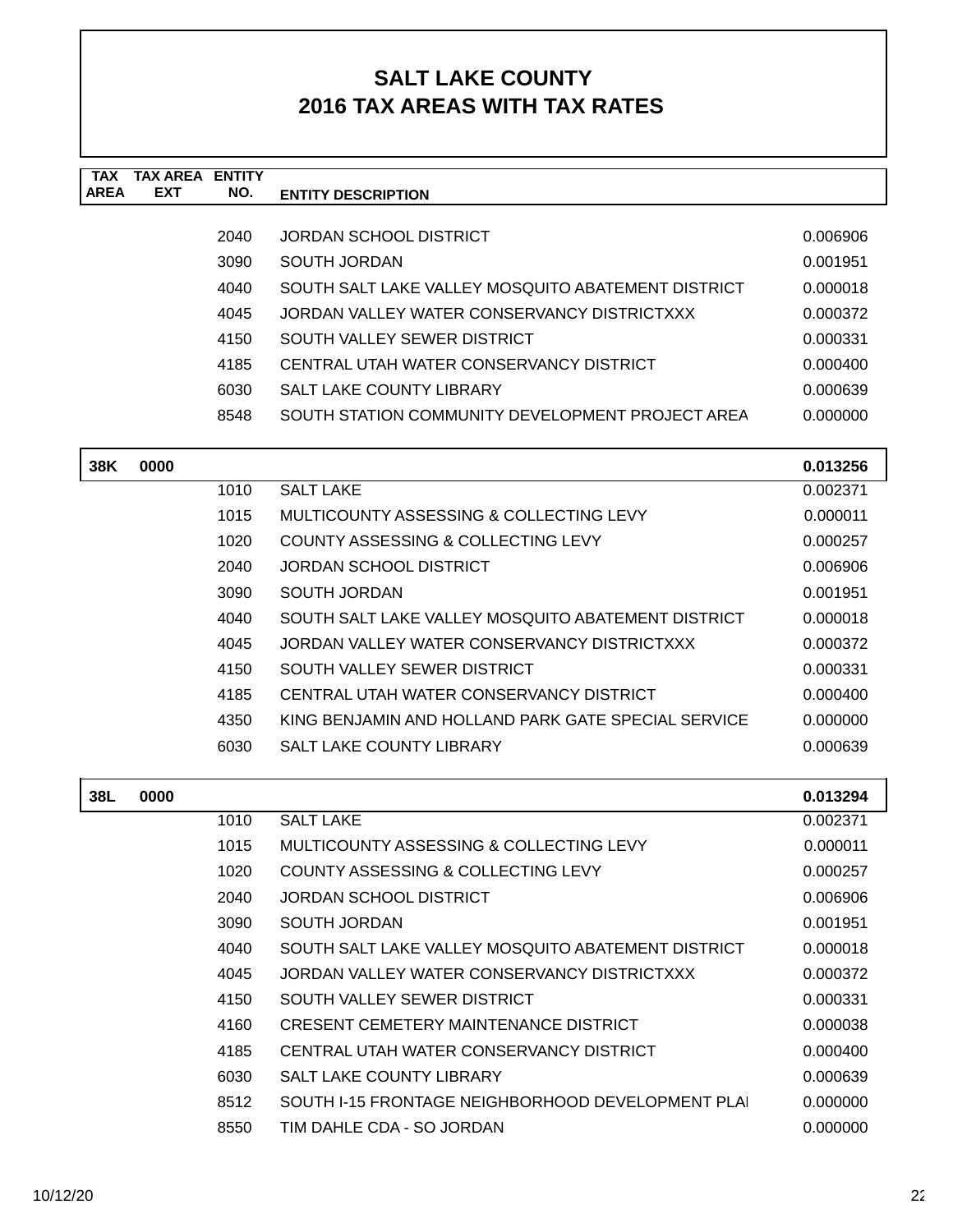#### **TAX TAX AREA ENTITY ENTITY DESCRIPTION** AREA EXT  **NO.**

| 39E | 0000 |      |                                                    | 0.013294 |
|-----|------|------|----------------------------------------------------|----------|
|     |      | 1010 | <b>SALT LAKE</b>                                   | 0.002371 |
|     |      | 1015 | MULTICOUNTY ASSESSING & COLLECTING LEVY            | 0.000011 |
|     |      | 1020 | <b>COUNTY ASSESSING &amp; COLLECTING LEVY</b>      | 0.000257 |
|     |      | 2040 | <b>JORDAN SCHOOL DISTRICT</b>                      | 0.006906 |
|     |      | 3090 | <b>SOUTH JORDAN</b>                                | 0.001951 |
|     |      | 4040 | SOUTH SALT LAKE VALLEY MOSQUITO ABATEMENT DISTRICT | 0.000018 |
|     |      | 4045 | JORDAN VALLEY WATER CONSERVANCY DISTRICTXXX        | 0.000372 |
|     |      | 4150 | SOUTH VALLEY SEWER DISTRICT                        | 0.000331 |
|     |      | 4160 | CRESENT CEMETERY MAINTENANCE DISTRICT              | 0.000038 |
|     |      | 4185 | CENTRAL UTAH WATER CONSERVANCY DISTRICT            | 0.000400 |
|     |      | 6030 | <b>SALT LAKE COUNTY LIBRARY</b>                    | 0.000639 |
| 39G | 0000 |      |                                                    | 0.013294 |
|     |      | 1010 | <b>SALT LAKE</b>                                   | 0.002371 |
|     |      | 1015 | MULTICOUNTY ASSESSING & COLLECTING LEVY            | 0.000011 |
|     |      | 1020 | <b>COUNTY ASSESSING &amp; COLLECTING LEVY</b>      | 0.000257 |
|     |      | 2040 | <b>JORDAN SCHOOL DISTRICT</b>                      | 0.006906 |
|     |      | 3090 | <b>SOUTH JORDAN</b>                                | 0.001951 |
|     |      | 4040 | SOUTH SALT LAKE VALLEY MOSQUITO ABATEMENT DISTRICT | 0.000018 |
|     |      | 4045 | JORDAN VALLEY WATER CONSERVANCY DISTRICTXXX        | 0.000372 |
|     |      | 4150 | SOUTH VALLEY SEWER DISTRICT                        | 0.000331 |
|     |      | 4160 | CRESENT CEMETERY MAINTENANCE DISTRICT              | 0.000038 |
|     |      | 4185 | CENTRAL UTAH WATER CONSERVANCY DISTRICT            | 0.000400 |
|     |      | 6030 | <b>SALT LAKE COUNTY LIBRARY</b>                    | 0.000639 |
|     |      | 8501 | SOUTH JORDAN PROJECT AREA NO. 1 NEIGHBORHOOD DEVE  | 0.000000 |
| 39H | 0000 |      |                                                    | 0.013294 |

| 0000 |      |                                                    | 0.013294 |
|------|------|----------------------------------------------------|----------|
|      | 1010 | SALT LAKE                                          | 0.002371 |
|      | 1015 | MULTICOUNTY ASSESSING & COLLECTING LEVY            | 0.000011 |
|      | 1020 | COUNTY ASSESSING & COLLECTING LEVY                 | 0.000257 |
|      | 2040 | JORDAN SCHOOL DISTRICT                             | 0.006906 |
|      | 3090 | SOUTH JORDAN                                       | 0.001951 |
|      | 4040 | SOUTH SALT LAKE VALLEY MOSQUITO ABATEMENT DISTRICT | 0.000018 |
|      | 4045 | JORDAN VALLEY WATER CONSERVANCY DISTRICTXXX        | 0.000372 |
|      |      |                                                    |          |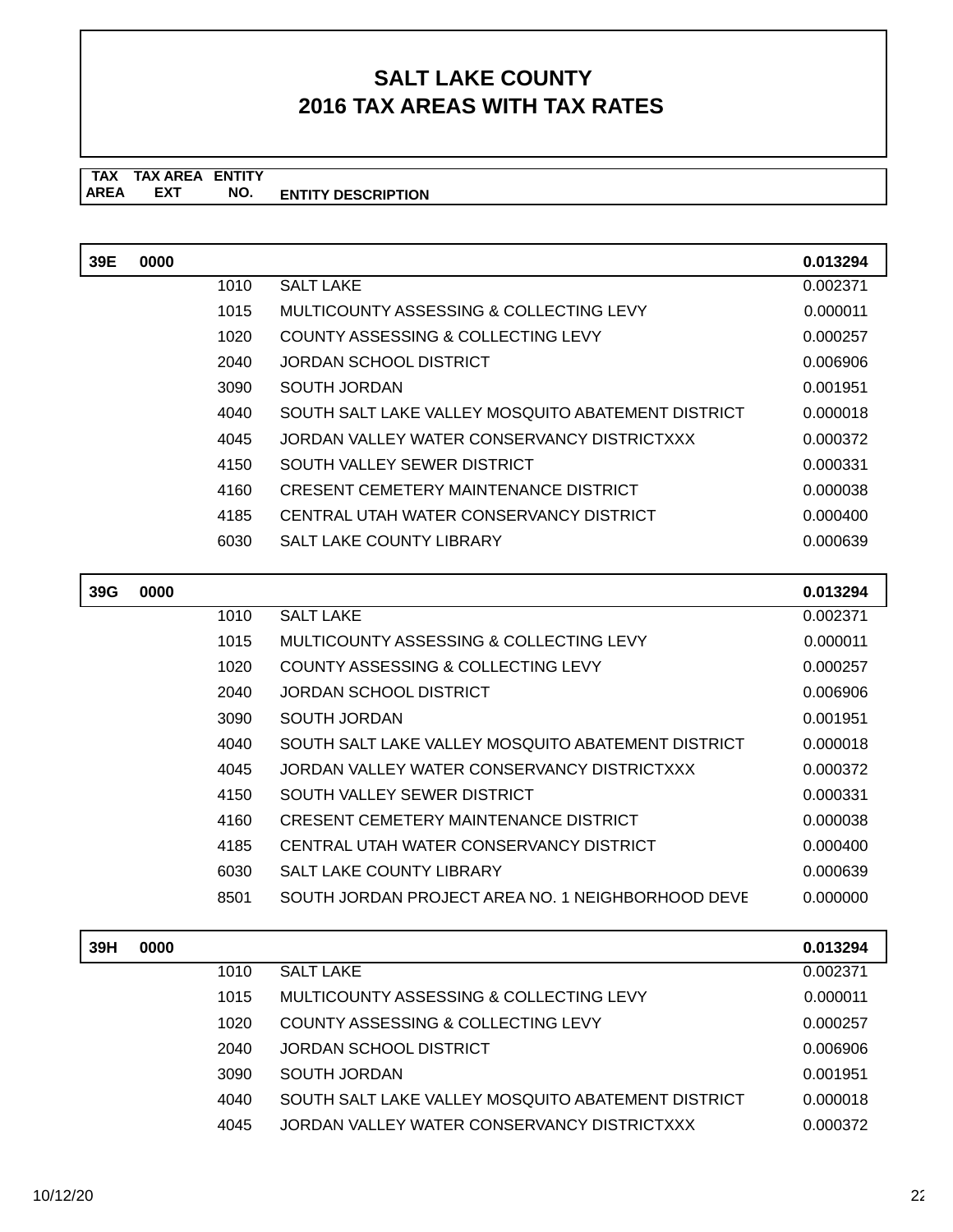| <b>TAX</b><br><b>AREA</b> | <b>TAX AREA ENTITY</b><br><b>EXT</b> | NO.  | <b>ENTITY DESCRIPTION</b>                          |          |
|---------------------------|--------------------------------------|------|----------------------------------------------------|----------|
|                           |                                      |      |                                                    |          |
|                           |                                      | 4150 | SOUTH VALLEY SEWER DISTRICT                        | 0.000331 |
|                           |                                      | 4160 | <b>CRESENT CEMETERY MAINTENANCE DISTRICT</b>       | 0.000038 |
|                           |                                      | 4185 | CENTRAL UTAH WATER CONSERVANCY DISTRICT            | 0.000400 |
|                           |                                      | 6030 | <b>SALT LAKE COUNTY LIBRARY</b>                    | 0.000639 |
|                           |                                      | 8505 | SOUTH GATE ECONOMIC DEVELOPMENT PLAN - SOUTH JORD  | 0.000000 |
| <b>391</b>                | 0000                                 |      |                                                    | 0.013294 |
|                           |                                      | 1010 | <b>SALT LAKE</b>                                   | 0.002371 |
|                           |                                      | 1015 | MULTICOUNTY ASSESSING & COLLECTING LEVY            | 0.000011 |
|                           |                                      | 1020 | COUNTY ASSESSING & COLLECTING LEVY                 | 0.000257 |
|                           |                                      | 2040 | <b>JORDAN SCHOOL DISTRICT</b>                      | 0.006906 |
|                           |                                      | 3090 | <b>SOUTH JORDAN</b>                                | 0.001951 |
|                           |                                      | 4040 | SOUTH SALT LAKE VALLEY MOSQUITO ABATEMENT DISTRICT | 0.000018 |
|                           |                                      | 4045 | JORDAN VALLEY WATER CONSERVANCY DISTRICTXXX        | 0.000372 |
|                           |                                      | 4150 | SOUTH VALLEY SEWER DISTRICT                        | 0.000331 |
|                           |                                      | 4160 | <b>CRESENT CEMETERY MAINTENANCE DISTRICT</b>       | 0.000038 |
|                           |                                      | 4185 | CENTRAL UTAH WATER CONSERVANCY DISTRICT            | 0.000400 |
|                           |                                      | 6030 | SALT LAKE COUNTY LIBRARY                           | 0.000639 |
|                           |                                      | 8525 | NORTH JORDAN GATEWAY ECONOMIC DEVELOPMENT PLAN -   | 0.000000 |
| 39K                       | 0000                                 |      |                                                    | 0.013294 |
|                           |                                      | 1010 | <b>SALT LAKE</b>                                   | 0.002371 |
|                           |                                      | 1015 | MULTICOUNTY ASSESSING & COLLECTING LEVY            | 0.000011 |
|                           |                                      | 1020 | COUNTY ASSESSING & COLLECTING LEVY                 | 0.000257 |
|                           |                                      | 2040 | <b>JORDAN SCHOOL DISTRICT</b>                      | 0.006906 |
|                           |                                      | 3090 | <b>SOUTH JORDAN</b>                                | 0.001951 |
|                           |                                      | 4040 | SOUTH SALT LAKE VALLEY MOSQUITO ABATEMENT DISTRICT | 0.000018 |
|                           |                                      | 4045 | JORDAN VALLEY WATER CONSERVANCY DISTRICTXXX        | 0.000372 |
|                           |                                      | 4150 | SOUTH VALLEY SEWER DISTRICT                        | 0.000331 |
|                           |                                      | 4160 | <b>CRESENT CEMETERY MAINTENANCE DISTRICT</b>       | 0.000038 |
|                           |                                      | 4185 | CENTRAL UTAH WATER CONSERVANCY DISTRICT            | 0.000400 |
|                           |                                      | 6030 | <b>SALT LAKE COUNTY LIBRARY</b>                    | 0.000639 |
|                           |                                      | 8546 | GATEWAY CENTRAL REDEVELOPMENT PROJECT PLAN - SOUT  | 0.000000 |
| 39M                       | 0000                                 |      |                                                    | 0.013294 |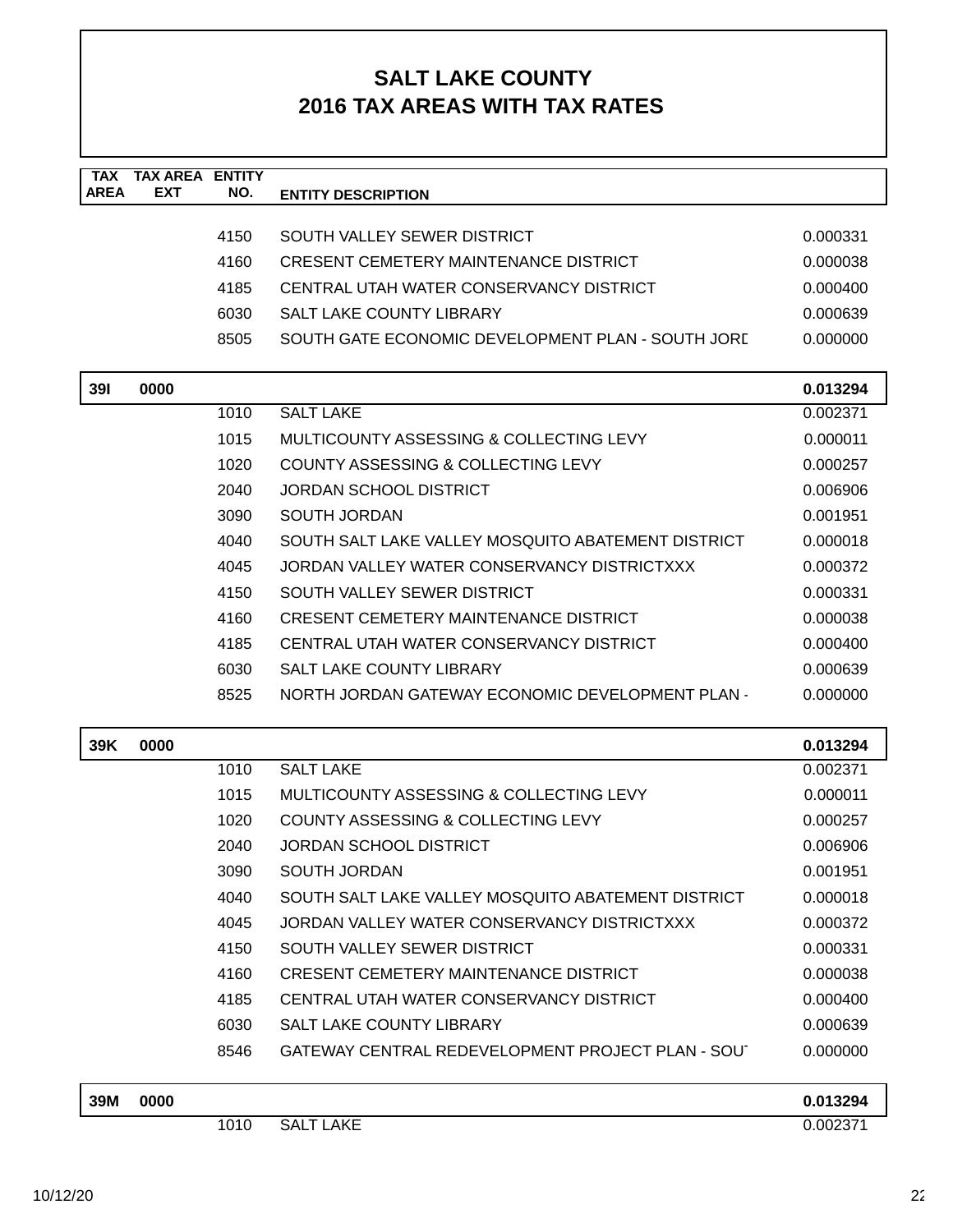| <b>TAX</b><br><b>AREA</b> | <b>TAX AREA ENTITY</b><br><b>EXT</b> | NO.  | <b>ENTITY DESCRIPTION</b>                          |          |
|---------------------------|--------------------------------------|------|----------------------------------------------------|----------|
|                           |                                      |      |                                                    |          |
|                           |                                      | 1015 | MULTICOUNTY ASSESSING & COLLECTING LEVY            | 0.000011 |
|                           |                                      | 1020 | COUNTY ASSESSING & COLLECTING LEVY                 | 0.000257 |
|                           |                                      | 2040 | <b>JORDAN SCHOOL DISTRICT</b>                      | 0.006906 |
|                           |                                      | 3090 | <b>SOUTH JORDAN</b>                                | 0.001951 |
|                           |                                      | 4040 | SOUTH SALT LAKE VALLEY MOSQUITO ABATEMENT DISTRICT | 0.000018 |
|                           |                                      | 4045 | JORDAN VALLEY WATER CONSERVANCY DISTRICTXXX        | 0.000372 |
|                           |                                      | 4150 | SOUTH VALLEY SEWER DISTRICT                        | 0.000331 |
|                           |                                      | 4160 | <b>CRESENT CEMETERY MAINTENANCE DISTRICT</b>       | 0.000038 |
|                           |                                      | 4185 | CENTRAL UTAH WATER CONSERVANCY DISTRICT            | 0.000400 |
|                           |                                      | 6030 | SALT LAKE COUNTY LIBRARY                           | 0.000639 |
|                           |                                      | 8549 | TIM DAHLE CDA - SO JORDAN                          | 0.000000 |
|                           |                                      |      |                                                    |          |
| 40 <sub>D</sub>           | 0000                                 |      |                                                    | 0.012076 |
|                           |                                      | 1010 | <b>SALT LAKE</b>                                   | 0.002371 |
|                           |                                      | 1015 | MULTICOUNTY ASSESSING & COLLECTING LEVY            | 0.000011 |
|                           |                                      | 1020 | COUNTY ASSESSING & COLLECTING LEVY                 | 0.000257 |
|                           |                                      | 2045 | <b>CANYONS SCHOOL DISTRICT</b>                     | 0.006463 |
|                           |                                      | 3010 | <b>ALTA</b>                                        | 0.001153 |
|                           |                                      | 4040 | SOUTH SALT LAKE VALLEY MOSQUITO ABATEMENT DISTRICT | 0.000018 |
|                           |                                      | 4185 | CENTRAL UTAH WATER CONSERVANCY DISTRICT            | 0.000400 |
|                           |                                      | 4260 | ALTA SPECIAL SERVICE DISTRICT                      | 0.000000 |
|                           |                                      | 6030 | <b>SALT LAKE COUNTY LIBRARY</b>                    | 0.000639 |
|                           |                                      | 6060 | JORDAN/CANYON SCHOOL DISTRICT DEBT SERVICE AREA    | 0.000764 |
|                           |                                      |      |                                                    |          |
| 40G                       | 0000                                 |      |                                                    | 0.014804 |
|                           |                                      | 1010 | <b>SALT LAKE</b>                                   | 0.002371 |
|                           |                                      | 1015 | MULTICOUNTY ASSESSING & COLLECTING LEVY            | 0.000011 |
|                           |                                      | 1020 | COUNTY ASSESSING & COLLECTING LEVY                 | 0.000257 |
|                           |                                      | 2045 | <b>CANYONS SCHOOL DISTRICT</b>                     | 0.006463 |

4040 SOUTH SALT LAKE VALLEY MOSQUITO ABATEMENT DISTRICT 0.000018 4130 LITTLE COTTONWOOD IMPROVEMENT DISTRICT 0.000000 4185 CENTRAL UTAH WATER CONSERVANCY DISTRICT 0.000400 4210 WASATCH WASTE AND RECYCLING DISTRICT  $0.0000000$ 4220 SALT LAKE COUNTY MUNICIPAL-TYPE SERVICES 0.000068 4320 UNIFIED FIRE SERVICE 8 0.001888 4340 SALT LAKE VALLEY LAW ENFORCEMENT SERVICE AREA  $0.001925$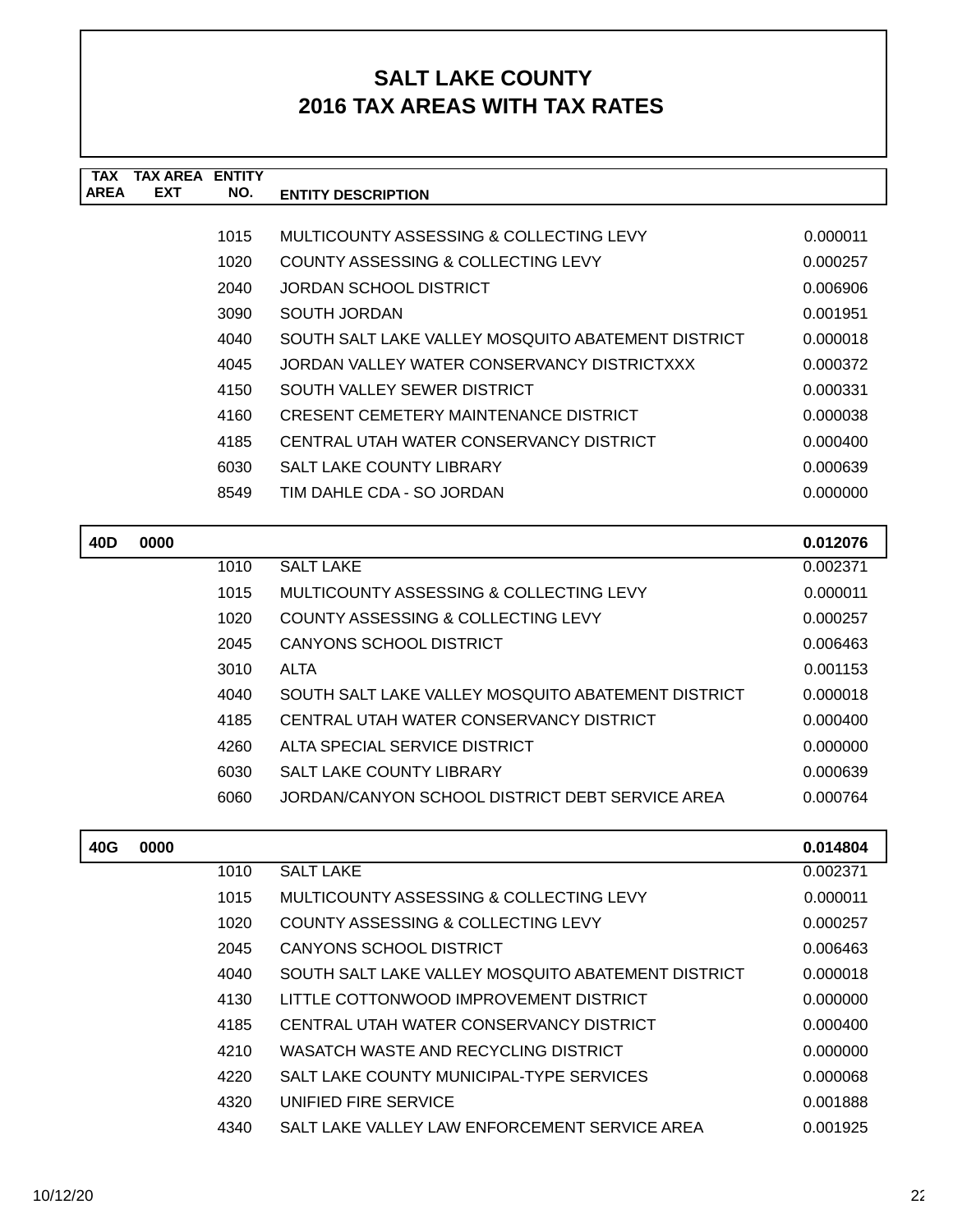| <b>TAX</b><br><b>AREA</b> | <b>TAX AREA</b><br><b>EXT</b> | <b>ENTITY</b><br>NO. | <b>ENTITY DESCRIPTION</b>                          |          |
|---------------------------|-------------------------------|----------------------|----------------------------------------------------|----------|
|                           |                               |                      |                                                    |          |
|                           |                               | 6030                 | <b>SALT LAKE COUNTY LIBRARY</b>                    | 0.000639 |
|                           |                               | 6060                 | JORDAN/CANYON SCHOOL DISTRICT DEBT SERVICE AREA    | 0.000764 |
| <b>401</b>                | 0000                          |                      |                                                    | 0.012177 |
|                           |                               | 1010                 | <b>SALT LAKE</b>                                   | 0.002371 |
|                           |                               | 1015                 | MULTICOUNTY ASSESSING & COLLECTING LEVY            | 0.000011 |
|                           |                               | 1020                 | COUNTY ASSESSING & COLLECTING LEVY                 | 0.000257 |
|                           |                               | 2045                 | <b>CANYONS SCHOOL DISTRICT</b>                     | 0.006463 |
|                           |                               | 3010                 | <b>ALTA</b>                                        | 0.001153 |
|                           |                               | 4040                 | SOUTH SALT LAKE VALLEY MOSQUITO ABATEMENT DISTRICT | 0.000018 |
|                           |                               | 4185                 | CENTRAL UTAH WATER CONSERVANCY DISTRICT            | 0.000400 |
|                           |                               | 4190                 | SALT LAKE COUNTY SERVICE AREA 3 - SNOWBIRD         | 0.000101 |
|                           |                               | 6030                 | <b>SALT LAKE COUNTY LIBRARY</b>                    | 0.000639 |
|                           |                               | 6060                 | JORDAN/CANYON SCHOOL DISTRICT DEBT SERVICE AREA    | 0.000764 |
| 40K                       | 0000                          |                      |                                                    | 0.014804 |
|                           |                               | 1010                 | <b>SALT LAKE</b>                                   | 0.002371 |
|                           |                               | 1015                 | MULTICOUNTY ASSESSING & COLLECTING LEVY            | 0.000011 |
|                           |                               | 1020                 | COUNTY ASSESSING & COLLECTING LEVY                 | 0.000257 |
|                           |                               | 2045                 | <b>CANYONS SCHOOL DISTRICT</b>                     | 0.006463 |
|                           |                               | 4040                 | SOUTH SALT LAKE VALLEY MOSQUITO ABATEMENT DISTRICT | 0.000018 |
|                           |                               | 4185                 | CENTRAL UTAH WATER CONSERVANCY DISTRICT            | 0.000400 |
|                           |                               | 4210                 | WASATCH WASTE AND RECYCLING DISTRICT               | 0.000000 |
|                           |                               | 4220                 | SALT LAKE COUNTY MUNICIPAL-TYPE SERVICES           | 0.000068 |
|                           |                               | 4230                 | BIG COTTONWOOD CANYON IMPROVEMENT DISTRICT         | 0.000000 |
|                           |                               | 4320                 | UNIFIED FIRE SERVICE                               | 0.001888 |
|                           |                               | 4340                 | SALT LAKE VALLEY LAW ENFORCEMENT SERVICE AREA      | 0.001925 |
|                           |                               | 6030                 | SALT LAKE COUNTY LIBRARY                           | 0.000639 |
|                           |                               | 6060                 | JORDAN/CANYON SCHOOL DISTRICT DEBT SERVICE AREA    | 0.000764 |
| 40L                       | 0000                          |                      |                                                    | 0.012177 |
|                           |                               | 1010                 | <b>SALT LAKE</b>                                   | 0.002371 |
|                           |                               | 1015                 | MULTICOUNTY ASSESSING & COLLECTING LEVY            | 0.000011 |
|                           |                               | 1020                 | COUNTY ASSESSING & COLLECTING LEVY                 | 0.000257 |
|                           |                               | 2045                 | CANYONS SCHOOL DISTRICT                            | 0.006463 |

3010 ALTA 0.001153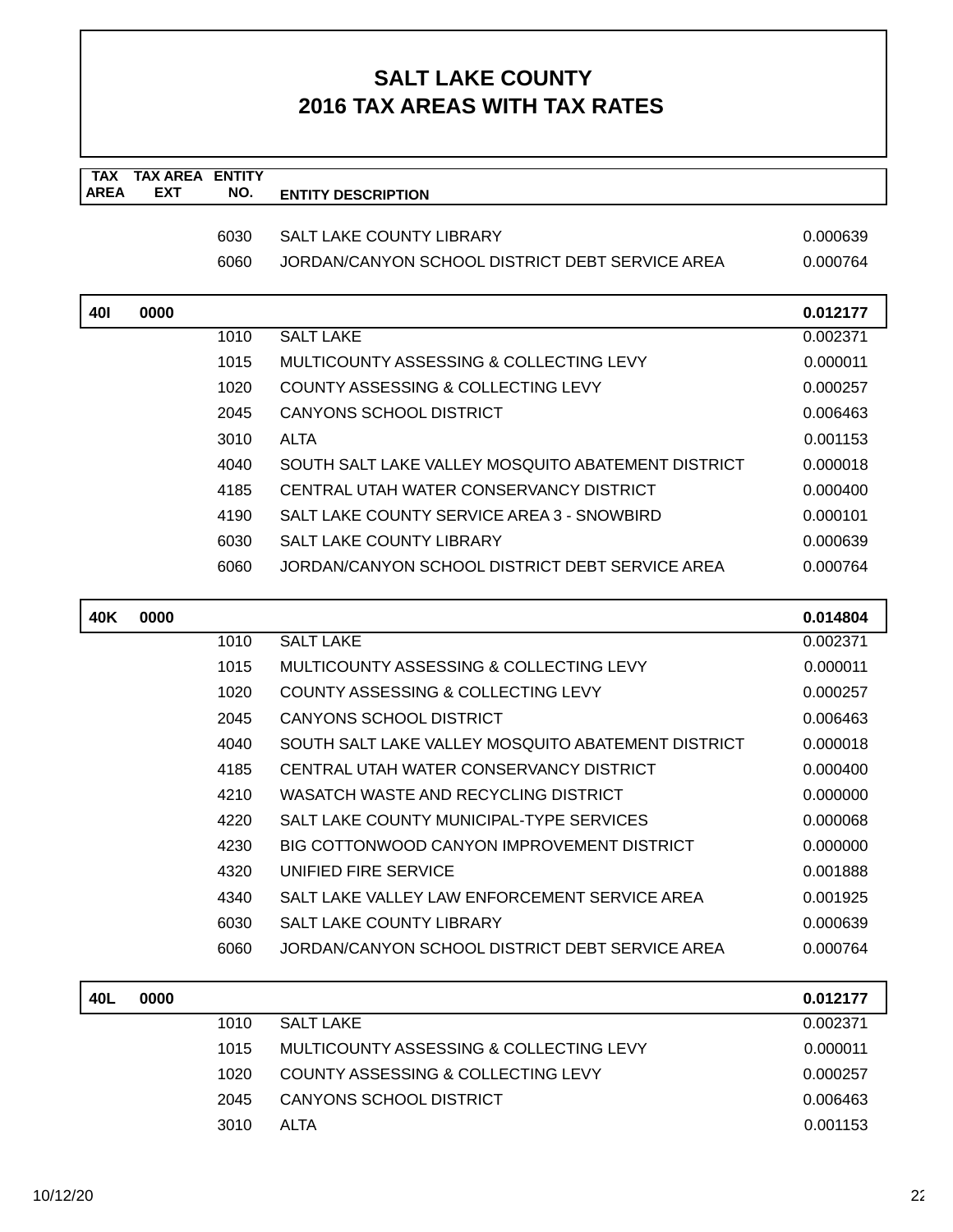| <b>TAX</b><br><b>AREA</b> | <b>TAX AREA ENTITY</b><br>EXT | NO.  | <b>ENTITY DESCRIPTION</b>                          |          |
|---------------------------|-------------------------------|------|----------------------------------------------------|----------|
|                           |                               |      |                                                    |          |
|                           |                               | 4040 | SOUTH SALT LAKE VALLEY MOSQUITO ABATEMENT DISTRICT | 0.000018 |
|                           |                               | 4130 | LITTLE COTTONWOOD IMPROVEMENT DISTRICT             | 0.000000 |
|                           |                               | 4185 | CENTRAL UTAH WATER CONSERVANCY DISTRICT            | 0.000400 |
|                           |                               | 4190 | SALT LAKE COUNTY SERVICE AREA 3 - SNOWBIRD         | 0.000101 |
|                           |                               | 6030 | <b>SALT LAKE COUNTY LIBRARY</b>                    | 0.000639 |
|                           |                               | 6060 | JORDAN/CANYON SCHOOL DISTRICT DEBT SERVICE AREA    | 0.000764 |
| 40P                       | 0000                          |      |                                                    | 0.014905 |
|                           |                               | 1010 | <b>SALT LAKE</b>                                   | 0.002371 |
|                           |                               | 1015 | MULTICOUNTY ASSESSING & COLLECTING LEVY            | 0.000011 |
|                           |                               | 1020 | COUNTY ASSESSING & COLLECTING LEVY                 | 0.000257 |
|                           |                               | 2045 | <b>CANYONS SCHOOL DISTRICT</b>                     | 0.006463 |
|                           |                               | 4040 | SOUTH SALT LAKE VALLEY MOSQUITO ABATEMENT DISTRICT | 0.000018 |
|                           |                               | 4130 | LITTLE COTTONWOOD IMPROVEMENT DISTRICT             | 0.000000 |
|                           |                               | 4185 | CENTRAL UTAH WATER CONSERVANCY DISTRICT            | 0.000400 |
|                           |                               | 4190 | SALT LAKE COUNTY SERVICE AREA 3 - SNOWBIRD         | 0.000101 |
|                           |                               | 4210 | WASATCH WASTE AND RECYCLING DISTRICT               | 0.000000 |
|                           |                               | 4220 | SALT LAKE COUNTY MUNICIPAL-TYPE SERVICES           | 0.000068 |
|                           |                               | 4320 | UNIFIED FIRE SERVICE                               | 0.001888 |
|                           |                               | 4340 | SALT LAKE VALLEY LAW ENFORCEMENT SERVICE AREA      | 0.001925 |
|                           |                               | 6030 | <b>SALT LAKE COUNTY LIBRARY</b>                    | 0.000639 |
|                           |                               | 6060 | JORDAN/CANYON SCHOOL DISTRICT DEBT SERVICE AREA    | 0.000764 |
| 40R                       | 0000                          |      |                                                    | 0.015118 |
|                           |                               | 1010 | <b>SALT LAKE</b>                                   | 0.002371 |
|                           |                               | 1015 | MULTICOUNTY ASSESSING & COLLECTING LEVY            | 0.000011 |
|                           |                               | 1020 | COUNTY ASSESSING & COLLECTING LEVY                 | 0.000257 |
|                           |                               | 2045 | CANYONS SCHOOL DISTRICT                            | 0.006463 |
|                           |                               | 4040 | SOUTH SALT LAKE VALLEY MOSQUITO ABATEMENT DISTRICT | 0.000018 |
|                           |                               | 4060 | MT OLYMPUS IMPROVEMENT DISTRICT                    | 0.000314 |
|                           |                               | 4185 | CENTRAL UTAH WATER CONSERVANCY DISTRICT            | 0.000400 |
|                           |                               | 4210 | WASATCH WASTE AND RECYCLING DISTRICT               | 0.000000 |
|                           |                               | 4220 | SALT LAKE COUNTY MUNICIPAL-TYPE SERVICES           | 0.000068 |
|                           |                               | 4320 | UNIFIED FIRE SERVICE                               | 0.001888 |
|                           |                               | 4340 | SALT LAKE VALLEY LAW ENFORCEMENT SERVICE AREA      | 0.001925 |
|                           |                               | 6030 | SALT LAKE COUNTY LIBRARY                           | 0.000639 |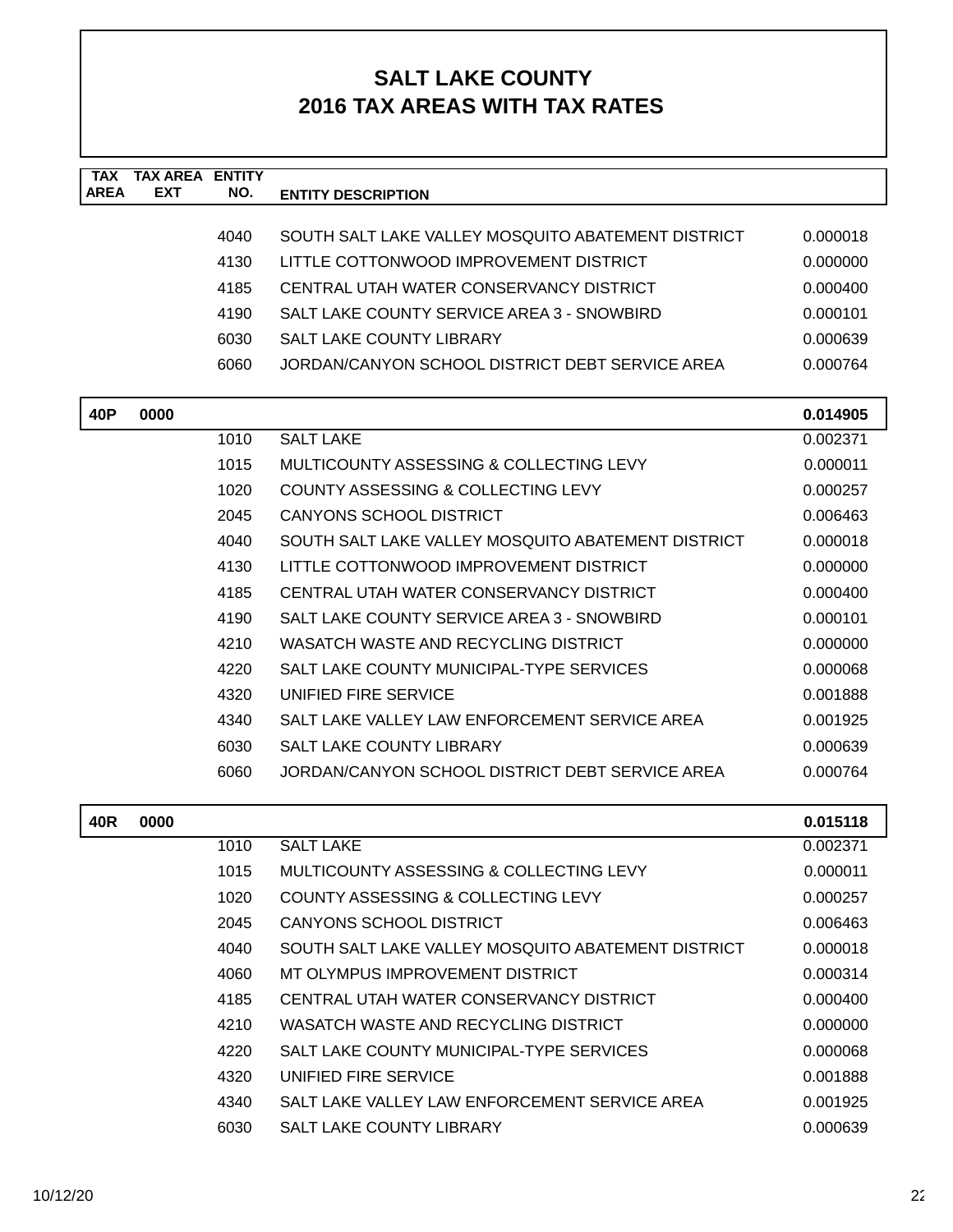**TAX TAX AREA ENTITY AREA ENTITY DESCRIPTION EXT NO.**

6060 JORDAN/CANYON SCHOOL DISTRICT DEBT SERVICE AREA 0.000764

| 40U        | 0000 |      |                                                    | 0.012076 |
|------------|------|------|----------------------------------------------------|----------|
|            |      | 1010 | <b>SALT LAKE</b>                                   | 0.002371 |
|            |      | 1015 | MULTICOUNTY ASSESSING & COLLECTING LEVY            | 0.000011 |
|            |      | 1020 | COUNTY ASSESSING & COLLECTING LEVY                 | 0.000257 |
|            |      | 2045 | <b>CANYONS SCHOOL DISTRICT</b>                     | 0.006463 |
|            |      | 3010 | <b>ALTA</b>                                        | 0.001153 |
|            |      | 4040 | SOUTH SALT LAKE VALLEY MOSQUITO ABATEMENT DISTRICT | 0.000018 |
|            |      | 4185 | CENTRAL UTAH WATER CONSERVANCY DISTRICT            | 0.000400 |
|            |      | 6030 | <b>SALT LAKE COUNTY LIBRARY</b>                    | 0.000639 |
|            |      | 6060 | JORDAN/CANYON SCHOOL DISTRICT DEBT SERVICE AREA    | 0.000764 |
| <b>40W</b> | 0000 |      |                                                    | 0.012076 |
|            |      | 1010 | <b>SALT LAKE</b>                                   | 0.002371 |
|            |      | 1015 | <b>MULTICOUNTY ASSESSING &amp; COLLECTING LEVY</b> | 0.000011 |
|            |      | 1020 | COUNTY ASSESSING & COLLECTING LEVY                 | 0.000257 |
|            |      | 2045 | <b>CANYONS SCHOOL DISTRICT</b>                     | 0.006463 |
|            |      | 3010 | <b>ALTA</b>                                        | 0.001153 |
|            |      | 4040 | SOUTH SALT LAKE VALLEY MOSQUITO ABATEMENT DISTRICT | 0.000018 |
|            |      | 4130 | LITTLE COTTONWOOD IMPROVEMENT DISTRICT             | 0.000000 |
|            |      | 4185 | CENTRAL UTAH WATER CONSERVANCY DISTRICT            | 0.000400 |
|            |      | 6030 | SALT LAKE COUNTY LIBRARY                           | 0.000639 |
|            |      | 6060 | JORDAN/CANYON SCHOOL DISTRICT DEBT SERVICE AREA    | 0.000764 |
| 41B        | 0000 |      |                                                    | 0.016588 |
|            |      | 1010 | <b>SALT LAKE</b>                                   | 0.002371 |
|            |      | 1015 | <b>MULTICOUNTY ASSESSING &amp; COLLECTING LEVY</b> | 0.000011 |
|            |      | 1020 | COUNTY ASSESSING & COLLECTING LEVY                 | 0.000257 |
|            |      | 2040 | <b>JORDAN SCHOOL DISTRICT</b>                      | 0.006906 |
|            |      | 4040 | SOUTH SALT LAKE VALLEY MOSQUITO ABATEMENT DISTRICT | 0.000018 |
|            |      | 4045 | JORDAN VALLEY WATER CONSERVANCY DISTRICTXXX        | 0.000372 |
|            |      | 4120 | <b>KEARNS IMPROVEMENT DISTRICT</b>                 | 0.000677 |
|            |      | 4180 | OQUIRRH RECREATION AND PARKS DISTRICT              | 0.001056 |
|            |      | 4185 | CENTRAL UTAH WATER CONSERVANCY DISTRICT            | 0.000400 |
|            |      | 4210 | WASATCH WASTE AND RECYCLING DISTRICT               | 0.000000 |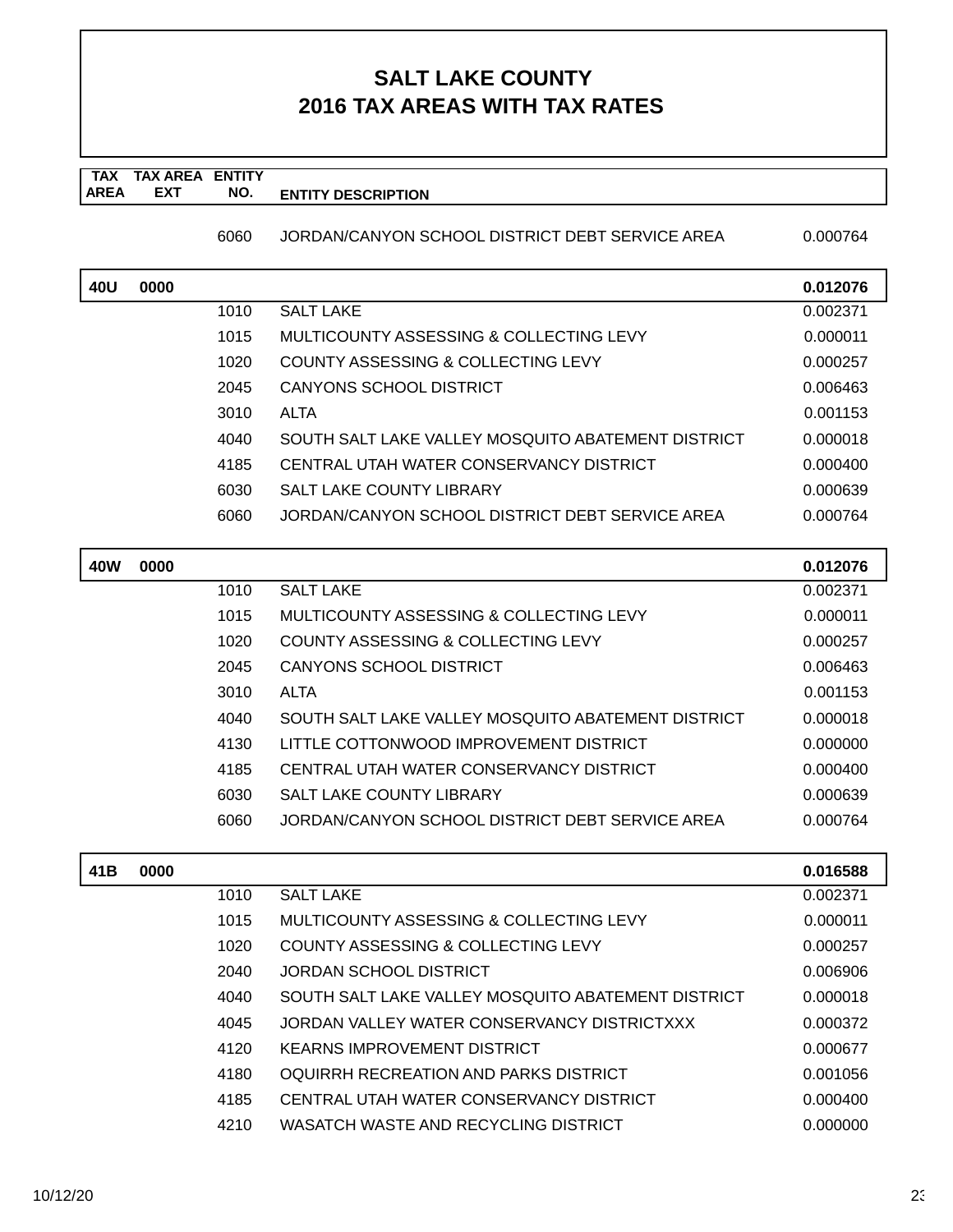| <b>TAX</b><br><b>AREA</b> | <b>TAX AREA</b><br><b>EXT</b> | <b>ENTITY</b> |                                                    |          |
|---------------------------|-------------------------------|---------------|----------------------------------------------------|----------|
|                           |                               | NO.           | <b>ENTITY DESCRIPTION</b>                          |          |
|                           |                               | 4220          | SALT LAKE COUNTY MUNICIPAL-TYPE SERVICES           | 0.000068 |
|                           |                               | 4320          | UNIFIED FIRE SERVICE                               | 0.001888 |
|                           |                               | 4340          | SALT LAKE VALLEY LAW ENFORCEMENT SERVICE AREA      | 0.001925 |
|                           |                               | 6030          | <b>SALT LAKE COUNTY LIBRARY</b>                    | 0.000639 |
|                           |                               |               |                                                    |          |
| 41C                       | 0000                          |               |                                                    | 0.015463 |
|                           |                               | 1010          | <b>SALT LAKE</b>                                   | 0.002371 |
|                           |                               | 1015          | MULTICOUNTY ASSESSING & COLLECTING LEVY            | 0.000011 |
|                           |                               | 1020          | COUNTY ASSESSING & COLLECTING LEVY                 | 0.000257 |
|                           |                               | 2040          | <b>JORDAN SCHOOL DISTRICT</b>                      | 0.006906 |
|                           |                               | 4040          | SOUTH SALT LAKE VALLEY MOSQUITO ABATEMENT DISTRICT | 0.000018 |
|                           |                               | 4100          | COPPERTON IMPROVEMENT DISTRICT                     | 0.000980 |
|                           |                               | 4185          | CENTRAL UTAH WATER CONSERVANCY DISTRICT            | 0.000400 |
|                           |                               | 4210          | WASATCH WASTE AND RECYCLING DISTRICT               | 0.000000 |
|                           |                               | 4220          | SALT LAKE COUNTY MUNICIPAL-TYPE SERVICES           | 0.000068 |
|                           |                               | 4320          | UNIFIED FIRE SERVICE                               | 0.001888 |
|                           |                               | 4340          | SALT LAKE VALLEY LAW ENFORCEMENT SERVICE AREA      | 0.001925 |
|                           |                               | 6030          | <b>SALT LAKE COUNTY LIBRARY</b>                    | 0.000639 |
|                           |                               |               |                                                    |          |
| 41G                       | 0000                          |               | <b>SALT LAKE</b>                                   | 0.015794 |
|                           |                               | 1010          | MULTICOUNTY ASSESSING & COLLECTING LEVY            | 0.002371 |
|                           |                               | 1015          | COUNTY ASSESSING & COLLECTING LEVY                 | 0.000011 |
|                           |                               | 1020          |                                                    | 0.000257 |
|                           |                               | 2040          | <b>JORDAN SCHOOL DISTRICT</b>                      | 0.006906 |
|                           |                               | 4040          | SOUTH SALT LAKE VALLEY MOSQUITO ABATEMENT DISTRICT | 0.000018 |
|                           |                               | 4100          | <b>COPPERTON IMPROVEMENT DISTRICT</b>              | 0.000980 |
|                           |                               | 4150          | SOUTH VALLEY SEWER DISTRICT                        | 0.000331 |
|                           |                               | 4185          | CENTRAL UTAH WATER CONSERVANCY DISTRICT            | 0.000400 |
|                           |                               | 4210          | WASATCH WASTE AND RECYCLING DISTRICT               | 0.000000 |
|                           |                               | 4220          | SALT LAKE COUNTY MUNICIPAL-TYPE SERVICES           | 0.000068 |
|                           |                               | 4320          | UNIFIED FIRE SERVICE                               | 0.001888 |
|                           |                               | 4340          | SALT LAKE VALLEY LAW ENFORCEMENT SERVICE AREA      | 0.001925 |
|                           |                               | 6030          | SALT LAKE COUNTY LIBRARY                           | 0.000639 |
| 42A                       | 0000                          |               |                                                    | 0.019675 |
|                           |                               | 1010          | <b>SALT LAKE</b>                                   | 0.002371 |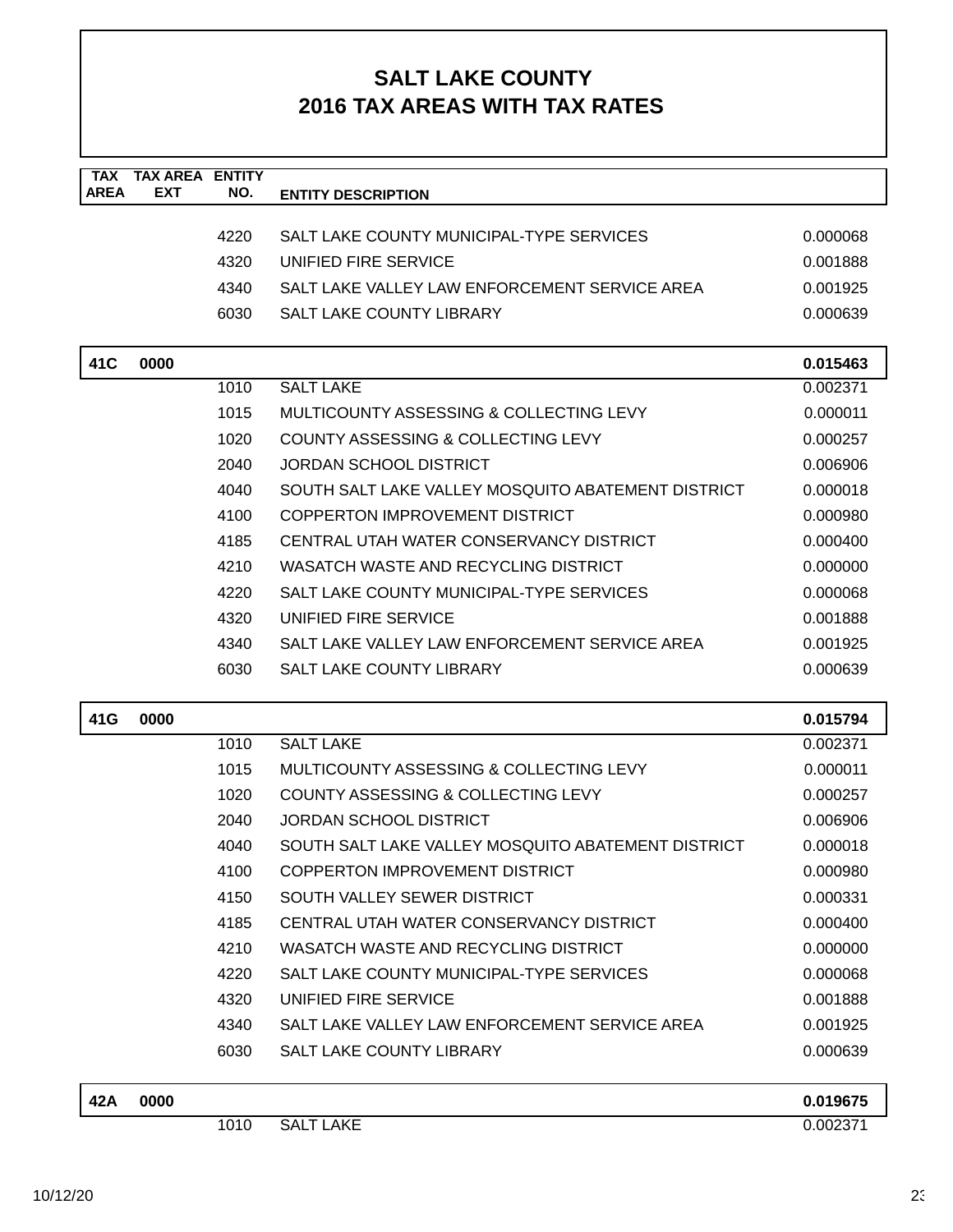| <b>TAX</b>  | <b>TAX AREA ENTITY</b> |      |                                                    |          |
|-------------|------------------------|------|----------------------------------------------------|----------|
| <b>AREA</b> | <b>EXT</b>             | NO.  | <b>ENTITY DESCRIPTION</b>                          |          |
|             |                        | 1015 | MULTICOUNTY ASSESSING & COLLECTING LEVY            | 0.000011 |
|             |                        | 1020 | <b>COUNTY ASSESSING &amp; COLLECTING LEVY</b>      | 0.000257 |
|             |                        | 2040 | <b>JORDAN SCHOOL DISTRICT</b>                      | 0.006906 |
|             |                        | 3060 | <b>RIVERTON</b>                                    | 0.004557 |
|             |                        | 4040 | SOUTH SALT LAKE VALLEY MOSQUITO ABATEMENT DISTRICT | 0.000018 |
|             |                        | 4045 | JORDAN VALLEY WATER CONSERVANCY DISTRICTXXX        | 0.000372 |
|             |                        | 4150 | SOUTH VALLEY SEWER DISTRICT                        | 0.000331 |
|             |                        | 4185 | CENTRAL UTAH WATER CONSERVANCY DISTRICT            | 0.000400 |
|             |                        | 4320 | UNIFIED FIRE SERVICE                               | 0.001888 |
|             |                        | 4340 | SALT LAKE VALLEY LAW ENFORCEMENT SERVICE AREA      | 0.001925 |
|             |                        | 6030 | SALT LAKE COUNTY LIBRARY                           | 0.000639 |
|             |                        | 8601 | REDWOOD ROAD SOUTH NEIGHBORHOOD DEVELOPMENT PL     | 0.000000 |
|             |                        |      |                                                    |          |
| 42B         | 0000                   |      |                                                    | 0.019675 |
|             |                        | 1010 | <b>SALT LAKE</b>                                   | 0.002371 |
|             |                        | 1015 | MULTICOUNTY ASSESSING & COLLECTING LEVY            | 0.000011 |
|             |                        | 1020 | COUNTY ASSESSING & COLLECTING LEVY                 | 0.000257 |
|             |                        | 2040 | <b>JORDAN SCHOOL DISTRICT</b>                      | 0.006906 |
|             |                        | 3060 | <b>RIVERTON</b>                                    | 0.004557 |
|             |                        | 4040 | SOUTH SALT LAKE VALLEY MOSQUITO ABATEMENT DISTRICT | 0.000018 |
|             |                        | 4045 | JORDAN VALLEY WATER CONSERVANCY DISTRICTXXX        | 0.000372 |
|             |                        | 4150 | SOUTH VALLEY SEWER DISTRICT                        | 0.000331 |
|             |                        | 4185 | CENTRAL UTAH WATER CONSERVANCY DISTRICT            | 0.000400 |
|             |                        | 4320 | UNIFIED FIRE SERVICE                               | 0.001888 |
|             |                        | 4340 | SALT LAKE VALLEY LAW ENFORCEMENT SERVICE AREA      | 0.001925 |
|             |                        | 6030 | SALT LAKE COUNTY LIBRARY                           | 0.000639 |
|             |                        | 8603 | THE WESTERN COMMERCIAL DIST CDA                    | 0.000000 |
| 43C         | 0000                   |      |                                                    | 0.015976 |
|             |                        | 1010 | <b>SALT LAKE</b>                                   | 0.002371 |
|             |                        | 1015 | MULTICOUNTY ASSESSING & COLLECTING LEVY            | 0.000011 |
|             |                        | 1020 | COUNTY ASSESSING & COLLECTING LEVY                 | 0.000257 |
|             |                        |      |                                                    |          |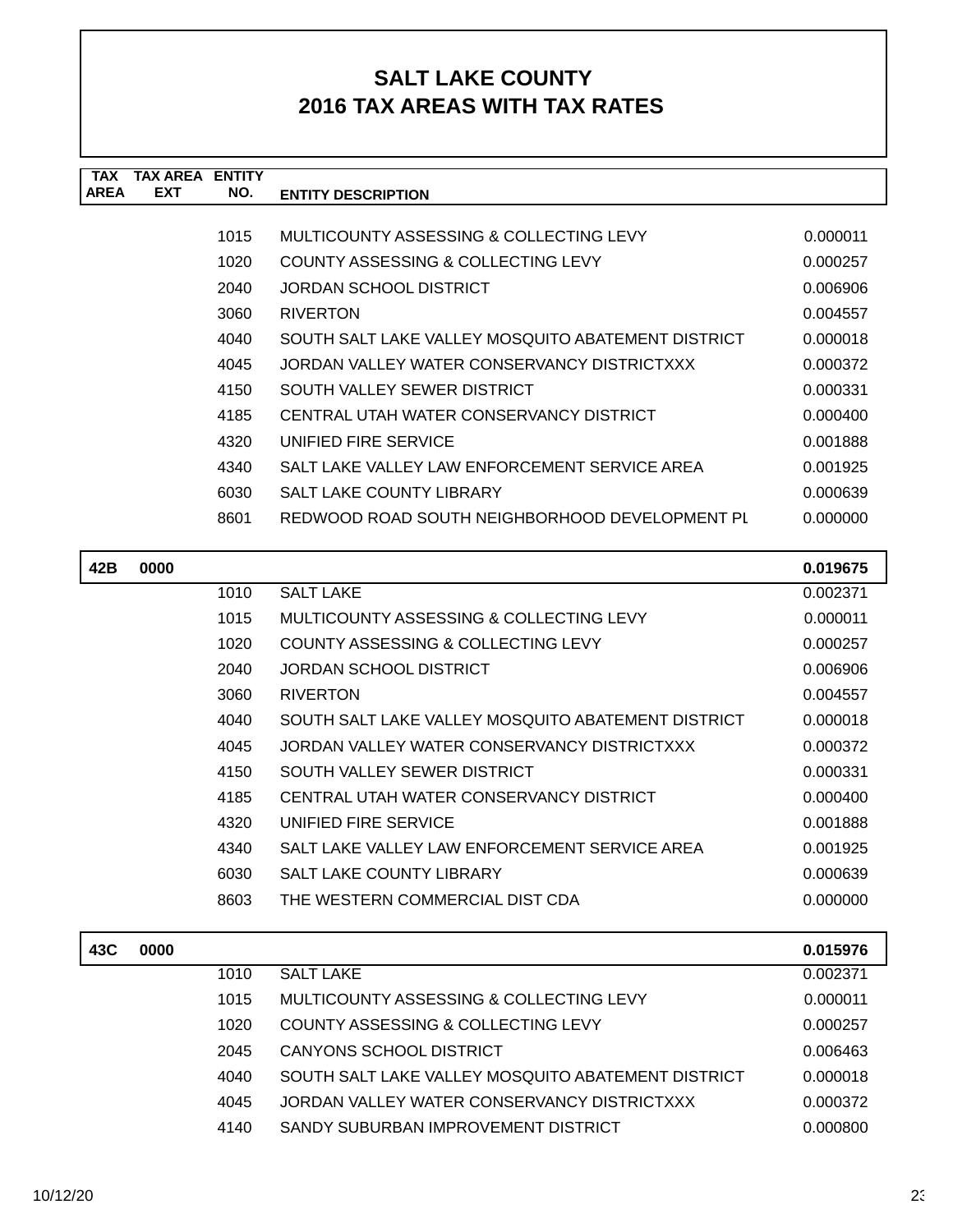| <b>TAX</b><br><b>AREA</b> | <b>TAX AREA ENTITY</b><br><b>EXT</b> | NO.  | <b>ENTITY DESCRIPTION</b>                             |          |
|---------------------------|--------------------------------------|------|-------------------------------------------------------|----------|
|                           |                                      |      |                                                       |          |
|                           |                                      | 4185 | CENTRAL UTAH WATER CONSERVANCY DISTRICT               | 0.000400 |
|                           |                                      | 4210 | WASATCH WASTE AND RECYCLING DISTRICT                  | 0.000000 |
|                           |                                      | 4220 | SALT LAKE COUNTY MUNICIPAL-TYPE SERVICES              | 0.000068 |
|                           |                                      | 4320 | UNIFIED FIRE SERVICE                                  | 0.001888 |
|                           |                                      | 4340 | SALT LAKE VALLEY LAW ENFORCEMENT SERVICE AREA         | 0.001925 |
|                           |                                      | 6030 | SALT LAKE COUNTY LIBRARY                              | 0.000639 |
|                           |                                      | 6060 | JORDAN/CANYON SCHOOL DISTRICT DEBT SERVICE AREA       | 0.000764 |
| 43E                       | 0000                                 |      |                                                       | 0.013632 |
|                           |                                      | 1010 | <b>SALT LAKE</b>                                      | 0.002371 |
|                           |                                      | 1015 | MULTICOUNTY ASSESSING & COLLECTING LEVY               | 0.000011 |
|                           |                                      | 1020 | COUNTY ASSESSING & COLLECTING LEVY                    | 0.000257 |
|                           |                                      | 2045 | <b>CANYONS SCHOOL DISTRICT</b>                        | 0.006463 |
|                           |                                      | 3080 | <b>SANDY CITY</b>                                     | 0.001321 |
|                           |                                      | 4040 | SOUTH SALT LAKE VALLEY MOSQUITO ABATEMENT DISTRICT    | 0.000018 |
|                           |                                      | 4140 | SANDY SUBURBAN IMPROVEMENT DISTRICT                   | 0.000800 |
|                           |                                      | 4185 | CENTRAL UTAH WATER CONSERVANCY DISTRICT               | 0.000400 |
|                           |                                      | 4240 | ALTA CANYON RECREATION SPECIAL SERVICE DISTRICT       | 0.000212 |
|                           |                                      | 4290 | SALT LAKE CITY METROPOLITAN WATER DISTRICT - SANDY CI | 0.000376 |
|                           |                                      | 6030 | SALT LAKE COUNTY LIBRARY                              | 0.000639 |
|                           |                                      | 6060 | JORDAN/CANYON SCHOOL DISTRICT DEBT SERVICE AREA       | 0.000764 |
| 43F                       | 0000                                 |      |                                                       | 0.013632 |
|                           |                                      | 1010 | <b>SALT LAKE</b>                                      | 0.002371 |
|                           |                                      | 1015 | MULTICOUNTY ASSESSING & COLLECTING LEVY               | 0.000011 |
|                           |                                      | 1020 | COUNTY ASSESSING & COLLECTING LEVY                    | 0.000257 |
|                           |                                      | 2045 | <b>CANYONS SCHOOL DISTRICT</b>                        | 0.006463 |
|                           |                                      | 3080 | <b>SANDY CITY</b>                                     | 0.001321 |
|                           |                                      | 4040 | SOUTH SALT LAKE VALLEY MOSQUITO ABATEMENT DISTRICT    | 0.000018 |
|                           |                                      | 4140 | SANDY SUBURBAN IMPROVEMENT DISTRICT                   | 0.000800 |
|                           |                                      | 4185 | CENTRAL UTAH WATER CONSERVANCY DISTRICT               | 0.000400 |
|                           |                                      | 4240 | ALTA CANYON RECREATION SPECIAL SERVICE DISTRICT       | 0.000212 |
|                           |                                      | 4290 | SALT LAKE CITY METROPOLITAN WATER DISTRICT - SANDY CI | 0.000376 |
|                           |                                      | 4300 | WHITE CITY WATER IMPROVEMENT DISTRICT                 | 0.000000 |
|                           |                                      | 6030 | SALT LAKE COUNTY LIBRARY                              | 0.000639 |
|                           |                                      | 6060 | JORDAN/CANYON SCHOOL DISTRICT DEBT SERVICE AREA       | 0.000764 |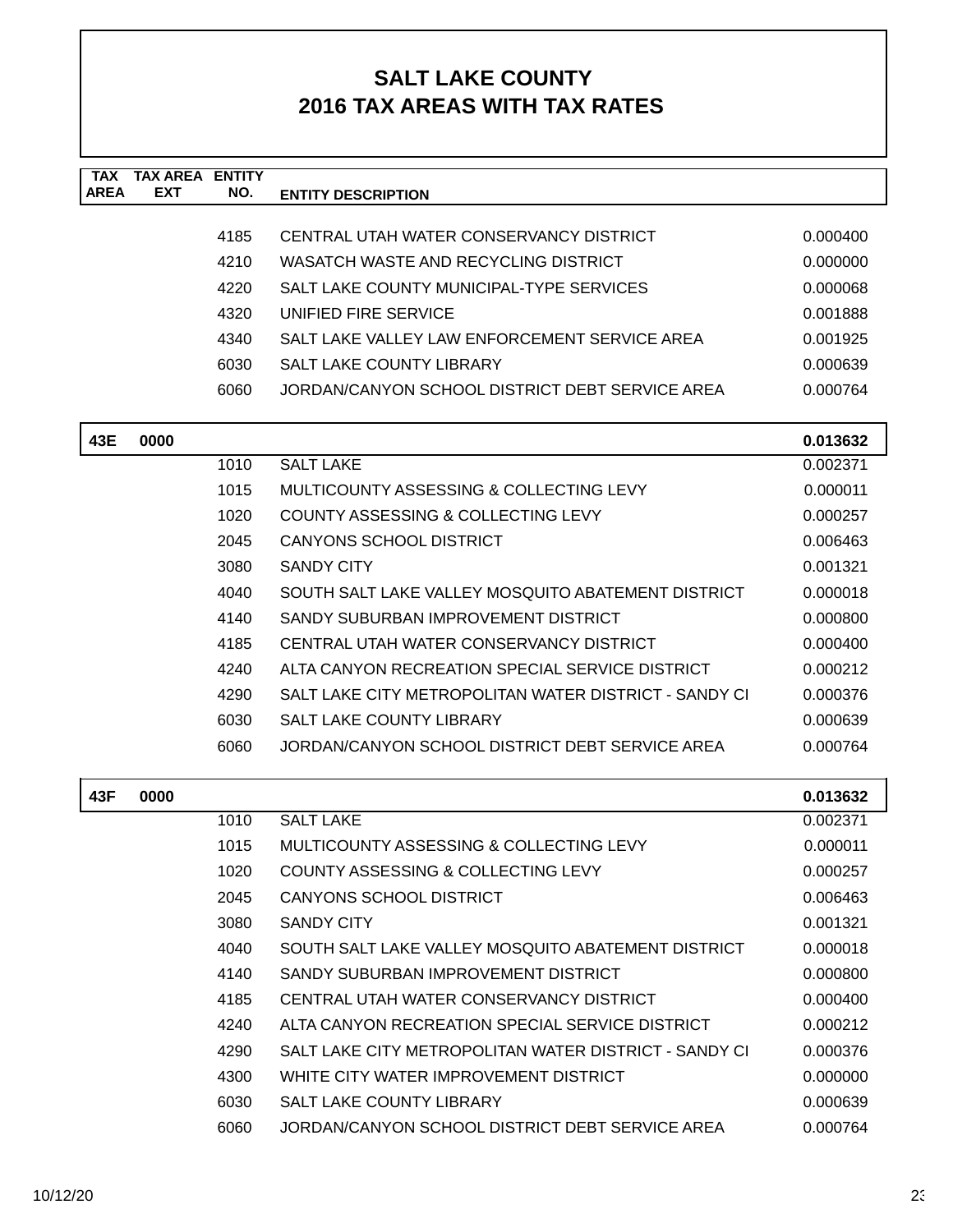#### **TAX TAX AREA ENTITY ENTITY DESCRIPTION** AREA EXT  **NO.**

| 43G | 0000 |      |                                                       | 0.013792 |
|-----|------|------|-------------------------------------------------------|----------|
|     |      | 1010 | <b>SALT LAKE</b>                                      | 0.002371 |
|     |      | 1015 | MULTICOUNTY ASSESSING & COLLECTING LEVY               | 0.000011 |
|     |      | 1020 | COUNTY ASSESSING & COLLECTING LEVY                    | 0.000257 |
|     |      | 2045 | CANYONS SCHOOL DISTRICT                               | 0.006463 |
|     |      | 3080 | <b>SANDY CITY</b>                                     | 0.001321 |
|     |      | 4040 | SOUTH SALT LAKE VALLEY MOSOUITO ABATEMENT DISTRICT    | 0.000018 |
|     |      | 4045 | JORDAN VALLEY WATER CONSERVANCY DISTRICTXXX           | 0.000372 |
|     |      | 4140 | SANDY SUBURBAN IMPROVEMENT DISTRICT                   | 0.000800 |
|     |      | 4185 | CENTRAL UTAH WATER CONSERVANCY DISTRICT               | 0.000400 |
|     |      | 4290 | SALT LAKE CITY METROPOLITAN WATER DISTRICT - SANDY CI | 0.000376 |
|     |      | 6030 | <b>SALT LAKE COUNTY LIBRARY</b>                       | 0.000639 |
|     |      | 6060 | JORDAN/CANYON SCHOOL DISTRICT DEBT SERVICE AREA       | 0.000764 |
|     |      | 9204 | SOUTH TOWN RIDGE ECONOMIC DEVELOPMENT PROJECT - \$    | 0.000000 |

| 43H | 0000 |      |                                                       | 0.013830 |
|-----|------|------|-------------------------------------------------------|----------|
|     |      | 1010 | <b>SALT LAKE</b>                                      | 0.002371 |
|     |      | 1015 | MULTICOUNTY ASSESSING & COLLECTING LEVY               | 0.000011 |
|     |      | 1020 | COUNTY ASSESSING & COLLECTING LEVY                    | 0.000257 |
|     |      | 2045 | CANYONS SCHOOL DISTRICT                               | 0.006463 |
|     |      | 3080 | <b>SANDY CITY</b>                                     | 0.001321 |
|     |      | 4040 | SOUTH SALT LAKE VALLEY MOSQUITO ABATEMENT DISTRICT    | 0.000018 |
|     |      | 4045 | JORDAN VALLEY WATER CONSERVANCY DISTRICTXXX           | 0.000372 |
|     |      | 4140 | SANDY SUBURBAN IMPROVEMENT DISTRICT                   | 0.000800 |
|     |      | 4160 | CRESENT CEMETERY MAINTENANCE DISTRICT                 | 0.000038 |
|     |      | 4185 | CENTRAL UTAH WATER CONSERVANCY DISTRICT               | 0.000400 |
|     |      | 4290 | SALT LAKE CITY METROPOLITAN WATER DISTRICT - SANDY CI | 0.000376 |
|     |      | 6030 | <b>SALT LAKE COUNTY LIBRARY</b>                       | 0.000639 |
|     |      | 6060 | JORDAN/CANYON SCHOOL DISTRICT DEBT SERVICE AREA       | 0.000764 |
|     |      | 8204 | SOUTH TOWN RIDGE ECONOMIC DEVELOPMENT PROJECT - \$    | 0.000000 |

| 43I | 0000 |      |                                         | 0.013751 |
|-----|------|------|-----------------------------------------|----------|
|     |      | 1010 | <b>SALT LAKE</b>                        | 0.002371 |
|     |      | 1015 | MULTICOUNTY ASSESSING & COLLECTING LEVY | 0.000011 |
|     |      | 1020 | COUNTY ASSESSING & COLLECTING LEVY      | 0.000257 |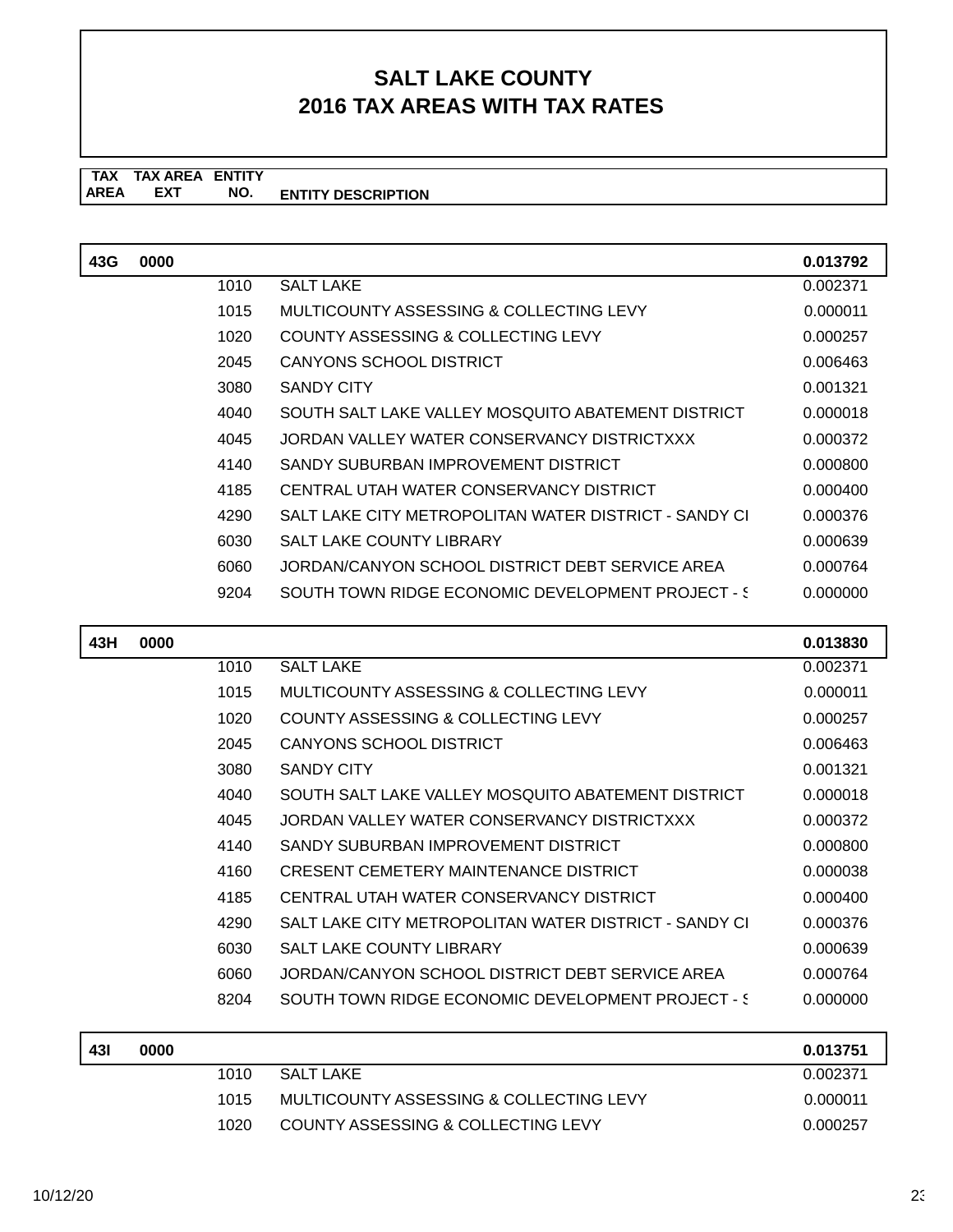| <b>TAX</b><br><b>AREA</b> | <b>TAX AREA ENTITY</b><br><b>EXT</b> | NO.  | <b>ENTITY DESCRIPTION</b>                             |          |
|---------------------------|--------------------------------------|------|-------------------------------------------------------|----------|
|                           |                                      |      |                                                       |          |
|                           |                                      | 2045 | <b>CANYONS SCHOOL DISTRICT</b>                        | 0.006463 |
|                           |                                      | 3080 | <b>SANDY CITY</b>                                     | 0.001321 |
|                           |                                      | 4040 | SOUTH SALT LAKE VALLEY MOSQUITO ABATEMENT DISTRICT    | 0.000018 |
|                           |                                      | 4140 | SANDY SUBURBAN IMPROVEMENT DISTRICT                   | 0.000800 |
|                           |                                      | 4150 | SOUTH VALLEY SEWER DISTRICT                           | 0.000331 |
|                           |                                      | 4185 | CENTRAL UTAH WATER CONSERVANCY DISTRICT               | 0.000400 |
|                           |                                      | 4290 | SALT LAKE CITY METROPOLITAN WATER DISTRICT - SANDY CI | 0.000376 |
|                           |                                      | 6030 | SALT LAKE COUNTY LIBRARY                              | 0.000639 |
|                           |                                      | 6060 | JORDAN/CANYON SCHOOL DISTRICT DEBT SERVICE AREA       | 0.000764 |
| 43J                       | 0000                                 |      |                                                       | 0.015604 |
|                           |                                      | 1010 | <b>SALT LAKE</b>                                      | 0.002371 |
|                           |                                      | 1015 | MULTICOUNTY ASSESSING & COLLECTING LEVY               | 0.000011 |
|                           |                                      | 1020 | COUNTY ASSESSING & COLLECTING LEVY                    | 0.000257 |
|                           |                                      | 2045 | <b>CANYONS SCHOOL DISTRICT</b>                        | 0.006463 |
|                           |                                      | 4040 | SOUTH SALT LAKE VALLEY MOSQUITO ABATEMENT DISTRICT    | 0.000018 |
|                           |                                      | 4140 | SANDY SUBURBAN IMPROVEMENT DISTRICT                   | 0.000800 |
|                           |                                      | 4185 | CENTRAL UTAH WATER CONSERVANCY DISTRICT               | 0.000400 |
|                           |                                      | 4210 | WASATCH WASTE AND RECYCLING DISTRICT                  | 0.000000 |
|                           |                                      | 4220 | SALT LAKE COUNTY MUNICIPAL-TYPE SERVICES              | 0.000068 |
|                           |                                      | 4300 | WHITE CITY WATER IMPROVEMENT DISTRICT                 | 0.000000 |
|                           |                                      | 4320 | UNIFIED FIRE SERVICE                                  | 0.001888 |
|                           |                                      | 4340 | SALT LAKE VALLEY LAW ENFORCEMENT SERVICE AREA         | 0.001925 |
|                           |                                      | 6030 | SALT LAKE COUNTY LIBRARY                              | 0.000639 |
|                           |                                      | 6060 | JORDAN/CANYON SCHOOL DISTRICT DEBT SERVICE AREA       | 0.000764 |
| 44D                       | 0000                                 |      |                                                       | 0.015976 |
|                           |                                      | 1010 | <b>SALT LAKE</b>                                      | 0.002371 |
|                           |                                      | 1015 | MULTICOUNTY ASSESSING & COLLECTING LEVY               | 0.000011 |
|                           |                                      | 1020 | COUNTY ASSESSING & COLLECTING LEVY                    | 0.000257 |
|                           |                                      | 2045 | <b>CANYONS SCHOOL DISTRICT</b>                        | 0.006463 |
|                           |                                      | 4040 | SOUTH SALT LAKE VALLEY MOSQUITO ABATEMENT DISTRICT    | 0.000018 |
|                           |                                      | 4045 | JORDAN VALLEY WATER CONSERVANCY DISTRICTXXX           | 0.000372 |
|                           |                                      | 4140 | SANDY SUBURBAN IMPROVEMENT DISTRICT                   | 0.000800 |
|                           |                                      | 4185 | CENTRAL UTAH WATER CONSERVANCY DISTRICT               | 0.000400 |
|                           |                                      | 4210 | WASATCH WASTE AND RECYCLING DISTRICT                  | 0.000000 |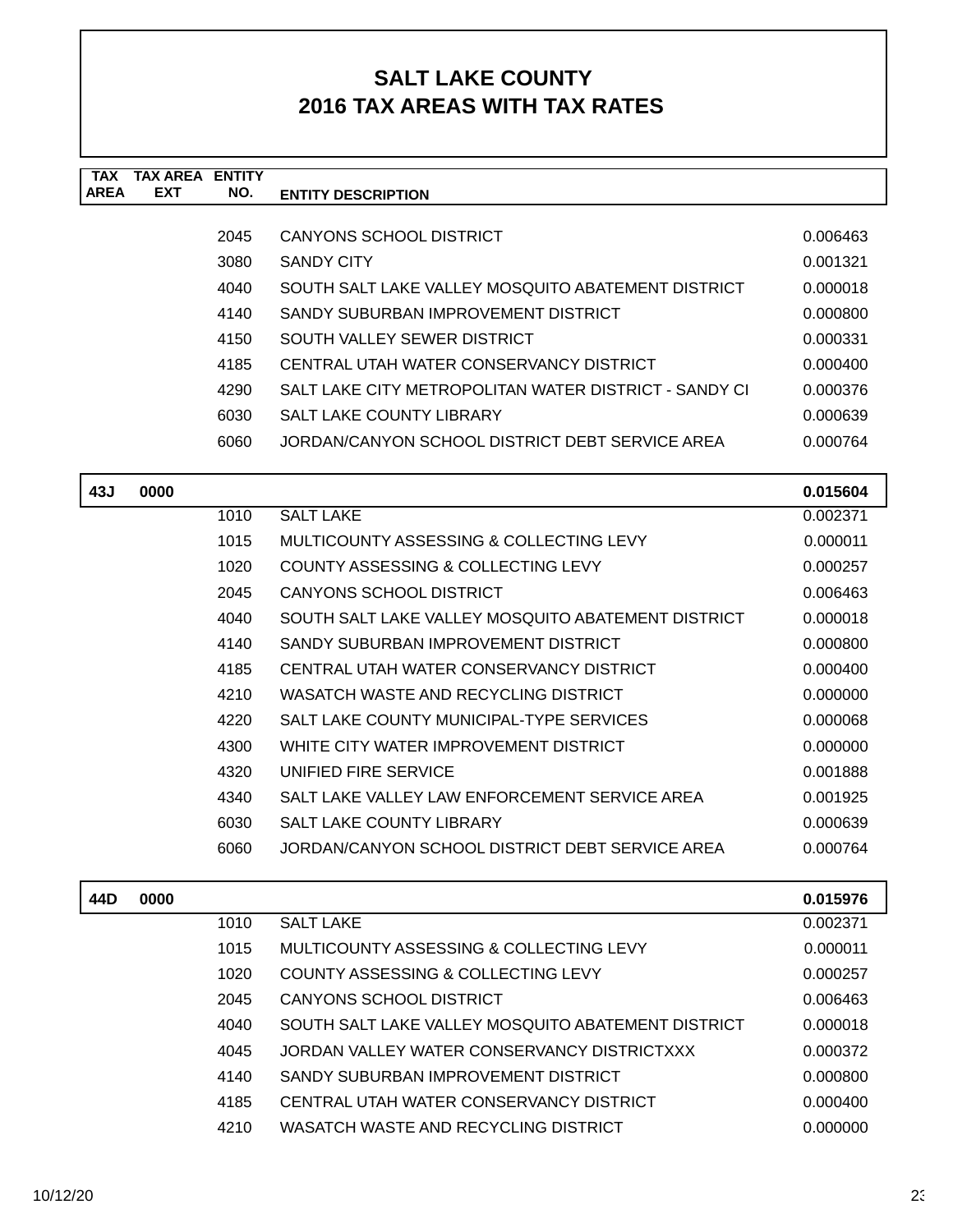| <b>TAX</b><br><b>AREA</b> | <b>TAX AREA</b><br>EXT | <b>ENTITY</b><br>NO. | <b>ENTITY DESCRIPTION</b>                          |                      |
|---------------------------|------------------------|----------------------|----------------------------------------------------|----------------------|
|                           |                        |                      |                                                    |                      |
|                           |                        | 4220                 | SALT LAKE COUNTY MUNICIPAL-TYPE SERVICES           | 0.000068             |
|                           |                        | 4300                 | WHITE CITY WATER IMPROVEMENT DISTRICT              | 0.000000             |
|                           |                        | 4320                 | UNIFIED FIRE SERVICE                               | 0.001888             |
|                           |                        | 4340                 | SALT LAKE VALLEY LAW ENFORCEMENT SERVICE AREA      | 0.001925             |
|                           |                        | 6030                 | <b>SALT LAKE COUNTY LIBRARY</b>                    | 0.000639             |
|                           |                        | 6060                 | JORDAN/CANYON SCHOOL DISTRICT DEBT SERVICE AREA    | 0.000764             |
| 44F                       | 0000                   |                      |                                                    | 0.015135             |
|                           |                        | 1010                 | <b>SALT LAKE</b>                                   | 0.002371             |
|                           |                        | 1015                 | MULTICOUNTY ASSESSING & COLLECTING LEVY            | 0.000011             |
|                           |                        | 1020                 | COUNTY ASSESSING & COLLECTING LEVY                 | 0.000257             |
|                           |                        | 2045                 | <b>CANYONS SCHOOL DISTRICT</b>                     | 0.006463             |
|                           |                        | 4040                 | SOUTH SALT LAKE VALLEY MOSQUITO ABATEMENT DISTRICT | 0.000018             |
|                           |                        | 4150                 | SOUTH VALLEY SEWER DISTRICT                        | 0.000331             |
|                           |                        | 4185                 | CENTRAL UTAH WATER CONSERVANCY DISTRICT            | 0.000400             |
|                           |                        | 4210                 | WASATCH WASTE AND RECYCLING DISTRICT               | 0.000000             |
|                           |                        | 4220                 | SALT LAKE COUNTY MUNICIPAL-TYPE SERVICES           | 0.000068             |
|                           |                        | 4320                 | UNIFIED FIRE SERVICE                               | 0.001888             |
|                           |                        | 4340                 | SALT LAKE VALLEY LAW ENFORCEMENT SERVICE AREA      | 0.001925             |
|                           |                        | 6030                 | <b>SALT LAKE COUNTY LIBRARY</b>                    | 0.000639             |
|                           |                        | 6060                 | JORDAN/CANYON SCHOOL DISTRICT DEBT SERVICE AREA    | 0.000764             |
|                           |                        |                      |                                                    |                      |
| 44G                       | 0000                   | 1010                 | <b>SALT LAKE</b>                                   | 0.014483             |
|                           |                        | 1015                 | <b>MULTICOUNTY ASSESSING &amp; COLLECTING LEVY</b> | 0.002371<br>0.000011 |
|                           |                        | 1020                 | COUNTY ASSESSING & COLLECTING LEVY                 |                      |
|                           |                        | 2040                 | <b>JORDAN SCHOOL DISTRICT</b>                      | 0.000257             |
|                           |                        | 4040                 | SOUTH SALT LAKE VALLEY MOSQUITO ABATEMENT DISTRICT | 0.006906<br>0.000018 |
|                           |                        | 4185                 | CENTRAL UTAH WATER CONSERVANCY DISTRICT            | 0.000400             |
|                           |                        | 4210                 | WASATCH WASTE AND RECYCLING DISTRICT               | 0.000000             |
|                           |                        | 4220                 | SALT LAKE COUNTY MUNICIPAL-TYPE SERVICES           | 0.000068             |
|                           |                        | 4320                 | UNIFIED FIRE SERVICE                               | 0.001888             |
|                           |                        |                      |                                                    |                      |
|                           |                        | 4340                 | SALT LAKE VALLEY LAW ENFORCEMENT SERVICE AREA      | 0.001925             |
|                           |                        | 6030                 | SALT LAKE COUNTY LIBRARY                           | 0.000639             |
| 44H                       | 0000                   |                      |                                                    | 0.015176             |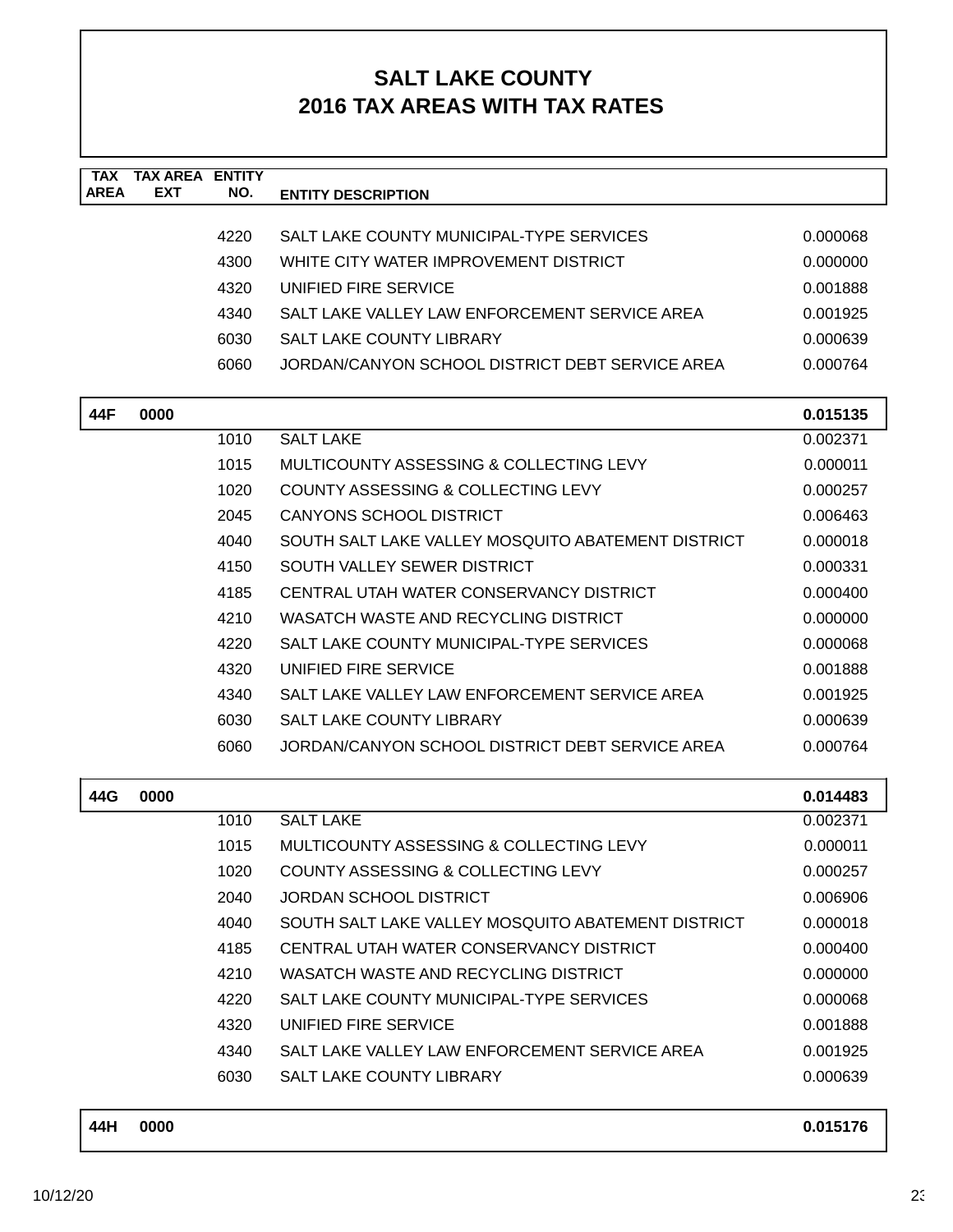| <b>TAX</b><br><b>AREA</b> | <b>TAX AREA ENTITY</b><br><b>EXT</b> | NO.  | <b>ENTITY DESCRIPTION</b>                          |          |
|---------------------------|--------------------------------------|------|----------------------------------------------------|----------|
|                           |                                      |      |                                                    |          |
|                           |                                      | 1010 | <b>SALT LAKE</b>                                   | 0.002371 |
|                           |                                      | 1015 | MULTICOUNTY ASSESSING & COLLECTING LEVY            | 0.000011 |
|                           |                                      | 1020 | <b>COUNTY ASSESSING &amp; COLLECTING LEVY</b>      | 0.000257 |
|                           |                                      | 2045 | CANYONS SCHOOL DISTRICT                            | 0.006463 |
|                           |                                      | 4040 | SOUTH SALT LAKE VALLEY MOSQUITO ABATEMENT DISTRICT | 0.000018 |
|                           |                                      | 4045 | JORDAN VALLEY WATER CONSERVANCY DISTRICTXXX        | 0.000372 |
|                           |                                      | 4185 | CENTRAL UTAH WATER CONSERVANCY DISTRICT            | 0.000400 |
|                           |                                      | 4210 | WASATCH WASTE AND RECYCLING DISTRICT               | 0.000000 |
|                           |                                      | 4220 | SALT LAKE COUNTY MUNICIPAL-TYPE SERVICES           | 0.000068 |
|                           |                                      | 4320 | UNIFIED FIRE SERVICE                               | 0.001888 |
|                           |                                      | 4340 | SALT LAKE VALLEY LAW ENFORCEMENT SERVICE AREA      | 0.001925 |
|                           |                                      | 6030 | SALT LAKE COUNTY LIBRARY                           | 0.000639 |
|                           |                                      | 6060 | JORDAN/CANYON SCHOOL DISTRICT DEBT SERVICE AREA    | 0.000764 |
|                           |                                      |      |                                                    |          |
| 45E                       | 0000                                 |      |                                                    | 0.019675 |
|                           |                                      | 1010 | <b>SALT LAKE</b>                                   | 0.002371 |
|                           |                                      | 1015 | MULTICOUNTY ASSESSING & COLLECTING LEVY            | 0.000011 |
|                           |                                      | 1020 | COUNTY ASSESSING & COLLECTING LEVY                 | 0.000257 |
|                           |                                      | 2040 | <b>JORDAN SCHOOL DISTRICT</b>                      | 0.006906 |
|                           |                                      | 3060 | <b>RIVERTON</b>                                    | 0.004557 |
|                           |                                      | 4040 | SOUTH SALT LAKE VALLEY MOSQUITO ABATEMENT DISTRICT | 0.000018 |
|                           |                                      | 4045 | JORDAN VALLEY WATER CONSERVANCY DISTRICTXXX        | 0.000372 |
|                           |                                      | 4150 | SOUTH VALLEY SEWER DISTRICT                        | 0.000331 |
|                           |                                      | 4185 | CENTRAL UTAH WATER CONSERVANCY DISTRICT            | 0.000400 |
|                           |                                      | 4320 | UNIFIED FIRE SERVICE                               | 0.001888 |
|                           |                                      | 4340 | SALT LAKE VALLEY LAW ENFORCEMENT SERVICE AREA      | 0.001925 |
|                           |                                      | 6030 | SALT LAKE COUNTY LIBRARY                           | 0.000639 |
|                           |                                      | 8602 | 13400 SOUTH BANGERTER HIGHWAY ECONOMIC DEVELOPME   | 0.000000 |
| 45F                       | 0000                                 |      |                                                    | 0.012523 |

| 45F | 0000 |      |                                                    | 0.012523 |
|-----|------|------|----------------------------------------------------|----------|
|     |      | 1010 | <b>SALT LAKE</b>                                   | 0.002371 |
|     |      | 1015 | MULTICOUNTY ASSESSING & COLLECTING LEVY            | 0.000011 |
|     |      | 1020 | COUNTY ASSESSING & COLLECTING LEVY                 | 0.000257 |
|     |      | 2040 | JORDAN SCHOOL DISTRICT                             | 0.006906 |
|     |      | 3020 | <b>BLUFFDALE</b>                                   | 0.001218 |
|     |      | 4040 | SOUTH SALT LAKE VALLEY MOSQUITO ABATEMENT DISTRICT | 0.000018 |
|     |      |      |                                                    |          |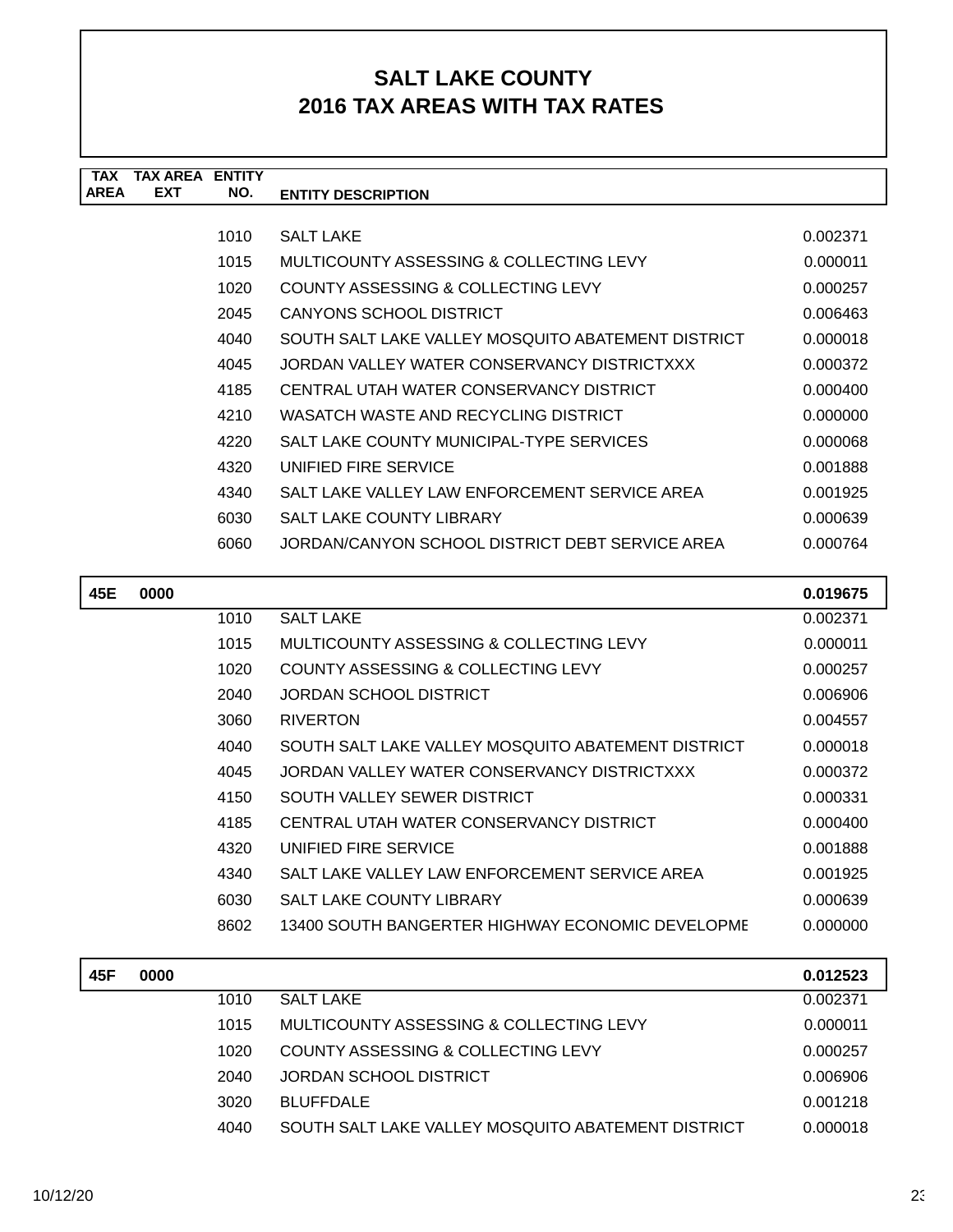| <b>TAX</b><br><b>AREA</b> | <b>TAX AREA ENTITY</b><br>EXT | NO.  | <b>ENTITY DESCRIPTION</b>                          |          |
|---------------------------|-------------------------------|------|----------------------------------------------------|----------|
|                           |                               |      |                                                    |          |
|                           |                               | 4045 | JORDAN VALLEY WATER CONSERVANCY DISTRICTXXX        | 0.000372 |
|                           |                               | 4150 | SOUTH VALLEY SEWER DISTRICT                        | 0.000331 |
|                           |                               | 4185 | CENTRAL UTAH WATER CONSERVANCY DISTRICT            | 0.000400 |
|                           |                               | 6030 | <b>SALT LAKE COUNTY LIBRARY</b>                    | 0.000639 |
|                           |                               | 8703 | JORDAN NARROWS ECONOMIC DEVELOPMENT PROJECT - BL   | 0.000000 |
| 45G                       | 0000                          |      |                                                    | 0.012523 |
|                           |                               | 1010 | <b>SALT LAKE</b>                                   | 0.002371 |
|                           |                               | 1015 | MULTICOUNTY ASSESSING & COLLECTING LEVY            | 0.000011 |
|                           |                               | 1020 | <b>COUNTY ASSESSING &amp; COLLECTING LEVY</b>      | 0.000257 |
|                           |                               | 2040 | <b>JORDAN SCHOOL DISTRICT</b>                      | 0.006906 |
|                           |                               | 3020 | <b>BLUFFDALE</b>                                   | 0.001218 |
|                           |                               | 4040 | SOUTH SALT LAKE VALLEY MOSQUITO ABATEMENT DISTRICT | 0.000018 |
|                           |                               | 4045 | JORDAN VALLEY WATER CONSERVANCY DISTRICTXXX        | 0.000372 |
|                           |                               | 4150 | SOUTH VALLEY SEWER DISTRICT                        | 0.000331 |
|                           |                               | 4185 | CENTRAL UTAH WATER CONSERVANCY DISTRICT            | 0.000400 |
|                           |                               | 6030 | SALT LAKE COUNTY LIBRARY                           | 0.000639 |
|                           |                               | 8702 | BLUFFDALE GATEWAY REDEVELOPMENT PROJECT AREA - BL  | 0.000000 |
| 46B                       | 0000                          |      |                                                    | 0.012523 |
|                           |                               | 1010 | <b>SALT LAKE</b>                                   | 0.002371 |
|                           |                               | 1015 | MULTICOUNTY ASSESSING & COLLECTING LEVY            | 0.000011 |
|                           |                               | 1020 | COUNTY ASSESSING & COLLECTING LEVY                 | 0.000257 |
|                           |                               | 2040 | <b>JORDAN SCHOOL DISTRICT</b>                      | 0.006906 |
|                           |                               | 3020 | <b>BLUFFDALE</b>                                   | 0.001218 |
|                           |                               | 4040 | SOUTH SALT LAKE VALLEY MOSQUITO ABATEMENT DISTRICT | 0.000018 |
|                           |                               | 4045 | JORDAN VALLEY WATER CONSERVANCY DISTRICTXXX        | 0.000372 |
|                           |                               | 4150 | SOUTH VALLEY SEWER DISTRICT                        | 0.000331 |
|                           |                               | 4185 | CENTRAL UTAH WATER CONSERVANCY DISTRICT            | 0.000400 |
|                           |                               | 6030 | <b>SALT LAKE COUNTY LIBRARY</b>                    | 0.000639 |
|                           |                               | 8701 | EASTERN BLUFFDALE ECONOMIC DEVELOPMENT PLAN - BLU  | 0.000000 |
| 51A                       | 0000                          |      |                                                    | 0.013224 |
|                           |                               | 1010 | <b>SALT LAKE</b>                                   | 0.002371 |
|                           |                               | 1015 | MULTICOUNTY ASSESSING & COLLECTING LEVY            | 0.000011 |
|                           |                               | 1020 | COUNTY ASSESSING & COLLECTING LEVY                 | 0.000257 |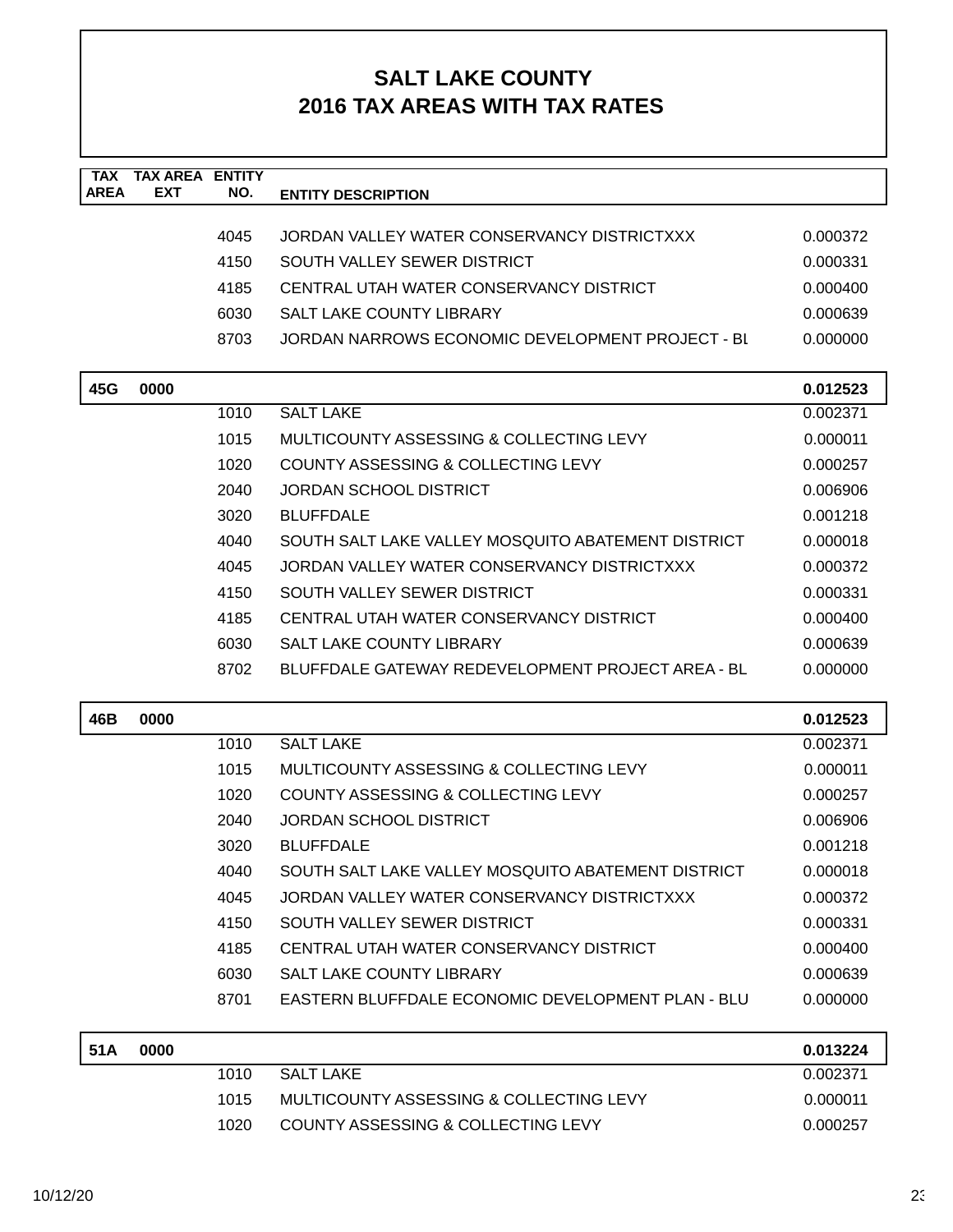| TAX         | TAX AREA   | <b>ENTITY</b> |                                                    |          |
|-------------|------------|---------------|----------------------------------------------------|----------|
| <b>AREA</b> | <b>EXT</b> | NO.           | <b>ENTITY DESCRIPTION</b>                          |          |
|             |            |               |                                                    |          |
|             |            | 2045          | CANYONS SCHOOL DISTRICT                            | 0.006463 |
|             |            | 3030          | DRAPER CITY                                        | 0.001560 |
|             |            | 4040          | SOUTH SALT LAKE VALLEY MOSQUITO ABATEMENT DISTRICT | 0.000018 |
|             |            | 4045          | JORDAN VALLEY WATER CONSERVANCY DISTRICTXXX        | 0.000372 |
|             |            | 4150          | SOUTH VALLEY SEWER DISTRICT                        | 0.000331 |
|             |            | 4160          | CRESENT CEMETERY MAINTENANCE DISTRICT              | 0.000038 |
|             |            | 4185          | CENTRAL UTAH WATER CONSERVANCY DISTRICT            | 0.000400 |
|             |            | 6030          | <b>SALT LAKE COUNTY LIBRARY</b>                    | 0.000639 |
|             |            | 6060          | JORDAN/CANYON SCHOOL DISTRICT DEBT SERVICE AREA    | 0.000764 |
|             |            | 8403          | CRESCENT NEIGHBORHOOD DEVELOPMENT PLAN - DRAPER    | 0.000000 |
|             |            |               |                                                    |          |

| 51 B | 0000 |      |                                                    | 0.012903 |
|------|------|------|----------------------------------------------------|----------|
|      |      | 1010 | <b>SALT LAKE</b>                                   | 0.002371 |
|      |      | 1015 | MULTICOUNTY ASSESSING & COLLECTING LEVY            | 0.000011 |
|      |      | 1020 | COUNTY ASSESSING & COLLECTING LEVY                 | 0.000257 |
|      |      | 2040 | JORDAN SCHOOL DISTRICT                             | 0.006906 |
|      |      | 3030 | DRAPER CITY                                        | 0.001560 |
|      |      | 4040 | SOUTH SALT LAKE VALLEY MOSQUITO ABATEMENT DISTRICT | 0.000018 |
|      |      | 4045 | JORDAN VALLEY WATER CONSERVANCY DISTRICTXXX        | 0.000372 |
|      |      | 4150 | SOUTH VALLEY SEWER DISTRICT                        | 0.000331 |
|      |      | 4160 | CRESENT CEMETERY MAINTENANCE DISTRICT              | 0.000038 |
|      |      | 4185 | CENTRAL UTAH WATER CONSERVANCY DISTRICT            | 0.000400 |
|      |      | 6030 | <b>SALT LAKE COUNTY LIBRARY</b>                    | 0.000639 |
|      |      |      |                                                    |          |

| 52A | 0000 |      |                                                    | 0.013186 |
|-----|------|------|----------------------------------------------------|----------|
|     |      | 1010 | <b>SALT LAKE</b>                                   | 0.002371 |
|     |      | 1015 | MULTICOUNTY ASSESSING & COLLECTING LEVY            | 0.000011 |
|     |      | 1020 | COUNTY ASSESSING & COLLECTING LEVY                 | 0.000257 |
|     |      | 2045 | CANYONS SCHOOL DISTRICT                            | 0.006463 |
|     |      | 3030 | DRAPER CITY                                        | 0.001560 |
|     |      | 4040 | SOUTH SALT LAKE VALLEY MOSOUITO ABATEMENT DISTRICT | 0.000018 |
|     |      | 4045 | JORDAN VALLEY WATER CONSERVANCY DISTRICTXXX        | 0.000372 |
|     |      | 4150 | SOUTH VALLEY SEWER DISTRICT                        | 0.000331 |
|     |      | 4185 | CENTRAL UTAH WATER CONSERVANCY DISTRICT            | 0.000400 |
|     |      | 6030 | SALT LAKE COUNTY LIBRARY                           | 0.000639 |
|     |      | 6060 | JORDAN/CANYON SCHOOL DISTRICT DEBT SERVICE AREA    | 0.000764 |

 $\mathbf{I}$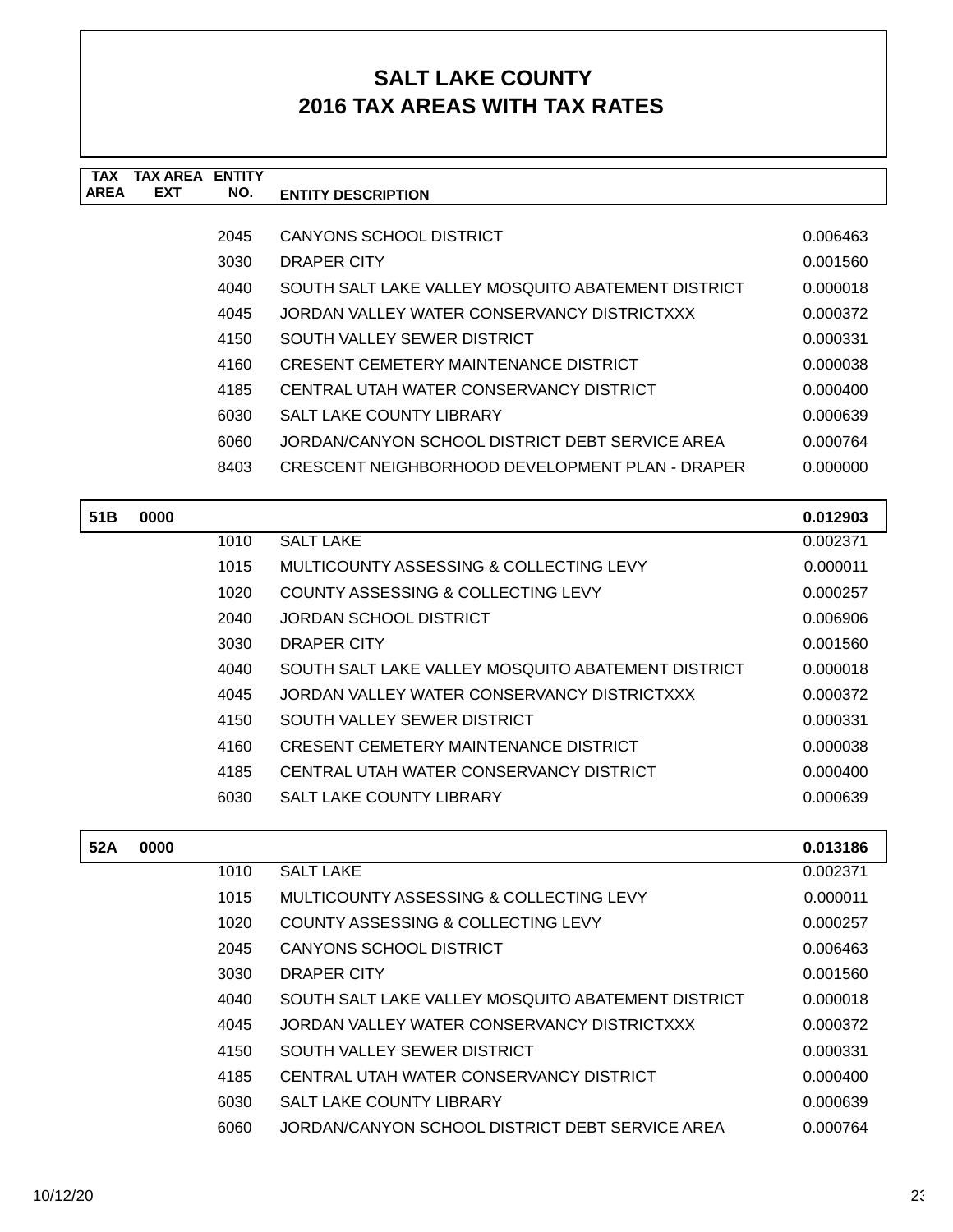#### **TAX TAX AREA ENTITY AREA ENTITY DESCRIPTION EXT NO.**

8401 WEST FREEWAY NEIGHBORHOOD DEVELOPMENT PLAN - DR/ 0.000000

| 54B | 0000 |      |                                                    | 0.013808 |
|-----|------|------|----------------------------------------------------|----------|
|     |      | 1010 | <b>SALT LAKE</b>                                   | 0.002371 |
|     |      | 1015 | MULTICOUNTY ASSESSING & COLLECTING LEVY            | 0.000011 |
|     |      | 1020 | COUNTY ASSESSING & COLLECTING LEVY                 | 0.000257 |
|     |      | 2045 | CANYONS SCHOOL DISTRICT                            | 0.006463 |
|     |      | 3030 | DRAPER CITY                                        | 0.001560 |
|     |      | 4040 | SOUTH SALT LAKE VALLEY MOSQUITO ABATEMENT DISTRICT | 0.000018 |
|     |      | 4045 | JORDAN VALLEY WATER CONSERVANCY DISTRICTXXX        | 0.000372 |
|     |      | 4150 | SOUTH VALLEY SEWER DISTRICT                        | 0.000331 |
|     |      | 4185 | CENTRAL UTAH WATER CONSERVANCY DISTRICT            | 0.000400 |
|     |      | 4310 | TRAVERSE RIDGE SPECIAL SERVICE DISTRICT            | 0.000622 |
|     |      | 6030 | <b>SALT LAKE COUNTY LIBRARY</b>                    | 0.000639 |
|     |      | 6060 | JORDAN/CANYON SCHOOL DISTRICT DEBT SERVICE AREA    | 0.000764 |

| 55A | 0000 |      |                                                    | 0.013186 |
|-----|------|------|----------------------------------------------------|----------|
|     |      | 1010 | <b>SALT LAKE</b>                                   | 0.002371 |
|     |      | 1015 | MULTICOUNTY ASSESSING & COLLECTING LEVY            | 0.000011 |
|     |      | 1020 | COUNTY ASSESSING & COLLECTING LEVY                 | 0.000257 |
|     |      | 2045 | CANYONS SCHOOL DISTRICT                            | 0.006463 |
|     |      | 3030 | DRAPER CITY                                        | 0.001560 |
|     |      | 4040 | SOUTH SALT LAKE VALLEY MOSQUITO ABATEMENT DISTRICT | 0.000018 |
|     |      | 4045 | JORDAN VALLEY WATER CONSERVANCY DISTRICTXXX        | 0.000372 |
|     |      | 4150 | SOUTH VALLEY SEWER DISTRICT                        | 0.000331 |
|     |      | 4185 | CENTRAL UTAH WATER CONSERVANCY DISTRICT            | 0.000400 |
|     |      | 6030 | <b>SALT LAKE COUNTY LIBRARY</b>                    | 0.000639 |
|     |      | 6060 | JORDAN/CANYON SCHOOL DISTRICT DEBT SERVICE AREA    | 0.000764 |
|     |      | 8402 | SAND HILLS NEIGHBORHOOD DEVELOPMENT PLAN - DRAPER  | 0.000000 |

| 55B | 0000 |      |                                         | 0.013186 |
|-----|------|------|-----------------------------------------|----------|
|     |      | 1010 | <b>SALT LAKE</b>                        | 0.002371 |
|     |      | 1015 | MULTICOUNTY ASSESSING & COLLECTING LEVY | 0.000011 |
|     |      | 1020 | COUNTY ASSESSING & COLLECTING LEVY      | 0.000257 |
|     |      | 2045 | CANYONS SCHOOL DISTRICT                 | 0.006463 |
|     |      | 3030 | DRAPER CITY                             | 0.001560 |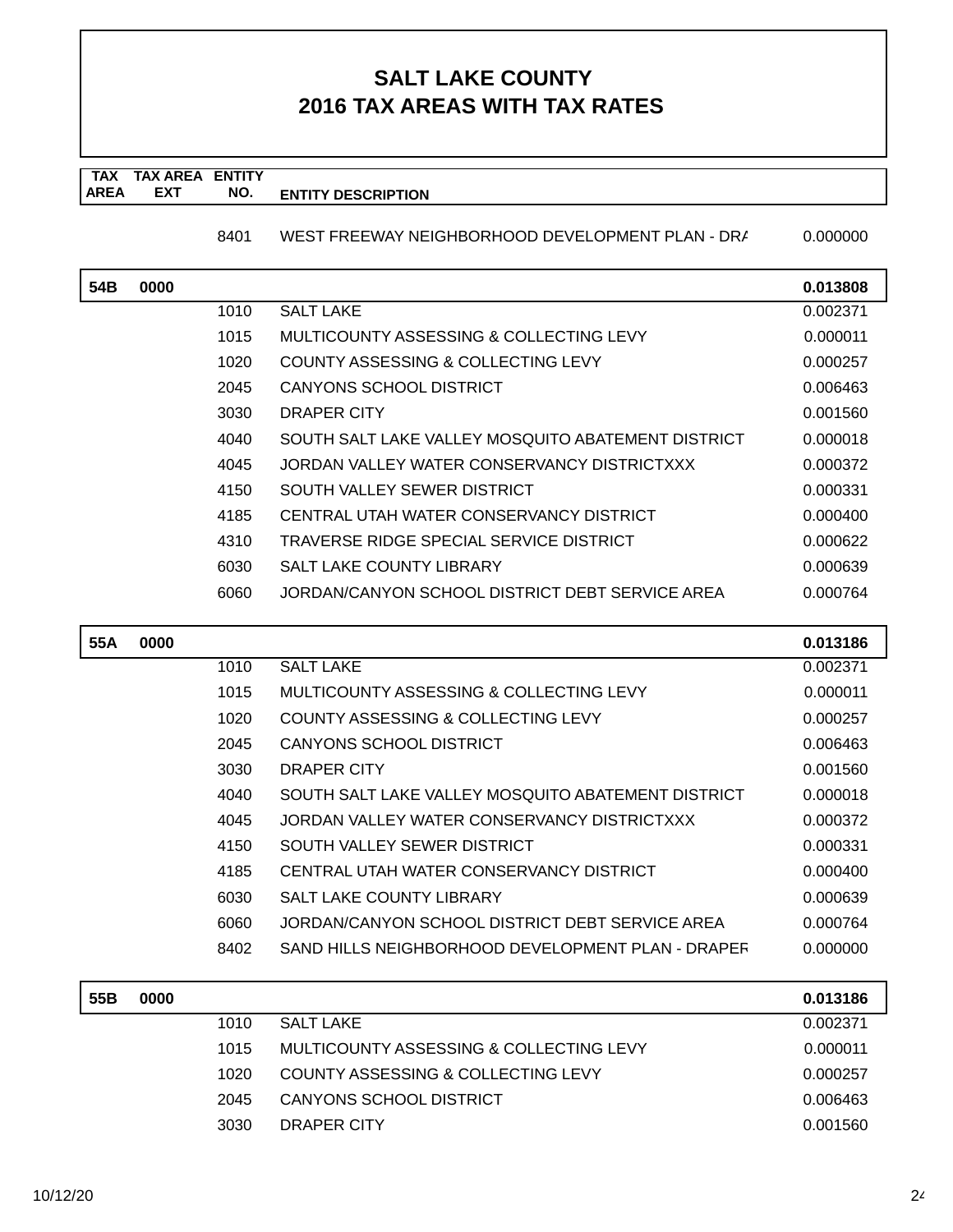| <b>TAX</b><br><b>AREA</b> | <b>TAX AREA ENTITY</b><br><b>EXT</b> | NO.  | <b>ENTITY DESCRIPTION</b>                              |          |
|---------------------------|--------------------------------------|------|--------------------------------------------------------|----------|
|                           |                                      |      |                                                        |          |
|                           |                                      | 4040 | SOUTH SALT LAKE VALLEY MOSQUITO ABATEMENT DISTRICT     | 0.000018 |
|                           |                                      | 4045 | JORDAN VALLEY WATER CONSERVANCY DISTRICTXXX            | 0.000372 |
|                           |                                      | 4150 | SOUTH VALLEY SEWER DISTRICT                            | 0.000331 |
|                           |                                      | 4185 | CENTRAL UTAH WATER CONSERVANCY DISTRICT                | 0.000400 |
|                           |                                      | 6030 | <b>SALT LAKE COUNTY LIBRARY</b>                        | 0.000639 |
|                           |                                      | 6060 | JORDAN/CANYON SCHOOL DISTRICT DEBT SERVICE AREA        | 0.000764 |
|                           |                                      | 9403 | <b>CRESCENT NEIGHBORHOOD DEVELOPMENT PLAN - DRAPER</b> | 0.000000 |
| 55C                       | 0000                                 |      |                                                        | 0.013186 |
|                           |                                      | 1010 | <b>SALT LAKE</b>                                       | 0.002371 |
|                           |                                      | 1015 | MULTICOUNTY ASSESSING & COLLECTING LEVY                | 0.000011 |
|                           |                                      | 1020 | COUNTY ASSESSING & COLLECTING LEVY                     | 0.000257 |
|                           |                                      | 2045 | <b>CANYONS SCHOOL DISTRICT</b>                         | 0.006463 |
|                           |                                      | 3030 | DRAPER CITY                                            | 0.001560 |
|                           |                                      | 4040 | SOUTH SALT LAKE VALLEY MOSQUITO ABATEMENT DISTRICT     | 0.000018 |
|                           |                                      | 4045 | JORDAN VALLEY WATER CONSERVANCY DISTRICTXXX            | 0.000372 |
|                           |                                      | 4150 | SOUTH VALLEY SEWER DISTRICT                            | 0.000331 |
|                           |                                      | 4185 | CENTRAL UTAH WATER CONSERVANCY DISTRICT                | 0.000400 |
|                           |                                      | 6030 | <b>SALT LAKE COUNTY LIBRARY</b>                        | 0.000639 |
|                           |                                      | 6060 | JORDAN/CANYON SCHOOL DISTRICT DEBT SERVICE AREA        | 0.000764 |
|                           |                                      | 8404 | EAST BANGERTER NEIGHBORHOOD DEVELOPMENT PROJECT        | 0.000000 |
| 55D                       | 0000                                 |      |                                                        | 0.013186 |
|                           |                                      | 1010 | <b>SALT LAKE</b>                                       | 0.002371 |
|                           |                                      | 1015 | <b>MULTICOUNTY ASSESSING &amp; COLLECTING LEVY</b>     | 0.000011 |
|                           |                                      | 1020 | COUNTY ASSESSING & COLLECTING LEVY                     | 0.000257 |
|                           |                                      | 2045 | <b>CANYONS SCHOOL DISTRICT</b>                         | 0.006463 |
|                           |                                      | 3030 | DRAPER CITY                                            | 0.001560 |
|                           |                                      | 4040 | SOUTH SALT LAKE VALLEY MOSQUITO ABATEMENT DISTRICT     | 0.000018 |
|                           |                                      | 4045 | JORDAN VALLEY WATER CONSERVANCY DISTRICTXXX            | 0.000372 |
|                           |                                      | 4150 | SOUTH VALLEY SEWER DISTRICT                            | 0.000331 |
|                           |                                      | 4185 | CENTRAL UTAH WATER CONSERVANCY DISTRICT                | 0.000400 |
|                           |                                      | 6030 | <b>SALT LAKE COUNTY LIBRARY</b>                        | 0.000639 |
|                           |                                      | 6060 | JORDAN/CANYON SCHOOL DISTRICT DEBT SERVICE AREA        | 0.000764 |
|                           |                                      | 8405 | DRAPER GATEWAY COMMUNITY DEVELOPMENT PROJECT           | 0.000000 |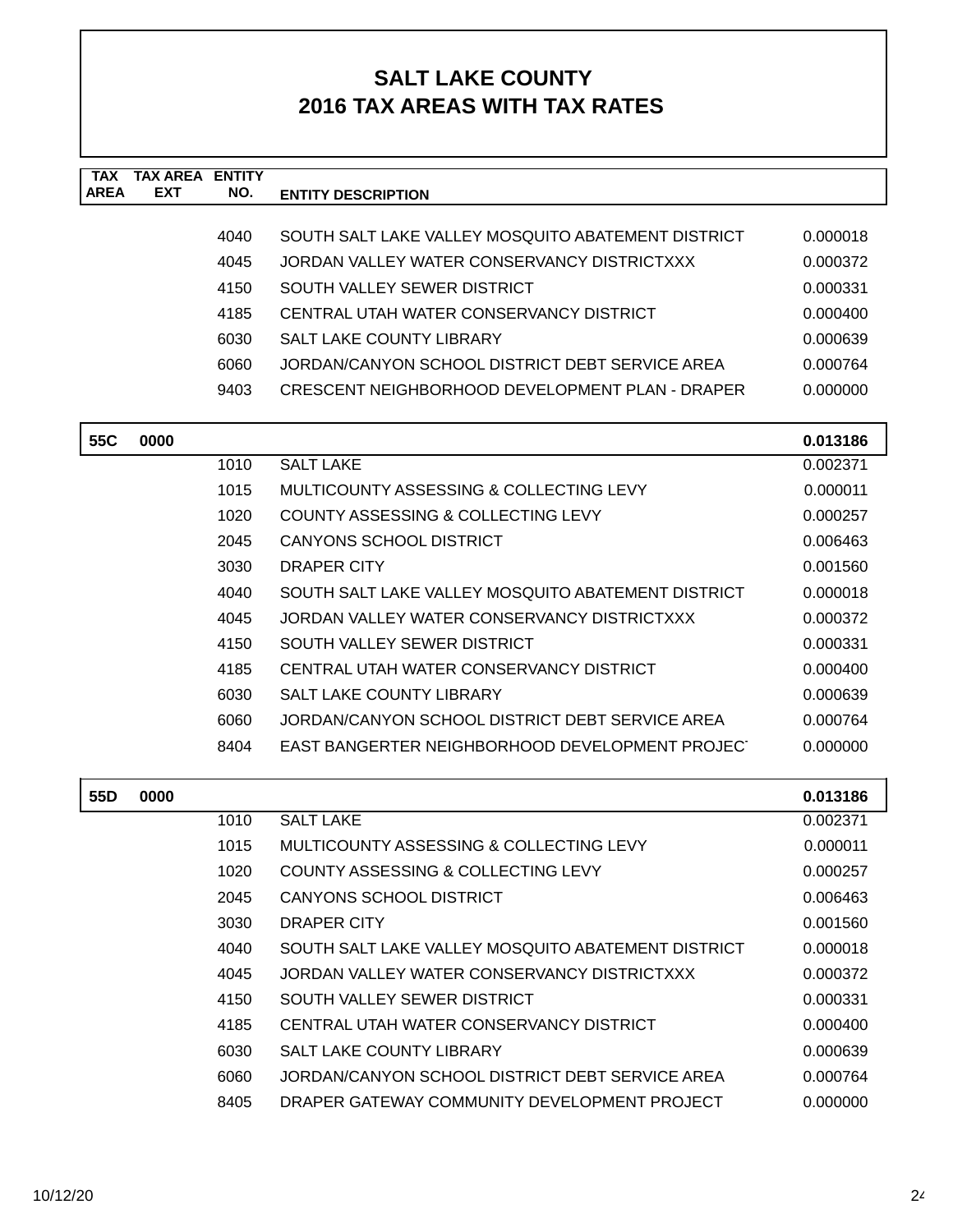#### **TAX TAX AREA ENTITY ENTITY DESCRIPTION EXT NO.**

| 55E | 0000 |      |                                                    | 0.013186 |
|-----|------|------|----------------------------------------------------|----------|
|     |      | 1010 | <b>SALT LAKE</b>                                   | 0.002371 |
|     |      | 1015 | MULTICOUNTY ASSESSING & COLLECTING LEVY            | 0.000011 |
|     |      | 1020 | COUNTY ASSESSING & COLLECTING LEVY                 | 0.000257 |
|     |      | 2045 | CANYONS SCHOOL DISTRICT                            | 0.006463 |
|     |      | 3030 | DRAPER CITY                                        | 0.001560 |
|     |      | 4040 | SOUTH SALT LAKE VALLEY MOSOUITO ABATEMENT DISTRICT | 0.000018 |
|     |      | 4045 | JORDAN VALLEY WATER CONSERVANCY DISTRICTXXX        | 0.000372 |
|     |      | 4150 | SOUTH VALLEY SEWER DISTRICT                        | 0.000331 |
|     |      | 4185 | CENTRAL UTAH WATER CONSERVANCY DISTRICT            | 0.000400 |
|     |      | 6030 | <b>SALT LAKE COUNTY LIBRARY</b>                    | 0.000639 |
|     |      | 6060 | JORDAN/CANYON SCHOOL DISTRICT DEBT SERVICE AREA    | 0.000764 |
|     |      | 8406 | FRONT RUNER CDA - DRAPER                           | 0.000000 |

| 55F | 0000 |      |                                                    | 0.013186 |
|-----|------|------|----------------------------------------------------|----------|
|     |      | 1010 | <b>SALT LAKE</b>                                   | 0.002371 |
|     |      | 1015 | MULTICOUNTY ASSESSING & COLLECTING LEVY            | 0.000011 |
|     |      | 1020 | COUNTY ASSESSING & COLLECTING LEVY                 | 0.000257 |
|     |      | 2045 | CANYONS SCHOOL DISTRICT                            | 0.006463 |
|     |      | 3030 | DRAPER CITY                                        | 0.001560 |
|     |      | 4040 | SOUTH SALT LAKE VALLEY MOSQUITO ABATEMENT DISTRICT | 0.000018 |
|     |      | 4045 | JORDAN VALLEY WATER CONSERVANCY DISTRICTXXX        | 0.000372 |
|     |      | 4150 | SOUTH VALLEY SEWER DISTRICT                        | 0.000331 |
|     |      | 4185 | CENTRAL UTAH WATER CONSERVANCY DISTRICT            | 0.000400 |
|     |      | 6030 | <b>SALT LAKE COUNTY LIBRARY</b>                    | 0.000639 |
|     |      | 6060 | JORDAN/CANYON SCHOOL DISTRICT DEBT SERVICE AREA    | 0.000764 |
|     |      | 8407 | RC WILLEY CDA - DRAPER                             | 0.000000 |
| 61A | 0000 |      |                                                    | 0.013748 |

| 61A | 0000 |      |                                                    | 0.013748 |
|-----|------|------|----------------------------------------------------|----------|
|     |      | 1010 | SALT LAKE                                          | 0.002371 |
|     |      | 1015 | MULTICOUNTY ASSESSING & COLLECTING LEVY            | 0.000011 |
|     |      | 1020 | COUNTY ASSESSING & COLLECTING LEVY                 | 0.000257 |
|     |      | 2030 | <b>GRANITE SCHOOL DISTRICT</b>                     | 0.006481 |
|     |      | 3105 | <b>TAYLORSVILLE CITY</b>                           | 0.001165 |
|     |      | 4040 | SOUTH SALT LAKE VALLEY MOSQUITO ABATEMENT DISTRICT | 0.000018 |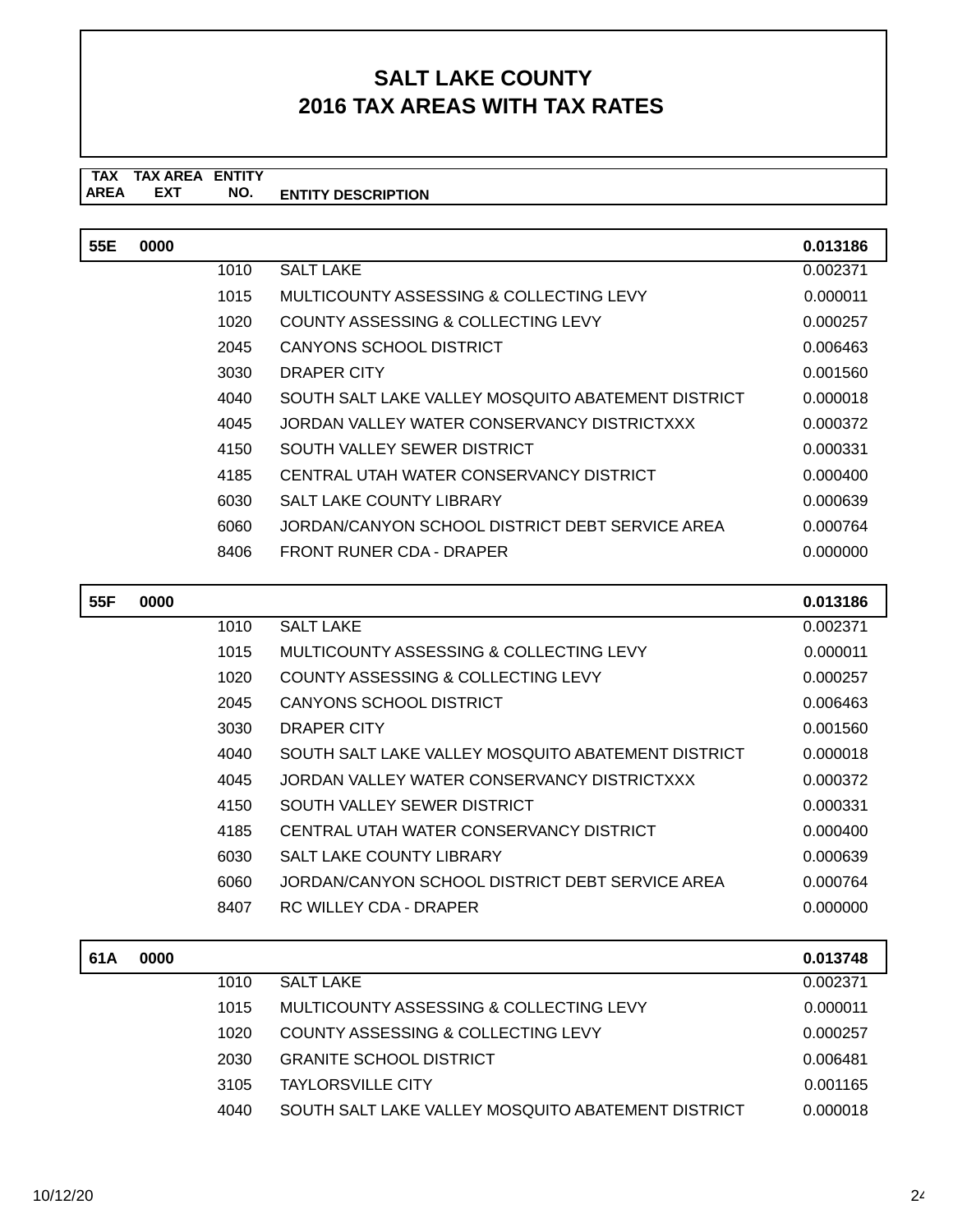| <b>TAX</b><br><b>AREA</b> | <b>TAX AREA</b><br><b>EXT</b> | <b>ENTITY</b><br>NO.                   | <b>ENTITY DESCRIPTION</b>                          |          |  |
|---------------------------|-------------------------------|----------------------------------------|----------------------------------------------------|----------|--|
|                           |                               |                                        |                                                    |          |  |
|                           |                               | 4045                                   | JORDAN VALLEY WATER CONSERVANCY DISTRICTXXX        | 0.000372 |  |
|                           |                               | 4110                                   | TAYLORSVILLE-BENNION IMPROVEMENT DISTRICT          | 0.000146 |  |
|                           |                               | 4185                                   | CENTRAL UTAH WATER CONSERVANCY DISTRICT            | 0.000400 |  |
|                           |                               | 4320                                   | UNIFIED FIRE SERVICE                               | 0.001888 |  |
|                           |                               | 6030                                   | <b>SALT LAKE COUNTY LIBRARY</b>                    | 0.000639 |  |
|                           |                               | 9803                                   | 5400 SOUTH AND BANGERTER HIGHWAY URBAN RENEWAL PF  | 0.000000 |  |
|                           |                               | 9808                                   | 5400 SOUTH AND BANGERTER HIGHWAY COMMUNITY DEVEL(  | 0.000000 |  |
| 61B                       | 0000                          |                                        |                                                    | 0.013748 |  |
|                           |                               | 1010                                   | <b>SALT LAKE</b>                                   | 0.002371 |  |
|                           |                               | 1015                                   | MULTICOUNTY ASSESSING & COLLECTING LEVY            | 0.000011 |  |
|                           |                               | 1020                                   | COUNTY ASSESSING & COLLECTING LEVY                 | 0.000257 |  |
|                           |                               | 2030<br><b>GRANITE SCHOOL DISTRICT</b> |                                                    | 0.006481 |  |
|                           |                               | 3105                                   | <b>TAYLORSVILLE CITY</b>                           |          |  |
|                           |                               | 4040                                   | SOUTH SALT LAKE VALLEY MOSQUITO ABATEMENT DISTRICT | 0.000018 |  |
|                           |                               | 4045                                   | JORDAN VALLEY WATER CONSERVANCY DISTRICTXXX        | 0.000372 |  |
|                           |                               | 4110                                   | TAYLORSVILLE-BENNION IMPROVEMENT DISTRICT          | 0.000146 |  |
|                           |                               | 4185                                   | CENTRAL UTAH WATER CONSERVANCY DISTRICT            | 0.000400 |  |
|                           |                               | 4320                                   | UNIFIED FIRE SERVICE                               | 0.001888 |  |
|                           |                               | 6030                                   | SALT LAKE COUNTY LIBRARY                           | 0.000639 |  |
|                           |                               | 8902                                   | 6200 SOUTH REDWOOD ROAD URBAN RENEWAL PROJECT      | 0.000000 |  |
| 61C                       | 0000                          |                                        |                                                    | 0.013748 |  |
|                           |                               | 1010                                   | <b>SALT LAKE</b>                                   | 0.002371 |  |
|                           |                               | 1015                                   | MULTICOUNTY ASSESSING & COLLECTING LEVY            | 0.000011 |  |
|                           |                               | 1020                                   | COUNTY ASSESSING & COLLECTING LEVY                 | 0.000257 |  |
|                           |                               | 2030                                   | <b>GRANITE SCHOOL DISTRICT</b>                     | 0.006481 |  |
|                           |                               | 3105                                   | <b>TAYLORSVILLE CITY</b>                           | 0.001165 |  |
|                           |                               | 4040                                   | SOUTH SALT LAKE VALLEY MOSQUITO ABATEMENT DISTRICT | 0.000018 |  |
|                           |                               | 4045                                   | JORDAN VALLEY WATER CONSERVANCY DISTRICTXXX        | 0.000372 |  |
|                           |                               | 4110                                   | TAYLORSVILLE-BENNION IMPROVEMENT DISTRICT          | 0.000146 |  |
|                           |                               | 4185                                   | CENTRAL UTAH WATER CONSERVANCY DISTRICT            | 0.000400 |  |
|                           |                               | 4320                                   | UNIFIED FIRE SERVICE                               | 0.001888 |  |
|                           |                               | 6030                                   | SALT LAKE COUNTY LIBRARY                           | 0.000639 |  |
|                           |                               | 8903                                   | NORTH POINT CDA - TAYLORSVILLE                     | 0.000000 |  |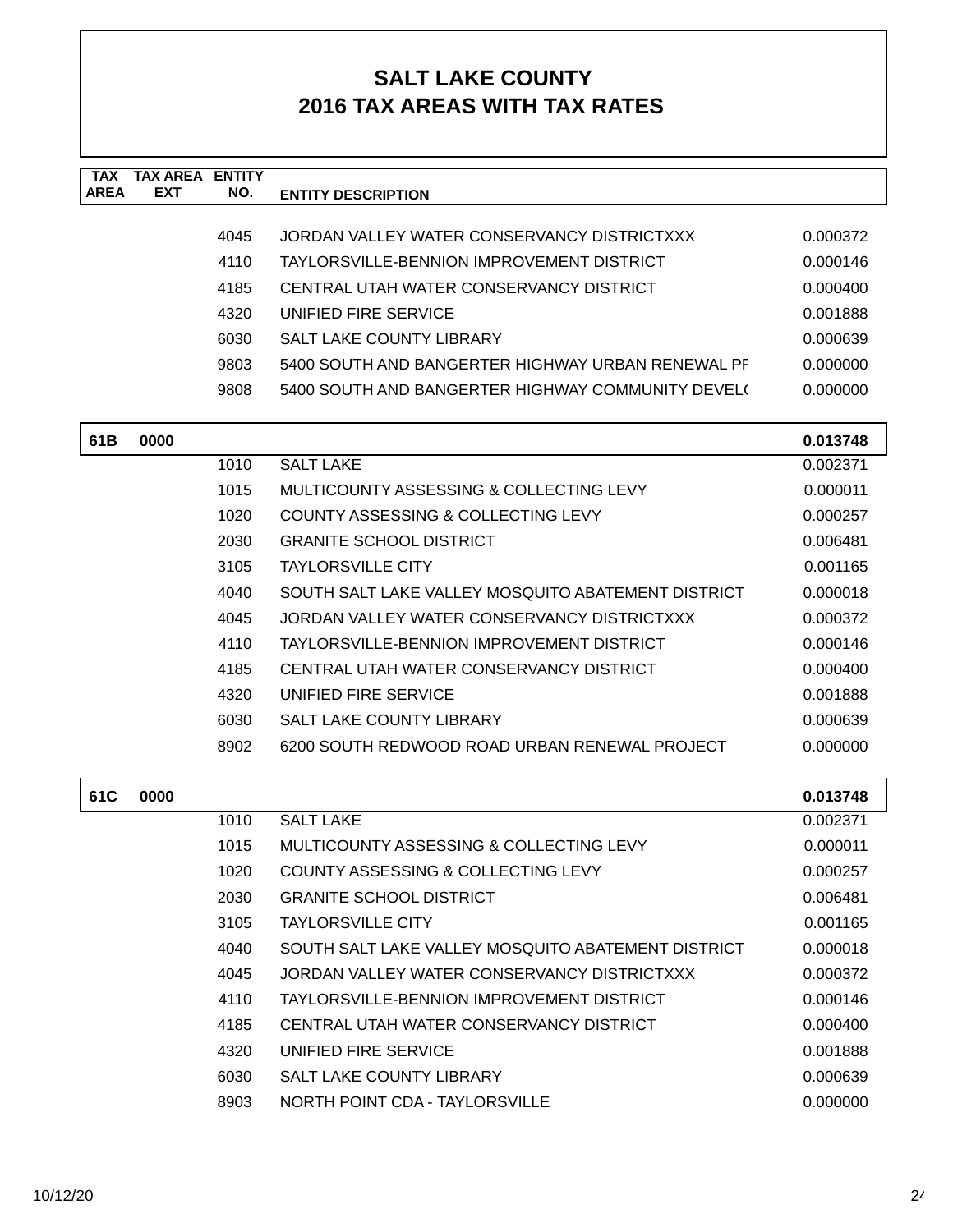#### **TAX TAX AREA ENTITY ENTITY DESCRIPTION EXT NO.**

| 61D | 0000 |      |                                                    | 0.013748 |
|-----|------|------|----------------------------------------------------|----------|
|     |      | 1010 | <b>SALT LAKE</b>                                   | 0.002371 |
|     |      | 1015 | MULTICOUNTY ASSESSING & COLLECTING LEVY            | 0.000011 |
|     |      | 1020 | COUNTY ASSESSING & COLLECTING LEVY                 | 0.000257 |
|     |      | 2030 | <b>GRANITE SCHOOL DISTRICT</b>                     | 0.006481 |
|     |      | 3105 | <b>TAYLORSVILLE CITY</b>                           | 0.001165 |
|     |      | 4040 | SOUTH SALT LAKE VALLEY MOSQUITO ABATEMENT DISTRICT | 0.000018 |
|     |      | 4045 | JORDAN VALLEY WATER CONSERVANCY DISTRICTXXX        | 0.000372 |
|     |      | 4110 | TAYLORSVILLE-BENNION IMPROVEMENT DISTRICT          | 0.000146 |
|     |      | 4185 | CENTRAL UTAH WATER CONSERVANCY DISTRICT            | 0.000400 |
|     |      | 4320 | UNIFIED FIRE SERVICE                               | 0.001888 |
|     |      | 6030 | <b>SALT LAKE COUNTY LIBRARY</b>                    | 0.000639 |
|     |      | 8904 | BENNION POINT EDA - TAYLORSVILLE                   | 0.000000 |

| 61E | 0000 |      |                                                    | 0.013748 |
|-----|------|------|----------------------------------------------------|----------|
|     |      | 1010 | <b>SALT LAKE</b>                                   | 0.002371 |
|     |      | 1015 | MULTICOUNTY ASSESSING & COLLECTING LEVY            | 0.000011 |
|     |      | 1020 | COUNTY ASSESSING & COLLECTING LEVY                 | 0.000257 |
|     |      | 2030 | <b>GRANITE SCHOOL DISTRICT</b>                     | 0.006481 |
|     |      | 3105 | <b>TAYLORSVILLE CITY</b>                           | 0.001165 |
|     |      | 4040 | SOUTH SALT LAKE VALLEY MOSQUITO ABATEMENT DISTRICT | 0.000018 |
|     |      | 4045 | JORDAN VALLEY WATER CONSERVANCY DISTRICTXXX        | 0.000372 |
|     |      | 4110 | TAYLORSVILLE-BENNION IMPROVEMENT DISTRICT          | 0.000146 |
|     |      | 4185 | CENTRAL UTAH WATER CONSERVANCY DISTRICT            | 0.000400 |
|     |      | 4320 | UNIFIED FIRE SERVICE                               | 0.001888 |
|     |      | 6030 | <b>SALT LAKE COUNTY LIBRARY</b>                    | 0.000639 |
|     |      | 8905 | CENTER POINT CDA - TAYLORSVILLE                    | 0.000000 |
|     |      |      |                                                    |          |
| 63A | 0000 |      |                                                    | 0.014804 |

| 63A | 0000 |      |                                                    | 0.014804 |
|-----|------|------|----------------------------------------------------|----------|
|     |      | 1010 | <b>SALT LAKE</b>                                   | 0.002371 |
|     |      | 1015 | MULTICOUNTY ASSESSING & COLLECTING LEVY            | 0.000011 |
|     |      | 1020 | COUNTY ASSESSING & COLLECTING LEVY                 | 0.000257 |
|     |      | 2030 | <b>GRANITE SCHOOL DISTRICT</b>                     | 0.006481 |
|     |      | 3105 | <b>TAYLORSVILLE CITY</b>                           | 0.001165 |
|     |      | 4040 | SOUTH SALT LAKE VALLEY MOSQUITO ABATEMENT DISTRICT | 0.000018 |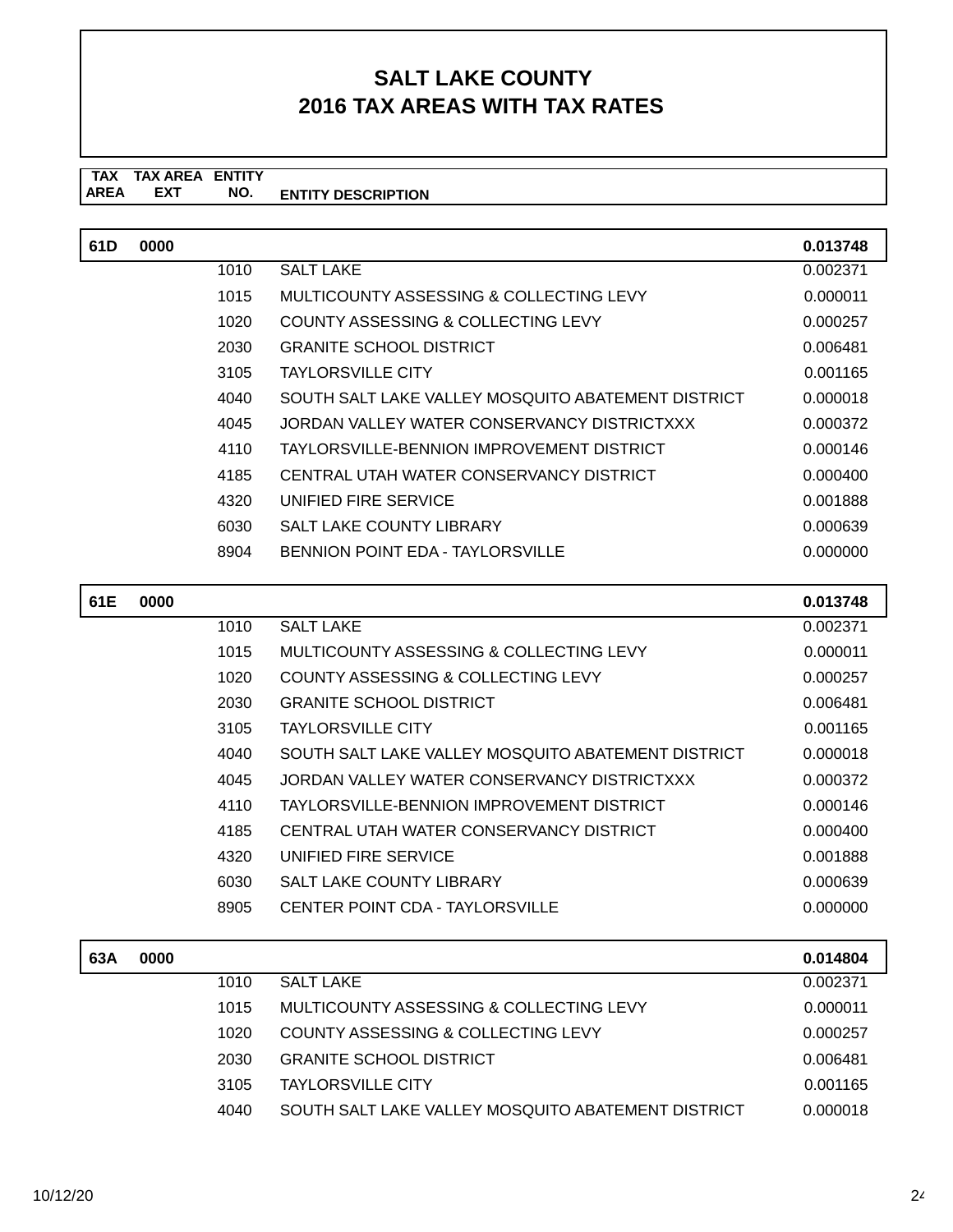| <b>TAX</b><br><b>AREA</b> | <b>TAX AREA ENTITY</b><br><b>EXT</b> | NO.  | <b>ENTITY DESCRIPTION</b>                          |          |
|---------------------------|--------------------------------------|------|----------------------------------------------------|----------|
|                           |                                      |      |                                                    |          |
|                           |                                      | 4045 | JORDAN VALLEY WATER CONSERVANCY DISTRICTXXX        | 0.000372 |
|                           |                                      | 4110 | TAYLORSVILLE-BENNION IMPROVEMENT DISTRICT          | 0.000146 |
|                           |                                      | 4180 | OQUIRRH RECREATION AND PARKS DISTRICT              | 0.001056 |
|                           |                                      | 4185 | CENTRAL UTAH WATER CONSERVANCY DISTRICT            | 0.000400 |
|                           |                                      | 4320 | UNIFIED FIRE SERVICE                               | 0.001888 |
|                           |                                      | 6030 | SALT LAKE COUNTY LIBRARY                           | 0.000639 |
|                           |                                      | 8900 | 5400 SOUTH AND BANGERTER HIGHWAY URBAN RENEWAL PF  | 0.000000 |
|                           |                                      | 8901 | 5400 SOUTH AND BANGERTER HIGHWAY COMMUNITY DEVEL(  | 0.000000 |
| 63B                       | 0000                                 |      |                                                    | 0.014804 |
|                           |                                      | 1010 | <b>SALT LAKE</b>                                   | 0.002371 |
|                           |                                      | 1015 | MULTICOUNTY ASSESSING & COLLECTING LEVY            | 0.000011 |
|                           |                                      | 1020 | COUNTY ASSESSING & COLLECTING LEVY                 | 0.000257 |
|                           |                                      | 2030 | <b>GRANITE SCHOOL DISTRICT</b>                     | 0.006481 |
|                           |                                      | 3105 | <b>TAYLORSVILLE CITY</b>                           | 0.001165 |
|                           |                                      | 4040 | SOUTH SALT LAKE VALLEY MOSQUITO ABATEMENT DISTRICT | 0.000018 |
|                           |                                      | 4045 | JORDAN VALLEY WATER CONSERVANCY DISTRICTXXX        | 0.000372 |
|                           |                                      | 4110 | TAYLORSVILLE-BENNION IMPROVEMENT DISTRICT          | 0.000146 |
|                           |                                      | 4180 | OQUIRRH RECREATION AND PARKS DISTRICT              | 0.001056 |
|                           |                                      | 4185 | CENTRAL UTAH WATER CONSERVANCY DISTRICT            | 0.000400 |
|                           |                                      | 4320 | UNIFIED FIRE SERVICE                               | 0.001888 |
|                           |                                      | 6030 | <b>SALT LAKE COUNTY LIBRARY</b>                    | 0.000639 |
|                           |                                      | 8902 | 6200 SOUTH REDWOOD ROAD URBAN RENEWAL PROJECT      | 0.000000 |
| 63C                       | 0000                                 |      |                                                    | 0.014804 |
|                           |                                      | 1010 | <b>SALT LAKE</b>                                   | 0.002371 |
|                           |                                      | 1015 | MULTICOUNTY ASSESSING & COLLECTING LEVY            | 0.000011 |
|                           |                                      | 1020 | COUNTY ASSESSING & COLLECTING LEVY                 | 0.000257 |
|                           |                                      | 2030 | <b>GRANITE SCHOOL DISTRICT</b>                     | 0.006481 |
|                           |                                      | 3105 | <b>TAYLORSVILLE CITY</b>                           | 0.001165 |
|                           |                                      | 4040 | SOUTH SALT LAKE VALLEY MOSQUITO ABATEMENT DISTRICT | 0.000018 |
|                           |                                      | 4045 | JORDAN VALLEY WATER CONSERVANCY DISTRICTXXX        | 0.000372 |
|                           |                                      | 4110 | TAYI ORSVILLE-BENNION IMPROVEMENT DISTRICT         | 0.000146 |

| 4110  | TAYLORSVILLE-BENNION IMPROVEMENT DISTRICT | 0.000146 |
|-------|-------------------------------------------|----------|
| 4180. | OQUIRRH RECREATION AND PARKS DISTRICT     | 0.001056 |
| 4185  | CENTRAL UTAH WATER CONSERVANCY DISTRICT   | 0.000400 |
| 4320  | UNIFIED FIRE SERVICE                      | 0.001888 |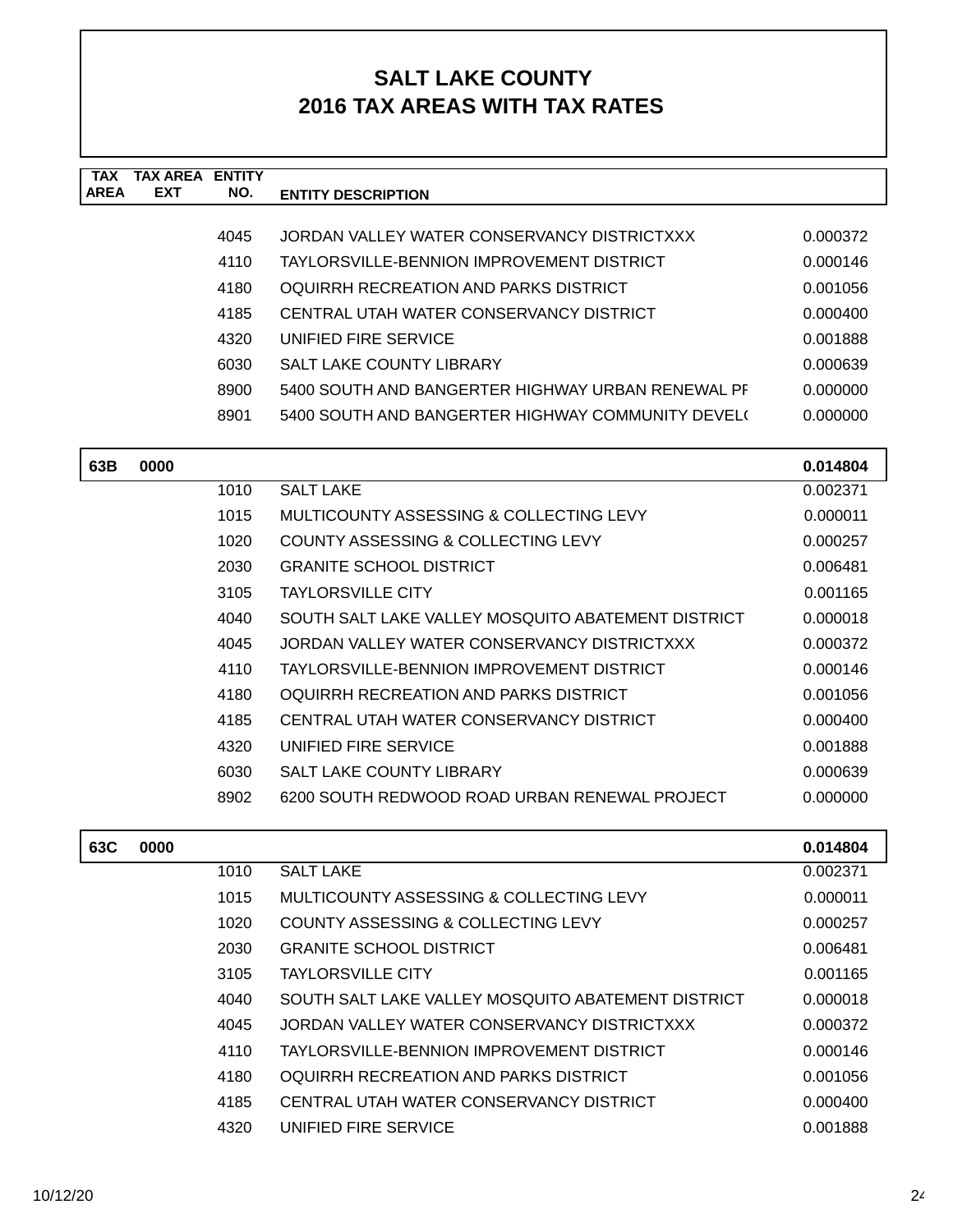| <b>TAX</b>  | <b>TAX AREA ENTITY</b>                              |      |                                                    |          |
|-------------|-----------------------------------------------------|------|----------------------------------------------------|----------|
| <b>AREA</b> | <b>EXT</b>                                          | NO.  | <b>ENTITY DESCRIPTION</b>                          |          |
|             |                                                     |      |                                                    |          |
|             |                                                     | 6030 | <b>SALT LAKE COUNTY LIBRARY</b>                    | 0.000639 |
|             |                                                     | 8905 | <b>CENTER POINT CDA - TAYLORSVILLE</b>             | 0.000000 |
| 64A         | 0000                                                |      |                                                    | 0.015335 |
|             |                                                     | 1010 | <b>SALT LAKE</b>                                   | 0.002371 |
|             |                                                     | 1015 | MULTICOUNTY ASSESSING & COLLECTING LEVY            | 0.000011 |
|             |                                                     | 1020 | COUNTY ASSESSING & COLLECTING LEVY                 | 0.000257 |
|             |                                                     | 2030 | <b>GRANITE SCHOOL DISTRICT</b>                     | 0.006481 |
|             |                                                     | 3105 | <b>TAYLORSVILLE CITY</b>                           | 0.001165 |
|             |                                                     | 4040 | SOUTH SALT LAKE VALLEY MOSQUITO ABATEMENT DISTRICT | 0.000018 |
|             | 4045<br>JORDAN VALLEY WATER CONSERVANCY DISTRICTXXX |      | 0.000372                                           |          |
|             |                                                     | 4120 | <b>KEARNS IMPROVEMENT DISTRICT</b>                 | 0.000677 |
|             |                                                     | 4180 | OQUIRRH RECREATION AND PARKS DISTRICT              | 0.001056 |
|             |                                                     | 4185 | CENTRAL UTAH WATER CONSERVANCY DISTRICT            | 0.000400 |
|             |                                                     | 4320 | UNIFIED FIRE SERVICE                               | 0.001888 |
|             |                                                     | 6030 | SALT LAKE COUNTY LIBRARY                           | 0.000639 |
|             |                                                     | 9804 | 5400 SOUTH AND BANGERTER HIGHWAY URBAN RENEWAL PF  | 0.000000 |
|             |                                                     | 9809 | 5400 SOUTH AND BANGERTER HIGHWAY COMMUNITY DEVEL(  | 0.000000 |
| 67A         | 0000                                                |      |                                                    | 0.013602 |
|             |                                                     | 1010 | <b>SALT LAKE</b>                                   | 0.002371 |
|             |                                                     | 1015 | MULTICOUNTY ASSESSING & COLLECTING LEVY            | 0.000011 |
|             |                                                     | 1020 | COUNTY ASSESSING & COLLECTING LEVY                 | 0.000257 |
|             |                                                     | 2030 | <b>GRANITE SCHOOL DISTRICT</b>                     | 0.006481 |
|             |                                                     | 3105 | <b>TAYLORSVILLE CITY</b>                           | 0.001165 |
|             |                                                     | 4040 | SOUTH SALT LAKE VALLEY MOSQUITO ABATEMENT DISTRICT | 0.000018 |
|             |                                                     | 4045 | JORDAN VALLEY WATER CONSERVANCY DISTRICTXXX        | 0.000372 |
|             |                                                     | 4185 | CENTRAL UTAH WATER CONSERVANCY DISTRICT            | 0.000400 |
|             |                                                     | 4320 | UNIFIED FIRE SERVICE                               | 0.001888 |
|             |                                                     | 6030 | <b>SALT LAKE COUNTY LIBRARY</b>                    | 0.000639 |
|             |                                                     | 8902 | 6200 SOUTH REDWOOD ROAD URBAN RENEWAL PROJECT      | 0.000000 |
|             |                                                     |      |                                                    |          |
| <b>70A</b>  | 0000                                                |      |                                                    | 0.015460 |
|             |                                                     | 1010 | <b>SALT LAKE</b>                                   | 0.002371 |
|             |                                                     | 1015 | MULTICOUNTY ASSESSING & COLLECTING LEVY            | 0.000011 |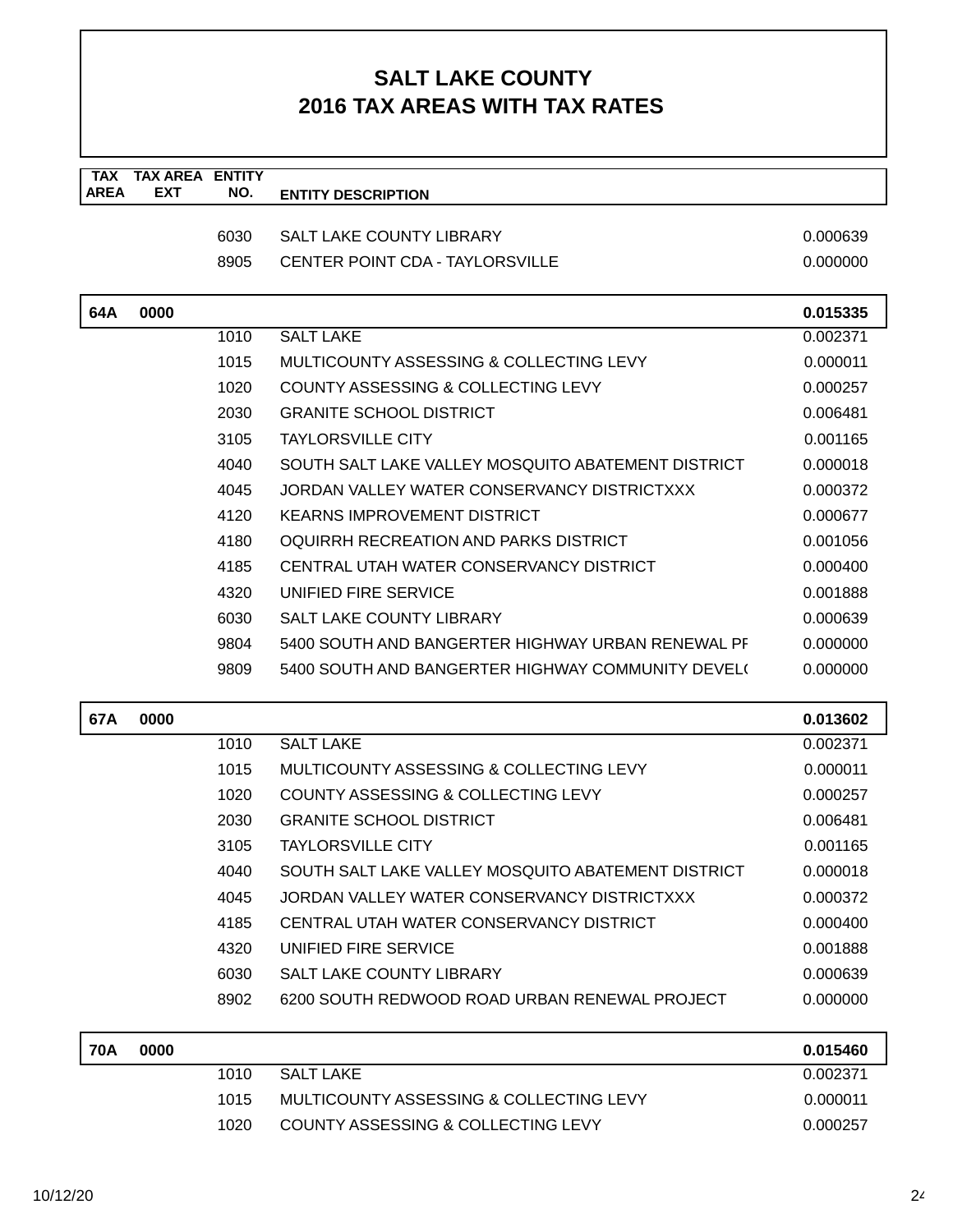| <b>TAX</b>  | <b>TAX AREA ENTITY</b>                              |                                                    |                                                    |                      |
|-------------|-----------------------------------------------------|----------------------------------------------------|----------------------------------------------------|----------------------|
| <b>AREA</b> | <b>EXT</b>                                          | NO.                                                | <b>ENTITY DESCRIPTION</b>                          |                      |
|             |                                                     |                                                    |                                                    |                      |
|             |                                                     | 2040                                               | JORDAN SCHOOL DISTRICT                             | 0.006906             |
|             |                                                     | 3035                                               | <b>HERRIMAN TOWN</b>                               | 0.000342             |
|             |                                                     | 4040                                               | SOUTH SALT LAKE VALLEY MOSQUITO ABATEMENT DISTRICT | 0.000018             |
|             |                                                     | 4045                                               | JORDAN VALLEY WATER CONSERVANCY DISTRICTXXX        | 0.000372             |
|             |                                                     | 4150                                               | SOUTH VALLEY SEWER DISTRICT                        | 0.000331             |
|             |                                                     | 4185                                               | CENTRAL UTAH WATER CONSERVANCY DISTRICT            | 0.000400             |
|             |                                                     | 4320                                               | UNIFIED FIRE SERVICE                               | 0.001888             |
|             |                                                     | 4340                                               | SALT LAKE VALLEY LAW ENFORCEMENT SERVICE AREA      | 0.001925             |
|             |                                                     | 6030                                               | SALT LAKE COUNTY LIBRARY                           | 0.000639             |
|             |                                                     | 9000                                               | HERRIMAN TOWNE CENTER COMMUNITY DEVELOPMENT PR(    | 0.000000             |
|             |                                                     |                                                    |                                                    |                      |
| <b>70B</b>  | 0000                                                |                                                    |                                                    | 0.015460             |
|             |                                                     | 1010                                               | <b>SALT LAKE</b>                                   | 0.002371             |
|             |                                                     | 1015                                               | MULTICOUNTY ASSESSING & COLLECTING LEVY            | 0.000011             |
|             |                                                     | 1020                                               | COUNTY ASSESSING & COLLECTING LEVY                 | 0.000257             |
|             |                                                     | 2040                                               | <b>JORDAN SCHOOL DISTRICT</b>                      | 0.006906             |
|             |                                                     | 3035                                               | <b>HERRIMAN TOWN</b>                               | 0.000342             |
| 4040        |                                                     | SOUTH SALT LAKE VALLEY MOSQUITO ABATEMENT DISTRICT | 0.000018                                           |                      |
|             | JORDAN VALLEY WATER CONSERVANCY DISTRICTXXX<br>4045 |                                                    | 0.000372                                           |                      |
|             | SOUTH VALLEY SEWER DISTRICT<br>4150                 |                                                    |                                                    | 0.000331             |
|             |                                                     | 4185                                               | CENTRAL UTAH WATER CONSERVANCY DISTRICT            | 0.000400             |
|             |                                                     | 4320                                               | UNIFIED FIRE SERVICE                               | 0.001888             |
|             |                                                     | 4340                                               | SALT LAKE VALLEY LAW ENFORCEMENT SERVICE AREA      | 0.001925             |
|             |                                                     | 6030                                               | SALT LAKE COUNTY LIBRARY                           | 0.000639             |
|             |                                                     | 9001                                               | HERRIMAN BUSINESS CENTER CDA                       | 0.000000             |
|             |                                                     |                                                    |                                                    |                      |
| 82A         | 0000                                                |                                                    | <b>SALT LAKE</b>                                   | 0.011911<br>0.002371 |
|             |                                                     | 1010                                               |                                                    |                      |
|             |                                                     | 1015                                               | MULTICOUNTY ASSESSING & COLLECTING LEVY            | 0.000011             |
|             |                                                     | 1020                                               | COUNTY ASSESSING & COLLECTING LEVY                 | 0.000257             |
|             |                                                     | 2030                                               | <b>GRANITE SCHOOL DISTRICT</b>                     | 0.006481             |

3036 HOLLADAY CITY 0.001420 4040 SOUTH SALT LAKE VALLEY MOSQUITO ABATEMENT DISTRICT 0.000018 4060 MT OLYMPUS IMPROVEMENT DISTRICT 0.000314 4185 CENTRAL UTAH WATER CONSERVANCY DISTRICT 0.000400 6030 SALT LAKE COUNTY LIBRARY 0.000639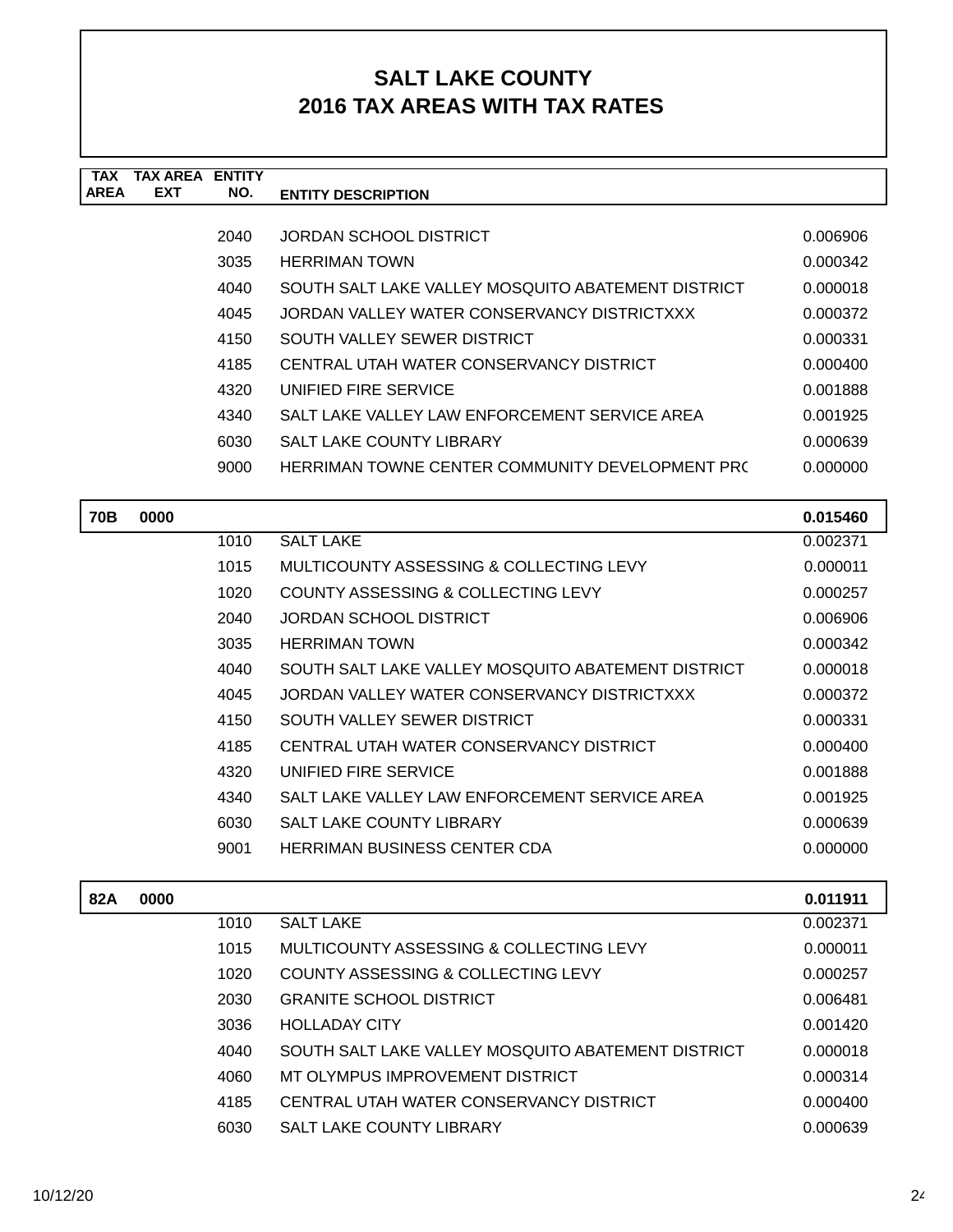| TAX         | <b>TAX AREA ENTITY</b><br><b>EXT</b> |      |                                                    |          |
|-------------|--------------------------------------|------|----------------------------------------------------|----------|
| <b>AREA</b> |                                      | NO.  | <b>ENTITY DESCRIPTION</b>                          |          |
|             |                                      | 8802 | COTTONWOOD MALL URBAN RENEWAL PROJECT AREA PLAN    | 0.000000 |
|             |                                      | 8803 | COTTONWOOD MALL COMMUNITY DEVELOPMENT PLAN - HOL   | 0.000000 |
|             |                                      |      |                                                    |          |
| 82B         | 0000                                 |      |                                                    | 0.011911 |
|             |                                      | 1010 | <b>SALT LAKE</b>                                   | 0.002371 |
|             |                                      | 1015 | MULTICOUNTY ASSESSING & COLLECTING LEVY            | 0.000011 |
|             |                                      | 1020 | COUNTY ASSESSING & COLLECTING LEVY                 | 0.000257 |
|             |                                      | 2030 | <b>GRANITE SCHOOL DISTRICT</b>                     | 0.006481 |
|             |                                      | 3036 | <b>HOLLADAY CITY</b>                               | 0.001420 |
|             |                                      | 4040 | SOUTH SALT LAKE VALLEY MOSQUITO ABATEMENT DISTRICT | 0.000018 |
|             |                                      | 4060 | MT OLYMPUS IMPROVEMENT DISTRICT                    | 0.000314 |
|             |                                      | 4185 | CENTRAL UTAH WATER CONSERVANCY DISTRICT            | 0.000400 |
|             |                                      | 6030 | SALT LAKE COUNTY LIBRARY                           | 0.000639 |
|             |                                      | 9800 | OLYMPUS COMMUNITY DEVELOPMENT PROJECT AREA - HOLI  | 0.000000 |
| <b>82C</b>  | 0000                                 |      |                                                    | 0.011911 |
|             |                                      | 1010 | <b>SALT LAKE</b>                                   | 0.002371 |
|             |                                      | 1015 | MULTICOUNTY ASSESSING & COLLECTING LEVY            | 0.000011 |
|             |                                      | 1020 | COUNTY ASSESSING & COLLECTING LEVY                 | 0.000257 |
|             |                                      | 2030 | <b>GRANITE SCHOOL DISTRICT</b>                     | 0.006481 |
|             |                                      | 3036 | <b>HOLLADAY CITY</b>                               | 0.001420 |
|             |                                      | 4040 | SOUTH SALT LAKE VALLEY MOSQUITO ABATEMENT DISTRICT | 0.000018 |
|             |                                      | 4060 | MT OLYMPUS IMPROVEMENT DISTRICT                    | 0.000314 |
|             |                                      | 4185 | CENTRAL UTAH WATER CONSERVANCY DISTRICT            | 0.000400 |
|             |                                      | 6030 | SALT LAKE COUNTY LIBRARY                           | 0.000639 |
|             |                                      | 8800 | OLYMPUS ECONOMIC DEVELOPMENT PROJECT AREA PLAN -   | 0.000000 |
|             |                                      | 8804 | OLYMPUS COMMUNITY DEVELOPMENT PROJECT AREA - HOLI  | 0.000000 |
| 90A         | 0000                                 |      |                                                    | 0.013118 |
|             |                                      | 1010 | <b>SALT LAKE</b>                                   | 0.002371 |
|             |                                      | 1015 | MULTICOUNTY ASSESSING & COLLECTING LEVY            | 0.000011 |
|             |                                      | 1020 | COUNTY ASSESSING & COLLECTING LEVY                 | 0.000257 |
|             |                                      | 2030 | <b>GRANITE SCHOOL DISTRICT</b>                     | 0.006481 |
|             |                                      | 3050 | <b>MURRAY</b>                                      | 0.001892 |
|             |                                      | 4040 | SOUTH SALT LAKE VALLEY MOSQUITO ABATEMENT DISTRICT | 0.000018 |
|             |                                      | 4045 | JORDAN VALLEY WATER CONSERVANCY DISTRICTXXX        | 0.000372 |
|             |                                      |      |                                                    |          |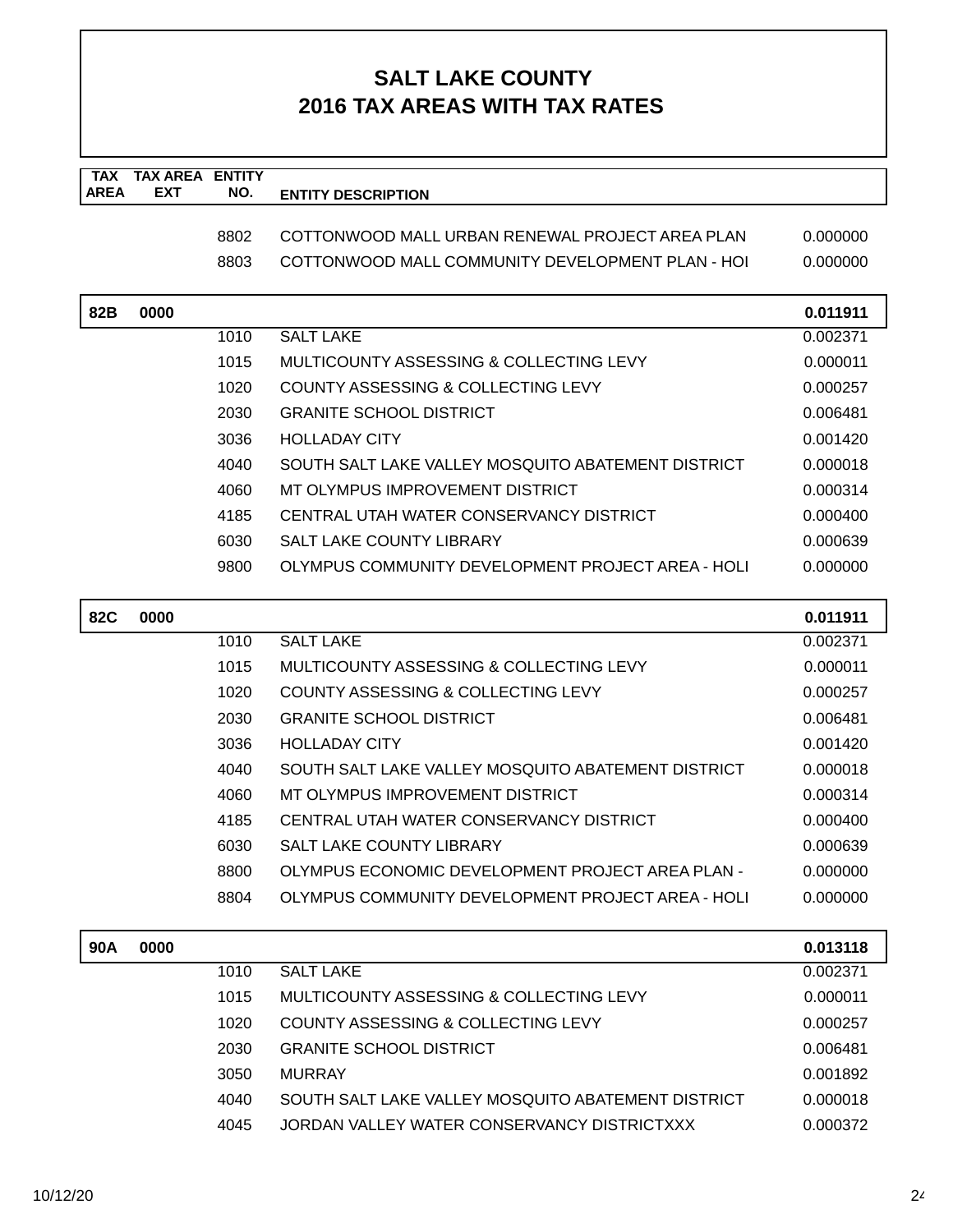| <b>AREA</b> | <b>EXT</b>  | NO.  | <b>ENTITY DESCRIPTION</b>                              |          |
|-------------|-------------|------|--------------------------------------------------------|----------|
|             |             | 4090 | COTTONWOOD IMPROVEMENT DISTRICT                        | 0.000199 |
|             |             | 4185 | CENTRAL UTAH WATER CONSERVANCY DISTRICT                | 0.000400 |
|             |             | 4200 | <b>COTTONWOOD HEIGHTS PARKS AND RECREATION SERVICE</b> | 0.001117 |
|             |             |      |                                                        |          |
| 90C         | 0000        |      |                                                        | 0.011744 |
|             |             | 1010 | <b>SALT LAKE</b>                                       | 0.002371 |
|             |             | 1015 | MULTICOUNTY ASSESSING & COLLECTING LEVY                | 0.000011 |
|             |             | 1020 | COUNTY ASSESSING & COLLECTING LEVY                     | 0.000257 |
|             |             | 2030 | <b>GRANITE SCHOOL DISTRICT</b>                         | 0.006481 |
|             |             | 3050 | <b>MURRAY</b>                                          | 0.001892 |
|             |             | 4040 | SOUTH SALT LAKE VALLEY MOSQUITO ABATEMENT DISTRICT     | 0.000018 |
|             |             | 4060 | MT OLYMPUS IMPROVEMENT DISTRICT                        | 0.000314 |
|             |             | 4185 | CENTRAL UTAH WATER CONSERVANCY DISTRICT                | 0.000400 |
|             |             |      |                                                        |          |
| <b>90G</b>  | 0000        |      |                                                        | 0.012069 |
|             |             | 1010 | <b>SALT LAKE</b>                                       | 0.002371 |
|             |             | 1015 | MULTICOUNTY ASSESSING & COLLECTING LEVY                | 0.000011 |
|             |             | 1020 | COUNTY ASSESSING & COLLECTING LEVY                     | 0.000257 |
|             |             | 2030 | <b>GRANITE SCHOOL DISTRICT</b>                         | 0.006481 |
|             |             | 3050 | <b>MURRAY</b>                                          | 0.001892 |
|             |             | 4040 | SOUTH SALT LAKE VALLEY MOSQUITO ABATEMENT DISTRICT     | 0.000018 |
|             |             | 4185 | CENTRAL UTAH WATER CONSERVANCY DISTRICT                | 0.000400 |
|             |             | 6030 | <b>SALT LAKE COUNTY LIBRARY</b>                        | 0.000639 |
|             |             |      |                                                        |          |
| 90H         | 0000        |      |                                                        | 0.012746 |
|             |             | 1010 | <b>SALT LAKE</b>                                       | 0.002371 |
|             |             | 1015 | MULTICOUNTY ASSESSING & COLLECTING LEVY                | 0.000011 |
|             |             | 1020 | COUNTY ASSESSING & COLLECTING LEVY                     | 0.000257 |
|             |             | 2030 | <b>GRANITE SCHOOL DISTRICT</b>                         | 0.006481 |
|             |             | 3050 | <b>MURRAY</b>                                          | 0.001892 |
|             |             | 4040 | SOUTH SALT LAKE VALLEY MOSQUITO ABATEMENT DISTRICT     | 0.000018 |
|             |             | 4090 | COTTONWOOD IMPROVEMENT DISTRICT                        | 0.000199 |
|             |             | 4185 | CENTRAL UTAH WATER CONSERVANCY DISTRICT                | 0.000400 |
|             |             | 4200 | COTTONWOOD HEIGHTS PARKS AND RECREATION SERVICE /      | 0.001117 |
|             | $AA$ $0000$ |      |                                                        | 0.04252  |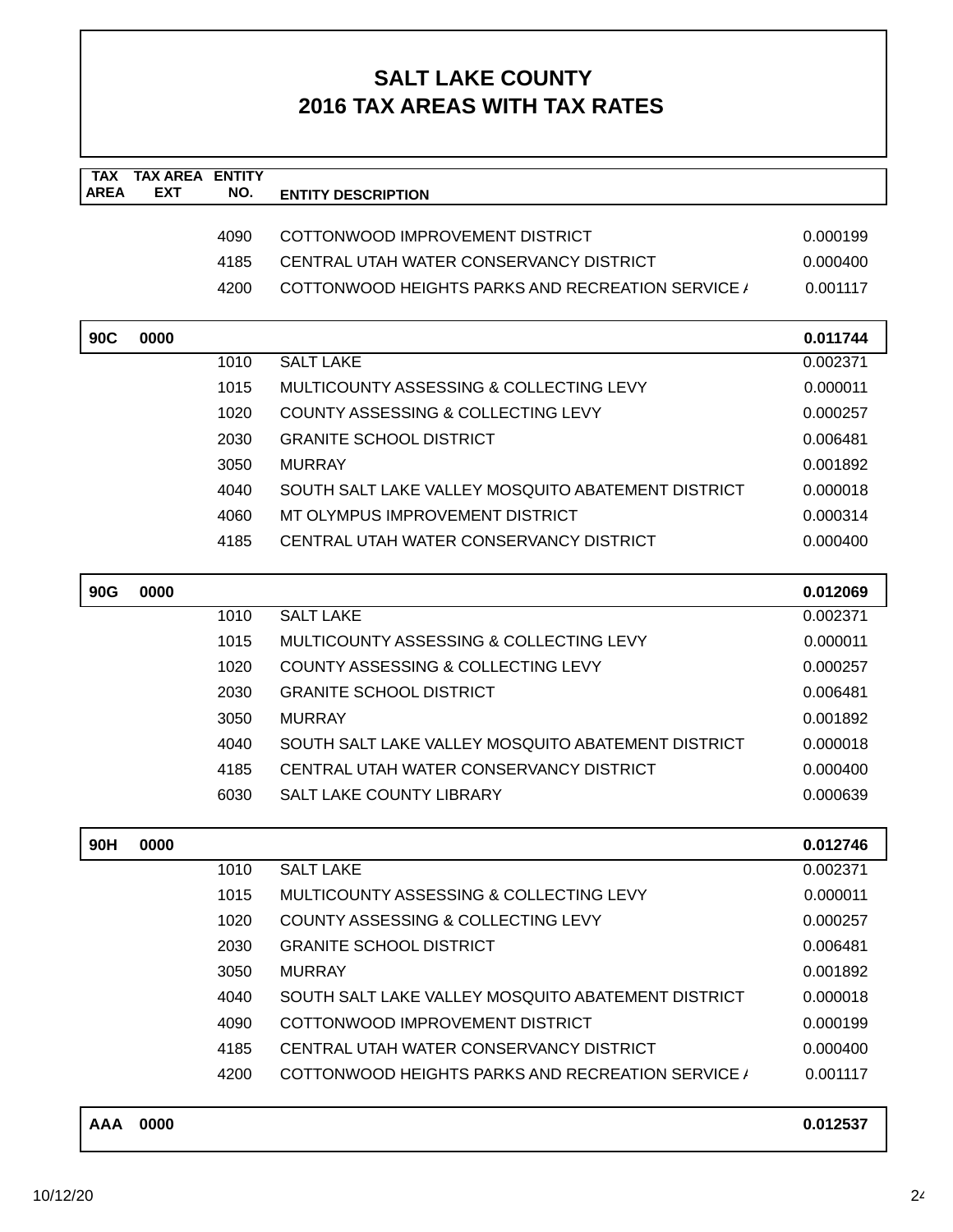| <b>TAX</b>  | TAX AREA   | <b>ENTITY</b> |                                                    |          |
|-------------|------------|---------------|----------------------------------------------------|----------|
| <b>AREA</b> | <b>EXT</b> | NO.           | <b>ENTITY DESCRIPTION</b>                          |          |
|             |            |               |                                                    |          |
|             |            | 1010          | <b>SALT LAKE</b>                                   | 0.002371 |
|             |            | 1015          | MULTICOUNTY ASSESSING & COLLECTING LEVY            | 0.000011 |
|             |            | 1020          | COUNTY ASSESSING & COLLECTING LEVY                 | 0.000257 |
|             |            | 2045          | <b>CANYONS SCHOOL DISTRICT</b>                     | 0.006463 |
|             |            | 3025          | COTTONWOOD HEIGHTS                                 | 0.002064 |
|             |            | 4040          | SOUTH SALT LAKE VALLEY MOSQUITO ABATEMENT DISTRICT | 0.000018 |
|             |            | 4060          | MT OLYMPUS IMPROVEMENT DISTRICT                    | 0.000314 |
|             |            | 4185          | CENTRAL UTAH WATER CONSERVANCY DISTRICT            | 0.000400 |
|             |            | 4210          | WASATCH WASTE AND RECYCLING DISTRICT               | 0.000000 |
|             |            | 6030          | <b>SALT LAKE COUNTY LIBRARY</b>                    | 0.000639 |
|             |            | 8454          | COTTONWOOD CORPORATE CENTER ECONOMIC DEVELOPM      | 0.000000 |
|             |            |               |                                                    |          |
| <b>AAB</b>  | 0000       |               |                                                    | 0.013539 |
|             |            | 1010          | <b>SALT LAKE</b>                                   | 0.002371 |
|             |            | 1015          | MULTICOUNTY ASSESSING & COLLECTING LEVY            | 0.000011 |
|             |            | 1020          | COUNTY ASSESSING & COLLECTING LEVY                 | 0.000257 |
|             |            | 0.015         | $\bigcap_{n=1}^{\infty}$                           | 0.000100 |

| 2045 | CANYONS SCHOOL DISTRICT                            | 0.006463 |
|------|----------------------------------------------------|----------|
| 3025 | COTTONWOOD HEIGHTS                                 | 0.002064 |
| 4040 | SOUTH SALT LAKE VALLEY MOSQUITO ABATEMENT DISTRICT | 0.000018 |
| 4090 | COTTONWOOD IMPROVEMENT DISTRICT                    | 0.000199 |
| 4185 | CENTRAL UTAH WATER CONSERVANCY DISTRICT            | 0.000400 |
| 4200 | COTTONWOOD HEIGHTS PARKS AND RECREATION SERVICE /  | 0.001117 |
| 4210 | WASATCH WASTE AND RECYCLING DISTRICT               | 0.000000 |
| 6030 | <b>SALT LAKE COUNTY LIBRARY</b>                    | 0.000639 |
|      |                                                    |          |

| <b>AAC</b> | 0000 |      |                                                    | 0.012422 |
|------------|------|------|----------------------------------------------------|----------|
|            |      | 1010 | <b>SALT LAKE</b>                                   | 0.002371 |
|            |      | 1015 | MULTICOUNTY ASSESSING & COLLECTING LEVY            | 0.000011 |
|            |      | 1020 | COUNTY ASSESSING & COLLECTING LEVY                 | 0.000257 |
|            |      | 2045 | CANYONS SCHOOL DISTRICT                            | 0.006463 |
|            |      | 3025 | COTTONWOOD HEIGHTS                                 | 0.002064 |
|            |      | 4040 | SOUTH SALT LAKE VALLEY MOSQUITO ABATEMENT DISTRICT | 0.000018 |
|            |      | 4090 | COTTONWOOD IMPROVEMENT DISTRICT                    | 0.000199 |
|            |      | 4185 | CENTRAL UTAH WATER CONSERVANCY DISTRICT            | 0.000400 |
|            |      | 4210 | WASATCH WASTE AND RECYCLING DISTRICT               | 0.000000 |
|            |      | 6030 | <b>SALT LAKE COUNTY LIBRARY</b>                    | 0.000639 |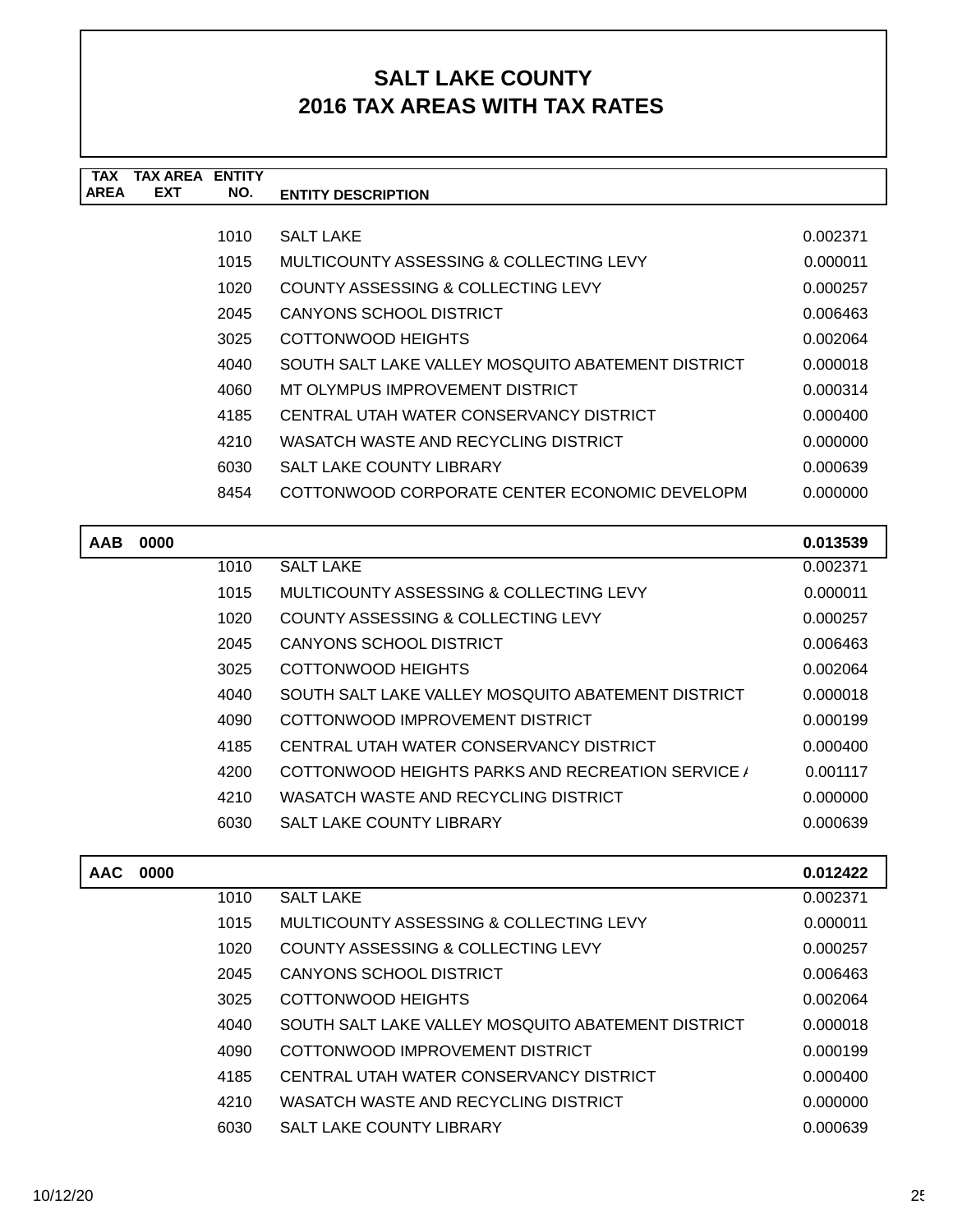#### **TAX TAX AREA ENTITY AREA ENTITY DESCRIPTION EXT NO.**

8454 COTTONWOOD CORPORATE CENTER ECONOMIC DEVELOPM 0.000000

**AAD 0000 0.014303** 1010 SALT LAKE 0.002371 1015 MULTICOUNTY ASSESSING & COLLECTING LEVY 0.000011 1020 COUNTY ASSESSING & COLLECTING LEVY 0.000257 2045 CANYONS SCHOOL DISTRICT CONSERVERSE CONSERVERSE CONSERVERSE CONSERVERSE CONSERVERSE CONSERVERSE CONSERVERS 3025 COTTONWOOD HEIGHTS 8025 COTTON CODE REGISTER AND THE USE ON A 2002 064 4040 SOUTH SALT LAKE VALLEY MOSQUITO ABATEMENT DISTRICT 0.000018 4090 COTTONWOOD IMPROVEMENT DISTRICT  $0.000199$ 4185 CENTRAL UTAH WATER CONSERVANCY DISTRICT 0.000400 4200 COTTONWOOD HEIGHTS PARKS AND RECREATION SERVICE / 0.001117 4210 WASATCH WASTE AND RECYCLING DISTRICT  $0.0000000$ 6020 AREA EXCLUDED FROM SALT LAKE COUNTY WATER CONSERV 0.000000 6030 SALT LAKE COUNTY LIBRARY 6030 0.000639 6060 JORDAN/CANYON SCHOOL DISTRICT DEBT SERVICE AREA 0.000764

| <b>AAE</b> | 0000 |      |                                                    | 0.013558 |
|------------|------|------|----------------------------------------------------|----------|
|            |      | 1010 | <b>SALT LAKE</b>                                   | 0.002371 |
|            |      | 1015 | MULTICOUNTY ASSESSING & COLLECTING LEVY            | 0.000011 |
|            |      | 1020 | COUNTY ASSESSING & COLLECTING LEVY                 | 0.000257 |
|            |      | 2045 | CANYONS SCHOOL DISTRICT                            | 0.006463 |
|            |      | 3025 | COTTONWOOD HEIGHTS                                 | 0.002064 |
|            |      | 4040 | SOUTH SALT LAKE VALLEY MOSQUITO ABATEMENT DISTRICT | 0.000018 |
|            |      | 4045 | JORDAN VALLEY WATER CONSERVANCY DISTRICTXXX        | 0.000372 |
|            |      | 4090 | COTTONWOOD IMPROVEMENT DISTRICT                    | 0.000199 |
|            |      | 4185 | CENTRAL UTAH WATER CONSERVANCY DISTRICT            | 0.000400 |
|            |      | 4210 | WASATCH WASTE AND RECYCLING DISTRICT               | 0.000000 |
|            |      | 6030 | <b>SALT LAKE COUNTY LIBRARY</b>                    | 0.000639 |
|            |      | 6060 | JORDAN/CANYON SCHOOL DISTRICT DEBT SERVICE AREA    | 0.000764 |
|            |      | 8451 | FORT UNION NEIGHBORHOOD DEVELOPMENT PLAN - SALT LI | 0.000000 |
|            |      |      |                                                    |          |

| <b>AAF</b> | 0000 |       |                                         | 0.012537 |
|------------|------|-------|-----------------------------------------|----------|
|            |      | 1010  | SALT LAKE                               | 0.002371 |
|            |      | 1015  | MULTICOUNTY ASSESSING & COLLECTING LEVY | 0.000011 |
|            |      | 1020. | COUNTY ASSESSING & COLLECTING LEVY      | 0.000257 |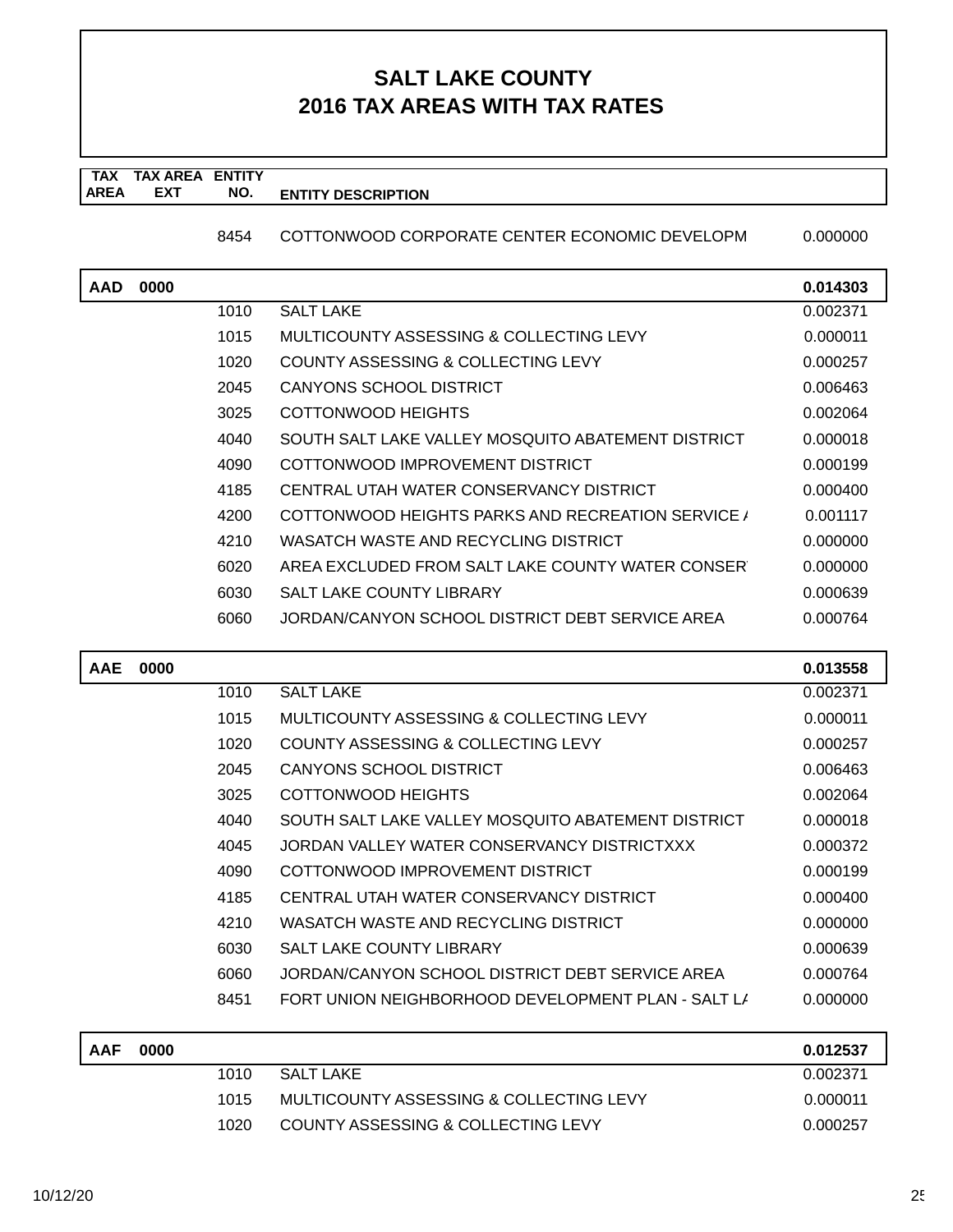| <b>TAX</b><br><b>AREA</b> | <b>TAX AREA ENTITY</b><br>EXT | NO.  | <b>ENTITY DESCRIPTION</b>                          |          |
|---------------------------|-------------------------------|------|----------------------------------------------------|----------|
|                           |                               |      |                                                    |          |
|                           |                               | 2045 | <b>CANYONS SCHOOL DISTRICT</b>                     | 0.006463 |
|                           |                               | 3025 | <b>COTTONWOOD HEIGHTS</b>                          | 0.002064 |
|                           |                               | 4040 | SOUTH SALT LAKE VALLEY MOSQUITO ABATEMENT DISTRICT | 0.000018 |
|                           |                               | 4060 | MT OLYMPUS IMPROVEMENT DISTRICT                    | 0.000314 |
|                           |                               | 4185 | CENTRAL UTAH WATER CONSERVANCY DISTRICT            | 0.000400 |
|                           |                               | 4210 | WASATCH WASTE AND RECYCLING DISTRICT               | 0.000000 |
|                           |                               | 6030 | <b>SALT LAKE COUNTY LIBRARY</b>                    | 0.000639 |
| <b>AAG</b>                | 0000                          |      |                                                    | 0.012422 |
|                           |                               | 1010 | <b>SALT LAKE</b>                                   | 0.002371 |
|                           |                               | 1015 | MULTICOUNTY ASSESSING & COLLECTING LEVY            | 0.000011 |
|                           |                               | 1020 | COUNTY ASSESSING & COLLECTING LEVY                 | 0.000257 |
|                           |                               | 2045 | <b>CANYONS SCHOOL DISTRICT</b>                     | 0.006463 |
|                           |                               | 3025 | COTTONWOOD HEIGHTS                                 | 0.002064 |
|                           |                               | 4040 | SOUTH SALT LAKE VALLEY MOSQUITO ABATEMENT DISTRICT | 0.000018 |
|                           |                               | 4090 | COTTONWOOD IMPROVEMENT DISTRICT                    | 0.000199 |
|                           |                               | 4185 | CENTRAL UTAH WATER CONSERVANCY DISTRICT            | 0.000400 |
|                           |                               | 4210 | WASATCH WASTE AND RECYCLING DISTRICT               | 0.000000 |
|                           |                               | 6030 | <b>SALT LAKE COUNTY LIBRARY</b>                    | 0.000639 |
| <b>AAH</b>                | 0000                          |      |                                                    | 0.014303 |
|                           |                               | 1010 | <b>SALT LAKE</b>                                   | 0.002371 |
|                           |                               | 1015 | MULTICOUNTY ASSESSING & COLLECTING LEVY            | 0.000011 |
|                           |                               | 1020 | <b>COUNTY ASSESSING &amp; COLLECTING LEVY</b>      | 0.000257 |
|                           |                               | 2045 | <b>CANYONS SCHOOL DISTRICT</b>                     | 0.006463 |
|                           |                               | 3025 | <b>COTTONWOOD HEIGHTS</b>                          | 0.002064 |
|                           |                               | 4040 | SOUTH SALT LAKE VALLEY MOSQUITO ABATEMENT DISTRICT | 0.000018 |
|                           |                               | 4090 | COTTONWOOD IMPROVEMENT DISTRICT                    | 0.000199 |
|                           |                               | 4185 | CENTRAL UTAH WATER CONSERVANCY DISTRICT            | 0.000400 |
|                           |                               | 4200 | COTTONWOOD HEIGHTS PARKS AND RECREATION SERVICE /  | 0.001117 |
|                           |                               | 4210 | WASATCH WASTE AND RECYCLING DISTRICT               | 0.000000 |
|                           |                               | 6030 | SALT LAKE COUNTY LIBRARY                           | 0.000639 |
|                           |                               | 6060 | JORDAN/CANYON SCHOOL DISTRICT DEBT SERVICE AREA    | 0.000764 |
| <b>AAJ</b>                | 0000                          |      |                                                    | 0.014675 |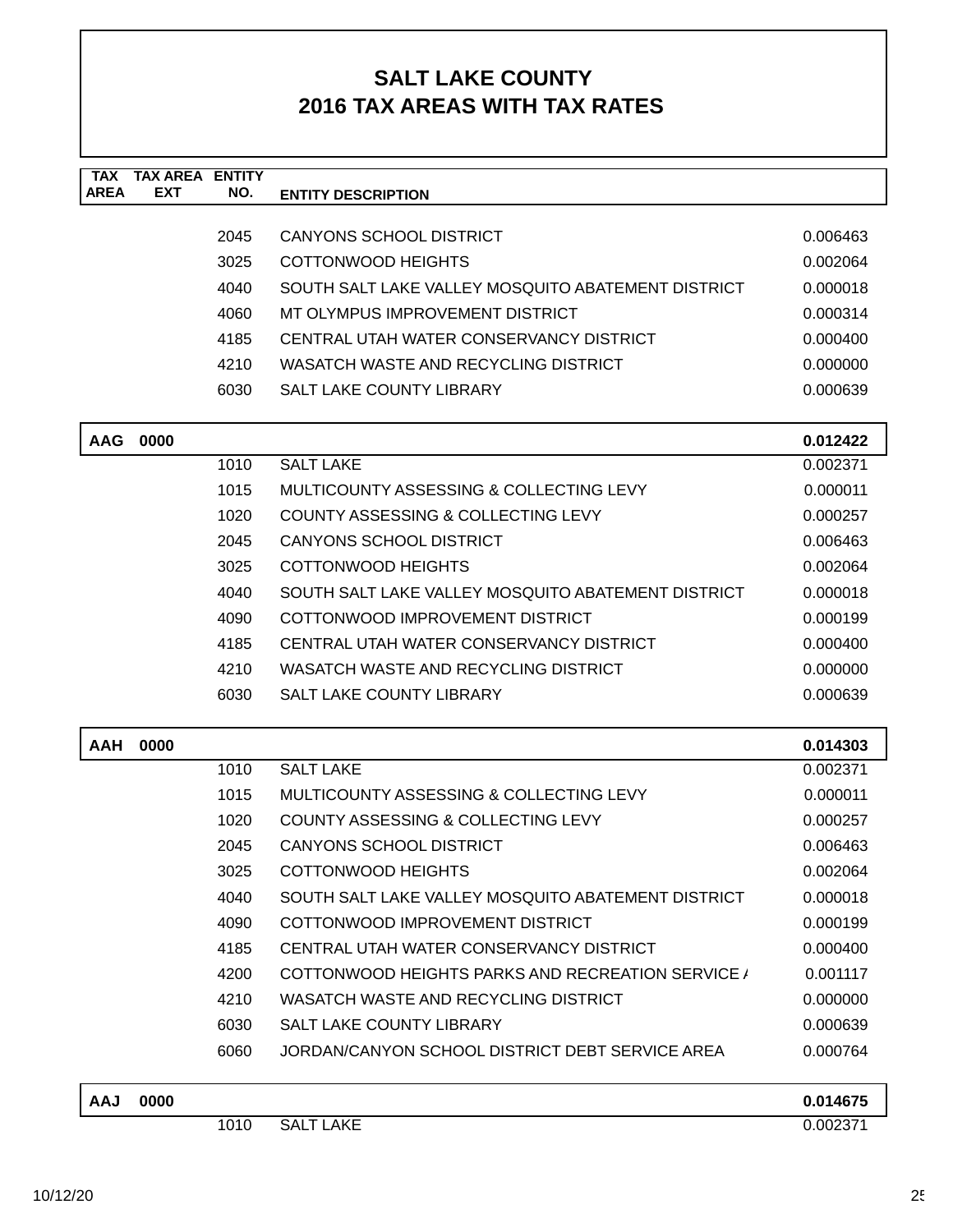| <b>TAX</b>  | <b>TAX AREA ENTITY</b> |      |                                                    |          |
|-------------|------------------------|------|----------------------------------------------------|----------|
| <b>AREA</b> | <b>EXT</b>             | NO.  | <b>ENTITY DESCRIPTION</b>                          |          |
|             |                        | 1015 | MULTICOUNTY ASSESSING & COLLECTING LEVY            | 0.000011 |
|             |                        | 1020 | COUNTY ASSESSING & COLLECTING LEVY                 | 0.000257 |
|             |                        | 2045 | <b>CANYONS SCHOOL DISTRICT</b>                     | 0.006463 |
|             |                        | 3025 | COTTONWOOD HEIGHTS                                 | 0.002064 |
|             |                        | 4040 | SOUTH SALT LAKE VALLEY MOSQUITO ABATEMENT DISTRICT | 0.000018 |
|             |                        | 4045 | JORDAN VALLEY WATER CONSERVANCY DISTRICTXXX        | 0.000372 |
|             |                        | 4090 | COTTONWOOD IMPROVEMENT DISTRICT                    | 0.000199 |
|             |                        | 4185 | CENTRAL UTAH WATER CONSERVANCY DISTRICT            | 0.000400 |
|             |                        | 4200 | COTTONWOOD HEIGHTS PARKS AND RECREATION SERVICE /  | 0.001117 |
|             |                        | 4210 | WASATCH WASTE AND RECYCLING DISTRICT               | 0.000000 |
|             |                        | 6030 | <b>SALT LAKE COUNTY LIBRARY</b>                    | 0.000639 |
|             |                        | 6060 | JORDAN/CANYON SCHOOL DISTRICT DEBT SERVICE AREA    | 0.000764 |
|             |                        |      |                                                    |          |
| <b>AAK</b>  | 0000                   |      |                                                    | 0.013186 |
|             |                        | 1010 | <b>SALT LAKE</b>                                   | 0.002371 |
|             |                        | 1015 | MULTICOUNTY ASSESSING & COLLECTING LEVY            | 0.000011 |
|             |                        | 1020 | COUNTY ASSESSING & COLLECTING LEVY                 | 0.000257 |
|             |                        | 2045 | <b>CANYONS SCHOOL DISTRICT</b>                     | 0.006463 |
|             |                        | 3025 | <b>COTTONWOOD HEIGHTS</b>                          | 0.002064 |
|             |                        | 4040 | SOUTH SALT LAKE VALLEY MOSQUITO ABATEMENT DISTRICT | 0.000018 |
|             |                        | 4090 | COTTONWOOD IMPROVEMENT DISTRICT                    | 0.000199 |
|             |                        | 4185 | CENTRAL UTAH WATER CONSERVANCY DISTRICT            | 0.000400 |
|             |                        | 4210 | WASATCH WASTE AND RECYCLING DISTRICT               | 0.000000 |
|             |                        | 6030 | <b>SALT LAKE COUNTY LIBRARY</b>                    | 0.000639 |
|             |                        | 6060 | JORDAN/CANYON SCHOOL DISTRICT DEBT SERVICE AREA    | 0.000764 |
|             |                        |      |                                                    |          |
| <b>AAL</b>  | 0000                   |      |                                                    | 0.013186 |
|             |                        | 1010 | <b>SALT LAKE</b>                                   | 0.002371 |
|             |                        | 1015 | MULTICOUNTY ASSESSING & COLLECTING LEVY            | 0.000011 |
|             |                        | 1020 | <b>COUNTY ASSESSING &amp; COLLECTING LEVY</b>      | 0.000257 |
|             |                        | 2045 | <b>CANYONS SCHOOL DISTRICT</b>                     | 0.006463 |
|             |                        | 3025 | COTTONWOOD HEIGHTS                                 | 0.002064 |
|             |                        | 4040 | SOUTH SALT LAKE VALLEY MOSQUITO ABATEMENT DISTRICT | 0.000018 |
|             |                        | 4090 | COTTONWOOD IMPROVEMENT DISTRICT                    | 0.000199 |
|             |                        | 4185 | CENTRAL UTAH WATER CONSERVANCY DISTRICT            | 0.000400 |
|             |                        | 4210 | WASATCH WASTE AND RECYCLING DISTRICT               | 0.000000 |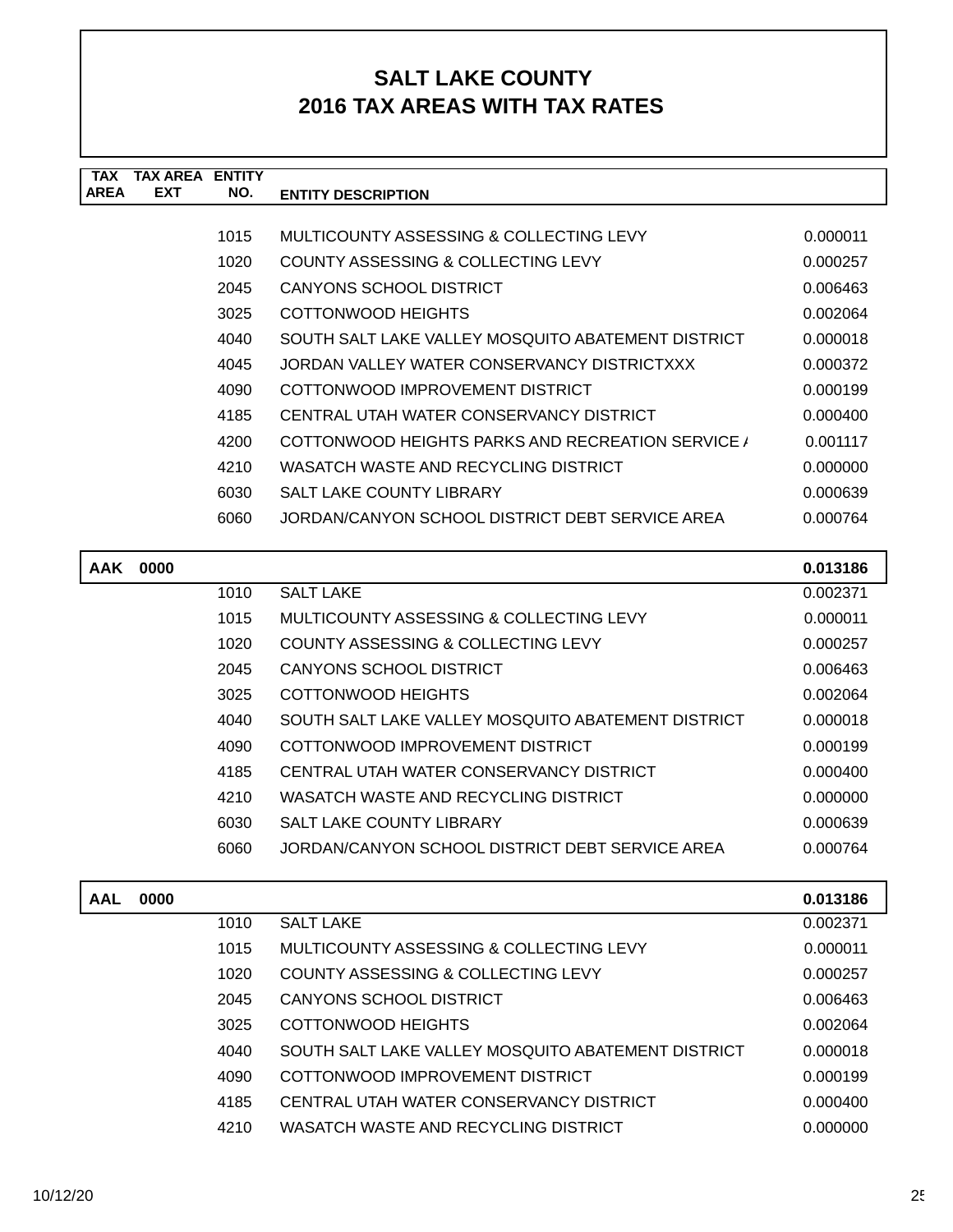| <b>TAX</b><br><b>AREA</b> | <b>TAX AREA</b><br><b>EXT</b> | <b>ENTITY</b> |                                                    |          |
|---------------------------|-------------------------------|---------------|----------------------------------------------------|----------|
|                           |                               | NO.           | <b>ENTITY DESCRIPTION</b>                          |          |
|                           |                               | 6020          | AREA EXCLUDED FROM SALT LAKE COUNTY WATER CONSER   | 0.000000 |
|                           |                               | 6030          | <b>SALT LAKE COUNTY LIBRARY</b>                    | 0.000639 |
|                           |                               | 6060          | JORDAN/CANYON SCHOOL DISTRICT DEBT SERVICE AREA    | 0.000764 |
|                           |                               |               |                                                    |          |
| <b>AAM</b>                | 0000                          |               |                                                    | 0.013558 |
|                           |                               | 1010          | <b>SALT LAKE</b>                                   | 0.002371 |
|                           |                               | 1015          | MULTICOUNTY ASSESSING & COLLECTING LEVY            | 0.000011 |
|                           |                               | 1020          | COUNTY ASSESSING & COLLECTING LEVY                 | 0.000257 |
|                           |                               | 2045          | <b>CANYONS SCHOOL DISTRICT</b>                     | 0.006463 |
|                           |                               | 3025          | <b>COTTONWOOD HEIGHTS</b>                          | 0.002064 |
|                           |                               | 4040          | SOUTH SALT LAKE VALLEY MOSQUITO ABATEMENT DISTRICT | 0.000018 |
|                           |                               | 4045          | JORDAN VALLEY WATER CONSERVANCY DISTRICTXXX        | 0.000372 |
|                           |                               | 4090          | COTTONWOOD IMPROVEMENT DISTRICT                    | 0.000199 |
|                           |                               | 4185          | CENTRAL UTAH WATER CONSERVANCY DISTRICT            | 0.000400 |
|                           |                               | 4210          | WASATCH WASTE AND RECYCLING DISTRICT               | 0.000000 |
|                           |                               | 6030          | <b>SALT LAKE COUNTY LIBRARY</b>                    | 0.000639 |
|                           |                               | 6060          | JORDAN/CANYON SCHOOL DISTRICT DEBT SERVICE AREA    | 0.000764 |
|                           |                               |               |                                                    |          |
| <b>AAN</b>                | 0000                          |               |                                                    | 0.013113 |
|                           |                               | 1010          | <b>SALT LAKE</b>                                   | 0.002371 |
|                           |                               | 1015          | MULTICOUNTY ASSESSING & COLLECTING LEVY            | 0.000011 |
|                           |                               | 1020          | COUNTY ASSESSING & COLLECTING LEVY                 | 0.000257 |
|                           |                               | 2040          | <b>JORDAN SCHOOL DISTRICT</b>                      | 0.006906 |
|                           |                               | 3110          | <b>WEST JORDAN CITY</b>                            | 0.002139 |
|                           |                               | 4040          | SOUTH SALT LAKE VALLEY MOSQUITO ABATEMENT DISTRICT | 0.000018 |
|                           |                               | 4045          | JORDAN VALLEY WATER CONSERVANCY DISTRICTXXX        | 0.000372 |
|                           |                               | 4185          | CENTRAL UTAH WATER CONSERVANCY DISTRICT            | 0.000400 |
|                           |                               | 6030          | SALT LAKE COUNTY LIBRARY                           | 0.000639 |
|                           |                               | 8358          | BINGHAM BUSINESS PARK ECONOMIC DEVELOPMENT PROJE   | 0.000000 |
|                           |                               |               |                                                    |          |
| <b>AAO</b>                | 0000                          |               |                                                    | 0.011240 |
|                           |                               | 1010          | <b>SALT LAKE</b>                                   | 0.002371 |
|                           |                               | 1015          | MULTICOUNTY ASSESSING & COLLECTING LEVY            | 0.000011 |
|                           |                               | 1020          | COUNTY ASSESSING & COLLECTING LEVY                 | 0.000257 |
|                           |                               | 2020          | MURRAY CITY SCHOOL DISTRICT                        | 0.006291 |
|                           |                               | 3050          | <b>MURRAY</b>                                      | 0.001892 |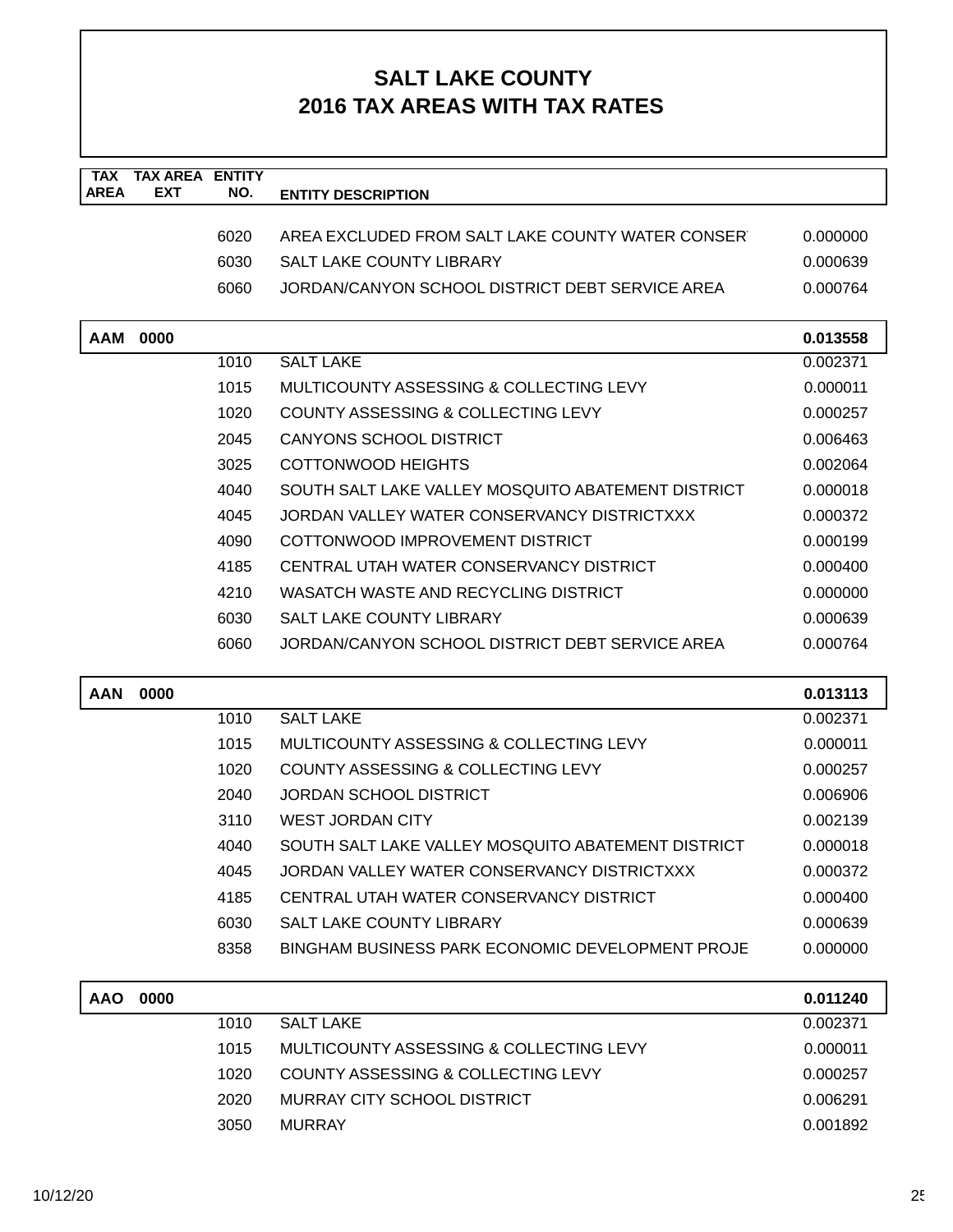| <b>TAX</b><br><b>AREA</b> | <b>TAX AREA ENTITY</b><br><b>EXT</b> | NO.  |                                                    |          |
|---------------------------|--------------------------------------|------|----------------------------------------------------|----------|
|                           |                                      |      | <b>ENTITY DESCRIPTION</b>                          |          |
|                           |                                      | 4040 | SOUTH SALT LAKE VALLEY MOSQUITO ABATEMENT DISTRICT | 0.000018 |
|                           |                                      | 4185 | CENTRAL UTAH WATER CONSERVANCY DISTRICT            | 0.000400 |
|                           |                                      | 9801 | FIRECLAY PROJECT AREA - MURRAY                     | 0.000000 |
|                           |                                      |      |                                                    |          |
| <b>AAP</b>                | 0000                                 |      |                                                    | 0.011811 |
|                           |                                      | 1010 | <b>SALT LAKE</b>                                   | 0.002371 |
|                           |                                      | 1015 | MULTICOUNTY ASSESSING & COLLECTING LEVY            | 0.000011 |
|                           |                                      | 1020 | COUNTY ASSESSING & COLLECTING LEVY                 | 0.000257 |
|                           |                                      | 2020 | MURRAY CITY SCHOOL DISTRICT                        | 0.006291 |
|                           |                                      | 3050 | <b>MURRAY</b>                                      | 0.001892 |
|                           |                                      | 4040 | SOUTH SALT LAKE VALLEY MOSOUITO ABATEMENT DISTRICT | 0.000018 |
|                           |                                      | 4045 | JORDAN VALLEY WATER CONSERVANCY DISTRICTXXX        | 0.000372 |
|                           |                                      | 4090 | COTTONWOOD IMPROVEMENT DISTRICT                    | 0.000199 |
|                           |                                      | 4185 | CENTRAL UTAH WATER CONSERVANCY DISTRICT            | 0.000400 |
|                           |                                      | 8106 | FIRECLAY PROJECT AREA - MURRAY                     | 0.000000 |
| <b>AAQ</b>                | 0000                                 |      |                                                    | 0.011439 |
|                           |                                      | 1010 | <b>SALT LAKE</b>                                   | 0.002371 |
|                           |                                      | 1015 | MULTICOUNTY ASSESSING & COLLECTING LEVY            | 0.000011 |
|                           |                                      | 1020 | COUNTY ASSESSING & COLLECTING LEVY                 | 0.000257 |
|                           |                                      | 2020 | MURRAY CITY SCHOOL DISTRICT                        | 0.006291 |
|                           |                                      | 3050 | <b>MURRAY</b>                                      | 0.001892 |
|                           |                                      | 4040 | SOUTH SALT LAKE VALLEY MOSQUITO ABATEMENT DISTRICT | 0.000018 |
|                           |                                      | 4090 | COTTONWOOD IMPROVEMENT DISTRICT                    | 0.000199 |
|                           |                                      | 4185 | CENTRAL UTAH WATER CONSERVANCY DISTRICT            | 0.000400 |
|                           |                                      | 9107 | FIRECLAY PROJECT AREA - MURRAY                     | 0.000000 |
|                           |                                      |      |                                                    |          |
| <b>AAT</b>                | 0000                                 |      |                                                    | 0.013044 |
|                           |                                      | 1010 | <b>SALT LAKE</b>                                   | 0.002371 |
|                           |                                      | 1015 | MULTICOUNTY ASSESSING & COLLECTING LEVY            | 0.000011 |
|                           |                                      | 1020 | <b>COUNTY ASSESSING &amp; COLLECTING LEVY</b>      | 0.000257 |
|                           |                                      | 2045 | <b>CANYONS SCHOOL DISTRICT</b>                     | 0.006463 |
|                           |                                      | 3080 | <b>SANDY CITY</b>                                  | 0.001321 |
|                           |                                      | 4040 | SOUTH SALT LAKE VALLEY MOSQUITO ABATEMENT DISTRICT | 0.000018 |
|                           |                                      | 4140 | SANDY SUBURBAN IMPROVEMENT DISTRICT                | 0.000800 |
|                           |                                      | 4185 | CENTRAL UTAH WATER CONSERVANCY DISTRICT            | 0.000400 |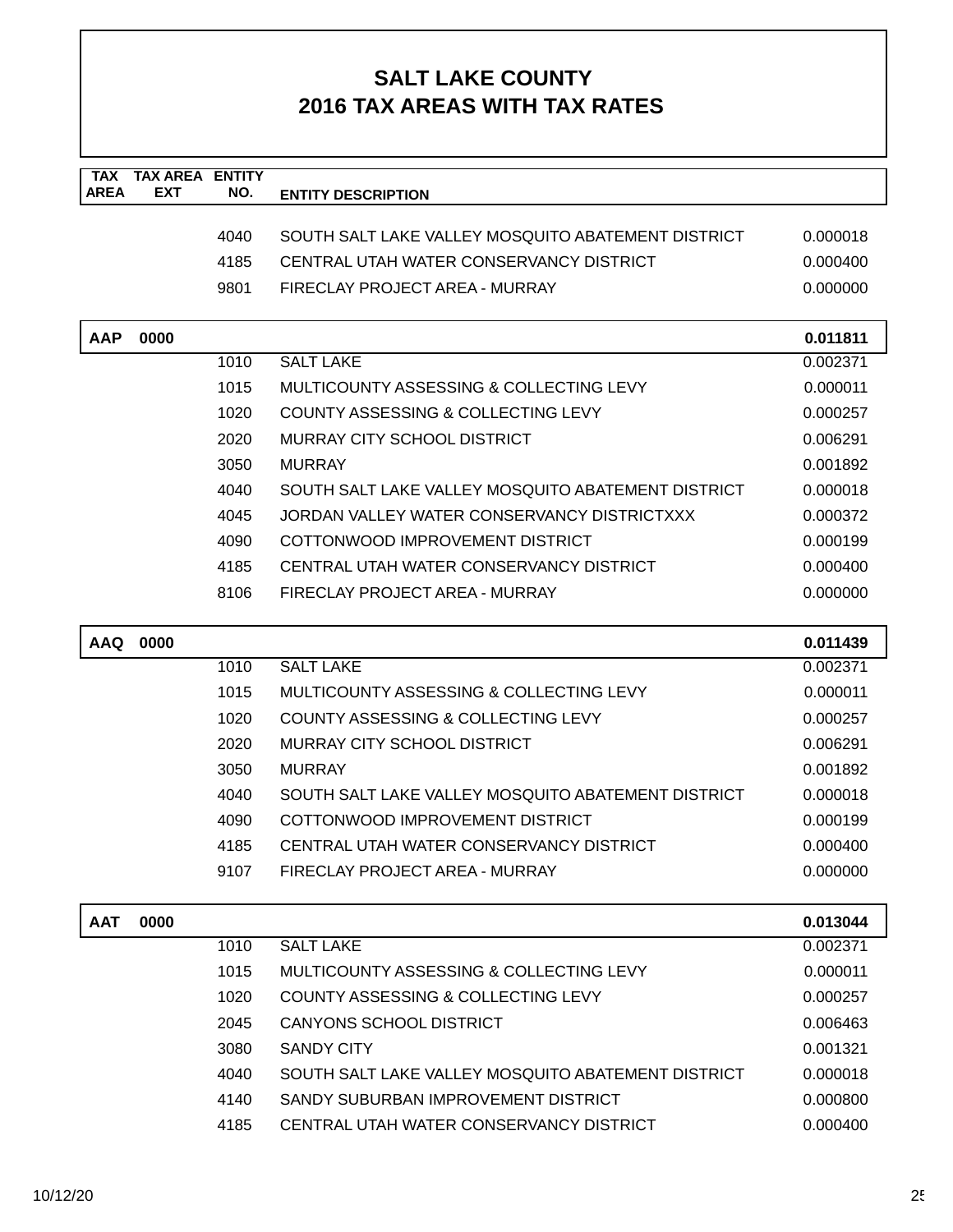| <b>TAX</b><br><b>AREA</b> | <b>TAX AREA</b><br><b>EXT</b> | <b>ENTITY</b><br>NO. |                                                    |          |
|---------------------------|-------------------------------|----------------------|----------------------------------------------------|----------|
|                           |                               |                      | <b>ENTITY DESCRIPTION</b>                          |          |
|                           |                               | 4300                 | WHITE CITY WATER IMPROVEMENT DISTRICT              | 0.000000 |
|                           |                               | 6030                 | <b>SALT LAKE COUNTY LIBRARY</b>                    | 0.000639 |
|                           |                               | 6060                 | JORDAN/CANYON SCHOOL DISTRICT DEBT SERVICE AREA    | 0.000764 |
|                           |                               |                      |                                                    |          |
| <b>AAU</b>                | 0000                          |                      |                                                    | 0.012655 |
|                           |                               | 1010                 | <b>SALT LAKE</b>                                   | 0.002371 |
|                           |                               | 1015                 | MULTICOUNTY ASSESSING & COLLECTING LEVY            | 0.000011 |
|                           |                               | 1020                 | COUNTY ASSESSING & COLLECTING LEVY                 | 0.000257 |
|                           |                               | 2045                 | CANYONS SCHOOL DISTRICT                            | 0.006463 |
|                           |                               | 3080                 | <b>SANDY CITY</b>                                  | 0.001321 |
|                           |                               | 4040                 | SOUTH SALT LAKE VALLEY MOSQUITO ABATEMENT DISTRICT | 0.000018 |
|                           |                               | 4090                 | COTTONWOOD IMPROVEMENT DISTRICT                    | 0.000199 |
|                           |                               | 4185                 | CENTRAL UTAH WATER CONSERVANCY DISTRICT            | 0.000400 |
|                           |                               | 4240                 | ALTA CANYON RECREATION SPECIAL SERVICE DISTRICT    | 0.000212 |
|                           |                               | 4300                 | WHITE CITY WATER IMPROVEMENT DISTRICT              | 0.000000 |
|                           |                               | 6030                 | SALT LAKE COUNTY LIBRARY                           | 0.000639 |
|                           |                               | 6060                 | JORDAN/CANYON SCHOOL DISTRICT DEBT SERVICE AREA    | 0.000764 |
|                           |                               |                      |                                                    |          |
| <b>AAV</b>                | 0000                          |                      |                                                    | 0.013082 |
|                           |                               | 1010                 | <b>SALT LAKE</b>                                   | 0.002371 |
|                           |                               | 1015                 | MULTICOUNTY ASSESSING & COLLECTING LEVY            | 0.000011 |
|                           |                               | 1020                 | <b>COUNTY ASSESSING &amp; COLLECTING LEVY</b>      | 0.000257 |
|                           |                               | 2045                 | <b>CANYONS SCHOOL DISTRICT</b>                     | 0.006463 |
|                           |                               | 3080                 | <b>SANDY CITY</b>                                  | 0.001321 |
|                           |                               | 4040                 | SOUTH SALT LAKE VALLEY MOSQUITO ABATEMENT DISTRICT | 0.000018 |
|                           |                               | 4140                 | SANDY SUBURBAN IMPROVEMENT DISTRICT                | 0.000800 |
|                           |                               | 4160                 | <b>CRESENT CEMETERY MAINTENANCE DISTRICT</b>       | 0.000038 |
|                           |                               | 4185                 | CENTRAL UTAH WATER CONSERVANCY DISTRICT            | 0.000400 |
|                           |                               | 4300                 | WHITE CITY WATER IMPROVEMENT DISTRICT              | 0.000000 |
|                           |                               | 6030                 | SALT LAKE COUNTY LIBRARY                           | 0.000639 |
|                           |                               | 6060                 | JORDAN/CANYON SCHOOL DISTRICT DEBT SERVICE AREA    | 0.000764 |
| <b>AAW</b>                | 0000                          |                      |                                                    | 0.012443 |
|                           |                               | 1010                 | <b>SALT LAKE</b>                                   | 0.002371 |
|                           |                               | 1015                 | MULTICOUNTY ASSESSING & COLLECTING LEVY            | 0.000011 |
|                           |                               | 1020                 | COUNTY ASSESSING & COLLECTING LEVY                 | 0.000257 |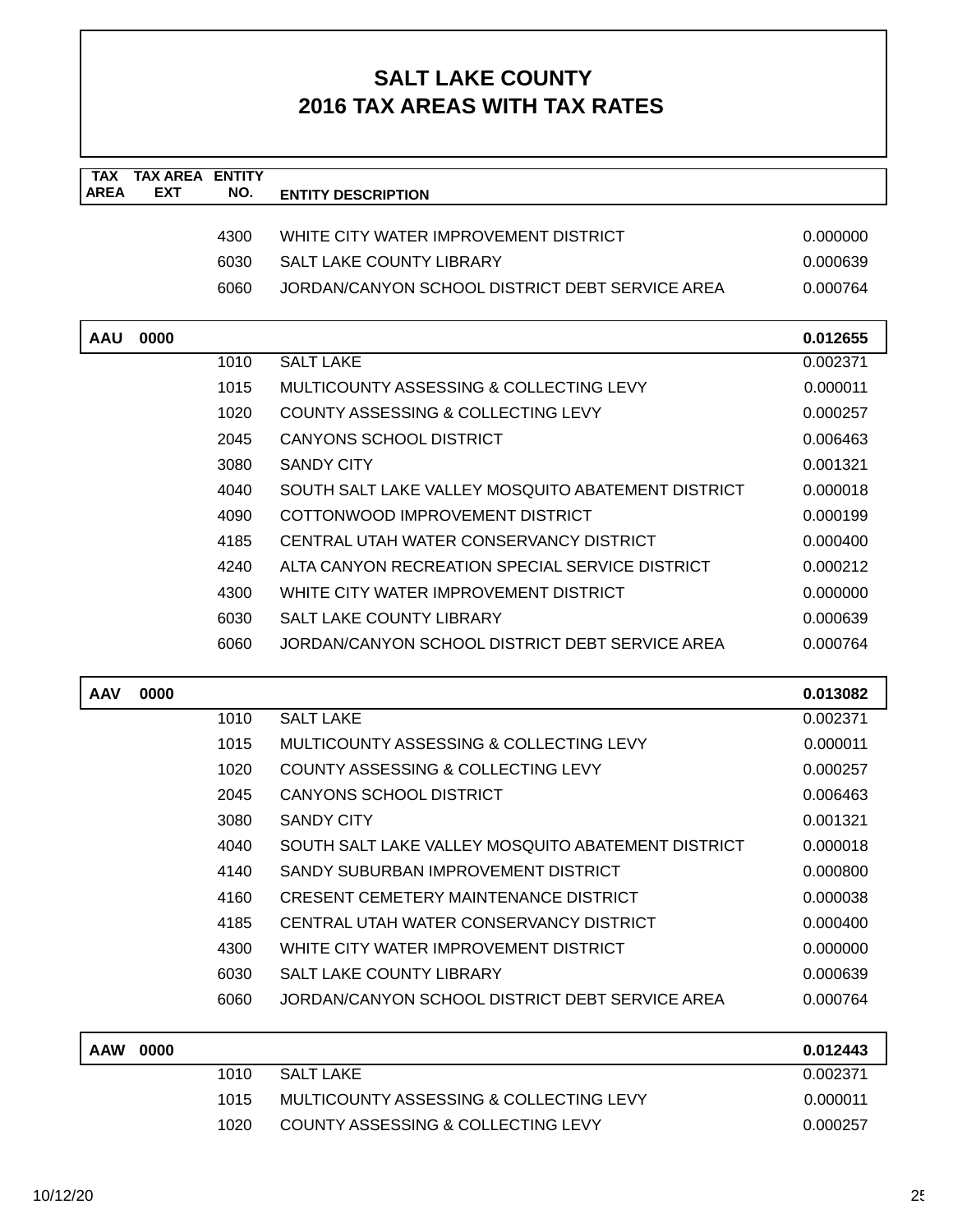| <b>TAX</b><br><b>AREA</b> | <b>TAX AREA ENTITY</b><br><b>EXT</b> | NO.  | <b>ENTITY DESCRIPTION</b>                          |          |
|---------------------------|--------------------------------------|------|----------------------------------------------------|----------|
|                           |                                      |      |                                                    |          |
|                           |                                      | 2045 | <b>CANYONS SCHOOL DISTRICT</b>                     | 0.006463 |
|                           |                                      | 3080 | <b>SANDY CITY</b>                                  | 0.001321 |
|                           |                                      | 4040 | SOUTH SALT LAKE VALLEY MOSQUITO ABATEMENT DISTRICT | 0.000018 |
|                           |                                      | 4090 | COTTONWOOD IMPROVEMENT DISTRICT                    | 0.000199 |
|                           |                                      | 4185 | CENTRAL UTAH WATER CONSERVANCY DISTRICT            | 0.000400 |
|                           |                                      | 4300 | WHITE CITY WATER IMPROVEMENT DISTRICT              | 0.000000 |
|                           |                                      | 6030 | <b>SALT LAKE COUNTY LIBRARY</b>                    | 0.000639 |
|                           |                                      | 6060 | JORDAN/CANYON SCHOOL DISTRICT DEBT SERVICE AREA    | 0.000764 |
| <b>AAX</b>                | 0000                                 |      |                                                    | 0.013027 |
|                           |                                      | 1010 | <b>SALT LAKE</b>                                   | 0.002371 |
|                           |                                      | 1015 | MULTICOUNTY ASSESSING & COLLECTING LEVY            | 0.000011 |
|                           |                                      | 1020 | COUNTY ASSESSING & COLLECTING LEVY                 | 0.000257 |
|                           |                                      | 2045 | <b>CANYONS SCHOOL DISTRICT</b>                     | 0.006463 |
|                           |                                      | 3080 | <b>SANDY CITY</b>                                  | 0.001321 |
|                           |                                      | 4040 | SOUTH SALT LAKE VALLEY MOSQUITO ABATEMENT DISTRICT | 0.000018 |
|                           |                                      | 4045 | JORDAN VALLEY WATER CONSERVANCY DISTRICTXXX        | 0.000372 |
|                           |                                      | 4090 | COTTONWOOD IMPROVEMENT DISTRICT                    | 0.000199 |
|                           |                                      | 4185 | CENTRAL UTAH WATER CONSERVANCY DISTRICT            | 0.000400 |
|                           |                                      | 4240 | ALTA CANYON RECREATION SPECIAL SERVICE DISTRICT    | 0.000212 |
|                           |                                      | 4300 | WHITE CITY WATER IMPROVEMENT DISTRICT              | 0.000000 |
|                           |                                      | 6030 | <b>SALT LAKE COUNTY LIBRARY</b>                    | 0.000639 |
|                           |                                      | 6060 | JORDAN/CANYON SCHOOL DISTRICT DEBT SERVICE AREA    | 0.000764 |
| <b>AAY</b>                | 0000                                 |      |                                                    | 0.013256 |
|                           |                                      | 1010 | <b>SALT LAKE</b>                                   | 0.002371 |
|                           |                                      | 1015 | MULTICOUNTY ASSESSING & COLLECTING LEVY            | 0.000011 |
|                           |                                      | 1020 | COUNTY ASSESSING & COLLECTING LEVY                 | 0.000257 |
|                           |                                      | 2045 | <b>CANYONS SCHOOL DISTRICT</b>                     | 0.006463 |
|                           |                                      | 3080 | SANDY CITY                                         | 0.001321 |
|                           |                                      | 4040 | SOUTH SALT LAKE VALLEY MOSQUITO ABATEMENT DISTRICT | 0.000018 |
|                           |                                      | 4140 | SANDY SUBURBAN IMPROVEMENT DISTRICT                | 0.000800 |
|                           |                                      | 4185 | CENTRAL UTAH WATER CONSERVANCY DISTRICT            | 0.000400 |
|                           |                                      | 4240 | ALTA CANYON RECREATION SPECIAL SERVICE DISTRICT    | 0.000212 |
|                           |                                      | 4300 | WHITE CITY WATER IMPROVEMENT DISTRICT              | 0.000000 |
|                           |                                      | 6030 | SALT LAKE COUNTY LIBRARY                           | 0.000639 |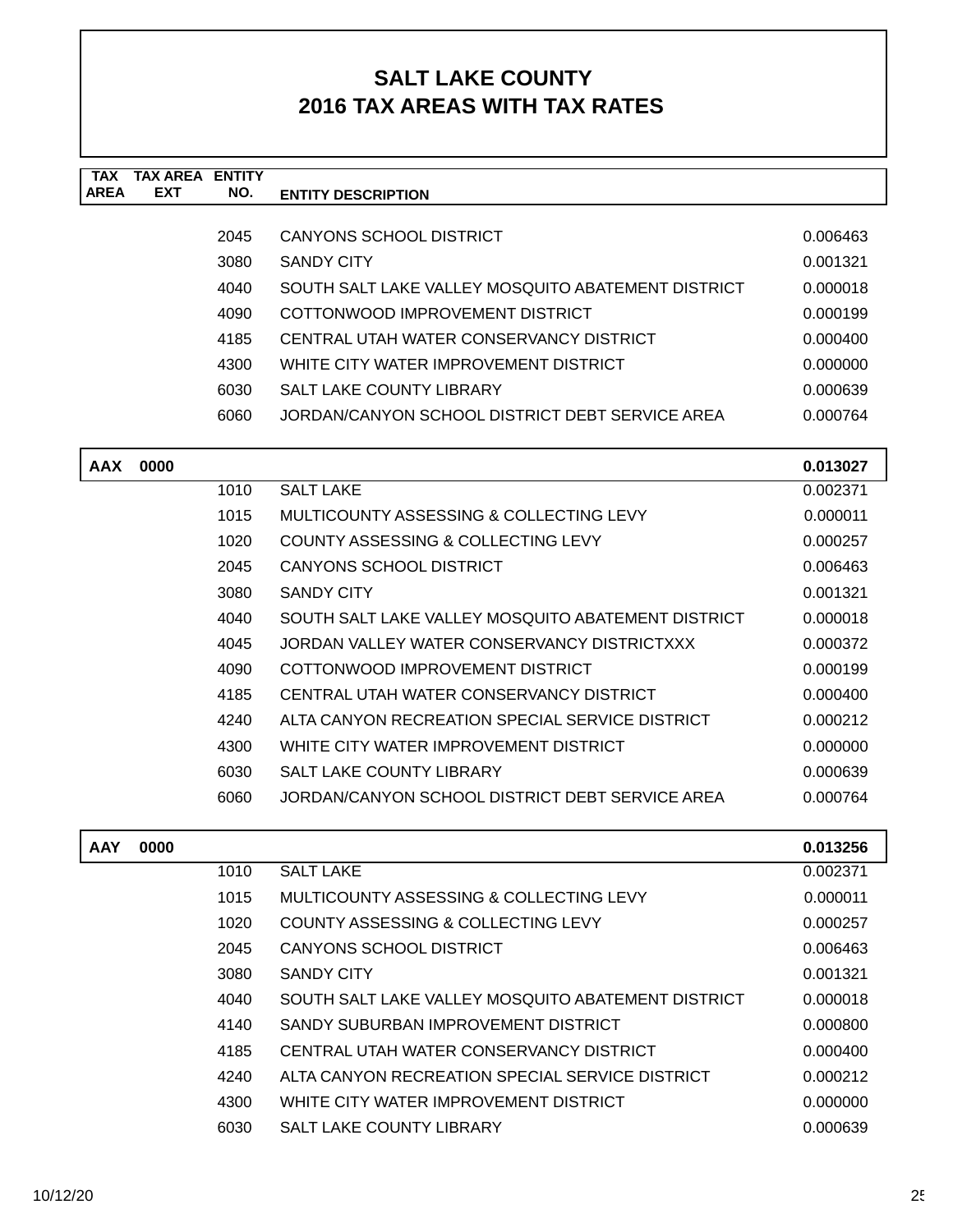#### **TAX TAX AREA ENTITY AREA ENTITY DESCRIPTION EXT NO.**

6060 JORDAN/CANYON SCHOOL DISTRICT DEBT SERVICE AREA 0.000764

| AAZ | 0000 |      |                                                    | 0.013416 |
|-----|------|------|----------------------------------------------------|----------|
|     |      | 1010 | <b>SALT LAKE</b>                                   | 0.002371 |
|     |      | 1015 | MULTICOUNTY ASSESSING & COLLECTING LEVY            | 0.000011 |
|     |      | 1020 | COUNTY ASSESSING & COLLECTING LEVY                 | 0.000257 |
|     |      | 2045 | CANYONS SCHOOL DISTRICT                            | 0.006463 |
|     |      | 3080 | <b>SANDY CITY</b>                                  | 0.001321 |
|     |      | 4040 | SOUTH SALT LAKE VALLEY MOSQUITO ABATEMENT DISTRICT | 0.000018 |
|     |      | 4045 | JORDAN VALLEY WATER CONSERVANCY DISTRICTXXX        | 0.000372 |
|     |      | 4140 | SANDY SUBURBAN IMPROVEMENT DISTRICT                | 0.000800 |
|     |      | 4185 | CENTRAL UTAH WATER CONSERVANCY DISTRICT            | 0.000400 |
|     |      | 4300 | WHITE CITY WATER IMPROVEMENT DISTRICT              | 0.000000 |
|     |      | 6030 | SALT LAKE COUNTY LIBRARY                           | 0.000639 |
|     |      | 6060 | JORDAN/CANYON SCHOOL DISTRICT DEBT SERVICE AREA    | 0.000764 |
|     |      |      |                                                    |          |

| <b>ABA</b> | 0000 |      |                                                    | 0.013454 |
|------------|------|------|----------------------------------------------------|----------|
|            |      | 1010 | <b>SALT LAKE</b>                                   | 0.002371 |
|            |      | 1015 | MULTICOUNTY ASSESSING & COLLECTING LEVY            | 0.000011 |
|            |      | 1020 | COUNTY ASSESSING & COLLECTING LEVY                 | 0.000257 |
|            |      | 2045 | CANYONS SCHOOL DISTRICT                            | 0.006463 |
|            |      | 3080 | <b>SANDY CITY</b>                                  | 0.001321 |
|            |      | 4040 | SOUTH SALT LAKE VALLEY MOSQUITO ABATEMENT DISTRICT | 0.000018 |
|            |      | 4045 | JORDAN VALLEY WATER CONSERVANCY DISTRICTXXX        | 0.000372 |
|            |      | 4140 | SANDY SUBURBAN IMPROVEMENT DISTRICT                | 0.000800 |
|            |      | 4160 | <b>CRESENT CEMETERY MAINTENANCE DISTRICT</b>       | 0.000038 |
|            |      | 4185 | CENTRAL UTAH WATER CONSERVANCY DISTRICT            | 0.000400 |
|            |      | 4300 | WHITE CITY WATER IMPROVEMENT DISTRICT              | 0.000000 |
|            |      | 6030 | <b>SALT LAKE COUNTY LIBRARY</b>                    | 0.000639 |
|            |      | 6060 | JORDAN/CANYON SCHOOL DISTRICT DEBT SERVICE AREA    | 0.000764 |
| <b>ABB</b> | 0000 |      |                                                    | 0.011911 |

| <b>ABB</b> | 0000 |      |                                         | 0.011911 |
|------------|------|------|-----------------------------------------|----------|
|            |      | 1010 | SALT LAKE                               | 0.002371 |
|            |      | 1015 | MULTICOUNTY ASSESSING & COLLECTING LEVY | 0.000011 |
|            |      | 1020 | COUNTY ASSESSING & COLLECTING LEVY      | 0.000257 |
|            |      | 2030 | <b>GRANITE SCHOOL DISTRICT</b>          | 0.006481 |
|            |      |      |                                         |          |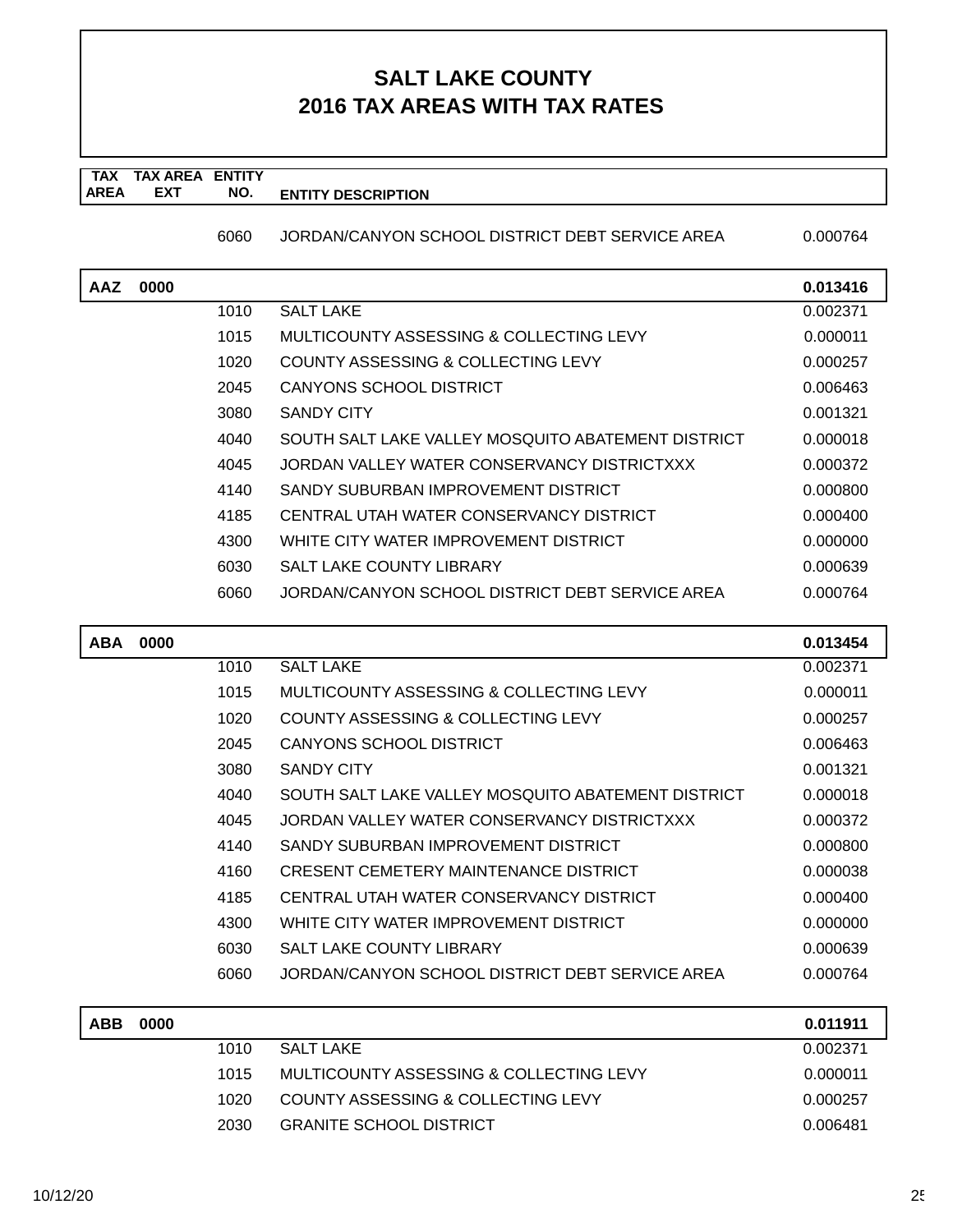| <b>TAX</b><br><b>AREA</b> | <b>TAX AREA ENTITY</b><br><b>EXT</b> | NO.  | <b>ENTITY DESCRIPTION</b>                          |                      |
|---------------------------|--------------------------------------|------|----------------------------------------------------|----------------------|
|                           |                                      |      |                                                    |                      |
|                           |                                      | 3036 | <b>HOLLADAY CITY</b>                               | 0.001420             |
|                           |                                      | 4040 | SOUTH SALT LAKE VALLEY MOSQUITO ABATEMENT DISTRICT | 0.000018             |
|                           |                                      | 4060 | MT OLYMPUS IMPROVEMENT DISTRICT                    | 0.000314             |
|                           |                                      | 4185 | CENTRAL UTAH WATER CONSERVANCY DISTRICT            | 0.000400             |
|                           |                                      | 6030 | <b>SALT LAKE COUNTY LIBRARY</b>                    | 0.000639             |
|                           |                                      | 8801 | VILLAGE CENTER REDEVELOPMENT PROJECT AREA          | 0.000000             |
| <b>ABC</b>                | 0000                                 |      |                                                    | 0.014474             |
|                           |                                      | 1010 | <b>SALT LAKE</b>                                   | 0.002371             |
|                           |                                      | 1015 | MULTICOUNTY ASSESSING & COLLECTING LEVY            | 0.000011             |
|                           |                                      | 1020 | COUNTY ASSESSING & COLLECTING LEVY                 | 0.000257             |
|                           |                                      | 2040 | JORDAN SCHOOL DISTRICT                             | 0.006906             |
|                           |                                      | 3110 | <b>WEST JORDAN CITY</b>                            | 0.002139             |
|                           |                                      | 4040 | SOUTH SALT LAKE VALLEY MOSQUITO ABATEMENT DISTRICT | 0.000018             |
|                           |                                      | 4120 | <b>KEARNS IMPROVEMENT DISTRICT</b>                 | 0.000677             |
|                           |                                      | 4180 | OQUIRRH RECREATION AND PARKS DISTRICT              | 0.001056             |
|                           |                                      | 4185 | CENTRAL UTAH WATER CONSERVANCY DISTRICT            | 0.000400             |
|                           |                                      | 6030 | SALT LAKE COUNTY LIBRARY                           | 0.000639             |
| <b>ABD</b>                |                                      |      |                                                    |                      |
|                           | 0000                                 | 1010 | <b>SALT LAKE</b>                                   | 0.013790<br>0.002371 |
|                           |                                      | 1015 | MULTICOUNTY ASSESSING & COLLECTING LEVY            | 0.000011             |
|                           |                                      | 1020 | COUNTY ASSESSING & COLLECTING LEVY                 | 0.000257             |
|                           |                                      | 2040 | <b>JORDAN SCHOOL DISTRICT</b>                      | 0.006906             |
|                           |                                      | 3110 | <b>WEST JORDAN CITY</b>                            | 0.002139             |
|                           |                                      | 4040 | SOUTH SALT LAKE VALLEY MOSQUITO ABATEMENT DISTRICT | 0.000018             |
|                           |                                      | 4045 | JORDAN VALLEY WATER CONSERVANCY DISTRICTXXX        | 0.000372             |
|                           |                                      | 4120 | <b>KEARNS IMPROVEMENT DISTRICT</b>                 | 0.000677             |
|                           |                                      | 4185 | CENTRAL UTAH WATER CONSERVANCY DISTRICT            | 0.000400             |
|                           |                                      | 6027 | AREA EXCLUDED FROM SALT LAKE COUNTY SEWERAGE IMPI  | 0.000000             |
|                           |                                      | 6030 | <b>SALT LAKE COUNTY LIBRARY</b>                    | 0.000639             |
|                           |                                      |      |                                                    |                      |
| <b>ABE</b>                | 0000                                 |      |                                                    | 0.013113             |
|                           |                                      | 1010 | <b>SALT LAKE</b>                                   | 0.002371             |
|                           |                                      | 1015 | MULTICOUNTY ASSESSING & COLLECTING LEVY            | 0.000011             |
|                           |                                      | 1020 | COUNTY ASSESSING & COLLECTING LEVY                 | 0.000257             |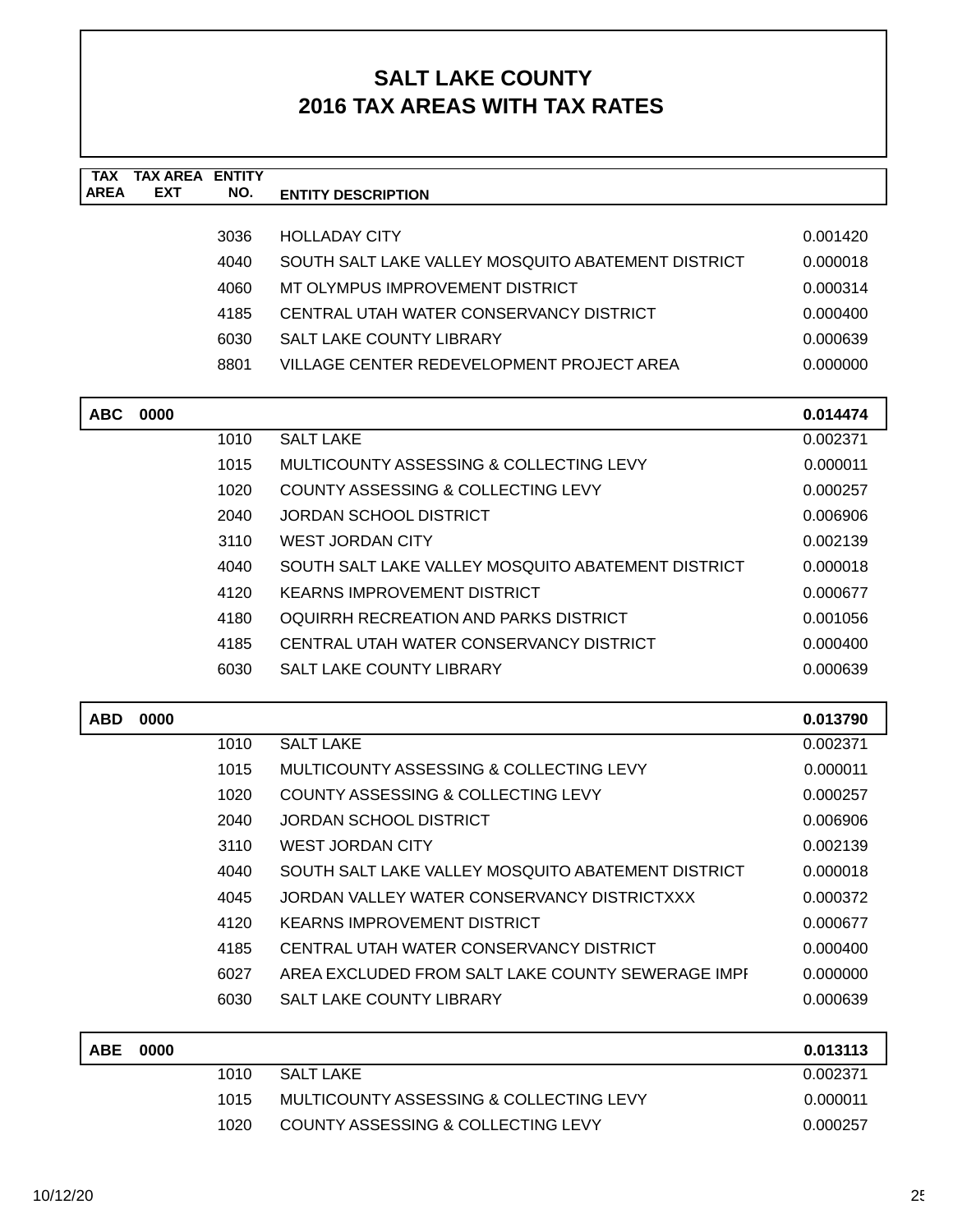| <b>TAX</b><br><b>AREA</b> | <b>TAX AREA ENTITY</b><br>EXT | NO.  | <b>ENTITY DESCRIPTION</b>                               |          |
|---------------------------|-------------------------------|------|---------------------------------------------------------|----------|
|                           |                               |      |                                                         |          |
|                           |                               | 2040 | <b>JORDAN SCHOOL DISTRICT</b>                           | 0.006906 |
|                           |                               | 3110 | <b>WEST JORDAN CITY</b>                                 | 0.002139 |
|                           |                               | 4040 | SOUTH SALT LAKE VALLEY MOSQUITO ABATEMENT DISTRICT      | 0.000018 |
|                           |                               | 4045 | JORDAN VALLEY WATER CONSERVANCY DISTRICTXXX             | 0.000372 |
|                           |                               | 4185 | CENTRAL UTAH WATER CONSERVANCY DISTRICT                 | 0.000400 |
|                           |                               | 6030 | SALT LAKE COUNTY LIBRARY                                | 0.000639 |
|                           |                               | 8360 | ECONOMIC DEVELOPMENT PROJECT NO. 4 - FAIRCHILD - WE!    | 0.000000 |
| <b>ABG</b>                | 0000                          |      |                                                         | 0.013113 |
|                           |                               | 1010 | <b>SALT LAKE</b>                                        | 0.002371 |
|                           |                               | 1015 | MULTICOUNTY ASSESSING & COLLECTING LEVY                 | 0.000011 |
|                           |                               | 1020 | COUNTY ASSESSING & COLLECTING LEVY                      | 0.000257 |
|                           |                               | 2040 | <b>JORDAN SCHOOL DISTRICT</b>                           | 0.006906 |
|                           |                               | 3110 | <b>WEST JORDAN CITY</b>                                 | 0.002139 |
|                           |                               | 4040 | SOUTH SALT LAKE VALLEY MOSQUITO ABATEMENT DISTRICT      | 0.000018 |
|                           |                               | 4045 | JORDAN VALLEY WATER CONSERVANCY DISTRICTXXX             | 0.000372 |
|                           |                               | 4185 | CENTRAL UTAH WATER CONSERVANCY DISTRICT                 | 0.000400 |
|                           |                               | 6030 | <b>SALT LAKE COUNTY LIBRARY</b>                         | 0.000639 |
|                           |                               | 8361 | JORDAN VALLEY STATION COMMUNITY DEVELOPMENT AREA        | 0.000000 |
| <b>ABH</b>                | 0000                          |      |                                                         | 0.014303 |
|                           |                               | 1010 | <b>SALT LAKE</b>                                        | 0.002371 |
|                           |                               | 1015 | MULTICOUNTY ASSESSING & COLLECTING LEVY                 | 0.000011 |
|                           |                               | 1020 | COUNTY ASSESSING & COLLECTING LEVY                      | 0.000257 |
|                           |                               | 2045 | CANYONS SCHOOL DISTRICT                                 | 0.006463 |
|                           |                               | 3025 | <b>COTTONWOOD HEIGHTS</b>                               | 0.002064 |
|                           |                               | 4040 | SOUTH SALT LAKE VALLEY MOSQUITO ABATEMENT DISTRICT      | 0.000018 |
|                           |                               | 4090 | COTTONWOOD IMPROVEMENT DISTRICT                         | 0.000199 |
|                           |                               | 4185 | CENTRAL UTAH WATER CONSERVANCY DISTRICT                 | 0.000400 |
|                           |                               | 4200 | COTTONWOOD HEIGHTS PARKS AND RECREATION SERVICE /       | 0.001117 |
|                           |                               | 4210 | WASATCH WASTE AND RECYCLING DISTRICT                    | 0.000000 |
|                           |                               | 6030 | SALT LAKE COUNTY LIBRARY                                | 0.000639 |
|                           |                               | 6060 | JORDAN/CANYON SCHOOL DISTRICT DEBT SERVICE AREA         | 0.000764 |
|                           |                               | 9100 | <b>CANYON CENTRE COMMUNITY COMMUNITY PROJECT AREA -</b> | 0.000000 |

| ABI | 0000 | 0.012989 |
|-----|------|----------|
|     |      |          |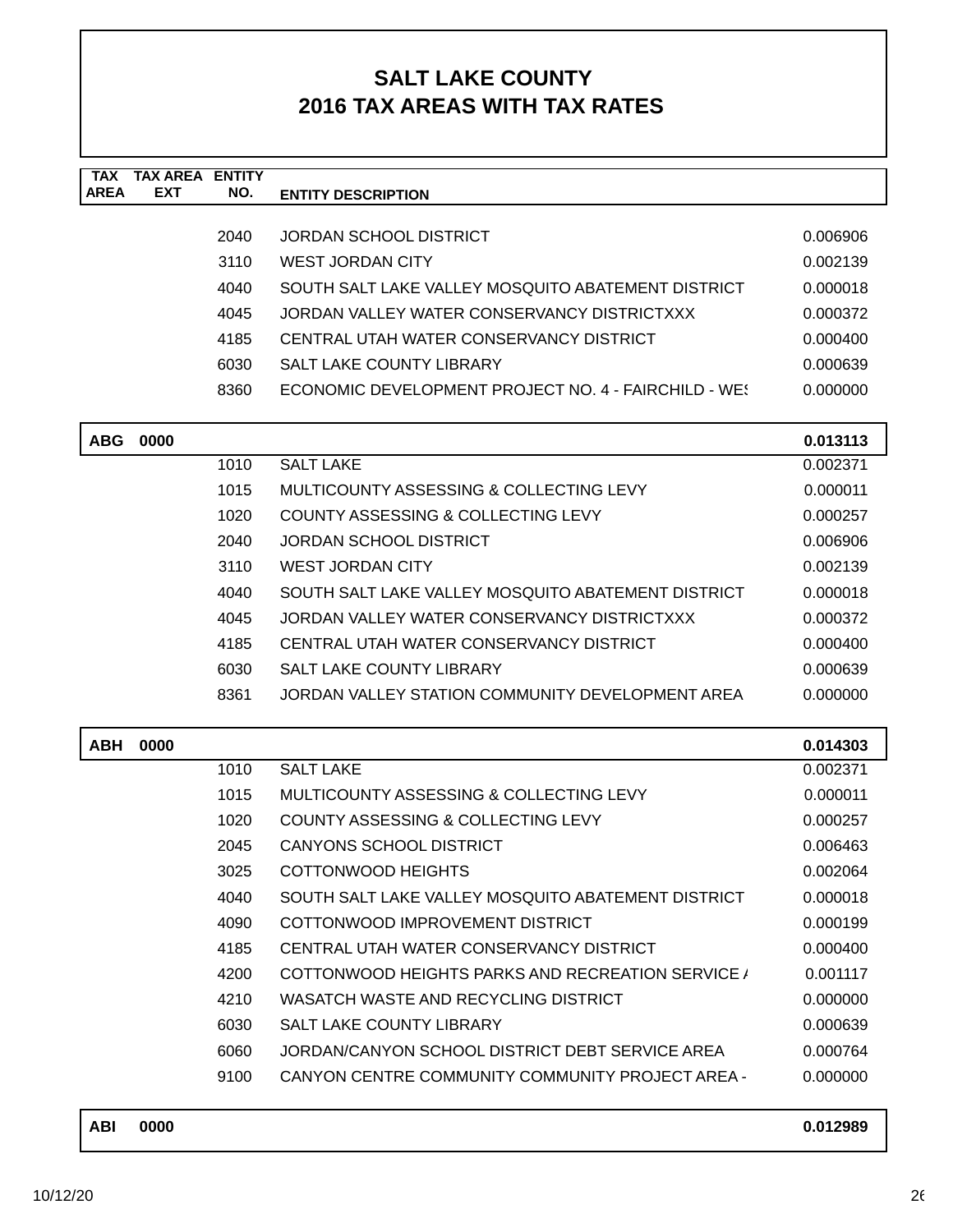| <b>TAX</b>  | <b>TAX AREA</b> | <b>ENTITY</b> |                                                       |          |
|-------------|-----------------|---------------|-------------------------------------------------------|----------|
| <b>AREA</b> | <b>EXT</b>      | NO.           | <b>ENTITY DESCRIPTION</b>                             |          |
|             |                 |               |                                                       |          |
|             |                 | 1010          | <b>SALT LAKE</b>                                      | 0.002371 |
|             |                 | 1015          | MULTICOUNTY ASSESSING & COLLECTING LEVY               | 0.000011 |
|             |                 | 1020          | COUNTY ASSESSING & COLLECTING LEVY                    | 0.000257 |
|             |                 | 2045          | CANYONS SCHOOL DISTRICT                               | 0.006463 |
|             |                 | 3080          | <b>SANDY CITY</b>                                     | 0.001321 |
|             |                 | 4040          | SOUTH SALT LAKE VALLEY MOSQUITO ABATEMENT DISTRICT    | 0.000018 |
|             |                 | 4150          | SOUTH VALLEY SEWER DISTRICT                           | 0.000331 |
|             |                 | 4160          | CRESENT CEMETERY MAINTENANCE DISTRICT                 | 0.000038 |
|             |                 | 4185          | CENTRAL UTAH WATER CONSERVANCY DISTRICT               | 0.000400 |
|             |                 | 4290          | SALT LAKE CITY METROPOLITAN WATER DISTRICT - SANDY CI | 0.000376 |
|             |                 | 6030          | <b>SALT LAKE COUNTY LIBRARY</b>                       | 0.000639 |
|             |                 | 6060          | JORDAN/CANYON SCHOOL DISTRICT DEBT SERVICE AREA       | 0.000764 |
|             |                 | 8208          | SANDY TOD COMMUNITY DEVELOPMENT AREA                  | 0.000000 |
|             |                 |               |                                                       |          |
| <b>ABJ</b>  | 0000            |               |                                                       | 0.012951 |
|             |                 | 1010          | <b>SALT LAKE</b>                                      | 0.002371 |
|             |                 | 1015          | MULTICOUNTY ASSESSING & COLLECTING LEVY               | 0.000011 |
|             |                 | 1020          | COUNTY ASSESSING & COLLECTING LEVY                    | 0.000257 |
|             |                 | 2045          | <b>CANYONS SCHOOL DISTRICT</b>                        | 0.006463 |
|             |                 | 3080          | <b>SANDY CITY</b>                                     | 0.001321 |
|             |                 | 4040          | SOUTH SALT LAKE VALLEY MOSQUITO ABATEMENT DISTRICT    | 0.000018 |
|             |                 | 4150          | SOUTH VALLEY SEWER DISTRICT                           | 0.000331 |

| 4040 | SOUTH SALT LAKE VALLEY MOSQUITO ABATEMENT DISTRICT    | 0.000018 |
|------|-------------------------------------------------------|----------|
| 4150 | SOUTH VALLEY SEWER DISTRICT                           | 0.000331 |
| 4185 | CENTRAL UTAH WATER CONSERVANCY DISTRICT               | 0.000400 |
| 4290 | SALT LAKE CITY METROPOLITAN WATER DISTRICT - SANDY CI | 0.000376 |
| 6030 | <b>SALT LAKE COUNTY LIBRARY</b>                       | 0.000639 |
| 6060 | JORDAN/CANYON SCHOOL DISTRICT DEBT SERVICE AREA       | 0.000764 |
| 8208 | SANDY TOD COMMUNITY DEVELOPMENT AREA                  | 0.000000 |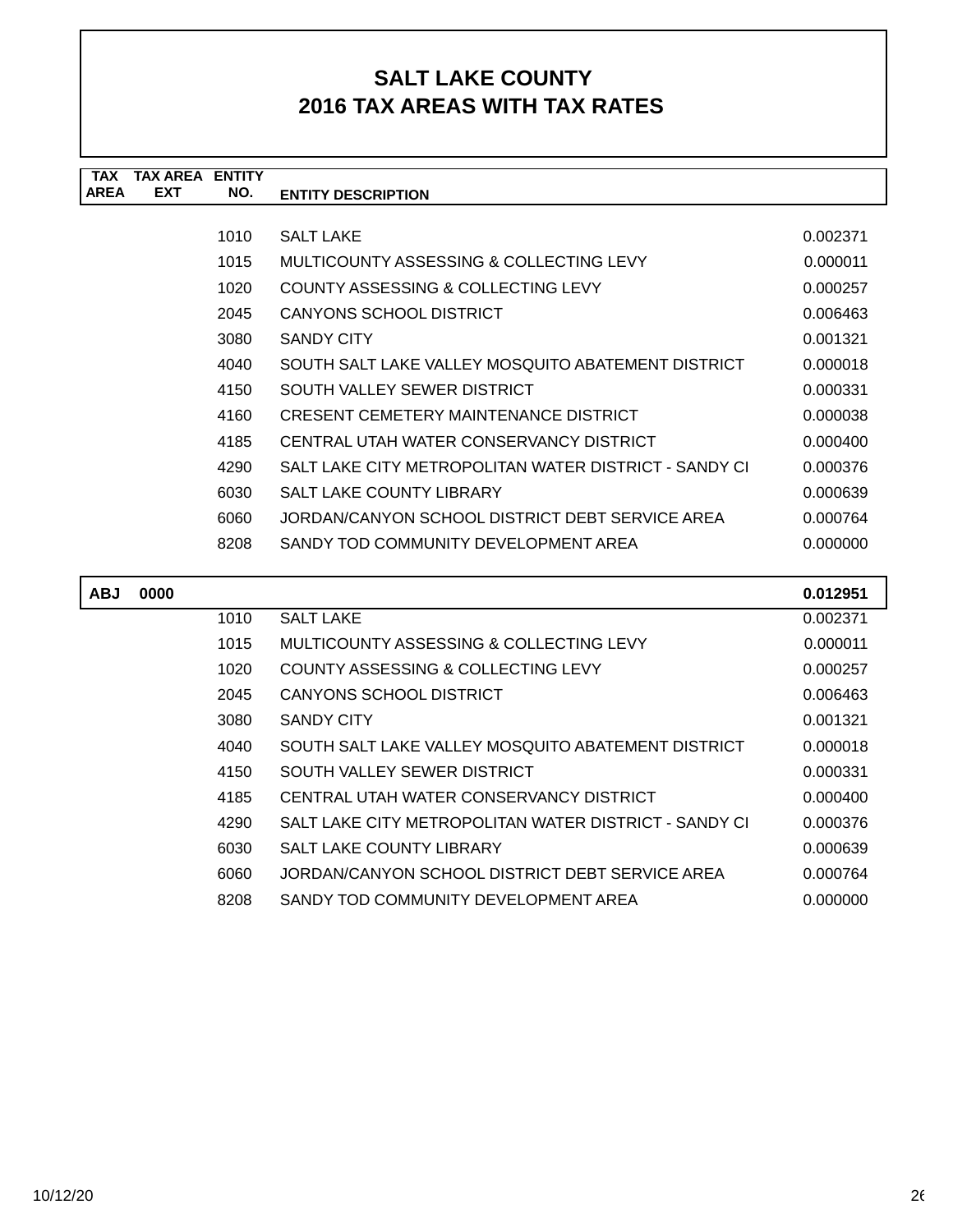#### **SAN JUAN COUNTY 2016 TAX AREAS WITH TAX RATES**

#### **TAX TAX AREA ENTITY AREA ENTITY DESCRIPTION EXT NO.**

| 001 | 0000 |      |                                               | 0.013556 |
|-----|------|------|-----------------------------------------------|----------|
|     |      | 1010 | <b>SAN JUAN</b>                               | 0.003782 |
|     |      | 2010 | SAN JUAN COUNTY SCHOOL DISTRICT               | 0.008056 |
|     |      | 4030 | SAN JUAN COUNTY WATER CONSERVANCY DISTRICT    | 0.000596 |
|     |      | 4050 | SAN JUAN COUNTY HEALTH SERVICE DISTRICT       | 0.001122 |
| 002 | 0000 |      |                                               | 0.013839 |
|     |      | 1010 | <b>SAN JUAN</b>                               | 0.003782 |
|     |      | 2010 | SAN JUAN COUNTY SCHOOL DISTRICT               | 0.008056 |
|     |      | 4010 | MONTICELLO CEMETERY MAINTENANCE DISTRICT      | 0.000283 |
|     |      | 4030 | SAN JUAN COUNTY WATER CONSERVANCY DISTRICT    | 0.000596 |
|     |      | 4050 | SAN JUAN COUNTY HEALTH SERVICE DISTRICT       | 0.001122 |
| 003 | 0000 |      |                                               | 0.013893 |
|     |      | 1010 | <b>SAN JUAN</b>                               | 0.003782 |
|     |      | 2010 | SAN JUAN COUNTY SCHOOL DISTRICT               | 0.008056 |
|     |      | 4020 | <b>BLANDING CEMETERY MAINTENANCE DISTRICT</b> | 0.000337 |
|     |      | 4030 | SAN JUAN COUNTY WATER CONSERVANCY DISTRICT    | 0.000596 |
|     |      | 4050 | SAN JUAN COUNTY HEALTH SERVICE DISTRICT       | 0.001122 |
| 004 | 0000 |      |                                               | 0.016556 |
|     |      | 1010 | <b>SAN JUAN</b>                               | 0.003782 |
|     |      | 2010 | SAN JUAN COUNTY SCHOOL DISTRICT               | 0.008056 |
|     |      | 3020 | <b>MONTICELLO</b>                             | 0.002717 |
|     |      | 4010 | MONTICELLO CEMETERY MAINTENANCE DISTRICT      | 0.000283 |
|     |      | 4030 | SAN JUAN COUNTY WATER CONSERVANCY DISTRICT    | 0.000596 |
|     |      | 4050 | SAN JUAN COUNTY HEALTH SERVICE DISTRICT       | 0.001122 |
| 005 | 0000 |      |                                               | 0.016335 |
|     |      | 1010 | <b>SAN JUAN</b>                               | 0.003782 |
|     |      | 2010 | SAN JUAN COUNTY SCHOOL DISTRICT               | 0.008056 |
|     |      | 3010 | <b>BLANDING</b>                               | 0.002442 |
|     |      | 4020 | <b>BLANDING CEMETERY MAINTENANCE DISTRICT</b> | 0.000337 |
|     |      | 4030 | SAN JUAN COUNTY WATER CONSERVANCY DISTRICT    | 0.000596 |
|     |      | 4050 | SAN JUAN COUNTY HEALTH SERVICE DISTRICT       | 0.001122 |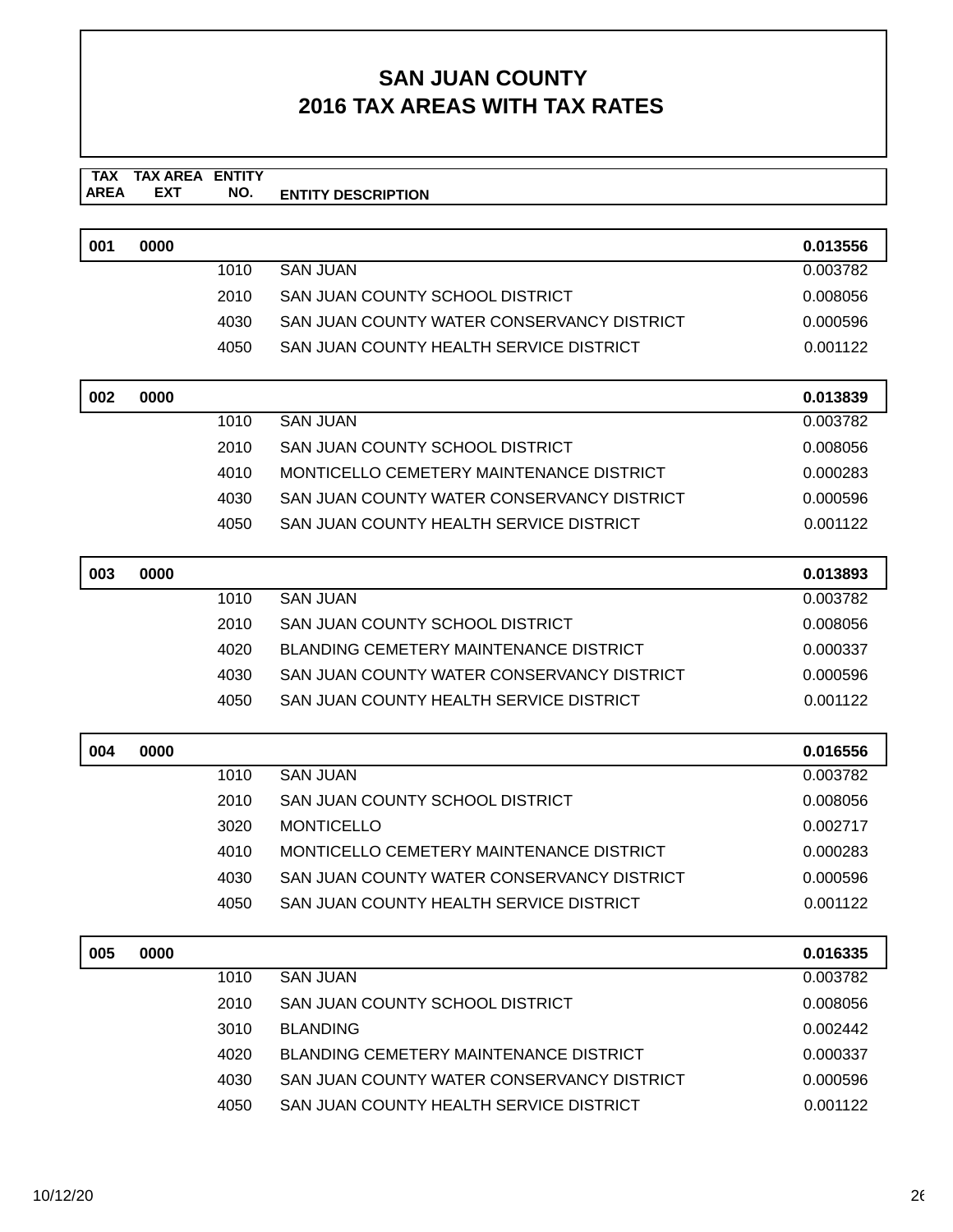#### **SAN JUAN COUNTY 2016 TAX AREAS WITH TAX RATES**

#### **TAX TAX AREA ENTITY AREA ENTITY DESCRIPTION EXT NO.**

| 006 | 0000 |      |                                                    | 0.012178 |
|-----|------|------|----------------------------------------------------|----------|
|     |      | 1010 | <b>SAN JUAN</b>                                    | 0.003782 |
|     |      | 2020 | <b>GRAND COUNTY SCHOOL DISTRICT</b>                | 0.006678 |
|     |      | 4030 | SAN JUAN COUNTY WATER CONSERVANCY DISTRICT         | 0.000596 |
|     |      | 4040 | <b>GRAND COUNTY SPECIAL SERVICE WATER DISTRICT</b> | 0.000000 |
|     |      | 4050 | SAN JUAN COUNTY HEALTH SERVICE DISTRICT            | 0.001122 |
| 007 | 0000 |      |                                                    | 0.012327 |
|     |      | 1010 | <b>SAN JUAN</b>                                    | 0.003782 |
|     |      | 2020 | <b>GRAND COUNTY SCHOOL DISTRICT</b>                | 0.006678 |
|     |      | 4030 | SAN JUAN COUNTY WATER CONSERVANCY DISTRICT         | 0.000596 |
|     |      | 4040 | <b>GRAND COUNTY SPECIAL SERVICE WATER DISTRICT</b> | 0.000000 |
|     |      | 4050 | SAN JUAN COUNTY HEALTH SERVICE DISTRICT            | 0.001122 |
|     |      | 4060 | <b>GRAND COUNTY WATER CONSERVANCY DISTRICT</b>     | 0.000149 |
| 008 | 0000 |      |                                                    | 0.012327 |
|     |      | 1010 | <b>SAN JUAN</b>                                    | 0.003782 |
|     |      | 2020 | <b>GRAND COUNTY SCHOOL DISTRICT</b>                | 0.006678 |
|     |      | 4030 | SAN JUAN COUNTY WATER CONSERVANCY DISTRICT         | 0.000596 |
|     |      | 4050 | SAN JUAN COUNTY HEALTH SERVICE DISTRICT            | 0.001122 |
|     |      | 4060 | <b>GRAND COUNTY WATER CONSERVANCY DISTRICT</b>     | 0.000149 |
| 009 | 0000 |      |                                                    | 0.014684 |
|     |      | 1010 | <b>SAN JUAN</b>                                    | 0.003782 |
|     |      | 2010 | SAN JUAN COUNTY SCHOOL DISTRICT                    | 0.008056 |
|     |      | 4030 | SAN JUAN COUNTY WATER CONSERVANCY DISTRICT         | 0.000596 |
|     |      | 4050 | SAN JUAN COUNTY HEALTH SERVICE DISTRICT            | 0.001122 |
|     |      | 4070 | SAN JUAN COUNTY SERVICE AREA NO. 1                 | 0.001128 |
|     |      | 4080 | BLUFF WATER WORKS SPECIAL SEVICE DISTRICT          | 0.000000 |
| 009 | 0001 |      |                                                    | 0.013556 |
|     |      | 1010 | <b>SAN JUAN</b>                                    | 0.003782 |
|     |      | 2010 | SAN JUAN COUNTY SCHOOL DISTRICT                    | 0.008056 |
|     |      | 4030 | SAN JUAN COUNTY WATER CONSERVANCY DISTRICT         | 0.000596 |

4050 SAN JUAN COUNTY HEALTH SERVICE DISTRICT 0.001122 4080 BLUFF WATER WORKS SPECIAL SEVICE DISTRICT 0.0000000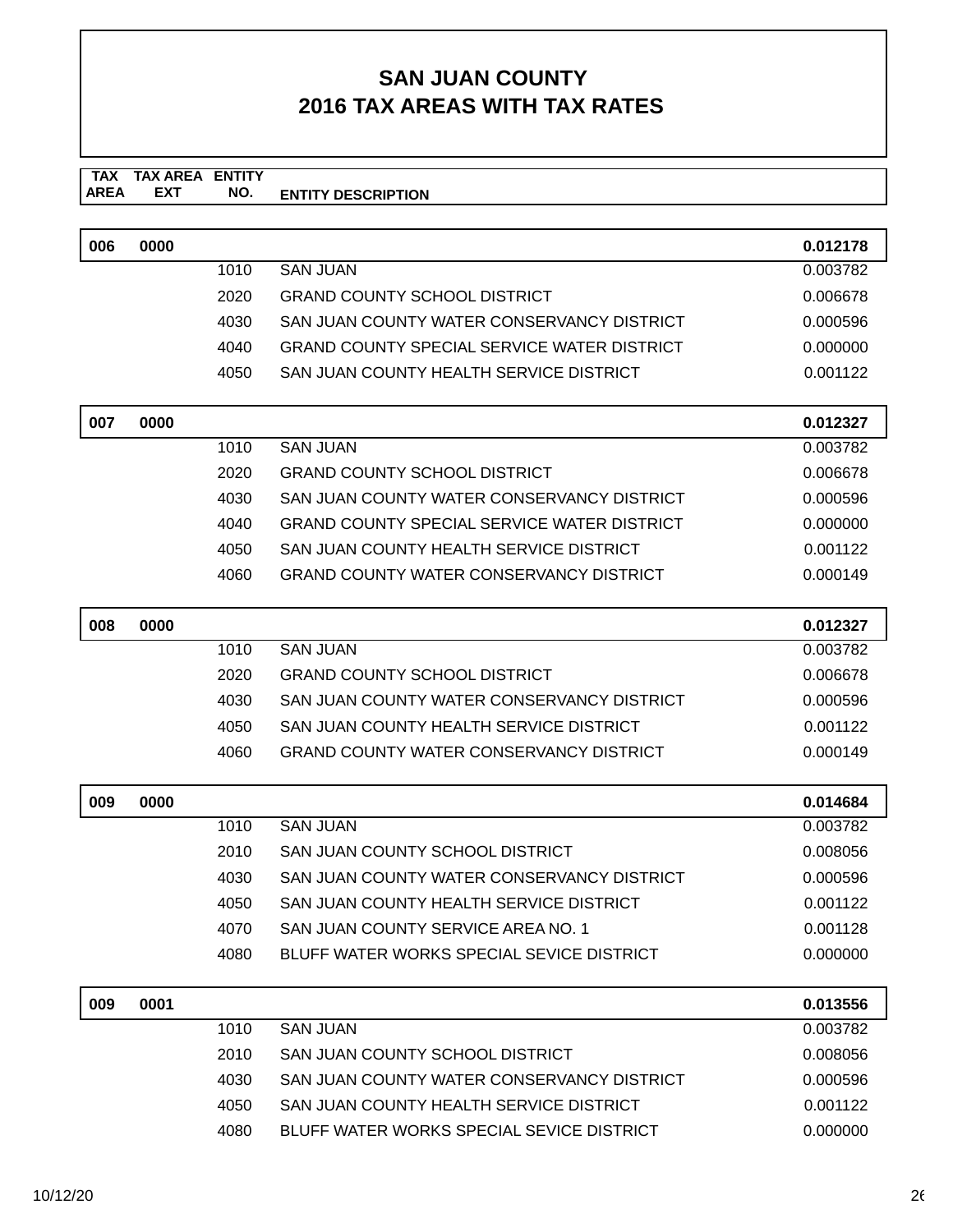#### **SAN JUAN COUNTY 2016 TAX AREAS WITH TAX RATES**

**TAX TAX AREA ENTITY AREA ENTITY DESCRIPTION EXT NO.**

| 010 | 0000       |      |                                            | 0.012178 |
|-----|------------|------|--------------------------------------------|----------|
|     |            | 1010 | <b>SAN JUAN</b>                            | 0.003782 |
|     |            | 2020 | <b>GRAND COUNTY SCHOOL DISTRICT</b>        | 0.006678 |
|     |            | 4030 | SAN JUAN COUNTY WATER CONSERVANCY DISTRICT | 0.000596 |
|     |            | 4050 | SAN JUAN COUNTY HEALTH SERVICE DISTRICT    | 0.001122 |
|     |            |      |                                            |          |
|     |            |      |                                            |          |
|     | TP001 0000 |      |                                            | 0.013839 |
|     |            | 1010 | <b>SAN JUAN</b>                            | 0.003782 |
|     |            | 2010 | SAN JUAN COUNTY SCHOOL DISTRICT            | 0.008056 |
|     |            | 4010 | MONTICELLO CEMETERY MAINTENANCE DISTRICT   | 0.000283 |
|     |            | 4030 | SAN JUAN COUNTY WATER CONSERVANCY DISTRICT | 0.000596 |

4090 ELK MEADOWS SPECIAL SERVICE DISTRICT 0.000000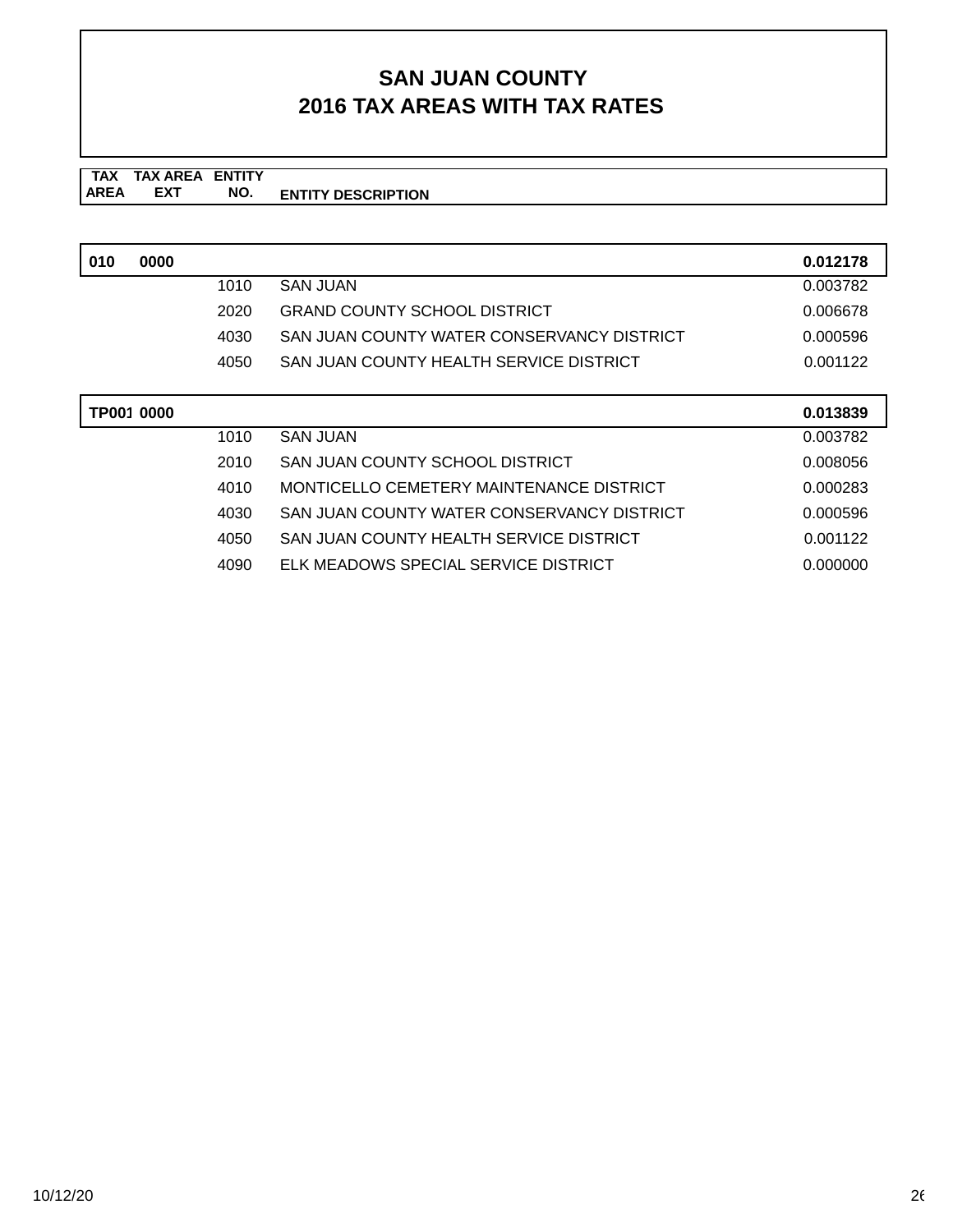#### **TAX TAX AREA ENTITY AREA ENTITY DESCRIPTION EXT NO.**

| 001 | 0000 |      |                                         | 0.015508 |
|-----|------|------|-----------------------------------------|----------|
|     |      | 1010 | SANPETE                                 | 0.002792 |
|     |      | 2020 | SOUTH SANPETE SCHOOL DISTRICT           | 0.009642 |
|     |      | 3020 | EPHRAIM                                 | 0.002284 |
|     |      | 4010 | SANPETE WATER CONSERVANCY DISTRICT      | 0.000390 |
|     |      | 4270 | CENTRAL UTAH WATER CONSERVANCY DISTRICT | 0.000400 |

| 002 | 0000 |      |                                         | 0.014866 |
|-----|------|------|-----------------------------------------|----------|
|     |      | 1010 | SANPETE                                 | 0.002792 |
|     |      | 2020 | SOUTH SANPETE SCHOOL DISTRICT           | 0.009642 |
|     |      | 3070 | MANTI                                   | 0.001642 |
|     |      | 4010 | SANPETE WATER CONSERVANCY DISTRICT      | 0.000390 |
|     |      | 4270 | CENTRAL UTAH WATER CONSERVANCY DISTRICT | 0.000400 |

| 003 | 0000 |      |                                         | 0.014190 |
|-----|------|------|-----------------------------------------|----------|
|     |      | 1010 | <b>SANPETE</b>                          | 0.002792 |
|     |      | 2020 | SOUTH SANPETE SCHOOL DISTRICT           | 0.009642 |
|     |      | 3120 | <b>STERLING</b>                         | 0.000966 |
|     |      | 4010 | SANPETE WATER CONSERVANCY DISTRICT      | 0.000390 |
|     |      | 4270 | CENTRAL UTAH WATER CONSERVANCY DISTRICT | 0.000400 |

| 004 | 0000 |      |                                         | 0.016160 |
|-----|------|------|-----------------------------------------|----------|
|     |      | 1010 | SANPETE                                 | 0.002792 |
|     |      | 2020 | SOUTH SANPETE SCHOOL DISTRICT           | 0.009642 |
|     |      | 3060 | <b>GUNNISON</b>                         | 0.002936 |
|     |      | 4010 | SANPETE WATER CONSERVANCY DISTRICT      | 0.000390 |
|     |      | 4270 | CENTRAL UTAH WATER CONSERVANCY DISTRICT | 0.000400 |

| 005 | 0000 |      |                                         | 0.013908 |
|-----|------|------|-----------------------------------------|----------|
|     |      | 1010 | SANPETE                                 | 0.002792 |
|     |      | 2020 | SOUTH SANPETE SCHOOL DISTRICT           | 0.009642 |
|     |      | 3010 | <b>CENTERFIELD</b>                      | 0.000684 |
|     |      | 4010 | SANPETE WATER CONSERVANCY DISTRICT      | 0.000390 |
|     |      | 4270 | CENTRAL UTAH WATER CONSERVANCY DISTRICT | 0.000400 |
|     |      |      |                                         |          |

| 0000<br>006<br>0.014017 |  |
|-------------------------|--|
|-------------------------|--|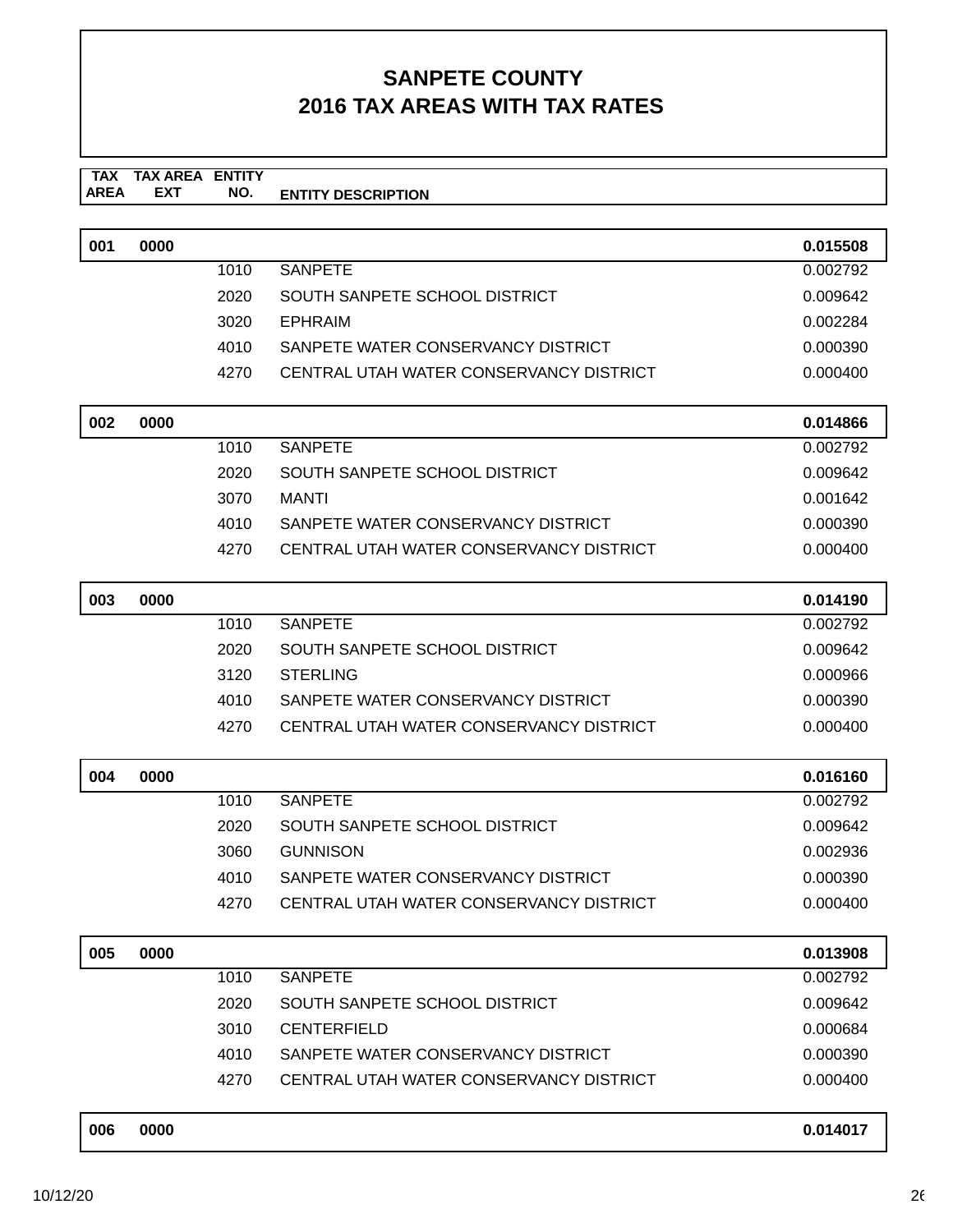| <b>TAX</b><br><b>AREA</b> | <b>TAX AREA ENTITY</b><br><b>EXT</b> | NO.  | <b>ENTITY DESCRIPTION</b>                      |          |
|---------------------------|--------------------------------------|------|------------------------------------------------|----------|
|                           |                                      |      |                                                |          |
|                           |                                      | 1010 | <b>SANPETE</b>                                 | 0.002792 |
|                           |                                      | 2020 | SOUTH SANPETE SCHOOL DISTRICT                  | 0.009642 |
|                           |                                      | 3080 | <b>MAYFIELD</b>                                | 0.000793 |
|                           |                                      | 4010 | SANPETE WATER CONSERVANCY DISTRICT             | 0.000390 |
|                           |                                      | 4270 | CENTRAL UTAH WATER CONSERVANCY DISTRICT        | 0.000400 |
|                           |                                      |      |                                                |          |
| 007                       | 0000                                 |      |                                                | 0.013947 |
|                           |                                      | 1010 | <b>SANPETE</b>                                 | 0.002792 |
|                           |                                      | 2020 | SOUTH SANPETE SCHOOL DISTRICT                  | 0.009642 |
|                           |                                      | 3040 | <b>FAYETTE</b>                                 | 0.000723 |
|                           |                                      | 4010 | SANPETE WATER CONSERVANCY DISTRICT             | 0.000390 |
|                           |                                      | 4270 | CENTRAL UTAH WATER CONSERVANCY DISTRICT        | 0.000400 |
| 008                       | 0000                                 |      |                                                | 0.013224 |
|                           |                                      | 1010 | <b>SANPETE</b>                                 | 0.002792 |
|                           |                                      | 2020 | SOUTH SANPETE SCHOOL DISTRICT                  | 0.009642 |
|                           |                                      | 4010 | SANPETE WATER CONSERVANCY DISTRICT             | 0.000390 |
|                           |                                      | 4270 | CENTRAL UTAH WATER CONSERVANCY DISTRICT        | 0.000400 |
|                           |                                      |      |                                                |          |
| 009                       | 0000                                 |      |                                                | 0.012646 |
|                           |                                      | 1010 | <b>SANPETE</b>                                 | 0.002792 |
|                           |                                      | 2010 | NORTH SANPETE SCHOOL DISTRICT                  | 0.007784 |
|                           |                                      | 3030 | <b>FAIRVIEW</b>                                | 0.001280 |
|                           |                                      | 4010 | SANPETE WATER CONSERVANCY DISTRICT             | 0.000390 |
|                           |                                      | 4270 | CENTRAL UTAH WATER CONSERVANCY DISTRICT        | 0.000400 |
| 010                       | 0000                                 |      |                                                | 0.014617 |
|                           |                                      | 1010 | <b>SANPETE</b>                                 | 0.002792 |
|                           |                                      | 2010 | NORTH SANPETE SCHOOL DISTRICT                  | 0.007784 |
|                           |                                      | 3100 | <b>MOUNT PLEASANT CITY</b>                     | 0.003251 |
|                           |                                      | 4010 | SANPETE WATER CONSERVANCY DISTRICT             | 0.000390 |
|                           |                                      | 4020 | MT. PLEASANT FLOOD CONTROL & DRAINAGE DISTRICT | 0.000000 |
|                           |                                      | 4270 | CENTRAL UTAH WATER CONSERVANCY DISTRICT        | 0.000400 |
|                           |                                      |      |                                                |          |
| 011                       | 0000                                 |      |                                                | 0.012321 |
|                           |                                      | 1010 | <b>SANPETE</b>                                 | 0.002792 |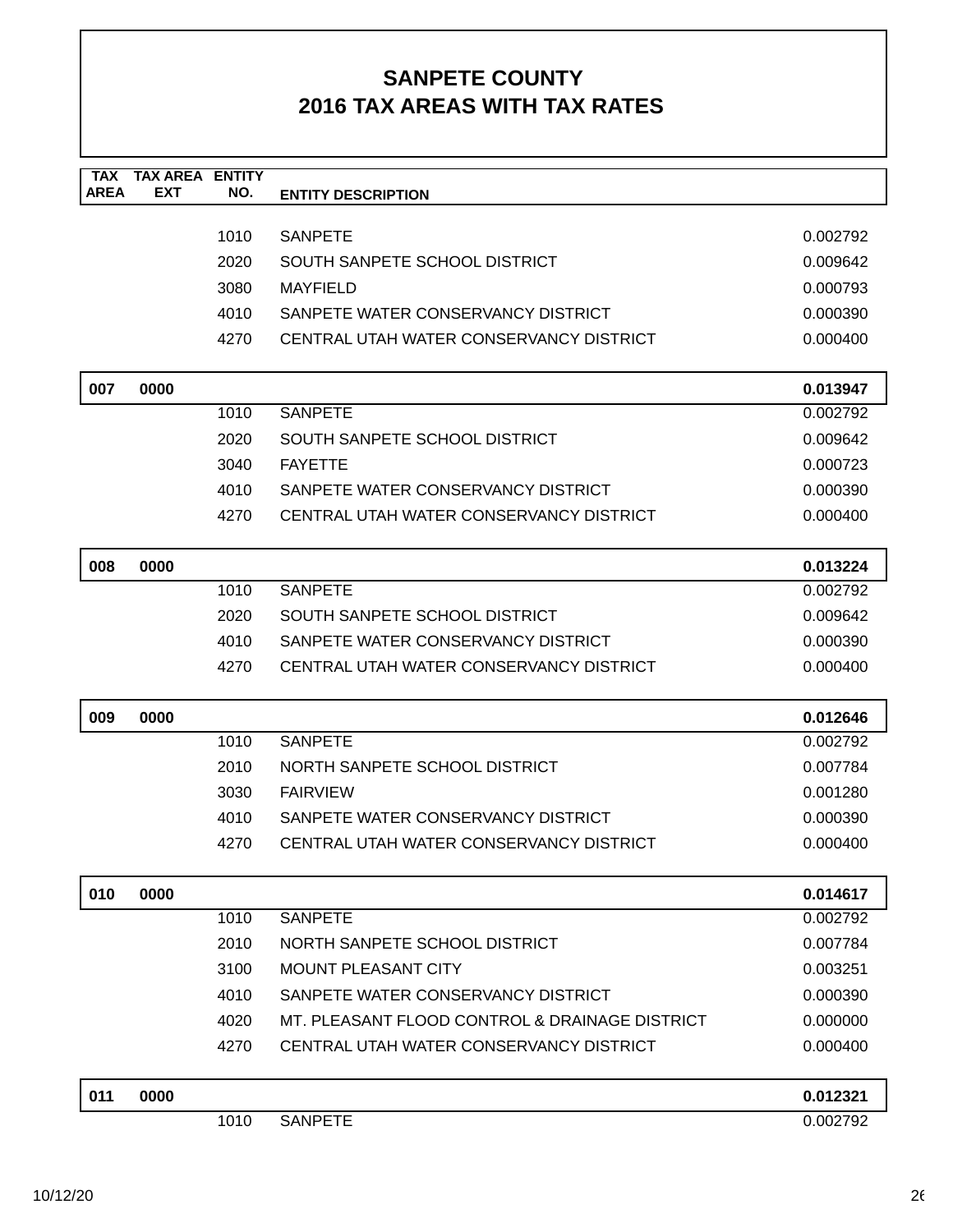| <b>TAX</b><br><b>AREA</b> | <b>TAX AREA</b><br><b>EXT</b> | <b>ENTITY</b><br>NO. | <b>ENTITY DESCRIPTION</b>               |          |
|---------------------------|-------------------------------|----------------------|-----------------------------------------|----------|
|                           |                               |                      |                                         |          |
|                           |                               | 2010                 | NORTH SANPETE SCHOOL DISTRICT           | 0.007784 |
|                           |                               | 3110                 | <b>SPRING CITY</b>                      | 0.000955 |
|                           |                               | 4010                 | SANPETE WATER CONSERVANCY DISTRICT      | 0.000390 |
|                           |                               | 4270                 | CENTRAL UTAH WATER CONSERVANCY DISTRICT | 0.000400 |
| 012                       | 0000                          |                      |                                         | 0.013130 |
|                           |                               | 1010                 | <b>SANPETE</b>                          | 0.002792 |
|                           |                               | 2010                 | NORTH SANPETE SCHOOL DISTRICT           | 0.007784 |
|                           |                               | 3050                 | <b>FOUNTAIN GREEN</b>                   | 0.001764 |
|                           |                               | 4010                 | SANPETE WATER CONSERVANCY DISTRICT      | 0.000390 |
|                           |                               | 4270                 | CENTRAL UTAH WATER CONSERVANCY DISTRICT | 0.000400 |
| 013                       | 0000                          |                      |                                         | 0.014563 |
|                           |                               | 1010                 | <b>SANPETE</b>                          | 0.002792 |
|                           |                               | 2010                 | NORTH SANPETE SCHOOL DISTRICT           | 0.007784 |
|                           |                               | 3090                 | <b>MORONI</b>                           | 0.003197 |
|                           |                               | 4010                 | SANPETE WATER CONSERVANCY DISTRICT      | 0.000390 |
|                           |                               | 4270                 | CENTRAL UTAH WATER CONSERVANCY DISTRICT | 0.000400 |
| 014                       | 0000                          |                      |                                         | 0.011749 |
|                           |                               | 1010                 | <b>SANPETE</b>                          | 0.002792 |
|                           |                               | 2010                 | NORTH SANPETE SCHOOL DISTRICT           | 0.007784 |
|                           |                               | 3130                 | <b>WALES</b>                            | 0.000383 |
|                           |                               | 4010                 | SANPETE WATER CONSERVANCY DISTRICT      | 0.000390 |
|                           |                               | 4270                 | CENTRAL UTAH WATER CONSERVANCY DISTRICT | 0.000400 |
| 015                       | 0000                          |                      |                                         | 0.011366 |
|                           |                               | 1010                 | <b>SANPETE</b>                          | 0.002792 |
|                           |                               | 2010                 | NORTH SANPETE SCHOOL DISTRICT           | 0.007784 |
|                           |                               | 4010                 | SANPETE WATER CONSERVANCY DISTRICT      | 0.000390 |
|                           |                               | 4270                 | CENTRAL UTAH WATER CONSERVANCY DISTRICT | 0.000400 |
| 020                       | 0000                          |                      |                                         | 0.011366 |
|                           |                               | 1010                 | <b>SANPETE</b>                          | 0.002792 |
|                           |                               | 2010                 | NORTH SANPETE SCHOOL DISTRICT           | 0.007784 |
|                           |                               | 4010                 | SANPETE WATER CONSERVANCY DISTRICT      | 0.000390 |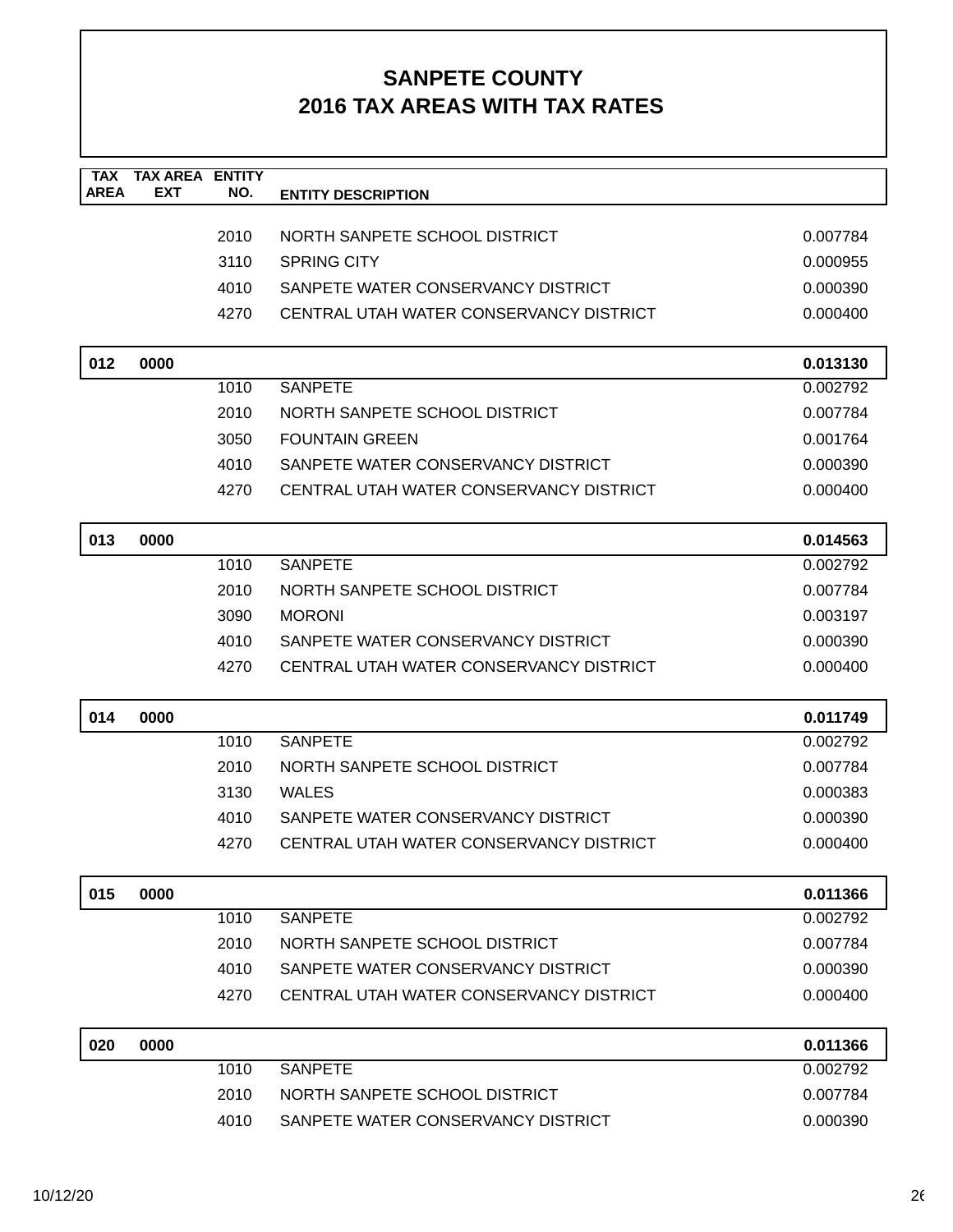| <b>TAX</b><br><b>AREA</b> | <b>TAX AREA ENTITY</b><br>EXT | NO.  | <b>ENTITY DESCRIPTION</b>                            |          |
|---------------------------|-------------------------------|------|------------------------------------------------------|----------|
|                           |                               |      |                                                      |          |
|                           |                               | 4040 | INDIAN RIDGE WATER CONSERVANCY DISTRICT              | 0.000000 |
|                           |                               | 4270 | CENTRAL UTAH WATER CONSERVANCY DISTRICT              | 0.000400 |
|                           |                               |      |                                                      |          |
| 021                       | 0000                          |      |                                                      | 0.011366 |
|                           |                               | 1010 | <b>SANPETE</b>                                       | 0.002792 |
|                           |                               | 2010 | NORTH SANPETE SCHOOL DISTRICT                        | 0.007784 |
|                           |                               | 4010 | SANPETE WATER CONSERVANCY DISTRICT                   | 0.000390 |
|                           |                               | 4030 | SKYLINE MOUNTAIN SPECIAL SERVICE DISTRICT            | 0.000000 |
|                           |                               | 4270 | CENTRAL UTAH WATER CONSERVANCY DISTRICT              | 0.000400 |
| 050                       | 0000                          |      |                                                      | 0.015508 |
|                           |                               | 1010 | <b>SANPETE</b>                                       | 0.002792 |
|                           |                               | 2020 | SOUTH SANPETE SCHOOL DISTRICT                        | 0.009642 |
|                           |                               | 3020 | <b>EPHRAIM</b>                                       | 0.002284 |
|                           |                               | 4010 | SANPETE WATER CONSERVANCY DISTRICT                   | 0.000390 |
|                           |                               | 4270 | CENTRAL UTAH WATER CONSERVANCY DISTRICT              | 0.000400 |
|                           |                               | 8020 | OFFICIAL REDEVLOPMENT PROJECT AREA #1 - EPHRAIM CITY | 0.000000 |
| 075                       | 0000                          |      |                                                      | 0.014617 |
|                           |                               | 1010 | <b>SANPETE</b>                                       | 0.002792 |
|                           |                               | 2010 | NORTH SANPETE SCHOOL DISTRICT                        | 0.007784 |
|                           |                               | 3100 | <b>MOUNT PLEASANT CITY</b>                           | 0.003251 |
|                           |                               | 4010 | SANPETE WATER CONSERVANCY DISTRICT                   | 0.000390 |
|                           |                               | 4020 | MT. PLEASANT FLOOD CONTROL & DRAINAGE DISTRICT       | 0.000000 |
|                           |                               | 4270 | CENTRAL UTAH WATER CONSERVANCY DISTRICT              | 0.000400 |
|                           |                               | 8010 | MOUNT PLEASANT NEIGHBRHOOD DEVELOPMENT PLAN          | 0.000000 |
|                           |                               | 8011 | MOUNT PLEASANT COMMUNITY DEVELOPMENT AREA            | 0.000000 |
| 076                       | 0000                          |      |                                                      | 0.014617 |
|                           |                               | 1010 | <b>SANPETE</b>                                       | 0.002792 |
|                           |                               | 2010 | NORTH SANPETE SCHOOL DISTRICT                        | 0.007784 |
|                           |                               | 3100 | <b>MOUNT PLEASANT CITY</b>                           | 0.003251 |
|                           |                               | 4010 | SANPETE WATER CONSERVANCY DISTRICT                   | 0.000390 |
|                           |                               | 4020 | MT. PLEASANT FLOOD CONTROL & DRAINAGE DISTRICT       | 0.000000 |
|                           |                               | 4270 | CENTRAL UTAH WATER CONSERVANCY DISTRICT              | 0.000400 |
|                           |                               | 9011 | MOUNT PLEASANT COMMUNICTY DEVELOPMENT AREA           | 0.000000 |
|                           |                               |      |                                                      |          |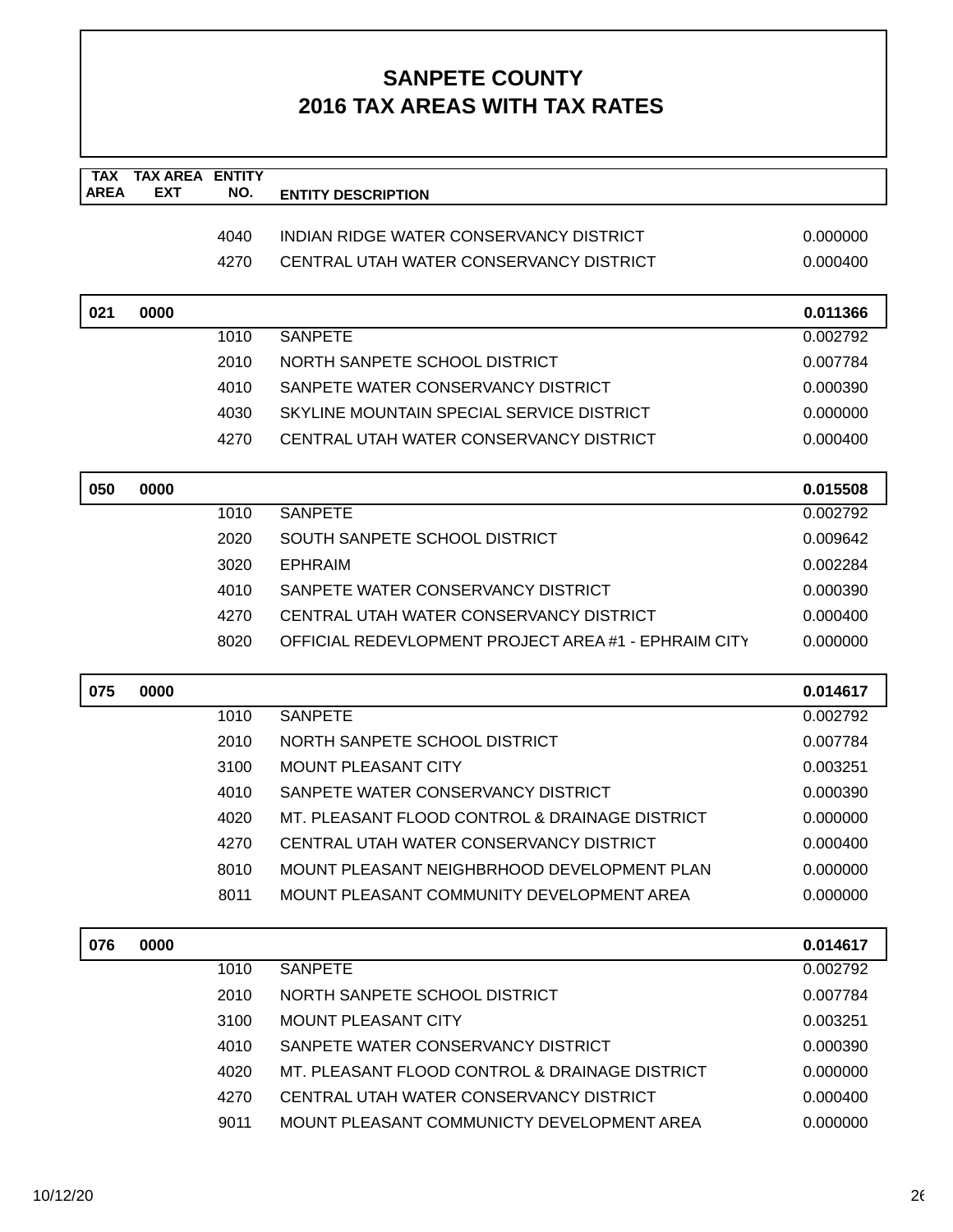**TAX TAX AREA ENTITY AREA ENTITY DESCRIPTION EXT NO.**

| 080 | 0000 |      |                                                | 0.012646 |
|-----|------|------|------------------------------------------------|----------|
|     |      | 1010 | <b>SANPETE</b>                                 | 0.002792 |
|     |      | 2010 | NORTH SANPETE SCHOOL DISTRICT                  | 0.007784 |
|     |      | 3030 | <b>FAIRVIEW</b>                                | 0.001280 |
|     |      | 4010 | SANPETE WATER CONSERVANCY DISTRICT             | 0.000390 |
|     |      | 4270 | CENTRAL UTAH WATER CONSERVANCY DISTRICT        | 0.000400 |
|     |      | 8050 | DOWNTOWN REDEVELOPMENT PROJECT AREA - FAIRVIEW | 0.000000 |
|     |      |      |                                                |          |

| 085 | 0000 |      |                                         | 0.011366 |
|-----|------|------|-----------------------------------------|----------|
|     |      | 1010 | SANPETE                                 | 0.002792 |
|     |      | 2010 | NORTH SANPETE SCHOOL DISTRICT           | 0.007784 |
|     |      | 4010 | SANPETE WATER CONSERVANCY DISTRICT      | 0.000390 |
|     |      | 4050 | TWIN OAKS LOCAL DISTRICT                | 0.000000 |
|     |      | 4270 | CENTRAL UTAH WATER CONSERVANCY DISTRICT | 0.000400 |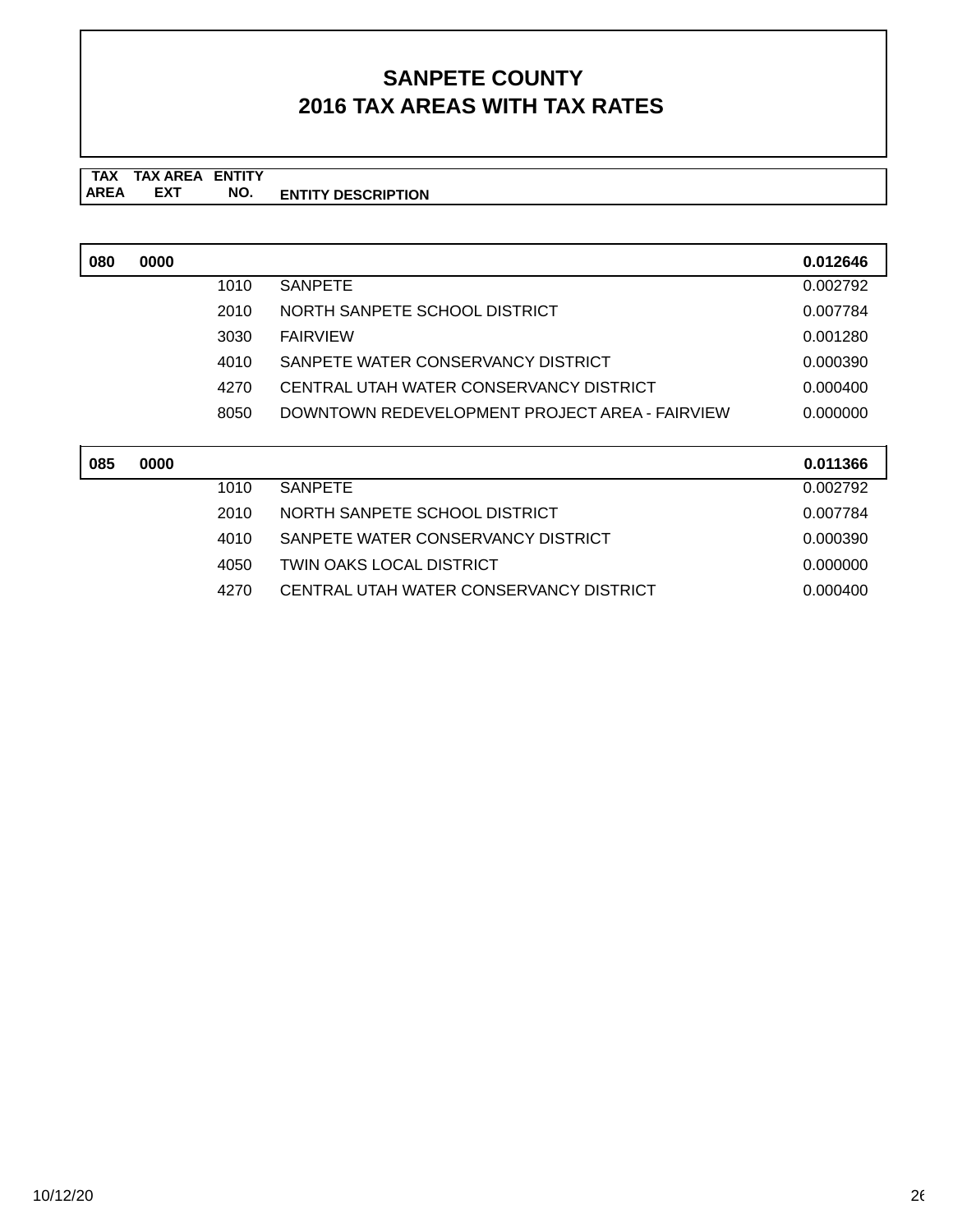|      | TAX TAX AREA ENTITY |     |                           |
|------|---------------------|-----|---------------------------|
|      |                     |     |                           |
| AREA | <b>FXT</b>          | NO. | <b>ENTITY DESCRIPTION</b> |
|      |                     |     |                           |

| 002 | 0000 |      |                               | 0.013829 |
|-----|------|------|-------------------------------|----------|
|     |      | 1010 | <b>SEVIER</b>                 | 0.005007 |
|     |      | 2010 | SEVIER COUNTY SCHOOL DISTRICT | 0.008037 |
|     |      | 3010 | ANNABELLA TOWN                | 0.000785 |
|     |      |      |                               |          |
| 003 | 0000 |      |                               | 0.014331 |
|     |      | 1010 | <b>SEVIER</b>                 | 0.005007 |
|     |      | 2010 | SEVIER COUNTY SCHOOL DISTRICT | 0.008037 |
|     |      | 3020 | <b>AURORA</b>                 | 0.001287 |
| 004 | 0000 |      |                               | 0.014701 |
|     |      | 1010 | <b>SEVIER</b>                 | 0.005007 |
|     |      | 2010 | SEVIER COUNTY SCHOOL DISTRICT | 0.008037 |
|     |      | 3030 | <b>ELSINORE</b>               | 0.001657 |
| 005 | 0000 |      |                               | 0.014240 |
|     |      | 1010 | <b>SEVIER</b>                 | 0.005007 |
|     |      | 2010 | SEVIER COUNTY SCHOOL DISTRICT | 0.008037 |
|     |      | 3040 | <b>GLENWOOD</b>               | 0.001196 |
| 006 | 0000 |      |                               | 0.013669 |
|     |      | 1010 | <b>SEVIER</b>                 | 0.005007 |
|     |      | 2010 | SEVIER COUNTY SCHOOL DISTRICT | 0.008037 |
|     |      | 3050 | <b>JOSEPH</b>                 | 0.000625 |
| 007 | 0000 |      |                               | 0.013543 |
|     |      | 1010 | <b>SEVIER</b>                 | 0.005007 |
|     |      | 2010 | SEVIER COUNTY SCHOOL DISTRICT | 0.008037 |
|     |      | 3060 | KOOSHAREM TOWN                | 0.000499 |
| 008 | 0000 |      |                               | 0.014259 |
|     |      | 1010 | <b>SEVIER</b>                 | 0.005007 |
|     |      | 2010 | SEVIER COUNTY SCHOOL DISTRICT | 0.008037 |
|     |      | 3070 | <b>MONROE</b>                 | 0.001215 |
| 009 | 0000 |      |                               | 0.014368 |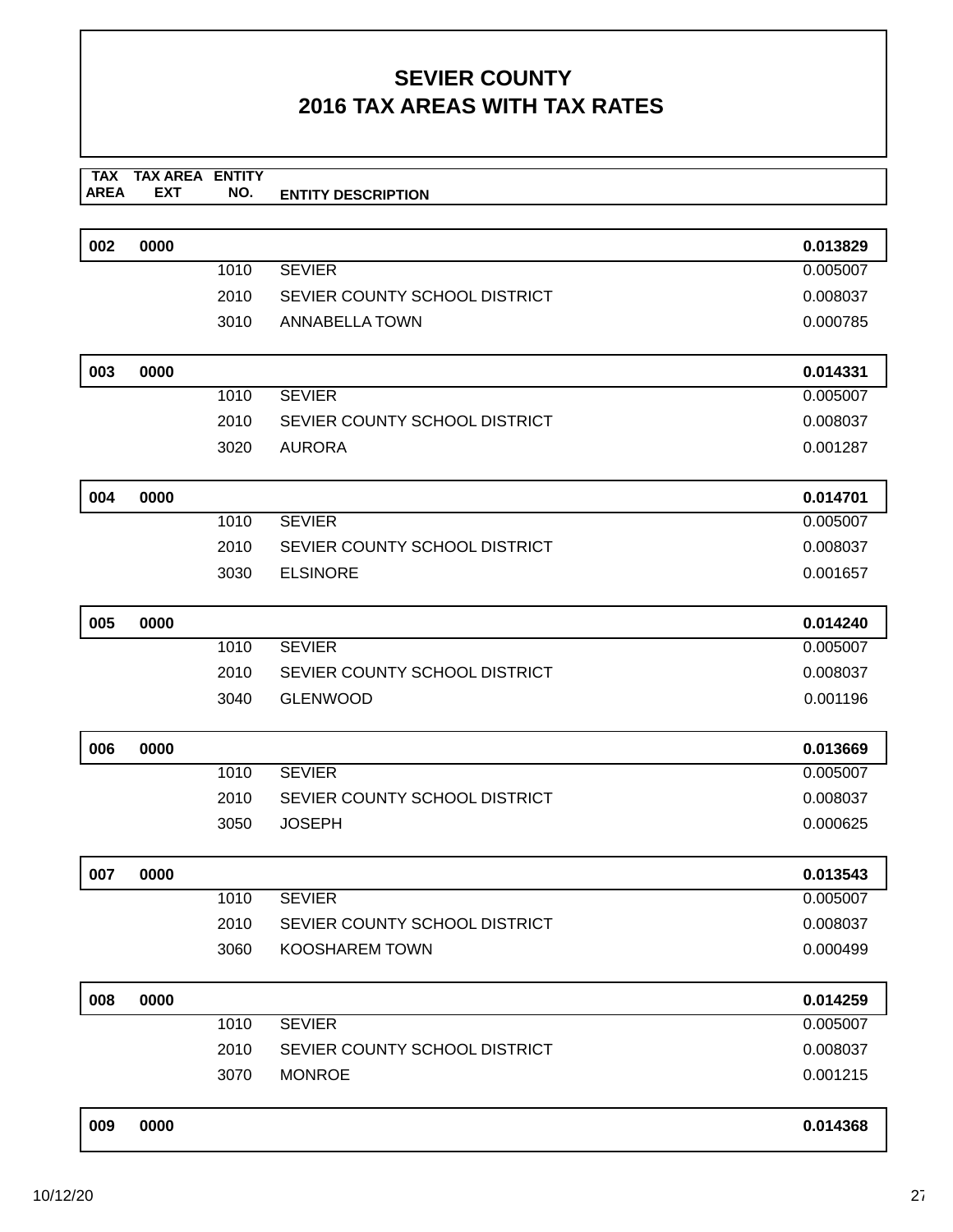| <b>TAX</b><br><b>AREA</b> | <b>TAX AREA ENTITY</b><br><b>EXT</b> | NO.  | <b>ENTITY DESCRIPTION</b>              |          |
|---------------------------|--------------------------------------|------|----------------------------------------|----------|
|                           |                                      |      |                                        |          |
|                           |                                      | 1010 | <b>SEVIER</b>                          | 0.005007 |
|                           |                                      | 2010 | SEVIER COUNTY SCHOOL DISTRICT          | 0.008037 |
|                           |                                      | 3080 | <b>REDMOND</b>                         | 0.001324 |
| 010                       | 0000                                 |      |                                        | 0.014977 |
|                           |                                      | 1010 | <b>SEVIER</b>                          | 0.005007 |
|                           |                                      | 2010 | SEVIER COUNTY SCHOOL DISTRICT          | 0.008037 |
|                           |                                      | 3090 | <b>RICHFIELD CITY</b>                  | 0.001933 |
| 011                       | 0000                                 |      |                                        | 0.016199 |
|                           |                                      | 1010 | <b>SEVIER</b>                          | 0.005007 |
|                           |                                      | 2010 | SEVIER COUNTY SCHOOL DISTRICT          | 0.008037 |
|                           |                                      | 3100 | <b>SALINA</b>                          | 0.003155 |
| 012                       | 0000                                 |      |                                        | 0.014264 |
|                           |                                      | 1010 | <b>SEVIER</b>                          | 0.005007 |
|                           |                                      | 2010 | SEVIER COUNTY SCHOOL DISTRICT          | 0.008037 |
|                           |                                      | 3110 | <b>SIGURD TOWN</b>                     | 0.001220 |
| 013                       | 0000                                 |      |                                        | 0.013044 |
|                           |                                      | 1010 | <b>SEVIER</b>                          | 0.005007 |
|                           |                                      | 2010 | SEVIER COUNTY SCHOOL DISTRICT          | 0.008037 |
| 023                       | 0000                                 |      |                                        | 0.014705 |
|                           |                                      | 1010 | <b>SEVIER</b>                          | 0.005007 |
|                           |                                      | 2010 | SEVIER COUNTY SCHOOL DISTRICT          | 0.008037 |
|                           |                                      | 3015 | <b>CENTRAL VALLEY TOWN</b>             | 0.001661 |
| 024                       | 0000                                 |      |                                        | 0.016199 |
|                           |                                      | 1010 | <b>SEVIER</b>                          | 0.005007 |
|                           |                                      | 2010 | SEVIER COUNTY SCHOOL DISTRICT          | 0.008037 |
|                           |                                      | 3100 | <b>SALINA</b>                          | 0.003155 |
|                           |                                      | 8030 | TIPPERARY INDUSTRIAL PARK EDA - SALINA | 0.000000 |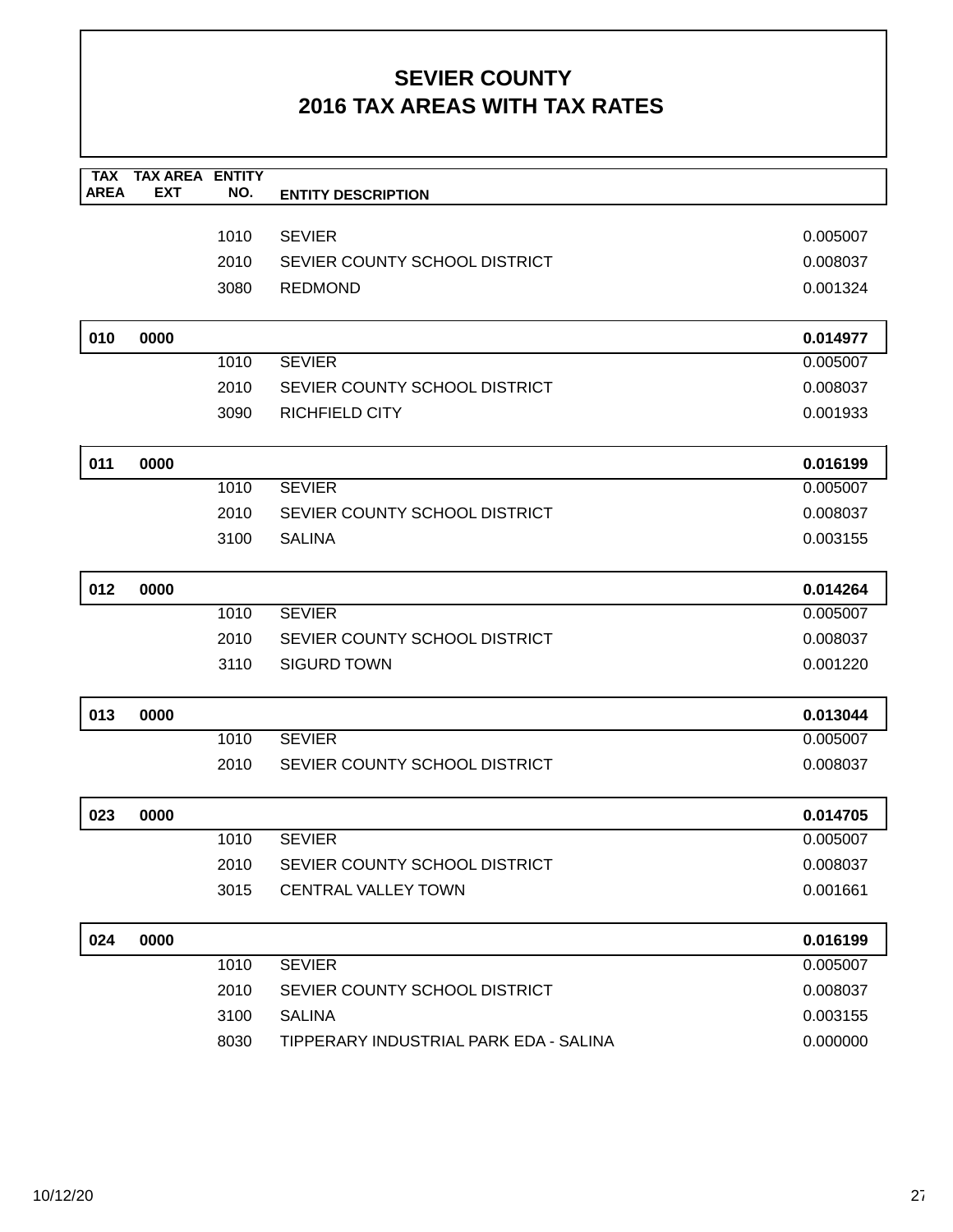#### **TAX TAX AREA ENTITY ENTITY DESCRIPTION** AREA EXT  **NO.**

| 0000 |      |                                                 | 0.011074 |
|------|------|-------------------------------------------------|----------|
|      | 1010 | <b>SUMMIT</b>                                   | 0.000726 |
|      | 1015 | MULTICOUNTY ASSESSING & COLLECTING LEVY         | 0.000011 |
|      | 1020 | COUNTY ASSESSING & COLLECTING LEVY              | 0.000180 |
|      | 2020 | NORTH SUMMIT SCHOOL DISTRICT                    | 0.005923 |
|      | 3010 | <b>COALVILLE</b>                                | 0.003429 |
|      | 4005 | WEBER BASIN WATER CONSERVANCY DISTRICT          | 0.000187 |
|      | 4030 | NORTH SUMMIT FIRE PROTECTION DISTRICT           | 0.000585 |
|      | 4150 | SUMMIT COUNTY MOSQUITO ABATEMENT DISTRICT       | 0.000033 |
|      | 4335 | NORTH SUMMT RECREATION SPECIAL SERVICE DISTRICT | 0.000000 |
|      |      |                                                 |          |
| 0000 |      |                                                 | 0.010234 |
|      | 1010 | <b>SUMMIT</b>                                   | 0.000726 |
|      | 1015 | MULTICOUNTY ASSESSING & COLLECTING LEVY         | 0.000011 |
|      | 1020 | COUNTY ASSESSING & COLLECTING LEVY              | 0.000180 |
|      | 2030 | SOUTH SUMMIT SCHOOL DISTRICT                    | 0.006266 |
|      | 3020 | <b>FRANCIS</b>                                  | 0.002134 |
|      | 4010 | SOUTH SUMMIT CEMETERY MAINTENCE DISTRICT        | 0.000189 |
|      | 4020 | SOUTH SUMMIT FIRE PROTECTION DISTRICT           | 0.000295 |
|      | 4150 | SUMMIT COUNTY MOSQUITO ABATEMENT DISTRICT       | 0.000033 |
|      |      |                                                 |          |
|      |      |                                                 |          |

| 003 | 0000 |      |                                                 | 0.008702 |
|-----|------|------|-------------------------------------------------|----------|
|     |      | 1010 | <b>SUMMIT</b>                                   | 0.000726 |
|     |      | 1015 | MULTICOUNTY ASSESSING & COLLECTING LEVY         | 0.000011 |
|     |      | 1020 | <b>COUNTY ASSESSING &amp; COLLECTING LEVY</b>   | 0.000180 |
|     |      | 2020 | NORTH SUMMIT SCHOOL DISTRICT                    | 0.005923 |
|     |      | 3030 | <b>HENEFER</b>                                  | 0.001057 |
|     |      | 4005 | WEBER BASIN WATER CONSERVANCY DISTRICT          | 0.000187 |
|     |      | 4030 | NORTH SUMMIT FIRE PROTECTION DISTRICT           | 0.000585 |
|     |      | 4150 | SUMMIT COUNTY MOSQUITO ABATEMENT DISTRICT       | 0.000033 |
|     |      | 4335 | NORTH SUMMT RECREATION SPECIAL SERVICE DISTRICT | 0.000000 |
|     |      |      |                                                 |          |
| 004 | 0000 |      |                                                 | 0.009635 |

| 004 | 0000 |      |                                         | 0.009635 |
|-----|------|------|-----------------------------------------|----------|
|     |      | 1010 | SUMMIT                                  | 0.000726 |
|     |      | 1015 | MULTICOUNTY ASSESSING & COLLECTING LEVY | 0.000011 |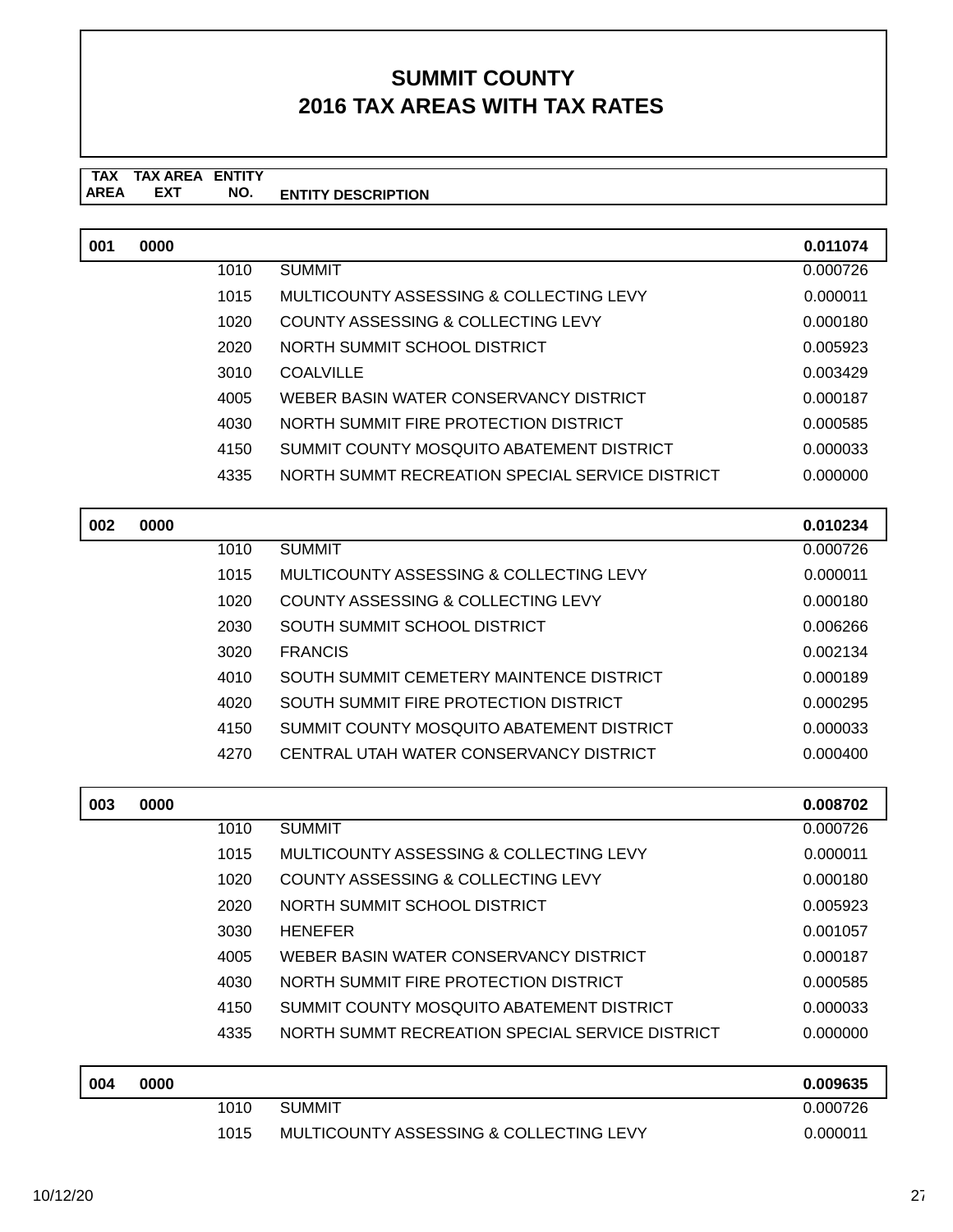| <b>TAX</b>  | <b>TAX AREA ENTITY</b> |      |                                                    |          |
|-------------|------------------------|------|----------------------------------------------------|----------|
| <b>AREA</b> | <b>EXT</b>             | NO.  | <b>ENTITY DESCRIPTION</b>                          |          |
|             |                        | 1020 | COUNTY ASSESSING & COLLECTING LEVY                 | 0.000180 |
|             |                        | 2030 | SOUTH SUMMIT SCHOOL DISTRICT                       | 0.006266 |
|             |                        | 3040 | <b>KAMAS</b>                                       | 0.001748 |
|             |                        | 4005 | WEBER BASIN WATER CONSERVANCY DISTRICT             | 0.000187 |
|             |                        | 4010 | SOUTH SUMMIT CEMETERY MAINTENCE DISTRICT           | 0.000189 |
|             |                        | 4020 | SOUTH SUMMIT FIRE PROTECTION DISTRICT              | 0.000295 |
|             |                        | 4150 | SUMMIT COUNTY MOSQUITO ABATEMENT DISTRICT          | 0.000033 |
| 005         | 0000                   |      |                                                    | 0.009514 |
|             |                        | 1010 | <b>SUMMIT</b>                                      | 0.000726 |
|             |                        | 1015 | MULTICOUNTY ASSESSING & COLLECTING LEVY            | 0.000011 |
|             |                        | 1020 | COUNTY ASSESSING & COLLECTING LEVY                 | 0.000180 |
|             |                        | 2030 | SOUTH SUMMIT SCHOOL DISTRICT                       | 0.006266 |
|             |                        | 3050 | <b>OAKLEY</b>                                      | 0.001627 |
|             |                        | 4005 | WEBER BASIN WATER CONSERVANCY DISTRICT             | 0.000187 |
|             |                        | 4010 | SOUTH SUMMIT CEMETERY MAINTENCE DISTRICT           | 0.000189 |
|             |                        | 4020 | SOUTH SUMMIT FIRE PROTECTION DISTRICT              | 0.000295 |
|             |                        | 4150 | SUMMIT COUNTY MOSQUITO ABATEMENT DISTRICT          | 0.000033 |
| 006         | 0000                   |      |                                                    | 0.008034 |
|             |                        | 1010 | <b>SUMMIT</b>                                      | 0.000726 |
|             |                        | 1015 | MULTICOUNTY ASSESSING & COLLECTING LEVY            | 0.000011 |
|             |                        | 1020 | COUNTY ASSESSING & COLLECTING LEVY                 | 0.000180 |
|             |                        | 2010 | PARK CITY SCHOOL DISTRICT                          | 0.004220 |
|             |                        | 3060 | <b>PARK CITY</b>                                   | 0.001884 |
|             |                        | 4005 | WEBER BASIN WATER CONSERVANCY DISTRICT             | 0.000187 |
|             |                        | 4050 | SNYDERVILLE BASIN WATER RECLAMATION DISTRICT       | 0.000000 |
|             |                        | 4060 | PARK CITY FIRE SERVICE DISTRICT                    | 0.000793 |
|             |                        | 4150 | SUMMIT COUNTY MOSQUITO ABATEMENT DISTRICT          | 0.000033 |
|             |                        | 4305 | PARK CITY WATER SERVICE DISTRICT                   | 0.000000 |
|             |                        | 8020 | PARK CITY REDEV PROJECT AREA OUTSIDE 100 ACRE AREA | 0.000000 |
| 007         | 0000                   |      |                                                    | 0.008034 |
|             |                        | 1010 | <b>SUMMIT</b>                                      | 0.000726 |
|             |                        | 1015 | MULTICOUNTY ASSESSING & COLLECTING LEVY            | 0.000011 |
|             |                        | 1020 | COUNTY ASSESSING & COLLECTING LEVY                 | 0.000180 |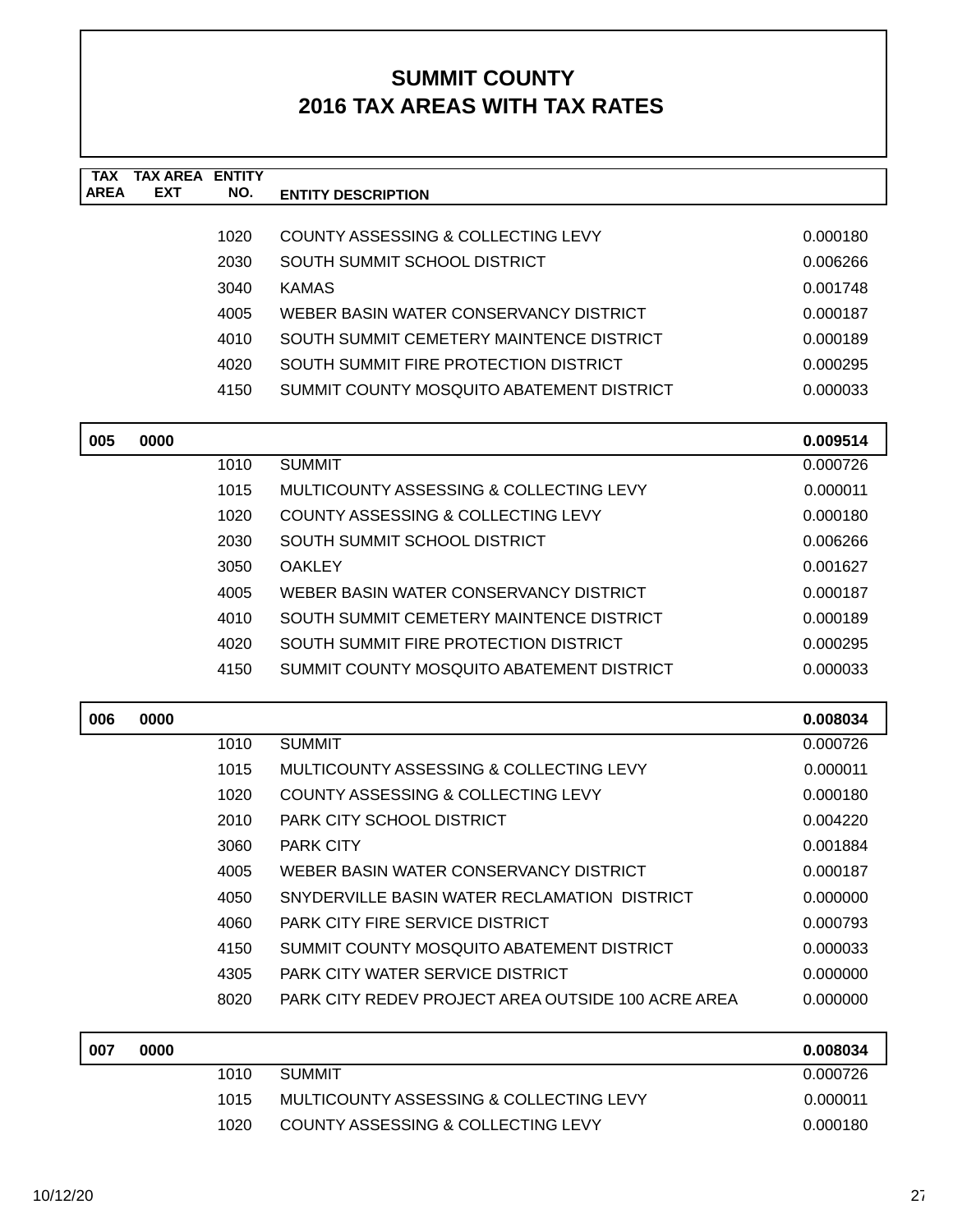| <b>TAX</b><br><b>AREA</b> | <b>TAX AREA ENTITY</b><br><b>EXT</b> | NO.  | <b>ENTITY DESCRIPTION</b>                    |          |
|---------------------------|--------------------------------------|------|----------------------------------------------|----------|
|                           |                                      |      |                                              |          |
|                           |                                      | 2010 | PARK CITY SCHOOL DISTRICT                    | 0.004220 |
|                           |                                      | 3060 | <b>PARK CITY</b>                             | 0.001884 |
|                           |                                      | 4005 | WEBER BASIN WATER CONSERVANCY DISTRICT       | 0.000187 |
|                           |                                      | 4050 | SNYDERVILLE BASIN WATER RECLAMATION DISTRICT | 0.000000 |
|                           |                                      | 4060 | <b>PARK CITY FIRE SERVICE DISTRICT</b>       | 0.000793 |
|                           |                                      | 4150 | SUMMIT COUNTY MOSQUITO ABATEMENT DISTRICT    | 0.000033 |
|                           |                                      | 4305 | PARK CITY WATER SERVICE DISTRICT             | 0.000000 |
| 008                       | 0000                                 |      |                                              | 0.008034 |
|                           |                                      | 1010 | <b>SUMMIT</b>                                | 0.000726 |
|                           |                                      | 1015 | MULTICOUNTY ASSESSING & COLLECTING LEVY      | 0.000011 |
|                           |                                      | 1020 | COUNTY ASSESSING & COLLECTING LEVY           | 0.000180 |
|                           |                                      | 2010 | PARK CITY SCHOOL DISTRICT                    | 0.004220 |
|                           |                                      | 3060 | PARK CITY                                    | 0.001884 |
|                           |                                      | 4005 | WEBER BASIN WATER CONSERVANCY DISTRICT       | 0.000187 |
|                           |                                      | 4050 | SNYDERVILLE BASIN WATER RECLAMATION DISTRICT | 0.000000 |
|                           |                                      | 4060 | <b>PARK CITY FIRE SERVICE DISTRICT</b>       | 0.000793 |
|                           |                                      | 4150 | SUMMIT COUNTY MOSQUITO ABATEMENT DISTRICT    | 0.000033 |
| 009                       | 0000                                 |      |                                              | 0.007843 |
|                           |                                      | 1010 | <b>SUMMIT</b>                                | 0.000726 |
|                           |                                      | 2010 | PARK CITY SCHOOL DISTRICT                    | 0.004220 |
|                           |                                      | 3060 | <b>PARK CITY</b>                             | 0.001884 |
|                           |                                      | 4005 | WEBER BASIN WATER CONSERVANCY DISTRICT       | 0.000187 |
|                           |                                      | 4050 | SNYDERVILLE BASIN WATER RECLAMATION DISTRICT | 0.000000 |
|                           |                                      | 4060 | PARK CITY FIRE SERVICE DISTRICT              | 0.000793 |
|                           |                                      | 4150 | SUMMIT COUNTY MOSQUITO ABATEMENT DISTRICT    | 0.000033 |
|                           |                                      | 4305 | PARK CITY WATER SERVICE DISTRICT             | 0.000000 |
|                           |                                      | 8010 | MAIN STREET NEIGHBORHOOD DEVELOPMENT PROGRAM | 0.000000 |
| 010                       | 0000                                 |      |                                              | 0.007786 |
|                           |                                      | 1010 | <b>SUMMIT</b>                                | 0.000726 |
|                           |                                      | 1015 | MULTICOUNTY ASSESSING & COLLECTING LEVY      | 0.000011 |
|                           |                                      | 1020 | COUNTY ASSESSING & COLLECTING LEVY           | 0.000180 |
|                           |                                      | 2010 | PARK CITY SCHOOL DISTRICT                    | 0.004220 |
|                           |                                      | 4005 | WEBER BASIN WATER CONSERVANCY DISTRICT       | 0.000187 |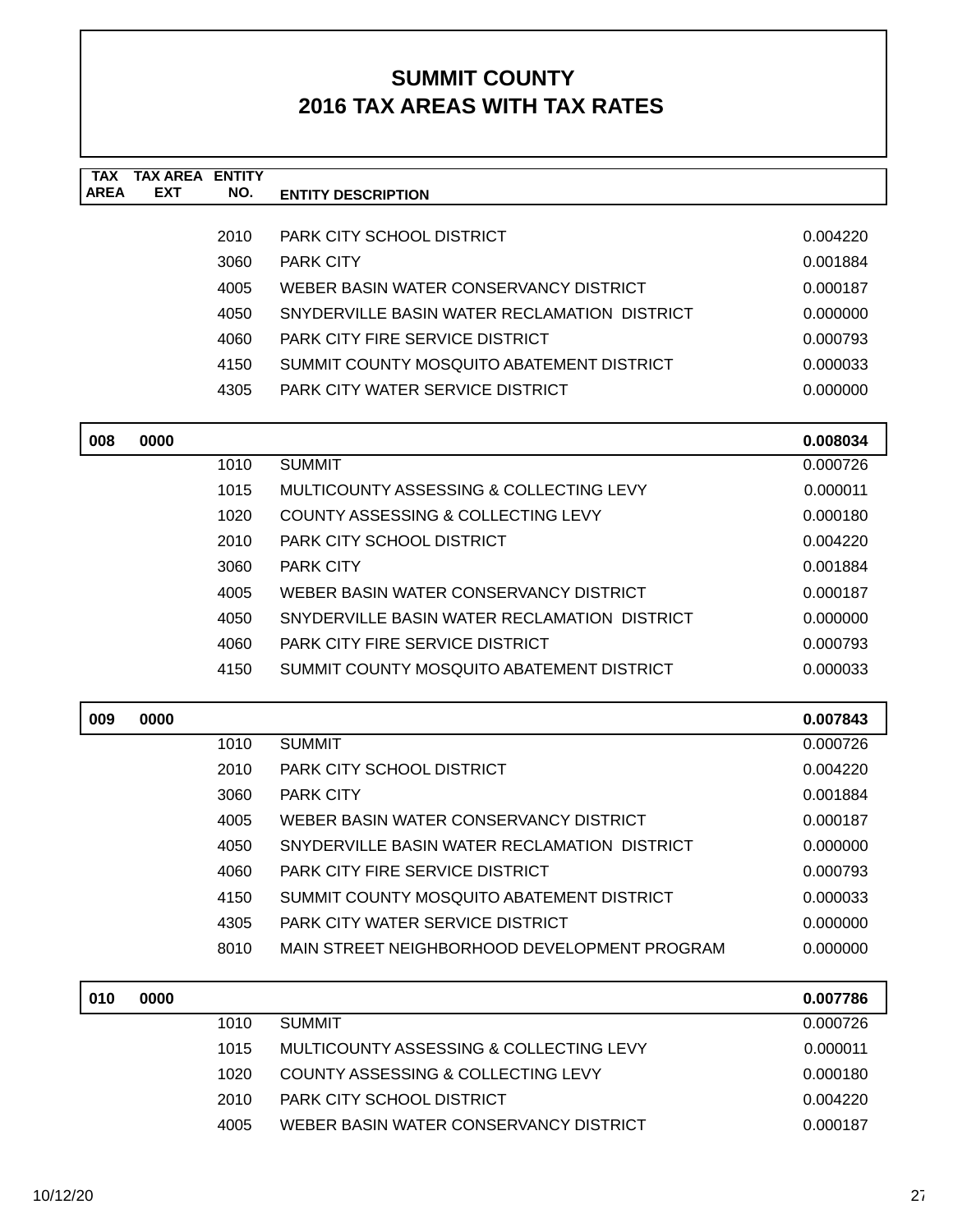| <b>TAX</b><br><b>AREA</b> | <b>TAX AREA ENTITY</b><br><b>EXT</b> | NO.  | <b>ENTITY DESCRIPTION</b>                          |          |
|---------------------------|--------------------------------------|------|----------------------------------------------------|----------|
|                           |                                      |      |                                                    |          |
|                           |                                      | 4050 | SNYDERVILLE BASIN WATER RECLAMATION DISTRICT       | 0.000000 |
|                           |                                      | 4060 | <b>PARK CITY FIRE SERVICE DISTRICT</b>             | 0.000793 |
|                           |                                      | 4150 | SUMMIT COUNTY MOSQUITO ABATEMENT DISTRICT          | 0.000033 |
|                           |                                      | 4300 | SUMMIT COUNTY SPECIAL SERVICE DISTRICT NO. 1       | 0.000000 |
|                           |                                      | 4310 | SNYDERVILLE BASIN RECREATION DISTRICT              | 0.000710 |
|                           |                                      | 4360 | SNYDERVILLE BASIN CEMETERY                         | 0.000000 |
|                           |                                      | 6010 | MUNICIPAL TYPE SERVICE AREA                        | 0.000572 |
|                           |                                      | 6030 | AREA EXCULDED FROM SNYDERVILLE BASIN RECREATION DI | 0.000354 |
| 010                       | 0001                                 |      |                                                    | 0.007786 |
|                           |                                      | 1010 | <b>SUMMIT</b>                                      | 0.000726 |
|                           |                                      | 1015 | MULTICOUNTY ASSESSING & COLLECTING LEVY            | 0.000011 |
|                           |                                      | 1020 | COUNTY ASSESSING & COLLECTING LEVY                 | 0.000180 |
|                           |                                      | 2010 | PARK CITY SCHOOL DISTRICT                          | 0.004220 |
|                           |                                      | 4005 | WEBER BASIN WATER CONSERVANCY DISTRICT             | 0.000187 |
|                           |                                      | 4050 | SNYDERVILLE BASIN WATER RECLAMATION DISTRICT       | 0.000000 |
|                           |                                      | 4060 | <b>PARK CITY FIRE SERVICE DISTRICT</b>             | 0.000793 |
|                           |                                      | 4150 | SUMMIT COUNTY MOSQUITO ABATEMENT DISTRICT          | 0.000033 |
|                           |                                      | 4300 | SUMMIT COUNTY SPECIAL SERVICE DISTRICT NO. 1       | 0.000000 |
|                           |                                      | 4305 | PARK CITY WATER SERVICE DISTRICT                   | 0.000000 |
|                           |                                      | 4310 | SNYDERVILLE BASIN RECREATION DISTRICT              | 0.000710 |
|                           |                                      | 4320 | KIMBALL TRANSPORTATION SPECIAL SERVICE DISTRICT    | 0.000000 |
|                           |                                      | 4360 | SNYDERVILLE BASIN CEMETERY                         | 0.000000 |
|                           |                                      | 6010 | MUNICIPAL TYPE SERVICE AREA                        | 0.000572 |
|                           |                                      | 6030 | AREA EXCULDED FROM SNYDERVILLE BASIN RECREATION DI | 0.000354 |
| 010                       | 0002                                 |      |                                                    | 0.007786 |
|                           |                                      | 1010 | <b>SUMMIT</b>                                      | 0.000726 |
|                           |                                      | 1015 | MULTICOUNTY ASSESSING & COLLECTING LEVY            | 0.000011 |
|                           |                                      | 1020 | <b>COUNTY ASSESSING &amp; COLLECTING LEVY</b>      | 0.000180 |
|                           |                                      | 2010 | PARK CITY SCHOOL DISTRICT                          | 0.004220 |
|                           |                                      | 4005 | WEBER BASIN WATER CONSERVANCY DISTRICT             | 0.000187 |
|                           |                                      | 4050 | SNYDERVILLE BASIN WATER RECLAMATION DISTRICT       | 0.000000 |
|                           |                                      | 4060 | <b>PARK CITY FIRE SERVICE DISTRICT</b>             | 0.000793 |
|                           |                                      | 4150 | SUMMIT COUNTY MOSQUITO ABATEMENT DISTRICT          | 0.000033 |
|                           |                                      | 4300 | SUMMIT COUNTY SPECIAL SERVICE DISTRICT NO. 1       | 0.000000 |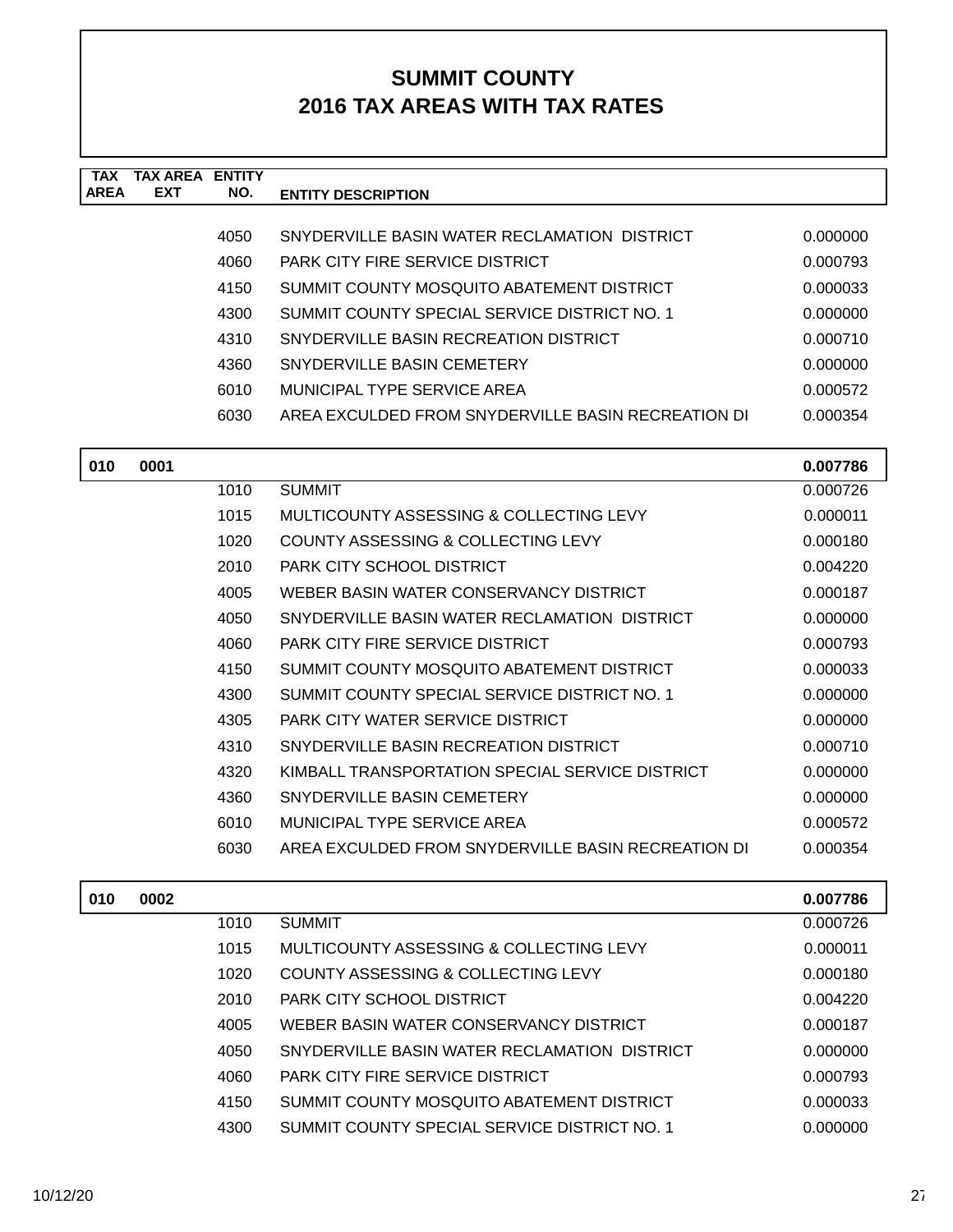| TAX         | <b>TAX AREA</b> | <b>ENTITY</b> |                                                    |          |
|-------------|-----------------|---------------|----------------------------------------------------|----------|
| <b>AREA</b> | <b>EXT</b>      | NO.           | <b>ENTITY DESCRIPTION</b>                          |          |
|             |                 |               | PARK CITY WATER SERVICE DISTRICT                   |          |
|             |                 | 4305          |                                                    | 0.000000 |
|             |                 | 4310          | SNYDERVILLE BASIN RECREATION DISTRICT              | 0.000710 |
|             |                 | 4360          | SNYDERVILLE BASIN CEMETERY                         | 0.000000 |
|             |                 | 6010          | MUNICIPAL TYPE SERVICE AREA                        | 0.000572 |
|             |                 | 6030          | AREA EXCULDED FROM SNYDERVILLE BASIN RECREATION DI | 0.000354 |
| 010         | 0003            |               |                                                    | 0.007786 |
|             |                 | 1010          | <b>SUMMIT</b>                                      | 0.000726 |
|             |                 | 1015          | MULTICOUNTY ASSESSING & COLLECTING LEVY            | 0.000011 |
|             |                 | 1020          | COUNTY ASSESSING & COLLECTING LEVY                 | 0.000180 |
|             |                 | 2010          | PARK CITY SCHOOL DISTRICT                          | 0.004220 |
|             |                 | 4005          | WEBER BASIN WATER CONSERVANCY DISTRICT             | 0.000187 |
|             |                 | 4050          | SNYDERVILLE BASIN WATER RECLAMATION DISTRICT       | 0.000000 |
|             |                 | 4060          | PARK CITY FIRE SERVICE DISTRICT                    | 0.000793 |
|             |                 | 4150          | SUMMIT COUNTY MOSQUITO ABATEMENT DISTRICT          | 0.000033 |
|             |                 | 4300          | SUMMIT COUNTY SPECIAL SERVICE DISTRICT NO. 1       | 0.000000 |
|             |                 | 4310          | SNYDERVILLE BASIN RECREATION DISTRICT              | 0.000710 |
|             |                 | 4320          | KIMBALL TRANSPORTATION SPECIAL SERVICE DISTRICT    | 0.000000 |
|             |                 | 4360          | SNYDERVILLE BASIN CEMETERY                         | 0.000000 |
|             |                 | 6010          | MUNICIPAL TYPE SERVICE AREA                        | 0.000572 |
|             |                 | 6030          | AREA EXCULDED FROM SNYDERVILLE BASIN RECREATION DI | 0.000354 |
|             |                 |               |                                                    |          |
| 011         | 0000            |               |                                                    | 0.007786 |
|             |                 | 1010          | <b>SUMMIT</b>                                      | 0.000726 |
|             |                 | 1015          | MULTICOUNTY ASSESSING & COLLECTING LEVY            | 0.000011 |
|             |                 | 1020          | COUNTY ASSESSING & COLLECTING LEVY                 | 0.000180 |
|             |                 | 2010          | PARK CITY SCHOOL DISTRICT                          | 0.004220 |
|             |                 | 4005          | WEBER BASIN WATER CONSERVANCY DISTRICT             | 0.000187 |
|             |                 | 4050          | SNYDERVILLE BASIN WATER RECLAMATION DISTRICT       | 0.000000 |
|             |                 | 4060          | <b>PARK CITY FIRE SERVICE DISTRICT</b>             | 0.000793 |
|             |                 | 4140          | MOUNTAIN REGIONAL WATER SPECIAL SERVICE DISTRICT   | 0.000000 |
|             |                 | 4150          | SUMMIT COUNTY MOSQUITO ABATEMENT DISTRICT          | 0.000033 |
|             |                 | 4280          | TIMBERLINE WATER SERVICE DISTRICT                  | 0.000000 |
|             |                 | 4300          | SUMMIT COUNTY SPECIAL SERVICE DISTRICT NO. 1       | 0.000000 |
|             |                 | 4310          | SNYDERVILLE BASIN RECREATION DISTRICT              | 0.000710 |
|             |                 | 4360          | SNYDERVILLE BASIN CEMETERY                         | 0.000000 |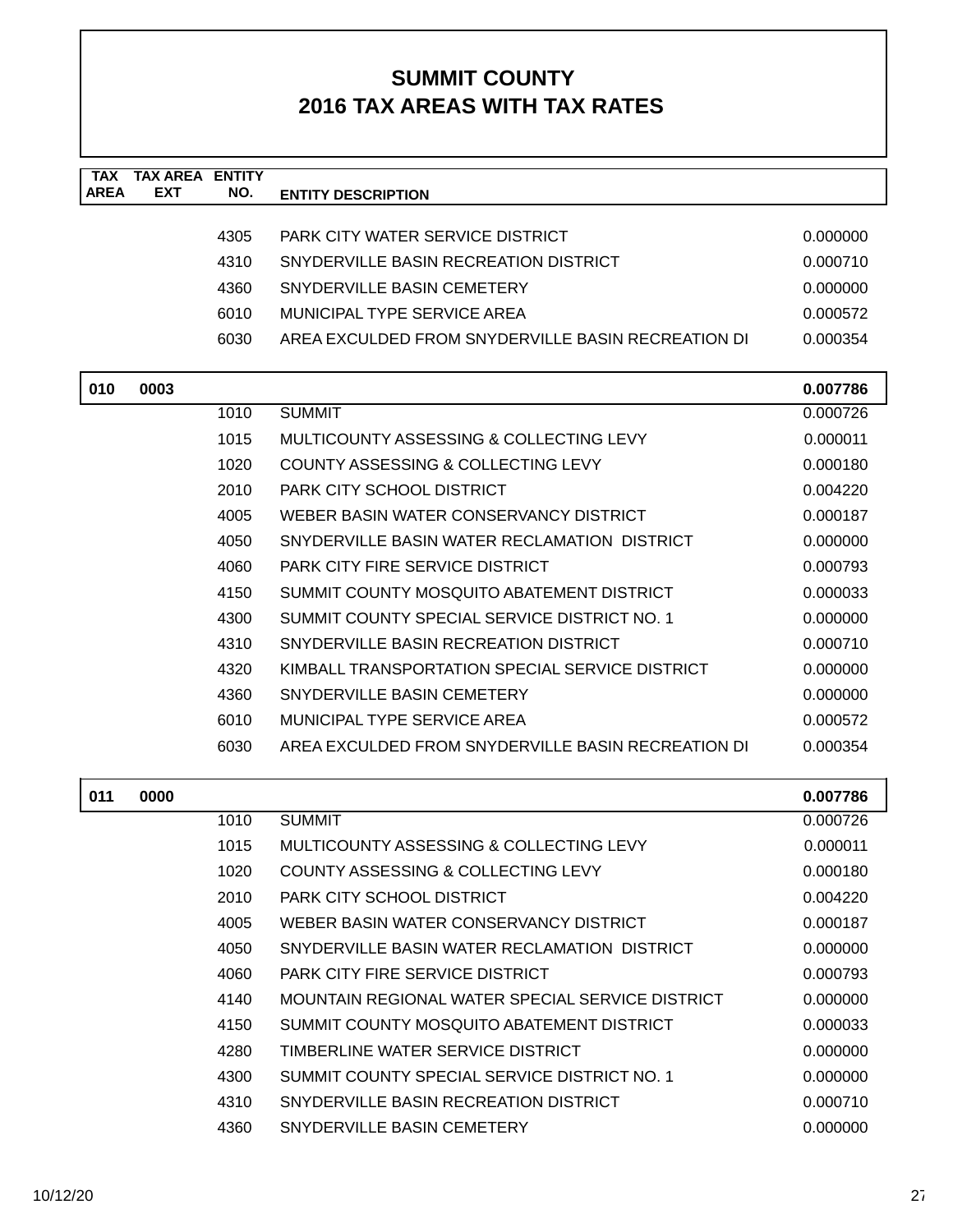| <b>TAX</b>  | <b>TAX AREA ENTITY</b> |      |                                                    |          |
|-------------|------------------------|------|----------------------------------------------------|----------|
| <b>AREA</b> | <b>EXT</b>             | NO.  | <b>ENTITY DESCRIPTION</b>                          |          |
|             |                        |      |                                                    |          |
|             |                        | 6010 | MUNICIPAL TYPE SERVICE AREA                        | 0.000572 |
|             |                        | 6030 | AREA EXCULDED FROM SNYDERVILLE BASIN RECREATION DI | 0.000354 |
| 012         | 0000                   |      |                                                    | 0.007599 |
|             |                        | 1010 | <b>SUMMIT</b>                                      | 0.000726 |
|             |                        | 1015 | MULTICOUNTY ASSESSING & COLLECTING LEVY            | 0.000011 |
|             |                        | 1020 | COUNTY ASSESSING & COLLECTING LEVY                 | 0.000180 |
|             |                        | 2010 | PARK CITY SCHOOL DISTRICT                          | 0.004220 |
|             |                        | 4050 | SNYDERVILLE BASIN WATER RECLAMATION DISTRICT       | 0.000000 |
|             |                        | 4060 | <b>PARK CITY FIRE SERVICE DISTRICT</b>             | 0.000793 |
|             |                        | 4150 | SUMMIT COUNTY MOSQUITO ABATEMENT DISTRICT          | 0.000033 |
|             |                        | 4300 | SUMMIT COUNTY SPECIAL SERVICE DISTRICT NO. 1       | 0.000000 |
|             |                        | 4310 | SNYDERVILLE BASIN RECREATION DISTRICT              | 0.000710 |
|             |                        | 4360 | SNYDERVILLE BASIN CEMETERY                         | 0.000000 |
|             |                        | 6010 | MUNICIPAL TYPE SERVICE AREA                        | 0.000572 |
|             |                        | 6030 | AREA EXCULDED FROM SNYDERVILLE BASIN RECREATION DI | 0.000354 |
| 012         | 0001                   |      |                                                    | 0.007599 |
|             |                        | 1010 | <b>SUMMIT</b>                                      | 0.000726 |
|             |                        | 1015 | MULTICOUNTY ASSESSING & COLLECTING LEVY            | 0.000011 |
|             |                        | 1020 | COUNTY ASSESSING & COLLECTING LEVY                 | 0.000180 |
|             |                        | 2010 | PARK CITY SCHOOL DISTRICT                          | 0.004220 |
|             |                        | 4050 | SNYDERVILLE BASIN WATER RECLAMATION DISTRICT       | 0.000000 |
|             |                        | 4060 | PARK CITY FIRE SERVICE DISTRICT                    | 0.000793 |
|             |                        | 4140 | MOUNTAIN REGIONAL WATER SPECIAL SERVICE DISTRICT   | 0.000000 |
|             |                        | 4150 | SUMMIT COUNTY MOSQUITO ABATEMENT DISTRICT          | 0.000033 |
|             |                        | 4300 | SUMMIT COUNTY SPECIAL SERVICE DISTRICT NO. 1       | 0.000000 |
|             |                        | 4310 | SNYDERVILLE BASIN RECREATION DISTRICT              | 0.000710 |
|             |                        | 4320 | KIMBALL TRANSPORTATION SPECIAL SERVICE DISTRICT    | 0.000000 |
|             |                        | 4360 | SNYDERVILLE BASIN CEMETERY                         | 0.000000 |
|             |                        | 6010 | MUNICIPAL TYPE SERVICE AREA                        | 0.000572 |
|             |                        | 6030 | AREA EXCULDED FROM SNYDERVILLE BASIN RECREATION DI | 0.000354 |
| 012         | 0002                   |      |                                                    | 0.007599 |
|             |                        | 1010 | <b>SUMMIT</b>                                      | 0.000726 |
|             |                        | 1015 | MULTICOUNTY ASSESSING & COLLECTING LEVY            | 0.000011 |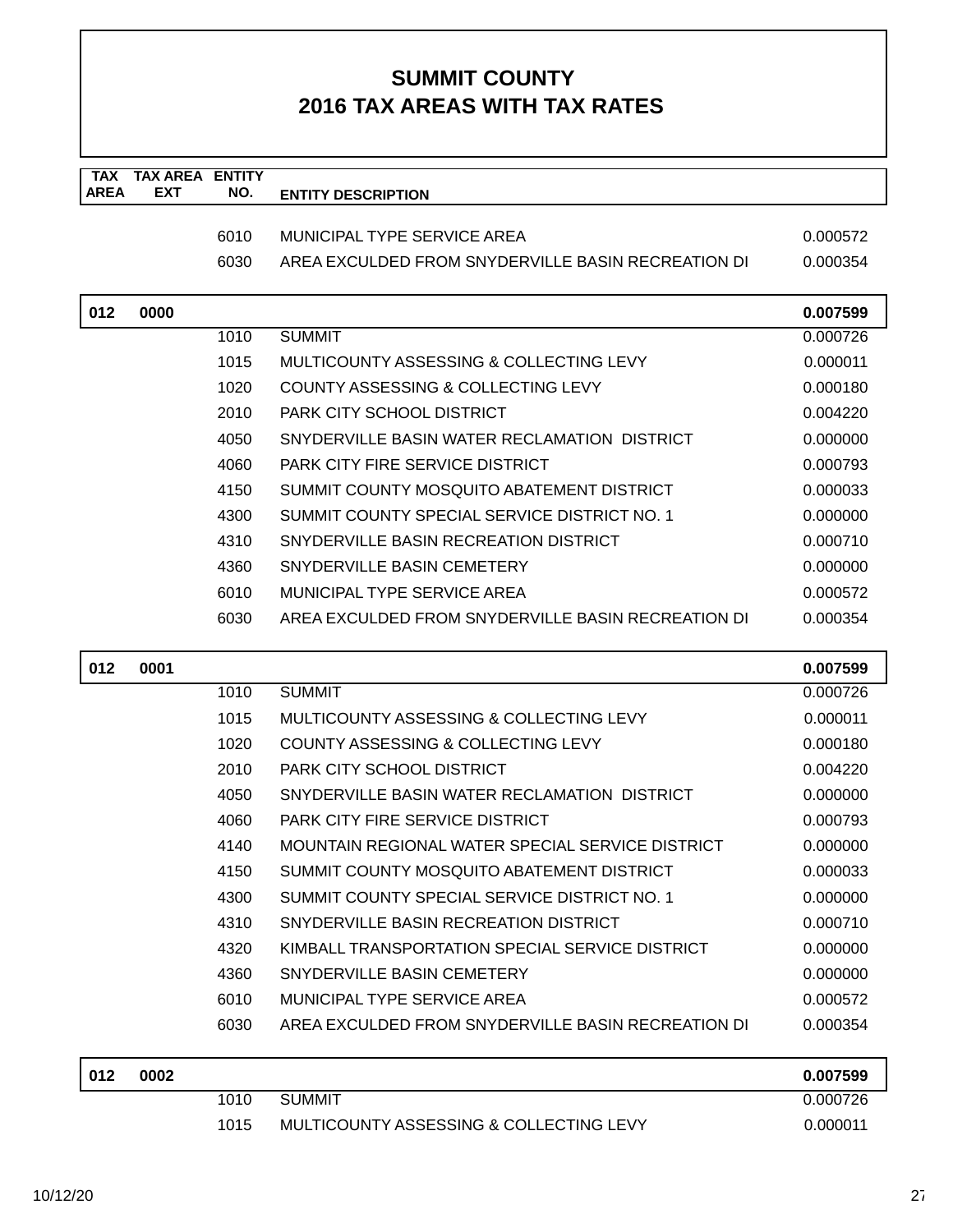| <b>TAX</b>  | TAX ARFA   | <b>ENTITY</b> |                                                    |          |
|-------------|------------|---------------|----------------------------------------------------|----------|
| <b>AREA</b> | <b>EXT</b> | NO.           | <b>ENTITY DESCRIPTION</b>                          |          |
|             |            |               |                                                    |          |
|             |            | 1020          | COUNTY ASSESSING & COLLECTING LEVY                 | 0.000180 |
|             |            | 2010          | PARK CITY SCHOOL DISTRICT                          | 0.004220 |
|             |            | 4050          | SNYDERVILLE BASIN WATER RECLAMATION DISTRICT       | 0.000000 |
|             |            | 4060          | <b>PARK CITY FIRE SERVICE DISTRICT</b>             | 0.000793 |
|             |            | 4140          | MOUNTAIN REGIONAL WATER SPECIAL SERVICE DISTRICT   | 0.000000 |
|             |            | 4150          | SUMMIT COUNTY MOSQUITO ABATEMENT DISTRICT          | 0.000033 |
|             |            | 4300          | SUMMIT COUNTY SPECIAL SERVICE DISTRICT NO. 1       | 0.000000 |
|             |            | 4310          | SNYDERVILLE BASIN RECREATION DISTRICT              | 0.000710 |
|             |            | 4360          | SNYDERVILLE BASIN CEMETERY                         | 0.000000 |
|             |            | 6010          | MUNICIPAL TYPE SERVICE AREA                        | 0.000572 |
|             |            | 6030          | AREA EXCULDED FROM SNYDERVILLE BASIN RECREATION DI | 0.000354 |
|             |            |               |                                                    |          |
| 012         | 0003       |               |                                                    | 0.007599 |
|             |            | 1010          | <b>SUMMIT</b>                                      | 0.000726 |
|             |            | 1015          | MULTICOUNTY ASSESSING & COLLECTING LEVY            | 0.000011 |
|             |            | 1020          | COUNTY ASSESSING & COLLECTING LEVY                 | 0.000180 |
|             |            | 2010          | <b>PARK CITY SCHOOL DISTRICT</b>                   | 0.004220 |
|             |            | 4050          | SNYDERVILLE BASIN WATER RECLAMATION DISTRICT       | 0.000000 |

| 4050 | SNYDERVILLE BASIN WATER RECLAMATION DISTRICT       | 0.000000 |
|------|----------------------------------------------------|----------|
| 4060 | <b>PARK CITY FIRE SERVICE DISTRICT</b>             | 0.000793 |
| 4150 | SUMMIT COUNTY MOSQUITO ABATEMENT DISTRICT          | 0.000033 |
| 4300 | SUMMIT COUNTY SPECIAL SERVICE DISTRICT NO. 1       | 0.000000 |
| 4310 | SNYDERVILLE BASIN RECREATION DISTRICT              | 0.000710 |
| 4320 | KIMBALL TRANSPORTATION SPECIAL SERVICE DISTRICT    | 0.000000 |
| 4360 | SNYDERVILLE BASIN CEMETERY                         | 0.000000 |
| 6010 | MUNICIPAL TYPE SERVICE AREA                        | 0.000572 |
| 6030 | AREA EXCULDED FROM SNYDERVILLE BASIN RECREATION DI | 0.000354 |

| 012 | 0004 |      |                                              | 0.007599 |
|-----|------|------|----------------------------------------------|----------|
|     |      | 1010 | <b>SUMMIT</b>                                | 0.000726 |
|     |      | 1015 | MULTICOUNTY ASSESSING & COLLECTING LEVY      | 0.000011 |
|     |      | 1020 | COUNTY ASSESSING & COLLECTING LEVY           | 0.000180 |
|     |      | 2010 | PARK CITY SCHOOL DISTRICT                    | 0.004220 |
|     |      | 4050 | SNYDERVILLE BASIN WATER RECLAMATION DISTRICT | 0.000000 |
|     |      | 4060 | PARK CITY FIRE SERVICE DISTRICT              | 0.000793 |
|     |      | 4150 | SUMMIT COUNTY MOSQUITO ABATEMENT DISTRICT    | 0.000033 |
|     |      | 4300 | SUMMIT COUNTY SPECIAL SERVICE DISTRICT NO. 1 | 0.000000 |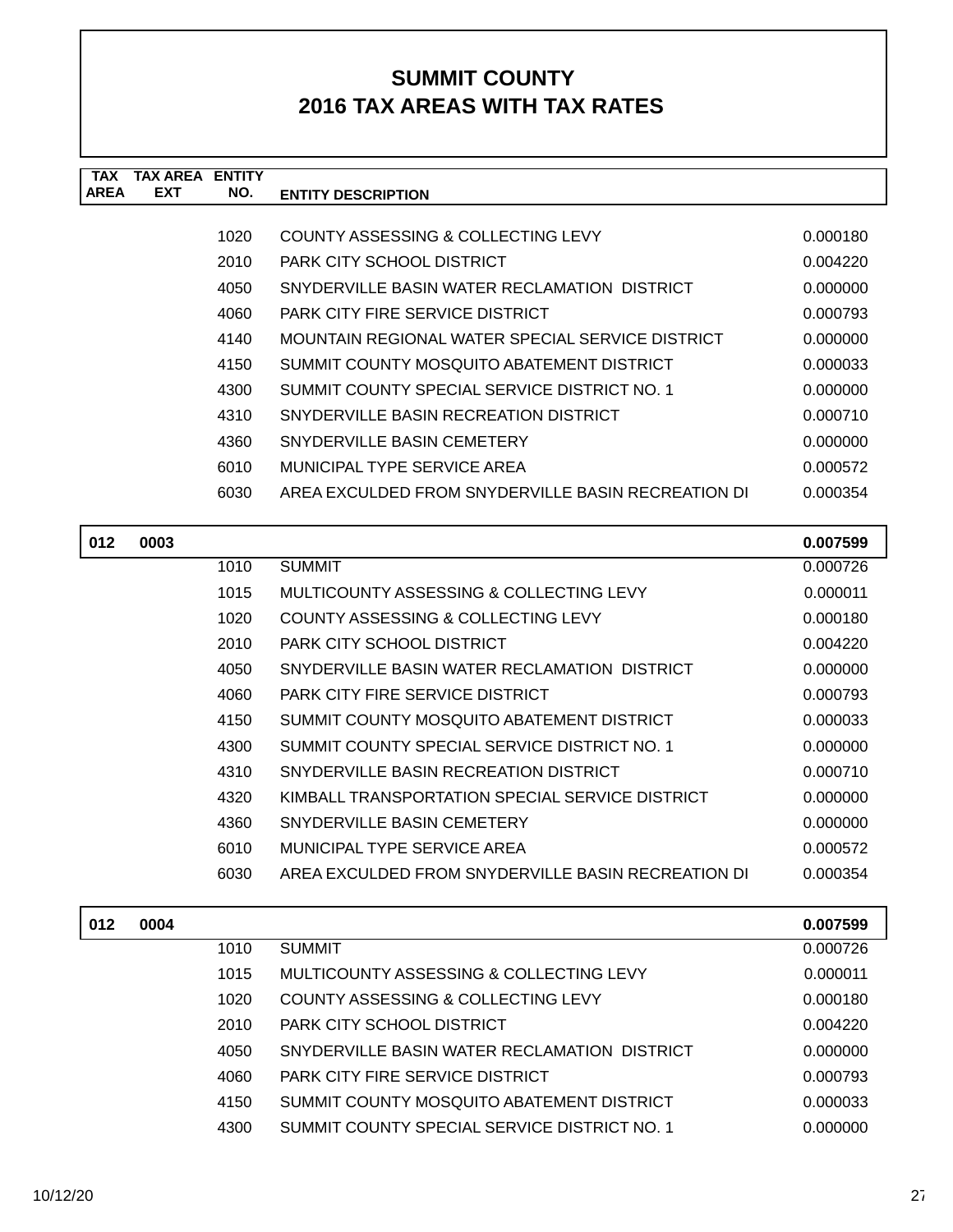| <b>TAX</b>  | <b>TAX AREA ENTITY</b> |      |                                                    |          |
|-------------|------------------------|------|----------------------------------------------------|----------|
| <b>AREA</b> | <b>EXT</b>             | NO.  | <b>ENTITY DESCRIPTION</b>                          |          |
|             |                        | 4310 | SNYDERVILLE BASIN RECREATION DISTRICT              | 0.000710 |
|             |                        | 6010 | MUNICIPAL TYPE SERVICE AREA                        | 0.000572 |
|             |                        | 6030 | AREA EXCULDED FROM SNYDERVILLE BASIN RECREATION DI | 0.000354 |
|             |                        |      |                                                    |          |
| 013         | 0000                   |      |                                                    | 0.008262 |
|             |                        | 1010 | <b>SUMMIT</b>                                      | 0.000726 |
|             |                        | 1015 | MULTICOUNTY ASSESSING & COLLECTING LEVY            | 0.000011 |
|             |                        | 1020 | COUNTY ASSESSING & COLLECTING LEVY                 | 0.000180 |
|             |                        | 2010 | PARK CITY SCHOOL DISTRICT                          | 0.004220 |
|             |                        | 4005 | WEBER BASIN WATER CONSERVANCY DISTRICT             | 0.000187 |
|             |                        | 4050 | SNYDERVILLE BASIN WATER RECLAMATION DISTRICT       | 0.000000 |
|             |                        | 4060 | <b>PARK CITY FIRE SERVICE DISTRICT</b>             | 0.000793 |
|             |                        | 4090 | SUMMIT COUNTY SERVICE AREA #6                      | 0.000476 |
|             |                        | 4150 | SUMMIT COUNTY MOSQUITO ABATEMENT DISTRICT          | 0.000033 |
|             |                        | 4300 | SUMMIT COUNTY SPECIAL SERVICE DISTRICT NO. 1       | 0.000000 |
|             |                        | 4310 | SNYDERVILLE BASIN RECREATION DISTRICT              | 0.000710 |
|             |                        | 4360 | SNYDERVILLE BASIN CEMETERY                         | 0.000000 |
|             |                        | 6010 | MUNICIPAL TYPE SERVICE AREA                        | 0.000572 |
|             |                        | 6030 | AREA EXCULDED FROM SNYDERVILLE BASIN RECREATION DI | 0.000354 |
|             |                        |      |                                                    |          |
| 013         | 0001                   |      |                                                    | 0.008262 |
|             |                        | 1010 | <b>SUMMIT</b>                                      | 0.000726 |
|             |                        | 1015 | MULTICOUNTY ASSESSING & COLLECTING LEVY            | 0.000011 |
|             |                        | 1020 | COUNTY ASSESSING & COLLECTING LEVY                 | 0.000180 |
|             |                        | 2010 | PARK CITY SCHOOL DISTRICT                          | 0.004220 |
|             |                        | 4005 | WEBER BASIN WATER CONSERVANCY DISTRICT             | 0.000187 |
|             |                        | 4050 | SNYDERVILLE BASIN WATER RECLAMATION DISTRICT       | 0.000000 |
|             |                        | 4060 | <b>PARK CITY FIRE SERVICE DISTRICT</b>             | 0.000793 |
|             |                        | 4090 | SUMMIT COUNTY SERVICE AREA #6                      | 0.000476 |
|             |                        | 4150 | SUMMIT COUNTY MOSQUITO ABATEMENT DISTRICT          | 0.000033 |
|             |                        | 4300 | SUMMIT COUNTY SPECIAL SERVICE DISTRICT NO. 1       | 0.000000 |
|             |                        | 4310 | SNYDERVILLE BASIN RECREATION DISTRICT              | 0.000710 |
|             |                        | 4320 | KIMBALL TRANSPORTATION SPECIAL SERVICE DISTRICT    | 0.000000 |
|             |                        | 4360 | SNYDERVILLE BASIN CEMETERY                         | 0.000000 |
|             |                        | 6010 | MUNICIPAL TYPE SERVICE AREA                        | 0.000572 |
|             |                        | 6030 | AREA EXCULDED FROM SNYDERVILLE BASIN RECREATION DI | 0.000354 |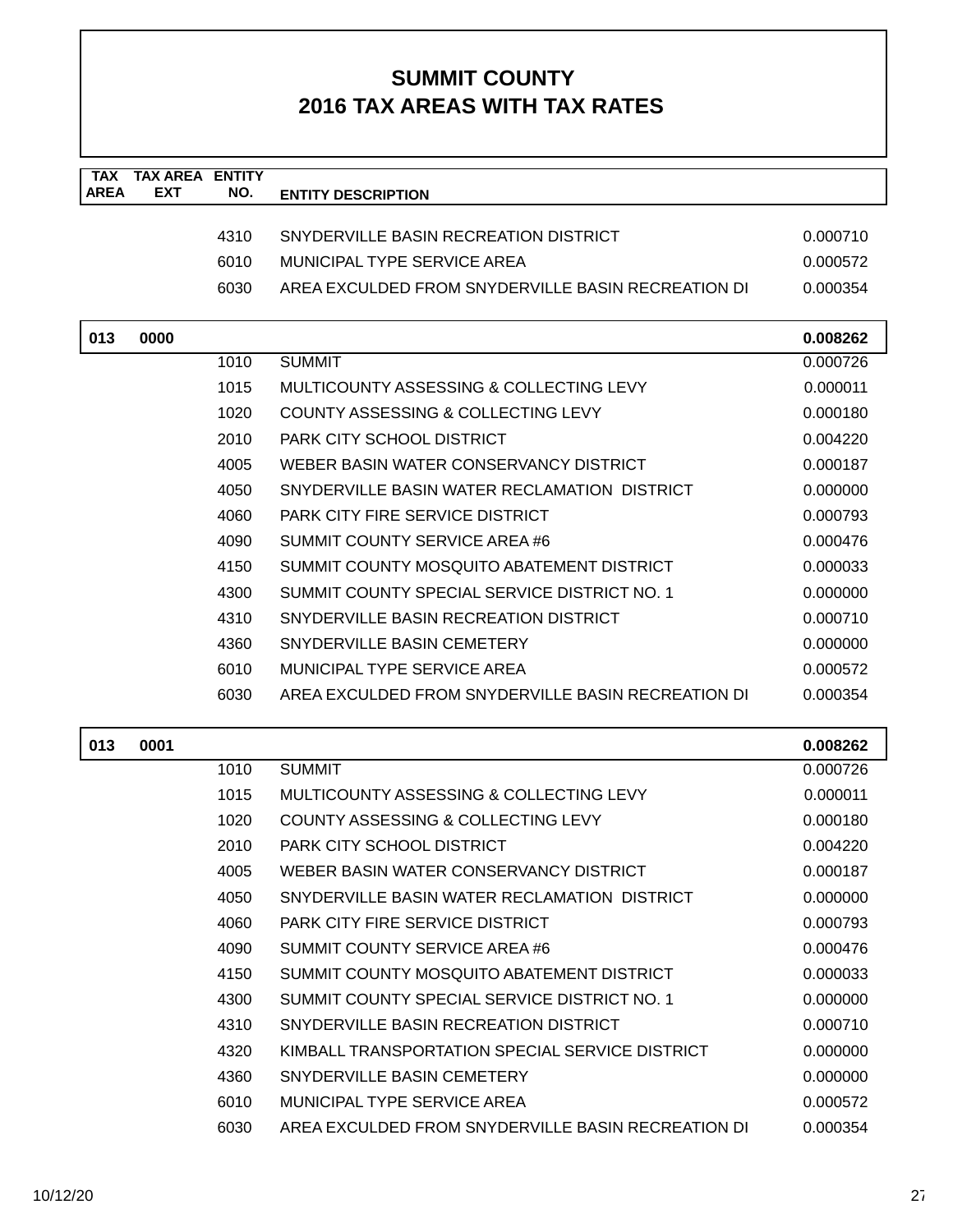**TAX TAX AREA ENTITY ENTITY DESCRIPTION EXT NO.**

| 013 | 0002 |      |                                                    | 0.007786 |
|-----|------|------|----------------------------------------------------|----------|
|     |      | 1010 | <b>SUMMIT</b>                                      | 0.000726 |
|     |      | 1015 | MULTICOUNTY ASSESSING & COLLECTING LEVY            | 0.000011 |
|     |      | 1020 | COUNTY ASSESSING & COLLECTING LEVY                 | 0.000180 |
|     |      | 2010 | PARK CITY SCHOOL DISTRICT                          | 0.004220 |
|     |      | 4005 | WEBER BASIN WATER CONSERVANCY DISTRICT             | 0.000187 |
|     |      | 4050 | SNYDERVILLE BASIN WATER RECLAMATION DISTRICT       | 0.000000 |
|     |      | 4060 | <b>PARK CITY FIRE SERVICE DISTRICT</b>             | 0.000793 |
|     |      | 4140 | MOUNTAIN REGIONAL WATER SPECIAL SERVICE DISTRICT   | 0.000000 |
|     |      | 4150 | SUMMIT COUNTY MOSQUITO ABATEMENT DISTRICT          | 0.000033 |
|     |      | 4300 | SUMMIT COUNTY SPECIAL SERVICE DISTRICT NO. 1       | 0.000000 |
|     |      | 4305 | PARK CITY WATER SERVICE DISTRICT                   | 0.000000 |
|     |      | 4310 | SNYDERVILLE BASIN RECREATION DISTRICT              | 0.000710 |
|     |      | 4320 | KIMBALL TRANSPORTATION SPECIAL SERVICE DISTRICT    | 0.000000 |
|     |      | 4360 | SNYDERVILLE BASIN CEMETERY                         | 0.000000 |
|     |      | 6010 | MUNICIPAL TYPE SERVICE AREA                        | 0.000572 |
|     |      | 6030 | AREA EXCULDED FROM SNYDERVILLE BASIN RECREATION DI | 0.000354 |

| 013 | 0003 |      |                                                    | 0.008262 |
|-----|------|------|----------------------------------------------------|----------|
|     |      | 1010 | <b>SUMMIT</b>                                      | 0.000726 |
|     |      | 1015 | MULTICOUNTY ASSESSING & COLLECTING LEVY            | 0.000011 |
|     |      | 1020 | COUNTY ASSESSING & COLLECTING LEVY                 | 0.000180 |
|     |      | 2010 | PARK CITY SCHOOL DISTRICT                          | 0.004220 |
|     |      | 4005 | WEBER BASIN WATER CONSERVANCY DISTRICT             | 0.000187 |
|     |      | 4050 | SNYDERVILLE BASIN WATER RECLAMATION DISTRICT       | 0.000000 |
|     |      | 4060 | <b>PARK CITY FIRE SERVICE DISTRICT</b>             | 0.000793 |
|     |      | 4090 | SUMMIT COUNTY SERVICE AREA #6                      | 0.000476 |
|     |      | 4140 | MOUNTAIN REGIONAL WATER SPECIAL SERVICE DISTRICT   | 0.000000 |
|     |      | 4150 | SUMMIT COUNTY MOSQUITO ABATEMENT DISTRICT          | 0.000033 |
|     |      | 4300 | SUMMIT COUNTY SPECIAL SERVICE DISTRICT NO. 1       | 0.000000 |
|     |      | 4310 | SNYDERVILLE BASIN RECREATION DISTRICT              | 0.000710 |
|     |      | 4320 | KIMBALL TRANSPORTATION SPECIAL SERVICE DISTRICT    | 0.000000 |
|     |      | 4360 | SNYDERVILLE BASIN CEMETERY                         | 0.000000 |
|     |      | 6010 | MUNICIPAL TYPE SERVICE AREA                        | 0.000572 |
|     |      | 6030 | AREA EXCULDED FROM SNYDERVILLE BASIN RECREATION DI | 0.000354 |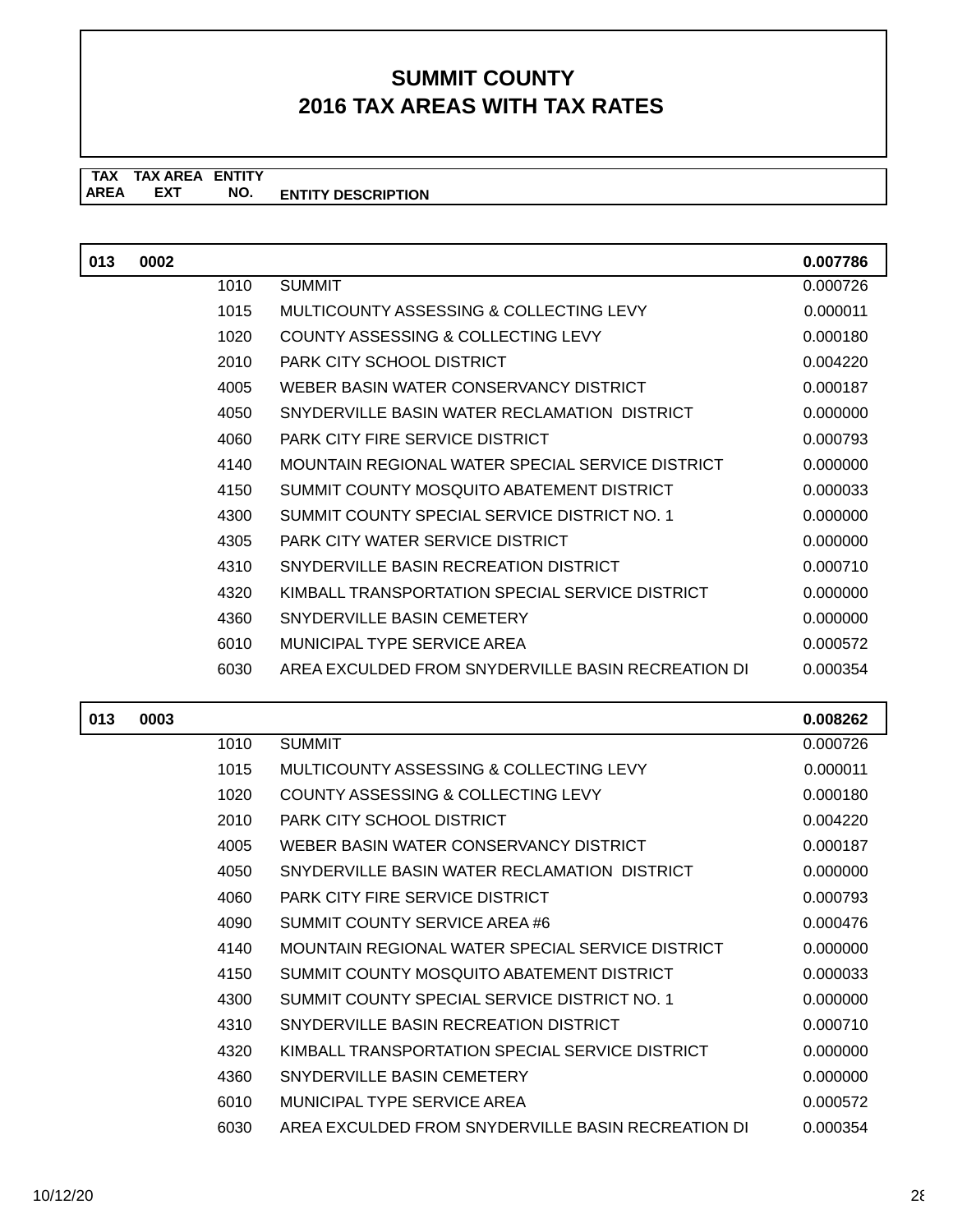**TAX TAX AREA ENTITY AREA ENTITY DESCRIPTION EXT NO.**

| 013 | 0004 |      |                                                         | 0.007786 |
|-----|------|------|---------------------------------------------------------|----------|
|     |      | 1010 | <b>SUMMIT</b>                                           | 0.000726 |
|     |      | 1015 | MULTICOUNTY ASSESSING & COLLECTING LEVY                 | 0.000011 |
|     |      | 1020 | COUNTY ASSESSING & COLLECTING LEVY                      | 0.000180 |
|     |      | 2010 | PARK CITY SCHOOL DISTRICT                               | 0.004220 |
|     |      | 4005 | WEBER BASIN WATER CONSERVANCY DISTRICT                  | 0.000187 |
|     |      | 4050 | SNYDERVILLE BASIN WATER RECLAMATION DISTRICT            | 0.000000 |
|     |      | 4060 | PARK CITY FIRE SERVICE DISTRICT                         | 0.000793 |
|     |      | 4140 | MOUNTAIN REGIONAL WATER SPECIAL SERVICE DISTRICT        | 0.000000 |
|     |      | 4150 | SUMMIT COUNTY MOSQUITO ABATEMENT DISTRICT               | 0.000033 |
|     |      | 4300 | SUMMIT COUNTY SPECIAL SERVICE DISTRICT NO. 1            | 0.000000 |
|     |      | 4310 | SNYDERVILLE BASIN RECREATION DISTRICT                   | 0.000710 |
|     |      | 4320 | KIMBALL TRANSPORTATION SPECIAL SERVICE DISTRICT         | 0.000000 |
|     |      | 4360 | SNYDERVILLE BASIN CEMETERY                              | 0.000000 |
|     |      | 6010 | MUNICIPAL TYPE SERVICE AREA                             | 0.000572 |
|     |      | 6030 | AREA EXCULDED FROM SNYDERVILLE BASIN RECREATION DI      | 0.000354 |
| 015 | 0000 |      |                                                         | 0.015947 |
|     |      | 1010 | <b>SUMMIT</b>                                           | 0.000726 |
|     |      | 1015 | MULTICOUNTY ASSESSING & COLLECTING LEVY                 | 0.000011 |
|     |      | 1020 | COUNTY ASSESSING & COLLECTING LEVY                      | 0.000180 |
|     |      | 2020 | NORTH SUMMIT SCHOOL DISTRICT                            | 0.005923 |
|     |      | 4005 | WEBER BASIN WATER CONSERVANCY DISTRICT                  | 0.000187 |
|     |      | 4010 | SOUTH SUMMIT CEMETERY MAINTENCE DISTRICT                | 0.000189 |
|     |      | 4030 | NORTH SUMMIT FIRE PROTECTION DISTRICT                   | 0.000585 |
|     |      | 4130 | SUMMIT COUNTY SERVICE AREA #8                           | 0.007541 |
|     |      | 4150 | SUMMIT COUNTY MOSQUITO ABATEMENT DISTRICT               | 0.000033 |
|     |      | 4300 | SUMMIT COUNTY SPECIAL SERVICE DISTRICT NO. 1            | 0.000000 |
|     |      | 4335 | NORTH SUMMT RECREATION SPECIAL SERVICE DISTRICT         | 0.000000 |
|     |      | 4340 | <b>EASTERN SUMMIT COUNTY WATER CONSERVANCY DISTRICT</b> | 0.000000 |
|     |      | 6010 | MUNICIPAL TYPE SERVICE AREA                             | 0.000572 |
| 016 | 0000 |      |                                                         | 0.010502 |

| 016 | 0000 |      |                                         | 0.010502 |
|-----|------|------|-----------------------------------------|----------|
|     |      | 1010 | <b>SUMMIT</b>                           | 0.000726 |
|     |      | 1015 | MULTICOUNTY ASSESSING & COLLECTING LEVY | 0.000011 |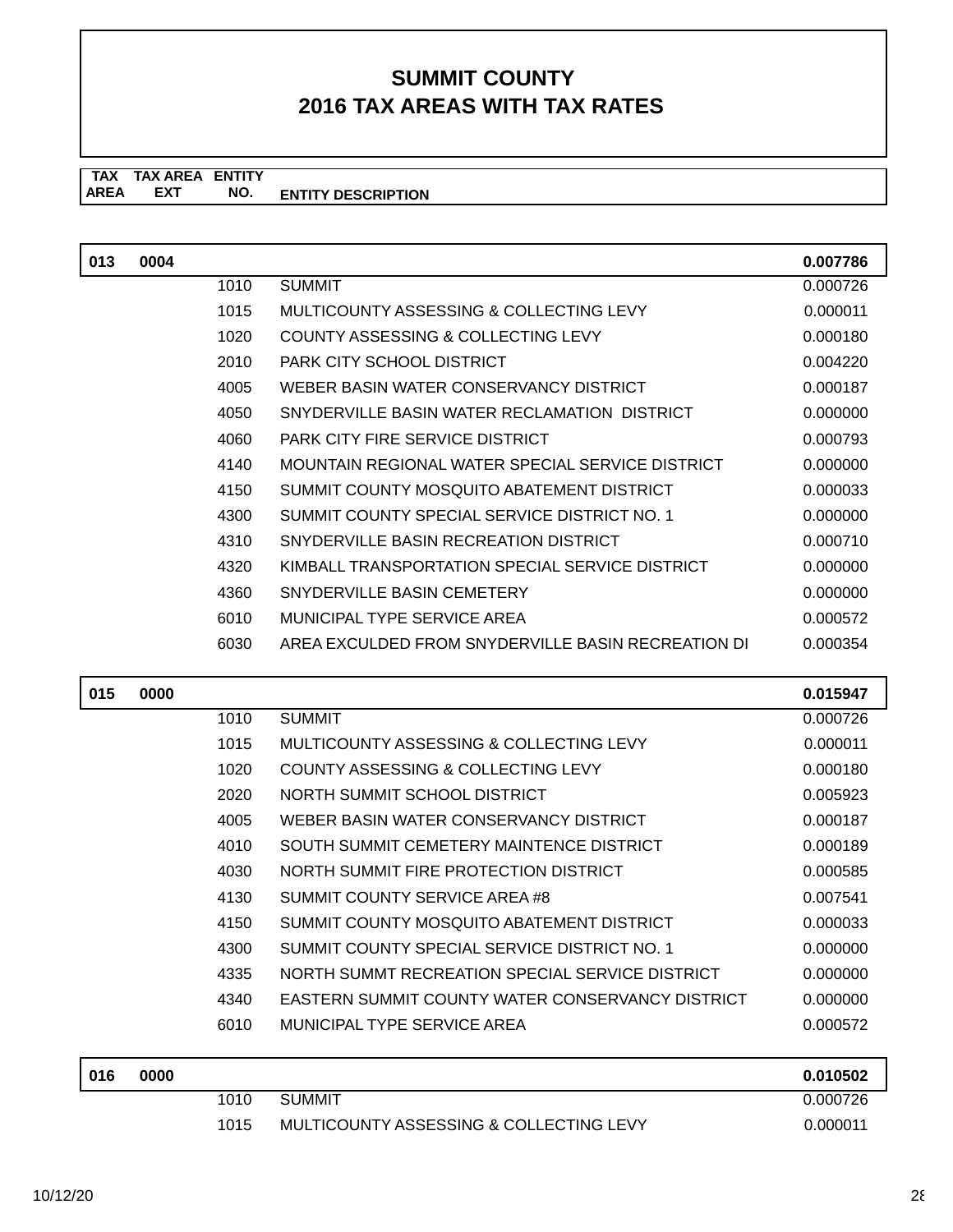| TAX<br><b>AREA</b> | <b>TAX AREA ENTITY</b><br><b>EXT</b> | NO.  | <b>ENTITY DESCRIPTION</b>                               |          |
|--------------------|--------------------------------------|------|---------------------------------------------------------|----------|
|                    |                                      |      |                                                         |          |
|                    |                                      | 1020 | <b>COUNTY ASSESSING &amp; COLLECTING LEVY</b>           | 0.000180 |
|                    |                                      | 2020 | NORTH SUMMIT SCHOOL DISTRICT                            | 0.005923 |
|                    |                                      | 4005 | WEBER BASIN WATER CONSERVANCY DISTRICT                  | 0.000187 |
|                    |                                      | 4030 | NORTH SUMMIT FIRE PROTECTION DISTRICT                   | 0.000585 |
|                    |                                      | 4070 | SUMMIT COUNTY SERVICE AREA #5                           | 0.002212 |
|                    |                                      | 4120 | WANSHIP CEMETERY MAINTENANCE DISTRICT                   | 0.000073 |
|                    |                                      | 4150 | SUMMIT COUNTY MOSQUITO ABATEMENT DISTRICT               | 0.000033 |
|                    |                                      | 4300 | SUMMIT COUNTY SPECIAL SERVICE DISTRICT NO. 1            | 0.000000 |
|                    |                                      | 4335 | NORTH SUMMT RECREATION SPECIAL SERVICE DISTRICT         | 0.000000 |
|                    |                                      | 4340 | <b>EASTERN SUMMIT COUNTY WATER CONSERVANCY DISTRICT</b> | 0.000000 |
|                    |                                      | 6010 | MUNICIPAL TYPE SERVICE AREA                             | 0.000572 |
| 017                | 0000                                 |      |                                                         | 0.008217 |
|                    |                                      | 1010 | <b>SUMMIT</b>                                           | 0.000726 |
|                    |                                      | 1015 | MULTICOUNTY ASSESSING & COLLECTING LEVY                 | 0.000011 |
|                    |                                      | 1020 | COUNTY ASSESSING & COLLECTING LEVY                      | 0.000180 |
|                    |                                      | 2020 | NORTH SUMMIT SCHOOL DISTRICT                            | 0.005923 |
|                    |                                      | 4005 | WEBER BASIN WATER CONSERVANCY DISTRICT                  | 0.000187 |
|                    |                                      | 4030 | NORTH SUMMIT FIRE PROTECTION DISTRICT                   | 0.000585 |
|                    |                                      | 4150 | SUMMIT COUNTY MOSQUITO ABATEMENT DISTRICT               | 0.000033 |
|                    |                                      | 4300 | SUMMIT COUNTY SPECIAL SERVICE DISTRICT NO. 1            | 0.000000 |
|                    |                                      | 4335 | NORTH SUMMT RECREATION SPECIAL SERVICE DISTRICT         | 0.000000 |
|                    |                                      | 4340 | <b>EASTERN SUMMIT COUNTY WATER CONSERVANCY DISTRICT</b> | 0.000000 |
|                    |                                      | 6010 | MUNICIPAL TYPE SERVICE AREA                             | 0.000572 |
| 017                | 0001                                 |      |                                                         | 0.008217 |
|                    |                                      | 1010 | <b>SUMMIT</b>                                           | 0.000726 |
|                    |                                      | 1015 | MULTICOUNTY ASSESSING & COLLECTING LEVY                 | 0.000011 |
|                    |                                      | 1020 | <b>COUNTY ASSESSING &amp; COLLECTING LEVY</b>           | 0.000180 |
|                    |                                      | 2020 | NORTH SUMMIT SCHOOL DISTRICT                            | 0.005923 |
|                    |                                      | 4005 | WEBER BASIN WATER CONSERVANCY DISTRICT                  | 0.000187 |
|                    |                                      | 4030 | NORTH SUMMIT FIRE PROTECTION DISTRICT                   | 0.000585 |
|                    |                                      | 4150 | SUMMIT COUNTY MOSQUITO ABATEMENT DISTRICT               | 0.000033 |
|                    |                                      | 4300 | SUMMIT COUNTY SPECIAL SERVICE DISTRICT NO. 1            | 0.000000 |
|                    |                                      | 4335 | NORTH SUMMT RECREATION SPECIAL SERVICE DISTRICT         | 0.000000 |

4340 EASTERN SUMMIT COUNTY WATER CONSERVANCY DISTRICT 0.000000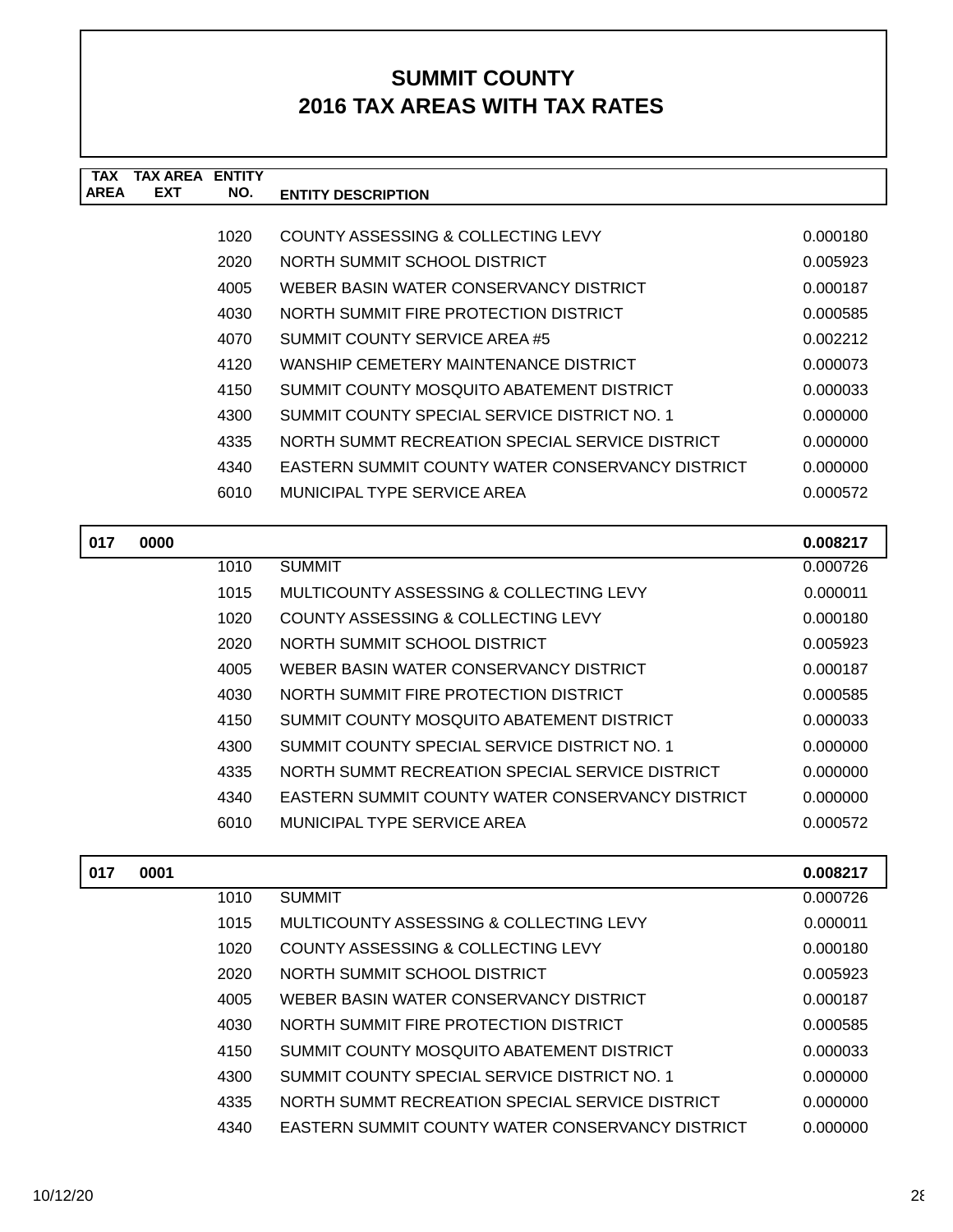| <b>TAX</b><br><b>AREA</b> | <b>TAX AREA</b><br><b>EXT</b> | <b>ENTITY</b><br>NO. | <b>ENTITY DESCRIPTION</b>                               |          |
|---------------------------|-------------------------------|----------------------|---------------------------------------------------------|----------|
|                           |                               |                      |                                                         |          |
|                           |                               | 4350                 | ECHO SEWER SPECIAL SEWER DISTRICT                       | 0.000000 |
|                           |                               | 6010                 | MUNICIPAL TYPE SERVICE AREA                             | 0.000572 |
| 018                       | 0000                          |                      |                                                         | 0.008290 |
|                           |                               | 1010                 | <b>SUMMIT</b>                                           | 0.000726 |
|                           |                               | 1015                 | MULTICOUNTY ASSESSING & COLLECTING LEVY                 | 0.000011 |
|                           |                               | 1020                 | COUNTY ASSESSING & COLLECTING LEVY                      | 0.000180 |
|                           |                               | 2020                 | NORTH SUMMIT SCHOOL DISTRICT                            | 0.005923 |
|                           |                               | 4005                 | WEBER BASIN WATER CONSERVANCY DISTRICT                  | 0.000187 |
|                           |                               | 4030                 | NORTH SUMMIT FIRE PROTECTION DISTRICT                   | 0.000585 |
|                           |                               | 4120                 | WANSHIP CEMETERY MAINTENANCE DISTRICT                   | 0.000073 |
|                           |                               | 4150                 | SUMMIT COUNTY MOSQUITO ABATEMENT DISTRICT               | 0.000033 |
|                           |                               | 4300                 | SUMMIT COUNTY SPECIAL SERVICE DISTRICT NO. 1            | 0.000000 |
|                           |                               | 4335                 | NORTH SUMMT RECREATION SPECIAL SERVICE DISTRICT         | 0.000000 |
|                           |                               | 4340                 | <b>EASTERN SUMMIT COUNTY WATER CONSERVANCY DISTRICT</b> | 0.000000 |
|                           |                               | 6010                 | <b>MUNICIPAL TYPE SERVICE AREA</b>                      | 0.000572 |
|                           |                               |                      |                                                         |          |
| 018                       | 0001                          |                      |                                                         | 0.008290 |
|                           |                               | 1010                 | <b>SUMMIT</b>                                           | 0.000726 |
|                           |                               | 1015                 | MULTICOUNTY ASSESSING & COLLECTING LEVY                 | 0.000011 |
|                           |                               | 1020                 | COUNTY ASSESSING & COLLECTING LEVY                      | 0.000180 |
|                           |                               | 2020                 | NORTH SUMMIT SCHOOL DISTRICT                            | 0.005923 |
|                           |                               | 4005                 | WEBER BASIN WATER CONSERVANCY DISTRICT                  | 0.000187 |
|                           |                               | 4030                 | NORTH SUMMIT FIRE PROTECTION DISTRICT                   | 0.000585 |
|                           |                               | 4120                 | WANSHIP CEMETERY MAINTENANCE DISTRICT                   | 0.000073 |
|                           |                               | 4140                 | MOUNTAIN REGIONAL WATER SPECIAL SERVICE DISTRICT        | 0.000000 |
|                           |                               | 4150                 | SUMMIT COUNTY MOSQUITO ABATEMENT DISTRICT               | 0.000033 |
|                           |                               | 4300                 | SUMMIT COUNTY SPECIAL SERVICE DISTRICT NO. 1            | 0.000000 |
|                           |                               | 4335                 | NORTH SUMMT RECREATION SPECIAL SERVICE DISTRICT         | 0.000000 |
|                           |                               | 4340                 | EASTERN SUMMIT COUNTY WATER CONSERVANCY DISTRICT        | 0.000000 |
|                           |                               | 6010                 | MUNICIPAL TYPE SERVICE AREA                             | 0.000572 |
| 019                       | 0000                          |                      |                                                         | 0.015571 |
|                           |                               | 1010                 | <b>SUMMIT</b>                                           | 0.000726 |
|                           |                               | 1015                 | MULTICOUNTY ASSESSING & COLLECTING LEVY                 | 0.000011 |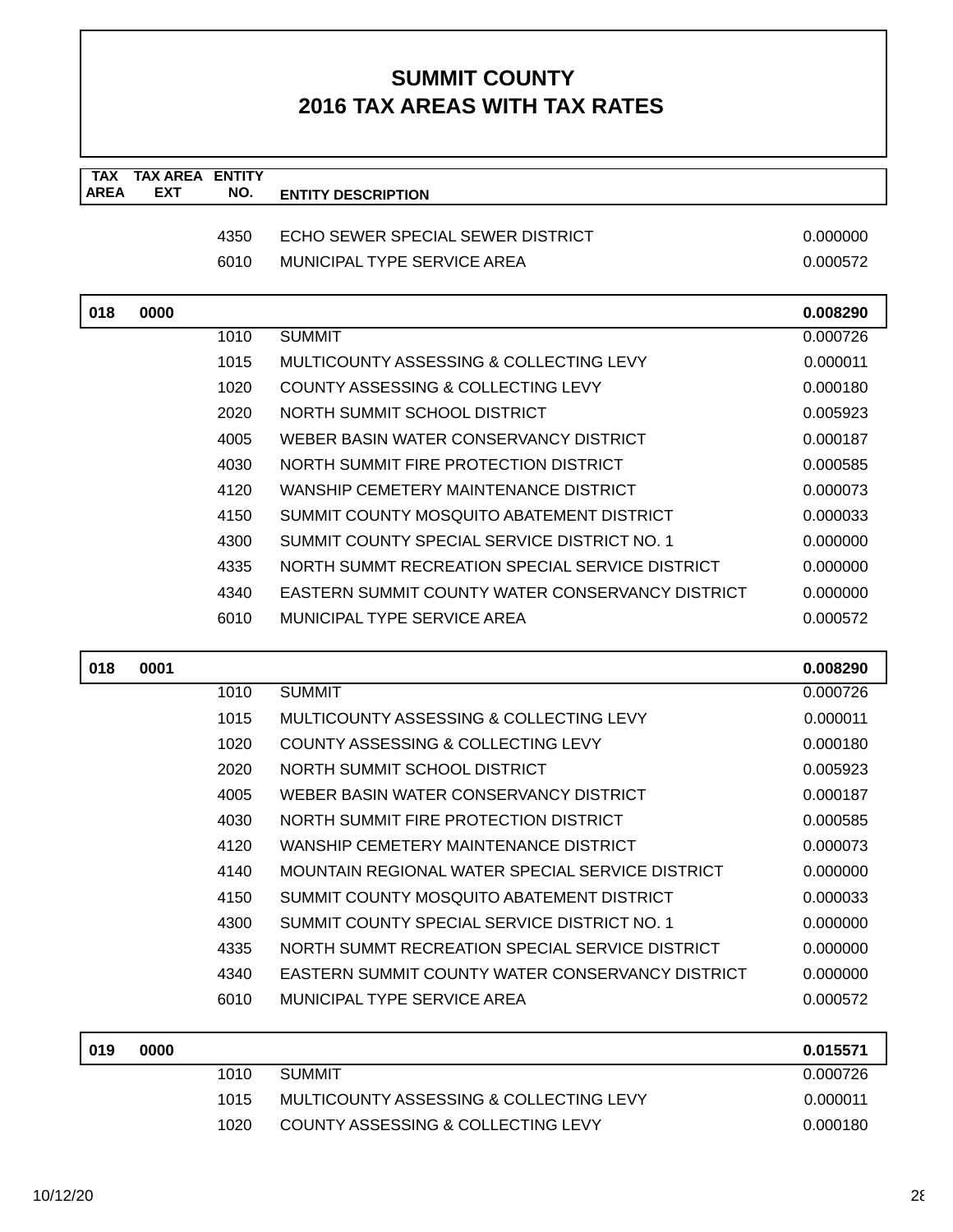| <b>AREA</b> | <b>EXT</b> | <b>ENTITY</b><br>NO. | <b>ENTITY DESCRIPTION</b>                               |          |
|-------------|------------|----------------------|---------------------------------------------------------|----------|
|             |            |                      |                                                         |          |
|             |            | 2020                 | NORTH SUMMIT SCHOOL DISTRICT                            | 0.005923 |
|             |            | 4030                 | NORTH SUMMIT FIRE PROTECTION DISTRICT                   | 0.000585 |
|             |            | 4130                 | SUMMIT COUNTY SERVICE AREA #8                           | 0.007541 |
|             |            | 4150                 | SUMMIT COUNTY MOSQUITO ABATEMENT DISTRICT               | 0.000033 |
|             |            | 4300                 | SUMMIT COUNTY SPECIAL SERVICE DISTRICT NO. 1            | 0.000000 |
|             |            | 4340                 | <b>EASTERN SUMMIT COUNTY WATER CONSERVANCY DISTRICT</b> | 0.000000 |
|             |            | 6010                 | MUNICIPAL TYPE SERVICE AREA                             | 0.000572 |
| 020         | 0000       |                      |                                                         | 0.008217 |
|             |            | 1010                 | <b>SUMMIT</b>                                           | 0.000726 |
|             |            | 1015                 | MULTICOUNTY ASSESSING & COLLECTING LEVY                 | 0.000011 |
|             |            | 1020                 | COUNTY ASSESSING & COLLECTING LEVY                      | 0.000180 |
|             |            | 2020                 | NORTH SUMMIT SCHOOL DISTRICT                            | 0.005923 |
|             |            | 4005                 | WEBER BASIN WATER CONSERVANCY DISTRICT                  | 0.000187 |
|             |            | 4030                 | NORTH SUMMIT FIRE PROTECTION DISTRICT                   | 0.000585 |
|             |            | 4140                 | MOUNTAIN REGIONAL WATER SPECIAL SERVICE DISTRICT        | 0.000000 |
|             |            | 4150                 | SUMMIT COUNTY MOSQUITO ABATEMENT DISTRICT               | 0.000033 |
|             |            | 4300                 | SUMMIT COUNTY SPECIAL SERVICE DISTRICT NO. 1            | 0.000000 |
|             |            | 4335                 | NORTH SUMMT RECREATION SPECIAL SERVICE DISTRICT         | 0.000000 |
|             |            | 4340                 | <b>EASTERN SUMMIT COUNTY WATER CONSERVANCY DISTRICT</b> | 0.000000 |
|             |            | 6010                 | <b>MUNICIPAL TYPE SERVICE AREA</b>                      | 0.000572 |
| 021         | 0000       |                      |                                                         | 0.015725 |
|             |            | 1010                 | <b>SUMMIT</b>                                           | 0.000726 |
|             |            | 1015                 | MULTICOUNTY ASSESSING & COLLECTING LEVY                 | 0.000011 |
|             |            | 1020                 | COUNTY ASSESSING & COLLECTING LEVY                      | 0.000180 |
|             |            | 2020                 | NORTH SUMMIT SCHOOL DISTRICT                            | 0.005923 |
|             |            | 4005                 | WEBER BASIN WATER CONSERVANCY DISTRICT                  | 0.000187 |
|             |            | 4030                 | NORTH SUMMIT FIRE PROTECTION DISTRICT                   | 0.000585 |
|             |            | 4130                 | SUMMIT COUNTY SERVICE AREA #8                           | 0.007541 |
|             |            | 4300                 | SUMMIT COUNTY SPECIAL SERVICE DISTRICT NO. 1            | 0.000000 |
|             |            | 4335                 | NORTH SUMMT RECREATION SPECIAL SERVICE DISTRICT         | 0.000000 |
|             |            | 4340                 | EASTERN SUMMIT COUNTY WATER CONSERVANCY DISTRICT        | 0.000000 |
|             |            | 6010                 | MUNICIPAL TYPE SERVICE AREA                             | 0.000572 |

| 023 | 0000 | 0.008459 |
|-----|------|----------|
|     |      |          |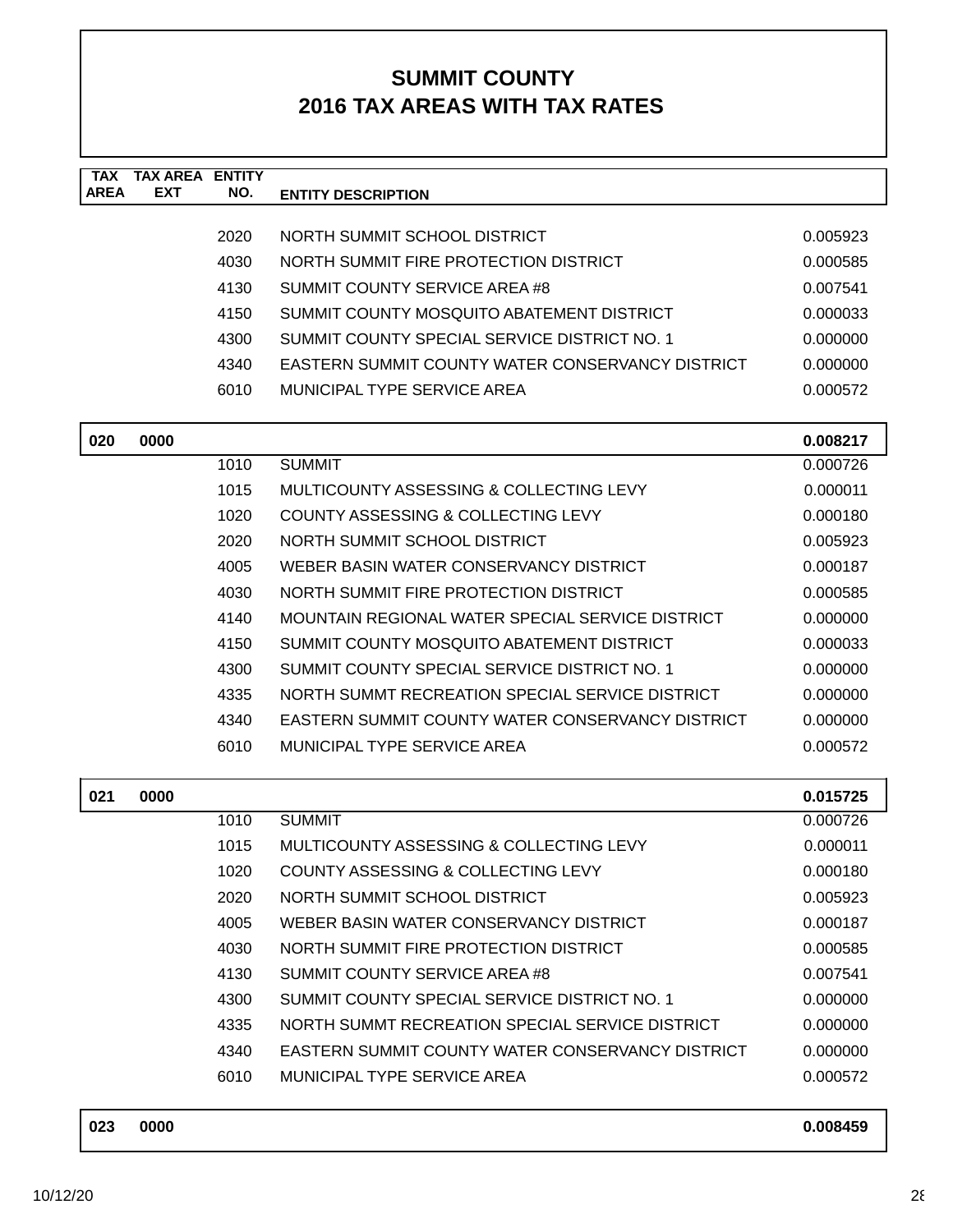| <b>TAX</b><br><b>AREA</b> | <b>TAX AREA ENTITY</b><br><b>EXT</b> | NO.  | <b>ENTITY DESCRIPTION</b>                        |          |
|---------------------------|--------------------------------------|------|--------------------------------------------------|----------|
|                           |                                      |      |                                                  |          |
|                           |                                      | 1010 | <b>SUMMIT</b>                                    | 0.000726 |
|                           |                                      | 1015 | MULTICOUNTY ASSESSING & COLLECTING LEVY          | 0.000011 |
|                           |                                      | 1020 | COUNTY ASSESSING & COLLECTING LEVY               | 0.000180 |
|                           |                                      | 2030 | SOUTH SUMMIT SCHOOL DISTRICT                     | 0.006266 |
|                           |                                      | 4005 | WEBER BASIN WATER CONSERVANCY DISTRICT           | 0.000187 |
|                           |                                      | 4010 | SOUTH SUMMIT CEMETERY MAINTENCE DISTRICT         | 0.000189 |
|                           |                                      | 4020 | SOUTH SUMMIT FIRE PROTECTION DISTRICT            | 0.000295 |
|                           |                                      | 4150 | SUMMIT COUNTY MOSQUITO ABATEMENT DISTRICT        | 0.000033 |
|                           |                                      | 4300 | SUMMIT COUNTY SPECIAL SERVICE DISTRICT NO. 1     | 0.000000 |
|                           |                                      | 4340 | EASTERN SUMMIT COUNTY WATER CONSERVANCY DISTRICT | 0.000000 |
|                           |                                      | 6010 | MUNICIPAL TYPE SERVICE AREA                      | 0.000572 |
|                           |                                      |      |                                                  |          |
| 023                       | 0001                                 |      |                                                  | 0.008459 |
|                           |                                      | 1010 | <b>SUMMIT</b>                                    | 0.000726 |
|                           |                                      | 1015 | MULTICOUNTY ASSESSING & COLLECTING LEVY          | 0.000011 |
|                           |                                      | 1020 | <b>COUNTY ASSESSING &amp; COLLECTING LEVY</b>    | 0.000180 |
|                           |                                      | 2030 | SOUTH SUMMIT SCHOOL DISTRICT                     | 0.006266 |
|                           |                                      | 4005 | WEBER BASIN WATER CONSERVANCY DISTRICT           | 0.000187 |
|                           |                                      | 4010 | SOUTH SUMMIT CEMETERY MAINTENCE DISTRICT         | 0.000189 |
|                           |                                      | 4020 | SOUTH SUMMIT FIRE PROTECTION DISTRICT            | 0.000295 |
|                           |                                      | 4150 | SUMMIT COUNTY MOSQUITO ABATEMENT DISTRICT        | 0.000033 |
|                           |                                      | 4300 | SUMMIT COUNTY SPECIAL SERVICE DISTRICT NO. 1     | 0.000000 |
|                           |                                      | 4315 | PEOA RECREATION SPECIAL SERVICE DISTRICT         | 0.000000 |
|                           |                                      | 4340 | EASTERN SUMMIT COUNTY WATER CONSERVANCY DISTRICT | 0.000000 |
|                           |                                      | 6010 | <b>MUNICIPAL TYPE SERVICE AREA</b>               | 0.000572 |

| 023 | 0002 |      |                                              | 0.008459 |
|-----|------|------|----------------------------------------------|----------|
|     |      | 1010 | <b>SUMMIT</b>                                | 0.000726 |
|     |      | 1015 | MULTICOUNTY ASSESSING & COLLECTING LEVY      | 0.000011 |
|     |      | 1020 | COUNTY ASSESSING & COLLECTING LEVY           | 0.000180 |
|     |      | 2030 | SOUTH SUMMIT SCHOOL DISTRICT                 | 0.006266 |
|     |      | 4005 | WEBER BASIN WATER CONSERVANCY DISTRICT       | 0.000187 |
|     |      | 4010 | SOUTH SUMMIT CEMETERY MAINTENCE DISTRICT     | 0.000189 |
|     |      | 4020 | SOUTH SUMMIT FIRE PROTECTION DISTRICT        | 0.000295 |
|     |      | 4150 | SUMMIT COUNTY MOSQUITO ABATEMENT DISTRICT    | 0.000033 |
|     |      | 4300 | SUMMIT COUNTY SPECIAL SERVICE DISTRICT NO. 1 | 0.000000 |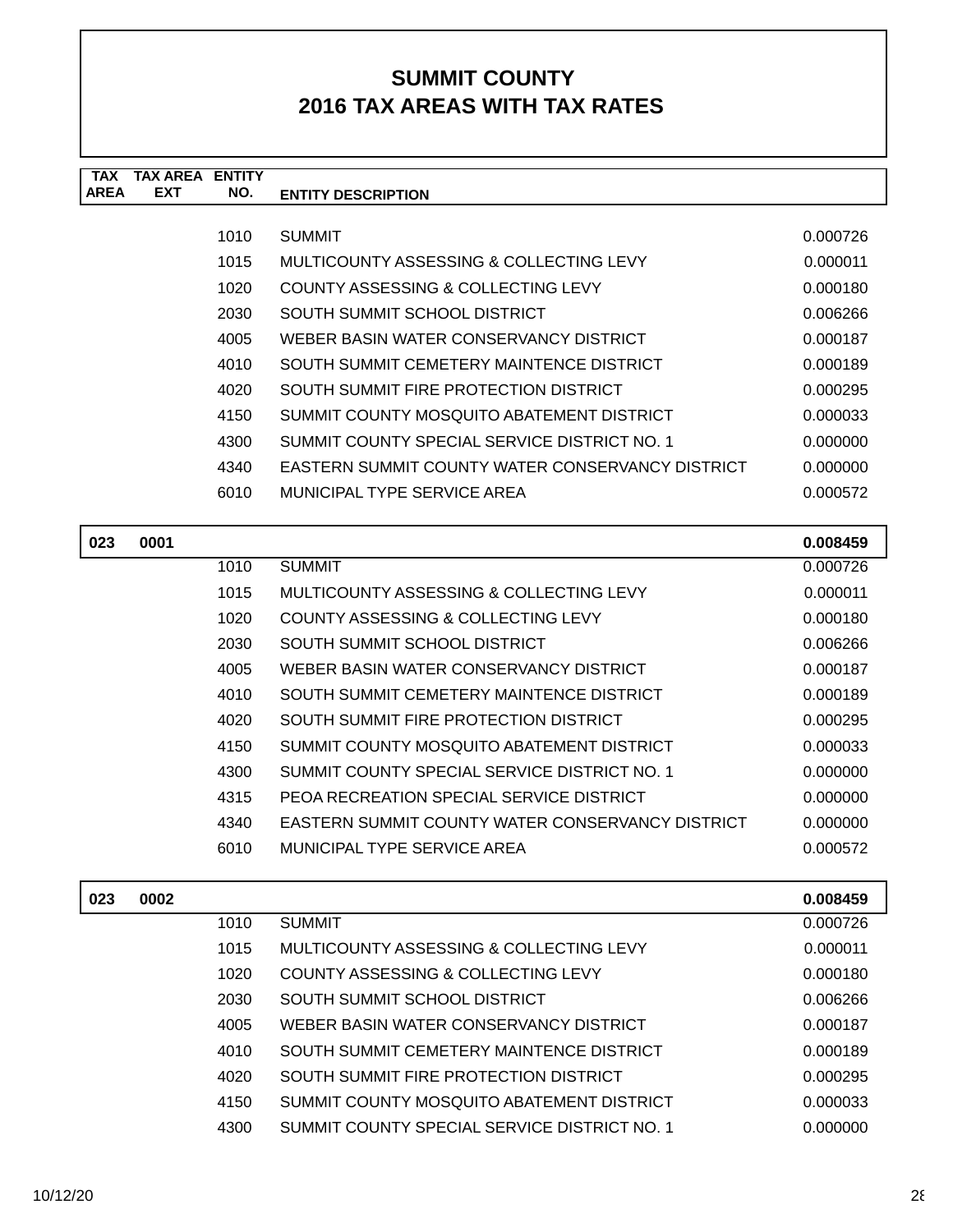| <b>TAX</b><br><b>AREA</b> | <b>TAX AREA</b><br><b>EXT</b> | <b>ENTITY</b><br>NO. | <b>ENTITY DESCRIPTION</b>                        |          |
|---------------------------|-------------------------------|----------------------|--------------------------------------------------|----------|
|                           |                               |                      |                                                  |          |
|                           |                               | 4330                 | INDIAN HOLLOW CREEK SPECIAL SERVICE DISTRICT     | 0.000000 |
|                           |                               | 4340                 | EASTERN SUMMIT COUNTY WATER CONSERVANCY DISTRICT | 0.000000 |
|                           |                               | 6010                 | <b>MUNICIPAL TYPE SERVICE AREA</b>               | 0.000572 |
| 024                       | 0000                          |                      |                                                  | 0.008382 |
|                           |                               | 1010                 | <b>SUMMIT</b>                                    | 0.000726 |
|                           |                               | 1015                 | MULTICOUNTY ASSESSING & COLLECTING LEVY          | 0.000011 |
|                           |                               | 1020                 | COUNTY ASSESSING & COLLECTING LEVY               | 0.000180 |
|                           |                               | 2030                 | SOUTH SUMMIT SCHOOL DISTRICT                     | 0.006266 |
|                           |                               | 4005                 | WEBER BASIN WATER CONSERVANCY DISTRICT           | 0.000187 |
|                           |                               | 4010                 | SOUTH SUMMIT CEMETERY MAINTENCE DISTRICT         | 0.000189 |
|                           |                               | 4170                 | SUMMIT COUNTY WILDLAND FIRE SERVICE AREA         | 0.000251 |
|                           |                               | 4300                 | SUMMIT COUNTY SPECIAL SERVICE DISTRICT NO. 1     | 0.000000 |
|                           |                               | 4340                 | EASTERN SUMMIT COUNTY WATER CONSERVANCY DISTRICT | 0.000000 |
|                           |                               | 6010                 | <b>MUNICIPAL TYPE SERVICE AREA</b>               | 0.000572 |
| 025                       | 0000                          |                      |                                                  | 0.015923 |
|                           |                               | 1010                 | <b>SUMMIT</b>                                    | 0.000726 |
|                           |                               | 1015                 | MULTICOUNTY ASSESSING & COLLECTING LEVY          | 0.000011 |
|                           |                               | 1020                 | COUNTY ASSESSING & COLLECTING LEVY               | 0.000180 |
|                           |                               | 2030                 | SOUTH SUMMIT SCHOOL DISTRICT                     | 0.006266 |
|                           |                               | 4005                 | WEBER BASIN WATER CONSERVANCY DISTRICT           | 0.000187 |
|                           |                               | 4010                 | SOUTH SUMMIT CEMETERY MAINTENCE DISTRICT         | 0.000189 |
|                           |                               | 4130                 | SUMMIT COUNTY SERVICE AREA #8                    | 0.007541 |
|                           |                               | 4170                 | SUMMIT COUNTY WILDLAND FIRE SERVICE AREA         | 0.000251 |
|                           |                               | 4300                 | SUMMIT COUNTY SPECIAL SERVICE DISTRICT NO. 1     | 0.000000 |
|                           |                               | 4340                 | EASTERN SUMMIT COUNTY WATER CONSERVANCY DISTRICT | 0.000000 |
|                           |                               | 6010                 | MUNICIPAL TYPE SERVICE AREA                      | 0.000572 |
| 026                       | 0000                          |                      |                                                  | 0.008270 |
|                           |                               | 1010                 | <b>SUMMIT</b>                                    | 0.000726 |
|                           |                               | 1015                 | MULTICOUNTY ASSESSING & COLLECTING LEVY          | 0.000011 |
|                           |                               | 1020                 | COUNTY ASSESSING & COLLECTING LEVY               | 0.000180 |
|                           |                               | 2030                 | SOUTH SUMMIT SCHOOL DISTRICT                     | 0.006266 |
|                           |                               | 4005                 | WEBER BASIN WATER CONSERVANCY DISTRICT           | 0.000187 |
|                           |                               | 4020                 | SOUTH SUMMIT FIRE PROTECTION DISTRICT            | 0.000295 |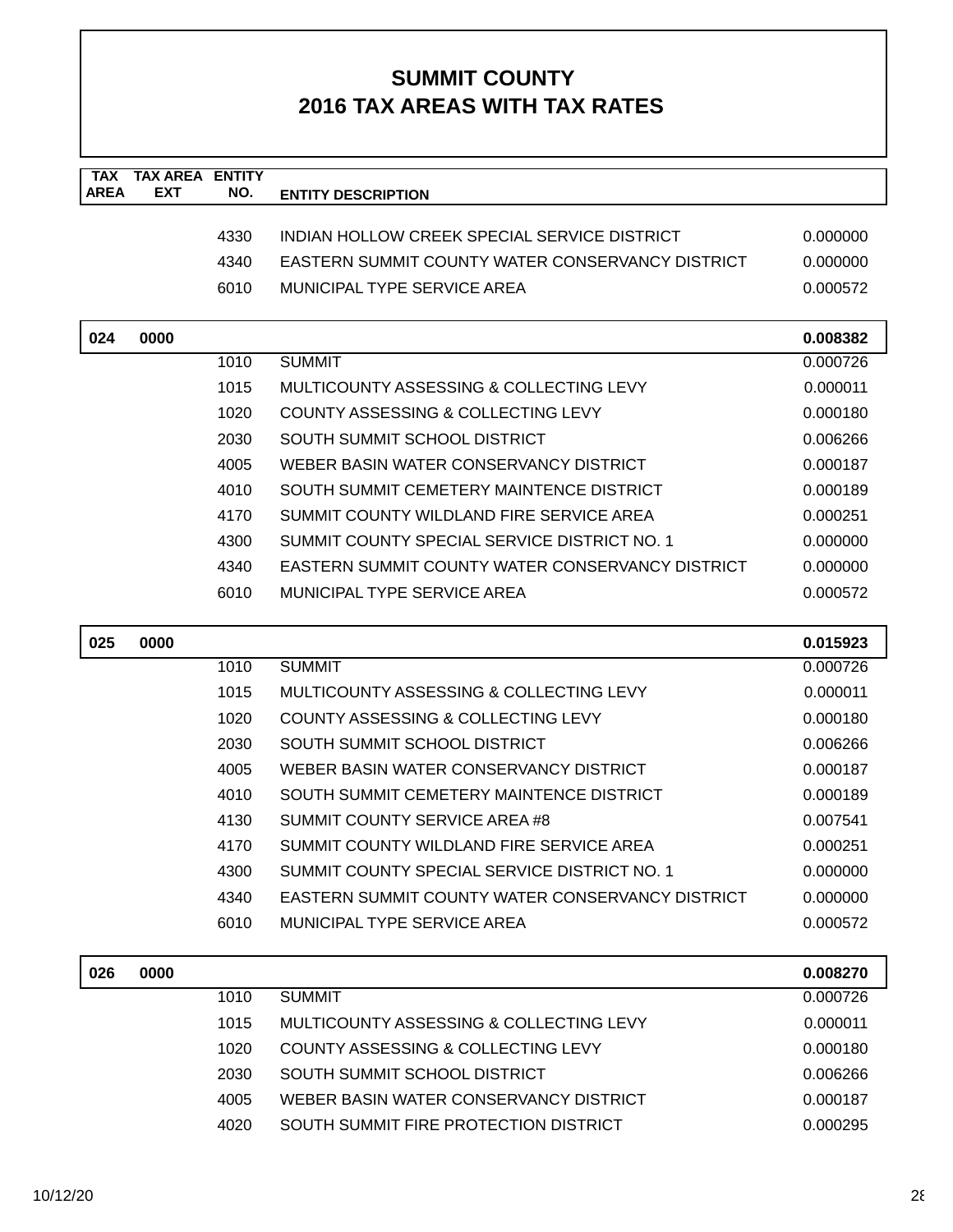| TAX<br><b>AREA</b> | <b>TAX AREA ENTITY</b><br><b>EXT</b> | NO.  | <b>ENTITY DESCRIPTION</b>                               |          |
|--------------------|--------------------------------------|------|---------------------------------------------------------|----------|
|                    |                                      |      |                                                         |          |
|                    |                                      | 4150 | SUMMIT COUNTY MOSQUITO ABATEMENT DISTRICT               | 0.000033 |
|                    |                                      | 4300 | SUMMIT COUNTY SPECIAL SERVICE DISTRICT NO. 1            | 0.000000 |
|                    |                                      | 4340 | <b>EASTERN SUMMIT COUNTY WATER CONSERVANCY DISTRICT</b> | 0.000000 |
|                    |                                      | 6010 | MUNICIPAL TYPE SERVICE AREA                             | 0.000572 |
|                    |                                      |      |                                                         |          |
| 027                | 0000                                 |      |                                                         | 0.009117 |
|                    |                                      | 1010 | <b>SUMMIT</b>                                           | 0.000726 |
|                    |                                      | 1015 | MULTICOUNTY ASSESSING & COLLECTING LEVY                 | 0.000011 |
|                    |                                      | 1020 | COUNTY ASSESSING & COLLECTING LEVY                      | 0.000180 |
|                    |                                      | 2010 | PARK CITY SCHOOL DISTRICT                               | 0.004220 |
|                    |                                      | 4005 | WEBER BASIN WATER CONSERVANCY DISTRICT                  | 0.000187 |
|                    |                                      | 4040 | SUMMIT COUNTY SERVICE AREA NO. 3                        | 0.001331 |
|                    |                                      | 4050 | SNYDERVILLE BASIN WATER RECLAMATION DISTRICT            | 0.000000 |
|                    |                                      | 4060 | <b>PARK CITY FIRE SERVICE DISTRICT</b>                  | 0.000793 |
|                    |                                      | 4150 | SUMMIT COUNTY MOSQUITO ABATEMENT DISTRICT               | 0.000033 |
|                    |                                      | 4300 | SUMMIT COUNTY SPECIAL SERVICE DISTRICT NO. 1            | 0.000000 |
|                    |                                      | 4310 | SNYDERVILLE BASIN RECREATION DISTRICT                   | 0.000710 |
|                    |                                      | 4360 | SNYDERVILLE BASIN CEMETERY                              | 0.000000 |
|                    |                                      | 6010 | MUNICIPAL TYPE SERVICE AREA                             | 0.000572 |
|                    |                                      | 6030 | AREA EXCULDED FROM SNYDERVILLE BASIN RECREATION DI      | 0.000354 |
|                    |                                      |      |                                                         |          |
| 028                | 0000                                 |      |                                                         | 0.007786 |
|                    |                                      | 1010 | <b>SUMMIT</b>                                           | 0.000726 |
|                    |                                      | 1015 | MULTICOUNTY ASSESSING & COLLECTING LEVY                 | 0.000011 |
|                    |                                      | 1020 | COUNTY ASSESSING & COLLECTING LEVY                      | 0.000180 |
|                    |                                      | 2010 | PARK CITY SCHOOL DISTRICT                               | 0.004220 |
|                    |                                      | 4005 | WEBER BASIN WATER CONSERVANCY DISTRICT                  | 0.000187 |
|                    |                                      | 4050 | SNYDERVILLE BASIN WATER RECLAMATION DISTRICT            | 0.000000 |
|                    |                                      | 4060 | PARK CITY FIRE SERVICE DISTRICT                         | 0.000793 |
|                    |                                      | 4140 | MOUNTAIN REGIONAL WATER SPECIAL SERVICE DISTRICT        | 0.000000 |
|                    |                                      | 4150 | SUMMIT COUNTY MOSQUITO ABATEMENT DISTRICT               | 0.000033 |
|                    |                                      | 4300 | SUMMIT COUNTY SPECIAL SERVICE DISTRICT NO. 1            | 0.000000 |
|                    |                                      | 4310 | SNYDERVILLE BASIN RECREATION DISTRICT                   | 0.000710 |
|                    |                                      | 4360 | SNYDERVILLE BASIN CEMETERY                              | 0.000000 |
|                    |                                      | 6010 | MUNICIPAL TYPE SERVICE AREA                             | 0.000572 |
|                    |                                      | 6030 | AREA EXCULDED FROM SNYDERVILLE BASIN RECREATION DI      | 0.000354 |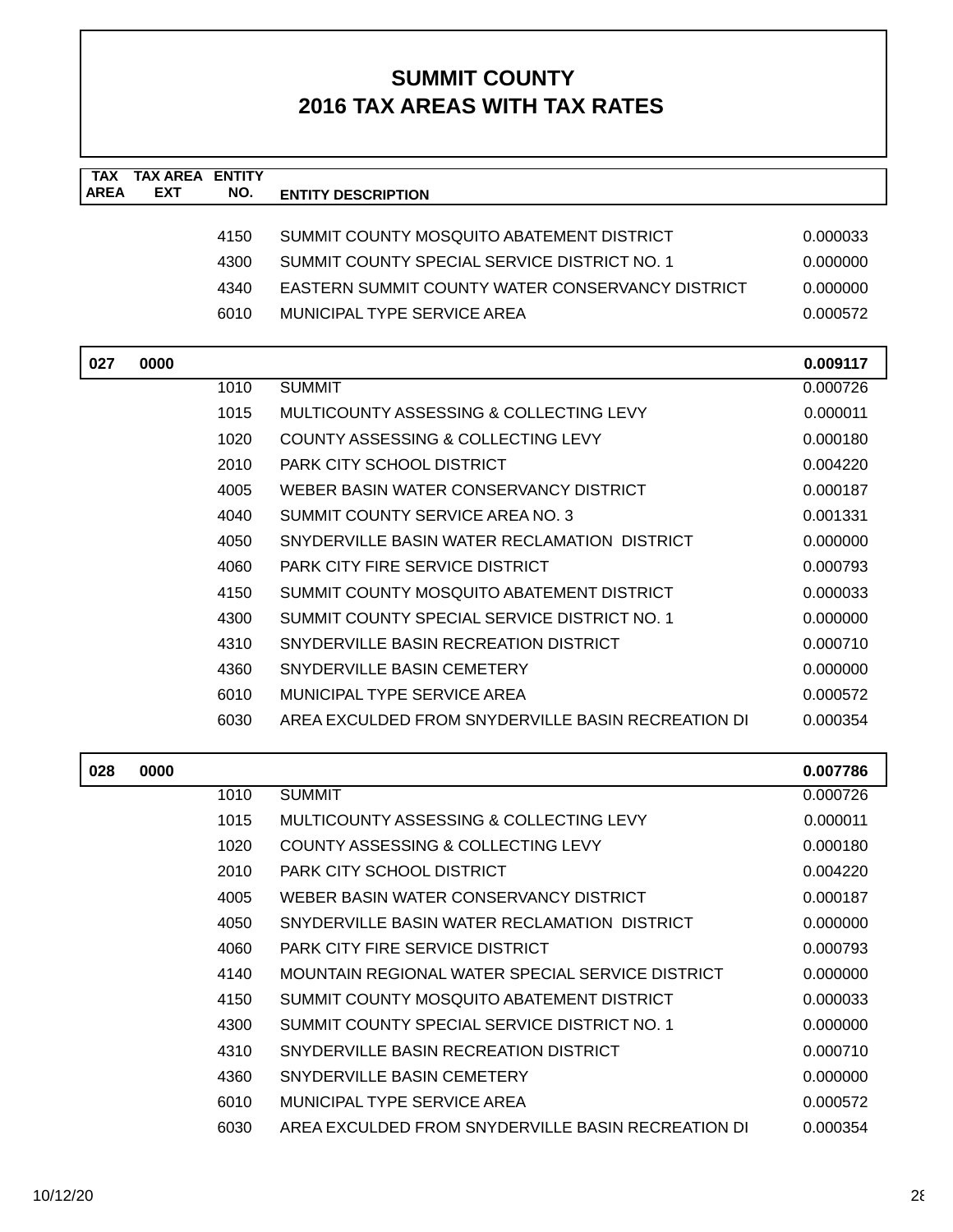**TAX TAX AREA ENTITY AREA ENTITY DESCRIPTION EXT NO.**

| 028 | 0001 |      |                                                    | 0.009117 |
|-----|------|------|----------------------------------------------------|----------|
|     |      | 1010 | <b>SUMMIT</b>                                      | 0.000726 |
|     |      | 1015 | MULTICOUNTY ASSESSING & COLLECTING LEVY            | 0.000011 |
|     |      | 1020 | COUNTY ASSESSING & COLLECTING LEVY                 | 0.000180 |
|     |      | 2010 | PARK CITY SCHOOL DISTRICT                          | 0.004220 |
|     |      | 4005 | WEBER BASIN WATER CONSERVANCY DISTRICT             | 0.000187 |
|     |      | 4040 | SUMMIT COUNTY SERVICE AREA NO. 3                   | 0.001331 |
|     |      | 4050 | SNYDERVILLE BASIN WATER RECLAMATION DISTRICT       | 0.000000 |
|     |      | 4060 | <b>PARK CITY FIRE SERVICE DISTRICT</b>             | 0.000793 |
|     |      | 4140 | MOUNTAIN REGIONAL WATER SPECIAL SERVICE DISTRICT   | 0.000000 |
|     |      | 4150 | SUMMIT COUNTY MOSQUITO ABATEMENT DISTRICT          | 0.000033 |
|     |      | 4300 | SUMMIT COUNTY SPECIAL SERVICE DISTRICT NO. 1       | 0.000000 |
|     |      | 4310 | SNYDERVILLE BASIN RECREATION DISTRICT              | 0.000710 |
|     |      | 4360 | SNYDERVILLE BASIN CEMETERY                         | 0.000000 |
|     |      | 6010 | MUNICIPAL TYPE SERVICE AREA                        | 0.000572 |
|     |      | 6030 | AREA EXCULDED FROM SNYDERVILLE BASIN RECREATION DI | 0.000354 |
|     |      |      |                                                    |          |
| 030 | 0000 |      |                                                    | 0.008262 |
|     |      | 1010 | <b>SUMMIT</b>                                      | 0.000726 |
|     |      | 1015 | MULTICOUNTY ASSESSING & COLLECTING LEVY            | 0.000011 |
|     |      | 1020 | COUNTY ASSESSING & COLLECTING LEVY                 | 0.000180 |
|     |      | 2010 | PARK CITY SCHOOL DISTRICT                          | 0.004220 |
|     |      | 4005 | WEBER BASIN WATER CONSERVANCY DISTRICT             | 0.000187 |
|     |      | 4050 | SNYDERVILLE BASIN WATER RECLAMATION DISTRICT       | 0.000000 |
|     |      | 4060 | <b>PARK CITY FIRE SERVICE DISTRICT</b>             | 0.000793 |
|     |      | 4090 | SUMMIT COUNTY SERVICE AREA #6                      | 0.000476 |
|     |      | 4140 | MOUNTAIN REGIONAL WATER SPECIAL SERVICE DISTRICT   | 0.000000 |
|     |      | 4150 | SUMMIT COUNTY MOSQUITO ABATEMENT DISTRICT          | 0.000033 |
|     |      | 4300 | SUMMIT COUNTY SPECIAL SERVICE DISTRICT NO. 1       | 0.000000 |
|     |      | 4310 | SNYDERVILLE BASIN RECREATION DISTRICT              | 0.000710 |
|     |      | 4360 | SNYDERVILLE BASIN CEMETERY                         | 0.000000 |

6010 MUNICIPAL TYPE SERVICE AREA 6010 0000572 6030 AREA EXCULDED FROM SNYDERVILLE BASIN RECREATION DI 0.000354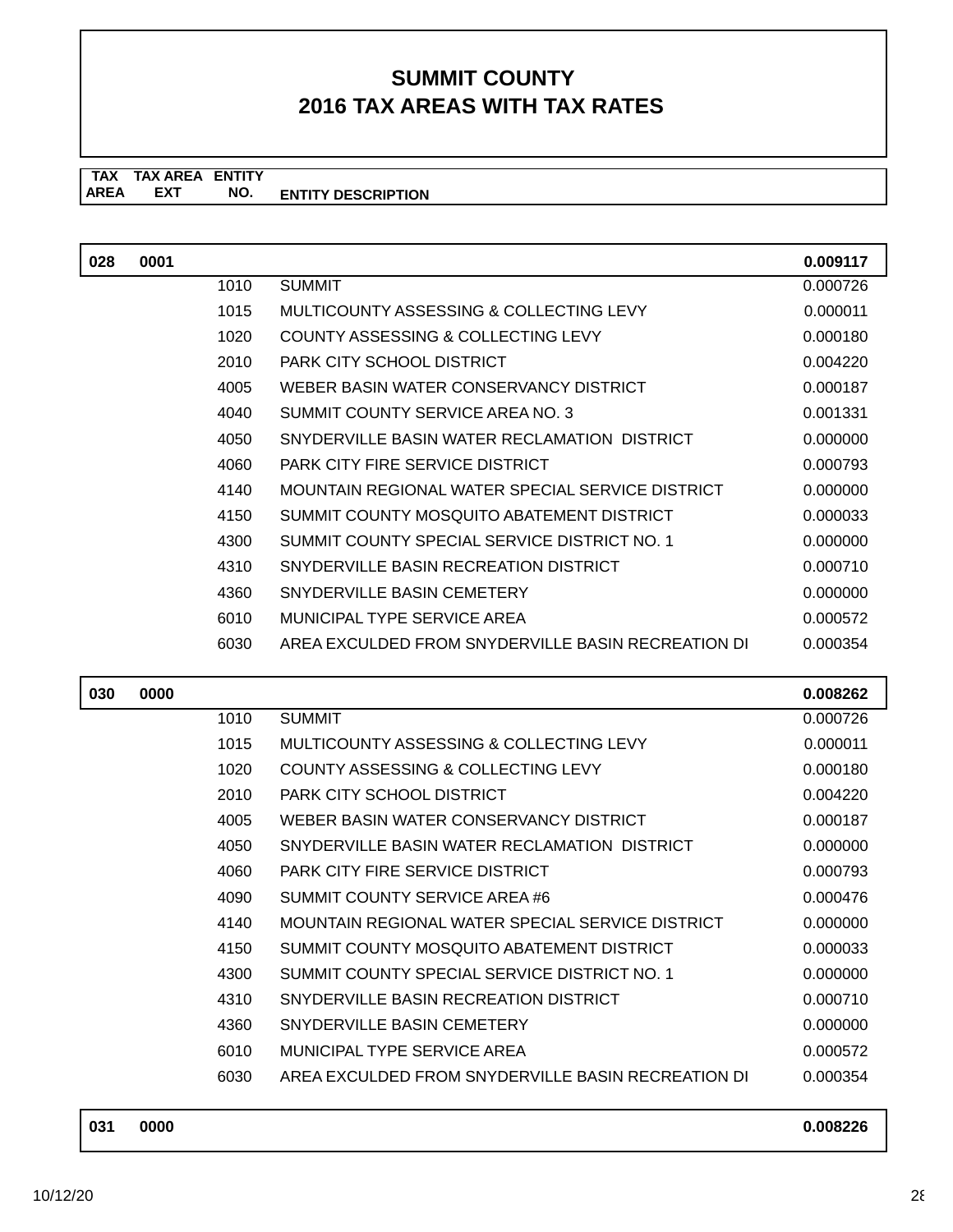| <b>TAX</b><br><b>AREA</b> | <b>TAX AREA</b><br><b>EXT</b> | <b>ENTITY</b><br>NO. | <b>ENTITY DESCRIPTION</b>                                          |                      |
|---------------------------|-------------------------------|----------------------|--------------------------------------------------------------------|----------------------|
|                           |                               |                      |                                                                    |                      |
|                           |                               | 1010                 | <b>SUMMIT</b>                                                      | 0.000726             |
|                           |                               | 1015                 | MULTICOUNTY ASSESSING & COLLECTING LEVY                            | 0.000011             |
|                           |                               | 1020                 | COUNTY ASSESSING & COLLECTING LEVY<br>SOUTH SUMMIT SCHOOL DISTRICT | 0.000180             |
|                           |                               | 2030                 | WEBER BASIN WATER CONSERVANCY DISTRICT                             | 0.006266             |
|                           |                               | 4005<br>4150         | SUMMIT COUNTY MOSQUITO ABATEMENT DISTRICT                          | 0.000187<br>0.000033 |
|                           |                               | 4170                 | SUMMIT COUNTY WILDLAND FIRE SERVICE AREA                           | 0.000251             |
|                           |                               | 4300                 | SUMMIT COUNTY SPECIAL SERVICE DISTRICT NO. 1                       | 0.000000             |
|                           |                               | 4340                 | <b>EASTERN SUMMIT COUNTY WATER CONSERVANCY DISTRICT</b>            | 0.000000             |
|                           |                               | 6010                 | MUNICIPAL TYPE SERVICE AREA                                        | 0.000572             |
|                           |                               |                      |                                                                    |                      |
| 032                       | 0000                          |                      |                                                                    | 0.015734             |
|                           |                               | 1010                 | <b>SUMMIT</b>                                                      | 0.000726             |
|                           |                               | 1015                 | MULTICOUNTY ASSESSING & COLLECTING LEVY                            | 0.000011             |
|                           |                               | 1020                 | COUNTY ASSESSING & COLLECTING LEVY                                 | 0.000180             |
|                           |                               | 2030                 | SOUTH SUMMIT SCHOOL DISTRICT                                       | 0.006266             |
|                           |                               | 4005                 | WEBER BASIN WATER CONSERVANCY DISTRICT                             | 0.000187             |
|                           |                               | 4130                 | SUMMIT COUNTY SERVICE AREA #8                                      | 0.007541             |
|                           |                               | 4170                 | SUMMIT COUNTY WILDLAND FIRE SERVICE AREA                           | 0.000251             |
|                           |                               | 4300                 | SUMMIT COUNTY SPECIAL SERVICE DISTRICT NO. 1                       | 0.000000             |
|                           |                               | 4340                 | <b>EASTERN SUMMIT COUNTY WATER CONSERVANCY DISTRICT</b>            | 0.000000             |
|                           |                               | 6010                 | MUNICIPAL TYPE SERVICE AREA                                        | 0.000572             |
| 033                       | 0000                          |                      |                                                                    | 0.008272             |
|                           |                               | 1010                 | <b>SUMMIT</b>                                                      | 0.000726             |
|                           |                               | 1015                 | MULTICOUNTY ASSESSING & COLLECTING LEVY                            | 0.000011             |
|                           |                               | 1020                 | COUNTY ASSESSING & COLLECTING LEVY                                 | 0.000180             |
|                           |                               | 2030                 | SOUTH SUMMIT SCHOOL DISTRICT                                       | 0.006266             |
|                           |                               | 4010                 | SOUTH SUMMIT CEMETERY MAINTENCE DISTRICT                           | 0.000189             |
|                           |                               | 4020                 | SOUTH SUMMIT FIRE PROTECTION DISTRICT                              | 0.000295             |
|                           |                               | 4150                 | SUMMIT COUNTY MOSQUITO ABATEMENT DISTRICT                          | 0.000033             |
|                           |                               | 4300                 | SUMMIT COUNTY SPECIAL SERVICE DISTRICT NO. 1                       | 0.000000             |
|                           |                               | 4340                 | EASTERN SUMMIT COUNTY WATER CONSERVANCY DISTRICT                   | 0.000000             |
|                           |                               | 6010                 | MUNICIPAL TYPE SERVICE AREA                                        | 0.000572             |
| 034                       | 0000                          |                      |                                                                    | 0.008672             |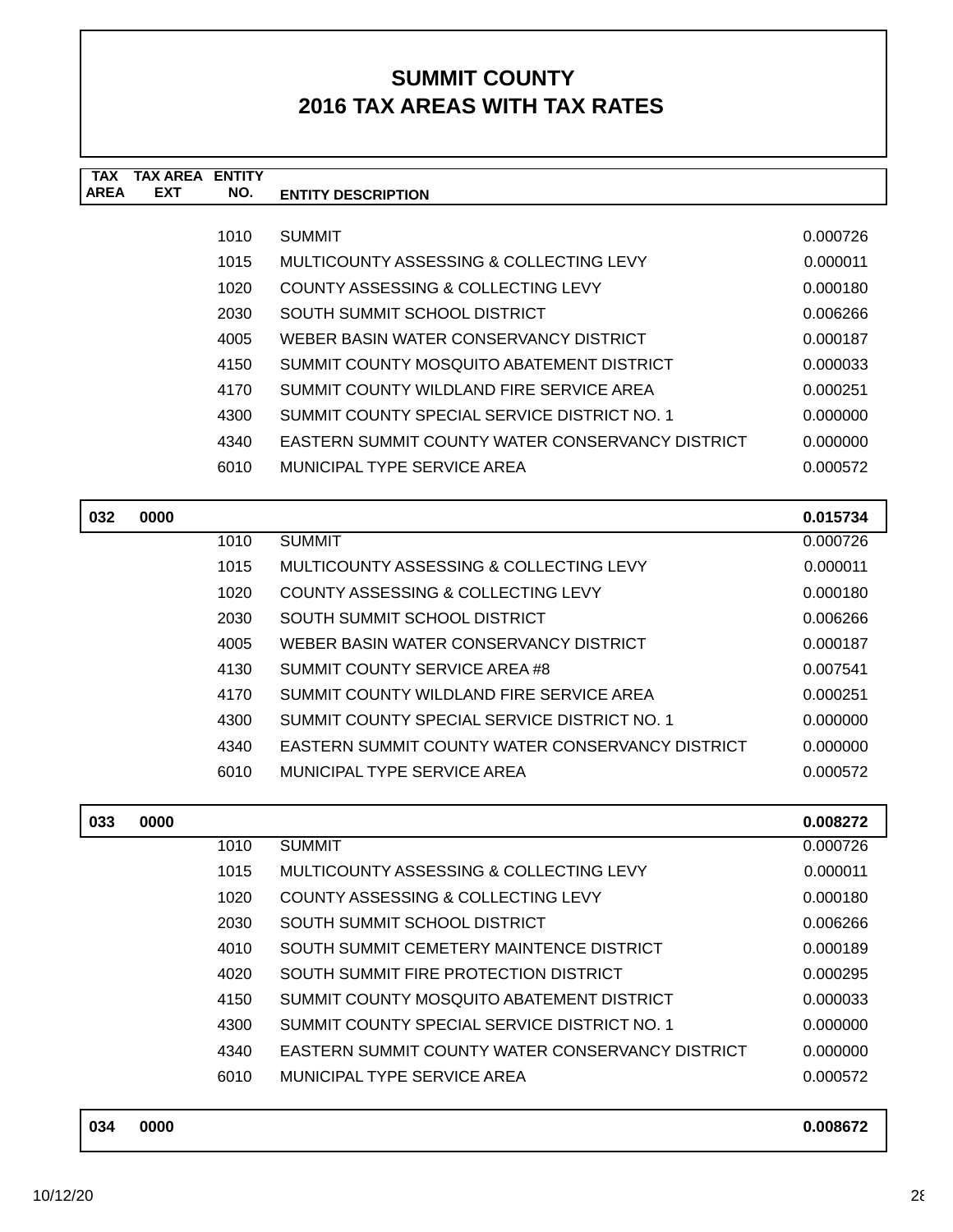| <b>TAX</b>  | <b>TAX AREA ENTITY</b> |      |                                                         |          |
|-------------|------------------------|------|---------------------------------------------------------|----------|
| <b>AREA</b> | <b>EXT</b>             | NO.  | <b>ENTITY DESCRIPTION</b>                               |          |
|             |                        | 1010 | <b>SUMMIT</b>                                           | 0.000726 |
|             |                        | 1015 | MULTICOUNTY ASSESSING & COLLECTING LEVY                 | 0.000011 |
|             |                        | 1020 | COUNTY ASSESSING & COLLECTING LEVY                      | 0.000180 |
|             |                        | 2030 | SOUTH SUMMIT SCHOOL DISTRICT                            | 0.006266 |
|             |                        | 4010 | SOUTH SUMMIT CEMETERY MAINTENCE DISTRICT                | 0.000189 |
|             |                        | 4020 | SOUTH SUMMIT FIRE PROTECTION DISTRICT                   | 0.000295 |
|             |                        | 4150 | SUMMIT COUNTY MOSQUITO ABATEMENT DISTRICT               | 0.000033 |
|             |                        | 4270 | CENTRAL UTAH WATER CONSERVANCY DISTRICT                 | 0.000400 |
|             |                        | 4300 | SUMMIT COUNTY SPECIAL SERVICE DISTRICT NO. 1            | 0.000000 |
|             |                        | 4340 | <b>EASTERN SUMMIT COUNTY WATER CONSERVANCY DISTRICT</b> | 0.000000 |
|             |                        | 6010 | MUNICIPAL TYPE SERVICE AREA                             | 0.000572 |
|             |                        |      |                                                         |          |
| 035         | 0000                   |      |                                                         | 0.009148 |
|             |                        | 1010 | <b>SUMMIT</b>                                           | 0.000726 |
|             |                        | 1015 | MULTICOUNTY ASSESSING & COLLECTING LEVY                 | 0.000011 |
|             |                        | 1020 | COUNTY ASSESSING & COLLECTING LEVY                      | 0.000180 |
|             |                        | 2030 | SOUTH SUMMIT SCHOOL DISTRICT                            | 0.006266 |
|             |                        | 4010 | SOUTH SUMMIT CEMETERY MAINTENCE DISTRICT                | 0.000189 |
|             |                        | 4020 | SOUTH SUMMIT FIRE PROTECTION DISTRICT                   | 0.000295 |
|             |                        | 4090 | SUMMIT COUNTY SERVICE AREA #6                           | 0.000476 |
|             |                        | 4150 | SUMMIT COUNTY MOSQUITO ABATEMENT DISTRICT               | 0.000033 |
|             |                        | 4270 | CENTRAL UTAH WATER CONSERVANCY DISTRICT                 | 0.000400 |
|             |                        | 4300 | SUMMIT COUNTY SPECIAL SERVICE DISTRICT NO. 1            | 0.000000 |
|             |                        | 4340 | <b>EASTERN SUMMIT COUNTY WATER CONSERVANCY DISTRICT</b> | 0.000000 |
|             |                        | 6010 | MUNICIPAL TYPE SERVICE AREA                             | 0.000572 |
|             |                        |      |                                                         |          |
| 036         | 0000                   |      |                                                         | 0.008195 |
|             |                        | 1010 | <b>SUMMIT</b>                                           | 0.000726 |
|             |                        | 1015 | MULTICOUNTY ASSESSING & COLLECTING LEVY                 | 0.000011 |
|             |                        | 1020 | COUNTY ASSESSING & COLLECTING LEVY                      | 0.000180 |
|             |                        | 2030 | SOUTH SUMMIT SCHOOL DISTRICT                            | 0.006266 |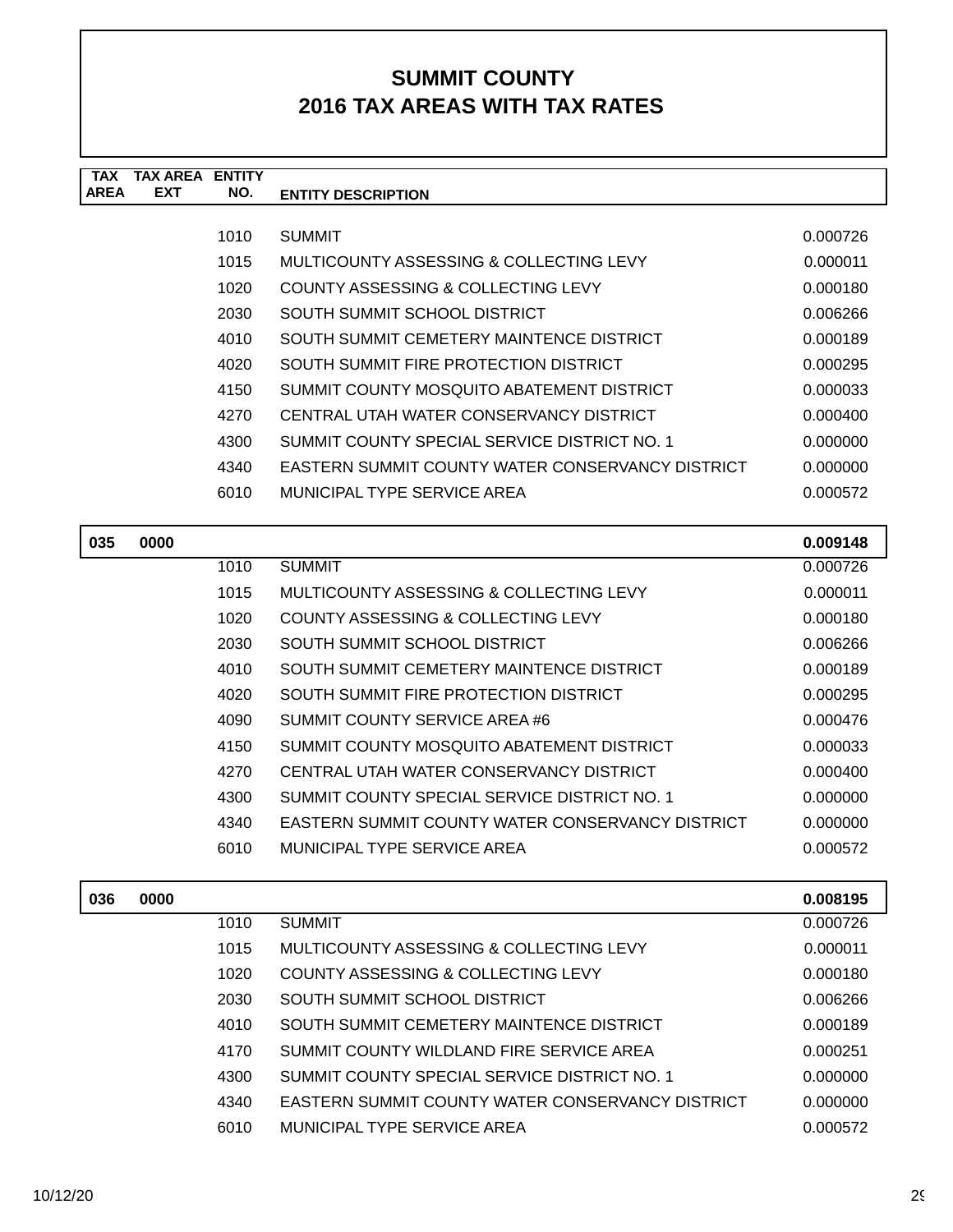**TAX TAX AREA ENTITY AREA ENTITY DESCRIPTION EXT NO.**

| 037 | 0000 |      |                                                         | 0.015736 |
|-----|------|------|---------------------------------------------------------|----------|
|     |      | 1010 | <b>SUMMIT</b>                                           | 0.000726 |
|     |      | 1015 | MULTICOUNTY ASSESSING & COLLECTING LEVY                 | 0.000011 |
|     |      | 1020 | <b>COUNTY ASSESSING &amp; COLLECTING LEVY</b>           | 0.000180 |
|     |      | 2030 | SOUTH SUMMIT SCHOOL DISTRICT                            | 0.006266 |
|     |      | 4010 | SOUTH SUMMIT CEMETERY MAINTENCE DISTRICT                | 0.000189 |
|     |      | 4130 | SUMMIT COUNTY SERVICE AREA #8                           | 0.007541 |
|     |      | 4170 | SUMMIT COUNTY WILDLAND FIRE SERVICE AREA                | 0.000251 |
|     |      | 4300 | SUMMIT COUNTY SPECIAL SERVICE DISTRICT NO. 1            | 0.000000 |
|     |      | 4340 | <b>EASTERN SUMMIT COUNTY WATER CONSERVANCY DISTRICT</b> | 0.000000 |
|     |      | 6010 | MUNICIPAL TYPE SERVICE AREA                             | 0.000572 |
| 038 | 0000 |      |                                                         | 0.008006 |
|     |      | 1010 | <b>SUMMIT</b>                                           | 0.000726 |
|     |      | 1015 | MULTICOUNTY ASSESSING & COLLECTING LEVY                 | 0.000011 |
|     |      | 1020 | COUNTY ASSESSING & COLLECTING LEVY                      | 0.000180 |
|     |      | 2030 | SOUTH SUMMIT SCHOOL DISTRICT                            | 0.006266 |
|     |      | 4170 | SUMMIT COUNTY WILDLAND FIRE SERVICE AREA                | 0.000251 |
|     |      | 4300 | SUMMIT COUNTY SPECIAL SERVICE DISTRICT NO. 1            | 0.000000 |
|     |      | 4340 | <b>EASTERN SUMMIT COUNTY WATER CONSERVANCY DISTRICT</b> | 0.000000 |
|     |      | 6010 | MUNICIPAL TYPE SERVICE AREA                             | 0.000572 |
| 038 | 0001 |      |                                                         | 0.008406 |
|     |      | 1010 | <b>SUMMIT</b>                                           | 0.000726 |
|     |      | 1015 | MULTICOUNTY ASSESSING & COLLECTING LEVY                 | 0.000011 |
|     |      | 1020 | COUNTY ASSESSING & COLLECTING LEVY                      | 0.000180 |
|     |      | 2030 | SOUTH SUMMIT SCHOOL DISTRICT                            | 0.006266 |
|     |      | 4170 | SUMMIT COUNTY WILDLAND FIRE SERVICE AREA                | 0.000251 |
|     |      | 4270 | CENTRAL UTAH WATER CONSERVANCY DISTRICT                 | 0.000400 |
|     |      | 4300 | SUMMIT COUNTY SPECIAL SERVICE DISTRICT NO. 1            | 0.000000 |
|     |      | 4340 | <b>EASTERN SUMMIT COUNTY WATER CONSERVANCY DISTRICT</b> | 0.000000 |
|     |      | 6010 | MUNICIPAL TYPE SERVICE AREA                             | 0.000572 |
| 039 | 0000 |      |                                                         | 0.015547 |
|     |      | 1010 | <b>SUMMIT</b>                                           | 0.000726 |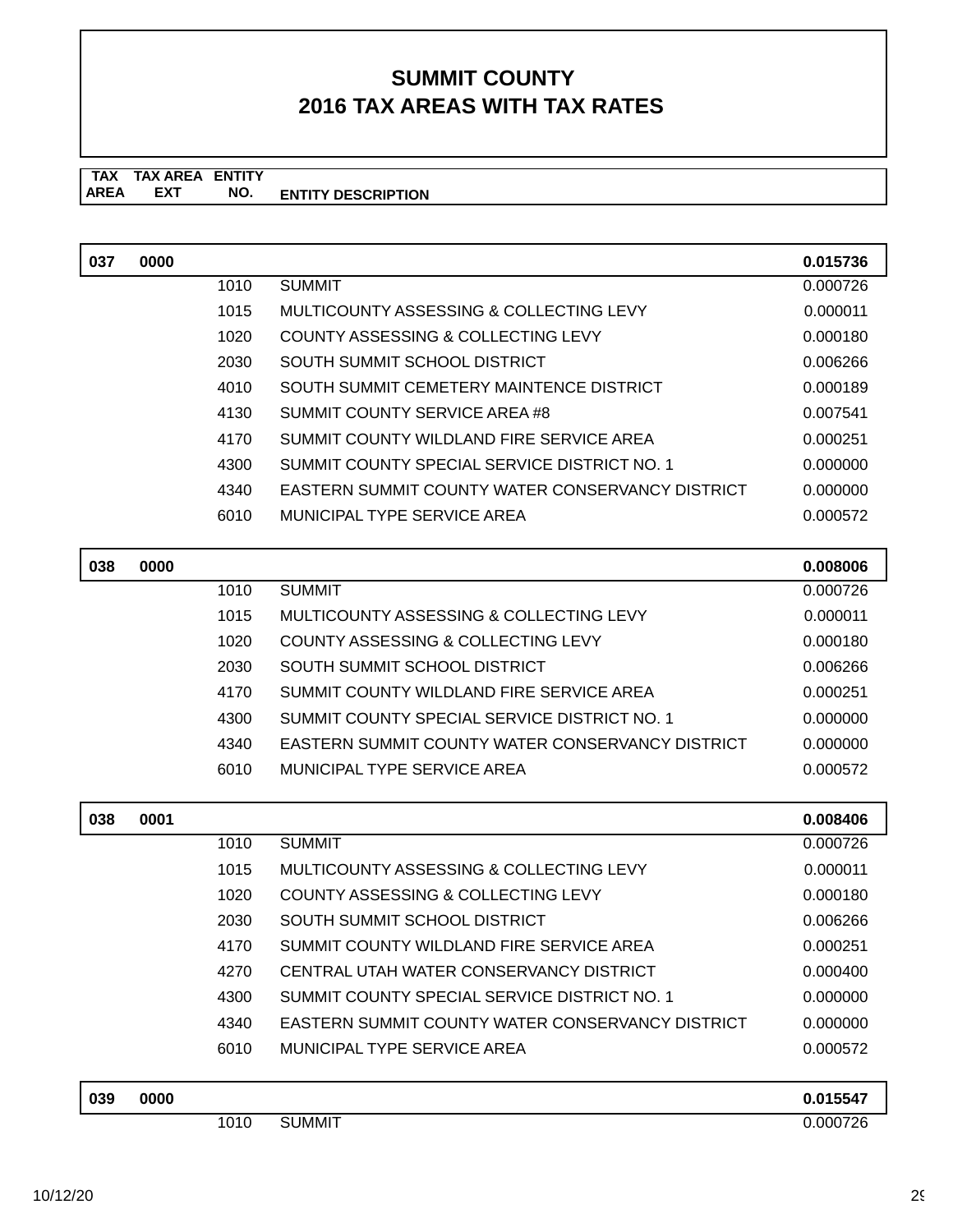| <b>TAX</b>  | <b>TAX AREA ENTITY</b> |      |                                                                                           |          |
|-------------|------------------------|------|-------------------------------------------------------------------------------------------|----------|
| <b>AREA</b> | <b>EXT</b>             | NO.  | <b>ENTITY DESCRIPTION</b>                                                                 |          |
|             |                        | 1015 | MULTICOUNTY ASSESSING & COLLECTING LEVY                                                   | 0.000011 |
|             |                        | 1020 | COUNTY ASSESSING & COLLECTING LEVY                                                        | 0.000180 |
|             |                        | 2030 | SOUTH SUMMIT SCHOOL DISTRICT                                                              | 0.006266 |
|             |                        | 4130 | SUMMIT COUNTY SERVICE AREA #8                                                             | 0.007541 |
|             |                        | 4170 | SUMMIT COUNTY WILDLAND FIRE SERVICE AREA                                                  | 0.000251 |
|             |                        | 4300 | SUMMIT COUNTY SPECIAL SERVICE DISTRICT NO. 1                                              | 0.000000 |
|             |                        | 4340 | <b>EASTERN SUMMIT COUNTY WATER CONSERVANCY DISTRICT</b>                                   | 0.000000 |
|             |                        | 6010 | MUNICIPAL TYPE SERVICE AREA                                                               | 0.000572 |
|             |                        |      |                                                                                           |          |
| 040         | 0000                   |      |                                                                                           | 0.008935 |
|             |                        | 1010 | <b>SUMMIT</b>                                                                             | 0.000726 |
|             |                        | 1015 | MULTICOUNTY ASSESSING & COLLECTING LEVY                                                   | 0.000011 |
|             |                        | 1020 | COUNTY ASSESSING & COLLECTING LEVY                                                        | 0.000180 |
|             |                        | 2030 | SOUTH SUMMIT SCHOOL DISTRICT                                                              | 0.006266 |
|             |                        | 4005 | WEBER BASIN WATER CONSERVANCY DISTRICT                                                    | 0.000187 |
|             |                        | 4010 | SOUTH SUMMIT CEMETERY MAINTENCE DISTRICT                                                  | 0.000189 |
|             |                        | 4020 | SOUTH SUMMIT FIRE PROTECTION DISTRICT                                                     | 0.000295 |
|             |                        | 4090 | SUMMIT COUNTY SERVICE AREA #6                                                             | 0.000476 |
|             |                        | 4150 | SUMMIT COUNTY MOSQUITO ABATEMENT DISTRICT                                                 | 0.000033 |
|             |                        | 4300 | SUMMIT COUNTY SPECIAL SERVICE DISTRICT NO. 1                                              | 0.000000 |
|             |                        | 4340 | EASTERN SUMMIT COUNTY WATER CONSERVANCY DISTRICT                                          | 0.000000 |
|             |                        | 6010 | MUNICIPAL TYPE SERVICE AREA                                                               | 0.000572 |
|             |                        |      |                                                                                           |          |
| 041         | 0000                   |      |                                                                                           | 0.008633 |
|             |                        | 1010 | <b>SUMMIT</b><br>MULTICOUNTY ASSESSING & COLLECTING LEVY                                  | 0.000726 |
|             |                        | 1015 |                                                                                           | 0.000011 |
|             |                        | 1020 | COUNTY ASSESSING & COLLECTING LEVY                                                        | 0.000180 |
|             |                        | 2030 | SOUTH SUMMIT SCHOOL DISTRICT                                                              | 0.006266 |
|             |                        | 4005 | WEBER BASIN WATER CONSERVANCY DISTRICT                                                    | 0.000187 |
|             |                        | 4030 | NORTH SUMMIT FIRE PROTECTION DISTRICT                                                     | 0.000585 |
|             |                        | 4120 | WANSHIP CEMETERY MAINTENANCE DISTRICT                                                     | 0.000073 |
|             |                        | 4150 | SUMMIT COUNTY MOSQUITO ABATEMENT DISTRICT<br>SUMMIT COUNTY SPECIAL SERVICE DISTRICT NO. 1 | 0.000033 |
|             |                        | 4300 | EASTERN SUMMIT COUNTY WATER CONSERVANCY DISTRICT                                          | 0.000000 |
|             |                        | 4340 |                                                                                           | 0.000000 |
|             |                        | 6010 | MUNICIPAL TYPE SERVICE AREA                                                               | 0.000572 |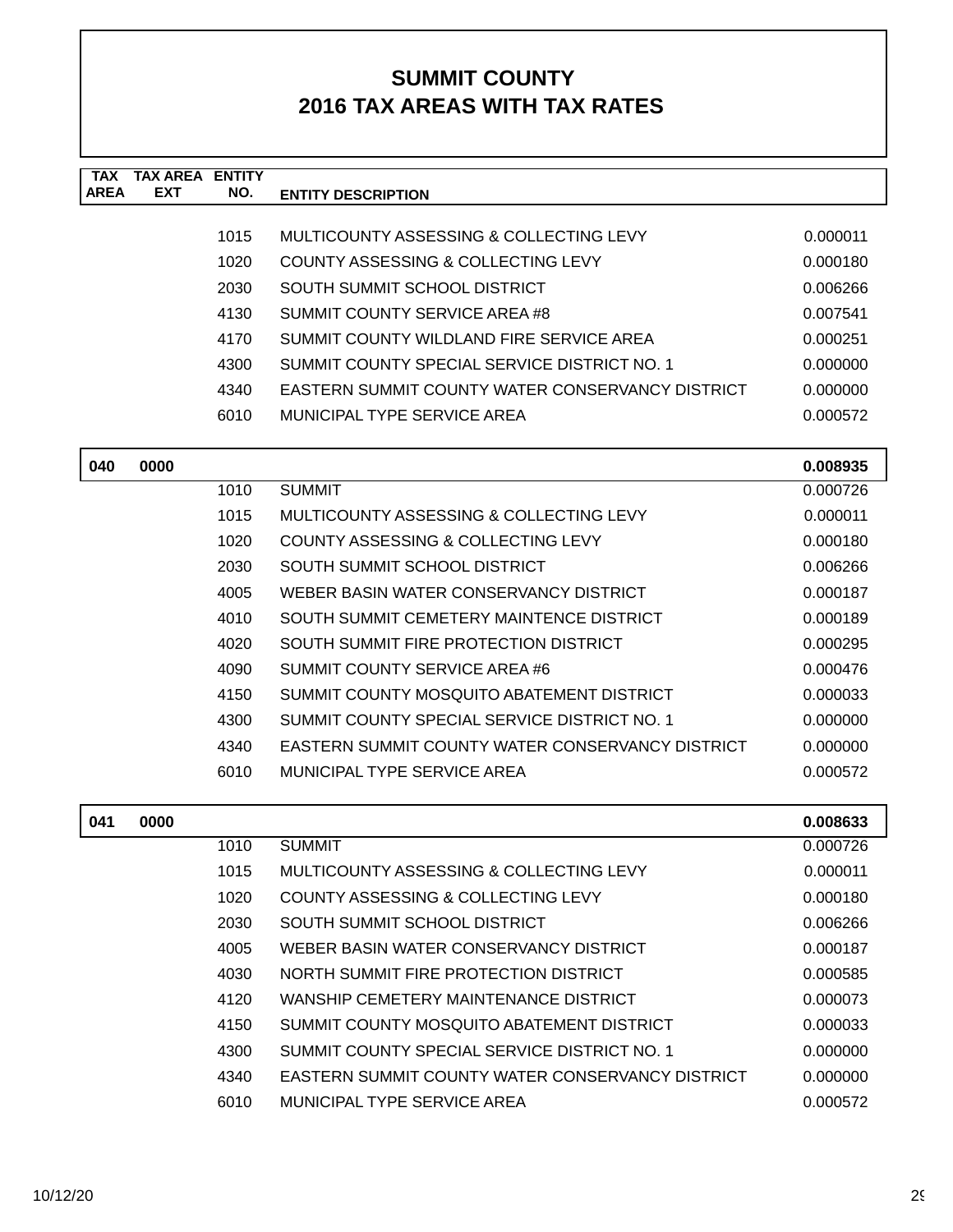#### **TAX TAX AREA ENTITY AREA ENTITY DESCRIPTION EXT NO.**

| 041 | 0001 |      |                                                    | 0.008560 |
|-----|------|------|----------------------------------------------------|----------|
|     |      | 1010 | <b>SUMMIT</b>                                      | 0.000726 |
|     |      | 1015 | MULTICOUNTY ASSESSING & COLLECTING LEVY            | 0.000011 |
|     |      | 1020 | COUNTY ASSESSING & COLLECTING LEVY                 | 0.000180 |
|     |      | 2030 | SOUTH SUMMIT SCHOOL DISTRICT                       | 0.006266 |
|     |      | 4005 | WEBER BASIN WATER CONSERVANCY DISTRICT             | 0.000187 |
|     |      | 4030 | NORTH SUMMIT FIRE PROTECTION DISTRICT              | 0.000585 |
|     |      | 4150 | SUMMIT COUNTY MOSQUITO ABATEMENT DISTRICT          | 0.000033 |
|     |      | 4300 | SUMMIT COUNTY SPECIAL SERVICE DISTRICT NO. 1       | 0.000000 |
|     |      | 4340 | EASTERN SUMMIT COUNTY WATER CONSERVANCY DISTRICT   | 0.000000 |
|     |      | 6010 | MUNICIPAL TYPE SERVICE AREA                        | 0.000572 |
|     |      |      |                                                    |          |
| 042 | 0000 |      |                                                    | 0.009832 |
|     |      | 1010 | <b>SUMMIT</b>                                      | 0.000726 |
|     |      | 1015 | MULTICOUNTY ASSESSING & COLLECTING LEVY            | 0.000011 |
|     |      | 1020 | COUNTY ASSESSING & COLLECTING LEVY                 | 0.000180 |
|     |      | 2030 | SOUTH SUMMIT SCHOOL DISTRICT                       | 0.006266 |
|     |      | 4005 | WEBER BASIN WATER CONSERVANCY DISTRICT             | 0.000187 |
|     |      | 4050 | SNYDERVILLE BASIN WATER RECLAMATION DISTRICT       | 0.000000 |
|     |      | 4060 | <b>PARK CITY FIRE SERVICE DISTRICT</b>             | 0.000793 |
|     |      | 4140 | MOUNTAIN REGIONAL WATER SPECIAL SERVICE DISTRICT   | 0.000000 |
|     |      | 4150 | SUMMIT COUNTY MOSQUITO ABATEMENT DISTRICT          | 0.000033 |
|     |      | 4300 | SUMMIT COUNTY SPECIAL SERVICE DISTRICT NO. 1       | 0.000000 |
|     |      | 4310 | SNYDERVILLE BASIN RECREATION DISTRICT              | 0.000710 |
|     |      | 4360 | SNYDERVILLE BASIN CEMETERY                         | 0.000000 |
|     |      | 6010 | MUNICIPAL TYPE SERVICE AREA                        | 0.000572 |
|     |      | 6030 | AREA EXCULDED FROM SNYDERVILLE BASIN RECREATION DI | 0.000354 |
|     |      |      |                                                    |          |
| 042 | 0004 |      |                                                    | 0.009832 |
|     |      | 1010 | <b>SUMMIT</b>                                      | 0.000726 |
|     |      | 1015 | MULTICOUNTY ASSESSING & COLLECTING LEVY            | 0.000011 |
|     |      | 1020 | COUNTY ASSESSING & COLLECTING LEVY                 | 0.000180 |
|     |      | 2030 | SOUTH SUMMIT SCHOOL DISTRICT                       | 0.006266 |

4005 WEBER BASIN WATER CONSERVANCY DISTRICT 0.000187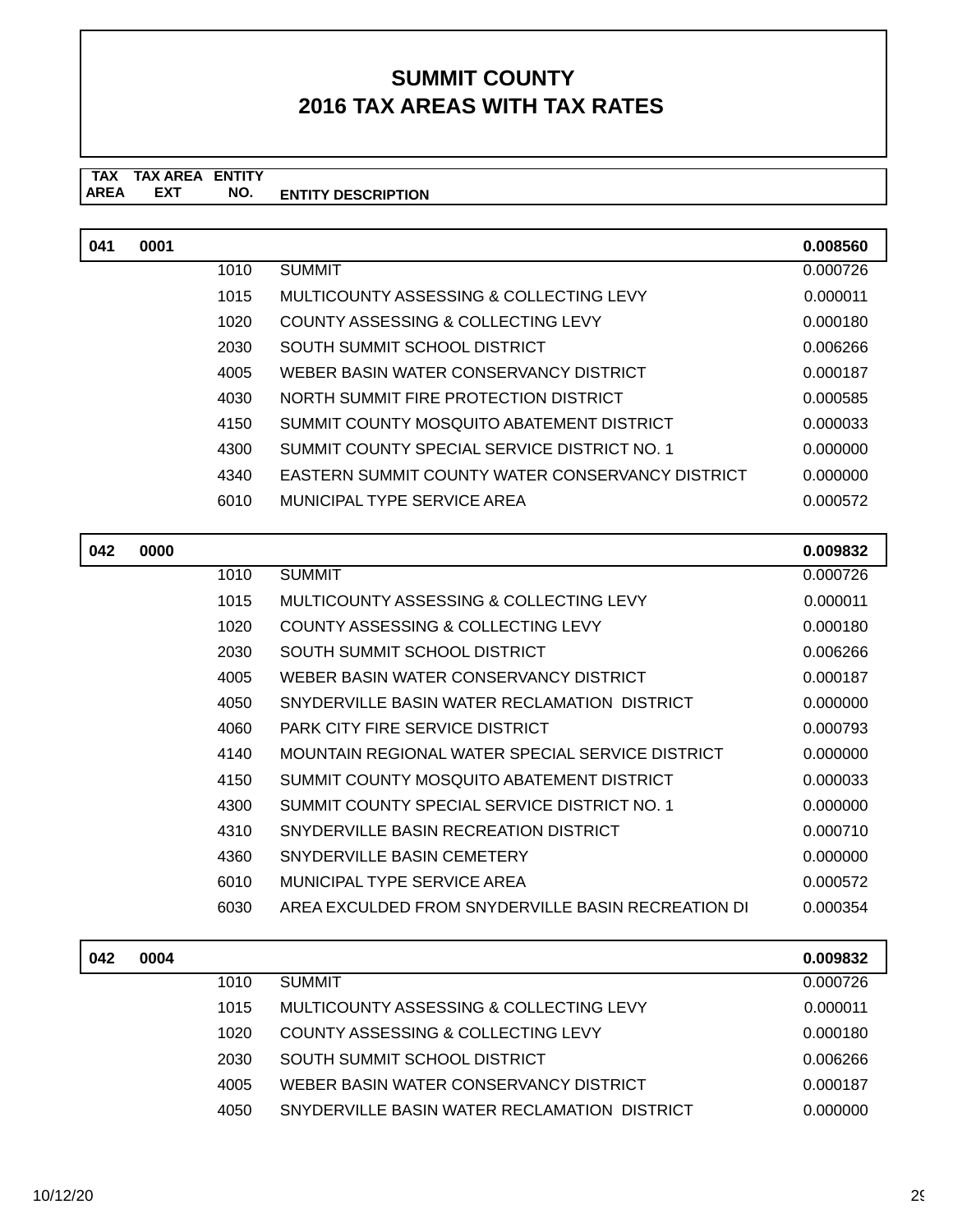| <b>TAX</b><br><b>AREA</b> | <b>TAX AREA</b><br><b>EXT</b> | <b>ENTITY</b><br>NO. |                                                         |                      |
|---------------------------|-------------------------------|----------------------|---------------------------------------------------------|----------------------|
|                           |                               |                      | <b>ENTITY DESCRIPTION</b>                               |                      |
|                           |                               | 4060                 | <b>PARK CITY FIRE SERVICE DISTRICT</b>                  | 0.000793             |
|                           |                               | 4150                 | SUMMIT COUNTY MOSQUITO ABATEMENT DISTRICT               | 0.000033             |
|                           |                               | 4300                 | SUMMIT COUNTY SPECIAL SERVICE DISTRICT NO. 1            | 0.000000             |
|                           |                               | 4310                 | SNYDERVILLE BASIN RECREATION DISTRICT                   | 0.000710             |
|                           |                               | 4360                 | SNYDERVILLE BASIN CEMETERY                              | 0.000000             |
|                           |                               | 6010                 | MUNICIPAL TYPE SERVICE AREA                             | 0.000572             |
|                           |                               | 6030                 | AREA EXCULDED FROM SNYDERVILLE BASIN RECREATION DI      | 0.000354             |
| 044                       | 0000                          |                      |                                                         |                      |
|                           |                               | 1010                 | <b>SUMMIT</b>                                           | 0.008193<br>0.000726 |
|                           |                               | 1015                 | MULTICOUNTY ASSESSING & COLLECTING LEVY                 | 0.000011             |
|                           |                               | 1020                 | COUNTY ASSESSING & COLLECTING LEVY                      | 0.000180             |
|                           |                               | 2030                 | SOUTH SUMMIT SCHOOL DISTRICT                            | 0.006266             |
|                           |                               | 4005                 | WEBER BASIN WATER CONSERVANCY DISTRICT                  | 0.000187             |
|                           |                               | 4170                 | SUMMIT COUNTY WILDLAND FIRE SERVICE AREA                | 0.000251             |
|                           |                               | 4300                 | SUMMIT COUNTY SPECIAL SERVICE DISTRICT NO. 1            | 0.000000             |
|                           |                               | 4340                 | <b>EASTERN SUMMIT COUNTY WATER CONSERVANCY DISTRICT</b> | 0.000000             |
|                           |                               | 6010                 | MUNICIPAL TYPE SERVICE AREA                             | 0.000572             |
|                           |                               |                      |                                                         |                      |
| 044                       | 0001                          |                      |                                                         | 0.007975             |
|                           |                               | 1010                 | <b>SUMMIT</b>                                           | 0.000726             |
|                           |                               | 1015                 | MULTICOUNTY ASSESSING & COLLECTING LEVY                 | 0.000011             |
|                           |                               | 1020                 | COUNTY ASSESSING & COLLECTING LEVY                      | 0.000180             |
|                           |                               | 2030                 | SOUTH SUMMIT SCHOOL DISTRICT                            | 0.006266             |
|                           |                               | 4005                 | WEBER BASIN WATER CONSERVANCY DISTRICT                  | 0.000187             |
|                           |                               | 4150                 | SUMMIT COUNTY MOSQUITO ABATEMENT DISTRICT               | 0.000033             |
|                           |                               | 4300                 | SUMMIT COUNTY SPECIAL SERVICE DISTRICT NO. 1            | 0.000000             |
|                           |                               | 4340                 | EASTERN SUMMIT COUNTY WATER CONSERVANCY DISTRICT        | 0.000000             |
|                           |                               | 6010                 | MUNICIPAL TYPE SERVICE AREA                             | 0.000572             |
| 044                       | 0002                          |                      |                                                         | 0.008226             |
|                           |                               | 1010                 | <b>SUMMIT</b>                                           | 0.000726             |
|                           |                               | 1015                 | MULTICOUNTY ASSESSING & COLLECTING LEVY                 | 0.000011             |
|                           |                               | 1020                 | COUNTY ASSESSING & COLLECTING LEVY                      | 0.000180             |
|                           |                               | 2030                 | SOUTH SUMMIT SCHOOL DISTRICT                            | 0.006266             |
|                           |                               | 4005                 | WEBER BASIN WATER CONSERVANCY DISTRICT                  | 0.000187             |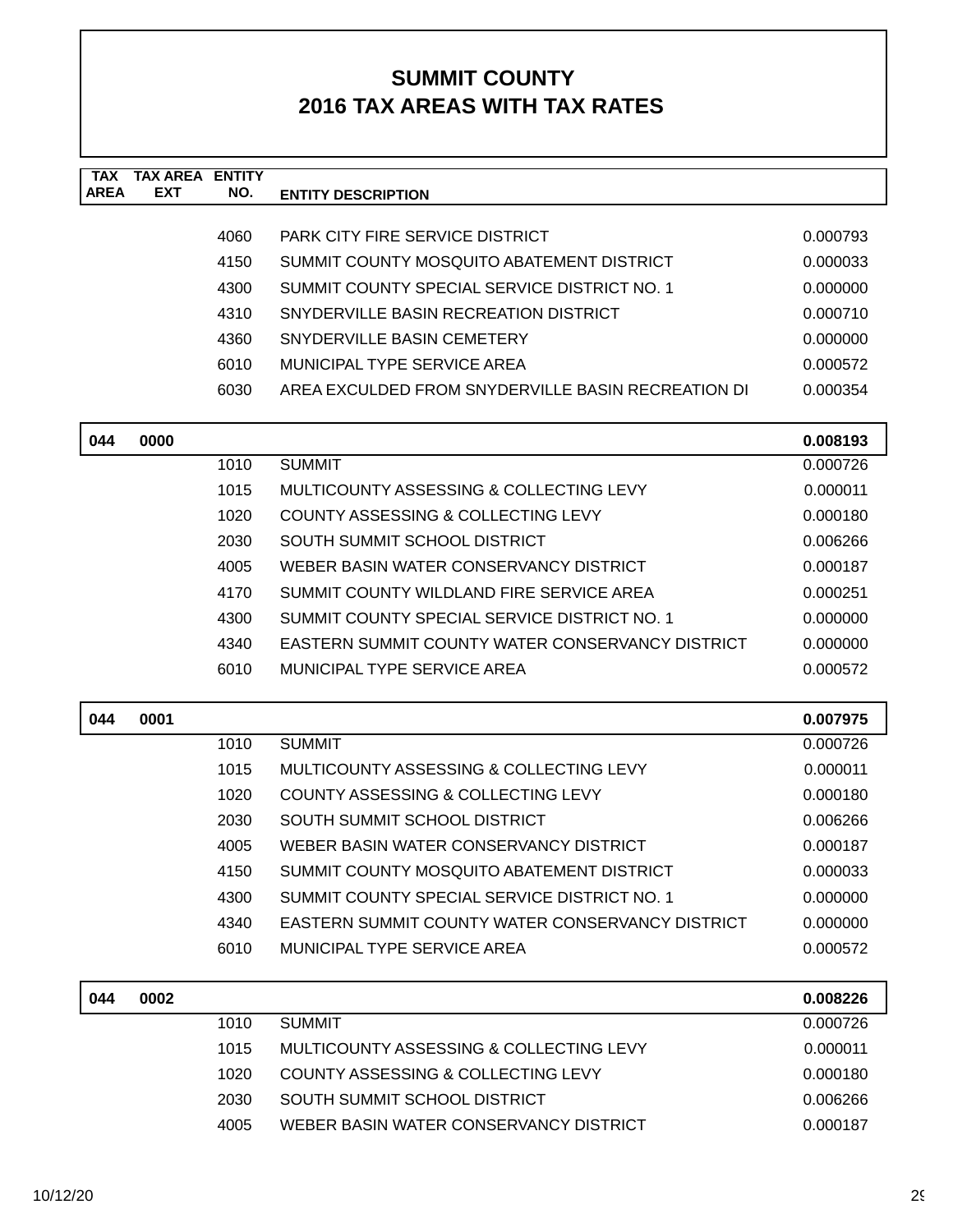| <b>TAX</b><br><b>AREA</b> | <b>TAX AREA ENTITY</b><br>EXT | NO.  | <b>ENTITY DESCRIPTION</b>                               |          |
|---------------------------|-------------------------------|------|---------------------------------------------------------|----------|
|                           |                               |      |                                                         |          |
|                           |                               | 4140 | MOUNTAIN REGIONAL WATER SPECIAL SERVICE DISTRICT        | 0.000000 |
|                           |                               | 4150 | SUMMIT COUNTY MOSQUITO ABATEMENT DISTRICT               | 0.000033 |
|                           |                               | 4170 | SUMMIT COUNTY WILDLAND FIRE SERVICE AREA                | 0.000251 |
|                           |                               | 4300 | SUMMIT COUNTY SPECIAL SERVICE DISTRICT NO. 1            | 0.000000 |
|                           |                               | 4340 | <b>EASTERN SUMMIT COUNTY WATER CONSERVANCY DISTRICT</b> | 0.000000 |
|                           |                               | 6010 | MUNICIPAL TYPE SERVICE AREA                             | 0.000572 |
| 045                       | 0000                          |      |                                                         | 0.015758 |
|                           |                               | 1010 | <b>SUMMIT</b>                                           | 0.000726 |
|                           |                               | 1015 | MULTICOUNTY ASSESSING & COLLECTING LEVY                 | 0.000011 |
|                           |                               | 1020 | COUNTY ASSESSING & COLLECTING LEVY                      | 0.000180 |
|                           |                               | 2020 | NORTH SUMMIT SCHOOL DISTRICT                            | 0.005923 |
|                           |                               | 4005 | WEBER BASIN WATER CONSERVANCY DISTRICT                  | 0.000187 |
|                           |                               | 4030 | NORTH SUMMIT FIRE PROTECTION DISTRICT                   | 0.000585 |
|                           |                               | 4130 | SUMMIT COUNTY SERVICE AREA #8                           | 0.007541 |
|                           |                               | 4150 | SUMMIT COUNTY MOSQUITO ABATEMENT DISTRICT               | 0.000033 |
|                           |                               | 4300 | SUMMIT COUNTY SPECIAL SERVICE DISTRICT NO. 1            | 0.000000 |
|                           |                               | 4335 | NORTH SUMMT RECREATION SPECIAL SERVICE DISTRICT         | 0.000000 |
|                           |                               | 4340 | <b>EASTERN SUMMIT COUNTY WATER CONSERVANCY DISTRICT</b> | 0.000000 |
|                           |                               | 6010 | <b>MUNICIPAL TYPE SERVICE AREA</b>                      | 0.000572 |
| 046                       | 0000                          |      |                                                         | 0.008278 |
|                           |                               | 1010 | <b>SUMMIT</b>                                           | 0.000726 |
|                           |                               | 1015 | MULTICOUNTY ASSESSING & COLLECTING LEVY                 | 0.000011 |
|                           |                               | 1020 | <b>COUNTY ASSESSING &amp; COLLECTING LEVY</b>           | 0.000180 |
|                           |                               | 2020 | NORTH SUMMIT SCHOOL DISTRICT                            | 0.005923 |
|                           |                               | 4005 | WEBER BASIN WATER CONSERVANCY DISTRICT                  | 0.000187 |
|                           |                               | 4030 | NORTH SUMMIT FIRE PROTECTION DISTRICT                   | 0.000585 |
|                           |                               | 4150 | SUMMIT COUNTY MOSQUITO ABATEMENT DISTRICT               | 0.000033 |
|                           |                               | 4160 | HOYTSVILLE CEMETERY MAINTENANCE DISTRICT                | 0.000061 |
|                           |                               | 4300 | SUMMIT COUNTY SPECIAL SERVICE DISTRICT NO. 1            | 0.000000 |
|                           |                               | 4335 | NORTH SUMMT RECREATION SPECIAL SERVICE DISTRICT         | 0.000000 |
|                           |                               | 4340 | EASTERN SUMMIT COUNTY WATER CONSERVANCY DISTRICT        | 0.000000 |
|                           |                               | 6010 | MUNICIPAL TYPE SERVICE AREA                             | 0.000572 |
|                           |                               |      |                                                         |          |

| 047 | 0000 | 0.008217 |
|-----|------|----------|
|     |      |          |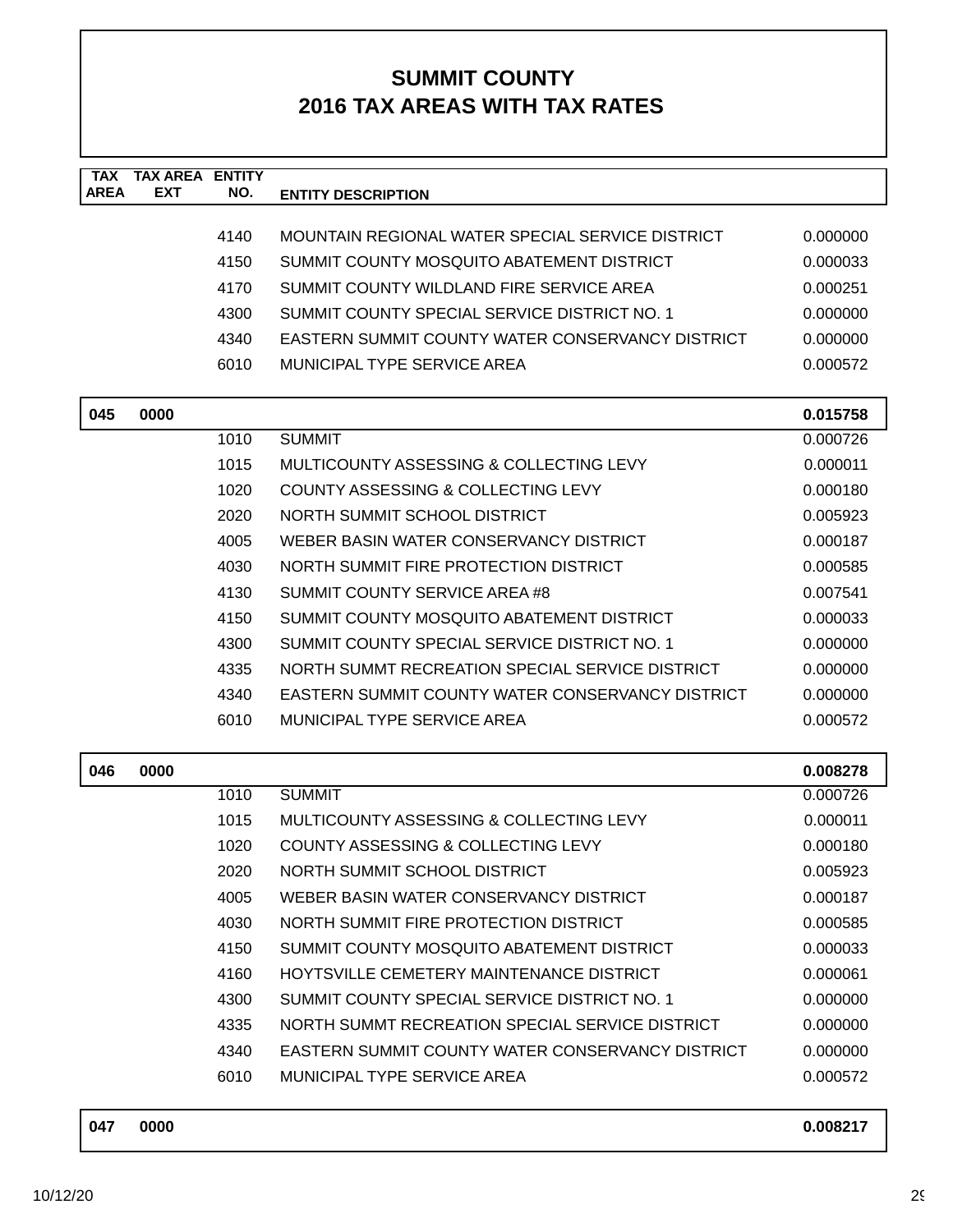| <b>TAX</b><br><b>AREA</b> | <b>TAX AREA</b><br><b>EXT</b> | <b>ENTITY</b><br>NO. |                                                         |          |
|---------------------------|-------------------------------|----------------------|---------------------------------------------------------|----------|
|                           |                               |                      | <b>ENTITY DESCRIPTION</b>                               |          |
|                           |                               | 1010                 | <b>SUMMIT</b>                                           | 0.000726 |
|                           |                               | 1015                 | MULTICOUNTY ASSESSING & COLLECTING LEVY                 | 0.000011 |
|                           |                               | 1020                 | COUNTY ASSESSING & COLLECTING LEVY                      | 0.000180 |
|                           |                               | 2020                 | NORTH SUMMIT SCHOOL DISTRICT                            | 0.005923 |
|                           |                               | 4005                 | WEBER BASIN WATER CONSERVANCY DISTRICT                  | 0.000187 |
|                           |                               | 4030                 | NORTH SUMMIT FIRE PROTECTION DISTRICT                   | 0.000585 |
|                           |                               | 4150                 | SUMMIT COUNTY MOSQUITO ABATEMENT DISTRICT               | 0.000033 |
|                           |                               | 4295                 | ECHO CREEK RANCHES SPECIAL SERVICE DISTRICT             | 0.000000 |
|                           |                               | 4300                 | SUMMIT COUNTY SPECIAL SERVICE DISTRICT NO. 1            | 0.000000 |
|                           |                               | 4335                 | NORTH SUMMT RECREATION SPECIAL SERVICE DISTRICT         | 0.000000 |
|                           |                               | 4340                 | <b>EASTERN SUMMIT COUNTY WATER CONSERVANCY DISTRICT</b> | 0.000000 |
|                           |                               | 6010                 | <b>MUNICIPAL TYPE SERVICE AREA</b>                      | 0.000572 |
|                           |                               |                      |                                                         |          |
| 048                       | 0000                          |                      |                                                         | 0.007883 |
|                           |                               | 1010                 | <b>SUMMIT</b>                                           | 0.000726 |
|                           |                               | 1015                 | MULTICOUNTY ASSESSING & COLLECTING LEVY                 | 0.000011 |
|                           |                               | 1020                 | COUNTY ASSESSING & COLLECTING LEVY                      | 0.000180 |
|                           |                               | 2020                 | NORTH SUMMIT SCHOOL DISTRICT                            | 0.005923 |
|                           |                               | 4005                 | WEBER BASIN WATER CONSERVANCY DISTRICT                  | 0.000187 |
|                           |                               | 4150                 | SUMMIT COUNTY MOSQUITO ABATEMENT DISTRICT               | 0.000033 |
|                           |                               | 4170                 | SUMMIT COUNTY WILDLAND FIRE SERVICE AREA                | 0.000251 |
|                           |                               | 4300                 | SUMMIT COUNTY SPECIAL SERVICE DISTRICT NO. 1            | 0.000000 |
|                           |                               | 4335                 | NORTH SUMMT RECREATION SPECIAL SERVICE DISTRICT         | 0.000000 |
|                           |                               | 4340                 | EASTERN SUMMIT COUNTY WATER CONSERVANCY DISTRICT        | 0.000000 |
|                           |                               | 6010                 | MUNICIPAL TYPE SERVICE AREA                             | 0.000572 |
|                           |                               |                      |                                                         |          |
| 051                       | 0000                          |                      |                                                         | 0.009562 |
|                           |                               | 1010                 | <b>SUMMIT</b>                                           | 0.000726 |
|                           |                               | 1015                 | MULTICOUNTY ASSESSING & COLLECTING LEVY                 | 0.000011 |
|                           |                               | 1020                 | COUNTY ASSESSING & COLLECTING LEVY                      | 0.000180 |
|                           |                               | 2020                 | NORTH SUMMIT SCHOOL DISTRICT                            | 0.005923 |
|                           |                               | 4005                 | WEBER BASIN WATER CONSERVANCY DISTRICT                  | 0.000187 |
|                           |                               | 4050                 | SNYDERVILLE BASIN WATER RECLAMATION DISTRICT            | 0.000000 |
|                           |                               | 4060                 | PARK CITY FIRE SERVICE DISTRICT                         | 0.000793 |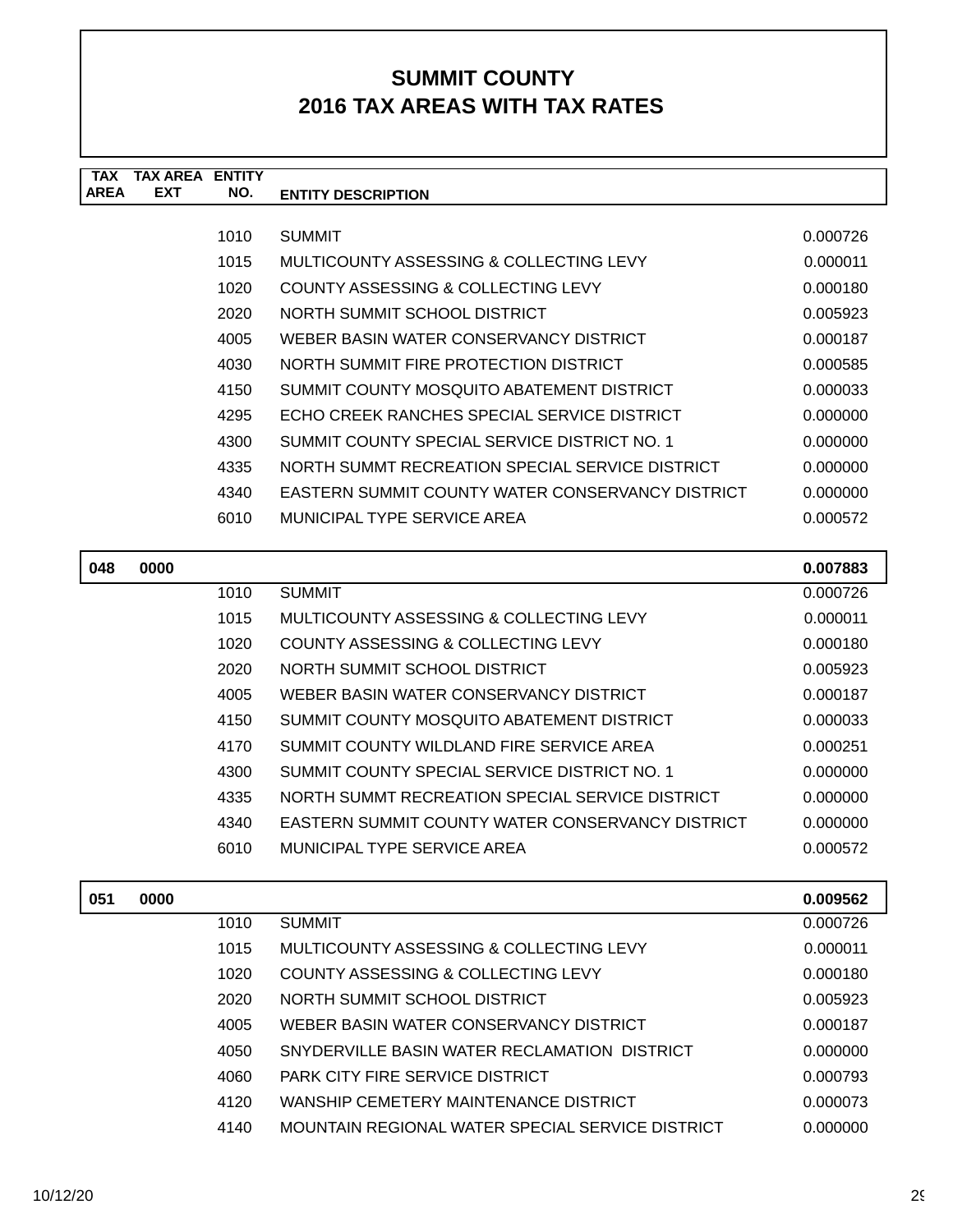| <b>TAX</b><br><b>AREA</b> | <b>TAX AREA ENTITY</b><br><b>EXT</b> | NO.  | <b>ENTITY DESCRIPTION</b>                               |          |
|---------------------------|--------------------------------------|------|---------------------------------------------------------|----------|
|                           |                                      |      |                                                         |          |
|                           |                                      | 4150 | SUMMIT COUNTY MOSQUITO ABATEMENT DISTRICT               | 0.000033 |
|                           |                                      | 4300 | SUMMIT COUNTY SPECIAL SERVICE DISTRICT NO. 1            | 0.000000 |
|                           |                                      | 4310 | SNYDERVILLE BASIN RECREATION DISTRICT                   | 0.000710 |
|                           |                                      | 4335 | NORTH SUMMT RECREATION SPECIAL SERVICE DISTRICT         | 0.000000 |
|                           |                                      | 6010 | MUNICIPAL TYPE SERVICE AREA                             | 0.000572 |
|                           |                                      | 6030 | AREA EXCULDED FROM SNYDERVILLE BASIN RECREATION DI      | 0.000354 |
| 051                       | 0001                                 |      |                                                         | 0.008498 |
|                           |                                      | 1010 | <b>SUMMIT</b>                                           | 0.000726 |
|                           |                                      | 1015 | MULTICOUNTY ASSESSING & COLLECTING LEVY                 | 0.000011 |
|                           |                                      | 1020 | COUNTY ASSESSING & COLLECTING LEVY                      | 0.000180 |
|                           |                                      | 2020 | NORTH SUMMIT SCHOOL DISTRICT                            | 0.005923 |
|                           |                                      | 4005 | WEBER BASIN WATER CONSERVANCY DISTRICT                  | 0.000187 |
|                           |                                      | 4050 | SNYDERVILLE BASIN WATER RECLAMATION DISTRICT            | 0.000000 |
|                           |                                      | 4060 | <b>PARK CITY FIRE SERVICE DISTRICT</b>                  | 0.000793 |
|                           |                                      | 4120 | WANSHIP CEMETERY MAINTENANCE DISTRICT                   | 0.000073 |
|                           |                                      | 4140 | MOUNTAIN REGIONAL WATER SPECIAL SERVICE DISTRICT        | 0.000000 |
|                           |                                      | 4150 | SUMMIT COUNTY MOSQUITO ABATEMENT DISTRICT               | 0.000033 |
|                           |                                      | 4300 | SUMMIT COUNTY SPECIAL SERVICE DISTRICT NO. 1            | 0.000000 |
|                           |                                      | 4335 | NORTH SUMMT RECREATION SPECIAL SERVICE DISTRICT         | 0.000000 |
|                           |                                      | 4340 | <b>EASTERN SUMMIT COUNTY WATER CONSERVANCY DISTRICT</b> | 0.000000 |
|                           |                                      | 6010 | MUNICIPAL TYPE SERVICE AREA                             | 0.000572 |
| 051                       | 0002                                 |      |                                                         | 0.009562 |
|                           |                                      | 1010 | <b>SUMMIT</b>                                           | 0.000726 |
|                           |                                      | 1015 | MULTICOUNTY ASSESSING & COLLECTING LEVY                 | 0.000011 |
|                           |                                      | 1020 | COUNTY ASSESSING & COLLECTING LEVY                      | 0.000180 |
|                           |                                      | 2020 | NORTH SUMMIT SCHOOL DISTRICT                            | 0.005923 |
|                           |                                      | 4005 | WEBER BASIN WATER CONSERVANCY DISTRICT                  | 0.000187 |
|                           |                                      | 4050 | SNYDERVILLE BASIN WATER RECLAMATION DISTRICT            | 0.000000 |
|                           |                                      | 4060 | PARK CITY FIRE SERVICE DISTRICT                         | 0.000793 |
|                           |                                      | 4120 | WANSHIP CEMETERY MAINTENANCE DISTRICT                   | 0.000073 |
|                           |                                      | 4140 | MOUNTAIN REGIONAL WATER SPECIAL SERVICE DISTRICT        | 0.000000 |
|                           |                                      | 4150 | SUMMIT COUNTY MOSQUITO ABATEMENT DISTRICT               | 0.000033 |
|                           |                                      | 4300 | SUMMIT COUNTY SPECIAL SERVICE DISTRICT NO. 1            | 0.000000 |
|                           |                                      | 4310 | SNYDERVILLE BASIN RECREATION DISTRICT                   | 0.000710 |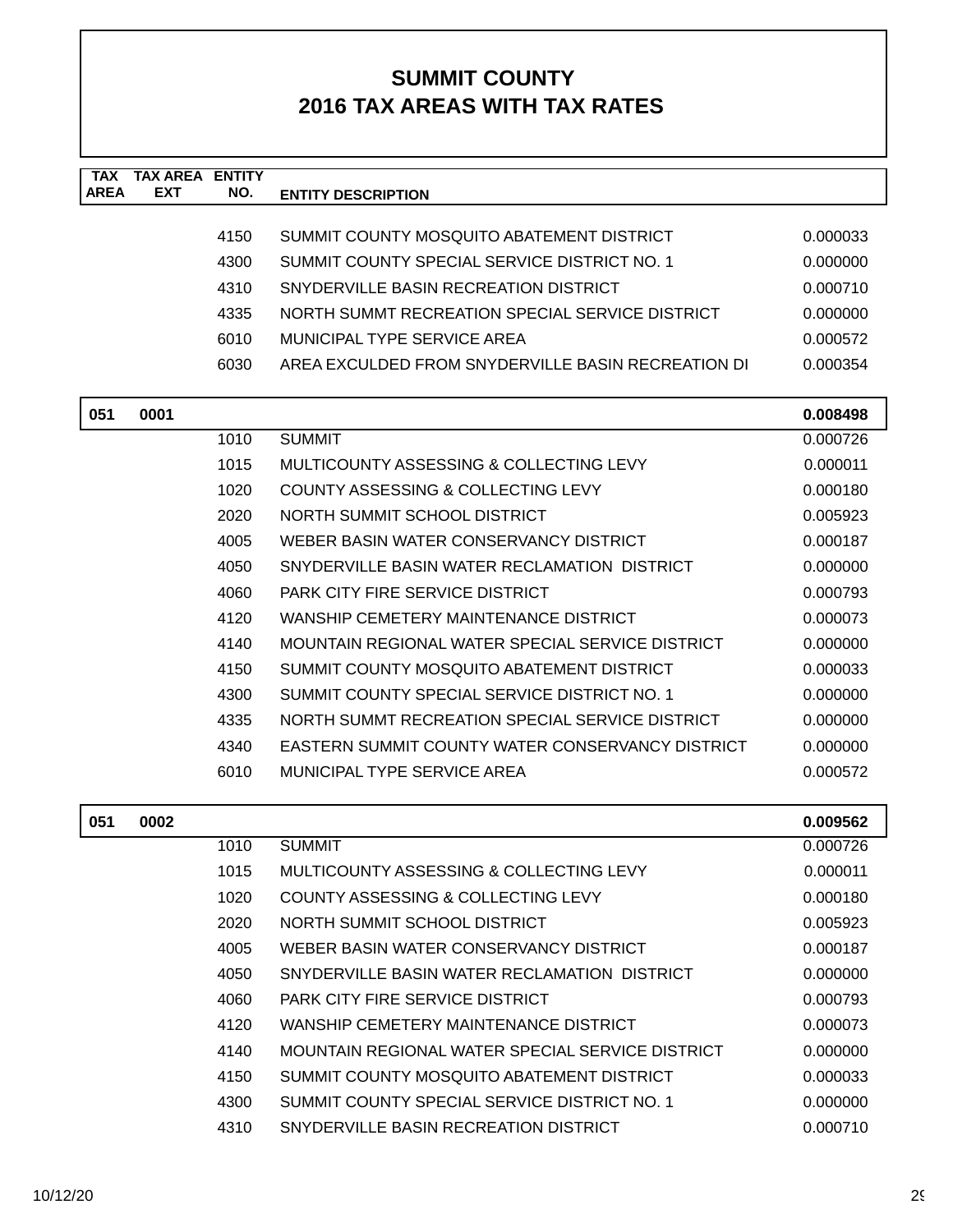| 4335<br>NORTH SUMMT RECREATION SPECIAL SERVICE DISTRICT<br>0.000000<br>4360<br>SNYDERVILLE BASIN CEMETERY<br>0.000000<br>MUNICIPAL TYPE SERVICE AREA<br>6010<br>0.000572<br>6030<br>AREA EXCULDED FROM SNYDERVILLE BASIN RECREATION DI<br>0.000354<br>054<br>0000<br>0.008226<br>1010<br><b>SUMMIT</b><br>0.000726<br>1015<br>MULTICOUNTY ASSESSING & COLLECTING LEVY<br>0.000011<br>1020<br>COUNTY ASSESSING & COLLECTING LEVY<br>0.000180<br>2030<br>SOUTH SUMMIT SCHOOL DISTRICT<br>0.006266<br>WEBER BASIN WATER CONSERVANCY DISTRICT<br>4005<br>0.000187<br>4050<br>SNYDERVILLE BASIN WATER RECLAMATION DISTRICT<br>0.000000<br>4150<br>SUMMIT COUNTY MOSQUITO ABATEMENT DISTRICT<br>0.000033<br>SUMMIT COUNTY WILDLAND FIRE SERVICE AREA<br>4170<br>0.000251<br>SUMMIT COUNTY SPECIAL SERVICE DISTRICT NO. 1<br>4300<br>0.000000<br>MUNICIPAL TYPE SERVICE AREA<br>6010<br>0.000572<br>055<br>0000<br>0.009832<br>1010<br><b>SUMMIT</b><br>0.000726<br>1015<br>MULTICOUNTY ASSESSING & COLLECTING LEVY<br>0.000011<br>1020<br>COUNTY ASSESSING & COLLECTING LEVY<br>0.000180<br>2030<br>SOUTH SUMMIT SCHOOL DISTRICT<br>0.006266<br>WEBER BASIN WATER CONSERVANCY DISTRICT<br>4005<br>0.000187<br>4050<br>SNYDERVILLE BASIN WATER RECLAMATION DISTRICT<br>0.000000<br><b>PARK CITY FIRE SERVICE DISTRICT</b><br>4060<br>0.000793<br>MOUNTAIN REGIONAL WATER SPECIAL SERVICE DISTRICT<br>4140<br>0.000000<br>SUMMIT COUNTY MOSQUITO ABATEMENT DISTRICT<br>4150<br>0.000033<br>SUMMIT COUNTY SPECIAL SERVICE DISTRICT NO. 1<br>4300<br>0.000000<br>4310<br>SNYDERVILLE BASIN RECREATION DISTRICT<br>0.000710<br>4360<br>SNYDERVILLE BASIN CEMETERY<br>0.000000<br>MUNICIPAL TYPE SERVICE AREA<br>6010<br>0.000572<br>6030<br>AREA EXCULDED FROM SNYDERVILLE BASIN RECREATION DI<br>0.000354<br>8030<br>SILVER CREEK INDUSTRIAL REDEVELOPMENT PROJECT ARE<br>0.000000<br>0000<br>056<br>0.006180<br><b>SUMMIT</b><br>1010<br>0.000726 | <b>TAX</b><br><b>AREA</b> | <b>TAX AREA</b><br><b>EXT</b> | <b>ENTITY</b><br>NO. | <b>ENTITY DESCRIPTION</b> |  |
|------------------------------------------------------------------------------------------------------------------------------------------------------------------------------------------------------------------------------------------------------------------------------------------------------------------------------------------------------------------------------------------------------------------------------------------------------------------------------------------------------------------------------------------------------------------------------------------------------------------------------------------------------------------------------------------------------------------------------------------------------------------------------------------------------------------------------------------------------------------------------------------------------------------------------------------------------------------------------------------------------------------------------------------------------------------------------------------------------------------------------------------------------------------------------------------------------------------------------------------------------------------------------------------------------------------------------------------------------------------------------------------------------------------------------------------------------------------------------------------------------------------------------------------------------------------------------------------------------------------------------------------------------------------------------------------------------------------------------------------------------------------------------------------------------------------------------------------------------------------------------------------------------------------------------------------|---------------------------|-------------------------------|----------------------|---------------------------|--|
|                                                                                                                                                                                                                                                                                                                                                                                                                                                                                                                                                                                                                                                                                                                                                                                                                                                                                                                                                                                                                                                                                                                                                                                                                                                                                                                                                                                                                                                                                                                                                                                                                                                                                                                                                                                                                                                                                                                                          |                           |                               |                      |                           |  |
|                                                                                                                                                                                                                                                                                                                                                                                                                                                                                                                                                                                                                                                                                                                                                                                                                                                                                                                                                                                                                                                                                                                                                                                                                                                                                                                                                                                                                                                                                                                                                                                                                                                                                                                                                                                                                                                                                                                                          |                           |                               |                      |                           |  |
|                                                                                                                                                                                                                                                                                                                                                                                                                                                                                                                                                                                                                                                                                                                                                                                                                                                                                                                                                                                                                                                                                                                                                                                                                                                                                                                                                                                                                                                                                                                                                                                                                                                                                                                                                                                                                                                                                                                                          |                           |                               |                      |                           |  |
|                                                                                                                                                                                                                                                                                                                                                                                                                                                                                                                                                                                                                                                                                                                                                                                                                                                                                                                                                                                                                                                                                                                                                                                                                                                                                                                                                                                                                                                                                                                                                                                                                                                                                                                                                                                                                                                                                                                                          |                           |                               |                      |                           |  |
|                                                                                                                                                                                                                                                                                                                                                                                                                                                                                                                                                                                                                                                                                                                                                                                                                                                                                                                                                                                                                                                                                                                                                                                                                                                                                                                                                                                                                                                                                                                                                                                                                                                                                                                                                                                                                                                                                                                                          |                           |                               |                      |                           |  |
|                                                                                                                                                                                                                                                                                                                                                                                                                                                                                                                                                                                                                                                                                                                                                                                                                                                                                                                                                                                                                                                                                                                                                                                                                                                                                                                                                                                                                                                                                                                                                                                                                                                                                                                                                                                                                                                                                                                                          |                           |                               |                      |                           |  |
|                                                                                                                                                                                                                                                                                                                                                                                                                                                                                                                                                                                                                                                                                                                                                                                                                                                                                                                                                                                                                                                                                                                                                                                                                                                                                                                                                                                                                                                                                                                                                                                                                                                                                                                                                                                                                                                                                                                                          |                           |                               |                      |                           |  |
|                                                                                                                                                                                                                                                                                                                                                                                                                                                                                                                                                                                                                                                                                                                                                                                                                                                                                                                                                                                                                                                                                                                                                                                                                                                                                                                                                                                                                                                                                                                                                                                                                                                                                                                                                                                                                                                                                                                                          |                           |                               |                      |                           |  |
|                                                                                                                                                                                                                                                                                                                                                                                                                                                                                                                                                                                                                                                                                                                                                                                                                                                                                                                                                                                                                                                                                                                                                                                                                                                                                                                                                                                                                                                                                                                                                                                                                                                                                                                                                                                                                                                                                                                                          |                           |                               |                      |                           |  |
|                                                                                                                                                                                                                                                                                                                                                                                                                                                                                                                                                                                                                                                                                                                                                                                                                                                                                                                                                                                                                                                                                                                                                                                                                                                                                                                                                                                                                                                                                                                                                                                                                                                                                                                                                                                                                                                                                                                                          |                           |                               |                      |                           |  |
|                                                                                                                                                                                                                                                                                                                                                                                                                                                                                                                                                                                                                                                                                                                                                                                                                                                                                                                                                                                                                                                                                                                                                                                                                                                                                                                                                                                                                                                                                                                                                                                                                                                                                                                                                                                                                                                                                                                                          |                           |                               |                      |                           |  |
|                                                                                                                                                                                                                                                                                                                                                                                                                                                                                                                                                                                                                                                                                                                                                                                                                                                                                                                                                                                                                                                                                                                                                                                                                                                                                                                                                                                                                                                                                                                                                                                                                                                                                                                                                                                                                                                                                                                                          |                           |                               |                      |                           |  |
|                                                                                                                                                                                                                                                                                                                                                                                                                                                                                                                                                                                                                                                                                                                                                                                                                                                                                                                                                                                                                                                                                                                                                                                                                                                                                                                                                                                                                                                                                                                                                                                                                                                                                                                                                                                                                                                                                                                                          |                           |                               |                      |                           |  |
|                                                                                                                                                                                                                                                                                                                                                                                                                                                                                                                                                                                                                                                                                                                                                                                                                                                                                                                                                                                                                                                                                                                                                                                                                                                                                                                                                                                                                                                                                                                                                                                                                                                                                                                                                                                                                                                                                                                                          |                           |                               |                      |                           |  |
|                                                                                                                                                                                                                                                                                                                                                                                                                                                                                                                                                                                                                                                                                                                                                                                                                                                                                                                                                                                                                                                                                                                                                                                                                                                                                                                                                                                                                                                                                                                                                                                                                                                                                                                                                                                                                                                                                                                                          |                           |                               |                      |                           |  |
|                                                                                                                                                                                                                                                                                                                                                                                                                                                                                                                                                                                                                                                                                                                                                                                                                                                                                                                                                                                                                                                                                                                                                                                                                                                                                                                                                                                                                                                                                                                                                                                                                                                                                                                                                                                                                                                                                                                                          |                           |                               |                      |                           |  |
|                                                                                                                                                                                                                                                                                                                                                                                                                                                                                                                                                                                                                                                                                                                                                                                                                                                                                                                                                                                                                                                                                                                                                                                                                                                                                                                                                                                                                                                                                                                                                                                                                                                                                                                                                                                                                                                                                                                                          |                           |                               |                      |                           |  |
|                                                                                                                                                                                                                                                                                                                                                                                                                                                                                                                                                                                                                                                                                                                                                                                                                                                                                                                                                                                                                                                                                                                                                                                                                                                                                                                                                                                                                                                                                                                                                                                                                                                                                                                                                                                                                                                                                                                                          |                           |                               |                      |                           |  |
|                                                                                                                                                                                                                                                                                                                                                                                                                                                                                                                                                                                                                                                                                                                                                                                                                                                                                                                                                                                                                                                                                                                                                                                                                                                                                                                                                                                                                                                                                                                                                                                                                                                                                                                                                                                                                                                                                                                                          |                           |                               |                      |                           |  |
|                                                                                                                                                                                                                                                                                                                                                                                                                                                                                                                                                                                                                                                                                                                                                                                                                                                                                                                                                                                                                                                                                                                                                                                                                                                                                                                                                                                                                                                                                                                                                                                                                                                                                                                                                                                                                                                                                                                                          |                           |                               |                      |                           |  |
|                                                                                                                                                                                                                                                                                                                                                                                                                                                                                                                                                                                                                                                                                                                                                                                                                                                                                                                                                                                                                                                                                                                                                                                                                                                                                                                                                                                                                                                                                                                                                                                                                                                                                                                                                                                                                                                                                                                                          |                           |                               |                      |                           |  |
|                                                                                                                                                                                                                                                                                                                                                                                                                                                                                                                                                                                                                                                                                                                                                                                                                                                                                                                                                                                                                                                                                                                                                                                                                                                                                                                                                                                                                                                                                                                                                                                                                                                                                                                                                                                                                                                                                                                                          |                           |                               |                      |                           |  |
|                                                                                                                                                                                                                                                                                                                                                                                                                                                                                                                                                                                                                                                                                                                                                                                                                                                                                                                                                                                                                                                                                                                                                                                                                                                                                                                                                                                                                                                                                                                                                                                                                                                                                                                                                                                                                                                                                                                                          |                           |                               |                      |                           |  |
|                                                                                                                                                                                                                                                                                                                                                                                                                                                                                                                                                                                                                                                                                                                                                                                                                                                                                                                                                                                                                                                                                                                                                                                                                                                                                                                                                                                                                                                                                                                                                                                                                                                                                                                                                                                                                                                                                                                                          |                           |                               |                      |                           |  |
|                                                                                                                                                                                                                                                                                                                                                                                                                                                                                                                                                                                                                                                                                                                                                                                                                                                                                                                                                                                                                                                                                                                                                                                                                                                                                                                                                                                                                                                                                                                                                                                                                                                                                                                                                                                                                                                                                                                                          |                           |                               |                      |                           |  |
|                                                                                                                                                                                                                                                                                                                                                                                                                                                                                                                                                                                                                                                                                                                                                                                                                                                                                                                                                                                                                                                                                                                                                                                                                                                                                                                                                                                                                                                                                                                                                                                                                                                                                                                                                                                                                                                                                                                                          |                           |                               |                      |                           |  |
|                                                                                                                                                                                                                                                                                                                                                                                                                                                                                                                                                                                                                                                                                                                                                                                                                                                                                                                                                                                                                                                                                                                                                                                                                                                                                                                                                                                                                                                                                                                                                                                                                                                                                                                                                                                                                                                                                                                                          |                           |                               |                      |                           |  |
|                                                                                                                                                                                                                                                                                                                                                                                                                                                                                                                                                                                                                                                                                                                                                                                                                                                                                                                                                                                                                                                                                                                                                                                                                                                                                                                                                                                                                                                                                                                                                                                                                                                                                                                                                                                                                                                                                                                                          |                           |                               |                      |                           |  |
|                                                                                                                                                                                                                                                                                                                                                                                                                                                                                                                                                                                                                                                                                                                                                                                                                                                                                                                                                                                                                                                                                                                                                                                                                                                                                                                                                                                                                                                                                                                                                                                                                                                                                                                                                                                                                                                                                                                                          |                           |                               |                      |                           |  |
|                                                                                                                                                                                                                                                                                                                                                                                                                                                                                                                                                                                                                                                                                                                                                                                                                                                                                                                                                                                                                                                                                                                                                                                                                                                                                                                                                                                                                                                                                                                                                                                                                                                                                                                                                                                                                                                                                                                                          |                           |                               |                      |                           |  |
|                                                                                                                                                                                                                                                                                                                                                                                                                                                                                                                                                                                                                                                                                                                                                                                                                                                                                                                                                                                                                                                                                                                                                                                                                                                                                                                                                                                                                                                                                                                                                                                                                                                                                                                                                                                                                                                                                                                                          |                           |                               |                      |                           |  |
|                                                                                                                                                                                                                                                                                                                                                                                                                                                                                                                                                                                                                                                                                                                                                                                                                                                                                                                                                                                                                                                                                                                                                                                                                                                                                                                                                                                                                                                                                                                                                                                                                                                                                                                                                                                                                                                                                                                                          |                           |                               |                      |                           |  |
|                                                                                                                                                                                                                                                                                                                                                                                                                                                                                                                                                                                                                                                                                                                                                                                                                                                                                                                                                                                                                                                                                                                                                                                                                                                                                                                                                                                                                                                                                                                                                                                                                                                                                                                                                                                                                                                                                                                                          |                           |                               |                      |                           |  |
|                                                                                                                                                                                                                                                                                                                                                                                                                                                                                                                                                                                                                                                                                                                                                                                                                                                                                                                                                                                                                                                                                                                                                                                                                                                                                                                                                                                                                                                                                                                                                                                                                                                                                                                                                                                                                                                                                                                                          |                           |                               |                      |                           |  |
|                                                                                                                                                                                                                                                                                                                                                                                                                                                                                                                                                                                                                                                                                                                                                                                                                                                                                                                                                                                                                                                                                                                                                                                                                                                                                                                                                                                                                                                                                                                                                                                                                                                                                                                                                                                                                                                                                                                                          |                           |                               |                      |                           |  |
|                                                                                                                                                                                                                                                                                                                                                                                                                                                                                                                                                                                                                                                                                                                                                                                                                                                                                                                                                                                                                                                                                                                                                                                                                                                                                                                                                                                                                                                                                                                                                                                                                                                                                                                                                                                                                                                                                                                                          |                           |                               |                      |                           |  |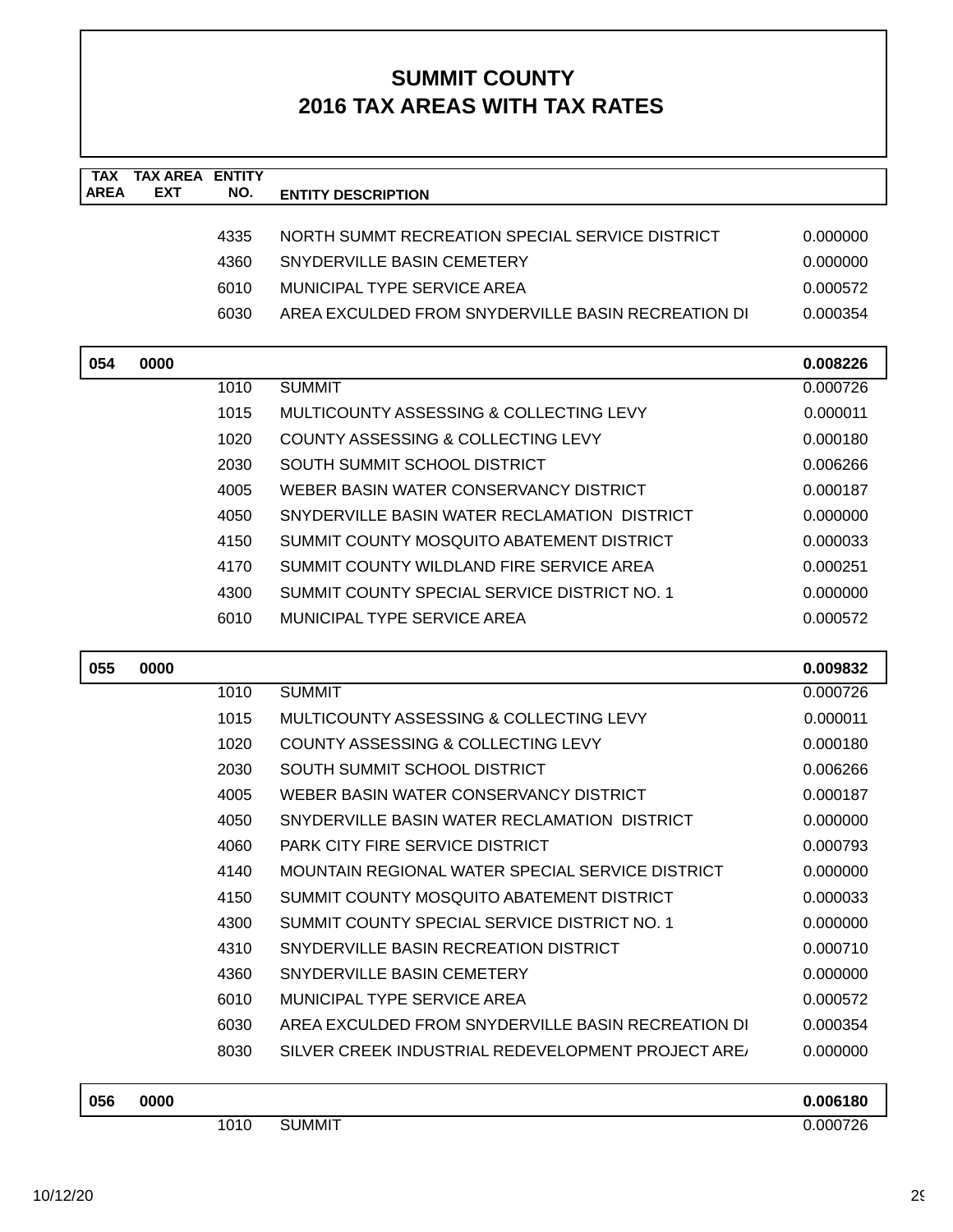| <b>TAX</b><br><b>AREA</b> | <b>TAX AREA ENTITY</b><br><b>EXT</b> | NO.  |                                                         |          |
|---------------------------|--------------------------------------|------|---------------------------------------------------------|----------|
|                           |                                      |      | <b>ENTITY DESCRIPTION</b>                               |          |
|                           |                                      | 1015 | MULTICOUNTY ASSESSING & COLLECTING LEVY                 | 0.000011 |
|                           |                                      | 1020 | COUNTY ASSESSING & COLLECTING LEVY                      | 0.000180 |
|                           |                                      | 2010 | PARK CITY SCHOOL DISTRICT                               | 0.004220 |
|                           |                                      | 4005 | WEBER BASIN WATER CONSERVANCY DISTRICT                  | 0.000187 |
|                           |                                      | 4150 | SUMMIT COUNTY MOSQUITO ABATEMENT DISTRICT               | 0.000033 |
|                           |                                      | 4170 | SUMMIT COUNTY WILDLAND FIRE SERVICE AREA                | 0.000251 |
|                           |                                      | 4300 | SUMMIT COUNTY SPECIAL SERVICE DISTRICT NO. 1            | 0.000000 |
|                           |                                      | 4340 | <b>EASTERN SUMMIT COUNTY WATER CONSERVANCY DISTRICT</b> | 0.000000 |
|                           |                                      | 6010 | MUNICIPAL TYPE SERVICE AREA                             | 0.000572 |
| 060                       | 0000                                 |      |                                                         | 0.008034 |
|                           |                                      | 1010 | <b>SUMMIT</b>                                           | 0.000726 |
|                           |                                      | 1015 | MULTICOUNTY ASSESSING & COLLECTING LEVY                 | 0.000011 |
|                           |                                      | 1020 | <b>COUNTY ASSESSING &amp; COLLECTING LEVY</b>           | 0.000180 |
|                           |                                      | 2010 | PARK CITY SCHOOL DISTRICT                               | 0.004220 |
|                           |                                      | 3060 | <b>PARK CITY</b>                                        | 0.001884 |
|                           |                                      | 4005 | WEBER BASIN WATER CONSERVANCY DISTRICT                  | 0.000187 |
|                           |                                      | 4050 | SNYDERVILLE BASIN WATER RECLAMATION DISTRICT            | 0.000000 |
|                           |                                      | 4060 | <b>PARK CITY FIRE SERVICE DISTRICT</b>                  | 0.000793 |
|                           |                                      | 4150 | SUMMIT COUNTY MOSQUITO ABATEMENT DISTRICT               | 0.000033 |
|                           |                                      | 4305 | PARK CITY WATER SERVICE DISTRICT                        | 0.000000 |
|                           |                                      | 8015 | LOWER PARK AVENUE REDEVELOPMENT PROJECT AREA            | 0.000000 |
| 062                       | 0000                                 |      |                                                         | 0.008201 |
|                           |                                      | 1010 | <b>SUMMIT</b>                                           | 0.000726 |
|                           |                                      | 1015 | MULTICOUNTY ASSESSING & COLLECTING LEVY                 | 0.000011 |
|                           |                                      | 1020 | COUNTY ASSESSING & COLLECTING LEVY                      | 0.000180 |
|                           |                                      | 2010 | PARK CITY SCHOOL DISTRICT                               | 0.004220 |
|                           |                                      | 3060 | PARK CITY                                               | 0.001884 |
|                           |                                      | 4050 | SNYDERVILLE BASIN WATER RECLAMATION DISTRICT            | 0.000000 |
|                           |                                      | 4060 | PARK CITY FIRE SERVICE DISTRICT                         | 0.000793 |
|                           |                                      | 4150 | SUMMIT COUNTY MOSQUITO ABATEMENT DISTRICT               | 0.000033 |
|                           |                                      | 4305 | PARK CITY WATER SERVICE DISTRICT                        | 0.000000 |
|                           |                                      | 6030 | AREA EXCULDED FROM SNYDERVILLE BASIN RECREATION DI      | 0.000354 |
| 063                       | 0000                                 |      |                                                         | 0.008388 |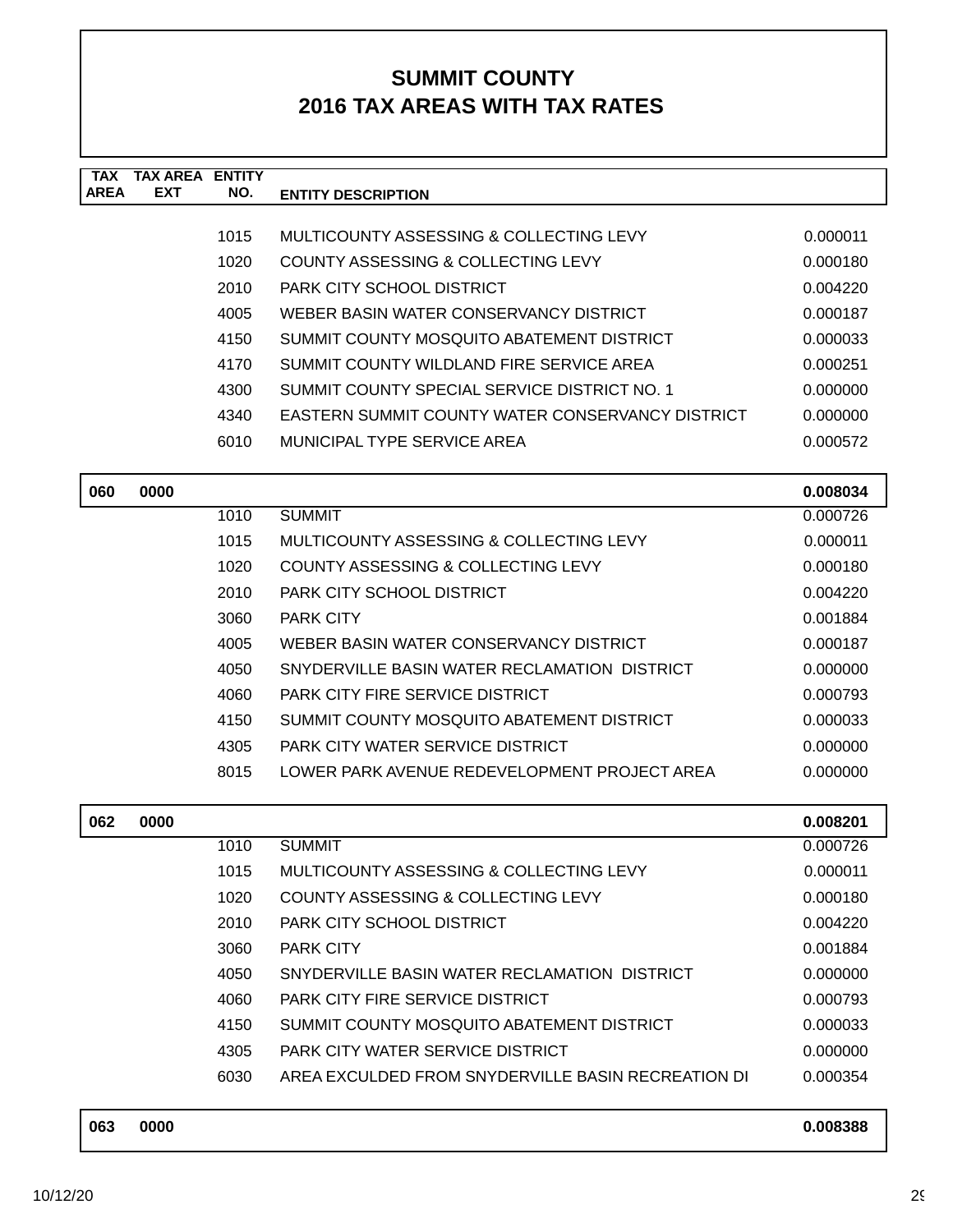| <b>TAX</b><br><b>AREA</b> | TAX AREA<br><b>EXT</b> | <b>ENTITY</b><br>NO. | <b>ENTITY DESCRIPTION</b>                          |          |
|---------------------------|------------------------|----------------------|----------------------------------------------------|----------|
|                           |                        |                      |                                                    |          |
|                           |                        | 1010                 | <b>SUMMIT</b>                                      | 0.000726 |
|                           |                        | 1015                 | MULTICOUNTY ASSESSING & COLLECTING LEVY            | 0.000011 |
|                           |                        | 1020                 | COUNTY ASSESSING & COLLECTING LEVY                 | 0.000180 |
|                           |                        | 2010                 | PARK CITY SCHOOL DISTRICT                          | 0.004220 |
|                           |                        | 3060                 | <b>PARK CITY</b>                                   | 0.001884 |
|                           |                        | 4005                 | WEBER BASIN WATER CONSERVANCY DISTRICT             | 0.000187 |
|                           |                        | 4050                 | SNYDERVILLE BASIN WATER RECLAMATION DISTRICT       | 0.000000 |
|                           |                        | 4060                 | <b>PARK CITY FIRE SERVICE DISTRICT</b>             | 0.000793 |
|                           |                        | 4150                 | SUMMIT COUNTY MOSQUITO ABATEMENT DISTRICT          | 0.000033 |
|                           |                        | 6030                 | AREA EXCULDED FROM SNYDERVILLE BASIN RECREATION DI | 0.000354 |
|                           |                        |                      |                                                    |          |
| 064                       | 0000                   |                      |                                                    | 0.008388 |
|                           |                        | 1010                 | <b>SUMMIT</b>                                      | 0.000726 |
|                           |                        | 1015                 | MULTICOUNTY ASSESSING & COLLECTING LEVY            | 0.000011 |

| 1 U I U | <b>OUNIVILI</b>                                    | <u>u.uuu zu</u> |
|---------|----------------------------------------------------|-----------------|
| 1015    | MULTICOUNTY ASSESSING & COLLECTING LEVY            | 0.000011        |
| 1020    | COUNTY ASSESSING & COLLECTING LEVY                 | 0.000180        |
| 2010    | PARK CITY SCHOOL DISTRICT                          | 0.004220        |
| 3060    | <b>PARK CITY</b>                                   | 0.001884        |
| 4005    | WEBER BASIN WATER CONSERVANCY DISTRICT             | 0.000187        |
| 4050    | SNYDERVILLE BASIN WATER RECLAMATION DISTRICT       | 0.000000        |
| 4060    | PARK CITY FIRE SERVICE DISTRICT                    | 0.000793        |
| 4150    | SUMMIT COUNTY MOSQUITO ABATEMENT DISTRICT          | 0.000033        |
| 4305    | PARK CITY WATER SERVICE DISTRICT                   | 0.000000        |
| 6030    | AREA EXCULDED FROM SNYDERVILLE BASIN RECREATION DI | 0.000354        |
|         |                                                    |                 |

| 070 | 0000 |      |                                           | 0.010021 |
|-----|------|------|-------------------------------------------|----------|
|     |      | 1010 | <b>SUMMIT</b>                             | 0.000726 |
|     |      | 1015 | MULTICOUNTY ASSESSING & COLLECTING LEVY   | 0.000011 |
|     |      | 1020 | COUNTY ASSESSING & COLLECTING LEVY        | 0.000180 |
|     |      | 2030 | SOUTH SUMMIT SCHOOL DISTRICT              | 0.006266 |
|     |      | 3020 | <b>FRANCIS</b>                            | 0.002134 |
|     |      | 4005 | WEBER BASIN WATER CONSERVANCY DISTRICT    | 0.000187 |
|     |      | 4010 | SOUTH SUMMIT CEMETERY MAINTENCE DISTRICT  | 0.000189 |
|     |      | 4020 | SOUTH SUMMIT FIRE PROTECTION DISTRICT     | 0.000295 |
|     |      | 4150 | SUMMIT COUNTY MOSQUITO ABATEMENT DISTRICT | 0.000033 |
|     |      |      |                                           |          |

| 090 | 0000 | 0.000191 |
|-----|------|----------|
|     |      |          |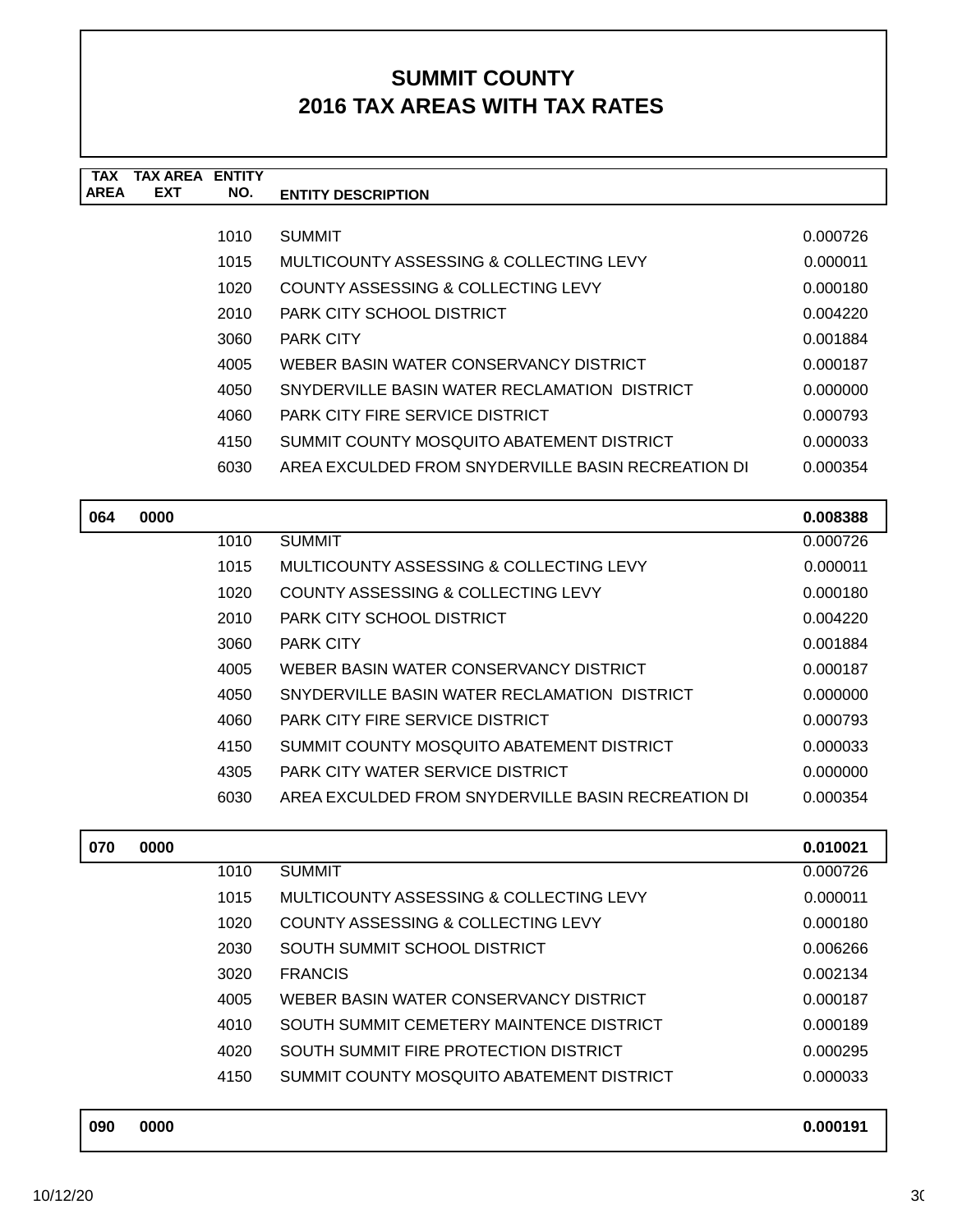| TAX<br><b>AREA</b> | TAX AREA ENTITY<br><b>EXT</b> | NO.          | <b>ENTITY DESCRIPTION</b>                                                     |                      |
|--------------------|-------------------------------|--------------|-------------------------------------------------------------------------------|----------------------|
|                    |                               | 1015<br>1020 | MULTICOUNTY ASSESSING & COLLECTING LEVY<br>COUNTY ASSESSING & COLLECTING LEVY | 0.000011<br>0.000180 |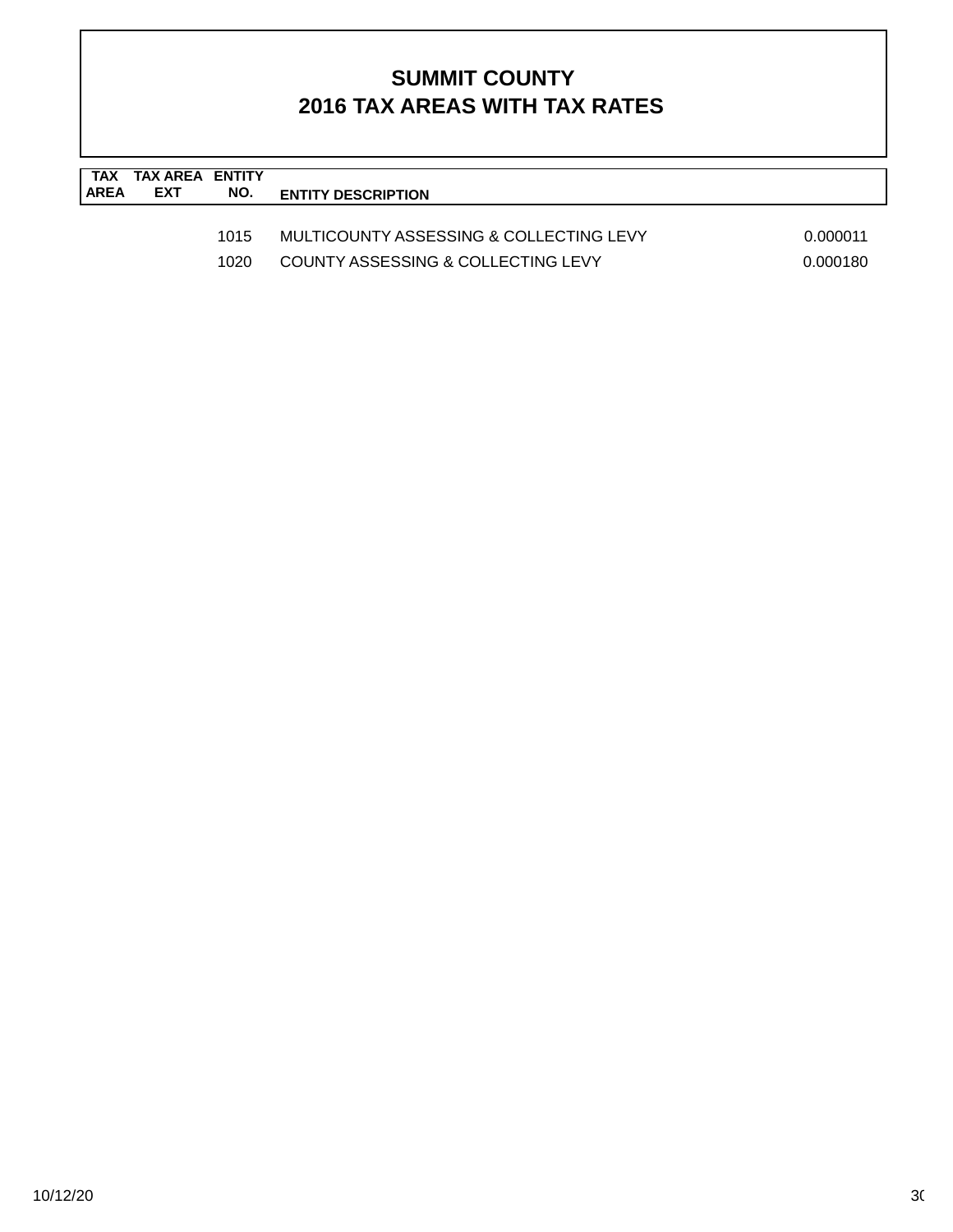#### **TAX TAX AREA ENTITY ENTITY DESCRIPTION** AREA EXT  **NO.**

| 001 | 0000 |      |                                                    | 0.013689 |
|-----|------|------|----------------------------------------------------|----------|
|     |      | 1010 | <b>TOOELE</b>                                      | 0.001625 |
|     |      | 1015 | MULTICOUNTY ASSESSING & COLLECTING LEVY            | 0.000011 |
|     |      | 1020 | COUNTY ASSESSING & COLLECTING LEVY                 | 0.000430 |
|     |      | 2010 | TOOELE COUNTY SCHOOL DISTRICT                      | 0.009593 |
|     |      | 3050 | <b>TOOELE</b>                                      | 0.002030 |
|     |      |      |                                                    |          |
| 002 | 0001 |      |                                                    | 0.015357 |
|     |      | 1010 | <b>TOOELE</b>                                      | 0.001625 |
|     |      | 1015 | MULTICOUNTY ASSESSING & COLLECTING LEVY            | 0.000011 |
|     |      | 1020 | COUNTY ASSESSING & COLLECTING LEVY                 | 0.000430 |
|     |      | 2010 | TOOELE COUNTY SCHOOL DISTRICT                      | 0.009593 |
|     |      | 3010 | <b>GRANTSVILLE</b>                                 | 0.002559 |
|     |      | 4030 | TOOELE VALLEY MOSQUITO ABATEMENT DISTRICT          | 0.000326 |
|     |      | 4170 | TOOELE COUNTY TRANSPORTATION SPECIAL SERVICE DISTF | 0.000000 |
|     |      | 6010 | <b>TOOELE COUNTY MUNICIPAL SERVICES</b>            | 0.000813 |
|     |      |      |                                                    |          |
| 003 | 0000 |      |                                                    | 0.014444 |
|     |      | 1010 | <b>TOOELE</b>                                      | 0.001625 |
|     |      | 2010 | TOOELE COUNTY SCHOOL DISTRICT                      | 0.009593 |
|     |      | 3070 | <b>WENDOVER</b>                                    | 0.003226 |
|     |      | 8040 | DENNER ECONOMIC DEVELOPMENT PROJECT                | 0.000000 |
|     |      |      |                                                    |          |
| 004 | 0000 |      |                                                    | 0.014667 |
|     |      | 1010 | <b>TOOELE</b>                                      | 0.001625 |
|     |      | 1015 | MULTICOUNTY ASSESSING & COLLECTING LEVY            | 0.000011 |
|     |      | 1020 | <b>COUNTY ASSESSING &amp; COLLECTING LEVY</b>      | 0.000430 |
|     |      | 2010 | TOOELE COUNTY SCHOOL DISTRICT                      | 0.009593 |

| 2010  | TOOELE COUNTY SCHOOL DISTRICT             | 0.009593 |
|-------|-------------------------------------------|----------|
| 3040. | <b>STOCKTON</b>                           | 0.002605 |
| 4030  | TOOELE VALLEY MOSQUITO ABATEMENT DISTRICT | 0.000326 |
| 4070. | RUSH VALLEY WATER CONSERVANCY DISTRICT    | 0.000077 |

| 005 | 0000 |      |                                         | 0.012624 |
|-----|------|------|-----------------------------------------|----------|
|     |      | 1010 | <b>TOOELE</b>                           | 0.001625 |
|     |      | 1015 | MULTICOUNTY ASSESSING & COLLECTING LEVY | 0.000011 |
|     |      | 1020 | COUNTY ASSESSING & COLLECTING LEVY      | 0.000430 |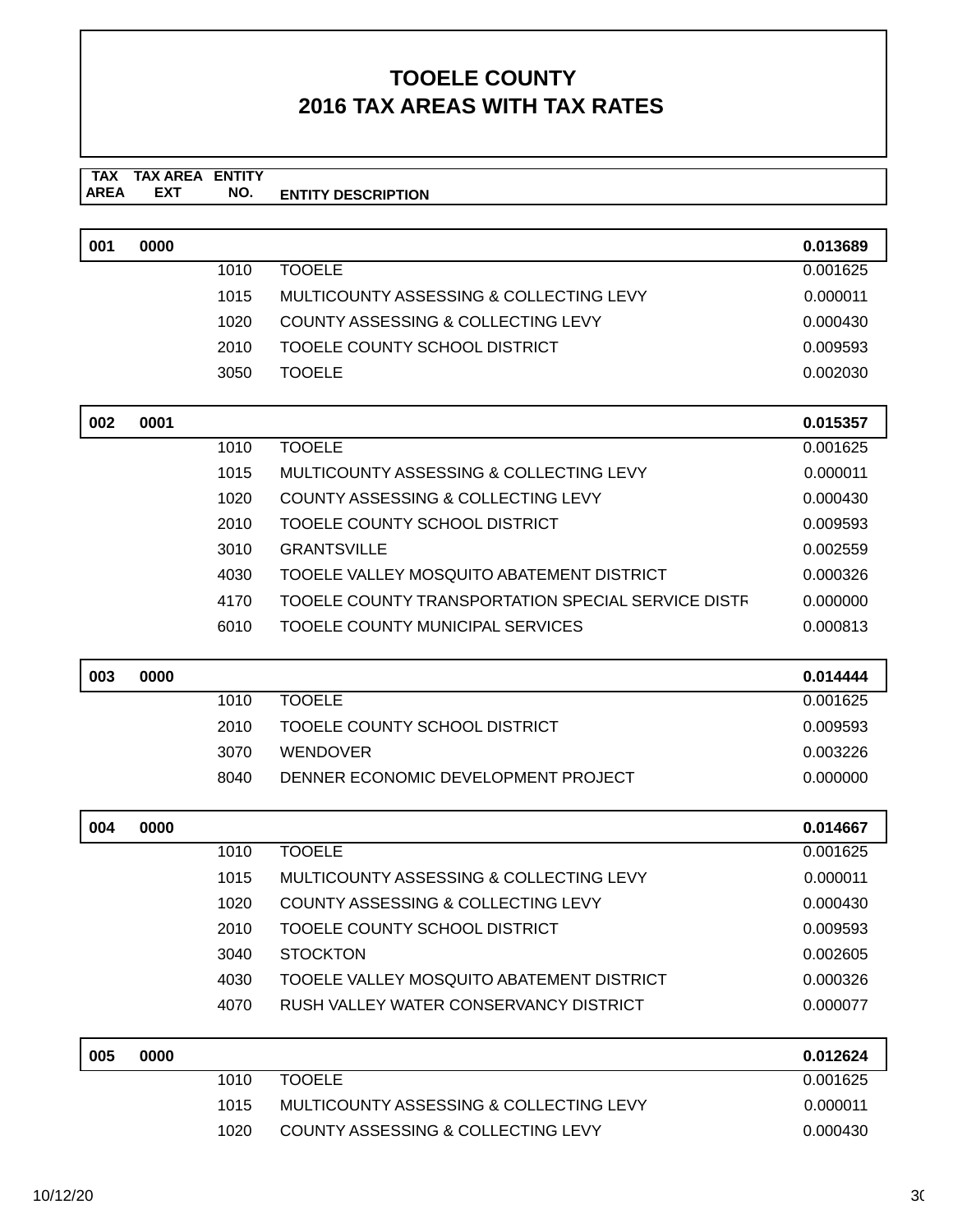| <b>TAX</b><br><b>AREA</b> | <b>TAX AREA ENTITY</b><br><b>EXT</b> | NO.  | <b>ENTITY DESCRIPTION</b>                          |          |
|---------------------------|--------------------------------------|------|----------------------------------------------------|----------|
|                           |                                      |      |                                                    |          |
|                           |                                      | 2010 | TOOELE COUNTY SCHOOL DISTRICT                      | 0.009593 |
|                           |                                      | 3060 | <b>VERNON</b>                                      | 0.000888 |
|                           |                                      | 4070 | RUSH VALLEY WATER CONSERVANCY DISTRICT             | 0.000077 |
| 006                       | 0000                                 |      |                                                    | 0.013952 |
|                           |                                      | 1010 | <b>TOOELE</b>                                      | 0.001625 |
|                           |                                      | 1015 | MULTICOUNTY ASSESSING & COLLECTING LEVY            | 0.000011 |
|                           |                                      | 1020 | COUNTY ASSESSING & COLLECTING LEVY                 | 0.000430 |
|                           |                                      | 2010 | TOOELE COUNTY SCHOOL DISTRICT                      | 0.009593 |
|                           |                                      | 4020 | LAKEPOINT IMPROVEMENT DISTRICT                     | 0.000151 |
|                           |                                      | 4030 | TOOELE VALLEY MOSQUITO ABATEMENT DISTRICT          | 0.000326 |
|                           |                                      | 4090 | NORTH TOOELE FIRE PROTECTION SERVICE DISTRICT      | 0.000667 |
|                           |                                      | 4100 | LAKEPOINT CEMETERY & PARK SERVICE AREA             | 0.000336 |
|                           |                                      | 4170 | TOOELE COUNTY TRANSPORTATION SPECIAL SERVICE DISTF | 0.000000 |
|                           |                                      | 6010 | <b>TOOELE COUNTY MUNICIPAL SERVICES</b>            | 0.000813 |
| 007                       | 0000                                 |      |                                                    | 0.015891 |
|                           |                                      | 1010 | <b>TOOELE</b>                                      | 0.001625 |
|                           |                                      | 1015 | MULTICOUNTY ASSESSING & COLLECTING LEVY            | 0.000011 |
|                           |                                      | 1020 | COUNTY ASSESSING & COLLECTING LEVY                 | 0.000430 |
|                           |                                      | 2010 | TOOELE COUNTY SCHOOL DISTRICT                      | 0.009593 |
|                           |                                      | 4010 | STANSBURY PARK IMPROVEMENT DISTRICT                | 0.000114 |
|                           |                                      | 4030 | TOOELE VALLEY MOSQUITO ABATEMENT DISTRICT          | 0.000326 |
|                           |                                      | 4040 | STANSBURY GREENBELT SERVICE AREA OF TOOELE COUNTY  | 0.001158 |
|                           |                                      | 4050 | STANSBURY RECREATION SERVICE AREA OF TOOELE COUNT  | 0.001154 |
|                           |                                      | 4090 | NORTH TOOELE FIRE PROTECTION SERVICE DISTRICT      | 0.000667 |
|                           |                                      | 4170 | TOOELE COUNTY TRANSPORTATION SPECIAL SERVICE DISTF | 0.000000 |
|                           |                                      | 6010 | TOOELE COUNTY MUNICIPAL SERVICES                   | 0.000813 |
| 008                       | 0000                                 |      |                                                    | 0.011827 |
|                           |                                      | 1010 | <b>TOOELE</b>                                      | 0.001625 |
|                           |                                      | 1015 | MULTICOUNTY ASSESSING & COLLECTING LEVY            | 0.000011 |
|                           |                                      | 1020 | COUNTY ASSESSING & COLLECTING LEVY                 | 0.000430 |
|                           |                                      | 2010 | TOOELE COUNTY SCHOOL DISTRICT                      | 0.009593 |
|                           |                                      | 3020 | <b>OPHIR</b>                                       | 0.000091 |
|                           |                                      | 4070 | RUSH VALLEY WATER CONSERVANCY DISTRICT             | 0.000077 |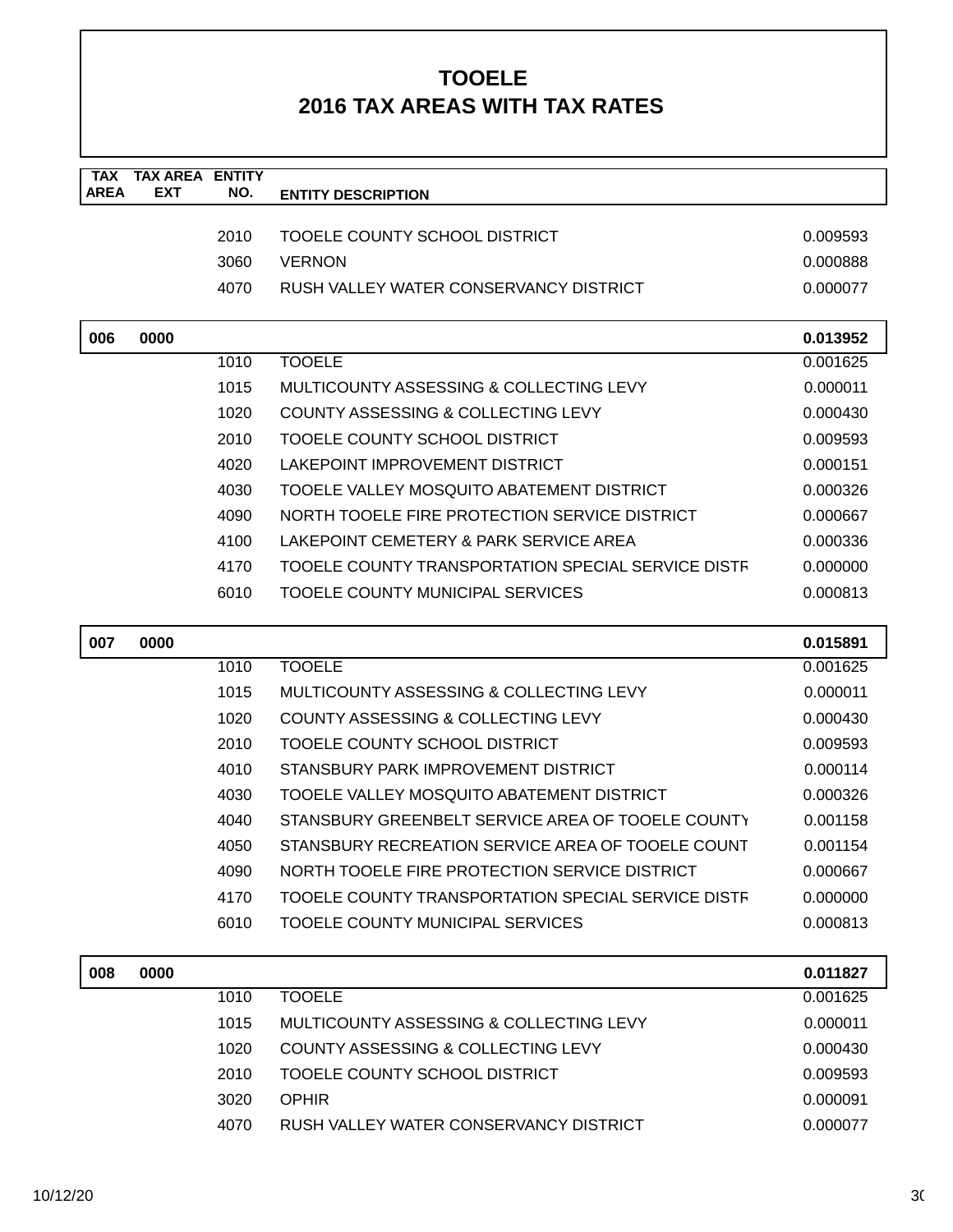**TAX TAX AREA ENTITY AREA ENTITY DESCRIPTION EXT NO.**

| 009 | 0000 |      |                                                    | 0.012644 |
|-----|------|------|----------------------------------------------------|----------|
|     |      | 1010 | <b>TOOELE</b>                                      | 0.001625 |
|     |      | 1015 | <b>MULTICOUNTY ASSESSING &amp; COLLECTING LEVY</b> | 0.000011 |
|     |      | 1020 | COUNTY ASSESSING & COLLECTING LEVY                 | 0.000430 |
|     |      | 2010 | TOOELE COUNTY SCHOOL DISTRICT                      | 0.009593 |
|     |      | 3030 | <b>RUSH VALLEY TOWN</b>                            | 0.000908 |
|     |      | 4070 | RUSH VALLEY WATER CONSERVANCY DISTRICT             | 0.000077 |
|     |      |      |                                                    |          |
| 010 | 0000 |      |                                                    | 0.013465 |
|     |      | 1010 | <b>TOOELE</b>                                      | 0.001625 |
|     |      | 1015 | MULTICOUNTY ASSESSING & COLLECTING LEVY            | 0.000011 |
|     |      | 1020 | COUNTY ASSESSING & COLLECTING LEVY                 | 0.000430 |
|     |      | 2010 | TOOELE COUNTY SCHOOL DISTRICT                      | 0.009593 |
|     |      | 4030 | TOOELE VALLEY MOSQUITO ABATEMENT DISTRICT          | 0.000326 |
|     |      | 4090 | NORTH TOOELE FIRE PROTECTION SERVICE DISTRICT      | 0.000667 |
|     |      | 4170 | TOOELE COUNTY TRANSPORTATION SPECIAL SERVICE DISTR | 0.000000 |
|     |      | 6010 | TOOELE COUNTY MUNICIPAL SERVICES                   | 0.000813 |
|     |      |      |                                                    |          |
| 011 | 0000 |      |                                                    | 0.012472 |
|     |      | 1010 | <b>TOOELE</b>                                      | 0.001625 |
|     |      | 1015 | MULTICOUNTY ASSESSING & COLLECTING LEVY            | 0.000011 |
|     |      | 1020 | COUNTY ASSESSING & COLLECTING LEVY                 | 0.000430 |
|     |      | 2010 | TOOELE COUNTY SCHOOL DISTRICT                      | 0.009593 |
|     |      | 4170 | TOOELE COUNTY TRANSPORTATION SPECIAL SERVICE DISTR | 0.000000 |
|     |      | 6010 | <b>TOOELE COUNTY MUNICIPAL SERVICES</b>            | 0.000813 |
| 013 | 0000 |      |                                                    | 0.013579 |
|     |      | 1010 | <b>TOOELE</b>                                      | 0.001625 |
|     |      | 1015 | MULTICOUNTY ASSESSING & COLLECTING LEVY            | 0.000011 |
|     |      | 1020 | <b>COUNTY ASSESSING &amp; COLLECTING LEVY</b>      | 0.000430 |
|     |      | 2010 | TOOELE COUNTY SCHOOL DISTRICT                      | 0.009593 |
|     |      | 4010 | STANSBURY PARK IMPROVEMENT DISTRICT                | 0.000114 |
|     |      | 4030 | TOOELE VALLEY MOSQUITO ABATEMENT DISTRICT          | 0.000326 |
|     |      |      |                                                    |          |
|     |      | 4090 | NORTH TOOELE FIRE PROTECTION SERVICE DISTRICT      | 0.000667 |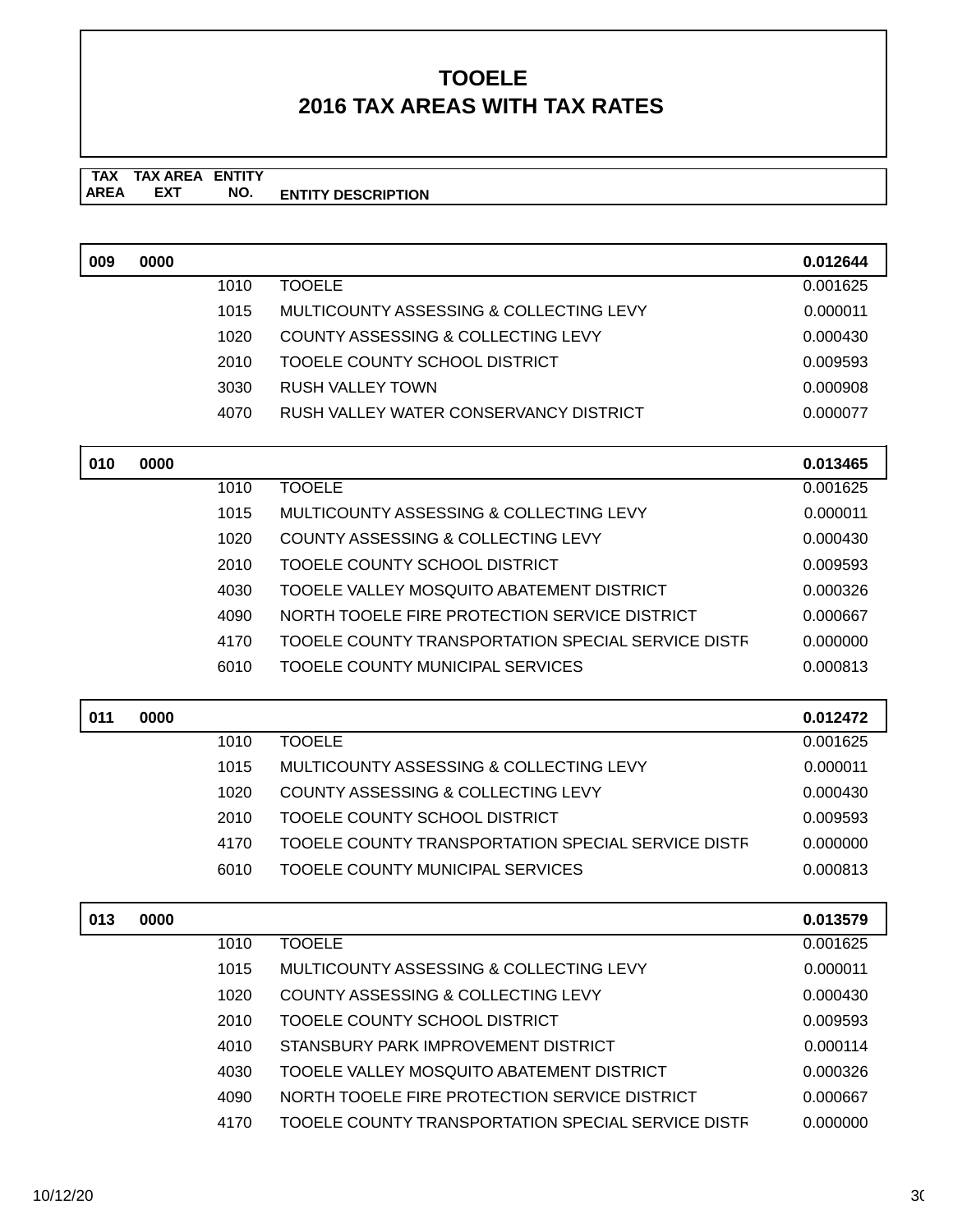**TAX TAX AREA ENTITY AREA ENTITY DESCRIPTION EXT NO.**

#### 6010 TOOELE COUNTY MUNICIPAL SERVICES 0.000813

| 015 | 0000 |      |                                                    | 0.013465 |
|-----|------|------|----------------------------------------------------|----------|
|     |      | 1010 | <b>TOOELE</b>                                      | 0.001625 |
|     |      | 1015 | MULTICOUNTY ASSESSING & COLLECTING LEVY            | 0.000011 |
|     |      | 1020 | COUNTY ASSESSING & COLLECTING LEVY                 | 0.000430 |
|     |      | 2010 | TOOELE COUNTY SCHOOL DISTRICT                      | 0.009593 |
|     |      | 4030 | TOOELE VALLEY MOSQUITO ABATEMENT DISTRICT          | 0.000326 |
|     |      | 4060 | WEST ERDA IMPROVEMENT DISTRICT                     | 0.000000 |
|     |      | 4090 | NORTH TOOELE FIRE PROTECTION SERVICE DISTRICT      | 0.000667 |
|     |      | 4170 | TOOELE COUNTY TRANSPORTATION SPECIAL SERVICE DISTF | 0.000000 |
|     |      | 6010 | TOOELE COUNTY MUNICIPAL SERVICES                   | 0.000813 |
|     |      |      |                                                    |          |
| 016 | 0000 |      |                                                    | 0.012875 |
|     |      | 1010 | <b>TOOELE</b>                                      | 0.001625 |
|     |      | 1015 | MULTICOUNTY ASSESSING & COLLECTING LEVY            | 0.000011 |
|     |      | 1020 | COUNTY ASSESSING & COLLECTING LEVY                 | 0.000430 |
|     |      | 2010 | TOOELE COUNTY SCHOOL DISTRICT                      | 0.009593 |
|     |      | 4030 | TOOELE VALLEY MOSQUITO ABATEMENT DISTRICT          | 0.000326 |
|     |      | 4070 | RUSH VALLEY WATER CONSERVANCY DISTRICT             | 0.000077 |
|     |      | 4170 | TOOELE COUNTY TRANSPORTATION SPECIAL SERVICE DISTR | 0.000000 |
|     |      | 6010 | <b>TOOELE COUNTY MUNICIPAL SERVICES</b>            | 0.000813 |
|     |      |      |                                                    |          |
| 017 | 0000 |      |                                                    | 0.012549 |
|     |      | 1010 | <b>TOOELE</b>                                      | 0.001625 |
|     |      | 1015 | MULTICOUNTY ASSESSING & COLLECTING LEVY            | 0.000011 |
|     |      | 1020 | COUNTY ASSESSING & COLLECTING LEVY                 | 0.000430 |
|     |      | 2010 | TOOELE COUNTY SCHOOL DISTRICT                      | 0.009593 |
|     |      | 4070 | RUSH VALLEY WATER CONSERVANCY DISTRICT             | 0.000077 |
|     |      | 4170 | TOOELE COUNTY TRANSPORTATION SPECIAL SERVICE DISTF | 0.000000 |
|     |      | 6010 | <b>TOOELE COUNTY MUNICIPAL SERVICES</b>            | 0.000813 |
| 018 | 0000 |      |                                                    | 0.013689 |
|     |      | 1010 | <b>TOOELE</b>                                      | 0.001625 |
|     |      | 1015 | MULTICOUNTY ASSESSING & COLLECTING LEVY            | 0.000011 |
|     |      | 1020 | COUNTY ASSESSING & COLLECTING LEVY                 | 0.000430 |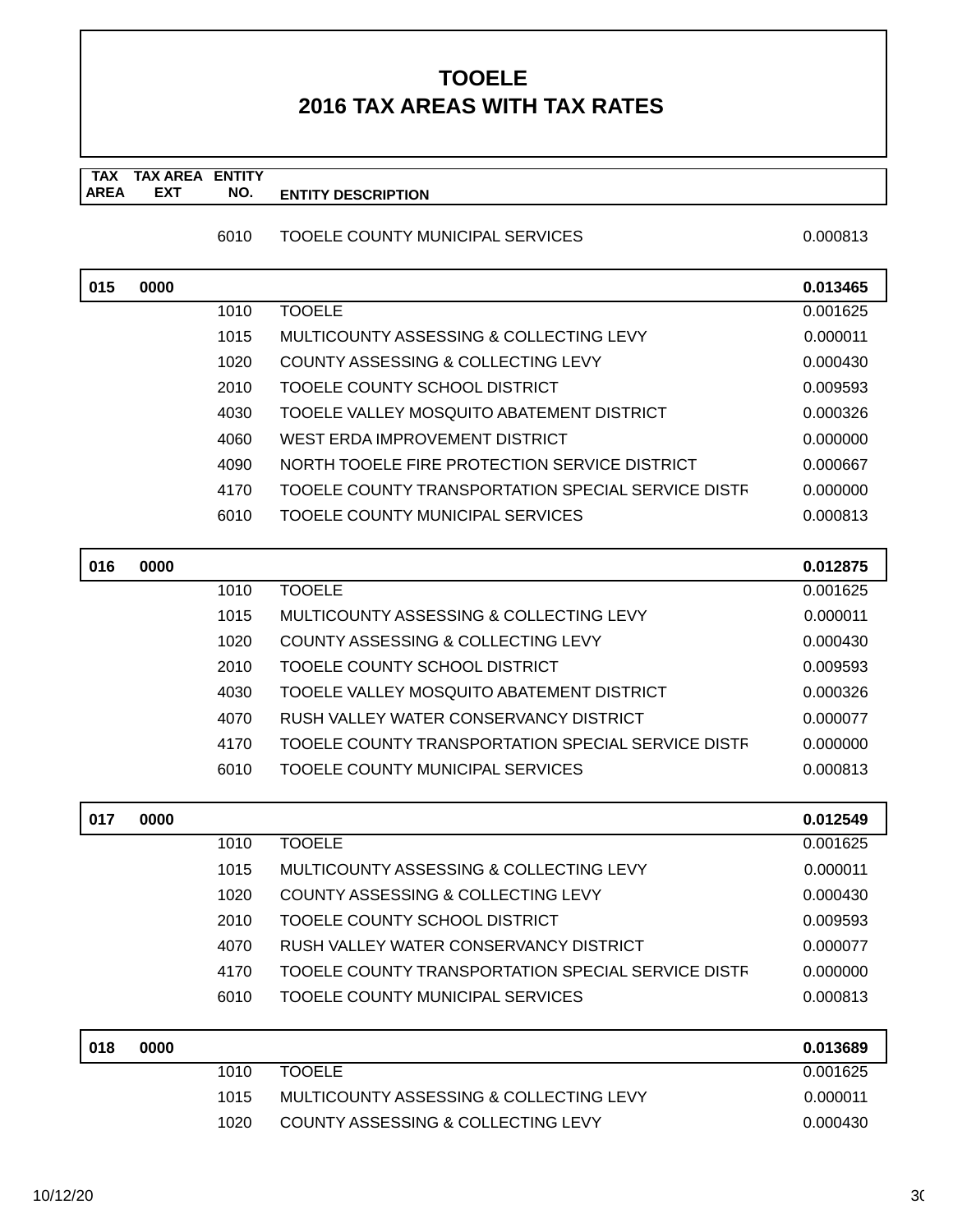| <b>TAX</b><br><b>AREA</b> | <b>TAX AREA</b><br><b>EXT</b> | <b>ENTITY</b> |                                                     |          |
|---------------------------|-------------------------------|---------------|-----------------------------------------------------|----------|
|                           |                               | NO.           | <b>ENTITY DESCRIPTION</b>                           |          |
|                           |                               | 2010          | TOOELE COUNTY SCHOOL DISTRICT                       | 0.009593 |
|                           |                               | 3050          | <b>TOOELE</b>                                       | 0.002030 |
|                           |                               | 8010          | TOOELE CENTRAL BUSINESS DIST. NEIGHBORHOOD DEVELO   | 0.000000 |
|                           |                               |               |                                                     |          |
| 019                       | 0000                          |               |                                                     | 0.013139 |
|                           |                               | 1010          | <b>TOOELE</b>                                       | 0.001625 |
|                           |                               | 1015          | <b>MULTICOUNTY ASSESSING &amp; COLLECTING LEVY</b>  | 0.000011 |
|                           |                               | 1020          | <b>COUNTY ASSESSING &amp; COLLECTING LEVY</b>       | 0.000430 |
|                           |                               | 2010          | TOOELE COUNTY SCHOOL DISTRICT                       | 0.009593 |
|                           |                               | 4090          | NORTH TOOELE FIRE PROTECTION SERVICE DISTRICT       | 0.000667 |
|                           |                               | 4170          | TOOELE COUNTY TRANSPORTATION SPECIAL SERVICE DISTR  | 0.000000 |
|                           |                               | 6010          | <b>TOOELE COUNTY MUNICIPAL SERVICES</b>             | 0.000813 |
|                           |                               |               |                                                     |          |
| 020                       | 0000                          |               |                                                     | 0.013689 |
|                           |                               | 1010          | <b>TOOELE</b>                                       | 0.001625 |
|                           |                               | 1015          | MULTICOUNTY ASSESSING & COLLECTING LEVY             | 0.000011 |
|                           |                               | 1020          | COUNTY ASSESSING & COLLECTING LEVY                  | 0.000430 |
|                           |                               | 2010          | TOOELE COUNTY SCHOOL DISTRICT                       | 0.009593 |
|                           |                               | 3050          | <b>TOOELE</b>                                       | 0.002030 |
|                           |                               | 8020          | TOOELE CITY AIRPORT REDEVELOPMENT PROJECT NO. 2, AR | 0.000000 |
|                           |                               |               |                                                     |          |
| 021                       | 0000                          |               |                                                     | 0.013689 |
|                           |                               | 1010          | <b>TOOELE</b>                                       | 0.001625 |
|                           |                               | 1015          | MULTICOUNTY ASSESSING & COLLECTING LEVY             | 0.000011 |
|                           |                               | 1020          | <b>COUNTY ASSESSING &amp; COLLECTING LEVY</b>       | 0.000430 |
|                           |                               | 2010          | TOOELE COUNTY SCHOOL DISTRICT                       | 0.009593 |
|                           |                               | 3050          | <b>TOOELE</b>                                       | 0.002030 |
|                           |                               | 8030          | TOOELE CITY AIRPORT REDEVELOPMENT PROJECT NO. 2     | 0.000000 |
| 022                       | 0000                          |               |                                                     | 0.013689 |
|                           |                               | 1010          | <b>TOOELE</b>                                       | 0.001625 |
|                           |                               | 1015          | MULTICOUNTY ASSESSING & COLLECTING LEVY             | 0.000011 |
|                           |                               | 1020          | COUNTY ASSESSING & COLLECTING LEVY                  | 0.000430 |
|                           |                               | 2010          | TOOELE COUNTY SCHOOL DISTRICT                       | 0.009593 |
|                           |                               | 3050          | <b>TOOELE</b>                                       | 0.002030 |
|                           |                               | 8015          | TOOELE ARMY DEPOT ECONOMIC REDEVELOPMENT PROJEC     | 0.000000 |
|                           |                               |               |                                                     |          |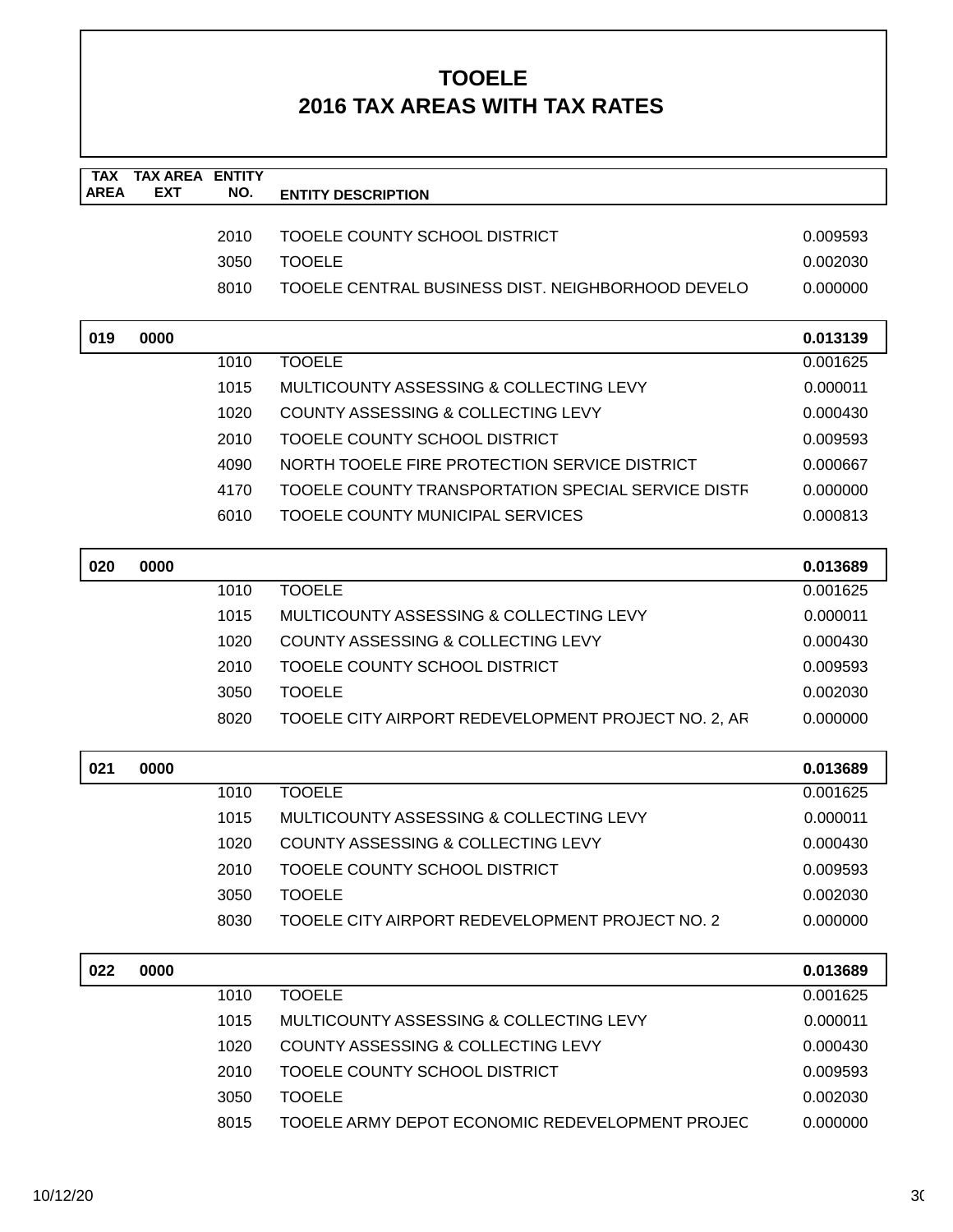**TAX TAX AREA ENTITY AREA ENTITY DESCRIPTION EXT NO.**

| 023 | 0000 |              |                                                                               | 0.014016             |
|-----|------|--------------|-------------------------------------------------------------------------------|----------------------|
|     |      | 1010         | <b>TOOELE</b>                                                                 | 0.001625             |
|     |      | 1015         | <b>MULTICOUNTY ASSESSING &amp; COLLECTING LEVY</b>                            | 0.000011             |
|     |      | 1020         | COUNTY ASSESSING & COLLECTING LEVY                                            | 0.000430             |
|     |      | 2010         | TOOELE COUNTY SCHOOL DISTRICT                                                 | 0.009593             |
|     |      | 3050         | <b>TOOELE</b>                                                                 | 0.002030             |
|     |      | 4110         | NORTH TOOELE CITY SPECIAL SERVICE DISTRICT                                    | 0.000327             |
|     |      |              |                                                                               |                      |
| 024 | 0000 |              |                                                                               | 0.015326             |
|     |      | 1010         | <b>TOOELE</b>                                                                 | 0.001625             |
|     |      | 1015         | <b>MULTICOUNTY ASSESSING &amp; COLLECTING LEVY</b>                            | 0.000011             |
|     |      | 1015         | MULTICOUNTY ASSESSING & COLLECTING LEVY                                       | 0.000011             |
|     |      | 1020         | COUNTY ASSESSING & COLLECTING LEVY                                            | 0.000430             |
|     |      | 1020         | <b>COUNTY ASSESSING &amp; COLLECTING LEVY</b>                                 | 0.000430             |
|     |      | 2010         | TOOELE COUNTY SCHOOL DISTRICT                                                 | 0.009593             |
|     |      | 3070         | <b>WENDOVER</b>                                                               | 0.003226             |
|     |      |              |                                                                               |                      |
| 025 | 0000 |              |                                                                               | 0.013952             |
|     |      | 1010         | <b>TOOELE</b>                                                                 | 0.001625             |
|     |      |              |                                                                               |                      |
|     |      | 1015         | MULTICOUNTY ASSESSING & COLLECTING LEVY                                       | 0.000011             |
|     |      | 1020         | COUNTY ASSESSING & COLLECTING LEVY                                            | 0.000430             |
|     |      | 2010         | TOOELE COUNTY SCHOOL DISTRICT                                                 | 0.009593             |
|     |      | 4020         | LAKEPOINT IMPROVEMENT DISTRICT                                                | 0.000151             |
|     |      | 4030         | TOOELE VALLEY MOSQUITO ABATEMENT DISTRICT                                     | 0.000326             |
|     |      | 4090         | NORTH TOOELE FIRE PROTECTION SERVICE DISTRICT                                 | 0.000667             |
|     |      | 4100         | LAKEPOINT CEMETERY & PARK SERVICE AREA                                        | 0.000336             |
|     |      | 4120         | SADDLEBACK SPECIAL SERVICE DISTRICT                                           | 0.000000             |
|     |      | 4170         | TOOELE COUNTY TRANSPORTATION SPECIAL SERVICE DISTF                            | 0.000000             |
|     |      | 6010         | <b>TOOELE COUNTY MUNICIPAL SERVICES</b>                                       | 0.000813             |
|     |      |              |                                                                               |                      |
| 026 | 0000 |              |                                                                               | 0.013465             |
|     |      | 1010         | <b>TOOELE</b>                                                                 | 0.001625             |
|     |      | 1015<br>1020 | MULTICOUNTY ASSESSING & COLLECTING LEVY<br>COUNTY ASSESSING & COLLECTING LEVY | 0.000011<br>0.000430 |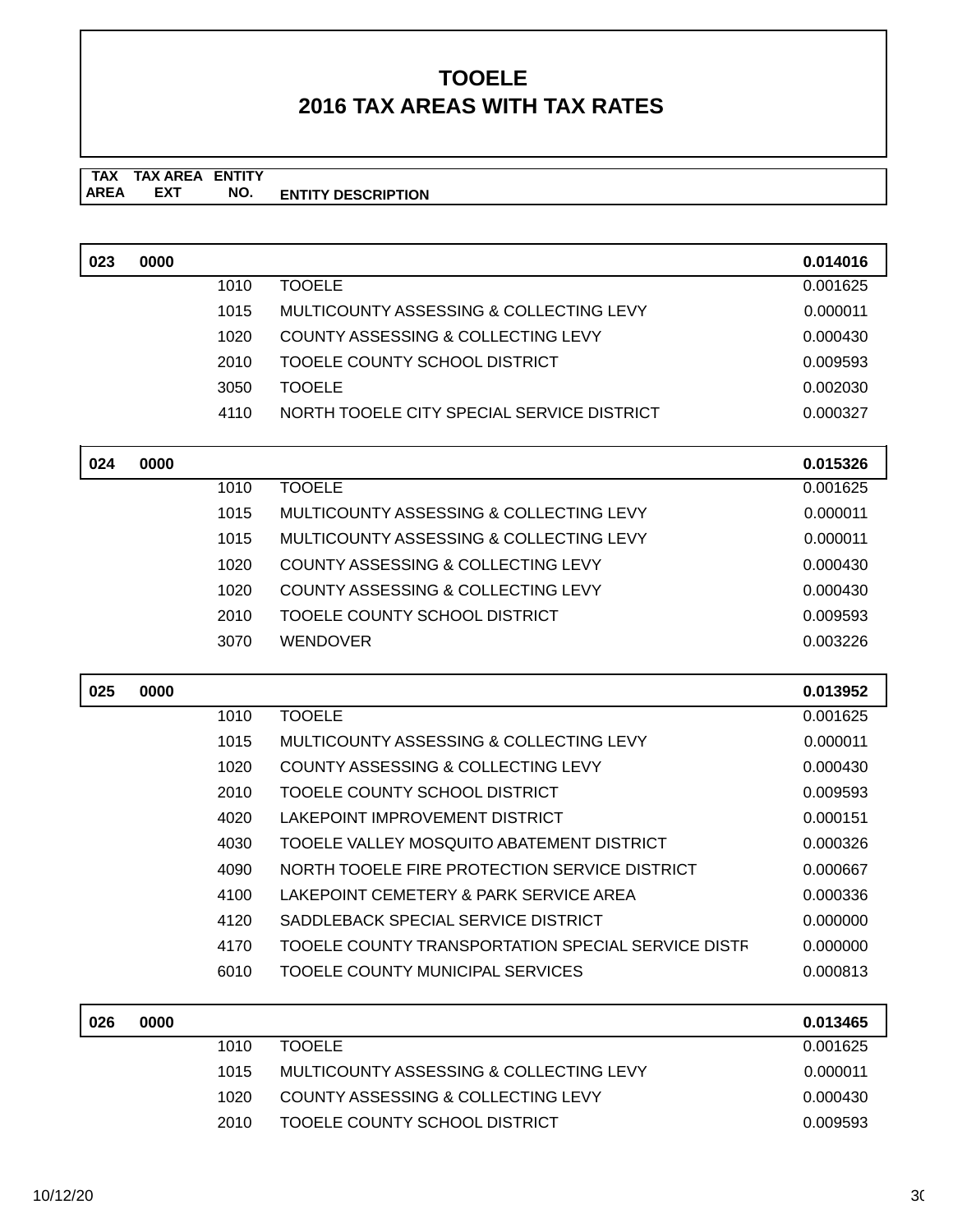| <b>TAX</b><br><b>AREA</b> | <b>TAX AREA ENTITY</b><br><b>EXT</b> | NO.  | <b>ENTITY DESCRIPTION</b>                          |          |
|---------------------------|--------------------------------------|------|----------------------------------------------------|----------|
|                           |                                      |      |                                                    |          |
|                           |                                      | 4030 | TOOELE VALLEY MOSQUITO ABATEMENT DISTRICT          | 0.000326 |
|                           |                                      | 4090 | NORTH TOOELE FIRE PROTECTION SERVICE DISTRICT      | 0.000667 |
|                           |                                      | 4120 | SADDLEBACK SPECIAL SERVICE DISTRICT                | 0.000000 |
|                           |                                      | 4170 | TOOELE COUNTY TRANSPORTATION SPECIAL SERVICE DISTF | 0.000000 |
|                           |                                      | 6010 | <b>TOOELE COUNTY MUNICIPAL SERVICES</b>            | 0.000813 |
| 027                       | 0000                                 |      |                                                    | 0.013139 |
|                           |                                      | 1010 | <b>TOOELE</b>                                      | 0.001625 |
|                           |                                      | 1015 | MULTICOUNTY ASSESSING & COLLECTING LEVY            | 0.000011 |
|                           |                                      | 1020 | COUNTY ASSESSING & COLLECTING LEVY                 | 0.000430 |
|                           |                                      | 2010 | TOOELE COUNTY SCHOOL DISTRICT                      | 0.009593 |
|                           |                                      | 4090 | NORTH TOOELE FIRE PROTECTION SERVICE DISTRICT      | 0.000667 |
|                           |                                      | 4120 | SADDLEBACK SPECIAL SERVICE DISTRICT                | 0.000000 |
|                           |                                      | 4170 | TOOELE COUNTY TRANSPORTATION SPECIAL SERVICE DISTF | 0.000000 |
|                           |                                      | 6010 | TOOELE COUNTY MUNICIPAL SERVICES                   | 0.000813 |
|                           |                                      |      |                                                    |          |
|                           |                                      |      |                                                    |          |
| 028                       | 0000                                 |      |                                                    | 0.013686 |
|                           |                                      | 1010 | <b>TOOELE</b>                                      | 0.001625 |
|                           |                                      | 1015 | MULTICOUNTY ASSESSING & COLLECTING LEVY            | 0.000011 |
|                           |                                      | 1020 | COUNTY ASSESSING & COLLECTING LEVY                 | 0.000430 |
|                           |                                      | 2010 | TOOELE COUNTY SCHOOL DISTRICT                      | 0.009593 |
|                           |                                      | 4030 | TOOELE VALLEY MOSQUITO ABATEMENT DISTRICT          | 0.000326 |
|                           |                                      | 4090 | NORTH TOOELE FIRE PROTECTION SERVICE DISTRICT      | 0.000667 |
|                           |                                      | 4130 | SOUTH RIM SPECIAL SERVICE DISTRICT                 | 0.000221 |
|                           |                                      | 4170 | TOOELE COUNTY TRANSPORTATION SPECIAL SERVICE DISTF | 0.000000 |
|                           |                                      | 6010 | TOOELE COUNTY MUNICIPAL SERVICES                   | 0.000813 |
| 029                       | 0000                                 |      |                                                    | 0.013019 |
|                           |                                      | 1010 | <b>TOOELE</b>                                      | 0.001625 |
|                           |                                      | 1015 | MULTICOUNTY ASSESSING & COLLECTING LEVY            | 0.000011 |
|                           |                                      | 1020 | COUNTY ASSESSING & COLLECTING LEVY                 | 0.000430 |
|                           |                                      | 2010 | <b>TOOELE COUNTY SCHOOL DISTRICT</b>               | 0.009593 |
|                           |                                      | 4030 | TOOELE VALLEY MOSQUITO ABATEMENT DISTRICT          | 0.000326 |
|                           |                                      | 4130 | SOUTH RIM SPECIAL SERVICE DISTRICT                 | 0.000221 |

6010 TOOELE COUNTY MUNICIPAL SERVICES 0.000813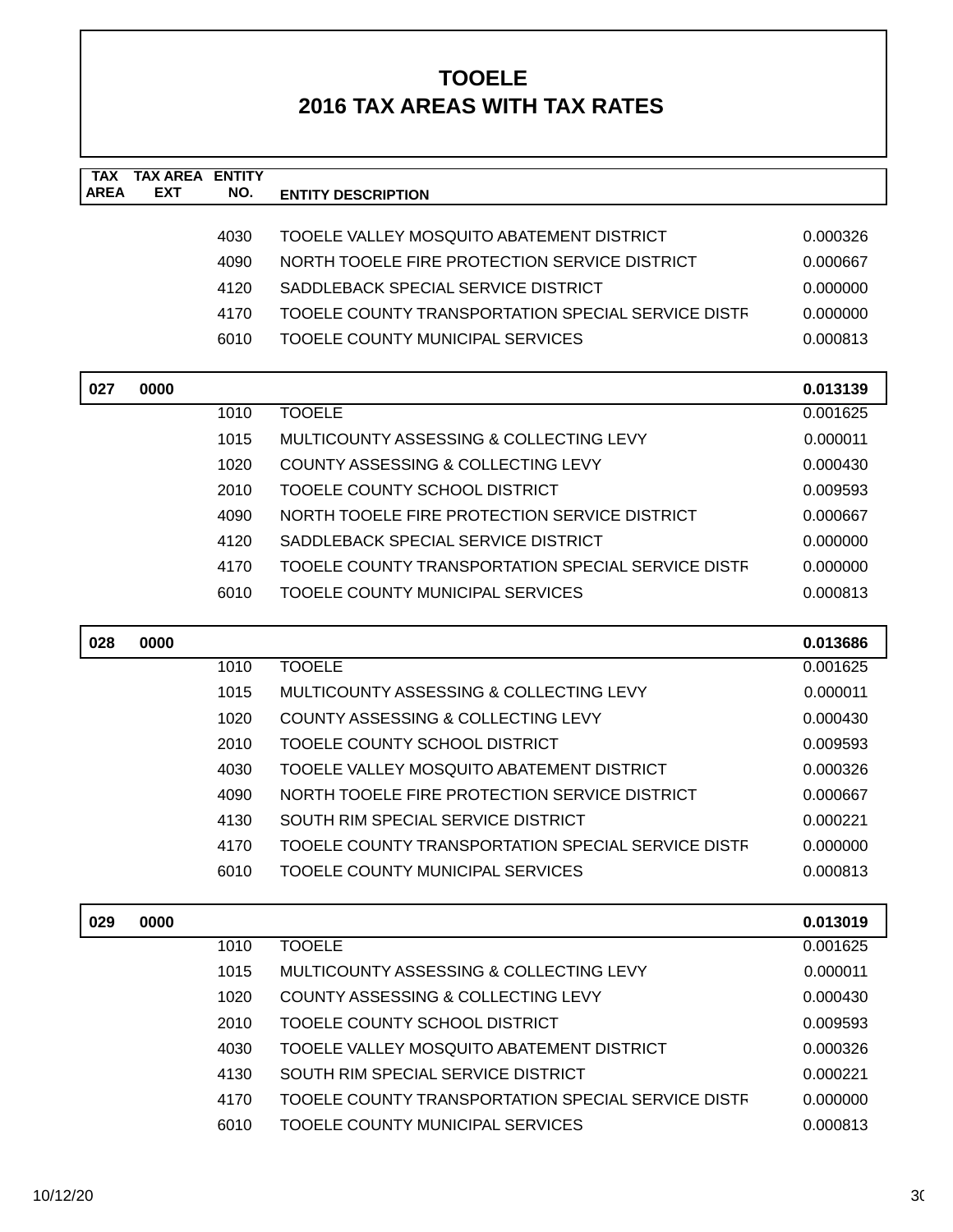**TAX TAX AREA ENTITY ENTITY DESCRIPTION EXT NO.**

| 030 | 0000 |      |                                                    | 0.014985 |
|-----|------|------|----------------------------------------------------|----------|
|     |      | 1010 | <b>TOOELE</b>                                      | 0.001625 |
|     |      | 1015 | MULTICOUNTY ASSESSING & COLLECTING LEVY            | 0.000011 |
|     |      | 1015 | MULTICOUNTY ASSESSING & COLLECTING LEVY            | 0.000011 |
|     |      | 1020 | <b>COUNTY ASSESSING &amp; COLLECTING LEVY</b>      | 0.000430 |
|     |      | 1020 | COUNTY ASSESSING & COLLECTING LEVY                 | 0.000430 |
|     |      | 2010 | <b>TOOELE COUNTY SCHOOL DISTRICT</b>               | 0.009593 |
|     |      | 3010 | <b>GRANTSVILLE</b>                                 | 0.002559 |
|     |      | 4030 | TOOELE VALLEY MOSQUITO ABATEMENT DISTRICT          | 0.000326 |
|     |      | 8050 | WEST BENCH ECONOMIC DEVELOPMENT - GRANTSVILLE      | 0.000000 |
| 031 | 0000 |      |                                                    | 0.013616 |
|     |      | 1010 | <b>TOOELE</b>                                      | 0.001625 |
|     |      | 1015 | MULTICOUNTY ASSESSING & COLLECTING LEVY            | 0.000011 |
|     |      | 1020 | COUNTY ASSESSING & COLLECTING LEVY                 | 0.000430 |
|     |      | 2010 | TOOELE COUNTY SCHOOL DISTRICT                      | 0.009593 |
|     |      | 4020 | <b>LAKEPOINT IMPROVEMENT DISTRICT</b>              | 0.000151 |
|     |      | 4030 | TOOELE VALLEY MOSQUITO ABATEMENT DISTRICT          | 0.000326 |
|     |      | 4090 | NORTH TOOELE FIRE PROTECTION SERVICE DISTRICT      | 0.000667 |
|     |      | 4170 | TOOELE COUNTY TRANSPORTATION SPECIAL SERVICE DISTF | 0.000000 |
|     |      | 6010 | TOOELE COUNTY MUNICIPAL SERVICES                   | 0.000813 |
| 032 | 0000 |      |                                                    | 0.012624 |
|     |      | 1010 | <b>TOOELE</b>                                      | 0.001625 |
|     |      | 1015 | <b>MULTICOUNTY ASSESSING &amp; COLLECTING LEVY</b> | 0.000011 |
|     |      | 1020 | COUNTY ASSESSING & COLLECTING LEVY                 | 0.000430 |
|     |      | 2010 | TOOELE COUNTY SCHOOL DISTRICT                      | 0.009593 |
|     |      | 3060 | <b>VERNON</b>                                      | 0.000888 |
|     |      | 4070 | RUSH VALLEY WATER CONSERVANCY DISTRICT             | 0.000077 |
|     |      | 4140 | <b>VERNON WATER WORKS SPECIAL SERVICE DISTRICT</b> | 0.000000 |
| 033 | 0000 |      |                                                    | 0.014544 |
|     |      | 1010 | <b>TOOELE</b>                                      | 0.001625 |
|     |      | 1015 | MULTICOUNTY ASSESSING & COLLECTING LEVY            | 0.000011 |
|     |      | 1020 | COUNTY ASSESSING & COLLECTING LEVY                 | 0.000430 |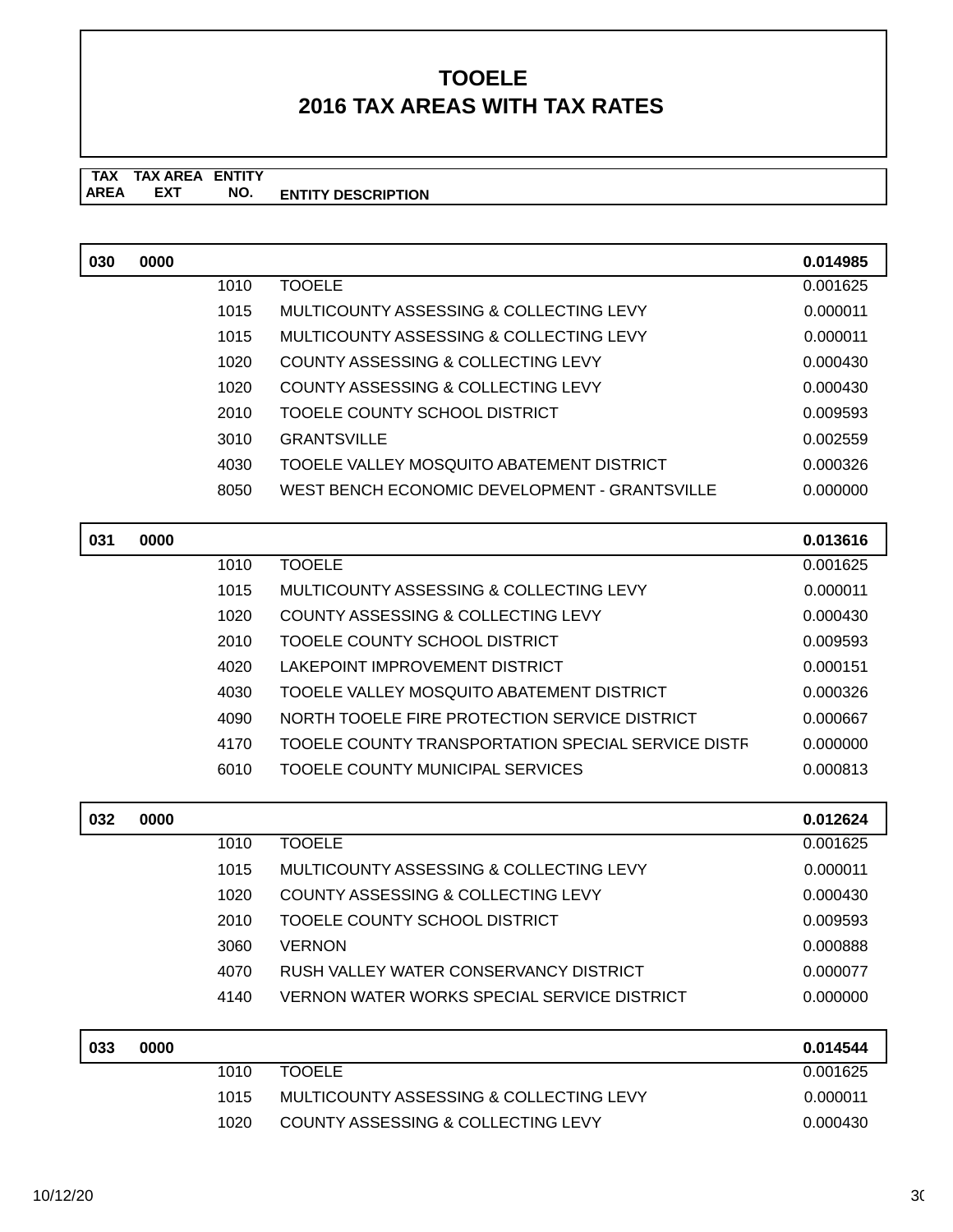| <b>TAX</b><br><b>AREA</b> | <b>TAX AREA</b><br><b>EXT</b> | <b>ENTITY</b><br>NO. | <b>ENTITY DESCRIPTION</b>                          |          |
|---------------------------|-------------------------------|----------------------|----------------------------------------------------|----------|
|                           |                               |                      |                                                    |          |
|                           |                               | 2010                 | TOOELE COUNTY SCHOOL DISTRICT                      | 0.009593 |
|                           |                               | 3010                 | <b>GRANTSVILLE</b>                                 | 0.002559 |
|                           |                               | 4030                 | TOOELE VALLEY MOSQUITO ABATEMENT DISTRICT          | 0.000326 |
|                           |                               | 4150                 | DESERET PEAK SPECIAL SERVICE DISTRICT              | 0.000000 |
|                           |                               | 4170                 | TOOELE COUNTY TRANSPORTATION SPECIAL SERVICE DISTF | 0.000000 |
| 034                       | 0000                          |                      |                                                    | 0.013465 |
|                           |                               | 1010                 | <b>TOOELE</b>                                      | 0.001625 |
|                           |                               | 1015                 | MULTICOUNTY ASSESSING & COLLECTING LEVY            | 0.000011 |
|                           |                               | 1020                 | COUNTY ASSESSING & COLLECTING LEVY                 | 0.000430 |
|                           |                               | 2010                 | <b>TOOELE COUNTY SCHOOL DISTRICT</b>               | 0.009593 |
|                           |                               | 4030                 | TOOELE VALLEY MOSQUITO ABATEMENT DISTRICT          | 0.000326 |
|                           |                               | 4090                 | NORTH TOOELE FIRE PROTECTION SERVICE DISTRICT      | 0.000667 |
|                           |                               | 4170                 | TOOELE COUNTY TRANSPORTATION SPECIAL SERVICE DISTF | 0.000000 |
|                           |                               | 6010                 | TOOELE COUNTY MUNICIPAL SERVICES                   | 0.000813 |
|                           |                               | 8041                 | NORTH ROWLEY ECONOMIC DEVELOPMMENT AREA            | 0.000000 |
|                           |                               |                      |                                                    |          |
| 035                       | 0000                          |                      |                                                    | 0.013689 |
|                           |                               | 1010                 | <b>TOOELE</b>                                      | 0.001625 |
|                           |                               | 1015                 | MULTICOUNTY ASSESSING & COLLECTING LEVY            | 0.000011 |
|                           |                               | 1020                 | COUNTY ASSESSING & COLLECTING LEVY                 | 0.000430 |
|                           |                               | 2010                 | TOOELE COUNTY SCHOOL DISTRICT                      | 0.009593 |
|                           |                               | 3050                 | <b>TOOELE</b>                                      | 0.002030 |
|                           |                               | 4160                 | COPPER CANYON PUD SPECIAL SERVICE DISTRICT         | 0.000000 |
| 036                       | 0000                          |                      |                                                    | 0.013465 |
|                           |                               | 1010                 | <b>TOOELE</b>                                      | 0.001625 |
|                           |                               | 1015                 | MULTICOUNTY ASSESSING & COLLECTING LEVY            | 0.000011 |
|                           |                               | 1020                 | COUNTY ASSESSING & COLLECTING LEVY                 | 0.000430 |
|                           |                               | 2010                 | TOOELE COUNTY SCHOOL DISTRICT                      | 0.009593 |
|                           |                               | 4030                 | TOOELE VALLEY MOSQUITO ABATEMENT DISTRICT          | 0.000326 |
|                           |                               | 4090                 | NORTH TOOELE FIRE PROTECTION SERVICE DISTRICT      | 0.000667 |
|                           |                               | 4150                 | DESERET PEAK SPECIAL SERVICE DISTRICT              | 0.000000 |
|                           |                               | 4170                 | TOOELE COUNTY TRANSPORTATION SPECIAL SERVICE DISTR | 0.000000 |
|                           |                               | 6010                 | TOOELE COUNTY MUNICIPAL SERVICES                   | 0.000813 |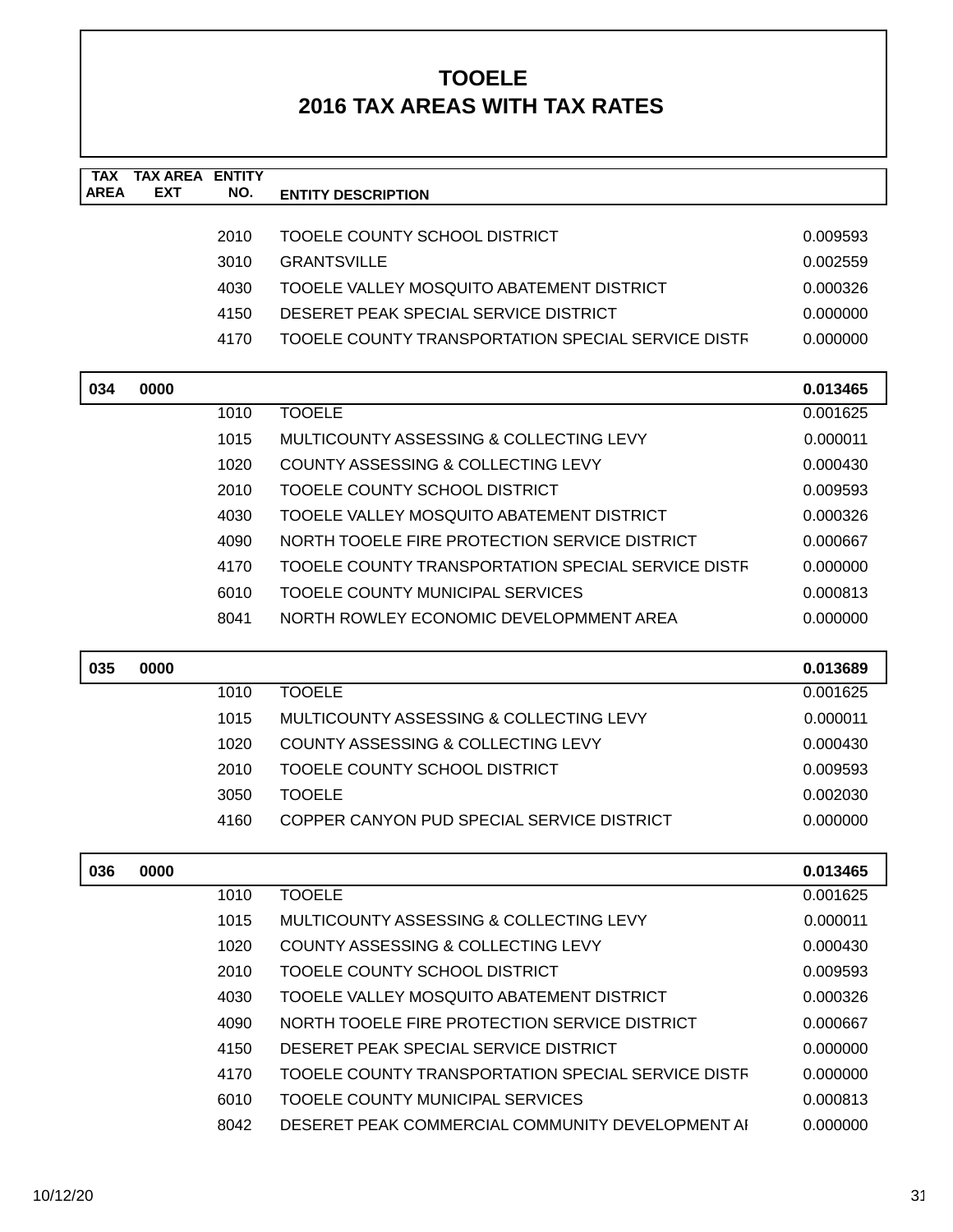**TAX TAX AREA ENTITY AREA ENTITY DESCRIPTION EXT NO.**

| 037 | 0000 |      |                                                    | 0.015891 |
|-----|------|------|----------------------------------------------------|----------|
|     |      | 1010 | <b>TOOELE</b>                                      | 0.001625 |
|     |      | 1015 | MULTICOUNTY ASSESSING & COLLECTING LEVY            | 0.000011 |
|     |      | 1020 | <b>COUNTY ASSESSING &amp; COLLECTING LEVY</b>      | 0.000430 |
|     |      | 2010 | TOOELE COUNTY SCHOOL DISTRICT                      | 0.009593 |
|     |      | 4010 | STANSBURY PARK IMPROVEMENT DISTRICT                | 0.000114 |
|     |      | 4030 | TOOELE VALLEY MOSQUITO ABATEMENT DISTRICT          | 0.000326 |
|     |      | 4040 | STANSBURY GREENBELT SERVICE AREA OF TOOELE COUNTY  | 0.001158 |
|     |      | 4050 | STANSBURY RECREATION SERVICE AREA OF TOOELE COUNT  | 0.001154 |
|     |      | 4090 | NORTH TOOELE FIRE PROTECTION SERVICE DISTRICT      | 0.000667 |
|     |      | 4170 | TOOELE COUNTY TRANSPORTATION SPECIAL SERVICE DISTF | 0.000000 |
|     |      | 6010 | <b>TOOELE COUNTY MUNICIPAL SERVICES</b>            | 0.000813 |
|     |      | 8043 | NORTH STANSBURY RETAIL COMMUNITY DEVELOPEMT AREA   | 0.000000 |
|     |      |      |                                                    |          |
| 040 | 0000 |      |                                                    | 0.013616 |
|     |      | 1010 | <b>TOOELE</b>                                      | 0.001625 |
|     |      | 1015 | MULTICOUNTY ASSESSING & COLLECTING LEVY            | 0.000011 |
|     |      | 1020 | <b>COUNTY ASSESSING &amp; COLLECTING LEVY</b>      | 0.000430 |
|     |      | 2010 | TOOELE COUNTY SCHOOL DISTRICT                      | 0.009593 |
|     |      | 4020 | LAKEPOINT IMPROVEMENT DISTRICT                     | 0.000151 |
|     |      | 4030 | TOOELE VALLEY MOSQUITO ABATEMENT DISTRICT          | 0.000326 |
|     |      | 4090 | NORTH TOOELE FIRE PROTECTION SERVICE DISTRICT      | 0.000667 |
|     |      | 4120 | SADDLEBACK SPECIAL SERVICE DISTRICT                | 0.000000 |
|     |      | 4170 | TOOELE COUNTY TRANSPORTATION SPECIAL SERVICE DISTF | 0.000000 |
|     |      | 6010 | TOOELE COUNTY MUNICIPAL SERVICES                   | 0.000813 |
|     |      | 8044 | SALT POINTE COMMERECE CDA                          | 0.000000 |
| 041 | 0000 |      |                                                    | 0.013616 |
|     |      | 1010 | <b>TOOELE</b>                                      | 0.001625 |
|     |      | 1015 | MULTICOUNTY ASSESSING & COLLECTING LEVY            | 0.000011 |
|     |      | 1020 | COUNTY ASSESSING & COLLECTING LEVY                 | 0.000430 |
|     |      | 2010 | TOOELE COUNTY SCHOOL DISTRICT                      | 0.009593 |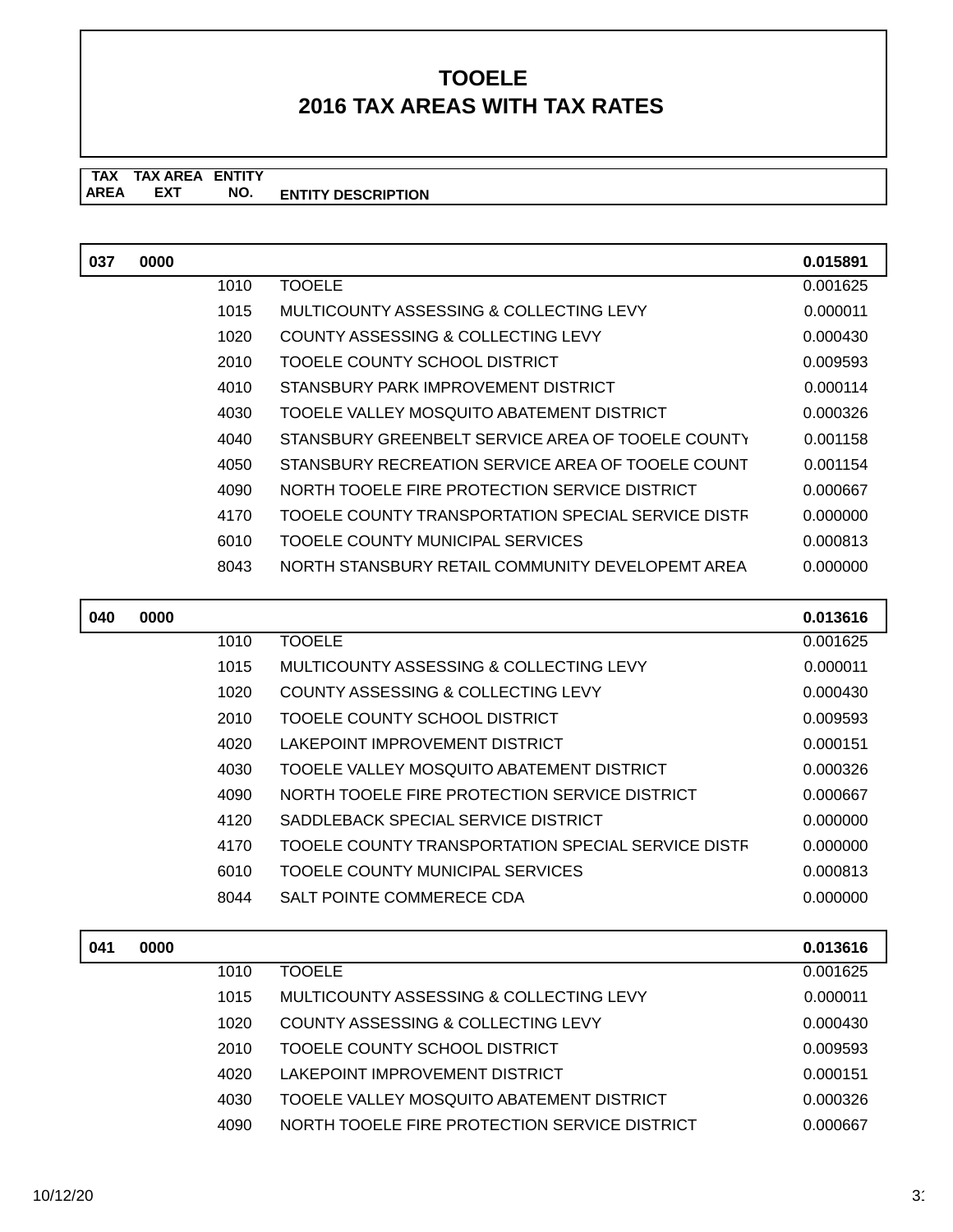| <b>TAX</b><br><b>AREA</b> | <b>TAX AREA</b><br><b>EXT</b> | <b>ENTITY</b><br>NO. | <b>ENTITY DESCRIPTION</b>                          |          |
|---------------------------|-------------------------------|----------------------|----------------------------------------------------|----------|
|                           |                               |                      |                                                    |          |
|                           |                               | 4170                 | TOOELE COUNTY TRANSPORTATION SPECIAL SERVICE DISTF | 0.000000 |
|                           |                               | 6010                 | TOOELE COUNTY MUNICIPAL SERVICES                   | 0.000813 |
|                           |                               | 8044                 | SALT POINTE COMMERECE CDA                          | 0.000000 |
| 043                       | 0000                          |                      |                                                    | 0.013689 |
|                           |                               | 1010                 | <b>TOOELE</b>                                      | 0.001625 |
|                           |                               | 1015                 | MULTICOUNTY ASSESSING & COLLECTING LEVY            | 0.000011 |
|                           |                               | 1020                 | COUNTY ASSESSING & COLLECTING LEVY                 | 0.000430 |
|                           |                               | 2010                 | TOOELE COUNTY SCHOOL DISTRICT                      | 0.009593 |
|                           |                               | 3050                 | <b>TOOELE</b>                                      | 0.002030 |
|                           |                               | 8016                 | BROADWAY COMMUNITY DEVELOPMENT AREA                | 0.000000 |
| 044                       | 0000                          |                      |                                                    | 0.014544 |
|                           |                               | 1010                 | <b>TOOELE</b>                                      | 0.001625 |
|                           |                               | 1015                 | MULTICOUNTY ASSESSING & COLLECTING LEVY            | 0.000011 |
|                           |                               | 1020                 | COUNTY ASSESSING & COLLECTING LEVY                 | 0.000430 |
|                           |                               | 2010                 | TOOELE COUNTY SCHOOL DISTRICT                      | 0.009593 |
|                           |                               | 3010                 | <b>GRANTSVILLE</b>                                 | 0.002559 |
|                           |                               | 4030                 | TOOELE VALLEY MOSQUITO ABATEMENT DISTRICT          | 0.000326 |
|                           |                               | 4150                 | DESERET PEAK SPECIAL SERVICE DISTRICT              | 0.000000 |
|                           |                               | 4170                 | TOOELE COUNTY TRANSPORTATION SPECIAL SERVICE DISTF | 0.000000 |
|                           |                               | 8042                 | DESERET PEAK COMMERCIAL COMMUNITY DEVELOPMENT AI   | 0.000000 |
| 052                       | 0000                          |                      |                                                    | 0.014544 |
|                           |                               | 1010                 | <b>TOOELE</b>                                      | 0.001625 |
|                           |                               | 1015                 | MULTICOUNTY ASSESSING & COLLECTING LEVY            | 0.000011 |
|                           |                               | 1020                 | <b>COUNTY ASSESSING &amp; COLLECTING LEVY</b>      | 0.000430 |
|                           |                               | 2010                 | TOOELE COUNTY SCHOOL DISTRICT                      | 0.009593 |
|                           |                               | 3010                 | <b>GRANTSVILLE</b>                                 | 0.002559 |
|                           |                               | 4030                 | TOOELE VALLEY MOSQUITO ABATEMENT DISTRICT          | 0.000326 |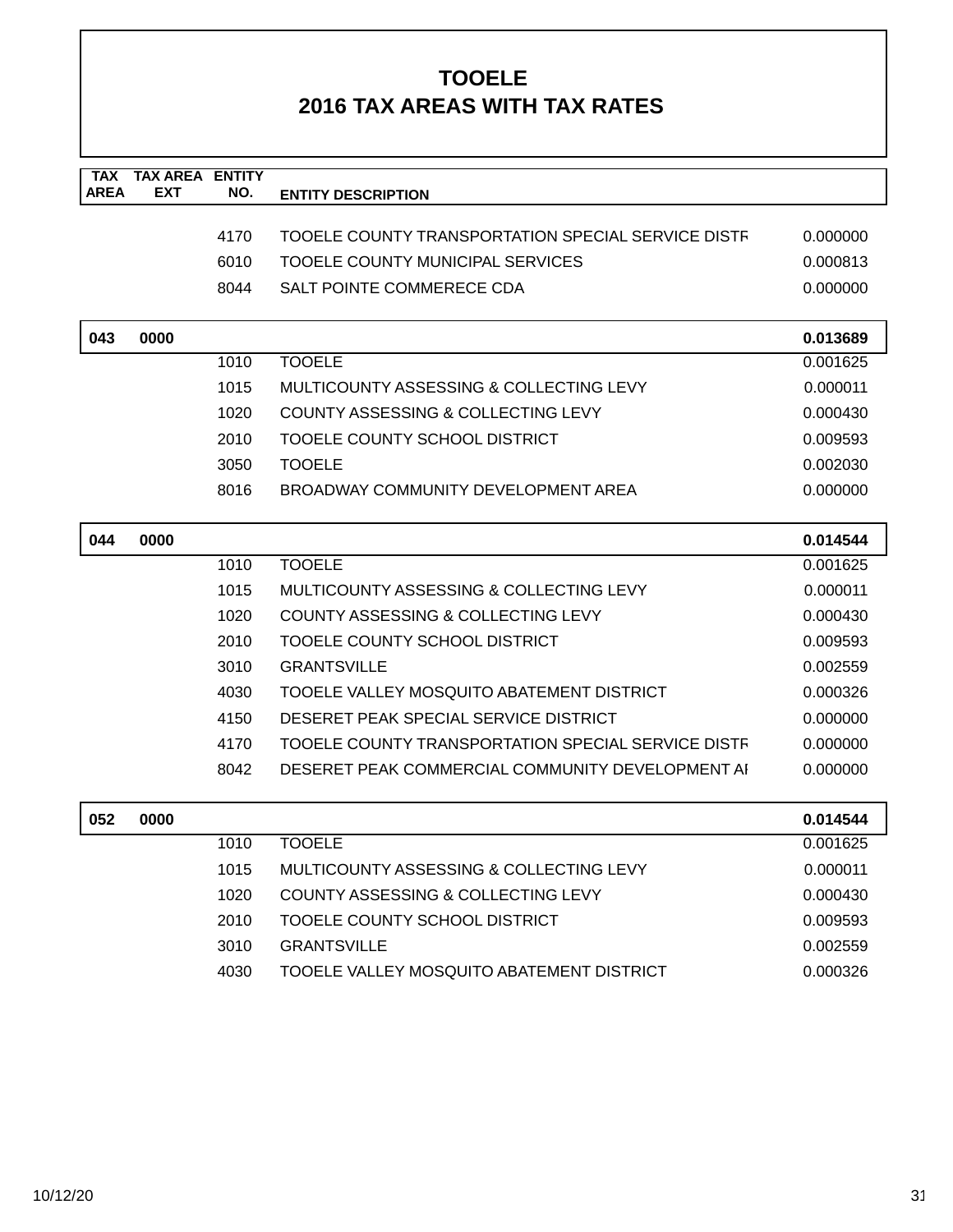#### **TAX TAX AREA ENTITY ENTITY DESCRIPTION** AREA EXT  **NO.**

| 001 | 0000 |      |                                                   | 0.011108 |
|-----|------|------|---------------------------------------------------|----------|
|     |      | 1010 | <b>UINTAH</b>                                     | 0.002874 |
|     |      | 1015 | MULTICOUNTY ASSESSING & COLLECTING LEVY           | 0.000011 |
|     |      | 1020 | COUNTY ASSESSING & COLLECTING LEVY                | 0.000535 |
|     |      | 2010 | UINTAH COUNTY SCHOOL DISTRICT                     | 0.006590 |
|     |      | 4010 | UINTAH WATER CONSERVANCY DISTRICT                 | 0.000463 |
|     |      | 4080 | UINTAH COUNTY MOSQUITO ABATEMENT DISTRICT         | 0.000235 |
|     |      | 4095 | K UINTAH RECREATION SPECIAL SERVICE DISTRICT      | 0.000000 |
|     |      | 4100 | UINTAH HEALTH CARE SPECIAL SERVICE DISTRICT       | 0.000000 |
|     |      | 4105 | UINTAH ANIMAL CONTROL SPECIAL SERVICE DISTRICT    | 0.000000 |
|     |      | 4110 | UINTAH IMPACT MITIGATION SPECIAL SERVICE DISTRICT | 0.000000 |
|     |      | 4115 | UINTAH FIRE SUPPRESSION SPECIAL SERVICE DISTRTICT | 0.000000 |
|     |      | 4270 | CENTRAL UTAH WATER CONSERVANCY DISTRICT           | 0.000400 |

| 002 | 0000 |      |                                                   | 0.011267 |
|-----|------|------|---------------------------------------------------|----------|
|     |      | 1010 | <b>UINTAH</b>                                     | 0.002874 |
|     |      | 1015 | MULTICOUNTY ASSESSING & COLLECTING LEVY           | 0.000011 |
|     |      | 1020 | COUNTY ASSESSING & COLLECTING LEVY                | 0.000535 |
|     |      | 2010 | UINTAH COUNTY SCHOOL DISTRICT                     | 0.006590 |
|     |      | 4010 | UINTAH WATER CONSERVANCY DISTRICT                 | 0.000463 |
|     |      | 4060 | ASHLEY VALLEY WATER & SEWER IMPROVEMENT DISTRICT  | 0.000159 |
|     |      | 4080 | UINTAH COUNTY MOSQUITO ABATEMENT DISTRICT         | 0.000235 |
|     |      | 4095 | K UINTAH RECREATION SPECIAL SERVICE DISTRICT      | 0.000000 |
|     |      | 4100 | UINTAH HEALTH CARE SPECIAL SERVICE DISTRICT       | 0.000000 |
|     |      | 4105 | UINTAH ANIMAL CONTROL SPECIAL SERVICE DISTRICT    | 0.000000 |
|     |      | 4110 | UINTAH IMPACT MITIGATION SPECIAL SERVICE DISTRICT | 0.000000 |
|     |      | 4115 | UINTAH FIRE SUPPRESSION SPECIAL SERVICE DISTRTICT | 0.000000 |
|     |      | 4270 | CENTRAL UTAH WATER CONSERVANCY DISTRICT           | 0.000400 |
|     |      |      |                                                   |          |

| 003 | 0000 |      |                                         | 0.011546 |
|-----|------|------|-----------------------------------------|----------|
|     |      | 1010 | <b>UINTAH</b>                           | 0.002874 |
|     |      | 1015 | MULTICOUNTY ASSESSING & COLLECTING LEVY | 0.000011 |
|     |      | 1020 | COUNTY ASSESSING & COLLECTING LEVY      | 0.000535 |
|     |      | 2010 | UINTAH COUNTY SCHOOL DISTRICT           | 0.006590 |
|     |      | 4010 | UINTAH WATER CONSERVANCY DISTRICT       | 0.000463 |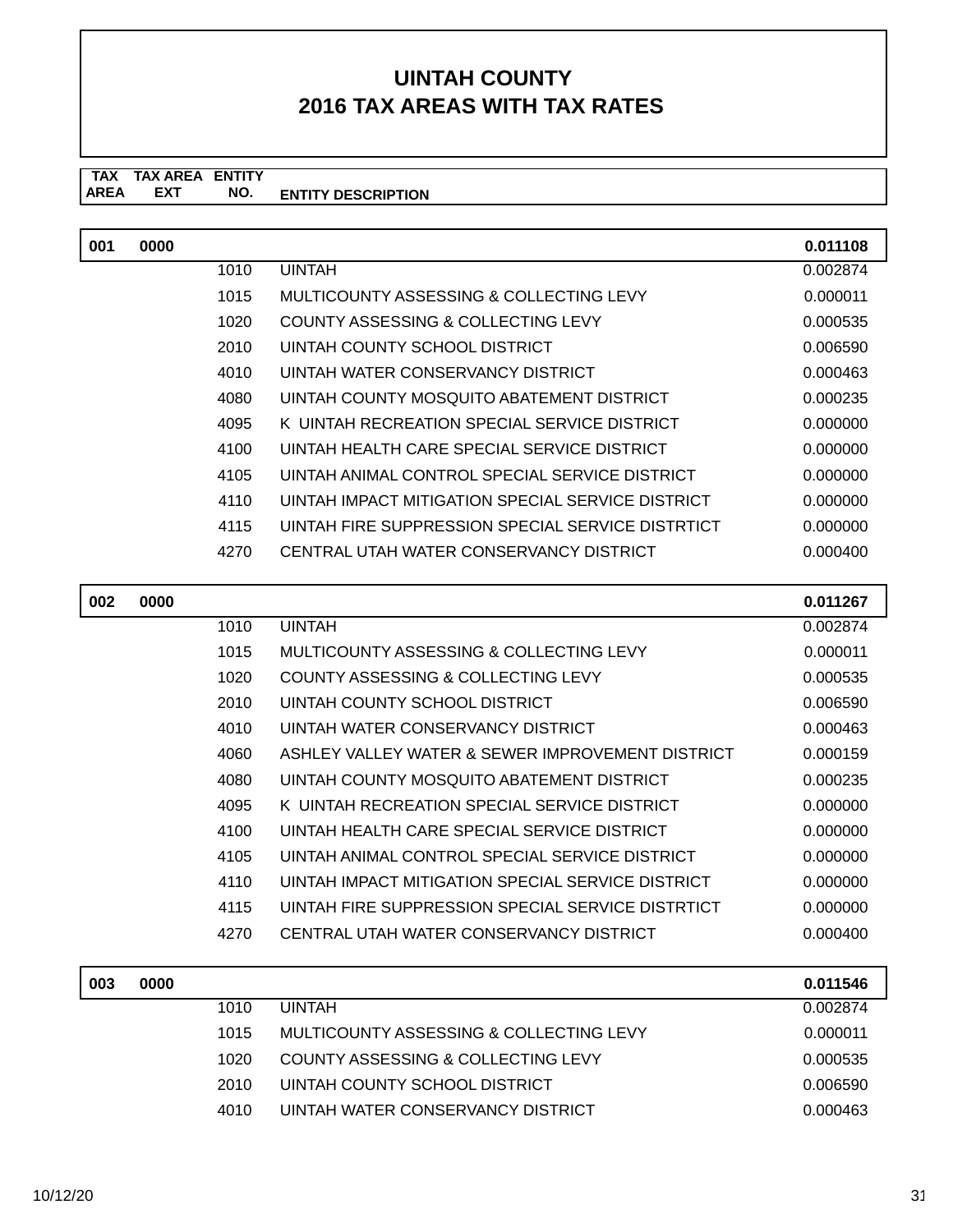| <b>TAX</b><br><b>AREA</b> | <b>TAX AREA</b><br><b>EXT</b> | <b>ENTITY</b><br>NO. | <b>ENTITY DESCRIPTION</b>                         |          |
|---------------------------|-------------------------------|----------------------|---------------------------------------------------|----------|
|                           |                               |                      |                                                   |          |
|                           |                               | 4020                 | MAESER WATER IMPROVEMENT DISTRICT                 | 0.000438 |
|                           |                               | 4080                 | UINTAH COUNTY MOSQUITO ABATEMENT DISTRICT         | 0.000235 |
|                           |                               | 4095                 | K UINTAH RECREATION SPECIAL SERVICE DISTRICT      | 0.000000 |
|                           |                               | 4100                 | UINTAH HEALTH CARE SPECIAL SERVICE DISTRICT       | 0.000000 |
|                           |                               | 4105                 | UINTAH ANIMAL CONTROL SPECIAL SERVICE DISTRICT    | 0.000000 |
|                           |                               | 4110                 | UINTAH IMPACT MITIGATION SPECIAL SERVICE DISTRICT | 0.000000 |
|                           |                               | 4115                 | UINTAH FIRE SUPPRESSION SPECIAL SERVICE DISTRTICT | 0.000000 |
|                           |                               | 4270                 | CENTRAL UTAH WATER CONSERVANCY DISTRICT           | 0.000400 |
| 004                       | 0000                          |                      |                                                   | 0.011715 |
|                           |                               | 1010                 | <b>UINTAH</b>                                     | 0.002874 |
|                           |                               | 1015                 | MULTICOUNTY ASSESSING & COLLECTING LEVY           | 0.000011 |
|                           |                               | 1020                 | COUNTY ASSESSING & COLLECTING LEVY                | 0.000535 |
|                           |                               | 2010                 | UINTAH COUNTY SCHOOL DISTRICT                     | 0.006590 |
|                           |                               | 3030                 | <b>VERNAL</b>                                     | 0.000607 |
|                           |                               | 4010                 | UINTAH WATER CONSERVANCY DISTRICT                 | 0.000463 |
|                           |                               | 4080                 | UINTAH COUNTY MOSQUITO ABATEMENT DISTRICT         | 0.000235 |
|                           |                               | 4095                 | K UINTAH RECREATION SPECIAL SERVICE DISTRICT      | 0.000000 |
|                           |                               | 4100                 | UINTAH HEALTH CARE SPECIAL SERVICE DISTRICT       | 0.000000 |
|                           |                               | 4105                 | UINTAH ANIMAL CONTROL SPECIAL SERVICE DISTRICT    | 0.000000 |
|                           |                               | 4110                 | UINTAH IMPACT MITIGATION SPECIAL SERVICE DISTRICT | 0.000000 |
|                           |                               | 4115                 | UINTAH FIRE SUPPRESSION SPECIAL SERVICE DISTRTICT | 0.000000 |
|                           |                               | 4270                 | CENTRAL UTAH WATER CONSERVANCY DISTRICT           | 0.000400 |
| 005                       | 0000                          |                      |                                                   | 0.011651 |
|                           |                               | 1010                 | <b>UINTAH</b>                                     | 0.002874 |
|                           |                               | 1015                 | MULTICOUNTY ASSESSING & COLLECTING LEVY           | 0.000011 |
|                           |                               | 1020                 | COUNTY ASSESSING & COLLECTING LEVY                | 0.000535 |
|                           |                               | 2010                 | UINTAH COUNTY SCHOOL DISTRICT                     | 0.006590 |
|                           |                               | 4010                 | UINTAH WATER CONSERVANCY DISTRICT                 | 0.000463 |
|                           |                               | 4030                 | JENSEN WATER IMPROVEMENT DISTRICT                 | 0.000543 |
|                           |                               | 4080                 | UINTAH COUNTY MOSQUITO ABATEMENT DISTRICT         | 0.000235 |
|                           |                               | 4095                 | K UINTAH RECREATION SPECIAL SERVICE DISTRICT      | 0.000000 |
|                           |                               | 4100                 | UINTAH HEALTH CARE SPECIAL SERVICE DISTRICT       | 0.000000 |
|                           |                               | 4105                 | UINTAH ANIMAL CONTROL SPECIAL SERVICE DISTRICT    | 0.000000 |

4110 UINTAH IMPACT MITIGATION SPECIAL SERVICE DISTRICT 0.000000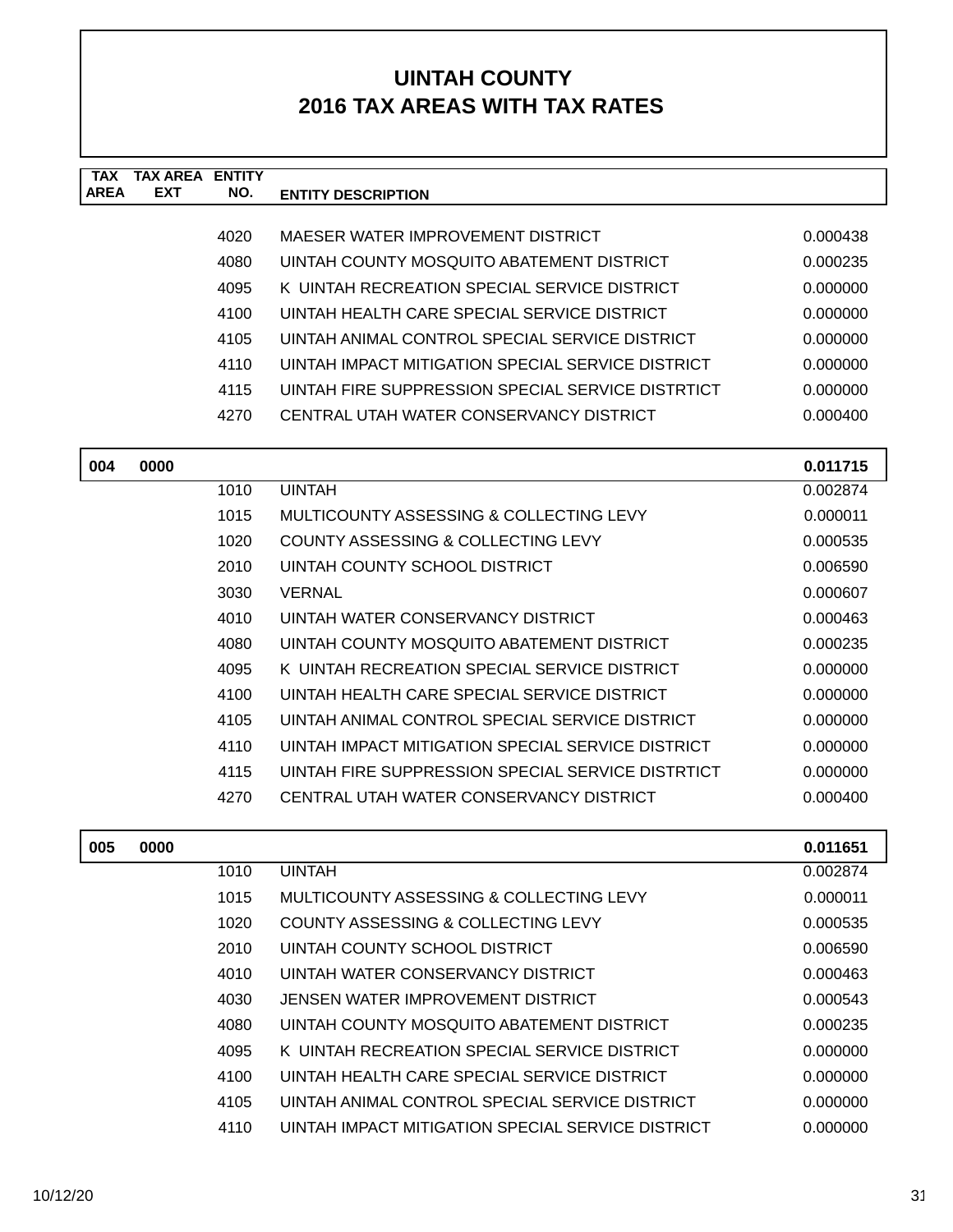| <b>TAX</b><br><b>AREA</b> | <b>TAX AREA ENTITY</b><br><b>EXT</b> | NO.  | <b>ENTITY DESCRIPTION</b>                         |          |
|---------------------------|--------------------------------------|------|---------------------------------------------------|----------|
|                           |                                      | 4115 | UINTAH FIRE SUPPRESSION SPECIAL SERVICE DISTRTICT | 0.000000 |
|                           |                                      | 4270 | CENTRAL UTAH WATER CONSERVANCY DISTRICT           | 0.000400 |
|                           |                                      |      |                                                   |          |
| 006                       | 0000                                 |      |                                                   | 0.011130 |
|                           |                                      | 1010 | <b>UINTAH</b>                                     | 0.002874 |
|                           |                                      | 1015 | MULTICOUNTY ASSESSING & COLLECTING LEVY           | 0.000011 |
|                           |                                      | 1020 | COUNTY ASSESSING & COLLECTING LEVY                | 0.000535 |
|                           |                                      | 2010 | UINTAH COUNTY SCHOOL DISTRICT                     | 0.006590 |
|                           |                                      | 4040 | <b>BALLARD WATER IMPROVEMENT DISTRICT</b>         | 0.000485 |
|                           |                                      | 4080 | UINTAH COUNTY MOSQUITO ABATEMENT DISTRICT         | 0.000235 |
|                           |                                      | 4095 | K UINTAH RECREATION SPECIAL SERVICE DISTRICT      | 0.000000 |
|                           |                                      | 4100 | UINTAH HEALTH CARE SPECIAL SERVICE DISTRICT       | 0.000000 |
|                           |                                      | 4105 | UINTAH ANIMAL CONTROL SPECIAL SERVICE DISTRICT    | 0.000000 |
|                           |                                      | 4110 | UINTAH IMPACT MITIGATION SPECIAL SERVICE DISTRICT | 0.000000 |
|                           |                                      | 4115 | UINTAH FIRE SUPPRESSION SPECIAL SERVICE DISTRTICT | 0.000000 |
|                           |                                      | 4270 | CENTRAL UTAH WATER CONSERVANCY DISTRICT           | 0.000400 |
| 007                       | 0000                                 |      |                                                   | 0.011897 |
|                           |                                      | 1010 | <b>UINTAH</b>                                     | 0.002874 |
|                           |                                      | 1015 | MULTICOUNTY ASSESSING & COLLECTING LEVY           | 0.000011 |
|                           |                                      | 1020 | COUNTY ASSESSING & COLLECTING LEVY                | 0.000535 |
|                           |                                      |      |                                                   |          |
|                           |                                      | 2010 | UINTAH COUNTY SCHOOL DISTRICT                     | 0.006590 |
|                           |                                      | 4010 | UINTAH WATER CONSERVANCY DISTRICT                 | 0.000463 |
|                           |                                      | 4050 | <b>OURAY PARK WATER IMPROVEMENT DISTRICT</b>      | 0.000789 |
|                           |                                      | 4080 | UINTAH COUNTY MOSQUITO ABATEMENT DISTRICT         | 0.000235 |
|                           |                                      | 4095 | K UINTAH RECREATION SPECIAL SERVICE DISTRICT      | 0.000000 |
|                           |                                      | 4100 | UINTAH HEALTH CARE SPECIAL SERVICE DISTRICT       | 0.000000 |
|                           |                                      | 4105 | UINTAH ANIMAL CONTROL SPECIAL SERVICE DISTRICT    | 0.000000 |
|                           |                                      | 4110 | UINTAH IMPACT MITIGATION SPECIAL SERVICE DISTRICT | 0.000000 |
|                           |                                      | 4115 | UINTAH FIRE SUPPRESSION SPECIAL SERVICE DISTRTICT | 0.000000 |
|                           |                                      | 4270 | CENTRAL UTAH WATER CONSERVANCY DISTRICT           | 0.000400 |
| 008                       | 0000                                 |      |                                                   | 0.010645 |
|                           |                                      | 1010 | <b>UINTAH</b>                                     | 0.002874 |
|                           |                                      | 1015 | MULTICOUNTY ASSESSING & COLLECTING LEVY           | 0.000011 |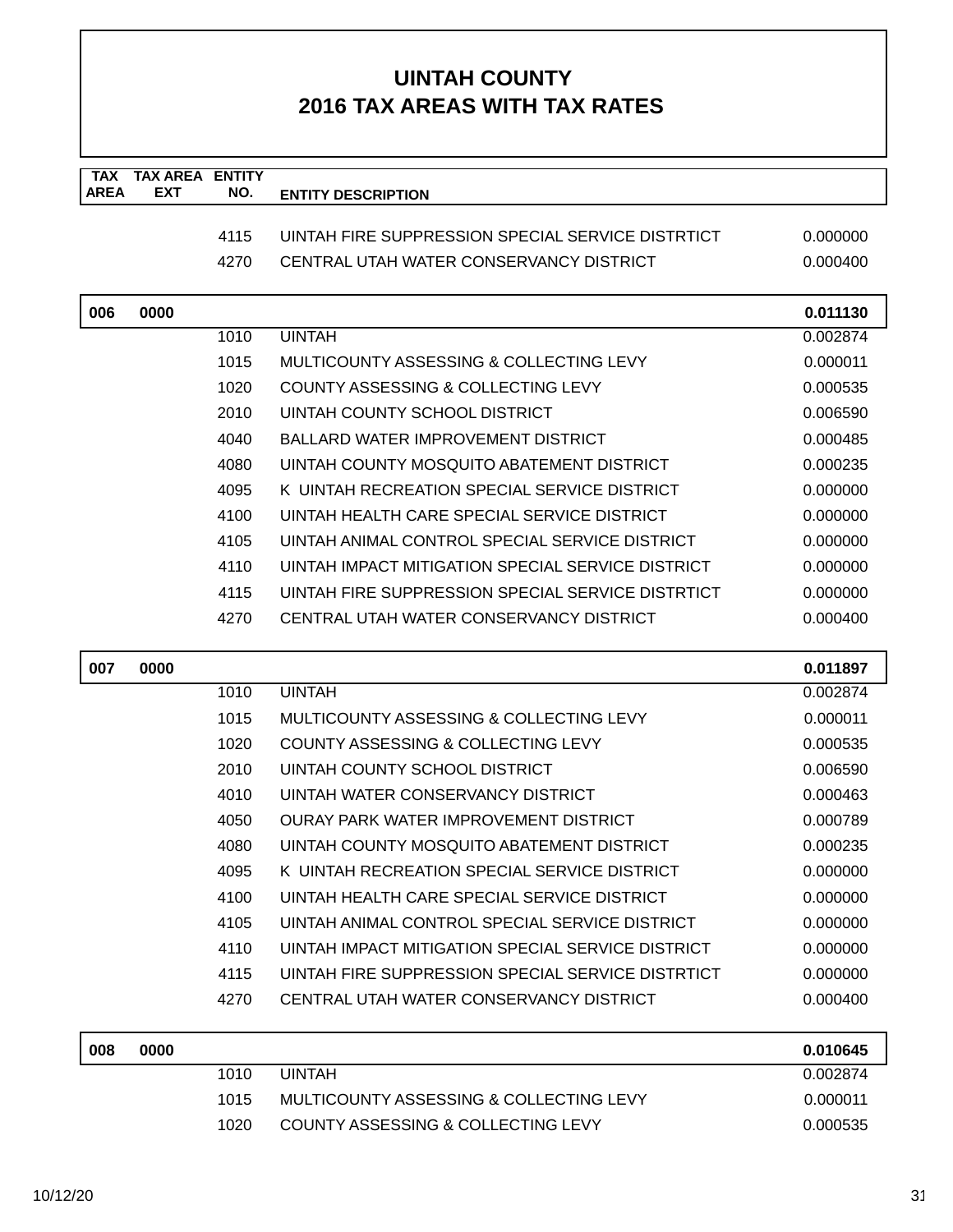| <b>TAX</b><br><b>AREA</b> | <b>TAX AREA</b><br><b>EXT</b> | <b>ENTITY</b><br>NO. | <b>ENTITY DESCRIPTION</b>                         |          |
|---------------------------|-------------------------------|----------------------|---------------------------------------------------|----------|
|                           |                               |                      |                                                   |          |
|                           |                               | 2010                 | UINTAH COUNTY SCHOOL DISTRICT                     | 0.006590 |
|                           |                               | 4080                 | UINTAH COUNTY MOSQUITO ABATEMENT DISTRICT         | 0.000235 |
|                           |                               | 4095                 | K UINTAH RECREATION SPECIAL SERVICE DISTRICT      | 0.000000 |
|                           |                               | 4100                 | UINTAH HEALTH CARE SPECIAL SERVICE DISTRICT       | 0.000000 |
|                           |                               | 4105                 | UINTAH ANIMAL CONTROL SPECIAL SERVICE DISTRICT    | 0.000000 |
|                           |                               | 4110                 | UINTAH IMPACT MITIGATION SPECIAL SERVICE DISTRICT | 0.000000 |
|                           |                               | 4115                 | UINTAH FIRE SUPPRESSION SPECIAL SERVICE DISTRTICT | 0.000000 |
|                           |                               | 4270                 | CENTRAL UTAH WATER CONSERVANCY DISTRICT           | 0.000400 |
| 009                       | 0000                          |                      |                                                   | 0.011687 |
|                           |                               | 1010                 | <b>UINTAH</b>                                     | 0.002874 |
|                           |                               | 1015                 | MULTICOUNTY ASSESSING & COLLECTING LEVY           | 0.000011 |
|                           |                               | 1020                 | COUNTY ASSESSING & COLLECTING LEVY                | 0.000535 |
|                           |                               | 2010                 | UINTAH COUNTY SCHOOL DISTRICT                     | 0.006590 |
|                           |                               | 4010                 | UINTAH WATER CONSERVANCY DISTRICT                 | 0.000463 |
|                           |                               | 4070                 | TRIDELL-LAPOINT WATER IMPROVEMENT DISTRICT        | 0.000579 |
|                           |                               | 4080                 | UINTAH COUNTY MOSQUITO ABATEMENT DISTRICT         | 0.000235 |
|                           |                               | 4095                 | K UINTAH RECREATION SPECIAL SERVICE DISTRICT      | 0.000000 |
|                           |                               | 4100                 | UINTAH HEALTH CARE SPECIAL SERVICE DISTRICT       | 0.000000 |
|                           |                               | 4105                 | UINTAH ANIMAL CONTROL SPECIAL SERVICE DISTRICT    | 0.000000 |
|                           |                               | 4110                 | UINTAH IMPACT MITIGATION SPECIAL SERVICE DISTRICT | 0.000000 |
|                           |                               | 4115                 | UINTAH FIRE SUPPRESSION SPECIAL SERVICE DISTRTICT | 0.000000 |
|                           |                               | 4270                 | CENTRAL UTAH WATER CONSERVANCY DISTRICT           | 0.000400 |
| 010                       | 0000                          |                      |                                                   | 0.011224 |
|                           |                               | 1010                 | <b>UINTAH</b>                                     | 0.002874 |
|                           |                               | 1015                 | MULTICOUNTY ASSESSING & COLLECTING LEVY           | 0.000011 |
|                           |                               | 1020                 | COUNTY ASSESSING & COLLECTING LEVY                | 0.000535 |
|                           |                               | 2010                 | UINTAH COUNTY SCHOOL DISTRICT                     | 0.006590 |
|                           |                               | 4070                 | TRIDELL-LAPOINT WATER IMPROVEMENT DISTRICT        | 0.000579 |
|                           |                               | 4080                 | UINTAH COUNTY MOSQUITO ABATEMENT DISTRICT         | 0.000235 |
|                           |                               | 4095                 | K UINTAH RECREATION SPECIAL SERVICE DISTRICT      | 0.000000 |
|                           |                               | 4100                 | UINTAH HEALTH CARE SPECIAL SERVICE DISTRICT       | 0.000000 |
|                           |                               | 4105                 | UINTAH ANIMAL CONTROL SPECIAL SERVICE DISTRICT    | 0.000000 |
|                           |                               | 4110                 | UINTAH IMPACT MITIGATION SPECIAL SERVICE DISTRICT | 0.000000 |
|                           |                               | 4115                 | UINTAH FIRE SUPPRESSION SPECIAL SERVICE DISTRTICT | 0.000000 |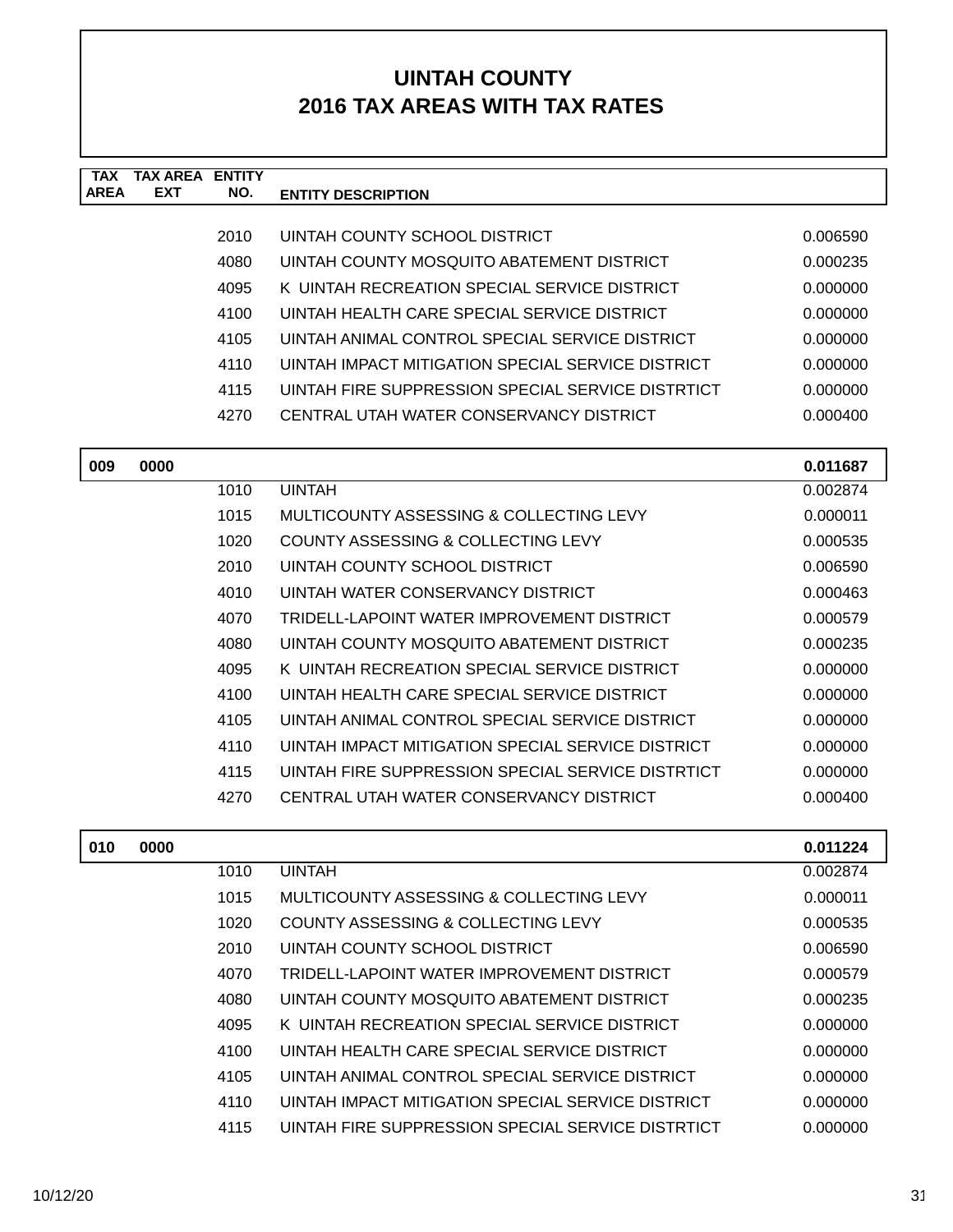#### **TAX TAX AREA ENTITY AREA ENTITY DESCRIPTION EXT NO.**

#### 4270 CENTRAL UTAH WATER CONSERVANCY DISTRICT 0.000400

| 011 | 0000 |      |                                                   | 0.012936 |
|-----|------|------|---------------------------------------------------|----------|
|     |      | 1010 | <b>UINTAH</b>                                     | 0.002874 |
|     |      | 1015 | MULTICOUNTY ASSESSING & COLLECTING LEVY           | 0.000011 |
|     |      | 1020 | COUNTY ASSESSING & COLLECTING LEVY                | 0.000535 |
|     |      | 2010 | UINTAH COUNTY SCHOOL DISTRICT                     | 0.006590 |
|     |      | 3010 | <b>BALLARD</b>                                    | 0.002291 |
|     |      | 4080 | UINTAH COUNTY MOSQUITO ABATEMENT DISTRICT         | 0.000235 |
|     |      | 4095 | K UINTAH RECREATION SPECIAL SERVICE DISTRICT      | 0.000000 |
|     |      | 4100 | UINTAH HEALTH CARE SPECIAL SERVICE DISTRICT       | 0.000000 |
|     |      | 4105 | UINTAH ANIMAL CONTROL SPECIAL SERVICE DISTRICT    | 0.000000 |
|     |      | 4110 | UINTAH IMPACT MITIGATION SPECIAL SERVICE DISTRICT | 0.000000 |
|     |      | 4115 | UINTAH FIRE SUPPRESSION SPECIAL SERVICE DISTRTICT | 0.000000 |
|     |      | 4270 | CENTRAL UTAH WATER CONSERVANCY DISTRICT           | 0.000400 |
|     |      |      |                                                   |          |

| 012 | 0000 |      |                                                   | 0.013421 |
|-----|------|------|---------------------------------------------------|----------|
|     |      | 1010 | <b>UINTAH</b>                                     | 0.002874 |
|     |      | 1015 | MULTICOUNTY ASSESSING & COLLECTING LEVY           | 0.000011 |
|     |      | 1020 | COUNTY ASSESSING & COLLECTING LEVY                | 0.000535 |
|     |      | 2010 | UINTAH COUNTY SCHOOL DISTRICT                     | 0.006590 |
|     |      | 3010 | <b>BALLARD</b>                                    | 0.002291 |
|     |      | 4040 | <b>BALLARD WATER IMPROVEMENT DISTRICT</b>         | 0.000485 |
|     |      | 4080 | UINTAH COUNTY MOSQUITO ABATEMENT DISTRICT         | 0.000235 |
|     |      | 4095 | K UINTAH RECREATION SPECIAL SERVICE DISTRICT      | 0.000000 |
|     |      | 4100 | UINTAH HEALTH CARE SPECIAL SERVICE DISTRICT       | 0.000000 |
|     |      | 4105 | UINTAH ANIMAL CONTROL SPECIAL SERVICE DISTRICT    | 0.000000 |
|     |      | 4110 | UINTAH IMPACT MITIGATION SPECIAL SERVICE DISTRICT | 0.000000 |
|     |      | 4115 | UINTAH FIRE SUPPRESSION SPECIAL SERVICE DISTRTICT | 0.000000 |
|     |      | 4270 | CENTRAL UTAH WATER CONSERVANCY DISTRICT           | 0.000400 |
|     |      |      |                                                   |          |
| 014 | 0000 |      |                                                   | 0.011595 |
|     |      | 1010 | <b><i>I IIN IT A I I</i></b>                      | 0.00071  |

| U 14 | uuuu |      |                                         | ບ.ບ ເ ເວນວ |
|------|------|------|-----------------------------------------|------------|
|      |      | 1010 | <b>UINTAH</b>                           | 0.002874   |
|      |      | 1015 | MULTICOUNTY ASSESSING & COLLECTING LEVY | 0.000011   |
|      |      | 1020 | COUNTY ASSESSING & COLLECTING LEVY      | 0.000535   |
|      |      | 2010 | UINTAH COUNTY SCHOOL DISTRICT           | 0.006590   |
|      |      |      |                                         |            |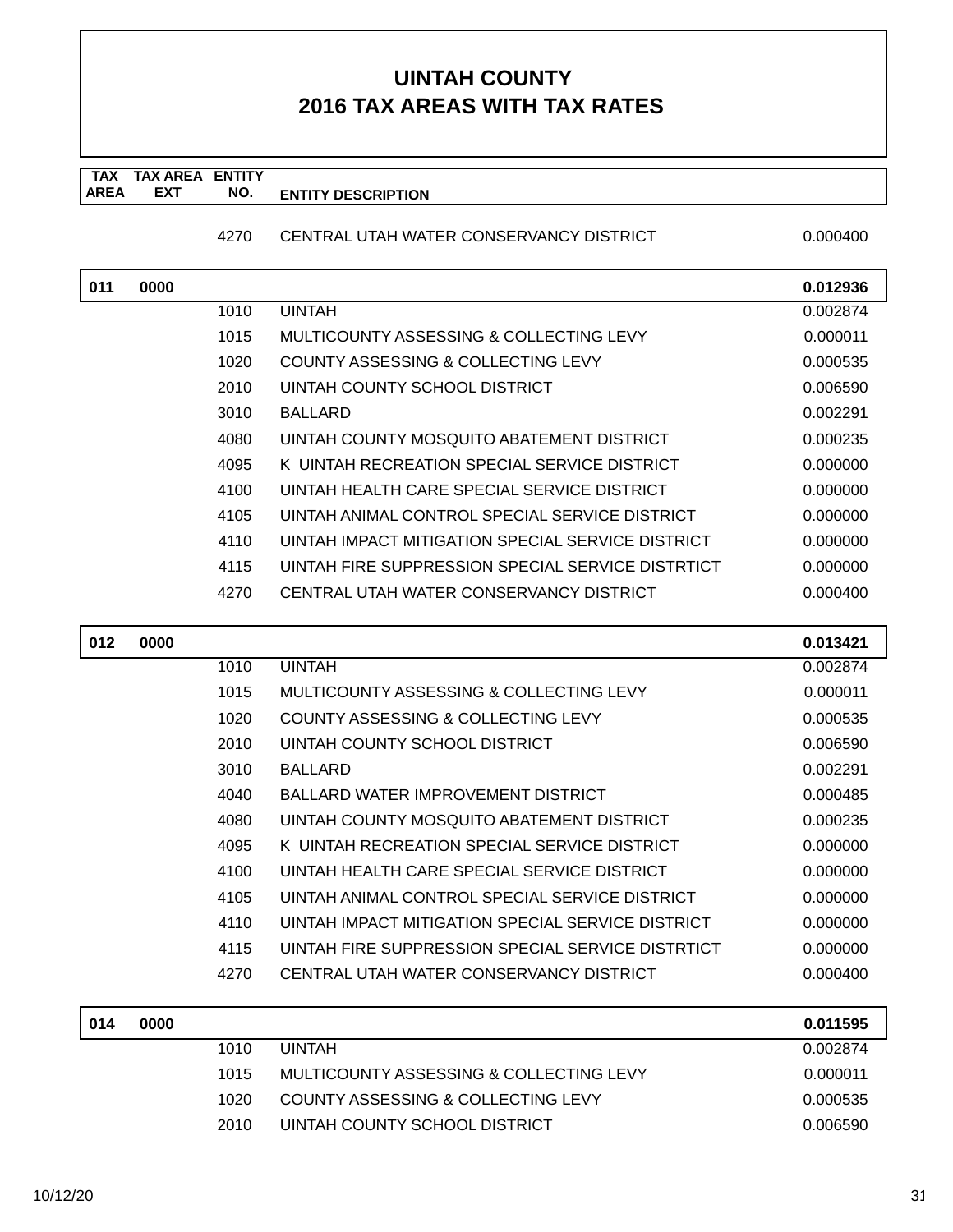| <b>AREA</b> | <b>EXT</b> | NO.  | <b>ENTITY DESCRIPTION</b>                         |          |
|-------------|------------|------|---------------------------------------------------|----------|
|             |            | 3020 | <b>NAPLES</b>                                     | 0.000328 |
|             |            | 4010 | UINTAH WATER CONSERVANCY DISTRICT                 | 0.000463 |
|             |            | 4060 | ASHLEY VALLEY WATER & SEWER IMPROVEMENT DISTRICT  | 0.000159 |
|             |            | 4080 | UINTAH COUNTY MOSQUITO ABATEMENT DISTRICT         | 0.000235 |
|             |            | 4095 | K UINTAH RECREATION SPECIAL SERVICE DISTRICT      | 0.000000 |
|             |            | 4100 | UINTAH HEALTH CARE SPECIAL SERVICE DISTRICT       | 0.000000 |
|             |            | 4105 | UINTAH ANIMAL CONTROL SPECIAL SERVICE DISTRICT    | 0.000000 |
|             |            | 4110 | UINTAH IMPACT MITIGATION SPECIAL SERVICE DISTRICT | 0.000000 |
|             |            | 4115 | UINTAH FIRE SUPPRESSION SPECIAL SERVICE DISTRTICT | 0.000000 |
|             |            | 4270 | CENTRAL UTAH WATER CONSERVANCY DISTRICT           | 0.000400 |
| 016         | 0000       |      |                                                   | 0.011108 |
|             |            | 1010 | <b>UINTAH</b>                                     | 0.002874 |
|             |            | 1015 | MULTICOUNTY ASSESSING & COLLECTING LEVY           | 0.000011 |
|             |            | 1020 | <b>COUNTY ASSESSING &amp; COLLECTING LEVY</b>     | 0.000535 |
|             |            | 2010 | UINTAH COUNTY SCHOOL DISTRICT                     | 0.006590 |
|             |            | 4010 | UINTAH WATER CONSERVANCY DISTRICT                 | 0.000463 |
|             |            | 4080 | UINTAH COUNTY MOSQUITO ABATEMENT DISTRICT         | 0.000235 |
|             |            | 4095 | K UINTAH RECREATION SPECIAL SERVICE DISTRICT      | 0.000000 |
|             |            | 4100 | UINTAH HEALTH CARE SPECIAL SERVICE DISTRICT       | 0.000000 |
|             |            | 4105 | UINTAH ANIMAL CONTROL SPECIAL SERVICE DISTRICT    | 0.000000 |
|             |            | 4110 | UINTAH IMPACT MITIGATION SPECIAL SERVICE DISTRICT | 0.000000 |
|             |            | 4115 | UINTAH FIRE SUPPRESSION SPECIAL SERVICE DISTRTICT | 0.000000 |
|             |            | 4270 | CENTRAL UTAH WATER CONSERVANCY DISTRICT           | 0.000400 |
|             |            | 4290 | <b>JOHNSON WATER DISTRICT</b>                     | 0.000000 |
| 017         | 0000       |      |                                                   | 0.010645 |
|             |            | 1010 | <b>UINTAH</b>                                     | 0.002874 |
|             |            | 1015 | MULTICOUNTY ASSESSING & COLLECTING LEVY           | 0.000011 |
|             |            | 1020 | COUNTY ASSESSING & COLLECTING LEVY                | 0.000535 |
|             |            | 2010 | UINTAH COUNTY SCHOOL DISTRICT                     | 0.006590 |
|             |            | 4080 | UINTAH COUNTY MOSQUITO ABATEMENT DISTRICT         | 0.000235 |
|             |            | 4095 | K UINTAH RECREATION SPECIAL SERVICE DISTRICT      | 0.000000 |
|             |            | 4100 | UINTAH HEALTH CARE SPECIAL SERVICE DISTRICT       | 0.000000 |
|             |            | 4105 | UINTAH ANIMAL CONTROL SPECIAL SERVICE DISTRICT    | 0.000000 |
|             |            | 4110 | UINTAH IMPACT MITIGATION SPECIAL SERVICE DISTRICT | 0.000000 |
|             |            |      |                                                   |          |

**TAX TAX AREA ENTITY**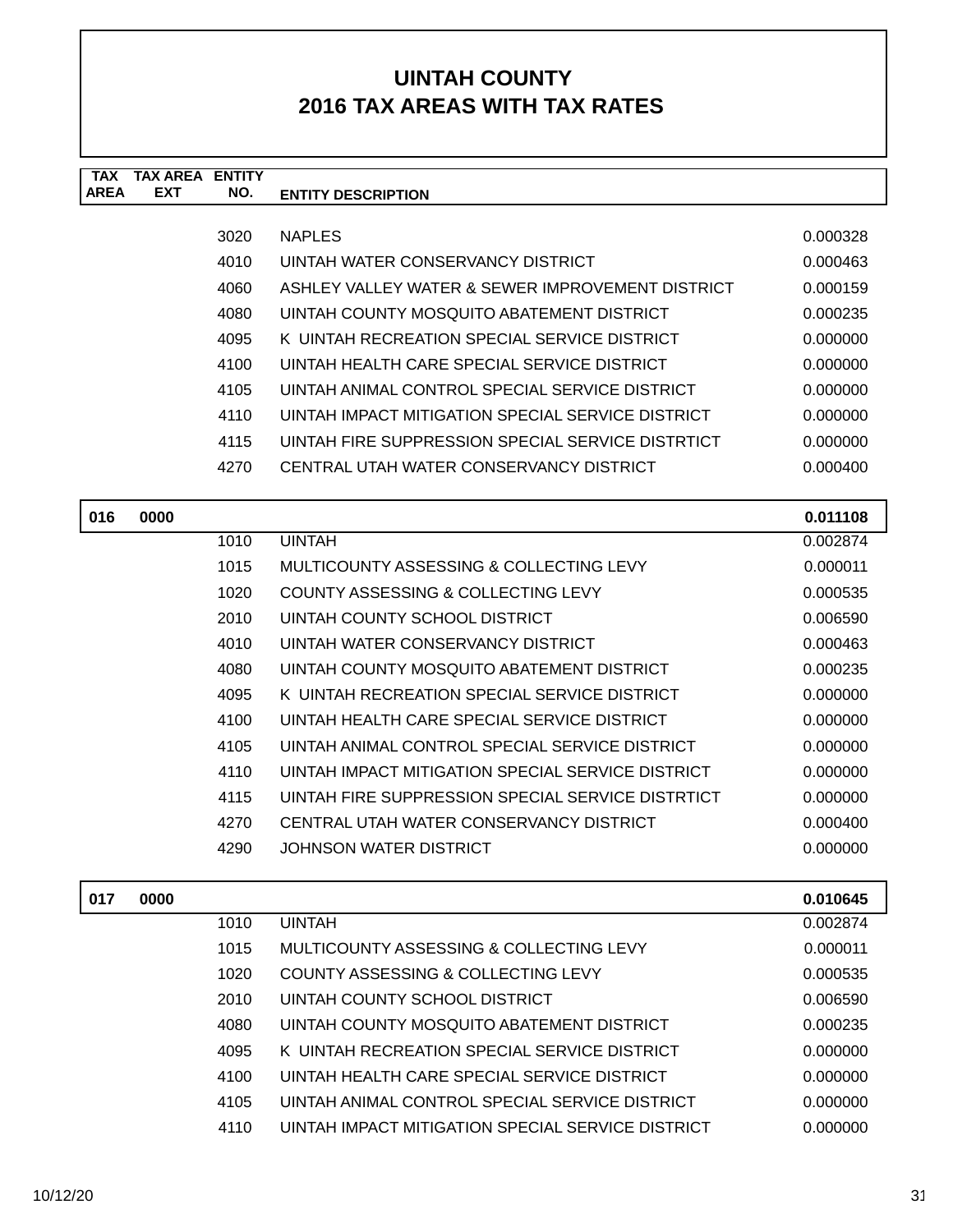| <b>TAX</b>  | <b>TAX AREA</b> | <b>ENTITY</b> |                                                   |          |
|-------------|-----------------|---------------|---------------------------------------------------|----------|
| <b>AREA</b> | <b>EXT</b>      | NO.           | <b>ENTITY DESCRIPTION</b>                         |          |
|             |                 | 4115          | UINTAH FIRE SUPPRESSION SPECIAL SERVICE DISTRTICT | 0.000000 |
|             |                 | 4270          | CENTRAL UTAH WATER CONSERVANCY DISTRICT           | 0.000400 |
|             |                 | 4290          | <b>JOHNSON WATER DISTRICT</b>                     | 0.000000 |
|             |                 |               |                                                   |          |
| 021         | 0000            |               |                                                   | 0.011595 |
|             |                 | 1010          | <b>UINTAH</b>                                     | 0.002874 |
|             |                 | 1015          | MULTICOUNTY ASSESSING & COLLECTING LEVY           | 0.000011 |
|             |                 | 1020          | COUNTY ASSESSING & COLLECTING LEVY                | 0.000535 |
|             |                 | 2010          | UINTAH COUNTY SCHOOL DISTRICT                     | 0.006590 |
|             |                 | 3020          | <b>NAPLES</b>                                     | 0.000328 |
|             |                 | 4010          | UINTAH WATER CONSERVANCY DISTRICT                 | 0.000463 |
|             |                 | 4060          | ASHLEY VALLEY WATER & SEWER IMPROVEMENT DISTRICT  | 0.000159 |
|             |                 | 4080          | UINTAH COUNTY MOSQUITO ABATEMENT DISTRICT         | 0.000235 |
|             |                 | 4095          | K UINTAH RECREATION SPECIAL SERVICE DISTRICT      | 0.000000 |
|             |                 | 4100          | UINTAH HEALTH CARE SPECIAL SERVICE DISTRICT       | 0.000000 |
|             |                 | 4105          | UINTAH ANIMAL CONTROL SPECIAL SERVICE DISTRICT    | 0.000000 |
|             |                 | 4110          | UINTAH IMPACT MITIGATION SPECIAL SERVICE DISTRICT | 0.000000 |
|             |                 | 4115          | UINTAH FIRE SUPPRESSION SPECIAL SERVICE DISTRTICT | 0.000000 |
|             |                 | 4270          | CENTRAL UTAH WATER CONSERVANCY DISTRICT           | 0.000400 |
|             |                 | 8016          | 1000 SOUTH CDA - NAPLES                           | 0.000000 |
|             |                 |               |                                                   |          |
| 022         | 0000            |               |                                                   | 0.011595 |
|             |                 | 1010          | <b>UINTAH</b>                                     | 0.002874 |
|             |                 | 1015          | MULTICOUNTY ASSESSING & COLLECTING LEVY           | 0.000011 |
|             |                 | 1020          | <b>COUNTY ASSESSING &amp; COLLECTING LEVY</b>     | 0.000535 |
|             |                 | 2010          | <b>UINTAH COUNTY SCHOOL DISTRICT</b>              | 0.006590 |
|             |                 | 3020          | <b>NAPLES</b>                                     | 0.000328 |
|             |                 | 4010          | UINTAH WATER CONSERVANCY DISTRICT                 | 0.000463 |
|             |                 | 4060          | ASHLEY VALLEY WATER & SEWER IMPROVEMENT DISTRICT  | 0.000159 |
|             |                 | 4080          | UINTAH COUNTY MOSQUITO ABATEMENT DISTRICT         | 0.000235 |
|             |                 | 4090          | HIGH COUNTRY SPECIAL IMPROVEMENT DISTRICT         | 0.000000 |
|             |                 | 4095          | K UINTAH RECREATION SPECIAL SERVICE DISTRICT      | 0.000000 |
|             |                 | 4100          | UINTAH HEALTH CARE SPECIAL SERVICE DISTRICT       | 0.000000 |
|             |                 | 4105          | UINTAH ANIMAL CONTROL SPECIAL SERVICE DISTRICT    | 0.000000 |
|             |                 | 4110          | UINTAH IMPACT MITIGATION SPECIAL SERVICE DISTRICT | 0.000000 |
|             |                 | 4115          | UINTAH FIRE SUPPRESSION SPECIAL SERVICE DISTRTICT | 0.000000 |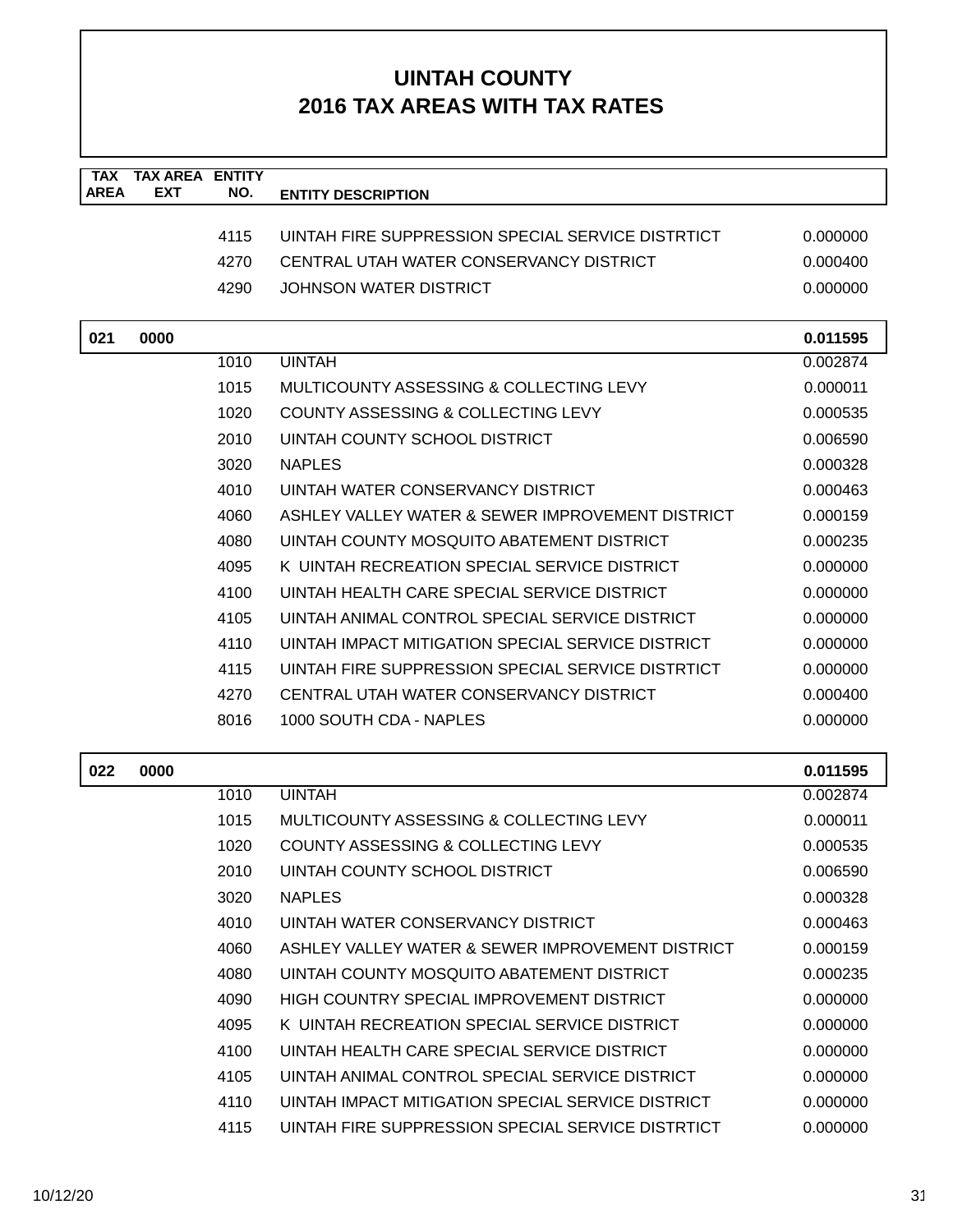#### **TAX TAX AREA ENTITY AREA ENTITY DESCRIPTION EXT NO.**

#### 4270 CENTRAL UTAH WATER CONSERVANCY DISTRICT 0.000400

| 023 | 0000 |      |                                                   | 0.011715 |
|-----|------|------|---------------------------------------------------|----------|
|     |      | 1010 | <b>UINTAH</b>                                     | 0.002874 |
|     |      | 1015 | MULTICOUNTY ASSESSING & COLLECTING LEVY           | 0.000011 |
|     |      | 1020 | <b>COUNTY ASSESSING &amp; COLLECTING LEVY</b>     | 0.000535 |
|     |      | 2010 | UINTAH COUNTY SCHOOL DISTRICT                     | 0.006590 |
|     |      | 3030 | <b>VERNAL</b>                                     | 0.000607 |
|     |      | 4010 | UINTAH WATER CONSERVANCY DISTRICT                 | 0.000463 |
|     |      | 4080 | UINTAH COUNTY MOSQUITO ABATEMENT DISTRICT         | 0.000235 |
|     |      | 4095 | K UINTAH RECREATION SPECIAL SERVICE DISTRICT      | 0.000000 |
|     |      | 4100 | UINTAH HEALTH CARE SPECIAL SERVICE DISTRICT       | 0.000000 |
|     |      | 4105 | UINTAH ANIMAL CONTROL SPECIAL SERVICE DISTRICT    | 0.000000 |
|     |      | 4110 | UINTAH IMPACT MITIGATION SPECIAL SERVICE DISTRICT | 0.000000 |
|     |      | 4115 | UINTAH FIRE SUPPRESSION SPECIAL SERVICE DISTRTICT | 0.000000 |
|     |      | 4270 | CENTRAL UTAH WATER CONSERVANCY DISTRICT           | 0.000400 |
|     |      | 8100 | <b>VERNAL TOWN CENTRE CDA</b>                     | 0.000000 |
|     |      |      |                                                   |          |
|     |      |      |                                                   |          |
| 024 | 0000 |      |                                                   | 0.011874 |
|     |      | 1010 | <b>UINTAH</b>                                     | 0.002874 |
|     |      | 1015 | MULTICOUNTY ASSESSING & COLLECTING LEVY           | 0.000011 |
|     |      | 1020 | COUNTY ASSESSING & COLLECTING LEVY                | 0.000535 |
|     |      | 2010 | UINTAH COUNTY SCHOOL DISTRICT                     | 0.006590 |
|     |      | 3030 | <b>VERNAL</b>                                     | 0.000607 |
|     |      | 4010 | UINTAH WATER CONSERVANCY DISTRICT                 | 0.000463 |
|     |      | 4060 | ASHLEY VALLEY WATER & SEWER IMPROVEMENT DISTRICT  | 0.000159 |
|     |      | 4080 | UINTAH COUNTY MOSQUITO ABATEMENT DISTRICT         | 0.000235 |
|     |      | 4095 | K UINTAH RECREATION SPECIAL SERVICE DISTRICT      | 0.000000 |
|     |      | 4100 | UINTAH HEALTH CARE SPECIAL SERVICE DISTRICT       | 0.000000 |
|     |      | 4105 | UINTAH ANIMAL CONTROL SPECIAL SERVICE DISTRICT    | 0.000000 |
|     |      | 4110 | UINTAH IMPACT MITIGATION SPECIAL SERVICE DISTRICT | 0.000000 |
|     |      | 4115 | UINTAH FIRE SUPPRESSION SPECIAL SERVICE DISTRTICT | 0.000000 |
|     |      | 4270 | CENTRAL UTAH WATER CONSERVANCY DISTRICT           | 0.000400 |

| 026 | 0000 |      |        | 0.011874 |
|-----|------|------|--------|----------|
|     |      | 1010 | JINTAH | 0.002874 |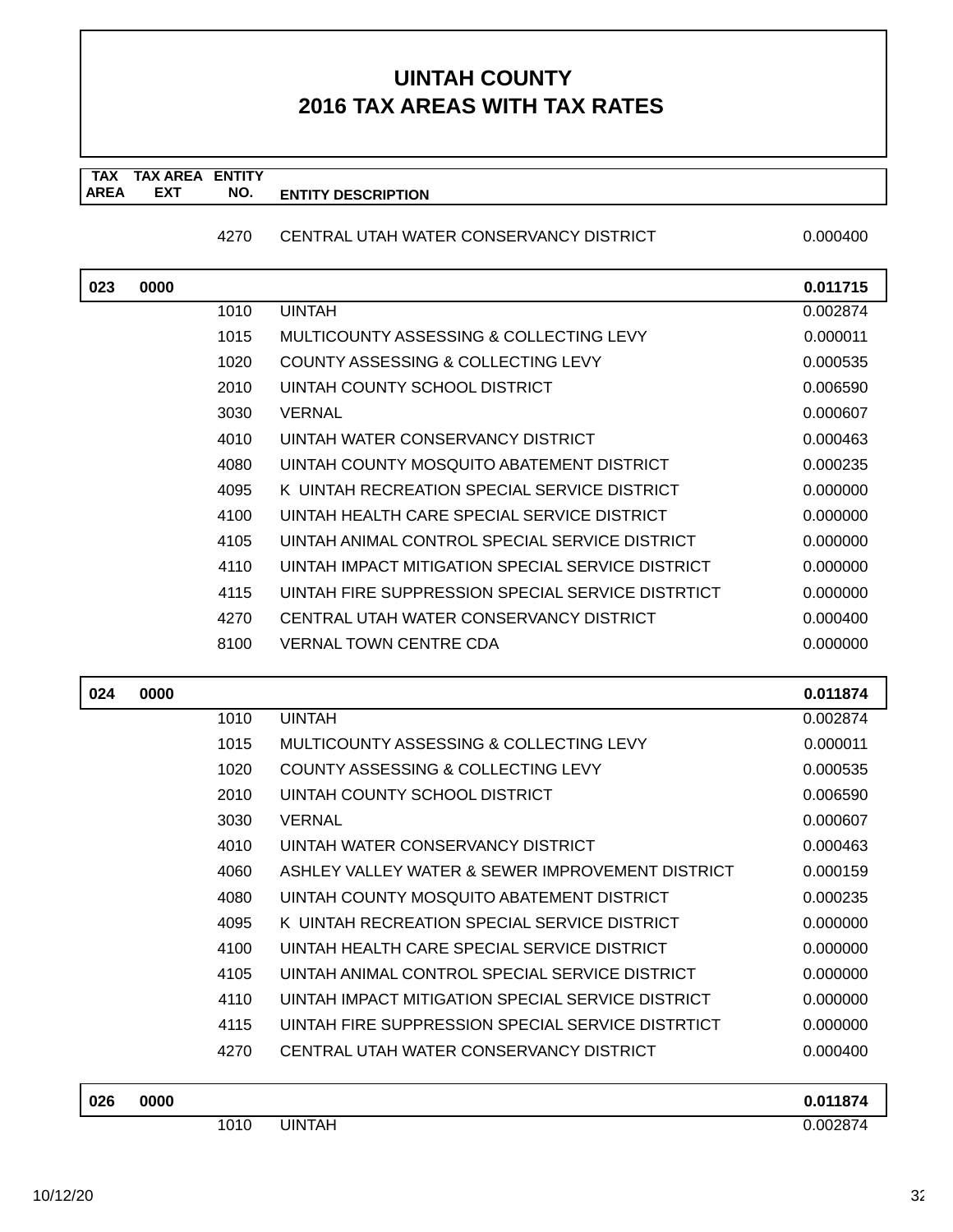| <b>TAX</b>  | <b>TAX AREA ENTITY</b> |      |                                                   |          |
|-------------|------------------------|------|---------------------------------------------------|----------|
| <b>AREA</b> | <b>EXT</b>             | NO.  | <b>ENTITY DESCRIPTION</b>                         |          |
|             |                        |      |                                                   |          |
|             |                        | 1015 | MULTICOUNTY ASSESSING & COLLECTING LEVY           | 0.000011 |
|             |                        | 1020 | COUNTY ASSESSING & COLLECTING LEVY                | 0.000535 |
|             |                        | 2010 | UINTAH COUNTY SCHOOL DISTRICT                     | 0.006590 |
|             |                        | 3030 | <b>VERNAL</b>                                     | 0.000607 |
|             |                        | 4010 | UINTAH WATER CONSERVANCY DISTRICT                 | 0.000463 |
|             |                        | 4060 | ASHLEY VALLEY WATER & SEWER IMPROVEMENT DISTRICT  | 0.000159 |
|             |                        | 4080 | UINTAH COUNTY MOSQUITO ABATEMENT DISTRICT         | 0.000235 |
|             |                        | 4095 | K UINTAH RECREATION SPECIAL SERVICE DISTRICT      | 0.000000 |
|             |                        | 4100 | UINTAH HEALTH CARE SPECIAL SERVICE DISTRICT       | 0.000000 |
|             |                        | 4105 | UINTAH ANIMAL CONTROL SPECIAL SERVICE DISTRICT    | 0.000000 |
|             |                        | 4110 | UINTAH IMPACT MITIGATION SPECIAL SERVICE DISTRICT | 0.000000 |
|             |                        | 4115 | UINTAH FIRE SUPPRESSION SPECIAL SERVICE DISTRTICT | 0.000000 |
|             |                        | 4270 | CENTRAL UTAH WATER CONSERVANCY DISTRICT           | 0.000400 |
|             |                        | 8100 | <b>VERNAL TOWN CENTRE CDA</b>                     | 0.000000 |
|             |                        |      |                                                   |          |
| 028         | 0000                   |      |                                                   | 0.011595 |
|             |                        | 1010 | <b>UINTAH</b>                                     | 0.002874 |
|             |                        | 1015 | MULTICOUNTY ASSESSING & COLLECTING LEVY           | 0.000011 |
|             |                        | 1020 | <b>COUNTY ASSESSING &amp; COLLECTING LEVY</b>     | 0.000535 |
|             |                        | 2010 | UINTAH COUNTY SCHOOL DISTRICT                     | 0.006590 |
|             |                        | 3020 | <b>NAPLES</b>                                     | 0.000328 |
|             |                        | 4010 | UINTAH WATER CONSERVANCY DISTRICT                 | 0.000463 |
|             |                        | 4060 | ASHLEY VALLEY WATER & SEWER IMPROVEMENT DISTRICT  | 0.000159 |
|             |                        | 4080 | UINTAH COUNTY MOSQUITO ABATEMENT DISTRICT         | 0.000235 |
|             |                        | 4095 | K UINTAH RECREATION SPECIAL SERVICE DISTRICT      | 0.000000 |
|             |                        |      |                                                   | 0.00000  |

| 4100 | UINTAH HEALTH CARE SPECIAL SERVICE DISTRICT       | 0.000000 |
|------|---------------------------------------------------|----------|
| 4105 | UINTAH ANIMAL CONTROL SPECIAL SERVICE DISTRICT    | 0.000000 |
| 4110 | UINTAH IMPACT MITIGATION SPECIAL SERVICE DISTRICT | 0.000000 |
| 4115 | UINTAH FIRE SUPPRESSION SPECIAL SERVICE DISTRTICT | 0.000000 |
| 4270 | CENTRAL UTAH WATER CONSERVANCY DISTRICT           | 0.000400 |
| 8015 | 1500 SOUTH NEIGHBORHOOD DEVELOPMENT PLAN - NAPLES | 0.000000 |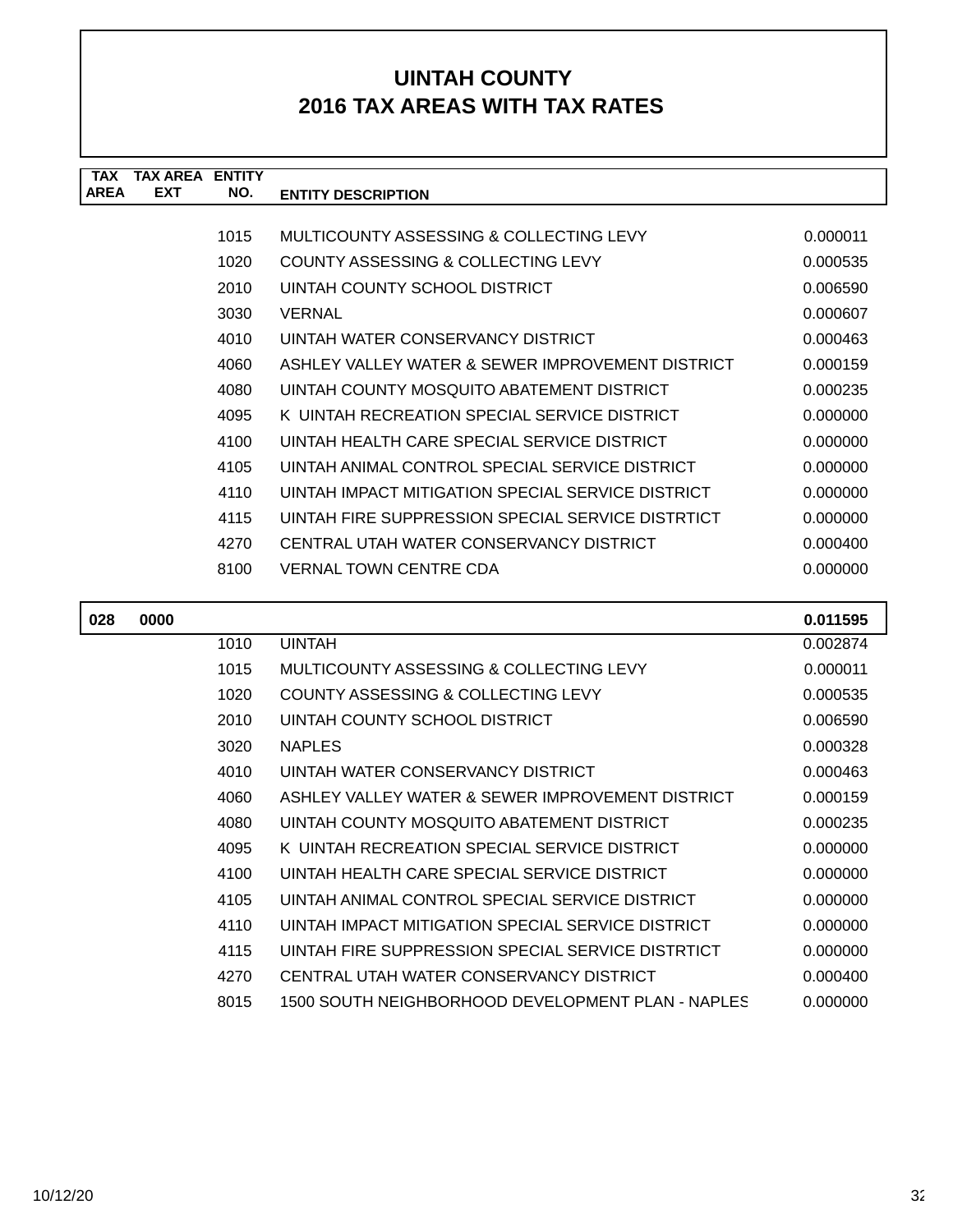#### **TAX TAX AREA ENTITY ENTITY DESCRIPTION EXT NO.**

| 010 | 0000 |      |                                                      | 0.011206 |
|-----|------|------|------------------------------------------------------|----------|
|     |      | 1010 | <b>UTAH</b>                                          | 0.000834 |
|     |      | 1015 | MULTICOUNTY ASSESSING & COLLECTING LEVY              | 0.000011 |
|     |      | 1020 | COUNTY ASSESSING & COLLECTING LEVY                   | 0.000204 |
|     |      | 2010 | ALPINE SCHOOL DISTRICT                               | 0.007718 |
|     |      | 3090 | LEHI                                                 | 0.002005 |
|     |      | 4020 | LEHI METROPOLITAN WATER DISTRICT                     | 0.000011 |
|     |      | 4080 | NORTH UTAH COUNTY WATER CONSERVANCY DISTRICT         | 0.000023 |
|     |      | 4100 | TIMPANOGAS SPECIAL SERVICE DISTRICT                  | 0.000000 |
|     |      | 4250 | CENTRAL UTAH WATER CONSERVANCY                       | 0.000400 |
|     |      | 4330 | WASATCH MENTAL HEALTH SPECIAL SERVICE DISTRICT       | 0.000000 |
|     |      | 4340 | NORTH UTAH VALLEY ANIMAL SHELTER SPECIAL SERVICE DIS | 0.000000 |
|     |      | 4365 | UTAH VALLEY DISPATCH SPECIAL SERVICE DISTRICT        | 0.000000 |

| 010 | 0001 |      |                                                      | 0.011206 |
|-----|------|------|------------------------------------------------------|----------|
|     |      | 1010 | <b>UTAH</b>                                          | 0.000834 |
|     |      | 1015 | MULTICOUNTY ASSESSING & COLLECTING LEVY              | 0.000011 |
|     |      | 1020 | COUNTY ASSESSING & COLLECTING LEVY                   | 0.000204 |
|     |      | 2010 | ALPINE SCHOOL DISTRICT                               | 0.007718 |
|     |      | 3090 | LEHI                                                 | 0.002005 |
|     |      | 4020 | LEHI METROPOLITAN WATER DISTRICT                     | 0.000011 |
|     |      | 4080 | NORTH UTAH COUNTY WATER CONSERVANCY DISTRICT         | 0.000023 |
|     |      | 4100 | TIMPANOGAS SPECIAL SERVICE DISTRICT                  | 0.000000 |
|     |      | 4250 | CENTRAL UTAH WATER CONSERVANCY                       | 0.000400 |
|     |      | 4330 | WASATCH MENTAL HEALTH SPECIAL SERVICE DISTRICT       | 0.000000 |
|     |      | 4340 | NORTH UTAH VALLEY ANIMAL SHELTER SPECIAL SERVICE DIS | 0.000000 |
|     |      | 4365 | UTAH VALLEY DISPATCH SPECIAL SERVICE DISTRICT        | 0.000000 |
|     |      | 8201 | MILL POND NEIGHBORHOOD DEVELOPMENT PLAN              | 0.000000 |
|     |      |      |                                                      |          |

| 010 | 0002 |       |                                         | 0.011206 |
|-----|------|-------|-----------------------------------------|----------|
|     |      | 1010  | <b>UTAH</b>                             | 0.000834 |
|     |      | 1015  | MULTICOUNTY ASSESSING & COLLECTING LEVY | 0.000011 |
|     |      | 1020  | COUNTY ASSESSING & COLLECTING LEVY      | 0.000204 |
|     |      | 2010. | ALPINE SCHOOL DISTRICT                  | 0.007718 |
|     |      | 3090  | LEHL                                    | 0.002005 |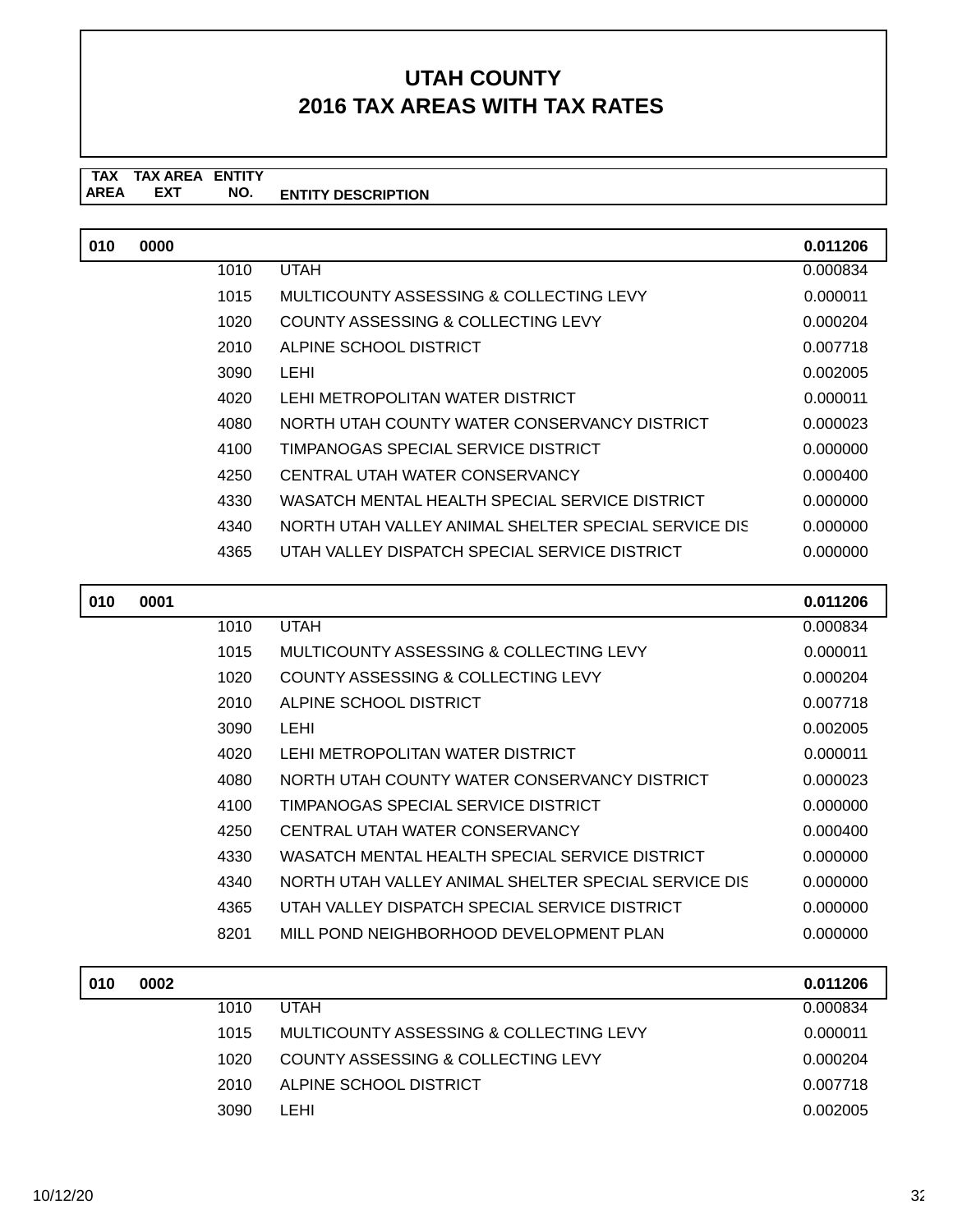| <b>TAX</b><br><b>AREA</b> | <b>TAX AREA</b><br><b>EXT</b> | <b>ENTITY</b><br>NO. | <b>ENTITY DESCRIPTION</b>                            |          |
|---------------------------|-------------------------------|----------------------|------------------------------------------------------|----------|
|                           |                               |                      |                                                      |          |
|                           |                               | 4020                 | LEHI METROPOLITAN WATER DISTRICT                     | 0.000011 |
|                           |                               | 4080                 | NORTH UTAH COUNTY WATER CONSERVANCY DISTRICT         | 0.000023 |
|                           |                               | 4100                 | <b>TIMPANOGAS SPECIAL SERVICE DISTRICT</b>           | 0.000000 |
|                           |                               | 4250                 | CENTRAL UTAH WATER CONSERVANCY                       | 0.000400 |
|                           |                               | 4330                 | WASATCH MENTAL HEALTH SPECIAL SERVICE DISTRICT       | 0.000000 |
|                           |                               | 4340                 | NORTH UTAH VALLEY ANIMAL SHELTER SPECIAL SERVICE DIS | 0.000000 |
|                           |                               | 4365                 | UTAH VALLEY DISPATCH SPECIAL SERVICE DISTRICT        | 0.000000 |
|                           |                               | 8202                 | ALPINE HIGHWAY ECONOMIC DEVELOPMENT PLAN             | 0.000000 |
|                           |                               | 8207                 | ALPINE HIGHWAY COMMUNITY DEVELOPMENT AREA            | 0.000000 |
| 010                       | 0003                          |                      |                                                      | 0.011206 |
|                           |                               | 1010                 | <b>UTAH</b>                                          | 0.000834 |
|                           |                               | 1015                 | MULTICOUNTY ASSESSING & COLLECTING LEVY              | 0.000011 |
|                           |                               | 1020                 | COUNTY ASSESSING & COLLECTING LEVY                   | 0.000204 |
|                           |                               | 2010                 | ALPINE SCHOOL DISTRICT                               | 0.007718 |
|                           |                               | 3090                 | LEHI                                                 | 0.002005 |
|                           |                               | 4020                 | LEHI METROPOLITAN WATER DISTRICT                     | 0.000011 |
|                           |                               | 4080                 | NORTH UTAH COUNTY WATER CONSERVANCY DISTRICT         | 0.000023 |
|                           |                               | 4100                 | TIMPANOGAS SPECIAL SERVICE DISTRICT                  | 0.000000 |
|                           |                               | 4250                 | CENTRAL UTAH WATER CONSERVANCY                       | 0.000400 |
|                           |                               | 4330                 | WASATCH MENTAL HEALTH SPECIAL SERVICE DISTRICT       | 0.000000 |
|                           |                               | 4340                 | NORTH UTAH VALLEY ANIMAL SHELTER SPECIAL SERVICE DIS | 0.000000 |
|                           |                               | 4365                 | UTAH VALLEY DISPATCH SPECIAL SERVICE DISTRICT        | 0.000000 |
|                           |                               | 8203                 | THANKSGIVING PARK EDA - LEHI                         | 0.000000 |
| 010                       | 0004                          |                      |                                                      | 0.011206 |
|                           |                               | 1010                 | <b>UTAH</b>                                          | 0.000834 |
|                           |                               | 1015                 | MULTICOUNTY ASSESSING & COLLECTING LEVY              | 0.000011 |
|                           |                               | 1020                 | COUNTY ASSESSING & COLLECTING LEVY                   | 0.000204 |
|                           |                               | 2010                 | ALPINE SCHOOL DISTRICT                               | 0.007718 |
|                           |                               | 3090                 | <b>LEHI</b>                                          | 0.002005 |
|                           |                               | 4020                 | LEHI METROPOLITAN WATER DISTRICT                     | 0.000011 |
|                           |                               | 4080                 | NORTH UTAH COUNTY WATER CONSERVANCY DISTRICT         | 0.000023 |
|                           |                               | 4100                 | TIMPANOGAS SPECIAL SERVICE DISTRICT                  | 0.000000 |
|                           |                               | 4250                 | CENTRAL UTAH WATER CONSERVANCY                       | 0.000400 |
|                           |                               | 4330                 | WASATCH MENTAL HEALTH SPECIAL SERVICE DISTRICT       | 0.000000 |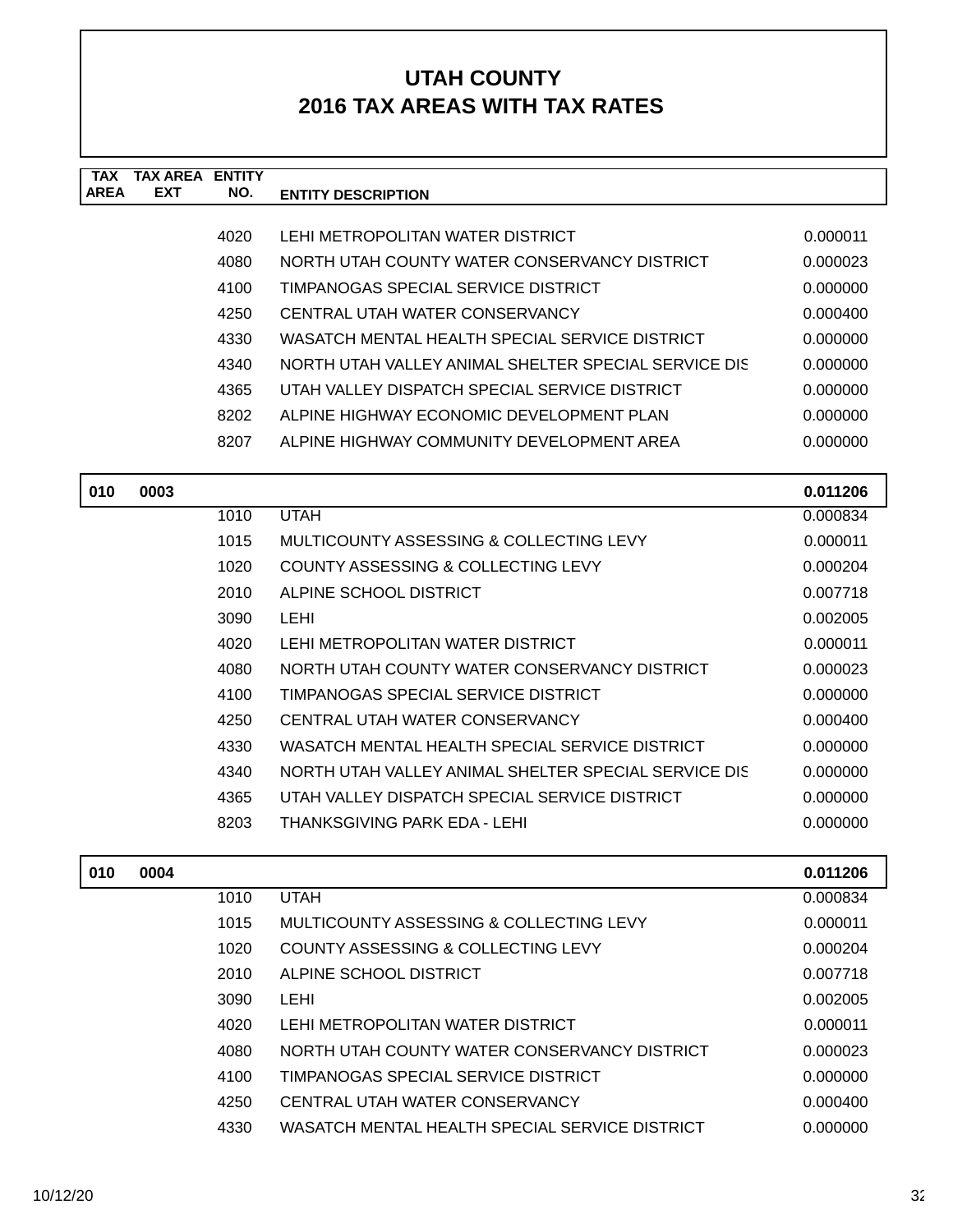| <b>TAX</b><br><b>AREA</b> | <b>TAX AREA</b><br><b>EXT</b> | <b>ENTITY</b><br>NO. | <b>ENTITY DESCRIPTION</b>                            |                      |
|---------------------------|-------------------------------|----------------------|------------------------------------------------------|----------------------|
|                           |                               |                      |                                                      |                      |
|                           |                               | 4340                 | NORTH UTAH VALLEY ANIMAL SHELTER SPECIAL SERVICE DIS | 0.000000             |
|                           |                               | 4365                 | UTAH VALLEY DISPATCH SPECIAL SERVICE DISTRICT        | 0.000000             |
|                           |                               | 8204                 | ALPINE HIGHWAY WEST ECONOMIC DEVELOPMENT PROJECT     | 0.000000             |
|                           |                               |                      |                                                      |                      |
| 010                       | 0005                          |                      |                                                      | 0.011206             |
|                           |                               | 1010                 | <b>UTAH</b>                                          | 0.000834             |
|                           |                               | 1015                 | MULTICOUNTY ASSESSING & COLLECTING LEVY              | 0.000011             |
|                           |                               | 1020                 | <b>COUNTY ASSESSING &amp; COLLECTING LEVY</b>        | 0.000204             |
|                           |                               | 2010                 | ALPINE SCHOOL DISTRICT                               | 0.007718             |
|                           |                               | 3090                 | <b>LEHI</b>                                          | 0.002005             |
|                           |                               | 4020                 | LEHI METROPOLITAN WATER DISTRICT                     | 0.000011             |
|                           |                               | 4080                 | NORTH UTAH COUNTY WATER CONSERVANCY DISTRICT         | 0.000023             |
|                           |                               | 4100                 | TIMPANOGAS SPECIAL SERVICE DISTRICT                  | 0.000000             |
|                           |                               | 4250                 | CENTRAL UTAH WATER CONSERVANCY                       | 0.000400             |
|                           |                               | 4330                 | WASATCH MENTAL HEALTH SPECIAL SERVICE DISTRICT       | 0.000000             |
|                           |                               | 4340                 | NORTH UTAH VALLEY ANIMAL SHELTER SPECIAL SERVICE DIS | 0.000000             |
|                           |                               | 4365                 | UTAH VALLEY DISPATCH SPECIAL SERVICE DISTRICT        | 0.000000             |
|                           |                               | 8205                 | TRAVERSE MOUNTAIN CDA - LEHI                         | 0.000000             |
|                           |                               |                      |                                                      |                      |
| 010                       | 0006                          |                      |                                                      | 0.011206             |
|                           |                               | 1010                 | <b>UTAH</b>                                          | 0.000834             |
|                           |                               | 1015                 | MULTICOUNTY ASSESSING & COLLECTING LEVY              | 0.000011             |
|                           |                               | 1020                 | COUNTY ASSESSING & COLLECTING LEVY                   | 0.000204             |
|                           |                               | 2010                 | ALPINE SCHOOL DISTRICT                               | 0.007718             |
|                           |                               | 3090                 | <b>LEHI</b>                                          | 0.002005             |
|                           |                               | 4020                 | LEHI METROPOLITAN WATER DISTRICT                     | 0.000011             |
|                           |                               | 4080                 | NORTH UTAH COUNTY WATER CONSERVANCY DISTRICT         | 0.000023             |
|                           |                               | 4100                 | TIMPANOGAS SPECIAL SERVICE DISTRICT                  | 0.000000             |
|                           |                               | 4250                 | CENTRAL UTAH WATER CONSERVANCY                       | 0.000400             |
|                           |                               | 4330                 | WASATCH MENTAL HEALTH SPECIAL SERVICE DISTRICT       | 0.000000             |
|                           |                               | 4340                 | NORTH UTAH VALLEY ANIMAL SHELTER SPECIAL SERVICE DIS | 0.000000             |
|                           |                               | 4365                 | UTAH VALLEY DISPATCH SPECIAL SERVICE DISTRICT        | 0.000000             |
|                           |                               | 8206                 | LEHI CITY WEST TIMPANOGOS CDA - LEHI                 | 0.000000             |
|                           |                               |                      |                                                      |                      |
| 011                       | 0000                          | 1010                 | <b>UTAH</b>                                          | 0.011183<br>0.000834 |
|                           |                               |                      |                                                      |                      |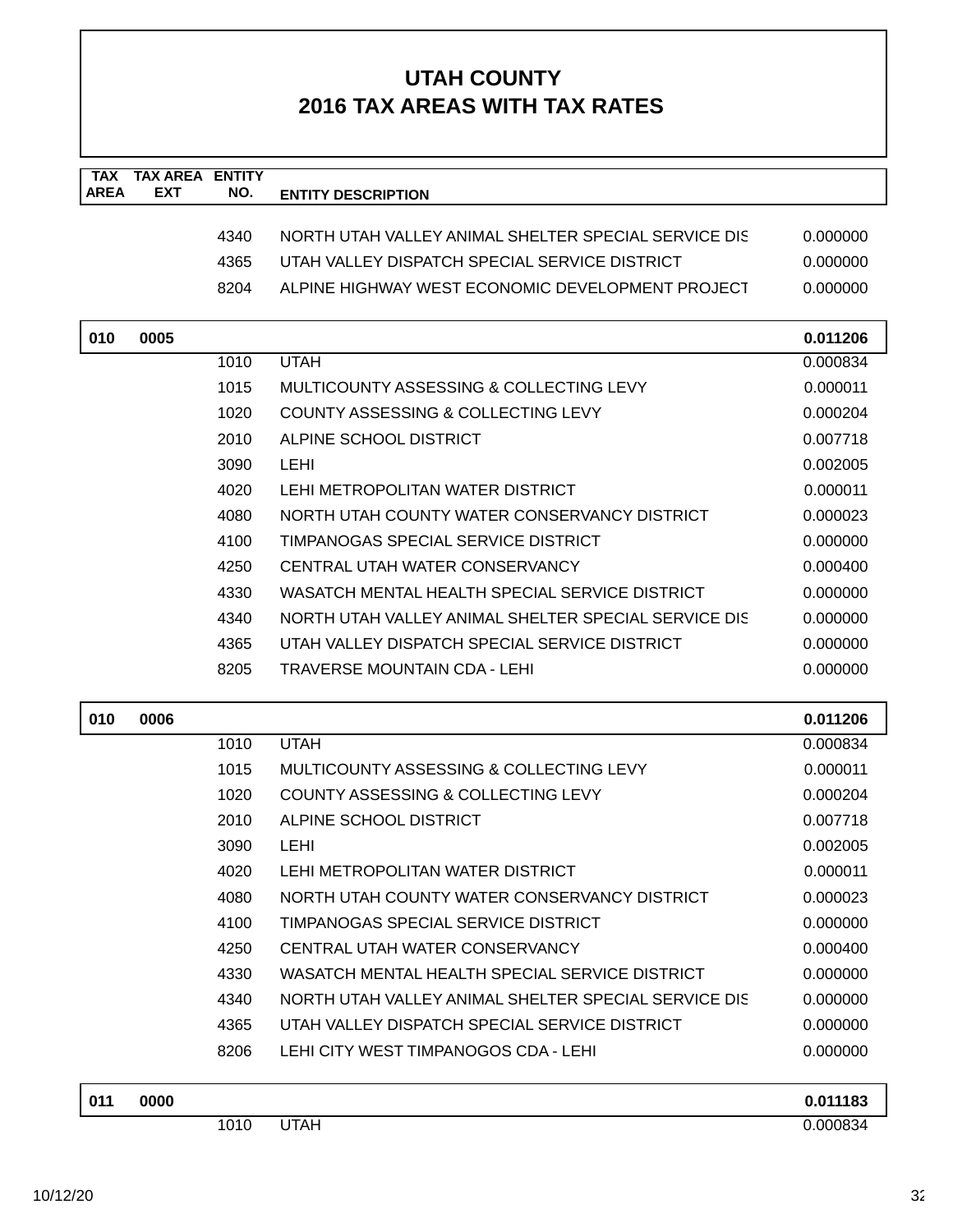| <b>TAX</b><br><b>AREA</b> | <b>TAX AREA ENTITY</b><br><b>EXT</b> | NO.  | <b>ENTITY DESCRIPTION</b>                            |          |
|---------------------------|--------------------------------------|------|------------------------------------------------------|----------|
|                           |                                      |      |                                                      |          |
|                           |                                      | 1015 | MULTICOUNTY ASSESSING & COLLECTING LEVY              | 0.000011 |
|                           |                                      | 1020 | <b>COUNTY ASSESSING &amp; COLLECTING LEVY</b>        | 0.000204 |
|                           |                                      | 2010 | ALPINE SCHOOL DISTRICT                               | 0.007718 |
|                           |                                      | 3090 | <b>LEHI</b>                                          | 0.002005 |
|                           |                                      | 4020 | LEHI METROPOLITAN WATER DISTRICT                     | 0.000011 |
|                           |                                      | 4250 | CENTRAL UTAH WATER CONSERVANCY                       | 0.000400 |
|                           |                                      | 4330 | WASATCH MENTAL HEALTH SPECIAL SERVICE DISTRICT       | 0.000000 |
|                           |                                      | 4340 | NORTH UTAH VALLEY ANIMAL SHELTER SPECIAL SERVICE DIS | 0.000000 |
|                           |                                      | 4365 | UTAH VALLEY DISPATCH SPECIAL SERVICE DISTRICT        | 0.000000 |
| 014                       | 0000                                 |      |                                                      | 0.011081 |
|                           |                                      | 1010 | <b>UTAH</b>                                          | 0.000834 |
|                           |                                      | 1015 | MULTICOUNTY ASSESSING & COLLECTING LEVY              | 0.000011 |
|                           |                                      | 1020 | COUNTY ASSESSING & COLLECTING LEVY                   | 0.000204 |
|                           |                                      | 2010 | ALPINE SCHOOL DISTRICT                               | 0.007718 |
|                           |                                      | 3045 | <b>DRAPER</b>                                        | 0.001560 |
|                           |                                      | 4080 | NORTH UTAH COUNTY WATER CONSERVANCY DISTRICT         | 0.000023 |
|                           |                                      | 4250 | CENTRAL UTAH WATER CONSERVANCY                       | 0.000400 |
|                           |                                      | 4320 | SOUTH VALLEY SEWER DISTRICT                          | 0.000331 |
|                           |                                      | 4330 | WASATCH MENTAL HEALTH SPECIAL SERVICE DISTRICT       | 0.000000 |
|                           |                                      | 4340 | NORTH UTAH VALLEY ANIMAL SHELTER SPECIAL SERVICE DIS | 0.000000 |
| 017                       | 0000                                 |      |                                                      | 0.010750 |
|                           |                                      | 1010 | <b>UTAH</b>                                          | 0.000834 |
|                           |                                      | 1015 | MULTICOUNTY ASSESSING & COLLECTING LEVY              | 0.000011 |
|                           |                                      | 1020 | COUNTY ASSESSING & COLLECTING LEVY                   | 0.000204 |
|                           |                                      | 2010 | ALPINE SCHOOL DISTRICT                               | 0.007718 |
|                           |                                      | 3045 | <b>DRAPER</b>                                        | 0.001560 |
|                           |                                      | 4080 | NORTH UTAH COUNTY WATER CONSERVANCY DISTRICT         | 0.000023 |
|                           |                                      | 4250 | CENTRAL UTAH WATER CONSERVANCY                       | 0.000400 |
|                           |                                      | 4330 | WASATCH MENTAL HEALTH SPECIAL SERVICE DISTRICT       | 0.000000 |
|                           |                                      | 4340 | NORTH UTAH VALLEY ANIMAL SHELTER SPECIAL SERVICE DIS | 0.000000 |
| 019                       | 0000                                 |      |                                                      | 0.012075 |
|                           |                                      | 1010 | <b>UTAH</b>                                          | 0.000834 |
|                           |                                      | 1015 | MULTICOUNTY ASSESSING & COLLECTING LEVY              | 0.000011 |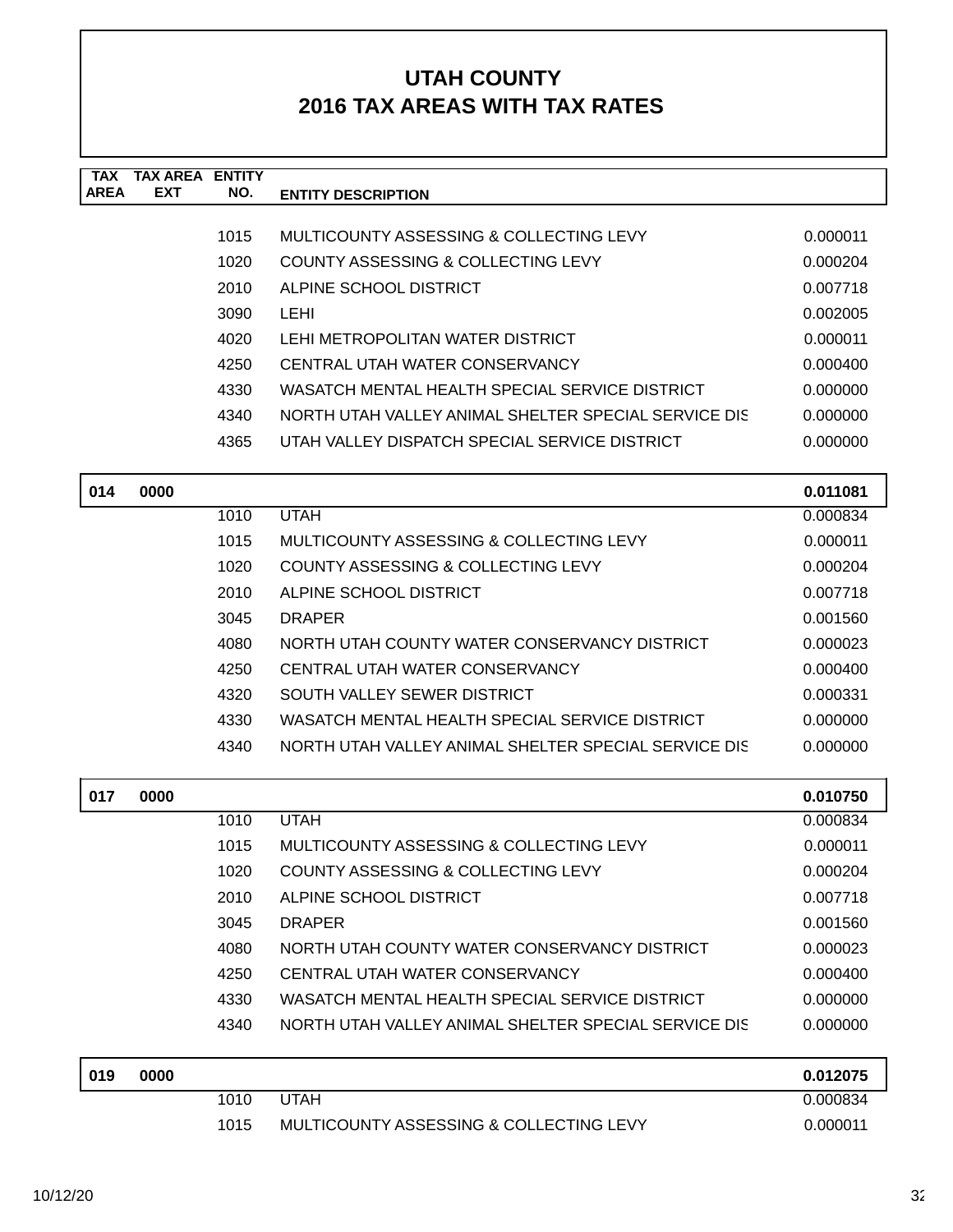| TAX         | TAX AREA   | <b>ENTITY</b> |                                                      |          |
|-------------|------------|---------------|------------------------------------------------------|----------|
| <b>AREA</b> | <b>EXT</b> | NO.           | <b>ENTITY DESCRIPTION</b>                            |          |
|             |            |               |                                                      |          |
|             |            | 1020          | COUNTY ASSESSING & COLLECTING LEVY                   | 0.000204 |
|             |            | 2010          | ALPINE SCHOOL DISTRICT                               | 0.007718 |
|             |            | 3045          | <b>DRAPER</b>                                        | 0.001560 |
|             |            | 4080          | NORTH UTAH COUNTY WATER CONSERVANCY DISTRICT         | 0.000023 |
|             |            | 4145          | JORDAN VALLEY WATER CONSERVANCY DISTRICT             | 0.000372 |
|             |            | 4250          | CENTRAL UTAH WATER CONSERVANCY                       | 0.000400 |
|             |            | 4305          | TRAVERSE RIDGE SPECIAL SERVICE DISTRICT              | 0.000622 |
|             |            | 4320          | SOUTH VALLEY SEWER DISTRICT                          | 0.000331 |
|             |            | 4330          | WASATCH MENTAL HEALTH SPECIAL SERVICE DISTRICT       | 0.000000 |
|             |            | 4340          | NORTH UTAH VALLEY ANIMAL SHELTER SPECIAL SERVICE DIS | 0.000000 |
|             |            |               |                                                      |          |

| 020 | 0001 |      |                                                      | 0.011709 |
|-----|------|------|------------------------------------------------------|----------|
|     |      | 1010 | <b>UTAH</b>                                          | 0.000834 |
|     |      | 1015 | MULTICOUNTY ASSESSING & COLLECTING LEVY              | 0.000011 |
|     |      | 1020 | COUNTY ASSESSING & COLLECTING LEVY                   | 0.000204 |
|     |      | 2010 | ALPINE SCHOOL DISTRICT                               | 0.007718 |
|     |      | 4080 | NORTH UTAH COUNTY WATER CONSERVANCY DISTRICT         | 0.000023 |
|     |      | 4090 | UTAH COUNTY SERVICE AREA #6                          | 0.001379 |
|     |      | 4110 | UTAH COUNTY SERVICE AREA #7                          | 0.000831 |
|     |      | 4120 | UTAH COUNTY SERVICE AREA #8                          | 0.000309 |
|     |      | 4250 | CENTRAL UTAH WATER CONSERVANCY                       | 0.000400 |
|     |      | 4315 | ALPINE COVE WATER SPECIAL SERVICE DISTRICT           | 0.000000 |
|     |      | 4330 | WASATCH MENTAL HEALTH SPECIAL SERVICE DISTRICT       | 0.000000 |
|     |      | 4340 | NORTH UTAH VALLEY ANIMAL SHELTER SPECIAL SERVICE DIS | 0.000000 |
|     |      | 4365 | UTAH VALLEY DISPATCH SPECIAL SERVICE DISTRICT        | 0.000000 |
|     |      | 4375 | UTAH VALLEY ROAD SPECIAL SERVICE DISTRICT            | 0.000000 |
|     |      |      |                                                      |          |

| 020 | 0002 |      |                                              | 0.011709 |
|-----|------|------|----------------------------------------------|----------|
|     |      | 1010 | <b>UTAH</b>                                  | 0.000834 |
|     |      | 1015 | MULTICOUNTY ASSESSING & COLLECTING LEVY      | 0.000011 |
|     |      | 1020 | COUNTY ASSESSING & COLLECTING LEVY           | 0.000204 |
|     |      | 2010 | ALPINE SCHOOL DISTRICT                       | 0.007718 |
|     |      | 4080 | NORTH UTAH COUNTY WATER CONSERVANCY DISTRICT | 0.000023 |
|     |      | 4090 | UTAH COUNTY SERVICE AREA #6                  | 0.001379 |
|     |      | 4110 | UTAH COUNTY SERVICE AREA #7                  | 0.000831 |
|     |      | 4120 | UTAH COUNTY SERVICE AREA #8                  | 0.000309 |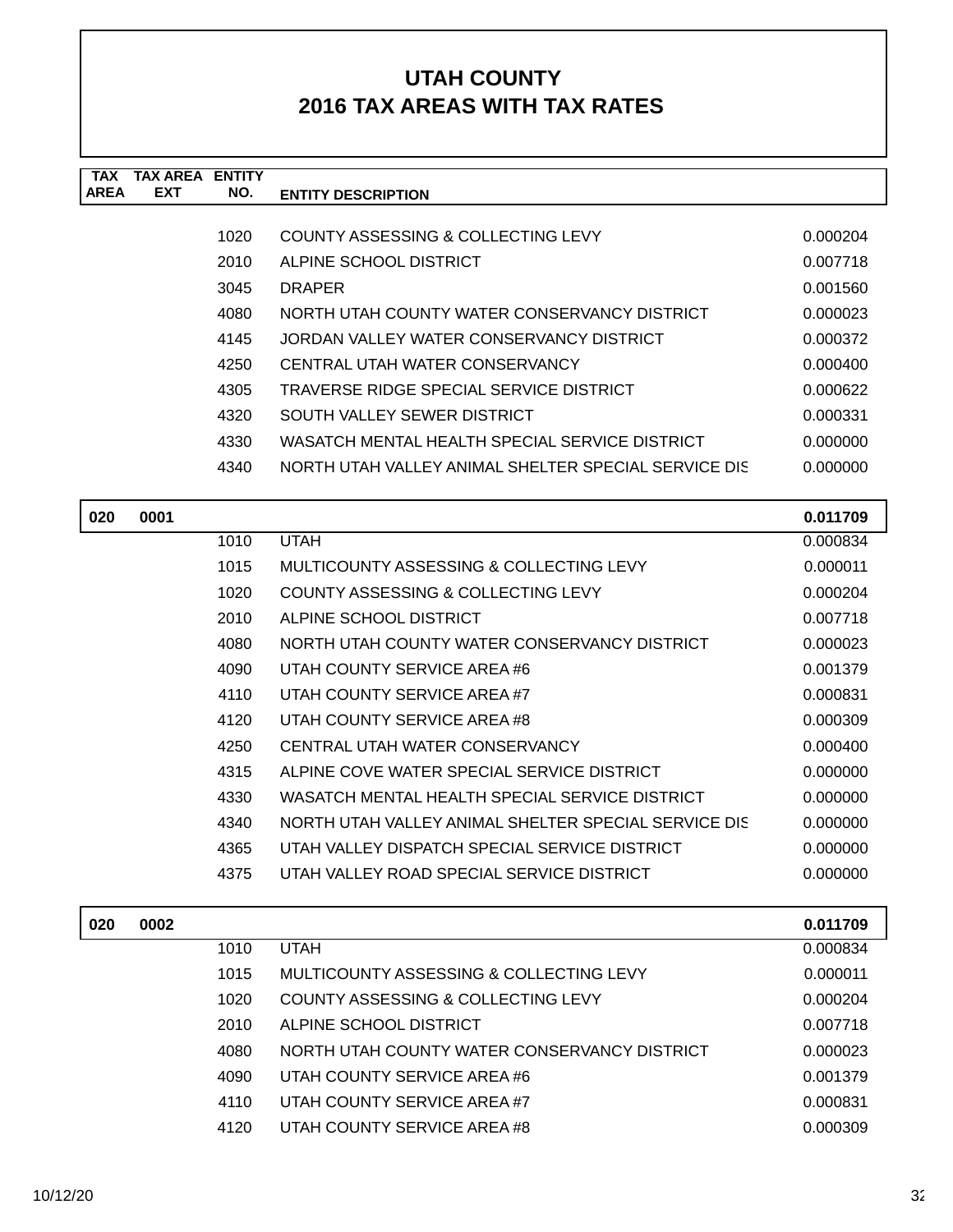| <b>TAX</b><br><b>AREA</b> | <b>TAX AREA</b><br><b>EXT</b> | <b>ENTITY</b><br>NO. |                                                      |          |
|---------------------------|-------------------------------|----------------------|------------------------------------------------------|----------|
|                           |                               |                      | <b>ENTITY DESCRIPTION</b>                            |          |
|                           |                               | 4250                 | CENTRAL UTAH WATER CONSERVANCY                       | 0.000400 |
|                           |                               | 4330                 | WASATCH MENTAL HEALTH SPECIAL SERVICE DISTRICT       | 0.000000 |
|                           |                               | 4340                 | NORTH UTAH VALLEY ANIMAL SHELTER SPECIAL SERVICE DIS | 0.000000 |
|                           |                               | 4365                 | UTAH VALLEY DISPATCH SPECIAL SERVICE DISTRICT        | 0.000000 |
|                           |                               | 4375                 | UTAH VALLEY ROAD SPECIAL SERVICE DISTRICT            | 0.000000 |
|                           |                               |                      |                                                      |          |
| 020                       | 0003                          |                      |                                                      | 0.011709 |
|                           |                               | 1010                 | <b>UTAH</b>                                          | 0.000834 |
|                           |                               | 1015                 | MULTICOUNTY ASSESSING & COLLECTING LEVY              | 0.000011 |
|                           |                               | 1020                 | COUNTY ASSESSING & COLLECTING LEVY                   | 0.000204 |
|                           |                               | 2010                 | ALPINE SCHOOL DISTRICT                               | 0.007718 |
|                           |                               | 4080                 | NORTH UTAH COUNTY WATER CONSERVANCY DISTRICT         | 0.000023 |
|                           |                               | 4090                 | UTAH COUNTY SERVICE AREA #6                          | 0.001379 |
|                           |                               | 4110                 | UTAH COUNTY SERVICE AREA #7                          | 0.000831 |
|                           |                               | 4120                 | UTAH COUNTY SERVICE AREA #8                          | 0.000309 |
|                           |                               | 4250                 | CENTRAL UTAH WATER CONSERVANCY                       | 0.000400 |
|                           |                               | 4330                 | WASATCH MENTAL HEALTH SPECIAL SERVICE DISTRICT       | 0.000000 |
|                           |                               | 4340                 | NORTH UTAH VALLEY ANIMAL SHELTER SPECIAL SERVICE DIS | 0.000000 |
|                           |                               | 4365                 | UTAH VALLEY DISPATCH SPECIAL SERVICE DISTRICT        | 0.000000 |
|                           |                               | 4370                 | LONGHORN SPECIAL SERVICE DISTRICT                    | 0.000000 |
|                           |                               | 4375                 | UTAH VALLEY ROAD SPECIAL SERVICE DISTRICT            | 0.000000 |
|                           |                               |                      |                                                      |          |
| 021                       | 0000                          |                      |                                                      | 0.011376 |
|                           |                               | 1010                 | <b>UTAH</b>                                          | 0.000834 |
|                           |                               | 1015                 | MULTICOUNTY ASSESSING & COLLECTING LEVY              | 0.000011 |
|                           |                               | 1020                 | COUNTY ASSESSING & COLLECTING LEVY                   | 0.000204 |
|                           |                               | 2010                 | ALPINE SCHOOL DISTRICT                               | 0.007718 |
|                           |                               | 3040                 | <b>CEDAR HILLS</b>                                   | 0.002186 |
|                           |                               | 4080                 | NORTH UTAH COUNTY WATER CONSERVANCY DISTRICT         | 0.000023 |
|                           |                               | 4100                 | TIMPANOGAS SPECIAL SERVICE DISTRICT                  | 0.000000 |
|                           |                               | 4250                 | CENTRAL UTAH WATER CONSERVANCY                       | 0.000400 |
|                           |                               | 4330                 | WASATCH MENTAL HEALTH SPECIAL SERVICE DISTRICT       | 0.000000 |
|                           |                               | 4340                 | NORTH UTAH VALLEY ANIMAL SHELTER SPECIAL SERVICE DIS | 0.000000 |
|                           |                               | 4365                 | UTAH VALLEY DISPATCH SPECIAL SERVICE DISTRICT        | 0.000000 |
|                           |                               |                      |                                                      |          |

| 021 | 0001 | 0.011376 |  |
|-----|------|----------|--|
|     |      |          |  |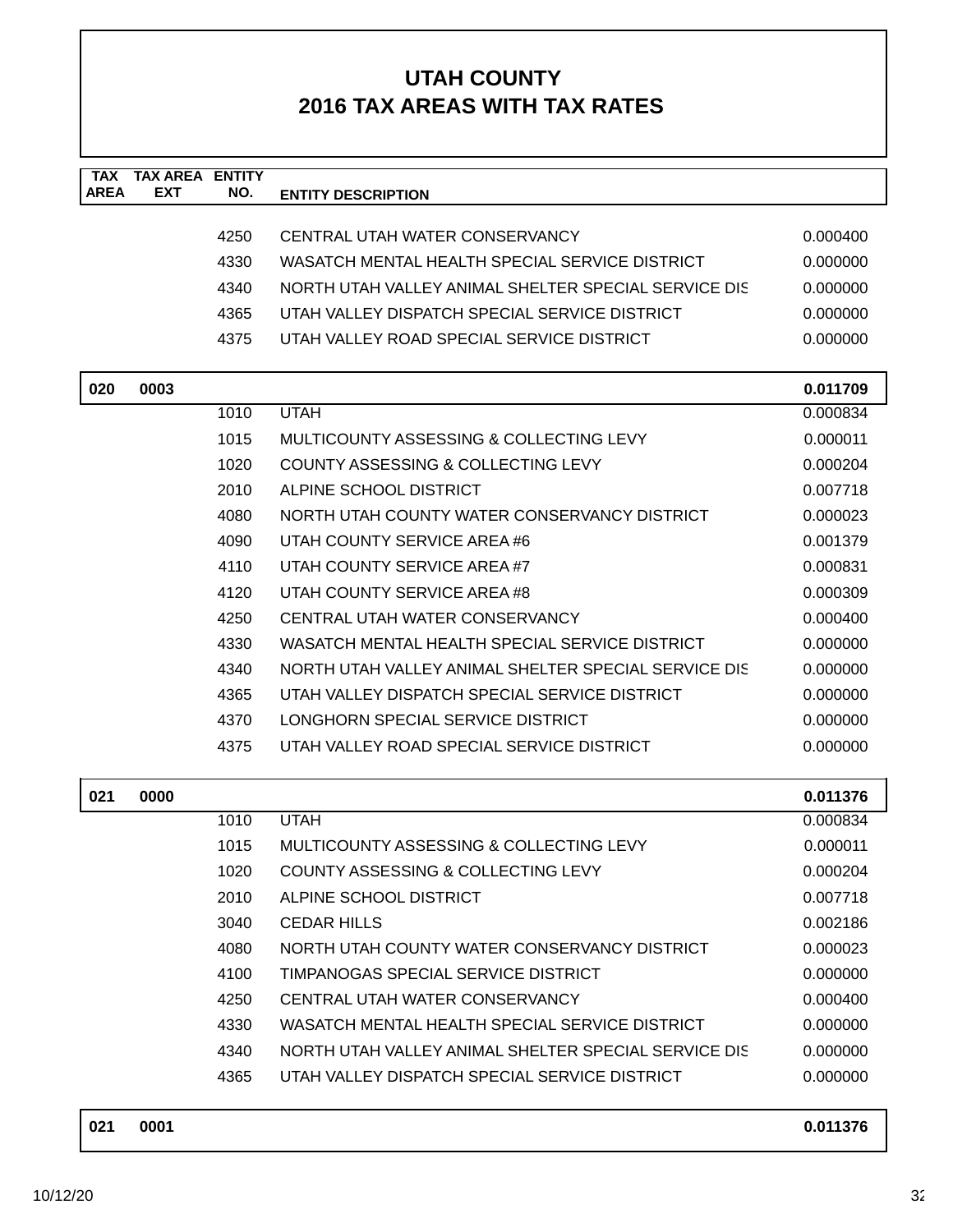| <b>TAX</b><br><b>AREA</b> | TAX ARFA<br><b>EXT</b> | <b>ENTITY</b><br>NO. | <b>ENTITY DESCRIPTION</b>                            |          |
|---------------------------|------------------------|----------------------|------------------------------------------------------|----------|
|                           |                        |                      |                                                      |          |
|                           |                        | 1010                 | <b>UTAH</b>                                          | 0.000834 |
|                           |                        | 1015                 | MULTICOUNTY ASSESSING & COLLECTING LEVY              | 0.000011 |
|                           |                        | 1020                 | COUNTY ASSESSING & COLLECTING LEVY                   | 0.000204 |
|                           |                        | 2010                 | ALPINE SCHOOL DISTRICT                               | 0.007718 |
|                           |                        | 3040                 | <b>CEDAR HILLS</b>                                   | 0.002186 |
|                           |                        | 4080                 | NORTH UTAH COUNTY WATER CONSERVANCY DISTRICT         | 0.000023 |
|                           |                        | 4250                 | CENTRAL UTAH WATER CONSERVANCY                       | 0.000400 |
|                           |                        | 4330                 | WASATCH MENTAL HEALTH SPECIAL SERVICE DISTRICT       | 0.000000 |
|                           |                        | 4340                 | NORTH UTAH VALLEY ANIMAL SHELTER SPECIAL SERVICE DIS | 0.000000 |
|                           |                        | 4365                 | UTAH VALLEY DISPATCH SPECIAL SERVICE DISTRICT        | 0.000000 |
|                           |                        |                      |                                                      |          |
| 025                       | 0000                   |                      |                                                      | 0.011017 |
|                           |                        | 1010                 | <b>UTAH</b>                                          | 0.000834 |
|                           |                        | 1015                 | MULTICOUNTY ASSESSING & COLLECTING LEVY              | 0.000011 |
|                           |                        | 1020                 | COUNTY ASSESSING & COLLECTING LEVY                   | 0.000204 |
|                           |                        | 2010                 | ALPINE SCHOOL DISTRICT                               | 0.007718 |
|                           |                        | 4080                 | NORTH UTAH COUNTY WATER CONSERVANCY DISTRICT         | 0.000023 |
|                           |                        | ⊿∩വി                 | LITAH COLINITY SERVICE AREA #6                       | N 001370 |

| 40ou | <u>NURTH UTAH GOUNTT WATER GONSERVANG FIJISTRIGT</u> | u.uuuuzo |
|------|------------------------------------------------------|----------|
| 4090 | UTAH COUNTY SERVICE AREA #6                          | 0.001379 |
| 4120 | UTAH COUNTY SERVICE AREA #8                          | 0.000309 |
| 4130 | UTAH COUNTY SERVICE AREA #9                          | 0.000139 |
| 4250 | CENTRAL UTAH WATER CONSERVANCY                       | 0.000400 |
| 4330 | WASATCH MENTAL HEALTH SPECIAL SERVICE DISTRICT       | 0.000000 |
| 4340 | NORTH UTAH VALLEY ANIMAL SHELTER SPECIAL SERVICE DIS | 0.000000 |
| 4365 | UTAH VALLEY DISPATCH SPECIAL SERVICE DISTRICT        | 0.000000 |
| 4375 | UTAH VALLEY ROAD SPECIAL SERVICE DISTRICT            | 0.000000 |
|      |                                                      |          |

| 025 | 0001 |      |                                              | 0.011017 |
|-----|------|------|----------------------------------------------|----------|
|     |      | 1010 | <b>UTAH</b>                                  | 0.000834 |
|     |      | 1015 | MULTICOUNTY ASSESSING & COLLECTING LEVY      | 0.000011 |
|     |      | 1020 | COUNTY ASSESSING & COLLECTING LEVY           | 0.000204 |
|     |      | 2010 | ALPINE SCHOOL DISTRICT                       | 0.007718 |
|     |      | 4080 | NORTH UTAH COUNTY WATER CONSERVANCY DISTRICT | 0.000023 |
|     |      | 4090 | UTAH COUNTY SERVICE AREA #6                  | 0.001379 |
|     |      | 4120 | UTAH COUNTY SERVICE AREA #8                  | 0.000309 |
|     |      | 4130 | UTAH COUNTY SERVICE AREA #9                  | 0.000139 |
|     |      | 4250 | CENTRAL UTAH WATER CONSERVANCY               | 0.000400 |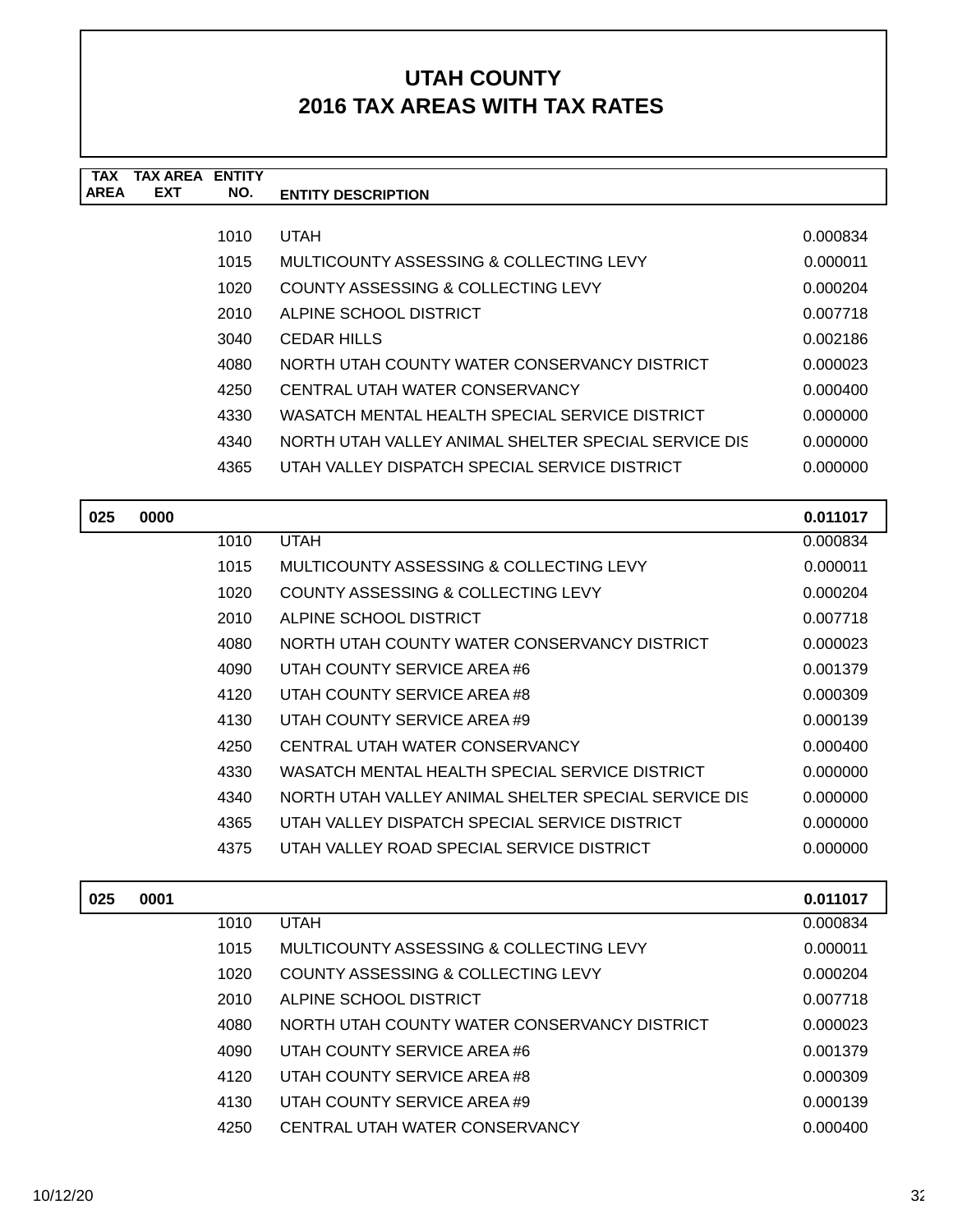| <b>TAX</b><br><b>AREA</b> | <b>TAX AREA ENTITY</b><br><b>EXT</b> | NO.  | <b>ENTITY DESCRIPTION</b>                            |          |
|---------------------------|--------------------------------------|------|------------------------------------------------------|----------|
|                           |                                      |      |                                                      |          |
|                           |                                      | 4330 | WASATCH MENTAL HEALTH SPECIAL SERVICE DISTRICT       | 0.000000 |
|                           |                                      | 4340 | NORTH UTAH VALLEY ANIMAL SHELTER SPECIAL SERVICE DIS | 0.000000 |
|                           |                                      | 4365 | UTAH VALLEY DISPATCH SPECIAL SERVICE DISTRICT        | 0.000000 |
|                           |                                      | 4370 | LONGHORN SPECIAL SERVICE DISTRICT                    | 0.000000 |
|                           |                                      | 4375 | UTAH VALLEY ROAD SPECIAL SERVICE DISTRICT            | 0.000000 |
| 030                       | 0001                                 |      |                                                      | 0.011686 |
|                           |                                      | 1010 | <b>UTAH</b>                                          | 0.000834 |
|                           |                                      | 1015 | MULTICOUNTY ASSESSING & COLLECTING LEVY              | 0.000011 |
|                           |                                      | 1020 | COUNTY ASSESSING & COLLECTING LEVY                   | 0.000204 |
|                           |                                      | 2010 | ALPINE SCHOOL DISTRICT                               | 0.007718 |
|                           |                                      | 4090 | UTAH COUNTY SERVICE AREA #6                          | 0.001379 |
|                           |                                      | 4110 | UTAH COUNTY SERVICE AREA#7                           | 0.000831 |
|                           |                                      | 4120 | UTAH COUNTY SERVICE AREA #8                          | 0.000309 |
|                           |                                      | 4250 | CENTRAL UTAH WATER CONSERVANCY                       | 0.000400 |
|                           |                                      | 4330 | WASATCH MENTAL HEALTH SPECIAL SERVICE DISTRICT       | 0.000000 |
|                           |                                      | 4335 | SOUTH UTAH VALLEY ANIMAL SPECIAL SERVICE DISTRICT    | 0.000000 |
|                           |                                      | 4365 | UTAH VALLEY DISPATCH SPECIAL SERVICE DISTRICT        | 0.000000 |
|                           |                                      | 4375 | UTAH VALLEY ROAD SPECIAL SERVICE DISTRICT            | 0.000000 |
| 030                       | 0002                                 |      |                                                      | 0.011686 |
|                           |                                      | 1010 | <b>UTAH</b>                                          | 0.000834 |
|                           |                                      | 1015 | MULTICOUNTY ASSESSING & COLLECTING LEVY              | 0.000011 |
|                           |                                      | 1020 | <b>COUNTY ASSESSING &amp; COLLECTING LEVY</b>        | 0.000204 |
|                           |                                      | 2010 | ALPINE SCHOOL DISTRICT                               | 0.007718 |
|                           |                                      | 4090 | UTAH COUNTY SERVICE AREA #6                          | 0.001379 |
|                           |                                      | 4110 | UTAH COUNTY SERVICE AREA#7                           | 0.000831 |
|                           |                                      | 4120 | UTAH COUNTY SERVICE AREA #8                          | 0.000309 |
|                           |                                      | 4250 | CENTRAL UTAH WATER CONSERVANCY                       | 0.000400 |
|                           |                                      | 4330 | WASATCH MENTAL HEALTH SPECIAL SERVICE DISTRICT       | 0.000000 |
|                           |                                      | 4340 | NORTH UTAH VALLEY ANIMAL SHELTER SPECIAL SERVICE DIS | 0.000000 |
|                           |                                      | 4365 | UTAH VALLEY DISPATCH SPECIAL SERVICE DISTRICT        | 0.000000 |
|                           |                                      | 4375 | UTAH VALLEY ROAD SPECIAL SERVICE DISTRICT            | 0.000000 |
| 034                       | 0000                                 |      |                                                      | 0.011088 |
|                           |                                      | 1010 | <b>UTAH</b>                                          | 0.000834 |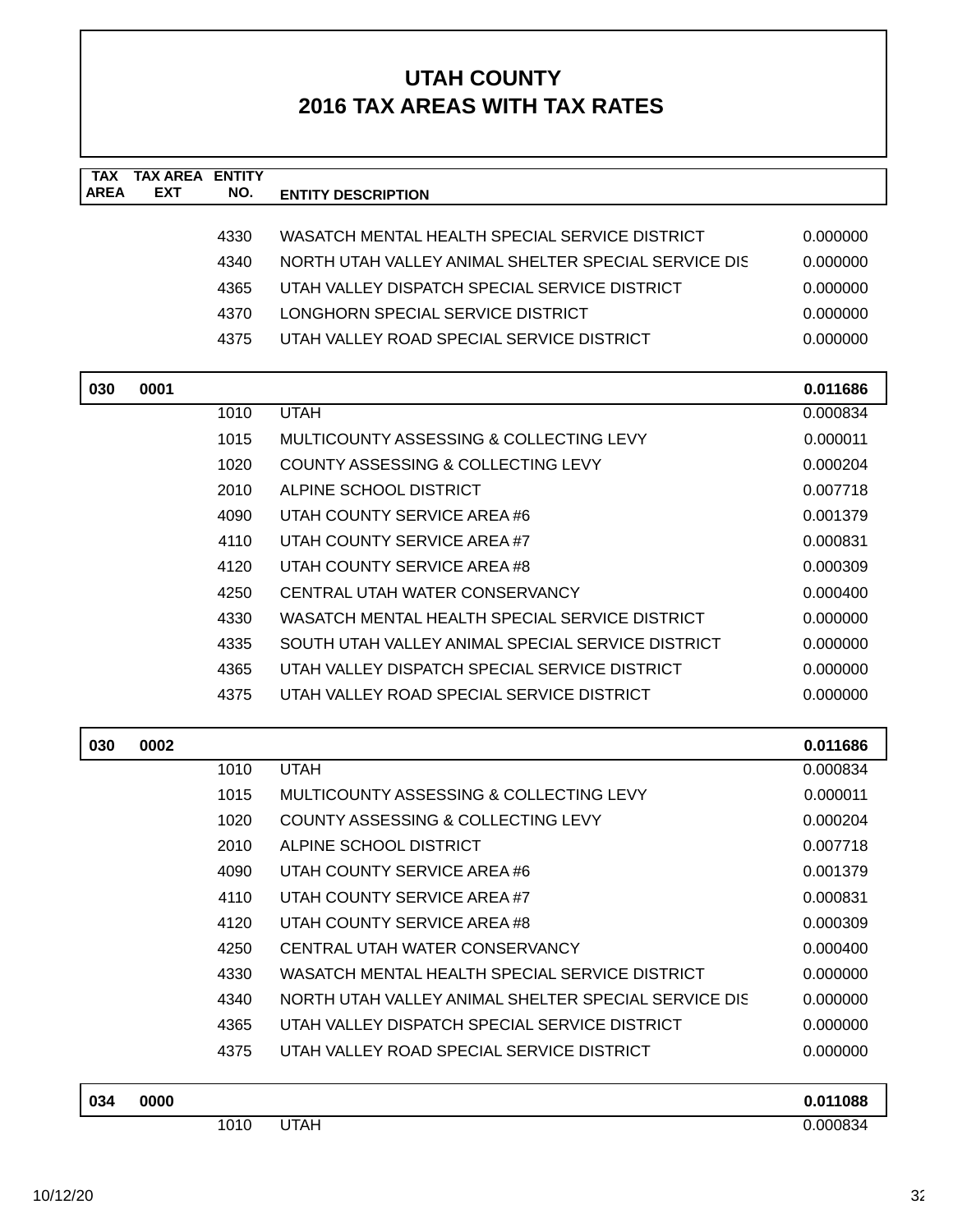| TAX         | <b>TAX AREA</b> | <b>FNTITY</b> |                                                      |          |
|-------------|-----------------|---------------|------------------------------------------------------|----------|
| <b>AREA</b> | <b>EXT</b>      | NO.           | <b>ENTITY DESCRIPTION</b>                            |          |
|             |                 |               |                                                      |          |
|             |                 | 1015          | MULTICOUNTY ASSESSING & COLLECTING LEVY              | 0.000011 |
|             |                 | 1020          | COUNTY ASSESSING & COLLECTING LEVY                   | 0.000204 |
|             |                 | 2010          | ALPINE SCHOOL DISTRICT                               | 0.007718 |
|             |                 | 3025          | <b>BLUFFDALE</b>                                     | 0.001218 |
|             |                 | 4145          | JORDAN VALLEY WATER CONSERVANCY DISTRICT             | 0.000372 |
|             |                 | 4250          | CENTRAL UTAH WATER CONSERVANCY                       | 0.000400 |
|             |                 | 4320          | SOUTH VALLEY SEWER DISTRICT                          | 0.000331 |
|             |                 | 4330          | WASATCH MENTAL HEALTH SPECIAL SERVICE DISTRICT       | 0.000000 |
|             |                 | 4340          | NORTH UTAH VALLEY ANIMAL SHELTER SPECIAL SERVICE DIS | 0.000000 |
|             |                 | 4365          | UTAH VALLEY DISPATCH SPECIAL SERVICE DISTRICT        | 0.000000 |
|             |                 |               |                                                      |          |

| 035 | 0001 |      |                                                      | 0.010994 |
|-----|------|------|------------------------------------------------------|----------|
|     |      | 1010 | <b>UTAH</b>                                          | 0.000834 |
|     |      | 1015 | MULTICOUNTY ASSESSING & COLLECTING LEVY              | 0.000011 |
|     |      | 1020 | COUNTY ASSESSING & COLLECTING LEVY                   | 0.000204 |
|     |      | 2010 | ALPINE SCHOOL DISTRICT                               | 0.007718 |
|     |      | 4090 | UTAH COUNTY SERVICE AREA #6                          | 0.001379 |
|     |      | 4120 | UTAH COUNTY SERVICE AREA #8                          | 0.000309 |
|     |      | 4130 | UTAH COUNTY SERVICE AREA #9                          | 0.000139 |
|     |      | 4250 | CENTRAL UTAH WATER CONSERVANCY                       | 0.000400 |
|     |      | 4330 | WASATCH MENTAL HEALTH SPECIAL SERVICE DISTRICT       | 0.000000 |
|     |      | 4340 | NORTH UTAH VALLEY ANIMAL SHELTER SPECIAL SERVICE DIS | 0.000000 |
|     |      | 4365 | UTAH VALLEY DISPATCH SPECIAL SERVICE DISTRICT        | 0.000000 |
|     |      | 4375 | UTAH VALLEY ROAD SPECIAL SERVICE DISTRICT            | 0.000000 |
|     |      |      |                                                      |          |

| 035 | 0002 |      |                                                   | 0.010994 |
|-----|------|------|---------------------------------------------------|----------|
|     |      | 1010 | <b>UTAH</b>                                       | 0.000834 |
|     |      | 1015 | MULTICOUNTY ASSESSING & COLLECTING LEVY           | 0.000011 |
|     |      | 1020 | COUNTY ASSESSING & COLLECTING LEVY                | 0.000204 |
|     |      | 2010 | ALPINE SCHOOL DISTRICT                            | 0.007718 |
|     |      | 4090 | UTAH COUNTY SERVICE AREA #6                       | 0.001379 |
|     |      | 4120 | UTAH COUNTY SERVICE AREA #8                       | 0.000309 |
|     |      | 4130 | UTAH COUNTY SERVICE AREA #9                       | 0.000139 |
|     |      | 4250 | CENTRAL UTAH WATER CONSERVANCY                    | 0.000400 |
|     |      | 4330 | WASATCH MENTAL HEALTH SPECIAL SERVICE DISTRICT    | 0.000000 |
|     |      | 4335 | SOUTH UTAH VALLEY ANIMAL SPECIAL SERVICE DISTRICT | 0.000000 |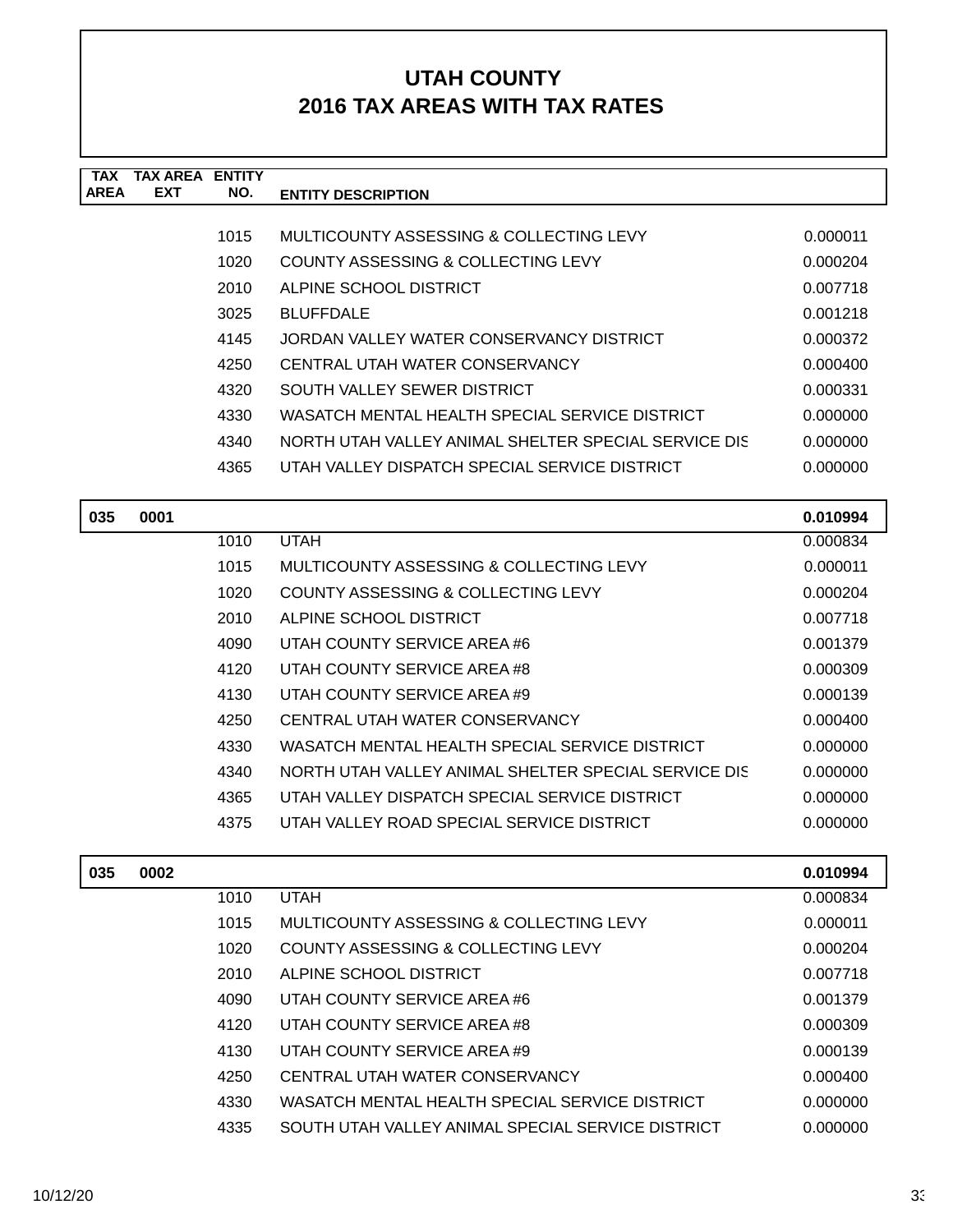| <b>TAX</b><br><b>AREA</b> | <b>TAX AREA ENTITY</b><br>EXT | NO.  | <b>ENTITY DESCRIPTION</b>                            |          |
|---------------------------|-------------------------------|------|------------------------------------------------------|----------|
|                           |                               |      |                                                      |          |
|                           |                               | 4365 | UTAH VALLEY DISPATCH SPECIAL SERVICE DISTRICT        | 0.000000 |
|                           |                               | 4375 | UTAH VALLEY ROAD SPECIAL SERVICE DISTRICT            | 0.000000 |
| 035                       | 0003                          |      |                                                      | 0.011825 |
|                           |                               | 1010 | <b>UTAH</b>                                          | 0.000834 |
|                           |                               | 1015 | MULTICOUNTY ASSESSING & COLLECTING LEVY              | 0.000011 |
|                           |                               | 1020 | COUNTY ASSESSING & COLLECTING LEVY                   | 0.000204 |
|                           |                               | 2010 | ALPINE SCHOOL DISTRICT                               | 0.007718 |
|                           |                               | 4090 | UTAH COUNTY SERVICE AREA #6                          | 0.001379 |
|                           |                               | 4110 | UTAH COUNTY SERVICE AREA #7                          | 0.000831 |
|                           |                               | 4120 | UTAH COUNTY SERVICE AREA #8                          | 0.000309 |
|                           |                               | 4130 | UTAH COUNTY SERVICE AREA #9                          | 0.000139 |
|                           |                               | 4250 | CENTRAL UTAH WATER CONSERVANCY                       | 0.000400 |
|                           |                               | 4330 | WASATCH MENTAL HEALTH SPECIAL SERVICE DISTRICT       | 0.000000 |
|                           |                               | 4335 | SOUTH UTAH VALLEY ANIMAL SPECIAL SERVICE DISTRICT    | 0.000000 |
|                           |                               | 4365 | UTAH VALLEY DISPATCH SPECIAL SERVICE DISTRICT        | 0.000000 |
|                           |                               | 4375 | UTAH VALLEY ROAD SPECIAL SERVICE DISTRICT            | 0.000000 |
| 038                       | 0000                          |      |                                                      | 0.012132 |
|                           |                               | 1010 | <b>UTAH</b>                                          | 0.000834 |
|                           |                               | 1015 | MULTICOUNTY ASSESSING & COLLECTING LEVY              | 0.000011 |
|                           |                               | 1020 | COUNTY ASSESSING & COLLECTING LEVY                   | 0.000204 |
|                           |                               | 2010 | ALPINE SCHOOL DISTRICT                               | 0.007718 |
|                           |                               | 3047 | <b>EAGLE MOUNTAIN</b>                                | 0.001081 |
|                           |                               | 4100 | TIMPANOGAS SPECIAL SERVICE DISTRICT                  | 0.000000 |
|                           |                               | 4250 | CENTRAL UTAH WATER CONSERVANCY                       | 0.000400 |
|                           |                               | 4330 | WASATCH MENTAL HEALTH SPECIAL SERVICE DISTRICT       | 0.000000 |
|                           |                               | 4340 | NORTH UTAH VALLEY ANIMAL SHELTER SPECIAL SERVICE DIS | 0.000000 |
|                           |                               | 4365 | UTAH VALLEY DISPATCH SPECIAL SERVICE DISTRICT        | 0.000000 |
|                           |                               | 4400 | SALT LAKE VALLEY FIRE SERVICE AREA                   | 0.001884 |
| 038                       | 0001                          |      |                                                      | 0.012132 |
|                           |                               | 1010 | <b>UTAH</b>                                          | 0.000834 |
|                           |                               | 1015 | MULTICOUNTY ASSESSING & COLLECTING LEVY              | 0.000011 |
|                           |                               | 1020 | COUNTY ASSESSING & COLLECTING LEVY                   | 0.000204 |
|                           |                               | 2010 | ALPINE SCHOOL DISTRICT                               | 0.007718 |
|                           |                               |      |                                                      |          |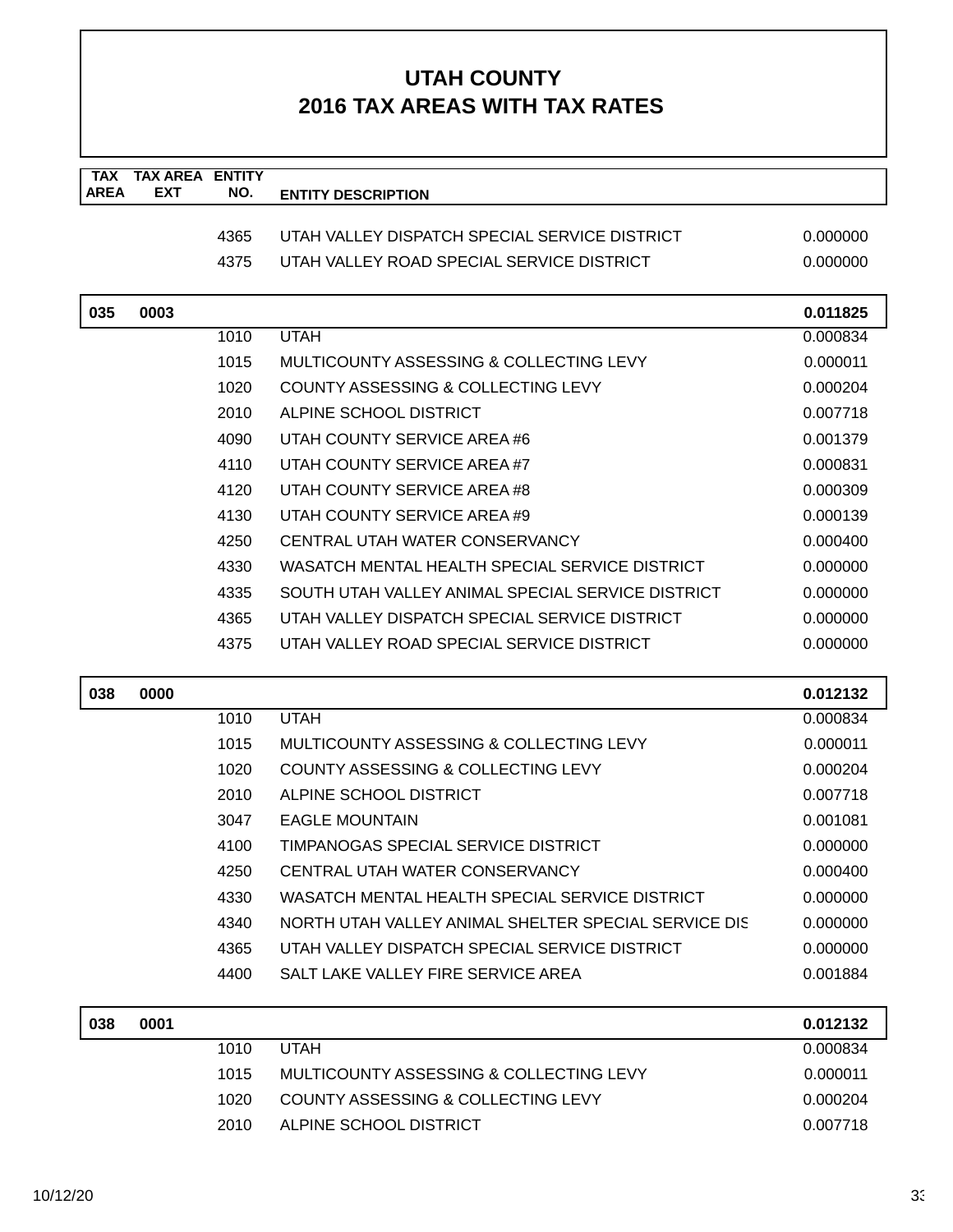| <b>TAX</b>  | <b>TAX AREA</b> | <b>ENTITY</b> |                                                      |          |
|-------------|-----------------|---------------|------------------------------------------------------|----------|
| <b>AREA</b> | <b>EXT</b>      | NO.           | <b>ENTITY DESCRIPTION</b>                            |          |
|             |                 | 3047          | <b>EAGLE MOUNTAIN</b>                                | 0.001081 |
|             |                 | 4250          | CENTRAL UTAH WATER CONSERVANCY                       | 0.000400 |
|             |                 | 4330          | WASATCH MENTAL HEALTH SPECIAL SERVICE DISTRICT       | 0.000000 |
|             |                 | 4340          | NORTH UTAH VALLEY ANIMAL SHELTER SPECIAL SERVICE DIS | 0.000000 |
|             |                 | 4365          | UTAH VALLEY DISPATCH SPECIAL SERVICE DISTRICT        | 0.000000 |
|             |                 | 4400          | SALT LAKE VALLEY FIRE SERVICE AREA                   | 0.001884 |
|             |                 |               |                                                      |          |
| 038         | 0002            |               |                                                      | 0.012132 |
|             |                 | 1010          | <b>UTAH</b>                                          | 0.000834 |
|             |                 | 1015          | MULTICOUNTY ASSESSING & COLLECTING LEVY              | 0.000011 |
|             |                 | 1020          | COUNTY ASSESSING & COLLECTING LEVY                   | 0.000204 |
|             |                 | 2010          | ALPINE SCHOOL DISTRICT                               | 0.007718 |
|             |                 | 3047          | <b>EAGLE MOUNTAIN</b>                                | 0.001081 |
|             |                 | 4150          | WHITE HILLS SPECIAL DISTRICT                         | 0.000000 |
|             |                 | 4250          | CENTRAL UTAH WATER CONSERVANCY                       | 0.000400 |
|             |                 | 4330          | WASATCH MENTAL HEALTH SPECIAL SERVICE DISTRICT       | 0.000000 |
|             |                 | 4340          | NORTH UTAH VALLEY ANIMAL SHELTER SPECIAL SERVICE DIS | 0.000000 |
|             |                 | 4365          | UTAH VALLEY DISPATCH SPECIAL SERVICE DISTRICT        | 0.000000 |
|             |                 | 4400          | SALT LAKE VALLEY FIRE SERVICE AREA                   | 0.001884 |
| 038         | 0003            |               |                                                      | 0.012132 |
|             |                 | 1010          | <b>UTAH</b>                                          | 0.000834 |
|             |                 | 1015          | MULTICOUNTY ASSESSING & COLLECTING LEVY              | 0.000011 |
|             |                 | 1020          | <b>COUNTY ASSESSING &amp; COLLECTING LEVY</b>        | 0.000204 |
|             |                 | 2010          | ALPINE SCHOOL DISTRICT                               | 0.007718 |
|             |                 | 3047          | <b>EAGLE MOUNTAIN</b>                                | 0.001081 |
|             |                 | 4250          | CENTRAL UTAH WATER CONSERVANCY                       | 0.000400 |
|             |                 | 4330          | WASATCH MENTAL HEALTH SPECIAL SERVICE DISTRICT       | 0.000000 |
|             |                 | 4340          | NORTH UTAH VALLEY ANIMAL SHELTER SPECIAL SERVICE DIS | 0.000000 |
|             |                 | 4365          | UTAH VALLEY DISPATCH SPECIAL SERVICE DISTRICT        | 0.000000 |
|             |                 | 4400          | SALT LAKE VALLEY FIRE SERVICE AREA                   | 0.001884 |
|             |                 | 8600          | EAGLE MOUNTAIN GATEWAY COMMUNITY DEVELOPMENT ARI     | 0.000000 |
|             |                 | 8602          | <b>EAGLE MOUNTAIN EDA 2012-1</b>                     | 0.000000 |
|             |                 |               |                                                      |          |
| 038         | 0004            |               |                                                      | 0.012132 |
|             |                 | 1010          | <b>UTAH</b>                                          | 0.000834 |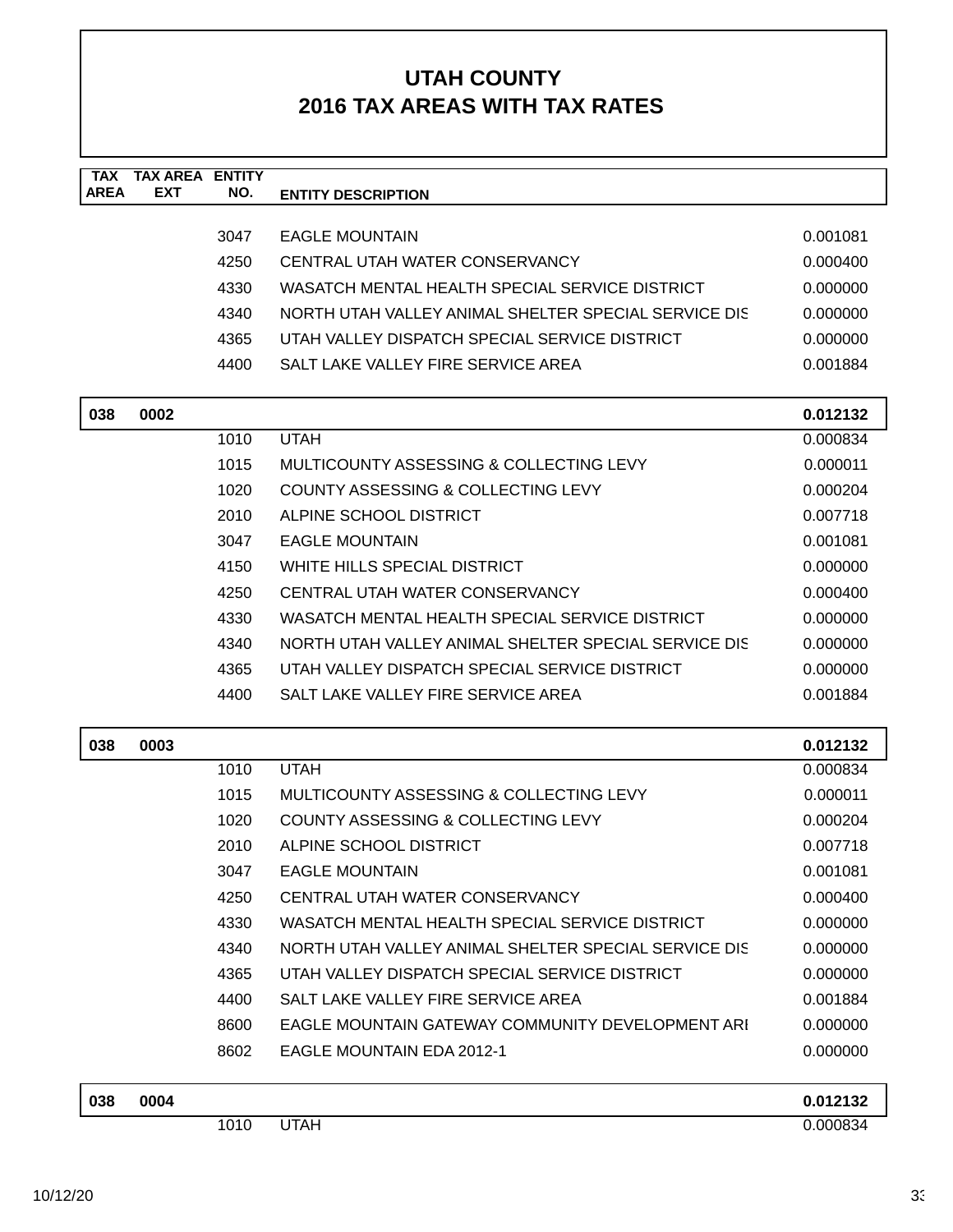| TAX         | <b>TAX AREA</b> | <b>ENTITY</b>                     |                                                      |          |
|-------------|-----------------|-----------------------------------|------------------------------------------------------|----------|
| <b>AREA</b> | <b>EXT</b>      | NO.                               | <b>ENTITY DESCRIPTION</b>                            |          |
|             |                 |                                   |                                                      |          |
|             |                 | 1015                              | MULTICOUNTY ASSESSING & COLLECTING LEVY              | 0.000011 |
|             |                 | 1020                              | COUNTY ASSESSING & COLLECTING LEVY                   | 0.000204 |
|             |                 | 2010                              | ALPINE SCHOOL DISTRICT                               | 0.007718 |
|             |                 | 3047                              | <b>EAGLE MOUNTAIN</b>                                | 0.001081 |
|             |                 | 4100                              | TIMPANOGAS SPECIAL SERVICE DISTRICT                  | 0.000000 |
|             |                 | 4250                              | CENTRAL UTAH WATER CONSERVANCY                       | 0.000400 |
|             |                 | 4330                              | WASATCH MENTAL HEALTH SPECIAL SERVICE DISTRICT       | 0.000000 |
|             |                 | 4340                              | NORTH UTAH VALLEY ANIMAL SHELTER SPECIAL SERVICE DIS | 0.000000 |
|             |                 | 4365                              | UTAH VALLEY DISPATCH SPECIAL SERVICE DISTRICT        | 0.000000 |
|             |                 | 4400                              | SALT LAKE VALLEY FIRE SERVICE AREA                   | 0.001884 |
|             |                 | 9600                              | EAGLE MOUNTAIN GATEWAY COMMUNITY DEVELOPMENT ARI     | 0.000000 |
|             |                 |                                   |                                                      |          |
| 038         | 0005            |                                   |                                                      | 0.012132 |
|             |                 | $\lambda$ $\sim$ $\lambda$ $\sim$ | . . <del>.</del>                                     | .        |

| 038 | 0005 |      |                                                      | 0.012132 |
|-----|------|------|------------------------------------------------------|----------|
|     |      | 1010 | <b>UTAH</b>                                          | 0.000834 |
|     |      | 1015 | MULTICOUNTY ASSESSING & COLLECTING LEVY              | 0.000011 |
|     |      | 1020 | COUNTY ASSESSING & COLLECTING LEVY                   | 0.000204 |
|     |      | 2010 | ALPINE SCHOOL DISTRICT                               | 0.007718 |
|     |      | 3047 | <b>EAGLE MOUNTAIN</b>                                | 0.001081 |
|     |      | 4250 | CENTRAL UTAH WATER CONSERVANCY                       | 0.000400 |
|     |      | 4330 | WASATCH MENTAL HEALTH SPECIAL SERVICE DISTRICT       | 0.000000 |
|     |      | 4340 | NORTH UTAH VALLEY ANIMAL SHELTER SPECIAL SERVICE DIS | 0.000000 |
|     |      | 4365 | UTAH VALLEY DISPATCH SPECIAL SERVICE DISTRICT        | 0.000000 |
|     |      | 4400 | SALT LAKE VALLEY FIRE SERVICE AREA                   | 0.001884 |
|     |      | 8601 | PARKSIDE COMMUNIITY DEVELOPEMENT AREA - EAGLE MOU    | 0.000000 |
|     |      |      |                                                      |          |

| 038 | 0006 |      |                                                      | 0.012132 |
|-----|------|------|------------------------------------------------------|----------|
|     |      | 1010 | <b>UTAH</b>                                          | 0.000834 |
|     |      | 1015 | MULTICOUNTY ASSESSING & COLLECTING LEVY              | 0.000011 |
|     |      | 1020 | COUNTY ASSESSING & COLLECTING LEVY                   | 0.000204 |
|     |      | 2010 | ALPINE SCHOOL DISTRICT                               | 0.007718 |
|     |      | 3047 | <b>EAGLE MOUNTAIN</b>                                | 0.001081 |
|     |      | 4250 | CENTRAL UTAH WATER CONSERVANCY                       | 0.000400 |
|     |      | 4330 | WASATCH MENTAL HEALTH SPECIAL SERVICE DISTRICT       | 0.000000 |
|     |      | 4340 | NORTH UTAH VALLEY ANIMAL SHELTER SPECIAL SERVICE DIS | 0.000000 |
|     |      | 4365 | UTAH VALLEY DISPATCH SPECIAL SERVICE DISTRICT        | 0.000000 |
|     |      | 4400 | SALT LAKE VALLEY FIRE SERVICE AREA                   | 0.001884 |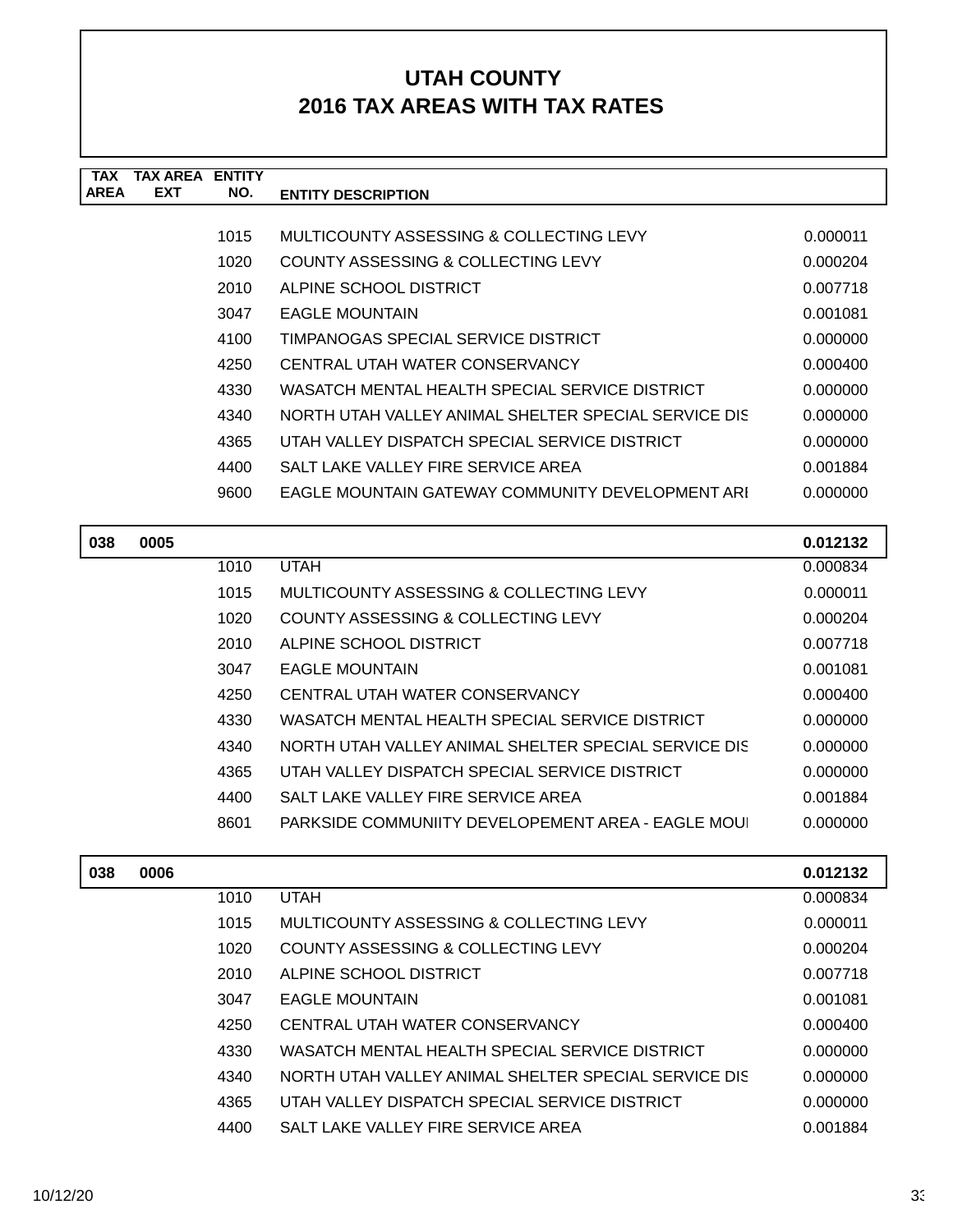#### **TAX TAX AREA ENTITY AREA ENTITY DESCRIPTION EXT NO.**

8602 EAGLE MOUNTAIN EDA 2012-1 0.000000 0.000000

| 039 | 0000 |      |                                                      | 0.011161 |
|-----|------|------|------------------------------------------------------|----------|
|     |      | 1010 | <b>UTAH</b>                                          | 0.000834 |
|     |      | 1015 | MULTICOUNTY ASSESSING & COLLECTING LEVY              | 0.000011 |
|     |      | 1020 | COUNTY ASSESSING & COLLECTING LEVY                   | 0.000204 |
|     |      | 2010 | ALPINE SCHOOL DISTRICT                               | 0.007718 |
|     |      | 3075 | SARATOGA SPRINGS                                     | 0.001994 |
|     |      | 4250 | CENTRAL UTAH WATER CONSERVANCY                       | 0.000400 |
|     |      | 4330 | WASATCH MENTAL HEALTH SPECIAL SERVICE DISTRICT       | 0.000000 |
|     |      | 4340 | NORTH UTAH VALLEY ANIMAL SHELTER SPECIAL SERVICE DIS | 0.000000 |
|     |      | 4365 | UTAH VALLEY DISPATCH SPECIAL SERVICE DISTRICT        | 0.000000 |

| 040 | 0000 |      |                                                      | 0.010578 |
|-----|------|------|------------------------------------------------------|----------|
|     |      | 1010 | <b>UTAH</b>                                          | 0.000834 |
|     |      | 1015 | MULTICOUNTY ASSESSING & COLLECTING LEVY              | 0.000011 |
|     |      | 1020 | COUNTY ASSESSING & COLLECTING LEVY                   | 0.000204 |
|     |      | 2010 | ALPINE SCHOOL DISTRICT                               | 0.007718 |
|     |      | 3010 | <b>ALPINE</b>                                        | 0.001388 |
|     |      | 4080 | NORTH UTAH COUNTY WATER CONSERVANCY DISTRICT         | 0.000023 |
|     |      | 4100 | TIMPANOGAS SPECIAL SERVICE DISTRICT                  | 0.000000 |
|     |      | 4250 | CENTRAL UTAH WATER CONSERVANCY                       | 0.000400 |
|     |      | 4330 | WASATCH MENTAL HEALTH SPECIAL SERVICE DISTRICT       | 0.000000 |
|     |      | 4340 | NORTH UTAH VALLEY ANIMAL SHELTER SPECIAL SERVICE DIS | 0.000000 |
|     |      | 4365 | UTAH VALLEY DISPATCH SPECIAL SERVICE DISTRICT        | 0.000000 |

| 040 | 0001 |      |                                                      | 0.010578 |
|-----|------|------|------------------------------------------------------|----------|
|     |      | 1010 | <b>UTAH</b>                                          | 0.000834 |
|     |      | 1015 | MULTICOUNTY ASSESSING & COLLECTING LEVY              | 0.000011 |
|     |      | 1020 | COUNTY ASSESSING & COLLECTING LEVY                   | 0.000204 |
|     |      | 2010 | ALPINE SCHOOL DISTRICT                               | 0.007718 |
|     |      | 3010 | <b>ALPINE</b>                                        | 0.001388 |
|     |      | 4080 | NORTH UTAH COUNTY WATER CONSERVANCY DISTRICT         | 0.000023 |
|     |      | 4250 | CENTRAL UTAH WATER CONSERVANCY                       | 0.000400 |
|     |      | 4330 | WASATCH MENTAL HEALTH SPECIAL SERVICE DISTRICT       | 0.000000 |
|     |      | 4340 | NORTH UTAH VALLEY ANIMAL SHELTER SPECIAL SERVICE DIS | 0.000000 |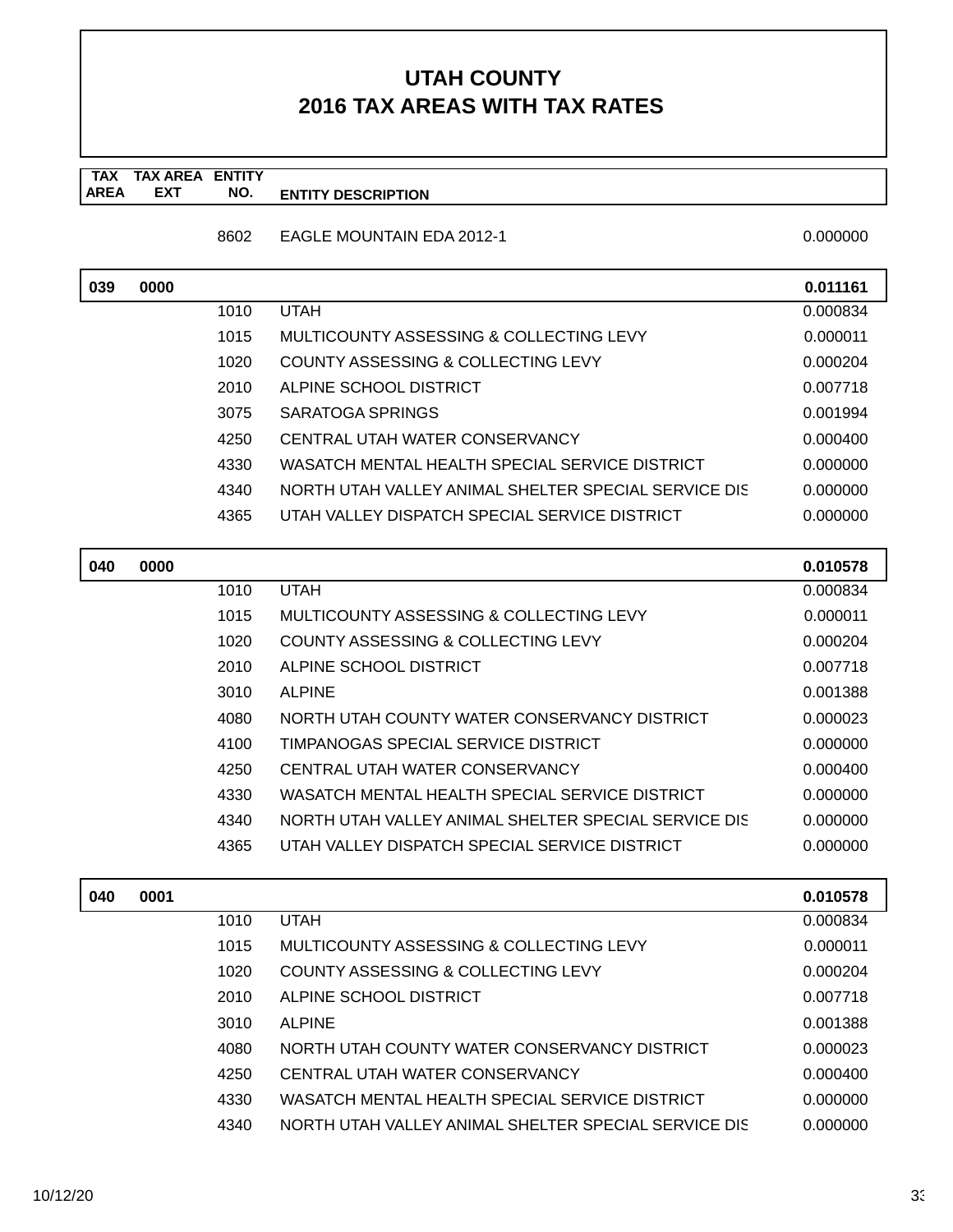### **TAX TAX AREA ENTITY AREA ENTITY DESCRIPTION EXT NO.**

### 4365 UTAH VALLEY DISPATCH SPECIAL SERVICE DISTRICT 0.000000

| 042 | 0001 |      |                                                      | 0.011184 |
|-----|------|------|------------------------------------------------------|----------|
|     |      | 1010 | <b>UTAH</b>                                          | 0.000834 |
|     |      | 1015 | MULTICOUNTY ASSESSING & COLLECTING LEVY              | 0.000011 |
|     |      | 1020 | COUNTY ASSESSING & COLLECTING LEVY                   | 0.000204 |
|     |      | 2010 | ALPINE SCHOOL DISTRICT                               | 0.007718 |
|     |      | 3075 | SARATOGA SPRINGS                                     | 0.001994 |
|     |      | 4080 | NORTH UTAH COUNTY WATER CONSERVANCY DISTRICT         | 0.000023 |
|     |      | 4100 | TIMPANOGAS SPECIAL SERVICE DISTRICT                  | 0.000000 |
|     |      | 4250 | CENTRAL UTAH WATER CONSERVANCY                       | 0.000400 |
|     |      | 4330 | WASATCH MENTAL HEALTH SPECIAL SERVICE DISTRICT       | 0.000000 |
|     |      | 4340 | NORTH UTAH VALLEY ANIMAL SHELTER SPECIAL SERVICE DIS | 0.000000 |
|     |      | 4365 | UTAH VALLEY DISPATCH SPECIAL SERVICE DISTRICT        | 0.000000 |

| 045 | 0000 |      |                                                      | 0.010684 |
|-----|------|------|------------------------------------------------------|----------|
|     |      | 1010 | <b>UTAH</b>                                          | 0.000834 |
|     |      | 1015 | MULTICOUNTY ASSESSING & COLLECTING LEVY              | 0.000011 |
|     |      | 1020 | COUNTY ASSESSING & COLLECTING LEVY                   | 0.000204 |
|     |      | 2010 | ALPINE SCHOOL DISTRICT                               | 0.007718 |
|     |      | 3080 | <b>HIGHLAND</b>                                      | 0.001494 |
|     |      | 4080 | NORTH UTAH COUNTY WATER CONSERVANCY DISTRICT         | 0.000023 |
|     |      | 4100 | TIMPANOGAS SPECIAL SERVICE DISTRICT                  | 0.000000 |
|     |      | 4250 | CENTRAL UTAH WATER CONSERVANCY                       | 0.000400 |
|     |      | 4330 | WASATCH MENTAL HEALTH SPECIAL SERVICE DISTRICT       | 0.000000 |
|     |      | 4340 | NORTH UTAH VALLEY ANIMAL SHELTER SPECIAL SERVICE DIS | 0.000000 |
|     |      | 4365 | UTAH VALLEY DISPATCH SPECIAL SERVICE DISTRICT        | 0.000000 |

| 045 | 0001 |      |                                              | 0.010684 |
|-----|------|------|----------------------------------------------|----------|
|     |      | 1010 | <b>UTAH</b>                                  | 0.000834 |
|     |      | 1015 | MULTICOUNTY ASSESSING & COLLECTING LEVY      | 0.000011 |
|     |      | 1020 | COUNTY ASSESSING & COLLECTING LEVY           | 0.000204 |
|     |      | 2010 | ALPINE SCHOOL DISTRICT                       | 0.007718 |
|     |      | 3080 | <b>HIGHLAND</b>                              | 0.001494 |
|     |      | 4080 | NORTH UTAH COUNTY WATER CONSERVANCY DISTRICT | 0.000023 |
|     |      | 4250 | CENTRAL UTAH WATER CONSERVANCY               | 0.000400 |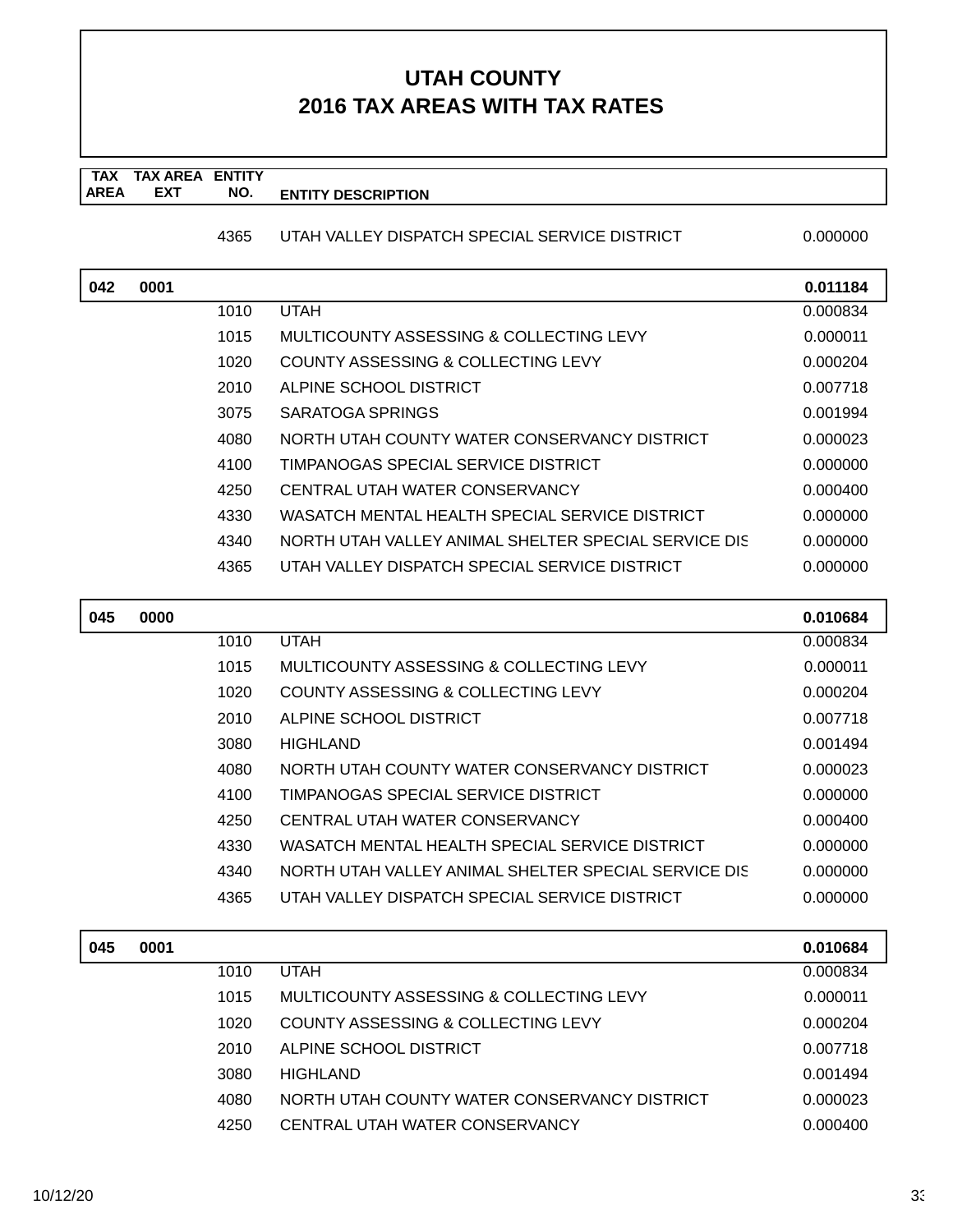| <b>TAX</b><br><b>AREA</b> | <b>TAX AREA ENTITY</b><br><b>EXT</b> | NO.  |                                                      |          |
|---------------------------|--------------------------------------|------|------------------------------------------------------|----------|
|                           |                                      |      | <b>ENTITY DESCRIPTION</b>                            |          |
|                           |                                      | 4330 | WASATCH MENTAL HEALTH SPECIAL SERVICE DISTRICT       | 0.000000 |
|                           |                                      | 4340 | NORTH UTAH VALLEY ANIMAL SHELTER SPECIAL SERVICE DIS | 0.000000 |
|                           |                                      | 4365 | UTAH VALLEY DISPATCH SPECIAL SERVICE DISTRICT        | 0.000000 |
|                           |                                      |      |                                                      |          |
| 050                       | 0000                                 |      |                                                      | 0.010204 |
|                           |                                      | 1010 | <b>UTAH</b>                                          | 0.000834 |
|                           |                                      | 1015 | MULTICOUNTY ASSESSING & COLLECTING LEVY              | 0.000011 |
|                           |                                      | 1020 | COUNTY ASSESSING & COLLECTING LEVY                   | 0.000204 |
|                           |                                      | 2010 | ALPINE SCHOOL DISTRICT                               | 0.007718 |
|                           |                                      | 3030 | <b>CEDAR FORT</b>                                    | 0.001037 |
|                           |                                      | 4250 | CENTRAL UTAH WATER CONSERVANCY                       | 0.000400 |
|                           |                                      | 4330 | WASATCH MENTAL HEALTH SPECIAL SERVICE DISTRICT       | 0.000000 |
|                           |                                      | 4340 | NORTH UTAH VALLEY ANIMAL SHELTER SPECIAL SERVICE DIS | 0.000000 |
|                           |                                      | 4365 | UTAH VALLEY DISPATCH SPECIAL SERVICE DISTRICT        | 0.000000 |
|                           |                                      |      |                                                      |          |
| 053                       | 0000                                 |      |                                                      | 0.012351 |
|                           |                                      | 1010 | <b>UTAH</b>                                          | 0.000834 |
|                           |                                      | 1015 | MULTICOUNTY ASSESSING & COLLECTING LEVY              | 0.000011 |
|                           |                                      | 1020 | COUNTY ASSESSING & COLLECTING LEVY                   | 0.000204 |
|                           |                                      | 2010 | ALPINE SCHOOL DISTRICT                               | 0.007718 |
|                           |                                      | 3047 | <b>EAGLE MOUNTAIN</b>                                | 0.001081 |
|                           |                                      | 4250 | CENTRAL UTAH WATER CONSERVANCY                       | 0.000400 |
|                           |                                      | 4330 | WASATCH MENTAL HEALTH SPECIAL SERVICE DISTRICT       | 0.000000 |
|                           |                                      | 4340 | NORTH UTAH VALLEY ANIMAL SHELTER SPECIAL SERVICE DIS | 0.000000 |
|                           |                                      | 4365 | UTAH VALLEY DISPATCH SPECIAL SERVICE DISTRICT        | 0.000000 |
|                           |                                      | 4380 | POLE CANYON BASIC LOCAL DISTRICT                     | 0.000219 |
|                           |                                      | 4400 | SALT LAKE VALLEY FIRE SERVICE AREA                   | 0.001884 |
|                           |                                      |      |                                                      |          |
| 053                       | 0001                                 |      |                                                      | 0.012351 |
|                           |                                      | 1010 | <b>UTAH</b>                                          | 0.000834 |
|                           |                                      | 1015 | MULTICOUNTY ASSESSING & COLLECTING LEVY              | 0.000011 |
|                           |                                      | 1020 | COUNTY ASSESSING & COLLECTING LEVY                   | 0.000204 |
|                           |                                      | 2010 | ALPINE SCHOOL DISTRICT                               | 0.007718 |
|                           |                                      | 3047 | <b>EAGLE MOUNTAIN</b>                                | 0.001081 |
|                           |                                      | 4150 | WHITE HILLS SPECIAL DISTRICT                         | 0.000000 |
|                           |                                      | 4250 | CENTRAL UTAH WATER CONSERVANCY                       | 0.000400 |
|                           |                                      |      |                                                      |          |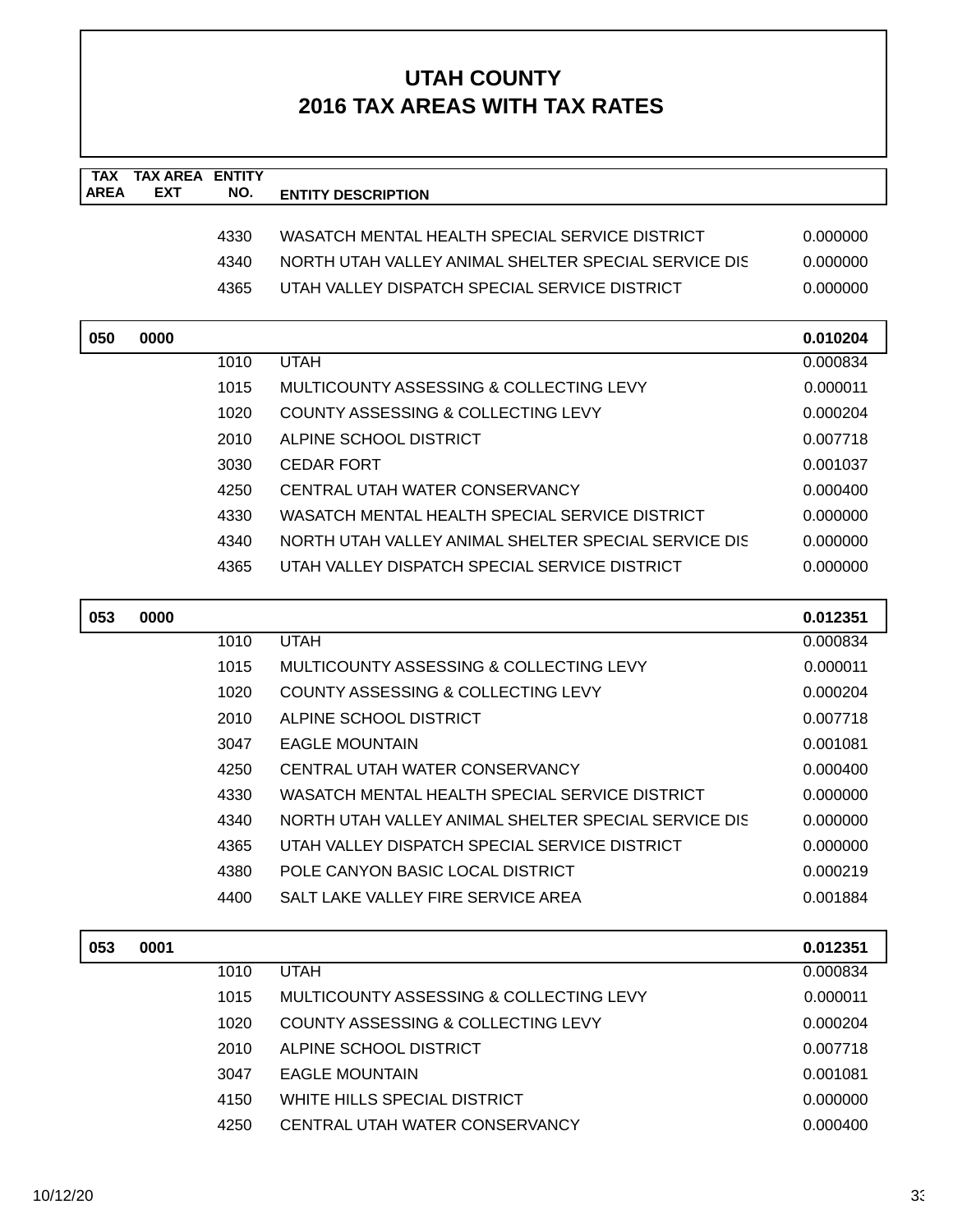| <b>TAX</b>  | <b>TAX AREA ENTITY</b> |              |                                                                               |                      |
|-------------|------------------------|--------------|-------------------------------------------------------------------------------|----------------------|
| <b>AREA</b> | <b>EXT</b>             | NO.          | <b>ENTITY DESCRIPTION</b>                                                     |                      |
|             |                        | 4330         | WASATCH MENTAL HEALTH SPECIAL SERVICE DISTRICT                                | 0.000000             |
|             |                        | 4340         | NORTH UTAH VALLEY ANIMAL SHELTER SPECIAL SERVICE DIS                          | 0.000000             |
|             |                        | 4365         | UTAH VALLEY DISPATCH SPECIAL SERVICE DISTRICT                                 | 0.000000             |
|             |                        | 4380         | POLE CANYON BASIC LOCAL DISTRICT                                              | 0.000219             |
|             |                        | 4400         | SALT LAKE VALLEY FIRE SERVICE AREA                                            | 0.001884             |
|             |                        |              |                                                                               |                      |
| 055         | 0000                   |              |                                                                               | 0.010179             |
|             |                        | 1010         | <b>UTAH</b>                                                                   | 0.000834             |
|             |                        | 1015         | MULTICOUNTY ASSESSING & COLLECTING LEVY                                       | 0.000011             |
|             |                        | 1020         | COUNTY ASSESSING & COLLECTING LEVY                                            | 0.000204             |
|             |                        | 2010         | ALPINE SCHOOL DISTRICT                                                        | 0.007718             |
|             |                        | 3055         | <b>FAIRFIELD</b>                                                              | 0.001012             |
|             |                        | 4250         | CENTRAL UTAH WATER CONSERVANCY                                                | 0.000400             |
|             |                        | 4330         | WASATCH MENTAL HEALTH SPECIAL SERVICE DISTRICT                                | 0.000000             |
|             |                        | 4335         | SOUTH UTAH VALLEY ANIMAL SPECIAL SERVICE DISTRICT                             | 0.000000             |
|             |                        | 4350         | <b>FAIRFIELD SERVICE AREA</b>                                                 | 0.000000             |
|             |                        | 4365         | UTAH VALLEY DISPATCH SPECIAL SERVICE DISTRICT                                 | 0.000000             |
| 056         | 0000                   |              |                                                                               | 0.010179             |
|             |                        | 1010         | <b>UTAH</b>                                                                   | 0.000834             |
|             |                        | 1015         | MULTICOUNTY ASSESSING & COLLECTING LEVY                                       | 0.000011             |
|             |                        | 1020         | COUNTY ASSESSING & COLLECTING LEVY                                            | 0.000204             |
|             |                        | 2010         | ALPINE SCHOOL DISTRICT                                                        |                      |
|             |                        |              |                                                                               | 0.007718             |
|             |                        | 3055         | <b>FAIRFIELD</b>                                                              | 0.001012             |
|             |                        | 4250         | CENTRAL UTAH WATER CONSERVANCY                                                | 0.000400             |
|             |                        | 4300         | FAIRFIELD CEMETERY MAINTENANCE DISTRICT                                       | 0.000000             |
|             |                        | 4330         | WASATCH MENTAL HEALTH SPECIAL SERVICE DISTRICT                                | 0.000000             |
|             |                        | 4340         | NORTH UTAH VALLEY ANIMAL SHELTER SPECIAL SERVICE DIS                          | 0.000000             |
|             |                        | 4350         | <b>FAIRFIELD SERVICE AREA</b>                                                 | 0.000000             |
|             |                        | 4365         | UTAH VALLEY DISPATCH SPECIAL SERVICE DISTRICT                                 | 0.000000             |
|             |                        |              |                                                                               |                      |
| 060         | 0000                   |              |                                                                               | 0.011451             |
|             |                        | 1010         | <b>UTAH</b>                                                                   | 0.000834             |
|             |                        | 1015<br>1020 | MULTICOUNTY ASSESSING & COLLECTING LEVY<br>COUNTY ASSESSING & COLLECTING LEVY | 0.000011<br>0.000204 |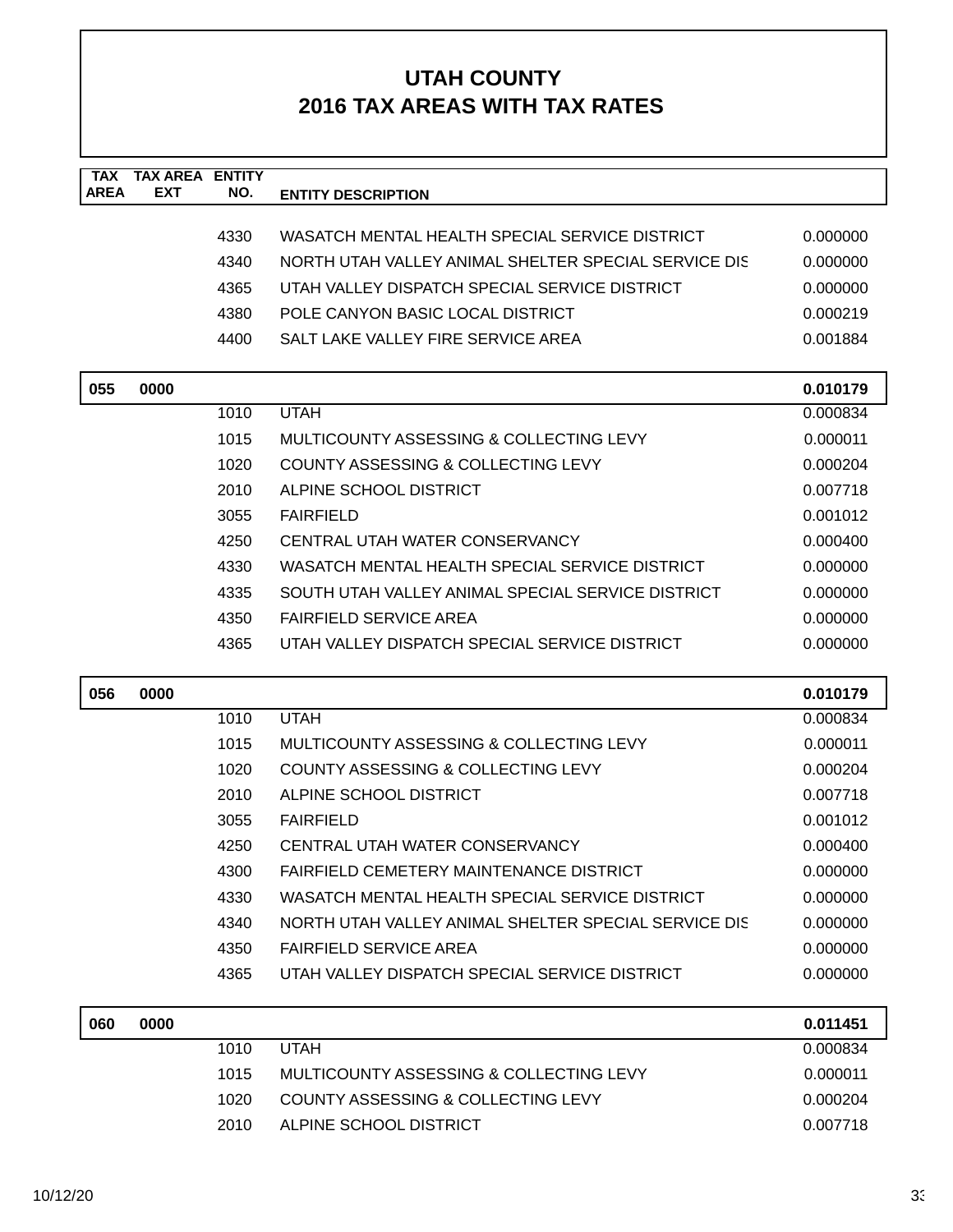| <b>TAX</b><br><b>AREA</b> | <b>TAX AREA ENTITY</b><br><b>EXT</b> | NO.  | <b>ENTITY DESCRIPTION</b>                            |          |
|---------------------------|--------------------------------------|------|------------------------------------------------------|----------|
|                           |                                      | 3020 | AMERICAN FORK                                        | 0.002261 |
|                           |                                      | 4010 | AMERICAN FORK METROPOLITAN WATER DISTRICT            | 0.000000 |
|                           |                                      | 4080 | NORTH UTAH COUNTY WATER CONSERVANCY DISTRICT         | 0.000023 |
|                           |                                      | 4250 | CENTRAL UTAH WATER CONSERVANCY                       | 0.000400 |
|                           |                                      | 4330 | WASATCH MENTAL HEALTH SPECIAL SERVICE DISTRICT       | 0.000000 |
|                           |                                      | 4340 | NORTH UTAH VALLEY ANIMAL SHELTER SPECIAL SERVICE DIS | 0.000000 |
|                           |                                      | 4365 | UTAH VALLEY DISPATCH SPECIAL SERVICE DISTRICT        | 0.000000 |
| 060                       | 0001                                 |      |                                                      | 0.022687 |
|                           |                                      | 1010 | <b>UTAH</b>                                          | 0.000834 |
|                           |                                      | 1010 | <b>UTAH</b>                                          | 0.000834 |
|                           |                                      | 1015 | MULTICOUNTY ASSESSING & COLLECTING LEVY              | 0.000011 |
|                           |                                      | 1020 | <b>COUNTY ASSESSING &amp; COLLECTING LEVY</b>        | 0.000204 |
|                           |                                      | 2010 | ALPINE SCHOOL DISTRICT                               | 0.007718 |
|                           |                                      | 2010 | ALPINE SCHOOL DISTRICT                               | 0.007718 |
|                           |                                      | 3020 | AMERICAN FORK                                        | 0.002261 |
|                           |                                      | 3020 | AMERICAN FORK                                        | 0.002261 |
|                           |                                      | 4010 | AMERICAN FORK METROPOLITAN WATER DISTRICT            | 0.000000 |
|                           |                                      | 4010 | AMERICAN FORK METROPOLITAN WATER DISTRICT            | 0.000000 |
|                           |                                      | 4080 | NORTH UTAH COUNTY WATER CONSERVANCY DISTRICT         | 0.000023 |
|                           |                                      | 4080 | NORTH UTAH COUNTY WATER CONSERVANCY DISTRICT         | 0.000023 |
|                           |                                      | 4100 | TIMPANOGAS SPECIAL SERVICE DISTRICT                  | 0.000000 |
|                           |                                      | 4100 | TIMPANOGAS SPECIAL SERVICE DISTRICT                  | 0.000000 |
|                           |                                      | 4250 | CENTRAL UTAH WATER CONSERVANCY                       | 0.000400 |
|                           |                                      | 4250 | CENTRAL UTAH WATER CONSERVANCY                       | 0.000400 |
|                           |                                      | 4330 | WASATCH MENTAL HEALTH SPECIAL SERVICE DISTRICT       | 0.000000 |
|                           |                                      | 4330 | WASATCH MENTAL HEALTH SPECIAL SERVICE DISTRICT       | 0.000000 |
|                           |                                      | 4340 | NORTH UTAH VALLEY ANIMAL SHELTER SPECIAL SERVICE DIS | 0.000000 |
|                           |                                      | 4340 | NORTH UTAH VALLEY ANIMAL SHELTER SPECIAL SERVICE DIS | 0.000000 |
|                           |                                      | 4365 | UTAH VALLEY DISPATCH SPECIAL SERVICE DISTRICT        | 0.000000 |
|                           |                                      | 4365 | UTAH VALLEY DISPATCH SPECIAL SERVICE DISTRICT        | 0.000000 |
|                           |                                      | 8252 | NORTH VALLEY REDEVELOPMENT PROJECT                   | 0.000000 |
| በደበ                       | <b>COUU</b>                          |      |                                                      | 0.011451 |

| 060 | 0002 |      |                                         | 0.011451 |
|-----|------|------|-----------------------------------------|----------|
|     |      | 1010 | UTAH                                    | 0.000834 |
|     |      | 1015 | MULTICOUNTY ASSESSING & COLLECTING LEVY | 0.000011 |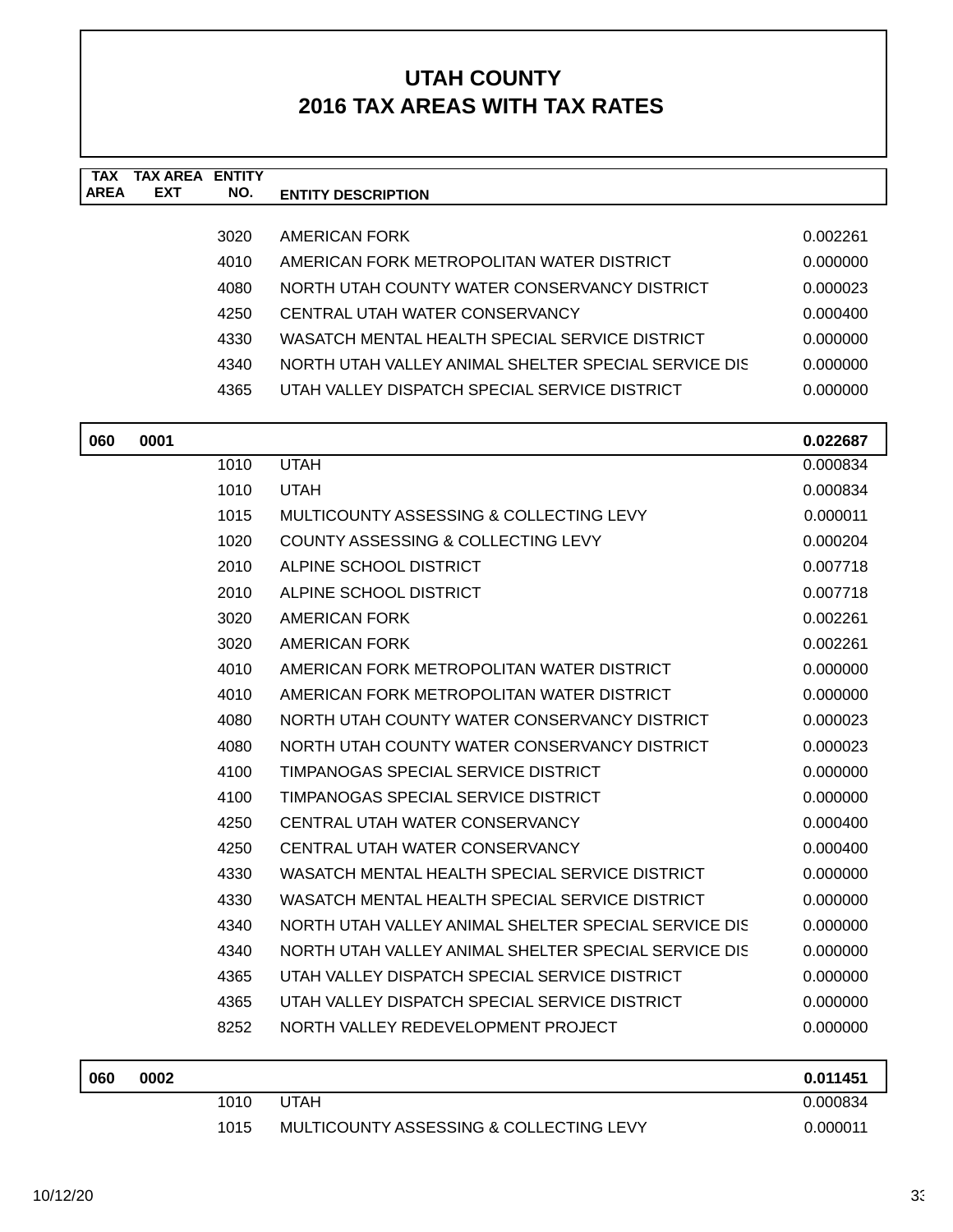| <b>TAX</b>  | <b>TAX AREA</b> | <b>ENTITY</b> |                                                      |          |
|-------------|-----------------|---------------|------------------------------------------------------|----------|
| <b>AREA</b> | <b>EXT</b>      | NO.           | <b>ENTITY DESCRIPTION</b>                            |          |
|             |                 |               |                                                      |          |
|             |                 | 1020          | COUNTY ASSESSING & COLLECTING LEVY                   | 0.000204 |
|             |                 | 2010          | ALPINE SCHOOL DISTRICT                               | 0.007718 |
|             |                 | 3020          | AMERICAN FORK                                        | 0.002261 |
|             |                 | 4010          | AMERICAN FORK METROPOLITAN WATER DISTRICT            | 0.000000 |
|             |                 | 4080          | NORTH UTAH COUNTY WATER CONSERVANCY DISTRICT         | 0.000023 |
|             |                 | 4100          | TIMPANOGAS SPECIAL SERVICE DISTRICT                  | 0.000000 |
|             |                 | 4250          | CENTRAL UTAH WATER CONSERVANCY                       | 0.000400 |
|             |                 | 4330          | WASATCH MENTAL HEALTH SPECIAL SERVICE DISTRICT       | 0.000000 |
|             |                 | 4340          | NORTH UTAH VALLEY ANIMAL SHELTER SPECIAL SERVICE DIS | 0.000000 |
|             |                 | 4365          | UTAH VALLEY DISPATCH SPECIAL SERVICE DISTRICT        | 0.000000 |
|             |                 | 8251          | NORTH VALLEY REDEVELOPMENT PROJECT                   | 0.000000 |
|             |                 |               |                                                      |          |
| 060         | 0003            |               |                                                      | 0.000215 |
|             |                 | 1015          | MULTICOUNTY ASSESSING & COLLECTING LEVY              | 0.000011 |

1020 COUNTY ASSESSING & COLLECTING LEVY 0.000204

| 060 | 0004 |      |                                                      | 0.011451 |
|-----|------|------|------------------------------------------------------|----------|
|     |      | 1010 | <b>UTAH</b>                                          | 0.000834 |
|     |      | 1015 | MULTICOUNTY ASSESSING & COLLECTING LEVY              | 0.000011 |
|     |      | 1020 | COUNTY ASSESSING & COLLECTING LEVY                   | 0.000204 |
|     |      | 2010 | ALPINE SCHOOL DISTRICT                               | 0.007718 |
|     |      | 3020 | AMERICAN FORK                                        | 0.002261 |
|     |      | 4010 | AMERICAN FORK METROPOLITAN WATER DISTRICT            | 0.000000 |
|     |      | 4080 | NORTH UTAH COUNTY WATER CONSERVANCY DISTRICT         | 0.000023 |
|     |      | 4100 | TIMPANOGAS SPECIAL SERVICE DISTRICT                  | 0.000000 |
|     |      | 4250 | CENTRAL UTAH WATER CONSERVANCY                       | 0.000400 |
|     |      | 4330 | WASATCH MENTAL HEALTH SPECIAL SERVICE DISTRICT       | 0.000000 |
|     |      | 4340 | NORTH UTAH VALLEY ANIMAL SHELTER SPECIAL SERVICE DIS | 0.000000 |
|     |      | 4365 | UTAH VALLEY DISPATCH SPECIAL SERVICE DISTRICT        | 0.000000 |
|     |      | 8253 | EAST MAIN STREET REDEVELOPMENT PROJECT               | 0.000000 |
|     |      |      |                                                      |          |
| 060 | 0005 |      |                                                      | 0.011451 |

| 060 | 0005 |       |                                         | 0.011451 |
|-----|------|-------|-----------------------------------------|----------|
|     |      | 1010  | <b>UTAH</b>                             | 0.000834 |
|     |      | 1015  | MULTICOUNTY ASSESSING & COLLECTING LEVY | 0.000011 |
|     |      | 1020. | COUNTY ASSESSING & COLLECTING LEVY      | 0.000204 |
|     |      | 2010. | ALPINE SCHOOL DISTRICT                  | 0.007718 |
|     |      |       |                                         |          |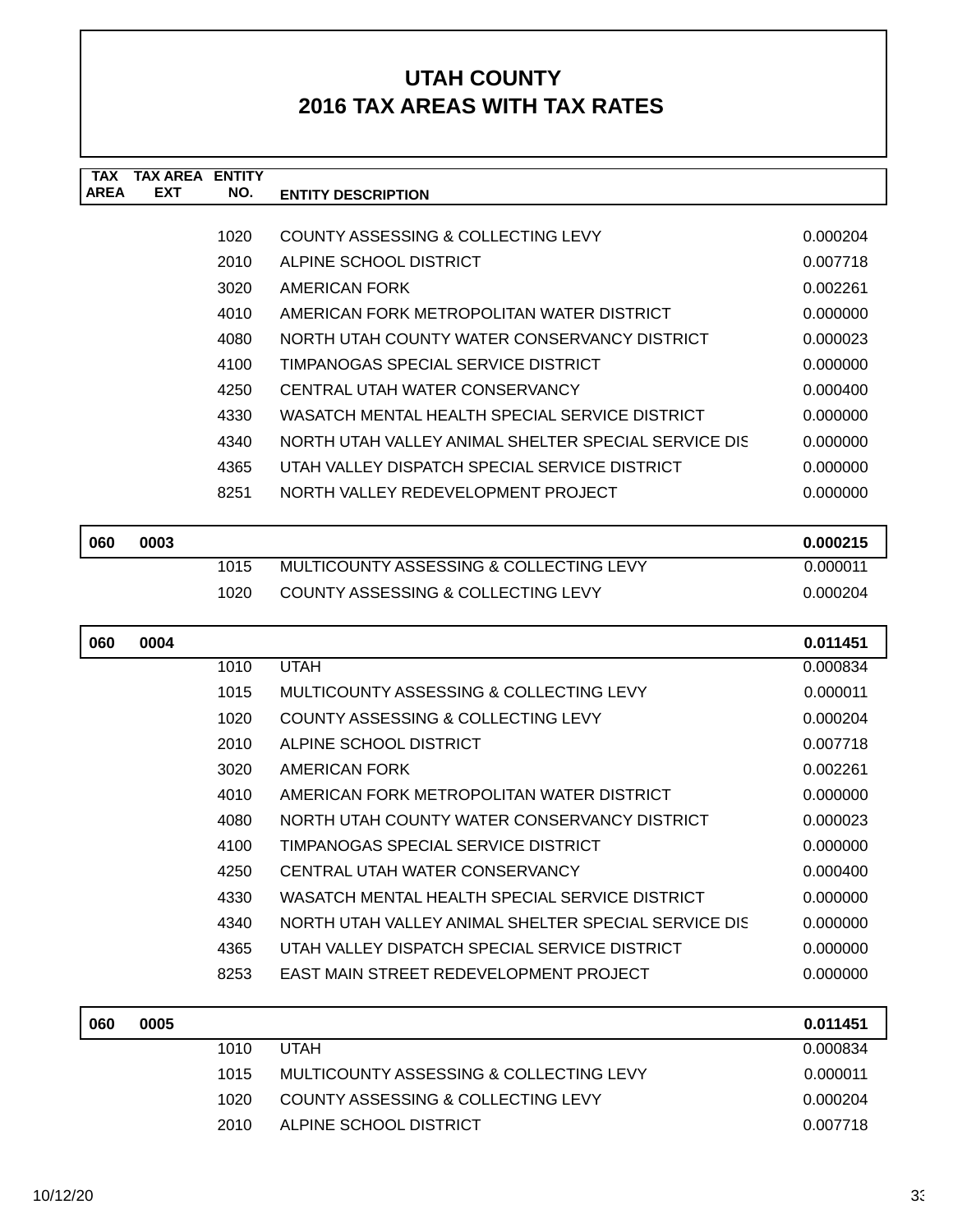| <b>TAX</b><br><b>AREA</b> | <b>TAX AREA ENTITY</b><br>EXT | NO.  | <b>ENTITY DESCRIPTION</b>                            |          |
|---------------------------|-------------------------------|------|------------------------------------------------------|----------|
|                           |                               |      |                                                      |          |
|                           |                               | 3020 | AMERICAN FORK                                        | 0.002261 |
|                           |                               | 4010 | AMERICAN FORK METROPOLITAN WATER DISTRICT            | 0.000000 |
|                           |                               | 4080 | NORTH UTAH COUNTY WATER CONSERVANCY DISTRICT         | 0.000023 |
|                           |                               | 4100 | TIMPANOGAS SPECIAL SERVICE DISTRICT                  | 0.000000 |
|                           |                               | 4250 | CENTRAL UTAH WATER CONSERVANCY                       | 0.000400 |
|                           |                               | 4330 | WASATCH MENTAL HEALTH SPECIAL SERVICE DISTRICT       | 0.000000 |
|                           |                               | 4340 | NORTH UTAH VALLEY ANIMAL SHELTER SPECIAL SERVICE DIS | 0.000000 |
|                           |                               | 4365 | UTAH VALLEY DISPATCH SPECIAL SERVICE DISTRICT        | 0.000000 |
|                           |                               | 8254 | EGG FARM ECONOMIC DEVELOPMENT PLAN                   | 0.000000 |
| 070                       | 0000                          |      |                                                      | 0.010965 |
|                           |                               | 1010 | <b>UTAH</b>                                          | 0.000834 |
|                           |                               | 1015 | MULTICOUNTY ASSESSING & COLLECTING LEVY              | 0.000011 |
|                           |                               | 1020 | COUNTY ASSESSING & COLLECTING LEVY                   | 0.000204 |
|                           |                               | 2010 | ALPINE SCHOOL DISTRICT                               | 0.007718 |
|                           |                               | 3140 | PLEASANT GROVE                                       | 0.001775 |
|                           |                               | 4050 | PLEASANT GROVE METROPOLITAN WATER DISTRICT           | 0.000000 |
|                           |                               | 4080 | NORTH UTAH COUNTY WATER CONSERVANCY DISTRICT         | 0.000023 |
|                           |                               | 4100 | TIMPANOGAS SPECIAL SERVICE DISTRICT                  | 0.000000 |
|                           |                               | 4250 | CENTRAL UTAH WATER CONSERVANCY                       | 0.000400 |
|                           |                               | 4330 | WASATCH MENTAL HEALTH SPECIAL SERVICE DISTRICT       | 0.000000 |
|                           |                               | 4340 | NORTH UTAH VALLEY ANIMAL SHELTER SPECIAL SERVICE DIS | 0.000000 |
| 070                       | 0003                          |      |                                                      | 0.010965 |
|                           |                               | 1010 | <b>UTAH</b>                                          | 0.000834 |
|                           |                               | 1015 | MULTICOUNTY ASSESSING & COLLECTING LEVY              | 0.000011 |
|                           |                               | 1020 | COUNTY ASSESSING & COLLECTING LEVY                   | 0.000204 |
|                           |                               | 2010 | ALPINE SCHOOL DISTRICT                               | 0.007718 |
|                           |                               | 3140 | PLEASANT GROVE                                       | 0.001775 |
|                           |                               | 4050 | PLEASANT GROVE METROPOLITAN WATER DISTRICT           | 0.000000 |
|                           |                               | 4080 | NORTH UTAH COUNTY WATER CONSERVANCY DISTRICT         | 0.000023 |
|                           |                               | 4100 | TIMPANOGAS SPECIAL SERVICE DISTRICT                  | 0.000000 |
|                           |                               | 4250 | CENTRAL UTAH WATER CONSERVANCY                       | 0.000400 |
|                           |                               | 4330 | WASATCH MENTAL HEALTH SPECIAL SERVICE DISTRICT       | 0.000000 |
|                           |                               | 4340 | NORTH UTAH VALLEY ANIMAL SHELTER SPECIAL SERVICE DIS | 0.000000 |
|                           |                               | 8402 | PLEASANT GROVE GATEWAY COMMUNITY DEVELOPMENT AR      | 0.000000 |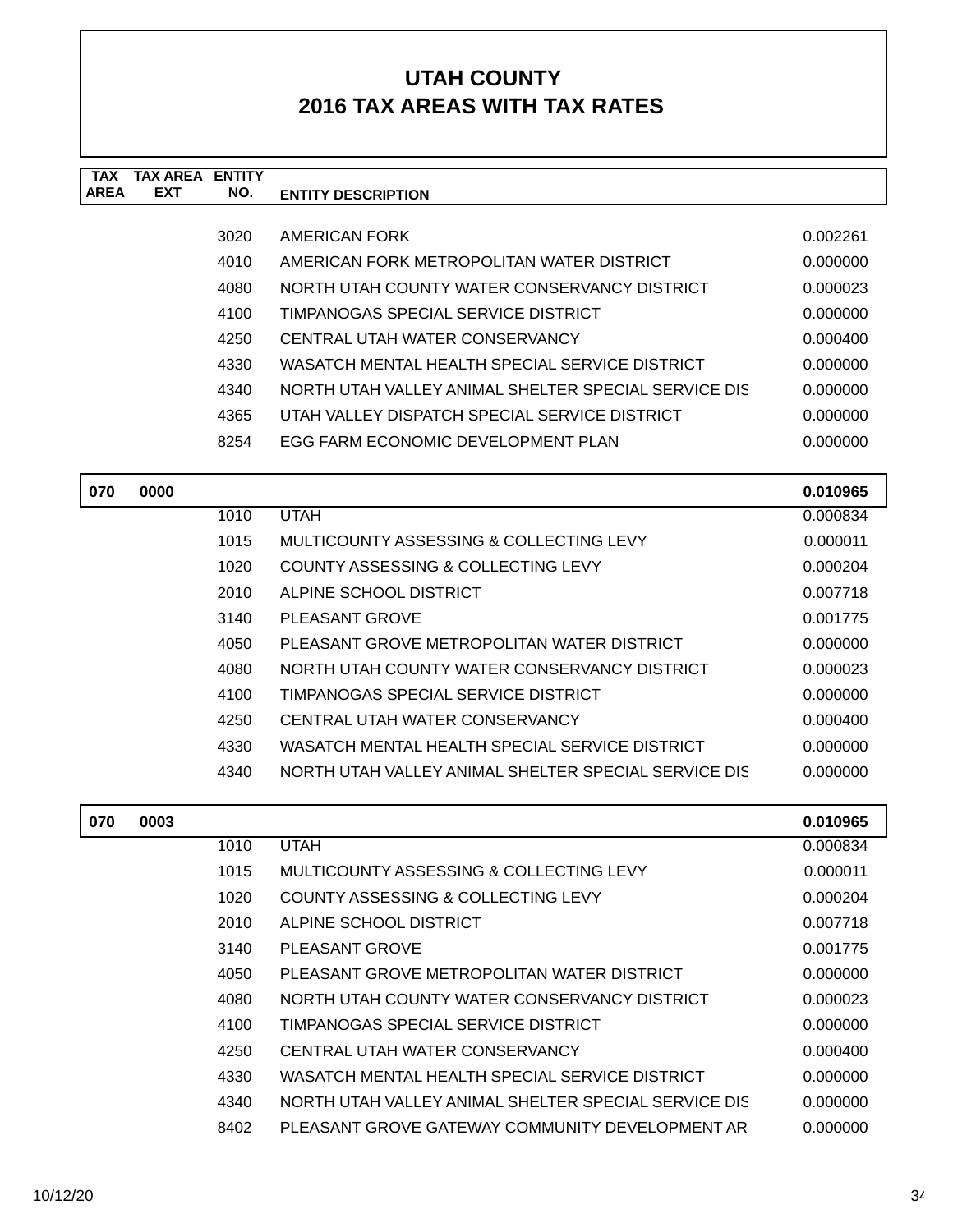**TAX TAX AREA ENTITY ENTITY DESCRIPTION** AREA EXT  **NO.**

| 070 | 0004 |      |                                                      | 0.010965 |
|-----|------|------|------------------------------------------------------|----------|
|     |      | 1010 | <b>UTAH</b>                                          | 0.000834 |
|     |      | 1015 | MULTICOUNTY ASSESSING & COLLECTING LEVY              | 0.000011 |
|     |      | 1020 | COUNTY ASSESSING & COLLECTING LEVY                   | 0.000204 |
|     |      | 2010 | ALPINE SCHOOL DISTRICT                               | 0.007718 |
|     |      | 3140 | PLEASANT GROVE                                       | 0.001775 |
|     |      | 4050 | PLEASANT GROVE METROPOLITAN WATER DISTRICT           | 0.000000 |
|     |      | 4080 | NORTH UTAH COUNTY WATER CONSERVANCY DISTRICT         | 0.000023 |
|     |      | 4100 | TIMPANOGAS SPECIAL SERVICE DISTRICT                  | 0.000000 |
|     |      | 4250 | CENTRAL UTAH WATER CONSERVANCY                       | 0.000400 |
|     |      | 4330 | WASATCH MENTAL HEALTH SPECIAL SERVICE DISTRICT       | 0.000000 |
|     |      | 4340 | NORTH UTAH VALLEY ANIMAL SHELTER SPECIAL SERVICE DIS | 0.000000 |
|     |      | 8403 | 1300 WEST CDA                                        | 0.000000 |
|     |      |      |                                                      |          |

| 071 | 0000 |      |                                                      | 0.010942 |
|-----|------|------|------------------------------------------------------|----------|
|     |      | 1010 | <b>UTAH</b>                                          | 0.000834 |
|     |      | 1015 | MULTICOUNTY ASSESSING & COLLECTING LEVY              | 0.000011 |
|     |      | 1020 | COUNTY ASSESSING & COLLECTING LEVY                   | 0.000204 |
|     |      | 2010 | ALPINE SCHOOL DISTRICT                               | 0.007718 |
|     |      | 3140 | PLEASANT GROVE                                       | 0.001775 |
|     |      | 4050 | PLEASANT GROVE METROPOLITAN WATER DISTRICT           | 0.000000 |
|     |      | 4100 | TIMPANOGAS SPECIAL SERVICE DISTRICT                  | 0.000000 |
|     |      | 4250 | CENTRAL UTAH WATER CONSERVANCY                       | 0.000400 |
|     |      | 4330 | WASATCH MENTAL HEALTH SPECIAL SERVICE DISTRICT       | 0.000000 |
|     |      | 4340 | NORTH UTAH VALLEY ANIMAL SHELTER SPECIAL SERVICE DIS | 0.000000 |

| 080 | 0000 |      |                                                | 0.010797 |
|-----|------|------|------------------------------------------------|----------|
|     |      | 1010 | <b>UTAH</b>                                    | 0.000834 |
|     |      | 1015 | MULTICOUNTY ASSESSING & COLLECTING LEVY        | 0.000011 |
|     |      | 1020 | COUNTY ASSESSING & COLLECTING LEVY             | 0.000204 |
|     |      | 2010 | ALPINE SCHOOL DISTRICT                         | 0.007718 |
|     |      | 3100 | <b>LINDON</b>                                  | 0.001630 |
|     |      | 4030 | LINDON METROPOLITAN WATER DISTRICT             | 0.000000 |
|     |      | 4250 | CENTRAL UTAH WATER CONSERVANCY                 | 0.000400 |
|     |      | 4330 | WASATCH MENTAL HEALTH SPECIAL SERVICE DISTRICT | 0.000000 |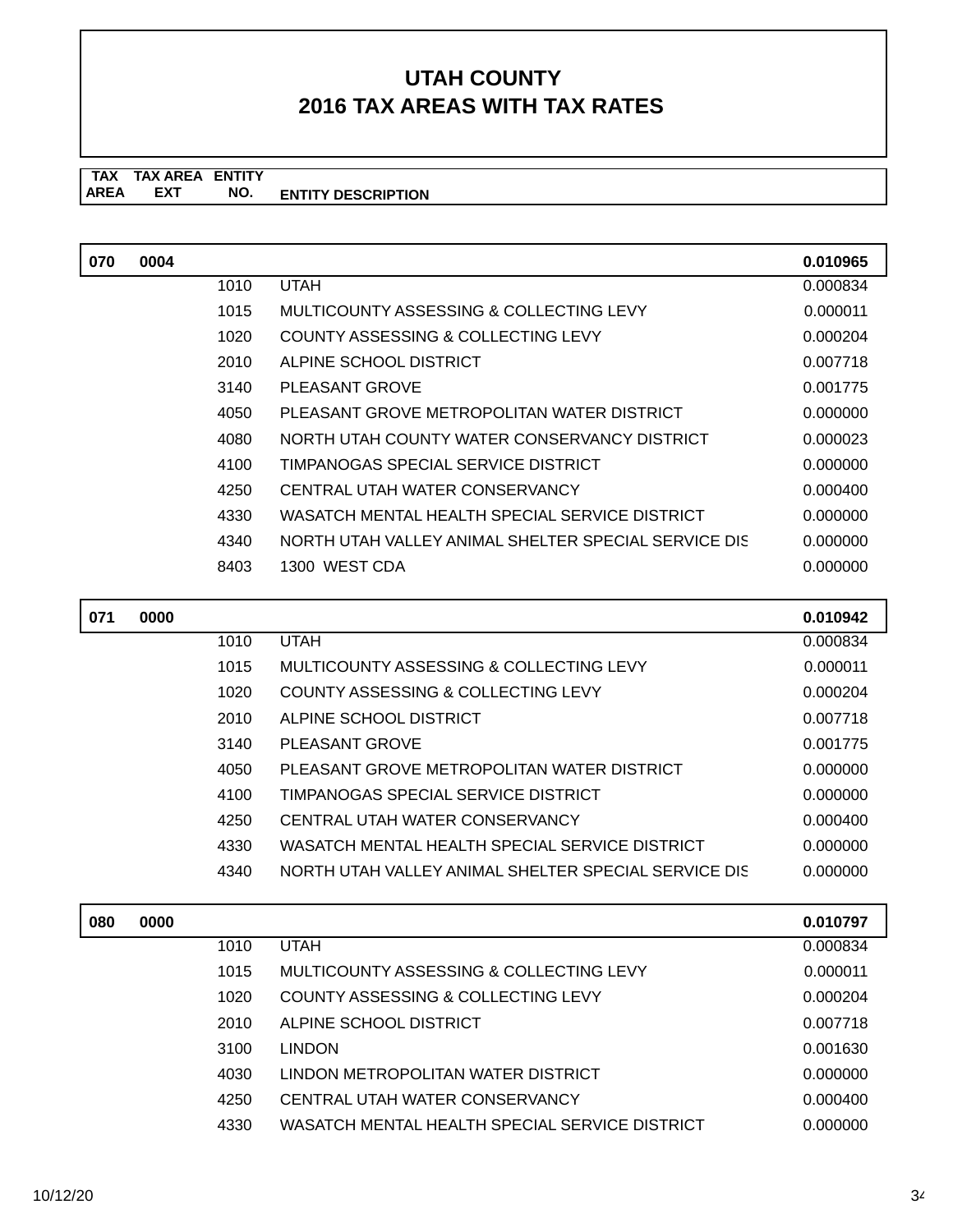#### **TAX TAX AREA ENTITY AREA ENTITY DESCRIPTION EXT NO.**

4340 NORTH UTAH VALLEY ANIMAL SHELTER SPECIAL SERVICE DIS 0.000000

| 080 | 0003 |      |                                                      | 0.010820 |
|-----|------|------|------------------------------------------------------|----------|
|     |      | 1010 | <b>UTAH</b>                                          | 0.000834 |
|     |      | 1015 | MULTICOUNTY ASSESSING & COLLECTING LEVY              | 0.000011 |
|     |      | 1020 | COUNTY ASSESSING & COLLECTING LEVY                   | 0.000204 |
|     |      | 2010 | ALPINE SCHOOL DISTRICT                               | 0.007718 |
|     |      | 3100 | <b>LINDON</b>                                        | 0.001630 |
|     |      | 4030 | LINDON METROPOLITAN WATER DISTRICT                   | 0.000000 |
|     |      | 4080 | NORTH UTAH COUNTY WATER CONSERVANCY DISTRICT         | 0.000023 |
|     |      | 4250 | CENTRAL UTAH WATER CONSERVANCY                       | 0.000400 |
|     |      | 4330 | WASATCH MENTAL HEALTH SPECIAL SERVICE DISTRICT       | 0.000000 |
|     |      | 4340 | NORTH UTAH VALLEY ANIMAL SHELTER SPECIAL SERVICE DIS | 0.000000 |
|     |      | 8103 | UNIVERSITY PLACE CDA                                 | 0.000000 |
|     |      |      |                                                      |          |

| 080 | 0004 |      |                                                      | 0.010797 |
|-----|------|------|------------------------------------------------------|----------|
|     |      | 1010 | <b>UTAH</b>                                          | 0.000834 |
|     |      | 1015 | MULTICOUNTY ASSESSING & COLLECTING LEVY              | 0.000011 |
|     |      | 1020 | COUNTY ASSESSING & COLLECTING LEVY                   | 0.000204 |
|     |      | 2010 | ALPINE SCHOOL DISTRICT                               | 0.007718 |
|     |      | 3100 | <b>LINDON</b>                                        | 0.001630 |
|     |      | 4030 | LINDON METROPOLITAN WATER DISTRICT                   | 0.000000 |
|     |      | 4250 | CENTRAL UTAH WATER CONSERVANCY                       | 0.000400 |
|     |      | 4330 | WASATCH MENTAL HEALTH SPECIAL SERVICE DISTRICT       | 0.000000 |
|     |      | 4340 | NORTH UTAH VALLEY ANIMAL SHELTER SPECIAL SERVICE DIS | 0.000000 |
|     |      | 8104 | LINDON REDEVELOPMENT PROJECT AREA NO. 3              | 0.000000 |

| 085 | 0000 |      |                                              | 0.010820 |
|-----|------|------|----------------------------------------------|----------|
|     |      | 1010 | <b>UTAH</b>                                  | 0.000834 |
|     |      | 1015 | MULTICOUNTY ASSESSING & COLLECTING LEVY      | 0.000011 |
|     |      | 1020 | COUNTY ASSESSING & COLLECTING LEVY           | 0.000204 |
|     |      | 2010 | ALPINE SCHOOL DISTRICT                       | 0.007718 |
|     |      | 3100 | <b>LINDON</b>                                | 0.001630 |
|     |      | 4030 | LINDON METROPOLITAN WATER DISTRICT           | 0.000000 |
|     |      | 4080 | NORTH UTAH COUNTY WATER CONSERVANCY DISTRICT | 0.000023 |
|     |      | 4250 | CENTRAL UTAH WATER CONSERVANCY               | 0.000400 |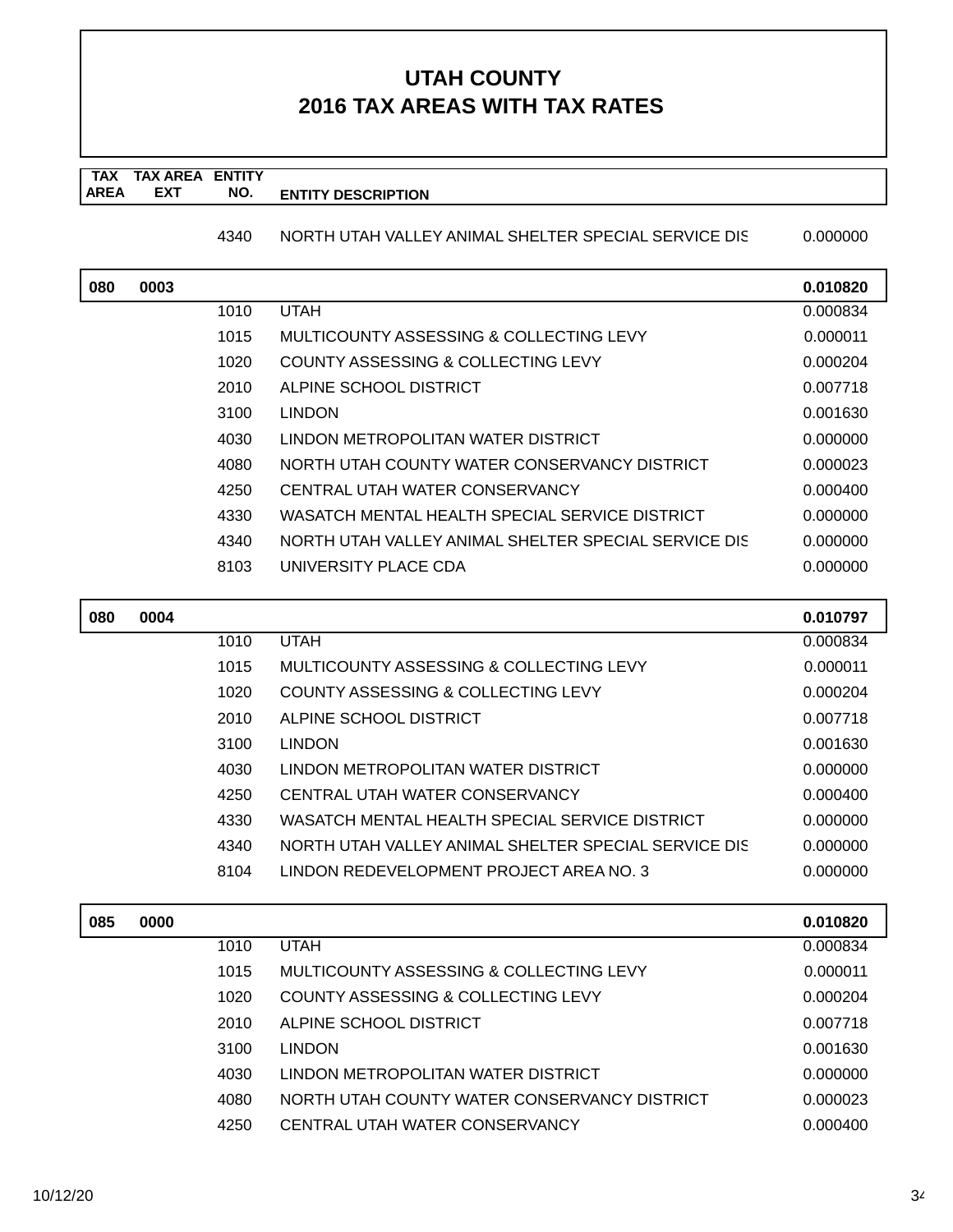| <b>TAX</b>  | <b>TAX AREA ENTITY</b> |      |                                                      |          |
|-------------|------------------------|------|------------------------------------------------------|----------|
| <b>AREA</b> | <b>EXT</b>             | NO.  | <b>ENTITY DESCRIPTION</b>                            |          |
|             |                        | 4330 | WASATCH MENTAL HEALTH SPECIAL SERVICE DISTRICT       | 0.000000 |
|             |                        | 4340 | NORTH UTAH VALLEY ANIMAL SHELTER SPECIAL SERVICE DIS | 0.000000 |
|             |                        |      |                                                      |          |
| 090         | 0000                   |      |                                                      | 0.010750 |
|             |                        | 1010 | <b>UTAH</b>                                          | 0.000834 |
|             |                        | 1015 | MULTICOUNTY ASSESSING & COLLECTING LEVY              | 0.000011 |
|             |                        | 1020 | COUNTY ASSESSING & COLLECTING LEVY                   | 0.000204 |
|             |                        | 2010 | ALPINE SCHOOL DISTRICT                               | 0.007718 |
|             |                        | 3120 | <b>OREM</b>                                          | 0.001550 |
|             |                        | 4040 | OREM METROPOLITAN WATER DISTRICT                     | 0.000033 |
|             |                        | 4250 | CENTRAL UTAH WATER CONSERVANCY                       | 0.000400 |
|             |                        | 4330 | WASATCH MENTAL HEALTH SPECIAL SERVICE DISTRICT       | 0.000000 |
|             |                        | 4340 | NORTH UTAH VALLEY ANIMAL SHELTER SPECIAL SERVICE DIS | 0.000000 |
|             |                        |      |                                                      |          |
| 090         | 0001                   |      |                                                      | 0.010750 |
|             |                        | 1010 | <b>UTAH</b>                                          | 0.000834 |
|             |                        | 1015 | MULTICOUNTY ASSESSING & COLLECTING LEVY              | 0.000011 |
|             |                        | 1020 | COUNTY ASSESSING & COLLECTING LEVY                   | 0.000204 |
|             |                        | 2010 | ALPINE SCHOOL DISTRICT                               | 0.007718 |
|             |                        | 3120 | <b>OREM</b>                                          | 0.001550 |
|             |                        | 4040 | OREM METROPOLITAN WATER DISTRICT                     | 0.000033 |
|             |                        | 4250 | CENTRAL UTAH WATER CONSERVANCY                       | 0.000400 |
|             |                        | 4330 | WASATCH MENTAL HEALTH SPECIAL SERVICE DISTRICT       | 0.000000 |
|             |                        | 4340 | NORTH UTAH VALLEY ANIMAL SHELTER SPECIAL SERVICE DIS | 0.000000 |
|             |                        | 8051 | WESTSIDE REDEVELOPMENT PROJECT AREA #85-01           | 0.000000 |
| 090         | 0002                   |      |                                                      | 0.010750 |
|             |                        | 1010 | <b>UTAH</b>                                          | 0.000834 |
|             |                        | 1015 | MULTICOUNTY ASSESSING & COLLECTING LEVY              | 0.000011 |
|             |                        | 1020 | COUNTY ASSESSING & COLLECTING LEVY                   | 0.000204 |
|             |                        | 2010 | ALPINE SCHOOL DISTRICT                               | 0.007718 |
|             |                        | 3120 | <b>OREM</b>                                          | 0.001550 |
|             |                        | 4040 | OREM METROPOLITAN WATER DISTRICT                     | 0.000033 |
|             |                        | 4250 | CENTRAL UTAH WATER CONSERVANCY                       | 0.000400 |
|             |                        | 4330 | WASATCH MENTAL HEALTH SPECIAL SERVICE DISTRICT       | 0.000000 |
|             |                        | 4340 | NORTH UTAH VALLEY ANIMAL SHELTER SPECIAL SERVICE DIS | 0.000000 |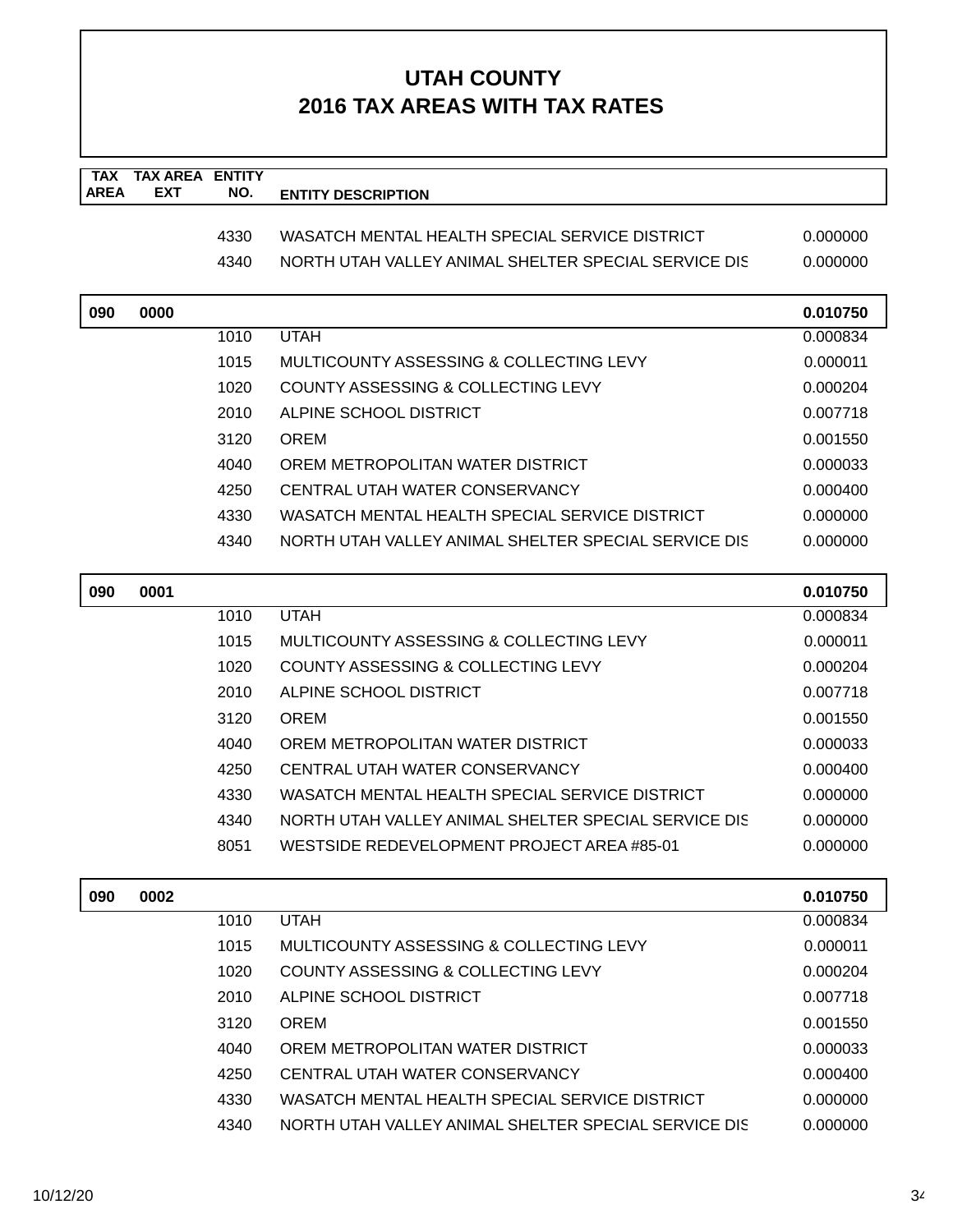**TAX TAX AREA ENTITY AREA ENTITY DESCRIPTION EXT NO.**

### 8052 REDEVELOPMENT PROJECT AREA #85-02 0.000000 0.000000

| 090 | 0003 |      |                                                      | 0.010750 |
|-----|------|------|------------------------------------------------------|----------|
|     |      | 1010 | <b>UTAH</b>                                          | 0.000834 |
|     |      | 1015 | MULTICOUNTY ASSESSING & COLLECTING LEVY              | 0.000011 |
|     |      | 1020 | COUNTY ASSESSING & COLLECTING LEVY                   | 0.000204 |
|     |      | 2010 | ALPINE SCHOOL DISTRICT                               | 0.007718 |
|     |      | 3120 | <b>OREM</b>                                          | 0.001550 |
|     |      | 4040 | OREM METROPOLITAN WATER DISTRICT                     | 0.000033 |
|     |      | 4250 | CENTRAL UTAH WATER CONSERVANCY                       | 0.000400 |
|     |      | 4330 | WASATCH MENTAL HEALTH SPECIAL SERVICE DISTRICT       | 0.000000 |
|     |      | 4340 | NORTH UTAH VALLEY ANIMAL SHELTER SPECIAL SERVICE DIS | 0.000000 |
|     |      | 8053 | REDEVELOPMENT PROJECT AREA #85-03-A                  | 0.000000 |

| 090 | 0004 |      |                                                      | 0.010750 |
|-----|------|------|------------------------------------------------------|----------|
|     |      | 1010 | <b>UTAH</b>                                          | 0.000834 |
|     |      | 1015 | MULTICOUNTY ASSESSING & COLLECTING LEVY              | 0.000011 |
|     |      | 1020 | COUNTY ASSESSING & COLLECTING LEVY                   | 0.000204 |
|     |      | 2010 | ALPINE SCHOOL DISTRICT                               | 0.007718 |
|     |      | 3120 | <b>OREM</b>                                          | 0.001550 |
|     |      | 4040 | OREM METROPOLITAN WATER DISTRICT                     | 0.000033 |
|     |      | 4250 | CENTRAL UTAH WATER CONSERVANCY                       | 0.000400 |
|     |      | 4330 | WASATCH MENTAL HEALTH SPECIAL SERVICE DISTRICT       | 0.000000 |
|     |      | 4340 | NORTH UTAH VALLEY ANIMAL SHELTER SPECIAL SERVICE DIS | 0.000000 |
|     |      | 8054 | REDEVELOPMENT PROJECT AREA #85-03-B                  | 0.000000 |

| 090 | 0005 |      |                                                      | 0.010750 |
|-----|------|------|------------------------------------------------------|----------|
|     |      | 1010 | <b>UTAH</b>                                          | 0.000834 |
|     |      | 1015 | MULTICOUNTY ASSESSING & COLLECTING LEVY              | 0.000011 |
|     |      | 1020 | COUNTY ASSESSING & COLLECTING LEVY                   | 0.000204 |
|     |      | 2010 | ALPINE SCHOOL DISTRICT                               | 0.007718 |
|     |      | 3120 | <b>OREM</b>                                          | 0.001550 |
|     |      | 4040 | OREM METROPOLITAN WATER DISTRICT                     | 0.000033 |
|     |      | 4250 | CENTRAL UTAH WATER CONSERVANCY                       | 0.000400 |
|     |      | 4330 | WASATCH MENTAL HEALTH SPECIAL SERVICE DISTRICT       | 0.000000 |
|     |      | 4340 | NORTH UTAH VALLEY ANIMAL SHELTER SPECIAL SERVICE DIS | 0.000000 |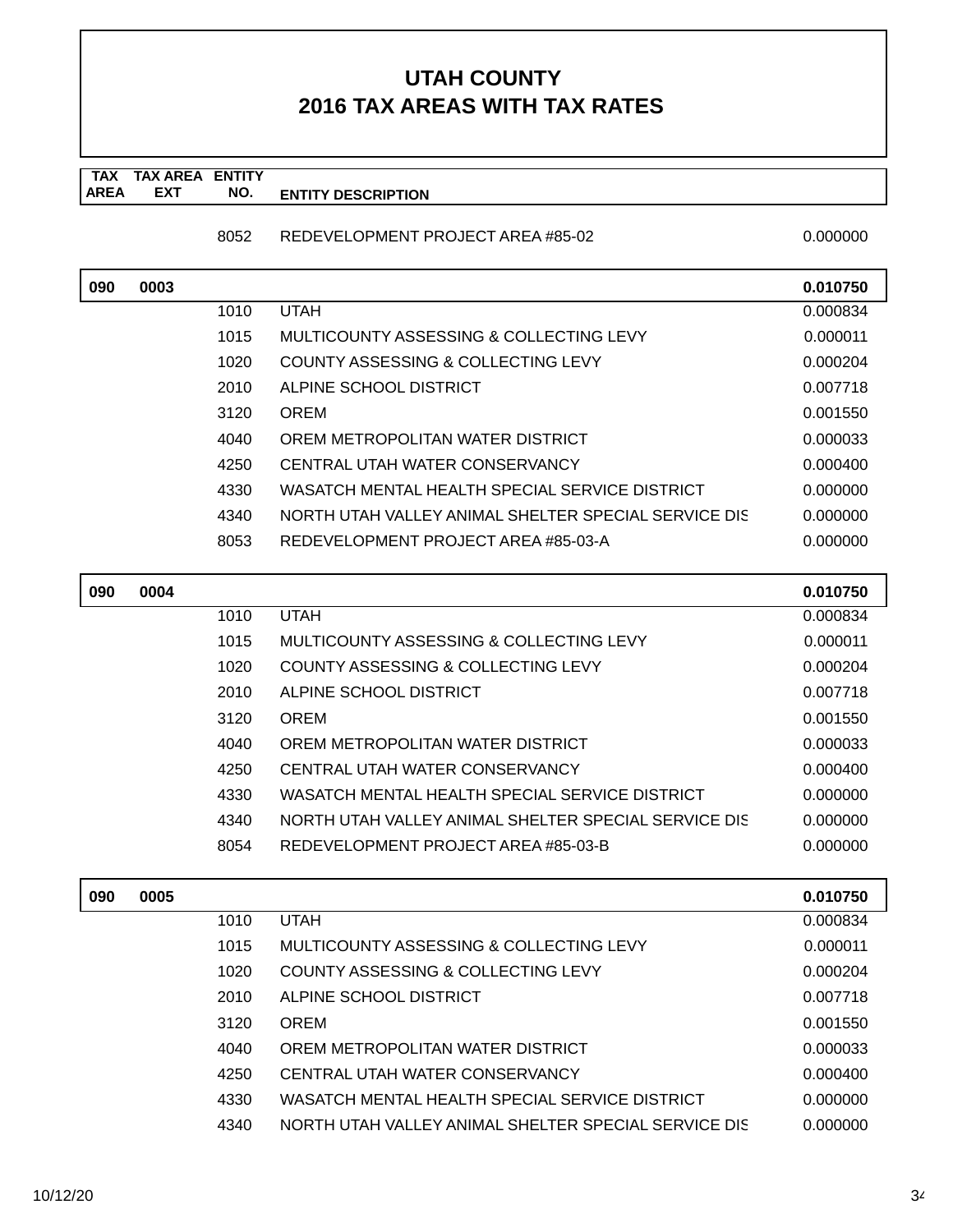**TAX TAX AREA ENTITY AREA ENTITY DESCRIPTION EXT NO.**

### 8055 REDEVELOPMENT PROJECT AREA #85-04 0.000000 0.000000

| 090 | 0006 |      |                                                      | 0.010750 |
|-----|------|------|------------------------------------------------------|----------|
|     |      | 1010 | <b>UTAH</b>                                          | 0.000834 |
|     |      | 1015 | MULTICOUNTY ASSESSING & COLLECTING LEVY              | 0.000011 |
|     |      | 1020 | COUNTY ASSESSING & COLLECTING LEVY                   | 0.000204 |
|     |      | 2010 | ALPINE SCHOOL DISTRICT                               | 0.007718 |
|     |      | 3120 | <b>OREM</b>                                          | 0.001550 |
|     |      | 4040 | OREM METROPOLITAN WATER DISTRICT                     | 0.000033 |
|     |      | 4250 | CENTRAL UTAH WATER CONSERVANCY                       | 0.000400 |
|     |      | 4330 | WASATCH MENTAL HEALTH SPECIAL SERVICE DISTRICT       | 0.000000 |
|     |      | 4340 | NORTH UTAH VALLEY ANIMAL SHELTER SPECIAL SERVICE DIS | 0.000000 |
|     |      | 8056 | OREM REDEVELOPMENT PROJECT AREA NO. 87-10            | 0.000000 |

| 090 | 0007 |      |                                                      | 0.010750 |
|-----|------|------|------------------------------------------------------|----------|
|     |      | 1010 | <b>UTAH</b>                                          | 0.000834 |
|     |      | 1015 | MULTICOUNTY ASSESSING & COLLECTING LEVY              | 0.000011 |
|     |      | 1020 | COUNTY ASSESSING & COLLECTING LEVY                   | 0.000204 |
|     |      | 2010 | ALPINE SCHOOL DISTRICT                               | 0.007718 |
|     |      | 3120 | <b>OREM</b>                                          | 0.001550 |
|     |      | 4040 | OREM METROPOLITAN WATER DISTRICT                     | 0.000033 |
|     |      | 4250 | CENTRAL UTAH WATER CONSERVANCY                       | 0.000400 |
|     |      | 4330 | WASATCH MENTAL HEALTH SPECIAL SERVICE DISTRICT       | 0.000000 |
|     |      | 4340 | NORTH UTAH VALLEY ANIMAL SHELTER SPECIAL SERVICE DIS | 0.000000 |
|     |      | 8057 | REDEVELOPMENT PROJECT AREA #90-08                    | 0.000000 |
|     |      |      |                                                      |          |

| 090 | 0008 |      |                                                      | 0.010750 |
|-----|------|------|------------------------------------------------------|----------|
|     |      | 1010 | <b>UTAH</b>                                          | 0.000834 |
|     |      | 1015 | MULTICOUNTY ASSESSING & COLLECTING LEVY              | 0.000011 |
|     |      | 1020 | COUNTY ASSESSING & COLLECTING LEVY                   | 0.000204 |
|     |      | 2010 | ALPINE SCHOOL DISTRICT                               | 0.007718 |
|     |      | 3120 | <b>OREM</b>                                          | 0.001550 |
|     |      | 4040 | OREM METROPOLITAN WATER DISTRICT                     | 0.000033 |
|     |      | 4250 | CENTRAL UTAH WATER CONSERVANCY                       | 0.000400 |
|     |      | 4330 | WASATCH MENTAL HEALTH SPECIAL SERVICE DISTRICT       | 0.000000 |
|     |      | 4340 | NORTH UTAH VALLEY ANIMAL SHELTER SPECIAL SERVICE DIS | 0.000000 |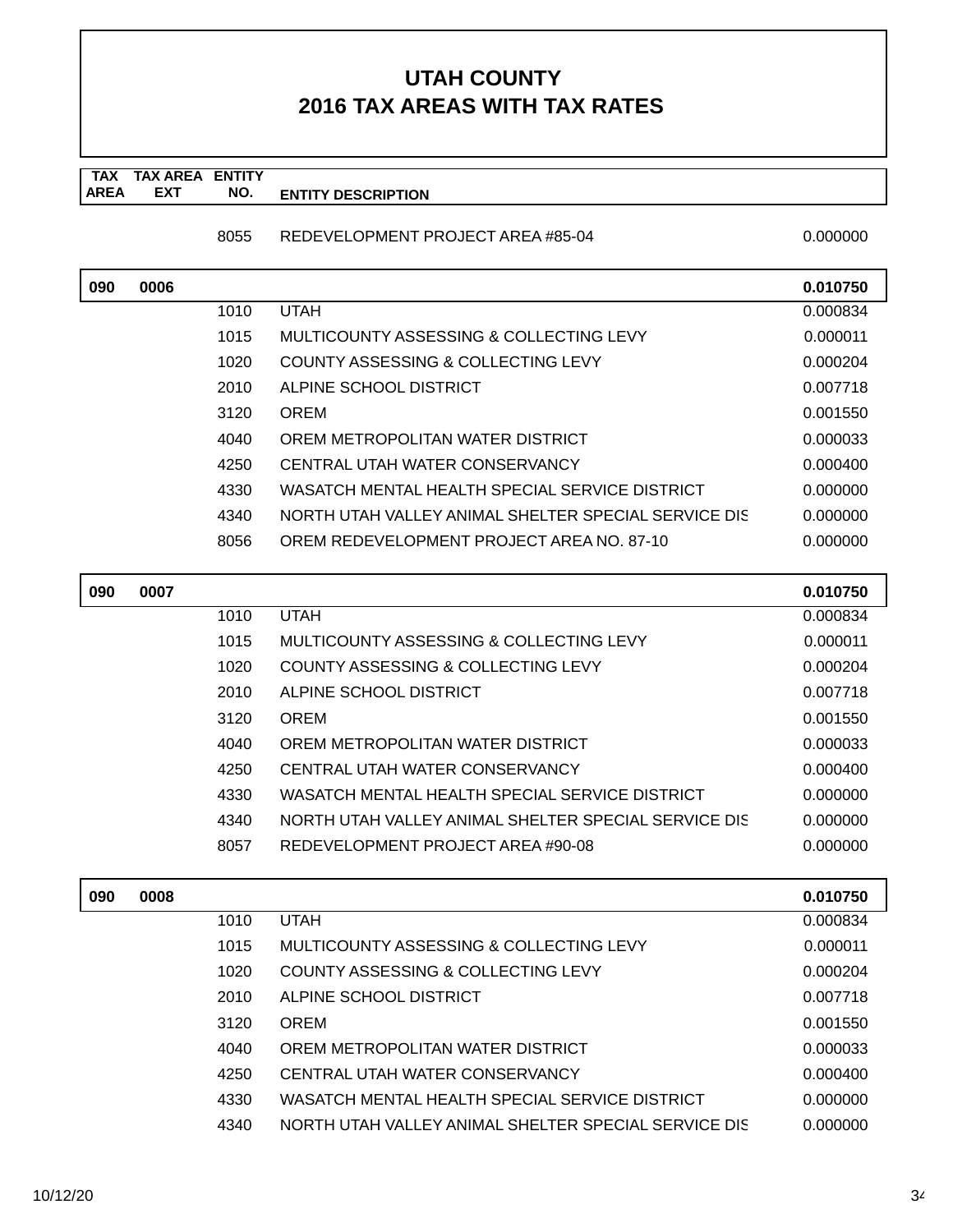#### **TAX TAX AREA ENTITY AREA ENTITY DESCRIPTION EXT NO.**

8058 UNIVERSITY PLACE CDA 6.000000 0.000000

| 091 | 0000 |      |                                                      | 0.010915 |
|-----|------|------|------------------------------------------------------|----------|
|     |      | 1010 | <b>UTAH</b>                                          | 0.000834 |
|     |      | 1015 | MULTICOUNTY ASSESSING & COLLECTING LEVY              | 0.000011 |
|     |      | 1020 | COUNTY ASSESSING & COLLECTING LEVY                   | 0.000204 |
|     |      | 2020 | PROVO CITY SCHOOL DISTRICT                           | 0.007883 |
|     |      | 3120 | <b>OREM</b>                                          | 0.001550 |
|     |      | 4040 | OREM METROPOLITAN WATER DISTRICT                     | 0.000033 |
|     |      | 4250 | CENTRAL UTAH WATER CONSERVANCY                       | 0.000400 |
|     |      | 4330 | WASATCH MENTAL HEALTH SPECIAL SERVICE DISTRICT       | 0.000000 |
|     |      | 4340 | NORTH UTAH VALLEY ANIMAL SHELTER SPECIAL SERVICE DIS | 0.000000 |

| 095 | 0000 |      |                                                      | 0.012613 |
|-----|------|------|------------------------------------------------------|----------|
|     |      | 1010 | <b>UTAH</b>                                          | 0.000834 |
|     |      | 1015 | MULTICOUNTY ASSESSING & COLLECTING LEVY              | 0.000011 |
|     |      | 1020 | COUNTY ASSESSING & COLLECTING LEVY                   | 0.000204 |
|     |      | 2010 | ALPINE SCHOOL DISTRICT                               | 0.007718 |
|     |      | 3195 | VINEYARD                                             | 0.003446 |
|     |      | 4100 | TIMPANOGAS SPECIAL SERVICE DISTRICT                  | 0.000000 |
|     |      | 4250 | CENTRAL UTAH WATER CONSERVANCY                       | 0.000400 |
|     |      | 4330 | WASATCH MENTAL HEALTH SPECIAL SERVICE DISTRICT       | 0.000000 |
|     |      | 4340 | NORTH UTAH VALLEY ANIMAL SHELTER SPECIAL SERVICE DIS | 0.000000 |
|     |      | 4365 | UTAH VALLEY DISPATCH SPECIAL SERVICE DISTRICT        | 0.000000 |

| 095 | 0001 |      |                                                      | 0.012613 |
|-----|------|------|------------------------------------------------------|----------|
|     |      | 1010 | <b>UTAH</b>                                          | 0.000834 |
|     |      | 1015 | MULTICOUNTY ASSESSING & COLLECTING LEVY              | 0.000011 |
|     |      | 1020 | COUNTY ASSESSING & COLLECTING LEVY                   | 0.000204 |
|     |      | 2010 | ALPINE SCHOOL DISTRICT                               | 0.007718 |
|     |      | 3195 | <b>VINEYARD</b>                                      | 0.003446 |
|     |      | 4100 | TIMPANOGAS SPECIAL SERVICE DISTRICT                  | 0.000000 |
|     |      | 4250 | CENTRAL UTAH WATER CONSERVANCY                       | 0.000400 |
|     |      | 4330 | WASATCH MENTAL HEALTH SPECIAL SERVICE DISTRICT       | 0.000000 |
|     |      | 4340 | NORTH UTAH VALLEY ANIMAL SHELTER SPECIAL SERVICE DIS | 0.000000 |
|     |      | 4365 | UTAH VALLEY DISPATCH SPECIAL SERVICE DISTRICT        | 0.000000 |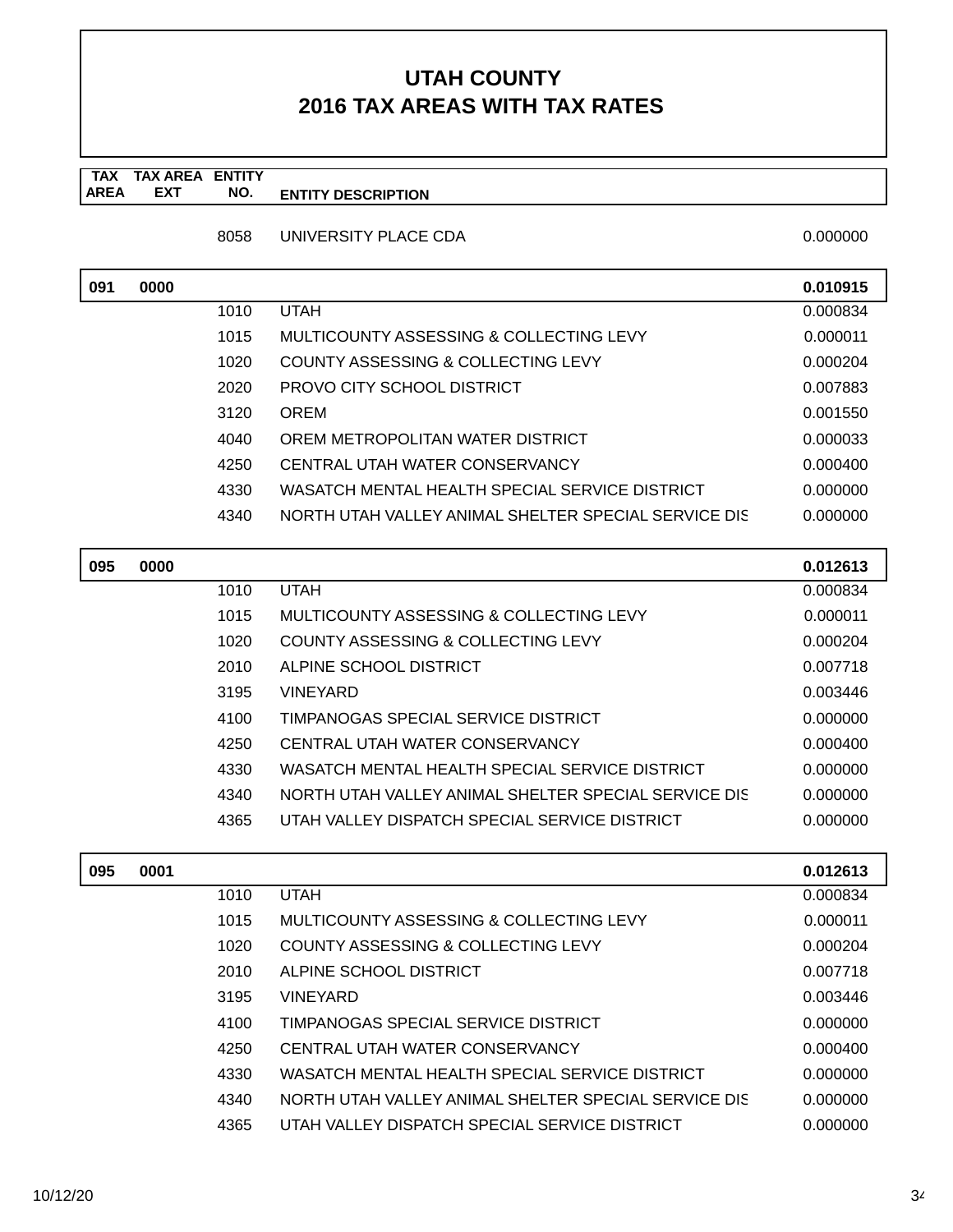**TAX TAX AREA ENTITY AREA ENTITY DESCRIPTION EXT NO.**

### 9675 GENEVA URBAN RENEWAL PROJECT

|  | 0.000000 |
|--|----------|
|  |          |
|  |          |

| 096 | 0000 |      |                                                      | 0.012636 |
|-----|------|------|------------------------------------------------------|----------|
|     |      | 1010 | <b>UTAH</b>                                          | 0.000834 |
|     |      | 1015 | MULTICOUNTY ASSESSING & COLLECTING LEVY              | 0.000011 |
|     |      | 1020 | COUNTY ASSESSING & COLLECTING LEVY                   | 0.000204 |
|     |      | 2010 | ALPINE SCHOOL DISTRICT                               | 0.007718 |
|     |      | 3195 | <b>VINEYARD</b>                                      | 0.003446 |
|     |      | 4080 | NORTH UTAH COUNTY WATER CONSERVANCY DISTRICT         | 0.000023 |
|     |      | 4100 | TIMPANOGAS SPECIAL SERVICE DISTRICT                  | 0.000000 |
|     |      | 4250 | CENTRAL UTAH WATER CONSERVANCY                       | 0.000400 |
|     |      | 4330 | WASATCH MENTAL HEALTH SPECIAL SERVICE DISTRICT       | 0.000000 |
|     |      | 4340 | NORTH UTAH VALLEY ANIMAL SHELTER SPECIAL SERVICE DIS | 0.000000 |
|     |      | 4365 | UTAH VALLEY DISPATCH SPECIAL SERVICE DISTRICT        | 0.000000 |
|     |      | 8675 | <b>GENEVA URBAN RENEWAL PROJECT</b>                  | 0.000000 |
|     |      |      |                                                      |          |

| 107 | 0000 |      |                                                      | 0.011652 |
|-----|------|------|------------------------------------------------------|----------|
|     |      | 1010 | <b>UTAH</b>                                          | 0.000834 |
|     |      | 1015 | MULTICOUNTY ASSESSING & COLLECTING LEVY              | 0.000011 |
|     |      | 1020 | COUNTY ASSESSING & COLLECTING LEVY                   | 0.000204 |
|     |      | 2010 | ALPINE SCHOOL DISTRICT                               | 0.007718 |
|     |      | 4090 | UTAH COUNTY SERVICE AREA #6                          | 0.001379 |
|     |      | 4120 | UTAH COUNTY SERVICE AREA #8                          | 0.000309 |
|     |      | 4130 | UTAH COUNTY SERVICE AREA #9                          | 0.000139 |
|     |      | 4140 | NORTH FORK SPECIAL SERVICE DISTRICT                  | 0.000658 |
|     |      | 4250 | CENTRAL UTAH WATER CONSERVANCY                       | 0.000400 |
|     |      | 4330 | WASATCH MENTAL HEALTH SPECIAL SERVICE DISTRICT       | 0.000000 |
|     |      | 4340 | NORTH UTAH VALLEY ANIMAL SHELTER SPECIAL SERVICE DIS | 0.000000 |
|     |      | 4365 | UTAH VALLEY DISPATCH SPECIAL SERVICE DISTRICT        | 0.000000 |
|     |      | 4375 | UTAH VALLEY ROAD SPECIAL SERVICE DISTRICT            | 0.000000 |
|     |      |      |                                                      |          |

| 108 | 0000 |       |                                         | 0.011406 |
|-----|------|-------|-----------------------------------------|----------|
|     |      | 1010  | <b>UTAH</b>                             | 0.000834 |
|     |      | 1015  | MULTICOUNTY ASSESSING & COLLECTING LEVY | 0.000011 |
|     |      | 1020. | COUNTY ASSESSING & COLLECTING LEVY      | 0.000204 |
|     |      | 2010. | ALPINE SCHOOL DISTRICT                  | 0.007718 |
|     |      |       |                                         |          |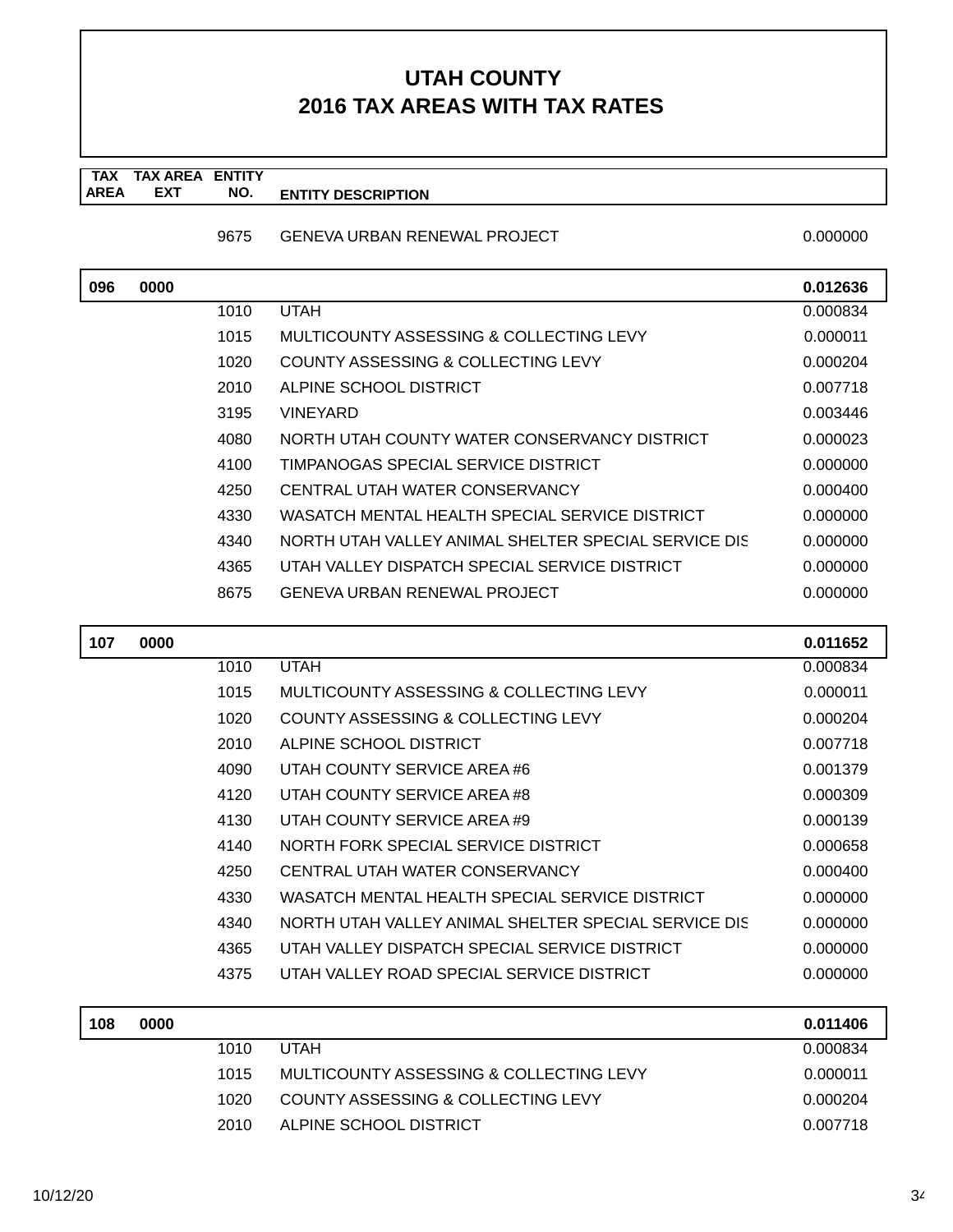| <b>TAX</b><br><b>AREA</b> | <b>TAX AREA ENTITY</b><br><b>EXT</b> | NO.  | <b>ENTITY DESCRIPTION</b>                            |          |
|---------------------------|--------------------------------------|------|------------------------------------------------------|----------|
|                           |                                      |      |                                                      |          |
|                           |                                      | 3150 | <b>PROVO</b>                                         | 0.002239 |
|                           |                                      | 4060 | PROVO METROPOLITAN WATER DISTRICT                    | 0.000000 |
|                           |                                      | 4250 | CENTRAL UTAH WATER CONSERVANCY                       | 0.000400 |
|                           |                                      | 4330 | WASATCH MENTAL HEALTH SPECIAL SERVICE DISTRICT       | 0.000000 |
|                           |                                      | 4335 | SOUTH UTAH VALLEY ANIMAL SPECIAL SERVICE DISTRICT    | 0.000000 |
|                           |                                      |      |                                                      |          |
| 108                       | 0001                                 |      |                                                      | 0.011406 |
|                           |                                      | 1010 | <b>UTAH</b>                                          | 0.000834 |
|                           |                                      | 1015 | MULTICOUNTY ASSESSING & COLLECTING LEVY              | 0.000011 |
|                           |                                      | 1020 | COUNTY ASSESSING & COLLECTING LEVY                   | 0.000204 |
|                           |                                      | 2010 | ALPINE SCHOOL DISTRICT                               | 0.007718 |
|                           |                                      | 3150 | <b>PROVO</b>                                         | 0.002239 |
|                           |                                      | 4060 | PROVO METROPOLITAN WATER DISTRICT                    | 0.000000 |
|                           |                                      | 4250 | CENTRAL UTAH WATER CONSERVANCY                       | 0.000400 |
|                           |                                      | 4330 | WASATCH MENTAL HEALTH SPECIAL SERVICE DISTRICT       | 0.000000 |
|                           |                                      | 4340 | NORTH UTAH VALLEY ANIMAL SHELTER SPECIAL SERVICE DIS | 0.000000 |
|                           |                                      |      |                                                      |          |
| 110                       | 0000                                 |      | <b>UTAH</b>                                          | 0.011571 |
|                           |                                      | 1010 | MULTICOUNTY ASSESSING & COLLECTING LEVY              | 0.000834 |
|                           |                                      | 1015 |                                                      | 0.000011 |
|                           |                                      | 1020 | COUNTY ASSESSING & COLLECTING LEVY                   | 0.000204 |
|                           |                                      | 2020 | PROVO CITY SCHOOL DISTRICT                           | 0.007883 |
|                           |                                      | 3150 | <b>PROVO</b>                                         | 0.002239 |
|                           |                                      | 4060 | PROVO METROPOLITAN WATER DISTRICT                    | 0.000000 |
|                           |                                      | 4250 | CENTRAL UTAH WATER CONSERVANCY                       | 0.000400 |
|                           |                                      | 4330 | WASATCH MENTAL HEALTH SPECIAL SERVICE DISTRICT       | 0.000000 |
|                           |                                      | 4335 | SOUTH UTAH VALLEY ANIMAL SPECIAL SERVICE DISTRICT    | 0.000000 |
| 110                       | 0001                                 |      |                                                      | 0.011571 |
|                           |                                      | 1010 | <b>UTAH</b>                                          | 0.000834 |
|                           |                                      | 1015 | MULTICOUNTY ASSESSING & COLLECTING LEVY              | 0.000011 |
|                           |                                      | 1020 | COUNTY ASSESSING & COLLECTING LEVY                   | 0.000204 |
|                           |                                      | 2020 | PROVO CITY SCHOOL DISTRICT                           | 0.007883 |
|                           |                                      | 3150 | <b>PROVO</b>                                         | 0.002239 |
|                           |                                      | 4060 | PROVO METROPOLITAN WATER DISTRICT                    | 0.000000 |
|                           |                                      | 4250 | CENTRAL UTAH WATER CONSERVANCY                       | 0.000400 |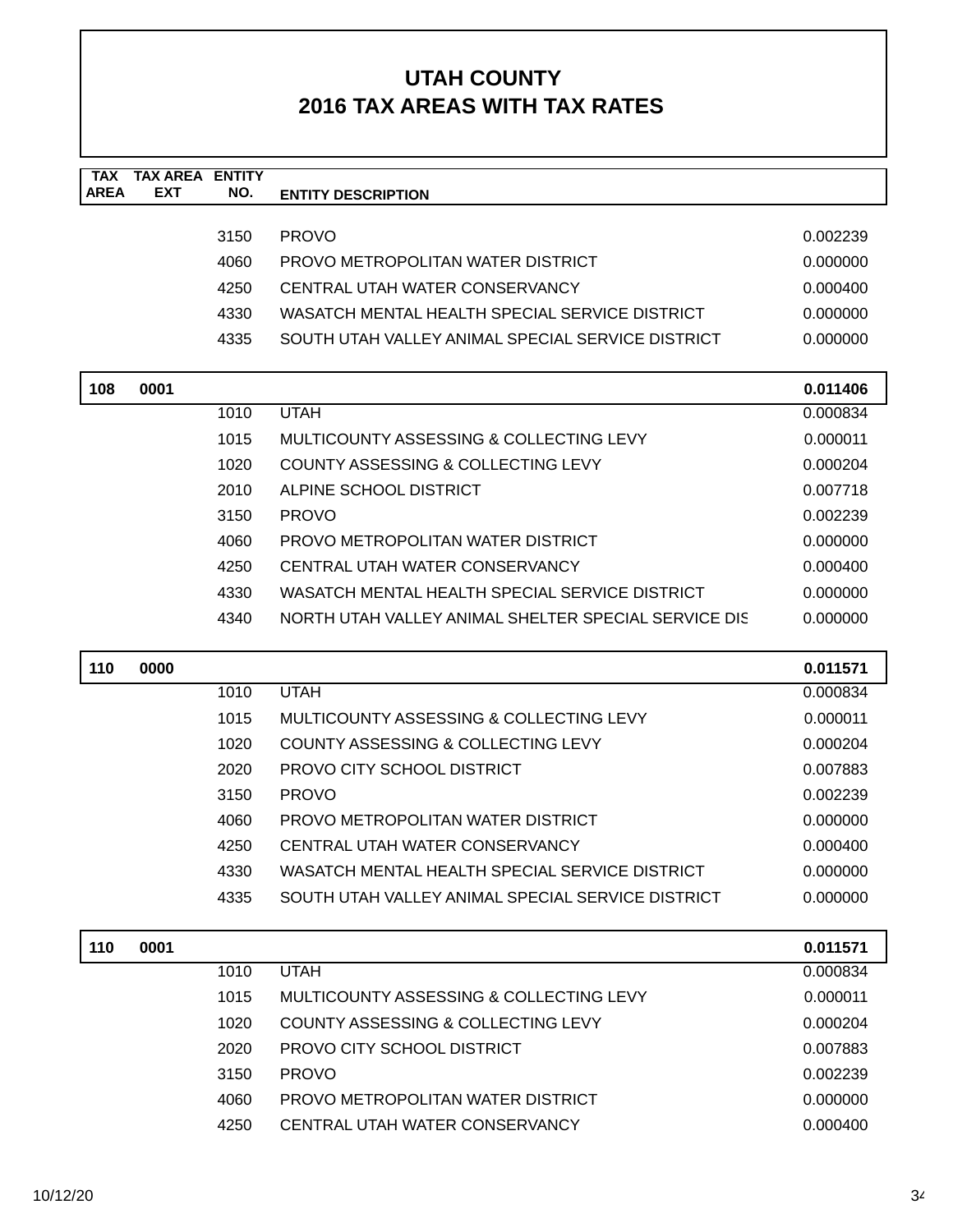| <b>TAX</b><br><b>AREA</b> | <b>TAX AREA ENTITY</b><br><b>EXT</b> | NO.  | <b>ENTITY DESCRIPTION</b>                         |          |
|---------------------------|--------------------------------------|------|---------------------------------------------------|----------|
|                           |                                      |      |                                                   |          |
|                           |                                      | 4330 | WASATCH MENTAL HEALTH SPECIAL SERVICE DISTRICT    | 0.000000 |
|                           |                                      | 4335 | SOUTH UTAH VALLEY ANIMAL SPECIAL SERVICE DISTRICT | 0.000000 |
|                           |                                      | 8001 | ACADEMY SQUARE REDEVELOPMENT PROJECT              | 0.000000 |
| 110                       | 0002                                 |      |                                                   | 0.011571 |
|                           |                                      | 1010 | <b>UTAH</b>                                       | 0.000834 |
|                           |                                      | 1015 | MULTICOUNTY ASSESSING & COLLECTING LEVY           | 0.000011 |
|                           |                                      | 1020 | COUNTY ASSESSING & COLLECTING LEVY                | 0.000204 |
|                           |                                      | 2020 | PROVO CITY SCHOOL DISTRICT                        | 0.007883 |
|                           |                                      | 3150 | <b>PROVO</b>                                      | 0.002239 |
|                           |                                      | 4060 | PROVO METROPOLITAN WATER DISTRICT                 | 0.000000 |
|                           |                                      | 4250 | CENTRAL UTAH WATER CONSERVANCY                    | 0.000400 |
|                           |                                      | 4330 | WASATCH MENTAL HEALTH SPECIAL SERVICE DISTRICT    | 0.000000 |
|                           |                                      | 4335 | SOUTH UTAH VALLEY ANIMAL SPECIAL SERVICE DISTRICT | 0.000000 |
|                           |                                      | 8002 | CENTRAL BUSINESS DISTRICT REDEVELOPMENT PROJECT   | 0.000000 |
| 110                       | 0003                                 |      |                                                   | 0.011571 |
|                           |                                      | 1010 | <b>UTAH</b>                                       | 0.000834 |
|                           |                                      | 1015 | MULTICOUNTY ASSESSING & COLLECTING LEVY           | 0.000011 |
|                           |                                      | 1020 | COUNTY ASSESSING & COLLECTING LEVY                | 0.000204 |
|                           |                                      | 2020 | PROVO CITY SCHOOL DISTRICT                        | 0.007883 |
|                           |                                      | 3150 | <b>PROVO</b>                                      | 0.002239 |
|                           |                                      | 4060 | PROVO METROPOLITAN WATER DISTRICT                 | 0.000000 |
|                           |                                      | 4250 | CENTRAL UTAH WATER CONSERVANCY                    | 0.000400 |
|                           |                                      | 4330 | WASATCH MENTAL HEALTH SPECIAL SERVICE DISTRICT    | 0.000000 |
|                           |                                      | 4335 | SOUTH UTAH VALLEY ANIMAL SPECIAL SERVICE DISTRICT | 0.000000 |
|                           |                                      | 8003 | CENTRAL BUSINESS DISTRICT REDEVELOPMENT PROJECT   | 0.000000 |
| 110                       | 0004                                 |      |                                                   | 0.011571 |
|                           |                                      | 1010 | <b>UTAH</b>                                       | 0.000834 |
|                           |                                      | 1015 | MULTICOUNTY ASSESSING & COLLECTING LEVY           | 0.000011 |
|                           |                                      | 1020 | COUNTY ASSESSING & COLLECTING LEVY                | 0.000204 |
|                           |                                      | 2020 | PROVO CITY SCHOOL DISTRICT                        | 0.007883 |
|                           |                                      | 3150 | <b>PROVO</b>                                      | 0.002239 |
|                           |                                      | 4060 | PROVO METROPOLITAN WATER DISTRICT                 | 0.000000 |
|                           |                                      | 4250 | CENTRAL UTAH WATER CONSERVANCY                    | 0.000400 |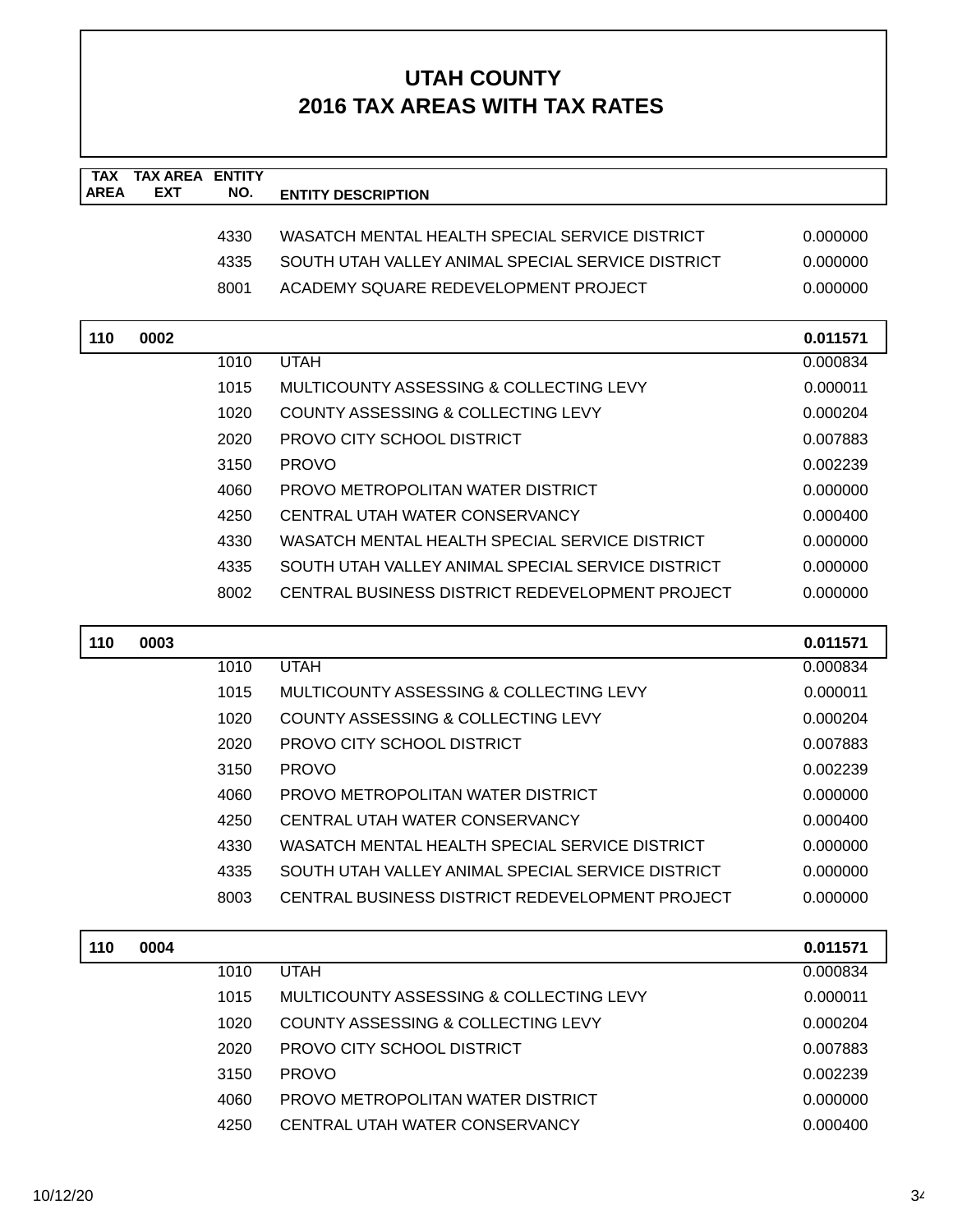| <b>TAX</b><br><b>AREA</b> | <b>TAX AREA</b><br><b>EXT</b> | <b>ENTITY</b><br>NO. |                                                    |          |
|---------------------------|-------------------------------|----------------------|----------------------------------------------------|----------|
|                           |                               |                      | <b>ENTITY DESCRIPTION</b>                          |          |
|                           |                               | 4330                 | WASATCH MENTAL HEALTH SPECIAL SERVICE DISTRICT     | 0.000000 |
|                           |                               | 4335                 | SOUTH UTAH VALLEY ANIMAL SPECIAL SERVICE DISTRICT  | 0.000000 |
|                           |                               | 8004                 | SOUTH UNIVERSITY AVENUE REDEVELOPMENT              | 0.000000 |
|                           |                               |                      |                                                    |          |
| 110                       | 0005                          |                      |                                                    | 0.011571 |
|                           |                               | 1010                 | <b>UTAH</b>                                        | 0.000834 |
|                           |                               | 1015                 | MULTICOUNTY ASSESSING & COLLECTING LEVY            | 0.000011 |
|                           |                               | 1020                 | COUNTY ASSESSING & COLLECTING LEVY                 | 0.000204 |
|                           |                               | 2020                 | PROVO CITY SCHOOL DISTRICT                         | 0.007883 |
|                           |                               | 3150                 | <b>PROVO</b>                                       | 0.002239 |
|                           |                               | 4060                 | PROVO METROPOLITAN WATER DISTRICT                  | 0.000000 |
|                           |                               | 4250                 | CENTRAL UTAH WATER CONSERVANCY                     | 0.000400 |
|                           |                               | 4330                 | WASATCH MENTAL HEALTH SPECIAL SERVICE DISTRICT     | 0.000000 |
|                           |                               | 4335                 | SOUTH UTAH VALLEY ANIMAL SPECIAL SERVICE DISTRICT  | 0.000000 |
|                           |                               | 8005                 | PROVO CITY REDEVELOPMENT PROJECT AREA #4           | 0.000000 |
|                           |                               |                      |                                                    |          |
| 110                       | 0006                          |                      |                                                    | 0.011571 |
|                           |                               | 1010                 | <b>UTAH</b>                                        | 0.000834 |
|                           |                               | 1015                 | MULTICOUNTY ASSESSING & COLLECTING LEVY            | 0.000011 |
|                           |                               | 1020                 | COUNTY ASSESSING & COLLECTING LEVY                 | 0.000204 |
|                           |                               | 2020                 | PROVO CITY SCHOOL DISTRICT                         | 0.007883 |
|                           |                               | 3150                 | <b>PROVO</b>                                       | 0.002239 |
|                           |                               | 4060                 | PROVO METROPOLITAN WATER DISTRICT                  | 0.000000 |
|                           |                               | 4250                 | CENTRAL UTAH WATER CONSERVANCY                     | 0.000400 |
|                           |                               | 4330                 | WASATCH MENTAL HEALTH SPECIAL SERVICE DISTRICT     | 0.000000 |
|                           |                               | 4335                 | SOUTH UTAH VALLEY ANIMAL SPECIAL SERVICE DISTRICT  | 0.000000 |
|                           |                               | 8006                 | FINANCIAL CENTER COMMUNITY DEVELOPMENT AREA - PRO' | 0.000000 |
| 110                       | 0007                          |                      |                                                    | 0.011571 |
|                           |                               | 1010                 | <b>UTAH</b>                                        | 0.000834 |
|                           |                               | 1015                 | MULTICOUNTY ASSESSING & COLLECTING LEVY            | 0.000011 |
|                           |                               | 1020                 | COUNTY ASSESSING & COLLECTING LEVY                 | 0.000204 |
|                           |                               | 2020                 | PROVO CITY SCHOOL DISTRICT                         | 0.007883 |
|                           |                               | 3150                 | <b>PROVO</b>                                       | 0.002239 |
|                           |                               | 4060                 | PROVO METROPOLITAN WATER DISTRICT                  | 0.000000 |
|                           |                               | 4250                 | CENTRAL UTAH WATER CONSERVANCY                     | 0.000400 |
|                           |                               |                      |                                                    |          |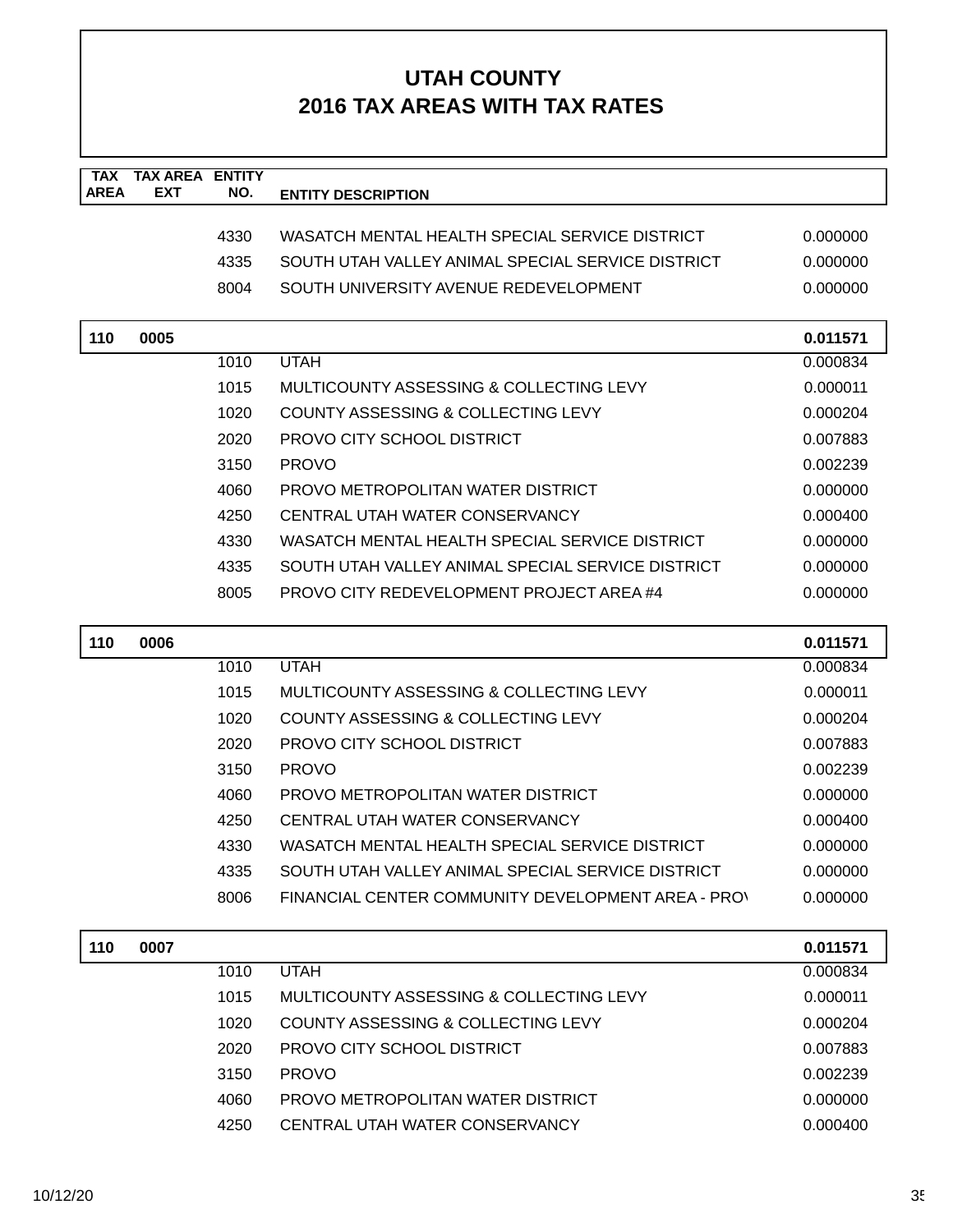| <b>TAX</b>  | <b>TAX AREA ENTITY</b> |      |                                                   |          |
|-------------|------------------------|------|---------------------------------------------------|----------|
| <b>AREA</b> | <b>EXT</b>             | NO.  | <b>ENTITY DESCRIPTION</b>                         |          |
|             |                        | 4330 | WASATCH MENTAL HEALTH SPECIAL SERVICE DISTRICT    | 0.000000 |
|             |                        | 4335 | SOUTH UTAH VALLEY ANIMAL SPECIAL SERVICE DISTRICT | 0.000000 |
|             |                        | 8007 | <b>AVIATION SERVICES CDA - PROVO</b>              | 0.000000 |
|             |                        |      |                                                   |          |
| 110         | 0008                   |      |                                                   | 0.011571 |
|             |                        | 1010 | <b>UTAH</b>                                       | 0.000834 |
|             |                        | 1015 | MULTICOUNTY ASSESSING & COLLECTING LEVY           | 0.000011 |
|             |                        | 1020 | COUNTY ASSESSING & COLLECTING LEVY                | 0.000204 |
|             |                        | 2020 | PROVO CITY SCHOOL DISTRICT                        | 0.007883 |
|             |                        | 3150 | <b>PROVO</b>                                      | 0.002239 |
|             |                        | 4060 | PROVO METROPOLITAN WATER DISTRICT                 | 0.000000 |
|             |                        | 4250 | CENTRAL UTAH WATER CONSERVANCY                    | 0.000400 |
|             |                        | 4330 | WASATCH MENTAL HEALTH SPECIAL SERVICE DISTRICT    | 0.000000 |
|             |                        | 4335 | SOUTH UTAH VALLEY ANIMAL SPECIAL SERVICE DISTRICT | 0.000000 |
|             |                        | 8008 | MOUNTAIN VISTA COMMUNITY DEVELOPMENT AREA         | 0.000000 |
|             |                        |      |                                                   |          |
| 110         | 0009                   |      |                                                   | 0.011571 |
|             |                        | 1010 | <b>UTAH</b>                                       | 0.000834 |
|             |                        | 1015 | MULTICOUNTY ASSESSING & COLLECTING LEVY           | 0.000011 |
|             |                        | 1020 | COUNTY ASSESSING & COLLECTING LEVY                | 0.000204 |
|             |                        | 2020 | PROVO CITY SCHOOL DISTRICT                        | 0.007883 |
|             |                        | 3150 | <b>PROVO</b>                                      | 0.002239 |
|             |                        | 4060 | PROVO METROPOLITAN WATER DISTRICT                 | 0.000000 |
|             |                        | 4250 | CENTRAL UTAH WATER CONSERVANCY                    | 0.000400 |
|             |                        | 4330 | WASATCH MENTAL HEALTH SPECIAL SERVICE DISTRICT    | 0.000000 |
|             |                        | 4335 | SOUTH UTAH VALLEY ANIMAL SPECIAL SERVICE DISTRICT | 0.000000 |
|             |                        | 8009 | FREEDOM PLAZA COMMUNITY DEVELOPMENT AREA          | 0.000000 |
|             |                        |      |                                                   |          |
| 110         | 0010                   |      |                                                   | 0.011571 |
|             |                        | 1010 | <b>UTAH</b>                                       | 0.000834 |
|             |                        | 1015 | MULTICOUNTY ASSESSING & COLLECTING LEVY           | 0.000011 |
|             |                        | 1020 | <b>COUNTY ASSESSING &amp; COLLECTING LEVY</b>     | 0.000204 |
|             |                        | 2020 | <b>PROVO CITY SCHOOL DISTRICT</b>                 | 0.007883 |
|             |                        | 3150 | <b>PROVO</b>                                      | 0.002239 |
|             |                        | 4060 | PROVO METROPOLITAN WATER DISTRICT                 | 0.000000 |
|             |                        | 4250 | CENTRAL UTAH WATER CONSERVANCY                    | 0.000400 |
|             |                        |      |                                                   |          |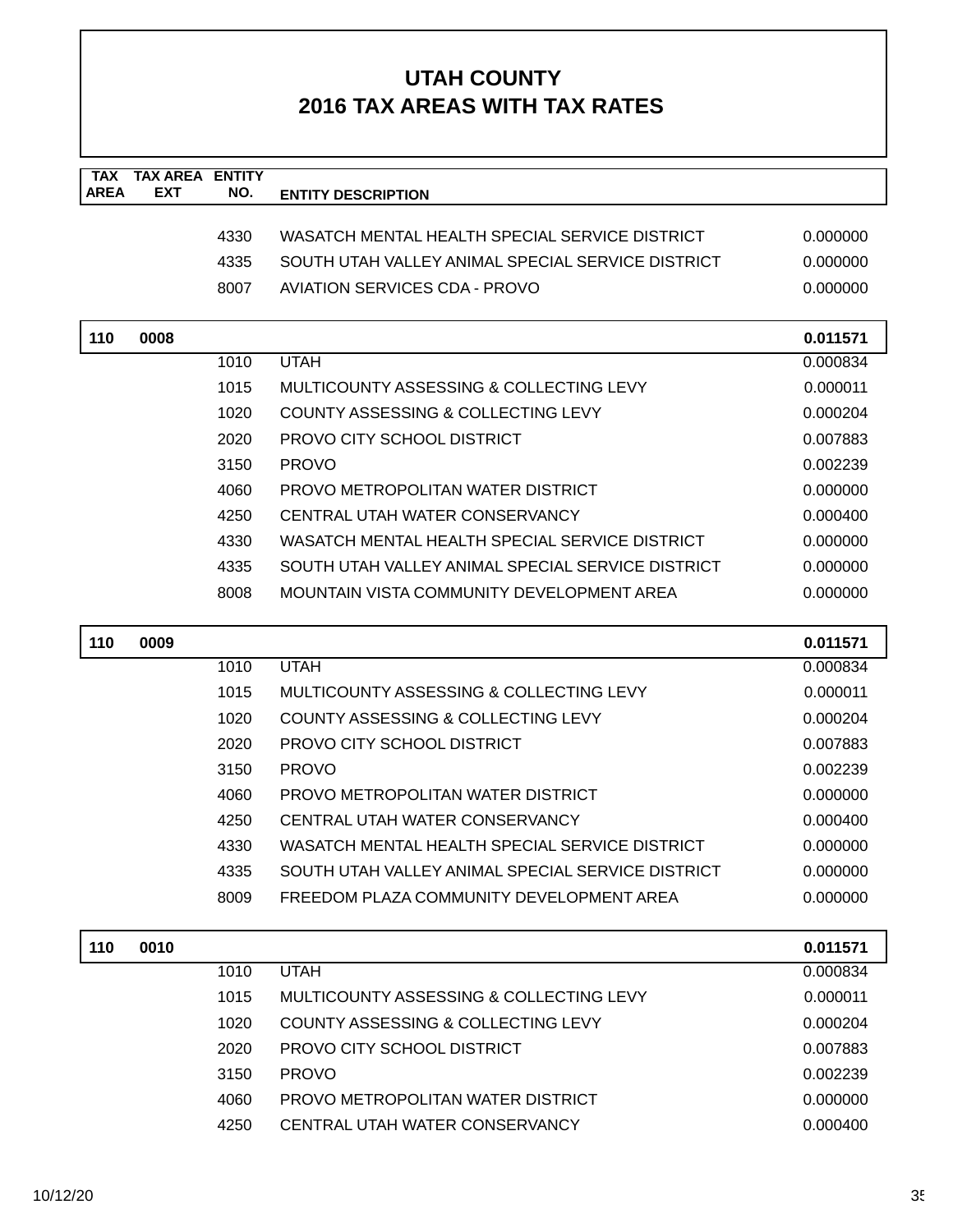| <b>TAX</b><br><b>AREA</b> | <b>TAX AREA</b><br><b>EXT</b> | <b>ENTITY</b><br>NO. |                                                   |          |
|---------------------------|-------------------------------|----------------------|---------------------------------------------------|----------|
|                           |                               |                      | <b>ENTITY DESCRIPTION</b>                         |          |
|                           |                               | 4330                 | WASATCH MENTAL HEALTH SPECIAL SERVICE DISTRICT    | 0.000000 |
|                           |                               | 4335                 | SOUTH UTAH VALLEY ANIMAL SPECIAL SERVICE DISTRICT | 0.000000 |
|                           |                               | 8010                 | CENTER STREET COMJUNITY DEVELOPMENT AREA - PROVO  | 0.000000 |
|                           |                               |                      |                                                   |          |
| 110                       | 0011                          |                      |                                                   | 0.011571 |
|                           |                               | 1010                 | <b>UTAH</b>                                       | 0.000834 |
|                           |                               | 1015                 | MULTICOUNTY ASSESSING & COLLECTING LEVY           | 0.000011 |
|                           |                               | 1020                 | <b>COUNTY ASSESSING &amp; COLLECTING LEVY</b>     | 0.000204 |
|                           |                               | 2020                 | PROVO CITY SCHOOL DISTRICT                        | 0.007883 |
|                           |                               | 3150                 | <b>PROVO</b>                                      | 0.002239 |
|                           |                               | 4060                 | PROVO METROPOLITAN WATER DISTRICT                 | 0.000000 |
|                           |                               | 4250                 | CENTRAL UTAH WATER CONSERVANCY                    | 0.000400 |
|                           |                               | 4330                 | WASATCH MENTAL HEALTH SPECIAL SERVICE DISTRICT    | 0.000000 |
|                           |                               | 4335                 | SOUTH UTAH VALLEY ANIMAL SPECIAL SERVICE DISTRICT | 0.000000 |
|                           |                               | 8002                 | CENTRAL BUSINESS DISTRICT REDEVELOPMENT PROJECT   | 0.000000 |
|                           |                               | 8010                 | CENTER STREET COMJUNITY DEVELOPMENT AREA - PROVO  | 0.000000 |
|                           |                               |                      |                                                   |          |
|                           | 0012                          |                      |                                                   |          |
| 110                       |                               |                      |                                                   | 0.011356 |
|                           |                               | 1010                 | <b>UTAH</b>                                       | 0.000834 |
|                           |                               | 2020                 | PROVO CITY SCHOOL DISTRICT                        | 0.007883 |
|                           |                               | 3150                 | <b>PROVO</b>                                      | 0.002239 |
|                           |                               | 4060                 | PROVO METROPOLITAN WATER DISTRICT                 | 0.000000 |
|                           |                               | 4250                 | CENTRAL UTAH WATER CONSERVANCY                    | 0.000400 |
|                           |                               | 4330                 | WASATCH MENTAL HEALTH SPECIAL SERVICE DISTRICT    | 0.000000 |
|                           |                               | 4335                 | SOUTH UTAH VALLEY ANIMAL SPECIAL SERVICE DISTRICT | 0.000000 |
|                           |                               | 8004                 | SOUTH UNIVERSITY AVENUE REDEVELOPMENT             | 0.000000 |
|                           |                               | 8011                 | SOUTH DOWNTOWN COMMUNITY DEVELOPMENT AREA         | 0.000000 |
|                           |                               |                      |                                                   |          |
| 110                       | 0013                          |                      |                                                   | 0.011571 |
|                           |                               | 1010                 | <b>UTAH</b>                                       | 0.000834 |
|                           |                               | 1015                 | MULTICOUNTY ASSESSING & COLLECTING LEVY           | 0.000011 |
|                           |                               | 1020                 | <b>COUNTY ASSESSING &amp; COLLECTING LEVY</b>     | 0.000204 |
|                           |                               | 2020                 | <b>PROVO CITY SCHOOL DISTRICT</b>                 | 0.007883 |
|                           |                               | 3150                 | <b>PROVO</b>                                      | 0.002239 |
|                           |                               | 4060                 | PROVO METROPOLITAN WATER DISTRICT                 | 0.000000 |
|                           |                               | 4250                 | CENTRAL UTAH WATER CONSERVANCY                    | 0.000400 |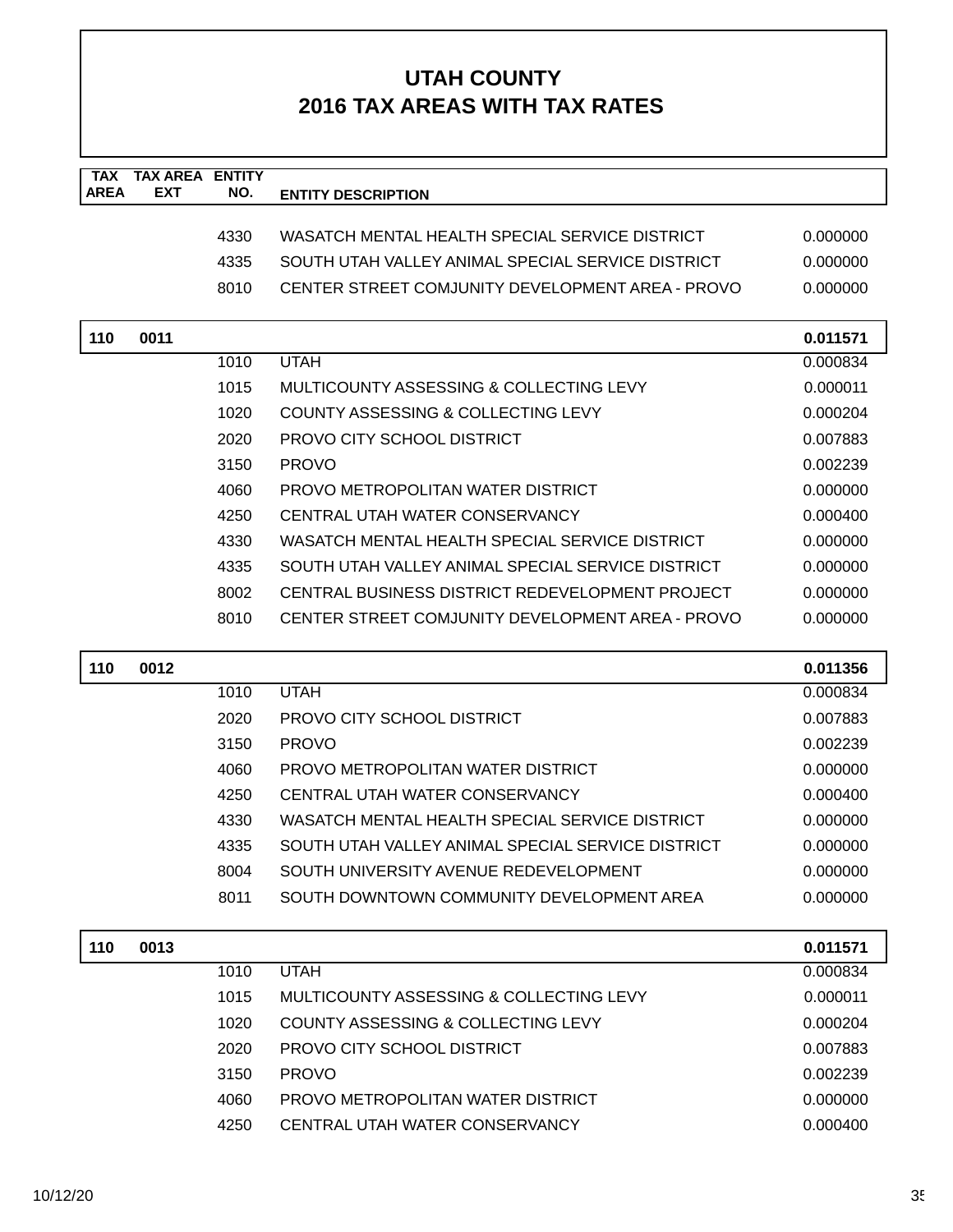| <b>TAX</b><br><b>AREA</b> | <b>TAX AREA ENTITY</b><br>EXT | NO.  | <b>ENTITY DESCRIPTION</b>                         |          |
|---------------------------|-------------------------------|------|---------------------------------------------------|----------|
|                           |                               |      |                                                   |          |
|                           |                               | 4330 | WASATCH MENTAL HEALTH SPECIAL SERVICE DISTRICT    | 0.000000 |
|                           |                               | 4335 | SOUTH UTAH VALLEY ANIMAL SPECIAL SERVICE DISTRICT | 0.000000 |
|                           |                               | 8011 | SOUTH DOWNTOWN COMMUNITY DEVELOPMENT AREA         | 0.000000 |
| 110                       | 012                           |      |                                                   | 0.000215 |
|                           |                               | 1015 | MULTICOUNTY ASSESSING & COLLECTING LEVY           | 0.000011 |
|                           |                               | 1020 | <b>COUNTY ASSESSING &amp; COLLECTING LEVY</b>     | 0.000204 |
| 112                       | 0000                          |      |                                                   | 0.012986 |
|                           |                               | 1010 | <b>UTAH</b>                                       | 0.000834 |
|                           |                               | 1015 | MULTICOUNTY ASSESSING & COLLECTING LEVY           | 0.000011 |
|                           |                               | 1020 | COUNTY ASSESSING & COLLECTING LEVY                | 0.000204 |
|                           |                               | 2030 | NEBO SCHOOL DISTRICT                              | 0.009298 |
|                           |                               | 3150 | <b>PROVO</b>                                      | 0.002239 |
|                           |                               | 4060 | PROVO METROPOLITAN WATER DISTRICT                 | 0.000000 |
|                           |                               | 4250 | CENTRAL UTAH WATER CONSERVANCY                    | 0.000400 |
|                           |                               | 4330 | WASATCH MENTAL HEALTH SPECIAL SERVICE DISTRICT    | 0.000000 |
|                           |                               | 4335 | SOUTH UTAH VALLEY ANIMAL SPECIAL SERVICE DISTRICT | 0.000000 |
| 120                       | 0000                          |      |                                                   | 0.013266 |
|                           |                               | 1010 | <b>UTAH</b>                                       | 0.000834 |
|                           |                               | 1015 | MULTICOUNTY ASSESSING & COLLECTING LEVY           | 0.000011 |
|                           |                               | 1020 | <b>COUNTY ASSESSING &amp; COLLECTING LEVY</b>     | 0.000204 |
|                           |                               | 2030 | NEBO SCHOOL DISTRICT                              | 0.009298 |
|                           |                               | 4090 | UTAH COUNTY SERVICE AREA #6                       | 0.001379 |
|                           |                               | 4110 | UTAH COUNTY SERVICE AREA #7                       | 0.000831 |
|                           |                               | 4120 | UTAH COUNTY SERVICE AREA#8                        | 0.000309 |
|                           |                               | 4250 | CENTRAL UTAH WATER CONSERVANCY                    | 0.000400 |
|                           |                               | 4330 | WASATCH MENTAL HEALTH SPECIAL SERVICE DISTRICT    | 0.000000 |
|                           |                               | 4335 | SOUTH UTAH VALLEY ANIMAL SPECIAL SERVICE DISTRICT | 0.000000 |
|                           |                               | 4365 | UTAH VALLEY DISPATCH SPECIAL SERVICE DISTRICT     | 0.000000 |
|                           |                               | 4375 | UTAH VALLEY ROAD SPECIAL SERVICE DISTRICT         | 0.000000 |
| 120                       | 0002                          |      |                                                   | 0.012435 |
|                           |                               | 1010 | <b>UTAH</b>                                       | 0.000834 |
|                           |                               | 1015 | MULTICOUNTY ASSESSING & COLLECTING LEVY           | 0.000011 |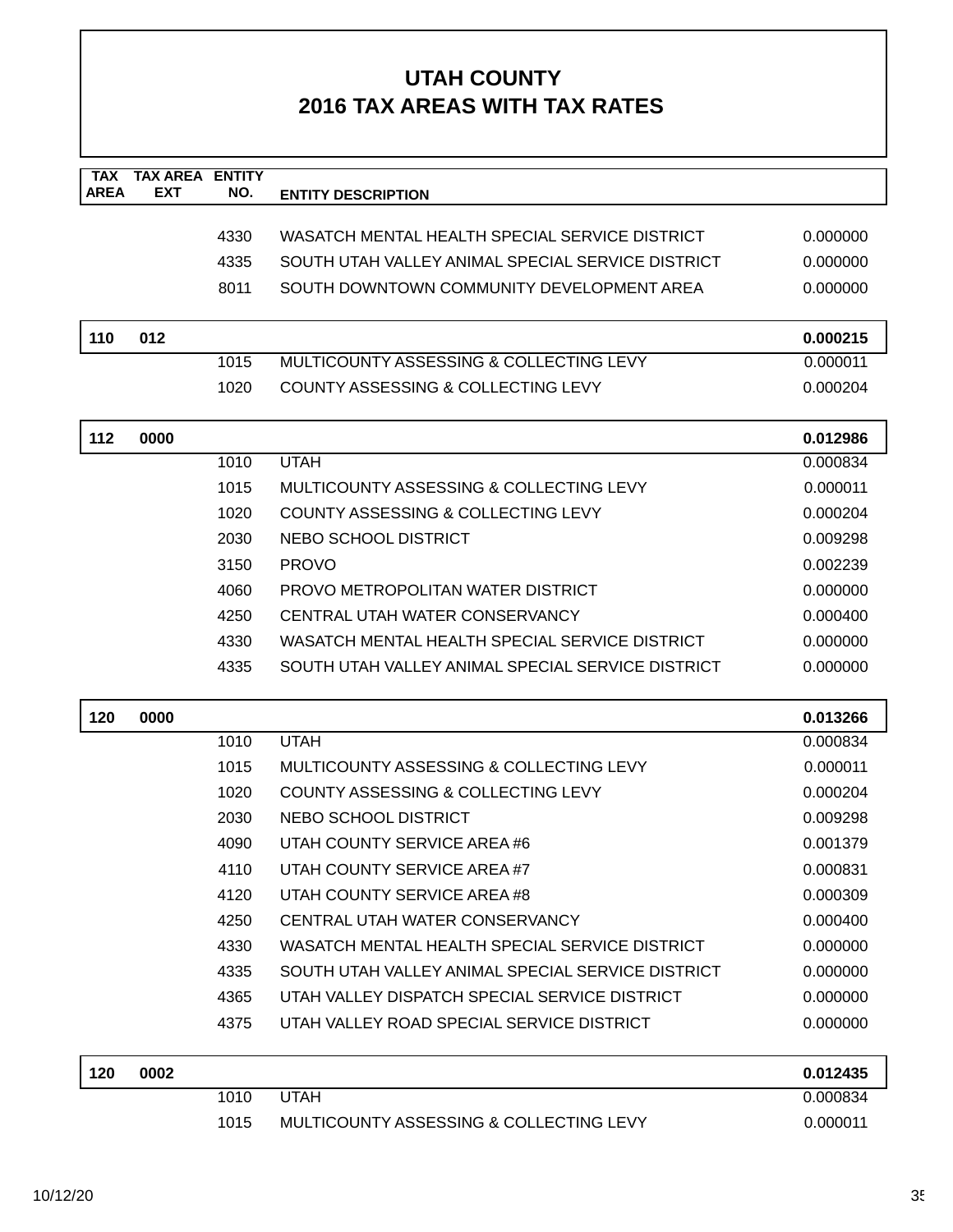| <b>TAX</b>  | <b>TAX AREA ENTITY</b> |      |                                                   |                 |
|-------------|------------------------|------|---------------------------------------------------|-----------------|
| <b>AREA</b> | <b>EXT</b>             | NO.  | <b>ENTITY DESCRIPTION</b>                         |                 |
|             |                        | 1020 | COUNTY ASSESSING & COLLECTING LEVY                | 0.000204        |
|             |                        | 2030 | NEBO SCHOOL DISTRICT                              | 0.009298        |
|             |                        | 4090 | UTAH COUNTY SERVICE AREA #6                       | 0.001379        |
|             |                        | 4120 | UTAH COUNTY SERVICE AREA #8                       | 0.000309        |
|             |                        | 4250 | CENTRAL UTAH WATER CONSERVANCY                    | 0.000400        |
|             |                        | 4330 | WASATCH MENTAL HEALTH SPECIAL SERVICE DISTRICT    | 0.000000        |
|             |                        | 4335 | SOUTH UTAH VALLEY ANIMAL SPECIAL SERVICE DISTRICT | 0.000000        |
|             |                        | 4365 | UTAH VALLEY DISPATCH SPECIAL SERVICE DISTRICT     | 0.000000        |
|             |                        | 4375 | UTAH VALLEY ROAD SPECIAL SERVICE DISTRICT         | 0.000000        |
|             |                        |      |                                                   |                 |
| 125         | 0000                   |      |                                                   | 0.012574        |
|             |                        | 1010 | <b>UTAH</b>                                       | 0.000834        |
|             |                        | 1015 | MULTICOUNTY ASSESSING & COLLECTING LEVY           | 0.000011        |
|             |                        | 1020 | COUNTY ASSESSING & COLLECTING LEVY                | 0.000204        |
|             |                        | 2030 | NEBO SCHOOL DISTRICT                              | 0.009298        |
|             |                        | 4090 | UTAH COUNTY SERVICE AREA #6                       | 0.001379        |
|             |                        | 4120 | UTAH COUNTY SERVICE AREA #8                       | 0.000309        |
|             |                        | 4130 | UTAH COUNTY SERVICE AREA #9                       | 0.000139        |
|             |                        | 4250 | CENTRAL UTAH WATER CONSERVANCY                    | 0.000400        |
|             |                        | 4330 | WASATCH MENTAL HEALTH SPECIAL SERVICE DISTRICT    | 0.000000        |
|             |                        | 4335 | SOUTH UTAH VALLEY ANIMAL SPECIAL SERVICE DISTRICT | 0.000000        |
|             |                        | 4365 | UTAH VALLEY DISPATCH SPECIAL SERVICE DISTRICT     | 0.000000        |
|             |                        | 4375 | UTAH VALLEY ROAD SPECIAL SERVICE DISTRICT         | 0.000000        |
|             |                        |      |                                                   |                 |
| 125         | 0001                   |      |                                                   | 0.012574        |
|             |                        | 1010 | <b>UTAH</b>                                       | 0.000834        |
|             |                        | 1015 | MULTICOUNTY ASSESSING & COLLECTING LEVY           | 0.000011        |
|             |                        | 1020 | COUNTY ASSESSING & COLLECTING LEVY                | <u>በ በበበ2በ4</u> |

| 1020 | COUNTY ASSESSING & COLLECTING LEVY                   | 0.000204 |
|------|------------------------------------------------------|----------|
| 2030 | NEBO SCHOOL DISTRICT                                 | 0.009298 |
| 4090 | UTAH COUNTY SERVICE AREA #6                          | 0.001379 |
| 4120 | UTAH COUNTY SERVICE AREA #8                          | 0.000309 |
| 4130 | UTAH COUNTY SERVICE AREA #9                          | 0.000139 |
| 4250 | CENTRAL UTAH WATER CONSERVANCY                       | 0.000400 |
| 4310 | EAGLES LANDING FIRE PROTECTION SPECIAL SERVICE DISTI | 0.000000 |
| 4330 | WASATCH MENTAL HEALTH SPECIAL SERVICE DISTRICT       | 0.000000 |
| 4335 | SOUTH UTAH VALLEY ANIMAL SPECIAL SERVICE DISTRICT    | 0.000000 |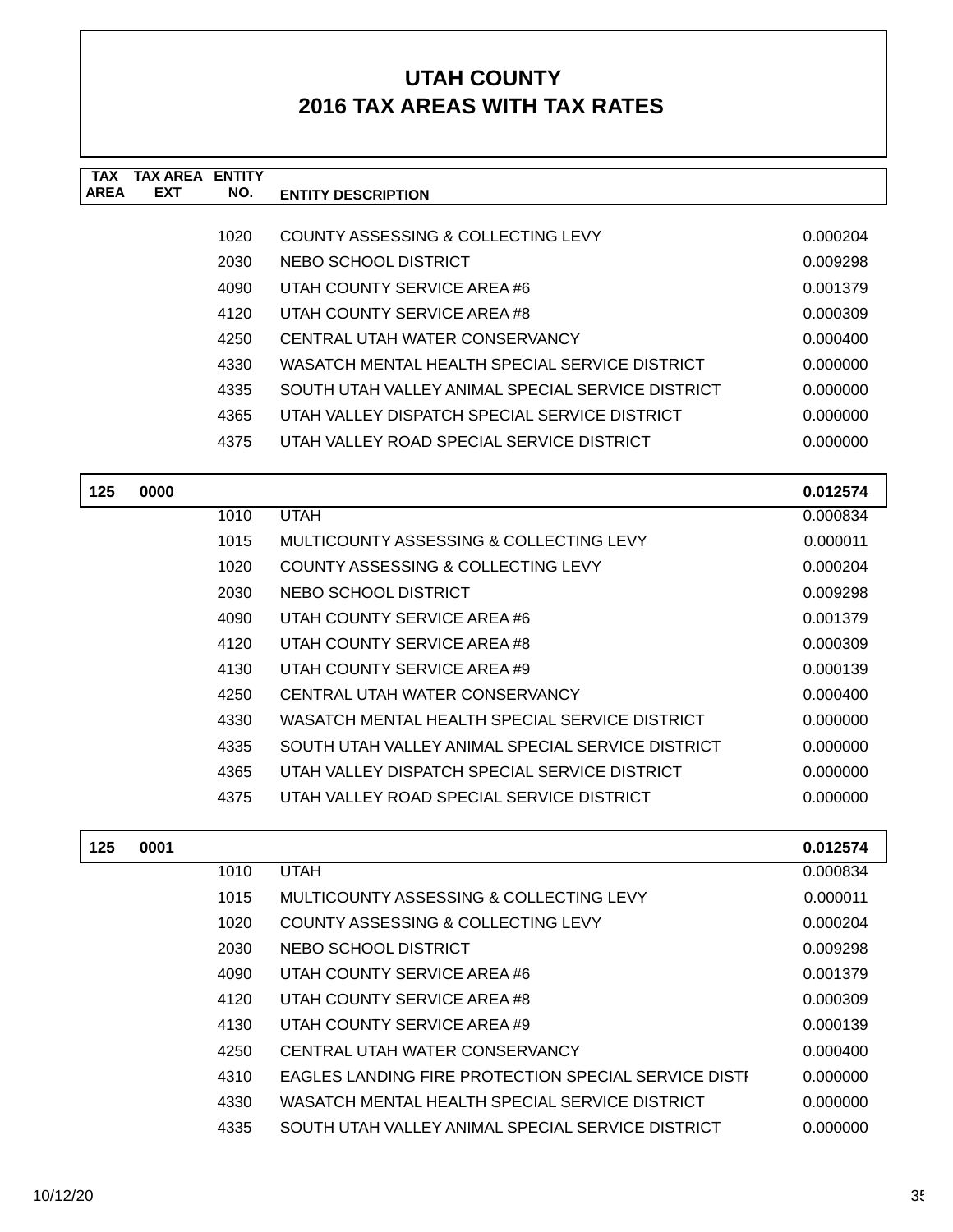| <b>TAX</b><br><b>AREA</b> | <b>TAX AREA ENTITY</b><br><b>EXT</b> | NO.  | <b>ENTITY DESCRIPTION</b>                         |          |
|---------------------------|--------------------------------------|------|---------------------------------------------------|----------|
|                           |                                      |      |                                                   |          |
|                           |                                      | 4365 | UTAH VALLEY DISPATCH SPECIAL SERVICE DISTRICT     | 0.000000 |
|                           |                                      | 4375 | UTAH VALLEY ROAD SPECIAL SERVICE DISTRICT         | 0.000000 |
| 125                       | 0002                                 |      |                                                   | 0.013405 |
|                           |                                      | 1010 | <b>UTAH</b>                                       | 0.000834 |
|                           |                                      | 1015 | MULTICOUNTY ASSESSING & COLLECTING LEVY           | 0.000011 |
|                           |                                      | 1020 | COUNTY ASSESSING & COLLECTING LEVY                | 0.000204 |
|                           |                                      | 2030 | NEBO SCHOOL DISTRICT                              | 0.009298 |
|                           |                                      | 4090 | UTAH COUNTY SERVICE AREA #6                       | 0.001379 |
|                           |                                      | 4110 | UTAH COUNTY SERVICE AREA#7                        | 0.000831 |
|                           |                                      | 4120 | UTAH COUNTY SERVICE AREA #8                       | 0.000309 |
|                           |                                      | 4130 | UTAH COUNTY SERVICE AREA #9                       | 0.000139 |
|                           |                                      | 4250 | CENTRAL UTAH WATER CONSERVANCY                    | 0.000400 |
|                           |                                      | 4330 | WASATCH MENTAL HEALTH SPECIAL SERVICE DISTRICT    | 0.000000 |
|                           |                                      | 4335 | SOUTH UTAH VALLEY ANIMAL SPECIAL SERVICE DISTRICT | 0.000000 |
|                           |                                      | 4365 | UTAH VALLEY DISPATCH SPECIAL SERVICE DISTRICT     | 0.000000 |
|                           |                                      | 4375 | UTAH VALLEY ROAD SPECIAL SERVICE DISTRICT         | 0.000000 |
| 125                       | 0003                                 |      |                                                   | 0.012574 |
|                           |                                      | 1010 | <b>UTAH</b>                                       | 0.000834 |
|                           |                                      | 1015 | MULTICOUNTY ASSESSING & COLLECTING LEVY           | 0.000011 |
|                           |                                      | 1020 | <b>COUNTY ASSESSING &amp; COLLECTING LEVY</b>     | 0.000204 |
|                           |                                      | 2030 | NEBO SCHOOL DISTRICT                              | 0.009298 |
|                           |                                      | 4090 | UTAH COUNTY SERVICE AREA #6                       | 0.001379 |
|                           |                                      | 4120 | UTAH COUNTY SERVICE AREA #8                       | 0.000309 |
|                           |                                      | 4130 | UTAH COUNTY SERVICE AREA #9                       | 0.000139 |
|                           |                                      | 4250 | CENTRAL UTAH WATER CONSERVANCY                    | 0.000400 |
|                           |                                      | 4330 | WASATCH MENTAL HEALTH SPECIAL SERVICE DISTRICT    | 0.000000 |
|                           |                                      | 4335 | SOUTH UTAH VALLEY ANIMAL SPECIAL SERVICE DISTRICT | 0.000000 |
|                           |                                      | 4365 | UTAH VALLEY DISPATCH SPECIAL SERVICE DISTRICT     | 0.000000 |
|                           |                                      | 4375 | UTAH VALLEY ROAD SPECIAL SERVICE DISTRICT         | 0.000000 |
|                           |                                      | 4390 | <b>GOSHEN VALLEY LOCAL DISTRICT</b>               | 0.000000 |
| 130                       | 0000                                 |      |                                                   | 0.013009 |
|                           |                                      | 1010 | <b>UTAH</b>                                       | 0.000834 |
|                           |                                      | 1015 | MULTICOUNTY ASSESSING & COLLECTING LEVY           | 0.000011 |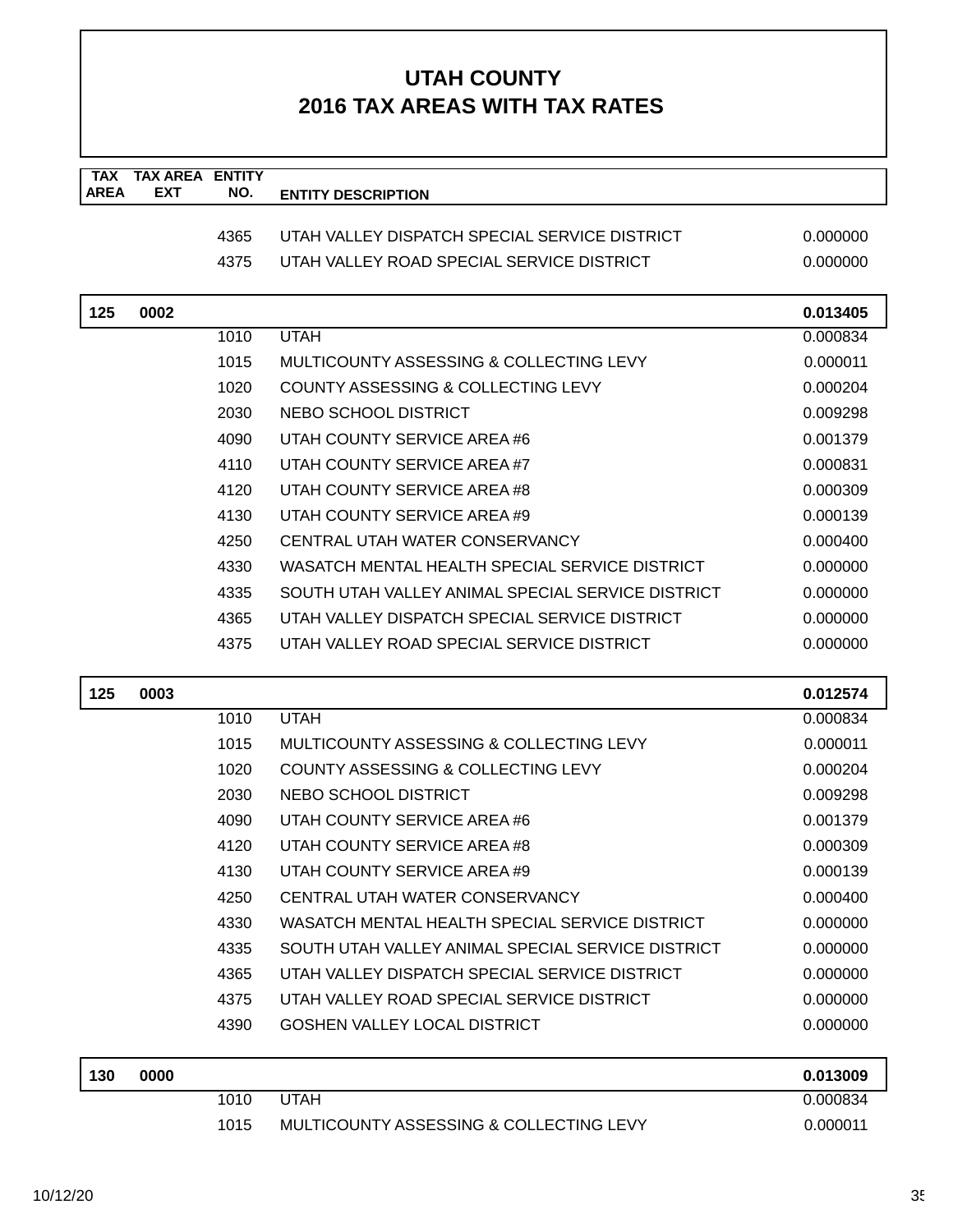| <b>TAX</b><br><b>AREA</b> | <b>TAX AREA ENTITY</b><br><b>EXT</b> | NO.  | <b>ENTITY DESCRIPTION</b>                         |          |
|---------------------------|--------------------------------------|------|---------------------------------------------------|----------|
|                           |                                      |      |                                                   |          |
|                           |                                      | 1020 | COUNTY ASSESSING & COLLECTING LEVY                | 0.000204 |
|                           |                                      | 2030 | NEBO SCHOOL DISTRICT                              | 0.009298 |
|                           |                                      | 3190 | <b>SPRINGVILLE</b>                                | 0.002262 |
|                           |                                      | 4250 | CENTRAL UTAH WATER CONSERVANCY                    | 0.000400 |
|                           |                                      | 4330 | WASATCH MENTAL HEALTH SPECIAL SERVICE DISTRICT    | 0.000000 |
|                           |                                      | 4335 | SOUTH UTAH VALLEY ANIMAL SPECIAL SERVICE DISTRICT | 0.000000 |
| 130                       | 0001                                 |      |                                                   | 0.013165 |
|                           |                                      | 1010 | <b>UTAH</b>                                       | 0.000834 |
|                           |                                      | 2030 | NEBO SCHOOL DISTRICT                              | 0.009298 |
|                           |                                      | 3190 | <b>SPRINGVILLE</b>                                | 0.002262 |
|                           |                                      | 4250 | CENTRAL UTAH WATER CONSERVANCY                    | 0.000400 |
|                           |                                      | 4330 | WASATCH MENTAL HEALTH SPECIAL SERVICE DISTRICT    | 0.000000 |
|                           |                                      | 4335 | SOUTH UTAH VALLEY ANIMAL SPECIAL SERVICE DISTRICT | 0.000000 |
|                           |                                      | 4355 | SPRINGVILLE DRAINAGE DISTRICT                     | 0.000371 |
|                           |                                      | 8450 | FRONTAGE ROAD NEIGHBORHOOD DEVELOPMENT PROJECT    | 0.000000 |
| 131                       | 0000                                 |      |                                                   | 0.013380 |
|                           |                                      | 1010 | <b>UTAH</b>                                       | 0.000834 |
|                           |                                      | 1015 | MULTICOUNTY ASSESSING & COLLECTING LEVY           | 0.000011 |
|                           |                                      | 1020 | COUNTY ASSESSING & COLLECTING LEVY                | 0.000204 |
|                           |                                      | 2030 | NEBO SCHOOL DISTRICT                              | 0.009298 |
|                           |                                      | 3190 | <b>SPRINGVILLE</b>                                | 0.002262 |
|                           |                                      | 4250 | CENTRAL UTAH WATER CONSERVANCY                    | 0.000400 |
|                           |                                      | 4330 | WASATCH MENTAL HEALTH SPECIAL SERVICE DISTRICT    | 0.000000 |
|                           |                                      | 4335 | SOUTH UTAH VALLEY ANIMAL SPECIAL SERVICE DISTRICT | 0.000000 |
|                           |                                      | 4355 | SPRINGVILLE DRAINAGE DISTRICT                     | 0.000371 |
| 131                       | 0001                                 |      |                                                   | 0.013009 |
|                           |                                      |      |                                                   |          |
|                           |                                      | 1010 | <b>UTAH</b>                                       | 0.000834 |
|                           |                                      | 1015 | MULTICOUNTY ASSESSING & COLLECTING LEVY           | 0.000011 |
|                           |                                      | 1020 | COUNTY ASSESSING & COLLECTING LEVY                | 0.000204 |
|                           |                                      | 2030 | NEBO SCHOOL DISTRICT                              | 0.009298 |
|                           |                                      | 3190 | <b>SPRINGVILLE</b>                                | 0.002262 |
|                           |                                      | 4250 | CENTRAL UTAH WATER CONSERVANCY                    | 0.000400 |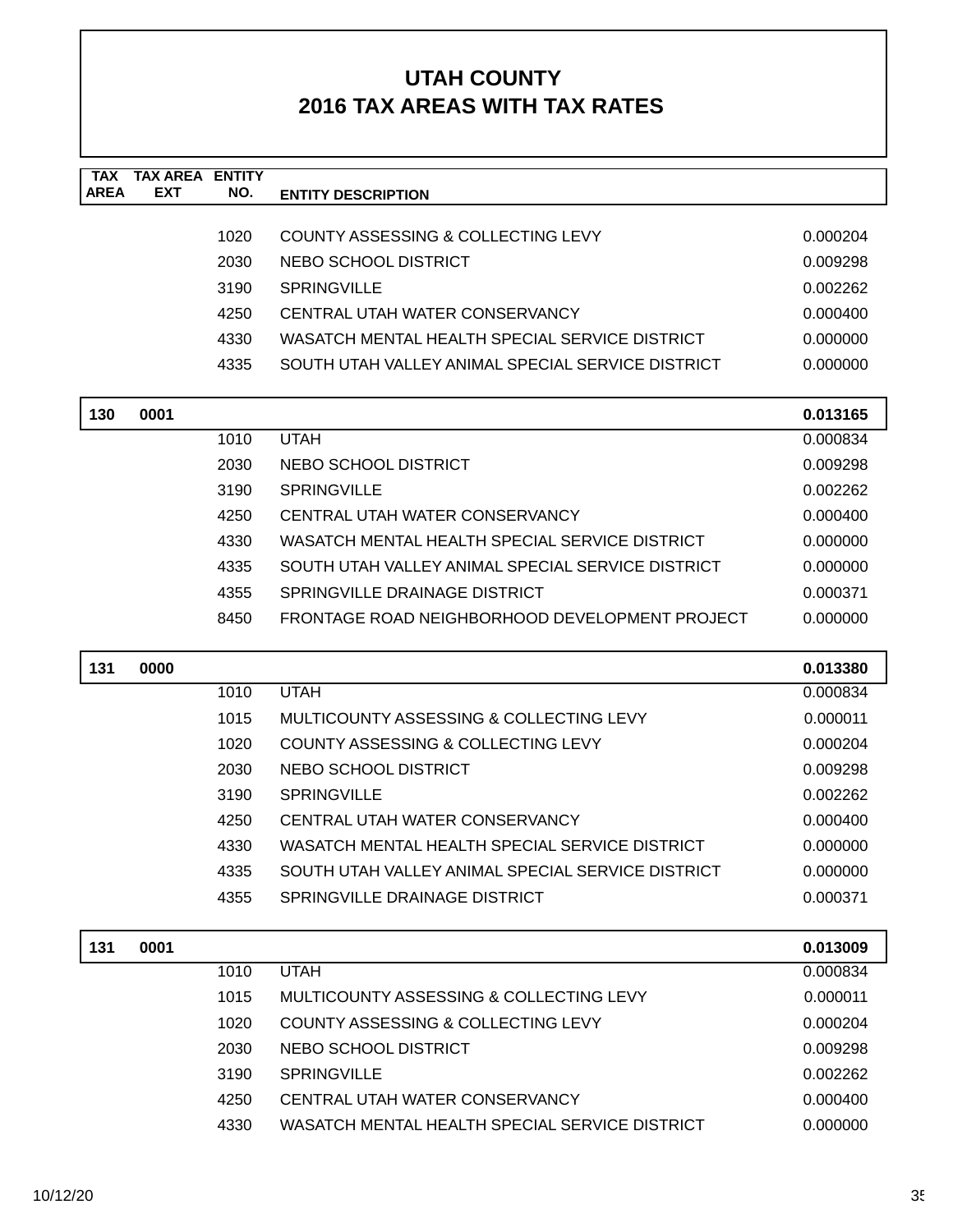| <b>TAX</b><br><b>AREA</b> | <b>TAX AREA ENTITY</b><br><b>EXT</b> | NO.  | <b>ENTITY DESCRIPTION</b>                         |          |
|---------------------------|--------------------------------------|------|---------------------------------------------------|----------|
|                           |                                      |      |                                                   |          |
|                           |                                      | 4335 | SOUTH UTAH VALLEY ANIMAL SPECIAL SERVICE DISTRICT | 0.000000 |
|                           |                                      | 9450 | FRONTAGE ROAD NEIGHBORHOOD DEVELOPMENT PROJECT    | 0.000000 |
| 140                       | 0000                                 |      |                                                   | 0.013476 |
|                           |                                      | 1010 | <b>UTAH</b>                                       | 0.000834 |
|                           |                                      | 1015 | MULTICOUNTY ASSESSING & COLLECTING LEVY           | 0.000011 |
|                           |                                      | 1020 | COUNTY ASSESSING & COLLECTING LEVY                | 0.000204 |
|                           |                                      | 2030 | NEBO SCHOOL DISTRICT                              | 0.009298 |
|                           |                                      | 3110 | <b>MAPLETON</b>                                   | 0.002729 |
|                           |                                      | 4250 | CENTRAL UTAH WATER CONSERVANCY                    | 0.000400 |
|                           |                                      | 4330 | WASATCH MENTAL HEALTH SPECIAL SERVICE DISTRICT    | 0.000000 |
|                           |                                      | 4335 | SOUTH UTAH VALLEY ANIMAL SPECIAL SERVICE DISTRICT | 0.000000 |
| 150                       | 0000                                 |      |                                                   | 0.011778 |
|                           |                                      | 1010 | <b>UTAH</b>                                       | 0.000834 |
|                           |                                      | 1015 | MULTICOUNTY ASSESSING & COLLECTING LEVY           | 0.000011 |
|                           |                                      | 1020 | COUNTY ASSESSING & COLLECTING LEVY                | 0.000204 |
|                           |                                      | 2030 | NEBO SCHOOL DISTRICT                              | 0.009298 |
|                           |                                      | 3180 | <b>SPANISH FORK</b>                               | 0.001031 |
|                           |                                      | 4250 | CENTRAL UTAH WATER CONSERVANCY                    | 0.000400 |
|                           |                                      | 4330 | WASATCH MENTAL HEALTH SPECIAL SERVICE DISTRICT    | 0.000000 |
|                           |                                      | 4335 | SOUTH UTAH VALLEY ANIMAL SPECIAL SERVICE DISTRICT | 0.000000 |
|                           |                                      | 4365 | UTAH VALLEY DISPATCH SPECIAL SERVICE DISTRICT     | 0.000000 |
| 150                       | 0001                                 |      |                                                   | 0.011778 |
|                           |                                      | 1010 | <b>UTAH</b>                                       | 0.000834 |
|                           |                                      | 1015 | MULTICOUNTY ASSESSING & COLLECTING LEVY           | 0.000011 |
|                           |                                      | 1020 | COUNTY ASSESSING & COLLECTING LEVY                | 0.000204 |
|                           |                                      | 2030 | NEBO SCHOOL DISTRICT                              | 0.009298 |
|                           |                                      | 3180 | <b>SPANISH FORK</b>                               | 0.001031 |
|                           |                                      | 4250 | CENTRAL UTAH WATER CONSERVANCY                    | 0.000400 |
|                           |                                      | 4330 | WASATCH MENTAL HEALTH SPECIAL SERVICE DISTRICT    | 0.000000 |
|                           |                                      | 4335 | SOUTH UTAH VALLEY ANIMAL SPECIAL SERVICE DISTRICT | 0.000000 |
|                           |                                      | 4365 | UTAH VALLEY DISPATCH SPECIAL SERVICE DISTRICT     | 0.000000 |
|                           |                                      | 8301 | INDUSTRIAL NEIGHBORHOOD DEVELOPMENT PLAN          | 0.000000 |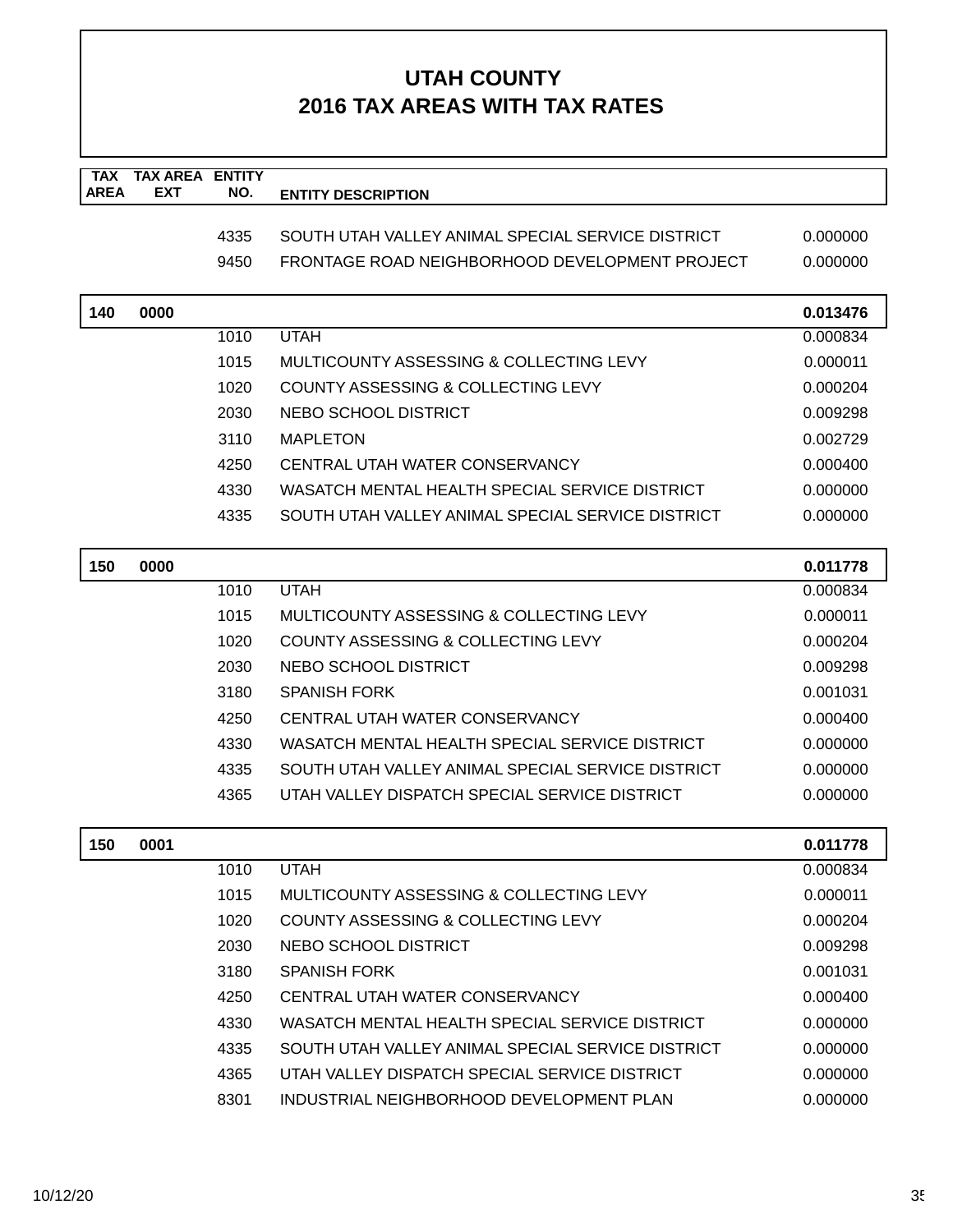#### **TAX TAX AREA ENTITY AREA ENTITY DESCRIPTION EXT NO.**

| 150 | 0002 |      |                                                   | 0.011778 |
|-----|------|------|---------------------------------------------------|----------|
|     |      | 1010 | <b>UTAH</b>                                       | 0.000834 |
|     |      | 1015 | MULTICOUNTY ASSESSING & COLLECTING LEVY           | 0.000011 |
|     |      | 1020 | <b>COUNTY ASSESSING &amp; COLLECTING LEVY</b>     | 0.000204 |
|     |      | 2030 | NEBO SCHOOL DISTRICT                              | 0.009298 |
|     |      | 3180 | <b>SPANISH FORK</b>                               | 0.001031 |
|     |      | 4250 | CENTRAL UTAH WATER CONSERVANCY                    | 0.000400 |
|     |      | 4330 | WASATCH MENTAL HEALTH SPECIAL SERVICE DISTRICT    | 0.000000 |
|     |      | 4335 | SOUTH UTAH VALLEY ANIMAL SPECIAL SERVICE DISTRICT | 0.000000 |
|     |      | 4365 | UTAH VALLEY DISPATCH SPECIAL SERVICE DISTRICT     | 0.000000 |
|     |      | 8302 | KIRBY LANE DEVELOPMENT PLAN                       | 0.000000 |
|     |      |      |                                                   |          |
| 150 | 0003 |      |                                                   | 0.011778 |
|     |      | 1010 | <b>UTAH</b>                                       | 0.000834 |
|     |      | 1015 | MULTICOUNTY ASSESSING & COLLECTING LEVY           | 0.000011 |
|     |      | 1020 | COUNTY ASSESSING & COLLECTING LEVY                | 0.000204 |
|     |      | 2030 | NEBO SCHOOL DISTRICT                              | 0.009298 |
|     |      | 3180 | <b>SPANISH FORK</b>                               | 0.001031 |
|     |      | 4250 | CENTRAL UTAH WATER CONSERVANCY                    | 0.000400 |
|     |      | 4330 | WASATCH MENTAL HEALTH SPECIAL SERVICE DISTRICT    | 0.000000 |
|     |      | 4335 | SOUTH UTAH VALLEY ANIMAL SPECIAL SERVICE DISTRICT | 0.000000 |
|     |      | 4365 | UTAH VALLEY DISPATCH SPECIAL SERVICE DISTRICT     | 0.000000 |
|     |      | 8303 | SP FORK CYN ECONOMIC DEVELOPMENT PLAN             | 0.000000 |
|     |      |      |                                                   |          |
| 150 | 0004 |      |                                                   | 0.000215 |
|     |      | 1015 | MULTICOUNTY ASSESSING & COLLECTING LEVY           | 0.000011 |
|     |      | 1020 | <b>COUNTY ASSESSING &amp; COLLECTING LEVY</b>     | 0.000204 |
|     |      |      |                                                   |          |
| 150 | 0005 |      |                                                   | 0.011778 |
|     |      | 1010 | <b>UTAH</b>                                       | 0.000834 |
|     |      | 1015 | MULTICOUNTY ASSESSING & COLLECTING LEVY           | 0.000011 |
|     |      | 1020 | COUNTY ASSESSING & COLLECTING LEVY                | 0.000204 |
|     |      | 2030 | NEBO SCHOOL DISTRICT                              | 0.009298 |
|     |      | 3180 | <b>SPANISH FORK</b>                               | 0.001031 |
|     |      | 4250 | CENTRAL UTAH WATER CONSERVANCY                    | 0.000400 |
|     |      | 4330 | WASATCH MENTAL HEALTH SPECIAL SERVICE DISTRICT    | 0.000000 |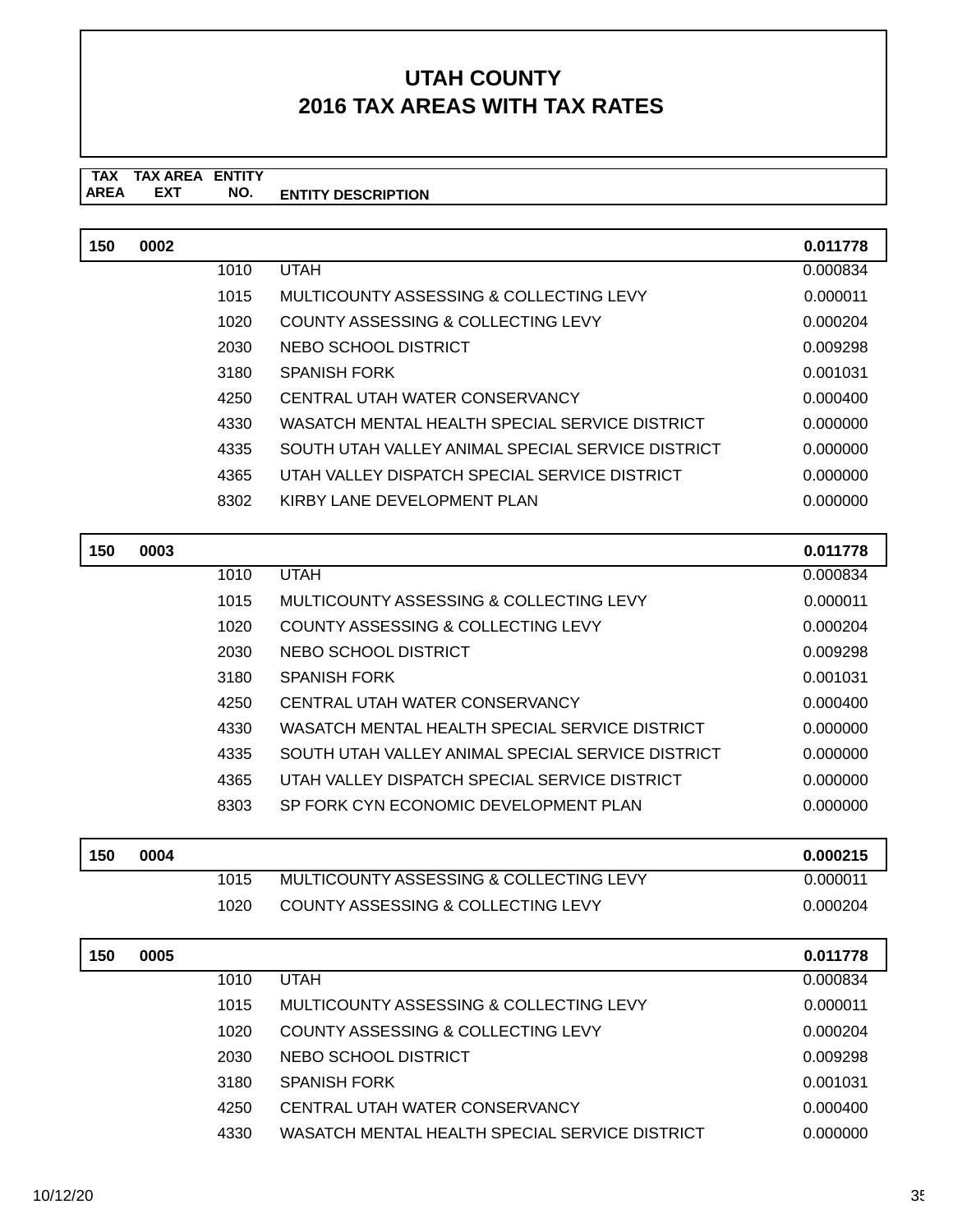| <b>TAX</b><br><b>AREA</b> | <b>TAX AREA ENTITY</b><br><b>EXT</b> | NO.  | <b>ENTITY DESCRIPTION</b>                          |          |
|---------------------------|--------------------------------------|------|----------------------------------------------------|----------|
|                           |                                      |      |                                                    |          |
|                           |                                      | 4335 | SOUTH UTAH VALLEY ANIMAL SPECIAL SERVICE DISTRICT  | 0.000000 |
|                           |                                      | 4365 | UTAH VALLEY DISPATCH SPECIAL SERVICE DISTRICT      | 0.000000 |
|                           |                                      | 8306 | NORTH AIRPORT ECONOMIC DEVELOPMENT AREA - SPANISH  | 0.000000 |
|                           |                                      |      |                                                    |          |
| 150                       | 0006                                 |      |                                                    | 0.011778 |
|                           |                                      | 1010 | <b>UTAH</b>                                        | 0.000834 |
|                           |                                      | 1015 | MULTICOUNTY ASSESSING & COLLECTING LEVY            | 0.000011 |
|                           |                                      | 1020 | COUNTY ASSESSING & COLLECTING LEVY                 | 0.000204 |
|                           |                                      | 2030 | NEBO SCHOOL DISTRICT                               | 0.009298 |
|                           |                                      | 3180 | <b>SPANISH FORK</b>                                | 0.001031 |
|                           |                                      | 4250 | CENTRAL UTAH WATER CONSERVANCY                     | 0.000400 |
|                           |                                      | 4330 | WASATCH MENTAL HEALTH SPECIAL SERVICE DISTRICT     | 0.000000 |
|                           |                                      | 4335 | SOUTH UTAH VALLEY ANIMAL SPECIAL SERVICE DISTRICT  | 0.000000 |
|                           |                                      | 4365 | UTAH VALLEY DISPATCH SPECIAL SERVICE DISTRICT      | 0.000000 |
|                           |                                      | 8307 | FRONT MOUNTAIN ECONOMIC DEVELOPMENT AREA - SPANIS  | 0.000000 |
| 150                       | 0007                                 |      |                                                    | 0.011778 |
|                           |                                      | 1010 | <b>UTAH</b>                                        | 0.000834 |
|                           |                                      | 1015 | MULTICOUNTY ASSESSING & COLLECTING LEVY            | 0.000011 |
|                           |                                      | 1020 | COUNTY ASSESSING & COLLECTING LEVY                 | 0.000204 |
|                           |                                      | 2030 | NEBO SCHOOL DISTRICT                               | 0.009298 |
|                           |                                      | 3180 | <b>SPANISH FORK</b>                                | 0.001031 |
|                           |                                      | 4250 | CENTRAL UTAH WATER CONSERVANCY                     | 0.000400 |
|                           |                                      | 4330 | WASATCH MENTAL HEALTH SPECIAL SERVICE DISTRICT     | 0.000000 |
|                           |                                      | 4335 | SOUTH UTAH VALLEY ANIMAL SPECIAL SERVICE DISTRICT  | 0.000000 |
|                           |                                      | 4365 | UTAH VALLEY DISPATCH SPECIAL SERVICE DISTRICT      | 0.000000 |
|                           |                                      | 8308 | NORTH PARK COMMUNITY DEVELOPMENT AREA - SPANISH F( | 0.000000 |
|                           |                                      |      |                                                    |          |
| 150                       | 0008                                 |      |                                                    | 0.011778 |
|                           |                                      | 1010 | <b>UTAH</b>                                        | 0.000834 |
|                           |                                      | 1015 | MULTICOUNTY ASSESSING & COLLECTING LEVY            | 0.000011 |
|                           |                                      | 1020 | COUNTY ASSESSING & COLLECTING LEVY                 | 0.000204 |
|                           |                                      | 2030 | NEBO SCHOOL DISTRICT                               | 0.009298 |
|                           |                                      | 3180 | <b>SPANISH FORK</b>                                | 0.001031 |
|                           |                                      | 4250 | CENTRAL UTAH WATER CONSERVANCY                     | 0.000400 |
|                           |                                      | 4330 | WASATCH MENTAL HEALTH SPECIAL SERVICE DISTRICT     | 0.000000 |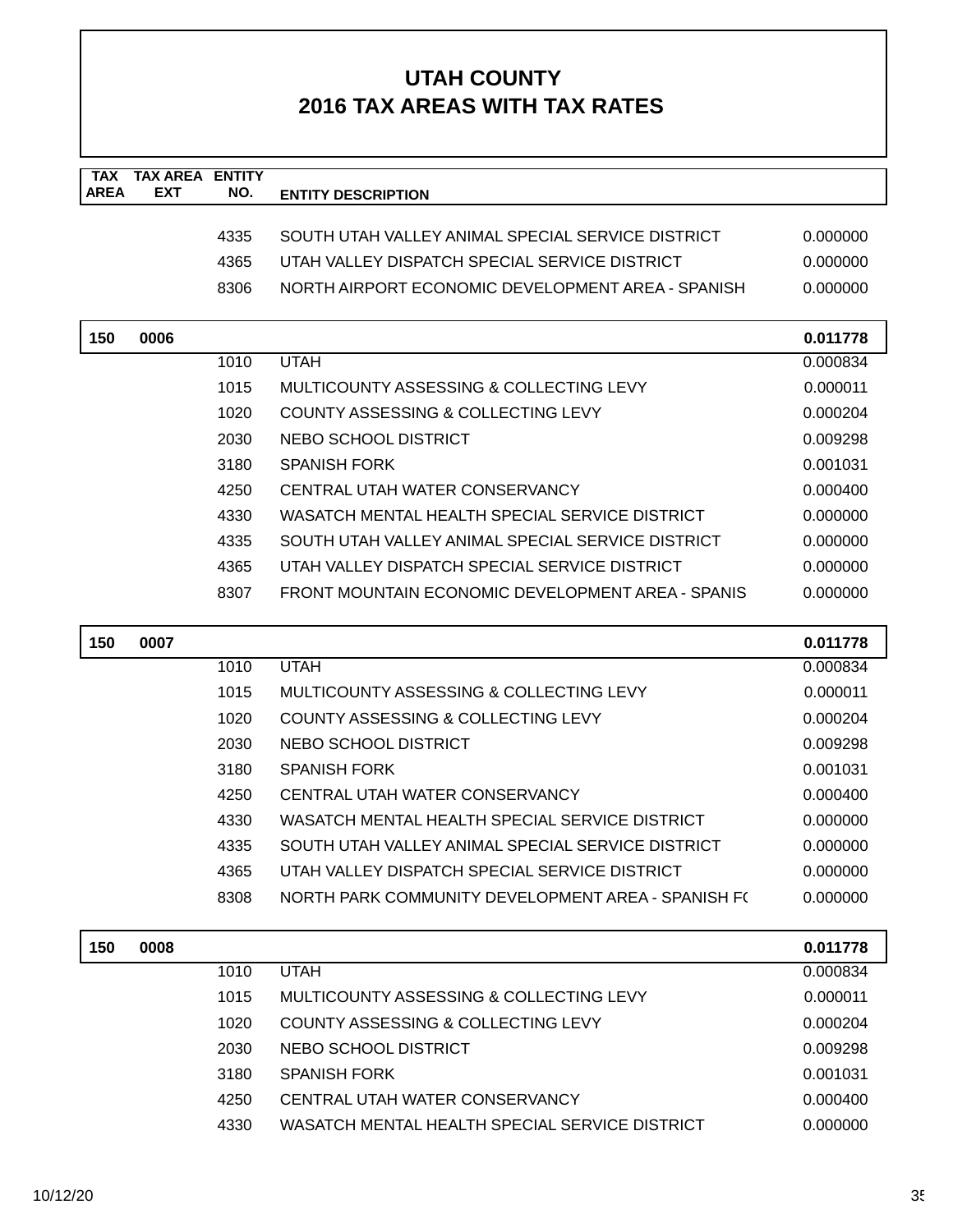| <b>TAX</b><br><b>AREA</b> | <b>TAX AREA ENTITY</b><br>EXT | NO.  | <b>ENTITY DESCRIPTION</b>                          |          |
|---------------------------|-------------------------------|------|----------------------------------------------------|----------|
|                           |                               |      |                                                    |          |
|                           |                               | 4335 | SOUTH UTAH VALLEY ANIMAL SPECIAL SERVICE DISTRICT  | 0.000000 |
|                           |                               | 4365 | UTAH VALLEY DISPATCH SPECIAL SERVICE DISTRICT      | 0.000000 |
|                           |                               | 8309 | WASATCH WIND COMMUNITY DEVELOPMENT AREA - SPANISH  | 0.000000 |
| 150                       | 0009                          |      |                                                    | 0.000215 |
|                           |                               | 1015 | MULTICOUNTY ASSESSING & COLLECTING LEVY            | 0.000011 |
|                           |                               | 1020 | COUNTY ASSESSING & COLLECTING LEVY                 | 0.000204 |
| 150                       | 0010                          |      |                                                    | 0.012149 |
|                           |                               | 1010 | <b>UTAH</b>                                        | 0.000834 |
|                           |                               | 1015 | MULTICOUNTY ASSESSING & COLLECTING LEVY            | 0.000011 |
|                           |                               | 1020 | COUNTY ASSESSING & COLLECTING LEVY                 | 0.000204 |
|                           |                               | 2030 | NEBO SCHOOL DISTRICT                               | 0.009298 |
|                           |                               | 3180 | <b>SPANISH FORK</b>                                | 0.001031 |
|                           |                               | 4250 | CENTRAL UTAH WATER CONSERVANCY                     | 0.000400 |
|                           |                               | 4330 | WASATCH MENTAL HEALTH SPECIAL SERVICE DISTRICT     | 0.000000 |
|                           |                               | 4335 | SOUTH UTAH VALLEY ANIMAL SPECIAL SERVICE DISTRICT  | 0.000000 |
|                           |                               | 4355 | <b>SPRINGVILLE DRAINAGE DISTRICT</b>               | 0.000371 |
|                           |                               | 4365 | UTAH VALLEY DISPATCH SPECIAL SERVICE DISTRICT      | 0.000000 |
|                           |                               | 8305 | SP FORK CYN ECONOMIC DEVELOPMENT PLAN              | 0.000000 |
|                           |                               | 8310 | SIERRA BONITA CDA                                  | 0.000000 |
| 151                       | 0000                          |      |                                                    | 0.012149 |
|                           |                               | 1010 | <b>UTAH</b>                                        | 0.000834 |
|                           |                               | 1015 | <b>MULTICOUNTY ASSESSING &amp; COLLECTING LEVY</b> | 0.000011 |
|                           |                               | 1020 | <b>COUNTY ASSESSING &amp; COLLECTING LEVY</b>      | 0.000204 |
|                           |                               | 2030 | NEBO SCHOOL DISTRICT                               | 0.009298 |
|                           |                               | 3180 | <b>SPANISH FORK</b>                                | 0.001031 |
|                           |                               | 4250 | CENTRAL UTAH WATER CONSERVANCY                     | 0.000400 |
|                           |                               | 4330 | WASATCH MENTAL HEALTH SPECIAL SERVICE DISTRICT     | 0.000000 |
|                           |                               | 4335 | SOUTH UTAH VALLEY ANIMAL SPECIAL SERVICE DISTRICT  | 0.000000 |
|                           |                               | 4355 | SPRINGVILLE DRAINAGE DISTRICT                      | 0.000371 |
|                           |                               | 4365 | UTAH VALLEY DISPATCH SPECIAL SERVICE DISTRICT      | 0.000000 |
| 155                       | 0000                          |      |                                                    | 0.015820 |
|                           |                               | 1010 | <b>UTAH</b>                                        | 0.000834 |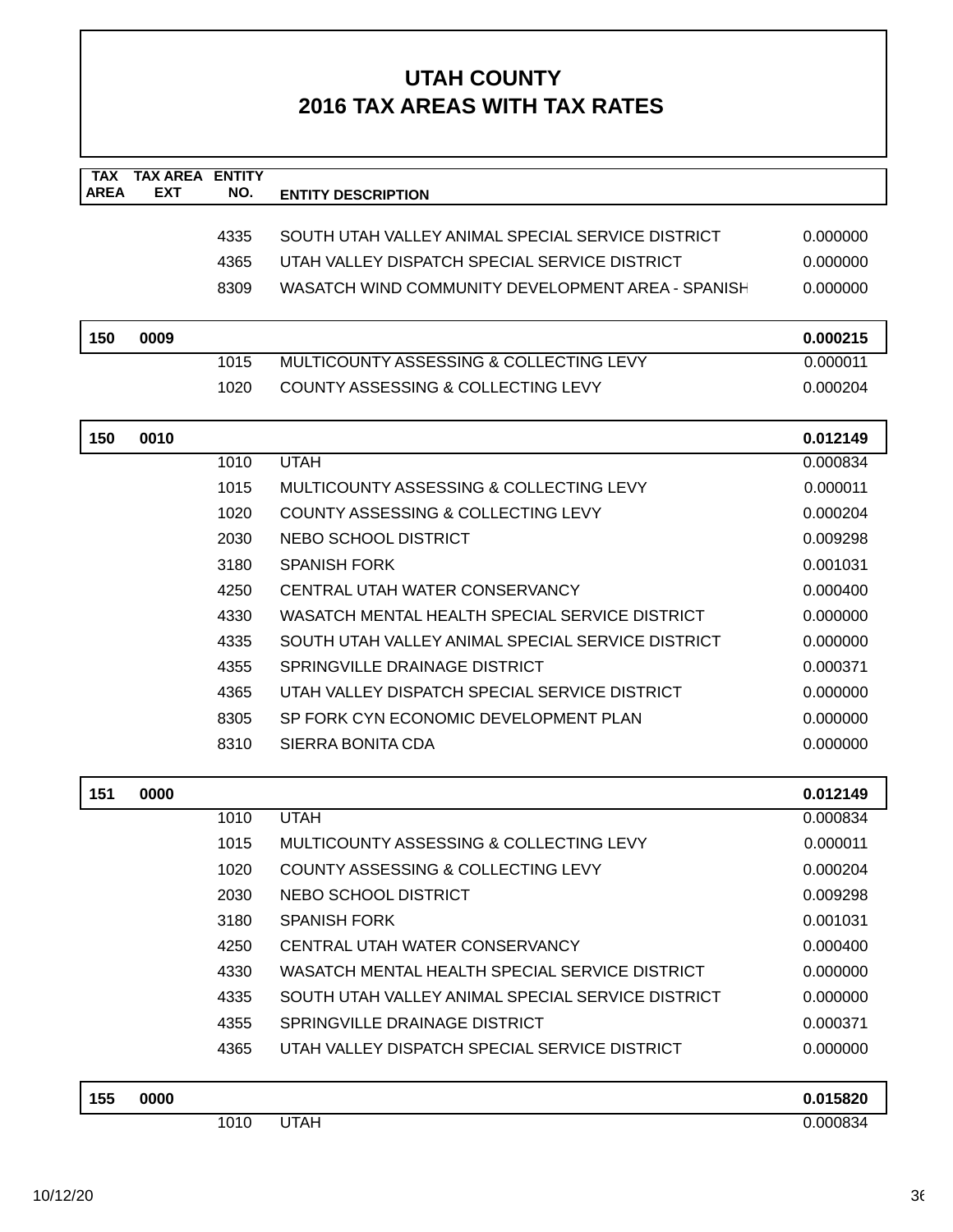| TAX         | TAX AREA   | <b>ENTITY</b> |                                                   |          |
|-------------|------------|---------------|---------------------------------------------------|----------|
| <b>AREA</b> | <b>EXT</b> | NO.           | <b>ENTITY DESCRIPTION</b>                         |          |
|             |            |               |                                                   |          |
|             |            | 1015          | MULTICOUNTY ASSESSING & COLLECTING LEVY           | 0.000011 |
|             |            | 1020          | COUNTY ASSESSING & COLLECTING LEVY                | 0.000204 |
|             |            | 2030          | NEBO SCHOOL DISTRICT                              | 0.009298 |
|             |            | 4090          | UTAH COUNTY SERVICE AREA #6                       | 0.001379 |
|             |            | 4120          | UTAH COUNTY SERVICE AREA #8                       | 0.000309 |
|             |            | 4250          | CENTRAL UTAH WATER CONSERVANCY                    | 0.000400 |
|             |            | 4270          | SOLDIER SUMMIT SPECIAL SERVICE DISTRICT           | 0.003385 |
|             |            | 4330          | WASATCH MENTAL HEALTH SPECIAL SERVICE DISTRICT    | 0.000000 |
|             |            | 4335          | SOUTH UTAH VALLEY ANIMAL SPECIAL SERVICE DISTRICT | 0.000000 |
|             |            | 4365          | UTAH VALLEY DISPATCH SPECIAL SERVICE DISTRICT     | 0.000000 |
|             |            | 4375          | UTAH VALLEY ROAD SPECIAL SERVICE DISTRICT         | 0.000000 |
|             |            |               |                                                   |          |

| 160 | 0000 |      |                                                   | 0.013431 |
|-----|------|------|---------------------------------------------------|----------|
|     |      | 1010 | <b>UTAH</b>                                       | 0.000834 |
|     |      | 1015 | MULTICOUNTY ASSESSING & COLLECTING LEVY           | 0.000011 |
|     |      | 1020 | COUNTY ASSESSING & COLLECTING LEVY                | 0.000204 |
|     |      | 2030 | NEBO SCHOOL DISTRICT                              | 0.009298 |
|     |      | 4070 | <b>BENJAMIN CEMETERY MAINTENANCE DISTRICT</b>     | 0.000165 |
|     |      | 4090 | UTAH COUNTY SERVICE AREA #6                       | 0.001379 |
|     |      | 4110 | UTAH COUNTY SERVICE AREA #7                       | 0.000831 |
|     |      | 4120 | UTAH COUNTY SERVICE AREA #8                       | 0.000309 |
|     |      | 4250 | CENTRAL UTAH WATER CONSERVANCY                    | 0.000400 |
|     |      | 4330 | WASATCH MENTAL HEALTH SPECIAL SERVICE DISTRICT    | 0.000000 |
|     |      | 4335 | SOUTH UTAH VALLEY ANIMAL SPECIAL SERVICE DISTRICT | 0.000000 |
|     |      | 4365 | UTAH VALLEY DISPATCH SPECIAL SERVICE DISTRICT     | 0.000000 |
|     |      | 4375 | UTAH VALLEY ROAD SPECIAL SERVICE DISTRICT         | 0.000000 |
| 160 | 0001 |      |                                                   | 0.013431 |

| 160 | 0001 |      |                                         | 0.013431 |
|-----|------|------|-----------------------------------------|----------|
|     |      | 1010 | <b>UTAH</b>                             | 0.000834 |
|     |      | 1015 | MULTICOUNTY ASSESSING & COLLECTING LEVY | 0.000011 |
|     |      | 1020 | COUNTY ASSESSING & COLLECTING LEVY      | 0.000204 |
|     |      | 2030 | NEBO SCHOOL DISTRICT                    | 0.009298 |
|     |      | 4070 | BENJAMIN CEMETERY MAINTENANCE DISTRICT  | 0.000165 |
|     |      | 4090 | UTAH COUNTY SERVICE AREA #6             | 0.001379 |
|     |      | 4110 | UTAH COUNTY SERVICE AREA #7             | 0.000831 |
|     |      | 4120 | UTAH COUNTY SERVICE AREA #8             | 0.000309 |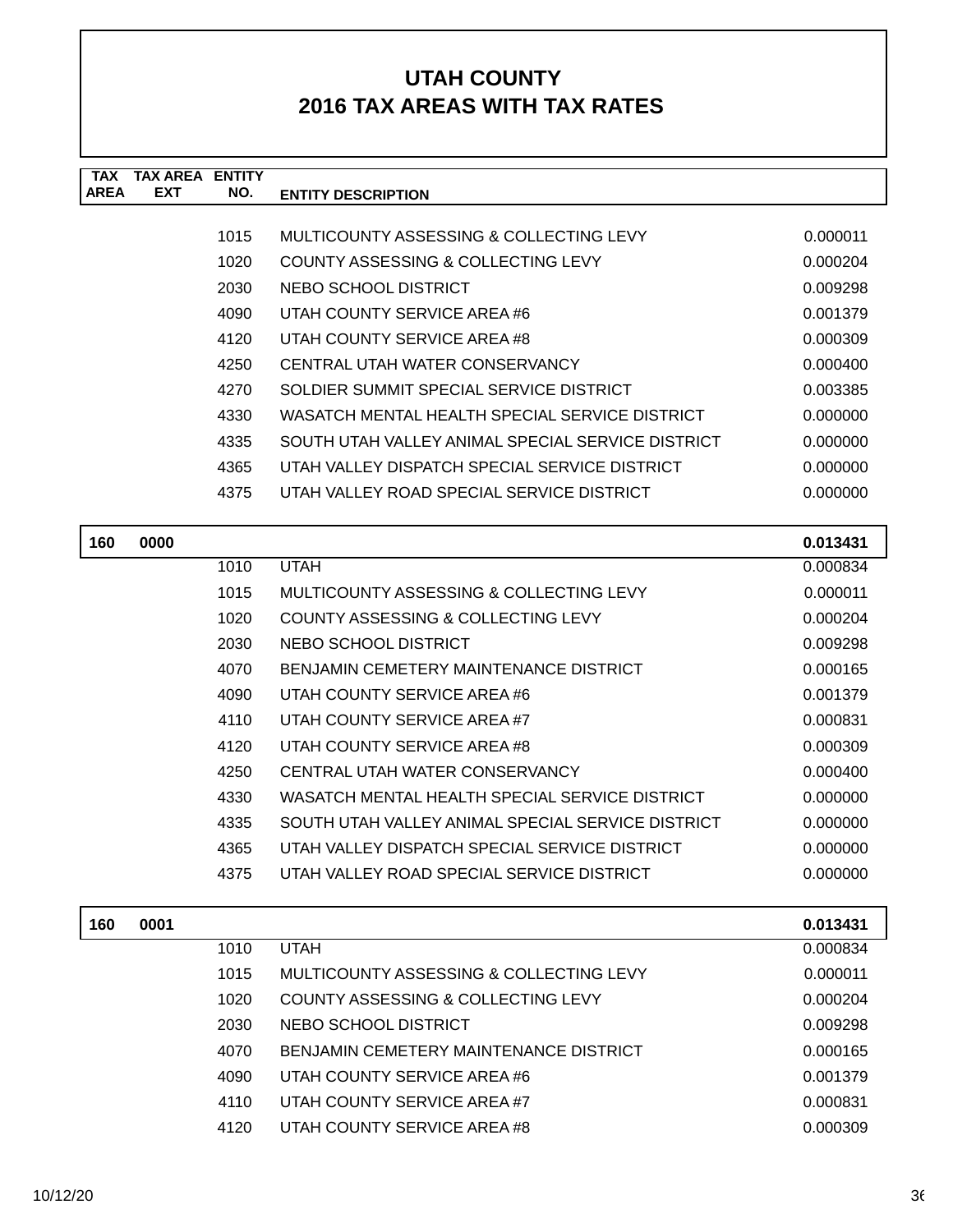| <b>TAX</b><br><b>AREA</b> | <b>TAX AREA ENTITY</b><br>EXT | NO.  | <b>ENTITY DESCRIPTION</b>                         |          |
|---------------------------|-------------------------------|------|---------------------------------------------------|----------|
|                           |                               |      |                                                   |          |
|                           |                               | 4250 | CENTRAL UTAH WATER CONSERVANCY                    | 0.000400 |
|                           |                               | 4330 | WASATCH MENTAL HEALTH SPECIAL SERVICE DISTRICT    | 0.000000 |
|                           |                               | 4335 | SOUTH UTAH VALLEY ANIMAL SPECIAL SERVICE DISTRICT | 0.000000 |
|                           |                               | 4365 | UTAH VALLEY DISPATCH SPECIAL SERVICE DISTRICT     | 0.000000 |
|                           |                               | 4375 | UTAH VALLEY ROAD SPECIAL SERVICE DISTRICT         | 0.000000 |
|                           |                               | 4385 | WEST MOUNTAIN SPECIAL SERVICE DISTRICT            | 0.000000 |
| 165                       | 0000                          |      |                                                   | 0.012739 |
|                           |                               | 1010 | <b>UTAH</b>                                       | 0.000834 |
|                           |                               | 1015 | MULTICOUNTY ASSESSING & COLLECTING LEVY           | 0.000011 |
|                           |                               | 1020 | COUNTY ASSESSING & COLLECTING LEVY                | 0.000204 |
|                           |                               | 2030 | NEBO SCHOOL DISTRICT                              | 0.009298 |
|                           |                               | 4070 | BENJAMIN CEMETERY MAINTENANCE DISTRICT            | 0.000165 |
|                           |                               | 4090 | UTAH COUNTY SERVICE AREA #6                       | 0.001379 |
|                           |                               | 4120 | UTAH COUNTY SERVICE AREA #8                       | 0.000309 |
|                           |                               | 4130 | UTAH COUNTY SERVICE AREA #9                       | 0.000139 |
|                           |                               | 4250 | CENTRAL UTAH WATER CONSERVANCY                    | 0.000400 |
|                           |                               | 4330 | WASATCH MENTAL HEALTH SPECIAL SERVICE DISTRICT    | 0.000000 |
|                           |                               | 4335 | SOUTH UTAH VALLEY ANIMAL SPECIAL SERVICE DISTRICT | 0.000000 |
|                           |                               | 4365 | UTAH VALLEY DISPATCH SPECIAL SERVICE DISTRICT     | 0.000000 |
|                           |                               | 4375 | UTAH VALLEY ROAD SPECIAL SERVICE DISTRICT         | 0.000000 |
| 170                       | 0000                          |      |                                                   | 0.012026 |
|                           |                               | 1010 | <b>UTAH</b>                                       | 0.000834 |
|                           |                               | 1015 | MULTICOUNTY ASSESSING & COLLECTING LEVY           | 0.000011 |
|                           |                               | 1020 | COUNTY ASSESSING & COLLECTING LEVY                | 0.000204 |
|                           |                               | 2030 | NEBO SCHOOL DISTRICT                              | 0.009298 |
|                           |                               | 3130 | <b>PAYSON</b>                                     | 0.001279 |
|                           |                               | 4250 | CENTRAL UTAH WATER CONSERVANCY                    | 0.000400 |
|                           |                               | 4330 | WASATCH MENTAL HEALTH SPECIAL SERVICE DISTRICT    | 0.000000 |
|                           |                               | 4335 | SOUTH UTAH VALLEY ANIMAL SPECIAL SERVICE DISTRICT | 0.000000 |
|                           |                               | 4365 | UTAH VALLEY DISPATCH SPECIAL SERVICE DISTRICT     | 0.000000 |
| 179                       | 0000                          |      |                                                   | 0.012609 |
|                           |                               | 1010 | <b>UTAH</b>                                       | 0.000834 |
|                           |                               | 1015 | MULTICOUNTY ASSESSING & COLLECTING LEVY           | 0.000011 |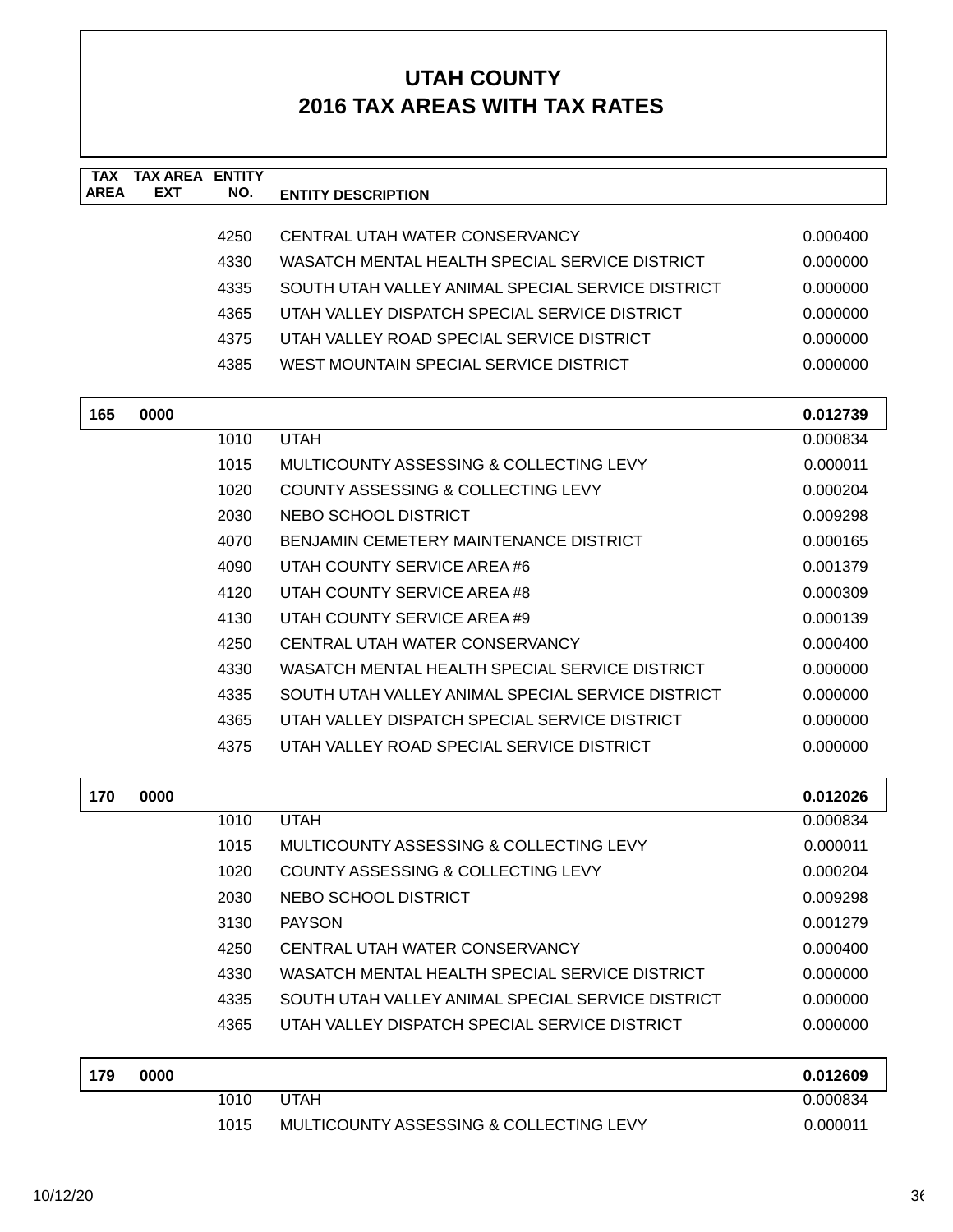| TAX<br><b>AREA</b> | <b>TAX AREA</b><br><b>EXT</b> | <b>ENTITY</b><br>NO. | <b>ENTITY DESCRIPTION</b>                         |          |
|--------------------|-------------------------------|----------------------|---------------------------------------------------|----------|
|                    |                               | 1020                 | <b>COUNTY ASSESSING &amp; COLLECTING LEVY</b>     | 0.000204 |
|                    |                               | 2030                 | NEBO SCHOOL DISTRICT                              | 0.009298 |
|                    |                               | 3160                 | <b>SALEM</b>                                      | 0.001697 |
|                    |                               | 4070                 | <b>BENJAMIN CEMETERY MAINTENANCE DISTRICT</b>     | 0.000165 |
|                    |                               | 4250                 | CENTRAL UTAH WATER CONSERVANCY                    | 0.000400 |
|                    |                               | 4330                 | WASATCH MENTAL HEALTH SPECIAL SERVICE DISTRICT    | 0.000000 |
|                    |                               | 4335                 | SOUTH UTAH VALLEY ANIMAL SPECIAL SERVICE DISTRICT | 0.000000 |
|                    |                               | 4365                 | UTAH VALLEY DISPATCH SPECIAL SERVICE DISTRICT     | 0.000000 |
| 180                | 0000                          |                      |                                                   | 0.012444 |
|                    |                               | 1010                 | <b>UTAH</b>                                       | 0.000834 |
|                    |                               | 1015                 | MULTICOUNTY ASSESSING & COLLECTING LEVY           | 0.000011 |
|                    |                               | 1020                 | <b>COUNTY ASSESSING &amp; COLLECTING LEVY</b>     | 0.000204 |
|                    |                               | 2030                 | NEBO SCHOOL DISTRICT                              | 0.009298 |
|                    |                               | 3160                 | <b>SALEM</b>                                      | 0.001697 |
|                    |                               | 4250                 | CENTRAL UTAH WATER CONSERVANCY                    | 0.000400 |
|                    |                               | 4330                 | WASATCH MENTAL HEALTH SPECIAL SERVICE DISTRICT    | 0.000000 |
|                    |                               | 4335                 | SOUTH UTAH VALLEY ANIMAL SPECIAL SERVICE DISTRICT | 0.000000 |
|                    |                               | 4365                 | UTAH VALLEY DISPATCH SPECIAL SERVICE DISTRICT     | 0.000000 |
| 180                | 0001                          |                      |                                                   | 0.012444 |
|                    |                               | 1010                 | <b>UTAH</b>                                       | 0.000834 |
|                    |                               | 1015                 | MULTICOUNTY ASSESSING & COLLECTING LEVY           | 0.000011 |
|                    |                               | 1020                 | COUNTY ASSESSING & COLLECTING LEVY                | 0.000204 |
|                    |                               | 2030                 | <b>NEBO SCHOOL DISTRICT</b>                       | 0.009298 |
|                    |                               | 3160                 | <b>SALEM</b>                                      | 0.001697 |
|                    |                               | 4250                 | CENTRAL UTAH WATER CONSERVANCY                    | 0.000400 |
|                    |                               | 4330                 | WASATCH MENTAL HEALTH SPECIAL SERVICE DISTRICT    | 0.000000 |
|                    |                               | 4335                 | SOUTH UTAH VALLEY ANIMAL SPECIAL SERVICE DISTRICT | 0.000000 |
|                    |                               | 4365                 | UTAH VALLEY DISPATCH SPECIAL SERVICE DISTRICT     | 0.000000 |
|                    |                               | 8500                 | HENDERSON INDUSTRIAL & BUSINESS PARK ECONOMIC DEV | 0.000000 |
| 180                | 0002                          |                      |                                                   | 0.012444 |
|                    |                               | 1010                 | <b>UTAH</b>                                       | 0.000834 |
|                    |                               | 1015                 | MULTICOUNTY ASSESSING & COLLECTING LEVY           | 0.000011 |
|                    |                               | 1020                 | COUNTY ASSESSING & COLLECTING LEVY                | 0.000204 |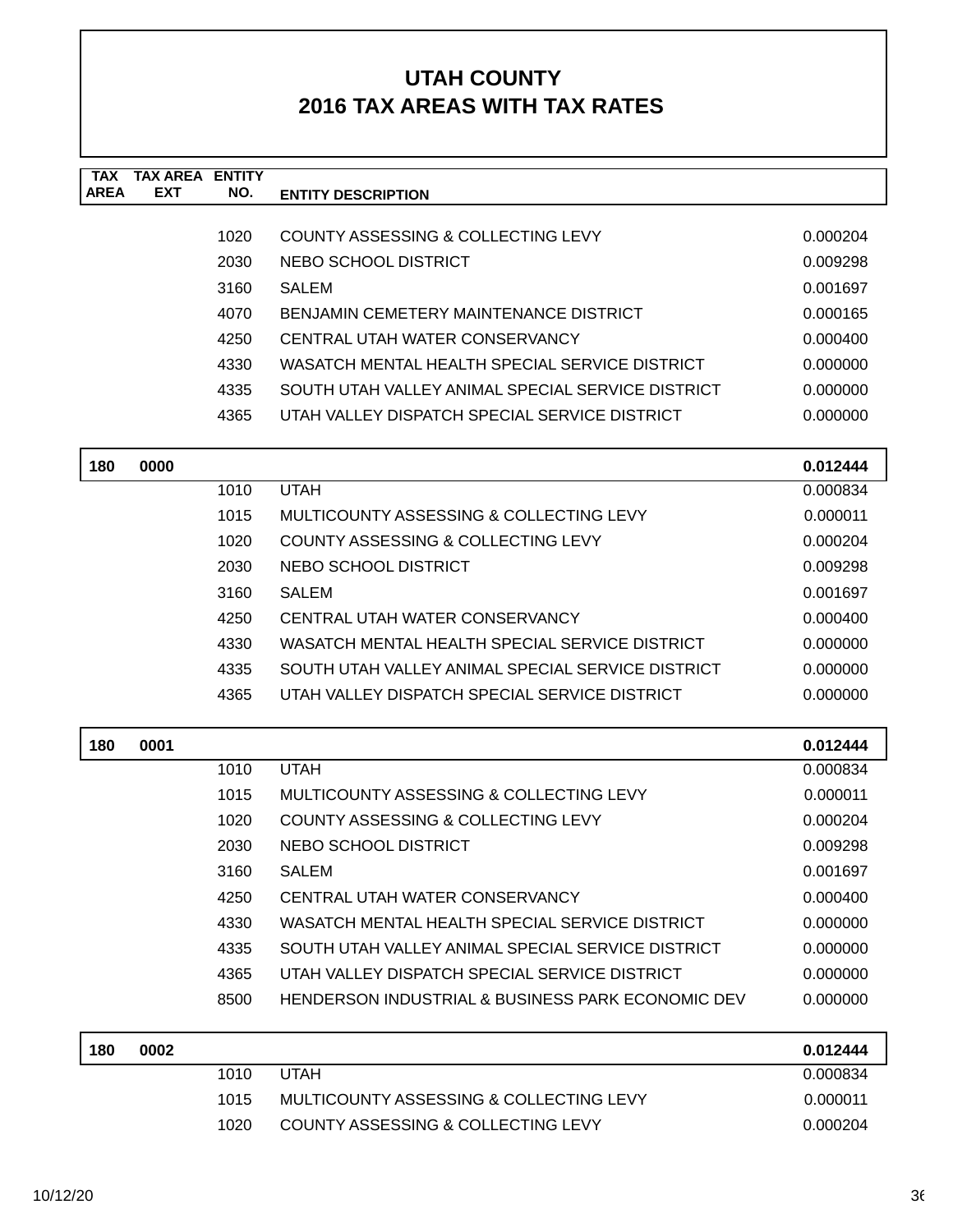| TAX<br><b>AREA</b> | <b>TAX AREA</b><br><b>EXT</b> | <b>ENTITY</b><br>NO. | <b>ENTITY DESCRIPTION</b>                         |          |
|--------------------|-------------------------------|----------------------|---------------------------------------------------|----------|
|                    |                               |                      |                                                   |          |
|                    |                               | 2030                 | NEBO SCHOOL DISTRICT                              | 0.009298 |
|                    |                               | 3160                 | <b>SALEM</b>                                      | 0.001697 |
|                    |                               | 4250                 | CENTRAL UTAH WATER CONSERVANCY                    | 0.000400 |
|                    |                               | 4330                 | WASATCH MENTAL HEALTH SPECIAL SERVICE DISTRICT    | 0.000000 |
|                    |                               | 4335                 | SOUTH UTAH VALLEY ANIMAL SPECIAL SERVICE DISTRICT | 0.000000 |
|                    |                               | 4365                 | UTAH VALLEY DISPATCH SPECIAL SERVICE DISTRICT     | 0.000000 |
|                    |                               | 8501                 | SALEM NORTH COMMUNITY DEVELOPMENT AREA - SALEM    | 0.000000 |
|                    |                               | 9500                 | HENDERSON INDUSTRIAL & BUSINESS PARK ECONOMIC DEV | 0.000000 |
| 181                | 0000                          |                      |                                                   | 0.012927 |
|                    |                               | 1010                 | <b>UTAH</b>                                       | 0.000834 |
|                    |                               | 1015                 | MULTICOUNTY ASSESSING & COLLECTING LEVY           | 0.000011 |
|                    |                               | 1020                 | COUNTY ASSESSING & COLLECTING LEVY                | 0.000204 |
|                    |                               | 2030                 | NEBO SCHOOL DISTRICT                              | 0.009298 |
|                    |                               | 3050                 | <b>ELK RIDGE</b>                                  | 0.002180 |
|                    |                               | 4250                 | CENTRAL UTAH WATER CONSERVANCY                    | 0.000400 |
|                    |                               | 4330                 | WASATCH MENTAL HEALTH SPECIAL SERVICE DISTRICT    | 0.000000 |
|                    |                               | 4335                 | SOUTH UTAH VALLEY ANIMAL SPECIAL SERVICE DISTRICT | 0.000000 |
|                    |                               | 4365                 | UTAH VALLEY DISPATCH SPECIAL SERVICE DISTRICT     | 0.000000 |
| 182                | 0000                          |                      |                                                   | 0.015586 |
|                    |                               | 1010                 | <b>UTAH</b>                                       | 0.000834 |
|                    |                               | 1015                 | MULTICOUNTY ASSESSING & COLLECTING LEVY           | 0.000011 |
|                    |                               | 1020                 | COUNTY ASSESSING & COLLECTING LEVY                | 0.000204 |
|                    |                               | 2030                 | <b>NEBO SCHOOL DISTRICT</b>                       | 0.009298 |
|                    |                               | 3200                 | <b>WOODLAND HILLS</b>                             | 0.004839 |
|                    |                               | 4250                 | CENTRAL UTAH WATER CONSERVANCY                    | 0.000400 |
|                    |                               | 4330                 | WASATCH MENTAL HEALTH SPECIAL SERVICE DISTRICT    | 0.000000 |
|                    |                               | 4335                 | SOUTH UTAH VALLEY ANIMAL SPECIAL SERVICE DISTRICT | 0.000000 |
|                    |                               | 4365                 | UTAH VALLEY DISPATCH SPECIAL SERVICE DISTRICT     | 0.000000 |
| 190                | 0000                          |                      |                                                   | 0.012656 |
|                    |                               | 1010                 | <b>UTAH</b>                                       | 0.000834 |
|                    |                               | 1015                 | MULTICOUNTY ASSESSING & COLLECTING LEVY           | 0.000011 |
|                    |                               | 1020                 | COUNTY ASSESSING & COLLECTING LEVY                | 0.000204 |
|                    |                               | 2030                 | NEBO SCHOOL DISTRICT                              | 0.009298 |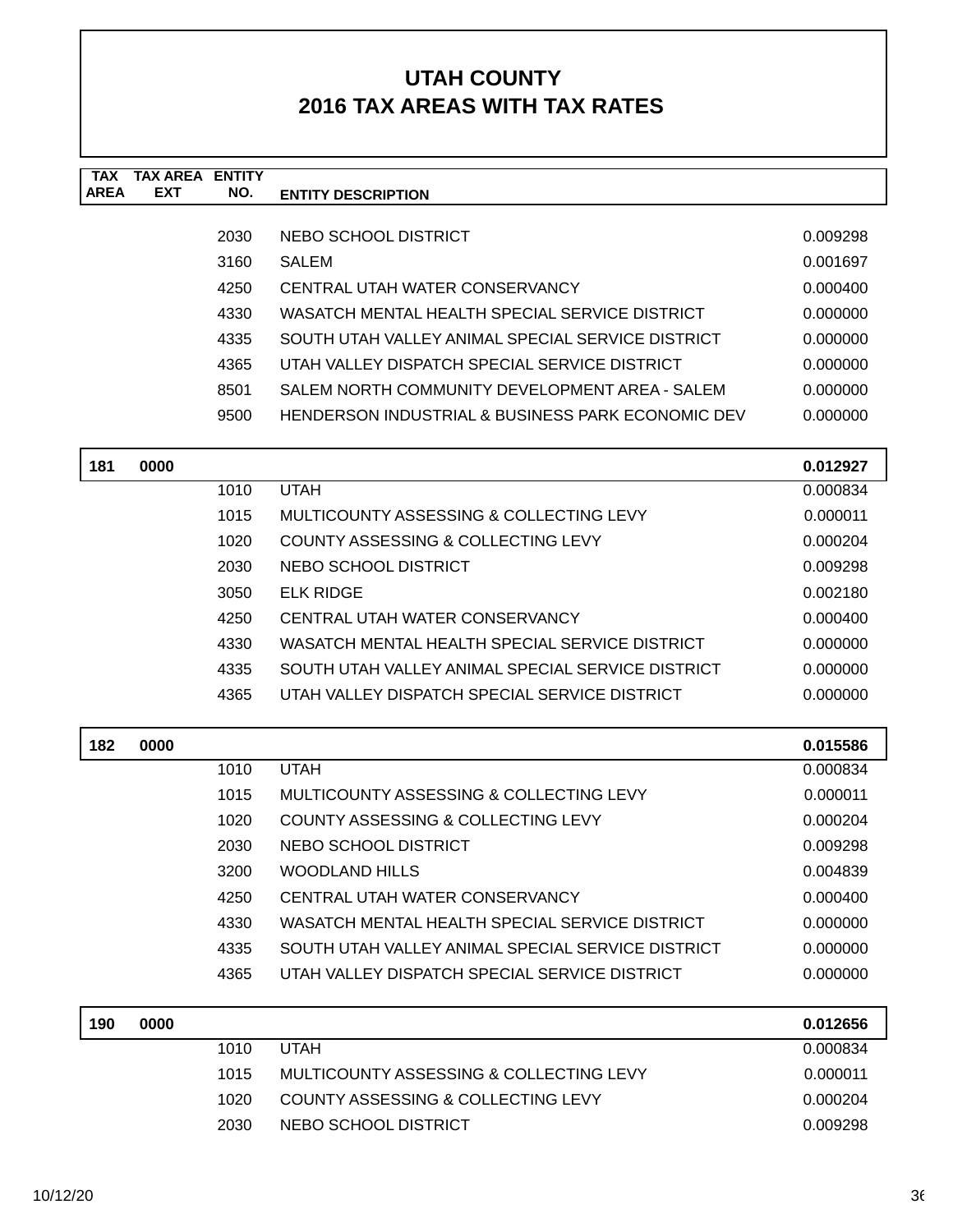| <b>TAX</b>  | <b>TAX AREA</b><br><b>EXT</b> | <b>ENTITY</b> |                                                   |          |
|-------------|-------------------------------|---------------|---------------------------------------------------|----------|
| <b>AREA</b> |                               | NO.           | <b>ENTITY DESCRIPTION</b>                         |          |
|             |                               | 3170          | <b>SANTAQUIN</b>                                  | 0.001909 |
|             |                               | 4250          | CENTRAL UTAH WATER CONSERVANCY                    | 0.000400 |
|             |                               | 4330          | WASATCH MENTAL HEALTH SPECIAL SERVICE DISTRICT    | 0.000000 |
|             |                               | 4335          | SOUTH UTAH VALLEY ANIMAL SPECIAL SERVICE DISTRICT | 0.000000 |
|             |                               | 4360          | SANTAQUIN SPECIAL SERVICE DISTRICT                | 0.000000 |
|             |                               | 4365          | UTAH VALLEY DISPATCH SPECIAL SERVICE DISTRICT     | 0.000000 |
|             |                               | 4401          | SANTAQUIN SSD FOR ROAD MAINTENCE                  | 0.000000 |
| 190         | 0001                          |               |                                                   | 0.012656 |
|             |                               | 1010          | <b>UTAH</b>                                       | 0.000834 |
|             |                               | 1015          | MULTICOUNTY ASSESSING & COLLECTING LEVY           | 0.000011 |
|             |                               | 1020          | COUNTY ASSESSING & COLLECTING LEVY                | 0.000204 |
|             |                               | 2030          | NEBO SCHOOL DISTRICT                              | 0.009298 |
|             |                               | 3170          | <b>SANTAQUIN</b>                                  | 0.001909 |
|             |                               | 4250          | CENTRAL UTAH WATER CONSERVANCY                    | 0.000400 |
|             |                               | 4330          | WASATCH MENTAL HEALTH SPECIAL SERVICE DISTRICT    | 0.000000 |
|             |                               | 4335          | SOUTH UTAH VALLEY ANIMAL SPECIAL SERVICE DISTRICT | 0.000000 |
|             |                               | 4365          | UTAH VALLEY DISPATCH SPECIAL SERVICE DISTRICT     | 0.000000 |
|             |                               | 4401          | SANTAQUIN SSD FOR ROAD MAINTENCE                  | 0.000000 |
| 200         | 0000                          |               |                                                   | 0.011649 |
|             |                               | 1010          | <b>UTAH</b>                                       | 0.000834 |
|             |                               | 1015          | MULTICOUNTY ASSESSING & COLLECTING LEVY           | 0.000011 |
|             |                               | 1020          | COUNTY ASSESSING & COLLECTING LEVY                | 0.000204 |
|             |                               | 2030          | NEBO SCHOOL DISTRICT                              | 0.009298 |
|             |                               | 3060          | <b>GENOLA</b>                                     | 0.000902 |
|             |                               | 4250          | CENTRAL UTAH WATER CONSERVANCY                    | 0.000400 |
|             |                               | 4330          | WASATCH MENTAL HEALTH SPECIAL SERVICE DISTRICT    | 0.000000 |
|             |                               | 4335          | SOUTH UTAH VALLEY ANIMAL SPECIAL SERVICE DISTRICT | 0.000000 |
|             |                               | 4365          | UTAH VALLEY DISPATCH SPECIAL SERVICE DISTRICT     | 0.000000 |
| 210         | 0000                          |               |                                                   | 0.011546 |
|             |                               | 1010          | <b>UTAH</b>                                       | 0.000834 |
|             |                               | 1015          | MULTICOUNTY ASSESSING & COLLECTING LEVY           | 0.000011 |
|             |                               | 1020          | COUNTY ASSESSING & COLLECTING LEVY                | 0.000204 |
|             |                               | 2030          | NEBO SCHOOL DISTRICT                              | 0.009298 |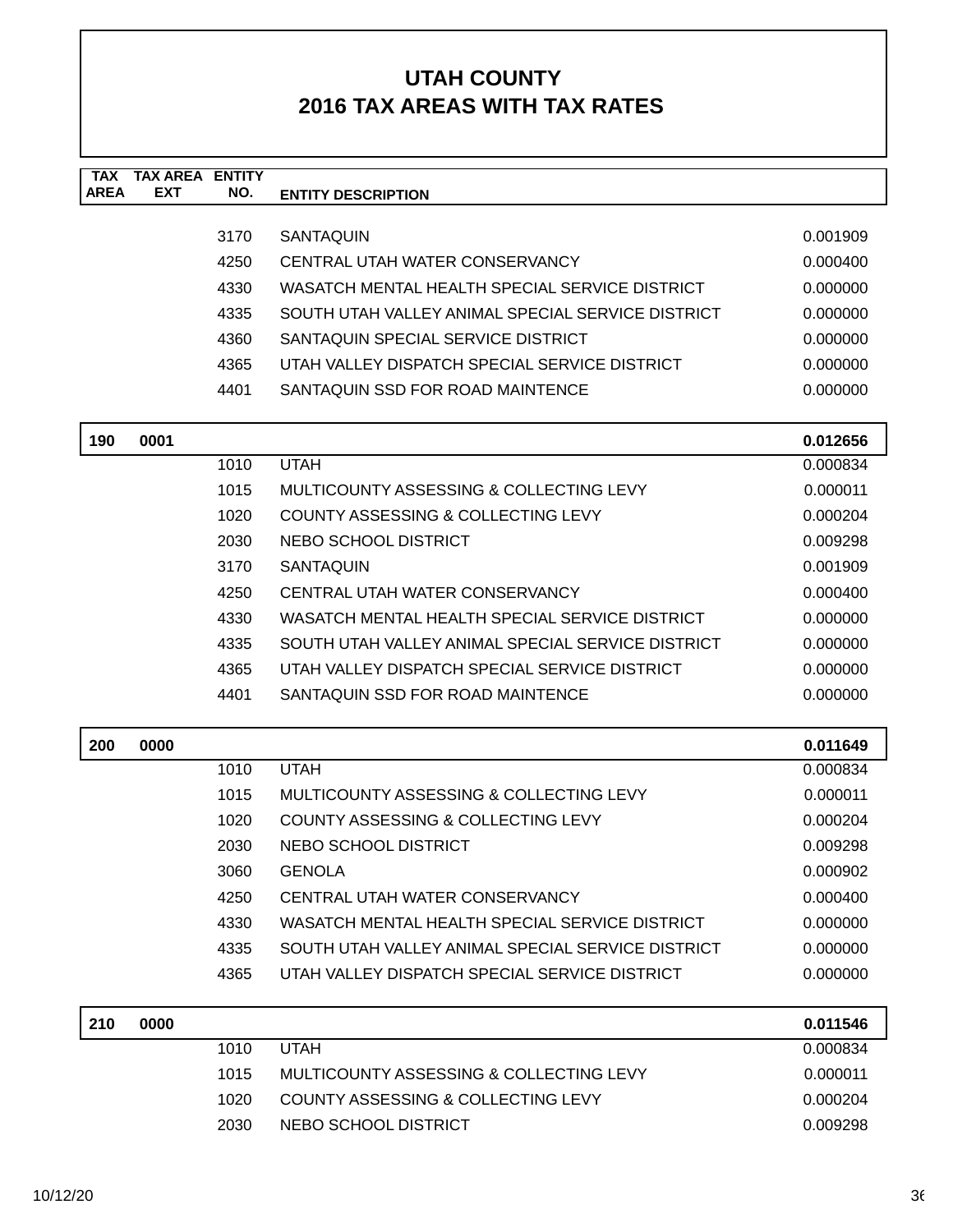| <b>TAX</b>                | <b>TAX AREA ENTITY</b> |                                                      |          |
|---------------------------|------------------------|------------------------------------------------------|----------|
| <b>AREA</b><br><b>EXT</b> | NO.                    | <b>ENTITY DESCRIPTION</b>                            |          |
|                           | 3070                   | <b>GOSHEN</b>                                        | 0.000799 |
|                           | 4250                   | CENTRAL UTAH WATER CONSERVANCY                       | 0.000400 |
|                           | 4330                   | WASATCH MENTAL HEALTH SPECIAL SERVICE DISTRICT       | 0.000000 |
|                           | 4335                   | SOUTH UTAH VALLEY ANIMAL SPECIAL SERVICE DISTRICT    | 0.000000 |
|                           | 4365                   | UTAH VALLEY DISPATCH SPECIAL SERVICE DISTRICT        | 0.000000 |
|                           |                        |                                                      |          |
| TP00: 0000                |                        |                                                      | 0.010179 |
|                           | 1010                   | <b>UTAH</b>                                          | 0.000834 |
|                           | 1015                   | MULTICOUNTY ASSESSING & COLLECTING LEVY              | 0.000011 |
|                           | 1020                   | COUNTY ASSESSING & COLLECTING LEVY                   | 0.000204 |
|                           | 2010                   | ALPINE SCHOOL DISTRICT                               | 0.007718 |
|                           | 3055                   | <b>FAIRFIELD</b>                                     | 0.001012 |
|                           | 4250                   | CENTRAL UTAH WATER CONSERVANCY                       | 0.000400 |
|                           | 4330                   | WASATCH MENTAL HEALTH SPECIAL SERVICE DISTRICT       | 0.000000 |
|                           | 4340                   | NORTH UTAH VALLEY ANIMAL SHELTER SPECIAL SERVICE DIS | 0.000000 |
|                           | 4350                   | <b>FAIRFIELD SERVICE AREA</b>                        | 0.000000 |
|                           | 4365                   | UTAH VALLEY DISPATCH SPECIAL SERVICE DISTRICT        | 0.000000 |
| TP004 0000                |                        |                                                      | 0.010965 |
|                           | 1010                   | <b>UTAH</b>                                          | 0.000834 |
|                           | 1015                   | MULTICOUNTY ASSESSING & COLLECTING LEVY              | 0.000011 |
|                           | 1020                   | <b>COUNTY ASSESSING &amp; COLLECTING LEVY</b>        | 0.000204 |
|                           | 2010                   | ALPINE SCHOOL DISTRICT                               | 0.007718 |
|                           | 3140                   | PLEASANT GROVE                                       | 0.001775 |
|                           | 4050                   | PLEASANT GROVE METROPOLITAN WATER DISTRICT           | 0.000000 |
|                           | 4080                   | NORTH UTAH COUNTY WATER CONSERVANCY DISTRICT         | 0.000023 |
|                           | 4250                   | CENTRAL UTAH WATER CONSERVANCY                       | 0.000400 |
|                           | 4330                   | WASATCH MENTAL HEALTH SPECIAL SERVICE DISTRICT       | 0.000000 |
|                           | 4340                   | NORTH UTAH VALLEY ANIMAL SHELTER SPECIAL SERVICE DIS | 0.000000 |
| TP006 0000                |                        |                                                      | 0.013637 |
|                           | 1010                   | <b>UTAH</b>                                          | 0.000834 |
|                           | 1015                   | MULTICOUNTY ASSESSING & COLLECTING LEVY              | 0.000011 |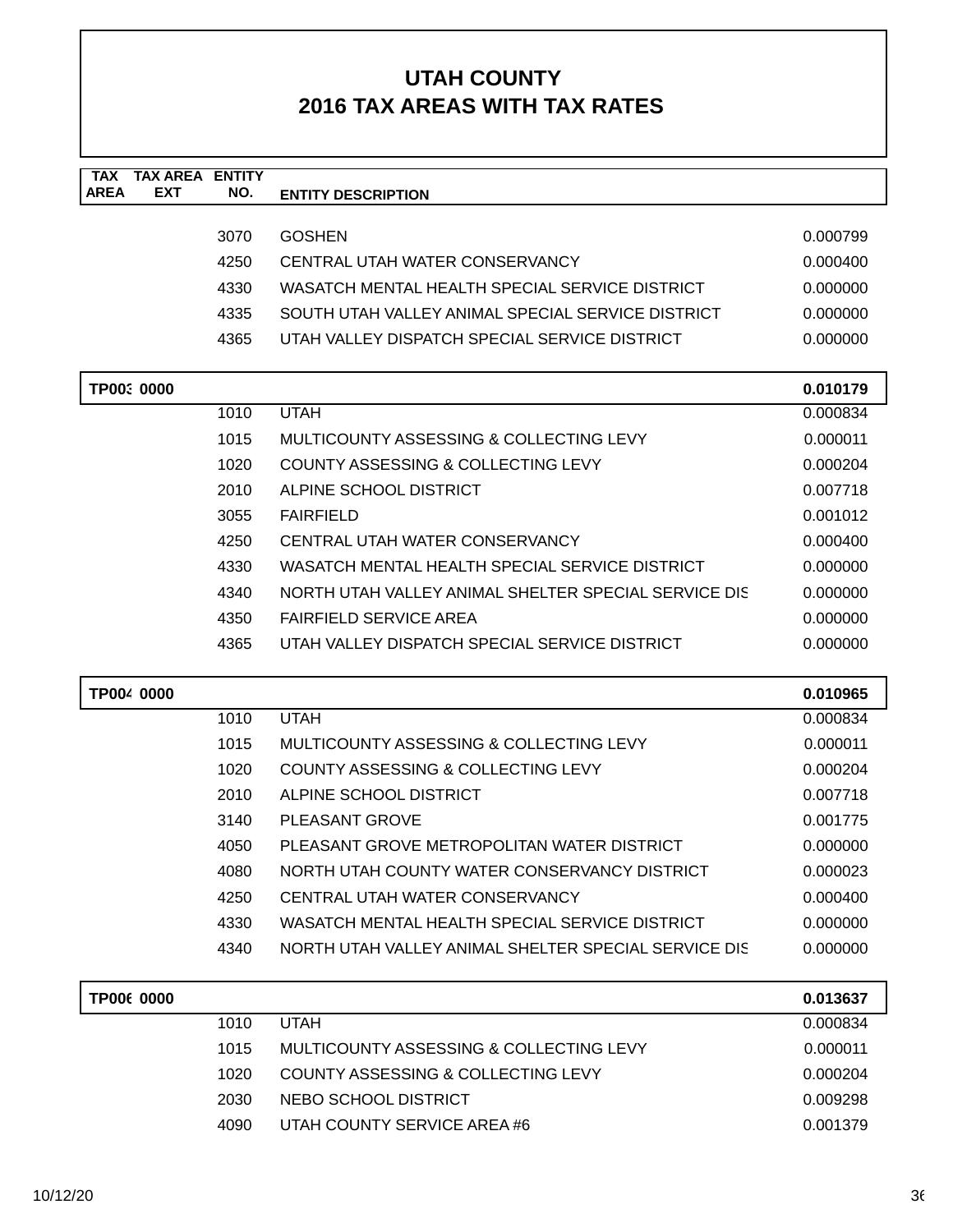| <b>TAX</b><br><b>AREA</b> | <b>TAX AREA ENTITY</b><br><b>EXT</b> | NO.  | <b>ENTITY DESCRIPTION</b>                            |          |
|---------------------------|--------------------------------------|------|------------------------------------------------------|----------|
|                           |                                      |      |                                                      |          |
|                           |                                      | 4110 | UTAH COUNTY SERVICE AREA#7                           | 0.000831 |
|                           |                                      | 4120 | UTAH COUNTY SERVICE AREA #8                          | 0.000309 |
|                           |                                      | 4250 | CENTRAL UTAH WATER CONSERVANCY                       | 0.000400 |
|                           |                                      | 4330 | WASATCH MENTAL HEALTH SPECIAL SERVICE DISTRICT       | 0.000000 |
|                           |                                      | 4335 | SOUTH UTAH VALLEY ANIMAL SPECIAL SERVICE DISTRICT    | 0.000000 |
|                           |                                      | 4355 | SPRINGVILLE DRAINAGE DISTRICT                        | 0.000371 |
|                           |                                      | 4365 | UTAH VALLEY DISPATCH SPECIAL SERVICE DISTRICT        | 0.000000 |
|                           |                                      | 4375 | UTAH VALLEY ROAD SPECIAL SERVICE DISTRICT            | 0.000000 |
|                           | TP011 0000                           |      |                                                      | 0.011206 |
|                           |                                      | 1010 | <b>UTAH</b>                                          | 0.000834 |
|                           |                                      | 1015 | <b>MULTICOUNTY ASSESSING &amp; COLLECTING LEVY</b>   | 0.000011 |
|                           |                                      | 1020 | COUNTY ASSESSING & COLLECTING LEVY                   | 0.000204 |
|                           |                                      | 2010 | ALPINE SCHOOL DISTRICT                               | 0.007718 |
|                           |                                      | 3090 | <b>LEHI</b>                                          | 0.002005 |
|                           |                                      | 4020 | LEHI METROPOLITAN WATER DISTRICT                     | 0.000011 |
|                           |                                      | 4080 | NORTH UTAH COUNTY WATER CONSERVANCY DISTRICT         | 0.000023 |
|                           |                                      | 4250 | CENTRAL UTAH WATER CONSERVANCY                       | 0.000400 |
|                           |                                      | 4330 | WASATCH MENTAL HEALTH SPECIAL SERVICE DISTRICT       | 0.000000 |
|                           |                                      | 4340 | NORTH UTAH VALLEY ANIMAL SHELTER SPECIAL SERVICE DIS | 0.000000 |
|                           |                                      | 4365 | UTAH VALLEY DISPATCH SPECIAL SERVICE DISTRICT        | 0.000000 |
|                           | TP012 0000                           |      |                                                      | 0.011428 |
|                           |                                      | 1010 | <b>UTAH</b>                                          | 0.000834 |
|                           |                                      | 1015 | MULTICOUNTY ASSESSING & COLLECTING LEVY              | 0.000011 |
|                           |                                      | 1020 | COUNTY ASSESSING & COLLECTING LEVY                   | 0.000204 |
|                           |                                      | 2010 | ALPINE SCHOOL DISTRICT                               | 0.007718 |
|                           |                                      | 3020 | AMERICAN FORK                                        | 0.002261 |
|                           |                                      | 4010 | AMERICAN FORK METROPOLITAN WATER DISTRICT            | 0.000000 |
|                           |                                      | 4250 | CENTRAL UTAH WATER CONSERVANCY                       | 0.000400 |
|                           |                                      | 4330 | WASATCH MENTAL HEALTH SPECIAL SERVICE DISTRICT       | 0.000000 |
|                           |                                      | 4340 | NORTH UTAH VALLEY ANIMAL SHELTER SPECIAL SERVICE DIS | 0.000000 |
|                           |                                      | 4365 | UTAH VALLEY DISPATCH SPECIAL SERVICE DISTRICT        | 0.000000 |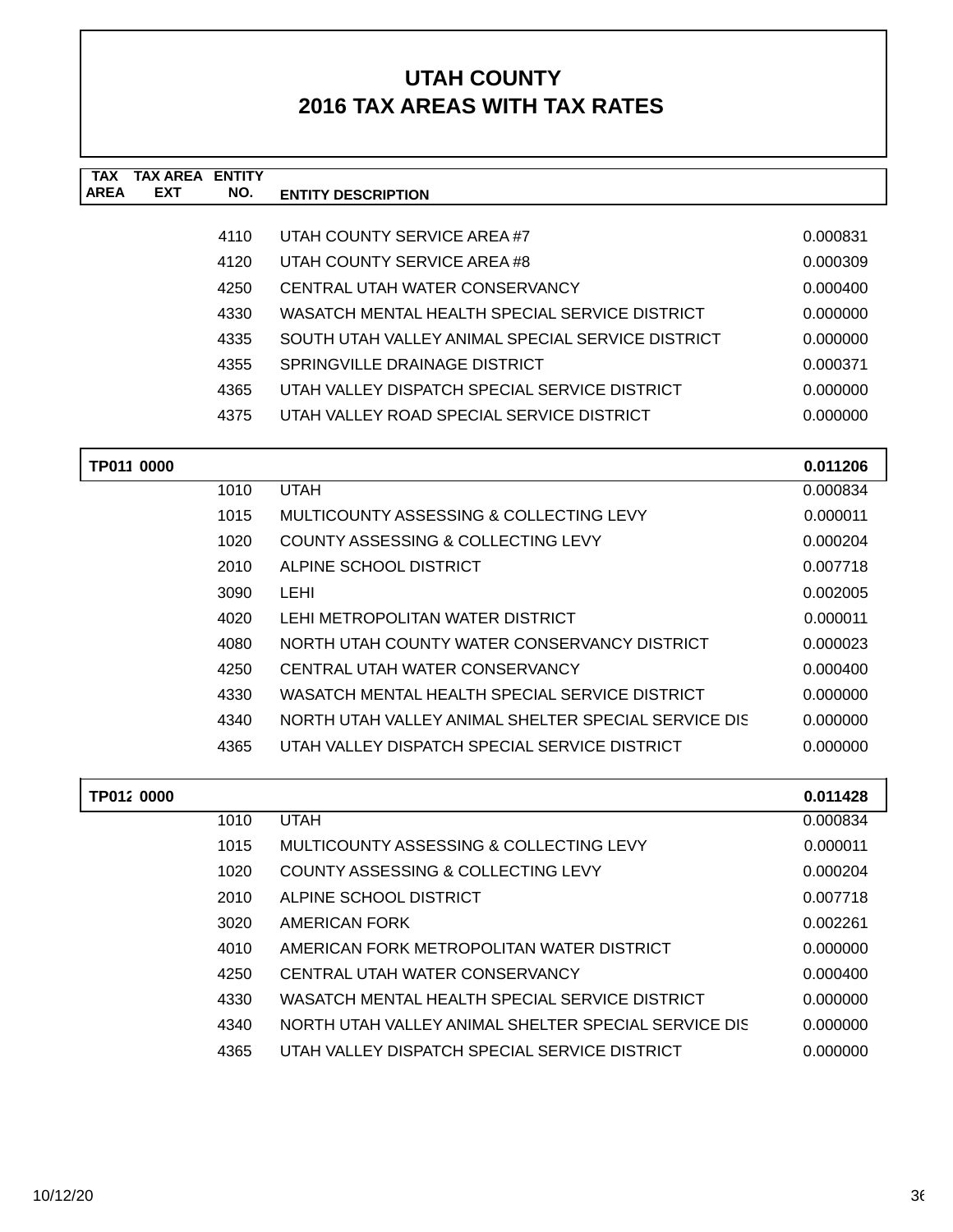#### **TAX TAX AREA ENTITY AREA ENTITY DESCRIPTION EXT NO.**

| 001 | 0000 |      |                                                     | 0.012493             |
|-----|------|------|-----------------------------------------------------|----------------------|
|     |      | 1010 | <b>WASATCH</b>                                      | 0.002253             |
|     |      | 2010 | WASATCH COUNTY SCHOOL DISTRICT                      | 0.008112             |
|     |      | 3010 | <b>CHARLESTON</b>                                   | 0.000991             |
|     |      | 4010 | CHARLESTON WATER CONSERVANCY DISTRICT               | 0.000042             |
|     |      | 4040 | HEBER VALLEY SPECIAL SERVICE DISTRICT               | 0.000000             |
|     |      | 4065 | WASATCH COUNTY FIRE PROTECTION SPECIAL SERVICE DIST | 0.000429             |
|     |      | 4090 | WASATCH COUNTY SPECIAL SERVICE DISTRICT NO 21       | 0.000266             |
|     |      | 4270 | CENTRAL UTAH WATER CONSERVANCY DISTRICT             | 0.000400             |
|     |      |      |                                                     |                      |
| 001 | 0001 |      |                                                     | 0.012493             |
|     |      | 1010 | <b>WASATCH</b>                                      | 0.002253             |
|     |      | 2010 | <b>WASATCH COUNTY SCHOOL DISTRICT</b>               | 0.008112             |
|     |      | 3010 | <b>CHARLESTON</b>                                   | 0.000991             |
|     |      | 4010 | CHARLESTON WATER CONSERVANCY DISTRICT               | 0.000042             |
|     |      | 4065 | WASATCH COUNTY FIRE PROTECTION SPECIAL SERVICE DIST | 0.000429             |
|     |      | 4090 | WASATCH COUNTY SPECIAL SERVICE DISTRICT NO 21       | 0.000266             |
|     |      | 4270 | CENTRAL UTAH WATER CONSERVANCY DISTRICT             | 0.000400             |
| 001 | 0002 |      |                                                     | 0.012451             |
|     |      | 1010 | <b>WASATCH</b>                                      | 0.002253             |
|     |      | 2010 | WASATCH COUNTY SCHOOL DISTRICT                      | 0.008112             |
|     |      | 3010 | <b>CHARLESTON</b>                                   | 0.000991             |
|     |      | 4040 | HEBER VALLEY SPECIAL SERVICE DISTRICT               | 0.000000             |
|     |      | 4065 | WASATCH COUNTY FIRE PROTECTION SPECIAL SERVICE DIST | 0.000429             |
|     |      | 4090 | WASATCH COUNTY SPECIAL SERVICE DISTRICT NO 21       | 0.000266             |
|     |      | 4270 | CENTRAL UTAH WATER CONSERVANCY DISTRICT             | 0.000400             |
| 002 | 0000 |      |                                                     |                      |
|     |      | 1010 | <b>WASATCH</b>                                      | 0.011502<br>0.002253 |
|     |      | 2010 | WASATCH COUNTY SCHOOL DISTRICT                      | 0.008112             |
|     |      | 4010 | CHARLESTON WATER CONSERVANCY DISTRICT               | 0.000042             |
|     |      | 4065 | WASATCH COUNTY FIRE PROTECTION SPECIAL SERVICE DIST | 0.000429             |
|     |      | 4090 | WASATCH COUNTY SPECIAL SERVICE DISTRICT NO 21       | 0.000266             |
|     |      | 4270 | CENTRAL UTAH WATER CONSERVANCY DISTRICT             | 0.000400             |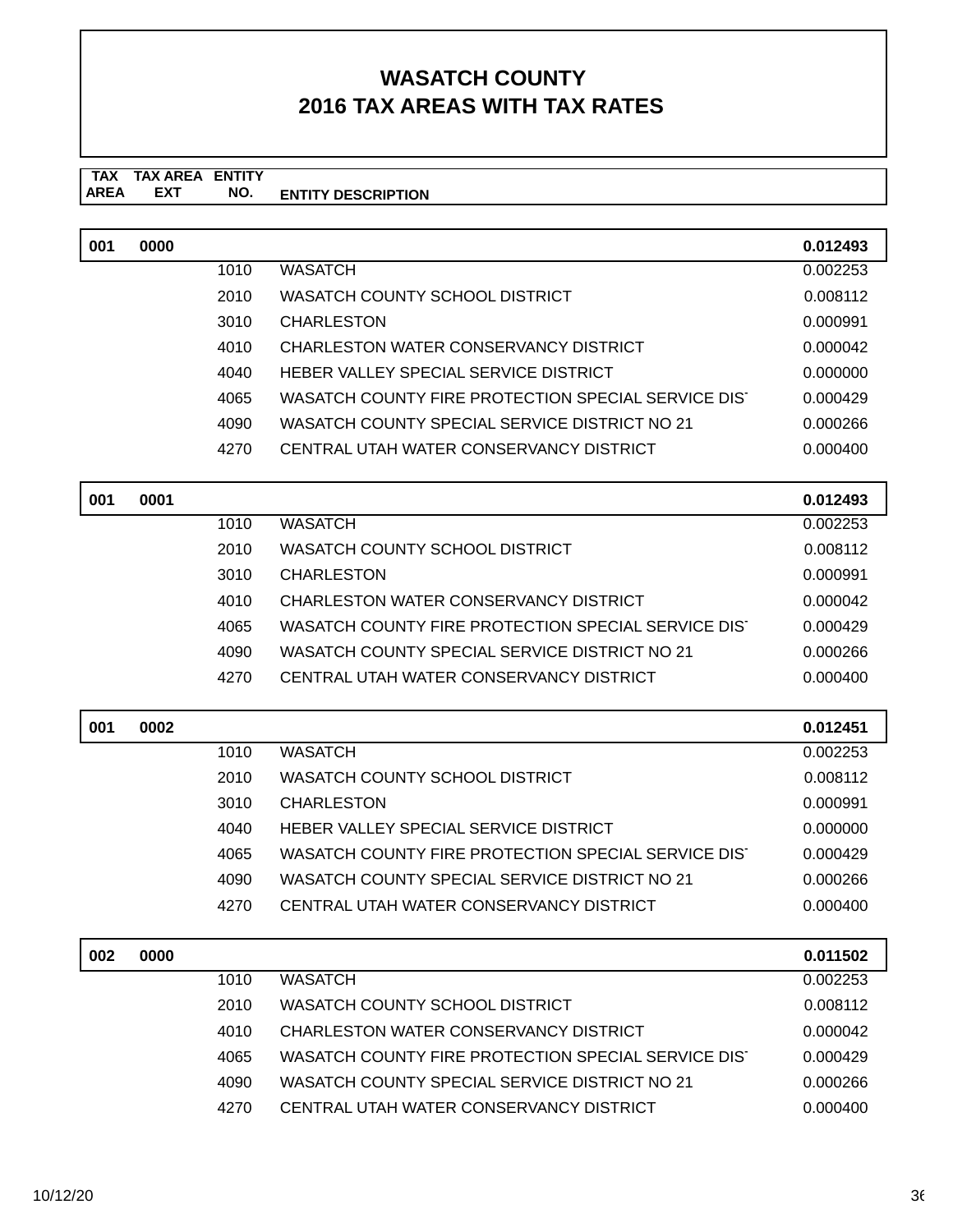#### **TAX TAX AREA ENTITY ENTITY DESCRIPTION** AREA EXT  **NO.**

| 003 | 0000 |      |                                                     | 0.012795 |
|-----|------|------|-----------------------------------------------------|----------|
|     |      | 1010 | <b>WASATCH</b>                                      | 0.002253 |
|     |      | 2010 | WASATCH COUNTY SCHOOL DISTRICT                      | 0.008112 |
|     |      | 3020 | <b>HEBER CITY</b>                                   | 0.001335 |
|     |      | 4040 | HEBER VALLEY SPECIAL SERVICE DISTRICT               | 0.000000 |
|     |      | 4065 | WASATCH COUNTY FIRE PROTECTION SPECIAL SERVICE DIST | 0.000429 |
|     |      | 4090 | WASATCH COUNTY SPECIAL SERVICE DISTRICT NO 21       | 0.000266 |
|     |      | 4270 | CENTRAL UTAH WATER CONSERVANCY DISTRICT             | 0.000400 |
|     |      |      |                                                     |          |

| 003 | 0001 |      |                                                     | 0.012795 |
|-----|------|------|-----------------------------------------------------|----------|
|     |      | 1010 | WASATCH                                             | 0.002253 |
|     |      | 2010 | WASATCH COUNTY SCHOOL DISTRICT                      | 0.008112 |
|     |      | 3020 | <b>HEBER CITY</b>                                   | 0.001335 |
|     |      | 4065 | WASATCH COUNTY FIRE PROTECTION SPECIAL SERVICE DIST | 0.000429 |
|     |      | 4090 | WASATCH COUNTY SPECIAL SERVICE DISTRICT NO 21       | 0.000266 |
|     |      | 4270 | CENTRAL UTAH WATER CONSERVANCY DISTRICT             | 0.000400 |

| 004 | 0000 |      |                                                     | 0.012623 |
|-----|------|------|-----------------------------------------------------|----------|
|     |      | 1010 | <b>WASATCH</b>                                      | 0.002253 |
|     |      | 2010 | WASATCH COUNTY SCHOOL DISTRICT                      | 0.008112 |
|     |      | 3030 | <b>MIDWAY</b>                                       | 0.001097 |
|     |      | 4020 | MIDWAY SANITATION DISTRICT                          | 0.000066 |
|     |      | 4040 | HEBER VALLEY SPECIAL SERVICE DISTRICT               | 0.000000 |
|     |      | 4065 | WASATCH COUNTY FIRE PROTECTION SPECIAL SERVICE DIST | 0.000429 |
|     |      | 4090 | WASATCH COUNTY SPECIAL SERVICE DISTRICT NO 21       | 0.000266 |
|     |      | 4270 | CENTRAL UTAH WATER CONSERVANCY DISTRICT             | 0.000400 |

| 004 | 0001 |      |                                                     | 0.012623 |
|-----|------|------|-----------------------------------------------------|----------|
|     |      | 1010 | <b>WASATCH</b>                                      | 0.002253 |
|     |      | 2010 | WASATCH COUNTY SCHOOL DISTRICT                      | 0.008112 |
|     |      | 3030 | <b>MIDWAY</b>                                       | 0.001097 |
|     |      | 4020 | <b>MIDWAY SANITATION DISTRICT</b>                   | 0.000066 |
|     |      | 4065 | WASATCH COUNTY FIRE PROTECTION SPECIAL SERVICE DIST | 0.000429 |
|     |      | 4090 | WASATCH COUNTY SPECIAL SERVICE DISTRICT NO 21       | 0.000266 |
|     |      | 4270 | CENTRAL UTAH WATER CONSERVANCY DISTRICT             | 0.000400 |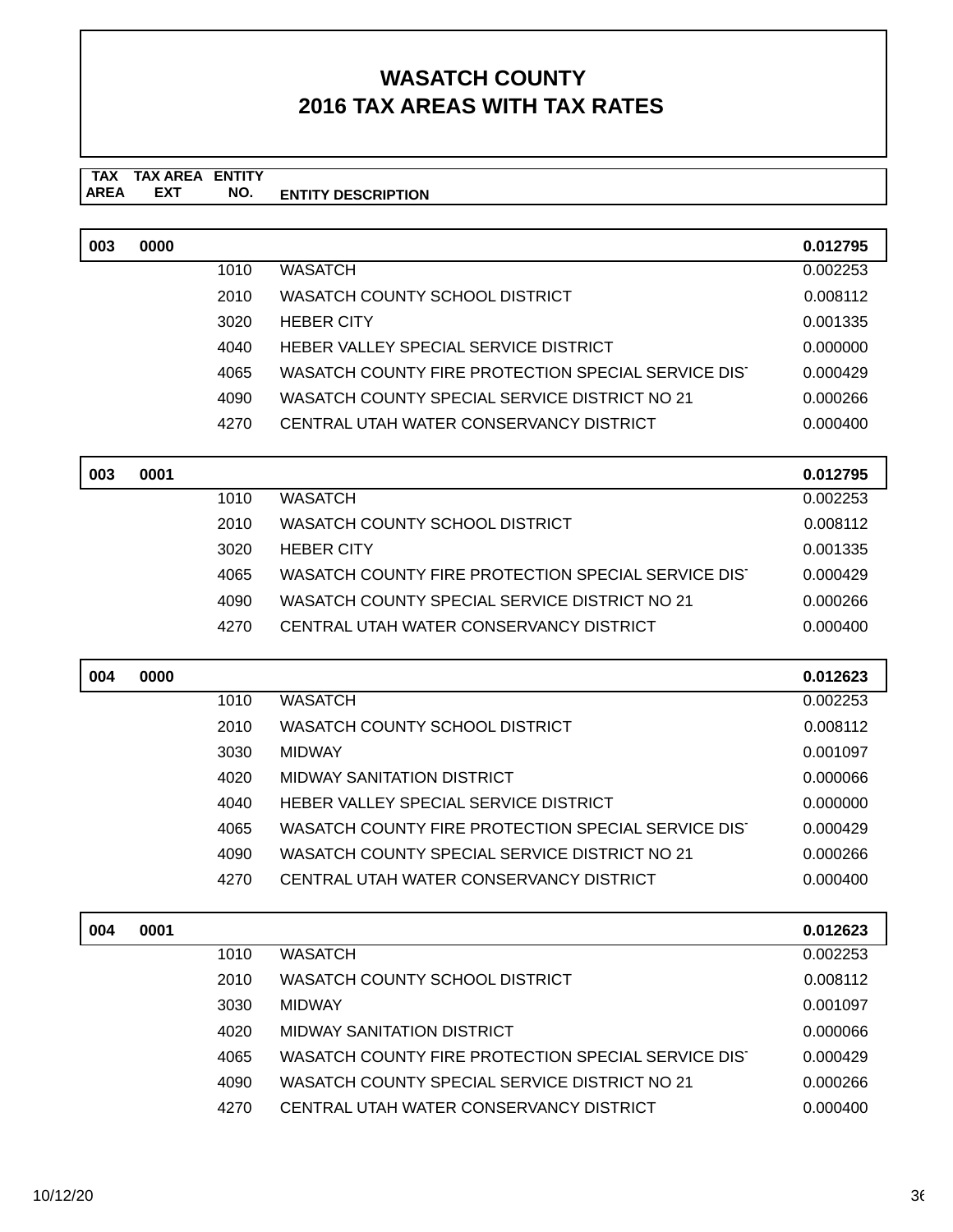#### **TAX TAX AREA ENTITY ENTITY DESCRIPTION EXT NO.**

| 004 | 0002 |      |                                                     | 0.012623 |
|-----|------|------|-----------------------------------------------------|----------|
|     |      | 1010 | <b>WASATCH</b>                                      | 0.002253 |
|     |      | 2010 | WASATCH COUNTY SCHOOL DISTRICT                      | 0.008112 |
|     |      | 3030 | <b>MIDWAY</b>                                       | 0.001097 |
|     |      | 4015 | ALPENHOF SPECIAL SERVICE DISTRICT                   | 0.000000 |
|     |      | 4020 | MIDWAY SANITATION DISTRICT                          | 0.000066 |
|     |      | 4040 | HEBER VALLEY SPECIAL SERVICE DISTRICT               | 0.000000 |
|     |      | 4065 | WASATCH COUNTY FIRE PROTECTION SPECIAL SERVICE DIST | 0.000429 |
|     |      | 4090 | WASATCH COUNTY SPECIAL SERVICE DISTRICT NO 21       | 0.000266 |
|     |      | 4270 | CENTRAL UTAH WATER CONSERVANCY DISTRICT             | 0.000400 |
|     |      |      |                                                     |          |

| 004 | 0003 |      |                                                     | 0.012623 |
|-----|------|------|-----------------------------------------------------|----------|
|     |      | 1010 | <b>WASATCH</b>                                      | 0.002253 |
|     |      | 2010 | WASATCH COUNTY SCHOOL DISTRICT                      | 0.008112 |
|     |      | 3030 | <b>MIDWAY</b>                                       | 0.001097 |
|     |      | 4020 | MIDWAY SANITATION DISTRICT                          | 0.000066 |
|     |      | 4025 | HAMLET SPECIAL SERVICE DISTRICT                     | 0.000000 |
|     |      | 4040 | HEBER VALLEY SPECIAL SERVICE DISTRICT               | 0.000000 |
|     |      | 4065 | WASATCH COUNTY FIRE PROTECTION SPECIAL SERVICE DIST | 0.000429 |
|     |      | 4090 | WASATCH COUNTY SPECIAL SERVICE DISTRICT NO 21       | 0.000266 |
|     |      | 4270 | CENTRAL UTAH WATER CONSERVANCY DISTRICT             | 0.000400 |

| 004 | 0005 |      |                                                     | 0.012623  |
|-----|------|------|-----------------------------------------------------|-----------|
|     |      | 1010 | <b>WASATCH</b>                                      | 0.002253  |
|     |      | 2010 | WASATCH COUNTY SCHOOL DISTRICT                      | 0.008112  |
|     |      | 3030 | <b>MIDWAY</b>                                       | 0.001097  |
|     |      | 4020 | <b>MIDWAY SANITATION DISTRICT</b>                   | 0.000066  |
|     |      | 4040 | HEBER VALLEY SPECIAL SERVICE DISTRICT               | 0.000000  |
|     |      | 4065 | WASATCH COUNTY FIRE PROTECTION SPECIAL SERVICE DIST | 0.000429  |
|     |      | 4090 | WASATCH COUNTY SPECIAL SERVICE DISTRICT NO 21       | 0.000266  |
|     |      | 4270 | CENTRAL UTAH WATER CONSERVANCY DISTRICT             | 0.000400  |
|     |      | 8010 | 42 WEST COMMUNITY DEVELOPMENT AREA - MIDWAY         | 0.000000  |
|     |      |      |                                                     |           |
| 005 | 0000 |      |                                                     | 0.012451  |
|     |      | 1010 | 11/1 Q 1 T Q U                                      | LO UUSSES |

| 1010 | WASATCH                        | 0.002253 |
|------|--------------------------------|----------|
| 2010 | WASATCH COUNTY SCHOOL DISTRICT | 0.008112 |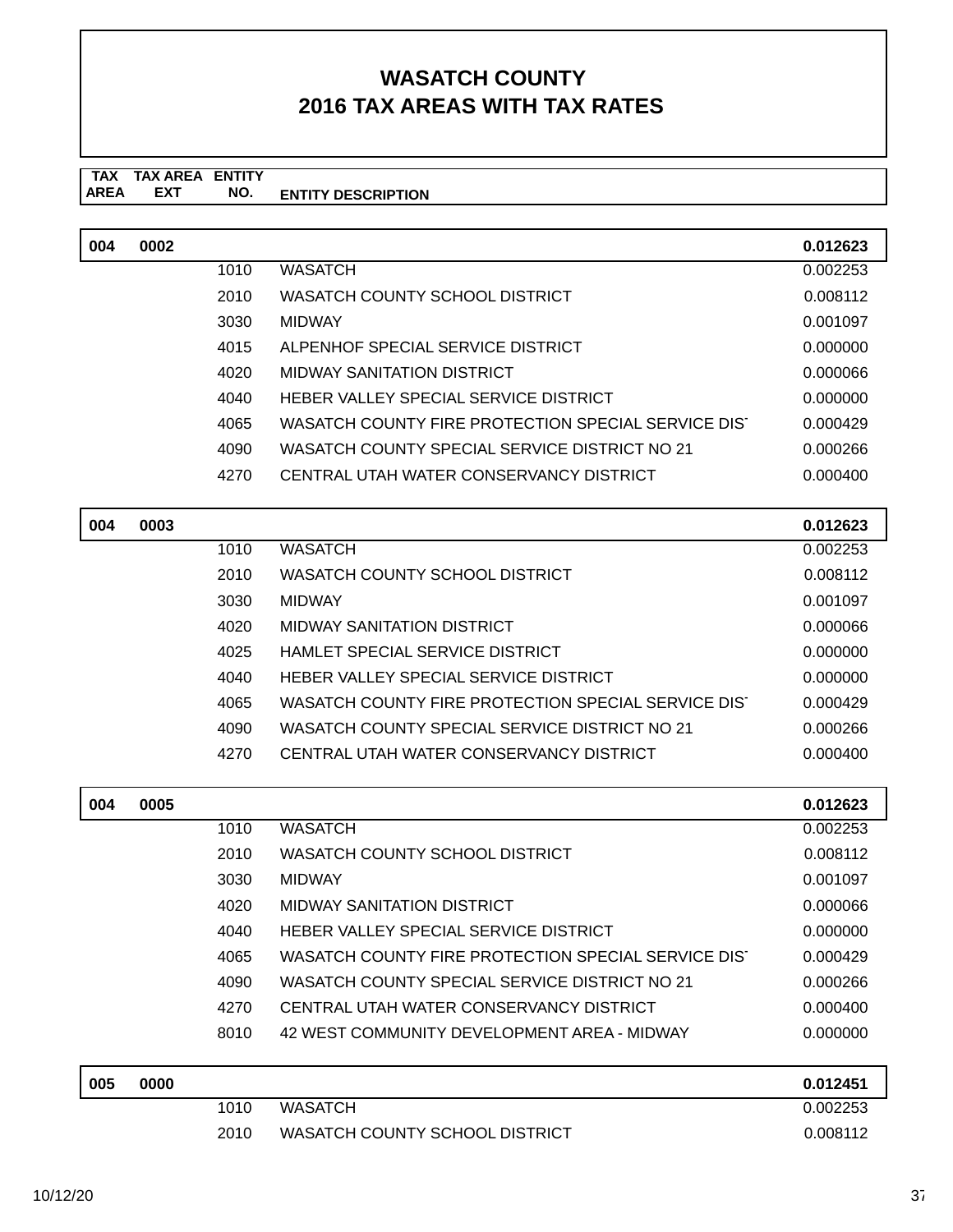| <b>TAX</b><br><b>AREA</b> | <b>TAX AREA</b><br><b>EXT</b> | <b>ENTITY</b><br>NO. | <b>ENTITY DESCRIPTION</b>                           |          |
|---------------------------|-------------------------------|----------------------|-----------------------------------------------------|----------|
|                           |                               |                      |                                                     |          |
|                           |                               | 3010                 | <b>CHARLESTON</b>                                   | 0.000991 |
|                           |                               | 4065                 | WASATCH COUNTY FIRE PROTECTION SPECIAL SERVICE DIST | 0.000429 |
|                           |                               | 4090                 | WASATCH COUNTY SPECIAL SERVICE DISTRICT NO 21       | 0.000266 |
|                           |                               | 4270                 | CENTRAL UTAH WATER CONSERVANCY DISTRICT             | 0.000400 |
| 006                       | 0000                          |                      |                                                     | 0.011526 |
|                           |                               | 1010                 | <b>WASATCH</b>                                      | 0.002253 |
|                           |                               | 2010                 | WASATCH COUNTY SCHOOL DISTRICT                      | 0.008112 |
|                           |                               | 4020                 | <b>MIDWAY SANITATION DISTRICT</b>                   | 0.000066 |
|                           |                               | 4040                 | HEBER VALLEY SPECIAL SERVICE DISTRICT               | 0.000000 |
|                           |                               | 4065                 | WASATCH COUNTY FIRE PROTECTION SPECIAL SERVICE DIST | 0.000429 |
|                           |                               | 4090                 | WASATCH COUNTY SPECIAL SERVICE DISTRICT NO 21       | 0.000266 |
|                           |                               | 4270                 | CENTRAL UTAH WATER CONSERVANCY DISTRICT             | 0.000400 |
| 006                       | 0001                          |                      |                                                     | 0.011526 |
|                           |                               | 1010                 | <b>WASATCH</b>                                      | 0.002253 |
|                           |                               | 2010                 | WASATCH COUNTY SCHOOL DISTRICT                      | 0.008112 |
|                           |                               | 4020                 | <b>MIDWAY SANITATION DISTRICT</b>                   | 0.000066 |
|                           |                               | 4065                 | WASATCH COUNTY FIRE PROTECTION SPECIAL SERVICE DIST | 0.000429 |
|                           |                               | 4090                 | WASATCH COUNTY SPECIAL SERVICE DISTRICT NO 21       | 0.000266 |
|                           |                               | 4270                 | CENTRAL UTAH WATER CONSERVANCY DISTRICT             | 0.000400 |
| 007                       | 0000                          |                      |                                                     | 0.013344 |
|                           |                               | 1010                 | <b>WASATCH</b>                                      | 0.002253 |
|                           |                               | 2010                 | WASATCH COUNTY SCHOOL DISTRICT                      | 0.008112 |
|                           |                               | 3035                 | <b>PARK CITY</b>                                    | 0.001884 |
|                           |                               | 4065                 | WASATCH COUNTY FIRE PROTECTION SPECIAL SERVICE DIST | 0.000429 |
|                           |                               | 4080                 | PARK CITY WATER SERVICE DISTRICT                    | 0.000000 |
|                           |                               | 4090                 | WASATCH COUNTY SPECIAL SERVICE DISTRICT NO 21       | 0.000266 |
|                           |                               | 4270                 | CENTRAL UTAH WATER CONSERVANCY DISTRICT             | 0.000400 |
| 008                       | 0000                          |                      |                                                     | 0.014416 |
|                           |                               | 1010                 | <b>WASATCH</b>                                      | 0.002253 |
|                           |                               | 2010                 | WASATCH COUNTY SCHOOL DISTRICT                      | 0.008112 |
|                           |                               | 4090                 | WASATCH COUNTY SPECIAL SERVICE DISTRICT NO 21       | 0.000266 |
|                           |                               | 4270                 | CENTRAL UTAH WATER CONSERVANCY DISTRICT             | 0.000400 |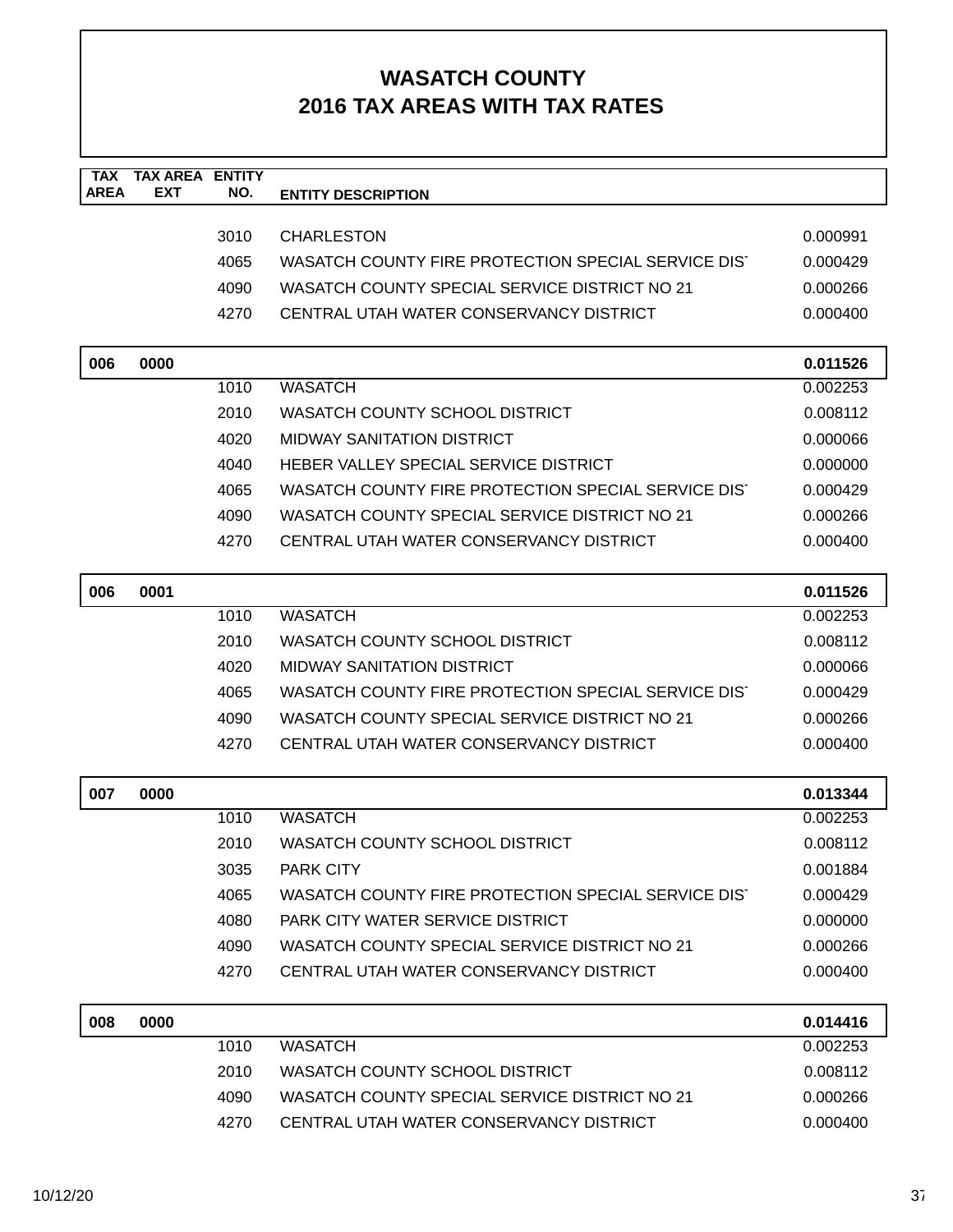#### **TAX TAX AREA ENTITY AREA ENTITY DESCRIPTION EXT NO.**

#### 4290 SOLDIER SUMMIT SPECIAL SERVICE DISTRICT 0.003385

| 009 | 0000 |      |                                                     | 0.013708 |
|-----|------|------|-----------------------------------------------------|----------|
|     |      | 1010 | <b>WASATCH</b>                                      | 0.002253 |
|     |      | 2010 | <b>WASATCH COUNTY SCHOOL DISTRICT</b>               | 0.008112 |
|     |      | 3035 | PARK CITY                                           | 0.001884 |
|     |      | 4070 | PARK CITY FIRE SERVICE DISTRICT                     | 0.000793 |
|     |      | 4075 | SNYDERVILLE BASIN WATER RECLAMATION DISTRICT        | 0.000000 |
|     |      | 4080 | PARK CITY WATER SERVICE DISTRICT                    | 0.000000 |
|     |      | 4090 | WASATCH COUNTY SPECIAL SERVICE DISTRICT NO 21       | 0.000266 |
|     |      | 4270 | CENTRAL UTAH WATER CONSERVANCY DISTRICT             | 0.000400 |
|     |      |      |                                                     |          |
| 010 | 0000 |      |                                                     | 0.012323 |
|     |      | 1010 | <b>WASATCH</b>                                      | 0.002253 |
|     |      | 2010 | WASATCH COUNTY SCHOOL DISTRICT                      | 0.008112 |
|     |      | 3040 | WALLSBURG                                           | 0.000863 |
|     |      | 4065 | WASATCH COUNTY FIRE PROTECTION SPECIAL SERVICE DIST | 0.000429 |
|     |      | 4090 | WASATCH COUNTY SPECIAL SERVICE DISTRICT NO 21       | 0.000266 |
|     |      | 4270 | CENTRAL UTAH WATER CONSERVANCY DISTRICT             | 0.000400 |
|     |      |      |                                                     |          |
| 011 | 0000 |      |                                                     | 0.012155 |
|     |      | 1010 | <b>WASATCH</b>                                      | 0.002253 |
|     |      | 2010 | WASATCH COUNTY SCHOOL DISTRICT                      | 0.008112 |
|     |      | 3015 | <b>DANIEL TOWN</b>                                  | 0.000695 |
|     |      | 4065 | WASATCH COUNTY FIRE PROTECTION SPECIAL SERVICE DIST | 0.000429 |
|     |      | 4090 | WASATCH COUNTY SPECIAL SERVICE DISTRICT NO 21       | 0.000266 |
|     |      | 4270 | CENTRAL UTAH WATER CONSERVANCY DISTRICT             | 0.000400 |
|     |      |      |                                                     |          |
| 012 | 0000 |      |                                                     | 0.011460 |
|     |      | 1010 | <b>WASATCH</b>                                      | 0.002253 |
|     |      | 2010 | WASATCH COUNTY SCHOOL DISTRICT                      | 0.008112 |
|     |      | 4030 | WASATCH COUNTY SERVICE AREA NO 1                    | 0.000000 |
|     |      | 4065 | WASATCH COUNTY FIRE PROTECTION SPECIAL SERVICE DIST | 0.000429 |
|     |      | 4090 | WASATCH COUNTY SPECIAL SERVICE DISTRICT NO 21       | 0.000266 |
|     |      | 4270 | CENTRAL UTAH WATER CONSERVANCY DISTRICT             | 0.000400 |
|     |      |      |                                                     |          |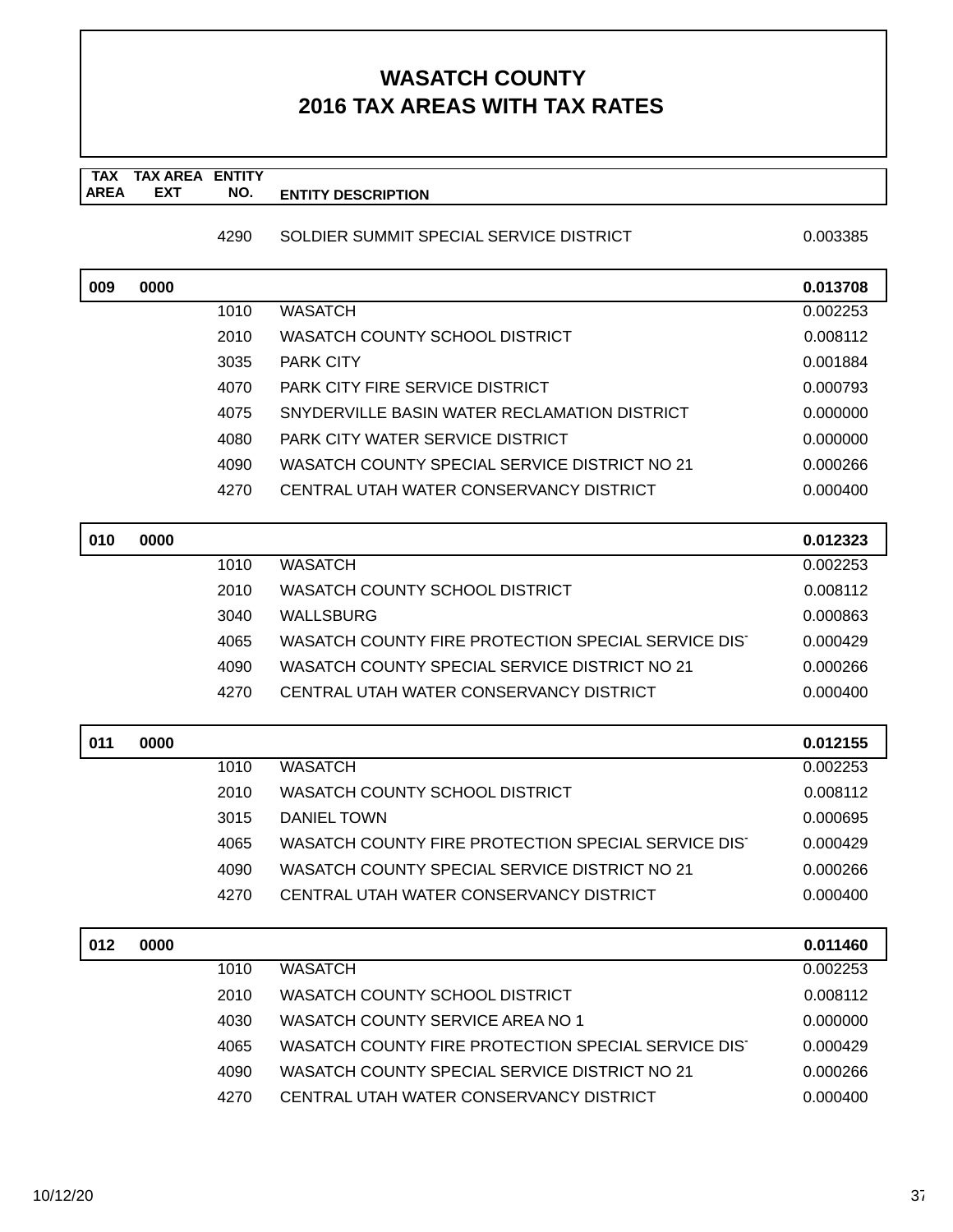#### **TAX TAX AREA ENTITY AREA ENTITY DESCRIPTION EXT NO.**

| 012 | 0003 |      |                                                     | 0.011460 |
|-----|------|------|-----------------------------------------------------|----------|
|     |      | 1010 | WASATCH                                             | 0.002253 |
|     |      | 2010 | WASATCH COUNTY SCHOOL DISTRICT                      | 0.008112 |
|     |      | 4065 | WASATCH COUNTY FIRE PROTECTION SPECIAL SERVICE DIST | 0.000429 |
|     |      | 4090 | WASATCH COUNTY SPECIAL SERVICE DISTRICT NO 21       | 0.000266 |
|     |      | 4270 | CENTRAL UTAH WATER CONSERVANCY DISTRICT             | 0.000400 |

| 012 | 0005 |      |                                                     | 0.011460 |
|-----|------|------|-----------------------------------------------------|----------|
|     |      | 1010 | <b>WASATCH</b>                                      | 0.002253 |
|     |      | 2010 | WASATCH COUNTY SCHOOL DISTRICT                      | 0.008112 |
|     |      | 4040 | HEBER VALLEY SPECIAL SERVICE DISTRICT               | 0.000000 |
|     |      | 4065 | WASATCH COUNTY FIRE PROTECTION SPECIAL SERVICE DIST | 0.000429 |
|     |      | 4090 | WASATCH COUNTY SPECIAL SERVICE DISTRICT NO 21       | 0.000266 |
|     |      | 4095 | TWIN CREEKS SPECIAL SERVICE DISTRICT                | 0.000000 |
|     |      | 4270 | CENTRAL UTAH WATER CONSERVANCY DISTRICT             | 0.000400 |
|     |      |      |                                                     |          |

| 012 | 0006 |      |                                                     | 0.011460 |
|-----|------|------|-----------------------------------------------------|----------|
|     |      | 1010 | <b>WASATCH</b>                                      | 0.002253 |
|     |      | 2010 | WASATCH COUNTY SCHOOL DISTRICT                      | 0.008112 |
|     |      | 4030 | WASATCH COUNTY SERVICE AREA NO 1                    | 0.000000 |
|     |      | 4065 | WASATCH COUNTY FIRE PROTECTION SPECIAL SERVICE DIST | 0.000429 |
|     |      | 4090 | WASATCH COUNTY SPECIAL SERVICE DISTRICT NO 21       | 0.000266 |
|     |      | 4100 | JORDANELLE SPECIAL SERVICE DISTRICT                 | 0.000000 |
|     |      | 4270 | CENTRAL UTAH WATER CONSERVANCY DISTRICT             | 0.000400 |
|     |      |      |                                                     |          |

| 013 | 0000 |      |                                                     | 0.012795 |
|-----|------|------|-----------------------------------------------------|----------|
|     |      | 1010 | <b>WASATCH</b>                                      | 0.002253 |
|     |      | 2010 | WASATCH COUNTY SCHOOL DISTRICT                      | 0.008112 |
|     |      | 3020 | <b>HEBER CITY</b>                                   | 0.001335 |
|     |      | 4065 | WASATCH COUNTY FIRE PROTECTION SPECIAL SERVICE DIST | 0.000429 |
|     |      | 4090 | WASATCH COUNTY SPECIAL SERVICE DISTRICT NO 21       | 0.000266 |
|     |      | 4095 | TWIN CREEKS SPECIAL SERVICE DISTRICT                | 0.000000 |
|     |      | 4270 | CENTRAL UTAH WATER CONSERVANCY DISTRICT             | 0.000400 |
|     |      |      |                                                     |          |
| 014 | 0000 |      |                                                     | 0.011460 |
|     |      | 1010 | <b>WASATCH</b>                                      | 0.002253 |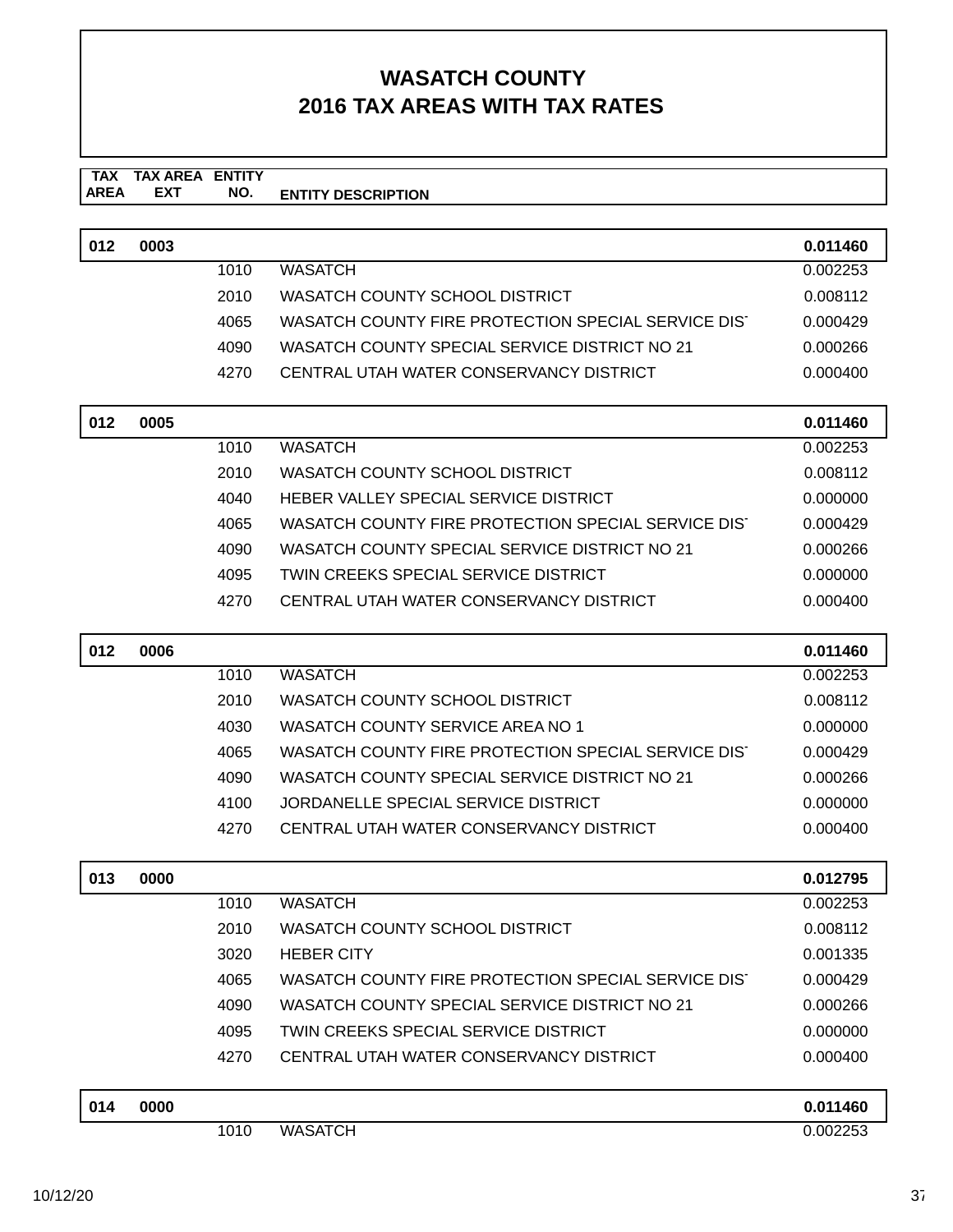| <b>TAX</b><br><b>AREA</b> | <b>TAX AREA ENTITY</b><br><b>EXT</b> | NO.  | <b>ENTITY DESCRIPTION</b>                           |          |
|---------------------------|--------------------------------------|------|-----------------------------------------------------|----------|
|                           |                                      |      |                                                     |          |
|                           |                                      | 2010 | WASATCH COUNTY SCHOOL DISTRICT                      | 0.008112 |
|                           |                                      | 4065 | WASATCH COUNTY FIRE PROTECTION SPECIAL SERVICE DIST | 0.000429 |
|                           |                                      | 4090 | WASATCH COUNTY SPECIAL SERVICE DISTRICT NO 21       | 0.000266 |
|                           |                                      | 4095 | TWIN CREEKS SPECIAL SERVICE DISTRICT                | 0.000000 |
|                           |                                      | 4270 | CENTRAL UTAH WATER CONSERVANCY DISTRICT             | 0.000400 |
| 015                       | 0000                                 |      |                                                     | 0.011460 |
|                           |                                      | 1010 | <b>WASATCH</b>                                      | 0.002253 |
|                           |                                      | 2010 | WASATCH COUNTY SCHOOL DISTRICT                      | 0.008112 |
|                           |                                      | 4065 | WASATCH COUNTY FIRE PROTECTION SPECIAL SERVICE DIST | 0.000429 |
|                           |                                      | 4090 | WASATCH COUNTY SPECIAL SERVICE DISTRICT NO 21       | 0.000266 |
|                           |                                      | 4100 | JORDANELLE SPECIAL SERVICE DISTRICT                 | 0.000000 |
|                           |                                      | 4270 | CENTRAL UTAH WATER CONSERVANCY DISTRICT             | 0.000400 |
| 016                       | 0000                                 |      |                                                     | 0.011460 |
|                           |                                      | 1010 | <b>WASATCH</b>                                      | 0.002253 |
|                           |                                      | 2010 | WASATCH COUNTY SCHOOL DISTRICT                      | 0.008112 |
|                           |                                      | 4065 | WASATCH COUNTY FIRE PROTECTION SPECIAL SERVICE DIST | 0.000429 |
|                           |                                      | 4090 | WASATCH COUNTY SPECIAL SERVICE DISTRICT NO 21       | 0.000266 |
|                           |                                      | 4160 | NORTH VILLAGE SPECIAL SERVICE DISTRICT              | 0.000000 |
|                           |                                      | 4270 | CENTRAL UTAH WATER CONSERVANCY DISTRICT             | 0.000400 |
| 017                       | 0000                                 |      |                                                     | 0.012155 |
|                           |                                      | 1010 | <b>WASATCH</b>                                      | 0.002253 |
|                           |                                      | 2010 | WASATCH COUNTY SCHOOL DISTRICT                      | 0.008112 |
|                           |                                      | 3015 | <b>DANIEL TOWN</b>                                  | 0.000695 |
|                           |                                      | 4065 | WASATCH COUNTY FIRE PROTECTION SPECIAL SERVICE DIST | 0.000429 |
|                           |                                      | 4090 | WASATCH COUNTY SPECIAL SERVICE DISTRICT NO 21       | 0.000266 |
|                           |                                      | 4095 | TWIN CREEKS SPECIAL SERVICE DISTRICT                | 0.000000 |
|                           |                                      | 4270 | CENTRAL UTAH WATER CONSERVANCY DISTRICT             | 0.000400 |
| 018                       | 0000                                 |      |                                                     | 0.011460 |
|                           |                                      | 1010 | <b>WASATCH</b>                                      | 0.002253 |
|                           |                                      | 2010 | WASATCH COUNTY SCHOOL DISTRICT                      | 0.008112 |
|                           |                                      | 3026 | <b>INDEPENDCE TOWN</b>                              | 0.000000 |
|                           |                                      | 4065 | WASATCH COUNTY FIRE PROTECTION SPECIAL SERVICE DIST | 0.000429 |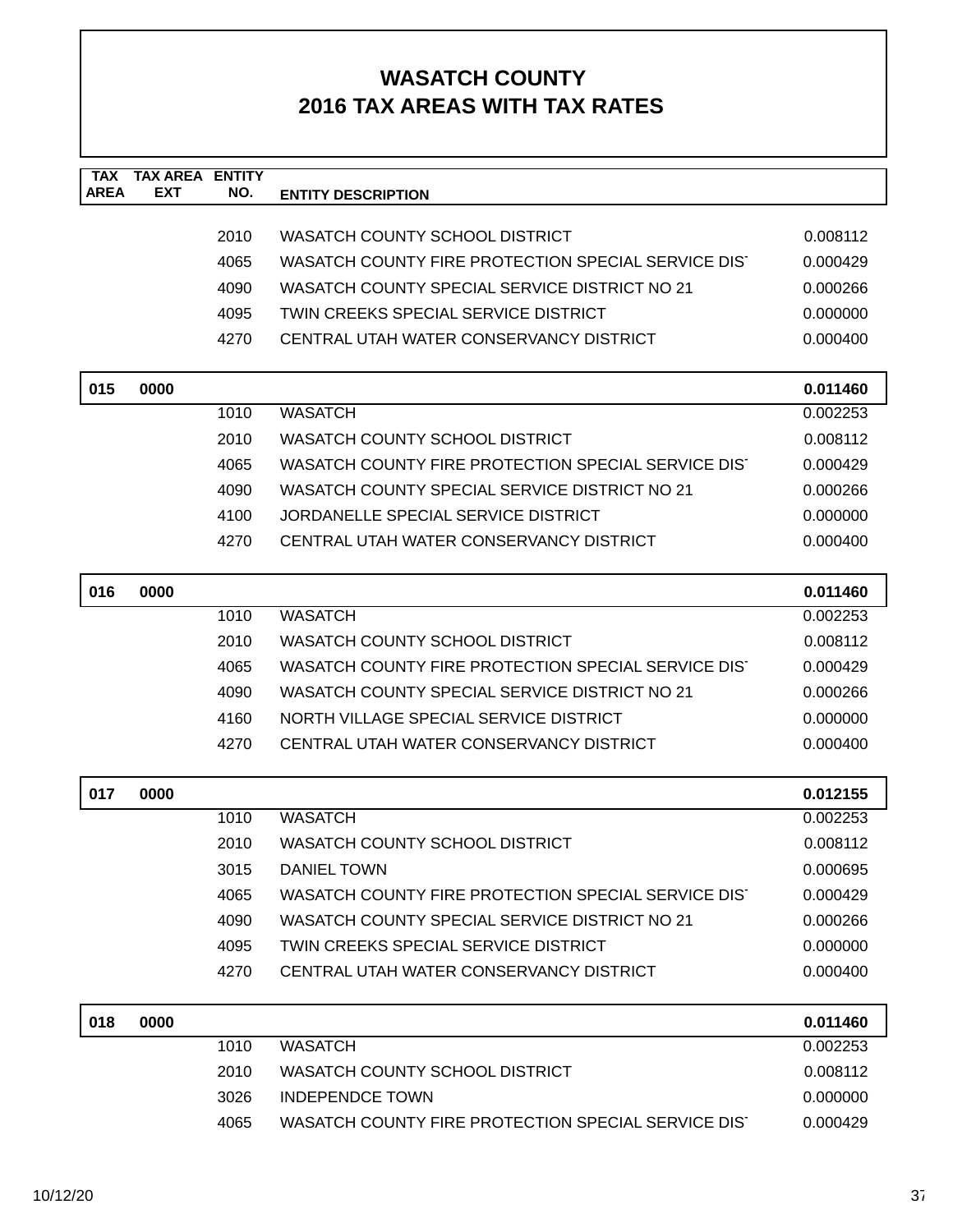| <b>TAX</b><br><b>AREA</b> | <b>TAX AREA ENTITY</b><br><b>EXT</b> | NO.  |                                                     |          |
|---------------------------|--------------------------------------|------|-----------------------------------------------------|----------|
|                           |                                      |      | <b>ENTITY DESCRIPTION</b>                           |          |
|                           |                                      | 4090 | WASATCH COUNTY SPECIAL SERVICE DISTRICT NO 21       | 0.000266 |
|                           |                                      | 4270 | CENTRAL UTAH WATER CONSERVANCY DISTRICT             | 0.000400 |
|                           |                                      |      |                                                     |          |
| 019                       | 0000                                 |      |                                                     | 0.011460 |
|                           |                                      | 1010 | <b>WASATCH</b>                                      | 0.002253 |
|                           |                                      | 2010 | WASATCH COUNTY SCHOOL DISTRICT                      | 0.008112 |
|                           |                                      | 3026 | <b>INDEPENDCE TOWN</b>                              | 0.000000 |
|                           |                                      | 4065 | WASATCH COUNTY FIRE PROTECTION SPECIAL SERVICE DIST | 0.000429 |
|                           |                                      | 4090 | WASATCH COUNTY SPECIAL SERVICE DISTRICT NO 21       | 0.000266 |
|                           |                                      | 4095 | TWIN CREEKS SPECIAL SERVICE DISTRICT                | 0.000000 |
|                           |                                      | 4270 | CENTRAL UTAH WATER CONSERVANCY DISTRICT             | 0.000400 |
|                           |                                      |      |                                                     |          |
| 020                       | 0000                                 |      |                                                     | 0.011957 |
|                           |                                      | 1010 | <b>WASATCH</b>                                      | 0.002253 |
|                           |                                      | 2010 | WASATCH COUNTY SCHOOL DISTRICT                      | 0.008112 |
|                           |                                      | 3025 | <b>HIDEOUT TOWN</b>                                 | 0.000497 |
|                           |                                      | 4065 | WASATCH COUNTY FIRE PROTECTION SPECIAL SERVICE DIST | 0.000429 |
|                           |                                      | 4090 | WASATCH COUNTY SPECIAL SERVICE DISTRICT NO 21       | 0.000266 |
|                           |                                      | 4270 | CENTRAL UTAH WATER CONSERVANCY DISTRICT             | 0.000400 |
| 021                       | 0000                                 |      |                                                     | 0.011957 |
|                           |                                      | 1010 | <b>WASATCH</b>                                      | 0.002253 |
|                           |                                      | 2010 | WASATCH COUNTY SCHOOL DISTRICT                      | 0.008112 |
|                           |                                      | 3025 | <b>HIDEOUT TOWN</b>                                 | 0.000497 |
|                           |                                      | 4065 | WASATCH COUNTY FIRE PROTECTION SPECIAL SERVICE DIST | 0.000429 |
|                           |                                      | 4090 | WASATCH COUNTY SPECIAL SERVICE DISTRICT NO 21       | 0.000266 |
|                           |                                      | 4100 | JORDANELLE SPECIAL SERVICE DISTRICT                 | 0.000000 |
|                           |                                      | 4270 | CENTRAL UTAH WATER CONSERVANCY DISTRICT             | 0.000400 |
| 022                       | 0000                                 |      |                                                     | 0.013344 |
|                           |                                      | 1010 | <b>WASATCH</b>                                      | 0.002253 |
|                           |                                      | 2010 | WASATCH COUNTY SCHOOL DISTRICT                      | 0.008112 |
|                           |                                      | 3035 | PARK CITY                                           | 0.001884 |
|                           |                                      | 4065 | WASATCH COUNTY FIRE PROTECTION SPECIAL SERVICE DIST | 0.000429 |
|                           |                                      | 4075 | SNYDERVILLE BASIN WATER RECLAMATION DISTRICT        | 0.000000 |
|                           |                                      | 4080 | PARK CITY WATER SERVICE DISTRICT                    | 0.000000 |
|                           |                                      |      |                                                     |          |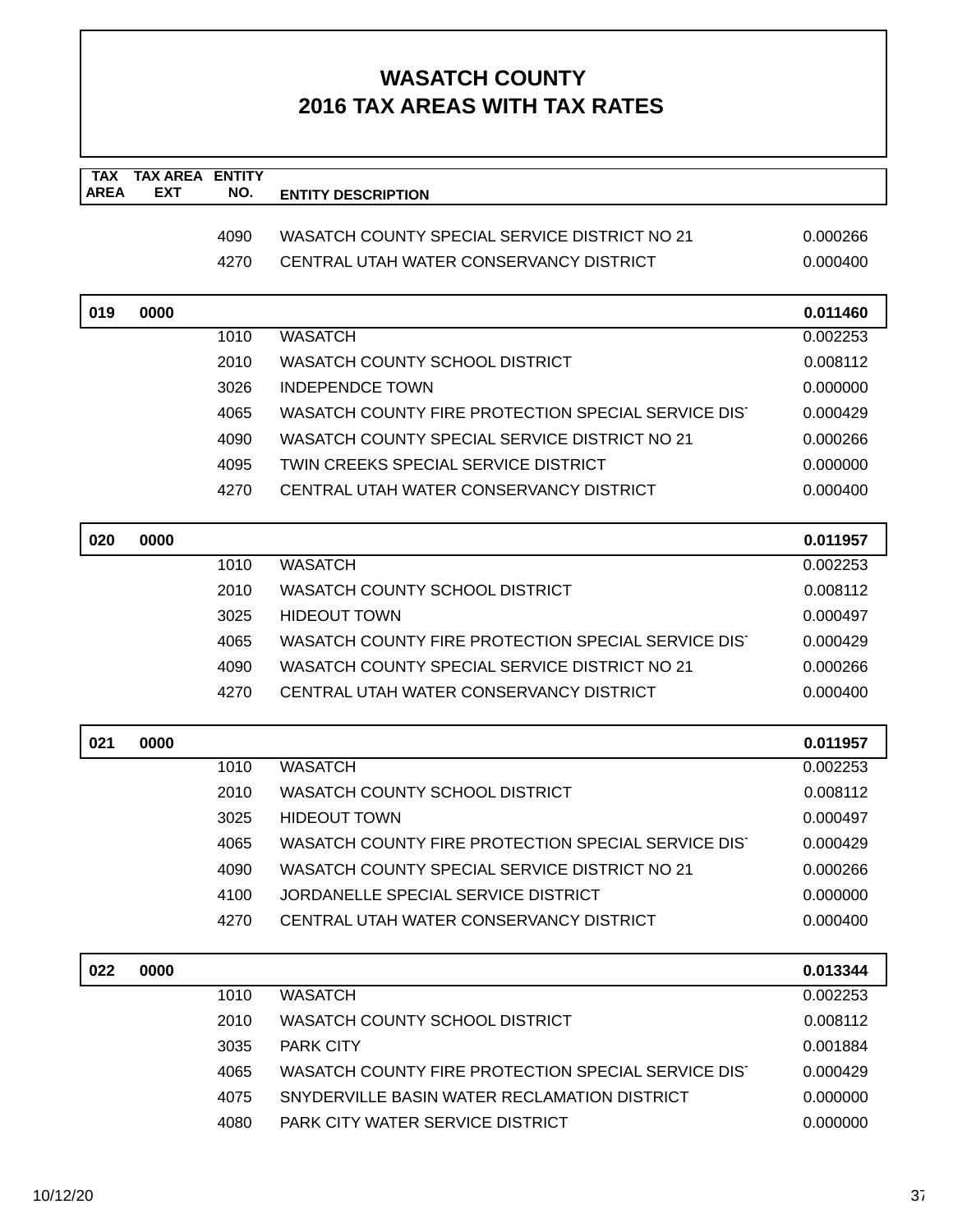| <b>TAX</b><br><b>AREA</b> | <b>TAX AREA</b><br><b>EXT</b> | <b>ENTITY</b> |                                                     |          |
|---------------------------|-------------------------------|---------------|-----------------------------------------------------|----------|
|                           |                               | NO.           | <b>ENTITY DESCRIPTION</b>                           |          |
|                           |                               | 4090          | WASATCH COUNTY SPECIAL SERVICE DISTRICT NO 21       | 0.000266 |
|                           |                               | 4100          | JORDANELLE SPECIAL SERVICE DISTRICT                 | 0.000000 |
|                           |                               | 4270          | CENTRAL UTAH WATER CONSERVANCY DISTRICT             | 0.000400 |
|                           |                               |               |                                                     |          |
| 023                       | 0000                          |               |                                                     | 0.011460 |
|                           |                               | 1010          | <b>WASATCH</b>                                      | 0.002253 |
|                           |                               | 2010          | WASATCH COUNTY SCHOOL DISTRICT                      | 0.008112 |
|                           |                               | 4065          | WASATCH COUNTY FIRE PROTECTION SPECIAL SERVICE DIST | 0.000429 |
|                           |                               | 4090          | WASATCH COUNTY SPECIAL SERVICE DISTRICT NO 21       | 0.000266 |
|                           |                               | 4155          | OWLS NEST SPECIAL SERVICE DISTRICT                  | 0.000000 |
|                           |                               | 4270          | CENTRAL UTAH WATER CONSERVANCY DISTRICT             | 0.000400 |
|                           |                               |               |                                                     |          |
| 024                       | 0000                          |               |                                                     | 0.012697 |
|                           |                               | 1010          | <b>WASATCH</b>                                      | 0.002253 |
|                           |                               | 2010          | WASATCH COUNTY SCHOOL DISTRICT                      | 0.008112 |
|                           |                               | 3025          | <b>HIDEOUT TOWN</b>                                 | 0.000497 |
|                           |                               | 4065          | WASATCH COUNTY FIRE PROTECTION SPECIAL SERVICE DIST | 0.000429 |
|                           |                               | 4090          | WASATCH COUNTY SPECIAL SERVICE DISTRICT NO 21       | 0.000266 |
|                           |                               | 4100          | JORDANELLE SPECIAL SERVICE DISTRICT                 | 0.000000 |
|                           |                               | 4150          | <b>HIDEOUT LOCAL DISTRICT NO 1</b>                  | 0.000740 |
|                           |                               | 4270          | CENTRAL UTAH WATER CONSERVANCY DISTRICT             | 0.000400 |
| 025                       | 0000                          |               |                                                     | 0.011460 |
|                           |                               | 1010          | <b>WASATCH</b>                                      | 0.002253 |
|                           |                               | 2010          | <b>WASATCH COUNTY SCHOOL DISTRICT</b>               | 0.008112 |
|                           |                               | 4065          | WASATCH COUNTY FIRE PROTECTION SPECIAL SERVICE DIST | 0.000429 |
|                           |                               | 4090          | WASATCH COUNTY SPECIAL SERVICE DISTRICT NO 21       | 0.000266 |
|                           |                               | 4100          | JORDANELLE SPECIAL SERVICE DISTRICT                 | 0.000000 |
|                           |                               | 4270          | CENTRAL UTAH WATER CONSERVANCY DISTRICT             | 0.000400 |
|                           |                               | 9000          | <b>MIDA</b>                                         | 0.000000 |
|                           |                               |               |                                                     |          |
| 026                       | 0000                          |               |                                                     | 0.011460 |
|                           |                               | 1010          | <b>WASATCH</b>                                      | 0.002253 |
|                           |                               | 2010          | WASATCH COUNTY SCHOOL DISTRICT                      | 0.008112 |
|                           |                               | 4065          | WASATCH COUNTY FIRE PROTECTION SPECIAL SERVICE DIST | 0.000429 |
|                           |                               | 4090          | WASATCH COUNTY SPECIAL SERVICE DISTRICT NO 21       | 0.000266 |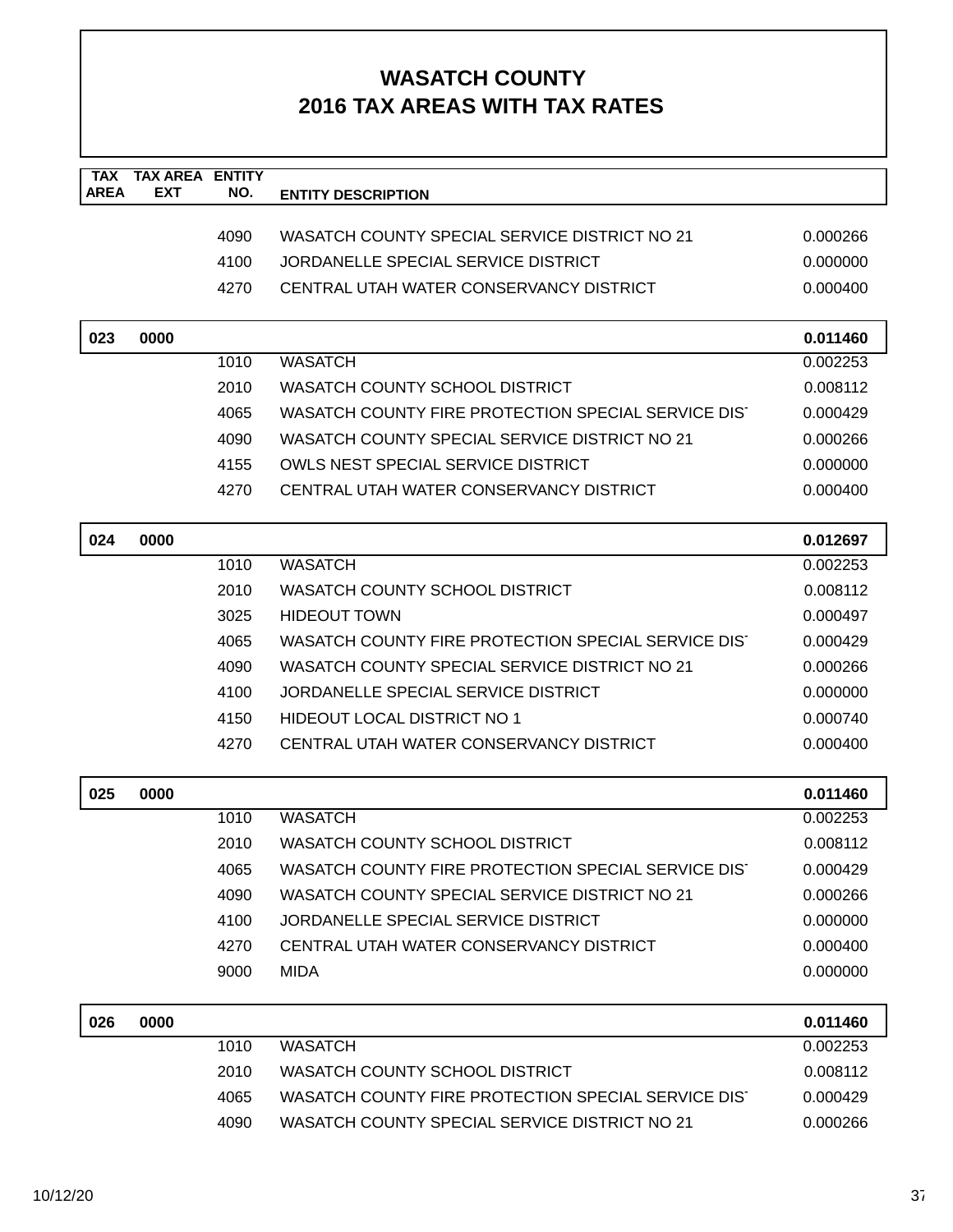| <b>TAX</b>  | <b>TAX AREA ENTITY</b> |      |                                                     |          |
|-------------|------------------------|------|-----------------------------------------------------|----------|
| <b>AREA</b> | <b>EXT</b>             | NO.  | <b>ENTITY DESCRIPTION</b>                           |          |
|             |                        |      |                                                     |          |
|             |                        | 4270 | CENTRAL UTAH WATER CONSERVANCY DISTRICT             | 0.000400 |
|             |                        | 4300 | STRAWBERRY RANCH SPECIAL SERVICE DISTRICT           | 0.000000 |
|             |                        |      |                                                     |          |
| 027         | 0000                   |      |                                                     | 0.011460 |
|             |                        | 1010 | <b>WASATCH</b>                                      | 0.002253 |
|             |                        | 2010 | WASATCH COUNTY SCHOOL DISTRICT                      | 0.008112 |
|             |                        | 4065 | WASATCH COUNTY FIRE PROTECTION SPECIAL SERVICE DIST | 0.000429 |
|             |                        | 4090 | WASATCH COUNTY SPECIAL SERVICE DISTRICT NO 21       | 0.000266 |
|             |                        | 4270 | CENTRAL UTAH WATER CONSERVANCY DISTRICT             | 0.000400 |
|             |                        | 4310 | <b>BRIGHTON ESTATES SPECIAL SERVICE DISTRICT</b>    | 0.000000 |
|             |                        |      |                                                     |          |
| 028         | 0000                   |      |                                                     | 0.011526 |
|             |                        | 1010 | <b>WASATCH</b>                                      | 0.002253 |
|             |                        | 2010 | WASATCH COUNTY SCHOOL DISTRICT                      | 0.008112 |
|             |                        | 3027 | <b>INTERLAKEN TOWN</b>                              | 0.000000 |
|             |                        | 4020 | <b>MIDWAY SANITATION DISTRICT</b>                   | 0.000066 |
|             |                        | 4040 | HEBER VALLEY SPECIAL SERVICE DISTRICT               | 0.000000 |
|             |                        | 4065 | WASATCH COUNTY FIRE PROTECTION SPECIAL SERVICE DIST | 0.000429 |
|             |                        | 4090 | WASATCH COUNTY SPECIAL SERVICE DISTRICT NO 21       | 0.000266 |
|             |                        | 4270 | CENTRAL UTAH WATER CONSERVANCY DISTRICT             | 0.000400 |
|             |                        |      |                                                     |          |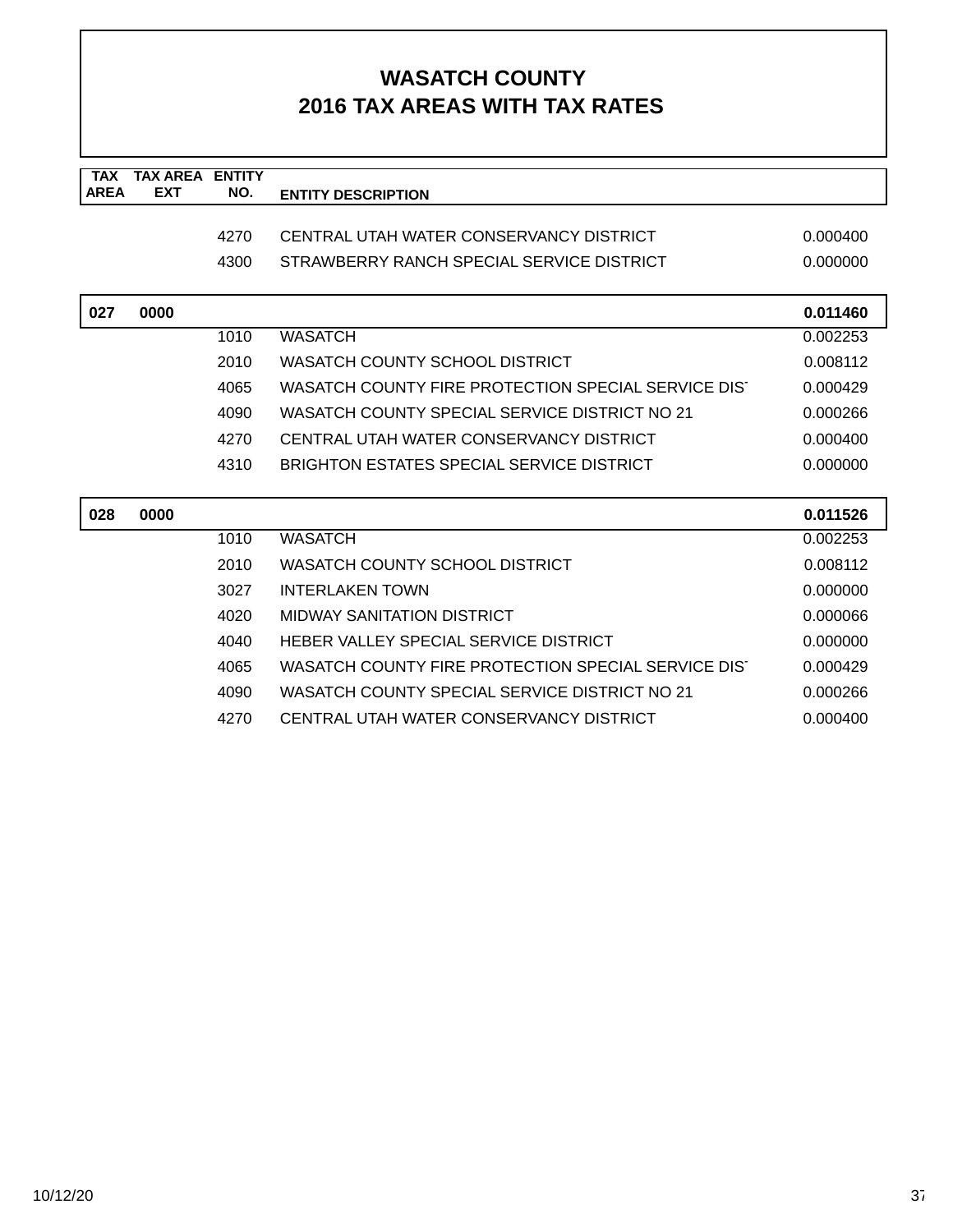#### **TAX TAX AREA ENTITY ENTITY DESCRIPTION EXT NO.**

| 001 | 0000 |      |                                                     | 0.012031 |
|-----|------|------|-----------------------------------------------------|----------|
|     |      | 1010 | <b>WASHINGTON</b>                                   | 0.001125 |
|     |      | 1015 | MULTICOUNTY ASSESSING & COLLECTING LEVY             | 0.000011 |
|     |      | 1020 | <b>COUNTY ASSESSING &amp; COLLECTING LEVY</b>       | 0.000485 |
|     |      | 2010 | WASHINGTON COUNTY SCHOOL DISTRICT                   | 0.007272 |
|     |      | 3010 | <b>ENTERPRISE</b>                                   | 0.002356 |
|     |      | 4010 | THE WASHINGTON COUNTY WATER CONSERVANCY DISTRICT    | 0.000740 |
|     |      | 4085 | WASHINGTON COUNTY SPECIAL SERVICE DISTRICT NO. 1    | 0.000000 |
|     |      | 4110 | SOUTHWEST MOSQUITO ABATEMENT & CONTROL DISTRICT     | 0.000042 |
|     |      | 4140 | SOUTH UTAH SHOOTING SPORTS PARK SPECIAL SERVICE DIS | 0.000000 |
| 002 | 0000 |      |                                                     | 0.016252 |
|     |      | 1010 | <b>WASHINGTON</b>                                   | 0.001125 |
|     |      | 1015 | MULTICOUNTY ASSESSING & COLLECTING LEVY             | 0.000011 |
|     |      | 1020 | COUNTY ASSESSING & COLLECTING LEVY                  | 0.000485 |
|     |      | 2010 | <b>WASHINGTON COUNTY SCHOOL DISTRICT</b>            | 0.007272 |
|     |      | 3020 | <b>HILDALE CITY</b>                                 | 0.006577 |
|     |      | 4010 | THE WASHINGTON COUNTY WATER CONSERVANCY DISTRICT    | 0.000740 |
|     |      | 4110 | SOUTHWEST MOSQUITO ABATEMENT & CONTROL DISTRICT     | 0.000042 |
|     |      | 4140 | SOUTH UTAH SHOOTING SPORTS PARK SPECIAL SERVICE DIS | 0.000000 |
| 003 | 0000 |      |                                                     | 0.012382 |
|     |      | 1010 | <b>WASHINGTON</b>                                   | 0.001125 |
|     |      | 1015 | MULTICOUNTY ASSESSING & COLLECTING LEVY             | 0.000011 |
|     |      | 1020 | <b>COUNTY ASSESSING &amp; COLLECTING LEVY</b>       | 0.000485 |
|     |      | 2010 | WASHINGTON COUNTY SCHOOL DISTRICT                   | 0.007272 |
|     |      | 3030 | <b>HURRICANE CITY</b>                               | 0.001794 |
|     |      | 4010 | THE WASHINGTON COUNTY WATER CONSERVANCY DISTRICT    | 0.000740 |
|     |      | 4070 | ASH CREEK SPECIAL SERVICE DISTRICT                  | 0.000000 |
|     |      | 4085 | WASHINGTON COUNTY SPECIAL SERVICE DISTRICT NO. 1    | 0.000000 |
|     |      | 4110 | SOUTHWEST MOSQUITO ABATEMENT & CONTROL DISTRICT     | 0.000042 |
|     |      | 4120 | HURRICANE VALLEY FIRE DISTRICT                      | 0.000913 |
|     |      | 4140 | SOUTH UTAH SHOOTING SPORTS PARK SPECIAL SERVICE DK  | 0.000000 |
| 003 | 0001 |      |                                                     | 0.012382 |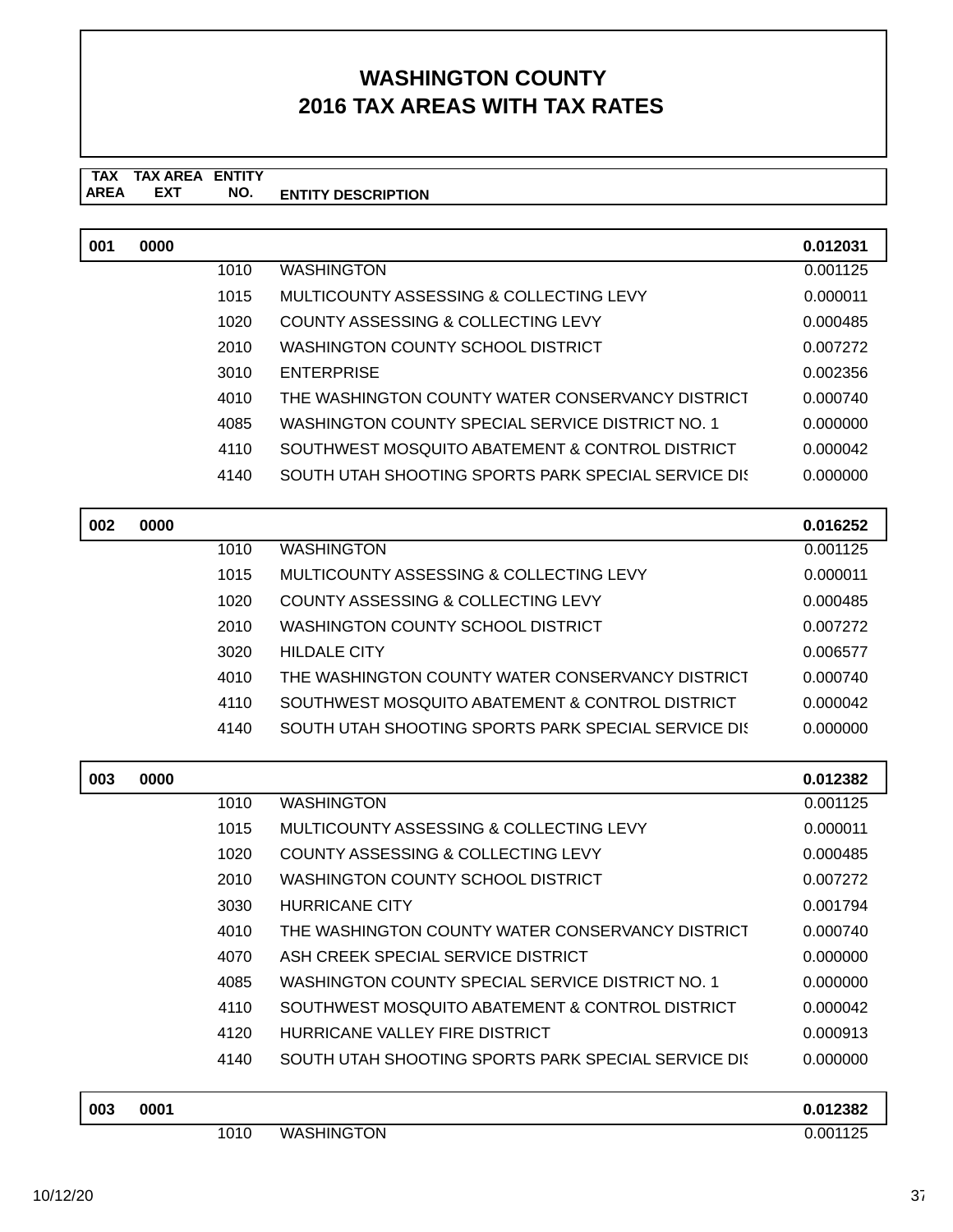| <b>TAX</b>  | <b>TAX AREA ENTITY</b> |      |                                                     |          |
|-------------|------------------------|------|-----------------------------------------------------|----------|
| <b>AREA</b> | <b>EXT</b>             | NO.  | <b>ENTITY DESCRIPTION</b>                           |          |
|             |                        | 1015 | MULTICOUNTY ASSESSING & COLLECTING LEVY             | 0.000011 |
|             |                        | 1020 | COUNTY ASSESSING & COLLECTING LEVY                  | 0.000485 |
|             |                        | 2010 | WASHINGTON COUNTY SCHOOL DISTRICT                   | 0.007272 |
|             |                        | 3030 | <b>HURRICANE CITY</b>                               | 0.001794 |
|             |                        | 4010 | THE WASHINGTON COUNTY WATER CONSERVANCY DISTRICT    | 0.000740 |
|             |                        | 4085 | WASHINGTON COUNTY SPECIAL SERVICE DISTRICT NO. 1    | 0.000000 |
|             |                        | 4110 | SOUTHWEST MOSQUITO ABATEMENT & CONTROL DISTRICT     | 0.000042 |
|             |                        | 4120 | HURRICANE VALLEY FIRE DISTRICT                      | 0.000913 |
|             |                        | 4140 | SOUTH UTAH SHOOTING SPORTS PARK SPECIAL SERVICE DIS | 0.000000 |
| 003         | 0002                   |      |                                                     | 0.012382 |
|             |                        | 1010 | <b>WASHINGTON</b>                                   | 0.001125 |
|             |                        | 1015 | MULTICOUNTY ASSESSING & COLLECTING LEVY             | 0.000011 |
|             |                        | 1020 | <b>COUNTY ASSESSING &amp; COLLECTING LEVY</b>       | 0.000485 |
|             |                        | 2010 | WASHINGTON COUNTY SCHOOL DISTRICT                   | 0.007272 |
|             |                        | 3030 | <b>HURRICANE CITY</b>                               | 0.001794 |
|             |                        | 4010 | THE WASHINGTON COUNTY WATER CONSERVANCY DISTRICT    | 0.000740 |
|             |                        | 4085 | WASHINGTON COUNTY SPECIAL SERVICE DISTRICT NO. 1    | 0.000000 |
|             |                        | 4105 | SPECIAL IMPROVEMENT DISTRICT 98-1                   | 0.000000 |
|             |                        | 4110 | SOUTHWEST MOSQUITO ABATEMENT & CONTROL DISTRICT     | 0.000042 |
|             |                        | 4120 | HURRICANE VALLEY FIRE DISTRICT                      | 0.000913 |
|             |                        | 4140 | SOUTH UTAH SHOOTING SPORTS PARK SPECIAL SERVICE DIS | 0.000000 |
| 004         | 0000                   |      |                                                     | 0.011402 |
|             |                        | 1010 | <b>WASHINGTON</b>                                   | 0.001125 |
|             |                        | 1015 | MULTICOUNTY ASSESSING & COLLECTING LEVY             | 0.000011 |
|             |                        | 1020 | COUNTY ASSESSING & COLLECTING LEVY                  | 0.000485 |
|             |                        | 2010 | WASHINGTON COUNTY SCHOOL DISTRICT                   | 0.007272 |
|             |                        | 3040 | <b>IVINS TOWN</b>                                   | 0.001727 |
|             |                        | 4010 | THE WASHINGTON COUNTY WATER CONSERVANCY DISTRICT    | 0.000740 |
|             |                        | 4085 | WASHINGTON COUNTY SPECIAL SERVICE DISTRICT NO. 1    | 0.000000 |
|             |                        | 4110 | SOUTHWEST MOSQUITO ABATEMENT & CONTROL DISTRICT     | 0.000042 |
|             |                        | 4140 | SOUTH UTAH SHOOTING SPORTS PARK SPECIAL SERVICE DIS | 0.000000 |
| 005         | 0000                   |      |                                                     | 0.012849 |
|             |                        | 1010 | <b>WASHINGTON</b>                                   | 0.001125 |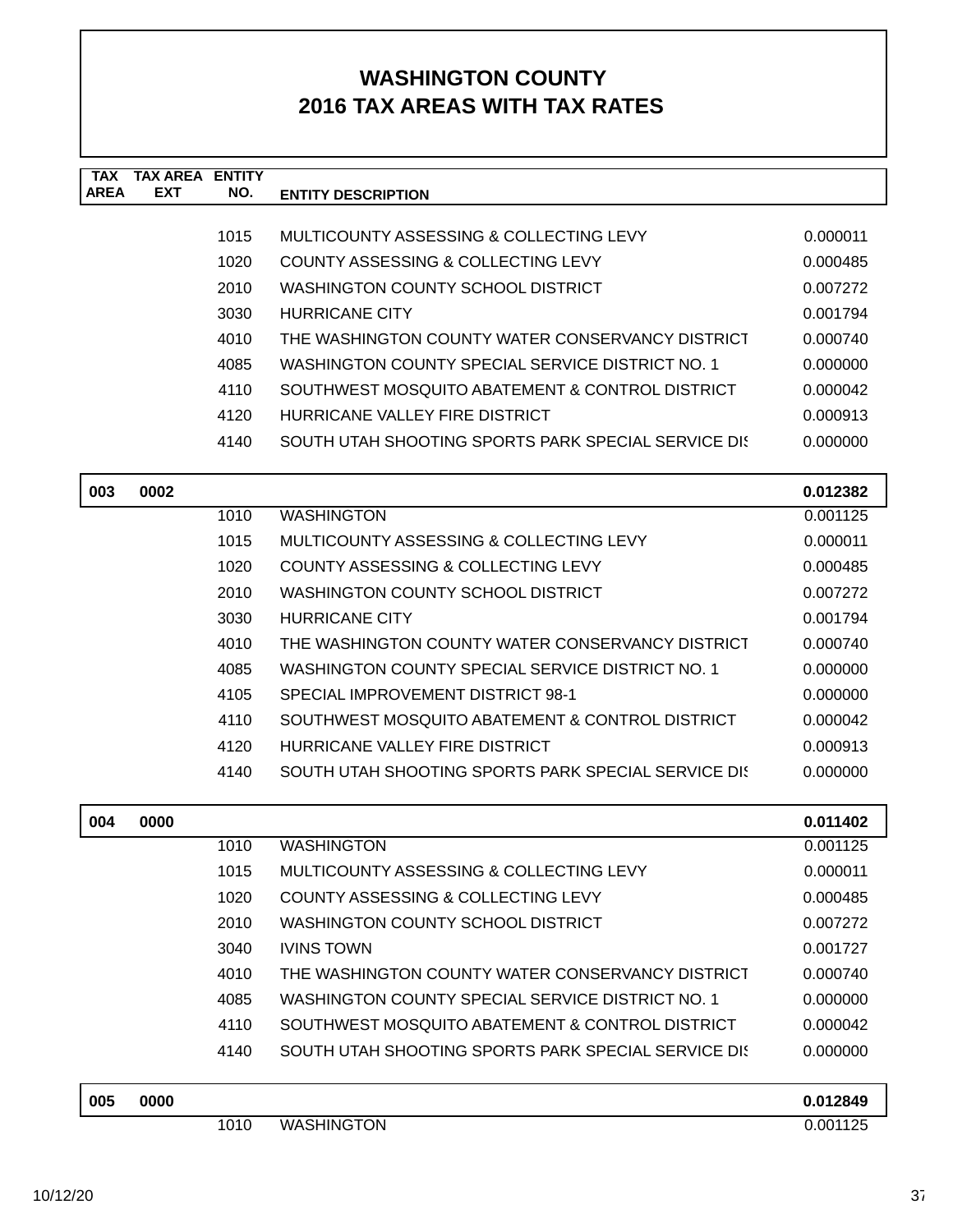| <b>TAX</b><br><b>AREA</b> | <b>TAX AREA ENTITY</b><br><b>EXT</b> | NO.  |                                                      |          |
|---------------------------|--------------------------------------|------|------------------------------------------------------|----------|
|                           |                                      |      | <b>ENTITY DESCRIPTION</b>                            |          |
|                           |                                      | 1015 | MULTICOUNTY ASSESSING & COLLECTING LEVY              | 0.000011 |
|                           |                                      | 1020 | COUNTY ASSESSING & COLLECTING LEVY                   | 0.000485 |
|                           |                                      | 2010 | WASHINGTON COUNTY SCHOOL DISTRICT                    | 0.007272 |
|                           |                                      | 3050 | LA VERKIN CITY                                       | 0.002261 |
|                           |                                      | 4010 | THE WASHINGTON COUNTY WATER CONSERVANCY DISTRICT     | 0.000740 |
|                           |                                      | 4070 | ASH CREEK SPECIAL SERVICE DISTRICT                   | 0.000000 |
|                           |                                      | 4085 | WASHINGTON COUNTY SPECIAL SERVICE DISTRICT NO. 1     | 0.000000 |
|                           |                                      | 4110 | SOUTHWEST MOSQUITO ABATEMENT & CONTROL DISTRICT      | 0.000042 |
|                           |                                      | 4120 | HURRICANE VALLEY FIRE DISTRICT                       | 0.000913 |
|                           |                                      | 4140 | SOUTH UTAH SHOOTING SPORTS PARK SPECIAL SERVICE DIST | 0.000000 |
|                           |                                      |      |                                                      |          |
| 006                       | 0000                                 |      |                                                      | 0.011473 |
|                           |                                      | 1010 | <b>WASHINGTON</b>                                    | 0.001125 |
|                           |                                      | 1015 | MULTICOUNTY ASSESSING & COLLECTING LEVY              | 0.000011 |
|                           |                                      | 1020 | COUNTY ASSESSING & COLLECTING LEVY                   | 0.000485 |
|                           |                                      | 2010 | WASHINGTON COUNTY SCHOOL DISTRICT                    | 0.007272 |
|                           |                                      | 3060 | <b>LEEDS</b>                                         | 0.000885 |
|                           |                                      | 4010 | THE WASHINGTON COUNTY WATER CONSERVANCY DISTRICT     | 0.000740 |
|                           |                                      | 4085 | WASHINGTON COUNTY SPECIAL SERVICE DISTRICT NO. 1     | 0.000000 |
|                           |                                      | 4110 | SOUTHWEST MOSQUITO ABATEMENT & CONTROL DISTRICT      | 0.000042 |
|                           |                                      | 4120 | HURRICANE VALLEY FIRE DISTRICT                       | 0.000913 |
|                           |                                      | 4140 | SOUTH UTAH SHOOTING SPORTS PARK SPECIAL SERVICE DIST | 0.000000 |
| 006                       | 0001                                 |      |                                                      | 0.011473 |
|                           |                                      | 1010 | <b>WASHINGTON</b>                                    | 0.001125 |
|                           |                                      | 1015 | MULTICOUNTY ASSESSING & COLLECTING LEVY              | 0.000011 |
|                           |                                      | 1020 | COUNTY ASSESSING & COLLECTING LEVY                   | 0.000485 |
|                           |                                      | 2010 | WASHINGTON COUNTY SCHOOL DISTRICT                    | 0.007272 |
|                           |                                      | 3060 | <b>LEEDS</b>                                         | 0.000885 |
|                           |                                      | 4010 | THE WASHINGTON COUNTY WATER CONSERVANCY DISTRICT     | 0.000740 |
|                           |                                      | 4075 | ANGEL SPRINGS SPECIAL SERVICE DISTRICT M 2003        | 0.000000 |
|                           |                                      | 4085 | WASHINGTON COUNTY SPECIAL SERVICE DISTRICT NO. 1     | 0.000000 |
|                           |                                      | 4110 | SOUTHWEST MOSQUITO ABATEMENT & CONTROL DISTRICT      | 0.000042 |
|                           |                                      | 4120 | HURRICANE VALLEY FIRE DISTRICT                       | 0.000913 |
|                           |                                      | 4140 | SOUTH UTAH SHOOTING SPORTS PARK SPECIAL SERVICE DIST | 0.000000 |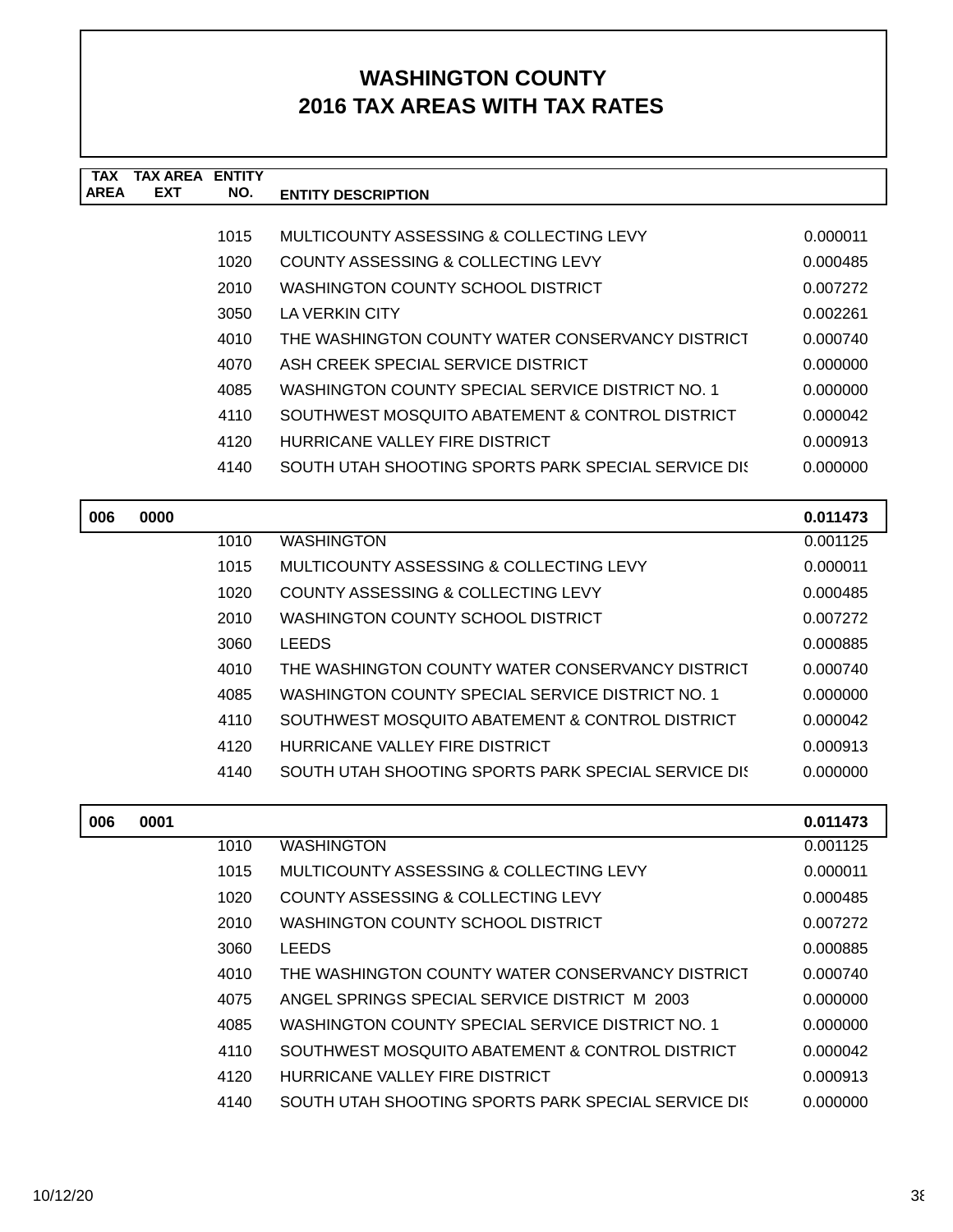#### **TAX TAX AREA ENTITY ENTITY DESCRIPTION** AREA EXT  **NO.**

| 006 | 0002 |      |                                                      | 0.011473 |
|-----|------|------|------------------------------------------------------|----------|
|     |      | 1010 | <b>WASHINGTON</b>                                    | 0.001125 |
|     |      | 1015 | MULTICOUNTY ASSESSING & COLLECTING LEVY              | 0.000011 |
|     |      | 1020 | COUNTY ASSESSING & COLLECTING LEVY                   | 0.000485 |
|     |      | 2010 | WASHINGTON COUNTY SCHOOL DISTRICT                    | 0.007272 |
|     |      | 3060 | <b>LEEDS</b>                                         | 0.000885 |
|     |      | 4010 | THE WASHINGTON COUNTY WATER CONSERVANCY DISTRICT     | 0.000740 |
|     |      | 4085 | WASHINGTON COUNTY SPECIAL SERVICE DISTRICT NO. 1     | 0.000000 |
|     |      | 4110 | SOUTHWEST MOSQUITO ABATEMENT & CONTROL DISTRICT      | 0.000042 |
|     |      | 4120 | HURRICANE VALLEY FIRE DISTRICT                       | 0.000913 |
|     |      | 4130 | <b>GRAPEWINE WASH LOCAL DISTRICT</b>                 | 0.000000 |
|     |      | 4140 | SOUTH UTAH SHOOTING SPORTS PARK SPECIAL SERVICE DIST | 0.000000 |

| 007 | 0000 |      |                                                      | 0.011910 |
|-----|------|------|------------------------------------------------------|----------|
|     |      | 1010 | <b>WASHINGTON</b>                                    | 0.001125 |
|     |      | 1015 | MULTICOUNTY ASSESSING & COLLECTING LEVY              | 0.000011 |
|     |      | 1020 | COUNTY ASSESSING & COLLECTING LEVY                   | 0.000485 |
|     |      | 2010 | WASHINGTON COUNTY SCHOOL DISTRICT                    | 0.007272 |
|     |      | 3070 | NEW HARMONY                                          | 0.001519 |
|     |      | 4010 | THE WASHINGTON COUNTY WATER CONSERVANCY DISTRICT     | 0.000740 |
|     |      | 4085 | WASHINGTON COUNTY SPECIAL SERVICE DISTRICT NO. 1     | 0.000000 |
|     |      | 4090 | NEW HARMONY VALLEY SPECIAL SERVICE DISTRICT          | 0.000716 |
|     |      | 4110 | SOUTHWEST MOSQUITO ABATEMENT & CONTROL DISTRICT      | 0.000042 |
|     |      | 4140 | SOUTH UTAH SHOOTING SPORTS PARK SPECIAL SERVICE DIST | 0.000000 |

| 008 | 0000 |      |                                                      | 0.011188 |
|-----|------|------|------------------------------------------------------|----------|
|     |      | 1010 | <b>WASHINGTON</b>                                    | 0.001125 |
|     |      | 1015 | MULTICOUNTY ASSESSING & COLLECTING LEVY              | 0.000011 |
|     |      | 1020 | COUNTY ASSESSING & COLLECTING LEVY                   | 0.000485 |
|     |      | 2010 | WASHINGTON COUNTY SCHOOL DISTRICT                    | 0.007272 |
|     |      | 3080 | ST GEORGE CITY                                       | 0.001513 |
|     |      | 4010 | THE WASHINGTON COUNTY WATER CONSERVANCY DISTRICT     | 0.000740 |
|     |      | 4085 | WASHINGTON COUNTY SPECIAL SERVICE DISTRICT NO. 1     | 0.000000 |
|     |      | 4110 | SOUTHWEST MOSQUITO ABATEMENT & CONTROL DISTRICT      | 0.000042 |
|     |      | 4140 | SOUTH UTAH SHOOTING SPORTS PARK SPECIAL SERVICE DIST | 0.000000 |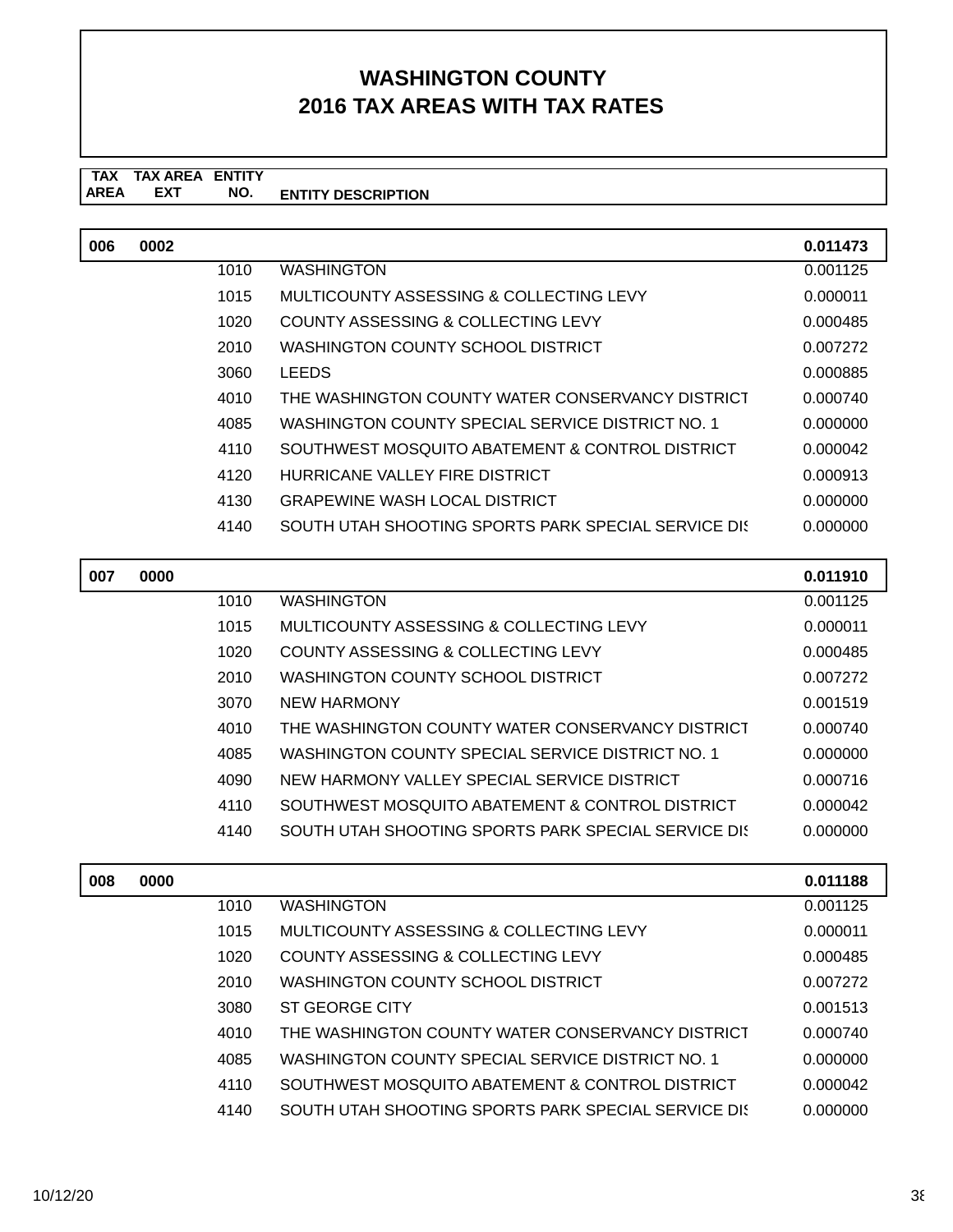#### **TAX TAX AREA ENTITY AREA ENTITY DESCRIPTION EXT NO.**

| 008 | 0001 |      |                                                      | 0.011188 |
|-----|------|------|------------------------------------------------------|----------|
|     |      | 1010 | <b>WASHINGTON</b>                                    | 0.001125 |
|     |      | 1015 | <b>MULTICOUNTY ASSESSING &amp; COLLECTING LEVY</b>   | 0.000011 |
|     |      | 1020 | <b>COUNTY ASSESSING &amp; COLLECTING LEVY</b>        | 0.000485 |
|     |      | 2010 | WASHINGTON COUNTY SCHOOL DISTRICT                    | 0.007272 |
|     |      | 3080 | <b>ST GEORGE CITY</b>                                | 0.001513 |
|     |      | 4010 | THE WASHINGTON COUNTY WATER CONSERVANCY DISTRICT     | 0.000740 |
|     |      | 4085 | WASHINGTON COUNTY SPECIAL SERVICE DISTRICT NO. 1     | 0.000000 |
|     |      | 4110 | SOUTHWEST MOSQUITO ABATEMENT & CONTROL DISTRICT      | 0.000042 |
|     |      | 4140 | SOUTH UTAH SHOOTING SPORTS PARK SPECIAL SERVICE DIST | 0.000000 |
|     |      | 4150 | <b>WASHINGTON COUNTY FLOOD CONTROL</b>               | 0.000000 |
|     |      |      |                                                      |          |
| 009 | 0000 |      |                                                      | 0.011470 |
|     |      | 1010 | <b>WASHINGTON</b>                                    | 0.001125 |
|     |      | 1015 | MULTICOUNTY ASSESSING & COLLECTING LEVY              | 0.000011 |
|     |      | 1020 | COUNTY ASSESSING & COLLECTING LEVY                   | 0.000485 |
|     |      | 2010 | <b>WASHINGTON COUNTY SCHOOL DISTRICT</b>             | 0.007272 |
|     |      | 3090 | <b>SANTA CLARA CITY</b>                              | 0.001795 |
|     |      | 4010 | THE WASHINGTON COUNTY WATER CONSERVANCY DISTRICT     | 0.000740 |
|     |      | 4085 | WASHINGTON COUNTY SPECIAL SERVICE DISTRICT NO. 1     | 0.000000 |
|     |      | 4110 | SOUTHWEST MOSQUITO ABATEMENT & CONTROL DISTRICT      | 0.000042 |
|     |      | 4140 | SOUTH UTAH SHOOTING SPORTS PARK SPECIAL SERVICE DIST | 0.000000 |
|     |      | 4150 | <b>WASHINGTON COUNTY FLOOD CONTROL</b>               | 0.000000 |
|     |      |      |                                                      |          |
| 010 | 0000 |      |                                                      | 0.010215 |
|     |      | 1010 | <b>WASHINGTON</b>                                    | 0.001125 |
|     |      | 1015 | <b>MULTICOUNTY ASSESSING &amp; COLLECTING LEVY</b>   | 0.000011 |
|     |      | 1020 | <b>COUNTY ASSESSING &amp; COLLECTING LEVY</b>        | 0.000485 |
|     |      | 2010 | WASHINGTON COUNTY SCHOOL DISTRICT                    | 0.007272 |
|     |      | 3100 | <b>SPRINGDALE</b>                                    | 0.000315 |
|     |      | 4010 | THE WASHINGTON COUNTY WATER CONSERVANCY DISTRICT     | 0.000740 |
|     |      | 4030 | ROCKVILLE/SPRINGDALE FIRE PROTECTION DISTRICT        | 0.000225 |
|     |      | 4085 | WASHINGTON COUNTY SPECIAL SERVICE DISTRICT NO. 1     | 0.000000 |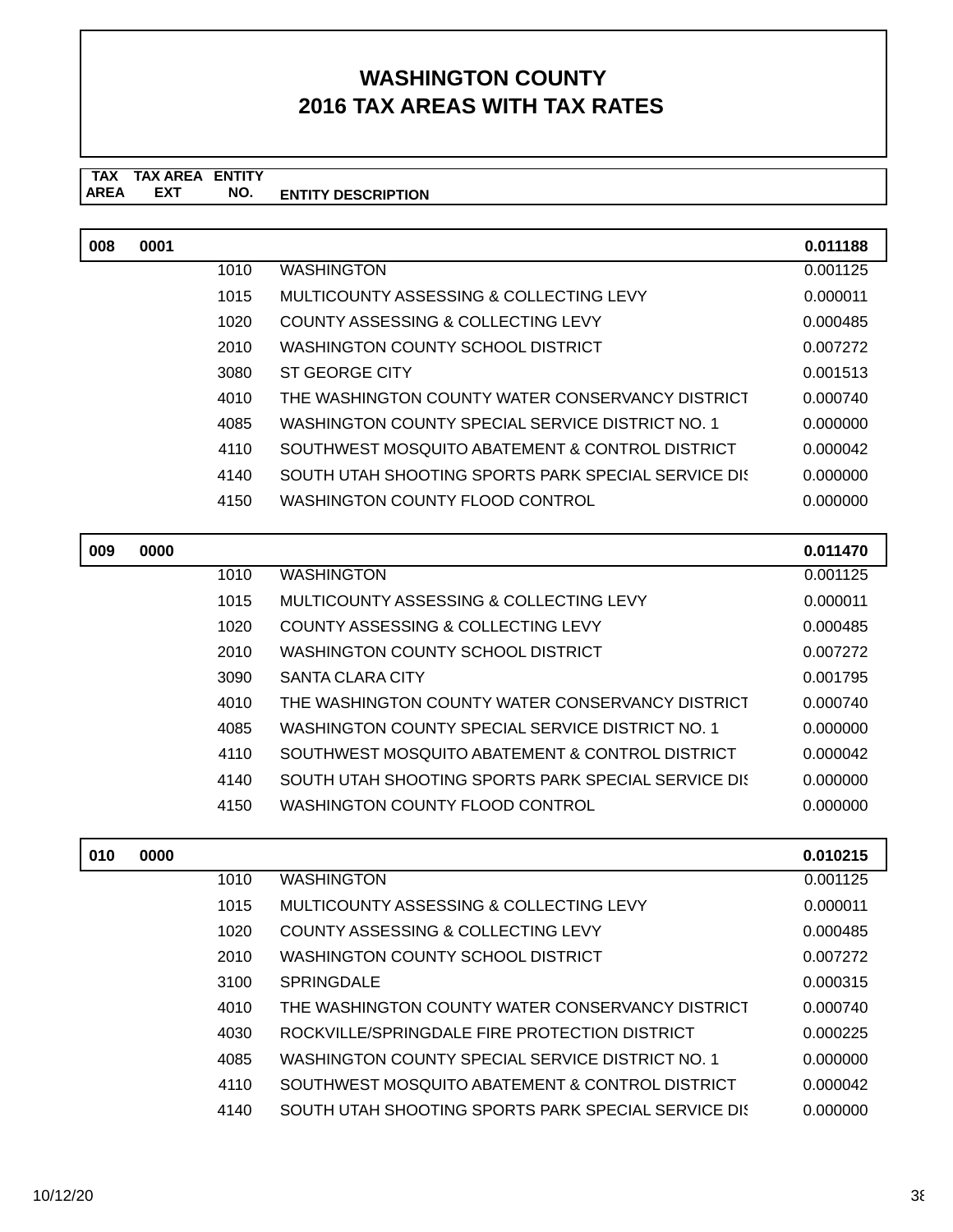#### **TAX TAX AREA ENTITY ENTITY DESCRIPTION** AREA EXT  **NO.**

| 011 | 0000 |      |                                                     | 0.011735 |
|-----|------|------|-----------------------------------------------------|----------|
|     |      | 1010 | <b>WASHINGTON</b>                                   | 0.001125 |
|     |      | 1015 | MULTICOUNTY ASSESSING & COLLECTING LEVY             | 0.000011 |
|     |      | 1020 | <b>COUNTY ASSESSING &amp; COLLECTING LEVY</b>       | 0.000485 |
|     |      | 2010 | WASHINGTON COUNTY SCHOOL DISTRICT                   | 0.007272 |
|     |      | 3110 | <b>TOQUERVILLE CITY</b>                             | 0.001147 |
|     |      | 4010 | THE WASHINGTON COUNTY WATER CONSERVANCY DISTRICT    | 0.000740 |
|     |      | 4085 | WASHINGTON COUNTY SPECIAL SERVICE DISTRICT NO. 1    | 0.000000 |
|     |      | 4110 | SOUTHWEST MOSQUITO ABATEMENT & CONTROL DISTRICT     | 0.000042 |
|     |      | 4120 | HURRICANE VALLEY FIRE DISTRICT                      | 0.000913 |
|     |      | 4140 | SOUTH UTAH SHOOTING SPORTS PARK SPECIAL SERVICE DIS | 0.000000 |
|     |      |      |                                                     |          |
| 011 | 0001 |      |                                                     | 0.011735 |
|     |      | 1010 | <b>WASHINGTON</b>                                   | 0.001125 |
|     |      | 1015 | MULTICOUNTY ASSESSING & COLLECTING LEVY             | 0.000011 |
|     |      | 1020 | <b>COUNTY ASSESSING &amp; COLLECTING LEVY</b>       | 0.000485 |
|     |      | 2010 | WASHINGTON COUNTY SCHOOL DISTRICT                   | 0.007272 |
|     |      | 3110 | <b>TOQUERVILLE CITY</b>                             | 0.001147 |
|     |      | 4010 | THE WASHINGTON COUNTY WATER CONSERVANCY DISTRICT    | 0.000740 |
|     |      | 4070 | ASH CREEK SPECIAL SERVICE DISTRICT                  | 0.000000 |
|     |      | 4085 | WASHINGTON COUNTY SPECIAL SERVICE DISTRICT NO. 1    | 0.000000 |
|     |      | 4110 | SOUTHWEST MOSQUITO ABATEMENT & CONTROL DISTRICT     | 0.000042 |
|     |      | 4120 | HURRICANE VALLEY FIRE DISTRICT                      | 0.000913 |
|     |      | 4140 | SOUTH UTAH SHOOTING SPORTS PARK SPECIAL SERVICE DK  | 0.000000 |
|     |      |      |                                                     |          |

| 012 | 0000 |      |                                                  | 0.011687 |
|-----|------|------|--------------------------------------------------|----------|
|     |      | 1010 | <b>WASHINGTON</b>                                | 0.001125 |
|     |      | 1015 | MULTICOUNTY ASSESSING & COLLECTING LEVY          | 0.000011 |
|     |      | 1020 | COUNTY ASSESSING & COLLECTING LEVY               | 0.000485 |
|     |      | 2010 | WASHINGTON COUNTY SCHOOL DISTRICT                | 0.007272 |
|     |      | 3120 | <b>VIRGIN TOWN</b>                               | 0.001099 |
|     |      | 4010 | THE WASHINGTON COUNTY WATER CONSERVANCY DISTRICT | 0.000740 |
|     |      | 4085 | WASHINGTON COUNTY SPECIAL SERVICE DISTRICT NO. 1 | 0.000000 |
|     |      | 4110 | SOUTHWEST MOSQUITO ABATEMENT & CONTROL DISTRICT  | 0.000042 |
|     |      | 4120 | HURRICANE VALLEY FIRE DISTRICT                   | 0.000913 |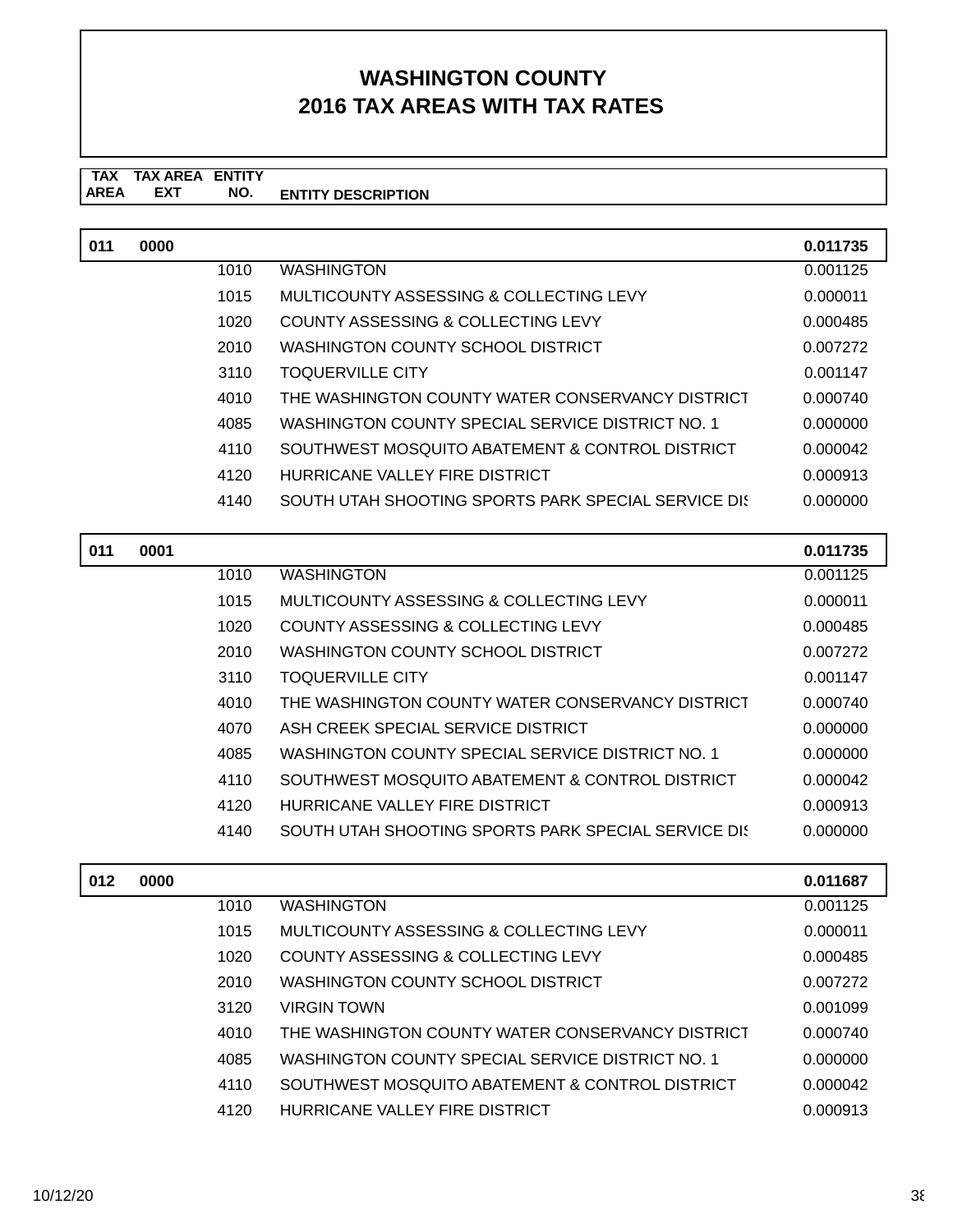#### **TAX TAX AREA ENTITY AREA EXT NO. ENTITY DESCRIPTION EXT NO.**

4140 SOUTH UTAH SHOOTING SPORTS PARK SPECIAL SERVICE DI: 0.000000

| 013 | 0000 |      |                                                      | 0.011072 |
|-----|------|------|------------------------------------------------------|----------|
|     |      | 1010 | <b>WASHINGTON</b>                                    | 0.001125 |
|     |      | 1015 | MULTICOUNTY ASSESSING & COLLECTING LEVY              | 0.000011 |
|     |      | 1020 | COUNTY ASSESSING & COLLECTING LEVY                   | 0.000485 |
|     |      | 2010 | WASHINGTON COUNTY SCHOOL DISTRICT                    | 0.007272 |
|     |      | 3130 | <b>WASHINGTON CITY</b>                               | 0.001397 |
|     |      | 4010 | THE WASHINGTON COUNTY WATER CONSERVANCY DISTRICT     | 0.000740 |
|     |      | 4070 | ASH CREEK SPECIAL SERVICE DISTRICT                   | 0.000000 |
|     |      | 4085 | WASHINGTON COUNTY SPECIAL SERVICE DISTRICT NO. 1     | 0.000000 |
|     |      | 4110 | SOUTHWEST MOSQUITO ABATEMENT & CONTROL DISTRICT      | 0.000042 |
|     |      | 4140 | SOUTH UTAH SHOOTING SPORTS PARK SPECIAL SERVICE DIST | 0.000000 |
|     |      | 4150 | WASHINGTON COUNTY FLOOD CONTROL                      | 0.000000 |
|     |      |      |                                                      |          |
| 013 | 0001 |      |                                                      | 0.011072 |
|     |      | 1010 | <b>WASHINGTON</b>                                    | 0.001125 |
|     |      | 1015 | MULTICOUNTY ASSESSING & COLLECTING LEVY              | 0.000011 |
|     |      | 1020 | COUNTY ASSESSING & COLLECTING LEVY                   | 0.000485 |
|     |      | 2010 | WASHINGTON COUNTY SCHOOL DISTRICT                    | 0.007272 |
|     |      | 3130 | <b>WASHINGTON CITY</b>                               | 0.001397 |
|     |      | 4010 | THE WASHINGTON COUNTY WATER CONSERVANCY DISTRICT     | 0.000740 |
|     |      | 4085 | WASHINGTON COUNTY SPECIAL SERVICE DISTRICT NO. 1     | 0.000000 |
|     |      | 4110 | SOUTHWEST MOSQUITO ABATEMENT & CONTROL DISTRICT      | 0.000042 |
|     |      | 4140 | SOUTH UTAH SHOOTING SPORTS PARK SPECIAL SERVICE DIS  | 0.000000 |
|     |      | 4150 | WASHINGTON COUNTY FLOOD CONTROL                      | 0.000000 |
| 015 | 0000 |      |                                                      | 0.009675 |
|     |      | 1010 | <b>WASHINGTON</b>                                    | 0.001125 |
|     |      | 1015 | MULTICOUNTY ASSESSING & COLLECTING LEVY              | 0.000011 |
|     |      | 1020 | COUNTY ASSESSING & COLLECTING LEVY                   | 0.000485 |
|     |      | 2010 | WASHINGTON COUNTY SCHOOL DISTRICT                    | 0.007272 |
|     |      | 4010 | THE WASHINGTON COUNTY WATER CONSERVANCY DISTRICT     | 0.000740 |

4085 WASHINGTON COUNTY SPECIAL SERVICE DISTRICT NO. 1 0.000000 4110 SOUTHWEST MOSQUITO ABATEMENT & CONTROL DISTRICT 0.000042

4070 ASH CREEK SPECIAL SERVICE DISTRICT 0.0000000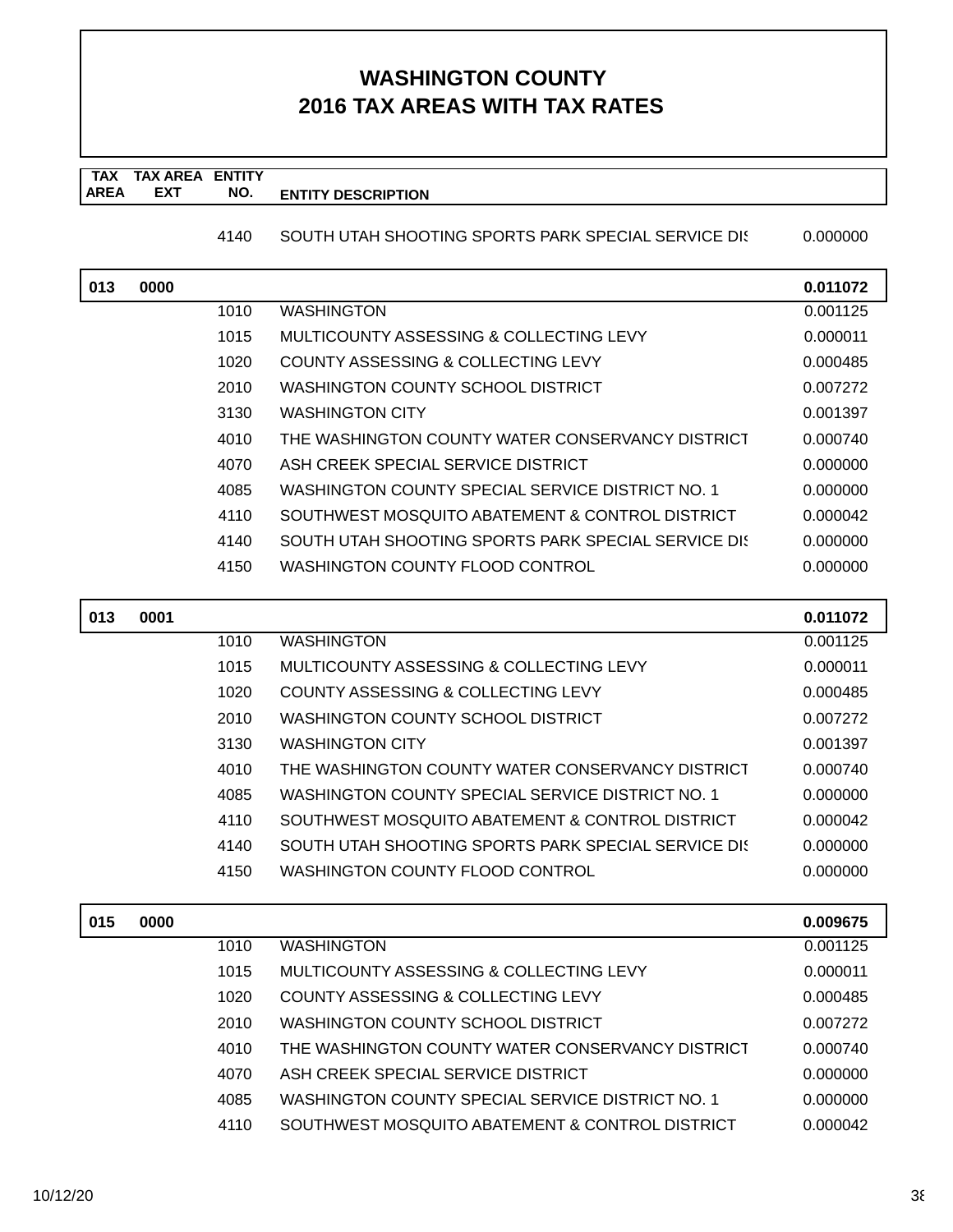#### **TAX TAX AREA ENTITY AREA EXT NO. ENTITY DESCRIPTION EXT NO.**

4140 SOUTH UTAH SHOOTING SPORTS PARK SPECIAL SERVICE DI: 0.000000

| 015 | 0001 |      |                                                     | 0.009675 |
|-----|------|------|-----------------------------------------------------|----------|
|     |      | 1010 | <b>WASHINGTON</b>                                   | 0.001125 |
|     |      | 1015 | MULTICOUNTY ASSESSING & COLLECTING LEVY             | 0.000011 |
|     |      | 1020 | COUNTY ASSESSING & COLLECTING LEVY                  | 0.000485 |
|     |      | 2010 | WASHINGTON COUNTY SCHOOL DISTRICT                   | 0.007272 |
|     |      | 4010 | THE WASHINGTON COUNTY WATER CONSERVANCY DISTRICT    | 0.000740 |
|     |      | 4080 | PINE VALLEY SPECIAL SERVICE DISTRICT (N)            | 0.000000 |
|     |      | 4085 | WASHINGTON COUNTY SPECIAL SERVICE DISTRICT NO. 1    | 0.000000 |
|     |      | 4110 | SOUTHWEST MOSQUITO ABATEMENT & CONTROL DISTRICT     | 0.000042 |
|     |      | 4140 | SOUTH UTAH SHOOTING SPORTS PARK SPECIAL SERVICE DIS | 0.000000 |
| 015 | 0002 |      |                                                     | 0.009675 |
|     |      | 1010 | WASHINGTON                                          | 0.001125 |
|     |      | 1015 | MULTICOUNTY ASSESSING & COLLECTING LEVY             | 0.000011 |
|     |      | 1020 | COUNTY ASSESSING & COLLECTING LEVY                  | 0.000485 |

| 2010 | WASHINGTON COUNTY SCHOOL DISTRICT                    | 0.007272 |
|------|------------------------------------------------------|----------|
| 4010 | THE WASHINGTON COUNTY WATER CONSERVANCY DISTRICT     | 0.000740 |
| 4075 | ANGEL SPRINGS SPECIAL SERVICE DISTRICT M 2003        | 0.000000 |
| 4085 | WASHINGTON COUNTY SPECIAL SERVICE DISTRICT NO. 1     | 0.000000 |
| 4110 | SOUTHWEST MOSQUITO ABATEMENT & CONTROL DISTRICT      | 0.000042 |
| 4140 | SOUTH UTAH SHOOTING SPORTS PARK SPECIAL SERVICE DIST | 0.000000 |

| 015 | 0003 |      |                                                      | 0.009675 |
|-----|------|------|------------------------------------------------------|----------|
|     |      | 1010 | <b>WASHINGTON</b>                                    | 0.001125 |
|     |      | 1015 | MULTICOUNTY ASSESSING & COLLECTING LEVY              | 0.000011 |
|     |      | 1020 | COUNTY ASSESSING & COLLECTING LEVY                   | 0.000485 |
|     |      | 2010 | WASHINGTON COUNTY SCHOOL DISTRICT                    | 0.007272 |
|     |      | 4010 | THE WASHINGTON COUNTY WATER CONSERVANCY DISTRICT     | 0.000740 |
|     |      | 4085 | WASHINGTON COUNTY SPECIAL SERVICE DISTRICT NO. 1     | 0.000000 |
|     |      | 4110 | SOUTHWEST MOSQUITO ABATEMENT & CONTROL DISTRICT      | 0.000042 |
|     |      | 4140 | SOUTH UTAH SHOOTING SPORTS PARK SPECIAL SERVICE DIST | 0.000000 |
|     |      |      |                                                      |          |
| 015 | 0004 |      |                                                      | 0.009675 |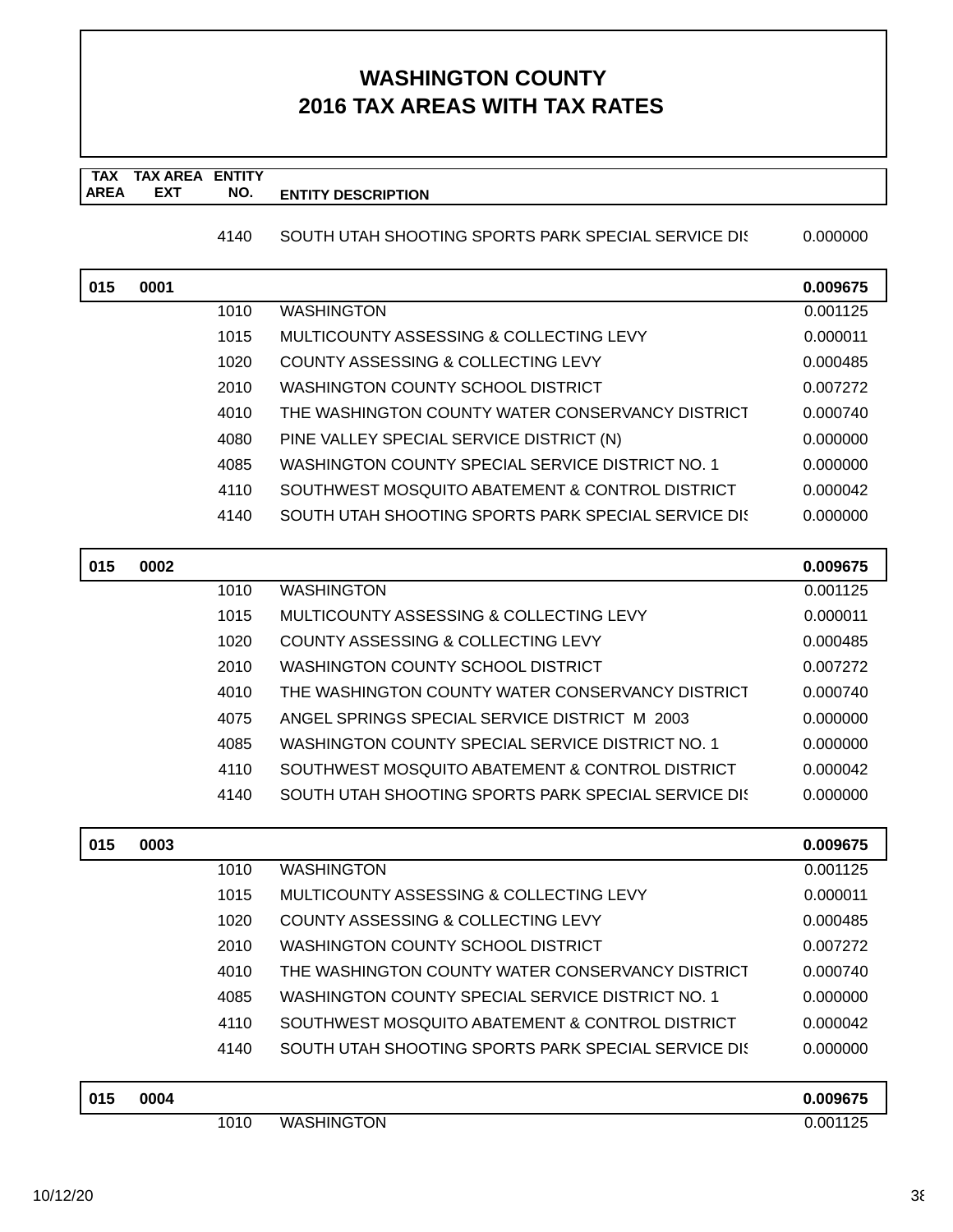| <b>TAX</b><br><b>AREA</b> | <b>TAX AREA ENTITY</b><br><b>EXT</b> | NO.  | <b>ENTITY DESCRIPTION</b>                            |          |
|---------------------------|--------------------------------------|------|------------------------------------------------------|----------|
|                           |                                      |      |                                                      |          |
|                           |                                      | 1015 | MULTICOUNTY ASSESSING & COLLECTING LEVY              | 0.000011 |
|                           |                                      | 1020 | COUNTY ASSESSING & COLLECTING LEVY                   | 0.000485 |
|                           |                                      | 2010 | <b>WASHINGTON COUNTY SCHOOL DISTRICT</b>             | 0.007272 |
|                           |                                      | 4010 | THE WASHINGTON COUNTY WATER CONSERVANCY DISTRICT     | 0.000740 |
|                           |                                      | 4085 | WASHINGTON COUNTY SPECIAL SERVICE DISTRICT NO. 1     | 0.000000 |
|                           |                                      | 4110 | SOUTHWEST MOSQUITO ABATEMENT & CONTROL DISTRICT      | 0.000042 |
|                           |                                      | 4140 | SOUTH UTAH SHOOTING SPORTS PARK SPECIAL SERVICE DIST | 0.000000 |
|                           |                                      | 4150 | WASHINGTON COUNTY FLOOD CONTROL                      | 0.000000 |
| 018                       | 0000                                 |      |                                                      | 0.012131 |
|                           |                                      | 1010 | <b>WASHINGTON</b>                                    | 0.001125 |
|                           |                                      | 1015 | MULTICOUNTY ASSESSING & COLLECTING LEVY              | 0.000011 |
|                           |                                      | 1020 | COUNTY ASSESSING & COLLECTING LEVY                   | 0.000485 |
|                           |                                      | 2010 | <b>WASHINGTON COUNTY SCHOOL DISTRICT</b>             | 0.007272 |
|                           |                                      | 3075 | <b>ROCKVILLE</b>                                     | 0.002231 |
|                           |                                      | 4010 | THE WASHINGTON COUNTY WATER CONSERVANCY DISTRICT     | 0.000740 |
|                           |                                      | 4030 | ROCKVILLE/SPRINGDALE FIRE PROTECTION DISTRICT        | 0.000225 |
|                           |                                      | 4110 | SOUTHWEST MOSQUITO ABATEMENT & CONTROL DISTRICT      | 0.000042 |
|                           |                                      | 4140 | SOUTH UTAH SHOOTING SPORTS PARK SPECIAL SERVICE DIST | 0.000000 |
| 022                       | 0000                                 |      |                                                      | 0.009675 |
|                           |                                      | 1010 | <b>WASHINGTON</b>                                    | 0.001125 |
|                           |                                      | 1015 | MULTICOUNTY ASSESSING & COLLECTING LEVY              | 0.000011 |
|                           |                                      | 1020 | COUNTY ASSESSING & COLLECTING LEVY                   | 0.000485 |
|                           |                                      | 2010 | <b>WASHINGTON COUNTY SCHOOL DISTRICT</b>             | 0.007272 |
|                           |                                      | 4010 | THE WASHINGTON COUNTY WATER CONSERVANCY DISTRICT     | 0.000740 |
|                           |                                      | 4050 | DIXIE DEER SPECIAL SERVICE DISTRICT                  | 0.000000 |
|                           |                                      | 4055 | NORTHWESTERN SPECIAL SERVICE DISTRICT                | 0.000000 |
|                           |                                      | 4085 | WASHINGTON COUNTY SPECIAL SERVICE DISTRICT NO. 1     | 0.000000 |
|                           |                                      | 4110 | SOUTHWEST MOSQUITO ABATEMENT & CONTROL DISTRICT      | 0.000042 |
|                           |                                      | 4140 | SOUTH UTAH SHOOTING SPORTS PARK SPECIAL SERVICE DIST | 0.000000 |
| 027                       | 0000                                 |      |                                                      | 0.012382 |
|                           |                                      | 1010 | <b>WASHINGTON</b>                                    | 0.001125 |
|                           |                                      | 1015 | MULTICOUNTY ASSESSING & COLLECTING LEVY              | 0.000011 |
|                           |                                      | 1020 | COUNTY ASSESSING & COLLECTING LEVY                   | 0.000485 |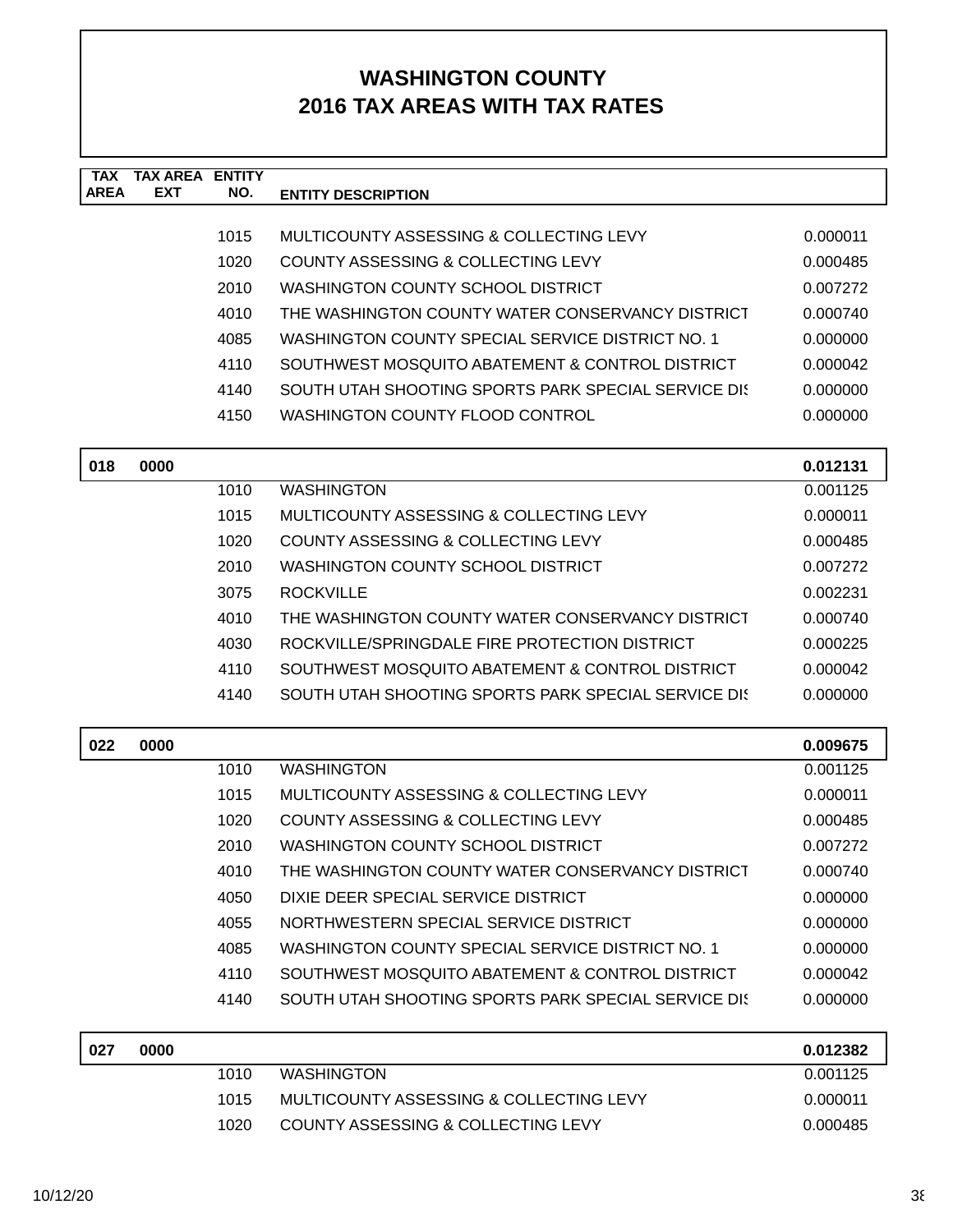| TAX<br><b>AREA</b> | <b>TAX AREA ENTITY</b><br><b>EXT</b> | NO.  | <b>ENTITY DESCRIPTION</b>                            |          |
|--------------------|--------------------------------------|------|------------------------------------------------------|----------|
|                    |                                      |      |                                                      |          |
|                    |                                      | 2010 | WASHINGTON COUNTY SCHOOL DISTRICT                    | 0.007272 |
|                    |                                      | 3030 | <b>HURRICANE CITY</b>                                | 0.001794 |
|                    |                                      | 4010 | THE WASHINGTON COUNTY WATER CONSERVANCY DISTRICT     | 0.000740 |
|                    |                                      | 4070 | ASH CREEK SPECIAL SERVICE DISTRICT                   | 0.000000 |
|                    |                                      | 4085 | WASHINGTON COUNTY SPECIAL SERVICE DISTRICT NO. 1     | 0.000000 |
|                    |                                      | 4110 | SOUTHWEST MOSQUITO ABATEMENT & CONTROL DISTRICT      | 0.000042 |
|                    |                                      | 4120 | HURRICANE VALLEY FIRE DISTRICT                       | 0.000913 |
|                    |                                      | 4140 | SOUTH UTAH SHOOTING SPORTS PARK SPECIAL SERVICE DIST | 0.000000 |
|                    |                                      | 8050 | HURRICANE REDEVELOPMENT PROJECT AREA NO. 1           | 0.000000 |
|                    |                                      |      |                                                      |          |
| 028                | 0000                                 |      |                                                      | 0.012382 |
|                    |                                      | 1010 | <b>WASHINGTON</b>                                    | 0.001125 |
|                    |                                      | 1015 | MULTICOUNTY ASSESSING & COLLECTING LEVY              | 0.000011 |
|                    |                                      | 1020 | COUNTY ASSESSING & COLLECTING LEVY                   | 0.000485 |
|                    |                                      | 2010 | WASHINGTON COUNTY SCHOOL DISTRICT                    | 0.007272 |
|                    |                                      | 3030 | <b>HURRICANE CITY</b>                                | 0.001794 |
|                    |                                      | 4010 | THE WASHINGTON COUNTY WATER CONSERVANCY DISTRICT     | 0.000740 |
|                    |                                      | 4070 | ASH CREEK SPECIAL SERVICE DISTRICT                   | 0.000000 |
|                    |                                      | 4085 | WASHINGTON COUNTY SPECIAL SERVICE DISTRICT NO. 1     | 0.000000 |
|                    |                                      | 4110 | SOUTHWEST MOSQUITO ABATEMENT & CONTROL DISTRICT      | 0.000042 |
|                    |                                      | 4120 | HURRICANE VALLEY FIRE DISTRICT                       | 0.000913 |
|                    |                                      | 4140 | SOUTH UTAH SHOOTING SPORTS PARK SPECIAL SERVICE DIST | 0.000000 |
|                    |                                      | 8052 | HURRICANE REDEVELOPMENT PROJECT AREA NO. 2           | 0.000000 |
| 029                | 0000                                 |      |                                                      | 0.012382 |
|                    |                                      | 1010 | <b>WASHINGTON</b>                                    | 0.001125 |
|                    |                                      | 1015 | MULTICOUNTY ASSESSING & COLLECTING LEVY              | 0.000011 |
|                    |                                      | 1020 | <b>COUNTY ASSESSING &amp; COLLECTING LEVY</b>        | 0.000485 |
|                    |                                      | 2010 | WASHINGTON COUNTY SCHOOL DISTRICT                    | 0.007272 |
|                    |                                      | 3030 | <b>HURRICANE CITY</b>                                | 0.001794 |
|                    |                                      | 4010 | THE WASHINGTON COUNTY WATER CONSERVANCY DISTRICT     | 0.000740 |
|                    |                                      | 4070 | ASH CREEK SPECIAL SERVICE DISTRICT                   | 0.000000 |
|                    |                                      | 4085 | WASHINGTON COUNTY SPECIAL SERVICE DISTRICT NO. 1     | 0.000000 |
|                    |                                      | 4110 | SOUTHWEST MOSQUITO ABATEMENT & CONTROL DISTRICT      | 0.000042 |
|                    |                                      | 4120 | HURRICANE VALLEY FIRE DISTRICT                       | 0.000913 |
|                    |                                      | 4140 | SOUTH UTAH SHOOTING SPORTS PARK SPECIAL SERVICE DIS  | 0.000000 |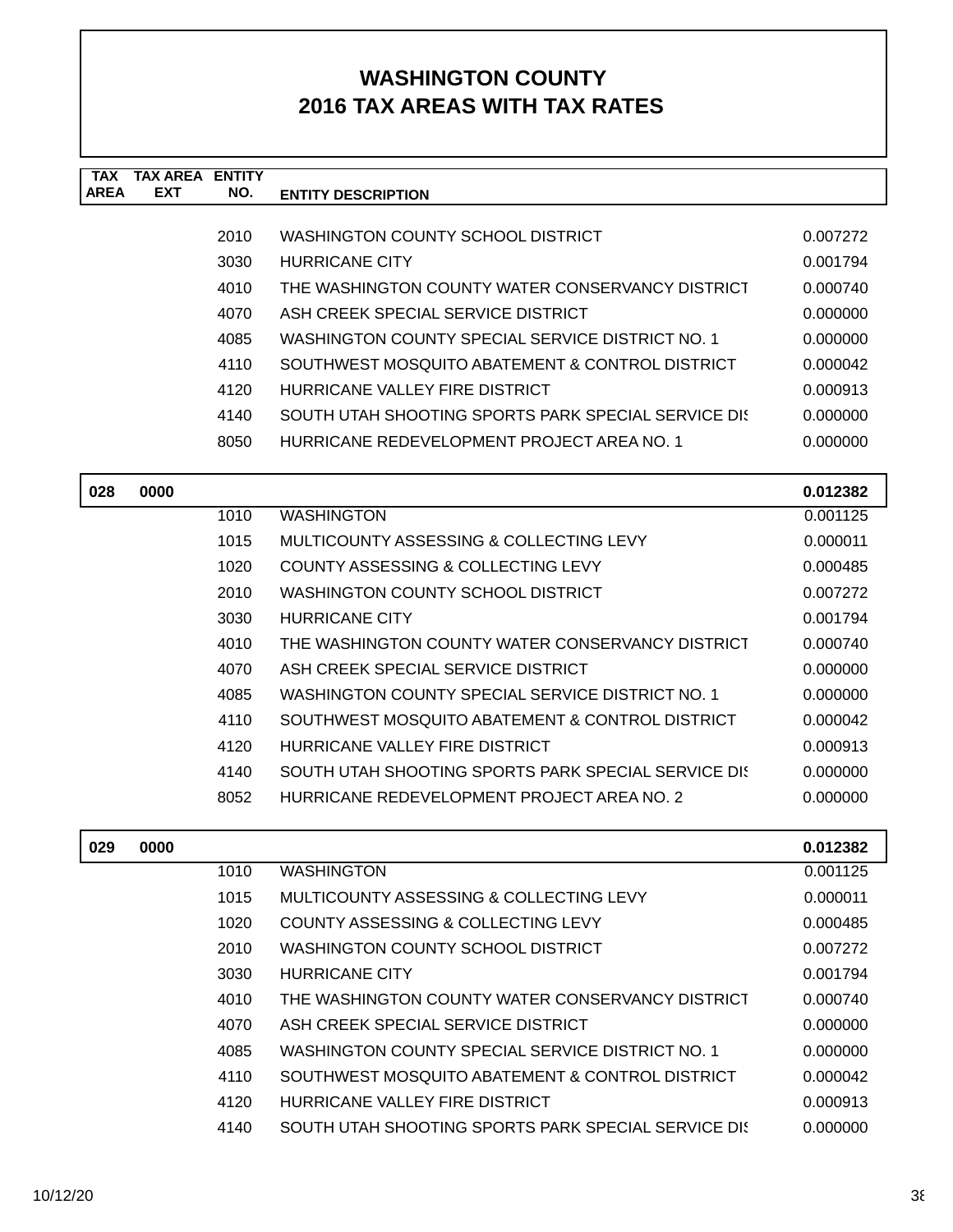**TAX TAX AREA ENTITY AREA ENTITY DESCRIPTION EXT NO.**

8054 HURRICANE REDEVELOPMENT PROJECT AREA NO. 3 0.0000000

| 032 | 0000 |      |                                                      | 0.011188 |
|-----|------|------|------------------------------------------------------|----------|
|     |      | 1010 | <b>WASHINGTON</b>                                    | 0.001125 |
|     |      | 1015 | <b>MULTICOUNTY ASSESSING &amp; COLLECTING LEVY</b>   | 0.000011 |
|     |      | 1020 | COUNTY ASSESSING & COLLECTING LEVY                   | 0.000485 |
|     |      | 2010 | <b>WASHINGTON COUNTY SCHOOL DISTRICT</b>             | 0.007272 |
|     |      | 3080 | <b>ST GEORGE CITY</b>                                | 0.001513 |
|     |      | 4010 | THE WASHINGTON COUNTY WATER CONSERVANCY DISTRICT     | 0.000740 |
|     |      | 4085 | WASHINGTON COUNTY SPECIAL SERVICE DISTRICT NO. 1     | 0.000000 |
|     |      | 4110 | SOUTHWEST MOSQUITO ABATEMENT & CONTROL DISTRICT      | 0.000042 |
|     |      | 4140 | SOUTH UTAH SHOOTING SPORTS PARK SPECIAL SERVICE DIST | 0.000000 |
|     |      | 4150 | WASHINGTON COUNTY FLOOD CONTROL                      | 0.000000 |
|     |      | 8032 | ST. GEORGE I-15 ECONOMIC DEVELOPMENT PROJECT AREA    | 0.000000 |
|     |      |      |                                                      |          |
| 034 | 0000 |      |                                                      | 0.010282 |
|     |      | 1010 | <b>WASHINGTON</b>                                    | 0.001125 |
|     |      | 1015 | <b>MULTICOUNTY ASSESSING &amp; COLLECTING LEVY</b>   | 0.000011 |
|     |      | 1020 | <b>COUNTY ASSESSING &amp; COLLECTING LEVY</b>        | 0.000485 |
|     |      | 2010 | WASHINGTON COUNTY SCHOOL DISTRICT                    | 0.007272 |
|     |      | 4010 | THE WASHINGTON COUNTY WATER CONSERVANCY DISTRICT     | 0.000740 |
|     |      | 4065 | SOUTHWESTERN SPECIAL SERVICE DISTRICT                | 0.000607 |
|     |      | 4085 | WASHINGTON COUNTY SPECIAL SERVICE DISTRICT NO. 1     | 0.000000 |
|     |      | 4110 | SOUTHWEST MOSQUITO ABATEMENT & CONTROL DISTRICT      | 0.000042 |
|     |      | 4140 | SOUTH UTAH SHOOTING SPORTS PARK SPECIAL SERVICE DIS  | 0.000000 |
|     |      |      |                                                      |          |
| 035 | 0000 |      |                                                      | 0.009675 |
|     |      | 1010 | <b>WASHINGTON</b>                                    | 0.001125 |
|     |      | 1015 | MULTICOUNTY ASSESSING & COLLECTING LEVY              | 0.000011 |
|     |      | 1020 | COUNTY ASSESSING & COLLECTING LEVY                   | 0.000485 |
|     |      | 2010 | WASHINGTON COUNTY SCHOOL DISTRICT                    | 0.007272 |
|     |      | 4010 | THE WASHINGTON COUNTY WATER CONSERVANCY DISTRICT     | 0.000740 |
|     |      | 4055 | NORTHWESTERN SPECIAL SERVICE DISTRICT                | 0.000000 |
|     |      | 4085 | WASHINGTON COUNTY SPECIAL SERVICE DISTRICT NO. 1     | 0.000000 |
|     |      | 4110 | SOUTHWEST MOSQUITO ABATEMENT & CONTROL DISTRICT      | 0.000042 |
|     |      | 4140 | SOUTH UTAH SHOOTING SPORTS PARK SPECIAL SERVICE DIS  | 0.000000 |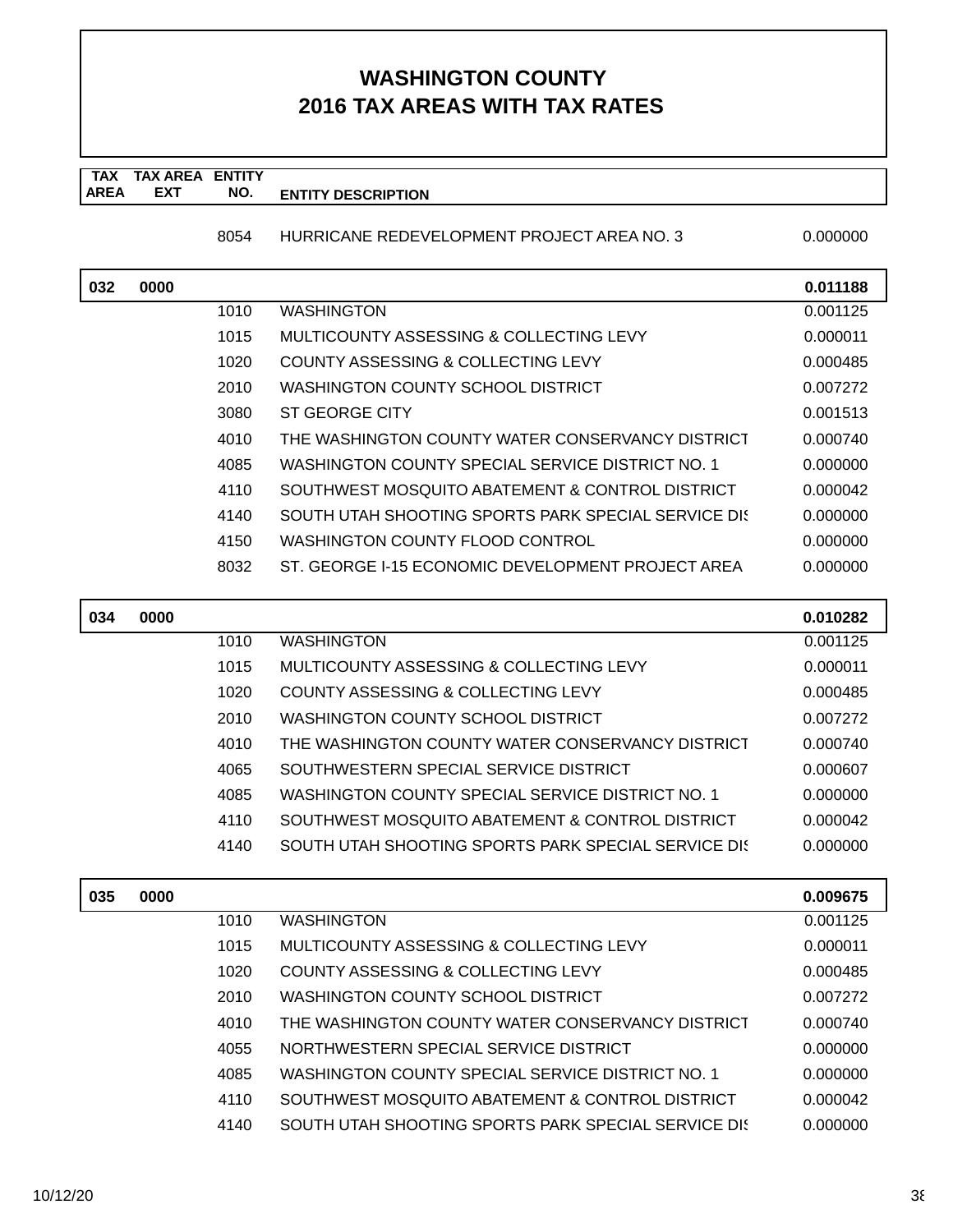**TAX TAX AREA ENTITY AREA ENTITY DESCRIPTION EXT NO.**

| 038 | 0000 |      |                                                     | 0.010391 |
|-----|------|------|-----------------------------------------------------|----------|
|     |      | 1010 | <b>WASHINGTON</b>                                   | 0.001125 |
|     |      | 1015 | MULTICOUNTY ASSESSING & COLLECTING LEVY             | 0.000011 |
|     |      | 1020 | COUNTY ASSESSING & COLLECTING LEVY                  | 0.000485 |
|     |      | 2010 | WASHINGTON COUNTY SCHOOL DISTRICT                   | 0.007272 |
|     |      | 4010 | THE WASHINGTON COUNTY WATER CONSERVANCY DISTRICT    | 0.000740 |
|     |      | 4085 | WASHINGTON COUNTY SPECIAL SERVICE DISTRICT NO. 1    | 0.000000 |
|     |      | 4090 | NEW HARMONY VALLEY SPECIAL SERVICE DISTRICT         | 0.000716 |
|     |      | 4110 | SOUTHWEST MOSQUITO ABATEMENT & CONTROL DISTRICT     | 0.000042 |
|     |      | 4140 | SOUTH UTAH SHOOTING SPORTS PARK SPECIAL SERVICE DIS | 0.000000 |
|     |      |      |                                                     |          |

| 040 | 0000 |      |                                                     | 0.011188 |
|-----|------|------|-----------------------------------------------------|----------|
|     |      | 1010 | <b>WASHINGTON</b>                                   | 0.001125 |
|     |      | 1015 | MULTICOUNTY ASSESSING & COLLECTING LEVY             | 0.000011 |
|     |      | 1020 | COUNTY ASSESSING & COLLECTING LEVY                  | 0.000485 |
|     |      | 2010 | WASHINGTON COUNTY SCHOOL DISTRICT                   | 0.007272 |
|     |      | 3080 | ST GEORGE CITY                                      | 0.001513 |
|     |      | 4010 | THE WASHINGTON COUNTY WATER CONSERVANCY DISTRICT    | 0.000740 |
|     |      | 4085 | WASHINGTON COUNTY SPECIAL SERVICE DISTRICT NO. 1    | 0.000000 |
|     |      | 4110 | SOUTHWEST MOSQUITO ABATEMENT & CONTROL DISTRICT     | 0.000042 |
|     |      | 4140 | SOUTH UTAH SHOOTING SPORTS PARK SPECIAL SERVICE DIS | 0.000000 |
|     |      | 4150 | WASHINGTON COUNTY FLOOD CONTROL                     | 0.000000 |
|     |      | 8033 | FORT PIERCE ECONOMIC DEVELOPMENT PROJECT AREA PH    | 0.000000 |

| 041 | 0000 |      |                                                  | 0.014072 |
|-----|------|------|--------------------------------------------------|----------|
|     |      | 1010 | <b>WASHINGTON</b>                                | 0.001125 |
|     |      | 1015 | MULTICOUNTY ASSESSING & COLLECTING LEVY          | 0.000011 |
|     |      | 1020 | COUNTY ASSESSING & COLLECTING LEVY               | 0.000485 |
|     |      | 2010 | WASHINGTON COUNTY SCHOOL DISTRICT                | 0.007272 |
|     |      | 3130 | <b>WASHINGTON CITY</b>                           | 0.001397 |
|     |      | 4010 | THE WASHINGTON COUNTY WATER CONSERVANCY DISTRICT | 0.000740 |
|     |      | 4070 | ASH CREEK SPECIAL SERVICE DISTRICT               | 0.000000 |
|     |      | 4085 | WASHINGTON COUNTY SPECIAL SERVICE DISTRICT NO. 1 | 0.000000 |
|     |      | 4100 | CORAL CANYON SPECIAL SERVICE DISTRICT            | 0.003000 |
|     |      | 4110 | SOUTHWEST MOSQUITO ABATEMENT & CONTROL DISTRICT  | 0.000042 |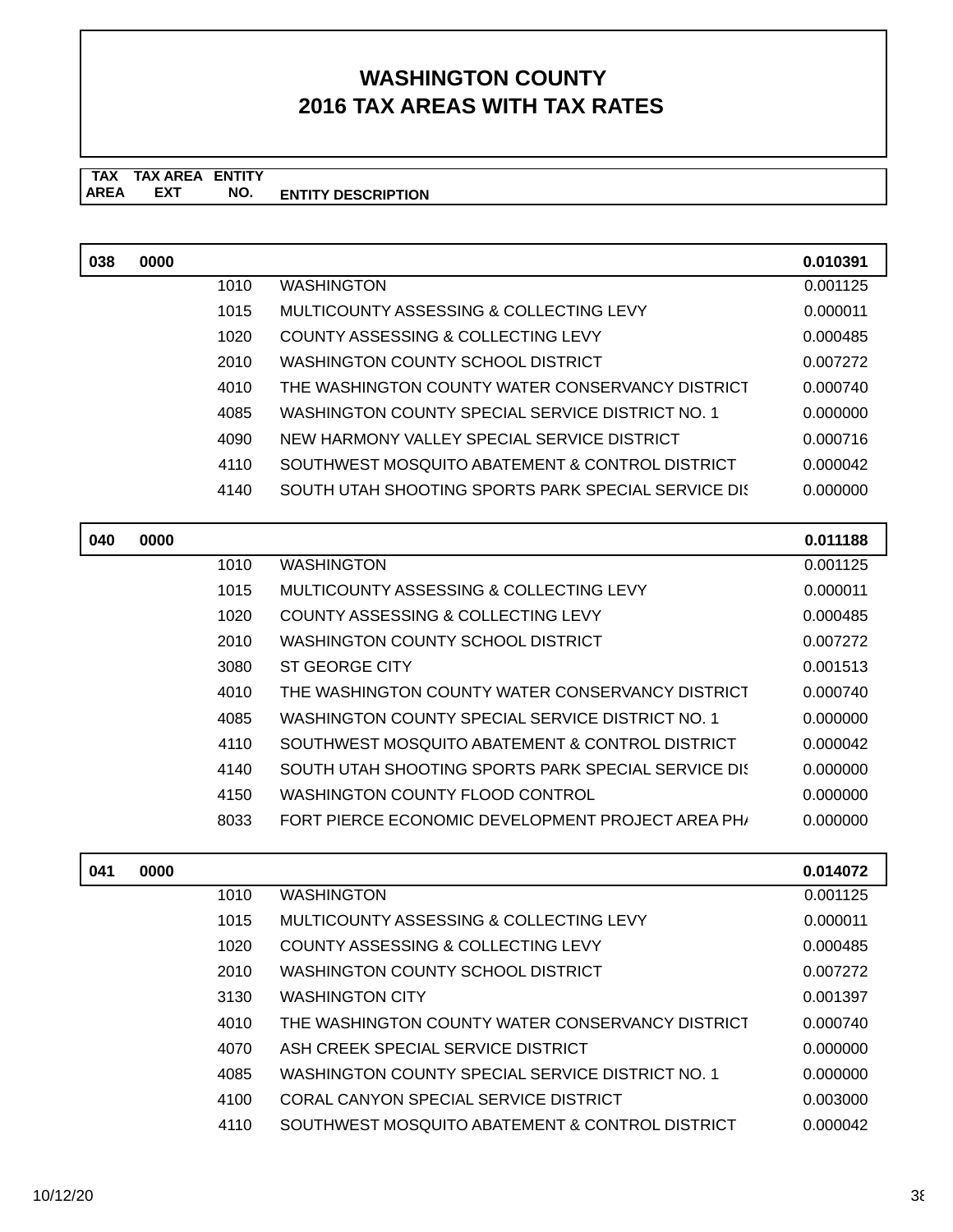| <b>TAX</b>  | <b>TAX AREA ENTITY</b> |      |                                                      |                      |
|-------------|------------------------|------|------------------------------------------------------|----------------------|
| <b>AREA</b> | <b>EXT</b>             | NO.  | <b>ENTITY DESCRIPTION</b>                            |                      |
|             |                        | 4140 | SOUTH UTAH SHOOTING SPORTS PARK SPECIAL SERVICE DIS  | 0.000000             |
|             |                        | 4150 | WASHINGTON COUNTY FLOOD CONTROL                      | 0.000000             |
|             |                        |      |                                                      |                      |
| 041         | 0001                   |      |                                                      | 0.014072             |
|             |                        | 1010 | <b>WASHINGTON</b>                                    | 0.001125             |
|             |                        | 1015 | MULTICOUNTY ASSESSING & COLLECTING LEVY              | 0.000011             |
|             |                        | 1020 | COUNTY ASSESSING & COLLECTING LEVY                   | 0.000485             |
|             |                        | 2010 | WASHINGTON COUNTY SCHOOL DISTRICT                    | 0.007272             |
|             |                        | 3130 | <b>WASHINGTON CITY</b>                               | 0.001397             |
|             |                        | 4010 | THE WASHINGTON COUNTY WATER CONSERVANCY DISTRICT     | 0.000740             |
|             |                        | 4085 | WASHINGTON COUNTY SPECIAL SERVICE DISTRICT NO. 1     | 0.000000             |
|             |                        | 4100 | <b>CORAL CANYON SPECIAL SERVICE DISTRICT</b>         | 0.003000             |
|             |                        | 4110 | SOUTHWEST MOSQUITO ABATEMENT & CONTROL DISTRICT      | 0.000042             |
|             |                        | 4140 | SOUTH UTAH SHOOTING SPORTS PARK SPECIAL SERVICE DIST | 0.000000             |
|             |                        | 4150 | WASHINGTON COUNTY FLOOD CONTROL                      | 0.000000             |
|             |                        |      |                                                      |                      |
| 042         | 0000                   |      |                                                      | 0.011402             |
|             |                        | 1010 | <b>WASHINGTON</b>                                    | 0.001125             |
|             |                        | 1015 | MULTICOUNTY ASSESSING & COLLECTING LEVY              | 0.000011             |
|             |                        | 1020 | COUNTY ASSESSING & COLLECTING LEVY                   | 0.000485             |
|             |                        | 2010 | WASHINGTON COUNTY SCHOOL DISTRICT                    | 0.007272             |
|             |                        | 3040 | <b>IVINS TOWN</b>                                    | 0.001727             |
|             |                        | 4010 | THE WASHINGTON COUNTY WATER CONSERVANCY DISTRICT     | 0.000740             |
|             |                        | 4085 | WASHINGTON COUNTY SPECIAL SERVICE DISTRICT NO. 1     | 0.000000             |
|             |                        | 4110 | SOUTHWEST MOSQUITO ABATEMENT & CONTROL DISTRICT      | 0.000042             |
|             |                        | 4140 | SOUTH UTAH SHOOTING SPORTS PARK SPECIAL SERVICE DIST | 0.000000             |
|             |                        | 8100 | SNOW CANYON PARKWAY ECONOMIC DEVELOPMENT PLAN -      | 0.000000             |
|             | 0000                   |      |                                                      |                      |
| 043         |                        | 1010 | <b>WASHINGTON</b>                                    | 0.011188<br>0.001125 |
|             |                        | 1015 | MULTICOUNTY ASSESSING & COLLECTING LEVY              | 0.000011             |
|             |                        | 1020 | COUNTY ASSESSING & COLLECTING LEVY                   | 0.000485             |
|             |                        | 2010 | <b>WASHINGTON COUNTY SCHOOL DISTRICT</b>             | 0.007272             |
|             |                        | 3080 | <b>ST GEORGE CITY</b>                                | 0.001513             |
|             |                        | 4010 | THE WASHINGTON COUNTY WATER CONSERVANCY DISTRICT     | 0.000740             |
|             |                        | 4085 | WASHINGTON COUNTY SPECIAL SERVICE DISTRICT NO. 1     | 0.000000             |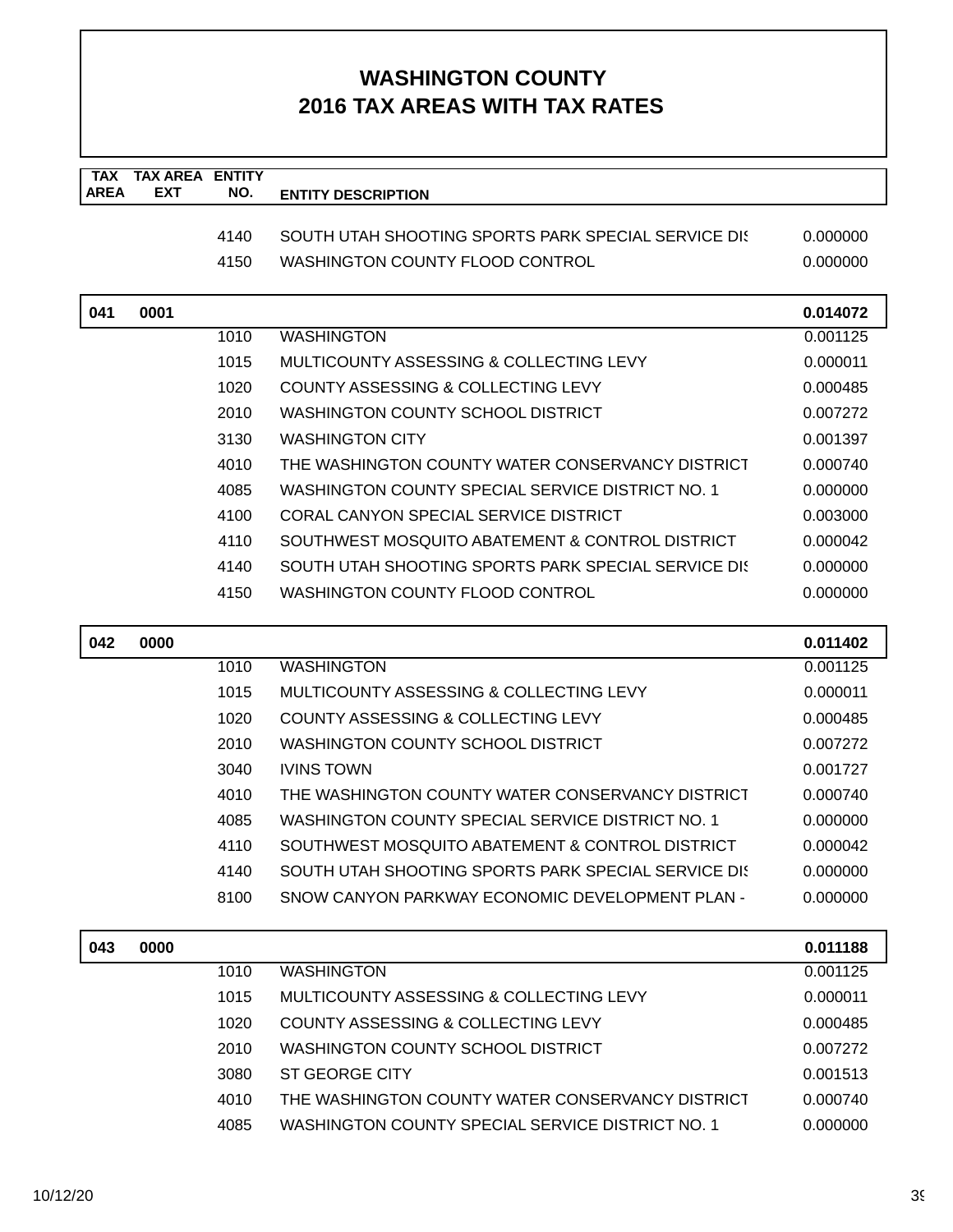| <b>TAX</b><br><b>AREA</b> | <b>TAX AREA ENTITY</b><br>EXT | NO.  | <b>ENTITY DESCRIPTION</b>                                     |          |
|---------------------------|-------------------------------|------|---------------------------------------------------------------|----------|
|                           |                               |      |                                                               |          |
|                           |                               | 4110 | SOUTHWEST MOSQUITO ABATEMENT & CONTROL DISTRICT               | 0.000042 |
|                           |                               | 4140 | SOUTH UTAH SHOOTING SPORTS PARK SPECIAL SERVICE DIST          | 0.000000 |
|                           |                               | 4150 | <b>WASHINGTON COUNTY FLOOD CONTROL</b>                        | 0.000000 |
|                           |                               | 8034 | FORT PIERCE ECONOMIC DEVELOPMENT PROJECT AREA PH              | 0.000000 |
| 044                       | 0000                          |      |                                                               | 0.011188 |
|                           |                               | 1010 | <b>WASHINGTON</b>                                             | 0.001125 |
|                           |                               | 1015 | MULTICOUNTY ASSESSING & COLLECTING LEVY                       | 0.000011 |
|                           |                               | 1020 | COUNTY ASSESSING & COLLECTING LEVY                            | 0.000485 |
|                           |                               | 2010 | WASHINGTON COUNTY SCHOOL DISTRICT                             | 0.007272 |
|                           |                               | 3080 | ST GEORGE CITY                                                | 0.001513 |
|                           |                               | 4010 | THE WASHINGTON COUNTY WATER CONSERVANCY DISTRICT              | 0.000740 |
|                           |                               | 4085 | WASHINGTON COUNTY SPECIAL SERVICE DISTRICT NO. 1              | 0.000000 |
|                           |                               | 4110 | SOUTHWEST MOSOUITO ABATEMENT & CONTROL DISTRICT               | 0.000042 |
|                           |                               | 4140 | SOUTH UTAH SHOOTING SPORTS PARK SPECIAL SERVICE DIS           | 0.000000 |
|                           |                               | 4150 | <b>WASHINGTON COUNTY FLOOD CONTROL</b>                        | 0.000000 |
|                           |                               | 8035 | FORT PIERCE ECONOMIC DEVELOPMENT PROJECT AREA PH <sub>1</sub> | 0.000000 |
| 045                       | 0000                          |      |                                                               | 0.011342 |
|                           |                               | 1010 | <b>WASHINGTON</b>                                             | 0.001125 |
|                           |                               | 1015 | MULTICOUNTY ASSESSING & COLLECTING LEVY                       | 0.000011 |
|                           |                               | 1020 | COUNTY ASSESSING & COLLECTING LEVY                            | 0.000485 |
|                           |                               | 2010 | <b>WASHINGTON COUNTY SCHOOL DISTRICT</b>                      | 0.007272 |
|                           |                               | 3005 | APPLE VALLEY TOWN                                             | 0.001667 |
|                           |                               | 4010 | THE WASHINGTON COUNTY WATER CONSERVANCY DISTRICT              | 0.000740 |
|                           |                               | 4085 | WASHINGTON COUNTY SPECIAL SERVICE DISTRICT NO. 1              | 0.000000 |
|                           |                               | 4110 | SOUTHWEST MOSQUITO ABATEMENT & CONTROL DISTRICT               | 0.000042 |
|                           |                               | 4135 | BIG PLAINS WATER AND SEWER SPECIAL SERVICE DISTRICT           | 0.000000 |
|                           |                               | 4140 | SOUTH UTAH SHOOTING SPORTS PARK SPECIAL SERVICE DIST          | 0.000000 |
| 046                       | 0000                          |      |                                                               | 0.011188 |
|                           |                               | 1010 | <b>WASHINGTON</b>                                             | 0.001125 |
|                           |                               | 1015 | MULTICOUNTY ASSESSING & COLLECTING LEVY                       | 0.000011 |
|                           |                               | 1020 | COUNTY ASSESSING & COLLECTING LEVY                            | 0.000485 |
|                           |                               | 2010 | WASHINGTON COUNTY SCHOOL DISTRICT                             | 0.007272 |
|                           |                               | 3080 | <b>ST GEORGE CITY</b>                                         | 0.001513 |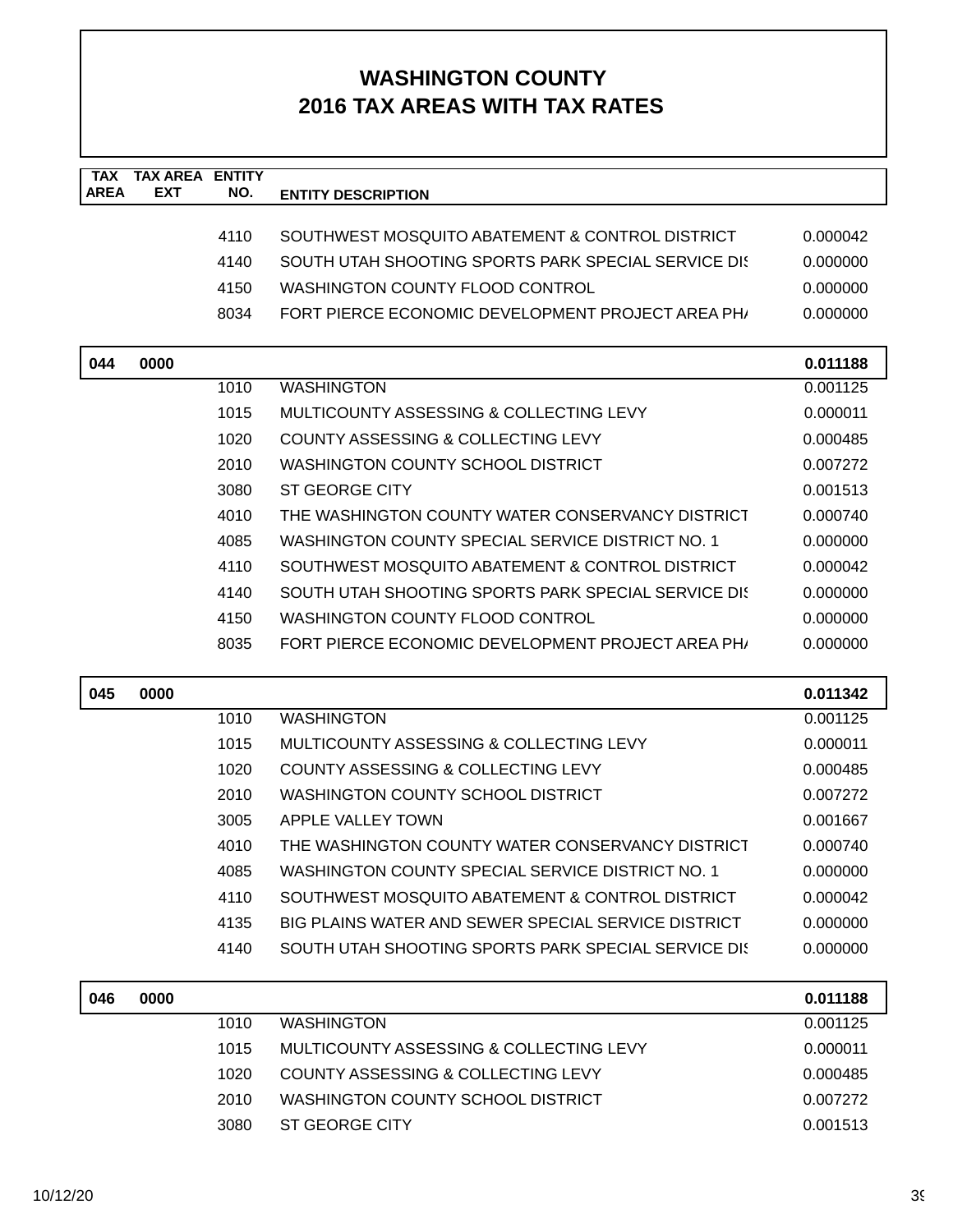| <b>TAX</b><br><b>AREA</b> | <b>TAX AREA</b><br><b>EXT</b> | <b>ENTITY</b> |                                                     |          |
|---------------------------|-------------------------------|---------------|-----------------------------------------------------|----------|
|                           |                               | NO.           | <b>ENTITY DESCRIPTION</b>                           |          |
|                           |                               | 4010          | THE WASHINGTON COUNTY WATER CONSERVANCY DISTRICT    | 0.000740 |
|                           |                               | 4085          | WASHINGTON COUNTY SPECIAL SERVICE DISTRICT NO. 1    | 0.000000 |
|                           |                               | 4110          | SOUTHWEST MOSQUITO ABATEMENT & CONTROL DISTRICT     | 0.000042 |
|                           |                               | 4140          | SOUTH UTAH SHOOTING SPORTS PARK SPECIAL SERVICE DIS | 0.000000 |
|                           |                               | 4150          | WASHINGTON COUNTY FLOOD CONTROL                     | 0.000000 |
|                           |                               | 8036          | FORT PIERCE COMMUNITY DEVELOPMENT AREA              | 0.000000 |
|                           |                               |               |                                                     |          |
| 047                       | 0000                          |               |                                                     | 0.010588 |
|                           |                               | 1010          | <b>WASHINGTON</b>                                   | 0.001125 |
|                           |                               | 1015          | MULTICOUNTY ASSESSING & COLLECTING LEVY             | 0.000011 |
|                           |                               | 1020          | COUNTY ASSESSING & COLLECTING LEVY                  | 0.000485 |
|                           |                               | 2010          | <b>WASHINGTON COUNTY SCHOOL DISTRICT</b>            | 0.007272 |
|                           |                               | 4010          | THE WASHINGTON COUNTY WATER CONSERVANCY DISTRICT    | 0.000740 |
|                           |                               | 4085          | WASHINGTON COUNTY SPECIAL SERVICE DISTRICT NO. 1    | 0.000000 |
|                           |                               | 4110          | SOUTHWEST MOSQUITO ABATEMENT & CONTROL DISTRICT     | 0.000042 |
|                           |                               | 4120          | HURRICANE VALLEY FIRE DISTRICT                      | 0.000913 |
|                           |                               | 4140          | SOUTH UTAH SHOOTING SPORTS PARK SPECIAL SERVICE DIS | 0.000000 |
|                           |                               |               |                                                     |          |
| 047                       | 0001                          |               |                                                     | 0.010588 |
|                           |                               | 1010          | <b>WASHINGTON</b>                                   | 0.001125 |
|                           |                               | 1015          | MULTICOUNTY ASSESSING & COLLECTING LEVY             | 0.000011 |
|                           |                               | 1020          | COUNTY ASSESSING & COLLECTING LEVY                  | 0.000485 |
|                           |                               | 2010          | <b>WASHINGTON COUNTY SCHOOL DISTRICT</b>            | 0.007272 |
|                           |                               | 4010          | THE WASHINGTON COUNTY WATER CONSERVANCY DISTRICT    | 0.000740 |
|                           |                               | 4085          | WASHINGTON COUNTY SPECIAL SERVICE DISTRICT NO. 1    | 0.000000 |
|                           |                               | 4110          | SOUTHWEST MOSQUITO ABATEMENT & CONTROL DISTRICT     | 0.000042 |
|                           |                               | 4120          | HURRICANE VALLEY FIRE DISTRICT                      | 0.000913 |
|                           |                               | 4140          | SOUTH UTAH SHOOTING SPORTS PARK SPECIAL SERVICE DIS | 0.000000 |
|                           |                               | 4150          | WASHINGTON COUNTY FLOOD CONTROL                     | 0.000000 |
|                           |                               |               |                                                     |          |
| 047                       | 0002                          |               |                                                     | 0.010588 |
|                           |                               | 1010          | <b>WASHINGTON</b>                                   | 0.001125 |
|                           |                               | 1015          | MULTICOUNTY ASSESSING & COLLECTING LEVY             | 0.000011 |
|                           |                               | 1020          | COUNTY ASSESSING & COLLECTING LEVY                  | 0.000485 |
|                           |                               | 2010          | WASHINGTON COUNTY SCHOOL DISTRICT                   | 0.007272 |
|                           |                               | 4010          | THE WASHINGTON COUNTY WATER CONSERVANCY DISTRICT    | 0.000740 |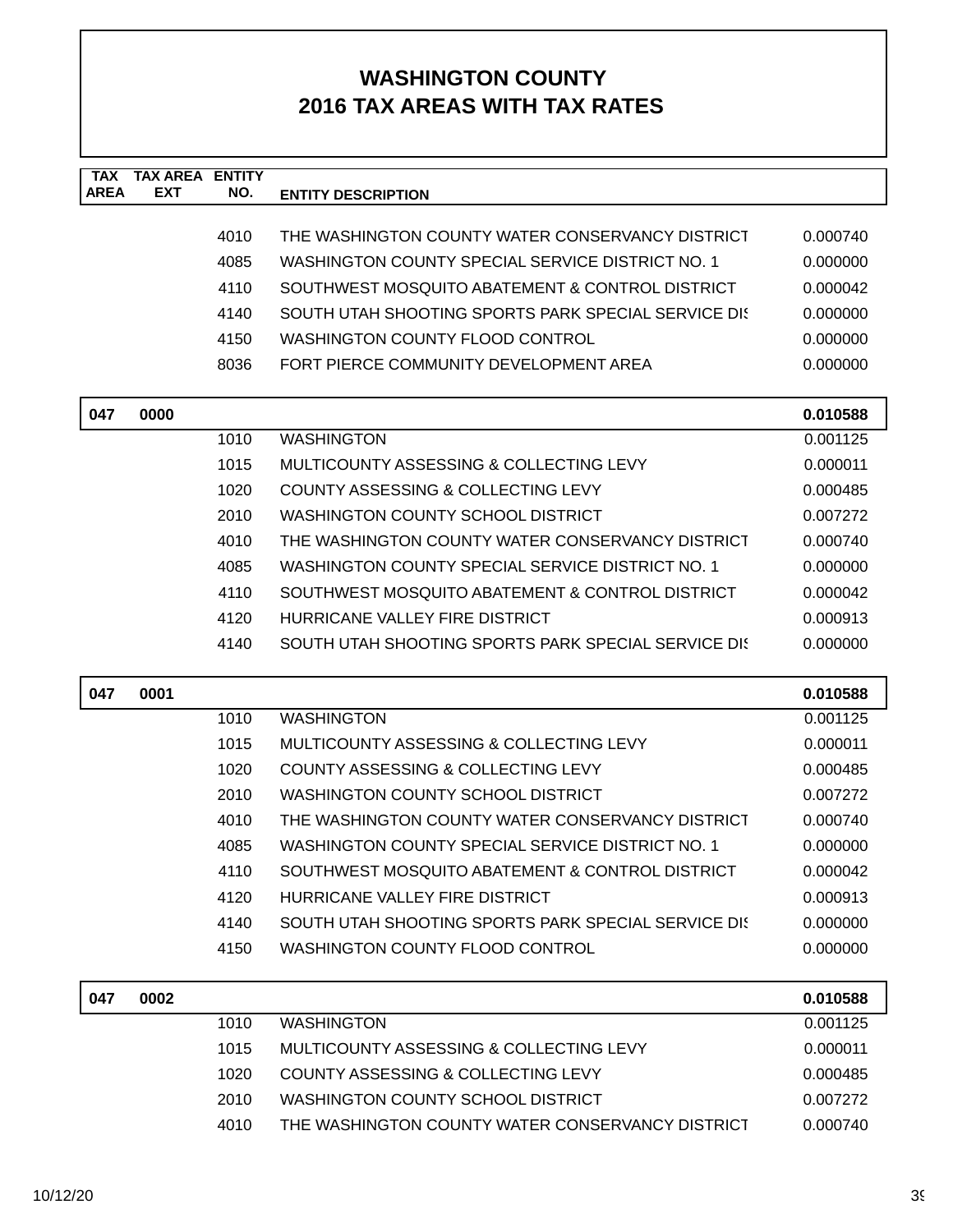| <b>TAX</b>  | <b>TAX AREA ENTITY</b> |              |                                                                                              |                      |
|-------------|------------------------|--------------|----------------------------------------------------------------------------------------------|----------------------|
| <b>AREA</b> | <b>EXT</b>             | NO.          | <b>ENTITY DESCRIPTION</b>                                                                    |                      |
|             |                        | 4070         | ASH CREEK SPECIAL SERVICE DISTRICT                                                           | 0.000000             |
|             |                        | 4085         | WASHINGTON COUNTY SPECIAL SERVICE DISTRICT NO. 1                                             | 0.000000             |
|             |                        | 4110         | SOUTHWEST MOSQUITO ABATEMENT & CONTROL DISTRICT                                              | 0.000042             |
|             |                        | 4120         | HURRICANE VALLEY FIRE DISTRICT                                                               | 0.000913             |
|             |                        | 4140         | SOUTH UTAH SHOOTING SPORTS PARK SPECIAL SERVICE DIS                                          | 0.000000             |
|             |                        |              |                                                                                              |                      |
| 047         | 0003                   |              |                                                                                              | 0.010588             |
|             |                        | 1010         | <b>WASHINGTON</b>                                                                            | 0.001125             |
|             |                        | 1015         | MULTICOUNTY ASSESSING & COLLECTING LEVY                                                      | 0.000011             |
|             |                        | 1020         | COUNTY ASSESSING & COLLECTING LEVY                                                           | 0.000485             |
|             |                        | 2010         | WASHINGTON COUNTY SCHOOL DISTRICT                                                            | 0.007272             |
|             |                        | 4010         | THE WASHINGTON COUNTY WATER CONSERVANCY DISTRICT                                             | 0.000740             |
|             |                        | 4075         | ANGEL SPRINGS SPECIAL SERVICE DISTRICT M 2003                                                | 0.000000             |
|             |                        | 4085         | WASHINGTON COUNTY SPECIAL SERVICE DISTRICT NO. 1                                             | 0.000000             |
|             |                        | 4110         | SOUTHWEST MOSQUITO ABATEMENT & CONTROL DISTRICT                                              | 0.000042             |
|             |                        | 4120         | HURRICANE VALLEY FIRE DISTRICT                                                               | 0.000913             |
|             |                        | 4140         | SOUTH UTAH SHOOTING SPORTS PARK SPECIAL SERVICE DIS                                          | 0.000000             |
|             |                        |              |                                                                                              |                      |
| 048         | 0000                   |              |                                                                                              | 0.010276             |
|             |                        | 1010         | <b>WASHINGTON</b>                                                                            | 0.001125             |
|             |                        | 1015         | MULTICOUNTY ASSESSING & COLLECTING LEVY                                                      | 0.000011             |
|             |                        | 1020         | <b>COUNTY ASSESSING &amp; COLLECTING LEVY</b>                                                | 0.000485             |
|             |                        | 2010         | <b>WASHINGTON COUNTY SCHOOL DISTRICT</b>                                                     | 0.007272             |
|             |                        | 4010         | THE WASHINGTON COUNTY WATER CONSERVANCY DISTRICT                                             | 0.000740             |
|             |                        | 4085         | WASHINGTON COUNTY SPECIAL SERVICE DISTRICT NO. 1                                             | 0.000000             |
|             |                        |              | SOUTHWEST MOSQUITO ABATEMENT & CONTROL DISTRICT                                              |                      |
|             |                        | 4110         |                                                                                              | 0.000042             |
|             |                        | 4125         | NORTH CENTRAL FIRE SPECIAL SERVICE DISTRICT                                                  | 0.000601             |
|             |                        | 4140         | SOUTH UTAH SHOOTING SPORTS PARK SPECIAL SERVICE DIS                                          | 0.000000             |
|             |                        |              |                                                                                              |                      |
| 049         | 0000                   |              |                                                                                              | 0.009675             |
|             |                        | 1010         | <b>WASHINGTON</b>                                                                            | 0.001125             |
|             |                        | 1015         | MULTICOUNTY ASSESSING & COLLECTING LEVY                                                      | 0.000011             |
|             |                        | 1020         | COUNTY ASSESSING & COLLECTING LEVY                                                           | 0.000485             |
|             |                        | 2010<br>4010 | <b>WASHINGTON COUNTY SCHOOL DISTRICT</b><br>THE WASHINGTON COUNTY WATER CONSERVANCY DISTRICT | 0.007272<br>0.000740 |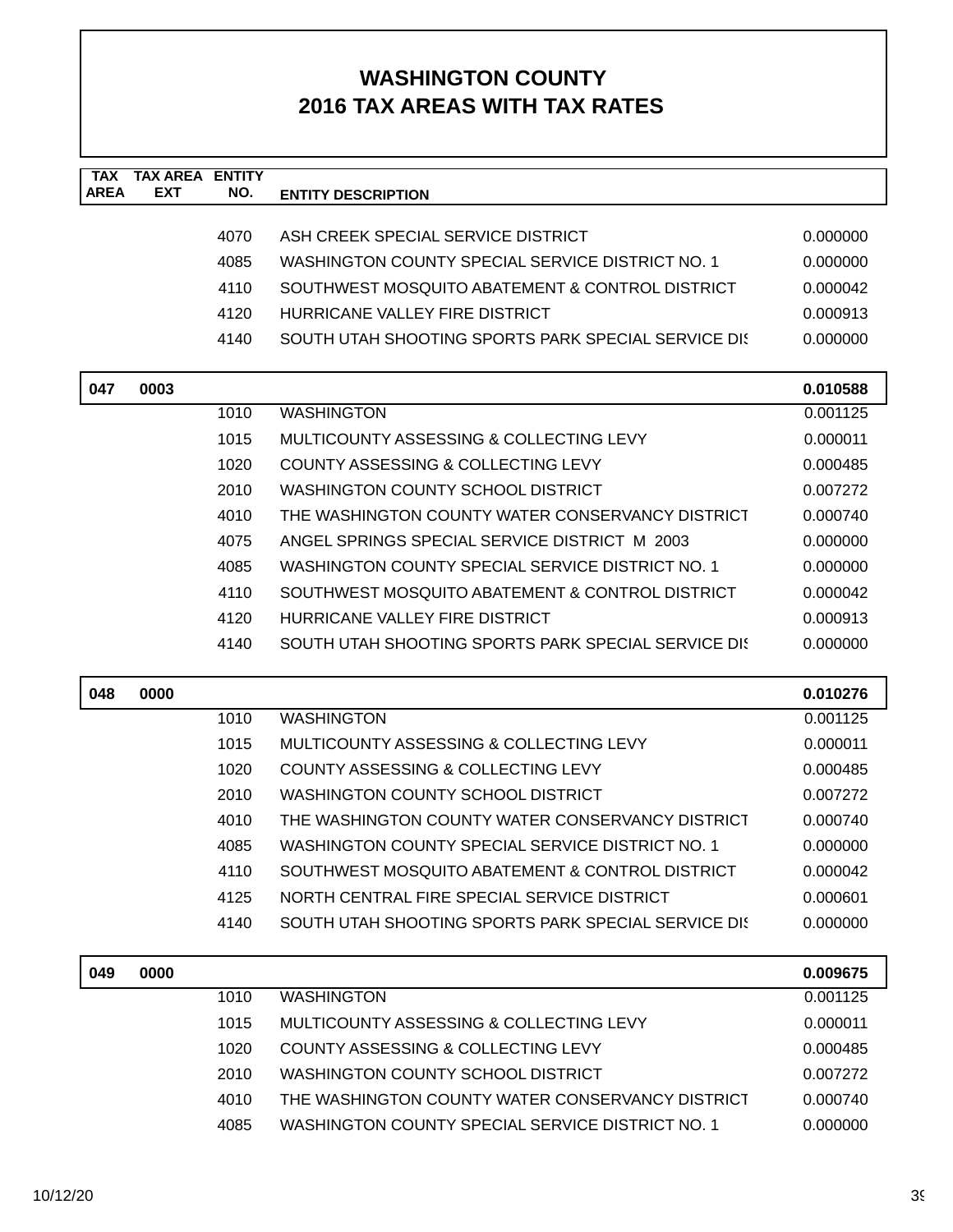| <b>TAX</b>  | <b>TAX AREA ENTITY</b> |      |                                                      |          |
|-------------|------------------------|------|------------------------------------------------------|----------|
| <b>AREA</b> | <b>EXT</b>             | NO.  | <b>ENTITY DESCRIPTION</b>                            |          |
|             |                        | 4110 | SOUTHWEST MOSQUITO ABATEMENT & CONTROL DISTRICT      | 0.000042 |
|             |                        | 4140 | SOUTH UTAH SHOOTING SPORTS PARK SPECIAL SERVICE DIST | 0.000000 |
|             |                        | 4145 | DAMMERON VALLEY FIRE SPECIAL SERVICE DISTRICT        | 0.000000 |
|             |                        |      |                                                      |          |
| 050         | 0000                   |      |                                                      | 0.011188 |
|             |                        | 1010 | <b>WASHINGTON</b>                                    | 0.001125 |
|             |                        | 1015 | MULTICOUNTY ASSESSING & COLLECTING LEVY              | 0.000011 |
|             |                        | 1020 | COUNTY ASSESSING & COLLECTING LEVY                   | 0.000485 |
|             |                        | 2010 | <b>WASHINGTON COUNTY SCHOOL DISTRICT</b>             | 0.007272 |
|             |                        | 3080 | <b>ST GEORGE CITY</b>                                | 0.001513 |
|             |                        | 4010 | THE WASHINGTON COUNTY WATER CONSERVANCY DISTRICT     | 0.000740 |
|             |                        | 4085 | WASHINGTON COUNTY SPECIAL SERVICE DISTRICT NO. 1     | 0.000000 |
|             |                        | 4110 | SOUTHWEST MOSQUITO ABATEMENT & CONTROL DISTRICT      | 0.000042 |
|             |                        | 4140 | SOUTH UTAH SHOOTING SPORTS PARK SPECIAL SERVICE DIST | 0.000000 |
|             |                        | 4150 | <b>WASHINGTON COUNTY FLOOD CONTROL</b>               | 0.000000 |
|             |                        | 8037 | FORT PIERCE COMMUNITY DEBVELOPMENT AREA #2           | 0.000000 |
|             |                        |      |                                                      |          |
| 050         | 0001                   |      |                                                      | 0.011188 |
|             |                        | 1010 | <b>WASHINGTON</b>                                    | 0.001125 |
|             |                        | 1015 | MULTICOUNTY ASSESSING & COLLECTING LEVY              | 0.000011 |
|             |                        | 1020 | COUNTY ASSESSING & COLLECTING LEVY                   | 0.000485 |
|             |                        | 2010 | WASHINGTON COUNTY SCHOOL DISTRICT                    | 0.007272 |
|             |                        | 3080 | <b>ST GEORGE CITY</b>                                | 0.001513 |
|             |                        | 4010 | THE WASHINGTON COUNTY WATER CONSERVANCY DISTRICT     | 0.000740 |
|             |                        | 4085 | WASHINGTON COUNTY SPECIAL SERVICE DISTRICT NO. 1     | 0.000000 |
|             |                        | 4110 | SOUTHWEST MOSQUITO ABATEMENT & CONTROL DISTRICT      | 0.000042 |
|             |                        | 4140 | SOUTH UTAH SHOOTING SPORTS PARK SPECIAL SERVICE DIS  | 0.000000 |
|             |                        | 4150 | WASHINGTON COUNTY FLOOD CONTROL                      | 0.000000 |
|             |                        | 8034 | FORT PIERCE ECONOMIC DEVELOPMENT PROJECT AREA PH/    | 0.000000 |
|             |                        | 8037 | FORT PIERCE COMMUNITY DEBVELOPMENT AREA #2           | 0.000000 |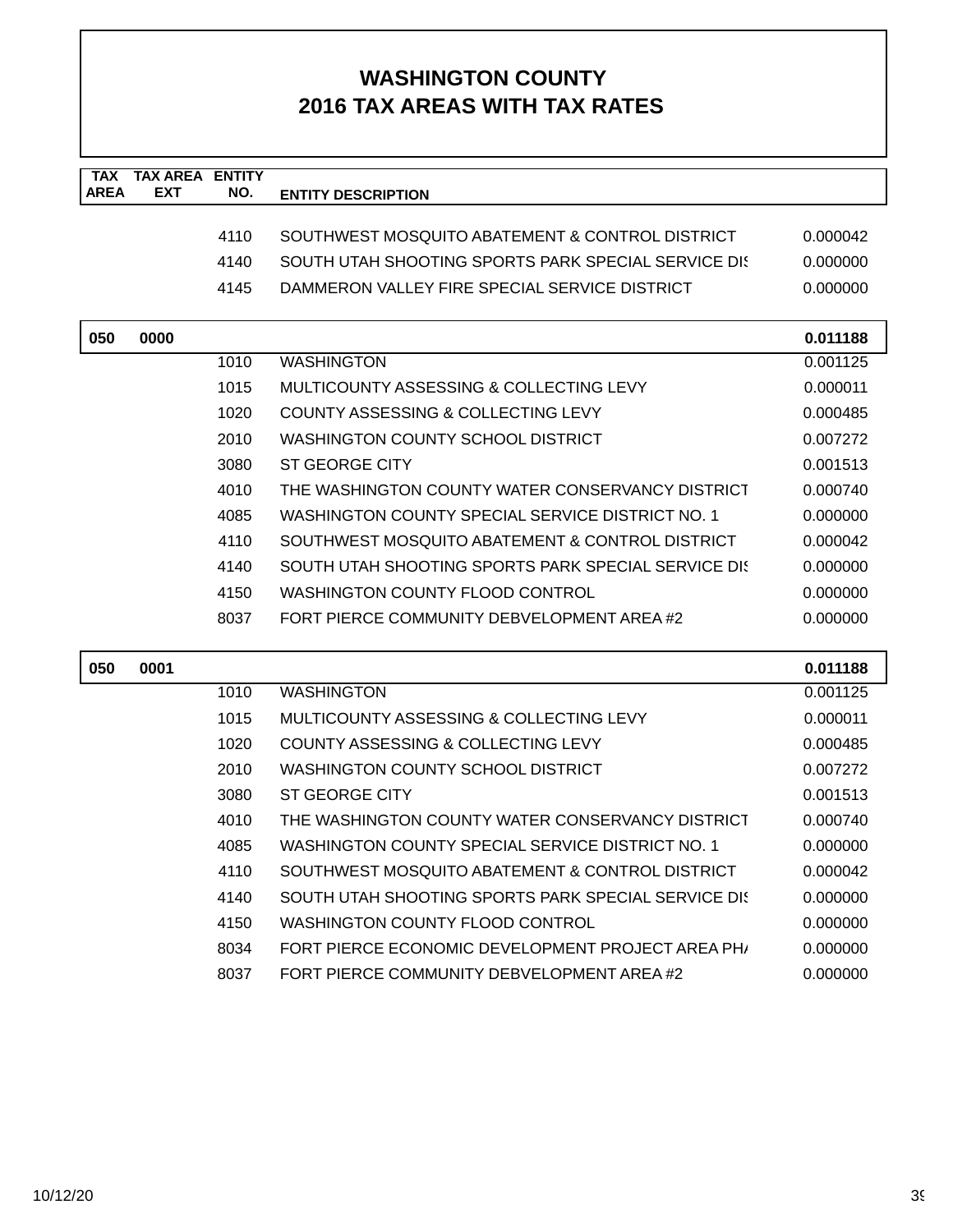#### **TAX TAX AREA ENTITY AREA ENTITY DESCRIPTION EXT NO.**

| 001 | 0000 |      |                                         | 0.006682 |
|-----|------|------|-----------------------------------------|----------|
|     |      | 1010 | <b>WAYNE</b>                            | 0.002000 |
|     |      | 2010 | WAYNE COUNTY SCHOOL DISTRICT            | 0.004443 |
|     |      | 3010 | <b>BICKNELL</b>                         | 0.000211 |
|     |      | 4010 | WAYNE COUNTY FIRE PROTECTION DISTRICT   | 0.000000 |
|     |      | 4020 | WAYNE COUNTY WATER CONSERVANCY DISTRICT | 0.000028 |
|     |      |      |                                         |          |

| 002 | 0000 |      |                                         | 0.006678 |
|-----|------|------|-----------------------------------------|----------|
|     |      | 1010 | <b>WAYNE</b>                            | 0.002000 |
|     |      | 2010 | WAYNE COUNTY SCHOOL DISTRICT            | 0.004443 |
|     |      | 3020 | LOA                                     | 0.000207 |
|     |      | 4010 | WAYNE COUNTY FIRE PROTECTION DISTRICT   | 0.000000 |
|     |      | 4020 | WAYNE COUNTY WATER CONSERVANCY DISTRICT | 0.000028 |

| 003 | 0000 |      |                                         | 0.006777 |
|-----|------|------|-----------------------------------------|----------|
|     |      | 1010 | <b>WAYNE</b>                            | 0.002000 |
|     |      | 2010 | WAYNE COUNTY SCHOOL DISTRICT            | 0.004443 |
|     |      | 3030 | <b>LYMAN</b>                            | 0.000306 |
|     |      | 4010 | WAYNE COUNTY FIRE PROTECTION DISTRICT   | 0.000000 |
|     |      | 4020 | WAYNE COUNTY WATER CONSERVANCY DISTRICT | 0.000028 |

| 004 | 0000 |      |                                         | 0.006629 |
|-----|------|------|-----------------------------------------|----------|
|     |      | 1010 | <b>WAYNE</b>                            | 0.002000 |
|     |      | 2010 | WAYNE COUNTY SCHOOL DISTRICT            | 0.004443 |
|     |      | 3040 | TORREY                                  | 0.000158 |
|     |      | 4010 | WAYNE COUNTY FIRE PROTECTION DISTRICT   | 0.000000 |
|     |      | 4020 | WAYNE COUNTY WATER CONSERVANCY DISTRICT | 0.000028 |

| 005 | 0000 |      |                                         | 0.006471 |
|-----|------|------|-----------------------------------------|----------|
|     |      | 1010 | <b>WAYNE</b>                            | 0.002000 |
|     |      | 2010 | WAYNE COUNTY SCHOOL DISTRICT            | 0.004443 |
|     |      | 4010 | WAYNE COUNTY FIRE PROTECTION DISTRICT   | 0.000000 |
|     |      | 4020 | WAYNE COUNTY WATER CONSERVANCY DISTRICT | 0.000028 |
|     |      |      |                                         |          |

| 006 | 0000 |      |              | 0.006471 |  |
|-----|------|------|--------------|----------|--|
|     |      | 1010 | <b>WAYNE</b> | .002000  |  |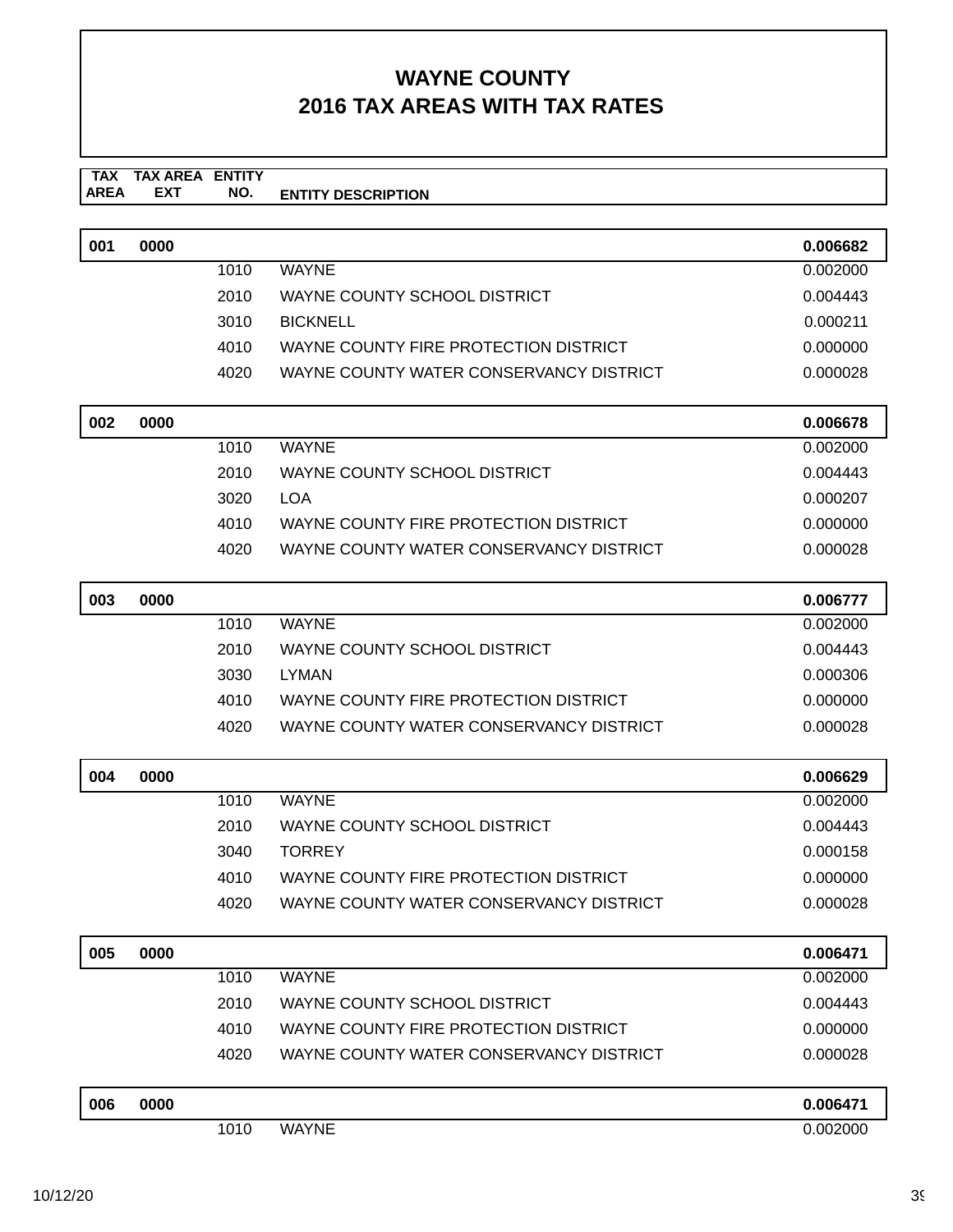| <b>TAX</b><br><b>AREA</b> | <b>TAX AREA</b><br><b>EXT</b> | <b>ENTITY</b><br>NO. | <b>ENTITY DESCRIPTION</b>               |          |
|---------------------------|-------------------------------|----------------------|-----------------------------------------|----------|
|                           |                               |                      |                                         |          |
|                           |                               | 2010                 | WAYNE COUNTY SCHOOL DISTRICT            | 0.004443 |
|                           |                               | 4020                 | WAYNE COUNTY WATER CONSERVANCY DISTRICT | 0.000028 |
|                           |                               |                      |                                         |          |
|                           |                               |                      |                                         |          |
| 007                       | 0000                          |                      |                                         | 0.007275 |
|                           |                               | 1010                 | <b>WAYNE</b>                            | 0.002000 |
|                           |                               | 2010                 | WAYNE COUNTY SCHOOL DISTRICT            | 0.004443 |
|                           |                               | 3015                 | <b>HANKSVILLE TOWN</b>                  | 0.000804 |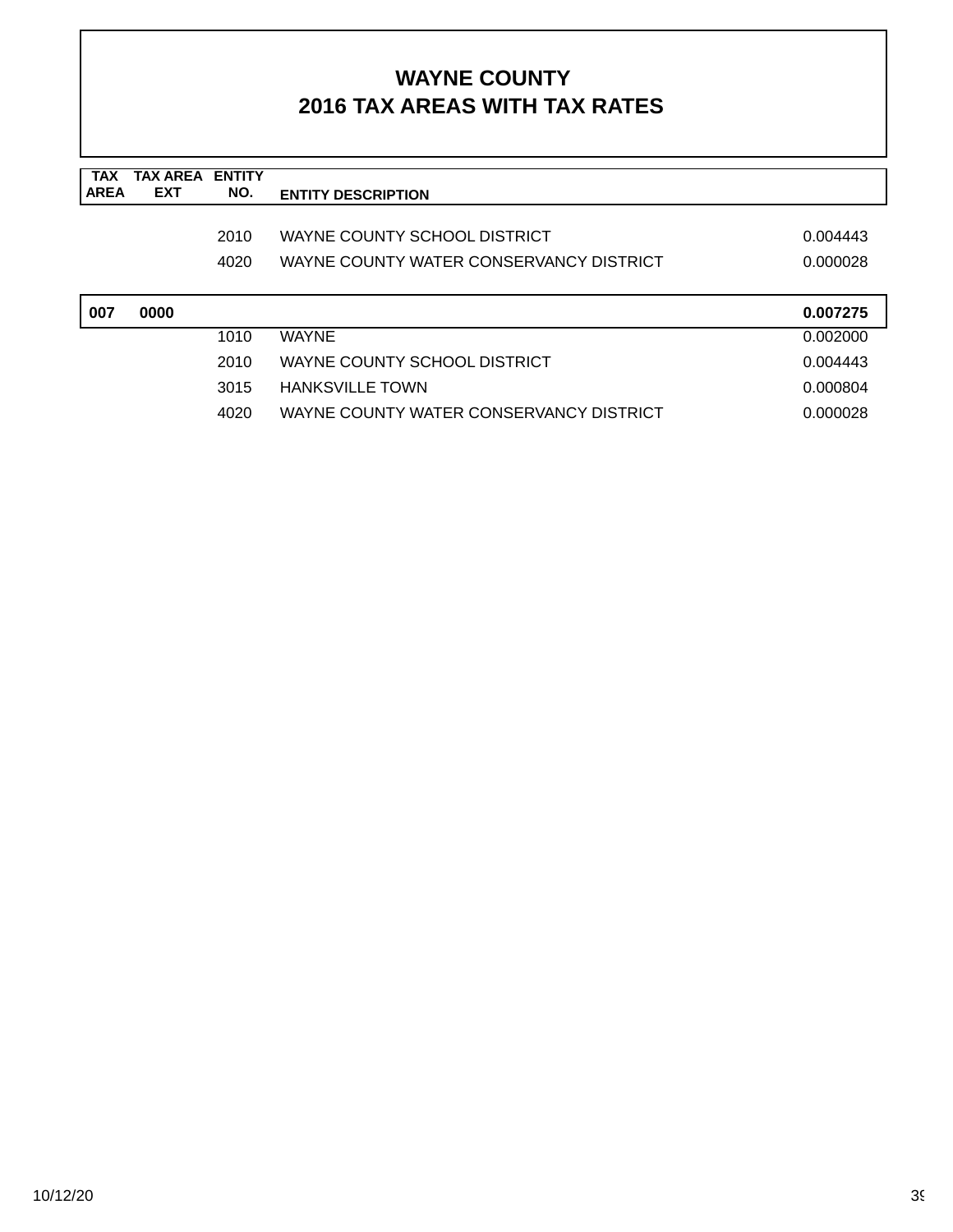#### **TAX TAX AREA ENTITY ENTITY DESCRIPTION EXT NO.**

| 001 | 0000 |      |                                                    | 0.012393 |
|-----|------|------|----------------------------------------------------|----------|
|     |      | 1010 | <b>WEBER</b>                                       | 0.003012 |
|     |      | 1015 | MULTICOUNTY ASSESSING & COLLECTING LEVY            | 0.000011 |
|     |      | 1020 | COUNTY ASSESSING & COLLECTING LEVY                 | 0.000318 |
|     |      | 2020 | WEBER COUNTY SCHOOL DISTRICT                       | 0.006693 |
|     |      | 4005 | WEBER BASIN WATER CONSERVANCY DISTRICT             | 0.000187 |
|     |      | 4020 | <b>BEN LOMOND CEMETERY MAINTENANCE DISTRICT</b>    | 0.000074 |
|     |      | 4080 | WEBER COUNTY MOSQUITO ABATEMENT DISTRICT           | 0.000127 |
|     |      | 4210 | WEBER FIRE DISTRICT                                | 0.001405 |
|     |      | 4320 | WEBER AREA DISPATCH 911 AND EMERGENCY SERVICES DIS | 0.000273 |
|     |      | 6080 | WEBER FIRE DISTRICT - BOND (est. 1/1/06)           | 0.000139 |
|     |      | 6090 | MUNICIPAL TYPE SERVICES                            | 0.000154 |

| 003 | 0000 |      |                                                    | 0.013151 |
|-----|------|------|----------------------------------------------------|----------|
|     |      | 1010 | <b>WEBER</b>                                       | 0.003012 |
|     |      | 1015 | MULTICOUNTY ASSESSING & COLLECTING LEVY            | 0.000011 |
|     |      | 1020 | COUNTY ASSESSING & COLLECTING LEVY                 | 0.000318 |
|     |      | 2020 | WEBER COUNTY SCHOOL DISTRICT                       | 0.006693 |
|     |      | 4005 | WEBER BASIN WATER CONSERVANCY DISTRICT             | 0.000187 |
|     |      | 4010 | CENTRAL WEBER SEWER IMPROVEMENT DISTRICT           | 0.000758 |
|     |      | 4020 | <b>BEN LOMOND CEMETERY MAINTENANCE DISTRICT</b>    | 0.000074 |
|     |      | 4080 | WEBER COUNTY MOSQUITO ABATEMENT DISTRICT           | 0.000127 |
|     |      | 4210 | WEBER FIRE DISTRICT                                | 0.001405 |
|     |      | 4320 | WEBER AREA DISPATCH 911 AND EMERGENCY SERVICES DIS | 0.000273 |
|     |      | 6080 | WEBER FIRE DISTRICT - BOND (est. 1/1/06)           | 0.000139 |
|     |      | 6090 | MUNICIPAL TYPE SERVICES                            | 0.000154 |
|     |      |      |                                                    |          |

| 005 | 0000 |      |                                          | 0.013311 |
|-----|------|------|------------------------------------------|----------|
|     |      | 1010 | <b>WEBER</b>                             | 0.003012 |
|     |      | 1015 | MULTICOUNTY ASSESSING & COLLECTING LEVY  | 0.000011 |
|     |      | 1020 | COUNTY ASSESSING & COLLECTING LEVY       | 0.000318 |
|     |      | 2020 | WEBER COUNTY SCHOOL DISTRICT             | 0.006693 |
|     |      | 3040 | NORTH OGDEN CITY                         | 0.001384 |
|     |      | 4005 | WEBER BASIN WATER CONSERVANCY DISTRICT   | 0.000187 |
|     |      | 4020 | BEN LOMOND CEMETERY MAINTENANCE DISTRICT | 0.000074 |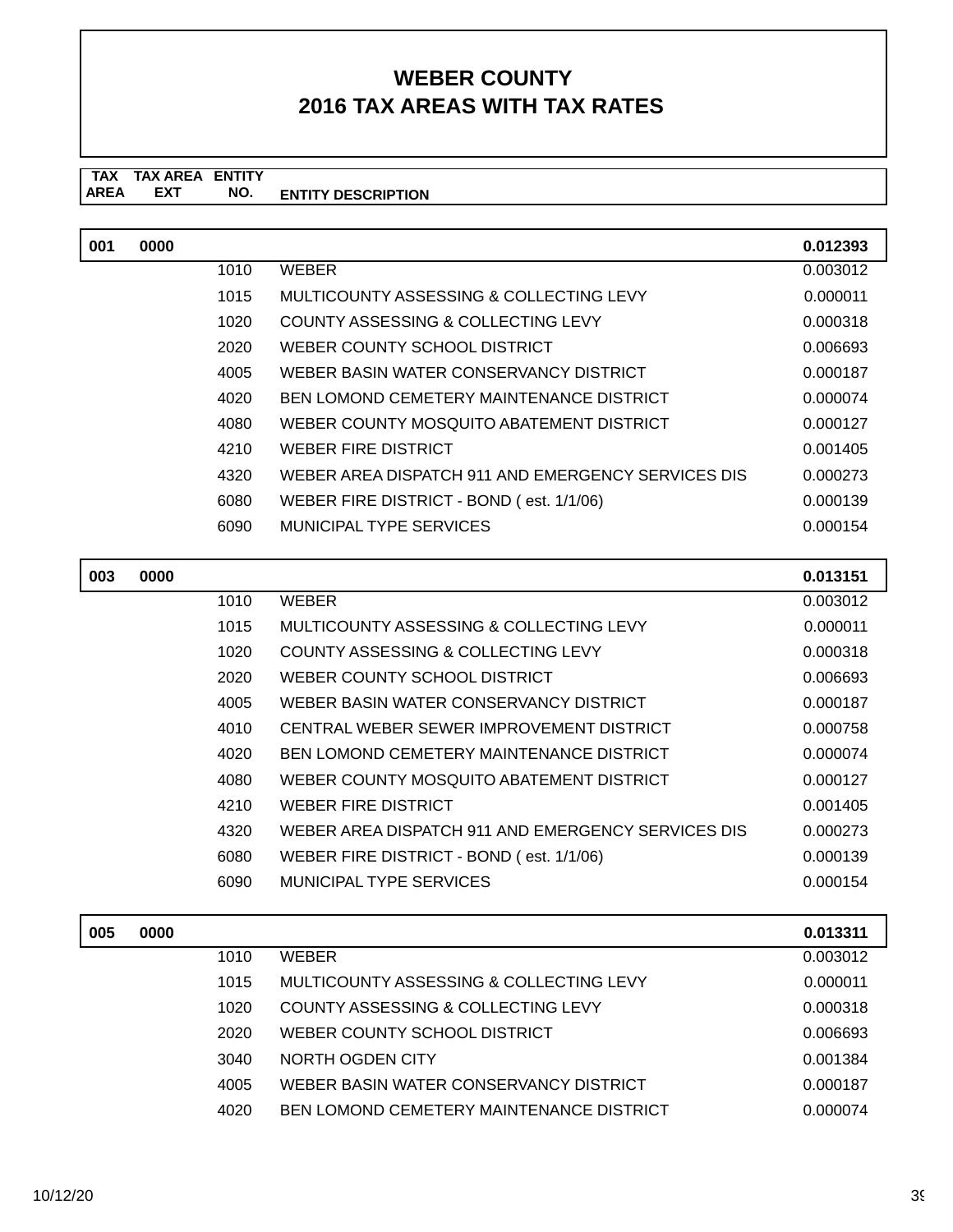| <b>TAX</b><br><b>AREA</b> | <b>TAX AREA ENTITY</b><br><b>EXT</b> | NO.  | <b>ENTITY DESCRIPTION</b>                          |          |
|---------------------------|--------------------------------------|------|----------------------------------------------------|----------|
|                           |                                      |      |                                                    |          |
|                           |                                      | 4080 | WEBER COUNTY MOSQUITO ABATEMENT DISTRICT           | 0.000127 |
|                           |                                      | 4320 | WEBER AREA DISPATCH 911 AND EMERGENCY SERVICES DIS | 0.000273 |
|                           |                                      | 4330 | NORTH VIEW FIRE DISTRICT                           | 0.001232 |
| 006                       | 0000                                 |      | 0.013115                                           |          |
|                           |                                      | 1010 | <b>WEBER</b>                                       | 0.003012 |
|                           |                                      | 1015 | MULTICOUNTY ASSESSING & COLLECTING LEVY            | 0.000011 |
|                           |                                      | 1020 | COUNTY ASSESSING & COLLECTING LEVY                 | 0.000318 |
|                           |                                      | 2020 | WEBER COUNTY SCHOOL DISTRICT                       | 0.006693 |
|                           |                                      | 3070 | <b>PLEASANT VIEW</b><br>0.001188                   |          |
|                           |                                      | 4005 | WEBER BASIN WATER CONSERVANCY DISTRICT             | 0.000187 |
|                           |                                      | 4020 | <b>BEN LOMOND CEMETERY MAINTENANCE DISTRICT</b>    | 0.000074 |
|                           |                                      | 4080 | WEBER COUNTY MOSQUITO ABATEMENT DISTRICT           | 0.000127 |
|                           |                                      | 4320 | WEBER AREA DISPATCH 911 AND EMERGENCY SERVICES DIS | 0.000273 |
|                           |                                      | 4330 | NORTH VIEW FIRE DISTRICT                           | 0.001232 |
| 007                       | 0000                                 |      |                                                    | 0.013421 |
|                           |                                      | 1010 | <b>WEBER</b>                                       | 0.003012 |
|                           |                                      | 1015 | MULTICOUNTY ASSESSING & COLLECTING LEVY            | 0.000011 |
|                           |                                      | 1020 | COUNTY ASSESSING & COLLECTING LEVY                 | 0.000318 |
|                           |                                      | 2020 | WEBER COUNTY SCHOOL DISTRICT                       | 0.006693 |
|                           |                                      | 4005 | WEBER BASIN WATER CONSERVANCY DISTRICT             | 0.000187 |
|                           |                                      | 4010 | CENTRAL WEBER SEWER IMPROVEMENT DISTRICT           | 0.000758 |
|                           |                                      | 4020 | <b>BEN LOMOND CEMETERY MAINTENANCE DISTRICT</b>    | 0.000074 |
|                           |                                      | 4070 | BONA VISTA WATER IMPROVEMENT DISTRICT              | 0.000270 |
|                           |                                      | 4080 | WEBER COUNTY MOSQUITO ABATEMENT DISTRICT           | 0.000127 |
|                           |                                      | 4210 | <b>WEBER FIRE DISTRICT</b>                         | 0.001405 |
|                           |                                      | 4320 | WEBER AREA DISPATCH 911 AND EMERGENCY SERVICES DIS | 0.000273 |
|                           |                                      | 6080 | WEBER FIRE DISTRICT - BOND (est. 1/1/06)           | 0.000139 |
|                           |                                      | 6090 | <b>MUNICIPAL TYPE SERVICES</b>                     | 0.000154 |
| 010                       | 0000                                 |      |                                                    | 0.014069 |
|                           |                                      | 1010 | <b>WEBER</b>                                       | 0.003012 |
|                           |                                      | 1015 | MULTICOUNTY ASSESSING & COLLECTING LEVY            | 0.000011 |
|                           |                                      | 1020 | COUNTY ASSESSING & COLLECTING LEVY                 | 0.000318 |
|                           |                                      | 2020 | WEBER COUNTY SCHOOL DISTRICT                       | 0.006693 |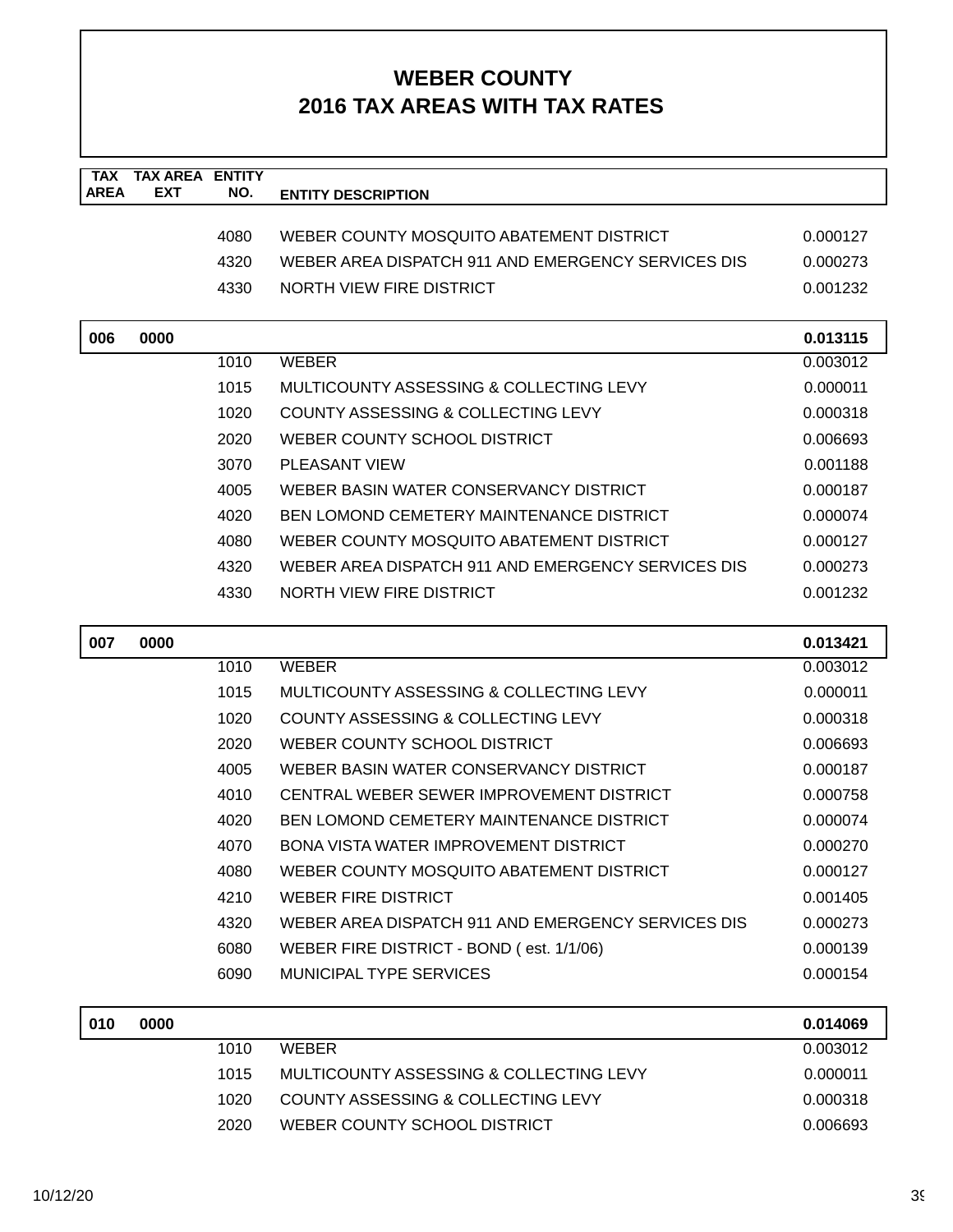| <b>TAX</b><br><b>AREA</b> | <b>TAX AREA ENTITY</b><br><b>EXT</b> | NO.  | <b>ENTITY DESCRIPTION</b>                          |                      |
|---------------------------|--------------------------------------|------|----------------------------------------------------|----------------------|
|                           |                                      |      |                                                    |                      |
|                           |                                      | 3040 | NORTH OGDEN CITY                                   | 0.001384             |
|                           |                                      | 4005 | WEBER BASIN WATER CONSERVANCY DISTRICT             | 0.000187             |
|                           |                                      | 4010 | CENTRAL WEBER SEWER IMPROVEMENT DISTRICT           | 0.000758             |
|                           |                                      | 4020 | BEN LOMOND CEMETERY MAINTENANCE DISTRICT           | 0.000074             |
|                           |                                      | 4080 | WEBER COUNTY MOSQUITO ABATEMENT DISTRICT           | 0.000127             |
|                           |                                      | 4320 | WEBER AREA DISPATCH 911 AND EMERGENCY SERVICES DIS | 0.000273             |
|                           |                                      | 4330 | <b>NORTH VIEW FIRE DISTRICT</b>                    | 0.001232             |
|                           | 0000                                 |      |                                                    |                      |
| 011                       |                                      | 1010 | <b>WEBER</b>                                       | 0.013873<br>0.003012 |
|                           |                                      | 1015 | MULTICOUNTY ASSESSING & COLLECTING LEVY            | 0.000011             |
|                           |                                      | 1020 | COUNTY ASSESSING & COLLECTING LEVY                 | 0.000318             |
|                           |                                      | 2020 | WEBER COUNTY SCHOOL DISTRICT                       | 0.006693             |
|                           | 3070<br><b>PLEASANT VIEW</b>         |      | 0.001188                                           |                      |
|                           |                                      | 4005 | WEBER BASIN WATER CONSERVANCY DISTRICT             | 0.000187             |
|                           |                                      | 4010 | CENTRAL WEBER SEWER IMPROVEMENT DISTRICT           | 0.000758             |
|                           |                                      | 4020 | <b>BEN LOMOND CEMETERY MAINTENANCE DISTRICT</b>    |                      |
|                           |                                      | 4080 | WEBER COUNTY MOSQUITO ABATEMENT DISTRICT           | 0.000074<br>0.000127 |
|                           |                                      | 4320 | WEBER AREA DISPATCH 911 AND EMERGENCY SERVICES DIS | 0.000273             |
|                           |                                      | 4330 | NORTH VIEW FIRE DISTRICT                           |                      |
|                           |                                      |      |                                                    | 0.001232             |
| 012                       | 0000                                 |      |                                                    | 0.014078             |
|                           |                                      | 1010 | <b>WEBER</b>                                       | 0.003012             |
|                           |                                      | 1015 | MULTICOUNTY ASSESSING & COLLECTING LEVY            | 0.000011             |
|                           |                                      | 1020 | COUNTY ASSESSING & COLLECTING LEVY                 | 0.000318             |
|                           |                                      | 2020 | WEBER COUNTY SCHOOL DISTRICT                       | 0.006693             |
|                           |                                      | 3020 | <b>HARRISVILLE</b>                                 | 0.001123             |
|                           |                                      | 4005 | WEBER BASIN WATER CONSERVANCY DISTRICT             | 0.000187             |
|                           |                                      | 4010 | CENTRAL WEBER SEWER IMPROVEMENT DISTRICT           | 0.000758             |
|                           |                                      | 4020 | BEN LOMOND CEMETERY MAINTENANCE DISTRICT           | 0.000074             |
|                           |                                      | 4070 | BONA VISTA WATER IMPROVEMENT DISTRICT              | 0.000270             |
|                           |                                      | 4080 | WEBER COUNTY MOSQUITO ABATEMENT DISTRICT           | 0.000127             |
|                           |                                      | 4320 | WEBER AREA DISPATCH 911 AND EMERGENCY SERVICES DIS | 0.000273             |
|                           |                                      | 4330 | NORTH VIEW FIRE DISTRICT                           | 0.001232             |
|                           |                                      |      |                                                    |                      |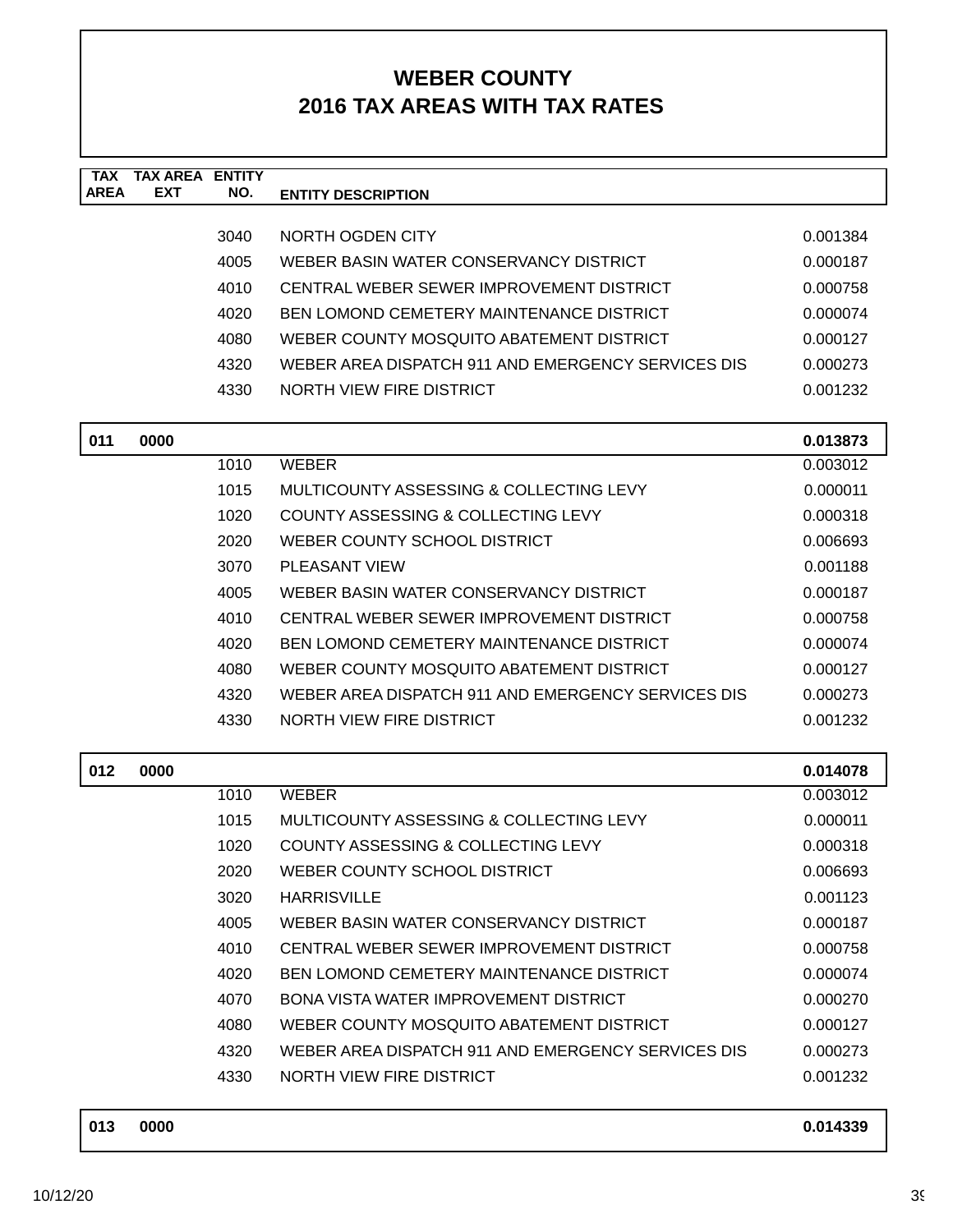| <b>TAX</b><br><b>AREA</b> | <b>TAX AREA ENTITY</b><br><b>EXT</b> | NO.  | <b>ENTITY DESCRIPTION</b>                          |          |
|---------------------------|--------------------------------------|------|----------------------------------------------------|----------|
|                           |                                      |      |                                                    |          |
|                           |                                      | 1010 | <b>WEBER</b>                                       | 0.003012 |
|                           |                                      | 1015 | MULTICOUNTY ASSESSING & COLLECTING LEVY            | 0.000011 |
|                           |                                      | 1020 | COUNTY ASSESSING & COLLECTING LEVY                 | 0.000318 |
|                           |                                      | 2020 | WEBER COUNTY SCHOOL DISTRICT                       | 0.006693 |
|                           |                                      | 3040 | NORTH OGDEN CITY                                   | 0.001384 |
|                           |                                      | 4005 | WEBER BASIN WATER CONSERVANCY DISTRICT             | 0.000187 |
|                           |                                      | 4010 | CENTRAL WEBER SEWER IMPROVEMENT DISTRICT           | 0.000758 |
|                           |                                      | 4020 | <b>BEN LOMOND CEMETERY MAINTENANCE DISTRICT</b>    | 0.000074 |
|                           |                                      | 4070 | BONA VISTA WATER IMPROVEMENT DISTRICT              | 0.000270 |
|                           |                                      | 4080 | WEBER COUNTY MOSQUITO ABATEMENT DISTRICT           | 0.000127 |
|                           |                                      | 4320 | WEBER AREA DISPATCH 911 AND EMERGENCY SERVICES DIS | 0.000273 |
|                           |                                      | 4330 | NORTH VIEW FIRE DISTRICT                           | 0.001232 |
|                           |                                      |      |                                                    |          |
| 014                       | 0000                                 |      |                                                    | 0.017404 |
|                           |                                      | 1010 | <b>WEBER</b>                                       | 0.003012 |
|                           |                                      | 1015 | MULTICOUNTY ASSESSING & COLLECTING LEVY            | 0.000011 |
|                           |                                      | 1020 | COUNTY ASSESSING & COLLECTING LEVY                 | 0.000318 |
|                           |                                      | 2010 | OGDEN CITY SCHOOL DISTRICT                         | 0.009275 |
|                           |                                      | 3050 | <b>OGDEN CITY</b>                                  | 0.003103 |
|                           |                                      | 4005 | WEBER BASIN WATER CONSERVANCY DISTRICT             | 0.000187 |
|                           |                                      | 4010 | CENTRAL WEBER SEWER IMPROVEMENT DISTRICT           | 0.000758 |
|                           |                                      | 4020 | <b>BEN LOMOND CEMETERY MAINTENANCE DISTRICT</b>    | 0.000074 |
|                           |                                      | 4080 | WEBER COUNTY MOSQUITO ABATEMENT DISTRICT           | 0.000127 |
|                           |                                      | 4320 | WEBER AREA DISPATCH 911 AND EMERGENCY SERVICES DIS | 0.000273 |
|                           |                                      | 6030 | OGDEN CITY - SPECIAL LEVY TO PURCHASE WBWCD WATER  | 0.000266 |
| 016                       | 0000                                 |      |                                                    | 0.012589 |
|                           |                                      | 1010 | <b>WEBER</b>                                       | 0.003012 |
|                           |                                      |      |                                                    |          |

| 1 U I U | <b>VVCDCR</b>                                      | U.UUJU LZ |
|---------|----------------------------------------------------|-----------|
| 1015    | MULTICOUNTY ASSESSING & COLLECTING LEVY            | 0.000011  |
| 1020    | COUNTY ASSESSING & COLLECTING LEVY                 | 0.000318  |
| 2020    | WEBER COUNTY SCHOOL DISTRICT                       | 0.006693  |
| 4005    | WEBER BASIN WATER CONSERVANCY DISTRICT             | 0.000187  |
| 4070    | BONA VISTA WATER IMPROVEMENT DISTRICT              | 0.000270  |
| 4080    | WEBER COUNTY MOSQUITO ABATEMENT DISTRICT           | 0.000127  |
| 4210    | WEBER FIRE DISTRICT                                | 0.001405  |
| 4320    | WEBER AREA DISPATCH 911 AND EMERGENCY SERVICES DIS | 0.000273  |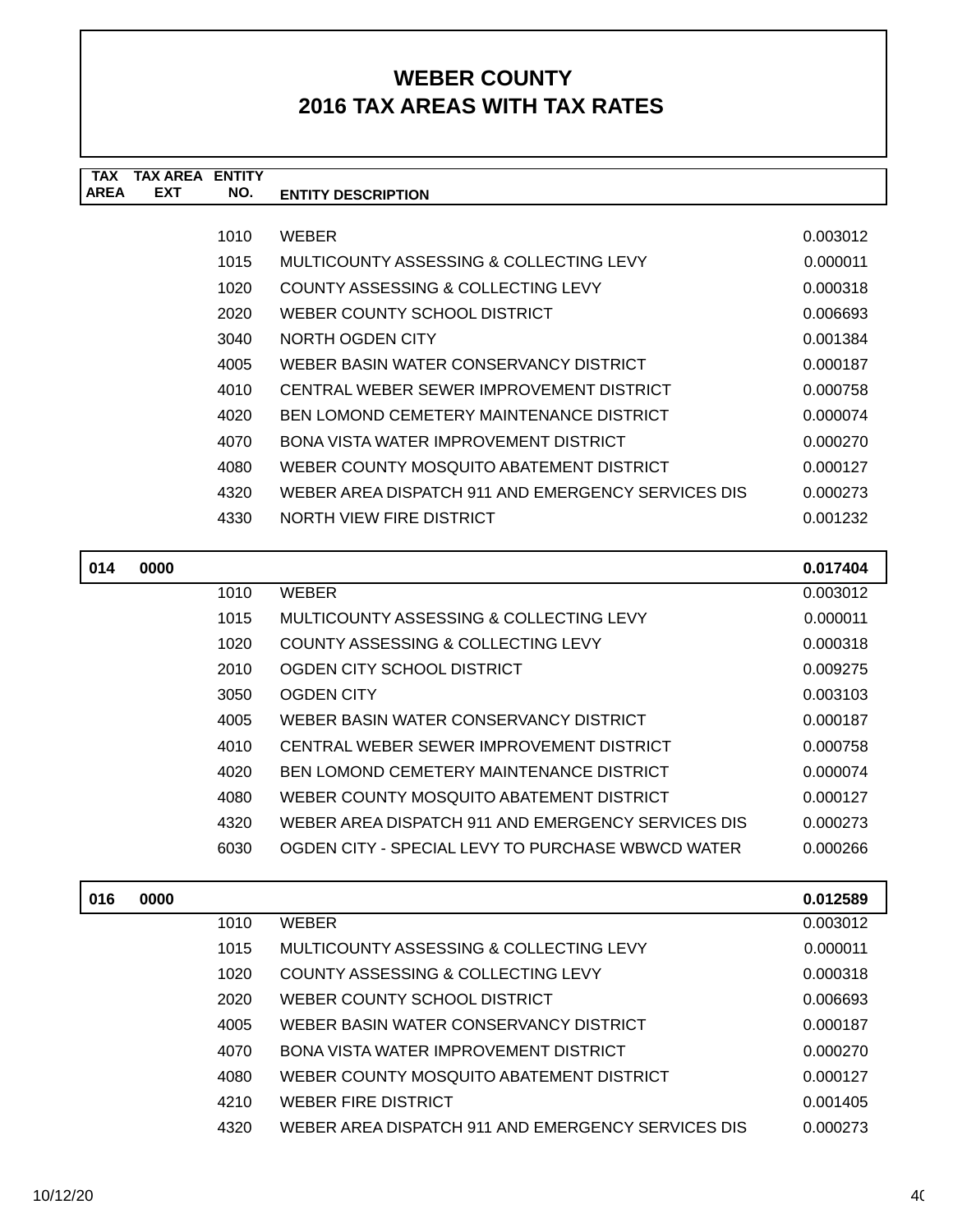| <b>TAX</b><br><b>AREA</b> | <b>TAX AREA ENTITY</b><br><b>EXT</b> | NO.  | <b>ENTITY DESCRIPTION</b>                          |                      |
|---------------------------|--------------------------------------|------|----------------------------------------------------|----------------------|
|                           |                                      |      |                                                    |                      |
|                           |                                      | 6080 | WEBER FIRE DISTRICT - BOND (est. 1/1/06)           | 0.000139             |
|                           |                                      | 6090 | <b>MUNICIPAL TYPE SERVICES</b>                     | 0.000154             |
| 017                       | 0000                                 |      |                                                    | 0.013347             |
|                           |                                      | 1010 | <b>WEBER</b>                                       | 0.003012             |
|                           |                                      | 1015 | MULTICOUNTY ASSESSING & COLLECTING LEVY            | 0.000011             |
|                           |                                      | 1020 | COUNTY ASSESSING & COLLECTING LEVY                 | 0.000318             |
|                           |                                      | 2020 | WEBER COUNTY SCHOOL DISTRICT                       | 0.006693             |
|                           |                                      | 4005 | WEBER BASIN WATER CONSERVANCY DISTRICT             | 0.000187             |
|                           |                                      | 4010 | CENTRAL WEBER SEWER IMPROVEMENT DISTRICT           | 0.000758             |
|                           |                                      | 4070 | <b>BONA VISTA WATER IMPROVEMENT DISTRICT</b>       | 0.000270             |
|                           |                                      | 4080 | WEBER COUNTY MOSQUITO ABATEMENT DISTRICT           | 0.000127             |
|                           |                                      | 4210 | <b>WEBER FIRE DISTRICT</b>                         | 0.001405             |
|                           |                                      | 4320 | WEBER AREA DISPATCH 911 AND EMERGENCY SERVICES DIS | 0.000273             |
|                           |                                      | 6080 | WEBER FIRE DISTRICT - BOND (est. 1/1/06)           | 0.000139             |
|                           |                                      | 6090 | <b>MUNICIPAL TYPE SERVICES</b>                     | 0.000154             |
| 019                       | 0000                                 |      |                                                    | 0.012664             |
|                           |                                      | 1010 | <b>WEBER</b>                                       | 0.003012             |
|                           |                                      | 1015 | MULTICOUNTY ASSESSING & COLLECTING LEVY            | 0.000011             |
|                           |                                      | 1020 | COUNTY ASSESSING & COLLECTING LEVY                 | 0.000318             |
|                           |                                      | 2020 | WEBER COUNTY SCHOOL DISTRICT                       | 0.006693             |
|                           |                                      | 4005 | WEBER BASIN WATER CONSERVANCY DISTRICT             | 0.000187             |
|                           |                                      | 4030 | PLAIN CITY CEMETERY MAINTENANCE DISTRICT           | 0.000075             |
|                           |                                      | 4070 | BONA VISTA WATER IMPROVEMENT DISTRICT              | 0.000270             |
|                           |                                      | 4080 | WEBER COUNTY MOSQUITO ABATEMENT DISTRICT           | 0.000127             |
|                           |                                      | 4210 | <b>WEBER FIRE DISTRICT</b>                         | 0.001405             |
|                           |                                      | 4320 | WEBER AREA DISPATCH 911 AND EMERGENCY SERVICES DIS | 0.000273             |
|                           |                                      | 6080 | WEBER FIRE DISTRICT - BOND (est. 1/1/06)           | 0.000139             |
|                           |                                      | 6090 | MUNICIPAL TYPE SERVICES                            | 0.000154             |
|                           |                                      |      |                                                    |                      |
| 020                       | 0000                                 | 1010 | <b>WEBER</b>                                       | 0.014004<br>0.003012 |
|                           |                                      | 1015 | MULTICOUNTY ASSESSING & COLLECTING LEVY            | 0.000011             |
|                           |                                      | 1020 | COUNTY ASSESSING & COLLECTING LEVY                 | 0.000318             |
|                           |                                      | 2020 | WEBER COUNTY SCHOOL DISTRICT                       | 0.006693             |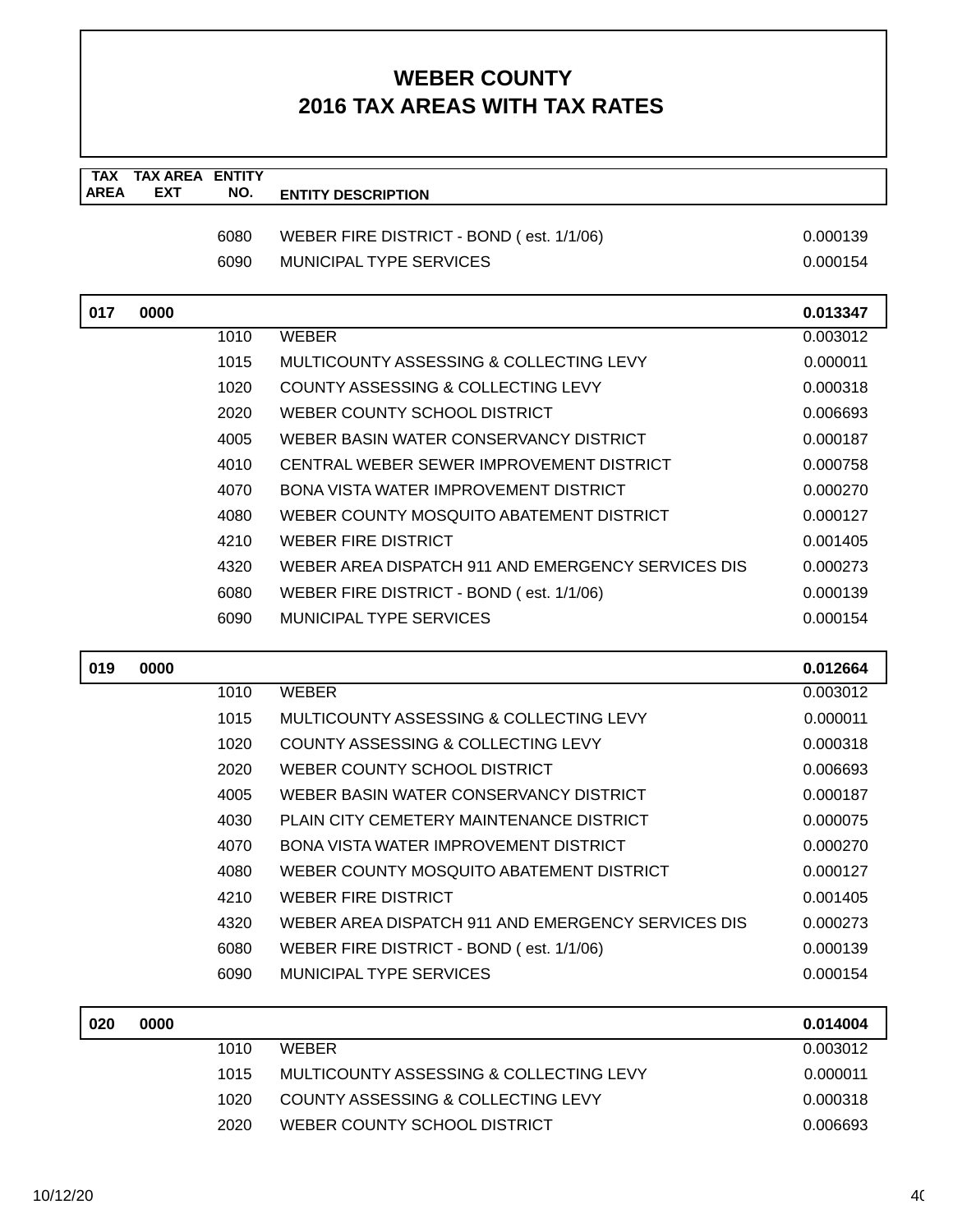| <b>TAX</b><br><b>AREA</b> | <b>TAX AREA ENTITY</b><br><b>EXT</b> | NO.  | <b>ENTITY DESCRIPTION</b>                                |          |
|---------------------------|--------------------------------------|------|----------------------------------------------------------|----------|
|                           |                                      |      |                                                          |          |
|                           |                                      | 3020 | <b>HARRISVILLE</b>                                       | 0.001123 |
|                           |                                      | 4005 | WEBER BASIN WATER CONSERVANCY DISTRICT                   | 0.000187 |
|                           |                                      | 4010 | CENTRAL WEBER SEWER IMPROVEMENT DISTRICT                 | 0.000758 |
|                           |                                      | 4070 | BONA VISTA WATER IMPROVEMENT DISTRICT                    | 0.000270 |
|                           |                                      | 4080 | WEBER COUNTY MOSQUITO ABATEMENT DISTRICT                 | 0.000127 |
|                           |                                      | 4320 | WEBER AREA DISPATCH 911 AND EMERGENCY SERVICES DIS       | 0.000273 |
|                           |                                      | 4330 | NORTH VIEW FIRE DISTRICT                                 | 0.001232 |
| 021                       | 0000                                 |      |                                                          | 0.011429 |
|                           |                                      | 1010 | <b>WEBER</b>                                             | 0.003012 |
|                           |                                      | 1015 | MULTICOUNTY ASSESSING & COLLECTING LEVY                  | 0.000011 |
|                           |                                      | 1020 | COUNTY ASSESSING & COLLECTING LEVY                       | 0.000318 |
|                           |                                      | 2020 | WEBER COUNTY SCHOOL DISTRICT                             | 0.006693 |
|                           |                                      | 3060 | <b>PLAIN CITY</b>                                        | 0.000463 |
|                           |                                      | 4005 | WEBER BASIN WATER CONSERVANCY DISTRICT                   | 0.000187 |
|                           |                                      | 4030 | PLAIN CITY CEMETERY MAINTENANCE DISTRICT<br>0.000075     |          |
|                           |                                      | 4070 | <b>BONA VISTA WATER IMPROVEMENT DISTRICT</b><br>0.000270 |          |
|                           |                                      | 4080 | WEBER COUNTY MOSQUITO ABATEMENT DISTRICT                 | 0.000127 |
|                           |                                      | 4320 | WEBER AREA DISPATCH 911 AND EMERGENCY SERVICES DIS       | 0.000273 |
| 022                       | 0000                                 |      |                                                          | 0.017600 |
|                           |                                      | 1010 | <b>WEBER</b>                                             | 0.003012 |
|                           |                                      | 1015 | MULTICOUNTY ASSESSING & COLLECTING LEVY                  | 0.000011 |
|                           |                                      | 1020 | COUNTY ASSESSING & COLLECTING LEVY                       | 0.000318 |
|                           |                                      | 2010 | OGDEN CITY SCHOOL DISTRICT                               | 0.009275 |
|                           |                                      | 3050 | <b>OGDEN CITY</b>                                        | 0.003103 |
|                           |                                      | 4005 | WEBER BASIN WATER CONSERVANCY DISTRICT                   | 0.000187 |
|                           |                                      | 4010 | CENTRAL WEBER SEWER IMPROVEMENT DISTRICT                 | 0.000758 |
|                           |                                      | 4070 | <b>BONA VISTA WATER IMPROVEMENT DISTRICT</b>             | 0.000270 |
|                           |                                      | 4080 | WEBER COUNTY MOSQUITO ABATEMENT DISTRICT                 | 0.000127 |
|                           |                                      | 4320 | WEBER AREA DISPATCH 911 AND EMERGENCY SERVICES DIS       | 0.000273 |
|                           |                                      | 6030 | OGDEN CITY - SPECIAL LEVY TO PURCHASE WBWCD WATER        | 0.000266 |
| 023                       | 0000                                 |      |                                                          | 0.013077 |
|                           |                                      | 1010 | <b>WEBER</b>                                             | 0.003012 |
|                           |                                      | 1015 | MULTICOUNTY ASSESSING & COLLECTING LEVY                  | 0.000011 |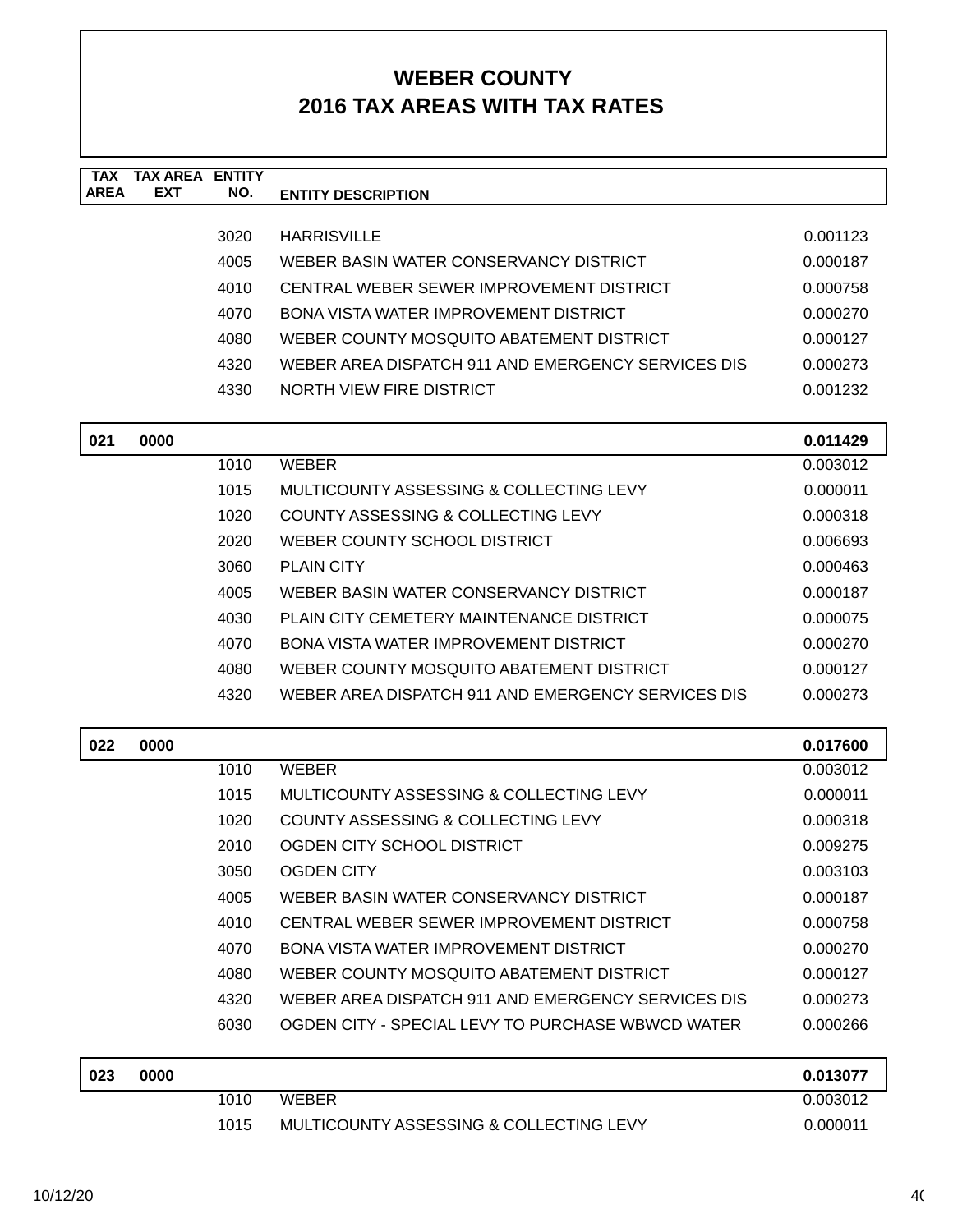| <b>TAX</b><br><b>AREA</b> | <b>TAX AREA ENTITY</b><br><b>EXT</b> | NO.  |                                                                |          |
|---------------------------|--------------------------------------|------|----------------------------------------------------------------|----------|
|                           |                                      |      | <b>ENTITY DESCRIPTION</b>                                      |          |
|                           |                                      | 1020 | COUNTY ASSESSING & COLLECTING LEVY                             | 0.000318 |
| 2020                      |                                      |      | WEBER COUNTY SCHOOL DISTRICT                                   | 0.006693 |
|                           |                                      | 4005 | WEBER BASIN WATER CONSERVANCY DISTRICT                         | 0.000187 |
|                           |                                      | 4010 | CENTRAL WEBER SEWER IMPROVEMENT DISTRICT                       | 0.000758 |
|                           |                                      | 4080 | WEBER COUNTY MOSQUITO ABATEMENT DISTRICT                       | 0.000127 |
|                           |                                      | 4210 | <b>WEBER FIRE DISTRICT</b>                                     | 0.001405 |
|                           |                                      | 4320 | WEBER AREA DISPATCH 911 AND EMERGENCY SERVICES DIS             | 0.000273 |
|                           |                                      | 6080 | WEBER FIRE DISTRICT - BOND (est. 1/1/06)                       | 0.000139 |
|                           |                                      | 6090 | <b>MUNICIPAL TYPE SERVICES</b>                                 | 0.000154 |
| 024                       | 0000                                 |      |                                                                | 0.014209 |
|                           |                                      | 1010 | <b>WEBER</b>                                                   | 0.003012 |
|                           |                                      | 1015 | MULTICOUNTY ASSESSING & COLLECTING LEVY                        | 0.000011 |
|                           |                                      | 1020 | COUNTY ASSESSING & COLLECTING LEVY                             | 0.000318 |
|                           |                                      | 2020 | WEBER COUNTY SCHOOL DISTRICT                                   | 0.006693 |
|                           |                                      | 3120 | <b>WASHINGTON TERRACE</b>                                      | 0.002830 |
|                           |                                      | 4005 | WEBER BASIN WATER CONSERVANCY DISTRICT                         | 0.000187 |
|                           |                                      | 4010 | CENTRAL WEBER SEWER IMPROVEMENT DISTRICT<br>0.000758           |          |
|                           |                                      | 4080 | WEBER COUNTY MOSQUITO ABATEMENT DISTRICT<br>0.000127           |          |
|                           |                                      | 4320 | WEBER AREA DISPATCH 911 AND EMERGENCY SERVICES DIS<br>0.000273 |          |
|                           |                                      | 6070 | WASHINGTON TERRACE CITY - SPECIAL LEVY TO PURCHASE             | 0.000000 |
| 025                       | 0000                                 |      |                                                                | 0.017330 |
|                           |                                      | 1010 | <b>WEBER</b>                                                   | 0.003012 |
|                           |                                      | 1015 | MULTICOUNTY ASSESSING & COLLECTING LEVY                        | 0.000011 |
|                           |                                      | 1020 | COUNTY ASSESSING & COLLECTING LEVY                             | 0.000318 |
|                           |                                      | 2010 | OGDEN CITY SCHOOL DISTRICT                                     | 0.009275 |
|                           |                                      | 3050 | <b>OGDEN CITY</b>                                              | 0.003103 |
|                           |                                      | 4005 | WEBER BASIN WATER CONSERVANCY DISTRICT                         | 0.000187 |
|                           |                                      | 4010 | CENTRAL WEBER SEWER IMPROVEMENT DISTRICT                       | 0.000758 |
|                           |                                      | 4080 | WEBER COUNTY MOSQUITO ABATEMENT DISTRICT                       | 0.000127 |
|                           |                                      | 4320 | WEBER AREA DISPATCH 911 AND EMERGENCY SERVICES DIS             | 0.000273 |
|                           |                                      | 6030 | OGDEN CITY - SPECIAL LEVY TO PURCHASE WBWCD WATER              | 0.000266 |
| 026                       | 0000                                 |      |                                                                | 0.012523 |
|                           |                                      | 1010 | <b>WEBER</b>                                                   | 0.003012 |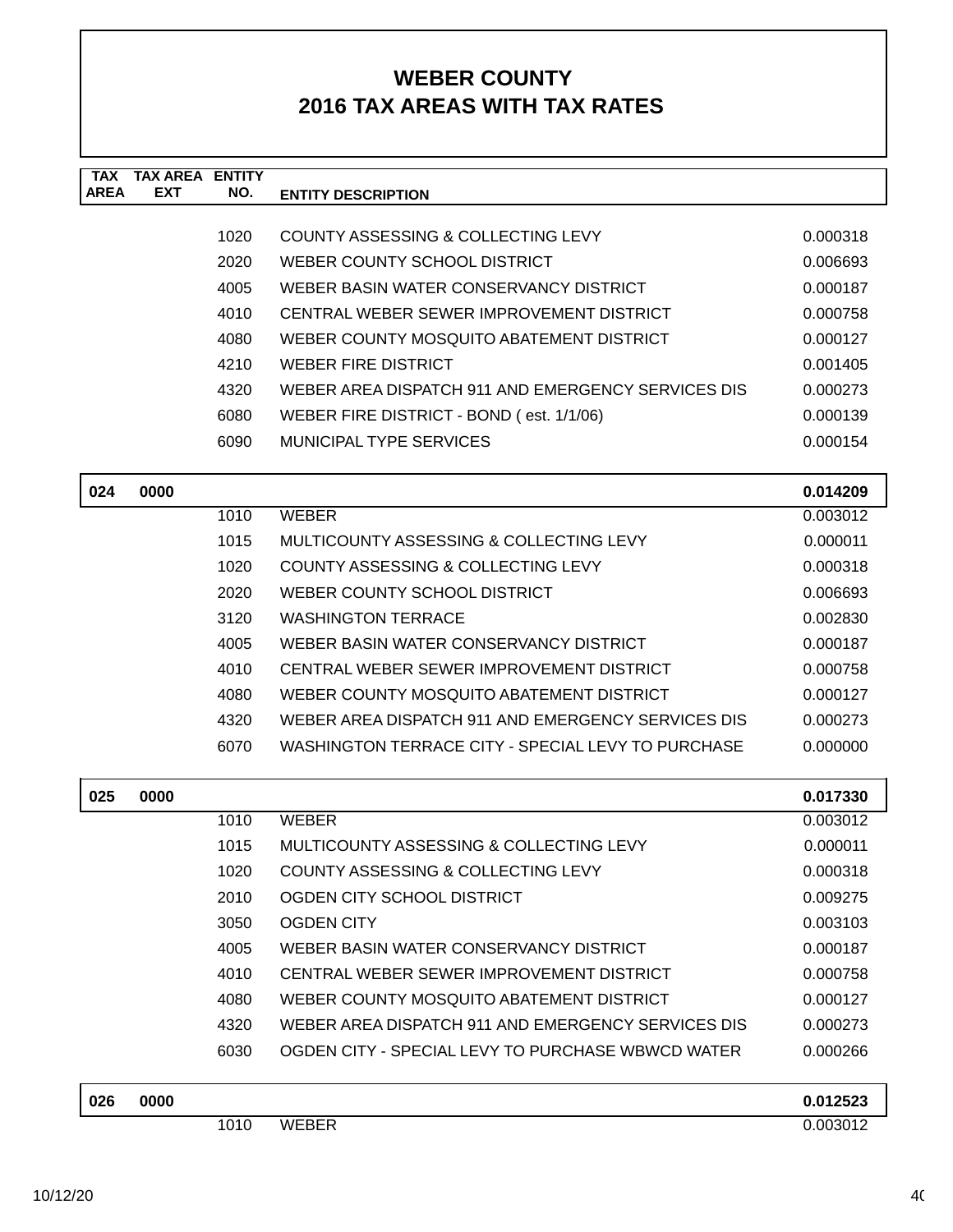| <b>TAX</b><br><b>AREA</b> | <b>TAX AREA ENTITY</b><br>EXT | NO.  | <b>ENTITY DESCRIPTION</b>                           |          |
|---------------------------|-------------------------------|------|-----------------------------------------------------|----------|
|                           |                               |      |                                                     |          |
|                           |                               | 1015 | MULTICOUNTY ASSESSING & COLLECTING LEVY             | 0.000011 |
|                           |                               | 1020 | COUNTY ASSESSING & COLLECTING LEVY                  | 0.000318 |
|                           |                               | 2020 | WEBER COUNTY SCHOOL DISTRICT                        | 0.006693 |
|                           |                               | 3080 | <b>RIVERDALE</b>                                    | 0.001144 |
|                           |                               | 4005 | WEBER BASIN WATER CONSERVANCY DISTRICT              | 0.000187 |
|                           |                               | 4010 | CENTRAL WEBER SEWER IMPROVEMENT DISTRICT            | 0.000758 |
|                           |                               | 4080 | WEBER COUNTY MOSQUITO ABATEMENT DISTRICT            | 0.000127 |
|                           |                               | 4320 | WEBER AREA DISPATCH 911 AND EMERGENCY SERVICES DIS  | 0.000273 |
|                           |                               | 6040 | RIVERDALE CITY - SPECIAL LEVY TO PURCHASE WBWCD WAT | 0.000000 |
| 027                       | 0000                          |      |                                                     | 0.013949 |
|                           |                               | 1010 | <b>WEBER</b>                                        | 0.003012 |
|                           |                               | 1015 | MULTICOUNTY ASSESSING & COLLECTING LEVY             | 0.000011 |
|                           |                               | 1020 | COUNTY ASSESSING & COLLECTING LEVY                  | 0.000318 |
|                           |                               | 2020 | WEBER COUNTY SCHOOL DISTRICT                        | 0.006693 |
|                           |                               | 3100 | SOUTH OGDEN                                         | 0.002570 |
|                           |                               | 4005 | WEBER BASIN WATER CONSERVANCY DISTRICT              | 0.000187 |
|                           |                               | 4010 | CENTRAL WEBER SEWER IMPROVEMENT DISTRICT            | 0.000758 |
|                           |                               | 4080 | WEBER COUNTY MOSQUITO ABATEMENT DISTRICT            | 0.000127 |
|                           |                               | 4320 | WEBER AREA DISPATCH 911 AND EMERGENCY SERVICES DIS  | 0.000273 |
|                           |                               | 6050 | SOUTH OGDEN CITY - SPECIAL LEVY TO PURCHASE WBWCD   | 0.000000 |
| 028                       | 0000                          |      |                                                     | 0.012385 |
|                           |                               | 1010 | <b>WEBER</b>                                        | 0.003012 |
|                           |                               | 1015 | MULTICOUNTY ASSESSING & COLLECTING LEVY             | 0.000011 |
|                           |                               | 1020 | COUNTY ASSESSING & COLLECTING LEVY                  | 0.000318 |
|                           |                               | 2020 | WEBER COUNTY SCHOOL DISTRICT                        | 0.006693 |
|                           |                               | 4005 | WEBER BASIN WATER CONSERVANCY DISTRICT              | 0.000187 |
|                           |                               | 4080 | WEBER COUNTY MOSQUITO ABATEMENT DISTRICT            | 0.000127 |
|                           |                               | 4090 | EDEN CEMETERY MAINTENANCE DISTRICT                  | 0.000066 |
|                           |                               | 4210 | <b>WEBER FIRE DISTRICT</b>                          | 0.001405 |
|                           |                               | 4320 | WEBER AREA DISPATCH 911 AND EMERGENCY SERVICES DIS  | 0.000273 |
|                           |                               | 6080 | WEBER FIRE DISTRICT - BOND (est. 1/1/06)            | 0.000139 |
|                           |                               | 6090 | MUNICIPAL TYPE SERVICES                             | 0.000154 |
|                           |                               |      |                                                     |          |

| 030 | 0000 | 0.012709 |
|-----|------|----------|
|     |      |          |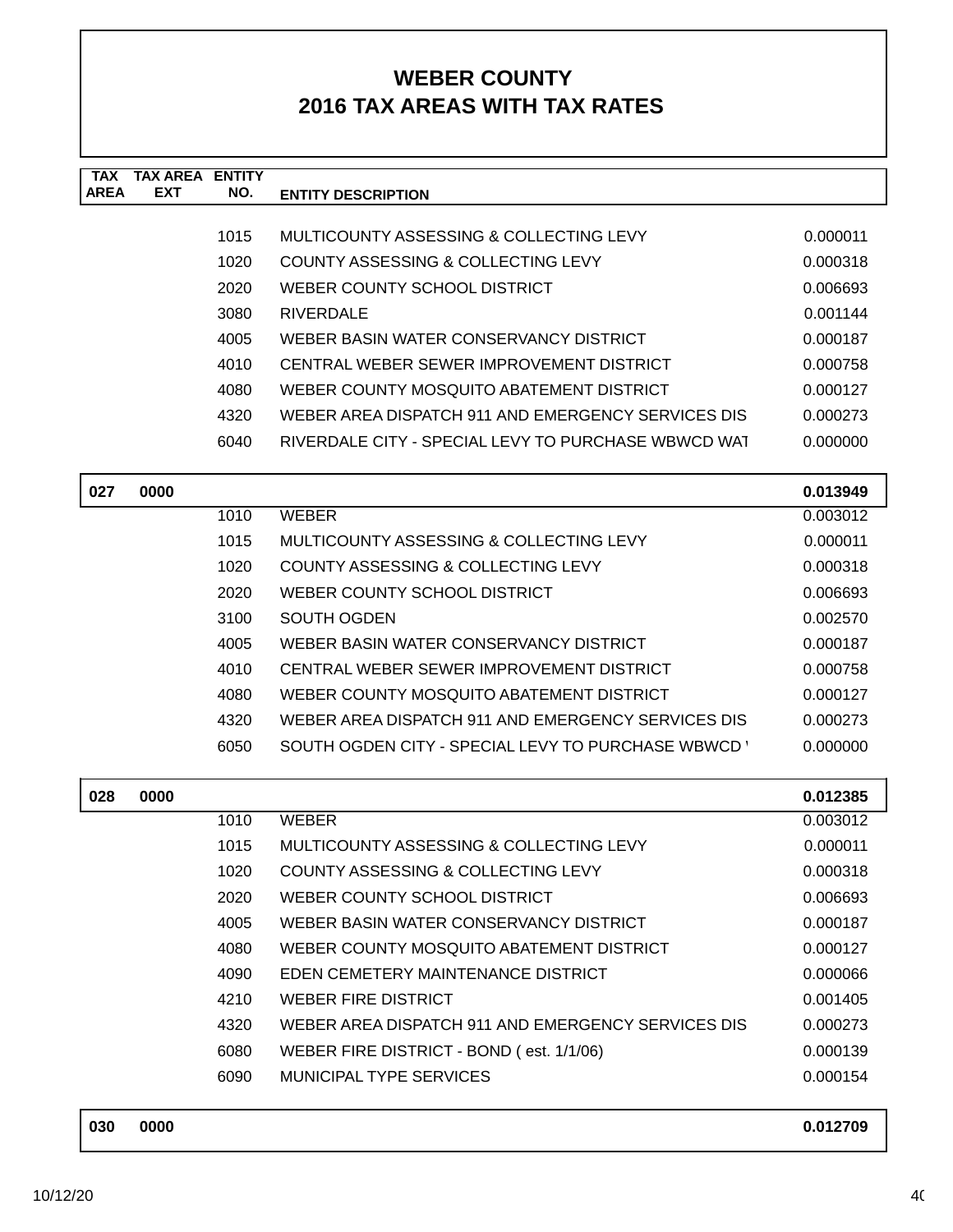| TAX         | TAX AREA   | <b>ENTITY</b> |                                                    |          |
|-------------|------------|---------------|----------------------------------------------------|----------|
| <b>AREA</b> | <b>EXT</b> | NO.           | <b>ENTITY DESCRIPTION</b>                          |          |
|             |            |               |                                                    |          |
|             |            | 1010          | <b>WEBER</b>                                       | 0.003012 |
|             |            | 1015          | MULTICOUNTY ASSESSING & COLLECTING LEVY            | 0.000011 |
|             |            | 1020          | COUNTY ASSESSING & COLLECTING LEVY                 | 0.000318 |
|             |            | 2020          | WEBER COUNTY SCHOOL DISTRICT                       | 0.006693 |
|             |            | 3025          | <b>HOOPER</b>                                      | 0.000544 |
|             |            | 4005          | WEBER BASIN WATER CONSERVANCY DISTRICT             | 0.000187 |
|             |            | 4060          | <b>HOOPER CEMETERY MAINTENANCE DISTRICT</b>        | 0.000000 |
|             |            | 4080          | WEBER COUNTY MOSQUITO ABATEMENT DISTRICT           | 0.000127 |
|             |            | 4210          | <b>WEBER FIRE DISTRICT</b>                         | 0.001405 |
|             |            | 4320          | WEBER AREA DISPATCH 911 AND EMERGENCY SERVICES DIS | 0.000273 |
|             |            | 6080          | WEBER FIRE DISTRICT - BOND (est. 1/1/06)           | 0.000139 |
|             |            |               |                                                    |          |
|             |            |               |                                                    |          |

| 031 | 0000 |      |                                                    | 0.013078 |
|-----|------|------|----------------------------------------------------|----------|
|     |      | 1010 | <b>WEBER</b>                                       | 0.003012 |
|     |      | 1015 | MULTICOUNTY ASSESSING & COLLECTING LEVY            | 0.000011 |
|     |      | 1020 | COUNTY ASSESSING & COLLECTING LEVY                 | 0.000318 |
|     |      | 2020 | WEBER COUNTY SCHOOL DISTRICT                       | 0.006693 |
|     |      | 3025 | <b>HOOPER</b>                                      | 0.000544 |
|     |      | 4005 | WEBER BASIN WATER CONSERVANCY DISTRICT             | 0.000187 |
|     |      | 4060 | HOOPER CEMETERY MAINTENANCE DISTRICT               | 0.000000 |
|     |      | 4080 | WEBER COUNTY MOSQUITO ABATEMENT DISTRICT           | 0.000127 |
|     |      | 4150 | HOOPER WATER IMPROVEMENT DISTRICT                  | 0.000369 |
|     |      | 4210 | <b>WEBER FIRE DISTRICT</b>                         | 0.001405 |
|     |      | 4320 | WEBER AREA DISPATCH 911 AND EMERGENCY SERVICES DIS | 0.000273 |
|     |      | 6080 | WEBER FIRE DISTRICT - BOND (est. 1/1/06)           | 0.000139 |
|     |      |      |                                                    |          |

| 032 | 0000 |      |                                              | 0.012709 |
|-----|------|------|----------------------------------------------|----------|
|     |      | 1010 | <b>WEBER</b>                                 | 0.003012 |
|     |      | 1015 | MULTICOUNTY ASSESSING & COLLECTING LEVY      | 0.000011 |
|     |      | 1020 | COUNTY ASSESSING & COLLECTING LEVY           | 0.000318 |
|     |      | 2020 | WEBER COUNTY SCHOOL DISTRICT                 | 0.006693 |
|     |      | 3025 | <b>HOOPER</b>                                | 0.000544 |
|     |      | 4005 | WEBER BASIN WATER CONSERVANCY DISTRICT       | 0.000187 |
|     |      | 4060 | HOOPER CEMETERY MAINTENANCE DISTRICT         | 0.000000 |
|     |      | 4080 | WEBER COUNTY MOSQUITO ABATEMENT DISTRICT     | 0.000127 |
|     |      | 4100 | TAYLOR-WEST WEBER WATER IMPROVEMENT DISTRICT | 0.000000 |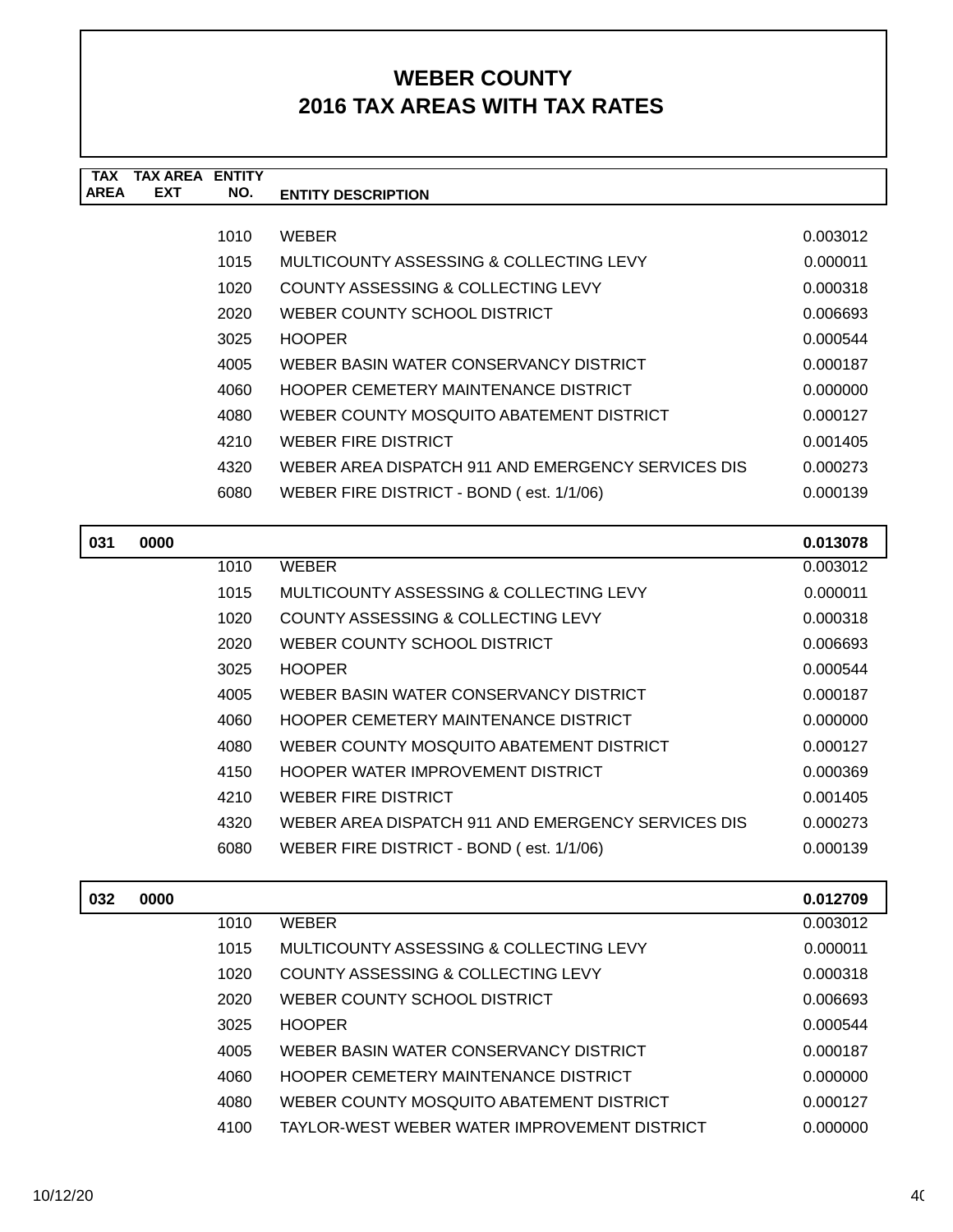| <b>TAX</b><br><b>AREA</b> | <b>TAX AREA ENTITY</b><br><b>EXT</b> | NO.  | <b>ENTITY DESCRIPTION</b>                           |          |
|---------------------------|--------------------------------------|------|-----------------------------------------------------|----------|
|                           |                                      |      |                                                     |          |
|                           |                                      | 4210 | <b>WEBER FIRE DISTRICT</b>                          | 0.001405 |
|                           |                                      | 4320 | WEBER AREA DISPATCH 911 AND EMERGENCY SERVICES DIS  | 0.000273 |
|                           |                                      | 6080 | WEBER FIRE DISTRICT - BOND (est. 1/1/06)            | 0.000139 |
| 038                       | 0000                                 |      |                                                     | 0.013434 |
|                           |                                      | 1010 | <b>WEBER</b>                                        | 0.003012 |
|                           |                                      | 1015 | MULTICOUNTY ASSESSING & COLLECTING LEVY             | 0.000011 |
|                           |                                      | 1020 | COUNTY ASSESSING & COLLECTING LEVY                  | 0.000318 |
|                           |                                      | 2020 | WEBER COUNTY SCHOOL DISTRICT                        | 0.006693 |
|                           |                                      | 4005 | WEBER BASIN WATER CONSERVANCY DISTRICT              | 0.000187 |
|                           |                                      | 4015 | NORTH DAVIS SEWER DISTRICT                          | 0.001025 |
|                           |                                      | 4080 | WEBER COUNTY MOSQUITO ABATEMENT DISTRICT            | 0.000127 |
|                           |                                      | 4130 | ROY WATER CONSERVANCY SUBDISTRICT                   | 0.000090 |
|                           |                                      | 4210 | <b>WEBER FIRE DISTRICT</b>                          | 0.001405 |
|                           |                                      | 4320 | WEBER AREA DISPATCH 911 AND EMERGENCY SERVICES DIS  | 0.000273 |
|                           |                                      | 6080 | WEBER FIRE DISTRICT - BOND (est. 1/1/06)            | 0.000139 |
|                           |                                      | 6090 | <b>MUNICIPAL TYPE SERVICES</b>                      | 0.000154 |
| 039                       | 0000                                 |      |                                                     | 0.012790 |
|                           |                                      | 1010 | <b>WEBER</b>                                        | 0.003012 |
|                           |                                      | 1015 | MULTICOUNTY ASSESSING & COLLECTING LEVY             | 0.000011 |
|                           |                                      | 1020 | COUNTY ASSESSING & COLLECTING LEVY                  | 0.000318 |
|                           |                                      | 2020 | WEBER COUNTY SCHOOL DISTRICT                        | 0.006693 |
|                           |                                      | 3080 | <b>RIVERDALE</b>                                    | 0.001144 |
|                           |                                      | 4005 | WEBER BASIN WATER CONSERVANCY DISTRICT              | 0.000187 |
|                           |                                      | 4015 | <b>NORTH DAVIS SEWER DISTRICT</b>                   | 0.001025 |
|                           |                                      | 4080 | WEBER COUNTY MOSQUITO ABATEMENT DISTRICT            | 0.000127 |
|                           |                                      | 4320 | WEBER AREA DISPATCH 911 AND EMERGENCY SERVICES DIS  | 0.000273 |
|                           |                                      | 6040 | RIVERDALE CITY - SPECIAL LEVY TO PURCHASE WBWCD WAT | 0.000000 |
| 040                       | 0000                                 |      |                                                     | 0.014474 |
|                           |                                      | 1010 | <b>WEBER</b>                                        | 0.003012 |
|                           |                                      | 1015 | MULTICOUNTY ASSESSING & COLLECTING LEVY             | 0.000011 |
|                           |                                      | 1020 | COUNTY ASSESSING & COLLECTING LEVY                  | 0.000318 |
|                           |                                      | 2020 | WEBER COUNTY SCHOOL DISTRICT                        | 0.006693 |
|                           |                                      | 3090 | <b>ROY CITY</b>                                     | 0.002828 |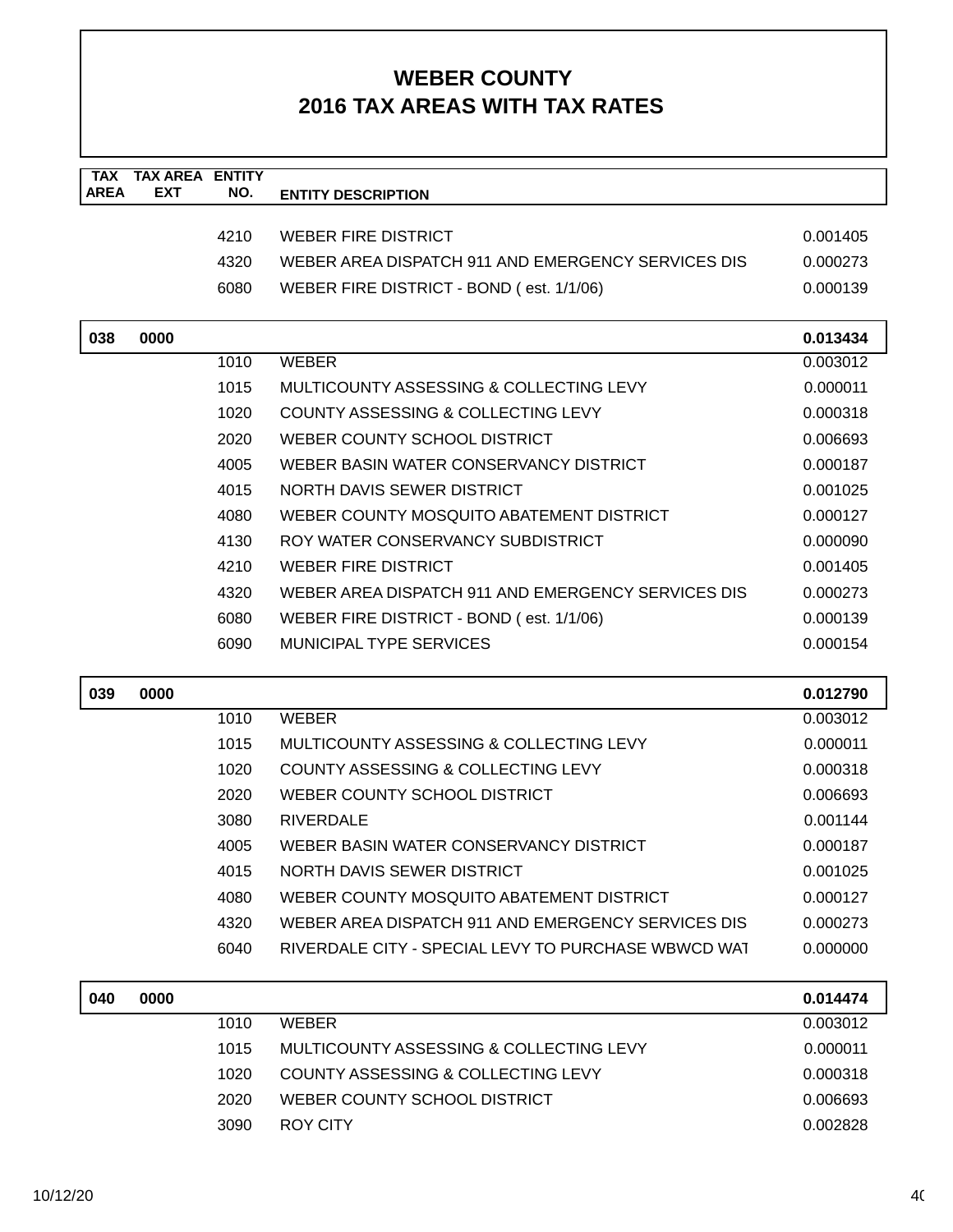| <b>TAX</b><br><b>AREA</b> | <b>TAX AREA</b><br><b>EXT</b> | <b>ENTITY</b><br>NO. |                                                    |                      |
|---------------------------|-------------------------------|----------------------|----------------------------------------------------|----------------------|
|                           |                               |                      | <b>ENTITY DESCRIPTION</b>                          |                      |
|                           |                               | 4005                 | WEBER BASIN WATER CONSERVANCY DISTRICT             | 0.000187             |
|                           |                               | 4015                 | NORTH DAVIS SEWER DISTRICT                         | 0.001025             |
|                           |                               | 4080                 | WEBER COUNTY MOSQUITO ABATEMENT DISTRICT           | 0.000127             |
|                           |                               | 4320                 | WEBER AREA DISPATCH 911 AND EMERGENCY SERVICES DIS | 0.000273             |
|                           |                               |                      |                                                    |                      |
| 041                       | 0000                          |                      |                                                    | 0.014564             |
|                           |                               | 1010                 | <b>WEBER</b>                                       | 0.003012             |
|                           |                               | 1015                 | MULTICOUNTY ASSESSING & COLLECTING LEVY            | 0.000011             |
|                           |                               | 1020                 | COUNTY ASSESSING & COLLECTING LEVY                 | 0.000318             |
|                           |                               | 2020                 | WEBER COUNTY SCHOOL DISTRICT                       | 0.006693             |
|                           |                               | 3090                 | ROY CITY                                           | 0.002828             |
|                           |                               | 4005                 | WEBER BASIN WATER CONSERVANCY DISTRICT             | 0.000187             |
|                           |                               | 4015                 | NORTH DAVIS SEWER DISTRICT                         | 0.001025             |
|                           |                               | 4080                 | WEBER COUNTY MOSQUITO ABATEMENT DISTRICT           | 0.000127             |
|                           |                               | 4130                 | ROY WATER CONSERVANCY SUBDISTRICT                  | 0.000090             |
|                           |                               | 4320                 | WEBER AREA DISPATCH 911 AND EMERGENCY SERVICES DIS | 0.000273             |
|                           |                               |                      |                                                    |                      |
| 043                       | 0000                          |                      |                                                    | 0.016572             |
|                           |                               | 1010                 | <b>WEBER</b>                                       | 0.003012             |
|                           |                               | 1015                 | MULTICOUNTY ASSESSING & COLLECTING LEVY            | 0.000011             |
|                           |                               | 1020                 | COUNTY ASSESSING & COLLECTING LEVY                 | 0.000318             |
|                           |                               | 2010                 | OGDEN CITY SCHOOL DISTRICT                         | 0.009275             |
|                           |                               | 3050                 | <b>OGDEN CITY</b>                                  | 0.003103             |
|                           |                               | 4005                 | WEBER BASIN WATER CONSERVANCY DISTRICT             | 0.000187             |
|                           |                               | 4080                 | WEBER COUNTY MOSQUITO ABATEMENT DISTRICT           | 0.000127             |
|                           |                               | 4320                 | WEBER AREA DISPATCH 911 AND EMERGENCY SERVICES DIS | 0.000273             |
|                           |                               | 6030                 | OGDEN CITY - SPECIAL LEVY TO PURCHASE WBWCD WATER  | 0.000266             |
|                           |                               |                      |                                                    |                      |
| 044                       | 0000                          |                      |                                                    | 0.012394             |
|                           |                               | 1010                 | <b>WEBER</b>                                       | 0.003012             |
|                           |                               | 1015                 | MULTICOUNTY ASSESSING & COLLECTING LEVY            | 0.000011             |
|                           |                               | 1020                 | COUNTY ASSESSING & COLLECTING LEVY                 | 0.000318             |
|                           |                               | 2020                 | WEBER COUNTY SCHOOL DISTRICT                       | 0.006693             |
|                           |                               | 4005                 | WEBER BASIN WATER CONSERVANCY DISTRICT             | 0.000187             |
|                           |                               | 4030<br>4080         | PLAIN CITY CEMETERY MAINTENANCE DISTRICT           | 0.000075<br>0.000127 |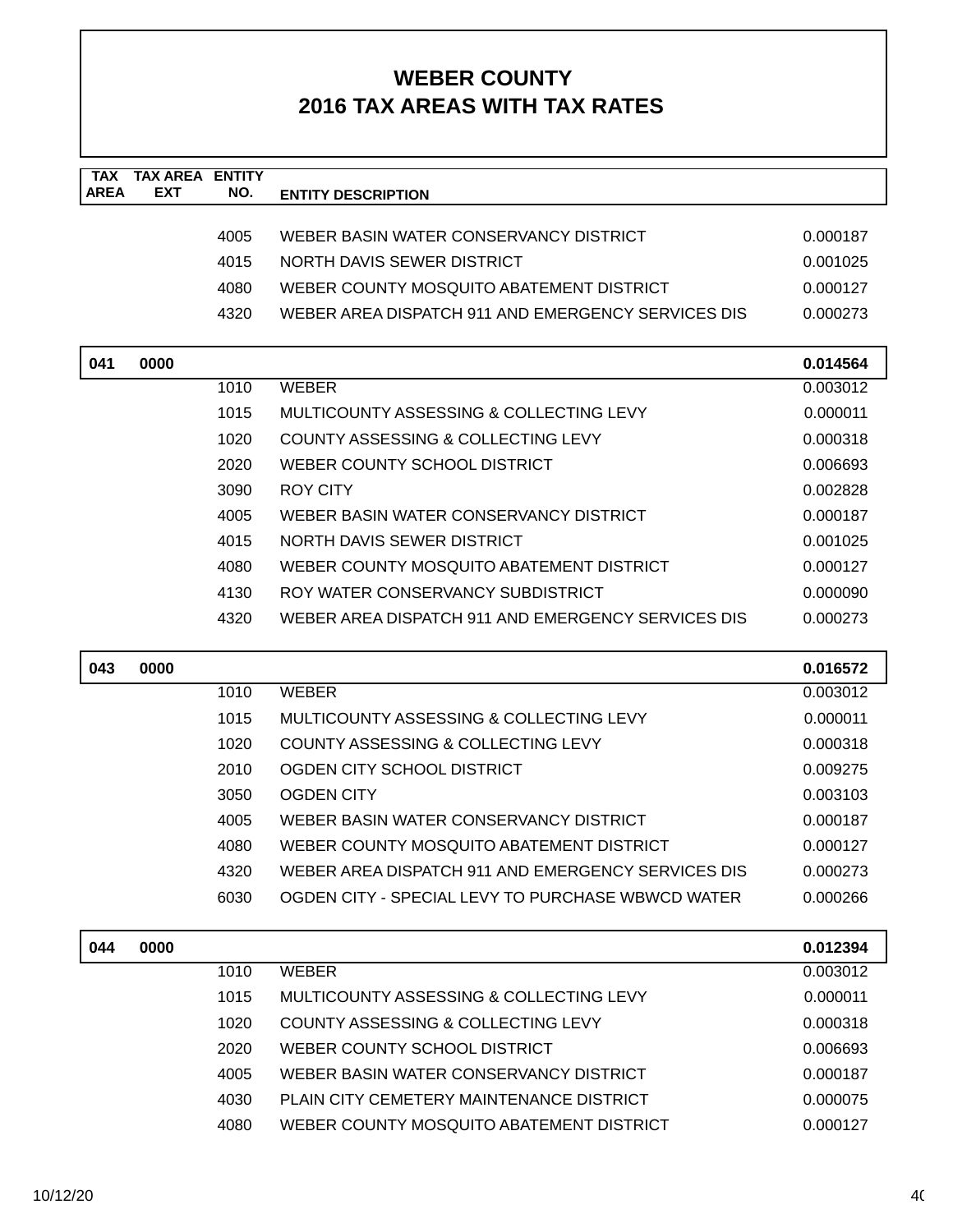| <b>TAX</b><br><b>AREA</b> | <b>TAX AREA</b><br><b>EXT</b> | <b>ENTITY</b><br>NO. | <b>ENTITY DESCRIPTION</b>                          |          |
|---------------------------|-------------------------------|----------------------|----------------------------------------------------|----------|
|                           |                               |                      |                                                    |          |
|                           |                               | 4210                 | <b>WEBER FIRE DISTRICT</b>                         | 0.001405 |
|                           |                               | 4320                 | WEBER AREA DISPATCH 911 AND EMERGENCY SERVICES DIS | 0.000273 |
|                           |                               | 6080                 | WEBER FIRE DISTRICT - BOND (est. 1/1/06)           | 0.000139 |
|                           |                               | 6090                 | MUNICIPAL TYPE SERVICES                            | 0.000154 |
|                           |                               |                      |                                                    |          |
| 045                       | 0000                          |                      |                                                    | 0.013041 |
|                           |                               | 1010                 | <b>WEBER</b>                                       | 0.003012 |
|                           |                               | 1015                 | MULTICOUNTY ASSESSING & COLLECTING LEVY            | 0.000011 |
|                           |                               | 1020                 | COUNTY ASSESSING & COLLECTING LEVY                 | 0.000318 |
|                           |                               | 2020                 | WEBER COUNTY SCHOOL DISTRICT                       | 0.006693 |
|                           |                               | 3070                 | <b>PLEASANT VIEW</b>                               | 0.001188 |
|                           |                               | 4005                 | WEBER BASIN WATER CONSERVANCY DISTRICT             | 0.000187 |
|                           |                               | 4080                 | WEBER COUNTY MOSQUITO ABATEMENT DISTRICT           | 0.000127 |
|                           |                               | 4320                 | WEBER AREA DISPATCH 911 AND EMERGENCY SERVICES DIS | 0.000273 |
|                           |                               | 4330                 | NORTH VIEW FIRE DISTRICT                           | 0.001232 |
| 050                       | 0000                          |                      |                                                    | 0.013191 |
|                           |                               | 1010                 | <b>WEBER</b>                                       | 0.003012 |
|                           |                               | 1015                 | MULTICOUNTY ASSESSING & COLLECTING LEVY            | 0.000011 |
|                           |                               | 1020                 | COUNTY ASSESSING & COLLECTING LEVY                 | 0.000318 |
|                           |                               | 2020                 | WEBER COUNTY SCHOOL DISTRICT                       | 0.006693 |
|                           |                               | 3100                 | SOUTH OGDEN                                        | 0.002570 |
|                           |                               | 4005                 | WEBER BASIN WATER CONSERVANCY DISTRICT             | 0.000187 |
|                           |                               | 4080                 | WEBER COUNTY MOSQUITO ABATEMENT DISTRICT           | 0.000127 |
|                           |                               | 4320                 | WEBER AREA DISPATCH 911 AND EMERGENCY SERVICES DIS | 0.000273 |
|                           |                               | 6050                 | SOUTH OGDEN CITY - SPECIAL LEVY TO PURCHASE WBWCD  | 0.000000 |
| 053                       | 0000                          |                      |                                                    | 0.012394 |
|                           |                               | 1010                 | <b>WEBER</b>                                       | 0.003012 |
|                           |                               | 1015                 | MULTICOUNTY ASSESSING & COLLECTING LEVY            | 0.000011 |
|                           |                               | 1020                 | <b>COUNTY ASSESSING &amp; COLLECTING LEVY</b>      | 0.000318 |
|                           |                               | 2020                 | WEBER COUNTY SCHOOL DISTRICT                       | 0.006693 |
|                           |                               | 4005                 | WEBER BASIN WATER CONSERVANCY DISTRICT             | 0.000187 |
|                           |                               | 4040                 | WEST WEBER-TAYLOR CEMETERY MAINTENANCE DISTRICT    | 0.000075 |
|                           |                               | 4080                 | WEBER COUNTY MOSQUITO ABATEMENT DISTRICT           | 0.000127 |
|                           |                               | 4100                 | TAYLOR-WEST WEBER WATER IMPROVEMENT DISTRICT       | 0.000000 |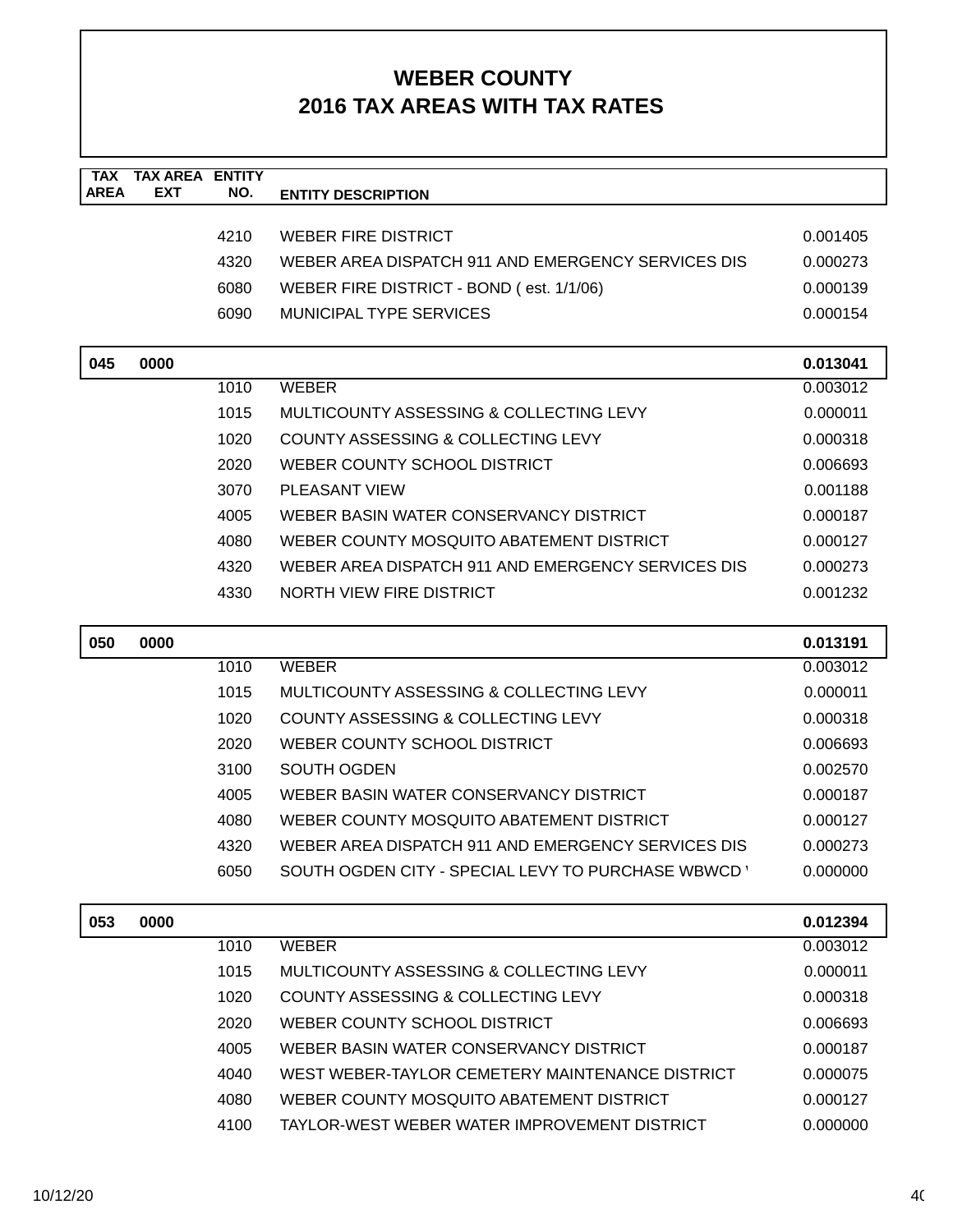| <b>TAX</b>  | <b>TAX AREA ENTITY</b> |      |                                                    |          |
|-------------|------------------------|------|----------------------------------------------------|----------|
| <b>AREA</b> | <b>EXT</b>             | NO.  | <b>ENTITY DESCRIPTION</b>                          |          |
|             |                        | 4210 | <b>WEBER FIRE DISTRICT</b>                         | 0.001405 |
|             |                        | 4320 | WEBER AREA DISPATCH 911 AND EMERGENCY SERVICES DIS | 0.000273 |
|             |                        | 6080 | WEBER FIRE DISTRICT - BOND (est. 1/1/06)           | 0.000139 |
|             |                        | 6090 | <b>MUNICIPAL TYPE SERVICES</b>                     | 0.000154 |
|             |                        |      |                                                    |          |
| 054         | 0000                   |      |                                                    | 0.013054 |
|             |                        | 1010 | <b>WEBER</b>                                       | 0.003012 |
|             |                        | 1015 | MULTICOUNTY ASSESSING & COLLECTING LEVY            | 0.000011 |
|             |                        | 1020 | COUNTY ASSESSING & COLLECTING LEVY                 | 0.000318 |
|             |                        | 2020 | WEBER COUNTY SCHOOL DISTRICT                       | 0.006693 |
|             |                        | 4005 | WEBER BASIN WATER CONSERVANCY DISTRICT             | 0.000187 |
|             |                        | 4080 | WEBER COUNTY MOSQUITO ABATEMENT DISTRICT           | 0.000127 |
|             |                        | 4140 | UINTAH HIGHLANDS WATER AND SEWER IMPROVEMENT DIST  | 0.000735 |
|             |                        | 4210 | WEBER FIRE DISTRICT                                | 0.001405 |
|             |                        | 4320 | WEBER AREA DISPATCH 911 AND EMERGENCY SERVICES DIS | 0.000273 |
|             |                        | 6080 | WEBER FIRE DISTRICT - BOND (est. 1/1/06)           | 0.000139 |
|             |                        | 6090 | <b>MUNICIPAL TYPE SERVICES</b>                     | 0.000154 |
|             |                        |      |                                                    |          |
| 055         | 0000                   |      |                                                    | 0.011566 |
|             |                        | 1010 | <b>WEBER</b>                                       | 0.003012 |
|             |                        | 1015 | MULTICOUNTY ASSESSING & COLLECTING LEVY            | 0.000011 |
|             |                        | 1020 | COUNTY ASSESSING & COLLECTING LEVY                 | 0.000318 |
|             |                        | 2020 | WEBER COUNTY SCHOOL DISTRICT                       | 0.006693 |
|             |                        | 3110 | <b>UINTAH</b>                                      | 0.000945 |
|             |                        | 4005 | WEBER BASIN WATER CONSERVANCY DISTRICT             | 0.000187 |
|             |                        | 4080 | WEBER COUNTY MOSQUITO ABATEMENT DISTRICT           | 0.000127 |
|             |                        | 4320 | WEBER AREA DISPATCH 911 AND EMERGENCY SERVICES DIS | 0.000273 |
|             |                        | 6060 | UINTAH TOWN - SPECIAL LEVY TO PURCHASE WBWCD WATER | 0.000000 |
| 056         | 0000                   |      |                                                    | 0.012442 |
|             |                        | 1010 | <b>WEBER</b>                                       | 0.003012 |
|             |                        | 1015 | MULTICOUNTY ASSESSING & COLLECTING LEVY            | 0.000011 |
|             |                        | 1020 | COUNTY ASSESSING & COLLECTING LEVY                 | 0.000318 |
|             |                        | 2020 | WEBER COUNTY SCHOOL DISTRICT                       | 0.006693 |
|             |                        | 4005 | WEBER BASIN WATER CONSERVANCY DISTRICT             | 0.000187 |
|             |                        | 4050 | WARREN-WEST WARREN CEMETERY MAINTENANCE DISTRIC    | 0.000123 |
|             |                        |      |                                                    |          |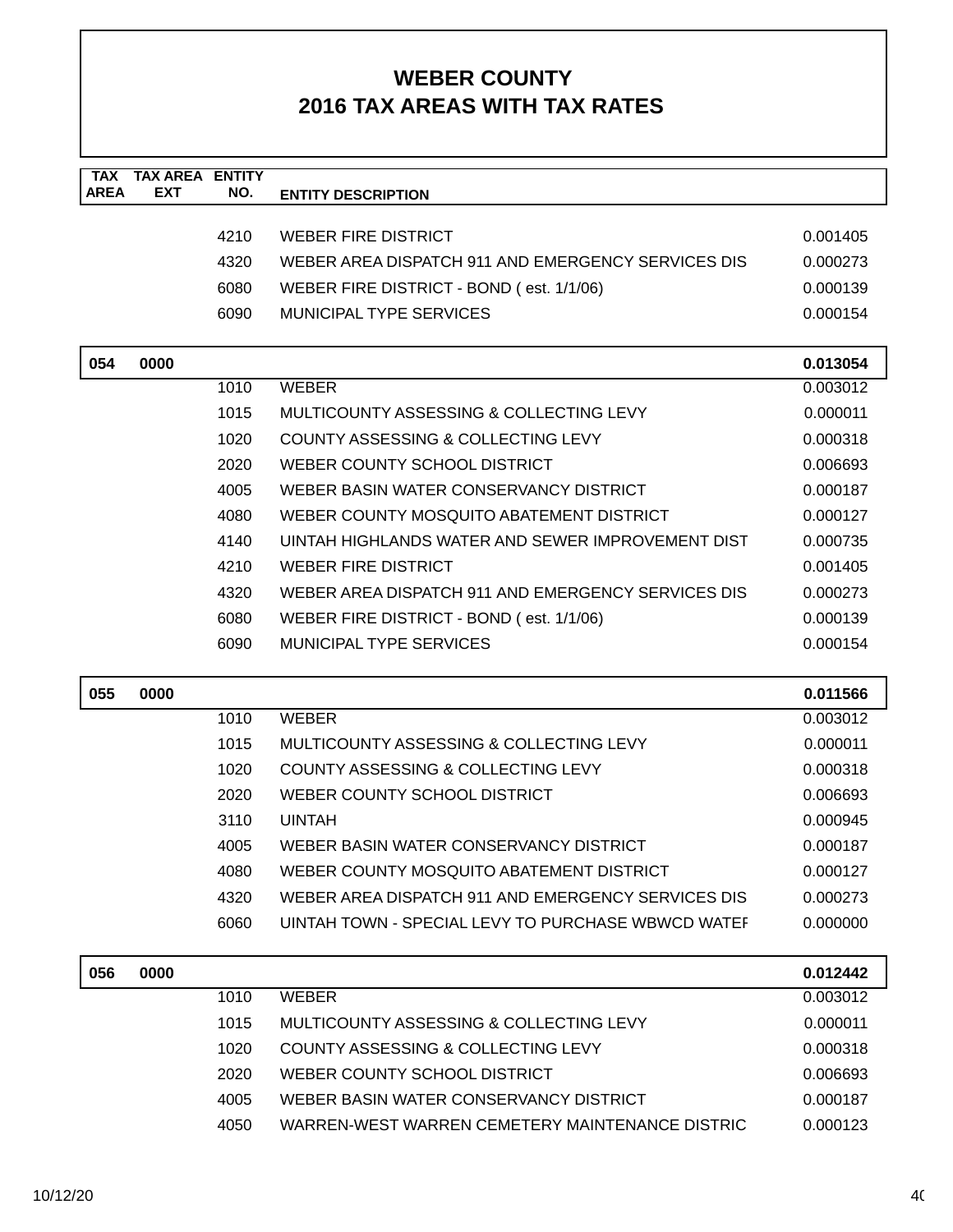| <b>TAX</b><br><b>AREA</b> | <b>TAX AREA ENTITY</b><br><b>EXT</b> | NO.  | <b>ENTITY DESCRIPTION</b>                          |          |
|---------------------------|--------------------------------------|------|----------------------------------------------------|----------|
|                           |                                      |      |                                                    |          |
|                           |                                      | 4080 | WEBER COUNTY MOSQUITO ABATEMENT DISTRICT           | 0.000127 |
|                           |                                      | 4210 | <b>WEBER FIRE DISTRICT</b>                         | 0.001405 |
|                           |                                      | 4320 | WEBER AREA DISPATCH 911 AND EMERGENCY SERVICES DIS | 0.000273 |
|                           |                                      | 6080 | WEBER FIRE DISTRICT - BOND (est. 1/1/06)           | 0.000139 |
|                           |                                      | 6090 | MUNICIPAL TYPE SERVICES                            | 0.000154 |
| 057                       | 0000                                 |      |                                                    | 0.012394 |
|                           |                                      | 1010 | <b>WEBER</b>                                       | 0.003012 |
|                           |                                      | 1015 | MULTICOUNTY ASSESSING & COLLECTING LEVY            | 0.000011 |
|                           |                                      | 1020 | COUNTY ASSESSING & COLLECTING LEVY                 | 0.000318 |
|                           |                                      | 2020 | WEBER COUNTY SCHOOL DISTRICT                       | 0.006693 |
|                           |                                      | 4005 | WEBER BASIN WATER CONSERVANCY DISTRICT             | 0.000187 |
|                           |                                      | 4040 | WEST WEBER-TAYLOR CEMETERY MAINTENANCE DISTRICT    | 0.000075 |
|                           |                                      | 4080 | WEBER COUNTY MOSQUITO ABATEMENT DISTRICT           | 0.000127 |
|                           |                                      | 4210 | <b>WEBER FIRE DISTRICT</b>                         | 0.001405 |
|                           |                                      | 4320 | WEBER AREA DISPATCH 911 AND EMERGENCY SERVICES DIS | 0.000273 |
|                           |                                      | 6080 | WEBER FIRE DISTRICT - BOND (est. 1/1/06)           | 0.000139 |
|                           |                                      | 6090 | MUNICIPAL TYPE SERVICES                            | 0.000154 |
|                           |                                      |      |                                                    |          |
| 058                       | 0000                                 |      |                                                    | 0.012319 |
|                           |                                      | 1010 | <b>WEBER</b>                                       | 0.003012 |
|                           |                                      | 1015 | MULTICOUNTY ASSESSING & COLLECTING LEVY            | 0.000011 |
|                           |                                      | 1020 | COUNTY ASSESSING & COLLECTING LEVY                 | 0.000318 |
|                           |                                      | 2020 | WEBER COUNTY SCHOOL DISTRICT                       | 0.006693 |
|                           |                                      | 4005 | WEBER BASIN WATER CONSERVANCY DISTRICT             | 0.000187 |
|                           |                                      | 4080 | WEBER COUNTY MOSQUITO ABATEMENT DISTRICT           | 0.000127 |
|                           |                                      | 4210 | <b>WEBER FIRE DISTRICT</b>                         | 0.001405 |
|                           |                                      | 4320 | WEBER AREA DISPATCH 911 AND EMERGENCY SERVICES DIS | 0.000273 |
|                           |                                      | 6080 | WEBER FIRE DISTRICT - BOND (est. 1/1/06)           | 0.000139 |
|                           |                                      | 6090 | <b>MUNICIPAL TYPE SERVICES</b>                     | 0.000154 |
| 059                       | 0000                                 |      |                                                    | 0.012522 |
|                           |                                      | 1010 | <b>WEBER</b>                                       | 0.003012 |
|                           |                                      | 1015 | MULTICOUNTY ASSESSING & COLLECTING LEVY            | 0.000011 |
|                           |                                      | 1020 | COUNTY ASSESSING & COLLECTING LEVY                 | 0.000318 |
|                           |                                      | 2020 | WEBER COUNTY SCHOOL DISTRICT                       | 0.006693 |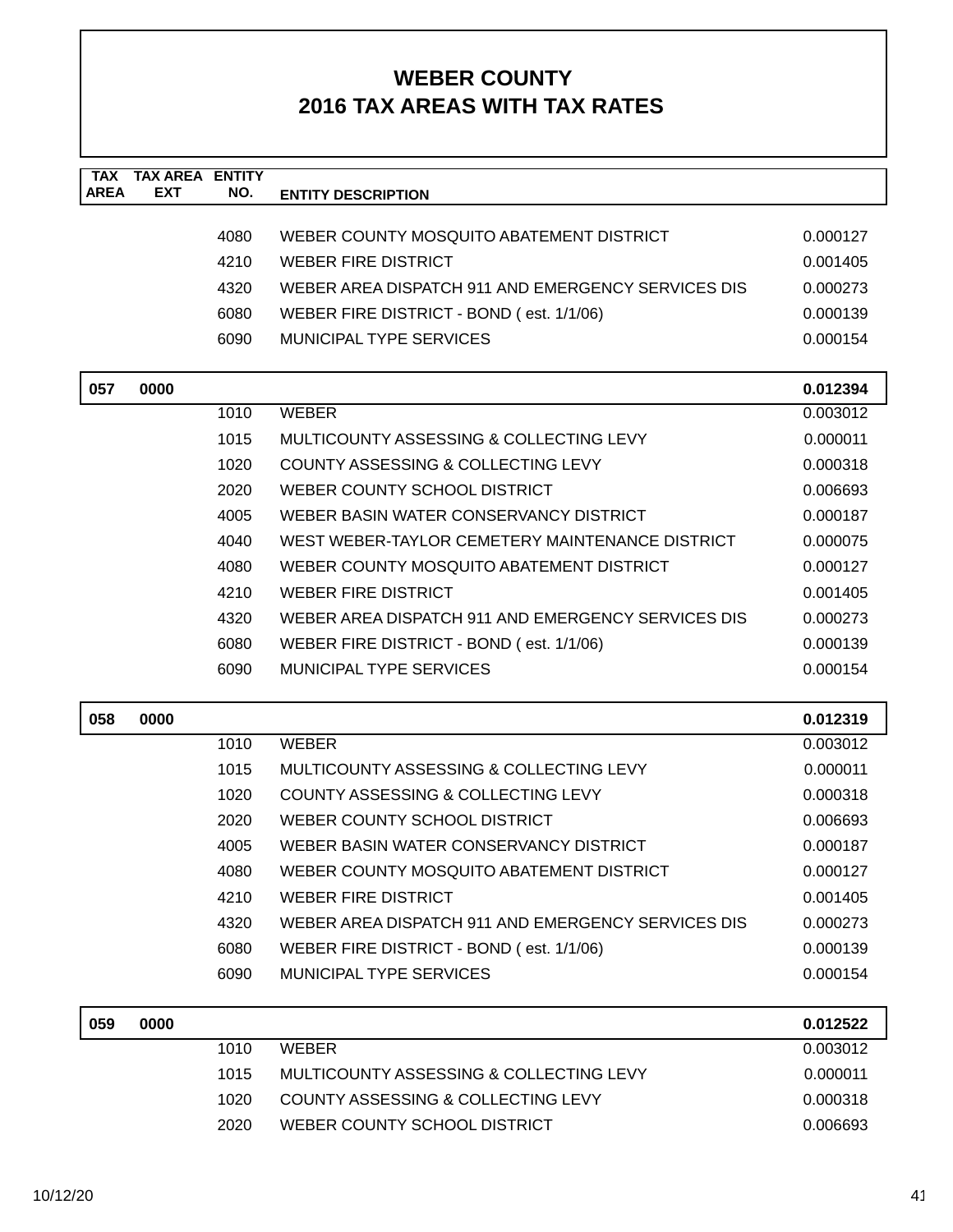| <b>TAX</b>  | <b>TAX AREA ENTITY</b> |      |                                                    |                      |
|-------------|------------------------|------|----------------------------------------------------|----------------------|
| <b>AREA</b> | <b>EXT</b>             | NO.  | <b>ENTITY DESCRIPTION</b>                          |                      |
|             |                        | 3025 | <b>HOOPER</b>                                      | 0.000544             |
|             |                        | 4080 | WEBER COUNTY MOSQUITO ABATEMENT DISTRICT           | 0.000127             |
|             |                        | 4210 | <b>WEBER FIRE DISTRICT</b>                         | 0.001405             |
|             |                        | 4320 | WEBER AREA DISPATCH 911 AND EMERGENCY SERVICES DIS | 0.000273             |
|             |                        | 6080 | WEBER FIRE DISTRICT - BOND (est. 1/1/06)           | 0.000139             |
|             |                        |      |                                                    |                      |
| 062         | 0000                   |      |                                                    | 0.013926             |
|             |                        | 1010 | <b>WEBER</b>                                       | 0.003012             |
|             |                        | 1015 | MULTICOUNTY ASSESSING & COLLECTING LEVY            | 0.000011             |
|             |                        | 1020 | COUNTY ASSESSING & COLLECTING LEVY                 | 0.000318             |
|             |                        | 2020 | WEBER COUNTY SCHOOL DISTRICT                       | 0.006693             |
|             |                        | 3100 | <b>SOUTH OGDEN</b>                                 | 0.002570             |
|             |                        | 4005 | WEBER BASIN WATER CONSERVANCY DISTRICT             | 0.000187             |
|             |                        | 4080 | WEBER COUNTY MOSQUITO ABATEMENT DISTRICT           | 0.000127             |
|             |                        | 4140 | UINTAH HIGHLANDS WATER AND SEWER IMPROVEMENT DIST  | 0.000735             |
|             |                        | 4320 | WEBER AREA DISPATCH 911 AND EMERGENCY SERVICES DIS | 0.000273             |
|             |                        | 6050 | SOUTH OGDEN CITY - SPECIAL LEVY TO PURCHASE WBWCD  | 0.000000             |
|             |                        |      |                                                    |                      |
| 063         | 0000                   |      |                                                    | 0.013799             |
|             |                        | 1010 | <b>WEBER</b>                                       | 0.003012             |
|             |                        | 1015 | MULTICOUNTY ASSESSING & COLLECTING LEVY            | 0.000011             |
|             |                        | 1020 | COUNTY ASSESSING & COLLECTING LEVY                 | 0.000318             |
|             |                        | 2020 | WEBER COUNTY SCHOOL DISTRICT                       | 0.006693             |
|             |                        | 3070 | <b>PLEASANT VIEW</b>                               | 0.001188             |
|             |                        | 4005 | WEBER BASIN WATER CONSERVANCY DISTRICT             | 0.000187             |
|             |                        | 4010 | CENTRAL WEBER SEWER IMPROVEMENT DISTRICT           | 0.000758             |
|             |                        | 4080 | WEBER COUNTY MOSQUITO ABATEMENT DISTRICT           | 0.000127             |
|             |                        | 4320 | WEBER AREA DISPATCH 911 AND EMERGENCY SERVICES DIS | 0.000273             |
|             |                        | 4330 | NORTH VIEW FIRE DISTRICT                           | 0.001232             |
|             |                        |      |                                                    |                      |
| 064         | 0000                   | 1010 | <b>WEBER</b>                                       | 0.014069<br>0.003012 |
|             |                        | 1015 | MULTICOUNTY ASSESSING & COLLECTING LEVY            | 0.000011             |
|             |                        |      |                                                    |                      |
|             |                        | 1020 | COUNTY ASSESSING & COLLECTING LEVY                 | 0.000318             |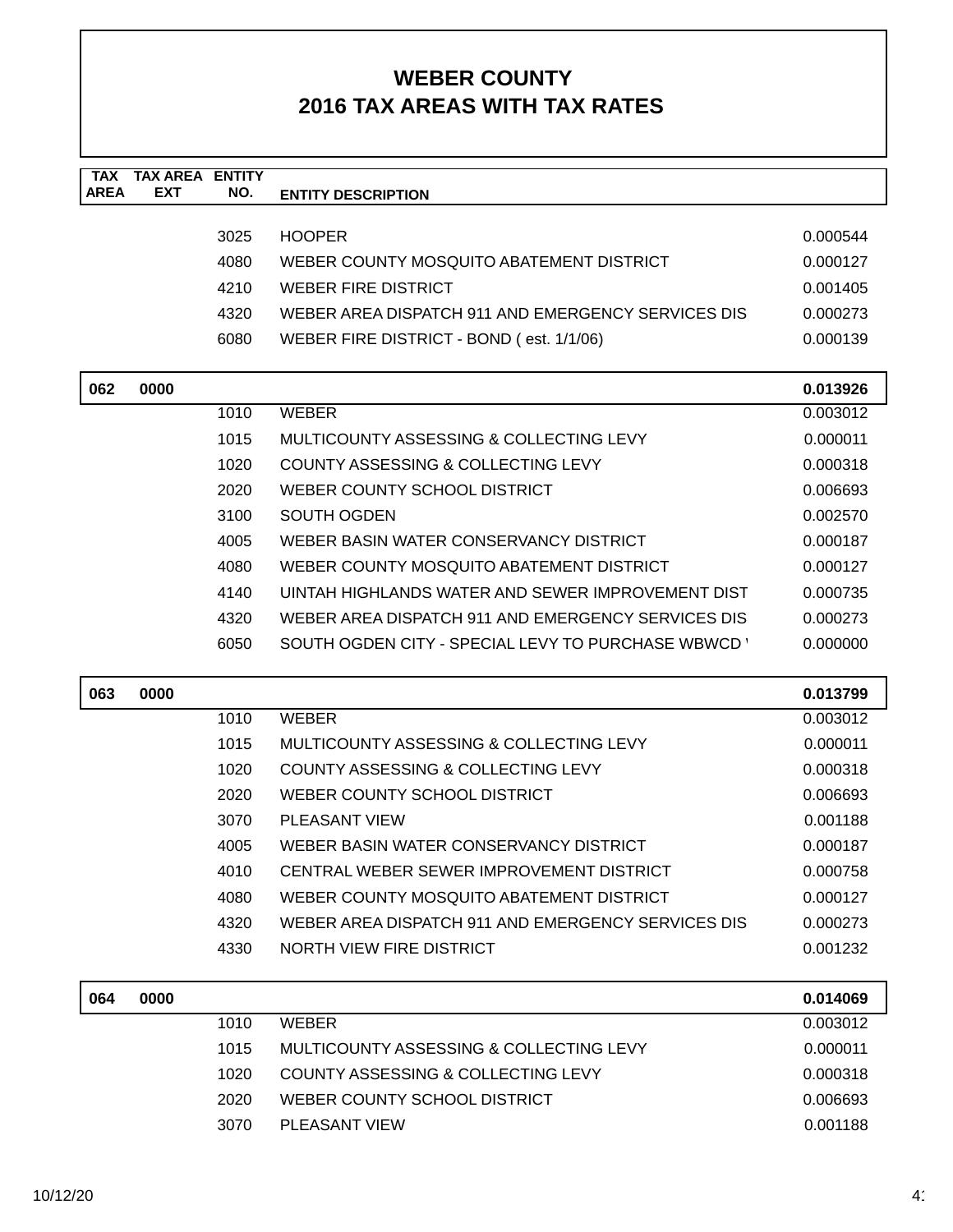| <b>TAX</b><br><b>AREA</b> | <b>TAX AREA ENTITY</b><br><b>EXT</b> | NO.  | <b>ENTITY DESCRIPTION</b>                          |          |
|---------------------------|--------------------------------------|------|----------------------------------------------------|----------|
|                           |                                      |      |                                                    |          |
|                           |                                      | 4005 | WEBER BASIN WATER CONSERVANCY DISTRICT             | 0.000187 |
|                           |                                      | 4010 | CENTRAL WEBER SEWER IMPROVEMENT DISTRICT           | 0.000758 |
|                           |                                      | 4070 | <b>BONA VISTA WATER IMPROVEMENT DISTRICT</b>       | 0.000270 |
|                           |                                      | 4080 | WEBER COUNTY MOSQUITO ABATEMENT DISTRICT           | 0.000127 |
|                           |                                      | 4320 | WEBER AREA DISPATCH 911 AND EMERGENCY SERVICES DIS | 0.000273 |
|                           |                                      | 4330 | NORTH VIEW FIRE DISTRICT                           | 0.001232 |
| 065                       | 0000                                 |      |                                                    | 0.014143 |
|                           |                                      | 1010 | <b>WEBER</b>                                       | 0.003012 |
|                           |                                      | 1015 | MULTICOUNTY ASSESSING & COLLECTING LEVY            | 0.000011 |
|                           |                                      | 1020 | COUNTY ASSESSING & COLLECTING LEVY                 | 0.000318 |
|                           |                                      | 2020 | WEBER COUNTY SCHOOL DISTRICT                       | 0.006693 |
|                           |                                      | 3070 | <b>PLEASANT VIEW</b>                               | 0.001188 |
|                           |                                      | 4005 | WEBER BASIN WATER CONSERVANCY DISTRICT             | 0.000187 |
|                           |                                      | 4010 | CENTRAL WEBER SEWER IMPROVEMENT DISTRICT           | 0.000758 |
|                           |                                      | 4020 | <b>BEN LOMOND CEMETERY MAINTENANCE DISTRICT</b>    | 0.000074 |
|                           |                                      | 4070 | BONA VISTA WATER IMPROVEMENT DISTRICT              | 0.000270 |
|                           |                                      | 4080 | WEBER COUNTY MOSQUITO ABATEMENT DISTRICT           | 0.000127 |
|                           |                                      | 4320 | WEBER AREA DISPATCH 911 AND EMERGENCY SERVICES DIS | 0.000273 |
|                           |                                      | 4330 | NORTH VIEW FIRE DISTRICT                           | 0.001232 |
| 066                       | 0000                                 |      |                                                    | 0.013995 |
|                           |                                      | 1010 | <b>WEBER</b>                                       | 0.003012 |
|                           |                                      | 1015 | MULTICOUNTY ASSESSING & COLLECTING LEVY            | 0.000011 |
|                           |                                      | 1020 | COUNTY ASSESSING & COLLECTING LEVY                 | 0.000318 |
|                           |                                      | 2020 | WEBER COUNTY SCHOOL DISTRICT                       | 0.006693 |
|                           |                                      | 3040 | NORTH OGDEN CITY                                   | 0.001384 |
|                           |                                      | 4005 | WEBER BASIN WATER CONSERVANCY DISTRICT             | 0.000187 |
|                           |                                      | 4010 | CENTRAL WEBER SEWER IMPROVEMENT DISTRICT           | 0.000758 |
|                           |                                      | 4080 | WEBER COUNTY MOSQUITO ABATEMENT DISTRICT           | 0.000127 |
|                           |                                      | 4320 | WEBER AREA DISPATCH 911 AND EMERGENCY SERVICES DIS | 0.000273 |
|                           |                                      | 4330 | NORTH VIEW FIRE DISTRICT                           | 0.001232 |
| 069                       | 0000                                 |      |                                                    | 0.013803 |
|                           |                                      | 1010 | <b>WEBER</b>                                       | 0.003012 |
|                           |                                      | 1015 | MULTICOUNTY ASSESSING & COLLECTING LEVY            | 0.000011 |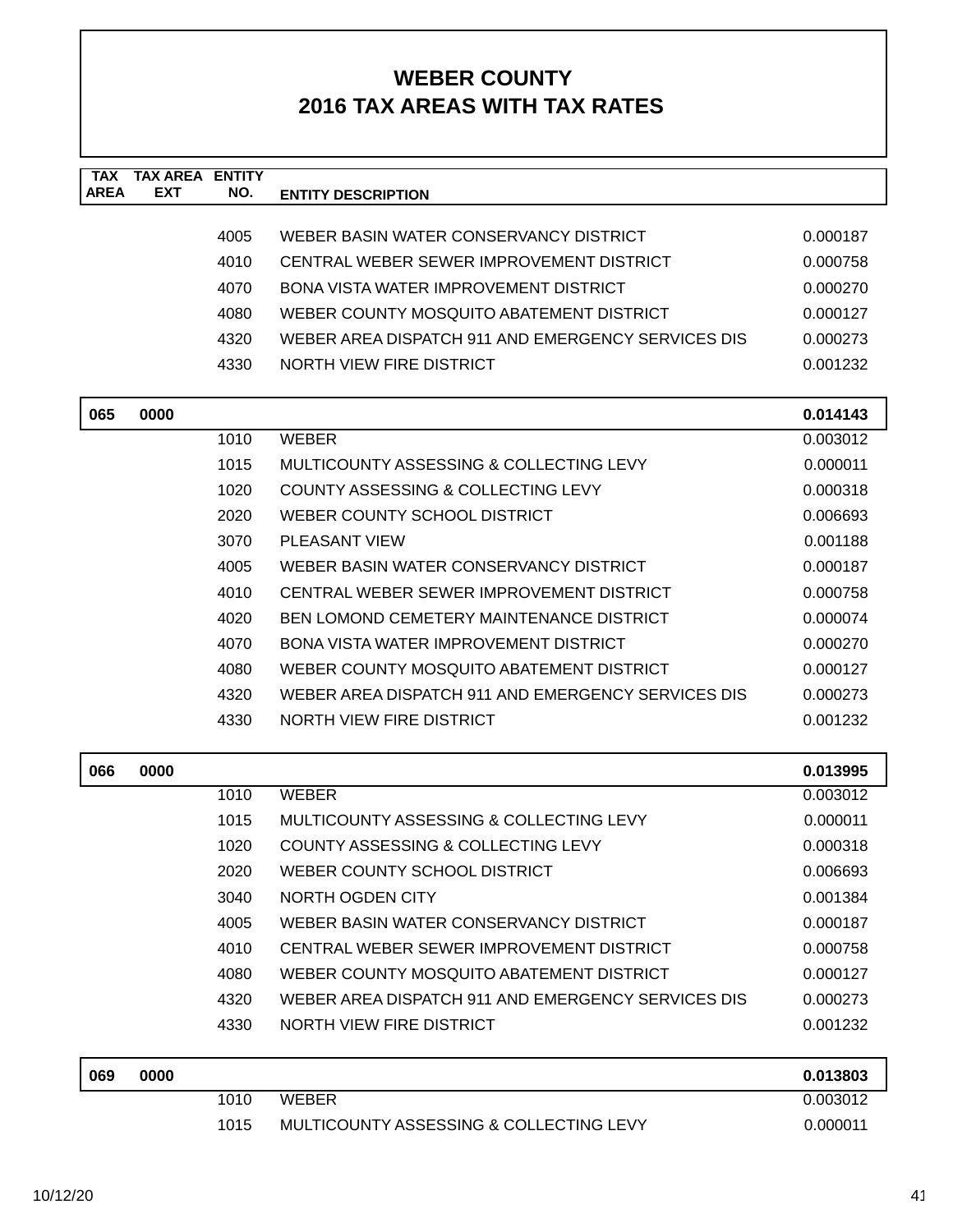| <b>TAX</b><br><b>AREA</b> | <b>TAX AREA</b><br><b>EXT</b> | <b>ENTITY</b><br>NO. | <b>ENTITY DESCRIPTION</b>                          |          |
|---------------------------|-------------------------------|----------------------|----------------------------------------------------|----------|
|                           |                               |                      |                                                    |          |
|                           |                               | 1020                 | COUNTY ASSESSING & COLLECTING LEVY                 | 0.000318 |
|                           |                               | 2020                 | WEBER COUNTY SCHOOL DISTRICT                       | 0.006693 |
|                           |                               | 4005                 | WEBER BASIN WATER CONSERVANCY DISTRICT             | 0.000187 |
|                           |                               | 4015                 | NORTH DAVIS SEWER DISTRICT                         | 0.001025 |
|                           |                               | 4080                 | WEBER COUNTY MOSQUITO ABATEMENT DISTRICT           | 0.000127 |
|                           |                               | 4130                 | ROY WATER CONSERVANCY SUBDISTRICT                  | 0.000090 |
|                           |                               | 4150                 | HOOPER WATER IMPROVEMENT DISTRICT                  | 0.000369 |
|                           |                               | 4210                 | <b>WEBER FIRE DISTRICT</b>                         | 0.001405 |
|                           |                               | 4320                 | WEBER AREA DISPATCH 911 AND EMERGENCY SERVICES DIS | 0.000273 |
|                           |                               | 6080                 | WEBER FIRE DISTRICT - BOND (est. 1/1/06)           | 0.000139 |
|                           |                               | 6090                 | MUNICIPAL TYPE SERVICES                            | 0.000154 |
|                           |                               |                      |                                                    |          |
| 075                       | 0000                          |                      |                                                    | 0.014684 |
|                           |                               | 1010                 | <b>WEBER</b>                                       | 0.003012 |
|                           |                               | 1015                 | MULTICOUNTY ASSESSING & COLLECTING LEVY            | 0.000011 |
|                           |                               | 1020                 | COUNTY ASSESSING & COLLECTING LEVY                 | 0.000318 |
|                           |                               | 2020                 | WEBER COUNTY SCHOOL DISTRICT                       | 0.006693 |
|                           |                               | 3100                 | <b>SOUTH OGDEN</b>                                 | 0.002570 |
|                           |                               | 4005                 | WEBER BASIN WATER CONSERVANCY DISTRICT             | 0.000187 |
|                           |                               | 4010                 | CENTRAL WEBER SEWER IMPROVEMENT DISTRICT           | 0.000758 |
|                           |                               | 4080                 | WEBER COUNTY MOSQUITO ABATEMENT DISTRICT           | 0.000127 |
|                           |                               | 4140                 | UINTAH HIGHLANDS WATER AND SEWER IMPROVEMENT DIST  | 0.000735 |
|                           |                               | 4320                 | WEBER AREA DISPATCH 911 AND EMERGENCY SERVICES DIS | 0.000273 |
|                           |                               | 6050                 | SOUTH OGDEN CITY - SPECIAL LEVY TO PURCHASE WBWCD  | 0.000000 |
| 079                       | 0000                          |                      |                                                    | 0.013734 |
|                           |                               | 1010                 | <b>WEBER</b>                                       | 0.003012 |
|                           |                               | 1015                 | MULTICOUNTY ASSESSING & COLLECTING LEVY            | 0.000011 |
|                           |                               | 1020                 | COUNTY ASSESSING & COLLECTING LEVY                 | 0.000318 |
|                           |                               | 2020                 | WEBER COUNTY SCHOOL DISTRICT                       | 0.006693 |
|                           |                               | 3020                 | <b>HARRISVILLE</b>                                 | 0.001123 |
|                           |                               | 4005                 | WEBER BASIN WATER CONSERVANCY DISTRICT             | 0.000187 |
|                           |                               |                      |                                                    |          |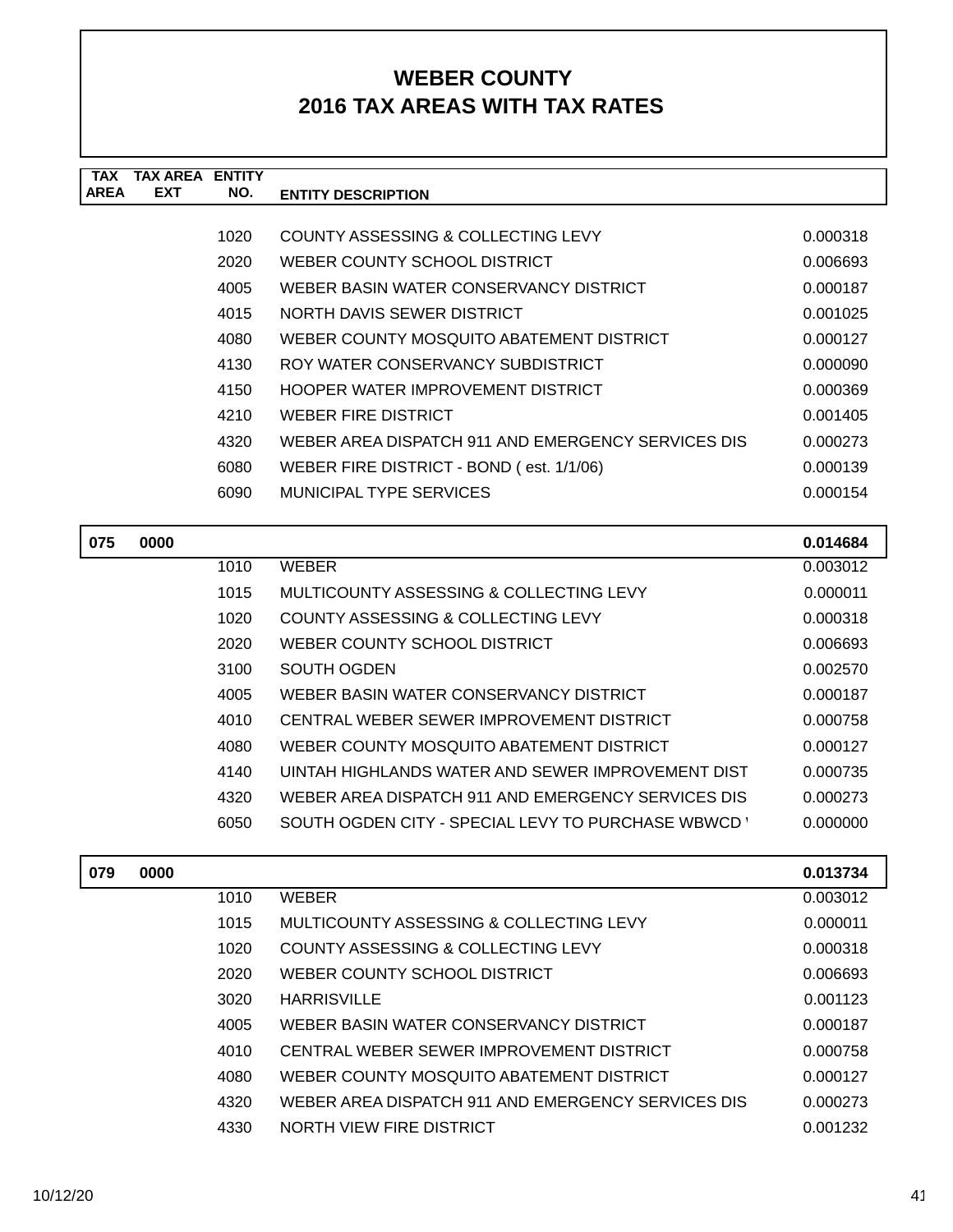#### **TAX TAX AREA ENTITY ENTITY DESCRIPTION EXT NO.**

| 083 | 0000 |      |                                                    | 0.013540 |
|-----|------|------|----------------------------------------------------|----------|
|     |      | 1010 | <b>WEBER</b>                                       | 0.003012 |
|     |      | 1015 | MULTICOUNTY ASSESSING & COLLECTING LEVY            | 0.000011 |
|     |      | 1020 | COUNTY ASSESSING & COLLECTING LEVY                 | 0.000318 |
|     |      | 2020 | WEBER COUNTY SCHOOL DISTRICT                       | 0.006693 |
|     |      | 3010 | <b>FARR WEST CITY</b>                              | 0.000617 |
|     |      | 4005 | WEBER BASIN WATER CONSERVANCY DISTRICT             | 0.000187 |
|     |      | 4010 | CENTRAL WEBER SEWER IMPROVEMENT DISTRICT           | 0.000758 |
|     |      | 4080 | WEBER COUNTY MOSQUITO ABATEMENT DISTRICT           | 0.000127 |
|     |      | 4210 | <b>WEBER FIRE DISTRICT</b>                         | 0.001405 |
|     |      | 4320 | WEBER AREA DISPATCH 911 AND EMERGENCY SERVICES DIS | 0.000273 |
|     |      | 6080 | WEBER FIRE DISTRICT - BOND (est. 1/1/06)           | 0.000139 |
|     |      |      |                                                    |          |

| 086 | 0000 |      |                                                    | 0.014297 |
|-----|------|------|----------------------------------------------------|----------|
|     |      | 1010 | <b>WEBER</b>                                       | 0.003012 |
|     |      | 1015 | MULTICOUNTY ASSESSING & COLLECTING LEVY            | 0.000011 |
|     |      | 1020 | COUNTY ASSESSING & COLLECTING LEVY                 | 0.000318 |
|     |      | 2020 | WEBER COUNTY SCHOOL DISTRICT                       | 0.006693 |
|     |      | 3090 | ROY CITY                                           | 0.002828 |
|     |      | 4005 | WEBER BASIN WATER CONSERVANCY DISTRICT             | 0.000187 |
|     |      | 4010 | CENTRAL WEBER SEWER IMPROVEMENT DISTRICT           | 0.000758 |
|     |      | 4080 | WEBER COUNTY MOSQUITO ABATEMENT DISTRICT           | 0.000127 |
|     |      | 4130 | ROY WATER CONSERVANCY SUBDISTRICT                  | 0.000090 |
|     |      | 4320 | WEBER AREA DISPATCH 911 AND EMERGENCY SERVICES DIS | 0.000273 |
|     |      |      |                                                    |          |

| 088 | 0000 |      |                                          | 0.013836 |
|-----|------|------|------------------------------------------|----------|
|     |      | 1010 | <b>WEBER</b>                             | 0.003012 |
|     |      | 1015 | MULTICOUNTY ASSESSING & COLLECTING LEVY  | 0.000011 |
|     |      | 1020 | COUNTY ASSESSING & COLLECTING LEVY       | 0.000318 |
|     |      | 2020 | WEBER COUNTY SCHOOL DISTRICT             | 0.006693 |
|     |      | 3025 | <b>HOOPER</b>                            | 0.000544 |
|     |      | 4005 | WEBER BASIN WATER CONSERVANCY DISTRICT   | 0.000187 |
|     |      | 4010 | CENTRAL WEBER SEWER IMPROVEMENT DISTRICT | 0.000758 |
|     |      | 4060 | HOOPER CEMETERY MAINTENANCE DISTRICT     | 0.000000 |
|     |      | 4080 | WEBER COUNTY MOSQUITO ABATEMENT DISTRICT | 0.000127 |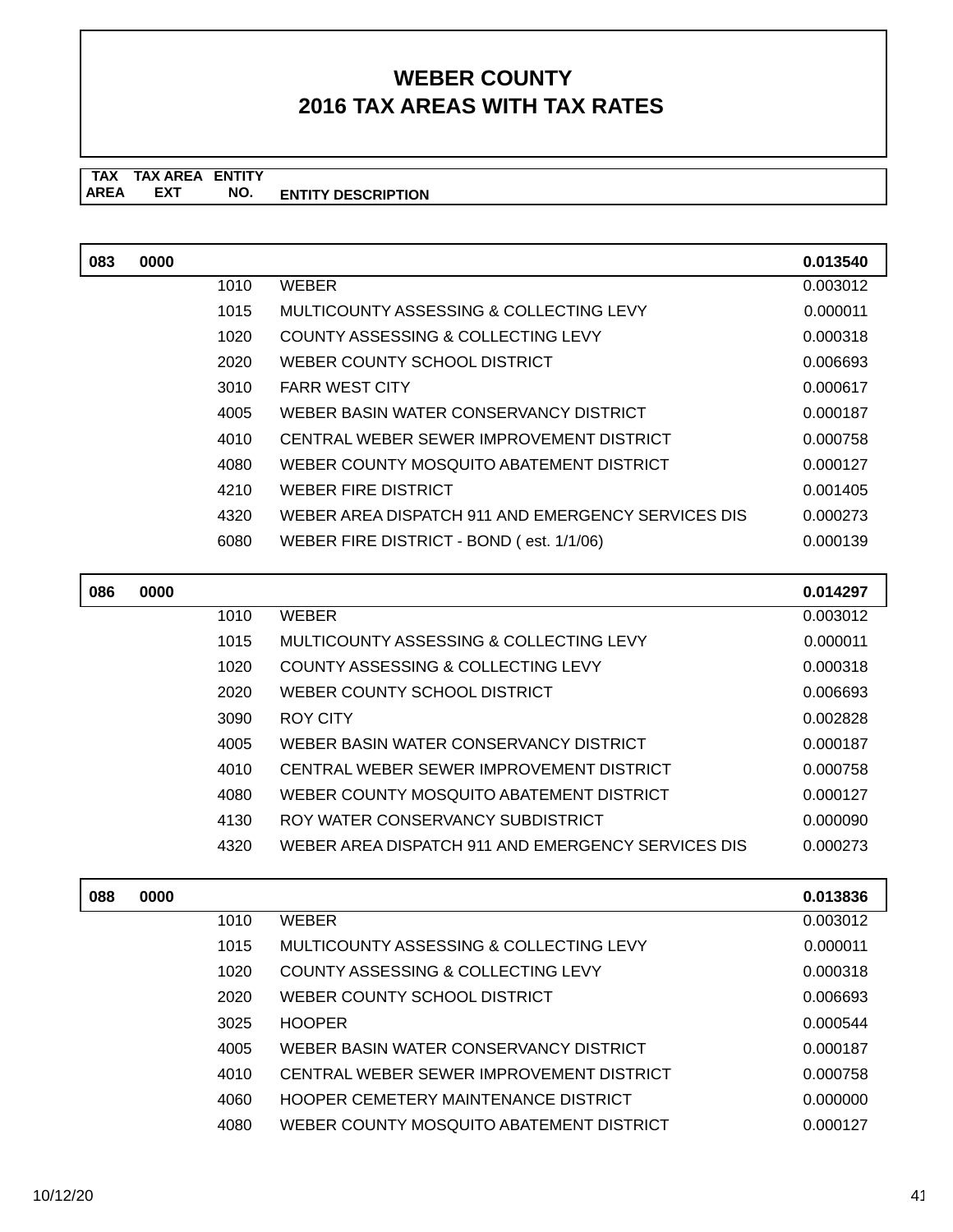| <b>TAX</b><br><b>AREA</b> | <b>TAX AREA ENTITY</b><br>EXT | NO.  | <b>ENTITY DESCRIPTION</b>                          |          |
|---------------------------|-------------------------------|------|----------------------------------------------------|----------|
|                           |                               |      |                                                    |          |
|                           |                               | 4100 | TAYLOR-WEST WEBER WATER IMPROVEMENT DISTRICT       | 0.000000 |
|                           |                               | 4150 | HOOPER WATER IMPROVEMENT DISTRICT                  | 0.000369 |
|                           |                               | 4210 | <b>WEBER FIRE DISTRICT</b>                         | 0.001405 |
|                           |                               | 4320 | WEBER AREA DISPATCH 911 AND EMERGENCY SERVICES DIS | 0.000273 |
|                           |                               | 6080 | WEBER FIRE DISTRICT - BOND (est. 1/1/06)           | 0.000139 |
| 089                       | 0000                          |      |                                                    | 0.012301 |
|                           |                               | 1010 | <b>WEBER</b>                                       | 0.003012 |
|                           |                               | 1015 | MULTICOUNTY ASSESSING & COLLECTING LEVY            | 0.000011 |
|                           |                               | 1020 | <b>COUNTY ASSESSING &amp; COLLECTING LEVY</b>      | 0.000318 |
|                           |                               | 2020 | WEBER COUNTY SCHOOL DISTRICT                       | 0.006693 |
|                           |                               | 3110 | <b>UINTAH</b>                                      | 0.000945 |
|                           |                               | 4005 | WEBER BASIN WATER CONSERVANCY DISTRICT             | 0.000187 |
|                           |                               | 4080 | WEBER COUNTY MOSQUITO ABATEMENT DISTRICT           | 0.000127 |
|                           |                               | 4140 | UINTAH HIGHLANDS WATER AND SEWER IMPROVEMENT DIST  | 0.000735 |
|                           |                               | 4320 | WEBER AREA DISPATCH 911 AND EMERGENCY SERVICES DIS | 0.000273 |
|                           |                               | 6060 | UINTAH TOWN - SPECIAL LEVY TO PURCHASE WBWCD WATEF | 0.000000 |
| 093                       | 0000                          |      |                                                    | 0.017330 |
|                           |                               | 1010 | <b>WEBER</b>                                       | 0.003012 |
|                           |                               | 1015 | MULTICOUNTY ASSESSING & COLLECTING LEVY            | 0.000011 |
|                           |                               | 1020 | COUNTY ASSESSING & COLLECTING LEVY                 | 0.000318 |
|                           |                               | 2010 | OGDEN CITY SCHOOL DISTRICT                         | 0.009275 |
|                           |                               | 3050 | <b>OGDEN CITY</b>                                  | 0.003103 |
|                           |                               | 4005 | WEBER BASIN WATER CONSERVANCY DISTRICT             | 0.000187 |
|                           |                               | 4010 | CENTRAL WEBER SEWER IMPROVEMENT DISTRICT           | 0.000758 |
|                           |                               | 4080 | WEBER COUNTY MOSQUITO ABATEMENT DISTRICT           | 0.000127 |
|                           |                               | 4320 | WEBER AREA DISPATCH 911 AND EMERGENCY SERVICES DIS | 0.000273 |
|                           |                               | 6030 | OGDEN CITY - SPECIAL LEVY TO PURCHASE WBWCD WATER  | 0.000266 |
|                           |                               | 8001 | CBD MALL RDA PROJECT #1 - OGDEN CITY               | 0.000000 |
| 108                       | 0000                          |      |                                                    | 0.012819 |
|                           |                               | 1010 | <b>WEBER</b>                                       | 0.003012 |
|                           |                               | 1015 | MULTICOUNTY ASSESSING & COLLECTING LEVY            | 0.000011 |
|                           |                               | 1020 | COUNTY ASSESSING & COLLECTING LEVY                 | 0.000318 |
|                           |                               | 2020 | WEBER COUNTY SCHOOL DISTRICT                       | 0.006693 |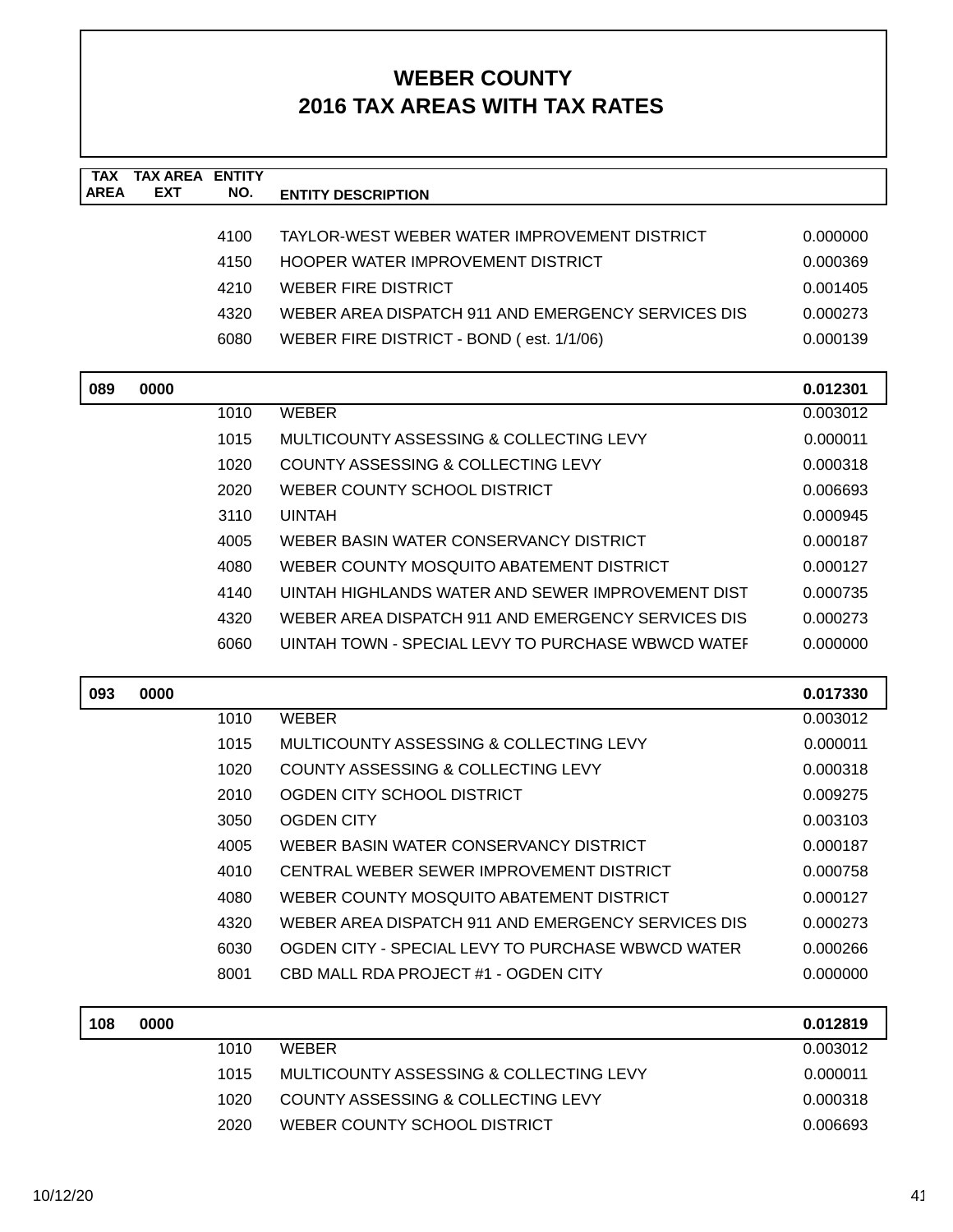| <b>TAX</b>  | <b>TAX AREA ENTITY</b> |      |                                                    |          |
|-------------|------------------------|------|----------------------------------------------------|----------|
| <b>AREA</b> | <b>EXT</b>             | NO.  | <b>ENTITY DESCRIPTION</b>                          |          |
|             |                        | 4005 | WEBER BASIN WATER CONSERVANCY DISTRICT             | 0.000187 |
|             |                        | 4050 | WARREN-WEST WARREN CEMETERY MAINTENANCE DISTRIC    | 0.000123 |
|             |                        | 4080 | WEBER COUNTY MOSQUITO ABATEMENT DISTRICT           | 0.000127 |
|             |                        | 4180 | WEST WARREN - WARREN WATER IMPROVEMENT DISTRICT    | 0.000377 |
|             |                        | 4210 | <b>WEBER FIRE DISTRICT</b>                         | 0.001405 |
|             |                        | 4320 | WEBER AREA DISPATCH 911 AND EMERGENCY SERVICES DIS | 0.000273 |
|             |                        | 6080 | WEBER FIRE DISTRICT - BOND (est. 1/1/06)           | 0.000139 |
|             |                        | 6090 | MUNICIPAL TYPE SERVICES                            | 0.000154 |
|             |                        |      |                                                    |          |
| 109         | 0000                   |      |                                                    | 0.014843 |
|             |                        | 1010 | <b>WEBER</b>                                       | 0.003012 |
|             |                        | 1015 | MULTICOUNTY ASSESSING & COLLECTING LEVY            | 0.000011 |
|             |                        | 1020 | <b>COUNTY ASSESSING &amp; COLLECTING LEVY</b>      | 0.000318 |
|             |                        | 2020 | WEBER COUNTY SCHOOL DISTRICT                       | 0.006693 |
|             |                        | 3090 | <b>ROY CITY</b>                                    | 0.002828 |
|             |                        | 4005 | WEBER BASIN WATER CONSERVANCY DISTRICT             | 0.000187 |
|             |                        | 4015 | NORTH DAVIS SEWER DISTRICT                         | 0.001025 |
|             |                        | 4080 | WEBER COUNTY MOSQUITO ABATEMENT DISTRICT           | 0.000127 |
|             |                        | 4150 | HOOPER WATER IMPROVEMENT DISTRICT                  | 0.000369 |
|             |                        | 4320 | WEBER AREA DISPATCH 911 AND EMERGENCY SERVICES DIS | 0.000273 |
|             |                        |      |                                                    |          |
| 126         | 0000                   |      |                                                    | 0.012385 |
|             |                        | 1010 | <b>WEBER</b>                                       | 0.003012 |
|             |                        | 1015 | MULTICOUNTY ASSESSING & COLLECTING LEVY            | 0.000011 |
|             |                        | 1020 | COUNTY ASSESSING & COLLECTING LEVY                 | 0.000318 |
|             |                        | 2020 | WEBER COUNTY SCHOOL DISTRICT                       | 0.006693 |
|             |                        | 4005 | WEBER BASIN WATER CONSERVANCY DISTRICT             | 0.000187 |
|             |                        | 4080 | WEBER COUNTY MOSQUITO ABATEMENT DISTRICT           | 0.000127 |
|             |                        | 4090 | EDEN CEMETERY MAINTENANCE DISTRICT                 | 0.000066 |
|             |                        | 4190 | NORDIC VALLEY SEWER IMPROVEMENT DISTRICT           | 0.000000 |
|             |                        | 4210 | <b>WEBER FIRE DISTRICT</b>                         | 0.001405 |
|             |                        | 4320 | WEBER AREA DISPATCH 911 AND EMERGENCY SERVICES DIS | 0.000273 |
|             |                        | 6080 | WEBER FIRE DISTRICT - BOND (est. 1/1/06)           | 0.000139 |
|             |                        | 6090 | <b>MUNICIPAL TYPE SERVICES</b>                     | 0.000154 |
|             |                        |      |                                                    |          |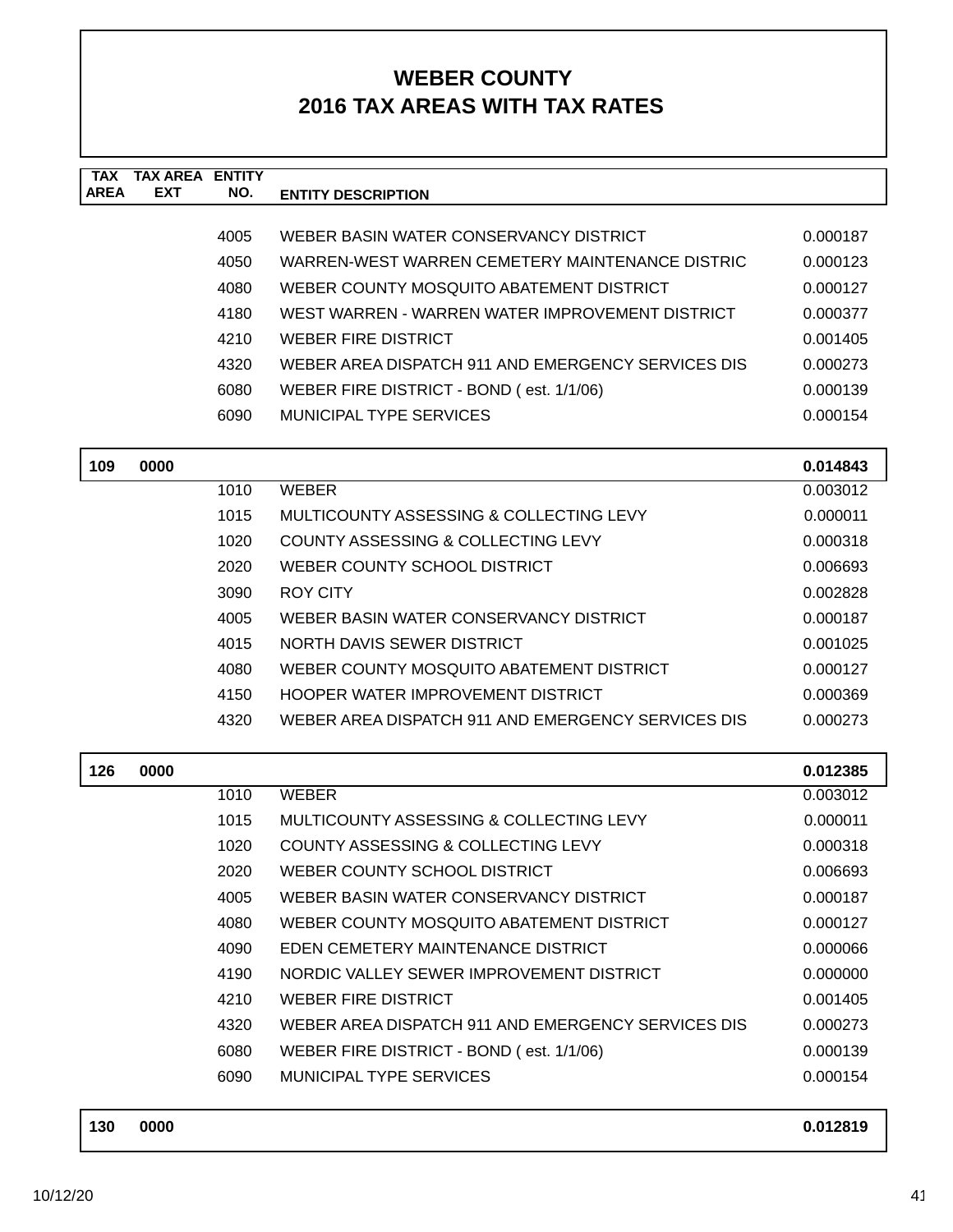| <b>TAX</b>  | TAX AREA   | <b>ENTITY</b> |                                                    |          |
|-------------|------------|---------------|----------------------------------------------------|----------|
| <b>AREA</b> | <b>EXT</b> | NO.           | <b>ENTITY DESCRIPTION</b>                          |          |
|             |            |               |                                                    |          |
|             |            | 1010          | <b>WEBER</b>                                       | 0.003012 |
|             |            | 1015          | MULTICOUNTY ASSESSING & COLLECTING LEVY            | 0.000011 |
|             |            | 1020          | COUNTY ASSESSING & COLLECTING LEVY                 | 0.000318 |
|             |            | 2020          | WEBER COUNTY SCHOOL DISTRICT                       | 0.006693 |
|             |            | 4005          | WEBER BASIN WATER CONSERVANCY DISTRICT             | 0.000187 |
|             |            | 4050          | WARREN-WEST WARREN CEMETERY MAINTENANCE DISTRIC    | 0.000123 |
|             |            | 4080          | WEBER COUNTY MOSQUITO ABATEMENT DISTRICT           | 0.000127 |
|             |            | 4100          | TAYLOR-WEST WEBER WATER IMPROVEMENT DISTRICT       | 0.000000 |
|             |            | 4180          | WEST WARREN - WARREN WATER IMPROVEMENT DISTRICT    | 0.000377 |
|             |            | 4210          | <b>WEBER FIRE DISTRICT</b>                         | 0.001405 |
|             |            | 4320          | WEBER AREA DISPATCH 911 AND EMERGENCY SERVICES DIS | 0.000273 |
|             |            | 6080          | WEBER FIRE DISTRICT - BOND (est. 1/1/06)           | 0.000139 |
|             |            | 6090          | MUNICIPAL TYPE SERVICES                            | 0.000154 |
| 139         | 0000       |               |                                                    | 0.017330 |

| 139 | 0000 |      |                                                    | 0.017330 |
|-----|------|------|----------------------------------------------------|----------|
|     |      | 1010 | <b>WEBER</b>                                       | 0.003012 |
|     |      | 1015 | MULTICOUNTY ASSESSING & COLLECTING LEVY            | 0.000011 |
|     |      | 1020 | COUNTY ASSESSING & COLLECTING LEVY                 | 0.000318 |
|     |      | 2010 | OGDEN CITY SCHOOL DISTRICT                         | 0.009275 |
|     |      | 3050 | <b>OGDEN CITY</b>                                  | 0.003103 |
|     |      | 4005 | WEBER BASIN WATER CONSERVANCY DISTRICT             | 0.000187 |
|     |      | 4010 | CENTRAL WEBER SEWER IMPROVEMENT DISTRICT           | 0.000758 |
|     |      | 4080 | WEBER COUNTY MOSQUITO ABATEMENT DISTRICT           | 0.000127 |
|     |      | 4320 | WEBER AREA DISPATCH 911 AND EMERGENCY SERVICES DIS | 0.000273 |
|     |      | 6030 | OGDEN CITY - SPECIAL LEVY TO PURCHASE WBWCD WATER  | 0.000266 |
|     |      | 8002 | 25TH STREET REDEVELOPMENT PLAN - OGDEN CITY        | 0.000000 |
|     |      |      |                                                    |          |

| 141 | 0000 |      |                                              | 0.011354 |
|-----|------|------|----------------------------------------------|----------|
|     |      | 1010 | <b>WEBER</b>                                 | 0.003012 |
|     |      | 1015 | MULTICOUNTY ASSESSING & COLLECTING LEVY      | 0.000011 |
|     |      | 1020 | COUNTY ASSESSING & COLLECTING LEVY           | 0.000318 |
|     |      | 2020 | WEBER COUNTY SCHOOL DISTRICT                 | 0.006693 |
|     |      | 3060 | <b>PLAIN CITY</b>                            | 0.000463 |
|     |      | 4005 | WEBER BASIN WATER CONSERVANCY DISTRICT       | 0.000187 |
|     |      | 4070 | <b>BONA VISTA WATER IMPROVEMENT DISTRICT</b> | 0.000270 |
|     |      | 4080 | WEBER COUNTY MOSQUITO ABATEMENT DISTRICT     | 0.000127 |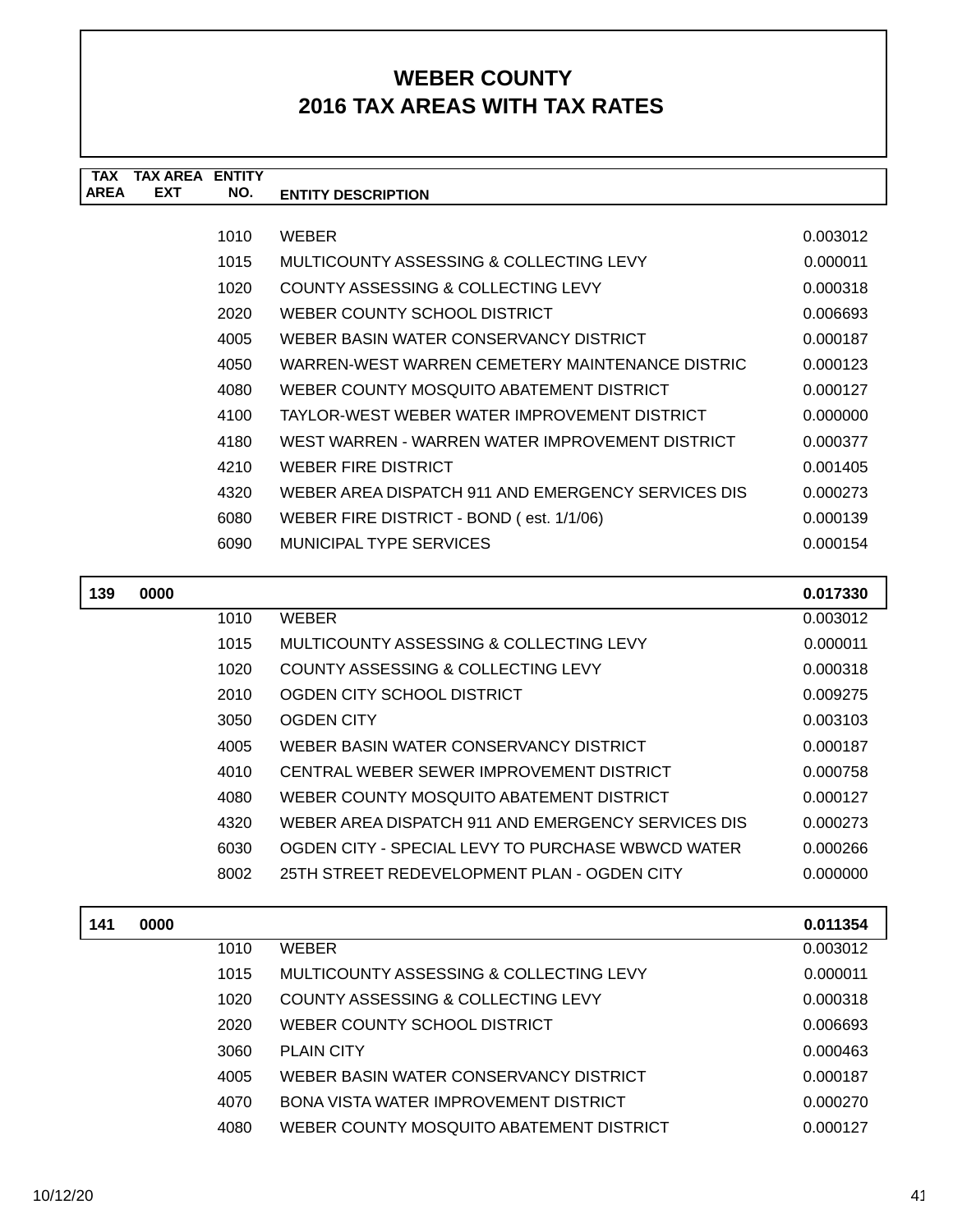#### **TAX TAX AREA ENTITY AREA ENTITY DESCRIPTION EXT NO.**

4320 WEBER AREA DISPATCH 911 AND EMERGENCY SERVICES DIS 0.000273

| 145 | 0000 |      |                                                    | 0.013810 |
|-----|------|------|----------------------------------------------------|----------|
|     |      | 1010 | <b>WEBER</b>                                       | 0.003012 |
|     |      | 1015 | MULTICOUNTY ASSESSING & COLLECTING LEVY            | 0.000011 |
|     |      | 1020 | COUNTY ASSESSING & COLLECTING LEVY                 | 0.000318 |
|     |      | 2020 | WEBER COUNTY SCHOOL DISTRICT                       | 0.006693 |
|     |      | 3010 | <b>FARR WEST CITY</b>                              | 0.000617 |
|     |      | 4005 | WEBER BASIN WATER CONSERVANCY DISTRICT             | 0.000187 |
|     |      | 4010 | CENTRAL WEBER SEWER IMPROVEMENT DISTRICT           | 0.000758 |
|     |      | 4070 | BONA VISTA WATER IMPROVEMENT DISTRICT              | 0.000270 |
|     |      | 4080 | WEBER COUNTY MOSQUITO ABATEMENT DISTRICT           | 0.000127 |
|     |      | 4210 | WEBER FIRE DISTRICT                                | 0.001405 |
|     |      | 4320 | WEBER AREA DISPATCH 911 AND EMERGENCY SERVICES DIS | 0.000273 |
|     |      | 6080 | WEBER FIRE DISTRICT - BOND (est. 1/1/06)           | 0.000139 |
|     |      |      |                                                    |          |

| 154 | 0000 |      |                                                    | 0.017330 |
|-----|------|------|----------------------------------------------------|----------|
|     |      | 1010 | <b>WEBER</b>                                       | 0.003012 |
|     |      | 1015 | MULTICOUNTY ASSESSING & COLLECTING LEVY            | 0.000011 |
|     |      | 1020 | COUNTY ASSESSING & COLLECTING LEVY                 | 0.000318 |
|     |      | 2010 | OGDEN CITY SCHOOL DISTRICT                         | 0.009275 |
|     |      | 3050 | <b>OGDEN CITY</b>                                  | 0.003103 |
|     |      | 4005 | WEBER BASIN WATER CONSERVANCY DISTRICT             | 0.000187 |
|     |      | 4010 | CENTRAL WEBER SEWER IMPROVEMENT DISTRICT           | 0.000758 |
|     |      | 4080 | WEBER COUNTY MOSQUITO ABATEMENT DISTRICT           | 0.000127 |
|     |      | 4320 | WEBER AREA DISPATCH 911 AND EMERGENCY SERVICES DIS | 0.000273 |
|     |      | 6030 | OGDEN CITY - SPECIAL LEVY TO PURCHASE WBWCD WATER  | 0.000266 |
|     |      | 8003 | NEWGATE MALL RDA PROJECT #3 - OGDEN CITY           | 0.000000 |
|     |      |      |                                                    |          |

| 158 | 0000 |      |                                         | 0.012880 |
|-----|------|------|-----------------------------------------|----------|
|     |      | 1010 | <b>WFRFR</b>                            | 0.003012 |
|     |      | 1015 | MULTICOUNTY ASSESSING & COLLECTING LEVY | 0.000011 |
|     |      | 1020 | COUNTY ASSESSING & COLLECTING LEVY      | 0.000318 |
|     |      | 2020 | WEBER COUNTY SCHOOL DISTRICT            | 0.006693 |
|     |      | 3080 | RIVERDALE                               | 0.001144 |
|     |      | 4005 | WEBER BASIN WATER CONSERVANCY DISTRICT  | 0.000187 |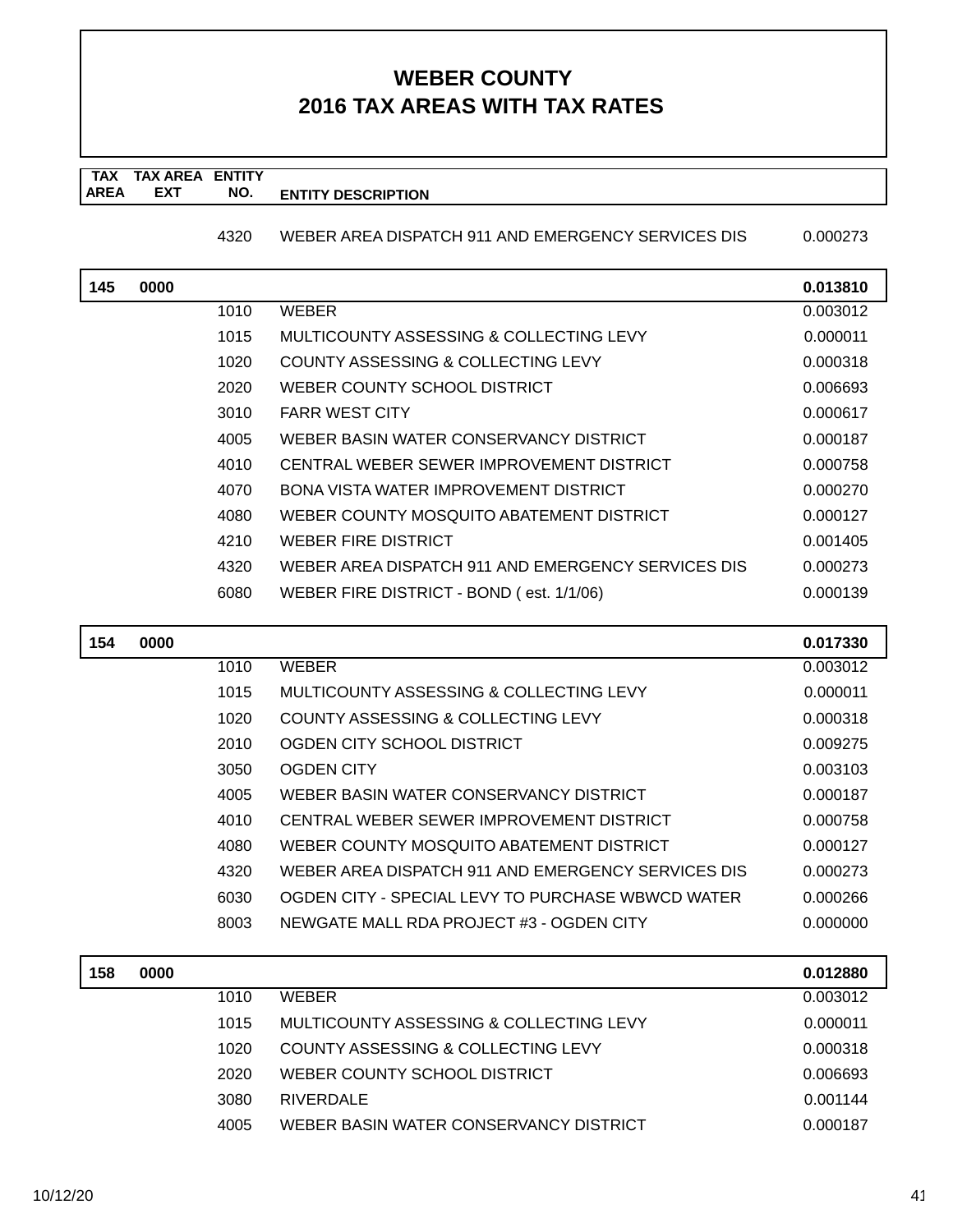| <b>TAX</b><br><b>AREA</b> | <b>TAX AREA ENTITY</b><br><b>EXT</b> | NO.  | <b>ENTITY DESCRIPTION</b>                           |          |
|---------------------------|--------------------------------------|------|-----------------------------------------------------|----------|
|                           |                                      |      |                                                     |          |
|                           |                                      | 4015 | NORTH DAVIS SEWER DISTRICT                          | 0.001025 |
|                           |                                      | 4080 | WEBER COUNTY MOSQUITO ABATEMENT DISTRICT            | 0.000127 |
|                           |                                      | 4130 | ROY WATER CONSERVANCY SUBDISTRICT                   | 0.000090 |
|                           |                                      | 4320 | WEBER AREA DISPATCH 911 AND EMERGENCY SERVICES DIS  | 0.000273 |
|                           |                                      | 6040 | RIVERDALE CITY - SPECIAL LEVY TO PURCHASE WBWCD WAT | 0.000000 |
| 159                       | 0000                                 |      |                                                     | 0.013812 |
|                           |                                      | 1010 | <b>WEBER</b>                                        | 0.003012 |
|                           |                                      | 1015 | MULTICOUNTY ASSESSING & COLLECTING LEVY             | 0.000011 |
|                           |                                      | 1020 | COUNTY ASSESSING & COLLECTING LEVY                  | 0.000318 |
|                           |                                      | 2020 | WEBER COUNTY SCHOOL DISTRICT                        | 0.006693 |
|                           |                                      | 4005 | WEBER BASIN WATER CONSERVANCY DISTRICT              | 0.000187 |
|                           |                                      | 4010 | CENTRAL WEBER SEWER IMPROVEMENT DISTRICT            | 0.000758 |
|                           |                                      | 4080 | WEBER COUNTY MOSQUITO ABATEMENT DISTRICT            | 0.000127 |
|                           |                                      | 4140 | UINTAH HIGHLANDS WATER AND SEWER IMPROVEMENT DIST   | 0.000735 |
|                           |                                      | 4210 | <b>WEBER FIRE DISTRICT</b>                          | 0.001405 |
|                           |                                      | 4320 | WEBER AREA DISPATCH 911 AND EMERGENCY SERVICES DIS  | 0.000273 |
|                           |                                      | 6080 | WEBER FIRE DISTRICT - BOND (est. 1/1/06)            | 0.000139 |
|                           |                                      | 6090 | <b>MUNICIPAL TYPE SERVICES</b>                      | 0.000154 |
| 182                       | 0000                                 |      |                                                     | 0.017330 |
|                           |                                      | 1010 | <b>WEBER</b>                                        | 0.003012 |
|                           |                                      | 1015 | MULTICOUNTY ASSESSING & COLLECTING LEVY             | 0.000011 |
|                           |                                      | 1020 | COUNTY ASSESSING & COLLECTING LEVY                  | 0.000318 |
|                           |                                      | 2010 | OGDEN CITY SCHOOL DISTRICT                          | 0.009275 |
|                           |                                      | 3050 | <b>OGDEN CITY</b>                                   | 0.003103 |
|                           |                                      | 4005 | WEBER BASIN WATER CONSERVANCY DISTRICT              | 0.000187 |
|                           |                                      | 4010 | CENTRAL WEBER SEWER IMPROVEMENT DISTRICT            | 0.000758 |
|                           |                                      | 4080 | WEBER COUNTY MOSQUITO ABATEMENT DISTRICT            | 0.000127 |
|                           |                                      | 4320 | WEBER AREA DISPATCH 911 AND EMERGENCY SERVICES DIS  | 0.000273 |
|                           |                                      | 6030 | OGDEN CITY - SPECIAL LEVY TO PURCHASE WBWCD WATER   | 0.000266 |
|                           |                                      | 8004 | UNION GARDENS RDA - OGDEN CITY                      | 0.000000 |
| 183                       | 0000                                 |      |                                                     | 0.017330 |
|                           |                                      | 1010 | <b>WEBER</b>                                        | 0.003012 |
|                           |                                      | 1015 | MULTICOUNTY ASSESSING & COLLECTING LEVY             | 0.000011 |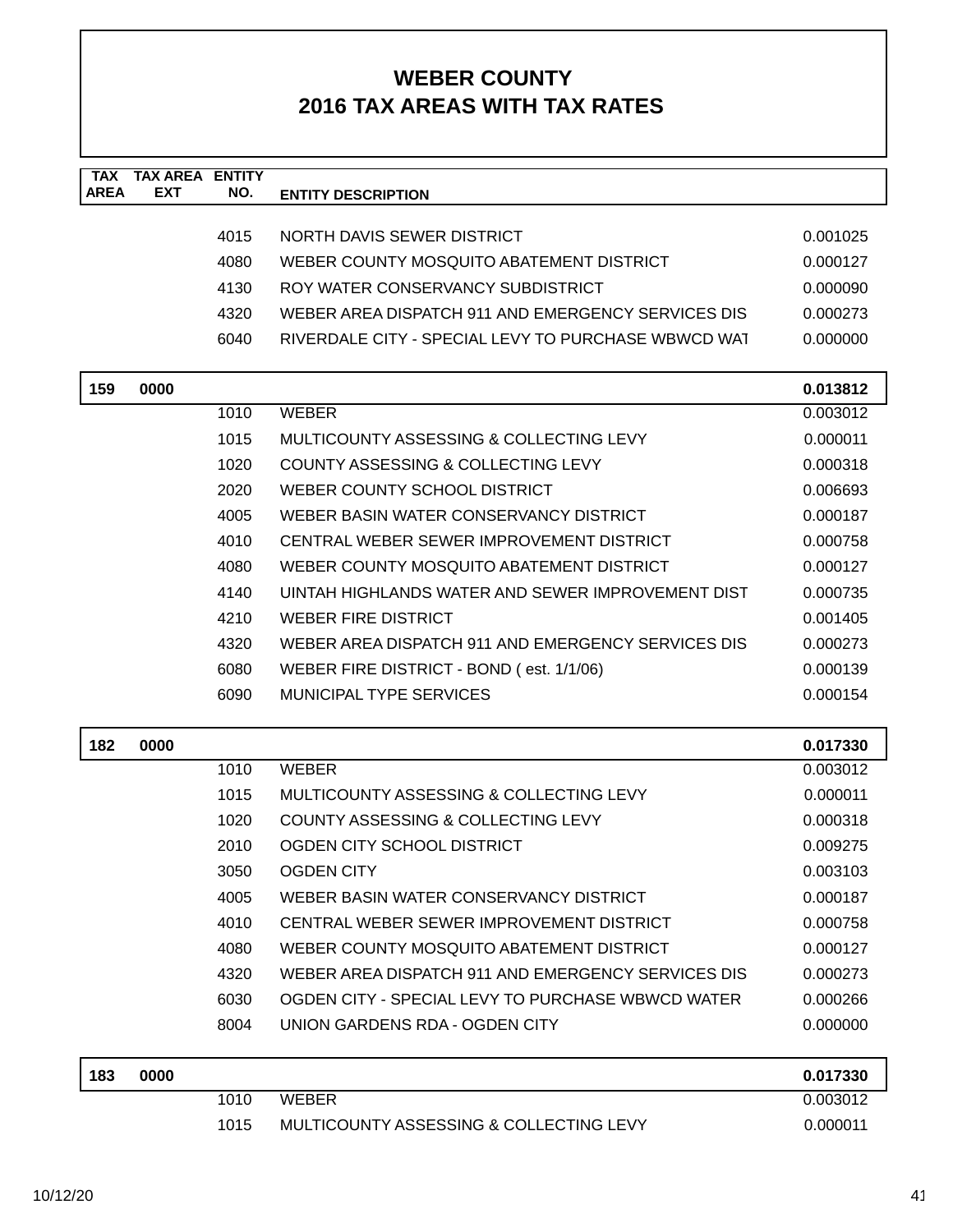| TAX         | TAX AREA   | <b>ENTITY</b> |                                                    |          |
|-------------|------------|---------------|----------------------------------------------------|----------|
| <b>AREA</b> | <b>EXT</b> | NO.           | <b>ENTITY DESCRIPTION</b>                          |          |
|             |            |               |                                                    |          |
|             |            | 1020          | COUNTY ASSESSING & COLLECTING LEVY                 | 0.000318 |
|             |            | 2010          | OGDEN CITY SCHOOL DISTRICT                         | 0.009275 |
|             |            | 3050          | OGDEN CITY                                         | 0.003103 |
|             |            | 4005          | WEBER BASIN WATER CONSERVANCY DISTRICT             | 0.000187 |
|             |            | 4010          | CENTRAL WEBER SEWER IMPROVEMENT DISTRICT           | 0.000758 |
|             |            | 4080          | WEBER COUNTY MOSQUITO ABATEMENT DISTRICT           | 0.000127 |
|             |            | 4320          | WEBER AREA DISPATCH 911 AND EMERGENCY SERVICES DIS | 0.000273 |
|             |            | 6030          | OGDEN CITY - SPECIAL LEVY TO PURCHASE WBWCD WATER  | 0.000266 |
|             |            | 8005          | ST. BENEDICT'S REVELOPMENT PROJECT - OGDEN CITY    | 0.000000 |
|             |            |               |                                                    |          |
|             |            |               |                                                    |          |

| 186 | 0000 |      |                                                         | 0.014564 |
|-----|------|------|---------------------------------------------------------|----------|
|     |      | 1010 | WEBER                                                   | 0.003012 |
|     |      | 1015 | MULTICOUNTY ASSESSING & COLLECTING LEVY                 | 0.000011 |
|     |      | 1020 | COUNTY ASSESSING & COLLECTING LEVY                      | 0.000318 |
|     |      | 2020 | WEBER COUNTY SCHOOL DISTRICT                            | 0.006693 |
|     |      | 3090 | ROY CITY                                                | 0.002828 |
|     |      | 4005 | WEBER BASIN WATER CONSERVANCY DISTRICT                  | 0.000187 |
|     |      | 4015 | NORTH DAVIS SEWER DISTRICT                              | 0.001025 |
|     |      | 4080 | WEBER COUNTY MOSOUITO ABATEMENT DISTRICT                | 0.000127 |
|     |      | 4130 | ROY WATER CONSERVANCY SUBDISTRICT                       | 0.000090 |
|     |      | 4320 | WEBER AREA DISPATCH 911 AND EMERGENCY SERVICES DIS      | 0.000273 |
|     |      | 8051 | AREA IN ROY RDA #1 - (EXPANDED) - OUTSIDE 100 ACRE ARE/ | 0.000000 |
|     |      | 8052 | REDEVELOPMENT PROJECT AREA NO. 1 - ROY CITY             | 0.000000 |
|     |      |      |                                                         |          |

| 188 | 0000 |      |                                          | 0.014103 |
|-----|------|------|------------------------------------------|----------|
|     |      | 1010 | <b>WEBER</b>                             | 0.003012 |
|     |      | 1015 | MULTICOUNTY ASSESSING & COLLECTING LEVY  | 0.000011 |
|     |      | 1020 | COUNTY ASSESSING & COLLECTING LEVY       | 0.000318 |
|     |      | 2020 | WEBER COUNTY SCHOOL DISTRICT             | 0.006693 |
|     |      | 3025 | <b>HOOPER</b>                            | 0.000544 |
|     |      | 4005 | WEBER BASIN WATER CONSERVANCY DISTRICT   | 0.000187 |
|     |      | 4015 | NORTH DAVIS SEWER DISTRICT               | 0.001025 |
|     |      | 4080 | WEBER COUNTY MOSQUITO ABATEMENT DISTRICT | 0.000127 |
|     |      | 4150 | HOOPER WATER IMPROVEMENT DISTRICT        | 0.000369 |
|     |      | 4210 | WEBER FIRE DISTRICT                      | 0.001405 |
|     |      | 4220 | WEBER COUNTY SEWER SERVICE AREA#2        | 0.000000 |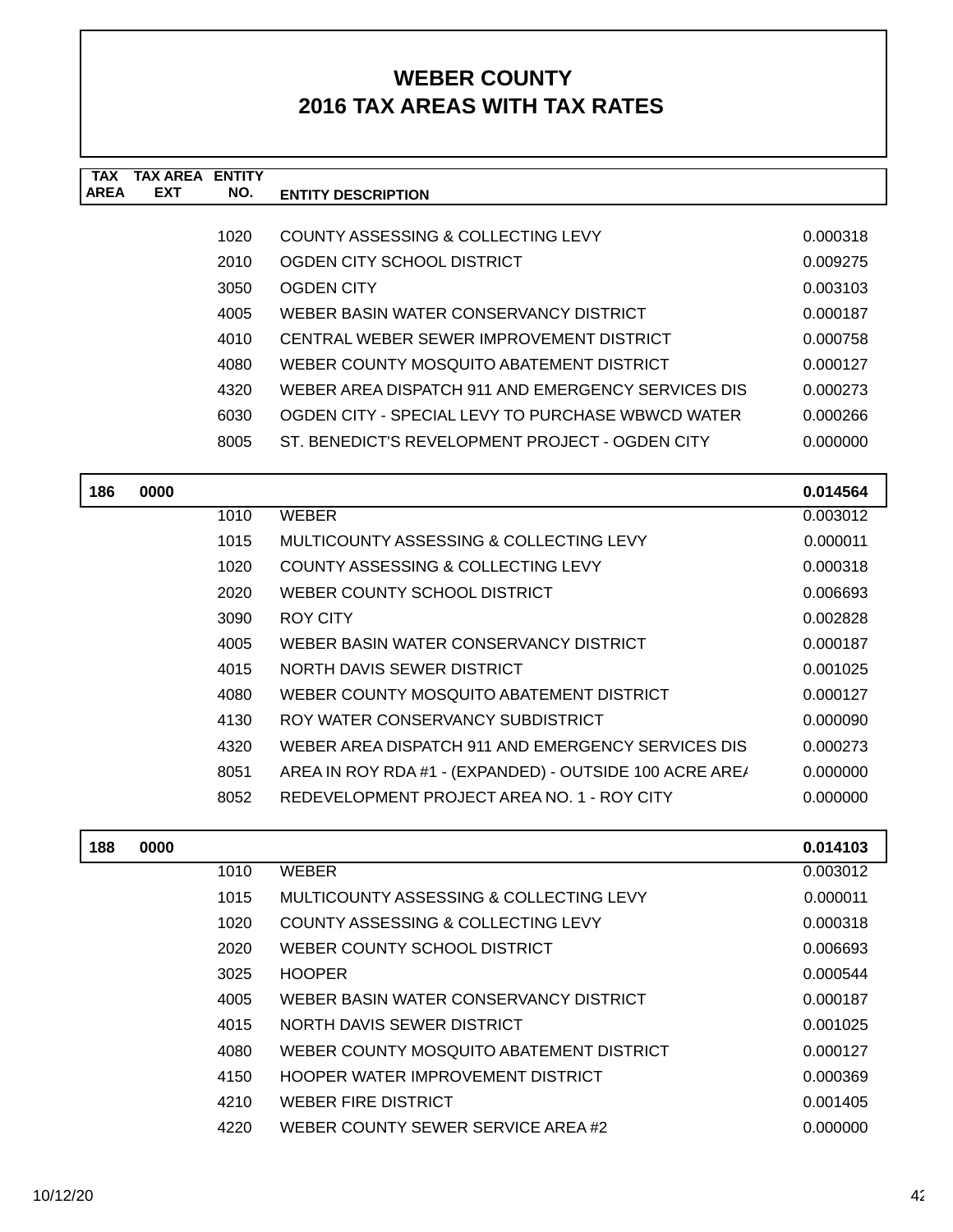| <b>TAX</b>  | <b>TAX AREA ENTITY</b> |      |                                                    |          |
|-------------|------------------------|------|----------------------------------------------------|----------|
| <b>AREA</b> | <b>EXT</b>             | NO.  | <b>ENTITY DESCRIPTION</b>                          |          |
|             |                        | 4320 | WEBER AREA DISPATCH 911 AND EMERGENCY SERVICES DIS | 0.000273 |
|             |                        | 6080 | WEBER FIRE DISTRICT - BOND (est. 1/1/06)           | 0.000139 |
|             |                        |      |                                                    |          |
| 190         | 0000                   |      |                                                    | 0.014103 |
|             |                        | 1010 | <b>WEBER</b>                                       | 0.003012 |
|             |                        | 1015 | MULTICOUNTY ASSESSING & COLLECTING LEVY            | 0.000011 |
|             |                        | 1020 | COUNTY ASSESSING & COLLECTING LEVY                 | 0.000318 |
|             |                        | 2020 | WEBER COUNTY SCHOOL DISTRICT                       | 0.006693 |
|             |                        | 3025 | <b>HOOPER</b>                                      | 0.000544 |
|             |                        | 4005 | WEBER BASIN WATER CONSERVANCY DISTRICT             | 0.000187 |
|             |                        | 4015 | NORTH DAVIS SEWER DISTRICT                         | 0.001025 |
|             |                        | 4060 | HOOPER CEMETERY MAINTENANCE DISTRICT               | 0.000000 |
|             |                        | 4080 | WEBER COUNTY MOSQUITO ABATEMENT DISTRICT           | 0.000127 |
|             |                        | 4150 | HOOPER WATER IMPROVEMENT DISTRICT                  | 0.000369 |
|             |                        | 4210 | <b>WEBER FIRE DISTRICT</b>                         | 0.001405 |
|             |                        | 4220 | WEBER COUNTY SEWER SERVICE AREA#2                  | 0.000000 |
|             |                        | 4320 | WEBER AREA DISPATCH 911 AND EMERGENCY SERVICES DIS | 0.000273 |
|             |                        | 6080 | WEBER FIRE DISTRICT - BOND (est. 1/1/06)           | 0.000139 |
| 200         | 0000                   |      |                                                    | 0.013344 |
|             |                        | 1010 | <b>WEBER</b>                                       | 0.003012 |
|             |                        | 1015 | MULTICOUNTY ASSESSING & COLLECTING LEVY            | 0.000011 |
|             |                        | 1020 | COUNTY ASSESSING & COLLECTING LEVY                 | 0.000318 |
|             |                        | 2020 | WEBER COUNTY SCHOOL DISTRICT                       | 0.006693 |
|             |                        | 4005 | WEBER BASIN WATER CONSERVANCY DISTRICT             | 0.000187 |
|             |                        | 4015 | NORTH DAVIS SEWER DISTRICT                         | 0.001025 |
|             |                        | 4080 | WEBER COUNTY MOSQUITO ABATEMENT DISTRICT           | 0.000127 |
|             |                        | 4210 | <b>WEBER FIRE DISTRICT</b>                         | 0.001405 |
|             |                        | 4220 | WEBER COUNTY SEWER SERVICE AREA#2                  | 0.000000 |
|             |                        | 4320 | WEBER AREA DISPATCH 911 AND EMERGENCY SERVICES DIS | 0.000273 |
|             |                        | 6080 | WEBER FIRE DISTRICT - BOND (est. 1/1/06)           | 0.000139 |
|             |                        | 6090 | MUNICIPAL TYPE SERVICES                            | 0.000154 |
| 203         | 0000                   |      |                                                    | 0.012385 |
|             |                        | 1010 | <b>WEBER</b>                                       | 0.003012 |
|             |                        | 1015 | MULTICOUNTY ASSESSING & COLLECTING LEVY            | 0.000011 |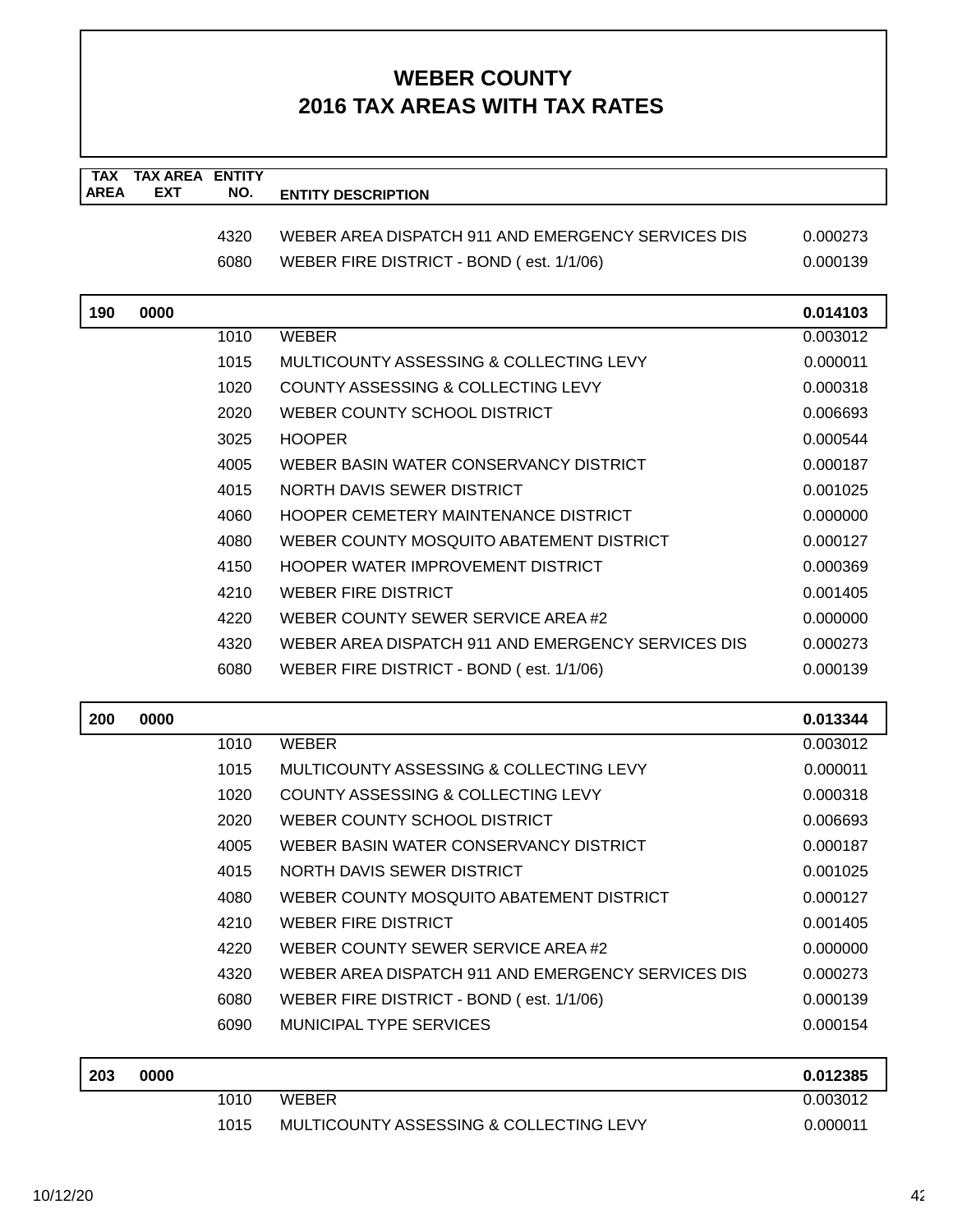| <b>TAX</b><br><b>AREA</b> | <b>TAX AREA ENTITY</b><br><b>EXT</b> | NO.  | <b>ENTITY DESCRIPTION</b>                          |          |
|---------------------------|--------------------------------------|------|----------------------------------------------------|----------|
|                           |                                      |      |                                                    |          |
|                           |                                      | 1020 | <b>COUNTY ASSESSING &amp; COLLECTING LEVY</b>      | 0.000318 |
|                           |                                      | 2020 | WEBER COUNTY SCHOOL DISTRICT                       | 0.006693 |
|                           |                                      | 4005 | WEBER BASIN WATER CONSERVANCY DISTRICT             | 0.000187 |
|                           |                                      | 4080 | WEBER COUNTY MOSQUITO ABATEMENT DISTRICT           | 0.000127 |
|                           |                                      | 4090 | EDEN CEMETERY MAINTENANCE DISTRICT                 | 0.000066 |
|                           |                                      | 4210 | <b>WEBER FIRE DISTRICT</b>                         | 0.001405 |
|                           |                                      | 4230 | WOLF CREEK WATER AND SEWER IMPROVEMENT DISTRICT    | 0.000000 |
|                           |                                      | 4320 | WEBER AREA DISPATCH 911 AND EMERGENCY SERVICES DIS | 0.000273 |
|                           |                                      | 6080 | WEBER FIRE DISTRICT - BOND (est. 1/1/06)           | 0.000139 |
|                           |                                      | 6090 | <b>MUNICIPAL TYPE SERVICES</b>                     | 0.000154 |
|                           |                                      |      |                                                    |          |
| 206                       | 0000                                 |      |                                                    | 0.013013 |
|                           |                                      | 1010 | <b>WEBER</b>                                       | 0.003012 |
|                           |                                      | 1015 | MULTICOUNTY ASSESSING & COLLECTING LEVY            | 0.000011 |
|                           |                                      | 1020 | <b>COUNTY ASSESSING &amp; COLLECTING LEVY</b>      | 0.000318 |
|                           |                                      | 2020 | WEBER COUNTY SCHOOL DISTRICT                       | 0.006693 |
|                           |                                      | 3130 | <b>WEST HAVEN</b>                                  | 0.000000 |
|                           |                                      | 4005 | WEBER BASIN WATER CONSERVANCY DISTRICT             | 0.000187 |
|                           |                                      | 4010 | CENTRAL WEBER SEWER IMPROVEMENT DISTRICT           | 0.000758 |
|                           |                                      | 4080 | WEBER COUNTY MOSQUITO ABATEMENT DISTRICT           | 0.000127 |
|                           |                                      | 4130 | ROY WATER CONSERVANCY SUBDISTRICT                  | 0.000090 |
|                           |                                      | 4210 | <b>WEBER FIRE DISTRICT</b>                         | 0.001405 |
|                           |                                      | 4285 | WEST HAVEN WASTE WATER SPECIAL SERVICE DISTRICT    | 0.000000 |

| 4285  | WEST HAVEN WASTE WATER SPECIAL SERVICE DISTRICT    | 0.000000 |
|-------|----------------------------------------------------|----------|
| 4320. | WEBER AREA DISPATCH 911 AND EMERGENCY SERVICES DIS | 0.000273 |
| 6080  | WEBER FIRE DISTRICT - BOND (est. 1/1/06)           | 0.000139 |

| 207 | 0000 |      |                                                    | 0.012319 |
|-----|------|------|----------------------------------------------------|----------|
|     |      | 1010 | <b>WEBER</b>                                       | 0.003012 |
|     |      | 1015 | MULTICOUNTY ASSESSING & COLLECTING LEVY            | 0.000011 |
|     |      | 1020 | COUNTY ASSESSING & COLLECTING LEVY                 | 0.000318 |
|     |      | 2020 | WEBER COUNTY SCHOOL DISTRICT                       | 0.006693 |
|     |      | 4005 | WEBER BASIN WATER CONSERVANCY DISTRICT             | 0.000187 |
|     |      | 4080 | WEBER COUNTY MOSQUITO ABATEMENT DISTRICT           | 0.000127 |
|     |      | 4100 | TAYLOR-WEST WEBER WATER IMPROVEMENT DISTRICT       | 0.000000 |
|     |      | 4210 | <b>WEBER FIRE DISTRICT</b>                         | 0.001405 |
|     |      | 4320 | WEBER AREA DISPATCH 911 AND EMERGENCY SERVICES DIS | 0.000273 |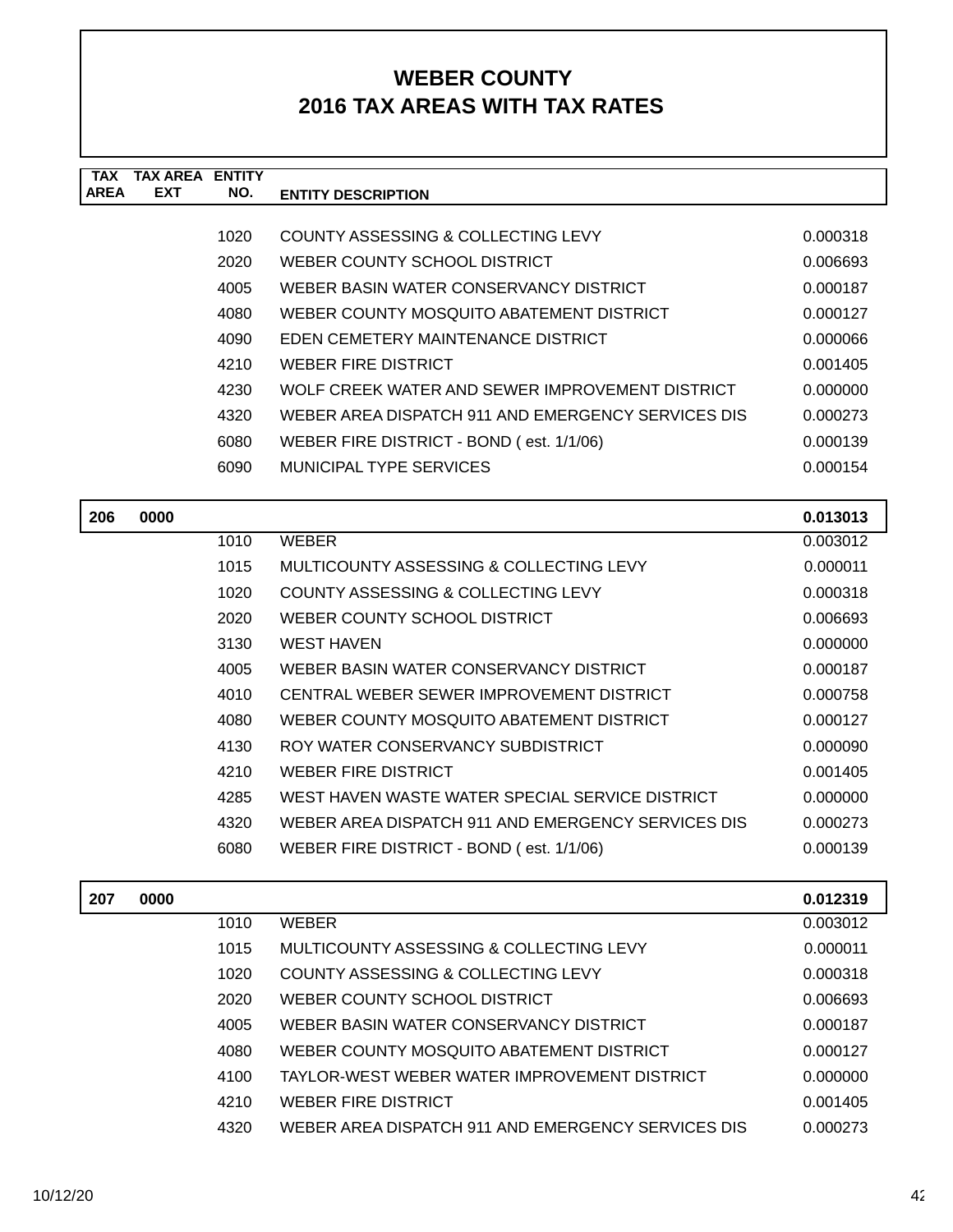| <b>TAX</b>  | <b>TAX AREA</b> | <b>ENTITY</b> |                                                    |          |
|-------------|-----------------|---------------|----------------------------------------------------|----------|
| <b>AREA</b> | <b>EXT</b>      | NO.           | <b>ENTITY DESCRIPTION</b>                          |          |
|             |                 | 6080          | WEBER FIRE DISTRICT - BOND (est. 1/1/06)           | 0.000139 |
|             |                 | 6090          | <b>MUNICIPAL TYPE SERVICES</b>                     | 0.000154 |
|             |                 |               |                                                    |          |
| 215         | 0000            |               |                                                    | 0.013382 |
|             |                 | 1010          | <b>WEBER</b>                                       | 0.003012 |
|             |                 | 1015          | MULTICOUNTY ASSESSING & COLLECTING LEVY            | 0.000011 |
|             |                 | 1020          | COUNTY ASSESSING & COLLECTING LEVY                 | 0.000318 |
|             |                 | 2020          | WEBER COUNTY SCHOOL DISTRICT                       | 0.006693 |
|             |                 | 3130          | <b>WEST HAVEN</b>                                  | 0.000000 |
|             |                 | 4005          | WEBER BASIN WATER CONSERVANCY DISTRICT             | 0.000187 |
|             |                 | 4010          | CENTRAL WEBER SEWER IMPROVEMENT DISTRICT           | 0.000758 |
|             |                 | 4080          | WEBER COUNTY MOSQUITO ABATEMENT DISTRICT           | 0.000127 |
|             |                 | 4130          | ROY WATER CONSERVANCY SUBDISTRICT                  | 0.000090 |
|             |                 | 4150          | HOOPER WATER IMPROVEMENT DISTRICT                  | 0.000369 |
|             |                 | 4210          | <b>WEBER FIRE DISTRICT</b>                         | 0.001405 |
|             |                 | 4220          | WEBER COUNTY SEWER SERVICE AREA #2                 | 0.000000 |
|             |                 | 4285          | WEST HAVEN WASTE WATER SPECIAL SERVICE DISTRICT    | 0.000000 |
|             |                 | 4320          | WEBER AREA DISPATCH 911 AND EMERGENCY SERVICES DIS | 0.000273 |
|             |                 | 6080          | WEBER FIRE DISTRICT - BOND (est. 1/1/06)           | 0.000139 |
| 219         | 0000            |               |                                                    | 0.012489 |
|             |                 | 1010          | <b>WEBER</b>                                       | 0.003012 |
|             |                 | 1015          | MULTICOUNTY ASSESSING & COLLECTING LEVY            | 0.000011 |
|             |                 | 1020          | <b>COUNTY ASSESSING &amp; COLLECTING LEVY</b>      | 0.000318 |
|             |                 | 2020          | WEBER COUNTY SCHOOL DISTRICT                       | 0.006693 |
|             |                 | 4005          | WEBER BASIN WATER CONSERVANCY DISTRICT             | 0.000187 |
|             |                 | 4080          | WEBER COUNTY MOSQUITO ABATEMENT DISTRICT           | 0.000127 |
|             |                 | 4120          | LIBERTY CEMETERY MAINTENANCE DISTRICT              | 0.000038 |
|             |                 | 4190          | NORDIC VALLEY SEWER IMPROVEMENT DISTRICT           | 0.000000 |
|             |                 | 4210          | <b>WEBER FIRE DISTRICT</b>                         | 0.001405 |
|             |                 | 4240          | <b>WEBER COUNTY SERVICE AREA #5</b>                | 0.000132 |
|             |                 | 4320          | WEBER AREA DISPATCH 911 AND EMERGENCY SERVICES DIS | 0.000273 |
|             |                 | 6080          | WEBER FIRE DISTRICT - BOND (est. 1/1/06)           | 0.000139 |
|             |                 | 6090          | MUNICIPAL TYPE SERVICES                            | 0.000154 |
|             |                 |               |                                                    |          |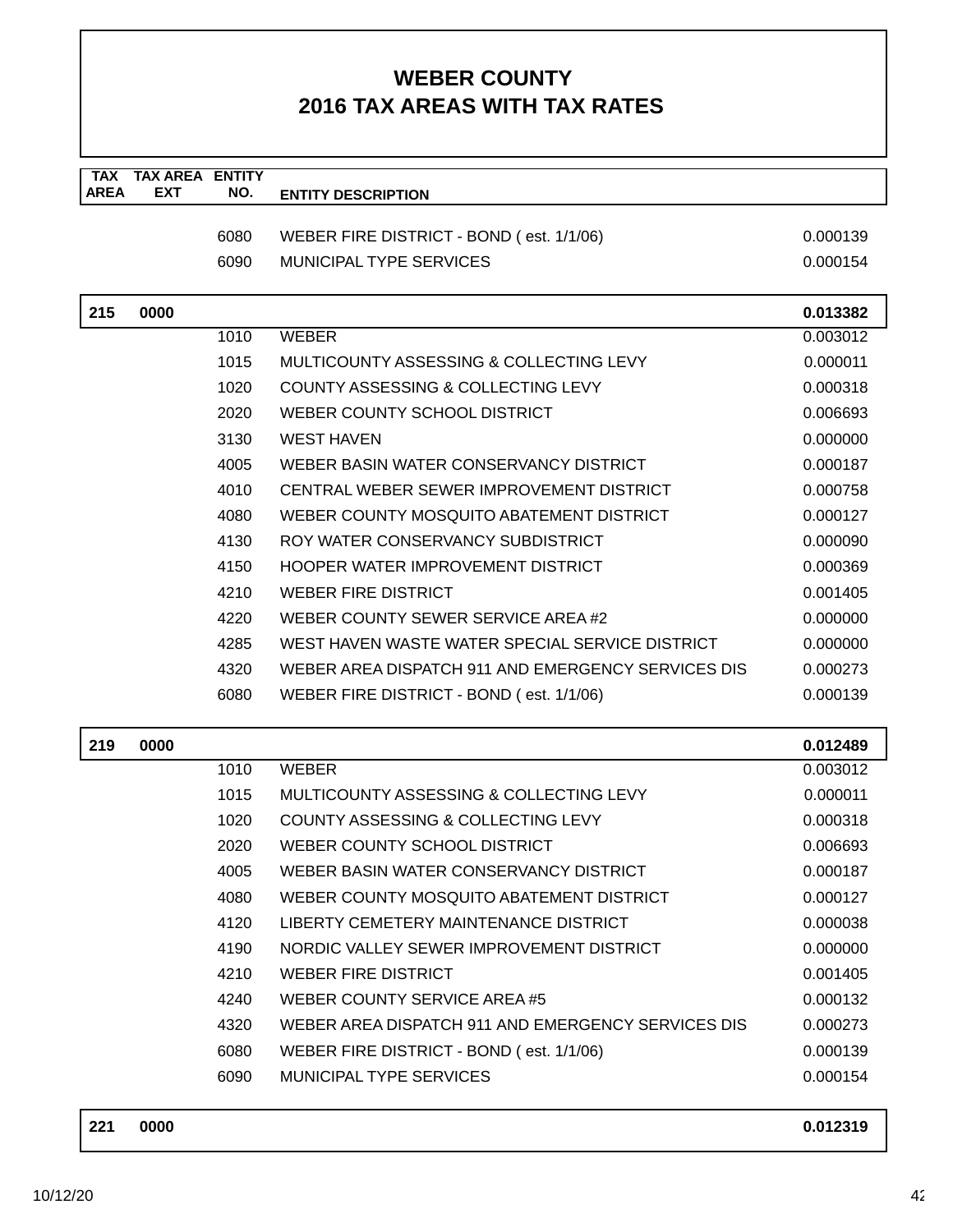| <b>TAX</b>  | TAX AREA   | <b>ENTITY</b> |                                                    |          |
|-------------|------------|---------------|----------------------------------------------------|----------|
| <b>AREA</b> | <b>EXT</b> | NO.           | <b>ENTITY DESCRIPTION</b>                          |          |
|             |            |               |                                                    |          |
|             |            | 1010          | <b>WEBER</b>                                       | 0.003012 |
|             |            | 1015          | MULTICOUNTY ASSESSING & COLLECTING LEVY            | 0.000011 |
|             |            | 1020          | COUNTY ASSESSING & COLLECTING LEVY                 | 0.000318 |
|             |            | 2020          | WEBER COUNTY SCHOOL DISTRICT                       | 0.006693 |
|             |            | 4005          | WEBER BASIN WATER CONSERVANCY DISTRICT             | 0.000187 |
|             |            | 4080          | WEBER COUNTY MOSQUITO ABATEMENT DISTRICT           | 0.000127 |
|             |            | 4210          | WEBER FIRE DISTRICT                                | 0.001405 |
|             |            | 4250          | HUNTSVILLE HOLLOW SEWER IMPROVEMENT DISTRICT       | 0.000000 |
|             |            | 4320          | WEBER AREA DISPATCH 911 AND EMERGENCY SERVICES DIS | 0.000273 |
|             |            | 6080          | WEBER FIRE DISTRICT - BOND (est. 1/1/06)           | 0.000139 |
|             |            | 6090          | <b>MUNICIPAL TYPE SERVICES</b>                     | 0.000154 |
|             |            |               |                                                    |          |
| 223         | 0000       |               |                                                    | 0.012489 |
|             |            | 1010          | WEBER                                              | 0.003012 |

| LLJ | uuu |      |                                                    | U.U I 470J |
|-----|-----|------|----------------------------------------------------|------------|
|     |     | 1010 | <b>WEBER</b>                                       | 0.003012   |
|     |     | 1015 | MULTICOUNTY ASSESSING & COLLECTING LEVY            | 0.000011   |
|     |     | 1020 | COUNTY ASSESSING & COLLECTING LEVY                 | 0.000318   |
|     |     | 2020 | WEBER COUNTY SCHOOL DISTRICT                       | 0.006693   |
|     |     | 4005 | WEBER BASIN WATER CONSERVANCY DISTRICT             | 0.000187   |
|     |     | 4080 | WEBER COUNTY MOSQUITO ABATEMENT DISTRICT           | 0.000127   |
|     |     | 4120 | LIBERTY CEMETERY MAINTENANCE DISTRICT              | 0.000038   |
|     |     | 4210 | <b>WEBER FIRE DISTRICT</b>                         | 0.001405   |
|     |     | 4230 | WOLF CREEK WATER AND SEWER IMPROVEMENT DISTRICT    | 0.000000   |
|     |     | 4240 | WEBER COUNTY SERVICE AREA #5                       | 0.000132   |
|     |     | 4320 | WEBER AREA DISPATCH 911 AND EMERGENCY SERVICES DIS | 0.000273   |
|     |     | 6080 | WEBER FIRE DISTRICT - BOND (est. 1/1/06)           | 0.000139   |
|     |     | 6090 | MUNICIPAL TYPE SERVICES                            | 0.000154   |
|     |     |      |                                                    |            |

| 0.003012 |
|----------|
| 0.000011 |
| 0.000318 |
| 0.009275 |
| 0.003103 |
| 0.000187 |
| 0.000758 |
| 0.000127 |
|          |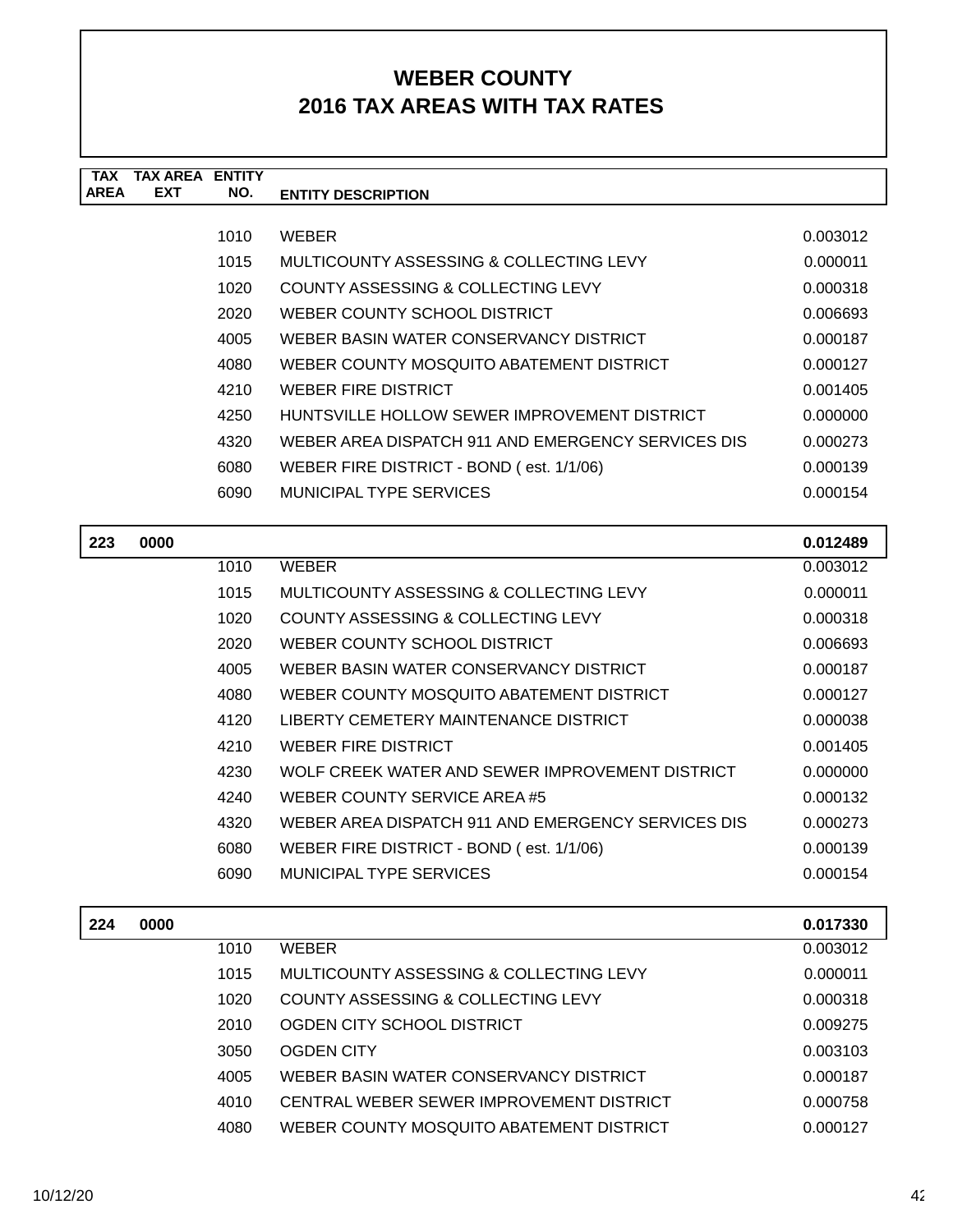| <b>TAX</b><br><b>AREA</b> | <b>TAX AREA ENTITY</b><br><b>EXT</b> | NO.  | <b>ENTITY DESCRIPTION</b>                          |          |
|---------------------------|--------------------------------------|------|----------------------------------------------------|----------|
|                           |                                      |      |                                                    |          |
|                           |                                      | 4320 | WEBER AREA DISPATCH 911 AND EMERGENCY SERVICES DIS | 0.000273 |
|                           |                                      | 6030 | OGDEN CITY - SPECIAL LEVY TO PURCHASE WBWCD WATER  | 0.000266 |
|                           |                                      | 8006 | WASHINGTON BLVD REDEVELOPMENT PROJECT #6 - OGDEN   | 0.000000 |
| 226                       | 0000                                 |      |                                                    | 0.013949 |
|                           |                                      | 1010 | <b>WEBER</b>                                       | 0.003012 |
|                           |                                      | 1015 | MULTICOUNTY ASSESSING & COLLECTING LEVY            | 0.000011 |
|                           |                                      | 1020 | COUNTY ASSESSING & COLLECTING LEVY                 | 0.000318 |
|                           |                                      | 2020 | WEBER COUNTY SCHOOL DISTRICT                       | 0.006693 |
|                           |                                      | 3100 | SOUTH OGDEN                                        | 0.002570 |
|                           |                                      | 4005 | WEBER BASIN WATER CONSERVANCY DISTRICT             | 0.000187 |
|                           |                                      | 4010 | CENTRAL WEBER SEWER IMPROVEMENT DISTRICT           | 0.000758 |
|                           |                                      | 4080 | WEBER COUNTY MOSQUITO ABATEMENT DISTRICT           | 0.000127 |
|                           |                                      | 4320 | WEBER AREA DISPATCH 911 AND EMERGENCY SERVICES DIS | 0.000273 |
|                           |                                      | 6050 | SOUTH OGDEN CITY - SPECIAL LEVY TO PURCHASE WBWCD  | 0.000000 |
|                           |                                      | 8101 | WASHINGTON BLVD NEIGHBORHOOD DEVELOPMENT PLAN - :  | 0.000000 |
|                           |                                      |      |                                                    |          |
| 227                       | 0000                                 |      |                                                    | 0.012741 |
|                           |                                      | 1010 | <b>WEBER</b>                                       | 0.003012 |
|                           |                                      | 1015 | MULTICOUNTY ASSESSING & COLLECTING LEVY            | 0.000011 |
|                           |                                      | 1020 | COUNTY ASSESSING & COLLECTING LEVY                 | 0.000318 |
|                           |                                      | 2020 | WEBER COUNTY SCHOOL DISTRICT                       | 0.006693 |
|                           |                                      | 4005 | WEBER BASIN WATER CONSERVANCY DISTRICT             | 0.000187 |
|                           |                                      | 4080 | WEBER COUNTY MOSQUITO ABATEMENT DISTRICT           | 0.000127 |
|                           |                                      | 4090 | EDEN CEMETERY MAINTENANCE DISTRICT                 | 0.000066 |
|                           |                                      | 4135 | POWDER MOUNTAIN WATER AND SEWER IMPROVEMENT DIST   | 0.000356 |
|                           |                                      | 4210 | <b>WEBER FIRE DISTRICT</b>                         | 0.001405 |
|                           |                                      | 4320 | WEBER AREA DISPATCH 911 AND EMERGENCY SERVICES DIS | 0.000273 |
|                           |                                      | 6080 | WEBER FIRE DISTRICT - BOND (est. 1/1/06)           | 0.000139 |
|                           |                                      | 6090 | <b>MUNICIPAL TYPE SERVICES</b>                     | 0.000154 |
| 236                       | 0000                                 |      |                                                    | 0.017330 |
|                           |                                      | 1010 | <b>WEBER</b>                                       | 0.003012 |
|                           |                                      | 1015 | MULTICOUNTY ASSESSING & COLLECTING LEVY            | 0.000011 |
|                           |                                      | 1020 | COUNTY ASSESSING & COLLECTING LEVY                 | 0.000318 |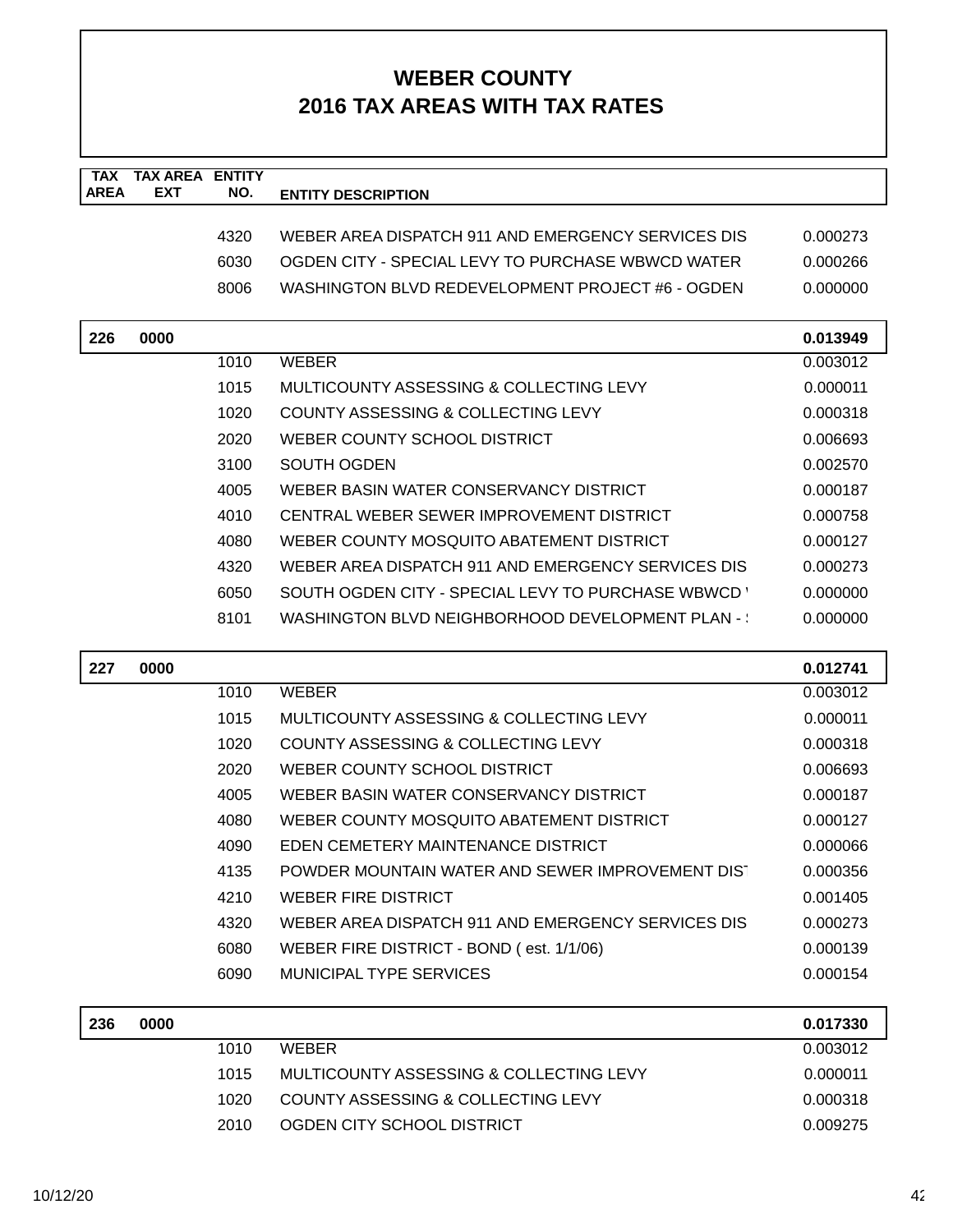| <b>TAX</b><br><b>AREA</b> | <b>TAX AREA ENTITY</b><br><b>EXT</b> | NO.  | <b>ENTITY DESCRIPTION</b>                          |          |
|---------------------------|--------------------------------------|------|----------------------------------------------------|----------|
|                           |                                      |      |                                                    |          |
|                           |                                      | 3050 | <b>OGDEN CITY</b>                                  | 0.003103 |
|                           |                                      | 4005 | WEBER BASIN WATER CONSERVANCY DISTRICT             | 0.000187 |
|                           |                                      | 4010 | CENTRAL WEBER SEWER IMPROVEMENT DISTRICT           | 0.000758 |
|                           |                                      | 4080 | WEBER COUNTY MOSQUITO ABATEMENT DISTRICT           | 0.000127 |
|                           |                                      | 4320 | WEBER AREA DISPATCH 911 AND EMERGENCY SERVICES DIS | 0.000273 |
|                           |                                      | 6030 | OGDEN CITY - SPECIAL LEVY TO PURCHASE WBWCD WATER  | 0.000266 |
|                           |                                      | 8007 | <b>GOLDEN LINKS RDA PROJECT #7 - OGDEN CITY</b>    | 0.000000 |
| 237                       | 0000                                 |      |                                                    | 0.017330 |
|                           |                                      | 1010 | <b>WEBER</b>                                       | 0.003012 |
|                           |                                      | 1015 | MULTICOUNTY ASSESSING & COLLECTING LEVY            | 0.000011 |
|                           |                                      | 1020 | COUNTY ASSESSING & COLLECTING LEVY                 | 0.000318 |
|                           |                                      | 2010 | OGDEN CITY SCHOOL DISTRICT                         | 0.009275 |
|                           |                                      | 3050 | <b>OGDEN CITY</b>                                  | 0.003103 |
|                           |                                      | 4005 | WEBER BASIN WATER CONSERVANCY DISTRICT             | 0.000187 |
|                           |                                      | 4010 | CENTRAL WEBER SEWER IMPROVEMENT DISTRICT           | 0.000758 |
|                           |                                      | 4080 | WEBER COUNTY MOSQUITO ABATEMENT DISTRICT           | 0.000127 |
|                           |                                      | 4320 | WEBER AREA DISPATCH 911 AND EMERGENCY SERVICES DIS | 0.000273 |
|                           |                                      | 6030 | OGDEN CITY - SPECIAL LEVY TO PURCHASE WBWCD WATER  | 0.000266 |
|                           |                                      | 8008 | LESTER PARK REDEVELOPMENT PROJECT #8 - OGDEN CITY  | 0.000000 |
| 238                       | 0000                                 |      |                                                    | 0.017330 |
|                           |                                      | 1010 | <b>WEBER</b>                                       | 0.003012 |
|                           |                                      | 1015 | MULTICOUNTY ASSESSING & COLLECTING LEVY            | 0.000011 |
|                           |                                      | 1020 | COUNTY ASSESSING & COLLECTING LEVY                 | 0.000318 |
|                           |                                      | 2010 | OGDEN CITY SCHOOL DISTRICT                         | 0.009275 |
|                           |                                      | 3050 | <b>OGDEN CITY</b>                                  | 0.003103 |
|                           |                                      | 4005 | WEBER BASIN WATER CONSERVANCY DISTRICT             | 0.000187 |
|                           |                                      | 4010 | CENTRAL WEBER SEWER IMPROVEMENT DISTRICT           | 0.000758 |
|                           |                                      | 4080 | WEBER COUNTY MOSQUITO ABATEMENT DISTRICT           | 0.000127 |
|                           |                                      | 4320 | WEBER AREA DISPATCH 911 AND EMERGENCY SERVICES DIS | 0.000273 |
|                           |                                      | 6030 | OGDEN CITY - SPECIAL LEVY TO PURCHASE WBWCD WATER  | 0.000266 |
|                           |                                      | 8009 | PARK BLVD REDEVELOPMENT PROJECT - OGDEN CITY       | 0.000000 |
| 239                       | 0000                                 |      |                                                    | 0.013193 |
|                           |                                      | 1010 | <b>WEBER</b>                                       | 0.003012 |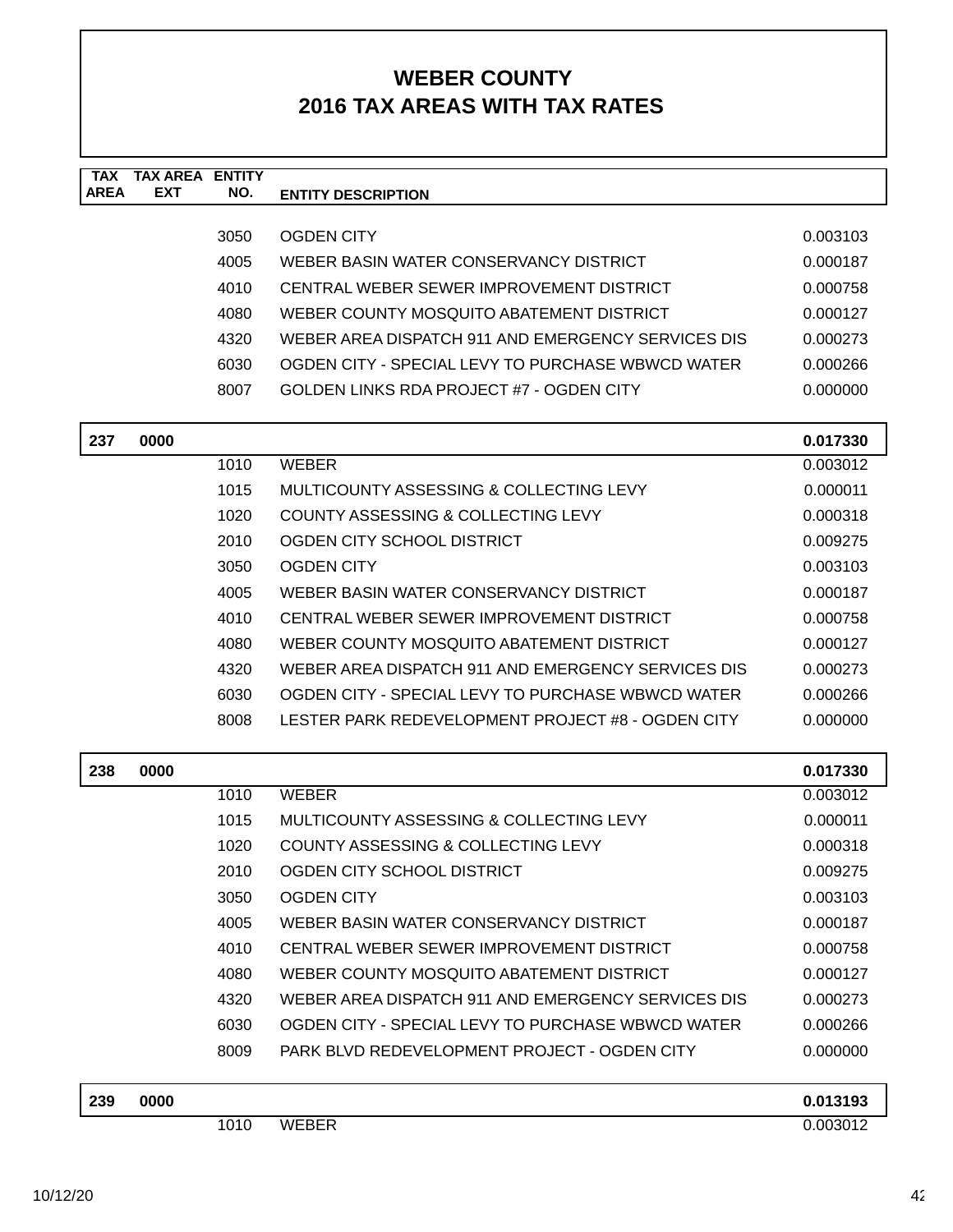| <b>TAX</b>  | TAX AREA   | <b>FNTITY</b> |                                                    |          |
|-------------|------------|---------------|----------------------------------------------------|----------|
| <b>AREA</b> | <b>EXT</b> | NO.           | <b>ENTITY DESCRIPTION</b>                          |          |
|             |            |               |                                                    |          |
|             |            | 1015          | MULTICOUNTY ASSESSING & COLLECTING LEVY            | 0.000011 |
|             |            | 1020          | COUNTY ASSESSING & COLLECTING LEVY                 | 0.000318 |
|             |            | 2020          | WEBER COUNTY SCHOOL DISTRICT                       | 0.006693 |
|             |            | 3130          | <b>WEST HAVEN</b>                                  | 0.000000 |
|             |            | 4005          | WEBER BASIN WATER CONSERVANCY DISTRICT             | 0.000187 |
|             |            | 4010          | CENTRAL WEBER SEWER IMPROVEMENT DISTRICT           | 0.000758 |
|             |            | 4070          | BONA VISTA WATER IMPROVEMENT DISTRICT              | 0.000270 |
|             |            | 4080          | WEBER COUNTY MOSQUITO ABATEMENT DISTRICT           | 0.000127 |
|             |            | 4100          | TAYLOR-WEST WEBER WATER IMPROVEMENT DISTRICT       | 0.000000 |
|             |            | 4210          | WEBER FIRE DISTRICT                                | 0.001405 |
|             |            | 4285          | WEST HAVEN WASTE WATER SPECIAL SERVICE DISTRICT    | 0.000000 |
|             |            | 4320          | WEBER AREA DISPATCH 911 AND EMERGENCY SERVICES DIS | 0.000273 |
|             |            | 6080          | WEBER FIRE DISTRICT - BOND (est. 1/1/06)           | 0.000139 |
|             |            |               |                                                    |          |

| 242 | 0000 |      |                                                    | 0.014834 |
|-----|------|------|----------------------------------------------------|----------|
|     |      | 1010 | <b>WEBER</b>                                       | 0.003012 |
|     |      | 1015 | MULTICOUNTY ASSESSING & COLLECTING LEVY            | 0.000011 |
|     |      | 1020 | COUNTY ASSESSING & COLLECTING LEVY                 | 0.000318 |
|     |      | 2020 | WEBER COUNTY SCHOOL DISTRICT                       | 0.006693 |
|     |      | 3090 | ROY CITY                                           | 0.002828 |
|     |      | 4005 | WEBER BASIN WATER CONSERVANCY DISTRICT             | 0.000187 |
|     |      | 4015 | NORTH DAVIS SEWER DISTRICT                         | 0.001025 |
|     |      | 4070 | <b>BONA VISTA WATER IMPROVEMENT DISTRICT</b>       | 0.000270 |
|     |      | 4080 | WEBER COUNTY MOSQUITO ABATEMENT DISTRICT           | 0.000127 |
|     |      | 4130 | ROY WATER CONSERVANCY SUBDISTRICT                  | 0.000090 |
|     |      | 4320 | WEBER AREA DISPATCH 911 AND EMERGENCY SERVICES DIS | 0.000273 |

| 243 | 0000 |      |                                         | 0.014744 |
|-----|------|------|-----------------------------------------|----------|
|     |      | 1010 | <b>WEBER</b>                            | 0.003012 |
|     |      | 1015 | MULTICOUNTY ASSESSING & COLLECTING LEVY | 0.000011 |
|     |      | 1020 | COUNTY ASSESSING & COLLECTING LEVY      | 0.000318 |
|     |      | 2020 | WEBER COUNTY SCHOOL DISTRICT            | 0.006693 |
|     |      | 3090 | ROY CITY                                | 0.002828 |
|     |      | 4005 | WEBER BASIN WATER CONSERVANCY DISTRICT  | 0.000187 |
|     |      | 4015 | NORTH DAVIS SEWER DISTRICT              | 0.001025 |
|     |      | 4070 | BONA VISTA WATER IMPROVEMENT DISTRICT   | 0.000270 |
|     |      |      |                                         |          |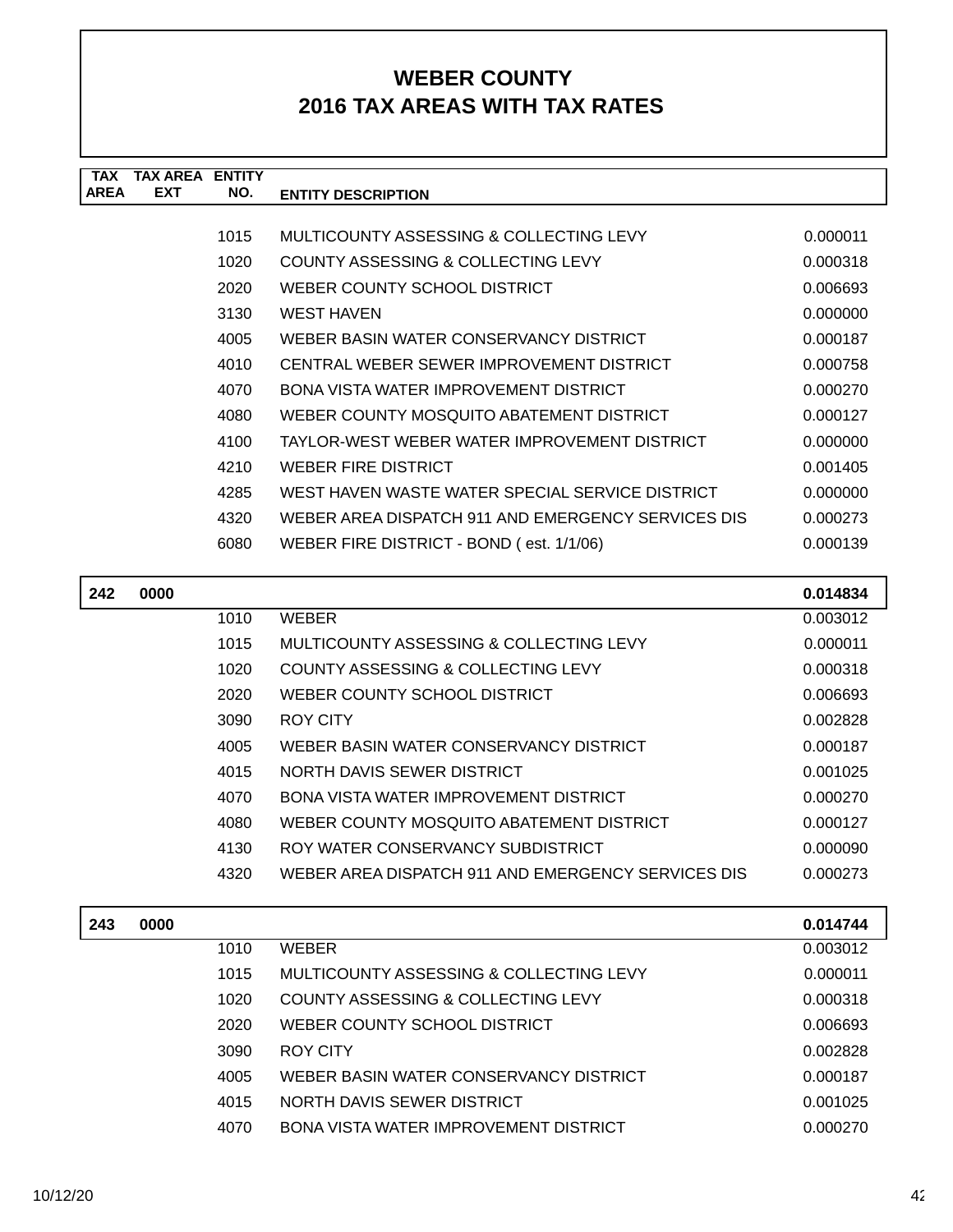| <b>TAX</b><br><b>AREA</b> | <b>TAX AREA ENTITY</b><br><b>EXT</b> | NO.  | <b>ENTITY DESCRIPTION</b>                          |          |
|---------------------------|--------------------------------------|------|----------------------------------------------------|----------|
|                           |                                      |      |                                                    |          |
|                           |                                      | 4080 | WEBER COUNTY MOSQUITO ABATEMENT DISTRICT           | 0.000127 |
|                           |                                      | 4320 | WEBER AREA DISPATCH 911 AND EMERGENCY SERVICES DIS | 0.000273 |
| 246                       | 0000                                 |      |                                                    | 0.017330 |
|                           |                                      | 1010 | <b>WEBER</b>                                       | 0.003012 |
|                           |                                      | 1015 | MULTICOUNTY ASSESSING & COLLECTING LEVY            | 0.000011 |
|                           |                                      | 1020 | COUNTY ASSESSING & COLLECTING LEVY                 | 0.000318 |
|                           |                                      | 2010 | OGDEN CITY SCHOOL DISTRICT                         | 0.009275 |
|                           |                                      | 3050 | <b>OGDEN CITY</b>                                  | 0.003103 |
|                           |                                      | 4005 | WEBER BASIN WATER CONSERVANCY DISTRICT             | 0.000187 |
|                           |                                      | 4010 | CENTRAL WEBER SEWER IMPROVEMENT DISTRICT           | 0.000758 |
|                           |                                      | 4080 | WEBER COUNTY MOSQUITO ABATEMENT DISTRICT           | 0.000127 |
|                           |                                      | 4320 | WEBER AREA DISPATCH 911 AND EMERGENCY SERVICES DIS | 0.000273 |
|                           |                                      | 6030 | OGDEN CITY - SPECIAL LEVY TO PURCHASE WBWCD WATER  | 0.000266 |
|                           |                                      | 8012 | TWELFTH STREET REDEVELOPMENT PROJECT AREA - OGDEI  | 0.000000 |
| 251                       | 0000                                 |      |                                                    | 0.017330 |
|                           |                                      | 1010 | <b>WEBER</b>                                       | 0.003012 |
|                           |                                      | 1015 | MULTICOUNTY ASSESSING & COLLECTING LEVY            | 0.000011 |
|                           |                                      | 1020 | COUNTY ASSESSING & COLLECTING LEVY                 | 0.000318 |
|                           |                                      | 2010 | OGDEN CITY SCHOOL DISTRICT                         | 0.009275 |
|                           |                                      | 3050 | <b>OGDEN CITY</b>                                  | 0.003103 |
|                           |                                      | 4005 | WEBER BASIN WATER CONSERVANCY DISTRICT             | 0.000187 |
|                           |                                      | 4010 | CENTRAL WEBER SEWER IMPROVEMENT DISTRICT           | 0.000758 |
|                           |                                      | 4080 | WEBER COUNTY MOSQUITO ABATEMENT DISTRICT           | 0.000127 |
|                           |                                      | 4320 | WEBER AREA DISPATCH 911 AND EMERGENCY SERVICES DIS | 0.000273 |
|                           |                                      | 6030 | OGDEN CITY - SPECIAL LEVY TO PURCHASE WBWCD WATER  | 0.000266 |
|                           |                                      | 8010 | LINCOLN REDEVELOPMENT PROJECT AREA - OGDEN CITY    | 0.000000 |
| 252                       | 0000                                 |      |                                                    | 0.017330 |
|                           |                                      | 1010 | <b>WEBER</b>                                       | 0.003012 |
|                           |                                      | 1015 | MULTICOUNTY ASSESSING & COLLECTING LEVY            | 0.000011 |
|                           |                                      | 1020 | COUNTY ASSESSING & COLLECTING LEVY                 | 0.000318 |
|                           |                                      | 2010 | OGDEN CITY SCHOOL DISTRICT                         | 0.009275 |
|                           |                                      |      |                                                    |          |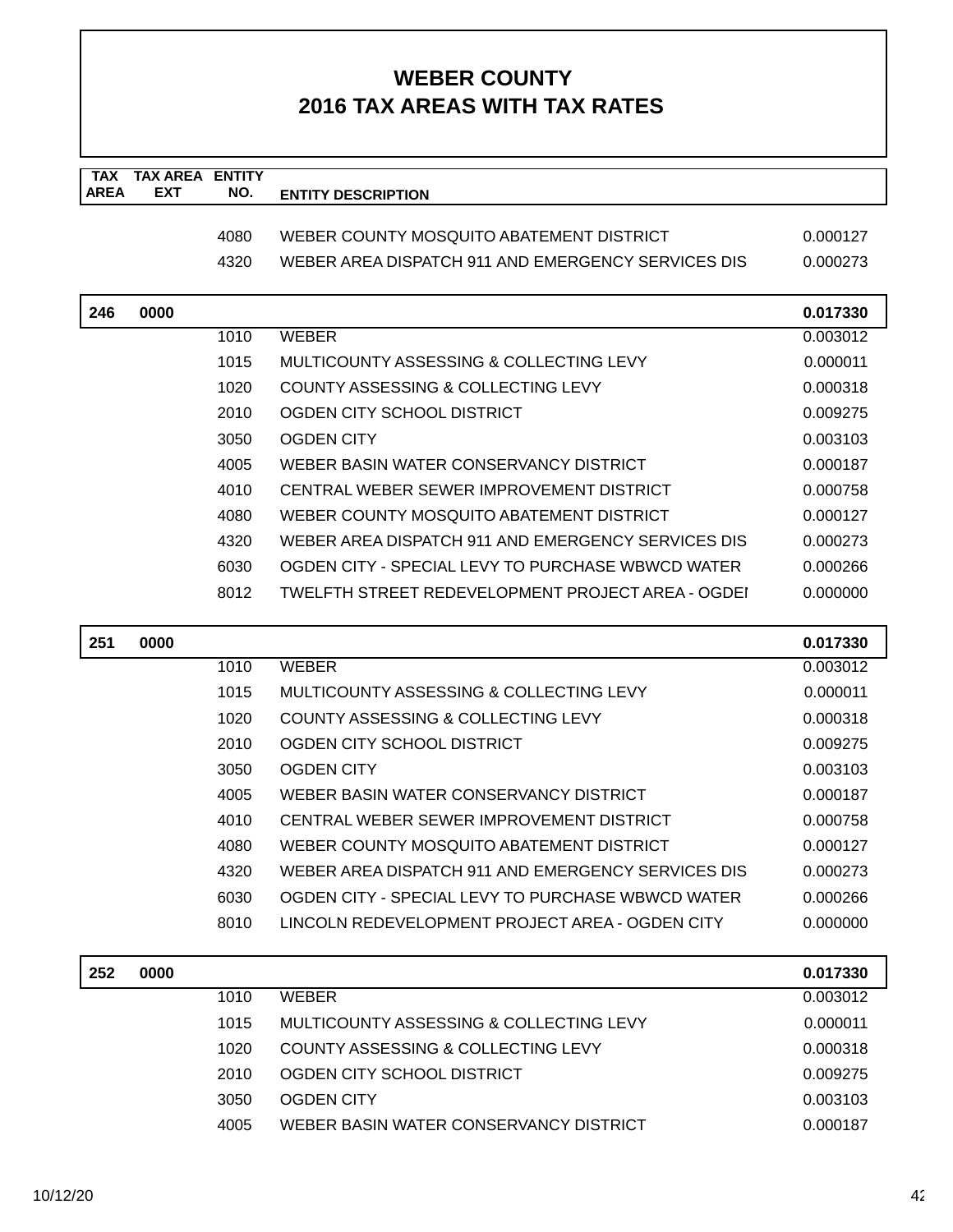| <b>TAX</b><br><b>AREA</b> | <b>TAX AREA ENTITY</b><br><b>EXT</b> | NO.  | <b>ENTITY DESCRIPTION</b>                          |          |
|---------------------------|--------------------------------------|------|----------------------------------------------------|----------|
|                           |                                      |      |                                                    |          |
|                           |                                      | 4010 | CENTRAL WEBER SEWER IMPROVEMENT DISTRICT           | 0.000758 |
|                           |                                      | 4080 | WEBER COUNTY MOSQUITO ABATEMENT DISTRICT           | 0.000127 |
|                           |                                      | 4320 | WEBER AREA DISPATCH 911 AND EMERGENCY SERVICES DIS | 0.000273 |
|                           |                                      | 6030 | OGDEN CITY - SPECIAL LEVY TO PURCHASE WBWCD WATER  | 0.000266 |
|                           |                                      | 8011 | SOUTH CBD REDEVELOPMENT PROJECT AREA - OGDEN CITY  | 0.000000 |
| 253                       | 0000                                 |      |                                                    | 0.014209 |
|                           |                                      | 1010 | <b>WEBER</b>                                       | 0.003012 |
|                           |                                      | 1015 | MULTICOUNTY ASSESSING & COLLECTING LEVY            | 0.000011 |
|                           |                                      | 1020 | COUNTY ASSESSING & COLLECTING LEVY                 | 0.000318 |
|                           |                                      | 2020 | WEBER COUNTY SCHOOL DISTRICT                       | 0.006693 |
|                           |                                      | 3120 | <b>WASHINGTON TERRACE</b>                          | 0.002830 |
|                           |                                      | 4005 | WEBER BASIN WATER CONSERVANCY DISTRICT             | 0.000187 |
|                           |                                      | 4010 | CENTRAL WEBER SEWER IMPROVEMENT DISTRICT           | 0.000758 |
|                           |                                      | 4080 | WEBER COUNTY MOSOUITO ABATEMENT DISTRICT           | 0.000127 |
|                           |                                      | 4320 | WEBER AREA DISPATCH 911 AND EMERGENCY SERVICES DIS | 0.000273 |
|                           |                                      | 6070 | WASHINGTON TERRACE CITY - SPECIAL LEVY TO PURCHASE | 0.000000 |
|                           |                                      | 8152 | CBD NEIGHBORHOOD DEV PLAN - WASHINGTON TERRACE C   | 0.000000 |
| 254                       | 0000                                 |      |                                                    | 0.014564 |
|                           |                                      | 1010 | <b>WEBER</b>                                       | 0.003012 |
|                           |                                      | 1015 | MULTICOUNTY ASSESSING & COLLECTING LEVY            | 0.000011 |
|                           |                                      | 1020 | COUNTY ASSESSING & COLLECTING LEVY                 | 0.000318 |
|                           |                                      | 2020 | WEBER COUNTY SCHOOL DISTRICT                       | 0.006693 |
|                           |                                      | 3090 | <b>ROY CITY</b>                                    | 0.002828 |
|                           |                                      | 4005 | WEBER BASIN WATER CONSERVANCY DISTRICT             | 0.000187 |
|                           |                                      | 4015 | NORTH DAVIS SEWER DISTRICT                         | 0.001025 |
|                           |                                      | 4080 | WEBER COUNTY MOSQUITO ABATEMENT DISTRICT           | 0.000127 |
|                           |                                      | 4130 | ROY WATER CONSERVANCY SUBDISTRICT                  | 0.000090 |
|                           |                                      | 4320 | WEBER AREA DISPATCH 911 AND EMERGENCY SERVICES DIS | 0.000273 |
|                           |                                      | 8054 | REDEVELOPMENT PROJECT AREA #2 - ROY CITY           | 0.000000 |
| 255                       | 0000                                 |      |                                                    | 0.014209 |
|                           |                                      | 1010 | <b>WEBER</b>                                       | 0.003012 |
|                           |                                      | 1015 | MULTICOUNTY ASSESSING & COLLECTING LEVY            | 0.000011 |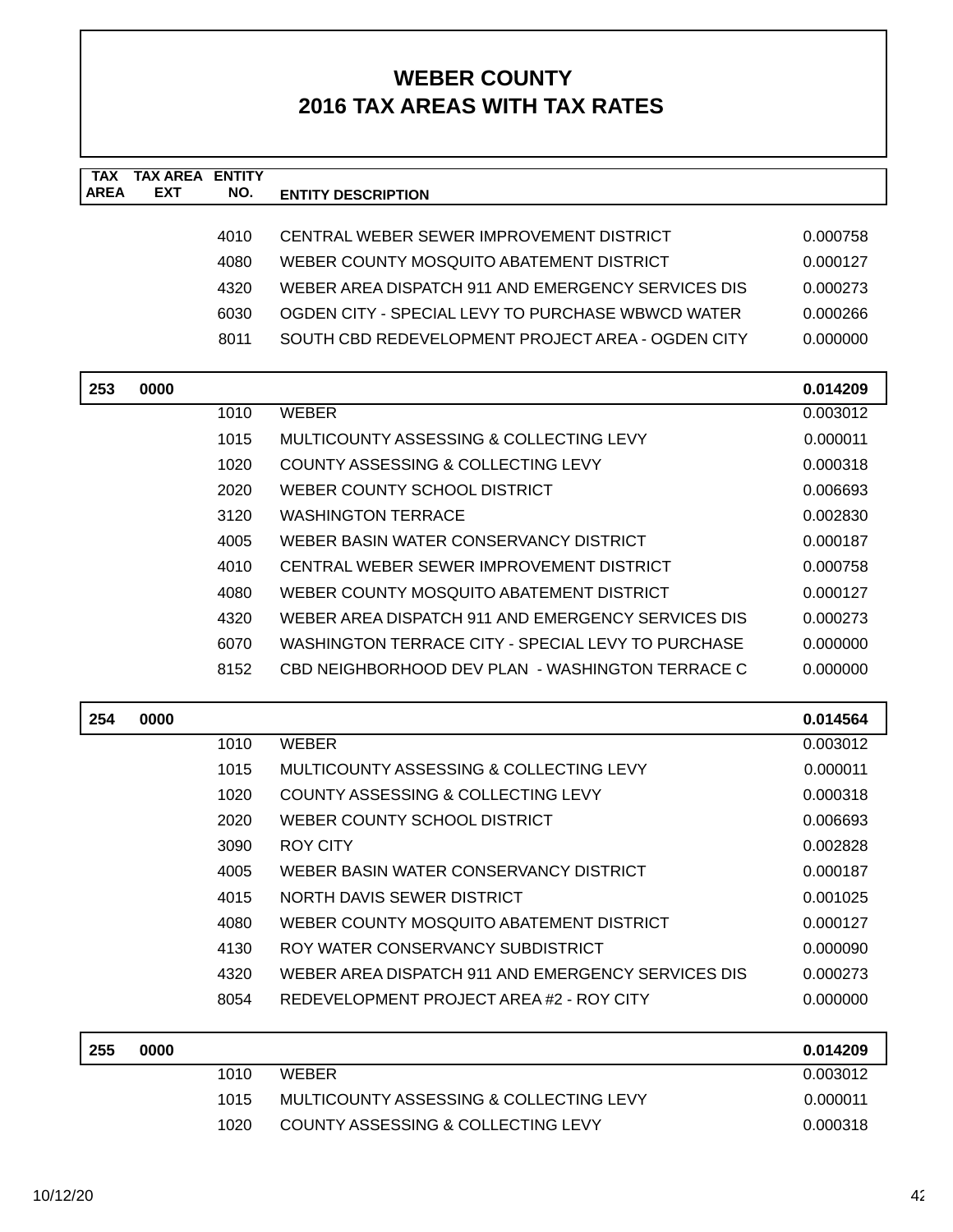| <b>TAX</b><br><b>AREA</b> | <b>TAX AREA ENTITY</b><br><b>EXT</b> | NO.  | <b>ENTITY DESCRIPTION</b>                          |          |
|---------------------------|--------------------------------------|------|----------------------------------------------------|----------|
|                           |                                      |      |                                                    |          |
|                           |                                      | 2020 | WEBER COUNTY SCHOOL DISTRICT                       | 0.006693 |
|                           |                                      | 3120 | <b>WASHINGTON TERRACE</b>                          | 0.002830 |
|                           |                                      | 4005 | WEBER BASIN WATER CONSERVANCY DISTRICT             | 0.000187 |
|                           |                                      | 4010 | CENTRAL WEBER SEWER IMPROVEMENT DISTRICT           | 0.000758 |
|                           |                                      | 4080 | WEBER COUNTY MOSQUITO ABATEMENT DISTRICT           | 0.000127 |
|                           |                                      | 4320 | WEBER AREA DISPATCH 911 AND EMERGENCY SERVICES DIS | 0.000273 |
|                           |                                      | 6070 | WASHINGTON TERRACE CITY - SPECIAL LEVY TO PURCHASE | 0.000000 |
|                           |                                      | 8151 | SOUTHEAST DEVELOPMENT PLAN - WASHINGTON TERRACE    | 0.000000 |
| 263                       | 0000                                 |      |                                                    | 0.017330 |
|                           |                                      | 1010 | <b>WEBER</b>                                       | 0.003012 |
|                           |                                      | 1015 | MULTICOUNTY ASSESSING & COLLECTING LEVY            | 0.000011 |
|                           |                                      | 1020 | COUNTY ASSESSING & COLLECTING LEVY                 | 0.000318 |
|                           |                                      | 2010 | OGDEN CITY SCHOOL DISTRICT                         | 0.009275 |
|                           |                                      | 3050 | <b>OGDEN CITY</b>                                  | 0.003103 |
|                           |                                      | 4005 | WEBER BASIN WATER CONSERVANCY DISTRICT             | 0.000187 |
|                           |                                      | 4010 | CENTRAL WEBER SEWER IMPROVEMENT DISTRICT           | 0.000758 |
|                           |                                      | 4080 | WEBER COUNTY MOSQUITO ABATEMENT DISTRICT           | 0.000127 |
|                           |                                      | 4320 | WEBER AREA DISPATCH 911 AND EMERGENCY SERVICES DIS | 0.000273 |
|                           |                                      | 6030 | OGDEN CITY - SPECIAL LEVY TO PURCHASE WBWCD WATER  | 0.000266 |
|                           |                                      | 8013 | GOLDEN SPIKE REDEVELOPMENT PROJECT - OGDEN CITY    | 0.000000 |
|                           |                                      |      |                                                    |          |
| 265                       | 0000                                 |      |                                                    | 0.017330 |
|                           |                                      | 1010 | <b>WEBER</b>                                       | 0.003012 |
|                           |                                      | 1015 | MULTICOUNTY ASSESSING & COLLECTING LEVY            | 0.000011 |
|                           |                                      | 1020 | COUNTY ASSESSING & COLLECTING LEVY                 | 0.000318 |
|                           |                                      | 2010 | OGDEN CITY SCHOOL DISTRICT                         | 0.009275 |
|                           |                                      | 3050 | <b>OGDEN CITY</b>                                  | 0.003103 |
|                           |                                      | 4005 | WEBER BASIN WATER CONSERVANCY DISTRICT             | 0.000187 |
|                           |                                      | 4010 | CENTRAL WEBER SEWER IMPROVEMENT DISTRICT           | 0.000758 |
|                           |                                      | 4080 | WEBER COUNTY MOSQUITO ABATEMENT DISTRICT           | 0.000127 |
|                           |                                      | 4320 | WEBER AREA DISPATCH 911 AND EMERGENCY SERVICES DIS | 0.000273 |
|                           |                                      | 6030 | OGDEN CITY - SPECIAL LEVY TO PURCHASE WBWCD WATER  | 0.000266 |
|                           |                                      | 8014 | OGDEN-HINCKLEY AIRPORT REDEVELOPMENT PROJECT ARE   | 0.000000 |
|                           |                                      |      |                                                    |          |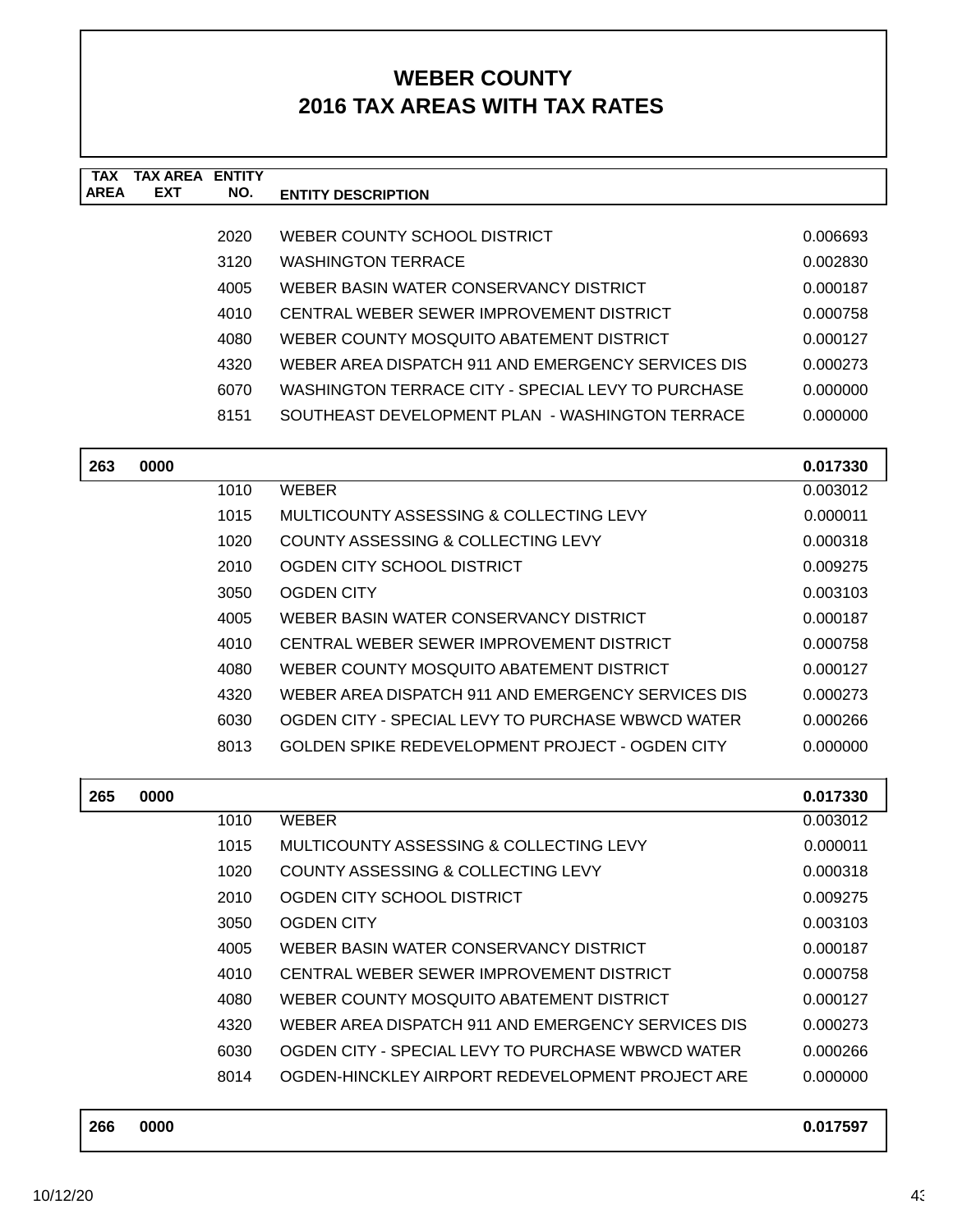| TAX         | TAX AREA   | <b>FNTITY</b> |                                                    |          |
|-------------|------------|---------------|----------------------------------------------------|----------|
| <b>AREA</b> | <b>EXT</b> | NO.           | <b>ENTITY DESCRIPTION</b>                          |          |
|             |            |               |                                                    |          |
|             |            | 1010          | <b>WEBER</b>                                       | 0.003012 |
|             |            | 1015          | MULTICOUNTY ASSESSING & COLLECTING LEVY            | 0.000011 |
|             |            | 1020          | COUNTY ASSESSING & COLLECTING LEVY                 | 0.000318 |
|             |            | 2010          | OGDEN CITY SCHOOL DISTRICT                         | 0.009275 |
|             |            | 3050          | OGDEN CITY                                         | 0.003103 |
|             |            | 4005          | WEBER BASIN WATER CONSERVANCY DISTRICT             | 0.000187 |
|             |            | 4015          | NORTH DAVIS SEWER DISTRICT                         | 0.001025 |
|             |            | 4080          | WEBER COUNTY MOSQUITO ABATEMENT DISTRICT           | 0.000127 |
|             |            | 4320          | WEBER AREA DISPATCH 911 AND EMERGENCY SERVICES DIS | 0.000273 |
|             |            | 6030          | OGDEN CITY - SPECIAL LEVY TO PURCHASE WBWCD WATER  | 0.000266 |
|             |            | 8014          | OGDEN-HINCKLEY AIRPORT REDEVELOPMENT PROJECT ARE   | 0.000000 |
|             |            |               |                                                    |          |

| 268 | 0000 |      |                                                    | 0.013810 |
|-----|------|------|----------------------------------------------------|----------|
|     |      | 1010 | <b>WEBER</b>                                       | 0.003012 |
|     |      | 1015 | MULTICOUNTY ASSESSING & COLLECTING LEVY            | 0.000011 |
|     |      | 1020 | COUNTY ASSESSING & COLLECTING LEVY                 | 0.000318 |
|     |      | 2020 | WEBER COUNTY SCHOOL DISTRICT                       | 0.006693 |
|     |      | 3010 | <b>FARR WEST CITY</b>                              | 0.000617 |
|     |      | 4005 | WEBER BASIN WATER CONSERVANCY DISTRICT             | 0.000187 |
|     |      | 4010 | CENTRAL WEBER SEWER IMPROVEMENT DISTRICT           | 0.000758 |
|     |      | 4070 | BONA VISTA WATER IMPROVEMENT DISTRICT              | 0.000270 |
|     |      | 4080 | WEBER COUNTY MOSQUITO ABATEMENT DISTRICT           | 0.000127 |
|     |      | 4210 | <b>WEBER FIRE DISTRICT</b>                         | 0.001405 |
|     |      | 4320 | WEBER AREA DISPATCH 911 AND EMERGENCY SERVICES DIS | 0.000273 |
|     |      | 6080 | WEBER FIRE DISTRICT - BOND (est. 1/1/06)           | 0.000139 |
|     |      | 8251 | WEBER COUNTY REDEVELOPMENT PROJECT AREA NO. 2      | 0.000000 |
|     |      |      |                                                    |          |
| 271 | 0000 |      |                                                    | 0.014564 |
|     |      | 1010 | WEBER                                              | 0.003012 |

| <i>LI</i> I | vvvv |      |                                          | 0.017007 |
|-------------|------|------|------------------------------------------|----------|
|             |      | 1010 | <b>WEBER</b>                             | 0.003012 |
|             |      | 1015 | MULTICOUNTY ASSESSING & COLLECTING LEVY  | 0.000011 |
|             |      | 1020 | COUNTY ASSESSING & COLLECTING LEVY       | 0.000318 |
|             |      | 2020 | WEBER COUNTY SCHOOL DISTRICT             | 0.006693 |
|             |      | 3090 | ROY CITY                                 | 0.002828 |
|             |      | 4005 | WEBER BASIN WATER CONSERVANCY DISTRICT   | 0.000187 |
|             |      | 4015 | NORTH DAVIS SEWER DISTRICT               | 0.001025 |
|             |      | 4080 | WEBER COUNTY MOSQUITO ABATEMENT DISTRICT | 0.000127 |
|             |      |      |                                          |          |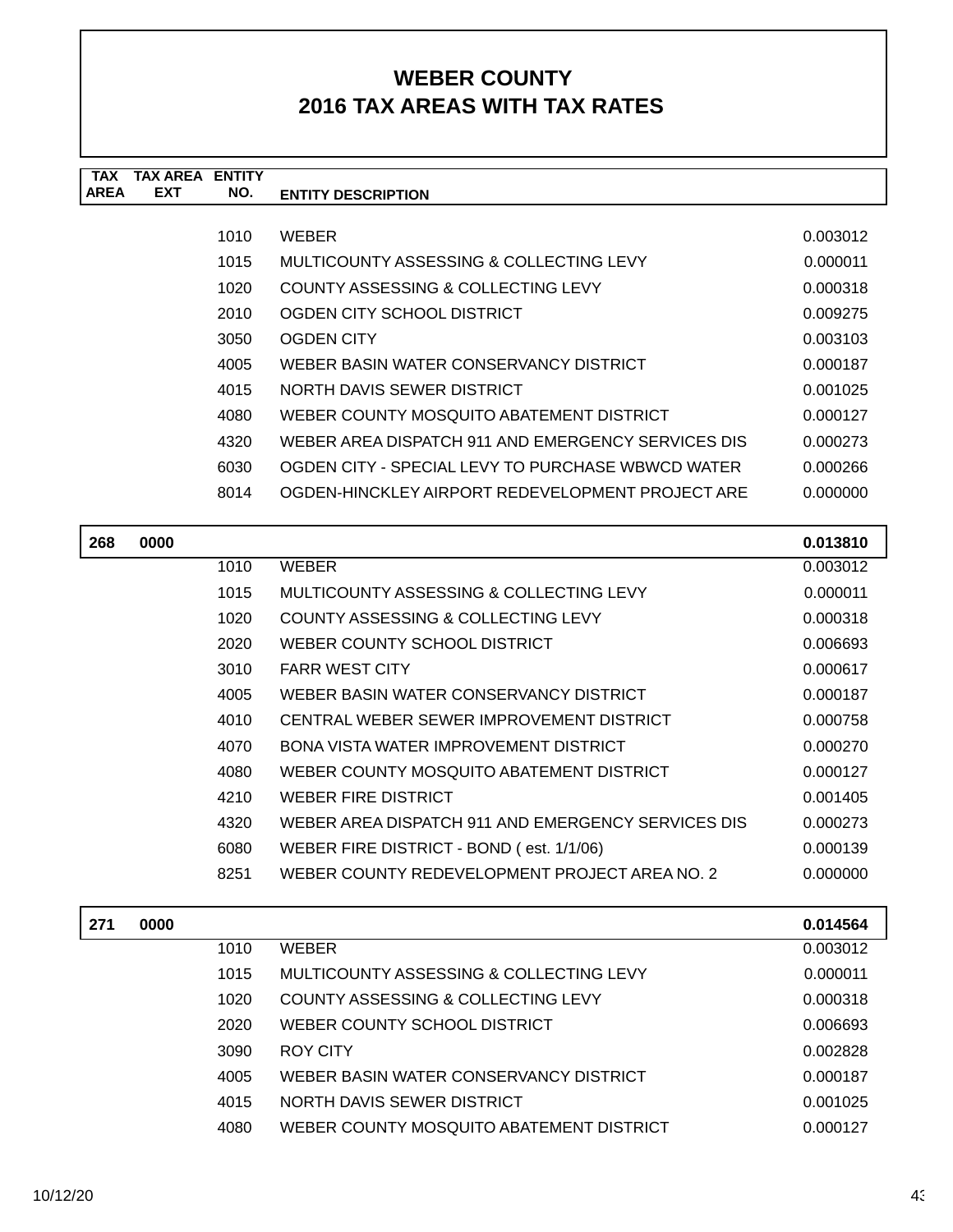| <b>TAX</b><br><b>AREA</b> | <b>TAX AREA ENTITY</b><br>EXT | NO.  | <b>ENTITY DESCRIPTION</b>                          |                      |
|---------------------------|-------------------------------|------|----------------------------------------------------|----------------------|
|                           |                               |      |                                                    |                      |
|                           |                               | 4130 | ROY WATER CONSERVANCY SUBDISTRICT                  | 0.000090             |
|                           |                               | 4320 | WEBER AREA DISPATCH 911 AND EMERGENCY SERVICES DIS | 0.000273             |
|                           |                               | 8052 | REDEVELOPMENT PROJECT AREA NO. 1 - ROY CITY        | 0.000000             |
| 272                       | 0000                          |      |                                                    | 0.014564             |
|                           |                               | 1010 | <b>WEBER</b>                                       | 0.003012             |
|                           |                               | 1015 | MULTICOUNTY ASSESSING & COLLECTING LEVY            | 0.000011             |
|                           |                               | 1020 | COUNTY ASSESSING & COLLECTING LEVY                 | 0.000318             |
|                           |                               | 2020 | WEBER COUNTY SCHOOL DISTRICT                       | 0.006693             |
|                           |                               | 3090 | <b>ROY CITY</b>                                    | 0.002828             |
|                           |                               | 4005 | WEBER BASIN WATER CONSERVANCY DISTRICT             | 0.000187             |
|                           |                               | 4015 | NORTH DAVIS SEWER DISTRICT                         | 0.001025             |
|                           |                               | 4080 | WEBER COUNTY MOSQUITO ABATEMENT DISTRICT           | 0.000127             |
|                           |                               | 4130 | ROY WATER CONSERVANCY SUBDISTRICT                  | 0.000090             |
|                           |                               | 4320 | WEBER AREA DISPATCH 911 AND EMERGENCY SERVICES DIS | 0.000273             |
|                           |                               | 8055 | CITY CENTER REDEVELOPMENT PROJECT NO. 3 - ROY CITY | 0.000000             |
|                           |                               |      |                                                    |                      |
|                           |                               |      |                                                    |                      |
| 273                       | 0000                          | 1010 | <b>WEBER</b>                                       | 0.014069<br>0.003012 |
|                           |                               | 1015 | MULTICOUNTY ASSESSING & COLLECTING LEVY            | 0.000011             |
|                           |                               | 1020 | COUNTY ASSESSING & COLLECTING LEVY                 | 0.000318             |
|                           |                               | 2020 | WEBER COUNTY SCHOOL DISTRICT                       | 0.006693             |
|                           |                               | 3040 | <b>NORTH OGDEN CITY</b>                            | 0.001384             |
|                           |                               | 4005 | WEBER BASIN WATER CONSERVANCY DISTRICT             | 0.000187             |
|                           |                               | 4010 | CENTRAL WEBER SEWER IMPROVEMENT DISTRICT           | 0.000758             |
|                           |                               | 4020 | <b>BEN LOMOND CEMETERY MAINTENANCE DISTRICT</b>    | 0.000074             |
|                           |                               | 4080 | WEBER COUNTY MOSQUITO ABATEMENT DISTRICT           | 0.000127             |
|                           |                               | 4320 | WEBER AREA DISPATCH 911 AND EMERGENCY SERVICES DIS | 0.000273             |
|                           |                               | 4330 | NORTH VIEW FIRE DISTRICT                           | 0.001232             |
|                           |                               | 8301 | NORTH OGDEN CITY CENTRAL BUSINESS DISTRICT DEVELOF | 0.000000             |
|                           |                               |      |                                                    |                      |
| 277                       | 0000                          | 1010 | <b>WEBER</b>                                       | 0.013193<br>0.003012 |
|                           |                               | 1015 | MULTICOUNTY ASSESSING & COLLECTING LEVY            | 0.000011             |
|                           |                               | 1020 | COUNTY ASSESSING & COLLECTING LEVY                 | 0.000318             |
|                           |                               | 2020 | WEBER COUNTY SCHOOL DISTRICT                       | 0.006693             |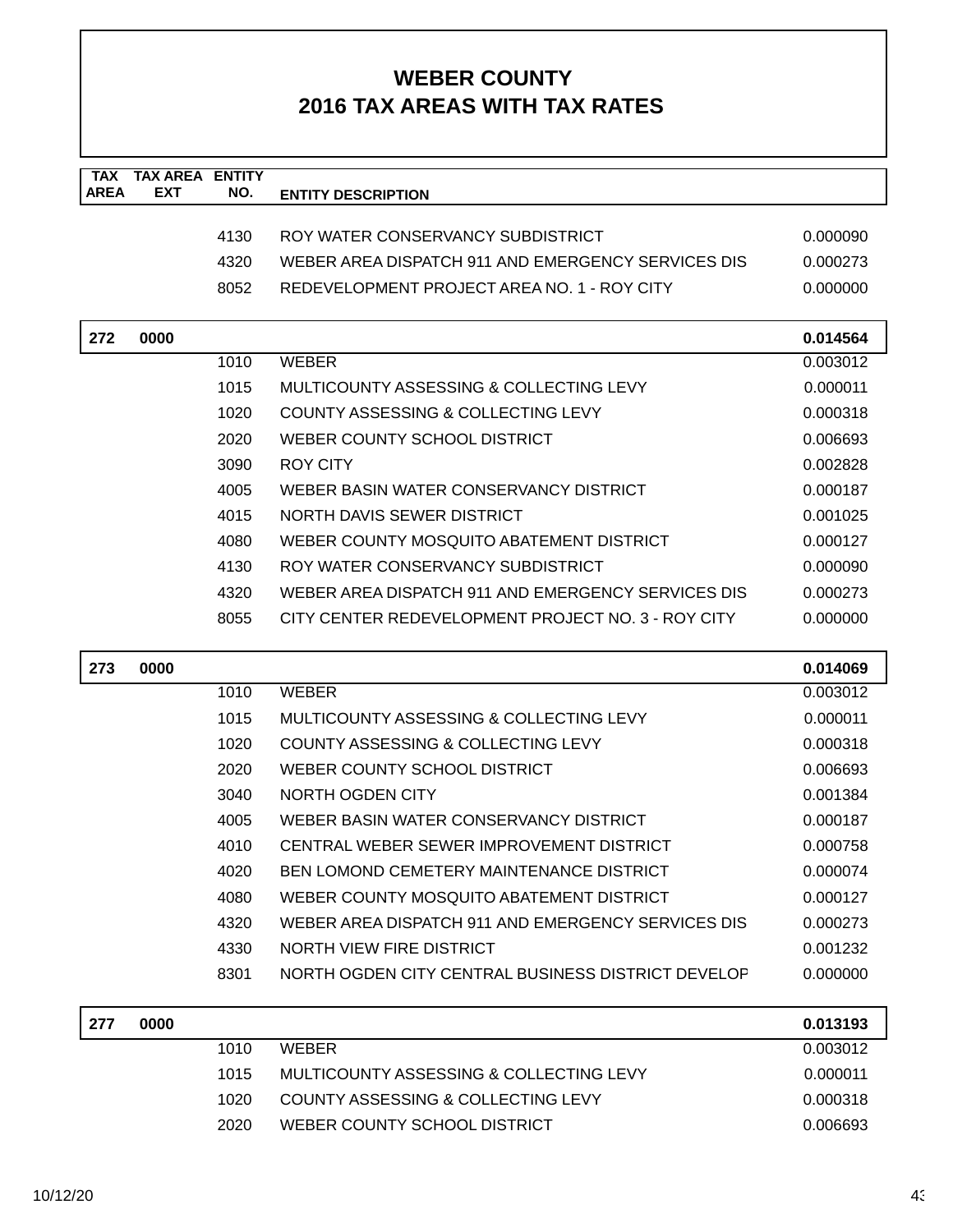| TAX<br><b>AREA</b> | <b>TAX AREA ENTITY</b><br><b>EXT</b> | NO.  |                                                    |          |
|--------------------|--------------------------------------|------|----------------------------------------------------|----------|
|                    |                                      |      | <b>ENTITY DESCRIPTION</b>                          |          |
|                    |                                      | 3130 | <b>WEST HAVEN</b>                                  | 0.000000 |
|                    |                                      | 4005 | WEBER BASIN WATER CONSERVANCY DISTRICT             | 0.000187 |
|                    |                                      | 4010 | CENTRAL WEBER SEWER IMPROVEMENT DISTRICT           | 0.000758 |
|                    |                                      | 4070 | <b>BONA VISTA WATER IMPROVEMENT DISTRICT</b>       | 0.000270 |
|                    |                                      | 4080 | WEBER COUNTY MOSQUITO ABATEMENT DISTRICT           | 0.000127 |
|                    |                                      | 4210 | <b>WEBER FIRE DISTRICT</b>                         | 0.001405 |
|                    |                                      | 4285 | WEST HAVEN WASTE WATER SPECIAL SERVICE DISTRICT    | 0.000000 |
|                    |                                      | 4320 | WEBER AREA DISPATCH 911 AND EMERGENCY SERVICES DIS | 0.000273 |
|                    |                                      | 6080 | WEBER FIRE DISTRICT - BOND (est. 1/1/06)           | 0.000139 |
|                    |                                      |      |                                                    |          |
| 278                | 0000                                 |      |                                                    | 0.013292 |
|                    |                                      | 1010 | <b>WEBER</b>                                       | 0.003012 |
|                    |                                      | 1015 | MULTICOUNTY ASSESSING & COLLECTING LEVY            | 0.000011 |
|                    |                                      | 1020 | <b>COUNTY ASSESSING &amp; COLLECTING LEVY</b>      | 0.000318 |
|                    |                                      | 2020 | WEBER COUNTY SCHOOL DISTRICT                       | 0.006693 |
|                    |                                      | 3130 | <b>WEST HAVEN</b>                                  | 0.000000 |
|                    |                                      | 4005 | WEBER BASIN WATER CONSERVANCY DISTRICT             | 0.000187 |
|                    |                                      | 4010 | CENTRAL WEBER SEWER IMPROVEMENT DISTRICT           | 0.000758 |
|                    |                                      | 4080 | WEBER COUNTY MOSQUITO ABATEMENT DISTRICT           | 0.000127 |
|                    |                                      | 4150 | <b>HOOPER WATER IMPROVEMENT DISTRICT</b>           | 0.000369 |
|                    |                                      | 4210 | WEBER FIRE DISTRICT                                | 0.001405 |
|                    |                                      | 4285 | WEST HAVEN WASTE WATER SPECIAL SERVICE DISTRICT    | 0.000000 |
|                    |                                      | 4320 | WEBER AREA DISPATCH 911 AND EMERGENCY SERVICES DIS | 0.000273 |
|                    |                                      | 6080 | WEBER FIRE DISTRICT - BOND (est. 1/1/06)           | 0.000139 |
| 280                | 0000                                 |      |                                                    | 0.012998 |
|                    |                                      | 1010 | <b>WEBER</b>                                       | 0.003012 |
|                    |                                      | 1015 | MULTICOUNTY ASSESSING & COLLECTING LEVY            | 0.000011 |
|                    |                                      | 1020 | COUNTY ASSESSING & COLLECTING LEVY                 | 0.000318 |
|                    |                                      | 2020 | WEBER COUNTY SCHOOL DISTRICT                       | 0.006693 |
|                    |                                      | 3130 | <b>WEST HAVEN</b>                                  | 0.000000 |
|                    |                                      | 4005 | WEBER BASIN WATER CONSERVANCY DISTRICT             | 0.000187 |
|                    |                                      | 4010 | CENTRAL WEBER SEWER IMPROVEMENT DISTRICT           | 0.000758 |
|                    |                                      | 4040 | WEST WEBER-TAYLOR CEMETERY MAINTENANCE DISTRICT    | 0.000075 |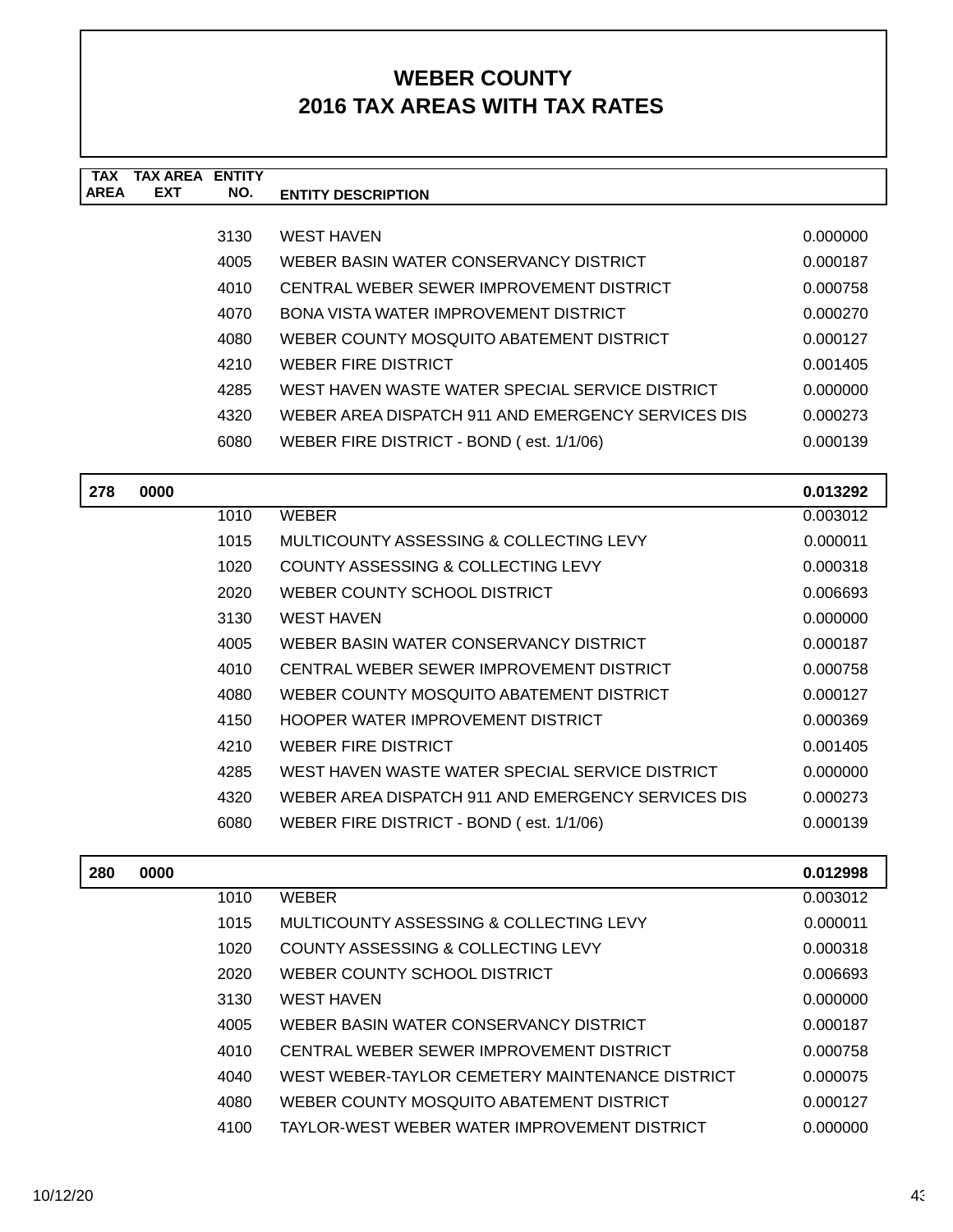| <b>TAX</b><br><b>AREA</b> | <b>TAX AREA ENTITY</b><br><b>EXT</b> | NO.  | <b>ENTITY DESCRIPTION</b>                          |          |
|---------------------------|--------------------------------------|------|----------------------------------------------------|----------|
|                           |                                      |      |                                                    |          |
|                           |                                      | 4210 | <b>WEBER FIRE DISTRICT</b>                         | 0.001405 |
|                           |                                      | 4285 | WEST HAVEN WASTE WATER SPECIAL SERVICE DISTRICT    | 0.000000 |
|                           |                                      | 4320 | WEBER AREA DISPATCH 911 AND EMERGENCY SERVICES DIS | 0.000273 |
|                           |                                      | 6080 | WEBER FIRE DISTRICT - BOND (est. 1/1/06)           | 0.000139 |
| 281                       | 0000                                 |      |                                                    | 0.012923 |
|                           |                                      | 1010 | <b>WEBER</b>                                       | 0.003012 |
|                           |                                      | 1015 | MULTICOUNTY ASSESSING & COLLECTING LEVY            | 0.000011 |
|                           |                                      | 1020 | COUNTY ASSESSING & COLLECTING LEVY                 | 0.000318 |
|                           |                                      | 2020 | WEBER COUNTY SCHOOL DISTRICT                       | 0.006693 |
|                           |                                      | 3130 | <b>WEST HAVEN</b>                                  | 0.000000 |
|                           |                                      | 4005 | WEBER BASIN WATER CONSERVANCY DISTRICT             | 0.000187 |
|                           |                                      | 4010 | CENTRAL WEBER SEWER IMPROVEMENT DISTRICT           | 0.000758 |
|                           |                                      | 4080 | WEBER COUNTY MOSQUITO ABATEMENT DISTRICT           | 0.000127 |
|                           |                                      | 4210 | <b>WEBER FIRE DISTRICT</b>                         | 0.001405 |
|                           |                                      | 4285 | WEST HAVEN WASTE WATER SPECIAL SERVICE DISTRICT    | 0.000000 |
|                           |                                      | 4320 | WEBER AREA DISPATCH 911 AND EMERGENCY SERVICES DIS | 0.000273 |
|                           |                                      | 6080 | WEBER FIRE DISTRICT - BOND (est. 1/1/06)           | 0.000139 |
|                           |                                      |      |                                                    |          |
| 283                       | 0000                                 |      |                                                    | 0.013382 |
|                           |                                      | 1010 | <b>WEBER</b>                                       | 0.003012 |
|                           |                                      | 1015 | MULTICOUNTY ASSESSING & COLLECTING LEVY            | 0.000011 |
|                           |                                      | 1020 | COUNTY ASSESSING & COLLECTING LEVY                 | 0.000318 |
|                           |                                      | 2020 | WEBER COUNTY SCHOOL DISTRICT                       | 0.006693 |
|                           |                                      | 3130 | <b>WEST HAVEN</b>                                  | 0.000000 |
|                           |                                      | 4005 | WEBER BASIN WATER CONSERVANCY DISTRICT             | 0.000187 |
|                           |                                      | 4010 | CENTRAL WEBER SEWER IMPROVEMENT DISTRICT           | 0.000758 |
|                           |                                      | 4080 | WEBER COUNTY MOSQUITO ABATEMENT DISTRICT           | 0.000127 |
|                           |                                      | 4130 | ROY WATER CONSERVANCY SUBDISTRICT                  | 0.000090 |
|                           |                                      | 4150 | HOOPER WATER IMPROVEMENT DISTRICT                  | 0.000369 |
|                           |                                      | 4210 | <b>WEBER FIRE DISTRICT</b>                         | 0.001405 |
|                           |                                      | 4285 | WEST HAVEN WASTE WATER SPECIAL SERVICE DISTRICT    | 0.000000 |
|                           |                                      | 4320 | WEBER AREA DISPATCH 911 AND EMERGENCY SERVICES DIS | 0.000273 |
|                           |                                      | 6080 | WEBER FIRE DISTRICT - BOND (est. 1/1/06)           | 0.000139 |

| 288 | 0000 | 0.013193 |
|-----|------|----------|
|     |      |          |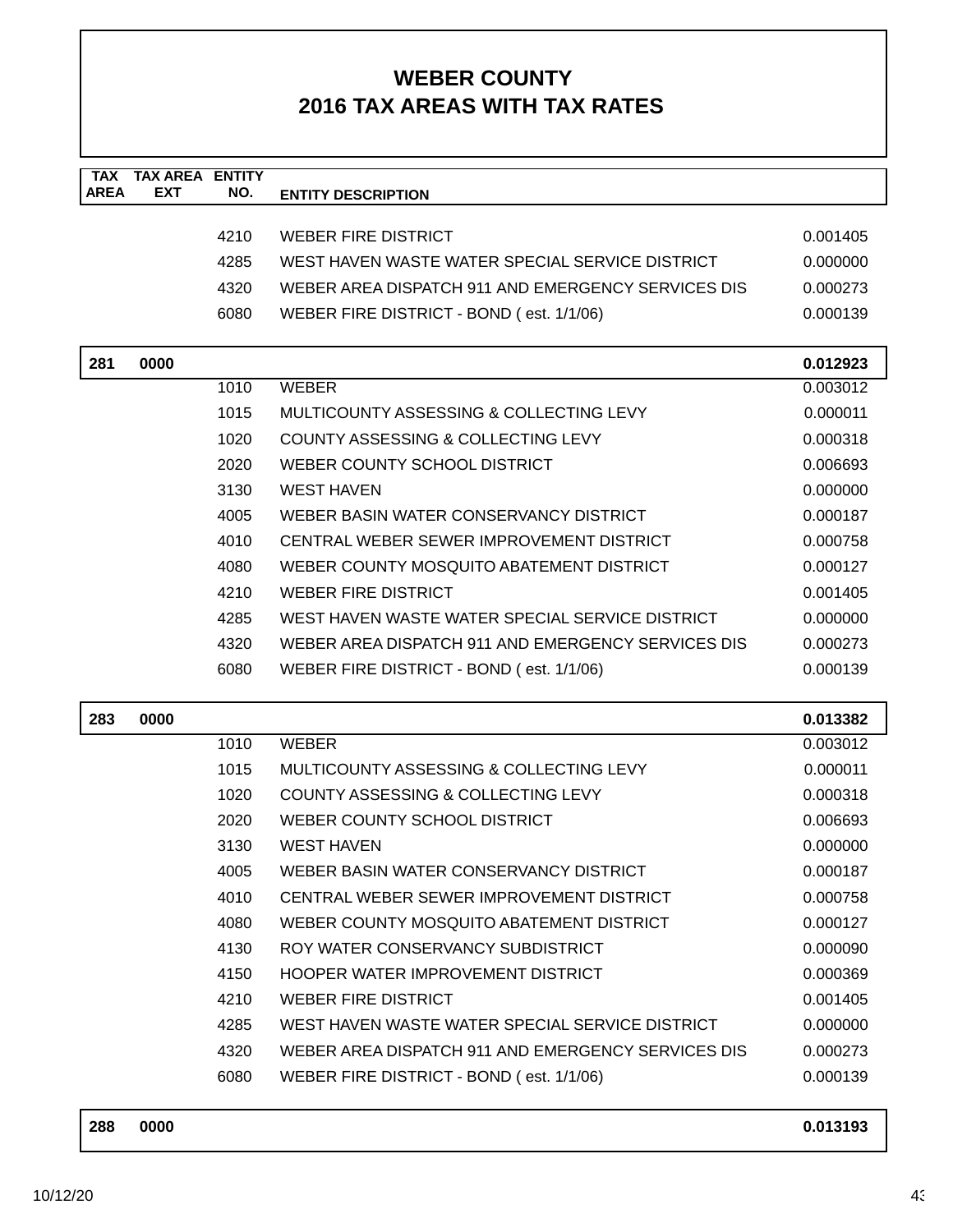| <b>TAX</b>  | <b>TAX ARFA</b> | <b>ENTITY</b> |                                                    |          |
|-------------|-----------------|---------------|----------------------------------------------------|----------|
| <b>AREA</b> | <b>EXT</b>      | NO.           | <b>ENTITY DESCRIPTION</b>                          |          |
|             |                 |               |                                                    |          |
|             |                 | 1010          | <b>WEBER</b>                                       | 0.003012 |
|             |                 | 1015          | MULTICOUNTY ASSESSING & COLLECTING LEVY            | 0.000011 |
|             |                 | 1020          | COUNTY ASSESSING & COLLECTING LEVY                 | 0.000318 |
|             |                 | 2020          | WEBER COUNTY SCHOOL DISTRICT                       | 0.006693 |
|             |                 | 3130          | <b>WEST HAVEN</b>                                  | 0.000000 |
|             |                 | 4005          | WEBER BASIN WATER CONSERVANCY DISTRICT             | 0.000187 |
|             |                 | 4010          | CENTRAL WEBER SEWER IMPROVEMENT DISTRICT           | 0.000758 |
|             |                 | 4070          | BONA VISTA WATER IMPROVEMENT DISTRICT              | 0.000270 |
|             |                 | 4080          | WEBER COUNTY MOSQUITO ABATEMENT DISTRICT           | 0.000127 |
|             |                 | 4210          | <b>WEBER FIRE DISTRICT</b>                         | 0.001405 |
|             |                 | 4220          | WEBER COUNTY SEWER SERVICE AREA #2                 | 0.000000 |
|             |                 | 4285          | WEST HAVEN WASTE WATER SPECIAL SERVICE DISTRICT    | 0.000000 |
|             |                 | 4320          | WEBER AREA DISPATCH 911 AND EMERGENCY SERVICES DIS | 0.000273 |
|             |                 | 6080          | WEBER FIRE DISTRICT - BOND (est. 1/1/06)           | 0.000139 |
| 291         | 0000            |               |                                                    | 0.012923 |

| 291 | 0000 |      |                                                    | 0.012923 |
|-----|------|------|----------------------------------------------------|----------|
|     |      | 1010 | <b>WEBER</b>                                       | 0.003012 |
|     |      | 1015 | MULTICOUNTY ASSESSING & COLLECTING LEVY            | 0.000011 |
|     |      | 1020 | COUNTY ASSESSING & COLLECTING LEVY                 | 0.000318 |
|     |      | 2020 | WEBER COUNTY SCHOOL DISTRICT                       | 0.006693 |
|     |      | 3130 | <b>WEST HAVEN</b>                                  | 0.000000 |
|     |      | 4005 | WEBER BASIN WATER CONSERVANCY DISTRICT             | 0.000187 |
|     |      | 4010 | CENTRAL WEBER SEWER IMPROVEMENT DISTRICT           | 0.000758 |
|     |      | 4080 | WEBER COUNTY MOSQUITO ABATEMENT DISTRICT           | 0.000127 |
|     |      | 4100 | TAYLOR-WEST WEBER WATER IMPROVEMENT DISTRICT       | 0.000000 |
|     |      | 4210 | WEBER FIRE DISTRICT                                | 0.001405 |
|     |      | 4285 | WEST HAVEN WASTE WATER SPECIAL SERVICE DISTRICT    | 0.000000 |
|     |      | 4320 | WEBER AREA DISPATCH 911 AND EMERGENCY SERVICES DIS | 0.000273 |
|     |      | 6080 | WEBER FIRE DISTRICT - BOND (est. 1/1/06)           | 0.000139 |

| 292 | 0000 |      |                                         | 0.012923 |
|-----|------|------|-----------------------------------------|----------|
|     |      | 1010 | <b>WEBER</b>                            | 0.003012 |
|     |      | 1015 | MULTICOUNTY ASSESSING & COLLECTING LEVY | 0.000011 |
|     |      | 1020 | COUNTY ASSESSING & COLLECTING LEVY      | 0.000318 |
|     |      | 2020 | WEBER COUNTY SCHOOL DISTRICT            | 0.006693 |
|     |      | 3130 | WEST HAVEN                              | 0.000000 |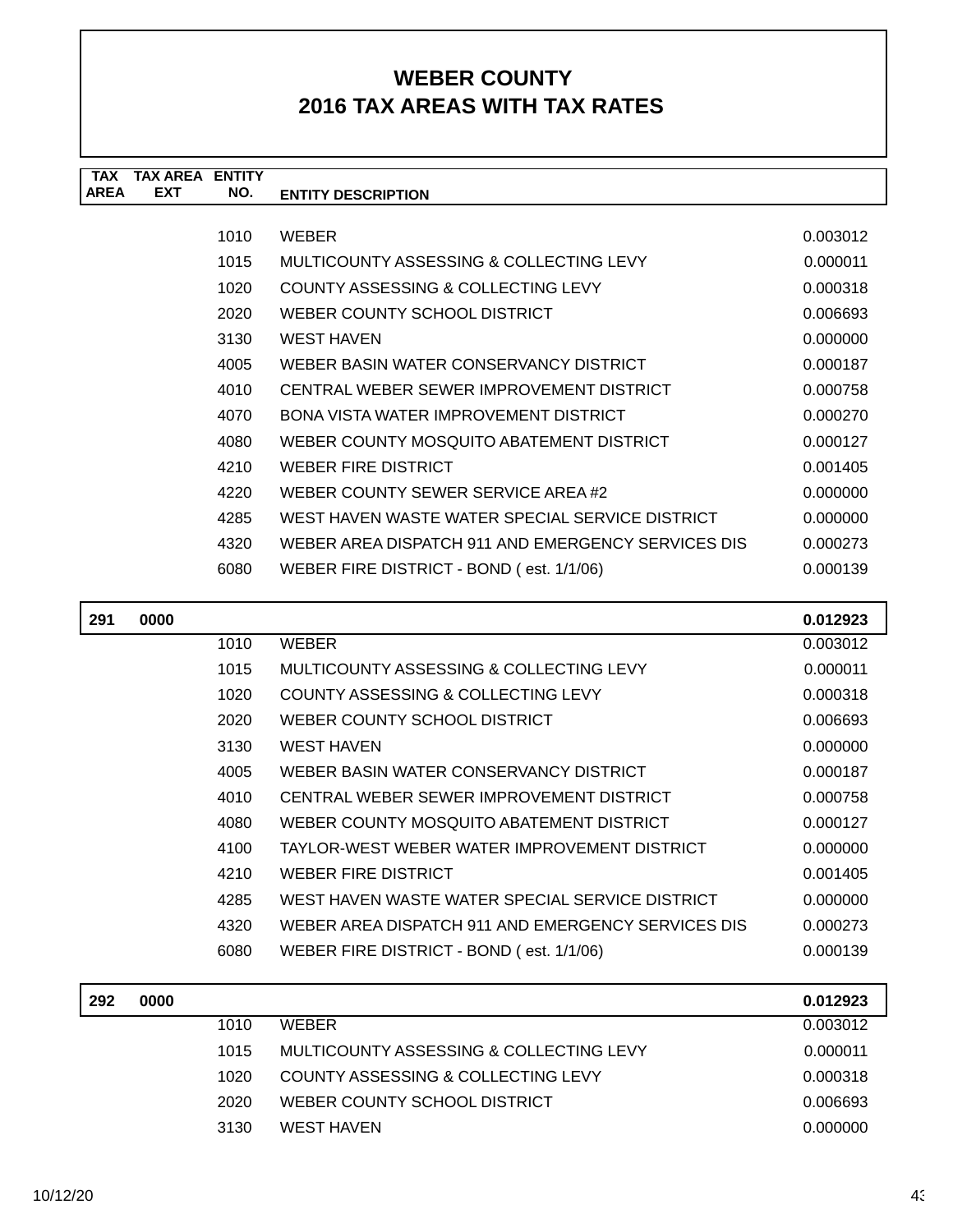| <b>TAX</b><br><b>AREA</b> | <b>TAX AREA ENTITY</b><br><b>EXT</b> | NO.  | <b>ENTITY DESCRIPTION</b>                            |          |
|---------------------------|--------------------------------------|------|------------------------------------------------------|----------|
|                           |                                      |      |                                                      |          |
|                           |                                      | 4005 | WEBER BASIN WATER CONSERVANCY DISTRICT               | 0.000187 |
|                           |                                      | 4010 | CENTRAL WEBER SEWER IMPROVEMENT DISTRICT             | 0.000758 |
|                           |                                      | 4080 | WEBER COUNTY MOSQUITO ABATEMENT DISTRICT             | 0.000127 |
|                           |                                      | 4100 | TAYLOR-WEST WEBER WATER IMPROVEMENT DISTRICT         | 0.000000 |
|                           |                                      | 4210 | <b>WEBER FIRE DISTRICT</b>                           | 0.001405 |
|                           |                                      | 4220 | WEBER COUNTY SEWER SERVICE AREA #2                   | 0.000000 |
|                           |                                      | 4285 | WEST HAVEN WASTE WATER SPECIAL SERVICE DISTRICT      | 0.000000 |
|                           |                                      | 4320 | WEBER AREA DISPATCH 911 AND EMERGENCY SERVICES DIS   | 0.000273 |
|                           |                                      | 6080 | WEBER FIRE DISTRICT - BOND (est. 1/1/06)             | 0.000139 |
|                           |                                      |      |                                                      |          |
| 296                       | 0000                                 |      |                                                      | 0.011429 |
|                           |                                      | 1010 | <b>WEBER</b>                                         | 0.003012 |
|                           |                                      | 1015 | MULTICOUNTY ASSESSING & COLLECTING LEVY              | 0.000011 |
|                           |                                      | 1020 | <b>COUNTY ASSESSING &amp; COLLECTING LEVY</b>        | 0.000318 |
|                           |                                      | 2020 | WEBER COUNTY SCHOOL DISTRICT                         | 0.006693 |
|                           |                                      | 3060 | <b>PLAIN CITY</b>                                    | 0.000463 |
|                           |                                      | 4005 | WEBER BASIN WATER CONSERVANCY DISTRICT               | 0.000187 |
|                           |                                      | 4030 | PLAIN CITY CEMETERY MAINTENANCE DISTRICT             | 0.000075 |
|                           |                                      | 4070 | BONA VISTA WATER IMPROVEMENT DISTRICT                | 0.000270 |
|                           |                                      | 4080 | WEBER COUNTY MOSQUITO ABATEMENT DISTRICT             | 0.000127 |
|                           |                                      | 4320 | WEBER AREA DISPATCH 911 AND EMERGENCY SERVICES DIS   | 0.000273 |
|                           |                                      | 8351 | CENTRAL BUSINESS DISTRICT REDEV PROJECT AREA - PLAIN | 0.000000 |
| 297                       | 0000                                 |      |                                                      | 0.017330 |
|                           |                                      | 1010 | <b>WEBER</b>                                         | 0.003012 |
|                           |                                      | 1015 | MULTICOUNTY ASSESSING & COLLECTING LEVY              | 0.000011 |
|                           |                                      | 1020 | COUNTY ASSESSING & COLLECTING LEVY                   | 0.000318 |
|                           |                                      | 2010 | OGDEN CITY SCHOOL DISTRICT                           | 0.009275 |
|                           |                                      | 3050 | <b>OGDEN CITY</b>                                    | 0.003103 |
|                           |                                      | 4005 | WEBER BASIN WATER CONSERVANCY DISTRICT               | 0.000187 |
|                           |                                      | 4010 | CENTRAL WEBER SEWER IMPROVEMENT DISTRICT             | 0.000758 |
|                           |                                      | 4080 | WEBER COUNTY MOSQUITO ABATEMENT DISTRICT             | 0.000127 |
|                           |                                      | 4320 | WEBER AREA DISPATCH 911 AND EMERGENCY SERVICES DIS   | 0.000273 |
|                           |                                      | 6030 | OGDEN CITY - SPECIAL LEVY TO PURCHASE WBWCD WATER    | 0.000266 |
|                           |                                      | 8015 | FAIRMOUNT REDEVELOPMENT PROJECT - OGDEN CITY         | 0.000000 |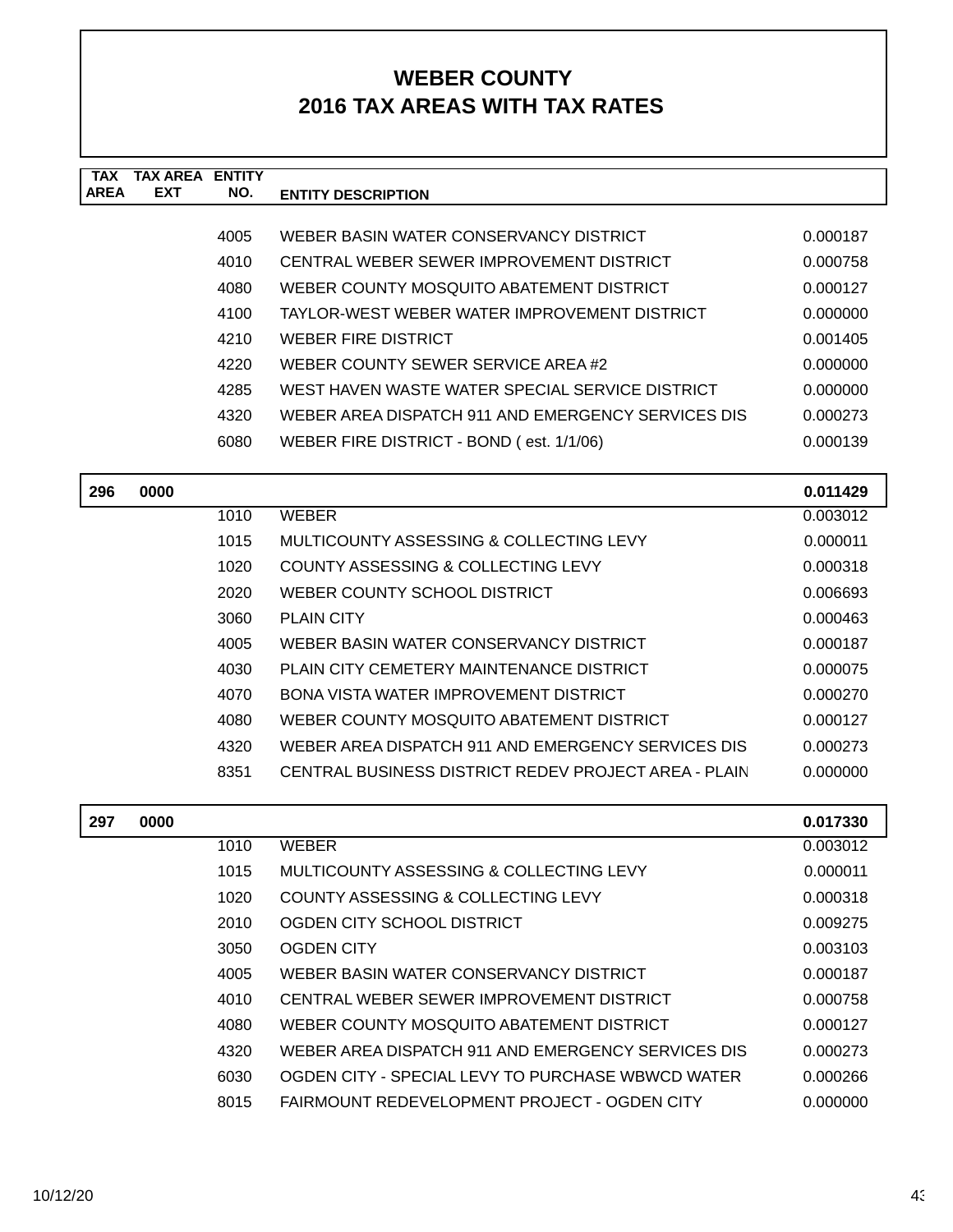#### **TAX TAX AREA ENTITY ENTITY DESCRIPTION EXT NO.**

| 298 | 0000 |      |                                                    | 0.013949 |
|-----|------|------|----------------------------------------------------|----------|
|     |      | 1010 | <b>WEBER</b>                                       | 0.003012 |
|     |      | 1015 | MULTICOUNTY ASSESSING & COLLECTING LEVY            | 0.000011 |
|     |      | 1020 | COUNTY ASSESSING & COLLECTING LEVY                 | 0.000318 |
|     |      | 2020 | WEBER COUNTY SCHOOL DISTRICT                       | 0.006693 |
|     |      | 3100 | SOUTH OGDEN                                        | 0.002570 |
|     |      | 4005 | WEBER BASIN WATER CONSERVANCY DISTRICT             | 0.000187 |
|     |      | 4010 | CENTRAL WEBER SEWER IMPROVEMENT DISTRICT           | 0.000758 |
|     |      | 4080 | WEBER COUNTY MOSQUITO ABATEMENT DISTRICT           | 0.000127 |
|     |      | 4320 | WEBER AREA DISPATCH 911 AND EMERGENCY SERVICES DIS | 0.000273 |
|     |      | 6050 | SOUTH OGDEN CITY - SPECIAL LEVY TO PURCHASE WBWCD  | 0.000000 |
|     |      | 8102 | 36TH STREET REDEVELOPMENT PROJECT - SOUTH OGDEN    | 0.000000 |

| 299 | 0000 |      |                                                    | 0.012324 |
|-----|------|------|----------------------------------------------------|----------|
|     |      | 1010 | <b>WEBER</b>                                       | 0.003012 |
|     |      | 1015 | MULTICOUNTY ASSESSING & COLLECTING LEVY            | 0.000011 |
|     |      | 1020 | COUNTY ASSESSING & COLLECTING LEVY                 | 0.000318 |
|     |      | 2020 | WEBER COUNTY SCHOOL DISTRICT                       | 0.006693 |
|     |      | 3110 | <b>UINTAH</b>                                      | 0.000945 |
|     |      | 4005 | WEBER BASIN WATER CONSERVANCY DISTRICT             | 0.000187 |
|     |      | 4010 | CENTRAL WEBER SEWER IMPROVEMENT DISTRICT           | 0.000758 |
|     |      | 4080 | WEBER COUNTY MOSQUITO ABATEMENT DISTRICT           | 0.000127 |
|     |      | 4320 | WEBER AREA DISPATCH 911 AND EMERGENCY SERVICES DIS | 0.000273 |
|     |      | 6060 | UINTAH TOWN - SPECIAL LEVY TO PURCHASE WBWCD WATER | 0.000000 |
|     |      |      |                                                    |          |

| 300 | 0000 |      |                                                    | 0.012523 |
|-----|------|------|----------------------------------------------------|----------|
|     |      | 1010 | <b>WEBER</b>                                       | 0.003012 |
|     |      | 1015 | MULTICOUNTY ASSESSING & COLLECTING LEVY            | 0.000011 |
|     |      | 1020 | COUNTY ASSESSING & COLLECTING LEVY                 | 0.000318 |
|     |      | 2020 | WEBER COUNTY SCHOOL DISTRICT                       | 0.006693 |
|     |      | 3080 | RIVERDALE                                          | 0.001144 |
|     |      | 4005 | WEBER BASIN WATER CONSERVANCY DISTRICT             | 0.000187 |
|     |      | 4010 | CENTRAL WEBER SEWER IMPROVEMENT DISTRICT           | 0.000758 |
|     |      | 4080 | WEBER COUNTY MOSQUITO ABATEMENT DISTRICT           | 0.000127 |
|     |      | 4320 | WEBER AREA DISPATCH 911 AND EMERGENCY SERVICES DIS | 0.000273 |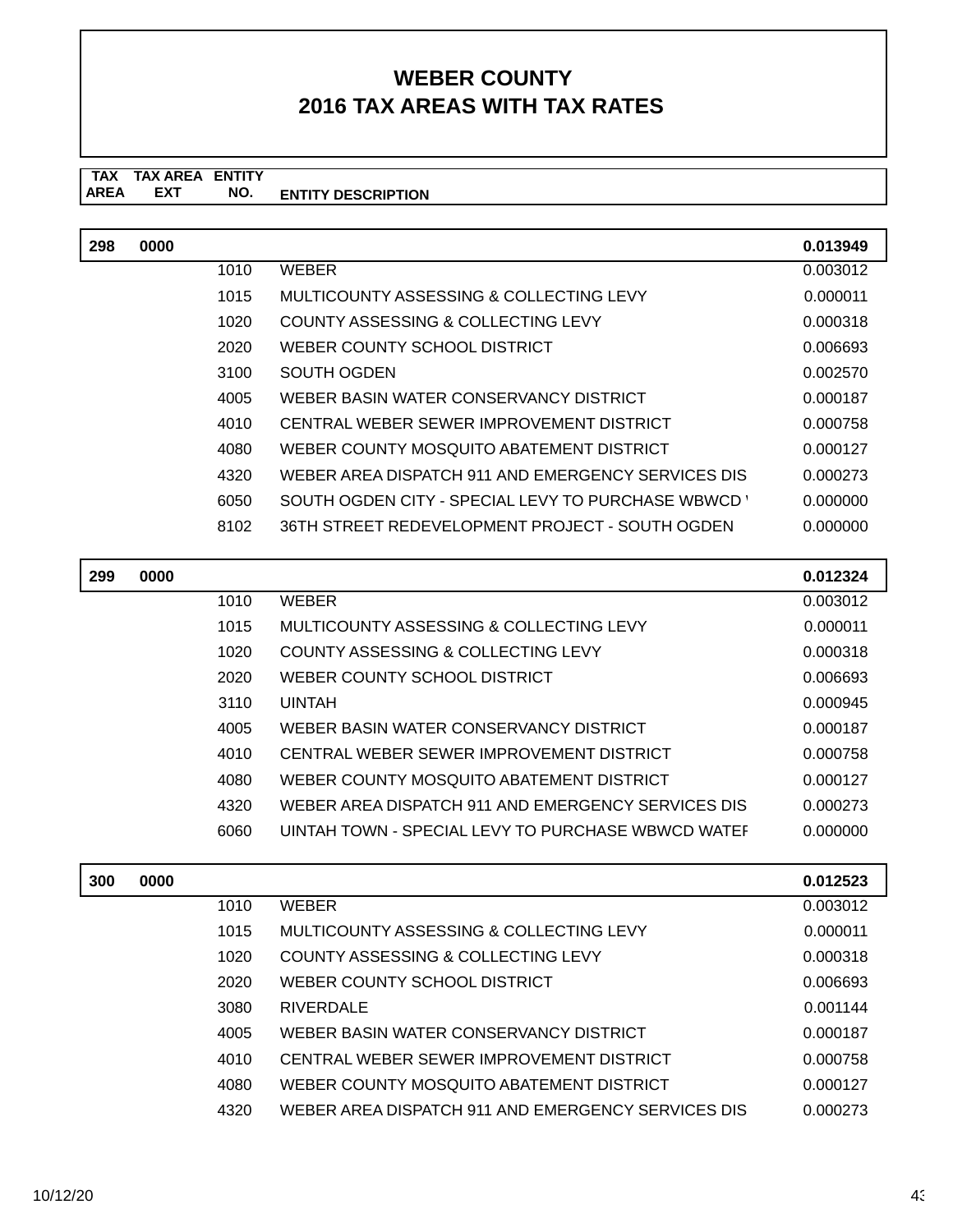| <b>TAX</b><br><b>AREA</b> | <b>TAX AREA</b><br><b>EXT</b> | <b>ENTITY</b><br>NO. |                                                     |          |
|---------------------------|-------------------------------|----------------------|-----------------------------------------------------|----------|
|                           |                               |                      | <b>ENTITY DESCRIPTION</b>                           |          |
|                           |                               | 6040                 | RIVERDALE CITY - SPECIAL LEVY TO PURCHASE WBWCD WAT | 0.000000 |
|                           |                               | 8202                 | 1050 WEST NEIGHBORHOOD DEVELOPMENT PLAN - RIVERDA   | 0.000000 |
| 301                       | 0000                          |                      |                                                     | 0.012523 |
|                           |                               | 1010                 | <b>WEBER</b>                                        | 0.003012 |
|                           |                               | 1015                 | MULTICOUNTY ASSESSING & COLLECTING LEVY             | 0.000011 |
|                           |                               | 1020                 | COUNTY ASSESSING & COLLECTING LEVY                  | 0.000318 |
|                           |                               | 2020                 | WEBER COUNTY SCHOOL DISTRICT                        | 0.006693 |
|                           |                               | 3080                 | <b>RIVERDALE</b>                                    | 0.001144 |
|                           |                               | 4005                 | WEBER BASIN WATER CONSERVANCY DISTRICT              | 0.000187 |
|                           |                               | 4010                 | CENTRAL WEBER SEWER IMPROVEMENT DISTRICT            | 0.000758 |
|                           |                               | 4080                 | WEBER COUNTY MOSQUITO ABATEMENT DISTRICT            | 0.000127 |
|                           |                               | 4320                 | WEBER AREA DISPATCH 911 AND EMERGENCY SERVICES DIS  | 0.000273 |
|                           |                               | 6040                 | RIVERDALE CITY - SPECIAL LEVY TO PURCHASE WBWCD WAT | 0.000000 |
|                           |                               | 9201                 | RIVERDALE ROAD NEIGHBORHOOD DEVELOPMENT PLAN        | 0.000000 |
|                           |                               | 9202                 | 1050 WEST NEIGHBORHOOD DEVELOPMENT PLAN             | 0.000000 |
| 302                       | 0000                          |                      |                                                     | 0.012790 |
|                           |                               | 1010                 | <b>WEBER</b>                                        | 0.003012 |
|                           |                               | 1015                 | MULTICOUNTY ASSESSING & COLLECTING LEVY             | 0.000011 |
|                           |                               | 1020                 | COUNTY ASSESSING & COLLECTING LEVY                  | 0.000318 |
|                           |                               | 2020                 | WEBER COUNTY SCHOOL DISTRICT                        | 0.006693 |
|                           |                               | 4005                 | WEBER BASIN WATER CONSERVANCY DISTRICT              | 0.000187 |
|                           |                               | 4050                 | WARREN-WEST WARREN CEMETERY MAINTENANCE DISTRIC     | 0.000123 |
|                           |                               | 4080                 | WEBER COUNTY MOSQUITO ABATEMENT DISTRICT            | 0.000127 |
|                           |                               | 4210                 | <b>WEBER FIRE DISTRICT</b>                          | 0.001405 |
|                           |                               | 4280                 | WEST WARREN PARK SERVICE AREA                       | 0.000348 |
|                           |                               | 4320                 | WEBER AREA DISPATCH 911 AND EMERGENCY SERVICES DIS  | 0.000273 |
|                           |                               | 6080                 | WEBER FIRE DISTRICT - BOND (est. 1/1/06)            | 0.000139 |
|                           |                               | 6090                 | MUNICIPAL TYPE SERVICES                             | 0.000154 |
| 303                       | 0000                          |                      |                                                     | 0.013167 |
|                           |                               |                      |                                                     |          |
|                           |                               | 1010                 | <b>WEBER</b>                                        | 0.003012 |
|                           |                               | 1015                 | MULTICOUNTY ASSESSING & COLLECTING LEVY             | 0.000011 |
|                           |                               | 1020                 | COUNTY ASSESSING & COLLECTING LEVY                  | 0.000318 |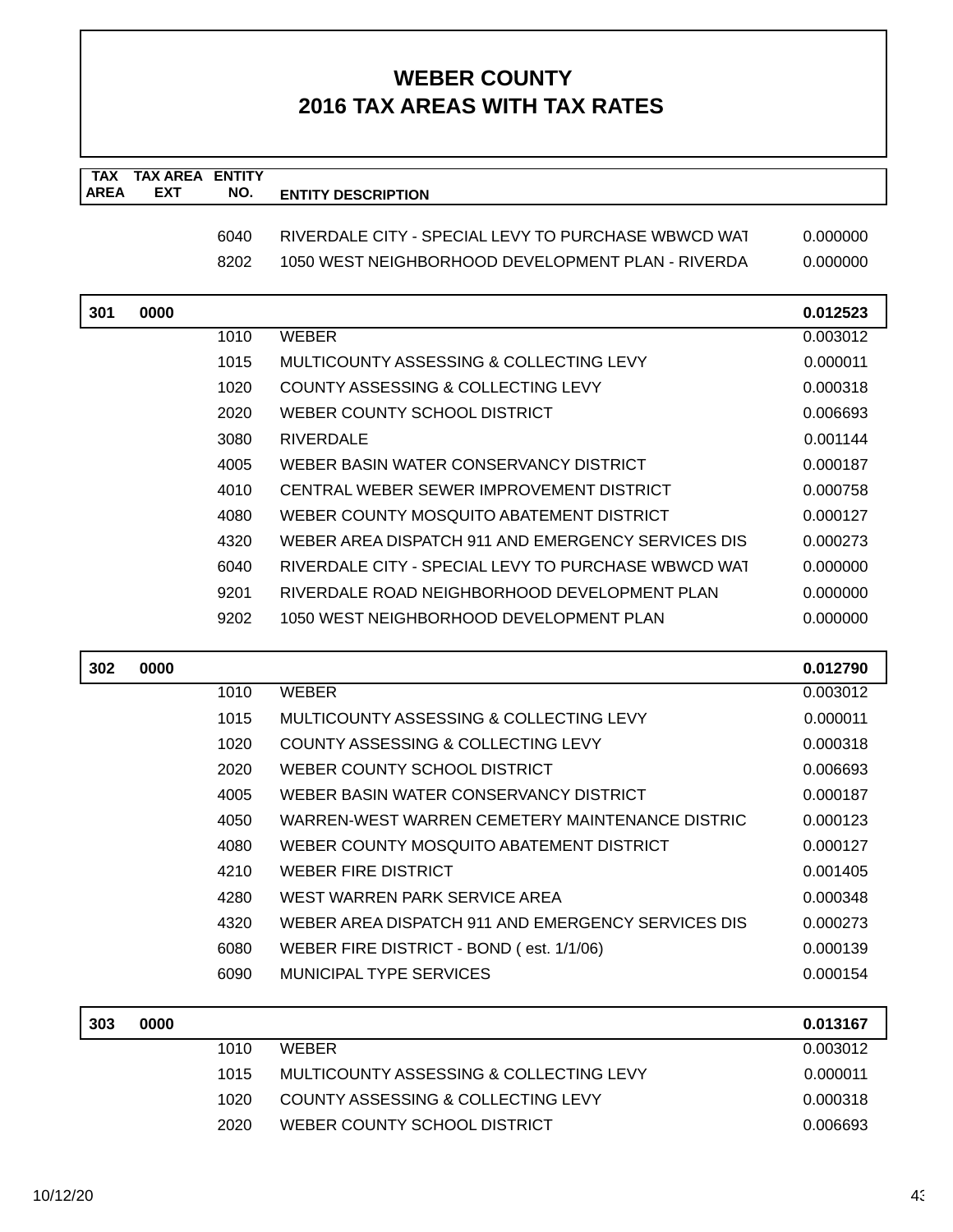| <b>TAX</b>  | <b>TAX AREA ENTITY</b> |      |                                                    |          |
|-------------|------------------------|------|----------------------------------------------------|----------|
| <b>AREA</b> | <b>EXT</b>             | NO.  | <b>ENTITY DESCRIPTION</b>                          |          |
|             |                        | 4005 | WEBER BASIN WATER CONSERVANCY DISTRICT             | 0.000187 |
|             |                        | 4050 | WARREN-WEST WARREN CEMETERY MAINTENANCE DISTRIC    | 0.000123 |
|             |                        | 4080 | WEBER COUNTY MOSQUITO ABATEMENT DISTRICT           | 0.000127 |
|             |                        | 4180 | WEST WARREN - WARREN WATER IMPROVEMENT DISTRICT    | 0.000377 |
|             |                        | 4210 | WEBER FIRE DISTRICT                                | 0.001405 |
|             |                        | 4280 | WEST WARREN PARK SERVICE AREA                      | 0.000348 |
|             |                        | 4320 | WEBER AREA DISPATCH 911 AND EMERGENCY SERVICES DIS | 0.000273 |
|             |                        | 6080 | WEBER FIRE DISTRICT - BOND (est. 1/1/06)           | 0.000139 |
|             |                        | 6090 | MUNICIPAL TYPE SERVICES                            | 0.000154 |
| 307         | 0000                   |      |                                                    | 0.012857 |
|             |                        | 1010 | <b>WEBER</b>                                       | 0.003012 |
|             |                        | 1015 | MULTICOUNTY ASSESSING & COLLECTING LEVY            | 0.000011 |
|             |                        | 1020 | COUNTY ASSESSING & COLLECTING LEVY                 | 0.000318 |
|             |                        | 2020 | WEBER COUNTY SCHOOL DISTRICT                       | 0.006693 |
|             |                        | 3010 | <b>FARR WEST CITY</b>                              | 0.000617 |
|             |                        | 4005 | WEBER BASIN WATER CONSERVANCY DISTRICT             | 0.000187 |
|             |                        | 4030 | PLAIN CITY CEMETERY MAINTENANCE DISTRICT           | 0.000075 |
|             |                        | 4080 | WEBER COUNTY MOSQUITO ABATEMENT DISTRICT           | 0.000127 |
|             |                        | 4210 | <b>WEBER FIRE DISTRICT</b>                         | 0.001405 |
|             |                        | 4320 | WEBER AREA DISPATCH 911 AND EMERGENCY SERVICES DIS | 0.000273 |
|             |                        | 6080 | WEBER FIRE DISTRICT - BOND (est. 1/1/06)           | 0.000139 |
| 310         | 0000                   |      |                                                    | 0.013803 |
|             |                        | 1010 | <b>WEBER</b>                                       | 0.003012 |
|             |                        | 1015 | MULTICOUNTY ASSESSING & COLLECTING LEVY            | 0.000011 |
|             |                        | 1020 | COUNTY ASSESSING & COLLECTING LEVY                 | 0.000318 |
|             |                        | 2020 | WEBER COUNTY SCHOOL DISTRICT                       | 0.006693 |
|             |                        | 4005 | WEBER BASIN WATER CONSERVANCY DISTRICT             | 0.000187 |
|             |                        | 4015 | NORTH DAVIS SEWER DISTRICT                         | 0.001025 |
|             |                        | 4080 | WEBER COUNTY MOSQUITO ABATEMENT DISTRICT           | 0.000127 |
|             |                        | 4130 | ROY WATER CONSERVANCY SUBDISTRICT                  | 0.000090 |
|             |                        | 4150 | HOOPER WATER IMPROVEMENT DISTRICT                  | 0.000369 |
|             |                        | 4210 | <b>WEBER FIRE DISTRICT</b>                         | 0.001405 |
|             |                        | 4220 | WEBER COUNTY SEWER SERVICE AREA #2                 | 0.000000 |
|             |                        | 4320 | WEBER AREA DISPATCH 911 AND EMERGENCY SERVICES DIS | 0.000273 |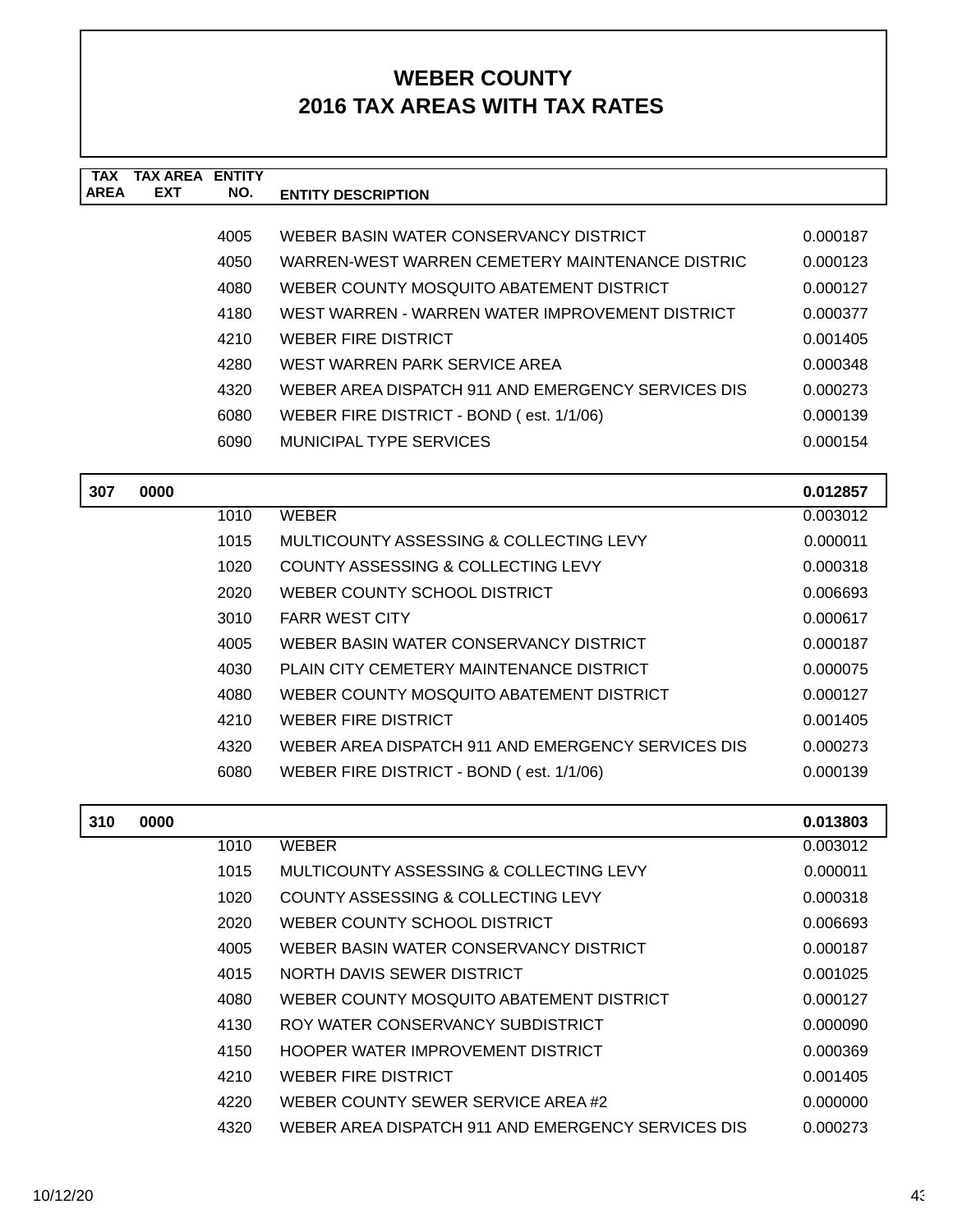| <b>TAX</b><br><b>AREA</b> | <b>TAX AREA</b><br><b>EXT</b> | <b>ENTITY</b><br>NO. | <b>ENTITY DESCRIPTION</b>                           |          |
|---------------------------|-------------------------------|----------------------|-----------------------------------------------------|----------|
|                           |                               |                      |                                                     |          |
|                           |                               | 6080                 | WEBER FIRE DISTRICT - BOND (est. 1/1/06)            | 0.000139 |
|                           |                               | 6090                 | <b>MUNICIPAL TYPE SERVICES</b>                      | 0.000154 |
| 312                       | 0000                          |                      |                                                     | 0.012523 |
|                           |                               | 1010                 | <b>WEBER</b>                                        | 0.003012 |
|                           |                               | 1015                 | MULTICOUNTY ASSESSING & COLLECTING LEVY             | 0.000011 |
|                           |                               | 1020                 | COUNTY ASSESSING & COLLECTING LEVY                  | 0.000318 |
|                           |                               | 2020                 | WEBER COUNTY SCHOOL DISTRICT                        | 0.006693 |
|                           |                               | 3080                 | <b>RIVERDALE</b>                                    | 0.001144 |
|                           |                               | 4005                 | WEBER BASIN WATER CONSERVANCY DISTRICT              | 0.000187 |
|                           |                               | 4010                 | CENTRAL WEBER SEWER IMPROVEMENT DISTRICT            | 0.000758 |
|                           |                               | 4080                 | WEBER COUNTY MOSQUITO ABATEMENT DISTRICT            | 0.000127 |
|                           |                               | 4320                 | WEBER AREA DISPATCH 911 AND EMERGENCY SERVICES DIS  | 0.000273 |
|                           |                               | 6040                 | RIVERDALE CITY - SPECIAL LEVY TO PURCHASE WBWCD WAT | 0.000000 |
|                           |                               | 8203                 | WEBER RIVER NEIGHBORHOOD PLAN - RIVERDALE           | 0.000000 |
| 313                       | 0000                          |                      |                                                     | 0.014933 |
|                           |                               | 1010                 | <b>WEBER</b>                                        | 0.003012 |
|                           |                               | 1015                 | MULTICOUNTY ASSESSING & COLLECTING LEVY             | 0.000011 |
|                           |                               | 1020                 | COUNTY ASSESSING & COLLECTING LEVY                  | 0.000318 |
|                           |                               | 2020                 | WEBER COUNTY SCHOOL DISTRICT                        | 0.006693 |
|                           |                               | 3090                 | <b>ROY CITY</b>                                     | 0.002828 |
|                           |                               | 4005                 | WEBER BASIN WATER CONSERVANCY DISTRICT              | 0.000187 |
|                           |                               | 4015                 | NORTH DAVIS SEWER DISTRICT                          | 0.001025 |
|                           |                               | 4080                 | WEBER COUNTY MOSQUITO ABATEMENT DISTRICT            | 0.000127 |
|                           |                               | 4130                 | ROY WATER CONSERVANCY SUBDISTRICT                   | 0.000090 |
|                           |                               | 4150                 | HOOPER WATER IMPROVEMENT DISTRICT                   | 0.000369 |
|                           |                               | 4320                 | WEBER AREA DISPATCH 911 AND EMERGENCY SERVICES DIS  | 0.000273 |
| 314                       | 0000                          |                      |                                                     | 0.014933 |
|                           |                               | 1010                 | <b>WEBER</b>                                        | 0.003012 |
|                           |                               | 1015                 | MULTICOUNTY ASSESSING & COLLECTING LEVY             | 0.000011 |
|                           |                               | 1020                 | COUNTY ASSESSING & COLLECTING LEVY                  | 0.000318 |
|                           |                               | 2020                 | WEBER COUNTY SCHOOL DISTRICT                        | 0.006693 |
|                           |                               | 3090                 | <b>ROY CITY</b>                                     | 0.002828 |
|                           |                               | 4005                 | WEBER BASIN WATER CONSERVANCY DISTRICT              | 0.000187 |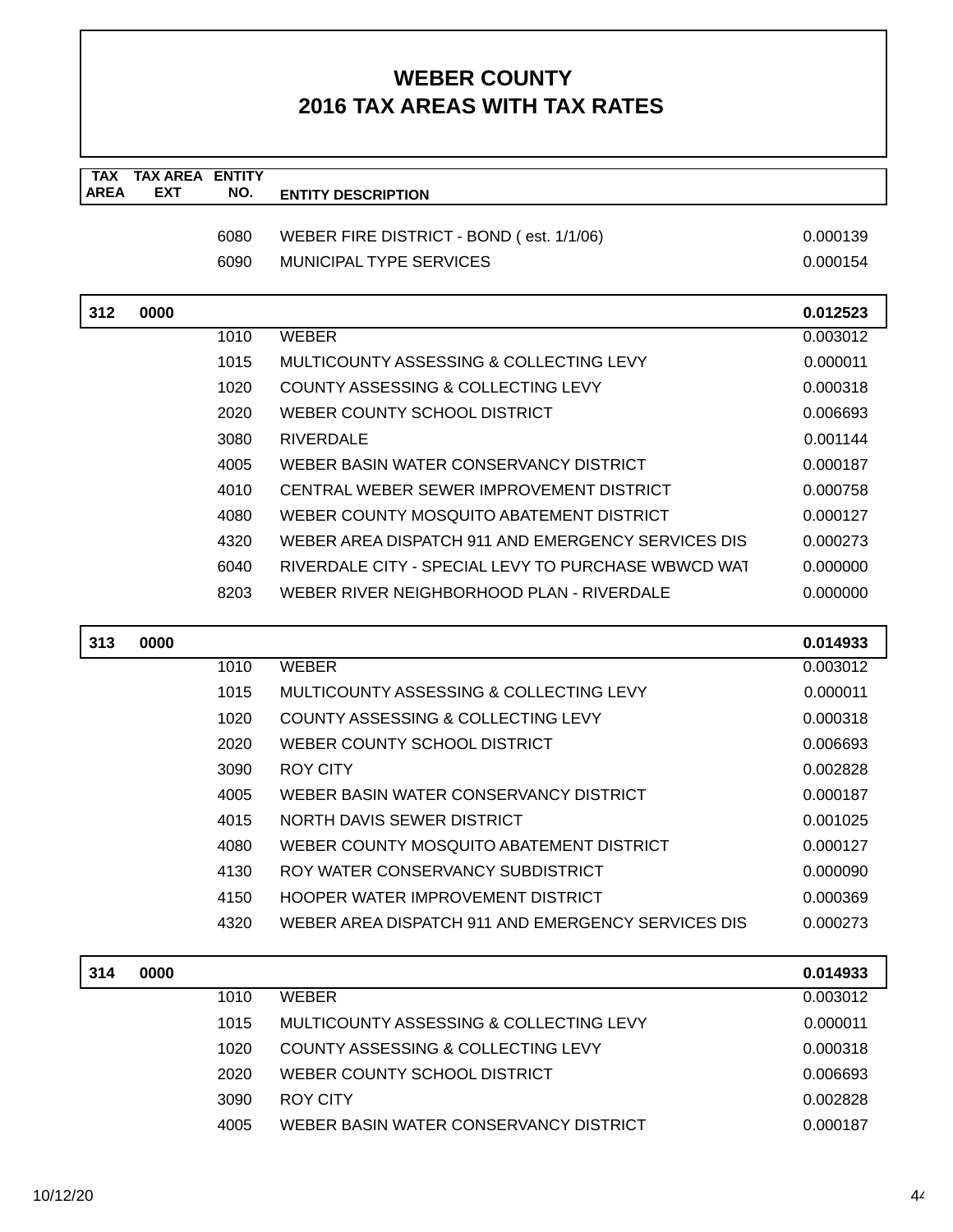| <b>TAX</b><br><b>AREA</b> | <b>TAX AREA ENTITY</b><br><b>EXT</b> | NO.  | <b>ENTITY DESCRIPTION</b>                               |                      |
|---------------------------|--------------------------------------|------|---------------------------------------------------------|----------------------|
|                           |                                      |      |                                                         |                      |
|                           |                                      | 4015 | NORTH DAVIS SEWER DISTRICT                              | 0.001025             |
|                           |                                      | 4080 | WEBER COUNTY MOSQUITO ABATEMENT DISTRICT                | 0.000127             |
|                           |                                      | 4130 | ROY WATER CONSERVANCY SUBDISTRICT                       | 0.000090             |
|                           |                                      | 4150 | HOOPER WATER IMPROVEMENT DISTRICT                       | 0.000369             |
|                           |                                      | 4220 | WEBER COUNTY SEWER SERVICE AREA#2                       | 0.000000             |
|                           |                                      | 4320 | WEBER AREA DISPATCH 911 AND EMERGENCY SERVICES DIS      | 0.000273             |
| 315                       | 0000                                 |      |                                                         |                      |
|                           |                                      | 1010 | <b>WEBER</b>                                            | 0.012489<br>0.003012 |
|                           |                                      | 1015 | MULTICOUNTY ASSESSING & COLLECTING LEVY                 | 0.000011             |
|                           |                                      | 1020 | COUNTY ASSESSING & COLLECTING LEVY                      | 0.000318             |
|                           |                                      | 2020 | WEBER COUNTY SCHOOL DISTRICT                            | 0.006693             |
|                           |                                      | 4005 | WEBER BASIN WATER CONSERVANCY DISTRICT                  | 0.000187             |
|                           |                                      | 4080 | WEBER COUNTY MOSQUITO ABATEMENT DISTRICT                | 0.000127             |
|                           |                                      | 4120 | LIBERTY CEMETERY MAINTENANCE DISTRICT                   | 0.000038             |
|                           |                                      | 4210 | <b>WEBER FIRE DISTRICT</b>                              | 0.001405             |
|                           |                                      | 4240 | WEBER COUNTY SERVICE AREA #5                            | 0.000132             |
|                           |                                      | 4320 | WEBER AREA DISPATCH 911 AND EMERGENCY SERVICES DIS      | 0.000273             |
|                           |                                      | 6080 | WEBER FIRE DISTRICT - BOND (est. 1/1/06)                | 0.000139             |
|                           |                                      | 6090 | <b>MUNICIPAL TYPE SERVICES</b>                          | 0.000154             |
|                           |                                      |      |                                                         |                      |
| 316                       | 0000                                 |      |                                                         | 0.012319             |
|                           |                                      | 1010 | <b>WEBER</b>                                            | 0.003012             |
|                           |                                      | 1015 | MULTICOUNTY ASSESSING & COLLECTING LEVY                 | 0.000011             |
|                           |                                      | 1020 | <b>COUNTY ASSESSING &amp; COLLECTING LEVY</b>           | 0.000318             |
|                           |                                      | 2020 | WEBER COUNTY SCHOOL DISTRICT                            | 0.006693             |
|                           |                                      | 4005 | WEBER BASIN WATER CONSERVANCY DISTRICT                  | 0.000187             |
|                           |                                      | 4080 | WEBER COUNTY MOSQUITO ABATEMENT DISTRICT                | 0.000127             |
|                           |                                      | 4210 | <b>WEBER FIRE DISTRICT</b>                              | 0.001405             |
|                           |                                      | 4270 | <b>GREEN HILL COUNTRY ESTATES WATER/SEWER IMPROVEME</b> | 0.000000             |
|                           |                                      | 4320 | WEBER AREA DISPATCH 911 AND EMERGENCY SERVICES DIS      | 0.000273             |
|                           |                                      | 6080 | WEBER FIRE DISTRICT - BOND (est. 1/1/06)                | 0.000139             |
|                           |                                      | 6090 | <b>MUNICIPAL TYPE SERVICES</b>                          | 0.000154             |
| 320                       | 0000                                 |      |                                                         | 0.014564             |
|                           |                                      | 1010 | <b>WEBER</b>                                            | 0.003012             |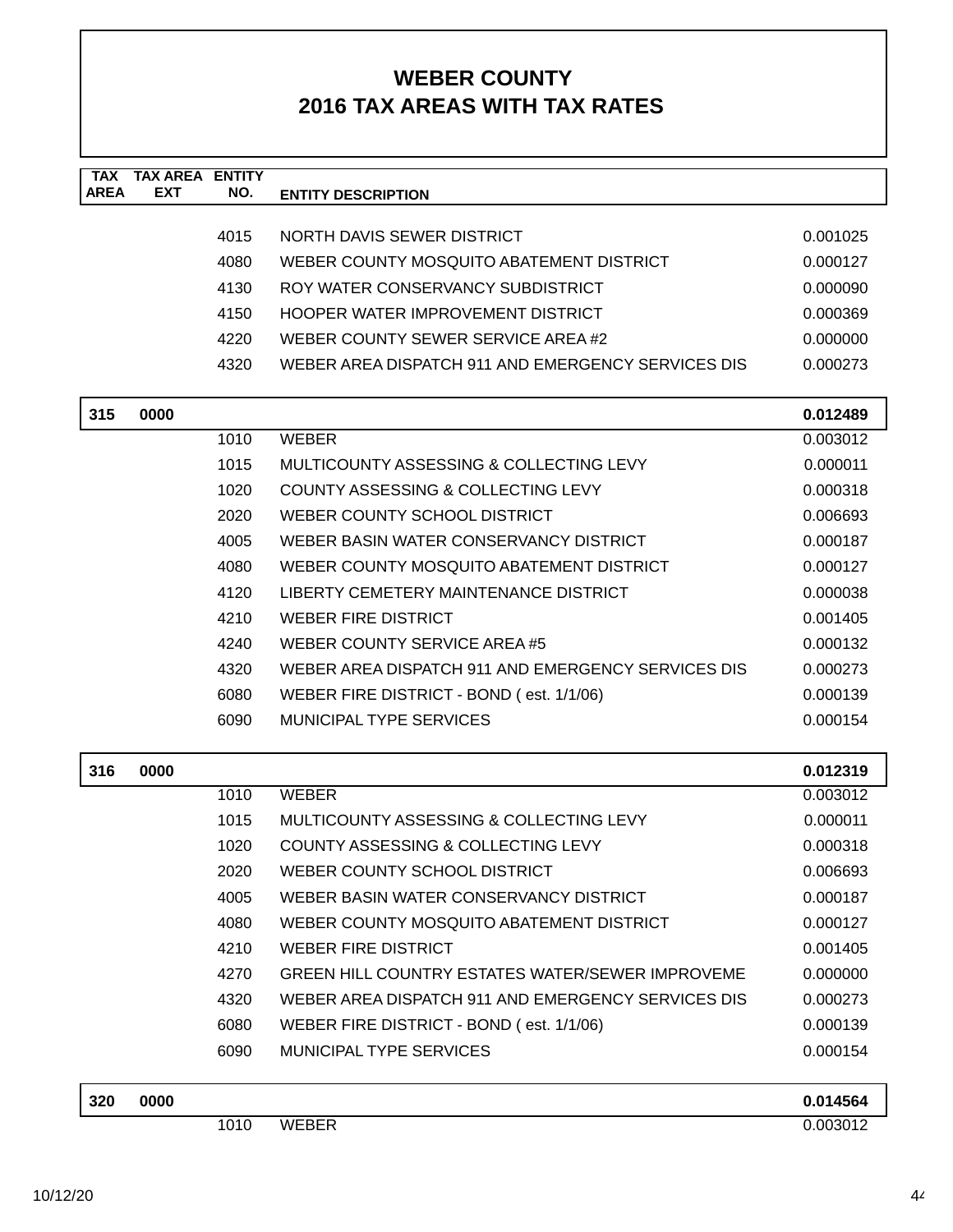| TAX         | TAX AREA   | <b>ENTITY</b> |                                                    |          |
|-------------|------------|---------------|----------------------------------------------------|----------|
| <b>AREA</b> | <b>EXT</b> | NO.           | <b>ENTITY DESCRIPTION</b>                          |          |
|             |            |               |                                                    |          |
|             |            | 1015          | MULTICOUNTY ASSESSING & COLLECTING LEVY            | 0.000011 |
|             |            | 1020          | COUNTY ASSESSING & COLLECTING LEVY                 | 0.000318 |
|             |            | 2020          | WEBER COUNTY SCHOOL DISTRICT                       | 0.006693 |
|             |            | 3090          | ROY CITY                                           | 0.002828 |
|             |            | 4005          | WEBER BASIN WATER CONSERVANCY DISTRICT             | 0.000187 |
|             |            | 4015          | NORTH DAVIS SEWER DISTRICT                         | 0.001025 |
|             |            | 4080          | WEBER COUNTY MOSQUITO ABATEMENT DISTRICT           | 0.000127 |
|             |            | 4130          | ROY WATER CONSERVANCY SUBDISTRICT                  | 0.000090 |
|             |            | 4220          | WEBER COUNTY SEWER SERVICE AREA #2                 | 0.000000 |
|             |            | 4320          | WEBER AREA DISPATCH 911 AND EMERGENCY SERVICES DIS | 0.000273 |
|             |            |               |                                                    |          |

| 323 | 0000 |      |                                                    | 0.012923 |
|-----|------|------|----------------------------------------------------|----------|
|     |      | 1010 | <b>WEBER</b>                                       | 0.003012 |
|     |      | 1015 | MULTICOUNTY ASSESSING & COLLECTING LEVY            | 0.000011 |
|     |      | 1020 | COUNTY ASSESSING & COLLECTING LEVY                 | 0.000318 |
|     |      | 2020 | WEBER COUNTY SCHOOL DISTRICT                       | 0.006693 |
|     |      | 3130 | <b>WEST HAVEN</b>                                  | 0.000000 |
|     |      | 4005 | WEBER BASIN WATER CONSERVANCY DISTRICT             | 0.000187 |
|     |      | 4010 | CENTRAL WEBER SEWER IMPROVEMENT DISTRICT           | 0.000758 |
|     |      | 4080 | WEBER COUNTY MOSQUITO ABATEMENT DISTRICT           | 0.000127 |
|     |      | 4210 | WEBER FIRE DISTRICT                                | 0.001405 |
|     |      | 4220 | WEBER COUNTY SEWER SERVICE AREA #2                 | 0.000000 |
|     |      | 4285 | WEST HAVEN WASTE WATER SPECIAL SERVICE DISTRICT    | 0.000000 |
|     |      | 4320 | WEBER AREA DISPATCH 911 AND EMERGENCY SERVICES DIS | 0.000273 |
|     |      | 6080 | WEBER FIRE DISTRICT - BOND (est. 1/1/06)           | 0.000139 |
|     |      |      |                                                    |          |

| 324 | 0000 |      |                                          | 0.013292 |
|-----|------|------|------------------------------------------|----------|
|     |      | 1010 | <b>WEBER</b>                             | 0.003012 |
|     |      | 1015 | MULTICOUNTY ASSESSING & COLLECTING LEVY  | 0.000011 |
|     |      | 1020 | COUNTY ASSESSING & COLLECTING LEVY       | 0.000318 |
|     |      | 2020 | WEBER COUNTY SCHOOL DISTRICT             | 0.006693 |
|     |      | 3130 | WEST HAVEN                               | 0.000000 |
|     |      | 4005 | WEBER BASIN WATER CONSERVANCY DISTRICT   | 0.000187 |
|     |      | 4010 | CENTRAL WEBER SEWER IMPROVEMENT DISTRICT | 0.000758 |
|     |      | 4080 | WEBER COUNTY MOSQUITO ABATEMENT DISTRICT | 0.000127 |
|     |      | 4150 | HOOPER WATER IMPROVEMENT DISTRICT        | 0.000369 |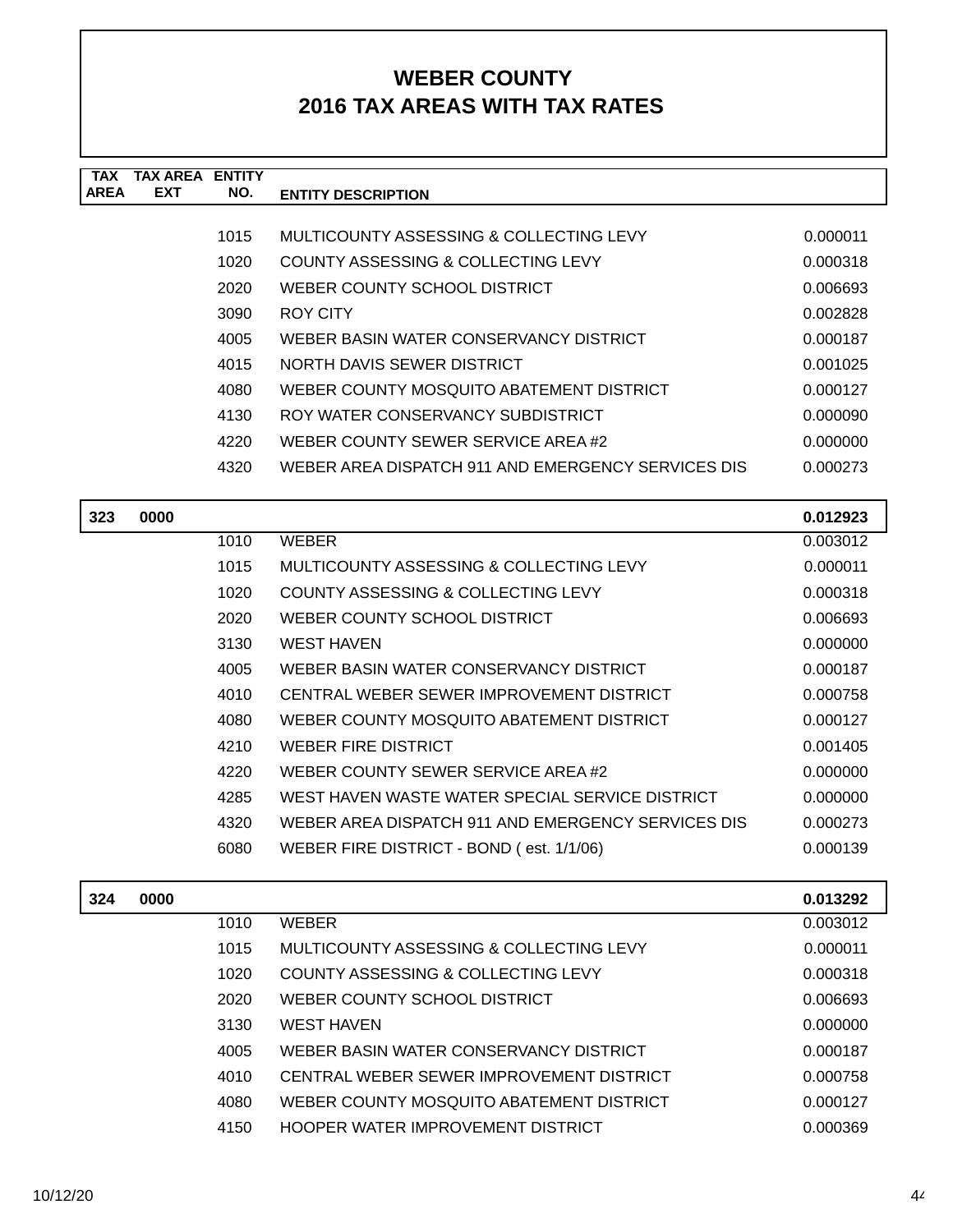| <b>TAX</b><br><b>AREA</b> | <b>TAX AREA ENTITY</b><br><b>EXT</b> | NO.  | <b>ENTITY DESCRIPTION</b>                          |          |
|---------------------------|--------------------------------------|------|----------------------------------------------------|----------|
|                           |                                      |      |                                                    |          |
|                           |                                      | 4210 | <b>WEBER FIRE DISTRICT</b>                         | 0.001405 |
|                           |                                      | 4220 | WEBER COUNTY SEWER SERVICE AREA #2                 | 0.000000 |
|                           |                                      | 4285 | WEST HAVEN WASTE WATER SPECIAL SERVICE DISTRICT    | 0.000000 |
|                           |                                      | 4320 | WEBER AREA DISPATCH 911 AND EMERGENCY SERVICES DIS | 0.000273 |
|                           |                                      | 6080 | WEBER FIRE DISTRICT - BOND (est. 1/1/06)           | 0.000139 |
| 329                       | 0000                                 |      |                                                    | 0.013421 |
|                           |                                      | 1010 | <b>WEBER</b>                                       | 0.003012 |
|                           |                                      | 1015 | MULTICOUNTY ASSESSING & COLLECTING LEVY            | 0.000011 |
|                           |                                      | 1020 | COUNTY ASSESSING & COLLECTING LEVY                 | 0.000318 |
|                           |                                      | 2020 | WEBER COUNTY SCHOOL DISTRICT                       | 0.006693 |
|                           |                                      | 4005 | WEBER BASIN WATER CONSERVANCY DISTRICT             | 0.000187 |
|                           |                                      | 4010 | CENTRAL WEBER SEWER IMPROVEMENT DISTRICT           | 0.000758 |
|                           |                                      | 4020 | <b>BEN LOMOND CEMETERY MAINTENANCE DISTRICT</b>    | 0.000074 |
|                           |                                      | 4070 | <b>BONA VISTA WATER IMPROVEMENT DISTRICT</b>       | 0.000270 |
|                           |                                      | 4080 | WEBER COUNTY MOSQUITO ABATEMENT DISTRICT           | 0.000127 |
|                           |                                      | 4210 | <b>WEBER FIRE DISTRICT</b>                         | 0.001405 |
|                           |                                      | 4320 | WEBER AREA DISPATCH 911 AND EMERGENCY SERVICES DIS | 0.000273 |
|                           |                                      | 6080 | WEBER FIRE DISTRICT - BOND (est. 1/1/06)           | 0.000139 |
|                           |                                      | 6090 | MUNICIPAL TYPE SERVICES                            | 0.000154 |
|                           |                                      | 9002 | WEBER COUNTY INDUSTRIAL PARK AREA NO. 3            | 0.000000 |
| 330                       | 0000                                 |      |                                                    | 0.013347 |
|                           |                                      | 1010 | <b>WEBER</b>                                       | 0.003012 |
|                           |                                      | 1015 | MULTICOUNTY ASSESSING & COLLECTING LEVY            | 0.000011 |
|                           |                                      | 1020 | COUNTY ASSESSING & COLLECTING LEVY                 | 0.000318 |
|                           |                                      | 2020 | WEBER COUNTY SCHOOL DISTRICT                       | 0.006693 |
|                           |                                      | 4005 | WEBER BASIN WATER CONSERVANCY DISTRICT             | 0.000187 |
|                           |                                      | 4010 | CENTRAL WEBER SEWER IMPROVEMENT DISTRICT           | 0.000758 |
|                           |                                      | 4070 | BONA VISTA WATER IMPROVEMENT DISTRICT              | 0.000270 |
|                           |                                      | 4080 | WEBER COUNTY MOSQUITO ABATEMENT DISTRICT           | 0.000127 |
|                           |                                      | 4210 | <b>WEBER FIRE DISTRICT</b>                         | 0.001405 |
|                           |                                      | 4320 | WEBER AREA DISPATCH 911 AND EMERGENCY SERVICES DIS | 0.000273 |
|                           |                                      | 6080 | WEBER FIRE DISTRICT - BOND (est. 1/1/06)           | 0.000139 |
|                           |                                      | 6090 | MUNICIPAL TYPE SERVICES                            | 0.000154 |
|                           |                                      | 9003 | WEBER COUNTY INDUSTRIAL PARK AREA NO. 3            | 0.000000 |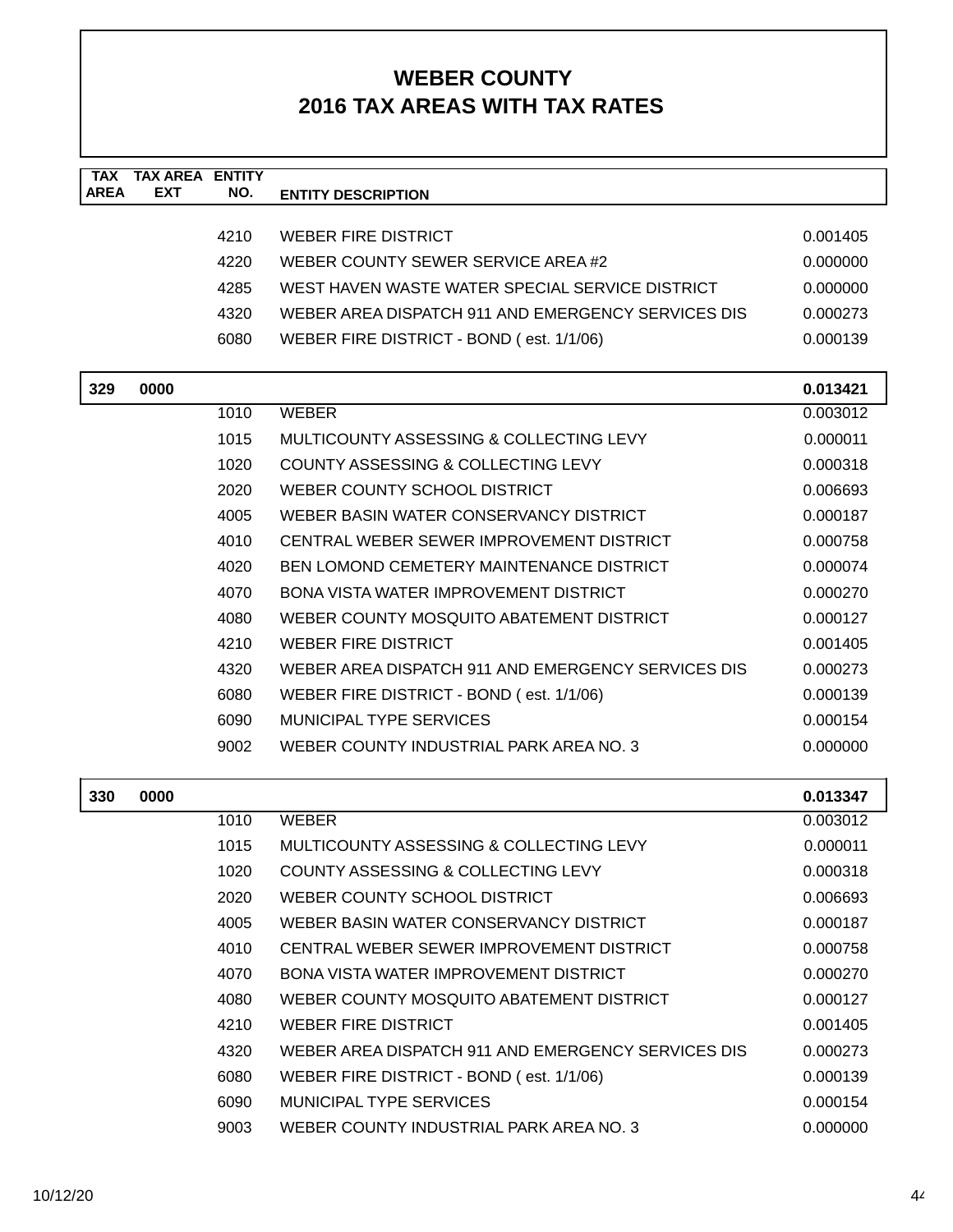### **TAX TAX AREA ENTITY ENTITY DESCRIPTION EXT NO.**

| 344 | 0000 |      |                                                    | 0.012799 |
|-----|------|------|----------------------------------------------------|----------|
|     |      | 1010 | <b>WEBER</b>                                       | 0.003012 |
|     |      | 1015 | MULTICOUNTY ASSESSING & COLLECTING LEVY            | 0.000011 |
|     |      | 1020 | COUNTY ASSESSING & COLLECTING LEVY                 | 0.000318 |
|     |      | 2020 | WEBER COUNTY SCHOOL DISTRICT                       | 0.006693 |
|     |      | 3025 | <b>HOOPER</b>                                      | 0.000544 |
|     |      | 4005 | WEBER BASIN WATER CONSERVANCY DISTRICT             | 0.000187 |
|     |      | 4060 | HOOPER CEMETERY MAINTENANCE DISTRICT               | 0.000000 |
|     |      | 4080 | WEBER COUNTY MOSQUITO ABATEMENT DISTRICT           | 0.000127 |
|     |      | 4130 | ROY WATER CONSERVANCY SUBDISTRICT                  | 0.000090 |
|     |      | 4210 | <b>WEBER FIRE DISTRICT</b>                         | 0.001405 |
|     |      | 4320 | WEBER AREA DISPATCH 911 AND EMERGENCY SERVICES DIS | 0.000273 |
|     |      | 6080 | WEBER FIRE DISTRICT - BOND (est. 1/1/06)           | 0.000139 |
|     |      |      |                                                    |          |
| 345 | 0000 |      |                                                    | 0.013168 |
|     |      | 1010 | <b>WEBER</b>                                       | 0.003012 |
|     |      | 1015 | MULTICOUNTY ASSESSING & COLLECTING LEVY            | 0.000011 |
|     |      | 1020 | COUNTY ASSESSING & COLLECTING LEVY                 | 0.000318 |
|     |      | 2020 | WEBER COUNTY SCHOOL DISTRICT                       | 0.006693 |

| 2020 | WEBER COUNTY SCHOOL DISTRICT                       | 0.006693 |
|------|----------------------------------------------------|----------|
| 3025 | <b>HOOPER</b>                                      | 0.000544 |
| 4005 | WEBER BASIN WATER CONSERVANCY DISTRICT             | 0.000187 |
| 4060 | <b>HOOPER CEMETERY MAINTENANCE DISTRICT</b>        | 0.000000 |
| 4080 | WEBER COUNTY MOSQUITO ABATEMENT DISTRICT           | 0.000127 |
| 4130 | ROY WATER CONSERVANCY SUBDISTRICT                  | 0.000090 |
| 4150 | <b>HOOPER WATER IMPROVEMENT DISTRICT</b>           | 0.000369 |
| 4210 | WEBER FIRE DISTRICT                                | 0.001405 |
| 4220 | WEBER COUNTY SEWER SERVICE AREA #2                 | 0.000000 |
| 4320 | WEBER AREA DISPATCH 911 AND EMERGENCY SERVICES DIS | 0.000273 |
| 6080 | WEBER FIRE DISTRICT - BOND (est. 1/1/06)           | 0.000139 |

| 347 | 0000 |      |                                         | 0.014193 |
|-----|------|------|-----------------------------------------|----------|
|     |      | 1010 | <b>WFRFR</b>                            | 0.003012 |
|     |      | 1015 | MULTICOUNTY ASSESSING & COLLECTING LEVY | 0.000011 |
|     |      | 1020 | COUNTY ASSESSING & COLLECTING LEVY      | 0.000318 |
|     |      | 2020 | WEBER COUNTY SCHOOL DISTRICT            | 0.006693 |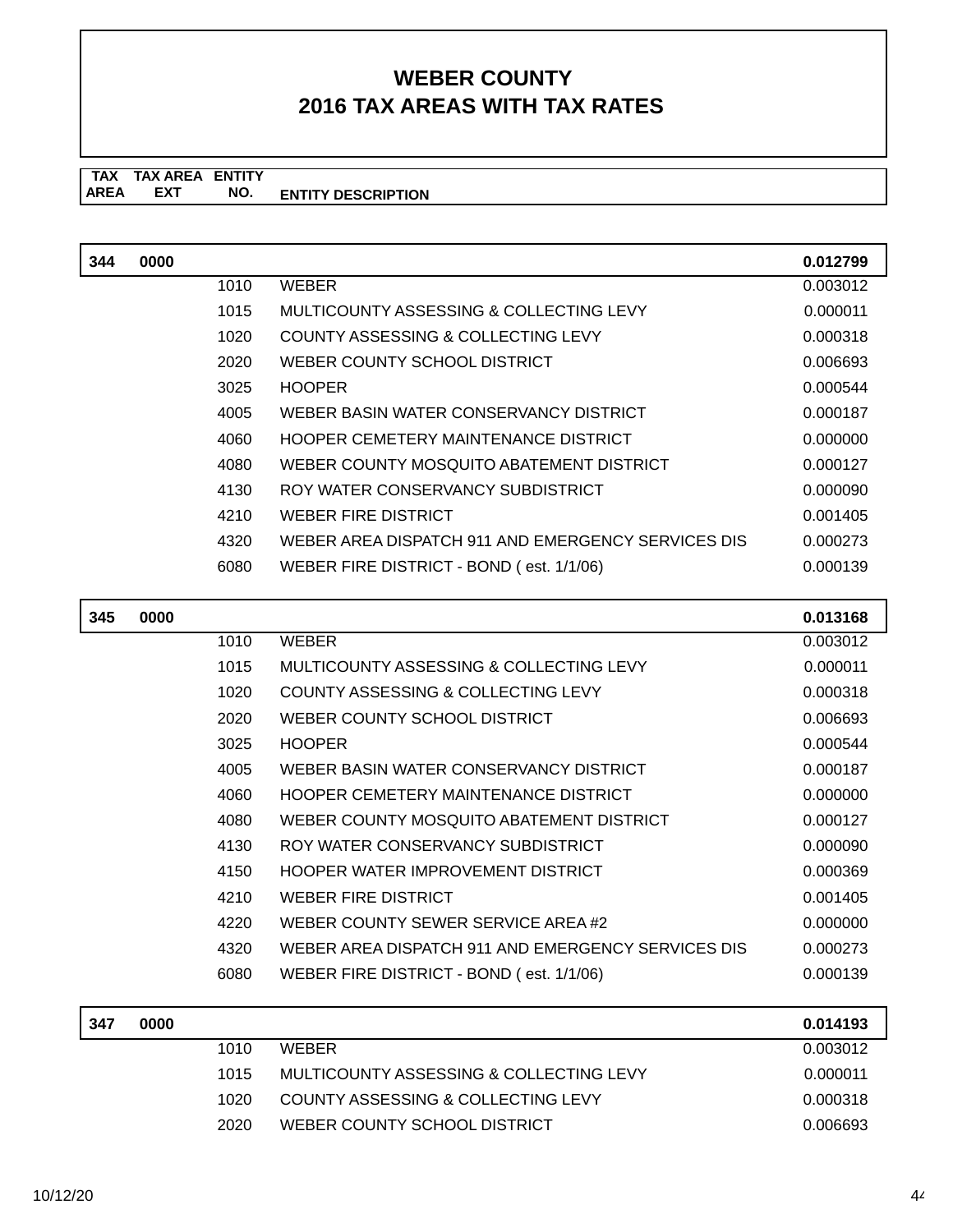| <b>TAX</b>  | <b>TAX AREA</b> | <b>ENTITY</b> |                                                    |          |
|-------------|-----------------|---------------|----------------------------------------------------|----------|
| <b>AREA</b> | <b>EXT</b>      | NO.           | <b>ENTITY DESCRIPTION</b>                          |          |
|             |                 |               |                                                    |          |
|             |                 | 3025          | <b>HOOPER</b>                                      | 0.000544 |
|             |                 | 4005          | WEBER BASIN WATER CONSERVANCY DISTRICT             | 0.000187 |
|             |                 | 4015          | NORTH DAVIS SEWER DISTRICT                         | 0.001025 |
|             |                 | 4060          | HOOPER CEMETERY MAINTENANCE DISTRICT               | 0.000000 |
|             |                 | 4080          | WEBER COUNTY MOSQUITO ABATEMENT DISTRICT           | 0.000127 |
|             |                 | 4130          | ROY WATER CONSERVANCY SUBDISTRICT                  | 0.000090 |
|             |                 | 4150          | HOOPER WATER IMPROVEMENT DISTRICT                  | 0.000369 |
|             |                 | 4210          | WEBER FIRE DISTRICT                                | 0.001405 |
|             |                 | 4220          | WEBER COUNTY SEWER SERVICE AREA #2                 | 0.000000 |
|             |                 | 4320          | WEBER AREA DISPATCH 911 AND EMERGENCY SERVICES DIS | 0.000273 |
|             |                 | 6080          | WEBER FIRE DISTRICT - BOND (est. 1/1/06)           | 0.000139 |
|             |                 |               |                                                    |          |

| 348 | 0000 |      |                                                    | 0.014564 |
|-----|------|------|----------------------------------------------------|----------|
|     |      | 1010 | <b>WEBER</b>                                       | 0.003012 |
|     |      | 1015 | MULTICOUNTY ASSESSING & COLLECTING LEVY            | 0.000011 |
|     |      | 1020 | COUNTY ASSESSING & COLLECTING LEVY                 | 0.000318 |
|     |      | 2020 | WEBER COUNTY SCHOOL DISTRICT                       | 0.006693 |
|     |      | 3090 | ROY CITY                                           | 0.002828 |
|     |      | 4005 | WEBER BASIN WATER CONSERVANCY DISTRICT             | 0.000187 |
|     |      | 4015 | NORTH DAVIS SEWER DISTRICT                         | 0.001025 |
|     |      | 4060 | HOOPER CEMETERY MAINTENANCE DISTRICT               | 0.000000 |
|     |      | 4080 | WEBER COUNTY MOSQUITO ABATEMENT DISTRICT           | 0.000127 |
|     |      | 4130 | ROY WATER CONSERVANCY SUBDISTRICT                  | 0.000090 |
|     |      | 4320 | WEBER AREA DISPATCH 911 AND EMERGENCY SERVICES DIS | 0.000273 |

| 352 | 0000 |      |                                          | 0.013013 |
|-----|------|------|------------------------------------------|----------|
|     |      | 1010 | <b>WEBER</b>                             | 0.003012 |
|     |      | 1015 | MULTICOUNTY ASSESSING & COLLECTING LEVY  | 0.000011 |
|     |      | 1020 | COUNTY ASSESSING & COLLECTING LEVY       | 0.000318 |
|     |      | 2020 | WEBER COUNTY SCHOOL DISTRICT             | 0.006693 |
|     |      | 3130 | WEST HAVEN                               | 0.000000 |
|     |      | 4005 | WEBER BASIN WATER CONSERVANCY DISTRICT   | 0.000187 |
|     |      | 4010 | CENTRAL WEBER SEWER IMPROVEMENT DISTRICT | 0.000758 |
|     |      | 4080 | WEBER COUNTY MOSQUITO ABATEMENT DISTRICT | 0.000127 |
|     |      | 4130 | ROY WATER CONSERVANCY SUBDISTRICT        | 0.000090 |
|     |      | 4210 | <b>WEBER FIRE DISTRICT</b>               | 0.001405 |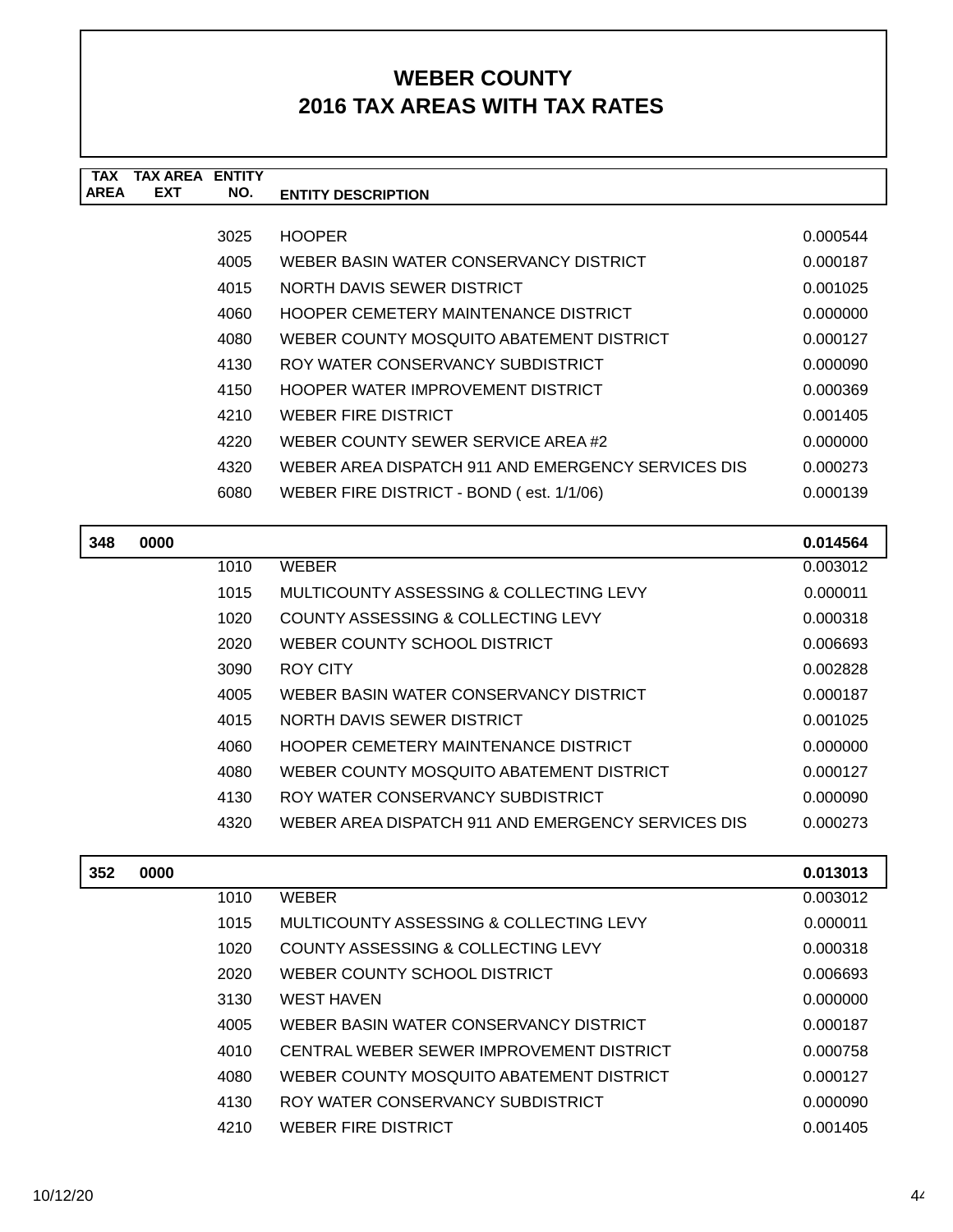| <b>TAX</b><br><b>AREA</b> | <b>TAX AREA ENTITY</b><br><b>EXT</b> | NO.  | <b>ENTITY DESCRIPTION</b>                          |          |
|---------------------------|--------------------------------------|------|----------------------------------------------------|----------|
|                           |                                      |      |                                                    |          |
|                           |                                      | 4220 | WEBER COUNTY SEWER SERVICE AREA#2                  | 0.000000 |
|                           |                                      | 4285 | WEST HAVEN WASTE WATER SPECIAL SERVICE DISTRICT    | 0.000000 |
|                           |                                      | 4320 | WEBER AREA DISPATCH 911 AND EMERGENCY SERVICES DIS | 0.000273 |
|                           |                                      | 6080 | WEBER FIRE DISTRICT - BOND (est. 1/1/06)           | 0.000139 |
| 353                       | 0000                                 |      |                                                    | 0.013539 |
|                           |                                      | 1010 | <b>WEBER</b>                                       | 0.003012 |
|                           |                                      | 1015 | MULTICOUNTY ASSESSING & COLLECTING LEVY            | 0.000011 |
|                           |                                      | 1020 | COUNTY ASSESSING & COLLECTING LEVY                 | 0.000318 |
|                           |                                      | 2020 | WEBER COUNTY SCHOOL DISTRICT                       | 0.006693 |
|                           |                                      | 3090 | <b>ROY CITY</b>                                    | 0.002828 |
|                           |                                      | 4005 | WEBER BASIN WATER CONSERVANCY DISTRICT             | 0.000187 |
|                           |                                      | 4080 | WEBER COUNTY MOSQUITO ABATEMENT DISTRICT           | 0.000127 |
|                           |                                      | 4130 | ROY WATER CONSERVANCY SUBDISTRICT                  | 0.000090 |
|                           |                                      | 4220 | WEBER COUNTY SEWER SERVICE AREA #2                 | 0.000000 |
|                           |                                      | 4320 | WEBER AREA DISPATCH 911 AND EMERGENCY SERVICES DIS | 0.000273 |
| 359                       | 0000                                 |      |                                                    | 0.017330 |
|                           |                                      | 1010 | <b>WEBER</b>                                       | 0.003012 |
|                           |                                      | 1015 | MULTICOUNTY ASSESSING & COLLECTING LEVY            | 0.000011 |
|                           |                                      | 1020 | COUNTY ASSESSING & COLLECTING LEVY                 | 0.000318 |
|                           |                                      | 2010 | OGDEN CITY SCHOOL DISTRICT                         | 0.009275 |
|                           |                                      | 3050 | <b>OGDEN CITY</b>                                  | 0.003103 |
|                           |                                      | 4005 | WEBER BASIN WATER CONSERVANCY DISTRICT             | 0.000187 |
|                           |                                      | 4010 | CENTRAL WEBER SEWER IMPROVEMENT DISTRICT           | 0.000758 |
|                           |                                      | 4080 | WEBER COUNTY MOSQUITO ABATEMENT DISTRICT           | 0.000127 |
|                           |                                      | 4320 | WEBER AREA DISPATCH 911 AND EMERGENCY SERVICES DIS | 0.000273 |
|                           |                                      | 6030 | OGDEN CITY - SPECIAL LEVY TO PURCHASE WBWCD WATER  | 0.000266 |
|                           |                                      | 8016 | DEFENSE DEPOT OGDEN ECONOMIC DEVELOPMENT PROJEC    | 0.000000 |
| 361                       | 0000                                 |      |                                                    | 0.012435 |
|                           |                                      | 1010 | <b>WEBER</b>                                       | 0.003012 |
|                           |                                      | 1015 | MULTICOUNTY ASSESSING & COLLECTING LEVY            | 0.000011 |
|                           |                                      | 1020 | COUNTY ASSESSING & COLLECTING LEVY                 | 0.000318 |
|                           |                                      | 2020 | WEBER COUNTY SCHOOL DISTRICT                       | 0.006693 |

3035 MARRIOTT-SLATERVILLE CITY 0.000000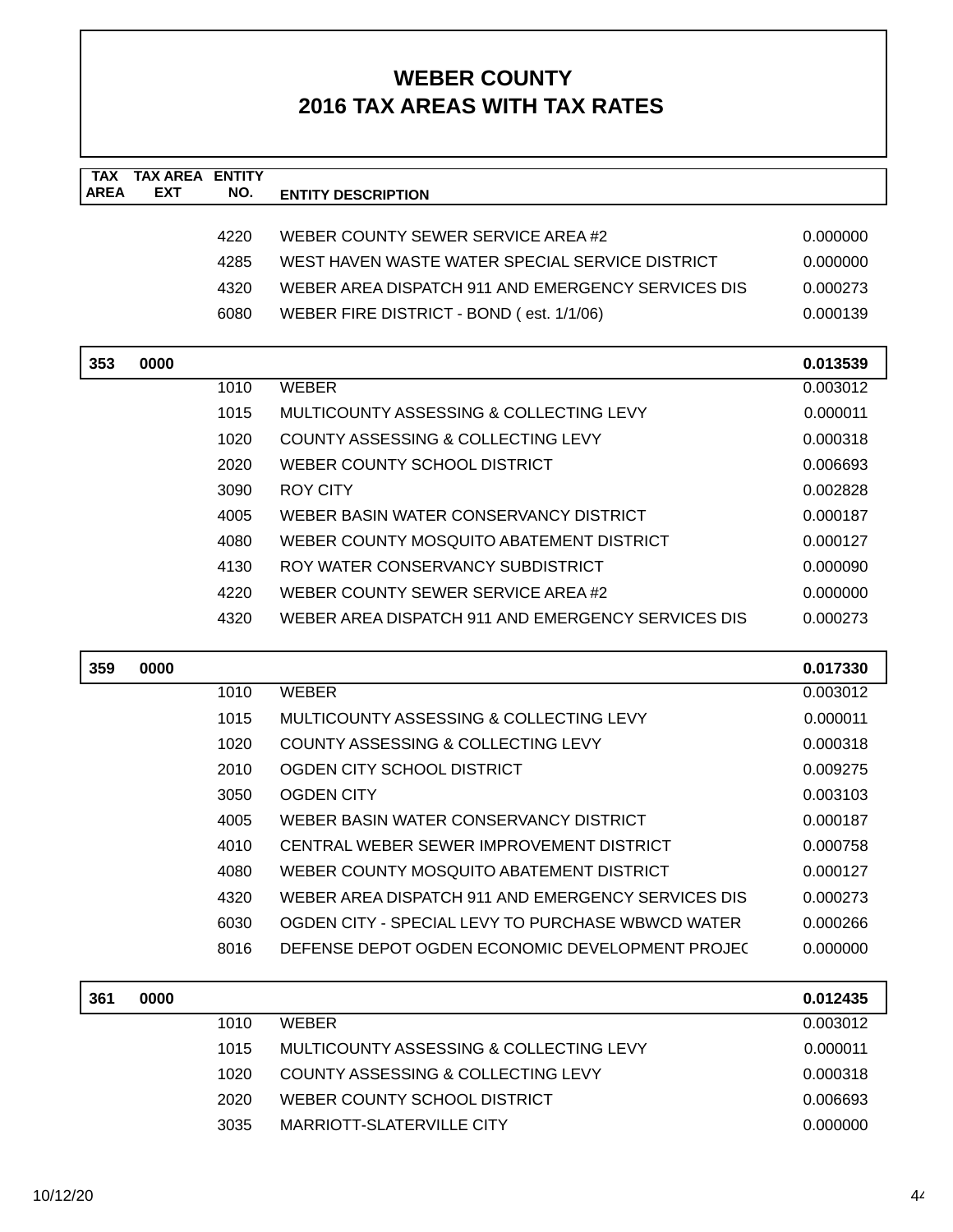| <b>TAX</b><br><b>AREA</b> | <b>TAX AREA ENTITY</b><br>EXT | NO.  | <b>ENTITY DESCRIPTION</b>                          |          |
|---------------------------|-------------------------------|------|----------------------------------------------------|----------|
|                           |                               |      |                                                    |          |
|                           |                               | 4005 | WEBER BASIN WATER CONSERVANCY DISTRICT             | 0.000187 |
|                           |                               | 4070 | <b>BONA VISTA WATER IMPROVEMENT DISTRICT</b>       | 0.000270 |
|                           |                               | 4080 | WEBER COUNTY MOSQUITO ABATEMENT DISTRICT           | 0.000127 |
|                           |                               | 4210 | <b>WEBER FIRE DISTRICT</b>                         | 0.001405 |
|                           |                               | 4320 | WEBER AREA DISPATCH 911 AND EMERGENCY SERVICES DIS | 0.000273 |
|                           |                               | 6080 | WEBER FIRE DISTRICT - BOND (est. 1/1/06)           | 0.000139 |
| 362                       | 0000                          |      |                                                    | 0.013193 |
|                           |                               | 1010 | <b>WEBER</b>                                       | 0.003012 |
|                           |                               | 1015 | MULTICOUNTY ASSESSING & COLLECTING LEVY            | 0.000011 |
|                           |                               | 1020 | COUNTY ASSESSING & COLLECTING LEVY                 | 0.000318 |
|                           |                               | 2020 | WEBER COUNTY SCHOOL DISTRICT                       | 0.006693 |
|                           |                               | 3035 | MARRIOTT-SLATERVILLE CITY                          | 0.000000 |
|                           |                               | 4005 | WEBER BASIN WATER CONSERVANCY DISTRICT             | 0.000187 |
|                           |                               | 4010 | CENTRAL WEBER SEWER IMPROVEMENT DISTRICT           | 0.000758 |
|                           |                               | 4070 | BONA VISTA WATER IMPROVEMENT DISTRICT              | 0.000270 |
|                           |                               | 4080 | WEBER COUNTY MOSQUITO ABATEMENT DISTRICT           | 0.000127 |
|                           |                               | 4210 | <b>WEBER FIRE DISTRICT</b>                         | 0.001405 |
|                           |                               | 4320 | WEBER AREA DISPATCH 911 AND EMERGENCY SERVICES DIS | 0.000273 |
|                           |                               | 6080 | WEBER FIRE DISTRICT - BOND (est. 1/1/06)           | 0.000139 |
| 363                       | 0000                          |      |                                                    | 0.012510 |
|                           |                               | 1010 | <b>WEBER</b>                                       | 0.003012 |
|                           |                               | 1015 | MULTICOUNTY ASSESSING & COLLECTING LEVY            | 0.000011 |
|                           |                               | 1020 | <b>COUNTY ASSESSING &amp; COLLECTING LEVY</b>      | 0.000318 |
|                           |                               | 2020 | WEBER COUNTY SCHOOL DISTRICT                       | 0.006693 |
|                           |                               | 3035 | MARRIOTT-SLATERVILLE CITY                          | 0.000000 |
|                           |                               | 4005 | WEBER BASIN WATER CONSERVANCY DISTRICT             | 0.000187 |
|                           |                               | 4030 | PLAIN CITY CEMETERY MAINTENANCE DISTRICT           | 0.000075 |
|                           |                               | 4070 | BONA VISTA WATER IMPROVEMENT DISTRICT              | 0.000270 |
|                           |                               | 4080 | WEBER COUNTY MOSQUITO ABATEMENT DISTRICT           | 0.000127 |
|                           |                               | 4210 | <b>WEBER FIRE DISTRICT</b>                         | 0.001405 |
|                           |                               | 4320 | WEBER AREA DISPATCH 911 AND EMERGENCY SERVICES DIS | 0.000273 |
|                           |                               | 6080 | WEBER FIRE DISTRICT - BOND (est. 1/1/06)           | 0.000139 |

| 364 | 0000 | 0.012240 |  |
|-----|------|----------|--|
|     |      |          |  |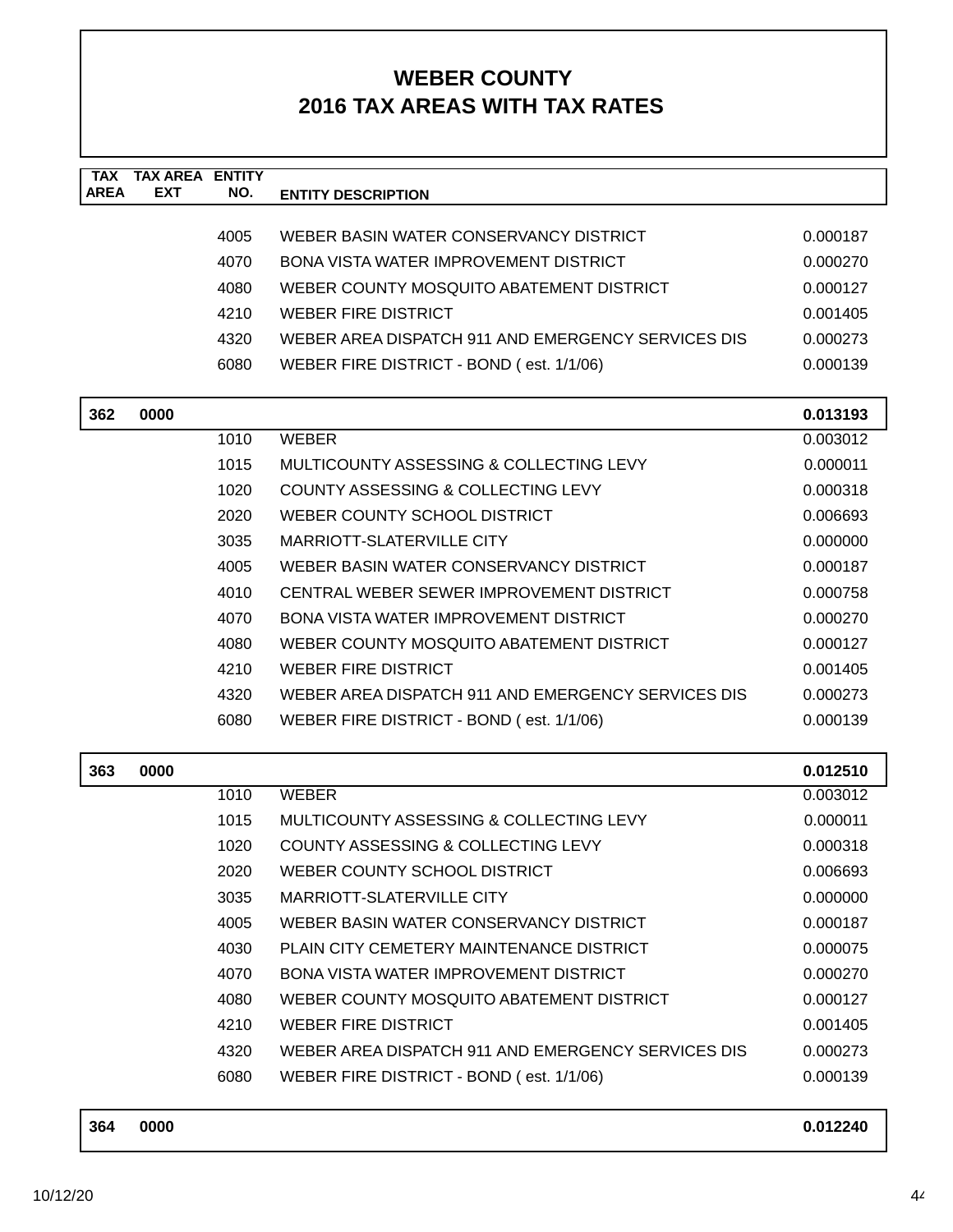| <b>TAX</b>  | <b>TAX ARFA</b> | <b>ENTITY</b> |                                                    |          |
|-------------|-----------------|---------------|----------------------------------------------------|----------|
| <b>AREA</b> | <b>EXT</b>      | NO.           | <b>ENTITY DESCRIPTION</b>                          |          |
|             |                 |               |                                                    |          |
|             |                 | 1010          | <b>WEBER</b>                                       | 0.003012 |
|             |                 | 1015          | MULTICOUNTY ASSESSING & COLLECTING LEVY            | 0.000011 |
|             |                 | 1020          | COUNTY ASSESSING & COLLECTING LEVY                 | 0.000318 |
|             |                 | 2020          | WEBER COUNTY SCHOOL DISTRICT                       | 0.006693 |
|             |                 | 3035          | <b>MARRIOTT-SLATERVILLE CITY</b>                   | 0.000000 |
|             |                 | 4005          | WEBER BASIN WATER CONSERVANCY DISTRICT             | 0.000187 |
|             |                 | 4040          | WEST WEBER-TAYLOR CEMETERY MAINTENANCE DISTRICT    | 0.000075 |
|             |                 | 4080          | WEBER COUNTY MOSQUITO ABATEMENT DISTRICT           | 0.000127 |
|             |                 | 4100          | TAYLOR-WEST WEBER WATER IMPROVEMENT DISTRICT       | 0.000000 |
|             |                 | 4210          | WEBER FIRE DISTRICT                                | 0.001405 |
|             |                 | 4320          | WEBER AREA DISPATCH 911 AND EMERGENCY SERVICES DIS | 0.000273 |
|             |                 | 6080          | WEBER FIRE DISTRICT - BOND (est. 1/1/06)           | 0.000139 |
|             |                 |               |                                                    |          |
| 367         | 0000            |               |                                                    | 0.017330 |
|             |                 | 1010          | <b>WEBER</b>                                       | 0.003012 |
|             |                 | 1015          | MULTICOUNTY ASSESSING & COLLECTING LEVY            | 0.000011 |
|             |                 | 1020          | COUNTY ASSESSING & COLLECTING LEVY                 | 0.000318 |
|             |                 | 2010          | OGDEN CITY SCHOOL DISTRICT                         | 0.009275 |

|     |      | 4080 | WEBER COUNTY MOSQUITO ABATEMENT DISTRICT           | 0.000127 |
|-----|------|------|----------------------------------------------------|----------|
|     |      | 4320 | WEBER AREA DISPATCH 911 AND EMERGENCY SERVICES DIS | 0.000273 |
|     |      | 6030 | OGDEN CITY - SPECIAL LEVY TO PURCHASE WBWCD WATER  | 0.000266 |
|     |      | 8017 | IOMEGA ECONOMIC DEVELOPMENT PLAN - OGDEN CITY      | 0.000000 |
|     |      |      |                                                    |          |
|     |      |      |                                                    |          |
| 368 | 0000 |      |                                                    | 0.017330 |
|     |      | 1010 | <b>WEBER</b>                                       | 0.003012 |
|     |      | 1015 | MULTICOUNTY ASSESSING & COLLECTING LEVY            | 0.000011 |
|     |      | 1020 | <b>COUNTY ASSESSING &amp; COLLECTING LEVY</b>      | 0.000318 |

| 2010 | OGDEN CITY SCHOOL DISTRICT                         | 0.009275 |
|------|----------------------------------------------------|----------|
| 3050 | OGDEN CITY                                         | 0.003103 |
| 4005 | WEBER BASIN WATER CONSERVANCY DISTRICT             | 0.000187 |
| 4010 | CENTRAL WEBER SEWER IMPROVEMENT DISTRICT           | 0.000758 |
| 4080 | WEBER COUNTY MOSQUITO ABATEMENT DISTRICT           | 0.000127 |
| 4320 | WEBER AREA DISPATCH 911 AND EMERGENCY SERVICES DIS | 0.000273 |

3050 OGDEN CITY 0.003103 4005 WEBER BASIN WATER CONSERVANCY DISTRICT 0.000187 4010 CENTRAL WEBER SEWER IMPROVEMENT DISTRICT 0.000758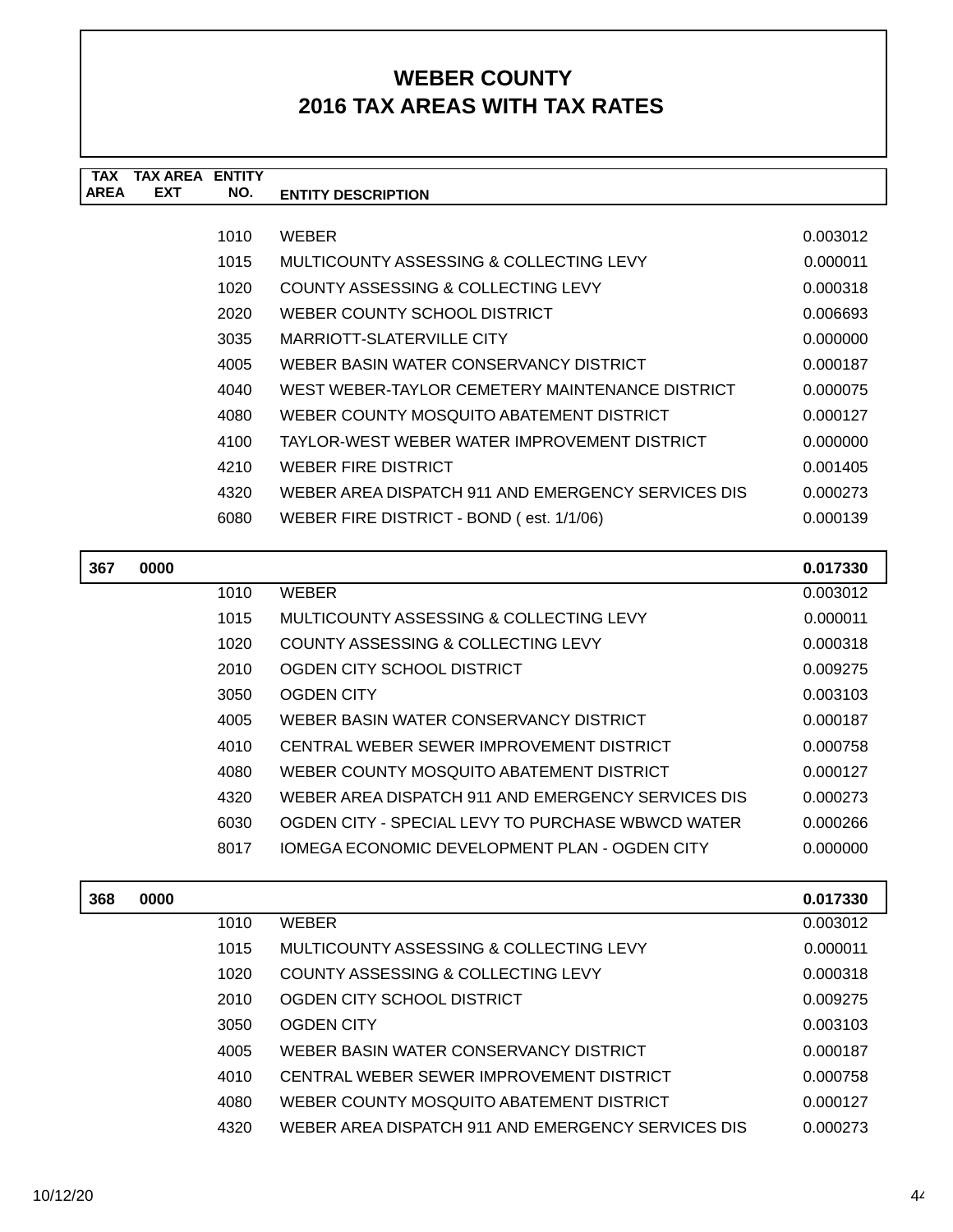| <b>TAX</b>  | <b>TAX AREA ENTITY</b> |      |                                                    |          |
|-------------|------------------------|------|----------------------------------------------------|----------|
| <b>AREA</b> | <b>EXT</b>             | NO.  | <b>ENTITY DESCRIPTION</b>                          |          |
|             |                        | 6030 | OGDEN CITY - SPECIAL LEVY TO PURCHASE WBWCD WATER  | 0.000266 |
|             |                        | 8018 | AMENDED AMERICAN CAN REDEVELOPMENT PROJECT AREA    | 0.000000 |
|             |                        |      |                                                    |          |
| 369         | 0000                   |      |                                                    | 0.014843 |
|             |                        | 1010 | <b>WEBER</b>                                       | 0.003012 |
|             |                        | 1015 | MULTICOUNTY ASSESSING & COLLECTING LEVY            | 0.000011 |
|             |                        | 1020 | COUNTY ASSESSING & COLLECTING LEVY                 | 0.000318 |
|             |                        | 2020 | WEBER COUNTY SCHOOL DISTRICT                       | 0.006693 |
|             |                        | 3090 | ROY CITY                                           | 0.002828 |
|             |                        | 4005 | WEBER BASIN WATER CONSERVANCY DISTRICT             | 0.000187 |
|             |                        | 4015 | NORTH DAVIS SEWER DISTRICT                         | 0.001025 |
|             |                        | 4060 | <b>HOOPER CEMETERY MAINTENANCE DISTRICT</b>        | 0.000000 |
|             |                        | 4080 | WEBER COUNTY MOSQUITO ABATEMENT DISTRICT           | 0.000127 |
|             |                        | 4150 | HOOPER WATER IMPROVEMENT DISTRICT                  | 0.000369 |
|             |                        | 4220 | WEBER COUNTY SEWER SERVICE AREA#2                  | 0.000000 |
|             |                        | 4320 | WEBER AREA DISPATCH 911 AND EMERGENCY SERVICES DIS | 0.000273 |
| 370         | 0000                   |      |                                                    | 0.013559 |
|             |                        | 1010 | <b>WEBER</b>                                       | 0.003012 |
|             |                        | 1015 | MULTICOUNTY ASSESSING & COLLECTING LEVY            | 0.000011 |
|             |                        | 1020 | COUNTY ASSESSING & COLLECTING LEVY                 | 0.000318 |
|             |                        | 2020 | WEBER COUNTY SCHOOL DISTRICT                       | 0.006693 |
|             |                        | 3130 | <b>WEST HAVEN</b>                                  | 0.000000 |
|             |                        | 4005 | WEBER BASIN WATER CONSERVANCY DISTRICT             | 0.000187 |
|             |                        | 4015 | NORTH DAVIS SEWER DISTRICT                         | 0.001025 |
|             |                        | 4080 | WEBER COUNTY MOSQUITO ABATEMENT DISTRICT           | 0.000127 |
|             |                        | 4150 | HOOPER WATER IMPROVEMENT DISTRICT                  | 0.000369 |
|             |                        | 4210 | <b>WEBER FIRE DISTRICT</b>                         | 0.001405 |
|             |                        | 4285 | WEST HAVEN WASTE WATER SPECIAL SERVICE DISTRICT    | 0.000000 |
|             |                        | 4320 | WEBER AREA DISPATCH 911 AND EMERGENCY SERVICES DIS | 0.000273 |
|             |                        | 6080 | WEBER FIRE DISTRICT - BOND (est. 1/1/06)           | 0.000139 |
| 371         | 0000                   |      |                                                    | 0.013649 |
|             |                        | 1010 | <b>WEBER</b>                                       | 0.003012 |
|             |                        | 1015 | MULTICOUNTY ASSESSING & COLLECTING LEVY            | 0.000011 |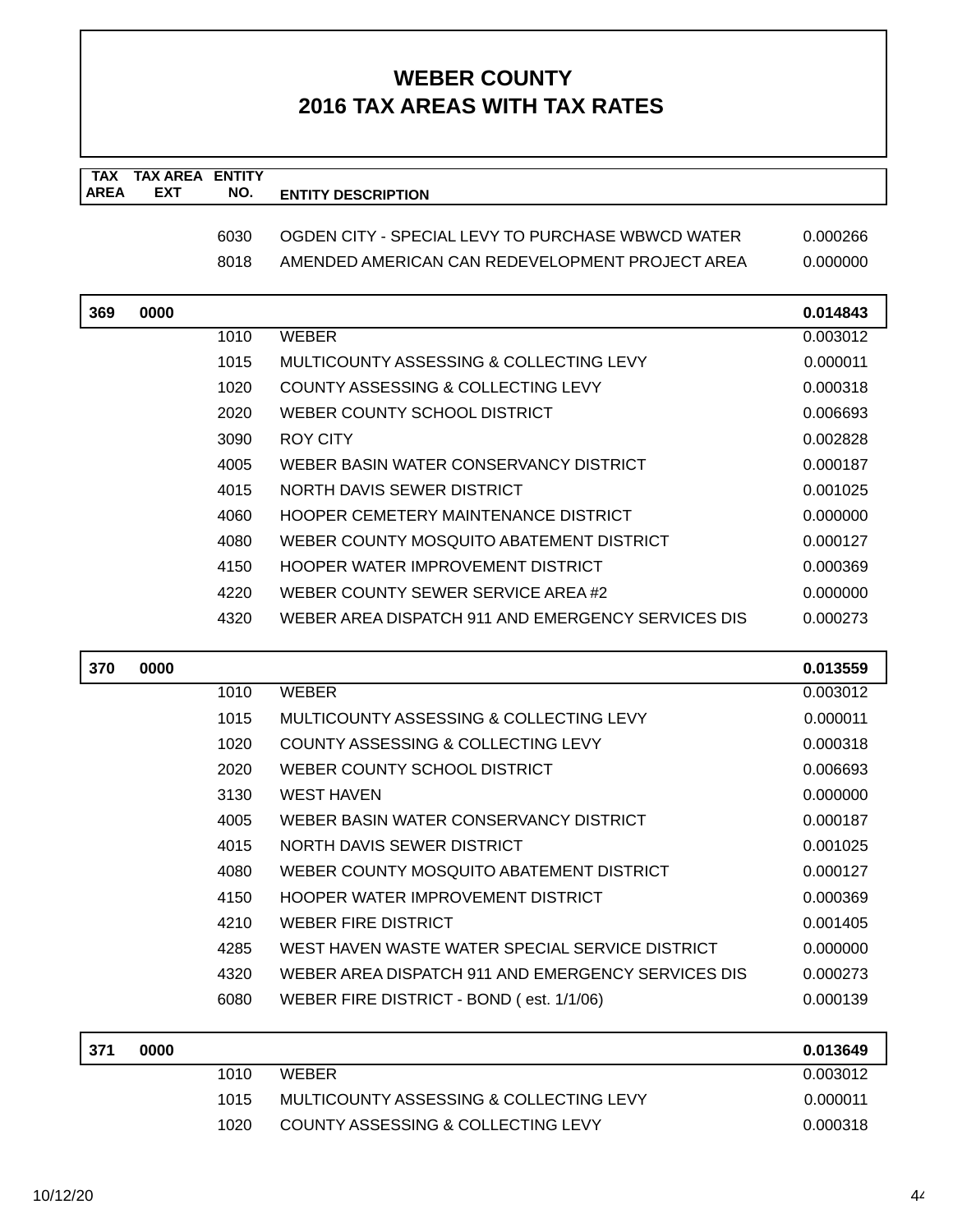| TAX         | TAX AREA   | <b>FNTITY</b> |                                                    |          |
|-------------|------------|---------------|----------------------------------------------------|----------|
| <b>AREA</b> | <b>EXT</b> | NO.           | <b>ENTITY DESCRIPTION</b>                          |          |
|             |            |               |                                                    |          |
|             |            | 2020          | WEBER COUNTY SCHOOL DISTRICT                       | 0.006693 |
|             |            | 3130          | <b>WEST HAVEN</b>                                  | 0.000000 |
|             |            | 4005          | WEBER BASIN WATER CONSERVANCY DISTRICT             | 0.000187 |
|             |            | 4015          | NORTH DAVIS SEWER DISTRICT                         | 0.001025 |
|             |            | 4080          | WEBER COUNTY MOSQUITO ABATEMENT DISTRICT           | 0.000127 |
|             |            | 4130          | ROY WATER CONSERVANCY SUBDISTRICT                  | 0.000090 |
|             |            | 4150          | HOOPER WATER IMPROVEMENT DISTRICT                  | 0.000369 |
|             |            | 4210          | <b>WEBER FIRE DISTRICT</b>                         | 0.001405 |
|             |            | 4285          | WEST HAVEN WASTE WATER SPECIAL SERVICE DISTRICT    | 0.000000 |
|             |            | 4320          | WEBER AREA DISPATCH 911 AND EMERGENCY SERVICES DIS | 0.000273 |
|             |            | 6080          | WEBER FIRE DISTRICT - BOND (est. 1/1/06)           | 0.000139 |
|             |            |               |                                                    |          |
| 373         | 0000       |               |                                                    | 0.013808 |

| 373 | 0000 |      |                                                    | 0.013808 |
|-----|------|------|----------------------------------------------------|----------|
|     |      | 1010 | <b>WEBER</b>                                       | 0.003012 |
|     |      | 1015 | MULTICOUNTY ASSESSING & COLLECTING LEVY            | 0.000011 |
|     |      | 1020 | COUNTY ASSESSING & COLLECTING LEVY                 | 0.000318 |
|     |      | 2020 | WEBER COUNTY SCHOOL DISTRICT                       | 0.006693 |
|     |      | 3020 | <b>HARRISVILLE</b>                                 | 0.001123 |
|     |      | 4005 | WEBER BASIN WATER CONSERVANCY DISTRICT             | 0.000187 |
|     |      | 4010 | CENTRAL WEBER SEWER IMPROVEMENT DISTRICT           | 0.000758 |
|     |      | 4020 | BEN LOMOND CEMETERY MAINTENANCE DISTRICT           | 0.000074 |
|     |      | 4080 | WEBER COUNTY MOSQUITO ABATEMENT DISTRICT           | 0.000127 |
|     |      | 4320 | WEBER AREA DISPATCH 911 AND EMERGENCY SERVICES DIS | 0.000273 |
|     |      | 4330 | NORTH VIEW FIRE DISTRICT                           | 0.001232 |
|     |      |      |                                                    |          |

| 374 | 0000 |      |                                                  | 0.012845 |
|-----|------|------|--------------------------------------------------|----------|
|     |      | 1010 | <b>WEBER</b>                                     | 0.003012 |
|     |      | 1015 | MULTICOUNTY ASSESSING & COLLECTING LEVY          | 0.000011 |
|     |      | 1020 | COUNTY ASSESSING & COLLECTING LEVY               | 0.000318 |
|     |      | 2020 | WEBER COUNTY SCHOOL DISTRICT                     | 0.006693 |
|     |      | 4005 | WEBER BASIN WATER CONSERVANCY DISTRICT           | 0.000187 |
|     |      | 4080 | WEBER COUNTY MOSQUITO ABATEMENT DISTRICT         | 0.000127 |
|     |      | 4120 | LIBERTY CEMETERY MAINTENANCE DISTRICT            | 0.000038 |
|     |      | 4135 | POWDER MOUNTAIN WATER AND SEWER IMPROVEMENT DIST | 0.000356 |
|     |      | 4210 | <b>WEBER FIRE DISTRICT</b>                       | 0.001405 |
|     |      | 4240 | WEBER COUNTY SERVICE AREA #5                     | 0.000132 |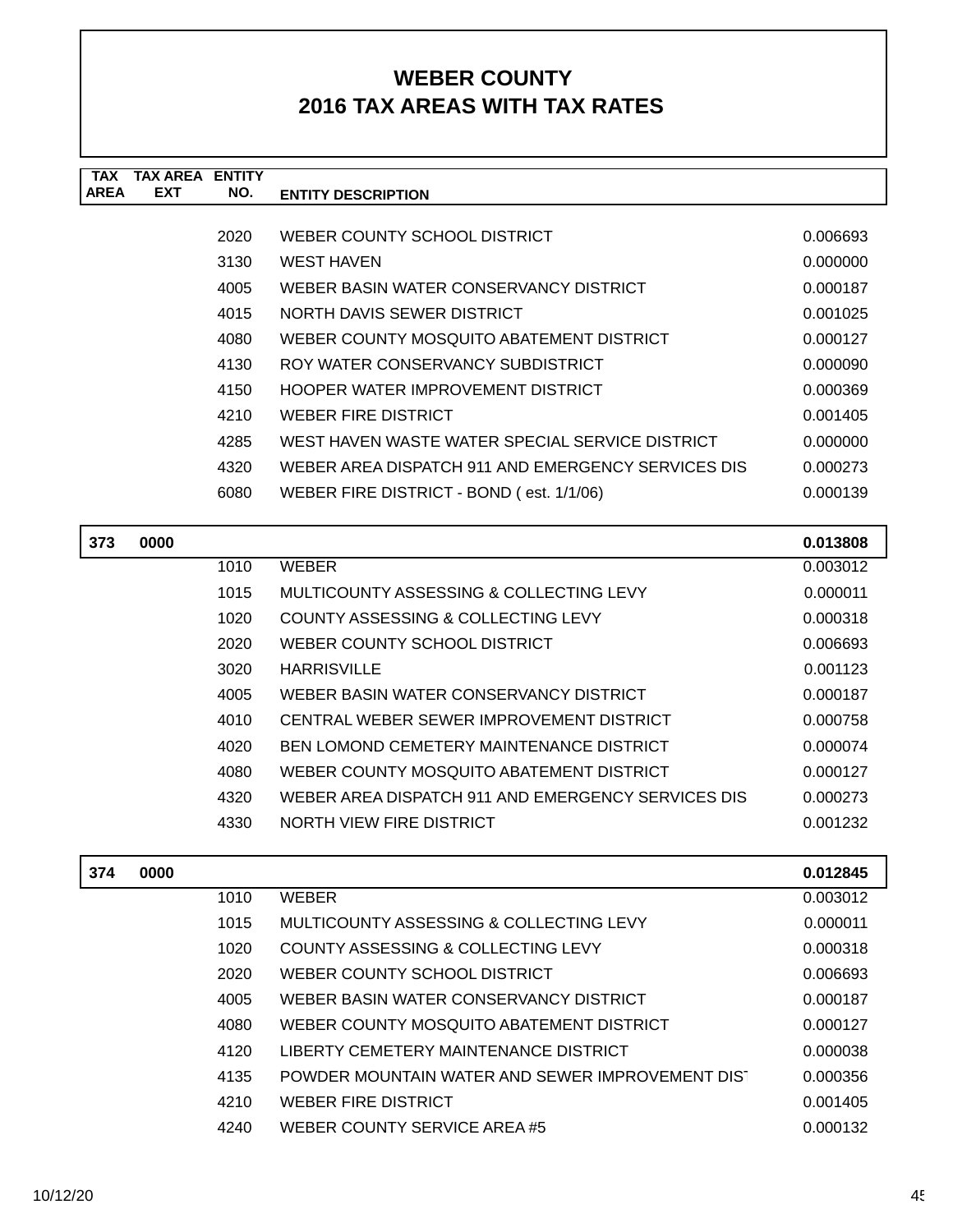| <b>TAX</b><br><b>AREA</b> | <b>TAX AREA ENTITY</b><br><b>EXT</b> | NO.  | <b>ENTITY DESCRIPTION</b>                          |                      |
|---------------------------|--------------------------------------|------|----------------------------------------------------|----------------------|
|                           |                                      |      |                                                    |                      |
|                           |                                      | 4320 | WEBER AREA DISPATCH 911 AND EMERGENCY SERVICES DIS | 0.000273             |
|                           |                                      | 6080 | WEBER FIRE DISTRICT - BOND (est. 1/1/06)           | 0.000139             |
|                           |                                      | 6090 | <b>MUNICIPAL TYPE SERVICES</b>                     | 0.000154             |
| 375                       | 0000                                 |      |                                                    | 0.017330             |
|                           |                                      | 1010 | <b>WEBER</b>                                       | 0.003012             |
|                           |                                      | 1015 | MULTICOUNTY ASSESSING & COLLECTING LEVY            | 0.000011             |
|                           |                                      | 1020 | COUNTY ASSESSING & COLLECTING LEVY                 | 0.000318             |
|                           |                                      | 2010 | OGDEN CITY SCHOOL DISTRICT                         | 0.009275             |
|                           |                                      | 3050 | <b>OGDEN CITY</b>                                  | 0.003103             |
|                           |                                      | 4005 | WEBER BASIN WATER CONSERVANCY DISTRICT             | 0.000187             |
|                           |                                      | 4010 | CENTRAL WEBER SEWER IMPROVEMENT DISTRICT           | 0.000758             |
|                           |                                      | 4080 | WEBER COUNTY MOSQUITO ABATEMENT DISTRICT           | 0.000127             |
|                           |                                      | 4320 | WEBER AREA DISPATCH 911 AND EMERGENCY SERVICES DIS | 0.000273             |
|                           |                                      | 6030 | OGDEN CITY - SPECIAL LEVY TO PURCHASE WBWCD WATER  | 0.000266             |
|                           |                                      | 8019 | WALL AVENUE REDEVELOPMENT PLAN - OGDEN CITY        | 0.000000             |
|                           |                                      |      |                                                    |                      |
| 376                       | 0000                                 | 1010 | <b>WEBER</b>                                       | 0.013836<br>0.003012 |
|                           |                                      | 1015 | MULTICOUNTY ASSESSING & COLLECTING LEVY            | 0.000011             |
|                           |                                      | 1020 | COUNTY ASSESSING & COLLECTING LEVY                 | 0.000318             |
|                           |                                      | 2020 | WEBER COUNTY SCHOOL DISTRICT                       | 0.006693             |
|                           |                                      | 3025 | <b>HOOPER</b>                                      | 0.000544             |
|                           |                                      | 4005 | WEBER BASIN WATER CONSERVANCY DISTRICT             | 0.000187             |
|                           |                                      | 4010 | CENTRAL WEBER SEWER IMPROVEMENT DISTRICT           | 0.000758             |
|                           |                                      | 4060 | HOOPER CEMETERY MAINTENANCE DISTRICT               | 0.000000             |
|                           |                                      | 4080 | WEBER COUNTY MOSQUITO ABATEMENT DISTRICT           | 0.000127             |
|                           |                                      | 4150 | <b>HOOPER WATER IMPROVEMENT DISTRICT</b>           | 0.000369             |
|                           |                                      | 4210 | <b>WEBER FIRE DISTRICT</b>                         | 0.001405             |
|                           |                                      | 4320 | WEBER AREA DISPATCH 911 AND EMERGENCY SERVICES DIS | 0.000273             |
|                           |                                      | 6080 | WEBER FIRE DISTRICT - BOND (est. 1/1/06)           | 0.000139             |
|                           |                                      |      |                                                    |                      |
| 377                       | 0000                                 |      |                                                    | 0.013152             |
|                           |                                      | 1010 | <b>WEBER</b>                                       | 0.003012             |

1015 MULTICOUNTY ASSESSING & COLLECTING LEVY 0.000011 1020 COUNTY ASSESSING & COLLECTING LEVY 0.000318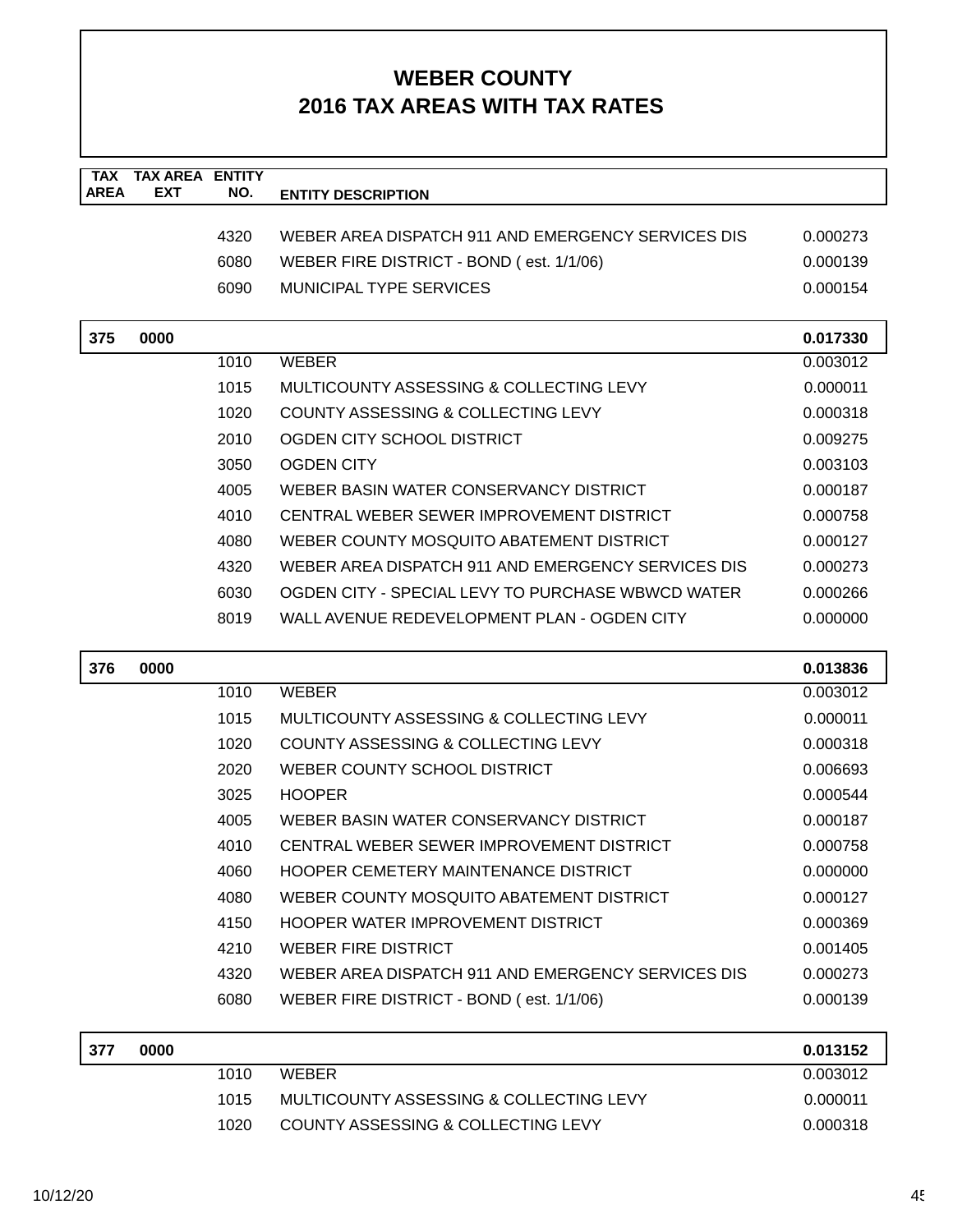| <b>TAX</b>  | <b>TAX AREA ENTITY</b> |      |                                                    |          |
|-------------|------------------------|------|----------------------------------------------------|----------|
| <b>AREA</b> | <b>EXT</b>             | NO.  | <b>ENTITY DESCRIPTION</b>                          |          |
|             |                        | 2020 | WEBER COUNTY SCHOOL DISTRICT                       | 0.006693 |
|             |                        | 4005 | WEBER BASIN WATER CONSERVANCY DISTRICT             | 0.000187 |
|             |                        | 4010 | CENTRAL WEBER SEWER IMPROVEMENT DISTRICT           | 0.000758 |
|             |                        | 4040 | WEST WEBER-TAYLOR CEMETERY MAINTENANCE DISTRICT    | 0.000075 |
|             |                        | 4080 | WEBER COUNTY MOSQUITO ABATEMENT DISTRICT           | 0.000127 |
|             |                        | 4100 | TAYLOR-WEST WEBER WATER IMPROVEMENT DISTRICT       | 0.000000 |
|             |                        | 4210 | <b>WEBER FIRE DISTRICT</b>                         | 0.001405 |
|             |                        | 4320 | WEBER AREA DISPATCH 911 AND EMERGENCY SERVICES DIS | 0.000273 |
|             |                        | 6080 | WEBER FIRE DISTRICT - BOND (est. 1/1/06)           | 0.000139 |
|             |                        | 6090 | <b>MUNICIPAL TYPE SERVICES</b>                     | 0.000154 |
|             |                        |      |                                                    |          |
| 378         | 0000                   |      |                                                    | 0.013824 |
|             |                        | 1010 | <b>WEBER</b>                                       | 0.003012 |
|             |                        | 1015 | MULTICOUNTY ASSESSING & COLLECTING LEVY            | 0.000011 |
|             |                        | 1020 | COUNTY ASSESSING & COLLECTING LEVY                 | 0.000318 |
|             |                        | 2020 | WEBER COUNTY SCHOOL DISTRICT                       | 0.006693 |
|             |                        | 3025 | <b>HOOPER</b>                                      | 0.000544 |
|             |                        | 4005 | WEBER BASIN WATER CONSERVANCY DISTRICT             | 0.000187 |
|             |                        | 4015 | NORTH DAVIS SEWER DISTRICT                         | 0.001025 |
|             |                        | 4080 | WEBER COUNTY MOSQUITO ABATEMENT DISTRICT           | 0.000127 |
|             |                        | 4130 | ROY WATER CONSERVANCY SUBDISTRICT                  | 0.000090 |
|             |                        | 4210 | <b>WEBER FIRE DISTRICT</b>                         | 0.001405 |
|             |                        | 4320 | WEBER AREA DISPATCH 911 AND EMERGENCY SERVICES DIS | 0.000273 |
|             |                        | 6080 | WEBER FIRE DISTRICT - BOND (est. 1/1/06)           | 0.000139 |
|             |                        |      |                                                    |          |
| 379         | 0000                   |      |                                                    | 0.012784 |
|             |                        | 1010 | <b>WEBER</b>                                       | 0.003012 |
|             |                        | 1015 | MULTICOUNTY ASSESSING & COLLECTING LEVY            | 0.000011 |
|             |                        | 1020 | COUNTY ASSESSING & COLLECTING LEVY                 | 0.000318 |

2020 WEBER COUNTY SCHOOL DISTRICT 0.006693 3025 HOOPER 0.000544 4005 WEBER BASIN WATER CONSERVANCY DISTRICT 0.000187 4040 WEST WEBER-TAYLOR CEMETERY MAINTENANCE DISTRICT 0.000075 4080 WEBER COUNTY MOSQUITO ABATEMENT DISTRICT 0.000127 4210 WEBER FIRE DISTRICT 80001405 4320 WEBER AREA DISPATCH 911 AND EMERGENCY SERVICES DIS 0.000273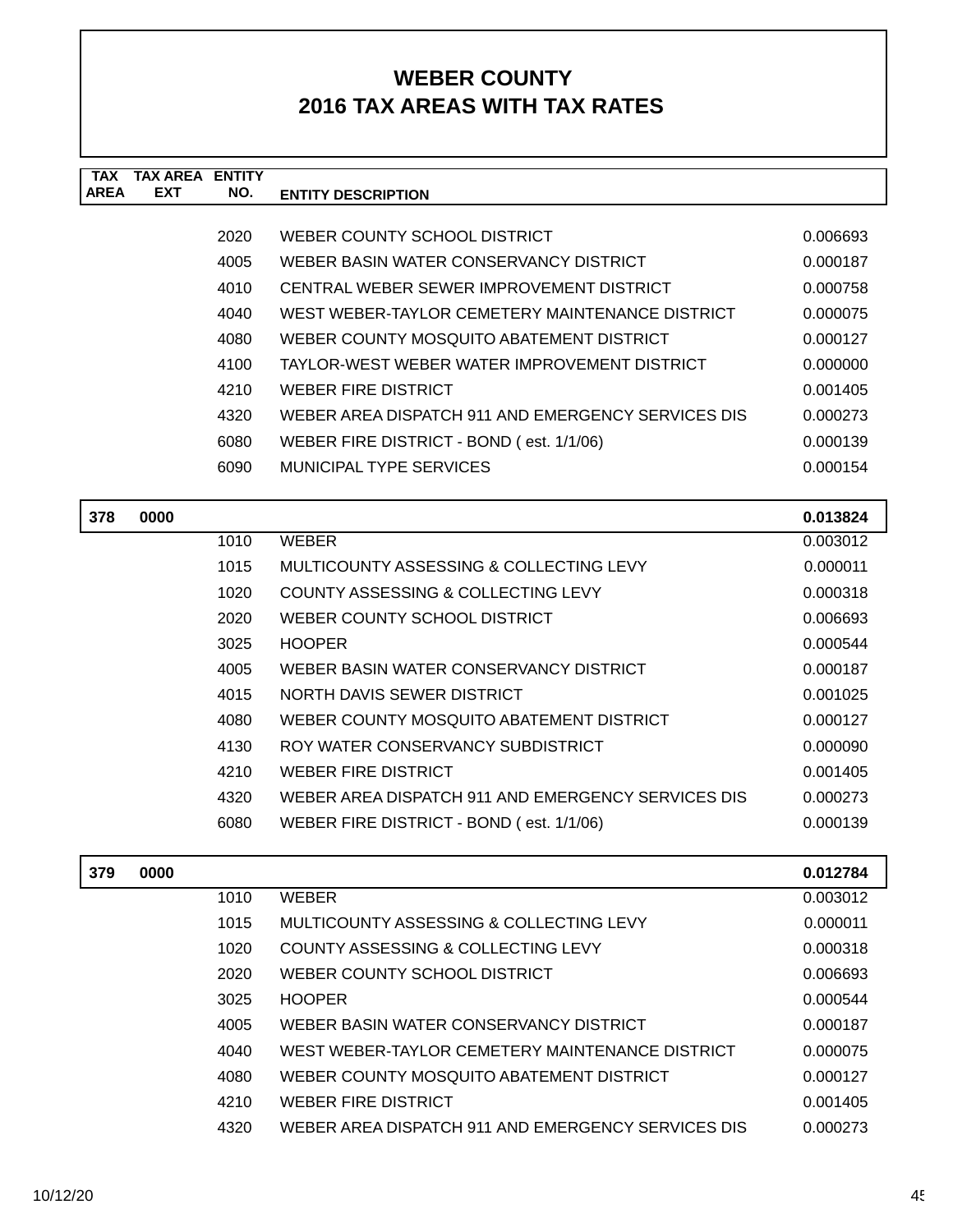### **TAX TAX AREA ENTITY AREA ENTITY DESCRIPTION EXT NO.**

6080 WEBER FIRE DISTRICT - BOND ( est. 1/1/06) 0.000139

| 380 | 0000 |      |                                                    | 0.012709 |
|-----|------|------|----------------------------------------------------|----------|
|     |      | 1010 | <b>WEBER</b>                                       | 0.003012 |
|     |      | 1015 | MULTICOUNTY ASSESSING & COLLECTING LEVY            | 0.000011 |
|     |      | 1020 | COUNTY ASSESSING & COLLECTING LEVY                 | 0.000318 |
|     |      | 2020 | WEBER COUNTY SCHOOL DISTRICT                       | 0.006693 |
|     |      | 3025 | <b>HOOPER</b>                                      | 0.000544 |
|     |      | 4005 | WEBER BASIN WATER CONSERVANCY DISTRICT             | 0.000187 |
|     |      | 4080 | WEBER COUNTY MOSQUITO ABATEMENT DISTRICT           | 0.000127 |
|     |      | 4210 | WEBER FIRE DISTRICT                                | 0.001405 |
|     |      | 4320 | WEBER AREA DISPATCH 911 AND EMERGENCY SERVICES DIS | 0.000273 |
|     |      | 6080 | WEBER FIRE DISTRICT - BOND (est. 1/1/06)           | 0.000139 |

| 381 | 0000 |      |                                                    | 0.013949 |
|-----|------|------|----------------------------------------------------|----------|
|     |      | 1010 | <b>WEBER</b>                                       | 0.003012 |
|     |      | 1015 | MULTICOUNTY ASSESSING & COLLECTING LEVY            | 0.000011 |
|     |      | 1020 | COUNTY ASSESSING & COLLECTING LEVY                 | 0.000318 |
|     |      | 2020 | WEBER COUNTY SCHOOL DISTRICT                       | 0.006693 |
|     |      | 3100 | SOUTH OGDEN                                        | 0.002570 |
|     |      | 4005 | WEBER BASIN WATER CONSERVANCY DISTRICT             | 0.000187 |
|     |      | 4010 | CENTRAL WEBER SEWER IMPROVEMENT DISTRICT           | 0.000758 |
|     |      | 4080 | WEBER COUNTY MOSOUITO ABATEMENT DISTRICT           | 0.000127 |
|     |      | 4320 | WEBER AREA DISPATCH 911 AND EMERGENCY SERVICES DIS | 0.000273 |
|     |      | 6050 | SOUTH OGDEN CITY - SPECIAL LEVY TO PURCHASE WBWCD  | 0.000000 |
|     |      | 8103 | HINCKLEY REDEVELOPMENT PROJECT AREA - SOUTH OGDEN  | 0.000000 |
|     |      |      |                                                    |          |

| 0000<br>382 |      |                                          | 0.017330 |
|-------------|------|------------------------------------------|----------|
|             | 1010 | WEBER                                    | 0.003012 |
|             | 1015 | MULTICOUNTY ASSESSING & COLLECTING LEVY  | 0.000011 |
|             | 1020 | COUNTY ASSESSING & COLLECTING LEVY       | 0.000318 |
|             | 2010 | OGDEN CITY SCHOOL DISTRICT               | 0.009275 |
|             | 3050 | OGDEN CITY                               | 0.003103 |
|             | 4005 | WEBER BASIN WATER CONSERVANCY DISTRICT   | 0.000187 |
|             | 4010 | CENTRAL WEBER SEWER IMPROVEMENT DISTRICT | 0.000758 |
|             | 4080 | WEBER COUNTY MOSQUITO ABATEMENT DISTRICT | 0.000127 |
|             |      |                                          |          |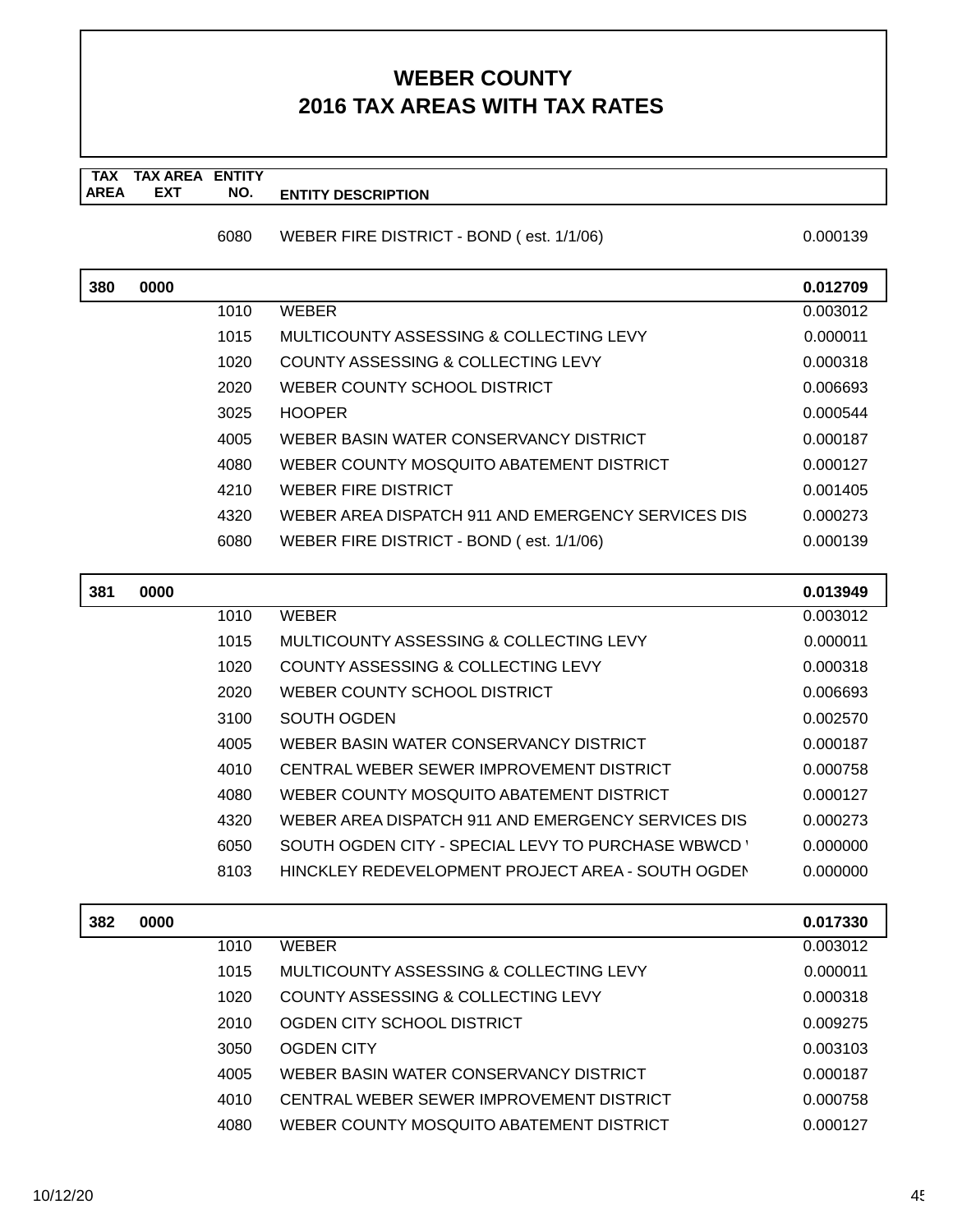| <b>TAX</b><br><b>AREA</b> | <b>TAX AREA ENTITY</b><br>EXT | NO.  |                                                    |          |
|---------------------------|-------------------------------|------|----------------------------------------------------|----------|
|                           |                               |      | <b>ENTITY DESCRIPTION</b>                          |          |
|                           |                               | 4320 | WEBER AREA DISPATCH 911 AND EMERGENCY SERVICES DIS | 0.000273 |
|                           |                               | 6030 | OGDEN CITY - SPECIAL LEVY TO PURCHASE WBWCD WATER  | 0.000266 |
|                           |                               | 8020 | WEST 12TH STREET ECONOMIC DEVELOPMENT PLAN - OGDE  | 0.000000 |
|                           |                               |      |                                                    |          |
| 383                       | 0000                          |      |                                                    | 0.014564 |
|                           |                               | 1010 | <b>WEBER</b>                                       | 0.003012 |
|                           |                               | 1015 | MULTICOUNTY ASSESSING & COLLECTING LEVY            | 0.000011 |
|                           |                               | 1020 | COUNTY ASSESSING & COLLECTING LEVY                 | 0.000318 |
|                           |                               | 2020 | WEBER COUNTY SCHOOL DISTRICT                       | 0.006693 |
|                           |                               | 3090 | ROY CITY                                           | 0.002828 |
|                           |                               | 4005 | WEBER BASIN WATER CONSERVANCY DISTRICT             | 0.000187 |
|                           |                               | 4015 | NORTH DAVIS SEWER DISTRICT                         | 0.001025 |
|                           |                               | 4080 | WEBER COUNTY MOSQUITO ABATEMENT DISTRICT           | 0.000127 |
|                           |                               | 4130 | ROY WATER CONSERVANCY SUBDISTRICT                  | 0.000090 |
|                           |                               | 4320 | WEBER AREA DISPATCH 911 AND EMERGENCY SERVICES DIS | 0.000273 |
|                           |                               | 8056 | 1900 WEST REDEVELOPMENT PROJECT AREA - ROY CITY    | 0.000000 |
|                           |                               |      |                                                    |          |
|                           |                               |      |                                                    |          |
| 384                       | 0000                          |      |                                                    | 0.014564 |
|                           |                               | 1010 | <b>WEBER</b>                                       | 0.003012 |
|                           |                               | 1015 | MULTICOUNTY ASSESSING & COLLECTING LEVY            | 0.000011 |
|                           |                               | 1020 | COUNTY ASSESSING & COLLECTING LEVY                 | 0.000318 |
|                           |                               | 2020 | WEBER COUNTY SCHOOL DISTRICT                       | 0.006693 |
|                           |                               | 3090 | <b>ROY CITY</b>                                    | 0.002828 |
|                           |                               | 4005 | WEBER BASIN WATER CONSERVANCY DISTRICT             | 0.000187 |
|                           |                               | 4015 | NORTH DAVIS SEWER DISTRICT                         | 0.001025 |
|                           |                               | 4060 | <b>HOOPER CEMETERY MAINTENANCE DISTRICT</b>        | 0.000000 |
|                           |                               | 4080 | WEBER COUNTY MOSQUITO ABATEMENT DISTRICT           | 0.000127 |
|                           |                               | 4130 | ROY WATER CONSERVANCY SUBDISTRICT                  | 0.000090 |
|                           |                               | 4220 | WEBER COUNTY SEWER SERVICE AREA#2                  | 0.000000 |
|                           |                               | 4320 | WEBER AREA DISPATCH 911 AND EMERGENCY SERVICES DIS | 0.000273 |
| 387                       | 0000                          |      |                                                    | 0.017330 |
|                           |                               | 1010 | <b>WEBER</b>                                       | 0.003012 |
|                           |                               | 1015 | MULTICOUNTY ASSESSING & COLLECTING LEVY            | 0.000011 |
|                           |                               | 1020 | COUNTY ASSESSING & COLLECTING LEVY                 | 0.000318 |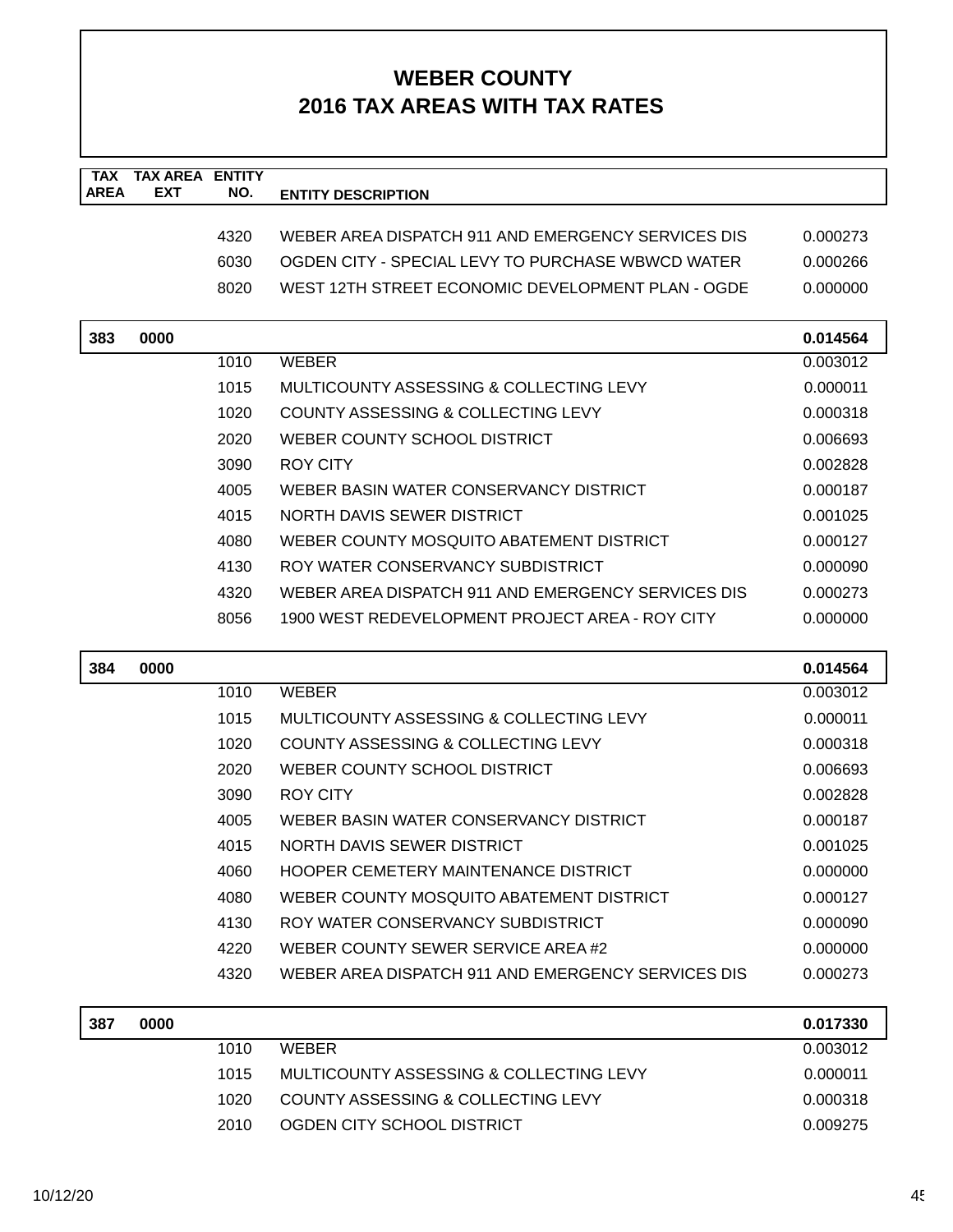| <b>TAX</b>  | <b>TAX AREA</b> | <b>ENTITY</b> |                                                    |          |
|-------------|-----------------|---------------|----------------------------------------------------|----------|
| <b>AREA</b> | <b>EXT</b>      | NO.           | <b>ENTITY DESCRIPTION</b>                          |          |
|             |                 | 3050          | <b>OGDEN CITY</b>                                  | 0.003103 |
|             |                 | 4005          | WEBER BASIN WATER CONSERVANCY DISTRICT             | 0.000187 |
|             |                 | 4010          | CENTRAL WEBER SEWER IMPROVEMENT DISTRICT           | 0.000758 |
|             |                 | 4080          | WEBER COUNTY MOSQUITO ABATEMENT DISTRICT           | 0.000127 |
|             |                 | 4320          | WEBER AREA DISPATCH 911 AND EMERGENCY SERVICES DIS | 0.000273 |
|             |                 | 6030          | OGDEN CITY - SPECIAL LEVY TO PURCHASE WBWCD WATER  | 0.000266 |
|             |                 | 8021          | HINCKLEY DRIVE ECONOMIC DEVELOPMENT PLAN - OGDEN ( | 0.000000 |
|             |                 |               |                                                    |          |
| 388         | 0000            |               |                                                    | 0.013426 |
|             |                 | 1010          | <b>WEBER</b>                                       | 0.003012 |
|             |                 | 1015          | MULTICOUNTY ASSESSING & COLLECTING LEVY            | 0.000011 |
|             |                 | 1020          | <b>COUNTY ASSESSING &amp; COLLECTING LEVY</b>      | 0.000318 |
|             |                 | 2020          | WEBER COUNTY SCHOOL DISTRICT                       | 0.006693 |
|             |                 | 3030          | <b>HUNTSVILLE</b>                                  | 0.001261 |
|             |                 | 4005          | WEBER BASIN WATER CONSERVANCY DISTRICT             | 0.000187 |
|             |                 | 4080          | WEBER COUNTY MOSQUITO ABATEMENT DISTRICT           | 0.000127 |
|             |                 | 4210          | <b>WEBER FIRE DISTRICT</b>                         | 0.001405 |
|             |                 | 4320          | WEBER AREA DISPATCH 911 AND EMERGENCY SERVICES DIS | 0.000273 |
|             |                 | 6080          | WEBER FIRE DISTRICT - BOND (est. 1/1/06)           | 0.000139 |
|             |                 |               |                                                    |          |
| 389         | 0000            |               |                                                    | 0.012790 |
|             |                 | 1010          | <b>WEBER</b>                                       | 0.003012 |
|             |                 | 1015          | MULTICOUNTY ASSESSING & COLLECTING LEVY            | 0.000011 |
|             |                 | 1020          | <b>COUNTY ASSESSING &amp; COLLECTING LEVY</b>      | 0.000318 |
|             |                 | 2020          | WEBER COUNTY SCHOOL DISTRICT                       | 0.006693 |
|             |                 | 4005          | WEBER BASIN WATER CONSERVANCY DISTRICT             | 0.000187 |
|             |                 | 4050          | WARREN-WEST WARREN CEMETERY MAINTENANCE DISTRIC    | 0.000123 |
|             |                 | 4080          | WEBER COUNTY MOSQUITO ABATEMENT DISTRICT           | 0.000127 |
|             |                 | 4210          | <b>WEBER FIRE DISTRICT</b>                         | 0.001405 |
|             |                 | 4280          | WEST WARREN PARK SERVICE AREA                      | 0.000348 |
|             |                 | 4290          | WEBER COUNTY INDUSTRIAL SERVICE AREA NO 1          | 0.000000 |
|             |                 | 4320          | WEBER AREA DISPATCH 911 AND EMERGENCY SERVICES DIS | 0.000273 |
|             |                 | 6080          | WEBER FIRE DISTRICT - BOND (est. 1/1/06)           | 0.000139 |
|             |                 | 6090          | MUNICIPAL TYPE SERVICES                            | 0.000154 |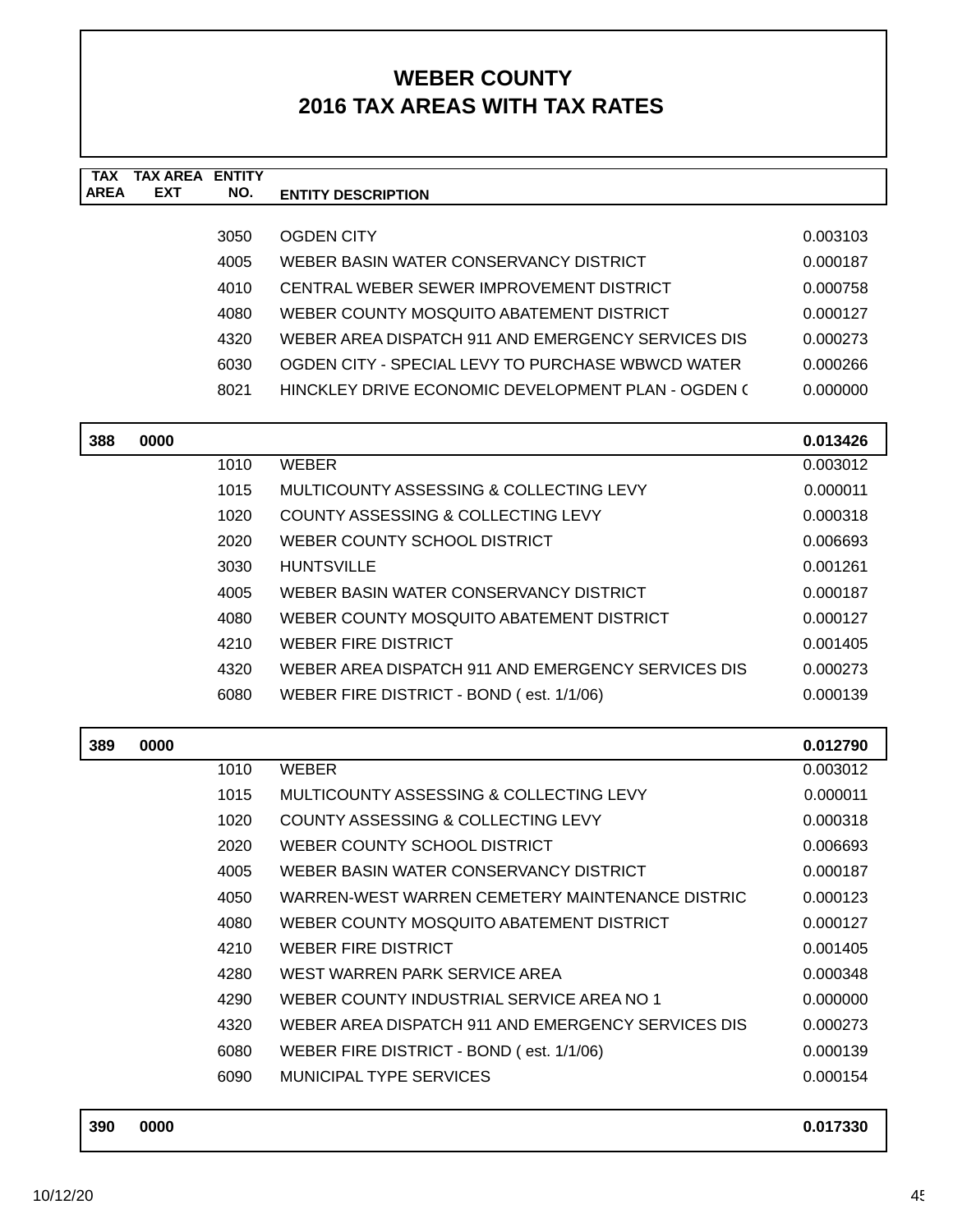| <b>TAX</b>  | TAX AREA   | <b>ENTITY</b> |                                                    |          |
|-------------|------------|---------------|----------------------------------------------------|----------|
| <b>AREA</b> | <b>EXT</b> | NO.           | <b>ENTITY DESCRIPTION</b>                          |          |
|             |            |               |                                                    |          |
|             |            | 1010          | <b>WEBER</b>                                       | 0.003012 |
|             |            | 1015          | MULTICOUNTY ASSESSING & COLLECTING LEVY            | 0.000011 |
|             |            | 1020          | <b>COUNTY ASSESSING &amp; COLLECTING LEVY</b>      | 0.000318 |
|             |            | 2010          | OGDEN CITY SCHOOL DISTRICT                         | 0.009275 |
|             |            | 3050          | <b>OGDEN CITY</b>                                  | 0.003103 |
|             |            | 4005          | WEBER BASIN WATER CONSERVANCY DISTRICT             | 0.000187 |
|             |            | 4010          | CENTRAL WEBER SEWER IMPROVEMENT DISTRICT           | 0.000758 |
|             |            | 4080          | WEBER COUNTY MOSOUITO ABATEMENT DISTRICT           | 0.000127 |
|             |            | 4320          | WEBER AREA DISPATCH 911 AND EMERGENCY SERVICES DIS | 0.000273 |
|             |            | 6030          | OGDEN CITY - SPECIAL LEVY TO PURCHASE WBWCD WATER  | 0.000266 |
|             |            | 8022          | OGDEN RIVER REDEVELOPMENT PROJECT AREA PLAN - OGI  | 0.000000 |
|             |            |               |                                                    |          |
| 391         | 0000       |               |                                                    | 0.014207 |
|             |            | 1010          | <b>WEBER</b>                                       | 0.003012 |
|             |            | 1015          | MULTICOUNTY ASSESSING & COLLECTING LEVY            | 0.000011 |
|             |            | 1020          | COUNTY ASSESSING & COLLECTING LEVY                 | 0.000318 |
|             |            | 2020          | WEBER COUNTY SCHOOL DISTRICT                       | 0.006693 |
|             |            | 3090          | <b>ROY CITY</b>                                    | 0.002828 |
|             |            |               |                                                    |          |

| งบยบ | RUI UILL                                           | <u>U.UUZOZO</u> |
|------|----------------------------------------------------|-----------------|
| 4005 | WEBER BASIN WATER CONSERVANCY DISTRICT             | 0.000187        |
| 4010 | CENTRAL WEBER SEWER IMPROVEMENT DISTRICT           | 0.000758        |
| 4080 | WEBER COUNTY MOSQUITO ABATEMENT DISTRICT           | 0.000127        |
| 4320 | WEBER AREA DISPATCH 911 AND EMERGENCY SERVICES DIS | 0.000273        |

| 393 | 0000 |      |                                                    | 0.014209 |
|-----|------|------|----------------------------------------------------|----------|
|     |      | 1010 | <b>WEBER</b>                                       | 0.003012 |
|     |      | 1015 | MULTICOUNTY ASSESSING & COLLECTING LEVY            | 0.000011 |
|     |      | 1020 | COUNTY ASSESSING & COLLECTING LEVY                 | 0.000318 |
|     |      | 2020 | WEBER COUNTY SCHOOL DISTRICT                       | 0.006693 |
|     |      | 3120 | <b>WASHINGTON TERRACE</b>                          | 0.002830 |
|     |      | 4005 | WEBER BASIN WATER CONSERVANCY DISTRICT             | 0.000187 |
|     |      | 4010 | CENTRAL WEBER SEWER IMPROVEMENT DISTRICT           | 0.000758 |
|     |      | 4080 | WEBER COUNTY MOSQUITO ABATEMENT DISTRICT           | 0.000127 |
|     |      | 4320 | WEBER AREA DISPATCH 911 AND EMERGENCY SERVICES DIS | 0.000273 |
|     |      | 6070 | WASHINGTON TERRACE CITY - SPECIAL LEVY TO PURCHASE | 0.000000 |
|     |      | 8153 | ADAMS AVENUE ECONOMIC DEVELOPMENT PROJECT - WASH   | 0.000000 |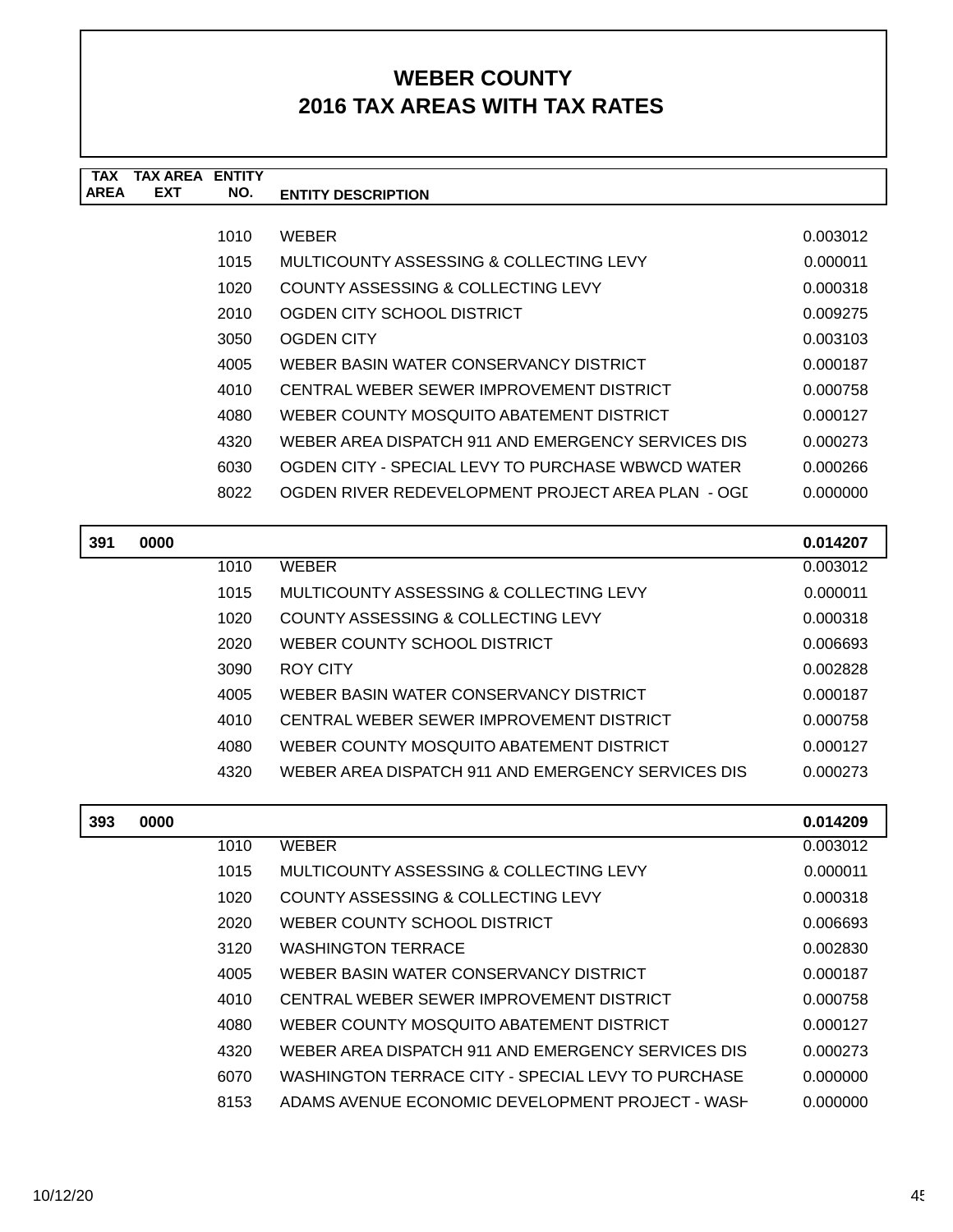### **TAX TAX AREA ENTITY ENTITY DESCRIPTION EXT NO.**

| 395 | 0000 |      |                                                    | 0.013077 |
|-----|------|------|----------------------------------------------------|----------|
|     |      | 1010 | <b>WEBER</b>                                       | 0.003012 |
|     |      | 1015 | MULTICOUNTY ASSESSING & COLLECTING LEVY            | 0.000011 |
|     |      | 1020 | COUNTY ASSESSING & COLLECTING LEVY                 | 0.000318 |
|     |      | 2020 | WEBER COUNTY SCHOOL DISTRICT                       | 0.006693 |
|     |      | 4005 | WEBER BASIN WATER CONSERVANCY DISTRICT             | 0.000187 |
|     |      | 4010 | CENTRAL WEBER SEWER IMPROVEMENT DISTRICT           | 0.000758 |
|     |      | 4080 | WEBER COUNTY MOSQUITO ABATEMENT DISTRICT           | 0.000127 |
|     |      | 4100 | TAYLOR-WEST WEBER WATER IMPROVEMENT DISTRICT       | 0.000000 |
|     |      | 4210 | <b>WEBER FIRE DISTRICT</b>                         | 0.001405 |
|     |      | 4320 | WEBER AREA DISPATCH 911 AND EMERGENCY SERVICES DIS | 0.000273 |
|     |      | 6080 | WEBER FIRE DISTRICT - BOND (est. 1/1/06)           | 0.000139 |
|     |      | 6090 | MUNICIPAL TYPE SERVICES                            | 0.000154 |

| 397 | 0000 |      |                                                    | 0.013467 |
|-----|------|------|----------------------------------------------------|----------|
|     |      | 1010 | <b>WEBER</b>                                       | 0.003012 |
|     |      | 1015 | MULTICOUNTY ASSESSING & COLLECTING LEVY            | 0.000011 |
|     |      | 1020 | COUNTY ASSESSING & COLLECTING LEVY                 | 0.000318 |
|     |      | 2020 | WEBER COUNTY SCHOOL DISTRICT                       | 0.006693 |
|     |      | 3025 | <b>HOOPER</b>                                      | 0.000544 |
|     |      | 4005 | WEBER BASIN WATER CONSERVANCY DISTRICT             | 0.000187 |
|     |      | 4010 | CENTRAL WEBER SEWER IMPROVEMENT DISTRICT           | 0.000758 |
|     |      | 4060 | HOOPER CEMETERY MAINTENANCE DISTRICT               | 0.000000 |
|     |      | 4080 | WEBER COUNTY MOSQUITO ABATEMENT DISTRICT           | 0.000127 |
|     |      | 4100 | TAYLOR-WEST WEBER WATER IMPROVEMENT DISTRICT       | 0.000000 |
|     |      | 4210 | WEBER FIRE DISTRICT                                | 0.001405 |
|     |      | 4320 | WEBER AREA DISPATCH 911 AND EMERGENCY SERVICES DIS | 0.000273 |
|     |      | 6080 | WEBER FIRE DISTRICT - BOND (est. 1/1/06)           | 0.000139 |
|     |      |      |                                                    |          |

| 398 | 0000 |      |                                         | 0.013949 |
|-----|------|------|-----------------------------------------|----------|
|     |      | 1010 | <b>WEBER</b>                            | 0.003012 |
|     |      | 1015 | MULTICOUNTY ASSESSING & COLLECTING LEVY | 0.000011 |
|     |      | 1020 | COUNTY ASSESSING & COLLECTING LEVY      | 0.000318 |
|     |      | 2020 | WEBER COUNTY SCHOOL DISTRICT            | 0.006693 |
|     |      | 3100 | SOUTH OGDEN                             | 0.002570 |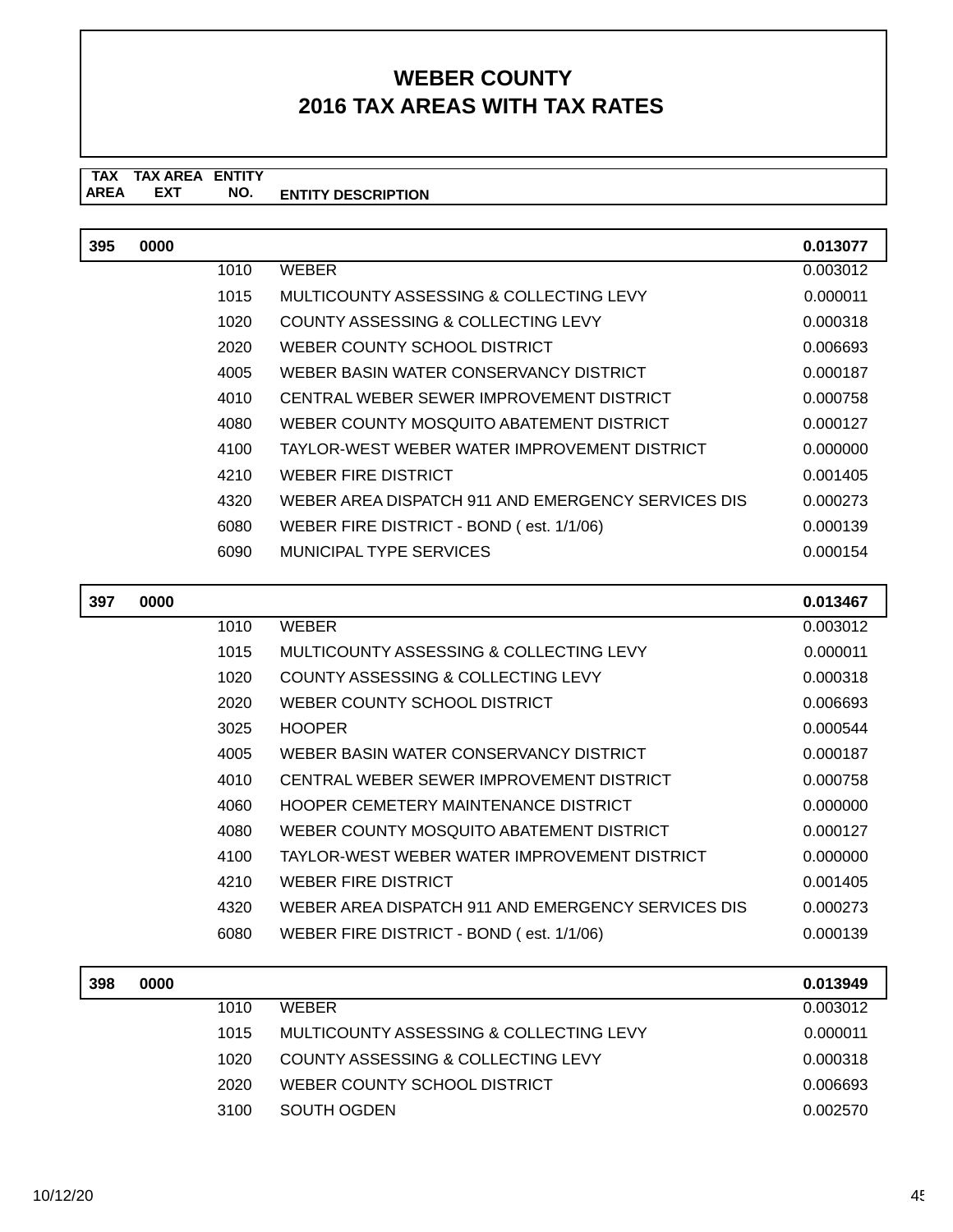| <b>TAX</b><br><b>AREA</b> | <b>TAX AREA ENTITY</b><br>EXT | NO.  | <b>ENTITY DESCRIPTION</b>                          |          |
|---------------------------|-------------------------------|------|----------------------------------------------------|----------|
|                           |                               |      |                                                    |          |
|                           |                               | 4005 | WEBER BASIN WATER CONSERVANCY DISTRICT             | 0.000187 |
|                           |                               | 4010 | CENTRAL WEBER SEWER IMPROVEMENT DISTRICT           | 0.000758 |
|                           |                               | 4080 | WEBER COUNTY MOSQUITO ABATEMENT DISTRICT           | 0.000127 |
|                           |                               | 4320 | WEBER AREA DISPATCH 911 AND EMERGENCY SERVICES DIS | 0.000273 |
|                           |                               | 6050 | SOUTH OGDEN CITY - SPECIAL LEVY TO PURCHASE WBWCD  | 0.000000 |
|                           |                               | 8104 | NORTHWEST AREA REDEVELOPMENT PROJECT - SOUTH OGI   | 0.000000 |
| 399                       | 0000                          |      |                                                    | 0.014834 |
|                           |                               | 1010 | <b>WEBER</b>                                       | 0.003012 |
|                           |                               | 1015 | MULTICOUNTY ASSESSING & COLLECTING LEVY            | 0.000011 |
|                           |                               | 1020 | COUNTY ASSESSING & COLLECTING LEVY                 | 0.000318 |
|                           |                               | 2020 | WEBER COUNTY SCHOOL DISTRICT                       | 0.006693 |
|                           |                               | 3090 | <b>ROY CITY</b>                                    | 0.002828 |
|                           |                               | 4005 | WEBER BASIN WATER CONSERVANCY DISTRICT             | 0.000187 |
|                           |                               | 4015 | NORTH DAVIS SEWER DISTRICT                         | 0.001025 |
|                           |                               | 4070 | BONA VISTA WATER IMPROVEMENT DISTRICT              | 0.000270 |
|                           |                               | 4080 | WEBER COUNTY MOSQUITO ABATEMENT DISTRICT           | 0.000127 |
|                           |                               | 4130 | ROY WATER CONSERVANCY SUBDISTRICT                  | 0.000090 |
|                           |                               | 4220 | WEBER COUNTY SEWER SERVICE AREA #2                 | 0.000000 |
|                           |                               | 4320 | WEBER AREA DISPATCH 911 AND EMERGENCY SERVICES DIS | 0.000273 |
| 400                       | 0000                          |      |                                                    | 0.012385 |
|                           |                               | 1010 | <b>WEBER</b>                                       | 0.003012 |
|                           |                               | 1015 | MULTICOUNTY ASSESSING & COLLECTING LEVY            | 0.000011 |
|                           |                               | 1020 | COUNTY ASSESSING & COLLECTING LEVY                 | 0.000318 |
|                           |                               | 2020 | WEBER COUNTY SCHOOL DISTRICT                       | 0.006693 |
|                           |                               | 4005 | WEBER BASIN WATER CONSERVANCY DISTRICT             | 0.000187 |
|                           |                               | 4080 | WEBER COUNTY MOSQUITO ABATEMENT DISTRICT           | 0.000127 |
|                           |                               | 4090 | EDEN CEMETERY MAINTENANCE DISTRICT                 | 0.000066 |
|                           |                               | 4210 | <b>WEBER FIRE DISTRICT</b>                         | 0.001405 |
|                           |                               | 4300 | PINEVIEW WEST SEWER IMPROVEMENT DISTRICT           | 0.000000 |
|                           |                               | 4320 | WEBER AREA DISPATCH 911 AND EMERGENCY SERVICES DIS | 0.000273 |
|                           |                               | 6080 | WEBER FIRE DISTRICT - BOND (est. 1/1/06)           | 0.000139 |
|                           |                               | 6090 | MUNICIPAL TYPE SERVICES                            | 0.000154 |

| 402 | 0000 | 0.013557 |
|-----|------|----------|
|     |      |          |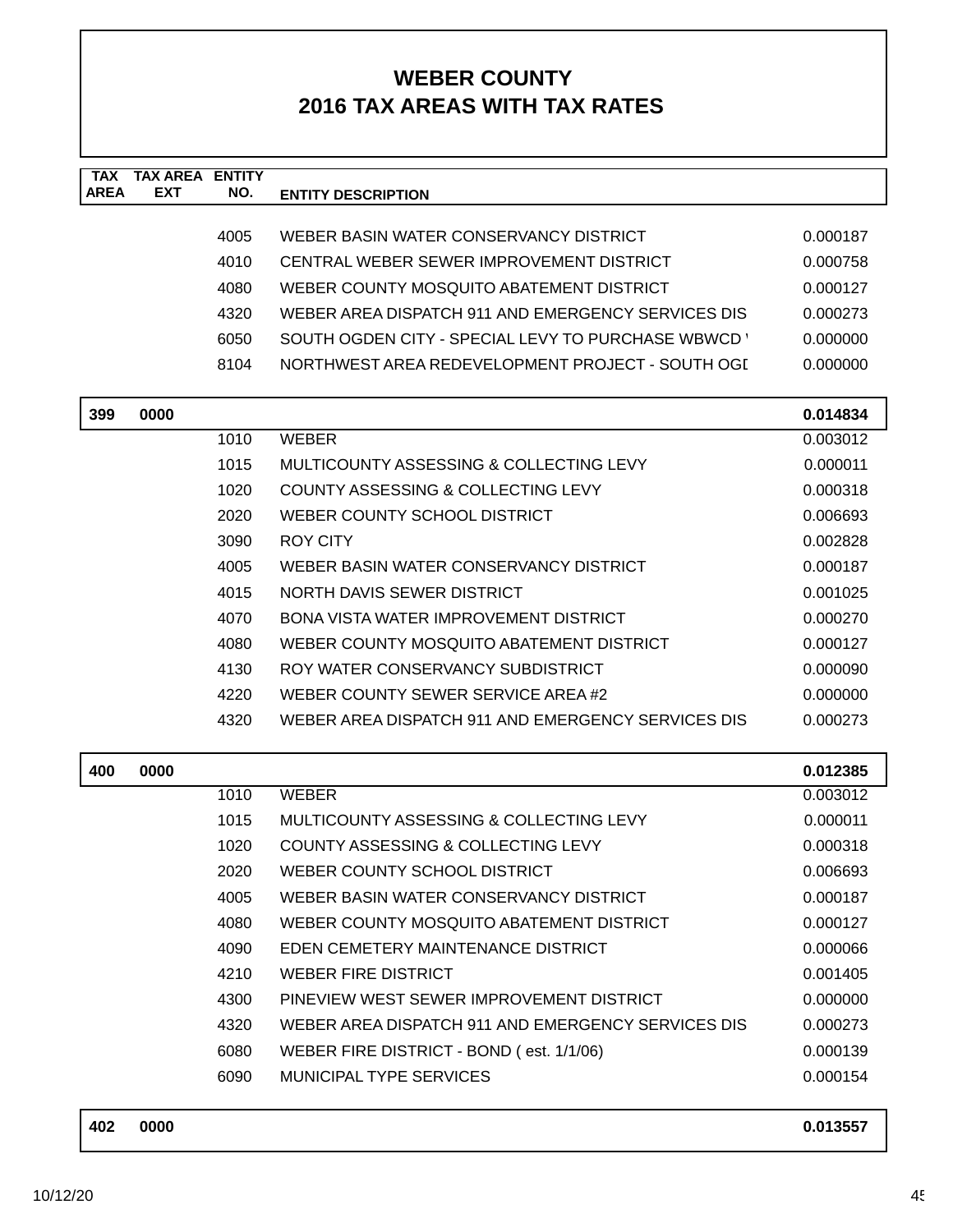| <b>TAX</b>  | TAX AREA   | <b>ENTITY</b> |                                                    |          |
|-------------|------------|---------------|----------------------------------------------------|----------|
| <b>AREA</b> | <b>EXT</b> | NO.           | <b>ENTITY DESCRIPTION</b>                          |          |
|             |            |               |                                                    |          |
|             |            | 1010          | <b>WEBER</b>                                       | 0.003012 |
|             |            | 1015          | MULTICOUNTY ASSESSING & COLLECTING LEVY            | 0.000011 |
|             |            | 1020          | COUNTY ASSESSING & COLLECTING LEVY                 | 0.000318 |
|             |            | 2020          | WEBER COUNTY SCHOOL DISTRICT                       | 0.006693 |
|             |            | 3025          | <b>HOOPER</b>                                      | 0.000544 |
|             |            | 4005          | WEBER BASIN WATER CONSERVANCY DISTRICT             | 0.000187 |
|             |            | 4010          | CENTRAL WEBER SEWER IMPROVEMENT DISTRICT           | 0.000758 |
|             |            | 4060          | HOOPER CEMETERY MAINTENANCE DISTRICT               | 0.000000 |
|             |            | 4080          | WEBER COUNTY MOSQUITO ABATEMENT DISTRICT           | 0.000127 |
|             |            | 4130          | ROY WATER CONSERVANCY SUBDISTRICT                  | 0.000090 |
|             |            | 4210          | WEBER FIRE DISTRICT                                | 0.001405 |
|             |            | 4320          | WEBER AREA DISPATCH 911 AND EMERGENCY SERVICES DIS | 0.000273 |
|             |            | 6080          | WEBER FIRE DISTRICT - BOND (est. 1/1/06)           | 0.000139 |
|             |            |               |                                                    |          |

| 403 | 0000 |      |                                                    | 0.013467 |
|-----|------|------|----------------------------------------------------|----------|
|     |      | 1010 | <b>WEBER</b>                                       | 0.003012 |
|     |      | 1015 | MULTICOUNTY ASSESSING & COLLECTING LEVY            | 0.000011 |
|     |      | 1020 | COUNTY ASSESSING & COLLECTING LEVY                 | 0.000318 |
|     |      | 2020 | WEBER COUNTY SCHOOL DISTRICT                       | 0.006693 |
|     |      | 3025 | <b>HOOPER</b>                                      | 0.000544 |
|     |      | 4005 | WEBER BASIN WATER CONSERVANCY DISTRICT             | 0.000187 |
|     |      | 4010 | CENTRAL WEBER SEWER IMPROVEMENT DISTRICT           | 0.000758 |
|     |      | 4060 | HOOPER CEMETERY MAINTENANCE DISTRICT               | 0.000000 |
|     |      | 4080 | WEBER COUNTY MOSQUITO ABATEMENT DISTRICT           | 0.000127 |
|     |      | 4210 | WEBER FIRE DISTRICT                                | 0.001405 |
|     |      | 4320 | WEBER AREA DISPATCH 911 AND EMERGENCY SERVICES DIS | 0.000273 |
|     |      | 6080 | WEBER FIRE DISTRICT - BOND (est. 1/1/06)           | 0.000139 |
|     |      |      |                                                    |          |

| 404 | 0000 |      |                                          | 0.013926 |
|-----|------|------|------------------------------------------|----------|
|     |      | 1010 | <b>WEBER</b>                             | 0.003012 |
|     |      | 1015 | MULTICOUNTY ASSESSING & COLLECTING LEVY  | 0.000011 |
|     |      | 1020 | COUNTY ASSESSING & COLLECTING LEVY       | 0.000318 |
|     |      | 2020 | WEBER COUNTY SCHOOL DISTRICT             | 0.006693 |
|     |      | 3025 | <b>HOOPER</b>                            | 0.000544 |
|     |      | 4005 | WEBER BASIN WATER CONSERVANCY DISTRICT   | 0.000187 |
|     |      | 4010 | CENTRAL WEBER SEWER IMPROVEMENT DISTRICT | 0.000758 |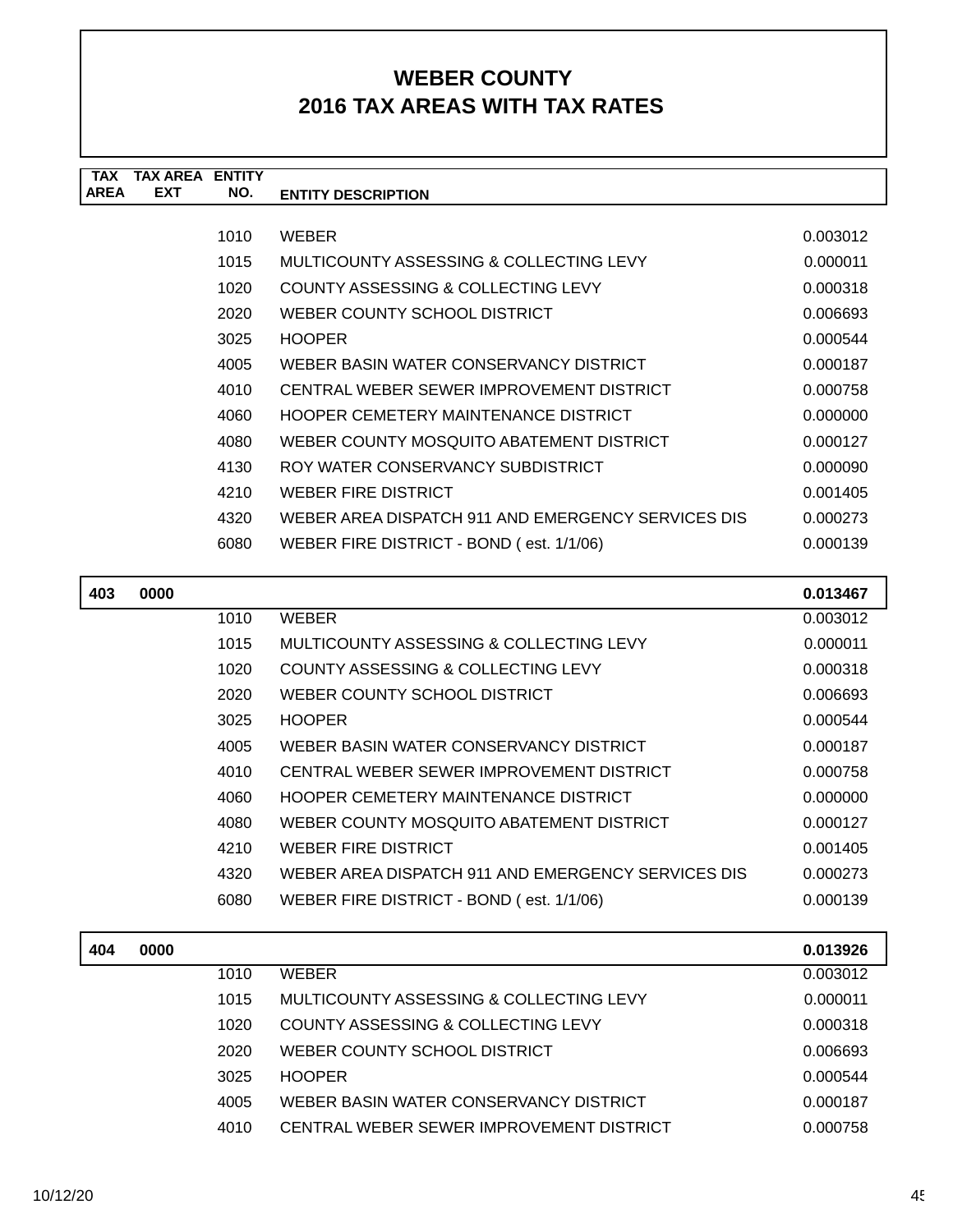| <b>TAX</b>  | <b>TAX AREA</b> | <b>ENTITY</b> |                                                    |                      |
|-------------|-----------------|---------------|----------------------------------------------------|----------------------|
| <b>AREA</b> | <b>EXT</b>      | NO.           | <b>ENTITY DESCRIPTION</b>                          |                      |
|             |                 |               |                                                    |                      |
|             |                 | 4060          | HOOPER CEMETERY MAINTENANCE DISTRICT               | 0.000000             |
|             |                 | 4080          | WEBER COUNTY MOSQUITO ABATEMENT DISTRICT           | 0.000127             |
|             |                 | 4130          | ROY WATER CONSERVANCY SUBDISTRICT                  | 0.000090             |
|             |                 | 4150          | HOOPER WATER IMPROVEMENT DISTRICT                  | 0.000369             |
|             |                 | 4210          | <b>WEBER FIRE DISTRICT</b>                         | 0.001405             |
|             |                 | 4320          | WEBER AREA DISPATCH 911 AND EMERGENCY SERVICES DIS | 0.000273             |
|             |                 | 6080          | WEBER FIRE DISTRICT - BOND (est. 1/1/06)           | 0.000139             |
|             | 0000            |               |                                                    |                      |
| 406         |                 | 1010          | <b>WEBER</b>                                       | 0.017330<br>0.003012 |
|             |                 | 1015          | MULTICOUNTY ASSESSING & COLLECTING LEVY            | 0.000011             |
|             |                 | 1020          | COUNTY ASSESSING & COLLECTING LEVY                 | 0.000318             |
|             |                 | 2010          | OGDEN CITY SCHOOL DISTRICT                         | 0.009275             |
|             |                 | 3050          | <b>OGDEN CITY</b>                                  | 0.003103             |
|             |                 | 4005          | WEBER BASIN WATER CONSERVANCY DISTRICT             | 0.000187             |
|             |                 | 4010          | CENTRAL WEBER SEWER IMPROVEMENT DISTRICT           | 0.000758             |
|             |                 | 4080          | WEBER COUNTY MOSQUITO ABATEMENT DISTRICT           | 0.000127             |
|             |                 | 4320          | WEBER AREA DISPATCH 911 AND EMERGENCY SERVICES DIS | 0.000273             |
|             |                 | 6030          | OGDEN CITY - SPECIAL LEVY TO PURCHASE WBWCD WATER  | 0.000266             |
|             |                 | 8025          | 21ST/22ND STREET REDEVELOPMENT PLAN - OGDEN CITY   | 0.000000             |
|             |                 |               |                                                    |                      |
| 408         | 0000            |               |                                                    | 0.012435             |
|             |                 | 1010          | <b>WEBER</b>                                       | 0.003012             |
|             |                 | 1015          | MULTICOUNTY ASSESSING & COLLECTING LEVY            | 0.000011             |
|             |                 | 1020          | COUNTY ASSESSING & COLLECTING LEVY                 | 0.000318             |
|             |                 | 2020          | WEBER COUNTY SCHOOL DISTRICT                       | 0.006693             |
|             |                 | 3035          | <b>MARRIOTT-SLATERVILLE CITY</b>                   | 0.000000             |
|             |                 | 4005          | WEBER BASIN WATER CONSERVANCY DISTRICT             | 0.000187             |
|             |                 | 4070          | <b>BONA VISTA WATER IMPROVEMENT DISTRICT</b>       | 0.000270             |
|             |                 | 4080          | WEBER COUNTY MOSQUITO ABATEMENT DISTRICT           | 0.000127             |
|             |                 | 4210          | <b>WEBER FIRE DISTRICT</b>                         | 0.001405             |
|             |                 | 4310          | PIONEER SPECIAL SERVICE DISTRICT                   | 0.000000             |
|             |                 | 4320          | WEBER AREA DISPATCH 911 AND EMERGENCY SERVICES DIS | 0.000273             |
|             |                 | 6080          | WEBER FIRE DISTRICT - BOND (est. 1/1/06)           | 0.000139             |
|             |                 |               |                                                    |                      |

| 409 | 0000 | 0.013193 |
|-----|------|----------|
|     |      |          |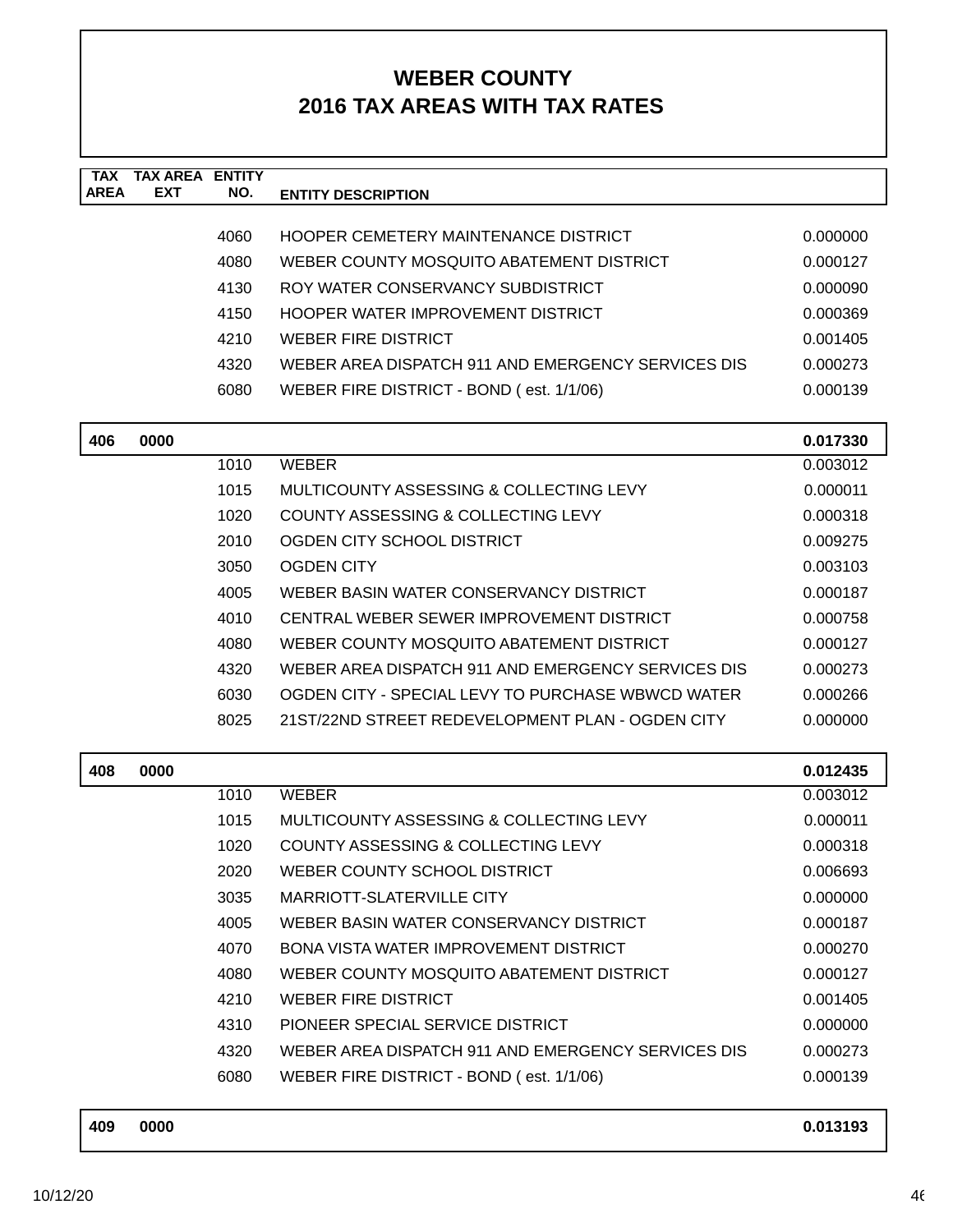| <b>TAX</b>  | <b>TAX AREA ENTITY</b> |       |                                                    |                 |
|-------------|------------------------|-------|----------------------------------------------------|-----------------|
| <b>AREA</b> | <b>EXT</b>             | NO.   | <b>ENTITY DESCRIPTION</b>                          |                 |
|             |                        |       |                                                    |                 |
|             |                        | 1010  | <b>WEBER</b>                                       | 0.003012        |
|             |                        | 1015  | MULTICOUNTY ASSESSING & COLLECTING LEVY            | 0.000011        |
|             |                        | 1020  | COUNTY ASSESSING & COLLECTING LEVY                 | 0.000318        |
|             |                        | 2020  | WEBER COUNTY SCHOOL DISTRICT                       | 0.006693        |
|             |                        | 3035  | MARRIOTT-SLATERVILLE CITY                          | 0.000000        |
|             |                        | 4005  | WEBER BASIN WATER CONSERVANCY DISTRICT             | 0.000187        |
|             |                        | 4010  | CENTRAL WEBER SEWER IMPROVEMENT DISTRICT           | 0.000758        |
|             |                        | 4070  | BONA VISTA WATER IMPROVEMENT DISTRICT              | 0.000270        |
|             |                        | 4080  | WEBER COUNTY MOSQUITO ABATEMENT DISTRICT           | 0.000127        |
|             |                        | 4210  | <b>WEBER FIRE DISTRICT</b>                         | 0.001405        |
|             |                        | 4310  | PIONEER SPECIAL SERVICE DISTRICT                   | 0.000000        |
|             |                        | 4320  | WEBER AREA DISPATCH 911 AND EMERGENCY SERVICES DIS | 0.000273        |
|             |                        | 6080  | WEBER FIRE DISTRICT - BOND (est. 1/1/06)           | 0.000139        |
|             |                        |       |                                                    |                 |
| 411         | 0000                   |       |                                                    | 0.012489        |
|             |                        | 1010  | <b>WEBER</b>                                       | 0.003012        |
|             |                        | 1015  | MULTICOUNTY ASSESSING & COLLECTING LEVY            | 0.000011        |
|             |                        | 1020  | <b>COUNTY ASSESSING &amp; COLLECTING LEVY</b>      | 0.000318        |
|             |                        | 2020  | WEBER COUNTY SCHOOL DISTRICT                       | 0.006693        |
|             |                        | 1005. | <u>MERER RASIN MATER CONSERVANCY DISTRICT</u>      | <u>N NNN AZ</u> |

| -u-u |                                                    | v.vvvvv  |
|------|----------------------------------------------------|----------|
| 4005 | WEBER BASIN WATER CONSERVANCY DISTRICT             | 0.000187 |
| 4080 | WEBER COUNTY MOSQUITO ABATEMENT DISTRICT           | 0.000127 |
| 4110 | DURFEE CREEK SEWER IMPROVEMENT DISTRICT            | 0.000000 |
| 4120 | LIBERTY CEMETERY MAINTENANCE DISTRICT              | 0.000038 |
| 4210 | WEBER FIRE DISTRICT                                | 0.001405 |
| 4240 | WEBER COUNTY SERVICE AREA #5                       | 0.000132 |
| 4320 | WEBER AREA DISPATCH 911 AND EMERGENCY SERVICES DIS | 0.000273 |
| 6080 | WEBER FIRE DISTRICT - BOND (est. 1/1/06)           | 0.000139 |
| 6090 | MUNICIPAL TYPE SERVICES                            | 0.000154 |

| 413 | 0000 |      |                                         | 0.012523 |
|-----|------|------|-----------------------------------------|----------|
|     |      | 1010 | WEBER                                   | 0.003012 |
|     |      | 1015 | MULTICOUNTY ASSESSING & COLLECTING LEVY | 0.000011 |
|     |      | 1020 | COUNTY ASSESSING & COLLECTING LEVY      | 0.000318 |
|     |      | 2020 | WEBER COUNTY SCHOOL DISTRICT            | 0.006693 |
|     |      | 3080 | <b>RIVERDALE</b>                        | 0.001144 |
|     |      | 4005 | WEBER BASIN WATER CONSERVANCY DISTRICT  | 0.000187 |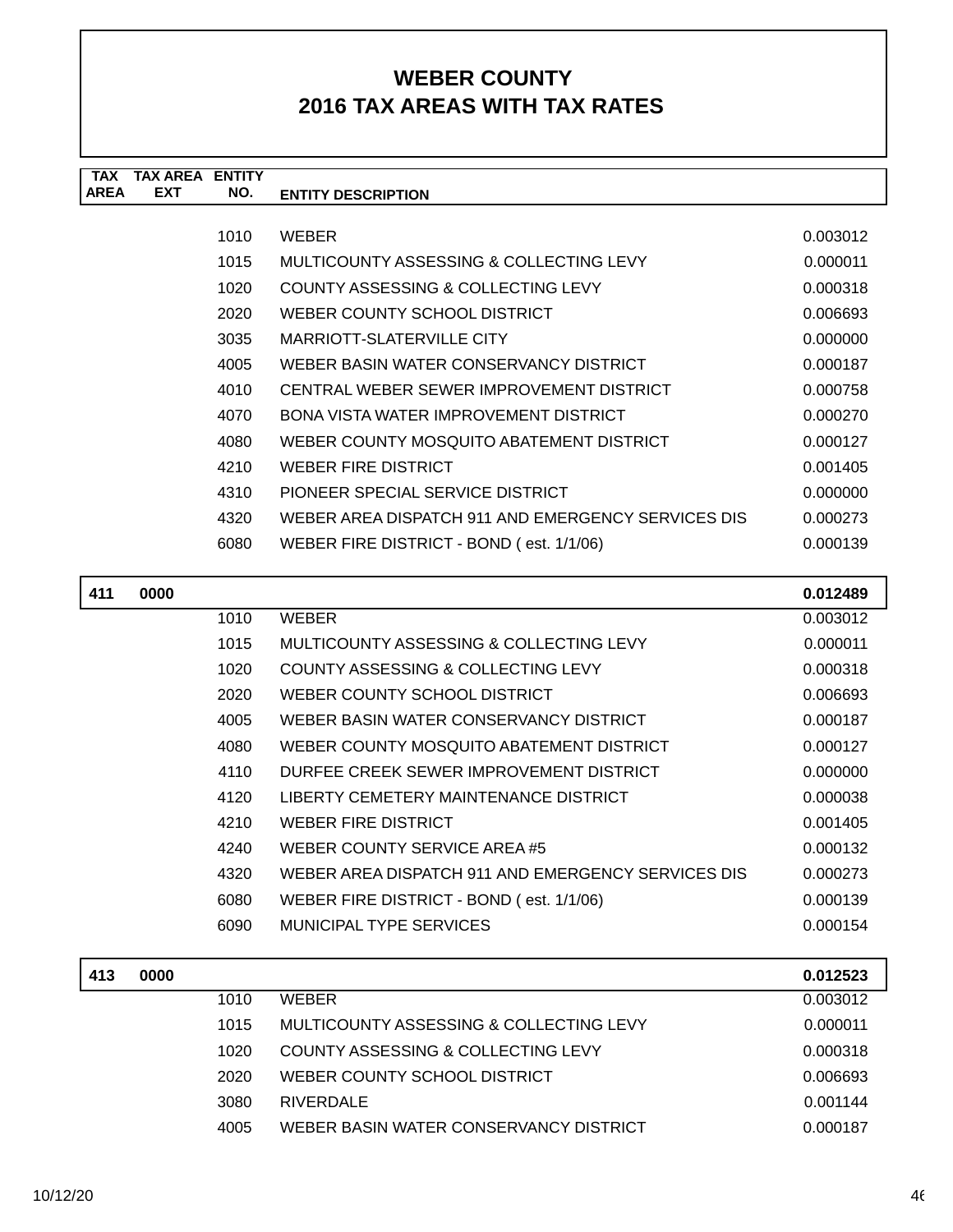| <b>TAX</b><br><b>AREA</b> | <b>TAX AREA ENTITY</b><br><b>EXT</b> | NO.  | <b>ENTITY DESCRIPTION</b>                           |          |
|---------------------------|--------------------------------------|------|-----------------------------------------------------|----------|
|                           |                                      |      |                                                     |          |
|                           |                                      | 4010 | CENTRAL WEBER SEWER IMPROVEMENT DISTRICT            | 0.000758 |
|                           |                                      | 4080 | WEBER COUNTY MOSOUITO ABATEMENT DISTRICT            | 0.000127 |
|                           |                                      | 4320 | WEBER AREA DISPATCH 911 AND EMERGENCY SERVICES DIS  | 0.000273 |
|                           |                                      | 6040 | RIVERDALE CITY - SPECIAL LEVY TO PURCHASE WBWCD WAT | 0.000000 |
|                           |                                      | 8201 | RIVERDALE ROAD NEIGHBORHOOD DEVELOPMENT PLAN - RI   | 0.000000 |
| 416                       | 0000                                 |      |                                                     | 0.013810 |
|                           |                                      | 1010 | <b>WEBER</b>                                        | 0.003012 |
|                           |                                      | 1015 | MULTICOUNTY ASSESSING & COLLECTING LEVY             | 0.000011 |
|                           |                                      | 1020 | COUNTY ASSESSING & COLLECTING LEVY                  | 0.000318 |
|                           |                                      | 2020 | WEBER COUNTY SCHOOL DISTRICT                        | 0.006693 |
|                           |                                      | 3010 | <b>FARR WEST CITY</b>                               | 0.000617 |
|                           |                                      | 4005 | WEBER BASIN WATER CONSERVANCY DISTRICT              | 0.000187 |
|                           |                                      | 4010 | CENTRAL WEBER SEWER IMPROVEMENT DISTRICT            | 0.000758 |
|                           |                                      | 4070 | BONA VISTA WATER IMPROVEMENT DISTRICT               | 0.000270 |
|                           |                                      | 4080 | WEBER COUNTY MOSQUITO ABATEMENT DISTRICT            | 0.000127 |
|                           |                                      | 4210 | <b>WEBER FIRE DISTRICT</b>                          | 0.001405 |
|                           |                                      | 4320 | WEBER AREA DISPATCH 911 AND EMERGENCY SERVICES DIS  | 0.000273 |
|                           |                                      | 6080 | WEBER FIRE DISTRICT - BOND (est. 1/1/06)            | 0.000139 |
|                           |                                      | 9252 | WEBER COUNTY INDUSTRIAL PARK AREA NO. 3             | 0.000000 |
| 417                       | 0000                                 |      |                                                     | 0.013540 |
|                           |                                      | 1010 | <b>WEBER</b>                                        | 0.003012 |
|                           |                                      | 1015 | MULTICOUNTY ASSESSING & COLLECTING LEVY             | 0.000011 |
|                           |                                      | 1020 | <b>COUNTY ASSESSING &amp; COLLECTING LEVY</b>       | 0.000318 |
|                           |                                      | 2020 | WEBER COUNTY SCHOOL DISTRICT                        | 0.006693 |
|                           |                                      | 3010 | <b>FARR WEST CITY</b>                               | 0.000617 |
|                           |                                      | 4005 | WEBER BASIN WATER CONSERVANCY DISTRICT              | 0.000187 |
|                           |                                      | 4010 | CENTRAL WEBER SEWER IMPROVEMENT DISTRICT            | 0.000758 |
|                           |                                      | 4080 | WEBER COUNTY MOSQUITO ABATEMENT DISTRICT            | 0.000127 |
|                           |                                      | 4210 | <b>WEBER FIRE DISTRICT</b>                          | 0.001405 |
|                           |                                      | 4320 | WEBER AREA DISPATCH 911 AND EMERGENCY SERVICES DIS  | 0.000273 |
|                           |                                      | 6080 | WEBER FIRE DISTRICT - BOND (est. 1/1/06)            | 0.000139 |
|                           |                                      | 9001 | WEBER COUNTY INDUSTRIAL PARK AREA NO. 3             | 0.000000 |
|                           |                                      |      |                                                     |          |

| 418 | 0000 | 0.013836 |  |
|-----|------|----------|--|
|     |      |          |  |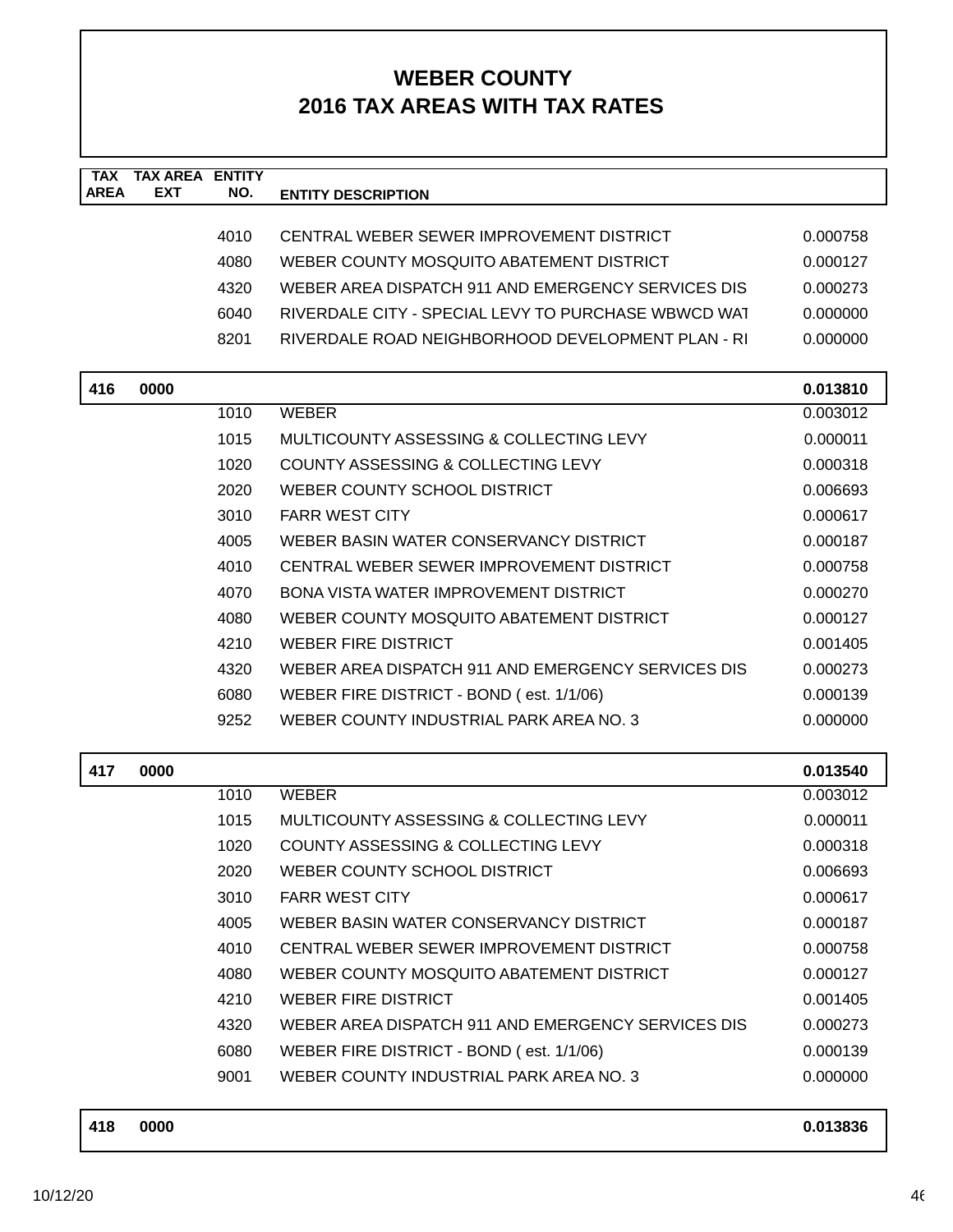| TAX         | TAX AREA   | <b>ENTITY</b> |                                                    |          |
|-------------|------------|---------------|----------------------------------------------------|----------|
| <b>AREA</b> | <b>EXT</b> | NO.           | <b>ENTITY DESCRIPTION</b>                          |          |
|             |            |               |                                                    |          |
|             |            | 1010          | <b>WEBER</b>                                       | 0.003012 |
|             |            | 1015          | MULTICOUNTY ASSESSING & COLLECTING LEVY            | 0.000011 |
|             |            | 1020          | COUNTY ASSESSING & COLLECTING LEVY                 | 0.000318 |
|             |            | 2020          | WEBER COUNTY SCHOOL DISTRICT                       | 0.006693 |
|             |            | 3025          | <b>HOOPER</b>                                      | 0.000544 |
|             |            | 4005          | WEBER BASIN WATER CONSERVANCY DISTRICT             | 0.000187 |
|             |            | 4010          | CENTRAL WEBER SEWER IMPROVEMENT DISTRICT           | 0.000758 |
|             |            | 4060          | HOOPER CEMETERY MAINTENANCE DISTRICT               | 0.000000 |
|             |            | 4080          | WEBER COUNTY MOSQUITO ABATEMENT DISTRICT           | 0.000127 |
|             |            | 4150          | HOOPER WATER IMPROVEMENT DISTRICT                  | 0.000369 |
|             |            | 4210          | <b>WEBER FIRE DISTRICT</b>                         | 0.001405 |
|             |            | 4220          | WEBER COUNTY SEWER SERVICE AREA #2                 | 0.000000 |
|             |            | 4320          | WEBER AREA DISPATCH 911 AND EMERGENCY SERVICES DIS | 0.000273 |
|             |            | 6080          | WEBER FIRE DISTRICT - BOND (est. 1/1/06)           | 0.000139 |
|             |            |               |                                                    |          |
| 419         | 0000       |               |                                                    | 0.012523 |

| 0000 |      |                                                     | 0.012523 |
|------|------|-----------------------------------------------------|----------|
|      | 1010 | <b>WEBER</b>                                        | 0.003012 |
|      | 1015 | MULTICOUNTY ASSESSING & COLLECTING LEVY             | 0.000011 |
|      | 1020 | COUNTY ASSESSING & COLLECTING LEVY                  | 0.000318 |
|      | 2020 | WEBER COUNTY SCHOOL DISTRICT                        | 0.006693 |
|      | 3080 | <b>RIVERDALE</b>                                    | 0.001144 |
|      | 4005 | WEBER BASIN WATER CONSERVANCY DISTRICT              | 0.000187 |
|      | 4010 | CENTRAL WEBER SEWER IMPROVEMENT DISTRICT            | 0.000758 |
|      | 4080 | WEBER COUNTY MOSQUITO ABATEMENT DISTRICT            | 0.000127 |
|      | 4320 | WEBER AREA DISPATCH 911 AND EMERGENCY SERVICES DIS  | 0.000273 |
|      | 6040 | RIVERDALE CITY - SPECIAL LEVY TO PURCHASE WBWCD WAT | 0.000000 |
|      | 8205 | WEST BENCH REVELOPMENT PROJECT AREA PLAN - RIVERD.  | 0.000000 |
|      |      |                                                     |          |

| 420 | 0000 |      |                                          | 0.014348 |
|-----|------|------|------------------------------------------|----------|
|     |      | 1010 | <b>WEBER</b>                             | 0.003012 |
|     |      | 1015 | MULTICOUNTY ASSESSING & COLLECTING LEVY  | 0.000011 |
|     |      | 1020 | COUNTY ASSESSING & COLLECTING LEVY       | 0.000318 |
|     |      | 2020 | WEBER COUNTY SCHOOL DISTRICT             | 0.006693 |
|     |      | 3120 | <b>WASHINGTON TERRACE</b>                | 0.002830 |
|     |      | 4005 | WEBER BASIN WATER CONSERVANCY DISTRICT   | 0.000187 |
|     |      | 4010 | CENTRAL WEBER SEWER IMPROVEMENT DISTRICT | 0.000758 |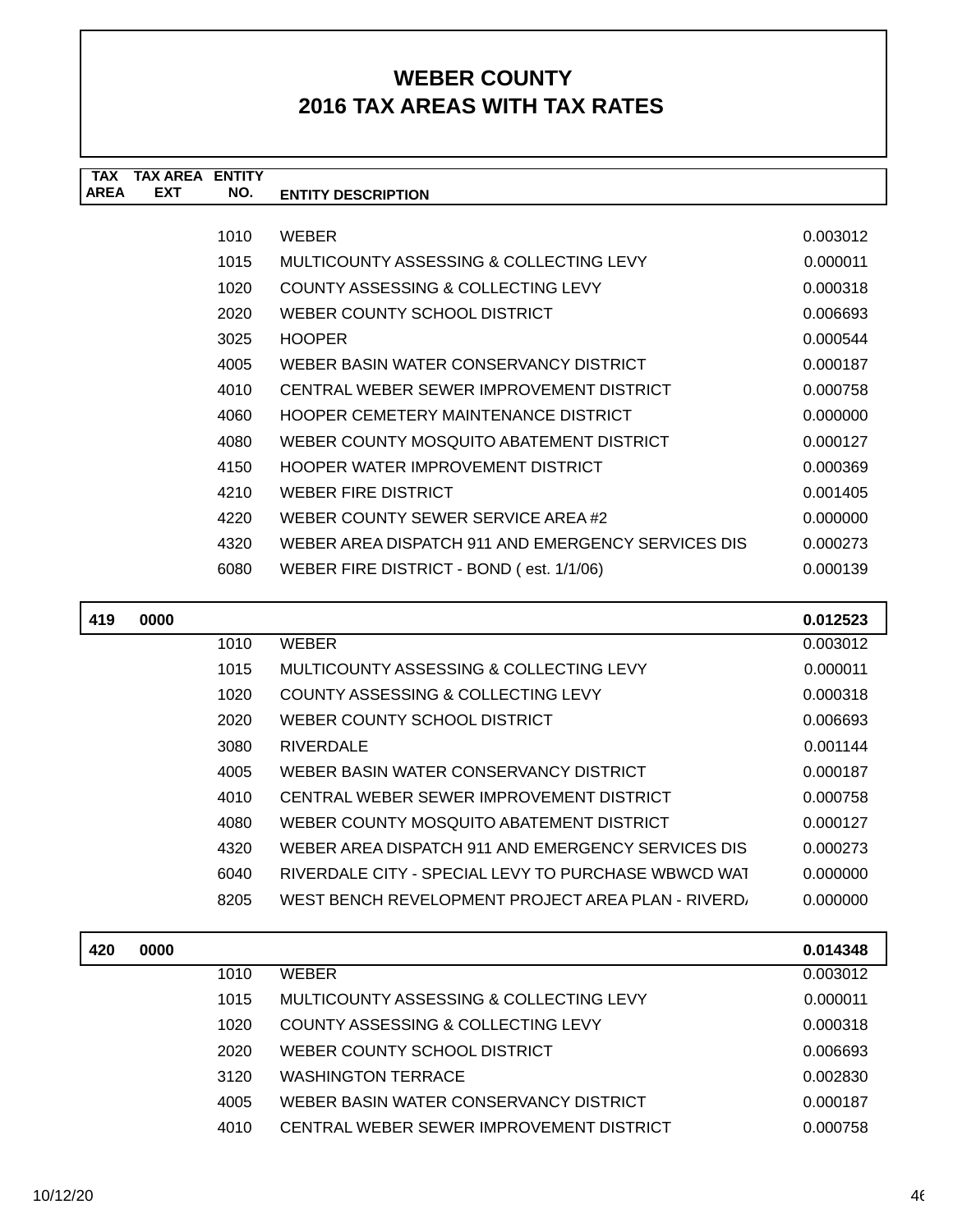| <b>TAX</b><br><b>AREA</b> | <b>TAX AREA ENTITY</b><br><b>EXT</b> | NO.  |                                                     |          |
|---------------------------|--------------------------------------|------|-----------------------------------------------------|----------|
|                           |                                      |      | <b>ENTITY DESCRIPTION</b>                           |          |
|                           |                                      | 4080 | WEBER COUNTY MOSQUITO ABATEMENT DISTRICT            | 0.000127 |
|                           |                                      | 4320 | WEBER AREA DISPATCH 911 AND EMERGENCY SERVICES DIS  | 0.000273 |
|                           |                                      | 6070 | WASHINGTON TERRACE CITY - SPECIAL LEVY TO PURCHASE  | 0.000000 |
|                           |                                      | 6080 | WEBER FIRE DISTRICT - BOND (est. 1/1/06)            | 0.000139 |
|                           |                                      |      |                                                     |          |
| 421                       | 0000                                 |      |                                                     | 0.012240 |
|                           |                                      | 1010 | <b>WEBER</b>                                        | 0.003012 |
|                           |                                      | 1015 | MULTICOUNTY ASSESSING & COLLECTING LEVY             | 0.000011 |
|                           |                                      | 1020 | COUNTY ASSESSING & COLLECTING LEVY                  | 0.000318 |
|                           |                                      | 2020 | WEBER COUNTY SCHOOL DISTRICT                        | 0.006693 |
|                           |                                      | 3130 | <b>WEST HAVEN</b>                                   | 0.000000 |
|                           |                                      | 4005 | WEBER BASIN WATER CONSERVANCY DISTRICT              | 0.000187 |
|                           |                                      | 4040 | WEST WEBER-TAYLOR CEMETERY MAINTENANCE DISTRICT     | 0.000075 |
|                           |                                      | 4080 | WEBER COUNTY MOSQUITO ABATEMENT DISTRICT            | 0.000127 |
|                           |                                      | 4100 | TAYLOR-WEST WEBER WATER IMPROVEMENT DISTRICT        | 0.000000 |
|                           |                                      | 4210 | <b>WEBER FIRE DISTRICT</b>                          | 0.001405 |
|                           |                                      | 4285 | WEST HAVEN WASTE WATER SPECIAL SERVICE DISTRICT     | 0.000000 |
|                           |                                      | 4320 | WEBER AREA DISPATCH 911 AND EMERGENCY SERVICES DIS  | 0.000273 |
|                           |                                      | 6080 | WEBER FIRE DISTRICT - BOND (est. 1/1/06)            | 0.000139 |
| 422                       | 0000                                 |      |                                                     | 0.012523 |
|                           |                                      | 1010 | <b>WEBER</b>                                        | 0.003012 |
|                           |                                      | 1015 | MULTICOUNTY ASSESSING & COLLECTING LEVY             | 0.000011 |
|                           |                                      | 1020 | COUNTY ASSESSING & COLLECTING LEVY                  | 0.000318 |
|                           |                                      | 2020 | WEBER COUNTY SCHOOL DISTRICT                        | 0.006693 |
|                           |                                      | 3080 | <b>RIVERDALE</b>                                    | 0.001144 |
|                           |                                      | 4005 | WEBER BASIN WATER CONSERVANCY DISTRICT              | 0.000187 |
|                           |                                      | 4010 | CENTRAL WEBER SEWER IMPROVEMENT DISTRICT            | 0.000758 |
|                           |                                      | 4080 | WEBER COUNTY MOSQUITO ABATEMENT DISTRICT            | 0.000127 |
|                           |                                      | 4320 | WEBER AREA DISPATCH 911 AND EMERGENCY SERVICES DIS  | 0.000273 |
|                           |                                      | 6040 | RIVERDALE CITY - SPECIAL LEVY TO PURCHASE WBWCD WAT | 0.000000 |
|                           |                                      | 8206 | 550 WEST REDEVELOPMENT AREA PROJECT AREA - RIVERDA  | 0.000000 |
| 426                       | 0000                                 |      |                                                     | 0.018065 |
|                           |                                      | 1010 | <b>WEBER</b>                                        | 0.003012 |
|                           |                                      | 1015 | MULTICOUNTY ASSESSING & COLLECTING LEVY             | 0.000011 |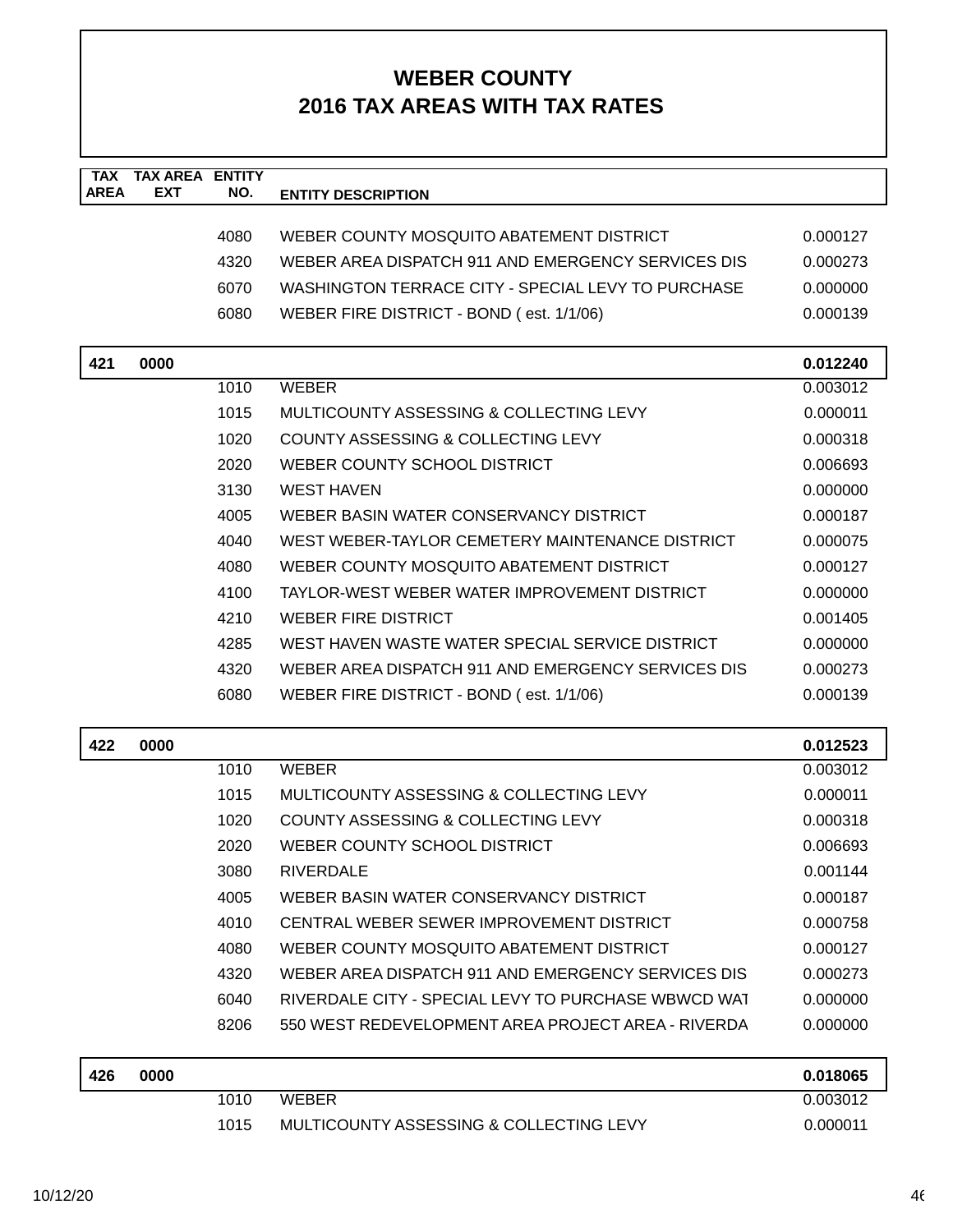| <b>TAX</b><br><b>AREA</b> | <b>TAX AREA</b><br><b>EXT</b> | <b>ENTITY</b><br>NO. | <b>ENTITY DESCRIPTION</b>                          |          |
|---------------------------|-------------------------------|----------------------|----------------------------------------------------|----------|
|                           |                               |                      |                                                    |          |
|                           |                               | 1020                 | COUNTY ASSESSING & COLLECTING LEVY                 | 0.000318 |
|                           |                               | 2010                 | OGDEN CITY SCHOOL DISTRICT                         | 0.009275 |
|                           |                               | 3050                 | <b>OGDEN CITY</b>                                  | 0.003103 |
|                           |                               | 4005                 | WEBER BASIN WATER CONSERVANCY DISTRICT             | 0.000187 |
|                           |                               | 4010                 | CENTRAL WEBER SEWER IMPROVEMENT DISTRICT           | 0.000758 |
|                           |                               | 4080                 | WEBER COUNTY MOSQUITO ABATEMENT DISTRICT           | 0.000127 |
|                           |                               | 4140                 | UINTAH HIGHLANDS WATER AND SEWER IMPROVEMENT DIST  | 0.000735 |
|                           |                               | 4320                 | WEBER AREA DISPATCH 911 AND EMERGENCY SERVICES DIS | 0.000273 |
|                           |                               | 6030                 | OGDEN CITY - SPECIAL LEVY TO PURCHASE WBWCD WATER  | 0.000266 |
| 429                       | 0000                          |                      |                                                    | 0.013041 |
|                           |                               | 1010                 | <b>WEBER</b>                                       | 0.003012 |
|                           |                               | 1015                 | MULTICOUNTY ASSESSING & COLLECTING LEVY            | 0.000011 |
|                           |                               | 1020                 | COUNTY ASSESSING & COLLECTING LEVY                 | 0.000318 |
|                           |                               | 2020                 | WEBER COUNTY SCHOOL DISTRICT                       | 0.006693 |
|                           |                               | 3070                 | <b>PLEASANT VIEW</b>                               | 0.001188 |
|                           |                               | 4005                 | WEBER BASIN WATER CONSERVANCY DISTRICT             | 0.000187 |
|                           |                               | 4080                 | WEBER COUNTY MOSQUITO ABATEMENT DISTRICT           | 0.000127 |
|                           |                               | 4320                 | WEBER AREA DISPATCH 911 AND EMERGENCY SERVICES DIS | 0.000273 |
|                           |                               | 4330                 | NORTH VIEW FIRE DISTRICT                           | 0.001232 |
|                           |                               | 9005                 | PLEASANT VIEW BUSSINESS PARK                       | 0.000000 |
| 430                       | 0000                          |                      |                                                    | 0.014143 |
|                           |                               | 1010                 | <b>WEBER</b>                                       | 0.003012 |
|                           |                               | 1015                 | <b>MULTICOUNTY ASSESSING &amp; COLLECTING LEVY</b> | 0.000011 |
|                           |                               | 1020                 | COUNTY ASSESSING & COLLECTING LEVY                 | 0.000318 |
|                           |                               | 2020                 | WEBER COUNTY SCHOOL DISTRICT                       | 0.006693 |
|                           |                               | 3070                 | <b>PLEASANT VIEW</b>                               | 0.001188 |
|                           |                               | 4005                 | WEBER BASIN WATER CONSERVANCY DISTRICT             | 0.000187 |
|                           |                               | 4010                 | CENTRAL WEBER SEWER IMPROVEMENT DISTRICT           | 0.000758 |
|                           |                               | 4020                 | <b>BEN LOMOND CEMETERY MAINTENANCE DISTRICT</b>    | 0.000074 |
|                           |                               | 4070                 | BONA VISTA WATER IMPROVEMENT DISTRICT              | 0.000270 |
|                           |                               | 4080                 | WEBER COUNTY MOSQUITO ABATEMENT DISTRICT           | 0.000127 |
|                           |                               | 4320                 | WEBER AREA DISPATCH 911 AND EMERGENCY SERVICES DIS | 0.000273 |
|                           |                               | 4330                 | NORTH VIEW FIRE DISTRICT                           | 0.001232 |
|                           |                               | 8400                 | PLEASANT VIEW BUSINESS PARK - PLEASANT VIEW        | 0.000000 |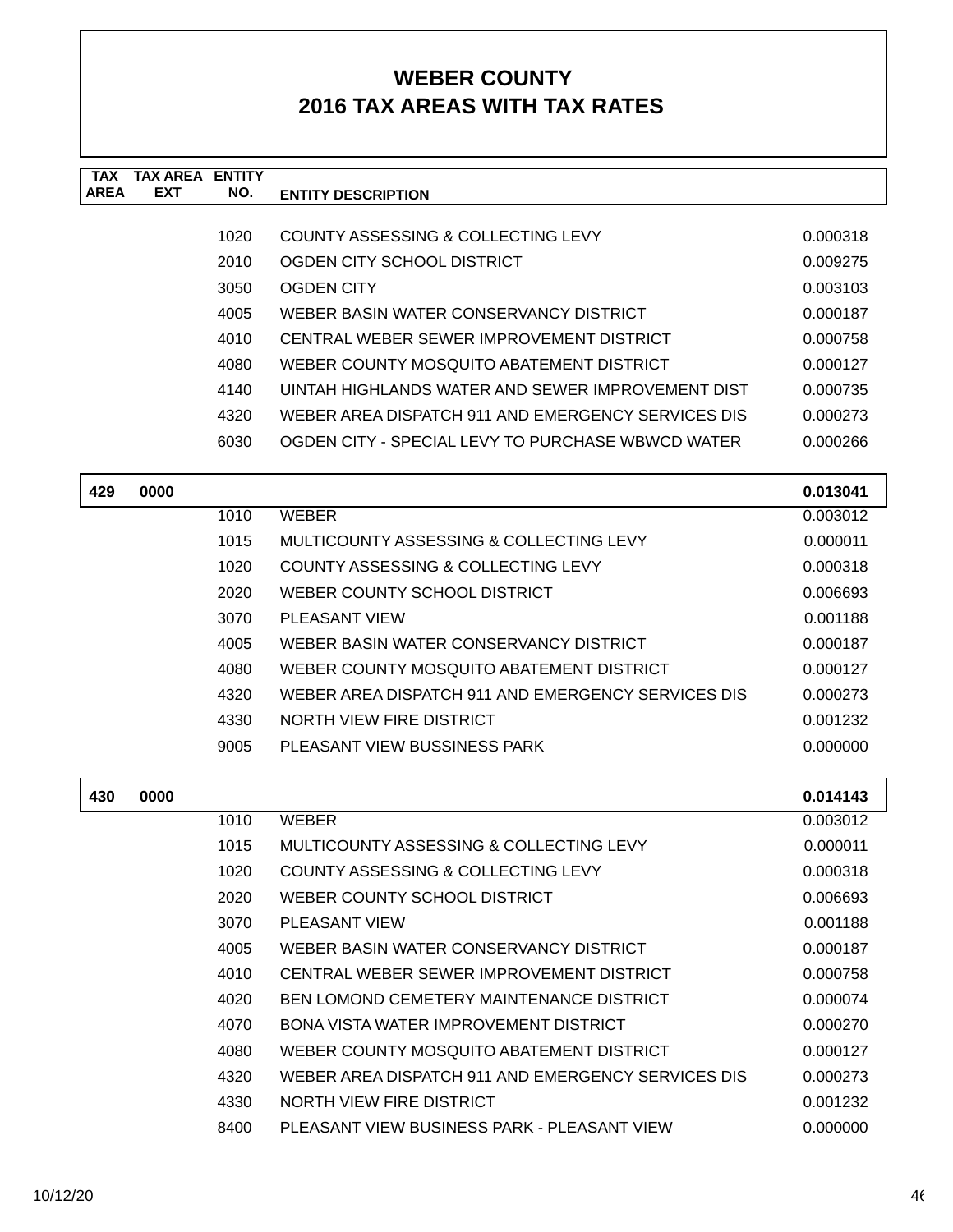### **TAX TAX AREA ENTITY ENTITY DESCRIPTION EXT NO.**

| 431 | 0000 |      |                                                    | 0.013347 |
|-----|------|------|----------------------------------------------------|----------|
|     |      | 1010 | <b>WEBER</b>                                       | 0.003012 |
|     |      | 1015 | MULTICOUNTY ASSESSING & COLLECTING LEVY            | 0.000011 |
|     |      | 1020 | COUNTY ASSESSING & COLLECTING LEVY                 | 0.000318 |
|     |      | 2020 | WEBER COUNTY SCHOOL DISTRICT                       | 0.006693 |
|     |      | 4005 | WEBER BASIN WATER CONSERVANCY DISTRICT             | 0.000187 |
|     |      | 4010 | CENTRAL WEBER SEWER IMPROVEMENT DISTRICT           | 0.000758 |
|     |      | 4070 | BONA VISTA WATER IMPROVEMENT DISTRICT              | 0.000270 |
|     |      | 4080 | WEBER COUNTY MOSQUITO ABATEMENT DISTRICT           | 0.000127 |
|     |      | 4210 | WEBER FIRE DISTRICT                                | 0.001405 |
|     |      | 4320 | WEBER AREA DISPATCH 911 AND EMERGENCY SERVICES DIS | 0.000273 |
|     |      | 6080 | WEBER FIRE DISTRICT - BOND (est. 1/1/06)           | 0.000139 |
|     |      | 6090 | MUNICIPAL TYPE SERVICES                            | 0.000154 |
|     |      | 8253 | KIMBERLY-CLARK ECONOMIC DEVELOPMENT AREA           | 0.000000 |
|     |      |      |                                                    |          |

| 432 | 0000 |      |                                                    | 0.017469 |
|-----|------|------|----------------------------------------------------|----------|
|     |      | 1010 | <b>WEBER</b>                                       | 0.003012 |
|     |      | 1015 | MULTICOUNTY ASSESSING & COLLECTING LEVY            | 0.000011 |
|     |      | 1020 | COUNTY ASSESSING & COLLECTING LEVY                 | 0.000318 |
|     |      | 2010 | OGDEN CITY SCHOOL DISTRICT                         | 0.009275 |
|     |      | 3050 | OGDEN CITY                                         | 0.003103 |
|     |      | 4005 | WEBER BASIN WATER CONSERVANCY DISTRICT             | 0.000187 |
|     |      | 4010 | CENTRAL WEBER SEWER IMPROVEMENT DISTRICT           | 0.000758 |
|     |      | 4080 | WEBER COUNTY MOSOUITO ABATEMENT DISTRICT           | 0.000127 |
|     |      | 4320 | WEBER AREA DISPATCH 911 AND EMERGENCY SERVICES DIS | 0.000273 |
|     |      | 6030 | OGDEN CITY - SPECIAL LEVY TO PURCHASE WBWCD WATER  | 0.000266 |
|     |      | 6080 | WEBER FIRE DISTRICT - BOND (est. 1/1/06)           | 0.000139 |
|     |      |      |                                                    |          |

| 433 | 0000 |      |                                         | 0.014208 |
|-----|------|------|-----------------------------------------|----------|
|     |      | 1010 | <b>WEBER</b>                            | 0.003012 |
|     |      | 1015 | MULTICOUNTY ASSESSING & COLLECTING LEVY | 0.000011 |
|     |      | 1020 | COUNTY ASSESSING & COLLECTING LEVY      | 0.000318 |
|     |      | 2020 | WEBER COUNTY SCHOOL DISTRICT            | 0.006693 |
|     |      | 3040 | NORTH OGDEN CITY                        | 0.001384 |
|     |      | 4005 | WEBER BASIN WATER CONSERVANCY DISTRICT  | 0.000187 |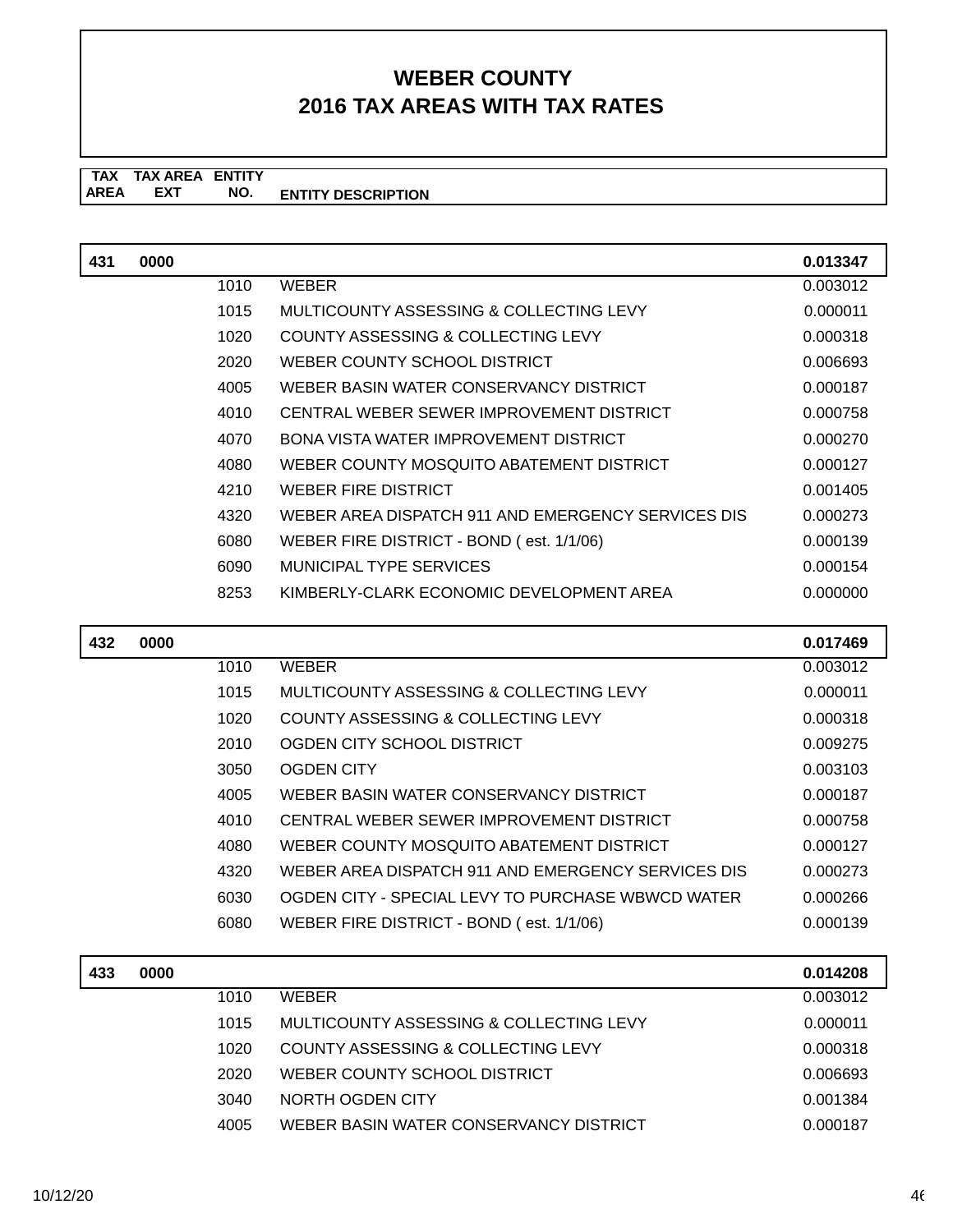| <b>TAX</b><br><b>AREA</b> | <b>TAX AREA ENTITY</b><br><b>EXT</b> | NO.  | <b>ENTITY DESCRIPTION</b>                          |          |
|---------------------------|--------------------------------------|------|----------------------------------------------------|----------|
|                           |                                      |      |                                                    |          |
|                           |                                      | 4010 | CENTRAL WEBER SEWER IMPROVEMENT DISTRICT           | 0.000758 |
|                           |                                      | 4020 | BEN LOMOND CEMETERY MAINTENANCE DISTRICT           | 0.000074 |
|                           |                                      | 4080 | WEBER COUNTY MOSQUITO ABATEMENT DISTRICT           | 0.000127 |
|                           |                                      | 4320 | WEBER AREA DISPATCH 911 AND EMERGENCY SERVICES DIS | 0.000273 |
|                           |                                      | 4330 | NORTH VIEW FIRE DISTRICT                           | 0.001232 |
|                           |                                      | 6080 | WEBER FIRE DISTRICT - BOND (est. 1/1/06)           | 0.000139 |
| 434                       | 0000                                 |      |                                                    | 0.011568 |
|                           |                                      | 1010 | <b>WEBER</b>                                       | 0.003012 |
|                           |                                      | 1015 | MULTICOUNTY ASSESSING & COLLECTING LEVY            | 0.000011 |
|                           |                                      | 1020 | COUNTY ASSESSING & COLLECTING LEVY                 | 0.000318 |
|                           |                                      | 2020 | WEBER COUNTY SCHOOL DISTRICT                       | 0.006693 |
|                           |                                      | 3060 | <b>PLAIN CITY</b>                                  | 0.000463 |
|                           |                                      | 4005 | WEBER BASIN WATER CONSERVANCY DISTRICT             | 0.000187 |
|                           |                                      | 4030 | PLAIN CITY CEMETERY MAINTENANCE DISTRICT           | 0.000075 |
|                           |                                      | 4070 | <b>BONA VISTA WATER IMPROVEMENT DISTRICT</b>       | 0.000270 |
|                           |                                      | 4080 | WEBER COUNTY MOSQUITO ABATEMENT DISTRICT           | 0.000127 |
|                           |                                      | 4320 | WEBER AREA DISPATCH 911 AND EMERGENCY SERVICES DIS | 0.000273 |
|                           |                                      | 6080 | WEBER FIRE DISTRICT - BOND (est. 1/1/06)           | 0.000139 |
| 435                       | 0000                                 |      |                                                    | 0.011298 |
|                           |                                      | 1010 | <b>WEBER</b>                                       | 0.003012 |
|                           |                                      | 1015 | MULTICOUNTY ASSESSING & COLLECTING LEVY            | 0.000011 |
|                           |                                      | 1020 | COUNTY ASSESSING & COLLECTING LEVY                 | 0.000318 |
|                           |                                      | 2020 | WEBER COUNTY SCHOOL DISTRICT                       | 0.006693 |
|                           |                                      | 3060 | <b>PLAIN CITY</b>                                  | 0.000463 |
|                           |                                      | 4005 | WEBER BASIN WATER CONSERVANCY DISTRICT             | 0.000187 |
|                           |                                      | 4030 | PLAIN CITY CEMETERY MAINTENANCE DISTRICT           | 0.000075 |
|                           |                                      | 4080 | WEBER COUNTY MOSQUITO ABATEMENT DISTRICT           | 0.000127 |
|                           |                                      | 4320 | WEBER AREA DISPATCH 911 AND EMERGENCY SERVICES DIS | 0.000273 |
|                           |                                      | 6080 | WEBER FIRE DISTRICT - BOND (est. 1/1/06)           | 0.000139 |
| 436                       | 0000                                 |      |                                                    | 0.013947 |
|                           |                                      | 1010 | <b>WEBER</b>                                       | 0.003012 |
|                           |                                      | 1015 | MULTICOUNTY ASSESSING & COLLECTING LEVY            | 0.000011 |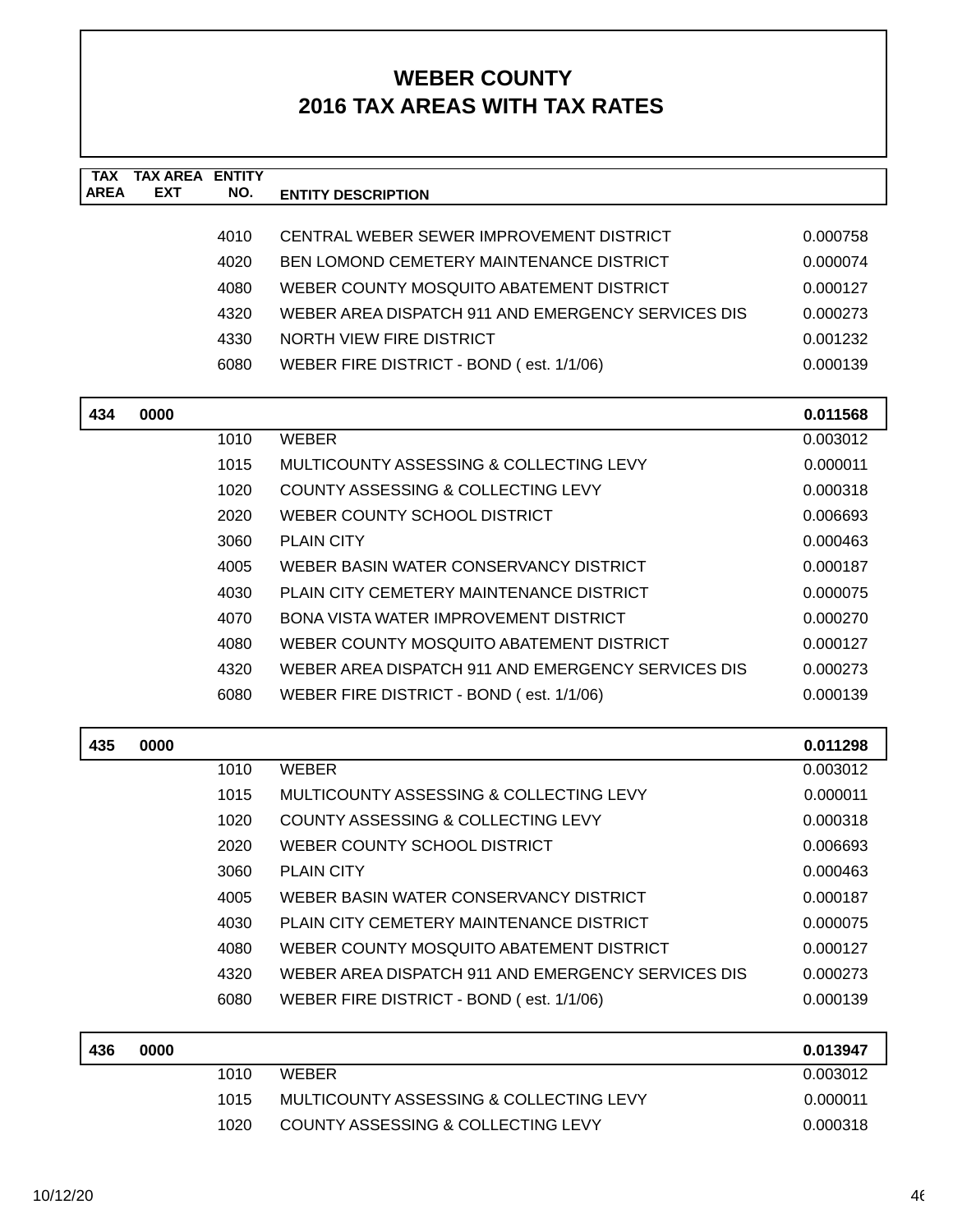| <b>TAX</b><br><b>AREA</b> | <b>TAX AREA</b><br><b>EXT</b> | <b>ENTITY</b><br>NO. | <b>ENTITY DESCRIPTION</b>                          |          |
|---------------------------|-------------------------------|----------------------|----------------------------------------------------|----------|
|                           |                               |                      |                                                    |          |
|                           |                               | 2020                 | WEBER COUNTY SCHOOL DISTRICT                       | 0.006693 |
|                           |                               | 3020                 | <b>HARRISVILLE</b>                                 | 0.001123 |
|                           |                               | 4005                 | WEBER BASIN WATER CONSERVANCY DISTRICT             | 0.000187 |
|                           |                               | 4010                 | CENTRAL WEBER SEWER IMPROVEMENT DISTRICT           | 0.000758 |
|                           |                               | 4020                 | BEN LOMOND CEMETERY MAINTENANCE DISTRICT           | 0.000074 |
|                           |                               | 4080                 | WEBER COUNTY MOSQUITO ABATEMENT DISTRICT           | 0.000127 |
|                           |                               | 4320                 | WEBER AREA DISPATCH 911 AND EMERGENCY SERVICES DIS | 0.000273 |
|                           |                               | 4330                 | NORTH VIEW FIRE DISTRICT                           | 0.001232 |
|                           |                               | 6080                 | WEBER FIRE DISTRICT - BOND (est. 1/1/06)           | 0.000139 |
|                           |                               |                      |                                                    |          |
| 438                       | 0000                          |                      |                                                    | 0.011705 |
|                           |                               | 1010                 | <b>WEBER</b>                                       | 0.003012 |
|                           |                               | 1015                 | MULTICOUNTY ASSESSING & COLLECTING LEVY            | 0.000011 |
|                           |                               | 1020                 | COUNTY ASSESSING & COLLECTING LEVY                 | 0.000318 |
|                           |                               | 2020                 | WEBER COUNTY SCHOOL DISTRICT                       | 0.006693 |
|                           |                               | 3110                 | <b>UINTAH</b>                                      | 0.000945 |
|                           |                               | 4005                 | WEBER BASIN WATER CONSERVANCY DISTRICT             | 0.000187 |
|                           |                               | 4080                 | WEBER COUNTY MOSQUITO ABATEMENT DISTRICT           | 0.000127 |
|                           |                               | 4320                 | WEBER AREA DISPATCH 911 AND EMERGENCY SERVICES DIS | 0.000273 |
|                           |                               | 6060                 | UINTAH TOWN - SPECIAL LEVY TO PURCHASE WBWCD WATEF | 0.000000 |
|                           |                               | 6080                 | WEBER FIRE DISTRICT - BOND (est. 1/1/06)           | 0.000139 |
| 439                       | 0000                          |                      |                                                    | 0.015072 |
|                           |                               | 1010                 | <b>WEBER</b>                                       | 0.003012 |
|                           |                               | 1015                 | MULTICOUNTY ASSESSING & COLLECTING LEVY            | 0.000011 |
|                           |                               | 1020                 | COUNTY ASSESSING & COLLECTING LEVY                 | 0.000318 |
|                           |                               | 2020                 | WEBER COUNTY SCHOOL DISTRICT                       | 0.006693 |
|                           |                               | 3090                 | ROY CITY                                           | 0.002828 |
|                           |                               | 4005                 | WEBER BASIN WATER CONSERVANCY DISTRICT             | 0.000187 |
|                           |                               | 4015                 | NORTH DAVIS SEWER DISTRICT                         | 0.001025 |
|                           |                               | 4080                 | WEBER COUNTY MOSQUITO ABATEMENT DISTRICT           | 0.000127 |
|                           |                               | 4130                 | ROY WATER CONSERVANCY SUBDISTRICT                  | 0.000090 |
|                           |                               | 4150                 | HOOPER WATER IMPROVEMENT DISTRICT                  | 0.000369 |
|                           |                               | 4320                 | WEBER AREA DISPATCH 911 AND EMERGENCY SERVICES DIS | 0.000273 |
|                           |                               | 6080                 | WEBER FIRE DISTRICT - BOND (est. 1/1/06)           | 0.000139 |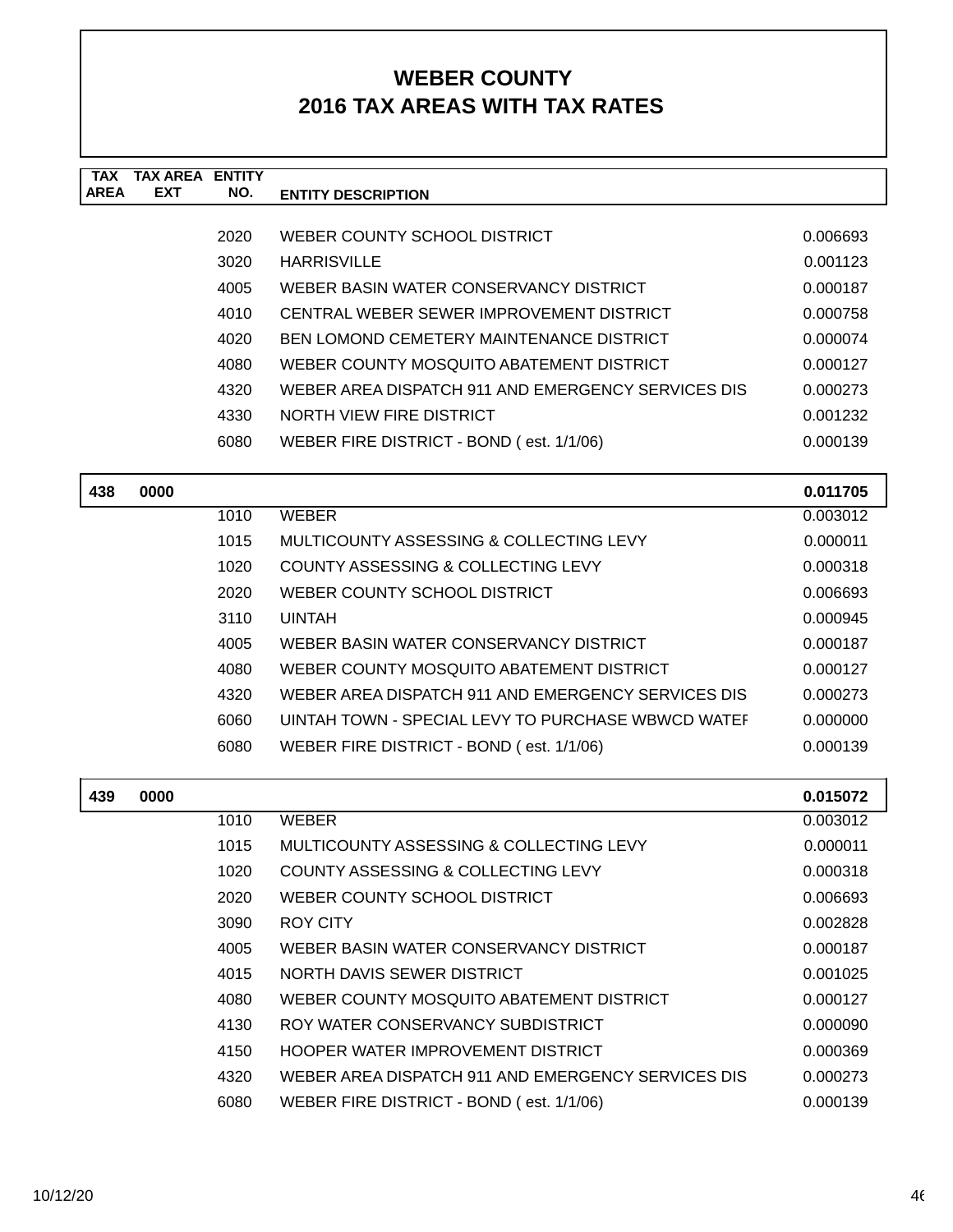| 440 | 0000 |      |                                                    | 0.014217 |
|-----|------|------|----------------------------------------------------|----------|
|     |      | 1010 | <b>WEBER</b>                                       | 0.003012 |
|     |      | 1015 | MULTICOUNTY ASSESSING & COLLECTING LEVY            | 0.000011 |
|     |      | 1020 | COUNTY ASSESSING & COLLECTING LEVY                 | 0.000318 |
|     |      | 2020 | WEBER COUNTY SCHOOL DISTRICT                       | 0.006693 |
|     |      | 3020 | <b>HARRISVILLE</b>                                 | 0.001123 |
|     |      | 4005 | WEBER BASIN WATER CONSERVANCY DISTRICT             | 0.000187 |
|     |      | 4010 | CENTRAL WEBER SEWER IMPROVEMENT DISTRICT           | 0.000758 |
|     |      | 4020 | BEN LOMOND CEMETERY MAINTENANCE DISTRICT           | 0.000074 |
|     |      | 4070 | BONA VISTA WATER IMPROVEMENT DISTRICT              | 0.000270 |
|     |      | 4080 | WEBER COUNTY MOSQUITO ABATEMENT DISTRICT           | 0.000127 |
|     |      | 4320 | WEBER AREA DISPATCH 911 AND EMERGENCY SERVICES DIS | 0.000273 |
|     |      | 4330 | <b>NORTH VIEW FIRE DISTRICT</b>                    | 0.001232 |
|     |      | 6080 | WEBER FIRE DISTRICT - BOND (est. 1/1/06)           | 0.000139 |
|     |      |      |                                                    |          |

| 441 | 0000 |      |                                                    | 0.012790 |
|-----|------|------|----------------------------------------------------|----------|
|     |      | 1010 | WEBER                                              | 0.003012 |
|     |      | 1015 | MULTICOUNTY ASSESSING & COLLECTING LEVY            | 0.000011 |
|     |      | 1020 | COUNTY ASSESSING & COLLECTING LEVY                 | 0.000318 |
|     |      | 2020 | WEBER COUNTY SCHOOL DISTRICT                       | 0.006693 |
|     |      | 4005 | WEBER BASIN WATER CONSERVANCY DISTRICT             | 0.000187 |
|     |      | 4050 | WARREN-WEST WARREN CEMETERY MAINTENANCE DISTRIC    | 0.000123 |
|     |      | 4080 | WEBER COUNTY MOSQUITO ABATEMENT DISTRICT           | 0.000127 |
|     |      | 4210 | WEBER FIRE DISTRICT                                | 0.001405 |
|     |      | 4280 | WEST WARREN PARK SERVICE AREA                      | 0.000348 |
|     |      | 4320 | WEBER AREA DISPATCH 911 AND EMERGENCY SERVICES DIS | 0.000273 |
|     |      | 6080 | WEBER FIRE DISTRICT - BOND (est. 1/1/06)           | 0.000139 |
|     |      | 6090 | MUNICIPAL TYPE SERVICES                            | 0.000154 |
|     |      | 8500 | GREAT SALT LAKE MINERALS ECONOMIC DEVELOPMENT PLA  | 0.000000 |

| 442 | 0000 |      |                                         | 0.012790 |
|-----|------|------|-----------------------------------------|----------|
|     |      | 1010 | <b>WEBER</b>                            | 0.003012 |
|     |      | 1015 | MULTICOUNTY ASSESSING & COLLECTING LEVY | 0.000011 |
|     |      | 1020 | COUNTY ASSESSING & COLLECTING LEVY      | 0.000318 |
|     |      | 2020 | WEBER COUNTY SCHOOL DISTRICT            | 0.006693 |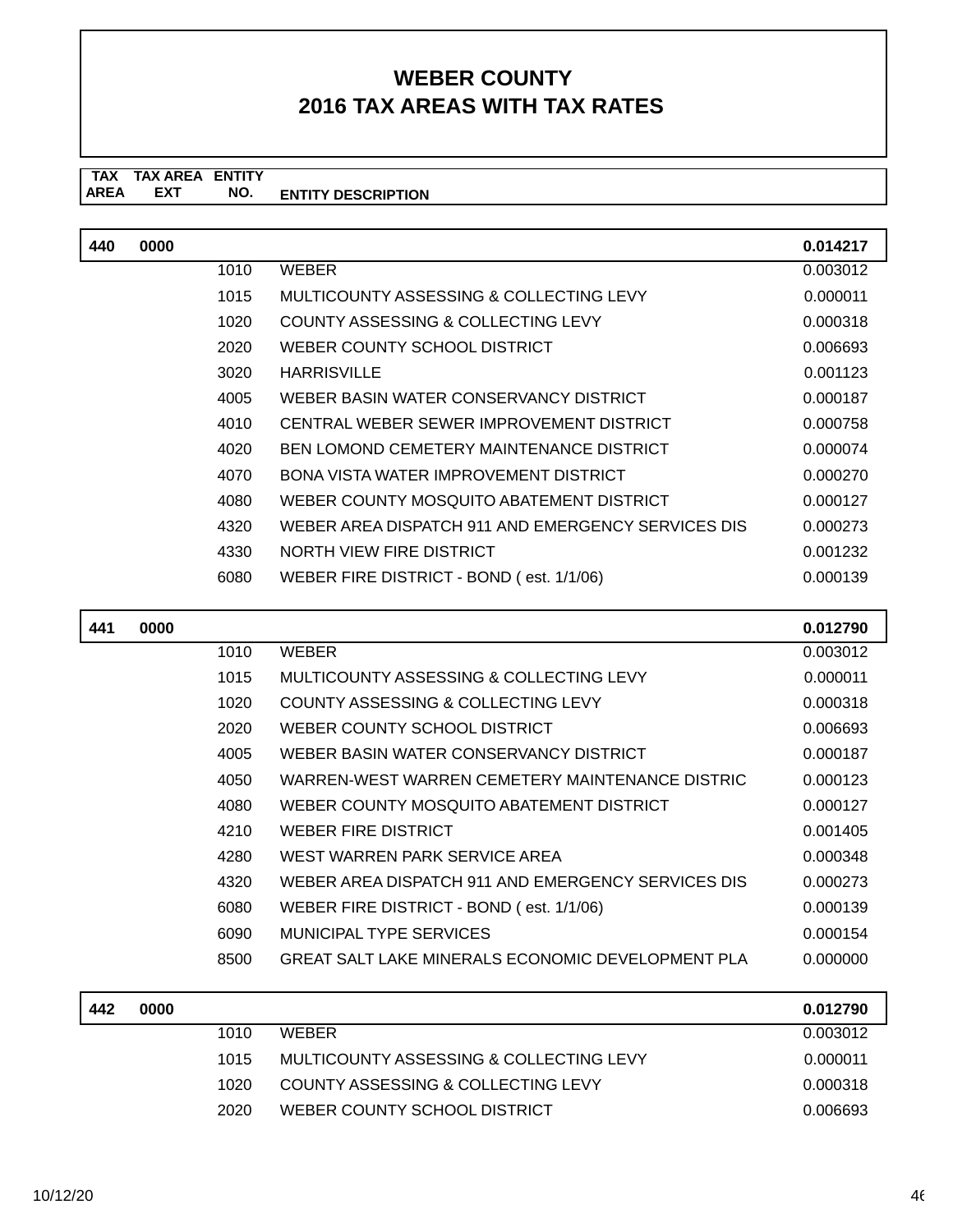| <b>TAX</b>  | TAX AREA   | <b>ENTITY</b> |                                                    |          |
|-------------|------------|---------------|----------------------------------------------------|----------|
| <b>AREA</b> | <b>EXT</b> | NO.           | <b>ENTITY DESCRIPTION</b>                          |          |
|             |            |               |                                                    |          |
|             |            | 4005          | WEBER BASIN WATER CONSERVANCY DISTRICT             | 0.000187 |
|             |            | 4050          | WARREN-WEST WARREN CEMETERY MAINTENANCE DISTRIC    | 0.000123 |
|             |            | 4080          | WEBER COUNTY MOSQUITO ABATEMENT DISTRICT           | 0.000127 |
|             |            | 4210          | WEBER FIRE DISTRICT                                | 0.001405 |
|             |            | 4280          | WEST WARREN PARK SERVICE AREA                      | 0.000348 |
|             |            | 4290          | WEBER COUNTY INDUSTRIAL SERVICE AREA NO 1          | 0.000000 |
|             |            | 4320          | WEBER AREA DISPATCH 911 AND EMERGENCY SERVICES DIS | 0.000273 |
|             |            | 6080          | WEBER FIRE DISTRICT - BOND (est. 1/1/06)           | 0.000139 |
|             |            | 6090          | MUNICIPAL TYPE SERVICES                            | 0.000154 |
|             |            | 9500          | GREAT SALT LAKE MINERALS ECONOMIC DEVELOPMENT PLA  | 0.000000 |
|             |            |               |                                                    |          |

| 443 | 0000 |      |                                                    | 0.012442 |
|-----|------|------|----------------------------------------------------|----------|
|     |      | 1010 | WEBER                                              | 0.003012 |
|     |      | 1015 | MULTICOUNTY ASSESSING & COLLECTING LEVY            | 0.000011 |
|     |      | 1020 | COUNTY ASSESSING & COLLECTING LEVY                 | 0.000318 |
|     |      | 2020 | WEBER COUNTY SCHOOL DISTRICT                       | 0.006693 |
|     |      | 4005 | WEBER BASIN WATER CONSERVANCY DISTRICT             | 0.000187 |
|     |      | 4050 | WARREN-WEST WARREN CEMETERY MAINTENANCE DISTRIC    | 0.000123 |
|     |      | 4080 | WEBER COUNTY MOSQUITO ABATEMENT DISTRICT           | 0.000127 |
|     |      | 4210 | WEBER FIRE DISTRICT                                | 0.001405 |
|     |      | 4320 | WEBER AREA DISPATCH 911 AND EMERGENCY SERVICES DIS | 0.000273 |
|     |      | 6080 | WEBER FIRE DISTRICT - BOND (est. 1/1/06)           | 0.000139 |
|     |      | 6090 | MUNICIPAL TYPE SERVICES                            | 0.000154 |
|     |      | 9006 | GREAT SALT LAKE MINERLAS ECONOMIC DEVELOPMENT PLA  | 0.000000 |
|     |      |      |                                                    |          |

| 444 | 0000 |      |                                                 | 0.011723 |
|-----|------|------|-------------------------------------------------|----------|
|     |      | 1010 | <b>WEBER</b>                                    | 0.003012 |
|     |      | 1015 | MULTICOUNTY ASSESSING & COLLECTING LEVY         | 0.000011 |
|     |      | 1020 | COUNTY ASSESSING & COLLECTING LEVY              | 0.000318 |
|     |      | 2020 | WEBER COUNTY SCHOOL DISTRICT                    | 0.006693 |
|     |      | 3060 | <b>PLAIN CITY</b>                               | 0.000463 |
|     |      | 4005 | WEBER BASIN WATER CONSERVANCY DISTRICT          | 0.000187 |
|     |      | 4050 | WARREN-WEST WARREN CEMETERY MAINTENANCE DISTRIC | 0.000123 |
|     |      | 4080 | WEBER COUNTY MOSQUITO ABATEMENT DISTRICT        | 0.000127 |
|     |      | 4100 | TAYLOR-WEST WEBER WATER IMPROVEMENT DISTRICT    | 0.000000 |
|     |      | 4180 | WEST WARREN - WARREN WATER IMPROVEMENT DISTRICT | 0.000377 |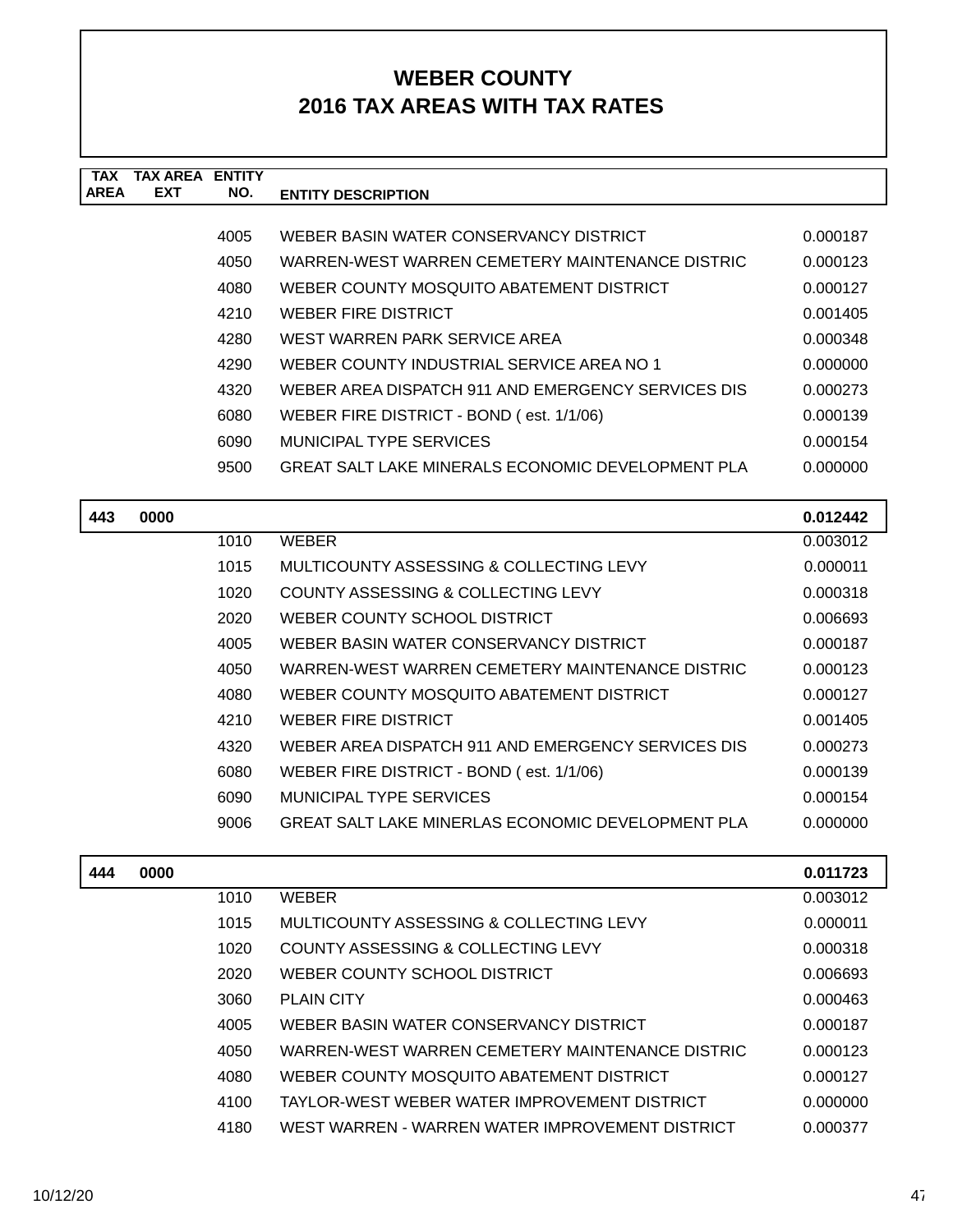| <b>TAX</b>  | <b>TAX AREA ENTITY</b> |              |                                                    |                      |
|-------------|------------------------|--------------|----------------------------------------------------|----------------------|
| <b>AREA</b> | <b>EXT</b>             | NO.          | <b>ENTITY DESCRIPTION</b>                          |                      |
|             |                        | 4320         | WEBER AREA DISPATCH 911 AND EMERGENCY SERVICES DIS | 0.000273             |
|             |                        | 6080         | WEBER FIRE DISTRICT - BOND (est. 1/1/06)           | 0.000139             |
|             |                        |              |                                                    |                      |
| 445         | 0000                   |              |                                                    | 0.011723             |
|             |                        | 1010         | <b>WEBER</b>                                       | 0.003012             |
|             |                        | 1015         | MULTICOUNTY ASSESSING & COLLECTING LEVY            | 0.000011             |
|             |                        | 1020         | COUNTY ASSESSING & COLLECTING LEVY                 | 0.000318             |
|             |                        | 2020         | WEBER COUNTY SCHOOL DISTRICT                       | 0.006693             |
|             |                        | 3060         | <b>PLAIN CITY</b>                                  | 0.000463             |
|             |                        | 4005         | WEBER BASIN WATER CONSERVANCY DISTRICT             | 0.000187             |
|             |                        | 4050         | WARREN-WEST WARREN CEMETERY MAINTENANCE DISTRIC    | 0.000123             |
|             |                        | 4080         | WEBER COUNTY MOSQUITO ABATEMENT DISTRICT           | 0.000127             |
|             |                        | 4180         | WEST WARREN - WARREN WATER IMPROVEMENT DISTRICT    | 0.000377             |
|             |                        | 4320         | WEBER AREA DISPATCH 911 AND EMERGENCY SERVICES DIS | 0.000273             |
|             |                        | 6080         | WEBER FIRE DISTRICT - BOND (est. 1/1/06)           | 0.000139             |
| 446         | 0000                   |              |                                                    | 0.011346             |
|             |                        |              |                                                    |                      |
|             |                        | 1010         | <b>WEBER</b>                                       | 0.003012             |
|             |                        | 1015         | MULTICOUNTY ASSESSING & COLLECTING LEVY            | 0.000011             |
|             |                        | 1020         | COUNTY ASSESSING & COLLECTING LEVY                 | 0.000318             |
|             |                        | 2020         | WEBER COUNTY SCHOOL DISTRICT                       | 0.006693             |
|             |                        | 3060         | <b>PLAIN CITY</b>                                  | 0.000463             |
|             |                        | 4005         | WEBER BASIN WATER CONSERVANCY DISTRICT             | 0.000187             |
|             |                        | 4050         | WARREN-WEST WARREN CEMETERY MAINTENANCE DISTRIC    | 0.000123             |
|             |                        | 4080         | WEBER COUNTY MOSQUITO ABATEMENT DISTRICT           | 0.000127             |
|             |                        | 4320         | WEBER AREA DISPATCH 911 AND EMERGENCY SERVICES DIS | 0.000273             |
|             |                        | 6080         | WEBER FIRE DISTRICT - BOND (est. 1/1/06)           | 0.000139             |
|             |                        |              |                                                    |                      |
| 447         | 0000                   |              |                                                    | 0.012187             |
|             |                        | 1010         | <b>WEBER</b>                                       | 0.003012             |
|             |                        | 1015         | MULTICOUNTY ASSESSING & COLLECTING LEVY            | 0.000011             |
|             |                        | 1020         | COUNTY ASSESSING & COLLECTING LEVY                 | 0.000318             |
|             |                        | 2020<br>3060 | WEBER COUNTY SCHOOL DISTRICT<br><b>PLAIN CITY</b>  | 0.006693<br>0.000463 |

4010 CENTRAL WEBER SEWER IMPROVEMENT DISTRICT 0.000758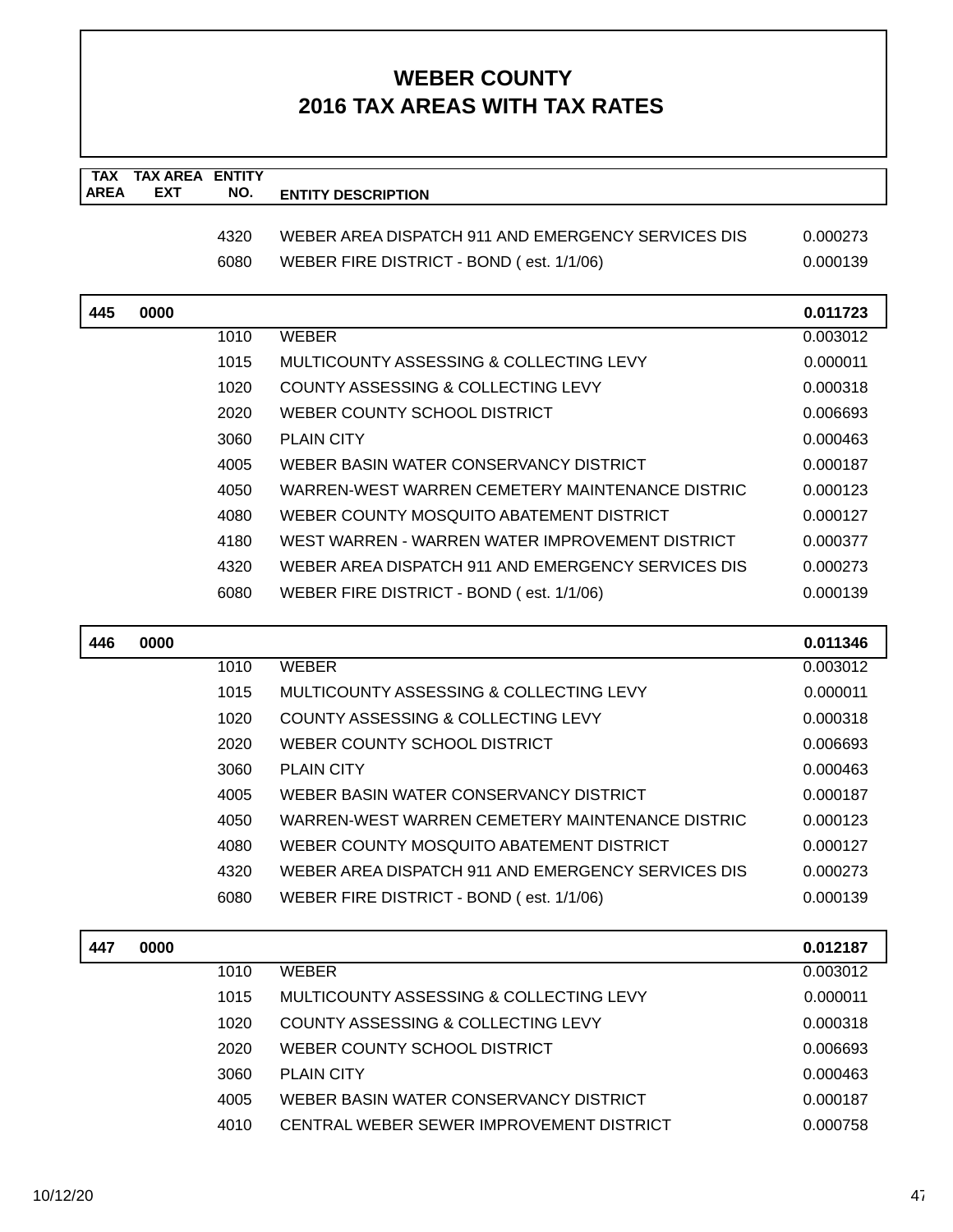| <b>TAX</b><br><b>AREA</b> | <b>TAX AREA ENTITY</b><br><b>EXT</b> | NO.  | <b>ENTITY DESCRIPTION</b>                          |          |
|---------------------------|--------------------------------------|------|----------------------------------------------------|----------|
|                           |                                      |      |                                                    |          |
|                           |                                      | 4030 | PLAIN CITY CEMETERY MAINTENANCE DISTRICT           | 0.000075 |
|                           |                                      | 4070 | <b>BONA VISTA WATER IMPROVEMENT DISTRICT</b>       | 0.000270 |
|                           |                                      | 4080 | WEBER COUNTY MOSQUITO ABATEMENT DISTRICT           | 0.000127 |
|                           |                                      | 4320 | WEBER AREA DISPATCH 911 AND EMERGENCY SERVICES DIS | 0.000273 |
| 448                       | 0000                                 |      |                                                    | 0.014012 |
|                           |                                      | 1010 | <b>WEBER</b>                                       | 0.003012 |
|                           |                                      | 1015 | MULTICOUNTY ASSESSING & COLLECTING LEVY            | 0.000011 |
|                           |                                      | 1020 | COUNTY ASSESSING & COLLECTING LEVY                 | 0.000318 |
|                           |                                      | 2020 | WEBER COUNTY SCHOOL DISTRICT                       | 0.006693 |
|                           |                                      | 3070 | <b>PLEASANT VIEW</b>                               | 0.001188 |
|                           |                                      | 4005 | WEBER BASIN WATER CONSERVANCY DISTRICT             | 0.000187 |
|                           |                                      | 4010 | CENTRAL WEBER SEWER IMPROVEMENT DISTRICT           | 0.000758 |
|                           |                                      | 4020 | BEN LOMOND CEMETERY MAINTENANCE DISTRICT           | 0.000074 |
|                           |                                      | 4080 | WEBER COUNTY MOSQUITO ABATEMENT DISTRICT           | 0.000127 |
|                           |                                      | 4320 | WEBER AREA DISPATCH 911 AND EMERGENCY SERVICES DIS | 0.000273 |
|                           |                                      | 4330 | NORTH VIEW FIRE DISTRICT                           | 0.001232 |
|                           |                                      | 6080 | WEBER FIRE DISTRICT - BOND (est. 1/1/06)           | 0.000139 |
| 449                       | 0000                                 |      |                                                    | 0.014282 |
|                           |                                      | 1010 | <b>WEBER</b>                                       | 0.003012 |
|                           |                                      | 1015 | MULTICOUNTY ASSESSING & COLLECTING LEVY            | 0.000011 |
|                           |                                      | 1020 | COUNTY ASSESSING & COLLECTING LEVY                 | 0.000318 |
|                           |                                      | 2020 | WEBER COUNTY SCHOOL DISTRICT                       | 0.006693 |
|                           |                                      | 3070 | PLEASANT VIEW                                      | 0.001188 |
|                           |                                      | 4005 | WEBER BASIN WATER CONSERVANCY DISTRICT             | 0.000187 |
|                           |                                      | 4010 | CENTRAL WEBER SEWER IMPROVEMENT DISTRICT           | 0.000758 |
|                           |                                      | 4020 | <b>BEN LOMOND CEMETERY MAINTENANCE DISTRICT</b>    | 0.000074 |
|                           |                                      | 4070 | <b>BONA VISTA WATER IMPROVEMENT DISTRICT</b>       | 0.000270 |
|                           |                                      | 4080 | WEBER COUNTY MOSQUITO ABATEMENT DISTRICT           | 0.000127 |
|                           |                                      | 4320 | WEBER AREA DISPATCH 911 AND EMERGENCY SERVICES DIS | 0.000273 |
|                           |                                      | 4330 | <b>NORTH VIEW FIRE DISTRICT</b>                    | 0.001232 |
|                           |                                      | 6080 | WEBER FIRE DISTRICT - BOND (est. 1/1/06)           | 0.000139 |
| 450                       | 0000                                 |      |                                                    | 0.014478 |

1010 WEBER 0.003012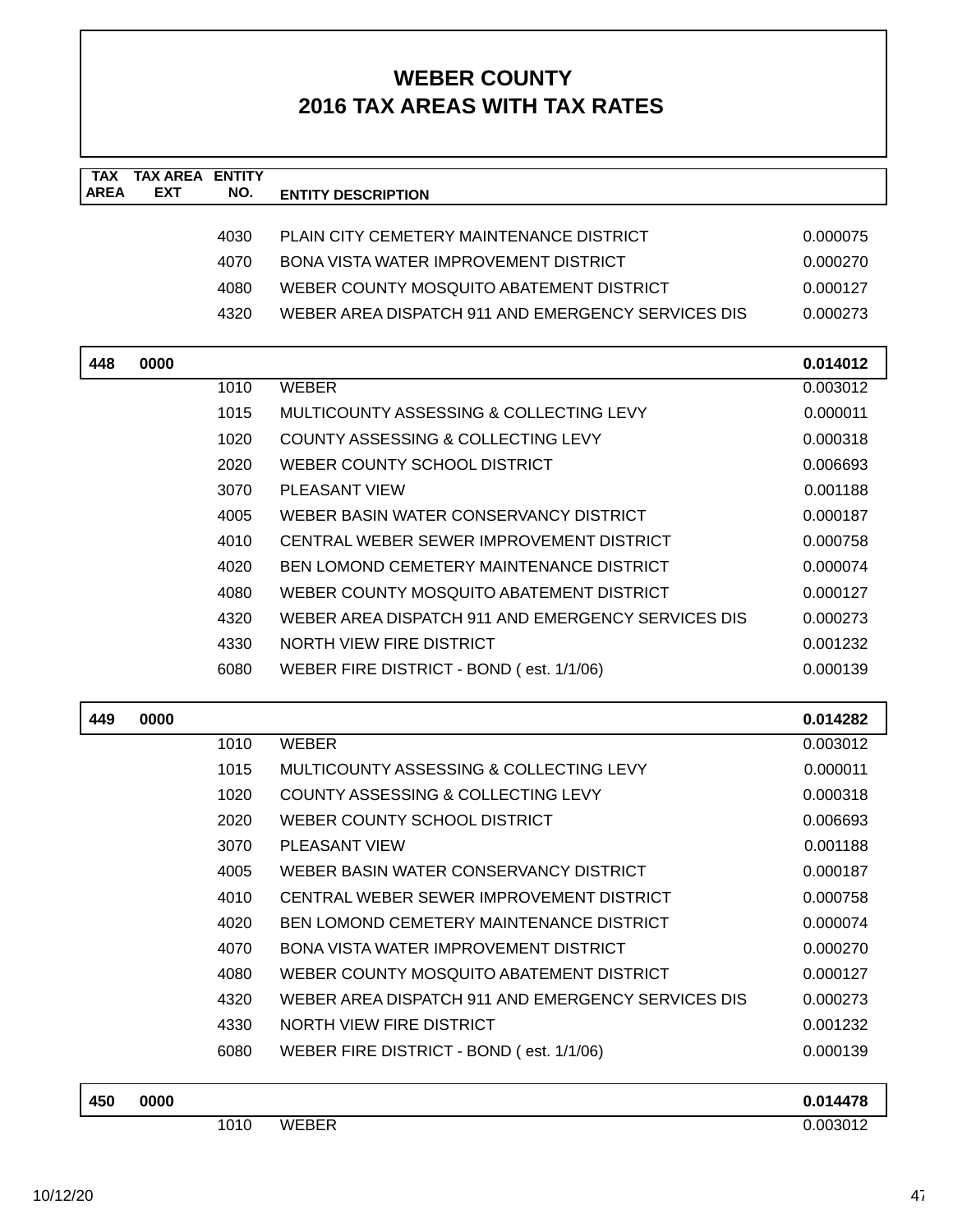| <b>TAX</b>  | TAX AREA   | <b>ENTITY</b> |                                                    |          |
|-------------|------------|---------------|----------------------------------------------------|----------|
| <b>AREA</b> | <b>EXT</b> | NO.           | <b>ENTITY DESCRIPTION</b>                          |          |
|             |            |               |                                                    |          |
|             |            | 1015          | MULTICOUNTY ASSESSING & COLLECTING LEVY            | 0.000011 |
|             |            | 1020          | COUNTY ASSESSING & COLLECTING LEVY                 | 0.000318 |
|             |            | 2020          | WEBER COUNTY SCHOOL DISTRICT                       | 0.006693 |
|             |            | 3040          | NORTH OGDEN CITY                                   | 0.001384 |
|             |            | 4005          | WEBER BASIN WATER CONSERVANCY DISTRICT             | 0.000187 |
|             |            | 4010          | CENTRAL WEBER SEWER IMPROVEMENT DISTRICT           | 0.000758 |
|             |            | 4020          | BEN LOMOND CEMETERY MAINTENANCE DISTRICT           | 0.000074 |
|             |            | 4070          | BONA VISTA WATER IMPROVEMENT DISTRICT              | 0.000270 |
|             |            | 4080          | WEBER COUNTY MOSQUITO ABATEMENT DISTRICT           | 0.000127 |
|             |            | 4320          | WEBER AREA DISPATCH 911 AND EMERGENCY SERVICES DIS | 0.000273 |
|             |            | 4330          | NORTH VIEW FIRE DISTRICT                           | 0.001232 |
|             |            | 6080          | WEBER FIRE DISTRICT - BOND (est. 1/1/06)           | 0.000139 |
|             |            |               |                                                    |          |
| 451         | 0000       |               |                                                    | 0.014748 |
|             |            | 1010          | <b>WEBER</b>                                       | 0.003012 |
|             |            | 1015          | MULTICOUNTY ASSESSING & COLLECTING LEVY            | 0.000011 |
|             |            | 1020          | COUNTY ASSESSING & COLLECTING LEVY                 | 0.000318 |
|             |            | 2020          | WEBER COUNTY SCHOOL DISTRICT                       | 0.006693 |
|             |            | 3050          | <b>OGDEN CITY</b>                                  | 0.003103 |
|             |            |               |                                                    |          |

| 4005 | WEBER BASIN WATER CONSERVANCY DISTRICT             | 0.000187 |
|------|----------------------------------------------------|----------|
| 4010 | CENTRAL WEBER SEWER IMPROVEMENT DISTRICT           | 0.000758 |
| 4080 | WEBER COUNTY MOSQUITO ABATEMENT DISTRICT           | 0.000127 |
| 4320 | WEBER AREA DISPATCH 911 AND EMERGENCY SERVICES DIS | 0.000273 |
| 6030 | OGDEN CITY - SPECIAL LEVY TO PURCHASE WBWCD WATER  | 0.000266 |

| 452 | 0000 |      |                                                    | 0.011493 |
|-----|------|------|----------------------------------------------------|----------|
|     |      | 1010 | <b>WEBER</b>                                       | 0.003012 |
|     |      | 1015 | MULTICOUNTY ASSESSING & COLLECTING LEVY            | 0.000011 |
|     |      | 1020 | COUNTY ASSESSING & COLLECTING LEVY                 | 0.000318 |
|     |      | 2020 | WEBER COUNTY SCHOOL DISTRICT                       | 0.006693 |
|     |      | 3060 | <b>PLAIN CITY</b>                                  | 0.000463 |
|     |      | 4005 | WEBER BASIN WATER CONSERVANCY DISTRICT             | 0.000187 |
|     |      | 4070 | BONA VISTA WATER IMPROVEMENT DISTRICT              | 0.000270 |
|     |      | 4080 | WEBER COUNTY MOSQUITO ABATEMENT DISTRICT           | 0.000127 |
|     |      | 4320 | WEBER AREA DISPATCH 911 AND EMERGENCY SERVICES DIS | 0.000273 |
|     |      | 6080 | WEBER FIRE DISTRICT - BOND (est. 1/1/06)           | 0.000139 |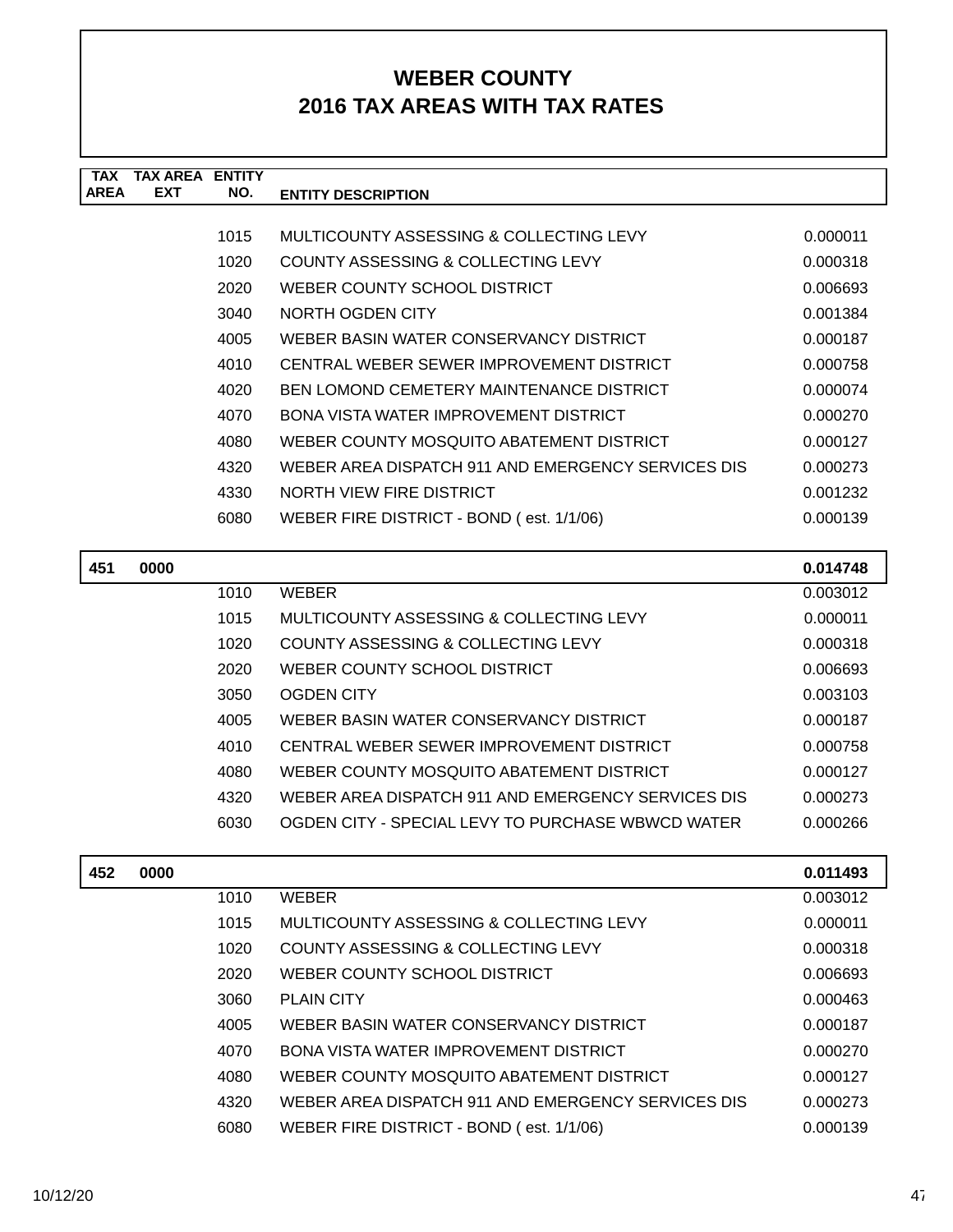| 453 | 0000 |      |                                                    | 0.014208 |
|-----|------|------|----------------------------------------------------|----------|
|     |      | 1010 | <b>WEBER</b>                                       | 0.003012 |
|     |      | 1015 | MULTICOUNTY ASSESSING & COLLECTING LEVY            | 0.000011 |
|     |      | 1020 | <b>COUNTY ASSESSING &amp; COLLECTING LEVY</b>      | 0.000318 |
|     |      | 2020 | WEBER COUNTY SCHOOL DISTRICT                       | 0.006693 |
|     |      | 3070 | <b>PLEASANT VIEW</b>                               | 0.001188 |
|     |      | 4005 | WEBER BASIN WATER CONSERVANCY DISTRICT             | 0.000187 |
|     |      | 4010 | CENTRAL WEBER SEWER IMPROVEMENT DISTRICT           | 0.000758 |
|     |      | 4070 | <b>BONA VISTA WATER IMPROVEMENT DISTRICT</b>       | 0.000270 |
|     |      | 4080 | WEBER COUNTY MOSQUITO ABATEMENT DISTRICT           | 0.000127 |
|     |      | 4320 | WEBER AREA DISPATCH 911 AND EMERGENCY SERVICES DIS | 0.000273 |
|     |      | 4330 | NORTH VIEW FIRE DISTRICT                           | 0.001232 |
|     |      | 6080 | WEBER FIRE DISTRICT - BOND (est. 1/1/06)           | 0.000139 |
|     |      |      |                                                    |          |
| 456 | 0000 |      |                                                    | 0.013347 |
|     |      | 1010 | <b>WEBER</b>                                       | 0.003012 |
|     |      | 1015 | MULTICOUNTY ASSESSING & COLLECTING LEVY            | 0.000011 |
|     |      | 1020 | <b>COUNTY ASSESSING &amp; COLLECTING LEVY</b>      | 0.000318 |
|     |      | 2020 | WEBER COUNTY SCHOOL DISTRICT                       | 0.006693 |
|     |      | 4005 | WEBER BASIN WATER CONSERVANCY DISTRICT             | 0.000187 |
|     |      | 4010 | CENTRAL WEBER SEWER IMPROVEMENT DISTRICT           | 0.000758 |
|     |      | 4070 | <b>BONA VISTA WATER IMPROVEMENT DISTRICT</b>       | 0.000270 |
|     |      | 4080 | WEBER COUNTY MOSQUITO ABATEMENT DISTRICT           | 0.000127 |
|     |      | 4210 | <b>WEBER FIRE DISTRICT</b>                         | 0.001405 |
|     |      | 4320 | WEBER AREA DISPATCH 911 AND EMERGENCY SERVICES DIS | 0.000273 |

| 6080 | WEBER FIRE DISTRICT - BOND (est. 1/1/06) | 0.000139 |
|------|------------------------------------------|----------|
| 6090 | MUNICIPAL TYPE SERVICES                  | 0.000154 |
| 8254 | MALNOVE ECONOMIC DEVELOPMENT AREA        | 0.000000 |

| 0000 |      |                                         | 0.015018 |
|------|------|-----------------------------------------|----------|
|      | 1010 | <b>WFRFR</b>                            | 0.003012 |
|      | 1015 | MULTICOUNTY ASSESSING & COLLECTING LEVY | 0.000011 |
|      | 1020 | COUNTY ASSESSING & COLLECTING LEVY      | 0.000318 |
|      | 2020 | WEBER COUNTY SCHOOL DISTRICT            | 0.006693 |
|      | 3050 | OGDEN CITY                              | 0.003103 |
|      |      |                                         |          |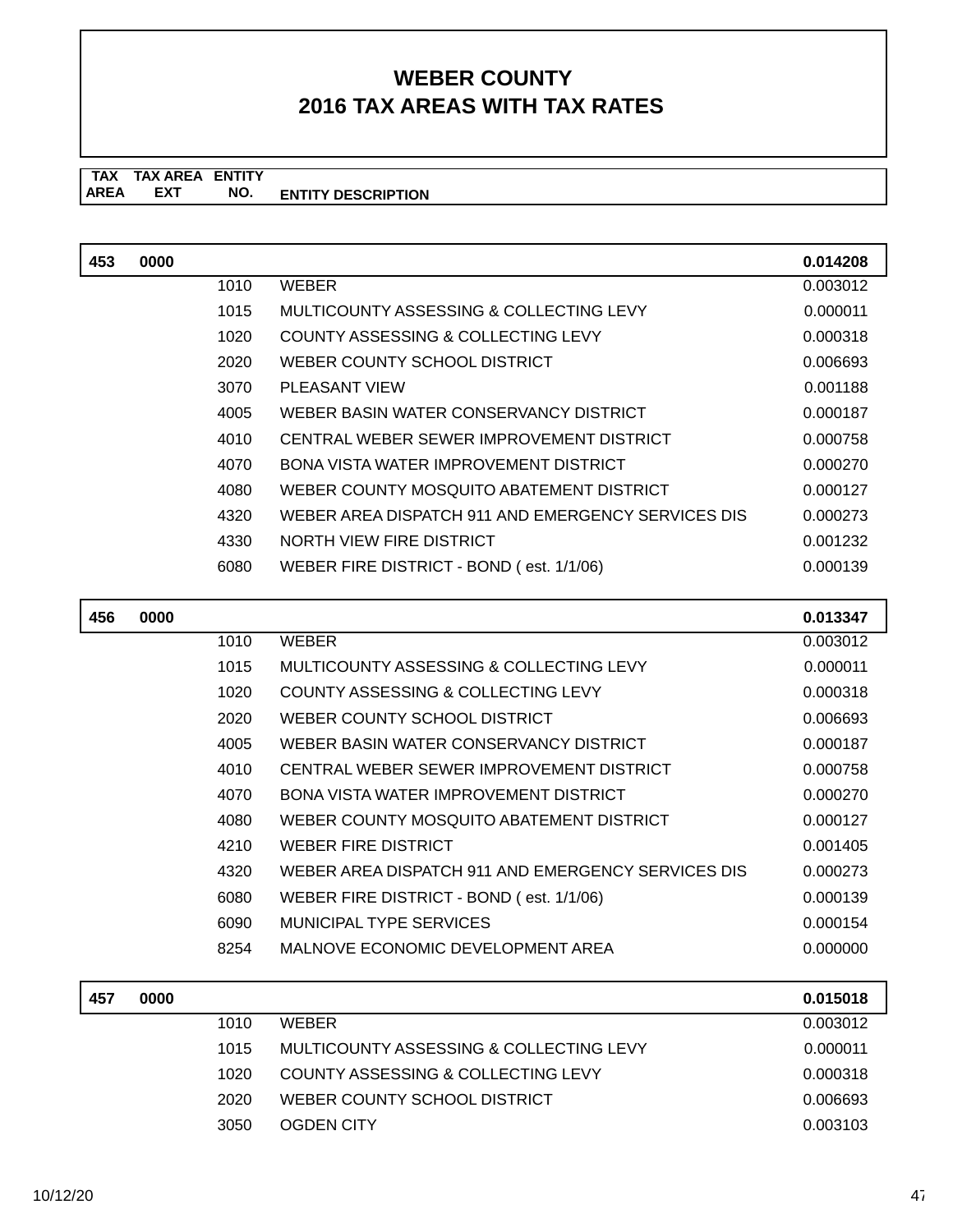| <b>TAX</b><br><b>AREA</b> | <b>TAX AREA ENTITY</b><br><b>EXT</b> | NO.  |                                                    |          |
|---------------------------|--------------------------------------|------|----------------------------------------------------|----------|
|                           |                                      |      | <b>ENTITY DESCRIPTION</b>                          |          |
|                           |                                      | 4005 | WEBER BASIN WATER CONSERVANCY DISTRICT             | 0.000187 |
|                           |                                      | 4010 | CENTRAL WEBER SEWER IMPROVEMENT DISTRICT           | 0.000758 |
|                           |                                      | 4070 | <b>BONA VISTA WATER IMPROVEMENT DISTRICT</b>       | 0.000270 |
|                           |                                      | 4080 | WEBER COUNTY MOSQUITO ABATEMENT DISTRICT           | 0.000127 |
|                           |                                      | 4320 | WEBER AREA DISPATCH 911 AND EMERGENCY SERVICES DIS | 0.000273 |
|                           |                                      | 6030 | OGDEN CITY - SPECIAL LEVY TO PURCHASE WBWCD WATER  | 0.000266 |
|                           |                                      |      |                                                    |          |
| 459                       | 0000                                 |      |                                                    | 0.013614 |
|                           |                                      | 1010 | <b>WEBER</b>                                       | 0.003012 |
|                           |                                      | 1015 | MULTICOUNTY ASSESSING & COLLECTING LEVY            | 0.000011 |
|                           |                                      | 1020 | COUNTY ASSESSING & COLLECTING LEVY                 | 0.000318 |
|                           |                                      | 2020 | WEBER COUNTY SCHOOL DISTRICT                       | 0.006693 |
|                           |                                      | 3010 | <b>FARR WEST CITY</b>                              | 0.000617 |
|                           |                                      | 4005 | WEBER BASIN WATER CONSERVANCY DISTRICT             | 0.000187 |
|                           |                                      | 4010 | CENTRAL WEBER SEWER IMPROVEMENT DISTRICT           | 0.000758 |
|                           |                                      | 4020 | <b>BEN LOMOND CEMETERY MAINTENANCE DISTRICT</b>    | 0.000074 |
|                           |                                      | 4080 | WEBER COUNTY MOSQUITO ABATEMENT DISTRICT           | 0.000127 |
|                           |                                      | 4210 | <b>WEBER FIRE DISTRICT</b>                         | 0.001405 |
|                           |                                      | 4320 | WEBER AREA DISPATCH 911 AND EMERGENCY SERVICES DIS | 0.000273 |
|                           |                                      | 6080 | WEBER FIRE DISTRICT - BOND (est. 1/1/06)           | 0.000139 |
|                           |                                      | 8252 | WEBER COUNTY INDUSTRIAL PARK AREA NO 3             | 0.000000 |
|                           |                                      |      |                                                    |          |
| 460                       | 0000                                 |      |                                                    | 0.013884 |
|                           |                                      | 1010 | <b>WEBER</b>                                       | 0.003012 |
|                           |                                      | 1015 | MULTICOUNTY ASSESSING & COLLECTING LEVY            | 0.000011 |
|                           |                                      | 1020 | COUNTY ASSESSING & COLLECTING LEVY                 | 0.000318 |
|                           |                                      | 2020 | WEBER COUNTY SCHOOL DISTRICT                       | 0.006693 |
|                           |                                      | 3010 | <b>FARR WEST CITY</b>                              | 0.000617 |
|                           |                                      | 4005 | WEBER BASIN WATER CONSERVANCY DISTRICT             | 0.000187 |
|                           |                                      | 4010 | CENTRAL WEBER SEWER IMPROVEMENT DISTRICT           | 0.000758 |
|                           |                                      | 4020 | <b>BEN LOMOND CEMETERY MAINTENANCE DISTRICT</b>    | 0.000074 |
|                           |                                      | 4070 | BONA VISTA WATER IMPROVEMENT DISTRICT              | 0.000270 |
|                           |                                      | 4080 | WEBER COUNTY MOSQUITO ABATEMENT DISTRICT           | 0.000127 |
|                           |                                      | 4210 | <b>WEBER FIRE DISTRICT</b>                         | 0.001405 |
|                           |                                      | 4320 | WEBER AREA DISPATCH 911 AND EMERGENCY SERVICES DIS | 0.000273 |
|                           |                                      | 6080 | WEBER FIRE DISTRICT - BOND (est. 1/1/06)           | 0.000139 |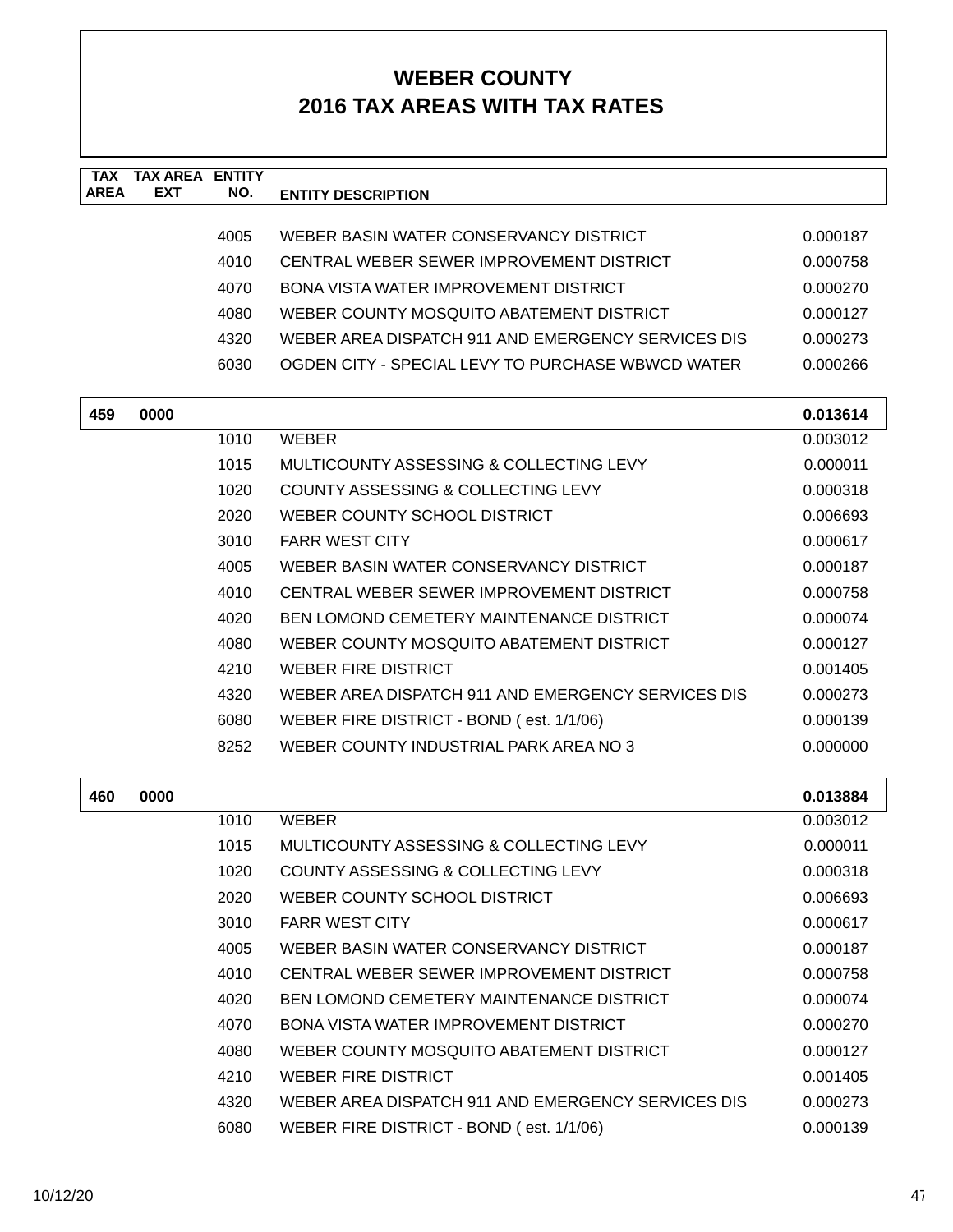#### **TAX TAX AREA ENTITY AREA ENTITY DESCRIPTION EXT NO.**

#### 9000 WEBER COUNTY INDUSTRIAL PARK AREA NO. 3 0.000000 0.000000

| 461 | 0000 |      |                                                    | 0.013376 |
|-----|------|------|----------------------------------------------------|----------|
|     |      | 1010 | WEBER                                              | 0.003012 |
|     |      | 1015 | MULTICOUNTY ASSESSING & COLLECTING LEVY            | 0.000011 |
|     |      | 1020 | COUNTY ASSESSING & COLLECTING LEVY                 | 0.000318 |
|     |      | 2020 | WEBER COUNTY SCHOOL DISTRICT                       | 0.006693 |
|     |      | 3040 | NORTH OGDEN CITY                                   | 0.001384 |
|     |      | 4005 | WEBER BASIN WATER CONSERVANCY DISTRICT             | 0.000187 |
|     |      | 4080 | WEBER COUNTY MOSQUITO ABATEMENT DISTRICT           | 0.000127 |
|     |      | 4320 | WEBER AREA DISPATCH 911 AND EMERGENCY SERVICES DIS | 0.000273 |
|     |      | 4330 | NORTH VIEW FIRE DISTRICT                           | 0.001232 |
|     |      | 6080 | WEBER FIRE DISTRICT - BOND (est. 1/1/06)           | 0.000139 |
|     |      |      |                                                    |          |

| 462 | 0000 |      |                                                    | 0.011993 |
|-----|------|------|----------------------------------------------------|----------|
|     |      | 1010 | <b>WEBER</b>                                       | 0.003012 |
|     |      | 1015 | MULTICOUNTY ASSESSING & COLLECTING LEVY            | 0.000011 |
|     |      | 1020 | COUNTY ASSESSING & COLLECTING LEVY                 | 0.000318 |
|     |      | 2020 | WEBER COUNTY SCHOOL DISTRICT                       | 0.006693 |
|     |      | 3060 | <b>PLAIN CITY</b>                                  | 0.000463 |
|     |      | 4005 | WEBER BASIN WATER CONSERVANCY DISTRICT             | 0.000187 |
|     |      | 4050 | WARREN-WEST WARREN CEMETERY MAINTENANCE DISTRIC    | 0.000123 |
|     |      | 4070 | BONA VISTA WATER IMPROVEMENT DISTRICT              | 0.000270 |
|     |      | 4080 | WEBER COUNTY MOSQUITO ABATEMENT DISTRICT           | 0.000127 |
|     |      | 4180 | WEST WARREN - WARREN WATER IMPROVEMENT DISTRICT    | 0.000377 |
|     |      | 4320 | WEBER AREA DISPATCH 911 AND EMERGENCY SERVICES DIS | 0.000273 |
|     |      | 6080 | WEBER FIRE DISTRICT - BOND (est. 1/1/06)           | 0.000139 |
|     |      |      |                                                    |          |

| 463 | 0000 |      |                                                 | 0.012784 |
|-----|------|------|-------------------------------------------------|----------|
|     |      | 1010 | <b>WEBER</b>                                    | 0.003012 |
|     |      | 1015 | MULTICOUNTY ASSESSING & COLLECTING LEVY         | 0.000011 |
|     |      | 1020 | COUNTY ASSESSING & COLLECTING LEVY              | 0.000318 |
|     |      | 2020 | WEBER COUNTY SCHOOL DISTRICT                    | 0.006693 |
|     |      | 3025 | <b>HOOPER</b>                                   | 0.000544 |
|     |      | 4005 | WEBER BASIN WATER CONSERVANCY DISTRICT          | 0.000187 |
|     |      | 4040 | WEST WEBER-TAYLOR CEMETERY MAINTENANCE DISTRICT | 0.000075 |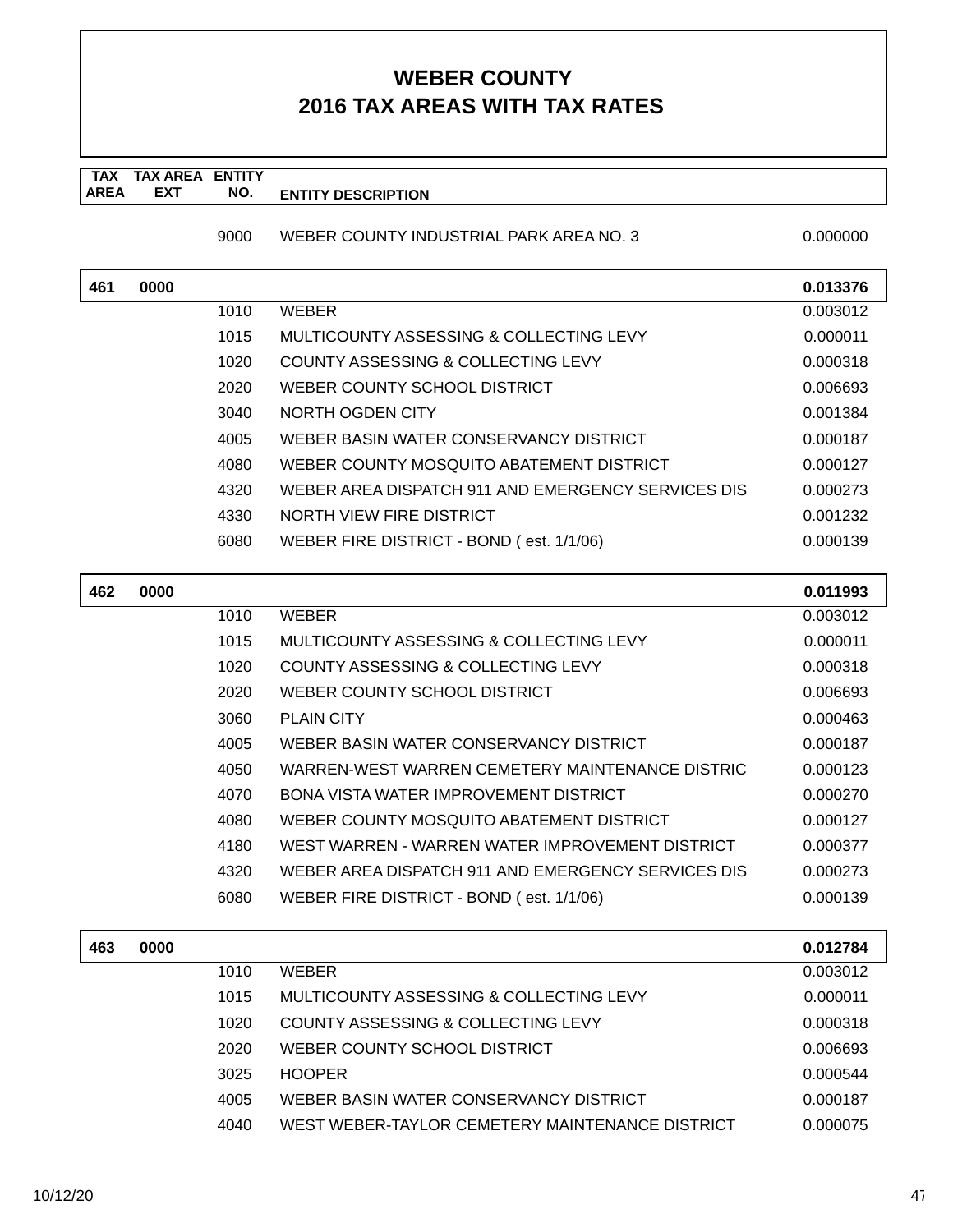| <b>TAX</b>  | <b>TAX AREA ENTITY</b> |      |                                                    |          |
|-------------|------------------------|------|----------------------------------------------------|----------|
| <b>AREA</b> | <b>EXT</b>             | NO.  | <b>ENTITY DESCRIPTION</b>                          |          |
|             |                        |      |                                                    |          |
|             |                        | 4080 | WEBER COUNTY MOSQUITO ABATEMENT DISTRICT           | 0.000127 |
|             |                        | 4100 | TAYLOR-WEST WEBER WATER IMPROVEMENT DISTRICT       | 0.000000 |
|             |                        | 4210 | WEBER FIRE DISTRICT                                | 0.001405 |
|             |                        | 4320 | WEBER AREA DISPATCH 911 AND EMERGENCY SERVICES DIS | 0.000273 |
|             |                        | 6080 | WEBER FIRE DISTRICT - BOND (est. 1/1/06)           | 0.000139 |
| 464         | 0000                   |      |                                                    | 0.012589 |
|             |                        | 1010 | <b>WEBER</b>                                       | 0.003012 |
|             |                        | 1015 | MULTICOUNTY ASSESSING & COLLECTING LEVY            | 0.000011 |
|             |                        | 1020 | COUNTY ASSESSING & COLLECTING LEVY                 | 0.000318 |
|             |                        | 2020 | WEBER COUNTY SCHOOL DISTRICT                       | 0.006693 |
|             |                        | 4005 | WEBER BASIN WATER CONSERVANCY DISTRICT             | 0.000187 |
|             |                        | 4070 | <b>BONA VISTA WATER IMPROVEMENT DISTRICT</b>       | 0.000270 |
|             |                        | 4080 | WEBER COUNTY MOSQUITO ABATEMENT DISTRICT           | 0.000127 |
|             |                        | 4100 | TAYLOR-WEST WEBER WATER IMPROVEMENT DISTRICT       | 0.000000 |
|             |                        | 4210 | <b>WEBER FIRE DISTRICT</b>                         | 0.001405 |
|             |                        | 4320 | WEBER AREA DISPATCH 911 AND EMERGENCY SERVICES DIS | 0.000273 |
|             |                        | 6080 | WEBER FIRE DISTRICT - BOND (est. 1/1/06)           | 0.000139 |
|             |                        | 6090 | <b>MUNICIPAL TYPE SERVICES</b>                     | 0.000154 |
|             |                        |      |                                                    |          |
| 465         | 0000                   |      |                                                    | 0.013013 |
|             |                        | 1010 | <b>WEBER</b>                                       | 0.003012 |
|             |                        | 1015 | MULTICOUNTY ASSESSING & COLLECTING LEVY            | 0.000011 |
|             |                        | 1020 | COUNTY ASSESSING & COLLECTING LEVY                 | 0.000318 |
|             |                        | 2020 | WEBER COUNTY SCHOOL DISTRICT                       | 0.006693 |
|             |                        | 3130 | <b>WEST HAVEN</b>                                  | 0.000000 |
|             |                        | 4005 | WEBER BASIN WATER CONSERVANCY DISTRICT             | 0.000187 |
|             |                        | 4010 | CENTRAL WEBER SEWER IMPROVEMENT DISTRICT           | 0.000758 |
|             |                        | 4080 | WEBER COUNTY MOSQUITO ABATEMENT DISTRICT           | 0.000127 |
|             |                        | 4100 | TAYLOR-WEST WEBER WATER IMPROVEMENT DISTRICT       | 0.000000 |
|             |                        | 4130 | ROY WATER CONSERVANCY SUBDISTRICT                  | 0.000090 |
|             |                        | 4210 | <b>WEBER FIRE DISTRICT</b>                         | 0.001405 |
|             |                        | 4220 | WEBER COUNTY SEWER SERVICE AREA#2                  | 0.000000 |
|             |                        | 4285 | WEST HAVEN WASTE WATER SPECIAL SERVICE DISTRICT    | 0.000000 |
|             |                        | 4320 | WEBER AREA DISPATCH 911 AND EMERGENCY SERVICES DIS | 0.000273 |
|             |                        | 6080 | WEBER FIRE DISTRICT - BOND (est. 1/1/06)           | 0.000139 |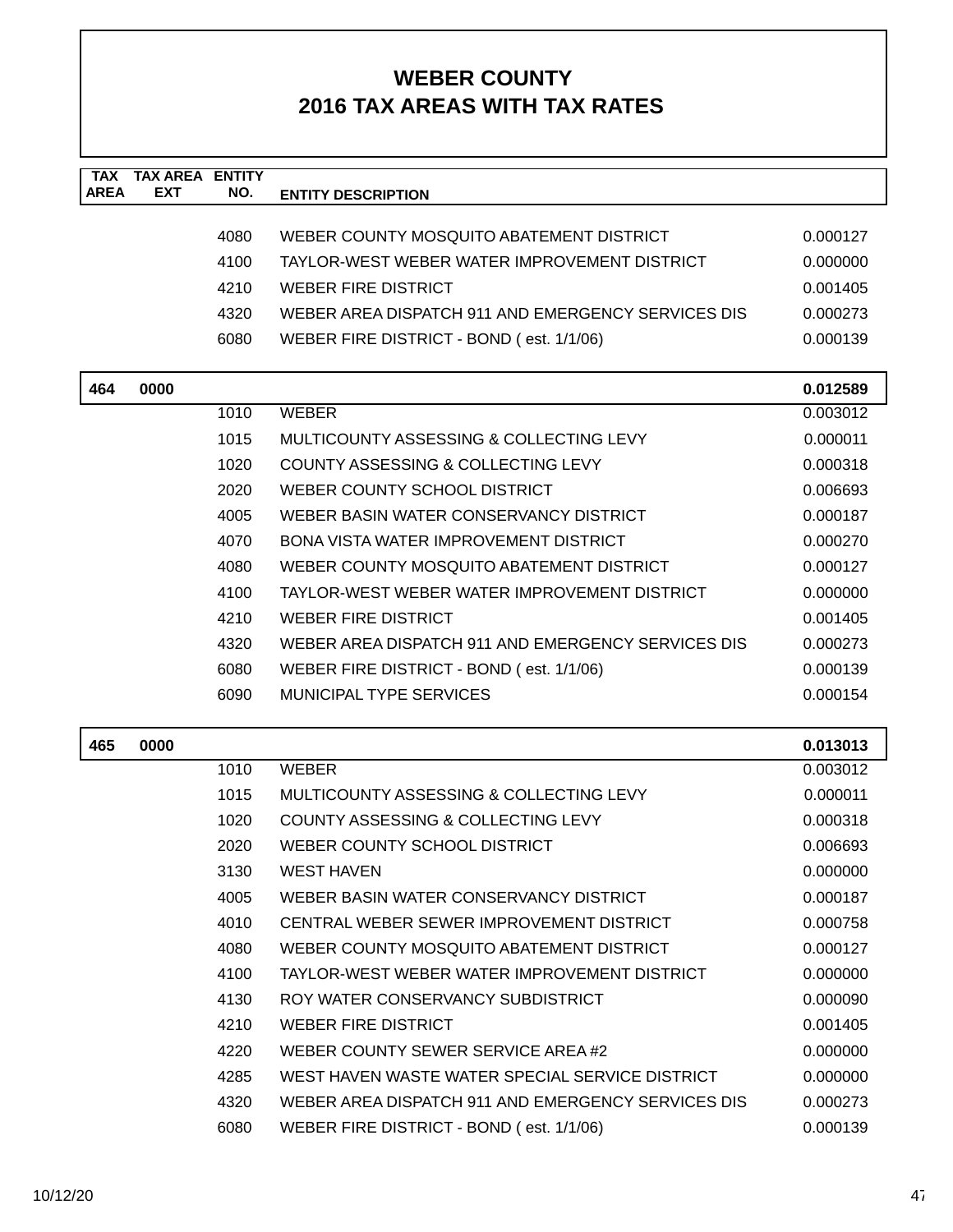| 466 | 0000 |      |                                                    | 0.013013 |
|-----|------|------|----------------------------------------------------|----------|
|     |      | 1010 | <b>WEBER</b>                                       | 0.003012 |
|     |      | 1015 | MULTICOUNTY ASSESSING & COLLECTING LEVY            | 0.000011 |
|     |      | 1020 | COUNTY ASSESSING & COLLECTING LEVY                 | 0.000318 |
|     |      | 2020 | WEBER COUNTY SCHOOL DISTRICT                       | 0.006693 |
|     |      | 3130 | <b>WEST HAVEN</b>                                  | 0.000000 |
|     |      | 4005 | WEBER BASIN WATER CONSERVANCY DISTRICT             | 0.000187 |
|     |      | 4010 | CENTRAL WEBER SEWER IMPROVEMENT DISTRICT           | 0.000758 |
|     |      | 4080 | WEBER COUNTY MOSQUITO ABATEMENT DISTRICT           | 0.000127 |
|     |      | 4100 | TAYLOR-WEST WEBER WATER IMPROVEMENT DISTRICT       | 0.000000 |
|     |      | 4130 | ROY WATER CONSERVANCY SUBDISTRICT                  | 0.000090 |
|     |      | 4210 | <b>WEBER FIRE DISTRICT</b>                         | 0.001405 |
|     |      | 4285 | WEST HAVEN WASTE WATER SPECIAL SERVICE DISTRICT    | 0.000000 |
|     |      | 4320 | WEBER AREA DISPATCH 911 AND EMERGENCY SERVICES DIS | 0.000273 |
|     |      | 6080 | WEBER FIRE DISTRICT - BOND (est. 1/1/06)           | 0.000139 |
|     |      |      |                                                    |          |
|     |      |      |                                                    |          |
| 467 | 0000 |      |                                                    | 0.013292 |
|     |      | 1010 | <b>WEBER</b>                                       | 0.003012 |
|     |      | 1015 | MULTICOUNTY ASSESSING & COLLECTING LEVY            | 0.000011 |
|     |      | 1020 | COUNTY ASSESSING & COLLECTING LEVY                 | 0.000318 |
|     |      | 2020 | WEBER COUNTY SCHOOL DISTRICT                       | 0.006693 |
|     |      | 3130 | <b>WEST HAVEN</b>                                  | 0.000000 |
|     |      | 4005 | WEBER BASIN WATER CONSERVANCY DISTRICT             | 0.000187 |
|     |      | 4010 | CENTRAL WEBER SEWER IMPROVEMENT DISTRICT           | 0.000758 |
|     |      | 4080 | WEBER COUNTY MOSQUITO ABATEMENT DISTRICT           | 0.000127 |
|     |      | 4100 | TAYLOR-WEST WEBER WATER IMPROVEMENT DISTRICT       | 0.000000 |
|     |      | 4150 | HOOPER WATER IMPROVEMENT DISTRICT                  | 0.000369 |
|     |      | 4210 | <b>WEBER FIRE DISTRICT</b>                         | 0.001405 |
|     |      | 4285 | WEST HAVEN WASTE WATER SPECIAL SERVICE DISTRICT    | 0.000000 |
|     |      | 4320 | WEBER AREA DISPATCH 911 AND EMERGENCY SERVICES DIS | 0.000273 |
|     |      | 6080 | WEBER FIRE DISTRICT - BOND (est. 1/1/06)           | 0.000139 |
|     |      |      |                                                    |          |

| 469 | 0000 |      |                                         | 0.014703 |
|-----|------|------|-----------------------------------------|----------|
|     |      | 1010 | <b>WEBER</b>                            | 0.003012 |
|     |      | 1015 | MULTICOUNTY ASSESSING & COLLECTING LEVY | 0.000011 |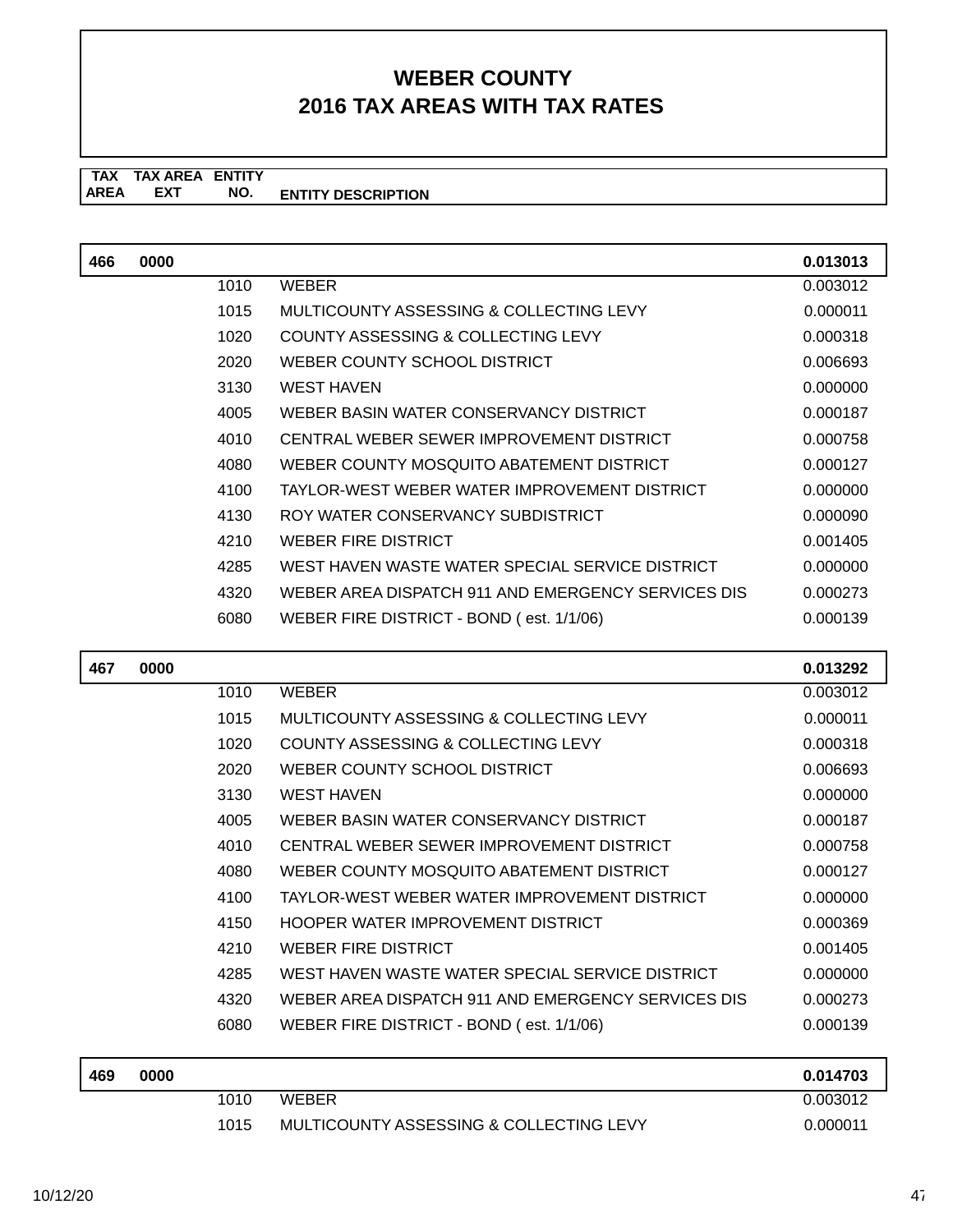| TAX         | TAX AREA   | <b>ENTITY</b> |                                                    |          |
|-------------|------------|---------------|----------------------------------------------------|----------|
| <b>AREA</b> | <b>EXT</b> | NO.           | <b>ENTITY DESCRIPTION</b>                          |          |
|             |            |               |                                                    |          |
|             |            | 1020          | COUNTY ASSESSING & COLLECTING LEVY                 | 0.000318 |
|             |            | 2020          | WEBER COUNTY SCHOOL DISTRICT                       | 0.006693 |
|             |            | 3090          | ROY CITY                                           | 0.002828 |
|             |            | 4005          | WEBER BASIN WATER CONSERVANCY DISTRICT             | 0.000187 |
|             |            | 4015          | NORTH DAVIS SEWER DISTRICT                         | 0.001025 |
|             |            | 4080          | WEBER COUNTY MOSQUITO ABATEMENT DISTRICT           | 0.000127 |
|             |            | 4130          | ROY WATER CONSERVANCY SUBDISTRICT                  | 0.000090 |
|             |            | 4320          | WEBER AREA DISPATCH 911 AND EMERGENCY SERVICES DIS | 0.000273 |
|             |            | 6080          | WEBER FIRE DISTRICT - BOND (est. 1/1/06)           | 0.000139 |
|             |            |               |                                                    |          |
| 470         | 0000       |               |                                                    | 0.012326 |
|             |            | 1010          | <b>WEBER</b>                                       | 0.003012 |

| 1010 | <b>WEBER</b>                                       | 0.003012 |
|------|----------------------------------------------------|----------|
| 1015 | MULTICOUNTY ASSESSING & COLLECTING LEVY            | 0.000011 |
| 1020 | COUNTY ASSESSING & COLLECTING LEVY                 | 0.000318 |
| 2020 | WEBER COUNTY SCHOOL DISTRICT                       | 0.006693 |
| 3060 | <b>PLAIN CITY</b>                                  | 0.000463 |
| 4005 | WEBER BASIN WATER CONSERVANCY DISTRICT             | 0.000187 |
| 4010 | CENTRAL WEBER SEWER IMPROVEMENT DISTRICT           | 0.000758 |
| 4030 | PLAIN CITY CEMETERY MAINTENANCE DISTRICT           | 0.000075 |
| 4070 | <b>BONA VISTA WATER IMPROVEMENT DISTRICT</b>       | 0.000270 |
| 4080 | WEBER COUNTY MOSQUITO ABATEMENT DISTRICT           | 0.000127 |
| 4320 | WEBER AREA DISPATCH 911 AND EMERGENCY SERVICES DIS | 0.000273 |
| 6080 | WEBER FIRE DISTRICT - BOND (est. 1/1/06)           | 0.000139 |
|      |                                                    |          |

| 471 | 0000 |      |                                                    | 0.013422 |
|-----|------|------|----------------------------------------------------|----------|
|     |      | 1010 | <b>WEBER</b>                                       | 0.003012 |
|     |      | 1015 | MULTICOUNTY ASSESSING & COLLECTING LEVY            | 0.000011 |
|     |      | 1020 | COUNTY ASSESSING & COLLECTING LEVY                 | 0.000318 |
|     |      | 2020 | WEBER COUNTY SCHOOL DISTRICT                       | 0.006693 |
|     |      | 4005 | WEBER BASIN WATER CONSERVANCY DISTRICT             | 0.000187 |
|     |      | 4010 | CENTRAL WEBER SEWER IMPROVEMENT DISTRICT           | 0.000758 |
|     |      | 4030 | PLAIN CITY CEMETERY MAINTENANCE DISTRICT           | 0.000075 |
|     |      | 4070 | BONA VISTA WATER IMPROVEMENT DISTRICT              | 0.000270 |
|     |      | 4080 | WEBER COUNTY MOSQUITO ABATEMENT DISTRICT           | 0.000127 |
|     |      | 4210 | WEBER FIRE DISTRICT                                | 0.001405 |
|     |      | 4320 | WEBER AREA DISPATCH 911 AND EMERGENCY SERVICES DIS | 0.000273 |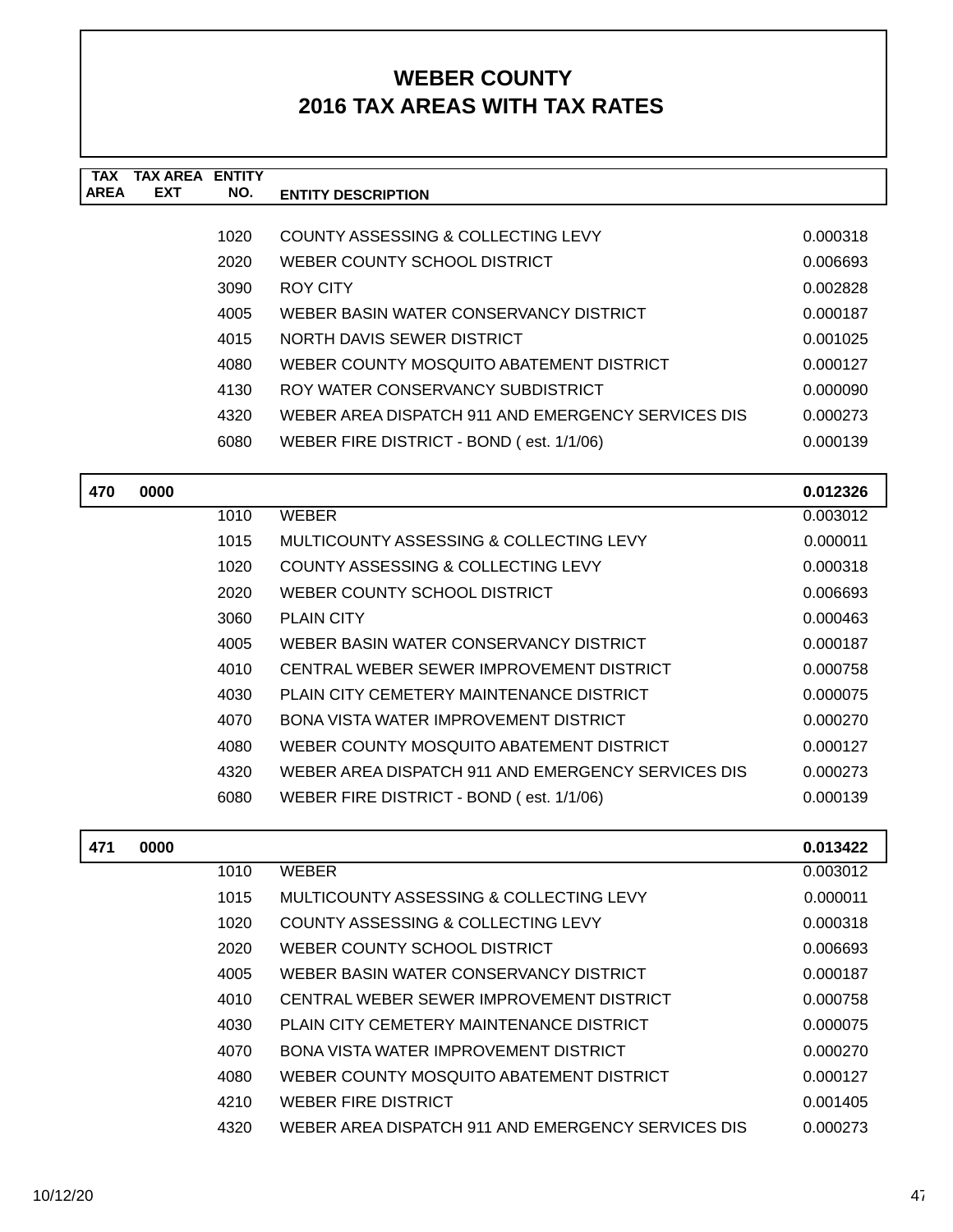| <b>TAX</b>  | <b>TAX AREA ENTITY</b> |      |                                                    |          |
|-------------|------------------------|------|----------------------------------------------------|----------|
| <b>AREA</b> | <b>EXT</b>             | NO.  | <b>ENTITY DESCRIPTION</b>                          |          |
|             |                        | 6080 | WEBER FIRE DISTRICT - BOND (est. 1/1/06)           | 0.000139 |
|             |                        | 6090 | <b>MUNICIPAL TYPE SERVICES</b>                     | 0.000154 |
|             |                        |      |                                                    |          |
| 472         | 0000                   |      |                                                    | 0.012251 |
|             |                        | 1010 | <b>WEBER</b>                                       | 0.003012 |
|             |                        | 1015 | MULTICOUNTY ASSESSING & COLLECTING LEVY            | 0.000011 |
|             |                        | 1020 | COUNTY ASSESSING & COLLECTING LEVY                 | 0.000318 |
|             |                        | 2020 | WEBER COUNTY SCHOOL DISTRICT                       | 0.006693 |
|             |                        | 3060 | <b>PLAIN CITY</b>                                  | 0.000463 |
|             |                        | 4005 | WEBER BASIN WATER CONSERVANCY DISTRICT             | 0.000187 |
|             |                        | 4010 | CENTRAL WEBER SEWER IMPROVEMENT DISTRICT           | 0.000758 |
|             |                        | 4070 | BONA VISTA WATER IMPROVEMENT DISTRICT              | 0.000270 |
|             |                        | 4080 | WEBER COUNTY MOSQUITO ABATEMENT DISTRICT           | 0.000127 |
|             |                        | 4320 | WEBER AREA DISPATCH 911 AND EMERGENCY SERVICES DIS | 0.000273 |
|             |                        | 6080 | WEBER FIRE DISTRICT - BOND (est. 1/1/06)           | 0.000139 |
|             |                        |      |                                                    |          |
| 473         | 0000                   |      |                                                    | 0.012112 |
|             |                        | 1010 | <b>WEBER</b>                                       | 0.003012 |
|             |                        | 1015 | MULTICOUNTY ASSESSING & COLLECTING LEVY            | 0.000011 |
|             |                        | 1020 | COUNTY ASSESSING & COLLECTING LEVY                 | 0.000318 |
|             |                        | 2020 | WEBER COUNTY SCHOOL DISTRICT                       | 0.006693 |
|             |                        | 3060 | <b>PLAIN CITY</b>                                  | 0.000463 |
|             |                        | 4005 | WEBER BASIN WATER CONSERVANCY DISTRICT             | 0.000187 |
|             |                        | 4010 | CENTRAL WEBER SEWER IMPROVEMENT DISTRICT           | 0.000758 |
|             |                        | 4070 | <b>BONA VISTA WATER IMPROVEMENT DISTRICT</b>       | 0.000270 |
|             |                        | 4080 | WEBER COUNTY MOSQUITO ABATEMENT DISTRICT           | 0.000127 |
|             |                        | 4320 | WEBER AREA DISPATCH 911 AND EMERGENCY SERVICES DIS | 0.000273 |
| 474         | 0000                   |      |                                                    | 0.013268 |
|             |                        | 1010 | <b>WEBER</b>                                       | 0.003012 |
|             |                        | 1015 | MULTICOUNTY ASSESSING & COLLECTING LEVY            | 0.000011 |
|             |                        | 1020 | COUNTY ASSESSING & COLLECTING LEVY                 | 0.000318 |
|             |                        | 2020 | WEBER COUNTY SCHOOL DISTRICT                       | 0.006693 |
|             |                        | 3035 | <b>MARRIOTT-SLATERVILLE CITY</b>                   | 0.000000 |
|             |                        | 4005 | WEBER BASIN WATER CONSERVANCY DISTRICT             | 0.000187 |
|             |                        | 4010 | CENTRAL WEBER SEWER IMPROVEMENT DISTRICT           | 0.000758 |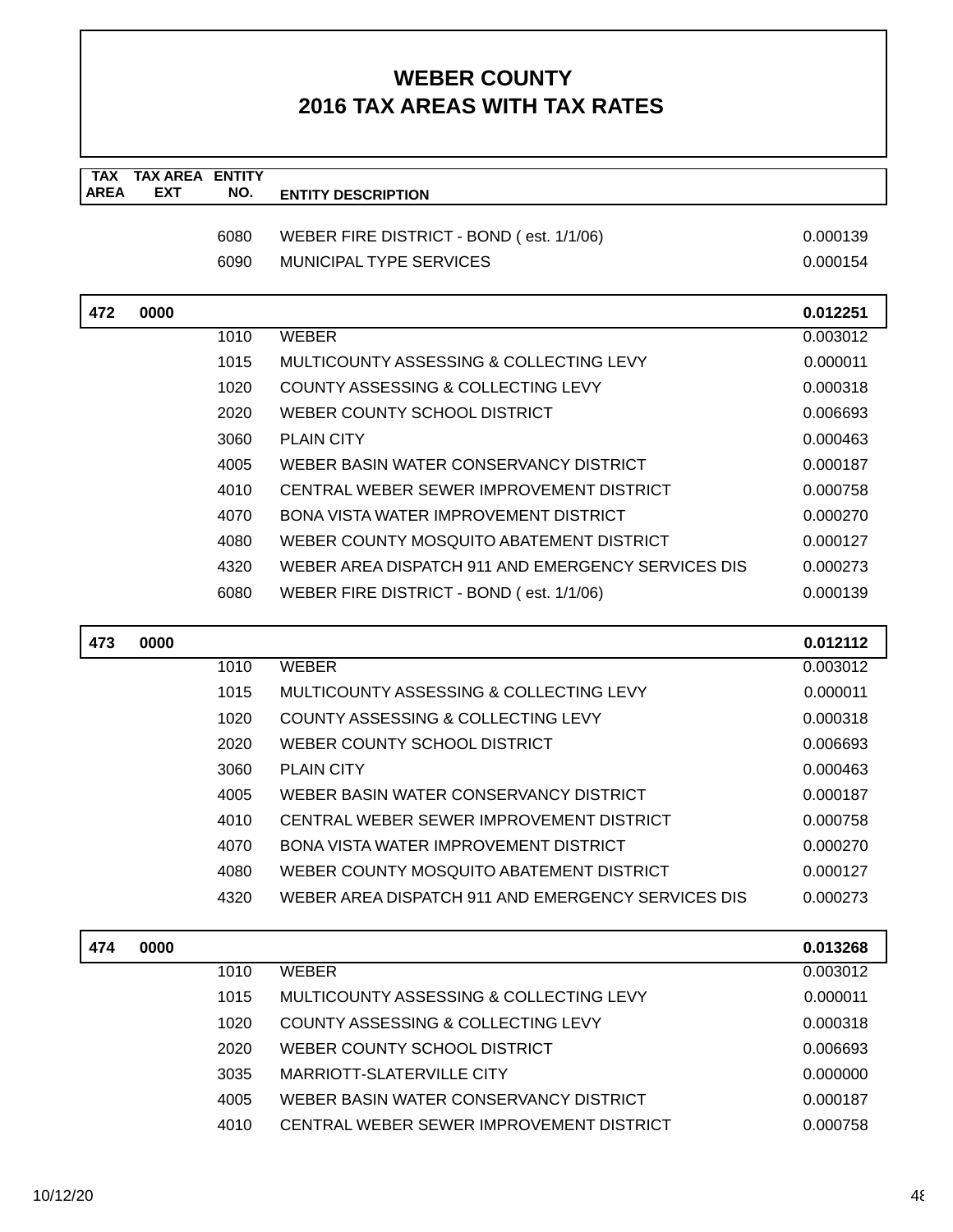| <b>TAX</b><br><b>AREA</b> | <b>TAX AREA ENTITY</b><br><b>EXT</b> | NO.  | <b>ENTITY DESCRIPTION</b>                          |          |
|---------------------------|--------------------------------------|------|----------------------------------------------------|----------|
|                           |                                      |      |                                                    |          |
|                           |                                      | 4030 | PLAIN CITY CEMETERY MAINTENANCE DISTRICT           | 0.000075 |
|                           |                                      | 4070 | <b>BONA VISTA WATER IMPROVEMENT DISTRICT</b>       | 0.000270 |
|                           |                                      | 4080 | WEBER COUNTY MOSQUITO ABATEMENT DISTRICT           | 0.000127 |
|                           |                                      | 4210 | <b>WEBER FIRE DISTRICT</b>                         | 0.001405 |
|                           |                                      | 4320 | WEBER AREA DISPATCH 911 AND EMERGENCY SERVICES DIS | 0.000273 |
|                           |                                      | 6080 | WEBER FIRE DISTRICT - BOND (est. 1/1/06)           | 0.000139 |
| 475                       | 0000                                 |      |                                                    | 0.013078 |
|                           |                                      | 1010 | <b>WEBER</b>                                       | 0.003012 |
|                           |                                      | 1015 | MULTICOUNTY ASSESSING & COLLECTING LEVY            | 0.000011 |
|                           |                                      | 1020 | COUNTY ASSESSING & COLLECTING LEVY                 | 0.000318 |
|                           |                                      | 2020 | WEBER COUNTY SCHOOL DISTRICT                       | 0.006693 |
|                           |                                      | 3025 | <b>HOOPER</b>                                      | 0.000544 |
|                           |                                      | 4005 | WEBER BASIN WATER CONSERVANCY DISTRICT             | 0.000187 |
|                           |                                      | 4060 | <b>HOOPER CEMETERY MAINTENANCE DISTRICT</b>        | 0.000000 |
|                           |                                      | 4080 | WEBER COUNTY MOSQUITO ABATEMENT DISTRICT           | 0.000127 |
|                           |                                      | 4150 | HOOPER WATER IMPROVEMENT DISTRICT                  | 0.000369 |
|                           |                                      | 4210 | <b>WEBER FIRE DISTRICT</b>                         | 0.001405 |
|                           |                                      | 4220 | WEBER COUNTY SEWER SERVICE AREA #2                 | 0.000000 |
|                           |                                      | 4320 | WEBER AREA DISPATCH 911 AND EMERGENCY SERVICES DIS | 0.000273 |
|                           |                                      | 6080 | WEBER FIRE DISTRICT - BOND (est. 1/1/06)           | 0.000139 |
| 476                       | 0000                                 |      |                                                    | 0.013078 |
|                           |                                      | 1010 | <b>WEBER</b>                                       | 0.003012 |
|                           |                                      | 1015 | MULTICOUNTY ASSESSING & COLLECTING LEVY            | 0.000011 |
|                           |                                      | 1020 | COUNTY ASSESSING & COLLECTING LEVY                 | 0.000318 |
|                           |                                      | 2020 | WEBER COUNTY SCHOOL DISTRICT                       | 0.006693 |
|                           |                                      | 3025 | <b>HOOPER</b>                                      | 0.000544 |
|                           |                                      | 4005 | WEBER BASIN WATER CONSERVANCY DISTRICT             | 0.000187 |
|                           |                                      | 4080 | WEBER COUNTY MOSQUITO ABATEMENT DISTRICT           | 0.000127 |
|                           |                                      | 4150 | HOOPER WATER IMPROVEMENT DISTRICT                  | 0.000369 |
|                           |                                      | 4210 | <b>WEBER FIRE DISTRICT</b>                         | 0.001405 |
|                           |                                      | 4220 | WEBER COUNTY SEWER SERVICE AREA #2                 | 0.000000 |
|                           |                                      | 4320 | WEBER AREA DISPATCH 911 AND EMERGENCY SERVICES DIS | 0.000273 |
|                           |                                      | 6080 | WEBER FIRE DISTRICT - BOND (est. 1/1/06)           | 0.000139 |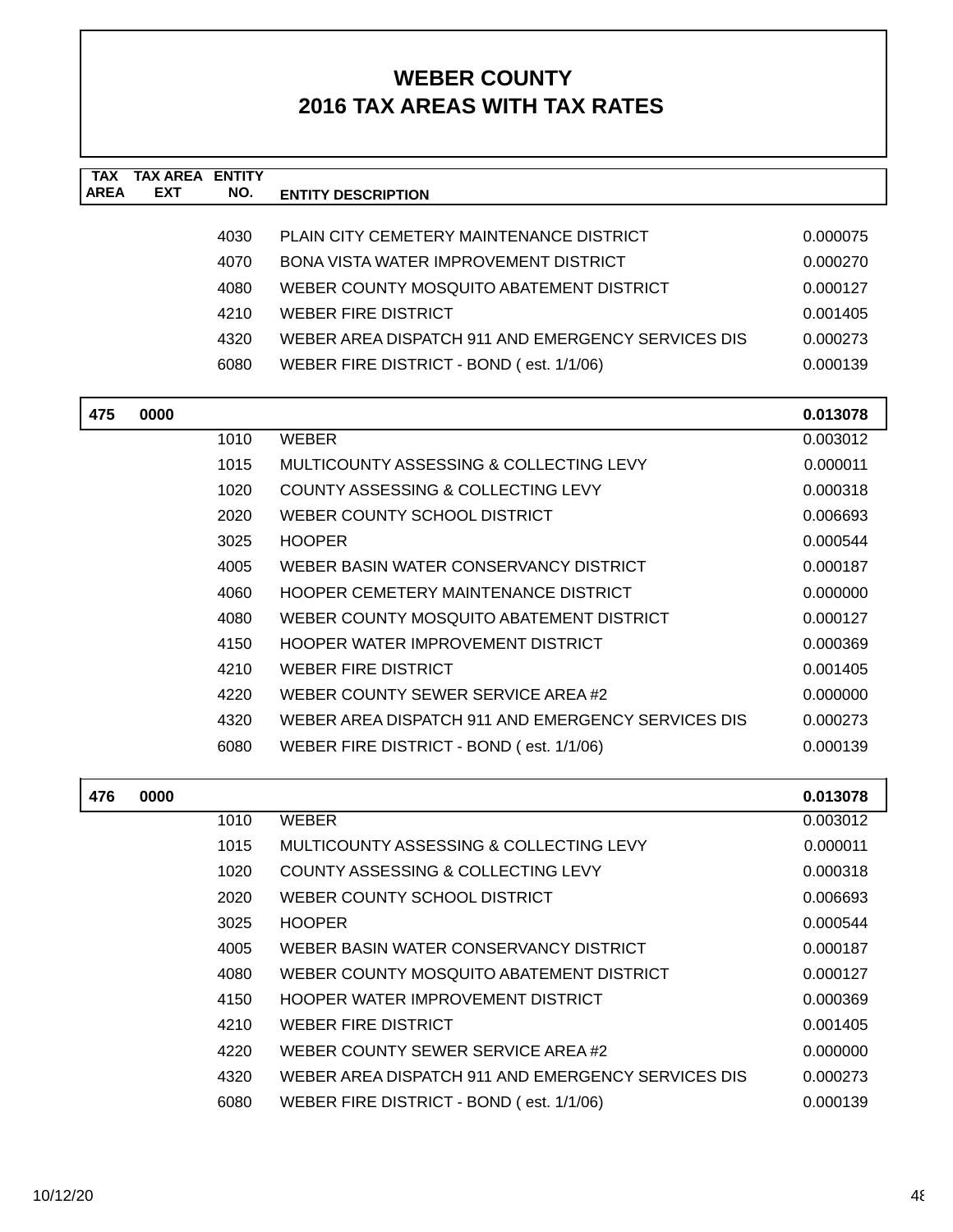| 477 | 0000 |      |                                                    | 0.013168 |
|-----|------|------|----------------------------------------------------|----------|
|     |      | 1010 | <b>WEBER</b>                                       | 0.003012 |
|     |      | 1015 | MULTICOUNTY ASSESSING & COLLECTING LEVY            | 0.000011 |
|     |      | 1020 | COUNTY ASSESSING & COLLECTING LEVY                 | 0.000318 |
|     |      | 2020 | WEBER COUNTY SCHOOL DISTRICT                       | 0.006693 |
|     |      | 3025 | <b>HOOPER</b>                                      | 0.000544 |
|     |      | 4005 | WEBER BASIN WATER CONSERVANCY DISTRICT             | 0.000187 |
|     |      | 4060 | HOOPER CEMETERY MAINTENANCE DISTRICT               | 0.000000 |
|     |      | 4080 | WEBER COUNTY MOSQUITO ABATEMENT DISTRICT           | 0.000127 |
|     |      | 4130 | ROY WATER CONSERVANCY SUBDISTRICT                  | 0.000090 |
|     |      | 4150 | HOOPER WATER IMPROVEMENT DISTRICT                  | 0.000369 |
|     |      | 4210 | <b>WEBER FIRE DISTRICT</b>                         | 0.001405 |
|     |      | 4320 | WEBER AREA DISPATCH 911 AND EMERGENCY SERVICES DIS | 0.000273 |
|     |      | 6080 | WEBER FIRE DISTRICT - BOND (est. 1/1/06)           | 0.000139 |
|     |      |      |                                                    |          |

| 478 | 0000 |      |                                                    | 0.013799 |
|-----|------|------|----------------------------------------------------|----------|
|     |      | 1010 | <b>WEBER</b>                                       | 0.003012 |
|     |      | 1015 | MULTICOUNTY ASSESSING & COLLECTING LEVY            | 0.000011 |
|     |      | 1020 | COUNTY ASSESSING & COLLECTING LEVY                 | 0.000318 |
|     |      | 2020 | WEBER COUNTY SCHOOL DISTRICT                       | 0.006693 |
|     |      | 3070 | PLEASANT VIEW                                      | 0.001188 |
|     |      | 4005 | WEBER BASIN WATER CONSERVANCY DISTRICT             | 0.000187 |
|     |      | 4010 | CENTRAL WEBER SEWER IMPROVEMENT DISTRICT           | 0.000758 |
|     |      | 4080 | WEBER COUNTY MOSQUITO ABATEMENT DISTRICT           | 0.000127 |
|     |      | 4320 | WEBER AREA DISPATCH 911 AND EMERGENCY SERVICES DIS | 0.000273 |
|     |      | 4330 | NORTH VIEW FIRE DISTRICT                           | 0.001232 |
|     |      | 9004 | PLEASANT VIEW BUSINESS PARK                        | 0.000000 |

| 479 | 0000 |      |                                         | 0.013885 |
|-----|------|------|-----------------------------------------|----------|
|     |      | 1010 | WEBER                                   | 0.003012 |
|     |      | 1015 | MULTICOUNTY ASSESSING & COLLECTING LEVY | 0.000011 |
|     |      | 1020 | COUNTY ASSESSING & COLLECTING LEVY      | 0.000318 |
|     |      | 2020 | WEBER COUNTY SCHOOL DISTRICT            | 0.006693 |
|     |      | 3010 | <b>FARR WEST CITY</b>                   | 0.000617 |
|     |      | 4005 | WEBER BASIN WATER CONSERVANCY DISTRICT  | 0.000187 |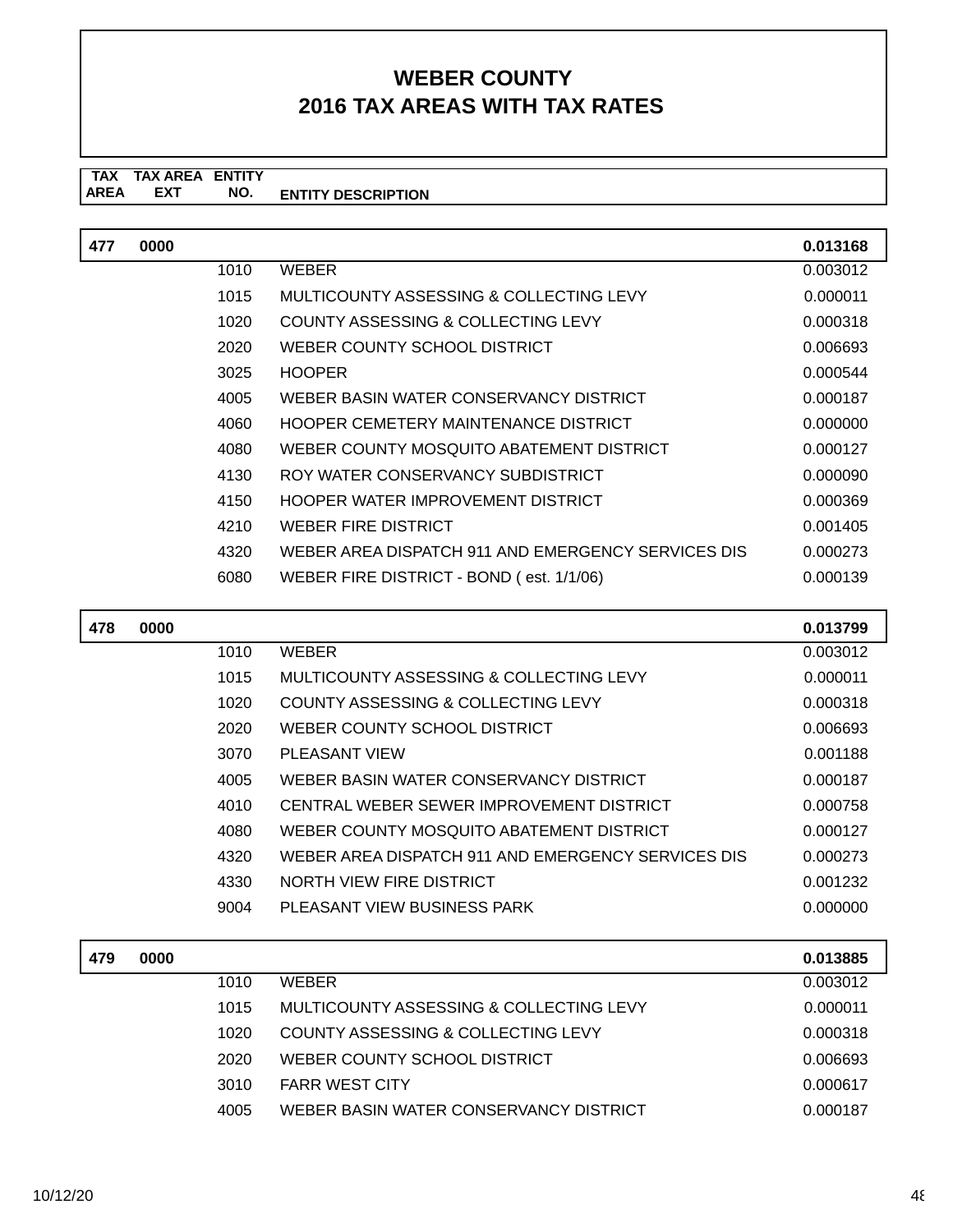| <b>TAX</b><br><b>AREA</b> | <b>TAX AREA ENTITY</b><br><b>EXT</b> | NO.  | <b>ENTITY DESCRIPTION</b>                          |          |
|---------------------------|--------------------------------------|------|----------------------------------------------------|----------|
|                           |                                      |      |                                                    |          |
|                           |                                      | 4010 | CENTRAL WEBER SEWER IMPROVEMENT DISTRICT           | 0.000758 |
|                           |                                      | 4030 | PLAIN CITY CEMETERY MAINTENANCE DISTRICT           | 0.000075 |
|                           |                                      | 4070 | BONA VISTA WATER IMPROVEMENT DISTRICT              | 0.000270 |
|                           |                                      | 4080 | WEBER COUNTY MOSQUITO ABATEMENT DISTRICT           | 0.000127 |
|                           |                                      | 4210 | <b>WEBER FIRE DISTRICT</b>                         | 0.001405 |
|                           |                                      | 4320 | WEBER AREA DISPATCH 911 AND EMERGENCY SERVICES DIS | 0.000273 |
|                           |                                      | 6080 | WEBER FIRE DISTRICT - BOND (est. 1/1/06)           | 0.000139 |
| 481                       | 0000                                 |      |                                                    | 0.014088 |
|                           |                                      | 1010 | <b>WEBER</b>                                       | 0.003012 |
|                           |                                      | 1015 | MULTICOUNTY ASSESSING & COLLECTING LEVY            | 0.000011 |
|                           |                                      | 1020 | COUNTY ASSESSING & COLLECTING LEVY                 | 0.000318 |
|                           |                                      | 2020 | WEBER COUNTY SCHOOL DISTRICT                       | 0.006693 |
|                           |                                      | 3100 | <b>SOUTH OGDEN</b>                                 | 0.002570 |
|                           |                                      | 4005 | WEBER BASIN WATER CONSERVANCY DISTRICT             | 0.000187 |
|                           |                                      | 4010 | CENTRAL WEBER SEWER IMPROVEMENT DISTRICT           | 0.000758 |
|                           |                                      | 4080 | WEBER COUNTY MOSQUITO ABATEMENT DISTRICT           | 0.000127 |
|                           |                                      | 4320 | WEBER AREA DISPATCH 911 AND EMERGENCY SERVICES DIS | 0.000273 |
|                           |                                      | 6050 | SOUTH OGDEN CITY - SPECIAL LEVY TO PURCHASE WBWCD  | 0.000000 |
|                           |                                      | 6080 | WEBER FIRE DISTRICT - BOND (est. 1/1/06)           | 0.000139 |
| 482                       | 0000                                 |      |                                                    | 0.017330 |
|                           |                                      | 1010 | <b>WEBER</b>                                       | 0.003012 |
|                           |                                      | 1015 | MULTICOUNTY ASSESSING & COLLECTING LEVY            | 0.000011 |
|                           |                                      | 1020 | COUNTY ASSESSING & COLLECTING LEVY                 | 0.000318 |
|                           |                                      | 2010 | OGDEN CITY SCHOOL DISTRICT                         | 0.009275 |
|                           |                                      | 3050 | <b>OGDEN CITY</b>                                  | 0.003103 |
|                           |                                      | 4005 | WEBER BASIN WATER CONSERVANCY DISTRICT             | 0.000187 |
|                           |                                      | 4010 | CENTRAL WEBER SEWER IMPROVEMENT DISTRICT           | 0.000758 |
|                           |                                      | 4080 | WEBER COUNTY MOSQUITO ABATEMENT DISTRICT           | 0.000127 |
|                           |                                      | 4320 | WEBER AREA DISPATCH 911 AND EMERGENCY SERVICES DIS | 0.000273 |
|                           |                                      | 6030 | OGDEN CITY - SPECIAL LEVY TO PURCHASE WBWCD WATER  | 0.000266 |
|                           |                                      | 8026 | <b>EAST WASHINGTON URP - OGDEN</b>                 | 0.000000 |
| 483                       | 0000                                 |      |                                                    | 0.012790 |
|                           |                                      | 1010 | <b>WEBER</b>                                       | 0.003012 |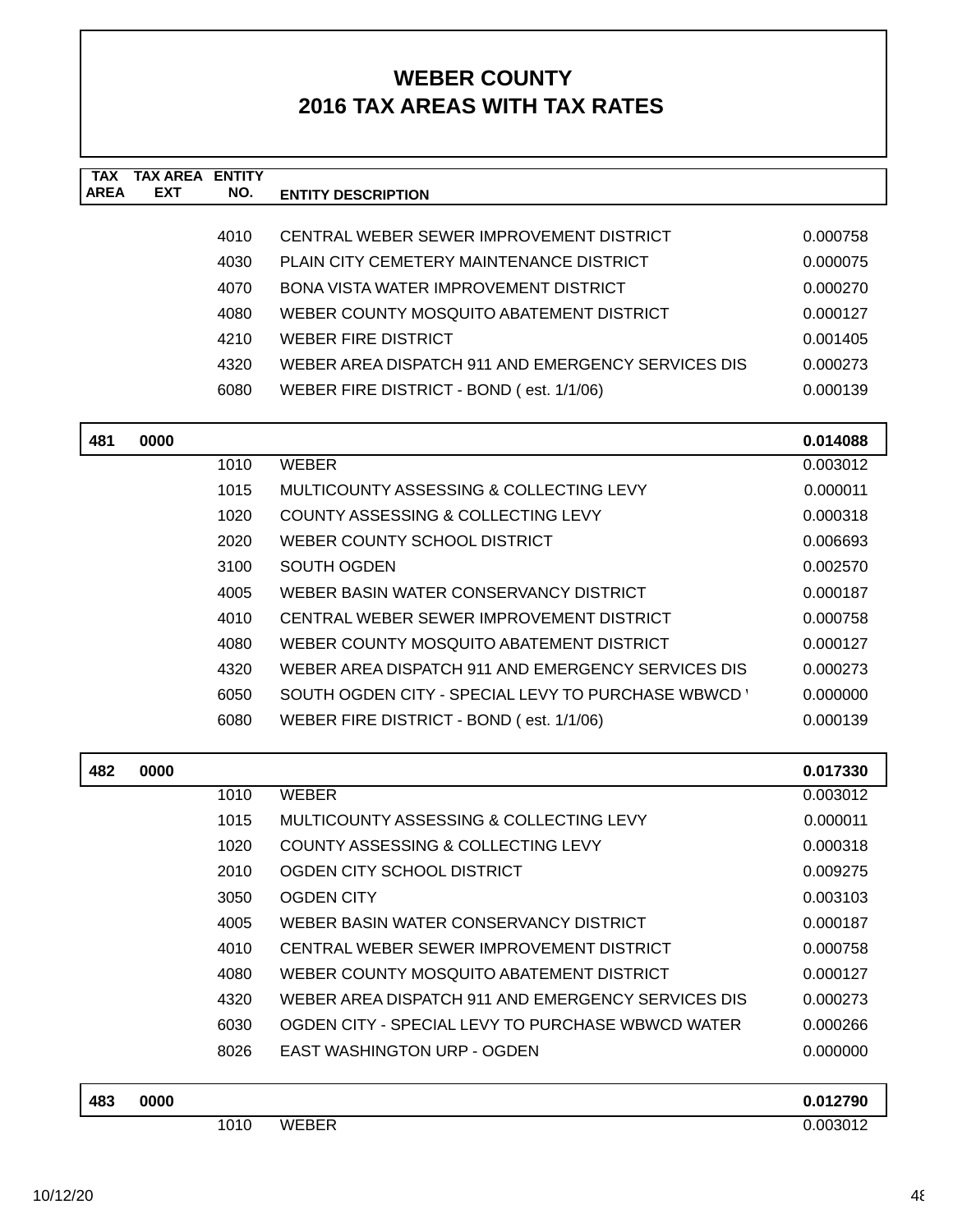| <b>TAX</b>  | <b>TAX AREA ENTITY</b> |      |                                                    |          |
|-------------|------------------------|------|----------------------------------------------------|----------|
| <b>AREA</b> | <b>EXT</b>             | NO.  | <b>ENTITY DESCRIPTION</b>                          |          |
|             |                        |      |                                                    |          |
|             |                        | 1015 | MULTICOUNTY ASSESSING & COLLECTING LEVY            | 0.000011 |
|             |                        | 1020 | COUNTY ASSESSING & COLLECTING LEVY                 | 0.000318 |
|             |                        | 2020 | WEBER COUNTY SCHOOL DISTRICT                       | 0.006693 |
|             |                        | 4005 | WEBER BASIN WATER CONSERVANCY DISTRICT             | 0.000187 |
|             |                        | 4050 | WARREN-WEST WARREN CEMETERY MAINTENANCE DISTRIC    | 0.000123 |
|             |                        | 4080 | WEBER COUNTY MOSQUITO ABATEMENT DISTRICT           | 0.000127 |
|             |                        | 4210 | <b>WEBER FIRE DISTRICT</b>                         | 0.001405 |
|             |                        | 4280 | WEST WARREN PARK SERVICE AREA                      | 0.000348 |
|             |                        | 4320 | WEBER AREA DISPATCH 911 AND EMERGENCY SERVICES DIS | 0.000273 |
|             |                        | 6080 | WEBER FIRE DISTRICT - BOND (est. 1/1/06)           | 0.000139 |
|             |                        | 6090 | MUNICIPAL TYPE SERVICES                            | 0.000154 |
|             |                        | 8501 | LITTLE MOUNTAIN ECONOMIC DEVELOPMENT PROJECT       | 0.000000 |
|             |                        |      |                                                    |          |
|             |                        |      |                                                    |          |
| 484         | 0000                   |      |                                                    | 0.012790 |
|             |                        | 1010 | <b>WEBER</b>                                       | 0.003012 |
|             |                        | 1015 | MULTICOUNTY ASSESSING & COLLECTING LEVY            | 0.000011 |
|             |                        | 1020 | COUNTY ASSESSING & COLLECTING LEVY                 | 0.000318 |
|             |                        | 2020 | WEBER COUNTY SCHOOL DISTRICT                       | 0.006693 |
|             |                        | 4005 | WEBER BASIN WATER CONSERVANCY DISTRICT             | 0.000187 |
|             |                        | 4050 | WARREN-WEST WARREN CEMETERY MAINTENANCE DISTRIC    | 0.000123 |
|             |                        | 4080 | WEBER COUNTY MOSQUITO ABATEMENT DISTRICT           | 0.000127 |
|             |                        | 4210 | <b>WEBER FIRE DISTRICT</b>                         | 0.001405 |
|             |                        | 4280 | WEST WARREN PARK SERVICE AREA                      | 0.000348 |
|             |                        | 4290 | WEBER COUNTY INDUSTRIAL SERVICE AREA NO 1          | 0.000000 |
|             |                        | 4320 | WEBER AREA DISPATCH 911 AND EMERGENCY SERVICES DIS | 0.000273 |

| 6090 | MUNICIPAL TYPE SERVICES                       | 0.000154 |
|------|-----------------------------------------------|----------|
| 9501 | LITTLE MOUNTAIN ECONOMICE DEVELOPMENT PROJECT | 0.000000 |

| 485 | 0000 |      |                                         | 0.012976 |
|-----|------|------|-----------------------------------------|----------|
|     |      | 1010 | <b>WEBER</b>                            | 0.003012 |
|     |      | 1015 | MULTICOUNTY ASSESSING & COLLECTING LEVY | 0.000011 |
|     |      | 1020 | COUNTY ASSESSING & COLLECTING LEVY      | 0.000318 |
|     |      | 2020 | WEBER COUNTY SCHOOL DISTRICT            | 0.006693 |
|     |      | 3040 | NORTH OGDEN CITY                        | 0.001384 |
|     |      | 4005 | WEBER BASIN WATER CONSERVANCY DISTRICT  | 0.000187 |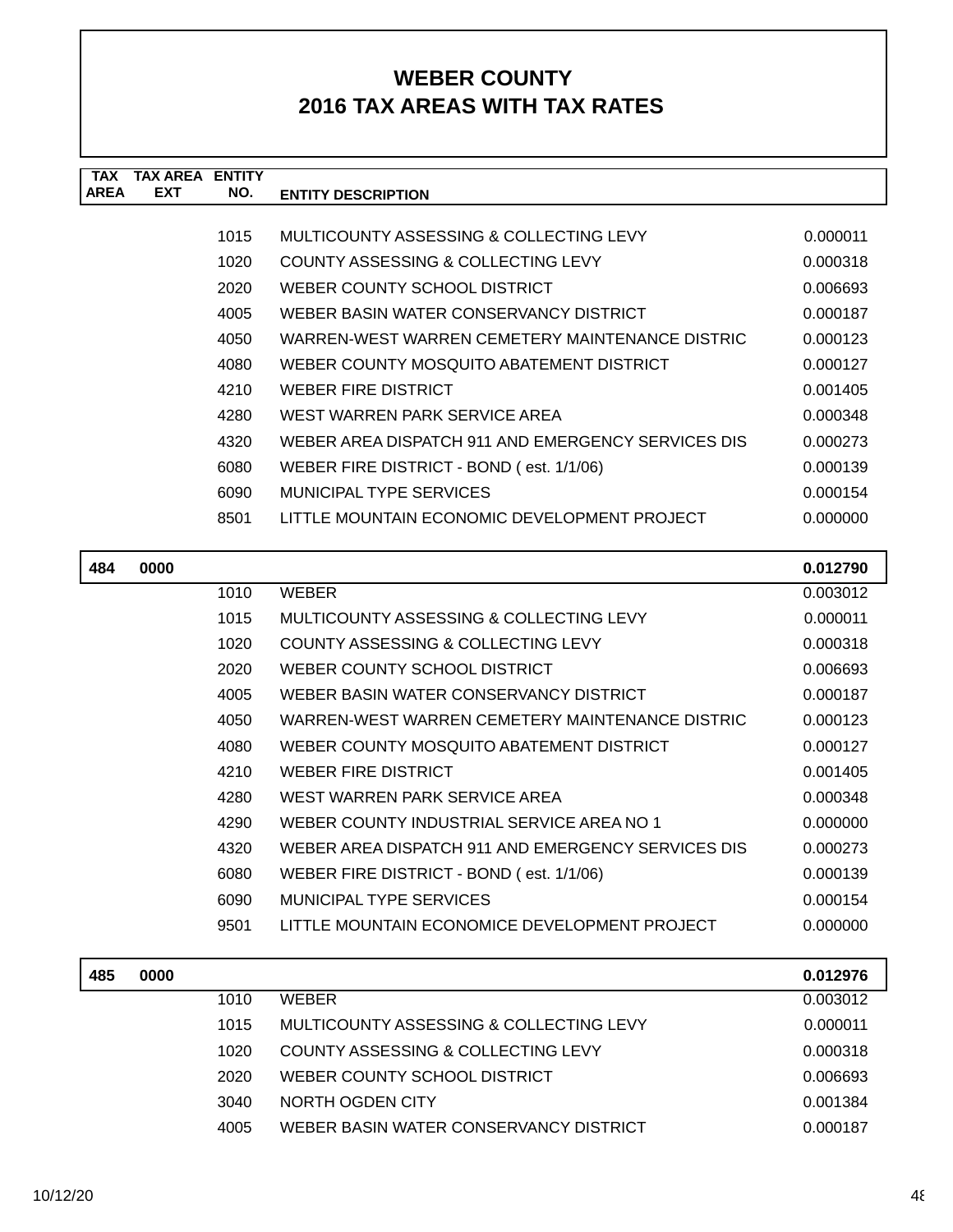| <b>TAX</b><br><b>AREA</b> | <b>TAX AREA</b><br><b>EXT</b> | <b>ENTITY</b><br>NO. | <b>ENTITY DESCRIPTION</b>                          |          |
|---------------------------|-------------------------------|----------------------|----------------------------------------------------|----------|
|                           |                               |                      |                                                    |          |
|                           |                               | 4010                 | CENTRAL WEBER SEWER IMPROVEMENT DISTRICT           | 0.000758 |
|                           |                               | 4020                 | BEN LOMOND CEMETERY MAINTENANCE DISTRICT           | 0.000074 |
|                           |                               | 4080                 | WEBER COUNTY MOSQUITO ABATEMENT DISTRICT           | 0.000127 |
|                           |                               | 4320                 | WEBER AREA DISPATCH 911 AND EMERGENCY SERVICES DIS | 0.000273 |
|                           |                               | 6080                 | WEBER FIRE DISTRICT - BOND (est. 1/1/06)           | 0.000139 |
| 486                       | 0000                          |                      |                                                    | 0.017330 |
|                           |                               | 1010                 | <b>WEBER</b>                                       | 0.003012 |
|                           |                               | 1015                 | MULTICOUNTY ASSESSING & COLLECTING LEVY            | 0.000011 |
|                           |                               | 1020                 | COUNTY ASSESSING & COLLECTING LEVY                 | 0.000318 |
|                           |                               | 2010                 | OGDEN CITY SCHOOL DISTRICT                         | 0.009275 |
|                           |                               | 3050                 | <b>OGDEN CITY</b>                                  | 0.003103 |
|                           |                               | 4005                 | WEBER BASIN WATER CONSERVANCY DISTRICT             | 0.000187 |
|                           |                               | 4010                 | CENTRAL WEBER SEWER IMPROVEMENT DISTRICT           | 0.000758 |
|                           |                               | 4080                 | WEBER COUNTY MOSQUITO ABATEMENT DISTRICT           | 0.000127 |
|                           |                               | 4320                 | WEBER AREA DISPATCH 911 AND EMERGENCY SERVICES DIS | 0.000273 |
|                           |                               | 6030                 | OGDEN CITY - SPECIAL LEVY TO PURCHASE WBWCD WATER  | 0.000266 |
|                           |                               | 8027                 | <b>TRACKLINE EDA</b>                               | 0.000000 |
| 487                       | 0000                          |                      |                                                    | 0.017330 |
|                           |                               | 1010                 | <b>WEBER</b>                                       | 0.003012 |
|                           |                               | 1015                 | MULTICOUNTY ASSESSING & COLLECTING LEVY            | 0.000011 |
|                           |                               | 1020                 | COUNTY ASSESSING & COLLECTING LEVY                 | 0.000318 |
|                           |                               | 2010                 | OGDEN CITY SCHOOL DISTRICT                         | 0.009275 |
|                           |                               | 3050                 | <b>OGDEN CITY</b>                                  | 0.003103 |
|                           |                               | 4005                 | WEBER BASIN WATER CONSERVANCY DISTRICT             | 0.000187 |
|                           |                               | 4010                 | CENTRAL WEBER SEWER IMPROVEMENT DISTRICT           | 0.000758 |
|                           |                               | 4080                 | WEBER COUNTY MOSQUITO ABATEMENT DISTRICT           | 0.000127 |
|                           |                               | 4320                 | WEBER AREA DISPATCH 911 AND EMERGENCY SERVICES DIS | 0.000273 |
|                           |                               | 6030                 | OGDEN CITY - SPECIAL LEVY TO PURCHASE WBWCD WATER  | 0.000266 |
|                           |                               | 8013                 | GOLDEN SPIKE REDEVELOPMENT PROJECT - OGDEN CITY    | 0.000000 |
|                           |                               | 8027                 | <b>TRACKLINE EDA</b>                               | 0.000000 |
| 488                       | 0000                          |                      |                                                    | 0.012385 |
|                           |                               | 1010                 | <b>WEBER</b>                                       | 0.003012 |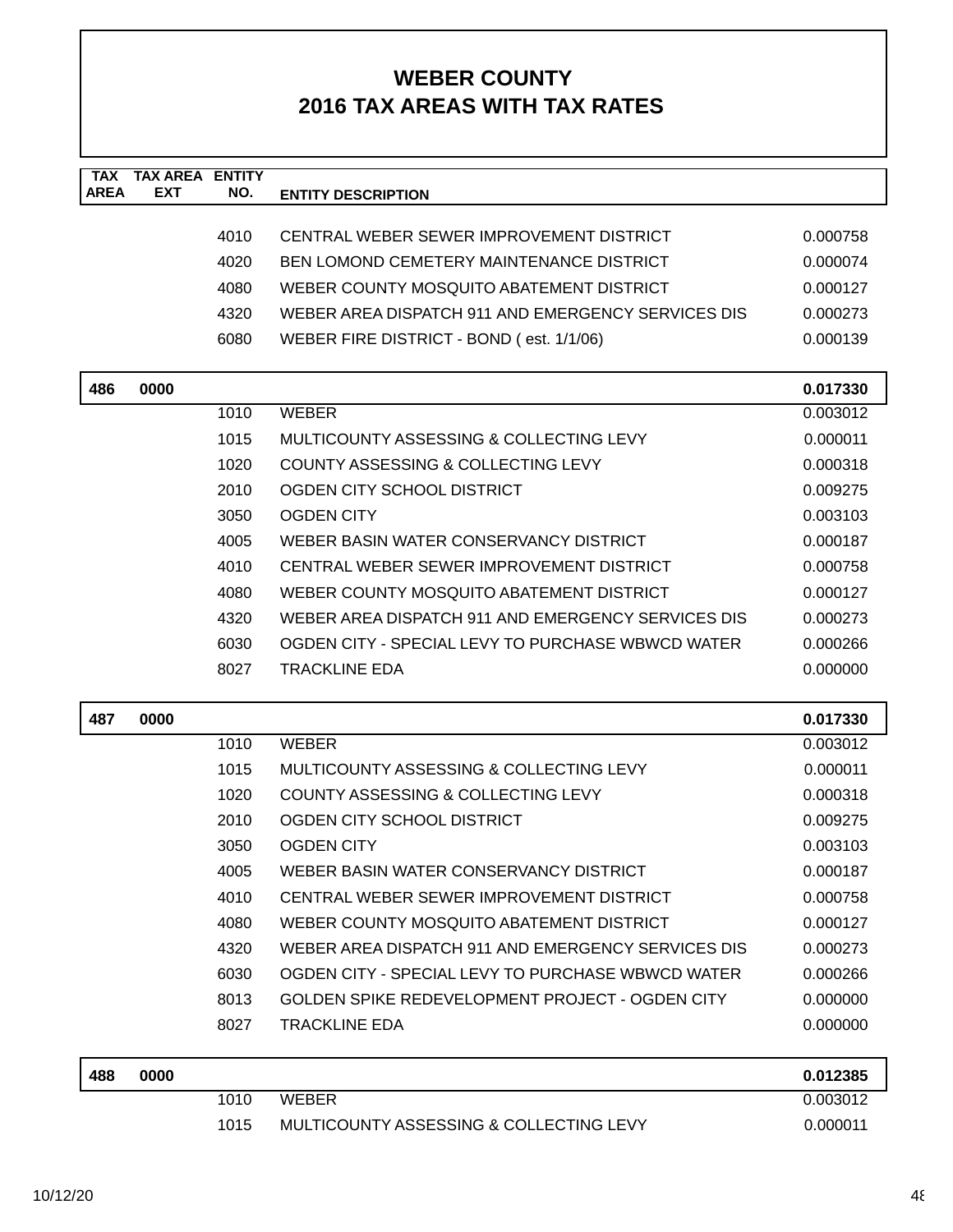| <b>TAX</b>  | TAX AREA   | <b>ENTITY</b> |                                                    |          |
|-------------|------------|---------------|----------------------------------------------------|----------|
| <b>AREA</b> | <b>EXT</b> | NO.           | <b>ENTITY DESCRIPTION</b>                          |          |
|             |            |               |                                                    |          |
|             |            | 1020          | COUNTY ASSESSING & COLLECTING LEVY                 | 0.000318 |
|             |            | 2020          | WEBER COUNTY SCHOOL DISTRICT                       | 0.006693 |
|             |            | 4005          | WEBER BASIN WATER CONSERVANCY DISTRICT             | 0.000187 |
|             |            | 4080          | WEBER COUNTY MOSQUITO ABATEMENT DISTRICT           | 0.000127 |
|             |            | 4090          | EDEN CEMETERY MAINTENANCE DISTRICT                 | 0.000066 |
|             |            | 4210          | WEBER FIRE DISTRICT                                | 0.001405 |
|             |            | 4320          | WEBER AREA DISPATCH 911 AND EMERGENCY SERVICES DIS | 0.000273 |
|             |            | 6080          | WEBER FIRE DISTRICT - BOND (est. 1/1/06)           | 0.000139 |
|             |            | 6090          | MUNICIPAL TYPE SERVICES                            | 0.000154 |
|             |            | 8502          | SUMMIT-EDEN @ POWDER MOUNTAIN CDA                  | 0.000000 |
|             |            |               |                                                    |          |
| 489         | 0000       |               |                                                    | 0.012319 |
|             |            | 1010          | <b>WEBER</b>                                       | 0.003012 |

| 1010 | <b>WEBER</b>                                       | 0.003012 |
|------|----------------------------------------------------|----------|
| 1015 | MULTICOUNTY ASSESSING & COLLECTING LEVY            | 0.000011 |
| 1020 | COUNTY ASSESSING & COLLECTING LEVY                 | 0.000318 |
| 2020 | WEBER COUNTY SCHOOL DISTRICT                       | 0.006693 |
| 4005 | WEBER BASIN WATER CONSERVANCY DISTRICT             | 0.000187 |
| 4080 | WEBER COUNTY MOSQUITO ABATEMENT DISTRICT           | 0.000127 |
| 4210 | WEBER FIRE DISTRICT                                | 0.001405 |
| 4320 | WEBER AREA DISPATCH 911 AND EMERGENCY SERVICES DIS | 0.000273 |
| 6080 | WEBER FIRE DISTRICT - BOND (est. 1/1/06)           | 0.000139 |
| 6090 | MUNICIPAL TYPE SERVICES                            | 0.000154 |
| 8502 | SUMMIT-EDEN @ POWDER MOUNTAIN CDA                  | 0.000000 |
|      |                                                    |          |

| 490 | 0000 |      |                                                    | 0.012675 |
|-----|------|------|----------------------------------------------------|----------|
|     |      | 1010 | <b>WEBER</b>                                       | 0.003012 |
|     |      | 1015 | MULTICOUNTY ASSESSING & COLLECTING LEVY            | 0.000011 |
|     |      | 1020 | COUNTY ASSESSING & COLLECTING LEVY                 | 0.000318 |
|     |      | 2020 | WEBER COUNTY SCHOOL DISTRICT                       | 0.006693 |
|     |      | 4005 | WEBER BASIN WATER CONSERVANCY DISTRICT             | 0.000187 |
|     |      | 4080 | WEBER COUNTY MOSQUITO ABATEMENT DISTRICT           | 0.000127 |
|     |      | 4135 | POWDER MOUNTAIN WATER AND SEWER IMPROVEMENT DIST   | 0.000356 |
|     |      | 4210 | <b>WEBER FIRE DISTRICT</b>                         | 0.001405 |
|     |      | 4320 | WEBER AREA DISPATCH 911 AND EMERGENCY SERVICES DIS | 0.000273 |
|     |      | 6080 | WEBER FIRE DISTRICT - BOND (est. 1/1/06)           | 0.000139 |
|     |      | 6090 | MUNICIPAL TYPE SERVICES                            | 0.000154 |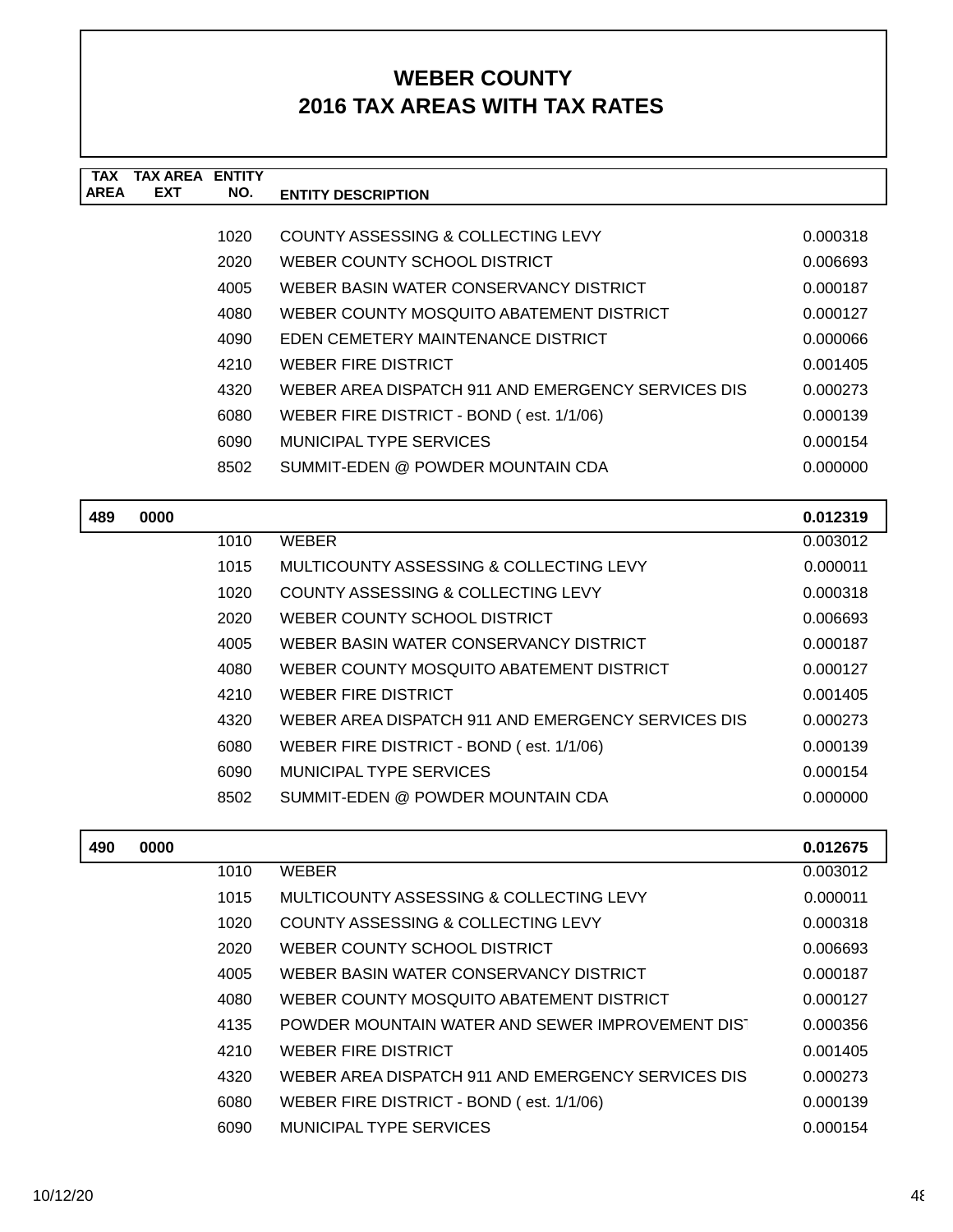#### **TAX TAX AREA ENTITY AREA ENTITY DESCRIPTION EXT NO.**

#### 8502 SUMMIT-EDEN @ POWDER MOUNTAIN CDA 0.000000

| 491 | 0000 |      |                                                    | 0.012741 |
|-----|------|------|----------------------------------------------------|----------|
|     |      | 1010 | <b>WEBER</b>                                       | 0.003012 |
|     |      | 1015 | MULTICOUNTY ASSESSING & COLLECTING LEVY            | 0.000011 |
|     |      | 1020 | <b>COUNTY ASSESSING &amp; COLLECTING LEVY</b>      | 0.000318 |
|     |      | 2020 | WEBER COUNTY SCHOOL DISTRICT                       | 0.006693 |
|     |      | 4005 | WEBER BASIN WATER CONSERVANCY DISTRICT             | 0.000187 |
|     |      | 4080 | WEBER COUNTY MOSQUITO ABATEMENT DISTRICT           | 0.000127 |
|     |      | 4090 | EDEN CEMETERY MAINTENANCE DISTRICT                 | 0.000066 |
|     |      | 4135 | POWDER MOUNTAIN WATER AND SEWER IMPROVEMENT DIST   | 0.000356 |
|     |      | 4210 | <b>WEBER FIRE DISTRICT</b>                         | 0.001405 |
|     |      | 4320 | WEBER AREA DISPATCH 911 AND EMERGENCY SERVICES DIS | 0.000273 |
|     |      | 6080 | WEBER FIRE DISTRICT - BOND (est. 1/1/06)           | 0.000139 |
|     |      | 6090 | <b>MUNICIPAL TYPE SERVICES</b>                     | 0.000154 |
|     |      | 8502 | SUMMIT-EDEN @ POWDER MOUNTAIN CDA                  | 0.000000 |
|     |      |      |                                                    |          |
| 492 | 0000 |      |                                                    | 0.017330 |
|     |      | 1010 | <b>WEBER</b>                                       | 0.003012 |
|     |      | 1015 | MULTICOUNTY ASSESSING & COLLECTING LEVY            | 0.000011 |
|     |      | 1020 | <b>COUNTY ASSESSING &amp; COLLECTING LEVY</b>      | 0.000318 |
|     |      | 2010 | OGDEN CITY SCHOOL DISTRICT                         | 0.009275 |
|     |      | 3050 | <b>OGDEN CITY</b>                                  | 0.003103 |
|     |      | 4005 | WEBER BASIN WATER CONSERVANCY DISTRICT             | 0.000187 |
|     |      | 4010 | CENTRAL WEBER SEWER IMPROVEMENT DISTRICT           | 0.000758 |
|     |      | 4080 | WEBER COUNTY MOSQUITO ABATEMENT DISTRICT           | 0.000127 |
|     |      | 4320 | WEBER AREA DISPATCH 911 AND EMERGENCY SERVICES DIS | 0.000273 |
|     |      | 6030 | OGDEN CITY - SPECIAL LEVY TO PURCHASE WBWCD WATER  | 0.000266 |
|     |      | 8028 | SOUTH WALL AVE EDA                                 | 0.000000 |
| 493 | 0000 |      |                                                    | 0.017330 |

| 493 | 0000 |      |                                         | 0.017330 |
|-----|------|------|-----------------------------------------|----------|
|     |      | 1010 | <b>WFRFR</b>                            | 0.003012 |
|     |      | 1015 | MULTICOUNTY ASSESSING & COLLECTING LEVY | 0.000011 |
|     |      | 1020 | COUNTY ASSESSING & COLLECTING LEVY      | 0.000318 |
|     |      | 2010 | OGDEN CITY SCHOOL DISTRICT              | 0.009275 |
|     |      | 3050 | OGDEN CITY                              | 0.003103 |
|     |      |      |                                         |          |